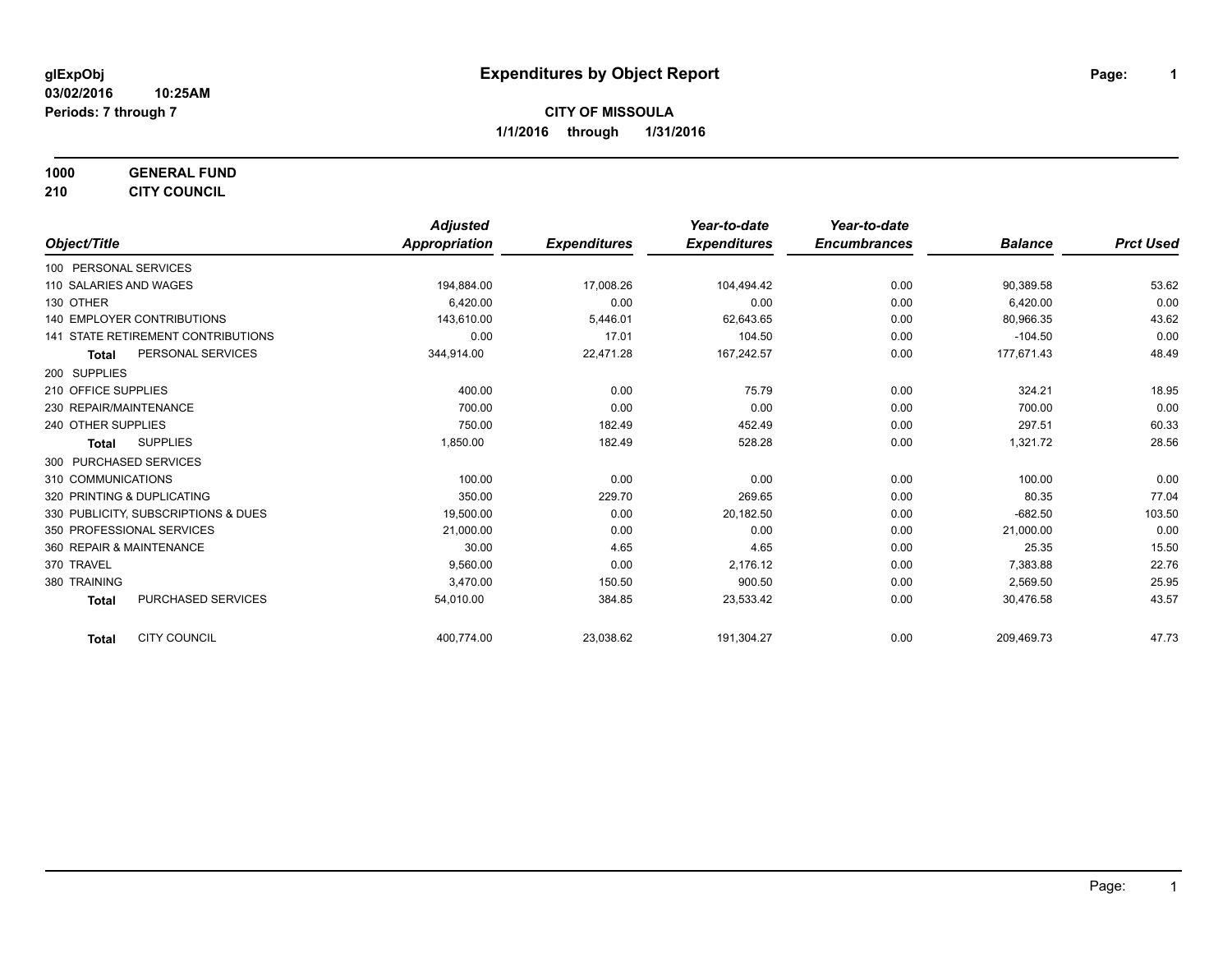**1000 GENERAL FUND**

**220 MAYOR**

|                                           | <b>Adjusted</b>      |                     | Year-to-date        | Year-to-date        |                |                  |
|-------------------------------------------|----------------------|---------------------|---------------------|---------------------|----------------|------------------|
| Object/Title                              | <b>Appropriation</b> | <b>Expenditures</b> | <b>Expenditures</b> | <b>Encumbrances</b> | <b>Balance</b> | <b>Prct Used</b> |
| 100 PERSONAL SERVICES                     |                      |                     |                     |                     |                |                  |
| 110 SALARIES AND WAGES                    | 380,467.00           | 29,743.49           | 220,051.97          | 0.00                | 160,415.03     | 57.84            |
| 120 OVERTIME/TERMINATION                  | 500.00               | 0.00                | 0.00                | 0.00                | 500.00         | 0.00             |
| 130 OTHER                                 | 6.600.00             | 0.00                | 0.00                | 0.00                | 6,600.00       | 0.00             |
| <b>140 EMPLOYER CONTRIBUTIONS</b>         | 111,004.00           | 9,077.51            | 69,155.78           | 0.00                | 41,848.22      | 62.30            |
| <b>141 STATE RETIREMENT CONTRIBUTIONS</b> | 0.00                 | 29.74               | 220.04              | 0.00                | $-220.04$      | 0.00             |
| PERSONAL SERVICES<br><b>Total</b>         | 498,571.00           | 38,850.74           | 289,427.79          | 0.00                | 209,143.21     | 58.05            |
| 200 SUPPLIES                              |                      |                     |                     |                     |                |                  |
| 210 OFFICE SUPPLIES                       | 1,004.00             | 11.78               | 413.44              | 0.00                | 590.56         | 41.18            |
| 220 OPERATING SUPPLIES                    | 1,120.00             | 789.99              | 869.89              | 0.00                | 250.11         | 77.67            |
| 230 REPAIR/MAINTENANCE                    | 100.00               | 0.00                | 0.00                | 0.00                | 100.00         | 0.00             |
| 231 GASOLINE                              | 108.00               | 0.00                | 50.49               | 0.00                | 57.51          | 46.75            |
| 240 OTHER SUPPLIES                        | 400.00               | 0.00                | 0.00                | 0.00                | 400.00         | 0.00             |
| <b>SUPPLIES</b><br>Total                  | 2,732.00             | 801.77              | 1,333.82            | 0.00                | 1,398.18       | 48.82            |
| 300 PURCHASED SERVICES                    |                      |                     |                     |                     |                |                  |
| 310 COMMUNICATIONS                        | 890.00               | 37.11               | 459.51              | 0.00                | 430.49         | 51.63            |
| 320 PRINTING & DUPLICATING                | 3,056.00             | 0.00                | 34.95               | 0.00                | 3,021.05       | 1.14             |
| 330 PUBLICITY, SUBSCRIPTIONS & DUES       | 10,196.00            | 120.00              | 8,415.50            | 0.00                | 1,780.50       | 82.54            |
| 344 TELEPHONE SERVICE                     | 6.076.00             | 308.13              | 1,850.38            | 0.00                | 4,225.62       | 30.45            |
| 350 PROFESSIONAL SERVICES                 | 3,307.00             | 0.00                | 271.08              | 0.00                | 3,035.92       | 8.20             |
| 360 REPAIR & MAINTENANCE                  | 1,405.00             | 44.79               | 213.02              | 0.00                | 1,191.98       | 15.16            |
| 370 TRAVEL                                | 2,008.00             | $-28.92$            | 2,085.82            | 0.00                | $-77.82$       | 103.88           |
| 380 TRAINING                              | 2,020.00             | 435.00              | 985.00              | 0.00                | 1,035.00       | 48.76            |
| 390 OTHER PURCHASED SERVICES              | 1,250.00             | 0.00                | 50.70               | 0.00                | 1,199.30       | 4.06             |
| PURCHASED SERVICES<br><b>Total</b>        | 30,208.00            | 916.11              | 14,365.96           | 0.00                | 15,842.04      | 47.56            |
| <b>MAYOR</b><br><b>Total</b>              | 531,511.00           | 40,568.62           | 305, 127.57         | 0.00                | 226,383.43     | 57.41            |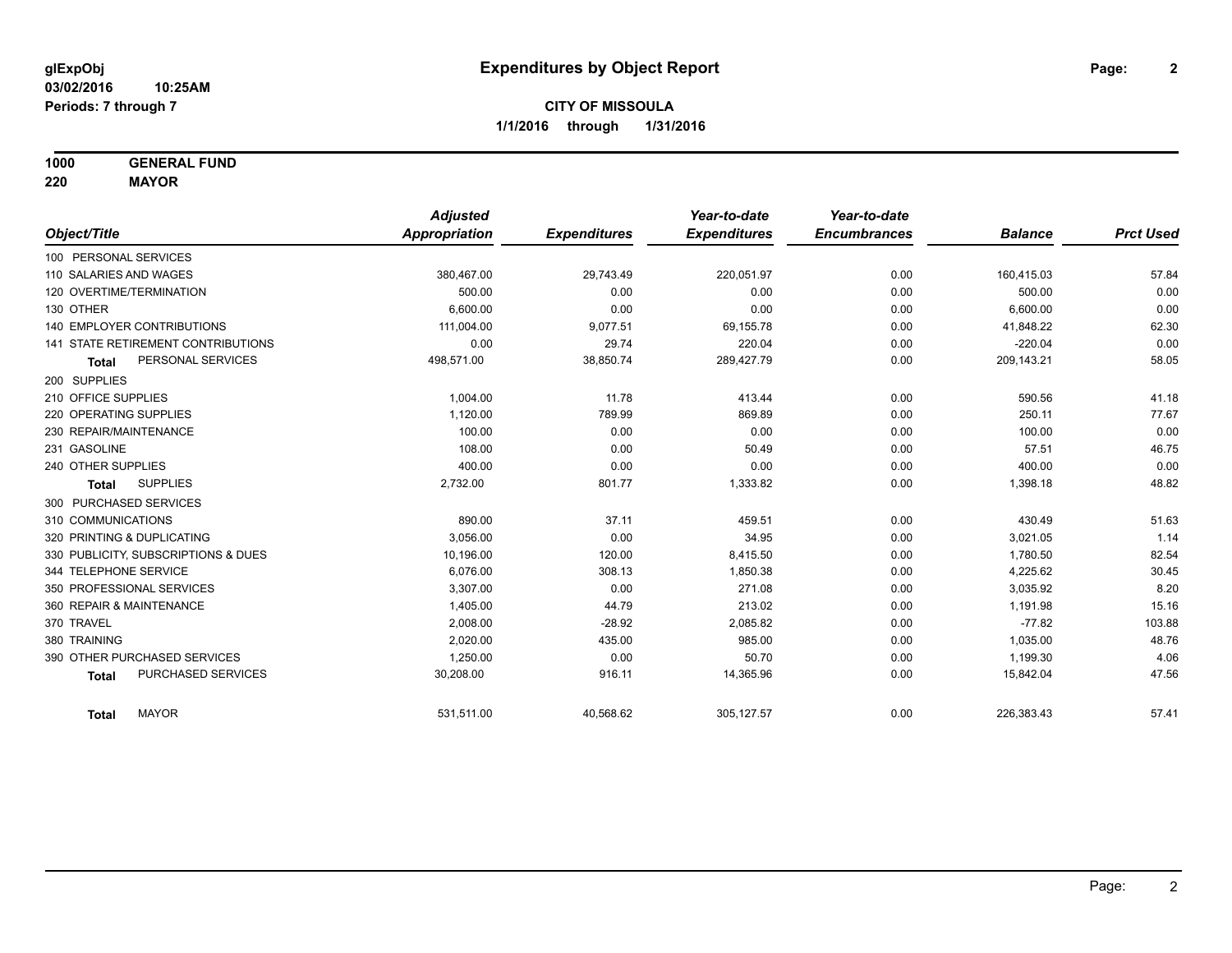#### **1000 GENERAL FUND**

**221 HUMAN RESOURCES**

|                                           | <b>Adjusted</b>      |                     | Year-to-date        | Year-to-date        |                |                  |
|-------------------------------------------|----------------------|---------------------|---------------------|---------------------|----------------|------------------|
| Object/Title                              | <b>Appropriation</b> | <b>Expenditures</b> | <b>Expenditures</b> | <b>Encumbrances</b> | <b>Balance</b> | <b>Prct Used</b> |
| 100 PERSONAL SERVICES                     |                      |                     |                     |                     |                |                  |
| 110 SALARIES AND WAGES                    | 195,905.00           | 15,042.23           | 111,193.74          | 0.00                | 84,711.26      | 56.76            |
| <b>140 EMPLOYER CONTRIBUTIONS</b>         | 69.917.00            | 5,541.00            | 41,401.81           | 0.00                | 28,515.19      | 59.22            |
| 141 STATE RETIREMENT CONTRIBUTIONS        | 0.00                 | 15.04               | 111.20              | 0.00                | $-111.20$      | 0.00             |
| PERSONAL SERVICES<br><b>Total</b>         | 265,822.00           | 20,598.27           | 152,706.75          | 0.00                | 113, 115.25    | 57.45            |
| 200 SUPPLIES                              |                      |                     |                     |                     |                |                  |
| 210 OFFICE SUPPLIES                       | 3,115.00             | 23.34               | 361.92              | 0.00                | 2,753.08       | 11.62            |
| 220 OPERATING SUPPLIES                    | 0.00                 | 0.00                | 0.00                | 0.00                | 0.00           | 0.00             |
| <b>SUPPLIES</b><br><b>Total</b>           | 3,115.00             | 23.34               | 361.92              | 0.00                | 2,753.08       | 11.62            |
| 300 PURCHASED SERVICES                    |                      |                     |                     |                     |                |                  |
| 310 COMMUNICATIONS                        | 450.00               | 43.66               | 264.60              | 0.00                | 185.40         | 58.80            |
| 320 PRINTING & DUPLICATING                | 1,632.00             | 248.64              | 725.87              | 0.00                | 906.13         | 44.48            |
| 330 PUBLICITY, SUBSCRIPTIONS & DUES       | 2.091.00             | 0.00                | 1,496.69            | 0.00                | 594.31         | 71.58            |
| 344 TELEPHONE SERVICE                     | 190.00               | 10.47               | 49.47               | 0.00                | 140.53         | 26.04            |
| 350 PROFESSIONAL SERVICES                 | 11,000.00            | 332.50              | 2,948.25            | 0.00                | 8,051.75       | 26.80            |
| 360 REPAIR & MAINTENANCE                  | 3.992.00             | 0.00                | 517.47              | 0.00                | 3,474.53       | 12.96            |
| 370 TRAVEL                                | 3,088.00             | 0.00                | 504.08              | 0.00                | 2,583.92       | 16.32            |
| 380 TRAINING                              | 3,050.00             | 0.00                | 537.00              | 0.00                | 2,513.00       | 17.61            |
| 390 OTHER PURCHASED SERVICES              | 17,490.00            | 7,731.54            | 8,483.77            | 0.00                | 9,006.23       | 48.51            |
| <b>PURCHASED SERVICES</b><br><b>Total</b> | 42,983.00            | 8,366.81            | 15,527.20           | 0.00                | 27,455.80      | 36.12            |
| 900 CAPITAL OUTLAY                        |                      |                     |                     |                     |                |                  |
| 940 MACHINERY & EQUIPMENT                 | 0.00                 | 0.00                | 0.00                | 0.00                | 0.00           | 0.00             |
| <b>CAPITAL OUTLAY</b><br><b>Total</b>     | 0.00                 | 0.00                | 0.00                | 0.00                | 0.00           | 0.00             |
|                                           |                      |                     |                     |                     |                |                  |
| <b>HUMAN RESOURCES</b><br><b>Total</b>    | 311,920.00           | 28,988.42           | 168,595.87          | 0.00                | 143,324.13     | 54.05            |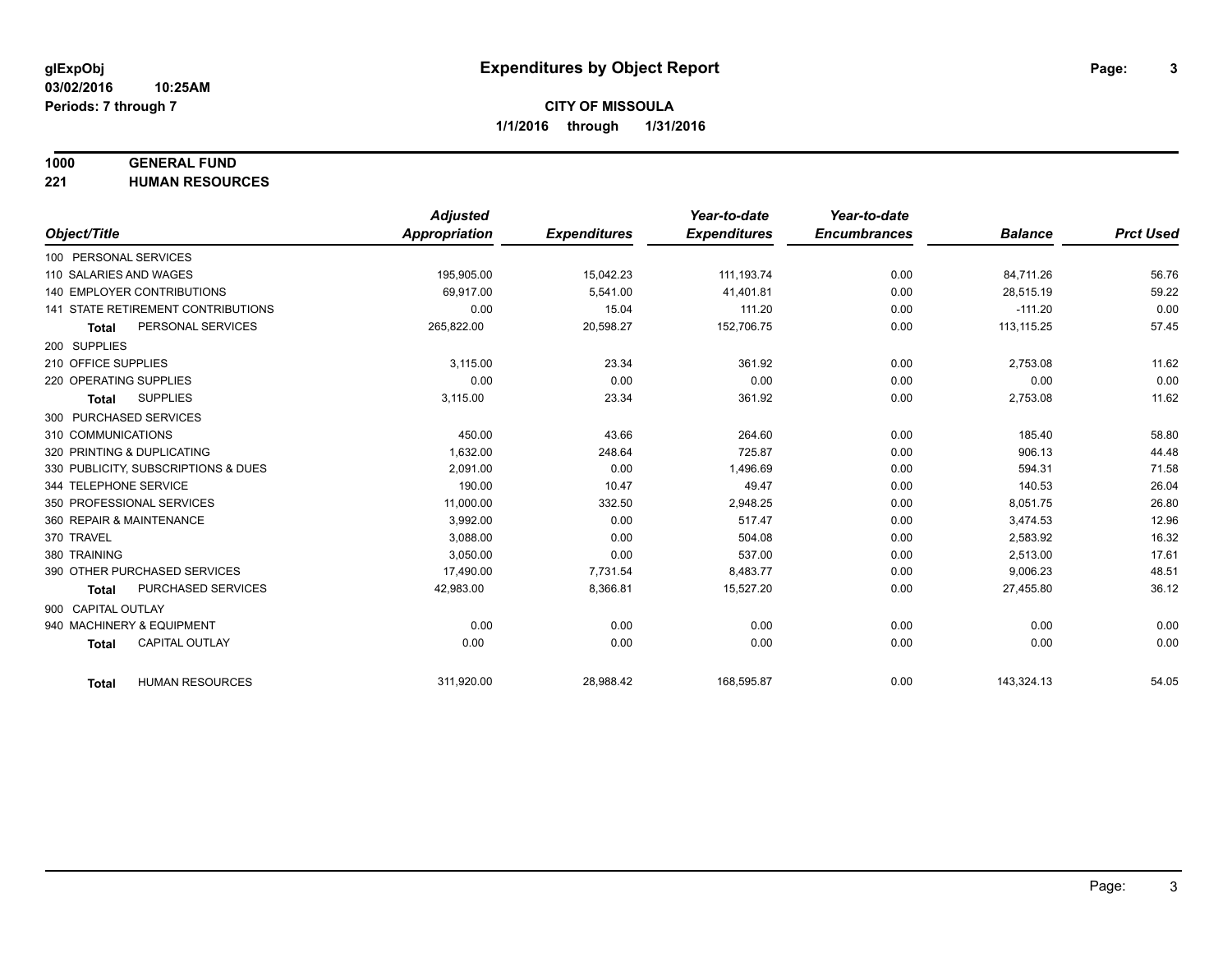#### **1000 GENERAL FUND**

**223 CITY CLERK**

|                                                   | <b>Adjusted</b> |                     | Year-to-date        | Year-to-date        |                |                  |
|---------------------------------------------------|-----------------|---------------------|---------------------|---------------------|----------------|------------------|
| Object/Title                                      | Appropriation   | <b>Expenditures</b> | <b>Expenditures</b> | <b>Encumbrances</b> | <b>Balance</b> | <b>Prct Used</b> |
| 100 PERSONAL SERVICES                             |                 |                     |                     |                     |                |                  |
| 110 SALARIES AND WAGES                            | 216,739.00      | 16,543.88           | 122,341.15          | 0.00                | 94,397.85      | 56.45            |
| 120 OVERTIME/TERMINATION                          | 0.00            | 0.00                | 0.00                | 0.00                | 0.00           | 0.00             |
| 140 EMPLOYER CONTRIBUTIONS                        | 83,566.00       | 6,650.90            | 50,765.10           | 0.00                | 32,800.90      | 60.75            |
| 141 STATE RETIREMENT CONTRIBUTIONS                | 0.00            | 16.54               | 122.33              | 0.00                | $-122.33$      | 0.00             |
| PERSONAL SERVICES<br>Total                        | 300,305.00      | 23,211.32           | 173,228.58          | 0.00                | 127,076.42     | 57.68            |
| 200 SUPPLIES                                      |                 |                     |                     |                     |                |                  |
| 210 OFFICE SUPPLIES                               | 2,700.00        | 10.80               | 1,159.23            | 0.00                | 1,540.77       | 42.93            |
| 220 OPERATING SUPPLIES                            | 250.00          | 0.00                | 35.24               | 0.00                | 214.76         | 14.10            |
| 230 REPAIR/MAINTENANCE                            | 0.00            | 0.00                | 0.00                | 0.00                | 0.00           | 0.00             |
| 231 GASOLINE                                      | 250.00          | 0.00                | 138.47              | 0.00                | 111.53         | 55.39            |
| 240 OTHER SUPPLIES                                | 225.00          | 0.00                | 0.00                | 0.00                | 225.00         | 0.00             |
| <b>SUPPLIES</b><br>Total                          | 3,425.00        | 10.80               | 1,332.94            | 0.00                | 2,092.06       | 38.92            |
| 300 PURCHASED SERVICES                            |                 |                     |                     |                     |                |                  |
| 310 COMMUNICATIONS                                | 19,338.00       | $-3,410.34$         | 4,858.04            | 0.00                | 14,479.96      | 25.12            |
| 320 PRINTING & DUPLICATING                        | 700.00          | 0.00                | 39.95               | 0.00                | 660.05         | 5.71             |
| 330 PUBLICITY, SUBSCRIPTIONS & DUES               | 1,925.00        | 328.00              | 1,121.00            | 0.00                | 804.00         | 58.23            |
| 344 TELEPHONE SERVICE                             | 200.00          | 2.64                | 36.37               | 0.00                | 163.63         | 18.19            |
| 350 PROFESSIONAL SERVICES                         | 62,300.00       | 717.75              | 12,408.20           | 0.00                | 49,891.80      | 19.92            |
| 360 REPAIR & MAINTENANCE                          | 1,100.00        | 79.24               | 372.17              | 0.00                | 727.83         | 33.83            |
| 370 TRAVEL                                        | 5,150.00        | 1,213.40            | 2,441.92            | 0.00                | 2,708.08       | 47.42            |
| 380 TRAINING                                      | 6,320.00        | 1,351.00            | 1,999.00            | 0.00                | 4,321.00       | 31.63            |
| 390 OTHER PURCHASED SERVICES                      | 3,500.00        | 294.00              | 1,146.50            | 0.00                | 2,353.50       | 32.76            |
| PURCHASED SERVICES<br><b>Total</b>                | 100,533.00      | 575.69              | 24,423.15           | 0.00                | 76,109.85      | 24.29            |
| 500 FIXED CHARGES                                 |                 |                     |                     |                     |                |                  |
| 500 FIXED CHARGES                                 | 0.00            | 0.00                | 0.00                | 0.00                | 0.00           | 0.00             |
| <b>FIXED CHARGES</b><br>Total                     | 0.00            | 0.00                | 0.00                | 0.00                | 0.00           | 0.00             |
| 700 GRANTS & CONTRIBUTIONS                        |                 |                     |                     |                     |                |                  |
| 700 GRANTS & CONTRIBUTIONS                        | 67,939.06       | 9,090.00            | 20,969.56           | 0.00                | 46,969.50      | 30.87            |
| <b>GRANTS &amp; CONTRIBUTIONS</b><br><b>Total</b> | 67,939.06       | 9,090.00            | 20,969.56           | 0.00                | 46,969.50      | 30.87            |
| 800 OTHER OBJECTS                                 |                 |                     |                     |                     |                |                  |
| 845 CONTINGENCY                                   | 0.00            | 0.00                | 0.00                | 0.00                | 0.00           | 0.00             |
| OTHER OBJECTS<br><b>Total</b>                     | 0.00            | 0.00                | 0.00                | 0.00                | 0.00           | 0.00             |
|                                                   |                 |                     |                     |                     |                |                  |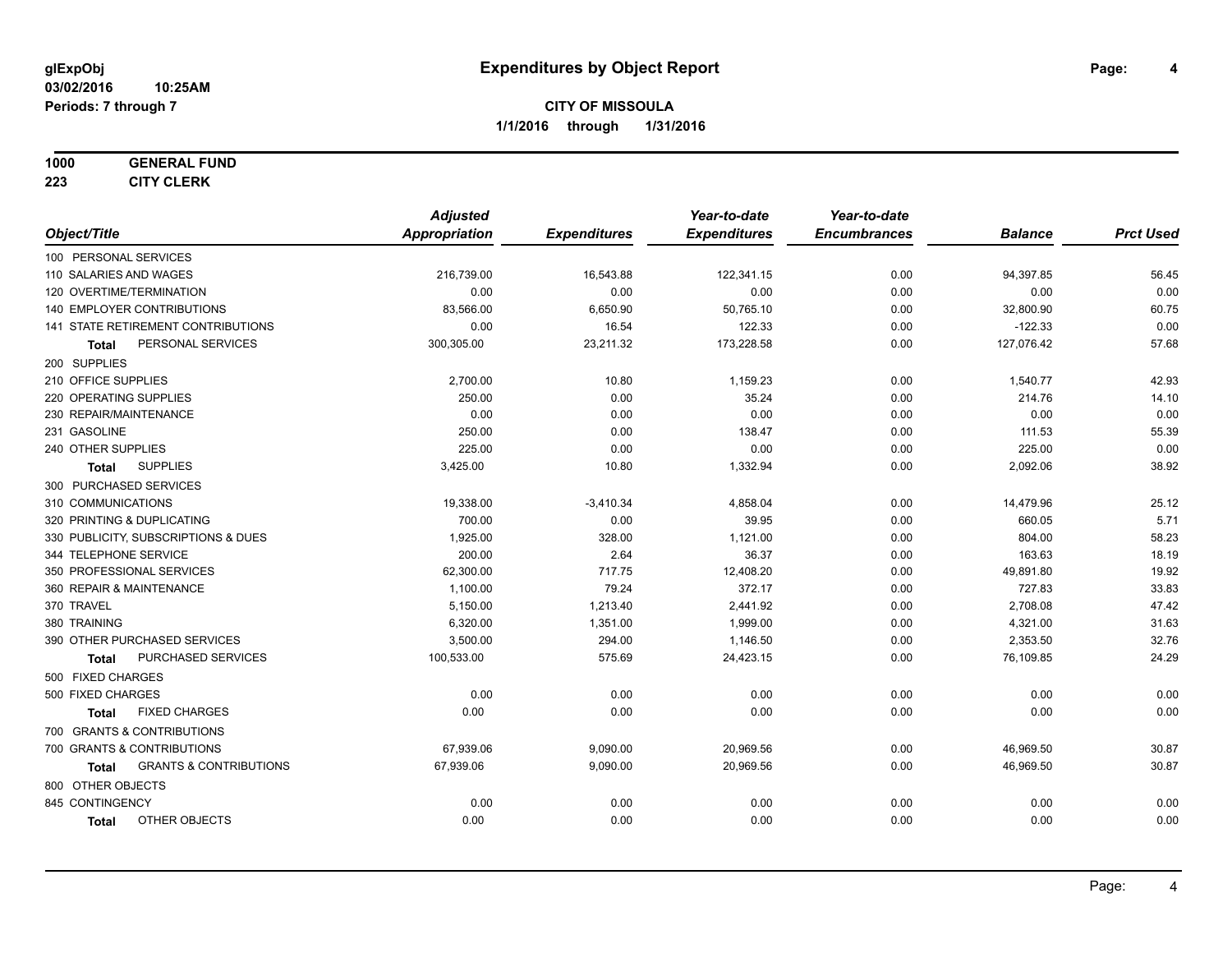## **1000 GENERAL FUND**

**223 CITY CLERK**

| Object/Title                          | <b>Adjusted</b><br>Appropriation | <b>Expenditures</b> | Year-to-date<br><b>Expenditures</b> | Year-to-date<br><b>Encumbrances</b> | <b>Balance</b> | <b>Prct Used</b> |
|---------------------------------------|----------------------------------|---------------------|-------------------------------------|-------------------------------------|----------------|------------------|
| 900 CAPITAL OUTLAY                    |                                  |                     |                                     |                                     |                |                  |
| 930 IMPROVEMENTS                      | 0.00                             | 0.00                | 0.00                                | 0.00                                | 0.00           | 0.00             |
| 940 MACHINERY & EQUIPMENT             | 0.00                             | 0.00                | 17.931.00                           | 0.00                                | $-17.931.00$   | 0.00             |
| <b>CAPITAL OUTLAY</b><br><b>Total</b> | 0.00                             | 0.00                | 17.931.00                           | 0.00                                | $-17.931.00$   | 0.00             |
| <b>CITY CLERK</b><br><b>Total</b>     | 472.202.06                       | 32,887.81           | 237,885.23                          | 0.00                                | 234,316.83     | 50.38            |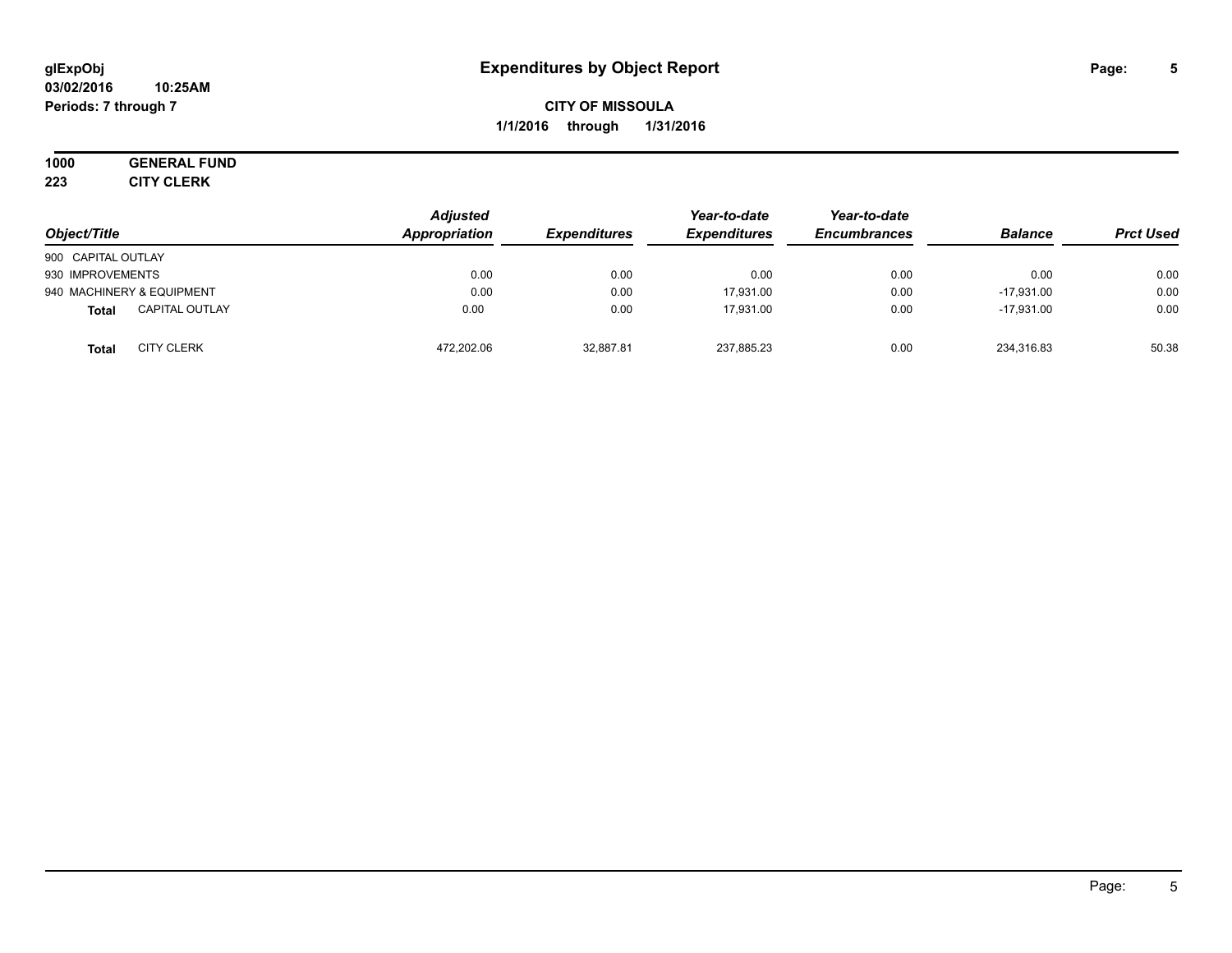#### **1000 GENERAL FUND**

**224 INFORMATION SERVICES**

|                                             | <b>Adjusted</b>      |                     | Year-to-date        | Year-to-date        |                |                  |
|---------------------------------------------|----------------------|---------------------|---------------------|---------------------|----------------|------------------|
| Object/Title                                | <b>Appropriation</b> | <b>Expenditures</b> | <b>Expenditures</b> | <b>Encumbrances</b> | <b>Balance</b> | <b>Prct Used</b> |
| 100 PERSONAL SERVICES                       |                      |                     |                     |                     |                |                  |
| 110 SALARIES AND WAGES                      | 436,622.00           | 33,823.27           | 250,431.86          | 0.00                | 186,190.14     | 57.36            |
| 120 OVERTIME/TERMINATION                    | 0.00                 | 0.00                | 0.00                | 0.00                | 0.00           | 0.00             |
| 130 OTHER                                   | 5,400.00             | 0.00                | 0.00                | 0.00                | 5,400.00       | 0.00             |
| <b>140 EMPLOYER CONTRIBUTIONS</b>           | 150,586.00           | 12,124.32           | 92,180.80           | 0.00                | 58,405.20      | 61.21            |
| 141 STATE RETIREMENT CONTRIBUTIONS          | 0.00                 | 33.82               | 265.05              | 0.00                | $-265.05$      | 0.00             |
| PERSONAL SERVICES<br>Total                  | 592,608.00           | 45,981.41           | 342,877.71          | 0.00                | 249,730.29     | 57.86            |
| 200 SUPPLIES                                |                      |                     |                     |                     |                |                  |
| 210 OFFICE SUPPLIES                         | 4,200.00             | 270.85              | 949.09              | 0.00                | 3,250.91       | 22.60            |
| 220 OPERATING SUPPLIES                      | 10,709.00            | 35.90               | 3,331.20            | 0.00                | 7,377.80       | 31.11            |
| 230 REPAIR/MAINTENANCE                      | 4,140.00             | 279.99              | 316.86              | 0.00                | 3,823.14       | 7.65             |
| 231 GASOLINE                                | 750.00               | 0.00                | 70.25               | 0.00                | 679.75         | 9.37             |
| 240 OTHER SUPPLIES                          | 2,900.00             | 0.00                | 77.92               | 0.00                | 2,822.08       | 2.69             |
| <b>SUPPLIES</b><br>Total                    | 22,699.00            | 586.74              | 4,745.32            | 0.00                | 17,953.68      | 20.91            |
| 300 PURCHASED SERVICES                      |                      |                     |                     |                     |                |                  |
| 310 COMMUNICATIONS                          | 600.00               | 4.31                | 14.08               | 0.00                | 585.92         | 2.35             |
| 320 PRINTING & DUPLICATING                  | 350.00               | 11.05               | 11.05               | 0.00                | 338.95         | 3.16             |
| 330 PUBLICITY, SUBSCRIPTIONS & DUES         | 0.00                 | 0.00                | 0.00                | 0.00                | 0.00           | 0.00             |
| 344 TELEPHONE SERVICE                       | 137,700.00           | 5,790.93            | 61,541.56           | 0.00                | 76,158.44      | 44.69            |
| 350 PROFESSIONAL SERVICES                   | 4,380.00             | 0.00                | 145.80              | 0.00                | 4,234.20       | 3.33             |
| 360 REPAIR & MAINTENANCE                    | 414,449.00           | 1,628.64            | 360,082.75          | 0.00                | 54,366.25      | 86.88            |
| 370 TRAVEL                                  | 7,080.00             | 1,680.00            | 4,823.90            | 0.00                | 2,256.10       | 68.13            |
| 380 TRAINING                                | 14,406.00            | 6,135.00            | 9,964.18            | 0.00                | 4,441.82       | 69.17            |
| 390 OTHER PURCHASED SERVICES                | 3,700.00             | 0.00                | 149.47              | 0.00                | 3,550.53       | 4.04             |
| PURCHASED SERVICES<br><b>Total</b>          | 582,665.00           | 15,249.93           | 436,732.79          | 0.00                | 145,932.21     | 74.95            |
| 500 FIXED CHARGES                           |                      |                     |                     |                     |                |                  |
| 500 FIXED CHARGES                           | 0.00                 | 0.00                | 0.00                | 0.00                | 0.00           | 0.00             |
| <b>FIXED CHARGES</b><br><b>Total</b>        | 0.00                 | 0.00                | 0.00                | 0.00                | 0.00           | 0.00             |
| 900 CAPITAL OUTLAY                          |                      |                     |                     |                     |                |                  |
| 940 MACHINERY & EQUIPMENT                   | 0.00                 | 0.00                | 0.00                | 0.00                | 0.00           | 0.00             |
| CAPITAL OUTLAY<br><b>Total</b>              | 0.00                 | 0.00                | 0.00                | 0.00                | 0.00           | 0.00             |
|                                             |                      |                     |                     |                     |                |                  |
| <b>INFORMATION SERVICES</b><br><b>Total</b> | 1,197,972.00         | 61,818.08           | 784,355.82          | 0.00                | 413,616.18     | 65.47            |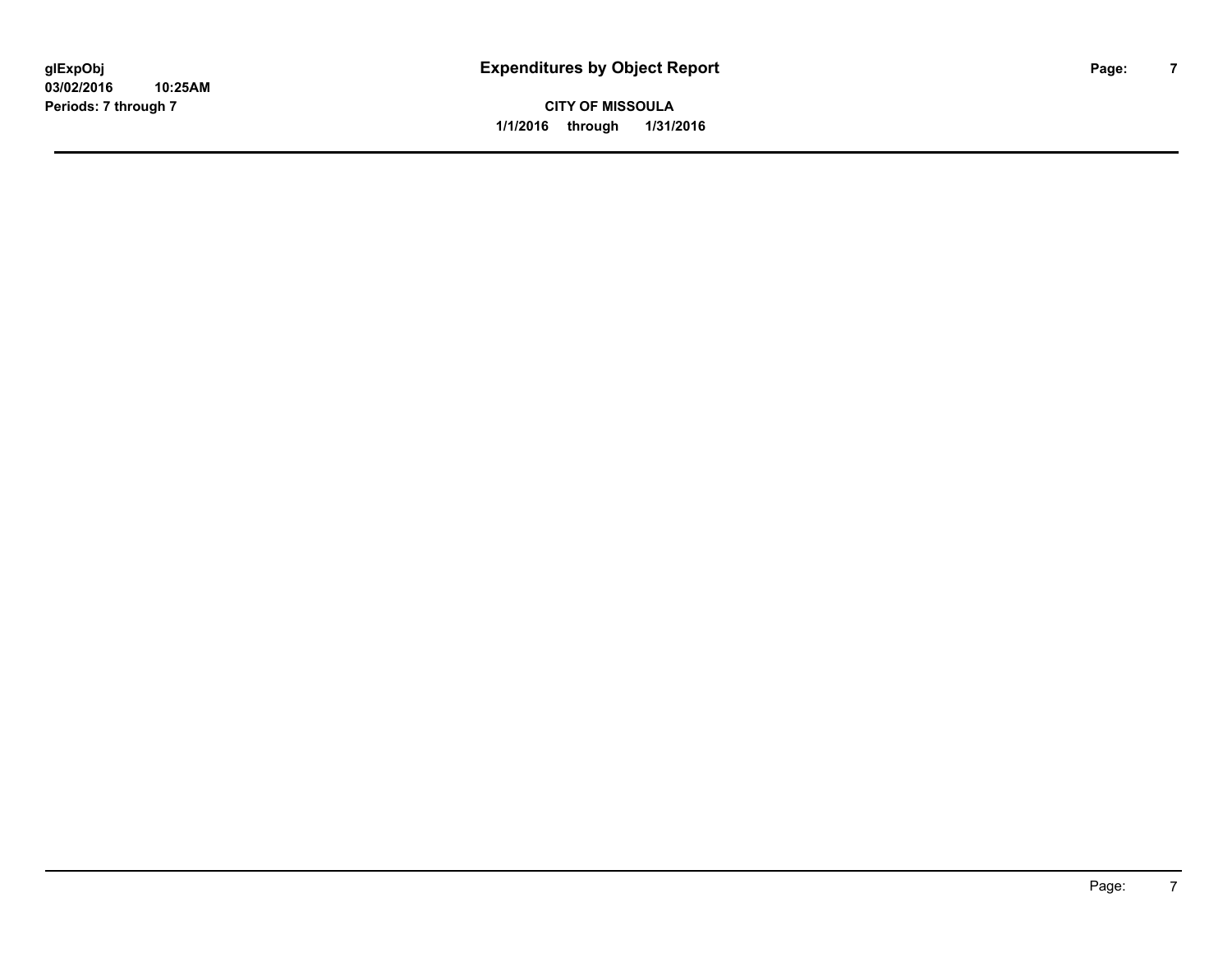## **1000 GENERAL FUND**

**230 MUNICIPAL COURT**

|                                        | <b>Adjusted</b>      |                     | Year-to-date        | Year-to-date        |                |                  |
|----------------------------------------|----------------------|---------------------|---------------------|---------------------|----------------|------------------|
| Object/Title                           | <b>Appropriation</b> | <b>Expenditures</b> | <b>Expenditures</b> | <b>Encumbrances</b> | <b>Balance</b> | <b>Prct Used</b> |
| 100 PERSONAL SERVICES                  |                      |                     |                     |                     |                |                  |
| 110 SALARIES AND WAGES                 | 787,986.00           | 53,582.72           | 396,240.97          | 0.00                | 391,745.03     | 50.29            |
| 120 OVERTIME/TERMINATION               | 5.000.00             | 308.75              | 3,470.65            | 0.00                | 1,529.35       | 69.41            |
| 140 EMPLOYER CONTRIBUTIONS             | 306,300.00           | 19,835.69           | 162,339.57          | 0.00                | 143,960.43     | 53.00            |
| 141 STATE RETIREMENT CONTRIBUTIONS     | 0.00                 | 53.58               | 396.24              | 0.00                | $-396.24$      | 0.00             |
| PERSONAL SERVICES<br><b>Total</b>      | 1,099,286.00         | 73,780.74           | 562,447.43          | 0.00                | 536,838.57     | 51.16            |
| 200 SUPPLIES                           |                      |                     |                     |                     |                |                  |
| 210 OFFICE SUPPLIES                    | 4,756.00             | 240.34              | 2,360.37            | 0.00                | 2,395.63       | 49.63            |
| 220 OPERATING SUPPLIES                 | 4,973.00             | 518.18              | 1,307.62            | 0.00                | 3,665.38       | 26.29            |
| 230 REPAIR/MAINTENANCE                 | 0.00                 | 0.00                | 0.00                | 0.00                | 0.00           | 0.00             |
| 240 OTHER SUPPLIES                     | 3,540.00             | 0.00                | 180.00              | 0.00                | 3,360.00       | 5.08             |
| <b>SUPPLIES</b><br>Total               | 13,269.00            | 758.52              | 3,847.99            | 0.00                | 9,421.01       | 29.00            |
| 300 PURCHASED SERVICES                 |                      |                     |                     |                     |                |                  |
| 310 COMMUNICATIONS                     | 11,500.00            | 1,482.23            | 8,141.02            | 0.00                | 3,358.98       | 70.79            |
| 320 PRINTING & DUPLICATING             | 1,187.00             | 0.00                | 0.00                | 0.00                | 1,187.00       | 0.00             |
| 330 PUBLICITY, SUBSCRIPTIONS & DUES    | 10.196.00            | 533.10              | 4,502.10            | 0.00                | 5,693.90       | 44.16            |
| 344 TELEPHONE SERVICE                  | 1,584.00             | 126.77              | 754.60              | 0.00                | 829.40         | 47.64            |
| 350 PROFESSIONAL SERVICES              | 217,662.00           | 1,069.10            | 57,695.36           | 0.00                | 159,966.64     | 26.51            |
| 360 REPAIR & MAINTENANCE               | 3,790.00             | 0.00                | 2,372.75            | 0.00                | 1,417.25       | 62.61            |
| 370 TRAVEL                             | 5,174.00             | 0.00                | 4,705.62            | 0.00                | 468.38         | 90.95            |
| 380 TRAINING                           | 9,000.00             | 0.00                | 3,629.00            | 0.00                | 5,371.00       | 40.32            |
| 390 OTHER PURCHASED SERVICES           | 74,663.00            | 715.14              | 19,999.53           | 0.00                | 54,663.47      | 26.79            |
| PURCHASED SERVICES<br><b>Total</b>     | 334,756.00           | 3,926.34            | 101,799.98          | 0.00                | 232,956.02     | 30.41            |
| 500 FIXED CHARGES                      |                      |                     |                     |                     |                |                  |
| 500 FIXED CHARGES                      | 0.00                 | 0.00                | 0.00                | 0.00                | 0.00           | 0.00             |
| <b>FIXED CHARGES</b><br>Total          | 0.00                 | 0.00                | 0.00                | 0.00                | 0.00           | 0.00             |
| 900 CAPITAL OUTLAY                     |                      |                     |                     |                     |                |                  |
| 940 MACHINERY & EQUIPMENT              | 0.00                 | 0.00                | 0.00                | 0.00                | 0.00           | 0.00             |
| <b>CAPITAL OUTLAY</b><br><b>Total</b>  | 0.00                 | 0.00                | 0.00                | 0.00                | 0.00           | 0.00             |
| <b>MUNICIPAL COURT</b><br><b>Total</b> | 1,447,311.00         | 78,465.60           | 668,095.40          | 0.00                | 779,215.60     | 46.16            |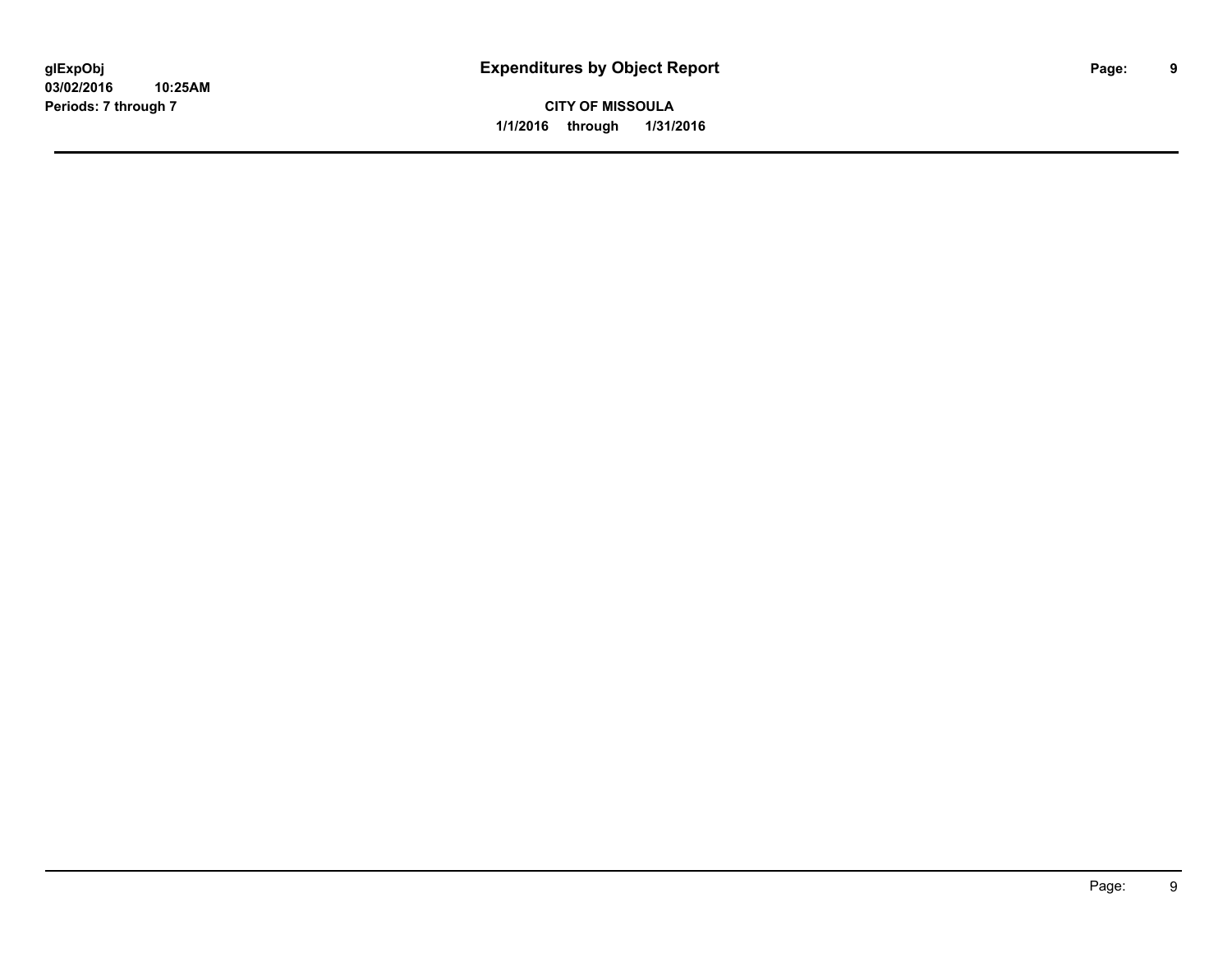**1000 GENERAL FUND**

**240 FINANCE**

|                            |                                     | <b>Adjusted</b> |                     | Year-to-date        | Year-to-date        |                |                  |
|----------------------------|-------------------------------------|-----------------|---------------------|---------------------|---------------------|----------------|------------------|
| Object/Title               |                                     | Appropriation   | <b>Expenditures</b> | <b>Expenditures</b> | <b>Encumbrances</b> | <b>Balance</b> | <b>Prct Used</b> |
| 100 PERSONAL SERVICES      |                                     |                 |                     |                     |                     |                |                  |
| 110 SALARIES AND WAGES     |                                     | 668,260.00      | 47,912.12           | 343,435.75          | 0.00                | 324,824.25     | 51.39            |
| 120 OVERTIME/TERMINATION   |                                     | 1,000.00        | 0.00                | 1,338.66            | 0.00                | $-338.66$      | 133.87           |
|                            | <b>140 EMPLOYER CONTRIBUTIONS</b>   | 244,608.00      | 17,295.57           | 133,747.04          | 0.00                | 110,860.96     | 54.68            |
|                            | 141 STATE RETIREMENT CONTRIBUTIONS  | 0.00            | 47.93               | 343.47              | 0.00                | $-343.47$      | 0.00             |
| Total                      | PERSONAL SERVICES                   | 913,868.00      | 65,255.62           | 478,864.92          | 0.00                | 435,003.08     | 52.40            |
| 200 SUPPLIES               |                                     |                 |                     |                     |                     |                |                  |
| 210 OFFICE SUPPLIES        |                                     | 3,965.00        | 135.85              | 3,805.51            | 0.00                | 159.49         | 95.98            |
| 220 OPERATING SUPPLIES     |                                     | 1,904.00        | 126.27              | 549.69              | 0.00                | 1,354.31       | 28.87            |
| 230 REPAIR/MAINTENANCE     |                                     | 300.00          | 0.00                | 0.00                | 0.00                | 300.00         | 0.00             |
| 231 GASOLINE               |                                     | 91.00           | 0.00                | 0.00                | 0.00                | 91.00          | 0.00             |
| 240 OTHER SUPPLIES         |                                     | 500.00          | 0.00                | 0.00                | 0.00                | 500.00         | 0.00             |
| Total                      | <b>SUPPLIES</b>                     | 6,760.00        | 262.12              | 4,355.20            | 0.00                | 2,404.80       | 64.43            |
| 300 PURCHASED SERVICES     |                                     |                 |                     |                     |                     |                |                  |
| 310 COMMUNICATIONS         |                                     | 42,109.00       | 17,293.83           | 52,029.32           | 0.00                | $-9,920.32$    | 123.56           |
| 320 PRINTING & DUPLICATING |                                     | 5,480.00        | 72.63               | 2,217.34            | 0.00                | 3,262.66       | 40.46            |
|                            | 330 PUBLICITY, SUBSCRIPTIONS & DUES | 3,410.00        | 0.00                | 497.48              | 0.00                | 2,912.52       | 14.59            |
| 344 TELEPHONE SERVICE      |                                     | 1,225.00        | 10.29               | 108.45              | 0.00                | 1,116.55       | 8.85             |
| 350 PROFESSIONAL SERVICES  |                                     | 158,354.00      | 16,497.40           | 139,907.17          | 0.00                | 18,446.83      | 88.35            |
| 360 REPAIR & MAINTENANCE   |                                     | 200.00          | 0.00                | 0.00                | 0.00                | 200.00         | 0.00             |
| 370 TRAVEL                 |                                     | 8,245.00        | 0.00                | 381.74              | 0.00                | 7,863.26       | 4.63             |
| 380 TRAINING               |                                     | 7,330.00        | 377.00              | 952.00              | 0.00                | 6,378.00       | 12.99            |
|                            | 390 OTHER PURCHASED SERVICES        | 0.00            | 0.00                | 0.00                | 0.00                | 0.00           | 0.00             |
| <b>Total</b>               | PURCHASED SERVICES                  | 226,353.00      | 34,251.15           | 196,093.50          | 0.00                | 30,259.50      | 86.63            |
| 500 FIXED CHARGES          |                                     |                 |                     |                     |                     |                |                  |
| 500 FIXED CHARGES          |                                     | 500.00          | 0.00                | 0.00                | 0.00                | 500.00         | 0.00             |
| <b>Total</b>               | <b>FIXED CHARGES</b>                | 500.00          | 0.00                | 0.00                | 0.00                | 500.00         | 0.00             |
| 900 CAPITAL OUTLAY         |                                     |                 |                     |                     |                     |                |                  |
| 940 MACHINERY & EQUIPMENT  |                                     | 0.00            | 0.00                | 0.00                | 0.00                | 0.00           | 0.00             |
| <b>Total</b>               | <b>CAPITAL OUTLAY</b>               | 0.00            | 0.00                | 0.00                | 0.00                | 0.00           | 0.00             |
|                            |                                     |                 |                     |                     |                     |                |                  |
| <b>Total</b>               | <b>FINANCE</b>                      | 1,147,481.00    | 99,768.89           | 679,313.62          | 0.00                | 468, 167.38    | 59.20            |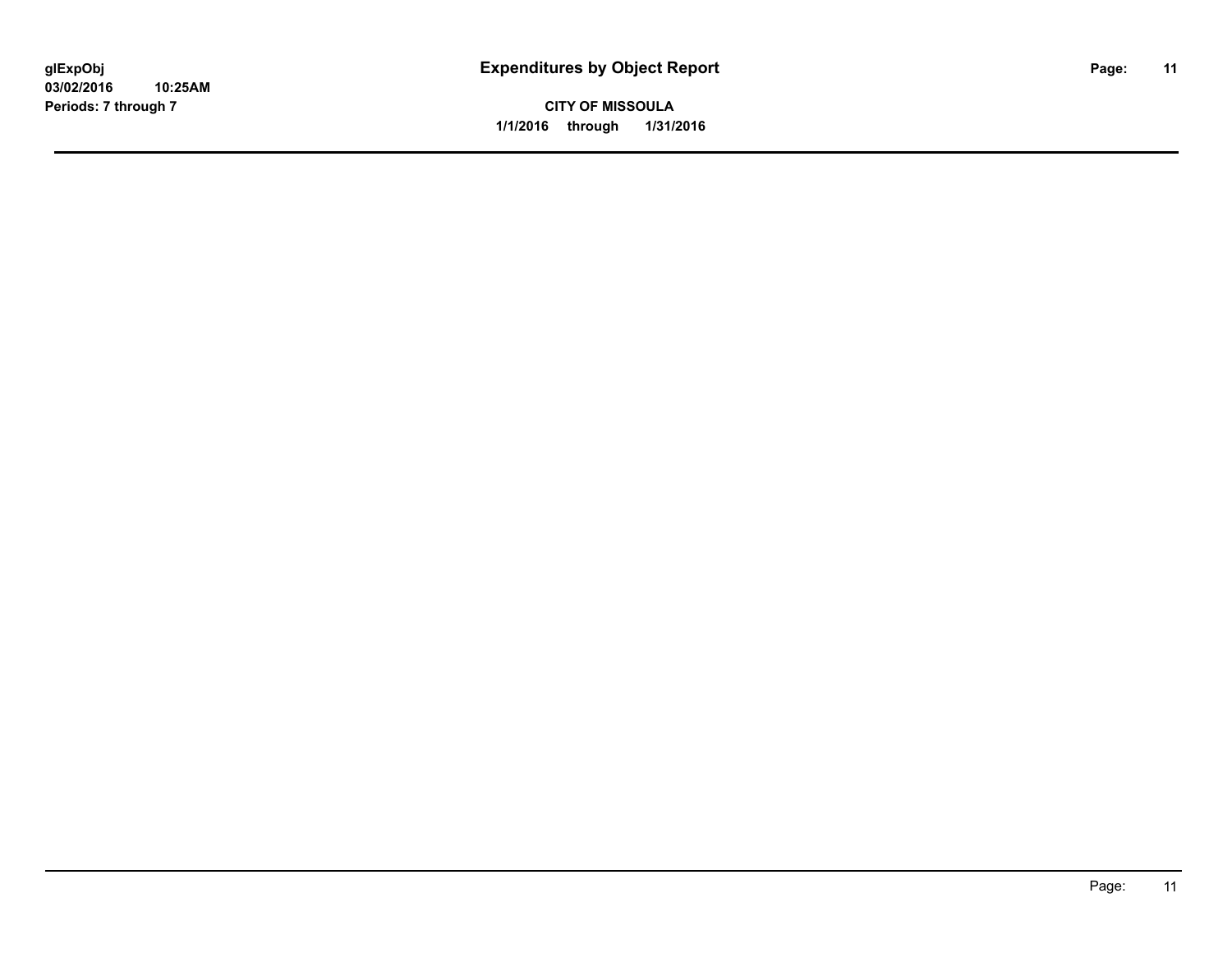#### **1000 GENERAL FUND**

**245 CENTRALIZED SERVICES**

|                                                   | <b>Adjusted</b>      |                     | Year-to-date        | Year-to-date        |                |                  |
|---------------------------------------------------|----------------------|---------------------|---------------------|---------------------|----------------|------------------|
| Object/Title                                      | <b>Appropriation</b> | <b>Expenditures</b> | <b>Expenditures</b> | <b>Encumbrances</b> | <b>Balance</b> | <b>Prct Used</b> |
| 100 PERSONAL SERVICES                             |                      |                     |                     |                     |                |                  |
| 110 SALARIES AND WAGES                            | 259,353.00           | 19,788.01           | 146,370.91          | 0.00                | 112,982.09     | 56.44            |
| 140 EMPLOYER CONTRIBUTIONS                        | 76,798.00            | 6,299.61            | 49,408.00           | 0.00                | 27,390.00      | 64.34            |
| 141 STATE RETIREMENT CONTRIBUTIONS                | 0.00                 | 19.79               | 146.37              | 0.00                | $-146.37$      | 0.00             |
| PERSONAL SERVICES<br><b>Total</b>                 | 336,151.00           | 26,107.41           | 195,925.28          | 0.00                | 140,225.72     | 58.28            |
| 200 SUPPLIES                                      |                      |                     |                     |                     |                |                  |
| 210 OFFICE SUPPLIES                               | 1,200.00             | 0.00                | 110.10              | 0.00                | 1,089.90       | 9.18             |
| 220 OPERATING SUPPLIES                            | 1.000.00             | 0.00                | 0.00                | 0.00                | 1,000.00       | 0.00             |
| 231 GASOLINE                                      | 522.00               | 0.00                | 0.00                | 0.00                | 522.00         | 0.00             |
| <b>SUPPLIES</b><br><b>Total</b>                   | 2,722.00             | 0.00                | 110.10              | 0.00                | 2,611.90       | 4.04             |
| 300 PURCHASED SERVICES                            |                      |                     |                     |                     |                |                  |
| 310 COMMUNICATIONS                                | 400.00               | 0.00                | 0.00                | 0.00                | 400.00         | 0.00             |
| 320 PRINTING & DUPLICATING                        | 550.00               | 11.37               | 14.79               | 0.00                | 535.21         | 2.69             |
| 330 PUBLICITY, SUBSCRIPTIONS & DUES               | 550.00               | 850.00              | 1,700.00            | 0.00                | $-1,150.00$    | 309.09           |
| 344 TELEPHONE SERVICE                             | 845.00               | 64.04               | 413.31              | 0.00                | 431.69         | 48.91            |
| 350 PROFESSIONAL SERVICES                         | 0.00                 | 5,750.00            | 5,750.00            | 0.00                | $-5,750.00$    | 0.00             |
| 370 TRAVEL                                        | 2,000.00             | 0.00                | 93.50               | 0.00                | 1,906.50       | 4.68             |
| 380 TRAINING                                      | 3,000.00             | 0.00                | 0.00                | 0.00                | 3,000.00       | 0.00             |
| 390 OTHER PURCHASED SERVICES                      | 0.00                 | 0.00                | 0.00                | 0.00                | 0.00           | 0.00             |
| <b>PURCHASED SERVICES</b><br><b>Total</b>         | 7,345.00             | 6,675.41            | 7,971.60            | 0.00                | $-626.60$      | 108.53           |
| 700 GRANTS & CONTRIBUTIONS                        |                      |                     |                     |                     |                |                  |
| 700 GRANTS & CONTRIBUTIONS                        | 5,000.00             | 0.00                | 0.00                | 0.00                | 5,000.00       | 0.00             |
| <b>GRANTS &amp; CONTRIBUTIONS</b><br><b>Total</b> | 5,000.00             | 0.00                | 0.00                | 0.00                | 5,000.00       | 0.00             |
| <b>CENTRALIZED SERVICES</b><br><b>Total</b>       | 351,218.00           | 32,782.82           | 204,006.98          | 0.00                | 147,211.02     | 58.09            |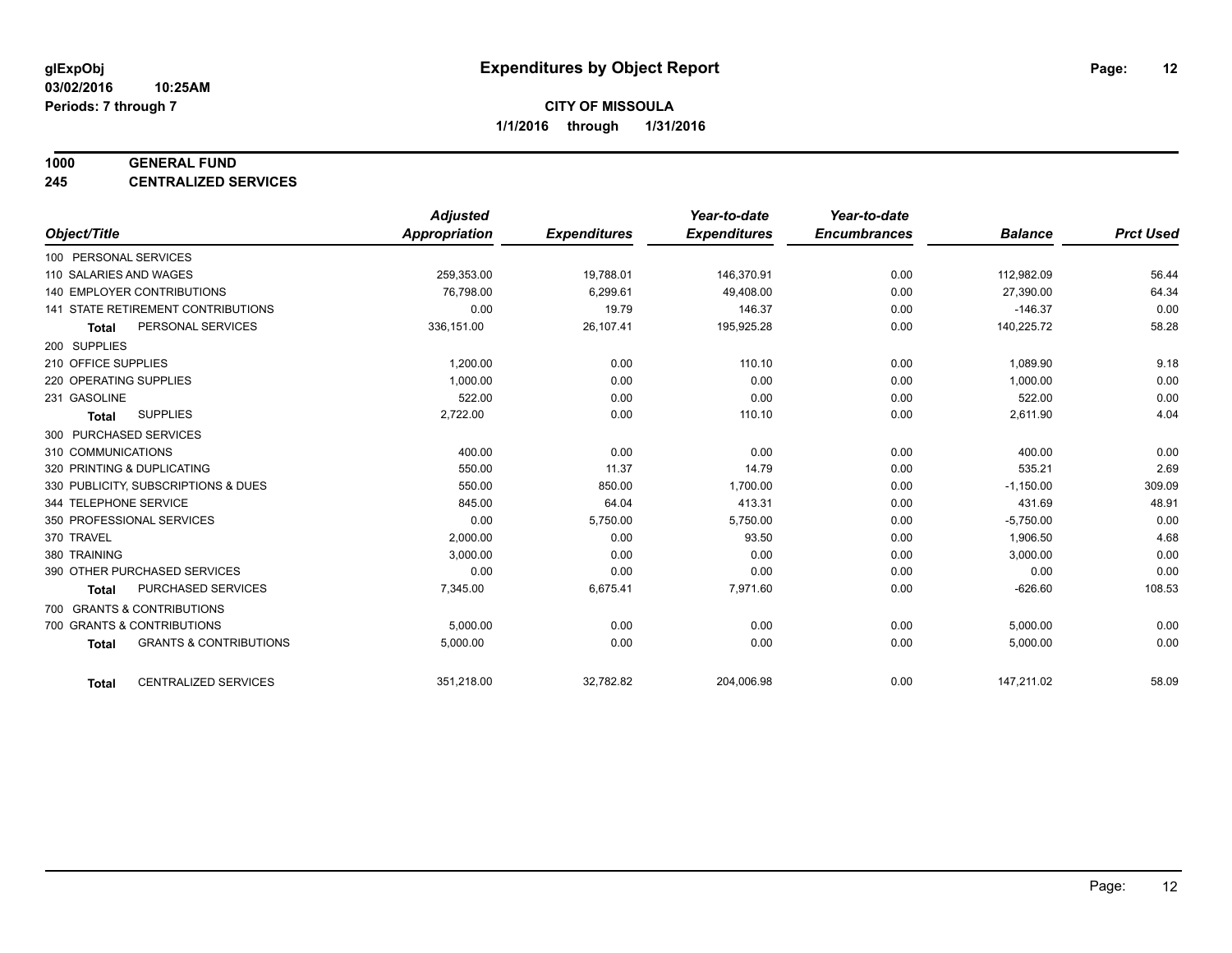#### **1000 GENERAL FUND**

**250 DEVELOPMENT SERVICES**

|                                      | <b>Adjusted</b>      |                     | Year-to-date        | Year-to-date        |                |                  |
|--------------------------------------|----------------------|---------------------|---------------------|---------------------|----------------|------------------|
| Object/Title                         | <b>Appropriation</b> | <b>Expenditures</b> | <b>Expenditures</b> | <b>Encumbrances</b> | <b>Balance</b> | <b>Prct Used</b> |
| 100 PERSONAL SERVICES                |                      |                     |                     |                     |                |                  |
| 110 SALARIES AND WAGES               | 1,252,634.00         | 109,642.31          | 766,237.57          | 0.00                | 486,396.43     | 61.17            |
| 120 OVERTIME/TERMINATION             | 4,276.00             | 0.00                | 0.00                | 0.00                | 4,276.00       | 0.00             |
| 130 OTHER                            | 0.00                 | 0.00                | 0.00                | 0.00                | 0.00           | 0.00             |
| <b>140 EMPLOYER CONTRIBUTIONS</b>    | 424,509.00           | 40,825.77           | 285,967.09          | 0.00                | 138,541.91     | 67.36            |
| 141 STATE RETIREMENT CONTRIBUTIONS   | 0.00                 | 109.64              | 766.23              | 0.00                | $-766.23$      | 0.00             |
| PERSONAL SERVICES<br><b>Total</b>    | 1,681,419.00         | 150,577.72          | 1,052,970.89        | 0.00                | 628,448.11     | 62.62            |
| 200 SUPPLIES                         |                      |                     |                     |                     |                |                  |
| 210 OFFICE SUPPLIES                  | 13,621.00            | 1,039.50            | 10,076.78           | 0.00                | 3,544.22       | 73.98            |
| 220 OPERATING SUPPLIES               | 1,406.00             | 77.98               | 956.55              | 0.00                | 449.45         | 68.03            |
| 230 REPAIR/MAINTENANCE               | 3,000.00             | 0.00                | 1,007.13            | 0.00                | 1,992.87       | 33.57            |
| 231 GASOLINE                         | 10,900.00            | 0.00                | 3,768.78            | 0.00                | 7,131.22       | 34.58            |
| 240 OTHER SUPPLIES                   | 1,255.00             | 0.00                | 558.40              | 0.00                | 696.60         | 44.49            |
| <b>SUPPLIES</b><br>Total             | 30,182.00            | 1,117.48            | 16,367.64           | 0.00                | 13,814.36      | 54.23            |
| 300 PURCHASED SERVICES               |                      |                     |                     |                     |                |                  |
| 310 COMMUNICATIONS                   | 9,800.00             | 524.16              | 3,353.79            | 0.00                | 6,446.21       | 34.22            |
| 320 PRINTING & DUPLICATING           | 7,904.00             | 173.21              | 486.77              | 0.00                | 7,417.23       | 6.16             |
| 330 PUBLICITY, SUBSCRIPTIONS & DUES  | 11,017.00            | 1,315.74            | 2,811.78            | 0.00                | 8,205.22       | 25.52            |
| 341 ELECTRICITY & NATURAL GAS        | 0.00                 | 0.00                | 0.00                | 0.00                | 0.00           | 0.00             |
| 344 TELEPHONE SERVICE                | 9,045.00             | 1,228.36            | 7,972.20            | 0.00                | 1,072.80       | 88.14            |
| 350 PROFESSIONAL SERVICES            | 88,936.00            | 416.00              | 29,412.34           | 0.00                | 59,523.66      | 33.07            |
| 360 REPAIR & MAINTENANCE             | 2,655.00             | 0.00                | 84.11               | 0.00                | 2,570.89       | 3.17             |
| 370 TRAVEL                           | 13,723.00            | 0.00                | 3,979.54            | 0.00                | 9,743.46       | 29.00            |
| 380 TRAINING                         | 12,239.00            | $-150.00$           | 1,550.00            | 0.00                | 10,689.00      | 12.66            |
| 390 OTHER PURCHASED SERVICES         | 166,504.00           | 101,110.68          | 101,110.68          | 0.00                | 65,393.32      | 60.73            |
| PURCHASED SERVICES<br>Total          | 321,823.00           | 104,618.15          | 150,761.21          | 0.00                | 171,061.79     | 46.85            |
| 500 FIXED CHARGES                    |                      |                     |                     |                     |                |                  |
| 500 FIXED CHARGES                    | 0.00                 | 0.00                | 0.00                | 0.00                | 0.00           | 0.00             |
| 550 MERCHANT SERVICE FEES            | 0.00                 | 0.00                | 5,232.39            | 0.00                | $-5,232.39$    | 0.00             |
| <b>FIXED CHARGES</b><br><b>Total</b> | 0.00                 | 0.00                | 5,232.39            | 0.00                | $-5,232.39$    | 0.00             |
| 700 GRANTS & CONTRIBUTIONS           |                      |                     |                     |                     |                |                  |
| 700 GRANTS & CONTRIBUTIONS           | 20,680.00            | 0.00                | 10,780.00           | 0.00                | 9,900.00       | 52.13            |
| 780 INTERGOVERNMENTAL TRANSFER       | 0.00                 | 0.00                | 0.00                | 0.00                | 0.00           | 0.00             |
|                                      |                      |                     |                     |                     |                |                  |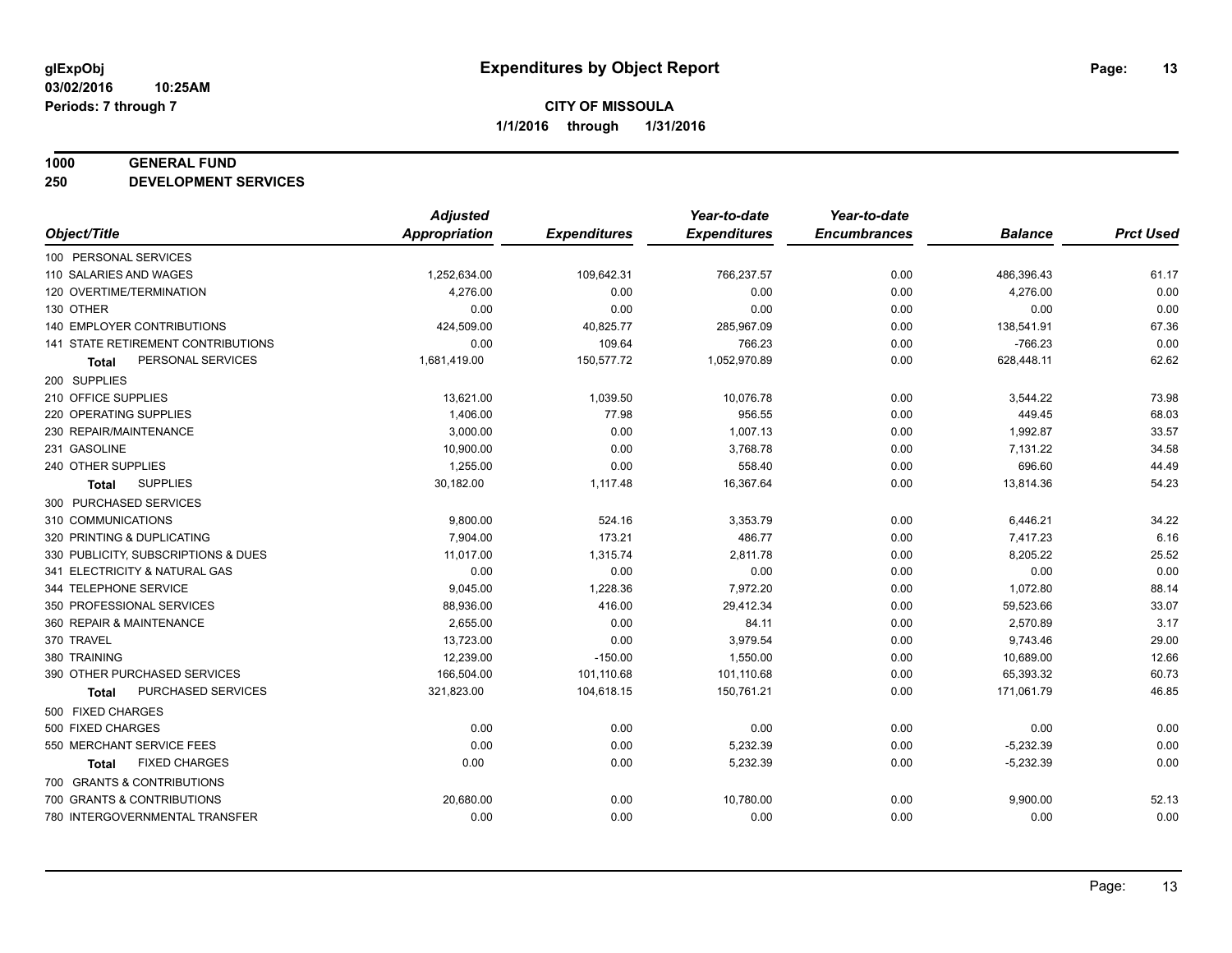#### **1000 GENERAL FUND**

**250 DEVELOPMENT SERVICES**

| Object/Title       |                                   | <b>Adjusted</b><br><b>Appropriation</b> | <b>Expenditures</b> | Year-to-date<br><b>Expenditures</b> | Year-to-date<br><b>Encumbrances</b> | <b>Balance</b> | <b>Prct Used</b> |
|--------------------|-----------------------------------|-----------------------------------------|---------------------|-------------------------------------|-------------------------------------|----------------|------------------|
|                    | <b>GRANTS &amp; CONTRIBUTIONS</b> | 20,680.00                               | 0.00                | 10,780.00                           | 0.00                                | 9,900.00       | 52.13            |
| <b>Total</b>       |                                   |                                         |                     |                                     |                                     |                |                  |
| 800 OTHER OBJECTS  |                                   |                                         |                     |                                     |                                     |                |                  |
|                    | 820 TRANSFERS TO OTHER FUNDS      | 165,820.00                              | 0.00                | 9,900.00                            | 0.00                                | 155.920.00     | 5.97             |
| 845 CONTINGENCY    |                                   | 0.00                                    | 0.00                | 0.00                                | 0.00                                | 0.00           | 0.00             |
| <b>Total</b>       | OTHER OBJECTS                     | 165.820.00                              | 0.00                | 9,900.00                            | 0.00                                | 155.920.00     | 5.97             |
| 900 CAPITAL OUTLAY |                                   |                                         |                     |                                     |                                     |                |                  |
|                    | 940 MACHINERY & EQUIPMENT         | 0.00                                    | 0.00                | 0.00                                | 0.00                                | 0.00           | 0.00             |
| <b>Total</b>       | <b>CAPITAL OUTLAY</b>             | 0.00                                    | 0.00                | 0.00                                | 0.00                                | 0.00           | 0.00             |
| <b>Total</b>       | DEVELOPMENT SERVICES              | 2,219,924.00                            | 256.313.35          | 1.246.012.13                        | 0.00                                | 973.911.87     | 56.13            |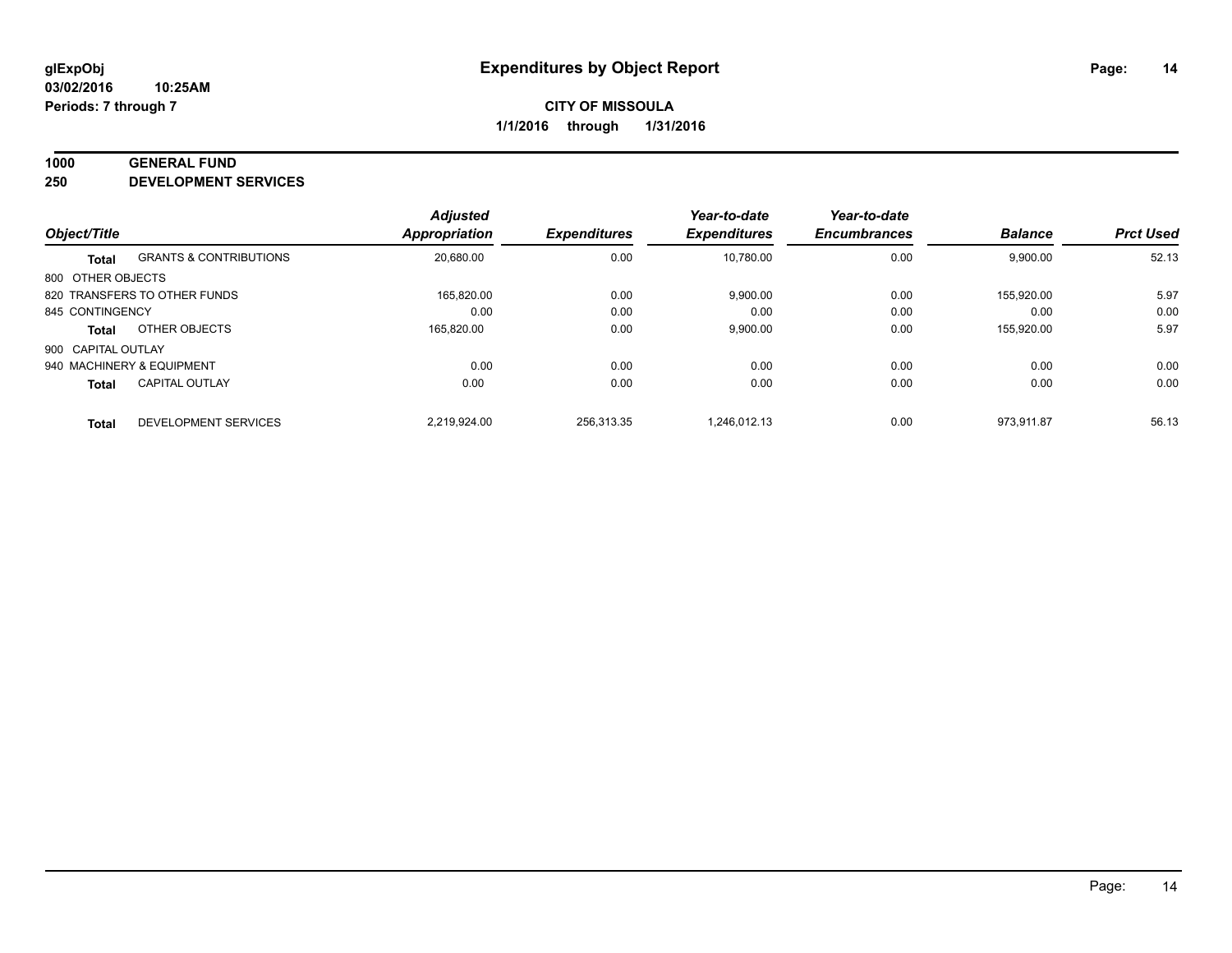# **1000 GENERAL FUND**

**270 CITY ATTORNEY**

|                                                   | <b>Adjusted</b> |                     | Year-to-date        | Year-to-date        |                |                  |
|---------------------------------------------------|-----------------|---------------------|---------------------|---------------------|----------------|------------------|
| Object/Title                                      | Appropriation   | <b>Expenditures</b> | <b>Expenditures</b> | <b>Encumbrances</b> | <b>Balance</b> | <b>Prct Used</b> |
| 100 PERSONAL SERVICES                             |                 |                     |                     |                     |                |                  |
| 110 SALARIES AND WAGES                            | 956,043.00      | 68,563.09           | 517,198.60          | 0.00                | 438,844.40     | 54.10            |
| 120 OVERTIME/TERMINATION                          | 2,270.00        | 0.00                | 2,261.81            | 0.00                | 8.19           | 99.64            |
| 140 EMPLOYER CONTRIBUTIONS                        | 314,286.00      | 22,082.46           | 179,594.55          | 0.00                | 134,691.45     | 57.14            |
| 141 STATE RETIREMENT CONTRIBUTIONS                | 0.00            | 68.56               | 517.19              | 0.00                | $-517.19$      | 0.00             |
| PERSONAL SERVICES<br>Total                        | 1,272,599.00    | 90,714.11           | 699,572.15          | 0.00                | 573,026.85     | 54.97            |
| 200 SUPPLIES                                      |                 |                     |                     |                     |                |                  |
| 210 OFFICE SUPPLIES                               | 5,618.00        | 56.81               | 1,492.40            | 0.00                | 4,125.60       | 26.56            |
| 220 OPERATING SUPPLIES                            | 1.250.00        | 15.00               | 2.074.98            | 0.00                | $-824.98$      | 166.00           |
| 231 GASOLINE                                      | 263.00          | 0.00                | 89.53               | 0.00                | 173.47         | 34.04            |
| <b>SUPPLIES</b><br><b>Total</b>                   | 7,131.00        | 71.81               | 3,656.91            | 0.00                | 3,474.09       | 51.28            |
| 300 PURCHASED SERVICES                            |                 |                     |                     |                     |                |                  |
| 310 COMMUNICATIONS                                | 1,350.00        | 182.10              | 626.89              | 0.00                | 723.11         | 46.44            |
| 320 PRINTING & DUPLICATING                        | 550.00          | 0.00                | 238.00              | 0.00                | 312.00         | 43.27            |
| 330 PUBLICITY, SUBSCRIPTIONS & DUES               | 16,000.00       | 229.46              | 2,569.80            | 0.00                | 13,430.20      | 16.06            |
| 344 TELEPHONE SERVICE                             | 264.00          | 11.84               | 59.12               | 0.00                | 204.88         | 22.39            |
| 350 PROFESSIONAL SERVICES                         | 12,915.00       | 0.00                | 340.30              | 0.00                | 12,574.70      | 2.63             |
| 360 REPAIR & MAINTENANCE                          | 19,447.00       | 78.99               | 9,972.52            | 0.00                | 9,474.48       | 51.28            |
| 370 TRAVEL                                        | 4,500.00        | 0.00                | 2,323.05            | 0.00                | 2,176.95       | 51.62            |
| 380 TRAINING                                      | 8,000.00        | 0.00                | 3,184.00            | 0.00                | 4,816.00       | 39.80            |
| PURCHASED SERVICES<br><b>Total</b>                | 63,026.00       | 502.39              | 19,313.68           | 0.00                | 43,712.32      | 30.64            |
| 500 FIXED CHARGES                                 |                 |                     |                     |                     |                |                  |
| 500 FIXED CHARGES                                 | 0.00            | 0.00                | 0.00                | 0.00                | 0.00           | 0.00             |
| <b>FIXED CHARGES</b><br><b>Total</b>              | 0.00            | 0.00                | 0.00                | 0.00                | 0.00           | 0.00             |
| 700 GRANTS & CONTRIBUTIONS                        |                 |                     |                     |                     |                |                  |
| 700 GRANTS & CONTRIBUTIONS                        | 63,875.00       | 28,337.50           | 35,537.50           | 0.00                | 28,337.50      | 55.64            |
| <b>GRANTS &amp; CONTRIBUTIONS</b><br><b>Total</b> | 63,875.00       | 28,337.50           | 35,537.50           | 0.00                | 28,337.50      | 55.64            |
| 800 OTHER OBJECTS                                 |                 |                     |                     |                     |                |                  |
| 845 CONTINGENCY                                   | 0.00            | 0.00                | 0.00                | 0.00                | 0.00           | 0.00             |
| OTHER OBJECTS<br><b>Total</b>                     | 0.00            | 0.00                | 0.00                | 0.00                | 0.00           | 0.00             |
| 900 CAPITAL OUTLAY                                |                 |                     |                     |                     |                |                  |
| 920 BUILDINGS                                     | 0.00            | 0.00                | 0.00                | 0.00                | 0.00           | 0.00             |
| 940 MACHINERY & EQUIPMENT                         | 0.00            | 0.00                | 0.00                | 0.00                | 0.00           | 0.00             |
|                                                   |                 |                     |                     |                     |                |                  |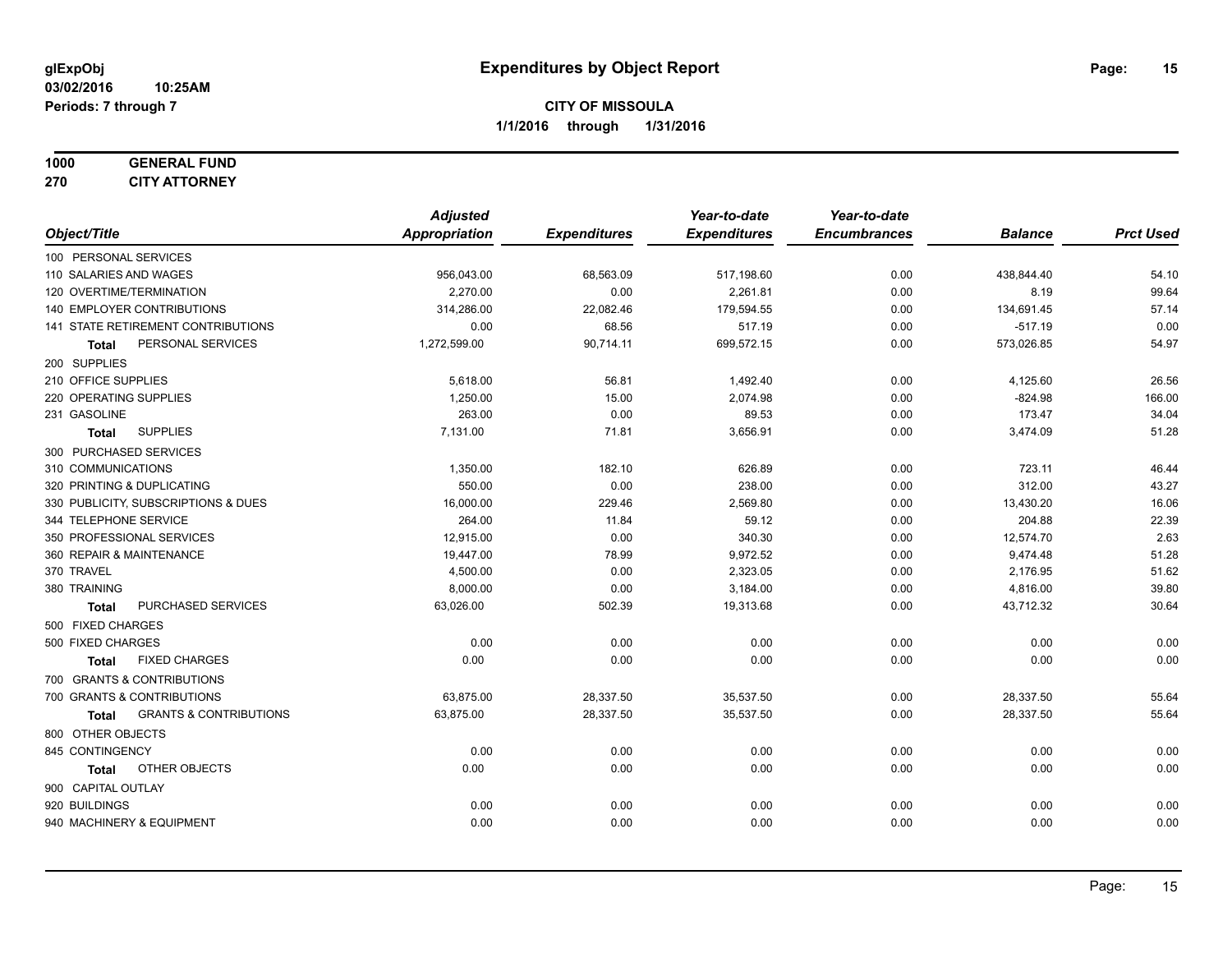#### **03/02/2016 10:25AM Periods: 7 through 7**

## **CITY OF MISSOULA 1/1/2016 through 1/31/2016**

| 1000   | <b>GENERAL F</b><br><b>FUND</b> |
|--------|---------------------------------|
| 270    | <b>CITY ATTORNEY</b>            |
| $\sim$ |                                 |

|              |                       | <b>Adjusted</b>      |                     | Year-to-date        | Year-to-date        |                |                  |
|--------------|-----------------------|----------------------|---------------------|---------------------|---------------------|----------------|------------------|
| Object/Title |                       | <b>Appropriation</b> | <b>Expenditures</b> | <b>Expenditures</b> | <b>Encumbrances</b> | <b>Balance</b> | <b>Prct Used</b> |
| <b>Tota</b>  | <b>CAPITAL OUTLAY</b> | 0.00                 | 0.00                | 0.00                | 0.00                | 0.00           | 0.00             |
| Tota         | <b>CITY ATTORNEY</b>  | ,406,631.00          | 119,625.81          | 758,080.24          | 0.00                | 648,550.76     | 53.89            |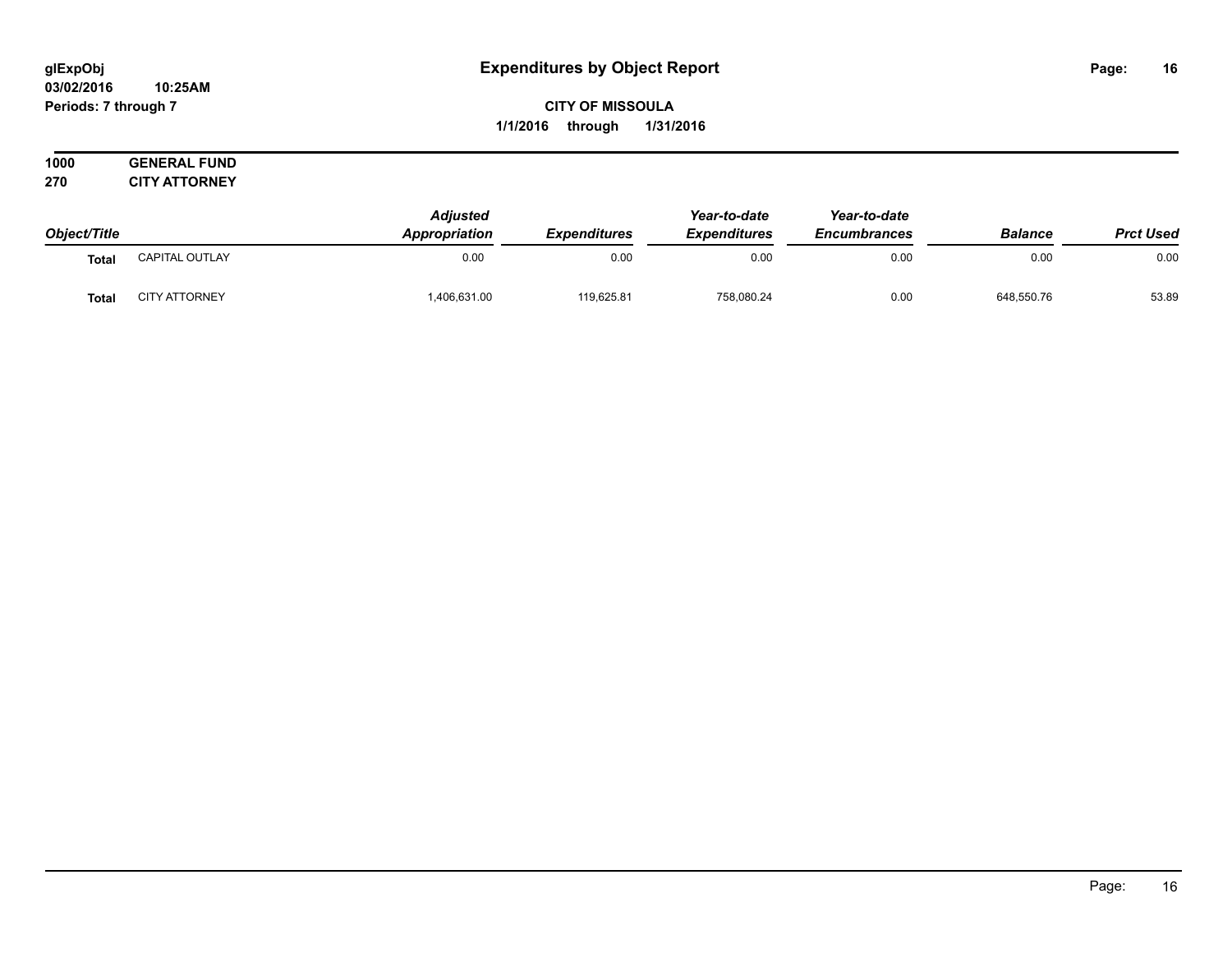#### **1000 GENERAL FUND**

**280 PUBLIC WORKS OPERATIONS**

| Object/Title<br><b>Appropriation</b><br><b>Expenditures</b><br><b>Expenditures</b><br><b>Encumbrances</b><br><b>Prct Used</b><br><b>Balance</b><br>100 PERSONAL SERVICES<br>0.00<br>59.34<br>110 SALARIES AND WAGES<br>486,612.00<br>38,582.02<br>288,765.90<br>197,846.10<br>120 OVERTIME/TERMINATION<br>2.235.00<br>232.72<br>767.20<br>0.00<br>1,467.80<br>34.33<br>17,900.00<br>0.00<br>0.00<br>130 OTHER<br>0.00<br>0.00<br>17,900.00<br>55.95<br><b>140 EMPLOYER CONTRIBUTIONS</b><br>218,935.00<br>15,964.71<br>122,493.75<br>0.00<br>96,441.25<br>0.00<br><b>141 STATE RETIREMENT CONTRIBUTIONS</b><br>0.00<br>38.58<br>$-288.77$<br>288.77<br>0.00<br>56.82<br>PERSONAL SERVICES<br>725,682.00<br>54,818.03<br>412,315.62<br>0.00<br>313,366.38<br>Total<br>200 SUPPLIES<br>210 OFFICE SUPPLIES<br>950.00<br>0.00<br>370.48<br>0.00<br>579.52<br>39.00<br>1,935.00<br>0.00<br>950.45<br>984.55<br>49.12<br>220 OPERATING SUPPLIES<br>0.00<br>59,860.00<br>11.20<br>230 REPAIR/MAINTENANCE<br>1,624.01<br>6,702.42<br>0.00<br>53,157.58<br>231 GASOLINE<br>9,280.00<br>0.00<br>2,976.73<br>6,303.27<br>32.08<br>0.00<br>240 OTHER SUPPLIES<br>31,090.00<br>448.27<br>16,231.87<br>0.00<br>14,858.13<br>52.21<br>2,072.28<br>27,231.95<br>26.41<br><b>SUPPLIES</b><br>103,115.00<br>0.00<br>75,883.05<br><b>Total</b><br>300 PURCHASED SERVICES<br>5.51<br>310 COMMUNICATIONS<br>500.00<br>4.66<br>27.53<br>472.47<br>0.00<br>0.00<br>200.00<br>0.00<br>0.00<br>200.00<br>320 PRINTING & DUPLICATING<br>0.00<br>56.81<br>330 PUBLICITY, SUBSCRIPTIONS & DUES<br>1,100.00<br>150.00<br>624.92<br>0.00<br>475.08<br>49.42<br>1,257.83<br>67,096.53<br>341 ELECTRICITY & NATURAL GAS<br>135,778.00<br>0.00<br>68,681.47<br>344 TELEPHONE SERVICE<br>1,804.00<br>250.58<br>1,536.24<br>267.76<br>85.16<br>0.00<br>457.00<br>347.80<br>23.89<br>345 GARBAGE<br>15.60<br>109.20<br>0.00<br>870.00<br>8,118.69<br>933.18<br>350 PROFESSIONAL SERVICES<br>1,757.49<br>0.00<br>$-7,248.69$<br>360 REPAIR & MAINTENANCE<br>15,900.00<br>94.13<br>0.00<br>$-10,418.21$<br>165.52<br>26,318.21<br>370 TRAVEL<br>1,550.00<br>0.00<br>0.00<br>0.00<br>0.00<br>1,550.00<br>0.00<br>380 TRAINING<br>2,200.00<br>0.00<br>0.00<br>0.00<br>2,200.00<br>PURCHASED SERVICES<br>160,359.00<br>64.75<br>3,530.29<br>103,831.32<br>0.00<br>56,527.68<br>Total<br>500 FIXED CHARGES<br>0.00<br>0.00<br>500 FIXED CHARGES<br>0.00<br>0.00<br>0.00<br>0.00<br>0.00<br><b>FIXED CHARGES</b><br>0.00<br>0.00<br>0.00<br>0.00<br>0.00<br>Total<br>800 OTHER OBJECTS<br>850 SALARY SAVINGS<br>0.00<br>$-5,411.00$<br>0.00<br>0.00<br>0.00<br>$-5,411.00$<br>OTHER OBJECTS<br>$-5,411.00$<br>0.00<br>0.00<br>0.00<br>0.00<br>$-5,411.00$<br>Total | <b>Adjusted</b> | Year-to-date | Year-to-date |  |
|--------------------------------------------------------------------------------------------------------------------------------------------------------------------------------------------------------------------------------------------------------------------------------------------------------------------------------------------------------------------------------------------------------------------------------------------------------------------------------------------------------------------------------------------------------------------------------------------------------------------------------------------------------------------------------------------------------------------------------------------------------------------------------------------------------------------------------------------------------------------------------------------------------------------------------------------------------------------------------------------------------------------------------------------------------------------------------------------------------------------------------------------------------------------------------------------------------------------------------------------------------------------------------------------------------------------------------------------------------------------------------------------------------------------------------------------------------------------------------------------------------------------------------------------------------------------------------------------------------------------------------------------------------------------------------------------------------------------------------------------------------------------------------------------------------------------------------------------------------------------------------------------------------------------------------------------------------------------------------------------------------------------------------------------------------------------------------------------------------------------------------------------------------------------------------------------------------------------------------------------------------------------------------------------------------------------------------------------------------------------------------------------------------------------------------------------------------------------------------------------------------------------------------------------------------------------------------------------------------------------------------------------------------------------------------------------------------------------------|-----------------|--------------|--------------|--|
|                                                                                                                                                                                                                                                                                                                                                                                                                                                                                                                                                                                                                                                                                                                                                                                                                                                                                                                                                                                                                                                                                                                                                                                                                                                                                                                                                                                                                                                                                                                                                                                                                                                                                                                                                                                                                                                                                                                                                                                                                                                                                                                                                                                                                                                                                                                                                                                                                                                                                                                                                                                                                                                                                                                          |                 |              |              |  |
|                                                                                                                                                                                                                                                                                                                                                                                                                                                                                                                                                                                                                                                                                                                                                                                                                                                                                                                                                                                                                                                                                                                                                                                                                                                                                                                                                                                                                                                                                                                                                                                                                                                                                                                                                                                                                                                                                                                                                                                                                                                                                                                                                                                                                                                                                                                                                                                                                                                                                                                                                                                                                                                                                                                          |                 |              |              |  |
|                                                                                                                                                                                                                                                                                                                                                                                                                                                                                                                                                                                                                                                                                                                                                                                                                                                                                                                                                                                                                                                                                                                                                                                                                                                                                                                                                                                                                                                                                                                                                                                                                                                                                                                                                                                                                                                                                                                                                                                                                                                                                                                                                                                                                                                                                                                                                                                                                                                                                                                                                                                                                                                                                                                          |                 |              |              |  |
|                                                                                                                                                                                                                                                                                                                                                                                                                                                                                                                                                                                                                                                                                                                                                                                                                                                                                                                                                                                                                                                                                                                                                                                                                                                                                                                                                                                                                                                                                                                                                                                                                                                                                                                                                                                                                                                                                                                                                                                                                                                                                                                                                                                                                                                                                                                                                                                                                                                                                                                                                                                                                                                                                                                          |                 |              |              |  |
|                                                                                                                                                                                                                                                                                                                                                                                                                                                                                                                                                                                                                                                                                                                                                                                                                                                                                                                                                                                                                                                                                                                                                                                                                                                                                                                                                                                                                                                                                                                                                                                                                                                                                                                                                                                                                                                                                                                                                                                                                                                                                                                                                                                                                                                                                                                                                                                                                                                                                                                                                                                                                                                                                                                          |                 |              |              |  |
|                                                                                                                                                                                                                                                                                                                                                                                                                                                                                                                                                                                                                                                                                                                                                                                                                                                                                                                                                                                                                                                                                                                                                                                                                                                                                                                                                                                                                                                                                                                                                                                                                                                                                                                                                                                                                                                                                                                                                                                                                                                                                                                                                                                                                                                                                                                                                                                                                                                                                                                                                                                                                                                                                                                          |                 |              |              |  |
|                                                                                                                                                                                                                                                                                                                                                                                                                                                                                                                                                                                                                                                                                                                                                                                                                                                                                                                                                                                                                                                                                                                                                                                                                                                                                                                                                                                                                                                                                                                                                                                                                                                                                                                                                                                                                                                                                                                                                                                                                                                                                                                                                                                                                                                                                                                                                                                                                                                                                                                                                                                                                                                                                                                          |                 |              |              |  |
|                                                                                                                                                                                                                                                                                                                                                                                                                                                                                                                                                                                                                                                                                                                                                                                                                                                                                                                                                                                                                                                                                                                                                                                                                                                                                                                                                                                                                                                                                                                                                                                                                                                                                                                                                                                                                                                                                                                                                                                                                                                                                                                                                                                                                                                                                                                                                                                                                                                                                                                                                                                                                                                                                                                          |                 |              |              |  |
|                                                                                                                                                                                                                                                                                                                                                                                                                                                                                                                                                                                                                                                                                                                                                                                                                                                                                                                                                                                                                                                                                                                                                                                                                                                                                                                                                                                                                                                                                                                                                                                                                                                                                                                                                                                                                                                                                                                                                                                                                                                                                                                                                                                                                                                                                                                                                                                                                                                                                                                                                                                                                                                                                                                          |                 |              |              |  |
|                                                                                                                                                                                                                                                                                                                                                                                                                                                                                                                                                                                                                                                                                                                                                                                                                                                                                                                                                                                                                                                                                                                                                                                                                                                                                                                                                                                                                                                                                                                                                                                                                                                                                                                                                                                                                                                                                                                                                                                                                                                                                                                                                                                                                                                                                                                                                                                                                                                                                                                                                                                                                                                                                                                          |                 |              |              |  |
|                                                                                                                                                                                                                                                                                                                                                                                                                                                                                                                                                                                                                                                                                                                                                                                                                                                                                                                                                                                                                                                                                                                                                                                                                                                                                                                                                                                                                                                                                                                                                                                                                                                                                                                                                                                                                                                                                                                                                                                                                                                                                                                                                                                                                                                                                                                                                                                                                                                                                                                                                                                                                                                                                                                          |                 |              |              |  |
|                                                                                                                                                                                                                                                                                                                                                                                                                                                                                                                                                                                                                                                                                                                                                                                                                                                                                                                                                                                                                                                                                                                                                                                                                                                                                                                                                                                                                                                                                                                                                                                                                                                                                                                                                                                                                                                                                                                                                                                                                                                                                                                                                                                                                                                                                                                                                                                                                                                                                                                                                                                                                                                                                                                          |                 |              |              |  |
|                                                                                                                                                                                                                                                                                                                                                                                                                                                                                                                                                                                                                                                                                                                                                                                                                                                                                                                                                                                                                                                                                                                                                                                                                                                                                                                                                                                                                                                                                                                                                                                                                                                                                                                                                                                                                                                                                                                                                                                                                                                                                                                                                                                                                                                                                                                                                                                                                                                                                                                                                                                                                                                                                                                          |                 |              |              |  |
|                                                                                                                                                                                                                                                                                                                                                                                                                                                                                                                                                                                                                                                                                                                                                                                                                                                                                                                                                                                                                                                                                                                                                                                                                                                                                                                                                                                                                                                                                                                                                                                                                                                                                                                                                                                                                                                                                                                                                                                                                                                                                                                                                                                                                                                                                                                                                                                                                                                                                                                                                                                                                                                                                                                          |                 |              |              |  |
|                                                                                                                                                                                                                                                                                                                                                                                                                                                                                                                                                                                                                                                                                                                                                                                                                                                                                                                                                                                                                                                                                                                                                                                                                                                                                                                                                                                                                                                                                                                                                                                                                                                                                                                                                                                                                                                                                                                                                                                                                                                                                                                                                                                                                                                                                                                                                                                                                                                                                                                                                                                                                                                                                                                          |                 |              |              |  |
|                                                                                                                                                                                                                                                                                                                                                                                                                                                                                                                                                                                                                                                                                                                                                                                                                                                                                                                                                                                                                                                                                                                                                                                                                                                                                                                                                                                                                                                                                                                                                                                                                                                                                                                                                                                                                                                                                                                                                                                                                                                                                                                                                                                                                                                                                                                                                                                                                                                                                                                                                                                                                                                                                                                          |                 |              |              |  |
|                                                                                                                                                                                                                                                                                                                                                                                                                                                                                                                                                                                                                                                                                                                                                                                                                                                                                                                                                                                                                                                                                                                                                                                                                                                                                                                                                                                                                                                                                                                                                                                                                                                                                                                                                                                                                                                                                                                                                                                                                                                                                                                                                                                                                                                                                                                                                                                                                                                                                                                                                                                                                                                                                                                          |                 |              |              |  |
|                                                                                                                                                                                                                                                                                                                                                                                                                                                                                                                                                                                                                                                                                                                                                                                                                                                                                                                                                                                                                                                                                                                                                                                                                                                                                                                                                                                                                                                                                                                                                                                                                                                                                                                                                                                                                                                                                                                                                                                                                                                                                                                                                                                                                                                                                                                                                                                                                                                                                                                                                                                                                                                                                                                          |                 |              |              |  |
|                                                                                                                                                                                                                                                                                                                                                                                                                                                                                                                                                                                                                                                                                                                                                                                                                                                                                                                                                                                                                                                                                                                                                                                                                                                                                                                                                                                                                                                                                                                                                                                                                                                                                                                                                                                                                                                                                                                                                                                                                                                                                                                                                                                                                                                                                                                                                                                                                                                                                                                                                                                                                                                                                                                          |                 |              |              |  |
|                                                                                                                                                                                                                                                                                                                                                                                                                                                                                                                                                                                                                                                                                                                                                                                                                                                                                                                                                                                                                                                                                                                                                                                                                                                                                                                                                                                                                                                                                                                                                                                                                                                                                                                                                                                                                                                                                                                                                                                                                                                                                                                                                                                                                                                                                                                                                                                                                                                                                                                                                                                                                                                                                                                          |                 |              |              |  |
|                                                                                                                                                                                                                                                                                                                                                                                                                                                                                                                                                                                                                                                                                                                                                                                                                                                                                                                                                                                                                                                                                                                                                                                                                                                                                                                                                                                                                                                                                                                                                                                                                                                                                                                                                                                                                                                                                                                                                                                                                                                                                                                                                                                                                                                                                                                                                                                                                                                                                                                                                                                                                                                                                                                          |                 |              |              |  |
|                                                                                                                                                                                                                                                                                                                                                                                                                                                                                                                                                                                                                                                                                                                                                                                                                                                                                                                                                                                                                                                                                                                                                                                                                                                                                                                                                                                                                                                                                                                                                                                                                                                                                                                                                                                                                                                                                                                                                                                                                                                                                                                                                                                                                                                                                                                                                                                                                                                                                                                                                                                                                                                                                                                          |                 |              |              |  |
|                                                                                                                                                                                                                                                                                                                                                                                                                                                                                                                                                                                                                                                                                                                                                                                                                                                                                                                                                                                                                                                                                                                                                                                                                                                                                                                                                                                                                                                                                                                                                                                                                                                                                                                                                                                                                                                                                                                                                                                                                                                                                                                                                                                                                                                                                                                                                                                                                                                                                                                                                                                                                                                                                                                          |                 |              |              |  |
|                                                                                                                                                                                                                                                                                                                                                                                                                                                                                                                                                                                                                                                                                                                                                                                                                                                                                                                                                                                                                                                                                                                                                                                                                                                                                                                                                                                                                                                                                                                                                                                                                                                                                                                                                                                                                                                                                                                                                                                                                                                                                                                                                                                                                                                                                                                                                                                                                                                                                                                                                                                                                                                                                                                          |                 |              |              |  |
|                                                                                                                                                                                                                                                                                                                                                                                                                                                                                                                                                                                                                                                                                                                                                                                                                                                                                                                                                                                                                                                                                                                                                                                                                                                                                                                                                                                                                                                                                                                                                                                                                                                                                                                                                                                                                                                                                                                                                                                                                                                                                                                                                                                                                                                                                                                                                                                                                                                                                                                                                                                                                                                                                                                          |                 |              |              |  |
|                                                                                                                                                                                                                                                                                                                                                                                                                                                                                                                                                                                                                                                                                                                                                                                                                                                                                                                                                                                                                                                                                                                                                                                                                                                                                                                                                                                                                                                                                                                                                                                                                                                                                                                                                                                                                                                                                                                                                                                                                                                                                                                                                                                                                                                                                                                                                                                                                                                                                                                                                                                                                                                                                                                          |                 |              |              |  |
|                                                                                                                                                                                                                                                                                                                                                                                                                                                                                                                                                                                                                                                                                                                                                                                                                                                                                                                                                                                                                                                                                                                                                                                                                                                                                                                                                                                                                                                                                                                                                                                                                                                                                                                                                                                                                                                                                                                                                                                                                                                                                                                                                                                                                                                                                                                                                                                                                                                                                                                                                                                                                                                                                                                          |                 |              |              |  |
|                                                                                                                                                                                                                                                                                                                                                                                                                                                                                                                                                                                                                                                                                                                                                                                                                                                                                                                                                                                                                                                                                                                                                                                                                                                                                                                                                                                                                                                                                                                                                                                                                                                                                                                                                                                                                                                                                                                                                                                                                                                                                                                                                                                                                                                                                                                                                                                                                                                                                                                                                                                                                                                                                                                          |                 |              |              |  |
|                                                                                                                                                                                                                                                                                                                                                                                                                                                                                                                                                                                                                                                                                                                                                                                                                                                                                                                                                                                                                                                                                                                                                                                                                                                                                                                                                                                                                                                                                                                                                                                                                                                                                                                                                                                                                                                                                                                                                                                                                                                                                                                                                                                                                                                                                                                                                                                                                                                                                                                                                                                                                                                                                                                          |                 |              |              |  |
|                                                                                                                                                                                                                                                                                                                                                                                                                                                                                                                                                                                                                                                                                                                                                                                                                                                                                                                                                                                                                                                                                                                                                                                                                                                                                                                                                                                                                                                                                                                                                                                                                                                                                                                                                                                                                                                                                                                                                                                                                                                                                                                                                                                                                                                                                                                                                                                                                                                                                                                                                                                                                                                                                                                          |                 |              |              |  |
|                                                                                                                                                                                                                                                                                                                                                                                                                                                                                                                                                                                                                                                                                                                                                                                                                                                                                                                                                                                                                                                                                                                                                                                                                                                                                                                                                                                                                                                                                                                                                                                                                                                                                                                                                                                                                                                                                                                                                                                                                                                                                                                                                                                                                                                                                                                                                                                                                                                                                                                                                                                                                                                                                                                          |                 |              |              |  |
|                                                                                                                                                                                                                                                                                                                                                                                                                                                                                                                                                                                                                                                                                                                                                                                                                                                                                                                                                                                                                                                                                                                                                                                                                                                                                                                                                                                                                                                                                                                                                                                                                                                                                                                                                                                                                                                                                                                                                                                                                                                                                                                                                                                                                                                                                                                                                                                                                                                                                                                                                                                                                                                                                                                          |                 |              |              |  |
|                                                                                                                                                                                                                                                                                                                                                                                                                                                                                                                                                                                                                                                                                                                                                                                                                                                                                                                                                                                                                                                                                                                                                                                                                                                                                                                                                                                                                                                                                                                                                                                                                                                                                                                                                                                                                                                                                                                                                                                                                                                                                                                                                                                                                                                                                                                                                                                                                                                                                                                                                                                                                                                                                                                          |                 |              |              |  |
| 900 CAPITAL OUTLAY                                                                                                                                                                                                                                                                                                                                                                                                                                                                                                                                                                                                                                                                                                                                                                                                                                                                                                                                                                                                                                                                                                                                                                                                                                                                                                                                                                                                                                                                                                                                                                                                                                                                                                                                                                                                                                                                                                                                                                                                                                                                                                                                                                                                                                                                                                                                                                                                                                                                                                                                                                                                                                                                                                       |                 |              |              |  |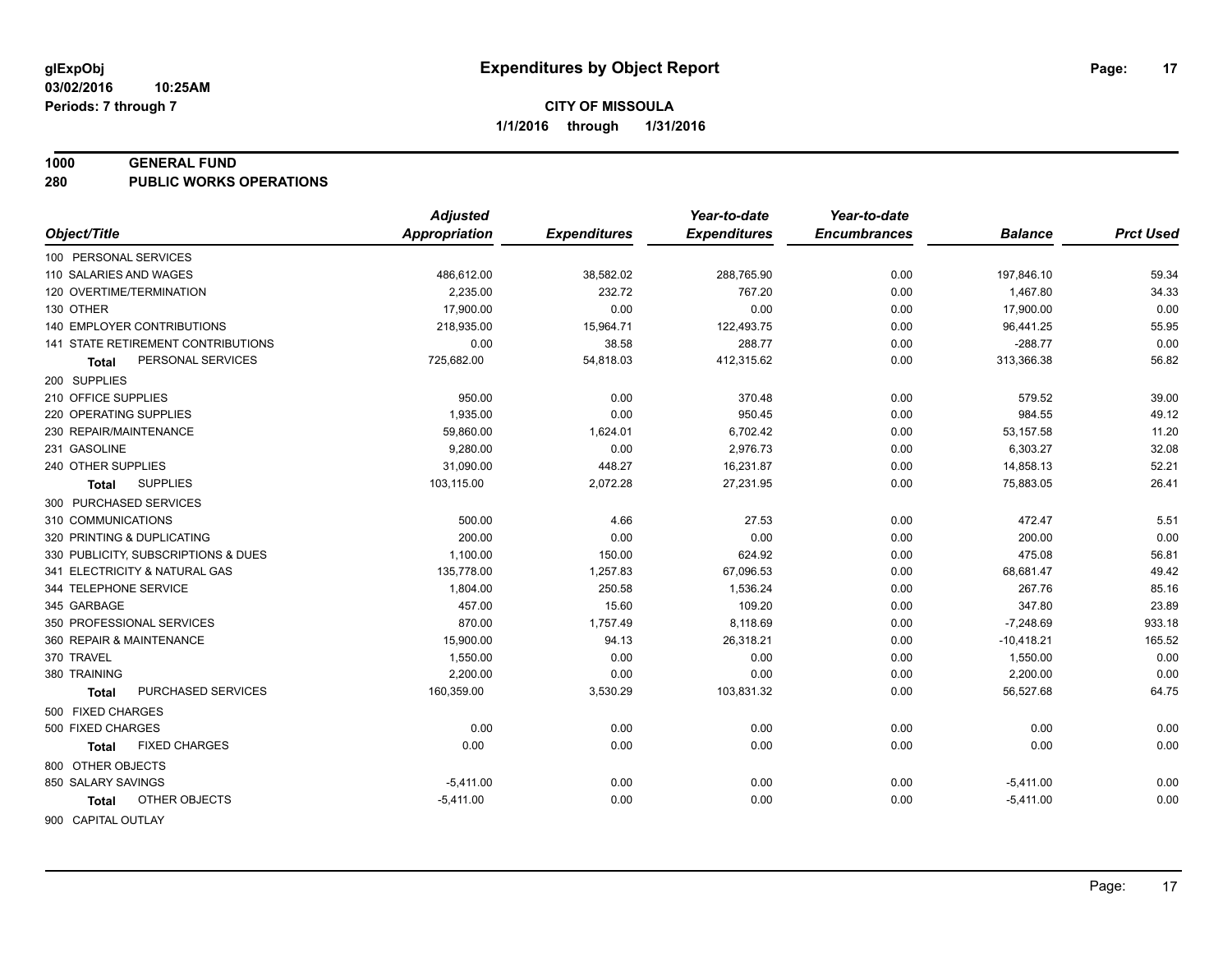#### **1000 GENERAL FUND**

**280 PUBLIC WORKS OPERATIONS**

| Object/Title |                           | <b>Adjusted</b><br>Year-to-date<br>Appropriation<br><b>Expenditures</b><br><i><b>Expenditures</b></i> |           | Year-to-date<br><b>Encumbrances</b> | <b>Balance</b> | <b>Prct Used</b> |       |
|--------------|---------------------------|-------------------------------------------------------------------------------------------------------|-----------|-------------------------------------|----------------|------------------|-------|
|              | 940 MACHINERY & EQUIPMENT | 0.00                                                                                                  | 0.00      | 0.00                                | 0.00           | 0.00             | 0.00  |
| Total        | CAPITAL OUTLAY            | 0.00                                                                                                  | 0.00      | 0.00                                | 0.00           | 0.00             | 0.00  |
| Total        | PUBLIC WORKS OPERATIONS   | 983,745.00                                                                                            | 60,420.60 | 543,378.89                          | 0.00           | 440,366.11       | 55.24 |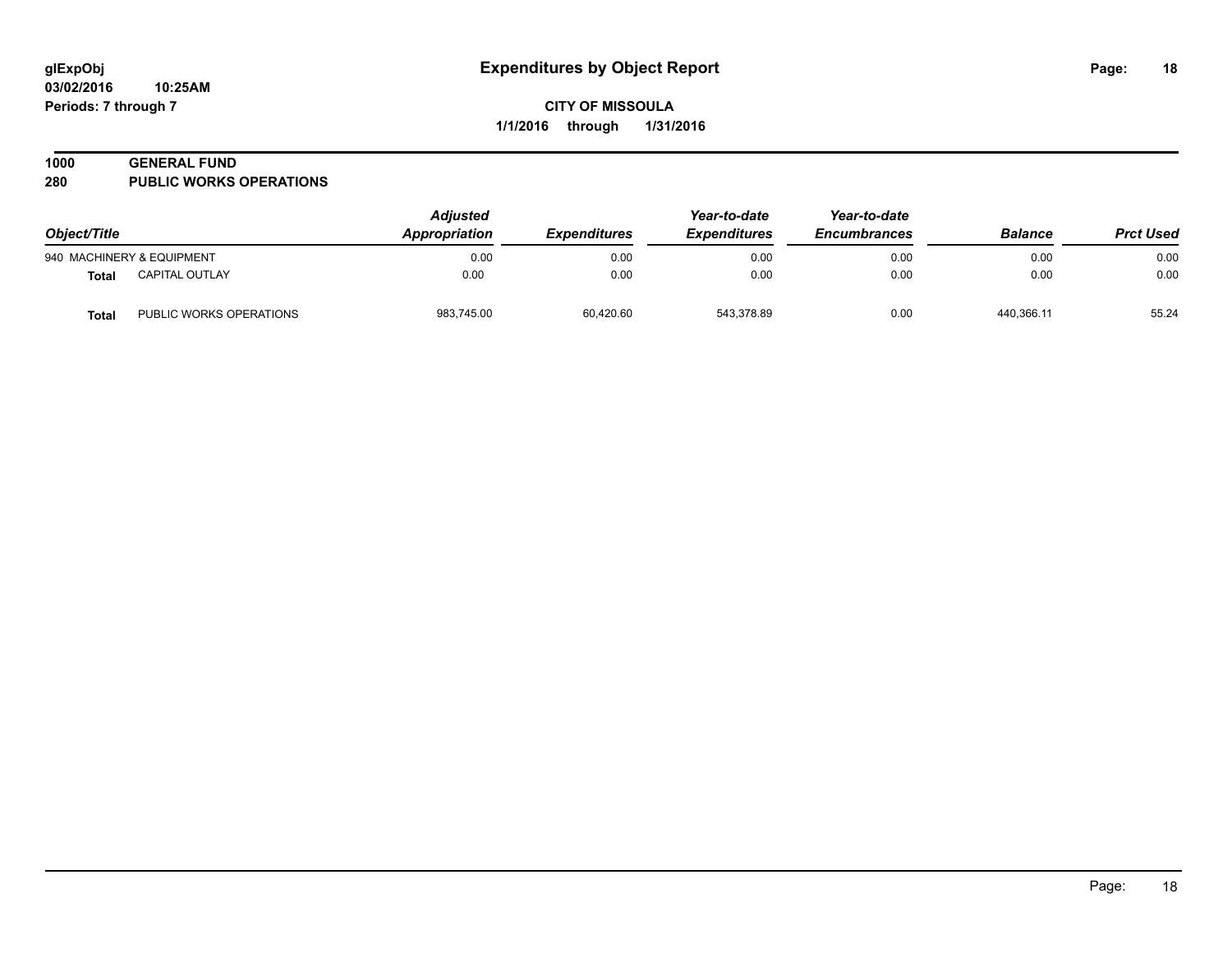**1000 GENERAL FUND**

**290 POLICE**

|                                           | <b>Adjusted</b> |                     | Year-to-date        | Year-to-date        |                   |                  |
|-------------------------------------------|-----------------|---------------------|---------------------|---------------------|-------------------|------------------|
| Object/Title                              | Appropriation   | <b>Expenditures</b> | <b>Expenditures</b> | <b>Encumbrances</b> | <b>Balance</b>    | <b>Prct Used</b> |
| 100 PERSONAL SERVICES                     |                 |                     |                     |                     |                   |                  |
| 110 SALARIES AND WAGES                    | 8,777,445.00    | 617,569.41          | 4,464,290.11        | 0.00                | 4,313,154.89      | 50.86            |
| 115 SALARIES/HEALTH INSURANCE BENEFIT     | 0.00            | 64,872.00           | 376,461.00          | 0.00                | $-376,461.00$     | 0.00             |
| 120 OVERTIME/TERMINATION                  | 244,408.00      | 16,406.65           | 164,766.11          | 0.00                | 79,641.89         | 67.41            |
| 121 OUTSIDE HIRE OVERTIME                 | 75,000.00       | 2,277.47            | 81,780.16           | 0.00                | $-6,780.16$       | 109.04           |
| 122 COURT OVERTIME                        | 2,675.00        | 2,107.40            | 13,174.97           | 0.00                | $-10,499.97$      | 492.52           |
| 130 OTHER                                 | 67,307.00       | 0.00                | 66,968.34           | 0.00                | 338.66            | 99.50            |
| 133 EDUCATION COMPENSATION                | 0.00            | 1,380.00            | 8,975.00            | 0.00                | $-8,975.00$       | 0.00             |
| <b>140 EMPLOYER CONTRIBUTIONS</b>         | 4,622,353.00    | 172.272.37          | 1,303,766.12        | 0.00                | 3,318,586.88      | 28.21            |
| <b>141 STATE RETIREMENT CONTRIBUTIONS</b> | 85,477.00       | 183,471.56          | 1,284,633.55        | 0.00                | $-1, 199, 156.55$ | 1,502.90         |
| PERSONAL SERVICES<br>Total                | 13,874,665.00   | 1,060,356.86        | 7,764,815.36        | 0.00                | 6,109,849.64      | 55.96            |
| 200 SUPPLIES                              |                 |                     |                     |                     |                   |                  |
| 210 OFFICE SUPPLIES                       | 19,874.00       | 477.61              | 4,750.73            | 0.00                | 15,123.27         | 23.90            |
| 220 OPERATING SUPPLIES                    | 80,296.00       | 11,825.53           | 56,826.77           | 0.00                | 23,469.23         | 70.77            |
| 230 REPAIR/MAINTENANCE                    | 45,735.00       | $-252.96$           | 22,151.92           | 0.00                | 23,583.08         | 48.44            |
| 231 GASOLINE                              | 172,872.00      | 0.00                | 63,359.31           | 0.00                | 109,512.69        | 36.65            |
| <b>SUPPLIES</b><br>Total                  | 318,777.00      | 12,050.18           | 147,088.73          | 0.00                | 171,688.27        | 46.14            |
| 300 PURCHASED SERVICES                    |                 |                     |                     |                     |                   |                  |
| 310 COMMUNICATIONS                        | 14,396.00       | 653.92              | 15,742.90           | 0.00                | $-1,346.90$       | 109.36           |
| 320 PRINTING & DUPLICATING                | 10,824.00       | 255.21              | 3,350.18            | 0.00                | 7,473.82          | 30.95            |
| 330 PUBLICITY, SUBSCRIPTIONS & DUES       | 14,938.00       | 305.00              | 10,836.55           | 0.00                | 4,101.45          | 72.54            |
| 344 TELEPHONE SERVICE                     | 47,693.00       | 4,103.08            | 23,190.92           | 0.00                | 24,502.08         | 48.63            |
| 350 PROFESSIONAL SERVICES                 | 62,899.00       | 1,916.10            | 24,351.55           | 0.00                | 38,547.45         | 38.72            |
| 360 REPAIR & MAINTENANCE                  | 33,245.00       | 0.00                | 22,061.48           | 0.00                | 11,183.52         | 66.36            |
| 370 TRAVEL                                | 26,000.00       | 3,971.46            | 32,726.75           | 0.00                | $-6,726.75$       | 125.87           |
| 380 TRAINING                              | 31,300.00       | 3,150.00            | 23,919.55           | 0.00                | 7,380.45          | 76.42            |
| 390 OTHER PURCHASED SERVICES              | 25,000.00       | 263.00              | 12,073.45           | 0.00                | 12,926.55         | 48.29            |
| 392 DONATIONS AND SALES                   | 0.00            | 0.00                | 0.00                | 0.00                | 0.00              | 0.00             |
| PURCHASED SERVICES<br><b>Total</b>        | 266,295.00      | 14,617.77           | 168,253.33          | 0.00                | 98,041.67         | 63.18            |
| 500 FIXED CHARGES                         |                 |                     |                     |                     |                   |                  |
| 500 FIXED CHARGES                         | 91,462.00       | 5,732.98            | 46,437.14           | 0.00                | 45,024.86         | 50.77            |
| <b>FIXED CHARGES</b><br>Total             | 91,462.00       | 5,732.98            | 46,437.14           | 0.00                | 45,024.86         | 50.77            |
| 700 GRANTS & CONTRIBUTIONS                |                 |                     |                     |                     |                   |                  |
| 700 GRANTS & CONTRIBUTIONS                | 4,000.00        | 0.00                | 0.00                | 0.00                | 4,000.00          | 0.00             |
|                                           |                 |                     |                     |                     |                   |                  |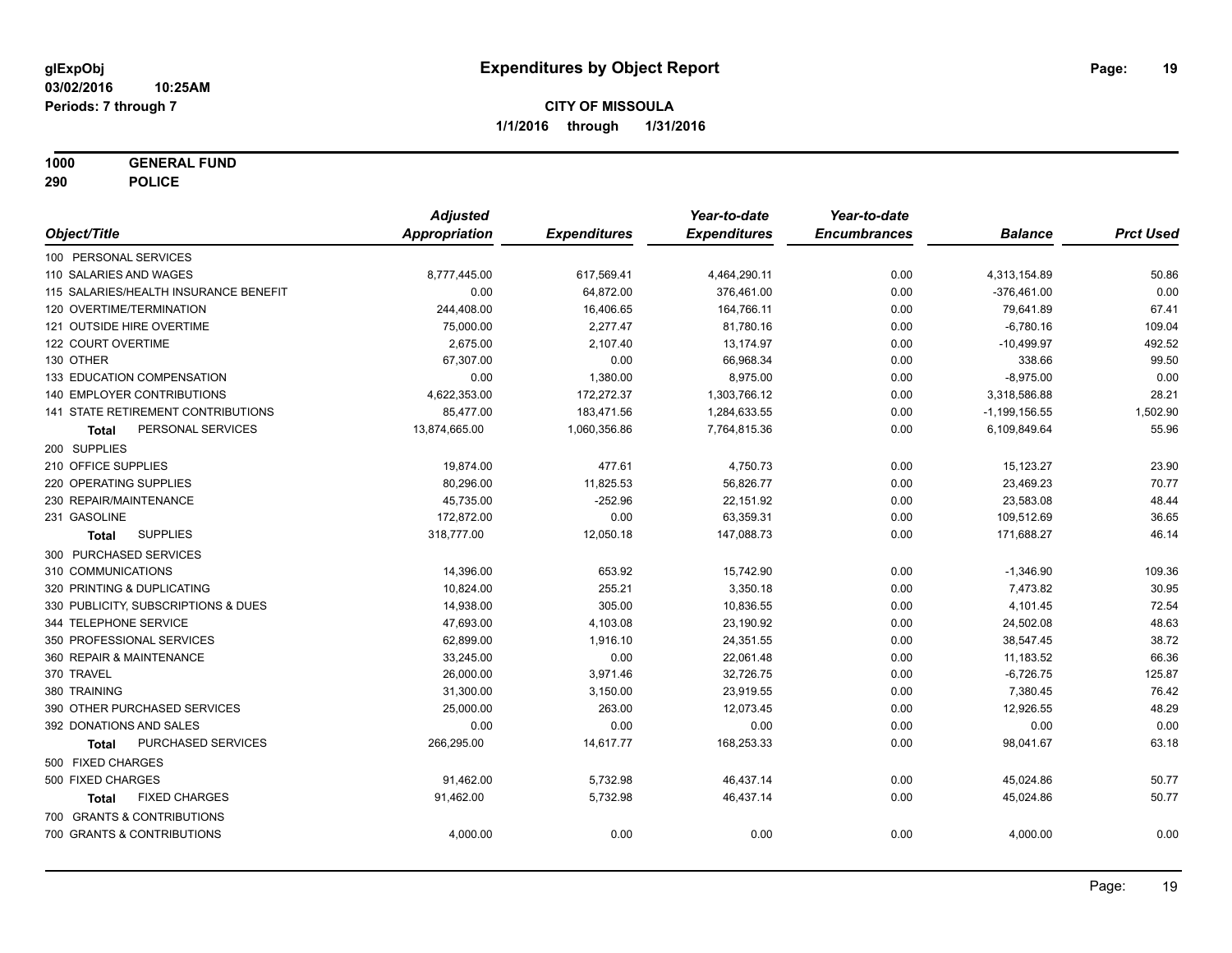**1000 GENERAL FUND 290 POLICE**

| Object/Title              |                                   | <b>Adjusted</b><br><b>Appropriation</b> | <b>Expenditures</b> | Year-to-date<br><b>Expenditures</b> | Year-to-date<br><b>Encumbrances</b> | <b>Balance</b> | <b>Prct Used</b> |
|---------------------------|-----------------------------------|-----------------------------------------|---------------------|-------------------------------------|-------------------------------------|----------------|------------------|
| Total                     | <b>GRANTS &amp; CONTRIBUTIONS</b> | 4,000.00                                | 0.00                | 0.00                                | 0.00                                | 4,000.00       | 0.00             |
| 800 OTHER OBJECTS         |                                   |                                         |                     |                                     |                                     |                |                  |
|                           | 820 TRANSFERS TO OTHER FUNDS      | 0.00                                    | 0.00                | 0.00                                | 0.00                                | 0.00           | 0.00             |
| 850 SALARY SAVINGS        |                                   | $-79.245.00$                            | 0.00                | 0.00                                | 0.00                                | $-79.245.00$   | 0.00             |
| Total                     | OTHER OBJECTS                     | $-79.245.00$                            | 0.00                | 0.00                                | 0.00                                | $-79.245.00$   | 0.00             |
| 900 CAPITAL OUTLAY        |                                   |                                         |                     |                                     |                                     |                |                  |
| 940 MACHINERY & EQUIPMENT |                                   | 0.00                                    | 0.00                | 0.00                                | 0.00                                | 0.00           | 0.00             |
| <b>Total</b>              | <b>CAPITAL OUTLAY</b>             | 0.00                                    | 0.00                | 0.00                                | 0.00                                | 0.00           | 0.00             |
| <b>Total</b>              | <b>POLICE</b>                     | 14.475.954.00                           | 1.092.757.79        | 8.126.594.56                        | 0.00                                | 6.349.359.44   | 56.14            |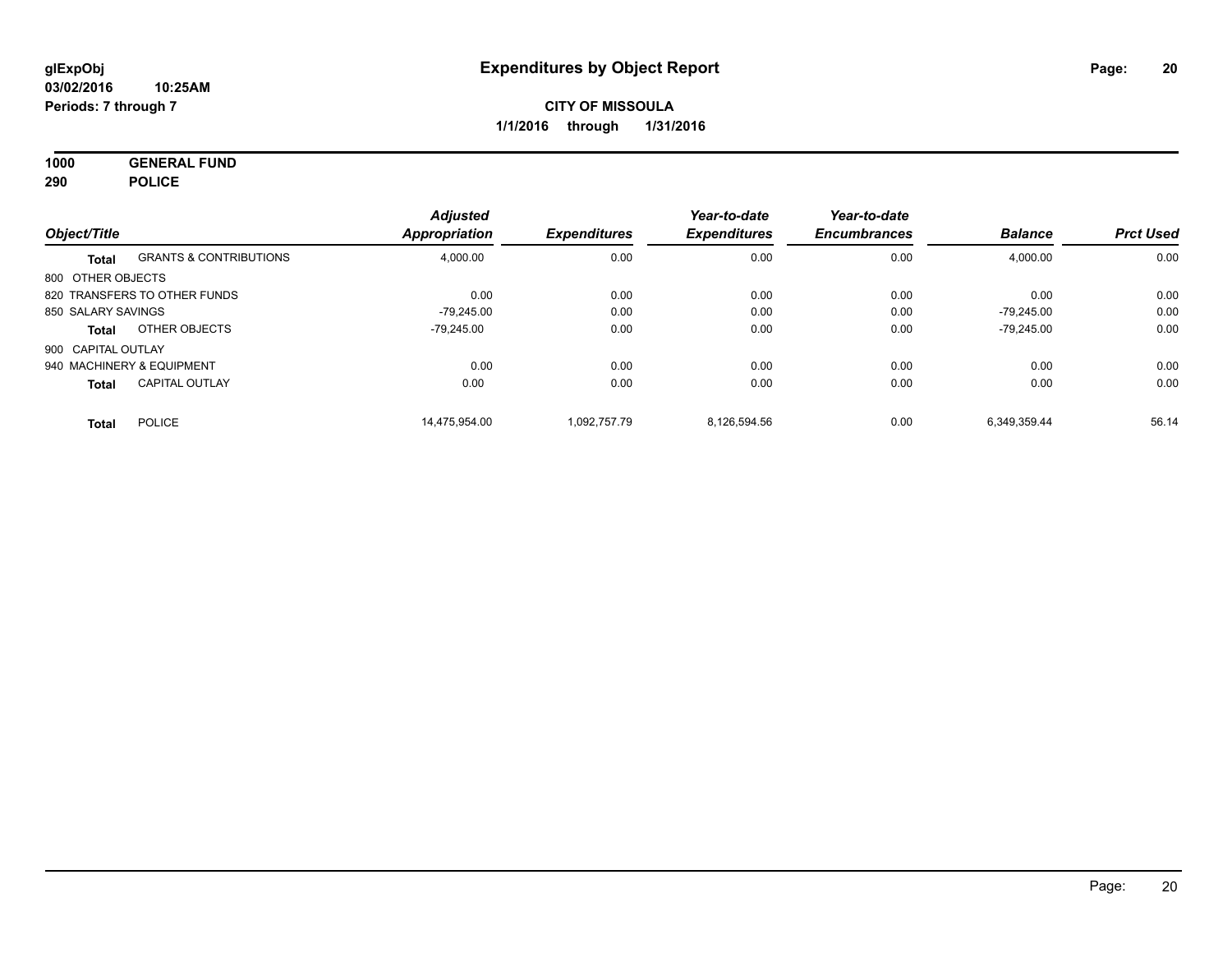**1000 GENERAL FUND**

**300 FIRE**

|                                       | <b>Adjusted</b>      |                     | Year-to-date        | Year-to-date        |                |                  |
|---------------------------------------|----------------------|---------------------|---------------------|---------------------|----------------|------------------|
| Object/Title                          | <b>Appropriation</b> | <b>Expenditures</b> | <b>Expenditures</b> | <b>Encumbrances</b> | <b>Balance</b> | <b>Prct Used</b> |
| 100 PERSONAL SERVICES                 |                      |                     |                     |                     |                |                  |
| 110 SALARIES AND WAGES                | 6,581,809.00         | 518,256.27          | 3,678,015.88        | 0.00                | 2,903,793.12   | 55.88            |
| 115 SALARIES/HEALTH INSURANCE BENEFIT | 608,760.00           | 54,270.00           | 335,109.00          | 0.00                | 273,651.00     | 55.05            |
| 120 OVERTIME/TERMINATION              | 320,544.00           | 10,271.48           | 598,272.10          | 0.00                | $-277,728.10$  | 186.64           |
| 130 OTHER                             | 81,324.00            | 0.00                | 53,361.10           | 0.00                | 27,962.90      | 65.62            |
| 140 EMPLOYER CONTRIBUTIONS            | 2,267,057.00         | 129,509.08          | 986,194.40          | 0.00                | 1,280,862.60   | 43.50            |
| 141 STATE RETIREMENT CONTRIBUTIONS    | 1,688,849.00         | 186,709.87          | 1,287,497.70        | 0.00                | 401,351.30     | 76.24            |
| PERSONAL SERVICES<br>Total            | 11,548,343.00        | 899,016.70          | 6,938,450.18        | 0.00                | 4,609,892.82   | 60.08            |
| 200 SUPPLIES                          |                      |                     |                     |                     |                |                  |
| 210 OFFICE SUPPLIES                   | 16,004.00            | 179.98              | 6,473.52            | 0.00                | 9,530.48       | 40.45            |
| 220 OPERATING SUPPLIES                | 112,744.00           | 5,986.62            | 84,789.70           | 0.00                | 27,954.30      | 75.21            |
| 230 REPAIR/MAINTENANCE                | 61,500.00            | 4,951.39            | 39,504.15           | 0.00                | 21,995.85      | 64.23            |
| 231 GASOLINE                          | 61,827.00            | 2,130.81            | 20,803.82           | 0.00                | 41,023.18      | 33.65            |
| 240 OTHER SUPPLIES                    | 2,848.00             | 0.00                | 0.00                | 0.00                | 2,848.00       | 0.00             |
| <b>SUPPLIES</b><br><b>Total</b>       | 254,923.00           | 13,248.80           | 151,571.19          | 0.00                | 103,351.81     | 59.46            |
| 300 PURCHASED SERVICES                |                      |                     |                     |                     |                |                  |
| 310 COMMUNICATIONS                    | 577.00               | 76.07               | 222.93              | 0.00                | 354.07         | 38.64            |
| 320 PRINTING & DUPLICATING            | 1,488.00             | 0.00                | 413.66              | 0.00                | 1,074.34       | 27.80            |
| 330 PUBLICITY, SUBSCRIPTIONS & DUES   | 9,863.00             | 0.00                | 3,685.50            | 0.00                | 6,177.50       | 37.37            |
| 340 SEWER                             | 1,394.00             | 543.20              | 1,094.78            | 0.00                | 299.22         | 78.54            |
| 341 ELECTRICITY & NATURAL GAS         | 66,891.00            | 8,122.54            | 33,191.84           | 0.00                | 33,699.16      | 49.62            |
| 343 WATER CHARGES                     | 14,677.00            | 609.69              | 7,405.56            | 0.00                | 7,271.44       | 50.46            |
| 344 TELEPHONE SERVICE                 | 20,484.00            | 964.98              | 7,680.64            | 0.00                | 12,803.36      | 37.50            |
| 345 GARBAGE                           | 5,462.00             | 441.35              | 3,089.45            | 0.00                | 2,372.55       | 56.56            |
| 350 PROFESSIONAL SERVICES             | 24,272.00            | 1,233.00            | 2,725.00            | 0.00                | 21,547.00      | 11.23            |
| 360 REPAIR & MAINTENANCE              | 51,983.00            | 5,748.75            | 37,828.65           | 0.00                | 14,154.35      | 72.77            |
| 370 TRAVEL                            | 20,017.00            | 0.00                | 1,951.31            | 0.00                | 18,065.69      | 9.75             |
| 380 TRAINING                          | 13,416.00            | 0.00                | 275.50              | 0.00                | 13,140.50      | 2.05             |
| 390 OTHER PURCHASED SERVICES          | 11,580.00            | 21.97               | 1,531.80            | 0.00                | 10,048.20      | 13.23            |
| PURCHASED SERVICES<br><b>Total</b>    | 242,104.00           | 17,761.55           | 101,096.62          | 0.00                | 141,007.38     | 41.76            |
| 500 FIXED CHARGES                     |                      |                     |                     |                     |                |                  |
| 500 FIXED CHARGES                     | 0.00                 | 0.00                | 0.00                | 0.00                | 0.00           | 0.00             |
| 530 EQUIPMENT RENTAL                  | 226.00               | 0.00                | 0.00                | 0.00                | 226.00         | 0.00             |
| <b>FIXED CHARGES</b><br><b>Total</b>  | 226.00               | 0.00                | 0.00                | 0.00                | 226.00         | 0.00             |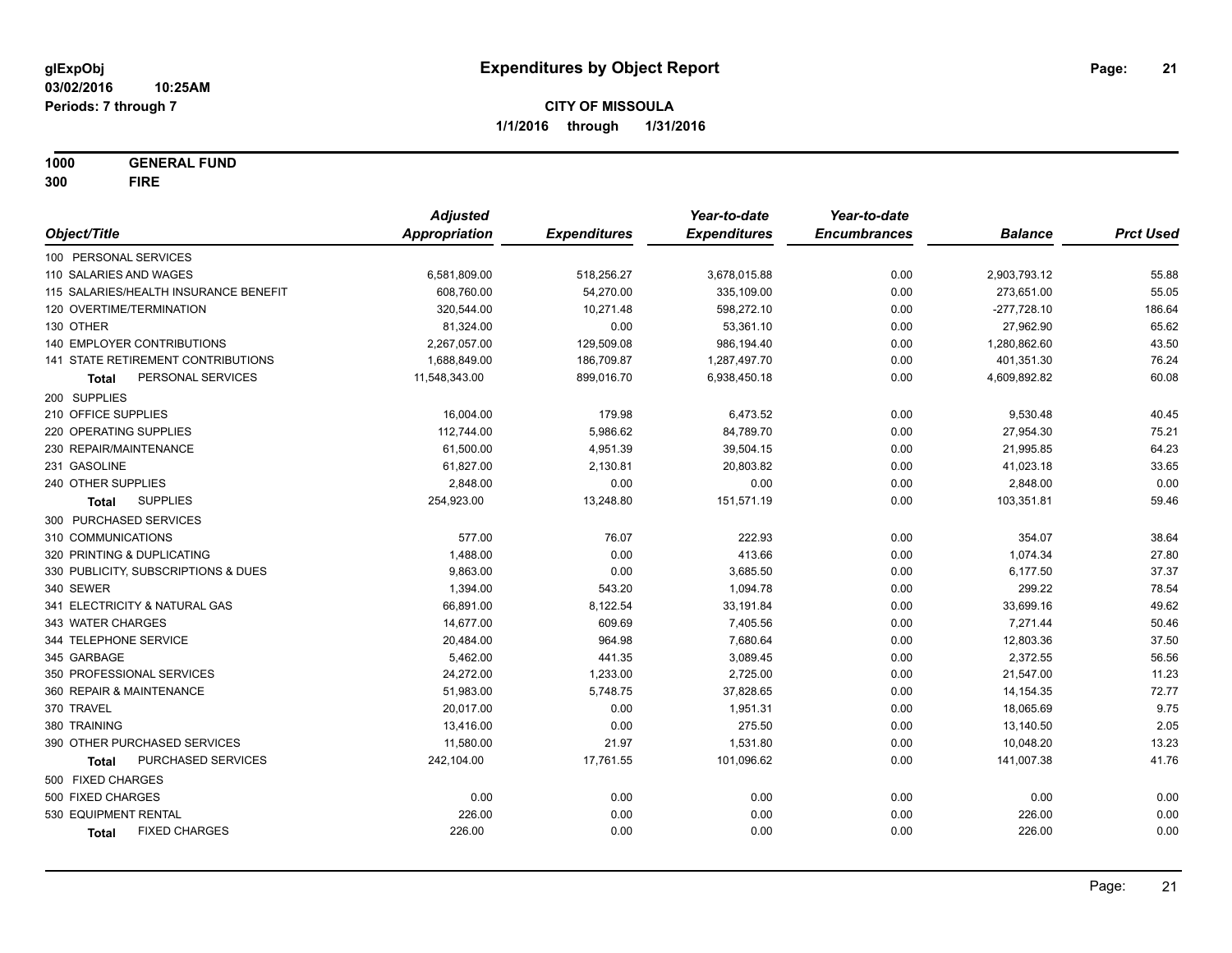**1000 GENERAL FUND**

**300 FIRE**

| Object/Title       |                                   | <b>Adjusted</b><br><b>Appropriation</b> | <b>Expenditures</b> | Year-to-date<br><b>Expenditures</b> | Year-to-date<br><b>Encumbrances</b> | <b>Balance</b> | <b>Prct Used</b> |
|--------------------|-----------------------------------|-----------------------------------------|---------------------|-------------------------------------|-------------------------------------|----------------|------------------|
|                    | 700 GRANTS & CONTRIBUTIONS        |                                         |                     |                                     |                                     |                |                  |
|                    |                                   |                                         |                     |                                     |                                     |                |                  |
|                    | 700 GRANTS & CONTRIBUTIONS        | 2,700.00                                | 0.00                | 0.00                                | 0.00                                | 2,700.00       | 0.00             |
| <b>Total</b>       | <b>GRANTS &amp; CONTRIBUTIONS</b> | 2,700.00                                | 0.00                | 0.00                                | 0.00                                | 2,700.00       | 0.00             |
| 800 OTHER OBJECTS  |                                   |                                         |                     |                                     |                                     |                |                  |
|                    | 820 TRANSFERS TO OTHER FUNDS      | 0.00                                    | 0.00                | 2,700.00                            | 0.00                                | $-2,700.00$    | 0.00             |
| 850 SALARY SAVINGS |                                   | $-65.888.00$                            | 0.00                | 0.00                                | 0.00                                | $-65.888.00$   | 0.00             |
| Total              | OTHER OBJECTS                     | $-65,888.00$                            | 0.00                | 2,700.00                            | 0.00                                | $-68,588.00$   | $-4.10$          |
| 900 CAPITAL OUTLAY |                                   |                                         |                     |                                     |                                     |                |                  |
|                    | 940 MACHINERY & EQUIPMENT         | 0.00                                    | 0.00                | 0.00                                | 0.00                                | 0.00           | 0.00             |
| <b>Total</b>       | <b>CAPITAL OUTLAY</b>             | 0.00                                    | 0.00                | 0.00                                | 0.00                                | 0.00           | 0.00             |
| Total              | <b>FIRE</b>                       | 11.982.408.00                           | 930.027.05          | 7,193,817.99                        | 0.00                                | 4,788,590.01   | 60.04            |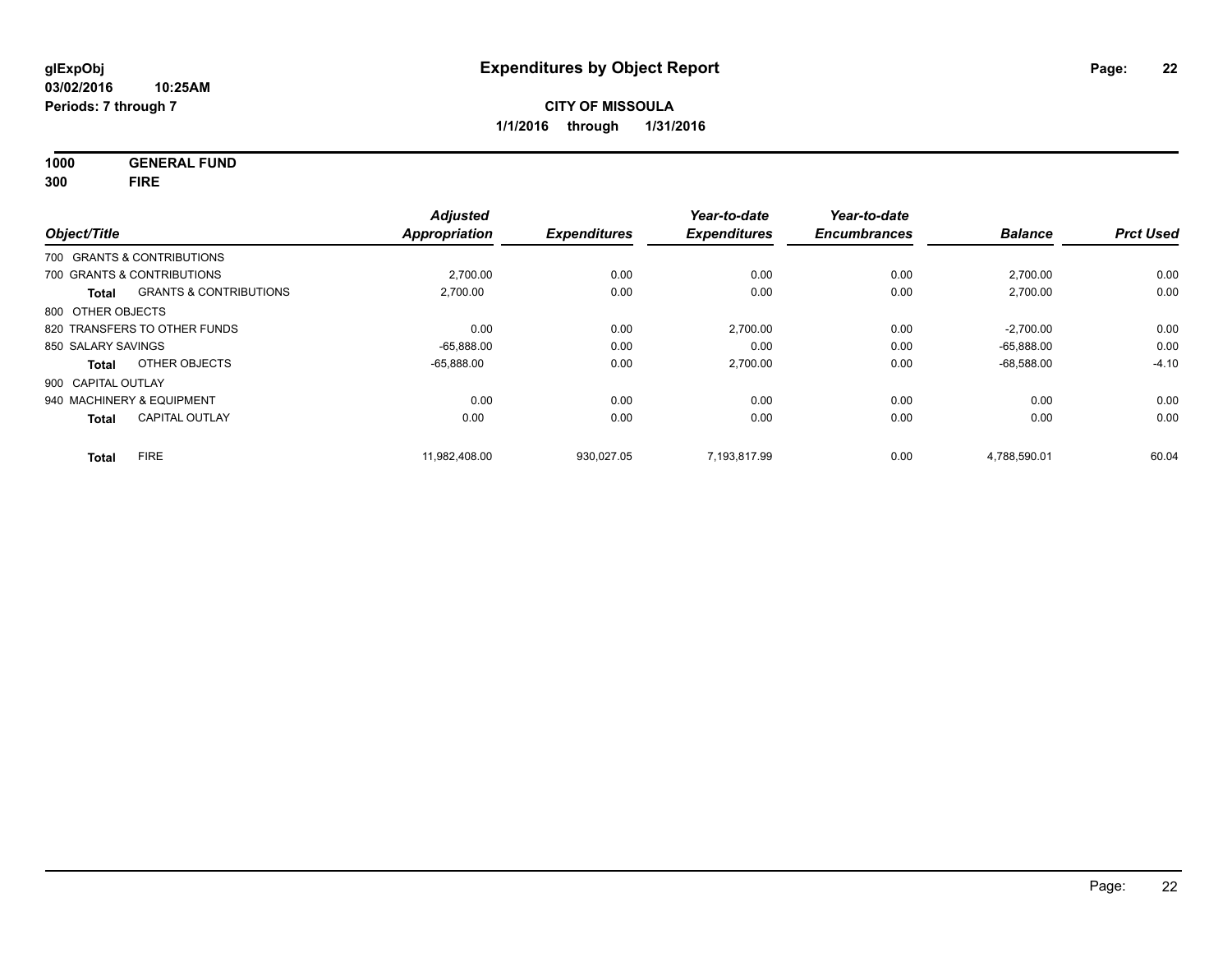#### **1000 GENERAL FUND**

**320 STREET MAINTENANCE**

|                                     | <b>Adjusted</b>      |                     | Year-to-date        | Year-to-date        |                |                  |
|-------------------------------------|----------------------|---------------------|---------------------|---------------------|----------------|------------------|
| Object/Title                        | <b>Appropriation</b> | <b>Expenditures</b> | <b>Expenditures</b> | <b>Encumbrances</b> | <b>Balance</b> | <b>Prct Used</b> |
| 100 PERSONAL SERVICES               |                      |                     |                     |                     |                |                  |
| 110 SALARIES AND WAGES              | 1,345,337.00         | 104,141.18          | 783,602.98          | 0.00                | 561,734.02     | 58.25            |
| 120 OVERTIME/TERMINATION            | 15,000.00            | 3,738.30            | 20,443.80           | 0.00                | $-5,443.80$    | 136.29           |
| 130 OTHER                           | 6,000.00             | 0.00                | 0.00                | 0.00                | 6,000.00       | 0.00             |
| <b>140 EMPLOYER CONTRIBUTIONS</b>   | 732,217.00           | 59,771.44           | 450,625.56          | 0.00                | 281,591.44     | 61.54            |
| 141 STATE RETIREMENT CONTRIBUTIONS  | 0.00                 | 104.14              | 783.60              | 0.00                | $-783.60$      | 0.00             |
| PERSONAL SERVICES<br>Total          | 2,098,554.00         | 167,755.06          | 1,255,455.94        | 0.00                | 843,098.06     | 59.82            |
| 200 SUPPLIES                        |                      |                     |                     |                     |                |                  |
| 210 OFFICE SUPPLIES                 | 1,600.00             | 0.00                | 95.21               | 0.00                | 1,504.79       | 5.95             |
| 220 OPERATING SUPPLIES              | 170,318.00           | 122,918.78          | 126,160.40          | 0.00                | 44,157.60      | 74.07            |
| 230 REPAIR/MAINTENANCE              | 84,215.00            | 6,509.92            | 21,800.03           | 0.00                | 62,414.97      | 25.89            |
| 231 GASOLINE                        | 218,604.00           | 277.36              | 63,284.60           | 0.00                | 155,319.40     | 28.95            |
| 240 OTHER SUPPLIES                  | 0.00                 | 0.00                | 0.00                | 0.00                | 0.00           | 0.00             |
| 250 SUPPLIES FOR RESALE             | 0.00                 | 0.00                | 0.00                | 0.00                | 0.00           | 0.00             |
| <b>SUPPLIES</b><br>Total            | 474,737.00           | 129,706.06          | 211,340.24          | 0.00                | 263,396.76     | 44.52            |
| 300 PURCHASED SERVICES              |                      |                     |                     |                     |                |                  |
| 310 COMMUNICATIONS                  | 0.00                 | 0.00                | 0.00                | 0.00                | 0.00           | 0.00             |
| 320 PRINTING & DUPLICATING          | 7,000.00             | 0.00                | 2,508.12            | 0.00                | 4,491.88       | 35.83            |
| 330 PUBLICITY, SUBSCRIPTIONS & DUES | 3,000.00             | 0.00                | 2,923.22            | 0.00                | 76.78          | 97.44            |
| 341 ELECTRICITY & NATURAL GAS       | 0.00                 | 0.00                | 0.00                | 0.00                | 0.00           | 0.00             |
| 343 WATER CHARGES                   | 7,000.00             | 720.02              | 8,053.18            | 0.00                | $-1,053.18$    | 115.05           |
| 344 TELEPHONE SERVICE               | 1,822.00             | 168.55              | 1,162.38            | 0.00                | 659.62         | 63.80            |
| 345 GARBAGE                         | 7,280.00             | 283.25              | 1,349.16            | 0.00                | 5,930.84       | 18.53            |
| 350 PROFESSIONAL SERVICES           | 5,150.00             | 365.00              | 1,326.75            | 0.00                | 3,823.25       | 25.76            |
| 360 REPAIR & MAINTENANCE            | 21,000.00            | 0.00                | 648.80              | 0.00                | 20,351.20      | 3.09             |
| 370 TRAVEL                          | 2,300.00             | 0.00                | 800.41              | 0.00                | 1,499.59       | 34.80            |
| 380 TRAINING                        | 1,500.00             | 0.00                | 500.00              | 0.00                | 1,000.00       | 33.33            |
| PURCHASED SERVICES<br>Total         | 56,052.00            | 1,536.82            | 19,272.02           | 0.00                | 36,779.98      | 34.38            |
| 400 BUILDING MATERIALS              |                      |                     |                     |                     |                |                  |
| <b>400 BUILDING MATERIALS</b>       | 46,285.00            | 0.00                | 0.00                | 0.00                | 46,285.00      | 0.00             |
| <b>BUILDING MATERIALS</b><br>Total  | 46,285.00            | 0.00                | 0.00                | 0.00                | 46,285.00      | 0.00             |
| 500 FIXED CHARGES                   |                      |                     |                     |                     |                |                  |
| 500 FIXED CHARGES                   | 30,500.00            | 0.00                | 10,160.00           | 0.00                | 20,340.00      | 33.31            |
|                                     |                      |                     |                     |                     |                |                  |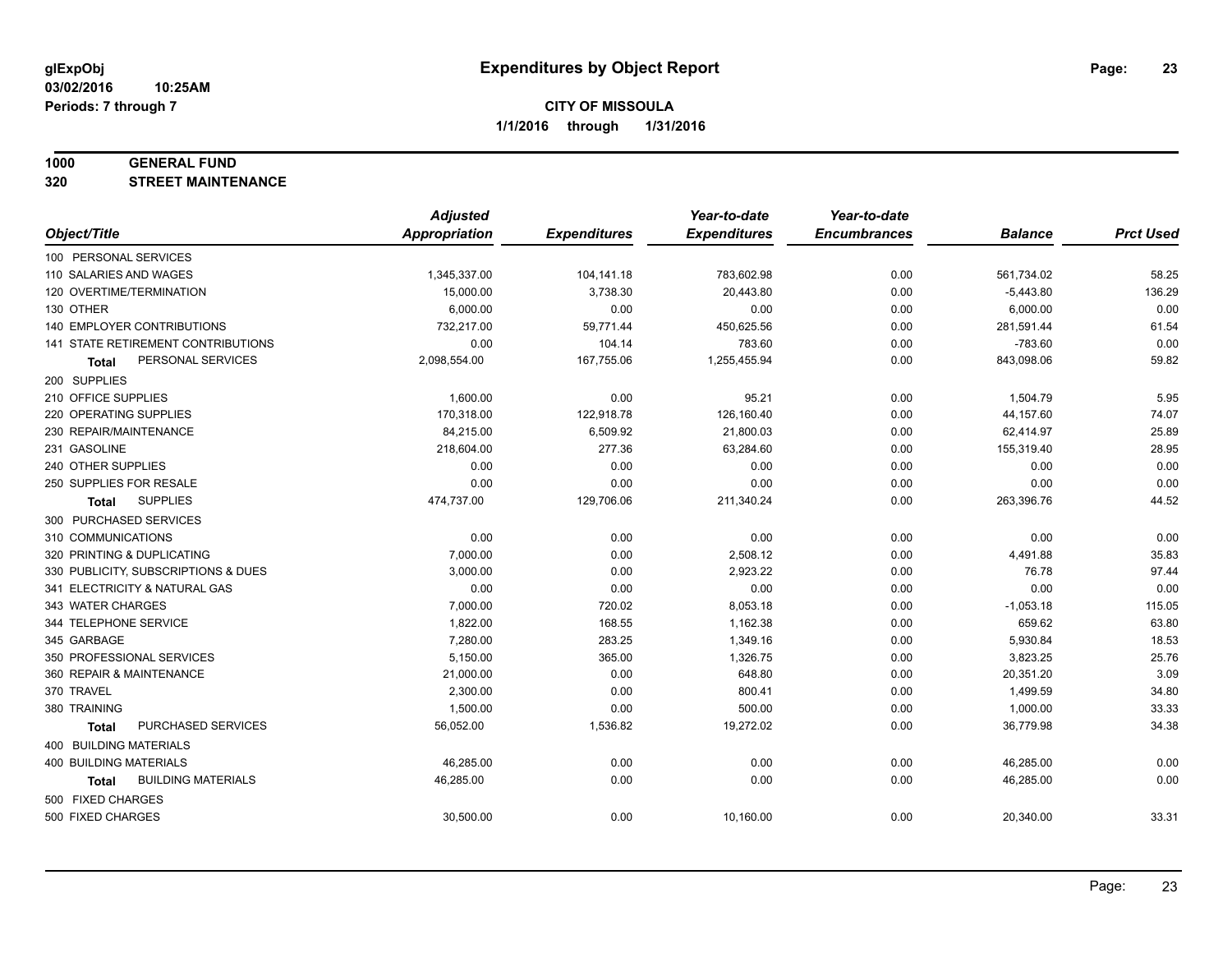#### **1000 GENERAL FUND**

**320 STREET MAINTENANCE**

|                    |                             | <b>Adjusted</b> |                     | Year-to-date        | Year-to-date        |                |                  |
|--------------------|-----------------------------|-----------------|---------------------|---------------------|---------------------|----------------|------------------|
| Object/Title       |                             | Appropriation   | <b>Expenditures</b> | <b>Expenditures</b> | <b>Encumbrances</b> | <b>Balance</b> | <b>Prct Used</b> |
| <b>Total</b>       | <b>FIXED CHARGES</b>        | 30,500.00       | 0.00                | 10,160.00           | 0.00                | 20,340.00      | 33.31            |
| 600 DEBT SERVICE   |                             |                 |                     |                     |                     |                |                  |
| 610 PRINCIPAL      |                             | 0.00            | 0.00                | 0.00                | 0.00                | 0.00           | 0.00             |
|                    | 620 INTEREST / SERVICE FEES | 0.00            | 0.00                | 0.00                | 0.00                | 0.00           | 0.00             |
| Total              | <b>DEBT SERVICE</b>         | 0.00            | 0.00                | 0.00                | 0.00                | 0.00           | 0.00             |
| 900 CAPITAL OUTLAY |                             |                 |                     |                     |                     |                |                  |
| 930 IMPROVEMENTS   |                             | 197,705.00      | 0.00                | 38,386.93           | 0.00                | 159,318.07     | 19.42            |
|                    | 940 MACHINERY & EQUIPMENT   | 0.00            | 0.00                | 0.00                | 0.00                | 0.00           | 0.00             |
| <b>Total</b>       | <b>CAPITAL OUTLAY</b>       | 197,705.00      | 0.00                | 38,386.93           | 0.00                | 159.318.07     | 19.42            |
| <b>Total</b>       | <b>STREET MAINTENANCE</b>   | 2,903,833.00    | 298.997.94          | 1.534.615.13        | 0.00                | 1.369.217.87   | 52.85            |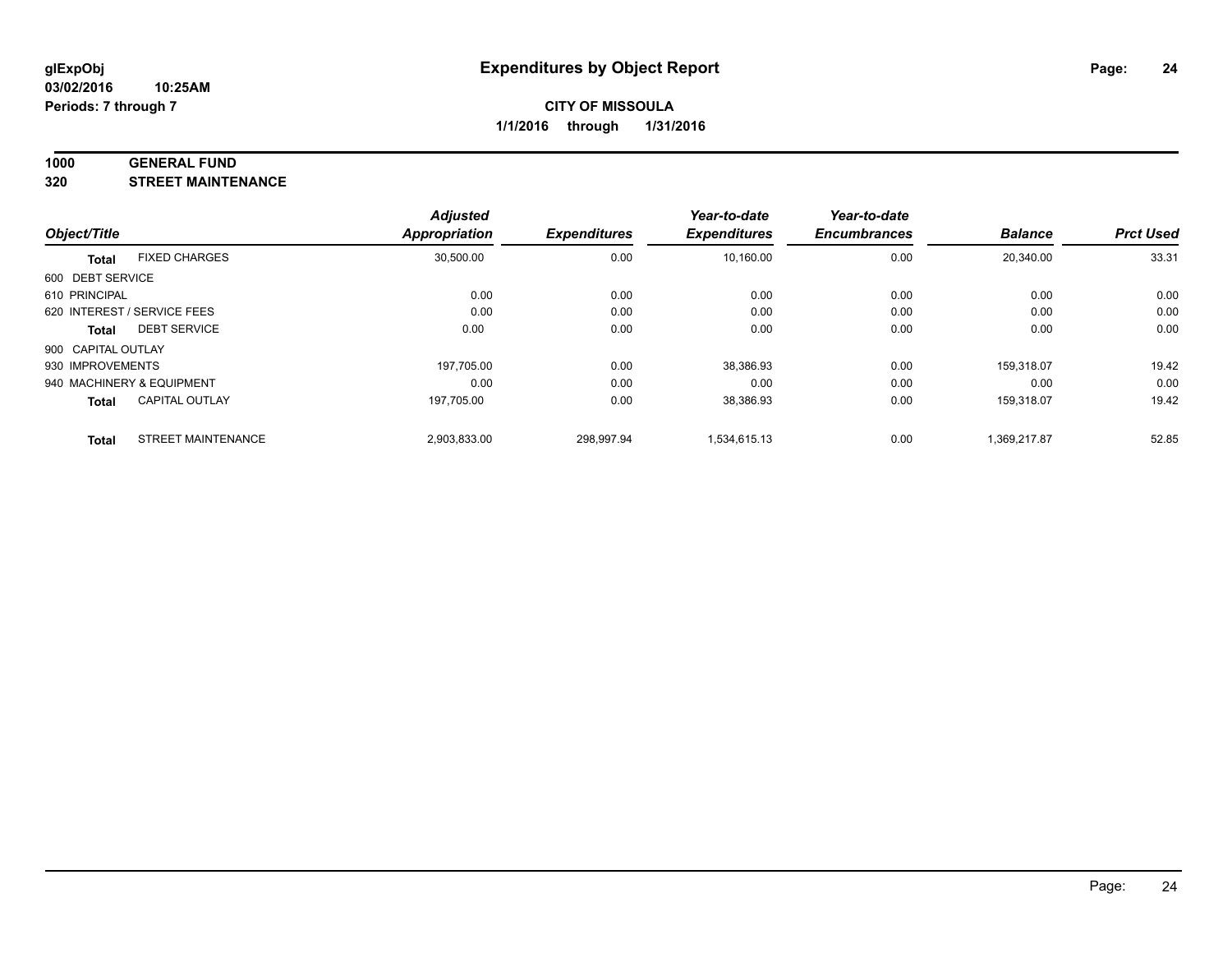#### **1000 GENERAL FUND**

**321 VEHICLE MAINTENANCE**

|                                     | <b>Adjusted</b>      |                     | Year-to-date        | Year-to-date        |                |                  |
|-------------------------------------|----------------------|---------------------|---------------------|---------------------|----------------|------------------|
| Object/Title                        | <b>Appropriation</b> | <b>Expenditures</b> | <b>Expenditures</b> | <b>Encumbrances</b> | <b>Balance</b> | <b>Prct Used</b> |
| 100 PERSONAL SERVICES               |                      |                     |                     |                     |                |                  |
| 110 SALARIES AND WAGES              | 535,134.00           | 45,760.71           | 332,224.94          | 0.00                | 202,909.06     | 62.08            |
| 120 OVERTIME/TERMINATION            | 2,000.00             | 0.00                | 304.67              | 0.00                | 1,695.33       | 15.23            |
| 130 OTHER                           | 81,744.00            | 0.00                | 0.00                | 0.00                | 81,744.00      | 0.00             |
| 140 EMPLOYER CONTRIBUTIONS          | 245,352.00           | 19,753.76           | 143,232.52          | 0.00                | 102,119.48     | 58.38            |
| 141 STATE RETIREMENT CONTRIBUTIONS  | 0.00                 | 45.76               | 332.22              | 0.00                | $-332.22$      | 0.00             |
| PERSONAL SERVICES<br>Total          | 864,230.00           | 65,560.23           | 476,094.35          | 0.00                | 388,135.65     | 55.09            |
| 200 SUPPLIES                        |                      |                     |                     |                     |                |                  |
| 210 OFFICE SUPPLIES                 | 1,000.00             | 119.24              | 252.70              | 0.00                | 747.30         | 25.27            |
| 220 OPERATING SUPPLIES              | 28,351.00            | 308.00              | 4,808.26            | 0.00                | 23,542.74      | 16.96            |
| 230 REPAIR/MAINTENANCE              | 37,355.00            | 3,761.01            | 23,489.02           | 0.00                | 13,865.98      | 62.88            |
| 231 GASOLINE                        | 4,813.00             | 222.13              | 1,140.95            | 0.00                | 3,672.05       | 23.71            |
| 240 OTHER SUPPLIES                  | 11,010.00            | 0.00                | 2,447.54            | 0.00                | 8,562.46       | 22.23            |
| <b>SUPPLIES</b><br>Total            | 82,529.00            | 4,410.38            | 32,138.47           | 0.00                | 50,390.53      | 38.94            |
| 300 PURCHASED SERVICES              |                      |                     |                     |                     |                |                  |
| 310 COMMUNICATIONS                  | 150.00               | 0.00                | 0.00                | 0.00                | 150.00         | 0.00             |
| 320 PRINTING & DUPLICATING          | 350.00               | 0.00                | 0.00                | 0.00                | 350.00         | 0.00             |
| 330 PUBLICITY, SUBSCRIPTIONS & DUES | 230.00               | 0.00                | 0.00                | 0.00                | 230.00         | 0.00             |
| 340 SEWER                           | 2,729.00             | 0.00                | 674.21              | 0.00                | 2,054.79       | 24.71            |
| 341 ELECTRICITY & NATURAL GAS       | 200,943.00           | 15,150.96           | 82,377.18           | 0.00                | 118,565.82     | 41.00            |
| 343 WATER CHARGES                   | 12,356.00            | 560.34              | 4,046.93            | 0.00                | 8,309.07       | 32.75            |
| 344 TELEPHONE SERVICE               | 2,589.00             | 149.39              | 943.41              | 0.00                | 1,645.59       | 36.44            |
| 345 GARBAGE                         | 10,443.00            | 593.32              | 4,263.86            | 0.00                | 6,179.14       | 40.83            |
| 350 PROFESSIONAL SERVICES           | 14,395.00            | 160.00              | 4,312.25            | 0.00                | 10,082.75      | 29.96            |
| 360 REPAIR & MAINTENANCE            | 276,527.00           | 1,737.83            | 79,394.82           | 0.00                | 197,132.18     | 28.71            |
| 370 TRAVEL                          | 1,050.00             | 0.00                | 0.00                | 0.00                | 1,050.00       | 0.00             |
| 380 TRAINING                        | 850.00               | 0.00                | 0.00                | 0.00                | 850.00         | 0.00             |
| 390 OTHER PURCHASED SERVICES        | 0.00                 | 0.00                | 0.00                | 0.00                | 0.00           | 0.00             |
| PURCHASED SERVICES<br><b>Total</b>  | 522,612.00           | 18,351.84           | 176,012.66          | 0.00                | 346,599.34     | 33.68            |
| 800 OTHER OBJECTS                   |                      |                     |                     |                     |                |                  |
| 845 CONTINGENCY                     | 0.00                 | 0.00                | 0.00                | 0.00                | 0.00           | 0.00             |
| OTHER OBJECTS<br><b>Total</b>       | 0.00                 | 0.00                | 0.00                | 0.00                | 0.00           | 0.00             |
| 900 CAPITAL OUTLAY                  |                      |                     |                     |                     |                |                  |
| 940 MACHINERY & EQUIPMENT           | 0.00                 | 0.00                | 0.00                | 0.00                | 0.00           | 0.00             |
|                                     |                      |                     |                     |                     |                |                  |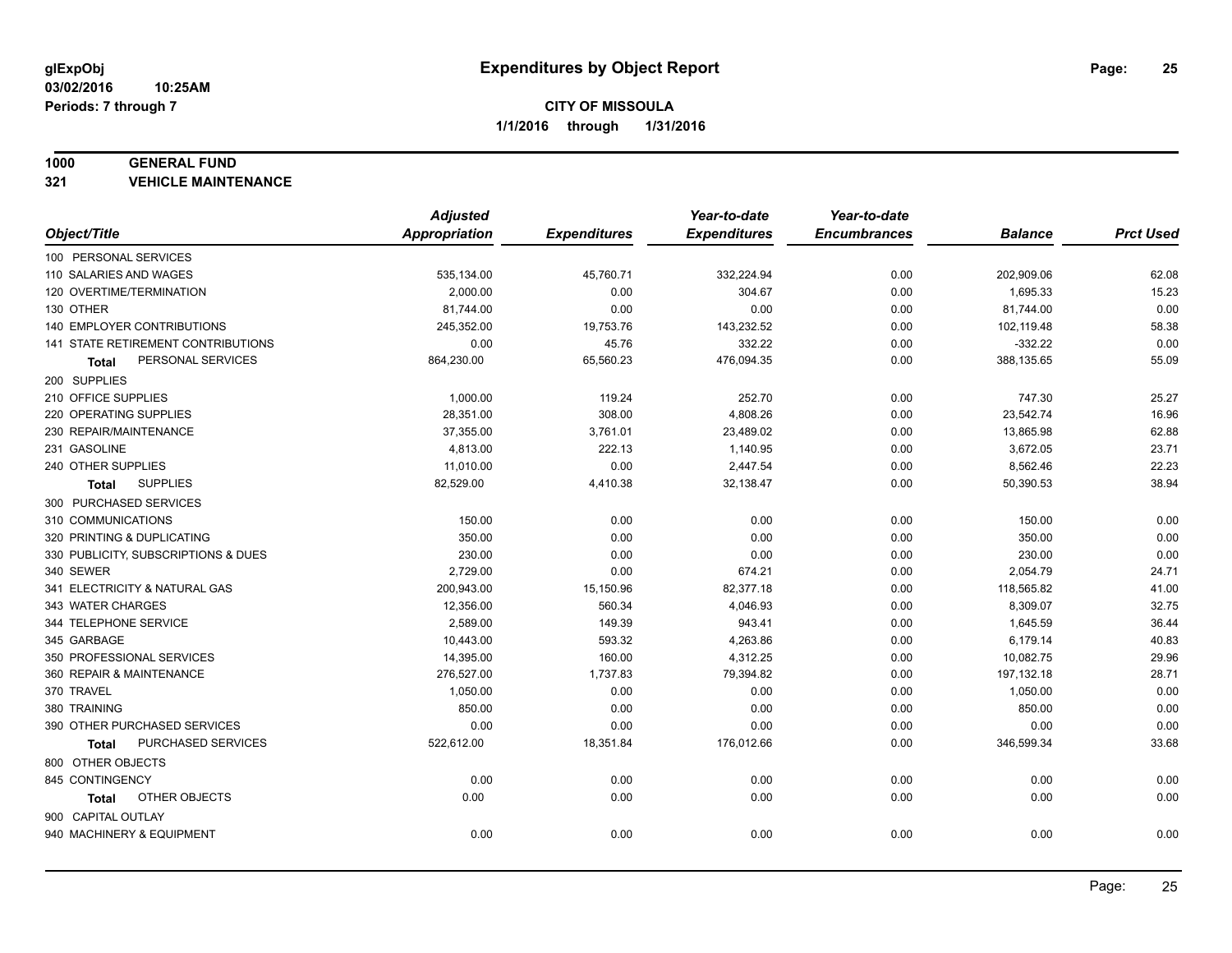## **1000 GENERAL FUND**

**321 VEHICLE MAINTENANCE**

| Object/Title |                            | <b>Adjusted</b><br>Appropriation | <b>Expenditures</b> | Year-to-date<br><b>Expenditures</b> | Year-to-date<br><b>Encumbrances</b> | <b>Balance</b> | <b>Prct Used</b> |
|--------------|----------------------------|----------------------------------|---------------------|-------------------------------------|-------------------------------------|----------------|------------------|
| <b>Total</b> | CAPITAL OUTLAY             | 0.00                             | 0.00                | 0.00                                | 0.00                                | 0.00           | 0.00             |
| <b>Total</b> | <b>VEHICLE MAINTENANCE</b> | 1,469,371.00                     | 88,322.45           | 684,245.48                          | 0.00                                | 785,125.52     | 46.57            |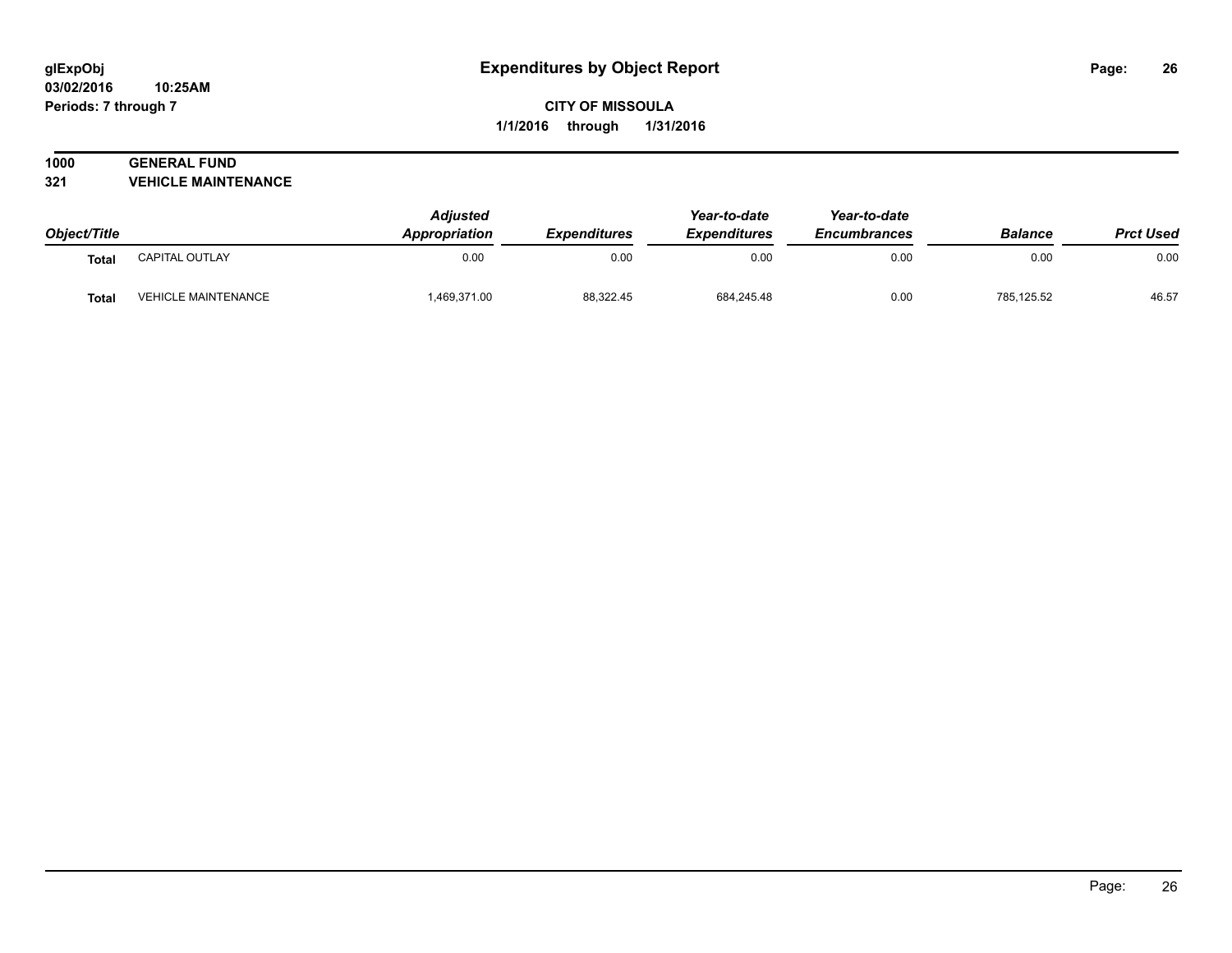## **1000 GENERAL FUND**

**340 CEMETERY**

|                                           | <b>Adjusted</b> |                     | Year-to-date        | Year-to-date        |                |                  |
|-------------------------------------------|-----------------|---------------------|---------------------|---------------------|----------------|------------------|
| Object/Title                              | Appropriation   | <b>Expenditures</b> | <b>Expenditures</b> | <b>Encumbrances</b> | <b>Balance</b> | <b>Prct Used</b> |
| 100 PERSONAL SERVICES                     |                 |                     |                     |                     |                |                  |
| 110 SALARIES AND WAGES                    | 356,031.00      | 22,847.24           | 202,911.94          | 0.00                | 153,119.06     | 56.99            |
| 120 OVERTIME/TERMINATION                  | 5,000.00        | 3.51                | 2,556.79            | 0.00                | 2,443.21       | 51.14            |
| 140 EMPLOYER CONTRIBUTIONS                | 158,798.00      | 11,650.16           | 95,801.77           | 0.00                | 62,996.23      | 60.33            |
| 141 STATE RETIREMENT CONTRIBUTIONS        | 0.00            | 22.85               | 202.92              | 0.00                | $-202.92$      | 0.00             |
| PERSONAL SERVICES<br>Total                | 519,829.00      | 34,523.76           | 301,473.42          | 0.00                | 218,355.58     | 57.99            |
| 200 SUPPLIES                              |                 |                     |                     |                     |                |                  |
| 210 OFFICE SUPPLIES                       | 2,770.00        | 135.12              | 1,037.56            | 0.00                | 1,732.44       | 37.46            |
| 220 OPERATING SUPPLIES                    | 35,802.00       | 310.21              | 4,959.57            | 0.00                | 30,842.43      | 13.85            |
| 230 REPAIR/MAINTENANCE                    | 20,120.00       | 1,064.10            | 13,819.36           | 0.00                | 6,300.64       | 68.68            |
| 231 GASOLINE                              | 14,398.00       | 0.00                | 5,009.91            | 0.00                | 9,388.09       | 34.80            |
| 240 OTHER SUPPLIES                        | 0.00            | 0.00                | 0.00                | 0.00                | 0.00           | 0.00             |
| 250 SUPPLIES FOR RESALE                   | 0.00            | 0.00                | 0.00                | 0.00                | 0.00           | 0.00             |
| <b>SUPPLIES</b><br>Total                  | 73,090.00       | 1,509.43            | 24,826.40           | 0.00                | 48,263.60      | 33.97            |
| 300 PURCHASED SERVICES                    |                 |                     |                     |                     |                |                  |
| 310 COMMUNICATIONS                        | 1,933.00        | 118.95              | 533.26              | 0.00                | 1,399.74       | 27.59            |
| 320 PRINTING & DUPLICATING                | 775.00          | 0.00                | 0.00                | 0.00                | 775.00         | 0.00             |
| 330 PUBLICITY, SUBSCRIPTIONS & DUES       | 813.00          | 33.00               | 281.74              | 0.00                | 531.26         | 34.65            |
| 341 ELECTRICITY & NATURAL GAS             | 17,865.00       | 867.03              | 7,613.63            | 0.00                | 10,251.37      | 42.62            |
| 343 WATER CHARGES                         | 1,082.00        | 67.36               | 457.88              | 0.00                | 624.12         | 42.32            |
| 344 TELEPHONE SERVICE                     | 2,400.00        | 151.89              | 905.31              | 0.00                | 1,494.69       | 37.72            |
| 345 GARBAGE                               | 1,070.00        | 78.80               | 638.22              | 0.00                | 431.78         | 59.65            |
| 350 PROFESSIONAL SERVICES                 | 1,000.00        | 42.00               | 42.00               | 0.00                | 958.00         | 4.20             |
| 360 REPAIR & MAINTENANCE                  | 3,700.00        | 154.05              | 1,863.56            | 0.00                | 1,836.44       | 50.37            |
| 370 TRAVEL                                | 500.00          | 0.00                | 0.00                | 0.00                | 500.00         | 0.00             |
| 380 TRAINING                              | 1,006.00        | 0.00                | 318.33              | 0.00                | 687.67         | 31.64            |
| 390 OTHER PURCHASED SERVICES              | 3,342.00        | 303.75              | 1,766.96            | 0.00                | 1,575.04       | 52.87            |
| PURCHASED SERVICES<br><b>Total</b>        | 35,486.00       | 1,816.83            | 14,420.89           | 0.00                | 21,065.11      | 40.64            |
| 400 BUILDING MATERIALS                    |                 |                     |                     |                     |                |                  |
| <b>400 BUILDING MATERIALS</b>             | 0.00            | 0.00                | 0.00                | 0.00                | 0.00           | 0.00             |
| <b>BUILDING MATERIALS</b><br><b>Total</b> | 0.00            | 0.00                | 0.00                | 0.00                | 0.00           | 0.00             |
| 500 FIXED CHARGES                         |                 |                     |                     |                     |                |                  |
| 500 FIXED CHARGES                         | 0.00            | 0.00                | 0.00                | 0.00                | 0.00           | 0.00             |
| 530 EQUIPMENT RENTAL                      | 500.00          | 10.50               | 298.00              | 0.00                | 202.00         | 59.60            |
|                                           |                 |                     |                     |                     |                |                  |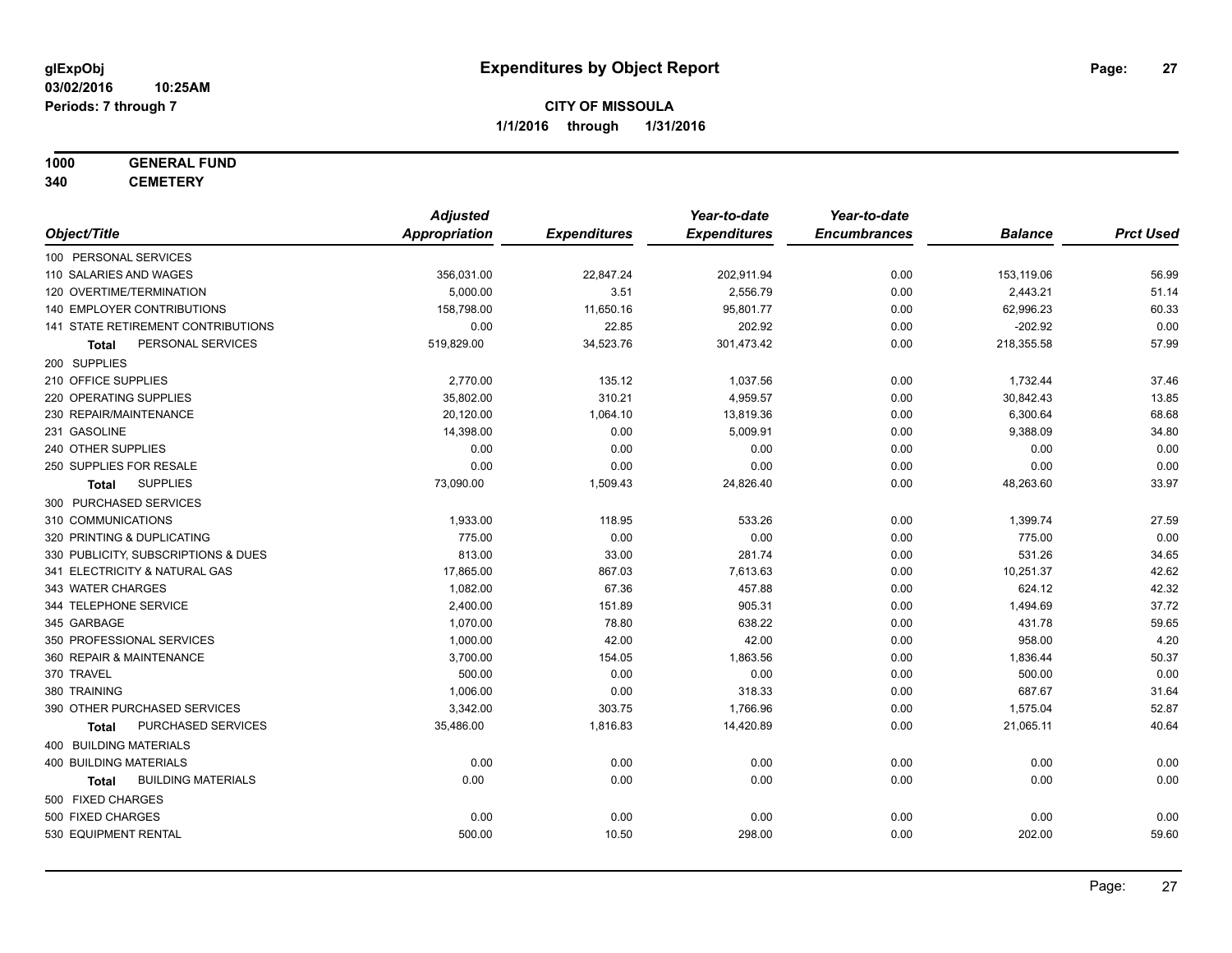#### **1000 GENERAL FUND 340 CEMETERY**

|                           |                       | <b>Adjusted</b>      |                     | Year-to-date        | Year-to-date        |                |                  |
|---------------------------|-----------------------|----------------------|---------------------|---------------------|---------------------|----------------|------------------|
| Object/Title              |                       | <b>Appropriation</b> | <b>Expenditures</b> | <b>Expenditures</b> | <b>Encumbrances</b> | <b>Balance</b> | <b>Prct Used</b> |
| <b>Total</b>              | <b>FIXED CHARGES</b>  | 500.00               | 10.50               | 298.00              | 0.00                | 202.00         | 59.60            |
| 800 OTHER OBJECTS         |                       |                      |                     |                     |                     |                |                  |
| 845 CONTINGENCY           |                       | 8,185.00             | 0.00                | 2,576.00            | 0.00                | 5,609.00       | 31.47            |
| 850 SALARY SAVINGS        |                       | $-3.479.00$          | 0.00                | 0.00                | 0.00                | $-3,479.00$    | 0.00             |
| <b>Total</b>              | OTHER OBJECTS         | 4,706.00             | 0.00                | 2,576.00            | 0.00                | 2,130.00       | 54.74            |
| 900 CAPITAL OUTLAY        |                       |                      |                     |                     |                     |                |                  |
| 920 BUILDINGS             |                       | 0.00                 | 0.00                | 0.00                | 0.00                | 0.00           | 0.00             |
| 930 IMPROVEMENTS          |                       | 0.00                 | 0.00                | 0.00                | 0.00                | 0.00           | 0.00             |
| 940 MACHINERY & EQUIPMENT |                       | 0.00                 | 0.00                | 0.00                | 0.00                | 0.00           | 0.00             |
| <b>Total</b>              | <b>CAPITAL OUTLAY</b> | 0.00                 | 0.00                | 0.00                | 0.00                | 0.00           | 0.00             |
| <b>Total</b>              | <b>CEMETERY</b>       | 633,611.00           | 37,860.52           | 343.594.71          | 0.00                | 290.016.29     | 54.23            |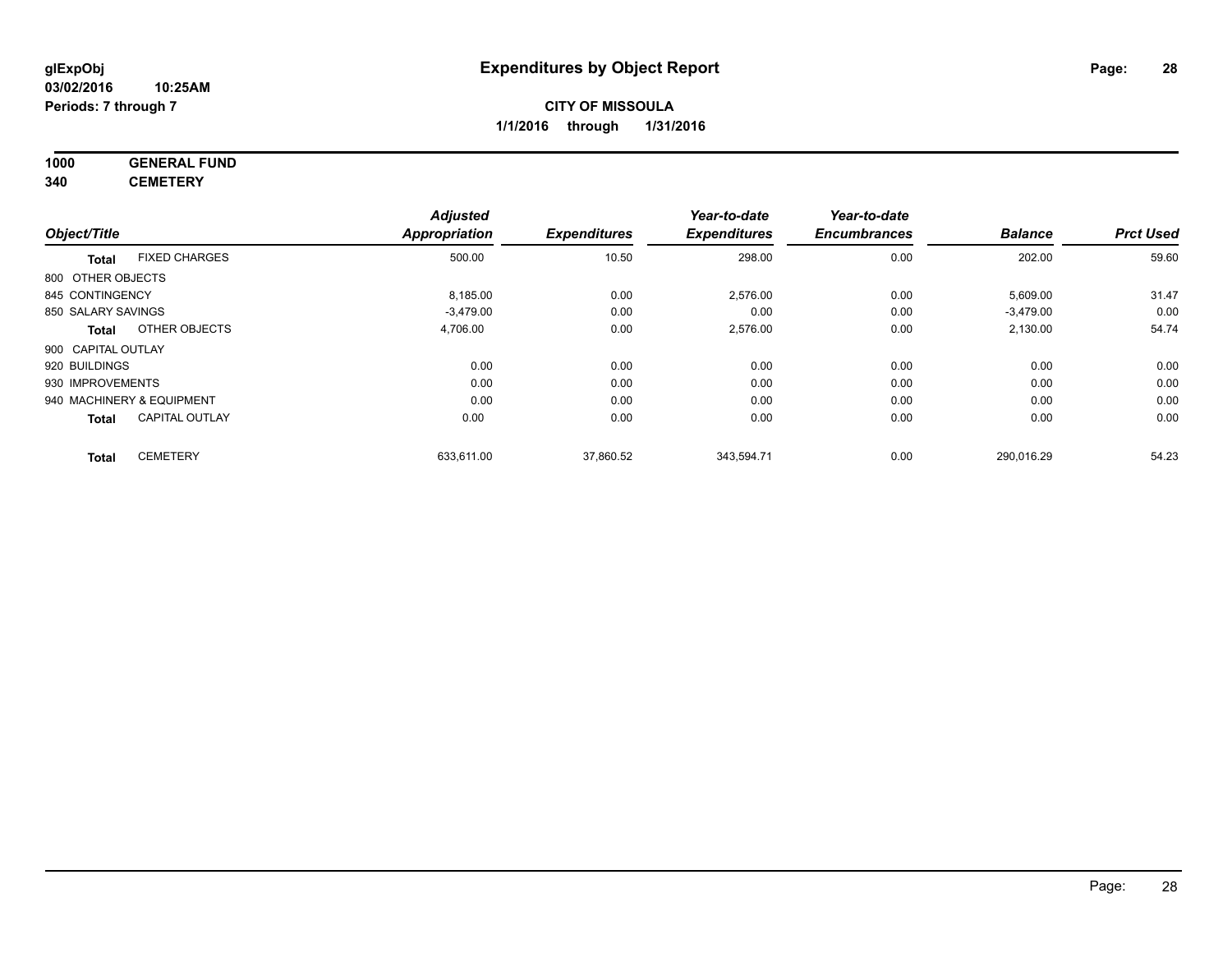#### **1000 GENERAL FUND**

**370 PARKS & RECREATION**

|                                     | <b>Adjusted</b>      |                     | Year-to-date        | Year-to-date        |                |                  |
|-------------------------------------|----------------------|---------------------|---------------------|---------------------|----------------|------------------|
| Object/Title                        | <b>Appropriation</b> | <b>Expenditures</b> | <b>Expenditures</b> | <b>Encumbrances</b> | <b>Balance</b> | <b>Prct Used</b> |
| 100 PERSONAL SERVICES               |                      |                     |                     |                     |                |                  |
| 110 SALARIES AND WAGES              | 2,150,552.00         | 133,028.03          | 1,211,960.83        | 0.00                | 938,591.17     | 56.36            |
| 120 OVERTIME/TERMINATION            | 7,000.00             | 284.66              | 14,086.31           | 0.00                | $-7,086.31$    | 201.23           |
| 130 OTHER                           | 12,760.00            | 0.00                | 0.00                | 0.00                | 12,760.00      | 0.00             |
| 140 EMPLOYER CONTRIBUTIONS          | 779,687.00           | 55,765.74           | 469,764.95          | 0.00                | 309,922.05     | 60.25            |
| 141 STATE RETIREMENT CONTRIBUTIONS  | 0.00                 | 133.03              | 1,211.96            | 0.00                | $-1,211.96$    | 0.00             |
| PERSONAL SERVICES<br>Total          | 2,949,999.00         | 189,211.46          | 1,697,024.05        | 0.00                | 1,252,974.95   | 57.53            |
| 200 SUPPLIES                        |                      |                     |                     |                     |                |                  |
| 210 OFFICE SUPPLIES                 | 5,465.00             | 140.93              | 1,941.09            | 0.00                | 3,523.91       | 35.52            |
| 220 OPERATING SUPPLIES              | 87,106.00            | 1,020.76            | 53,514.74           | 0.00                | 33,591.26      | 61.44            |
| 230 REPAIR/MAINTENANCE              | 68,649.00            | $-99.11$            | 24,231.44           | 0.00                | 44,417.56      | 35.30            |
| 231 GASOLINE                        | 79,836.00            | 0.00                | 27,307.25           | 0.00                | 52,528.75      | 34.20            |
| 240 OTHER SUPPLIES                  | 0.00                 | 0.00                | 0.00                | 0.00                | 0.00           | 0.00             |
| <b>SUPPLIES</b><br><b>Total</b>     | 241,056.00           | 1,062.58            | 106,994.52          | 0.00                | 134,061.48     | 44.39            |
| 300 PURCHASED SERVICES              |                      |                     |                     |                     |                |                  |
| 310 COMMUNICATIONS                  | 4,368.00             | 360.90              | 1,732.18            | 0.00                | 2,635.82       | 39.66            |
| 320 PRINTING & DUPLICATING          | 8.700.00             | 583.50              | 2,509.55            | 0.00                | 6,190.45       | 28.85            |
| 330 PUBLICITY, SUBSCRIPTIONS & DUES | 9,140.00             | 2,139.18            | 3,717.76            | 0.00                | 5,422.24       | 40.68            |
| 340 SEWER                           | 2,154.00             | 1,013.45            | 1,996.95            | 0.00                | 157.05         | 92.71            |
| 341 ELECTRICITY & NATURAL GAS       | 105,462.00           | 16,666.68           | 38,103.50           | 0.00                | 67,358.50      | 36.13            |
| 343 WATER CHARGES                   | 156,800.00           | 950.77              | 145,506.62          | 0.00                | 11,293.38      | 92.80            |
| 344 TELEPHONE SERVICE               | 20,021.00            | 965.79              | 8,123.71            | 0.00                | 11,897.29      | 40.58            |
| 345 GARBAGE                         | 28,283.00            | 940.05              | 23,040.64           | 0.00                | 5,242.36       | 81.46            |
| 350 PROFESSIONAL SERVICES           | 52,761.00            | 1,090.07            | 11,368.44           | 0.00                | 41,392.56      | 21.55            |
| 360 REPAIR & MAINTENANCE            | 43,516.00            | 816.00              | 9,005.50            | 0.00                | 34,510.50      | 20.69            |
| 370 TRAVEL                          | 6,194.00             | 0.00                | 1,480.18            | 0.00                | 4,713.82       | 23.90            |
| 380 TRAINING                        | 5,236.00             | 258.00              | 5,356.45            | 0.00                | $-120.45$      | 102.30           |
| 390 OTHER PURCHASED SERVICES        | 23,499.00            | 3,117.00            | 15,729.52           | 0.00                | 7,769.48       | 66.94            |
| PURCHASED SERVICES<br><b>Total</b>  | 466,134.00           | 28,901.39           | 267,671.00          | 0.00                | 198,463.00     | 57.42            |
| 800 OTHER OBJECTS                   |                      |                     |                     |                     |                |                  |
| 820 TRANSFERS TO OTHER FUNDS        | 10,000.00            | 0.00                | 0.00                | 0.00                | 10,000.00      | 0.00             |
| OTHER OBJECTS<br>Total              | 10,000.00            | 0.00                | 0.00                | 0.00                | 10,000.00      | 0.00             |
| 900 CAPITAL OUTLAY                  |                      |                     |                     |                     |                |                  |
| 930 IMPROVEMENTS                    | 0.00                 | 0.00                | 0.00                | 0.00                | 0.00           | 0.00             |
|                                     |                      |                     |                     |                     |                |                  |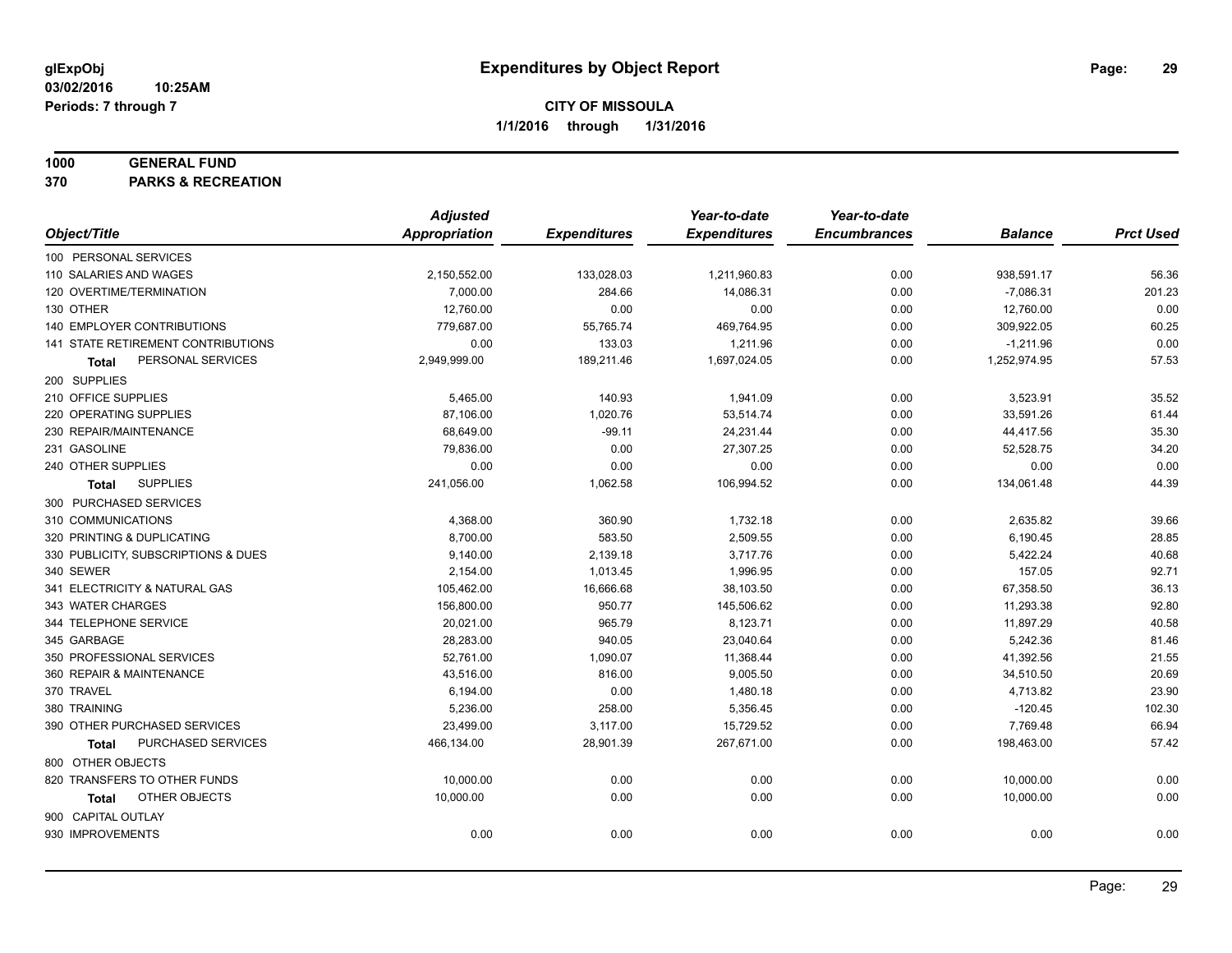## **1000 GENERAL FUND**

**370 PARKS & RECREATION**

| Object/Title |                           | <b>Adjusted</b><br>Appropriation | <i><b>Expenditures</b></i> | Year-to-date<br><b>Expenditures</b> | Year-to-date<br><b>Encumbrances</b> | <b>Balance</b> | <b>Prct Used</b> |
|--------------|---------------------------|----------------------------------|----------------------------|-------------------------------------|-------------------------------------|----------------|------------------|
|              | 940 MACHINERY & EQUIPMENT | 0.00                             | 0.00                       | 0.00                                | 0.00                                | 0.00           | 0.00             |
| <b>Total</b> | CAPITAL OUTLAY            | 0.00                             | 0.00                       | 0.00                                | 0.00                                | 0.00           | 0.00             |
| <b>Total</b> | PARKS & RECREATION        | 3,667,189.00                     | 219,175.43                 | 2,071,689.57                        | 0.00                                | 1,595,499.43   | 56.49            |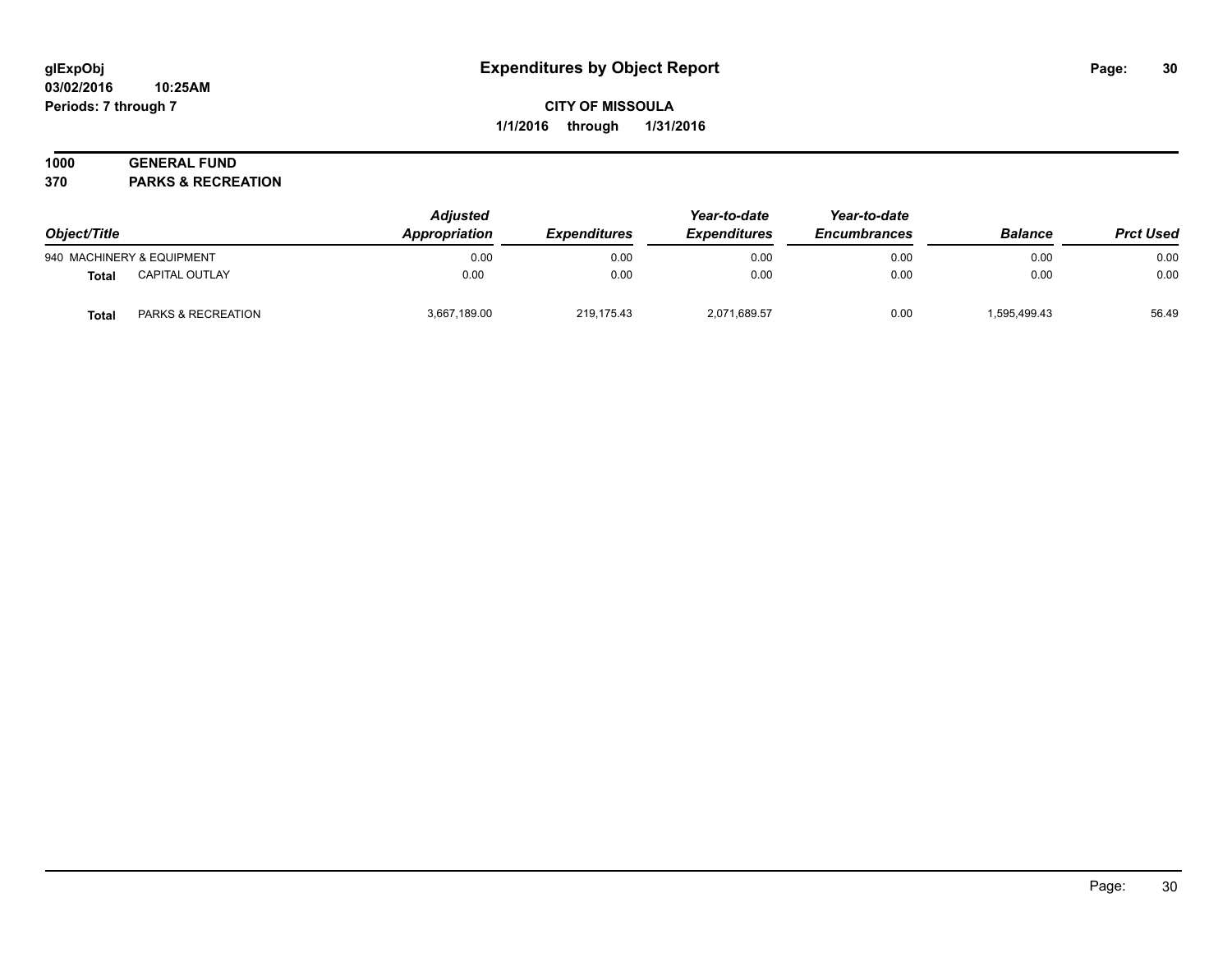#### **1000 GENERAL FUND**

**390 NON-DEPARTMENTAL**

|                                           | <b>Adjusted</b>      |                     | Year-to-date        | Year-to-date        |                |                  |
|-------------------------------------------|----------------------|---------------------|---------------------|---------------------|----------------|------------------|
| Object/Title                              | <b>Appropriation</b> | <b>Expenditures</b> | <b>Expenditures</b> | <b>Encumbrances</b> | <b>Balance</b> | <b>Prct Used</b> |
| 100 PERSONAL SERVICES                     |                      |                     |                     |                     |                |                  |
| 110 SALARIES AND WAGES                    | 337,171.00           | 0.00                | 0.00                | 0.00                | 337,171.00     | 0.00             |
| 120 OVERTIME/TERMINATION                  | 25,000.00            | 0.00                | 0.00                | 0.00                | 25,000.00      | 0.00             |
| 130 OTHER                                 | 12,000.00            | 0.00                | 0.00                | 0.00                | 12,000.00      | 0.00             |
| 140 EMPLOYER CONTRIBUTIONS                | $-104,213.00$        | $-1.80$             | $-16.60$            | 0.00                | $-104, 196.40$ | 0.02             |
| PERSONAL SERVICES<br>Total                | 269,958.00           | $-1.80$             | $-16.60$            | 0.00                | 269,974.60     | $-0.01$          |
| 200 SUPPLIES                              |                      |                     |                     |                     |                |                  |
| 220 OPERATING SUPPLIES                    | 0.00                 | 0.00                | 0.00                | 0.00                | 0.00           | 0.00             |
| 230 REPAIR/MAINTENANCE                    | 50,000.00            | 0.00                | 0.00                | 0.00                | 50,000.00      | 0.00             |
| 231 GASOLINE                              | 0.00                 | 0.00                | 0.00                | 0.00                | 0.00           | 0.00             |
| 240 OTHER SUPPLIES                        | 37,625.00            | 0.00                | 5,600.75            | 0.00                | 32,024.25      | 14.89            |
| <b>SUPPLIES</b><br>Total                  | 87,625.00            | 0.00                | 5,600.75            | 0.00                | 82,024.25      | 6.39             |
| 300 PURCHASED SERVICES                    |                      |                     |                     |                     |                |                  |
| 310 COMMUNICATIONS                        | 0.00                 | 0.00                | 0.00                | 0.00                | 0.00           | 0.00             |
| 330 PUBLICITY, SUBSCRIPTIONS & DUES       | 0.00                 | 0.00                | 0.00                | 0.00                | 0.00           | 0.00             |
| 341 ELECTRICITY & NATURAL GAS             | 0.00                 | 0.00                | 0.00                | 0.00                | 0.00           | 0.00             |
| 350 PROFESSIONAL SERVICES                 | 0.00                 | 0.00                | 0.00                | 0.00                | 0.00           | 0.00             |
| 360 REPAIR & MAINTENANCE                  | 0.00                 | 0.00                | 99.95               | 0.00                | $-99.95$       | 0.00             |
| 390 OTHER PURCHASED SERVICES              | 0.00                 | 1,318.03            | 5,170.38            | 0.00                | $-5,170.38$    | 0.00             |
| PURCHASED SERVICES<br><b>Total</b>        | 0.00                 | 1,318.03            | 5,270.33            | 0.00                | $-5,270.33$    | 0.00             |
| 400 BUILDING MATERIALS                    |                      |                     |                     |                     |                |                  |
| 400 BUILDING MATERIALS                    | 0.00                 | 0.00                | 0.00                | 0.00                | 0.00           | 0.00             |
| <b>BUILDING MATERIALS</b><br><b>Total</b> | 0.00                 | 0.00                | 0.00                | 0.00                | 0.00           | 0.00             |
| 500 FIXED CHARGES                         |                      |                     |                     |                     |                |                  |
| 500 FIXED CHARGES                         | 1,029,863.00         | 14,247.52           | 730,980.00          | 0.00                | 298,883.00     | 70.98            |
| 550 MERCHANT SERVICE FEES                 | 29,700.00            | 0.00                | 0.00                | 0.00                | 29,700.00      | 0.00             |
| <b>FIXED CHARGES</b><br><b>Total</b>      | 1,059,563.00         | 14,247.52           | 730,980.00          | 0.00                | 328,583.00     | 68.99            |
| 600 DEBT SERVICE                          |                      |                     |                     |                     |                |                  |
| 610 PRINCIPAL                             | 516,327.00           | 0.00                | 516,327.67          | 0.00                | $-0.67$        | 100.00           |
| 620 INTEREST / SERVICE FEES               | 18,247.00            | 0.00                | 16,582.88           | 0.00                | 1,664.12       | 90.88            |
| <b>DEBT SERVICE</b><br>Total              | 534,574.00           | 0.00                | 532,910.55          | 0.00                | 1,663.45       | 99.69            |
| 700 GRANTS & CONTRIBUTIONS                |                      |                     |                     |                     |                |                  |
| 700 GRANTS & CONTRIBUTIONS                | 2,275,575.00         | 244,047.54          | 1,294,303.74        | 0.00                | 981,271.26     | 56.88            |
|                                           |                      |                     |                     |                     |                |                  |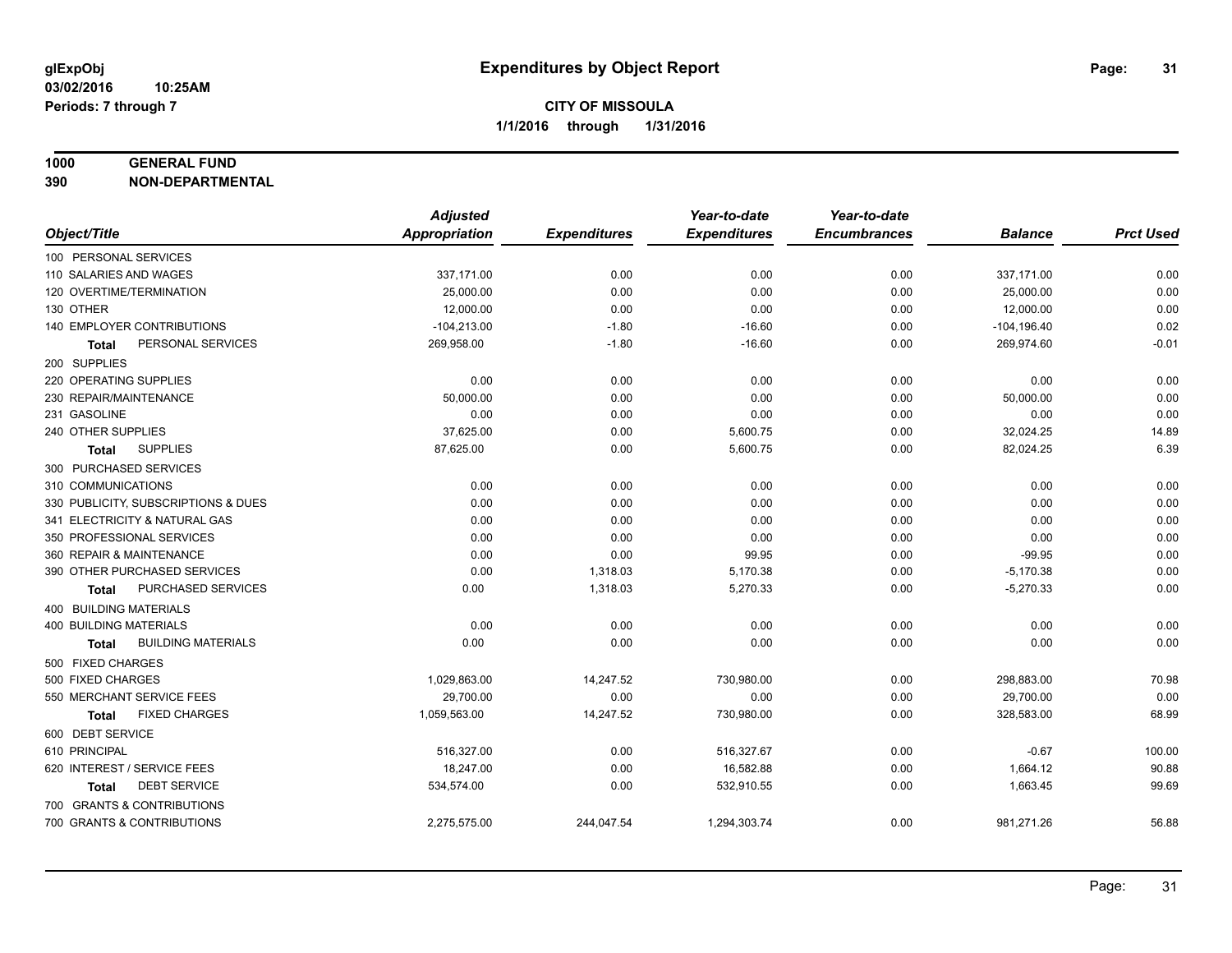#### **1000 GENERAL FUND**

**390 NON-DEPARTMENTAL**

|                    |                                   | <b>Adjusted</b>      |                     | Year-to-date        | Year-to-date        |                |                  |
|--------------------|-----------------------------------|----------------------|---------------------|---------------------|---------------------|----------------|------------------|
| Object/Title       |                                   | <b>Appropriation</b> | <b>Expenditures</b> | <b>Expenditures</b> | <b>Encumbrances</b> | <b>Balance</b> | <b>Prct Used</b> |
| <b>Total</b>       | <b>GRANTS &amp; CONTRIBUTIONS</b> | 2.275.575.00         | 244.047.54          | 1.294.303.74        | 0.00                | 981.271.26     | 56.88            |
| 800 OTHER OBJECTS  |                                   |                      |                     |                     |                     |                |                  |
|                    | 820 TRANSFERS TO OTHER FUNDS      | 1.735.565.00         | 43,559.22           | 315.482.71          | 0.00                | 1.420.082.29   | 18.18            |
| 845 CONTINGENCY    |                                   | 111.113.00           | 0.00                | 0.00                | 0.00                | 111.113.00     | 0.00             |
| <b>Total</b>       | OTHER OBJECTS                     | 1.846.678.00         | 43.559.22           | 315.482.71          | 0.00                | 1,531,195.29   | 17.08            |
| 900 CAPITAL OUTLAY |                                   |                      |                     |                     |                     |                |                  |
|                    | 940 MACHINERY & EQUIPMENT         | 0.00                 | 0.00                | 0.00                | 0.00                | 0.00           | 0.00             |
| <b>Total</b>       | <b>CAPITAL OUTLAY</b>             | 0.00                 | 0.00                | 0.00                | 0.00                | 0.00           | 0.00             |
| <b>Total</b>       | NON-DEPARTMENTAL                  | 6.073.973.00         | 303.170.51          | 2.884.531.48        | 0.00                | 3.189.441.52   | 47.49            |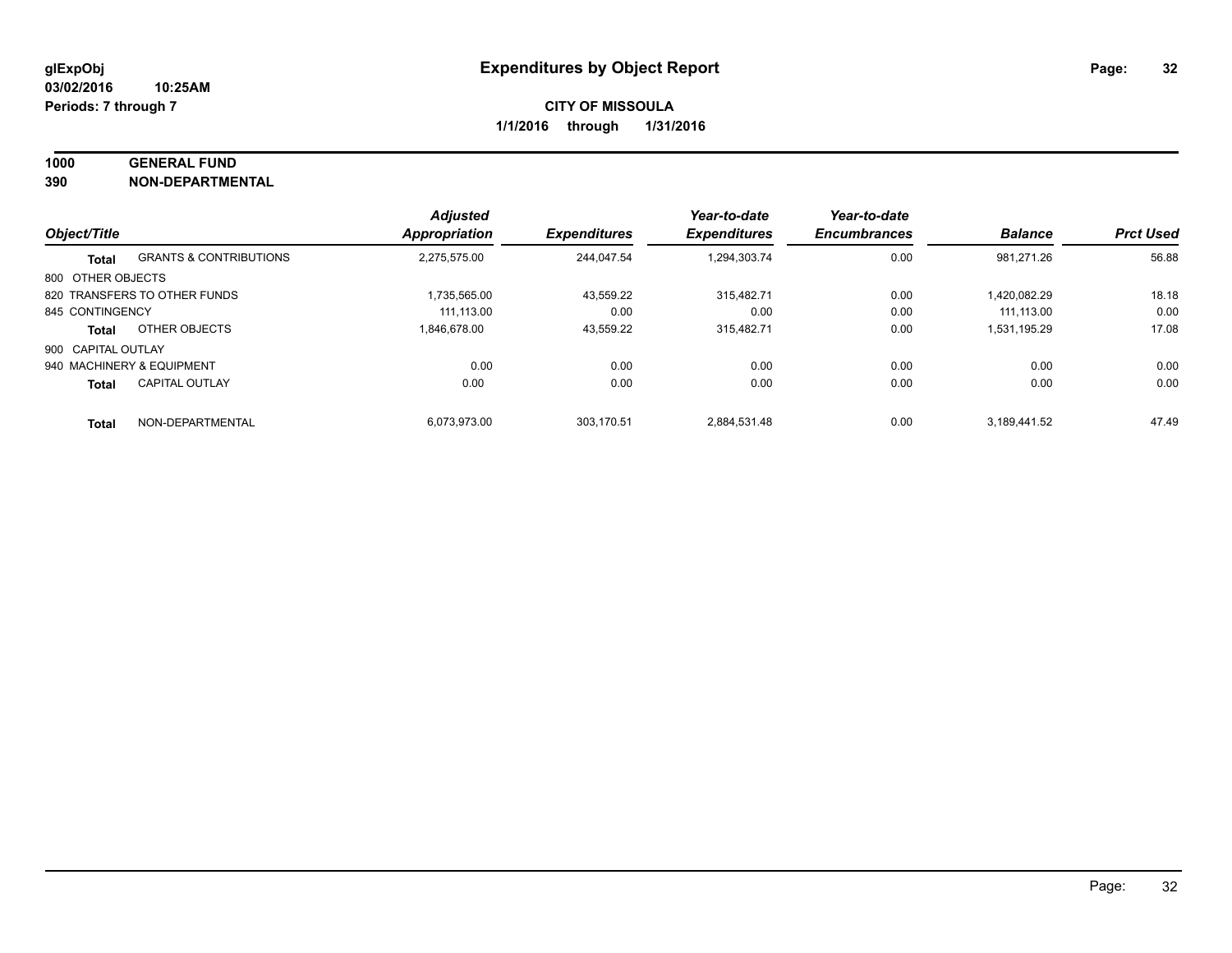**1000 GENERAL FUND**

|                                       | <b>Adjusted</b>      |                     | Year-to-date        | Year-to-date        |                |                  |
|---------------------------------------|----------------------|---------------------|---------------------|---------------------|----------------|------------------|
| Object/Title                          | <b>Appropriation</b> | <b>Expenditures</b> | <b>Expenditures</b> | <b>Encumbrances</b> | <b>Balance</b> | <b>Prct Used</b> |
| 100 PERSONAL SERVICES                 |                      |                     |                     |                     |                |                  |
| 110 SALARIES AND WAGES                | 25,918,984.00        | 1,891,834.24        | 13,939,769.52       | 0.00                | 11,979,214.48  | 53.78            |
| 115 SALARIES/HEALTH INSURANCE BENEFIT | 608,760.00           | 119,142.00          | 711,570.00          | 0.00                | $-102,810.00$  | 116.89           |
| 120 OVERTIME/TERMINATION              | 634,233.00           | 31,246.07           | 808,268.10          | 0.00                | $-174,035.10$  | 127.44           |
| 121 OUTSIDE HIRE OVERTIME             | 75,000.00            | 2,277.47            | 81,780.16           | 0.00                | $-6,780.16$    | 109.04           |
| 122 COURT OVERTIME                    | 2,675.00             | 2,107.40            | 13,174.97           | 0.00                | $-10,499.97$   | 492.52           |
| 130 OTHER                             | 297,455.00           | 0.00                | 120,329.44          | 0.00                | 177,125.56     | 40.45            |
| 133 EDUCATION COMPENSATION            | 0.00                 | 1,380.00            | 8,975.00            | 0.00                | $-8,975.00$    | 0.00             |
| <b>140 EMPLOYER CONTRIBUTIONS</b>     | 10,845,370.00        | 609,864.30          | 4,699,065.86        | 0.00                | 6,146,304.14   | 43.33            |
| 141 STATE RETIREMENT CONTRIBUTIONS    | 1,774,326.00         | 370,937.44          | 2,577,943.34        | 0.00                | $-803,617.34$  | 145.29           |
| PERSONAL SERVICES<br>Total            | 40,156,803.00        | 3,028,788.92        | 22,960,876.39       | 0.00                | 17,195,926.61  | 57.18            |
| 200 SUPPLIES                          |                      |                     |                     |                     |                |                  |
| 210 OFFICE SUPPLIES                   | 88,242.00            | 2,842.15            | 35,725.92           | 0.00                | 52,516.08      | 40.49            |
| 220 OPERATING SUPPLIES                | 539,164.00           | 143,933.22          | 341,135.06          | 0.00                | 198,028.94     | 63.27            |
| 230 REPAIR/MAINTENANCE                | 435,674.00           | 17,838.35           | 153,022.33          | 0.00                | 282,651.67     | 35.12            |
| 231 GASOLINE                          | 574,514.00           | 2,630.30            | 188,000.09          | 0.00                | 386,513.91     | 32.72            |
| 240 OTHER SUPPLIES                    | 92,143.00            | 630.76              | 25,548.97           | 0.00                | 66,594.03      | 27.73            |
| 250 SUPPLIES FOR RESALE               | 0.00                 | 0.00                | 0.00                | 0.00                | 0.00           | 0.00             |
| <b>SUPPLIES</b><br>Total              | 1,729,737.00         | 167,874.78          | 743,432.37          | 0.00                | 986,304.63     | 42.98            |
| 300 PURCHASED SERVICES                |                      |                     |                     |                     |                |                  |
| 310 COMMUNICATIONS                    | 108,461.00           | 17,371.56           | 88,006.05           | 0.00                | 20,454.95      | 81.14            |
| 320 PRINTING & DUPLICATING            | 51,096.00            | 1,585.31            | 12,819.88           | 0.00                | 38,276.12      | 25.09            |
| 330 PUBLICITY, SUBSCRIPTIONS & DUES   | 113,969.00           | 6,003.48            | 65,366.54           | 0.00                | 48,602.46      | 57.35            |
| 340 SEWER                             | 6,277.00             | 1,556.65            | 3,765.94            | 0.00                | 2,511.06       | 60.00            |
| 341 ELECTRICITY & NATURAL GAS         | 526,939.00           | 42,065.04           | 228,382.68          | 0.00                | 298,556.32     | 43.34            |
| 343 WATER CHARGES                     | 191,915.00           | 2,908.18            | 165,470.17          | 0.00                | 26,444.83      | 86.22            |
| 344 TELEPHONE SERVICE                 | 253,942.00           | 14,307.73           | 116,328.07          | 0.00                | 137,613.93     | 45.81            |
| 345 GARBAGE                           | 52,995.00            | 2,352.37            | 32,490.53           | 0.00                | 20,504.47      | 61.31            |
| 350 PROFESSIONAL SERVICES             | 741,201.00           | 31,346.41           | 301,123.18          | 0.00                | 440,077.82     | 40.63            |
| 360 REPAIR & MAINTENANCE              | 892,939.00           | 10,387.07           | 550,840.41          | 0.00                | 342,098.59     | 61.69            |
| 370 TRAVEL                            | 118,139.00           | 6,835.94            | 60,473.94           | 0.00                | 57,665.06      | 51.19            |
| 380 TRAINING                          | 124,343.00           | 11,706.50           | 54,070.51           | 0.00                | 70,272.49      | 43.48            |
| 390 OTHER PURCHASED SERVICES          | 330,528.00           | 114,875.11          | 167,212.76          | 0.00                | 163,315.24     | 50.59            |
| 392 DONATIONS AND SALES               | 0.00                 | 0.00                | 0.00                | 0.00                | 0.00           | 0.00             |
| PURCHASED SERVICES<br><b>Total</b>    | 3,512,744.00         | 263,301.35          | 1,846,350.66        | 0.00                | 1,666,393.34   | 52.56            |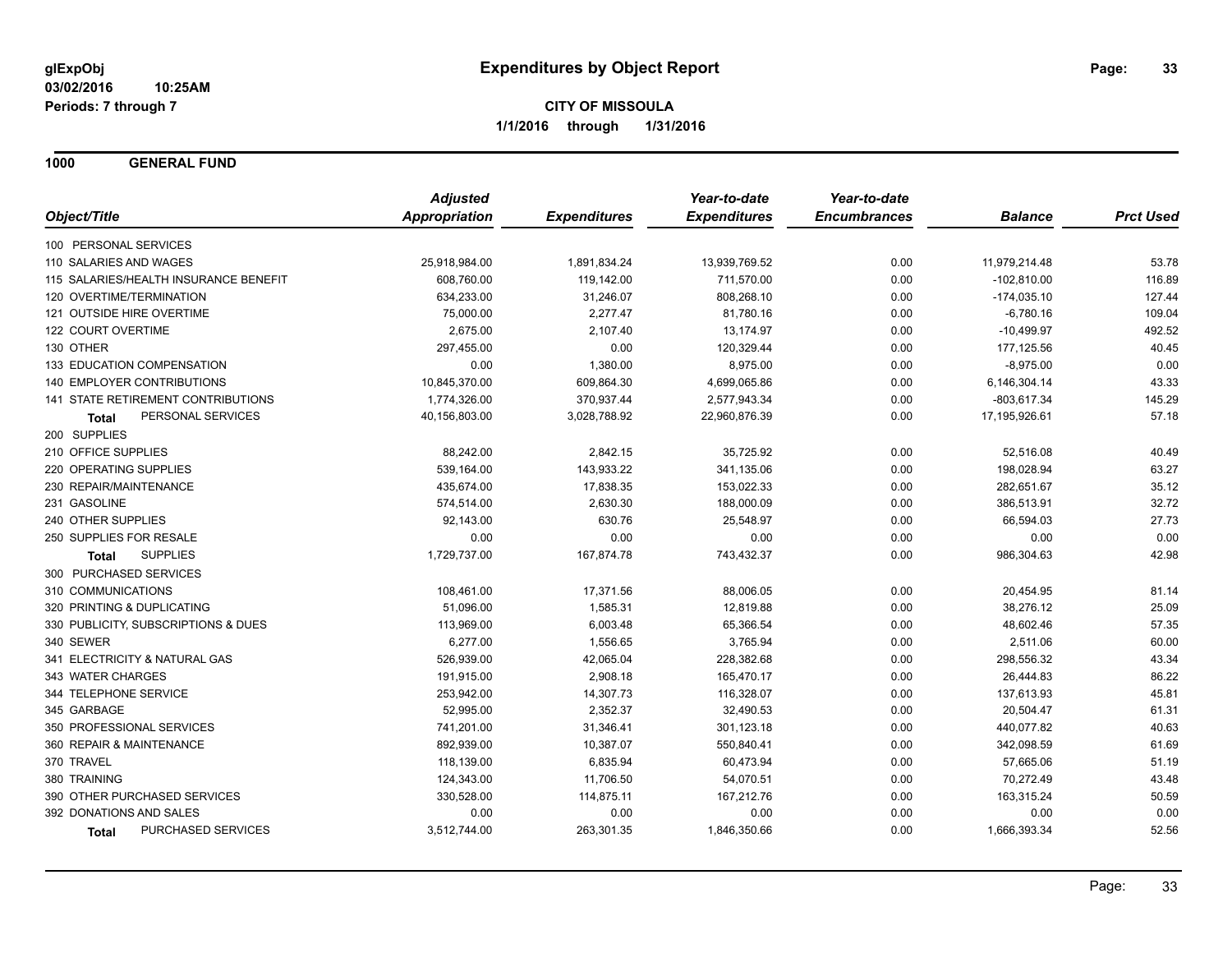**1000 GENERAL FUND**

|                                                   | <b>Adjusted</b> |                     | Year-to-date        | Year-to-date        |                |                  |
|---------------------------------------------------|-----------------|---------------------|---------------------|---------------------|----------------|------------------|
| Object/Title                                      | Appropriation   | <b>Expenditures</b> | <b>Expenditures</b> | <b>Encumbrances</b> | <b>Balance</b> | <b>Prct Used</b> |
| 400 BUILDING MATERIALS                            |                 |                     |                     |                     |                |                  |
| <b>400 BUILDING MATERIALS</b>                     | 46,285.00       | 0.00                | 0.00                | 0.00                | 46,285.00      | 0.00             |
| <b>BUILDING MATERIALS</b><br><b>Total</b>         | 46,285.00       | 0.00                | 0.00                | 0.00                | 46,285.00      | 0.00             |
| 500 FIXED CHARGES                                 |                 |                     |                     |                     |                |                  |
| 500 FIXED CHARGES                                 | 1,152,325.00    | 19,980.50           | 787,577.14          | 0.00                | 364,747.86     | 68.35            |
| 530 EQUIPMENT RENTAL                              | 726.00          | 10.50               | 298.00              | 0.00                | 428.00         | 41.05            |
| 550 MERCHANT SERVICE FEES                         | 29,700.00       | 0.00                | 5,232.39            | 0.00                | 24,467.61      | 17.62            |
| <b>FIXED CHARGES</b><br>Total                     | 1,182,751.00    | 19,991.00           | 793,107.53          | 0.00                | 389,643.47     | 67.06            |
| 600 DEBT SERVICE                                  |                 |                     |                     |                     |                |                  |
| 610 PRINCIPAL                                     | 516,327.00      | 0.00                | 516,327.67          | 0.00                | $-0.67$        | 100.00           |
| 620 INTEREST / SERVICE FEES                       | 18.247.00       | 0.00                | 16,582.88           | 0.00                | 1,664.12       | 90.88            |
| <b>DEBT SERVICE</b><br><b>Total</b>               | 534,574.00      | 0.00                | 532,910.55          | 0.00                | 1,663.45       | 99.69            |
| 700 GRANTS & CONTRIBUTIONS                        |                 |                     |                     |                     |                |                  |
| 700 GRANTS & CONTRIBUTIONS                        | 2,439,769.06    | 281,475.04          | 1,361,590.80        | 0.00                | 1,078,178.26   | 55.81            |
| 780 INTERGOVERNMENTAL TRANSFER                    | 0.00            | 0.00                | 0.00                | 0.00                | 0.00           | 0.00             |
| <b>GRANTS &amp; CONTRIBUTIONS</b><br><b>Total</b> | 2,439,769.06    | 281,475.04          | 1,361,590.80        | 0.00                | 1,078,178.26   | 55.81            |
| 800 OTHER OBJECTS                                 |                 |                     |                     |                     |                |                  |
| 820 TRANSFERS TO OTHER FUNDS                      | 1,911,385.00    | 43,559.22           | 328,082.71          | 0.00                | 1,583,302.29   | 17.16            |
| 845 CONTINGENCY                                   | 119,298.00      | 0.00                | 2,576.00            | 0.00                | 116,722.00     | 2.16             |
| 850 SALARY SAVINGS                                | $-154,023.00$   | 0.00                | 0.00                | 0.00                | $-154,023.00$  | 0.00             |
| OTHER OBJECTS<br><b>Total</b>                     | 1,876,660.00    | 43,559.22           | 330,658.71          | 0.00                | 1,546,001.29   | 17.62            |
| 900 CAPITAL OUTLAY                                |                 |                     |                     |                     |                |                  |
| 920 BUILDINGS                                     | 0.00            | 0.00                | 0.00                | 0.00                | 0.00           | 0.00             |
| 930 IMPROVEMENTS                                  | 197,705.00      | 0.00                | 38,386.93           | 0.00                | 159,318.07     | 19.42            |
| 940 MACHINERY & EQUIPMENT                         | 0.00            | 0.00                | 17,931.00           | 0.00                | $-17,931.00$   | 0.00             |
| <b>CAPITAL OUTLAY</b><br><b>Total</b>             | 197,705.00      | 0.00                | 56,317.93           | 0.00                | 141,387.07     | 28.49            |
| <b>GENERAL FUND</b><br>Total                      | 51,677,028.06   | 3,804,990.31        | 28,625,244.94       | 0.00                | 23,051,783.12  | 55.39            |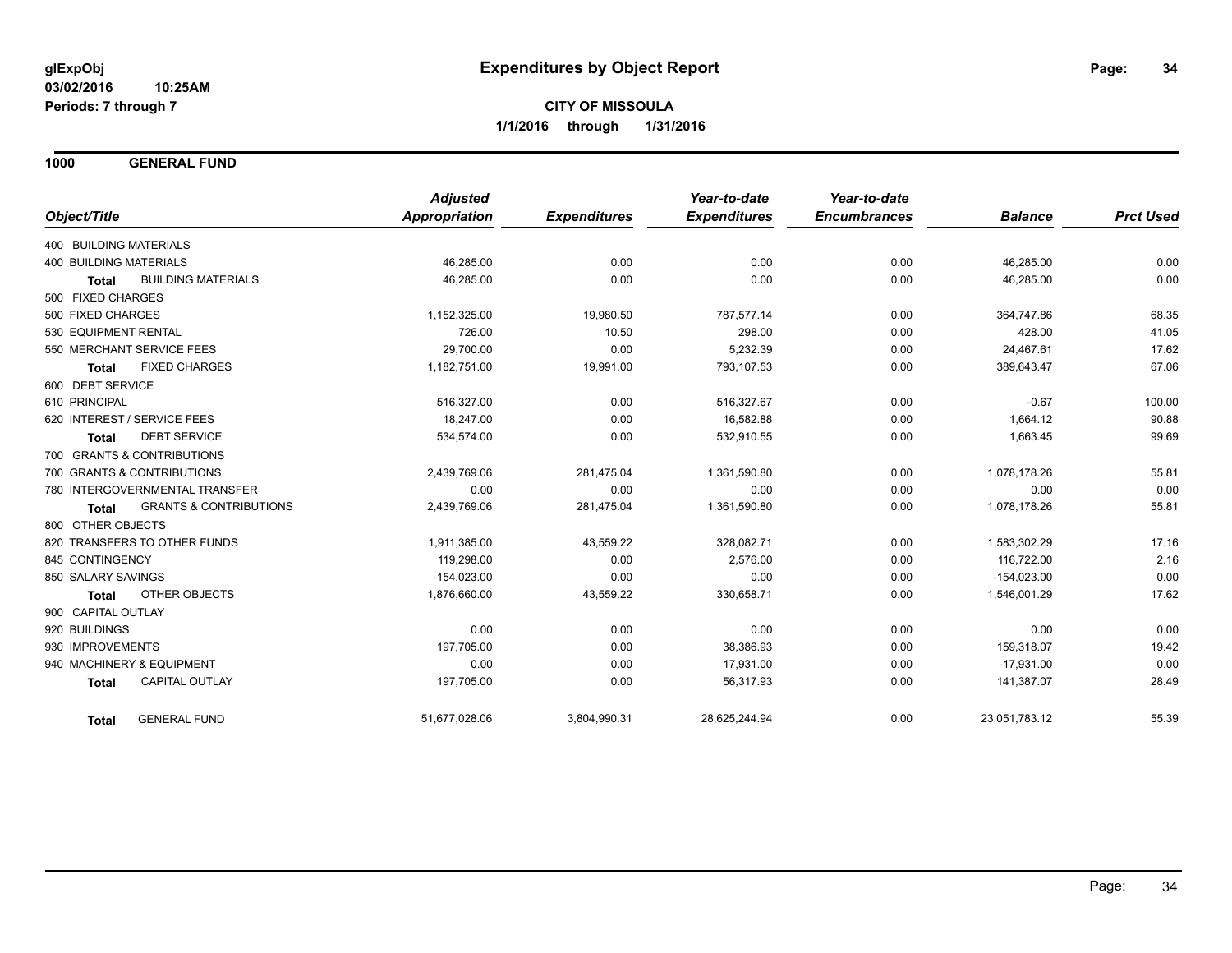#### **1211 PARK ACQUISITION & DEVELOPMENT**

**370 PARKS & RECREATION**

|                    |                              | <b>Adjusted</b> |                     | Year-to-date        | Year-to-date        |                |                  |
|--------------------|------------------------------|-----------------|---------------------|---------------------|---------------------|----------------|------------------|
| Object/Title       |                              | Appropriation   | <b>Expenditures</b> | <b>Expenditures</b> | <b>Encumbrances</b> | <b>Balance</b> | <b>Prct Used</b> |
| 200 SUPPLIES       |                              |                 |                     |                     |                     |                |                  |
|                    | 220 OPERATING SUPPLIES       | 10,000.00       | 0.00                | 0.00                | 0.00                | 10,000.00      | 0.00             |
| <b>Total</b>       | <b>SUPPLIES</b>              | 10,000.00       | 0.00                | 0.00                | 0.00                | 10,000.00      | 0.00             |
|                    | 300 PURCHASED SERVICES       |                 |                     |                     |                     |                |                  |
|                    | 350 PROFESSIONAL SERVICES    | 25,000.00       | 0.00                | 0.00                | 0.00                | 25,000.00      | 0.00             |
|                    | 360 REPAIR & MAINTENANCE     | 0.00            | 0.00                | 0.00                | 0.00                | 0.00           | 0.00             |
|                    | 390 OTHER PURCHASED SERVICES | 10,000.00       | 0.00                | 0.00                | 0.00                | 10,000.00      | 0.00             |
| <b>Total</b>       | PURCHASED SERVICES           | 35,000.00       | 0.00                | 0.00                | 0.00                | 35,000.00      | 0.00             |
| 500 FIXED CHARGES  |                              |                 |                     |                     |                     |                |                  |
|                    | 550 MERCHANT SERVICE FEES    | 0.00            | 0.00                | 0.00                | 0.00                | 0.00           | 0.00             |
| <b>Total</b>       | <b>FIXED CHARGES</b>         | 0.00            | 0.00                | 0.00                | 0.00                | 0.00           | 0.00             |
| 800 OTHER OBJECTS  |                              |                 |                     |                     |                     |                |                  |
|                    | 820 TRANSFERS TO OTHER FUNDS | 0.00            | 0.00                | 0.00                | 0.00                | 0.00           | 0.00             |
| Total              | OTHER OBJECTS                | 0.00            | 0.00                | 0.00                | 0.00                | 0.00           | 0.00             |
| 900 CAPITAL OUTLAY |                              |                 |                     |                     |                     |                |                  |
| 930 IMPROVEMENTS   |                              | 168,578.00      | 0.00                | 0.00                | 0.00                | 168,578.00     | 0.00             |
| <b>Total</b>       | <b>CAPITAL OUTLAY</b>        | 168,578.00      | 0.00                | 0.00                | 0.00                | 168,578.00     | 0.00             |
| <b>Total</b>       | PARKS & RECREATION           | 213,578.00      | 0.00                | 0.00                | 0.00                | 213,578.00     | 0.00             |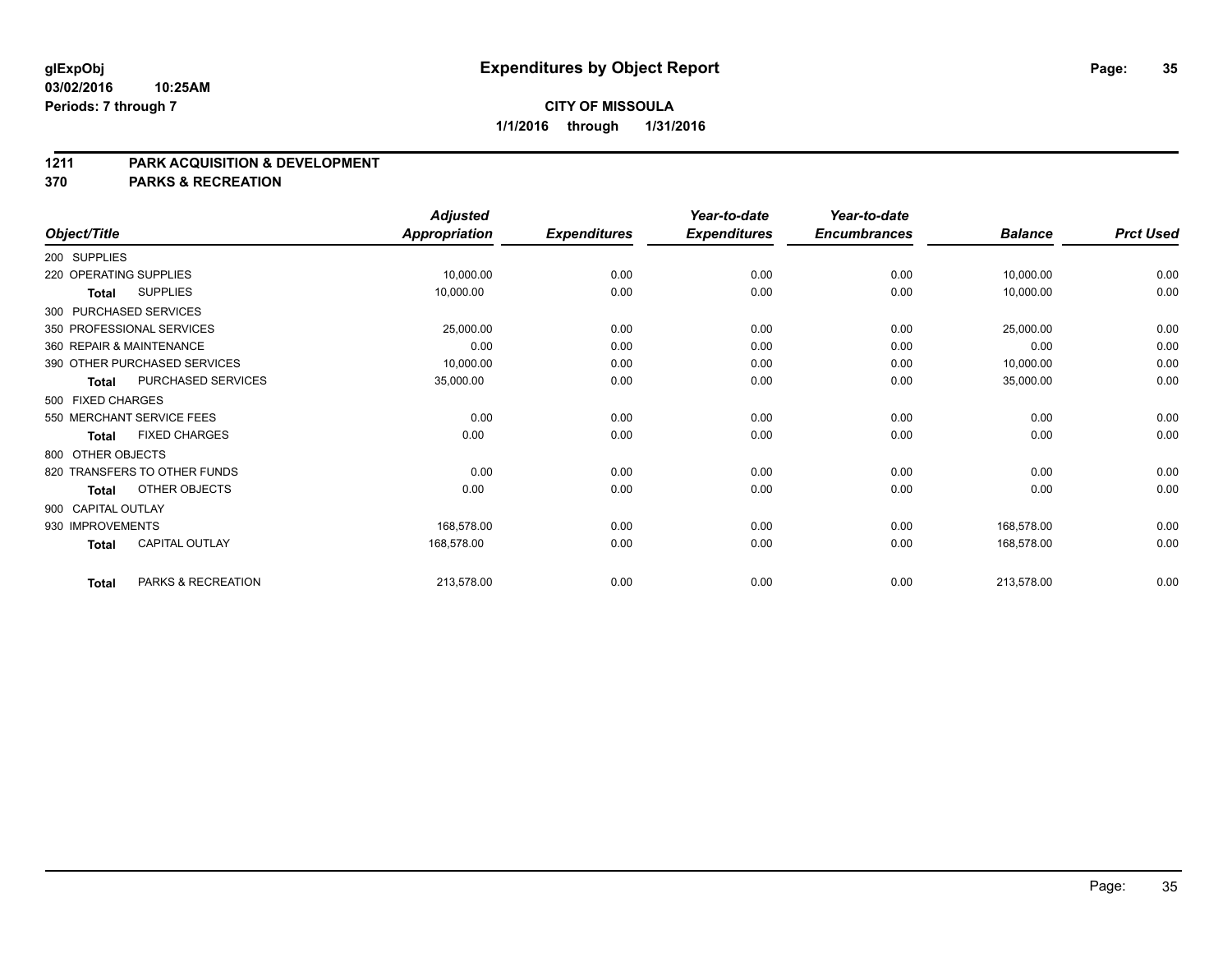#### **03/02/2016 10:25AM Periods: 7 through 7**

## **1211 PARK ACQUISITION & DEVELOPMENT**

| Object/Title           |                                | <b>Adjusted</b><br><b>Appropriation</b> | <b>Expenditures</b> | Year-to-date<br><b>Expenditures</b> | Year-to-date<br><b>Encumbrances</b> | <b>Balance</b> | <b>Prct Used</b> |
|------------------------|--------------------------------|-----------------------------------------|---------------------|-------------------------------------|-------------------------------------|----------------|------------------|
|                        |                                |                                         |                     |                                     |                                     |                |                  |
| 200 SUPPLIES           |                                |                                         |                     |                                     |                                     |                |                  |
| 220 OPERATING SUPPLIES |                                | 10,000.00                               | 0.00                | 0.00                                | 0.00                                | 10,000.00      | 0.00             |
| Total                  | <b>SUPPLIES</b>                | 10,000.00                               | 0.00                | 0.00                                | 0.00                                | 10,000.00      | 0.00             |
|                        | 300 PURCHASED SERVICES         |                                         |                     |                                     |                                     |                |                  |
|                        | 350 PROFESSIONAL SERVICES      | 25,000.00                               | 0.00                | 0.00                                | 0.00                                | 25,000.00      | 0.00             |
|                        | 360 REPAIR & MAINTENANCE       | 0.00                                    | 0.00                | 0.00                                | 0.00                                | 0.00           | 0.00             |
|                        | 390 OTHER PURCHASED SERVICES   | 10,000.00                               | 0.00                | 0.00                                | 0.00                                | 10,000.00      | 0.00             |
| <b>Total</b>           | PURCHASED SERVICES             | 35,000.00                               | 0.00                | 0.00                                | 0.00                                | 35,000.00      | 0.00             |
| 500 FIXED CHARGES      |                                |                                         |                     |                                     |                                     |                |                  |
|                        | 550 MERCHANT SERVICE FEES      | 0.00                                    | 0.00                | 0.00                                | 0.00                                | 0.00           | 0.00             |
| <b>Total</b>           | <b>FIXED CHARGES</b>           | 0.00                                    | 0.00                | 0.00                                | 0.00                                | 0.00           | 0.00             |
| 800 OTHER OBJECTS      |                                |                                         |                     |                                     |                                     |                |                  |
|                        | 820 TRANSFERS TO OTHER FUNDS   | 0.00                                    | 0.00                | 0.00                                | 0.00                                | 0.00           | 0.00             |
| <b>Total</b>           | OTHER OBJECTS                  | 0.00                                    | 0.00                | 0.00                                | 0.00                                | 0.00           | 0.00             |
| 900 CAPITAL OUTLAY     |                                |                                         |                     |                                     |                                     |                |                  |
| 930 IMPROVEMENTS       |                                | 168,578.00                              | 0.00                | 0.00                                | 0.00                                | 168,578.00     | 0.00             |
| <b>Total</b>           | <b>CAPITAL OUTLAY</b>          | 168,578.00                              | 0.00                | 0.00                                | 0.00                                | 168,578.00     | 0.00             |
| <b>Total</b>           | PARK ACQUISITION & DEVELOPMENT | 213,578.00                              | 0.00                | 0.00                                | 0.00                                | 213,578.00     | 0.00             |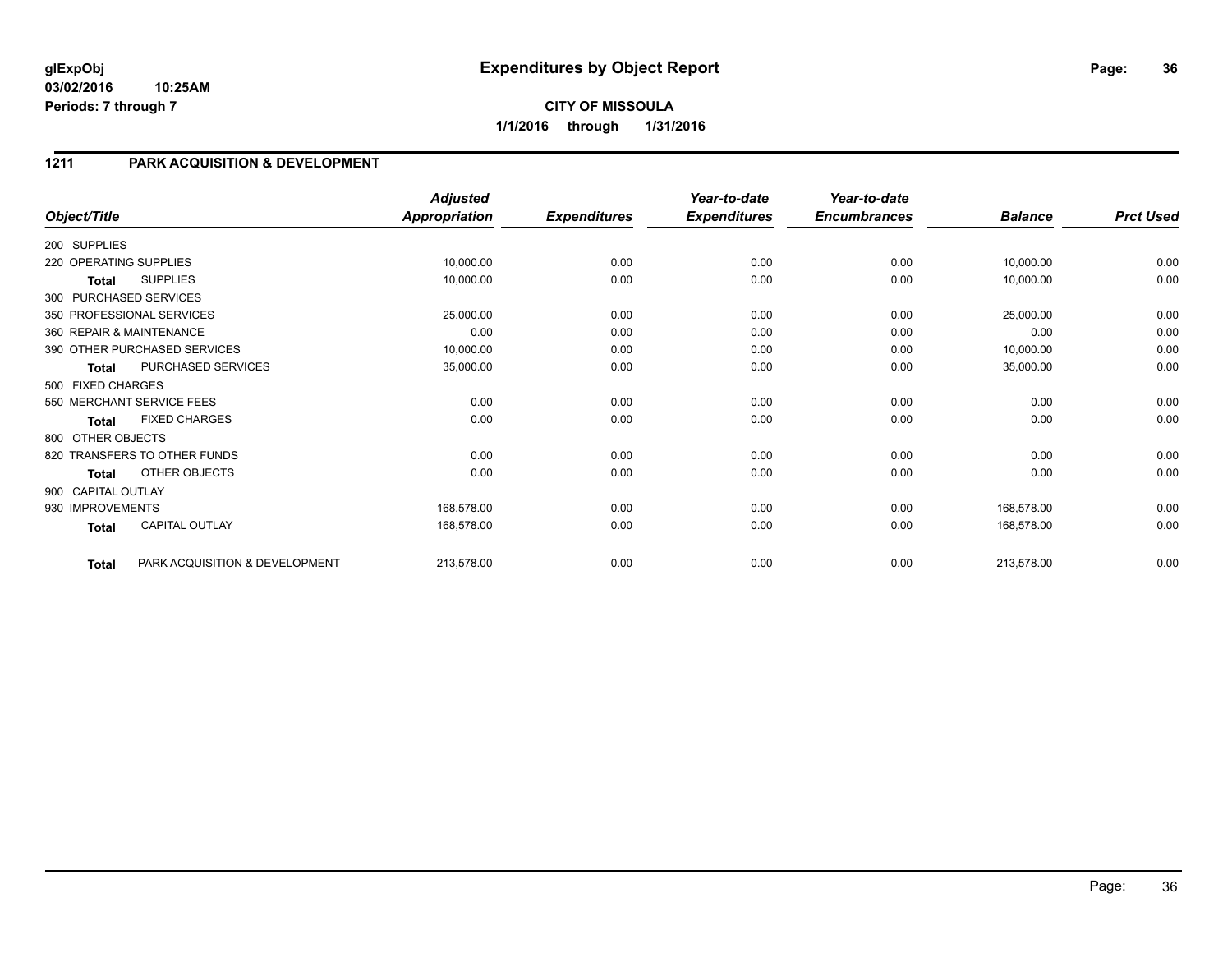#### **1212 PARK ENTERPRISE FUND**

**370 PARKS & RECREATION**

|                                       | <b>Adjusted</b>      |                     | Year-to-date        | Year-to-date        |                |                  |
|---------------------------------------|----------------------|---------------------|---------------------|---------------------|----------------|------------------|
| Object/Title                          | <b>Appropriation</b> | <b>Expenditures</b> | <b>Expenditures</b> | <b>Encumbrances</b> | <b>Balance</b> | <b>Prct Used</b> |
| 200 SUPPLIES                          |                      |                     |                     |                     |                |                  |
| 210 OFFICE SUPPLIES                   | 0.00                 | 0.00                | 0.00                | 0.00                | 0.00           | 0.00             |
| 220 OPERATING SUPPLIES                | 35,000.00            | 0.00                | 0.00                | 0.00                | 35,000.00      | 0.00             |
| 230 REPAIR/MAINTENANCE                | 0.00                 | 0.00                | 0.00                | 0.00                | 0.00           | 0.00             |
| 240 OTHER SUPPLIES                    | 0.00                 | 0.00                | 0.00                | 0.00                | 0.00           | 0.00             |
| <b>SUPPLIES</b><br><b>Total</b>       | 35,000.00            | 0.00                | 0.00                | 0.00                | 35,000.00      | 0.00             |
| 300 PURCHASED SERVICES                |                      |                     |                     |                     |                |                  |
| 350 PROFESSIONAL SERVICES             | 10,000.00            | 0.00                | 332.50              | 0.00                | 9,667.50       | 3.33             |
| 360 REPAIR & MAINTENANCE              | 0.00                 | 0.00                | 0.00                | 0.00                | 0.00           | 0.00             |
| 390 OTHER PURCHASED SERVICES          | 20,000.00            | 0.00                | 1,900.00            | 0.00                | 18,100.00      | 9.50             |
| PURCHASED SERVICES<br><b>Total</b>    | 30,000.00            | 0.00                | 2,232.50            | 0.00                | 27,767.50      | 7.44             |
| 500 FIXED CHARGES                     |                      |                     |                     |                     |                |                  |
| 550 MERCHANT SERVICE FEES             | 0.00                 | 0.00                | 0.00                | 0.00                | 0.00           | 0.00             |
| <b>FIXED CHARGES</b><br><b>Total</b>  | 0.00                 | 0.00                | 0.00                | 0.00                | 0.00           | 0.00             |
| 800 OTHER OBJECTS                     |                      |                     |                     |                     |                |                  |
| 820 TRANSFERS TO OTHER FUNDS          | 0.00                 | 0.00                | 0.00                | 0.00                | 0.00           | 0.00             |
| OTHER OBJECTS<br><b>Total</b>         | 0.00                 | 0.00                | 0.00                | 0.00                | 0.00           | 0.00             |
| 900 CAPITAL OUTLAY                    |                      |                     |                     |                     |                |                  |
| 930 IMPROVEMENTS                      | 180.150.00           | 0.00                | 0.00                | 0.00                | 180.150.00     | 0.00             |
| 940 MACHINERY & EQUIPMENT             | 30,000.00            | 0.00                | 0.00                | 0.00                | 30,000.00      | 0.00             |
| <b>CAPITAL OUTLAY</b><br><b>Total</b> | 210,150.00           | 0.00                | 0.00                | 0.00                | 210,150.00     | 0.00             |
|                                       |                      |                     |                     |                     |                |                  |
| PARKS & RECREATION<br><b>Total</b>    | 275,150.00           | 0.00                | 2,232.50            | 0.00                | 272,917.50     | 0.81             |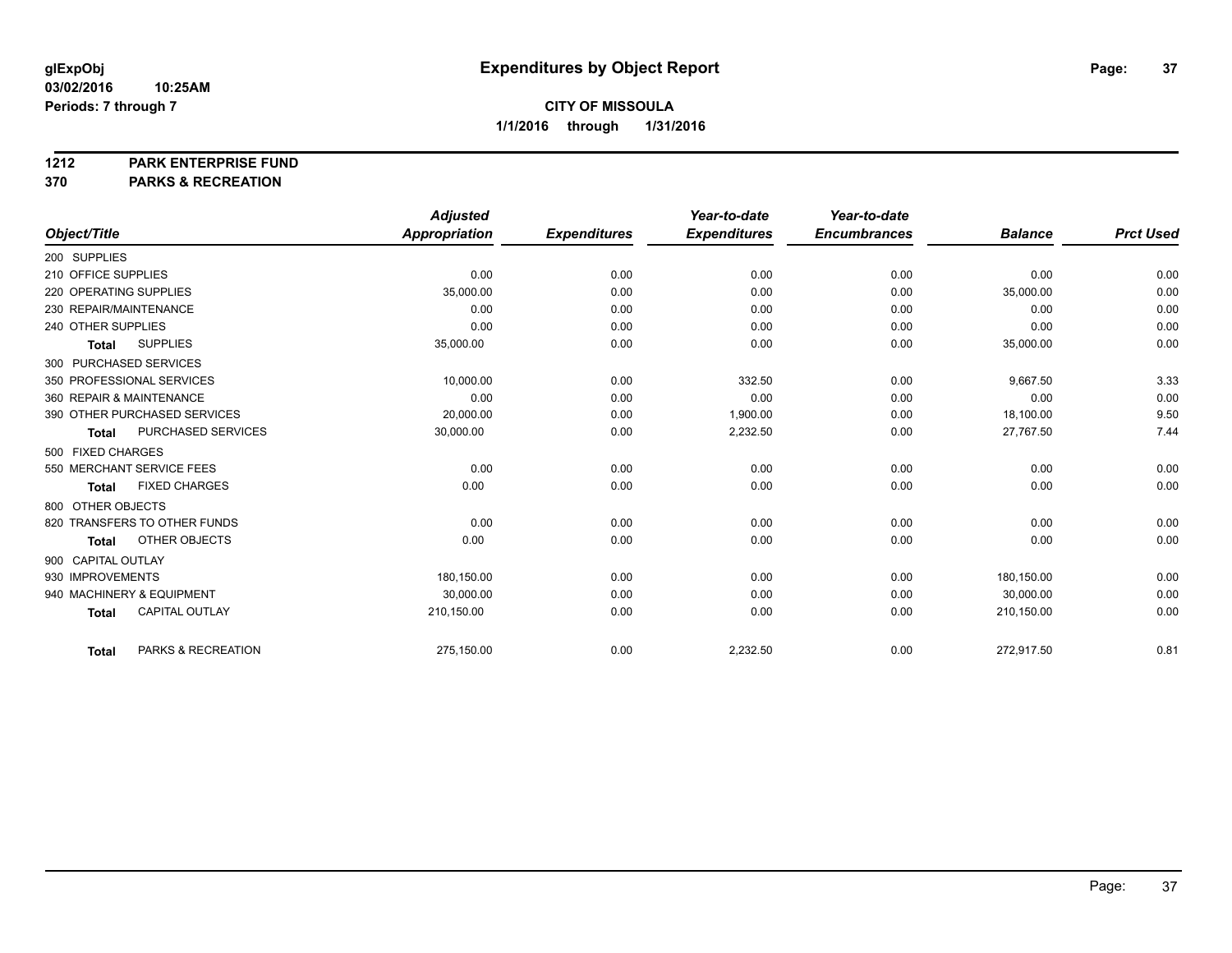#### **1212 PARK ENTERPRISE FUND**

|                                       | <b>Adjusted</b>      |                     | Year-to-date        | Year-to-date        |                |                  |
|---------------------------------------|----------------------|---------------------|---------------------|---------------------|----------------|------------------|
| Object/Title                          | <b>Appropriation</b> | <b>Expenditures</b> | <b>Expenditures</b> | <b>Encumbrances</b> | <b>Balance</b> | <b>Prct Used</b> |
| 200 SUPPLIES                          |                      |                     |                     |                     |                |                  |
| 210 OFFICE SUPPLIES                   | 0.00                 | 0.00                | 0.00                | 0.00                | 0.00           | 0.00             |
| 220 OPERATING SUPPLIES                | 35,000.00            | 0.00                | 0.00                | 0.00                | 35,000.00      | 0.00             |
| 230 REPAIR/MAINTENANCE                | 0.00                 | 0.00                | 0.00                | 0.00                | 0.00           | 0.00             |
| 240 OTHER SUPPLIES                    | 0.00                 | 0.00                | 0.00                | 0.00                | 0.00           | 0.00             |
| <b>SUPPLIES</b><br><b>Total</b>       | 35,000.00            | 0.00                | 0.00                | 0.00                | 35,000.00      | 0.00             |
| 300 PURCHASED SERVICES                |                      |                     |                     |                     |                |                  |
| 350 PROFESSIONAL SERVICES             | 10,000.00            | 0.00                | 332.50              | 0.00                | 9,667.50       | 3.33             |
| 360 REPAIR & MAINTENANCE              | 0.00                 | 0.00                | 0.00                | 0.00                | 0.00           | 0.00             |
| 390 OTHER PURCHASED SERVICES          | 20,000.00            | 0.00                | 1,900.00            | 0.00                | 18,100.00      | 9.50             |
| PURCHASED SERVICES<br><b>Total</b>    | 30,000.00            | 0.00                | 2,232.50            | 0.00                | 27,767.50      | 7.44             |
| 500 FIXED CHARGES                     |                      |                     |                     |                     |                |                  |
| 550 MERCHANT SERVICE FEES             | 0.00                 | 0.00                | 0.00                | 0.00                | 0.00           | 0.00             |
| <b>FIXED CHARGES</b><br>Total         | 0.00                 | 0.00                | 0.00                | 0.00                | 0.00           | 0.00             |
| 800 OTHER OBJECTS                     |                      |                     |                     |                     |                |                  |
| 820 TRANSFERS TO OTHER FUNDS          | 0.00                 | 0.00                | 0.00                | 0.00                | 0.00           | 0.00             |
| OTHER OBJECTS<br>Total                | 0.00                 | 0.00                | 0.00                | 0.00                | 0.00           | 0.00             |
| 900 CAPITAL OUTLAY                    |                      |                     |                     |                     |                |                  |
| 930 IMPROVEMENTS                      | 180,150.00           | 0.00                | 0.00                | 0.00                | 180,150.00     | 0.00             |
| 940 MACHINERY & EQUIPMENT             | 30.000.00            | 0.00                | 0.00                | 0.00                | 30.000.00      | 0.00             |
| <b>CAPITAL OUTLAY</b><br><b>Total</b> | 210,150.00           | 0.00                | 0.00                | 0.00                | 210,150.00     | 0.00             |
| PARK ENTERPRISE FUND<br>Total         | 275,150.00           | 0.00                | 2,232.50            | 0.00                | 272,917.50     | 0.81             |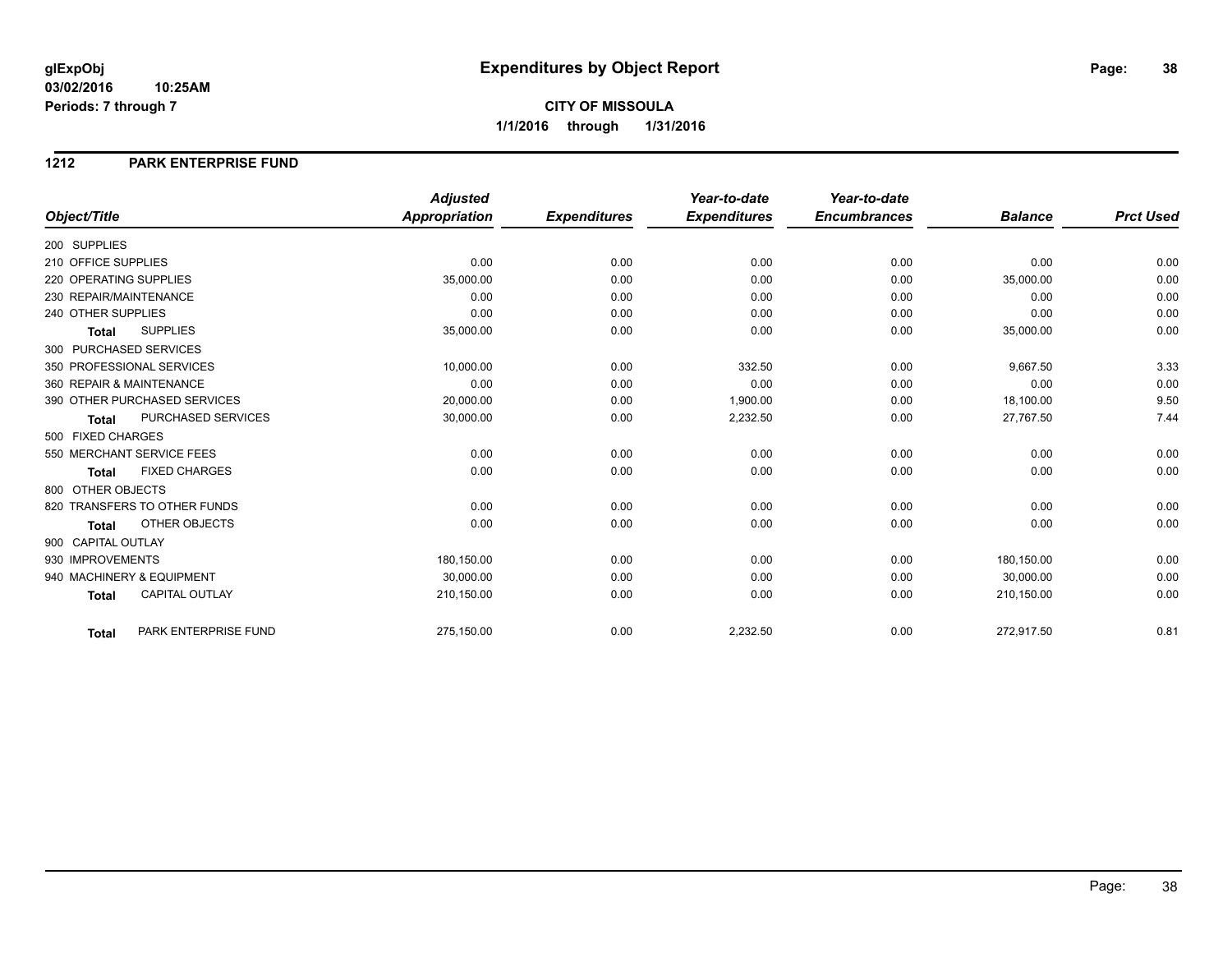**1216 PARKS & REC TRAILS, DEV**

**370 PARKS & RECREATION**

|                                            | <b>Adjusted</b>      |                     | Year-to-date        | Year-to-date        |                |                  |
|--------------------------------------------|----------------------|---------------------|---------------------|---------------------|----------------|------------------|
| Object/Title                               | <b>Appropriation</b> | <b>Expenditures</b> | <b>Expenditures</b> | <b>Encumbrances</b> | <b>Balance</b> | <b>Prct Used</b> |
| 100 PERSONAL SERVICES                      |                      |                     |                     |                     |                |                  |
| 110 SALARIES AND WAGES                     | 11,291.00            | 239.24              | 5,409.10            | 0.00                | 5,881.90       | 47.91            |
| 120 OVERTIME/TERMINATION                   | 0.00                 | 0.00                | 0.00                | 0.00                | 0.00           | 0.00             |
| 130 OTHER                                  | 0.00                 | 0.00                | 0.00                | 0.00                | 0.00           | 0.00             |
| 140 EMPLOYER CONTRIBUTIONS                 | 1,909.00             | 53.03               | 1,077.67            | 0.00                | 831.33         | 56.45            |
| <b>141 STATE RETIREMENT CONTRIBUTIONS</b>  | 0.00                 | 0.24                | 4.69                | 0.00                | $-4.69$        | 0.00             |
| PERSONAL SERVICES<br>Total                 | 13,200.00            | 292.51              | 6,491.46            | 0.00                | 6,708.54       | 49.18            |
| 200 SUPPLIES                               |                      |                     |                     |                     |                |                  |
| 210 OFFICE SUPPLIES                        | 0.00                 | 0.00                | 0.00                | 0.00                | 0.00           | 0.00             |
| 220 OPERATING SUPPLIES                     | 67,000.00            | 1,955.69            | 14,736.23           | 0.00                | 52,263.77      | 21.99            |
| 230 REPAIR/MAINTENANCE                     | 35,000.00            | 110.21              | 181.31              | 0.00                | 34,818.69      | 0.52             |
| 240 OTHER SUPPLIES                         | 1,100.00             | 0.00                | 0.00                | 0.00                | 1,100.00       | 0.00             |
| <b>SUPPLIES</b><br><b>Total</b>            | 103,100.00           | 2,065.90            | 14,917.54           | 0.00                | 88,182.46      | 14.47            |
| 300 PURCHASED SERVICES                     |                      |                     |                     |                     |                |                  |
| 330 PUBLICITY, SUBSCRIPTIONS & DUES        | 0.00                 | 0.00                | 0.00                | 0.00                | 0.00           | 0.00             |
| 341 ELECTRICITY & NATURAL GAS              | 0.00                 | 0.00                | 0.00                | 0.00                | 0.00           | 0.00             |
| 350 PROFESSIONAL SERVICES                  | 146,700.00           | 0.00                | 15,716.26           | 0.00                | 130,983.74     | 10.71            |
| 360 REPAIR & MAINTENANCE                   | 10,000.00            | 0.00                | 0.00                | 0.00                | 10,000.00      | 0.00             |
| 370 TRAVEL                                 | 150.00               | 0.00                | 0.00                | 0.00                | 150.00         | 0.00             |
| 380 TRAINING                               | 150.00               | 0.00                | 0.00                | 0.00                | 150.00         | 0.00             |
| 390 OTHER PURCHASED SERVICES               | 100,000.00           | 0.00                | 0.00                | 0.00                | 100,000.00     | 0.00             |
| PURCHASED SERVICES<br><b>Total</b>         | 257,000.00           | 0.00                | 15,716.26           | 0.00                | 241,283.74     | 6.12             |
| 500 FIXED CHARGES                          |                      |                     |                     |                     |                |                  |
| 550 MERCHANT SERVICE FEES                  | 0.00                 | 0.00                | 0.00                | 0.00                | 0.00           | 0.00             |
| <b>FIXED CHARGES</b><br><b>Total</b>       | 0.00                 | 0.00                | 0.00                | 0.00                | 0.00           | 0.00             |
| 700 GRANTS & CONTRIBUTIONS                 |                      |                     |                     |                     |                |                  |
| 700 GRANTS & CONTRIBUTIONS                 | 0.00                 | 0.00                | 0.00                | 0.00                | 0.00           | 0.00             |
| 751 RECREATION SCHOLARSHIPS                | 0.00                 | 0.00                | 0.00                | 0.00                | 0.00           | 0.00             |
| <b>GRANTS &amp; CONTRIBUTIONS</b><br>Total | 0.00                 | 0.00                | 0.00                | 0.00                | 0.00           | 0.00             |
| 800 OTHER OBJECTS                          |                      |                     |                     |                     |                |                  |
| 820 TRANSFERS TO OTHER FUNDS               | 50,000.00            | 0.00                | 0.00                | 0.00                | 50,000.00      | 0.00             |
| 845 CONTINGENCY                            | 25,000.00            | 0.00                | 0.00                | 0.00                | 25,000.00      | 0.00             |
| OTHER OBJECTS<br><b>Total</b>              | 75,000.00            | 0.00                | 0.00                | 0.00                | 75,000.00      | 0.00             |
|                                            |                      |                     |                     |                     |                |                  |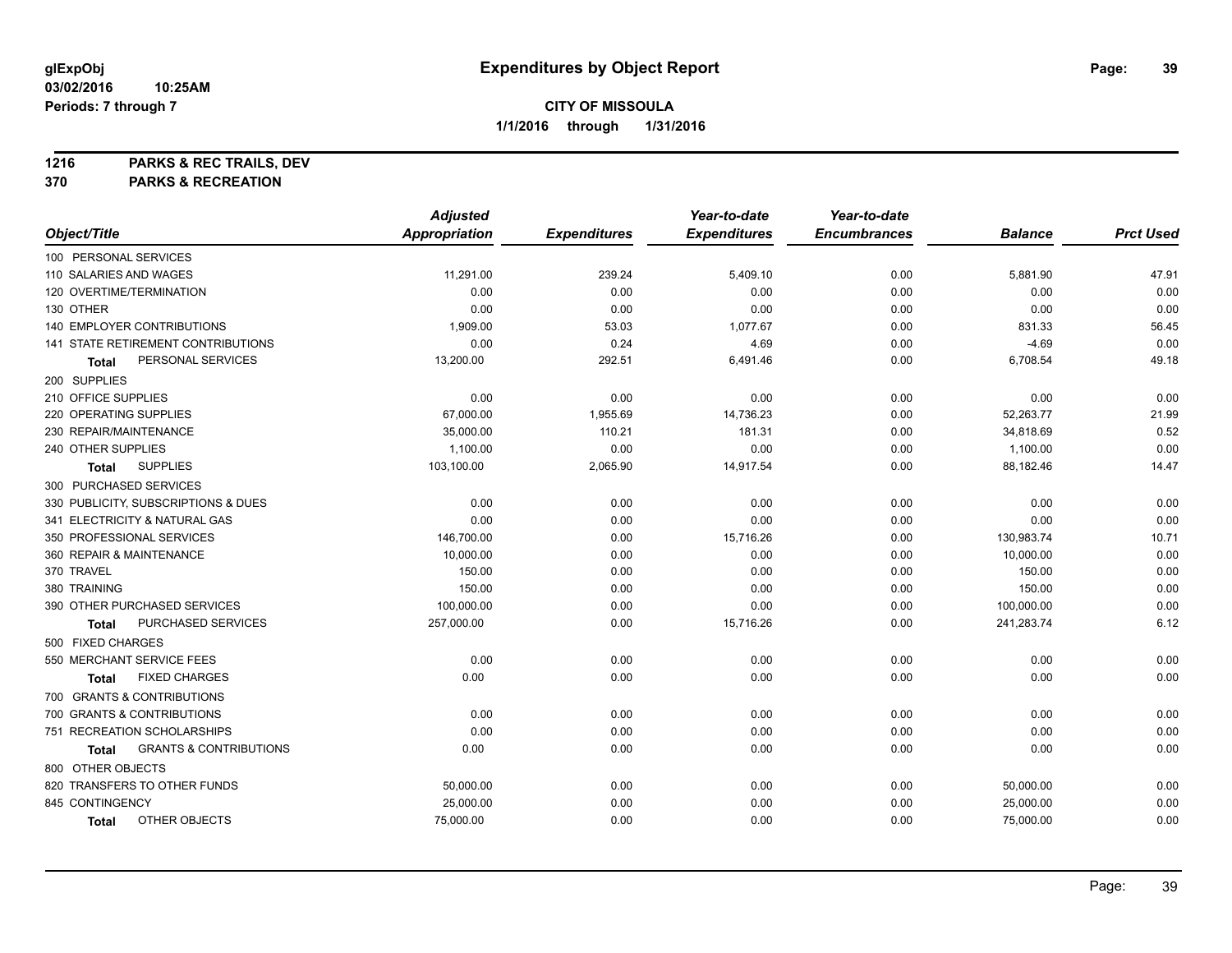**1216 PARKS & REC TRAILS, DEV**

**370 PARKS & RECREATION**

| Object/Title       |                           | <b>Adjusted</b><br>Appropriation | <b>Expenditures</b> | Year-to-date<br><b>Expenditures</b> | Year-to-date<br><b>Encumbrances</b> | <b>Balance</b> | <b>Prct Used</b> |
|--------------------|---------------------------|----------------------------------|---------------------|-------------------------------------|-------------------------------------|----------------|------------------|
| 900 CAPITAL OUTLAY |                           |                                  |                     |                                     |                                     |                |                  |
| 920 BUILDINGS      |                           | 100.000.00                       | 0.00                | 0.00                                | 0.00                                | 100.000.00     | 0.00             |
| 930 IMPROVEMENTS   |                           | 346.620.00                       | 0.00                | 2.592.74                            | 0.00                                | 344.027.26     | 0.75             |
|                    | 940 MACHINERY & EQUIPMENT | 50,000.00                        | 0.00                | 9.450.00                            | 0.00                                | 40,550.00      | 18.90            |
| <b>Total</b>       | <b>CAPITAL OUTLAY</b>     | 496.620.00                       | 0.00                | 12.042.74                           | 0.00                                | 484.577.26     | 2.42             |
| <b>Total</b>       | PARKS & RECREATION        | 944.920.00                       | 2.358.41            | 49.168.00                           | 0.00                                | 895.752.00     | 5.20             |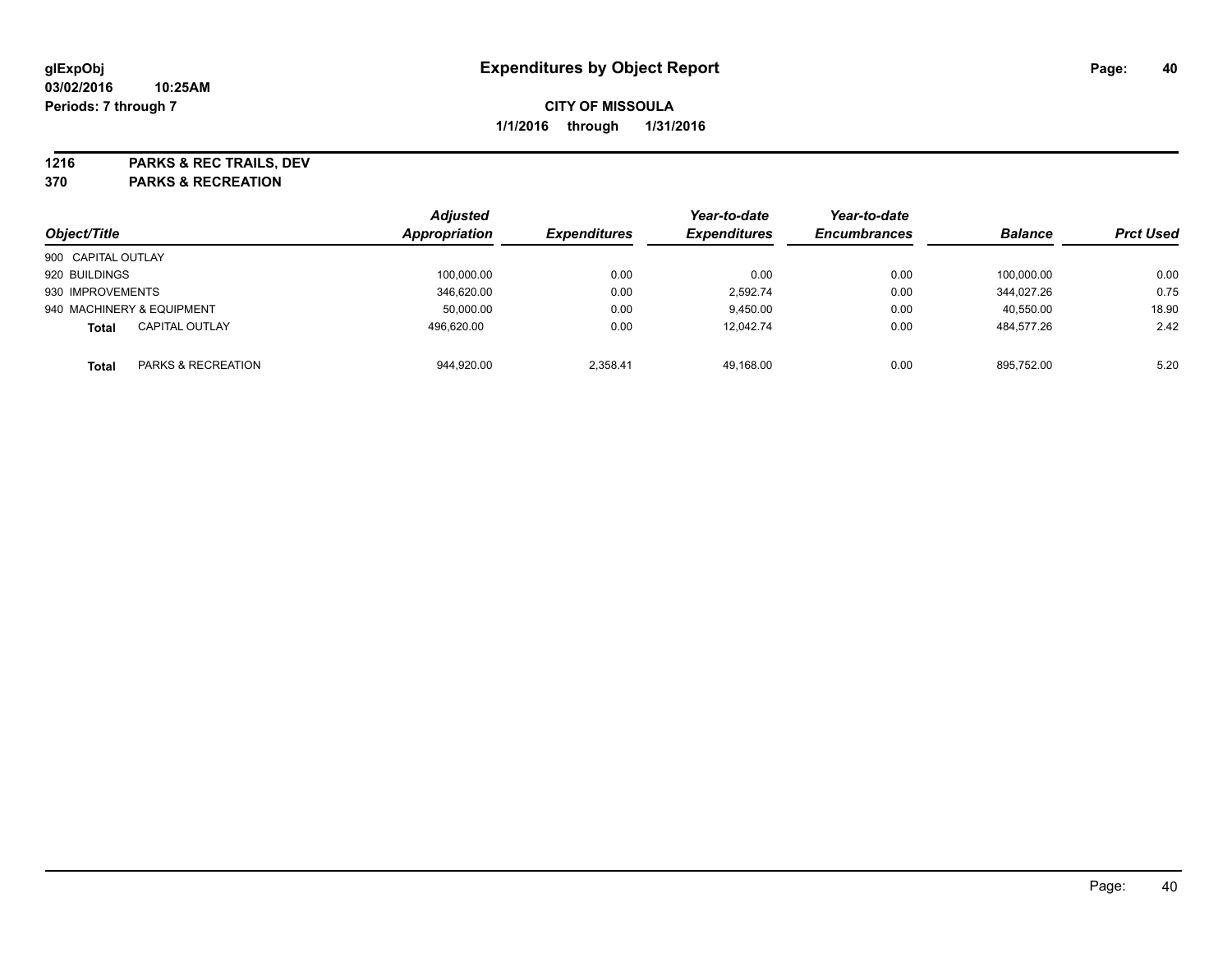### **1216 PARKS & REC TRAILS, DEV**

|                                            | <b>Adjusted</b>      |                     | Year-to-date        | Year-to-date        |                |                  |
|--------------------------------------------|----------------------|---------------------|---------------------|---------------------|----------------|------------------|
| Object/Title                               | <b>Appropriation</b> | <b>Expenditures</b> | <b>Expenditures</b> | <b>Encumbrances</b> | <b>Balance</b> | <b>Prct Used</b> |
| 100 PERSONAL SERVICES                      |                      |                     |                     |                     |                |                  |
| 110 SALARIES AND WAGES                     | 11,291.00            | 239.24              | 5,409.10            | 0.00                | 5,881.90       | 47.91            |
| 120 OVERTIME/TERMINATION                   | 0.00                 | 0.00                | 0.00                | 0.00                | 0.00           | 0.00             |
| 130 OTHER                                  | 0.00                 | 0.00                | 0.00                | 0.00                | 0.00           | 0.00             |
| 140 EMPLOYER CONTRIBUTIONS                 | 1,909.00             | 53.03               | 1,077.67            | 0.00                | 831.33         | 56.45            |
| 141 STATE RETIREMENT CONTRIBUTIONS         | 0.00                 | 0.24                | 4.69                | 0.00                | $-4.69$        | 0.00             |
| PERSONAL SERVICES<br><b>Total</b>          | 13,200.00            | 292.51              | 6,491.46            | 0.00                | 6,708.54       | 49.18            |
| 200 SUPPLIES                               |                      |                     |                     |                     |                |                  |
| 210 OFFICE SUPPLIES                        | 0.00                 | 0.00                | 0.00                | 0.00                | 0.00           | 0.00             |
| 220 OPERATING SUPPLIES                     | 67,000.00            | 1,955.69            | 14,736.23           | 0.00                | 52,263.77      | 21.99            |
| 230 REPAIR/MAINTENANCE                     | 35,000.00            | 110.21              | 181.31              | 0.00                | 34,818.69      | 0.52             |
| 240 OTHER SUPPLIES                         | 1,100.00             | 0.00                | 0.00                | 0.00                | 1,100.00       | 0.00             |
| <b>SUPPLIES</b><br><b>Total</b>            | 103,100.00           | 2,065.90            | 14,917.54           | 0.00                | 88,182.46      | 14.47            |
| 300 PURCHASED SERVICES                     |                      |                     |                     |                     |                |                  |
| 330 PUBLICITY, SUBSCRIPTIONS & DUES        | 0.00                 | 0.00                | 0.00                | 0.00                | 0.00           | 0.00             |
| 341 ELECTRICITY & NATURAL GAS              | 0.00                 | 0.00                | 0.00                | 0.00                | 0.00           | 0.00             |
| 350 PROFESSIONAL SERVICES                  | 146,700.00           | 0.00                | 15,716.26           | 0.00                | 130,983.74     | 10.71            |
| 360 REPAIR & MAINTENANCE                   | 10,000.00            | 0.00                | 0.00                | 0.00                | 10,000.00      | 0.00             |
| 370 TRAVEL                                 | 150.00               | 0.00                | 0.00                | 0.00                | 150.00         | 0.00             |
| 380 TRAINING                               | 150.00               | 0.00                | 0.00                | 0.00                | 150.00         | 0.00             |
| 390 OTHER PURCHASED SERVICES               | 100,000.00           | 0.00                | 0.00                | 0.00                | 100,000.00     | 0.00             |
| <b>PURCHASED SERVICES</b><br>Total         | 257,000.00           | 0.00                | 15,716.26           | 0.00                | 241,283.74     | 6.12             |
| 500 FIXED CHARGES                          |                      |                     |                     |                     |                |                  |
| 550 MERCHANT SERVICE FEES                  | 0.00                 | 0.00                | 0.00                | 0.00                | 0.00           | 0.00             |
| <b>FIXED CHARGES</b><br><b>Total</b>       | 0.00                 | 0.00                | 0.00                | 0.00                | 0.00           | 0.00             |
| 700 GRANTS & CONTRIBUTIONS                 |                      |                     |                     |                     |                |                  |
| 700 GRANTS & CONTRIBUTIONS                 | 0.00                 | 0.00                | 0.00                | 0.00                | 0.00           | 0.00             |
| 751 RECREATION SCHOLARSHIPS                | 0.00                 | 0.00                | 0.00                | 0.00                | 0.00           | 0.00             |
| <b>GRANTS &amp; CONTRIBUTIONS</b><br>Total | 0.00                 | 0.00                | 0.00                | 0.00                | 0.00           | 0.00             |
| 800 OTHER OBJECTS                          |                      |                     |                     |                     |                |                  |
| 820 TRANSFERS TO OTHER FUNDS               | 50,000.00            | 0.00                | 0.00                | 0.00                | 50,000.00      | 0.00             |
| 845 CONTINGENCY                            | 25,000.00            | 0.00                | 0.00                | 0.00                | 25,000.00      | 0.00             |
| OTHER OBJECTS<br><b>Total</b>              | 75,000.00            | 0.00                | 0.00                | 0.00                | 75,000.00      | 0.00             |
| 900 CAPITAL OUTLAY                         |                      |                     |                     |                     |                |                  |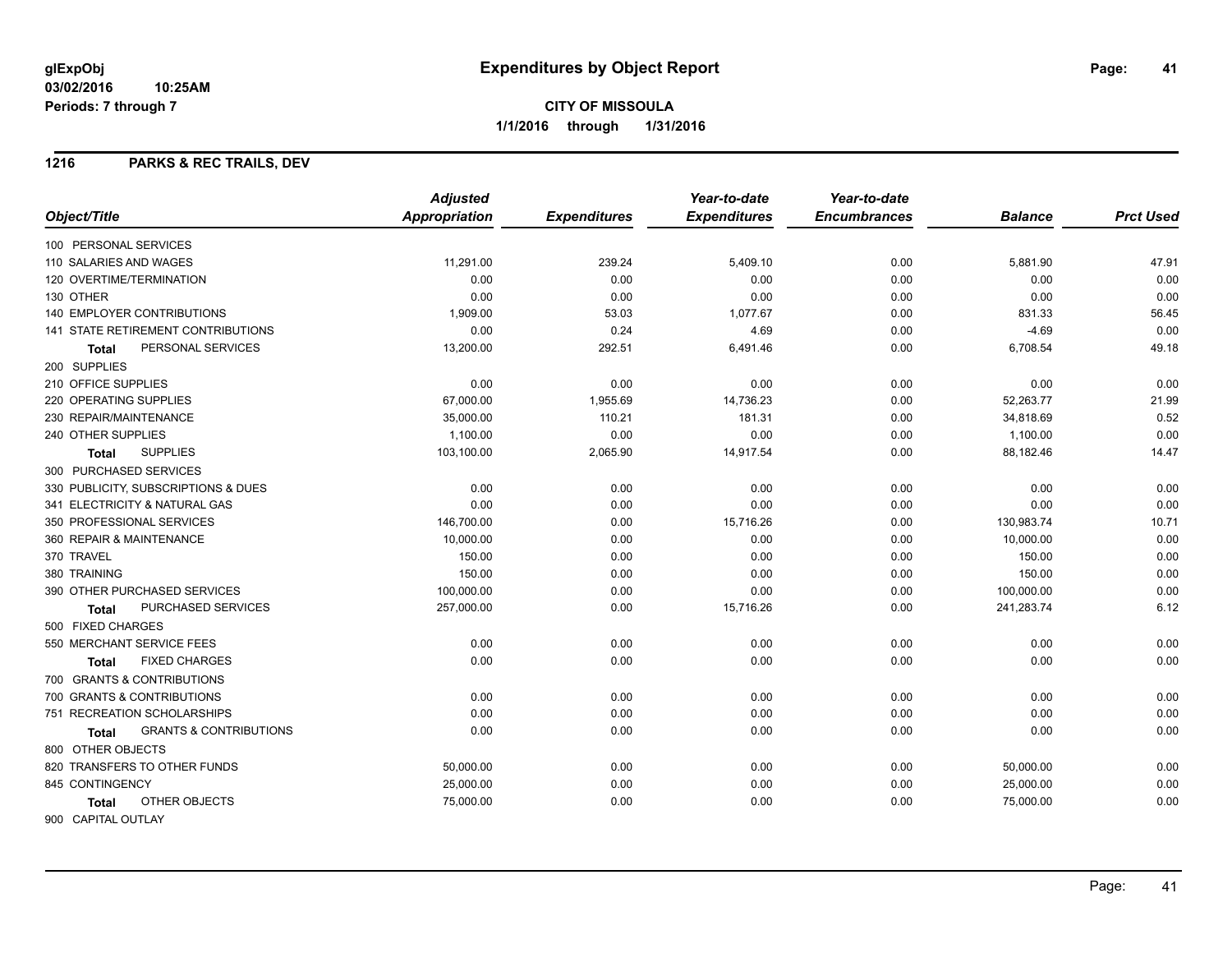#### **1216 PARKS & REC TRAILS, DEV**

| Object/Title                            | <b>Adjusted</b><br><b>Appropriation</b> | <b>Expenditures</b> | Year-to-date<br><b>Expenditures</b> | Year-to-date<br><b>Encumbrances</b> | <b>Balance</b> | <b>Prct Used</b> |
|-----------------------------------------|-----------------------------------------|---------------------|-------------------------------------|-------------------------------------|----------------|------------------|
| 920 BUILDINGS                           | 100,000.00                              | 0.00                | 0.00                                | 0.00                                | 100,000.00     | 0.00             |
| 930 IMPROVEMENTS                        | 346.620.00                              | 0.00                | 2.592.74                            | 0.00                                | 344.027.26     | 0.75             |
| 940 MACHINERY & EQUIPMENT               | 50,000.00                               | 0.00                | 9,450.00                            | 0.00                                | 40,550.00      | 18.90            |
| <b>CAPITAL OUTLAY</b><br>Total          | 496,620.00                              | 0.00                | 12,042.74                           | 0.00                                | 484.577.26     | 2.42             |
| PARKS & REC TRAILS, DEV<br><b>Total</b> | 944.920.00                              | 2.358.41            | 49.168.00                           | 0.00                                | 895.752.00     | 5.20             |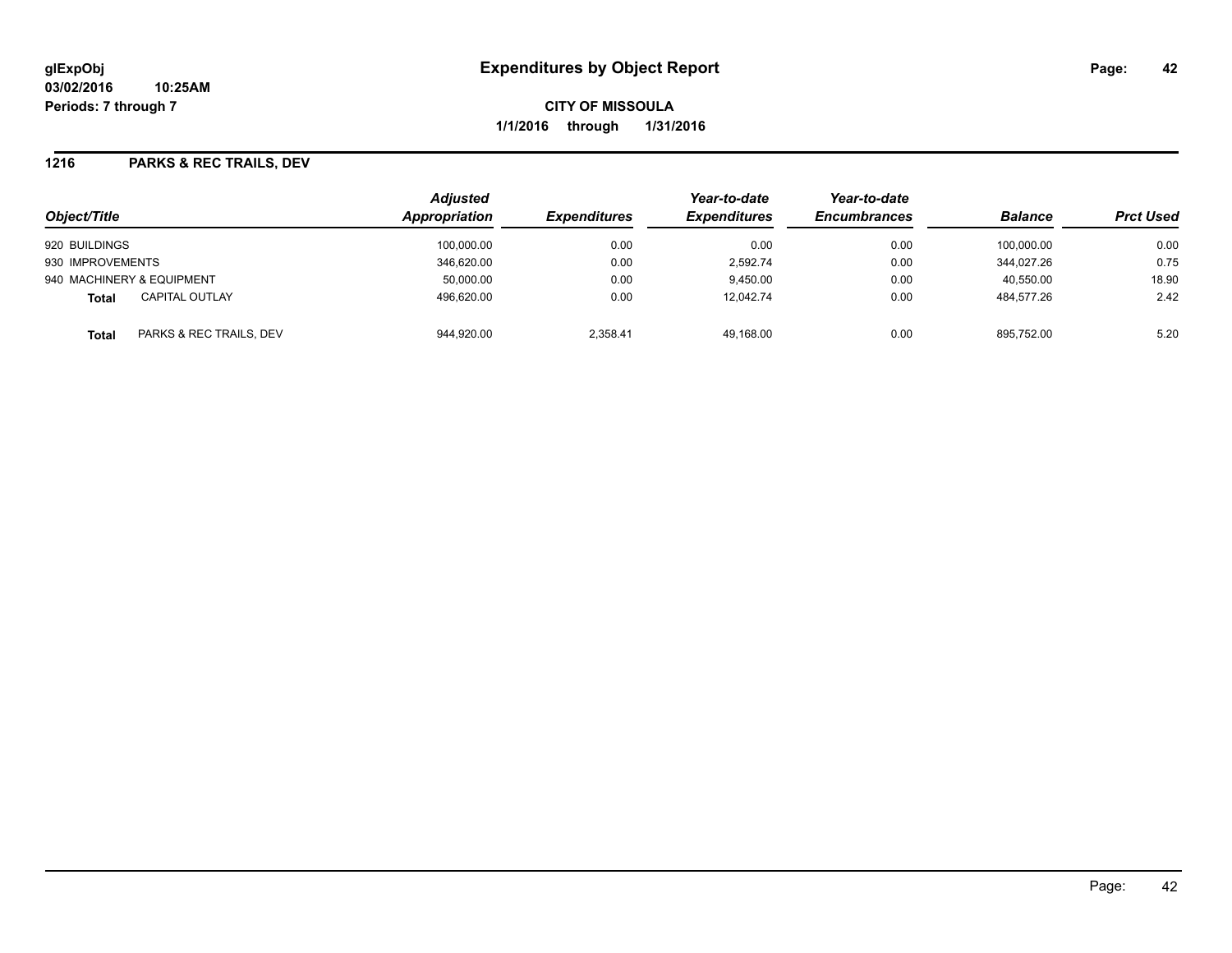# **1217 PARKS CITY LIFE GYM LEASE**

## **370 PARKS & RECREATION**

|                                           | <b>Adjusted</b>      |                     | Year-to-date        | Year-to-date        |                |                  |
|-------------------------------------------|----------------------|---------------------|---------------------|---------------------|----------------|------------------|
| Object/Title                              | <b>Appropriation</b> | <b>Expenditures</b> | <b>Expenditures</b> | <b>Encumbrances</b> | <b>Balance</b> | <b>Prct Used</b> |
| 100 PERSONAL SERVICES                     |                      |                     |                     |                     |                |                  |
| 110 SALARIES AND WAGES                    | 12,000.00            | 0.00                | 0.00                | 0.00                | 12,000.00      | 0.00             |
| 120 OVERTIME/TERMINATION                  | 0.00                 | 0.00                | 0.00                | 0.00                | 0.00           | 0.00             |
| <b>140 EMPLOYER CONTRIBUTIONS</b>         | 0.00                 | 0.00                | 0.00                | 0.00                | 0.00           | 0.00             |
| <b>141 STATE RETIREMENT CONTRIBUTIONS</b> | 0.00                 | 0.00                | 0.00                | 0.00                | 0.00           | 0.00             |
| PERSONAL SERVICES<br><b>Total</b>         | 12,000.00            | 0.00                | 0.00                | 0.00                | 12,000.00      | 0.00             |
| 200 SUPPLIES                              |                      |                     |                     |                     |                |                  |
| 210 OFFICE SUPPLIES                       | 0.00                 | 0.00                | 0.00                | 0.00                | 0.00           | 0.00             |
| 220 OPERATING SUPPLIES                    | 2,500.00             | 0.00                | 1,109.10            | 0.00                | 1,390.90       | 44.36            |
| 230 REPAIR/MAINTENANCE                    | 2,500.00             | 0.00                | 1,936.00            | 0.00                | 564.00         | 77.44            |
| <b>SUPPLIES</b><br><b>Total</b>           | 5,000.00             | 0.00                | 3,045.10            | 0.00                | 1,954.90       | 60.90            |
| 300 PURCHASED SERVICES                    |                      |                     |                     |                     |                |                  |
| 320 PRINTING & DUPLICATING                | 1,000.00             | 0.00                | 0.00                | 0.00                | 1,000.00       | 0.00             |
| 330 PUBLICITY, SUBSCRIPTIONS & DUES       | 1,000.00             | 0.00                | 0.00                | 0.00                | 1,000.00       | 0.00             |
| <b>PURCHASED SERVICES</b><br><b>Total</b> | 2,000.00             | 0.00                | 0.00                | 0.00                | 2,000.00       | 0.00             |
| 500 FIXED CHARGES                         |                      |                     |                     |                     |                |                  |
| 500 FIXED CHARGES                         | 24,000.00            | 2.000.00            | 16,000.00           | 0.00                | 8,000.00       | 66.67            |
| 550 MERCHANT SERVICE FEES                 | 0.00                 | 0.00                | 0.00                | 0.00                | 0.00           | 0.00             |
| <b>FIXED CHARGES</b><br><b>Total</b>      | 24,000.00            | 2,000.00            | 16,000.00           | 0.00                | 8,000.00       | 66.67            |
| PARKS & RECREATION<br><b>Total</b>        | 43,000.00            | 2,000.00            | 19,045.10           | 0.00                | 23,954.90      | 44.29            |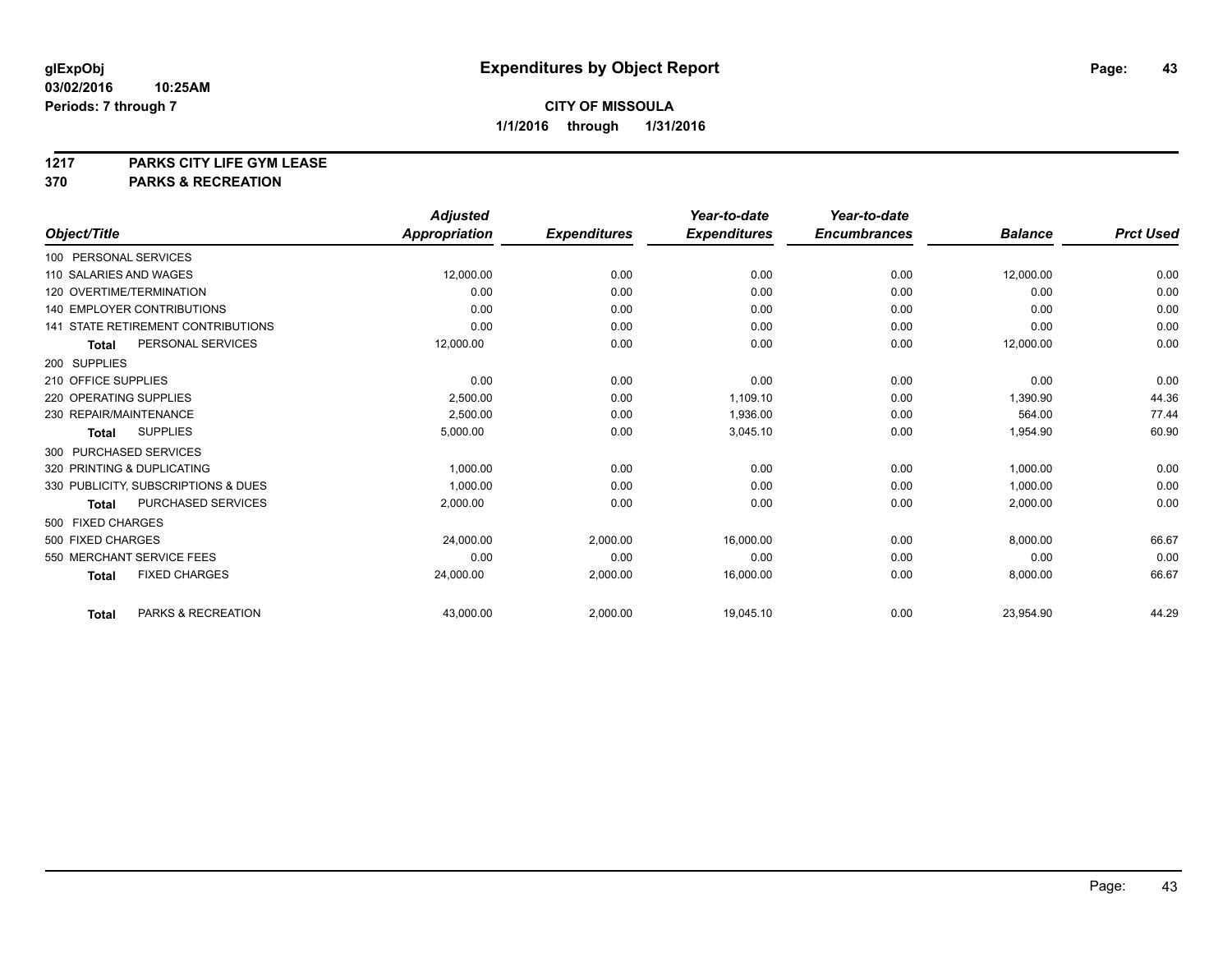## **CITY OF MISSOULA 1/1/2016 through 1/31/2016**

### **1217 PARKS CITY LIFE GYM LEASE**

|                                           | <b>Adjusted</b> |                     | Year-to-date        | Year-to-date        |                |                  |
|-------------------------------------------|-----------------|---------------------|---------------------|---------------------|----------------|------------------|
| Object/Title                              | Appropriation   | <b>Expenditures</b> | <b>Expenditures</b> | <b>Encumbrances</b> | <b>Balance</b> | <b>Prct Used</b> |
| 100 PERSONAL SERVICES                     |                 |                     |                     |                     |                |                  |
| 110 SALARIES AND WAGES                    | 12,000.00       | 0.00                | 0.00                | 0.00                | 12,000.00      | 0.00             |
| 120 OVERTIME/TERMINATION                  | 0.00            | 0.00                | 0.00                | 0.00                | 0.00           | 0.00             |
| <b>140 EMPLOYER CONTRIBUTIONS</b>         | 0.00            | 0.00                | 0.00                | 0.00                | 0.00           | 0.00             |
| <b>141 STATE RETIREMENT CONTRIBUTIONS</b> | 0.00            | 0.00                | 0.00                | 0.00                | 0.00           | 0.00             |
| PERSONAL SERVICES<br><b>Total</b>         | 12,000.00       | 0.00                | 0.00                | 0.00                | 12,000.00      | 0.00             |
| 200 SUPPLIES                              |                 |                     |                     |                     |                |                  |
| 210 OFFICE SUPPLIES                       | 0.00            | 0.00                | 0.00                | 0.00                | 0.00           | 0.00             |
| 220 OPERATING SUPPLIES                    | 2.500.00        | 0.00                | 1.109.10            | 0.00                | 1.390.90       | 44.36            |
| 230 REPAIR/MAINTENANCE                    | 2,500.00        | 0.00                | 1,936.00            | 0.00                | 564.00         | 77.44            |
| <b>SUPPLIES</b><br><b>Total</b>           | 5,000.00        | 0.00                | 3,045.10            | 0.00                | 1,954.90       | 60.90            |
| 300 PURCHASED SERVICES                    |                 |                     |                     |                     |                |                  |
| 320 PRINTING & DUPLICATING                | 1,000.00        | 0.00                | 0.00                | 0.00                | 1,000.00       | 0.00             |
| 330 PUBLICITY, SUBSCRIPTIONS & DUES       | 1,000.00        | 0.00                | 0.00                | 0.00                | 1,000.00       | 0.00             |
| PURCHASED SERVICES<br><b>Total</b>        | 2,000.00        | 0.00                | 0.00                | 0.00                | 2,000.00       | 0.00             |
| 500 FIXED CHARGES                         |                 |                     |                     |                     |                |                  |
| 500 FIXED CHARGES                         | 24,000.00       | 2,000.00            | 16.000.00           | 0.00                | 8,000.00       | 66.67            |
| 550 MERCHANT SERVICE FEES                 | 0.00            | 0.00                | 0.00                | 0.00                | 0.00           | 0.00             |
| <b>FIXED CHARGES</b><br><b>Total</b>      | 24,000.00       | 2,000.00            | 16,000.00           | 0.00                | 8,000.00       | 66.67            |
| PARKS CITY LIFE GYM LEASE<br><b>Total</b> | 43,000.00       | 2,000.00            | 19,045.10           | 0.00                | 23,954.90      | 44.29            |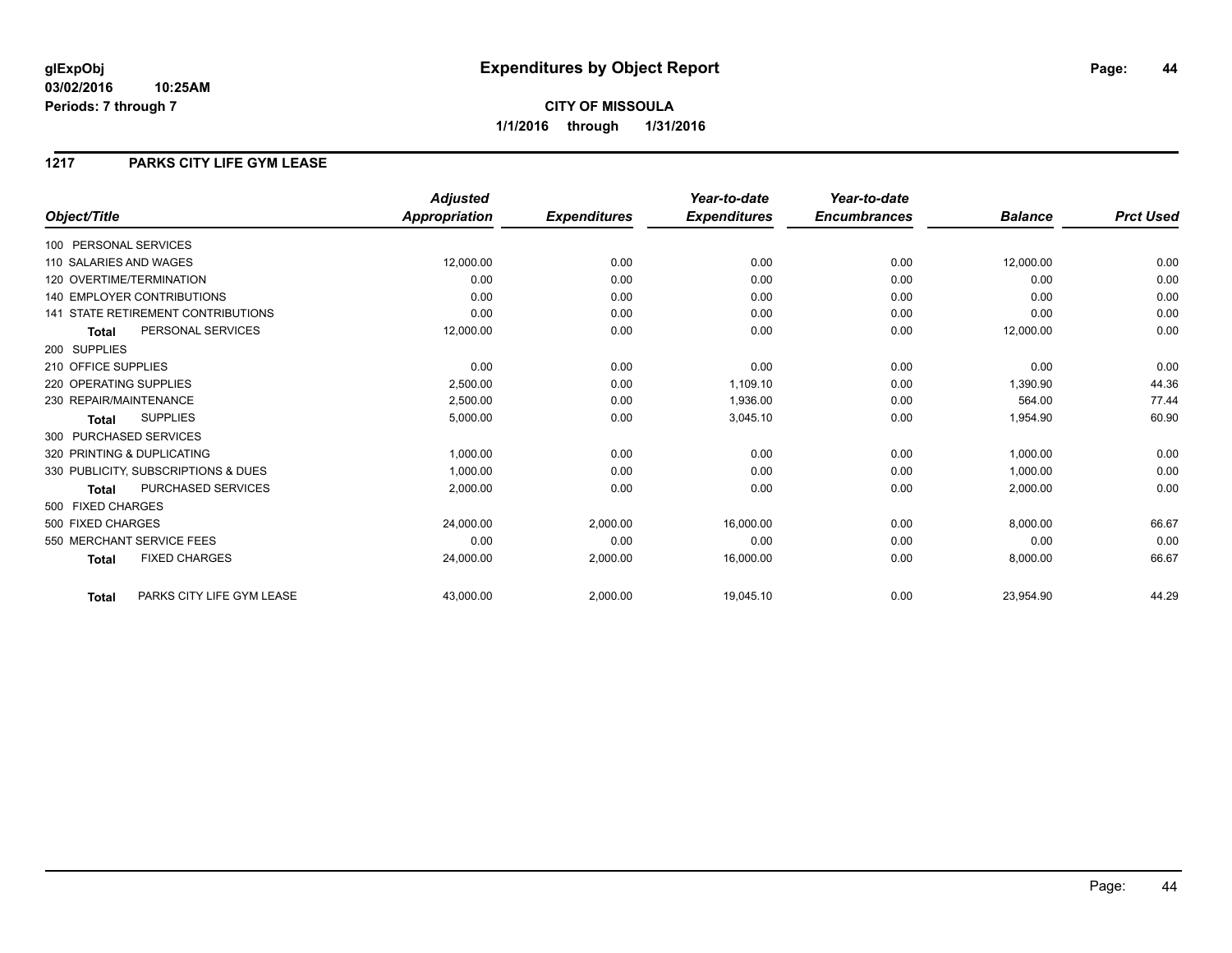**1218 ALL ABILITIES PLAYGROUND**

**370 PARKS & RECREATION**

|                          |                           | <b>Adjusted</b> |                     | Year-to-date        | Year-to-date        |                |                  |
|--------------------------|---------------------------|-----------------|---------------------|---------------------|---------------------|----------------|------------------|
| Object/Title             |                           | Appropriation   | <b>Expenditures</b> | <b>Expenditures</b> | <b>Encumbrances</b> | <b>Balance</b> | <b>Prct Used</b> |
| 300 PURCHASED SERVICES   |                           |                 |                     |                     |                     |                |                  |
|                          | 350 PROFESSIONAL SERVICES | 50,000.00       | 0.00                | 438.10              | 0.00                | 49,561.90      | 0.88             |
| 360 REPAIR & MAINTENANCE |                           | 0.00            | 0.00                | 0.00                | 0.00                | 0.00           | 0.00             |
| <b>Total</b>             | <b>PURCHASED SERVICES</b> | 50,000.00       | 0.00                | 438.10              | 0.00                | 49,561.90      | 0.88             |
| 500 FIXED CHARGES        |                           |                 |                     |                     |                     |                |                  |
|                          | 550 MERCHANT SERVICE FEES | 0.00            | 0.00                | 0.00                | 0.00                | 0.00           | 0.00             |
| <b>Total</b>             | <b>FIXED CHARGES</b>      | 0.00            | 0.00                | 0.00                | 0.00                | 0.00           | 0.00             |
| 900 CAPITAL OUTLAY       |                           |                 |                     |                     |                     |                |                  |
| 930 IMPROVEMENTS         |                           | 478,000.00      | 0.00                | 0.00                | 0.00                | 478,000.00     | 0.00             |
| <b>Total</b>             | <b>CAPITAL OUTLAY</b>     | 478,000.00      | 0.00                | 0.00                | 0.00                | 478.000.00     | 0.00             |
|                          |                           |                 |                     |                     |                     |                |                  |
| <b>Total</b>             | PARKS & RECREATION        | 528,000.00      | 0.00                | 438.10              | 0.00                | 527.561.90     | 0.08             |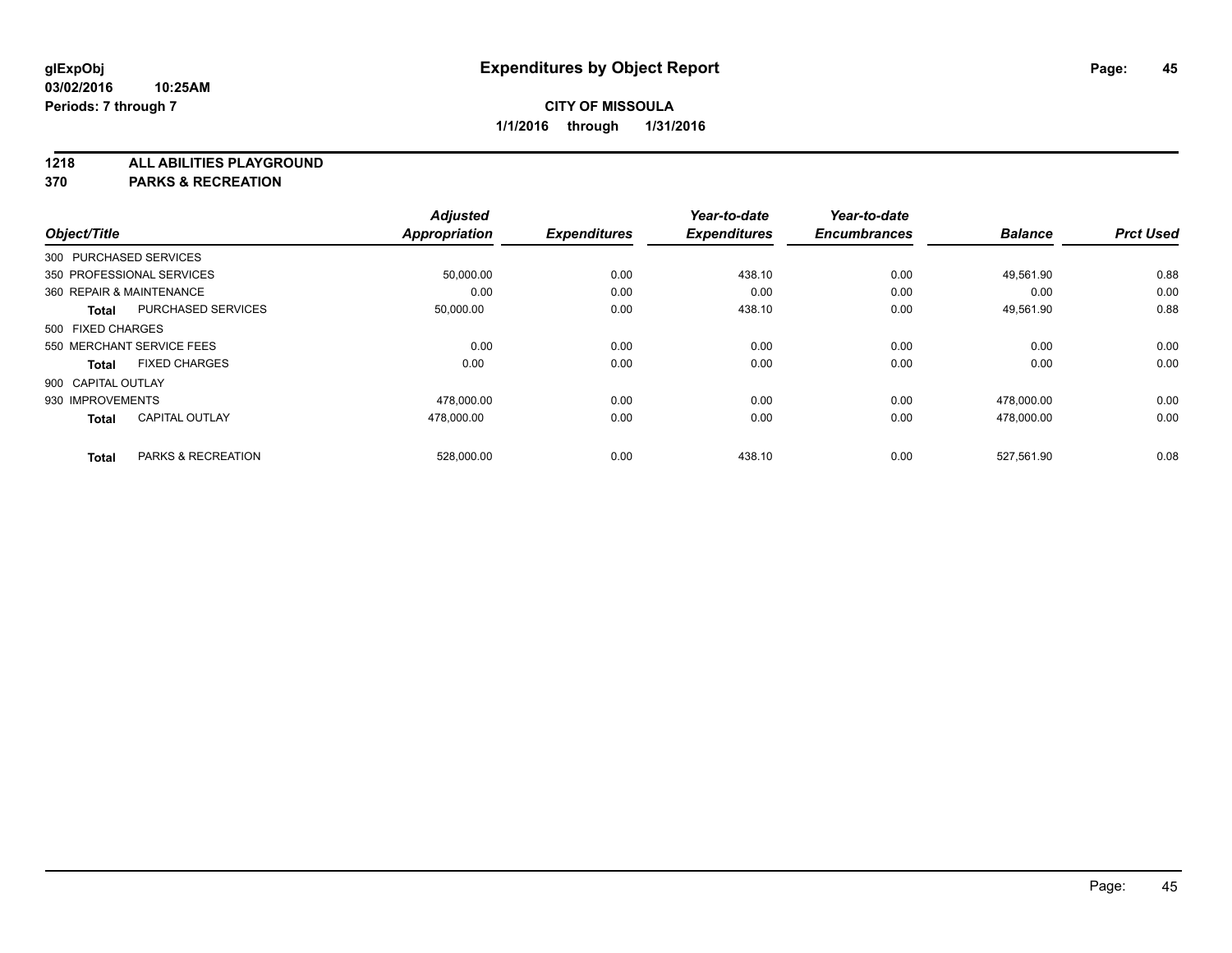#### **1218 ALL ABILITIES PLAYGROUND**

| Object/Title                              | <b>Adjusted</b><br><b>Appropriation</b> | <b>Expenditures</b> | Year-to-date<br><b>Expenditures</b> | Year-to-date<br><b>Encumbrances</b> | <b>Balance</b> | <b>Prct Used</b> |
|-------------------------------------------|-----------------------------------------|---------------------|-------------------------------------|-------------------------------------|----------------|------------------|
| 300 PURCHASED SERVICES                    |                                         |                     |                                     |                                     |                |                  |
| 350 PROFESSIONAL SERVICES                 | 50,000.00                               | 0.00                | 438.10                              | 0.00                                | 49,561.90      | 0.88             |
| 360 REPAIR & MAINTENANCE                  | 0.00                                    | 0.00                | 0.00                                | 0.00                                | 0.00           | 0.00             |
| <b>PURCHASED SERVICES</b><br><b>Total</b> | 50,000.00                               | 0.00                | 438.10                              | 0.00                                | 49,561.90      | 0.88             |
| 500 FIXED CHARGES                         |                                         |                     |                                     |                                     |                |                  |
| 550 MERCHANT SERVICE FEES                 | 0.00                                    | 0.00                | 0.00                                | 0.00                                | 0.00           | 0.00             |
| <b>FIXED CHARGES</b><br><b>Total</b>      | 0.00                                    | 0.00                | 0.00                                | 0.00                                | 0.00           | 0.00             |
| 900 CAPITAL OUTLAY                        |                                         |                     |                                     |                                     |                |                  |
| 930 IMPROVEMENTS                          | 478.000.00                              | 0.00                | 0.00                                | 0.00                                | 478.000.00     | 0.00             |
| <b>CAPITAL OUTLAY</b><br><b>Total</b>     | 478,000.00                              | 0.00                | 0.00                                | 0.00                                | 478,000.00     | 0.00             |
| ALL ABILITIES PLAYGROUND<br><b>Total</b>  | 528,000.00                              | 0.00                | 438.10                              | 0.00                                | 527,561.90     | 0.08             |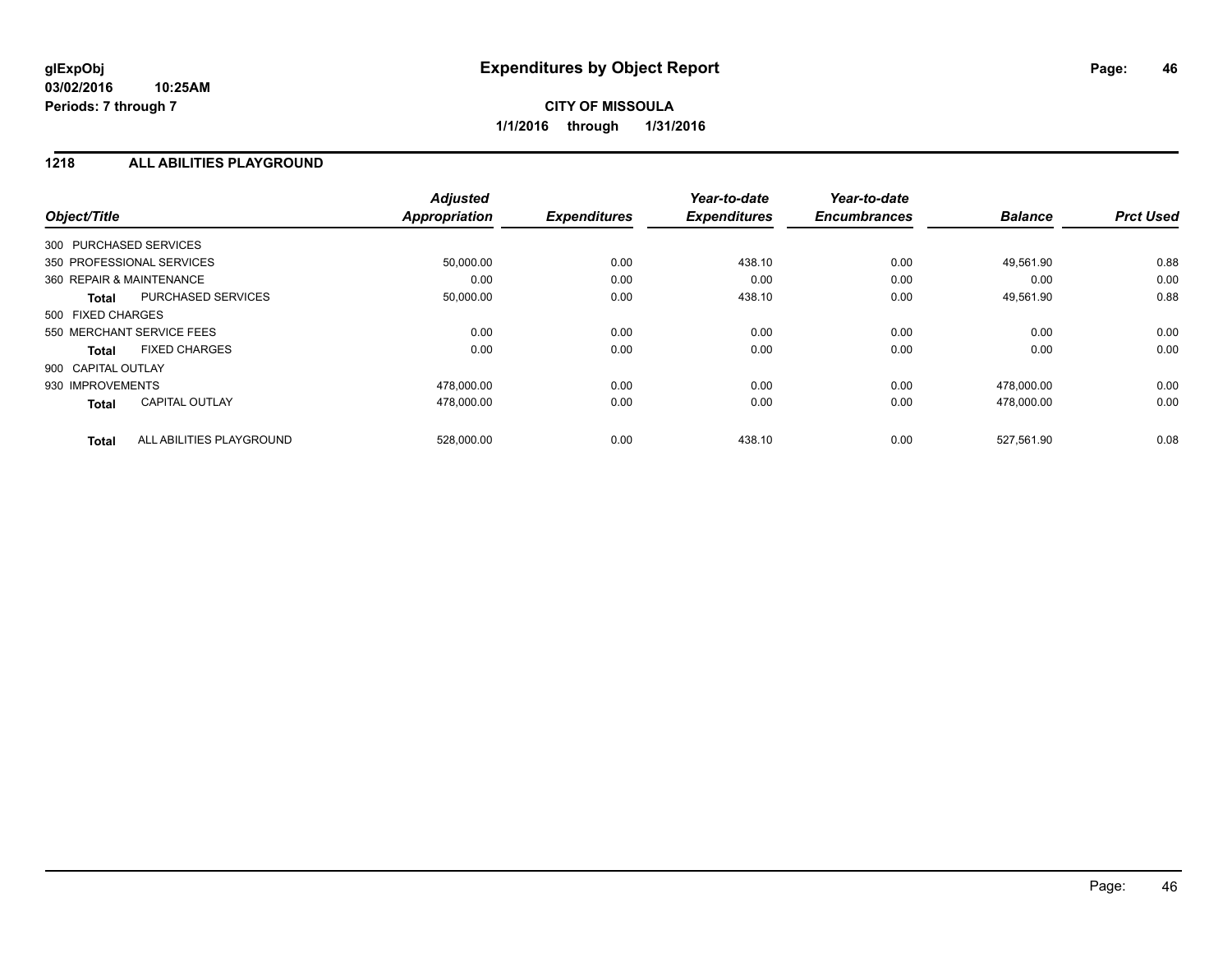#### **1219 FY14 PARK & TRAIL BOND**

**370 PARKS & RECREATION**

|                        |                           | <b>Adjusted</b>      |                     | Year-to-date        | Year-to-date        |                |                  |
|------------------------|---------------------------|----------------------|---------------------|---------------------|---------------------|----------------|------------------|
| Object/Title           |                           | <b>Appropriation</b> | <b>Expenditures</b> | <b>Expenditures</b> | <b>Encumbrances</b> | <b>Balance</b> | <b>Prct Used</b> |
| 200 SUPPLIES           |                           |                      |                     |                     |                     |                |                  |
| 220 OPERATING SUPPLIES |                           | 0.00                 | 0.00                | 0.00                | 0.00                | 0.00           | 0.00             |
| <b>Total</b>           | <b>SUPPLIES</b>           | 0.00                 | 0.00                | 0.00                | 0.00                | 0.00           | 0.00             |
| 300 PURCHASED SERVICES |                           |                      |                     |                     |                     |                |                  |
|                        | 350 PROFESSIONAL SERVICES | 0.00                 | 0.00                | 4,458.76            | 0.00                | $-4,458.76$    | 0.00             |
| <b>Total</b>           | <b>PURCHASED SERVICES</b> | 0.00                 | 0.00                | 4,458.76            | 0.00                | $-4,458.76$    | 0.00             |
| 500 FIXED CHARGES      |                           |                      |                     |                     |                     |                |                  |
|                        | 550 MERCHANT SERVICE FEES | 0.00                 | 0.00                | 0.00                | 0.00                | 0.00           | 0.00             |
| <b>Total</b>           | <b>FIXED CHARGES</b>      | 0.00                 | 0.00                | 0.00                | 0.00                | 0.00           | 0.00             |
| 900 CAPITAL OUTLAY     |                           |                      |                     |                     |                     |                |                  |
|                        | 940 MACHINERY & EQUIPMENT | 0.00                 | 0.00                | $-15,941.64$        | 0.00                | 15,941.64      | 0.00             |
| <b>Total</b>           | <b>CAPITAL OUTLAY</b>     | 0.00                 | 0.00                | $-15,941.64$        | 0.00                | 15,941.64      | 0.00             |
| <b>Total</b>           | PARKS & RECREATION        | 0.00                 | 0.00                | $-11,482.88$        | 0.00                | 11,482.88      | 0.00             |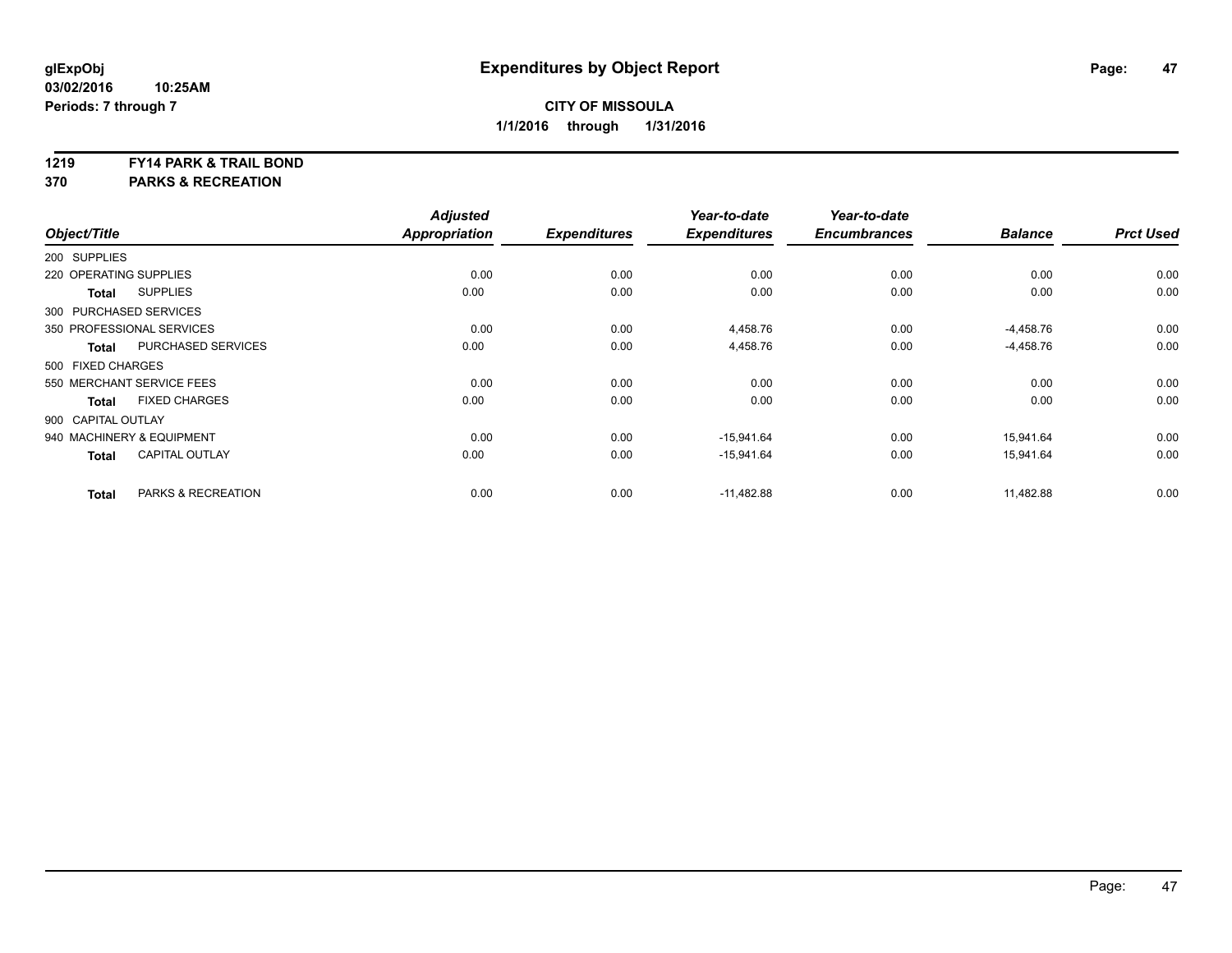## **CITY OF MISSOULA 1/1/2016 through 1/31/2016**

### **1219 FY14 PARK & TRAIL BOND**

| Object/Title              |                                   | <b>Adjusted</b><br><b>Appropriation</b> | <b>Expenditures</b> | Year-to-date<br><b>Expenditures</b> | Year-to-date<br><b>Encumbrances</b> | <b>Balance</b> | <b>Prct Used</b> |
|---------------------------|-----------------------------------|-----------------------------------------|---------------------|-------------------------------------|-------------------------------------|----------------|------------------|
| 200 SUPPLIES              |                                   |                                         |                     |                                     |                                     |                |                  |
| 220 OPERATING SUPPLIES    |                                   | 0.00                                    | 0.00                | 0.00                                | 0.00                                | 0.00           | 0.00             |
| Total                     | <b>SUPPLIES</b>                   | 0.00                                    | 0.00                | 0.00                                | 0.00                                | 0.00           | 0.00             |
| 300 PURCHASED SERVICES    |                                   |                                         |                     |                                     |                                     |                |                  |
| 350 PROFESSIONAL SERVICES |                                   | 0.00                                    | 0.00                | 4,458.76                            | 0.00                                | $-4,458.76$    | 0.00             |
| <b>Total</b>              | PURCHASED SERVICES                | 0.00                                    | 0.00                | 4,458.76                            | 0.00                                | $-4,458.76$    | 0.00             |
| 500 FIXED CHARGES         |                                   |                                         |                     |                                     |                                     |                |                  |
| 550 MERCHANT SERVICE FEES |                                   | 0.00                                    | 0.00                | 0.00                                | 0.00                                | 0.00           | 0.00             |
| Total                     | <b>FIXED CHARGES</b>              | 0.00                                    | 0.00                | 0.00                                | 0.00                                | 0.00           | 0.00             |
| 900 CAPITAL OUTLAY        |                                   |                                         |                     |                                     |                                     |                |                  |
| 940 MACHINERY & EQUIPMENT |                                   | 0.00                                    | 0.00                | $-15,941.64$                        | 0.00                                | 15,941.64      | 0.00             |
| <b>Total</b>              | <b>CAPITAL OUTLAY</b>             | 0.00                                    | 0.00                | $-15,941.64$                        | 0.00                                | 15,941.64      | 0.00             |
| <b>Total</b>              | <b>FY14 PARK &amp; TRAIL BOND</b> | 0.00                                    | 0.00                | $-11,482.88$                        | 0.00                                | 11,482.88      | 0.00             |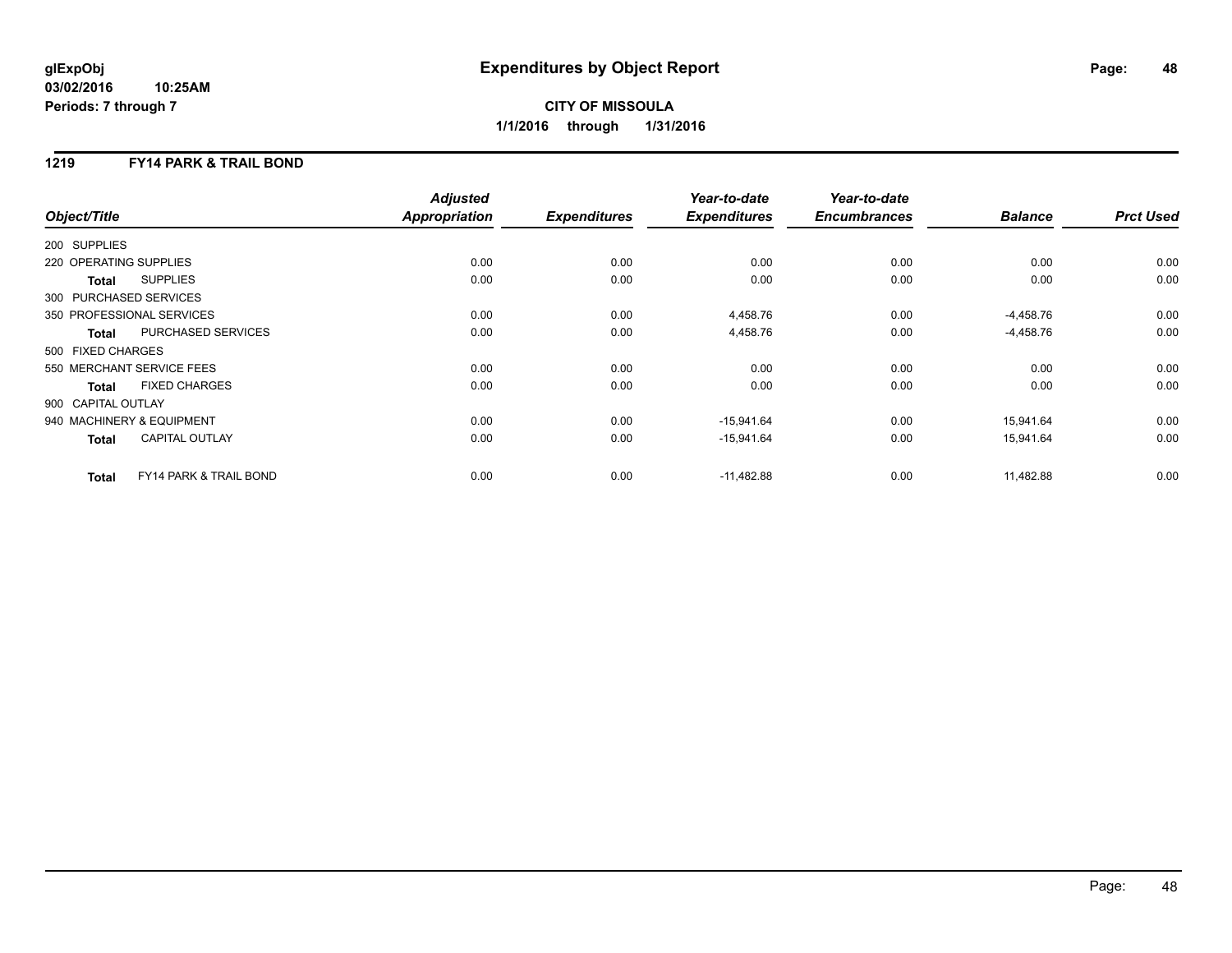### **CITY OF MISSOULA 1/1/2016 through 1/31/2016**

#### **1241 CREMAIN WALL & CEMETERY DONATIONS FUND**

**340 CEMETERY**

| Object/Title              |                       | <b>Adjusted</b><br><b>Appropriation</b> | <b>Expenditures</b> | Year-to-date<br><b>Expenditures</b> | Year-to-date<br><b>Encumbrances</b> | <b>Balance</b> | <b>Prct Used</b> |
|---------------------------|-----------------------|-----------------------------------------|---------------------|-------------------------------------|-------------------------------------|----------------|------------------|
| 500 FIXED CHARGES         |                       |                                         |                     |                                     |                                     |                |                  |
| 550 MERCHANT SERVICE FEES |                       | 0.00                                    | 0.00                | 0.00                                | 0.00                                | 0.00           | 0.00             |
| <b>Total</b>              | <b>FIXED CHARGES</b>  | 0.00                                    | 0.00                | 0.00                                | 0.00                                | 0.00           | 0.00             |
| 900 CAPITAL OUTLAY        |                       |                                         |                     |                                     |                                     |                |                  |
| 930 IMPROVEMENTS          |                       | 2.500.00                                | 100.00              | 773.00                              | 0.00                                | 1.727.00       | 30.92            |
| <b>Total</b>              | <b>CAPITAL OUTLAY</b> | 2,500.00                                | 100.00              | 773.00                              | 0.00                                | 1.727.00       | 30.92            |
| <b>Total</b>              | <b>CEMETERY</b>       | 2.500.00                                | 100.00              | 773.00                              | 0.00                                | 1.727.00       | 30.92            |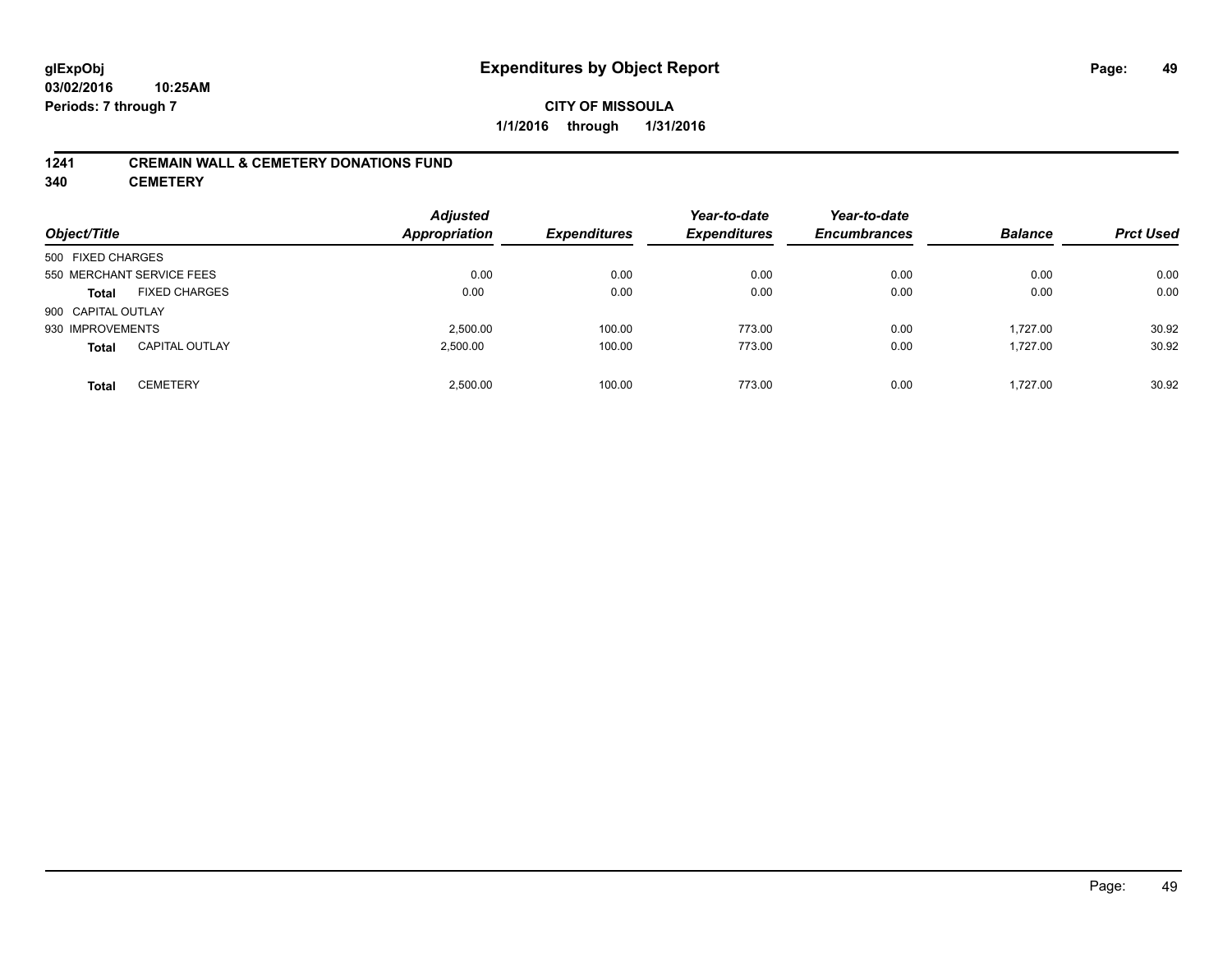**CITY OF MISSOULA 1/1/2016 through 1/31/2016**

### **1241 CREMAIN WALL & CEMETERY DONATIONS FUND**

| Object/Title       |                                             | <b>Adjusted</b><br><b>Appropriation</b> | <b>Expenditures</b> | Year-to-date<br><b>Expenditures</b> | Year-to-date<br><b>Encumbrances</b> | <b>Balance</b> | <b>Prct Used</b> |
|--------------------|---------------------------------------------|-----------------------------------------|---------------------|-------------------------------------|-------------------------------------|----------------|------------------|
| 500 FIXED CHARGES  |                                             |                                         |                     |                                     |                                     |                |                  |
|                    | 550 MERCHANT SERVICE FEES                   | 0.00                                    | 0.00                | 0.00                                | 0.00                                | 0.00           | 0.00             |
| <b>Total</b>       | <b>FIXED CHARGES</b>                        | 0.00                                    | 0.00                | 0.00                                | 0.00                                | 0.00           | 0.00             |
| 900 CAPITAL OUTLAY |                                             |                                         |                     |                                     |                                     |                |                  |
| 930 IMPROVEMENTS   |                                             | 2,500.00                                | 100.00              | 773.00                              | 0.00                                | 1.727.00       | 30.92            |
| <b>Total</b>       | <b>CAPITAL OUTLAY</b>                       | 2,500.00                                | 100.00              | 773.00                              | 0.00                                | 1.727.00       | 30.92            |
| <b>Total</b>       | <b>CREMAIN WALL &amp; CEMETERY DONATION</b> | 2.500.00                                | 100.00              | 773.00                              | 0.00                                | 1.727.00       | 30.92            |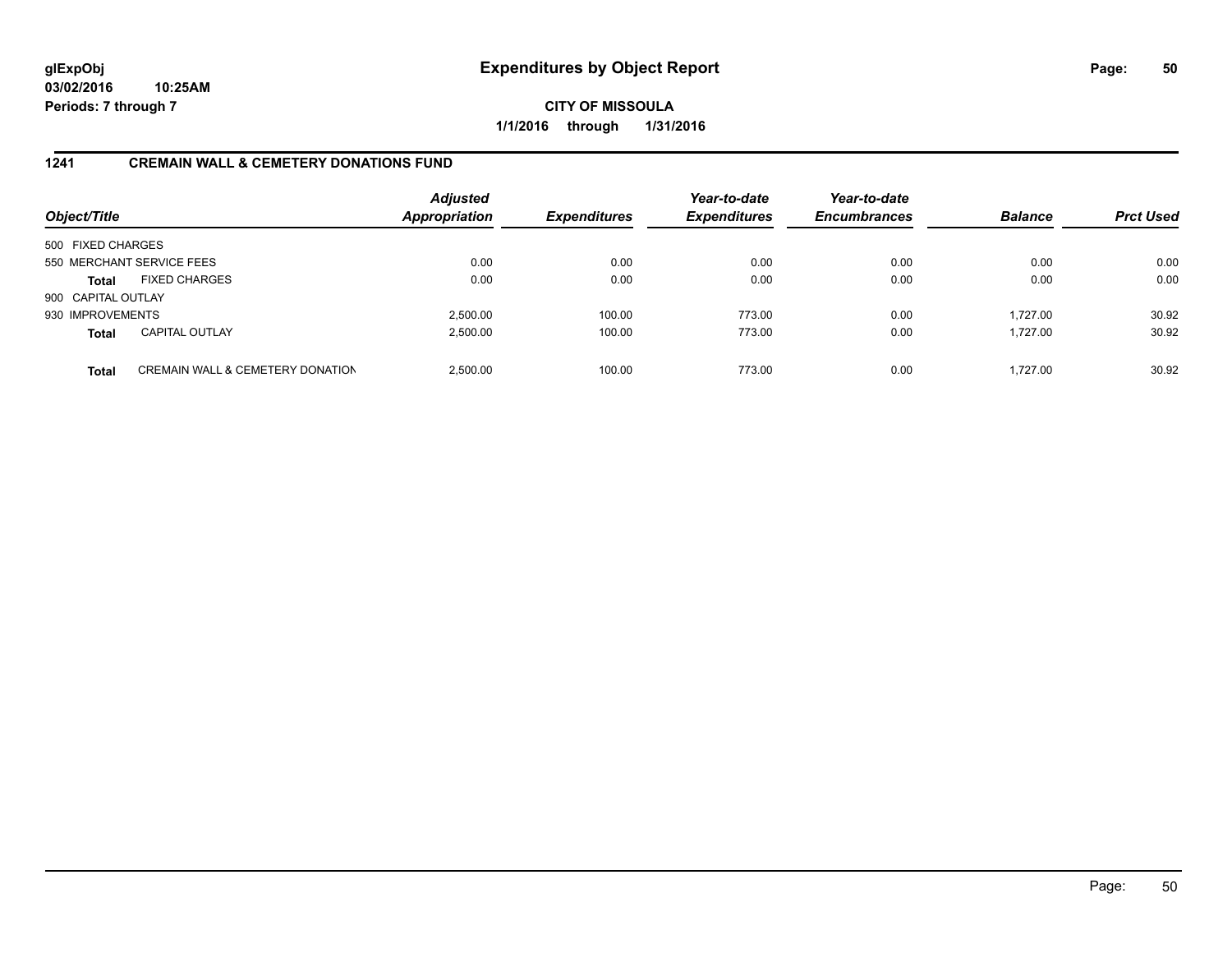## **1242 CEMETERY CARE FUND**

**340 CEMETERY**

| Object/Title       |                              | <b>Adjusted</b><br><b>Appropriation</b> | <b>Expenditures</b> | Year-to-date<br><b>Expenditures</b> | Year-to-date<br><b>Encumbrances</b> | <b>Balance</b> | <b>Prct Used</b> |
|--------------------|------------------------------|-----------------------------------------|---------------------|-------------------------------------|-------------------------------------|----------------|------------------|
| 500 FIXED CHARGES  |                              |                                         |                     |                                     |                                     |                |                  |
|                    | 550 MERCHANT SERVICE FEES    | 0.00                                    | 0.00                | 0.00                                | 0.00                                | 0.00           | 0.00             |
| Total              | <b>FIXED CHARGES</b>         | 0.00                                    | 0.00                | 0.00                                | 0.00                                | 0.00           | 0.00             |
| 800 OTHER OBJECTS  |                              |                                         |                     |                                     |                                     |                |                  |
|                    | 820 TRANSFERS TO OTHER FUNDS | 9,545.00                                | 0.00                | 0.00                                | 0.00                                | 9,545.00       | 0.00             |
| 845 CONTINGENCY    |                              | 10,000.00                               | 0.00                | 0.00                                | 0.00                                | 10,000.00      | 0.00             |
| <b>Total</b>       | OTHER OBJECTS                | 19,545.00                               | 0.00                | 0.00                                | 0.00                                | 19,545.00      | 0.00             |
| 900 CAPITAL OUTLAY |                              |                                         |                     |                                     |                                     |                |                  |
| 930 IMPROVEMENTS   |                              | 0.00                                    | 0.00                | 5,895.00                            | 0.00                                | $-5,895.00$    | 0.00             |
|                    | 940 MACHINERY & EQUIPMENT    | 153,500.00                              | 0.00                | 0.00                                | 0.00                                | 153,500.00     | 0.00             |
| <b>Total</b>       | <b>CAPITAL OUTLAY</b>        | 153,500.00                              | 0.00                | 5,895.00                            | 0.00                                | 147,605.00     | 3.84             |
| <b>Total</b>       | <b>CEMETERY</b>              | 173,045.00                              | 0.00                | 5,895.00                            | 0.00                                | 167,150.00     | 3.41             |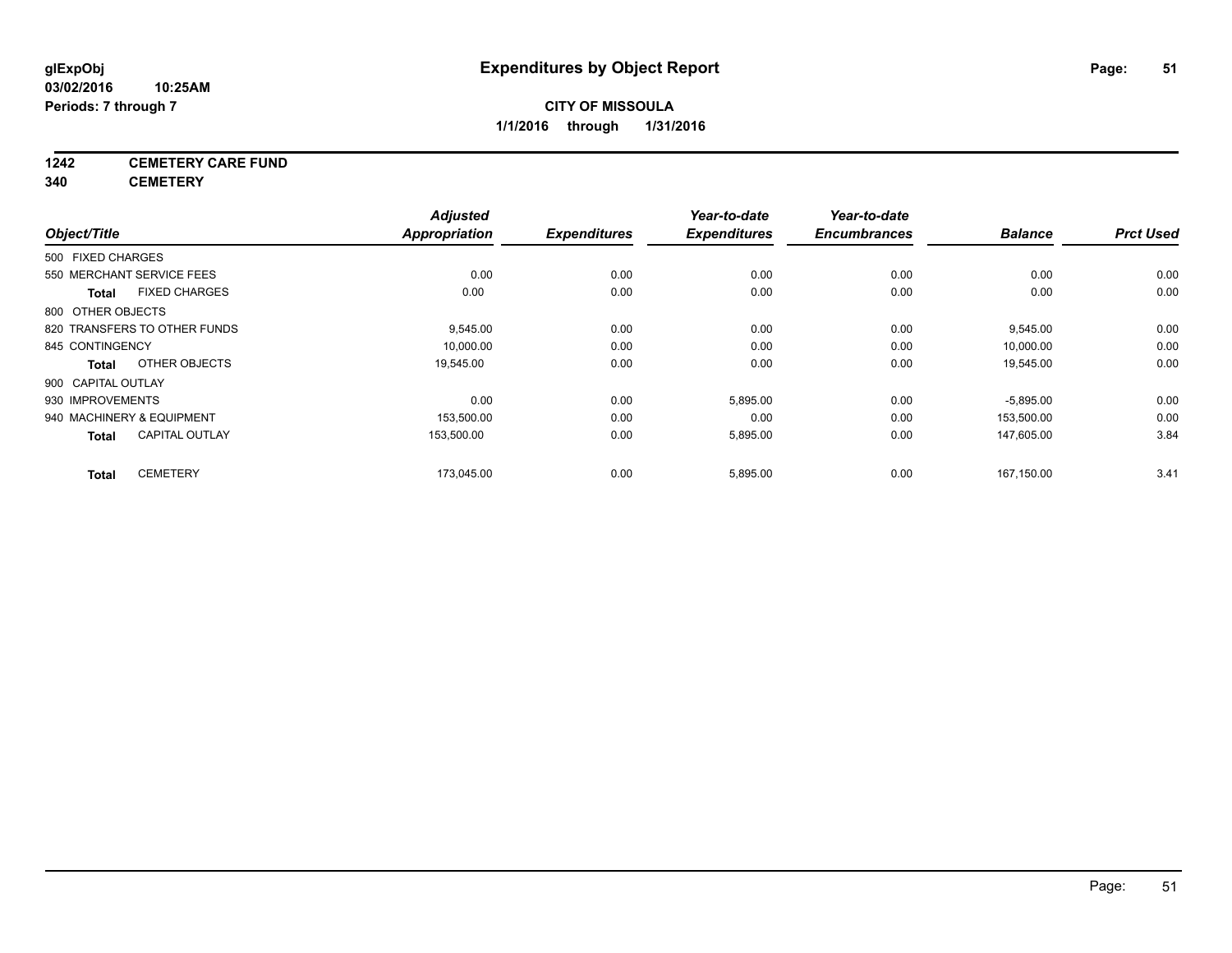### **1242 CEMETERY CARE FUND**

|                    |                              | <b>Adjusted</b> |                     | Year-to-date        | Year-to-date        |                |                  |
|--------------------|------------------------------|-----------------|---------------------|---------------------|---------------------|----------------|------------------|
| Object/Title       |                              | Appropriation   | <b>Expenditures</b> | <b>Expenditures</b> | <b>Encumbrances</b> | <b>Balance</b> | <b>Prct Used</b> |
| 500 FIXED CHARGES  |                              |                 |                     |                     |                     |                |                  |
|                    | 550 MERCHANT SERVICE FEES    | 0.00            | 0.00                | 0.00                | 0.00                | 0.00           | 0.00             |
| <b>Total</b>       | <b>FIXED CHARGES</b>         | 0.00            | 0.00                | 0.00                | 0.00                | 0.00           | 0.00             |
| 800 OTHER OBJECTS  |                              |                 |                     |                     |                     |                |                  |
|                    | 820 TRANSFERS TO OTHER FUNDS | 9,545.00        | 0.00                | 0.00                | 0.00                | 9,545.00       | 0.00             |
| 845 CONTINGENCY    |                              | 10,000.00       | 0.00                | 0.00                | 0.00                | 10,000.00      | 0.00             |
| Total              | OTHER OBJECTS                | 19,545.00       | 0.00                | 0.00                | 0.00                | 19,545.00      | 0.00             |
| 900 CAPITAL OUTLAY |                              |                 |                     |                     |                     |                |                  |
| 930 IMPROVEMENTS   |                              | 0.00            | 0.00                | 5,895.00            | 0.00                | $-5,895.00$    | 0.00             |
|                    | 940 MACHINERY & EQUIPMENT    | 153,500.00      | 0.00                | 0.00                | 0.00                | 153,500.00     | 0.00             |
| Total              | <b>CAPITAL OUTLAY</b>        | 153,500.00      | 0.00                | 5,895.00            | 0.00                | 147,605.00     | 3.84             |
| <b>Total</b>       | <b>CEMETERY CARE FUND</b>    | 173,045.00      | 0.00                | 5,895.00            | 0.00                | 167.150.00     | 3.41             |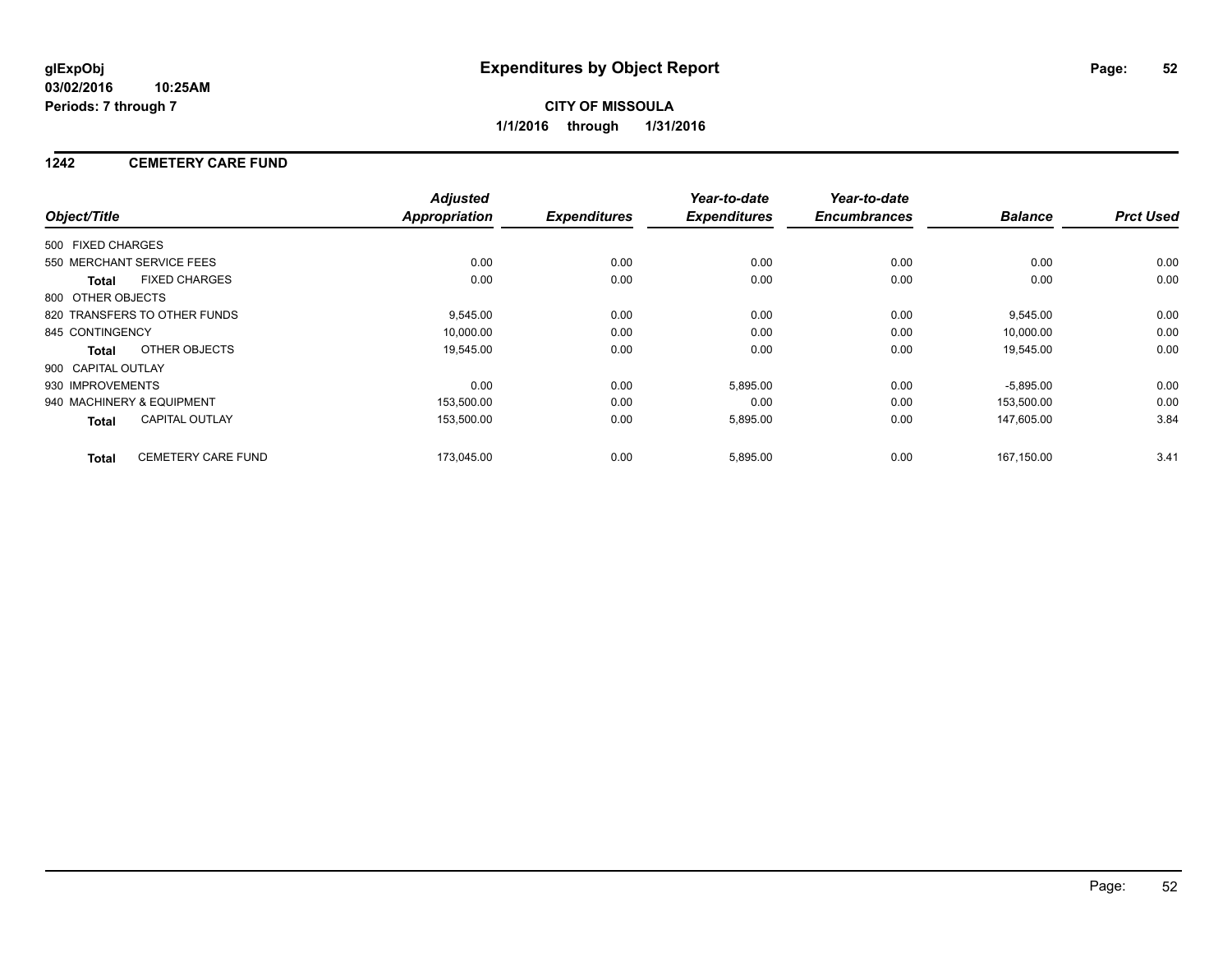#### **1243 CEMETERY MEMORIAL FUND**

**340 CEMETERY**

| Object/Title                          | <b>Adjusted</b><br><b>Appropriation</b> | <b>Expenditures</b> | Year-to-date<br><b>Expenditures</b> | Year-to-date<br><b>Encumbrances</b> | <b>Balance</b> | <b>Prct Used</b> |
|---------------------------------------|-----------------------------------------|---------------------|-------------------------------------|-------------------------------------|----------------|------------------|
| 500 FIXED CHARGES                     |                                         |                     |                                     |                                     |                |                  |
| 550 MERCHANT SERVICE FEES             | 0.00                                    | 0.00                | 0.00                                | 0.00                                | 0.00           | 0.00             |
|                                       |                                         |                     |                                     |                                     |                |                  |
| <b>FIXED CHARGES</b><br><b>Total</b>  | 0.00                                    | 0.00                | 0.00                                | 0.00                                | 0.00           | 0.00             |
| 900 CAPITAL OUTLAY                    |                                         |                     |                                     |                                     |                |                  |
| 930 IMPROVEMENTS                      | 500.00                                  | 0.00                | 2.998.11                            | 0.00                                | $-2.498.11$    | 599.62           |
| <b>CAPITAL OUTLAY</b><br><b>Total</b> | 500.00                                  | 0.00                | 2,998.11                            | 0.00                                | $-2,498.11$    | 599.62           |
| <b>CEMETERY</b><br><b>Total</b>       | 500.00                                  | 0.00                | 2.998.11                            | 0.00                                | $-2,498.11$    | 599.62           |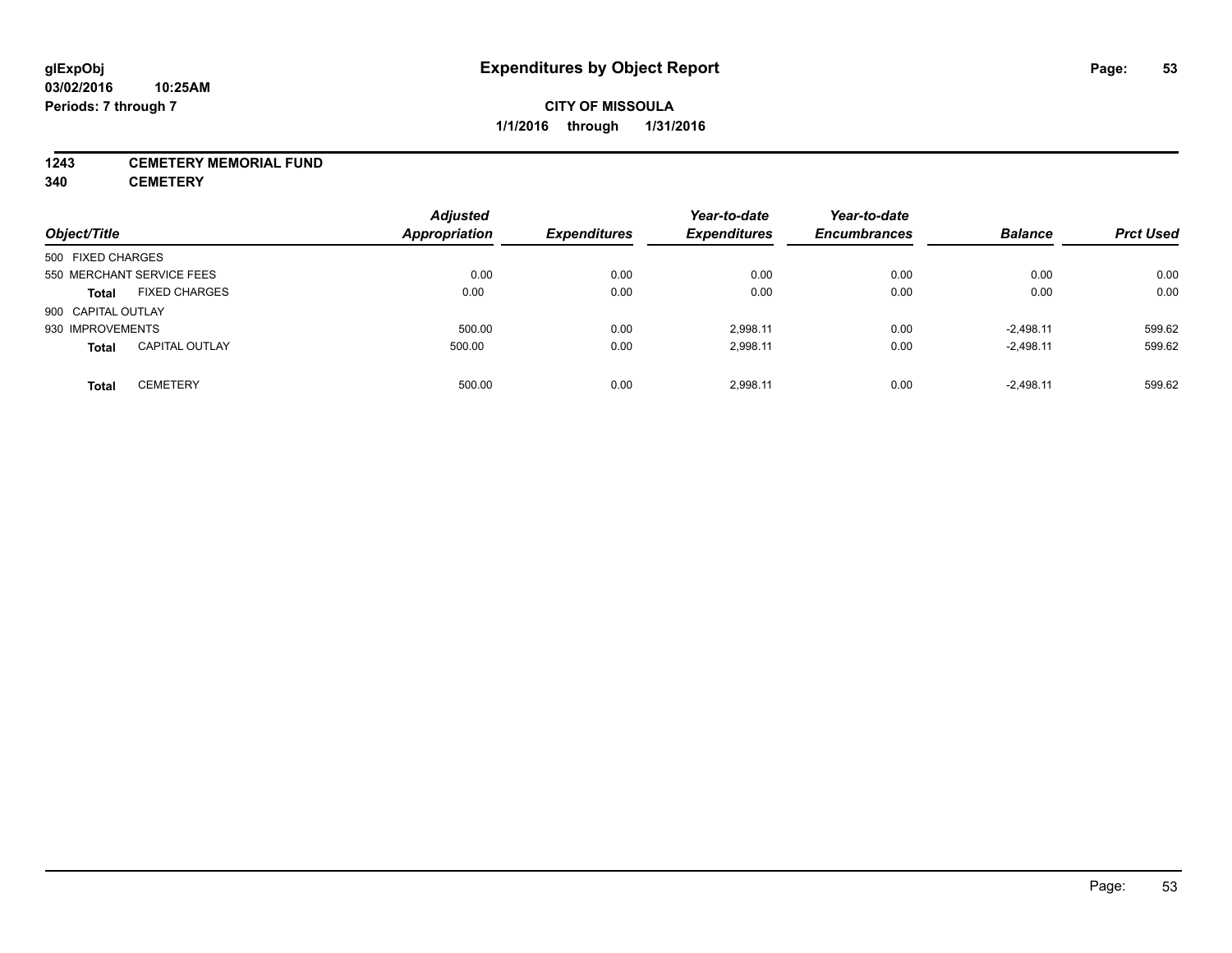#### **1243 CEMETERY MEMORIAL FUND**

| Object/Title                                  | <b>Adjusted</b><br><b>Appropriation</b> | <b>Expenditures</b> | Year-to-date<br><b>Expenditures</b> | Year-to-date<br><b>Encumbrances</b> | <b>Balance</b> | <b>Prct Used</b> |
|-----------------------------------------------|-----------------------------------------|---------------------|-------------------------------------|-------------------------------------|----------------|------------------|
| 500 FIXED CHARGES                             |                                         |                     |                                     |                                     |                |                  |
| 550 MERCHANT SERVICE FEES                     | 0.00                                    | 0.00                | 0.00                                | 0.00                                | 0.00           | 0.00             |
| <b>FIXED CHARGES</b><br><b>Total</b>          | 0.00                                    | 0.00                | 0.00                                | 0.00                                | 0.00           | 0.00             |
| 900 CAPITAL OUTLAY                            |                                         |                     |                                     |                                     |                |                  |
| 930 IMPROVEMENTS                              | 500.00                                  | 0.00                | 2.998.11                            | 0.00                                | $-2.498.11$    | 599.62           |
| <b>CAPITAL OUTLAY</b><br><b>Total</b>         | 500.00                                  | 0.00                | 2,998.11                            | 0.00                                | $-2,498.11$    | 599.62           |
| <b>CEMETERY MEMORIAL FUND</b><br><b>Total</b> | 500.00                                  | 0.00                | 2.998.11                            | 0.00                                | $-2.498.11$    | 599.62           |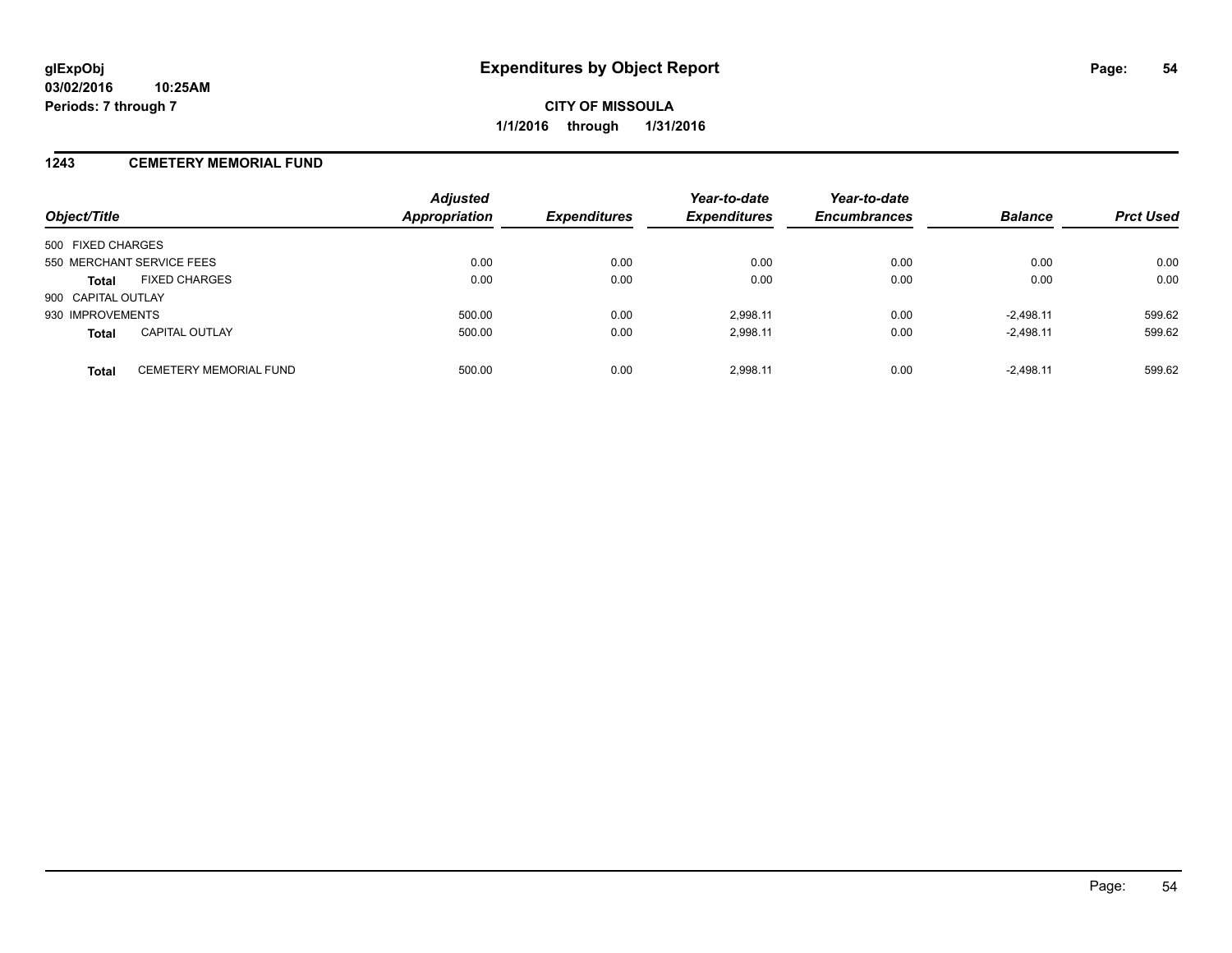### **1265 TITLE 1 PROJECTS FUND**

**240 FINANCE**

|                   |                                   | <b>Adjusted</b> |                     | Year-to-date        | Year-to-date        |                |                  |
|-------------------|-----------------------------------|-----------------|---------------------|---------------------|---------------------|----------------|------------------|
| Object/Title      |                                   | Appropriation   | <b>Expenditures</b> | <b>Expenditures</b> | <b>Encumbrances</b> | <b>Balance</b> | <b>Prct Used</b> |
| 500 FIXED CHARGES |                                   |                 |                     |                     |                     |                |                  |
| 500 FIXED CHARGES |                                   | 0.00            | 1,309.50            | 5,015.50            | 0.00                | $-5,015.50$    | 0.00             |
|                   | 550 MERCHANT SERVICE FEES         | 0.00            | 0.00                | 0.00                | 0.00                | 0.00           | 0.00             |
| <b>Total</b>      | <b>FIXED CHARGES</b>              | 0.00            | 1,309.50            | 5,015.50            | 0.00                | $-5,015.50$    | 0.00             |
|                   | 700 GRANTS & CONTRIBUTIONS        |                 |                     |                     |                     |                |                  |
|                   | 700 GRANTS & CONTRIBUTIONS        | 136,000.00      | 0.00                | 0.00                | 0.00                | 136.000.00     | 0.00             |
| Total             | <b>GRANTS &amp; CONTRIBUTIONS</b> | 136,000.00      | 0.00                | 0.00                | 0.00                | 136,000.00     | 0.00             |
| 800 OTHER OBJECTS |                                   |                 |                     |                     |                     |                |                  |
|                   | 820 TRANSFERS TO OTHER FUNDS      | 0.00            | 0.00                | 0.00                | 0.00                | 0.00           | 0.00             |
| 845 CONTINGENCY   |                                   | 0.00            | 0.00                | 0.00                | 0.00                | 0.00           | 0.00             |
| Total             | OTHER OBJECTS                     | 0.00            | 0.00                | 0.00                | 0.00                | 0.00           | 0.00             |
| <b>Total</b>      | <b>FINANCE</b>                    | 136,000.00      | 1,309.50            | 5,015.50            | 0.00                | 130,984.50     | 3.69             |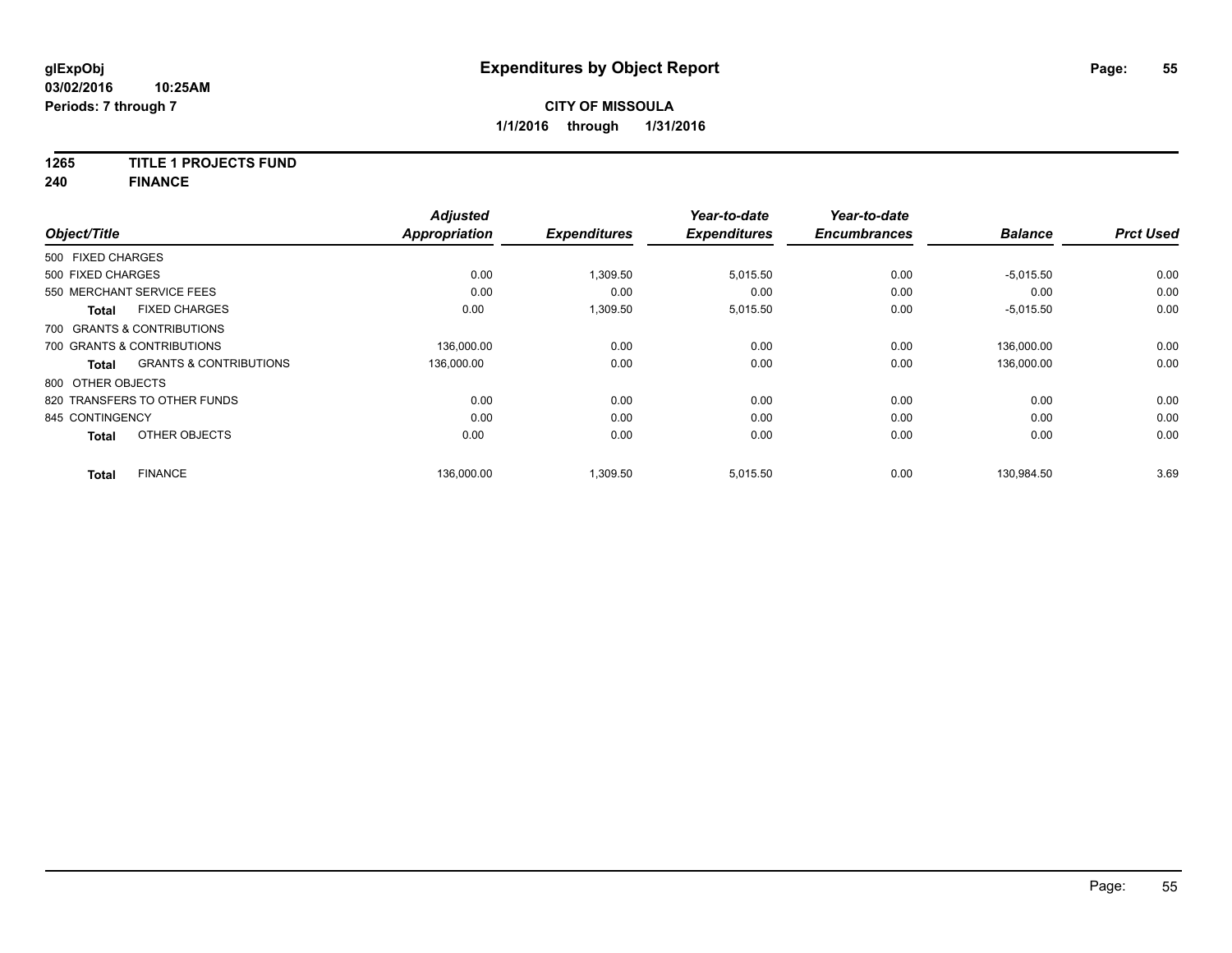#### **1265 TITLE 1 PROJECTS FUND**

|                   |                                   | <b>Adjusted</b>      |                     | Year-to-date        | Year-to-date        |                |                  |
|-------------------|-----------------------------------|----------------------|---------------------|---------------------|---------------------|----------------|------------------|
| Object/Title      |                                   | <b>Appropriation</b> | <b>Expenditures</b> | <b>Expenditures</b> | <b>Encumbrances</b> | <b>Balance</b> | <b>Prct Used</b> |
| 500 FIXED CHARGES |                                   |                      |                     |                     |                     |                |                  |
| 500 FIXED CHARGES |                                   | 0.00                 | 1,309.50            | 5,015.50            | 0.00                | $-5,015.50$    | 0.00             |
|                   | 550 MERCHANT SERVICE FEES         | 0.00                 | 0.00                | 0.00                | 0.00                | 0.00           | 0.00             |
| <b>Total</b>      | <b>FIXED CHARGES</b>              | 0.00                 | 1,309.50            | 5,015.50            | 0.00                | $-5,015.50$    | 0.00             |
|                   | 700 GRANTS & CONTRIBUTIONS        |                      |                     |                     |                     |                |                  |
|                   | 700 GRANTS & CONTRIBUTIONS        | 136,000.00           | 0.00                | 0.00                | 0.00                | 136,000.00     | 0.00             |
| Total             | <b>GRANTS &amp; CONTRIBUTIONS</b> | 136,000.00           | 0.00                | 0.00                | 0.00                | 136,000.00     | 0.00             |
| 800 OTHER OBJECTS |                                   |                      |                     |                     |                     |                |                  |
|                   | 820 TRANSFERS TO OTHER FUNDS      | 0.00                 | 0.00                | 0.00                | 0.00                | 0.00           | 0.00             |
| 845 CONTINGENCY   |                                   | 0.00                 | 0.00                | 0.00                | 0.00                | 0.00           | 0.00             |
| <b>Total</b>      | OTHER OBJECTS                     | 0.00                 | 0.00                | 0.00                | 0.00                | 0.00           | 0.00             |
| <b>Total</b>      | TITLE 1 PROJECTS FUND             | 136,000.00           | 1,309.50            | 5,015.50            | 0.00                | 130,984.50     | 3.69             |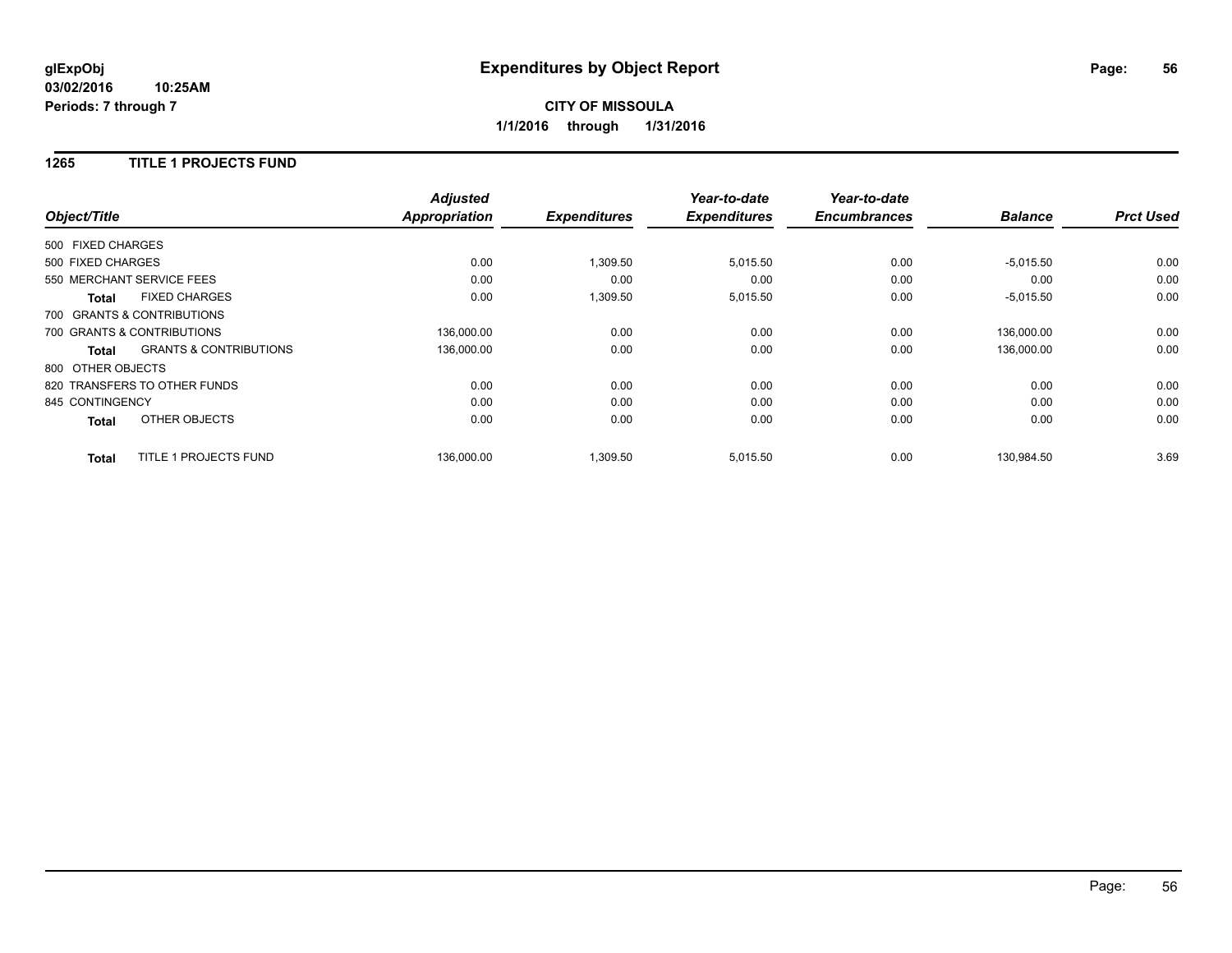### **1396 PROGRAM INCOME REVOLVING LOAN PROGRAM**

**390 NON-DEPARTMENTAL**

| Object/Title      |                                   | <b>Adjusted</b><br><b>Appropriation</b> | <b>Expenditures</b> | Year-to-date<br><b>Expenditures</b> | Year-to-date<br><b>Encumbrances</b> | <b>Balance</b> | <b>Prct Used</b> |
|-------------------|-----------------------------------|-----------------------------------------|---------------------|-------------------------------------|-------------------------------------|----------------|------------------|
|                   | 300 PURCHASED SERVICES            |                                         |                     |                                     |                                     |                |                  |
|                   | 350 PROFESSIONAL SERVICES         | 0.00                                    | 0.00                | 0.00                                | 0.00                                | 0.00           | 0.00             |
| <b>Total</b>      | PURCHASED SERVICES                | 0.00                                    | 0.00                | 0.00                                | 0.00                                | 0.00           | 0.00             |
| 500 FIXED CHARGES |                                   |                                         |                     |                                     |                                     |                |                  |
|                   | 550 MERCHANT SERVICE FEES         | 0.00                                    | 0.00                | 0.00                                | 0.00                                | 0.00           | 0.00             |
| Total             | <b>FIXED CHARGES</b>              | 0.00                                    | 0.00                | 0.00                                | 0.00                                | 0.00           | 0.00             |
|                   | 700 GRANTS & CONTRIBUTIONS        |                                         |                     |                                     |                                     |                |                  |
|                   | 700 GRANTS & CONTRIBUTIONS        | 38.472.00                               | 0.00                | 0.00                                | 0.00                                | 38.472.00      | 0.00             |
| <b>Total</b>      | <b>GRANTS &amp; CONTRIBUTIONS</b> | 38,472.00                               | 0.00                | 0.00                                | 0.00                                | 38,472.00      | 0.00             |
| <b>Total</b>      | NON-DEPARTMENTAL                  | 38.472.00                               | 0.00                | 0.00                                | 0.00                                | 38.472.00      | 0.00             |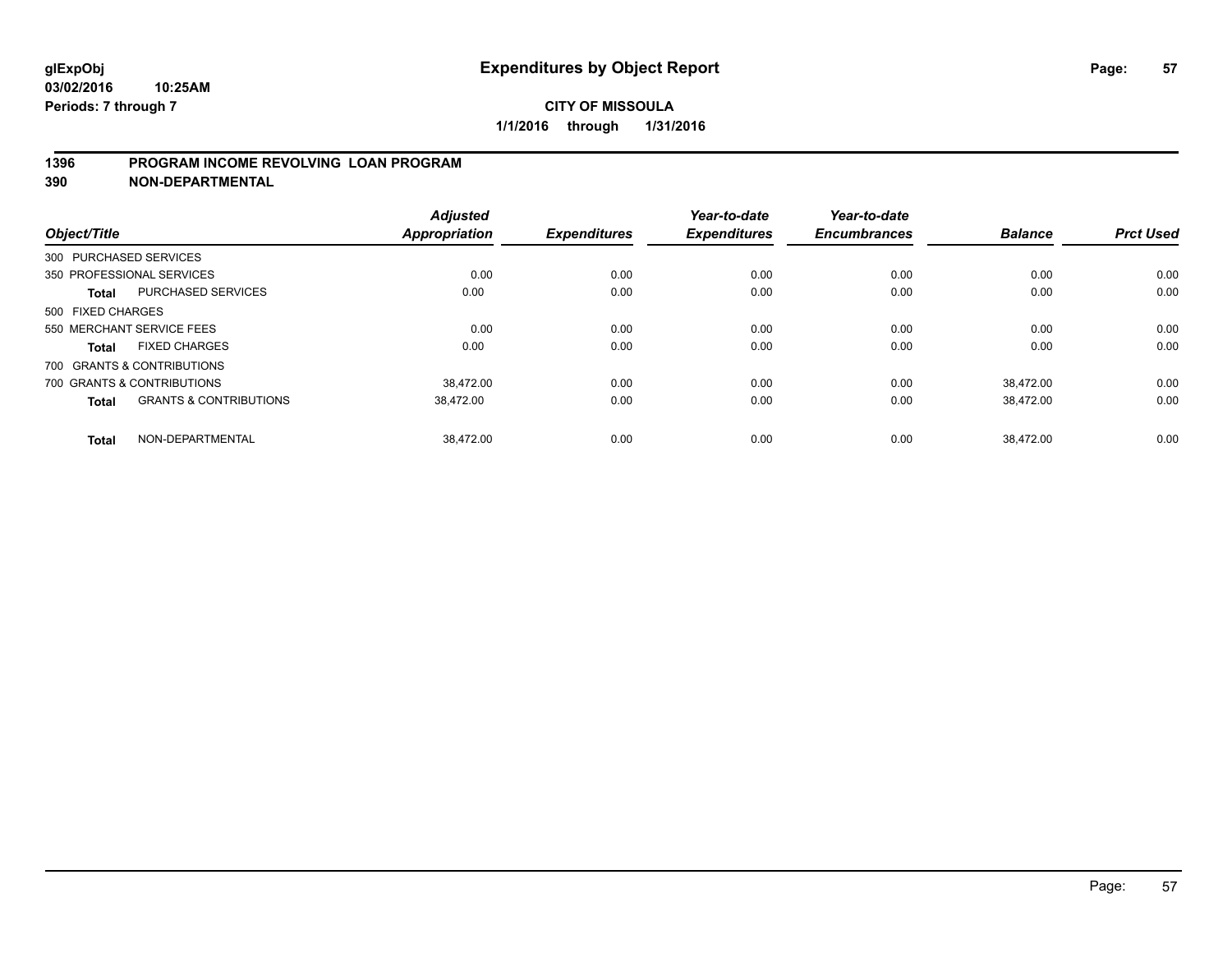**CITY OF MISSOULA 1/1/2016 through 1/31/2016**

### **1396 PROGRAM INCOME REVOLVING LOAN PROGRAM**

| Object/Title           |                                   | <b>Adjusted</b><br>Appropriation | <b>Expenditures</b> | Year-to-date<br><b>Expenditures</b> | Year-to-date<br><b>Encumbrances</b> | <b>Balance</b> | <b>Prct Used</b> |
|------------------------|-----------------------------------|----------------------------------|---------------------|-------------------------------------|-------------------------------------|----------------|------------------|
| 300 PURCHASED SERVICES |                                   |                                  |                     |                                     |                                     |                |                  |
|                        | 350 PROFESSIONAL SERVICES         | 0.00                             | 0.00                | 0.00                                | 0.00                                | 0.00           | 0.00             |
| Total                  | PURCHASED SERVICES                | 0.00                             | 0.00                | 0.00                                | 0.00                                | 0.00           | 0.00             |
| 500 FIXED CHARGES      |                                   |                                  |                     |                                     |                                     |                |                  |
|                        | 550 MERCHANT SERVICE FEES         | 0.00                             | 0.00                | 0.00                                | 0.00                                | 0.00           | 0.00             |
| <b>Total</b>           | <b>FIXED CHARGES</b>              | 0.00                             | 0.00                | 0.00                                | 0.00                                | 0.00           | 0.00             |
|                        | 700 GRANTS & CONTRIBUTIONS        |                                  |                     |                                     |                                     |                |                  |
|                        | 700 GRANTS & CONTRIBUTIONS        | 38.472.00                        | 0.00                | 0.00                                | 0.00                                | 38.472.00      | 0.00             |
| <b>Total</b>           | <b>GRANTS &amp; CONTRIBUTIONS</b> | 38,472.00                        | 0.00                | 0.00                                | 0.00                                | 38,472.00      | 0.00             |
| <b>Total</b>           | PROGRAM INCOME REVOLVING LOAN P   | 38.472.00                        | 0.00                | 0.00                                | 0.00                                | 38.472.00      | 0.00             |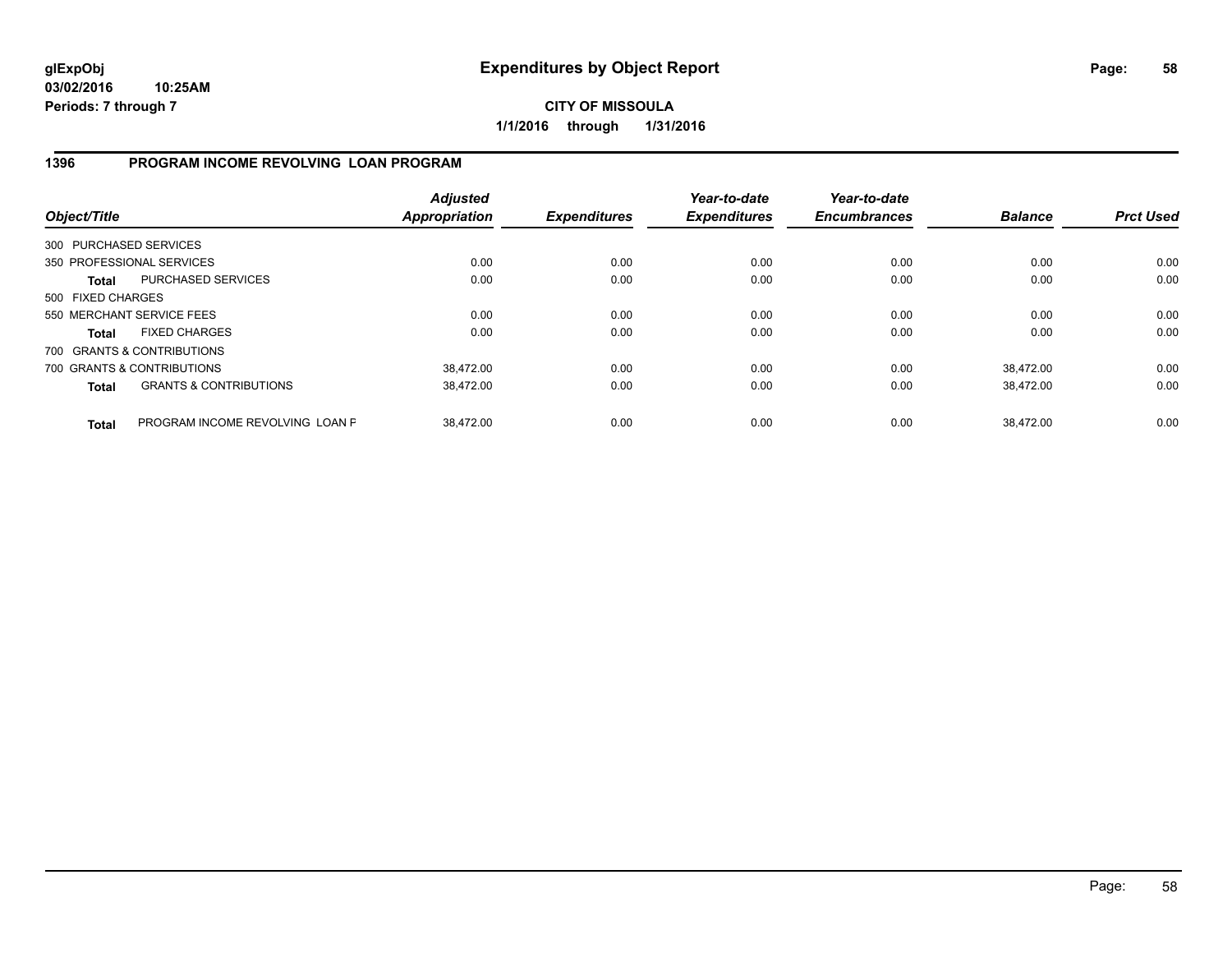#### **1397 STATE HOME PROGRAM INCOME**

**390 NON-DEPARTMENTAL**

| Object/Title                         | <b>Adjusted</b><br><b>Appropriation</b> | <b>Expenditures</b> | Year-to-date<br><b>Expenditures</b> | Year-to-date<br><b>Encumbrances</b> | <b>Balance</b> | <b>Prct Used</b> |
|--------------------------------------|-----------------------------------------|---------------------|-------------------------------------|-------------------------------------|----------------|------------------|
| 300 PURCHASED SERVICES               |                                         |                     |                                     |                                     |                |                  |
| 350 PROFESSIONAL SERVICES            | 600,000.00                              | 0.00                | 0.00                                | 0.00                                | 600,000.00     | 0.00             |
| PURCHASED SERVICES<br><b>Total</b>   | 600,000.00                              | 0.00                | 0.00                                | 0.00                                | 600,000.00     | 0.00             |
| 500 FIXED CHARGES                    |                                         |                     |                                     |                                     |                |                  |
| 550 MERCHANT SERVICE FEES            | 0.00                                    | 0.00                | 0.00                                | 0.00                                | 0.00           | 0.00             |
| <b>FIXED CHARGES</b><br><b>Total</b> | 0.00                                    | 0.00                | 0.00                                | 0.00                                | 0.00           | 0.00             |
| NON-DEPARTMENTAL<br><b>Total</b>     | 600.000.00                              | 0.00                | 0.00                                | 0.00                                | 600.000.00     | 0.00             |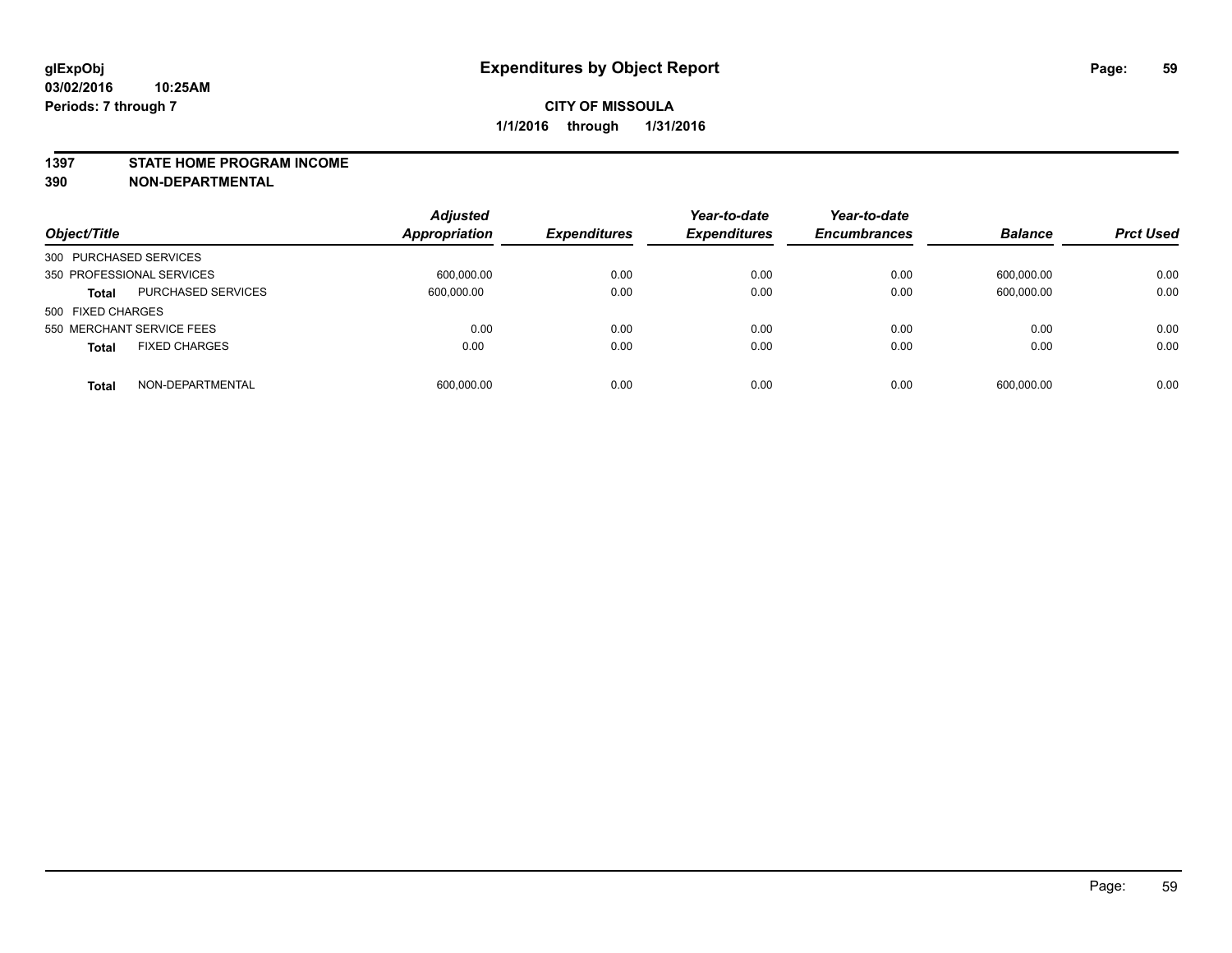### **1397 STATE HOME PROGRAM INCOME**

| Object/Title                              | <b>Adjusted</b><br>Appropriation | <i><b>Expenditures</b></i> | Year-to-date<br><b>Expenditures</b> | Year-to-date<br><b>Encumbrances</b> | <b>Balance</b> | <b>Prct Used</b> |
|-------------------------------------------|----------------------------------|----------------------------|-------------------------------------|-------------------------------------|----------------|------------------|
| 300 PURCHASED SERVICES                    |                                  |                            |                                     |                                     |                |                  |
| 350 PROFESSIONAL SERVICES                 | 600.000.00                       | 0.00                       | 0.00                                | 0.00                                | 600.000.00     | 0.00             |
| PURCHASED SERVICES<br><b>Total</b>        | 600,000.00                       | 0.00                       | 0.00                                | 0.00                                | 600,000.00     | 0.00             |
| 500 FIXED CHARGES                         |                                  |                            |                                     |                                     |                |                  |
| 550 MERCHANT SERVICE FEES                 | 0.00                             | 0.00                       | 0.00                                | 0.00                                | 0.00           | 0.00             |
| <b>FIXED CHARGES</b><br><b>Total</b>      | 0.00                             | 0.00                       | 0.00                                | 0.00                                | 0.00           | 0.00             |
| STATE HOME PROGRAM INCOME<br><b>Total</b> | 600,000.00                       | 0.00                       | 0.00                                | 0.00                                | 600.000.00     | 0.00             |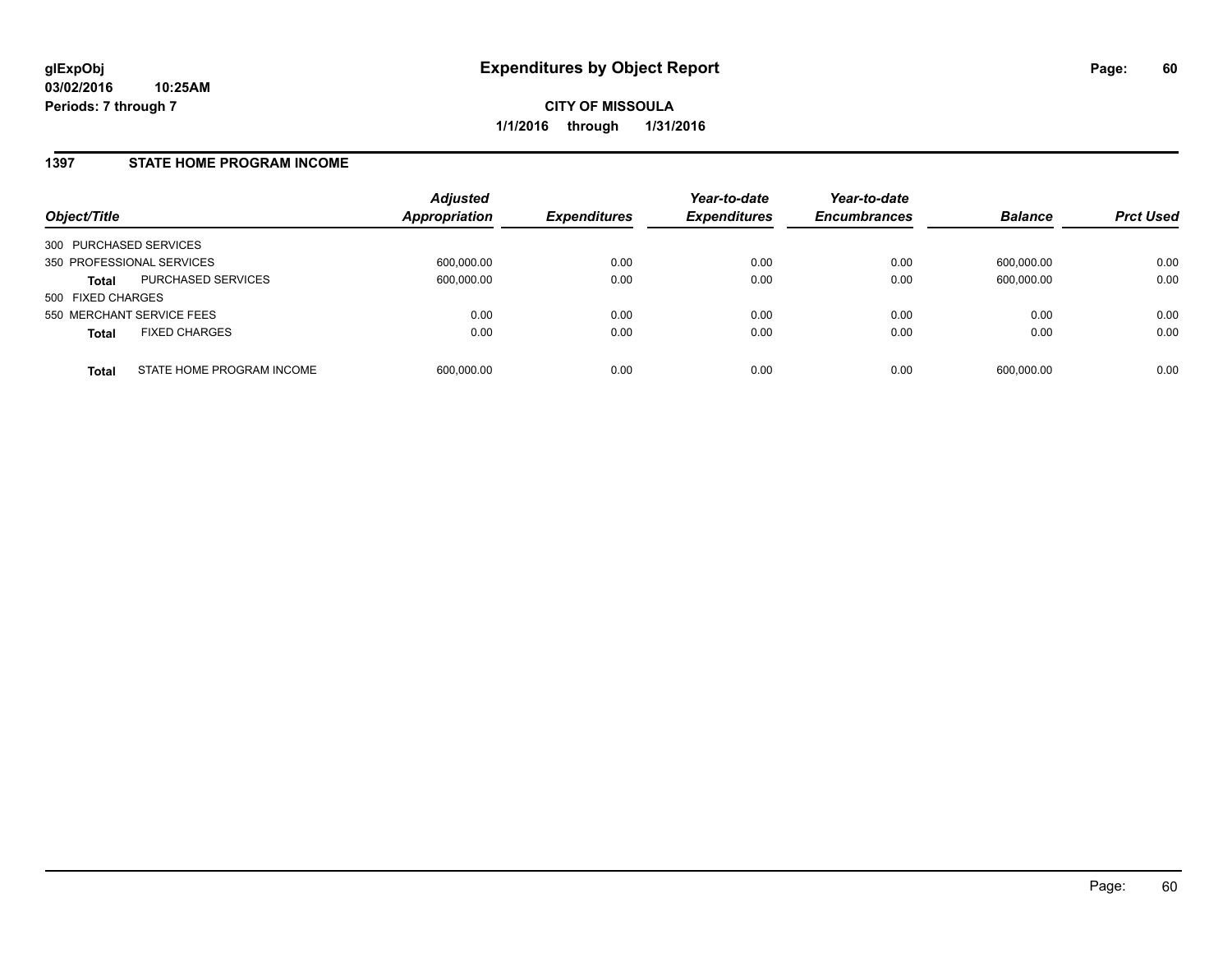#### **2250 PLANNING FUND**

**250 DEVELOPMENT SERVICES**

|                                           | <b>Adjusted</b>      |                     | Year-to-date        | Year-to-date        |                |                  |
|-------------------------------------------|----------------------|---------------------|---------------------|---------------------|----------------|------------------|
| Object/Title                              | <b>Appropriation</b> | <b>Expenditures</b> | <b>Expenditures</b> | <b>Encumbrances</b> | <b>Balance</b> | <b>Prct Used</b> |
| 100 PERSONAL SERVICES                     |                      |                     |                     |                     |                |                  |
| 110 SALARIES AND WAGES                    | 262,841.00           | 19,519.65           | 142,538.00          | 0.00                | 120,303.00     | 54.23            |
| <b>140 EMPLOYER CONTRIBUTIONS</b>         | 83,643.00            | 7,212.81            | 52,373.94           | 0.00                | 31,269.06      | 62.62            |
| <b>141 STATE RETIREMENT CONTRIBUTIONS</b> | 0.00                 | 19.52               | 142.54              | 0.00                | $-142.54$      | 0.00             |
| PERSONAL SERVICES<br><b>Total</b>         | 346,484.00           | 26,751.98           | 195,054.48          | 0.00                | 151,429.52     | 56.30            |
| 200 SUPPLIES                              |                      |                     |                     |                     |                |                  |
| 210 OFFICE SUPPLIES                       | 2,550.00             | 306.48              | 1,133.39            | 0.00                | 1,416.61       | 44.45            |
| 220 OPERATING SUPPLIES                    | 900.00               | 0.00                | 84.96               | 0.00                | 815.04         | 9.44             |
| 231 GASOLINE                              | 0.00                 | 0.00                | 33.55               | 0.00                | $-33.55$       | 0.00             |
| 240 OTHER SUPPLIES                        | 400.00               | 0.00                | 64.44               | 0.00                | 335.56         | 16.11            |
| <b>SUPPLIES</b><br>Total                  | 3,850.00             | 306.48              | 1,316.34            | 0.00                | 2,533.66       | 34.19            |
| 300 PURCHASED SERVICES                    |                      |                     |                     |                     |                |                  |
| 310 COMMUNICATIONS                        | 1,100.00             | 16.91               | 49.76               | 0.00                | 1,050.24       | 4.52             |
| 320 PRINTING & DUPLICATING                | 8,000.00             | $-1,325.39$         | 1,492.20            | 0.00                | 6,507.80       | 18.65            |
| 330 PUBLICITY, SUBSCRIPTIONS & DUES       | 4,005.00             | 40.00               | 1,917.87            | 0.00                | 2,087.13       | 47.89            |
| 344 TELEPHONE SERVICE                     | 125.00               | 0.77                | 18.24               | 0.00                | 106.76         | 14.59            |
| 350 PROFESSIONAL SERVICES                 | 50,000.00            | 0.00                | 1,159.00            | 0.00                | 48,841.00      | 2.32             |
| 360 REPAIR & MAINTENANCE                  | 1,540.00             | 0.00                | 0.00                | 0.00                | 1,540.00       | 0.00             |
| 370 TRAVEL                                | 5,185.00             | 0.00                | 218.95              | 0.00                | 4,966.05       | 4.22             |
| 380 TRAINING                              | 4,595.00             | 0.00                | 2,134.00            | 0.00                | 2,461.00       | 46.44            |
| 390 OTHER PURCHASED SERVICES              | 3,750.00             | 0.00                | 0.00                | 0.00                | 3,750.00       | 0.00             |
| <b>PURCHASED SERVICES</b><br><b>Total</b> | 78,300.00            | $-1,267.71$         | 6,990.02            | 0.00                | 71,309.98      | 8.93             |
| 500 FIXED CHARGES                         |                      |                     |                     |                     |                |                  |
| 500 FIXED CHARGES                         | 24,000.00            | 0.00                | 12,000.00           | 0.00                | 12,000.00      | 50.00            |
| 550 MERCHANT SERVICE FEES                 | 0.00                 | 0.00                | 0.00                | 0.00                | 0.00           | 0.00             |
| <b>FIXED CHARGES</b><br><b>Total</b>      | 24,000.00            | 0.00                | 12,000.00           | 0.00                | 12,000.00      | 50.00            |
| 800 OTHER OBJECTS                         |                      |                     |                     |                     |                |                  |
| 820 TRANSFERS TO OTHER FUNDS              | 0.00                 | 0.00                | 0.00                | 0.00                | 0.00           | 0.00             |
| 845 CONTINGENCY                           | 0.00                 | 0.00                | 0.00                | 0.00                | 0.00           | 0.00             |
| OTHER OBJECTS<br><b>Total</b>             | 0.00                 | 0.00                | 0.00                | 0.00                | 0.00           | 0.00             |
| DEVELOPMENT SERVICES<br><b>Total</b>      | 452,634.00           | 25,790.75           | 215,360.84          | 0.00                | 237,273.16     | 47.58            |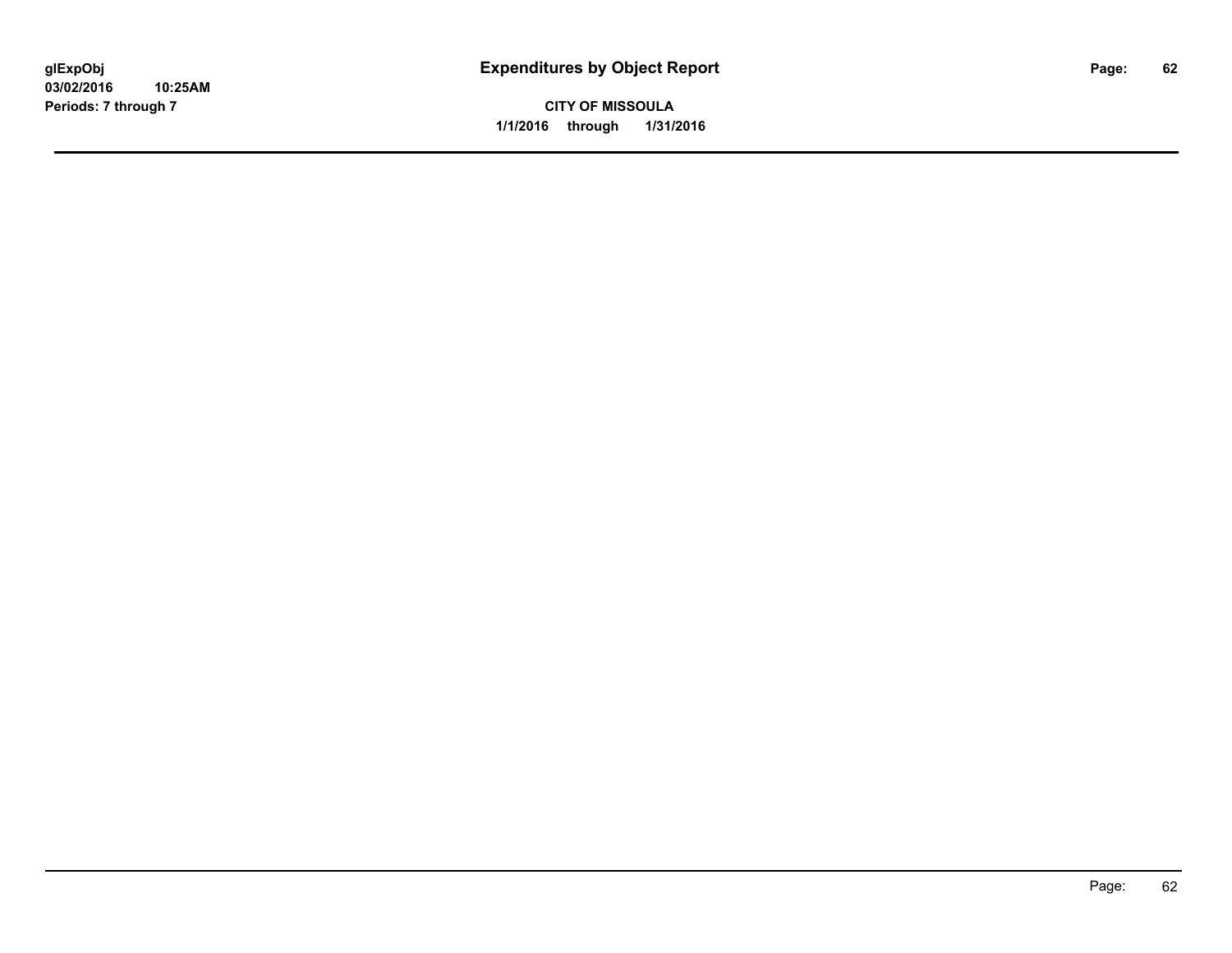**2250 PLANNING FUND**

|                                      | <b>Adjusted</b>      |                     | Year-to-date        | Year-to-date        |                |                  |
|--------------------------------------|----------------------|---------------------|---------------------|---------------------|----------------|------------------|
| Object/Title                         | <b>Appropriation</b> | <b>Expenditures</b> | <b>Expenditures</b> | <b>Encumbrances</b> | <b>Balance</b> | <b>Prct Used</b> |
| 100 PERSONAL SERVICES                |                      |                     |                     |                     |                |                  |
| 110 SALARIES AND WAGES               | 262,841.00           | 19,519.65           | 142,538.00          | 0.00                | 120,303.00     | 54.23            |
| 140 EMPLOYER CONTRIBUTIONS           | 83,643.00            | 7,212.81            | 52,373.94           | 0.00                | 31,269.06      | 62.62            |
| 141 STATE RETIREMENT CONTRIBUTIONS   | 0.00                 | 19.52               | 142.54              | 0.00                | $-142.54$      | 0.00             |
| PERSONAL SERVICES<br><b>Total</b>    | 346,484.00           | 26,751.98           | 195,054.48          | 0.00                | 151,429.52     | 56.30            |
| 200 SUPPLIES                         |                      |                     |                     |                     |                |                  |
| 210 OFFICE SUPPLIES                  | 2,550.00             | 306.48              | 1,133.39            | 0.00                | 1,416.61       | 44.45            |
| 220 OPERATING SUPPLIES               | 900.00               | 0.00                | 84.96               | 0.00                | 815.04         | 9.44             |
| 231 GASOLINE                         | 0.00                 | 0.00                | 33.55               | 0.00                | $-33.55$       | 0.00             |
| 240 OTHER SUPPLIES                   | 400.00               | 0.00                | 64.44               | 0.00                | 335.56         | 16.11            |
| <b>SUPPLIES</b><br><b>Total</b>      | 3,850.00             | 306.48              | 1,316.34            | 0.00                | 2,533.66       | 34.19            |
| 300 PURCHASED SERVICES               |                      |                     |                     |                     |                |                  |
| 310 COMMUNICATIONS                   | 1,100.00             | 16.91               | 49.76               | 0.00                | 1,050.24       | 4.52             |
| 320 PRINTING & DUPLICATING           | 8,000.00             | $-1,325.39$         | 1,492.20            | 0.00                | 6,507.80       | 18.65            |
| 330 PUBLICITY, SUBSCRIPTIONS & DUES  | 4,005.00             | 40.00               | 1,917.87            | 0.00                | 2,087.13       | 47.89            |
| 344 TELEPHONE SERVICE                | 125.00               | 0.77                | 18.24               | 0.00                | 106.76         | 14.59            |
| 350 PROFESSIONAL SERVICES            | 50,000.00            | 0.00                | 1,159.00            | 0.00                | 48,841.00      | 2.32             |
| 360 REPAIR & MAINTENANCE             | 1,540.00             | 0.00                | 0.00                | 0.00                | 1,540.00       | 0.00             |
| 370 TRAVEL                           | 5,185.00             | 0.00                | 218.95              | 0.00                | 4,966.05       | 4.22             |
| 380 TRAINING                         | 4,595.00             | 0.00                | 2,134.00            | 0.00                | 2,461.00       | 46.44            |
| 390 OTHER PURCHASED SERVICES         | 3,750.00             | 0.00                | 0.00                | 0.00                | 3,750.00       | 0.00             |
| PURCHASED SERVICES<br><b>Total</b>   | 78,300.00            | $-1,267.71$         | 6,990.02            | 0.00                | 71,309.98      | 8.93             |
| 500 FIXED CHARGES                    |                      |                     |                     |                     |                |                  |
| 500 FIXED CHARGES                    | 24,000.00            | 0.00                | 12,000.00           | 0.00                | 12,000.00      | 50.00            |
| 550 MERCHANT SERVICE FEES            | 0.00                 | 0.00                | 0.00                | 0.00                | 0.00           | 0.00             |
| <b>FIXED CHARGES</b><br><b>Total</b> | 24,000.00            | 0.00                | 12,000.00           | 0.00                | 12,000.00      | 50.00            |
| 800 OTHER OBJECTS                    |                      |                     |                     |                     |                |                  |
| 820 TRANSFERS TO OTHER FUNDS         | 0.00                 | 0.00                | 0.00                | 0.00                | 0.00           | 0.00             |
| 845 CONTINGENCY                      | 0.00                 | 0.00                | 0.00                | 0.00                | 0.00           | 0.00             |
| OTHER OBJECTS<br><b>Total</b>        | 0.00                 | 0.00                | 0.00                | 0.00                | 0.00           | 0.00             |
| PLANNING FUND<br><b>Total</b>        | 452,634.00           | 25,790.75           | 215,360.84          | 0.00                | 237,273.16     | 47.58            |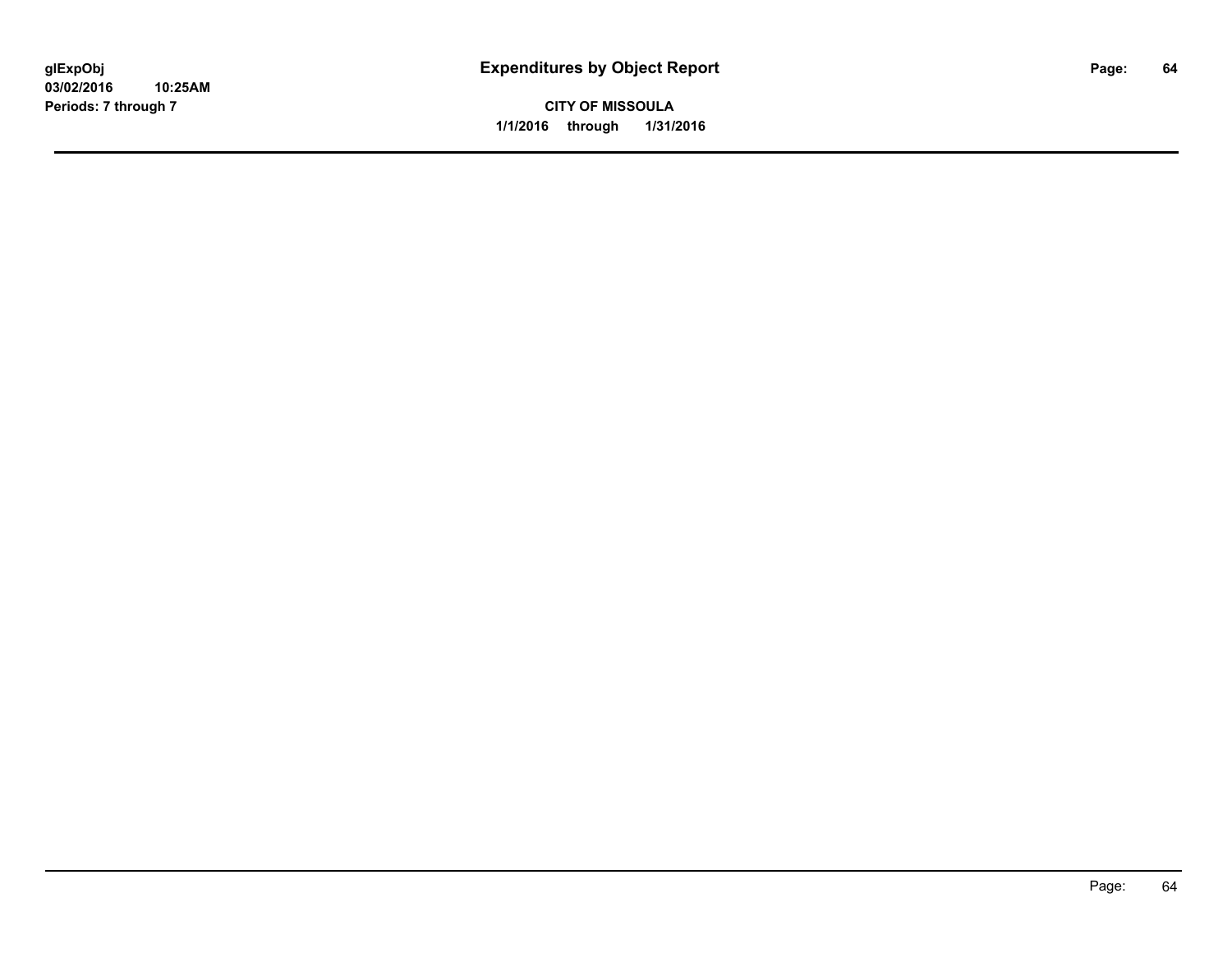#### **2310 PUBLIC SAFETY INFORMATION SYSTEMS**

**310 BUILDING INSPECTION**

| Object/Title                               | <b>Adjusted</b><br><b>Appropriation</b> | <b>Expenditures</b> | Year-to-date<br><b>Expenditures</b> | Year-to-date<br><b>Encumbrances</b> | <b>Balance</b> | <b>Prct Used</b> |
|--------------------------------------------|-----------------------------------------|---------------------|-------------------------------------|-------------------------------------|----------------|------------------|
| 500 FIXED CHARGES                          |                                         |                     |                                     |                                     |                |                  |
| 550 MERCHANT SERVICE FEES                  | 0.00                                    | 0.00                | 0.00                                | 0.00                                | 0.00           | 0.00             |
| <b>FIXED CHARGES</b><br><b>Total</b>       | 0.00                                    | 0.00                | 0.00                                | 0.00                                | 0.00           | 0.00             |
| 800 OTHER OBJECTS                          |                                         |                     |                                     |                                     |                |                  |
| 845 CONTINGENCY                            | 0.00                                    | 0.00                | 0.00                                | 0.00                                | 0.00           | 0.00             |
| OTHER OBJECTS<br><b>Total</b>              | 0.00                                    | 0.00                | 0.00                                | 0.00                                | 0.00           | 0.00             |
| <b>BUILDING INSPECTION</b><br><b>Total</b> | 0.00                                    | 0.00                | 0.00                                | 0.00                                | 0.00           | 0.00             |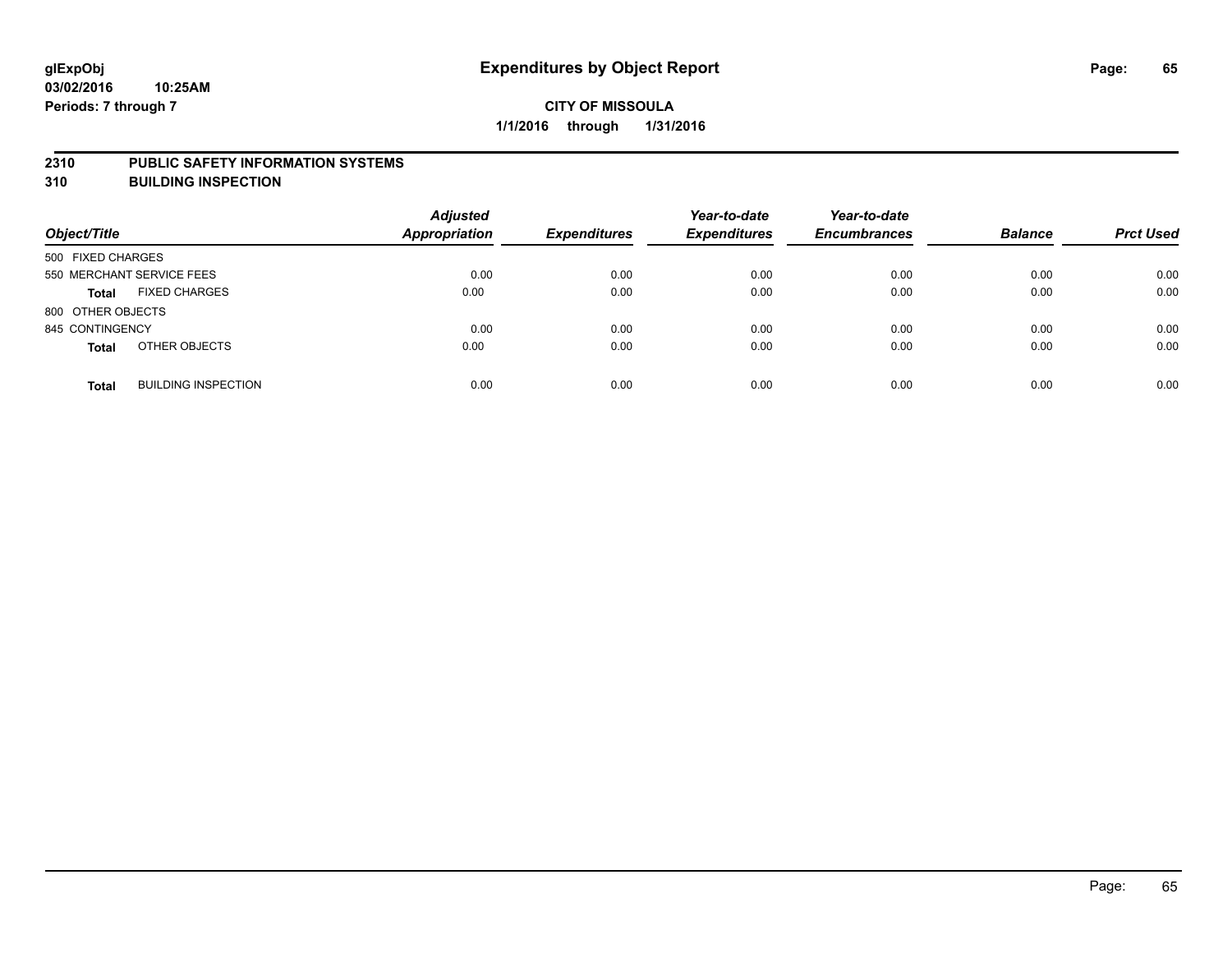**CITY OF MISSOULA 1/1/2016 through 1/31/2016**

### **2310 PUBLIC SAFETY INFORMATION SYSTEMS**

| Object/Title      |                                   | <b>Adjusted</b><br>Appropriation | <b>Expenditures</b> | Year-to-date<br><b>Expenditures</b> | Year-to-date<br><b>Encumbrances</b> | <b>Balance</b> | <b>Prct Used</b> |
|-------------------|-----------------------------------|----------------------------------|---------------------|-------------------------------------|-------------------------------------|----------------|------------------|
| 500 FIXED CHARGES |                                   |                                  |                     |                                     |                                     |                |                  |
|                   | 550 MERCHANT SERVICE FEES         | 0.00                             | 0.00                | 0.00                                | 0.00                                | 0.00           | 0.00             |
| <b>Total</b>      | <b>FIXED CHARGES</b>              | 0.00                             | 0.00                | 0.00                                | 0.00                                | 0.00           | 0.00             |
| 800 OTHER OBJECTS |                                   |                                  |                     |                                     |                                     |                |                  |
| 845 CONTINGENCY   |                                   | 0.00                             | 0.00                | 0.00                                | 0.00                                | 0.00           | 0.00             |
| <b>Total</b>      | OTHER OBJECTS                     | 0.00                             | 0.00                | 0.00                                | 0.00                                | 0.00           | 0.00             |
| <b>Total</b>      | PUBLIC SAFETY INFORMATION SYSTEM! | 0.00                             | 0.00                | 0.00                                | 0.00                                | 0.00           | 0.00             |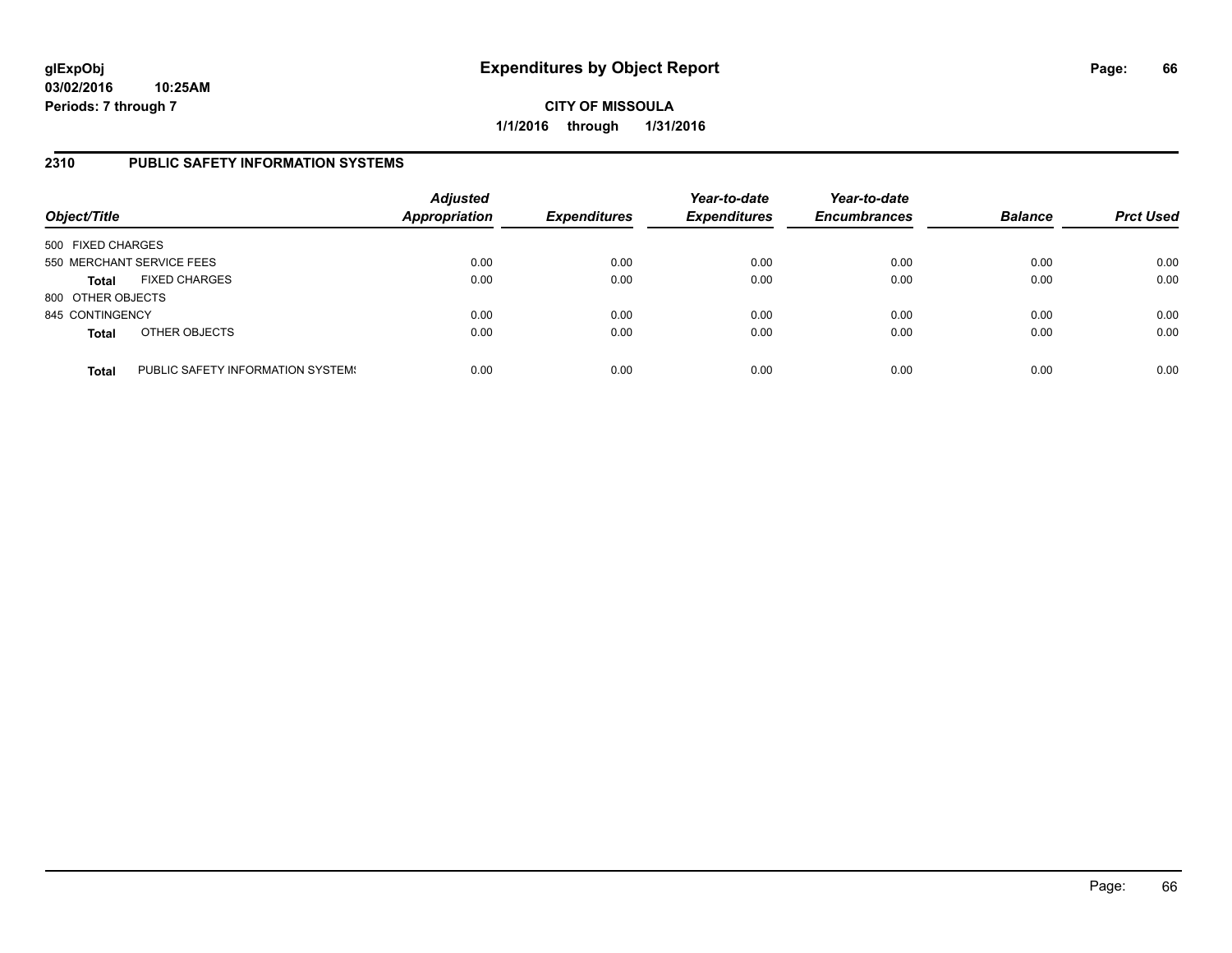#### **2321 IMPACT FEE FUND**

**390 NON-DEPARTMENTAL**

|                        |                                   | <b>Adjusted</b>      |                     | Year-to-date        | Year-to-date        |                |                  |
|------------------------|-----------------------------------|----------------------|---------------------|---------------------|---------------------|----------------|------------------|
| Object/Title           |                                   | <b>Appropriation</b> | <b>Expenditures</b> | <b>Expenditures</b> | <b>Encumbrances</b> | <b>Balance</b> | <b>Prct Used</b> |
| 100 PERSONAL SERVICES  |                                   |                      |                     |                     |                     |                |                  |
| 110 SALARIES AND WAGES |                                   | 0.00                 | 0.00                | 0.00                | 0.00                | 0.00           | 0.00             |
|                        | <b>140 EMPLOYER CONTRIBUTIONS</b> | 0.00                 | 0.00                | 0.00                | 0.00                | 0.00           | 0.00             |
| <b>Total</b>           | PERSONAL SERVICES                 | 0.00                 | 0.00                | 0.00                | 0.00                | 0.00           | 0.00             |
|                        | 300 PURCHASED SERVICES            |                      |                     |                     |                     |                |                  |
|                        | 350 PROFESSIONAL SERVICES         | 0.00                 | 0.00                | 0.00                | 0.00                | 0.00           | 0.00             |
|                        | 390 OTHER PURCHASED SERVICES      | 0.00                 | 0.00                | 0.00                | 0.00                | 0.00           | 0.00             |
| Total                  | PURCHASED SERVICES                | 0.00                 | 0.00                | 0.00                | 0.00                | 0.00           | 0.00             |
| 500 FIXED CHARGES      |                                   |                      |                     |                     |                     |                |                  |
|                        | 550 MERCHANT SERVICE FEES         | 0.00                 | 0.00                | 0.00                | 0.00                | 0.00           | 0.00             |
| <b>Total</b>           | <b>FIXED CHARGES</b>              | 0.00                 | 0.00                | 0.00                | 0.00                | 0.00           | 0.00             |
| 800 OTHER OBJECTS      |                                   |                      |                     |                     |                     |                |                  |
|                        | 820 TRANSFERS TO OTHER FUNDS      | 0.00                 | 0.00                | 0.00                | 0.00                | 0.00           | 0.00             |
| <b>Total</b>           | OTHER OBJECTS                     | 0.00                 | 0.00                | 0.00                | 0.00                | 0.00           | 0.00             |
| 900 CAPITAL OUTLAY     |                                   |                      |                     |                     |                     |                |                  |
| 930 IMPROVEMENTS       |                                   | 2,400,000.00         | 12,619.88           | 306,471.34          | 0.00                | 2,093,528.66   | 12.77            |
| <b>Total</b>           | <b>CAPITAL OUTLAY</b>             | 2,400,000.00         | 12,619.88           | 306,471.34          | 0.00                | 2,093,528.66   | 12.77            |
| <b>Total</b>           | NON-DEPARTMENTAL                  | 2,400,000.00         | 12,619.88           | 306,471.34          | 0.00                | 2,093,528.66   | 12.77            |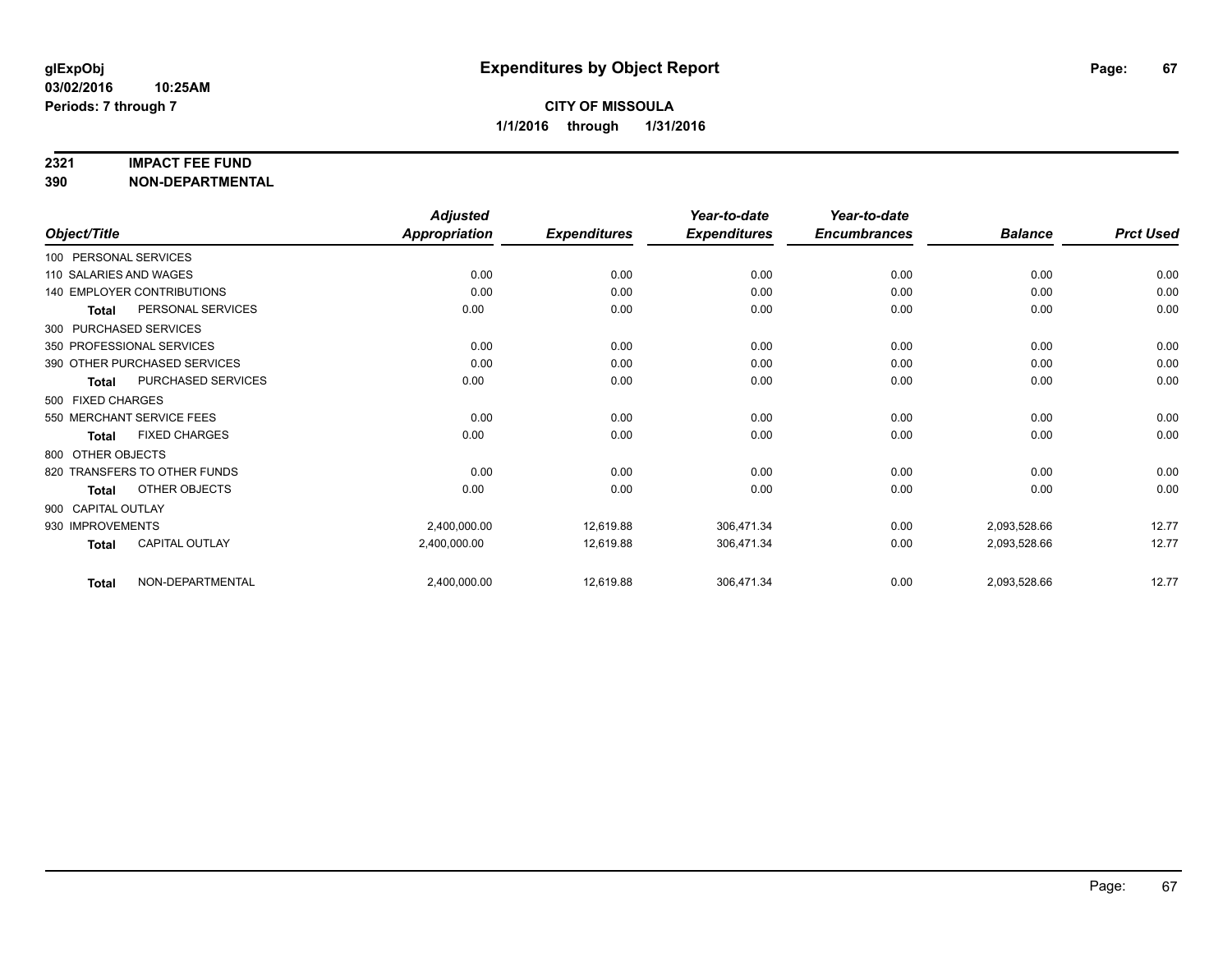### **2321 IMPACT FEE FUND**

|                                        | <b>Adjusted</b>      |                     | Year-to-date        | Year-to-date        |                |                  |
|----------------------------------------|----------------------|---------------------|---------------------|---------------------|----------------|------------------|
| Object/Title                           | <b>Appropriation</b> | <b>Expenditures</b> | <b>Expenditures</b> | <b>Encumbrances</b> | <b>Balance</b> | <b>Prct Used</b> |
| 100 PERSONAL SERVICES                  |                      |                     |                     |                     |                |                  |
| 110 SALARIES AND WAGES                 | 0.00                 | 0.00                | 0.00                | 0.00                | 0.00           | 0.00             |
| <b>140 EMPLOYER CONTRIBUTIONS</b>      | 0.00                 | 0.00                | 0.00                | 0.00                | 0.00           | 0.00             |
| PERSONAL SERVICES<br><b>Total</b>      | 0.00                 | 0.00                | 0.00                | 0.00                | 0.00           | 0.00             |
| 300 PURCHASED SERVICES                 |                      |                     |                     |                     |                |                  |
| 350 PROFESSIONAL SERVICES              | 0.00                 | 0.00                | 0.00                | 0.00                | 0.00           | 0.00             |
| 390 OTHER PURCHASED SERVICES           | 0.00                 | 0.00                | 0.00                | 0.00                | 0.00           | 0.00             |
| PURCHASED SERVICES<br><b>Total</b>     | 0.00                 | 0.00                | 0.00                | 0.00                | 0.00           | 0.00             |
| 500 FIXED CHARGES                      |                      |                     |                     |                     |                |                  |
| 550 MERCHANT SERVICE FEES              | 0.00                 | 0.00                | 0.00                | 0.00                | 0.00           | 0.00             |
| <b>FIXED CHARGES</b><br><b>Total</b>   | 0.00                 | 0.00                | 0.00                | 0.00                | 0.00           | 0.00             |
| 800 OTHER OBJECTS                      |                      |                     |                     |                     |                |                  |
| 820 TRANSFERS TO OTHER FUNDS           | 0.00                 | 0.00                | 0.00                | 0.00                | 0.00           | 0.00             |
| OTHER OBJECTS<br><b>Total</b>          | 0.00                 | 0.00                | 0.00                | 0.00                | 0.00           | 0.00             |
| 900 CAPITAL OUTLAY                     |                      |                     |                     |                     |                |                  |
| 930 IMPROVEMENTS                       | 2,400,000.00         | 12,619.88           | 306,471.34          | 0.00                | 2,093,528.66   | 12.77            |
| CAPITAL OUTLAY<br><b>Total</b>         | 2,400,000.00         | 12,619.88           | 306,471.34          | 0.00                | 2,093,528.66   | 12.77            |
| <b>IMPACT FEE FUND</b><br><b>Total</b> | 2,400,000.00         | 12,619.88           | 306,471.34          | 0.00                | 2,093,528.66   | 12.77            |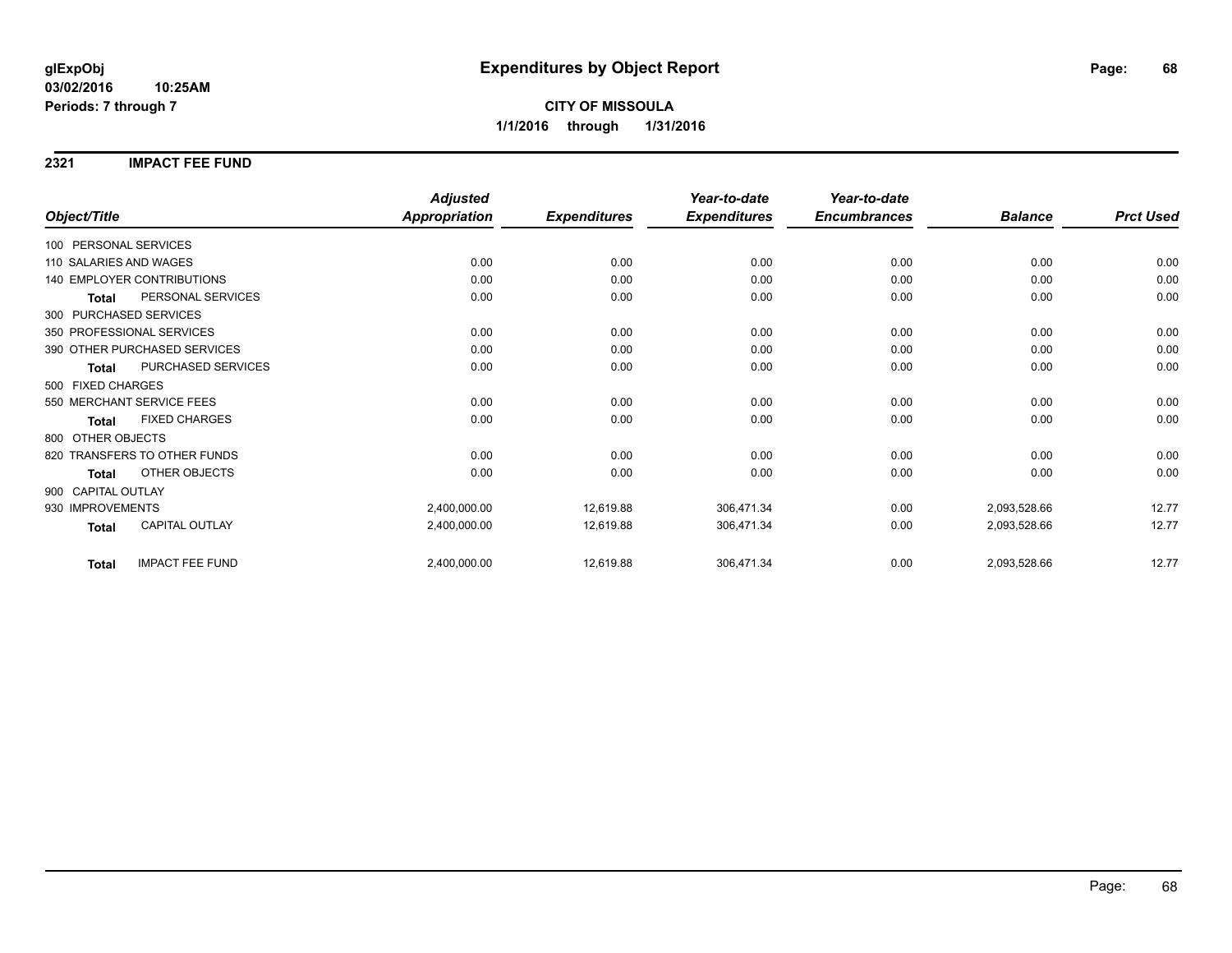#### **2322 GEORGE ELMER/CATTLE DR INTERSECTION**

**390 NON-DEPARTMENTAL**

| Object/Title       |                              | <b>Adjusted</b><br><b>Appropriation</b> | <b>Expenditures</b> | Year-to-date<br><b>Expenditures</b> | Year-to-date<br><b>Encumbrances</b> | <b>Balance</b> | <b>Prct Used</b> |
|--------------------|------------------------------|-----------------------------------------|---------------------|-------------------------------------|-------------------------------------|----------------|------------------|
|                    | 300 PURCHASED SERVICES       |                                         |                     |                                     |                                     |                |                  |
|                    | 350 PROFESSIONAL SERVICES    | 15,000.00                               | 0.00                | 0.00                                | 0.00                                | 15,000.00      | 0.00             |
| <b>Total</b>       | <b>PURCHASED SERVICES</b>    | 15,000.00                               | 0.00                | 0.00                                | 0.00                                | 15,000.00      | 0.00             |
| 500 FIXED CHARGES  |                              |                                         |                     |                                     |                                     |                |                  |
|                    | 550 MERCHANT SERVICE FEES    | 0.00                                    | 0.00                | 0.00                                | 0.00                                | 0.00           | 0.00             |
| Total              | <b>FIXED CHARGES</b>         | 0.00                                    | 0.00                | 0.00                                | 0.00                                | 0.00           | 0.00             |
| 800 OTHER OBJECTS  |                              |                                         |                     |                                     |                                     |                |                  |
|                    | 820 TRANSFERS TO OTHER FUNDS | 0.00                                    | 0.00                | 0.00                                | 0.00                                | 0.00           | 0.00             |
| <b>Total</b>       | OTHER OBJECTS                | 0.00                                    | 0.00                | 0.00                                | 0.00                                | 0.00           | 0.00             |
| 900 CAPITAL OUTLAY |                              |                                         |                     |                                     |                                     |                |                  |
| 930 IMPROVEMENTS   |                              | 0.00                                    | 0.00                | 0.00                                | 0.00                                | 0.00           | 0.00             |
| <b>Total</b>       | <b>CAPITAL OUTLAY</b>        | 0.00                                    | 0.00                | 0.00                                | 0.00                                | 0.00           | 0.00             |
| <b>Total</b>       | NON-DEPARTMENTAL             | 15,000.00                               | 0.00                | 0.00                                | 0.00                                | 15,000.00      | 0.00             |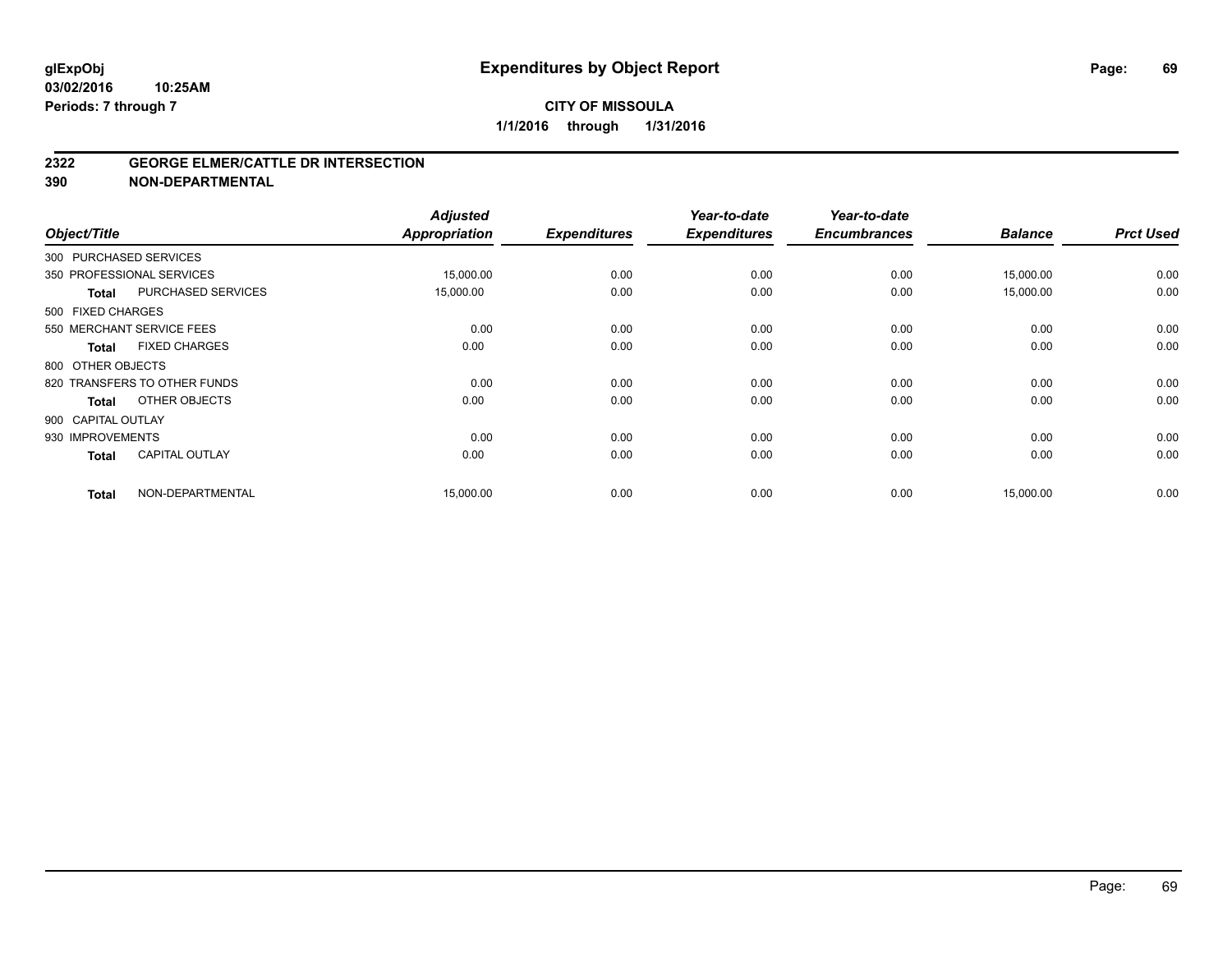## **2322 GEORGE ELMER/CATTLE DR INTERSECTION**

| Object/Title                                            | <b>Adjusted</b><br><b>Appropriation</b> | <b>Expenditures</b> | Year-to-date<br><b>Expenditures</b> | Year-to-date<br><b>Encumbrances</b> | <b>Balance</b> | <b>Prct Used</b> |
|---------------------------------------------------------|-----------------------------------------|---------------------|-------------------------------------|-------------------------------------|----------------|------------------|
| 300 PURCHASED SERVICES                                  |                                         |                     |                                     |                                     |                |                  |
| 350 PROFESSIONAL SERVICES                               | 15,000.00                               | 0.00                | 0.00                                | 0.00                                | 15,000.00      | 0.00             |
| PURCHASED SERVICES<br><b>Total</b>                      | 15,000.00                               | 0.00                | 0.00                                | 0.00                                | 15,000.00      | 0.00             |
| 500 FIXED CHARGES                                       |                                         |                     |                                     |                                     |                |                  |
| 550 MERCHANT SERVICE FEES                               | 0.00                                    | 0.00                | 0.00                                | 0.00                                | 0.00           | 0.00             |
| <b>FIXED CHARGES</b><br><b>Total</b>                    | 0.00                                    | 0.00                | 0.00                                | 0.00                                | 0.00           | 0.00             |
| 800 OTHER OBJECTS                                       |                                         |                     |                                     |                                     |                |                  |
| 820 TRANSFERS TO OTHER FUNDS                            | 0.00                                    | 0.00                | 0.00                                | 0.00                                | 0.00           | 0.00             |
| OTHER OBJECTS<br>Total                                  | 0.00                                    | 0.00                | 0.00                                | 0.00                                | 0.00           | 0.00             |
| 900 CAPITAL OUTLAY                                      |                                         |                     |                                     |                                     |                |                  |
| 930 IMPROVEMENTS                                        | 0.00                                    | 0.00                | 0.00                                | 0.00                                | 0.00           | 0.00             |
| <b>CAPITAL OUTLAY</b><br><b>Total</b>                   | 0.00                                    | 0.00                | 0.00                                | 0.00                                | 0.00           | 0.00             |
| <b>GEORGE ELMER/CATTLE DR INTERSECT</b><br><b>Total</b> | 15,000.00                               | 0.00                | 0.00                                | 0.00                                | 15,000.00      | 0.00             |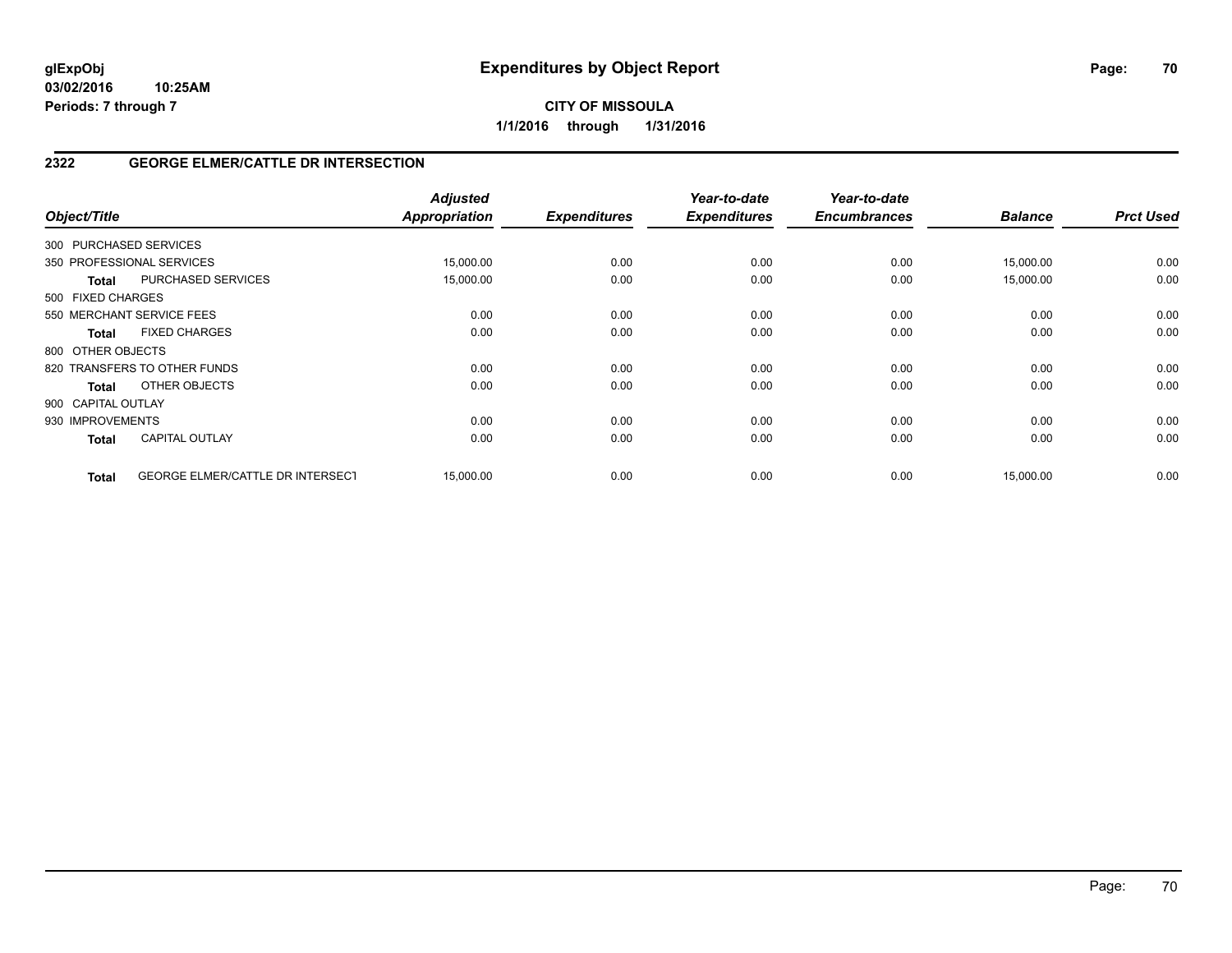**2365 PUBLIC ART FUND**

**220 MAYOR**

|                        |                           | <b>Adjusted</b> |                     | Year-to-date        | Year-to-date        |                |                  |
|------------------------|---------------------------|-----------------|---------------------|---------------------|---------------------|----------------|------------------|
| Object/Title           |                           | Appropriation   | <b>Expenditures</b> | <b>Expenditures</b> | <b>Encumbrances</b> | <b>Balance</b> | <b>Prct Used</b> |
| 300 PURCHASED SERVICES |                           |                 |                     |                     |                     |                |                  |
|                        | 350 PROFESSIONAL SERVICES | 7,350.00        | 0.00                | 6,603.09            | 0.00                | 746.91         | 89.84            |
| Total                  | <b>PURCHASED SERVICES</b> | 7,350.00        | 0.00                | 6,603.09            | 0.00                | 746.91         | 89.84            |
| 500 FIXED CHARGES      |                           |                 |                     |                     |                     |                |                  |
|                        | 550 MERCHANT SERVICE FEES | 0.00            | 0.00                | 0.00                | 0.00                | 0.00           | 0.00             |
| Total                  | <b>FIXED CHARGES</b>      | 0.00            | 0.00                | 0.00                | 0.00                | 0.00           | 0.00             |
| 800 OTHER OBJECTS      |                           |                 |                     |                     |                     |                |                  |
| 845 CONTINGENCY        |                           | 0.00            | 0.00                | 0.00                | 0.00                | 0.00           | 0.00             |
| <b>Total</b>           | OTHER OBJECTS             | 0.00            | 0.00                | 0.00                | 0.00                | 0.00           | 0.00             |
| 900 CAPITAL OUTLAY     |                           |                 |                     |                     |                     |                |                  |
| 930 IMPROVEMENTS       |                           | 5.615.00        | 0.00                | 20,400.00           | 0.00                | $-14,785.00$   | 363.31           |
| <b>Total</b>           | <b>CAPITAL OUTLAY</b>     | 5,615.00        | 0.00                | 20,400.00           | 0.00                | $-14,785.00$   | 363.31           |
| <b>Total</b>           | <b>MAYOR</b>              | 12,965.00       | 0.00                | 27,003.09           | 0.00                | $-14,038.09$   | 208.28           |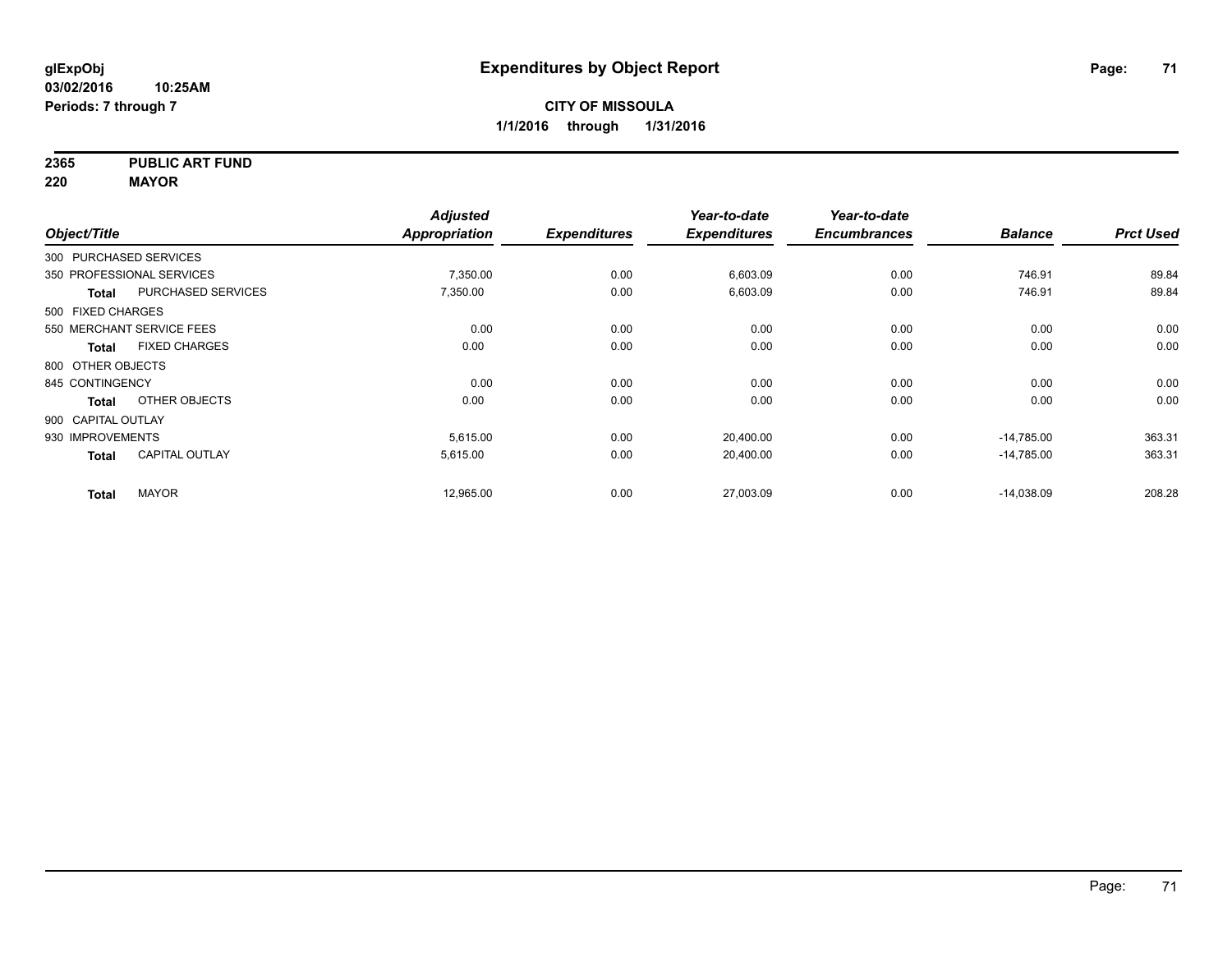### **2365 PUBLIC ART FUND**

| Object/Title              |                      | <b>Adjusted</b><br>Appropriation | <b>Expenditures</b> | Year-to-date<br><b>Expenditures</b> | Year-to-date<br><b>Encumbrances</b> | <b>Balance</b> | <b>Prct Used</b> |
|---------------------------|----------------------|----------------------------------|---------------------|-------------------------------------|-------------------------------------|----------------|------------------|
| 300 PURCHASED SERVICES    |                      |                                  |                     |                                     |                                     |                |                  |
|                           |                      |                                  |                     |                                     |                                     |                |                  |
| 350 PROFESSIONAL SERVICES |                      | 7,350.00                         | 0.00                | 6,603.09                            | 0.00                                | 746.91         | 89.84            |
| <b>Total</b>              | PURCHASED SERVICES   | 7,350.00                         | 0.00                | 6,603.09                            | 0.00                                | 746.91         | 89.84            |
| 500 FIXED CHARGES         |                      |                                  |                     |                                     |                                     |                |                  |
| 550 MERCHANT SERVICE FEES |                      | 0.00                             | 0.00                | 0.00                                | 0.00                                | 0.00           | 0.00             |
| <b>Total</b>              | <b>FIXED CHARGES</b> | 0.00                             | 0.00                | 0.00                                | 0.00                                | 0.00           | 0.00             |
| 800 OTHER OBJECTS         |                      |                                  |                     |                                     |                                     |                |                  |
| 845 CONTINGENCY           |                      | 0.00                             | 0.00                | 0.00                                | 0.00                                | 0.00           | 0.00             |
| Total                     | OTHER OBJECTS        | 0.00                             | 0.00                | 0.00                                | 0.00                                | 0.00           | 0.00             |
| 900 CAPITAL OUTLAY        |                      |                                  |                     |                                     |                                     |                |                  |
| 930 IMPROVEMENTS          |                      | 5,615.00                         | 0.00                | 20,400.00                           | 0.00                                | $-14,785.00$   | 363.31           |
| <b>Total</b>              | CAPITAL OUTLAY       | 5,615.00                         | 0.00                | 20,400.00                           | 0.00                                | $-14,785.00$   | 363.31           |
| <b>Total</b>              | PUBLIC ART FUND      | 12,965.00                        | 0.00                | 27,003.09                           | 0.00                                | $-14,038.09$   | 208.28           |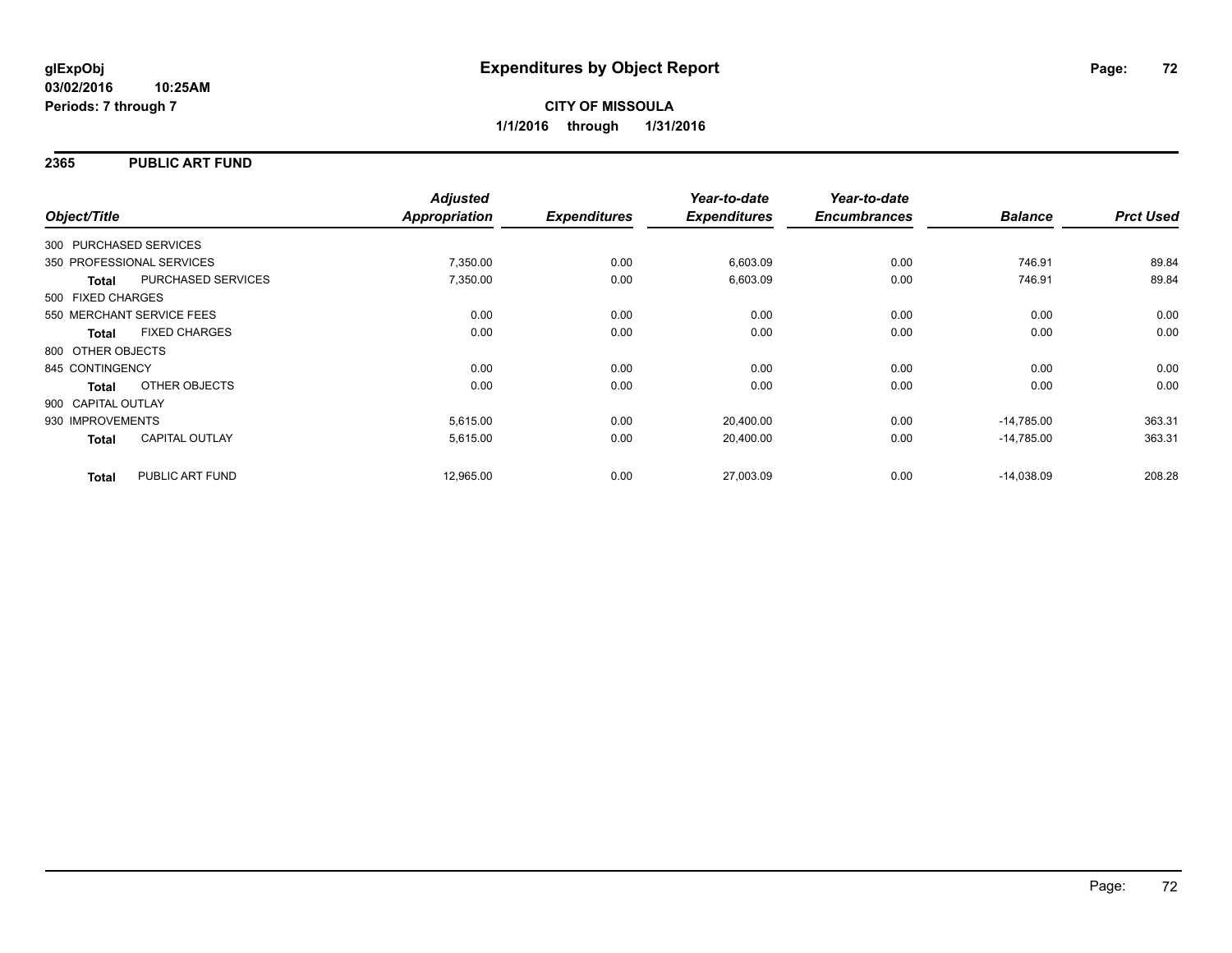### **2371 EMPLOYEE HEALTH INSURANCE LEVY FUND**

**390 NON-DEPARTMENTAL**

| Object/Title                         | <b>Adjusted</b><br><b>Appropriation</b> | <b>Expenditures</b> | Year-to-date<br><b>Expenditures</b> | Year-to-date<br><b>Encumbrances</b> | <b>Balance</b> | <b>Prct Used</b> |
|--------------------------------------|-----------------------------------------|---------------------|-------------------------------------|-------------------------------------|----------------|------------------|
| 500 FIXED CHARGES                    |                                         |                     |                                     |                                     |                |                  |
| 550 MERCHANT SERVICE FEES            | 0.00                                    | 0.00                | 0.00                                | 0.00                                | 0.00           | 0.00             |
| <b>FIXED CHARGES</b><br><b>Total</b> | 0.00                                    | 0.00                | 0.00                                | 0.00                                | 0.00           | 0.00             |
| 800 OTHER OBJECTS                    |                                         |                     |                                     |                                     |                |                  |
| 820 TRANSFERS TO OTHER FUNDS         | 4.462.00                                | 0.00                | 2.231.00                            | 0.00                                | 2.231.00       | 50.00            |
| OTHER OBJECTS<br><b>Total</b>        | 4.462.00                                | 0.00                | 2.231.00                            | 0.00                                | 2.231.00       | 50.00            |
| NON-DEPARTMENTAL<br><b>Total</b>     | 4.462.00                                | 0.00                | 2.231.00                            | 0.00                                | 2.231.00       | 50.00            |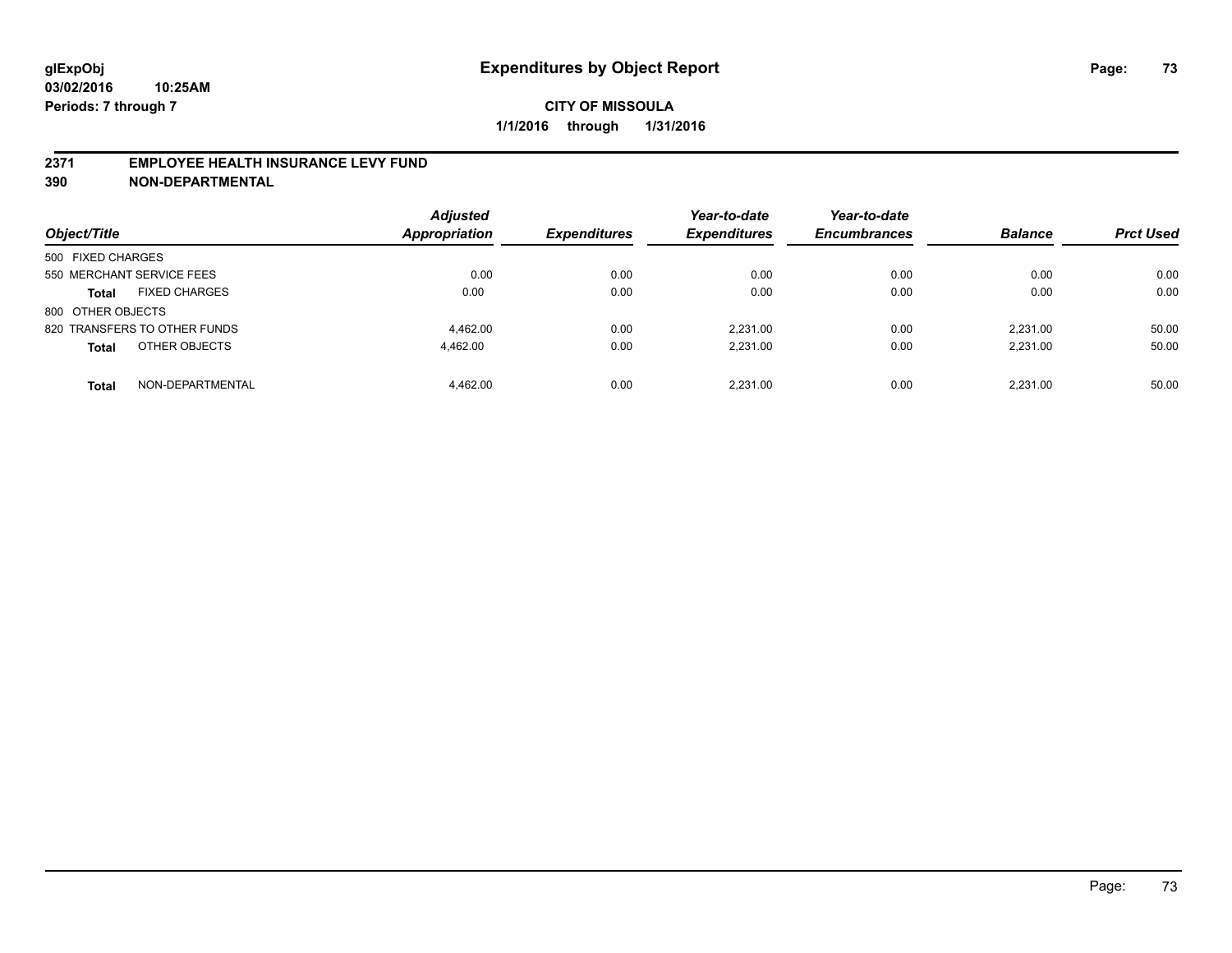**CITY OF MISSOULA 1/1/2016 through 1/31/2016**

### **2371 EMPLOYEE HEALTH INSURANCE LEVY FUND**

| Object/Title              |                                  | <b>Adjusted</b><br><b>Appropriation</b> | <b>Expenditures</b> | Year-to-date<br><b>Expenditures</b> | Year-to-date<br><b>Encumbrances</b> | <b>Balance</b> | <b>Prct Used</b> |
|---------------------------|----------------------------------|-----------------------------------------|---------------------|-------------------------------------|-------------------------------------|----------------|------------------|
| 500 FIXED CHARGES         |                                  |                                         |                     |                                     |                                     |                |                  |
| 550 MERCHANT SERVICE FEES |                                  | 0.00                                    | 0.00                | 0.00                                | 0.00                                | 0.00           | 0.00             |
| <b>Total</b>              | <b>FIXED CHARGES</b>             | 0.00                                    | 0.00                | 0.00                                | 0.00                                | 0.00           | 0.00             |
| 800 OTHER OBJECTS         |                                  |                                         |                     |                                     |                                     |                |                  |
|                           | 820 TRANSFERS TO OTHER FUNDS     | 4.462.00                                | 0.00                | 2.231.00                            | 0.00                                | 2.231.00       | 50.00            |
| <b>Total</b>              | OTHER OBJECTS                    | 4.462.00                                | 0.00                | 2,231.00                            | 0.00                                | 2.231.00       | 50.00            |
| <b>Total</b>              | EMPLOYEE HEALTH INSURANCE LEVY F | 4.462.00                                | 0.00                | 2.231.00                            | 0.00                                | 2.231.00       | 50.00            |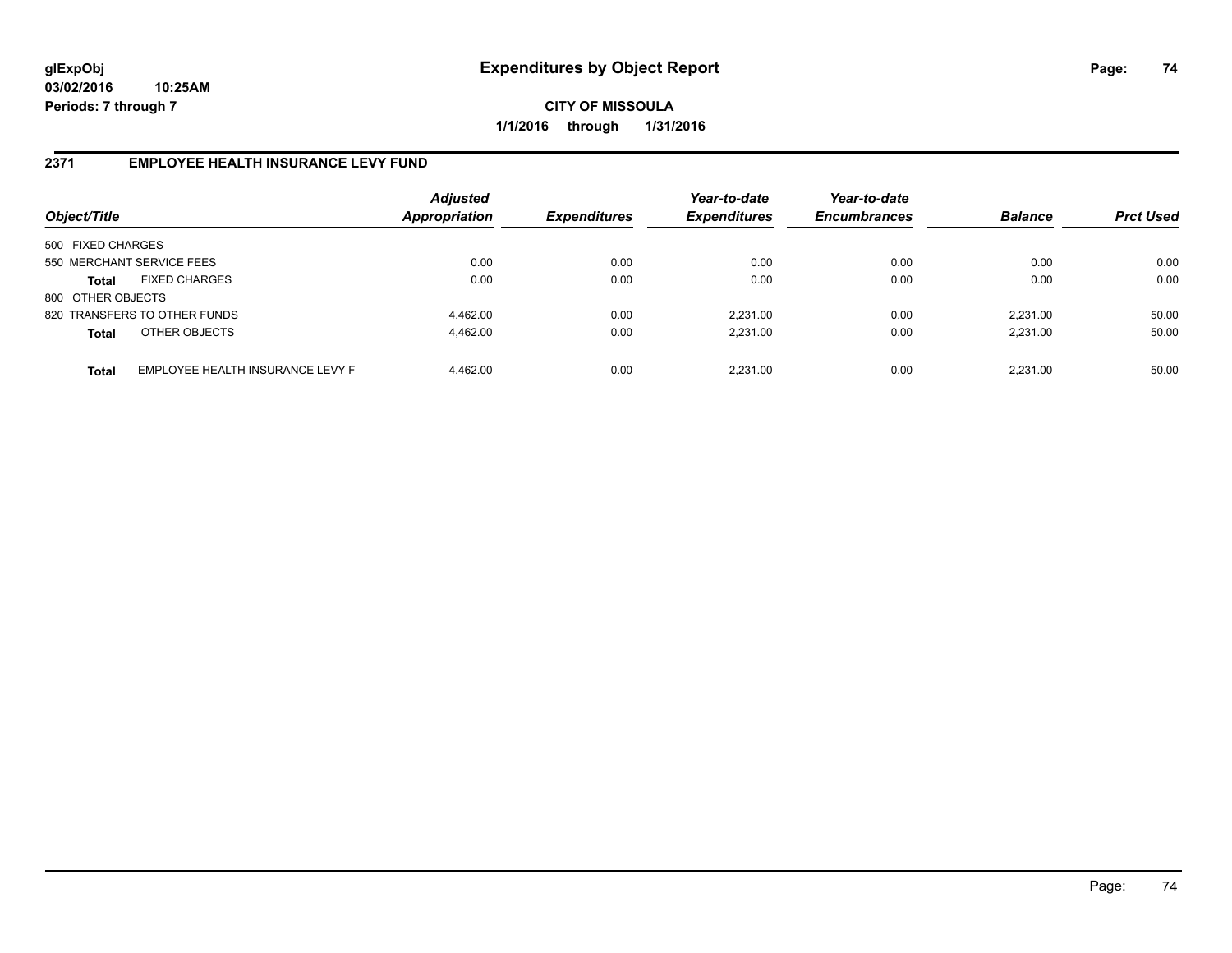**2372 PERMISSIVE MEDICAL LEVY**

**390 NON-DEPARTMENTAL**

| Object/Title                         | <b>Adjusted</b><br><b>Appropriation</b> | <b>Expenditures</b> | Year-to-date<br><b>Expenditures</b> | Year-to-date<br><b>Encumbrances</b> | <b>Balance</b> | <b>Prct Used</b> |
|--------------------------------------|-----------------------------------------|---------------------|-------------------------------------|-------------------------------------|----------------|------------------|
| 500 FIXED CHARGES                    |                                         |                     |                                     |                                     |                |                  |
| 550 MERCHANT SERVICE FEES            | 0.00                                    | 0.00                | 0.00                                | 0.00                                | 0.00           | 0.00             |
| <b>FIXED CHARGES</b><br><b>Total</b> | 0.00                                    | 0.00                | 0.00                                | 0.00                                | 0.00           | 0.00             |
| 800 OTHER OBJECTS                    |                                         |                     |                                     |                                     |                |                  |
| 820 TRANSFERS TO OTHER FUNDS         | 4,405,445.00                            | 0.00                | 2.202.723.00                        | 0.00                                | 2.202.722.00   | 50.00            |
| OTHER OBJECTS<br><b>Total</b>        | 4,405,445.00                            | 0.00                | 2.202.723.00                        | 0.00                                | 2,202,722.00   | 50.00            |
| NON-DEPARTMENTAL<br><b>Total</b>     | 4.405.445.00                            | 0.00                | 2.202.723.00                        | 0.00                                | 2.202.722.00   | 50.00            |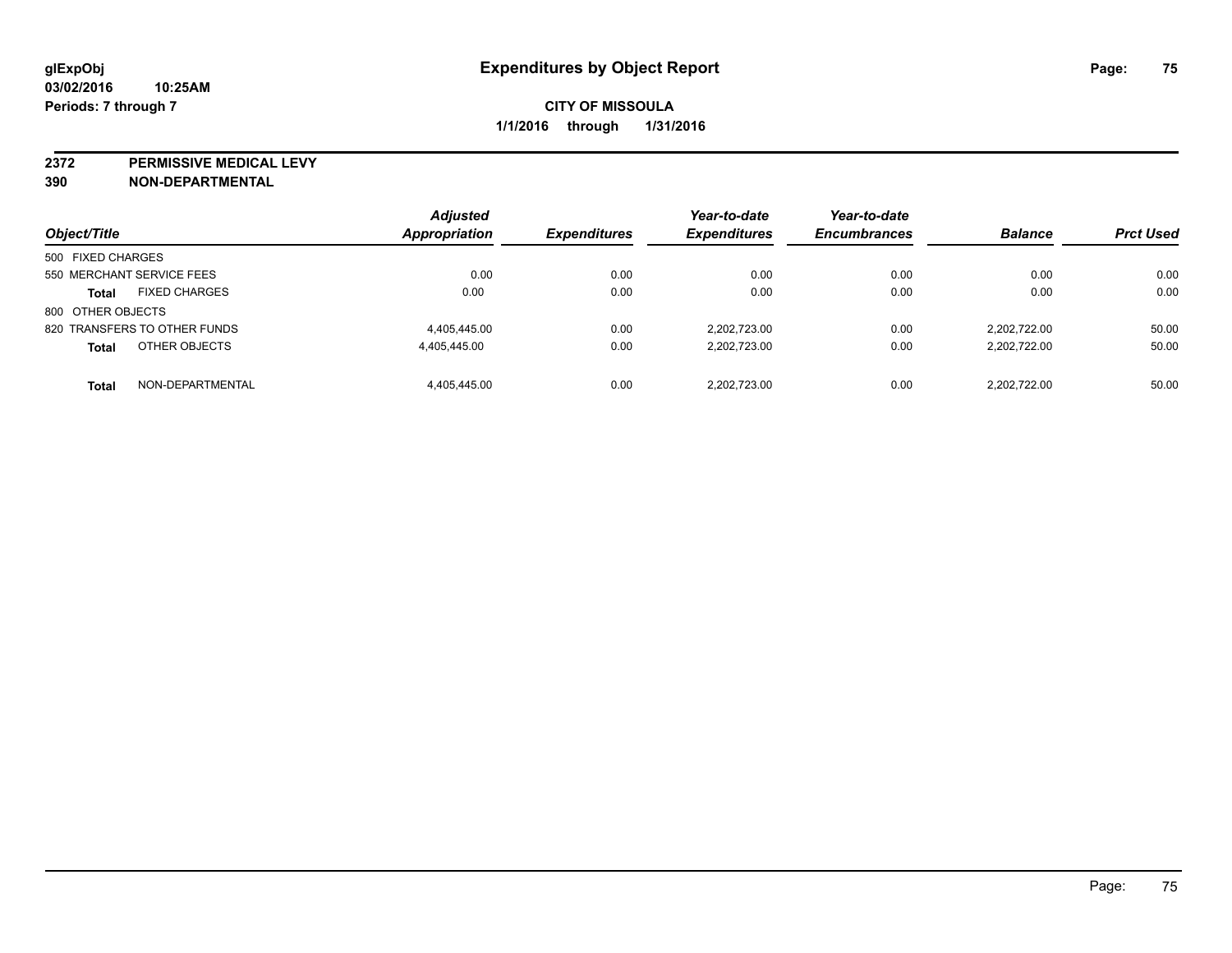#### **2372 PERMISSIVE MEDICAL LEVY**

| Object/Title              |                              | <b>Adjusted</b><br>Appropriation | <b>Expenditures</b> | Year-to-date<br><b>Expenditures</b> | Year-to-date<br><b>Encumbrances</b> | <b>Balance</b> | <b>Prct Used</b> |
|---------------------------|------------------------------|----------------------------------|---------------------|-------------------------------------|-------------------------------------|----------------|------------------|
| 500 FIXED CHARGES         |                              |                                  |                     |                                     |                                     |                |                  |
| 550 MERCHANT SERVICE FEES |                              | 0.00                             | 0.00                | 0.00                                | 0.00                                | 0.00           | 0.00             |
| <b>Total</b>              | <b>FIXED CHARGES</b>         | 0.00                             | 0.00                | 0.00                                | 0.00                                | 0.00           | 0.00             |
| 800 OTHER OBJECTS         |                              |                                  |                     |                                     |                                     |                |                  |
|                           | 820 TRANSFERS TO OTHER FUNDS | 4,405,445.00                     | 0.00                | 2.202.723.00                        | 0.00                                | 2.202.722.00   | 50.00            |
| <b>Total</b>              | OTHER OBJECTS                | 4,405,445.00                     | 0.00                | 2.202.723.00                        | 0.00                                | 2.202.722.00   | 50.00            |
| <b>Total</b>              | PERMISSIVE MEDICAL LEVY      | 4.405.445.00                     | 0.00                | 2.202.723.00                        | 0.00                                | 2.202.722.00   | 50.00            |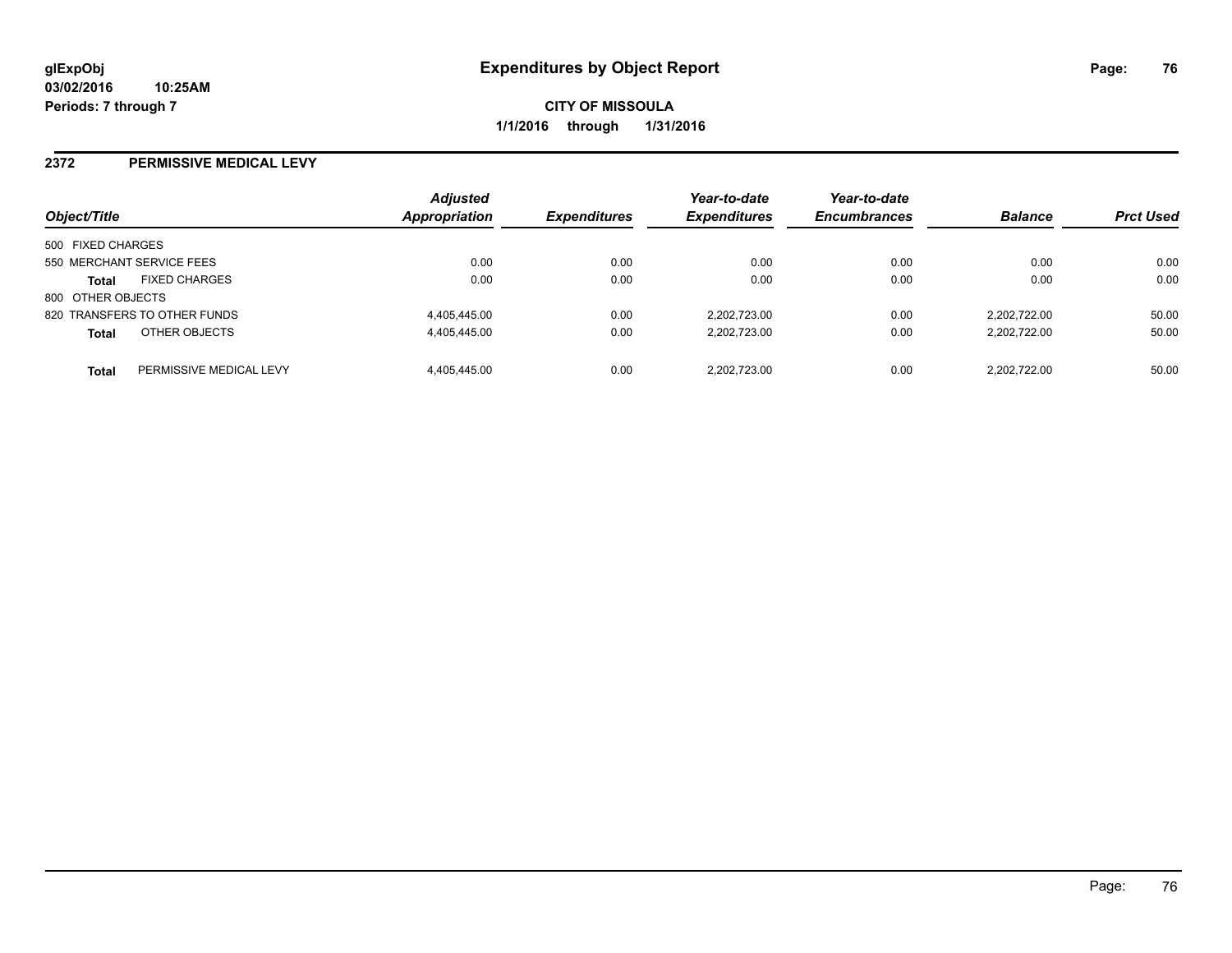### **CITY OF MISSOULA 1/1/2016 through 1/31/2016**

#### **2389 CABLE TELEVISION FRANCHISE FUND**

**390 NON-DEPARTMENTAL**

|                    |                                     | <b>Adjusted</b>      |                     | Year-to-date        | Year-to-date        |                |                  |
|--------------------|-------------------------------------|----------------------|---------------------|---------------------|---------------------|----------------|------------------|
| Object/Title       |                                     | <b>Appropriation</b> | <b>Expenditures</b> | <b>Expenditures</b> | <b>Encumbrances</b> | <b>Balance</b> | <b>Prct Used</b> |
|                    | 300 PURCHASED SERVICES              |                      |                     |                     |                     |                |                  |
|                    | 330 PUBLICITY, SUBSCRIPTIONS & DUES | 0.00                 | 0.00                | 0.00                | 0.00                | 0.00           | 0.00             |
|                    | 350 PROFESSIONAL SERVICES           | 5,000.00             | 0.00                | 11,409.90           | 0.00                | $-6,409.90$    | 228.20           |
|                    | 360 REPAIR & MAINTENANCE            | 0.00                 | 0.00                | 0.00                | 0.00                | 0.00           | 0.00             |
| 370 TRAVEL         |                                     | 1,000.00             | 0.00                | 0.00                | 0.00                | 1,000.00       | 0.00             |
| 380 TRAINING       |                                     | 1,000.00             | 0.00                | 0.00                | 0.00                | 1,000.00       | 0.00             |
| Total              | PURCHASED SERVICES                  | 7,000.00             | 0.00                | 11,409.90           | 0.00                | $-4,409.90$    | 163.00           |
| 500 FIXED CHARGES  |                                     |                      |                     |                     |                     |                |                  |
|                    | 550 MERCHANT SERVICE FEES           | 0.00                 | 0.00                | 0.00                | 0.00                | 0.00           | 0.00             |
| Total              | <b>FIXED CHARGES</b>                | 0.00                 | 0.00                | 0.00                | 0.00                | 0.00           | 0.00             |
|                    | 700 GRANTS & CONTRIBUTIONS          |                      |                     |                     |                     |                |                  |
|                    | 700 GRANTS & CONTRIBUTIONS          | 440.000.00           | 110.000.00          | 245.274.26          | 0.00                | 194.725.74     | 55.74            |
| <b>Total</b>       | <b>GRANTS &amp; CONTRIBUTIONS</b>   | 440,000.00           | 110,000.00          | 245,274.26          | 0.00                | 194,725.74     | 55.74            |
| 800 OTHER OBJECTS  |                                     |                      |                     |                     |                     |                |                  |
|                    | 820 TRANSFERS TO OTHER FUNDS        | 251,433.00           | 0.00                | 125.717.00          | 0.00                | 125,716.00     | 50.00            |
| 845 CONTINGENCY    |                                     | 0.00                 | 0.00                | 0.00                | 0.00                | 0.00           | 0.00             |
| Total              | OTHER OBJECTS                       | 251,433.00           | 0.00                | 125,717.00          | 0.00                | 125,716.00     | 50.00            |
| 900 CAPITAL OUTLAY |                                     |                      |                     |                     |                     |                |                  |
|                    | 940 MACHINERY & EQUIPMENT           | 37,567.00            | 2,263.00            | 13,610.77           | 0.00                | 23,956.23      | 36.23            |
| <b>Total</b>       | <b>CAPITAL OUTLAY</b>               | 37,567.00            | 2.263.00            | 13.610.77           | 0.00                | 23,956.23      | 36.23            |
| <b>Total</b>       | NON-DEPARTMENTAL                    | 736,000.00           | 112,263.00          | 396,011.93          | 0.00                | 339,988.07     | 53.81            |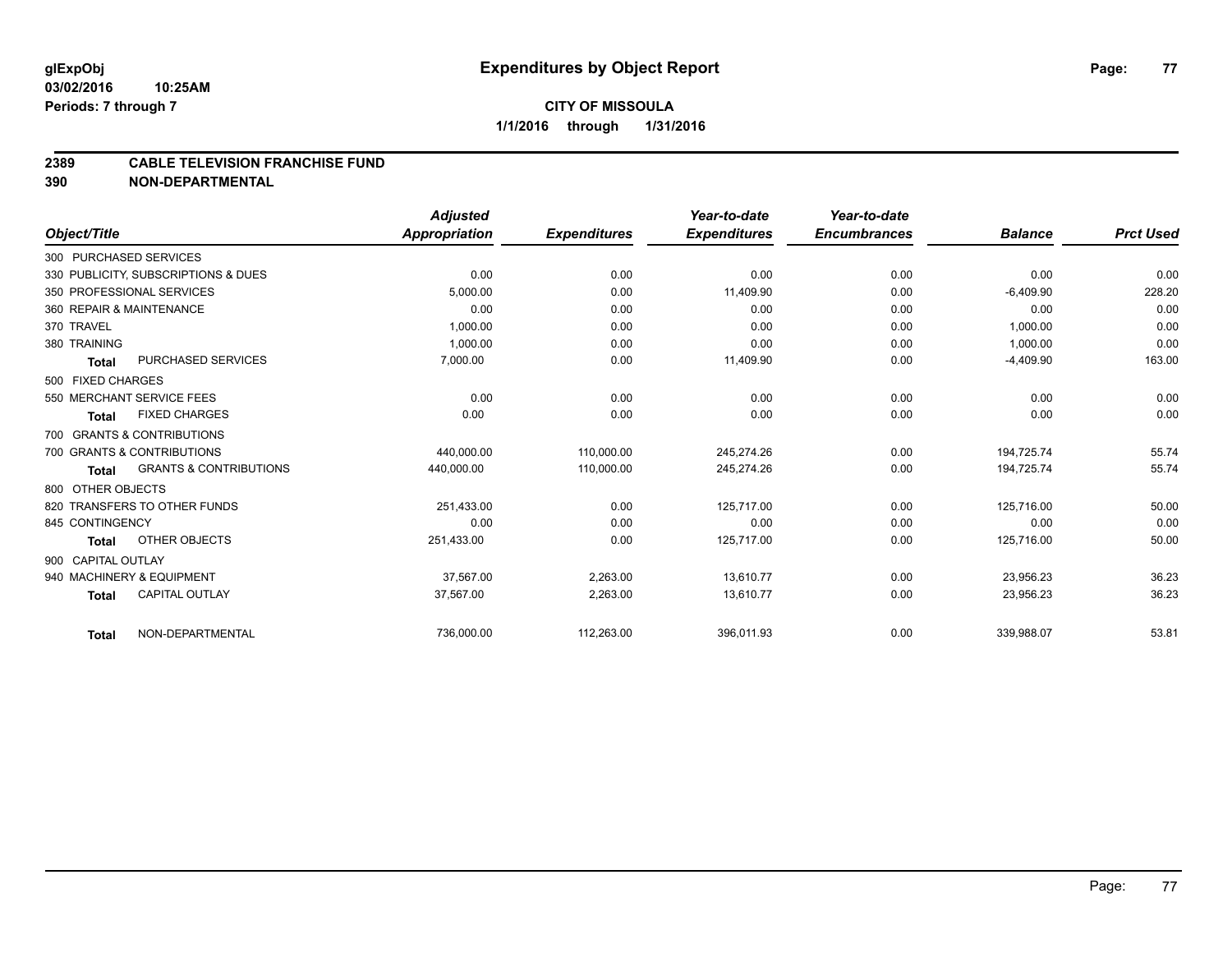# **CITY OF MISSOULA 1/1/2016 through 1/31/2016**

## **2389 CABLE TELEVISION FRANCHISE FUND**

| Object/Title                                           | <b>Adjusted</b><br><b>Appropriation</b> | <b>Expenditures</b> | Year-to-date<br><b>Expenditures</b> | Year-to-date<br><b>Encumbrances</b> | <b>Balance</b> | <b>Prct Used</b> |
|--------------------------------------------------------|-----------------------------------------|---------------------|-------------------------------------|-------------------------------------|----------------|------------------|
|                                                        |                                         |                     |                                     |                                     |                |                  |
| 300 PURCHASED SERVICES                                 |                                         |                     |                                     |                                     |                |                  |
| 330 PUBLICITY, SUBSCRIPTIONS & DUES                    | 0.00                                    | 0.00                | 0.00                                | 0.00                                | 0.00           | 0.00             |
| 350 PROFESSIONAL SERVICES                              | 5,000.00                                | 0.00                | 11,409.90                           | 0.00                                | $-6,409.90$    | 228.20           |
| 360 REPAIR & MAINTENANCE                               | 0.00                                    | 0.00                | 0.00                                | 0.00                                | 0.00           | 0.00             |
| 370 TRAVEL                                             | 1,000.00                                | 0.00                | 0.00                                | 0.00                                | 1,000.00       | 0.00             |
| 380 TRAINING                                           | 1.000.00                                | 0.00                | 0.00                                | 0.00                                | 1,000.00       | 0.00             |
| <b>PURCHASED SERVICES</b><br><b>Total</b>              | 7,000.00                                | 0.00                | 11,409.90                           | 0.00                                | $-4,409.90$    | 163.00           |
| 500 FIXED CHARGES                                      |                                         |                     |                                     |                                     |                |                  |
| 550 MERCHANT SERVICE FEES                              | 0.00                                    | 0.00                | 0.00                                | 0.00                                | 0.00           | 0.00             |
| <b>FIXED CHARGES</b><br><b>Total</b>                   | 0.00                                    | 0.00                | 0.00                                | 0.00                                | 0.00           | 0.00             |
| 700 GRANTS & CONTRIBUTIONS                             |                                         |                     |                                     |                                     |                |                  |
| 700 GRANTS & CONTRIBUTIONS                             | 440,000.00                              | 110,000.00          | 245,274.26                          | 0.00                                | 194.725.74     | 55.74            |
| <b>GRANTS &amp; CONTRIBUTIONS</b><br><b>Total</b>      | 440,000.00                              | 110,000.00          | 245,274.26                          | 0.00                                | 194,725.74     | 55.74            |
| 800 OTHER OBJECTS                                      |                                         |                     |                                     |                                     |                |                  |
| 820 TRANSFERS TO OTHER FUNDS                           | 251,433.00                              | 0.00                | 125,717.00                          | 0.00                                | 125,716.00     | 50.00            |
| 845 CONTINGENCY                                        | 0.00                                    | 0.00                | 0.00                                | 0.00                                | 0.00           | 0.00             |
| <b>OTHER OBJECTS</b><br><b>Total</b>                   | 251,433.00                              | 0.00                | 125,717.00                          | 0.00                                | 125,716.00     | 50.00            |
| 900 CAPITAL OUTLAY                                     |                                         |                     |                                     |                                     |                |                  |
| 940 MACHINERY & EQUIPMENT                              | 37.567.00                               | 2,263.00            | 13,610.77                           | 0.00                                | 23,956.23      | 36.23            |
| <b>CAPITAL OUTLAY</b><br><b>Total</b>                  | 37,567.00                               | 2,263.00            | 13,610.77                           | 0.00                                | 23,956.23      | 36.23            |
|                                                        |                                         |                     |                                     |                                     |                |                  |
| <b>CABLE TELEVISION FRANCHISE FUND</b><br><b>Total</b> | 736,000.00                              | 112,263.00          | 396,011.93                          | 0.00                                | 339,988.07     | 53.81            |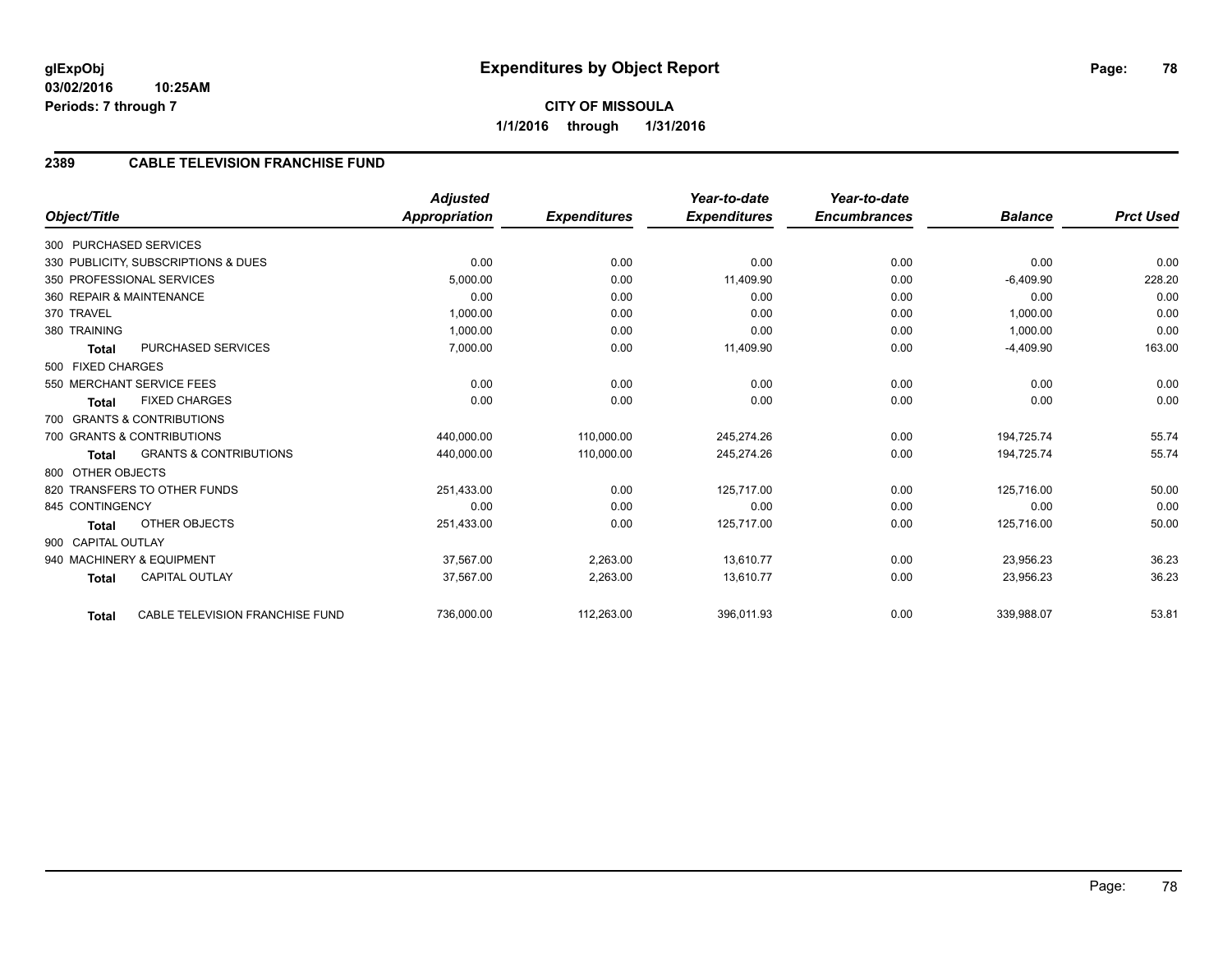# **2390 DRUG FORFEITURE FUND**

**290 POLICE**

|                                                   | <b>Adjusted</b>      |                     | Year-to-date        | Year-to-date        |                |                  |
|---------------------------------------------------|----------------------|---------------------|---------------------|---------------------|----------------|------------------|
| Object/Title                                      | <b>Appropriation</b> | <b>Expenditures</b> | <b>Expenditures</b> | <b>Encumbrances</b> | <b>Balance</b> | <b>Prct Used</b> |
| 100 PERSONAL SERVICES                             |                      |                     |                     |                     |                |                  |
| 110 SALARIES AND WAGES                            | 0.00                 | 0.00                | 0.00                | 0.00                | 0.00           | 0.00             |
| 120 OVERTIME/TERMINATION                          | 0.00                 | 0.00                | 0.00                | 0.00                | 0.00           | 0.00             |
| 140 EMPLOYER CONTRIBUTIONS                        | 0.00                 | 0.00                | 0.00                | 0.00                | 0.00           | 0.00             |
| PERSONAL SERVICES<br>Total                        | 0.00                 | 0.00                | 0.00                | 0.00                | 0.00           | 0.00             |
| 200 SUPPLIES                                      |                      |                     |                     |                     |                |                  |
| 210 OFFICE SUPPLIES                               | 0.00                 | 0.00                | 0.00                | 0.00                | 0.00           | 0.00             |
| 220 OPERATING SUPPLIES                            | 3,000.00             | 356.18              | 7,702.13            | 0.00                | $-4,702.13$    | 256.74           |
| 230 REPAIR/MAINTENANCE                            | 3,000.00             | 0.00                | 0.00                | 0.00                | 3,000.00       | 0.00             |
| 231 GASOLINE                                      | 500.00               | 0.00                | 0.00                | 0.00                | 500.00         | 0.00             |
| 240 OTHER SUPPLIES                                | 0.00                 | 0.00                | 0.00                | 0.00                | 0.00           | 0.00             |
| <b>SUPPLIES</b><br><b>Total</b>                   | 6,500.00             | 356.18              | 7,702.13            | 0.00                | $-1,202.13$    | 118.49           |
| 300 PURCHASED SERVICES                            |                      |                     |                     |                     |                |                  |
| 310 COMMUNICATIONS                                | 500.00               | 0.00                | 0.00                | 0.00                | 500.00         | 0.00             |
| 320 PRINTING & DUPLICATING                        | 300.00               | 0.00                | 0.00                | 0.00                | 300.00         | 0.00             |
| 330 PUBLICITY, SUBSCRIPTIONS & DUES               | 0.00                 | 0.00                | 0.00                | 0.00                | 0.00           | 0.00             |
| 344 TELEPHONE SERVICE                             | 0.00                 | 0.00                | 0.00                | 0.00                | 0.00           | 0.00             |
| 350 PROFESSIONAL SERVICES                         | 0.00                 | 0.00                | 0.00                | 0.00                | 0.00           | 0.00             |
| 360 REPAIR & MAINTENANCE                          | 1,000.00             | 0.00                | 392.00              | 0.00                | 608.00         | 39.20            |
| 370 TRAVEL                                        | 4,000.00             | 0.00                | 325.21              | 0.00                | 3,674.79       | 8.13             |
| 380 TRAINING                                      | 2,000.00             | 0.00                | 0.00                | 0.00                | 2,000.00       | 0.00             |
| 390 OTHER PURCHASED SERVICES                      | 500.00               | 0.00                | 0.00                | 0.00                | 500.00         | 0.00             |
| PURCHASED SERVICES<br>Total                       | 8,300.00             | 0.00                | 717.21              | 0.00                | 7,582.79       | 8.64             |
| 500 FIXED CHARGES                                 |                      |                     |                     |                     |                |                  |
| 500 FIXED CHARGES                                 | 1,000.00             | 0.00                | 0.00                | 0.00                | 1,000.00       | 0.00             |
| 550 MERCHANT SERVICE FEES                         | 0.00                 | 0.00                | 0.00                | 0.00                | 0.00           | 0.00             |
| <b>FIXED CHARGES</b><br><b>Total</b>              | 1,000.00             | 0.00                | 0.00                | 0.00                | 1,000.00       | 0.00             |
| 700 GRANTS & CONTRIBUTIONS                        |                      |                     |                     |                     |                |                  |
| 700 GRANTS & CONTRIBUTIONS                        | 0.00                 | 0.00                | 0.00                | 0.00                | 0.00           | 0.00             |
| <b>GRANTS &amp; CONTRIBUTIONS</b><br><b>Total</b> | 0.00                 | 0.00                | 0.00                | 0.00                | 0.00           | 0.00             |
| 800 OTHER OBJECTS                                 |                      |                     |                     |                     |                |                  |
| 820 TRANSFERS TO OTHER FUNDS                      | 0.00                 | 0.00                | 0.00                | 0.00                | 0.00           | 0.00             |
| 845 CONTINGENCY                                   | 0.00                 | 0.00                | 0.00                | 0.00                | 0.00           | 0.00             |
|                                                   |                      |                     |                     |                     |                |                  |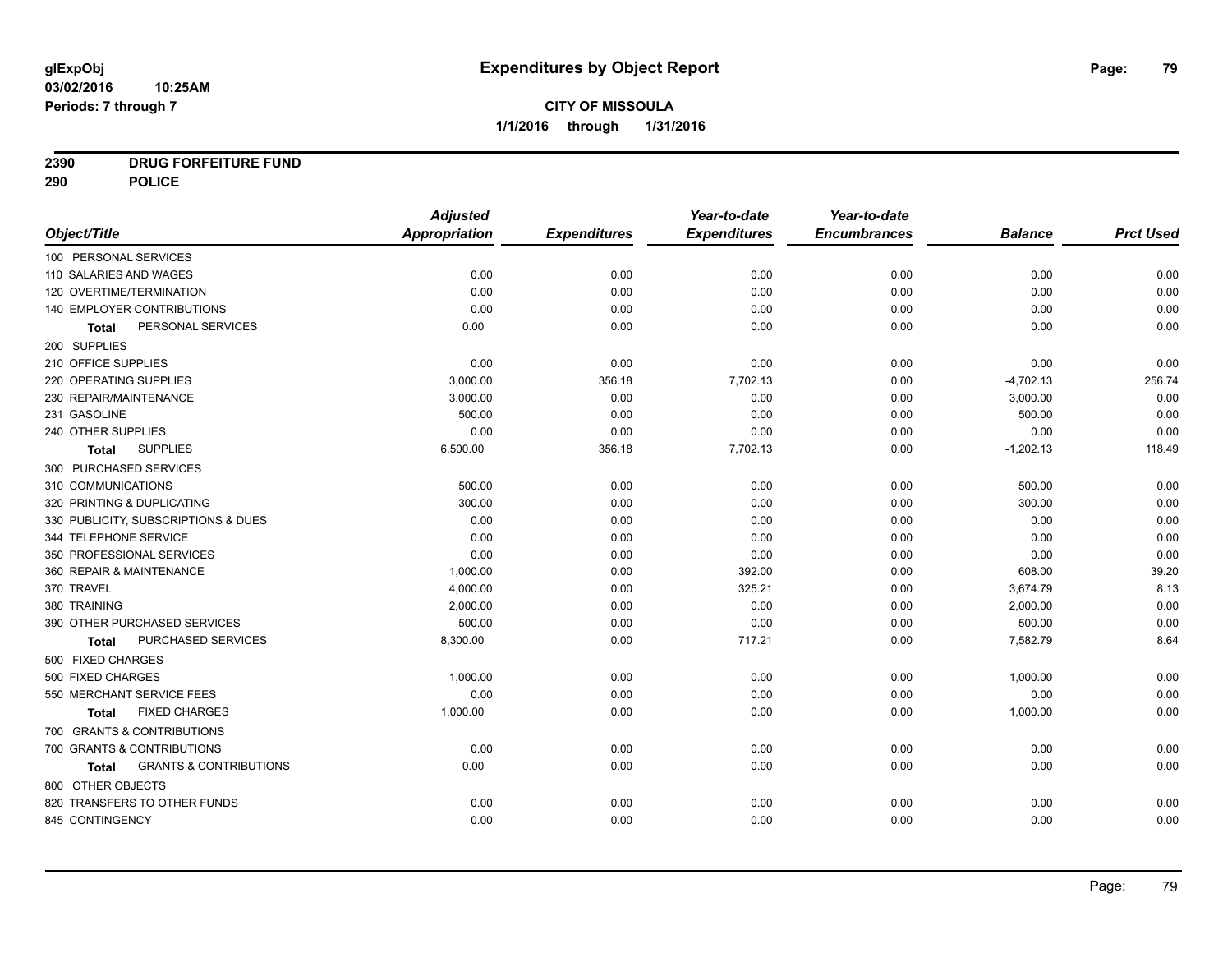# **2390 DRUG FORFEITURE FUND**

**290 POLICE**

| Object/Title       |                           | <b>Adjusted</b><br>Appropriation | <b>Expenditures</b> | Year-to-date<br><b>Expenditures</b> | Year-to-date<br><b>Encumbrances</b> | <b>Balance</b> | <b>Prct Used</b> |
|--------------------|---------------------------|----------------------------------|---------------------|-------------------------------------|-------------------------------------|----------------|------------------|
|                    |                           |                                  |                     |                                     |                                     |                |                  |
| <b>Total</b>       | OTHER OBJECTS             | 0.00                             | 0.00                | 0.00                                | 0.00                                | 0.00           | 0.00             |
| 900 CAPITAL OUTLAY |                           |                                  |                     |                                     |                                     |                |                  |
| 930 IMPROVEMENTS   |                           | 0.00                             | 0.00                | 0.00                                | 0.00                                | 0.00           | 0.00             |
|                    | 940 MACHINERY & EQUIPMENT | 12,000.00                        | 0.00                | 0.00                                | 0.00                                | 12,000.00      | 0.00             |
| <b>Total</b>       | <b>CAPITAL OUTLAY</b>     | 12,000.00                        | 0.00                | 0.00                                | 0.00                                | 12,000.00      | 0.00             |
| <b>Total</b>       | <b>POLICE</b>             | 27,800.00                        | 356.18              | 8.419.34                            | 0.00                                | 19,380.66      | 30.29            |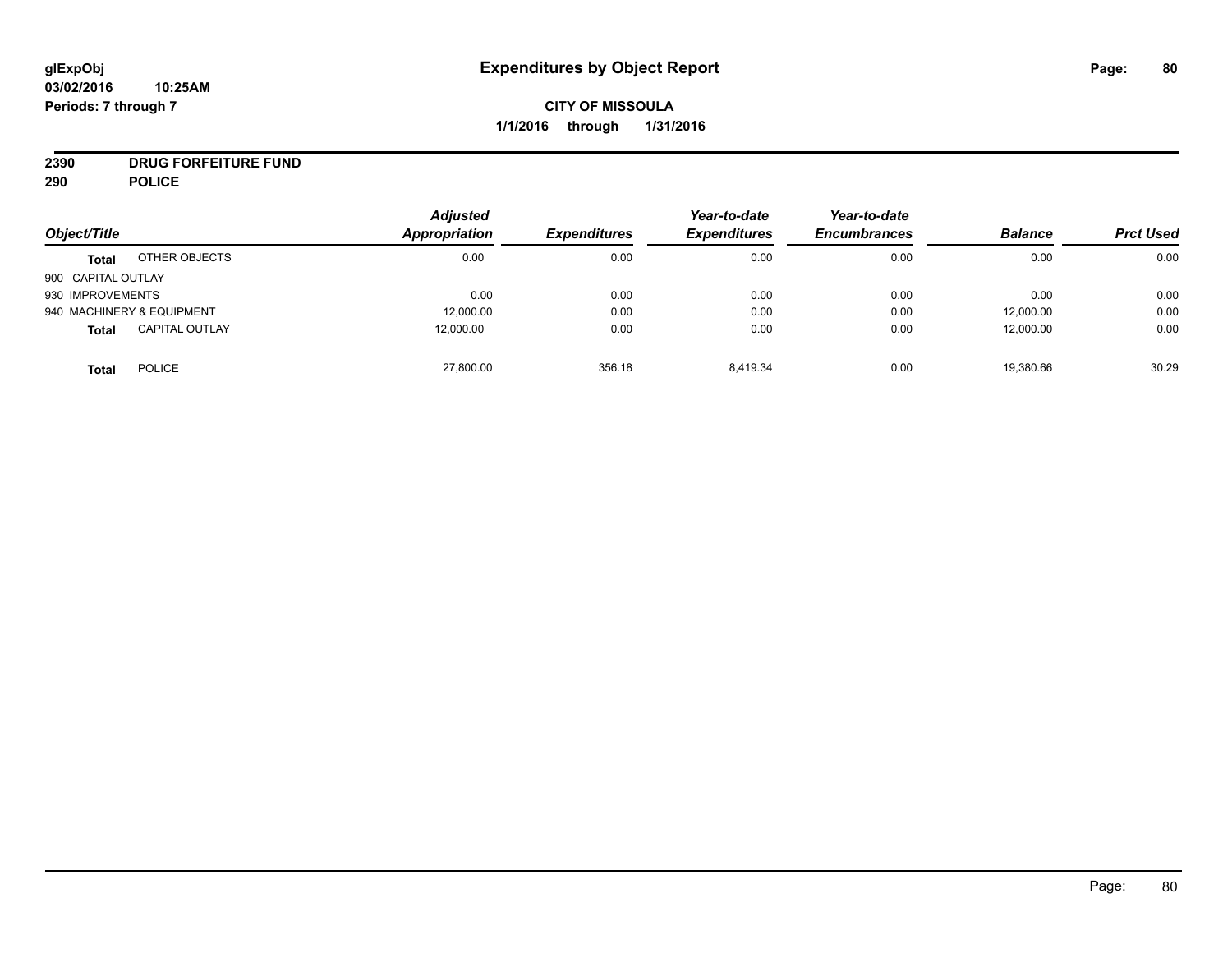**CITY OF MISSOULA 1/1/2016 through 1/31/2016**

### **2390 DRUG FORFEITURE FUND**

|                                            | <b>Adjusted</b>      |                     | Year-to-date        | Year-to-date        |                |                  |
|--------------------------------------------|----------------------|---------------------|---------------------|---------------------|----------------|------------------|
| Object/Title                               | <b>Appropriation</b> | <b>Expenditures</b> | <b>Expenditures</b> | <b>Encumbrances</b> | <b>Balance</b> | <b>Prct Used</b> |
| 100 PERSONAL SERVICES                      |                      |                     |                     |                     |                |                  |
| 110 SALARIES AND WAGES                     | 0.00                 | 0.00                | 0.00                | 0.00                | 0.00           | 0.00             |
| 120 OVERTIME/TERMINATION                   | 0.00                 | 0.00                | 0.00                | 0.00                | 0.00           | 0.00             |
| 140 EMPLOYER CONTRIBUTIONS                 | 0.00                 | 0.00                | 0.00                | 0.00                | 0.00           | 0.00             |
| PERSONAL SERVICES<br><b>Total</b>          | 0.00                 | 0.00                | 0.00                | 0.00                | 0.00           | 0.00             |
| 200 SUPPLIES                               |                      |                     |                     |                     |                |                  |
| 210 OFFICE SUPPLIES                        | 0.00                 | 0.00                | 0.00                | 0.00                | 0.00           | 0.00             |
| 220 OPERATING SUPPLIES                     | 3,000.00             | 356.18              | 7,702.13            | 0.00                | $-4,702.13$    | 256.74           |
| 230 REPAIR/MAINTENANCE                     | 3,000.00             | 0.00                | 0.00                | 0.00                | 3,000.00       | 0.00             |
| 231 GASOLINE                               | 500.00               | 0.00                | 0.00                | 0.00                | 500.00         | 0.00             |
| 240 OTHER SUPPLIES                         | 0.00                 | 0.00                | 0.00                | 0.00                | 0.00           | 0.00             |
| <b>SUPPLIES</b><br>Total                   | 6,500.00             | 356.18              | 7,702.13            | 0.00                | $-1,202.13$    | 118.49           |
| 300 PURCHASED SERVICES                     |                      |                     |                     |                     |                |                  |
| 310 COMMUNICATIONS                         | 500.00               | 0.00                | 0.00                | 0.00                | 500.00         | 0.00             |
| 320 PRINTING & DUPLICATING                 | 300.00               | 0.00                | 0.00                | 0.00                | 300.00         | 0.00             |
| 330 PUBLICITY, SUBSCRIPTIONS & DUES        | 0.00                 | 0.00                | 0.00                | 0.00                | 0.00           | 0.00             |
| 344 TELEPHONE SERVICE                      | 0.00                 | 0.00                | 0.00                | 0.00                | 0.00           | 0.00             |
| 350 PROFESSIONAL SERVICES                  | 0.00                 | 0.00                | 0.00                | 0.00                | 0.00           | 0.00             |
| 360 REPAIR & MAINTENANCE                   | 1,000.00             | 0.00                | 392.00              | 0.00                | 608.00         | 39.20            |
| 370 TRAVEL                                 | 4,000.00             | 0.00                | 325.21              | 0.00                | 3,674.79       | 8.13             |
| 380 TRAINING                               | 2,000.00             | 0.00                | 0.00                | 0.00                | 2,000.00       | 0.00             |
| 390 OTHER PURCHASED SERVICES               | 500.00               | 0.00                | 0.00                | 0.00                | 500.00         | 0.00             |
| PURCHASED SERVICES<br><b>Total</b>         | 8,300.00             | 0.00                | 717.21              | 0.00                | 7,582.79       | 8.64             |
| 500 FIXED CHARGES                          |                      |                     |                     |                     |                |                  |
| 500 FIXED CHARGES                          | 1,000.00             | 0.00                | 0.00                | 0.00                | 1,000.00       | 0.00             |
| 550 MERCHANT SERVICE FEES                  | 0.00                 | 0.00                | 0.00                | 0.00                | 0.00           | 0.00             |
| <b>FIXED CHARGES</b><br>Total              | 1,000.00             | 0.00                | 0.00                | 0.00                | 1,000.00       | 0.00             |
| 700 GRANTS & CONTRIBUTIONS                 |                      |                     |                     |                     |                |                  |
| 700 GRANTS & CONTRIBUTIONS                 | 0.00                 | 0.00                | 0.00                | 0.00                | 0.00           | 0.00             |
| <b>GRANTS &amp; CONTRIBUTIONS</b><br>Total | 0.00                 | 0.00                | 0.00                | 0.00                | 0.00           | 0.00             |
| 800 OTHER OBJECTS                          |                      |                     |                     |                     |                |                  |
| 820 TRANSFERS TO OTHER FUNDS               | 0.00                 | 0.00                | 0.00                | 0.00                | 0.00           | 0.00             |
| 845 CONTINGENCY                            | 0.00                 | 0.00                | 0.00                | 0.00                | 0.00           | 0.00             |
| OTHER OBJECTS<br>Total                     | 0.00                 | 0.00                | 0.00                | 0.00                | 0.00           | 0.00             |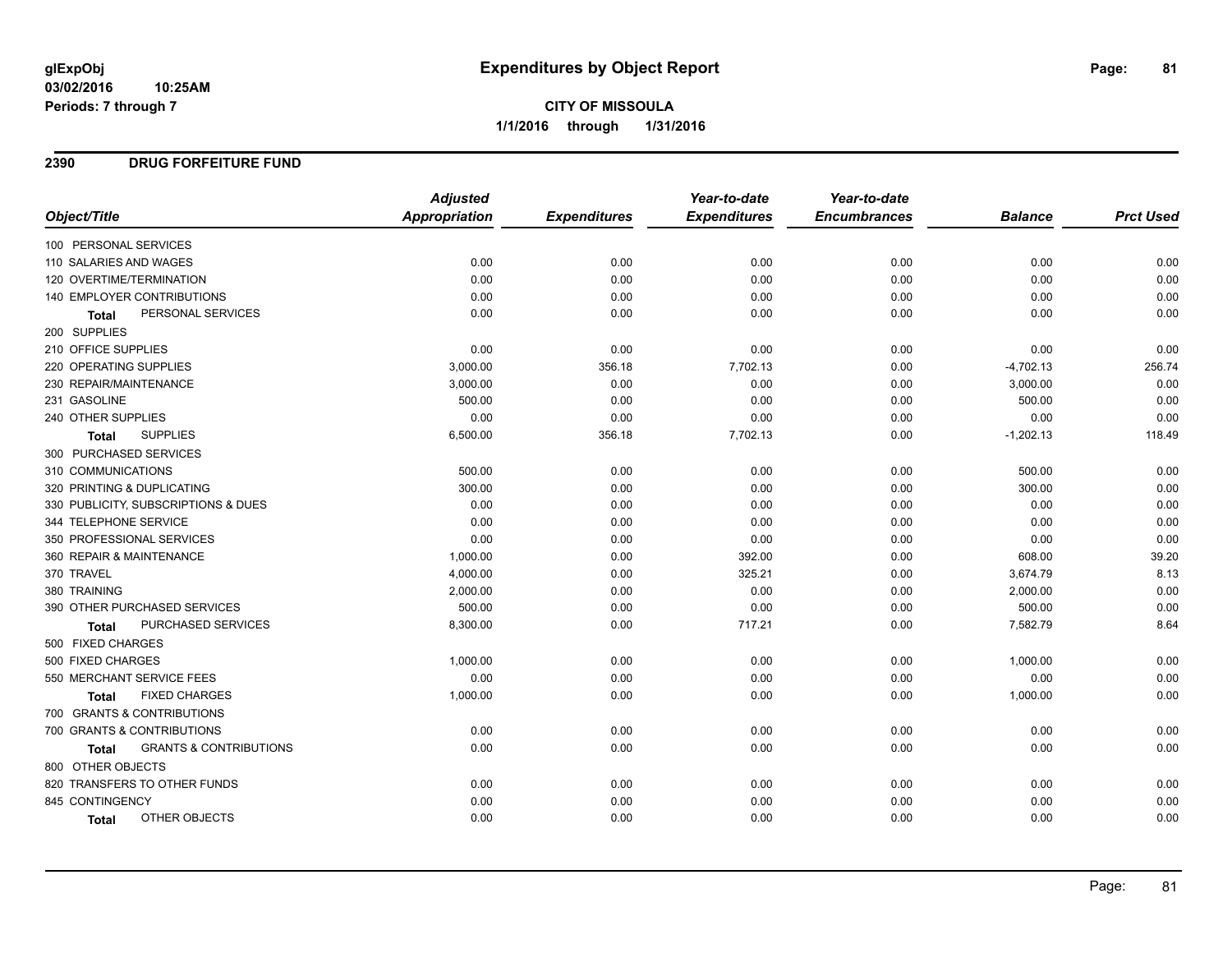### **2390 DRUG FORFEITURE FUND**

| Object/Title                          | <b>Adjusted</b><br>Appropriation | <b>Expenditures</b> | Year-to-date<br><b>Expenditures</b> | Year-to-date<br><b>Encumbrances</b> | <b>Balance</b> | <b>Prct Used</b> |
|---------------------------------------|----------------------------------|---------------------|-------------------------------------|-------------------------------------|----------------|------------------|
| 900 CAPITAL OUTLAY                    |                                  |                     |                                     |                                     |                |                  |
| 930 IMPROVEMENTS                      | 0.00                             | 0.00                | 0.00                                | 0.00                                | 0.00           | 0.00             |
| 940 MACHINERY & EQUIPMENT             | 12,000.00                        | 0.00                | 0.00                                | 0.00                                | 12,000.00      | 0.00             |
| <b>CAPITAL OUTLAY</b><br><b>Total</b> | 12,000.00                        | 0.00                | 0.00                                | 0.00                                | 12,000.00      | 0.00             |
| DRUG FORFEITURE FUND<br><b>Total</b>  | 27,800.00                        | 356.18              | 8.419.34                            | 0.00                                | 19,380.66      | 30.29            |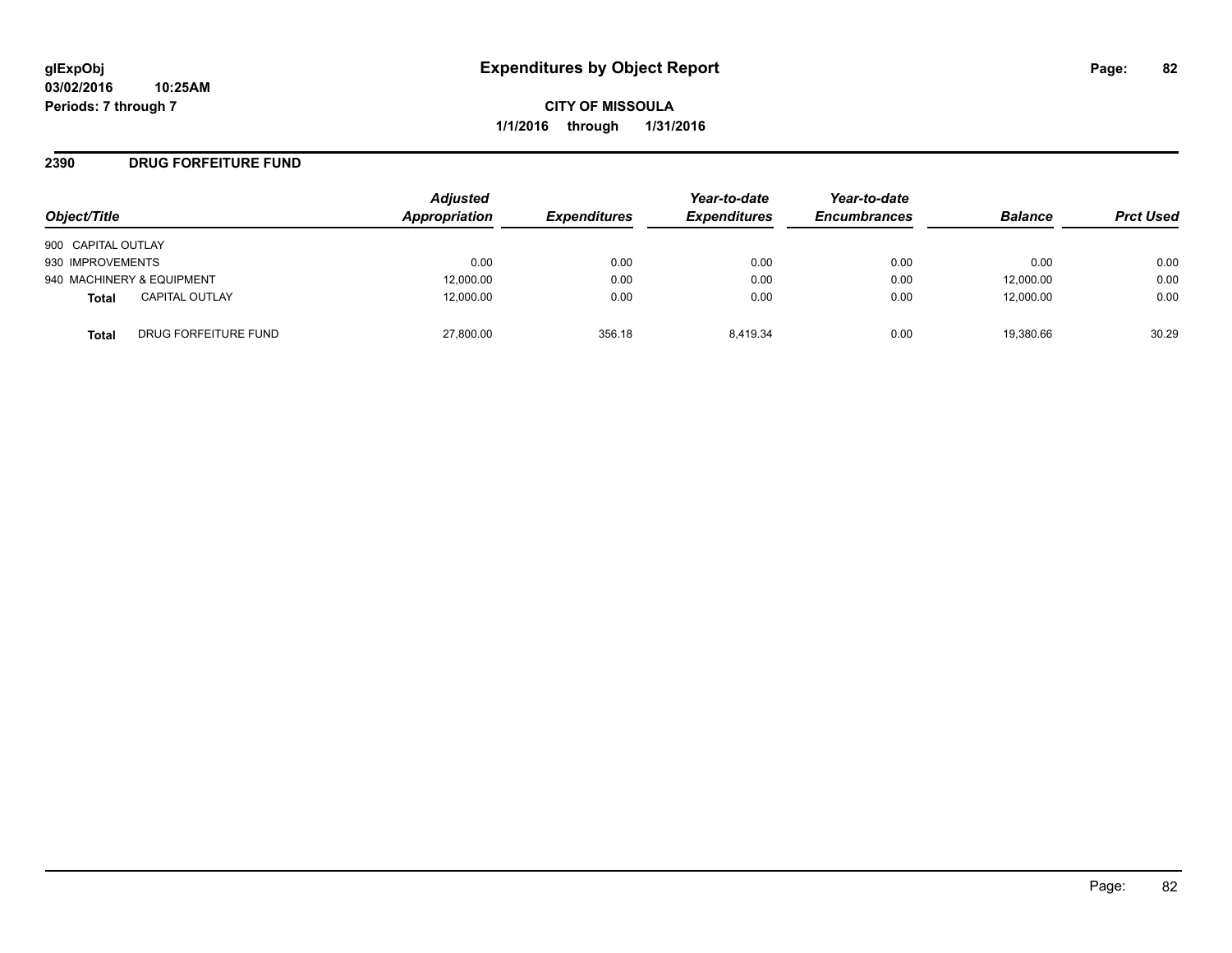**2394 BUILDING INSPECTION FUND**

**310 BUILDING INSPECTION**

|                                           | <b>Adjusted</b> |                     | Year-to-date        | Year-to-date        |                |                  |
|-------------------------------------------|-----------------|---------------------|---------------------|---------------------|----------------|------------------|
| Object/Title                              | Appropriation   | <b>Expenditures</b> | <b>Expenditures</b> | <b>Encumbrances</b> | <b>Balance</b> | <b>Prct Used</b> |
| 100 PERSONAL SERVICES                     |                 |                     |                     |                     |                |                  |
| 110 SALARIES AND WAGES                    | 628,525.00      | 37,391.94           | 315,803.14          | 0.00                | 312,721.86     | 50.25            |
| 115 SALARIES/HEALTH INSURANCE BENEFIT     | 0.00            | 0.00                | 0.00                | 0.00                | 0.00           | 0.00             |
| 120 OVERTIME/TERMINATION                  | 500.00          | 0.00                | 0.00                | 0.00                | 500.00         | 0.00             |
| 130 OTHER                                 | 19,912.00       | 0.00                | 0.00                | 0.00                | 19,912.00      | 0.00             |
| <b>140 EMPLOYER CONTRIBUTIONS</b>         | 214,330.00      | 13,528.09           | 117,162.95          | 0.00                | 97,167.05      | 54.66            |
| <b>141 STATE RETIREMENT CONTRIBUTIONS</b> | 0.00            | 37.39               | 315.80              | 0.00                | $-315.80$      | 0.00             |
| PERSONAL SERVICES<br>Total                | 863,267.00      | 50,957.42           | 433,281.89          | 0.00                | 429,985.11     | 50.19            |
| 200 SUPPLIES                              |                 |                     |                     |                     |                |                  |
| 210 OFFICE SUPPLIES                       | 2,200.00        | 163.36              | 12,430.61           | 0.00                | $-10,230.61$   | 565.03           |
| 220 OPERATING SUPPLIES                    | 5,500.00        | 450.45              | 4,926.96            | 0.00                | 573.04         | 89.58            |
| 230 REPAIR/MAINTENANCE                    | 3,000.00        | 25.76               | 198.35              | 0.00                | 2,801.65       | 6.61             |
| 231 GASOLINE                              | 11,475.00       | 0.00                | 2,845.21            | 0.00                | 8,629.79       | 24.79            |
| 250 SUPPLIES FOR RESALE                   | 500.00          | 0.00                | 0.00                | 0.00                | 500.00         | 0.00             |
| <b>SUPPLIES</b><br><b>Total</b>           | 22,675.00       | 639.57              | 20,401.13           | 0.00                | 2,273.87       | 89.97            |
| 300 PURCHASED SERVICES                    |                 |                     |                     |                     |                |                  |
| 310 COMMUNICATIONS                        | 1,000.00        | 10.66               | 45.08               | 0.00                | 954.92         | 4.51             |
| 320 PRINTING & DUPLICATING                | 7,600.00        | 460.51              | 1,303.14            | 0.00                | 6,296.86       | 17.15            |
| 330 PUBLICITY, SUBSCRIPTIONS & DUES       | 2,100.00        | 372.00              | 23,204.45           | 0.00                | $-21, 104.45$  | 1,104.97         |
| 344 TELEPHONE SERVICE                     | 13,549.00       | 790.68              | 6,830.24            | 0.00                | 6,718.76       | 50.41            |
| 350 PROFESSIONAL SERVICES                 | 14,600.00       | 3,450.00            | 22,925.04           | 0.00                | $-8,325.04$    | 157.02           |
| 360 REPAIR & MAINTENANCE                  | 33,378.00       | 0.00                | 2,349.00            | 0.00                | 31,029.00      | 7.04             |
| 370 TRAVEL                                | 5,025.00        | 0.00                | 4,832.13            | 0.00                | 192.87         | 96.16            |
| 380 TRAINING                              | 6,500.00        | 196.00              | 4,092.00            | 0.00                | 2,408.00       | 62.95            |
| PURCHASED SERVICES<br><b>Total</b>        | 83,752.00       | 5,279.85            | 65,581.08           | 0.00                | 18,170.92      | 78.30            |
| 500 FIXED CHARGES                         |                 |                     |                     |                     |                |                  |
| 500 FIXED CHARGES                         | 310,310.00      | 2,756.82            | 161,110.61          | 0.00                | 149,199.39     | 51.92            |
| 550 MERCHANT SERVICE FEES                 | 15,400.00       | 0.00                | 6,697.71            | 0.00                | 8,702.29       | 43.49            |
| <b>FIXED CHARGES</b><br>Total             | 325,710.00      | 2,756.82            | 167,808.32          | 0.00                | 157,901.68     | 51.52            |
| 600 DEBT SERVICE                          |                 |                     |                     |                     |                |                  |
| 620 INTEREST / SERVICE FEES               | 0.00            | 0.00                | 0.00                | 0.00                | 0.00           | 0.00             |
| <b>DEBT SERVICE</b><br><b>Total</b>       | 0.00            | 0.00                | 0.00                | 0.00                | 0.00           | 0.00             |
| 000 CADITAL OLITI AV                      |                 |                     |                     |                     |                |                  |

900 CAPITAL OUTLAY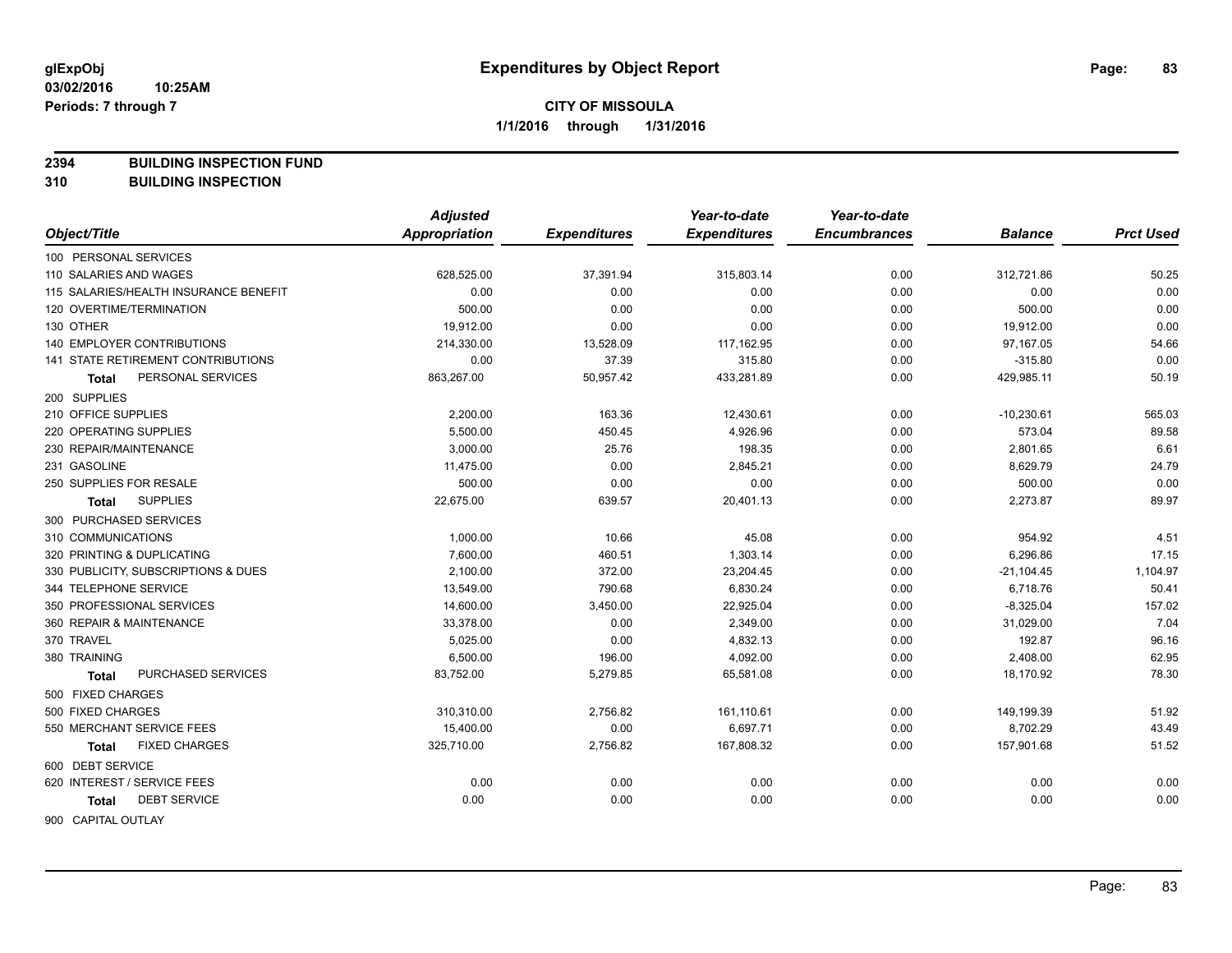**2394 BUILDING INSPECTION FUND**

**310 BUILDING INSPECTION**

| Object/Title |                            | <b>Adjusted</b><br>Appropriation | <b>Expenditures</b> | Year-to-date<br><b>Expenditures</b> | Year-to-date<br><b>Encumbrances</b> | <b>Balance</b> | <b>Prct Used</b> |
|--------------|----------------------------|----------------------------------|---------------------|-------------------------------------|-------------------------------------|----------------|------------------|
|              | 940 MACHINERY & EQUIPMENT  | 0.00                             | 0.00                | 0.00                                | 0.00                                | 0.00           | 0.00             |
| <b>Total</b> | <b>CAPITAL OUTLAY</b>      | 0.00                             | 0.00                | 0.00                                | 0.00                                | 0.00           | 0.00             |
| <b>Total</b> | <b>BUILDING INSPECTION</b> | 1,295,404.00                     | 59,633.66           | 687,072.42                          | 0.00                                | 608.331.58     | 53.04            |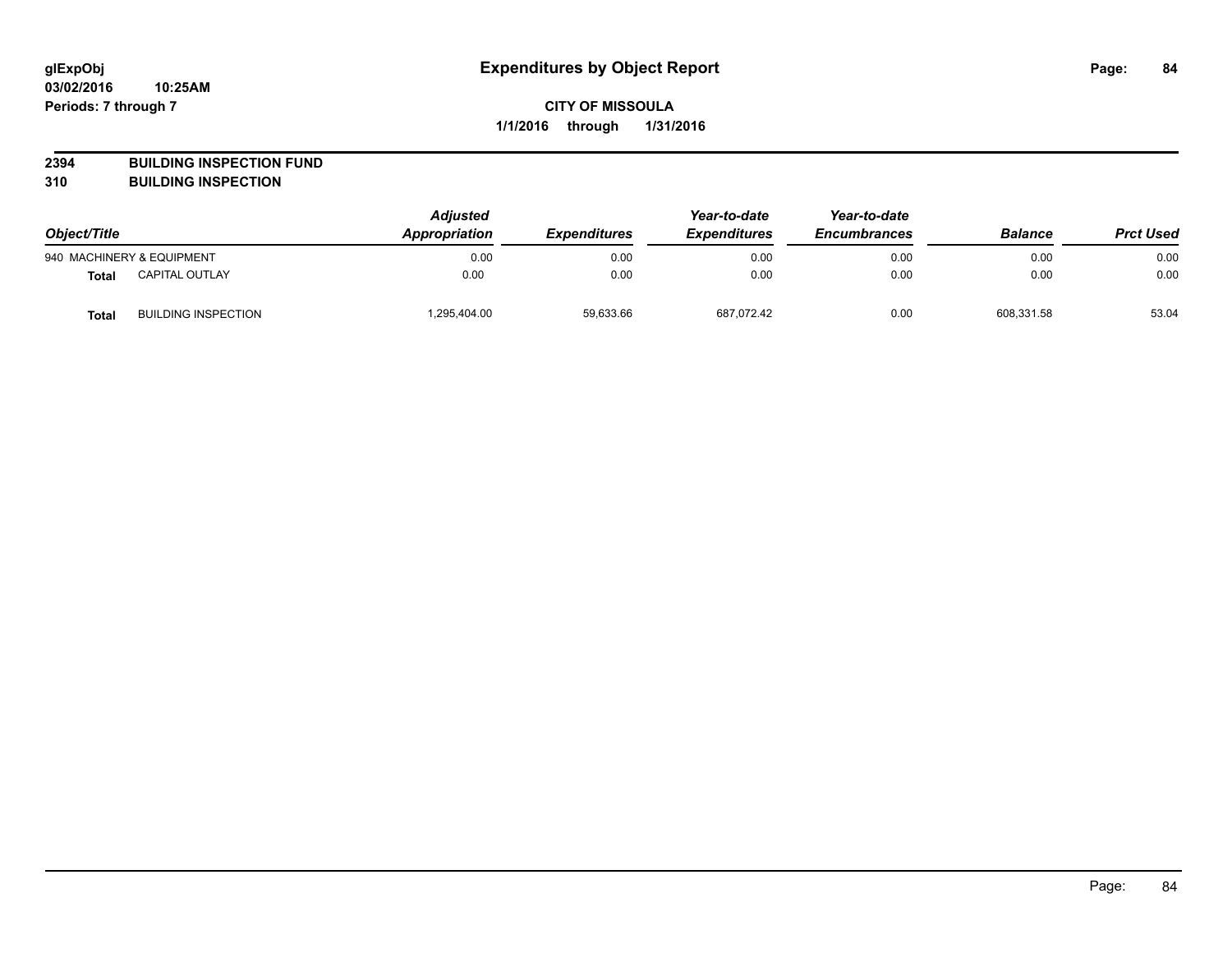### **2394 BUILDING INSPECTION FUND**

|                                           | <b>Adjusted</b>      |                     | Year-to-date        | Year-to-date        |                |                  |
|-------------------------------------------|----------------------|---------------------|---------------------|---------------------|----------------|------------------|
| Object/Title                              | <b>Appropriation</b> | <b>Expenditures</b> | <b>Expenditures</b> | <b>Encumbrances</b> | <b>Balance</b> | <b>Prct Used</b> |
| 100 PERSONAL SERVICES                     |                      |                     |                     |                     |                |                  |
| 110 SALARIES AND WAGES                    | 628,525.00           | 37,391.94           | 315,803.14          | 0.00                | 312,721.86     | 50.25            |
| 115 SALARIES/HEALTH INSURANCE BENEFIT     | 0.00                 | 0.00                | 0.00                | 0.00                | 0.00           | 0.00             |
| 120 OVERTIME/TERMINATION                  | 500.00               | 0.00                | 0.00                | 0.00                | 500.00         | 0.00             |
| 130 OTHER                                 | 19,912.00            | 0.00                | 0.00                | 0.00                | 19,912.00      | 0.00             |
| 140 EMPLOYER CONTRIBUTIONS                | 214,330.00           | 13,528.09           | 117,162.95          | 0.00                | 97,167.05      | 54.66            |
| <b>141 STATE RETIREMENT CONTRIBUTIONS</b> | 0.00                 | 37.39               | 315.80              | 0.00                | $-315.80$      | 0.00             |
| PERSONAL SERVICES<br><b>Total</b>         | 863,267.00           | 50,957.42           | 433,281.89          | 0.00                | 429,985.11     | 50.19            |
| 200 SUPPLIES                              |                      |                     |                     |                     |                |                  |
| 210 OFFICE SUPPLIES                       | 2,200.00             | 163.36              | 12,430.61           | 0.00                | $-10,230.61$   | 565.03           |
| 220 OPERATING SUPPLIES                    | 5,500.00             | 450.45              | 4,926.96            | 0.00                | 573.04         | 89.58            |
| 230 REPAIR/MAINTENANCE                    | 3,000.00             | 25.76               | 198.35              | 0.00                | 2,801.65       | 6.61             |
| 231 GASOLINE                              | 11,475.00            | 0.00                | 2,845.21            | 0.00                | 8,629.79       | 24.79            |
| 250 SUPPLIES FOR RESALE                   | 500.00               | 0.00                | 0.00                | 0.00                | 500.00         | 0.00             |
| <b>SUPPLIES</b><br><b>Total</b>           | 22,675.00            | 639.57              | 20,401.13           | 0.00                | 2,273.87       | 89.97            |
| 300 PURCHASED SERVICES                    |                      |                     |                     |                     |                |                  |
| 310 COMMUNICATIONS                        | 1,000.00             | 10.66               | 45.08               | 0.00                | 954.92         | 4.51             |
| 320 PRINTING & DUPLICATING                | 7,600.00             | 460.51              | 1,303.14            | 0.00                | 6,296.86       | 17.15            |
| 330 PUBLICITY, SUBSCRIPTIONS & DUES       | 2,100.00             | 372.00              | 23,204.45           | 0.00                | $-21,104.45$   | 1,104.97         |
| 344 TELEPHONE SERVICE                     | 13,549.00            | 790.68              | 6,830.24            | 0.00                | 6,718.76       | 50.41            |
| 350 PROFESSIONAL SERVICES                 | 14,600.00            | 3,450.00            | 22,925.04           | 0.00                | $-8,325.04$    | 157.02           |
| 360 REPAIR & MAINTENANCE                  | 33,378.00            | 0.00                | 2,349.00            | 0.00                | 31,029.00      | 7.04             |
| 370 TRAVEL                                | 5,025.00             | 0.00                | 4,832.13            | 0.00                | 192.87         | 96.16            |
| 380 TRAINING                              | 6,500.00             | 196.00              | 4,092.00            | 0.00                | 2,408.00       | 62.95            |
| PURCHASED SERVICES<br>Total               | 83,752.00            | 5,279.85            | 65,581.08           | 0.00                | 18,170.92      | 78.30            |
| 500 FIXED CHARGES                         |                      |                     |                     |                     |                |                  |
| 500 FIXED CHARGES                         | 310,310.00           | 2,756.82            | 161,110.61          | 0.00                | 149,199.39     | 51.92            |
| 550 MERCHANT SERVICE FEES                 | 15,400.00            | 0.00                | 6,697.71            | 0.00                | 8,702.29       | 43.49            |
| <b>FIXED CHARGES</b><br><b>Total</b>      | 325,710.00           | 2,756.82            | 167,808.32          | 0.00                | 157,901.68     | 51.52            |
| 600 DEBT SERVICE                          |                      |                     |                     |                     |                |                  |
| 620 INTEREST / SERVICE FEES               | 0.00                 | 0.00                | 0.00                | 0.00                | 0.00           | 0.00             |
| <b>DEBT SERVICE</b><br><b>Total</b>       | 0.00                 | 0.00                | 0.00                | 0.00                | 0.00           | 0.00             |
| 900 CAPITAL OUTLAY                        |                      |                     |                     |                     |                |                  |
| 940 MACHINERY & EQUIPMENT                 | 0.00                 | 0.00                | 0.00                | 0.00                | 0.00           | 0.00             |
|                                           |                      |                     |                     |                     |                |                  |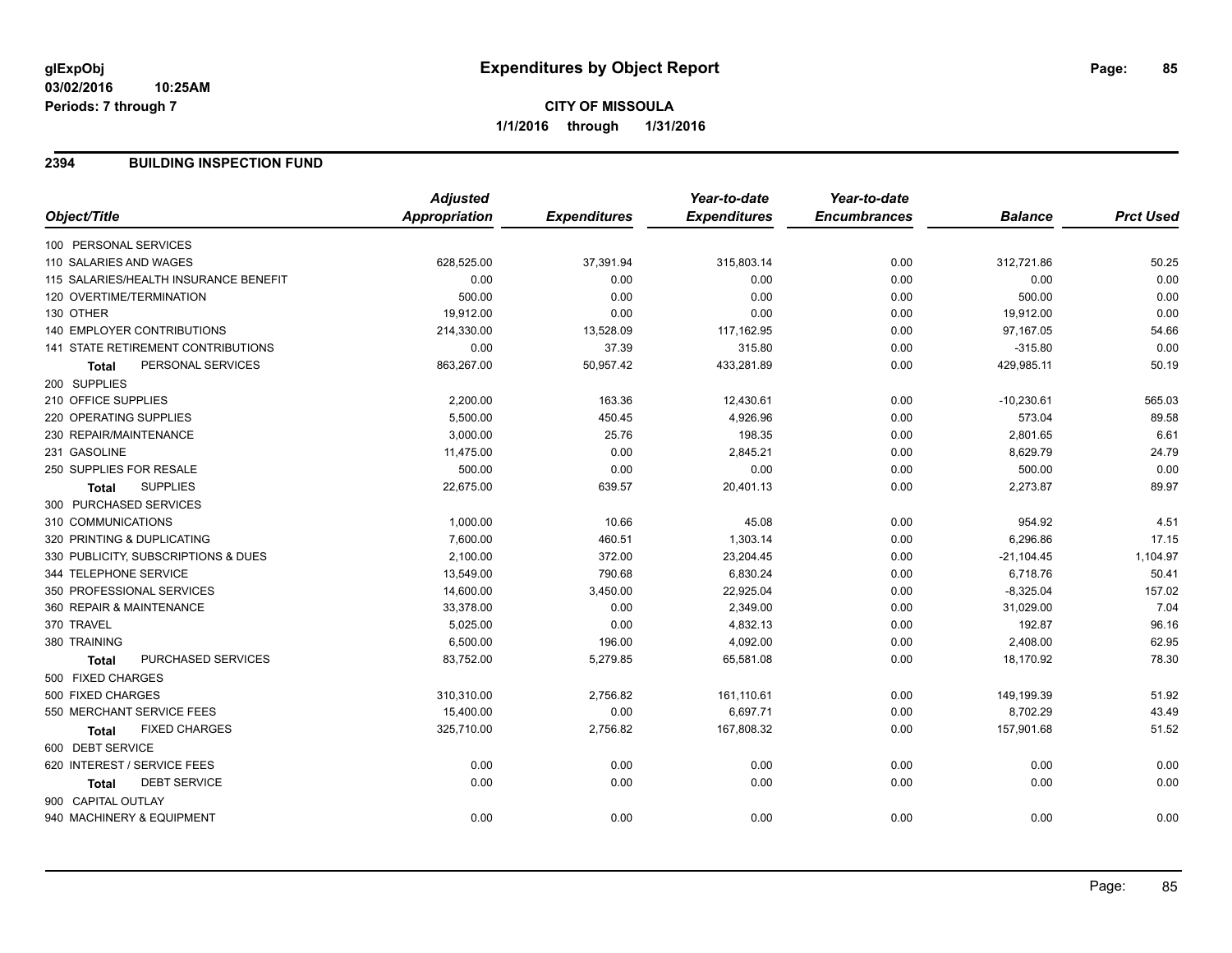### **2394 BUILDING INSPECTION FUND**

| Object/Title |                          | <b>Adiusted</b><br><b>Appropriation</b> | <b>Expenditures</b> | Year-to-date<br><b>Expenditures</b> | Year-to-date<br><b>Encumbrances</b> | <b>Balance</b> | <b>Prct Used</b> |
|--------------|--------------------------|-----------------------------------------|---------------------|-------------------------------------|-------------------------------------|----------------|------------------|
| <b>Total</b> | CAPITAL OUTLAY           | 0.00                                    | 0.00                | 0.00                                | 0.00                                | 0.00           | 0.00             |
| Total        | BUILDING INSPECTION FUND | .295,404.00                             | 59,633.66           | 687,072.42                          | 0.00                                | 608,331.58     | 53.04            |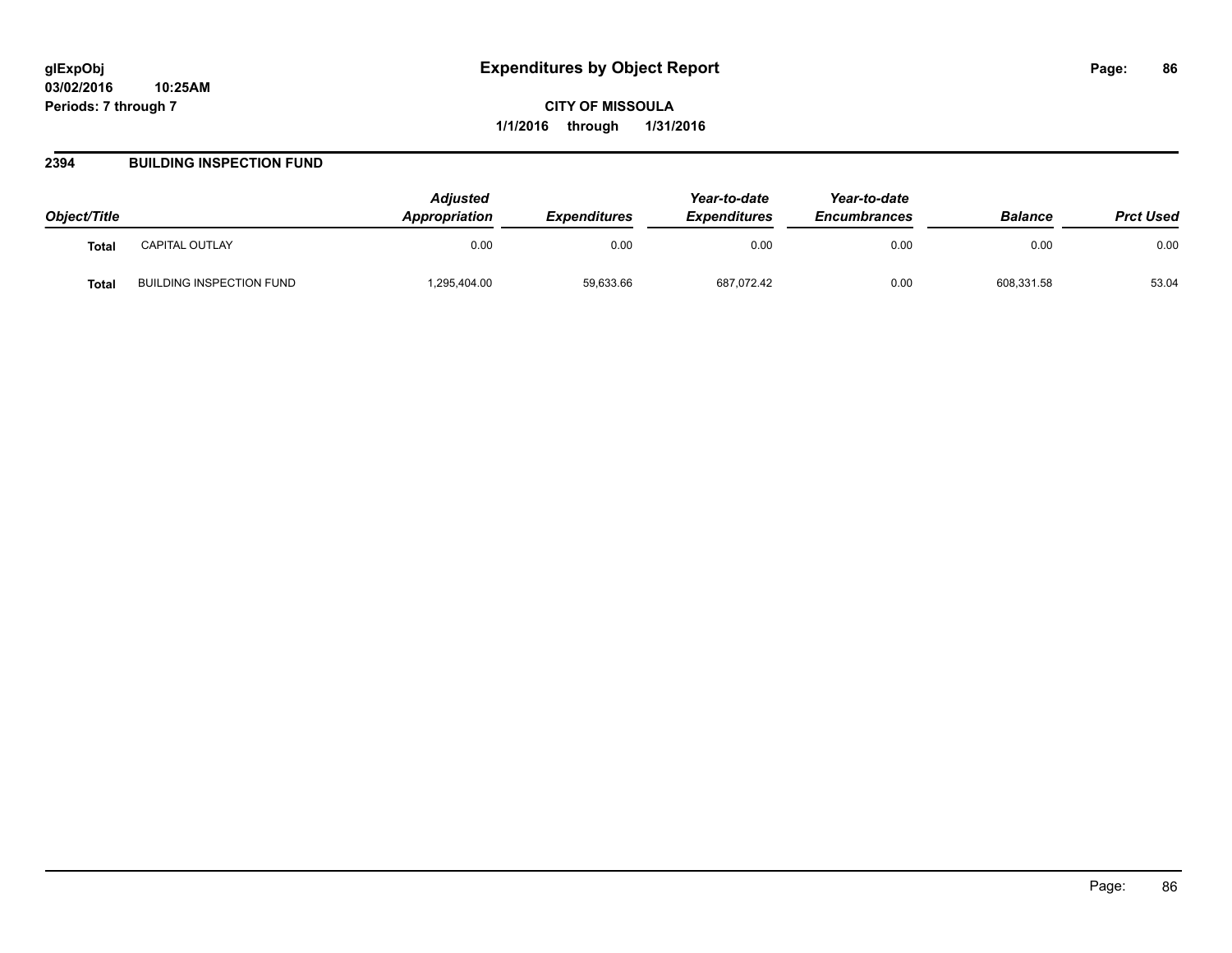#### **2395 CITY GRANTS & PROGRAM INCOME FUND**

**390 NON-DEPARTMENTAL**

| Object/Title              |                                   | <b>Adjusted</b><br>Appropriation | <b>Expenditures</b> | Year-to-date<br><b>Expenditures</b> | Year-to-date<br><b>Encumbrances</b> | <b>Balance</b> | <b>Prct Used</b> |
|---------------------------|-----------------------------------|----------------------------------|---------------------|-------------------------------------|-------------------------------------|----------------|------------------|
| 300 PURCHASED SERVICES    |                                   |                                  |                     |                                     |                                     |                |                  |
| 350 PROFESSIONAL SERVICES |                                   | 250.00                           | 0.00                | 0.00                                | 0.00                                | 250.00         | 0.00             |
| <b>Total</b>              | <b>PURCHASED SERVICES</b>         | 250.00                           | 0.00                | 0.00                                | 0.00                                | 250.00         | 0.00             |
| 500 FIXED CHARGES         |                                   |                                  |                     |                                     |                                     |                |                  |
| 550 MERCHANT SERVICE FEES |                                   | 0.00                             | 0.00                | 0.00                                | 0.00                                | 0.00           | 0.00             |
| <b>Total</b>              | <b>FIXED CHARGES</b>              | 0.00                             | 0.00                | 0.00                                | 0.00                                | 0.00           | 0.00             |
|                           | 700 GRANTS & CONTRIBUTIONS        |                                  |                     |                                     |                                     |                |                  |
|                           | 700 GRANTS & CONTRIBUTIONS        | 0.00                             | 0.00                | 0.00                                | 0.00                                | 0.00           | 0.00             |
| <b>Total</b>              | <b>GRANTS &amp; CONTRIBUTIONS</b> | 0.00                             | 0.00                | 0.00                                | 0.00                                | 0.00           | 0.00             |
| 800 OTHER OBJECTS         |                                   |                                  |                     |                                     |                                     |                |                  |
|                           | 820 TRANSFERS TO OTHER FUNDS      | 0.00                             | 0.00                | 0.00                                | 0.00                                | 0.00           | 0.00             |
| 845 CONTINGENCY           |                                   | 0.00                             | 0.00                | 0.00                                | 0.00                                | 0.00           | 0.00             |
| <b>Total</b>              | OTHER OBJECTS                     | 0.00                             | 0.00                | 0.00                                | 0.00                                | 0.00           | 0.00             |
| <b>Total</b>              | NON-DEPARTMENTAL                  | 250.00                           | 0.00                | 0.00                                | 0.00                                | 250.00         | 0.00             |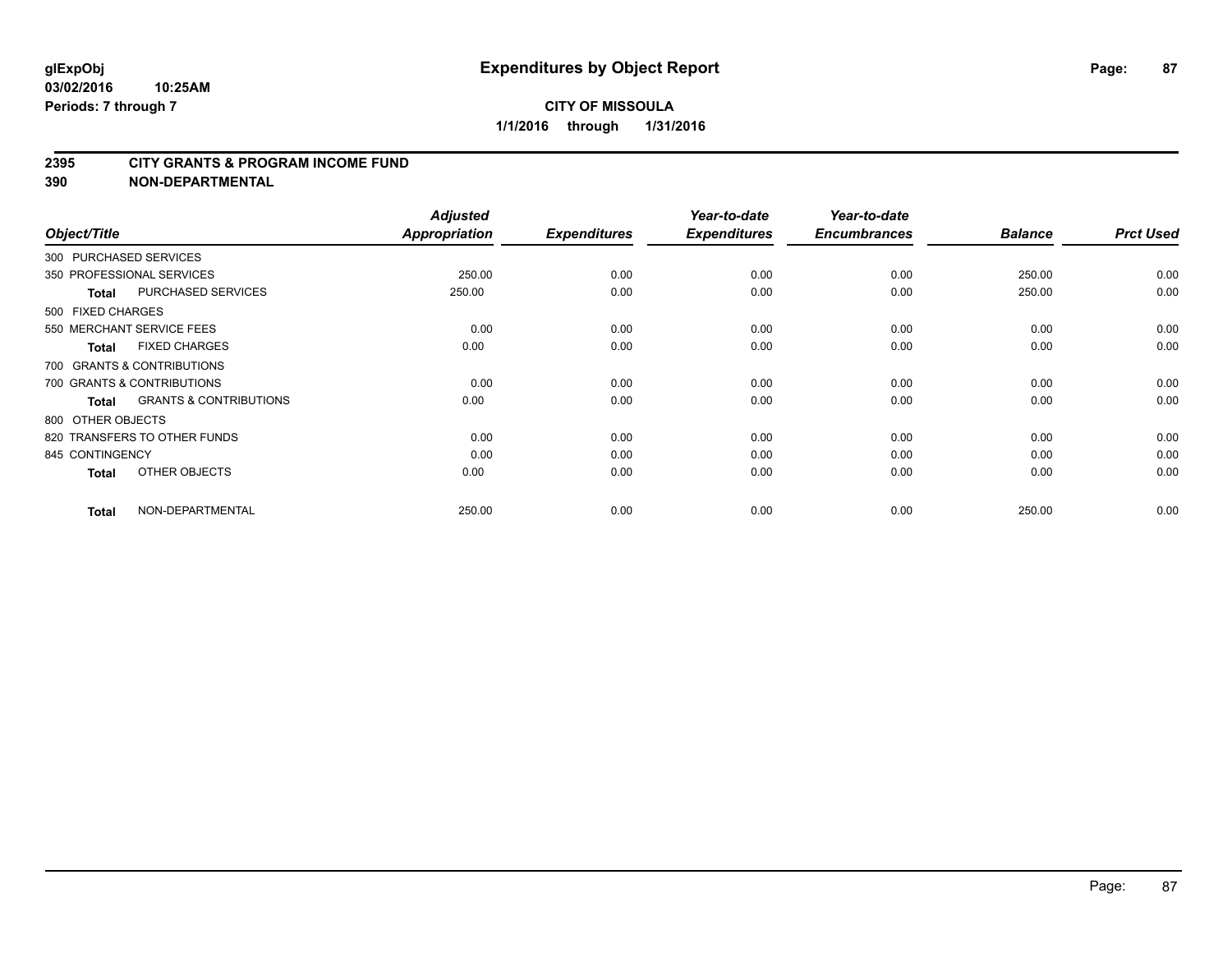## **2395 CITY GRANTS & PROGRAM INCOME FUND**

| Object/Title           |                                   | <b>Adjusted</b><br><b>Appropriation</b> | <b>Expenditures</b> | Year-to-date<br><b>Expenditures</b> | Year-to-date<br><b>Encumbrances</b> | <b>Balance</b> | <b>Prct Used</b> |
|------------------------|-----------------------------------|-----------------------------------------|---------------------|-------------------------------------|-------------------------------------|----------------|------------------|
| 300 PURCHASED SERVICES |                                   |                                         |                     |                                     |                                     |                |                  |
|                        | 350 PROFESSIONAL SERVICES         | 250.00                                  | 0.00                | 0.00                                | 0.00                                | 250.00         | 0.00             |
| Total                  | <b>PURCHASED SERVICES</b>         | 250.00                                  | 0.00                | 0.00                                | 0.00                                | 250.00         | 0.00             |
| 500 FIXED CHARGES      |                                   |                                         |                     |                                     |                                     |                |                  |
|                        | 550 MERCHANT SERVICE FEES         | 0.00                                    | 0.00                | 0.00                                | 0.00                                | 0.00           | 0.00             |
| <b>Total</b>           | <b>FIXED CHARGES</b>              | 0.00                                    | 0.00                | 0.00                                | 0.00                                | 0.00           | 0.00             |
|                        | 700 GRANTS & CONTRIBUTIONS        |                                         |                     |                                     |                                     |                |                  |
|                        | 700 GRANTS & CONTRIBUTIONS        | 0.00                                    | 0.00                | 0.00                                | 0.00                                | 0.00           | 0.00             |
| <b>Total</b>           | <b>GRANTS &amp; CONTRIBUTIONS</b> | 0.00                                    | 0.00                | 0.00                                | 0.00                                | 0.00           | 0.00             |
| 800 OTHER OBJECTS      |                                   |                                         |                     |                                     |                                     |                |                  |
|                        | 820 TRANSFERS TO OTHER FUNDS      | 0.00                                    | 0.00                | 0.00                                | 0.00                                | 0.00           | 0.00             |
| 845 CONTINGENCY        |                                   | 0.00                                    | 0.00                | 0.00                                | 0.00                                | 0.00           | 0.00             |
| <b>Total</b>           | <b>OTHER OBJECTS</b>              | 0.00                                    | 0.00                | 0.00                                | 0.00                                | 0.00           | 0.00             |
| Total                  | CITY GRANTS & PROGRAM INCOME FUN  | 250.00                                  | 0.00                | 0.00                                | 0.00                                | 250.00         | 0.00             |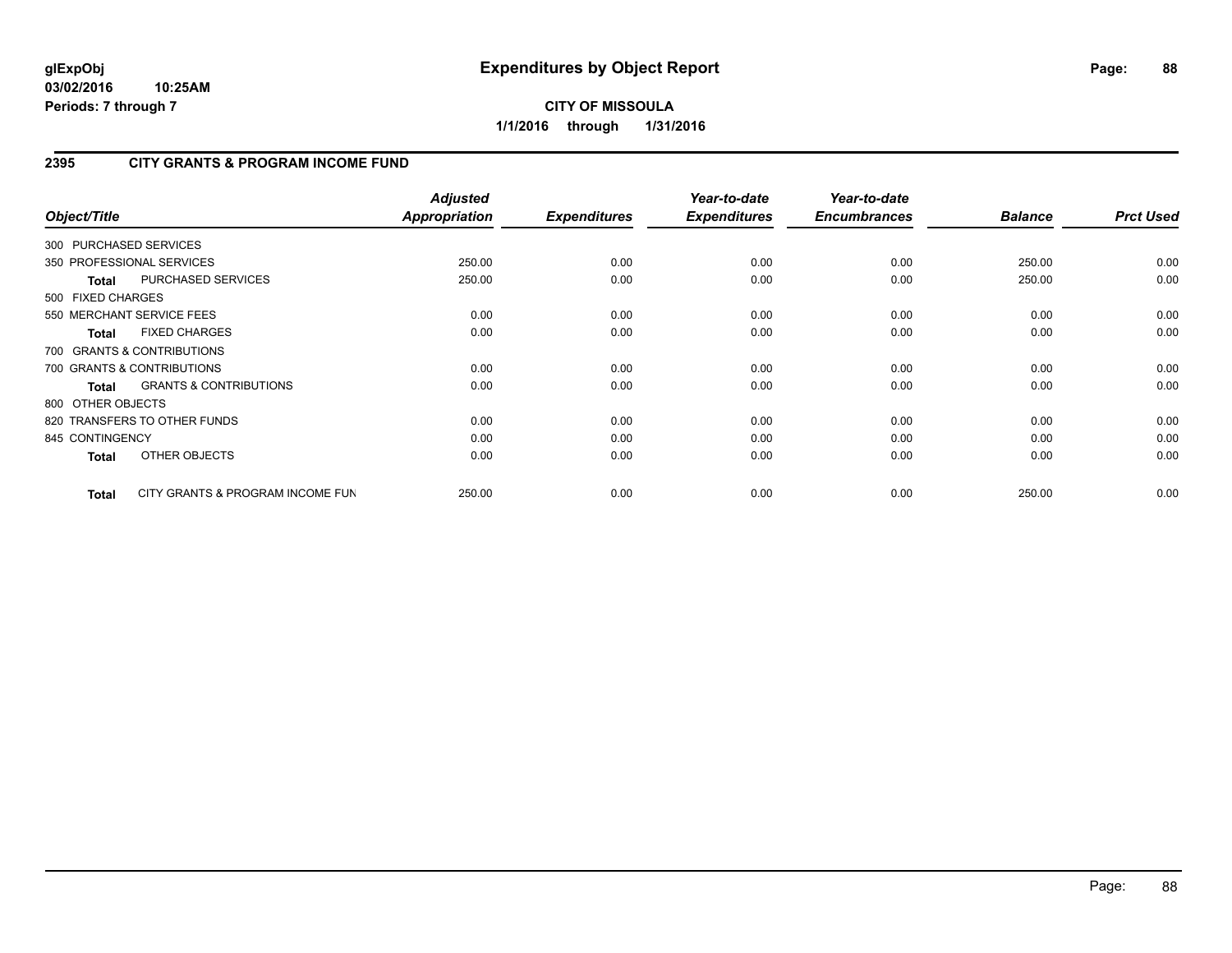#### **2396 ENERGY EFFICIENCY REVOLVING LOAN FUND**

**390 NON-DEPARTMENTAL**

| Object/Title |                                   | <b>Adjusted</b><br>Appropriation | <b>Expenditures</b> | Year-to-date<br><b>Expenditures</b> | Year-to-date<br><b>Encumbrances</b> | <b>Balance</b> | <b>Prct Used</b> |
|--------------|-----------------------------------|----------------------------------|---------------------|-------------------------------------|-------------------------------------|----------------|------------------|
|              | 700 GRANTS & CONTRIBUTIONS        |                                  |                     |                                     |                                     |                |                  |
|              | 700 GRANTS & CONTRIBUTIONS        | 0.00                             | 0.00                | 0.00                                | 0.00                                | 0.00           | 0.00             |
| <b>Total</b> | <b>GRANTS &amp; CONTRIBUTIONS</b> | 0.00                             | 0.00                | 0.00                                | 0.00                                | 0.00           | 0.00             |
| <b>Total</b> | NON-DEPARTMENTAL                  | 0.00                             | 0.00                | 0.00                                | 0.00                                | 0.00           | 0.00             |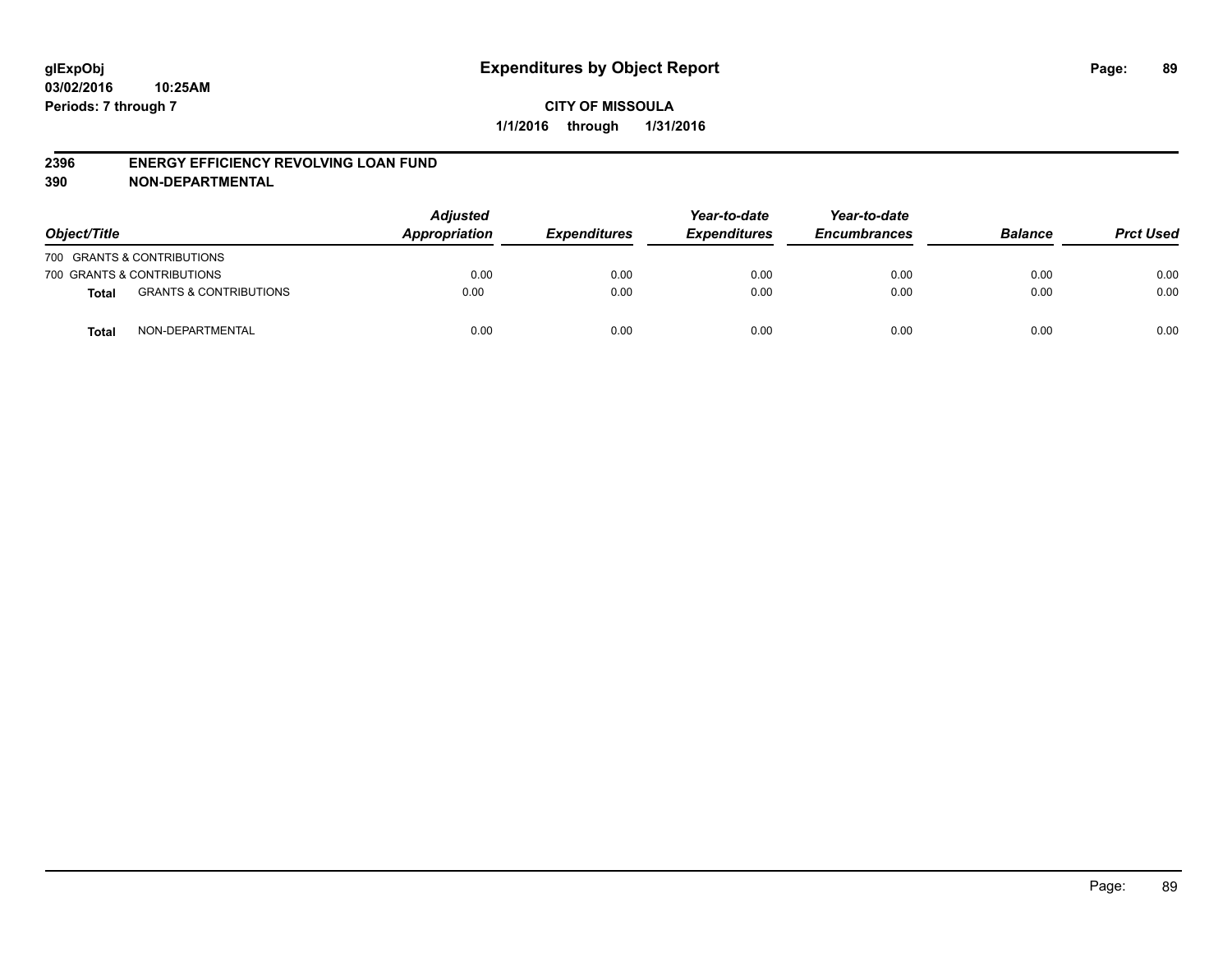**CITY OF MISSOULA 1/1/2016 through 1/31/2016**

### **2396 ENERGY EFFICIENCY REVOLVING LOAN FUND**

| Object/Title               |                                   | <b>Adjusted</b><br>Appropriation | <b>Expenditures</b> | Year-to-date<br><b>Expenditures</b> | Year-to-date<br><b>Encumbrances</b> | <b>Balance</b> | <b>Prct Used</b> |
|----------------------------|-----------------------------------|----------------------------------|---------------------|-------------------------------------|-------------------------------------|----------------|------------------|
| 700 GRANTS & CONTRIBUTIONS |                                   |                                  |                     |                                     |                                     |                |                  |
| 700 GRANTS & CONTRIBUTIONS |                                   | 0.00                             | 0.00                | 0.00                                | 0.00                                | 0.00           | 0.00             |
| <b>Total</b>               | <b>GRANTS &amp; CONTRIBUTIONS</b> | 0.00                             | 0.00                | 0.00                                | 0.00                                | 0.00           | 0.00             |
| Total                      | ENERGY EFFICIENCY REVOLVING LOAN  | 0.00                             | 0.00                | 0.00                                | 0.00                                | 0.00           | 0.00             |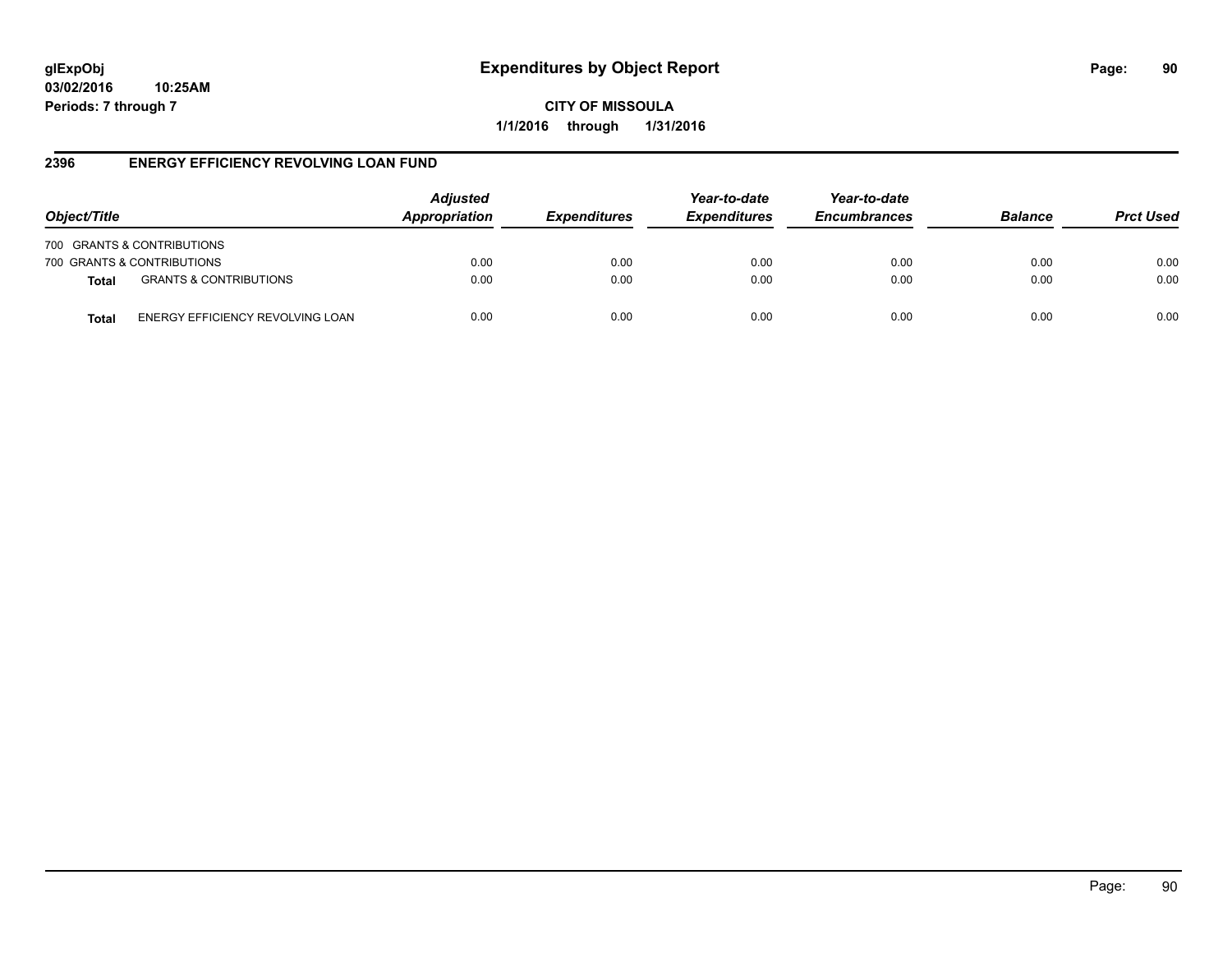### **2399 DANGEROUS BUILDING DEMOLITION & REPAIR F**

**310 BUILDING INSPECTION**

| Object/Title              |                            | <b>Adjusted</b><br><b>Appropriation</b> | <b>Expenditures</b> | Year-to-date<br><b>Expenditures</b> | Year-to-date<br><b>Encumbrances</b> | <b>Balance</b> | <b>Prct Used</b> |
|---------------------------|----------------------------|-----------------------------------------|---------------------|-------------------------------------|-------------------------------------|----------------|------------------|
| 500 FIXED CHARGES         |                            |                                         |                     |                                     |                                     |                |                  |
| 550 MERCHANT SERVICE FEES |                            | 0.00                                    | 0.00                | 0.00                                | 0.00                                | 0.00           | 0.00             |
| <b>Total</b>              | <b>FIXED CHARGES</b>       | 0.00                                    | 0.00                | 0.00                                | 0.00                                | 0.00           | 0.00             |
| 800 OTHER OBJECTS         |                            |                                         |                     |                                     |                                     |                |                  |
| 845 CONTINGENCY           |                            | 15.000.00                               | 0.00                | 0.00                                | 0.00                                | 15.000.00      | 0.00             |
| <b>Total</b>              | OTHER OBJECTS              | 15,000.00                               | 0.00                | 0.00                                | 0.00                                | 15,000.00      | 0.00             |
| <b>Total</b>              | <b>BUILDING INSPECTION</b> | 15.000.00                               | 0.00                | 0.00                                | 0.00                                | 15.000.00      | 0.00             |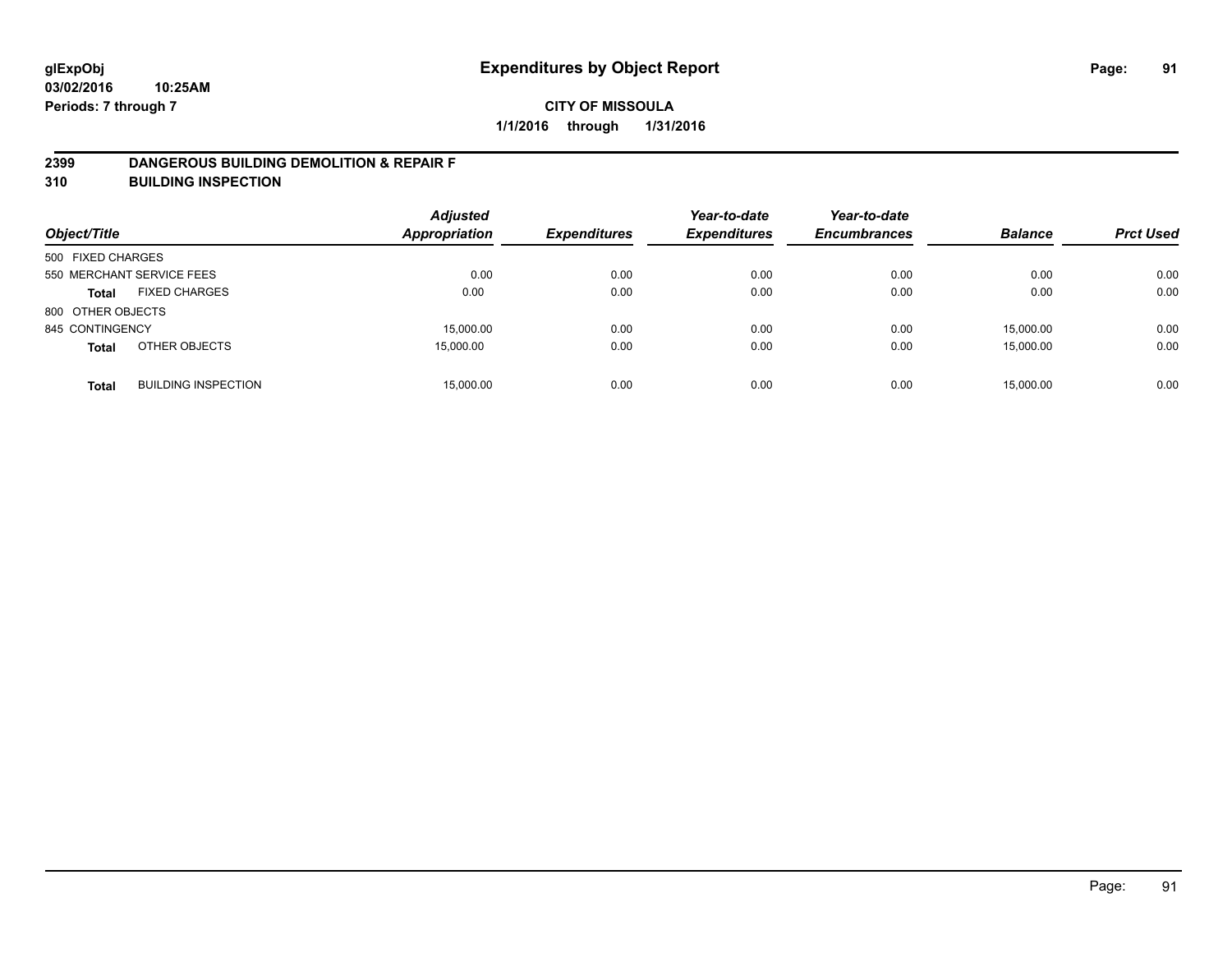## **CITY OF MISSOULA 1/1/2016 through 1/31/2016**

### **2399 DANGEROUS BUILDING DEMOLITION & REPAIR F**

| Object/Title      |                                   | <b>Adjusted</b><br><b>Appropriation</b> | <b>Expenditures</b> | Year-to-date<br><b>Expenditures</b> | Year-to-date<br><b>Encumbrances</b> | <b>Balance</b> | <b>Prct Used</b> |
|-------------------|-----------------------------------|-----------------------------------------|---------------------|-------------------------------------|-------------------------------------|----------------|------------------|
| 500 FIXED CHARGES |                                   |                                         |                     |                                     |                                     |                |                  |
|                   | 550 MERCHANT SERVICE FEES         | 0.00                                    | 0.00                | 0.00                                | 0.00                                | 0.00           | 0.00             |
| <b>Total</b>      | <b>FIXED CHARGES</b>              | 0.00                                    | 0.00                | 0.00                                | 0.00                                | 0.00           | 0.00             |
| 800 OTHER OBJECTS |                                   |                                         |                     |                                     |                                     |                |                  |
| 845 CONTINGENCY   |                                   | 15,000.00                               | 0.00                | 0.00                                | 0.00                                | 15,000.00      | 0.00             |
| <b>Total</b>      | OTHER OBJECTS                     | 15,000.00                               | 0.00                | 0.00                                | 0.00                                | 15,000.00      | 0.00             |
| <b>Total</b>      | DANGEROUS BUILDING DEMOLITION & F | 15.000.00                               | 0.00                | 0.00                                | 0.00                                | 15,000.00      | 0.00             |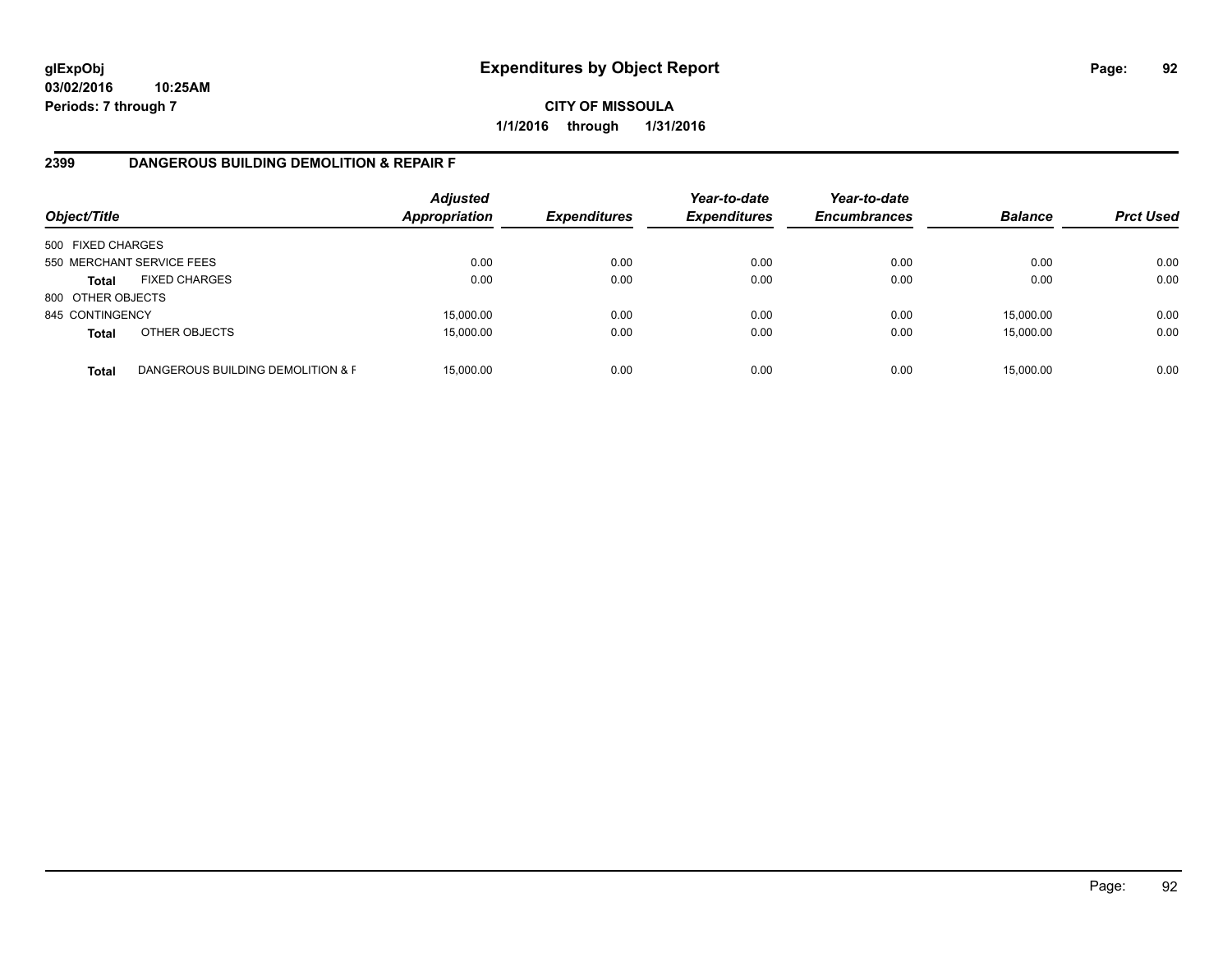#### **2400 STREET LIGHTING ASSESSMENTS FUND**

#### **280 PUBLIC WORKS OPERATIONS**

| Object/Title              |                               | Adjusted<br>Appropriation | <b>Expenditures</b> | Year-to-date<br><b>Expenditures</b> | Year-to-date<br><b>Encumbrances</b> | <b>Balance</b> | <b>Prct Used</b> |
|---------------------------|-------------------------------|---------------------------|---------------------|-------------------------------------|-------------------------------------|----------------|------------------|
| 300 PURCHASED SERVICES    |                               |                           |                     |                                     |                                     |                |                  |
|                           | 341 ELECTRICITY & NATURAL GAS | 327.174.00                | 0.00                | 162.004.77                          | 0.00                                | 165.169.23     | 49.52            |
| 350 PROFESSIONAL SERVICES |                               | 22.902.00                 | 0.00                | 7.726.00                            | 0.00                                | 15.176.00      | 33.74            |
| 360 REPAIR & MAINTENANCE  |                               | 0.00                      | 0.00                | 0.00                                | 0.00                                | 0.00           | 0.00             |
| <b>Total</b>              | PURCHASED SERVICES            | 350.076.00                | 0.00                | 169.730.77                          | 0.00                                | 180.345.23     | 48.48            |
| 500 FIXED CHARGES         |                               |                           |                     |                                     |                                     |                |                  |
| 550 MERCHANT SERVICE FEES |                               | 0.00                      | 0.00                | 0.00                                | 0.00                                | 0.00           | 0.00             |
| <b>Total</b>              | <b>FIXED CHARGES</b>          | 0.00                      | 0.00                | 0.00                                | 0.00                                | 0.00           | 0.00             |
|                           |                               |                           |                     |                                     |                                     |                |                  |
| <b>Total</b>              | PUBLIC WORKS OPERATIONS       | 350.076.00                | 0.00                | 169.730.77                          | 0.00                                | 180.345.23     | 48.48            |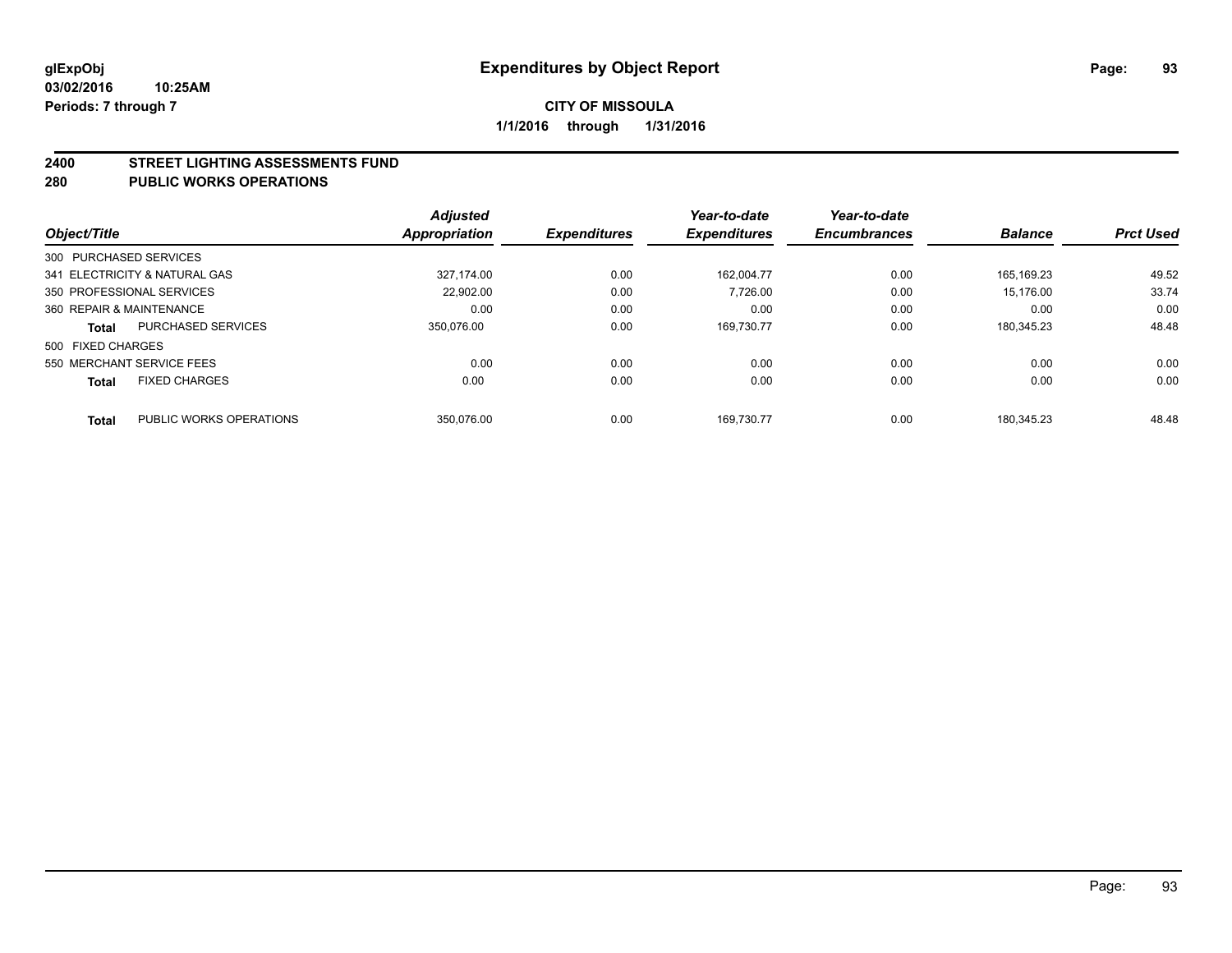## **2400 STREET LIGHTING ASSESSMENTS FUND**

| Object/Title             |                                  | <b>Adjusted</b><br><b>Appropriation</b> | <b>Expenditures</b> | Year-to-date<br><b>Expenditures</b> | Year-to-date<br><b>Encumbrances</b> | <b>Balance</b> | <b>Prct Used</b> |
|--------------------------|----------------------------------|-----------------------------------------|---------------------|-------------------------------------|-------------------------------------|----------------|------------------|
| 300 PURCHASED SERVICES   |                                  |                                         |                     |                                     |                                     |                |                  |
|                          | 341 ELECTRICITY & NATURAL GAS    | 327.174.00                              | 0.00                | 162.004.77                          | 0.00                                | 165.169.23     | 49.52            |
|                          | 350 PROFESSIONAL SERVICES        | 22.902.00                               | 0.00                | 7.726.00                            | 0.00                                | 15.176.00      | 33.74            |
| 360 REPAIR & MAINTENANCE |                                  | 0.00                                    | 0.00                | 0.00                                | 0.00                                | 0.00           | 0.00             |
| <b>Total</b>             | <b>PURCHASED SERVICES</b>        | 350.076.00                              | 0.00                | 169.730.77                          | 0.00                                | 180,345.23     | 48.48            |
| 500 FIXED CHARGES        |                                  |                                         |                     |                                     |                                     |                |                  |
|                          | 550 MERCHANT SERVICE FEES        | 0.00                                    | 0.00                | 0.00                                | 0.00                                | 0.00           | 0.00             |
| <b>Total</b>             | <b>FIXED CHARGES</b>             | 0.00                                    | 0.00                | 0.00                                | 0.00                                | 0.00           | 0.00             |
| <b>Total</b>             | STREET LIGHTING ASSESSMENTS FUND | 350.076.00                              | 0.00                | 169.730.77                          | 0.00                                | 180.345.23     | 48.48            |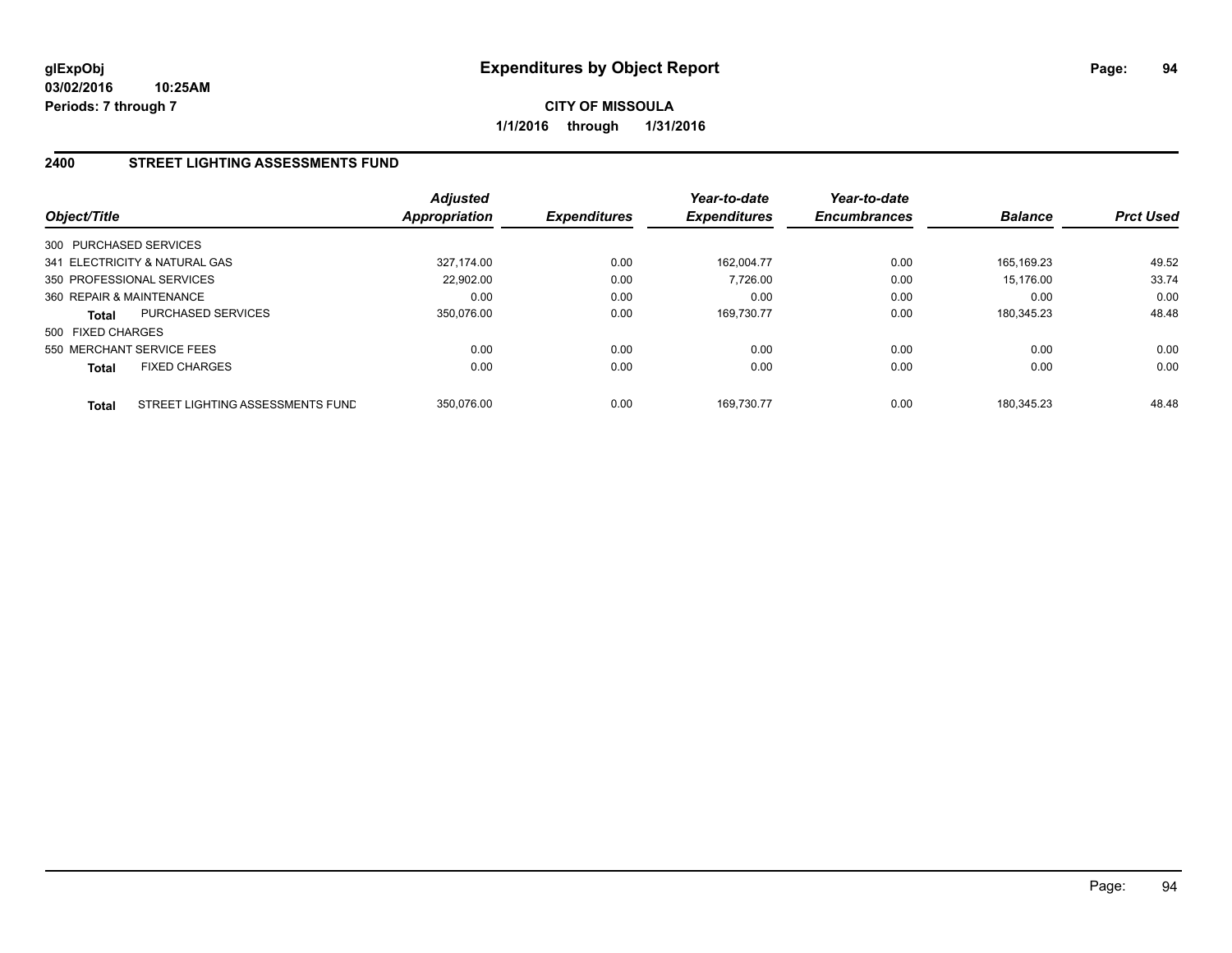#### **2500 STREET MAINTENANCE ASSESSMENT FUND**

**390 NON-DEPARTMENTAL**

| Object/Title           |                              | <b>Adjusted</b><br>Appropriation | <b>Expenditures</b> | Year-to-date<br><b>Expenditures</b> | Year-to-date<br><b>Encumbrances</b> | <b>Balance</b> | <b>Prct Used</b> |
|------------------------|------------------------------|----------------------------------|---------------------|-------------------------------------|-------------------------------------|----------------|------------------|
|                        |                              |                                  |                     |                                     |                                     |                |                  |
| 300 PURCHASED SERVICES |                              |                                  |                     |                                     |                                     |                |                  |
| 345 GARBAGE            |                              | 32.014.00                        | 1,332.59            | 12,044.85                           | 0.00                                | 19,969.15      | 37.62            |
| <b>Total</b>           | <b>PURCHASED SERVICES</b>    | 32.014.00                        | 1,332.59            | 12.044.85                           | 0.00                                | 19.969.15      | 37.62            |
| 500 FIXED CHARGES      |                              |                                  |                     |                                     |                                     |                |                  |
|                        | 550 MERCHANT SERVICE FEES    | 0.00                             | 0.00                | 0.00                                | 0.00                                | 0.00           | 0.00             |
| <b>Total</b>           | <b>FIXED CHARGES</b>         | 0.00                             | 0.00                | 0.00                                | 0.00                                | 0.00           | 0.00             |
| 800 OTHER OBJECTS      |                              |                                  |                     |                                     |                                     |                |                  |
|                        | 820 TRANSFERS TO OTHER FUNDS | 27.281.00                        | 0.00                | 13.641.00                           | 0.00                                | 13.640.00      | 50.00            |
| <b>Total</b>           | OTHER OBJECTS                | 27,281.00                        | 0.00                | 13.641.00                           | 0.00                                | 13,640.00      | 50.00            |
|                        |                              |                                  |                     |                                     |                                     |                |                  |
| <b>Total</b>           | NON-DEPARTMENTAL             | 59,295.00                        | 1,332.59            | 25,685.85                           | 0.00                                | 33,609.15      | 43.32            |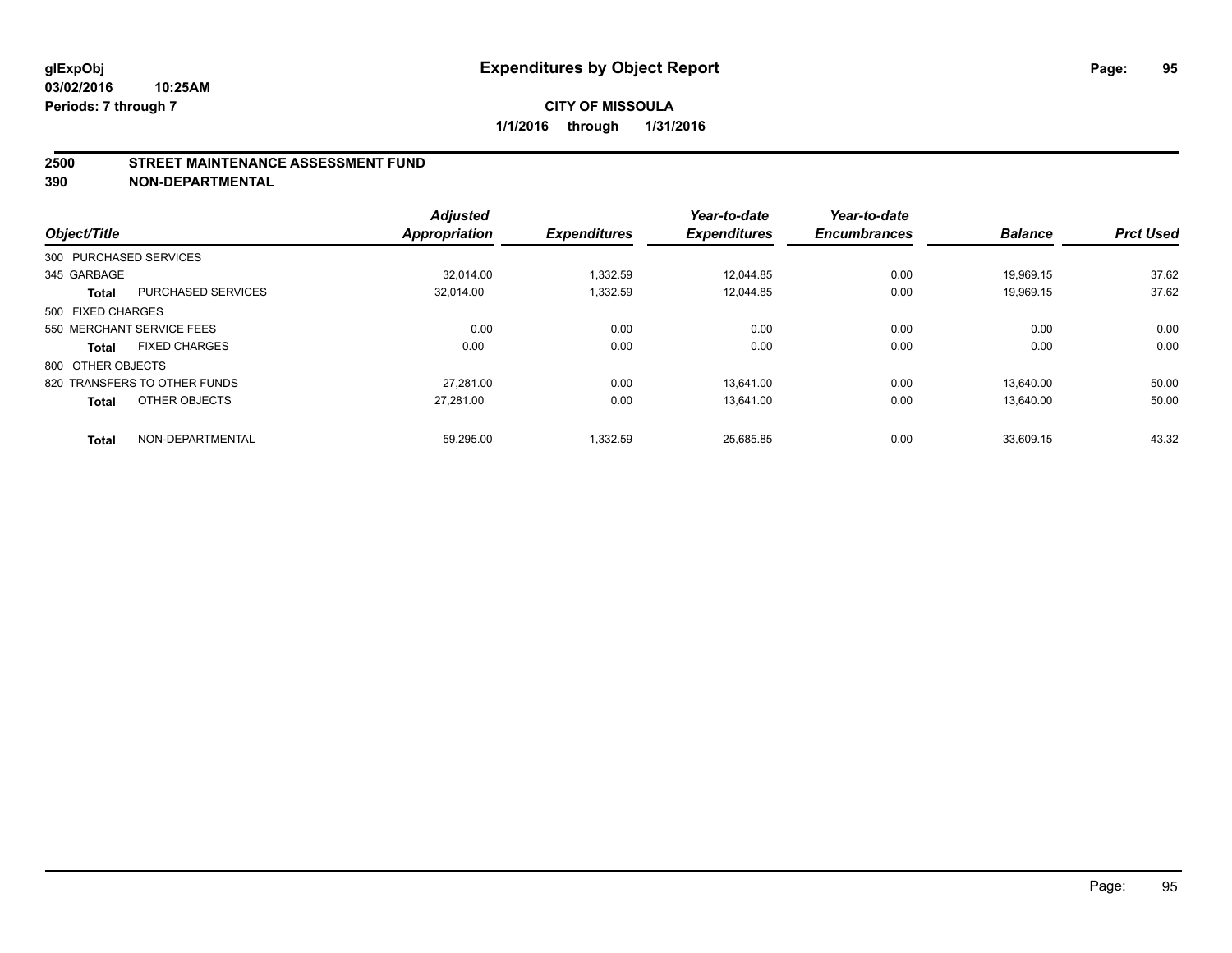**CITY OF MISSOULA 1/1/2016 through 1/31/2016**

## **2500 STREET MAINTENANCE ASSESSMENT FUND**

| Object/Title      |                                  | <b>Adjusted</b><br><b>Appropriation</b> | <b>Expenditures</b> | Year-to-date<br><b>Expenditures</b> | Year-to-date<br><b>Encumbrances</b> | <b>Balance</b> | <b>Prct Used</b> |
|-------------------|----------------------------------|-----------------------------------------|---------------------|-------------------------------------|-------------------------------------|----------------|------------------|
|                   | 300 PURCHASED SERVICES           |                                         |                     |                                     |                                     |                |                  |
| 345 GARBAGE       |                                  | 32.014.00                               | 1,332.59            | 12.044.85                           | 0.00                                | 19.969.15      | 37.62            |
| <b>Total</b>      | PURCHASED SERVICES               | 32,014.00                               | 1,332.59            | 12.044.85                           | 0.00                                | 19.969.15      | 37.62            |
| 500 FIXED CHARGES |                                  |                                         |                     |                                     |                                     |                |                  |
|                   | 550 MERCHANT SERVICE FEES        | 0.00                                    | 0.00                | 0.00                                | 0.00                                | 0.00           | 0.00             |
| <b>Total</b>      | <b>FIXED CHARGES</b>             | 0.00                                    | 0.00                | 0.00                                | 0.00                                | 0.00           | 0.00             |
| 800 OTHER OBJECTS |                                  |                                         |                     |                                     |                                     |                |                  |
|                   | 820 TRANSFERS TO OTHER FUNDS     | 27.281.00                               | 0.00                | 13.641.00                           | 0.00                                | 13.640.00      | 50.00            |
| <b>Total</b>      | OTHER OBJECTS                    | 27,281.00                               | 0.00                | 13,641.00                           | 0.00                                | 13.640.00      | 50.00            |
| <b>Total</b>      | STREET MAINTENANCE ASSESSMENT FI | 59.295.00                               | 1.332.59            | 25.685.85                           | 0.00                                | 33.609.15      | 43.32            |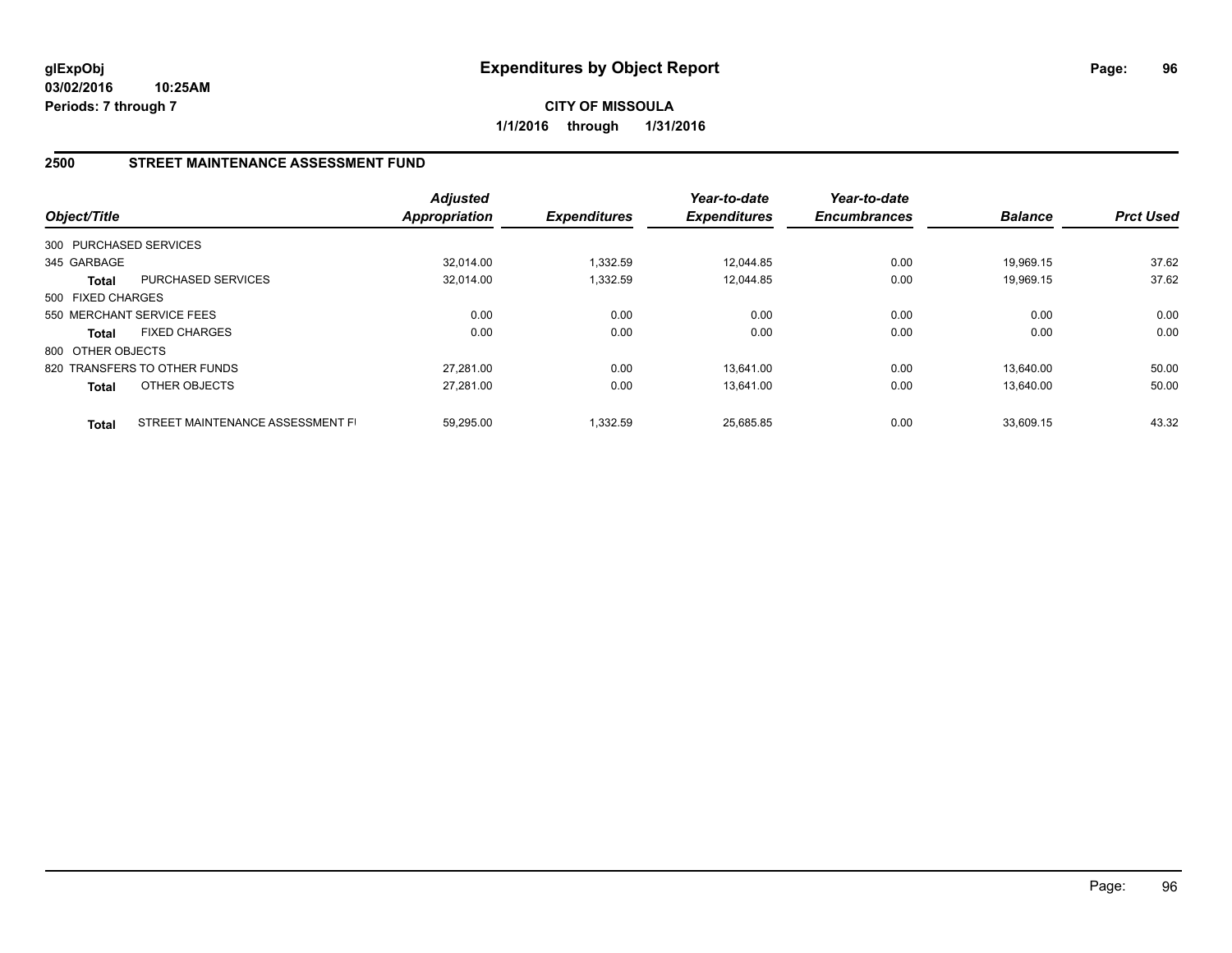### **2510 RUSSELL PARK MAINTENANCE ASSESSMENT FUND**

**370 PARKS & RECREATION**

| Object/Title                         | <b>Adjusted</b><br><b>Appropriation</b> | <b>Expenditures</b> | Year-to-date<br><b>Expenditures</b> | Year-to-date<br><b>Encumbrances</b> | <b>Balance</b> | <b>Prct Used</b> |
|--------------------------------------|-----------------------------------------|---------------------|-------------------------------------|-------------------------------------|----------------|------------------|
| 500 FIXED CHARGES                    |                                         |                     |                                     |                                     |                |                  |
| 550 MERCHANT SERVICE FEES            | 0.00                                    | 0.00                | 0.00                                | 0.00                                | 0.00           | 0.00             |
| <b>FIXED CHARGES</b><br><b>Total</b> | 0.00                                    | 0.00                | 0.00                                | 0.00                                | 0.00           | 0.00             |
| 800 OTHER OBJECTS                    |                                         |                     |                                     |                                     |                |                  |
| 820 TRANSFERS TO OTHER FUNDS         | 0.00                                    | 0.00                | 0.00                                | 0.00                                | 0.00           | 0.00             |
| OTHER OBJECTS<br><b>Total</b>        | 0.00                                    | 0.00                | 0.00                                | 0.00                                | 0.00           | 0.00             |
| PARKS & RECREATION<br><b>Total</b>   | 0.00                                    | 0.00                | 0.00                                | 0.00                                | 0.00           | 0.00             |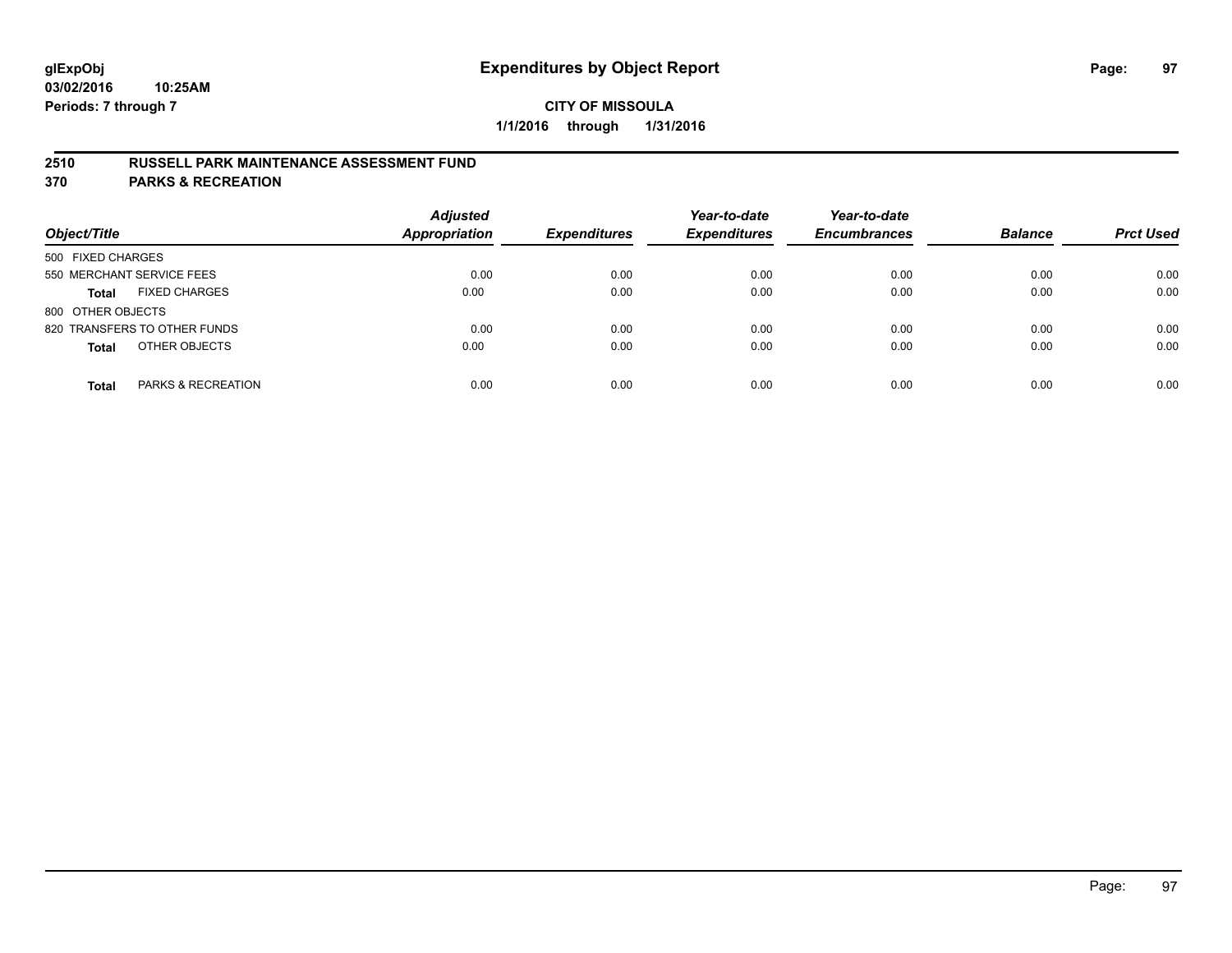**CITY OF MISSOULA 1/1/2016 through 1/31/2016**

### **2510 RUSSELL PARK MAINTENANCE ASSESSMENT FUND**

| Object/Title              |                                  | <b>Adjusted</b><br><b>Appropriation</b> | <b>Expenditures</b> | Year-to-date<br><b>Expenditures</b> | Year-to-date<br><b>Encumbrances</b> | <b>Balance</b> | <b>Prct Used</b> |
|---------------------------|----------------------------------|-----------------------------------------|---------------------|-------------------------------------|-------------------------------------|----------------|------------------|
| 500 FIXED CHARGES         |                                  |                                         |                     |                                     |                                     |                |                  |
| 550 MERCHANT SERVICE FEES |                                  | 0.00                                    | 0.00                | 0.00                                | 0.00                                | 0.00           | 0.00             |
| <b>Total</b>              | <b>FIXED CHARGES</b>             | 0.00                                    | 0.00                | 0.00                                | 0.00                                | 0.00           | 0.00             |
| 800 OTHER OBJECTS         |                                  |                                         |                     |                                     |                                     |                |                  |
|                           | 820 TRANSFERS TO OTHER FUNDS     | 0.00                                    | 0.00                | 0.00                                | 0.00                                | 0.00           | 0.00             |
| <b>Total</b>              | OTHER OBJECTS                    | 0.00                                    | 0.00                | 0.00                                | 0.00                                | 0.00           | 0.00             |
| <b>Total</b>              | RUSSELL PARK MAINTENANCE ASSESSN | 0.00                                    | 0.00                | 0.00                                | 0.00                                | 0.00           | 0.00             |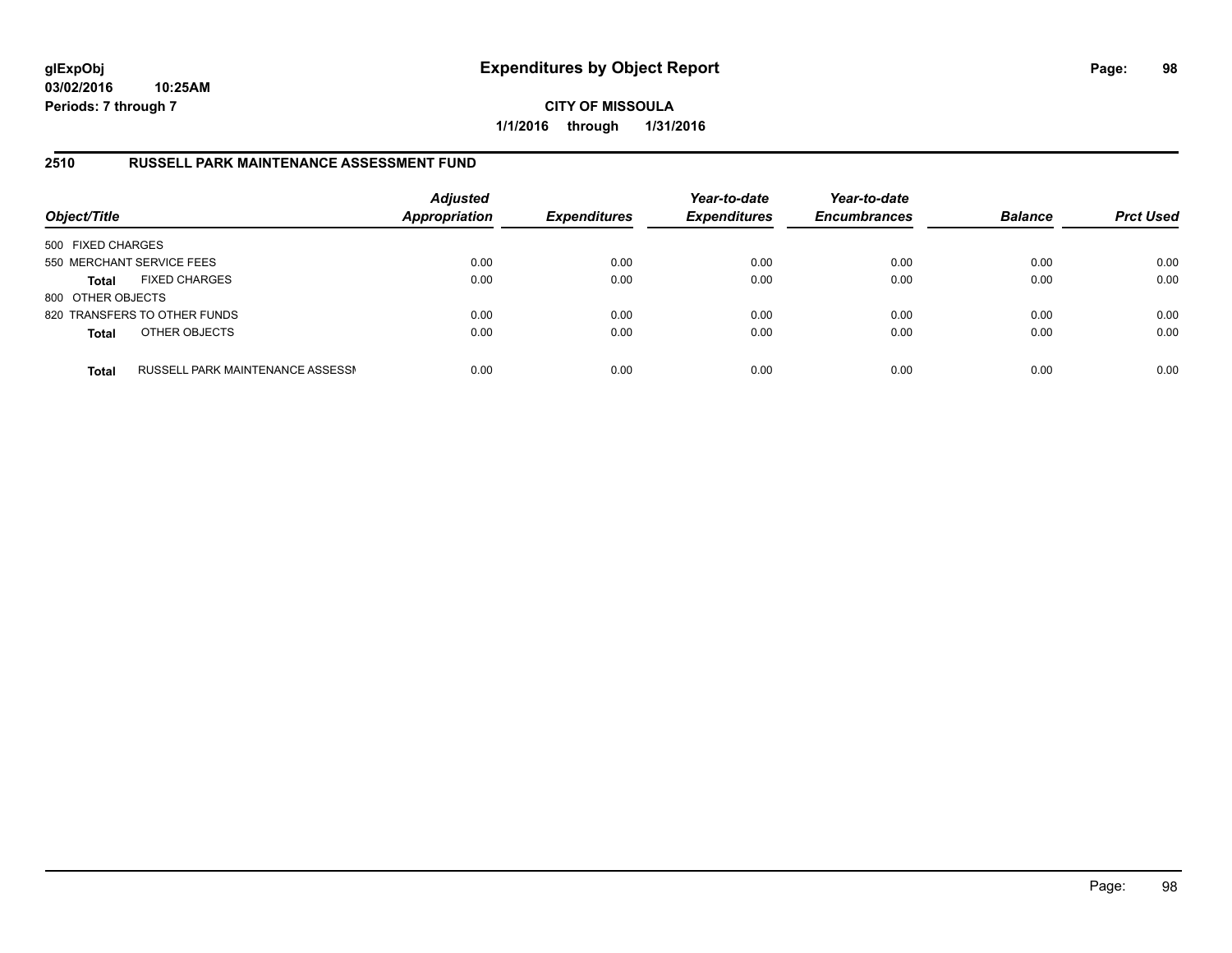## **2511 WILLOWWOOD PARK MAINTENANCE ASSESSMENT F**

**370 PARKS & RECREATION**

| Object/Title                |                               | <b>Adjusted</b><br><b>Appropriation</b> | <b>Expenditures</b> | Year-to-date<br><b>Expenditures</b> | Year-to-date<br><b>Encumbrances</b> | <b>Balance</b> | <b>Prct Used</b> |
|-----------------------------|-------------------------------|-----------------------------------------|---------------------|-------------------------------------|-------------------------------------|----------------|------------------|
| 500 FIXED CHARGES           |                               |                                         |                     |                                     |                                     |                |                  |
|                             | 550 MERCHANT SERVICE FEES     | 0.00                                    | 0.00                | 0.00                                | 0.00                                | 0.00           | 0.00             |
| <b>Total</b>                | <b>FIXED CHARGES</b>          | 0.00                                    | 0.00                | 0.00                                | 0.00                                | 0.00           | 0.00             |
| 600 DEBT SERVICE            |                               |                                         |                     |                                     |                                     |                |                  |
| 620 INTEREST / SERVICE FEES |                               | 0.00                                    | 0.00                | 0.00                                | 0.00                                | 0.00           | 0.00             |
| Total                       | <b>DEBT SERVICE</b>           | 0.00                                    | 0.00                | 0.00                                | 0.00                                | 0.00           | 0.00             |
| 800 OTHER OBJECTS           |                               |                                         |                     |                                     |                                     |                |                  |
|                             | 820 TRANSFERS TO OTHER FUNDS  | 0.00                                    | 0.00                | 0.00                                | 0.00                                | 0.00           | 0.00             |
| Total                       | OTHER OBJECTS                 | 0.00                                    | 0.00                | 0.00                                | 0.00                                | 0.00           | 0.00             |
|                             |                               |                                         |                     |                                     |                                     |                |                  |
| <b>Total</b>                | <b>PARKS &amp; RECREATION</b> | 0.00                                    | 0.00                | 0.00                                | 0.00                                | 0.00           | 0.00             |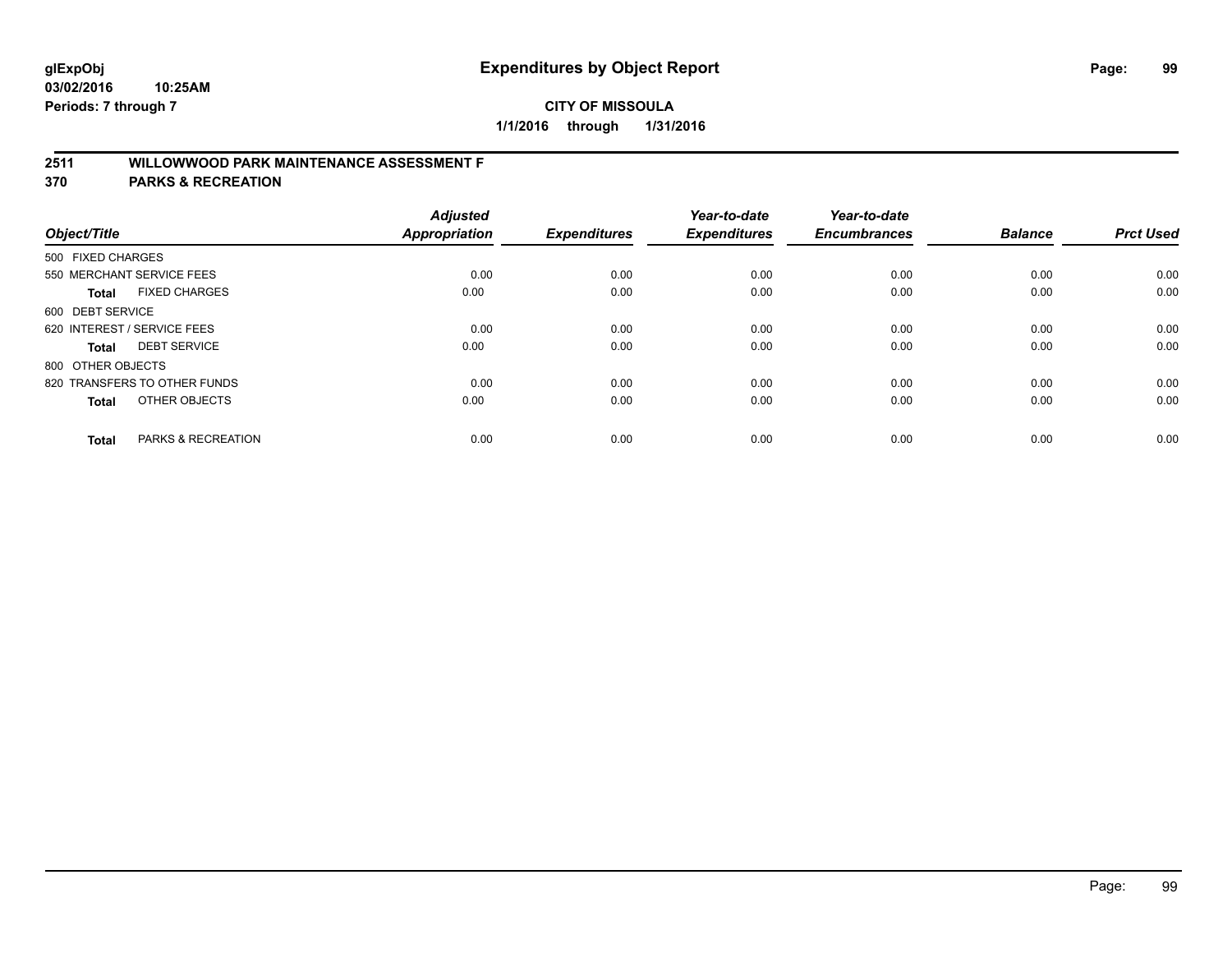### **CITY OF MISSOULA 1/1/2016 through 1/31/2016**

# **2511 WILLOWWOOD PARK MAINTENANCE ASSESSMENT F**

| Object/Title                |                                 | <b>Adjusted</b><br><b>Appropriation</b> | <b>Expenditures</b> | Year-to-date<br><b>Expenditures</b> | Year-to-date<br><b>Encumbrances</b> | <b>Balance</b> | <b>Prct Used</b> |
|-----------------------------|---------------------------------|-----------------------------------------|---------------------|-------------------------------------|-------------------------------------|----------------|------------------|
| 500 FIXED CHARGES           |                                 |                                         |                     |                                     |                                     |                |                  |
|                             | 550 MERCHANT SERVICE FEES       | 0.00                                    | 0.00                | 0.00                                | 0.00                                | 0.00           | 0.00             |
| Total                       | <b>FIXED CHARGES</b>            | 0.00                                    | 0.00                | 0.00                                | 0.00                                | 0.00           | 0.00             |
| 600 DEBT SERVICE            |                                 |                                         |                     |                                     |                                     |                |                  |
| 620 INTEREST / SERVICE FEES |                                 | 0.00                                    | 0.00                | 0.00                                | 0.00                                | 0.00           | 0.00             |
| Total                       | <b>DEBT SERVICE</b>             | 0.00                                    | 0.00                | 0.00                                | 0.00                                | 0.00           | 0.00             |
| 800 OTHER OBJECTS           |                                 |                                         |                     |                                     |                                     |                |                  |
|                             | 820 TRANSFERS TO OTHER FUNDS    | 0.00                                    | 0.00                | 0.00                                | 0.00                                | 0.00           | 0.00             |
| <b>Total</b>                | OTHER OBJECTS                   | 0.00                                    | 0.00                | 0.00                                | 0.00                                | 0.00           | 0.00             |
| <b>Total</b>                | WILLOWWOOD PARK MAINTENANCE ASS | 0.00                                    | 0.00                | 0.00                                | 0.00                                | 0.00           | 0.00             |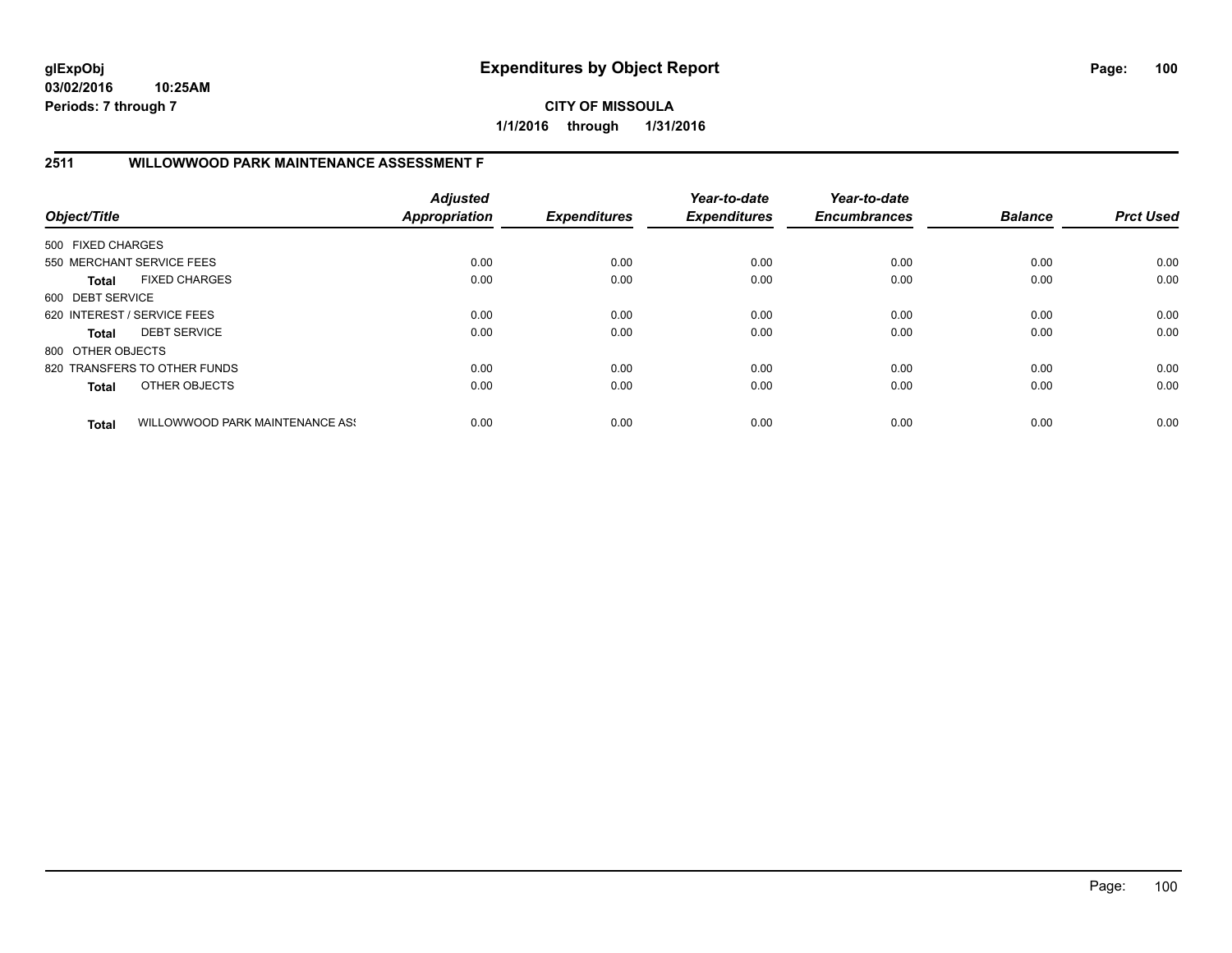#### **2512 ROAD DISTRICT #1**

**320 STREET MAINTENANCE**

|                                           | <b>Adjusted</b> |                     | Year-to-date        | Year-to-date        |                |                  |
|-------------------------------------------|-----------------|---------------------|---------------------|---------------------|----------------|------------------|
| Object/Title                              | Appropriation   | <b>Expenditures</b> | <b>Expenditures</b> | <b>Encumbrances</b> | <b>Balance</b> | <b>Prct Used</b> |
| 100 PERSONAL SERVICES                     |                 |                     |                     |                     |                |                  |
| 110 SALARIES AND WAGES                    | 114,940.00      | 1,243.26            | 2,611.62            | 0.00                | 112,328.38     | 2.27             |
| 130 OTHER                                 | 7.057.00        | 0.00                | 0.00                | 0.00                | 7,057.00       | 0.00             |
| 140 EMPLOYER CONTRIBUTIONS                | 37,790.00       | 217.70              | 1,224.25            | 0.00                | 36,565.75      | 3.24             |
| 141 STATE RETIREMENT CONTRIBUTIONS        | 0.00            | 1.24                | 2.61                | 0.00                | $-2.61$        | 0.00             |
| PERSONAL SERVICES<br>Total                | 159,787.00      | 1,462.20            | 3,838.48            | 0.00                | 155,948.52     | 2.40             |
| 200 SUPPLIES                              |                 |                     |                     |                     |                |                  |
| 210 OFFICE SUPPLIES                       | 8,503.00        | 0.00                | 8,053.31            | 0.00                | 449.69         | 94.71            |
| 220 OPERATING SUPPLIES                    | 91,014.00       | 126.10              | 93,003.99           | 0.00                | $-1,989.99$    | 102.19           |
| 230 REPAIR/MAINTENANCE                    | 94,978.00       | 0.00                | 94,758.95           | 0.00                | 219.05         | 99.77            |
| 231 GASOLINE                              | 1,135.00        | 0.00                | 1,135.00            | 0.00                | 0.00           | 100.00           |
| 240 OTHER SUPPLIES                        | 400.00          | 0.00                | 0.00                | 0.00                | 400.00         | 0.00             |
| <b>SUPPLIES</b><br>Total                  | 196,030.00      | 126.10              | 196,951.25          | 0.00                | $-921.25$      | 100.47           |
| 300 PURCHASED SERVICES                    |                 |                     |                     |                     |                |                  |
| 310 COMMUNICATIONS                        | 1,000.00        | 0.00                | 0.00                | 0.00                | 1,000.00       | 0.00             |
| 330 PUBLICITY, SUBSCRIPTIONS & DUES       | 7,000.00        | 0.00                | 6,450.00            | 0.00                | 550.00         | 92.14            |
| 343 WATER CHARGES                         | 0.00            | 0.00                | 0.00                | 0.00                | 0.00           | 0.00             |
| 350 PROFESSIONAL SERVICES                 | 89,500.00       | 949.41              | 6,030.75            | 0.00                | 83,469.25      | 6.74             |
| 370 TRAVEL                                | 1,450.00        | 188.18              | 678.41              | 0.00                | 771.59         | 46.79            |
| 380 TRAINING                              | 350.00          | 0.00                | 0.00                | 0.00                | 350.00         | 0.00             |
| PURCHASED SERVICES<br><b>Total</b>        | 99,300.00       | 1,137.59            | 13,159.16           | 0.00                | 86,140.84      | 13.25            |
| 400 BUILDING MATERIALS                    |                 |                     |                     |                     |                |                  |
| <b>400 BUILDING MATERIALS</b>             | 275,201.00      | 683.00              | 102,904.79          | 0.00                | 172,296.21     | 37.39            |
| <b>BUILDING MATERIALS</b><br><b>Total</b> | 275,201.00      | 683.00              | 102,904.79          | 0.00                | 172,296.21     | 37.39            |
| 500 FIXED CHARGES                         |                 |                     |                     |                     |                |                  |
| 500 FIXED CHARGES                         | 10,000.00       | 0.00                | 10,000.00           | 0.00                | 0.00           | 100.00           |
| 550 MERCHANT SERVICE FEES                 | 0.00            | 0.00                | 0.00                | 0.00                | 0.00           | 0.00             |
| <b>FIXED CHARGES</b><br><b>Total</b>      | 10,000.00       | 0.00                | 10,000.00           | 0.00                | 0.00           | 100.00           |
| 600 DEBT SERVICE                          |                 |                     |                     |                     |                |                  |
| 610 PRINCIPAL                             | 418,252.00      | 0.00                | 305,820.65          | 0.00                | 112,431.35     | 73.12            |
| 620 INTEREST / SERVICE FEES               | 48,753.00       | 0.00                | 51,255.79           | 0.00                | $-2,502.79$    | 105.13           |
| <b>DEBT SERVICE</b><br><b>Total</b>       | 467,005.00      | 0.00                | 357,076.44          | 0.00                | 109,928.56     | 76.46            |
| 800 OTHER OBJECTS                         |                 |                     |                     |                     |                |                  |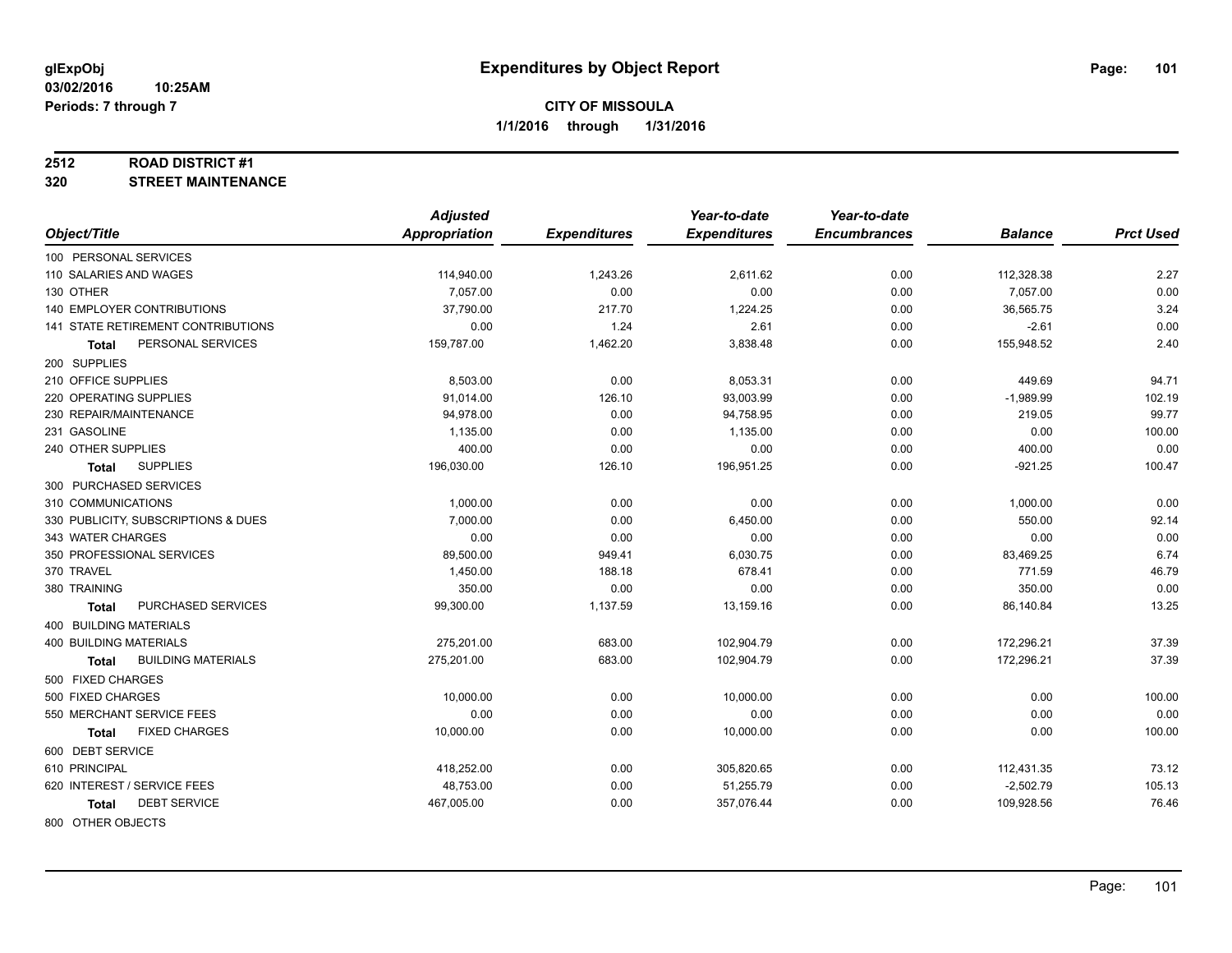#### **2512 ROAD DISTRICT #1**

**320 STREET MAINTENANCE**

| Object/Title                       | <b>Adjusted</b><br>Appropriation | <b>Expenditures</b> | Year-to-date<br><b>Expenditures</b> | Year-to-date<br><b>Encumbrances</b> | <b>Balance</b> | <b>Prct Used</b> |
|------------------------------------|----------------------------------|---------------------|-------------------------------------|-------------------------------------|----------------|------------------|
| 820 TRANSFERS TO OTHER FUNDS       | 0.00                             | 0.00                | 0.00                                | 0.00                                | 0.00           | 0.00             |
| 845 CONTINGENCY                    | 37,295.00                        | 0.00                | 24,856.33                           | 0.00                                | 12.438.67      | 66.65            |
| OTHER OBJECTS<br><b>Total</b>      | 37.295.00                        | 0.00                | 24,856.33                           | 0.00                                | 12.438.67      | 66.65            |
| 900 CAPITAL OUTLAY                 |                                  |                     |                                     |                                     |                |                  |
| 930 IMPROVEMENTS                   | 478.000.00                       | 487.229.51          | 512,512.91                          | 0.00                                | $-34.512.91$   | 107.22           |
| <b>CAPITAL OUTLAY</b><br>Total     | 478.000.00                       | 487.229.51          | 512,512.91                          | 0.00                                | $-34,512.91$   | 107.22           |
| STREET MAINTENANCE<br><b>Total</b> | 1,722,618.00                     | 490,638.40          | 1,221,299.36                        | 0.00                                | 501,318.64     | 70.90            |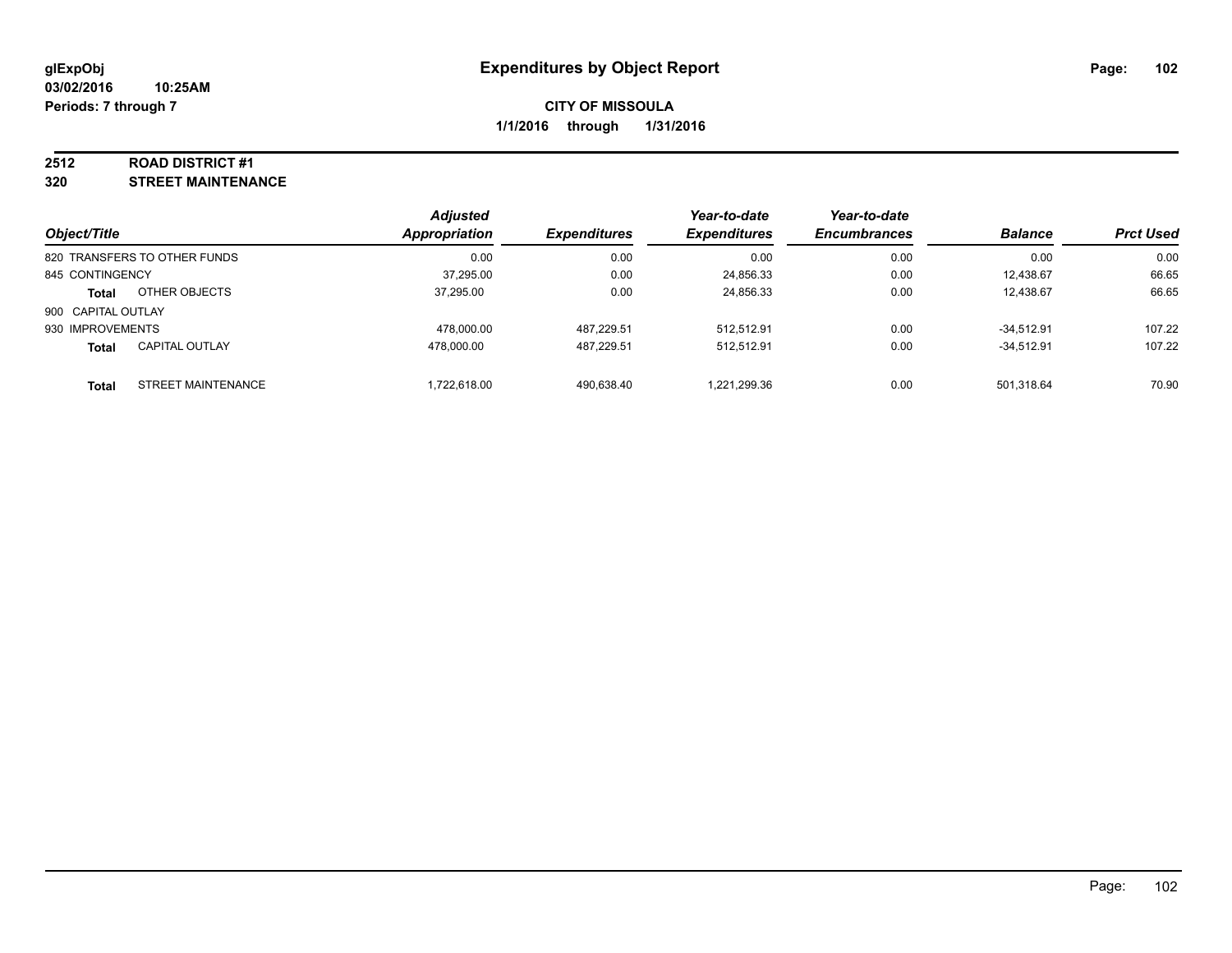### **2512 ROAD DISTRICT #1**

|                                           | <b>Adjusted</b> |                     | Year-to-date        | Year-to-date        |                |                  |
|-------------------------------------------|-----------------|---------------------|---------------------|---------------------|----------------|------------------|
| Object/Title                              | Appropriation   | <b>Expenditures</b> | <b>Expenditures</b> | <b>Encumbrances</b> | <b>Balance</b> | <b>Prct Used</b> |
| 100 PERSONAL SERVICES                     |                 |                     |                     |                     |                |                  |
| 110 SALARIES AND WAGES                    | 114,940.00      | 1,243.26            | 2,611.62            | 0.00                | 112,328.38     | 2.27             |
| 130 OTHER                                 | 7,057.00        | 0.00                | 0.00                | 0.00                | 7,057.00       | 0.00             |
| <b>140 EMPLOYER CONTRIBUTIONS</b>         | 37,790.00       | 217.70              | 1,224.25            | 0.00                | 36,565.75      | 3.24             |
| 141 STATE RETIREMENT CONTRIBUTIONS        | 0.00            | 1.24                | 2.61                | 0.00                | $-2.61$        | 0.00             |
| PERSONAL SERVICES<br><b>Total</b>         | 159,787.00      | 1,462.20            | 3,838.48            | 0.00                | 155,948.52     | 2.40             |
| 200 SUPPLIES                              |                 |                     |                     |                     |                |                  |
| 210 OFFICE SUPPLIES                       | 8,503.00        | 0.00                | 8,053.31            | 0.00                | 449.69         | 94.71            |
| 220 OPERATING SUPPLIES                    | 91,014.00       | 126.10              | 93,003.99           | 0.00                | $-1,989.99$    | 102.19           |
| 230 REPAIR/MAINTENANCE                    | 94,978.00       | 0.00                | 94,758.95           | 0.00                | 219.05         | 99.77            |
| 231 GASOLINE                              | 1,135.00        | 0.00                | 1,135.00            | 0.00                | 0.00           | 100.00           |
| 240 OTHER SUPPLIES                        | 400.00          | 0.00                | 0.00                | 0.00                | 400.00         | 0.00             |
| <b>SUPPLIES</b><br><b>Total</b>           | 196,030.00      | 126.10              | 196,951.25          | 0.00                | $-921.25$      | 100.47           |
| 300 PURCHASED SERVICES                    |                 |                     |                     |                     |                |                  |
| 310 COMMUNICATIONS                        | 1,000.00        | 0.00                | 0.00                | 0.00                | 1,000.00       | 0.00             |
| 330 PUBLICITY, SUBSCRIPTIONS & DUES       | 7,000.00        | 0.00                | 6,450.00            | 0.00                | 550.00         | 92.14            |
| 343 WATER CHARGES                         | 0.00            | 0.00                | 0.00                | 0.00                | 0.00           | 0.00             |
| 350 PROFESSIONAL SERVICES                 | 89,500.00       | 949.41              | 6,030.75            | 0.00                | 83,469.25      | 6.74             |
| 370 TRAVEL                                | 1,450.00        | 188.18              | 678.41              | 0.00                | 771.59         | 46.79            |
| 380 TRAINING                              | 350.00          | 0.00                | 0.00                | 0.00                | 350.00         | 0.00             |
| PURCHASED SERVICES<br><b>Total</b>        | 99,300.00       | 1,137.59            | 13,159.16           | 0.00                | 86,140.84      | 13.25            |
| 400 BUILDING MATERIALS                    |                 |                     |                     |                     |                |                  |
| <b>400 BUILDING MATERIALS</b>             | 275,201.00      | 683.00              | 102,904.79          | 0.00                | 172,296.21     | 37.39            |
| <b>BUILDING MATERIALS</b><br><b>Total</b> | 275,201.00      | 683.00              | 102,904.79          | 0.00                | 172,296.21     | 37.39            |
| 500 FIXED CHARGES                         |                 |                     |                     |                     |                |                  |
| 500 FIXED CHARGES                         | 10,000.00       | 0.00                | 10,000.00           | 0.00                | 0.00           | 100.00           |
| 550 MERCHANT SERVICE FEES                 | 0.00            | 0.00                | 0.00                | 0.00                | 0.00           | 0.00             |
| <b>FIXED CHARGES</b><br><b>Total</b>      | 10,000.00       | 0.00                | 10,000.00           | 0.00                | 0.00           | 100.00           |
| 600 DEBT SERVICE                          |                 |                     |                     |                     |                |                  |
| 610 PRINCIPAL                             | 418,252.00      | 0.00                | 305,820.65          | 0.00                | 112,431.35     | 73.12            |
| 620 INTEREST / SERVICE FEES               | 48,753.00       | 0.00                | 51,255.79           | 0.00                | $-2,502.79$    | 105.13           |
| <b>DEBT SERVICE</b><br><b>Total</b>       | 467,005.00      | 0.00                | 357,076.44          | 0.00                | 109,928.56     | 76.46            |
| 800 OTHER OBJECTS                         |                 |                     |                     |                     |                |                  |
| 820 TRANSFERS TO OTHER FUNDS              | 0.00            | 0.00                | 0.00                | 0.00                | 0.00           | 0.00             |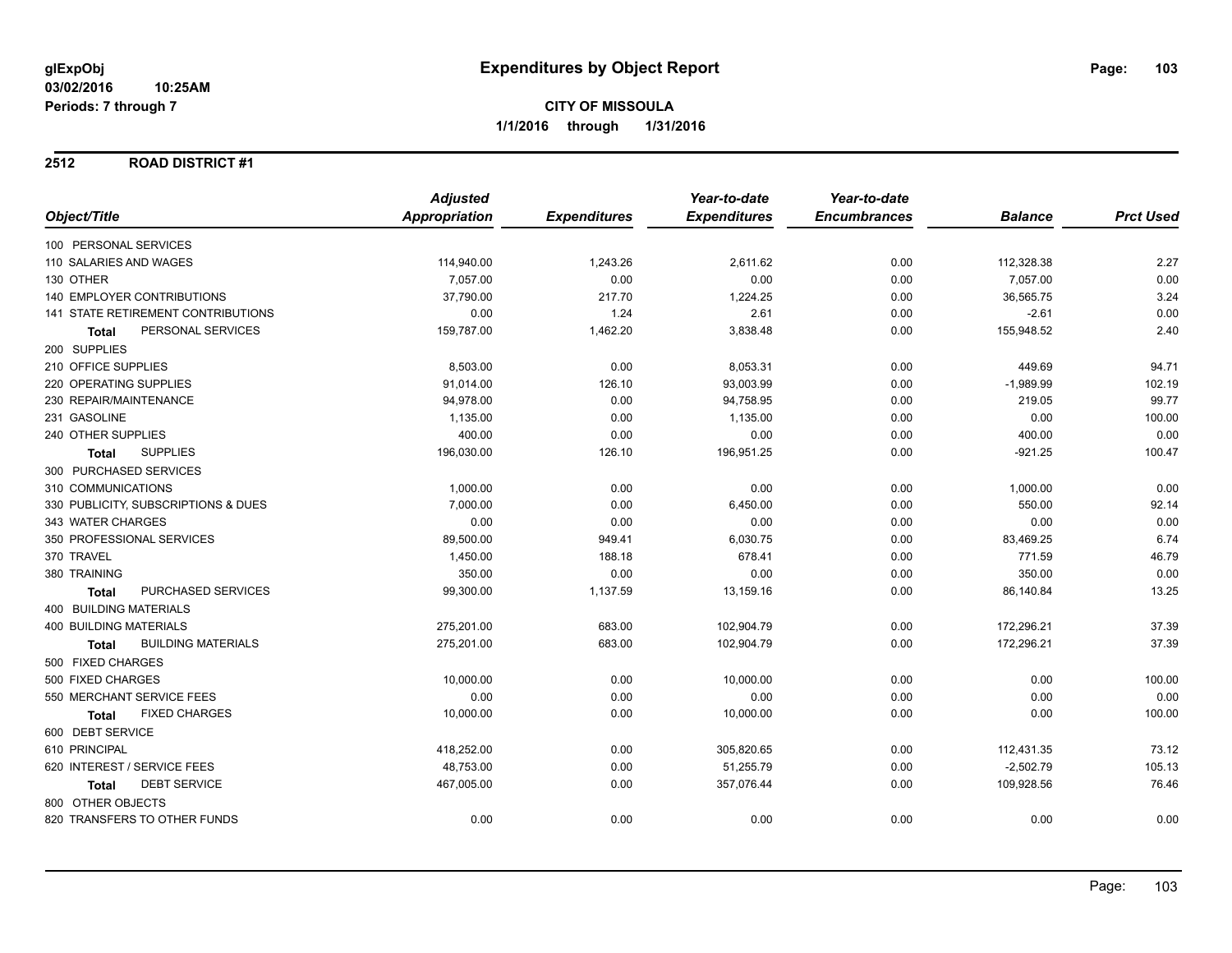# **2512 ROAD DISTRICT #1**

| Object/Title       |                       | <b>Adjusted</b><br><b>Appropriation</b><br><b>Expenditures</b> | Year-to-date<br><b>Expenditures</b> | Year-to-date<br><b>Encumbrances</b> | <b>Balance</b> | <b>Prct Used</b> |        |
|--------------------|-----------------------|----------------------------------------------------------------|-------------------------------------|-------------------------------------|----------------|------------------|--------|
| 845 CONTINGENCY    |                       | 37,295.00                                                      | 0.00                                | 24,856.33                           | 0.00           | 12.438.67        | 66.65  |
| <b>Total</b>       | OTHER OBJECTS         | 37,295.00                                                      | 0.00                                | 24,856.33                           | 0.00           | 12,438.67        | 66.65  |
| 900 CAPITAL OUTLAY |                       |                                                                |                                     |                                     |                |                  |        |
| 930 IMPROVEMENTS   |                       | 478.000.00                                                     | 487.229.51                          | 512.512.91                          | 0.00           | $-34.512.91$     | 107.22 |
| <b>Total</b>       | <b>CAPITAL OUTLAY</b> | 478.000.00                                                     | 487.229.51                          | 512.512.91                          | 0.00           | $-34.512.91$     | 107.22 |
| <b>Total</b>       | ROAD DISTRICT #1      | 1.722.618.00                                                   | 490.638.40                          | 1,221,299.36                        | 0.00           | 501.318.64       | 70.90  |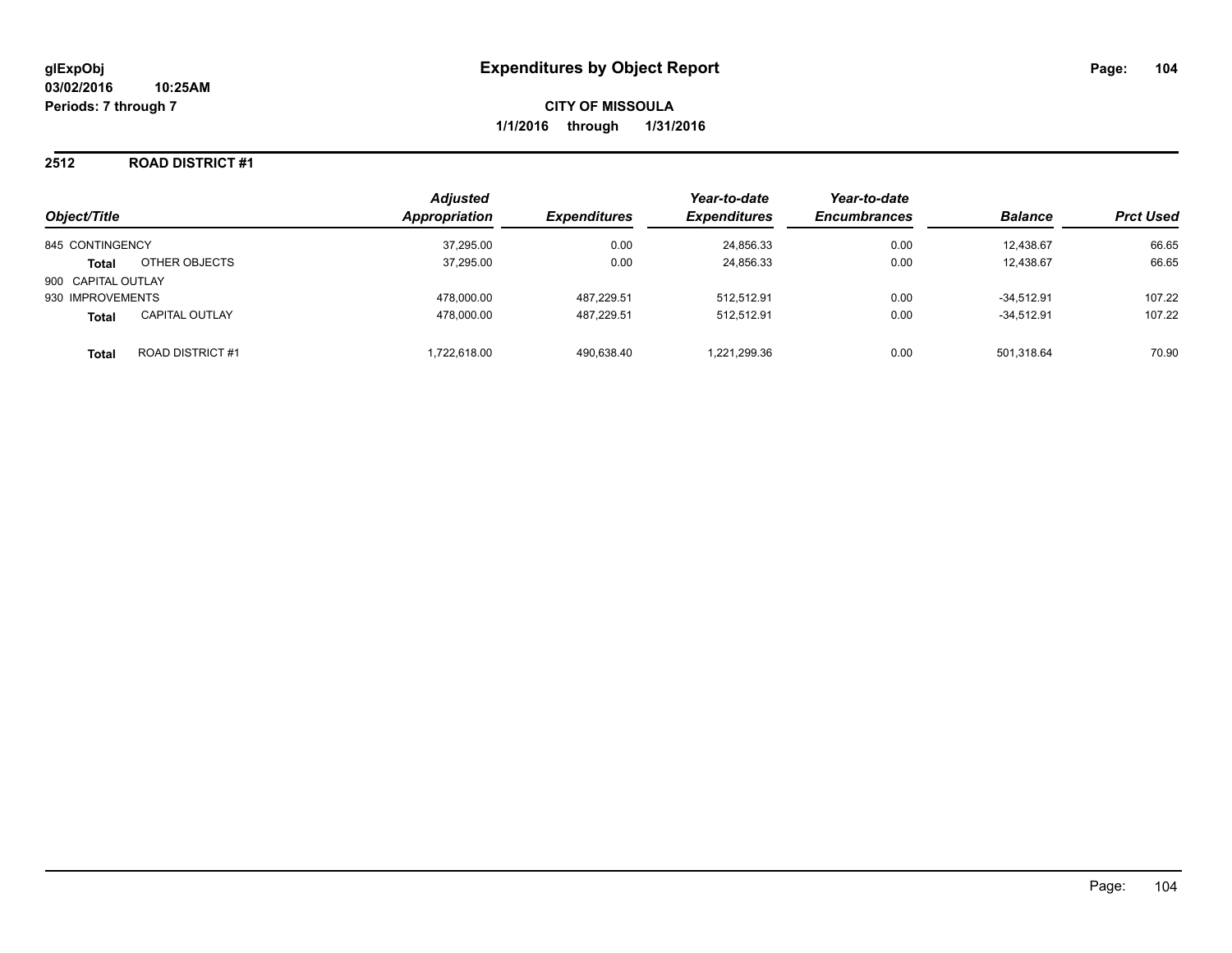#### **2513 PARK DISTRICT #1**

**370 PARKS & RECREATION**

|                                     | <b>Adjusted</b>      |                     | Year-to-date        | Year-to-date        |                |                  |
|-------------------------------------|----------------------|---------------------|---------------------|---------------------|----------------|------------------|
| Object/Title                        | <b>Appropriation</b> | <b>Expenditures</b> | <b>Expenditures</b> | <b>Encumbrances</b> | <b>Balance</b> | <b>Prct Used</b> |
| 100 PERSONAL SERVICES               |                      |                     |                     |                     |                |                  |
| 110 SALARIES AND WAGES              | 157,892.00           | 4,322.85            | 52,276.82           | 0.00                | 105,615.18     | 33.11            |
| 120 OVERTIME/TERMINATION            | 0.00                 | 0.00                | 578.83              | 0.00                | $-578.83$      | 0.00             |
| 140 EMPLOYER CONTRIBUTIONS          | 66,793.00            | 4,015.97            | 22,450.02           | 0.00                | 44,342.98      | 33.61            |
| 141 STATE RETIREMENT CONTRIBUTIONS  | 0.00                 | 1.24                | 41.55               | 0.00                | $-41.55$       | 0.00             |
| PERSONAL SERVICES<br>Total          | 224,685.00           | 8,340.06            | 75,347.22           | 0.00                | 149,337.78     | 33.53            |
| 200 SUPPLIES                        |                      |                     |                     |                     |                |                  |
| 220 OPERATING SUPPLIES              | 71,116.00            | 11,275.91           | 61,902.43           | 0.00                | 9,213.57       | 87.04            |
| 230 REPAIR/MAINTENANCE              | 93,267.00            | 83.90               | 50,098.96           | 0.00                | 43,168.04      | 53.72            |
| 231 GASOLINE                        | 10,144.00            | 0.00                | 10,144.00           | 0.00                | 0.00           | 100.00           |
| <b>SUPPLIES</b><br>Total            | 174,527.00           | 11,359.81           | 122,145.39          | 0.00                | 52,381.61      | 69.99            |
| 300 PURCHASED SERVICES              |                      |                     |                     |                     |                |                  |
| 320 PRINTING & DUPLICATING          | 0.00                 | 0.00                | 0.00                | 0.00                | 0.00           | 0.00             |
| 330 PUBLICITY, SUBSCRIPTIONS & DUES | 2,500.00             | 123.64              | 123.64              | 0.00                | 2,376.36       | 4.95             |
| 341 ELECTRICITY & NATURAL GAS       | 28,622.00            | 0.00                | 26,436.39           | 0.00                | 2,185.61       | 92.36            |
| 343 WATER CHARGES                   | 7,685.00             | 0.00                | 7,319.07            | 0.00                | 365.93         | 95.24            |
| 344 TELEPHONE SERVICE               | 360.00               | 0.00                | 0.00                | 0.00                | 360.00         | 0.00             |
| 345 GARBAGE                         | 3,090.00             | 0.00                | 1,981.60            | 0.00                | 1,108.40       | 64.13            |
| 350 PROFESSIONAL SERVICES           | 163,214.00           | 1,479.18            | 52,108.28           | 0.00                | 111, 105.72    | 31.93            |
| 360 REPAIR & MAINTENANCE            | 150,090.00           | 688.00              | 70,791.91           | 0.00                | 79,298.09      | 47.17            |
| 370 TRAVEL                          | 0.00                 | 0.00                | 99.51               | 0.00                | $-99.51$       | 0.00             |
| 380 TRAINING                        | 295.00               | 0.00                | 489.50              | 0.00                | $-194.50$      | 165.93           |
| PURCHASED SERVICES<br>Total         | 355,856.00           | 2,290.82            | 159,349.90          | 0.00                | 196,506.10     | 44.78            |
| 500 FIXED CHARGES                   |                      |                     |                     |                     |                |                  |
| 550 MERCHANT SERVICE FEES           | 0.00                 | 0.00                | 0.00                | 0.00                | 0.00           | 0.00             |
| <b>FIXED CHARGES</b><br>Total       | 0.00                 | 0.00                | 0.00                | 0.00                | 0.00           | 0.00             |
| 600 DEBT SERVICE                    |                      |                     |                     |                     |                |                  |
| 610 PRINCIPAL                       | 218,119.00           | 0.00                | 167,553.44          | 0.00                | 50,565.56      | 76.82            |
| 620 INTEREST / SERVICE FEES         | 4,413.00             | 0.00                | 3,598.77            | 0.00                | 814.23         | 81.55            |
| <b>DEBT SERVICE</b><br><b>Total</b> | 222,532.00           | 0.00                | 171,152.21          | 0.00                | 51,379.79      | 76.91            |
| 900 CAPITAL OUTLAY                  |                      |                     |                     |                     |                |                  |
| 930 IMPROVEMENTS                    | 137,720.00           | 0.00                | 13,224.87           | 0.00                | 124,495.13     | 9.60             |
| 940 MACHINERY & EQUIPMENT           | 0.00                 | 0.00                | 0.00                | 0.00                | 0.00           | 0.00             |
|                                     |                      |                     |                     |                     |                |                  |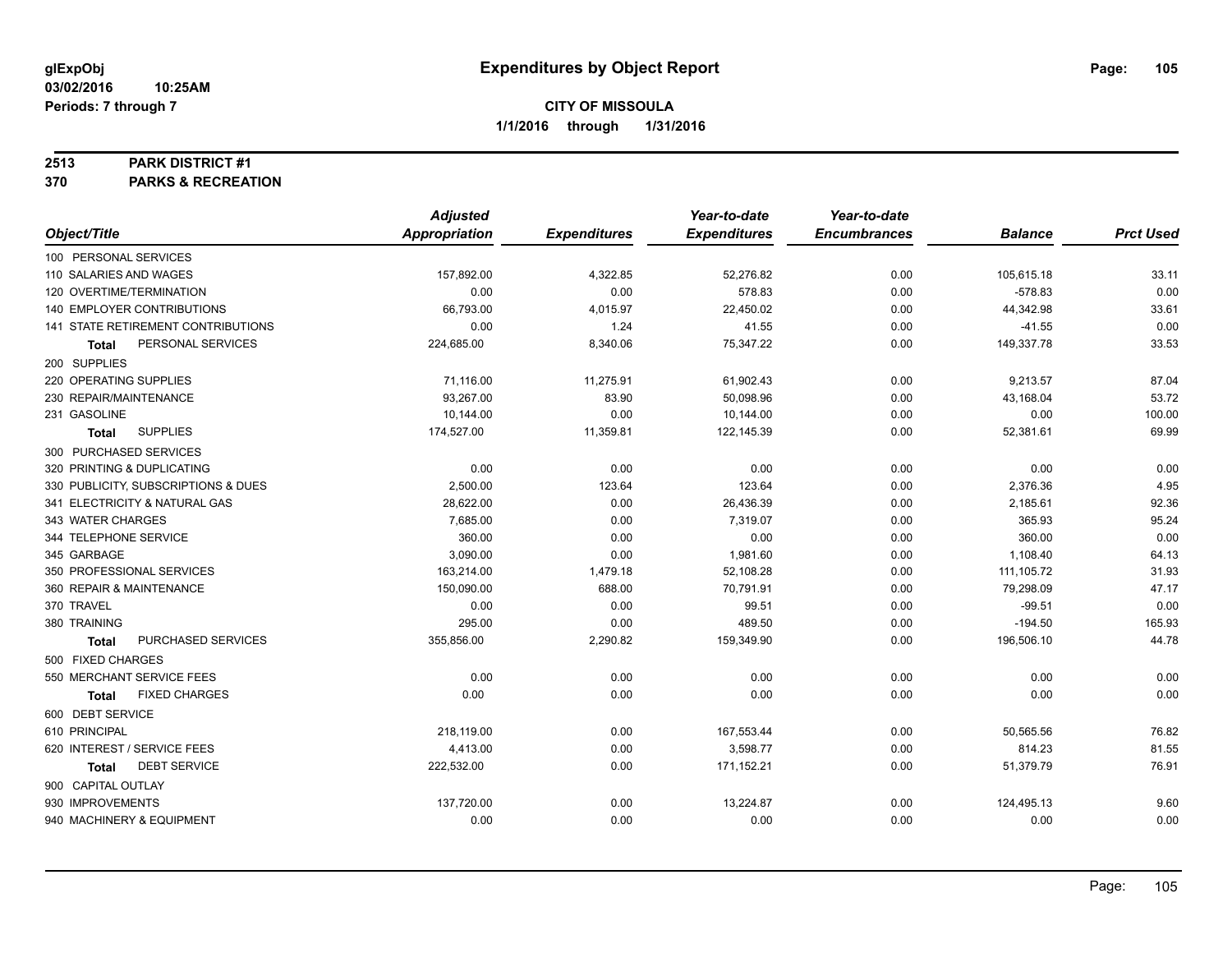### **2513 PARK DISTRICT #1**

**370 PARKS & RECREATION**

| Object/Title |                    | <b>Adjusted</b><br><b>Appropriation</b> | <i><b>Expenditures</b></i> | Year-to-date<br><b>Expenditures</b> | Year-to-date<br><b>Encumbrances</b> | <b>Balance</b> | <b>Prct Used</b> |
|--------------|--------------------|-----------------------------------------|----------------------------|-------------------------------------|-------------------------------------|----------------|------------------|
| <b>Total</b> | CAPITAL OUTLAY     | 137,720.00                              | 0.00                       | 13.224.87                           | 0.00                                | 124.495.13     | 9.60             |
| <b>Total</b> | PARKS & RECREATION | ,115,320.00                             | 21,990.69                  | 541,219.59                          | 0.00                                | 574,100.41     | 48.53            |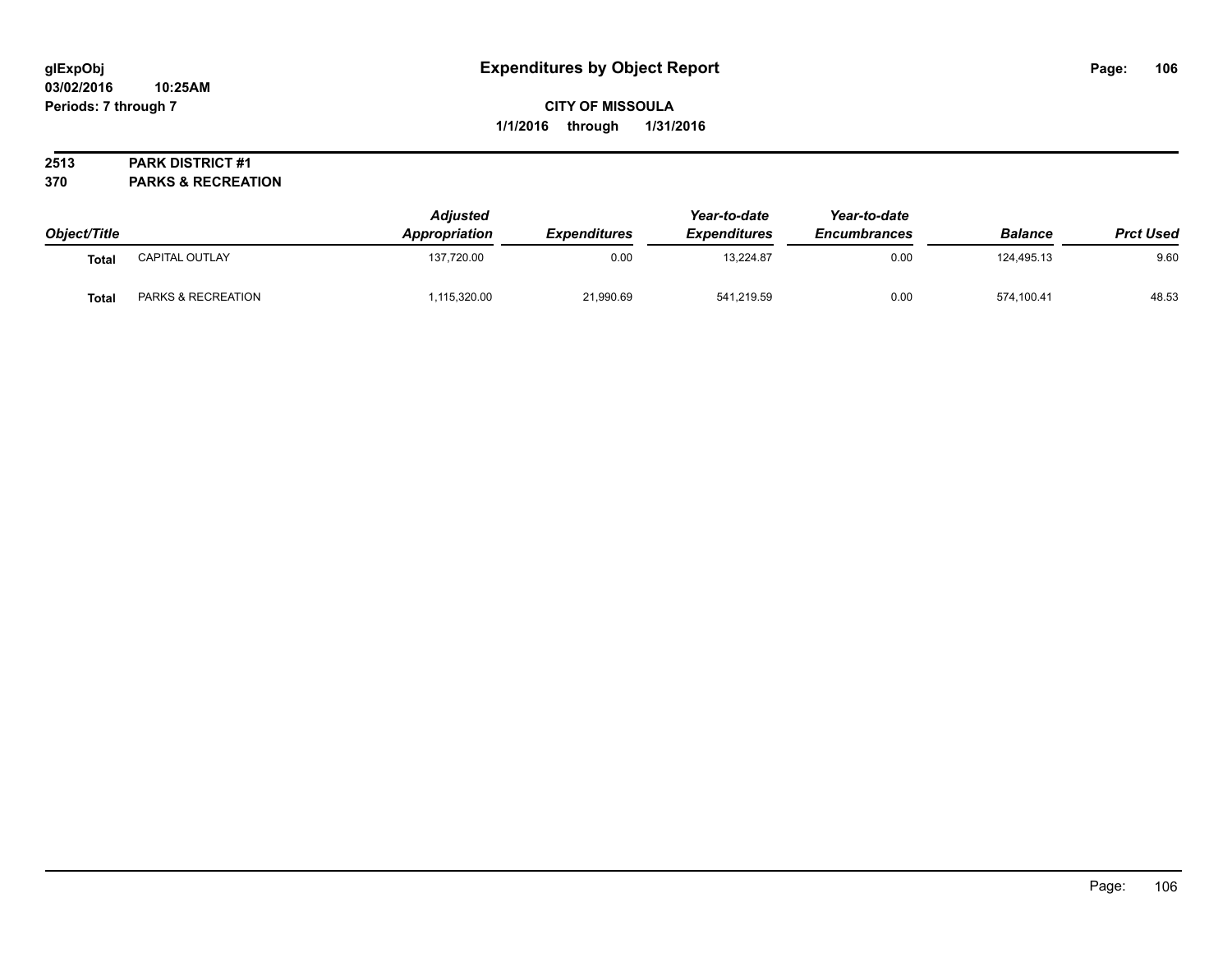### **2513 PARK DISTRICT #1**

|                                       | <b>Adjusted</b> |                     | Year-to-date        | Year-to-date        |                |                  |
|---------------------------------------|-----------------|---------------------|---------------------|---------------------|----------------|------------------|
| Object/Title                          | Appropriation   | <b>Expenditures</b> | <b>Expenditures</b> | <b>Encumbrances</b> | <b>Balance</b> | <b>Prct Used</b> |
| 100 PERSONAL SERVICES                 |                 |                     |                     |                     |                |                  |
| 110 SALARIES AND WAGES                | 157,892.00      | 4,322.85            | 52,276.82           | 0.00                | 105,615.18     | 33.11            |
| 120 OVERTIME/TERMINATION              | 0.00            | 0.00                | 578.83              | 0.00                | $-578.83$      | 0.00             |
| 140 EMPLOYER CONTRIBUTIONS            | 66,793.00       | 4,015.97            | 22,450.02           | 0.00                | 44,342.98      | 33.61            |
| 141 STATE RETIREMENT CONTRIBUTIONS    | 0.00            | 1.24                | 41.55               | 0.00                | $-41.55$       | 0.00             |
| PERSONAL SERVICES<br><b>Total</b>     | 224,685.00      | 8,340.06            | 75,347.22           | 0.00                | 149,337.78     | 33.53            |
| 200 SUPPLIES                          |                 |                     |                     |                     |                |                  |
| 220 OPERATING SUPPLIES                | 71,116.00       | 11,275.91           | 61,902.43           | 0.00                | 9,213.57       | 87.04            |
| 230 REPAIR/MAINTENANCE                | 93.267.00       | 83.90               | 50.098.96           | 0.00                | 43,168.04      | 53.72            |
| 231 GASOLINE                          | 10,144.00       | 0.00                | 10,144.00           | 0.00                | 0.00           | 100.00           |
| <b>SUPPLIES</b><br><b>Total</b>       | 174,527.00      | 11,359.81           | 122,145.39          | 0.00                | 52,381.61      | 69.99            |
| 300 PURCHASED SERVICES                |                 |                     |                     |                     |                |                  |
| 320 PRINTING & DUPLICATING            | 0.00            | 0.00                | 0.00                | 0.00                | 0.00           | 0.00             |
| 330 PUBLICITY, SUBSCRIPTIONS & DUES   | 2,500.00        | 123.64              | 123.64              | 0.00                | 2,376.36       | 4.95             |
| 341 ELECTRICITY & NATURAL GAS         | 28,622.00       | 0.00                | 26,436.39           | 0.00                | 2,185.61       | 92.36            |
| 343 WATER CHARGES                     | 7,685.00        | 0.00                | 7,319.07            | 0.00                | 365.93         | 95.24            |
| 344 TELEPHONE SERVICE                 | 360.00          | 0.00                | 0.00                | 0.00                | 360.00         | 0.00             |
| 345 GARBAGE                           | 3,090.00        | 0.00                | 1,981.60            | 0.00                | 1,108.40       | 64.13            |
| 350 PROFESSIONAL SERVICES             | 163,214.00      | 1,479.18            | 52,108.28           | 0.00                | 111,105.72     | 31.93            |
| 360 REPAIR & MAINTENANCE              | 150,090.00      | 688.00              | 70,791.91           | 0.00                | 79,298.09      | 47.17            |
| 370 TRAVEL                            | 0.00            | 0.00                | 99.51               | 0.00                | $-99.51$       | 0.00             |
| 380 TRAINING                          | 295.00          | 0.00                | 489.50              | 0.00                | $-194.50$      | 165.93           |
| PURCHASED SERVICES<br><b>Total</b>    | 355,856.00      | 2,290.82            | 159,349.90          | 0.00                | 196,506.10     | 44.78            |
| 500 FIXED CHARGES                     |                 |                     |                     |                     |                |                  |
| 550 MERCHANT SERVICE FEES             | 0.00            | 0.00                | 0.00                | 0.00                | 0.00           | 0.00             |
| <b>FIXED CHARGES</b><br><b>Total</b>  | 0.00            | 0.00                | 0.00                | 0.00                | 0.00           | 0.00             |
| 600 DEBT SERVICE                      |                 |                     |                     |                     |                |                  |
| 610 PRINCIPAL                         | 218,119.00      | 0.00                | 167,553.44          | 0.00                | 50,565.56      | 76.82            |
| 620 INTEREST / SERVICE FEES           | 4,413.00        | 0.00                | 3,598.77            | 0.00                | 814.23         | 81.55            |
| <b>DEBT SERVICE</b><br>Total          | 222,532.00      | 0.00                | 171,152.21          | 0.00                | 51,379.79      | 76.91            |
| 900 CAPITAL OUTLAY                    |                 |                     |                     |                     |                |                  |
| 930 IMPROVEMENTS                      | 137,720.00      | 0.00                | 13,224.87           | 0.00                | 124,495.13     | 9.60             |
| 940 MACHINERY & EQUIPMENT             | 0.00            | 0.00                | 0.00                | 0.00                | 0.00           | 0.00             |
| <b>CAPITAL OUTLAY</b><br><b>Total</b> | 137,720.00      | 0.00                | 13,224.87           | 0.00                | 124,495.13     | 9.60             |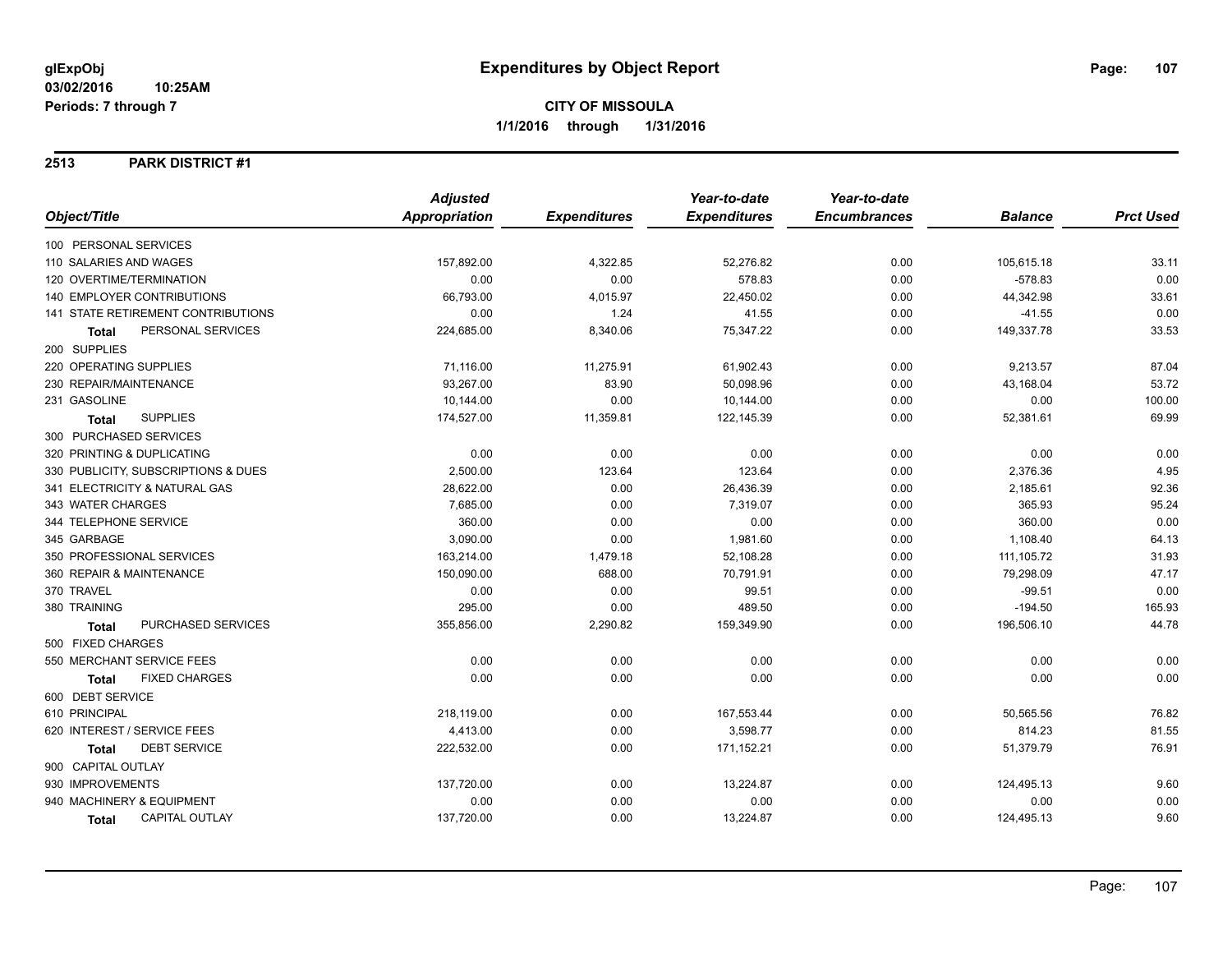| glExpObj<br>03/02/2016<br>10:25AM |              | <b>Expenditures by Object Report</b>                        |            |      |            | Page: | 108   |
|-----------------------------------|--------------|-------------------------------------------------------------|------------|------|------------|-------|-------|
| Periods: 7 through 7              |              | <b>CITY OF MISSOULA</b><br>1/1/2016<br>1/31/2016<br>through |            |      |            |       |       |
| PARK DISTRICT #1<br>Total         | 1,115,320.00 | 21,990.69                                                   | 541,219.59 | 0.00 | 574,100.41 |       | 48.53 |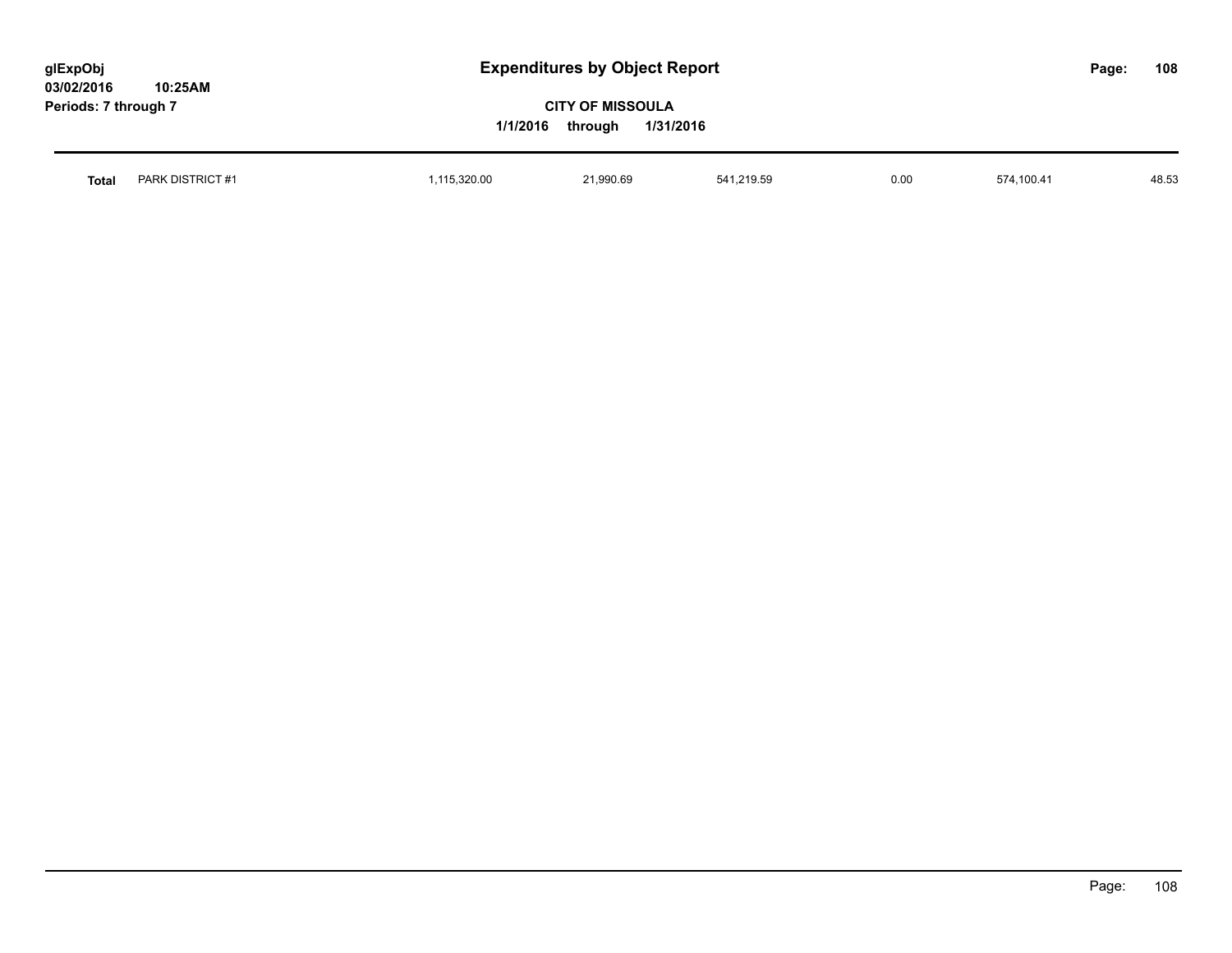#### **2514 PUBLIC SAFETY & JUSTICE DISTRICT**

**297 PUBLIC SAFETY/JUSTICE**

| Object/Title                          | <b>Adjusted</b><br><b>Appropriation</b> | <b>Expenditures</b> | Year-to-date<br><b>Expenditures</b> | Year-to-date<br><b>Encumbrances</b> | <b>Balance</b> | <b>Prct Used</b> |
|---------------------------------------|-----------------------------------------|---------------------|-------------------------------------|-------------------------------------|----------------|------------------|
| 300 PURCHASED SERVICES                |                                         |                     |                                     |                                     |                |                  |
| 310 COMMUNICATIONS                    | 0.00                                    | 0.00                | 0.00                                | 0.00                                | 0.00           | 0.00             |
| PURCHASED SERVICES<br><b>Total</b>    | 0.00                                    | 0.00                | 0.00                                | 0.00                                | 0.00           | 0.00             |
| 500 FIXED CHARGES                     |                                         |                     |                                     |                                     |                |                  |
| 550 MERCHANT SERVICE FEES             | 0.00                                    | 0.00                | 0.00                                | 0.00                                | 0.00           | 0.00             |
| <b>FIXED CHARGES</b><br><b>Total</b>  | 0.00                                    | 0.00                | 0.00                                | 0.00                                | 0.00           | 0.00             |
| PUBLIC SAFETY/JUSTICE<br><b>Total</b> | 0.00                                    | 0.00                | 0.00                                | 0.00                                | 0.00           | 0.00             |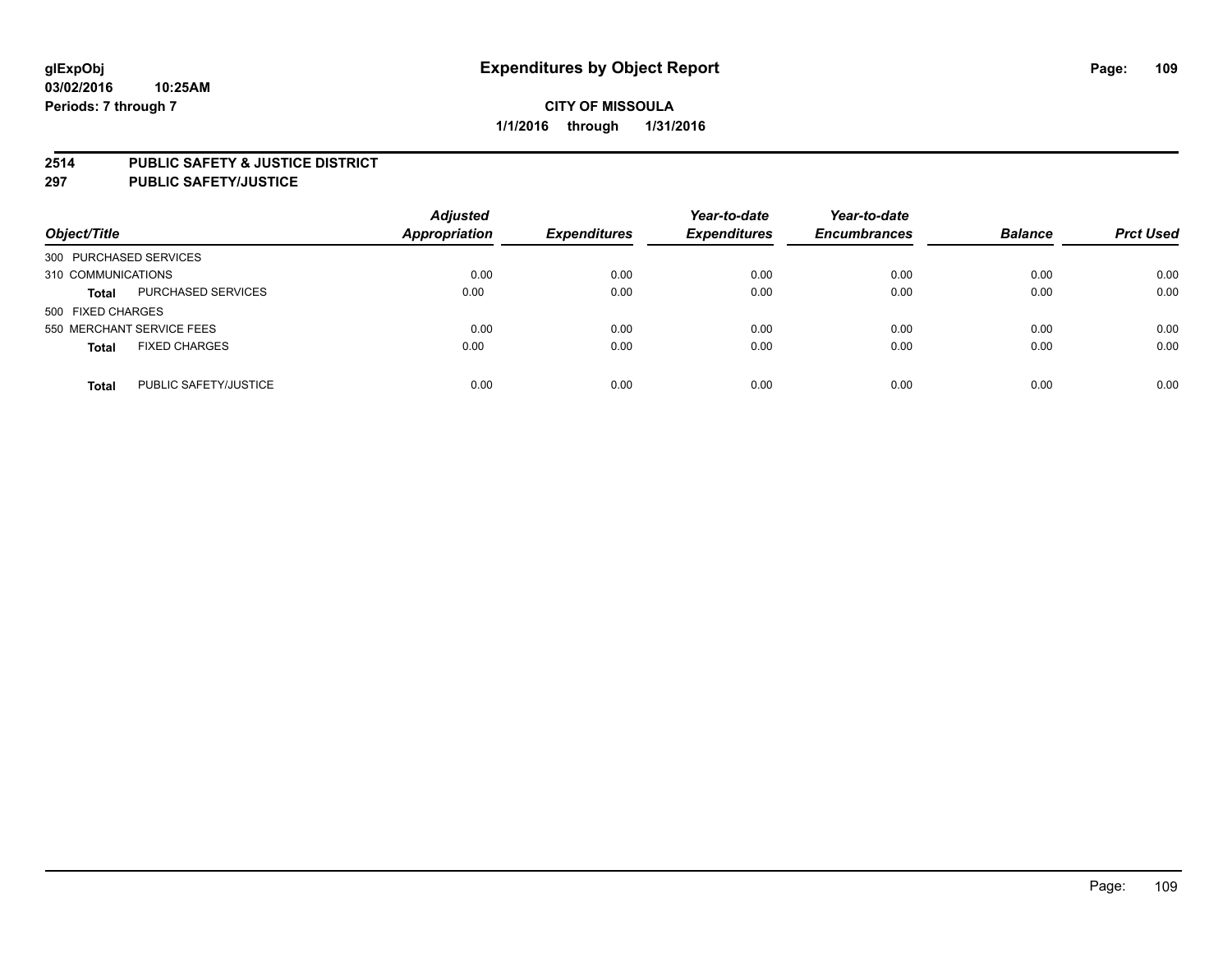# **2514 PUBLIC SAFETY & JUSTICE DISTRICT**

| Object/Title                                     | <b>Adjusted</b><br><b>Appropriation</b> | <b>Expenditures</b> | Year-to-date<br><b>Expenditures</b> | Year-to-date<br><b>Encumbrances</b> | <b>Balance</b> | <b>Prct Used</b> |
|--------------------------------------------------|-----------------------------------------|---------------------|-------------------------------------|-------------------------------------|----------------|------------------|
| 300 PURCHASED SERVICES                           |                                         |                     |                                     |                                     |                |                  |
| 310 COMMUNICATIONS                               | 0.00                                    | 0.00                | 0.00                                | 0.00                                | 0.00           | 0.00             |
| PURCHASED SERVICES<br><b>Total</b>               | 0.00                                    | 0.00                | 0.00                                | 0.00                                | 0.00           | 0.00             |
| 500 FIXED CHARGES                                |                                         |                     |                                     |                                     |                |                  |
| 550 MERCHANT SERVICE FEES                        | 0.00                                    | 0.00                | 0.00                                | 0.00                                | 0.00           | 0.00             |
| <b>FIXED CHARGES</b><br><b>Total</b>             | 0.00                                    | 0.00                | 0.00                                | 0.00                                | 0.00           | 0.00             |
| PUBLIC SAFETY & JUSTICE DISTRICT<br><b>Total</b> | 0.00                                    | 0.00                | 0.00                                | 0.00                                | 0.00           | 0.00             |
|                                                  |                                         |                     |                                     |                                     |                |                  |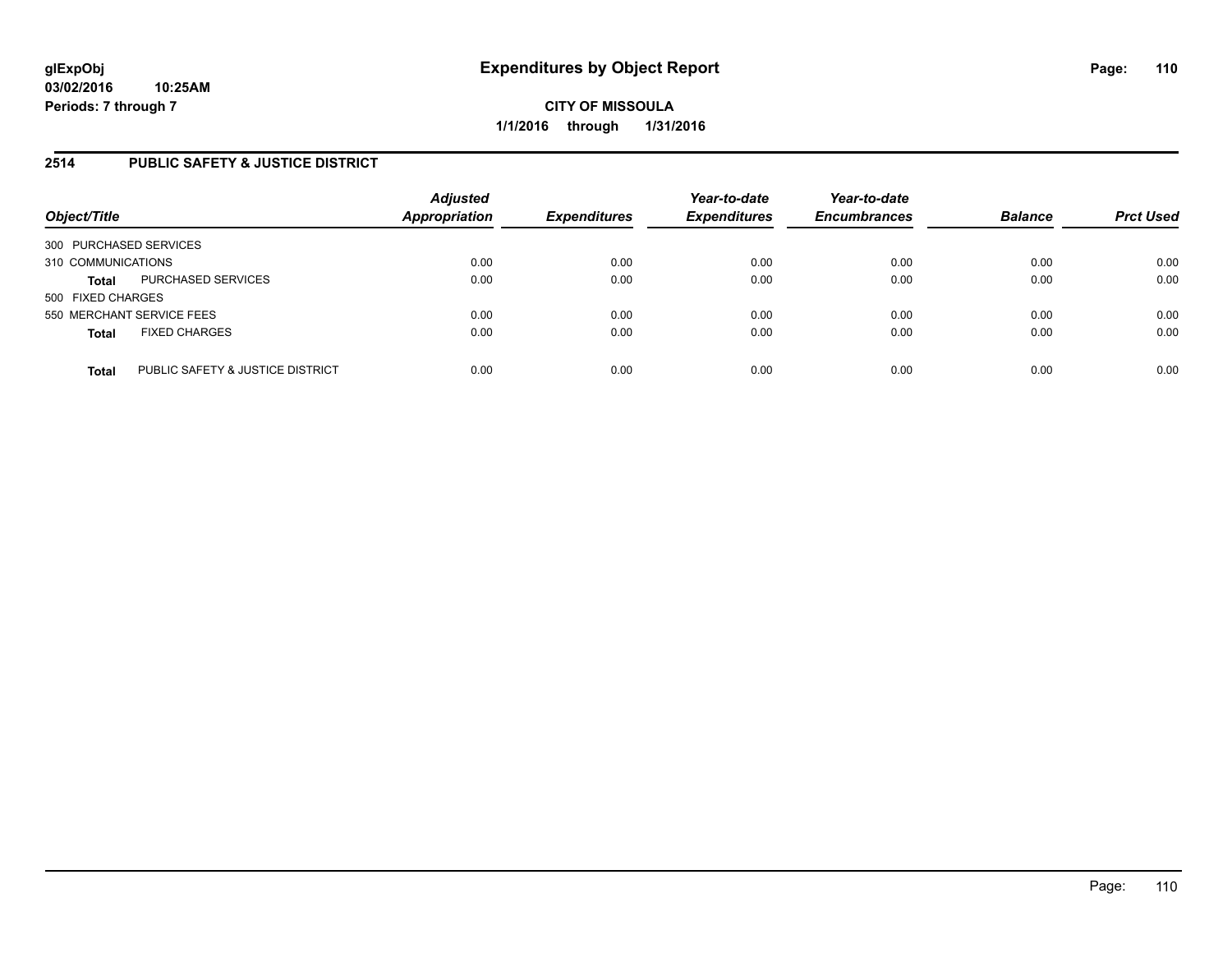#### **2820 STATE GAS TAX FUND**

**280 PUBLIC WORKS OPERATIONS**

|              |                                         | <b>Adjusted</b> |                     | Year-to-date        | Year-to-date        |                |                  |
|--------------|-----------------------------------------|-----------------|---------------------|---------------------|---------------------|----------------|------------------|
| Object/Title |                                         | Appropriation   | <b>Expenditures</b> | <b>Expenditures</b> | <b>Encumbrances</b> | <b>Balance</b> | <b>Prct Used</b> |
|              | 300 PURCHASED SERVICES                  |                 |                     |                     |                     |                |                  |
|              | 350 PROFESSIONAL SERVICES               | 0.00            | 0.00                | 0.00                | 0.00                | 0.00           | 0.00             |
|              | PURCHASED SERVICES<br><b>Total</b>      | 0.00            | 0.00                | 0.00                | 0.00                | 0.00           | 0.00             |
|              | 500 FIXED CHARGES                       |                 |                     |                     |                     |                |                  |
|              | 500 FIXED CHARGES                       | 0.00            | 0.00                | 0.00                | 0.00                | 0.00           | 0.00             |
|              | 550 MERCHANT SERVICE FEES               | 0.00            | 0.00                | 0.00                | 0.00                | 0.00           | 0.00             |
|              | <b>FIXED CHARGES</b><br><b>Total</b>    | 0.00            | 0.00                | 0.00                | 0.00                | 0.00           | 0.00             |
|              | 800 OTHER OBJECTS                       |                 |                     |                     |                     |                |                  |
|              | 820 TRANSFERS TO OTHER FUNDS            | 564,000.00      | 0.00                | 282,000.00          | 0.00                | 282,000.00     | 50.00            |
|              | OTHER OBJECTS<br><b>Total</b>           | 564,000.00      | 0.00                | 282,000.00          | 0.00                | 282,000.00     | 50.00            |
|              | 900 CAPITAL OUTLAY                      |                 |                     |                     |                     |                |                  |
|              | 930 IMPROVEMENTS                        | 373,100.00      | 0.00                | 234,055.78          | 0.00                | 139,044.22     | 62.73            |
|              | <b>CAPITAL OUTLAY</b><br><b>Total</b>   | 373.100.00      | 0.00                | 234,055.78          | 0.00                | 139.044.22     | 62.73            |
|              | PUBLIC WORKS OPERATIONS<br><b>Total</b> | 937,100.00      | 0.00                | 516,055.78          | 0.00                | 421,044.22     | 55.07            |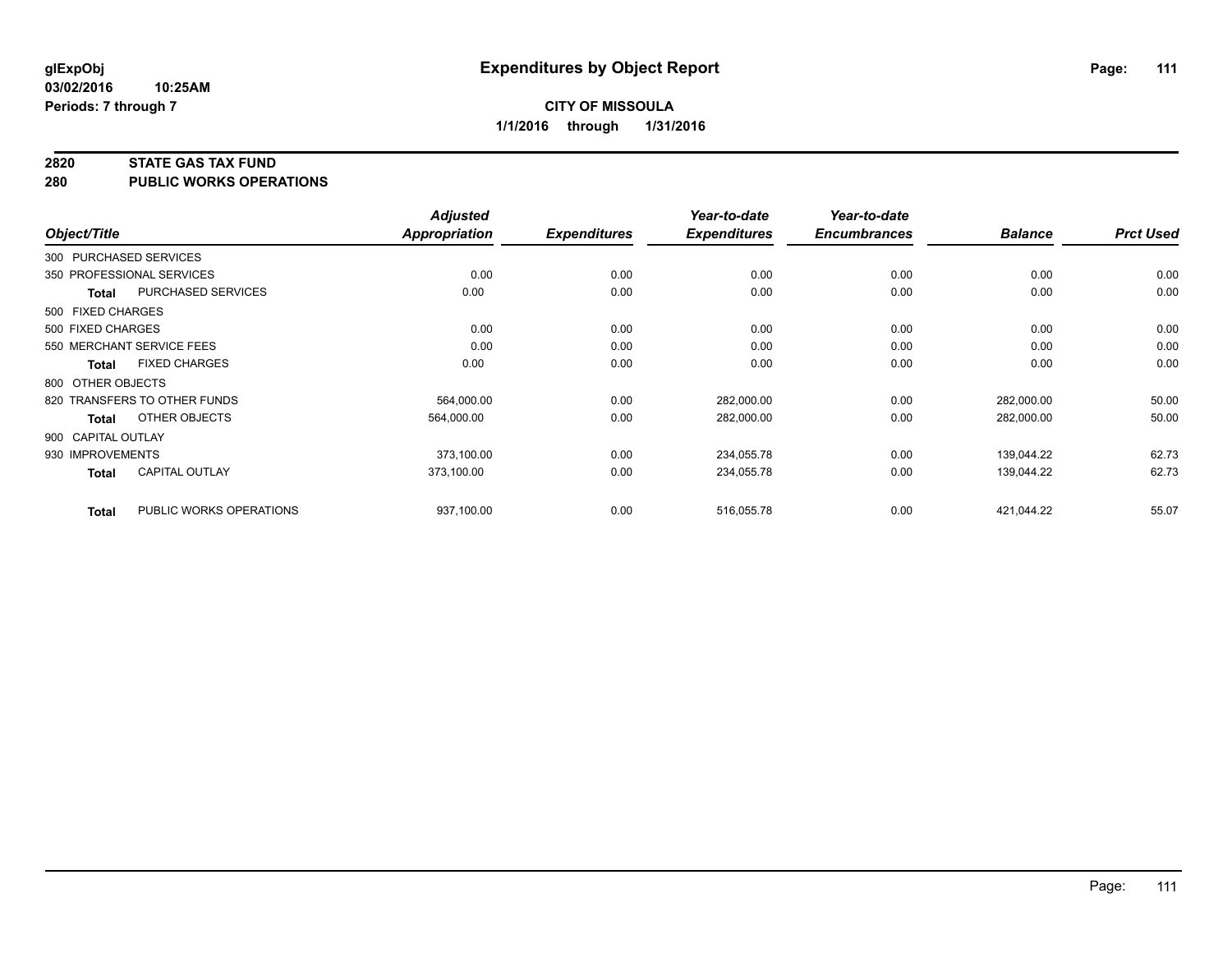## **2820 STATE GAS TAX FUND**

|                        |                              | <b>Adjusted</b>      |                     | Year-to-date        | Year-to-date        |                |                  |
|------------------------|------------------------------|----------------------|---------------------|---------------------|---------------------|----------------|------------------|
| Object/Title           |                              | <b>Appropriation</b> | <b>Expenditures</b> | <b>Expenditures</b> | <b>Encumbrances</b> | <b>Balance</b> | <b>Prct Used</b> |
| 300 PURCHASED SERVICES |                              |                      |                     |                     |                     |                |                  |
|                        | 350 PROFESSIONAL SERVICES    | 0.00                 | 0.00                | 0.00                | 0.00                | 0.00           | 0.00             |
| Total                  | <b>PURCHASED SERVICES</b>    | 0.00                 | 0.00                | 0.00                | 0.00                | 0.00           | 0.00             |
| 500 FIXED CHARGES      |                              |                      |                     |                     |                     |                |                  |
| 500 FIXED CHARGES      |                              | 0.00                 | 0.00                | 0.00                | 0.00                | 0.00           | 0.00             |
|                        | 550 MERCHANT SERVICE FEES    | 0.00                 | 0.00                | 0.00                | 0.00                | 0.00           | 0.00             |
| <b>Total</b>           | <b>FIXED CHARGES</b>         | 0.00                 | 0.00                | 0.00                | 0.00                | 0.00           | 0.00             |
| 800 OTHER OBJECTS      |                              |                      |                     |                     |                     |                |                  |
|                        | 820 TRANSFERS TO OTHER FUNDS | 564,000.00           | 0.00                | 282,000.00          | 0.00                | 282,000.00     | 50.00            |
| <b>Total</b>           | OTHER OBJECTS                | 564,000.00           | 0.00                | 282,000.00          | 0.00                | 282,000.00     | 50.00            |
| 900 CAPITAL OUTLAY     |                              |                      |                     |                     |                     |                |                  |
| 930 IMPROVEMENTS       |                              | 373,100.00           | 0.00                | 234,055.78          | 0.00                | 139,044.22     | 62.73            |
| <b>Total</b>           | <b>CAPITAL OUTLAY</b>        | 373,100.00           | 0.00                | 234,055.78          | 0.00                | 139,044.22     | 62.73            |
| <b>Total</b>           | <b>STATE GAS TAX FUND</b>    | 937,100.00           | 0.00                | 516,055.78          | 0.00                | 421,044.22     | 55.07            |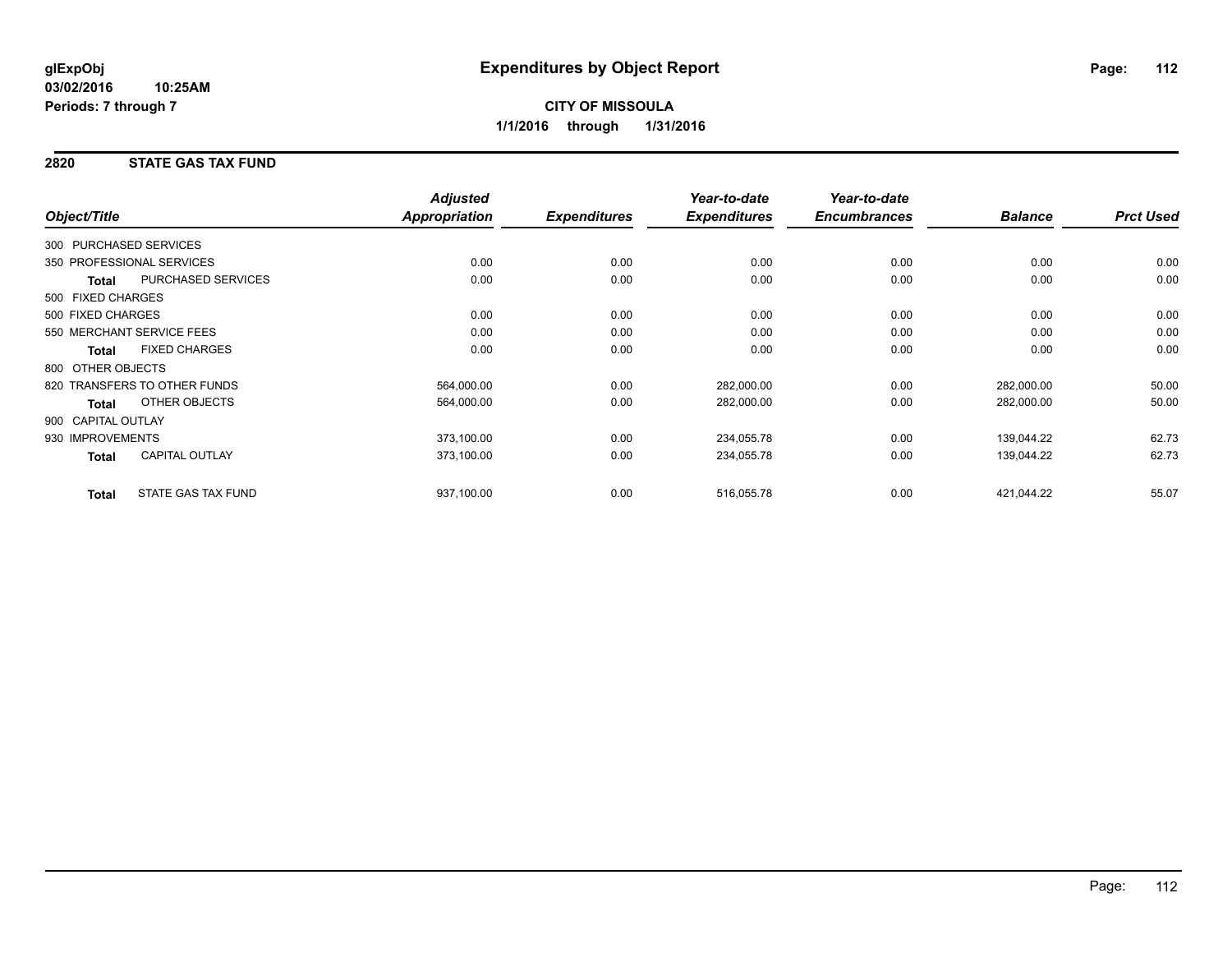**2917 CRIME VICTIM SURCHARGE**

**390 NON-DEPARTMENTAL**

| Object/Title                     | <b>Adjusted</b><br><b>Appropriation</b> | <b>Expenditures</b> | Year-to-date<br><b>Expenditures</b> | Year-to-date<br><b>Encumbrances</b> | <b>Balance</b> | <b>Prct Used</b> |
|----------------------------------|-----------------------------------------|---------------------|-------------------------------------|-------------------------------------|----------------|------------------|
| 500 FIXED CHARGES                |                                         |                     |                                     |                                     |                |                  |
| 550 MERCHANT SERVICE FEES        | 0.00                                    | 0.00                | 0.00                                | 0.00                                | 0.00           | 0.00             |
| <b>FIXED CHARGES</b><br>Total    | 0.00                                    | 0.00                | 0.00                                | 0.00                                | 0.00           | 0.00             |
| NON-DEPARTMENTAL<br><b>Total</b> | 0.00                                    | 0.00                | 0.00                                | 0.00                                | 0.00           | 0.00             |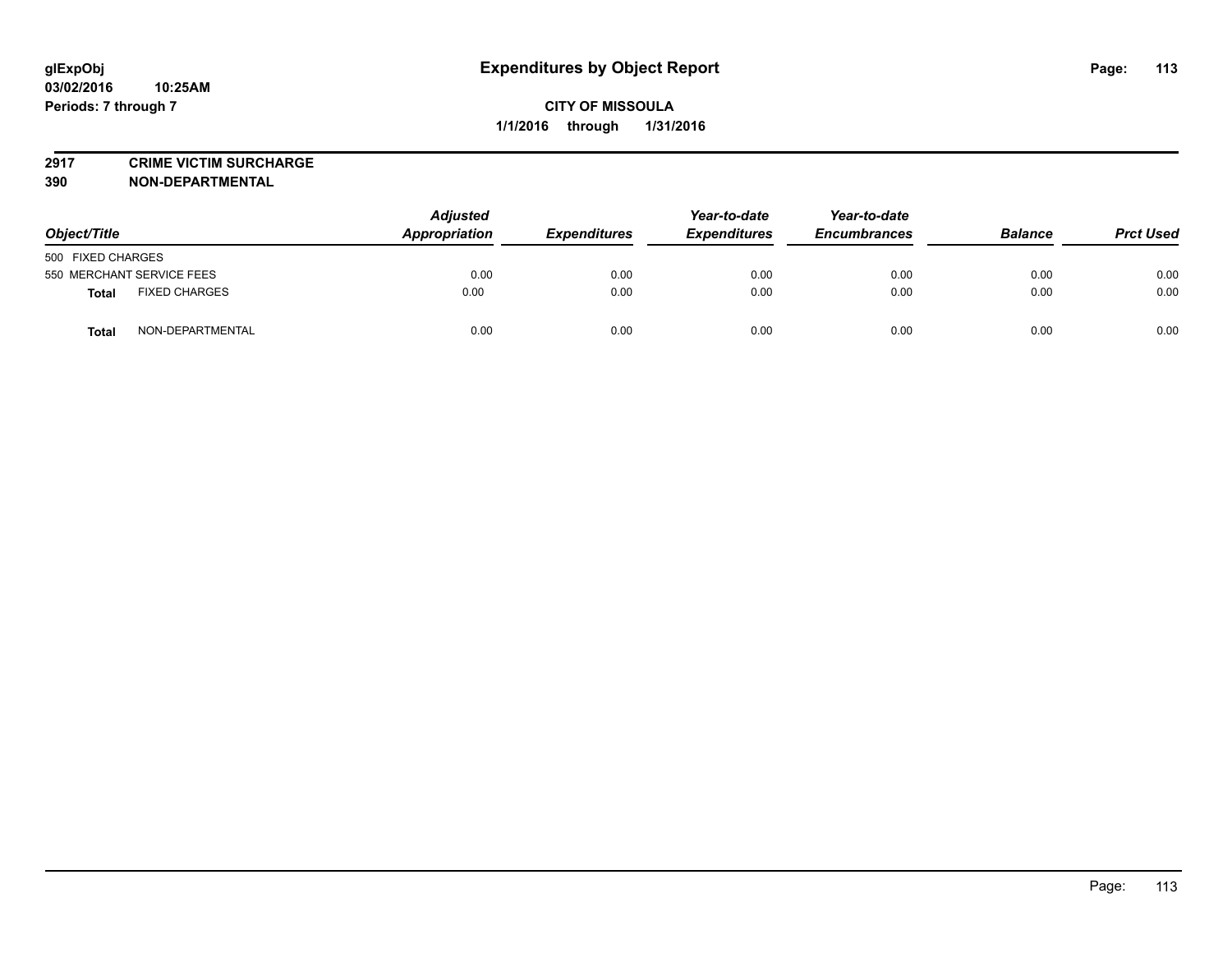### **2917 CRIME VICTIM SURCHARGE**

| Object/Title                           | <b>Adjusted</b><br>Appropriation | <b>Expenditures</b> | Year-to-date<br><b>Expenditures</b> | Year-to-date<br><b>Encumbrances</b> | <b>Balance</b> | <b>Prct Used</b> |
|----------------------------------------|----------------------------------|---------------------|-------------------------------------|-------------------------------------|----------------|------------------|
| 500 FIXED CHARGES                      |                                  |                     |                                     |                                     |                |                  |
| 550 MERCHANT SERVICE FEES              | 0.00                             | 0.00                | 0.00                                | 0.00                                | 0.00           | 0.00             |
| <b>FIXED CHARGES</b><br><b>Total</b>   | 0.00                             | 0.00                | 0.00                                | 0.00                                | 0.00           | 0.00             |
| <b>CRIME VICTIM SURCHARGE</b><br>Total | 0.00                             | 0.00                | 0.00                                | 0.00                                | 0.00           | 0.00             |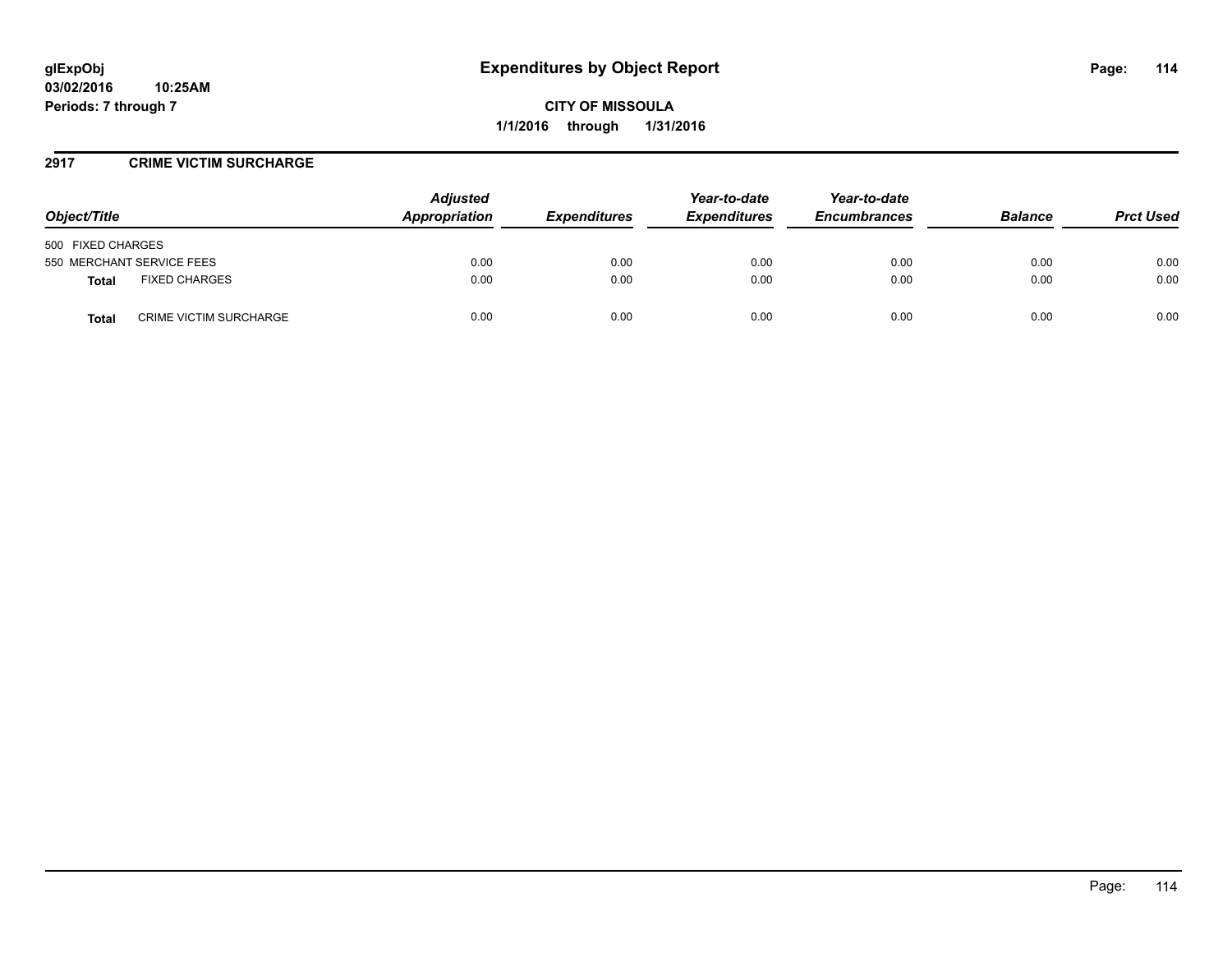#### **03/02/2016 10:25AM Periods: 7 through 7**

### **2918 LAW ENFORCEMENT BLOCK GRANT FUND**

**290 POLICE**

| <b>Adjusted</b> |                     | Year-to-date        | Year-to-date        |                |                           |
|-----------------|---------------------|---------------------|---------------------|----------------|---------------------------|
| Appropriation   | <b>Expenditures</b> | <b>Expenditures</b> | <b>Encumbrances</b> | <b>Balance</b> | <b>Prct Used</b>          |
|                 |                     |                     |                     |                |                           |
| 30,390.00       | 0.00                | 0.00                | 0.00                | 30,390.00      | 0.00                      |
| 0.00            | 0.00                | 0.00                | 0.00                | 0.00           | 0.00                      |
| 0.00            | 0.00                | 0.00                | 0.00                | 0.00           | 0.00                      |
| 11,610.00       | 0.00                | 0.00                | 0.00                | 11,610.00      | 0.00                      |
| 0.00            | 0.00                | 0.00                | 0.00                | 0.00           | 0.00                      |
| 42,000.00       | 0.00                | 0.00                | 0.00                | 42,000.00      | 0.00                      |
|                 |                     |                     |                     |                |                           |
| 0.00            | 0.00                | 0.00                | 0.00                | 0.00           | 0.00                      |
| 0.00            | 0.00                | 0.00                | 0.00                | 0.00           | 0.00                      |
| 0.00            | 0.00                | 0.00                | 0.00                | 0.00           | 0.00                      |
|                 |                     |                     |                     |                |                           |
| 0.00            | 0.00                | 0.00                | 0.00                | 0.00           | 0.00                      |
| 0.00            | 0.00                | 0.00                | 0.00                | 0.00           | 0.00                      |
| 0.00            | 0.00                | 0.00                | 0.00                | 0.00           | 0.00                      |
| 0.00            | 0.00                | 0.00                | 0.00                | 0.00           | 0.00                      |
| 0.00            | 0.00                | 0.00                | 0.00                | 0.00           | 0.00                      |
| 0.00            | 0.00                | 0.00                | 0.00                | 0.00           | 0.00                      |
|                 |                     |                     |                     |                |                           |
| 0.00            | 0.00                | 0.00                | 0.00                | 0.00           | 0.00                      |
| 0.00            | 0.00                | 0.00                | 0.00                | 0.00           | 0.00                      |
|                 |                     |                     |                     |                |                           |
| 24,590.00       | 0.00                | 0.00                | 0.00                | 24,590.00      | 0.00                      |
| 24,590.00       | 0.00                | 0.00                | 0.00                | 24,590.00      | 0.00                      |
|                 |                     |                     |                     |                |                           |
| 0.00            |                     | 48,482.90           | 0.00                |                | 0.00                      |
| 0.00            | 0.00                | 48,482.90           | 0.00                | $-48,482.90$   | 0.00                      |
|                 |                     |                     |                     |                | 72.81                     |
|                 | 66,590.00           | 0.00<br>0.00        | 48,482.90           | 0.00           | $-48,482.90$<br>18,107.10 |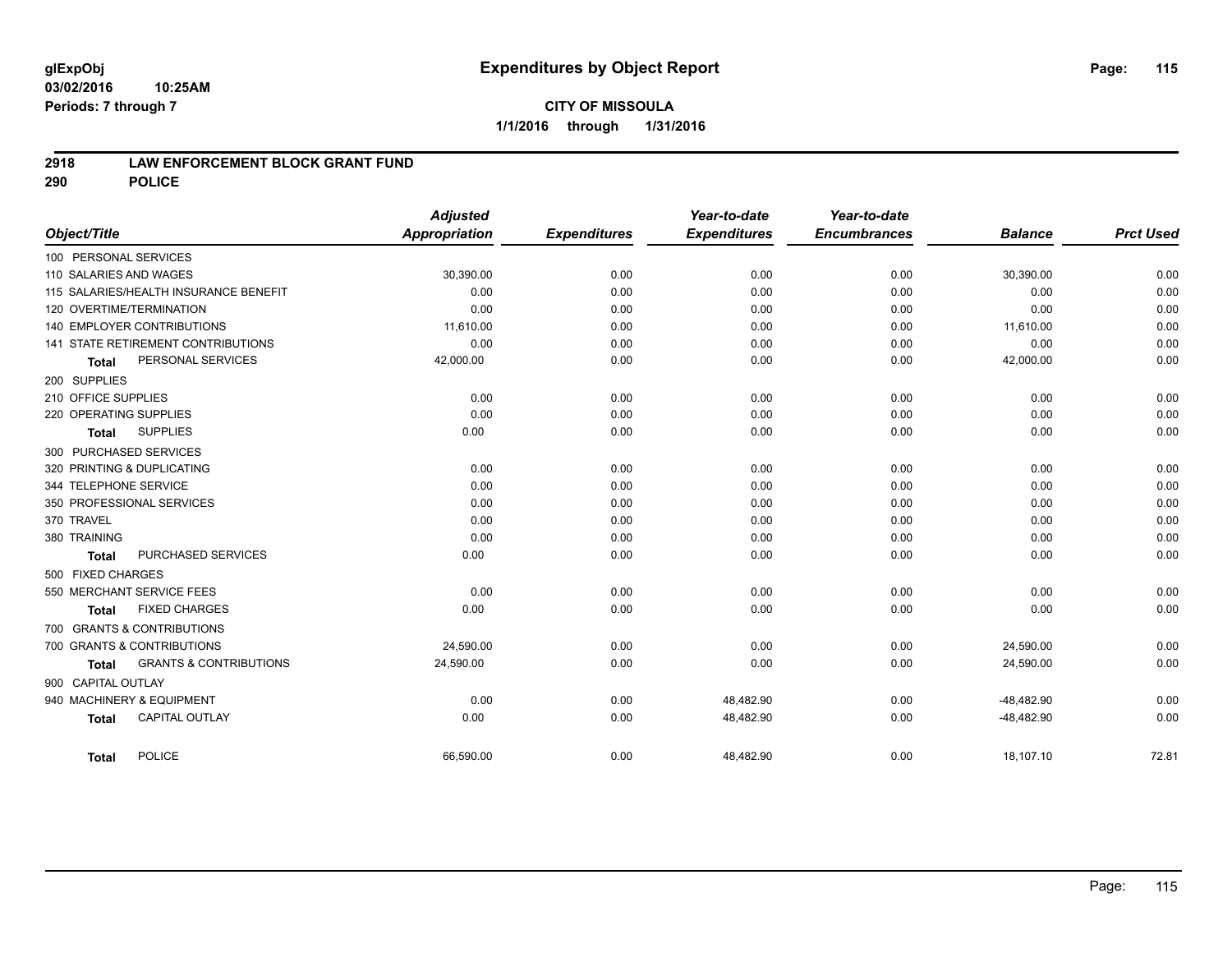#### **2918 LAW ENFORCEMENT BLOCK GRANT FUND**

**390 NON-DEPARTMENTAL**

|                                      | <b>Adjusted</b> |                     | Year-to-date        | Year-to-date        |                |                  |
|--------------------------------------|-----------------|---------------------|---------------------|---------------------|----------------|------------------|
| Object/Title                         | Appropriation   | <b>Expenditures</b> | <b>Expenditures</b> | <b>Encumbrances</b> | <b>Balance</b> | <b>Prct Used</b> |
| 300 PURCHASED SERVICES               |                 |                     |                     |                     |                |                  |
| 350 PROFESSIONAL SERVICES            | 0.00            | 0.00                | 0.00                | 0.00                | 0.00           | 0.00             |
| PURCHASED SERVICES<br><b>Total</b>   | 0.00            | 0.00                | 0.00                | 0.00                | 0.00           | 0.00             |
| 500 FIXED CHARGES                    |                 |                     |                     |                     |                |                  |
| 500 FIXED CHARGES                    | 0.00            | 0.00                | 0.00                | 0.00                | 0.00           | 0.00             |
| 550 MERCHANT SERVICE FEES            | 0.00            | 0.00                | 0.00                | 0.00                | 0.00           | 0.00             |
| <b>FIXED CHARGES</b><br><b>Total</b> | 0.00            | 0.00                | 0.00                | 0.00                | 0.00           | 0.00             |
| NON-DEPARTMENTAL<br><b>Total</b>     | 0.00            | 0.00                | 0.00                | 0.00                | 0.00           | 0.00             |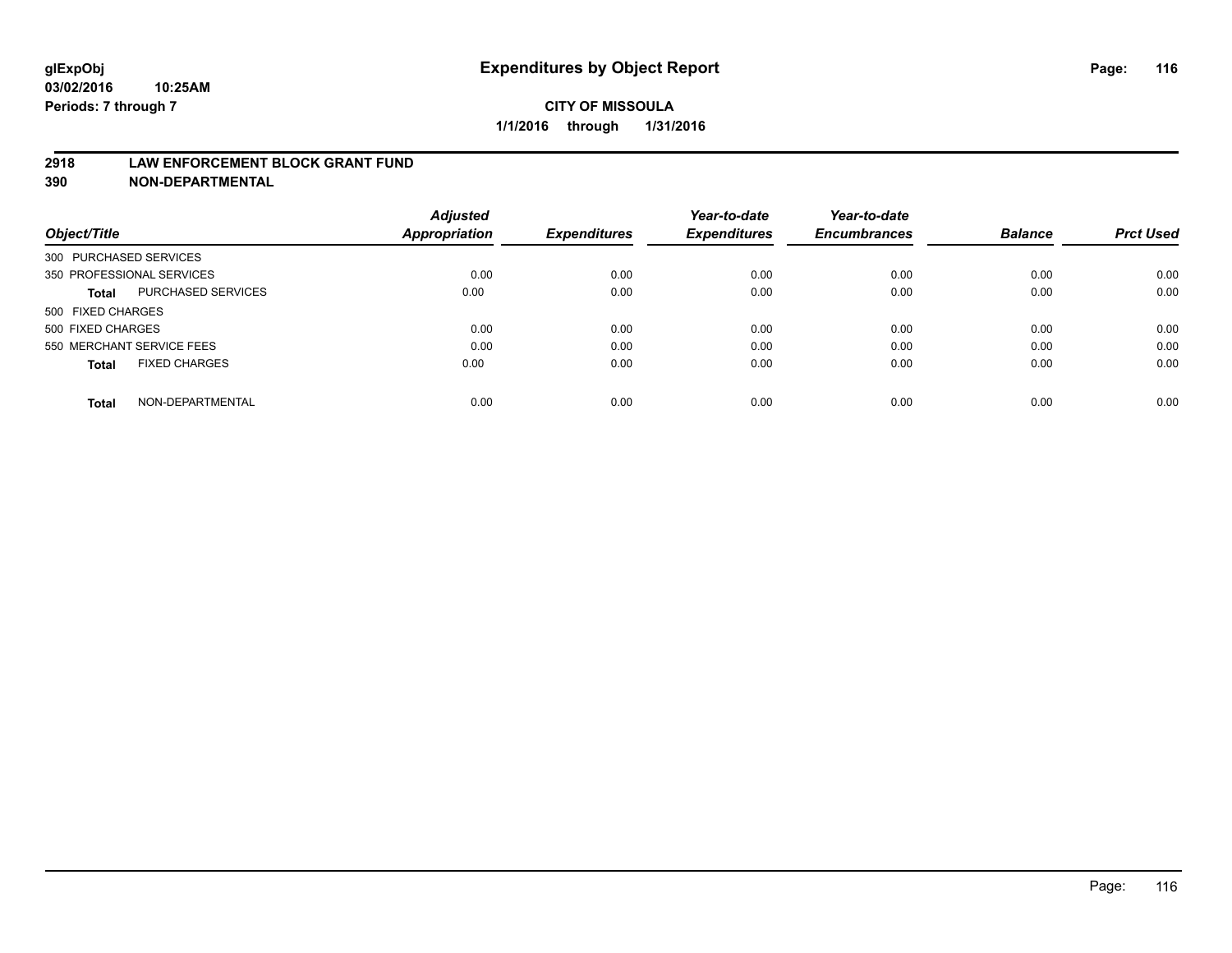**03/02/2016 10:25AM Periods: 7 through 7**

# **2918 LAW ENFORCEMENT BLOCK GRANT FUND**

| Object/Title           |                                           | <b>Adjusted</b><br><b>Appropriation</b> | <b>Expenditures</b> | Year-to-date<br><b>Expenditures</b> | Year-to-date<br><b>Encumbrances</b> | <b>Balance</b> | <b>Prct Used</b> |
|------------------------|-------------------------------------------|-----------------------------------------|---------------------|-------------------------------------|-------------------------------------|----------------|------------------|
| 100 PERSONAL SERVICES  |                                           |                                         |                     |                                     |                                     |                |                  |
| 110 SALARIES AND WAGES |                                           | 30,390.00                               | 0.00                | 0.00                                | 0.00                                | 30,390.00      | 0.00             |
|                        | 115 SALARIES/HEALTH INSURANCE BENEFIT     | 0.00                                    | 0.00                | 0.00                                | 0.00                                | 0.00           | 0.00             |
|                        | 120 OVERTIME/TERMINATION                  | 0.00                                    | 0.00                | 0.00                                | 0.00                                | 0.00           | 0.00             |
|                        | 140 EMPLOYER CONTRIBUTIONS                | 11,610.00                               | 0.00                | 0.00                                | 0.00                                | 11,610.00      | 0.00             |
|                        | <b>141 STATE RETIREMENT CONTRIBUTIONS</b> | 0.00                                    | 0.00                | 0.00                                | 0.00                                | 0.00           | 0.00             |
| <b>Total</b>           | PERSONAL SERVICES                         | 42,000.00                               | 0.00                | 0.00                                | 0.00                                | 42,000.00      | 0.00             |
| 200 SUPPLIES           |                                           |                                         |                     |                                     |                                     |                |                  |
| 210 OFFICE SUPPLIES    |                                           | 0.00                                    | 0.00                | 0.00                                | 0.00                                | 0.00           | 0.00             |
| 220 OPERATING SUPPLIES |                                           | 0.00                                    | 0.00                | 0.00                                | 0.00                                | 0.00           | 0.00             |
| <b>Total</b>           | <b>SUPPLIES</b>                           | 0.00                                    | 0.00                | 0.00                                | 0.00                                | 0.00           | 0.00             |
| 300 PURCHASED SERVICES |                                           |                                         |                     |                                     |                                     |                |                  |
|                        | 320 PRINTING & DUPLICATING                | 0.00                                    | 0.00                | 0.00                                | 0.00                                | 0.00           | 0.00             |
| 344 TELEPHONE SERVICE  |                                           | 0.00                                    | 0.00                | 0.00                                | 0.00                                | 0.00           | 0.00             |
|                        | 350 PROFESSIONAL SERVICES                 | 0.00                                    | 0.00                | 0.00                                | 0.00                                | 0.00           | 0.00             |
| 370 TRAVEL             |                                           | 0.00                                    | 0.00                | 0.00                                | 0.00                                | 0.00           | 0.00             |
| 380 TRAINING           |                                           | 0.00                                    | 0.00                | 0.00                                | 0.00                                | 0.00           | 0.00             |
| <b>Total</b>           | <b>PURCHASED SERVICES</b>                 | 0.00                                    | 0.00                | 0.00                                | 0.00                                | 0.00           | 0.00             |
| 500 FIXED CHARGES      |                                           |                                         |                     |                                     |                                     |                |                  |
| 500 FIXED CHARGES      |                                           | 0.00                                    | 0.00                | 0.00                                | 0.00                                | 0.00           | 0.00             |
|                        | 550 MERCHANT SERVICE FEES                 | 0.00                                    | 0.00                | 0.00                                | 0.00                                | 0.00           | 0.00             |
| <b>Total</b>           | <b>FIXED CHARGES</b>                      | 0.00                                    | 0.00                | 0.00                                | 0.00                                | 0.00           | 0.00             |
|                        | 700 GRANTS & CONTRIBUTIONS                |                                         |                     |                                     |                                     |                |                  |
|                        | 700 GRANTS & CONTRIBUTIONS                | 24,590.00                               | 0.00                | 0.00                                | 0.00                                | 24,590.00      | 0.00             |
| <b>Total</b>           | <b>GRANTS &amp; CONTRIBUTIONS</b>         | 24,590.00                               | 0.00                | 0.00                                | 0.00                                | 24,590.00      | 0.00             |
| 900 CAPITAL OUTLAY     |                                           |                                         |                     |                                     |                                     |                |                  |
|                        | 940 MACHINERY & EQUIPMENT                 | 0.00                                    | 0.00                | 48,482.90                           | 0.00                                | $-48,482.90$   | 0.00             |
| <b>Total</b>           | <b>CAPITAL OUTLAY</b>                     | 0.00                                    | 0.00                | 48,482.90                           | 0.00                                | $-48,482.90$   | 0.00             |
| <b>Total</b>           | LAW ENFORCEMENT BLOCK GRANT FUN           | 66,590.00                               | 0.00                | 48,482.90                           | 0.00                                | 18,107.10      | 72.81            |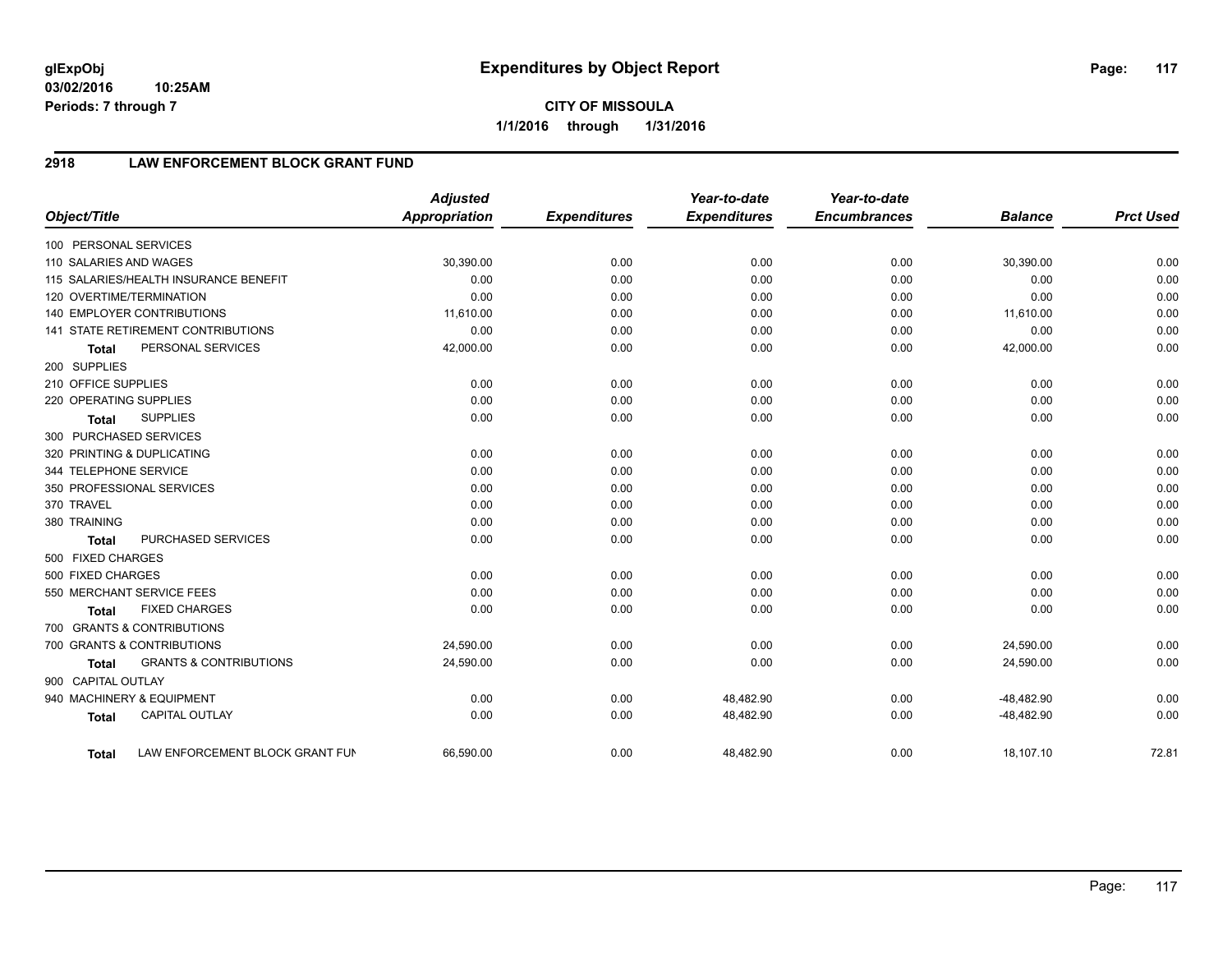### **2919 HIDTA FUND**

**290 POLICE**

|                                                   | <b>Adjusted</b> |                     | Year-to-date        | Year-to-date        |                |                  |
|---------------------------------------------------|-----------------|---------------------|---------------------|---------------------|----------------|------------------|
| Object/Title                                      | Appropriation   | <b>Expenditures</b> | <b>Expenditures</b> | <b>Encumbrances</b> | <b>Balance</b> | <b>Prct Used</b> |
| 100 PERSONAL SERVICES                             |                 |                     |                     |                     |                |                  |
| 120 OVERTIME/TERMINATION                          | 15,000.00       | 0.00                | 0.00                | 0.00                | 15,000.00      | 0.00             |
| 140 EMPLOYER CONTRIBUTIONS                        | 1,350.00        | 0.00                | 0.00                | 0.00                | 1,350.00       | 0.00             |
| 141 STATE RETIREMENT CONTRIBUTIONS                | 0.00            | 0.00                | 0.00                | 0.00                | 0.00           | 0.00             |
| PERSONAL SERVICES<br><b>Total</b>                 | 16,350.00       | 0.00                | 0.00                | 0.00                | 16,350.00      | 0.00             |
| 200 SUPPLIES                                      |                 |                     |                     |                     |                |                  |
| 210 OFFICE SUPPLIES                               | 500.00          | 0.00                | 0.00                | 0.00                | 500.00         | 0.00             |
| 220 OPERATING SUPPLIES                            | 500.00          | 0.00                | 18,677.35           | 0.00                | $-18,177.35$   | 3,735.47         |
| <b>SUPPLIES</b><br><b>Total</b>                   | 1,000.00        | 0.00                | 18,677.35           | 0.00                | $-17,677.35$   | 1,867.74         |
| 300 PURCHASED SERVICES                            |                 |                     |                     |                     |                |                  |
| 341 ELECTRICITY & NATURAL GAS                     | 4,600.00        | 0.00                | 0.00                | 0.00                | 4,600.00       | 0.00             |
| 344 TELEPHONE SERVICE                             | 250.00          | 0.00                | 0.00                | 0.00                | 250.00         | 0.00             |
| 350 PROFESSIONAL SERVICES                         | 4,000.00        | 0.00                | 1,247.50            | 0.00                | 2,752.50       | 31.19            |
| 360 REPAIR & MAINTENANCE                          | 1,200.00        | 0.00                | 0.00                | 0.00                | 1,200.00       | 0.00             |
| 370 TRAVEL                                        | 1.500.00        | 0.00                | 0.00                | 0.00                | 1,500.00       | 0.00             |
| 380 TRAINING                                      | 1,500.00        | 0.00                | 0.00                | 0.00                | 1,500.00       | 0.00             |
| 390 OTHER PURCHASED SERVICES                      | 200.00          | 0.00                | 0.00                | 0.00                | 200.00         | 0.00             |
| <b>PURCHASED SERVICES</b><br><b>Total</b>         | 13,250.00       | 0.00                | 1,247.50            | 0.00                | 12,002.50      | 9.42             |
| 500 FIXED CHARGES                                 |                 |                     |                     |                     |                |                  |
| 500 FIXED CHARGES                                 | 11,700.00       | 1,719.87            | 14,554.68           | 0.00                | $-2,854.68$    | 124.40           |
| 550 MERCHANT SERVICE FEES                         | 0.00            | 0.00                | 0.00                | 0.00                | 0.00           | 0.00             |
| <b>FIXED CHARGES</b><br>Total                     | 11,700.00       | 1,719.87            | 14,554.68           | 0.00                | $-2,854.68$    | 124.40           |
| 700 GRANTS & CONTRIBUTIONS                        |                 |                     |                     |                     |                |                  |
| 700 GRANTS & CONTRIBUTIONS                        | 100,000.00      | 1,153.98            | 19,784.13           | 0.00                | 80,215.87      | 19.78            |
| <b>GRANTS &amp; CONTRIBUTIONS</b><br><b>Total</b> | 100,000.00      | 1,153.98            | 19,784.13           | 0.00                | 80,215.87      | 19.78            |
| 900 CAPITAL OUTLAY                                |                 |                     |                     |                     |                |                  |
| 920 BUILDINGS                                     | 50,000.00       | 0.00                | 0.00                | 0.00                | 50,000.00      | 0.00             |
| 940 MACHINERY & EQUIPMENT                         | 0.00            | 0.00                | 8,918.00            | 0.00                | $-8,918.00$    | 0.00             |
| <b>CAPITAL OUTLAY</b><br><b>Total</b>             | 50,000.00       | 0.00                | 8,918.00            | 0.00                | 41,082.00      | 17.84            |
| <b>POLICE</b><br><b>Total</b>                     | 192,300.00      | 2,873.85            | 63,181.66           | 0.00                | 129,118.34     | 32.86            |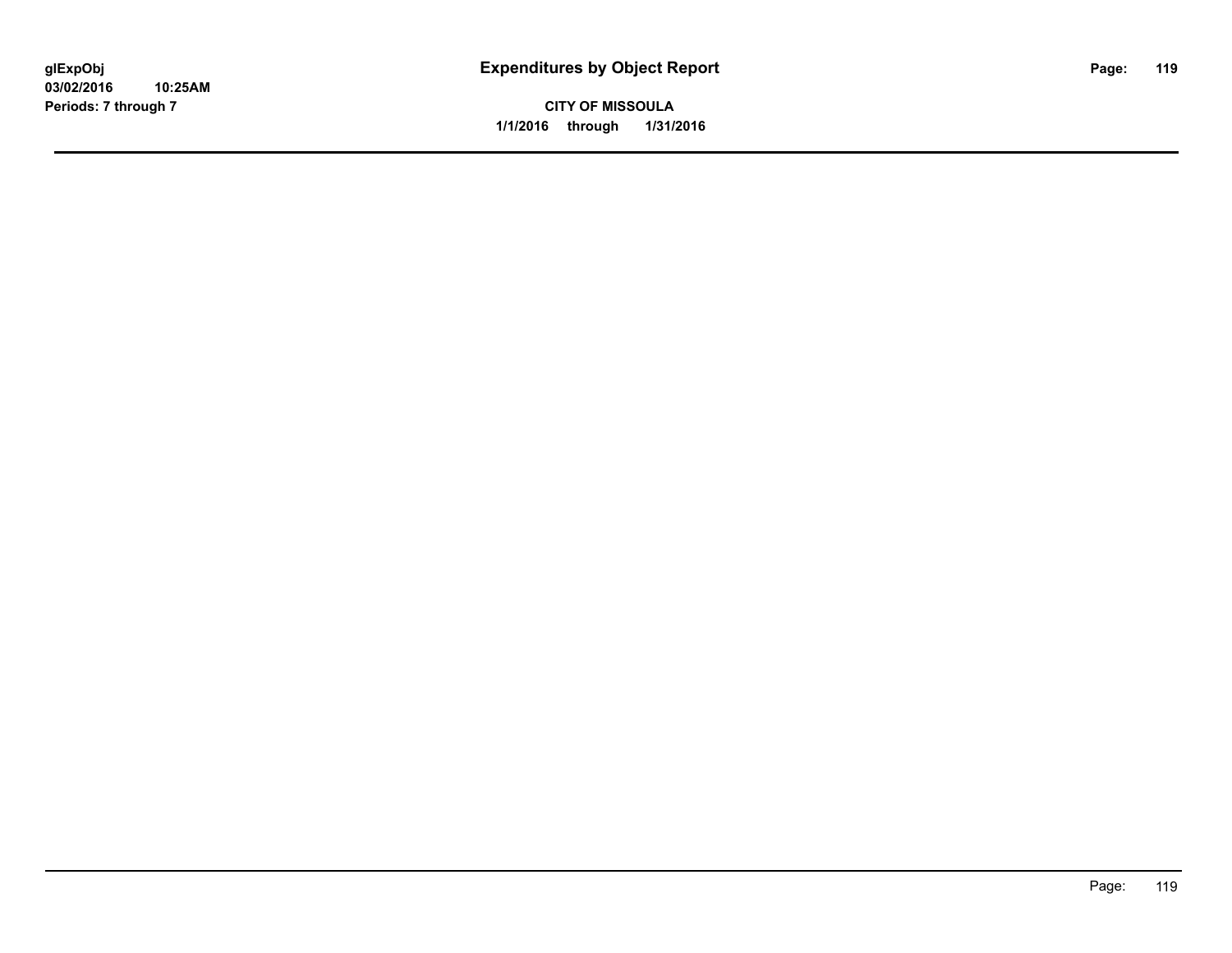**2919 HIDTA FUND**

|                                                   | <b>Adjusted</b>      |                     | Year-to-date        | Year-to-date        |                |                  |
|---------------------------------------------------|----------------------|---------------------|---------------------|---------------------|----------------|------------------|
| Object/Title                                      | <b>Appropriation</b> | <b>Expenditures</b> | <b>Expenditures</b> | <b>Encumbrances</b> | <b>Balance</b> | <b>Prct Used</b> |
| 100 PERSONAL SERVICES                             |                      |                     |                     |                     |                |                  |
| 120 OVERTIME/TERMINATION                          | 15,000.00            | 0.00                | 0.00                | 0.00                | 15,000.00      | 0.00             |
| <b>140 EMPLOYER CONTRIBUTIONS</b>                 | 1.350.00             | 0.00                | 0.00                | 0.00                | 1,350.00       | 0.00             |
| 141 STATE RETIREMENT CONTRIBUTIONS                | 0.00                 | 0.00                | 0.00                | 0.00                | 0.00           | 0.00             |
| PERSONAL SERVICES<br><b>Total</b>                 | 16,350.00            | 0.00                | 0.00                | 0.00                | 16,350.00      | 0.00             |
| 200 SUPPLIES                                      |                      |                     |                     |                     |                |                  |
| 210 OFFICE SUPPLIES                               | 500.00               | 0.00                | 0.00                | 0.00                | 500.00         | 0.00             |
| 220 OPERATING SUPPLIES                            | 500.00               | 0.00                | 18,677.35           | 0.00                | $-18,177.35$   | 3,735.47         |
| <b>SUPPLIES</b><br><b>Total</b>                   | 1,000.00             | 0.00                | 18,677.35           | 0.00                | $-17,677.35$   | 1,867.74         |
| 300 PURCHASED SERVICES                            |                      |                     |                     |                     |                |                  |
| 341 ELECTRICITY & NATURAL GAS                     | 4,600.00             | 0.00                | 0.00                | 0.00                | 4,600.00       | 0.00             |
| 344 TELEPHONE SERVICE                             | 250.00               | 0.00                | 0.00                | 0.00                | 250.00         | 0.00             |
| 350 PROFESSIONAL SERVICES                         | 4,000.00             | 0.00                | 1,247.50            | 0.00                | 2,752.50       | 31.19            |
| 360 REPAIR & MAINTENANCE                          | 1,200.00             | 0.00                | 0.00                | 0.00                | 1,200.00       | 0.00             |
| 370 TRAVEL                                        | 1,500.00             | 0.00                | 0.00                | 0.00                | 1,500.00       | 0.00             |
| 380 TRAINING                                      | 1,500.00             | 0.00                | 0.00                | 0.00                | 1,500.00       | 0.00             |
| 390 OTHER PURCHASED SERVICES                      | 200.00               | 0.00                | 0.00                | 0.00                | 200.00         | 0.00             |
| PURCHASED SERVICES<br><b>Total</b>                | 13,250.00            | 0.00                | 1,247.50            | 0.00                | 12,002.50      | 9.42             |
| 500 FIXED CHARGES                                 |                      |                     |                     |                     |                |                  |
| 500 FIXED CHARGES                                 | 11,700.00            | 1,719.87            | 14,554.68           | 0.00                | $-2,854.68$    | 124.40           |
| 550 MERCHANT SERVICE FEES                         | 0.00                 | 0.00                | 0.00                | 0.00                | 0.00           | 0.00             |
| <b>FIXED CHARGES</b><br><b>Total</b>              | 11,700.00            | 1,719.87            | 14,554.68           | 0.00                | $-2,854.68$    | 124.40           |
| 700 GRANTS & CONTRIBUTIONS                        |                      |                     |                     |                     |                |                  |
| 700 GRANTS & CONTRIBUTIONS                        | 100,000.00           | 1,153.98            | 19,784.13           | 0.00                | 80,215.87      | 19.78            |
| <b>GRANTS &amp; CONTRIBUTIONS</b><br><b>Total</b> | 100,000.00           | 1,153.98            | 19,784.13           | 0.00                | 80,215.87      | 19.78            |
| 900 CAPITAL OUTLAY                                |                      |                     |                     |                     |                |                  |
| 920 BUILDINGS                                     | 50,000.00            | 0.00                | 0.00                | 0.00                | 50,000.00      | 0.00             |
| 940 MACHINERY & EQUIPMENT                         | 0.00                 | 0.00                | 8,918.00            | 0.00                | $-8,918.00$    | 0.00             |
| CAPITAL OUTLAY<br><b>Total</b>                    | 50,000.00            | 0.00                | 8,918.00            | 0.00                | 41,082.00      | 17.84            |
| <b>HIDTA FUND</b><br>Total                        | 192,300.00           | 2,873.85            | 63,181.66           | 0.00                | 129,118.34     | 32.86            |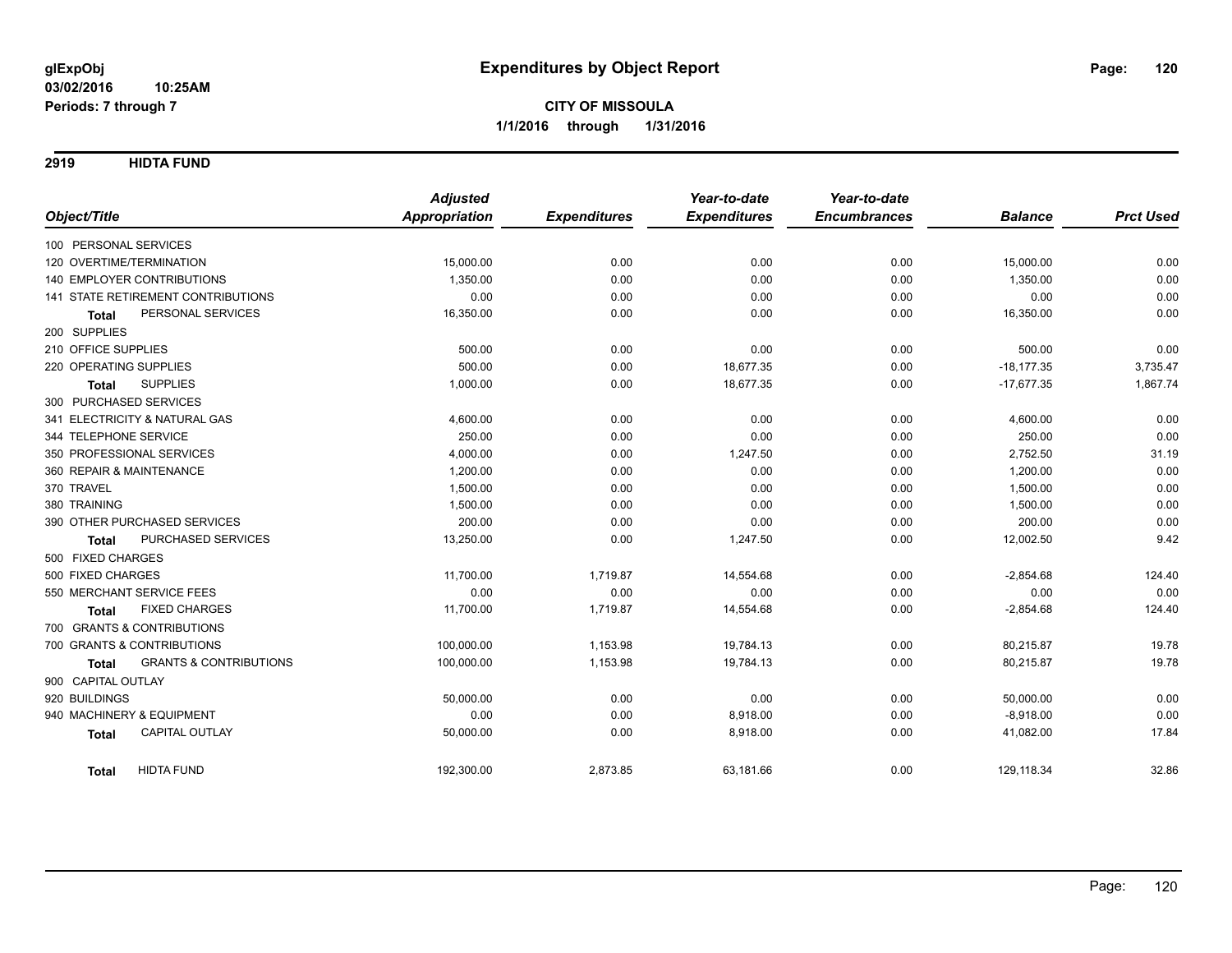#### **2939 CDBG PROGRAM INCOME ACCOUNT**

**400 ENTITLEMENT GRANTS**

| Object/Title           |                              | <b>Adjusted</b><br>Appropriation | <b>Expenditures</b> | Year-to-date<br><b>Expenditures</b> | Year-to-date<br><b>Encumbrances</b> | <b>Balance</b> | <b>Prct Used</b> |
|------------------------|------------------------------|----------------------------------|---------------------|-------------------------------------|-------------------------------------|----------------|------------------|
|                        |                              |                                  |                     |                                     |                                     |                |                  |
| 300 PURCHASED SERVICES |                              |                                  |                     |                                     |                                     |                |                  |
|                        | 350 PROFESSIONAL SERVICES    | 14,383.00                        | 0.00                | 0.00                                | 0.00                                | 14,383.00      | 0.00             |
| <b>Total</b>           | <b>PURCHASED SERVICES</b>    | 14.383.00                        | 0.00                | 0.00                                | 0.00                                | 14,383.00      | 0.00             |
| 500 FIXED CHARGES      |                              |                                  |                     |                                     |                                     |                |                  |
|                        | 550 MERCHANT SERVICE FEES    | 0.00                             | 0.00                | 0.00                                | 0.00                                | 0.00           | 0.00             |
| <b>Total</b>           | <b>FIXED CHARGES</b>         | 0.00                             | 0.00                | 0.00                                | 0.00                                | 0.00           | 0.00             |
| 800 OTHER OBJECTS      |                              |                                  |                     |                                     |                                     |                |                  |
|                        | 820 TRANSFERS TO OTHER FUNDS | 0.00                             | 0.00                | 19.239.31                           | 0.00                                | $-19.239.31$   | 0.00             |
| <b>Total</b>           | OTHER OBJECTS                | 0.00                             | 0.00                | 19,239.31                           | 0.00                                | $-19,239.31$   | 0.00             |
|                        | <b>ENTITLEMENT GRANTS</b>    | 14,383.00                        | 0.00                | 19,239.31                           | 0.00                                | $-4,856.31$    | 133.76           |
| <b>Total</b>           |                              |                                  |                     |                                     |                                     |                |                  |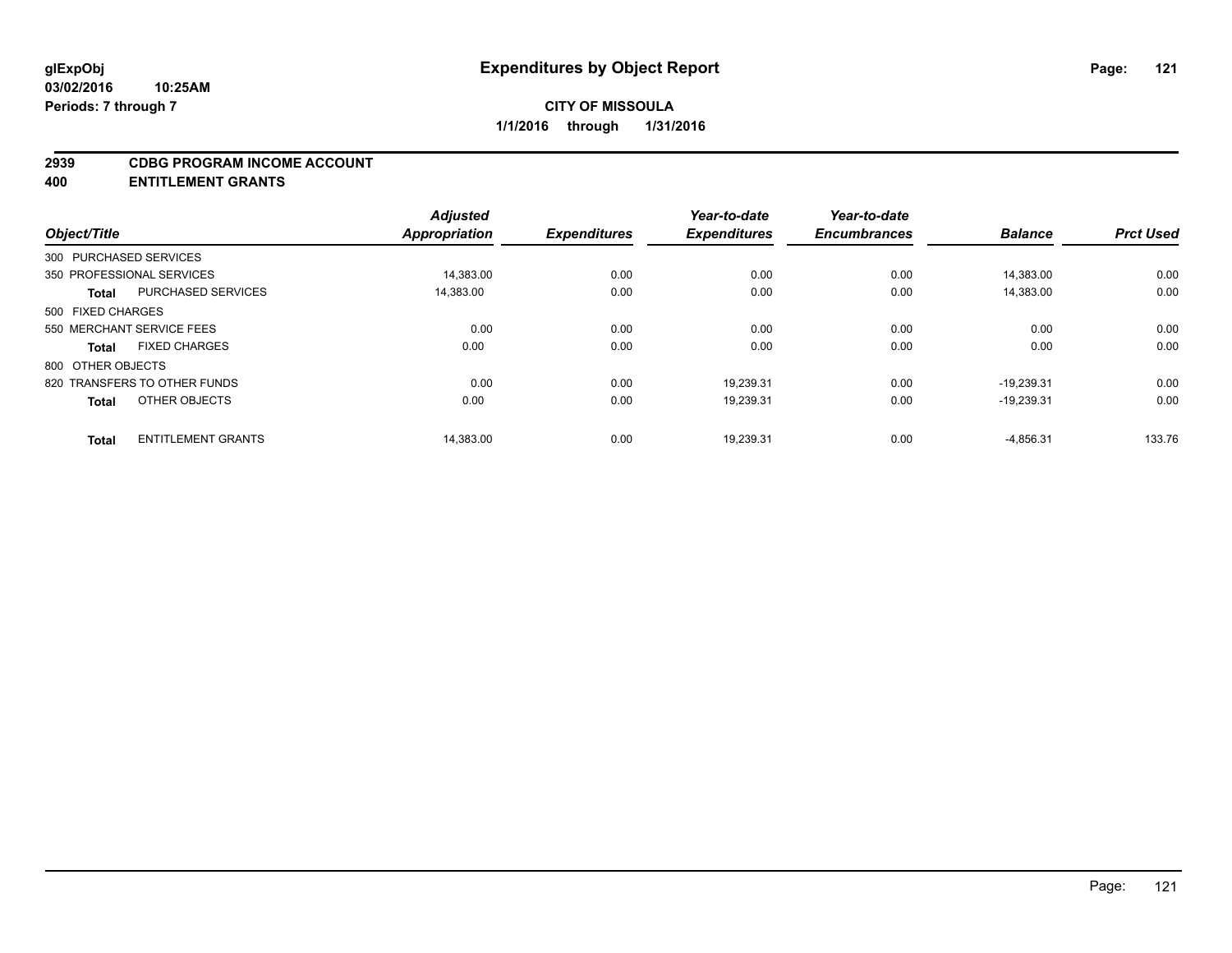## **2939 CDBG PROGRAM INCOME ACCOUNT**

| Object/Title           |                              | <b>Adjusted</b><br>Appropriation | <b>Expenditures</b> | Year-to-date<br><b>Expenditures</b> | Year-to-date<br><b>Encumbrances</b> | <b>Balance</b> | <b>Prct Used</b> |
|------------------------|------------------------------|----------------------------------|---------------------|-------------------------------------|-------------------------------------|----------------|------------------|
| 300 PURCHASED SERVICES |                              |                                  |                     |                                     |                                     |                |                  |
|                        | 350 PROFESSIONAL SERVICES    | 14.383.00                        | 0.00                | 0.00                                | 0.00                                | 14.383.00      | 0.00             |
| <b>Total</b>           | <b>PURCHASED SERVICES</b>    | 14,383.00                        | 0.00                | 0.00                                | 0.00                                | 14,383.00      | 0.00             |
| 500 FIXED CHARGES      |                              |                                  |                     |                                     |                                     |                |                  |
|                        | 550 MERCHANT SERVICE FEES    | 0.00                             | 0.00                | 0.00                                | 0.00                                | 0.00           | 0.00             |
| <b>Total</b>           | <b>FIXED CHARGES</b>         | 0.00                             | 0.00                | 0.00                                | 0.00                                | 0.00           | 0.00             |
| 800 OTHER OBJECTS      |                              |                                  |                     |                                     |                                     |                |                  |
|                        | 820 TRANSFERS TO OTHER FUNDS | 0.00                             | 0.00                | 19,239.31                           | 0.00                                | $-19.239.31$   | 0.00             |
| <b>Total</b>           | OTHER OBJECTS                | 0.00                             | 0.00                | 19,239.31                           | 0.00                                | $-19.239.31$   | 0.00             |
| <b>Total</b>           | CDBG PROGRAM INCOME ACCOUNT  | 14.383.00                        | 0.00                | 19.239.31                           | 0.00                                | $-4.856.31$    | 133.76           |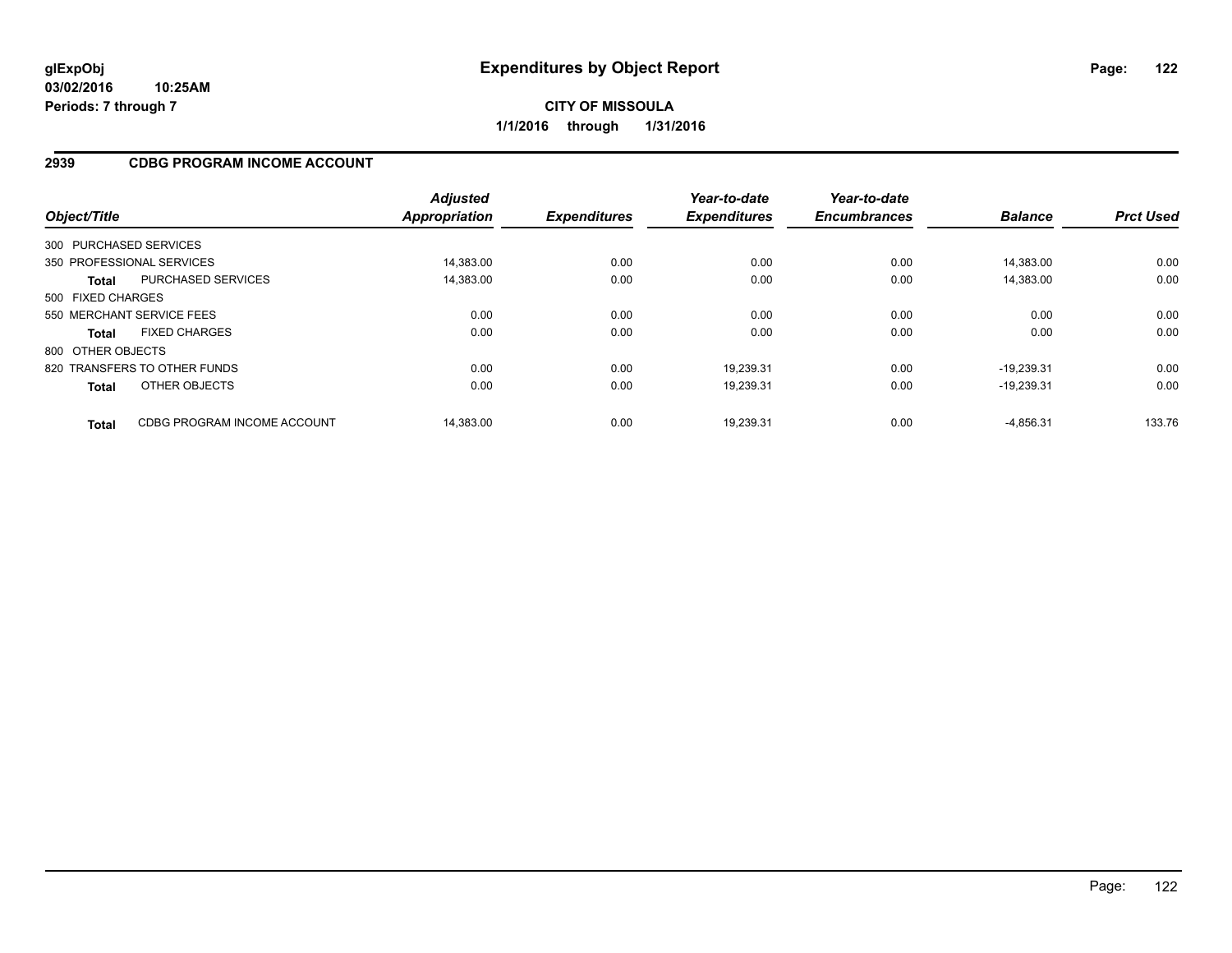## **2940 CDBG FUND**

**400 ENTITLEMENT GRANTS**

| Object/Title                 |                                   | <b>Adjusted</b><br>Appropriation | <b>Expenditures</b> | Year-to-date<br><b>Expenditures</b> | Year-to-date<br><b>Encumbrances</b> | <b>Balance</b> | <b>Prct Used</b> |
|------------------------------|-----------------------------------|----------------------------------|---------------------|-------------------------------------|-------------------------------------|----------------|------------------|
| 300 PURCHASED SERVICES       |                                   |                                  |                     |                                     |                                     |                |                  |
| 350 PROFESSIONAL SERVICES    |                                   | 106,591.00                       | 0.00                | 0.00                                | 0.00                                | 106,591.00     | 0.00             |
| <b>Total</b>                 | PURCHASED SERVICES                | 106,591.00                       | 0.00                | 0.00                                | 0.00                                | 106,591.00     | 0.00             |
| 500 FIXED CHARGES            |                                   |                                  |                     |                                     |                                     |                |                  |
| 550 MERCHANT SERVICE FEES    |                                   | 0.00                             | 0.00                | 0.00                                | 0.00                                | 0.00           | 0.00             |
| <b>Total</b>                 | <b>FIXED CHARGES</b>              | 0.00                             | 0.00                | 0.00                                | 0.00                                | 0.00           | 0.00             |
| 700 GRANTS & CONTRIBUTIONS   |                                   |                                  |                     |                                     |                                     |                |                  |
| 700 GRANTS & CONTRIBUTIONS   |                                   | 457,664.00                       | 18,652.58           | 448,099.66                          | 0.00                                | 9,564.34       | 97.91            |
| <b>Total</b>                 | <b>GRANTS &amp; CONTRIBUTIONS</b> | 457,664.00                       | 18,652.58           | 448,099.66                          | 0.00                                | 9,564.34       | 97.91            |
| 800 OTHER OBJECTS            |                                   |                                  |                     |                                     |                                     |                |                  |
| 820 TRANSFERS TO OTHER FUNDS |                                   | 0.00                             | 0.00                | 0.00                                | 0.00                                | 0.00           | 0.00             |
| <b>Total</b>                 | OTHER OBJECTS                     | 0.00                             | 0.00                | 0.00                                | 0.00                                | 0.00           | 0.00             |
| <b>Total</b>                 | <b>ENTITLEMENT GRANTS</b>         | 564,255.00                       | 18,652.58           | 448,099.66                          | 0.00                                | 116, 155.34    | 79.41            |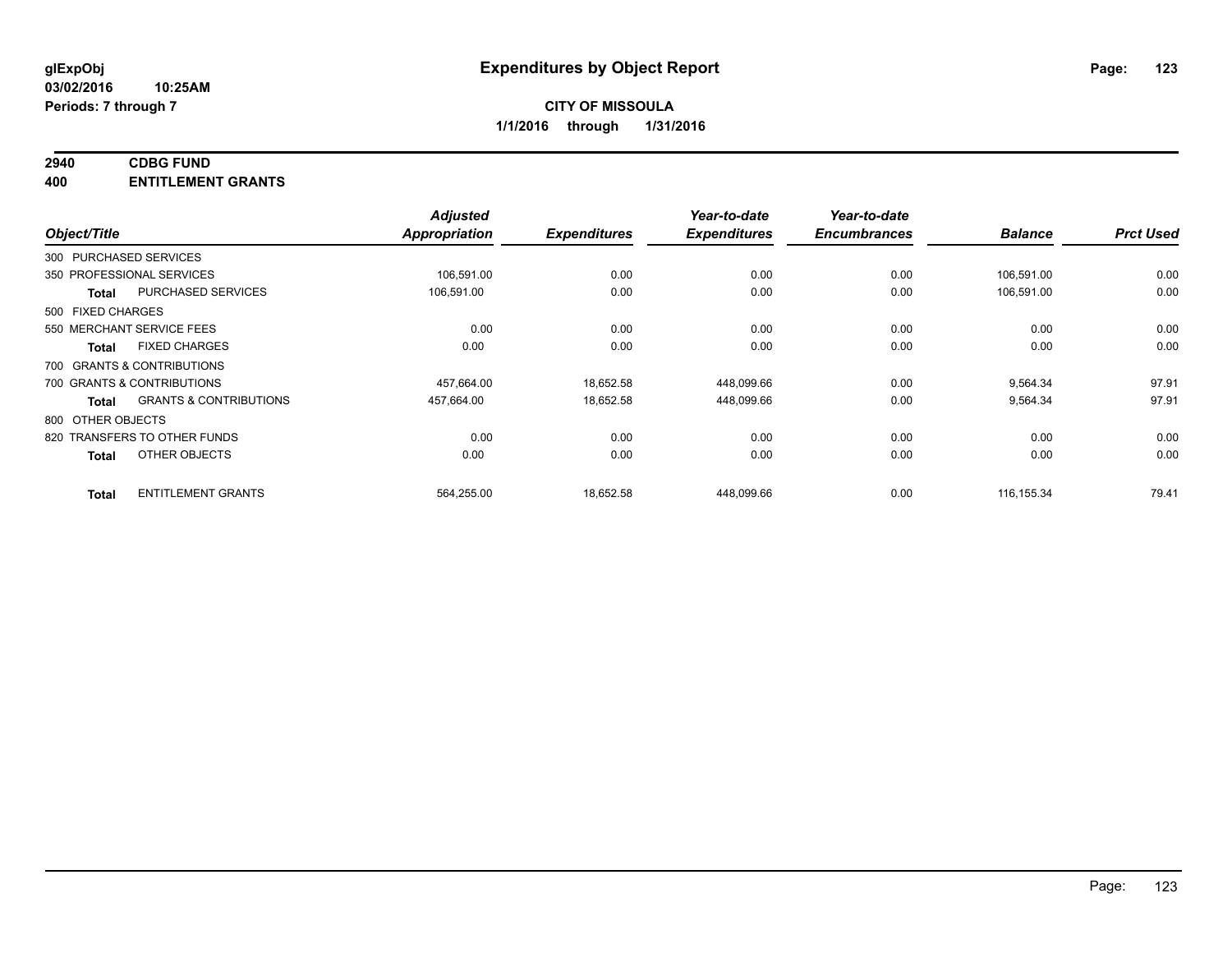**2940 CDBG FUND**

| Object/Title                 |                                   | <b>Adjusted</b><br><b>Appropriation</b> | <b>Expenditures</b> | Year-to-date<br><b>Expenditures</b> | Year-to-date<br><b>Encumbrances</b> | <b>Balance</b> | <b>Prct Used</b> |
|------------------------------|-----------------------------------|-----------------------------------------|---------------------|-------------------------------------|-------------------------------------|----------------|------------------|
| 300 PURCHASED SERVICES       |                                   |                                         |                     |                                     |                                     |                |                  |
| 350 PROFESSIONAL SERVICES    |                                   | 106.591.00                              | 0.00                | 0.00                                | 0.00                                | 106.591.00     | 0.00             |
| <b>Total</b>                 | PURCHASED SERVICES                | 106,591.00                              | 0.00                | 0.00                                | 0.00                                | 106,591.00     | 0.00             |
| 500 FIXED CHARGES            |                                   |                                         |                     |                                     |                                     |                |                  |
| 550 MERCHANT SERVICE FEES    |                                   | 0.00                                    | 0.00                | 0.00                                | 0.00                                | 0.00           | 0.00             |
| <b>Total</b>                 | <b>FIXED CHARGES</b>              | 0.00                                    | 0.00                | 0.00                                | 0.00                                | 0.00           | 0.00             |
| 700 GRANTS & CONTRIBUTIONS   |                                   |                                         |                     |                                     |                                     |                |                  |
| 700 GRANTS & CONTRIBUTIONS   |                                   | 457,664.00                              | 18,652.58           | 448,099.66                          | 0.00                                | 9,564.34       | 97.91            |
| <b>Total</b>                 | <b>GRANTS &amp; CONTRIBUTIONS</b> | 457,664.00                              | 18,652.58           | 448,099.66                          | 0.00                                | 9,564.34       | 97.91            |
| 800 OTHER OBJECTS            |                                   |                                         |                     |                                     |                                     |                |                  |
| 820 TRANSFERS TO OTHER FUNDS |                                   | 0.00                                    | 0.00                | 0.00                                | 0.00                                | 0.00           | 0.00             |
| <b>Total</b>                 | OTHER OBJECTS                     | 0.00                                    | 0.00                | 0.00                                | 0.00                                | 0.00           | 0.00             |
| <b>Total</b>                 | <b>CDBG FUND</b>                  | 564,255.00                              | 18,652.58           | 448,099.66                          | 0.00                                | 116, 155.34    | 79.41            |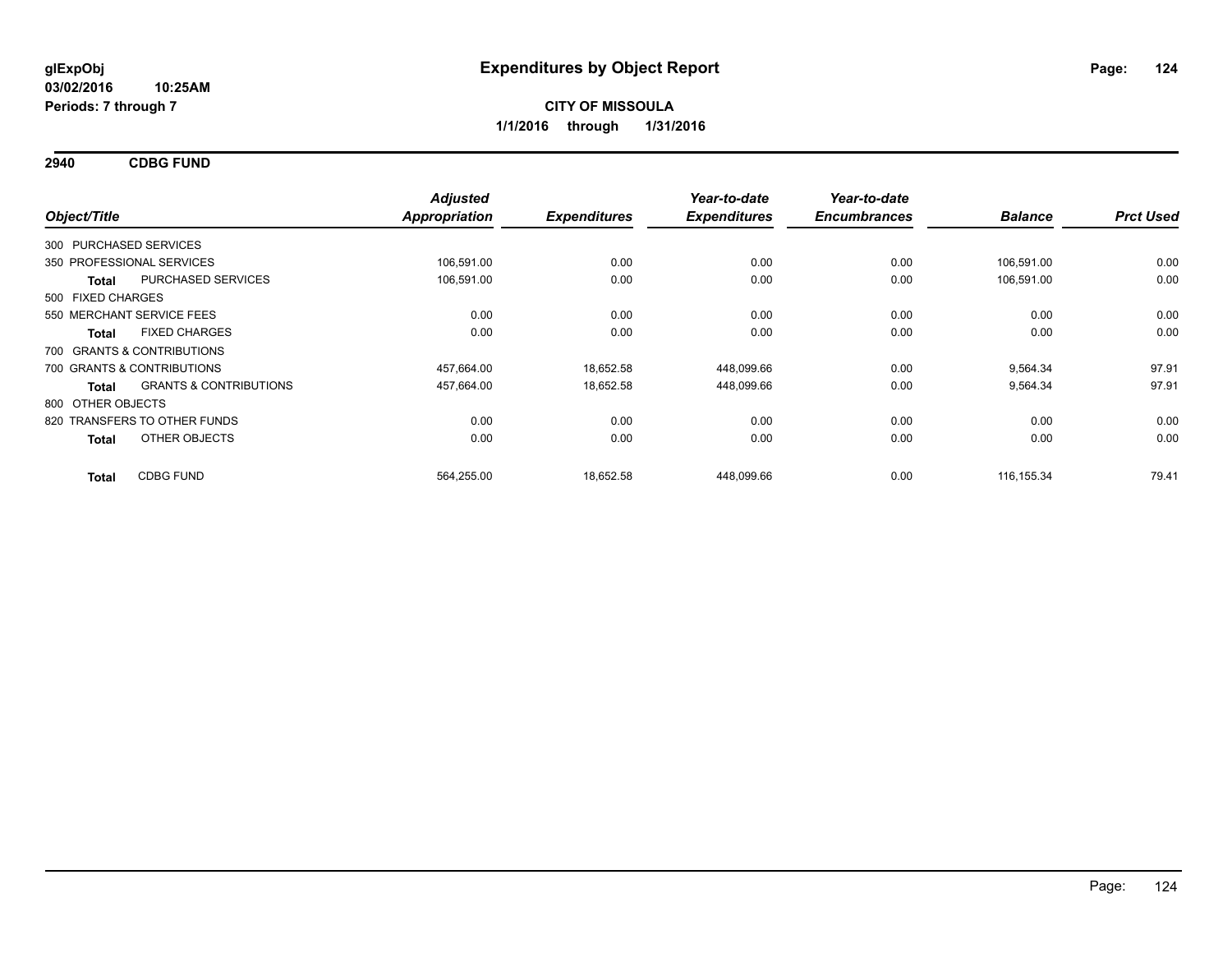### **2941 HOME FUND**

**400 ENTITLEMENT GRANTS**

| Object/Title      |                                   | <b>Adjusted</b><br><b>Appropriation</b> | <b>Expenditures</b> | Year-to-date<br><b>Expenditures</b> | Year-to-date<br><b>Encumbrances</b> | <b>Balance</b> | <b>Prct Used</b> |
|-------------------|-----------------------------------|-----------------------------------------|---------------------|-------------------------------------|-------------------------------------|----------------|------------------|
|                   | 300 PURCHASED SERVICES            |                                         |                     |                                     |                                     |                |                  |
|                   | 350 PROFESSIONAL SERVICES         | 57,921.00                               | 0.00                | 0.00                                | 0.00                                | 57,921.00      | 0.00             |
| <b>Total</b>      | <b>PURCHASED SERVICES</b>         | 57,921.00                               | 0.00                | 0.00                                | 0.00                                | 57,921.00      | 0.00             |
| 500 FIXED CHARGES |                                   |                                         |                     |                                     |                                     |                |                  |
|                   | 550 MERCHANT SERVICE FEES         | 0.00                                    | 0.00                | 0.00                                | 0.00                                | 0.00           | 0.00             |
| <b>Total</b>      | <b>FIXED CHARGES</b>              | 0.00                                    | 0.00                | 0.00                                | 0.00                                | 0.00           | 0.00             |
|                   | 700 GRANTS & CONTRIBUTIONS        |                                         |                     |                                     |                                     |                |                  |
|                   | 700 GRANTS & CONTRIBUTIONS        | 335,666.00                              | 156,750.00          | 160,362.00                          | 0.00                                | 175,304.00     | 47.77            |
| <b>Total</b>      | <b>GRANTS &amp; CONTRIBUTIONS</b> | 335,666.00                              | 156,750.00          | 160,362.00                          | 0.00                                | 175,304.00     | 47.77            |
| 800 OTHER OBJECTS |                                   |                                         |                     |                                     |                                     |                |                  |
|                   | 820 TRANSFERS TO OTHER FUNDS      | 0.00                                    | 0.00                | 0.00                                | 0.00                                | 0.00           | 0.00             |
| 845 CONTINGENCY   |                                   | 0.00                                    | 0.00                | 0.00                                | 0.00                                | 0.00           | 0.00             |
| <b>Total</b>      | OTHER OBJECTS                     | 0.00                                    | 0.00                | 0.00                                | 0.00                                | 0.00           | 0.00             |
| <b>Total</b>      | <b>ENTITLEMENT GRANTS</b>         | 393,587.00                              | 156,750.00          | 160,362.00                          | 0.00                                | 233,225.00     | 40.74            |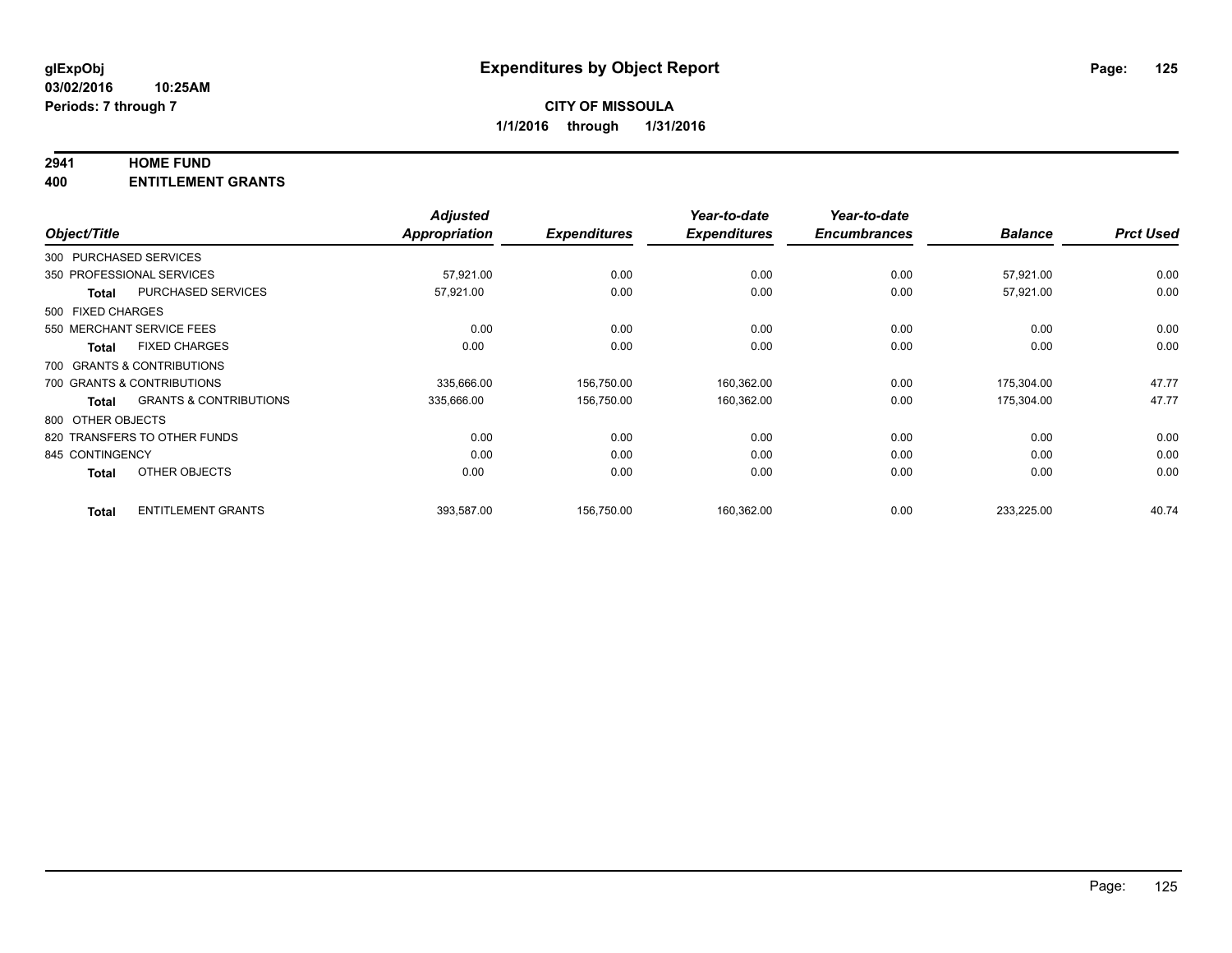**2941 HOME FUND**

|                        |                                   | <b>Adjusted</b>      |                     | Year-to-date        | Year-to-date        |                |                  |
|------------------------|-----------------------------------|----------------------|---------------------|---------------------|---------------------|----------------|------------------|
| Object/Title           |                                   | <b>Appropriation</b> | <b>Expenditures</b> | <b>Expenditures</b> | <b>Encumbrances</b> | <b>Balance</b> | <b>Prct Used</b> |
| 300 PURCHASED SERVICES |                                   |                      |                     |                     |                     |                |                  |
|                        | 350 PROFESSIONAL SERVICES         | 57,921.00            | 0.00                | 0.00                | 0.00                | 57,921.00      | 0.00             |
| Total                  | PURCHASED SERVICES                | 57,921.00            | 0.00                | 0.00                | 0.00                | 57,921.00      | 0.00             |
| 500 FIXED CHARGES      |                                   |                      |                     |                     |                     |                |                  |
|                        | 550 MERCHANT SERVICE FEES         | 0.00                 | 0.00                | 0.00                | 0.00                | 0.00           | 0.00             |
| <b>Total</b>           | <b>FIXED CHARGES</b>              | 0.00                 | 0.00                | 0.00                | 0.00                | 0.00           | 0.00             |
|                        | 700 GRANTS & CONTRIBUTIONS        |                      |                     |                     |                     |                |                  |
|                        | 700 GRANTS & CONTRIBUTIONS        | 335,666.00           | 156,750.00          | 160,362.00          | 0.00                | 175,304.00     | 47.77            |
| <b>Total</b>           | <b>GRANTS &amp; CONTRIBUTIONS</b> | 335,666.00           | 156,750.00          | 160,362.00          | 0.00                | 175,304.00     | 47.77            |
| 800 OTHER OBJECTS      |                                   |                      |                     |                     |                     |                |                  |
|                        | 820 TRANSFERS TO OTHER FUNDS      | 0.00                 | 0.00                | 0.00                | 0.00                | 0.00           | 0.00             |
| 845 CONTINGENCY        |                                   | 0.00                 | 0.00                | 0.00                | 0.00                | 0.00           | 0.00             |
| <b>Total</b>           | OTHER OBJECTS                     | 0.00                 | 0.00                | 0.00                | 0.00                | 0.00           | 0.00             |
| <b>Total</b>           | <b>HOME FUND</b>                  | 393,587.00           | 156,750.00          | 160,362.00          | 0.00                | 233,225.00     | 40.74            |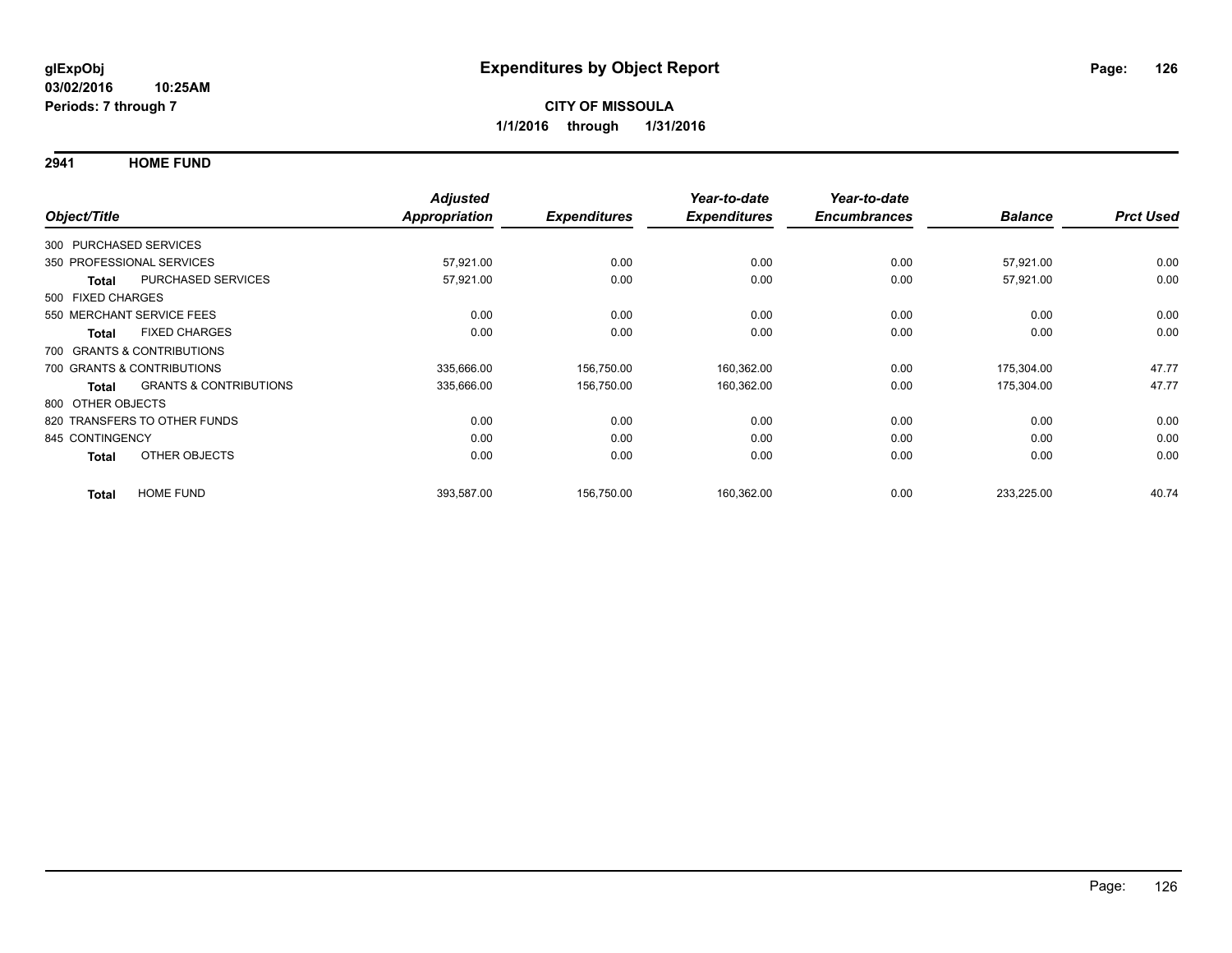#### **2942 ADDI PROGRAM**

**400 ENTITLEMENT GRANTS**

| Object/Title      |                                   | <b>Adjusted</b><br><b>Appropriation</b> | <b>Expenditures</b> | Year-to-date<br><b>Expenditures</b> | Year-to-date<br><b>Encumbrances</b> | <b>Balance</b> | <b>Prct Used</b> |
|-------------------|-----------------------------------|-----------------------------------------|---------------------|-------------------------------------|-------------------------------------|----------------|------------------|
|                   | 300 PURCHASED SERVICES            |                                         |                     |                                     |                                     |                |                  |
|                   | 350 PROFESSIONAL SERVICES         | 12,846.00                               | 0.00                | 0.00                                | 0.00                                | 12,846.00      | 0.00             |
| <b>Total</b>      | <b>PURCHASED SERVICES</b>         | 12.846.00                               | 0.00                | 0.00                                | 0.00                                | 12.846.00      | 0.00             |
| 500 FIXED CHARGES |                                   |                                         |                     |                                     |                                     |                |                  |
|                   | 550 MERCHANT SERVICE FEES         | 0.00                                    | 0.00                | 0.00                                | 0.00                                | 0.00           | 0.00             |
| <b>Total</b>      | <b>FIXED CHARGES</b>              | 0.00                                    | 0.00                | 0.00                                | 0.00                                | 0.00           | 0.00             |
|                   | 700 GRANTS & CONTRIBUTIONS        |                                         |                     |                                     |                                     |                |                  |
|                   | 700 GRANTS & CONTRIBUTIONS        | 0.00                                    | 0.00                | 0.00                                | 0.00                                | 0.00           | 0.00             |
| <b>Total</b>      | <b>GRANTS &amp; CONTRIBUTIONS</b> | 0.00                                    | 0.00                | 0.00                                | 0.00                                | 0.00           | 0.00             |
| <b>Total</b>      | <b>ENTITLEMENT GRANTS</b>         | 12,846.00                               | 0.00                | 0.00                                | 0.00                                | 12.846.00      | 0.00             |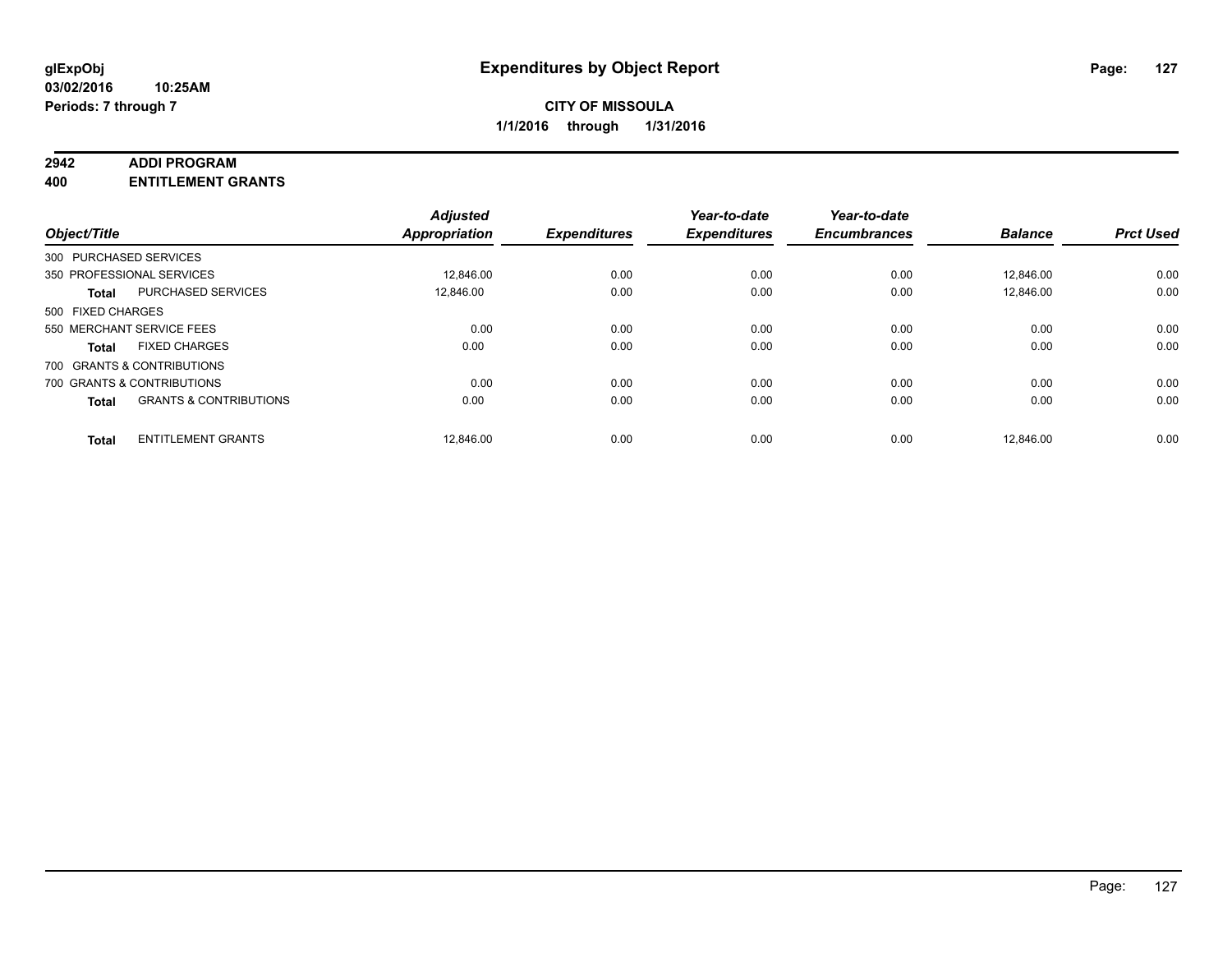### **2942 ADDI PROGRAM**

| Object/Title      |                                   | <b>Adjusted</b><br><b>Appropriation</b> | <b>Expenditures</b> | Year-to-date<br><b>Expenditures</b> | Year-to-date<br><b>Encumbrances</b> | <b>Balance</b> | <b>Prct Used</b> |
|-------------------|-----------------------------------|-----------------------------------------|---------------------|-------------------------------------|-------------------------------------|----------------|------------------|
|                   | 300 PURCHASED SERVICES            |                                         |                     |                                     |                                     |                |                  |
|                   | 350 PROFESSIONAL SERVICES         | 12.846.00                               | 0.00                | 0.00                                | 0.00                                | 12.846.00      | 0.00             |
| <b>Total</b>      | PURCHASED SERVICES                | 12.846.00                               | 0.00                | 0.00                                | 0.00                                | 12.846.00      | 0.00             |
| 500 FIXED CHARGES |                                   |                                         |                     |                                     |                                     |                |                  |
|                   | 550 MERCHANT SERVICE FEES         | 0.00                                    | 0.00                | 0.00                                | 0.00                                | 0.00           | 0.00             |
| <b>Total</b>      | <b>FIXED CHARGES</b>              | 0.00                                    | 0.00                | 0.00                                | 0.00                                | 0.00           | 0.00             |
|                   | 700 GRANTS & CONTRIBUTIONS        |                                         |                     |                                     |                                     |                |                  |
|                   | 700 GRANTS & CONTRIBUTIONS        | 0.00                                    | 0.00                | 0.00                                | 0.00                                | 0.00           | 0.00             |
| <b>Total</b>      | <b>GRANTS &amp; CONTRIBUTIONS</b> | 0.00                                    | 0.00                | 0.00                                | 0.00                                | 0.00           | 0.00             |
| <b>Total</b>      | <b>ADDI PROGRAM</b>               | 12.846.00                               | 0.00                | 0.00                                | 0.00                                | 12.846.00      | 0.00             |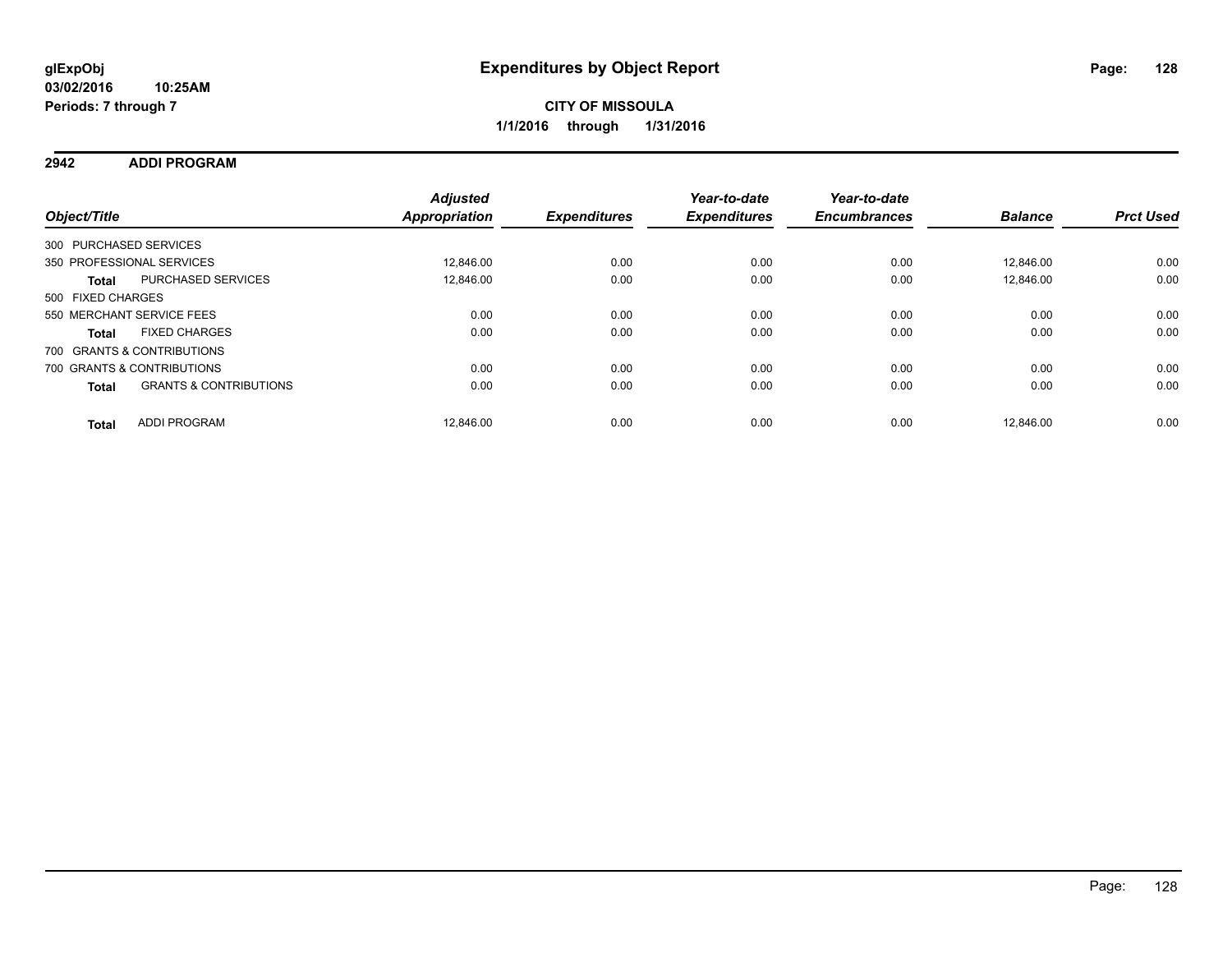#### **2943 CITY HOME PROGRAM INCOME**

**400 ENTITLEMENT GRANTS**

| Object/Title      |                                   | <b>Adjusted</b><br>Appropriation | <b>Expenditures</b> | Year-to-date<br><b>Expenditures</b> | Year-to-date<br><b>Encumbrances</b> | <b>Balance</b> | <b>Prct Used</b> |
|-------------------|-----------------------------------|----------------------------------|---------------------|-------------------------------------|-------------------------------------|----------------|------------------|
|                   | 300 PURCHASED SERVICES            |                                  |                     |                                     |                                     |                |                  |
|                   | 350 PROFESSIONAL SERVICES         | 31,000.00                        | 0.00                | 0.00                                | 0.00                                | 31,000.00      | 0.00             |
|                   | 390 OTHER PURCHASED SERVICES      | 500.00                           | 0.00                | 0.00                                | 0.00                                | 500.00         | 0.00             |
| <b>Total</b>      | PURCHASED SERVICES                | 31,500.00                        | 0.00                | 0.00                                | 0.00                                | 31.500.00      | 0.00             |
| 500 FIXED CHARGES |                                   |                                  |                     |                                     |                                     |                |                  |
|                   | 550 MERCHANT SERVICE FEES         | 0.00                             | 0.00                | 0.00                                | 0.00                                | 0.00           | 0.00             |
| <b>Total</b>      | <b>FIXED CHARGES</b>              | 0.00                             | 0.00                | 0.00                                | 0.00                                | 0.00           | 0.00             |
|                   | 700 GRANTS & CONTRIBUTIONS        |                                  |                     |                                     |                                     |                |                  |
|                   | 700 GRANTS & CONTRIBUTIONS        | 0.00                             | 0.00                | 0.00                                | 0.00                                | 0.00           | 0.00             |
| <b>Total</b>      | <b>GRANTS &amp; CONTRIBUTIONS</b> | 0.00                             | 0.00                | 0.00                                | 0.00                                | 0.00           | 0.00             |
| <b>Total</b>      | <b>ENTITLEMENT GRANTS</b>         | 31,500.00                        | 0.00                | 0.00                                | 0.00                                | 31,500.00      | 0.00             |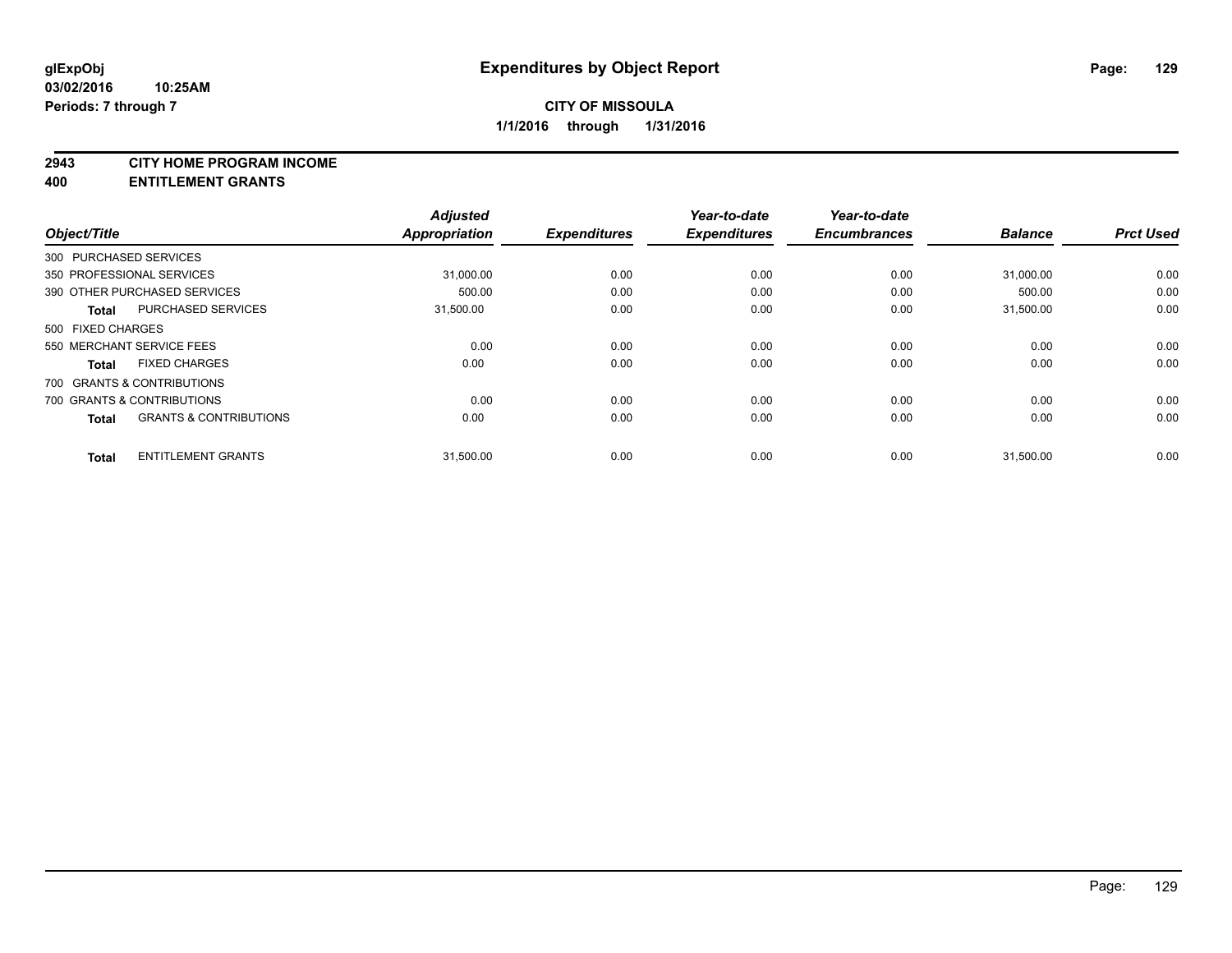### **2943 CITY HOME PROGRAM INCOME**

| Object/Title                                      | <b>Adjusted</b><br><b>Appropriation</b> | <b>Expenditures</b> | Year-to-date<br><b>Expenditures</b> | Year-to-date<br><b>Encumbrances</b> | <b>Balance</b> | <b>Prct Used</b> |
|---------------------------------------------------|-----------------------------------------|---------------------|-------------------------------------|-------------------------------------|----------------|------------------|
| 300 PURCHASED SERVICES                            |                                         |                     |                                     |                                     |                |                  |
| 350 PROFESSIONAL SERVICES                         | 31,000.00                               | 0.00                | 0.00                                | 0.00                                | 31,000.00      | 0.00             |
| 390 OTHER PURCHASED SERVICES                      | 500.00                                  | 0.00                | 0.00                                | 0.00                                | 500.00         | 0.00             |
| PURCHASED SERVICES<br>Total                       | 31,500.00                               | 0.00                | 0.00                                | 0.00                                | 31,500.00      | 0.00             |
| 500 FIXED CHARGES                                 |                                         |                     |                                     |                                     |                |                  |
| 550 MERCHANT SERVICE FEES                         | 0.00                                    | 0.00                | 0.00                                | 0.00                                | 0.00           | 0.00             |
| <b>FIXED CHARGES</b><br>Total                     | 0.00                                    | 0.00                | 0.00                                | 0.00                                | 0.00           | 0.00             |
| 700 GRANTS & CONTRIBUTIONS                        |                                         |                     |                                     |                                     |                |                  |
| 700 GRANTS & CONTRIBUTIONS                        | 0.00                                    | 0.00                | 0.00                                | 0.00                                | 0.00           | 0.00             |
| <b>GRANTS &amp; CONTRIBUTIONS</b><br><b>Total</b> | 0.00                                    | 0.00                | 0.00                                | 0.00                                | 0.00           | 0.00             |
| CITY HOME PROGRAM INCOME<br><b>Total</b>          | 31,500.00                               | 0.00                | 0.00                                | 0.00                                | 31,500.00      | 0.00             |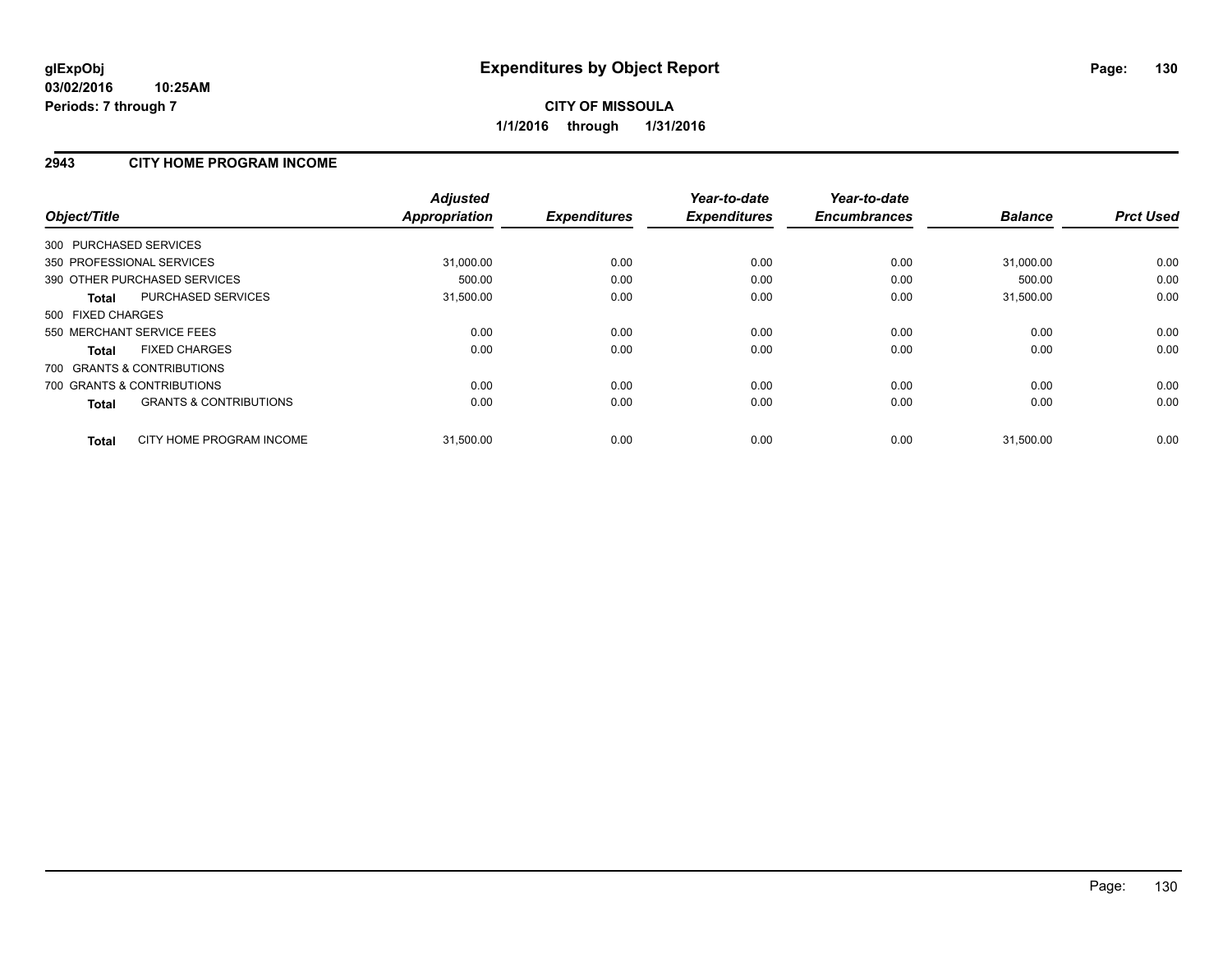#### **2944 NEIGHBORHOOD STABILIZATION PROGRAM**

**400 ENTITLEMENT GRANTS**

|                                           | <b>Adjusted</b> |                     | Year-to-date        | Year-to-date        |                |                  |
|-------------------------------------------|-----------------|---------------------|---------------------|---------------------|----------------|------------------|
| Object/Title                              | Appropriation   | <b>Expenditures</b> | <b>Expenditures</b> | <b>Encumbrances</b> | <b>Balance</b> | <b>Prct Used</b> |
| 300 PURCHASED SERVICES                    |                 |                     |                     |                     |                |                  |
| 350 PROFESSIONAL SERVICES                 | 0.00            | 0.00                | 0.00                | 0.00                | 0.00           | 0.00             |
| 390 OTHER PURCHASED SERVICES              | 0.00            | 0.00                | 0.00                | 0.00                | 0.00           | 0.00             |
| <b>PURCHASED SERVICES</b><br><b>Total</b> | 0.00            | 0.00                | 0.00                | 0.00                | 0.00           | 0.00             |
| 500 FIXED CHARGES                         |                 |                     |                     |                     |                |                  |
| 550 MERCHANT SERVICE FEES                 | 0.00            | 0.00                | 0.00                | 0.00                | 0.00           | 0.00             |
| <b>FIXED CHARGES</b><br><b>Total</b>      | 0.00            | 0.00                | 0.00                | 0.00                | 0.00           | 0.00             |
| <b>ENTITLEMENT GRANTS</b><br><b>Total</b> | 0.00            | 0.00                | 0.00                | 0.00                | 0.00           | 0.00             |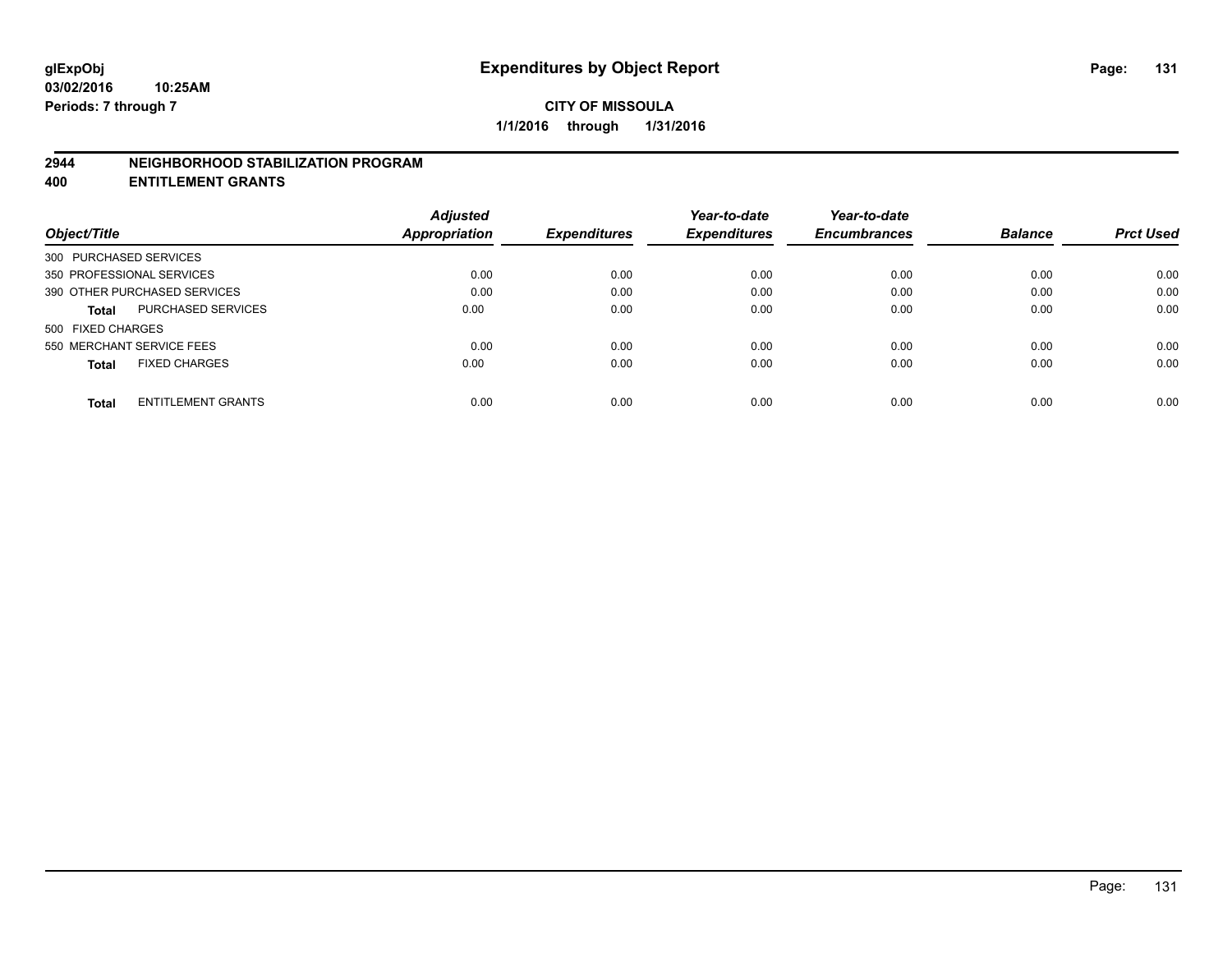#### **2944 NEIGHBORHOOD STABILIZATION PROGRAM**

**401 MHA/SILVERTIP**

| Object/Title              |                      | <b>Adjusted</b><br><b>Appropriation</b> | <b>Expenditures</b> | Year-to-date<br><b>Expenditures</b> | Year-to-date<br><b>Encumbrances</b> | <b>Balance</b> | <b>Prct Used</b> |
|---------------------------|----------------------|-----------------------------------------|---------------------|-------------------------------------|-------------------------------------|----------------|------------------|
| 300 PURCHASED SERVICES    |                      |                                         |                     |                                     |                                     |                |                  |
| 350 PROFESSIONAL SERVICES |                      | 0.00                                    | 0.00                | 0.00                                | 0.00                                | 0.00           | 0.00             |
| <b>Total</b>              | PURCHASED SERVICES   | 0.00                                    | 0.00                | 0.00                                | 0.00                                | 0.00           | 0.00             |
| 500 FIXED CHARGES         |                      |                                         |                     |                                     |                                     |                |                  |
| 550 MERCHANT SERVICE FEES |                      | 0.00                                    | 0.00                | 0.00                                | 0.00                                | 0.00           | 0.00             |
| <b>Total</b>              | <b>FIXED CHARGES</b> | 0.00                                    | 0.00                | 0.00                                | 0.00                                | 0.00           | 0.00             |
| Total                     | <b>MHA/SILVERTIP</b> | 0.00                                    | 0.00                | 0.00                                | 0.00                                | 0.00           | 0.00             |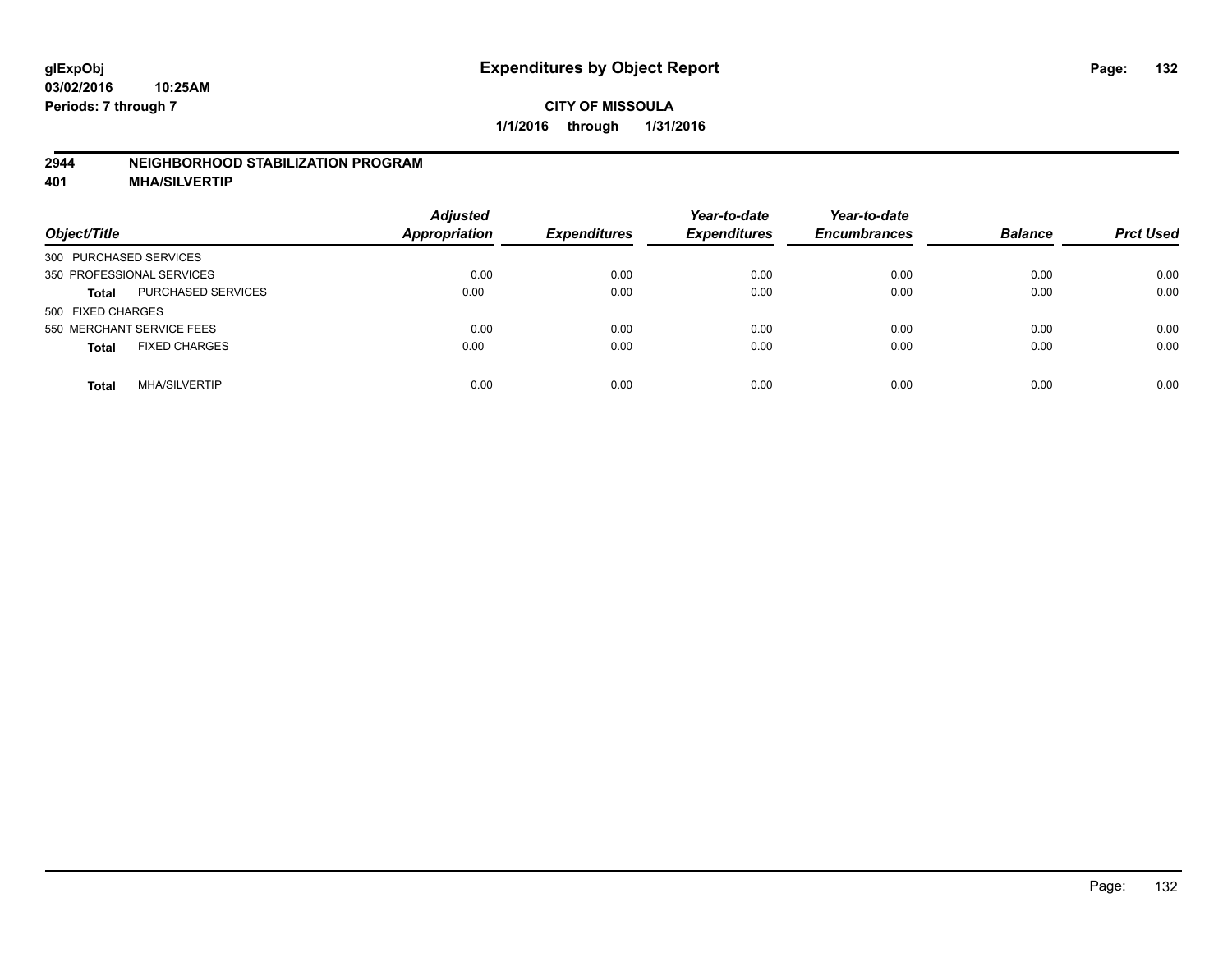#### **2944 NEIGHBORHOOD STABILIZATION PROGRAM**

**402 HUD/SILVERTIP**

| Object/Title                              | <b>Adjusted</b><br>Appropriation | <b>Expenditures</b> | Year-to-date<br><b>Expenditures</b> | Year-to-date<br><b>Encumbrances</b> | <b>Balance</b> | <b>Prct Used</b> |
|-------------------------------------------|----------------------------------|---------------------|-------------------------------------|-------------------------------------|----------------|------------------|
| 300 PURCHASED SERVICES                    |                                  |                     |                                     |                                     |                |                  |
| 350 PROFESSIONAL SERVICES                 | 0.00                             | 0.00                | 0.00                                | 0.00                                | 0.00           | 0.00             |
| 390 OTHER PURCHASED SERVICES              | 0.00                             | 0.00                | 0.00                                | 0.00                                | 0.00           | 0.00             |
| <b>PURCHASED SERVICES</b><br><b>Total</b> | 0.00                             | 0.00                | 0.00                                | 0.00                                | 0.00           | 0.00             |
| 500 FIXED CHARGES                         |                                  |                     |                                     |                                     |                |                  |
| 550 MERCHANT SERVICE FEES                 | 0.00                             | 0.00                | 0.00                                | 0.00                                | 0.00           | 0.00             |
| <b>FIXED CHARGES</b><br><b>Total</b>      | 0.00                             | 0.00                | 0.00                                | 0.00                                | 0.00           | 0.00             |
| <b>HUD/SILVERTIP</b><br><b>Total</b>      | 0.00                             | 0.00                | 0.00                                | 0.00                                | 0.00           | 0.00             |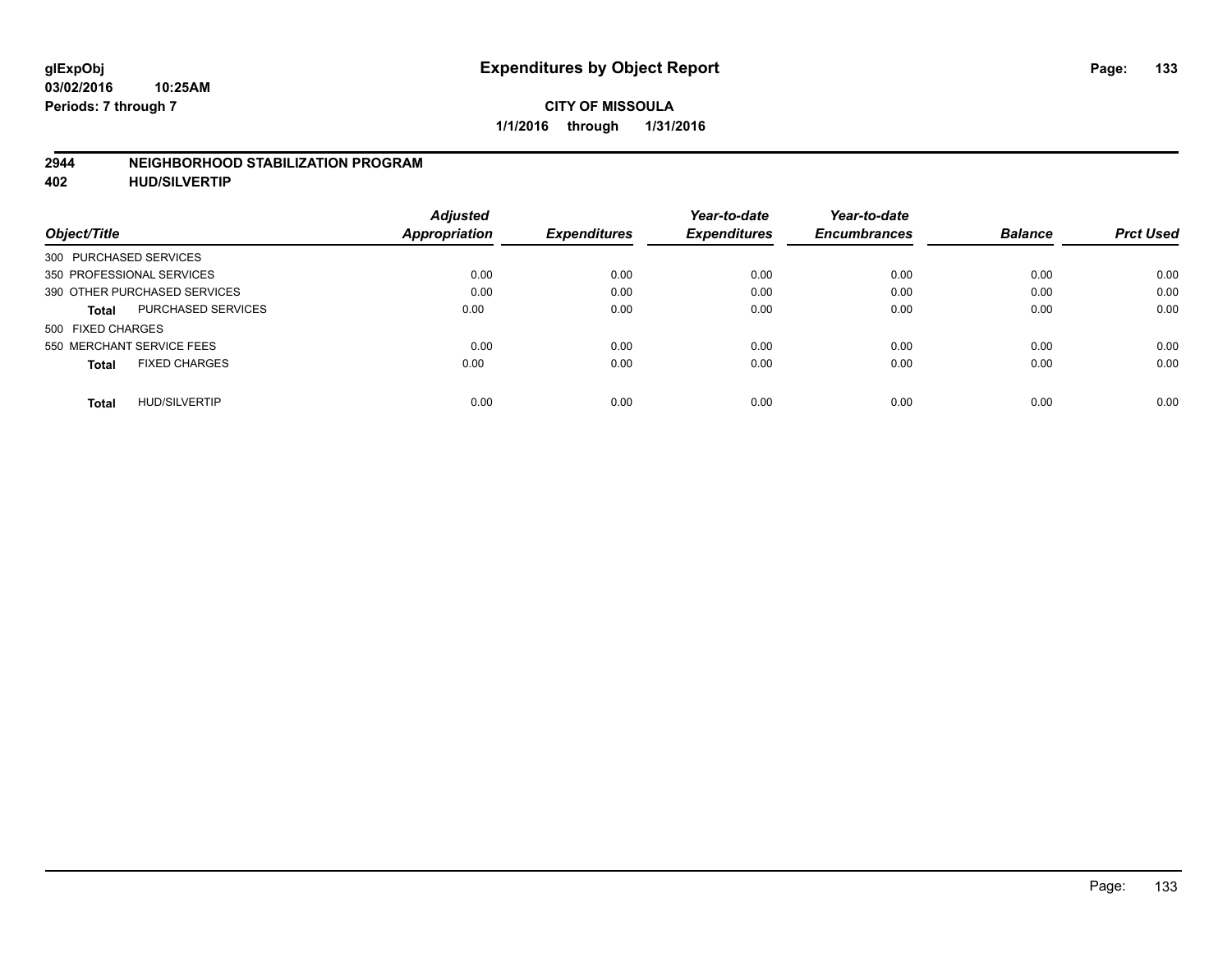**03/02/2016 10:25AM Periods: 7 through 7**

**CITY OF MISSOULA 1/1/2016 through 1/31/2016**

## **2944 NEIGHBORHOOD STABILIZATION PROGRAM**

| Object/Title           |                                  | <b>Adjusted</b><br><b>Appropriation</b> | <b>Expenditures</b> | Year-to-date<br><b>Expenditures</b> | Year-to-date<br><b>Encumbrances</b> | <b>Balance</b> | <b>Prct Used</b> |
|------------------------|----------------------------------|-----------------------------------------|---------------------|-------------------------------------|-------------------------------------|----------------|------------------|
| 300 PURCHASED SERVICES |                                  |                                         |                     |                                     |                                     |                |                  |
|                        | 350 PROFESSIONAL SERVICES        | 0.00                                    | 0.00                | 0.00                                | 0.00                                | 0.00           | 0.00             |
|                        | 390 OTHER PURCHASED SERVICES     | 0.00                                    | 0.00                | 0.00                                | 0.00                                | 0.00           | 0.00             |
| <b>Total</b>           | <b>PURCHASED SERVICES</b>        | 0.00                                    | 0.00                | 0.00                                | 0.00                                | 0.00           | 0.00             |
| 500 FIXED CHARGES      |                                  |                                         |                     |                                     |                                     |                |                  |
|                        | 550 MERCHANT SERVICE FEES        | 0.00                                    | 0.00                | 0.00                                | 0.00                                | 0.00           | 0.00             |
| <b>Total</b>           | <b>FIXED CHARGES</b>             | 0.00                                    | 0.00                | 0.00                                | 0.00                                | 0.00           | 0.00             |
| <b>Total</b>           | NEIGHBORHOOD STABILIZATION PROGF | 0.00                                    | 0.00                | 0.00                                | 0.00                                | 0.00           | 0.00             |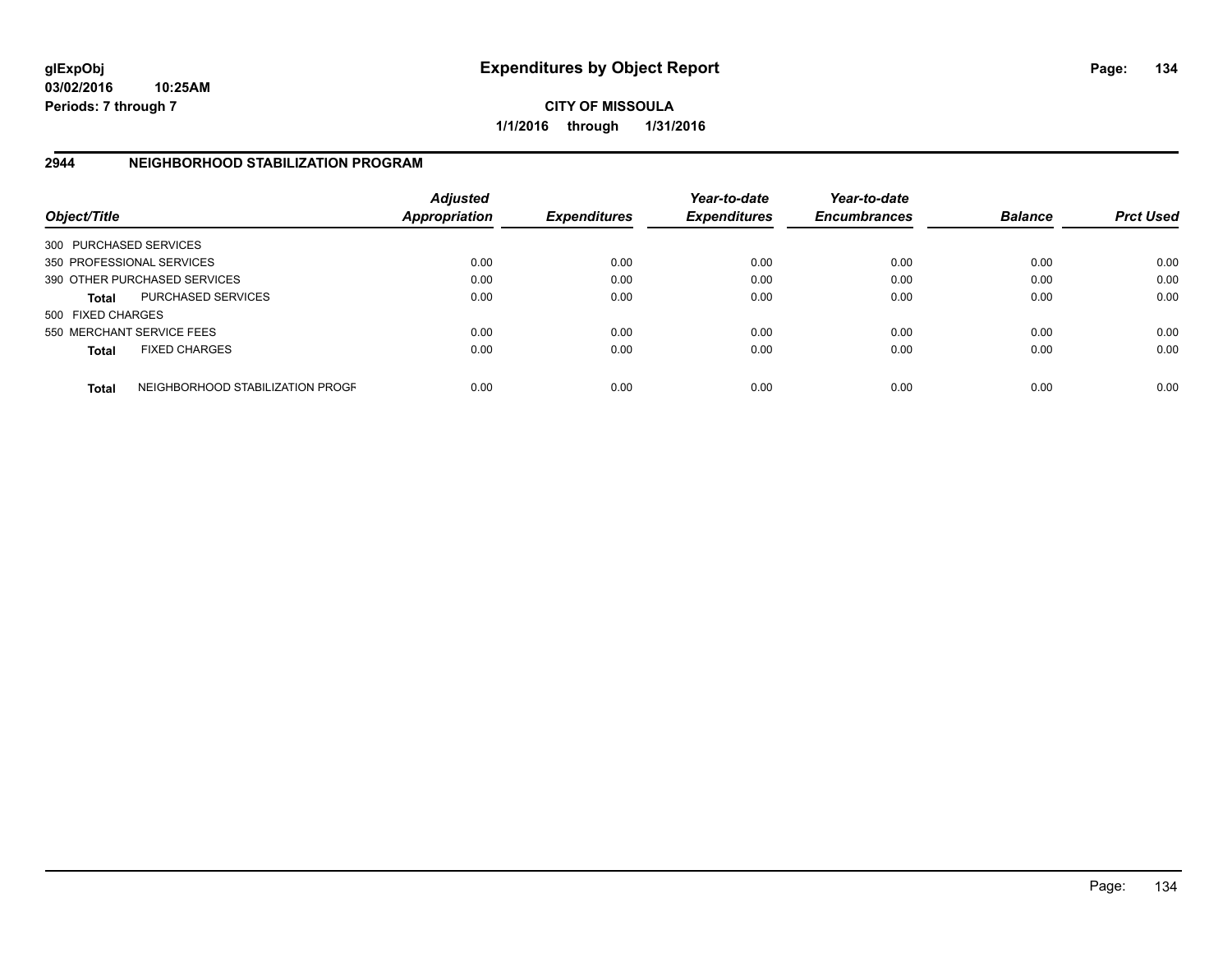#### **2955 TRANSPORTATION**

**250 DEVELOPMENT SERVICES**

|                                            | <b>Adjusted</b> |                     | Year-to-date        | Year-to-date        |                |                  |
|--------------------------------------------|-----------------|---------------------|---------------------|---------------------|----------------|------------------|
| Object/Title                               | Appropriation   | <b>Expenditures</b> | <b>Expenditures</b> | <b>Encumbrances</b> | <b>Balance</b> | <b>Prct Used</b> |
| 100 PERSONAL SERVICES                      |                 |                     |                     |                     |                |                  |
| 110 SALARIES AND WAGES                     | 444,693.00      | 29,859.21           | 231,995.84          | 0.00                | 212,697.16     | 52.17            |
| 120 OVERTIME/TERMINATION                   | 0.00            | 0.00                | 12.30               | 0.00                | $-12.30$       | 0.00             |
| <b>140 EMPLOYER CONTRIBUTIONS</b>          | 160,137.00      | 11,220.58           | 87,075.19           | 0.00                | 73,061.81      | 54.38            |
| 141 STATE RETIREMENT CONTRIBUTIONS         | 0.00            | 4.32                | 170.89              | 0.00                | $-170.89$      | 0.00             |
| PERSONAL SERVICES<br><b>Total</b>          | 604,830.00      | 41,084.11           | 319,254.22          | 0.00                | 285,575.78     | 52.78            |
| 200 SUPPLIES                               |                 |                     |                     |                     |                |                  |
| 210 OFFICE SUPPLIES                        | 6,770.00        | 95.24               | 1,168.41            | 0.00                | 5,601.59       | 17.26            |
| 220 OPERATING SUPPLIES                     | 35,457.00       | 1,731.49            | 28,398.35           | 0.00                | 7,058.65       | 80.09            |
| 230 REPAIR/MAINTENANCE                     | 0.00            | 0.00                | 0.00                | 0.00                | 0.00           | 0.00             |
| 231 GASOLINE                               | 0.00            | 0.00                | 0.00                | 0.00                | 0.00           | 0.00             |
| 240 OTHER SUPPLIES                         | 360.00          | 0.00                | 0.00                | 0.00                | 360.00         | 0.00             |
| <b>SUPPLIES</b><br><b>Total</b>            | 42,587.00       | 1,826.73            | 29,566.76           | 0.00                | 13,020.24      | 69.43            |
| 300 PURCHASED SERVICES                     |                 |                     |                     |                     |                |                  |
| 310 COMMUNICATIONS                         | 1,000.00        | 80.83               | 832.58              | 0.00                | 167.42         | 83.26            |
| 320 PRINTING & DUPLICATING                 | 8.755.00        | 0.00                | 6,458.44            | 0.00                | 2,296.56       | 73.77            |
| 330 PUBLICITY, SUBSCRIPTIONS & DUES        | 32,495.00       | 3,045.21            | 19,564.71           | 0.00                | 12,930.29      | 60.21            |
| 341 ELECTRICITY & NATURAL GAS              | 0.00            | 0.00                | 0.00                | 0.00                | 0.00           | 0.00             |
| 344 TELEPHONE SERVICE                      | 629.00          | 10.54               | 365.16              | 0.00                | 263.84         | 58.05            |
| 350 PROFESSIONAL SERVICES                  | 165,005.00      | 1,100.00            | 10,457.53           | 0.00                | 154,547.47     | 6.34             |
| 360 REPAIR & MAINTENANCE                   | 8,900.00        | 0.00                | 261.89              | 0.00                | 8,638.11       | 2.94             |
| 370 TRAVEL                                 | 13,200.00       | 0.00                | 166.52              | 0.00                | 13,033.48      | 1.26             |
| 380 TRAINING                               | 15,300.00       | 0.00                | 444.80              | 0.00                | 14,855.20      | 2.91             |
| 390 OTHER PURCHASED SERVICES               | 23,700.00       | 31,084.92           | 149,467.19          | 0.00                | $-125,767.19$  | 630.66           |
| PURCHASED SERVICES<br><b>Total</b>         | 268,984.00      | 35,321.50           | 188,018.82          | 0.00                | 80,965.18      | 69.90            |
| 500 FIXED CHARGES                          |                 |                     |                     |                     |                |                  |
| 500 FIXED CHARGES                          | 38,592.00       | 1,386.32            | 14,670.89           | 0.00                | 23,921.11      | 38.02            |
| 550 MERCHANT SERVICE FEES                  | 0.00            | 0.00                | 0.00                | 0.00                | 0.00           | 0.00             |
| <b>FIXED CHARGES</b><br>Total              | 38,592.00       | 1,386.32            | 14,670.89           | 0.00                | 23,921.11      | 38.02            |
| 700 GRANTS & CONTRIBUTIONS                 |                 |                     |                     |                     |                |                  |
| 700 GRANTS & CONTRIBUTIONS                 | 142,802.00      | 0.00                | 20,787.00           | 0.00                | 122,015.00     | 14.56            |
| <b>GRANTS &amp; CONTRIBUTIONS</b><br>Total | 142,802.00      | 0.00                | 20,787.00           | 0.00                | 122,015.00     | 14.56            |
|                                            |                 |                     |                     |                     |                |                  |

800 OTHER OBJECTS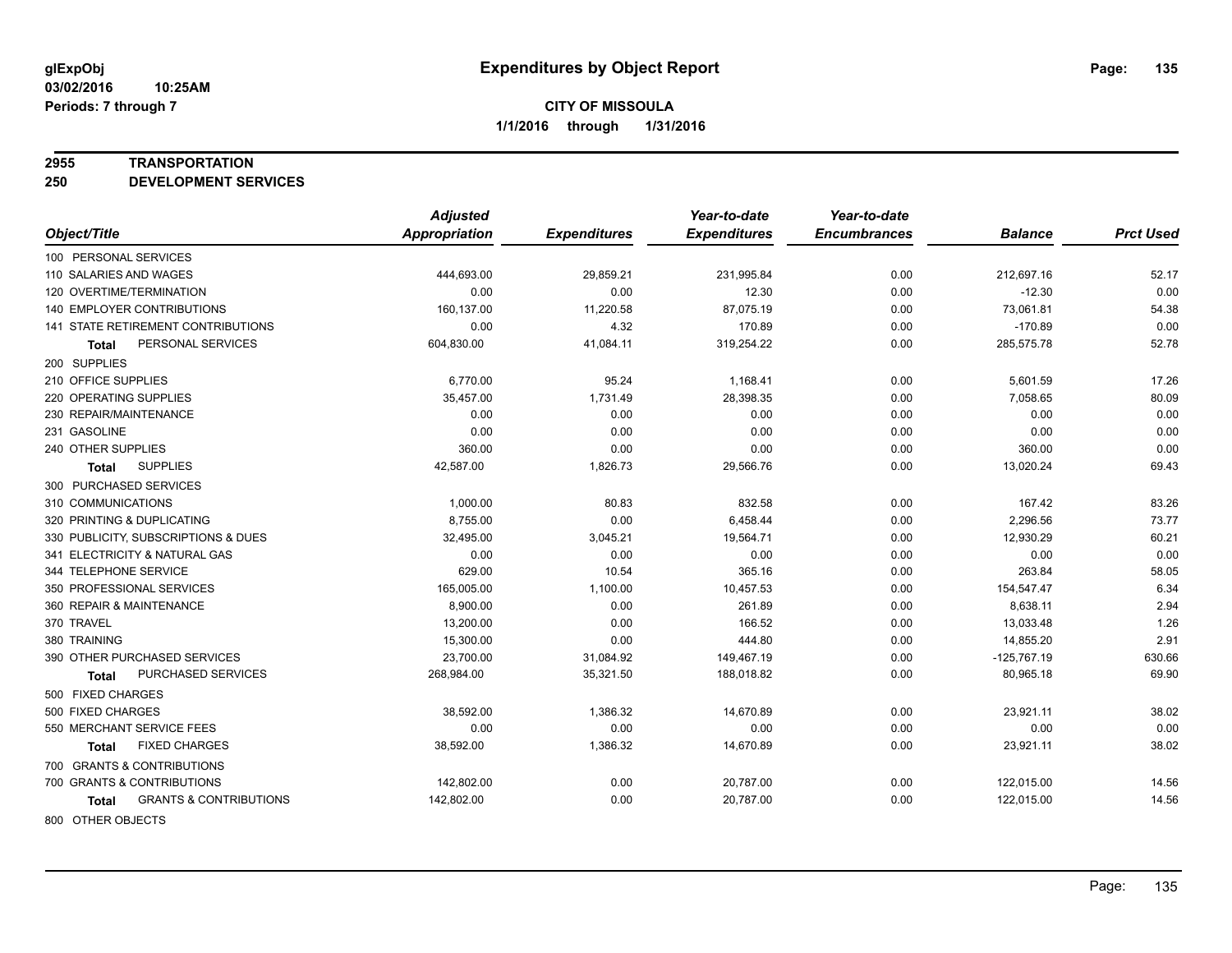#### **2955 TRANSPORTATION**

**250 DEVELOPMENT SERVICES**

| Object/Title                          | <b>Adjusted</b><br><b>Appropriation</b> | <b>Expenditures</b> | Year-to-date<br><b>Expenditures</b> | Year-to-date<br><b>Encumbrances</b> | <b>Balance</b> | <b>Prct Used</b> |
|---------------------------------------|-----------------------------------------|---------------------|-------------------------------------|-------------------------------------|----------------|------------------|
| 820 TRANSFERS TO OTHER FUNDS          | 0.00                                    | 0.00                | 0.00                                | 0.00                                | 0.00           | 0.00             |
| 845 CONTINGENCY                       | 127,295.00                              | 0.00                | 0.00                                | 0.00                                | 127,295.00     | 0.00             |
| OTHER OBJECTS<br><b>Total</b>         | 127.295.00                              | 0.00                | 0.00                                | 0.00                                | 127,295.00     | 0.00             |
| 900 CAPITAL OUTLAY                    |                                         |                     |                                     |                                     |                |                  |
| 940 MACHINERY & EQUIPMENT             | 0.00                                    | 0.00                | 0.00                                | 0.00                                | 0.00           | 0.00             |
| <b>CAPITAL OUTLAY</b><br><b>Total</b> | 0.00                                    | 0.00                | 0.00                                | 0.00                                | 0.00           | 0.00             |
| DEVELOPMENT SERVICES<br><b>Total</b>  | 1.225.090.00                            | 79.618.66           | 572.297.69                          | 0.00                                | 652.792.31     | 46.71            |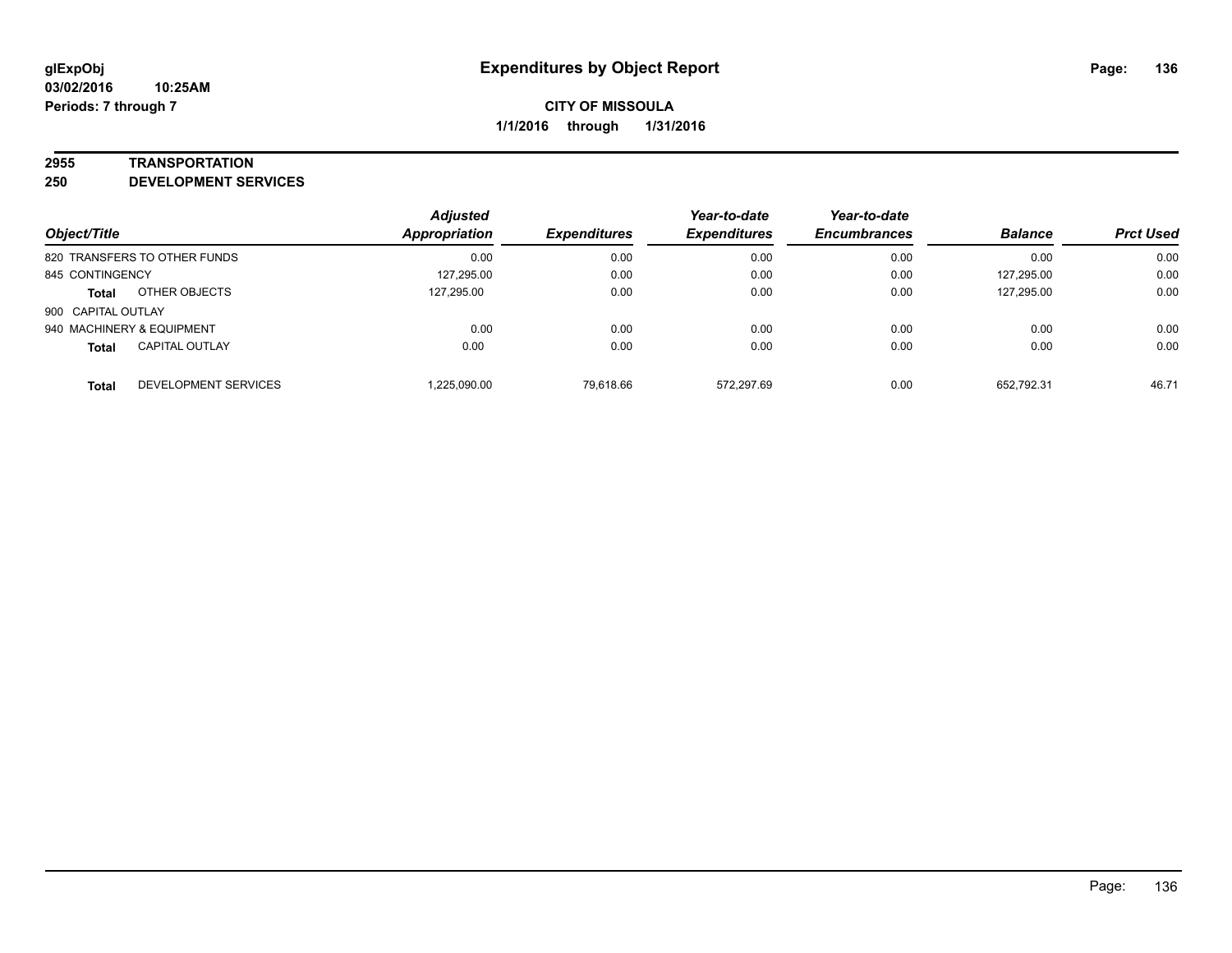### **2955 TRANSPORTATION**

|                                            | <b>Adjusted</b>      |                     | Year-to-date        | Year-to-date        |                |                  |
|--------------------------------------------|----------------------|---------------------|---------------------|---------------------|----------------|------------------|
| Object/Title                               | <b>Appropriation</b> | <b>Expenditures</b> | <b>Expenditures</b> | <b>Encumbrances</b> | <b>Balance</b> | <b>Prct Used</b> |
| 100 PERSONAL SERVICES                      |                      |                     |                     |                     |                |                  |
| 110 SALARIES AND WAGES                     | 444,693.00           | 29,859.21           | 231,995.84          | 0.00                | 212,697.16     | 52.17            |
| 120 OVERTIME/TERMINATION                   | 0.00                 | 0.00                | 12.30               | 0.00                | $-12.30$       | 0.00             |
| <b>140 EMPLOYER CONTRIBUTIONS</b>          | 160,137.00           | 11,220.58           | 87,075.19           | 0.00                | 73,061.81      | 54.38            |
| 141 STATE RETIREMENT CONTRIBUTIONS         | 0.00                 | 4.32                | 170.89              | 0.00                | $-170.89$      | 0.00             |
| PERSONAL SERVICES<br>Total                 | 604,830.00           | 41,084.11           | 319,254.22          | 0.00                | 285,575.78     | 52.78            |
| 200 SUPPLIES                               |                      |                     |                     |                     |                |                  |
| 210 OFFICE SUPPLIES                        | 6,770.00             | 95.24               | 1,168.41            | 0.00                | 5,601.59       | 17.26            |
| 220 OPERATING SUPPLIES                     | 35,457.00            | 1,731.49            | 28,398.35           | 0.00                | 7,058.65       | 80.09            |
| 230 REPAIR/MAINTENANCE                     | 0.00                 | 0.00                | 0.00                | 0.00                | 0.00           | 0.00             |
| 231 GASOLINE                               | 0.00                 | 0.00                | 0.00                | 0.00                | 0.00           | 0.00             |
| 240 OTHER SUPPLIES                         | 360.00               | 0.00                | 0.00                | 0.00                | 360.00         | 0.00             |
| <b>SUPPLIES</b><br>Total                   | 42,587.00            | 1,826.73            | 29,566.76           | 0.00                | 13,020.24      | 69.43            |
| 300 PURCHASED SERVICES                     |                      |                     |                     |                     |                |                  |
| 310 COMMUNICATIONS                         | 1,000.00             | 80.83               | 832.58              | 0.00                | 167.42         | 83.26            |
| 320 PRINTING & DUPLICATING                 | 8,755.00             | 0.00                | 6,458.44            | 0.00                | 2,296.56       | 73.77            |
| 330 PUBLICITY, SUBSCRIPTIONS & DUES        | 32,495.00            | 3,045.21            | 19,564.71           | 0.00                | 12,930.29      | 60.21            |
| 341 ELECTRICITY & NATURAL GAS              | 0.00                 | 0.00                | 0.00                | 0.00                | 0.00           | 0.00             |
| 344 TELEPHONE SERVICE                      | 629.00               | 10.54               | 365.16              | 0.00                | 263.84         | 58.05            |
| 350 PROFESSIONAL SERVICES                  | 165,005.00           | 1,100.00            | 10,457.53           | 0.00                | 154,547.47     | 6.34             |
| 360 REPAIR & MAINTENANCE                   | 8,900.00             | 0.00                | 261.89              | 0.00                | 8,638.11       | 2.94             |
| 370 TRAVEL                                 | 13,200.00            | 0.00                | 166.52              | 0.00                | 13,033.48      | 1.26             |
| 380 TRAINING                               | 15,300.00            | 0.00                | 444.80              | 0.00                | 14,855.20      | 2.91             |
| 390 OTHER PURCHASED SERVICES               | 23,700.00            | 31,084.92           | 149,467.19          | 0.00                | $-125,767.19$  | 630.66           |
| PURCHASED SERVICES<br><b>Total</b>         | 268,984.00           | 35,321.50           | 188,018.82          | 0.00                | 80,965.18      | 69.90            |
| 500 FIXED CHARGES                          |                      |                     |                     |                     |                |                  |
| 500 FIXED CHARGES                          | 38,592.00            | 1,386.32            | 14,670.89           | 0.00                | 23,921.11      | 38.02            |
| 550 MERCHANT SERVICE FEES                  | 0.00                 | 0.00                | 0.00                | 0.00                | 0.00           | 0.00             |
| <b>FIXED CHARGES</b><br><b>Total</b>       | 38,592.00            | 1,386.32            | 14,670.89           | 0.00                | 23,921.11      | 38.02            |
| 700 GRANTS & CONTRIBUTIONS                 |                      |                     |                     |                     |                |                  |
| 700 GRANTS & CONTRIBUTIONS                 | 142,802.00           | 0.00                | 20,787.00           | 0.00                | 122,015.00     | 14.56            |
| <b>GRANTS &amp; CONTRIBUTIONS</b><br>Total | 142,802.00           | 0.00                | 20,787.00           | 0.00                | 122,015.00     | 14.56            |
| 800 OTHER OBJECTS                          |                      |                     |                     |                     |                |                  |
| 820 TRANSFERS TO OTHER FUNDS               | 0.00                 | 0.00                | 0.00                | 0.00                | 0.00           | 0.00             |
| 845 CONTINGENCY                            | 127,295.00           | 0.00                | 0.00                | 0.00                | 127,295.00     | 0.00             |
|                                            |                      |                     |                     |                     |                |                  |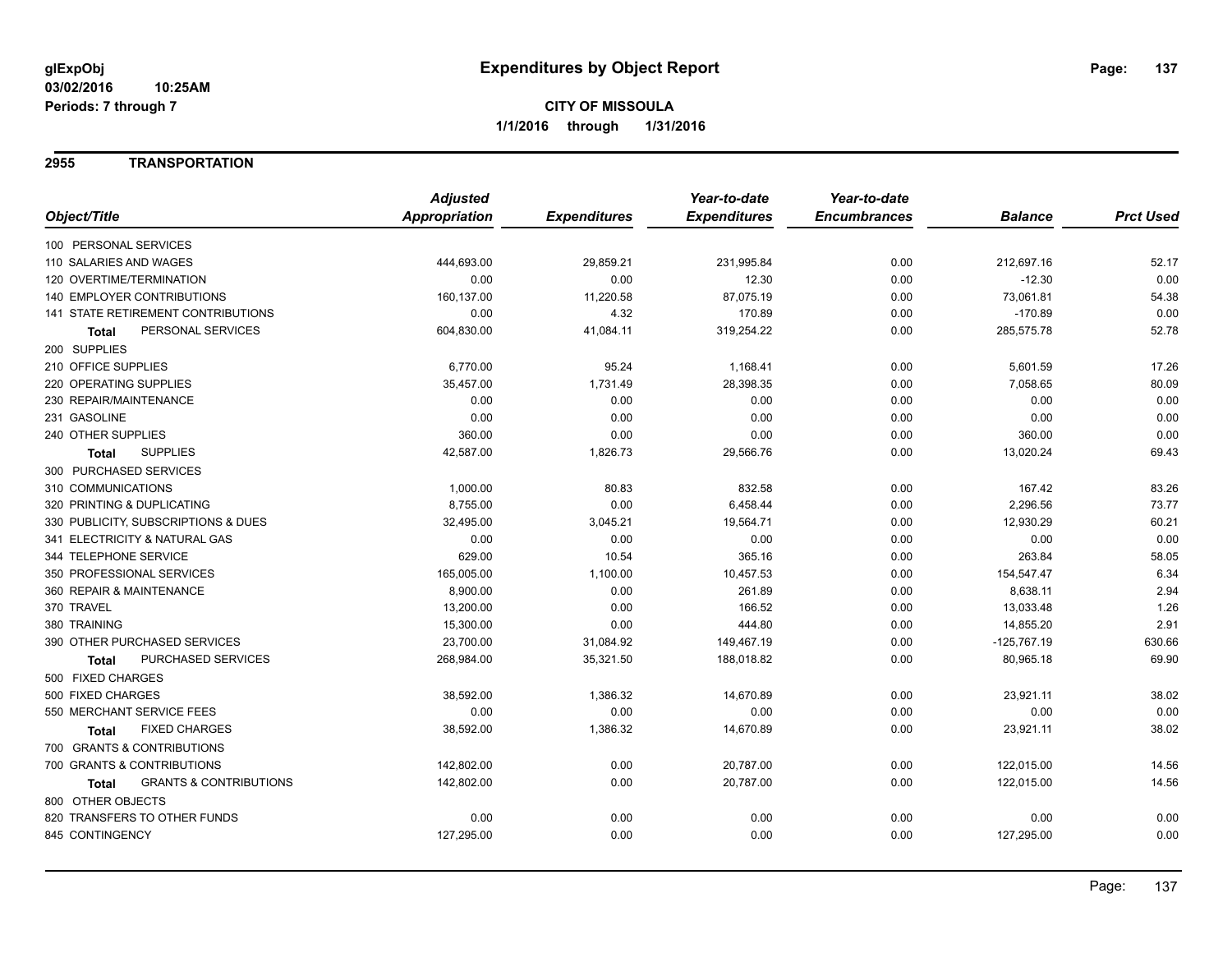### **2955 TRANSPORTATION**

| Object/Title                          | <b>Adjusted</b><br>Appropriation | <b>Expenditures</b> | Year-to-date<br><b>Expenditures</b> | Year-to-date<br><b>Encumbrances</b> | <b>Balance</b> | <b>Prct Used</b> |
|---------------------------------------|----------------------------------|---------------------|-------------------------------------|-------------------------------------|----------------|------------------|
| OTHER OBJECTS<br><b>Total</b>         | 127.295.00                       | 0.00                | 0.00                                | 0.00                                | 127.295.00     | 0.00             |
| 900 CAPITAL OUTLAY                    |                                  |                     |                                     |                                     |                |                  |
| 940 MACHINERY & EQUIPMENT             | 0.00                             | 0.00                | 0.00                                | 0.00                                | 0.00           | 0.00             |
| <b>CAPITAL OUTLAY</b><br><b>Total</b> | 0.00                             | 0.00                | 0.00                                | 0.00                                | 0.00           | 0.00             |
| <b>TRANSPORTATION</b><br>Total        | ,225,090.00                      | 79.618.66           | 572.297.69                          | 0.00                                | 652.792.31     | 46.71            |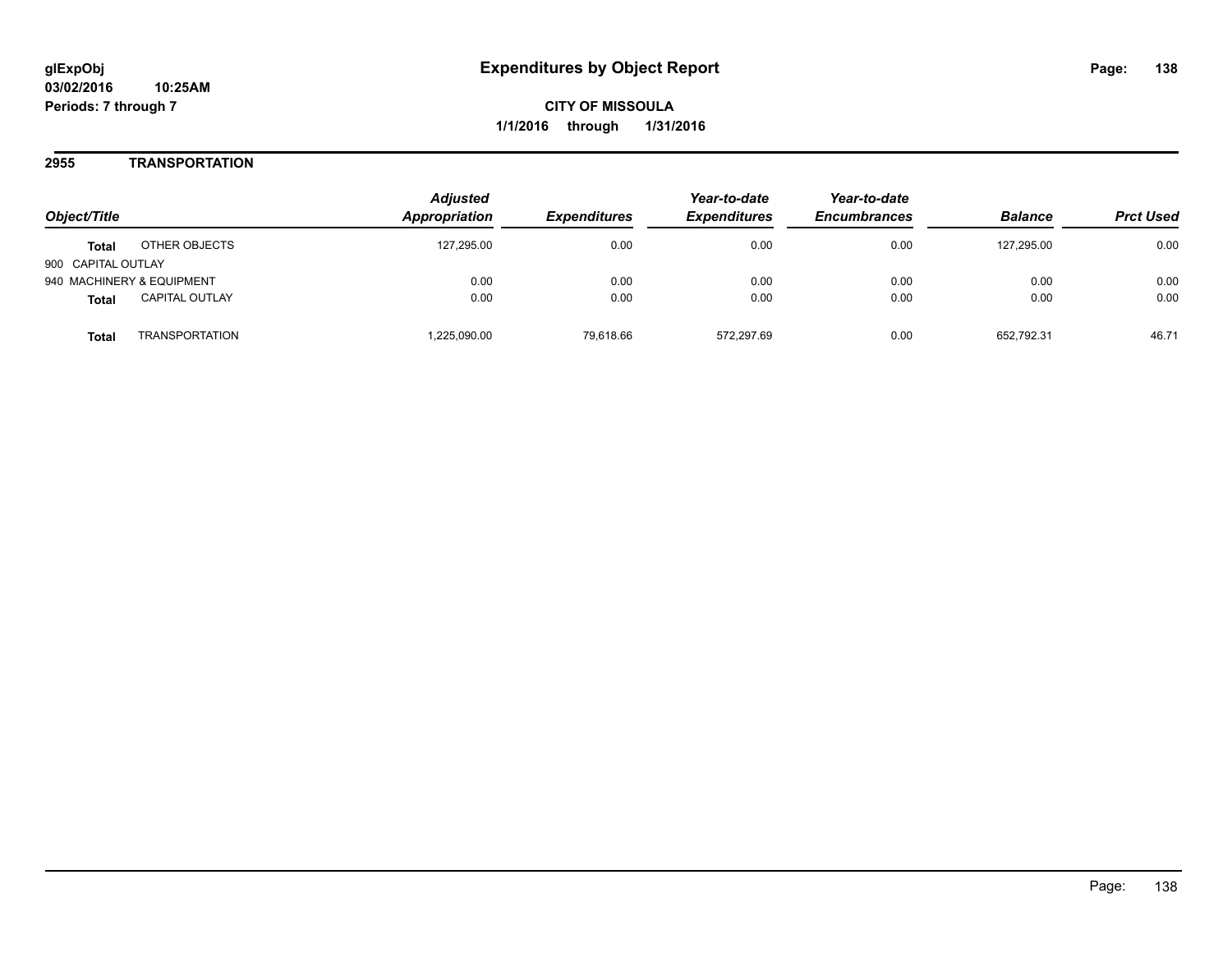#### **2987 FEDERAL TRANSPORTATION FUND**

**370 PARKS & RECREATION**

| Object/Title                         | <b>Adjusted</b><br><b>Appropriation</b> | <b>Expenditures</b> | Year-to-date<br><b>Expenditures</b> | Year-to-date<br><b>Encumbrances</b> | <b>Balance</b> | <b>Prct Used</b> |
|--------------------------------------|-----------------------------------------|---------------------|-------------------------------------|-------------------------------------|----------------|------------------|
| 100 PERSONAL SERVICES                |                                         |                     |                                     |                                     |                |                  |
| 110 SALARIES AND WAGES               | 0.00                                    | 0.00                | 530.84                              | 0.00                                | -530.84        | 0.00             |
| 140 EMPLOYER CONTRIBUTIONS           | 0.00                                    | 0.00                | 118.12                              | 0.00                                | $-118.12$      | 0.00             |
| 141 STATE RETIREMENT CONTRIBUTIONS   | 0.00                                    | 29.86               | 105.04                              | 0.00                                | $-105.04$      | 0.00             |
| PERSONAL SERVICES<br><b>Total</b>    | 0.00                                    | 29.86               | 754.00                              | 0.00                                | $-754.00$      | 0.00             |
| 500 FIXED CHARGES                    |                                         |                     |                                     |                                     |                |                  |
| 550 MERCHANT SERVICE FEES            | 0.00                                    | 0.00                | 0.00                                | 0.00                                | 0.00           | 0.00             |
| <b>FIXED CHARGES</b><br><b>Total</b> | 0.00                                    | 0.00                | 0.00                                | 0.00                                | 0.00           | 0.00             |
|                                      |                                         |                     |                                     |                                     |                |                  |
| PARKS & RECREATION<br><b>Total</b>   | 0.00                                    | 29.86               | 754.00                              | 0.00                                | $-754.00$      | 0.00             |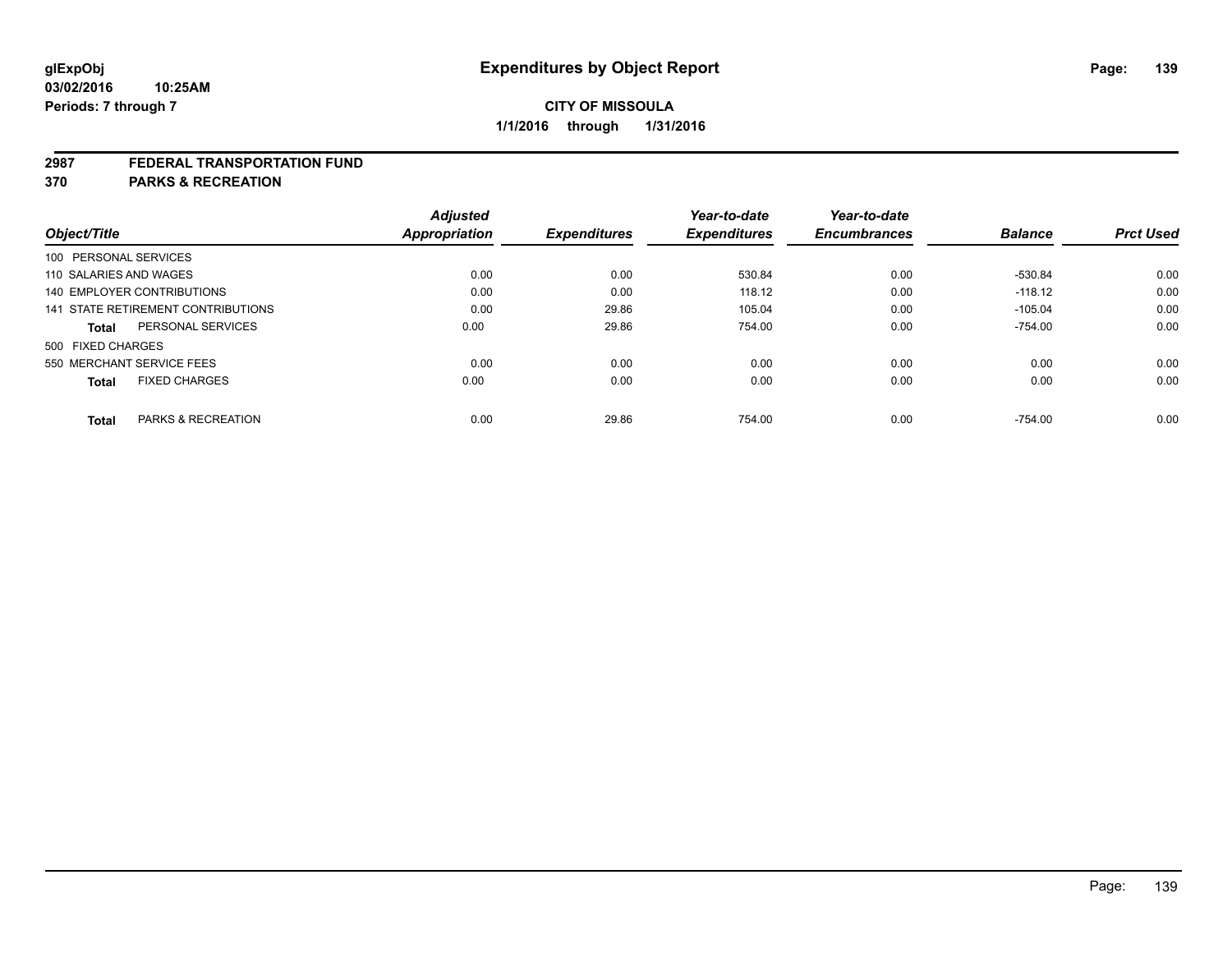#### **2987 FEDERAL TRANSPORTATION FUND**

**390 NON-DEPARTMENTAL**

|                    |                                   | <b>Adjusted</b>      |                     | Year-to-date        | Year-to-date        |                |                  |
|--------------------|-----------------------------------|----------------------|---------------------|---------------------|---------------------|----------------|------------------|
| Object/Title       |                                   | <b>Appropriation</b> | <b>Expenditures</b> | <b>Expenditures</b> | <b>Encumbrances</b> | <b>Balance</b> | <b>Prct Used</b> |
|                    | 100 PERSONAL SERVICES             |                      |                     |                     |                     |                |                  |
|                    | 110 SALARIES AND WAGES            | 0.00                 | 0.00                | 0.00                | 0.00                | 0.00           | 0.00             |
|                    | 120 OVERTIME/TERMINATION          | 0.00                 | 0.00                | 0.00                | 0.00                | 0.00           | 0.00             |
|                    | <b>140 EMPLOYER CONTRIBUTIONS</b> | 0.00                 | 0.00                | 0.00                | 0.00                | 0.00           | 0.00             |
| <b>Total</b>       | PERSONAL SERVICES                 | 0.00                 | 0.00                | 0.00                | 0.00                | 0.00           | 0.00             |
| 500 FIXED CHARGES  |                                   |                      |                     |                     |                     |                |                  |
|                    | 550 MERCHANT SERVICE FEES         | 0.00                 | 0.00                | 0.00                | 0.00                | 0.00           | 0.00             |
| <b>Total</b>       | <b>FIXED CHARGES</b>              | 0.00                 | 0.00                | 0.00                | 0.00                | 0.00           | 0.00             |
| 800 OTHER OBJECTS  |                                   |                      |                     |                     |                     |                |                  |
|                    | 820 TRANSFERS TO OTHER FUNDS      | 0.00                 | 0.00                | 0.00                | 0.00                | 0.00           | 0.00             |
| Total              | OTHER OBJECTS                     | 0.00                 | 0.00                | 0.00                | 0.00                | 0.00           | 0.00             |
| 900 CAPITAL OUTLAY |                                   |                      |                     |                     |                     |                |                  |
| 930 IMPROVEMENTS   |                                   | 762,189.00           | 194.00              | 78,679.97           | 0.00                | 683,509.03     | 10.32            |
| <b>Total</b>       | <b>CAPITAL OUTLAY</b>             | 762,189.00           | 194.00              | 78,679.97           | 0.00                | 683,509.03     | 10.32            |
| <b>Total</b>       | NON-DEPARTMENTAL                  | 762,189.00           | 194.00              | 78,679.97           | 0.00                | 683,509.03     | 10.32            |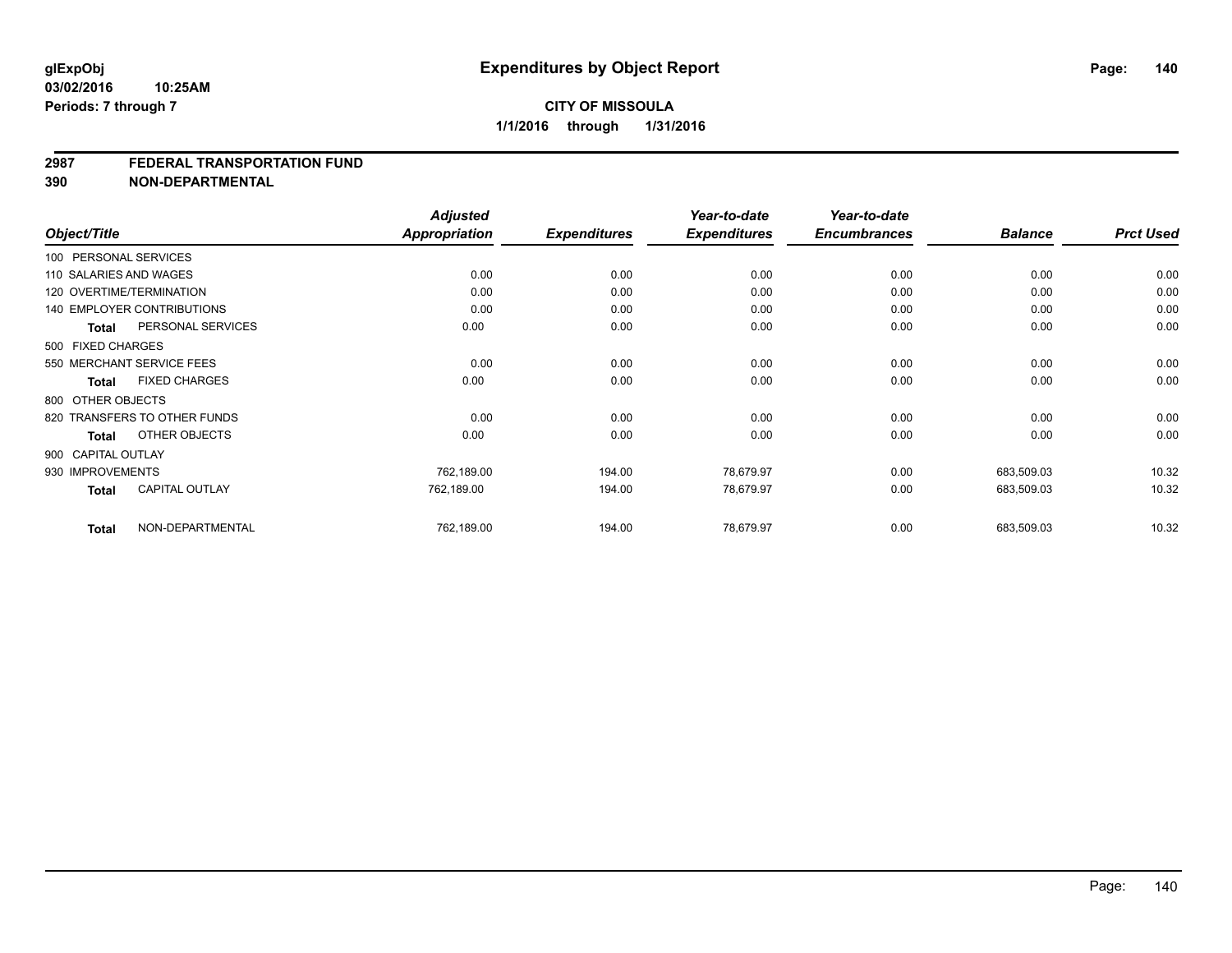#### **03/02/2016 10:25AM Periods: 7 through 7**

# **CITY OF MISSOULA 1/1/2016 through 1/31/2016**

## **2987 FEDERAL TRANSPORTATION FUND**

|                        |                                    | <b>Adjusted</b> |                     | Year-to-date        | Year-to-date        |                |                  |
|------------------------|------------------------------------|-----------------|---------------------|---------------------|---------------------|----------------|------------------|
| Object/Title           |                                    | Appropriation   | <b>Expenditures</b> | <b>Expenditures</b> | <b>Encumbrances</b> | <b>Balance</b> | <b>Prct Used</b> |
| 100 PERSONAL SERVICES  |                                    |                 |                     |                     |                     |                |                  |
| 110 SALARIES AND WAGES |                                    | 0.00            | 0.00                | 530.84              | 0.00                | $-530.84$      | 0.00             |
|                        | 120 OVERTIME/TERMINATION           | 0.00            | 0.00                | 0.00                | 0.00                | 0.00           | 0.00             |
|                        | <b>140 EMPLOYER CONTRIBUTIONS</b>  | 0.00            | 0.00                | 118.12              | 0.00                | $-118.12$      | 0.00             |
|                        | 141 STATE RETIREMENT CONTRIBUTIONS | 0.00            | 29.86               | 105.04              | 0.00                | $-105.04$      | 0.00             |
| <b>Total</b>           | PERSONAL SERVICES                  | 0.00            | 29.86               | 754.00              | 0.00                | $-754.00$      | 0.00             |
| 500 FIXED CHARGES      |                                    |                 |                     |                     |                     |                |                  |
|                        | 550 MERCHANT SERVICE FEES          | 0.00            | 0.00                | 0.00                | 0.00                | 0.00           | 0.00             |
| Total                  | <b>FIXED CHARGES</b>               | 0.00            | 0.00                | 0.00                | 0.00                | 0.00           | 0.00             |
| 800 OTHER OBJECTS      |                                    |                 |                     |                     |                     |                |                  |
|                        | 820 TRANSFERS TO OTHER FUNDS       | 0.00            | 0.00                | 0.00                | 0.00                | 0.00           | 0.00             |
| <b>Total</b>           | OTHER OBJECTS                      | 0.00            | 0.00                | 0.00                | 0.00                | 0.00           | 0.00             |
| 900 CAPITAL OUTLAY     |                                    |                 |                     |                     |                     |                |                  |
| 930 IMPROVEMENTS       |                                    | 762,189.00      | 194.00              | 78,679.97           | 0.00                | 683,509.03     | 10.32            |
| Total                  | <b>CAPITAL OUTLAY</b>              | 762,189.00      | 194.00              | 78,679.97           | 0.00                | 683,509.03     | 10.32            |
| <b>Total</b>           | FEDERAL TRANSPORTATION FUND        | 762,189.00      | 223.86              | 79,433.97           | 0.00                | 682,755.03     | 10.42            |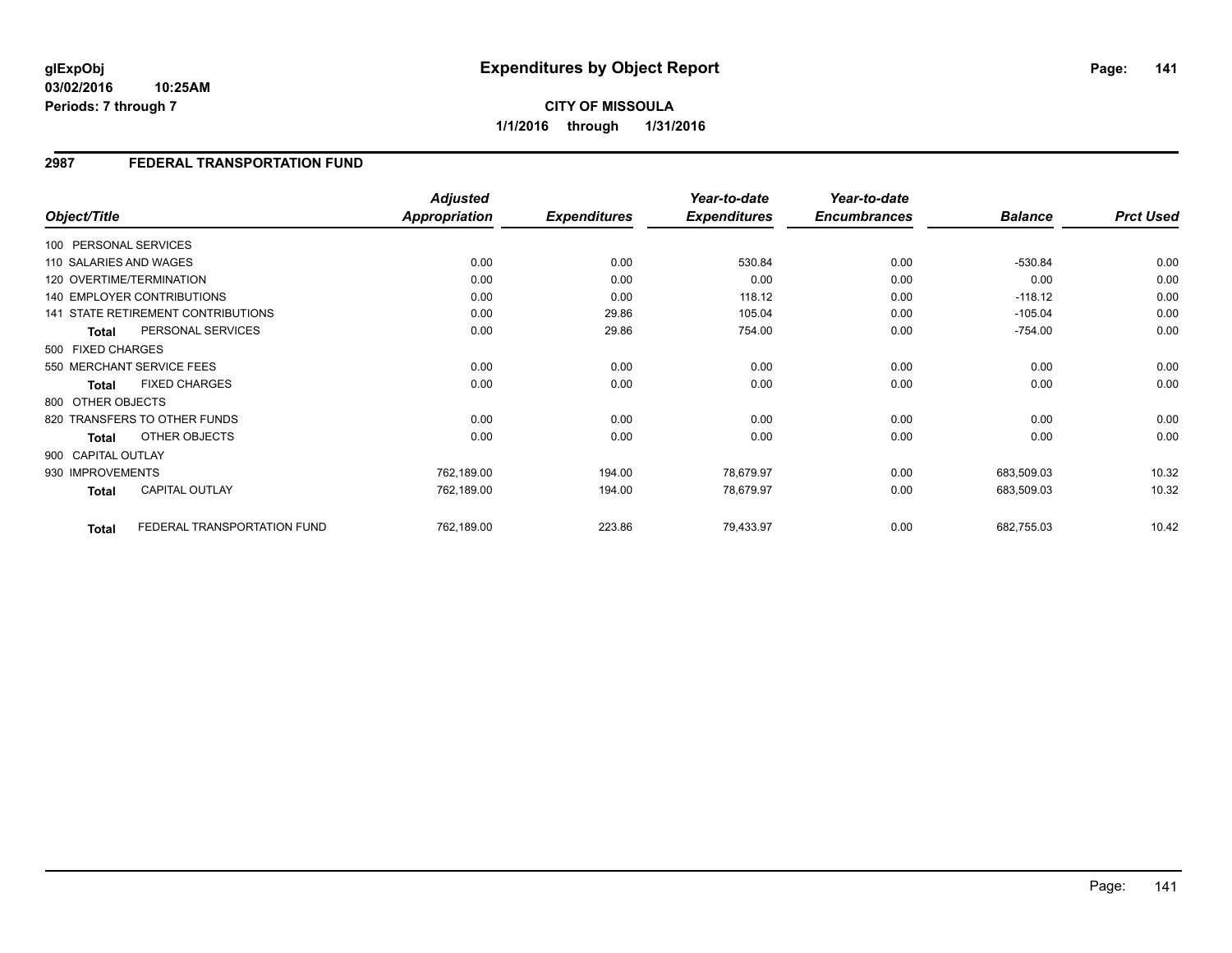### **2988 GRANTS & DONATIONS FUND**

**223 CITY CLERK**

| Object/Title                         | <b>Adjusted</b><br><b>Appropriation</b> | <b>Expenditures</b> | Year-to-date<br><b>Expenditures</b> | Year-to-date<br><b>Encumbrances</b> | <b>Balance</b> | <b>Prct Used</b> |
|--------------------------------------|-----------------------------------------|---------------------|-------------------------------------|-------------------------------------|----------------|------------------|
| 200 SUPPLIES                         |                                         |                     |                                     |                                     |                |                  |
| 210 OFFICE SUPPLIES                  | 0.00                                    | 0.00                | 0.00                                | 0.00                                | 0.00           | 0.00             |
| <b>SUPPLIES</b><br><b>Total</b>      | 0.00                                    | 0.00                | 0.00                                | 0.00                                | 0.00           | 0.00             |
| 500 FIXED CHARGES                    |                                         |                     |                                     |                                     |                |                  |
| 550 MERCHANT SERVICE FEES            | 0.00                                    | 0.00                | 0.00                                | 0.00                                | 0.00           | 0.00             |
| <b>FIXED CHARGES</b><br><b>Total</b> | 0.00                                    | 0.00                | 0.00                                | 0.00                                | 0.00           | 0.00             |
| <b>CITY CLERK</b><br><b>Total</b>    | 0.00                                    | 0.00                | 0.00                                | 0.00                                | 0.00           | 0.00             |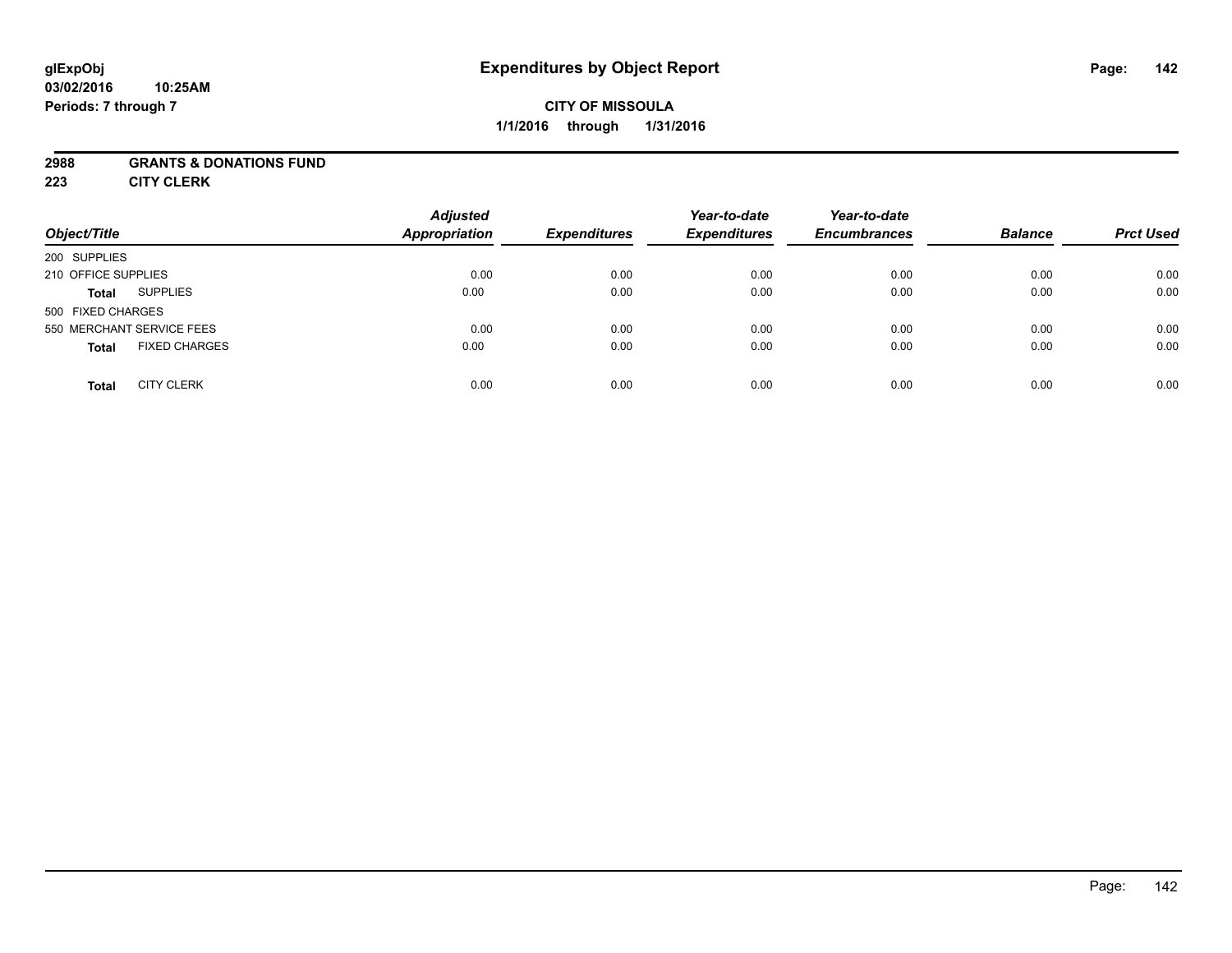#### **2988 GRANTS & DONATIONS FUND**

**270 CITY ATTORNEY**

|                                           | <b>Adjusted</b>      |                     | Year-to-date        | Year-to-date<br><b>Encumbrances</b> | <b>Balance</b> | <b>Prct Used</b> |
|-------------------------------------------|----------------------|---------------------|---------------------|-------------------------------------|----------------|------------------|
| Object/Title                              | <b>Appropriation</b> | <b>Expenditures</b> | <b>Expenditures</b> |                                     |                |                  |
| 100 PERSONAL SERVICES                     |                      |                     |                     |                                     |                |                  |
| 110 SALARIES AND WAGES                    | 0.00                 | 2,300.98            | 17.017.74           | 0.00                                | $-17.017.74$   | 0.00             |
| <b>140 EMPLOYER CONTRIBUTIONS</b>         | 0.00                 | 742.60              | 5,844.63            | 0.00                                | $-5,844.63$    | 0.00             |
| 141 STATE RETIREMENT CONTRIBUTIONS        | 0.00                 | 0.00                | 11.80               | 0.00                                | $-11.80$       | 0.00             |
| PERSONAL SERVICES<br><b>Total</b>         | 0.00                 | 3,043.58            | 22,874.17           | 0.00                                | $-22,874.17$   | 0.00             |
| 300 PURCHASED SERVICES                    |                      |                     |                     |                                     |                |                  |
| 390 OTHER PURCHASED SERVICES              | 0.00                 | 0.00                | 0.00                | 0.00                                | 0.00           | 0.00             |
| <b>PURCHASED SERVICES</b><br><b>Total</b> | 0.00                 | 0.00                | 0.00                | 0.00                                | 0.00           | 0.00             |
| 500 FIXED CHARGES                         |                      |                     |                     |                                     |                |                  |
| 550 MERCHANT SERVICE FEES                 | 0.00                 | 0.00                | 0.00                | 0.00                                | 0.00           | 0.00             |
| <b>FIXED CHARGES</b><br><b>Total</b>      | 0.00                 | 0.00                | 0.00                | 0.00                                | 0.00           | 0.00             |
| <b>CITY ATTORNEY</b><br><b>Total</b>      | 0.00                 | 3,043.58            | 22.874.17           | 0.00                                | $-22.874.17$   | 0.00             |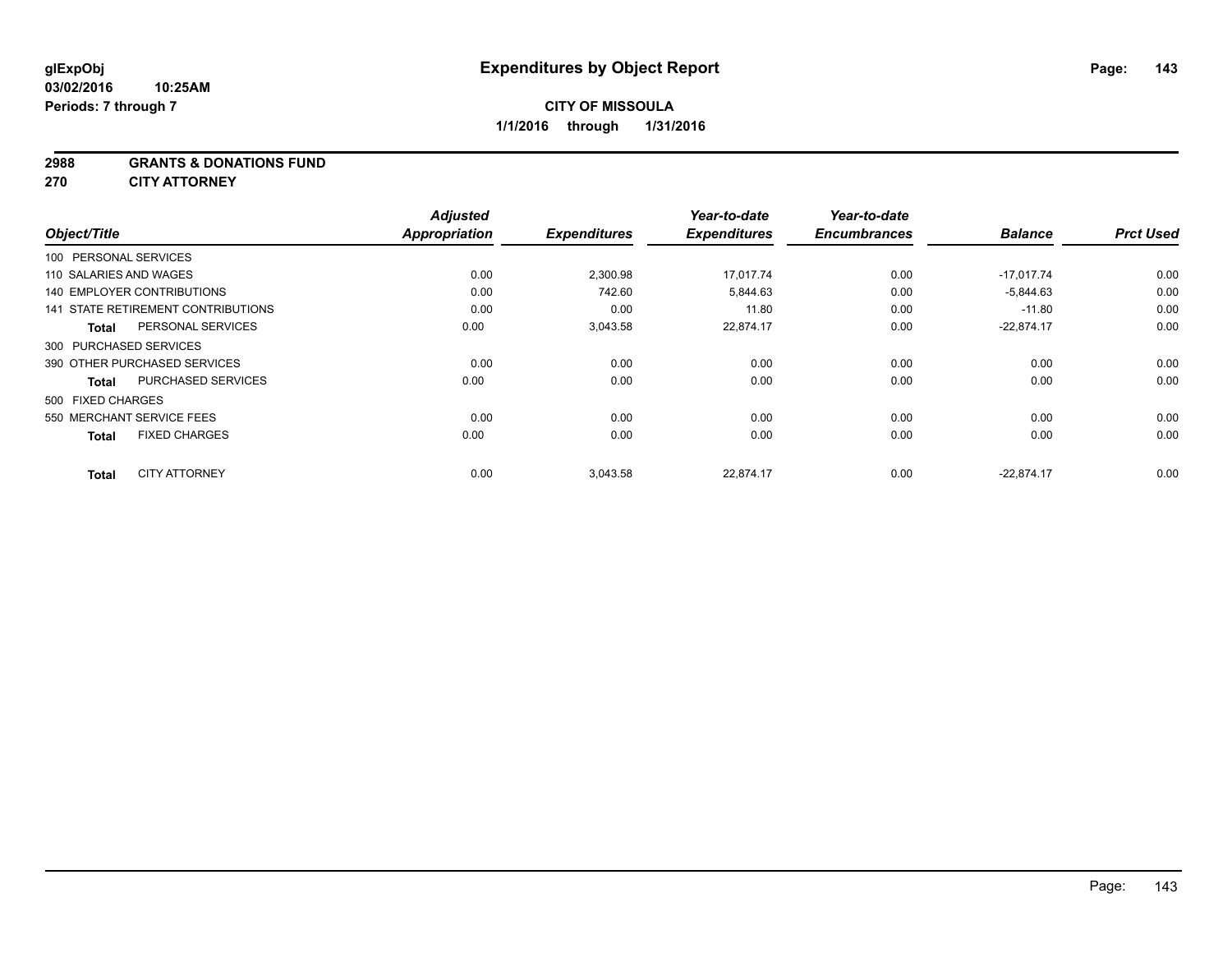### **2988 GRANTS & DONATIONS FUND**

**290 POLICE**

|              |                                           | <b>Adjusted</b>      |                     | Year-to-date        | Year-to-date        |                |                  |
|--------------|-------------------------------------------|----------------------|---------------------|---------------------|---------------------|----------------|------------------|
| Object/Title |                                           | <b>Appropriation</b> | <b>Expenditures</b> | <b>Expenditures</b> | <b>Encumbrances</b> | <b>Balance</b> | <b>Prct Used</b> |
|              | 100 PERSONAL SERVICES                     |                      |                     |                     |                     |                |                  |
|              | 120 OVERTIME/TERMINATION                  | 0.00                 | 0.00                | 0.00                | 0.00                | 0.00           | 0.00             |
|              | PERSONAL SERVICES<br><b>Total</b>         | 0.00                 | 0.00                | 0.00                | 0.00                | 0.00           | 0.00             |
| 200 SUPPLIES |                                           |                      |                     |                     |                     |                |                  |
|              | 210 OFFICE SUPPLIES                       | 0.00                 | 0.00                | 0.00                | 0.00                | 0.00           | 0.00             |
|              | <b>SUPPLIES</b><br><b>Total</b>           | 0.00                 | 0.00                | 0.00                | 0.00                | 0.00           | 0.00             |
|              | 300 PURCHASED SERVICES                    |                      |                     |                     |                     |                |                  |
|              | 350 PROFESSIONAL SERVICES                 | 0.00                 | 0.00                | 0.00                | 0.00                | 0.00           | 0.00             |
|              | <b>PURCHASED SERVICES</b><br><b>Total</b> | 0.00                 | 0.00                | 0.00                | 0.00                | 0.00           | 0.00             |
|              | 900 CAPITAL OUTLAY                        |                      |                     |                     |                     |                |                  |
|              | 940 MACHINERY & EQUIPMENT                 | 0.00                 | 243,765.60          | 243,765.60          | 0.00                | $-243,765.60$  | 0.00             |
|              | <b>CAPITAL OUTLAY</b><br><b>Total</b>     | 0.00                 | 243,765.60          | 243,765.60          | 0.00                | $-243,765.60$  | 0.00             |
| <b>Total</b> | <b>POLICE</b>                             | 0.00                 | 243,765.60          | 243,765.60          | 0.00                | $-243,765.60$  | 0.00             |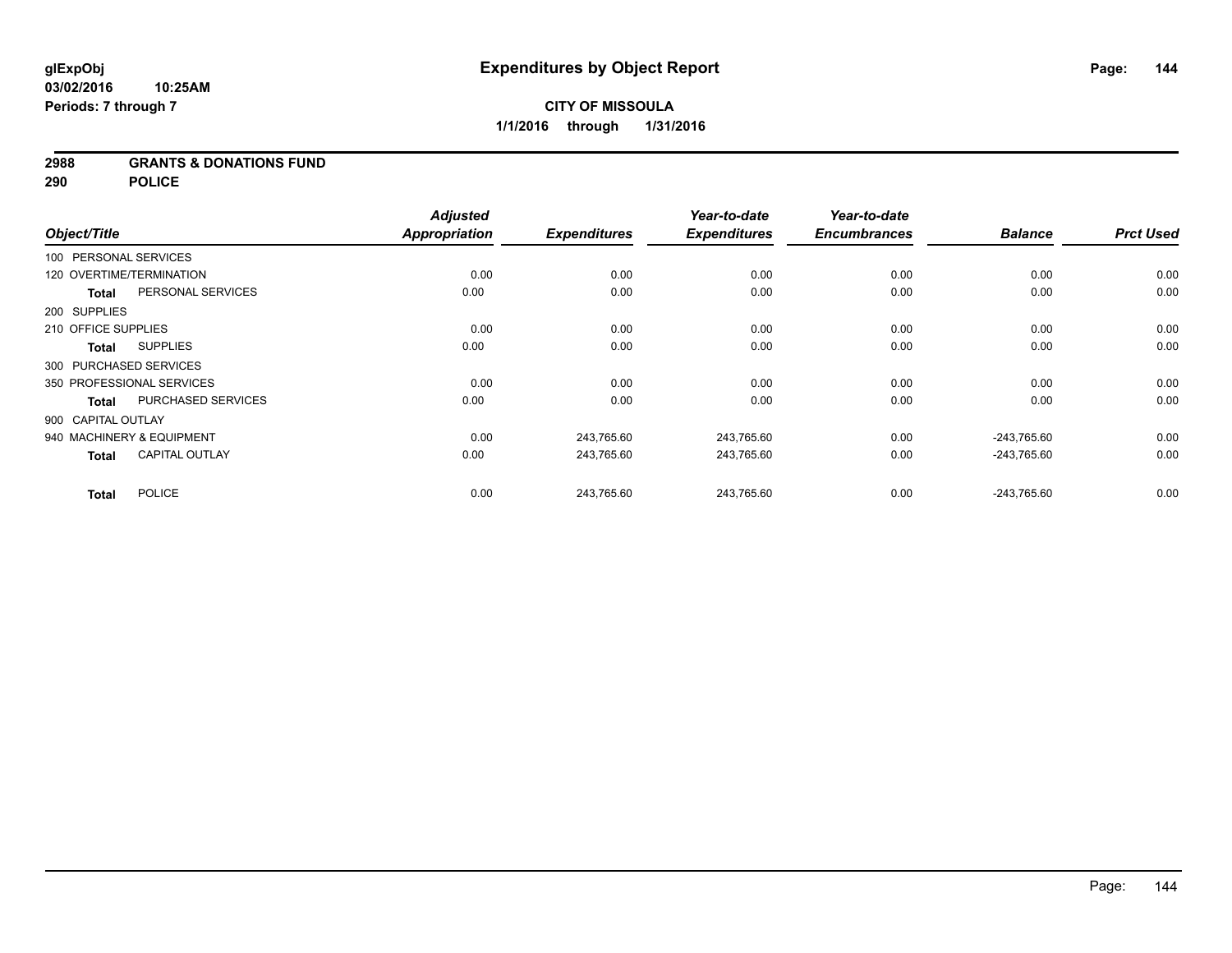## **CITY OF MISSOULA 1/1/2016 through 1/31/2016**

## **2988 GRANTS & DONATIONS FUND**

**300 FIRE**

| Object/Title              |                       | Adjusted<br>Appropriation | <b>Expenditures</b> | Year-to-date<br><b>Expenditures</b> | Year-to-date<br><b>Encumbrances</b> | <b>Balance</b> | <b>Prct Used</b> |
|---------------------------|-----------------------|---------------------------|---------------------|-------------------------------------|-------------------------------------|----------------|------------------|
| 900 CAPITAL OUTLAY        |                       |                           |                     |                                     |                                     |                |                  |
| 940 MACHINERY & EQUIPMENT |                       | 0.00                      | 0.00                | 95,848.27                           | 0.00                                | $-95.848.27$   | 0.00             |
| <b>Total</b>              | <b>CAPITAL OUTLAY</b> | 0.00                      | 0.00                | 95.848.27                           | 0.00                                | $-95.848.27$   | 0.00             |
| <b>Total</b>              | FIRE                  | 0.00                      | 0.00                | 95,848.27                           | 0.00                                | $-95.848.27$   | 0.00             |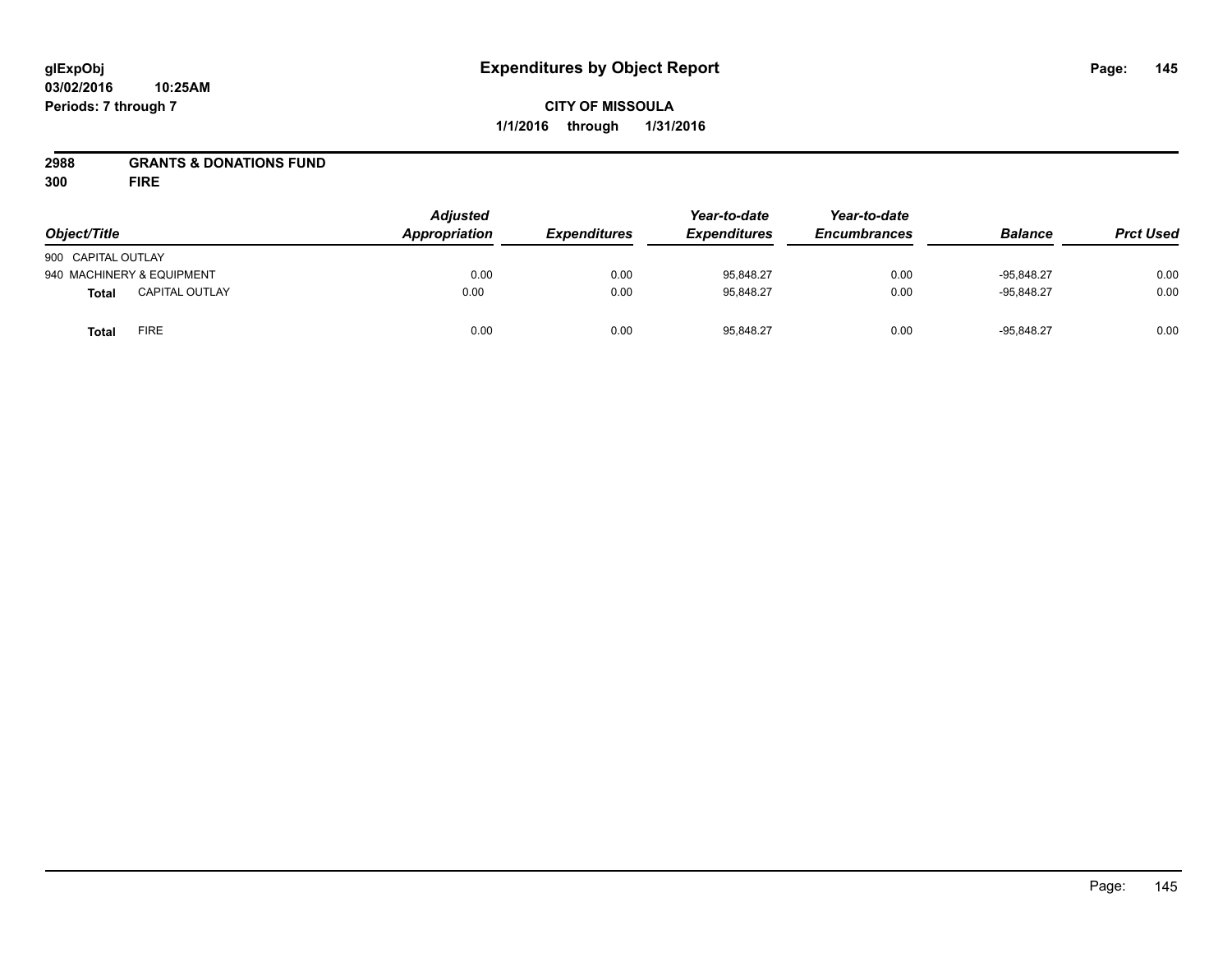**2988 GRANTS & DONATIONS FUND**

|                                       | <b>Adjusted</b> |                     | Year-to-date        | Year-to-date        |                |                  |
|---------------------------------------|-----------------|---------------------|---------------------|---------------------|----------------|------------------|
| Object/Title                          | Appropriation   | <b>Expenditures</b> | <b>Expenditures</b> | <b>Encumbrances</b> | <b>Balance</b> | <b>Prct Used</b> |
| 100 PERSONAL SERVICES                 |                 |                     |                     |                     |                |                  |
| 110 SALARIES AND WAGES                | 0.00            | 5,540.46            | 40,255.38           | 0.00                | $-40,255.38$   | 0.00             |
| 115 SALARIES/HEALTH INSURANCE BENEFIT | 0.00            | 636.00              | 3,747.00            | 0.00                | $-3,747.00$    | 0.00             |
| 120 OVERTIME/TERMINATION              | 100,055.00      | 5,193.02            | 41,674.38           | 0.00                | 58,380.62      | 41.65            |
| 130 OTHER                             | 0.00            | 0.00                | 690.00              | 0.00                | $-690.00$      | 0.00             |
| 133 EDUCATION COMPENSATION            | 0.00            | 0.00                | 10.00               | 0.00                | $-10.00$       | 0.00             |
| <b>140 EMPLOYER CONTRIBUTIONS</b>     | 43,953.00       | 1,725.92            | 13,006.23           | 0.00                | 30,946.77      | 29.59            |
| 141 STATE RETIREMENT CONTRIBUTIONS    | 700.00          | 1,743.40            | 12,044.82           | 0.00                | $-11,344.82$   | 1,720.69         |
| PERSONAL SERVICES<br>Total            | 144,708.00      | 14,838.80           | 111,427.81          | 0.00                | 33,280.19      | 77.00            |
| 200 SUPPLIES                          |                 |                     |                     |                     |                |                  |
| 210 OFFICE SUPPLIES                   | 7,838.00        | $-24.88$            | 831.57              | 0.00                | 7,006.43       | 10.61            |
| 220 OPERATING SUPPLIES                | 69,986.00       | 258.37              | 11,980.95           | 0.00                | 58,005.05      | 17.12            |
| 230 REPAIR/MAINTENANCE                | 0.00            | 0.00                | 0.00                | 0.00                | 0.00           | 0.00             |
| 231 GASOLINE                          | 0.00            | 0.00                | 0.00                | 0.00                | 0.00           | 0.00             |
| <b>SUPPLIES</b><br><b>Total</b>       | 77,824.00       | 233.49              | 12,812.52           | 0.00                | 65,011.48      | 16.46            |
| 300 PURCHASED SERVICES                |                 |                     |                     |                     |                |                  |
| 310 COMMUNICATIONS                    | 0.00            | 0.00                | 0.00                | 0.00                | 0.00           | 0.00             |
| 341 ELECTRICITY & NATURAL GAS         | 750.00          | 0.00                | 0.00                | 0.00                | 750.00         | 0.00             |
| 344 TELEPHONE SERVICE                 | 2,400.00        | 39.46               | 1,602.12            | 0.00                | 797.88         | 66.76            |
| 350 PROFESSIONAL SERVICES             | 106,715.00      | 1,877.25            | 41,970.96           | 0.00                | 64,744.04      | 39.33            |
| 353 ADMINISTRATION EXPENDITURES       | 0.00            | 0.00                | 0.00                | 0.00                | 0.00           | 0.00             |
| 360 REPAIR & MAINTENANCE              | 2,000.00        | 0.00                | 0.00                | 0.00                | 2,000.00       | 0.00             |
| 370 TRAVEL                            | 9,196.00        | 0.00                | 1,127.13            | 0.00                | 8,068.87       | 12.26            |
| 380 TRAINING                          | 558.00          | 0.00                | 0.00                | 0.00                | 558.00         | 0.00             |
| 390 OTHER PURCHASED SERVICES          | 0.00            | 0.00                | 274.79              | 0.00                | $-274.79$      | 0.00             |
| PURCHASED SERVICES<br><b>Total</b>    | 121,619.00      | 1,916.71            | 44,975.00           | 0.00                | 76,644.00      | 36.98            |
| 400 BUILDING MATERIALS                |                 |                     |                     |                     |                |                  |
| <b>400 BUILDING MATERIALS</b>         | 0.00            | 0.00                | 0.00                | 0.00                | 0.00           | 0.00             |
| <b>BUILDING MATERIALS</b><br>Total    | 0.00            | 0.00                | 0.00                | 0.00                | 0.00           | 0.00             |
| 500 FIXED CHARGES                     |                 |                     |                     |                     |                |                  |
| 500 FIXED CHARGES                     | 81,280.00       | 5,669.70            | 44,186.04           | 0.00                | 37,093.96      | 54.36            |
| 550 MERCHANT SERVICE FEES             | 0.00            | 0.00                | 0.00                | 0.00                | 0.00           | 0.00             |
| <b>FIXED CHARGES</b><br><b>Total</b>  | 81,280.00       | 5,669.70            | 44,186.04           | 0.00                | 37,093.96      | 54.36            |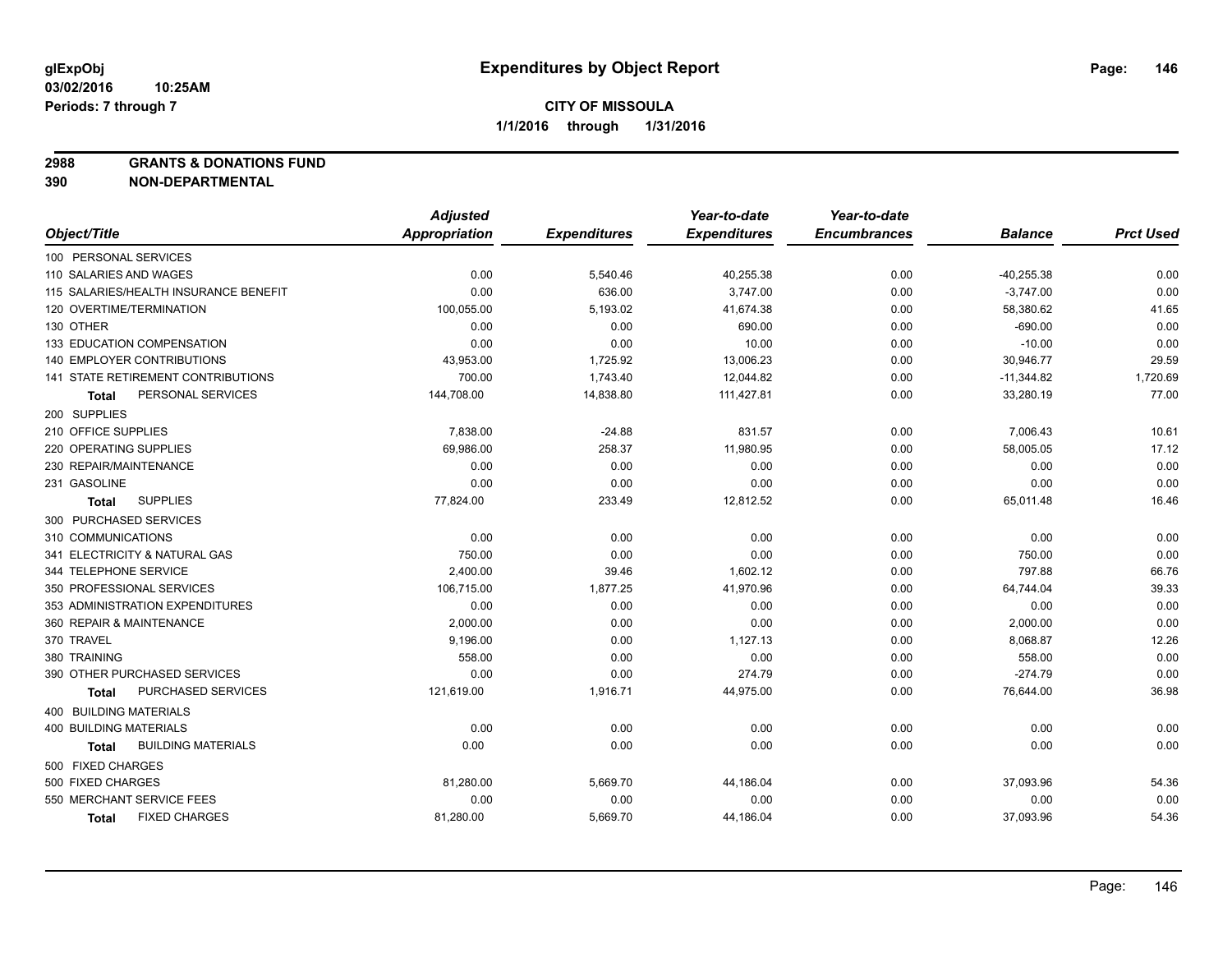**2988 GRANTS & DONATIONS FUND**

| Object/Title       |                                   | <b>Adjusted</b><br><b>Appropriation</b> | <b>Expenditures</b> | Year-to-date<br><b>Expenditures</b> | Year-to-date<br><b>Encumbrances</b> | <b>Balance</b> | <b>Prct Used</b> |
|--------------------|-----------------------------------|-----------------------------------------|---------------------|-------------------------------------|-------------------------------------|----------------|------------------|
|                    |                                   |                                         |                     |                                     |                                     |                |                  |
|                    | 700 GRANTS & CONTRIBUTIONS        |                                         |                     |                                     |                                     |                |                  |
|                    | 700 GRANTS & CONTRIBUTIONS        | 634,756.00                              | 0.00                | 1,093.00                            | 0.00                                | 633,663.00     | 0.17             |
| Total              | <b>GRANTS &amp; CONTRIBUTIONS</b> | 634,756.00                              | 0.00                | 1,093.00                            | 0.00                                | 633,663.00     | 0.17             |
| 800 OTHER OBJECTS  |                                   |                                         |                     |                                     |                                     |                |                  |
|                    | 820 TRANSFERS TO OTHER FUNDS      | 0.00                                    | 0.00                | 0.00                                | 0.00                                | 0.00           | 0.00             |
| 845 CONTINGENCY    |                                   | 0.00                                    | 0.00                | 0.00                                | 0.00                                | 0.00           | 0.00             |
| Total              | OTHER OBJECTS                     | 0.00                                    | 0.00                | 0.00                                | 0.00                                | 0.00           | 0.00             |
| 900 CAPITAL OUTLAY |                                   |                                         |                     |                                     |                                     |                |                  |
| 930 IMPROVEMENTS   |                                   | 24.822.00                               | 0.00                | 0.00                                | 0.00                                | 24.822.00      | 0.00             |
|                    | 940 MACHINERY & EQUIPMENT         | 1,003,930.00                            | 0.00                | 10,338.00                           | 0.00                                | 993,592.00     | 1.03             |
| <b>Total</b>       | <b>CAPITAL OUTLAY</b>             | 1.028.752.00                            | 0.00                | 10,338.00                           | 0.00                                | 1.018.414.00   | 1.00             |
| <b>Total</b>       | NON-DEPARTMENTAL                  | 2,088,939.00                            | 22,658.70           | 224,832.37                          | 0.00                                | 1,864,106.63   | 10.76            |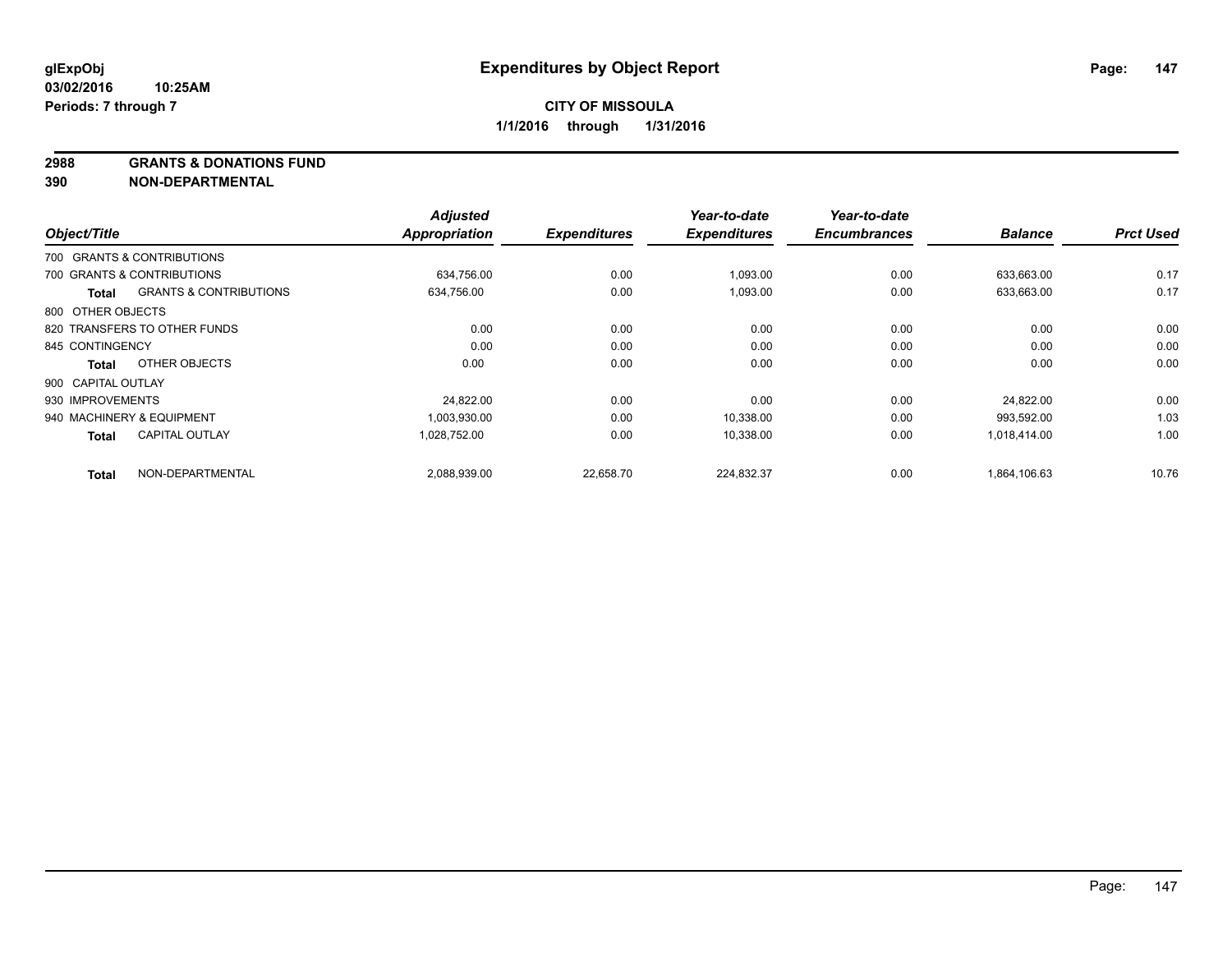**2988 GRANTS & DONATIONS FUND**

**400 ENTITLEMENT GRANTS**

| Object/Title                                      | <b>Adjusted</b><br>Appropriation | <b>Expenditures</b> | Year-to-date<br><b>Expenditures</b> | Year-to-date<br><b>Encumbrances</b> | <b>Balance</b> | <b>Prct Used</b> |
|---------------------------------------------------|----------------------------------|---------------------|-------------------------------------|-------------------------------------|----------------|------------------|
| 500 FIXED CHARGES                                 |                                  |                     |                                     |                                     |                |                  |
| 550 MERCHANT SERVICE FEES                         | 0.00                             | 0.00                | 0.00                                | 0.00                                | 0.00           | 0.00             |
| <b>FIXED CHARGES</b><br><b>Total</b>              | 0.00                             | 0.00                | 0.00                                | 0.00                                | 0.00           | 0.00             |
| 700 GRANTS & CONTRIBUTIONS                        |                                  |                     |                                     |                                     |                |                  |
| 700 GRANTS & CONTRIBUTIONS                        | 0.00                             | 0.00                | 0.00                                | 0.00                                | 0.00           | 0.00             |
| <b>GRANTS &amp; CONTRIBUTIONS</b><br><b>Total</b> | 0.00                             | 0.00                | 0.00                                | 0.00                                | 0.00           | 0.00             |
| <b>ENTITLEMENT GRANTS</b><br><b>Total</b>         | 0.00                             | 0.00                | 0.00                                | 0.00                                | 0.00           | 0.00             |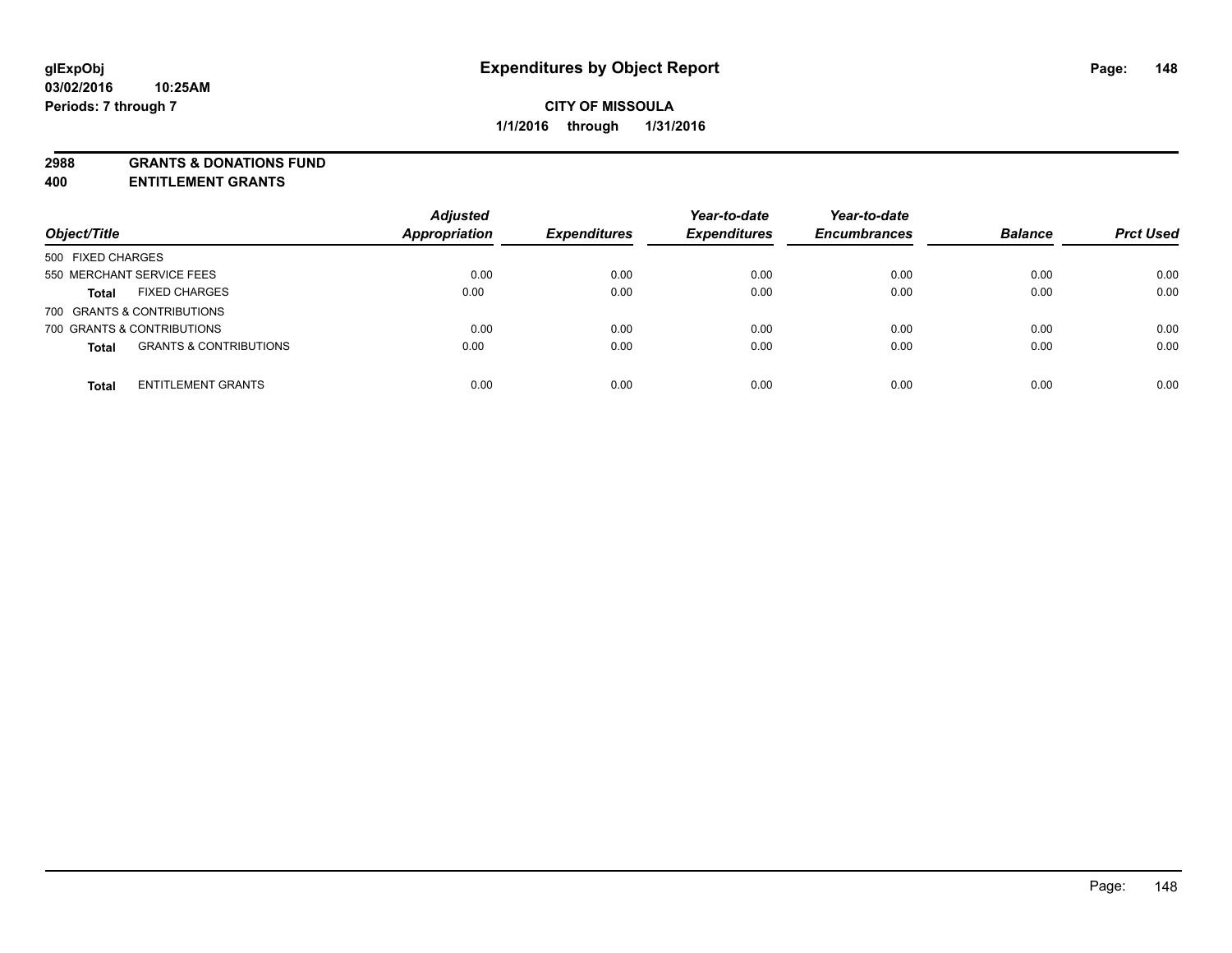### **2988 GRANTS & DONATIONS FUND**

|                                           | <b>Adjusted</b>      |                     | Year-to-date        | Year-to-date        |                |                  |
|-------------------------------------------|----------------------|---------------------|---------------------|---------------------|----------------|------------------|
| Object/Title                              | <b>Appropriation</b> | <b>Expenditures</b> | <b>Expenditures</b> | <b>Encumbrances</b> | <b>Balance</b> | <b>Prct Used</b> |
| 100 PERSONAL SERVICES                     |                      |                     |                     |                     |                |                  |
| 110 SALARIES AND WAGES                    | 0.00                 | 7,841.44            | 57,273.12           | 0.00                | $-57,273.12$   | 0.00             |
| 115 SALARIES/HEALTH INSURANCE BENEFIT     | 0.00                 | 636.00              | 3,747.00            | 0.00                | $-3,747.00$    | 0.00             |
| 120 OVERTIME/TERMINATION                  | 100,055.00           | 5,193.02            | 41,674.38           | 0.00                | 58,380.62      | 41.65            |
| 130 OTHER                                 | 0.00                 | 0.00                | 690.00              | 0.00                | $-690.00$      | 0.00             |
| 133 EDUCATION COMPENSATION                | 0.00                 | 0.00                | 10.00               | 0.00                | $-10.00$       | 0.00             |
| 140 EMPLOYER CONTRIBUTIONS                | 43,953.00            | 2,468.52            | 18,850.86           | 0.00                | 25,102.14      | 42.89            |
| <b>141 STATE RETIREMENT CONTRIBUTIONS</b> | 700.00               | 1,743.40            | 12,056.62           | 0.00                | $-11,356.62$   | 1,722.37         |
| PERSONAL SERVICES<br>Total                | 144,708.00           | 17,882.38           | 134,301.98          | 0.00                | 10,406.02      | 92.81            |
| 200 SUPPLIES                              |                      |                     |                     |                     |                |                  |
| 210 OFFICE SUPPLIES                       | 7,838.00             | $-24.88$            | 831.57              | 0.00                | 7,006.43       | 10.61            |
| 220 OPERATING SUPPLIES                    | 69,986.00            | 258.37              | 11,980.95           | 0.00                | 58,005.05      | 17.12            |
| 230 REPAIR/MAINTENANCE                    | 0.00                 | 0.00                | 0.00                | 0.00                | 0.00           | 0.00             |
| 231 GASOLINE                              | 0.00                 | 0.00                | 0.00                | 0.00                | 0.00           | 0.00             |
| <b>SUPPLIES</b><br><b>Total</b>           | 77,824.00            | 233.49              | 12,812.52           | 0.00                | 65,011.48      | 16.46            |
| 300 PURCHASED SERVICES                    |                      |                     |                     |                     |                |                  |
| 310 COMMUNICATIONS                        | 0.00                 | 0.00                | 0.00                | 0.00                | 0.00           | 0.00             |
| 341 ELECTRICITY & NATURAL GAS             | 750.00               | 0.00                | 0.00                | 0.00                | 750.00         | 0.00             |
| 344 TELEPHONE SERVICE                     | 2,400.00             | 39.46               | 1,602.12            | 0.00                | 797.88         | 66.76            |
| 350 PROFESSIONAL SERVICES                 | 106,715.00           | 1,877.25            | 41,970.96           | 0.00                | 64,744.04      | 39.33            |
| 353 ADMINISTRATION EXPENDITURES           | 0.00                 | 0.00                | 0.00                | 0.00                | 0.00           | 0.00             |
| 360 REPAIR & MAINTENANCE                  | 2,000.00             | 0.00                | 0.00                | 0.00                | 2,000.00       | 0.00             |
| 370 TRAVEL                                | 9,196.00             | 0.00                | 1,127.13            | 0.00                | 8,068.87       | 12.26            |
| 380 TRAINING                              | 558.00               | 0.00                | 0.00                | 0.00                | 558.00         | 0.00             |
| 390 OTHER PURCHASED SERVICES              | 0.00                 | 0.00                | 274.79              | 0.00                | $-274.79$      | 0.00             |
| PURCHASED SERVICES<br><b>Total</b>        | 121,619.00           | 1,916.71            | 44,975.00           | 0.00                | 76,644.00      | 36.98            |
| 400 BUILDING MATERIALS                    |                      |                     |                     |                     |                |                  |
| <b>400 BUILDING MATERIALS</b>             | 0.00                 | 0.00                | 0.00                | 0.00                | 0.00           | 0.00             |
| <b>BUILDING MATERIALS</b><br><b>Total</b> | 0.00                 | 0.00                | 0.00                | 0.00                | 0.00           | 0.00             |
| 500 FIXED CHARGES                         |                      |                     |                     |                     |                |                  |
| 500 FIXED CHARGES                         | 81,280.00            | 5,669.70            | 44,186.04           | 0.00                | 37,093.96      | 54.36            |
| 550 MERCHANT SERVICE FEES                 | 0.00                 | 0.00                | 0.00                | 0.00                | 0.00           | 0.00             |
| <b>FIXED CHARGES</b><br><b>Total</b>      | 81,280.00            | 5,669.70            | 44,186.04           | 0.00                | 37,093.96      | 54.36            |
| 700 GRANTS & CONTRIBUTIONS                |                      |                     |                     |                     |                |                  |
| 700 GRANTS & CONTRIBUTIONS                | 634,756.00           | 0.00                | 1,093.00            | 0.00                | 633,663.00     | 0.17             |
|                                           |                      |                     |                     |                     |                |                  |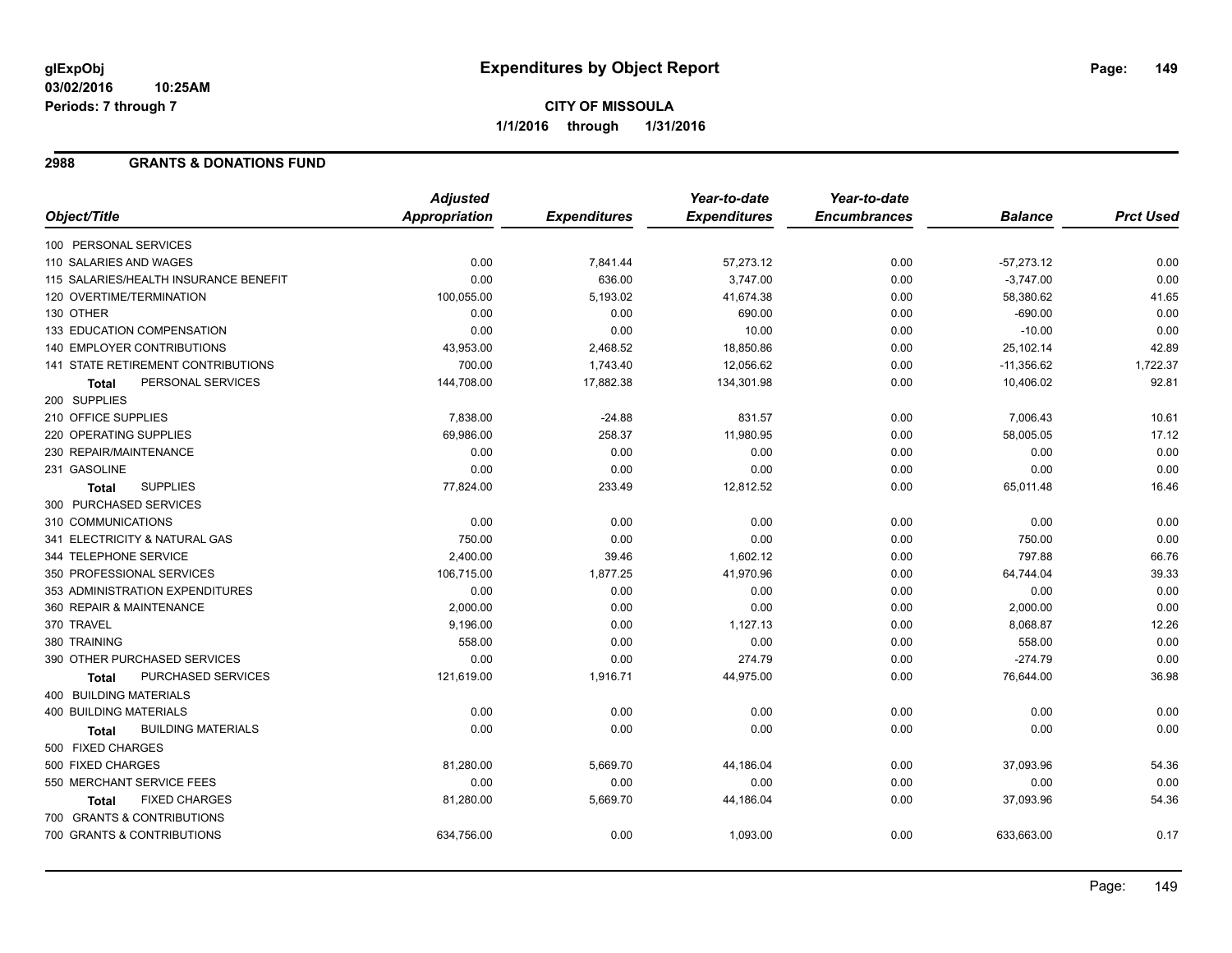#### **2988 GRANTS & DONATIONS FUND**

| Object/Title       |                                    | <b>Adjusted</b><br><b>Appropriation</b> | <b>Expenditures</b> | Year-to-date<br><b>Expenditures</b> | Year-to-date<br><b>Encumbrances</b> | <b>Balance</b> | <b>Prct Used</b> |
|--------------------|------------------------------------|-----------------------------------------|---------------------|-------------------------------------|-------------------------------------|----------------|------------------|
| <b>Total</b>       | <b>GRANTS &amp; CONTRIBUTIONS</b>  | 634,756.00                              | 0.00                | 1,093.00                            | 0.00                                | 633,663.00     | 0.17             |
| 800 OTHER OBJECTS  |                                    |                                         |                     |                                     |                                     |                |                  |
|                    | 820 TRANSFERS TO OTHER FUNDS       | 0.00                                    | 0.00                | 0.00                                | 0.00                                | 0.00           | 0.00             |
| 845 CONTINGENCY    |                                    | 0.00                                    | 0.00                | 0.00                                | 0.00                                | 0.00           | 0.00             |
| <b>Total</b>       | OTHER OBJECTS                      | 0.00                                    | 0.00                | 0.00                                | 0.00                                | 0.00           | 0.00             |
| 900 CAPITAL OUTLAY |                                    |                                         |                     |                                     |                                     |                |                  |
| 930 IMPROVEMENTS   |                                    | 24.822.00                               | 0.00                | 0.00                                | 0.00                                | 24.822.00      | 0.00             |
|                    | 940 MACHINERY & EQUIPMENT          | 1.003.930.00                            | 243.765.60          | 349,951.87                          | 0.00                                | 653.978.13     | 34.86            |
| <b>Total</b>       | <b>CAPITAL OUTLAY</b>              | 1.028.752.00                            | 243.765.60          | 349,951.87                          | 0.00                                | 678.800.13     | 34.02            |
| <b>Total</b>       | <b>GRANTS &amp; DONATIONS FUND</b> | 2,088,939.00                            | 269.467.88          | 587.320.41                          | 0.00                                | 1.501.618.59   | 28.12            |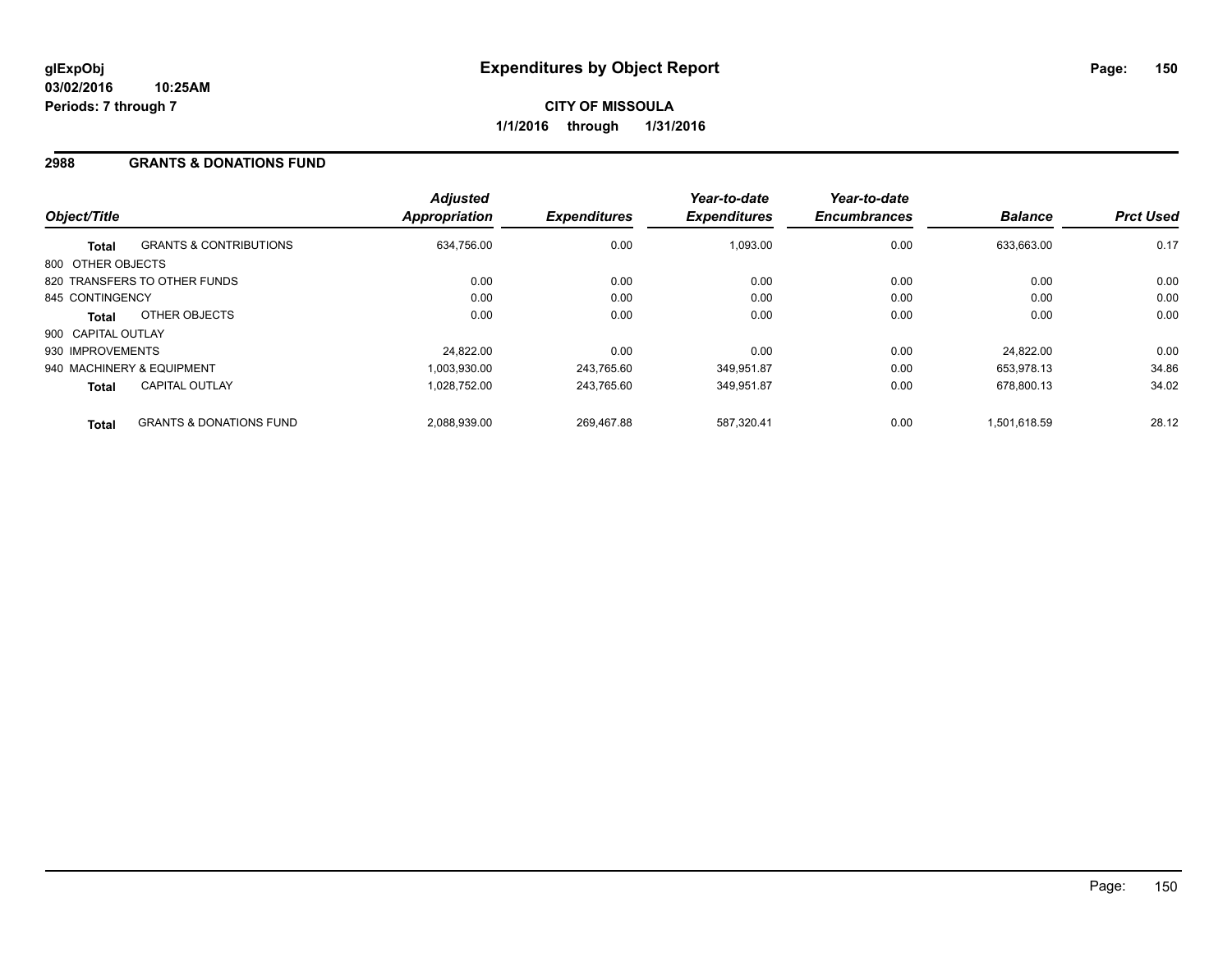# **3000 SID REVOLVING FUND**

| Object/Title                         | <b>Adjusted</b><br><b>Appropriation</b> | <b>Expenditures</b> | Year-to-date<br><b>Expenditures</b> | Year-to-date<br><b>Encumbrances</b> | <b>Balance</b> | <b>Prct Used</b> |
|--------------------------------------|-----------------------------------------|---------------------|-------------------------------------|-------------------------------------|----------------|------------------|
| 500 FIXED CHARGES                    |                                         |                     |                                     |                                     |                |                  |
| 550 MERCHANT SERVICE FEES            | 0.00                                    | 0.00                | 0.00                                | 0.00                                | 0.00           | 0.00             |
| <b>FIXED CHARGES</b><br><b>Total</b> | 0.00                                    | 0.00                | 0.00                                | 0.00                                | 0.00           | 0.00             |
| 800 OTHER OBJECTS                    |                                         |                     |                                     |                                     |                |                  |
| 820 TRANSFERS TO OTHER FUNDS         | 100,000.00                              | 0.00                | 0.00                                | 0.00                                | 100.000.00     | 0.00             |
| OTHER OBJECTS<br><b>Total</b>        | 100.000.00                              | 0.00                | 0.00                                | 0.00                                | 100.000.00     | 0.00             |
| NON-DEPARTMENTAL<br><b>Total</b>     | 100.000.00                              | 0.00                | 0.00                                | 0.00                                | 100.000.00     | 0.00             |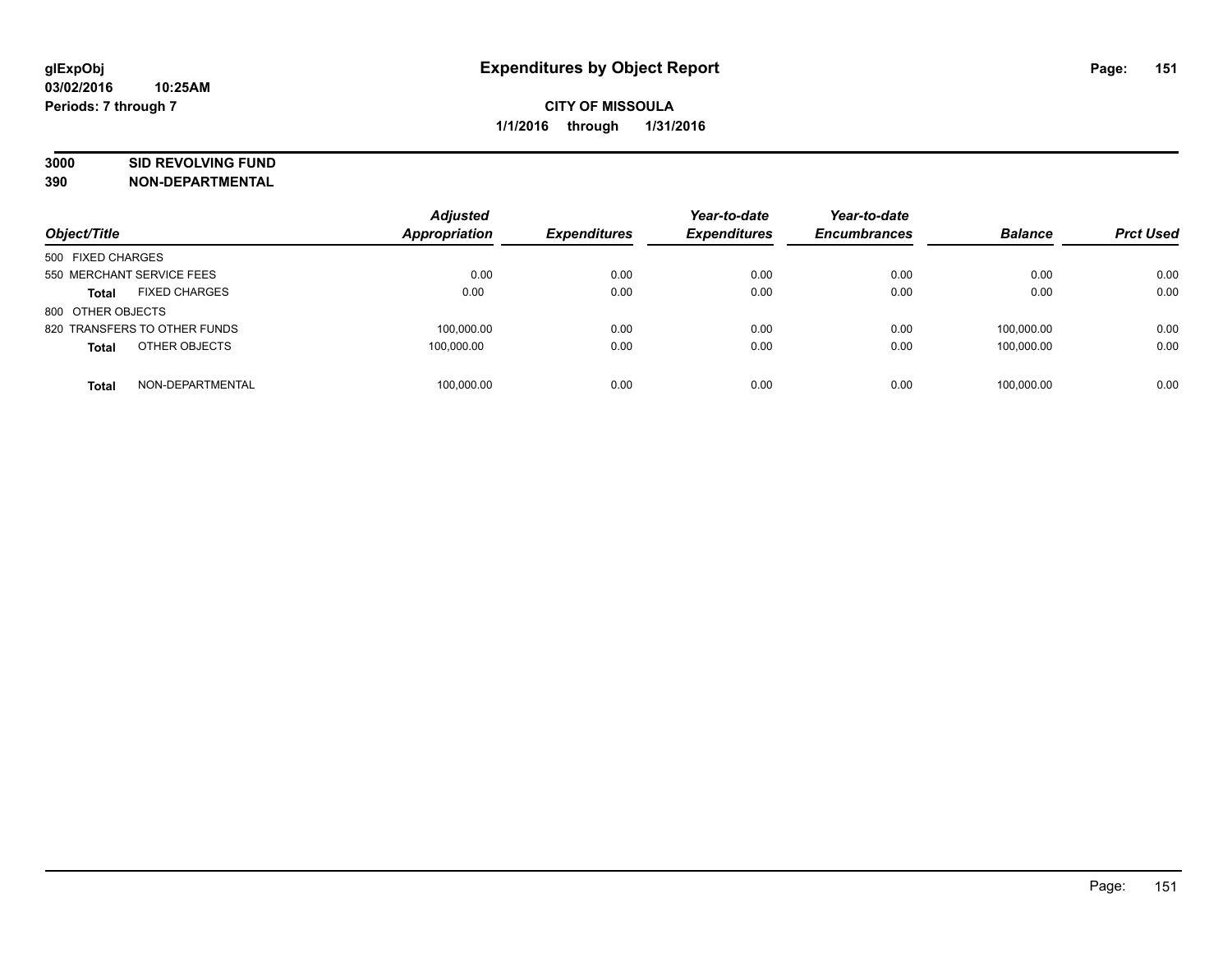### **3000 SID REVOLVING FUND**

| Object/Title                         | <b>Adjusted</b><br><b>Appropriation</b> | <b>Expenditures</b> | Year-to-date<br><b>Expenditures</b> | Year-to-date<br><b>Encumbrances</b> | <b>Balance</b> | <b>Prct Used</b> |
|--------------------------------------|-----------------------------------------|---------------------|-------------------------------------|-------------------------------------|----------------|------------------|
| 500 FIXED CHARGES                    |                                         |                     |                                     |                                     |                |                  |
| 550 MERCHANT SERVICE FEES            | 0.00                                    | 0.00                | 0.00                                | 0.00                                | 0.00           | 0.00             |
| <b>FIXED CHARGES</b><br><b>Total</b> | 0.00                                    | 0.00                | 0.00                                | 0.00                                | 0.00           | 0.00             |
| 800 OTHER OBJECTS                    |                                         |                     |                                     |                                     |                |                  |
| 820 TRANSFERS TO OTHER FUNDS         | 100,000.00                              | 0.00                | 0.00                                | 0.00                                | 100.000.00     | 0.00             |
| OTHER OBJECTS<br><b>Total</b>        | 100,000.00                              | 0.00                | 0.00                                | 0.00                                | 100,000.00     | 0.00             |
| SID REVOLVING FUND<br><b>Total</b>   | 100,000.00                              | 0.00                | 0.00                                | 0.00                                | 100.000.00     | 0.00             |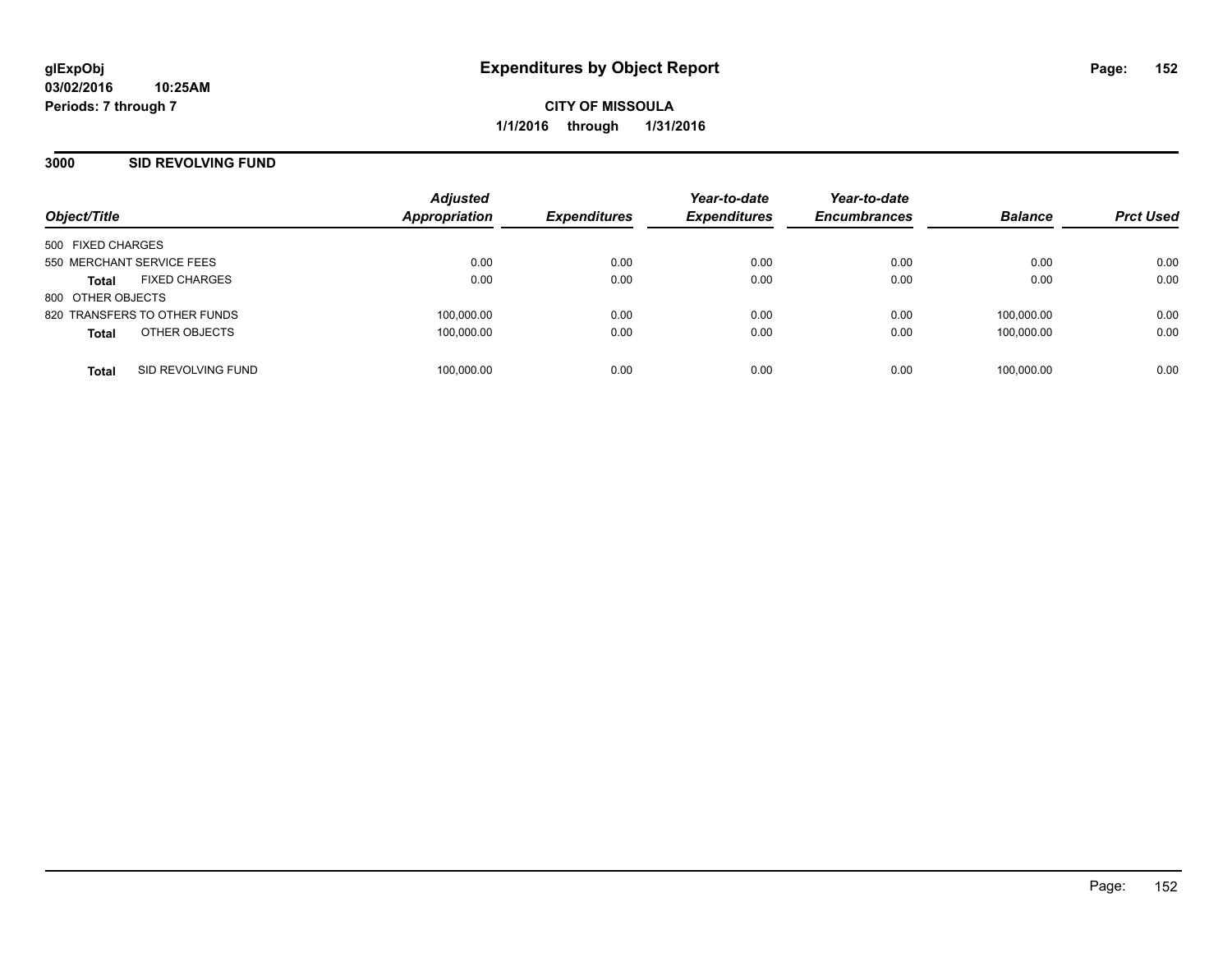# **3005 SID REBATES**

| Object/Title              |                      | <b>Adjusted</b><br>Appropriation | <b>Expenditures</b> | Year-to-date<br><b>Expenditures</b> | Year-to-date<br><b>Encumbrances</b> | <b>Balance</b> | <b>Prct Used</b> |
|---------------------------|----------------------|----------------------------------|---------------------|-------------------------------------|-------------------------------------|----------------|------------------|
| 500 FIXED CHARGES         |                      |                                  |                     |                                     |                                     |                |                  |
| 550 MERCHANT SERVICE FEES |                      | 0.00                             | 0.00                | 0.00                                | 0.00                                | 0.00           | 0.00             |
| Total                     | <b>FIXED CHARGES</b> | 0.00                             | 0.00                | 0.00                                | 0.00                                | 0.00           | 0.00             |
| <b>Total</b>              | NON-DEPARTMENTAL     | 0.00                             | 0.00                | 0.00                                | 0.00                                | 0.00           | 0.00             |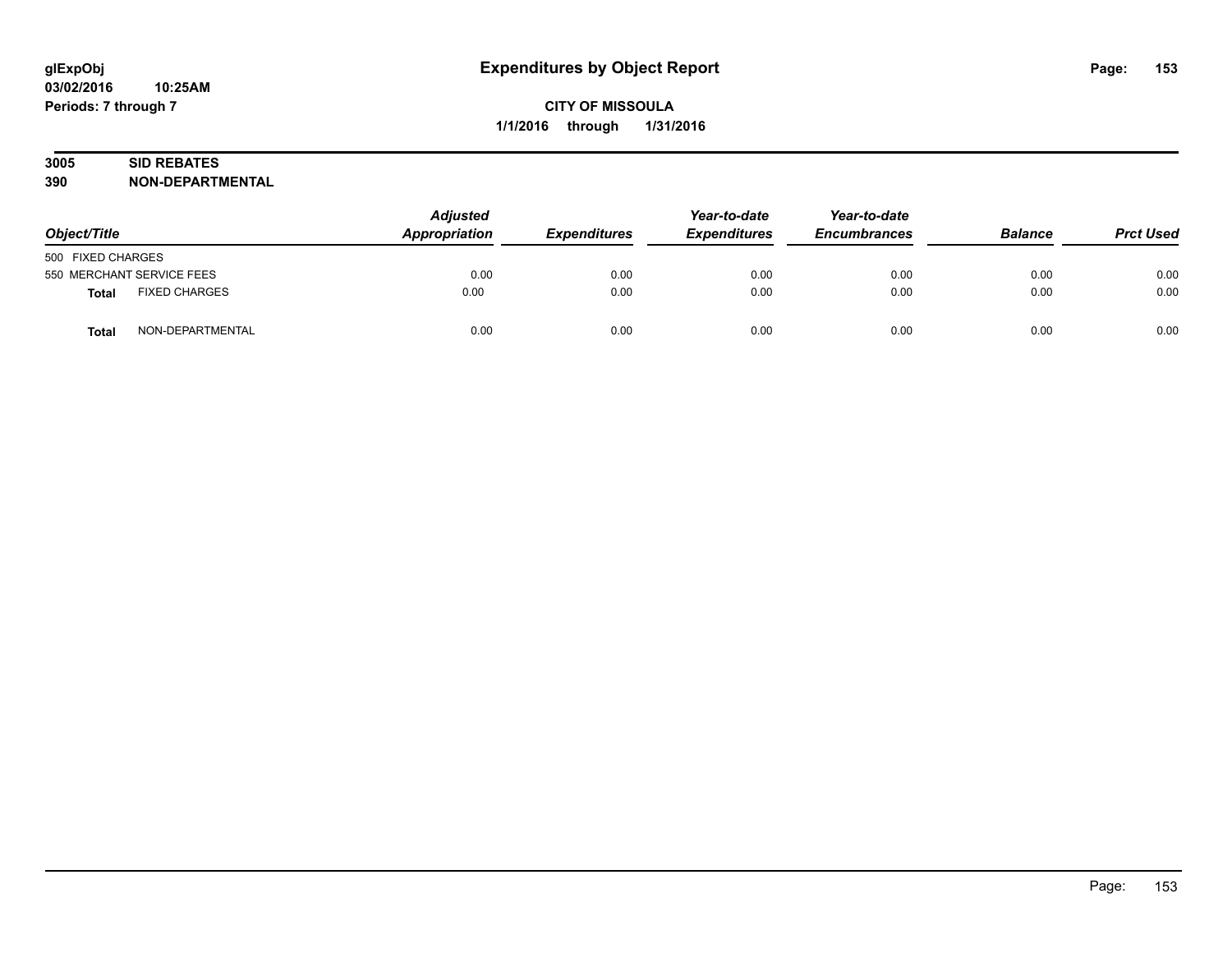**3005 SID REBATES**

| Object/Title                  | <b>Adjusted</b><br>Appropriation | <b>Expenditures</b> | Year-to-date<br><b>Expenditures</b> | Year-to-date<br><b>Encumbrances</b> | <b>Balance</b> | <b>Prct Used</b> |
|-------------------------------|----------------------------------|---------------------|-------------------------------------|-------------------------------------|----------------|------------------|
| 500 FIXED CHARGES             |                                  |                     |                                     |                                     |                |                  |
| 550 MERCHANT SERVICE FEES     | 0.00                             | 0.00                | 0.00                                | 0.00                                | 0.00           | 0.00             |
| <b>FIXED CHARGES</b><br>Total | 0.00                             | 0.00                | 0.00                                | 0.00                                | 0.00           | 0.00             |
| SID REBATES<br><b>Total</b>   | 0.00                             | 0.00                | 0.00                                | 0.00                                | 0.00           | 0.00             |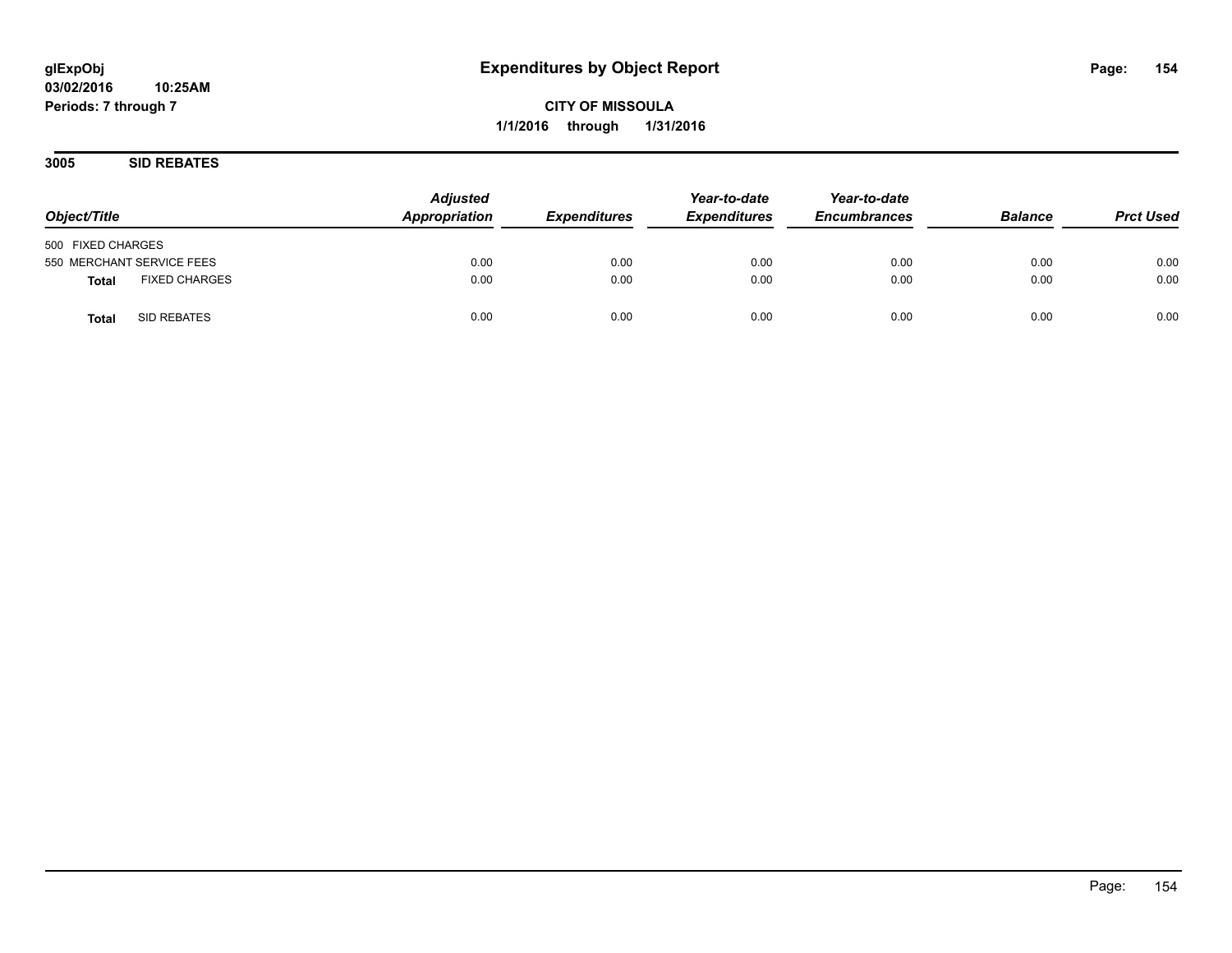## **glExpObj Expenditures by Object Report Page: 155**

### **CITY OF MISSOULA 1/1/2016 through 1/31/2016**

#### **3065 1998 PUBLIC SAFETY G O BONDS FUND**

**000 \*\*\* Title Not Found \*\*\***

| Object/Title                            | <b>Adjusted</b><br>Appropriation | <b>Expenditures</b> | Year-to-date<br><b>Expenditures</b> | Year-to-date<br><b>Encumbrances</b> | <b>Balance</b> | <b>Prct Used</b> |
|-----------------------------------------|----------------------------------|---------------------|-------------------------------------|-------------------------------------|----------------|------------------|
| 800 OTHER OBJECTS                       |                                  |                     |                                     |                                     |                |                  |
| 820 TRANSFERS TO OTHER FUNDS            | 0.00                             | 0.00                | 0.00                                | 0.00                                | 0.00           | 0.00             |
| OTHER OBJECTS<br><b>Total</b>           | 0.00                             | 0.00                | 0.00                                | 0.00                                | 0.00           | 0.00             |
| *** Title Not Found ***<br><b>Total</b> | 0.00                             | 0.00                | 0.00                                | 0.00                                | 0.00           | 0.00             |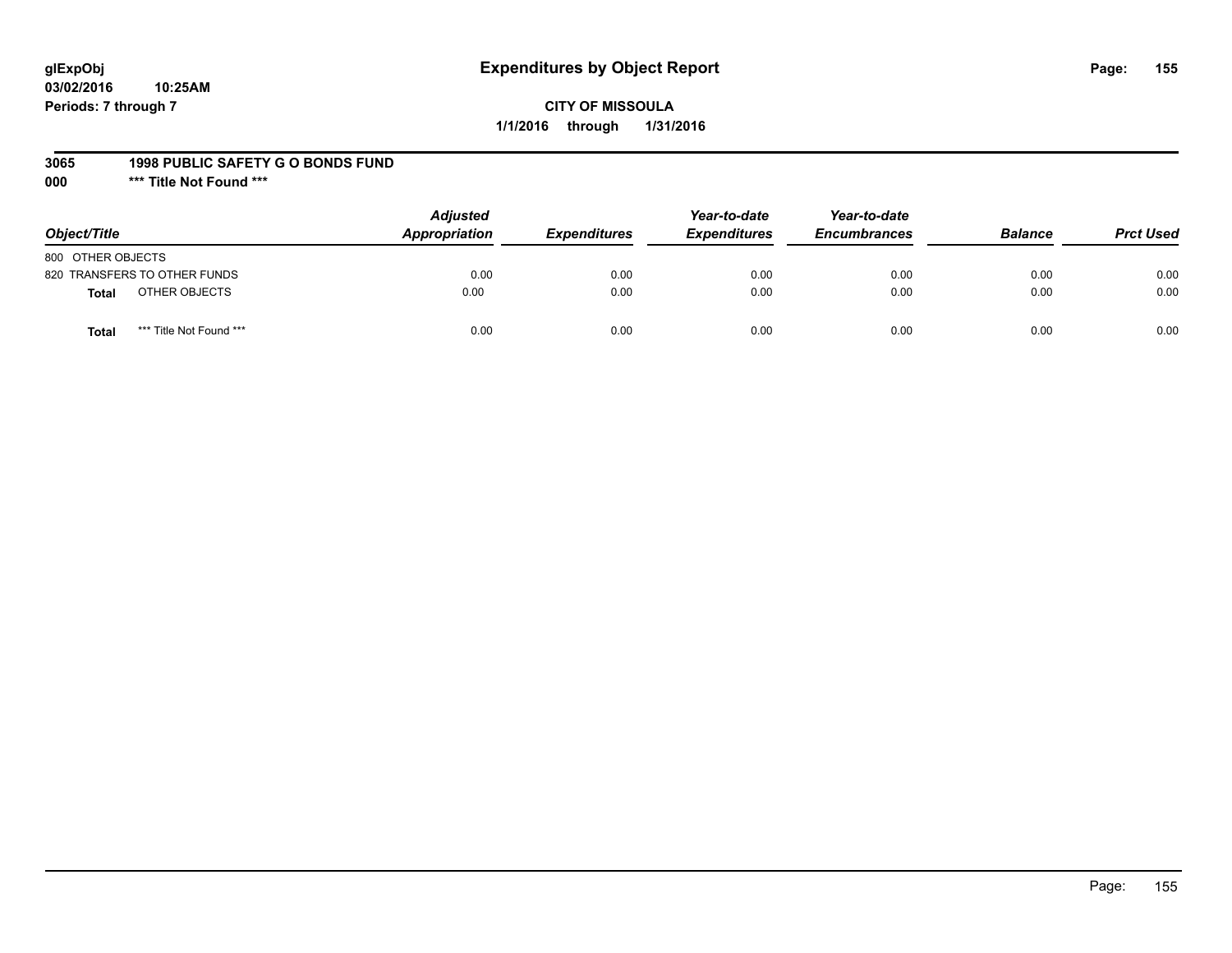#### **3065 1998 PUBLIC SAFETY G O BONDS FUND**

| Object/Title                  | <b>Adjusted</b><br>Appropriation | <b>Expenditures</b> | Year-to-date<br><b>Expenditures</b> | Year-to-date<br><b>Encumbrances</b> | <b>Balance</b> | <b>Prct Used</b> |
|-------------------------------|----------------------------------|---------------------|-------------------------------------|-------------------------------------|----------------|------------------|
| 500 FIXED CHARGES             |                                  |                     |                                     |                                     |                |                  |
| 550 MERCHANT SERVICE FEES     | 0.00                             | 0.00                | 0.00                                | 0.00                                | 0.00           | 0.00             |
| <b>FIXED CHARGES</b><br>Total | 0.00                             | 0.00                | 0.00                                | 0.00                                | 0.00           | 0.00             |
| NON-DEPARTMENTAL<br>Total     | 0.00                             | 0.00                | 0.00                                | 0.00                                | 0.00           | 0.00             |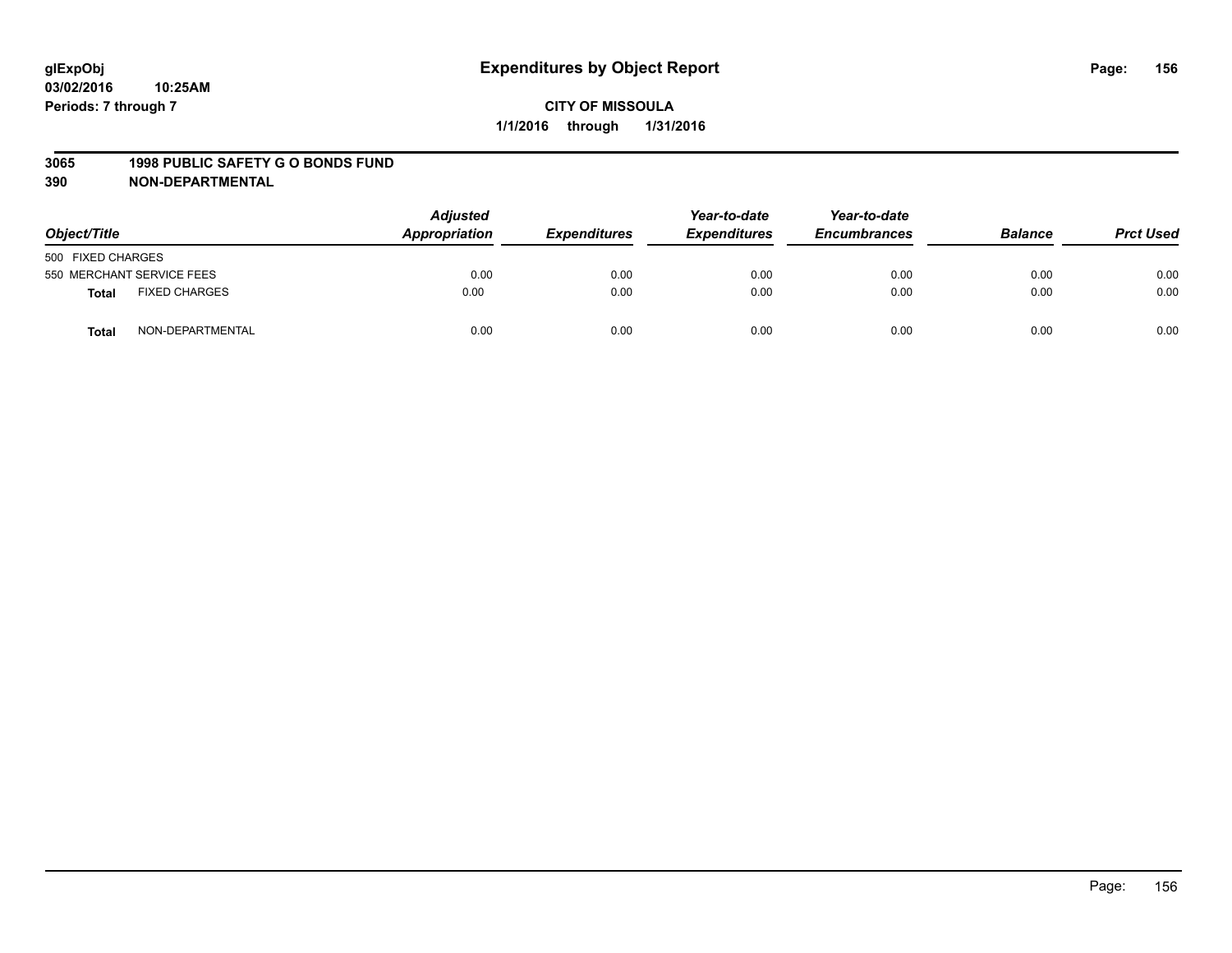### **3065 1998 PUBLIC SAFETY G O BONDS FUND**

| Object/Title              |                                   | <b>Adjusted</b><br><b>Appropriation</b> | <b>Expenditures</b> | Year-to-date<br><b>Expenditures</b> | Year-to-date<br><b>Encumbrances</b> | <b>Balance</b> | <b>Prct Used</b> |
|---------------------------|-----------------------------------|-----------------------------------------|---------------------|-------------------------------------|-------------------------------------|----------------|------------------|
| 500 FIXED CHARGES         |                                   |                                         |                     |                                     |                                     |                |                  |
| 550 MERCHANT SERVICE FEES |                                   | 0.00                                    | 0.00                | 0.00                                | 0.00                                | 0.00           | 0.00             |
| Total                     | <b>FIXED CHARGES</b>              | 0.00                                    | 0.00                | 0.00                                | 0.00                                | 0.00           | 0.00             |
| 800 OTHER OBJECTS         |                                   |                                         |                     |                                     |                                     |                |                  |
|                           | 820 TRANSFERS TO OTHER FUNDS      | 0.00                                    | 0.00                | 0.00                                | 0.00                                | 0.00           | 0.00             |
| <b>Total</b>              | OTHER OBJECTS                     | 0.00                                    | 0.00                | 0.00                                | 0.00                                | 0.00           | 0.00             |
| <b>Total</b>              | 1998 PUBLIC SAFETY G O BONDS FUND | 0.00                                    | 0.00                | 0.00                                | 0.00                                | 0.00           | 0.00             |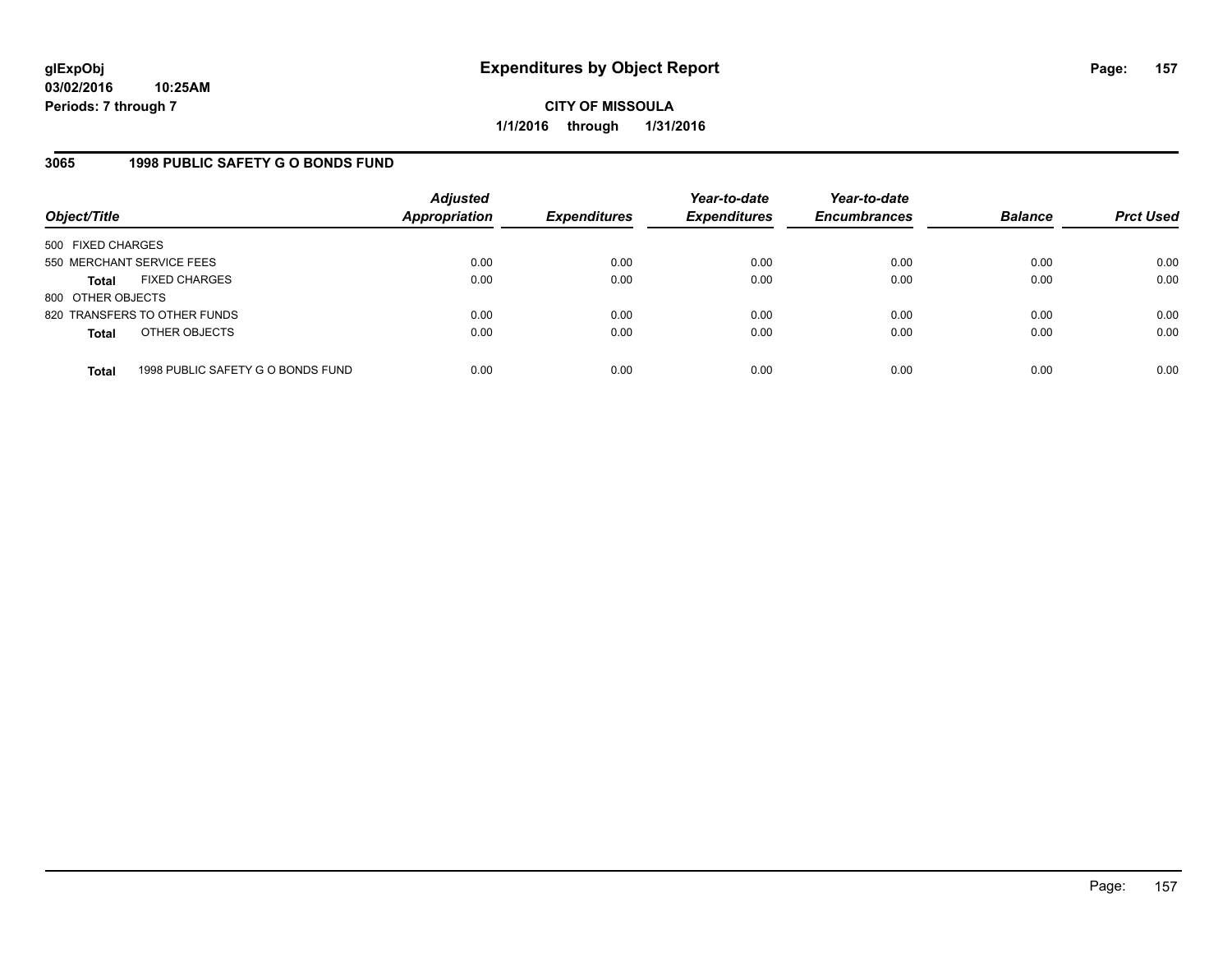### **3070 1996 OPEN SPACE GO BONDS**

| Object/Title                         | <b>Adjusted</b><br><b>Appropriation</b> | <b>Expenditures</b> | Year-to-date<br><b>Expenditures</b> | Year-to-date<br><b>Encumbrances</b> | <b>Balance</b> | <b>Prct Used</b> |
|--------------------------------------|-----------------------------------------|---------------------|-------------------------------------|-------------------------------------|----------------|------------------|
|                                      |                                         |                     |                                     |                                     |                |                  |
| 500 FIXED CHARGES                    |                                         |                     |                                     |                                     |                |                  |
| 550 MERCHANT SERVICE FEES            | 0.00                                    | 0.00                | 0.00                                | 0.00                                | 0.00           | 0.00             |
| <b>FIXED CHARGES</b><br><b>Total</b> | 0.00                                    | 0.00                | 0.00                                | 0.00                                | 0.00           | 0.00             |
| 800 OTHER OBJECTS                    |                                         |                     |                                     |                                     |                |                  |
| 820 TRANSFERS TO OTHER FUNDS         | 0.00                                    | 0.00                | 0.00                                | 0.00                                | 0.00           | 0.00             |
| OTHER OBJECTS<br><b>Total</b>        | 0.00                                    | 0.00                | 0.00                                | 0.00                                | 0.00           | 0.00             |
|                                      |                                         |                     |                                     |                                     |                |                  |
| NON-DEPARTMENTAL<br><b>Total</b>     | 0.00                                    | 0.00                | 0.00                                | 0.00                                | 0.00           | 0.00             |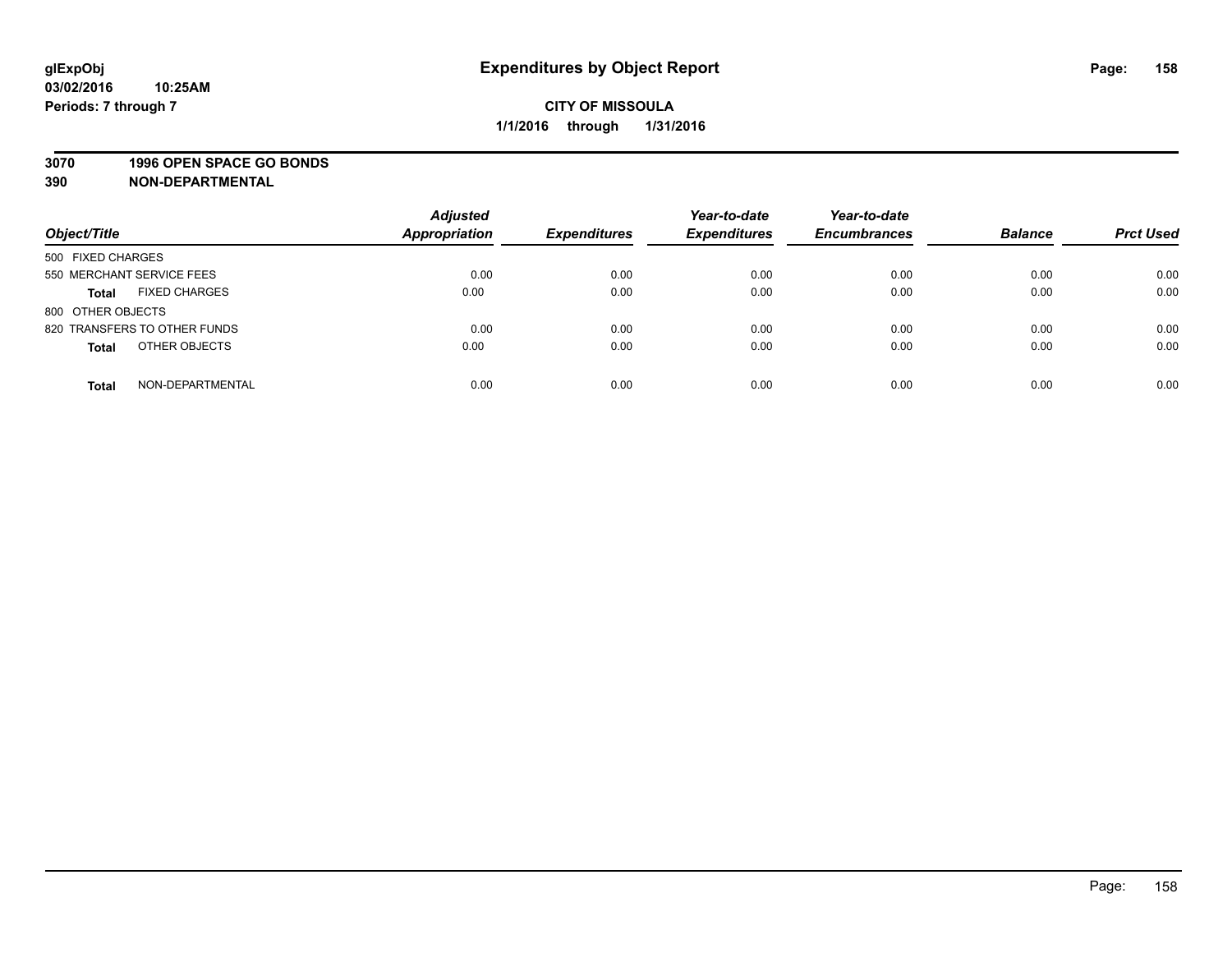### **3070 1996 OPEN SPACE GO BONDS**

| Object/Title                             | <b>Adjusted</b><br><b>Appropriation</b> | <b>Expenditures</b> | Year-to-date<br><b>Expenditures</b> | Year-to-date<br><b>Encumbrances</b> | <b>Balance</b> | <b>Prct Used</b> |
|------------------------------------------|-----------------------------------------|---------------------|-------------------------------------|-------------------------------------|----------------|------------------|
| 500 FIXED CHARGES                        |                                         |                     |                                     |                                     |                |                  |
| 550 MERCHANT SERVICE FEES                | 0.00                                    | 0.00                | 0.00                                | 0.00                                | 0.00           | 0.00             |
| <b>FIXED CHARGES</b><br><b>Total</b>     | 0.00                                    | 0.00                | 0.00                                | 0.00                                | 0.00           | 0.00             |
| 800 OTHER OBJECTS                        |                                         |                     |                                     |                                     |                |                  |
| 820 TRANSFERS TO OTHER FUNDS             | 0.00                                    | 0.00                | 0.00                                | 0.00                                | 0.00           | 0.00             |
| OTHER OBJECTS<br><b>Total</b>            | 0.00                                    | 0.00                | 0.00                                | 0.00                                | 0.00           | 0.00             |
| 1996 OPEN SPACE GO BONDS<br><b>Total</b> | 0.00                                    | 0.00                | 0.00                                | 0.00                                | 0.00           | 0.00             |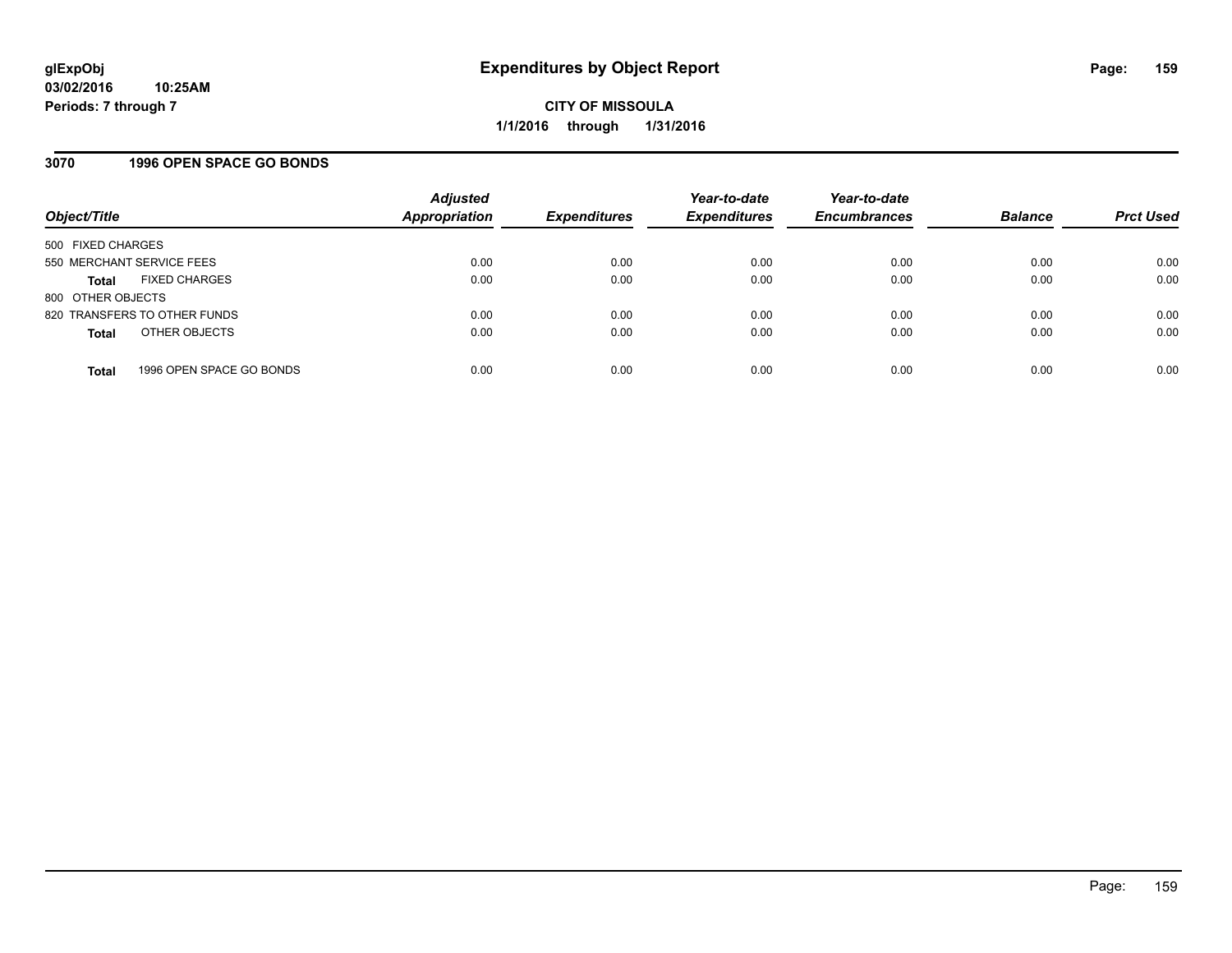#### **3075 1997 OPEN SPACE G O BOND FUND**

| Object/Title                         | <b>Adjusted</b><br><b>Appropriation</b> | <b>Expenditures</b> | Year-to-date<br><b>Expenditures</b> | Year-to-date<br><b>Encumbrances</b> | <b>Balance</b> | <b>Prct Used</b> |
|--------------------------------------|-----------------------------------------|---------------------|-------------------------------------|-------------------------------------|----------------|------------------|
|                                      |                                         |                     |                                     |                                     |                |                  |
| 500 FIXED CHARGES                    |                                         |                     |                                     |                                     |                |                  |
| 550 MERCHANT SERVICE FEES            | 0.00                                    | 0.00                | 0.00                                | 0.00                                | 0.00           | 0.00             |
| <b>FIXED CHARGES</b><br><b>Total</b> | 0.00                                    | 0.00                | 0.00                                | 0.00                                | 0.00           | 0.00             |
| 800 OTHER OBJECTS                    |                                         |                     |                                     |                                     |                |                  |
| 820 TRANSFERS TO OTHER FUNDS         | 0.00                                    | 0.00                | 0.00                                | 0.00                                | 0.00           | 0.00             |
| OTHER OBJECTS<br><b>Total</b>        | 0.00                                    | 0.00                | 0.00                                | 0.00                                | 0.00           | 0.00             |
|                                      |                                         |                     |                                     |                                     |                |                  |
| NON-DEPARTMENTAL<br><b>Total</b>     | 0.00                                    | 0.00                | 0.00                                | 0.00                                | 0.00           | 0.00             |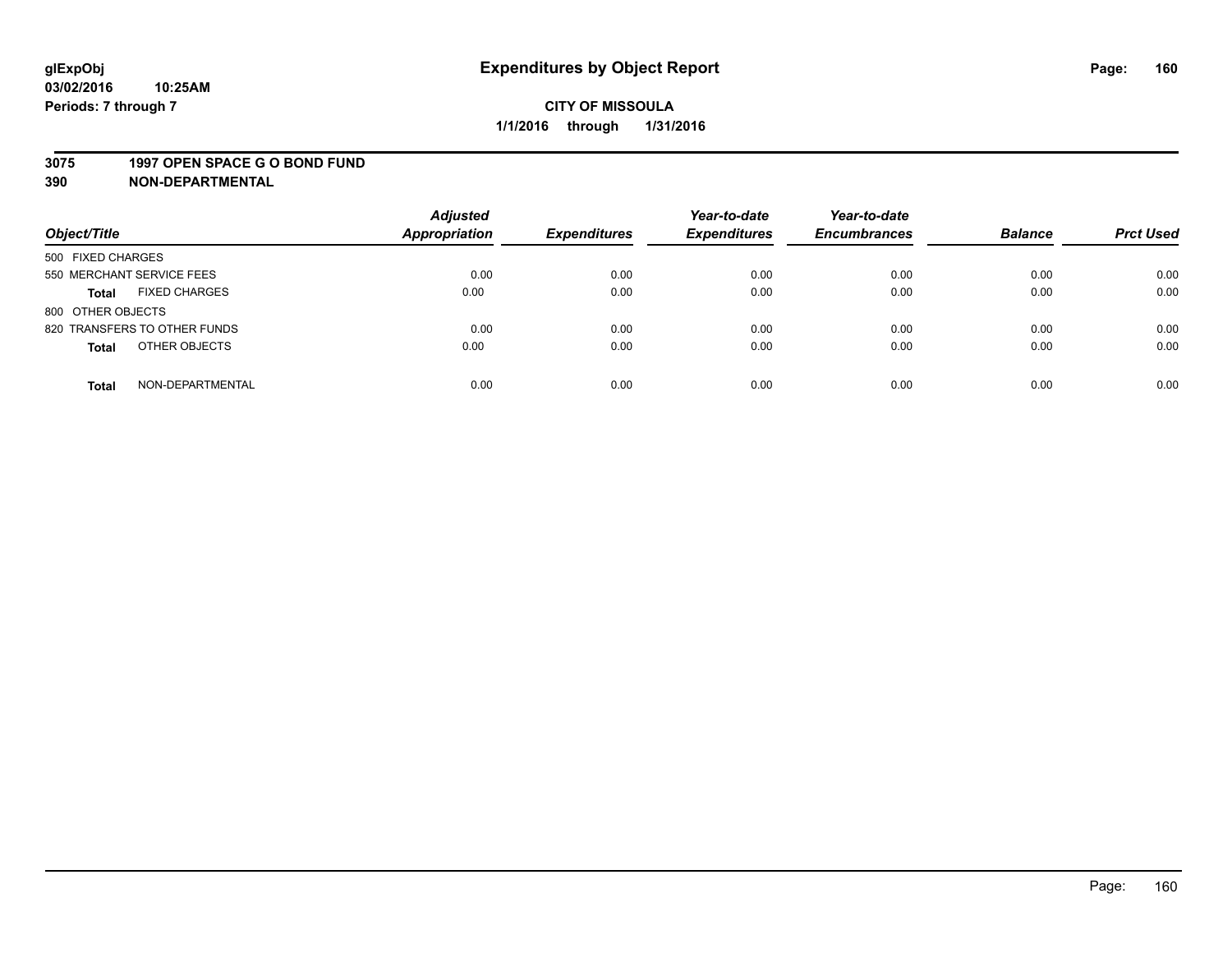### **3075 1997 OPEN SPACE G O BOND FUND**

| Object/Title              |                               | <b>Adjusted</b><br><b>Appropriation</b> | <b>Expenditures</b> | Year-to-date<br><b>Expenditures</b> | Year-to-date<br><b>Encumbrances</b> | <b>Balance</b> | <b>Prct Used</b> |
|---------------------------|-------------------------------|-----------------------------------------|---------------------|-------------------------------------|-------------------------------------|----------------|------------------|
| 500 FIXED CHARGES         |                               |                                         |                     |                                     |                                     |                |                  |
| 550 MERCHANT SERVICE FEES |                               | 0.00                                    | 0.00                | 0.00                                | 0.00                                | 0.00           | 0.00             |
| <b>Total</b>              | <b>FIXED CHARGES</b>          | 0.00                                    | 0.00                | 0.00                                | 0.00                                | 0.00           | 0.00             |
| 800 OTHER OBJECTS         |                               |                                         |                     |                                     |                                     |                |                  |
|                           | 820 TRANSFERS TO OTHER FUNDS  | 0.00                                    | 0.00                | 0.00                                | 0.00                                | 0.00           | 0.00             |
| <b>Total</b>              | OTHER OBJECTS                 | 0.00                                    | 0.00                | 0.00                                | 0.00                                | 0.00           | 0.00             |
| <b>Total</b>              | 1997 OPEN SPACE G O BOND FUND | 0.00                                    | 0.00                | 0.00                                | 0.00                                | 0.00           | 0.00             |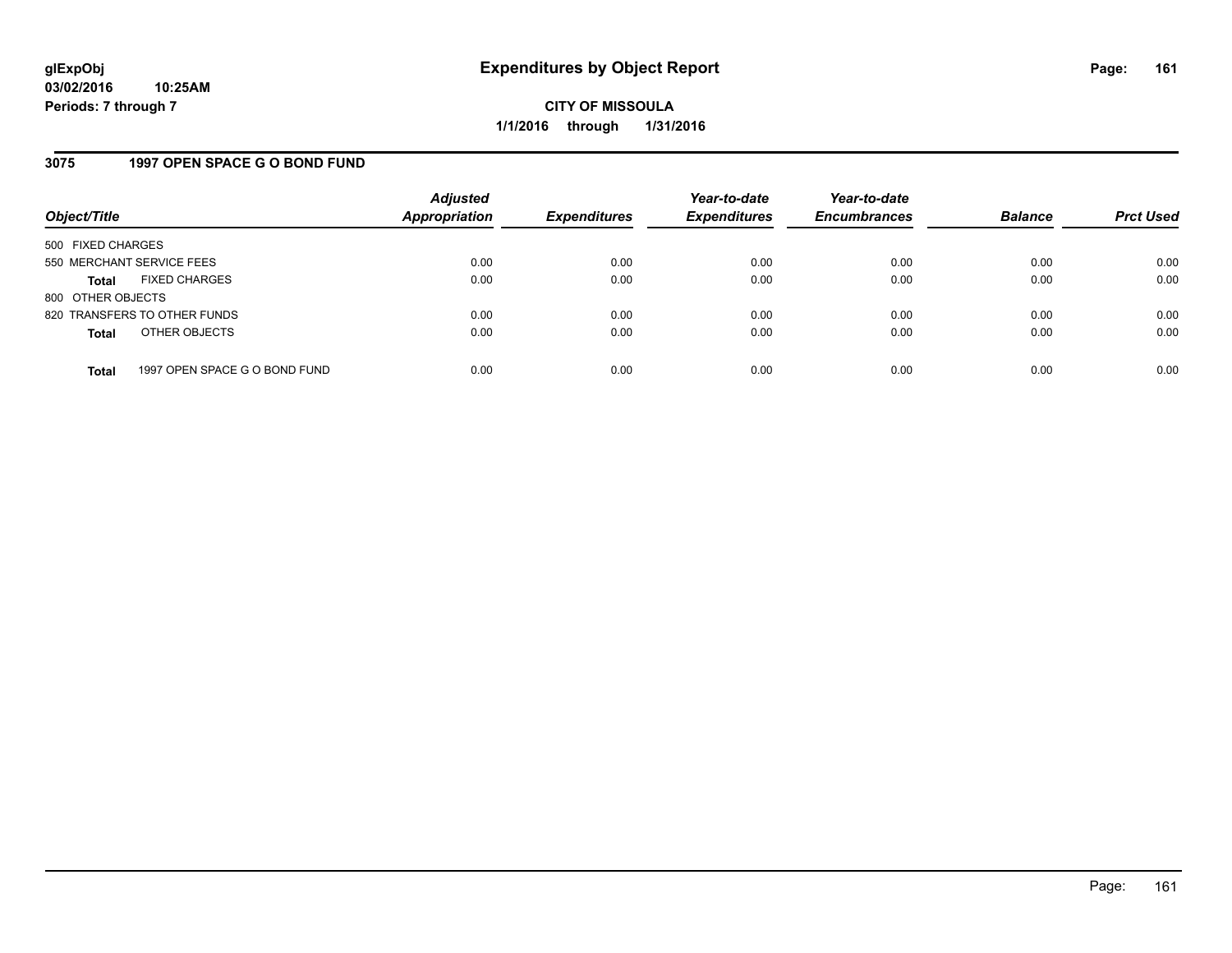### **3080 1994 FIRE EQUIP/CITY HALLS REFUND BOND F**

| Object/Title                 |                      | <b>Adjusted</b><br><b>Appropriation</b> | <b>Expenditures</b> | Year-to-date<br><b>Expenditures</b> | Year-to-date<br><b>Encumbrances</b> | <b>Balance</b> | <b>Prct Used</b> |
|------------------------------|----------------------|-----------------------------------------|---------------------|-------------------------------------|-------------------------------------|----------------|------------------|
| 500 FIXED CHARGES            |                      |                                         |                     |                                     |                                     |                |                  |
| 550 MERCHANT SERVICE FEES    |                      | 0.00                                    | 0.00                | 0.00                                | 0.00                                | 0.00           | 0.00             |
| <b>Total</b>                 | <b>FIXED CHARGES</b> | 0.00                                    | 0.00                | 0.00                                | 0.00                                | 0.00           | 0.00             |
| 600 DEBT SERVICE             |                      |                                         |                     |                                     |                                     |                |                  |
| 620 INTEREST / SERVICE FEES  |                      | 0.00                                    | 0.00                | 0.00                                | 0.00                                | 0.00           | 0.00             |
| <b>DEBT SERVICE</b><br>Total |                      | 0.00                                    | 0.00                | 0.00                                | 0.00                                | 0.00           | 0.00             |
| 800 OTHER OBJECTS            |                      |                                         |                     |                                     |                                     |                |                  |
| 820 TRANSFERS TO OTHER FUNDS |                      | 0.00                                    | 0.00                | 0.00                                | 0.00                                | 0.00           | 0.00             |
| Total                        | OTHER OBJECTS        | 0.00                                    | 0.00                | 0.00                                | 0.00                                | 0.00           | 0.00             |
|                              |                      |                                         |                     |                                     |                                     |                |                  |
| <b>Total</b>                 | NON-DEPARTMENTAL     | 0.00                                    | 0.00                | 0.00                                | 0.00                                | 0.00           | 0.00             |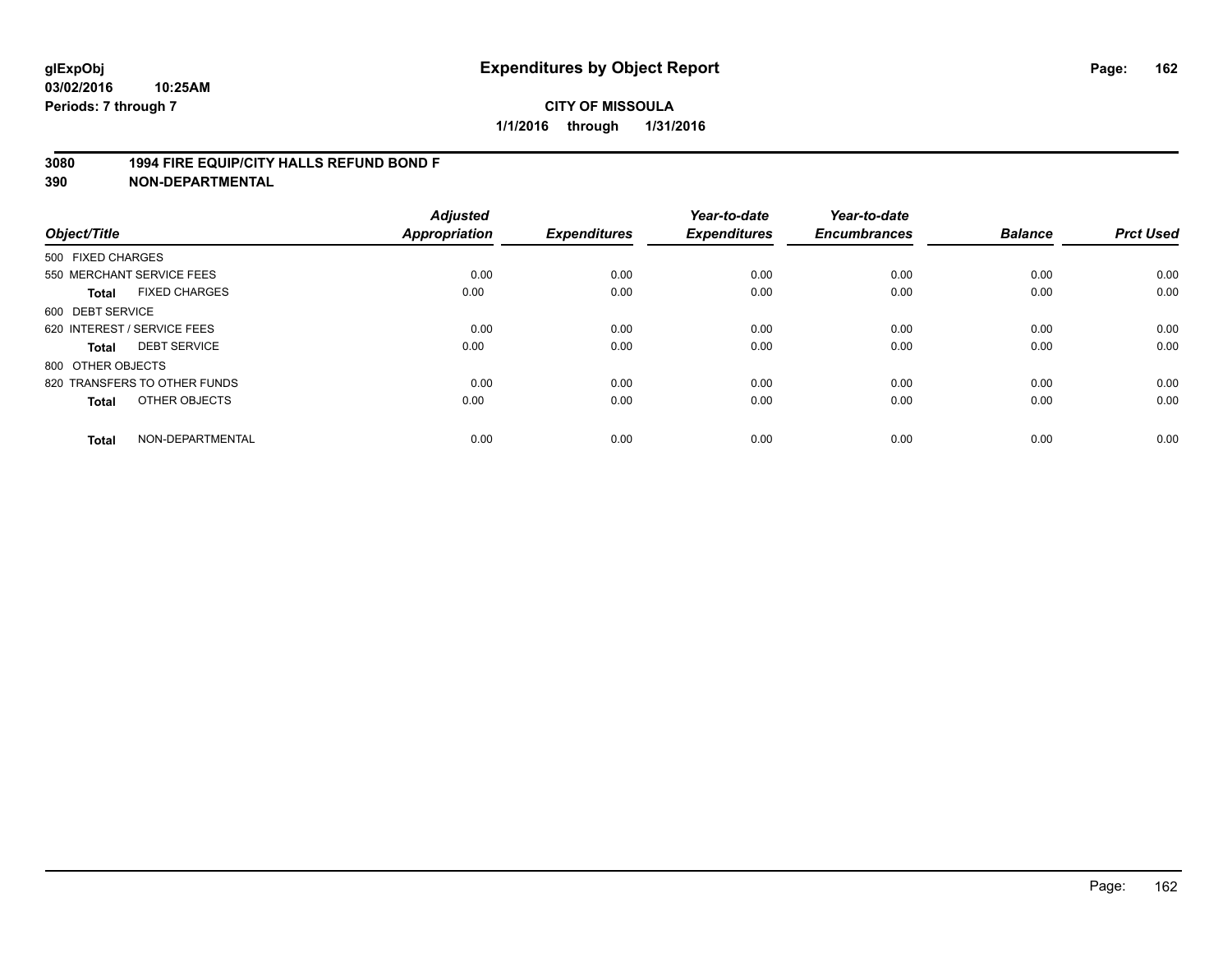**CITY OF MISSOULA 1/1/2016 through 1/31/2016**

### **3080 1994 FIRE EQUIP/CITY HALLS REFUND BOND F**

| Object/Title                |                                     | <b>Adjusted</b><br>Appropriation | <b>Expenditures</b> | Year-to-date<br><b>Expenditures</b> | Year-to-date<br><b>Encumbrances</b> | <b>Balance</b> | <b>Prct Used</b> |
|-----------------------------|-------------------------------------|----------------------------------|---------------------|-------------------------------------|-------------------------------------|----------------|------------------|
| 500 FIXED CHARGES           |                                     |                                  |                     |                                     |                                     |                |                  |
| 550 MERCHANT SERVICE FEES   |                                     | 0.00                             | 0.00                | 0.00                                | 0.00                                | 0.00           | 0.00             |
| Total                       | <b>FIXED CHARGES</b>                | 0.00                             | 0.00                | 0.00                                | 0.00                                | 0.00           | 0.00             |
| 600 DEBT SERVICE            |                                     |                                  |                     |                                     |                                     |                |                  |
| 620 INTEREST / SERVICE FEES |                                     | 0.00                             | 0.00                | 0.00                                | 0.00                                | 0.00           | 0.00             |
| Total                       | <b>DEBT SERVICE</b>                 | 0.00                             | 0.00                | 0.00                                | 0.00                                | 0.00           | 0.00             |
| 800 OTHER OBJECTS           |                                     |                                  |                     |                                     |                                     |                |                  |
|                             | 820 TRANSFERS TO OTHER FUNDS        | 0.00                             | 0.00                | 0.00                                | 0.00                                | 0.00           | 0.00             |
| <b>Total</b>                | OTHER OBJECTS                       | 0.00                             | 0.00                | 0.00                                | 0.00                                | 0.00           | 0.00             |
| <b>Total</b>                | 1994 FIRE EQUIP/CITY HALLS REFUND B | 0.00                             | 0.00                | 0.00                                | 0.00                                | 0.00           | 0.00             |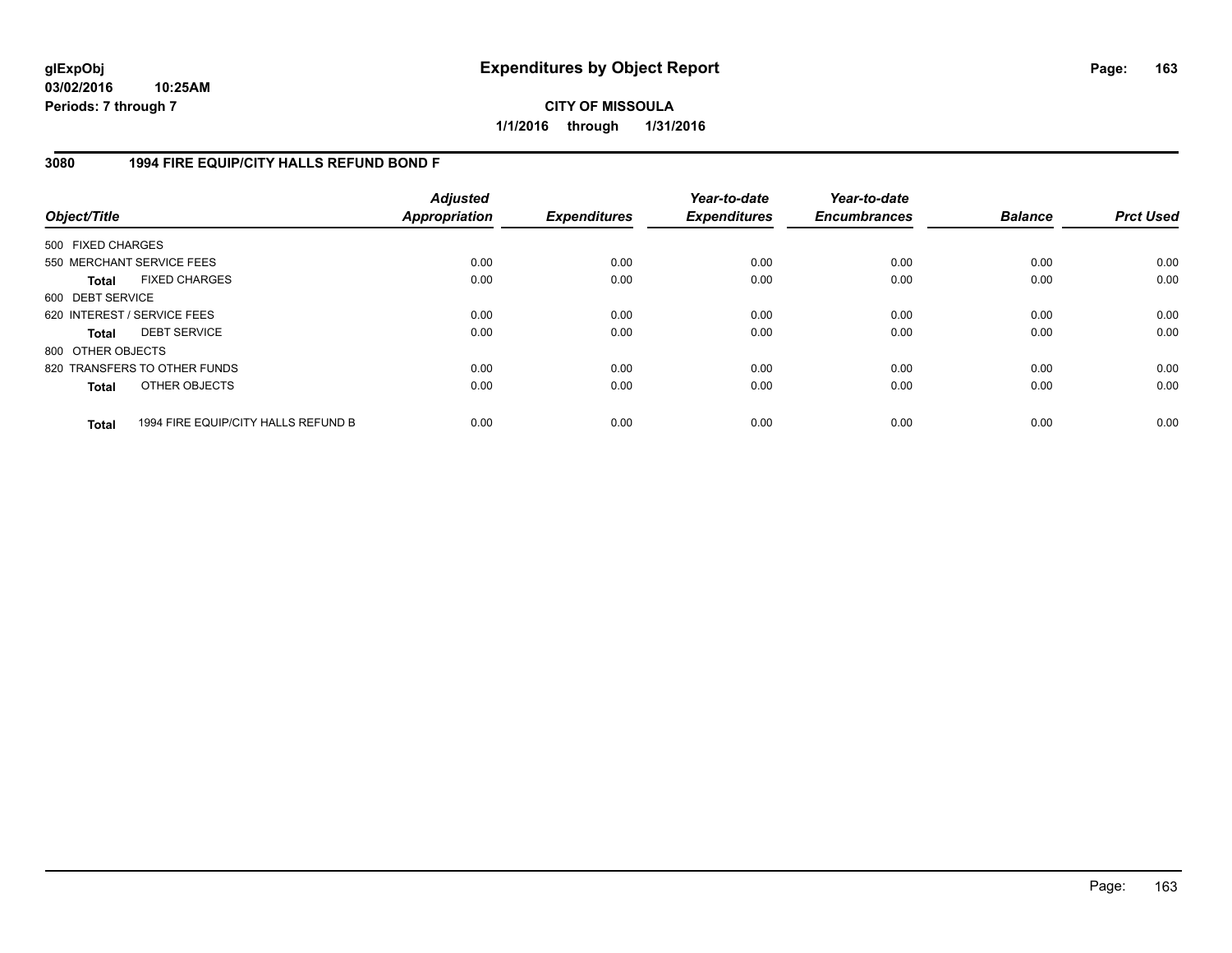## **CITY OF MISSOULA 1/1/2016 through 1/31/2016**

#### **3085 1993 FIRE STATION G O BOND FUND**

| Object/Title                         | <b>Adjusted</b><br><b>Appropriation</b> | <b>Expenditures</b> | Year-to-date<br><b>Expenditures</b> | Year-to-date<br><b>Encumbrances</b> | <b>Balance</b> | <b>Prct Used</b> |
|--------------------------------------|-----------------------------------------|---------------------|-------------------------------------|-------------------------------------|----------------|------------------|
| 500 FIXED CHARGES                    |                                         |                     |                                     |                                     |                |                  |
| 550 MERCHANT SERVICE FEES            | 0.00                                    | 0.00                | 0.00                                | 0.00                                | 0.00           | 0.00             |
| <b>FIXED CHARGES</b><br><b>Total</b> | 0.00                                    | 0.00                | 0.00                                | 0.00                                | 0.00           | 0.00             |
| 800 OTHER OBJECTS                    |                                         |                     |                                     |                                     |                |                  |
| 820 TRANSFERS TO OTHER FUNDS         | 0.00                                    | 0.00                | 0.00                                | 0.00                                | 0.00           | 0.00             |
| OTHER OBJECTS<br><b>Total</b>        | 0.00                                    | 0.00                | 0.00                                | 0.00                                | 0.00           | 0.00             |
| NON-DEPARTMENTAL<br><b>Total</b>     | 0.00                                    | 0.00                | 0.00                                | 0.00                                | 0.00           | 0.00             |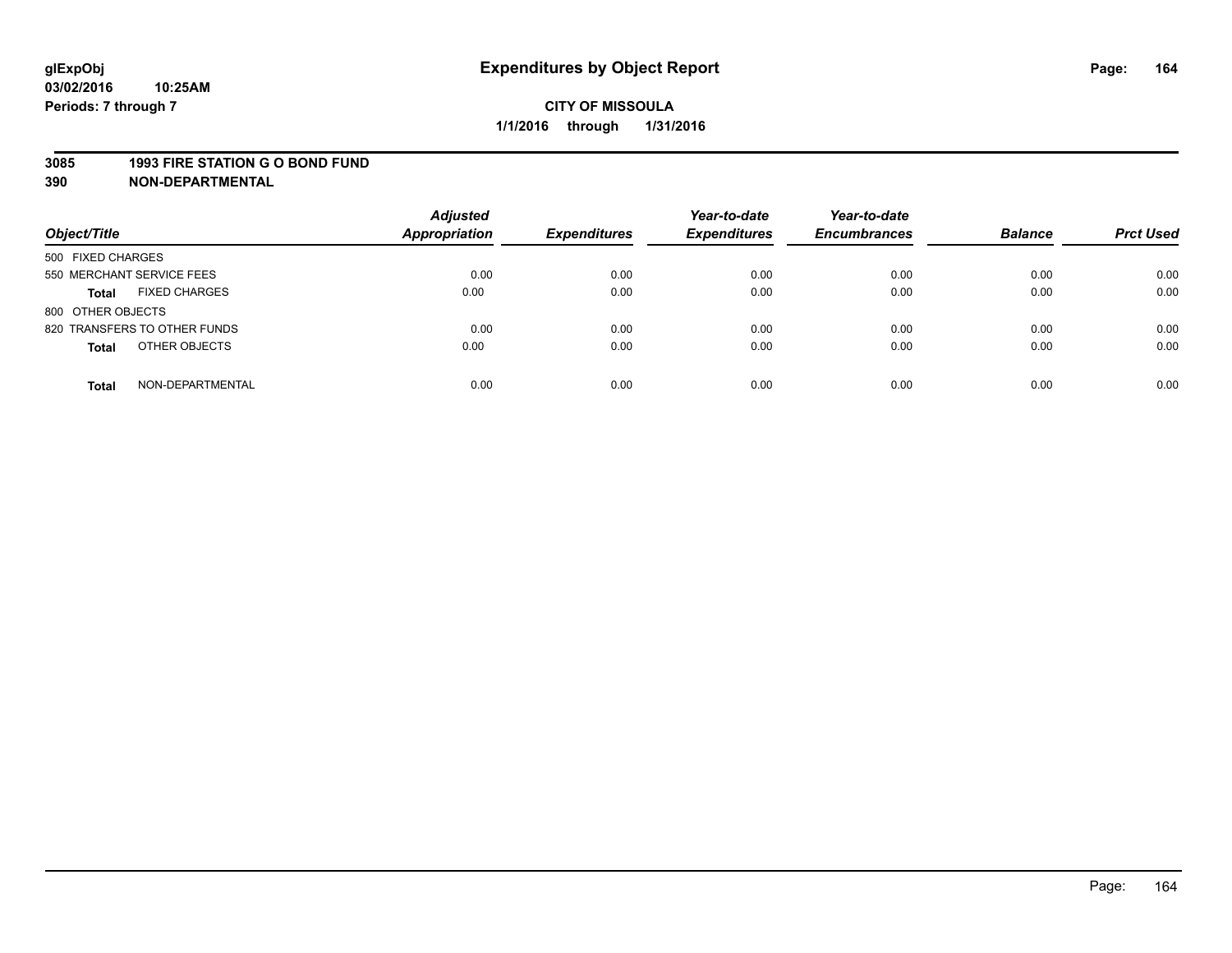### **3085 1993 FIRE STATION G O BOND FUND**

| Object/Title              |                                 | <b>Adjusted</b><br><b>Appropriation</b> | <b>Expenditures</b> | Year-to-date<br><b>Expenditures</b> | Year-to-date<br><b>Encumbrances</b> | <b>Balance</b> | <b>Prct Used</b> |
|---------------------------|---------------------------------|-----------------------------------------|---------------------|-------------------------------------|-------------------------------------|----------------|------------------|
| 500 FIXED CHARGES         |                                 |                                         |                     |                                     |                                     |                |                  |
| 550 MERCHANT SERVICE FEES |                                 | 0.00                                    | 0.00                | 0.00                                | 0.00                                | 0.00           | 0.00             |
| <b>Total</b>              | <b>FIXED CHARGES</b>            | 0.00                                    | 0.00                | 0.00                                | 0.00                                | 0.00           | 0.00             |
| 800 OTHER OBJECTS         |                                 |                                         |                     |                                     |                                     |                |                  |
|                           | 820 TRANSFERS TO OTHER FUNDS    | 0.00                                    | 0.00                | 0.00                                | 0.00                                | 0.00           | 0.00             |
| <b>Total</b>              | OTHER OBJECTS                   | 0.00                                    | 0.00                | 0.00                                | 0.00                                | 0.00           | 0.00             |
| <b>Total</b>              | 1993 FIRE STATION G O BOND FUND | 0.00                                    | 0.00                | 0.00                                | 0.00                                | 0.00           | 0.00             |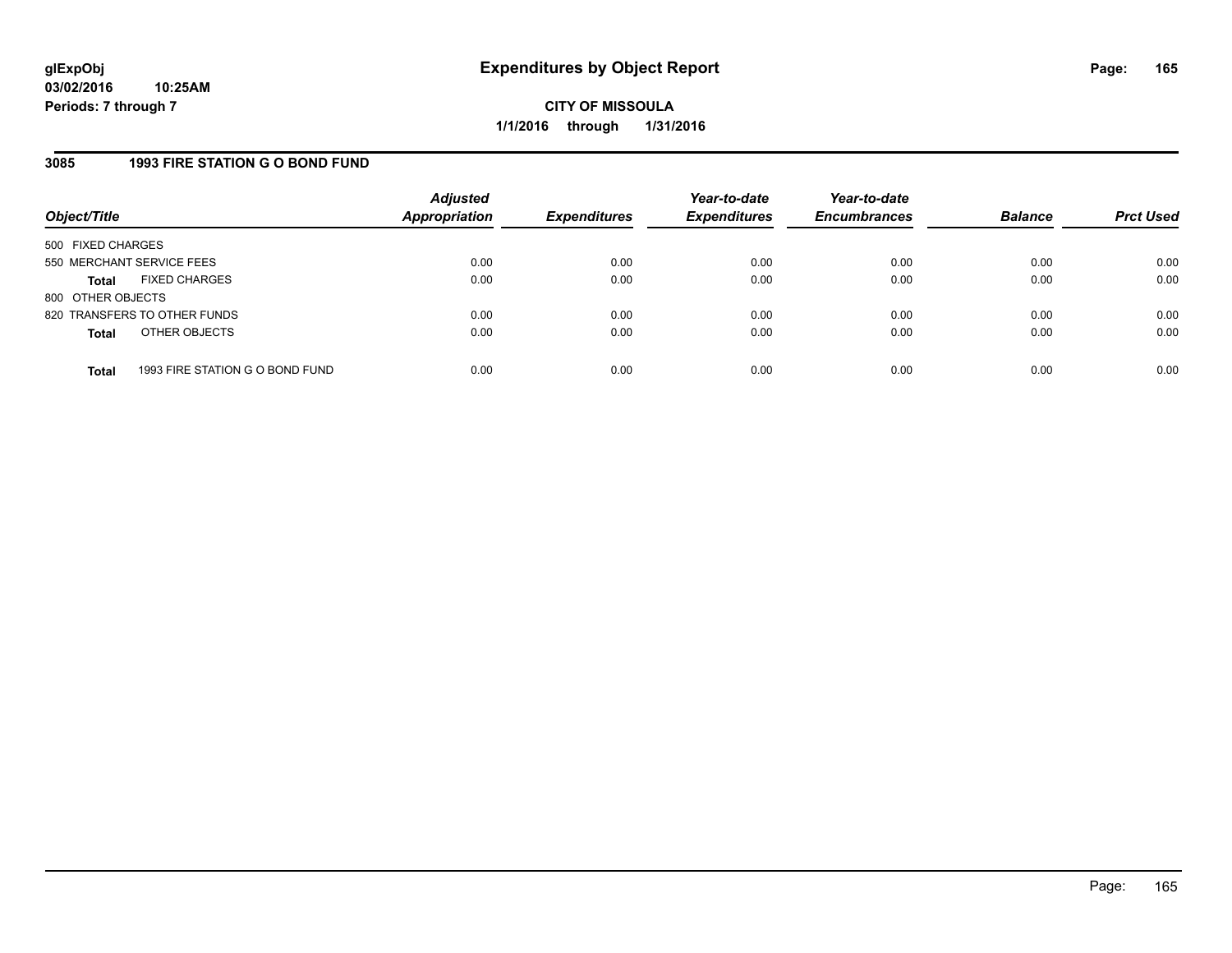### **3090 2004 AQUATICS BOND**

|                   |                              | <b>Adjusted</b>      |                     | Year-to-date        | Year-to-date        |                |                  |
|-------------------|------------------------------|----------------------|---------------------|---------------------|---------------------|----------------|------------------|
| Object/Title      |                              | <b>Appropriation</b> | <b>Expenditures</b> | <b>Expenditures</b> | <b>Encumbrances</b> | <b>Balance</b> | <b>Prct Used</b> |
| 500 FIXED CHARGES |                              |                      |                     |                     |                     |                |                  |
|                   | 550 MERCHANT SERVICE FEES    | 0.00                 | 0.00                | 0.00                | 0.00                | 0.00           | 0.00             |
| Total             | <b>FIXED CHARGES</b>         | 0.00                 | 0.00                | 0.00                | 0.00                | 0.00           | 0.00             |
| 600 DEBT SERVICE  |                              |                      |                     |                     |                     |                |                  |
| 610 PRINCIPAL     |                              | 0.00                 | 0.00                | 0.00                | 0.00                | 0.00           | 0.00             |
|                   | 620 INTEREST / SERVICE FEES  | 0.00                 | 0.00                | 0.00                | 0.00                | 0.00           | 0.00             |
| Total             | <b>DEBT SERVICE</b>          | 0.00                 | 0.00                | 0.00                | 0.00                | 0.00           | 0.00             |
| 800 OTHER OBJECTS |                              |                      |                     |                     |                     |                |                  |
|                   | 820 TRANSFERS TO OTHER FUNDS | 0.00                 | 0.00                | 0.00                | 0.00                | 0.00           | 0.00             |
| <b>Total</b>      | OTHER OBJECTS                | 0.00                 | 0.00                | 0.00                | 0.00                | 0.00           | 0.00             |
| <b>Total</b>      | NON-DEPARTMENTAL             | 0.00                 | 0.00                | 0.00                | 0.00                | 0.00           | 0.00             |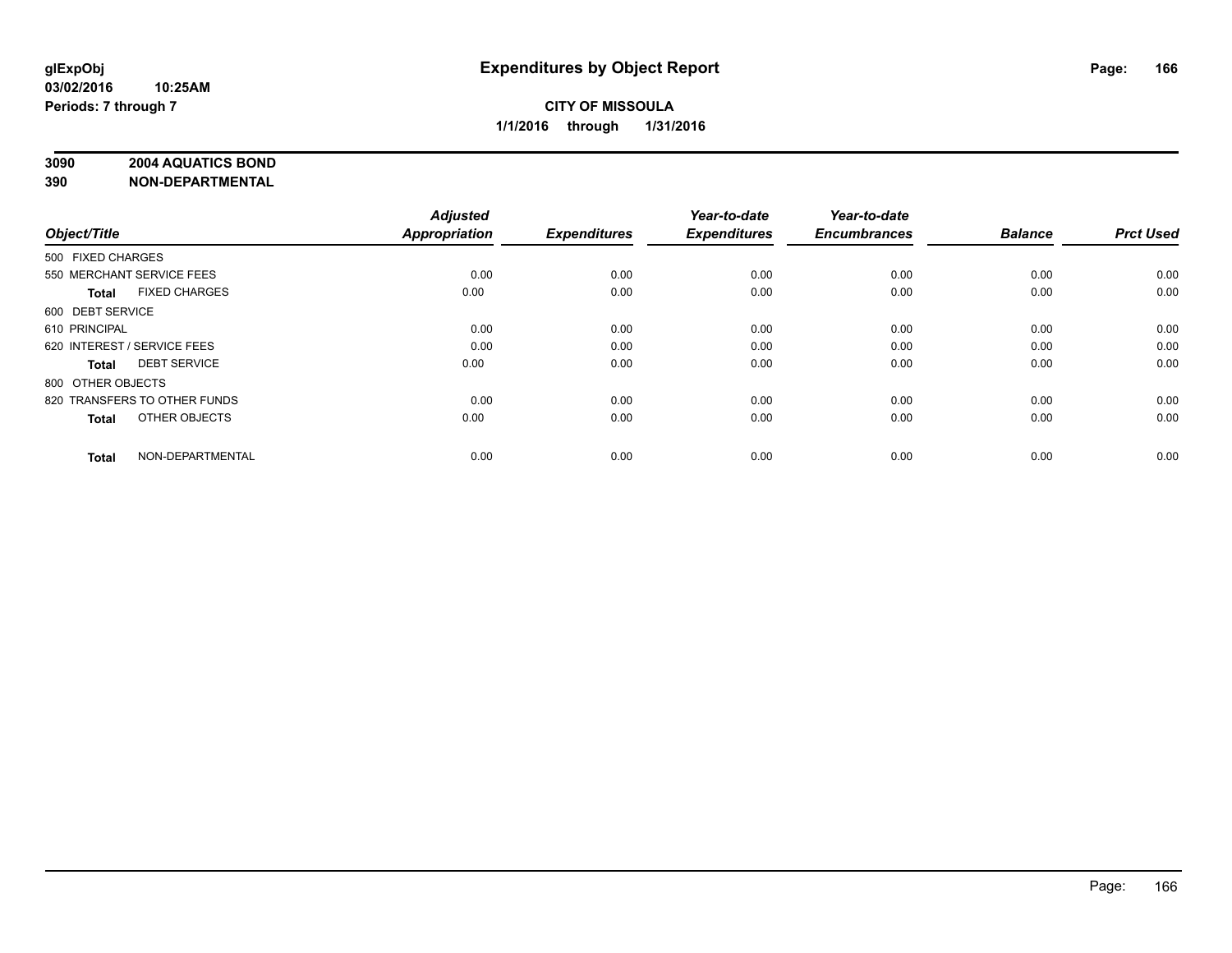## **CITY OF MISSOULA 1/1/2016 through 1/31/2016**

### **3090 2004 AQUATICS BOND**

|                              |                      | <b>Adjusted</b>      |                     | Year-to-date        | Year-to-date<br><b>Encumbrances</b> | <b>Balance</b> | <b>Prct Used</b> |
|------------------------------|----------------------|----------------------|---------------------|---------------------|-------------------------------------|----------------|------------------|
| Object/Title                 |                      | <b>Appropriation</b> | <b>Expenditures</b> | <b>Expenditures</b> |                                     |                |                  |
| 500 FIXED CHARGES            |                      |                      |                     |                     |                                     |                |                  |
| 550 MERCHANT SERVICE FEES    |                      | 0.00                 | 0.00                | 0.00                | 0.00                                | 0.00           | 0.00             |
| Total                        | <b>FIXED CHARGES</b> | 0.00                 | 0.00                | 0.00                | 0.00                                | 0.00           | 0.00             |
| 600 DEBT SERVICE             |                      |                      |                     |                     |                                     |                |                  |
| 610 PRINCIPAL                |                      | 0.00                 | 0.00                | 0.00                | 0.00                                | 0.00           | 0.00             |
| 620 INTEREST / SERVICE FEES  |                      | 0.00                 | 0.00                | 0.00                | 0.00                                | 0.00           | 0.00             |
| Total                        | <b>DEBT SERVICE</b>  | 0.00                 | 0.00                | 0.00                | 0.00                                | 0.00           | 0.00             |
| 800 OTHER OBJECTS            |                      |                      |                     |                     |                                     |                |                  |
| 820 TRANSFERS TO OTHER FUNDS |                      | 0.00                 | 0.00                | 0.00                | 0.00                                | 0.00           | 0.00             |
| <b>Total</b>                 | OTHER OBJECTS        | 0.00                 | 0.00                | 0.00                | 0.00                                | 0.00           | 0.00             |
| <b>Total</b>                 | 2004 AQUATICS BOND   | 0.00                 | 0.00                | 0.00                | 0.00                                | 0.00           | 0.00             |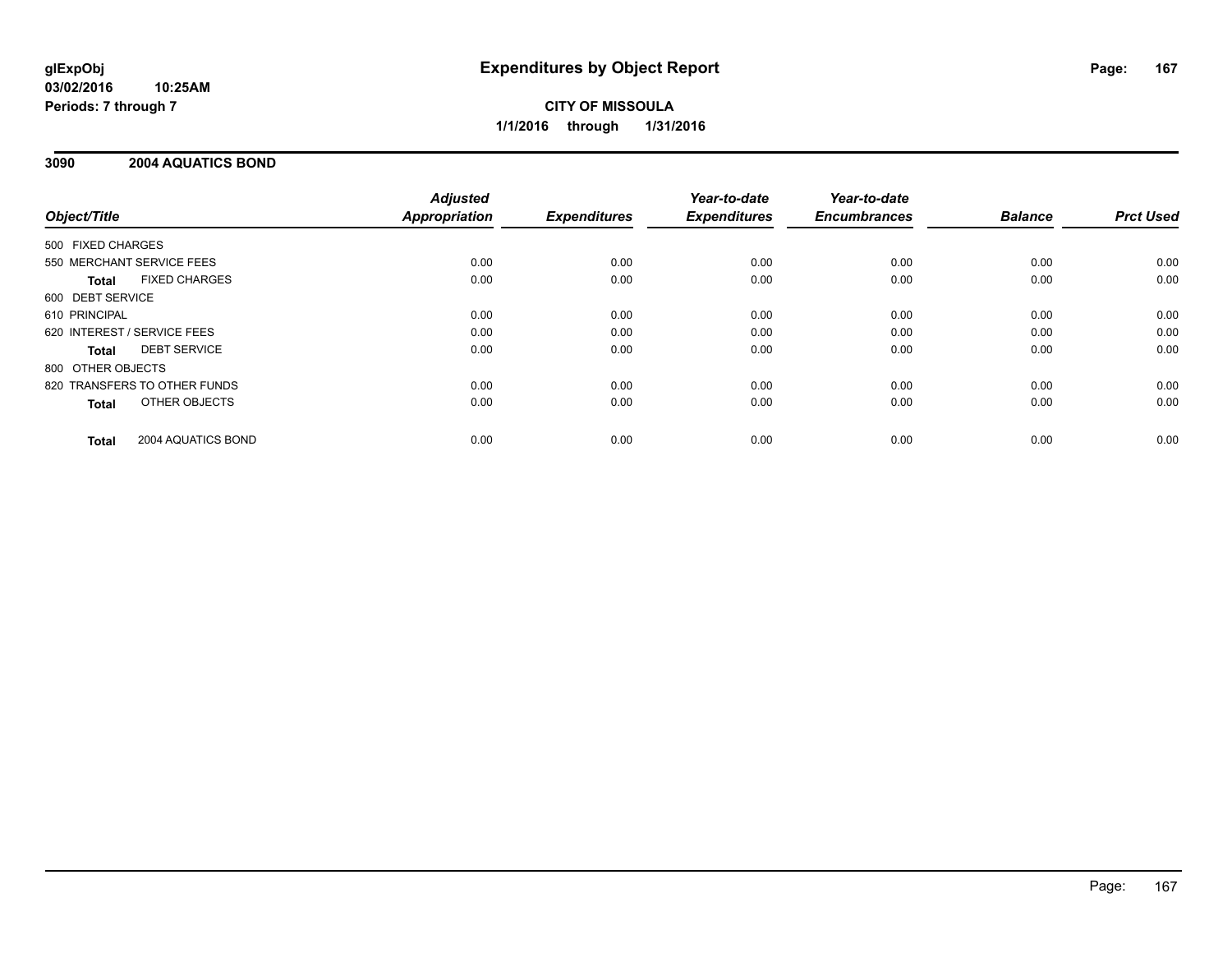### **3091 SERIES 2012A AQUATICS REFUNDING BOND**

|                                      | <b>Adjusted</b> |                     | Year-to-date        | Year-to-date        |                |                  |
|--------------------------------------|-----------------|---------------------|---------------------|---------------------|----------------|------------------|
| Object/Title                         | Appropriation   | <b>Expenditures</b> | <b>Expenditures</b> | <b>Encumbrances</b> | <b>Balance</b> | <b>Prct Used</b> |
| 500 FIXED CHARGES                    |                 |                     |                     |                     |                |                  |
| 550 MERCHANT SERVICE FEES            | 0.00            | 0.00                | 0.00                | 0.00                | 0.00           | 0.00             |
| <b>FIXED CHARGES</b><br><b>Total</b> | 0.00            | 0.00                | 0.00                | 0.00                | 0.00           | 0.00             |
| 600 DEBT SERVICE                     |                 |                     |                     |                     |                |                  |
| 610 PRINCIPAL                        | 505,000.00      | 0.00                | 0.00                | 0.00                | 505,000.00     | 0.00             |
| 620 INTEREST / SERVICE FEES          | 90.148.00       | 0.00                | 45.248.75           | 0.00                | 44,899.25      | 50.19            |
| <b>DEBT SERVICE</b><br><b>Total</b>  | 595.148.00      | 0.00                | 45,248.75           | 0.00                | 549,899.25     | 7.60             |
| 800 OTHER OBJECTS                    |                 |                     |                     |                     |                |                  |
| 820 TRANSFERS TO OTHER FUNDS         | 0.00            | 0.00                | 0.00                | 0.00                | 0.00           | 0.00             |
| OTHER OBJECTS<br><b>Total</b>        | 0.00            | 0.00                | 0.00                | 0.00                | 0.00           | 0.00             |
| NON-DEPARTMENTAL<br><b>Total</b>     | 595,148.00      | 0.00                | 45,248.75           | 0.00                | 549,899.25     | 7.60             |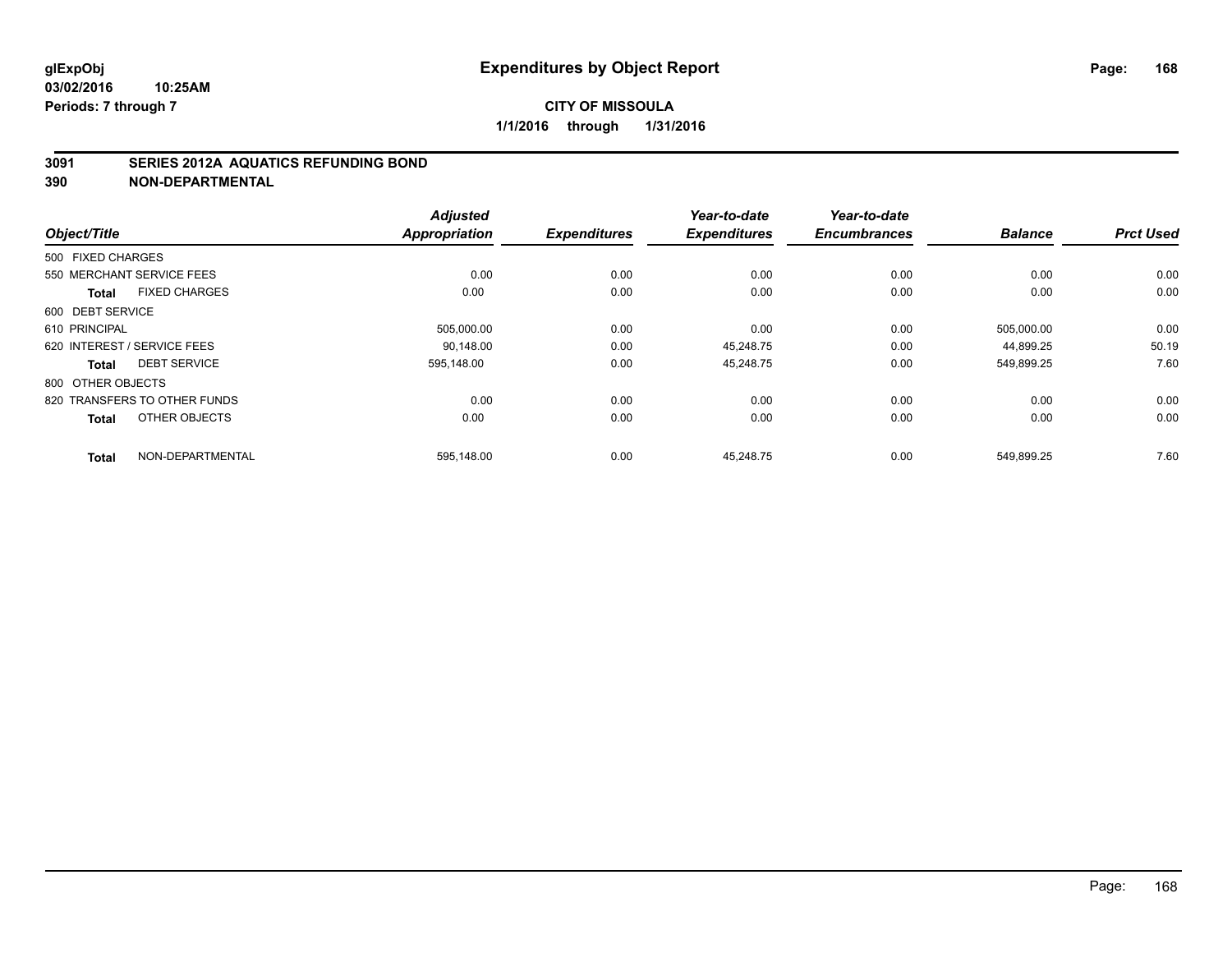**CITY OF MISSOULA 1/1/2016 through 1/31/2016**

### **3091 SERIES 2012A AQUATICS REFUNDING BOND**

| Object/Title      |                                   | <b>Adjusted</b><br>Appropriation | <b>Expenditures</b> | Year-to-date<br><b>Expenditures</b> | Year-to-date<br><b>Encumbrances</b> | <b>Balance</b> | <b>Prct Used</b> |
|-------------------|-----------------------------------|----------------------------------|---------------------|-------------------------------------|-------------------------------------|----------------|------------------|
| 500 FIXED CHARGES |                                   |                                  |                     |                                     |                                     |                |                  |
|                   |                                   |                                  |                     |                                     |                                     |                |                  |
|                   | 550 MERCHANT SERVICE FEES         | 0.00                             | 0.00                | 0.00                                | 0.00                                | 0.00           | 0.00             |
| <b>Total</b>      | <b>FIXED CHARGES</b>              | 0.00                             | 0.00                | 0.00                                | 0.00                                | 0.00           | 0.00             |
| 600 DEBT SERVICE  |                                   |                                  |                     |                                     |                                     |                |                  |
| 610 PRINCIPAL     |                                   | 505.000.00                       | 0.00                | 0.00                                | 0.00                                | 505.000.00     | 0.00             |
|                   | 620 INTEREST / SERVICE FEES       | 90,148.00                        | 0.00                | 45,248.75                           | 0.00                                | 44,899.25      | 50.19            |
| <b>Total</b>      | <b>DEBT SERVICE</b>               | 595,148.00                       | 0.00                | 45,248.75                           | 0.00                                | 549,899.25     | 7.60             |
| 800 OTHER OBJECTS |                                   |                                  |                     |                                     |                                     |                |                  |
|                   | 820 TRANSFERS TO OTHER FUNDS      | 0.00                             | 0.00                | 0.00                                | 0.00                                | 0.00           | 0.00             |
| Total             | OTHER OBJECTS                     | 0.00                             | 0.00                | 0.00                                | 0.00                                | 0.00           | 0.00             |
| <b>Total</b>      | SERIES 2012A AQUATICS REFUNDING B | 595.148.00                       | 0.00                | 45.248.75                           | 0.00                                | 549.899.25     | 7.60             |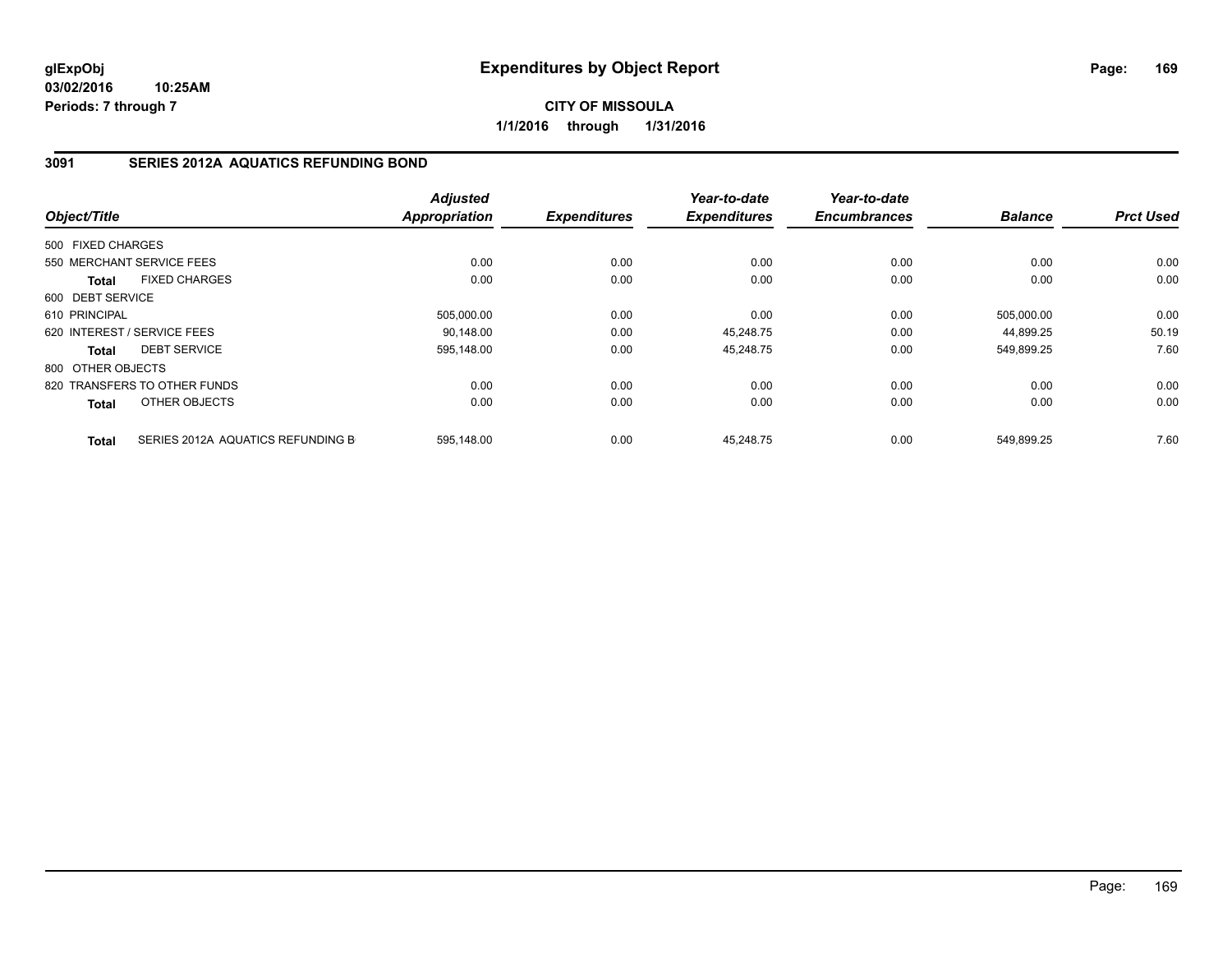#### **3092 Series 2013A GO REFUNDING BONDS**

| Object/Title                 |                      | <b>Adjusted</b><br><b>Appropriation</b> | <b>Expenditures</b> | Year-to-date<br><b>Expenditures</b> | Year-to-date<br><b>Encumbrances</b> | <b>Balance</b> | <b>Prct Used</b> |
|------------------------------|----------------------|-----------------------------------------|---------------------|-------------------------------------|-------------------------------------|----------------|------------------|
|                              |                      |                                         |                     |                                     |                                     |                |                  |
| 500 FIXED CHARGES            |                      |                                         |                     |                                     |                                     |                |                  |
| 550 MERCHANT SERVICE FEES    |                      | 0.00                                    | 0.00                | 0.00                                | 0.00                                | 0.00           | 0.00             |
| <b>Total</b>                 | <b>FIXED CHARGES</b> | 0.00                                    | 0.00                | 0.00                                | 0.00                                | 0.00           | 0.00             |
| 600 DEBT SERVICE             |                      |                                         |                     |                                     |                                     |                |                  |
| 610 PRINCIPAL                |                      | 580,000.00                              | 0.00                | 0.00                                | 0.00                                | 580,000.00     | 0.00             |
| 620 INTEREST / SERVICE FEES  |                      | 108,926.00                              | 350.00              | 54,638.00                           | 0.00                                | 54,288.00      | 50.16            |
| <b>Total</b>                 | <b>DEBT SERVICE</b>  | 688,926.00                              | 350.00              | 54,638.00                           | 0.00                                | 634,288.00     | 7.93             |
| 800 OTHER OBJECTS            |                      |                                         |                     |                                     |                                     |                |                  |
| 820 TRANSFERS TO OTHER FUNDS |                      | 0.00                                    | 0.00                | 0.00                                | 0.00                                | 0.00           | 0.00             |
| <b>Total</b>                 | OTHER OBJECTS        | 0.00                                    | 0.00                | 0.00                                | 0.00                                | 0.00           | 0.00             |
| <b>Total</b>                 | NON-DEPARTMENTAL     | 688,926.00                              | 350.00              | 54,638.00                           | 0.00                                | 634,288.00     | 7.93             |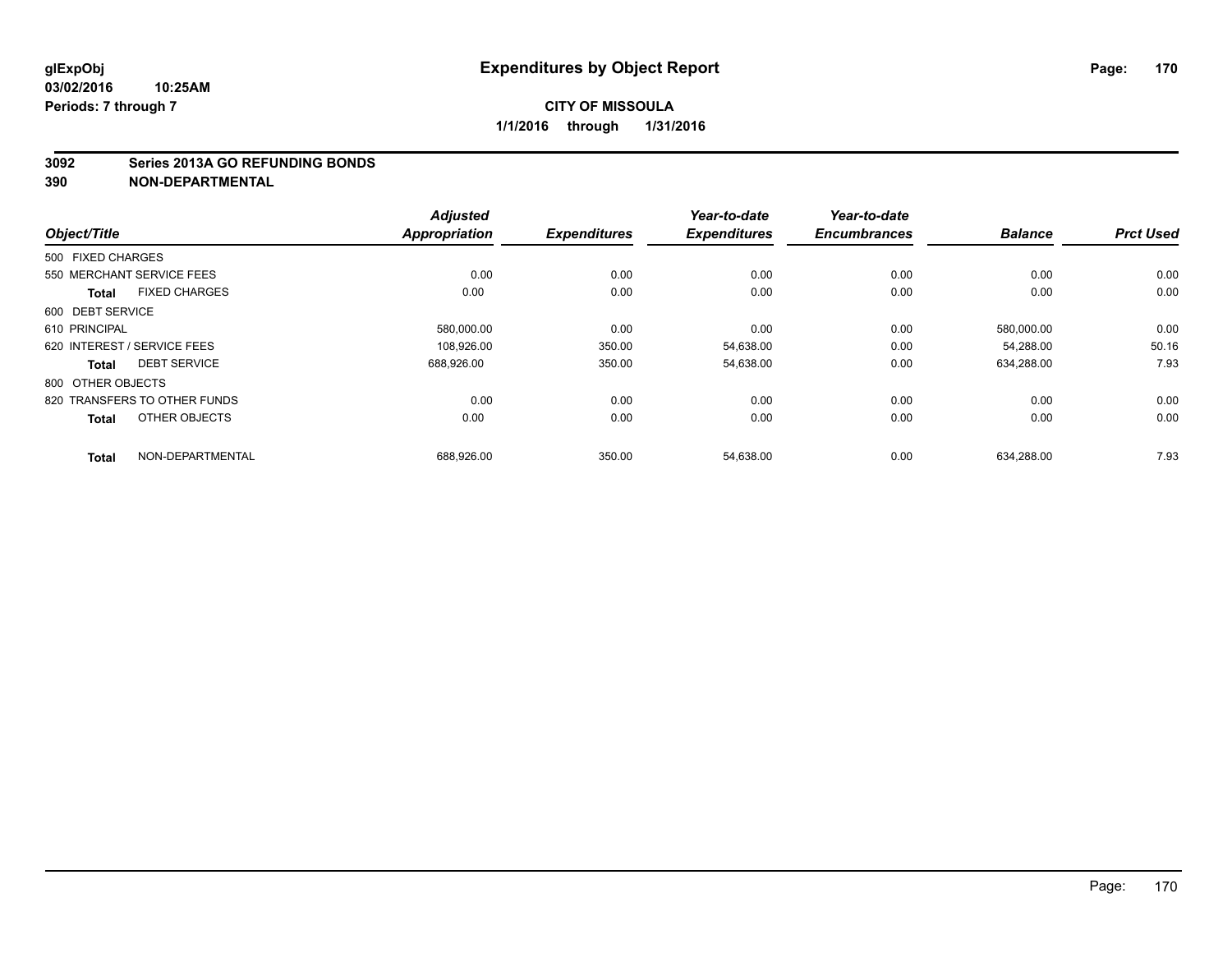## **3092 Series 2013A GO REFUNDING BONDS**

| Object/Title      |                                 | <b>Adjusted</b><br>Appropriation | <b>Expenditures</b> | Year-to-date<br><b>Expenditures</b> | Year-to-date<br><b>Encumbrances</b> | <b>Balance</b> | <b>Prct Used</b> |
|-------------------|---------------------------------|----------------------------------|---------------------|-------------------------------------|-------------------------------------|----------------|------------------|
|                   |                                 |                                  |                     |                                     |                                     |                |                  |
| 500 FIXED CHARGES |                                 |                                  |                     |                                     |                                     |                |                  |
|                   | 550 MERCHANT SERVICE FEES       | 0.00                             | 0.00                | 0.00                                | 0.00                                | 0.00           | 0.00             |
| <b>Total</b>      | <b>FIXED CHARGES</b>            | 0.00                             | 0.00                | 0.00                                | 0.00                                | 0.00           | 0.00             |
| 600 DEBT SERVICE  |                                 |                                  |                     |                                     |                                     |                |                  |
| 610 PRINCIPAL     |                                 | 580.000.00                       | 0.00                | 0.00                                | 0.00                                | 580,000.00     | 0.00             |
|                   | 620 INTEREST / SERVICE FEES     | 108.926.00                       | 350.00              | 54,638.00                           | 0.00                                | 54.288.00      | 50.16            |
| <b>Total</b>      | <b>DEBT SERVICE</b>             | 688,926.00                       | 350.00              | 54,638.00                           | 0.00                                | 634,288.00     | 7.93             |
| 800 OTHER OBJECTS |                                 |                                  |                     |                                     |                                     |                |                  |
|                   | 820 TRANSFERS TO OTHER FUNDS    | 0.00                             | 0.00                | 0.00                                | 0.00                                | 0.00           | 0.00             |
| Total             | OTHER OBJECTS                   | 0.00                             | 0.00                | 0.00                                | 0.00                                | 0.00           | 0.00             |
| <b>Total</b>      | Series 2013A GO REFUNDING BONDS | 688.926.00                       | 350.00              | 54,638.00                           | 0.00                                | 634.288.00     | 7.93             |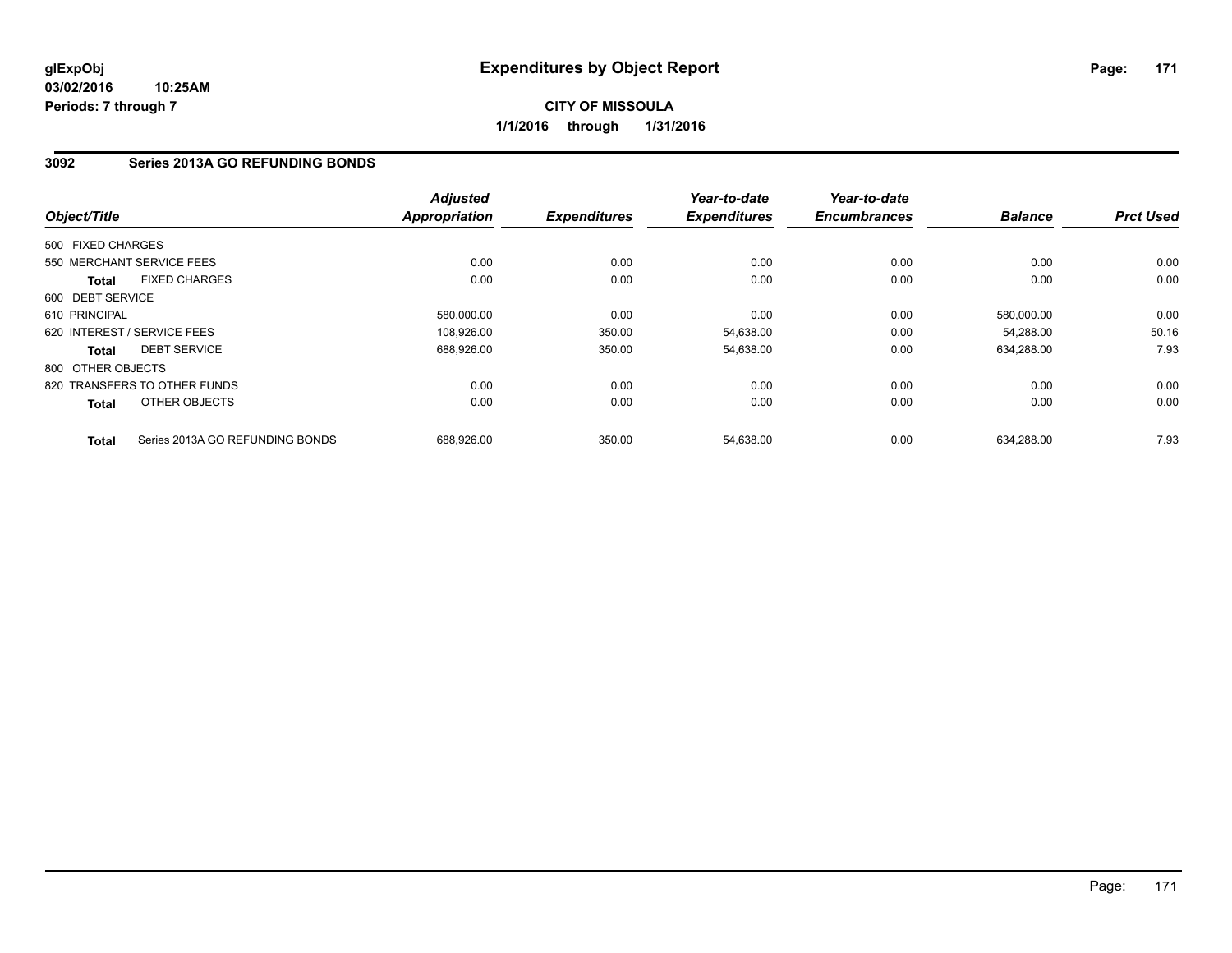#### **3095 2004 REFUNDING BONDS DEBT SERVICE**

|                                      | <b>Adjusted</b> |                     | Year-to-date        | Year-to-date<br><b>Encumbrances</b> | <b>Balance</b> | <b>Prct Used</b> |
|--------------------------------------|-----------------|---------------------|---------------------|-------------------------------------|----------------|------------------|
| Object/Title                         | Appropriation   | <b>Expenditures</b> | <b>Expenditures</b> |                                     |                |                  |
| 500 FIXED CHARGES                    |                 |                     |                     |                                     |                |                  |
| 550 MERCHANT SERVICE FEES            | 0.00            | 0.00                | 0.00                | 0.00                                | 0.00           | 0.00             |
| <b>FIXED CHARGES</b><br><b>Total</b> | 0.00            | 0.00                | 0.00                | 0.00                                | 0.00           | 0.00             |
| 600 DEBT SERVICE                     |                 |                     |                     |                                     |                |                  |
| 610 PRINCIPAL                        | 0.00            | 0.00                | 0.00                | 0.00                                | 0.00           | 0.00             |
| 620 INTEREST / SERVICE FEES          | 0.00            | 0.00                | 3,100.00            | 0.00                                | $-3,100.00$    | 0.00             |
| <b>DEBT SERVICE</b><br><b>Total</b>  | 0.00            | 0.00                | 3,100.00            | 0.00                                | $-3,100.00$    | 0.00             |
| NON-DEPARTMENTAL<br><b>Total</b>     | 0.00            | 0.00                | 3,100.00            | 0.00                                | $-3,100.00$    | 0.00             |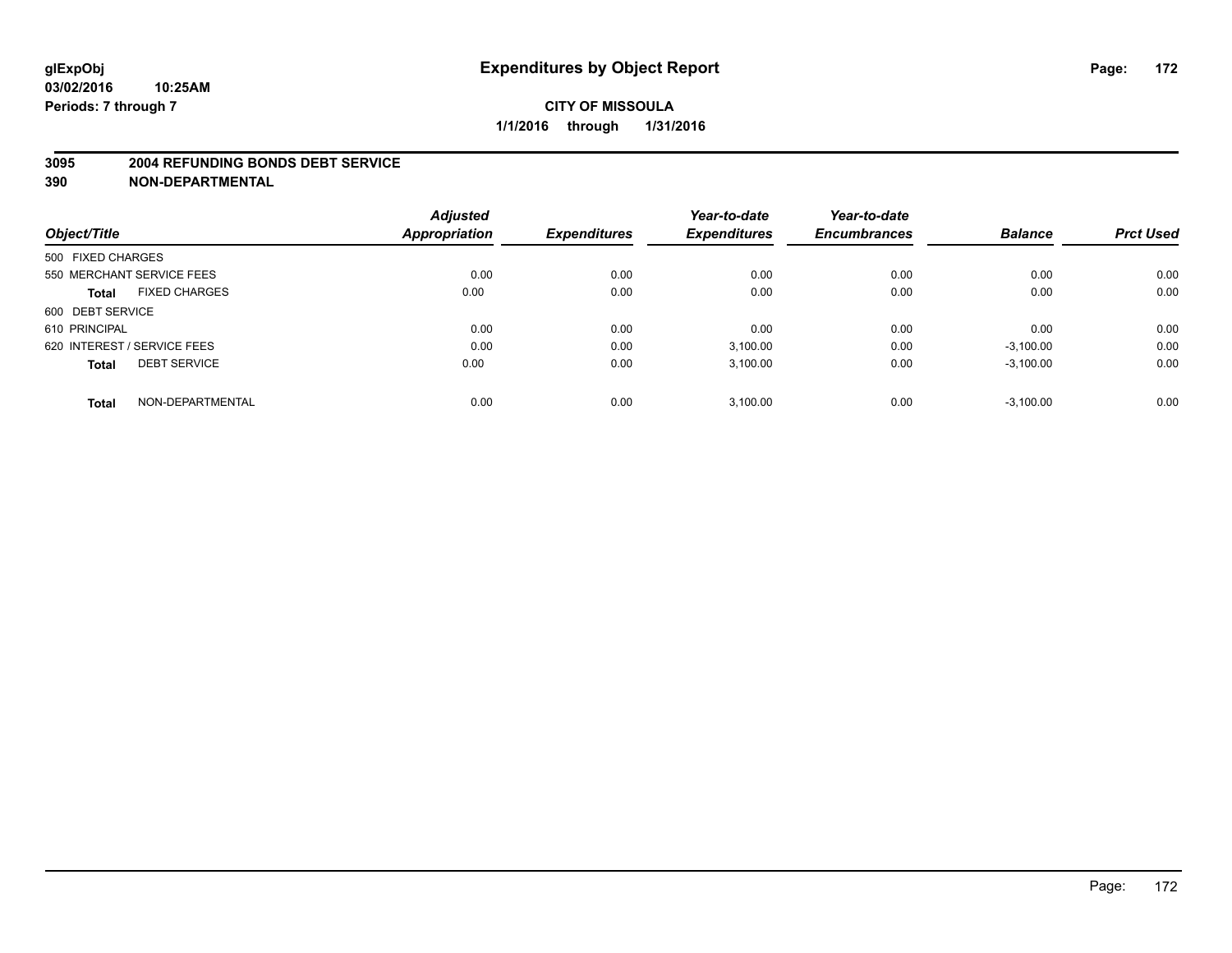**CITY OF MISSOULA 1/1/2016 through 1/31/2016**

### **3095 2004 REFUNDING BONDS DEBT SERVICE**

| Object/Title                |                                   | <b>Adjusted</b><br>Appropriation | <b>Expenditures</b> | Year-to-date<br><b>Expenditures</b> | Year-to-date<br><b>Encumbrances</b> | <b>Balance</b> | <b>Prct Used</b> |
|-----------------------------|-----------------------------------|----------------------------------|---------------------|-------------------------------------|-------------------------------------|----------------|------------------|
| 500 FIXED CHARGES           |                                   |                                  |                     |                                     |                                     |                |                  |
| 550 MERCHANT SERVICE FEES   |                                   | 0.00                             | 0.00                | 0.00                                | 0.00                                | 0.00           | 0.00             |
| <b>Total</b>                | <b>FIXED CHARGES</b>              | 0.00                             | 0.00                | 0.00                                | 0.00                                | 0.00           | 0.00             |
| 600 DEBT SERVICE            |                                   |                                  |                     |                                     |                                     |                |                  |
| 610 PRINCIPAL               |                                   | 0.00                             | 0.00                | 0.00                                | 0.00                                | 0.00           | 0.00             |
| 620 INTEREST / SERVICE FEES |                                   | 0.00                             | 0.00                | 3,100.00                            | 0.00                                | $-3,100.00$    | 0.00             |
| <b>Total</b>                | <b>DEBT SERVICE</b>               | 0.00                             | 0.00                | 3.100.00                            | 0.00                                | $-3.100.00$    | 0.00             |
| <b>Total</b>                | 2004 REFUNDING BONDS DEBT SERVICE | 0.00                             | 0.00                | 3.100.00                            | 0.00                                | $-3.100.00$    | 0.00             |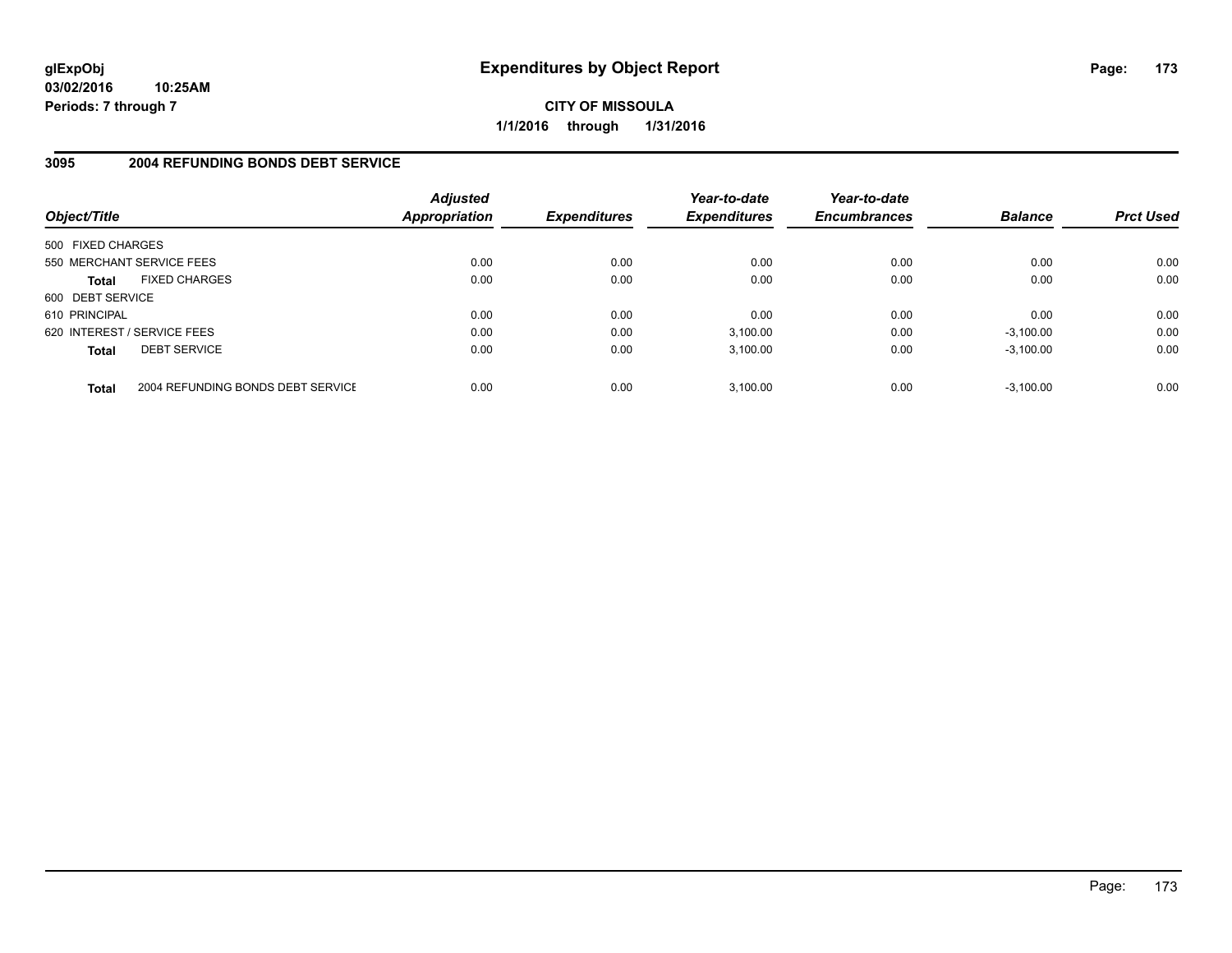**3096 NEW FIRE STATION GO BOND**

|                              |                      | <b>Adjusted</b>      |                     | Year-to-date        | Year-to-date        |                |                  |
|------------------------------|----------------------|----------------------|---------------------|---------------------|---------------------|----------------|------------------|
| Object/Title                 |                      | <b>Appropriation</b> | <b>Expenditures</b> | <b>Expenditures</b> | <b>Encumbrances</b> | <b>Balance</b> | <b>Prct Used</b> |
| 500 FIXED CHARGES            |                      |                      |                     |                     |                     |                |                  |
| 550 MERCHANT SERVICE FEES    |                      | 0.00                 | 0.00                | 0.00                | 0.00                | 0.00           | 0.00             |
| <b>Total</b>                 | <b>FIXED CHARGES</b> | 0.00                 | 0.00                | 0.00                | 0.00                | 0.00           | 0.00             |
| 600 DEBT SERVICE             |                      |                      |                     |                     |                     |                |                  |
| 610 PRINCIPAL                |                      | 3,876,559.00         | 0.00                | 0.00                | 0.00                | 3,876,559.00   | 0.00             |
| 620 INTEREST / SERVICE FEES  |                      | 12,500.00            | 0.00                | 6,425.00            | 0.00                | 6.075.00       | 51.40            |
| <b>Total</b>                 | <b>DEBT SERVICE</b>  | 3,889,059.00         | 0.00                | 6,425.00            | 0.00                | 3,882,634.00   | 0.17             |
| 800 OTHER OBJECTS            |                      |                      |                     |                     |                     |                |                  |
| 820 TRANSFERS TO OTHER FUNDS |                      | 0.00                 | 0.00                | 0.00                | 0.00                | 0.00           | 0.00             |
| <b>Total</b>                 | OTHER OBJECTS        | 0.00                 | 0.00                | 0.00                | 0.00                | 0.00           | 0.00             |
| <b>Total</b>                 | NON-DEPARTMENTAL     | 3,889,059.00         | 0.00                | 6,425.00            | 0.00                | 3,882,634.00   | 0.17             |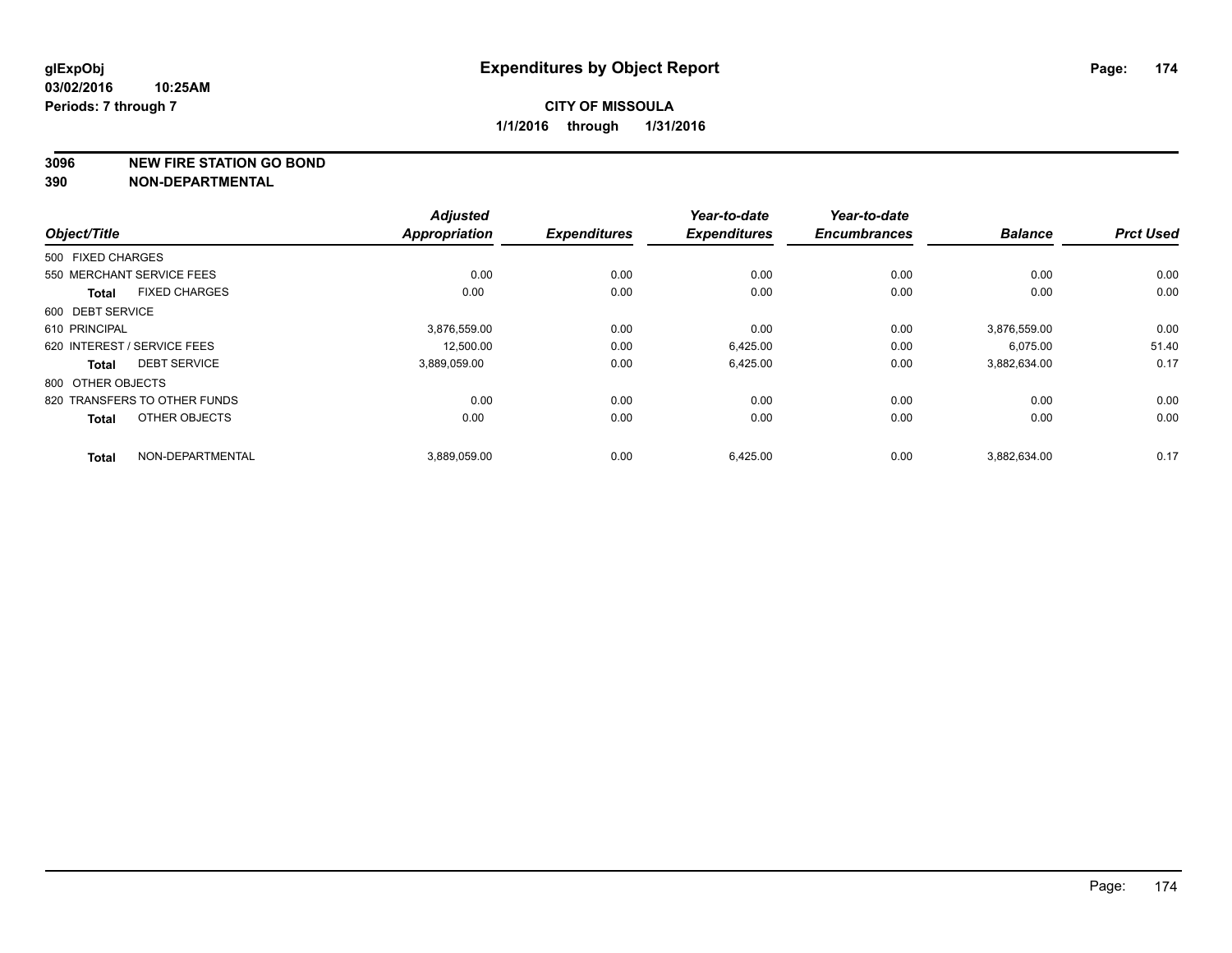### **3096 NEW FIRE STATION GO BOND**

|                   |                              | <b>Adjusted</b>      |                     | Year-to-date        | Year-to-date        |                |                  |
|-------------------|------------------------------|----------------------|---------------------|---------------------|---------------------|----------------|------------------|
| Object/Title      |                              | <b>Appropriation</b> | <b>Expenditures</b> | <b>Expenditures</b> | <b>Encumbrances</b> | <b>Balance</b> | <b>Prct Used</b> |
| 500 FIXED CHARGES |                              |                      |                     |                     |                     |                |                  |
|                   | 550 MERCHANT SERVICE FEES    | 0.00                 | 0.00                | 0.00                | 0.00                | 0.00           | 0.00             |
| Total             | <b>FIXED CHARGES</b>         | 0.00                 | 0.00                | 0.00                | 0.00                | 0.00           | 0.00             |
| 600 DEBT SERVICE  |                              |                      |                     |                     |                     |                |                  |
| 610 PRINCIPAL     |                              | 3,876,559.00         | 0.00                | 0.00                | 0.00                | 3,876,559.00   | 0.00             |
|                   | 620 INTEREST / SERVICE FEES  | 12,500.00            | 0.00                | 6,425.00            | 0.00                | 6,075.00       | 51.40            |
| Total             | <b>DEBT SERVICE</b>          | 3,889,059.00         | 0.00                | 6,425.00            | 0.00                | 3,882,634.00   | 0.17             |
| 800 OTHER OBJECTS |                              |                      |                     |                     |                     |                |                  |
|                   | 820 TRANSFERS TO OTHER FUNDS | 0.00                 | 0.00                | 0.00                | 0.00                | 0.00           | 0.00             |
| Total             | OTHER OBJECTS                | 0.00                 | 0.00                | 0.00                | 0.00                | 0.00           | 0.00             |
| <b>Total</b>      | NEW FIRE STATION GO BOND     | 3.889.059.00         | 0.00                | 6,425.00            | 0.00                | 3.882.634.00   | 0.17             |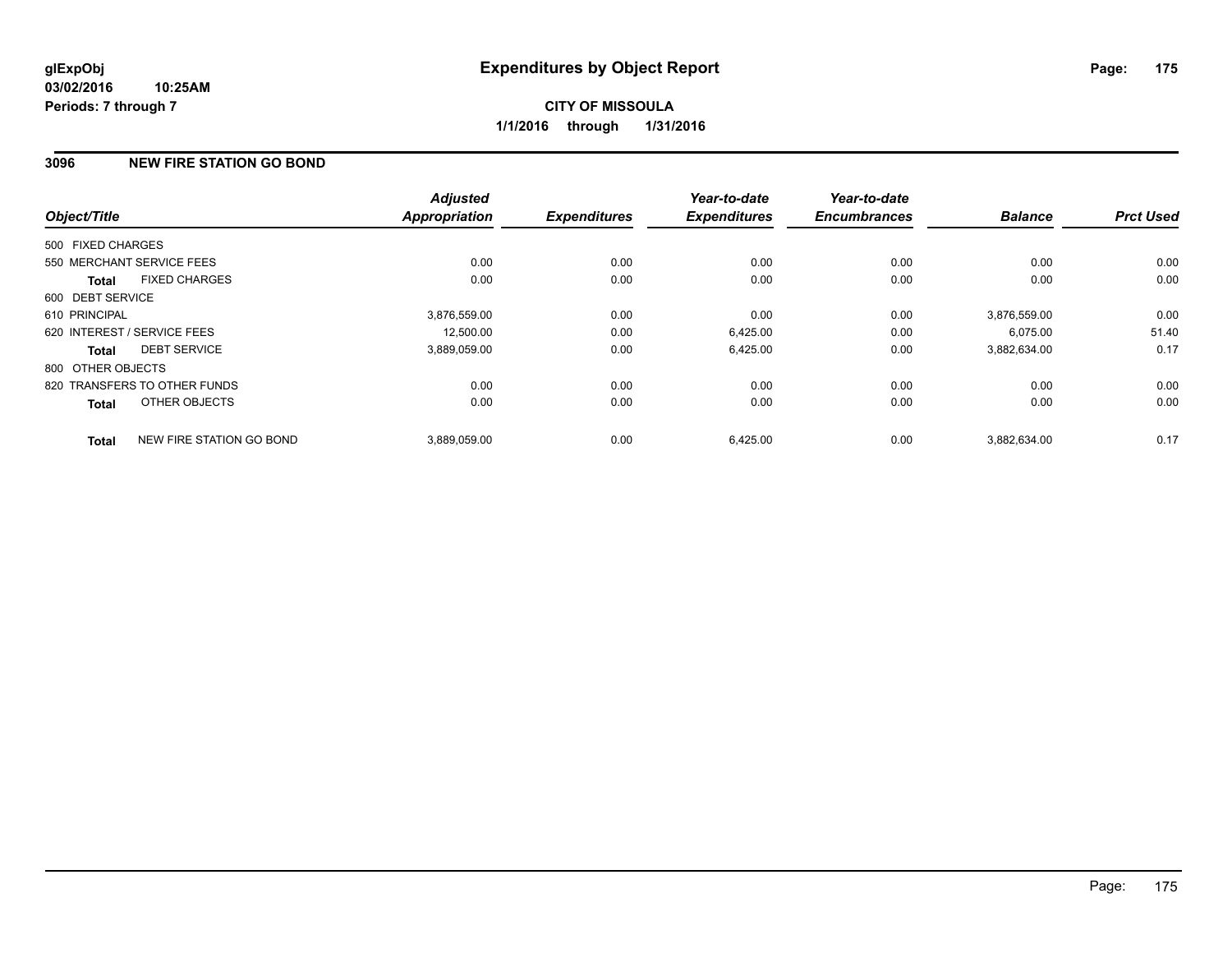**3097 2007 REFUNDING BONDS**

| Object/Title                         | <b>Adjusted</b><br><b>Appropriation</b> | <b>Expenditures</b> | Year-to-date<br><b>Expenditures</b> | Year-to-date<br><b>Encumbrances</b> | <b>Balance</b> | <b>Prct Used</b> |
|--------------------------------------|-----------------------------------------|---------------------|-------------------------------------|-------------------------------------|----------------|------------------|
| 500 FIXED CHARGES                    |                                         |                     |                                     |                                     |                |                  |
| 500 FIXED CHARGES                    | 0.00                                    | 0.00                | 0.00                                | 0.00                                | 0.00           | 0.00             |
| 550 MERCHANT SERVICE FEES            | 0.00                                    | 0.00                | 0.00                                | 0.00                                | 0.00           | 0.00             |
| <b>FIXED CHARGES</b><br><b>Total</b> | 0.00                                    | 0.00                | 0.00                                | 0.00                                | 0.00           | 0.00             |
| 600 DEBT SERVICE                     |                                         |                     |                                     |                                     |                |                  |
| 610 PRINCIPAL                        | 0.00                                    | 0.00                | 0.00                                | 0.00                                | 0.00           | 0.00             |
| 620 INTEREST / SERVICE FEES          | 0.00                                    | 0.00                | 0.00                                | 0.00                                | 0.00           | 0.00             |
| <b>DEBT SERVICE</b><br><b>Total</b>  | 0.00                                    | 0.00                | 0.00                                | 0.00                                | 0.00           | 0.00             |
| NON-DEPARTMENTAL<br><b>Total</b>     | 0.00                                    | 0.00                | 0.00                                | 0.00                                | 0.00           | 0.00             |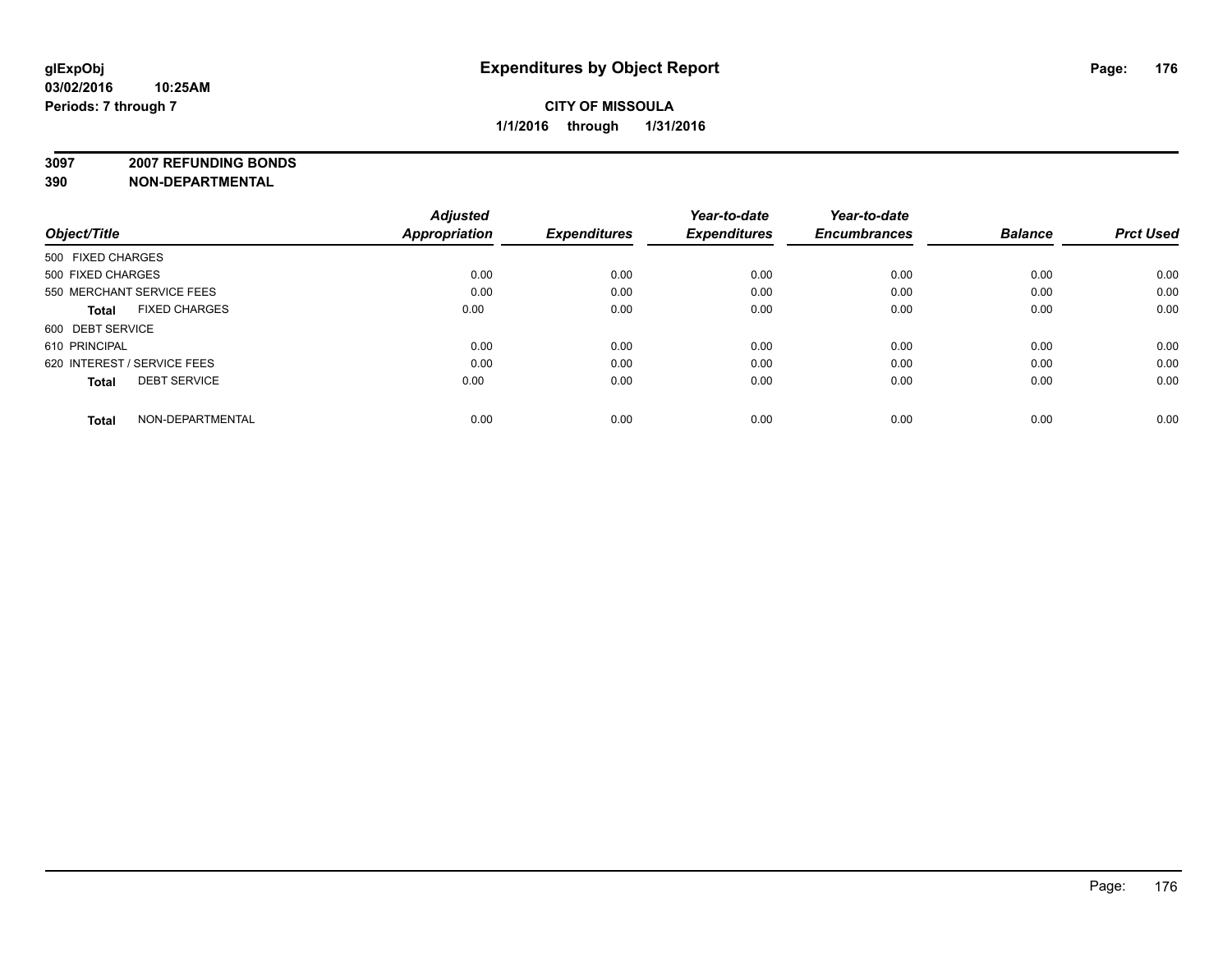## **CITY OF MISSOULA 1/1/2016 through 1/31/2016**

### **3097 2007 REFUNDING BONDS**

| Object/Title                |                      | <b>Adjusted</b><br><b>Appropriation</b> | <b>Expenditures</b> | Year-to-date<br><b>Expenditures</b> | Year-to-date<br><b>Encumbrances</b> | <b>Balance</b> | <b>Prct Used</b> |
|-----------------------------|----------------------|-----------------------------------------|---------------------|-------------------------------------|-------------------------------------|----------------|------------------|
| 500 FIXED CHARGES           |                      |                                         |                     |                                     |                                     |                |                  |
| 500 FIXED CHARGES           |                      | 0.00                                    | 0.00                | 0.00                                | 0.00                                | 0.00           | 0.00             |
| 550 MERCHANT SERVICE FEES   |                      | 0.00                                    | 0.00                | 0.00                                | 0.00                                | 0.00           | 0.00             |
| <b>Total</b>                | <b>FIXED CHARGES</b> | 0.00                                    | 0.00                | 0.00                                | 0.00                                | 0.00           | 0.00             |
| 600 DEBT SERVICE            |                      |                                         |                     |                                     |                                     |                |                  |
| 610 PRINCIPAL               |                      | 0.00                                    | 0.00                | 0.00                                | 0.00                                | 0.00           | 0.00             |
| 620 INTEREST / SERVICE FEES |                      | 0.00                                    | 0.00                | 0.00                                | 0.00                                | 0.00           | 0.00             |
| <b>Total</b>                | <b>DEBT SERVICE</b>  | 0.00                                    | 0.00                | 0.00                                | 0.00                                | 0.00           | 0.00             |
| <b>Total</b>                | 2007 REFUNDING BONDS | 0.00                                    | 0.00                | 0.00                                | 0.00                                | 0.00           | 0.00             |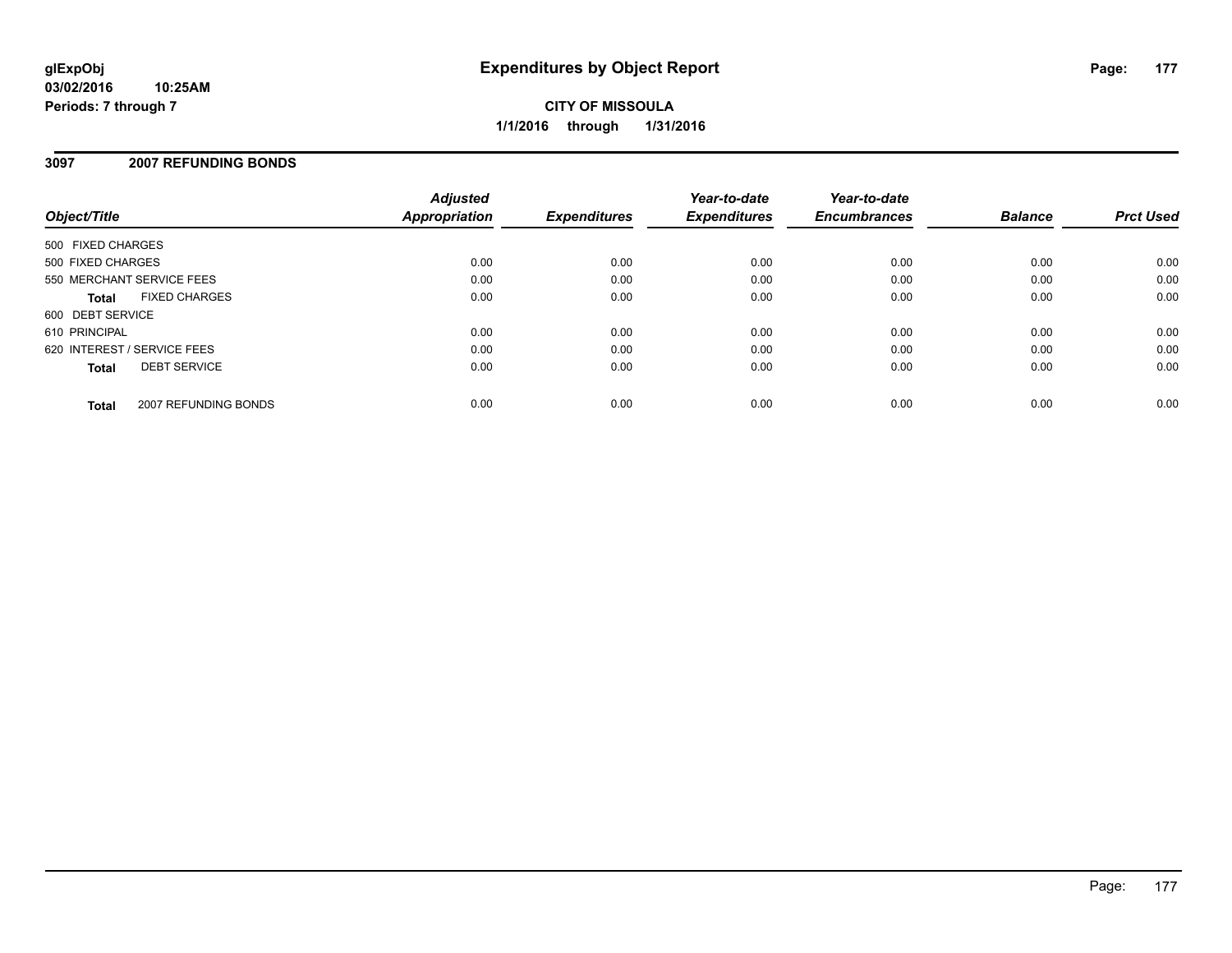### **CITY OF MISSOULA 1/1/2016 through 1/31/2016**

#### **3100 SIDEWALK & CURB WARRANTS FUND**

| Object/Title                         | <b>Adjusted</b><br><b>Appropriation</b> | <b>Expenditures</b> | Year-to-date<br><b>Expenditures</b> | Year-to-date<br><b>Encumbrances</b> | <b>Balance</b> | <b>Prct Used</b> |
|--------------------------------------|-----------------------------------------|---------------------|-------------------------------------|-------------------------------------|----------------|------------------|
| 500 FIXED CHARGES                    |                                         |                     |                                     |                                     |                |                  |
| 550 MERCHANT SERVICE FEES            | 0.00                                    | 0.00                | 0.00                                | 0.00                                | 0.00           | 0.00             |
| <b>FIXED CHARGES</b><br><b>Total</b> | 0.00                                    | 0.00                | 0.00                                | 0.00                                | 0.00           | 0.00             |
| 600 DEBT SERVICE                     |                                         |                     |                                     |                                     |                |                  |
| 610 PRINCIPAL                        | 0.00                                    | 0.00                | 0.00                                | 0.00                                | 0.00           | 0.00             |
| 620 INTEREST / SERVICE FEES          | 0.00                                    | 0.00                | 0.00                                | 0.00                                | 0.00           | 0.00             |
| <b>DEBT SERVICE</b><br><b>Total</b>  | 0.00                                    | 0.00                | 0.00                                | 0.00                                | 0.00           | 0.00             |
| 800 OTHER OBJECTS                    |                                         |                     |                                     |                                     |                |                  |
| 820 TRANSFERS TO OTHER FUNDS         | 0.00                                    | 0.00                | 0.00                                | 0.00                                | 0.00           | 0.00             |
| OTHER OBJECTS<br><b>Total</b>        | 0.00                                    | 0.00                | 0.00                                | 0.00                                | 0.00           | 0.00             |
|                                      |                                         |                     |                                     |                                     |                |                  |
| NON-DEPARTMENTAL<br><b>Total</b>     | 0.00                                    | 0.00                | 0.00                                | 0.00                                | 0.00           | 0.00             |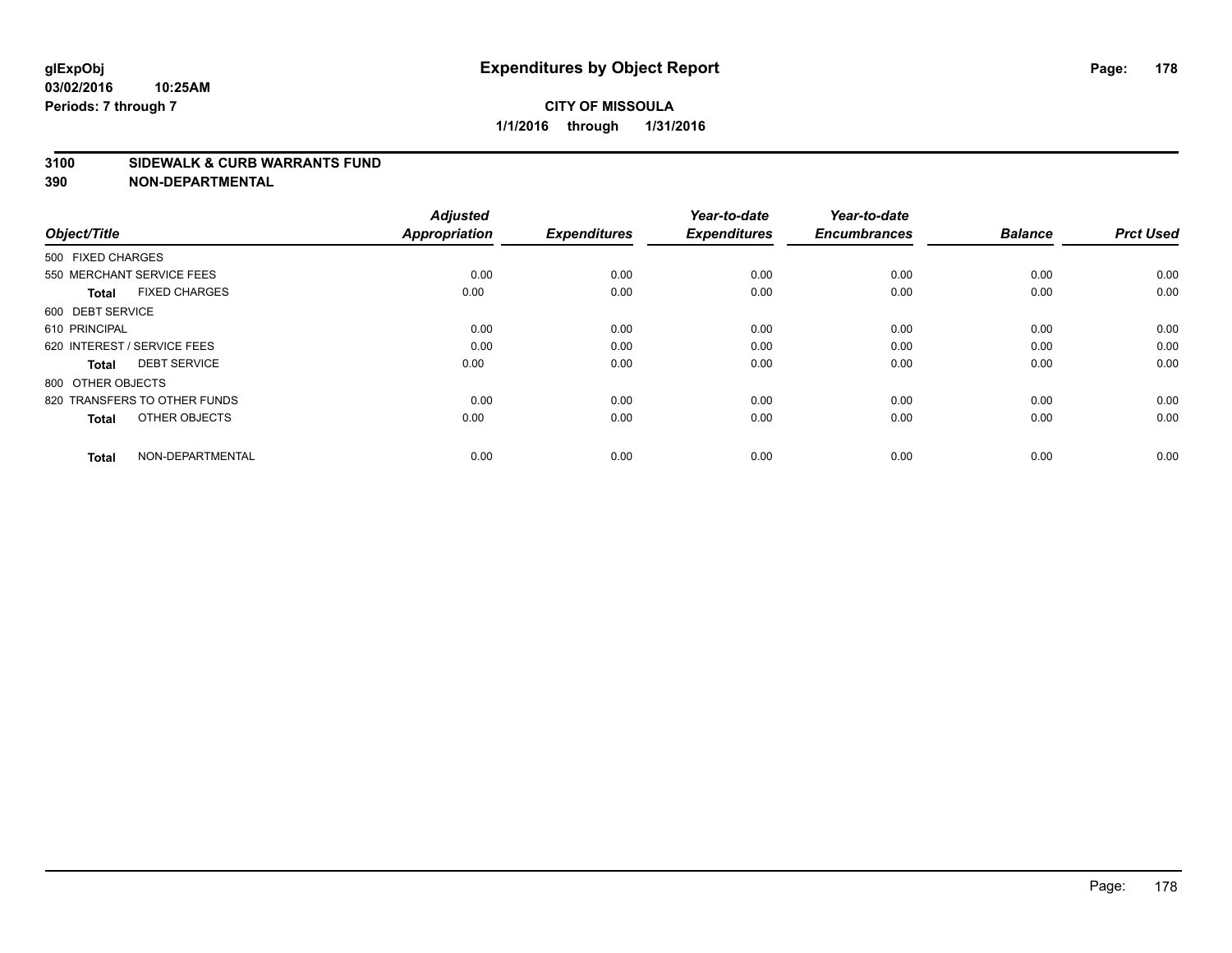### **3100 SIDEWALK & CURB WARRANTS FUND**

| Object/Title      |                               | <b>Adjusted</b><br><b>Appropriation</b> | <b>Expenditures</b> | Year-to-date<br><b>Expenditures</b> | Year-to-date<br><b>Encumbrances</b> | <b>Balance</b> | <b>Prct Used</b> |
|-------------------|-------------------------------|-----------------------------------------|---------------------|-------------------------------------|-------------------------------------|----------------|------------------|
| 500 FIXED CHARGES |                               |                                         |                     |                                     |                                     |                |                  |
|                   | 550 MERCHANT SERVICE FEES     | 0.00                                    | 0.00                | 0.00                                | 0.00                                | 0.00           | 0.00             |
| <b>Total</b>      | <b>FIXED CHARGES</b>          | 0.00                                    | 0.00                | 0.00                                | 0.00                                | 0.00           | 0.00             |
| 600 DEBT SERVICE  |                               |                                         |                     |                                     |                                     |                |                  |
| 610 PRINCIPAL     |                               | 0.00                                    | 0.00                | 0.00                                | 0.00                                | 0.00           | 0.00             |
|                   | 620 INTEREST / SERVICE FEES   | 0.00                                    | 0.00                | 0.00                                | 0.00                                | 0.00           | 0.00             |
| <b>Total</b>      | <b>DEBT SERVICE</b>           | 0.00                                    | 0.00                | 0.00                                | 0.00                                | 0.00           | 0.00             |
| 800 OTHER OBJECTS |                               |                                         |                     |                                     |                                     |                |                  |
|                   | 820 TRANSFERS TO OTHER FUNDS  | 0.00                                    | 0.00                | 0.00                                | 0.00                                | 0.00           | 0.00             |
| <b>Total</b>      | OTHER OBJECTS                 | 0.00                                    | 0.00                | 0.00                                | 0.00                                | 0.00           | 0.00             |
| <b>Total</b>      | SIDEWALK & CURB WARRANTS FUND | 0.00                                    | 0.00                | 0.00                                | 0.00                                | 0.00           | 0.00             |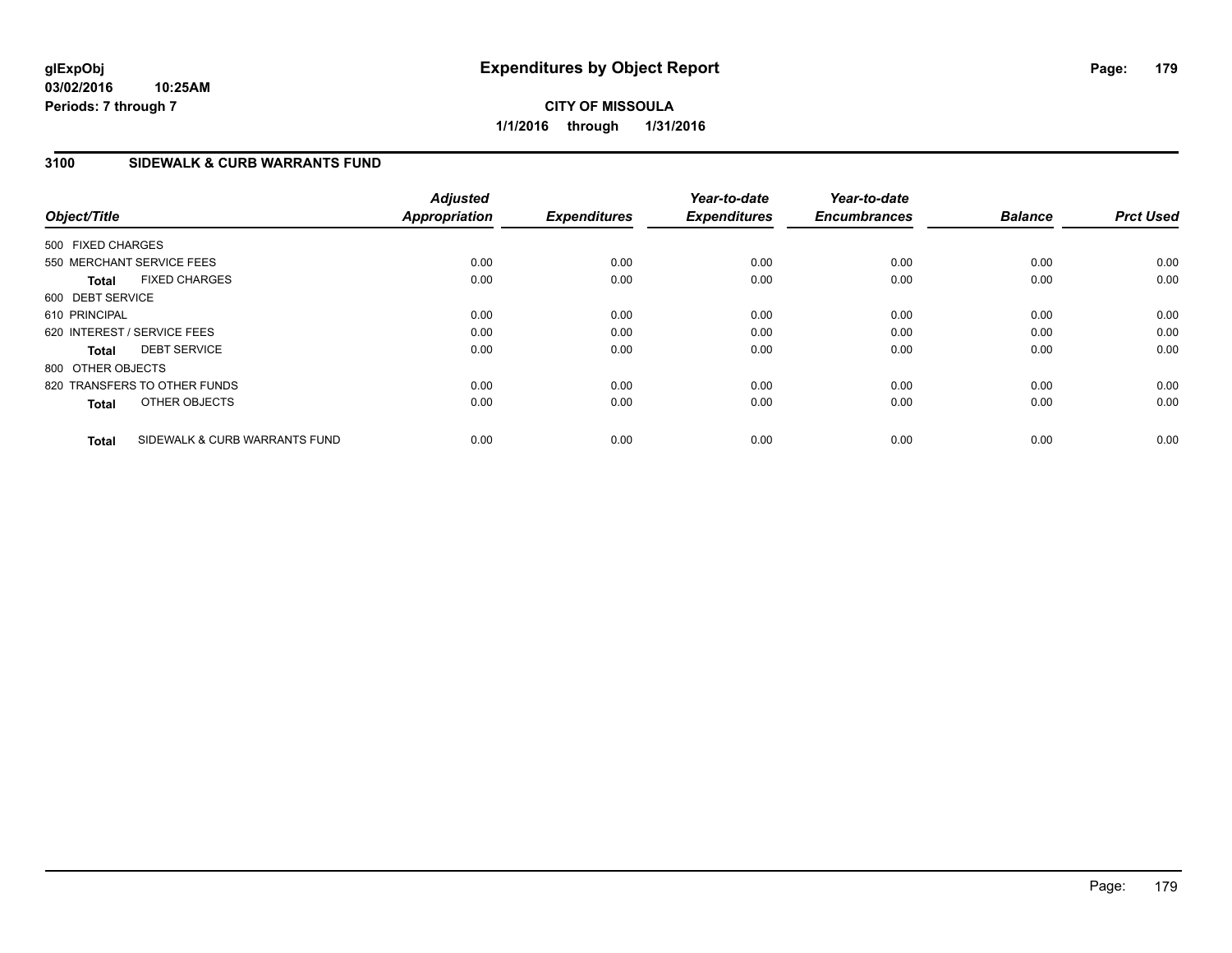#### **3200 FY99 SIDEWALK & CURB DEBT SERVICE FUND**

| Object/Title                         | <b>Adjusted</b><br>Appropriation | <b>Expenditures</b> | Year-to-date<br><b>Expenditures</b> | Year-to-date<br><b>Encumbrances</b> | <b>Balance</b> | <b>Prct Used</b> |
|--------------------------------------|----------------------------------|---------------------|-------------------------------------|-------------------------------------|----------------|------------------|
|                                      |                                  |                     |                                     |                                     |                |                  |
| 500 FIXED CHARGES                    |                                  |                     |                                     |                                     |                |                  |
| 550 MERCHANT SERVICE FEES            | 0.00                             | 0.00                | 0.00                                | 0.00                                | 0.00           | 0.00             |
| <b>FIXED CHARGES</b><br><b>Total</b> | 0.00                             | 0.00                | 0.00                                | 0.00                                | 0.00           | 0.00             |
| 600 DEBT SERVICE                     |                                  |                     |                                     |                                     |                |                  |
| 610 PRINCIPAL                        | 0.00                             | 0.00                | 0.00                                | 0.00                                | 0.00           | 0.00             |
| 620 INTEREST / SERVICE FEES          | 0.00                             | 0.00                | 0.00                                | 0.00                                | 0.00           | 0.00             |
| <b>DEBT SERVICE</b><br><b>Total</b>  | 0.00                             | 0.00                | 0.00                                | 0.00                                | 0.00           | 0.00             |
| 800 OTHER OBJECTS                    |                                  |                     |                                     |                                     |                |                  |
| 820 TRANSFERS TO OTHER FUNDS         | 0.00                             | 0.00                | 0.00                                | 0.00                                | 0.00           | 0.00             |
| OTHER OBJECTS<br><b>Total</b>        | 0.00                             | 0.00                | 0.00                                | 0.00                                | 0.00           | 0.00             |
|                                      |                                  |                     |                                     |                                     |                |                  |
| NON-DEPARTMENTAL<br><b>Total</b>     | 0.00                             | 0.00                | 0.00                                | 0.00                                | 0.00           | 0.00             |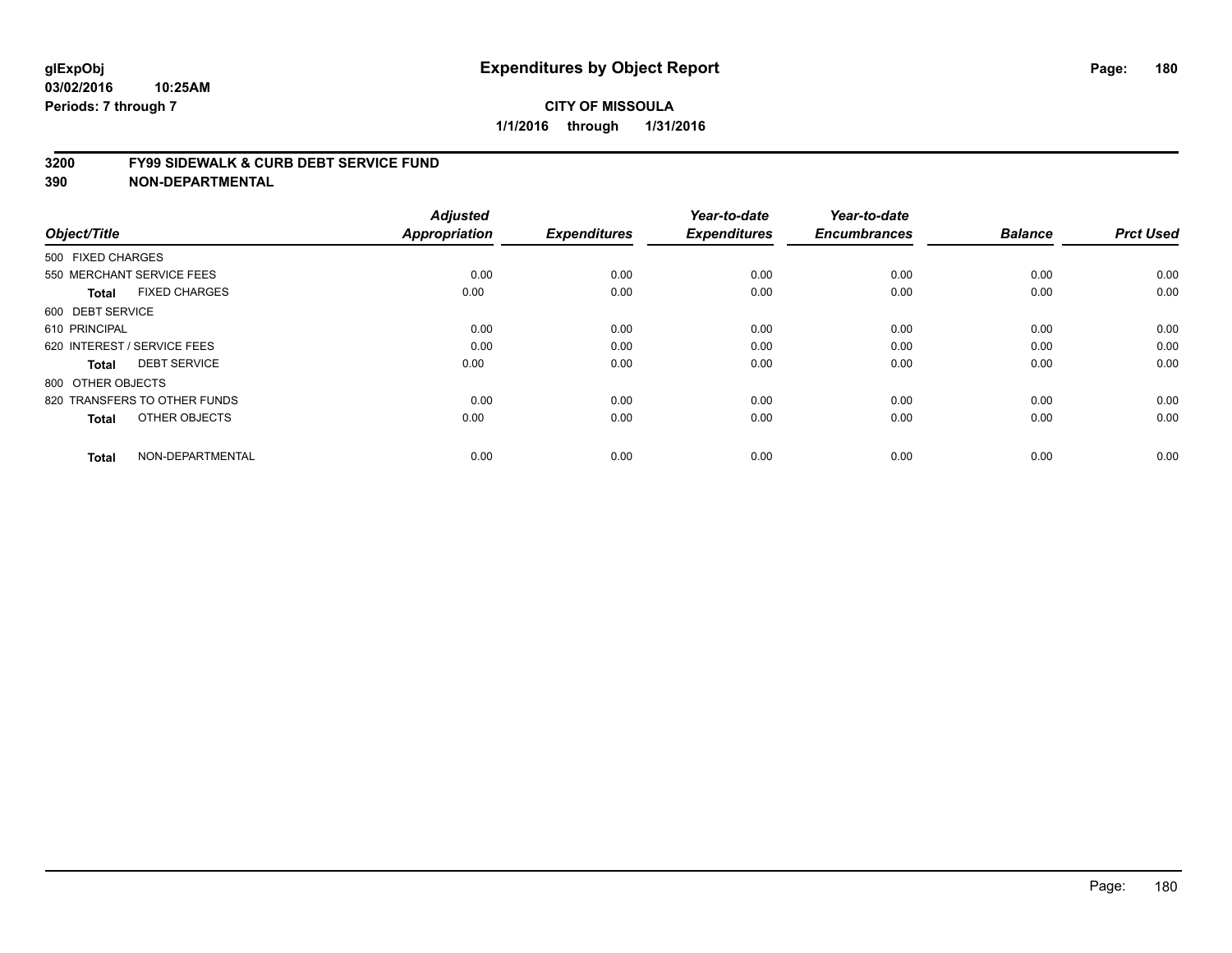**03/02/2016 10:25AM Periods: 7 through 7**

## **CITY OF MISSOULA 1/1/2016 through 1/31/2016**

## **3200 FY99 SIDEWALK & CURB DEBT SERVICE FUND**

| Object/Title      |                                              | <b>Adjusted</b><br><b>Appropriation</b> | <b>Expenditures</b> | Year-to-date<br><b>Expenditures</b> | Year-to-date<br><b>Encumbrances</b> | <b>Balance</b> | <b>Prct Used</b> |
|-------------------|----------------------------------------------|-----------------------------------------|---------------------|-------------------------------------|-------------------------------------|----------------|------------------|
| 500 FIXED CHARGES |                                              |                                         |                     |                                     |                                     |                |                  |
|                   | 550 MERCHANT SERVICE FEES                    | 0.00                                    | 0.00                | 0.00                                | 0.00                                | 0.00           | 0.00             |
| Total             | <b>FIXED CHARGES</b>                         | 0.00                                    | 0.00                | 0.00                                | 0.00                                | 0.00           | 0.00             |
| 600 DEBT SERVICE  |                                              |                                         |                     |                                     |                                     |                |                  |
| 610 PRINCIPAL     |                                              | 0.00                                    | 0.00                | 0.00                                | 0.00                                | 0.00           | 0.00             |
|                   | 620 INTEREST / SERVICE FEES                  | 0.00                                    | 0.00                | 0.00                                | 0.00                                | 0.00           | 0.00             |
| Total             | <b>DEBT SERVICE</b>                          | 0.00                                    | 0.00                | 0.00                                | 0.00                                | 0.00           | 0.00             |
| 800 OTHER OBJECTS |                                              |                                         |                     |                                     |                                     |                |                  |
|                   | 820 TRANSFERS TO OTHER FUNDS                 | 0.00                                    | 0.00                | 0.00                                | 0.00                                | 0.00           | 0.00             |
| <b>Total</b>      | <b>OTHER OBJECTS</b>                         | 0.00                                    | 0.00                | 0.00                                | 0.00                                | 0.00           | 0.00             |
| <b>Total</b>      | <b>FY99 SIDEWALK &amp; CURB DEBT SERVICE</b> | 0.00                                    | 0.00                | 0.00                                | 0.00                                | 0.00           | 0.00             |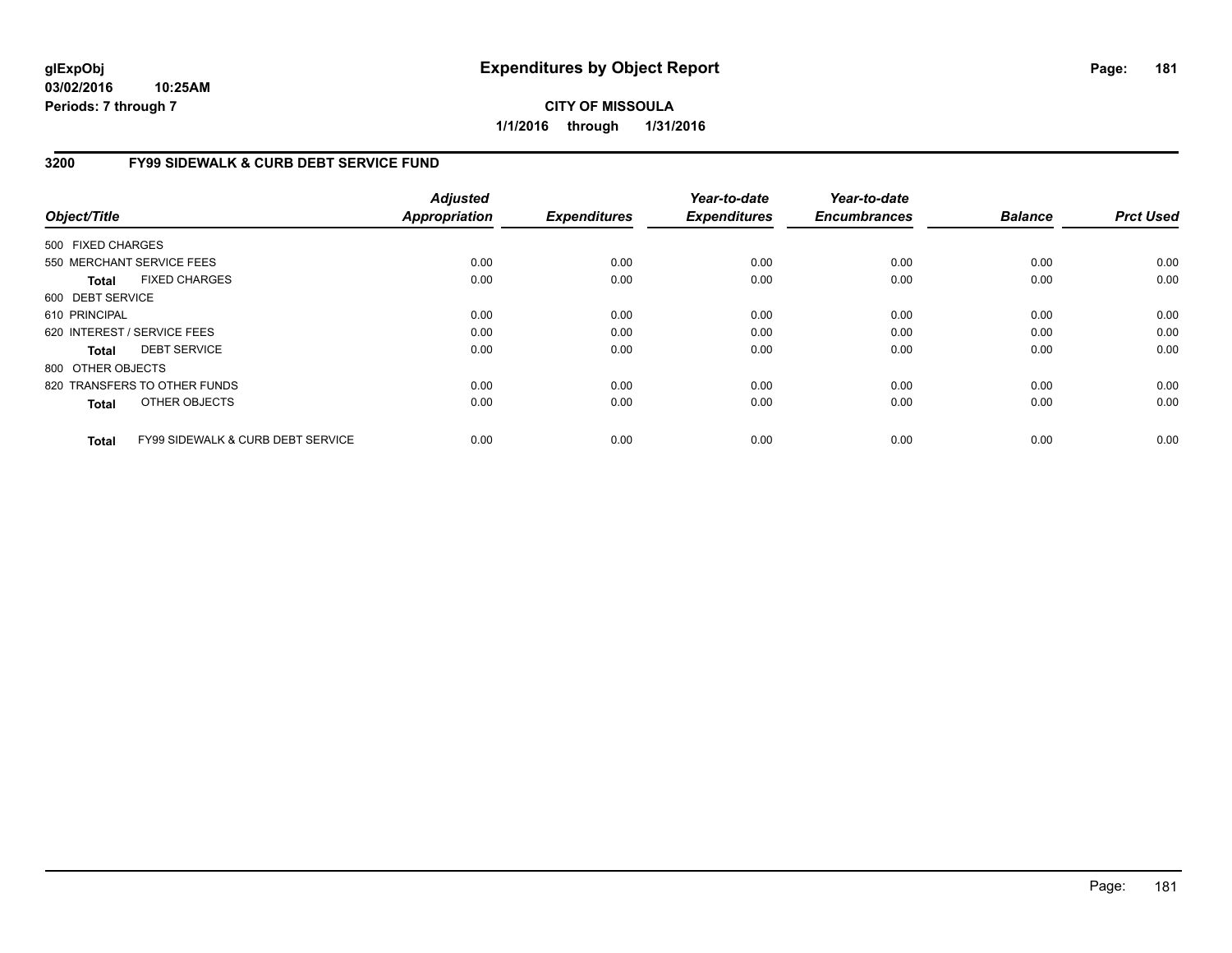#### **3300 FY00 SIDEWALK & CURB DEBT SERVICE FUND**

|                                      | <b>Adjusted</b>      |                     | Year-to-date        | Year-to-date        |                |                  |
|--------------------------------------|----------------------|---------------------|---------------------|---------------------|----------------|------------------|
| Object/Title                         | <b>Appropriation</b> | <b>Expenditures</b> | <b>Expenditures</b> | <b>Encumbrances</b> | <b>Balance</b> | <b>Prct Used</b> |
| 500 FIXED CHARGES                    |                      |                     |                     |                     |                |                  |
| 550 MERCHANT SERVICE FEES            | 0.00                 | 0.00                | 0.00                | 0.00                | 0.00           | 0.00             |
| <b>FIXED CHARGES</b><br><b>Total</b> | 0.00                 | 0.00                | 0.00                | 0.00                | 0.00           | 0.00             |
| 600 DEBT SERVICE                     |                      |                     |                     |                     |                |                  |
| 610 PRINCIPAL                        | 0.00                 | 0.00                | 0.00                | 0.00                | 0.00           | 0.00             |
| 620 INTEREST / SERVICE FEES          | 0.00                 | 0.00                | 0.00                | 0.00                | 0.00           | 0.00             |
| <b>DEBT SERVICE</b><br><b>Total</b>  | 0.00                 | 0.00                | 0.00                | 0.00                | 0.00           | 0.00             |
| NON-DEPARTMENTAL<br><b>Total</b>     | 0.00                 | 0.00                | 0.00                | 0.00                | 0.00           | 0.00             |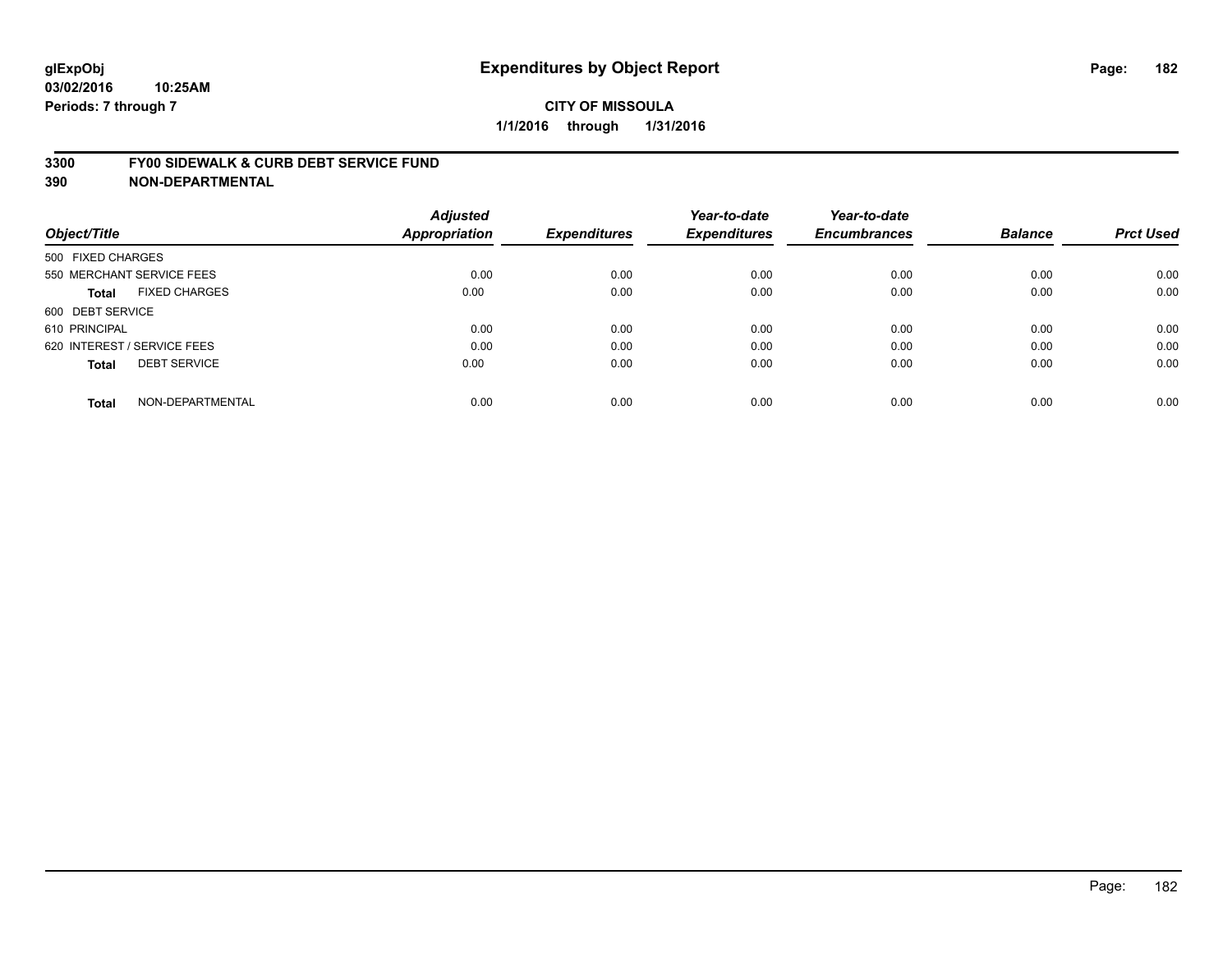**03/02/2016 10:25AM Periods: 7 through 7**

**CITY OF MISSOULA 1/1/2016 through 1/31/2016**

### **3300 FY00 SIDEWALK & CURB DEBT SERVICE FUND**

| Object/Title                |                                   | <b>Adjusted</b><br><b>Appropriation</b> | <b>Expenditures</b> | Year-to-date<br><b>Expenditures</b> | Year-to-date<br><b>Encumbrances</b> | <b>Balance</b> | <b>Prct Used</b> |
|-----------------------------|-----------------------------------|-----------------------------------------|---------------------|-------------------------------------|-------------------------------------|----------------|------------------|
| 500 FIXED CHARGES           |                                   |                                         |                     |                                     |                                     |                |                  |
|                             | 550 MERCHANT SERVICE FEES         | 0.00                                    | 0.00                | 0.00                                | 0.00                                | 0.00           | 0.00             |
| <b>Total</b>                | <b>FIXED CHARGES</b>              | 0.00                                    | 0.00                | 0.00                                | 0.00                                | 0.00           | 0.00             |
| 600 DEBT SERVICE            |                                   |                                         |                     |                                     |                                     |                |                  |
| 610 PRINCIPAL               |                                   | 0.00                                    | 0.00                | 0.00                                | 0.00                                | 0.00           | 0.00             |
| 620 INTEREST / SERVICE FEES |                                   | 0.00                                    | 0.00                | 0.00                                | 0.00                                | 0.00           | 0.00             |
| <b>Total</b>                | <b>DEBT SERVICE</b>               | 0.00                                    | 0.00                | 0.00                                | 0.00                                | 0.00           | 0.00             |
| <b>Total</b>                | FY00 SIDEWALK & CURB DEBT SERVICE | 0.00                                    | 0.00                | 0.00                                | 0.00                                | 0.00           | 0.00             |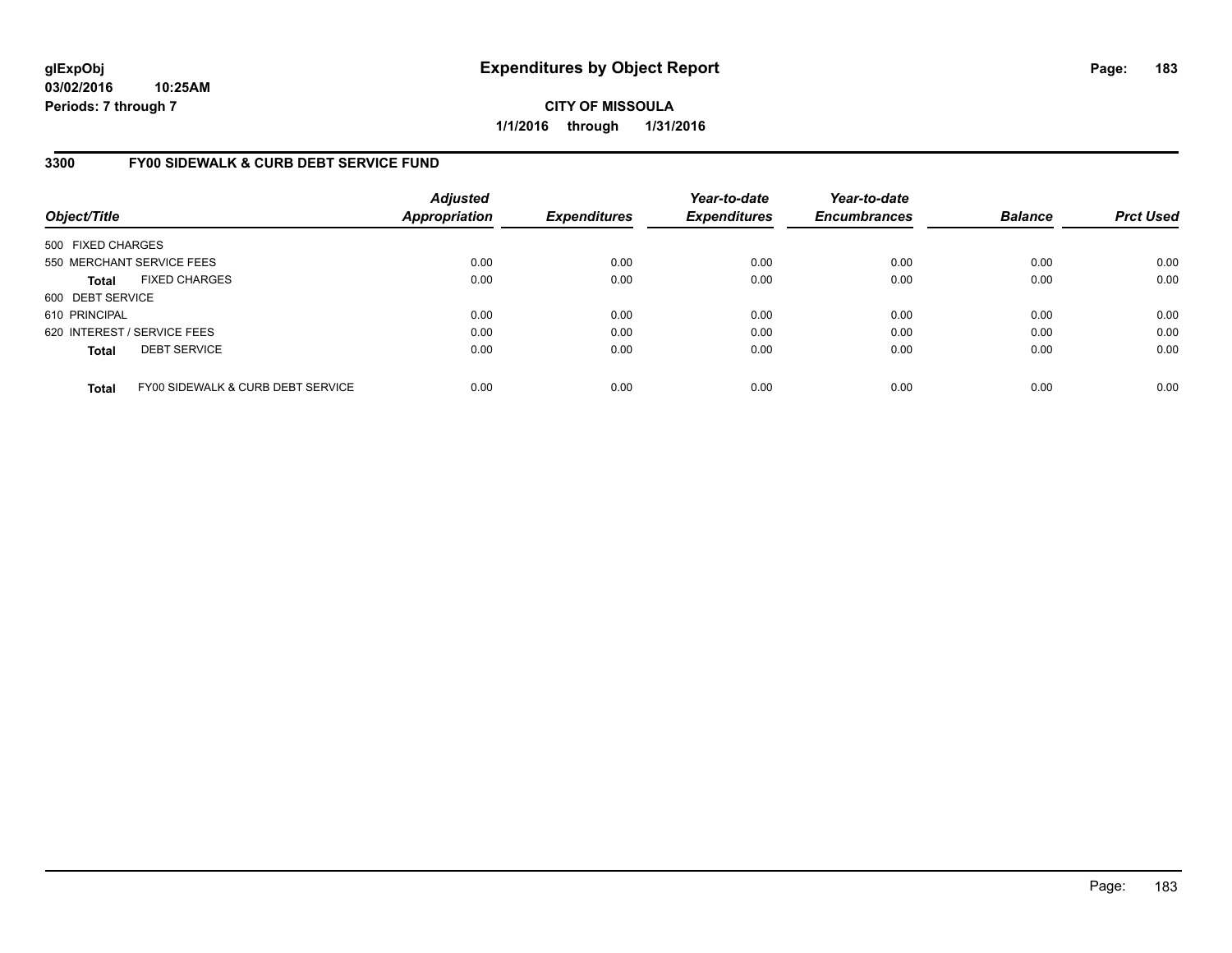# **3305 JUDGMENT LEVIES**

| Object/Title                        | <b>Adjusted</b><br><b>Appropriation</b> | <b>Expenditures</b> | Year-to-date<br><b>Expenditures</b> | Year-to-date<br><b>Encumbrances</b> | <b>Balance</b> | <b>Prct Used</b> |
|-------------------------------------|-----------------------------------------|---------------------|-------------------------------------|-------------------------------------|----------------|------------------|
| 600 DEBT SERVICE                    |                                         |                     |                                     |                                     |                |                  |
| 615 JUDGMENT LEVY DEBT PAYMENT      | 0.00                                    | 0.00                | 0.00                                | 0.00                                | 0.00           | 0.00             |
| <b>DEBT SERVICE</b><br><b>Total</b> | 0.00                                    | 0.00                | 0.00                                | 0.00                                | 0.00           | 0.00             |
| 800 OTHER OBJECTS                   |                                         |                     |                                     |                                     |                |                  |
| 820 TRANSFERS TO OTHER FUNDS        | 0.00                                    | 0.00                | 0.00                                | 0.00                                | 0.00           | 0.00             |
| OTHER OBJECTS<br><b>Total</b>       | 0.00                                    | 0.00                | 0.00                                | 0.00                                | 0.00           | 0.00             |
| NON-DEPARTMENTAL<br><b>Total</b>    | 0.00                                    | 0.00                | 0.00                                | 0.00                                | 0.00           | 0.00             |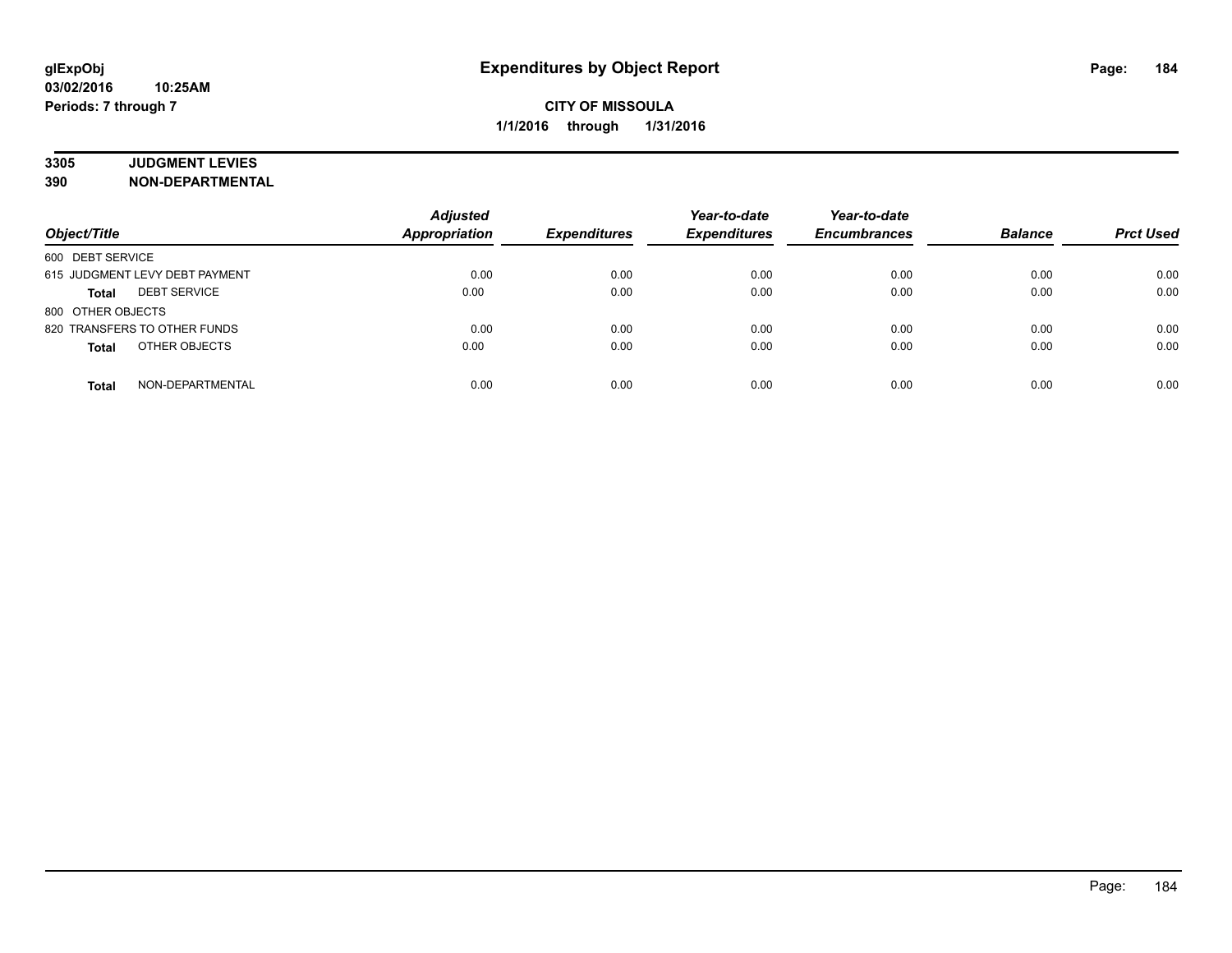**3305 JUDGMENT LEVIES**

| Object/Title                           | <b>Adjusted</b><br><b>Appropriation</b> | <b>Expenditures</b> | Year-to-date<br><b>Expenditures</b> | Year-to-date<br><b>Encumbrances</b> | <b>Balance</b> | <b>Prct Used</b> |
|----------------------------------------|-----------------------------------------|---------------------|-------------------------------------|-------------------------------------|----------------|------------------|
| 600 DEBT SERVICE                       |                                         |                     |                                     |                                     |                |                  |
| 615 JUDGMENT LEVY DEBT PAYMENT         | 0.00                                    | 0.00                | 0.00                                | 0.00                                | 0.00           | 0.00             |
| <b>DEBT SERVICE</b><br><b>Total</b>    | 0.00                                    | 0.00                | 0.00                                | 0.00                                | 0.00           | 0.00             |
| 800 OTHER OBJECTS                      |                                         |                     |                                     |                                     |                |                  |
| 820 TRANSFERS TO OTHER FUNDS           | 0.00                                    | 0.00                | 0.00                                | 0.00                                | 0.00           | 0.00             |
| OTHER OBJECTS<br><b>Total</b>          | 0.00                                    | 0.00                | 0.00                                | 0.00                                | 0.00           | 0.00             |
| <b>JUDGMENT LEVIES</b><br><b>Total</b> | 0.00                                    | 0.00                | 0.00                                | 0.00                                | 0.00           | 0.00             |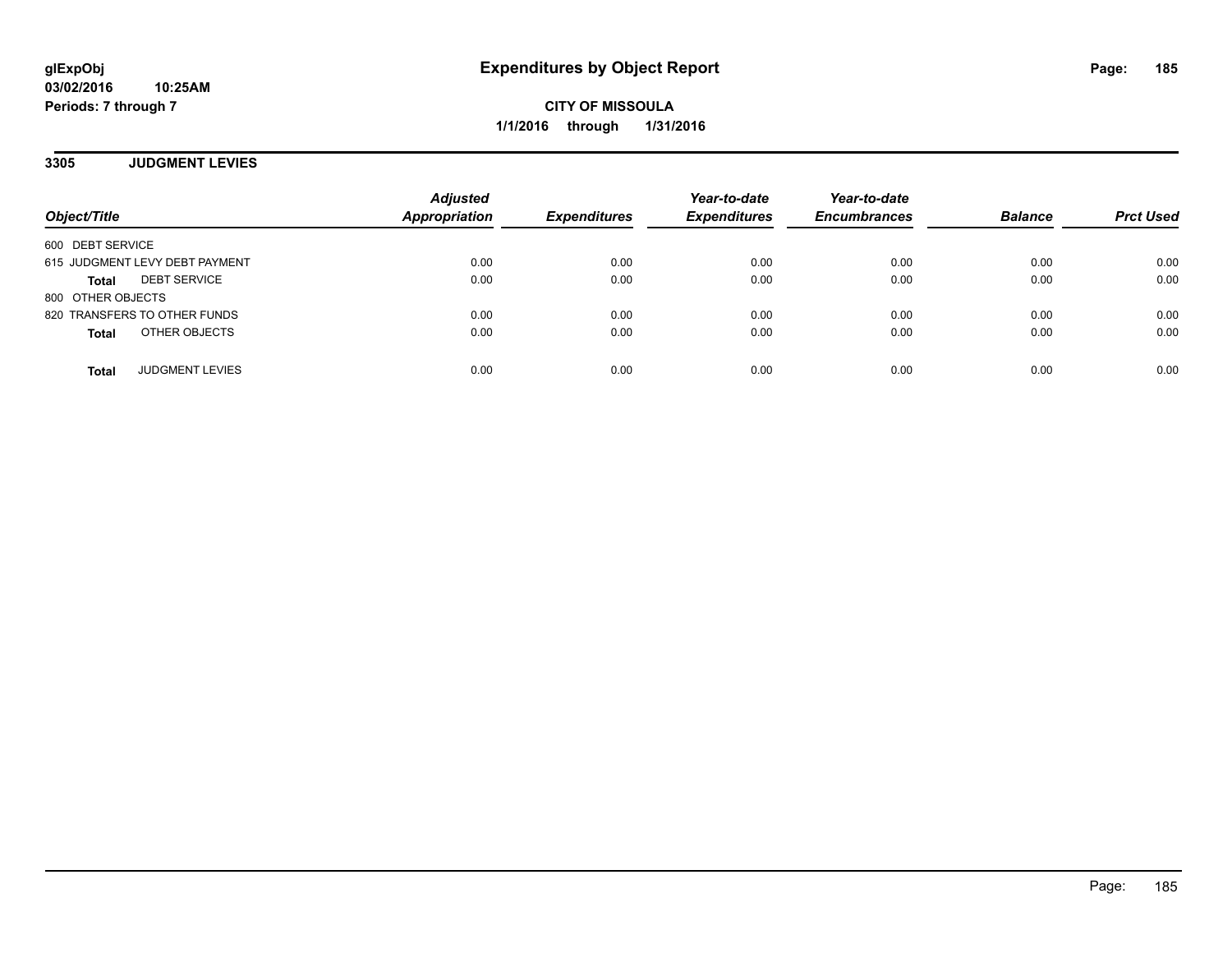## **glExpObj Expenditures by Object Report Page: 186**

### **CITY OF MISSOULA 1/1/2016 through 1/31/2016**

### **3400 FY01 SIDEWALK & CURB DEBT SERVICE FUND**

**000 \*\*\* Title Not Found \*\*\***

| Object/Title                            | <b>Adjusted</b><br><b>Appropriation</b> | <b>Expenditures</b> | Year-to-date<br><b>Expenditures</b> | Year-to-date<br><b>Encumbrances</b> | <b>Balance</b> | <b>Prct Used</b> |
|-----------------------------------------|-----------------------------------------|---------------------|-------------------------------------|-------------------------------------|----------------|------------------|
| 800 OTHER OBJECTS                       |                                         |                     |                                     |                                     |                |                  |
| 820 TRANSFERS TO OTHER FUNDS            | 0.00                                    | 0.00                | 0.00                                | 0.00                                | 0.00           | 0.00             |
| OTHER OBJECTS<br><b>Total</b>           | 0.00                                    | 0.00                | 0.00                                | 0.00                                | 0.00           | 0.00             |
| *** Title Not Found ***<br><b>Total</b> | 0.00                                    | 0.00                | 0.00                                | 0.00                                | 0.00           | 0.00             |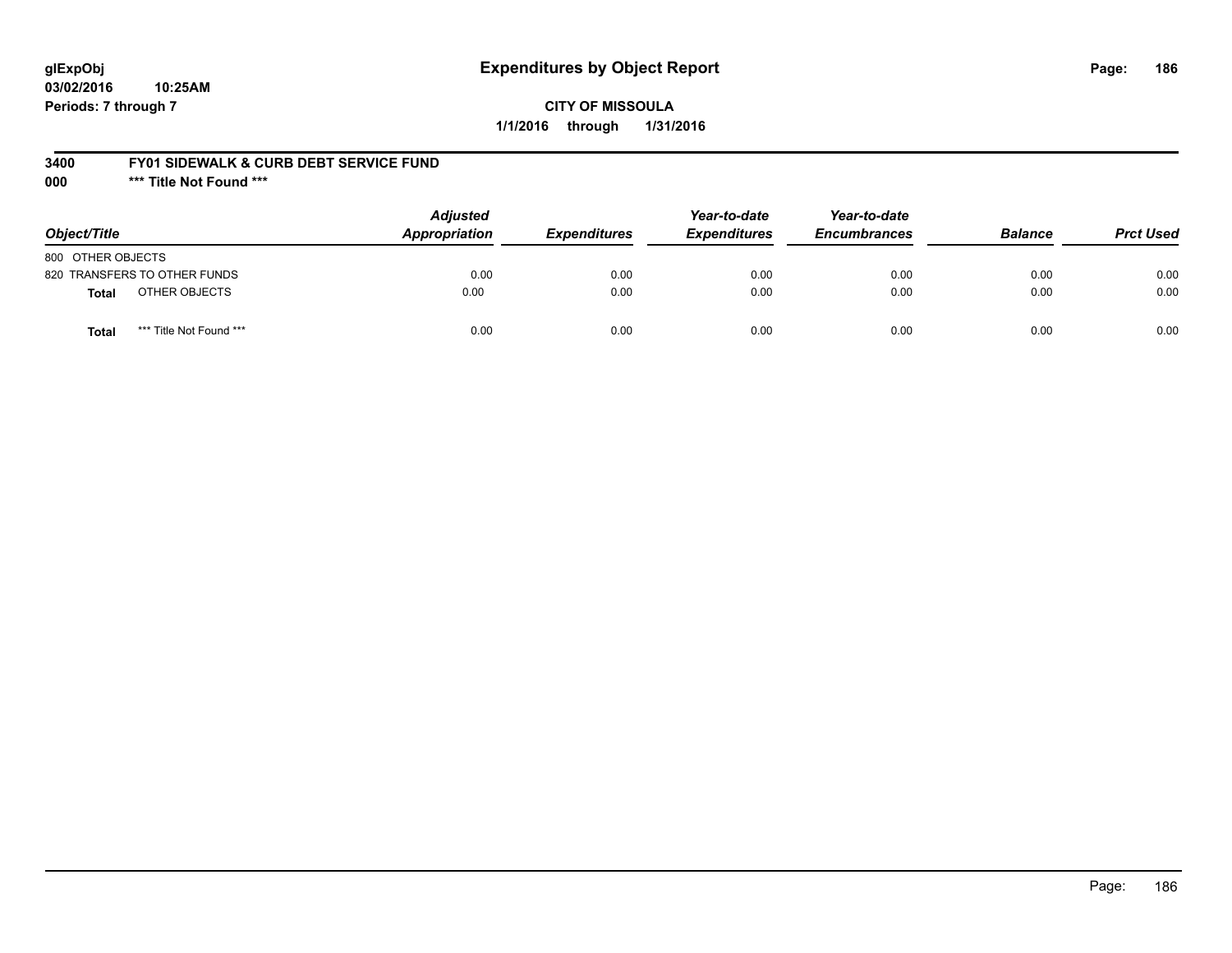#### **3400 FY01 SIDEWALK & CURB DEBT SERVICE FUND**

| Object/Title                         | <b>Adjusted</b><br><b>Appropriation</b> | <b>Expenditures</b> | Year-to-date<br><b>Expenditures</b> | Year-to-date<br><b>Encumbrances</b> | <b>Balance</b> | <b>Prct Used</b> |
|--------------------------------------|-----------------------------------------|---------------------|-------------------------------------|-------------------------------------|----------------|------------------|
| 500 FIXED CHARGES                    |                                         |                     |                                     |                                     |                |                  |
| 550 MERCHANT SERVICE FEES            | 0.00                                    | 0.00                | 0.00                                | 0.00                                | 0.00           | 0.00             |
| <b>FIXED CHARGES</b><br><b>Total</b> | 0.00                                    | 0.00                | 0.00                                | 0.00                                | 0.00           | 0.00             |
| 600 DEBT SERVICE                     |                                         |                     |                                     |                                     |                |                  |
| 610 PRINCIPAL                        | 0.00                                    | 0.00                | 0.00                                | 0.00                                | 0.00           | 0.00             |
| 620 INTEREST / SERVICE FEES          | 0.00                                    | 0.00                | 0.00                                | 0.00                                | 0.00           | 0.00             |
| <b>DEBT SERVICE</b><br><b>Total</b>  | 0.00                                    | 0.00                | 0.00                                | 0.00                                | 0.00           | 0.00             |
| 800 OTHER OBJECTS                    |                                         |                     |                                     |                                     |                |                  |
| 820 TRANSFERS TO OTHER FUNDS         | 0.00                                    | 0.00                | 0.00                                | 0.00                                | 0.00           | 0.00             |
| OTHER OBJECTS<br><b>Total</b>        | 0.00                                    | 0.00                | 0.00                                | 0.00                                | 0.00           | 0.00             |
|                                      |                                         |                     |                                     |                                     |                |                  |
| NON-DEPARTMENTAL<br><b>Total</b>     | 0.00                                    | 0.00                | 0.00                                | 0.00                                | 0.00           | 0.00             |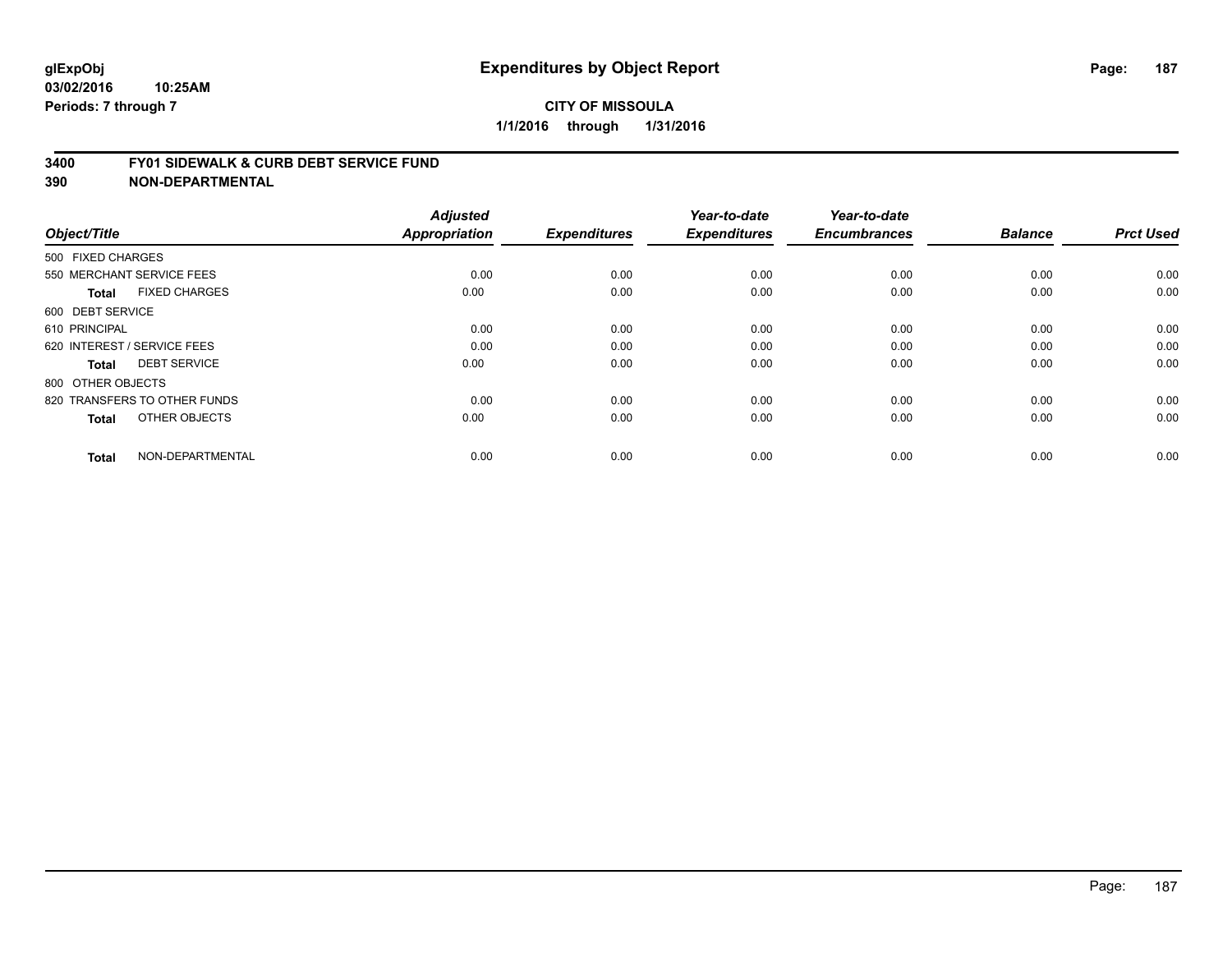**03/02/2016 10:25AM Periods: 7 through 7**

**CITY OF MISSOULA 1/1/2016 through 1/31/2016**

### **3400 FY01 SIDEWALK & CURB DEBT SERVICE FUND**

| Object/Title      |                                   | <b>Adjusted</b><br><b>Appropriation</b> | <b>Expenditures</b> | Year-to-date<br><b>Expenditures</b> | Year-to-date<br><b>Encumbrances</b> | <b>Balance</b> | <b>Prct Used</b> |
|-------------------|-----------------------------------|-----------------------------------------|---------------------|-------------------------------------|-------------------------------------|----------------|------------------|
| 500 FIXED CHARGES |                                   |                                         |                     |                                     |                                     |                |                  |
|                   | 550 MERCHANT SERVICE FEES         | 0.00                                    | 0.00                | 0.00                                | 0.00                                | 0.00           | 0.00             |
| Total             | <b>FIXED CHARGES</b>              | 0.00                                    | 0.00                | 0.00                                | 0.00                                | 0.00           | 0.00             |
| 600 DEBT SERVICE  |                                   |                                         |                     |                                     |                                     |                |                  |
| 610 PRINCIPAL     |                                   | 0.00                                    | 0.00                | 0.00                                | 0.00                                | 0.00           | 0.00             |
|                   | 620 INTEREST / SERVICE FEES       | 0.00                                    | 0.00                | 0.00                                | 0.00                                | 0.00           | 0.00             |
| Total             | <b>DEBT SERVICE</b>               | 0.00                                    | 0.00                | 0.00                                | 0.00                                | 0.00           | 0.00             |
| 800 OTHER OBJECTS |                                   |                                         |                     |                                     |                                     |                |                  |
|                   | 820 TRANSFERS TO OTHER FUNDS      | 0.00                                    | 0.00                | 0.00                                | 0.00                                | 0.00           | 0.00             |
| <b>Total</b>      | OTHER OBJECTS                     | 0.00                                    | 0.00                | 0.00                                | 0.00                                | 0.00           | 0.00             |
| <b>Total</b>      | FY01 SIDEWALK & CURB DEBT SERVICE | 0.00                                    | 0.00                | 0.00                                | 0.00                                | 0.00           | 0.00             |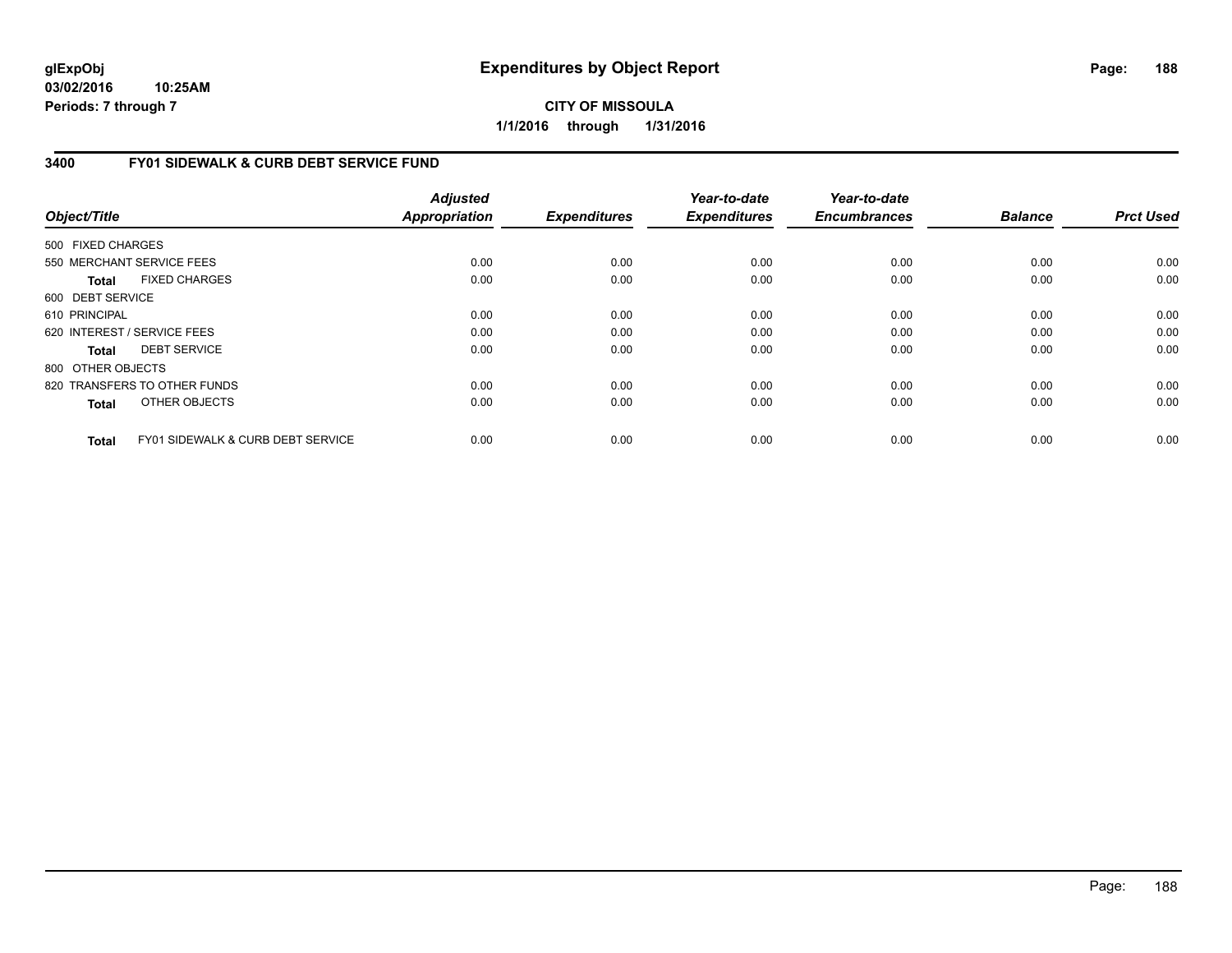## **glExpObj Expenditures by Object Report Page: 189**

### **CITY OF MISSOULA 1/1/2016 through 1/31/2016**

### **3410 FY02 SIDEWALK & CURB DEBT SERVICE FUND**

**000 \*\*\* Title Not Found \*\*\***

| Object/Title                     | <b>Adjusted</b><br><b>Appropriation</b> | <b>Expenditures</b> | Year-to-date<br><b>Expenditures</b> | Year-to-date<br><b>Encumbrances</b> | <b>Balance</b> | <b>Prct Used</b> |
|----------------------------------|-----------------------------------------|---------------------|-------------------------------------|-------------------------------------|----------------|------------------|
| 800 OTHER OBJECTS                |                                         |                     |                                     |                                     |                |                  |
| 820 TRANSFERS TO OTHER FUNDS     | 0.00                                    | 0.00                | 0.00                                | 0.00                                | 0.00           | 0.00             |
| OTHER OBJECTS<br><b>Total</b>    | 0.00                                    | 0.00                | 0.00                                | 0.00                                | 0.00           | 0.00             |
| *** Title Not Found ***<br>Total | 0.00                                    | 0.00                | 0.00                                | 0.00                                | 0.00           | 0.00             |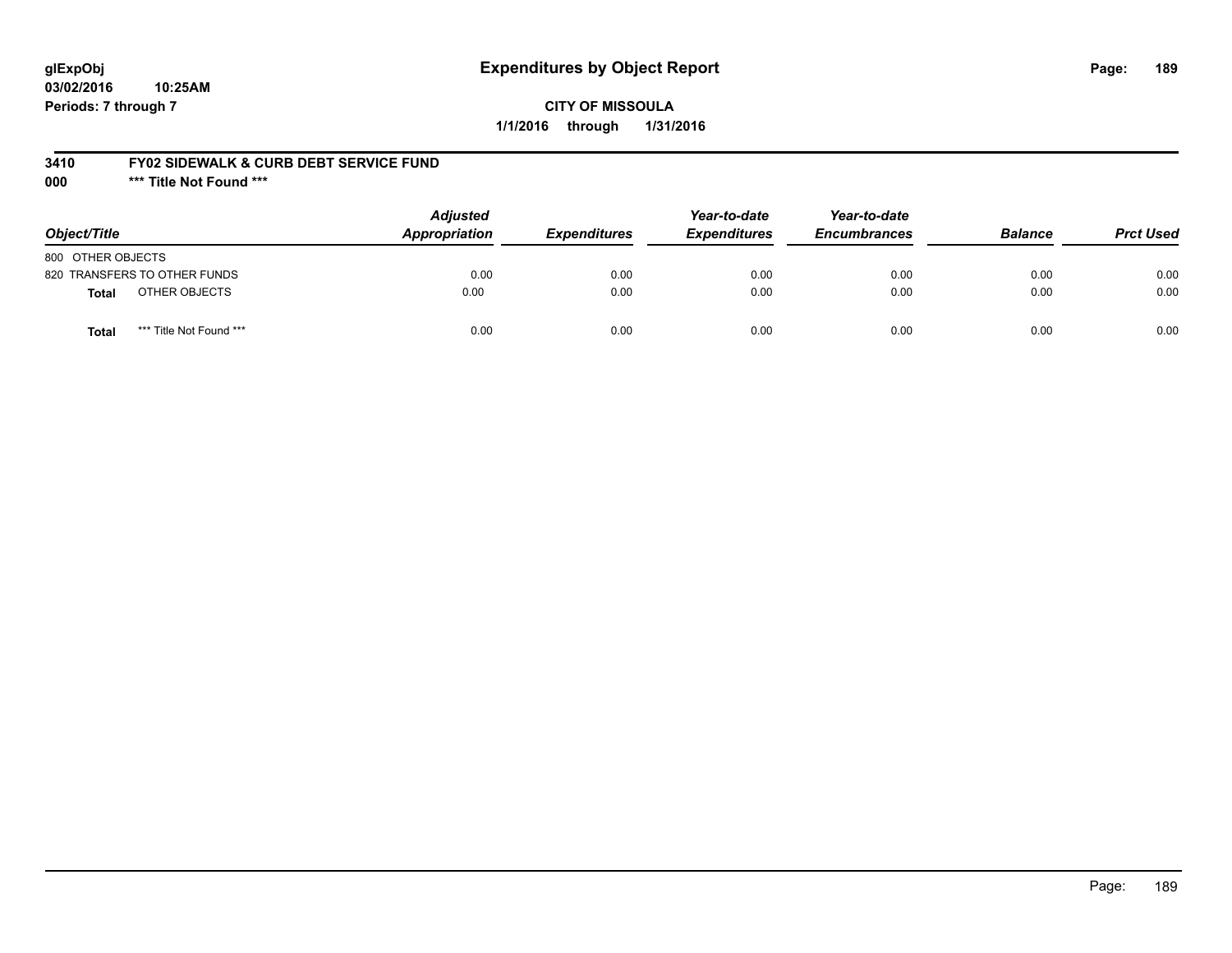#### **3410 FY02 SIDEWALK & CURB DEBT SERVICE FUND**

| Object/Title                         | <b>Adjusted</b><br><b>Appropriation</b> | <b>Expenditures</b> | Year-to-date<br><b>Expenditures</b> | Year-to-date<br><b>Encumbrances</b> | <b>Balance</b> | <b>Prct Used</b> |
|--------------------------------------|-----------------------------------------|---------------------|-------------------------------------|-------------------------------------|----------------|------------------|
| 500 FIXED CHARGES                    |                                         |                     |                                     |                                     |                |                  |
| 550 MERCHANT SERVICE FEES            | 0.00                                    | 0.00                | 0.00                                | 0.00                                | 0.00           | 0.00             |
| <b>FIXED CHARGES</b><br><b>Total</b> | 0.00                                    | 0.00                | 0.00                                | 0.00                                | 0.00           | 0.00             |
| 600 DEBT SERVICE                     |                                         |                     |                                     |                                     |                |                  |
| 610 PRINCIPAL                        | 0.00                                    | 0.00                | 0.00                                | 0.00                                | 0.00           | 0.00             |
| 620 INTEREST / SERVICE FEES          | 0.00                                    | 0.00                | 350.00                              | 0.00                                | $-350.00$      | 0.00             |
| <b>DEBT SERVICE</b><br><b>Total</b>  | 0.00                                    | 0.00                | 350.00                              | 0.00                                | $-350.00$      | 0.00             |
| NON-DEPARTMENTAL<br><b>Total</b>     | 0.00                                    | 0.00                | 350.00                              | 0.00                                | $-350.00$      | 0.00             |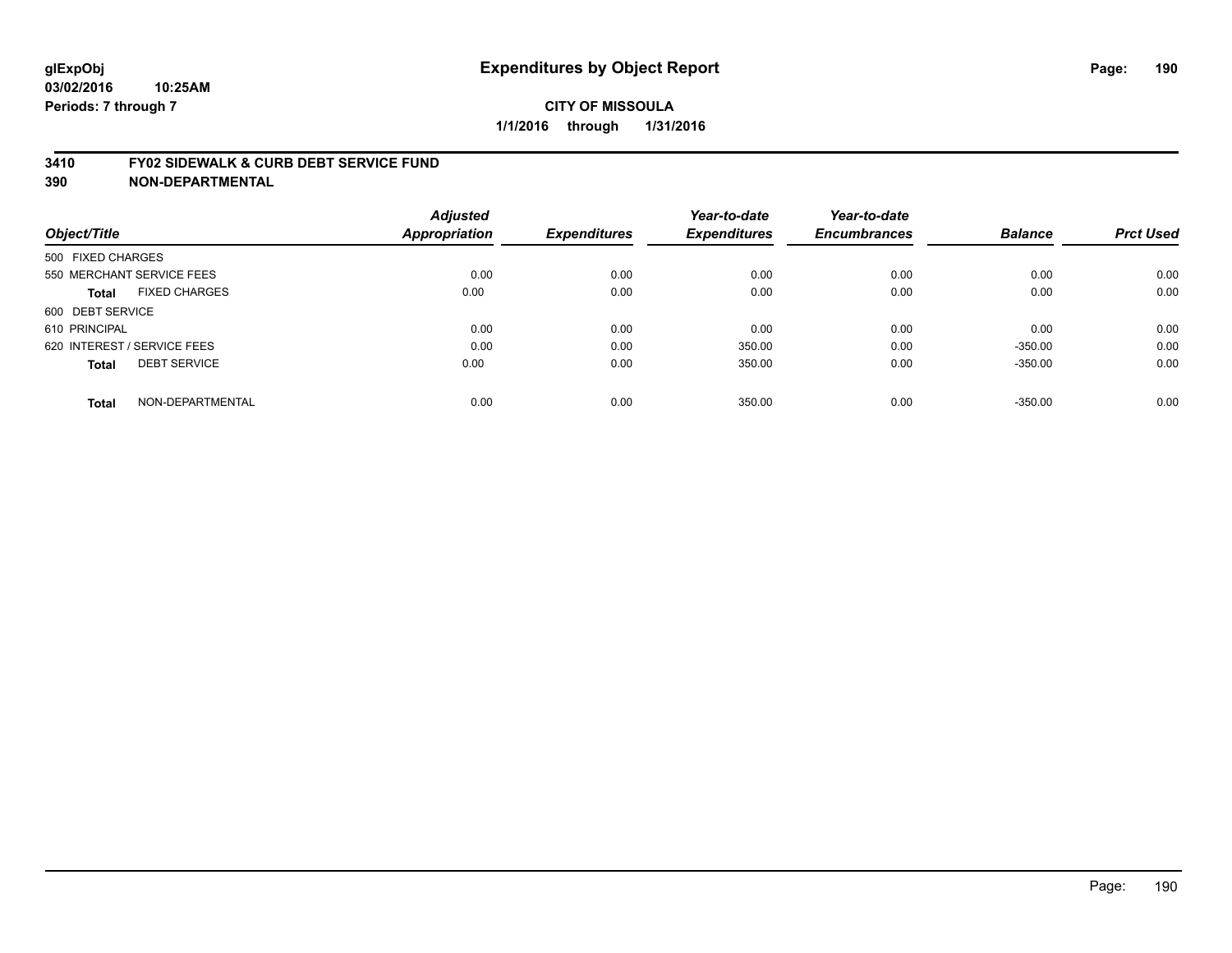**03/02/2016 10:25AM Periods: 7 through 7**

**CITY OF MISSOULA 1/1/2016 through 1/31/2016**

### **3410 FY02 SIDEWALK & CURB DEBT SERVICE FUND**

|                   |                                              | <b>Adjusted</b>      |                     | Year-to-date        | Year-to-date        |                |                  |
|-------------------|----------------------------------------------|----------------------|---------------------|---------------------|---------------------|----------------|------------------|
| Object/Title      |                                              | <b>Appropriation</b> | <b>Expenditures</b> | <b>Expenditures</b> | <b>Encumbrances</b> | <b>Balance</b> | <b>Prct Used</b> |
| 500 FIXED CHARGES |                                              |                      |                     |                     |                     |                |                  |
|                   | 550 MERCHANT SERVICE FEES                    | 0.00                 | 0.00                | 0.00                | 0.00                | 0.00           | 0.00             |
| Total             | <b>FIXED CHARGES</b>                         | 0.00                 | 0.00                | 0.00                | 0.00                | 0.00           | 0.00             |
| 600 DEBT SERVICE  |                                              |                      |                     |                     |                     |                |                  |
| 610 PRINCIPAL     |                                              | 0.00                 | 0.00                | 0.00                | 0.00                | 0.00           | 0.00             |
|                   | 620 INTEREST / SERVICE FEES                  | 0.00                 | 0.00                | 350.00              | 0.00                | $-350.00$      | 0.00             |
| Total             | <b>DEBT SERVICE</b>                          | 0.00                 | 0.00                | 350.00              | 0.00                | $-350.00$      | 0.00             |
| 800 OTHER OBJECTS |                                              |                      |                     |                     |                     |                |                  |
|                   | 820 TRANSFERS TO OTHER FUNDS                 | 0.00                 | 0.00                | 0.00                | 0.00                | 0.00           | 0.00             |
| <b>Total</b>      | OTHER OBJECTS                                | 0.00                 | 0.00                | 0.00                | 0.00                | 0.00           | 0.00             |
| Total             | <b>FY02 SIDEWALK &amp; CURB DEBT SERVICE</b> | 0.00                 | 0.00                | 350.00              | 0.00                | $-350.00$      | 0.00             |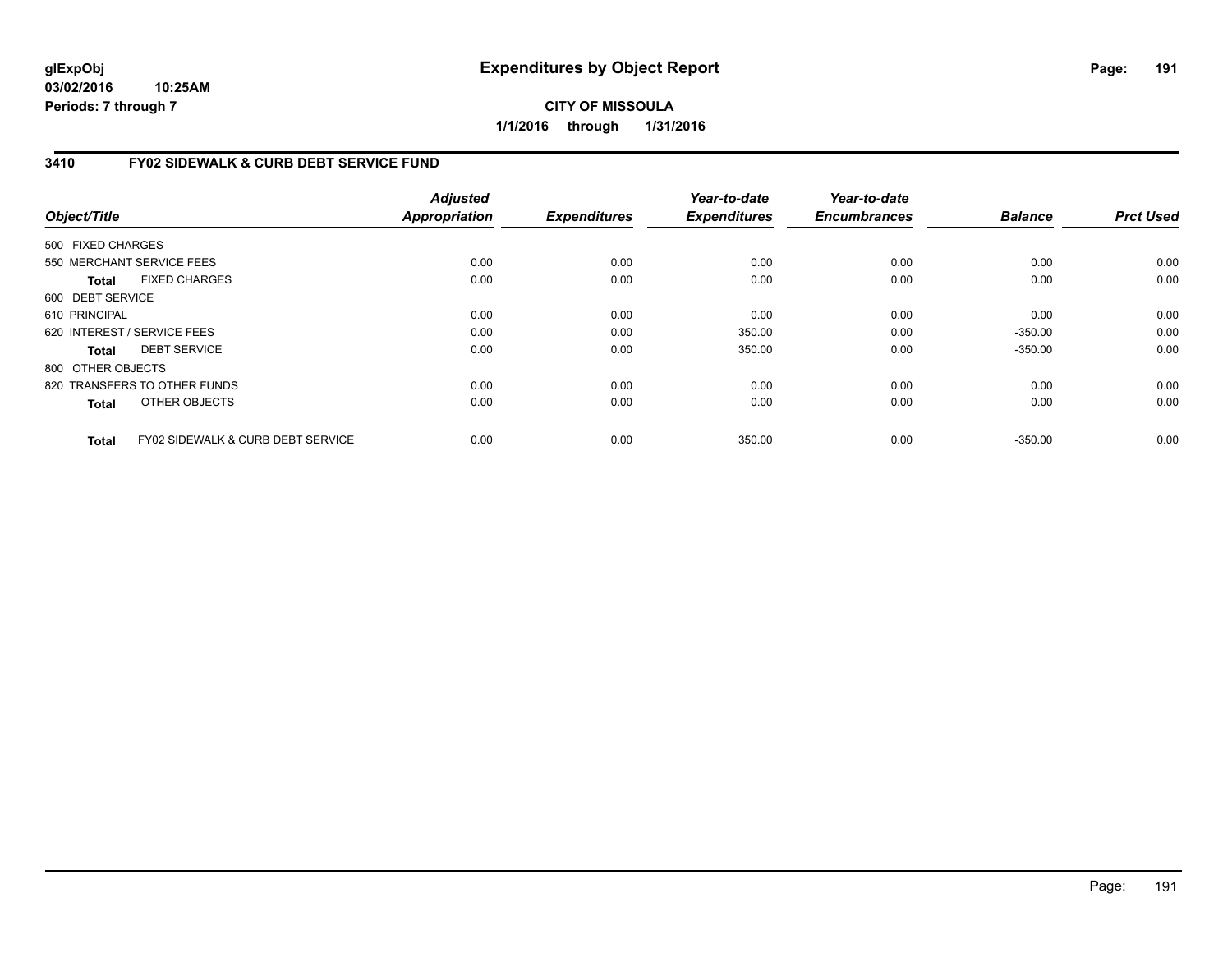#### **3420 FY03 SIDEWALK & CURB DEBT SERVICE**

|                                      | <b>Adjusted</b> |                     | Year-to-date        | Year-to-date        |                |                  |
|--------------------------------------|-----------------|---------------------|---------------------|---------------------|----------------|------------------|
| Object/Title                         | Appropriation   | <b>Expenditures</b> | <b>Expenditures</b> | <b>Encumbrances</b> | <b>Balance</b> | <b>Prct Used</b> |
| 500 FIXED CHARGES                    |                 |                     |                     |                     |                |                  |
| 550 MERCHANT SERVICE FEES            | 0.00            | 0.00                | 0.00                | 0.00                | 0.00           | 0.00             |
| <b>FIXED CHARGES</b><br><b>Total</b> | 0.00            | 0.00                | 0.00                | 0.00                | 0.00           | 0.00             |
| 600 DEBT SERVICE                     |                 |                     |                     |                     |                |                  |
| 610 PRINCIPAL                        | 0.00            | 0.00                | 0.00                | 0.00                | 0.00           | 0.00             |
| 620 INTEREST / SERVICE FEES          | 0.00            | 0.00                | 350.00              | 0.00                | $-350.00$      | 0.00             |
| <b>DEBT SERVICE</b><br><b>Total</b>  | 0.00            | 0.00                | 350.00              | 0.00                | $-350.00$      | 0.00             |
| NON-DEPARTMENTAL<br><b>Total</b>     | 0.00            | 0.00                | 350.00              | 0.00                | $-350.00$      | 0.00             |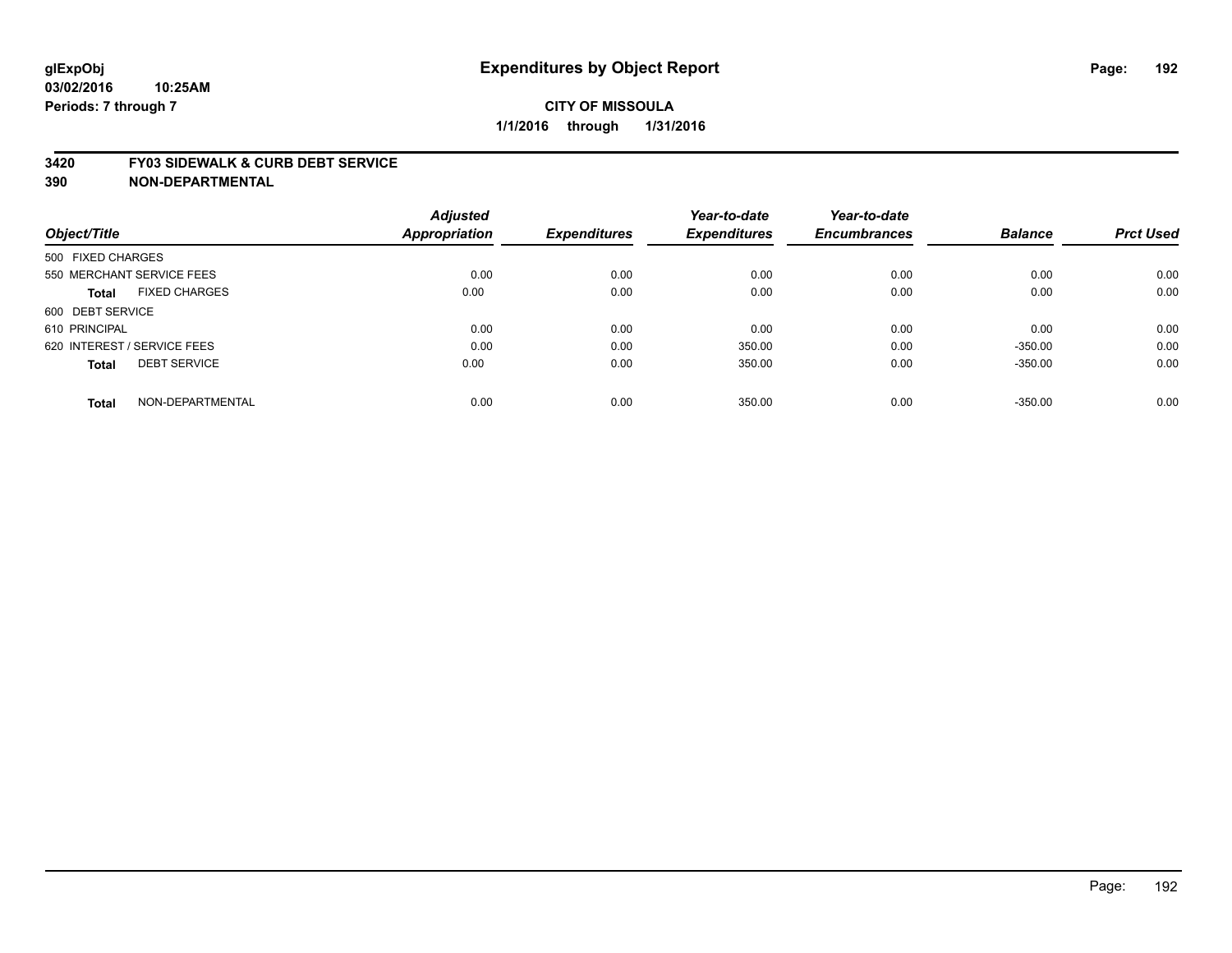## **3420 FY03 SIDEWALK & CURB DEBT SERVICE**

| Object/Title                |                                   | <b>Adjusted</b><br><b>Appropriation</b> | <b>Expenditures</b> | Year-to-date<br><b>Expenditures</b> | Year-to-date<br><b>Encumbrances</b> | <b>Balance</b> | <b>Prct Used</b> |
|-----------------------------|-----------------------------------|-----------------------------------------|---------------------|-------------------------------------|-------------------------------------|----------------|------------------|
| 500 FIXED CHARGES           |                                   |                                         |                     |                                     |                                     |                |                  |
| 550 MERCHANT SERVICE FEES   |                                   | 0.00                                    | 0.00                | 0.00                                | 0.00                                | 0.00           | 0.00             |
| <b>Total</b>                | <b>FIXED CHARGES</b>              | 0.00                                    | 0.00                | 0.00                                | 0.00                                | 0.00           | 0.00             |
| 600 DEBT SERVICE            |                                   |                                         |                     |                                     |                                     |                |                  |
| 610 PRINCIPAL               |                                   | 0.00                                    | 0.00                | 0.00                                | 0.00                                | 0.00           | 0.00             |
| 620 INTEREST / SERVICE FEES |                                   | 0.00                                    | 0.00                | 350.00                              | 0.00                                | $-350.00$      | 0.00             |
| <b>Total</b>                | <b>DEBT SERVICE</b>               | 0.00                                    | 0.00                | 350.00                              | 0.00                                | $-350.00$      | 0.00             |
| <b>Total</b>                | FY03 SIDEWALK & CURB DEBT SERVICE | 0.00                                    | 0.00                | 350.00                              | 0.00                                | $-350.00$      | 0.00             |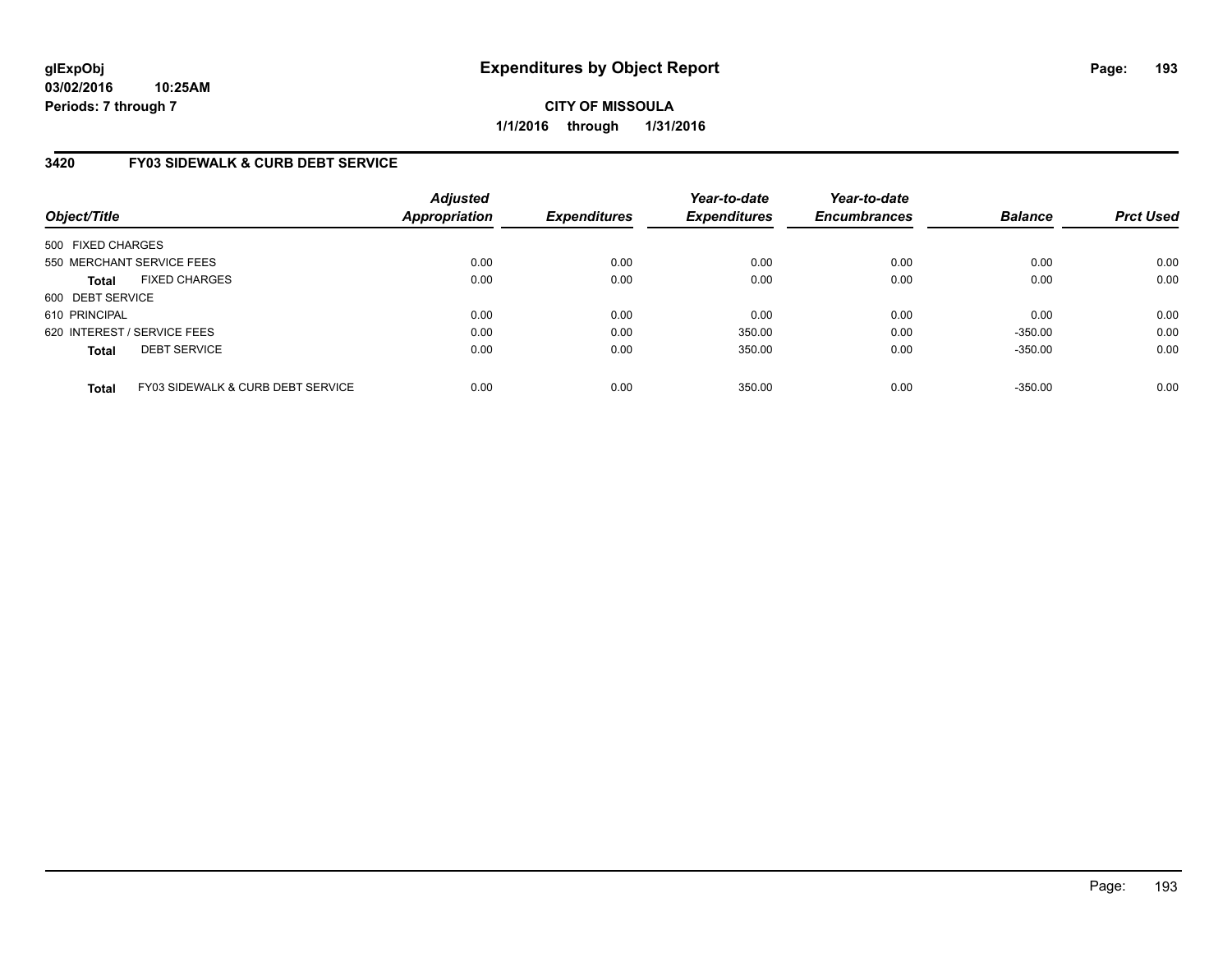#### **03/02/2016 10:25AM Periods: 7 through 7**

### **CITY OF MISSOULA 1/1/2016 through 1/31/2016**

#### **3430 FY04 SIDEWALK CURB DEBT SERVICE**

| Object/Title                |                           | <b>Adjusted</b> |                     | Year-to-date        | Year-to-date        |                |                  |
|-----------------------------|---------------------------|-----------------|---------------------|---------------------|---------------------|----------------|------------------|
|                             |                           | Appropriation   | <b>Expenditures</b> | <b>Expenditures</b> | <b>Encumbrances</b> | <b>Balance</b> | <b>Prct Used</b> |
| 500 FIXED CHARGES           |                           |                 |                     |                     |                     |                |                  |
|                             | 550 MERCHANT SERVICE FEES | 0.00            | 0.00                | 0.00                | 0.00                | 0.00           | 0.00             |
| <b>Total</b>                | <b>FIXED CHARGES</b>      | 0.00            | 0.00                | 0.00                | 0.00                | 0.00           | 0.00             |
| 600 DEBT SERVICE            |                           |                 |                     |                     |                     |                |                  |
| 610 PRINCIPAL               |                           | 10.000.00       | 0.00                | 0.00                | 0.00                | 10.000.00      | 0.00             |
| 620 INTEREST / SERVICE FEES |                           | 824.00          | 0.00                | 587.50              | 0.00                | 236.50         | 71.30            |
| <b>Total</b>                | <b>DEBT SERVICE</b>       | 10.824.00       | 0.00                | 587.50              | 0.00                | 10.236.50      | 5.43             |
| <b>Total</b>                | NON-DEPARTMENTAL          | 10.824.00       | 0.00                | 587.50              | 0.00                | 10.236.50      | 5.43             |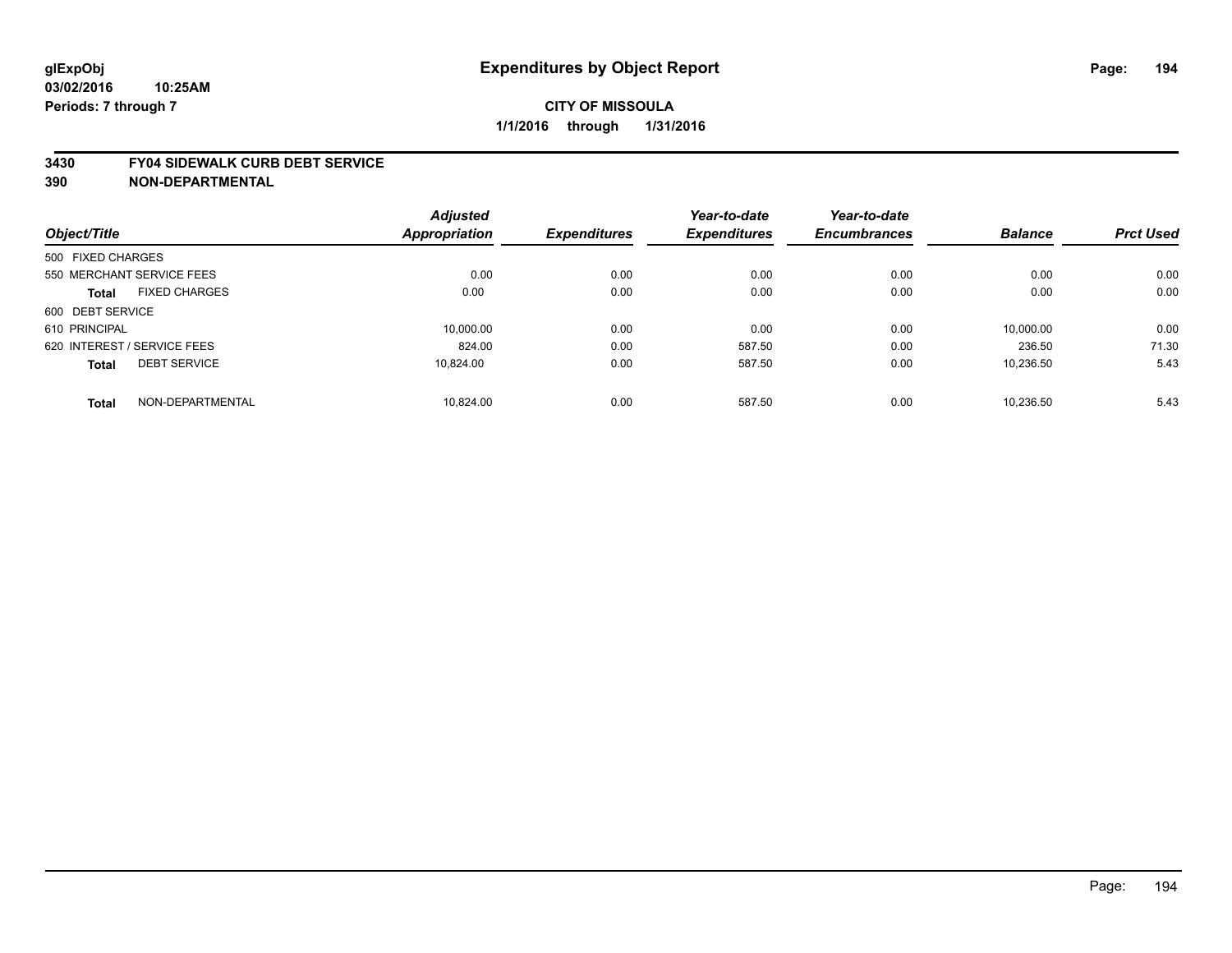### **3430 FY04 SIDEWALK CURB DEBT SERVICE**

| Object/Title                |                                 | Adjusted<br><b>Appropriation</b> | <b>Expenditures</b> | Year-to-date<br><b>Expenditures</b> | Year-to-date<br><b>Encumbrances</b> | <b>Balance</b> | <b>Prct Used</b> |
|-----------------------------|---------------------------------|----------------------------------|---------------------|-------------------------------------|-------------------------------------|----------------|------------------|
| 500 FIXED CHARGES           |                                 |                                  |                     |                                     |                                     |                |                  |
|                             | 550 MERCHANT SERVICE FEES       | 0.00                             | 0.00                | 0.00                                | 0.00                                | 0.00           | 0.00             |
| <b>Total</b>                | <b>FIXED CHARGES</b>            | 0.00                             | 0.00                | 0.00                                | 0.00                                | 0.00           | 0.00             |
| 600 DEBT SERVICE            |                                 |                                  |                     |                                     |                                     |                |                  |
| 610 PRINCIPAL               |                                 | 10.000.00                        | 0.00                | 0.00                                | 0.00                                | 10,000.00      | 0.00             |
| 620 INTEREST / SERVICE FEES |                                 | 824.00                           | 0.00                | 587.50                              | 0.00                                | 236.50         | 71.30            |
| <b>Total</b>                | <b>DEBT SERVICE</b>             | 10.824.00                        | 0.00                | 587.50                              | 0.00                                | 10.236.50      | 5.43             |
| <b>Total</b>                | FY04 SIDEWALK CURB DEBT SERVICE | 10.824.00                        | 0.00                | 587.50                              | 0.00                                | 10.236.50      | 5.43             |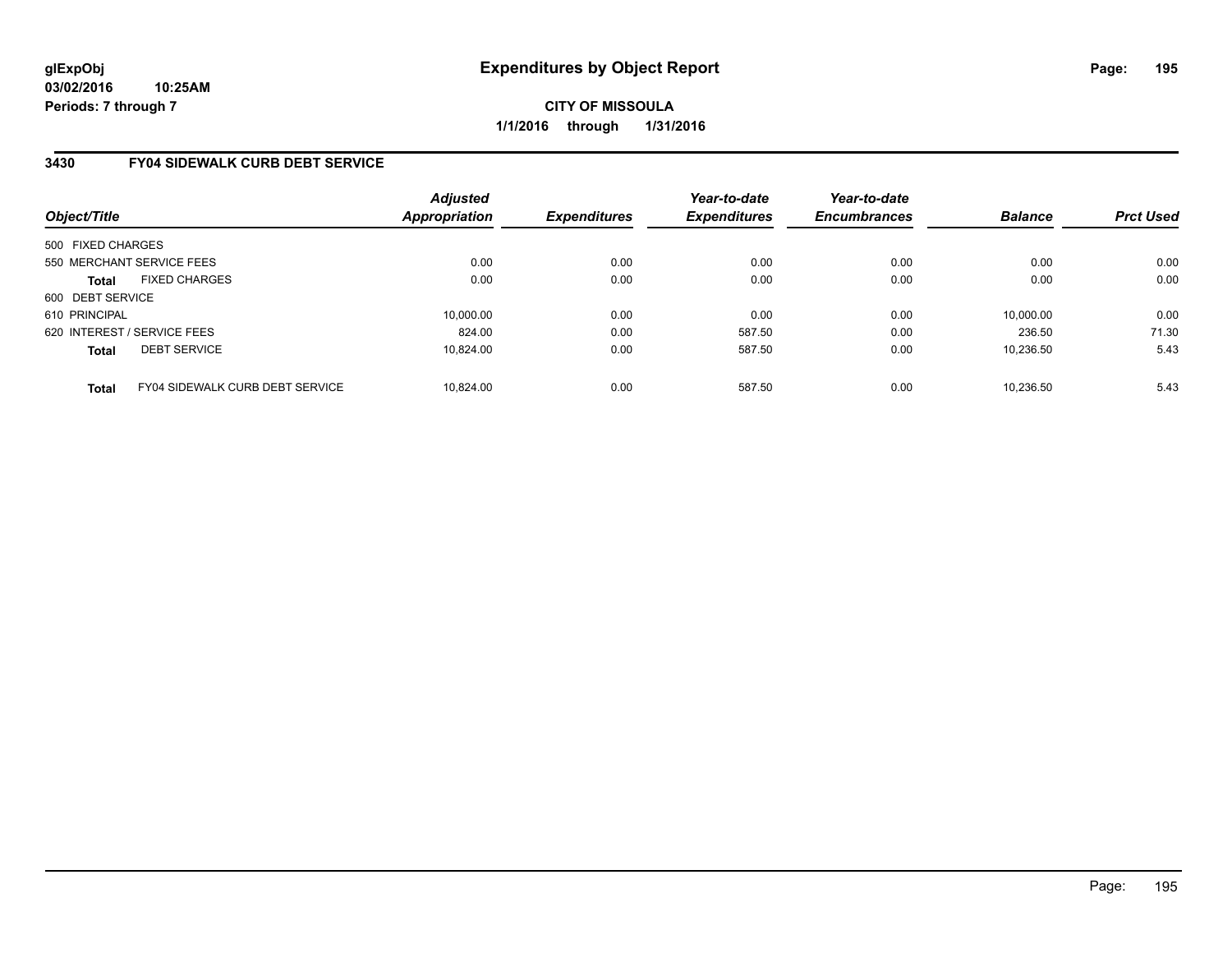**3440 FY 05 SIDEWALK AND CURB**

| Object/Title      |                             | <b>Adjusted</b> | <b>Expenditures</b> | Year-to-date<br><b>Expenditures</b> | Year-to-date<br><b>Encumbrances</b> | <b>Balance</b> | <b>Prct Used</b> |
|-------------------|-----------------------------|-----------------|---------------------|-------------------------------------|-------------------------------------|----------------|------------------|
|                   |                             | Appropriation   |                     |                                     |                                     |                |                  |
| 500 FIXED CHARGES |                             |                 |                     |                                     |                                     |                |                  |
|                   | 550 MERCHANT SERVICE FEES   | 0.00            | 0.00                | 0.00                                | 0.00                                | 0.00           | 0.00             |
| <b>Total</b>      | <b>FIXED CHARGES</b>        | 0.00            | 0.00                | 0.00                                | 0.00                                | 0.00           | 0.00             |
| 600 DEBT SERVICE  |                             |                 |                     |                                     |                                     |                |                  |
| 610 PRINCIPAL     |                             | 35,000.00       | 0.00                | 0.00                                | 0.00                                | 35.000.00      | 0.00             |
|                   | 620 INTEREST / SERVICE FEES | 3.588.00        | 0.00                | 1.968.75                            | 0.00                                | 1.619.25       | 54.87            |
| <b>Total</b>      | <b>DEBT SERVICE</b>         | 38,588.00       | 0.00                | 1.968.75                            | 0.00                                | 36,619.25      | 5.10             |
| <b>Total</b>      | NON-DEPARTMENTAL            | 38.588.00       | 0.00                | 1,968.75                            | 0.00                                | 36.619.25      | 5.10             |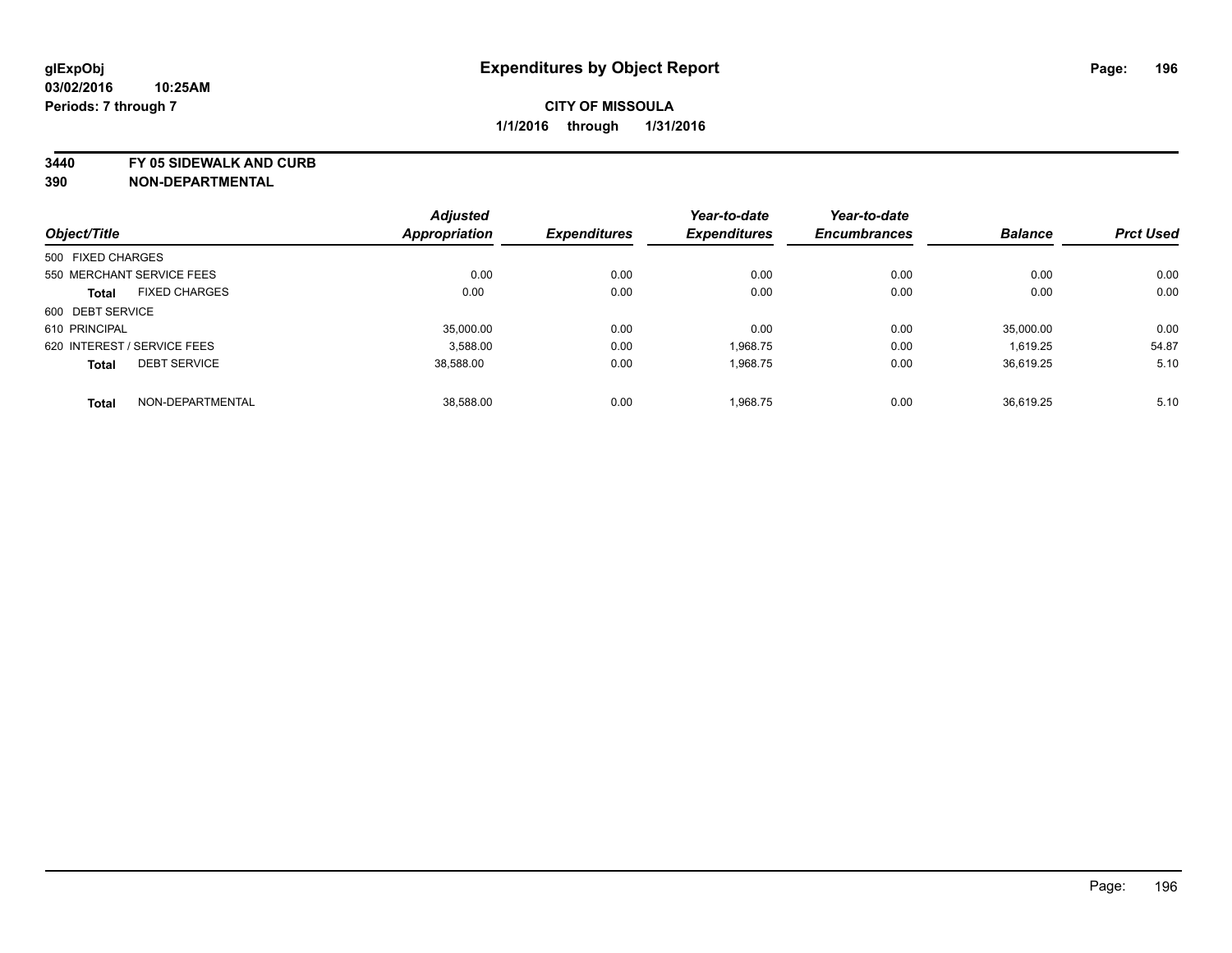### **3440 FY 05 SIDEWALK AND CURB**

| Object/Title                            | <b>Adjusted</b><br>Appropriation | <b>Expenditures</b> | Year-to-date<br><b>Expenditures</b> | Year-to-date<br><b>Encumbrances</b> | <b>Balance</b> | <b>Prct Used</b> |
|-----------------------------------------|----------------------------------|---------------------|-------------------------------------|-------------------------------------|----------------|------------------|
| 500 FIXED CHARGES                       |                                  |                     |                                     |                                     |                |                  |
| 550 MERCHANT SERVICE FEES               | 0.00                             | 0.00                | 0.00                                | 0.00                                | 0.00           | 0.00             |
| <b>FIXED CHARGES</b><br><b>Total</b>    | 0.00                             | 0.00                | 0.00                                | 0.00                                | 0.00           | 0.00             |
| 600 DEBT SERVICE                        |                                  |                     |                                     |                                     |                |                  |
| 610 PRINCIPAL                           | 35.000.00                        | 0.00                | 0.00                                | 0.00                                | 35,000.00      | 0.00             |
| 620 INTEREST / SERVICE FEES             | 3.588.00                         | 0.00                | 1.968.75                            | 0.00                                | 1.619.25       | 54.87            |
| <b>DEBT SERVICE</b><br><b>Total</b>     | 38,588.00                        | 0.00                | 1,968.75                            | 0.00                                | 36.619.25      | 5.10             |
| FY 05 SIDEWALK AND CURB<br><b>Total</b> | 38.588.00                        | 0.00                | 1,968.75                            | 0.00                                | 36.619.25      | 5.10             |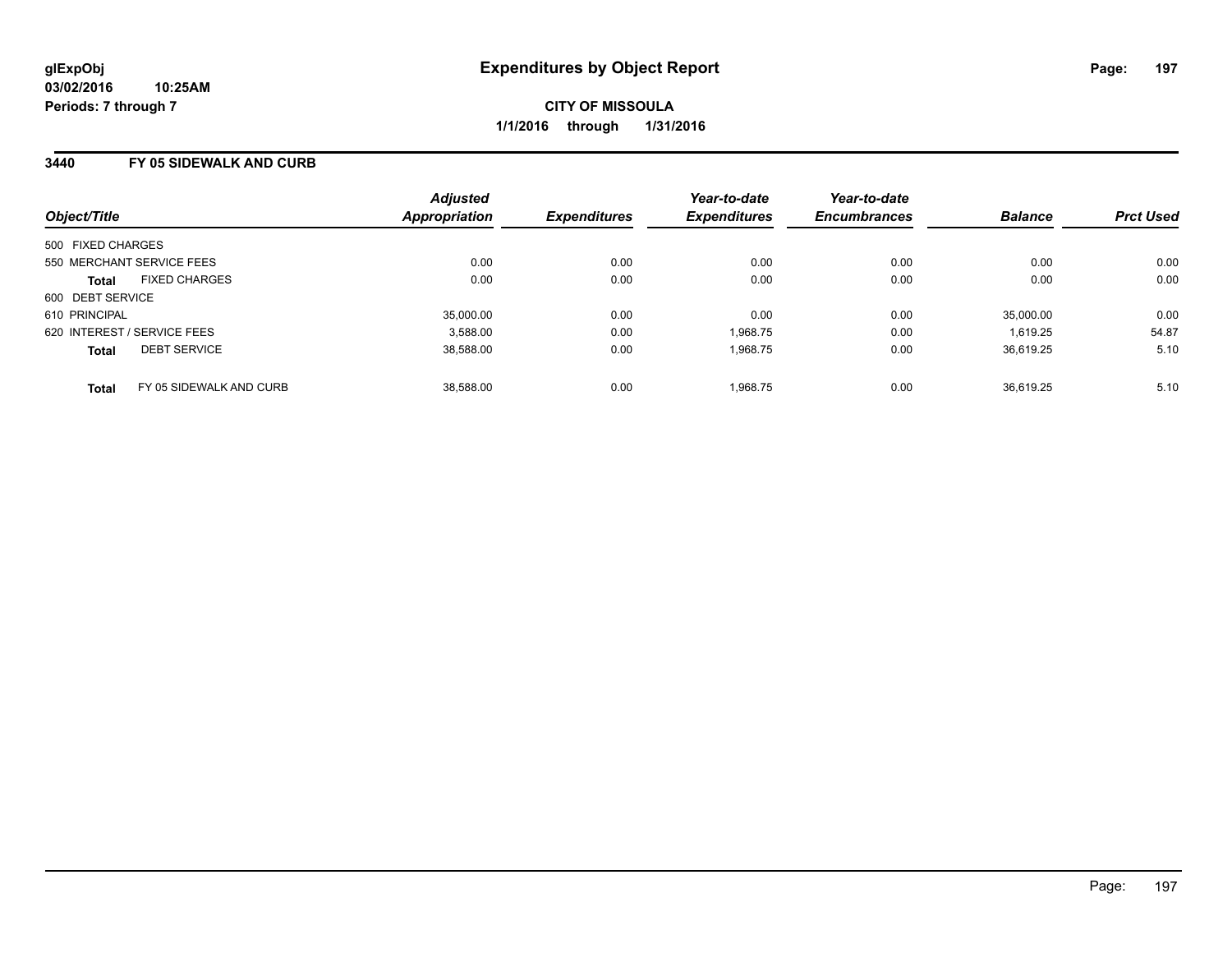**3450 FY 06 SIDEWALK AND CURB**

| Object/Title      |                             | <b>Adjusted</b> | <b>Expenditures</b> | Year-to-date<br><b>Expenditures</b> | Year-to-date<br><b>Encumbrances</b> | <b>Balance</b> | <b>Prct Used</b> |
|-------------------|-----------------------------|-----------------|---------------------|-------------------------------------|-------------------------------------|----------------|------------------|
|                   |                             | Appropriation   |                     |                                     |                                     |                |                  |
| 500 FIXED CHARGES |                             |                 |                     |                                     |                                     |                |                  |
|                   | 550 MERCHANT SERVICE FEES   | 0.00            | 0.00                | 0.00                                | 0.00                                | 0.00           | 0.00             |
| <b>Total</b>      | <b>FIXED CHARGES</b>        | 0.00            | 0.00                | 0.00                                | 0.00                                | 0.00           | 0.00             |
| 600 DEBT SERVICE  |                             |                 |                     |                                     |                                     |                |                  |
| 610 PRINCIPAL     |                             | 25,000.00       | 0.00                | 0.00                                | 0.00                                | 25.000.00      | 0.00             |
|                   | 620 INTEREST / SERVICE FEES | 3.537.00        | 0.00                | 1.593.75                            | 0.00                                | 1,943.25       | 45.06            |
| <b>Total</b>      | <b>DEBT SERVICE</b>         | 28,537.00       | 0.00                | 1.593.75                            | 0.00                                | 26,943.25      | 5.58             |
| <b>Total</b>      | NON-DEPARTMENTAL            | 28.537.00       | 0.00                | 1,593.75                            | 0.00                                | 26.943.25      | 5.58             |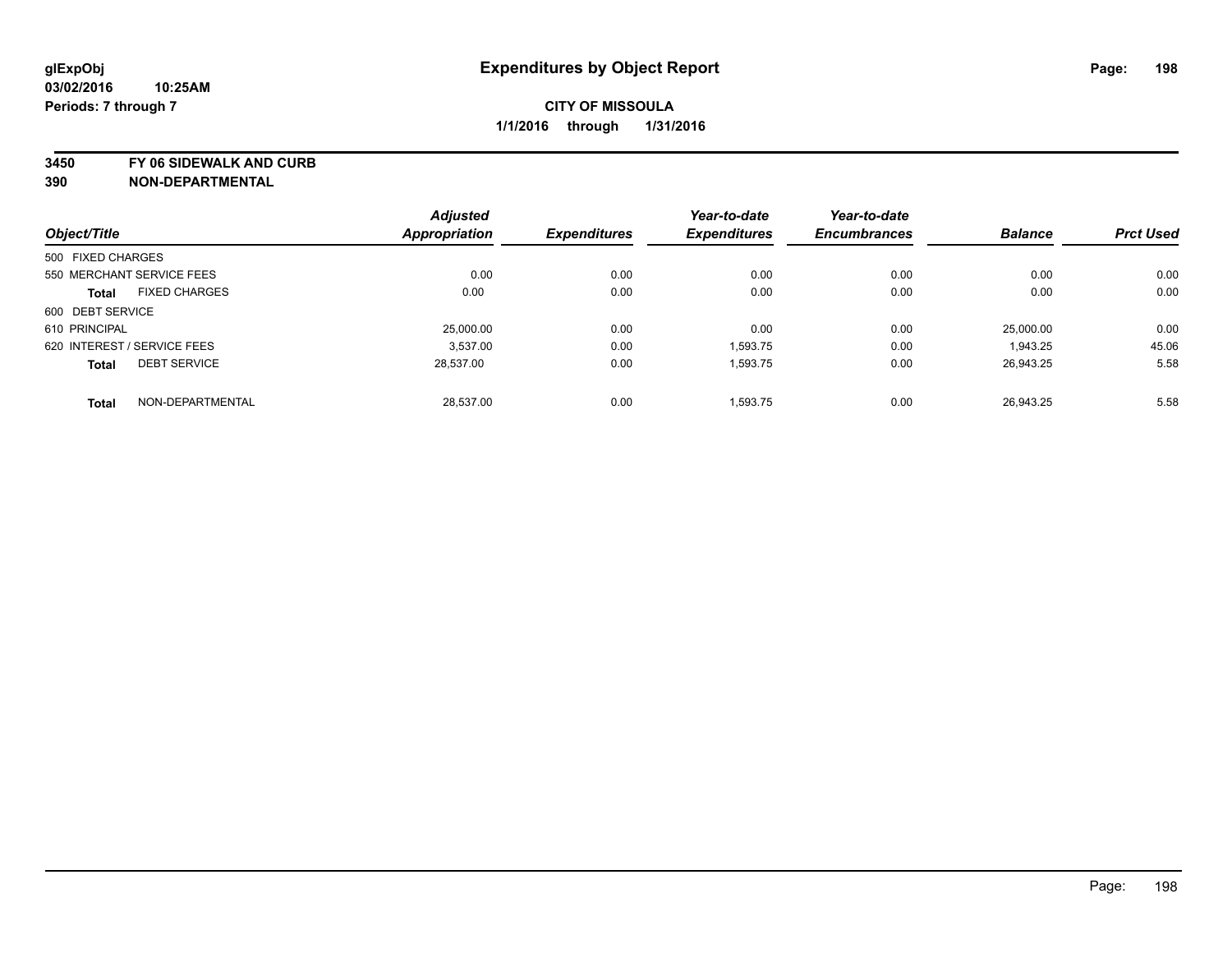### **3450 FY 06 SIDEWALK AND CURB**

| Object/Title                |                         | <b>Adjusted</b><br>Appropriation | <b>Expenditures</b> | Year-to-date<br><b>Expenditures</b> | Year-to-date<br><b>Encumbrances</b> | <b>Balance</b> | <b>Prct Used</b> |
|-----------------------------|-------------------------|----------------------------------|---------------------|-------------------------------------|-------------------------------------|----------------|------------------|
| 500 FIXED CHARGES           |                         |                                  |                     |                                     |                                     |                |                  |
| 550 MERCHANT SERVICE FEES   |                         | 0.00                             | 0.00                | 0.00                                | 0.00                                | 0.00           | 0.00             |
| <b>Total</b>                | <b>FIXED CHARGES</b>    | 0.00                             | 0.00                | 0.00                                | 0.00                                | 0.00           | 0.00             |
| 600 DEBT SERVICE            |                         |                                  |                     |                                     |                                     |                |                  |
| 610 PRINCIPAL               |                         | 25,000.00                        | 0.00                | 0.00                                | 0.00                                | 25.000.00      | 0.00             |
| 620 INTEREST / SERVICE FEES |                         | 3.537.00                         | 0.00                | 1,593.75                            | 0.00                                | 1,943.25       | 45.06            |
| <b>Total</b>                | <b>DEBT SERVICE</b>     | 28.537.00                        | 0.00                | 1,593.75                            | 0.00                                | 26.943.25      | 5.58             |
| <b>Total</b>                | FY 06 SIDEWALK AND CURB | 28.537.00                        | 0.00                | 1.593.75                            | 0.00                                | 26.943.25      | 5.58             |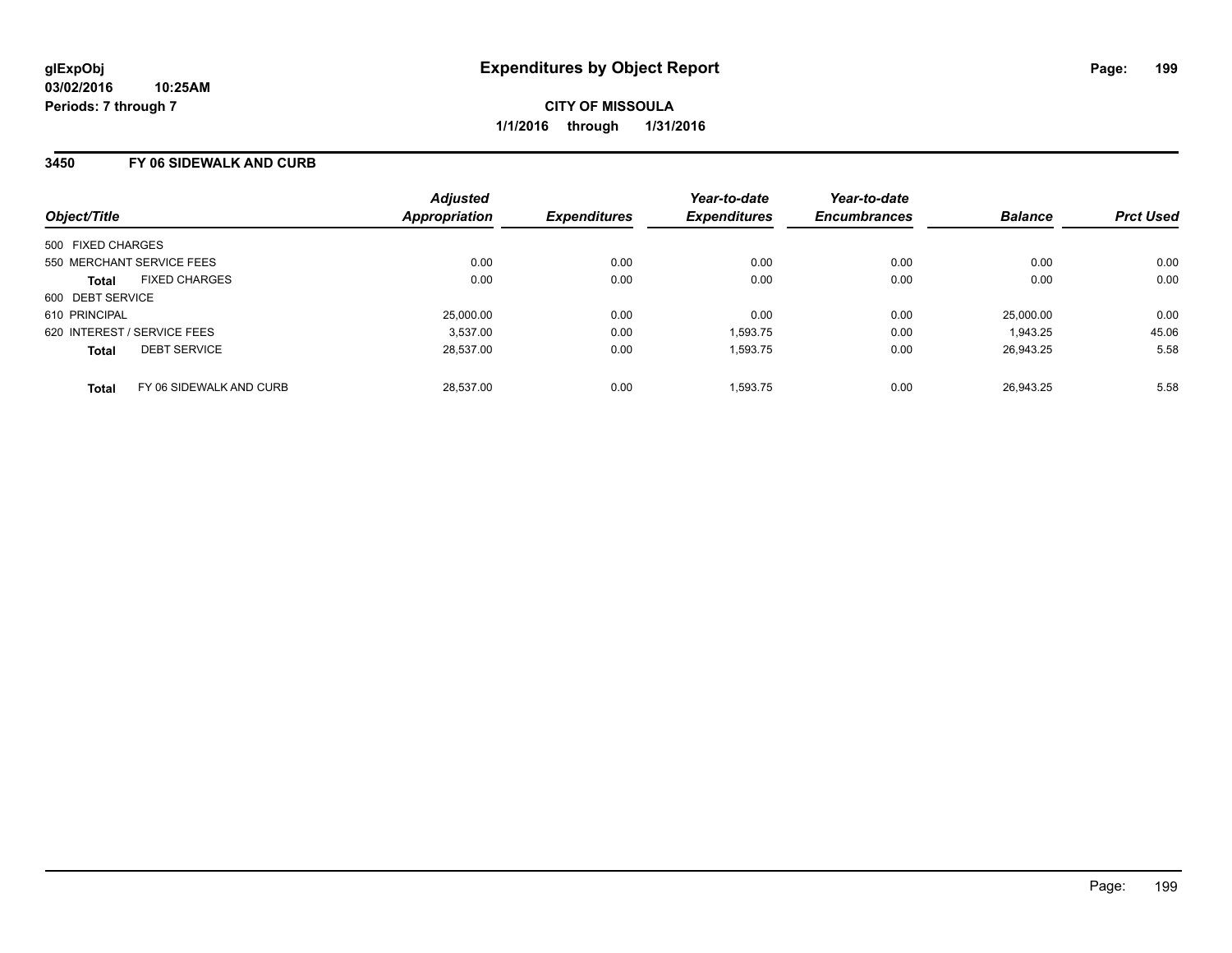#### **3460 FY07 SIDEWALK AND CURB DEBT**

|                                      | <b>Adjusted</b>      |                     | Year-to-date        | Year-to-date        |                |                  |
|--------------------------------------|----------------------|---------------------|---------------------|---------------------|----------------|------------------|
| Object/Title                         | <b>Appropriation</b> | <b>Expenditures</b> | <b>Expenditures</b> | <b>Encumbrances</b> | <b>Balance</b> | <b>Prct Used</b> |
| 500 FIXED CHARGES                    |                      |                     |                     |                     |                |                  |
| 550 MERCHANT SERVICE FEES            | 0.00                 | 0.00                | 0.00                | 0.00                | 0.00           | 0.00             |
| <b>FIXED CHARGES</b><br><b>Total</b> | 0.00                 | 0.00                | 0.00                | 0.00                | 0.00           | 0.00             |
| 600 DEBT SERVICE                     |                      |                     |                     |                     |                |                  |
| 610 PRINCIPAL                        | 45.000.00            | 0.00                | 0.00                | 0.00                | 45.000.00      | 0.00             |
| 620 INTEREST / SERVICE FEES          | 13.810.00            | 0.00                | 7,080.00            | 0.00                | 6,730.00       | 51.27            |
| <b>DEBT SERVICE</b><br><b>Total</b>  | 58.810.00            | 0.00                | 7,080.00            | 0.00                | 51.730.00      | 12.04            |
| NON-DEPARTMENTAL<br><b>Total</b>     | 58.810.00            | 0.00                | 7,080.00            | 0.00                | 51,730.00      | 12.04            |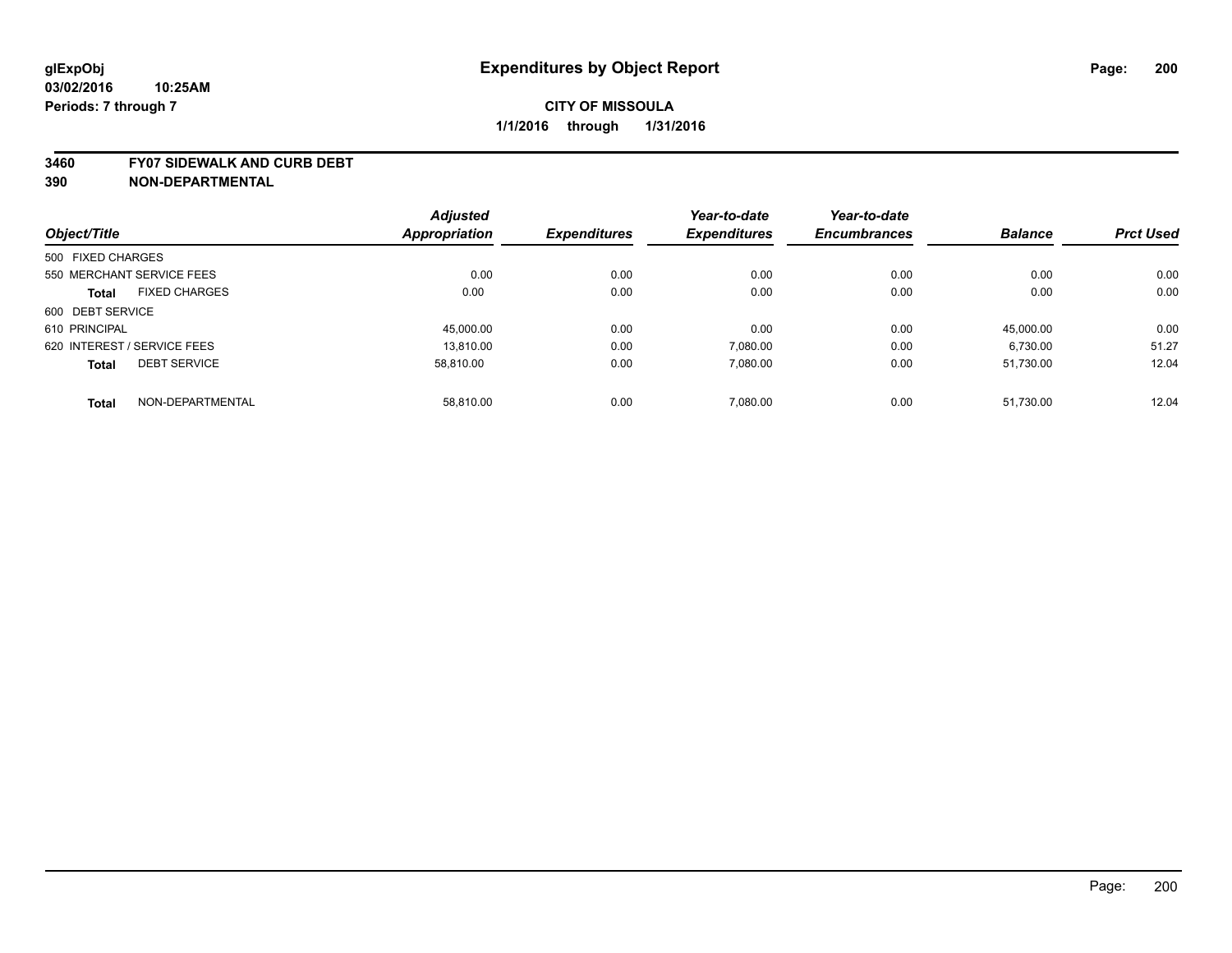### **3460 FY07 SIDEWALK AND CURB DEBT**

| Object/Title                                | <b>Adjusted</b><br>Appropriation | <b>Expenditures</b> | Year-to-date<br><b>Expenditures</b> | Year-to-date<br><b>Encumbrances</b> | <b>Balance</b> | <b>Prct Used</b> |
|---------------------------------------------|----------------------------------|---------------------|-------------------------------------|-------------------------------------|----------------|------------------|
| 500 FIXED CHARGES                           |                                  |                     |                                     |                                     |                |                  |
| 550 MERCHANT SERVICE FEES                   | 0.00                             | 0.00                | 0.00                                | 0.00                                | 0.00           | 0.00             |
| <b>FIXED CHARGES</b><br><b>Total</b>        | 0.00                             | 0.00                | 0.00                                | 0.00                                | 0.00           | 0.00             |
| 600 DEBT SERVICE                            |                                  |                     |                                     |                                     |                |                  |
| 610 PRINCIPAL                               | 45,000.00                        | 0.00                | 0.00                                | 0.00                                | 45.000.00      | 0.00             |
| 620 INTEREST / SERVICE FEES                 | 13.810.00                        | 0.00                | 7,080.00                            | 0.00                                | 6,730.00       | 51.27            |
| <b>DEBT SERVICE</b><br><b>Total</b>         | 58.810.00                        | 0.00                | 7.080.00                            | 0.00                                | 51.730.00      | 12.04            |
| FY07 SIDEWALK AND CURB DEBT<br><b>Total</b> | 58.810.00                        | 0.00                | 7.080.00                            | 0.00                                | 51.730.00      | 12.04            |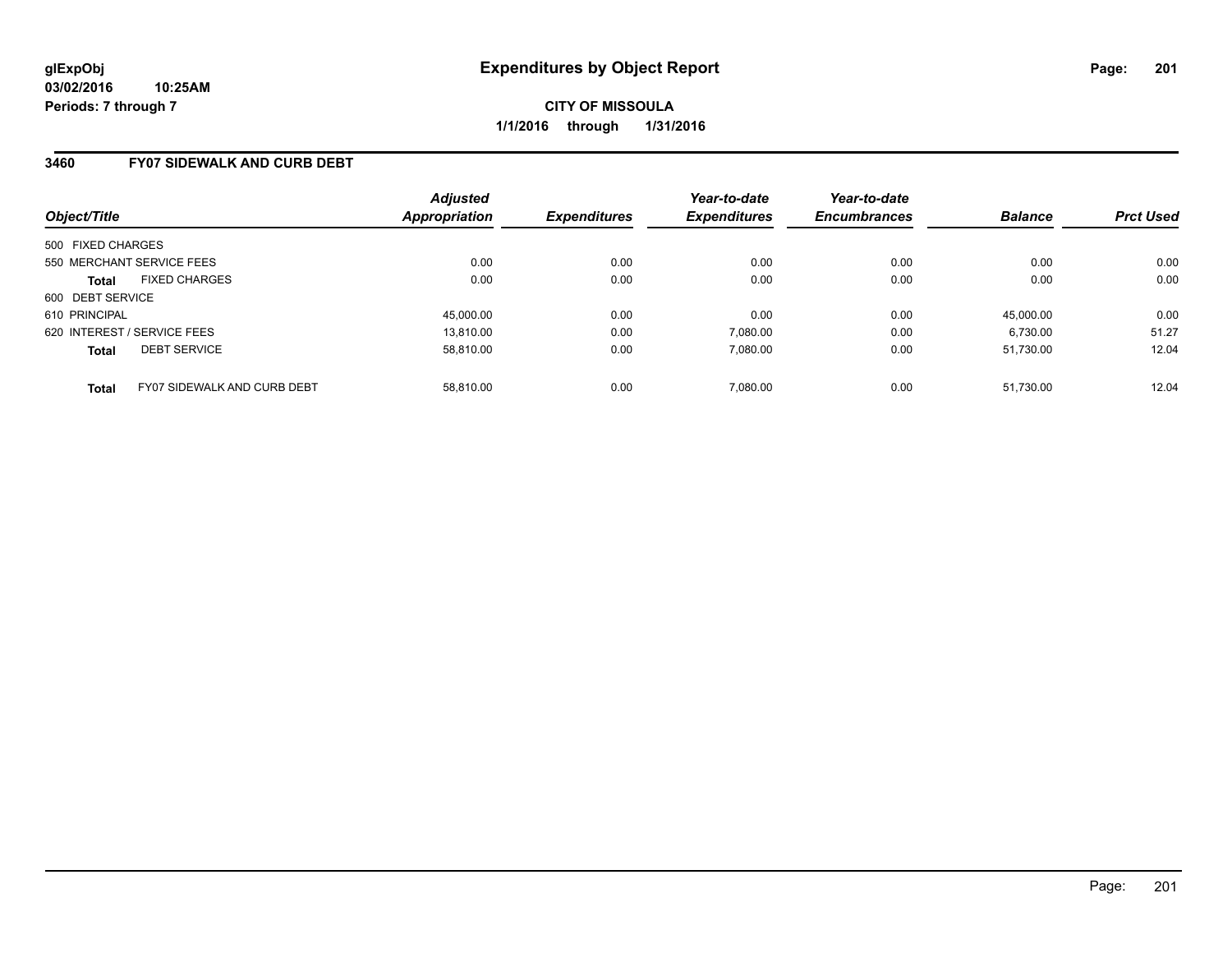#### **3461 SERIES 2008A SIDEWALK AND CURB**

#### **280 PUBLIC WORKS OPERATIONS**

| Object/Title                            | <b>Adjusted</b><br><b>Appropriation</b> | <b>Expenditures</b> | Year-to-date<br><b>Expenditures</b> | Year-to-date<br><b>Encumbrances</b> | <b>Balance</b> | <b>Prct Used</b> |
|-----------------------------------------|-----------------------------------------|---------------------|-------------------------------------|-------------------------------------|----------------|------------------|
| 500 FIXED CHARGES                       |                                         |                     |                                     |                                     |                |                  |
| 550 MERCHANT SERVICE FEES               | 0.00                                    | 0.00                | 0.00                                | 0.00                                | 0.00           | 0.00             |
| <b>FIXED CHARGES</b><br><b>Total</b>    | 0.00                                    | 0.00                | 0.00                                | 0.00                                | 0.00           | 0.00             |
| 800 OTHER OBJECTS                       |                                         |                     |                                     |                                     |                |                  |
| 820 TRANSFERS TO OTHER FUNDS            | 0.00                                    | 0.00                | 0.00                                | 0.00                                | 0.00           | 0.00             |
| OTHER OBJECTS<br><b>Total</b>           | 0.00                                    | 0.00                | 0.00                                | 0.00                                | 0.00           | 0.00             |
| PUBLIC WORKS OPERATIONS<br><b>Total</b> | 0.00                                    | 0.00                | 0.00                                | 0.00                                | 0.00           | 0.00             |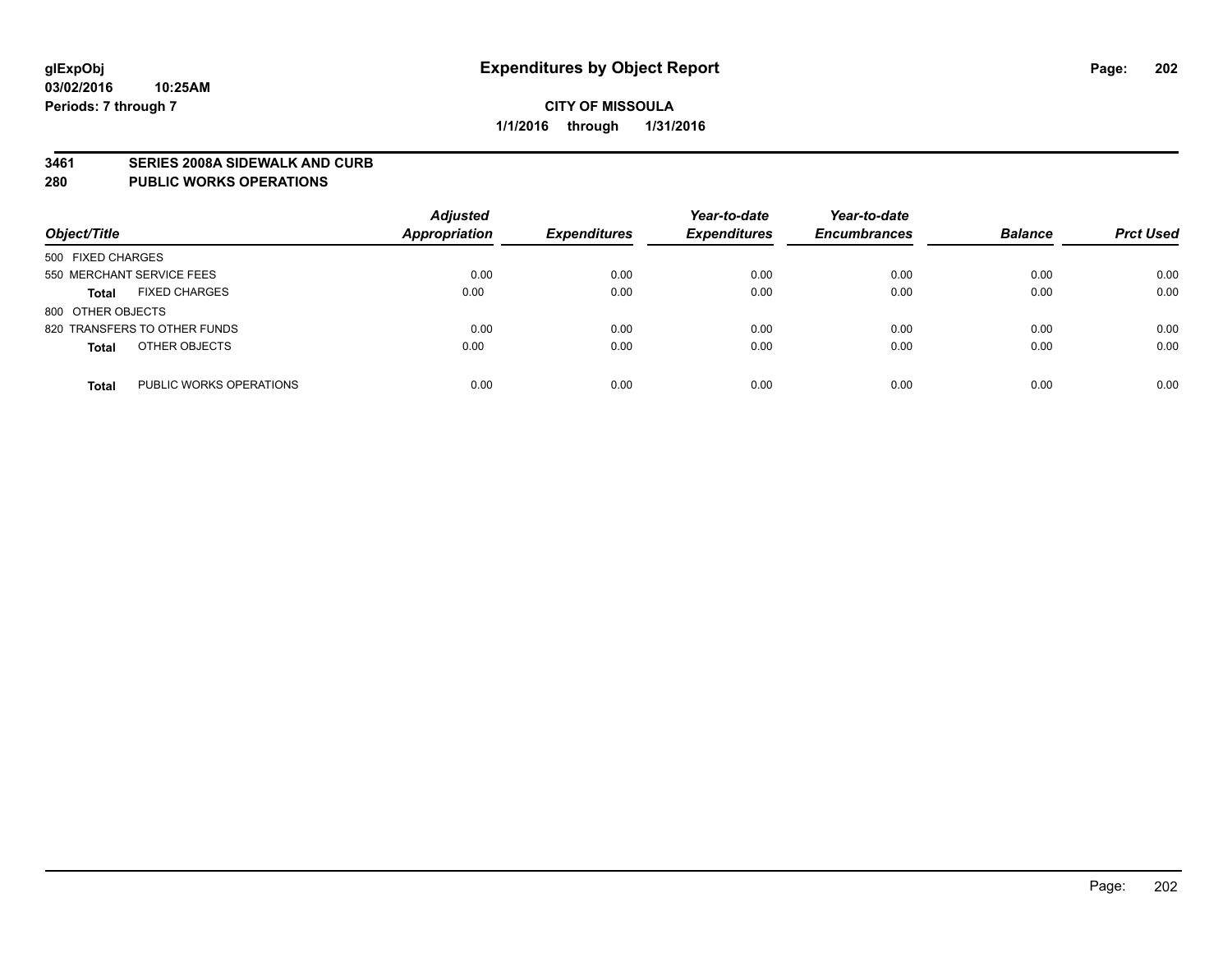#### **3461 SERIES 2008A SIDEWALK AND CURB**

|                                      | <b>Adjusted</b>      |                     | Year-to-date        | Year-to-date        |                |                  |
|--------------------------------------|----------------------|---------------------|---------------------|---------------------|----------------|------------------|
| Object/Title                         | <b>Appropriation</b> | <b>Expenditures</b> | <b>Expenditures</b> | <b>Encumbrances</b> | <b>Balance</b> | <b>Prct Used</b> |
| 500 FIXED CHARGES                    |                      |                     |                     |                     |                |                  |
| 550 MERCHANT SERVICE FEES            | 0.00                 | 0.00                | 0.00                | 0.00                | 0.00           | 0.00             |
| <b>FIXED CHARGES</b><br><b>Total</b> | 0.00                 | 0.00                | 0.00                | 0.00                | 0.00           | 0.00             |
| 600 DEBT SERVICE                     |                      |                     |                     |                     |                |                  |
| 610 PRINCIPAL                        | 50,000.00            | 0.00                | 0.00                | 0.00                | 50,000.00      | 0.00             |
| 620 INTEREST / SERVICE FEES          | 10.213.00            | 0.00                | 4.931.25            | 0.00                | 5.281.75       | 48.28            |
| <b>DEBT SERVICE</b><br><b>Total</b>  | 60,213.00            | 0.00                | 4,931.25            | 0.00                | 55,281.75      | 8.19             |
| 800 OTHER OBJECTS                    |                      |                     |                     |                     |                |                  |
| 820 TRANSFERS TO OTHER FUNDS         | 0.00                 | 0.00                | 0.00                | 0.00                | 0.00           | 0.00             |
| OTHER OBJECTS<br><b>Total</b>        | 0.00                 | 0.00                | 0.00                | 0.00                | 0.00           | 0.00             |
|                                      |                      |                     |                     |                     |                |                  |
| NON-DEPARTMENTAL<br><b>Total</b>     | 60,213.00            | 0.00                | 4,931.25            | 0.00                | 55,281.75      | 8.19             |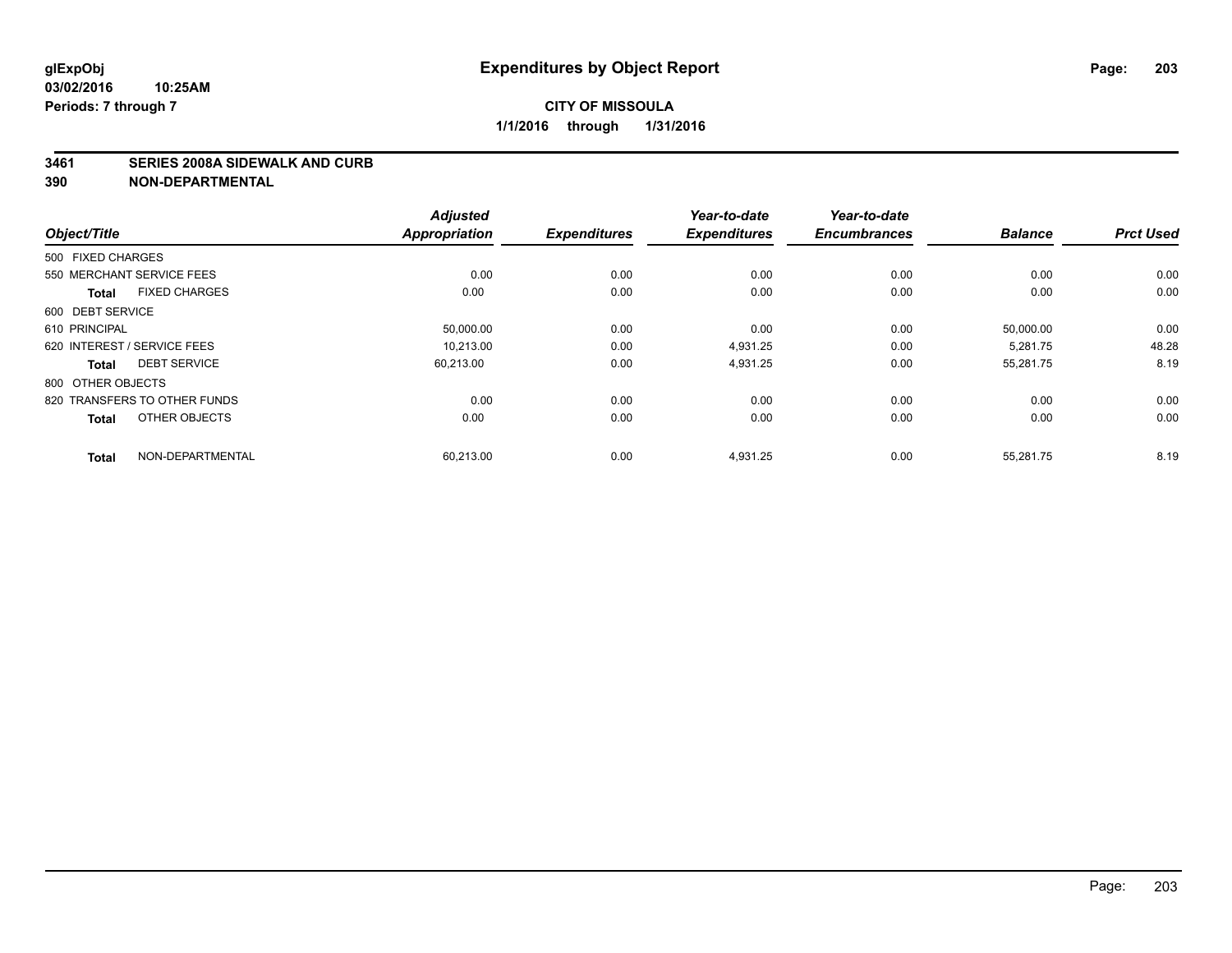### **3461 SERIES 2008A SIDEWALK AND CURB**

| Object/Title                 |                                | <b>Adjusted</b><br>Appropriation | <b>Expenditures</b> | Year-to-date<br><b>Expenditures</b> | Year-to-date<br><b>Encumbrances</b> | <b>Balance</b> | <b>Prct Used</b> |
|------------------------------|--------------------------------|----------------------------------|---------------------|-------------------------------------|-------------------------------------|----------------|------------------|
| 500 FIXED CHARGES            |                                |                                  |                     |                                     |                                     |                |                  |
| 550 MERCHANT SERVICE FEES    |                                | 0.00                             | 0.00                | 0.00                                | 0.00                                | 0.00           | 0.00             |
| <b>Total</b>                 | <b>FIXED CHARGES</b>           | 0.00                             | 0.00                | 0.00                                | 0.00                                | 0.00           | 0.00             |
| 600 DEBT SERVICE             |                                |                                  |                     |                                     |                                     |                |                  |
| 610 PRINCIPAL                |                                | 50,000.00                        | 0.00                | 0.00                                | 0.00                                | 50.000.00      | 0.00             |
| 620 INTEREST / SERVICE FEES  |                                | 10,213.00                        | 0.00                | 4,931.25                            | 0.00                                | 5,281.75       | 48.28            |
| <b>Total</b>                 | <b>DEBT SERVICE</b>            | 60,213.00                        | 0.00                | 4,931.25                            | 0.00                                | 55,281.75      | 8.19             |
| 800 OTHER OBJECTS            |                                |                                  |                     |                                     |                                     |                |                  |
| 820 TRANSFERS TO OTHER FUNDS |                                | 0.00                             | 0.00                | 0.00                                | 0.00                                | 0.00           | 0.00             |
| <b>Total</b>                 | OTHER OBJECTS                  | 0.00                             | 0.00                | 0.00                                | 0.00                                | 0.00           | 0.00             |
| <b>Total</b>                 | SERIES 2008A SIDEWALK AND CURB | 60,213.00                        | 0.00                | 4,931.25                            | 0.00                                | 55,281.75      | 8.19             |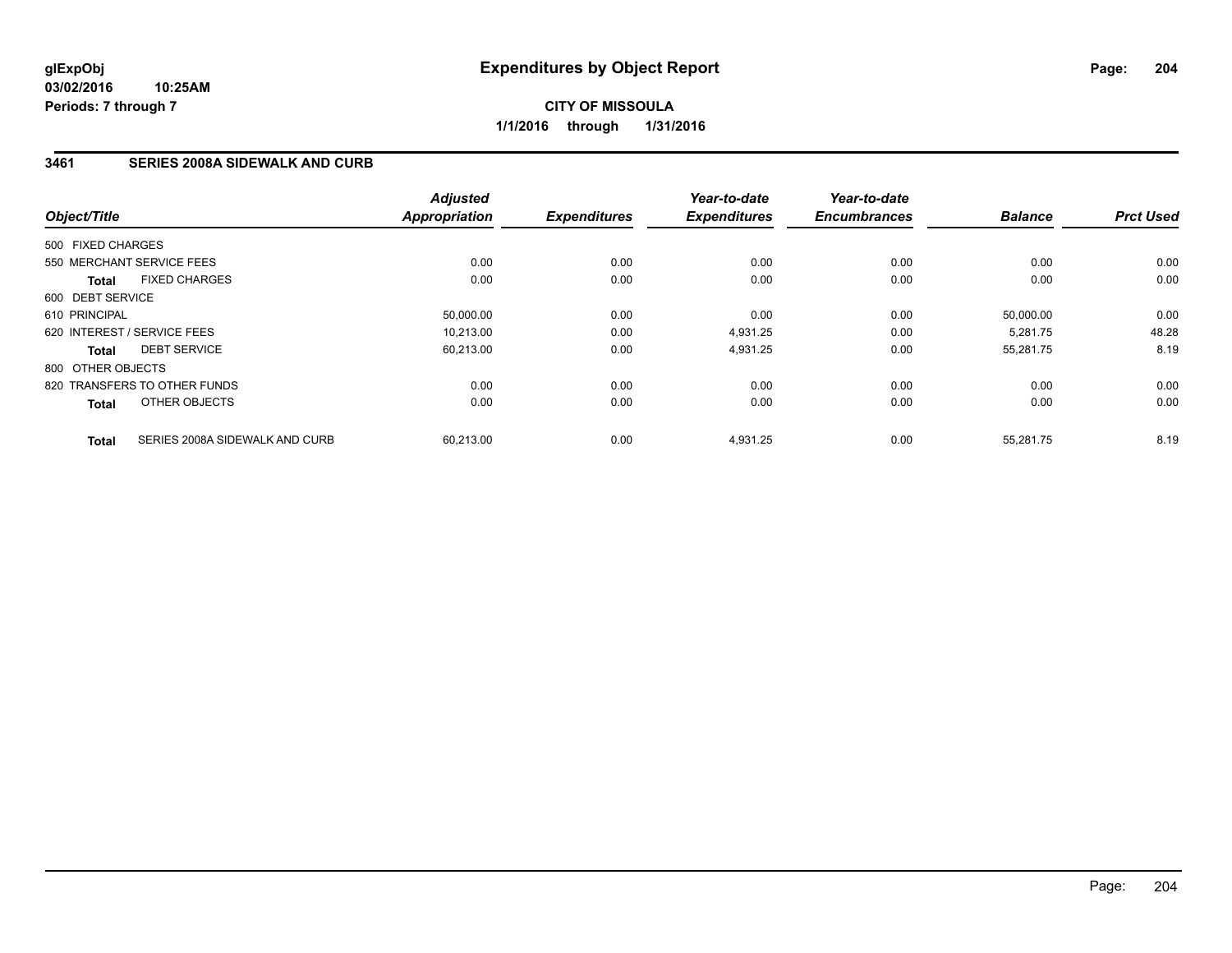#### **3462 SERIES 2009 SIDEWALK AND CURB**

|                                      | <b>Adjusted</b>      |                     | Year-to-date        | Year-to-date        |                |                  |
|--------------------------------------|----------------------|---------------------|---------------------|---------------------|----------------|------------------|
| Object/Title                         | <b>Appropriation</b> | <b>Expenditures</b> | <b>Expenditures</b> | <b>Encumbrances</b> | <b>Balance</b> | <b>Prct Used</b> |
| 500 FIXED CHARGES                    |                      |                     |                     |                     |                |                  |
| 550 MERCHANT SERVICE FEES            | 0.00                 | 0.00                | 0.00                | 0.00                | 0.00           | 0.00             |
| <b>FIXED CHARGES</b><br><b>Total</b> | 0.00                 | 0.00                | 0.00                | 0.00                | 0.00           | 0.00             |
| 600 DEBT SERVICE                     |                      |                     |                     |                     |                |                  |
| 610 PRINCIPAL                        | 50,000.00            | 0.00                | 0.00                | 0.00                | 50,000.00      | 0.00             |
| 620 INTEREST / SERVICE FEES          | 15.342.00            | 0.00                | 7.796.25            | 0.00                | 7.545.75       | 50.82            |
| <b>DEBT SERVICE</b><br><b>Total</b>  | 65,342.00            | 0.00                | 7,796.25            | 0.00                | 57,545.75      | 11.93            |
| 800 OTHER OBJECTS                    |                      |                     |                     |                     |                |                  |
| 820 TRANSFERS TO OTHER FUNDS         | 0.00                 | 0.00                | 0.00                | 0.00                | 0.00           | 0.00             |
| OTHER OBJECTS<br><b>Total</b>        | 0.00                 | 0.00                | 0.00                | 0.00                | 0.00           | 0.00             |
|                                      |                      |                     |                     |                     |                |                  |
| NON-DEPARTMENTAL<br><b>Total</b>     | 65,342.00            | 0.00                | 7,796.25            | 0.00                | 57,545.75      | 11.93            |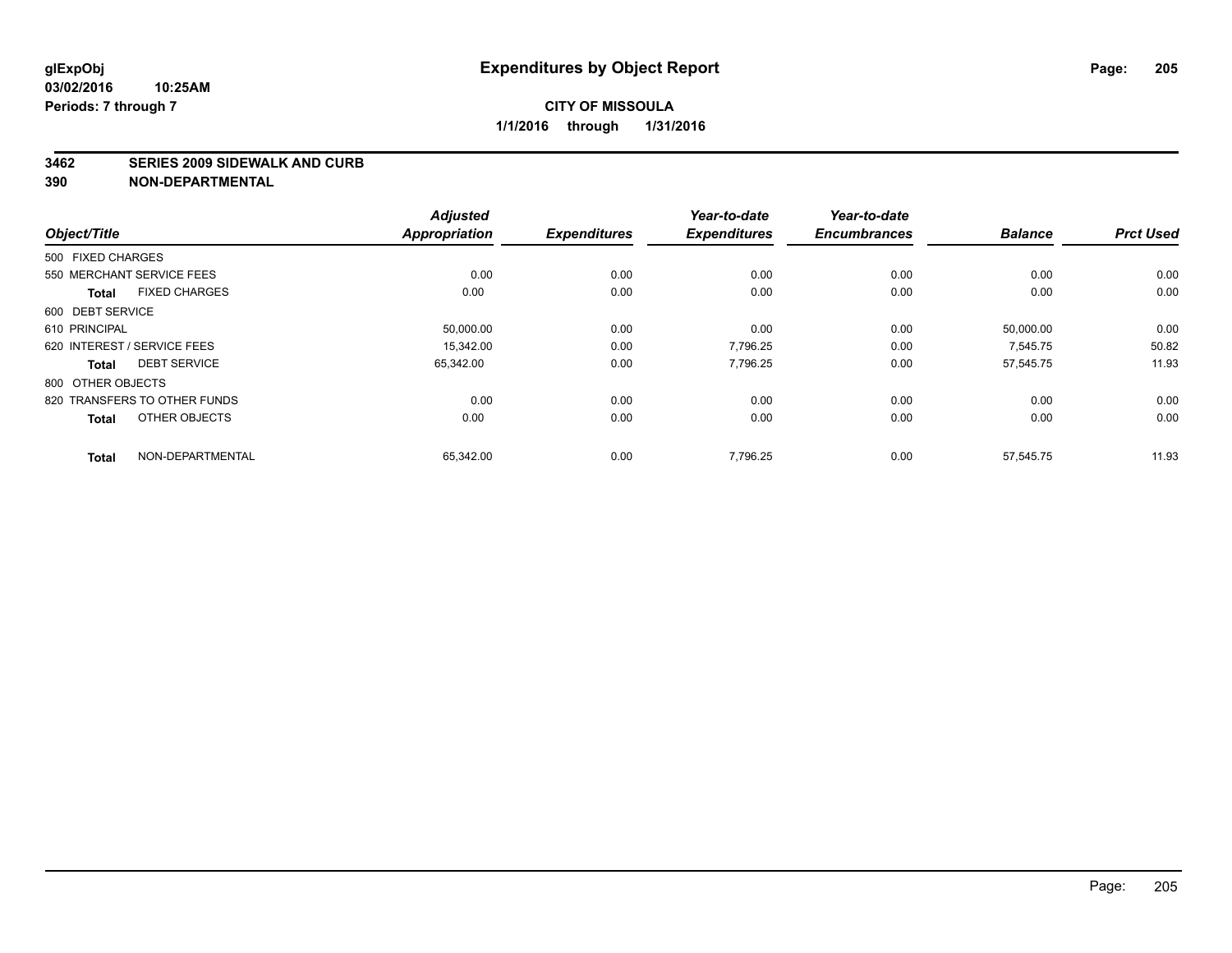#### **03/02/2016 10:25AM Periods: 7 through 7**

## **CITY OF MISSOULA 1/1/2016 through 1/31/2016**

### **3462 SERIES 2009 SIDEWALK AND CURB**

| Object/Title                                  | <b>Adjusted</b><br><b>Appropriation</b> | <b>Expenditures</b> | Year-to-date<br><b>Expenditures</b> | Year-to-date<br><b>Encumbrances</b> | <b>Balance</b> | <b>Prct Used</b> |
|-----------------------------------------------|-----------------------------------------|---------------------|-------------------------------------|-------------------------------------|----------------|------------------|
| 500 FIXED CHARGES                             |                                         |                     |                                     |                                     |                |                  |
| 550 MERCHANT SERVICE FEES                     | 0.00                                    | 0.00                | 0.00                                | 0.00                                | 0.00           | 0.00             |
| <b>FIXED CHARGES</b><br><b>Total</b>          | 0.00                                    | 0.00                | 0.00                                | 0.00                                | 0.00           | 0.00             |
| 600 DEBT SERVICE                              |                                         |                     |                                     |                                     |                |                  |
| 610 PRINCIPAL                                 | 50,000.00                               | 0.00                | 0.00                                | 0.00                                | 50.000.00      | 0.00             |
| 620 INTEREST / SERVICE FEES                   | 15,342.00                               | 0.00                | 7,796.25                            | 0.00                                | 7,545.75       | 50.82            |
| <b>DEBT SERVICE</b><br><b>Total</b>           | 65,342.00                               | 0.00                | 7,796.25                            | 0.00                                | 57,545.75      | 11.93            |
| 800 OTHER OBJECTS                             |                                         |                     |                                     |                                     |                |                  |
| 820 TRANSFERS TO OTHER FUNDS                  | 0.00                                    | 0.00                | 0.00                                | 0.00                                | 0.00           | 0.00             |
| OTHER OBJECTS<br><b>Total</b>                 | 0.00                                    | 0.00                | 0.00                                | 0.00                                | 0.00           | 0.00             |
| SERIES 2009 SIDEWALK AND CURB<br><b>Total</b> | 65.342.00                               | 0.00                | 7.796.25                            | 0.00                                | 57.545.75      | 11.93            |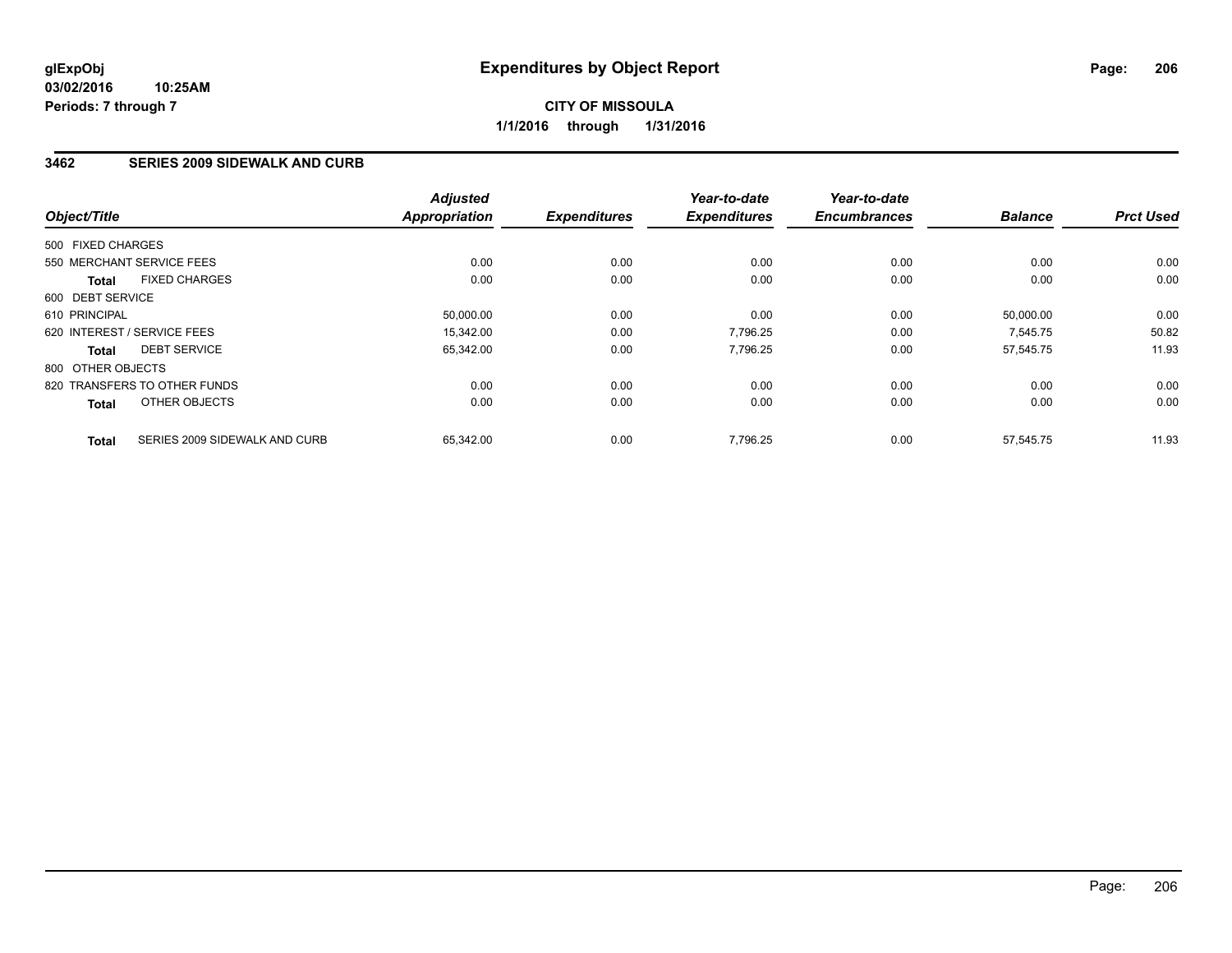#### **3463 SERIES 2010 SIDEWALK AND CURB**

|                                      | <b>Adjusted</b>      |                     | Year-to-date        | Year-to-date        |                |                  |
|--------------------------------------|----------------------|---------------------|---------------------|---------------------|----------------|------------------|
| Object/Title                         | <b>Appropriation</b> | <b>Expenditures</b> | <b>Expenditures</b> | <b>Encumbrances</b> | <b>Balance</b> | <b>Prct Used</b> |
| 500 FIXED CHARGES                    |                      |                     |                     |                     |                |                  |
| 550 MERCHANT SERVICE FEES            | 0.00                 | 0.00                | 0.00                | 0.00                | 0.00           | 0.00             |
| <b>FIXED CHARGES</b><br><b>Total</b> | 0.00                 | 0.00                | 0.00                | 0.00                | 0.00           | 0.00             |
| 600 DEBT SERVICE                     |                      |                     |                     |                     |                |                  |
| 610 PRINCIPAL                        | 75.000.00            | 0.00                | 0.00                | 0.00                | 75.000.00      | 0.00             |
| 620 INTEREST / SERVICE FEES          | 25.413.00            | 0.00                | 12,881.25           | 0.00                | 12.531.75      | 50.69            |
| <b>DEBT SERVICE</b><br><b>Total</b>  | 100.413.00           | 0.00                | 12,881.25           | 0.00                | 87.531.75      | 12.83            |
| NON-DEPARTMENTAL<br><b>Total</b>     | 100,413.00           | 0.00                | 12.881.25           | 0.00                | 87.531.75      | 12.83            |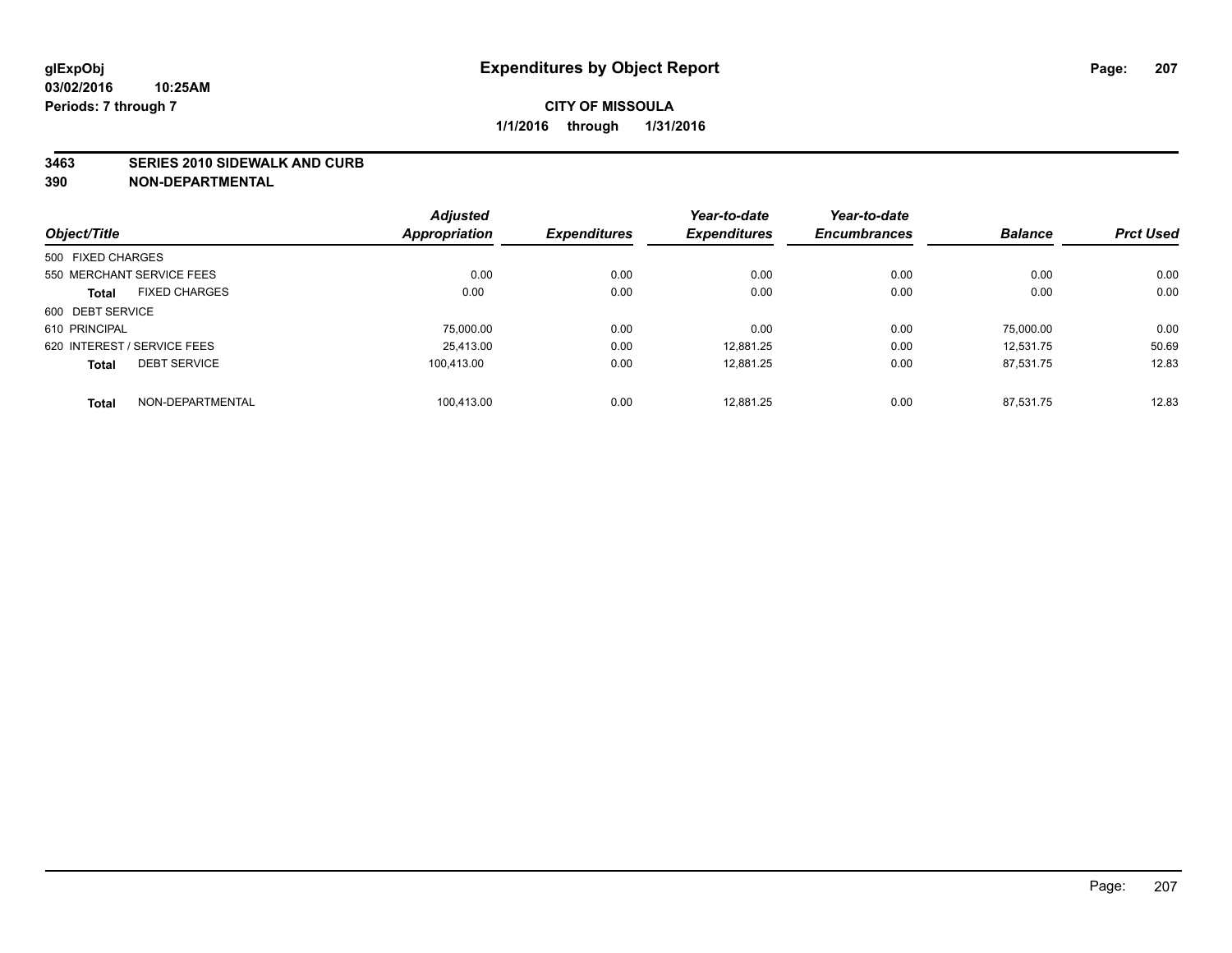### **3463 SERIES 2010 SIDEWALK AND CURB**

| Object/Title      |                               | <b>Adjusted</b><br>Appropriation | <i><b>Expenditures</b></i> | Year-to-date<br><b>Expenditures</b> | Year-to-date<br><b>Encumbrances</b> | <b>Balance</b> | <b>Prct Used</b> |
|-------------------|-------------------------------|----------------------------------|----------------------------|-------------------------------------|-------------------------------------|----------------|------------------|
|                   |                               |                                  |                            |                                     |                                     |                |                  |
| 500 FIXED CHARGES |                               |                                  |                            |                                     |                                     |                |                  |
|                   | 550 MERCHANT SERVICE FEES     | 0.00                             | 0.00                       | 0.00                                | 0.00                                | 0.00           | 0.00             |
| <b>Total</b>      | <b>FIXED CHARGES</b>          | 0.00                             | 0.00                       | 0.00                                | 0.00                                | 0.00           | 0.00             |
| 600 DEBT SERVICE  |                               |                                  |                            |                                     |                                     |                |                  |
| 610 PRINCIPAL     |                               | 75,000.00                        | 0.00                       | 0.00                                | 0.00                                | 75,000.00      | 0.00             |
|                   | 620 INTEREST / SERVICE FEES   | 25,413.00                        | 0.00                       | 12.881.25                           | 0.00                                | 12.531.75      | 50.69            |
| <b>Total</b>      | <b>DEBT SERVICE</b>           | 100.413.00                       | 0.00                       | 12.881.25                           | 0.00                                | 87.531.75      | 12.83            |
| <b>Total</b>      | SERIES 2010 SIDEWALK AND CURB | 100.413.00                       | 0.00                       | 12.881.25                           | 0.00                                | 87.531.75      | 12.83            |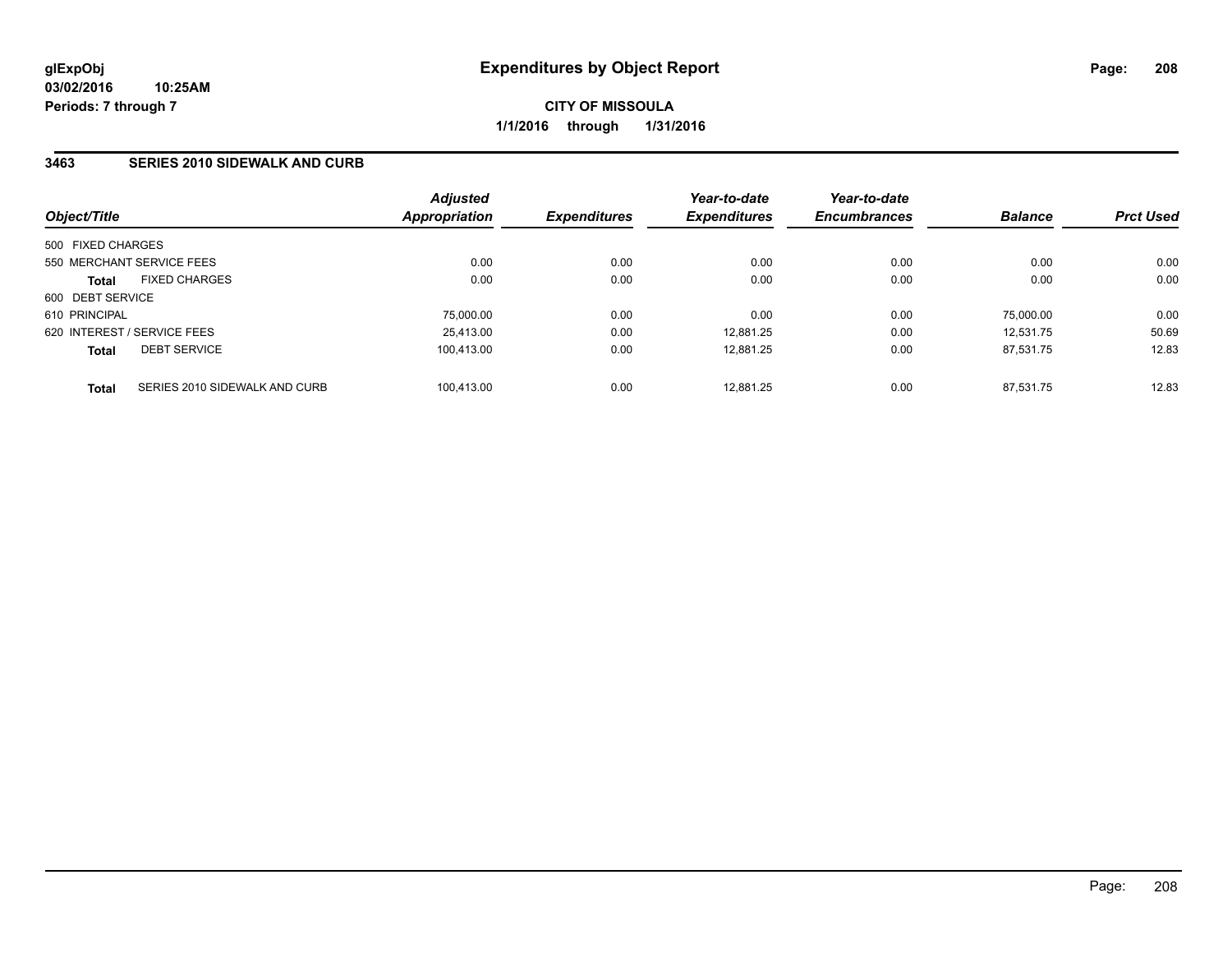**3464 FY12 S/C DEBT SERVICE**

|                                     |                      | <b>Adjusted</b> |                     | Year-to-date        | Year-to-date        |                |                  |
|-------------------------------------|----------------------|-----------------|---------------------|---------------------|---------------------|----------------|------------------|
| Object/Title                        |                      | Appropriation   | <b>Expenditures</b> | <b>Expenditures</b> | <b>Encumbrances</b> | <b>Balance</b> | <b>Prct Used</b> |
| 500 FIXED CHARGES                   |                      |                 |                     |                     |                     |                |                  |
| 550 MERCHANT SERVICE FEES           |                      | 0.00            | 0.00                | 0.00                | 0.00                | 0.00           | 0.00             |
| <b>Total</b>                        | <b>FIXED CHARGES</b> | 0.00            | 0.00                | 0.00                | 0.00                | 0.00           | 0.00             |
| 600 DEBT SERVICE                    |                      |                 |                     |                     |                     |                |                  |
| 610 PRINCIPAL                       |                      | 50,000.00       | 0.00                | 0.00                | 0.00                | 50,000.00      | 0.00             |
| 620 INTEREST / SERVICE FEES         |                      | 21,785.00       | 0.00                | 11.067.50           | 0.00                | 10.717.50      | 50.80            |
| <b>DEBT SERVICE</b><br><b>Total</b> |                      | 71.785.00       | 0.00                | 11.067.50           | 0.00                | 60.717.50      | 15.42            |
| <b>Total</b>                        | NON-DEPARTMENTAL     | 71.785.00       | 0.00                | 11.067.50           | 0.00                | 60,717.50      | 15.42            |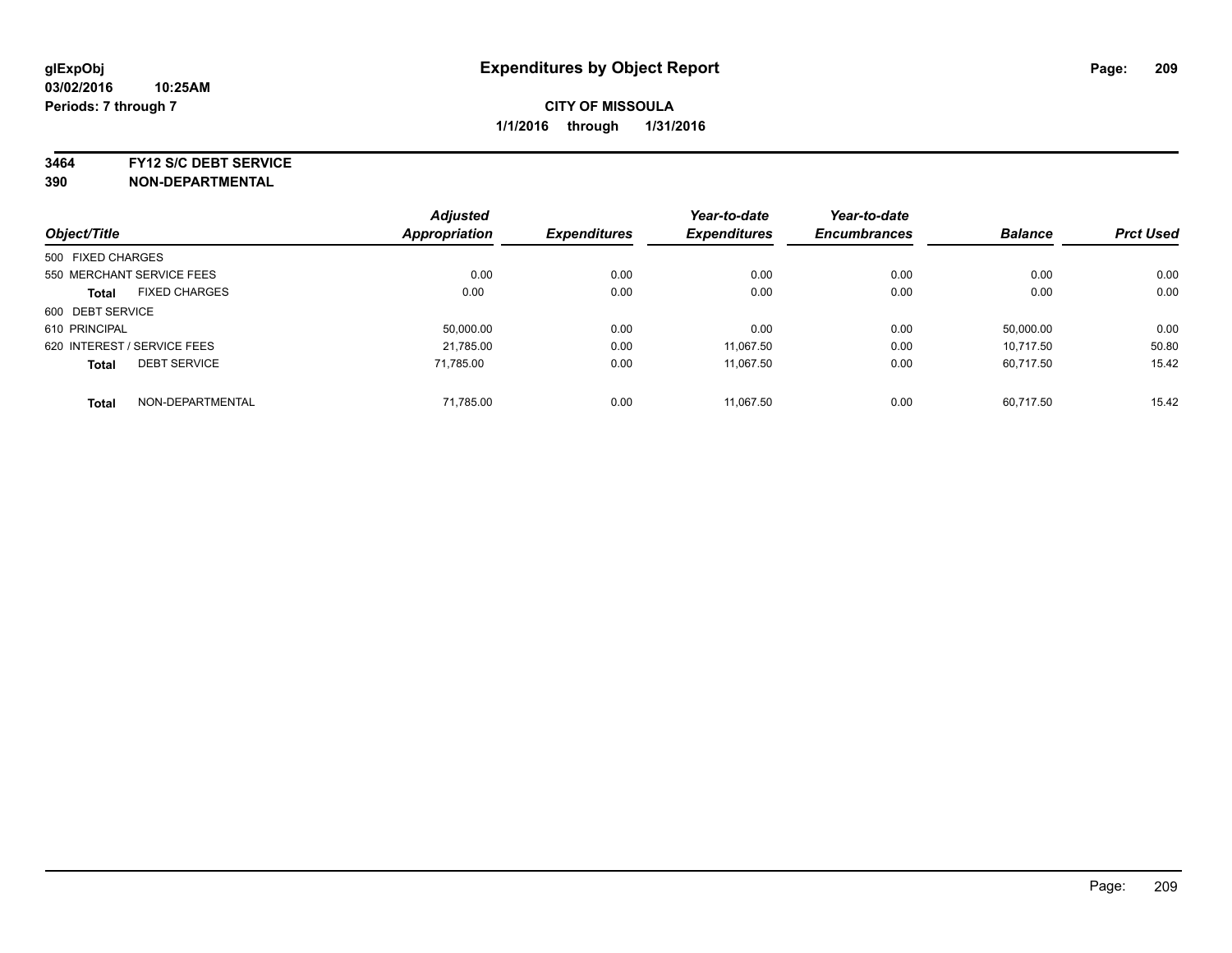### **3464 FY12 S/C DEBT SERVICE**

| Object/Title                          | <b>Adjusted</b><br>Appropriation | <b>Expenditures</b> | Year-to-date<br><b>Expenditures</b> | Year-to-date<br><b>Encumbrances</b> | <b>Balance</b> | <b>Prct Used</b> |
|---------------------------------------|----------------------------------|---------------------|-------------------------------------|-------------------------------------|----------------|------------------|
|                                       |                                  |                     |                                     |                                     |                |                  |
| 500 FIXED CHARGES                     |                                  |                     |                                     |                                     |                |                  |
| 550 MERCHANT SERVICE FEES             | 0.00                             | 0.00                | 0.00                                | 0.00                                | 0.00           | 0.00             |
| <b>FIXED CHARGES</b><br><b>Total</b>  | 0.00                             | 0.00                | 0.00                                | 0.00                                | 0.00           | 0.00             |
| 600 DEBT SERVICE                      |                                  |                     |                                     |                                     |                |                  |
| 610 PRINCIPAL                         | 50.000.00                        | 0.00                | 0.00                                | 0.00                                | 50.000.00      | 0.00             |
| 620 INTEREST / SERVICE FEES           | 21,785.00                        | 0.00                | 11.067.50                           | 0.00                                | 10.717.50      | 50.80            |
| <b>DEBT SERVICE</b><br><b>Total</b>   | 71.785.00                        | 0.00                | 11.067.50                           | 0.00                                | 60.717.50      | 15.42            |
| FY12 S/C DEBT SERVICE<br><b>Total</b> | 71.785.00                        | 0.00                | 11.067.50                           | 0.00                                | 60.717.50      | 15.42            |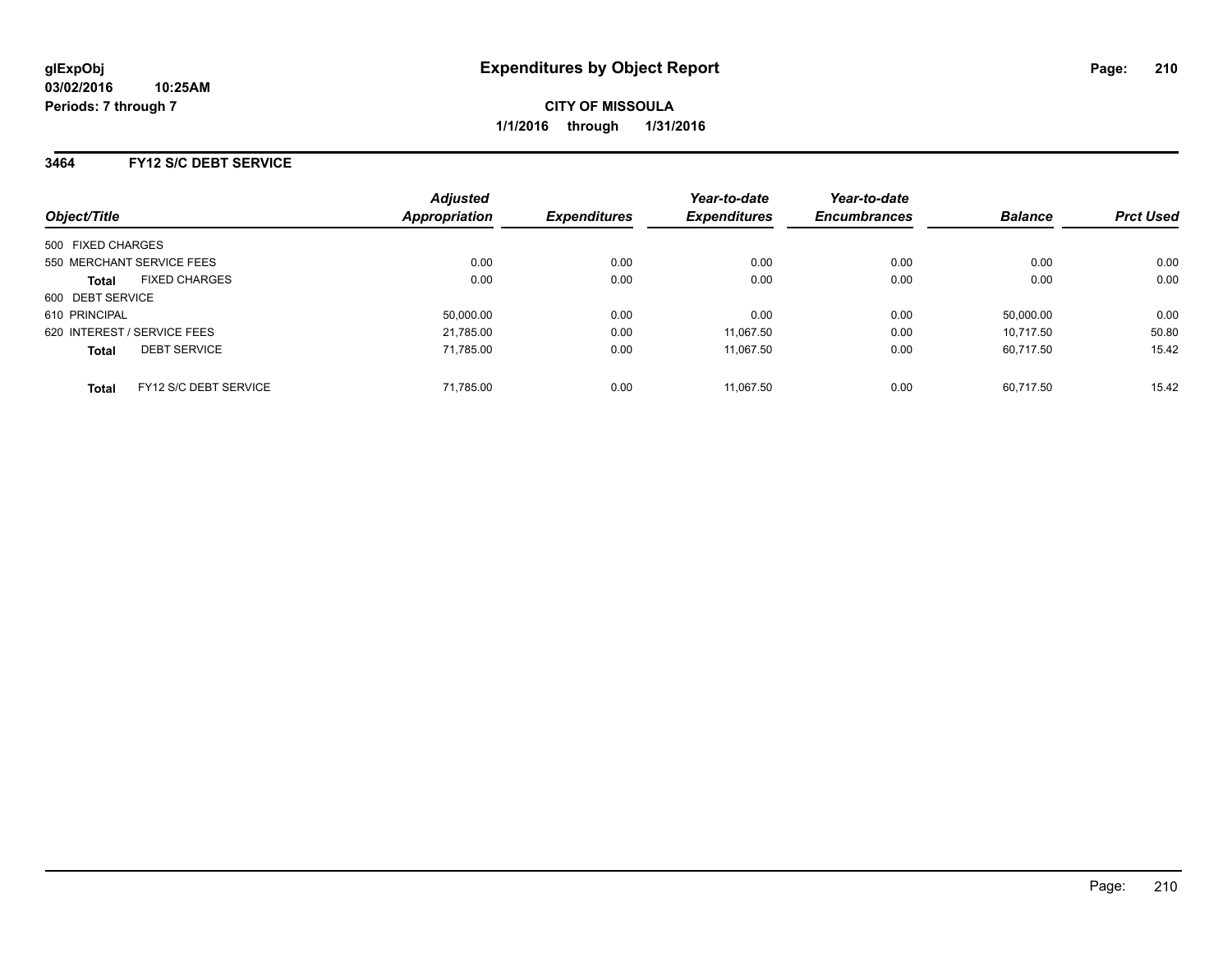#### **3465 FY13 SIDEWALK/CURB DEBT SERVICE**

|                   |                             | <b>Adjusted</b>      |                     | Year-to-date        | Year-to-date        |                |                  |
|-------------------|-----------------------------|----------------------|---------------------|---------------------|---------------------|----------------|------------------|
| Object/Title      |                             | <b>Appropriation</b> | <b>Expenditures</b> | <b>Expenditures</b> | <b>Encumbrances</b> | <b>Balance</b> | <b>Prct Used</b> |
| 500 FIXED CHARGES |                             |                      |                     |                     |                     |                |                  |
|                   | 550 MERCHANT SERVICE FEES   | 0.00                 | 0.00                | 0.00                | 0.00                | 0.00           | 0.00             |
| <b>Total</b>      | <b>FIXED CHARGES</b>        | 0.00                 | 0.00                | 0.00                | 0.00                | 0.00           | 0.00             |
| 600 DEBT SERVICE  |                             |                      |                     |                     |                     |                |                  |
| 610 PRINCIPAL     |                             | 29.000.00            | 0.00                | 0.00                | 0.00                | 29.000.00      | 0.00             |
|                   | 620 INTEREST / SERVICE FEES | 11,021.00            | 0.00                | 5,556.17            | 0.00                | 5,464.83       | 50.41            |
| <b>Total</b>      | <b>DEBT SERVICE</b>         | 40.021.00            | 0.00                | 5,556.17            | 0.00                | 34.464.83      | 13.88            |
| <b>Total</b>      | NON-DEPARTMENTAL            | 40.021.00            | 0.00                | 5,556.17            | 0.00                | 34.464.83      | 13.88            |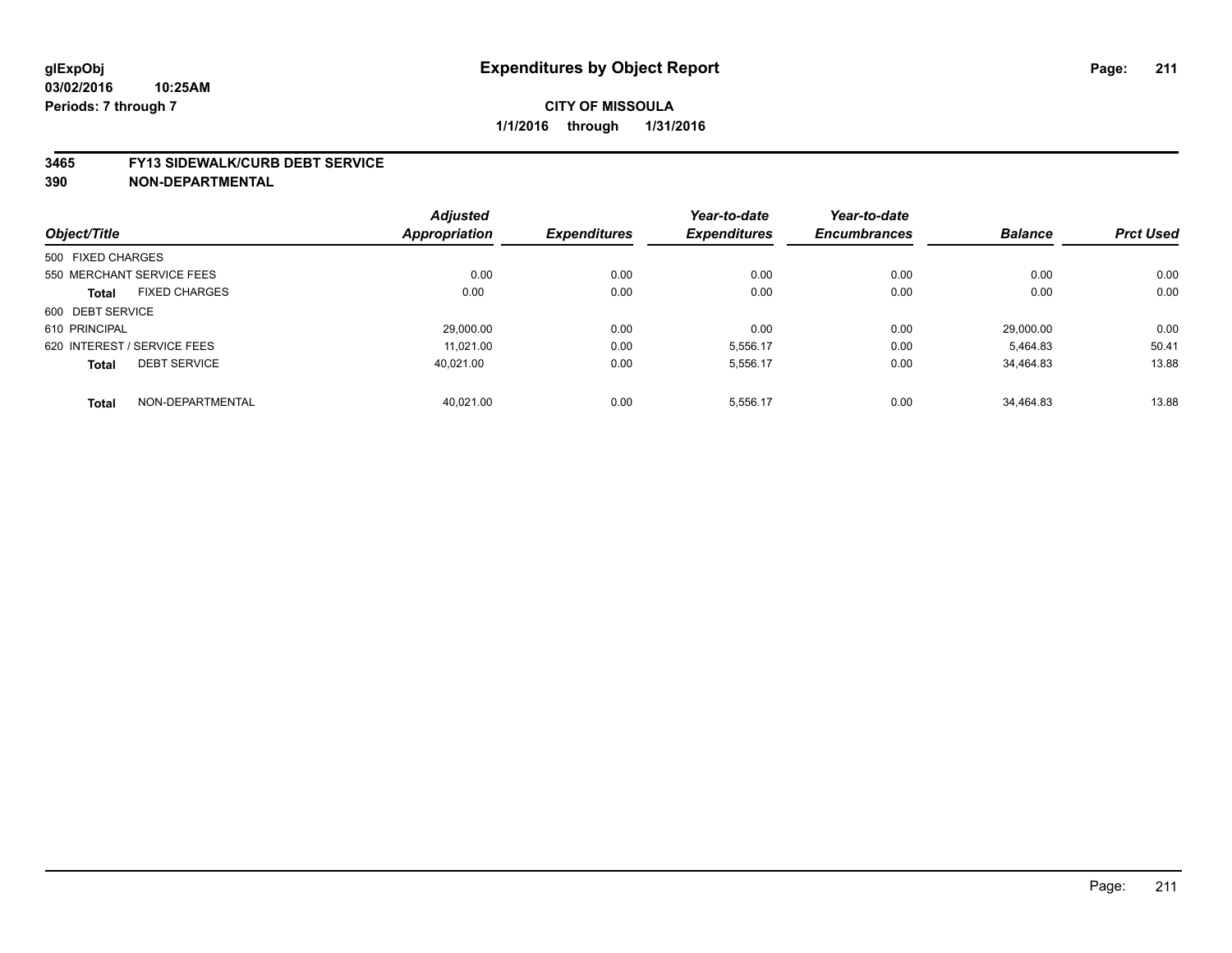### **3465 FY13 SIDEWALK/CURB DEBT SERVICE**

| Object/Title                                    | <b>Adjusted</b><br><b>Appropriation</b> | <b>Expenditures</b> | Year-to-date<br><b>Expenditures</b> | Year-to-date<br><b>Encumbrances</b> | <b>Balance</b> | <b>Prct Used</b> |
|-------------------------------------------------|-----------------------------------------|---------------------|-------------------------------------|-------------------------------------|----------------|------------------|
| 500 FIXED CHARGES                               |                                         |                     |                                     |                                     |                |                  |
| 550 MERCHANT SERVICE FEES                       | 0.00                                    | 0.00                | 0.00                                | 0.00                                | 0.00           | 0.00             |
| <b>FIXED CHARGES</b><br><b>Total</b>            | 0.00                                    | 0.00                | 0.00                                | 0.00                                | 0.00           | 0.00             |
| 600 DEBT SERVICE                                |                                         |                     |                                     |                                     |                |                  |
| 610 PRINCIPAL                                   | 29,000.00                               | 0.00                | 0.00                                | 0.00                                | 29.000.00      | 0.00             |
| 620 INTEREST / SERVICE FEES                     | 11.021.00                               | 0.00                | 5,556.17                            | 0.00                                | 5.464.83       | 50.41            |
| <b>DEBT SERVICE</b><br><b>Total</b>             | 40.021.00                               | 0.00                | 5.556.17                            | 0.00                                | 34.464.83      | 13.88            |
| FY13 SIDEWALK/CURB DEBT SERVICE<br><b>Total</b> | 40.021.00                               | 0.00                | 5.556.17                            | 0.00                                | 34.464.83      | 13.88            |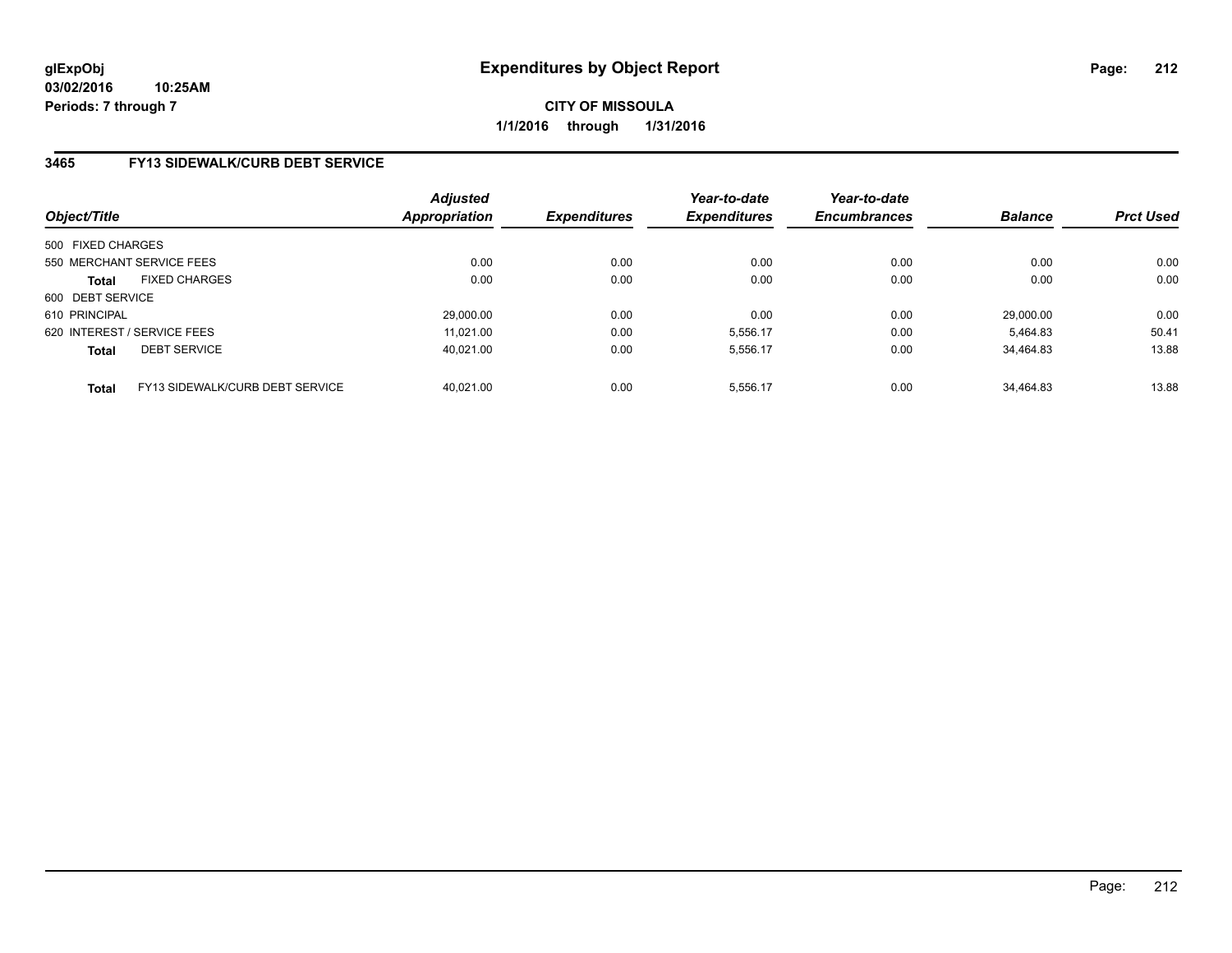#### **03/02/2016 10:25AM Periods: 7 through 7**

### **CITY OF MISSOULA 1/1/2016 through 1/31/2016**

#### **3466 FY15 SIDEWALK/CURB DEBT SERVICE**

|                                           | <b>Adjusted</b>      |                     | Year-to-date        | Year-to-date        |                |                  |
|-------------------------------------------|----------------------|---------------------|---------------------|---------------------|----------------|------------------|
| Object/Title                              | <b>Appropriation</b> | <b>Expenditures</b> | <b>Expenditures</b> | <b>Encumbrances</b> | <b>Balance</b> | <b>Prct Used</b> |
| 300 PURCHASED SERVICES                    |                      |                     |                     |                     |                |                  |
| 350 PROFESSIONAL SERVICES                 | 0.00                 | 0.00                | 25,812.46           | 0.00                | $-25,812.46$   | 0.00             |
| <b>PURCHASED SERVICES</b><br><b>Total</b> | 0.00                 | 0.00                | 25,812.46           | 0.00                | $-25,812.46$   | 0.00             |
| 500 FIXED CHARGES                         |                      |                     |                     |                     |                |                  |
| 550 MERCHANT SERVICE FEES                 | 0.00                 | 0.00                | 0.00                | 0.00                | 0.00           | 0.00             |
| <b>FIXED CHARGES</b><br><b>Total</b>      | 0.00                 | 0.00                | 0.00                | 0.00                | 0.00           | 0.00             |
| 600 DEBT SERVICE                          |                      |                     |                     |                     |                |                  |
| 610 PRINCIPAL                             | 0.00                 | 0.00                | 0.00                | 0.00                | 0.00           | 0.00             |
| 620 INTEREST / SERVICE FEES               | 0.00                 | 4,341.29            | 8,683.15            | 0.00                | $-8,683.15$    | 0.00             |
| <b>DEBT SERVICE</b><br><b>Total</b>       | 0.00                 | 4,341.29            | 8,683.15            | 0.00                | $-8,683.15$    | 0.00             |
| NON-DEPARTMENTAL<br><b>Total</b>          | 0.00                 | 4,341.29            | 34,495.61           | 0.00                | $-34,495.61$   | 0.00             |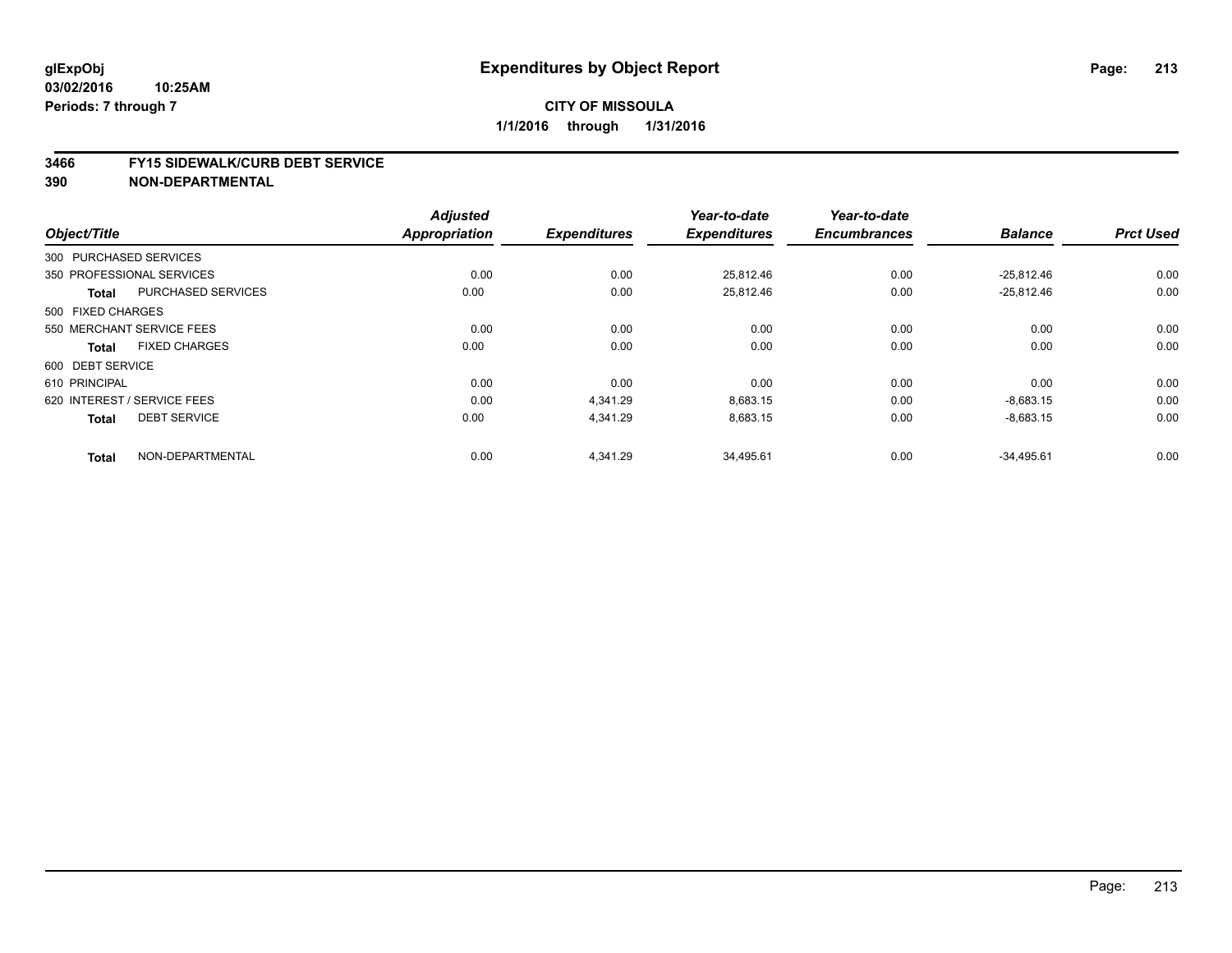## **3466 FY15 SIDEWALK/CURB DEBT SERVICE**

| Object/Title      |                                        | <b>Adjusted</b><br><b>Appropriation</b> | <b>Expenditures</b> | Year-to-date<br><b>Expenditures</b> | Year-to-date<br><b>Encumbrances</b> | <b>Balance</b> | <b>Prct Used</b> |
|-------------------|----------------------------------------|-----------------------------------------|---------------------|-------------------------------------|-------------------------------------|----------------|------------------|
|                   | 300 PURCHASED SERVICES                 |                                         |                     |                                     |                                     |                |                  |
|                   | 350 PROFESSIONAL SERVICES              | 0.00                                    | 0.00                | 25,812.46                           | 0.00                                | $-25,812.46$   | 0.00             |
| <b>Total</b>      | <b>PURCHASED SERVICES</b>              | 0.00                                    | 0.00                | 25,812.46                           | 0.00                                | $-25,812.46$   | 0.00             |
| 500 FIXED CHARGES |                                        |                                         |                     |                                     |                                     |                |                  |
|                   | 550 MERCHANT SERVICE FEES              | 0.00                                    | 0.00                | 0.00                                | 0.00                                | 0.00           | 0.00             |
| Total             | <b>FIXED CHARGES</b>                   | 0.00                                    | 0.00                | 0.00                                | 0.00                                | 0.00           | 0.00             |
| 600 DEBT SERVICE  |                                        |                                         |                     |                                     |                                     |                |                  |
| 610 PRINCIPAL     |                                        | 0.00                                    | 0.00                | 0.00                                | 0.00                                | 0.00           | 0.00             |
|                   | 620 INTEREST / SERVICE FEES            | 0.00                                    | 4.341.29            | 8.683.15                            | 0.00                                | $-8.683.15$    | 0.00             |
| <b>Total</b>      | <b>DEBT SERVICE</b>                    | 0.00                                    | 4,341.29            | 8,683.15                            | 0.00                                | $-8,683.15$    | 0.00             |
| Total             | <b>FY15 SIDEWALK/CURB DEBT SERVICE</b> | 0.00                                    | 4.341.29            | 34.495.61                           | 0.00                                | $-34.495.61$   | 0.00             |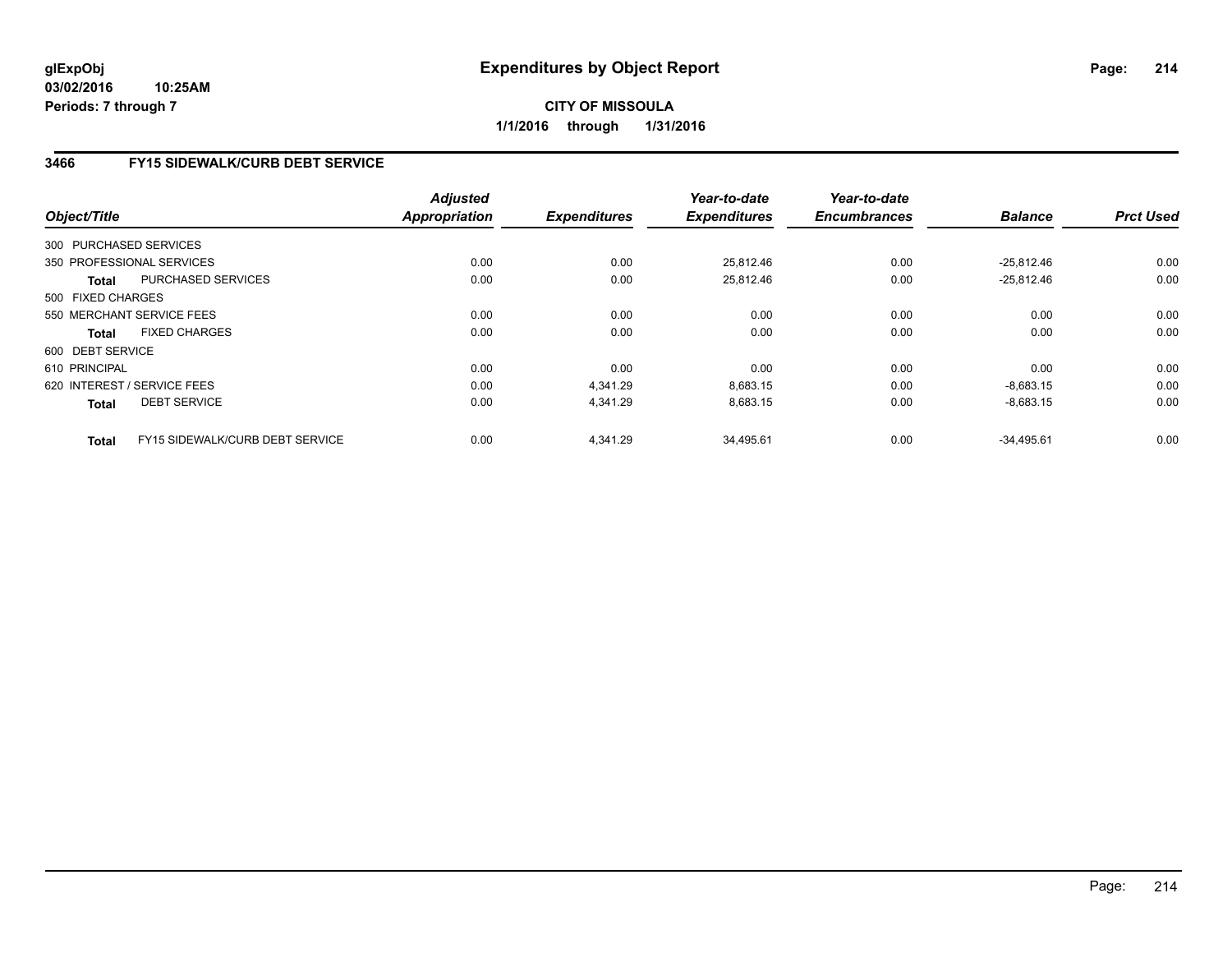#### **3491 SID 491 DEBT SERVICE FUND**

| Object/Title                        | <b>Adjusted</b><br>Appropriation | <b>Expenditures</b> | Year-to-date<br><b>Expenditures</b> | Year-to-date<br><b>Encumbrances</b> | <b>Balance</b> | <b>Prct Used</b> |
|-------------------------------------|----------------------------------|---------------------|-------------------------------------|-------------------------------------|----------------|------------------|
| 600 DEBT SERVICE                    |                                  |                     |                                     |                                     |                |                  |
|                                     |                                  |                     |                                     |                                     |                |                  |
| 620 INTEREST / SERVICE FEES         | 0.00                             | 0.00                | 0.00                                | 0.00                                | 0.00           | 0.00             |
| <b>DEBT SERVICE</b><br><b>Total</b> | 0.00                             | 0.00                | 0.00                                | 0.00                                | 0.00           | 0.00             |
| NON-DEPARTMENTAL<br>Total           | 0.00                             | 0.00                | 0.00                                | 0.00                                | 0.00           | 0.00             |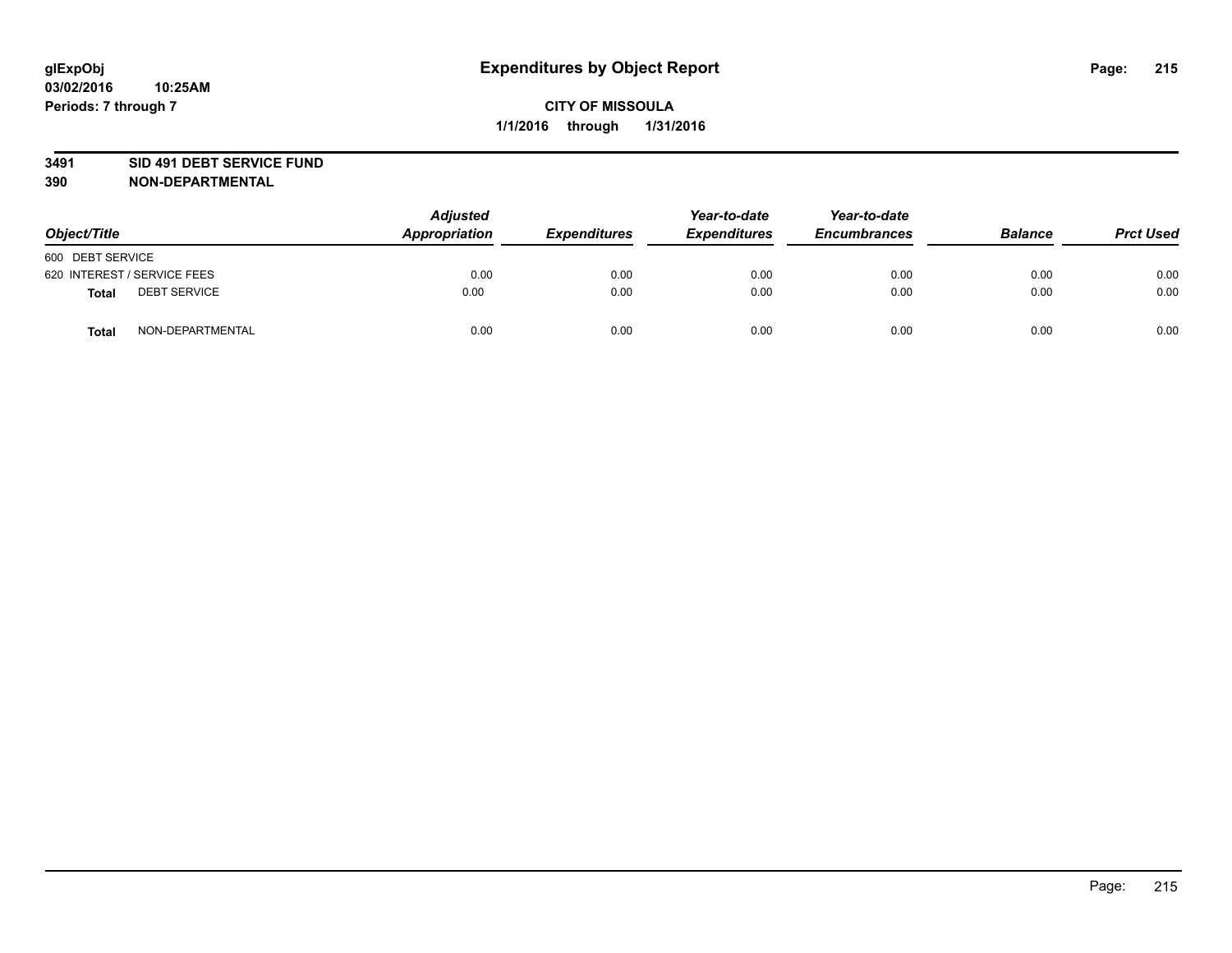### **3491 SID 491 DEBT SERVICE FUND**

| Object/Title                       | <b>Adjusted</b><br>Appropriation | <b>Expenditures</b> | Year-to-date<br><b>Expenditures</b> | Year-to-date<br><b>Encumbrances</b> | <b>Balance</b> | <b>Prct Used</b> |
|------------------------------------|----------------------------------|---------------------|-------------------------------------|-------------------------------------|----------------|------------------|
| 600 DEBT SERVICE                   |                                  |                     |                                     |                                     |                |                  |
| 620 INTEREST / SERVICE FEES        | 0.00                             | 0.00                | 0.00                                | 0.00                                | 0.00           | 0.00             |
| <b>DEBT SERVICE</b><br>Total       | 0.00                             | 0.00                | 0.00                                | 0.00                                | 0.00           | 0.00             |
| SID 491 DEBT SERVICE FUND<br>Total | 0.00                             | 0.00                | 0.00                                | 0.00                                | 0.00           | 0.00             |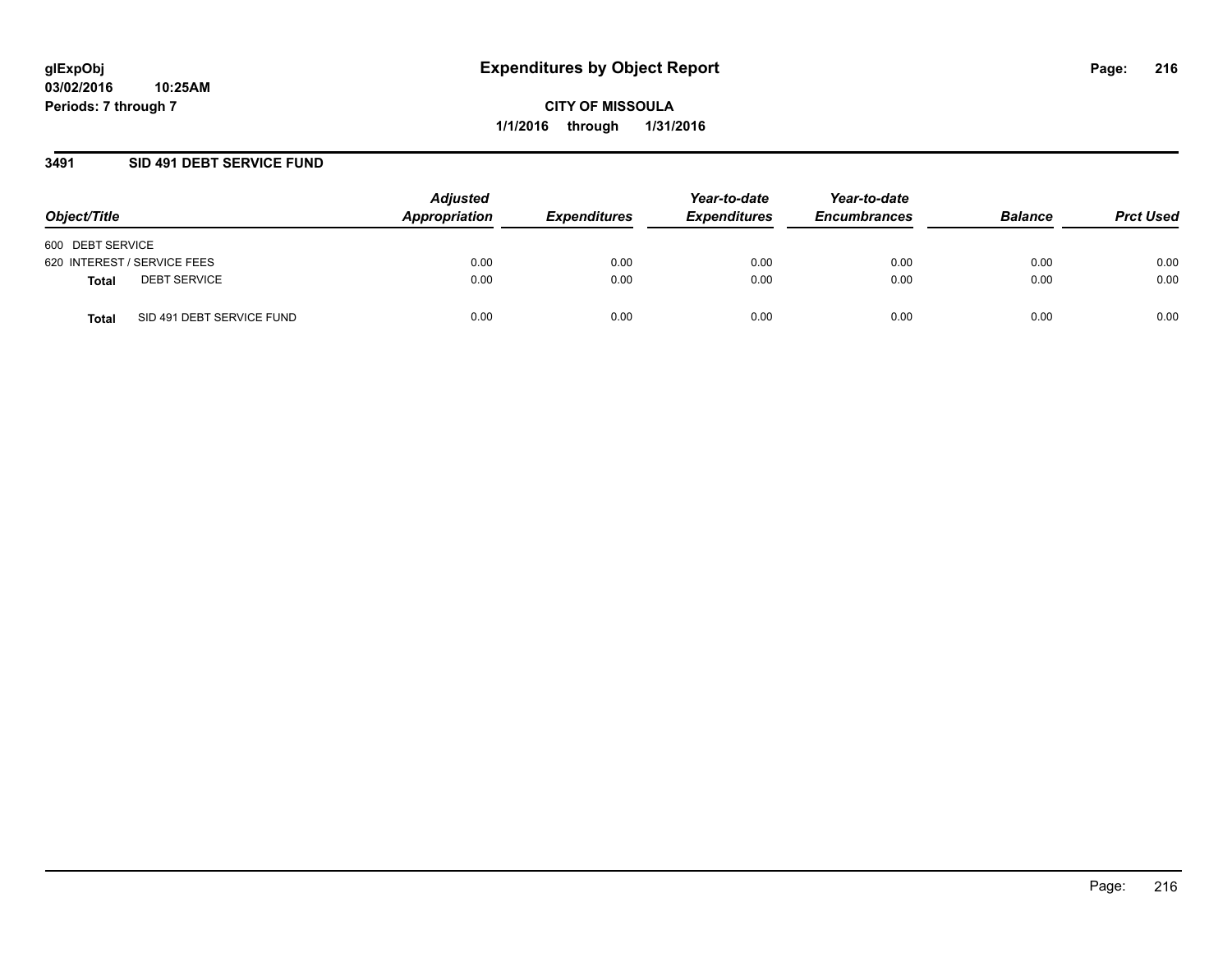### **3495 SID 495 DEBT SERVICE FUND**

| Object/Title                     | <b>Adjusted</b><br>Appropriation | <b>Expenditures</b> | Year-to-date<br><b>Expenditures</b> | Year-to-date<br><b>Encumbrances</b> | <b>Balance</b> | <b>Prct Used</b> |
|----------------------------------|----------------------------------|---------------------|-------------------------------------|-------------------------------------|----------------|------------------|
| 800 OTHER OBJECTS                |                                  |                     |                                     |                                     |                |                  |
| 820 TRANSFERS TO OTHER FUNDS     | 0.00                             | 0.00                | 0.00                                | 0.00                                | 0.00           | 0.00             |
| OTHER OBJECTS<br><b>Total</b>    | 0.00                             | 0.00                | 0.00                                | 0.00                                | 0.00           | 0.00             |
| *** Title Not Found ***<br>Total | 0.00                             | 0.00                | 0.00                                | 0.00                                | 0.00           | 0.00             |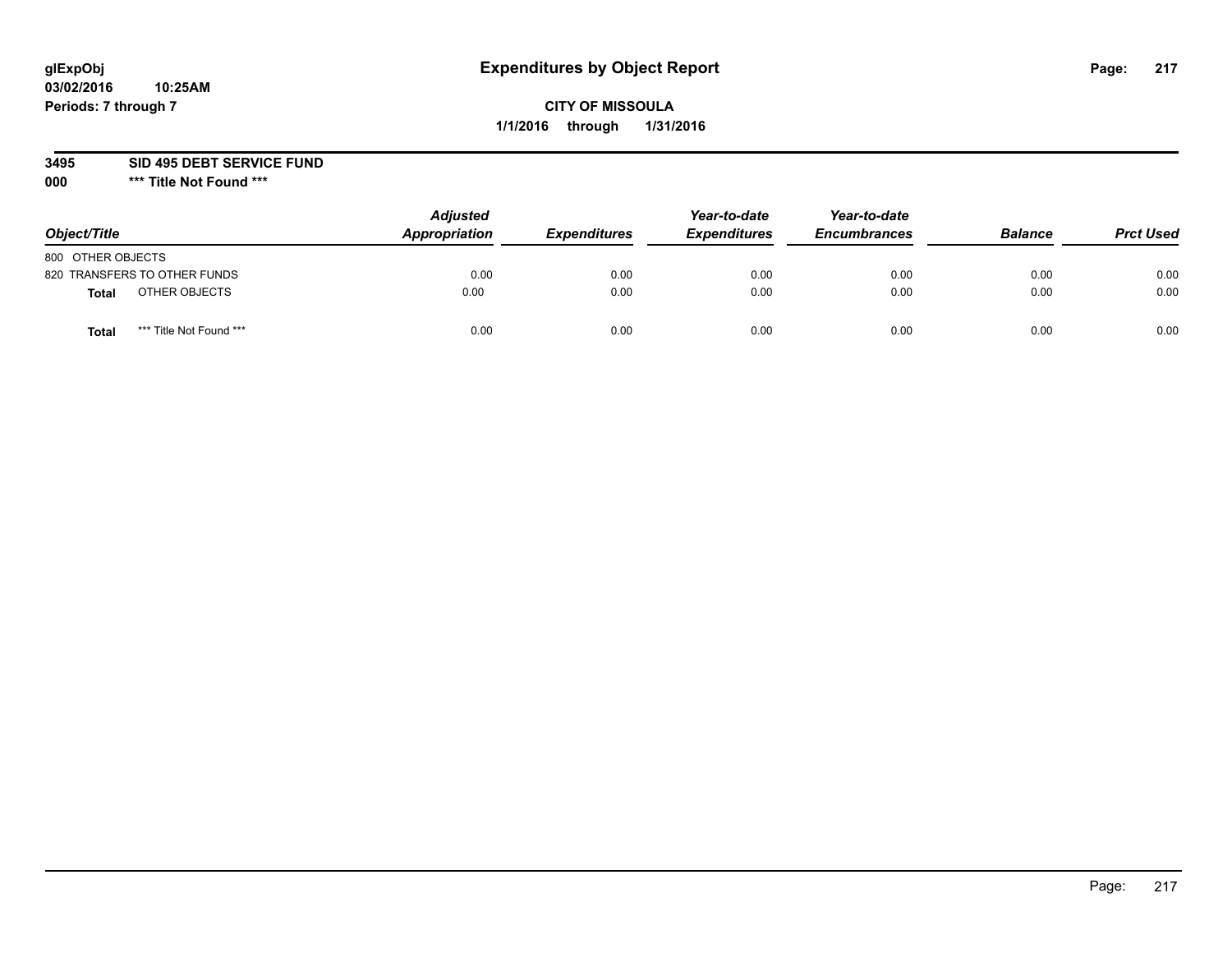#### **3495 SID 495 DEBT SERVICE FUND**

| Object/Title                         | <b>Adjusted</b><br>Appropriation | <b>Expenditures</b> | Year-to-date<br><b>Expenditures</b> | Year-to-date<br><b>Encumbrances</b> | <b>Balance</b> | <b>Prct Used</b> |
|--------------------------------------|----------------------------------|---------------------|-------------------------------------|-------------------------------------|----------------|------------------|
| 500 FIXED CHARGES                    |                                  |                     |                                     |                                     |                |                  |
| 550 MERCHANT SERVICE FEES            | 0.00                             | 0.00                | 0.00                                | 0.00                                | 0.00           | 0.00             |
| <b>FIXED CHARGES</b><br><b>Total</b> | 0.00                             | 0.00                | 0.00                                | 0.00                                | 0.00           | 0.00             |
| 800 OTHER OBJECTS                    |                                  |                     |                                     |                                     |                |                  |
| 820 TRANSFERS TO OTHER FUNDS         | 0.00                             | 0.00                | 0.00                                | 0.00                                | 0.00           | 0.00             |
| OTHER OBJECTS<br><b>Total</b>        | 0.00                             | 0.00                | 0.00                                | 0.00                                | 0.00           | 0.00             |
| NON-DEPARTMENTAL<br><b>Total</b>     | 0.00                             | 0.00                | 0.00                                | 0.00                                | 0.00           | 0.00             |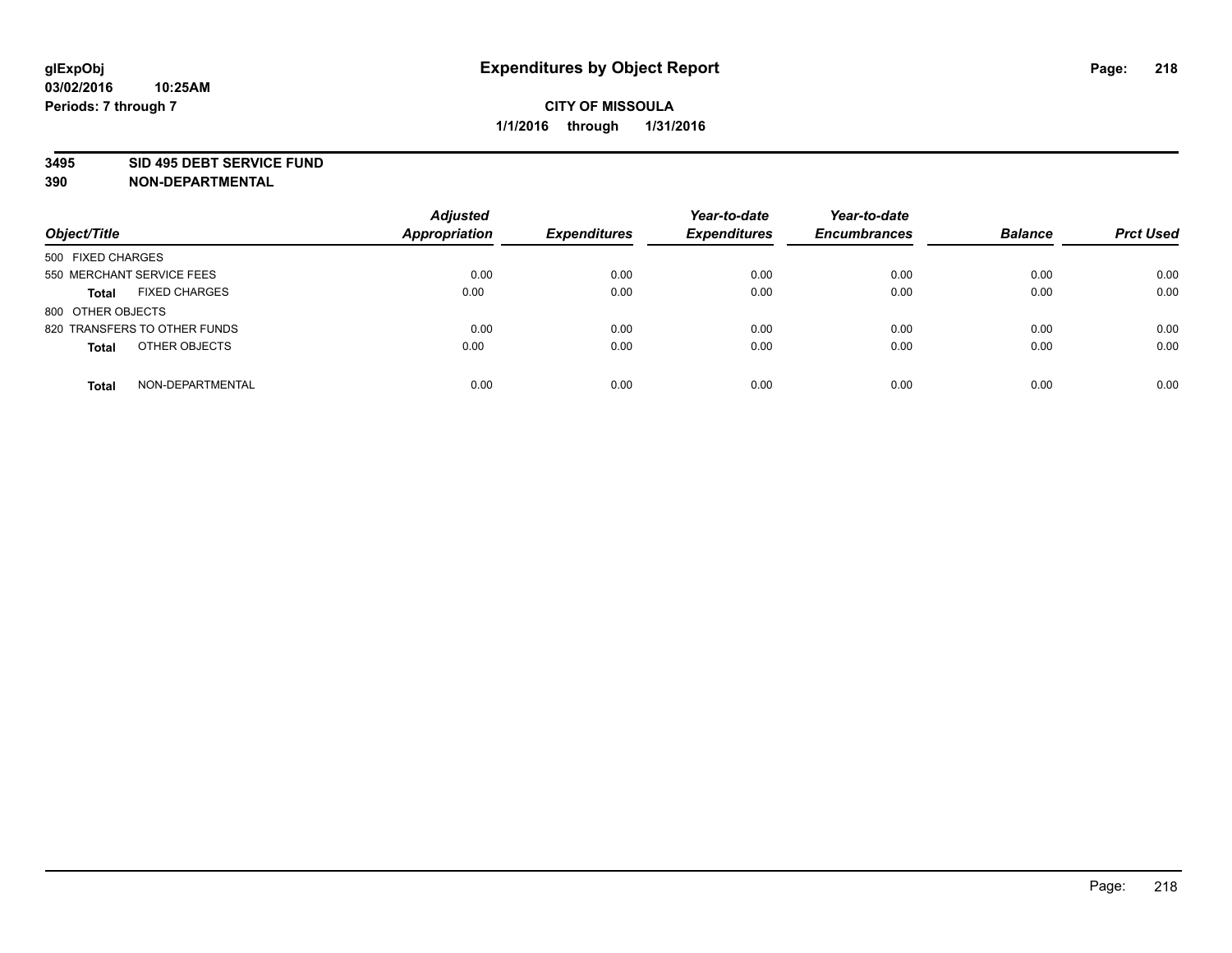## **3495 SID 495 DEBT SERVICE FUND**

| Object/Title                              | <b>Adjusted</b><br><b>Appropriation</b> | <b>Expenditures</b> | Year-to-date<br><b>Expenditures</b> | Year-to-date<br><b>Encumbrances</b> | <b>Balance</b> | <b>Prct Used</b> |
|-------------------------------------------|-----------------------------------------|---------------------|-------------------------------------|-------------------------------------|----------------|------------------|
| 500 FIXED CHARGES                         |                                         |                     |                                     |                                     |                |                  |
| 550 MERCHANT SERVICE FEES                 | 0.00                                    | 0.00                | 0.00                                | 0.00                                | 0.00           | 0.00             |
| <b>FIXED CHARGES</b><br><b>Total</b>      | 0.00                                    | 0.00                | 0.00                                | 0.00                                | 0.00           | 0.00             |
| 800 OTHER OBJECTS                         |                                         |                     |                                     |                                     |                |                  |
| 820 TRANSFERS TO OTHER FUNDS              | 0.00                                    | 0.00                | 0.00                                | 0.00                                | 0.00           | 0.00             |
| OTHER OBJECTS<br><b>Total</b>             | 0.00                                    | 0.00                | 0.00                                | 0.00                                | 0.00           | 0.00             |
| SID 495 DEBT SERVICE FUND<br><b>Total</b> | 0.00                                    | 0.00                | 0.00                                | 0.00                                | 0.00           | 0.00             |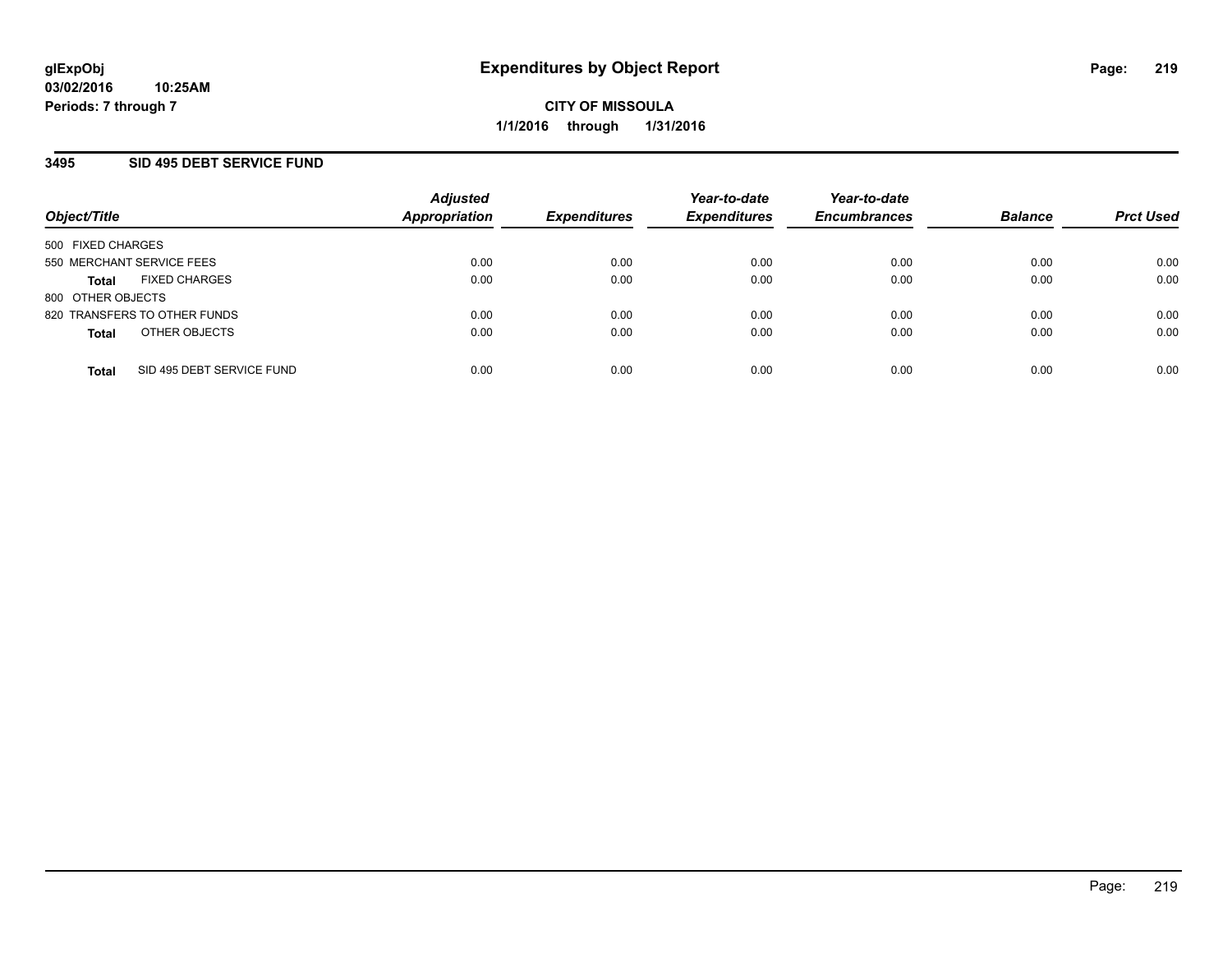### **3497 SID 497 DEBT SERVICE FUND**

| Object/Title                            | <b>Adjusted</b><br>Appropriation | <b>Expenditures</b> | Year-to-date<br><b>Expenditures</b> | Year-to-date<br><b>Encumbrances</b> | <b>Balance</b> | <b>Prct Used</b> |
|-----------------------------------------|----------------------------------|---------------------|-------------------------------------|-------------------------------------|----------------|------------------|
| 800 OTHER OBJECTS                       |                                  |                     |                                     |                                     |                |                  |
| 820 TRANSFERS TO OTHER FUNDS            | 0.00                             | 0.00                | 0.00                                | 0.00                                | 0.00           | 0.00             |
| OTHER OBJECTS<br><b>Total</b>           | 0.00                             | 0.00                | 0.00                                | 0.00                                | 0.00           | 0.00             |
| *** Title Not Found ***<br><b>Total</b> | 0.00                             | 0.00                | 0.00                                | 0.00                                | 0.00           | 0.00             |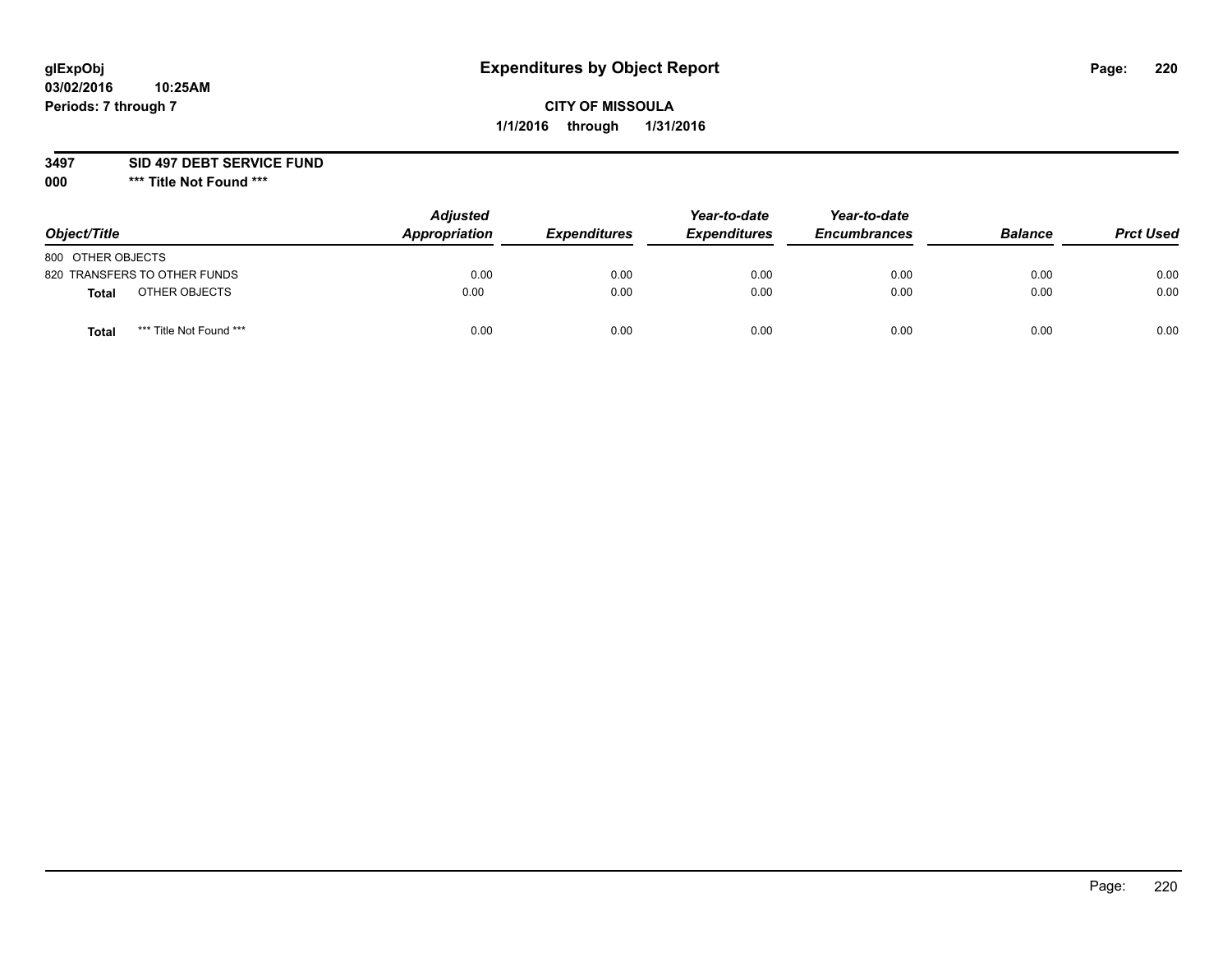#### **3497 SID 497 DEBT SERVICE FUND**

| Object/Title                         | <b>Adjusted</b><br><b>Appropriation</b> | <b>Expenditures</b> | Year-to-date<br><b>Expenditures</b> | Year-to-date<br><b>Encumbrances</b> | <b>Balance</b> | <b>Prct Used</b> |
|--------------------------------------|-----------------------------------------|---------------------|-------------------------------------|-------------------------------------|----------------|------------------|
| 500 FIXED CHARGES                    |                                         |                     |                                     |                                     |                |                  |
| 550 MERCHANT SERVICE FEES            | 0.00                                    | 0.00                | 0.00                                | 0.00                                | 0.00           | 0.00             |
| <b>FIXED CHARGES</b><br><b>Total</b> | 0.00                                    | 0.00                | 0.00                                | 0.00                                | 0.00           | 0.00             |
| 600 DEBT SERVICE                     |                                         |                     |                                     |                                     |                |                  |
| 620 INTEREST / SERVICE FEES          | 0.00                                    | 0.00                | 0.00                                | 0.00                                | 0.00           | 0.00             |
| <b>DEBT SERVICE</b><br><b>Total</b>  | 0.00                                    | 0.00                | 0.00                                | 0.00                                | 0.00           | 0.00             |
| 800 OTHER OBJECTS                    |                                         |                     |                                     |                                     |                |                  |
| 800 OTHER OBJECTS                    | 0.00                                    | 0.00                | 0.00                                | 0.00                                | 0.00           | 0.00             |
| 820 TRANSFERS TO OTHER FUNDS         | 0.00                                    | 0.00                | 0.00                                | 0.00                                | 0.00           | 0.00             |
| OTHER OBJECTS<br><b>Total</b>        | 0.00                                    | 0.00                | 0.00                                | 0.00                                | 0.00           | 0.00             |
|                                      |                                         |                     |                                     |                                     |                |                  |
| NON-DEPARTMENTAL<br><b>Total</b>     | 0.00                                    | 0.00                | 0.00                                | 0.00                                | 0.00           | 0.00             |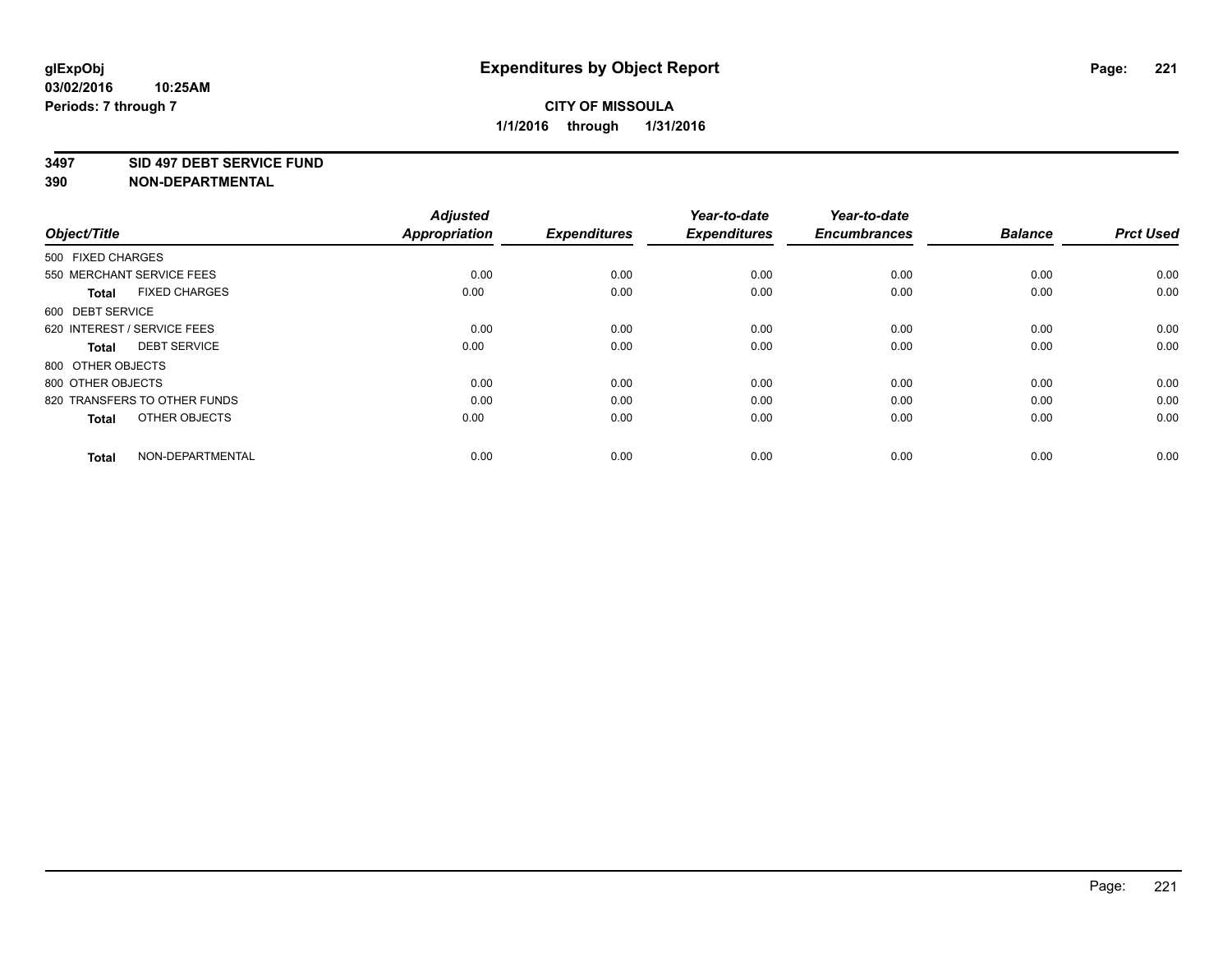# **CITY OF MISSOULA 1/1/2016 through 1/31/2016**

## **3497 SID 497 DEBT SERVICE FUND**

|                   |                              | <b>Adjusted</b>      |                     | Year-to-date        | Year-to-date        |                |                  |
|-------------------|------------------------------|----------------------|---------------------|---------------------|---------------------|----------------|------------------|
| Object/Title      |                              | <b>Appropriation</b> | <b>Expenditures</b> | <b>Expenditures</b> | <b>Encumbrances</b> | <b>Balance</b> | <b>Prct Used</b> |
| 500 FIXED CHARGES |                              |                      |                     |                     |                     |                |                  |
|                   | 550 MERCHANT SERVICE FEES    | 0.00                 | 0.00                | 0.00                | 0.00                | 0.00           | 0.00             |
| <b>Total</b>      | <b>FIXED CHARGES</b>         | 0.00                 | 0.00                | 0.00                | 0.00                | 0.00           | 0.00             |
| 600 DEBT SERVICE  |                              |                      |                     |                     |                     |                |                  |
|                   | 620 INTEREST / SERVICE FEES  | 0.00                 | 0.00                | 0.00                | 0.00                | 0.00           | 0.00             |
| Total             | <b>DEBT SERVICE</b>          | 0.00                 | 0.00                | 0.00                | 0.00                | 0.00           | 0.00             |
| 800 OTHER OBJECTS |                              |                      |                     |                     |                     |                |                  |
| 800 OTHER OBJECTS |                              | 0.00                 | 0.00                | 0.00                | 0.00                | 0.00           | 0.00             |
|                   | 820 TRANSFERS TO OTHER FUNDS | 0.00                 | 0.00                | 0.00                | 0.00                | 0.00           | 0.00             |
| <b>Total</b>      | OTHER OBJECTS                | 0.00                 | 0.00                | 0.00                | 0.00                | 0.00           | 0.00             |
| <b>Total</b>      | SID 497 DEBT SERVICE FUND    | 0.00                 | 0.00                | 0.00                | 0.00                | 0.00           | 0.00             |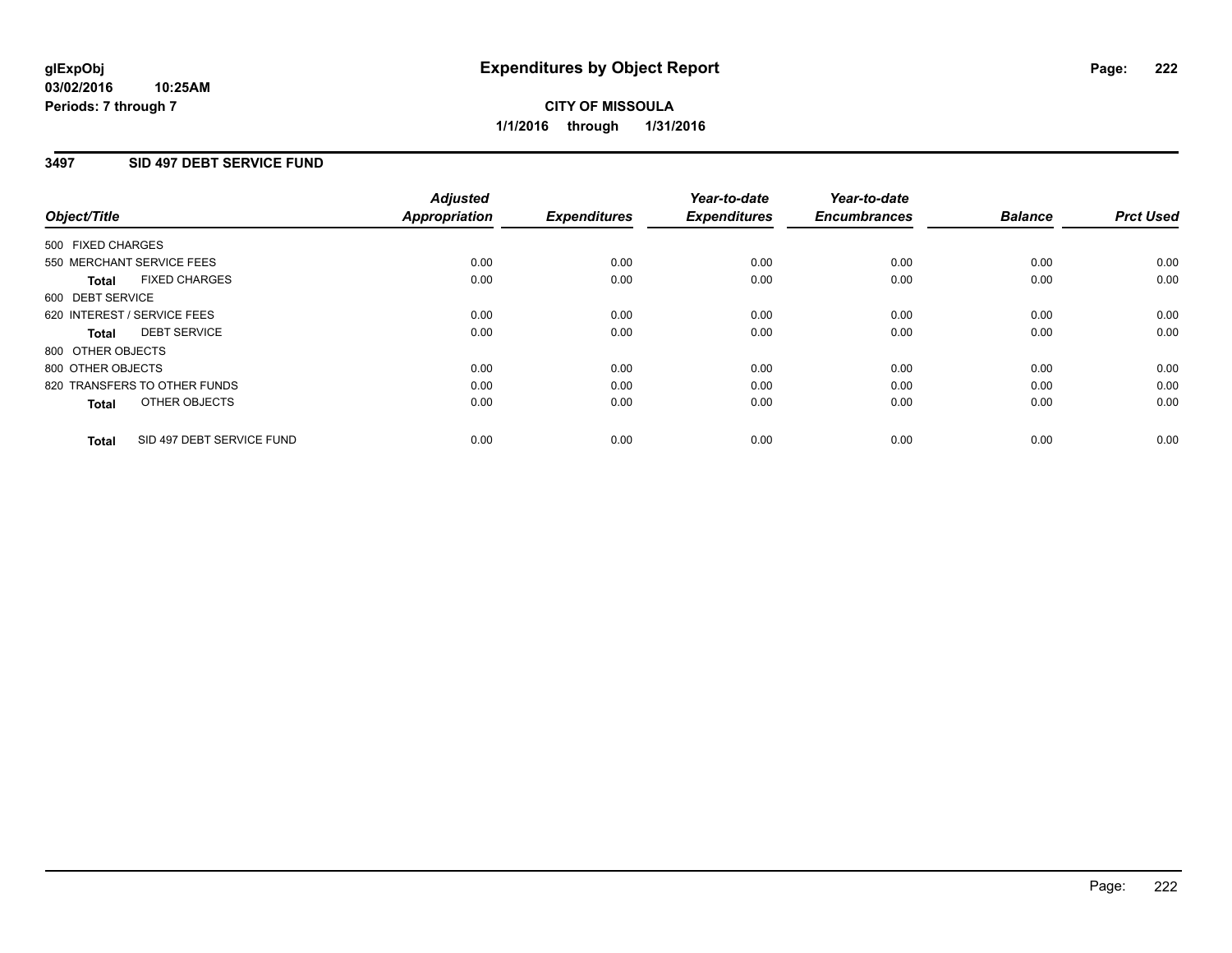### **3498 SID 498 DEBT SERVICE FUND**

| Object/Title                            | <b>Adjusted</b><br>Appropriation | <b>Expenditures</b> | Year-to-date<br><b>Expenditures</b> | Year-to-date<br><b>Encumbrances</b> | <b>Balance</b> | <b>Prct Used</b> |
|-----------------------------------------|----------------------------------|---------------------|-------------------------------------|-------------------------------------|----------------|------------------|
| 800 OTHER OBJECTS                       |                                  |                     |                                     |                                     |                |                  |
| 820 TRANSFERS TO OTHER FUNDS            | 0.00                             | 0.00                | 0.00                                | 0.00                                | 0.00           | 0.00             |
| OTHER OBJECTS<br>Total                  | 0.00                             | 0.00                | 0.00                                | 0.00                                | 0.00           | 0.00             |
| *** Title Not Found ***<br><b>Total</b> | 0.00                             | 0.00                | 0.00                                | 0.00                                | 0.00           | 0.00             |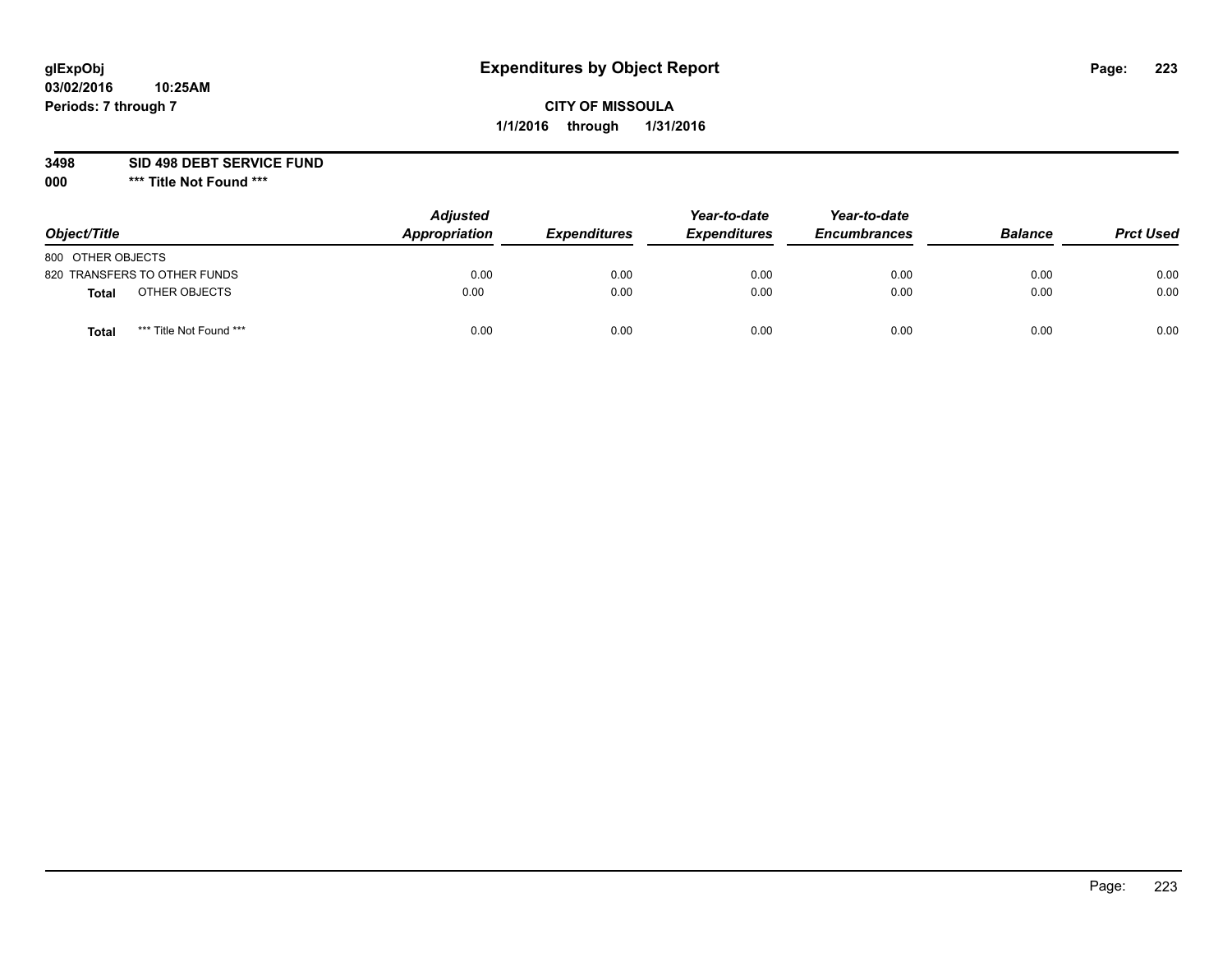#### **3498 SID 498 DEBT SERVICE FUND**

| Object/Title                         | <b>Adjusted</b><br><b>Appropriation</b> | <b>Expenditures</b> | Year-to-date<br><b>Expenditures</b> | Year-to-date<br><b>Encumbrances</b> | <b>Balance</b> | <b>Prct Used</b> |
|--------------------------------------|-----------------------------------------|---------------------|-------------------------------------|-------------------------------------|----------------|------------------|
|                                      |                                         |                     |                                     |                                     |                |                  |
| 500 FIXED CHARGES                    |                                         |                     |                                     |                                     |                |                  |
| 550 MERCHANT SERVICE FEES            | 0.00                                    | 0.00                | 0.00                                | 0.00                                | 0.00           | 0.00             |
| <b>FIXED CHARGES</b><br><b>Total</b> | 0.00                                    | 0.00                | 0.00                                | 0.00                                | 0.00           | 0.00             |
| 600 DEBT SERVICE                     |                                         |                     |                                     |                                     |                |                  |
| 610 PRINCIPAL                        | 0.00                                    | 0.00                | 0.00                                | 0.00                                | 0.00           | 0.00             |
| 620 INTEREST / SERVICE FEES          | 0.00                                    | 0.00                | 0.00                                | 0.00                                | 0.00           | 0.00             |
| <b>DEBT SERVICE</b><br><b>Total</b>  | 0.00                                    | 0.00                | 0.00                                | 0.00                                | 0.00           | 0.00             |
|                                      |                                         |                     |                                     |                                     |                |                  |
| NON-DEPARTMENTAL<br><b>Total</b>     | 0.00                                    | 0.00                | 0.00                                | 0.00                                | 0.00           | 0.00             |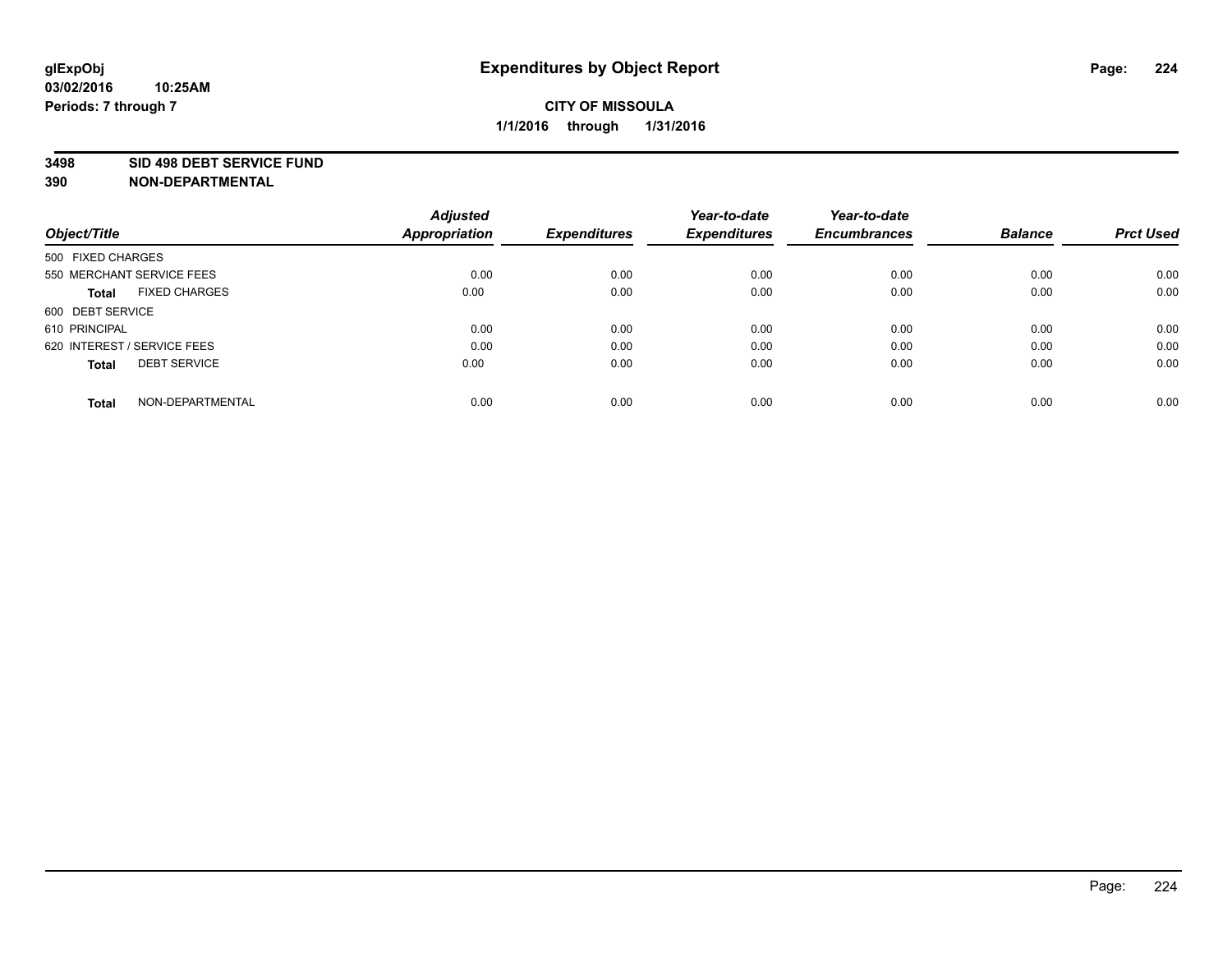# **CITY OF MISSOULA 1/1/2016 through 1/31/2016**

## **3498 SID 498 DEBT SERVICE FUND**

| Object/Title      |                              | <b>Adjusted</b><br>Appropriation | <b>Expenditures</b> | Year-to-date<br><b>Expenditures</b> | Year-to-date<br><b>Encumbrances</b> | <b>Balance</b> | <b>Prct Used</b> |
|-------------------|------------------------------|----------------------------------|---------------------|-------------------------------------|-------------------------------------|----------------|------------------|
| 500 FIXED CHARGES |                              |                                  |                     |                                     |                                     |                |                  |
|                   | 550 MERCHANT SERVICE FEES    | 0.00                             | 0.00                | 0.00                                | 0.00                                | 0.00           | 0.00             |
| <b>Total</b>      | <b>FIXED CHARGES</b>         | 0.00                             | 0.00                | 0.00                                | 0.00                                | 0.00           | 0.00             |
| 600 DEBT SERVICE  |                              |                                  |                     |                                     |                                     |                |                  |
| 610 PRINCIPAL     |                              | 0.00                             | 0.00                | 0.00                                | 0.00                                | 0.00           | 0.00             |
|                   | 620 INTEREST / SERVICE FEES  | 0.00                             | 0.00                | 0.00                                | 0.00                                | 0.00           | 0.00             |
| <b>Total</b>      | <b>DEBT SERVICE</b>          | 0.00                             | 0.00                | 0.00                                | 0.00                                | 0.00           | 0.00             |
| 800 OTHER OBJECTS |                              |                                  |                     |                                     |                                     |                |                  |
|                   | 820 TRANSFERS TO OTHER FUNDS | 0.00                             | 0.00                | 0.00                                | 0.00                                | 0.00           | 0.00             |
| <b>Total</b>      | OTHER OBJECTS                | 0.00                             | 0.00                | 0.00                                | 0.00                                | 0.00           | 0.00             |
| <b>Total</b>      | SID 498 DEBT SERVICE FUND    | 0.00                             | 0.00                | 0.00                                | 0.00                                | 0.00           | 0.00             |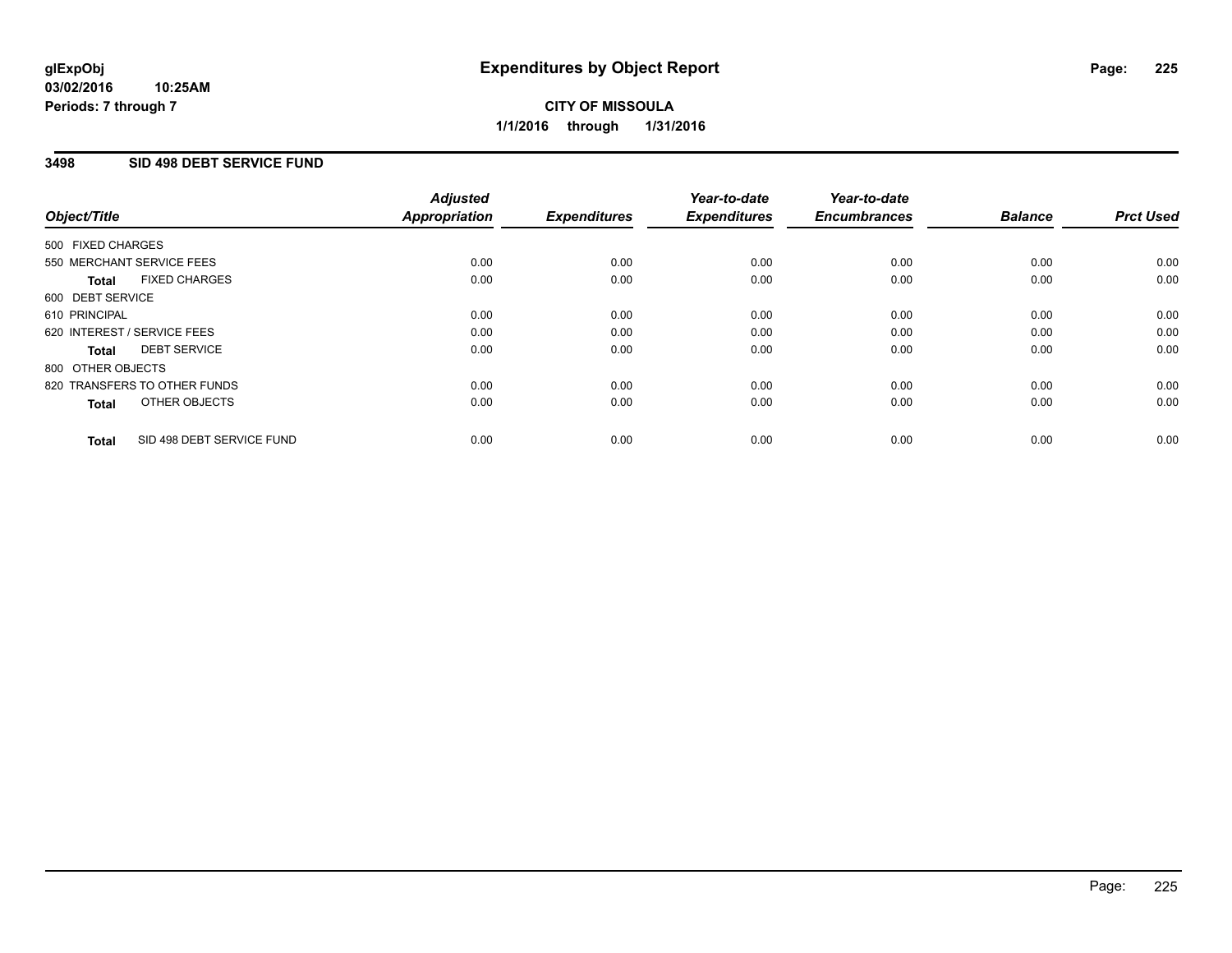#### **3500 SID 500 DEBT SERVICE FUND**

| Object/Title                        | <b>Adjusted</b><br><b>Appropriation</b> | <b>Expenditures</b> | Year-to-date<br><b>Expenditures</b> | Year-to-date<br><b>Encumbrances</b> | <b>Balance</b> | <b>Prct Used</b> |
|-------------------------------------|-----------------------------------------|---------------------|-------------------------------------|-------------------------------------|----------------|------------------|
| 600 DEBT SERVICE                    |                                         |                     |                                     |                                     |                |                  |
| 620 INTEREST / SERVICE FEES         | 0.00                                    | 0.00                | 0.00                                | 0.00                                | 0.00           | 0.00             |
| <b>DEBT SERVICE</b><br><b>Total</b> | 0.00                                    | 0.00                | 0.00                                | 0.00                                | 0.00           | 0.00             |
| 800 OTHER OBJECTS                   |                                         |                     |                                     |                                     |                |                  |
| 820 TRANSFERS TO OTHER FUNDS        | 0.00                                    | 0.00                | 0.00                                | 0.00                                | 0.00           | 0.00             |
| OTHER OBJECTS<br><b>Total</b>       | 0.00                                    | 0.00                | 0.00                                | 0.00                                | 0.00           | 0.00             |
| NON-DEPARTMENTAL<br><b>Total</b>    | 0.00                                    | 0.00                | 0.00                                | 0.00                                | 0.00           | 0.00             |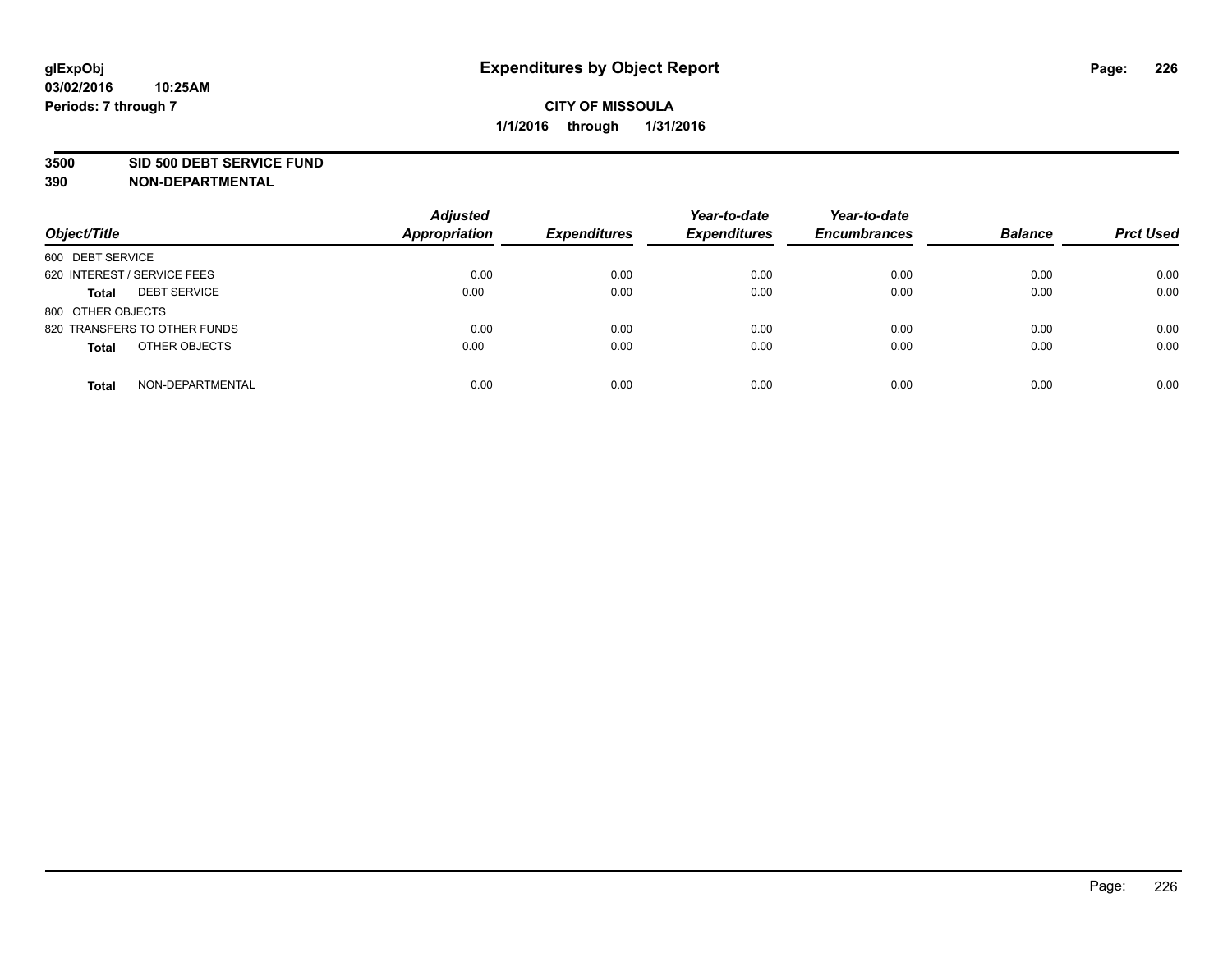## **3500 SID 500 DEBT SERVICE FUND**

| Object/Title                |                              | <b>Adjusted</b><br><b>Appropriation</b> | <b>Expenditures</b> | Year-to-date<br><b>Expenditures</b> | Year-to-date<br><b>Encumbrances</b> | <b>Balance</b> | <b>Prct Used</b> |
|-----------------------------|------------------------------|-----------------------------------------|---------------------|-------------------------------------|-------------------------------------|----------------|------------------|
| 600 DEBT SERVICE            |                              |                                         |                     |                                     |                                     |                |                  |
| 620 INTEREST / SERVICE FEES |                              | 0.00                                    | 0.00                | 0.00                                | 0.00                                | 0.00           | 0.00             |
| <b>Total</b>                | <b>DEBT SERVICE</b>          | 0.00                                    | 0.00                | 0.00                                | 0.00                                | 0.00           | 0.00             |
| 800 OTHER OBJECTS           |                              |                                         |                     |                                     |                                     |                |                  |
|                             | 820 TRANSFERS TO OTHER FUNDS | 0.00                                    | 0.00                | 0.00                                | 0.00                                | 0.00           | 0.00             |
| <b>Total</b>                | OTHER OBJECTS                | 0.00                                    | 0.00                | 0.00                                | 0.00                                | 0.00           | 0.00             |
| <b>Total</b>                | SID 500 DEBT SERVICE FUND    | 0.00                                    | 0.00                | 0.00                                | 0.00                                | 0.00           | 0.00             |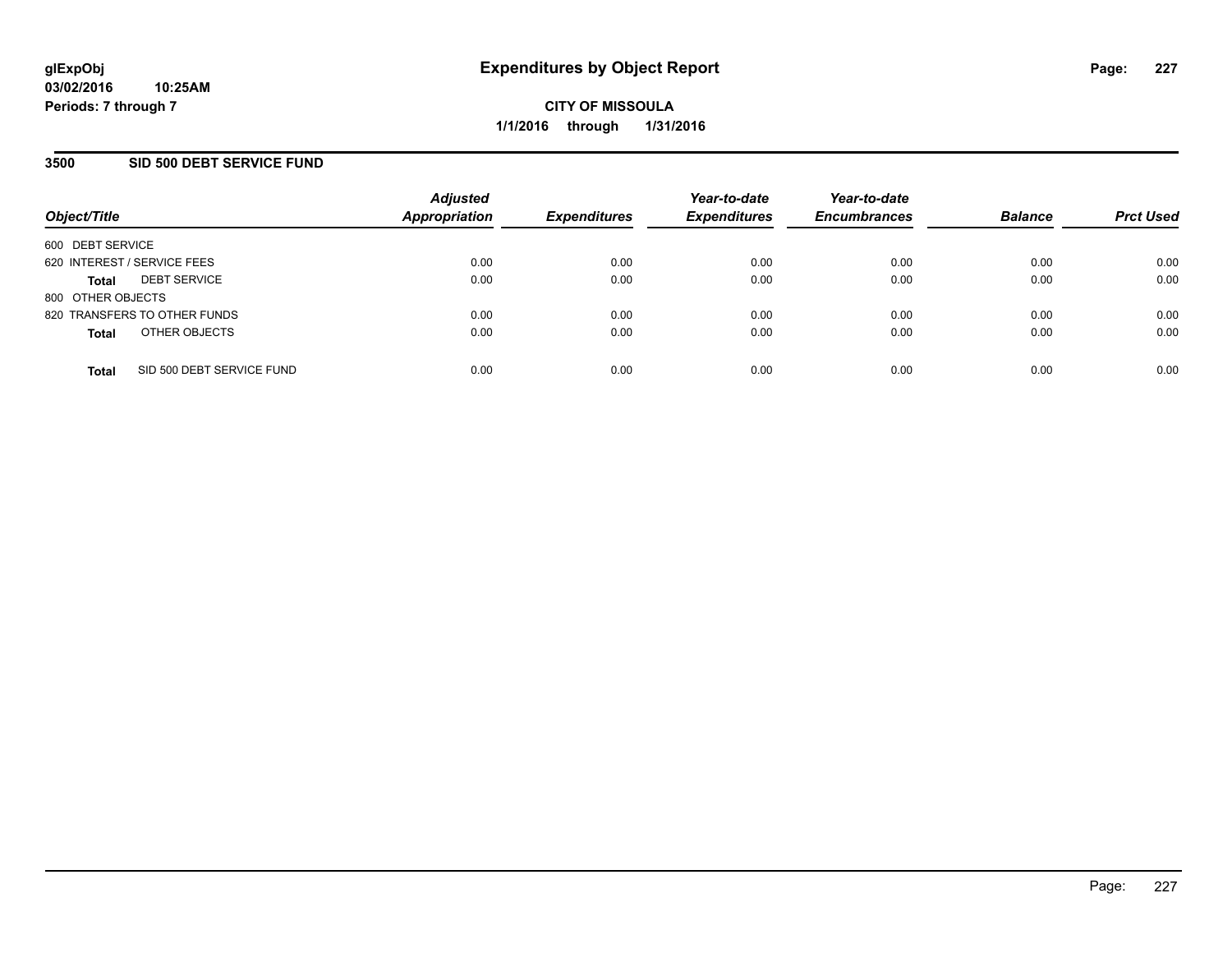### **3501 SID 501 DEBT SERVICE FUND**

| Object/Title                            | <b>Adjusted</b><br>Appropriation | <b>Expenditures</b> | Year-to-date<br><b>Expenditures</b> | Year-to-date<br><b>Encumbrances</b> | <b>Balance</b> | <b>Prct Used</b> |
|-----------------------------------------|----------------------------------|---------------------|-------------------------------------|-------------------------------------|----------------|------------------|
| 800 OTHER OBJECTS                       |                                  |                     |                                     |                                     |                |                  |
| 820 TRANSFERS TO OTHER FUNDS            | 0.00                             | 0.00                | 0.00                                | 0.00                                | 0.00           | 0.00             |
| OTHER OBJECTS<br>Total                  | 0.00                             | 0.00                | 0.00                                | 0.00                                | 0.00           | 0.00             |
| *** Title Not Found ***<br><b>Total</b> | 0.00                             | 0.00                | 0.00                                | 0.00                                | 0.00           | 0.00             |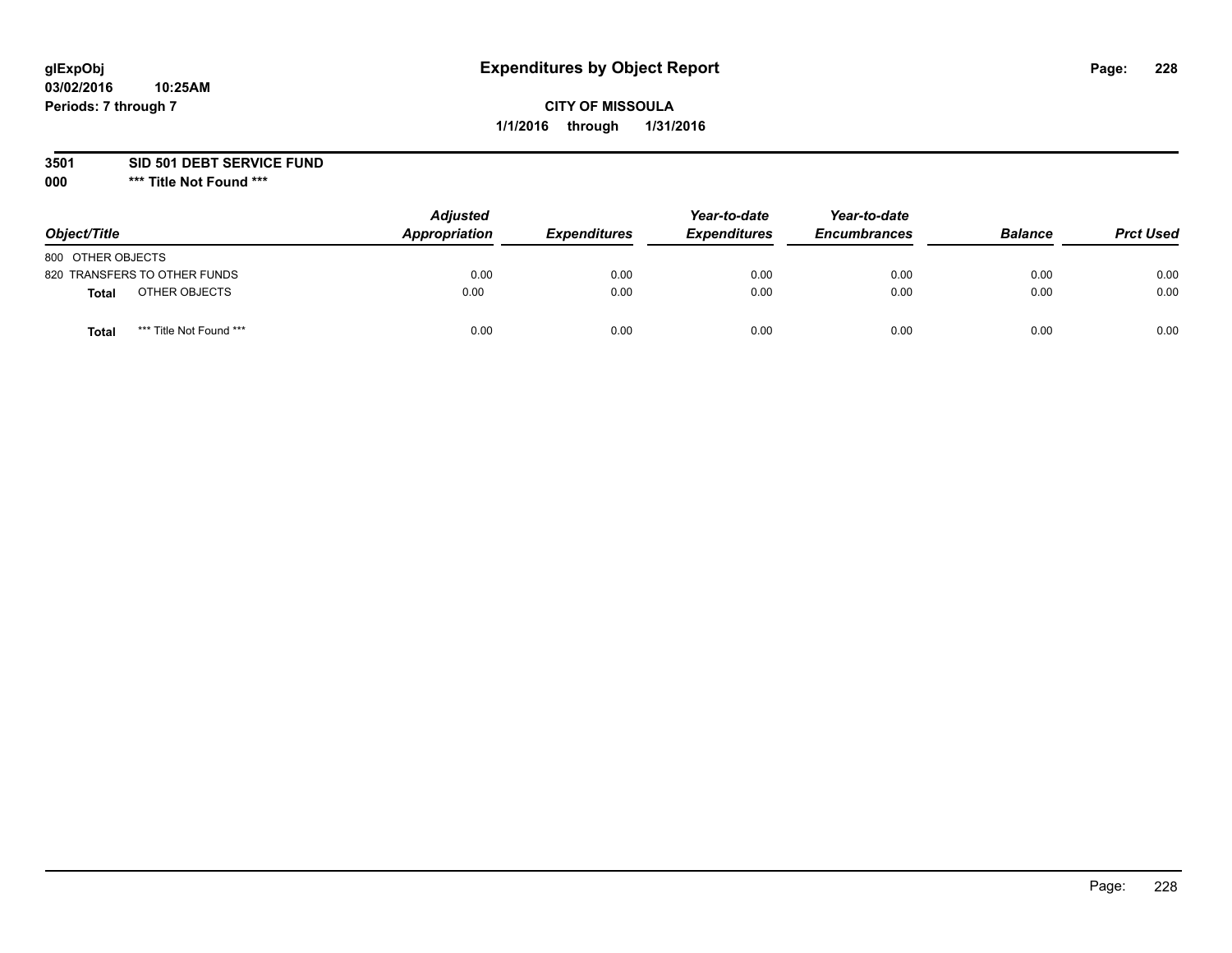#### **3501 SID 501 DEBT SERVICE FUND**

| Object/Title                         | <b>Adjusted</b><br><b>Appropriation</b> | <b>Expenditures</b> | Year-to-date<br><b>Expenditures</b> | Year-to-date<br><b>Encumbrances</b> | <b>Balance</b> | <b>Prct Used</b> |
|--------------------------------------|-----------------------------------------|---------------------|-------------------------------------|-------------------------------------|----------------|------------------|
|                                      |                                         |                     |                                     |                                     |                |                  |
| 500 FIXED CHARGES                    |                                         |                     |                                     |                                     |                |                  |
| 550 MERCHANT SERVICE FEES            | 0.00                                    | 0.00                | 0.00                                | 0.00                                | 0.00           | 0.00             |
| <b>FIXED CHARGES</b><br><b>Total</b> | 0.00                                    | 0.00                | 0.00                                | 0.00                                | 0.00           | 0.00             |
| 600 DEBT SERVICE                     |                                         |                     |                                     |                                     |                |                  |
| 610 PRINCIPAL                        | 0.00                                    | 0.00                | 0.00                                | 0.00                                | 0.00           | 0.00             |
| 620 INTEREST / SERVICE FEES          | 0.00                                    | 0.00                | 0.00                                | 0.00                                | 0.00           | 0.00             |
| <b>DEBT SERVICE</b><br><b>Total</b>  | 0.00                                    | 0.00                | 0.00                                | 0.00                                | 0.00           | 0.00             |
|                                      |                                         |                     |                                     |                                     |                |                  |
| NON-DEPARTMENTAL<br><b>Total</b>     | 0.00                                    | 0.00                | 0.00                                | 0.00                                | 0.00           | 0.00             |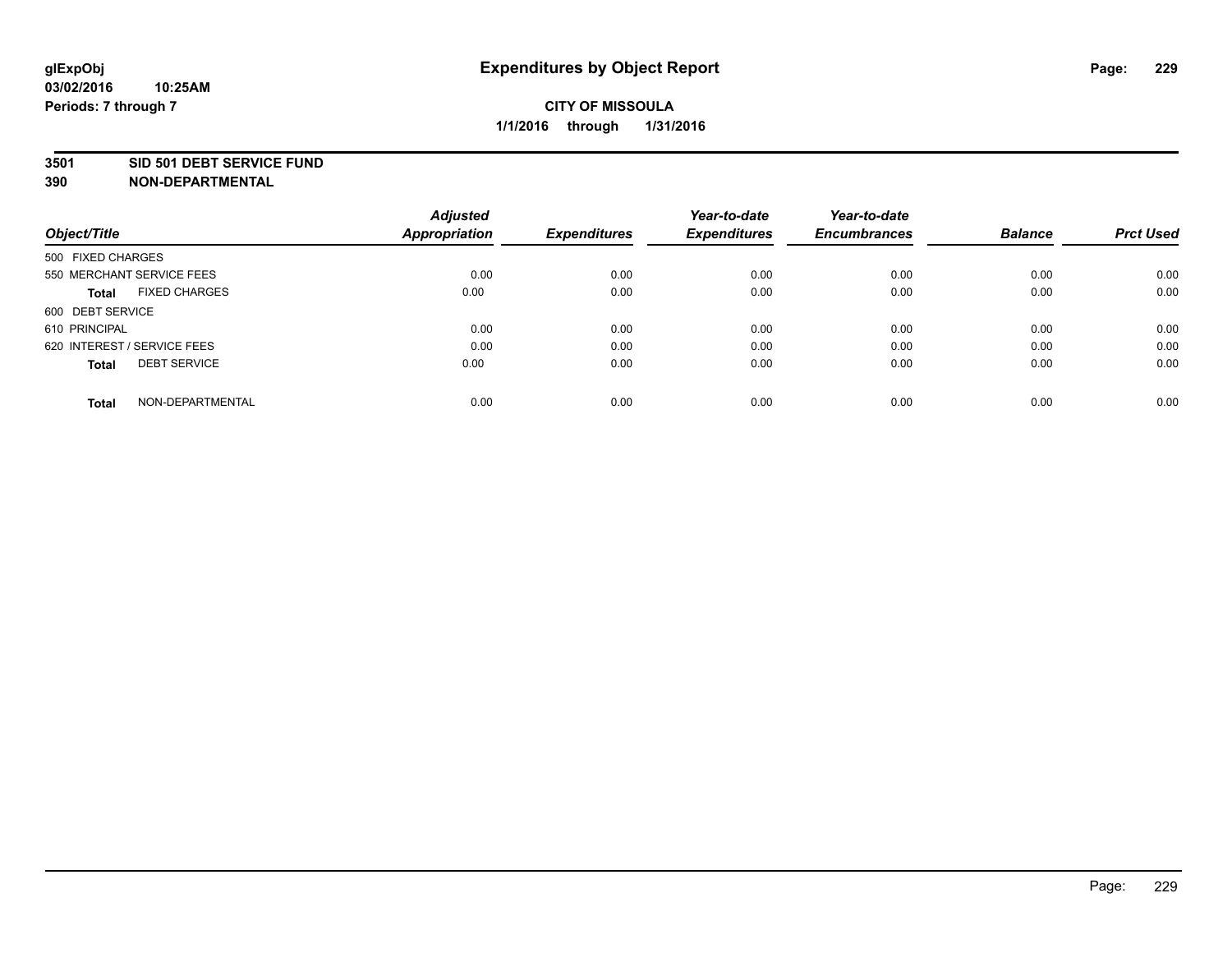# **CITY OF MISSOULA 1/1/2016 through 1/31/2016**

## **3501 SID 501 DEBT SERVICE FUND**

| Object/Title                              | <b>Adjusted</b><br><b>Appropriation</b> | <b>Expenditures</b> | Year-to-date<br><b>Expenditures</b> | Year-to-date<br><b>Encumbrances</b> | <b>Balance</b> | <b>Prct Used</b> |
|-------------------------------------------|-----------------------------------------|---------------------|-------------------------------------|-------------------------------------|----------------|------------------|
|                                           |                                         |                     |                                     |                                     |                |                  |
| 500 FIXED CHARGES                         |                                         |                     |                                     |                                     |                |                  |
| 550 MERCHANT SERVICE FEES                 | 0.00                                    | 0.00                | 0.00                                | 0.00                                | 0.00           | 0.00             |
| <b>FIXED CHARGES</b><br><b>Total</b>      | 0.00                                    | 0.00                | 0.00                                | 0.00                                | 0.00           | 0.00             |
| 600 DEBT SERVICE                          |                                         |                     |                                     |                                     |                |                  |
| 610 PRINCIPAL                             | 0.00                                    | 0.00                | 0.00                                | 0.00                                | 0.00           | 0.00             |
| 620 INTEREST / SERVICE FEES               | 0.00                                    | 0.00                | 0.00                                | 0.00                                | 0.00           | 0.00             |
| <b>DEBT SERVICE</b><br><b>Total</b>       | 0.00                                    | 0.00                | 0.00                                | 0.00                                | 0.00           | 0.00             |
| 800 OTHER OBJECTS                         |                                         |                     |                                     |                                     |                |                  |
| 820 TRANSFERS TO OTHER FUNDS              | 0.00                                    | 0.00                | 0.00                                | 0.00                                | 0.00           | 0.00             |
| OTHER OBJECTS<br><b>Total</b>             | 0.00                                    | 0.00                | 0.00                                | 0.00                                | 0.00           | 0.00             |
|                                           |                                         |                     |                                     |                                     |                |                  |
| SID 501 DEBT SERVICE FUND<br><b>Total</b> | 0.00                                    | 0.00                | 0.00                                | 0.00                                | 0.00           | 0.00             |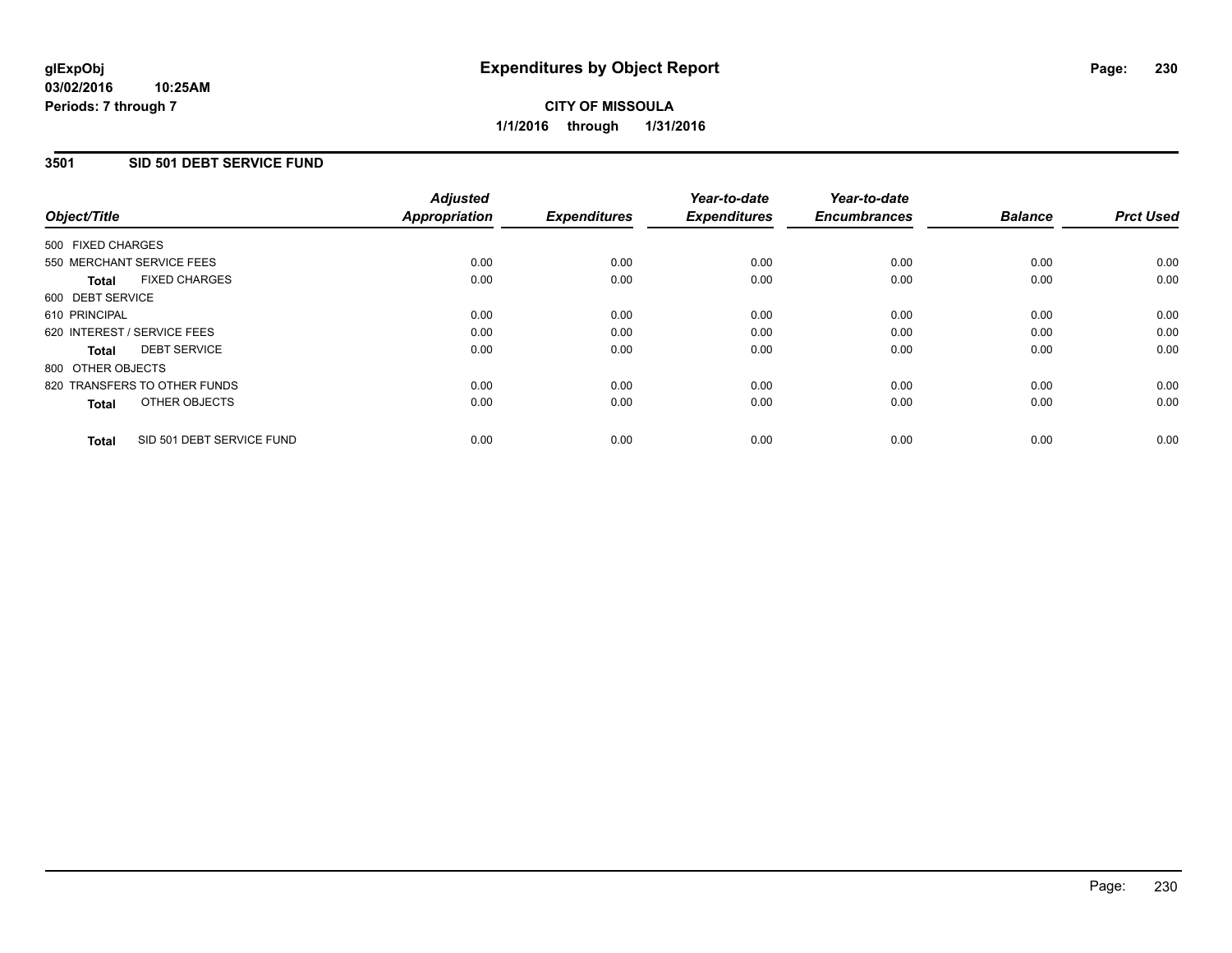### **3503 SID 503 DEBT SERVICE FUND**

| Object/Title                     | <b>Adjusted</b><br>Appropriation | <b>Expenditures</b> | Year-to-date<br><b>Expenditures</b> | Year-to-date<br><b>Encumbrances</b> | <b>Balance</b> | <b>Prct Used</b> |
|----------------------------------|----------------------------------|---------------------|-------------------------------------|-------------------------------------|----------------|------------------|
| 800 OTHER OBJECTS                |                                  |                     |                                     |                                     |                |                  |
| 820 TRANSFERS TO OTHER FUNDS     | 0.00                             | 0.00                | 0.00                                | 0.00                                | 0.00           | 0.00             |
| OTHER OBJECTS<br><b>Total</b>    | 0.00                             | 0.00                | 0.00                                | 0.00                                | 0.00           | 0.00             |
| *** Title Not Found ***<br>Total | 0.00                             | 0.00                | 0.00                                | 0.00                                | 0.00           | 0.00             |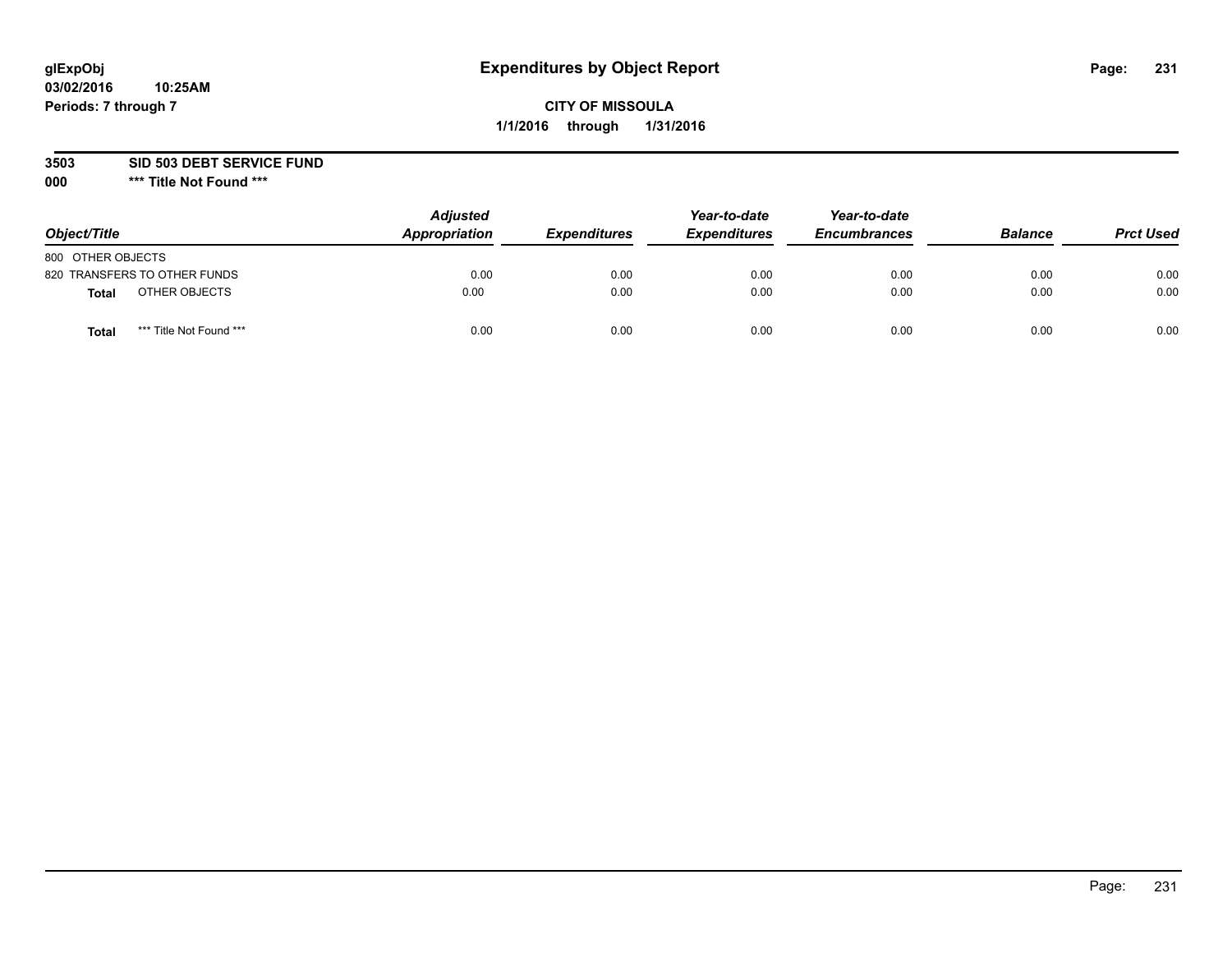#### **3503 SID 503 DEBT SERVICE FUND**

| Object/Title                         | <b>Adjusted</b><br><b>Appropriation</b> | <b>Expenditures</b> | Year-to-date<br><b>Expenditures</b> | Year-to-date<br><b>Encumbrances</b> | <b>Balance</b> | <b>Prct Used</b> |
|--------------------------------------|-----------------------------------------|---------------------|-------------------------------------|-------------------------------------|----------------|------------------|
|                                      |                                         |                     |                                     |                                     |                |                  |
| 500 FIXED CHARGES                    |                                         |                     |                                     |                                     |                |                  |
| 550 MERCHANT SERVICE FEES            | 0.00                                    | 0.00                | 0.00                                | 0.00                                | 0.00           | 0.00             |
| <b>FIXED CHARGES</b><br><b>Total</b> | 0.00                                    | 0.00                | 0.00                                | 0.00                                | 0.00           | 0.00             |
| 600 DEBT SERVICE                     |                                         |                     |                                     |                                     |                |                  |
| 610 PRINCIPAL                        | 0.00                                    | 0.00                | 0.00                                | 0.00                                | 0.00           | 0.00             |
| 620 INTEREST / SERVICE FEES          | 0.00                                    | 0.00                | 0.00                                | 0.00                                | 0.00           | 0.00             |
| <b>DEBT SERVICE</b><br><b>Total</b>  | 0.00                                    | 0.00                | 0.00                                | 0.00                                | 0.00           | 0.00             |
|                                      |                                         |                     |                                     |                                     |                |                  |
| NON-DEPARTMENTAL<br><b>Total</b>     | 0.00                                    | 0.00                | 0.00                                | 0.00                                | 0.00           | 0.00             |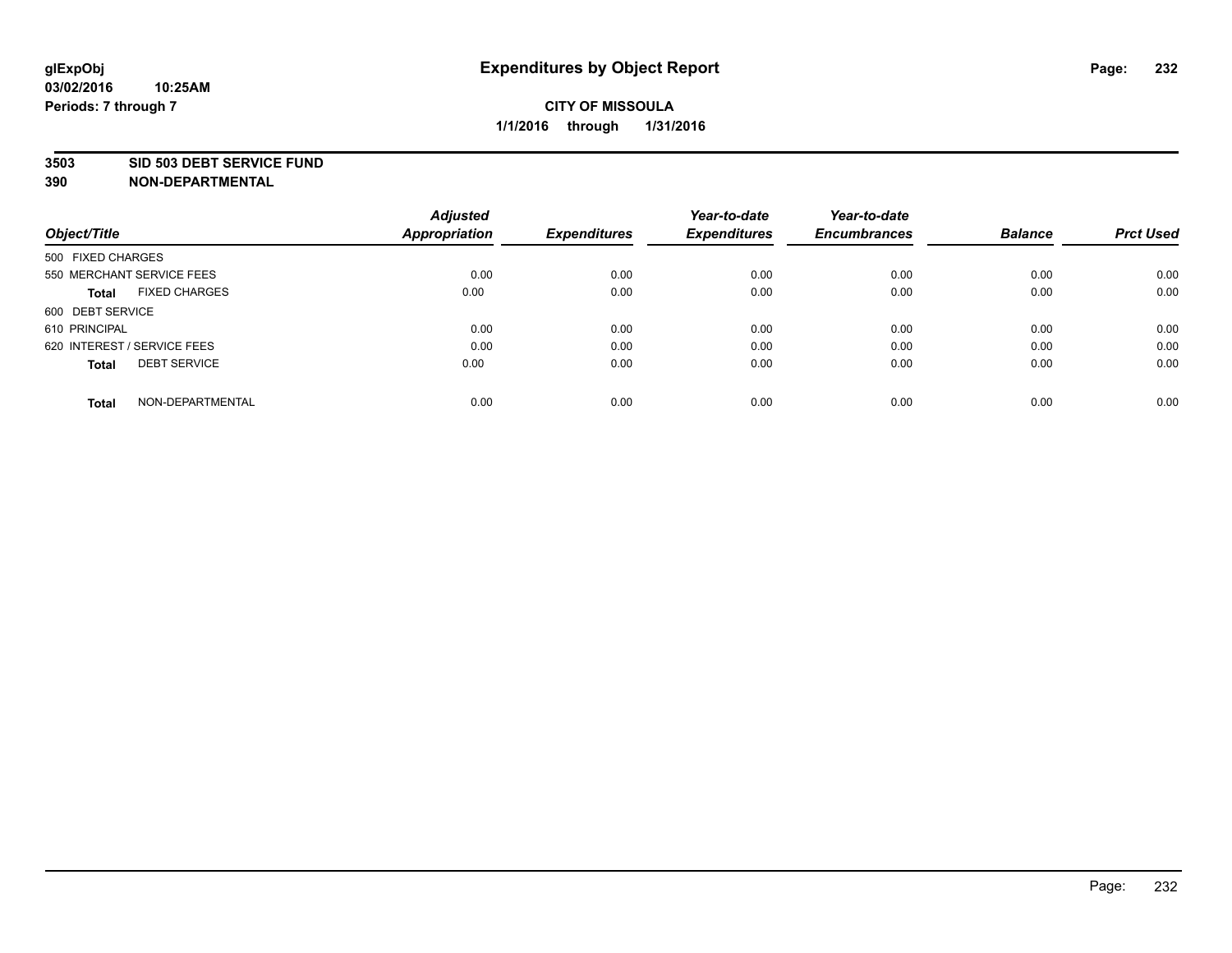# **CITY OF MISSOULA 1/1/2016 through 1/31/2016**

## **3503 SID 503 DEBT SERVICE FUND**

| Object/Title                              | <b>Adjusted</b><br><b>Appropriation</b> | <b>Expenditures</b> | Year-to-date<br><b>Expenditures</b> | Year-to-date<br><b>Encumbrances</b> | <b>Balance</b> | <b>Prct Used</b> |
|-------------------------------------------|-----------------------------------------|---------------------|-------------------------------------|-------------------------------------|----------------|------------------|
|                                           |                                         |                     |                                     |                                     |                |                  |
| 500 FIXED CHARGES                         |                                         |                     |                                     |                                     |                |                  |
| 550 MERCHANT SERVICE FEES                 | 0.00                                    | 0.00                | 0.00                                | 0.00                                | 0.00           | 0.00             |
| <b>FIXED CHARGES</b><br><b>Total</b>      | 0.00                                    | 0.00                | 0.00                                | 0.00                                | 0.00           | 0.00             |
| 600 DEBT SERVICE                          |                                         |                     |                                     |                                     |                |                  |
| 610 PRINCIPAL                             | 0.00                                    | 0.00                | 0.00                                | 0.00                                | 0.00           | 0.00             |
| 620 INTEREST / SERVICE FEES               | 0.00                                    | 0.00                | 0.00                                | 0.00                                | 0.00           | 0.00             |
| <b>DEBT SERVICE</b><br><b>Total</b>       | 0.00                                    | 0.00                | 0.00                                | 0.00                                | 0.00           | 0.00             |
| 800 OTHER OBJECTS                         |                                         |                     |                                     |                                     |                |                  |
| 820 TRANSFERS TO OTHER FUNDS              | 0.00                                    | 0.00                | 0.00                                | 0.00                                | 0.00           | 0.00             |
| OTHER OBJECTS<br><b>Total</b>             | 0.00                                    | 0.00                | 0.00                                | 0.00                                | 0.00           | 0.00             |
|                                           |                                         |                     |                                     |                                     |                |                  |
| SID 503 DEBT SERVICE FUND<br><b>Total</b> | 0.00                                    | 0.00                | 0.00                                | 0.00                                | 0.00           | 0.00             |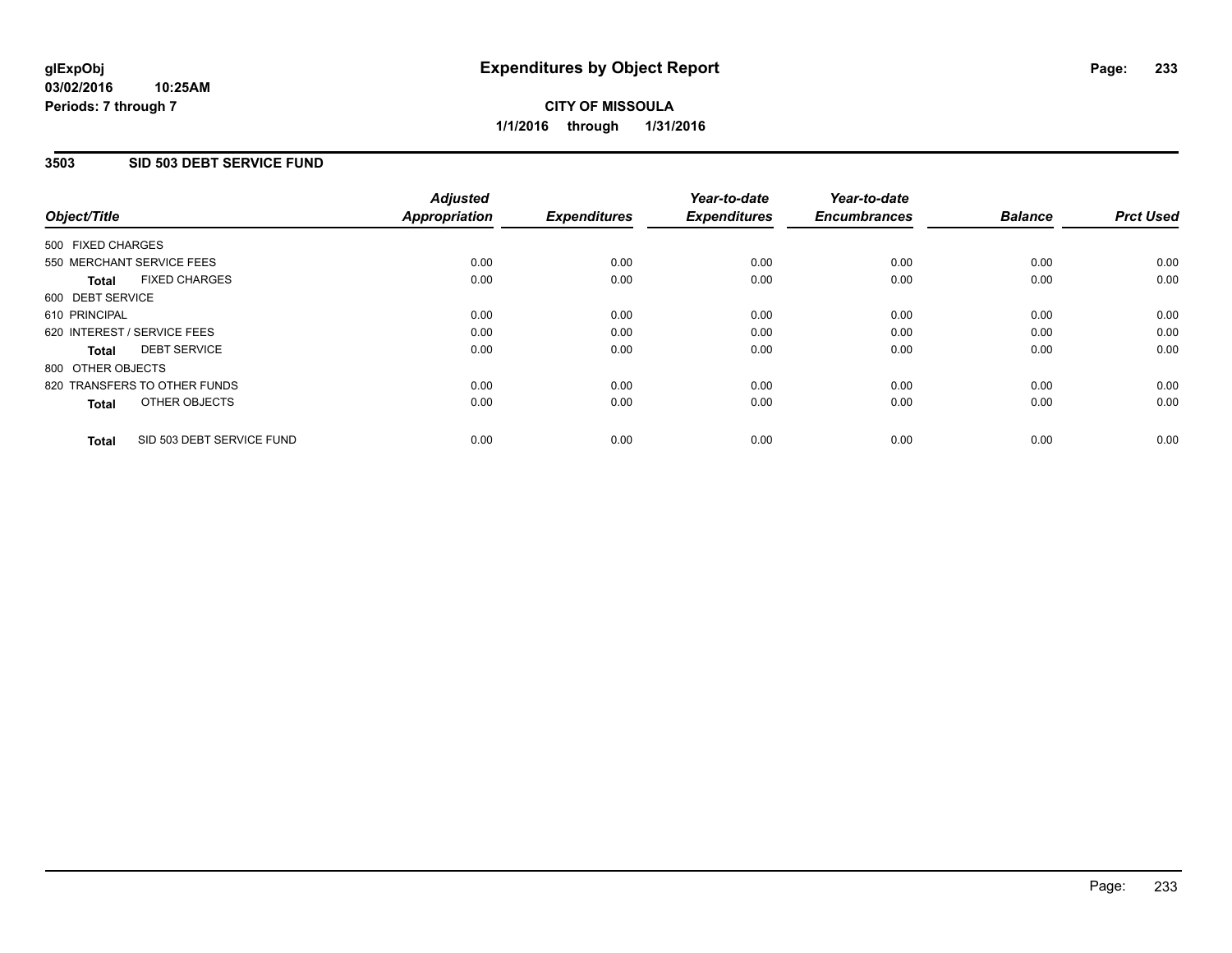# **glExpObj Expenditures by Object Report Page: 234**

# **CITY OF MISSOULA 1/1/2016 through 1/31/2016**

**3505 SID 505 DEBT SERVICE FUND**

| Object/Title      |                              | <b>Adjusted</b><br>Appropriation | <b>Expenditures</b> | Year-to-date<br><b>Expenditures</b> | Year-to-date<br><b>Encumbrances</b> | <b>Balance</b> | <b>Prct Used</b> |
|-------------------|------------------------------|----------------------------------|---------------------|-------------------------------------|-------------------------------------|----------------|------------------|
| 800 OTHER OBJECTS |                              |                                  |                     |                                     |                                     |                |                  |
|                   | 820 TRANSFERS TO OTHER FUNDS | 0.00                             | 0.00                | 0.00                                | 0.00                                | 0.00           | 0.00             |
| Total             | OTHER OBJECTS                | 0.00                             | 0.00                | 0.00                                | 0.00                                | 0.00           | 0.00             |
| Tota              | *** Title Not Found ***      | 0.00                             | 0.00                | 0.00                                | 0.00                                | 0.00           | 0.00             |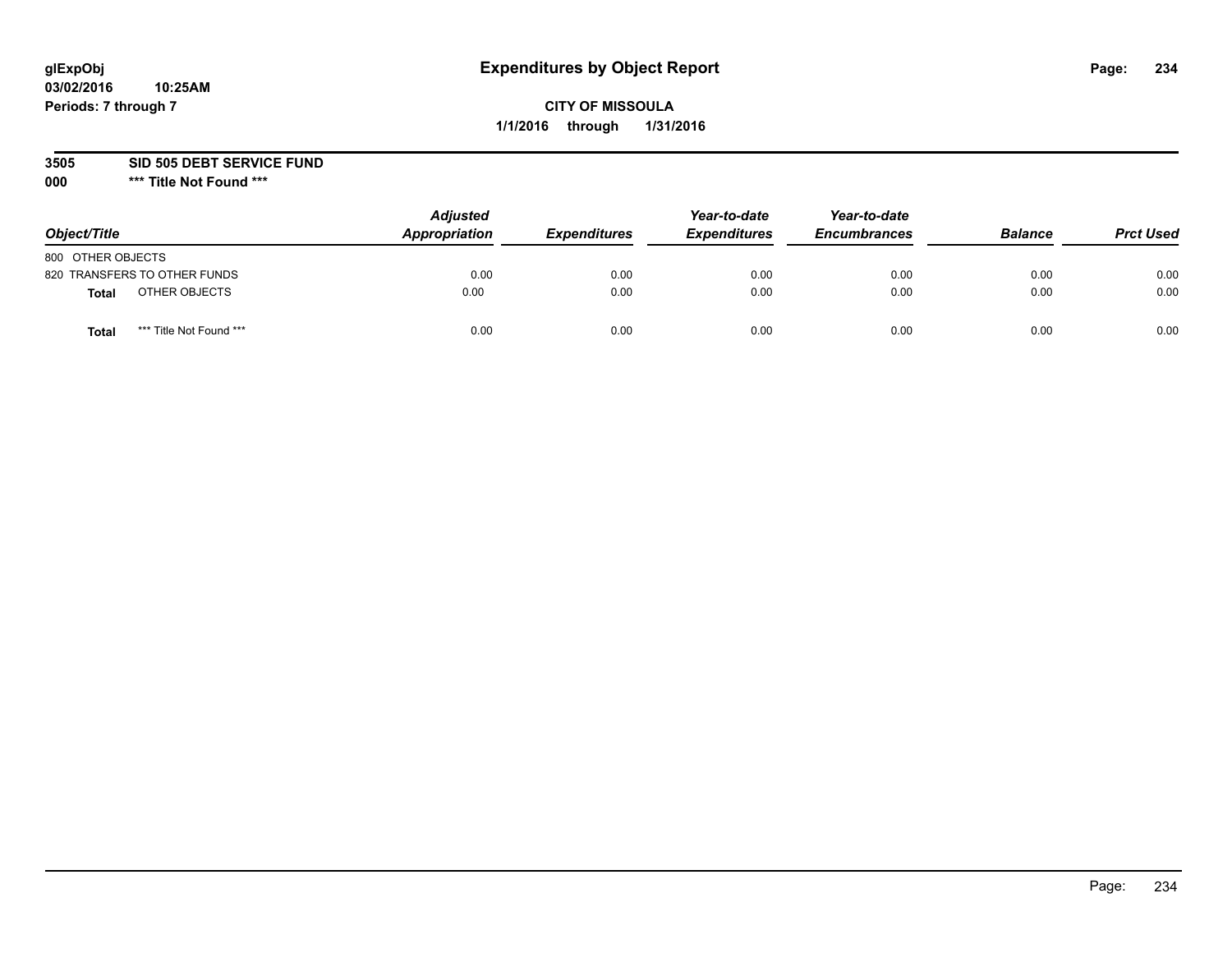#### **3505 SID 505 DEBT SERVICE FUND**

| Object/Title                         | <b>Adjusted</b><br><b>Appropriation</b> | <b>Expenditures</b> | Year-to-date<br><b>Expenditures</b> | Year-to-date<br><b>Encumbrances</b> | <b>Balance</b> | <b>Prct Used</b> |
|--------------------------------------|-----------------------------------------|---------------------|-------------------------------------|-------------------------------------|----------------|------------------|
|                                      |                                         |                     |                                     |                                     |                |                  |
| 500 FIXED CHARGES                    |                                         |                     |                                     |                                     |                |                  |
| 550 MERCHANT SERVICE FEES            | 0.00                                    | 0.00                | 0.00                                | 0.00                                | 0.00           | 0.00             |
| <b>FIXED CHARGES</b><br><b>Total</b> | 0.00                                    | 0.00                | 0.00                                | 0.00                                | 0.00           | 0.00             |
| 600 DEBT SERVICE                     |                                         |                     |                                     |                                     |                |                  |
| 610 PRINCIPAL                        | 0.00                                    | 0.00                | 0.00                                | 0.00                                | 0.00           | 0.00             |
| 620 INTEREST / SERVICE FEES          | 0.00                                    | 0.00                | 0.00                                | 0.00                                | 0.00           | 0.00             |
| <b>DEBT SERVICE</b><br><b>Total</b>  | 0.00                                    | 0.00                | 0.00                                | 0.00                                | 0.00           | 0.00             |
|                                      |                                         |                     |                                     |                                     |                |                  |
| NON-DEPARTMENTAL<br><b>Total</b>     | 0.00                                    | 0.00                | 0.00                                | 0.00                                | 0.00           | 0.00             |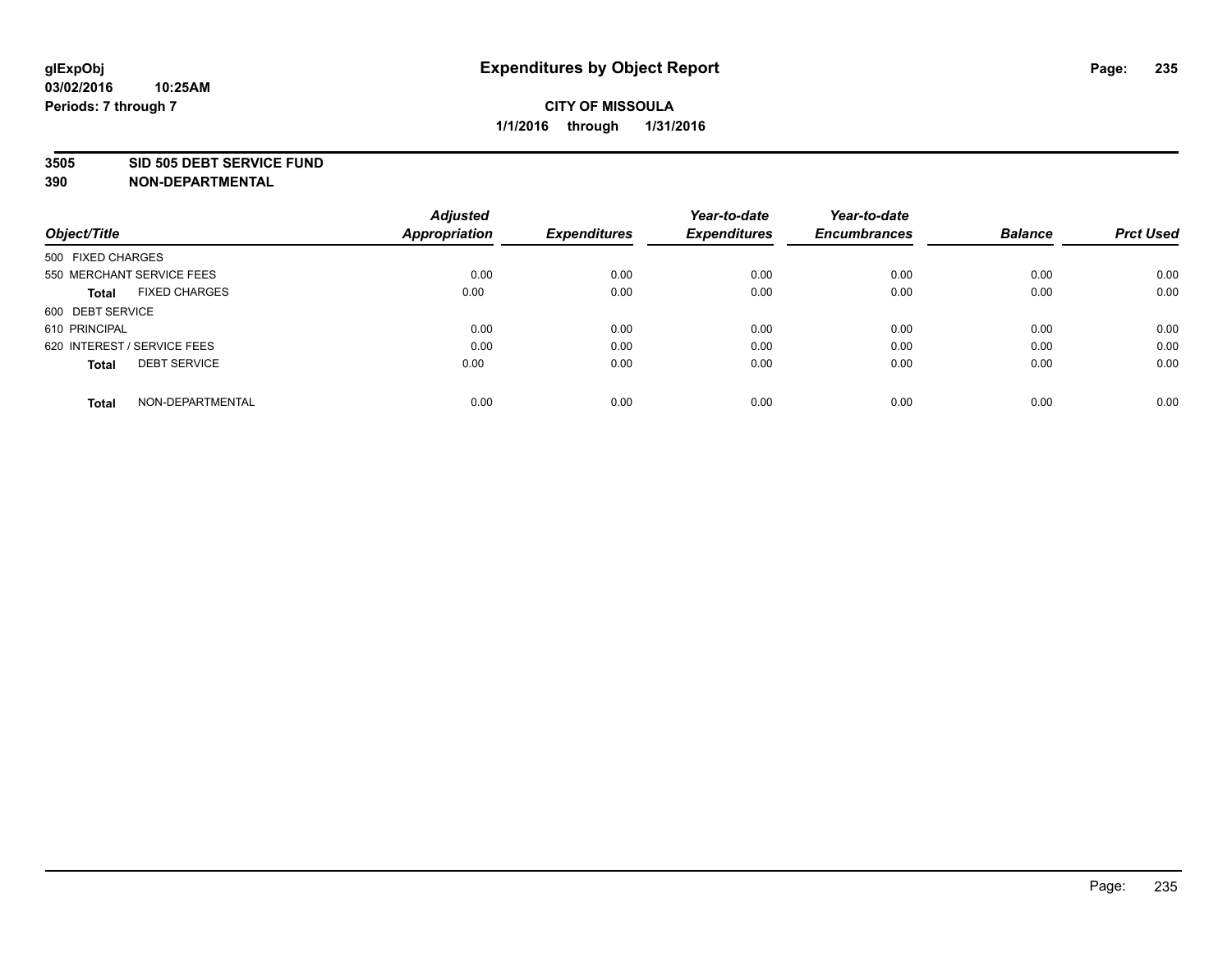# **CITY OF MISSOULA 1/1/2016 through 1/31/2016**

## **3505 SID 505 DEBT SERVICE FUND**

| Object/Title                              | <b>Adjusted</b><br><b>Appropriation</b> | <b>Expenditures</b> | Year-to-date<br><b>Expenditures</b> | Year-to-date<br><b>Encumbrances</b> | <b>Balance</b> | <b>Prct Used</b> |
|-------------------------------------------|-----------------------------------------|---------------------|-------------------------------------|-------------------------------------|----------------|------------------|
|                                           |                                         |                     |                                     |                                     |                |                  |
| 500 FIXED CHARGES                         |                                         |                     |                                     |                                     |                |                  |
| 550 MERCHANT SERVICE FEES                 | 0.00                                    | 0.00                | 0.00                                | 0.00                                | 0.00           | 0.00             |
| <b>FIXED CHARGES</b><br>Total             | 0.00                                    | 0.00                | 0.00                                | 0.00                                | 0.00           | 0.00             |
| 600 DEBT SERVICE                          |                                         |                     |                                     |                                     |                |                  |
| 610 PRINCIPAL                             | 0.00                                    | 0.00                | 0.00                                | 0.00                                | 0.00           | 0.00             |
| 620 INTEREST / SERVICE FEES               | 0.00                                    | 0.00                | 0.00                                | 0.00                                | 0.00           | 0.00             |
| <b>DEBT SERVICE</b><br><b>Total</b>       | 0.00                                    | 0.00                | 0.00                                | 0.00                                | 0.00           | 0.00             |
| 800 OTHER OBJECTS                         |                                         |                     |                                     |                                     |                |                  |
| 820 TRANSFERS TO OTHER FUNDS              | 0.00                                    | 0.00                | 0.00                                | 0.00                                | 0.00           | 0.00             |
| OTHER OBJECTS<br><b>Total</b>             | 0.00                                    | 0.00                | 0.00                                | 0.00                                | 0.00           | 0.00             |
|                                           |                                         |                     |                                     |                                     |                |                  |
| SID 505 DEBT SERVICE FUND<br><b>Total</b> | 0.00                                    | 0.00                | 0.00                                | 0.00                                | 0.00           | 0.00             |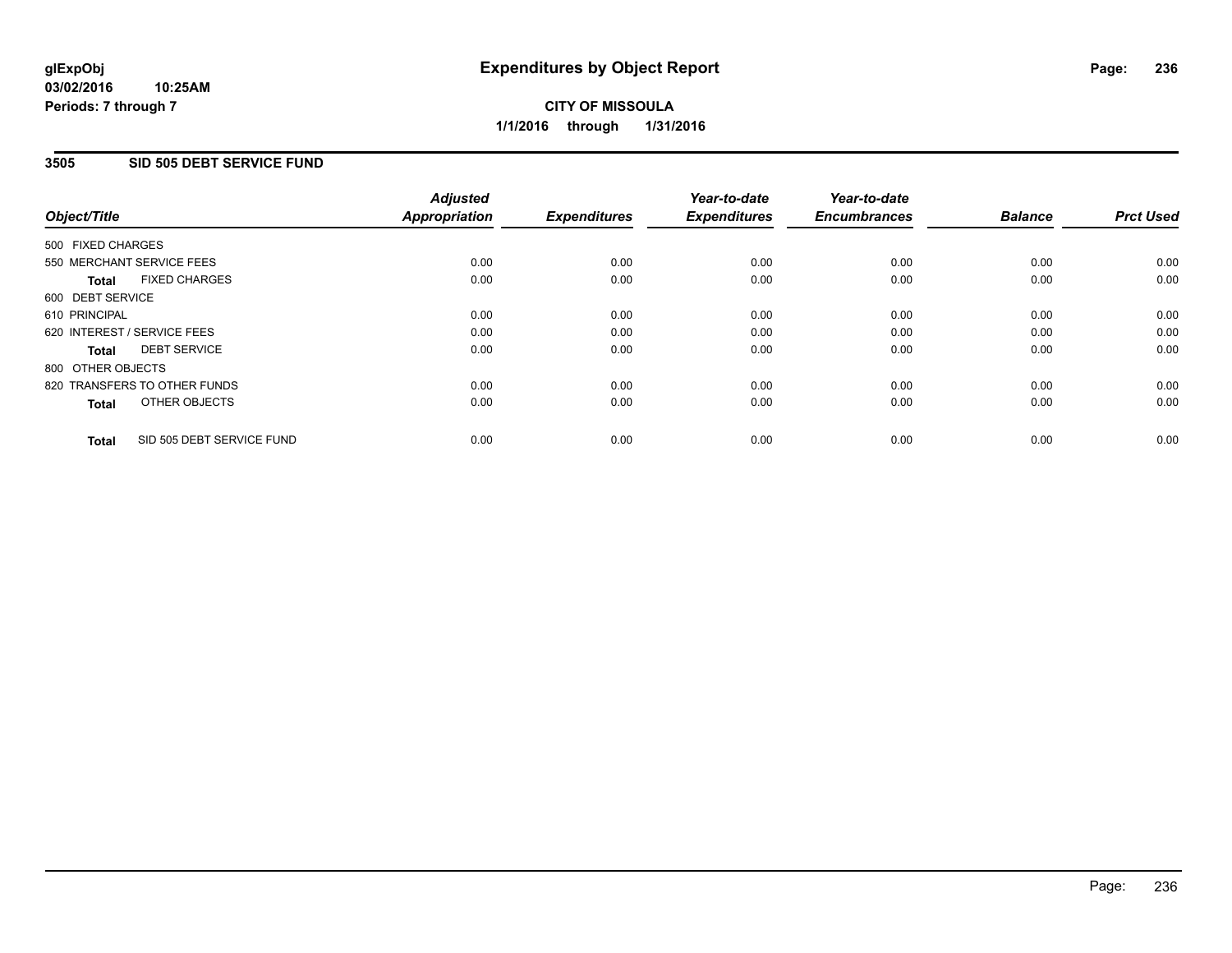# **glExpObj Expenditures by Object Report Page: 237**

# **CITY OF MISSOULA 1/1/2016 through 1/31/2016**

**3506 SID 506 DEBT SERVICE FUND**

| Object/Title                            | <b>Adjusted</b><br>Appropriation | <b>Expenditures</b> | Year-to-date<br><b>Expenditures</b> | Year-to-date<br><b>Encumbrances</b> | <b>Balance</b> | <b>Prct Used</b> |
|-----------------------------------------|----------------------------------|---------------------|-------------------------------------|-------------------------------------|----------------|------------------|
| 800 OTHER OBJECTS                       |                                  |                     |                                     |                                     |                |                  |
| 820 TRANSFERS TO OTHER FUNDS            | 0.00                             | 0.00                | 0.00                                | 0.00                                | 0.00           | 0.00             |
| OTHER OBJECTS<br><b>Total</b>           | 0.00                             | 0.00                | 0.00                                | 0.00                                | 0.00           | 0.00             |
| *** Title Not Found ***<br><b>Total</b> | 0.00                             | 0.00                | 0.00                                | 0.00                                | 0.00           | 0.00             |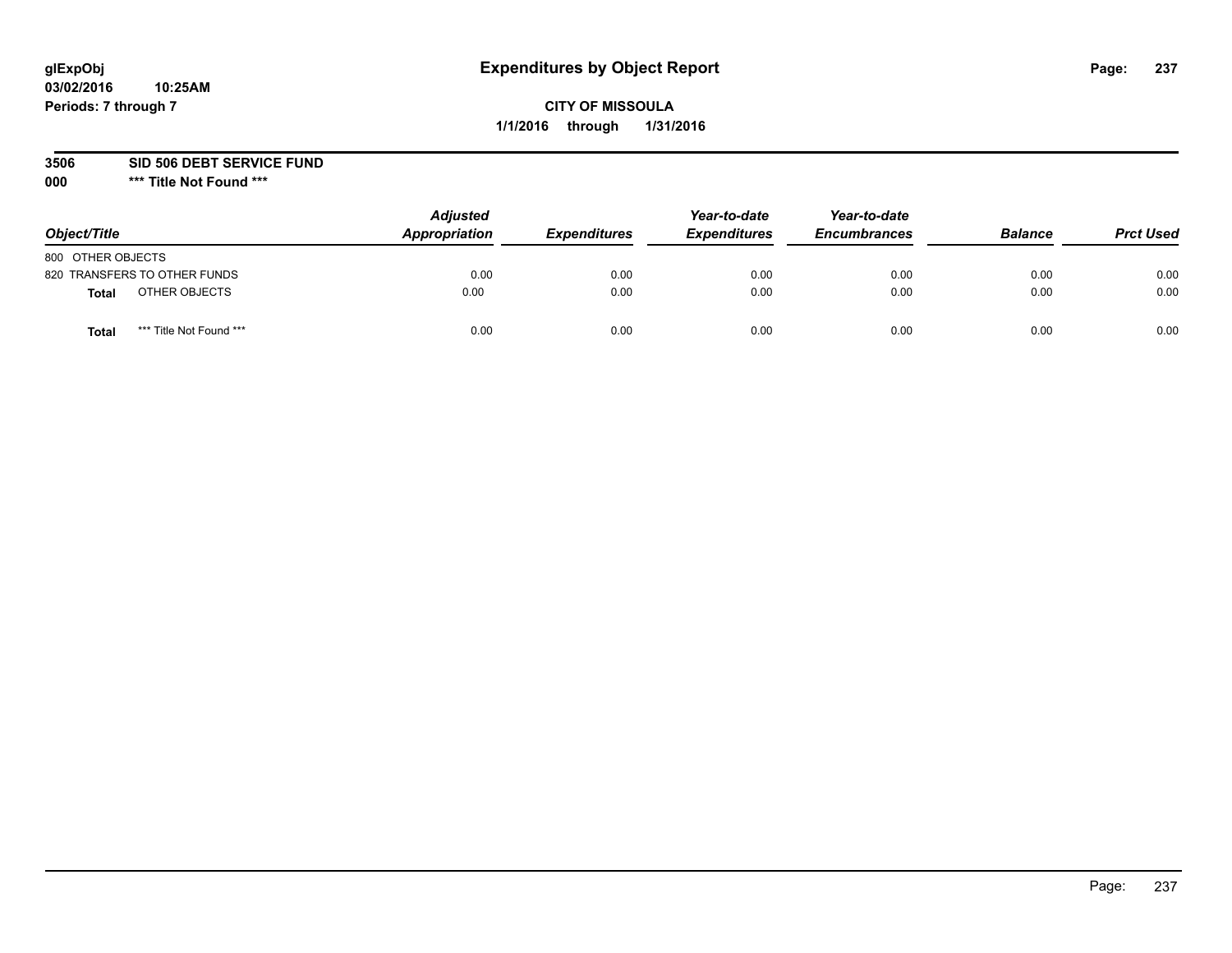#### **3506 SID 506 DEBT SERVICE FUND**

| Object/Title                         | <b>Adjusted</b><br><b>Appropriation</b> | <b>Expenditures</b> | Year-to-date<br><b>Expenditures</b> | Year-to-date<br><b>Encumbrances</b> | <b>Balance</b> | <b>Prct Used</b> |
|--------------------------------------|-----------------------------------------|---------------------|-------------------------------------|-------------------------------------|----------------|------------------|
|                                      |                                         |                     |                                     |                                     |                |                  |
| 500 FIXED CHARGES                    |                                         |                     |                                     |                                     |                |                  |
| 550 MERCHANT SERVICE FEES            | 0.00                                    | 0.00                | 0.00                                | 0.00                                | 0.00           | 0.00             |
| <b>FIXED CHARGES</b><br><b>Total</b> | 0.00                                    | 0.00                | 0.00                                | 0.00                                | 0.00           | 0.00             |
| 600 DEBT SERVICE                     |                                         |                     |                                     |                                     |                |                  |
| 610 PRINCIPAL                        | 0.00                                    | 0.00                | 0.00                                | 0.00                                | 0.00           | 0.00             |
| 620 INTEREST / SERVICE FEES          | 0.00                                    | 0.00                | 0.00                                | 0.00                                | 0.00           | 0.00             |
| <b>DEBT SERVICE</b><br><b>Total</b>  | 0.00                                    | 0.00                | 0.00                                | 0.00                                | 0.00           | 0.00             |
|                                      |                                         |                     |                                     |                                     |                |                  |
| NON-DEPARTMENTAL<br><b>Total</b>     | 0.00                                    | 0.00                | 0.00                                | 0.00                                | 0.00           | 0.00             |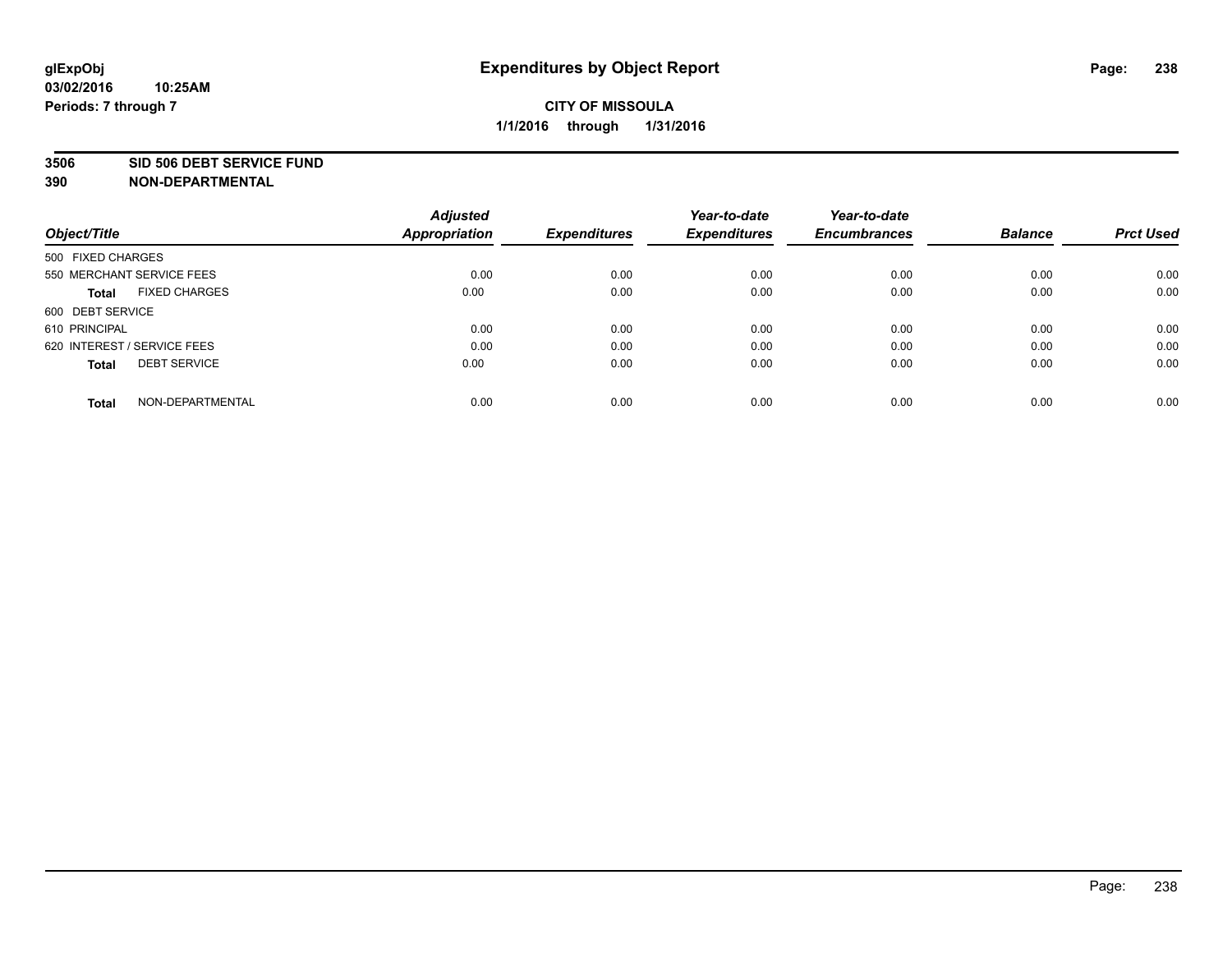# **CITY OF MISSOULA 1/1/2016 through 1/31/2016**

#### **3506 SID 506 DEBT SERVICE FUND**

|                               | <b>Adjusted</b>      |                     | Year-to-date        | Year-to-date        |                |                  |
|-------------------------------|----------------------|---------------------|---------------------|---------------------|----------------|------------------|
| Object/Title                  | <b>Appropriation</b> | <b>Expenditures</b> | <b>Expenditures</b> | <b>Encumbrances</b> | <b>Balance</b> | <b>Prct Used</b> |
| 500 FIXED CHARGES             |                      |                     |                     |                     |                |                  |
| 550 MERCHANT SERVICE FEES     | 0.00                 | 0.00                | 0.00                | 0.00                | 0.00           | 0.00             |
| <b>FIXED CHARGES</b><br>Total | 0.00                 | 0.00                | 0.00                | 0.00                | 0.00           | 0.00             |
| 600 DEBT SERVICE              |                      |                     |                     |                     |                |                  |
| 610 PRINCIPAL                 | 0.00                 | 0.00                | 0.00                | 0.00                | 0.00           | 0.00             |
| 620 INTEREST / SERVICE FEES   | 0.00                 | 0.00                | 0.00                | 0.00                | 0.00           | 0.00             |
| <b>DEBT SERVICE</b><br>Total  | 0.00                 | 0.00                | 0.00                | 0.00                | 0.00           | 0.00             |
| 800 OTHER OBJECTS             |                      |                     |                     |                     |                |                  |
| 820 TRANSFERS TO OTHER FUNDS  | 0.00                 | 0.00                | 0.00                | 0.00                | 0.00           | 0.00             |
| OTHER OBJECTS<br><b>Total</b> | 0.00                 | 0.00                | 0.00                | 0.00                | 0.00           | 0.00             |
| SID 506 DEBT SERVICE FUND     | 0.00                 | 0.00                | 0.00                | 0.00                | 0.00           | 0.00             |
| <b>Total</b>                  |                      |                     |                     |                     |                |                  |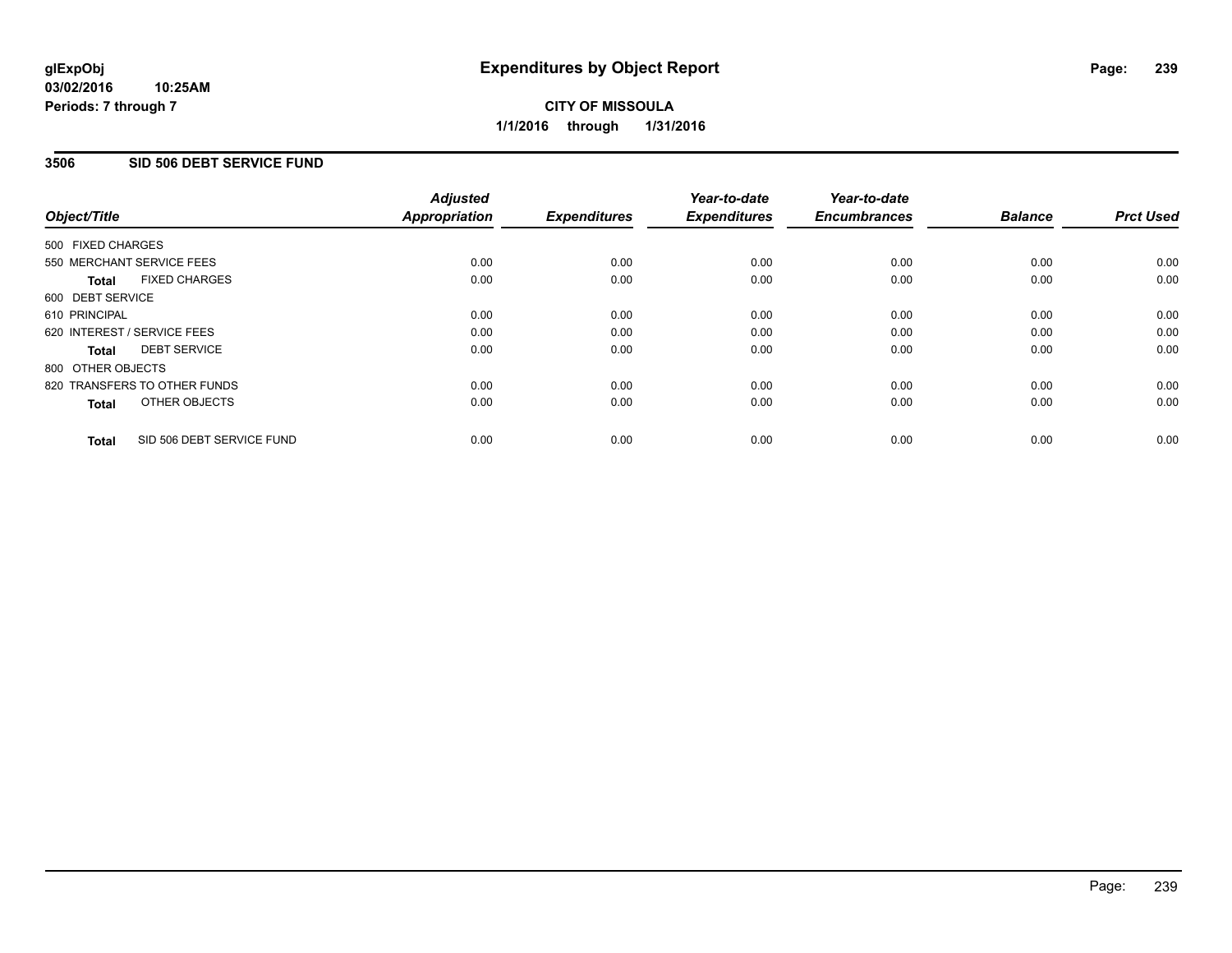# **glExpObj Expenditures by Object Report Page: 240**

# **CITY OF MISSOULA 1/1/2016 through 1/31/2016**

### **3507 SID 507 DEBT SERVICE FUND**

| Object/Title                     | <b>Adjusted</b><br>Appropriation | <b>Expenditures</b> | Year-to-date<br><b>Expenditures</b> | Year-to-date<br><b>Encumbrances</b> | <b>Balance</b> | <b>Prct Used</b> |
|----------------------------------|----------------------------------|---------------------|-------------------------------------|-------------------------------------|----------------|------------------|
| 800 OTHER OBJECTS                |                                  |                     |                                     |                                     |                |                  |
| 820 TRANSFERS TO OTHER FUNDS     | 0.00                             | 0.00                | 0.00                                | 0.00                                | 0.00           | 0.00             |
| OTHER OBJECTS<br><b>Total</b>    | 0.00                             | 0.00                | 0.00                                | 0.00                                | 0.00           | 0.00             |
| *** Title Not Found ***<br>Total | 0.00                             | 0.00                | 0.00                                | 0.00                                | 0.00           | 0.00             |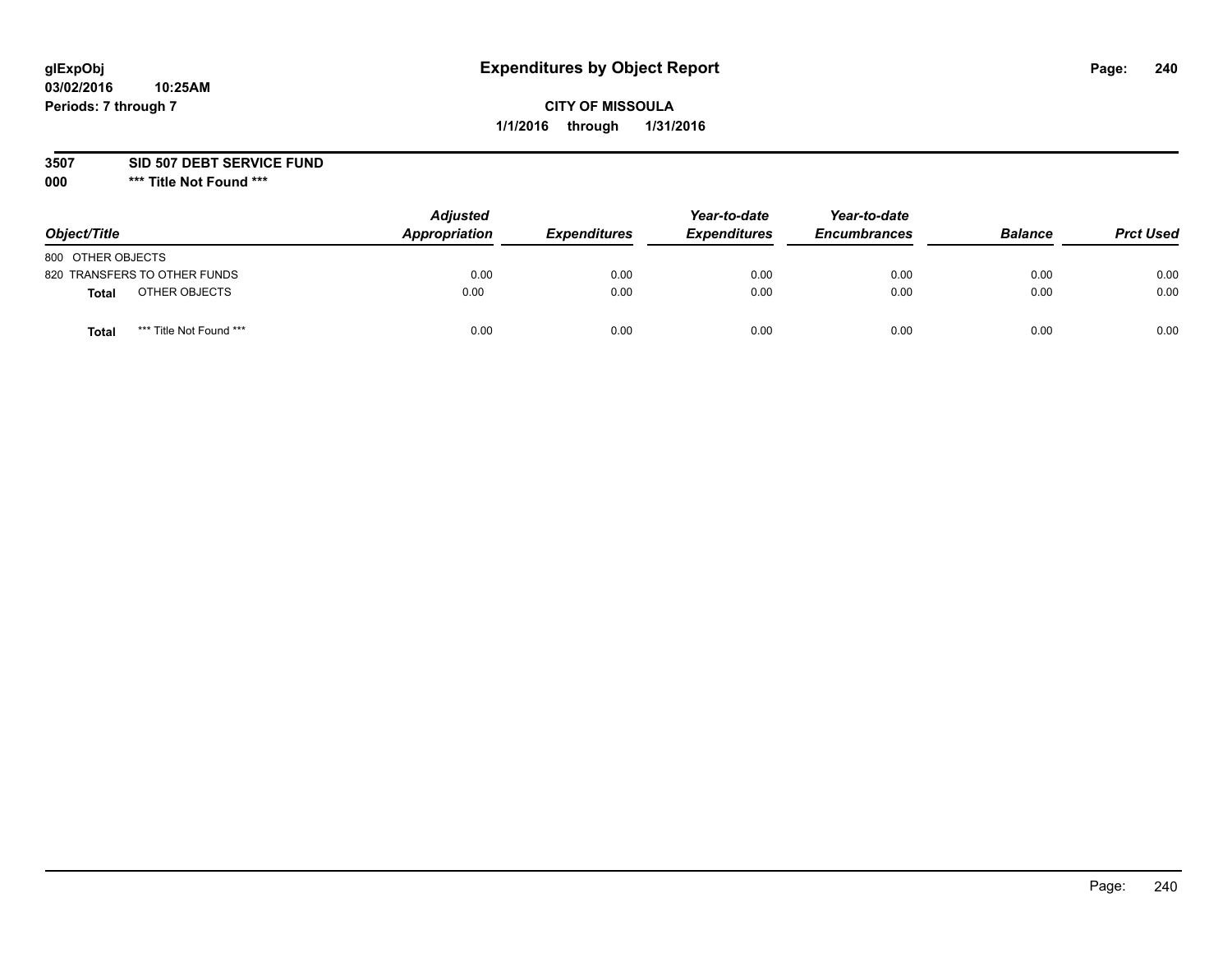#### **3507 SID 507 DEBT SERVICE FUND**

| Object/Title      |                           | <b>Adjusted</b><br>Appropriation | <b>Expenditures</b> | Year-to-date<br><b>Expenditures</b> | Year-to-date<br><b>Encumbrances</b> | <b>Balance</b> | <b>Prct Used</b> |
|-------------------|---------------------------|----------------------------------|---------------------|-------------------------------------|-------------------------------------|----------------|------------------|
| 500 FIXED CHARGES |                           |                                  |                     |                                     |                                     |                |                  |
|                   | 550 MERCHANT SERVICE FEES | 0.00                             | 0.00                | 0.00                                | 0.00                                | 0.00           | 0.00             |
| <b>Total</b>      | <b>FIXED CHARGES</b>      | 0.00                             | 0.00                | 0.00                                | 0.00                                | 0.00           | 0.00             |
| <b>Total</b>      | NON-DEPARTMENTAL          | 0.00                             | 0.00                | 0.00                                | 0.00                                | 0.00           | 0.00             |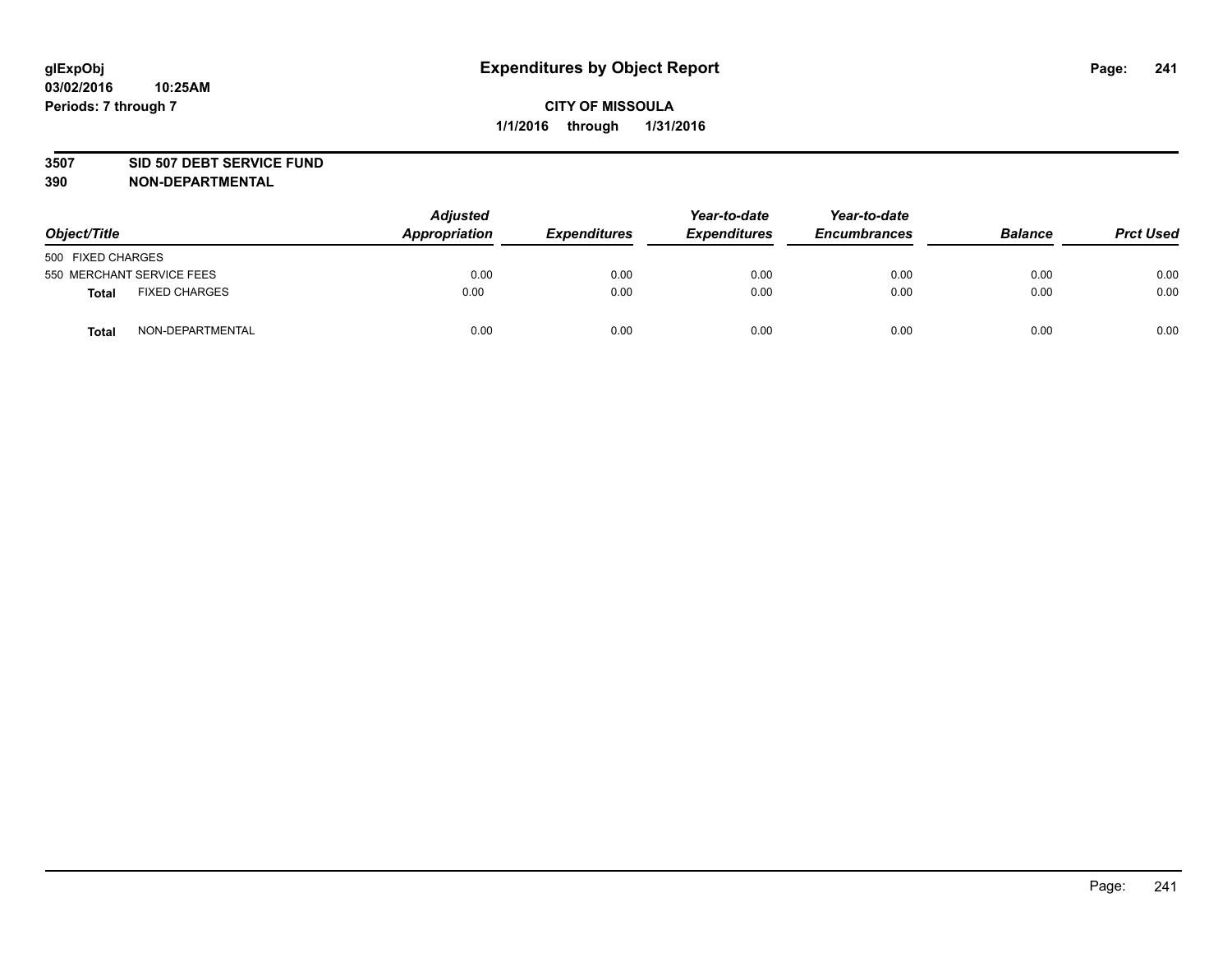### **3507 SID 507 DEBT SERVICE FUND**

| Object/Title              |                              | <b>Adjusted</b><br><b>Appropriation</b> | <b>Expenditures</b> | Year-to-date<br><b>Expenditures</b> | Year-to-date<br><b>Encumbrances</b> | <b>Balance</b> | <b>Prct Used</b> |
|---------------------------|------------------------------|-----------------------------------------|---------------------|-------------------------------------|-------------------------------------|----------------|------------------|
| 500 FIXED CHARGES         |                              |                                         |                     |                                     |                                     |                |                  |
| 550 MERCHANT SERVICE FEES |                              | 0.00                                    | 0.00                | 0.00                                | 0.00                                | 0.00           | 0.00             |
| <b>Total</b>              | <b>FIXED CHARGES</b>         | 0.00                                    | 0.00                | 0.00                                | 0.00                                | 0.00           | 0.00             |
| 800 OTHER OBJECTS         |                              |                                         |                     |                                     |                                     |                |                  |
|                           | 820 TRANSFERS TO OTHER FUNDS | 0.00                                    | 0.00                | 0.00                                | 0.00                                | 0.00           | 0.00             |
| <b>Total</b>              | OTHER OBJECTS                | 0.00                                    | 0.00                | 0.00                                | 0.00                                | 0.00           | 0.00             |
| <b>Total</b>              | SID 507 DEBT SERVICE FUND    | 0.00                                    | 0.00                | 0.00                                | 0.00                                | 0.00           | 0.00             |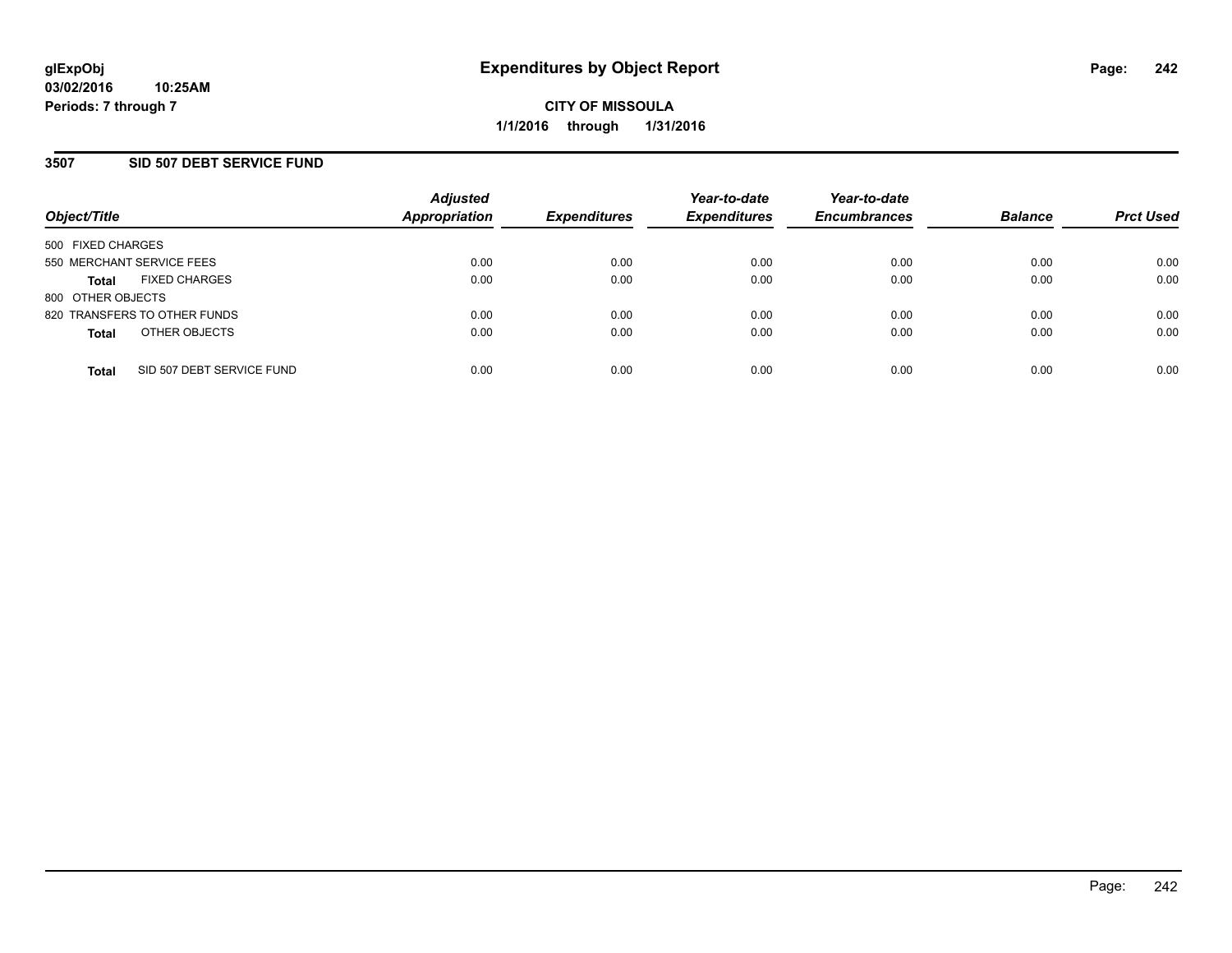# **glExpObj Expenditures by Object Report Page: 243**

# **CITY OF MISSOULA 1/1/2016 through 1/31/2016**

### **3508 SID 508 DEBT SERVICE FUND**

| Object/Title                     | <b>Adjusted</b><br>Appropriation | <b>Expenditures</b> | Year-to-date<br><b>Expenditures</b> | Year-to-date<br><b>Encumbrances</b> | <b>Balance</b> | <b>Prct Used</b> |
|----------------------------------|----------------------------------|---------------------|-------------------------------------|-------------------------------------|----------------|------------------|
| 800 OTHER OBJECTS                |                                  |                     |                                     |                                     |                |                  |
| 820 TRANSFERS TO OTHER FUNDS     | 0.00                             | 0.00                | 0.00                                | 0.00                                | 0.00           | 0.00             |
| OTHER OBJECTS<br><b>Total</b>    | 0.00                             | 0.00                | 0.00                                | 0.00                                | 0.00           | 0.00             |
| *** Title Not Found ***<br>Total | 0.00                             | 0.00                | 0.00                                | 0.00                                | 0.00           | 0.00             |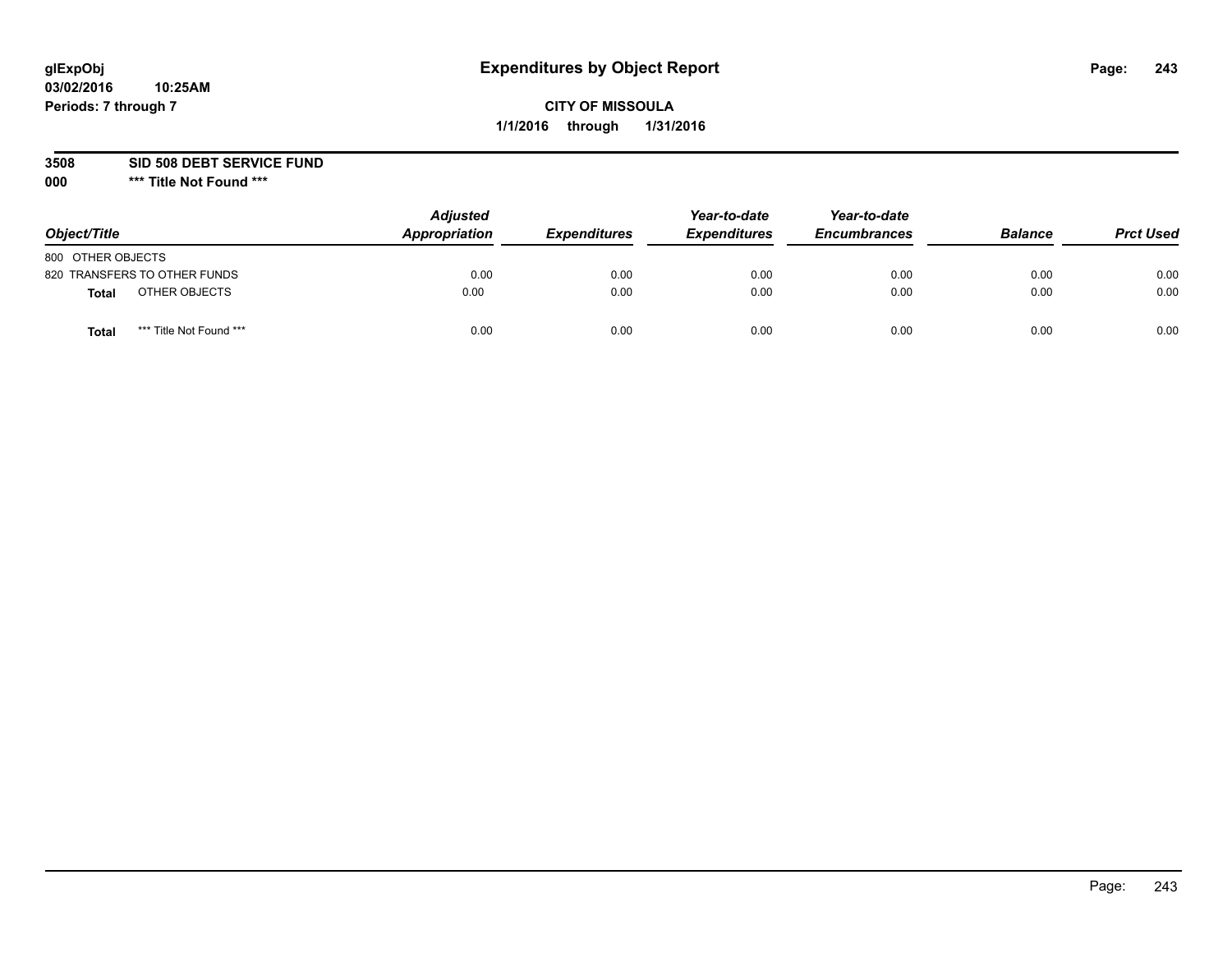#### **3508 SID 508 DEBT SERVICE FUND**

| Object/Title      |                           | <b>Adjusted</b><br>Appropriation | <b>Expenditures</b> | Year-to-date<br><b>Expenditures</b> | Year-to-date<br><b>Encumbrances</b> | <b>Balance</b> | <b>Prct Used</b> |
|-------------------|---------------------------|----------------------------------|---------------------|-------------------------------------|-------------------------------------|----------------|------------------|
| 500 FIXED CHARGES |                           |                                  |                     |                                     |                                     |                |                  |
|                   | 550 MERCHANT SERVICE FEES | 0.00                             | 0.00                | 0.00                                | 0.00                                | 0.00           | 0.00             |
| <b>Total</b>      | <b>FIXED CHARGES</b>      | 0.00                             | 0.00                | 0.00                                | 0.00                                | 0.00           | 0.00             |
| <b>Total</b>      | NON-DEPARTMENTAL          | 0.00                             | 0.00                | 0.00                                | 0.00                                | 0.00           | 0.00             |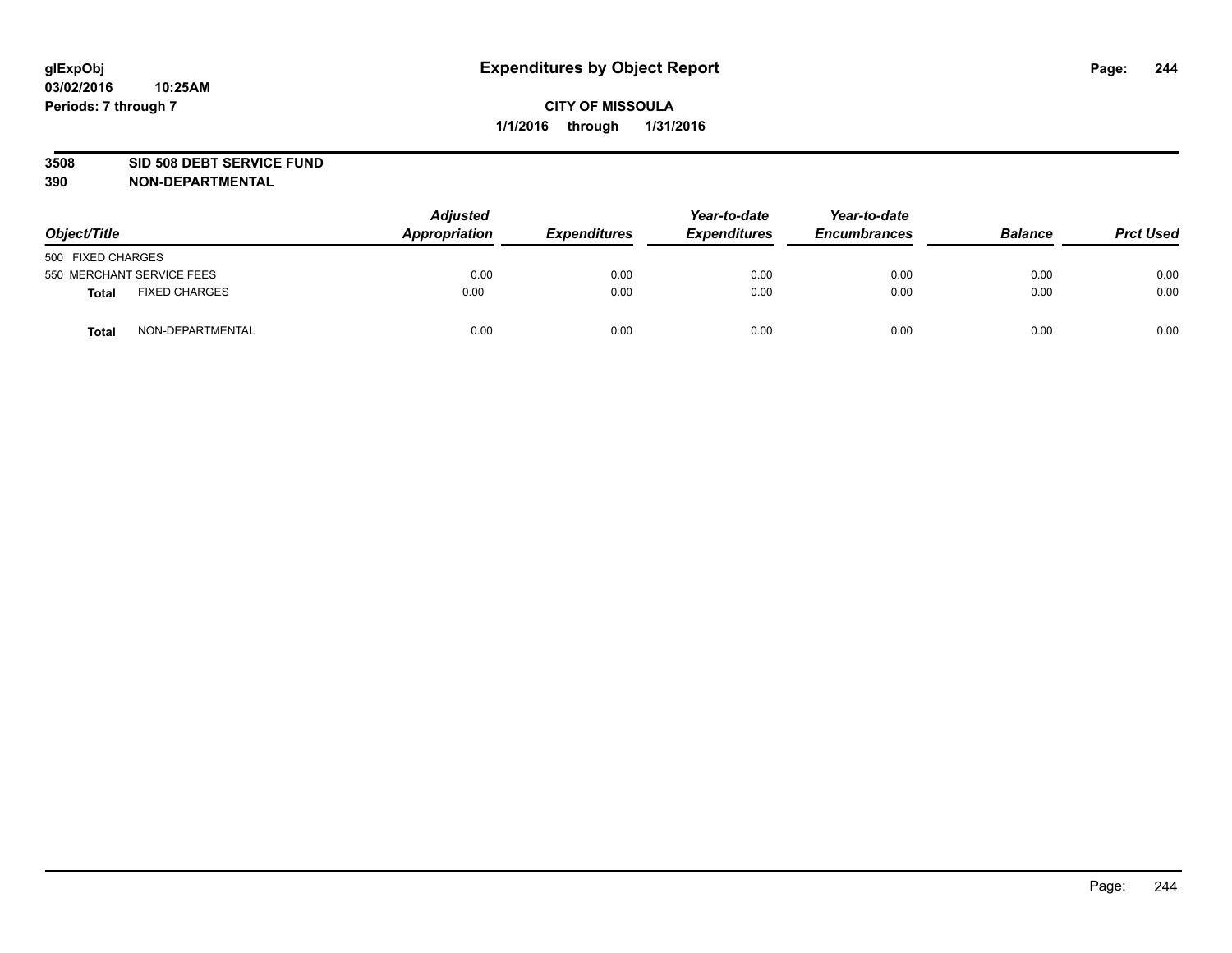#### **3508 SID 508 DEBT SERVICE FUND**

| Object/Title              |                              | <b>Adjusted</b><br><b>Appropriation</b> | <b>Expenditures</b> | Year-to-date<br><b>Expenditures</b> | Year-to-date<br><b>Encumbrances</b> | <b>Balance</b> | <b>Prct Used</b> |
|---------------------------|------------------------------|-----------------------------------------|---------------------|-------------------------------------|-------------------------------------|----------------|------------------|
| 500 FIXED CHARGES         |                              |                                         |                     |                                     |                                     |                |                  |
| 550 MERCHANT SERVICE FEES |                              | 0.00                                    | 0.00                | 0.00                                | 0.00                                | 0.00           | 0.00             |
| <b>Total</b>              | <b>FIXED CHARGES</b>         | 0.00                                    | 0.00                | 0.00                                | 0.00                                | 0.00           | 0.00             |
| 800 OTHER OBJECTS         |                              |                                         |                     |                                     |                                     |                |                  |
|                           | 820 TRANSFERS TO OTHER FUNDS | 0.00                                    | 0.00                | 0.00                                | 0.00                                | 0.00           | 0.00             |
| <b>Total</b>              | OTHER OBJECTS                | 0.00                                    | 0.00                | 0.00                                | 0.00                                | 0.00           | 0.00             |
| <b>Total</b>              | SID 508 DEBT SERVICE FUND    | 0.00                                    | 0.00                | 0.00                                | 0.00                                | 0.00           | 0.00             |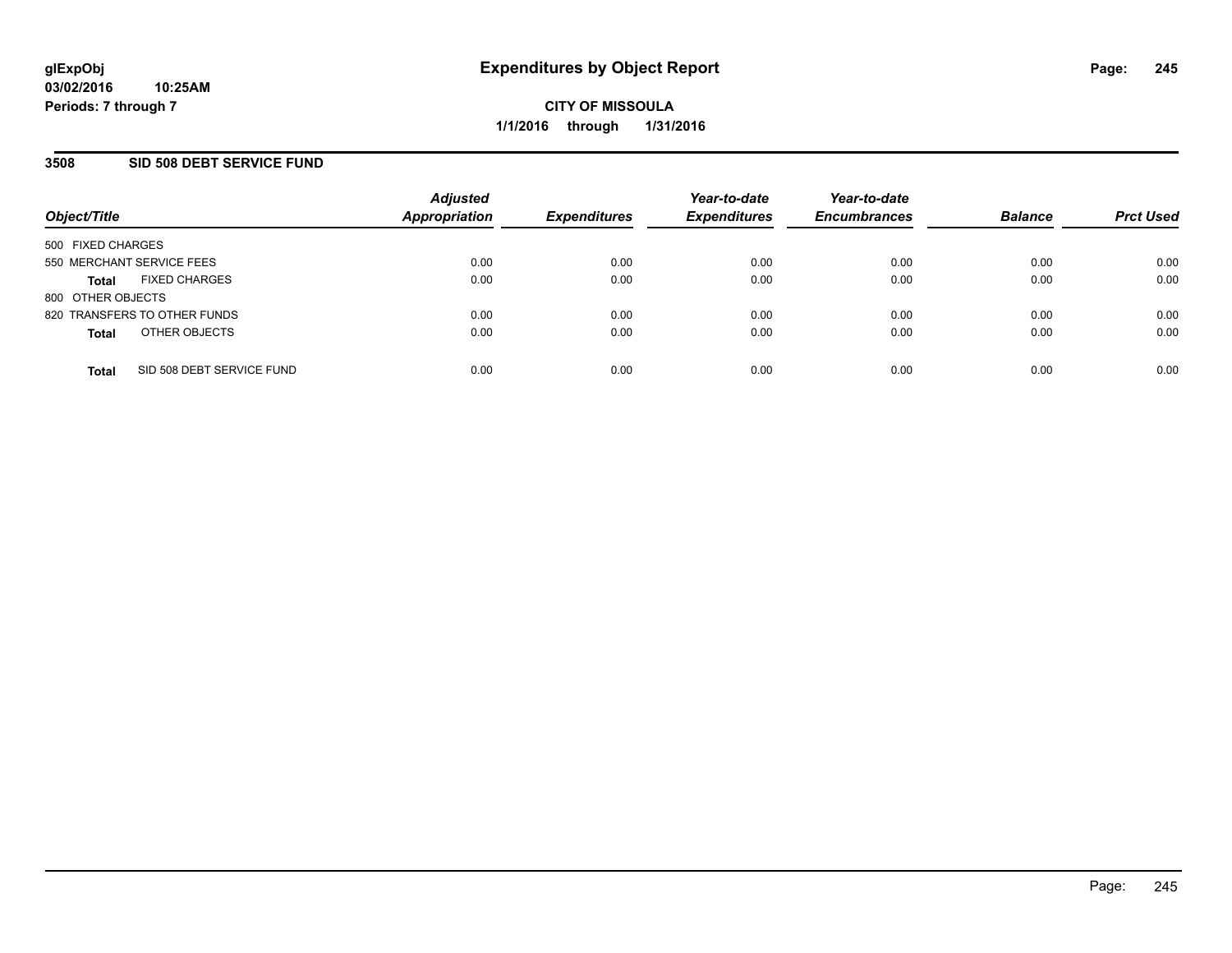### **3510 SID 510 DEBT SERVICE FUND**

| Object/Title                            | <b>Adjusted</b><br>Appropriation | <b>Expenditures</b> | Year-to-date<br><b>Expenditures</b> | Year-to-date<br><b>Encumbrances</b> | <b>Balance</b> | <b>Prct Used</b> |
|-----------------------------------------|----------------------------------|---------------------|-------------------------------------|-------------------------------------|----------------|------------------|
| 800 OTHER OBJECTS                       |                                  |                     |                                     |                                     |                |                  |
| 820 TRANSFERS TO OTHER FUNDS            | 0.00                             | 0.00                | 0.00                                | 0.00                                | 0.00           | 0.00             |
| OTHER OBJECTS<br>Total                  | 0.00                             | 0.00                | 0.00                                | 0.00                                | 0.00           | 0.00             |
| *** Title Not Found ***<br><b>Total</b> | 0.00                             | 0.00                | 0.00                                | 0.00                                | 0.00           | 0.00             |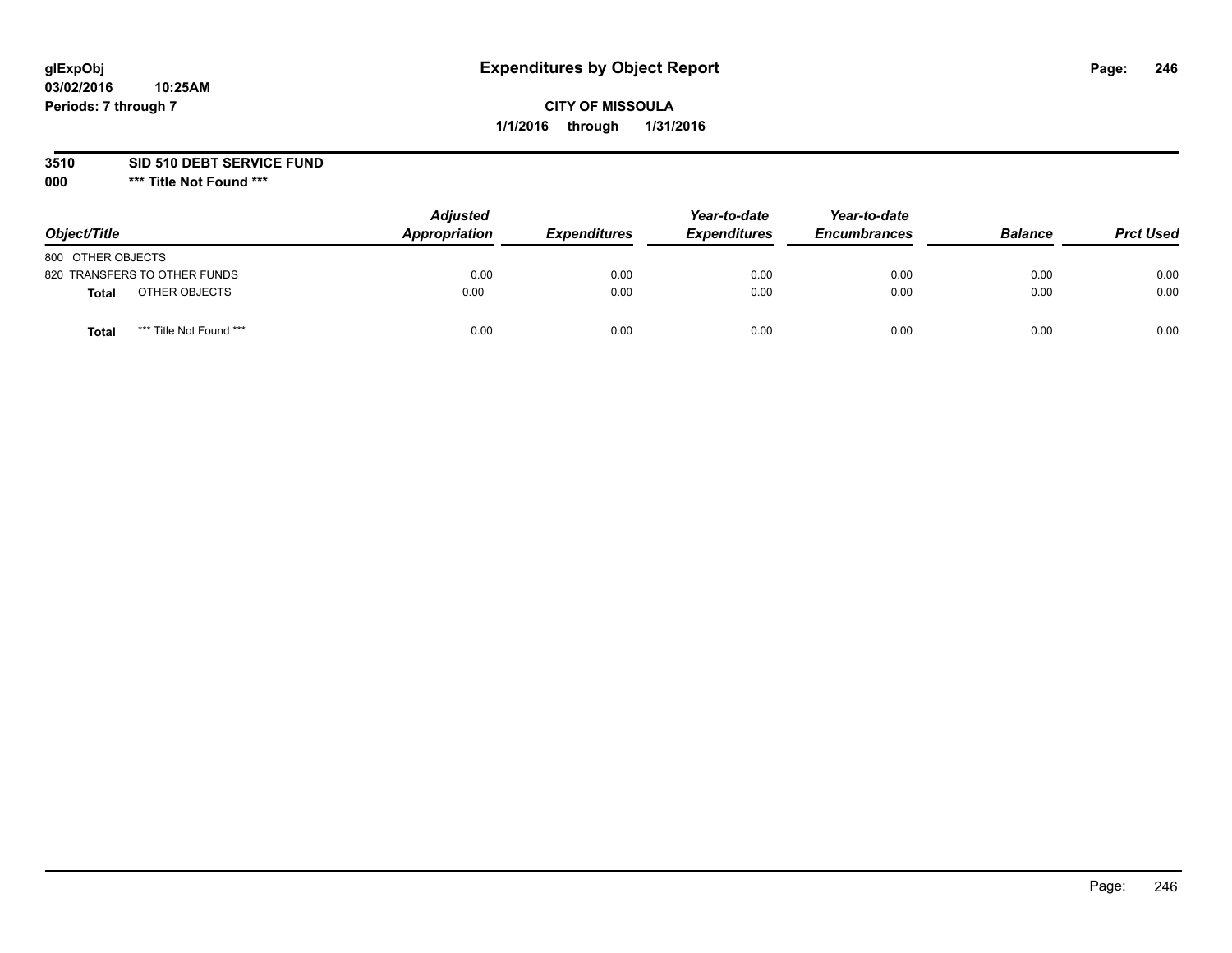#### **3510 SID 510 DEBT SERVICE FUND**

| Object/Title                         | <b>Adjusted</b><br><b>Appropriation</b> | <b>Expenditures</b> | Year-to-date<br><b>Expenditures</b> | Year-to-date<br><b>Encumbrances</b> | <b>Balance</b> | <b>Prct Used</b> |
|--------------------------------------|-----------------------------------------|---------------------|-------------------------------------|-------------------------------------|----------------|------------------|
|                                      |                                         |                     |                                     |                                     |                |                  |
| 500 FIXED CHARGES                    |                                         |                     |                                     |                                     |                |                  |
| 550 MERCHANT SERVICE FEES            | 0.00                                    | 0.00                | 0.00                                | 0.00                                | 0.00           | 0.00             |
| <b>FIXED CHARGES</b><br><b>Total</b> | 0.00                                    | 0.00                | 0.00                                | 0.00                                | 0.00           | 0.00             |
| 600 DEBT SERVICE                     |                                         |                     |                                     |                                     |                |                  |
| 610 PRINCIPAL                        | 0.00                                    | 0.00                | 0.00                                | 0.00                                | 0.00           | 0.00             |
| 620 INTEREST / SERVICE FEES          | 0.00                                    | 0.00                | 0.00                                | 0.00                                | 0.00           | 0.00             |
| <b>DEBT SERVICE</b><br><b>Total</b>  | 0.00                                    | 0.00                | 0.00                                | 0.00                                | 0.00           | 0.00             |
|                                      |                                         |                     |                                     |                                     |                |                  |
| NON-DEPARTMENTAL<br><b>Total</b>     | 0.00                                    | 0.00                | 0.00                                | 0.00                                | 0.00           | 0.00             |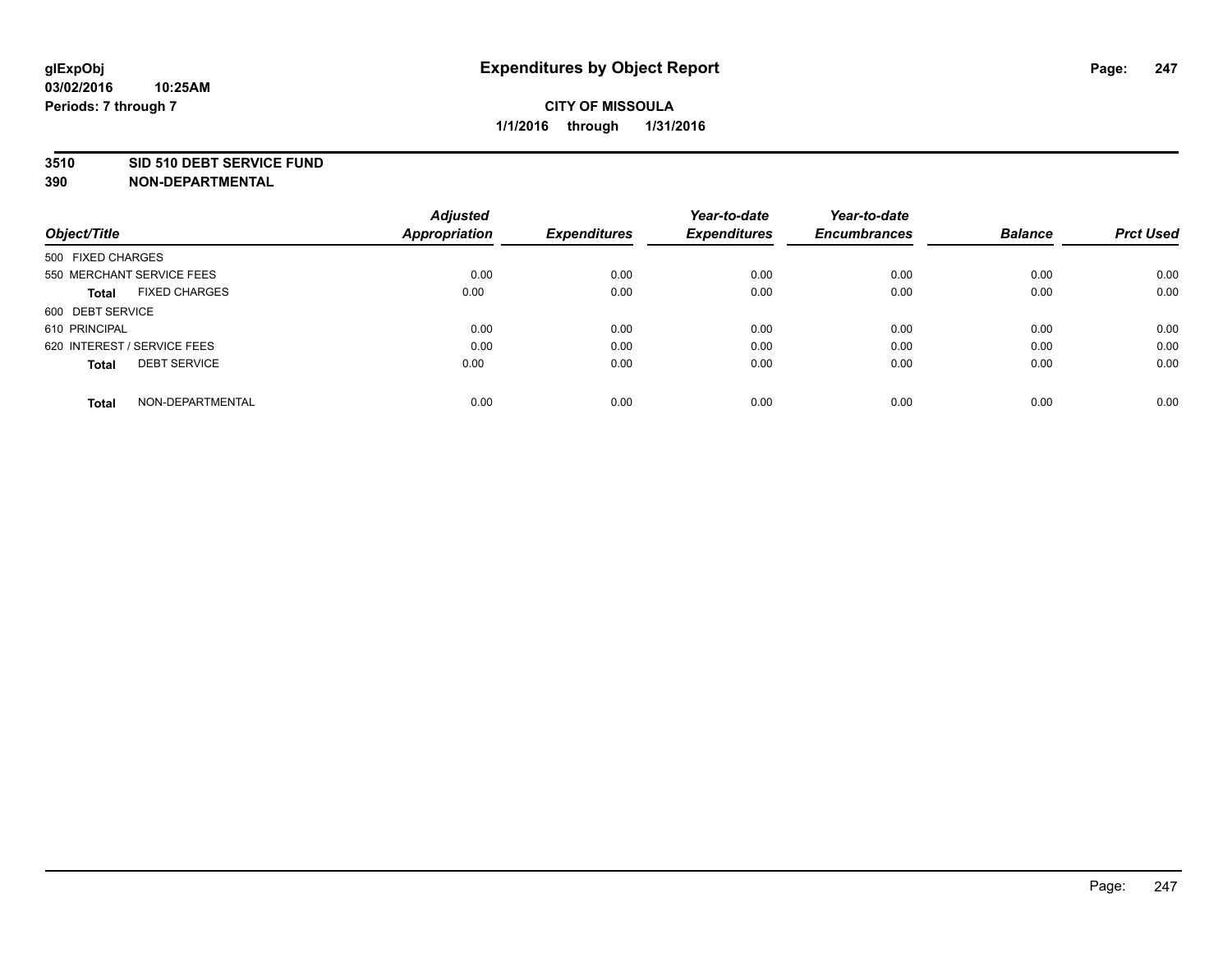# **CITY OF MISSOULA 1/1/2016 through 1/31/2016**

## **3510 SID 510 DEBT SERVICE FUND**

| Object/Title      |                              | <b>Adjusted</b><br>Appropriation | <b>Expenditures</b> | Year-to-date<br><b>Expenditures</b> | Year-to-date<br><b>Encumbrances</b> | <b>Balance</b> | <b>Prct Used</b> |
|-------------------|------------------------------|----------------------------------|---------------------|-------------------------------------|-------------------------------------|----------------|------------------|
| 500 FIXED CHARGES |                              |                                  |                     |                                     |                                     |                |                  |
|                   | 550 MERCHANT SERVICE FEES    | 0.00                             | 0.00                | 0.00                                | 0.00                                | 0.00           | 0.00             |
| <b>Total</b>      | <b>FIXED CHARGES</b>         | 0.00                             | 0.00                | 0.00                                | 0.00                                | 0.00           | 0.00             |
| 600 DEBT SERVICE  |                              |                                  |                     |                                     |                                     |                |                  |
| 610 PRINCIPAL     |                              | 0.00                             | 0.00                | 0.00                                | 0.00                                | 0.00           | 0.00             |
|                   | 620 INTEREST / SERVICE FEES  | 0.00                             | 0.00                | 0.00                                | 0.00                                | 0.00           | 0.00             |
| Total             | <b>DEBT SERVICE</b>          | 0.00                             | 0.00                | 0.00                                | 0.00                                | 0.00           | 0.00             |
| 800 OTHER OBJECTS |                              |                                  |                     |                                     |                                     |                |                  |
|                   | 820 TRANSFERS TO OTHER FUNDS | 0.00                             | 0.00                | 0.00                                | 0.00                                | 0.00           | 0.00             |
| <b>Total</b>      | OTHER OBJECTS                | 0.00                             | 0.00                | 0.00                                | 0.00                                | 0.00           | 0.00             |
| <b>Total</b>      | SID 510 DEBT SERVICE FUND    | 0.00                             | 0.00                | 0.00                                | 0.00                                | 0.00           | 0.00             |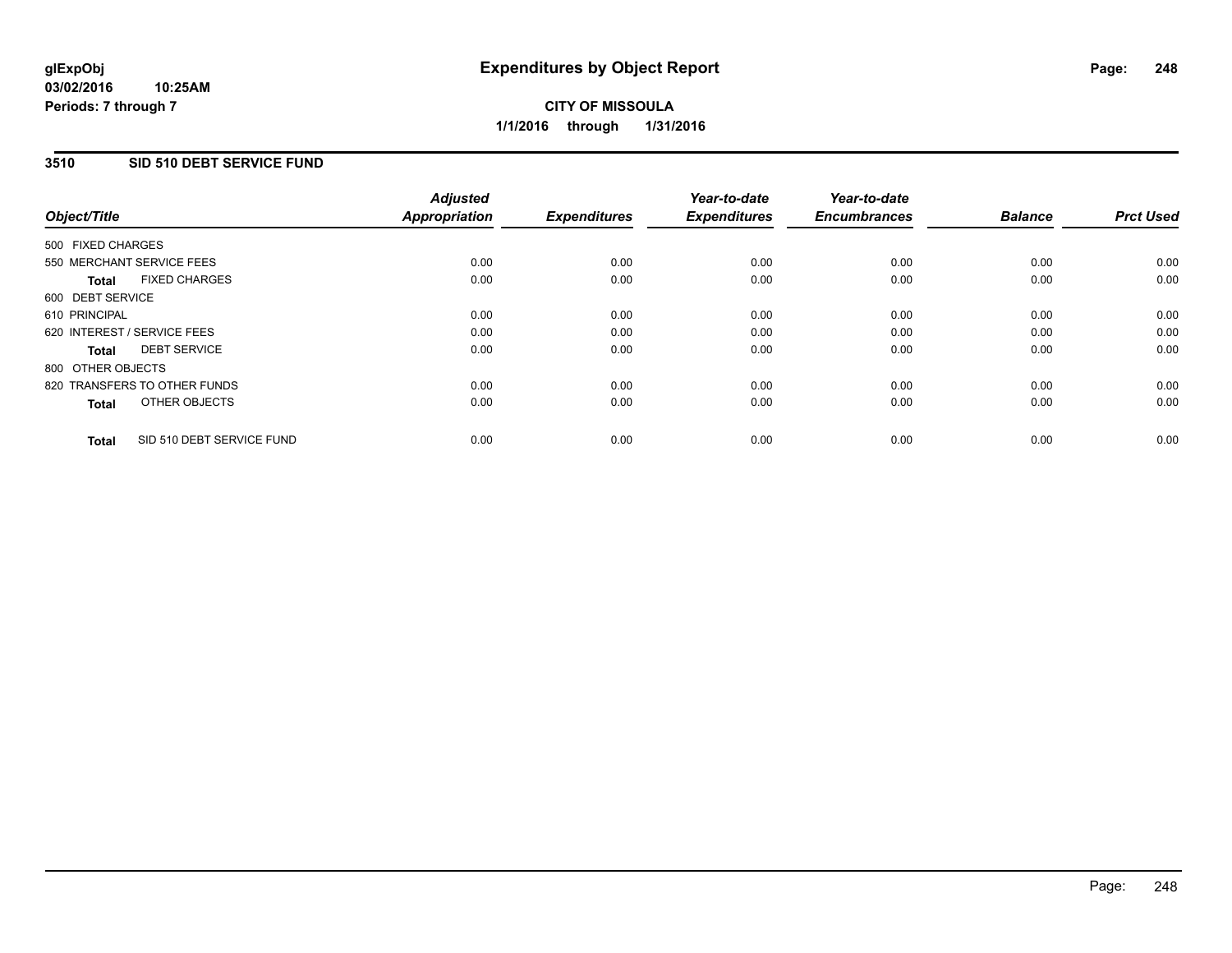## **3511 SID 511 DEBT SERVICE FUND**

| Object/Title                            | <b>Adjusted</b><br>Appropriation | <b>Expenditures</b> | Year-to-date<br><b>Expenditures</b> | Year-to-date<br><b>Encumbrances</b> | <b>Balance</b> | <b>Prct Used</b> |
|-----------------------------------------|----------------------------------|---------------------|-------------------------------------|-------------------------------------|----------------|------------------|
| 800 OTHER OBJECTS                       |                                  |                     |                                     |                                     |                |                  |
| 820 TRANSFERS TO OTHER FUNDS            | 0.00                             | 0.00                | 0.00                                | 0.00                                | 0.00           | 0.00             |
| OTHER OBJECTS<br>Total                  | 0.00                             | 0.00                | 0.00                                | 0.00                                | 0.00           | 0.00             |
| *** Title Not Found ***<br><b>Total</b> | 0.00                             | 0.00                | 0.00                                | 0.00                                | 0.00           | 0.00             |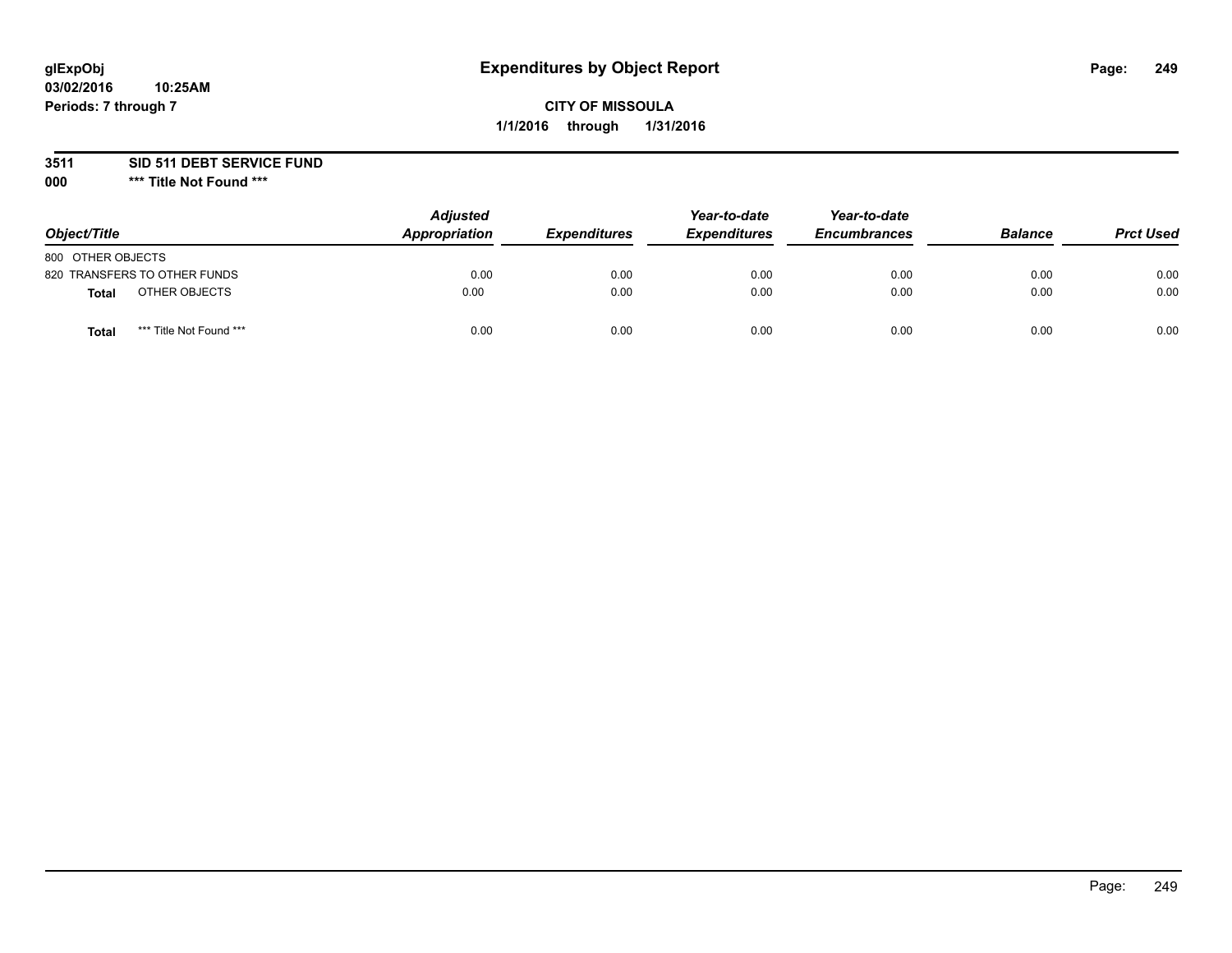#### **3511 SID 511 DEBT SERVICE FUND**

|                                      | <b>Adjusted</b>      |                     | Year-to-date        | Year-to-date        |                |                  |
|--------------------------------------|----------------------|---------------------|---------------------|---------------------|----------------|------------------|
| Object/Title                         | <b>Appropriation</b> | <b>Expenditures</b> | <b>Expenditures</b> | <b>Encumbrances</b> | <b>Balance</b> | <b>Prct Used</b> |
| 500 FIXED CHARGES                    |                      |                     |                     |                     |                |                  |
| 550 MERCHANT SERVICE FEES            | 0.00                 | 0.00                | 0.00                | 0.00                | 0.00           | 0.00             |
| <b>FIXED CHARGES</b><br><b>Total</b> | 0.00                 | 0.00                | 0.00                | 0.00                | 0.00           | 0.00             |
| 600 DEBT SERVICE                     |                      |                     |                     |                     |                |                  |
| 610 PRINCIPAL                        | 0.00                 | 0.00                | 0.00                | 0.00                | 0.00           | 0.00             |
| 620 INTEREST / SERVICE FEES          | 0.00                 | 0.00                | 0.00                | 0.00                | 0.00           | 0.00             |
| <b>DEBT SERVICE</b><br><b>Total</b>  | 0.00                 | 0.00                | 0.00                | 0.00                | 0.00           | 0.00             |
| NON-DEPARTMENTAL<br>Total            | 0.00                 | 0.00                | 0.00                | 0.00                | 0.00           | 0.00             |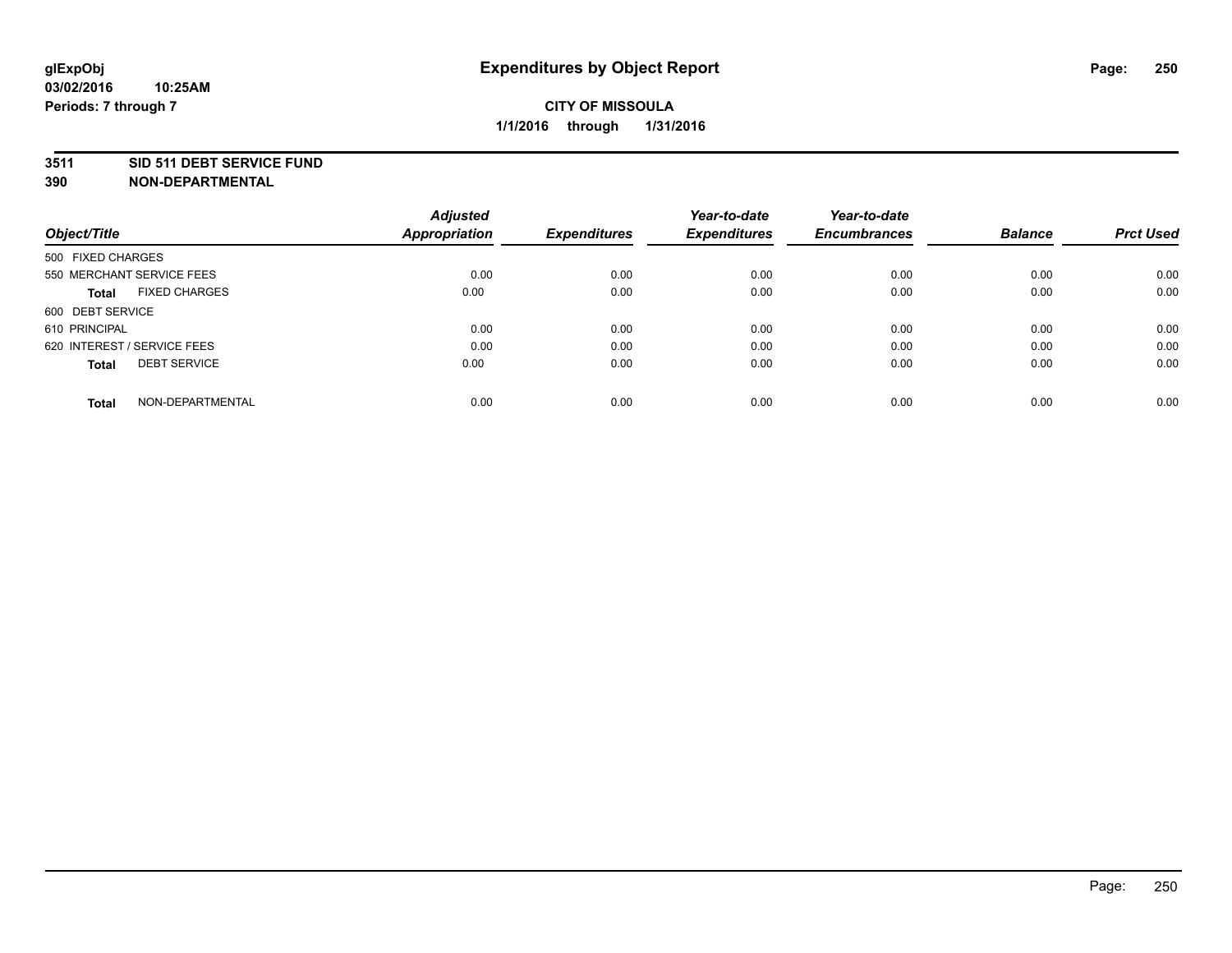# **CITY OF MISSOULA 1/1/2016 through 1/31/2016**

## **3511 SID 511 DEBT SERVICE FUND**

|                   |                              | <b>Adjusted</b>      |                     | Year-to-date        | Year-to-date        |                |                  |
|-------------------|------------------------------|----------------------|---------------------|---------------------|---------------------|----------------|------------------|
| Object/Title      |                              | <b>Appropriation</b> | <b>Expenditures</b> | <b>Expenditures</b> | <b>Encumbrances</b> | <b>Balance</b> | <b>Prct Used</b> |
| 500 FIXED CHARGES |                              |                      |                     |                     |                     |                |                  |
|                   | 550 MERCHANT SERVICE FEES    | 0.00                 | 0.00                | 0.00                | 0.00                | 0.00           | 0.00             |
| <b>Total</b>      | <b>FIXED CHARGES</b>         | 0.00                 | 0.00                | 0.00                | 0.00                | 0.00           | 0.00             |
| 600 DEBT SERVICE  |                              |                      |                     |                     |                     |                |                  |
| 610 PRINCIPAL     |                              | 0.00                 | 0.00                | 0.00                | 0.00                | 0.00           | 0.00             |
|                   | 620 INTEREST / SERVICE FEES  | 0.00                 | 0.00                | 0.00                | 0.00                | 0.00           | 0.00             |
| <b>Total</b>      | <b>DEBT SERVICE</b>          | 0.00                 | 0.00                | 0.00                | 0.00                | 0.00           | 0.00             |
| 800 OTHER OBJECTS |                              |                      |                     |                     |                     |                |                  |
|                   | 820 TRANSFERS TO OTHER FUNDS | 0.00                 | 0.00                | 0.00                | 0.00                | 0.00           | 0.00             |
| <b>Total</b>      | OTHER OBJECTS                | 0.00                 | 0.00                | 0.00                | 0.00                | 0.00           | 0.00             |
| <b>Total</b>      | SID 511 DEBT SERVICE FUND    | 0.00                 | 0.00                | 0.00                | 0.00                | 0.00           | 0.00             |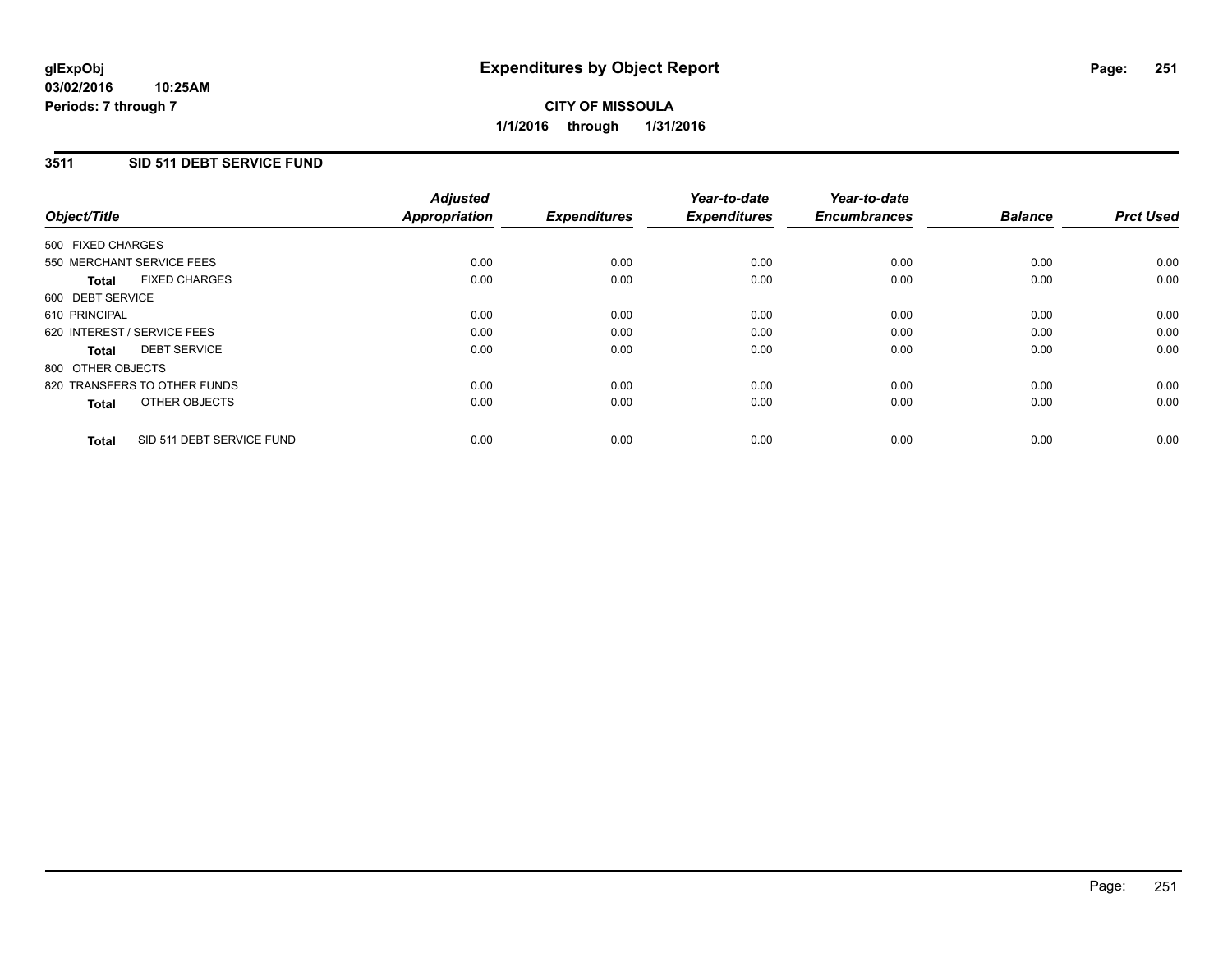#### **3512 SID 512 DEBT SERVICE FUND**

|                                      | <b>Adjusted</b>      |                     | Year-to-date        | Year-to-date        |                |                  |
|--------------------------------------|----------------------|---------------------|---------------------|---------------------|----------------|------------------|
| Object/Title                         | <b>Appropriation</b> | <b>Expenditures</b> | <b>Expenditures</b> | <b>Encumbrances</b> | <b>Balance</b> | <b>Prct Used</b> |
| 500 FIXED CHARGES                    |                      |                     |                     |                     |                |                  |
| 550 MERCHANT SERVICE FEES            | 0.00                 | 0.00                | 0.00                | 0.00                | 0.00           | 0.00             |
| <b>FIXED CHARGES</b><br><b>Total</b> | 0.00                 | 0.00                | 0.00                | 0.00                | 0.00           | 0.00             |
| 600 DEBT SERVICE                     |                      |                     |                     |                     |                |                  |
| 610 PRINCIPAL                        | 29.670.00            | 0.00                | 0.00                | 0.00                | 29.670.00      | 0.00             |
| 620 INTEREST / SERVICE FEES          | 3,685.00             | 0.00                | 2.017.70            | 0.00                | 1,667.30       | 54.75            |
| <b>DEBT SERVICE</b><br><b>Total</b>  | 33.355.00            | 0.00                | 2.017.70            | 0.00                | 31.337.30      | 6.05             |
| NON-DEPARTMENTAL<br><b>Total</b>     | 33,355.00            | 0.00                | 2.017.70            | 0.00                | 31.337.30      | 6.05             |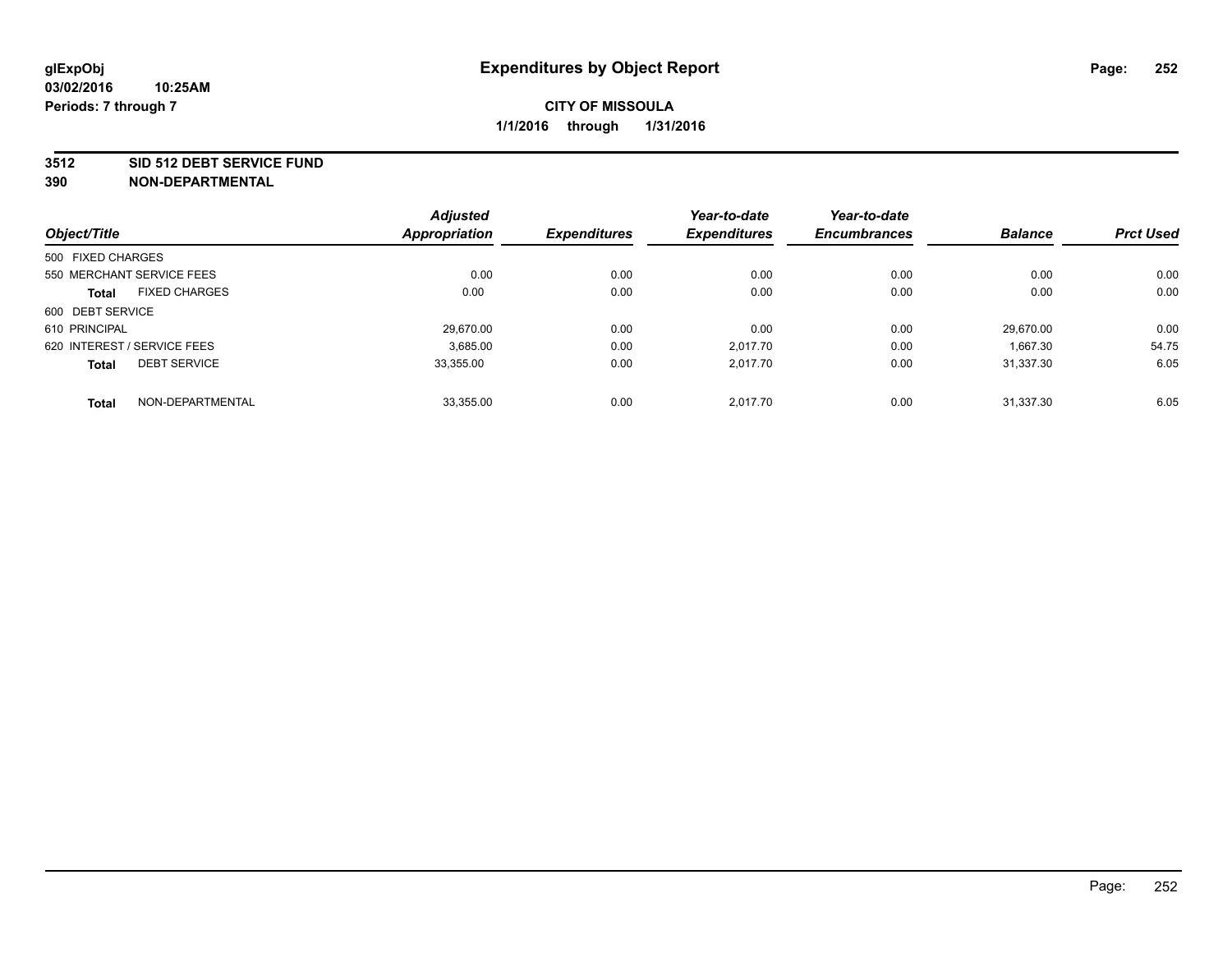### **3512 SID 512 DEBT SERVICE FUND**

| Object/Title                |                           | <b>Adjusted</b><br>Appropriation | <b>Expenditures</b> | Year-to-date<br><b>Expenditures</b> | Year-to-date<br><b>Encumbrances</b> | <b>Balance</b> | <b>Prct Used</b> |
|-----------------------------|---------------------------|----------------------------------|---------------------|-------------------------------------|-------------------------------------|----------------|------------------|
| 500 FIXED CHARGES           |                           |                                  |                     |                                     |                                     |                |                  |
| 550 MERCHANT SERVICE FEES   |                           | 0.00                             | 0.00                | 0.00                                | 0.00                                | 0.00           | 0.00             |
| <b>Total</b>                | <b>FIXED CHARGES</b>      | 0.00                             | 0.00                | 0.00                                | 0.00                                | 0.00           | 0.00             |
| 600 DEBT SERVICE            |                           |                                  |                     |                                     |                                     |                |                  |
| 610 PRINCIPAL               |                           | 29.670.00                        | 0.00                | 0.00                                | 0.00                                | 29.670.00      | 0.00             |
| 620 INTEREST / SERVICE FEES |                           | 3,685.00                         | 0.00                | 2.017.70                            | 0.00                                | 1.667.30       | 54.75            |
| <b>Total</b>                | <b>DEBT SERVICE</b>       | 33,355.00                        | 0.00                | 2.017.70                            | 0.00                                | 31.337.30      | 6.05             |
| <b>Total</b>                | SID 512 DEBT SERVICE FUND | 33,355.00                        | 0.00                | 2.017.70                            | 0.00                                | 31.337.30      | 6.05             |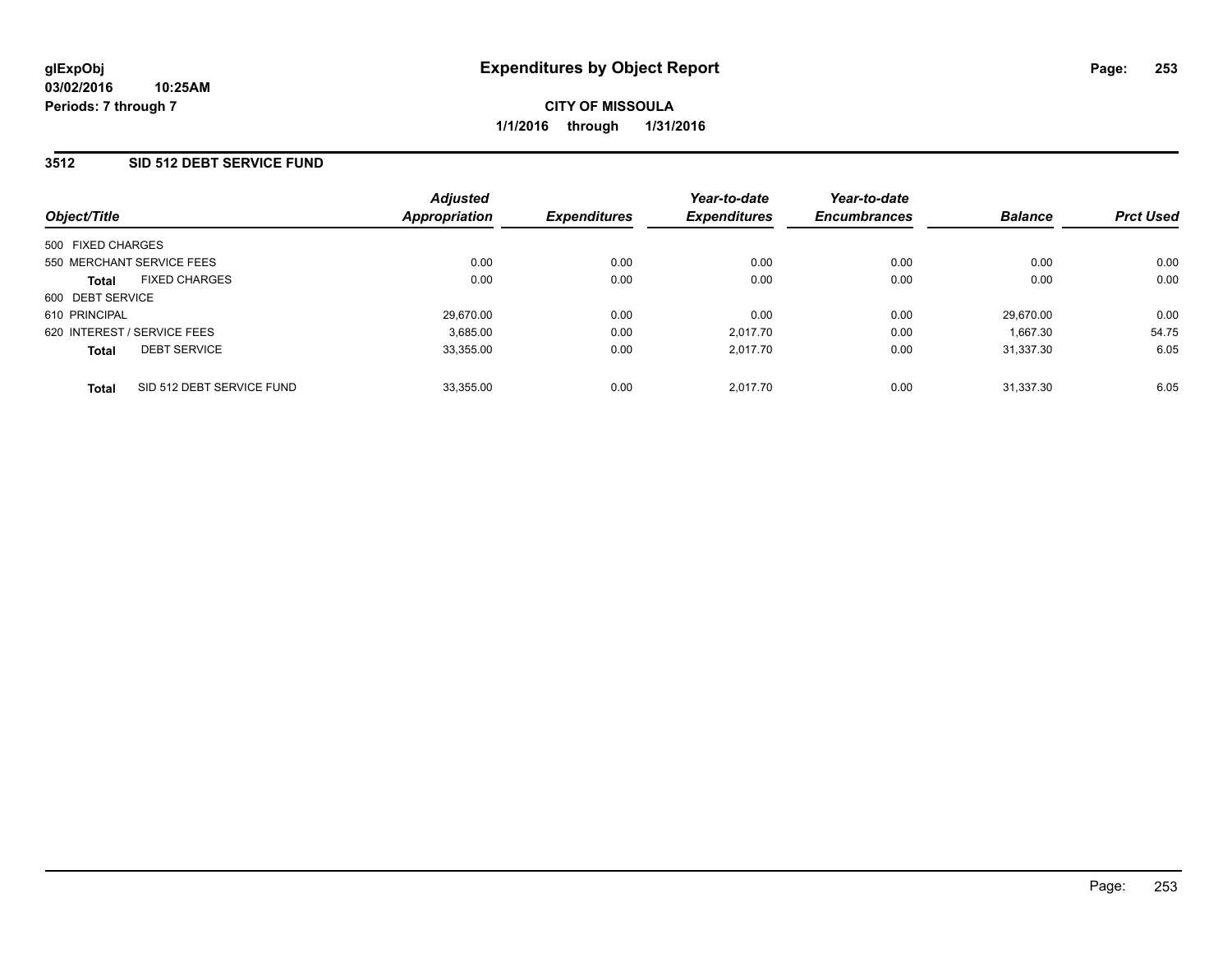### **3513 SID 513 DEBT SERVICE FUND**

**280 PUBLIC WORKS OPERATIONS**

| Object/Title                            | <b>Adjusted</b><br><b>Appropriation</b> | <b>Expenditures</b> | Year-to-date<br><b>Expenditures</b> | Year-to-date<br><b>Encumbrances</b> | <b>Balance</b> | <b>Prct Used</b> |
|-----------------------------------------|-----------------------------------------|---------------------|-------------------------------------|-------------------------------------|----------------|------------------|
| 500 FIXED CHARGES                       |                                         |                     |                                     |                                     |                |                  |
| 550 MERCHANT SERVICE FEES               | 0.00                                    | 0.00                | 0.00                                | 0.00                                | 0.00           | 0.00             |
| <b>FIXED CHARGES</b><br><b>Total</b>    | 0.00                                    | 0.00                | 0.00                                | 0.00                                | 0.00           | 0.00             |
| 800 OTHER OBJECTS                       |                                         |                     |                                     |                                     |                |                  |
| 820 TRANSFERS TO OTHER FUNDS            | 0.00                                    | 0.00                | 0.00                                | 0.00                                | 0.00           | 0.00             |
| OTHER OBJECTS<br><b>Total</b>           | 0.00                                    | 0.00                | 0.00                                | 0.00                                | 0.00           | 0.00             |
| PUBLIC WORKS OPERATIONS<br><b>Total</b> | 0.00                                    | 0.00                | 0.00                                | 0.00                                | 0.00           | 0.00             |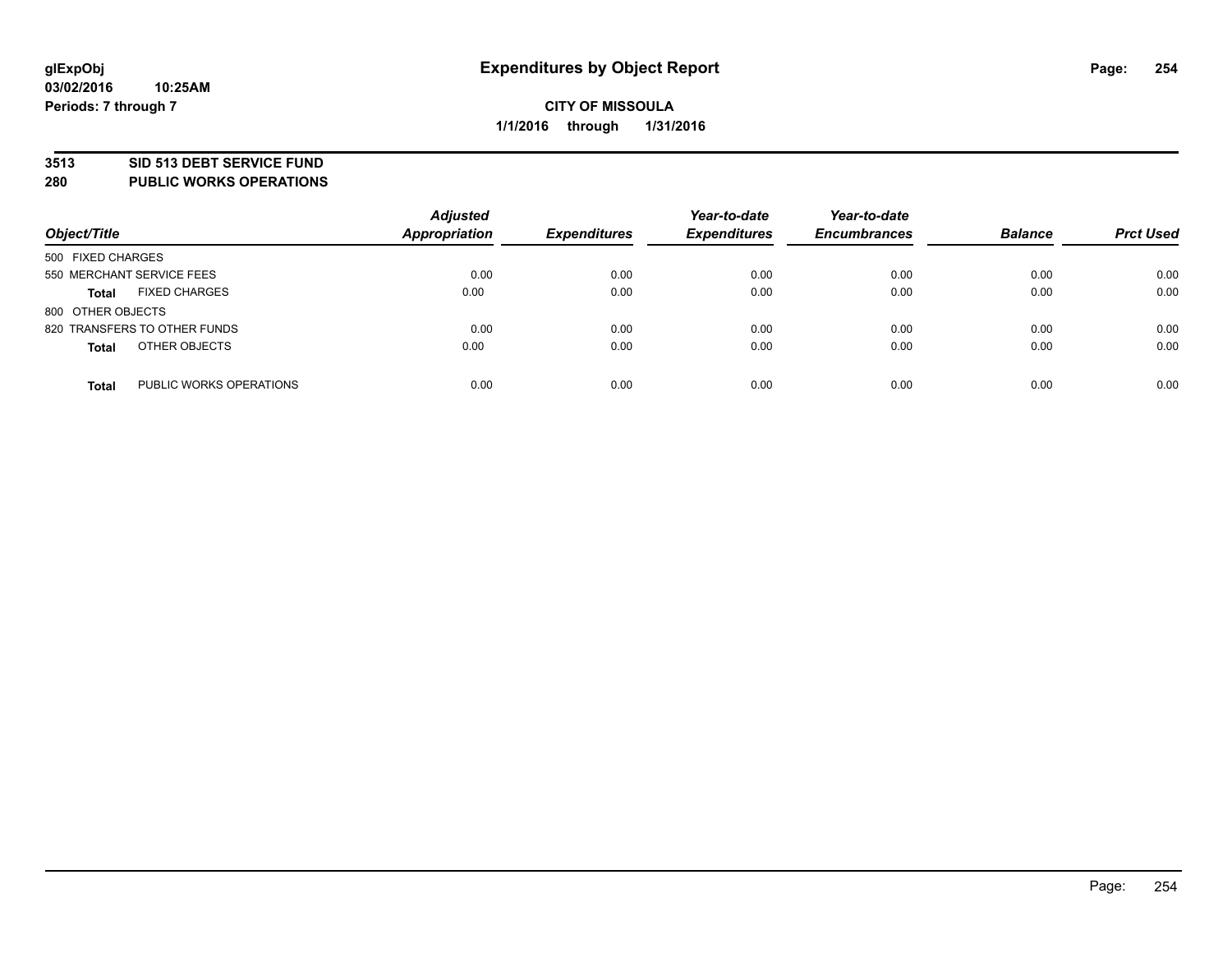#### **3513 SID 513 DEBT SERVICE FUND**

| Object/Title                         | <b>Adjusted</b><br><b>Appropriation</b> | <b>Expenditures</b> | Year-to-date<br><b>Expenditures</b> | Year-to-date<br><b>Encumbrances</b> | <b>Balance</b> | <b>Prct Used</b> |
|--------------------------------------|-----------------------------------------|---------------------|-------------------------------------|-------------------------------------|----------------|------------------|
| 500 FIXED CHARGES                    |                                         |                     |                                     |                                     |                |                  |
| 550 MERCHANT SERVICE FEES            | 0.00                                    | 0.00                | 0.00                                | 0.00                                | 0.00           | 0.00             |
| <b>FIXED CHARGES</b><br><b>Total</b> | 0.00                                    | 0.00                | 0.00                                | 0.00                                | 0.00           | 0.00             |
| 600 DEBT SERVICE                     |                                         |                     |                                     |                                     |                |                  |
| 610 PRINCIPAL                        | 0.00                                    | 0.00                | 0.00                                | 0.00                                | 0.00           | 0.00             |
| 620 INTEREST / SERVICE FEES          | 0.00                                    | 0.00                | 0.00                                | 0.00                                | 0.00           | 0.00             |
| <b>DEBT SERVICE</b><br><b>Total</b>  | 0.00                                    | 0.00                | 0.00                                | 0.00                                | 0.00           | 0.00             |
| 800 OTHER OBJECTS                    |                                         |                     |                                     |                                     |                |                  |
| 820 TRANSFERS TO OTHER FUNDS         | 0.00                                    | 0.00                | 0.00                                | 0.00                                | 0.00           | 0.00             |
| OTHER OBJECTS<br><b>Total</b>        | 0.00                                    | 0.00                | 0.00                                | 0.00                                | 0.00           | 0.00             |
|                                      |                                         |                     |                                     |                                     |                |                  |
| NON-DEPARTMENTAL<br><b>Total</b>     | 0.00                                    | 0.00                | 0.00                                | 0.00                                | 0.00           | 0.00             |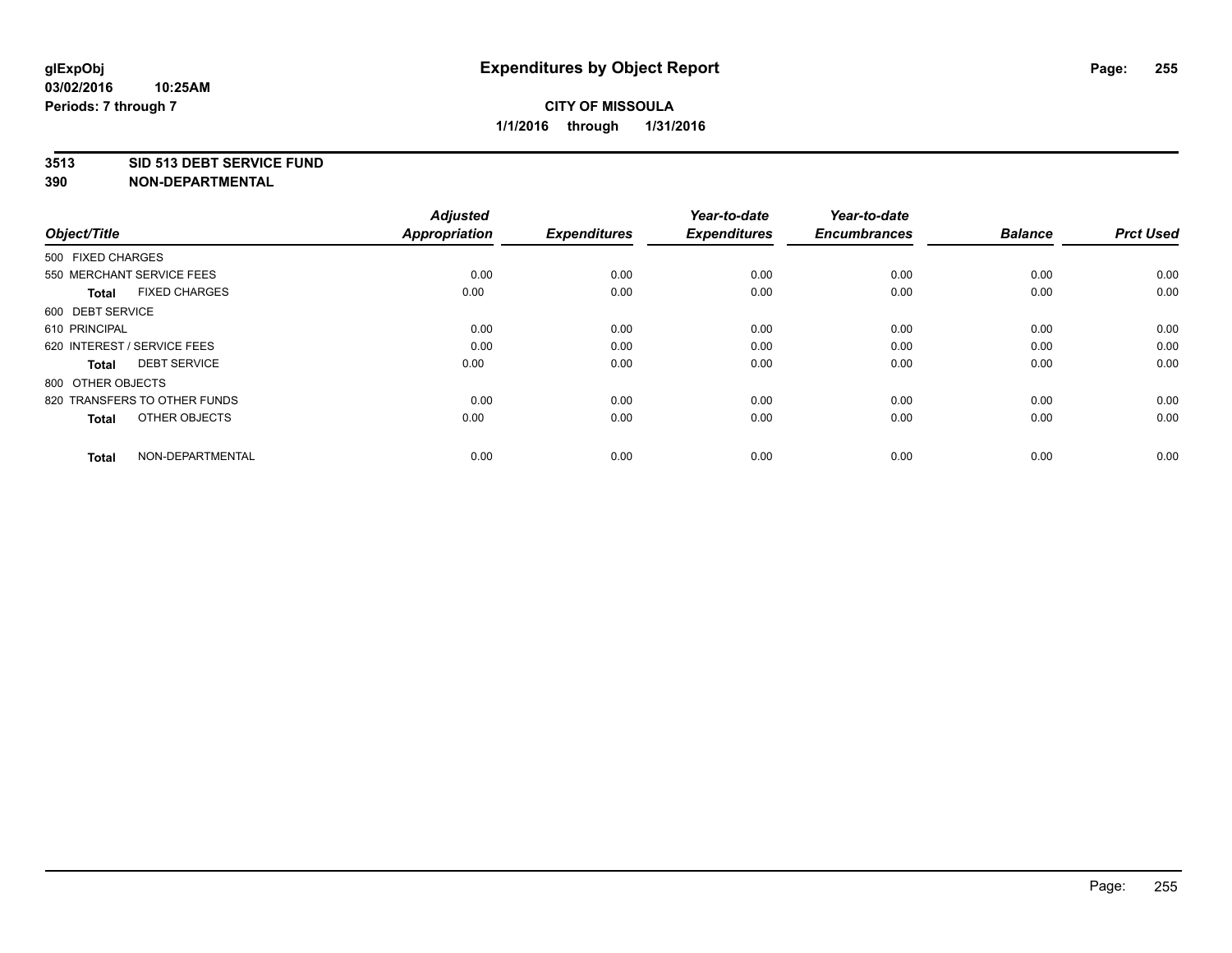# **3513 SID 513 DEBT SERVICE FUND**

| Object/Title                              | <b>Adjusted</b><br><b>Appropriation</b> | <b>Expenditures</b> | Year-to-date<br><b>Expenditures</b> | Year-to-date<br><b>Encumbrances</b> | <b>Balance</b> | <b>Prct Used</b> |
|-------------------------------------------|-----------------------------------------|---------------------|-------------------------------------|-------------------------------------|----------------|------------------|
| 500 FIXED CHARGES                         |                                         |                     |                                     |                                     |                |                  |
| 550 MERCHANT SERVICE FEES                 | 0.00                                    | 0.00                | 0.00                                | 0.00                                | 0.00           | 0.00             |
| <b>FIXED CHARGES</b><br><b>Total</b>      | 0.00                                    | 0.00                | 0.00                                | 0.00                                | 0.00           | 0.00             |
| 600 DEBT SERVICE                          |                                         |                     |                                     |                                     |                |                  |
| 610 PRINCIPAL                             | 0.00                                    | 0.00                | 0.00                                | 0.00                                | 0.00           | 0.00             |
| 620 INTEREST / SERVICE FEES               | 0.00                                    | 0.00                | 0.00                                | 0.00                                | 0.00           | 0.00             |
| <b>DEBT SERVICE</b><br><b>Total</b>       | 0.00                                    | 0.00                | 0.00                                | 0.00                                | 0.00           | 0.00             |
| 800 OTHER OBJECTS                         |                                         |                     |                                     |                                     |                |                  |
| 820 TRANSFERS TO OTHER FUNDS              | 0.00                                    | 0.00                | 0.00                                | 0.00                                | 0.00           | 0.00             |
| OTHER OBJECTS<br><b>Total</b>             | 0.00                                    | 0.00                | 0.00                                | 0.00                                | 0.00           | 0.00             |
| SID 513 DEBT SERVICE FUND<br><b>Total</b> | 0.00                                    | 0.00                | 0.00                                | 0.00                                | 0.00           | 0.00             |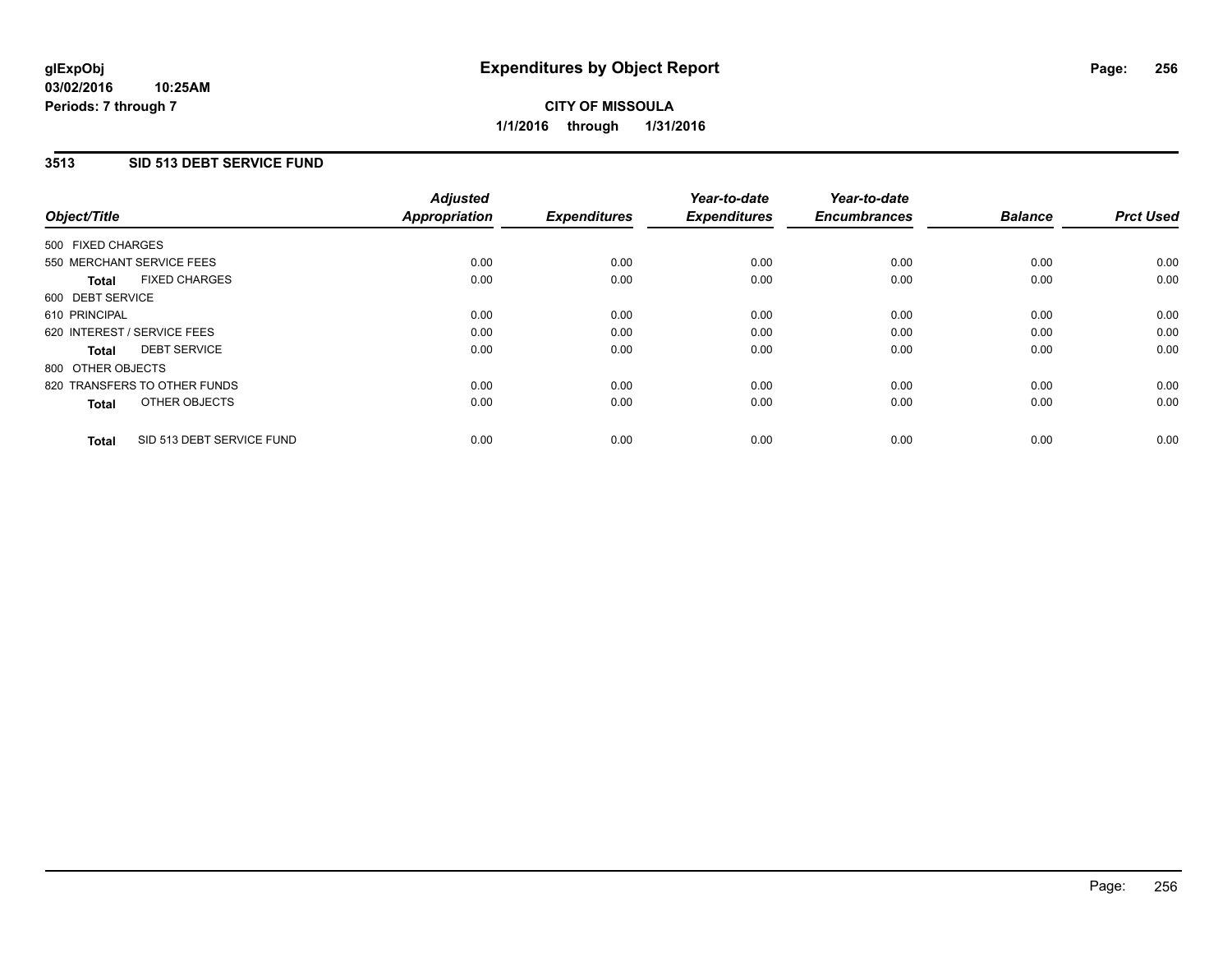### **3514 SID 514 DEBT SERVICE FUND**

**000 \*\*\* Title Not Found \*\*\***

| Object/Title                            | <b>Adjusted</b><br>Appropriation | <b>Expenditures</b> | Year-to-date<br><b>Expenditures</b> | Year-to-date<br><b>Encumbrances</b> | <b>Balance</b> | <b>Prct Used</b> |
|-----------------------------------------|----------------------------------|---------------------|-------------------------------------|-------------------------------------|----------------|------------------|
| 800 OTHER OBJECTS                       |                                  |                     |                                     |                                     |                |                  |
| 820 TRANSFERS TO OTHER FUNDS            | 0.00                             | 0.00                | 0.00                                | 0.00                                | 0.00           | 0.00             |
| OTHER OBJECTS<br>Total                  | 0.00                             | 0.00                | 0.00                                | 0.00                                | 0.00           | 0.00             |
| *** Title Not Found ***<br><b>Total</b> | 0.00                             | 0.00                | 0.00                                | 0.00                                | 0.00           | 0.00             |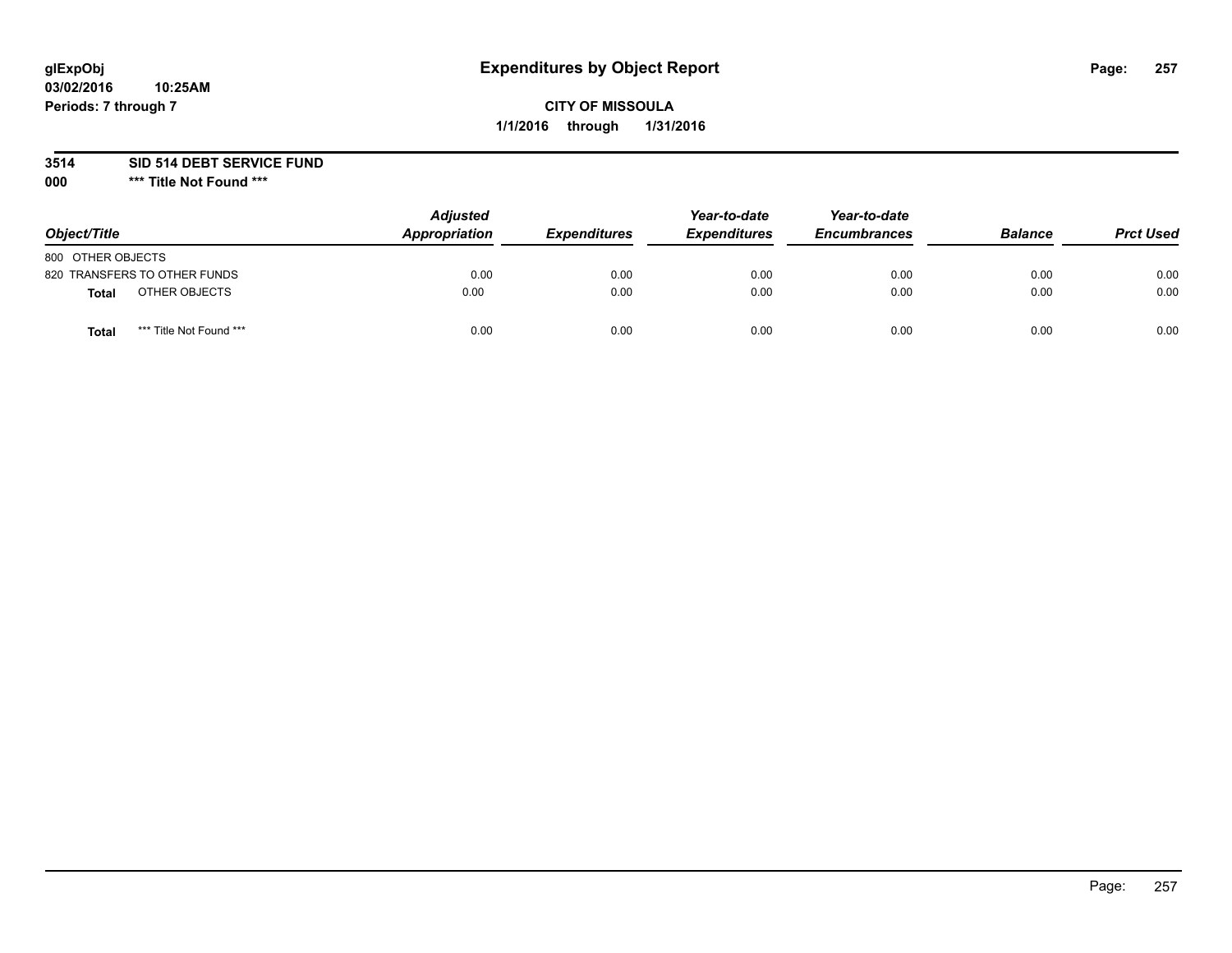#### **3514 SID 514 DEBT SERVICE FUND**

|                                      | <b>Adjusted</b>      |                     | Year-to-date        | Year-to-date        |                |                  |
|--------------------------------------|----------------------|---------------------|---------------------|---------------------|----------------|------------------|
| Object/Title                         | <b>Appropriation</b> | <b>Expenditures</b> | <b>Expenditures</b> | <b>Encumbrances</b> | <b>Balance</b> | <b>Prct Used</b> |
| 500 FIXED CHARGES                    |                      |                     |                     |                     |                |                  |
| 550 MERCHANT SERVICE FEES            | 0.00                 | 0.00                | 0.00                | 0.00                | 0.00           | 0.00             |
| <b>FIXED CHARGES</b><br><b>Total</b> | 0.00                 | 0.00                | 0.00                | 0.00                | 0.00           | 0.00             |
| 600 DEBT SERVICE                     |                      |                     |                     |                     |                |                  |
| 610 PRINCIPAL                        | 0.00                 | 0.00                | 0.00                | 0.00                | 0.00           | 0.00             |
| 620 INTEREST / SERVICE FEES          | 0.00                 | 0.00                | 0.00                | 0.00                | 0.00           | 0.00             |
| <b>DEBT SERVICE</b><br><b>Total</b>  | 0.00                 | 0.00                | 0.00                | 0.00                | 0.00           | 0.00             |
| NON-DEPARTMENTAL<br><b>Total</b>     | 0.00                 | 0.00                | 0.00                | 0.00                | 0.00           | 0.00             |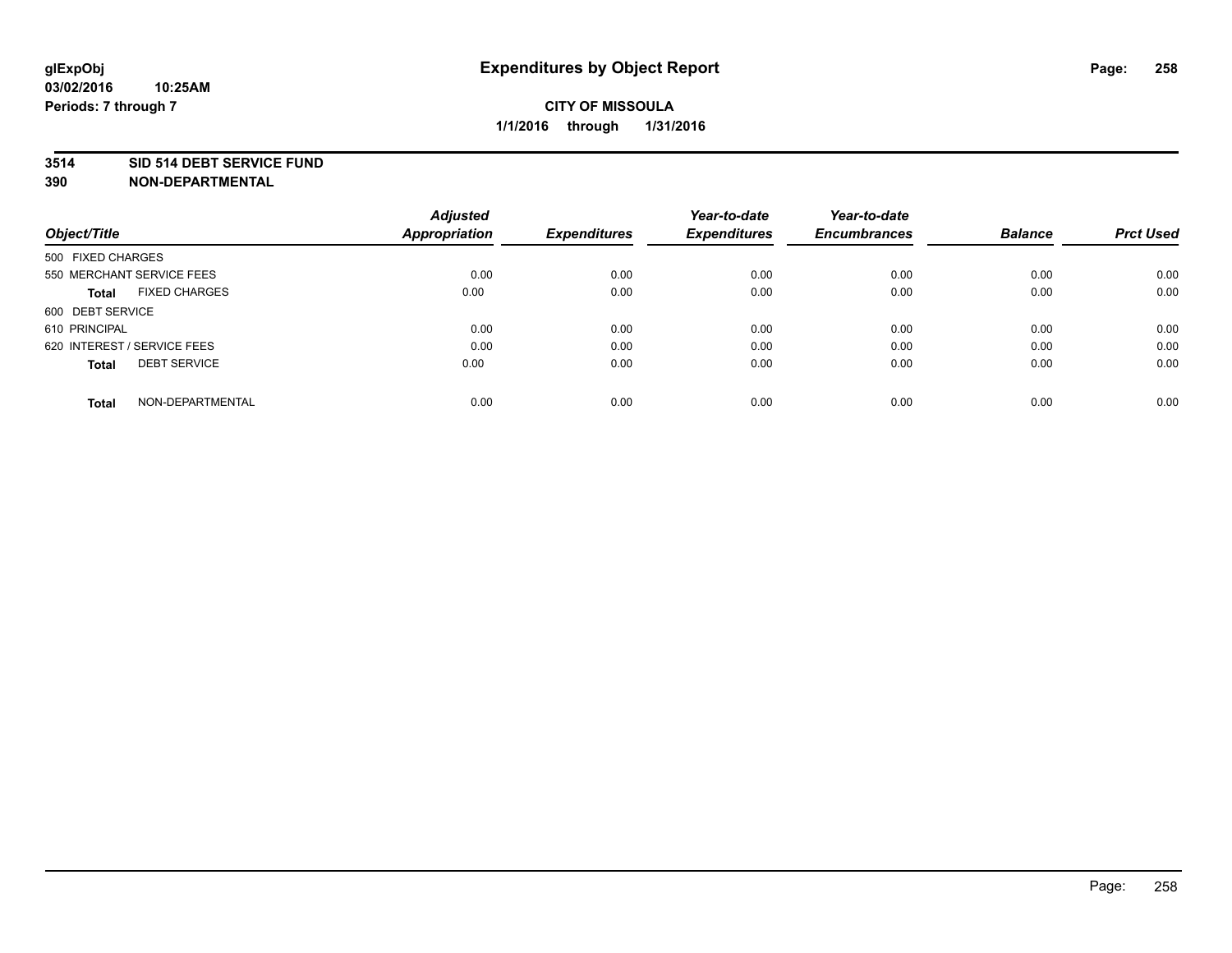#### **03/02/2016 10:25AM Periods: 7 through 7**

# **CITY OF MISSOULA 1/1/2016 through 1/31/2016**

## **3514 SID 514 DEBT SERVICE FUND**

| Object/Title                              | <b>Adjusted</b><br><b>Appropriation</b> | <b>Expenditures</b> | Year-to-date<br><b>Expenditures</b> | Year-to-date<br><b>Encumbrances</b> | <b>Balance</b> | <b>Prct Used</b> |
|-------------------------------------------|-----------------------------------------|---------------------|-------------------------------------|-------------------------------------|----------------|------------------|
|                                           |                                         |                     |                                     |                                     |                |                  |
| 500 FIXED CHARGES                         |                                         |                     |                                     |                                     |                |                  |
| 550 MERCHANT SERVICE FEES                 | 0.00                                    | 0.00                | 0.00                                | 0.00                                | 0.00           | 0.00             |
| <b>FIXED CHARGES</b><br><b>Total</b>      | 0.00                                    | 0.00                | 0.00                                | 0.00                                | 0.00           | 0.00             |
| 600 DEBT SERVICE                          |                                         |                     |                                     |                                     |                |                  |
| 610 PRINCIPAL                             | 0.00                                    | 0.00                | 0.00                                | 0.00                                | 0.00           | 0.00             |
| 620 INTEREST / SERVICE FEES               | 0.00                                    | 0.00                | 0.00                                | 0.00                                | 0.00           | 0.00             |
| <b>DEBT SERVICE</b><br><b>Total</b>       | 0.00                                    | 0.00                | 0.00                                | 0.00                                | 0.00           | 0.00             |
| 800 OTHER OBJECTS                         |                                         |                     |                                     |                                     |                |                  |
| 820 TRANSFERS TO OTHER FUNDS              | 0.00                                    | 0.00                | 0.00                                | 0.00                                | 0.00           | 0.00             |
| OTHER OBJECTS<br><b>Total</b>             | 0.00                                    | 0.00                | 0.00                                | 0.00                                | 0.00           | 0.00             |
|                                           |                                         |                     |                                     |                                     |                |                  |
| SID 514 DEBT SERVICE FUND<br><b>Total</b> | 0.00                                    | 0.00                | 0.00                                | 0.00                                | 0.00           | 0.00             |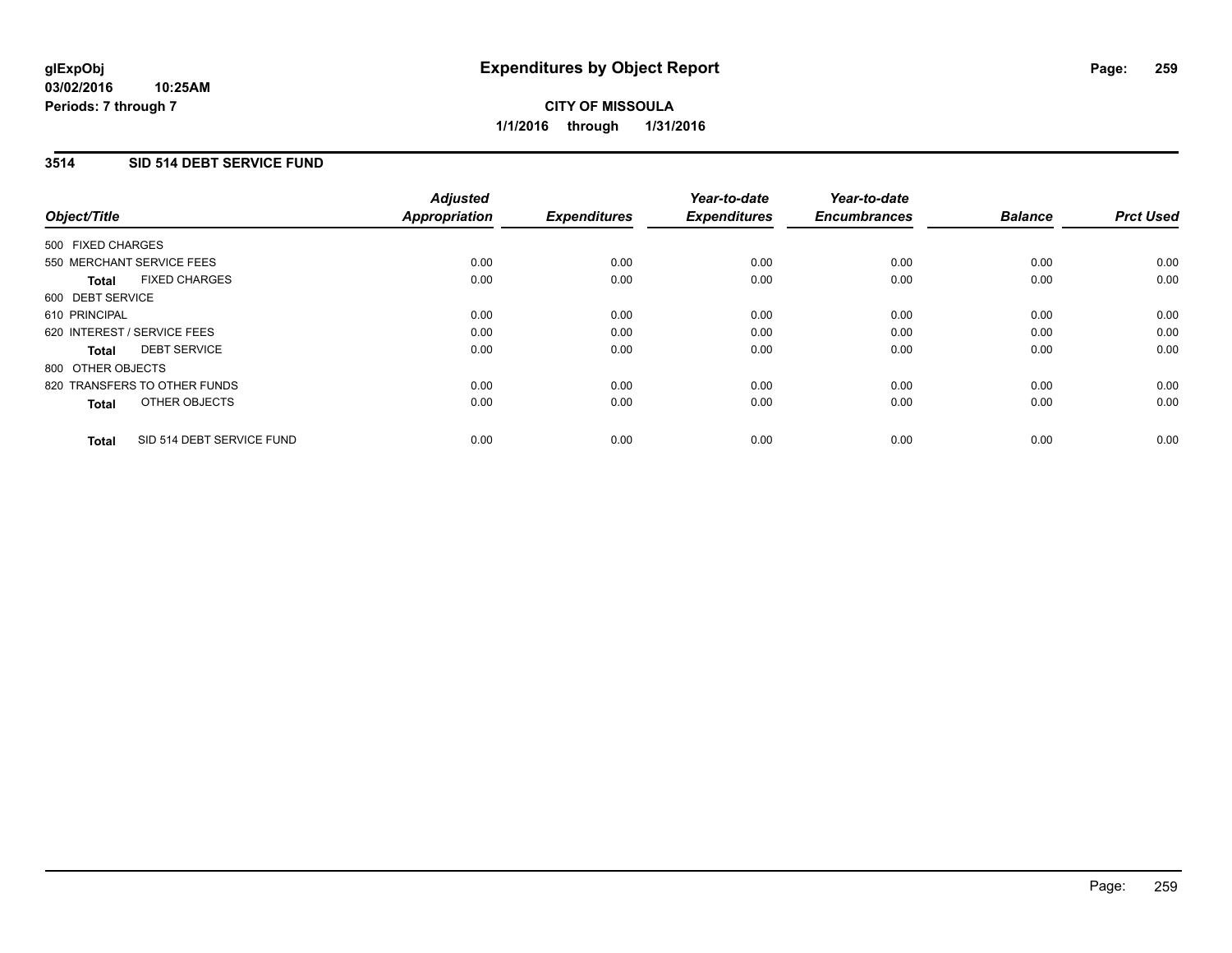#### **3515 SID 515 DEBT SERVICE FUND**

| Object/Title                         | <b>Adjusted</b><br>Appropriation | <b>Expenditures</b> | Year-to-date<br><b>Expenditures</b> | Year-to-date<br><b>Encumbrances</b> | <b>Balance</b> | <b>Prct Used</b> |
|--------------------------------------|----------------------------------|---------------------|-------------------------------------|-------------------------------------|----------------|------------------|
| 500 FIXED CHARGES                    |                                  |                     |                                     |                                     |                |                  |
| 550 MERCHANT SERVICE FEES            | 0.00                             | 0.00                | 0.00                                | 0.00                                | 0.00           | 0.00             |
| <b>FIXED CHARGES</b><br><b>Total</b> | 0.00                             | 0.00                | 0.00                                | 0.00                                | 0.00           | 0.00             |
| 600 DEBT SERVICE                     |                                  |                     |                                     |                                     |                |                  |
| 610 PRINCIPAL                        | 0.00                             | 0.00                | 0.00                                | 0.00                                | 0.00           | 0.00             |
| 620 INTEREST / SERVICE FEES          | 0.00                             | 0.00                | 0.00                                | 0.00                                | 0.00           | 0.00             |
| <b>DEBT SERVICE</b><br><b>Total</b>  | 0.00                             | 0.00                | 0.00                                | 0.00                                | 0.00           | 0.00             |
| 800 OTHER OBJECTS                    |                                  |                     |                                     |                                     |                |                  |
| 820 TRANSFERS TO OTHER FUNDS         | 0.00                             | 0.00                | 0.00                                | 0.00                                | 0.00           | 0.00             |
| OTHER OBJECTS<br><b>Total</b>        | 0.00                             | 0.00                | 0.00                                | 0.00                                | 0.00           | 0.00             |
| NON-DEPARTMENTAL<br><b>Total</b>     | 0.00                             | 0.00                | 0.00                                | 0.00                                | 0.00           | 0.00             |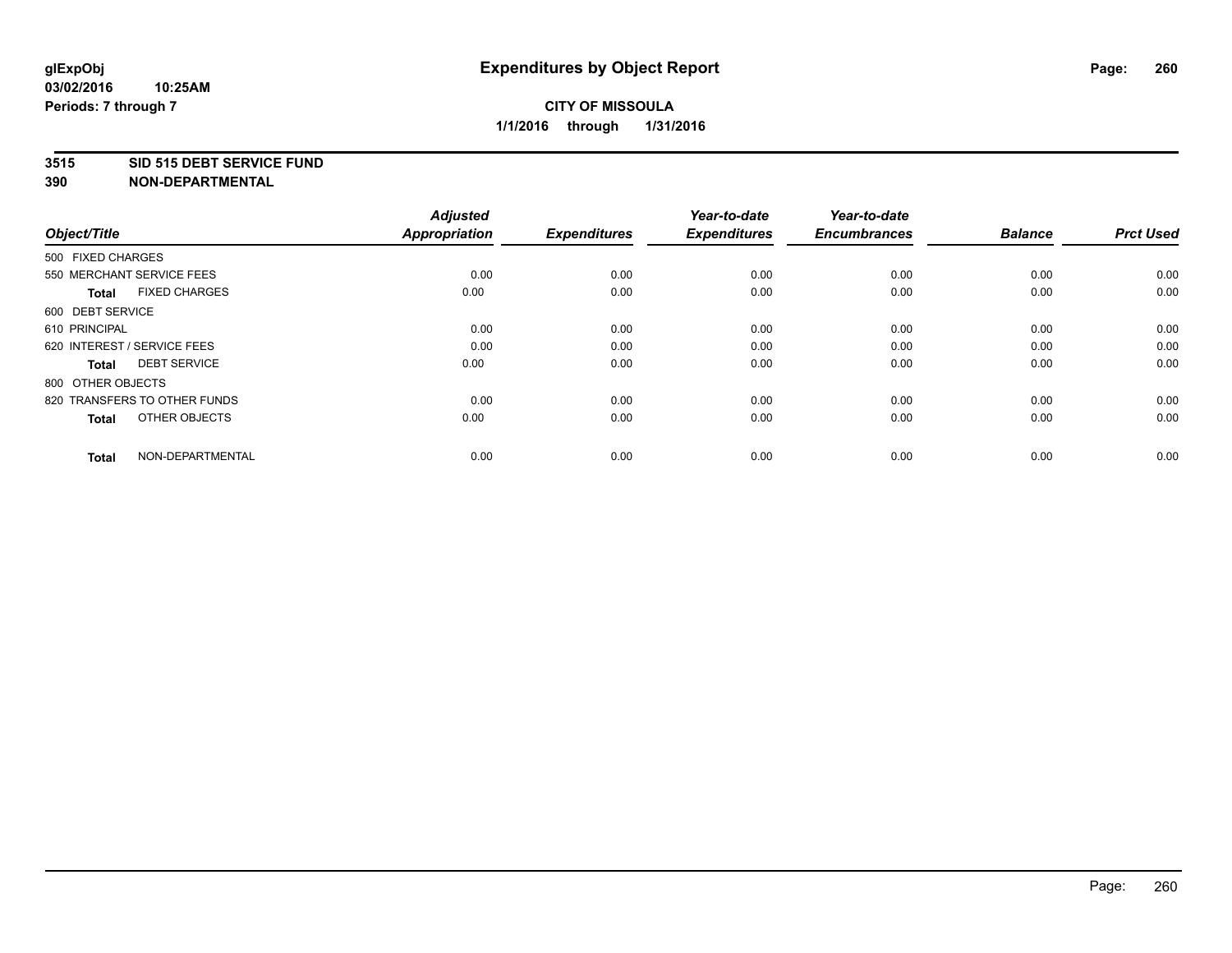## **3515 SID 515 DEBT SERVICE FUND**

| Object/Title                              | <b>Adjusted</b><br><b>Appropriation</b> | <b>Expenditures</b> | Year-to-date<br><b>Expenditures</b> | Year-to-date<br><b>Encumbrances</b> | <b>Balance</b> | <b>Prct Used</b> |
|-------------------------------------------|-----------------------------------------|---------------------|-------------------------------------|-------------------------------------|----------------|------------------|
|                                           |                                         |                     |                                     |                                     |                |                  |
| 500 FIXED CHARGES                         |                                         |                     |                                     |                                     |                |                  |
| 550 MERCHANT SERVICE FEES                 | 0.00                                    | 0.00                | 0.00                                | 0.00                                | 0.00           | 0.00             |
| <b>FIXED CHARGES</b><br><b>Total</b>      | 0.00                                    | 0.00                | 0.00                                | 0.00                                | 0.00           | 0.00             |
| 600 DEBT SERVICE                          |                                         |                     |                                     |                                     |                |                  |
| 610 PRINCIPAL                             | 0.00                                    | 0.00                | 0.00                                | 0.00                                | 0.00           | 0.00             |
| 620 INTEREST / SERVICE FEES               | 0.00                                    | 0.00                | 0.00                                | 0.00                                | 0.00           | 0.00             |
| <b>DEBT SERVICE</b><br><b>Total</b>       | 0.00                                    | 0.00                | 0.00                                | 0.00                                | 0.00           | 0.00             |
| 800 OTHER OBJECTS                         |                                         |                     |                                     |                                     |                |                  |
| 820 TRANSFERS TO OTHER FUNDS              | 0.00                                    | 0.00                | 0.00                                | 0.00                                | 0.00           | 0.00             |
| OTHER OBJECTS<br><b>Total</b>             | 0.00                                    | 0.00                | 0.00                                | 0.00                                | 0.00           | 0.00             |
|                                           |                                         |                     |                                     |                                     |                |                  |
| SID 515 DEBT SERVICE FUND<br><b>Total</b> | 0.00                                    | 0.00                | 0.00                                | 0.00                                | 0.00           | 0.00             |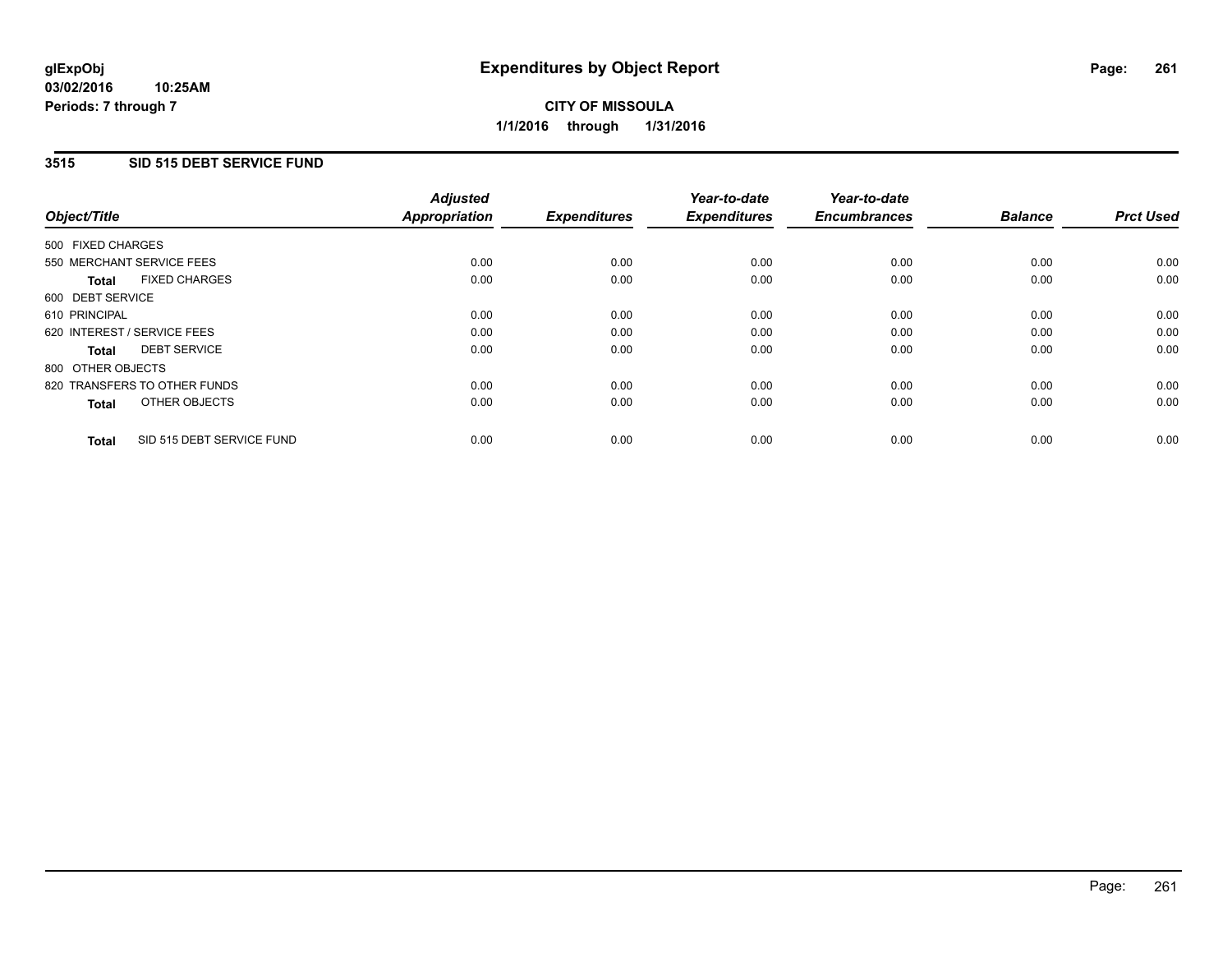### **3517 SID 517 DEBT SERVICE FUND**

**000 \*\*\* Title Not Found \*\*\***

| Object/Title                            | <b>Adjusted</b><br>Appropriation | <b>Expenditures</b> | Year-to-date<br><b>Expenditures</b> | Year-to-date<br><b>Encumbrances</b> | <b>Balance</b> | <b>Prct Used</b> |
|-----------------------------------------|----------------------------------|---------------------|-------------------------------------|-------------------------------------|----------------|------------------|
| 800 OTHER OBJECTS                       |                                  |                     |                                     |                                     |                |                  |
| 820 TRANSFERS TO OTHER FUNDS            | 0.00                             | 0.00                | 0.00                                | 0.00                                | 0.00           | 0.00             |
| OTHER OBJECTS<br><b>Total</b>           | 0.00                             | 0.00                | 0.00                                | 0.00                                | 0.00           | 0.00             |
| *** Title Not Found ***<br><b>Total</b> | 0.00                             | 0.00                | 0.00                                | 0.00                                | 0.00           | 0.00             |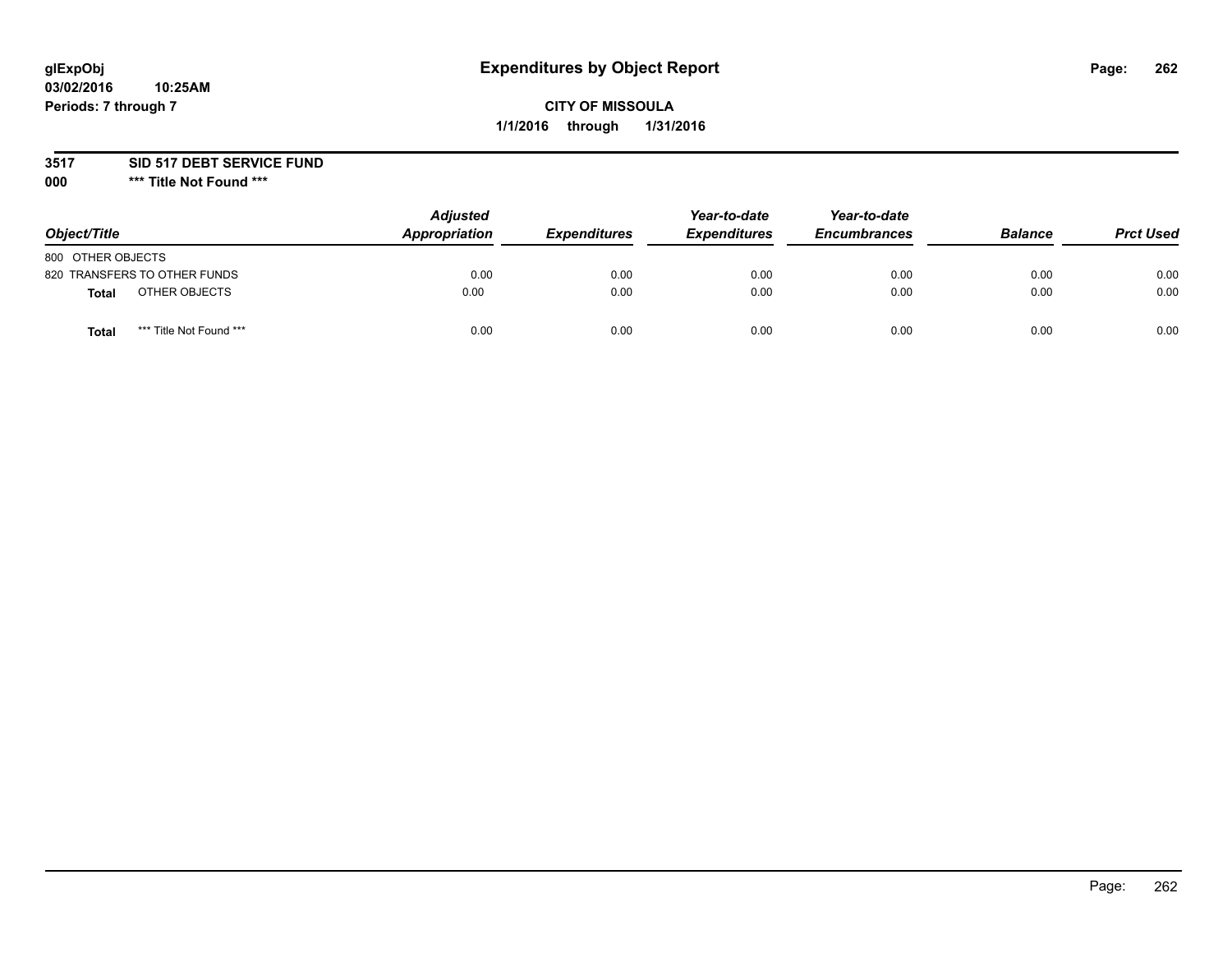#### **3517 SID 517 DEBT SERVICE FUND**

|                                      | <b>Adjusted</b>      |                     | Year-to-date        | Year-to-date        |                |                  |
|--------------------------------------|----------------------|---------------------|---------------------|---------------------|----------------|------------------|
| Object/Title                         | <b>Appropriation</b> | <b>Expenditures</b> | <b>Expenditures</b> | <b>Encumbrances</b> | <b>Balance</b> | <b>Prct Used</b> |
| 500 FIXED CHARGES                    |                      |                     |                     |                     |                |                  |
| 550 MERCHANT SERVICE FEES            | 0.00                 | 0.00                | 0.00                | 0.00                | 0.00           | 0.00             |
| <b>FIXED CHARGES</b><br><b>Total</b> | 0.00                 | 0.00                | 0.00                | 0.00                | 0.00           | 0.00             |
| 600 DEBT SERVICE                     |                      |                     |                     |                     |                |                  |
| 610 PRINCIPAL                        | 0.00                 | 0.00                | 0.00                | 0.00                | 0.00           | 0.00             |
| 620 INTEREST / SERVICE FEES          | 0.00                 | 0.00                | 0.00                | 0.00                | 0.00           | 0.00             |
| <b>DEBT SERVICE</b><br><b>Total</b>  | 0.00                 | 0.00                | 0.00                | 0.00                | 0.00           | 0.00             |
| NON-DEPARTMENTAL<br>Total            | 0.00                 | 0.00                | 0.00                | 0.00                | 0.00           | 0.00             |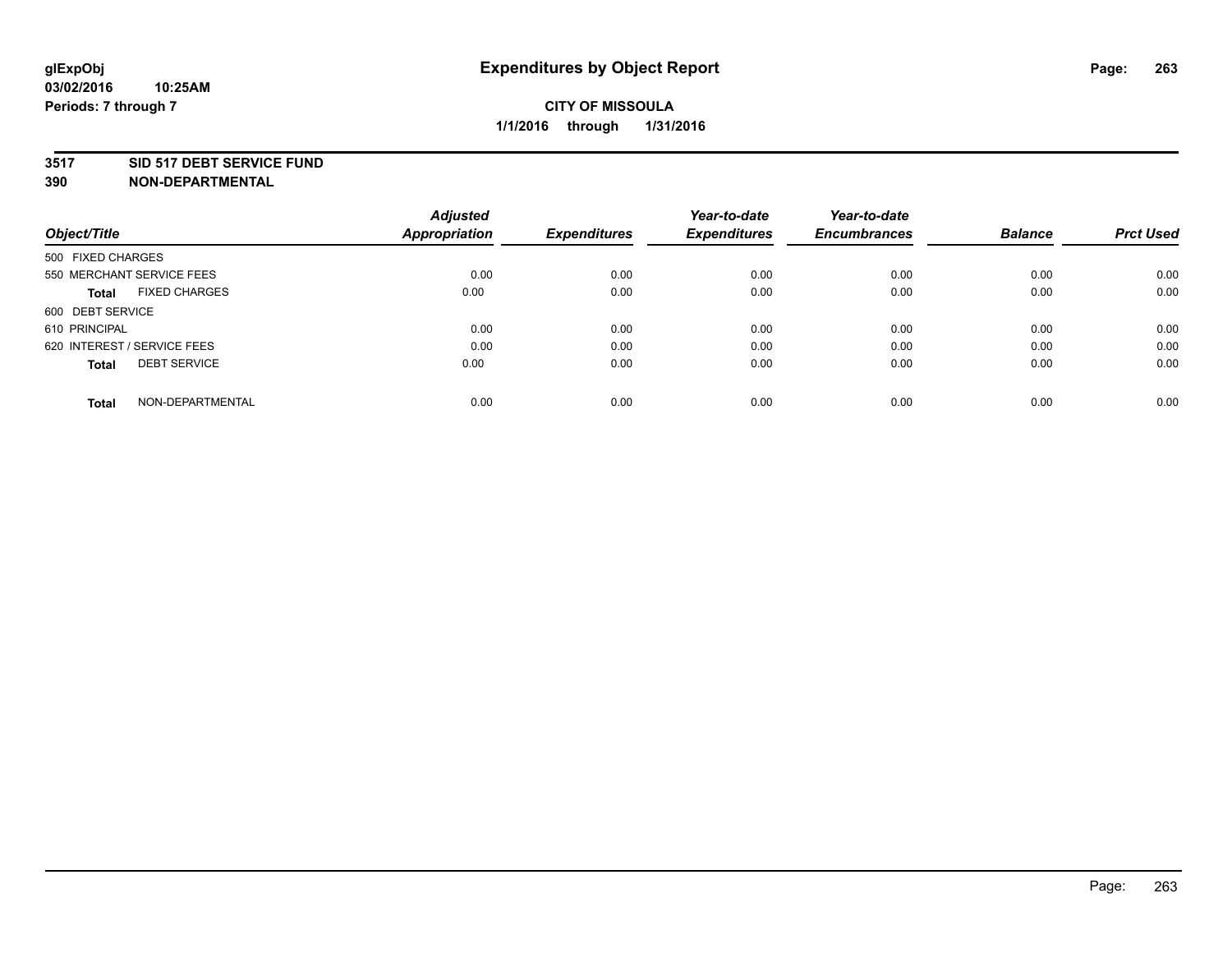#### **03/02/2016 10:25AM Periods: 7 through 7**

# **CITY OF MISSOULA 1/1/2016 through 1/31/2016**

# **3517 SID 517 DEBT SERVICE FUND**

| Object/Title                              | <b>Adjusted</b><br><b>Appropriation</b> | <b>Expenditures</b> | Year-to-date<br><b>Expenditures</b> | Year-to-date<br><b>Encumbrances</b> | <b>Balance</b> | <b>Prct Used</b> |
|-------------------------------------------|-----------------------------------------|---------------------|-------------------------------------|-------------------------------------|----------------|------------------|
|                                           |                                         |                     |                                     |                                     |                |                  |
| 500 FIXED CHARGES                         |                                         |                     |                                     |                                     |                |                  |
| 550 MERCHANT SERVICE FEES                 | 0.00                                    | 0.00                | 0.00                                | 0.00                                | 0.00           | 0.00             |
| <b>FIXED CHARGES</b><br><b>Total</b>      | 0.00                                    | 0.00                | 0.00                                | 0.00                                | 0.00           | 0.00             |
| 600 DEBT SERVICE                          |                                         |                     |                                     |                                     |                |                  |
| 610 PRINCIPAL                             | 0.00                                    | 0.00                | 0.00                                | 0.00                                | 0.00           | 0.00             |
| 620 INTEREST / SERVICE FEES               | 0.00                                    | 0.00                | 0.00                                | 0.00                                | 0.00           | 0.00             |
| <b>DEBT SERVICE</b><br><b>Total</b>       | 0.00                                    | 0.00                | 0.00                                | 0.00                                | 0.00           | 0.00             |
| 800 OTHER OBJECTS                         |                                         |                     |                                     |                                     |                |                  |
| 820 TRANSFERS TO OTHER FUNDS              | 0.00                                    | 0.00                | 0.00                                | 0.00                                | 0.00           | 0.00             |
| OTHER OBJECTS<br><b>Total</b>             | 0.00                                    | 0.00                | 0.00                                | 0.00                                | 0.00           | 0.00             |
|                                           |                                         |                     |                                     |                                     |                |                  |
| SID 517 DEBT SERVICE FUND<br><b>Total</b> | 0.00                                    | 0.00                | 0.00                                | 0.00                                | 0.00           | 0.00             |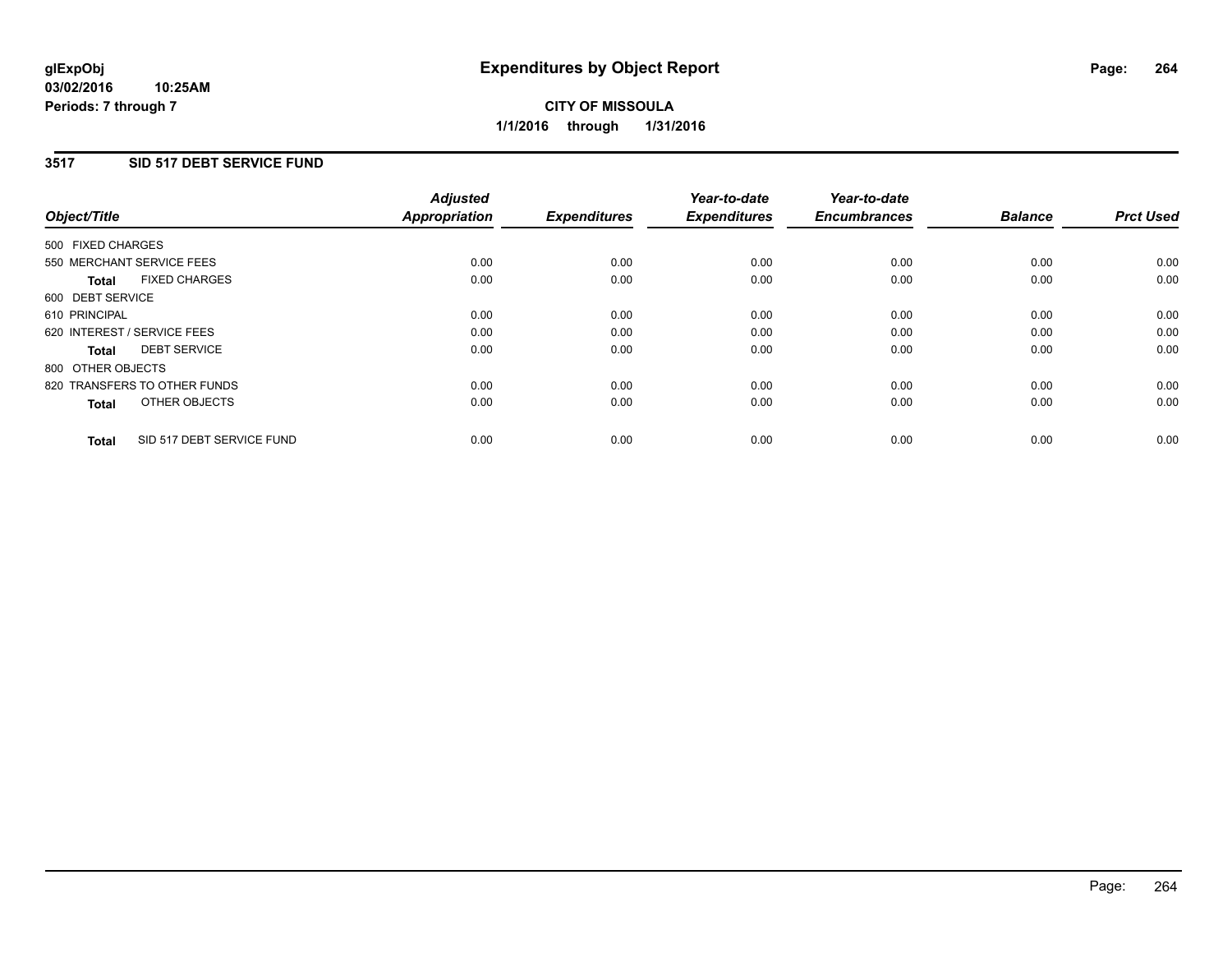### **3518 SID 518 DEBT SERVICE FUND**

**000 \*\*\* Title Not Found \*\*\***

| Object/Title                            | <b>Adjusted</b><br>Appropriation | <b>Expenditures</b> | Year-to-date<br><b>Expenditures</b> | Year-to-date<br><b>Encumbrances</b> | <b>Balance</b> | <b>Prct Used</b> |
|-----------------------------------------|----------------------------------|---------------------|-------------------------------------|-------------------------------------|----------------|------------------|
| 800 OTHER OBJECTS                       |                                  |                     |                                     |                                     |                |                  |
| 820 TRANSFERS TO OTHER FUNDS            | 0.00                             | 0.00                | 0.00                                | 0.00                                | 0.00           | 0.00             |
| OTHER OBJECTS<br><b>Total</b>           | 0.00                             | 0.00                | 0.00                                | 0.00                                | 0.00           | 0.00             |
| *** Title Not Found ***<br><b>Total</b> | 0.00                             | 0.00                | 0.00                                | 0.00                                | 0.00           | 0.00             |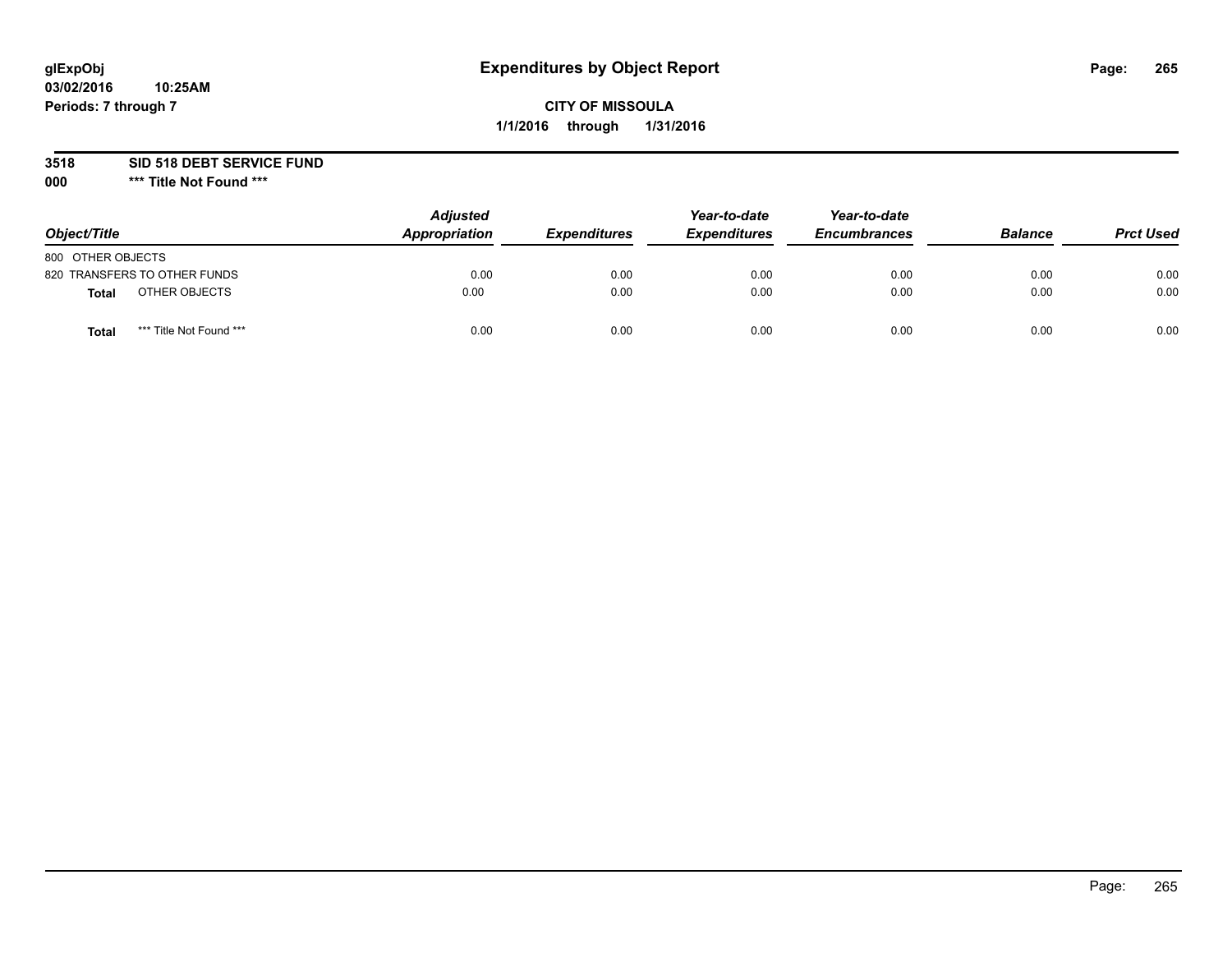#### **3518 SID 518 DEBT SERVICE FUND**

| Object/Title                         | <b>Adjusted</b><br><b>Appropriation</b> | <b>Expenditures</b> | Year-to-date<br><b>Expenditures</b> | Year-to-date<br><b>Encumbrances</b> | <b>Balance</b> | <b>Prct Used</b> |
|--------------------------------------|-----------------------------------------|---------------------|-------------------------------------|-------------------------------------|----------------|------------------|
| 500 FIXED CHARGES                    |                                         |                     |                                     |                                     |                |                  |
| 550 MERCHANT SERVICE FEES            | 0.00                                    | 0.00                | 0.00                                | 0.00                                | 0.00           | 0.00             |
| <b>FIXED CHARGES</b><br><b>Total</b> | 0.00                                    | 0.00                | 0.00                                | 0.00                                | 0.00           | 0.00             |
| 600 DEBT SERVICE                     |                                         |                     |                                     |                                     |                |                  |
| 610 PRINCIPAL                        | 0.00                                    | 0.00                | 0.00                                | 0.00                                | 0.00           | 0.00             |
| 620 INTEREST / SERVICE FEES          | 0.00                                    | 0.00                | 0.00                                | 0.00                                | 0.00           | 0.00             |
| <b>DEBT SERVICE</b><br><b>Total</b>  | 0.00                                    | 0.00                | 0.00                                | 0.00                                | 0.00           | 0.00             |
| 800 OTHER OBJECTS                    |                                         |                     |                                     |                                     |                |                  |
| 820 TRANSFERS TO OTHER FUNDS         | 0.00                                    | 0.00                | 0.00                                | 0.00                                | 0.00           | 0.00             |
| OTHER OBJECTS<br><b>Total</b>        | 0.00                                    | 0.00                | 0.00                                | 0.00                                | 0.00           | 0.00             |
|                                      |                                         |                     |                                     |                                     |                |                  |
| NON-DEPARTMENTAL<br><b>Total</b>     | 0.00                                    | 0.00                | 0.00                                | 0.00                                | 0.00           | 0.00             |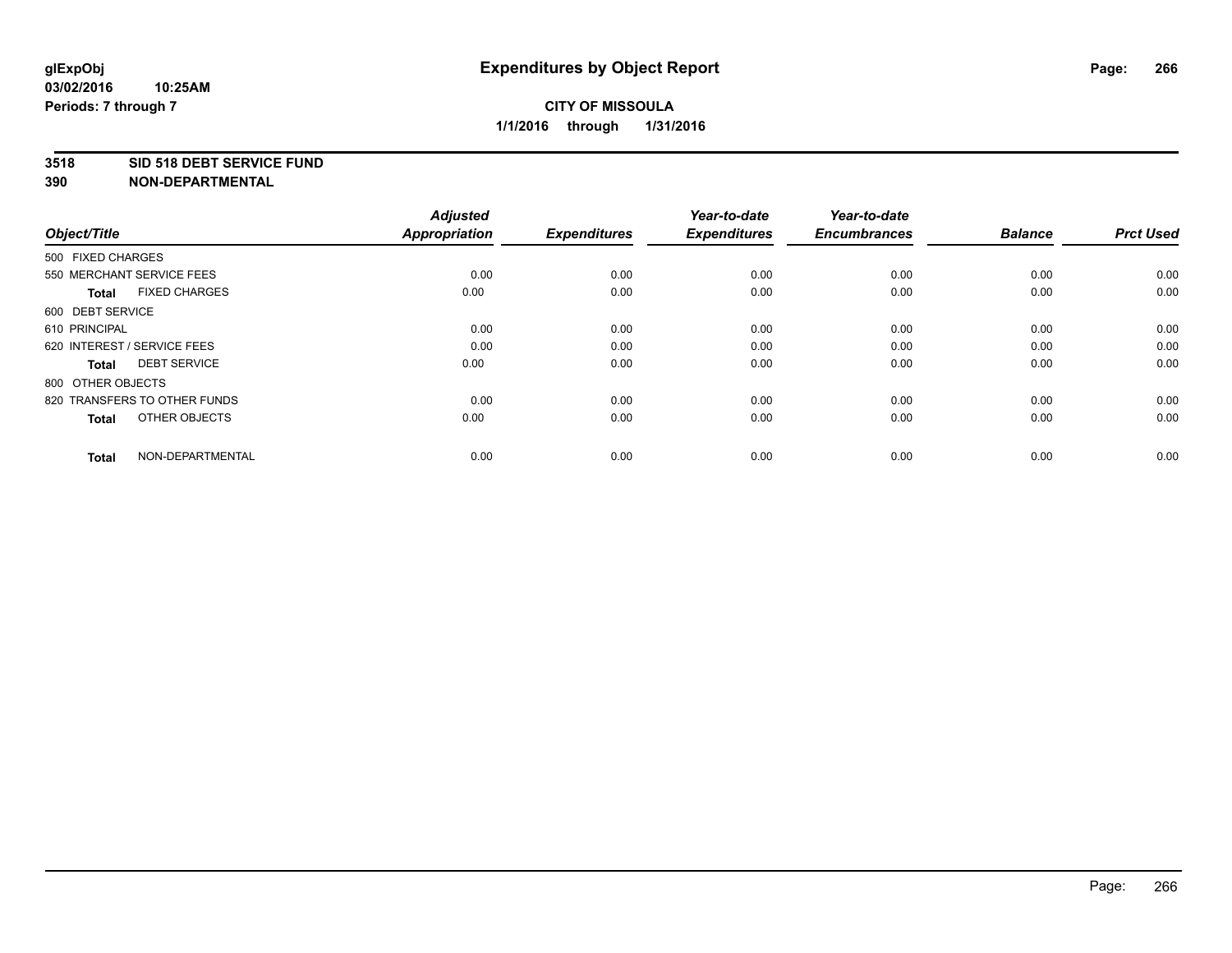#### **03/02/2016 10:25AM Periods: 7 through 7**

# **CITY OF MISSOULA 1/1/2016 through 1/31/2016**

# **3518 SID 518 DEBT SERVICE FUND**

| Object/Title                              | <b>Adjusted</b><br><b>Appropriation</b> | <b>Expenditures</b> | Year-to-date<br><b>Expenditures</b> | Year-to-date<br><b>Encumbrances</b> | <b>Balance</b> | <b>Prct Used</b> |
|-------------------------------------------|-----------------------------------------|---------------------|-------------------------------------|-------------------------------------|----------------|------------------|
|                                           |                                         |                     |                                     |                                     |                |                  |
| 500 FIXED CHARGES                         |                                         |                     |                                     |                                     |                |                  |
| 550 MERCHANT SERVICE FEES                 | 0.00                                    | 0.00                | 0.00                                | 0.00                                | 0.00           | 0.00             |
| <b>FIXED CHARGES</b><br><b>Total</b>      | 0.00                                    | 0.00                | 0.00                                | 0.00                                | 0.00           | 0.00             |
| 600 DEBT SERVICE                          |                                         |                     |                                     |                                     |                |                  |
| 610 PRINCIPAL                             | 0.00                                    | 0.00                | 0.00                                | 0.00                                | 0.00           | 0.00             |
| 620 INTEREST / SERVICE FEES               | 0.00                                    | 0.00                | 0.00                                | 0.00                                | 0.00           | 0.00             |
| <b>DEBT SERVICE</b><br><b>Total</b>       | 0.00                                    | 0.00                | 0.00                                | 0.00                                | 0.00           | 0.00             |
| 800 OTHER OBJECTS                         |                                         |                     |                                     |                                     |                |                  |
| 820 TRANSFERS TO OTHER FUNDS              | 0.00                                    | 0.00                | 0.00                                | 0.00                                | 0.00           | 0.00             |
| OTHER OBJECTS<br><b>Total</b>             | 0.00                                    | 0.00                | 0.00                                | 0.00                                | 0.00           | 0.00             |
|                                           |                                         |                     |                                     |                                     |                |                  |
| SID 518 DEBT SERVICE FUND<br><b>Total</b> | 0.00                                    | 0.00                | 0.00                                | 0.00                                | 0.00           | 0.00             |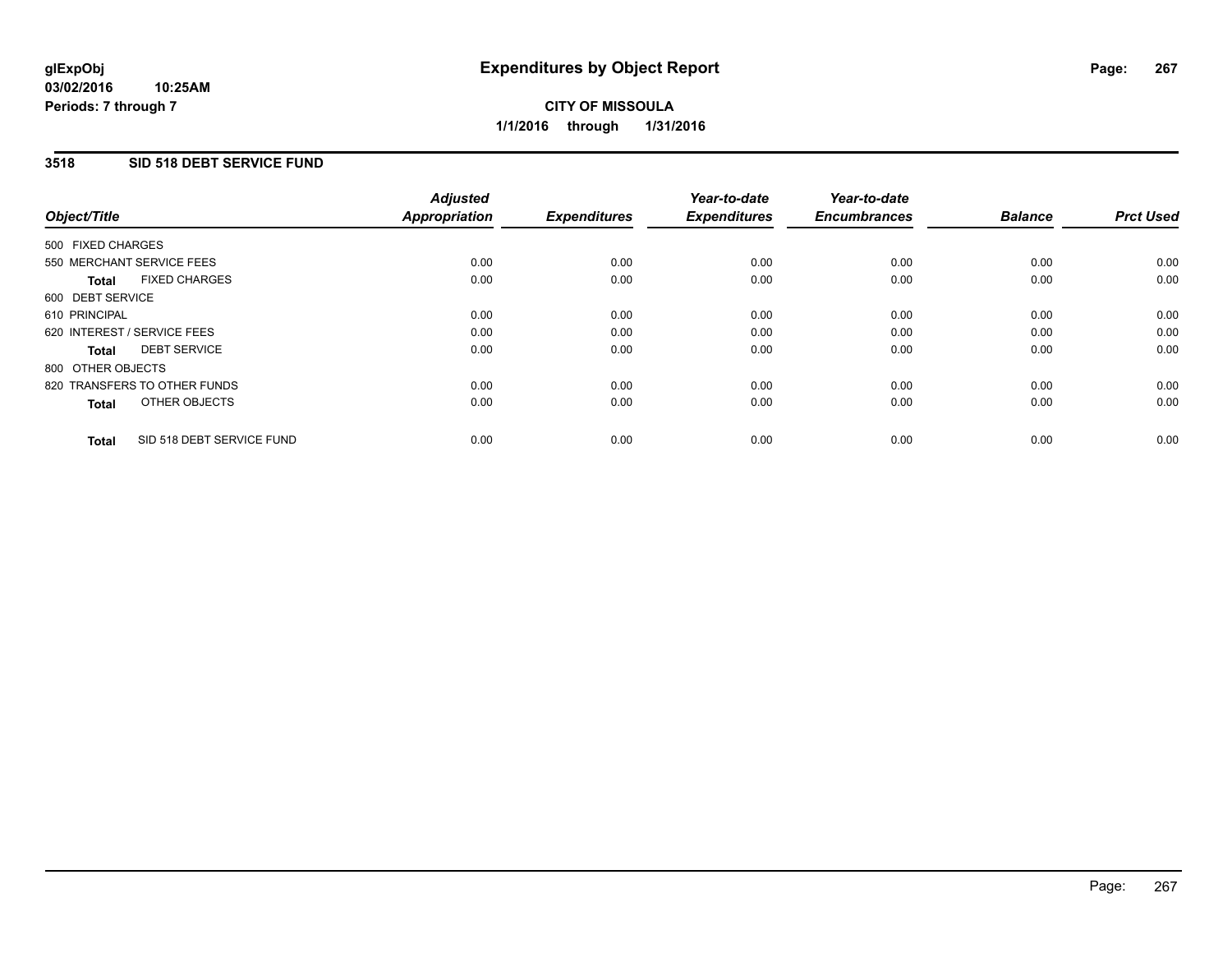#### **3519 SID 519 DEBT SERVICE FUND**

| Object/Title                         | <b>Adjusted</b><br>Appropriation | <b>Expenditures</b> | Year-to-date<br><b>Expenditures</b> | Year-to-date<br><b>Encumbrances</b> | <b>Balance</b> | <b>Prct Used</b> |
|--------------------------------------|----------------------------------|---------------------|-------------------------------------|-------------------------------------|----------------|------------------|
| 500 FIXED CHARGES                    |                                  |                     |                                     |                                     |                |                  |
| 550 MERCHANT SERVICE FEES            | 0.00                             | 0.00                | 0.00                                | 0.00                                | 0.00           | 0.00             |
| <b>FIXED CHARGES</b><br><b>Total</b> | 0.00                             | 0.00                | 0.00                                | 0.00                                | 0.00           | 0.00             |
| 600 DEBT SERVICE                     |                                  |                     |                                     |                                     |                |                  |
| 610 PRINCIPAL                        | 0.00                             | 0.00                | 0.00                                | 0.00                                | 0.00           | 0.00             |
| 620 INTEREST / SERVICE FEES          | 0.00                             | 0.00                | 0.00                                | 0.00                                | 0.00           | 0.00             |
| <b>DEBT SERVICE</b><br><b>Total</b>  | 0.00                             | 0.00                | 0.00                                | 0.00                                | 0.00           | 0.00             |
| 800 OTHER OBJECTS                    |                                  |                     |                                     |                                     |                |                  |
| 820 TRANSFERS TO OTHER FUNDS         | 0.00                             | 0.00                | 0.00                                | 0.00                                | 0.00           | 0.00             |
| OTHER OBJECTS<br><b>Total</b>        | 0.00                             | 0.00                | 0.00                                | 0.00                                | 0.00           | 0.00             |
|                                      |                                  |                     |                                     |                                     |                |                  |
| NON-DEPARTMENTAL<br><b>Total</b>     | 0.00                             | 0.00                | 0.00                                | 0.00                                | 0.00           | 0.00             |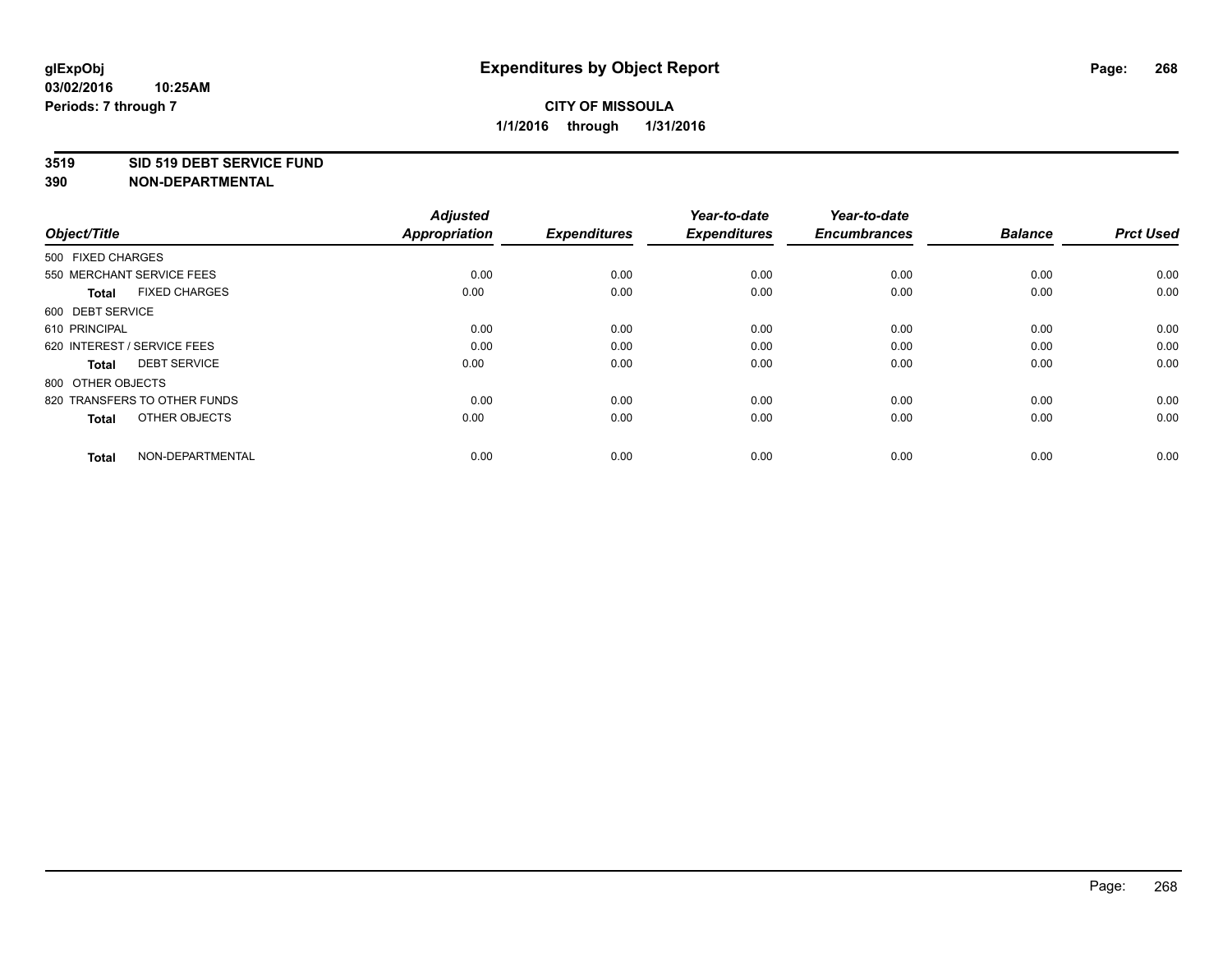#### **03/02/2016 10:25AM Periods: 7 through 7**

# **CITY OF MISSOULA 1/1/2016 through 1/31/2016**

## **3519 SID 519 DEBT SERVICE FUND**

| Object/Title                              | <b>Adjusted</b><br><b>Appropriation</b> | <b>Expenditures</b> | Year-to-date<br><b>Expenditures</b> | Year-to-date<br><b>Encumbrances</b> | <b>Balance</b> | <b>Prct Used</b> |
|-------------------------------------------|-----------------------------------------|---------------------|-------------------------------------|-------------------------------------|----------------|------------------|
|                                           |                                         |                     |                                     |                                     |                |                  |
| 500 FIXED CHARGES                         |                                         |                     |                                     |                                     |                |                  |
| 550 MERCHANT SERVICE FEES                 | 0.00                                    | 0.00                | 0.00                                | 0.00                                | 0.00           | 0.00             |
| <b>FIXED CHARGES</b><br><b>Total</b>      | 0.00                                    | 0.00                | 0.00                                | 0.00                                | 0.00           | 0.00             |
| 600 DEBT SERVICE                          |                                         |                     |                                     |                                     |                |                  |
| 610 PRINCIPAL                             | 0.00                                    | 0.00                | 0.00                                | 0.00                                | 0.00           | 0.00             |
| 620 INTEREST / SERVICE FEES               | 0.00                                    | 0.00                | 0.00                                | 0.00                                | 0.00           | 0.00             |
| <b>DEBT SERVICE</b><br><b>Total</b>       | 0.00                                    | 0.00                | 0.00                                | 0.00                                | 0.00           | 0.00             |
| 800 OTHER OBJECTS                         |                                         |                     |                                     |                                     |                |                  |
| 820 TRANSFERS TO OTHER FUNDS              | 0.00                                    | 0.00                | 0.00                                | 0.00                                | 0.00           | 0.00             |
| OTHER OBJECTS<br><b>Total</b>             | 0.00                                    | 0.00                | 0.00                                | 0.00                                | 0.00           | 0.00             |
|                                           |                                         |                     |                                     |                                     |                |                  |
| SID 519 DEBT SERVICE FUND<br><b>Total</b> | 0.00                                    | 0.00                | 0.00                                | 0.00                                | 0.00           | 0.00             |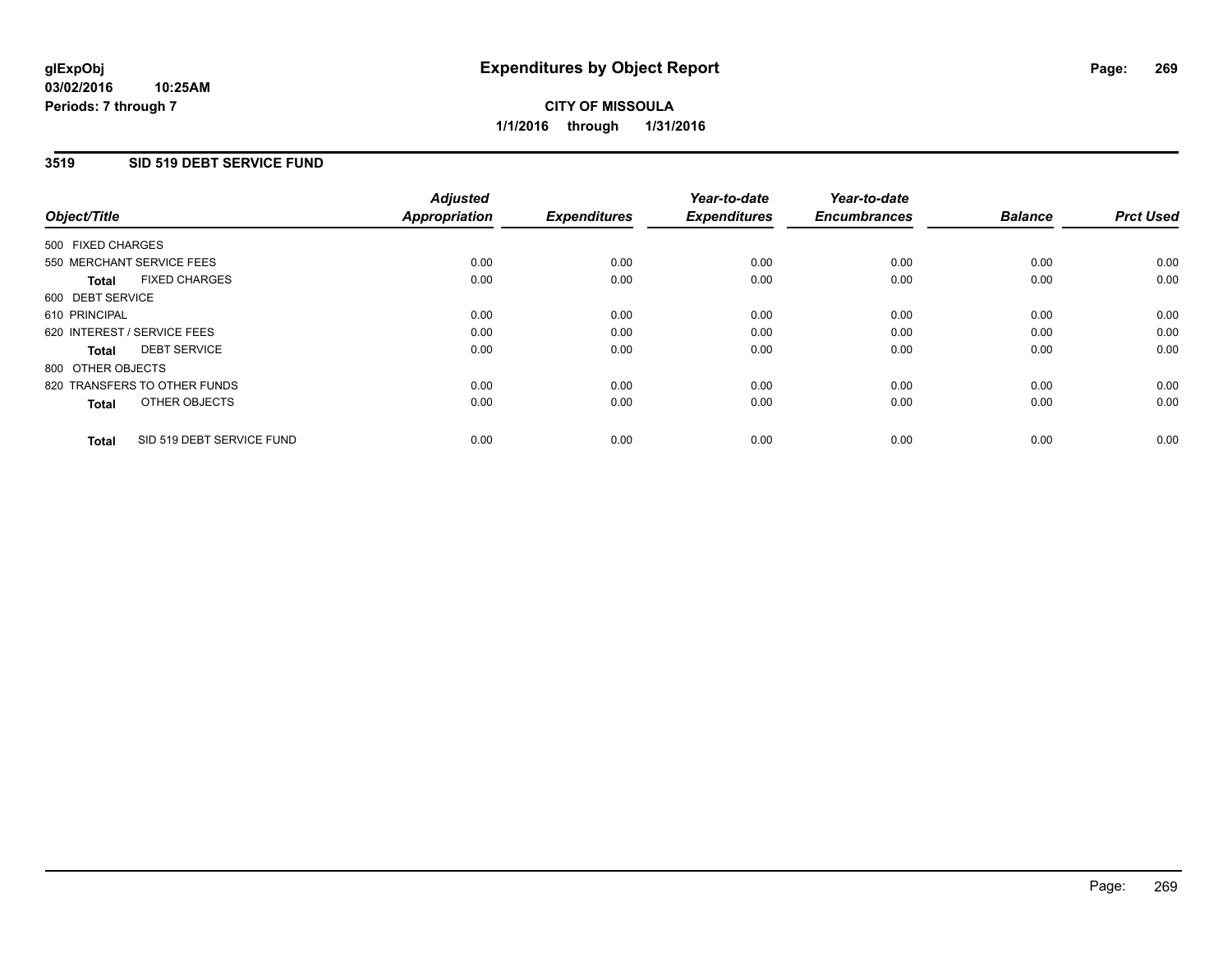**3520 SID 520 DEBT SERVICE FUND**

|                                      |                  | <b>Adjusted</b> |                     | Year-to-date        | Year-to-date        |                |                  |
|--------------------------------------|------------------|-----------------|---------------------|---------------------|---------------------|----------------|------------------|
| Object/Title                         |                  | Appropriation   | <b>Expenditures</b> | <b>Expenditures</b> | <b>Encumbrances</b> | <b>Balance</b> | <b>Prct Used</b> |
| 500 FIXED CHARGES                    |                  |                 |                     |                     |                     |                |                  |
| 550 MERCHANT SERVICE FEES            |                  | 0.00            | 0.00                | 0.00                | 0.00                | 0.00           | 0.00             |
| <b>FIXED CHARGES</b><br><b>Total</b> |                  | 0.00            | 0.00                | 0.00                | 0.00                | 0.00           | 0.00             |
| 600 DEBT SERVICE                     |                  |                 |                     |                     |                     |                |                  |
| 610 PRINCIPAL                        |                  | 138,000.00      | 0.00                | 68,000.00           | 0.00                | 70.000.00      | 49.28            |
| 620 INTEREST / SERVICE FEES          |                  | 21.920.00       | 0.00                | 11.640.00           | 0.00                | 10.280.00      | 53.10            |
| <b>DEBT SERVICE</b><br><b>Total</b>  |                  | 159.920.00      | 0.00                | 79.640.00           | 0.00                | 80,280.00      | 49.80            |
| <b>Total</b>                         | NON-DEPARTMENTAL | 159.920.00      | 0.00                | 79.640.00           | 0.00                | 80.280.00      | 49.80            |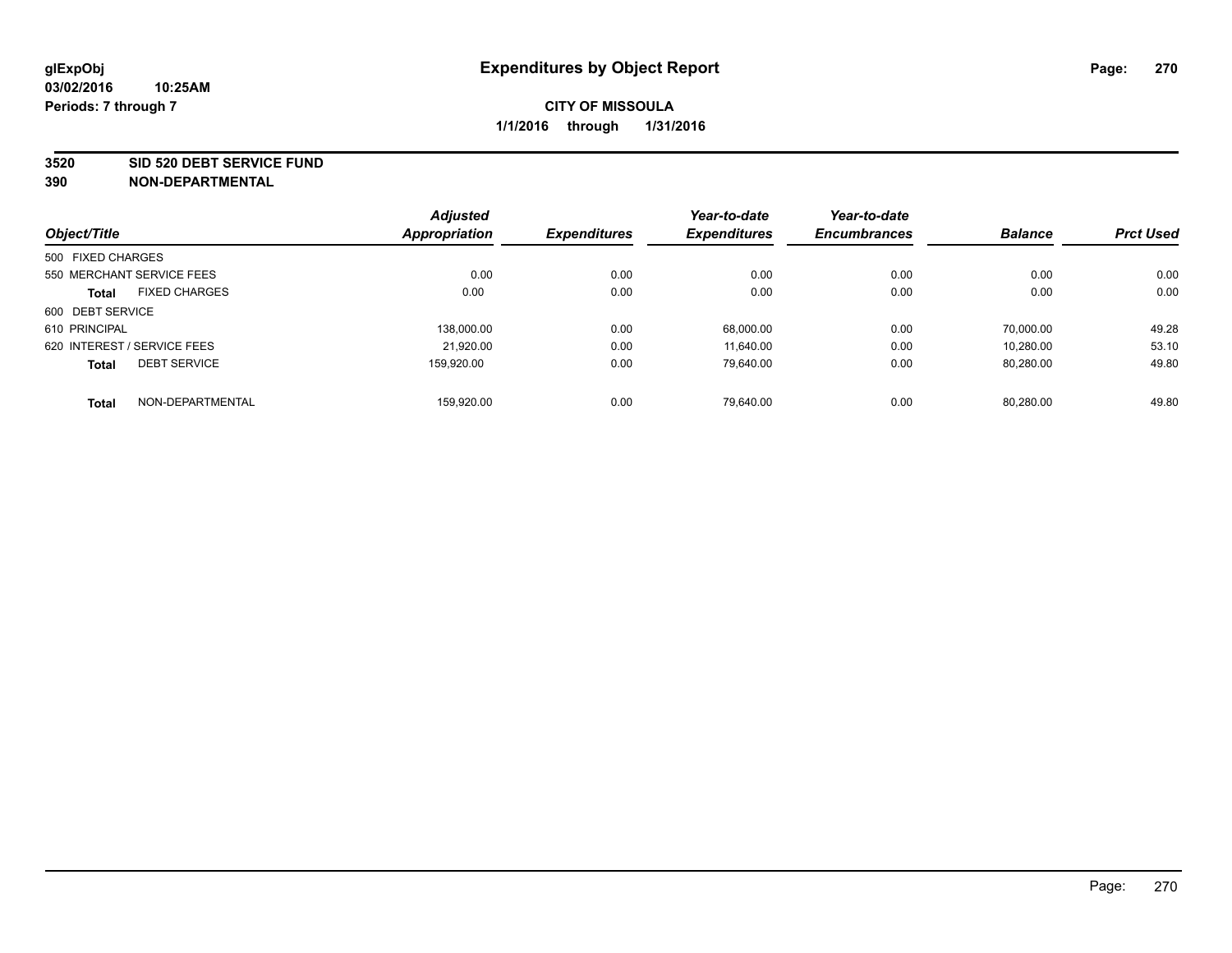### **3520 SID 520 DEBT SERVICE FUND**

| Object/Title                              | <b>Adjusted</b><br>Appropriation | <b>Expenditures</b> | Year-to-date<br><b>Expenditures</b> | Year-to-date<br><b>Encumbrances</b> | <b>Balance</b> | <b>Prct Used</b> |
|-------------------------------------------|----------------------------------|---------------------|-------------------------------------|-------------------------------------|----------------|------------------|
| 500 FIXED CHARGES                         |                                  |                     |                                     |                                     |                |                  |
| 550 MERCHANT SERVICE FEES                 | 0.00                             | 0.00                | 0.00                                | 0.00                                | 0.00           | 0.00             |
| <b>FIXED CHARGES</b><br><b>Total</b>      | 0.00                             | 0.00                | 0.00                                | 0.00                                | 0.00           | 0.00             |
| 600 DEBT SERVICE                          |                                  |                     |                                     |                                     |                |                  |
| 610 PRINCIPAL                             | 138.000.00                       | 0.00                | 68.000.00                           | 0.00                                | 70.000.00      | 49.28            |
| 620 INTEREST / SERVICE FEES               | 21,920.00                        | 0.00                | 11.640.00                           | 0.00                                | 10.280.00      | 53.10            |
| <b>DEBT SERVICE</b><br><b>Total</b>       | 159,920.00                       | 0.00                | 79.640.00                           | 0.00                                | 80.280.00      | 49.80            |
| SID 520 DEBT SERVICE FUND<br><b>Total</b> | 159.920.00                       | 0.00                | 79.640.00                           | 0.00                                | 80.280.00      | 49.80            |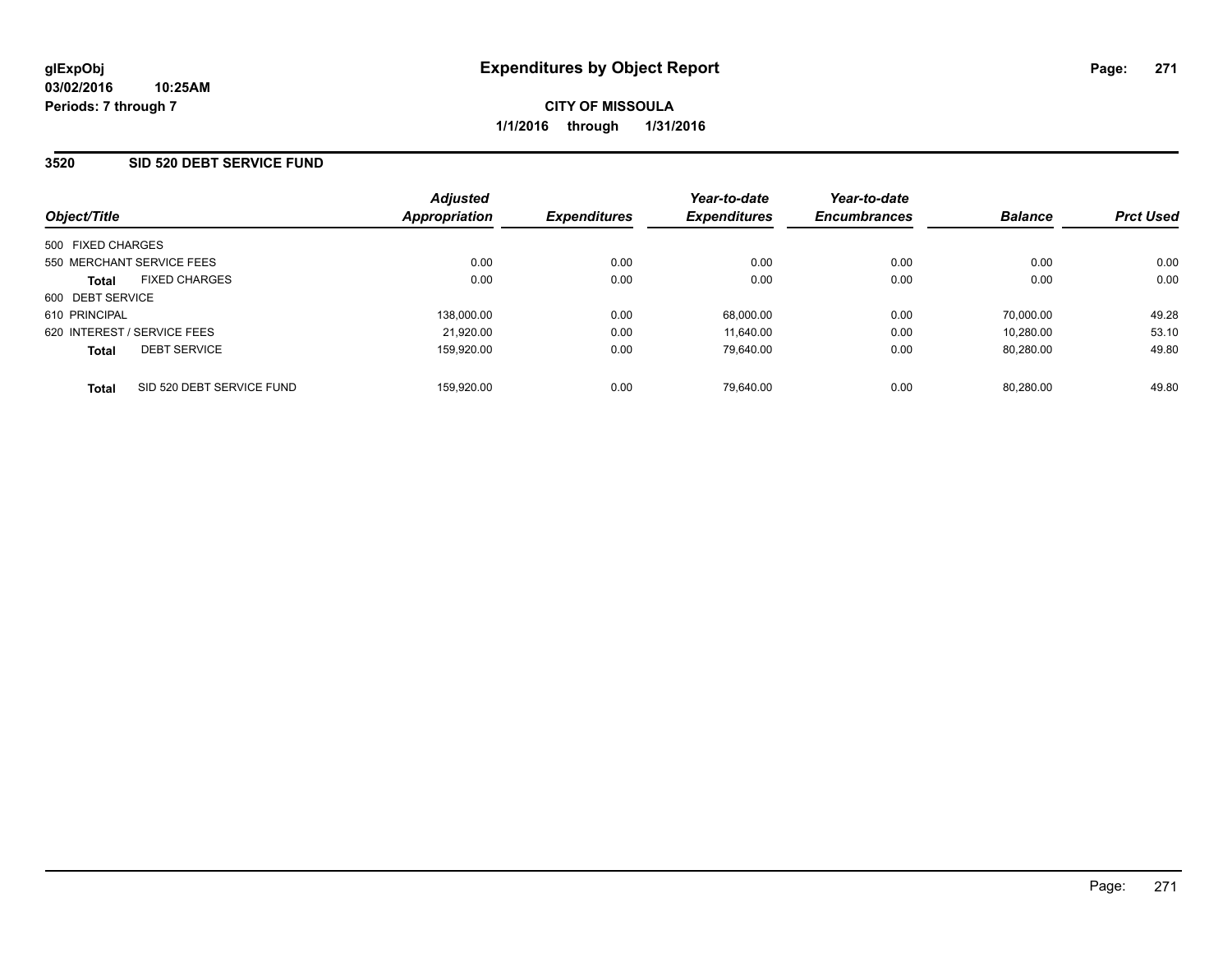#### **3521 SID 521 DEBT SERVICE FUND**

|                                      | <b>Adjusted</b>      |                     | Year-to-date        | Year-to-date        |                |                  |
|--------------------------------------|----------------------|---------------------|---------------------|---------------------|----------------|------------------|
| Object/Title                         | <b>Appropriation</b> | <b>Expenditures</b> | <b>Expenditures</b> | <b>Encumbrances</b> | <b>Balance</b> | <b>Prct Used</b> |
| 500 FIXED CHARGES                    |                      |                     |                     |                     |                |                  |
| 550 MERCHANT SERVICE FEES            | 0.00                 | 0.00                | 0.00                | 0.00                | 0.00           | 0.00             |
| <b>FIXED CHARGES</b><br><b>Total</b> | 0.00                 | 0.00                | 0.00                | 0.00                | 0.00           | 0.00             |
| 600 DEBT SERVICE                     |                      |                     |                     |                     |                |                  |
| 610 PRINCIPAL                        | 135.00               | 0.00                | 0.00                | 0.00                | 135.00         | 0.00             |
| 620 INTEREST / SERVICE FEES          | 15.00                | 0.00                | 7.59                | 0.00                | 7.41           | 50.60            |
| <b>DEBT SERVICE</b><br><b>Total</b>  | 150.00               | 0.00                | 7.59                | 0.00                | 142.41         | 5.06             |
| NON-DEPARTMENTAL<br><b>Total</b>     | 150.00               | 0.00                | 7.59                | 0.00                | 142.41         | 5.06             |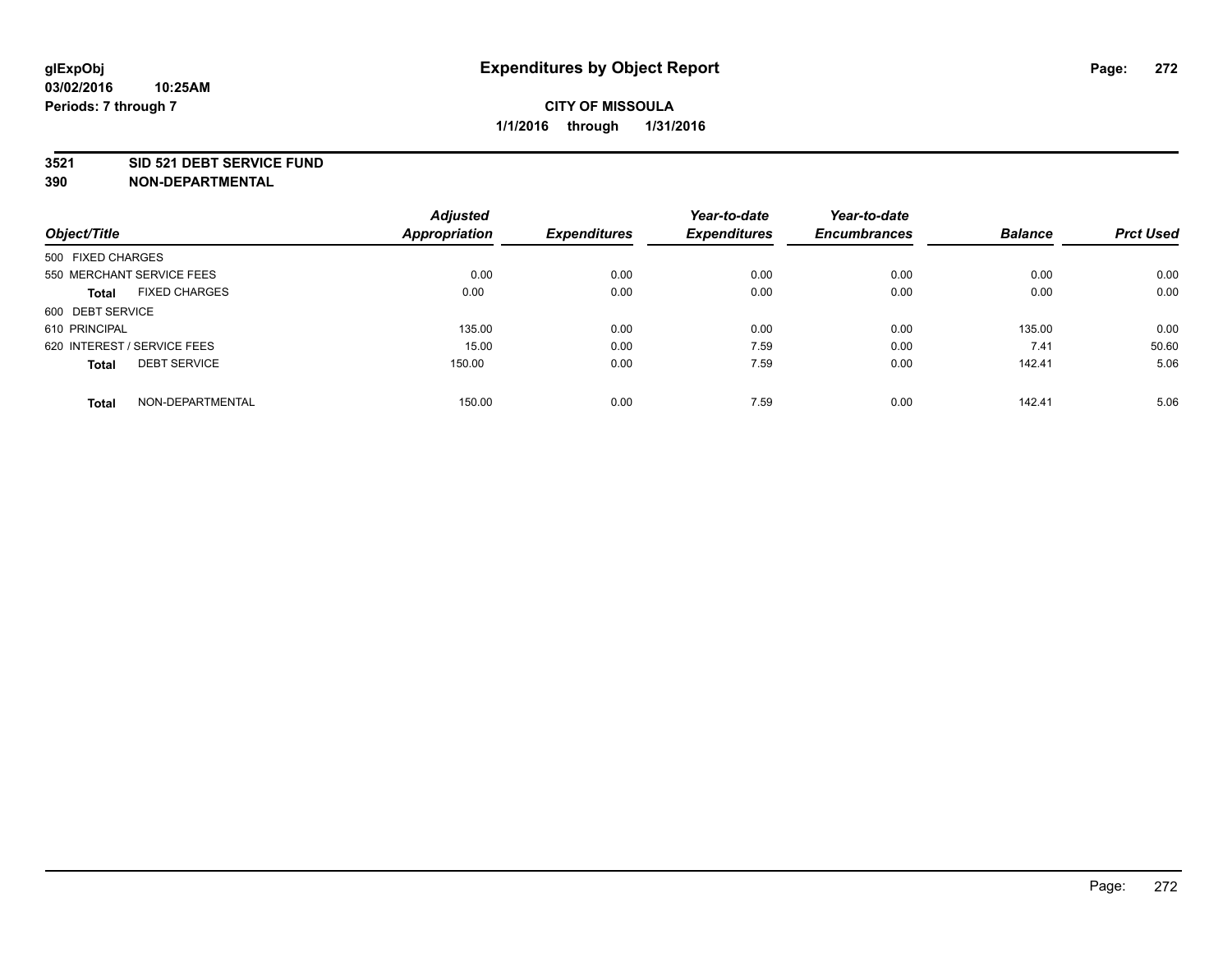## **3521 SID 521 DEBT SERVICE FUND**

| Object/Title                              | <b>Adjusted</b><br><b>Appropriation</b> | <b>Expenditures</b> | Year-to-date<br><b>Expenditures</b> | Year-to-date<br><b>Encumbrances</b> | <b>Balance</b> | <b>Prct Used</b> |
|-------------------------------------------|-----------------------------------------|---------------------|-------------------------------------|-------------------------------------|----------------|------------------|
| 500 FIXED CHARGES                         |                                         |                     |                                     |                                     |                |                  |
| 550 MERCHANT SERVICE FEES                 | 0.00                                    | 0.00                | 0.00                                | 0.00                                | 0.00           | 0.00             |
| <b>FIXED CHARGES</b><br><b>Total</b>      | 0.00                                    | 0.00                | 0.00                                | 0.00                                | 0.00           | 0.00             |
| 600 DEBT SERVICE                          |                                         |                     |                                     |                                     |                |                  |
| 610 PRINCIPAL                             | 135.00                                  | 0.00                | 0.00                                | 0.00                                | 135.00         | 0.00             |
| 620 INTEREST / SERVICE FEES               | 15.00                                   | 0.00                | 7.59                                | 0.00                                | 7.41           | 50.60            |
| <b>DEBT SERVICE</b><br><b>Total</b>       | 150.00                                  | 0.00                | 7.59                                | 0.00                                | 142.41         | 5.06             |
| SID 521 DEBT SERVICE FUND<br><b>Total</b> | 150.00                                  | 0.00                | 7.59                                | 0.00                                | 142.41         | 5.06             |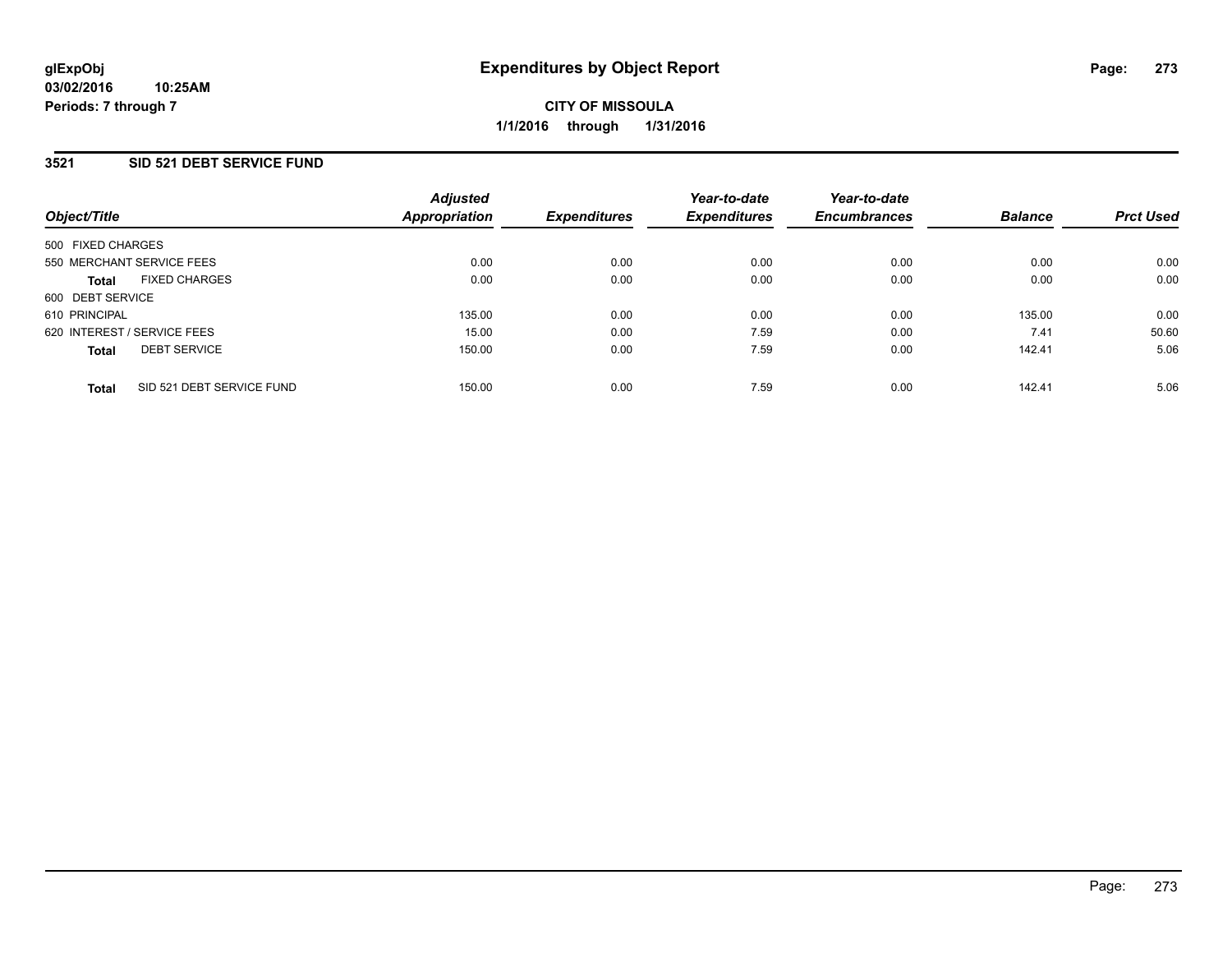#### **3522 SID 522 DEBT SERVICE FUND**

|                                      | <b>Adjusted</b>      |                     | Year-to-date        | Year-to-date        |                |                  |
|--------------------------------------|----------------------|---------------------|---------------------|---------------------|----------------|------------------|
| Object/Title                         | <b>Appropriation</b> | <b>Expenditures</b> | <b>Expenditures</b> | <b>Encumbrances</b> | <b>Balance</b> | <b>Prct Used</b> |
| 500 FIXED CHARGES                    |                      |                     |                     |                     |                |                  |
| 550 MERCHANT SERVICE FEES            | 0.00                 | 0.00                | 0.00                | 0.00                | 0.00           | 0.00             |
| <b>FIXED CHARGES</b><br><b>Total</b> | 0.00                 | 0.00                | 0.00                | 0.00                | 0.00           | 0.00             |
| 600 DEBT SERVICE                     |                      |                     |                     |                     |                |                  |
| 610 PRINCIPAL                        | 195.00               | 0.00                | 0.00                | 0.00                | 195.00         | 0.00             |
| 620 INTEREST / SERVICE FEES          | 22.00                | 0.00                | 10.96               | 0.00                | 11.04          | 49.82            |
| <b>DEBT SERVICE</b><br><b>Total</b>  | 217.00               | 0.00                | 10.96               | 0.00                | 206.04         | 5.05             |
| NON-DEPARTMENTAL<br><b>Total</b>     | 217.00               | 0.00                | 10.96               | 0.00                | 206.04         | 5.05             |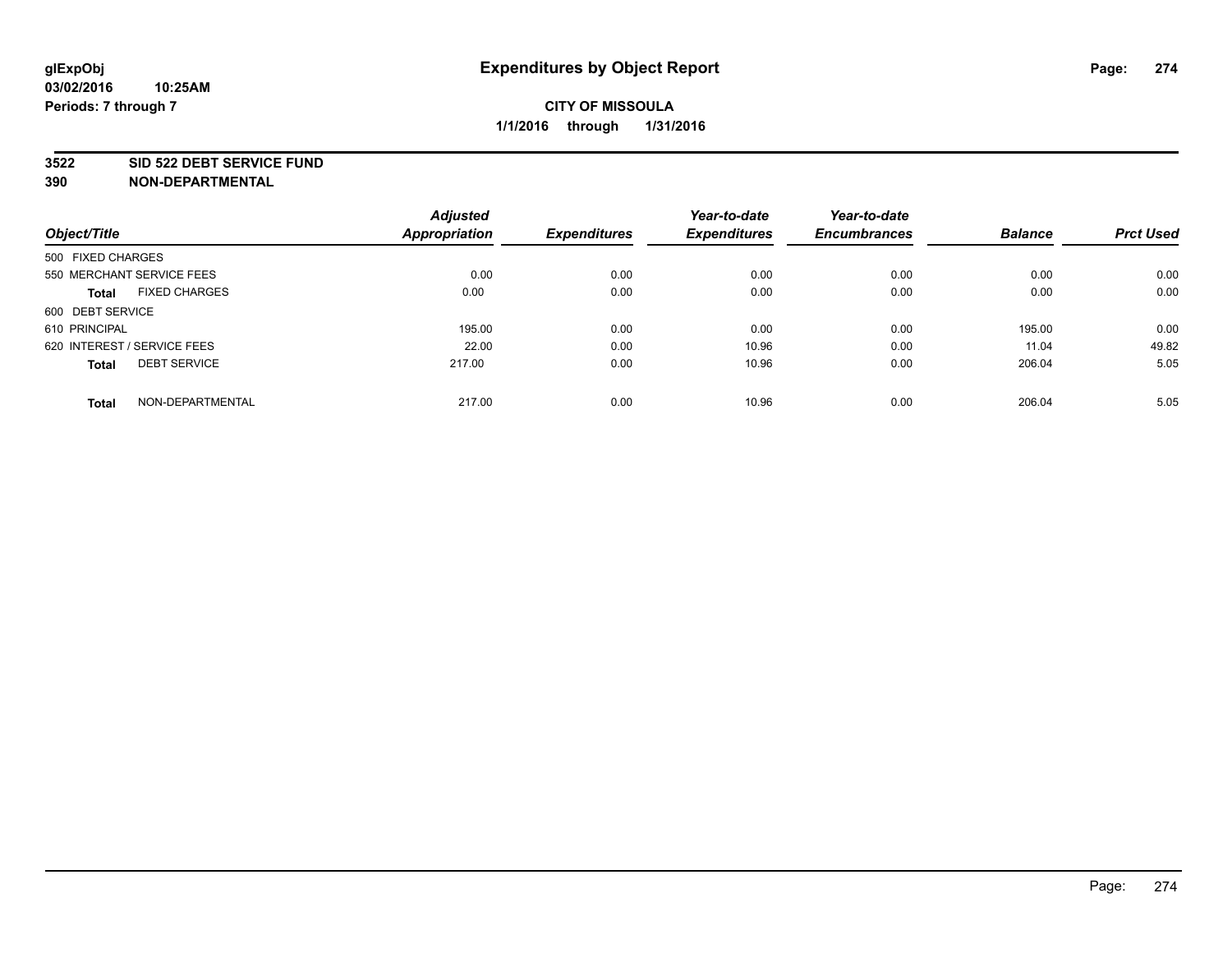### **3522 SID 522 DEBT SERVICE FUND**

| Object/Title                              | <b>Adjusted</b><br>Appropriation | <b>Expenditures</b> | Year-to-date<br><b>Expenditures</b> | Year-to-date<br><b>Encumbrances</b> | <b>Balance</b> | <b>Prct Used</b> |
|-------------------------------------------|----------------------------------|---------------------|-------------------------------------|-------------------------------------|----------------|------------------|
| 500 FIXED CHARGES                         |                                  |                     |                                     |                                     |                |                  |
| 550 MERCHANT SERVICE FEES                 | 0.00                             | 0.00                | 0.00                                | 0.00                                | 0.00           | 0.00             |
| <b>FIXED CHARGES</b><br><b>Total</b>      | 0.00                             | 0.00                | 0.00                                | 0.00                                | 0.00           | 0.00             |
| 600 DEBT SERVICE                          |                                  |                     |                                     |                                     |                |                  |
| 610 PRINCIPAL                             | 195.00                           | 0.00                | 0.00                                | 0.00                                | 195.00         | 0.00             |
| 620 INTEREST / SERVICE FEES               | 22.00                            | 0.00                | 10.96                               | 0.00                                | 11.04          | 49.82            |
| <b>DEBT SERVICE</b><br><b>Total</b>       | 217.00                           | 0.00                | 10.96                               | 0.00                                | 206.04         | 5.05             |
| SID 522 DEBT SERVICE FUND<br><b>Total</b> | 217.00                           | 0.00                | 10.96                               | 0.00                                | 206.04         | 5.05             |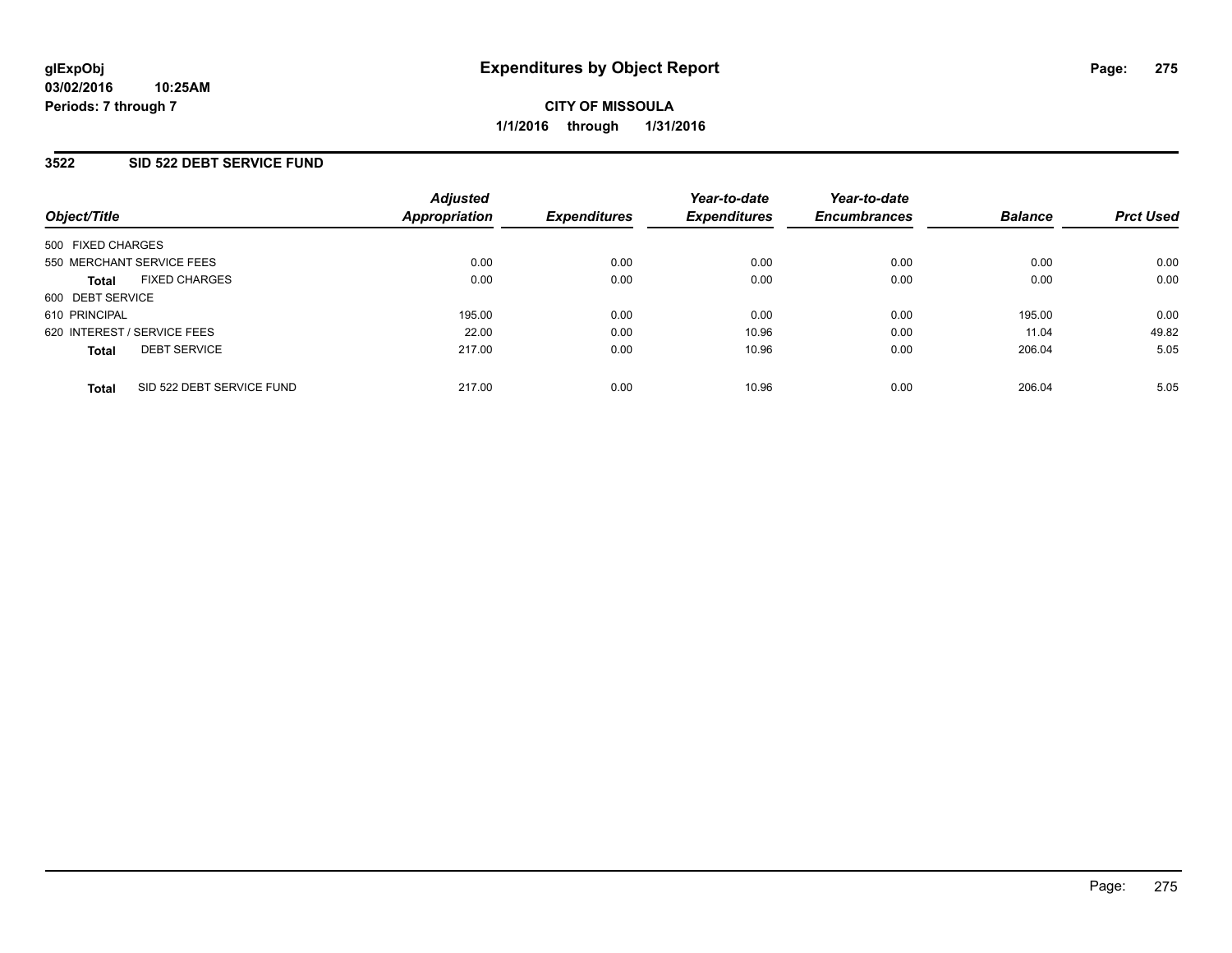#### **3524 SID 524 DEBT SERVICE FUND**

| Object/Title                |                           | <b>Adjusted</b><br>Appropriation | <b>Expenditures</b> | Year-to-date<br><b>Expenditures</b> | Year-to-date<br><b>Encumbrances</b> | <b>Balance</b> | <b>Prct Used</b> |
|-----------------------------|---------------------------|----------------------------------|---------------------|-------------------------------------|-------------------------------------|----------------|------------------|
|                             |                           |                                  |                     |                                     |                                     |                |                  |
| 500 FIXED CHARGES           |                           |                                  |                     |                                     |                                     |                |                  |
|                             | 550 MERCHANT SERVICE FEES | 0.00                             | 0.00                | 0.00                                | 0.00                                | 0.00           | 0.00             |
| <b>Total</b>                | <b>FIXED CHARGES</b>      | 0.00                             | 0.00                | 0.00                                | 0.00                                | 0.00           | 0.00             |
| 600 DEBT SERVICE            |                           |                                  |                     |                                     |                                     |                |                  |
| 610 PRINCIPAL               |                           | 224.000.00                       | 0.00                | 111.000.00                          | 0.00                                | 113.000.00     | 49.55            |
| 620 INTEREST / SERVICE FEES |                           | 80,660.00                        | 0.00                | 41.440.00                           | 0.00                                | 39.220.00      | 51.38            |
| <b>Total</b>                | <b>DEBT SERVICE</b>       | 304.660.00                       | 0.00                | 152.440.00                          | 0.00                                | 152,220.00     | 50.04            |
| <b>Total</b>                | NON-DEPARTMENTAL          | 304,660.00                       | 0.00                | 152.440.00                          | 0.00                                | 152.220.00     | 50.04            |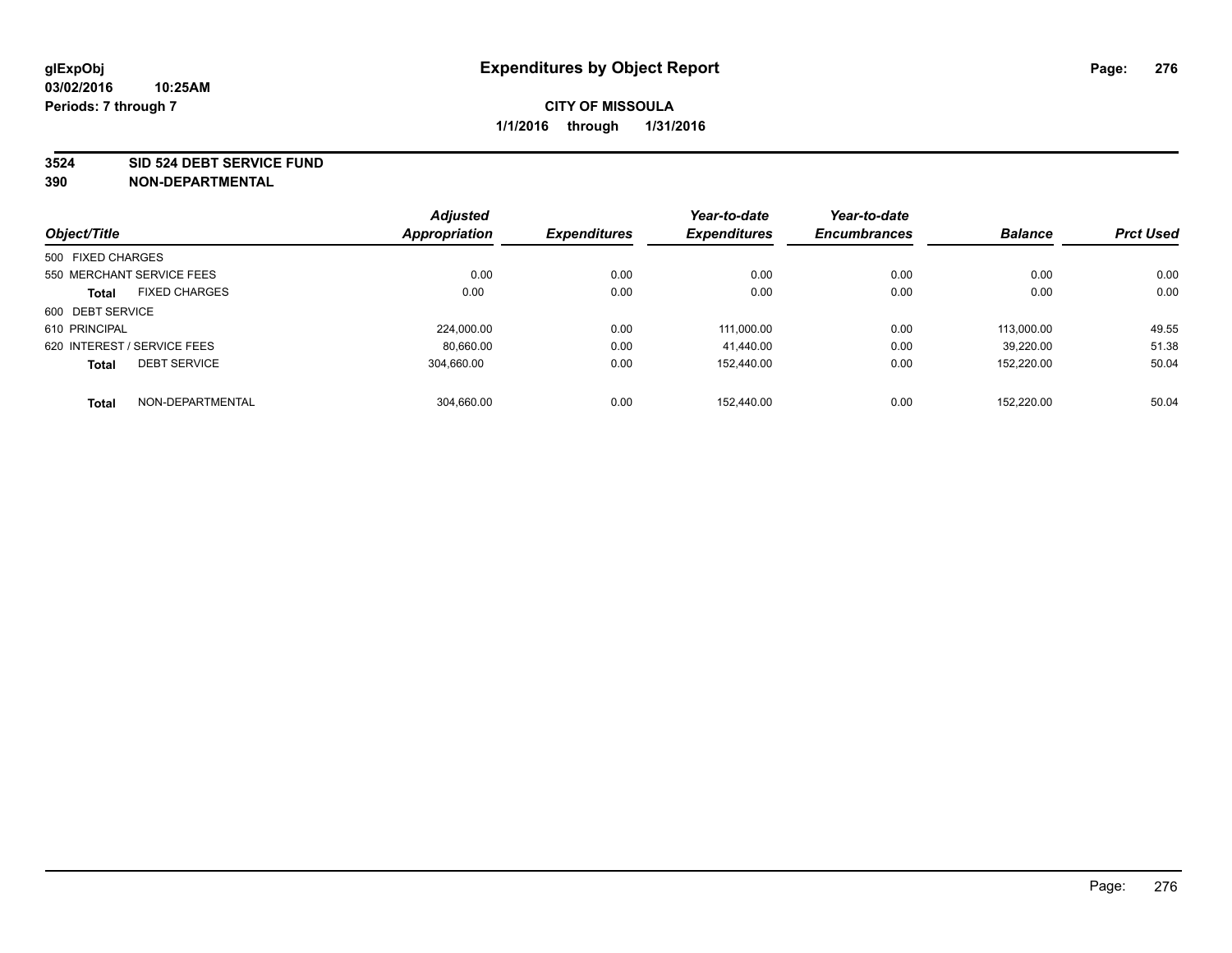### **3524 SID 524 DEBT SERVICE FUND**

| Object/Title                              | <b>Adjusted</b><br><b>Appropriation</b> | <b>Expenditures</b> | Year-to-date<br><b>Expenditures</b> | Year-to-date<br><b>Encumbrances</b> | <b>Balance</b> | <b>Prct Used</b> |
|-------------------------------------------|-----------------------------------------|---------------------|-------------------------------------|-------------------------------------|----------------|------------------|
| 500 FIXED CHARGES                         |                                         |                     |                                     |                                     |                |                  |
| 550 MERCHANT SERVICE FEES                 | 0.00                                    | 0.00                | 0.00                                | 0.00                                | 0.00           | 0.00             |
| <b>FIXED CHARGES</b><br><b>Total</b>      | 0.00                                    | 0.00                | 0.00                                | 0.00                                | 0.00           | 0.00             |
| 600 DEBT SERVICE                          |                                         |                     |                                     |                                     |                |                  |
| 610 PRINCIPAL                             | 224.000.00                              | 0.00                | 111.000.00                          | 0.00                                | 113.000.00     | 49.55            |
| 620 INTEREST / SERVICE FEES               | 80.660.00                               | 0.00                | 41.440.00                           | 0.00                                | 39.220.00      | 51.38            |
| <b>DEBT SERVICE</b><br><b>Total</b>       | 304.660.00                              | 0.00                | 152.440.00                          | 0.00                                | 152.220.00     | 50.04            |
| SID 524 DEBT SERVICE FUND<br><b>Total</b> | 304.660.00                              | 0.00                | 152.440.00                          | 0.00                                | 152.220.00     | 50.04            |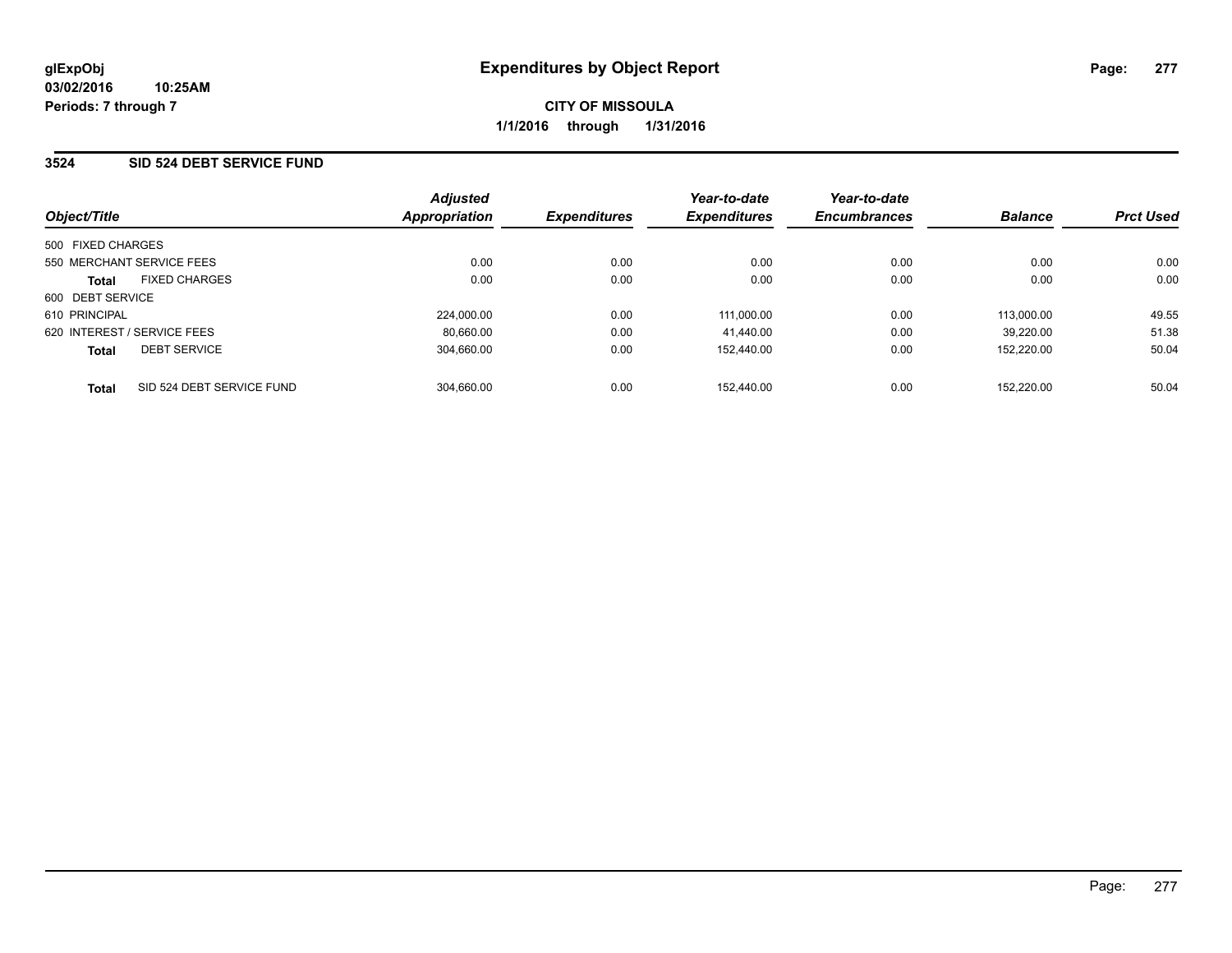#### **3525 SID 525 DEBT SERVICE FUND**

|                                      | <b>Adjusted</b>      |                     | Year-to-date        | Year-to-date        |                |                  |
|--------------------------------------|----------------------|---------------------|---------------------|---------------------|----------------|------------------|
| Object/Title                         | <b>Appropriation</b> | <b>Expenditures</b> | <b>Expenditures</b> | <b>Encumbrances</b> | <b>Balance</b> | <b>Prct Used</b> |
| 500 FIXED CHARGES                    |                      |                     |                     |                     |                |                  |
| 550 MERCHANT SERVICE FEES            | 0.00                 | 0.00                | 0.00                | 0.00                | 0.00           | 0.00             |
| <b>FIXED CHARGES</b><br><b>Total</b> | 0.00                 | 0.00                | 0.00                | 0.00                | 0.00           | 0.00             |
| 600 DEBT SERVICE                     |                      |                     |                     |                     |                |                  |
| 610 PRINCIPAL                        | 26.000.00            | 0.00                | 13.000.00           | 0.00                | 13.000.00      | 50.00            |
| 620 INTEREST / SERVICE FEES          | 5,500.00             | 0.00                | 2,880.00            | 0.00                | 2,620.00       | 52.36            |
| <b>DEBT SERVICE</b><br><b>Total</b>  | 31.500.00            | 0.00                | 15,880.00           | 0.00                | 15.620.00      | 50.41            |
| NON-DEPARTMENTAL<br><b>Total</b>     | 31,500.00            | 0.00                | 15.880.00           | 0.00                | 15.620.00      | 50.41            |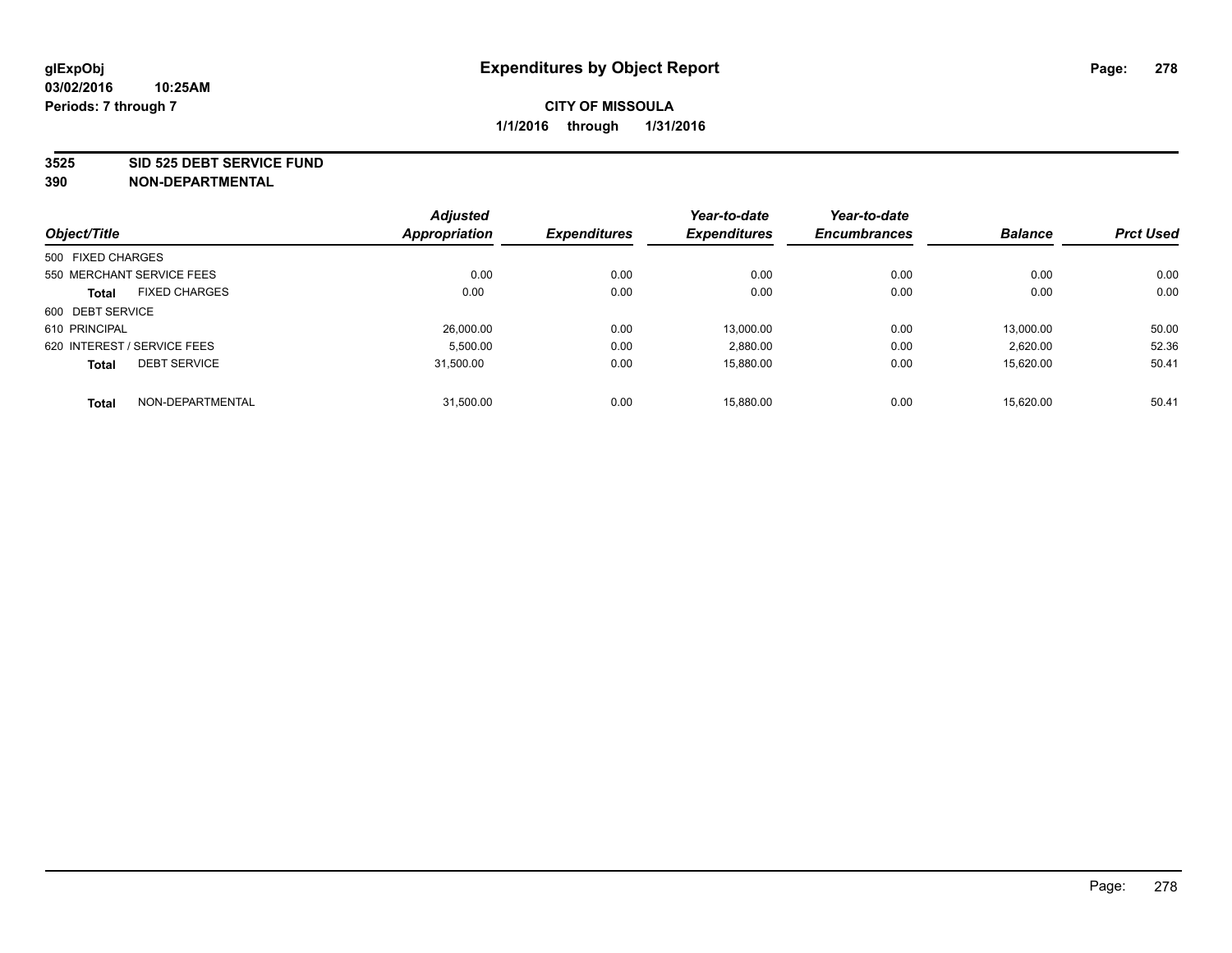### **3525 SID 525 DEBT SERVICE FUND**

| Object/Title                              | <b>Adjusted</b><br>Appropriation | <b>Expenditures</b> | Year-to-date<br><b>Expenditures</b> | Year-to-date<br><b>Encumbrances</b> | <b>Balance</b> | <b>Prct Used</b> |
|-------------------------------------------|----------------------------------|---------------------|-------------------------------------|-------------------------------------|----------------|------------------|
| 500 FIXED CHARGES                         |                                  |                     |                                     |                                     |                |                  |
| 550 MERCHANT SERVICE FEES                 | 0.00                             | 0.00                | 0.00                                | 0.00                                | 0.00           | 0.00             |
| <b>FIXED CHARGES</b><br><b>Total</b>      | 0.00                             | 0.00                | 0.00                                | 0.00                                | 0.00           | 0.00             |
| 600 DEBT SERVICE                          |                                  |                     |                                     |                                     |                |                  |
| 610 PRINCIPAL                             | 26.000.00                        | 0.00                | 13.000.00                           | 0.00                                | 13.000.00      | 50.00            |
| 620 INTEREST / SERVICE FEES               | 5.500.00                         | 0.00                | 2,880.00                            | 0.00                                | 2.620.00       | 52.36            |
| <b>DEBT SERVICE</b><br><b>Total</b>       | 31,500.00                        | 0.00                | 15,880.00                           | 0.00                                | 15.620.00      | 50.41            |
| SID 525 DEBT SERVICE FUND<br><b>Total</b> | 31.500.00                        | 0.00                | 15.880.00                           | 0.00                                | 15.620.00      | 50.41            |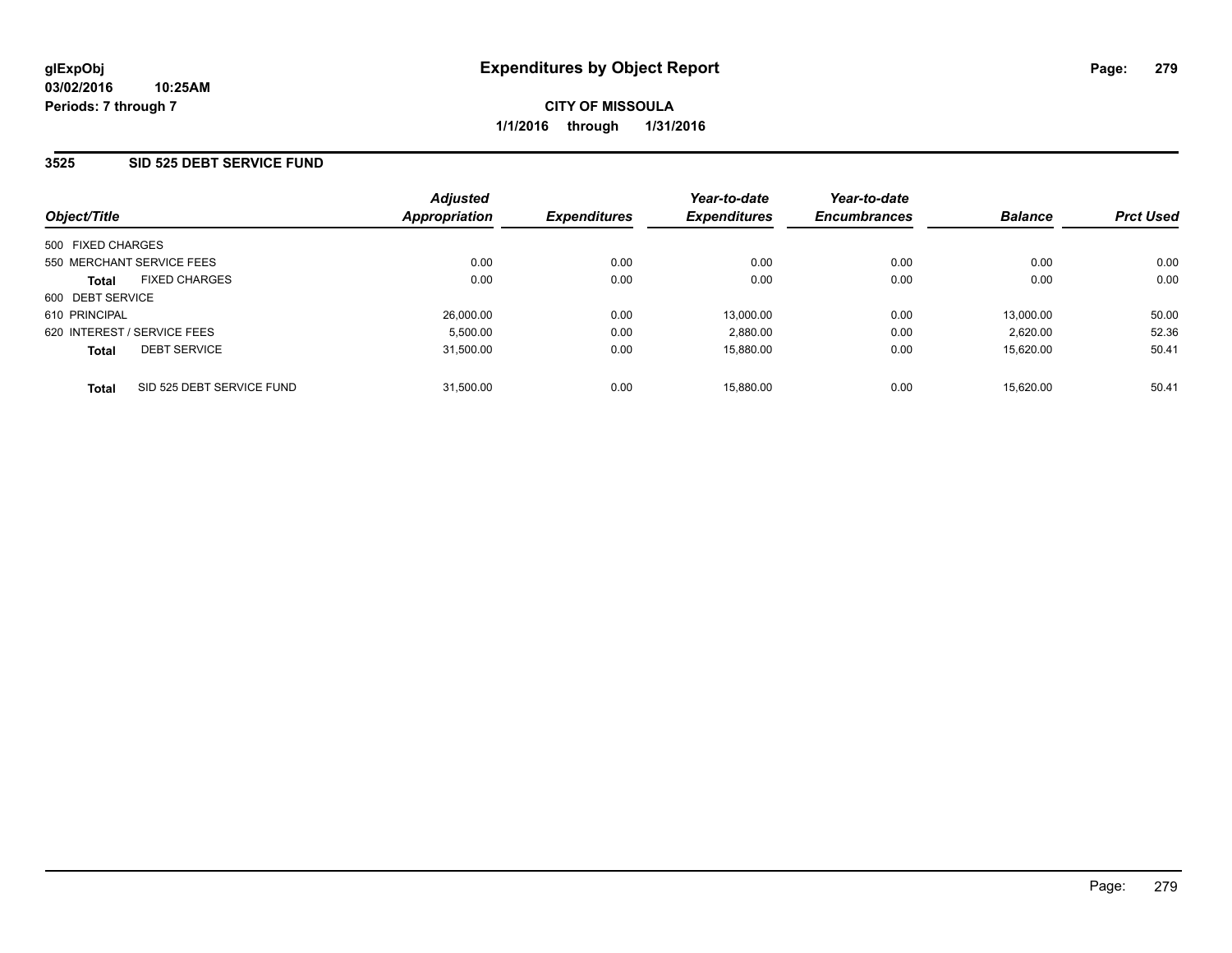#### **3526 SID 526 DEBT SERVICE FUND**

|                                      | <b>Adjusted</b>      |                     | Year-to-date        | Year-to-date        |                |                  |
|--------------------------------------|----------------------|---------------------|---------------------|---------------------|----------------|------------------|
| Object/Title                         | <b>Appropriation</b> | <b>Expenditures</b> | <b>Expenditures</b> | <b>Encumbrances</b> | <b>Balance</b> | <b>Prct Used</b> |
| 500 FIXED CHARGES                    |                      |                     |                     |                     |                |                  |
| 550 MERCHANT SERVICE FEES            | 0.00                 | 0.00                | 0.00                | 0.00                | 0.00           | 0.00             |
| <b>FIXED CHARGES</b><br><b>Total</b> | 0.00                 | 0.00                | 0.00                | 0.00                | 0.00           | 0.00             |
| 600 DEBT SERVICE                     |                      |                     |                     |                     |                |                  |
| 610 PRINCIPAL                        | 154.000.00           | 0.00                | 76.000.00           | 0.00                | 78.000.00      | 49.35            |
| 620 INTEREST / SERVICE FEES          | 39,320.00            | 0.00                | 20.420.00           | 0.00                | 18.900.00      | 51.93            |
| <b>DEBT SERVICE</b><br><b>Total</b>  | 193.320.00           | 0.00                | 96.420.00           | 0.00                | 96.900.00      | 49.88            |
| NON-DEPARTMENTAL<br><b>Total</b>     | 193.320.00           | 0.00                | 96.420.00           | 0.00                | 96.900.00      | 49.88            |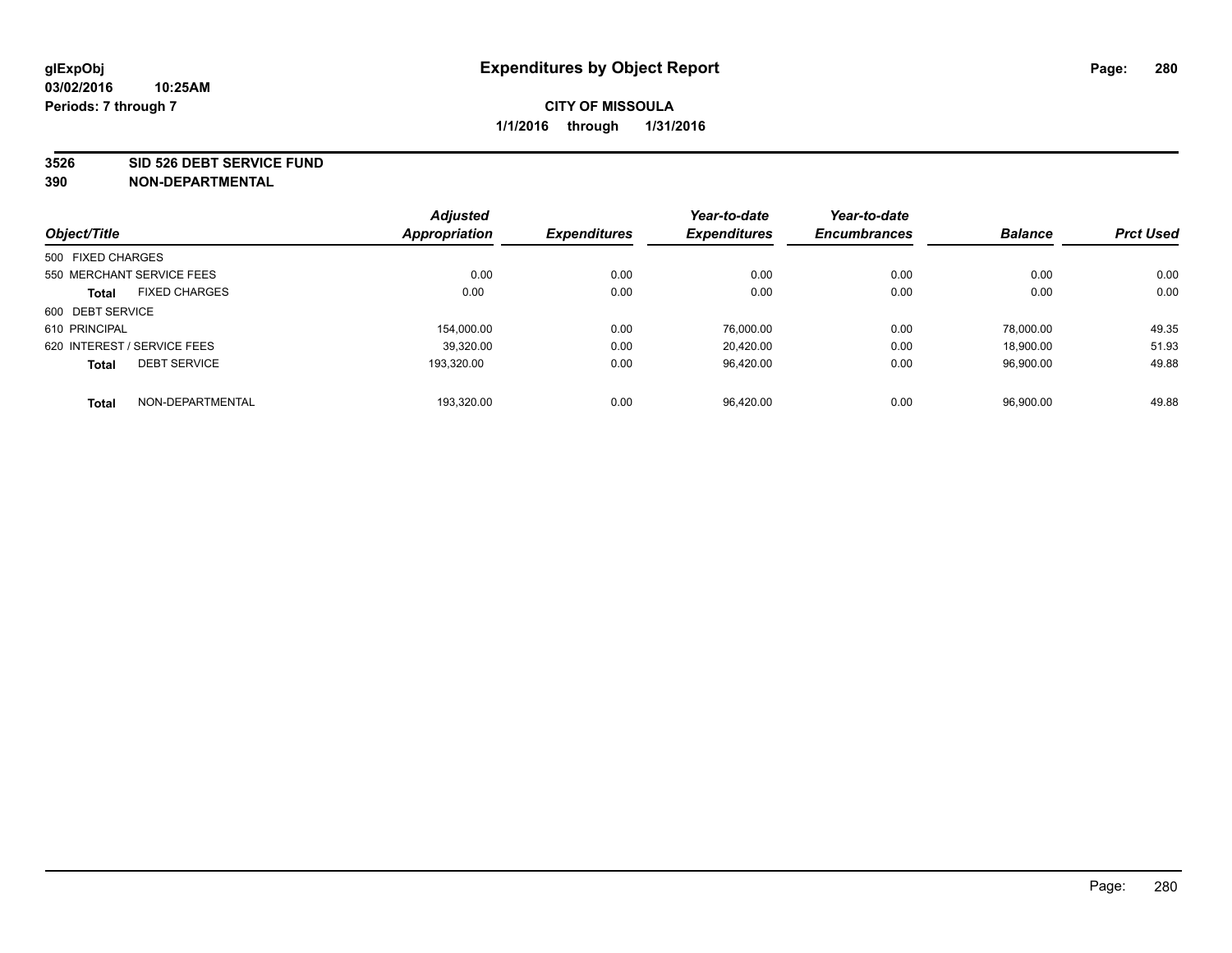### **3526 SID 526 DEBT SERVICE FUND**

| Object/Title                              | <b>Adjusted</b><br><b>Appropriation</b> | <b>Expenditures</b> | Year-to-date<br><b>Expenditures</b> | Year-to-date<br><b>Encumbrances</b> | <b>Balance</b> | <b>Prct Used</b> |
|-------------------------------------------|-----------------------------------------|---------------------|-------------------------------------|-------------------------------------|----------------|------------------|
| 500 FIXED CHARGES                         |                                         |                     |                                     |                                     |                |                  |
| 550 MERCHANT SERVICE FEES                 | 0.00                                    | 0.00                | 0.00                                | 0.00                                | 0.00           | 0.00             |
| <b>FIXED CHARGES</b><br><b>Total</b>      | 0.00                                    | 0.00                | 0.00                                | 0.00                                | 0.00           | 0.00             |
| 600 DEBT SERVICE                          |                                         |                     |                                     |                                     |                |                  |
| 610 PRINCIPAL                             | 154.000.00                              | 0.00                | 76.000.00                           | 0.00                                | 78.000.00      | 49.35            |
| 620 INTEREST / SERVICE FEES               | 39.320.00                               | 0.00                | 20.420.00                           | 0.00                                | 18.900.00      | 51.93            |
| <b>DEBT SERVICE</b><br><b>Total</b>       | 193.320.00                              | 0.00                | 96.420.00                           | 0.00                                | 96.900.00      | 49.88            |
| SID 526 DEBT SERVICE FUND<br><b>Total</b> | 193.320.00                              | 0.00                | 96.420.00                           | 0.00                                | 96.900.00      | 49.88            |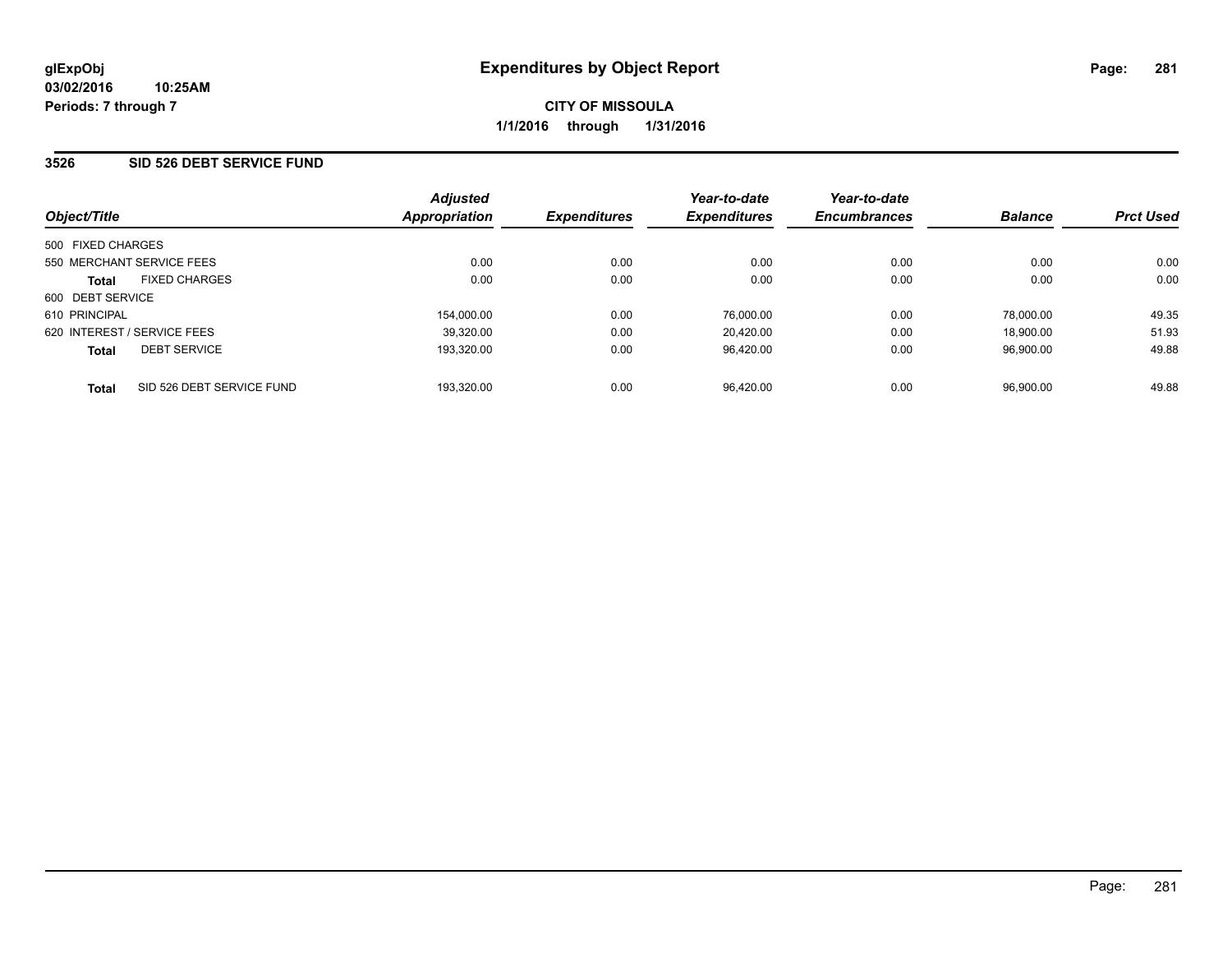# **glExpObj Expenditures by Object Report Page: 282**

# **CITY OF MISSOULA 1/1/2016 through 1/31/2016**

### **3527 SID 527 DEBT SERVICE FUND**

**000 \*\*\* Title Not Found \*\*\***

| Object/Title                     | <b>Adjusted</b><br>Appropriation | <b>Expenditures</b> | Year-to-date<br><b>Expenditures</b> | Year-to-date<br><b>Encumbrances</b> | <b>Balance</b> | <b>Prct Used</b> |
|----------------------------------|----------------------------------|---------------------|-------------------------------------|-------------------------------------|----------------|------------------|
| 800 OTHER OBJECTS                |                                  |                     |                                     |                                     |                |                  |
| 820 TRANSFERS TO OTHER FUNDS     | 0.00                             | 0.00                | 0.00                                | 0.00                                | 0.00           | 0.00             |
| OTHER OBJECTS<br><b>Total</b>    | 0.00                             | 0.00                | 0.00                                | 0.00                                | 0.00           | 0.00             |
| *** Title Not Found ***<br>Total | 0.00                             | 0.00                | 0.00                                | 0.00                                | 0.00           | 0.00             |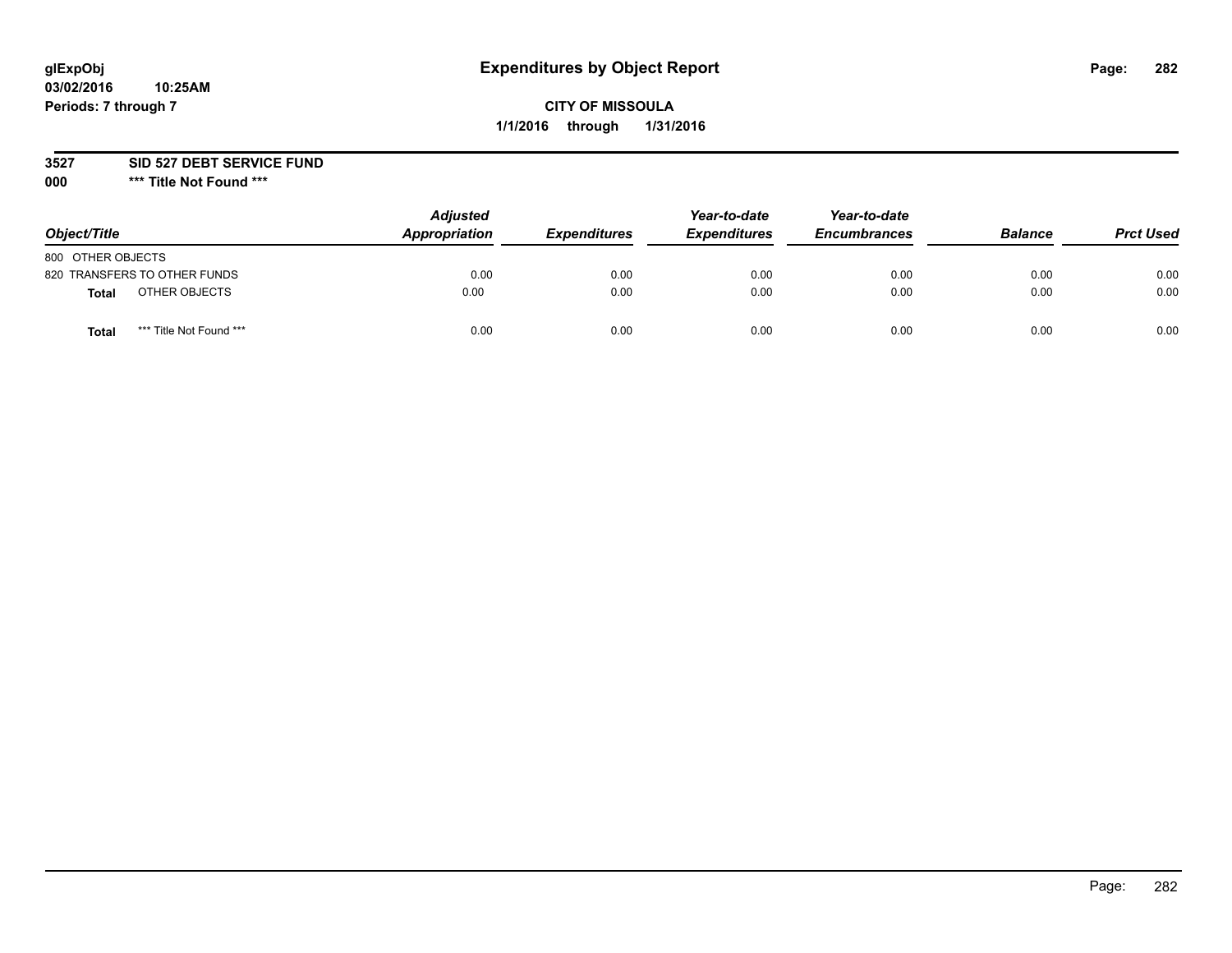#### **3527 SID 527 DEBT SERVICE FUND**

| Object/Title                         | <b>Adjusted</b><br><b>Appropriation</b> | <b>Expenditures</b> | Year-to-date<br><b>Expenditures</b> | Year-to-date<br><b>Encumbrances</b> | <b>Balance</b> | <b>Prct Used</b> |
|--------------------------------------|-----------------------------------------|---------------------|-------------------------------------|-------------------------------------|----------------|------------------|
|                                      |                                         |                     |                                     |                                     |                |                  |
| 500 FIXED CHARGES                    |                                         |                     |                                     |                                     |                |                  |
| 550 MERCHANT SERVICE FEES            | 0.00                                    | 0.00                | 0.00                                | 0.00                                | 0.00           | 0.00             |
| <b>FIXED CHARGES</b><br><b>Total</b> | 0.00                                    | 0.00                | 0.00                                | 0.00                                | 0.00           | 0.00             |
| 600 DEBT SERVICE                     |                                         |                     |                                     |                                     |                |                  |
| 610 PRINCIPAL                        | 0.00                                    | 0.00                | 0.00                                | 0.00                                | 0.00           | 0.00             |
| 620 INTEREST / SERVICE FEES          | 0.00                                    | 0.00                | 0.00                                | 0.00                                | 0.00           | 0.00             |
| <b>DEBT SERVICE</b><br><b>Total</b>  | 0.00                                    | 0.00                | 0.00                                | 0.00                                | 0.00           | 0.00             |
|                                      |                                         |                     |                                     |                                     |                |                  |
| NON-DEPARTMENTAL<br><b>Total</b>     | 0.00                                    | 0.00                | 0.00                                | 0.00                                | 0.00           | 0.00             |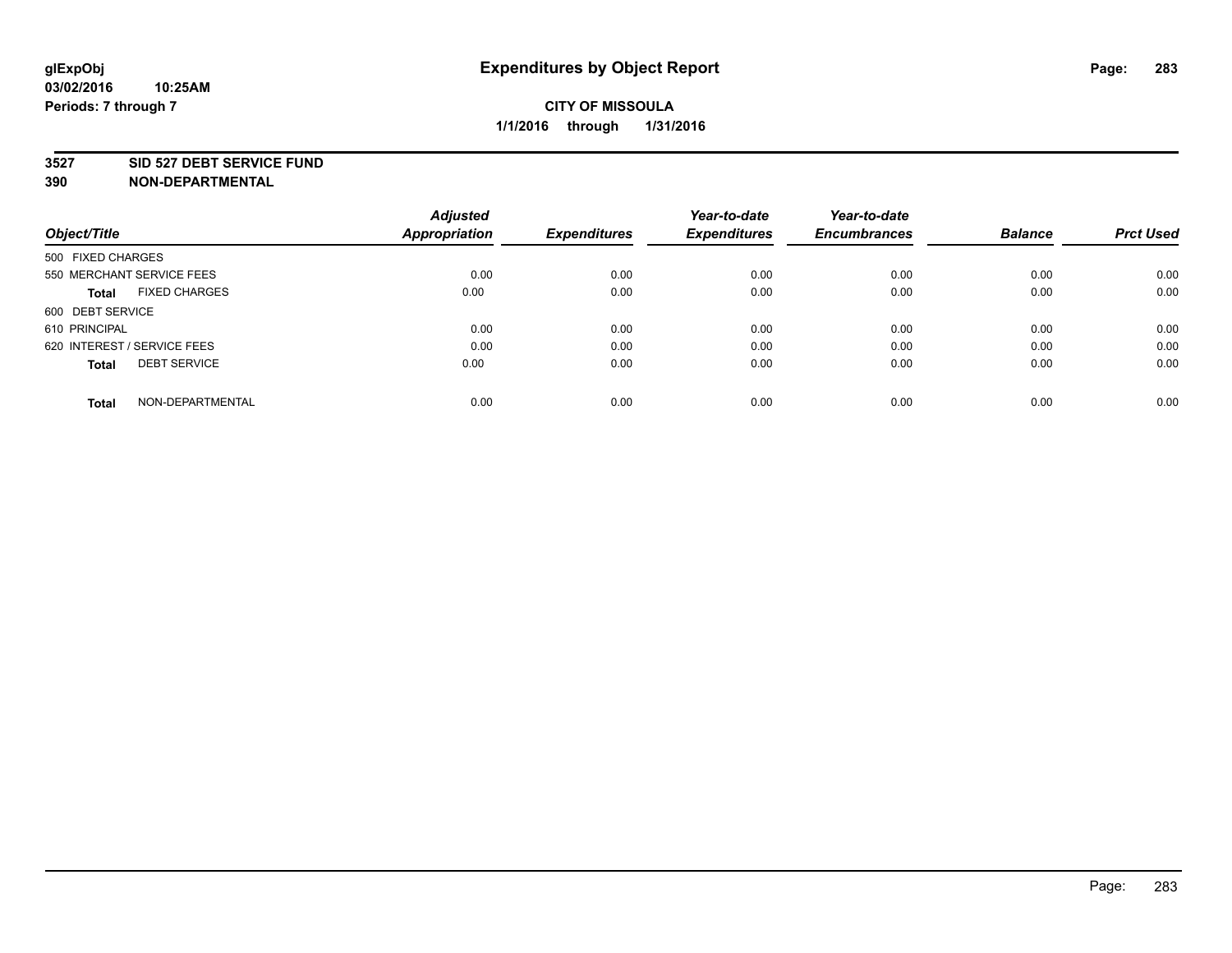#### **03/02/2016 10:25AM Periods: 7 through 7**

# **CITY OF MISSOULA 1/1/2016 through 1/31/2016**

### **3527 SID 527 DEBT SERVICE FUND**

| Object/Title      |                              | <b>Adjusted</b><br>Appropriation | <b>Expenditures</b> | Year-to-date<br><b>Expenditures</b> | Year-to-date<br><b>Encumbrances</b> | <b>Balance</b> | <b>Prct Used</b> |
|-------------------|------------------------------|----------------------------------|---------------------|-------------------------------------|-------------------------------------|----------------|------------------|
| 500 FIXED CHARGES |                              |                                  |                     |                                     |                                     |                |                  |
|                   | 550 MERCHANT SERVICE FEES    | 0.00                             | 0.00                | 0.00                                | 0.00                                | 0.00           | 0.00             |
| <b>Total</b>      | <b>FIXED CHARGES</b>         | 0.00                             | 0.00                | 0.00                                | 0.00                                | 0.00           | 0.00             |
| 600 DEBT SERVICE  |                              |                                  |                     |                                     |                                     |                |                  |
| 610 PRINCIPAL     |                              | 0.00                             | 0.00                | 0.00                                | 0.00                                | 0.00           | 0.00             |
|                   | 620 INTEREST / SERVICE FEES  | 0.00                             | 0.00                | 0.00                                | 0.00                                | 0.00           | 0.00             |
| <b>Total</b>      | <b>DEBT SERVICE</b>          | 0.00                             | 0.00                | 0.00                                | 0.00                                | 0.00           | 0.00             |
| 800 OTHER OBJECTS |                              |                                  |                     |                                     |                                     |                |                  |
|                   | 820 TRANSFERS TO OTHER FUNDS | 0.00                             | 0.00                | 0.00                                | 0.00                                | 0.00           | 0.00             |
| <b>Total</b>      | OTHER OBJECTS                | 0.00                             | 0.00                | 0.00                                | 0.00                                | 0.00           | 0.00             |
| <b>Total</b>      | SID 527 DEBT SERVICE FUND    | 0.00                             | 0.00                | 0.00                                | 0.00                                | 0.00           | 0.00             |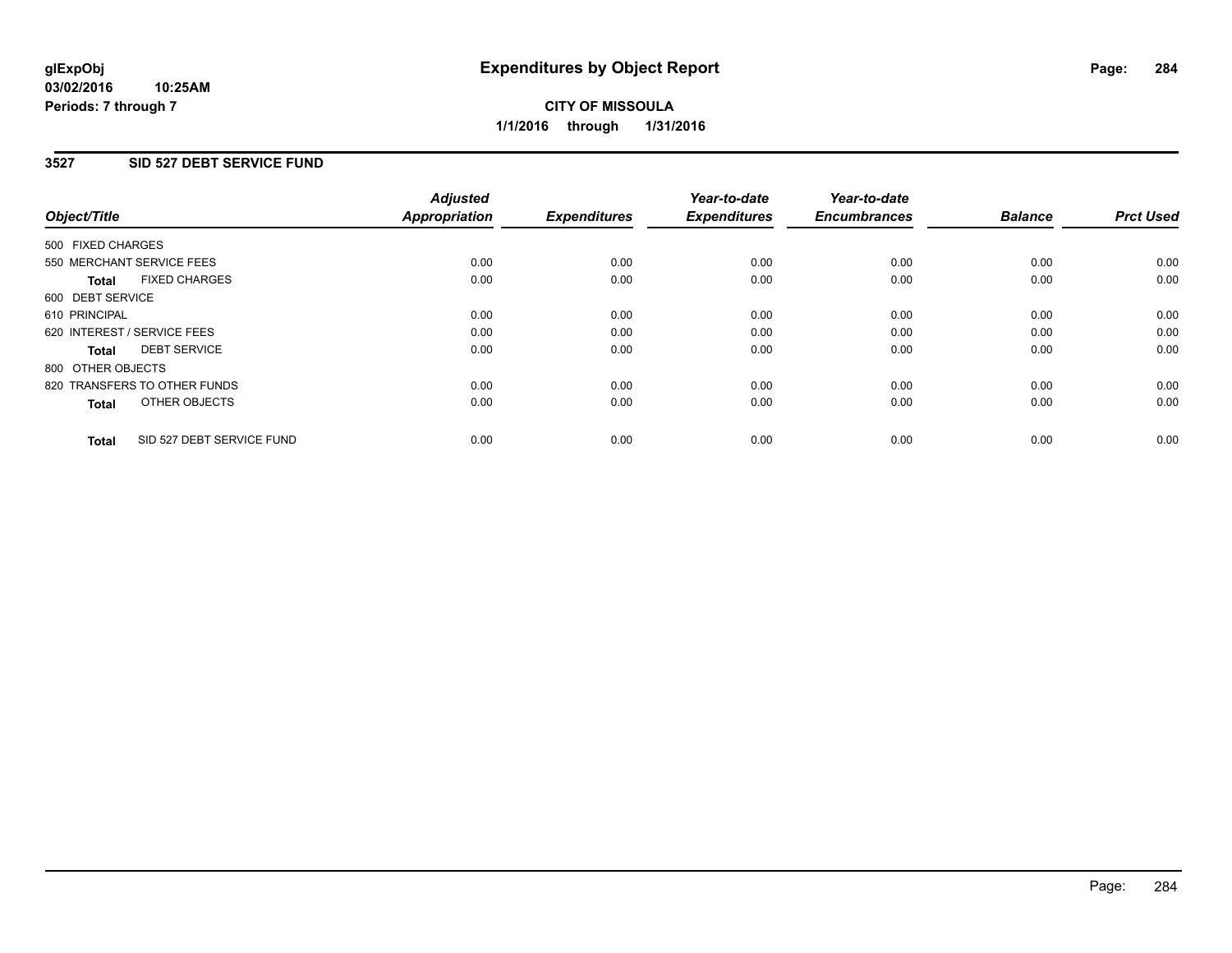#### **3530 SID 530 DEBT SERVICE FUND**

|                   |                              | <b>Adjusted</b>      |                     | Year-to-date        | Year-to-date        |                |                  |
|-------------------|------------------------------|----------------------|---------------------|---------------------|---------------------|----------------|------------------|
| Object/Title      |                              | <b>Appropriation</b> | <b>Expenditures</b> | <b>Expenditures</b> | <b>Encumbrances</b> | <b>Balance</b> | <b>Prct Used</b> |
| 500 FIXED CHARGES |                              |                      |                     |                     |                     |                |                  |
|                   | 550 MERCHANT SERVICE FEES    | 0.00                 | 0.00                | 0.00                | 0.00                | 0.00           | 0.00             |
| <b>Total</b>      | <b>FIXED CHARGES</b>         | 0.00                 | 0.00                | 0.00                | 0.00                | 0.00           | 0.00             |
| 600 DEBT SERVICE  |                              |                      |                     |                     |                     |                |                  |
| 610 PRINCIPAL     |                              | 677.00               | 0.00                | 676.45              | 0.00                | 0.55           | 99.92            |
|                   | 620 INTEREST / SERVICE FEES  | 4.00                 | 0.00                | 4.19                | 0.00                | $-0.19$        | 104.75           |
| <b>Total</b>      | <b>DEBT SERVICE</b>          | 681.00               | 0.00                | 680.64              | 0.00                | 0.36           | 99.95            |
| 800 OTHER OBJECTS |                              |                      |                     |                     |                     |                |                  |
|                   | 820 TRANSFERS TO OTHER FUNDS | 0.00                 | 0.00                | 0.00                | 0.00                | 0.00           | 0.00             |
| <b>Total</b>      | OTHER OBJECTS                | 0.00                 | 0.00                | 0.00                | 0.00                | 0.00           | 0.00             |
| <b>Total</b>      | NON-DEPARTMENTAL             | 681.00               | 0.00                | 680.64              | 0.00                | 0.36           | 99.95            |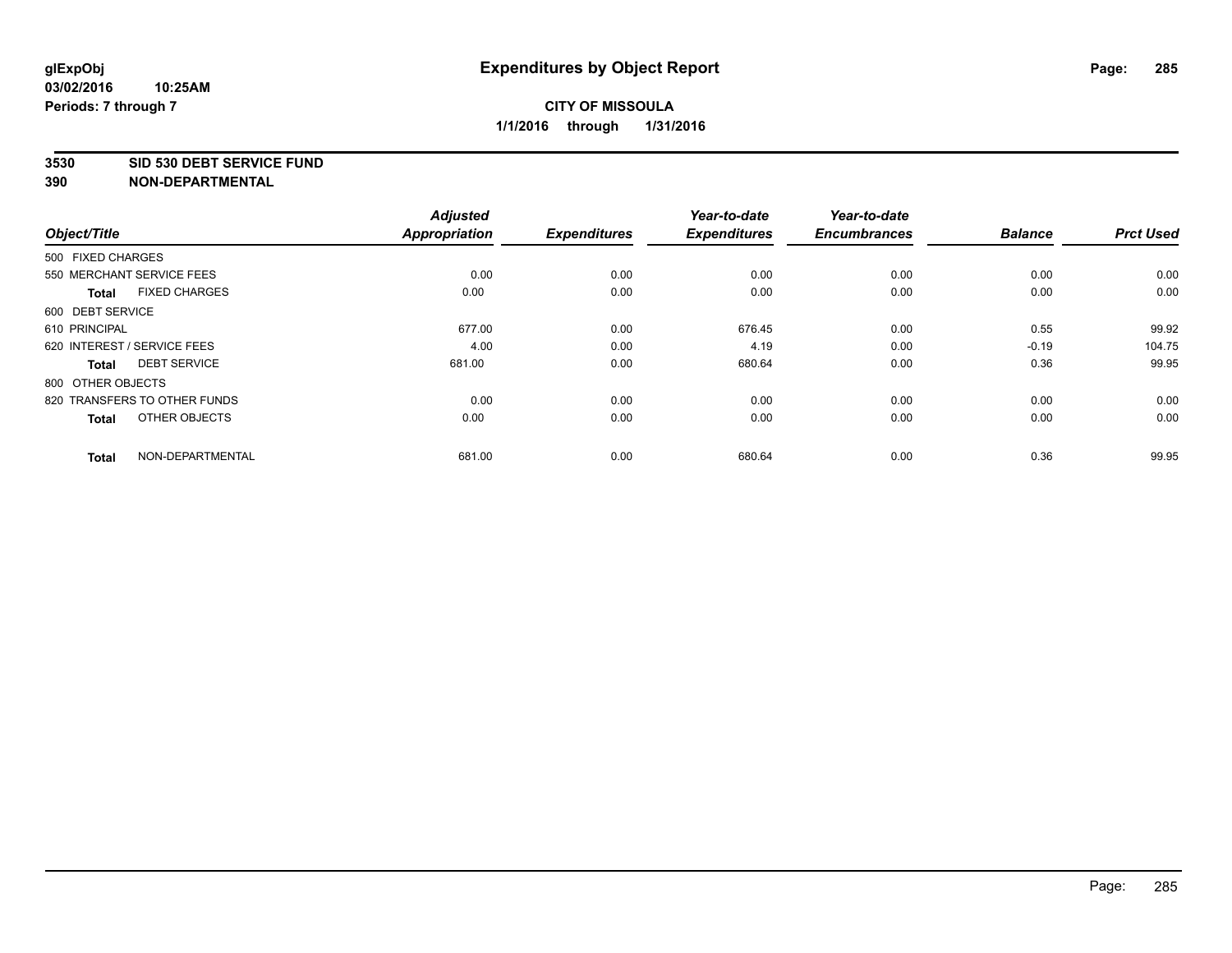# **3530 SID 530 DEBT SERVICE FUND**

|                   |                              | <b>Adjusted</b>      |                     | Year-to-date        | Year-to-date        |                |                  |
|-------------------|------------------------------|----------------------|---------------------|---------------------|---------------------|----------------|------------------|
| Object/Title      |                              | <b>Appropriation</b> | <b>Expenditures</b> | <b>Expenditures</b> | <b>Encumbrances</b> | <b>Balance</b> | <b>Prct Used</b> |
| 500 FIXED CHARGES |                              |                      |                     |                     |                     |                |                  |
|                   | 550 MERCHANT SERVICE FEES    | 0.00                 | 0.00                | 0.00                | 0.00                | 0.00           | 0.00             |
| <b>Total</b>      | <b>FIXED CHARGES</b>         | 0.00                 | 0.00                | 0.00                | 0.00                | 0.00           | 0.00             |
| 600 DEBT SERVICE  |                              |                      |                     |                     |                     |                |                  |
| 610 PRINCIPAL     |                              | 677.00               | 0.00                | 676.45              | 0.00                | 0.55           | 99.92            |
|                   | 620 INTEREST / SERVICE FEES  | 4.00                 | 0.00                | 4.19                | 0.00                | $-0.19$        | 104.75           |
| <b>Total</b>      | <b>DEBT SERVICE</b>          | 681.00               | 0.00                | 680.64              | 0.00                | 0.36           | 99.95            |
| 800 OTHER OBJECTS |                              |                      |                     |                     |                     |                |                  |
|                   | 820 TRANSFERS TO OTHER FUNDS | 0.00                 | 0.00                | 0.00                | 0.00                | 0.00           | 0.00             |
| <b>Total</b>      | OTHER OBJECTS                | 0.00                 | 0.00                | 0.00                | 0.00                | 0.00           | 0.00             |
| <b>Total</b>      | SID 530 DEBT SERVICE FUND    | 681.00               | 0.00                | 680.64              | 0.00                | 0.36           | 99.95            |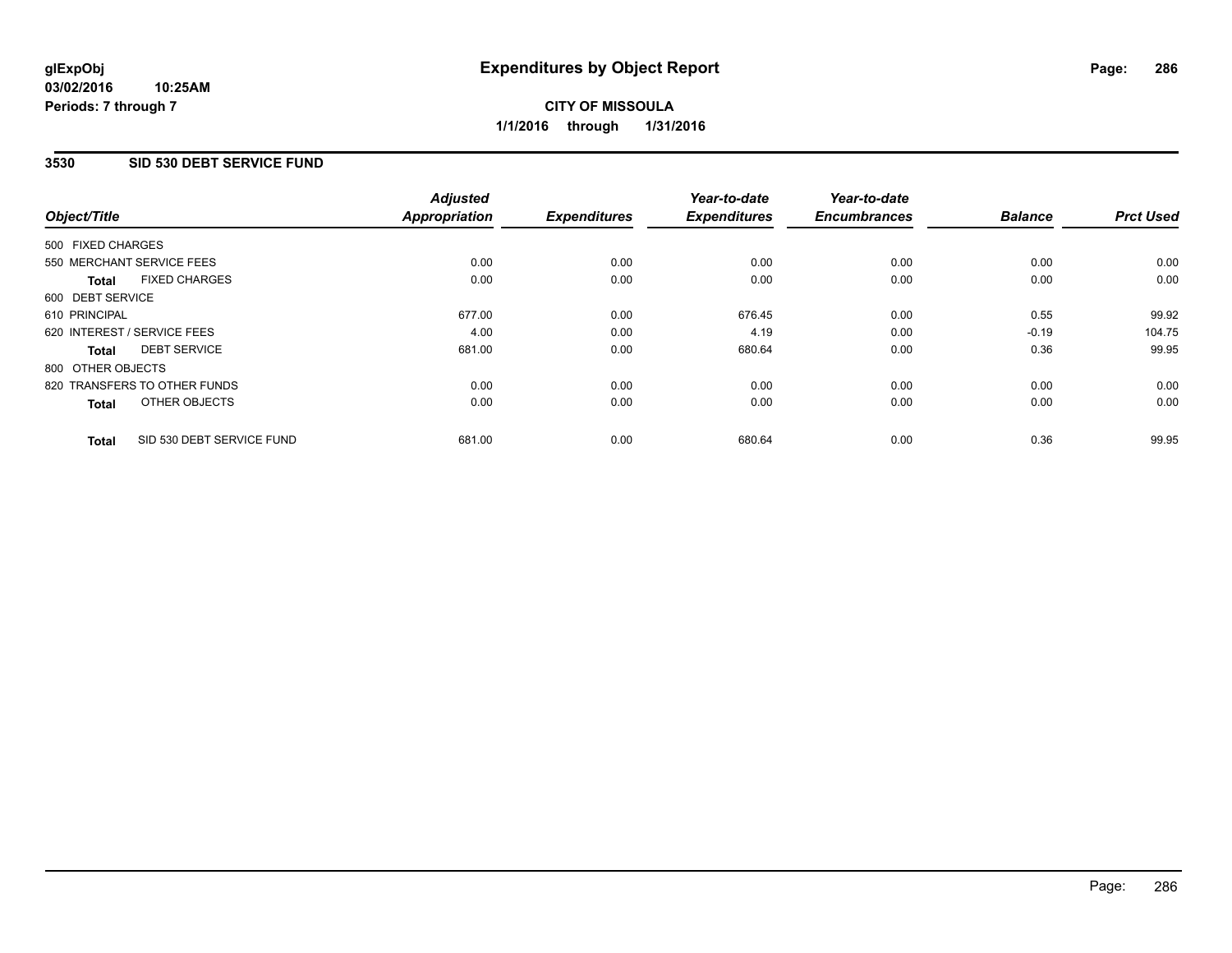#### **3531 SID 531 HICKORY ST CALMING**

| Object/Title                         | <b>Adjusted</b><br>Appropriation | <b>Expenditures</b> | Year-to-date<br><b>Expenditures</b> | Year-to-date<br><b>Encumbrances</b> | <b>Balance</b> | <b>Prct Used</b> |
|--------------------------------------|----------------------------------|---------------------|-------------------------------------|-------------------------------------|----------------|------------------|
| 500 FIXED CHARGES                    |                                  |                     |                                     |                                     |                |                  |
| 550 MERCHANT SERVICE FEES            | 0.00                             | 0.00                | 0.00                                | 0.00                                | 0.00           | 0.00             |
| <b>FIXED CHARGES</b><br><b>Total</b> | 0.00                             | 0.00                | 0.00                                | 0.00                                | 0.00           | 0.00             |
| 800 OTHER OBJECTS                    |                                  |                     |                                     |                                     |                |                  |
| 820 TRANSFERS TO OTHER FUNDS         | 0.00                             | 0.00                | 0.00                                | 0.00                                | 0.00           | 0.00             |
| OTHER OBJECTS<br><b>Total</b>        | 0.00                             | 0.00                | 0.00                                | 0.00                                | 0.00           | 0.00             |
| NON-DEPARTMENTAL<br><b>Total</b>     | 0.00                             | 0.00                | 0.00                                | 0.00                                | 0.00           | 0.00             |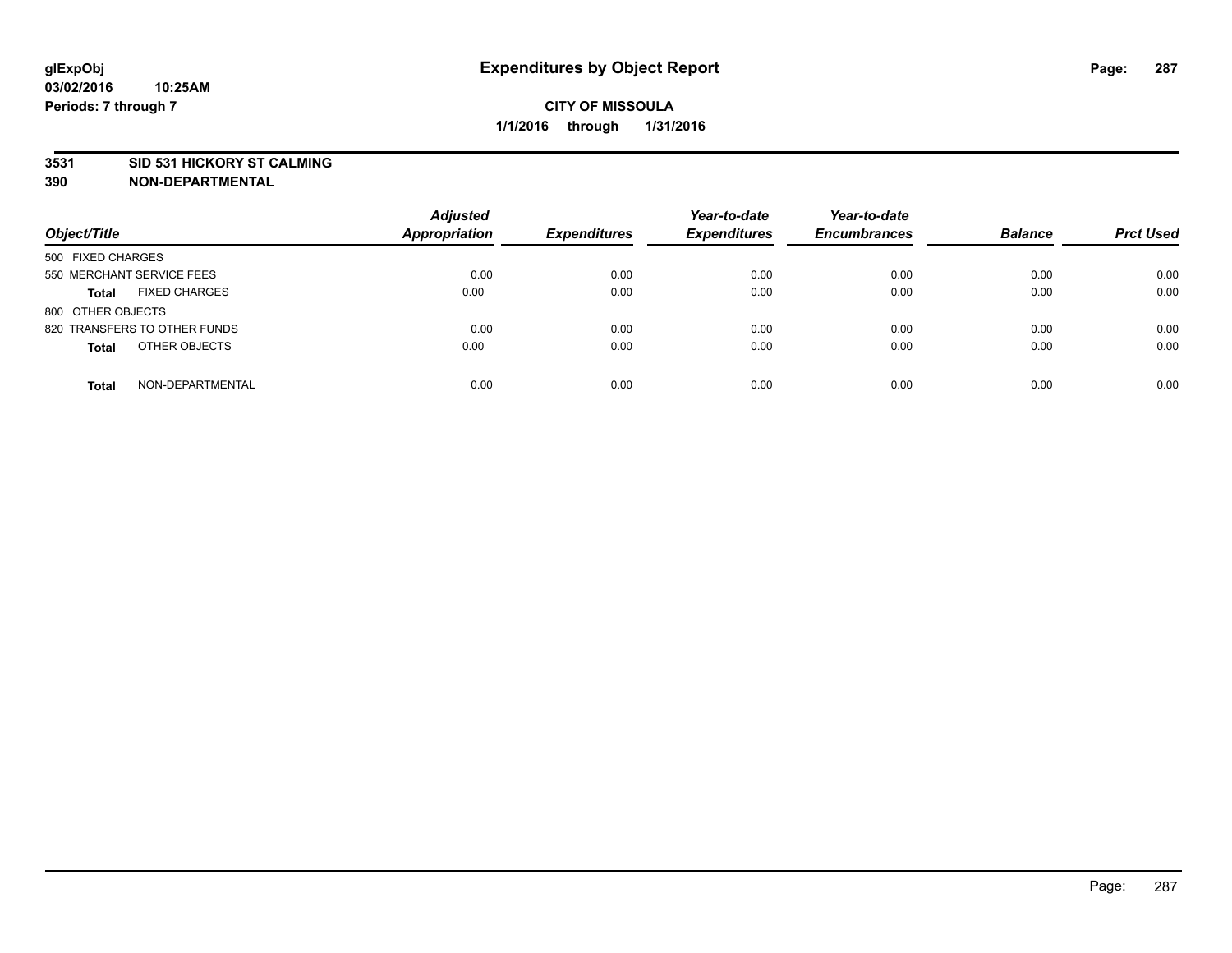# **3531 SID 531 HICKORY ST CALMING**

| Object/Title                               | <b>Adjusted</b><br>Appropriation | <b>Expenditures</b> | Year-to-date<br><b>Expenditures</b> | Year-to-date<br><b>Encumbrances</b> | <b>Balance</b> | <b>Prct Used</b> |
|--------------------------------------------|----------------------------------|---------------------|-------------------------------------|-------------------------------------|----------------|------------------|
| 500 FIXED CHARGES                          |                                  |                     |                                     |                                     |                |                  |
| 550 MERCHANT SERVICE FEES                  | 0.00                             | 0.00                | 0.00                                | 0.00                                | 0.00           | 0.00             |
| <b>FIXED CHARGES</b><br><b>Total</b>       | 0.00                             | 0.00                | 0.00                                | 0.00                                | 0.00           | 0.00             |
| 800 OTHER OBJECTS                          |                                  |                     |                                     |                                     |                |                  |
| 820 TRANSFERS TO OTHER FUNDS               | 0.00                             | 0.00                | 0.00                                | 0.00                                | 0.00           | 0.00             |
| OTHER OBJECTS<br><b>Total</b>              | 0.00                             | 0.00                | 0.00                                | 0.00                                | 0.00           | 0.00             |
| SID 531 HICKORY ST CALMING<br><b>Total</b> | 0.00                             | 0.00                | 0.00                                | 0.00                                | 0.00           | 0.00             |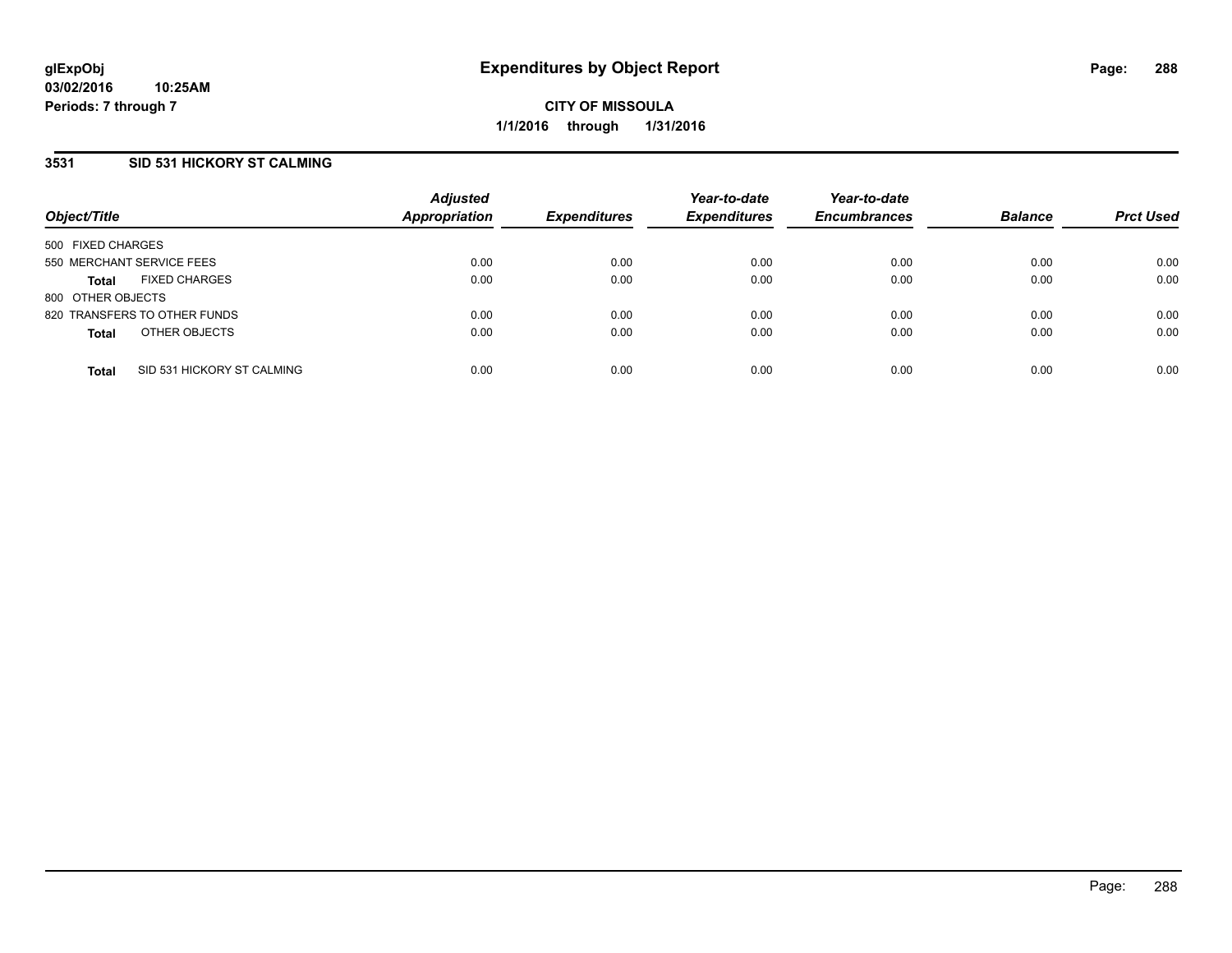#### **3532 SID 532 DEBT SERVICE FUND**

|                                     | <b>Adjusted</b>      |                     | Year-to-date        | Year-to-date        |                |                  |
|-------------------------------------|----------------------|---------------------|---------------------|---------------------|----------------|------------------|
| Object/Title                        | <b>Appropriation</b> | <b>Expenditures</b> | <b>Expenditures</b> | <b>Encumbrances</b> | <b>Balance</b> | <b>Prct Used</b> |
| 500 FIXED CHARGES                   |                      |                     |                     |                     |                |                  |
| 550 MERCHANT SERVICE FEES           | 0.00                 | 0.00                | 0.00                | 0.00                | 0.00           | 0.00             |
| <b>FIXED CHARGES</b><br>Total       | 0.00                 | 0.00                | 0.00                | 0.00                | 0.00           | 0.00             |
| 600 DEBT SERVICE                    |                      |                     |                     |                     |                |                  |
| 610 PRINCIPAL                       | 30.000.00            | 0.00                | 0.00                | 0.00                | 30.000.00      | 0.00             |
| 620 INTEREST / SERVICE FEES         | 12.363.00            | 0.00                | 6,356.25            | 0.00                | 6.006.75       | 51.41            |
| <b>DEBT SERVICE</b><br><b>Total</b> | 42.363.00            | 0.00                | 6,356.25            | 0.00                | 36.006.75      | 15.00            |
| NON-DEPARTMENTAL<br><b>Total</b>    | 42,363.00            | 0.00                | 6,356.25            | 0.00                | 36.006.75      | 15.00            |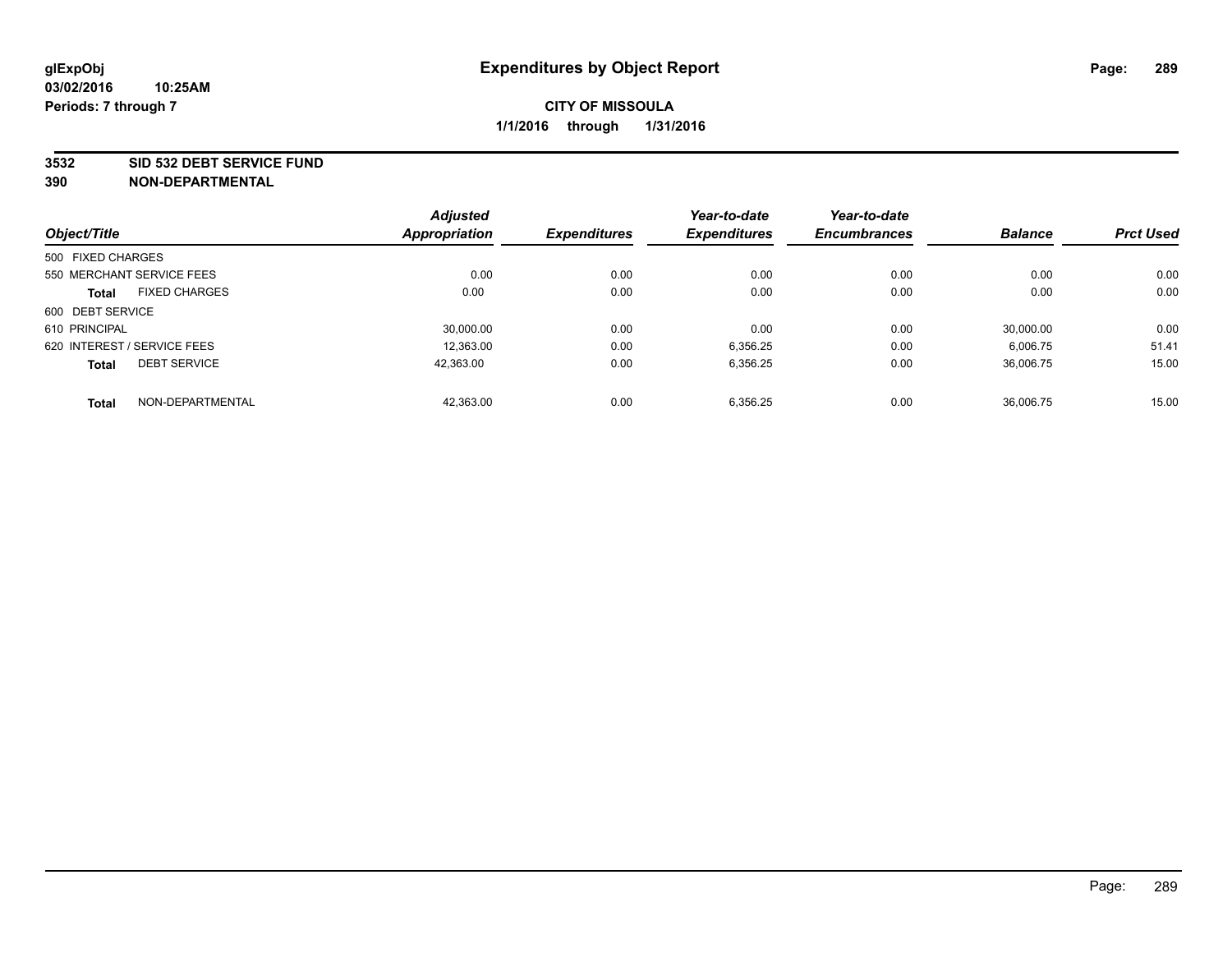### **3532 SID 532 DEBT SERVICE FUND**

| Object/Title                              | <b>Adjusted</b><br><b>Appropriation</b> | <b>Expenditures</b> | Year-to-date<br><b>Expenditures</b> | Year-to-date<br><b>Encumbrances</b> | <b>Balance</b> | <b>Prct Used</b> |
|-------------------------------------------|-----------------------------------------|---------------------|-------------------------------------|-------------------------------------|----------------|------------------|
| 500 FIXED CHARGES                         |                                         |                     |                                     |                                     |                |                  |
| 550 MERCHANT SERVICE FEES                 | 0.00                                    | 0.00                | 0.00                                | 0.00                                | 0.00           | 0.00             |
| <b>FIXED CHARGES</b><br><b>Total</b>      | 0.00                                    | 0.00                | 0.00                                | 0.00                                | 0.00           | 0.00             |
| 600 DEBT SERVICE                          |                                         |                     |                                     |                                     |                |                  |
| 610 PRINCIPAL                             | 30.000.00                               | 0.00                | 0.00                                | 0.00                                | 30.000.00      | 0.00             |
| 620 INTEREST / SERVICE FEES               | 12.363.00                               | 0.00                | 6,356.25                            | 0.00                                | 6.006.75       | 51.41            |
| <b>DEBT SERVICE</b><br><b>Total</b>       | 42.363.00                               | 0.00                | 6,356.25                            | 0.00                                | 36.006.75      | 15.00            |
| SID 532 DEBT SERVICE FUND<br><b>Total</b> | 42.363.00                               | 0.00                | 6,356.25                            | 0.00                                | 36.006.75      | 15.00            |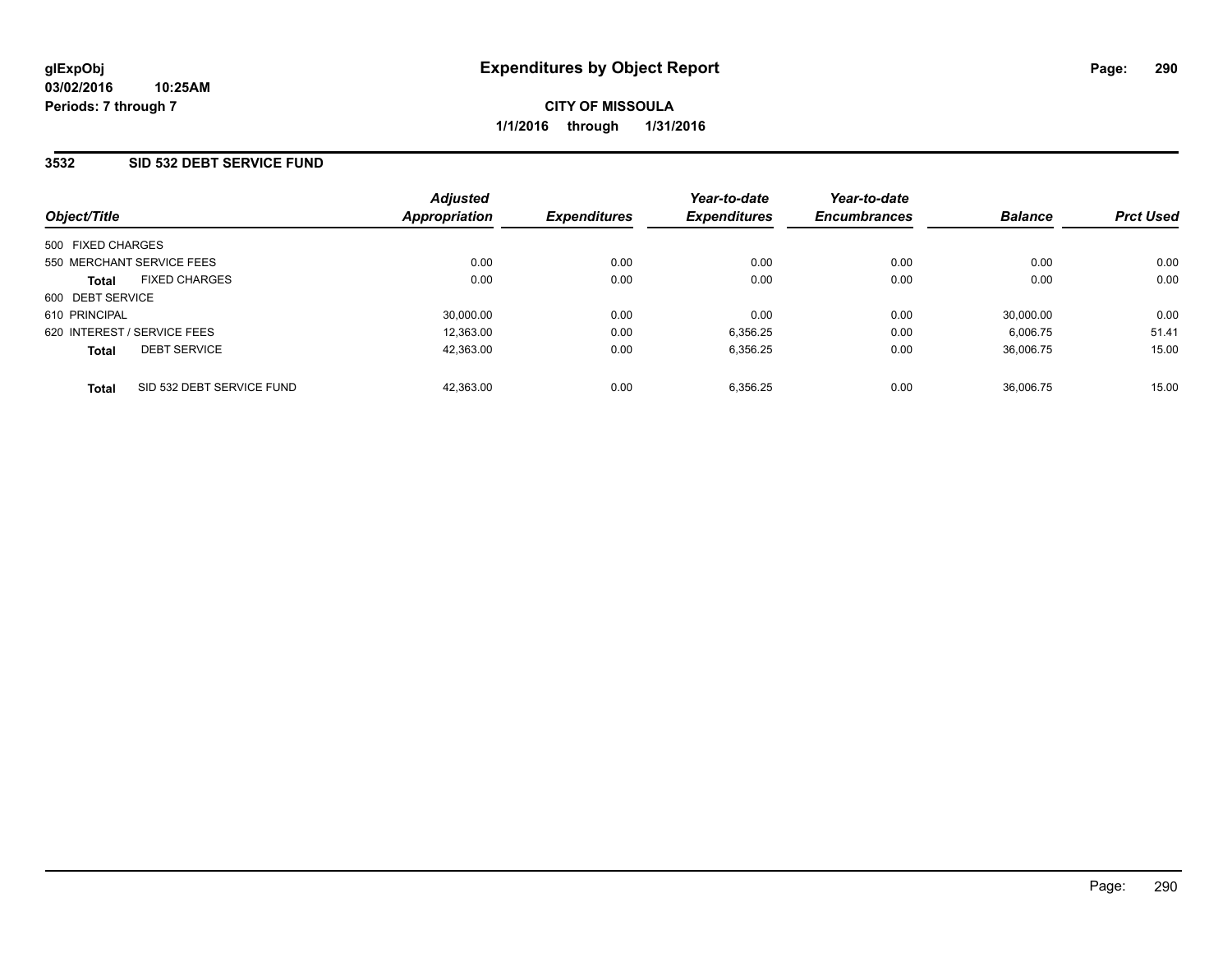#### **3533 GILBERT ST SEWER SID DEBT FUND**

**330 WASTEWATER**

| Object/Title                         | <b>Adjusted</b><br>Appropriation | <b>Expenditures</b> | Year-to-date<br><b>Expenditures</b> | Year-to-date<br><b>Encumbrances</b> | <b>Balance</b> | <b>Prct Used</b> |
|--------------------------------------|----------------------------------|---------------------|-------------------------------------|-------------------------------------|----------------|------------------|
| 500 FIXED CHARGES                    |                                  |                     |                                     |                                     |                |                  |
| 550 MERCHANT SERVICE FEES            | 0.00                             | 0.00                | 0.00                                | 0.00                                | 0.00           | 0.00             |
| <b>FIXED CHARGES</b><br><b>Total</b> | 0.00                             | 0.00                | 0.00                                | 0.00                                | 0.00           | 0.00             |
| <b>WASTEWATER</b><br>Total           | 0.00                             | 0.00                | 0.00                                | 0.00                                | 0.00           | 0.00             |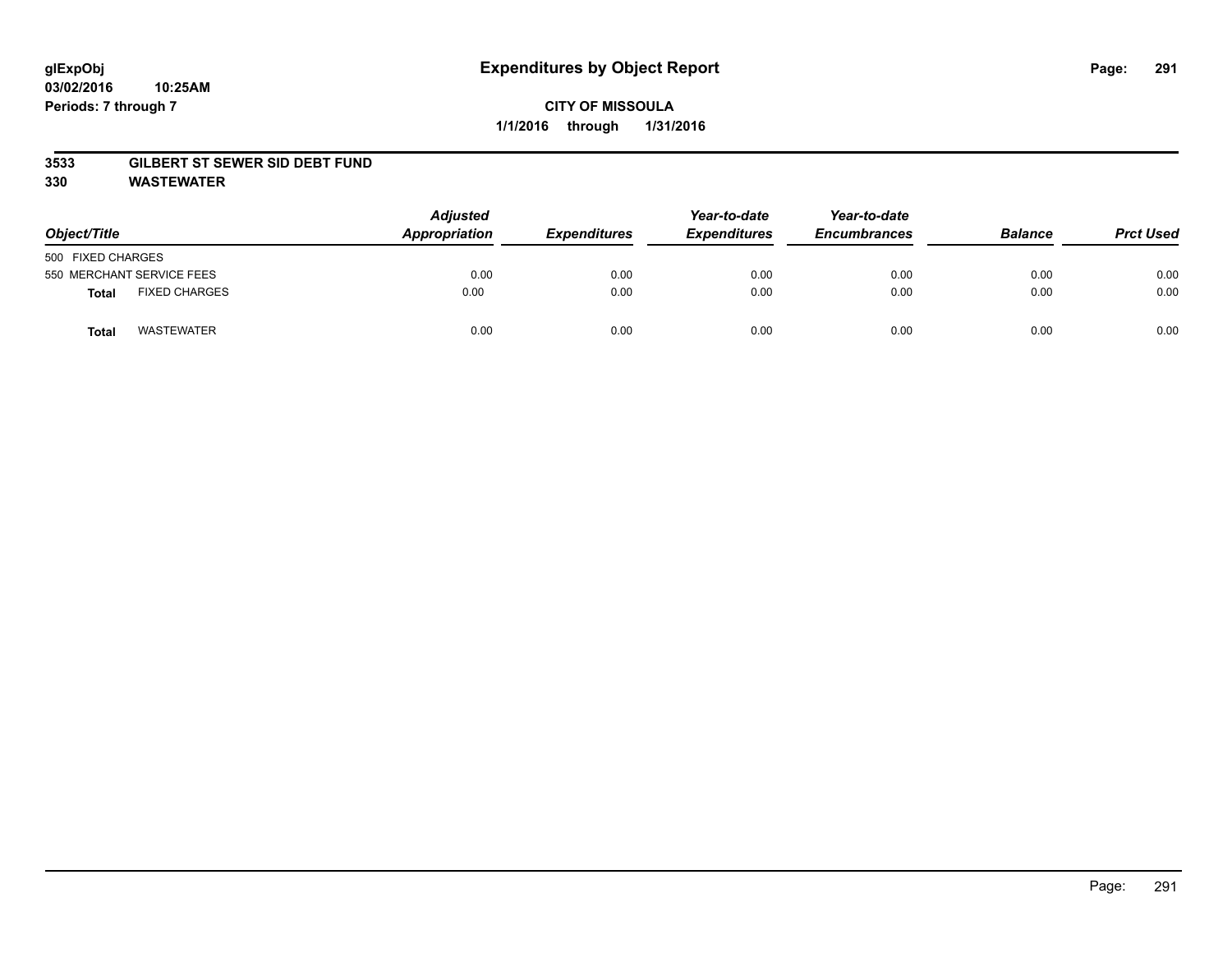#### **3533 GILBERT ST SEWER SID DEBT FUND**

|                                      | <b>Adjusted</b>      |                     | Year-to-date        | Year-to-date        |                |                  |
|--------------------------------------|----------------------|---------------------|---------------------|---------------------|----------------|------------------|
| Object/Title                         | <b>Appropriation</b> | <b>Expenditures</b> | <b>Expenditures</b> | <b>Encumbrances</b> | <b>Balance</b> | <b>Prct Used</b> |
| 500 FIXED CHARGES                    |                      |                     |                     |                     |                |                  |
| 500 FIXED CHARGES                    | 0.00                 | 0.00                | 0.00                | 0.00                | 0.00           | 0.00             |
| 550 MERCHANT SERVICE FEES            | 0.00                 | 0.00                | 0.00                | 0.00                | 0.00           | 0.00             |
| <b>FIXED CHARGES</b><br><b>Total</b> | 0.00                 | 0.00                | 0.00                | 0.00                | 0.00           | 0.00             |
| 600 DEBT SERVICE                     |                      |                     |                     |                     |                |                  |
| 610 PRINCIPAL                        | 12,000.00            | 0.00                | 6,000.00            | 0.00                | 6,000.00       | 50.00            |
| 620 INTEREST / SERVICE FEES          | 5,325.00             | 0.00                | 2,718.75            | 0.00                | 2,606.25       | 51.06            |
| <b>DEBT SERVICE</b><br><b>Total</b>  | 17,325.00            | 0.00                | 8,718.75            | 0.00                | 8,606.25       | 50.32            |
| 800 OTHER OBJECTS                    |                      |                     |                     |                     |                |                  |
| 820 TRANSFERS TO OTHER FUNDS         | 0.00                 | 0.00                | 0.00                | 0.00                | 0.00           | 0.00             |
| OTHER OBJECTS<br><b>Total</b>        | 0.00                 | 0.00                | 0.00                | 0.00                | 0.00           | 0.00             |
| NON-DEPARTMENTAL<br><b>Total</b>     | 17,325.00            | 0.00                | 8.718.75            | 0.00                | 8,606.25       | 50.32            |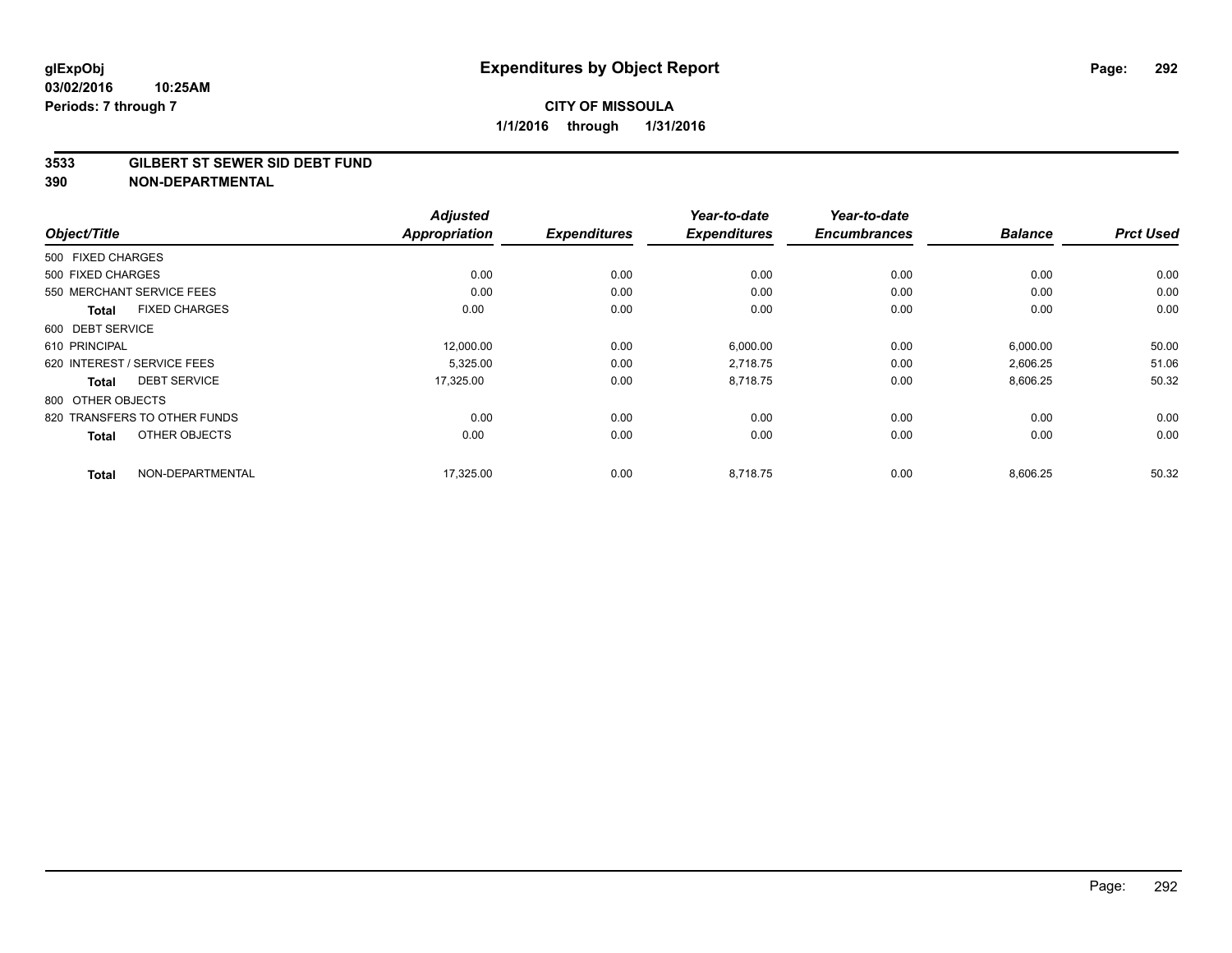**03/02/2016 10:25AM Periods: 7 through 7**

### **3533 GILBERT ST SEWER SID DEBT FUND**

| Object/Title      |                                | <b>Adjusted</b><br><b>Appropriation</b> | <b>Expenditures</b> | Year-to-date<br><b>Expenditures</b> | Year-to-date<br><b>Encumbrances</b> | <b>Balance</b> | <b>Prct Used</b> |
|-------------------|--------------------------------|-----------------------------------------|---------------------|-------------------------------------|-------------------------------------|----------------|------------------|
|                   |                                |                                         |                     |                                     |                                     |                |                  |
| 500 FIXED CHARGES |                                |                                         |                     |                                     |                                     |                |                  |
| 500 FIXED CHARGES |                                | 0.00                                    | 0.00                | 0.00                                | 0.00                                | 0.00           | 0.00             |
|                   | 550 MERCHANT SERVICE FEES      | 0.00                                    | 0.00                | 0.00                                | 0.00                                | 0.00           | 0.00             |
| <b>Total</b>      | <b>FIXED CHARGES</b>           | 0.00                                    | 0.00                | 0.00                                | 0.00                                | 0.00           | 0.00             |
| 600 DEBT SERVICE  |                                |                                         |                     |                                     |                                     |                |                  |
| 610 PRINCIPAL     |                                | 12,000.00                               | 0.00                | 6,000.00                            | 0.00                                | 6,000.00       | 50.00            |
|                   | 620 INTEREST / SERVICE FEES    | 5,325.00                                | 0.00                | 2,718.75                            | 0.00                                | 2,606.25       | 51.06            |
| <b>Total</b>      | <b>DEBT SERVICE</b>            | 17,325.00                               | 0.00                | 8,718.75                            | 0.00                                | 8,606.25       | 50.32            |
| 800 OTHER OBJECTS |                                |                                         |                     |                                     |                                     |                |                  |
|                   | 820 TRANSFERS TO OTHER FUNDS   | 0.00                                    | 0.00                | 0.00                                | 0.00                                | 0.00           | 0.00             |
| <b>Total</b>      | OTHER OBJECTS                  | 0.00                                    | 0.00                | 0.00                                | 0.00                                | 0.00           | 0.00             |
| <b>Total</b>      | GILBERT ST SEWER SID DEBT FUND | 17,325.00                               | 0.00                | 8.718.75                            | 0.00                                | 8,606.25       | 50.32            |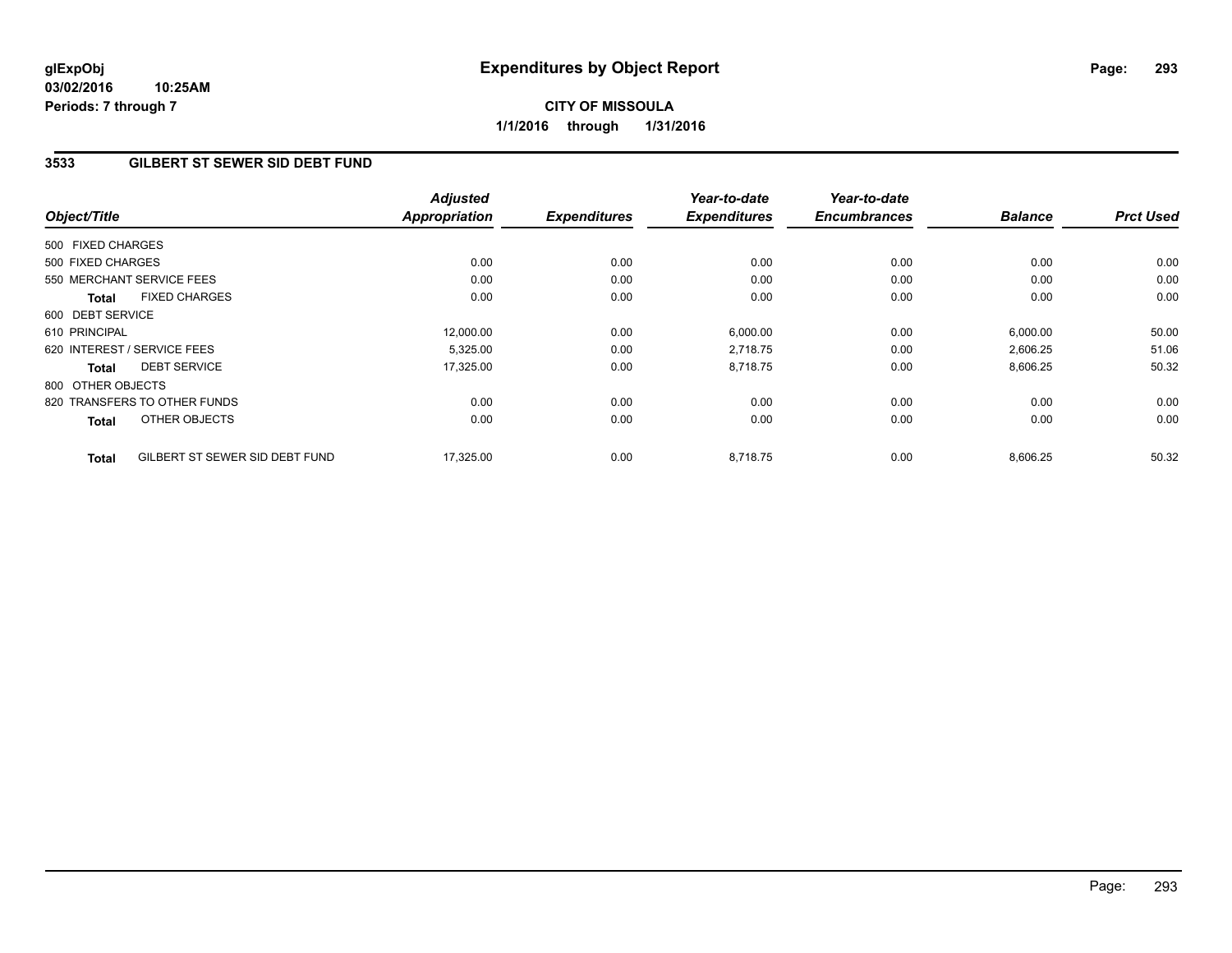#### **3534 LINCOLNWOOD SEWER PHASE I**

|                                     | <b>Adjusted</b>      |                     | Year-to-date        | Year-to-date        |                |                  |
|-------------------------------------|----------------------|---------------------|---------------------|---------------------|----------------|------------------|
| Object/Title                        | <b>Appropriation</b> | <b>Expenditures</b> | <b>Expenditures</b> | <b>Encumbrances</b> | <b>Balance</b> | <b>Prct Used</b> |
| 500 FIXED CHARGES                   |                      |                     |                     |                     |                |                  |
| 550 MERCHANT SERVICE FEES           | 0.00                 | 0.00                | 0.00                | 0.00                | 0.00           | 0.00             |
| <b>FIXED CHARGES</b><br>Total       | 0.00                 | 0.00                | 0.00                | 0.00                | 0.00           | 0.00             |
| 600 DEBT SERVICE                    |                      |                     |                     |                     |                |                  |
| 610 PRINCIPAL                       | 12.000.00            | 0.00                | 6.000.00            | 0.00                | 6,000.00       | 50.00            |
| 620 INTEREST / SERVICE FEES         | 5,963.00             | 0.00                | 3,037.50            | 0.00                | 2,925.50       | 50.94            |
| <b>DEBT SERVICE</b><br><b>Total</b> | 17.963.00            | 0.00                | 9,037.50            | 0.00                | 8,925.50       | 50.31            |
| NON-DEPARTMENTAL<br><b>Total</b>    | 17,963.00            | 0.00                | 9,037.50            | 0.00                | 8,925.50       | 50.31            |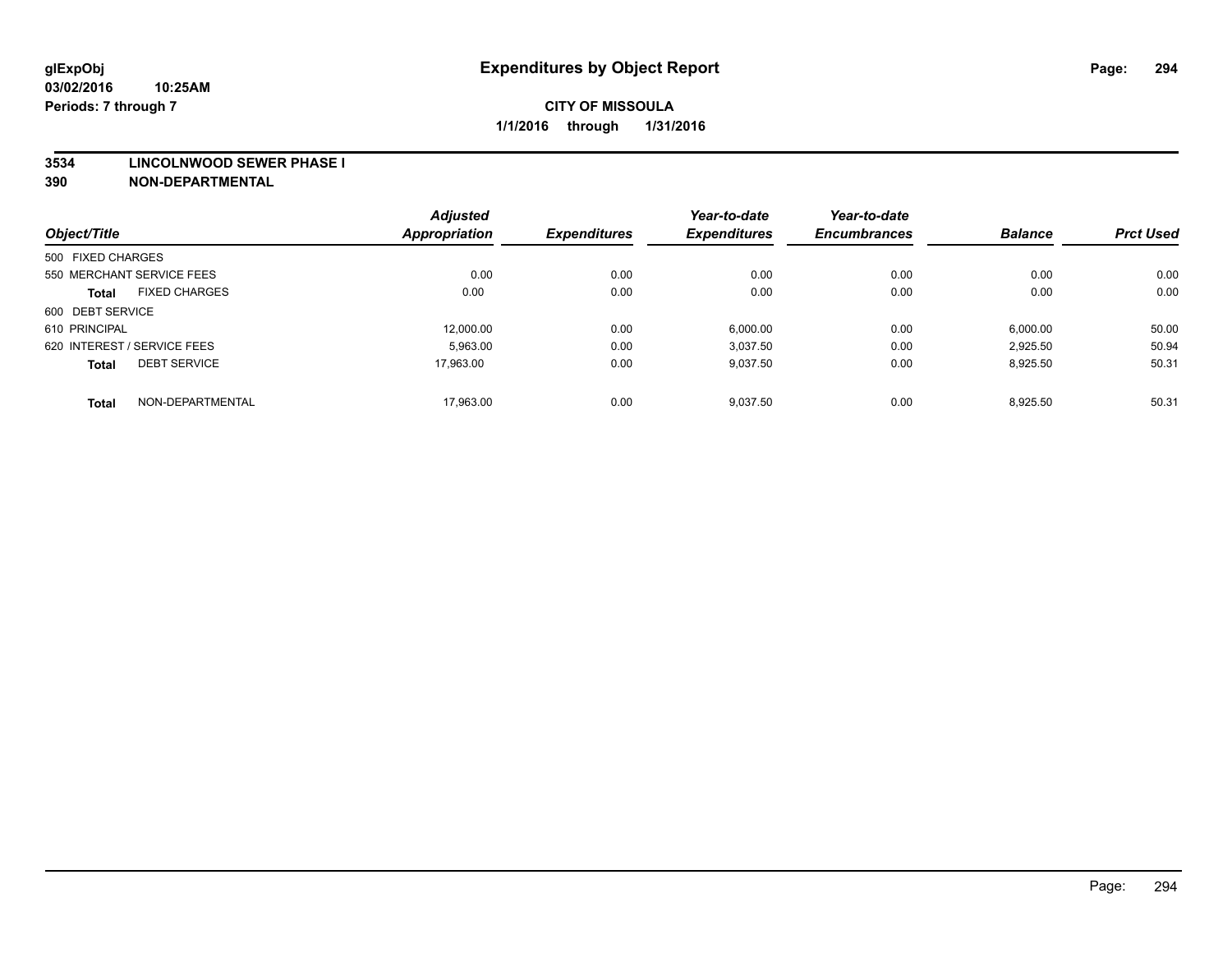## **3534 LINCOLNWOOD SEWER PHASE I**

| Object/Title                              | <b>Adjusted</b><br>Appropriation | <b>Expenditures</b> | Year-to-date<br><b>Expenditures</b> | Year-to-date<br><b>Encumbrances</b> | <b>Balance</b> | <b>Prct Used</b> |
|-------------------------------------------|----------------------------------|---------------------|-------------------------------------|-------------------------------------|----------------|------------------|
| 500 FIXED CHARGES                         |                                  |                     |                                     |                                     |                |                  |
| 550 MERCHANT SERVICE FEES                 | 0.00                             | 0.00                | 0.00                                | 0.00                                | 0.00           | 0.00             |
| <b>FIXED CHARGES</b><br><b>Total</b>      | 0.00                             | 0.00                | 0.00                                | 0.00                                | 0.00           | 0.00             |
| 600 DEBT SERVICE                          |                                  |                     |                                     |                                     |                |                  |
| 610 PRINCIPAL                             | 12,000.00                        | 0.00                | 6.000.00                            | 0.00                                | 6,000.00       | 50.00            |
| 620 INTEREST / SERVICE FEES               | 5,963.00                         | 0.00                | 3.037.50                            | 0.00                                | 2.925.50       | 50.94            |
| <b>DEBT SERVICE</b><br><b>Total</b>       | 17,963.00                        | 0.00                | 9.037.50                            | 0.00                                | 8.925.50       | 50.31            |
| LINCOLNWOOD SEWER PHASE I<br><b>Total</b> | 17.963.00                        | 0.00                | 9.037.50                            | 0.00                                | 8.925.50       | 50.31            |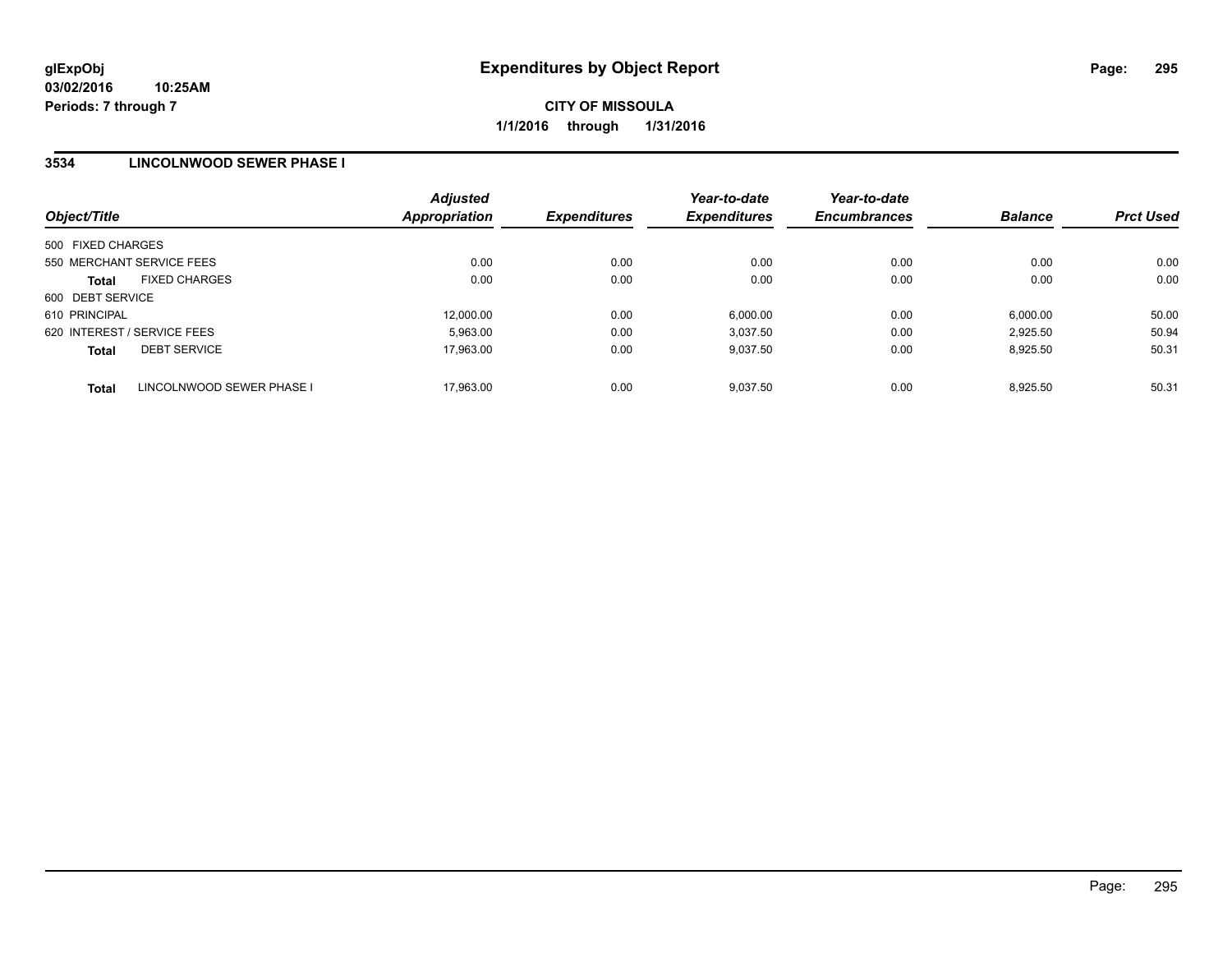#### **3535 SLANT STREET TRAFFIC CALMING**

| Object/Title                         | <b>Adjusted</b><br>Appropriation | <b>Expenditures</b> | Year-to-date<br><b>Expenditures</b> | Year-to-date<br><b>Encumbrances</b> | <b>Balance</b> | <b>Prct Used</b> |
|--------------------------------------|----------------------------------|---------------------|-------------------------------------|-------------------------------------|----------------|------------------|
| 500 FIXED CHARGES                    |                                  |                     |                                     |                                     |                |                  |
| 550 MERCHANT SERVICE FEES            | 0.00                             | 0.00                | 0.00                                | 0.00                                | 0.00           | 0.00             |
| <b>FIXED CHARGES</b><br><b>Total</b> | 0.00                             | 0.00                | 0.00                                | 0.00                                | 0.00           | 0.00             |
| 800 OTHER OBJECTS                    |                                  |                     |                                     |                                     |                |                  |
| 820 TRANSFERS TO OTHER FUNDS         | 0.00                             | 0.00                | 0.00                                | 0.00                                | 0.00           | 0.00             |
| OTHER OBJECTS<br><b>Total</b>        | 0.00                             | 0.00                | 0.00                                | 0.00                                | 0.00           | 0.00             |
| NON-DEPARTMENTAL<br><b>Total</b>     | 0.00                             | 0.00                | 0.00                                | 0.00                                | 0.00           | 0.00             |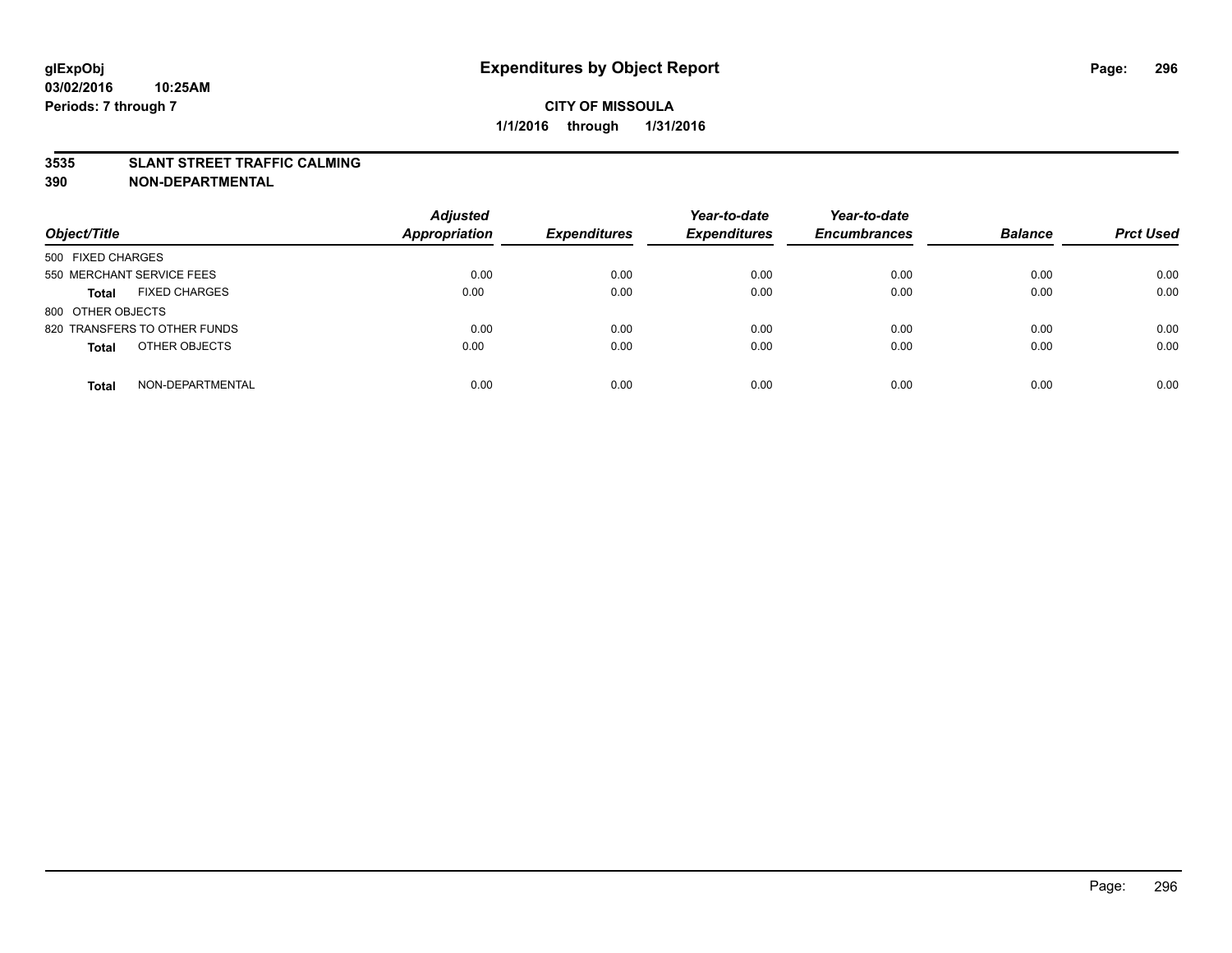## **3535 SLANT STREET TRAFFIC CALMING**

| Object/Title                                 | <b>Adjusted</b><br><b>Appropriation</b> | <b>Expenditures</b> | Year-to-date<br><b>Expenditures</b> | Year-to-date<br><b>Encumbrances</b> | <b>Balance</b> | <b>Prct Used</b> |
|----------------------------------------------|-----------------------------------------|---------------------|-------------------------------------|-------------------------------------|----------------|------------------|
| 500 FIXED CHARGES                            |                                         |                     |                                     |                                     |                |                  |
| 550 MERCHANT SERVICE FEES                    | 0.00                                    | 0.00                | 0.00                                | 0.00                                | 0.00           | 0.00             |
| <b>FIXED CHARGES</b><br><b>Total</b>         | 0.00                                    | 0.00                | 0.00                                | 0.00                                | 0.00           | 0.00             |
| 800 OTHER OBJECTS                            |                                         |                     |                                     |                                     |                |                  |
| 820 TRANSFERS TO OTHER FUNDS                 | 0.00                                    | 0.00                | 0.00                                | 0.00                                | 0.00           | 0.00             |
| OTHER OBJECTS<br><b>Total</b>                | 0.00                                    | 0.00                | 0.00                                | 0.00                                | 0.00           | 0.00             |
| SLANT STREET TRAFFIC CALMING<br><b>Total</b> | 0.00                                    | 0.00                | 0.00                                | 0.00                                | 0.00           | 0.00             |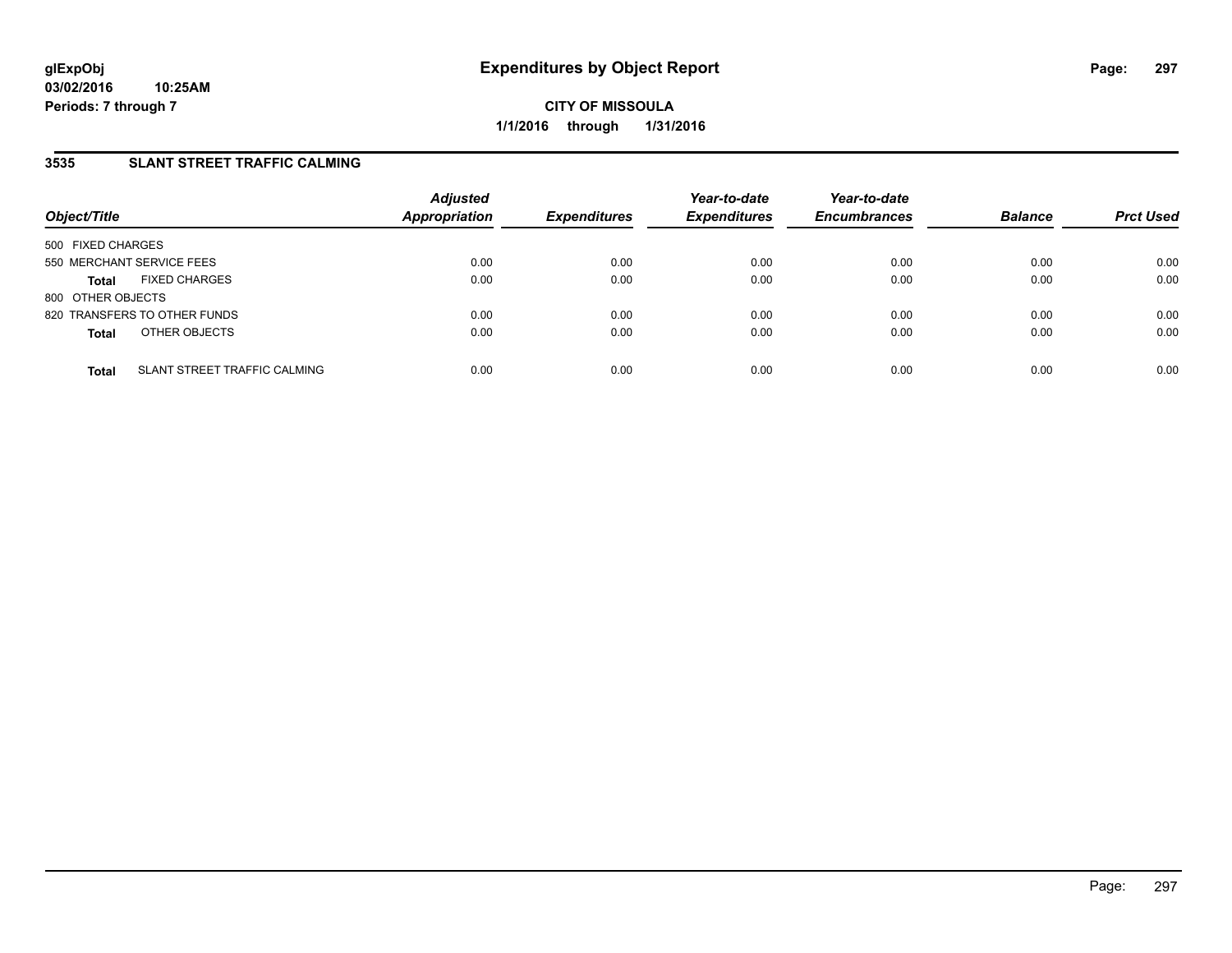#### **3536 LINCOLNWOOD SEWER PHASE II**

|                             |                      | <b>Adjusted</b> |                     | Year-to-date        | Year-to-date        |                |                  |
|-----------------------------|----------------------|-----------------|---------------------|---------------------|---------------------|----------------|------------------|
| Object/Title                |                      | Appropriation   | <b>Expenditures</b> | <b>Expenditures</b> | <b>Encumbrances</b> | <b>Balance</b> | <b>Prct Used</b> |
| 500 FIXED CHARGES           |                      |                 |                     |                     |                     |                |                  |
| 550 MERCHANT SERVICE FEES   |                      | 0.00            | 0.00                | 0.00                | 0.00                | 0.00           | 0.00             |
| <b>Total</b>                | <b>FIXED CHARGES</b> | 0.00            | 0.00                | 0.00                | 0.00                | 0.00           | 0.00             |
| 600 DEBT SERVICE            |                      |                 |                     |                     |                     |                |                  |
| 610 PRINCIPAL               |                      | 21,000.00       | 0.00                | 10,000.00           | 0.00                | 11,000.00      | 47.62            |
| 620 INTEREST / SERVICE FEES |                      | 10,350.00       | 0.00                | 5,268.75            | 0.00                | 5,081.25       | 50.91            |
| <b>Total</b>                | <b>DEBT SERVICE</b>  | 31.350.00       | 0.00                | 15.268.75           | 0.00                | 16.081.25      | 48.70            |
| <b>Total</b>                | NON-DEPARTMENTAL     | 31,350.00       | 0.00                | 15.268.75           | 0.00                | 16.081.25      | 48.70            |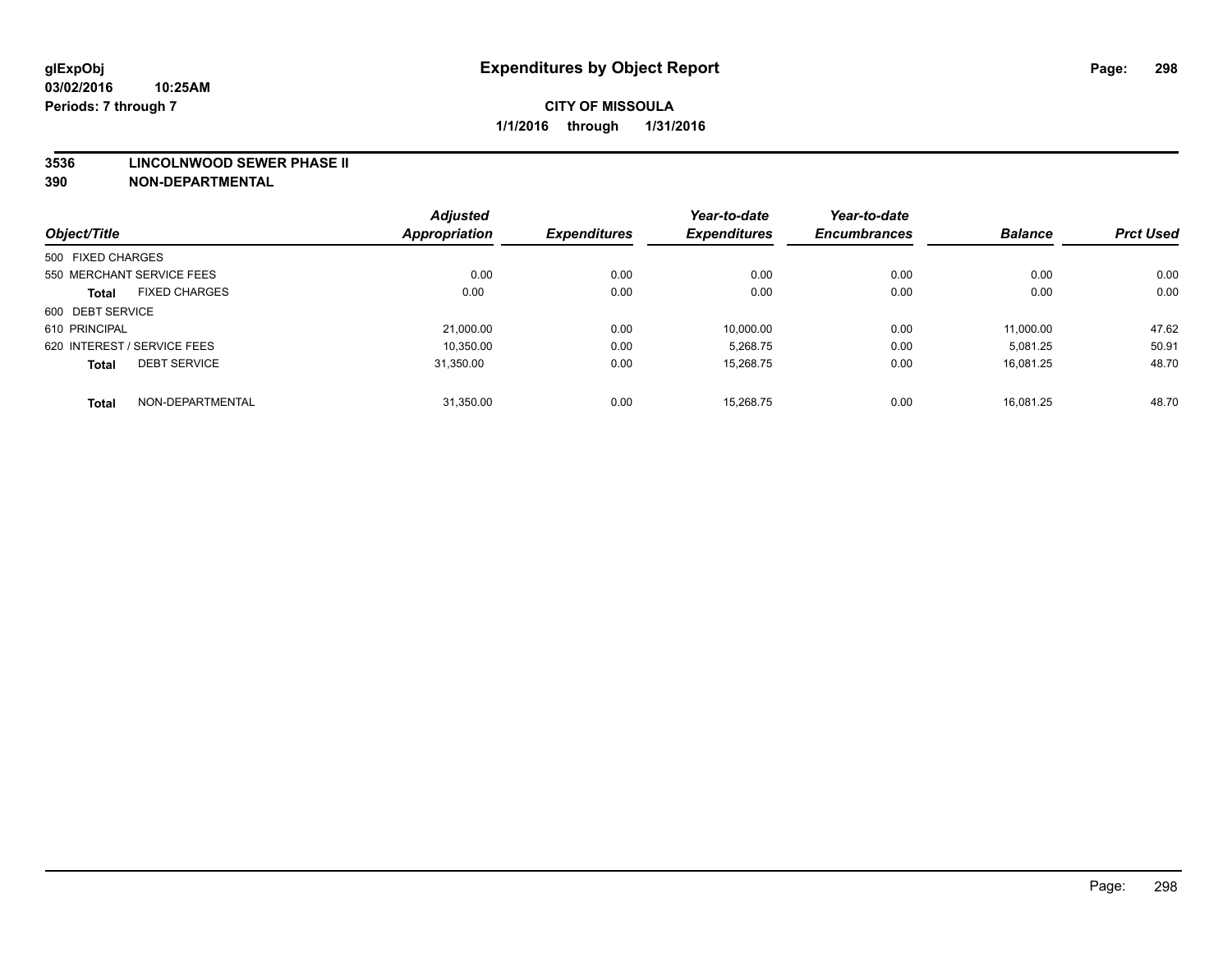### **3536 LINCOLNWOOD SEWER PHASE II**

| Object/Title                               | <b>Adjusted</b><br><b>Appropriation</b> | <b>Expenditures</b> | Year-to-date<br><b>Expenditures</b> | Year-to-date<br><b>Encumbrances</b> | <b>Balance</b> | <b>Prct Used</b> |
|--------------------------------------------|-----------------------------------------|---------------------|-------------------------------------|-------------------------------------|----------------|------------------|
| 500 FIXED CHARGES                          |                                         |                     |                                     |                                     |                |                  |
| 550 MERCHANT SERVICE FEES                  | 0.00                                    | 0.00                | 0.00                                | 0.00                                | 0.00           | 0.00             |
| <b>FIXED CHARGES</b><br><b>Total</b>       | 0.00                                    | 0.00                | 0.00                                | 0.00                                | 0.00           | 0.00             |
| 600 DEBT SERVICE                           |                                         |                     |                                     |                                     |                |                  |
| 610 PRINCIPAL                              | 21,000.00                               | 0.00                | 10.000.00                           | 0.00                                | 11.000.00      | 47.62            |
| 620 INTEREST / SERVICE FEES                | 10,350.00                               | 0.00                | 5,268.75                            | 0.00                                | 5.081.25       | 50.91            |
| <b>DEBT SERVICE</b><br><b>Total</b>        | 31.350.00                               | 0.00                | 15.268.75                           | 0.00                                | 16.081.25      | 48.70            |
| LINCOLNWOOD SEWER PHASE II<br><b>Total</b> | 31.350.00                               | 0.00                | 15.268.75                           | 0.00                                | 16.081.25      | 48.70            |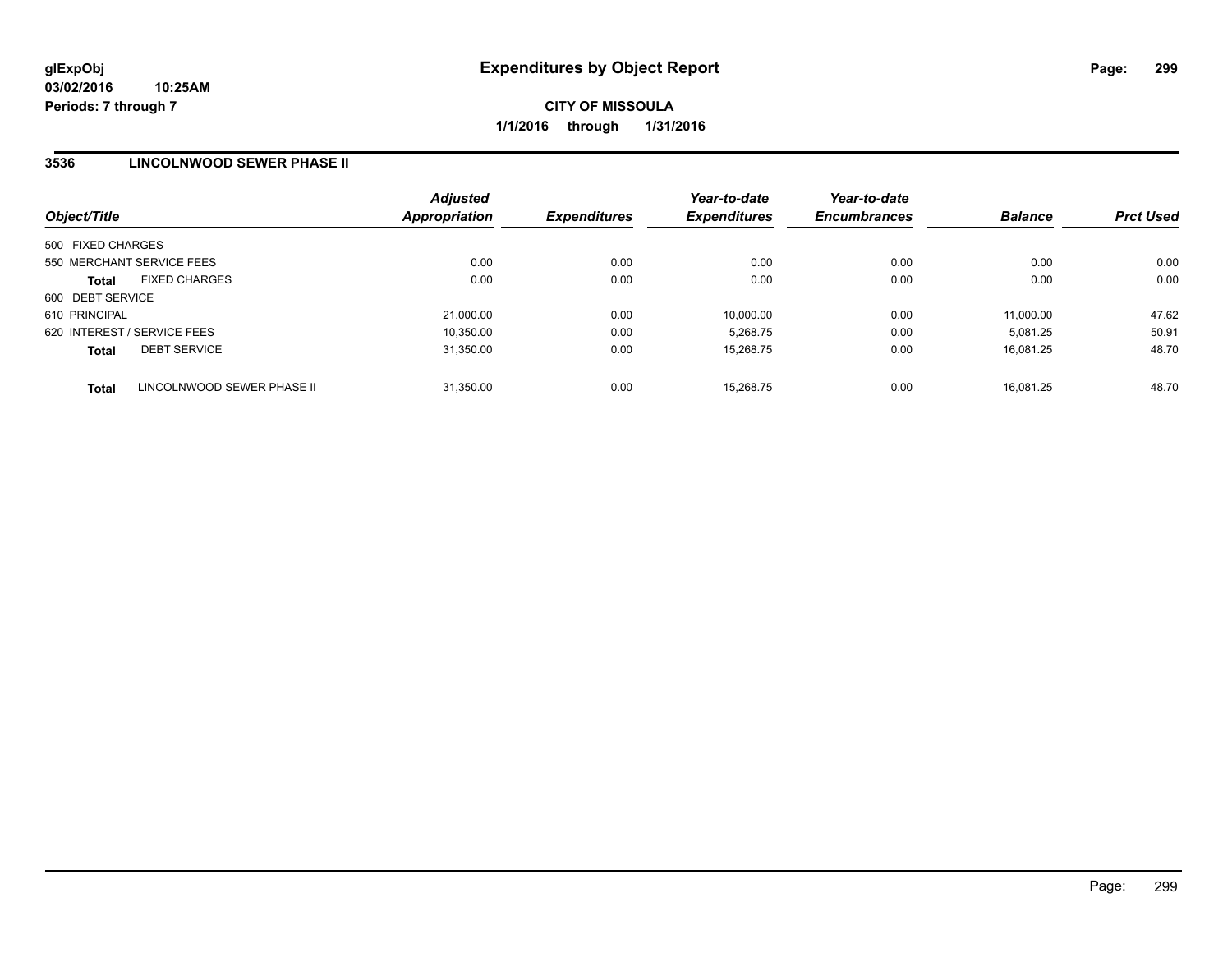#### **3539 SOUTH 4TH STREET W TRAFFIC**

| Object/Title                         | <b>Adjusted</b><br><b>Appropriation</b> | <b>Expenditures</b> | Year-to-date<br><b>Expenditures</b> | Year-to-date<br><b>Encumbrances</b> | <b>Balance</b> | <b>Prct Used</b> |
|--------------------------------------|-----------------------------------------|---------------------|-------------------------------------|-------------------------------------|----------------|------------------|
| 500 FIXED CHARGES                    |                                         |                     |                                     |                                     |                |                  |
| 550 MERCHANT SERVICE FEES            | 0.00                                    | 0.00                | 0.00                                | 0.00                                | 0.00           | 0.00             |
| <b>FIXED CHARGES</b><br><b>Total</b> | 0.00                                    | 0.00                | 0.00                                | 0.00                                | 0.00           | 0.00             |
| 800 OTHER OBJECTS                    |                                         |                     |                                     |                                     |                |                  |
| 820 TRANSFERS TO OTHER FUNDS         | 0.00                                    | 0.00                | 0.00                                | 0.00                                | 0.00           | 0.00             |
| OTHER OBJECTS<br><b>Total</b>        | 0.00                                    | 0.00                | 0.00                                | 0.00                                | 0.00           | 0.00             |
| NON-DEPARTMENTAL<br><b>Total</b>     | 0.00                                    | 0.00                | 0.00                                | 0.00                                | 0.00           | 0.00             |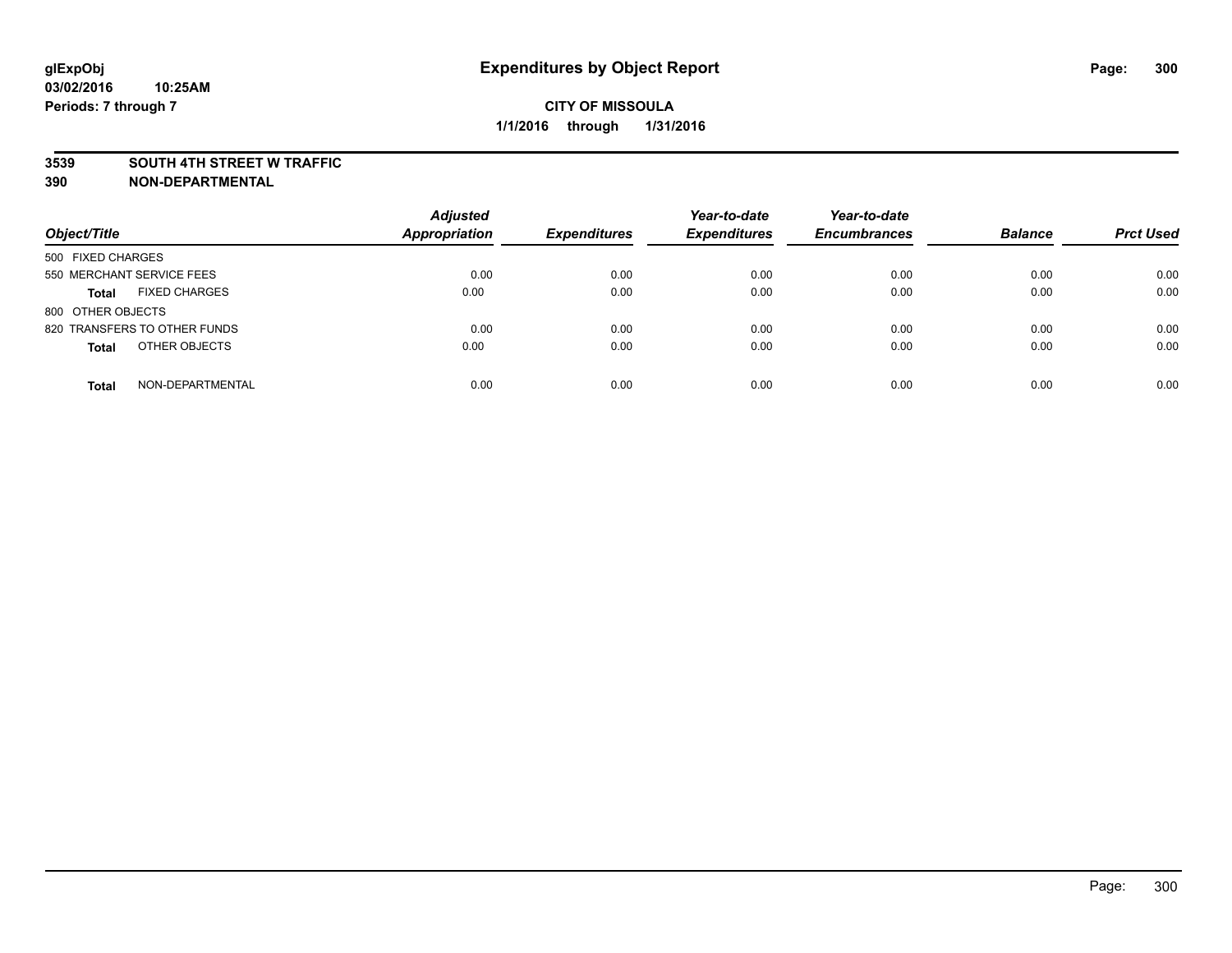### **3539 SOUTH 4TH STREET W TRAFFIC**

| Object/Title              |                              | <b>Adjusted</b><br>Appropriation | <b>Expenditures</b> | Year-to-date<br><b>Expenditures</b> | Year-to-date<br><b>Encumbrances</b> | <b>Balance</b> | <b>Prct Used</b> |
|---------------------------|------------------------------|----------------------------------|---------------------|-------------------------------------|-------------------------------------|----------------|------------------|
| 500 FIXED CHARGES         |                              |                                  |                     |                                     |                                     |                |                  |
| 550 MERCHANT SERVICE FEES |                              | 0.00                             | 0.00                | 0.00                                | 0.00                                | 0.00           | 0.00             |
| Total                     | <b>FIXED CHARGES</b>         | 0.00                             | 0.00                | 0.00                                | 0.00                                | 0.00           | 0.00             |
| 800 OTHER OBJECTS         |                              |                                  |                     |                                     |                                     |                |                  |
|                           | 820 TRANSFERS TO OTHER FUNDS | 0.00                             | 0.00                | 0.00                                | 0.00                                | 0.00           | 0.00             |
| <b>Total</b>              | OTHER OBJECTS                | 0.00                             | 0.00                | 0.00                                | 0.00                                | 0.00           | 0.00             |
| <b>Total</b>              | SOUTH 4TH STREET W TRAFFIC   | 0.00                             | 0.00                | 0.00                                | 0.00                                | 0.00           | 0.00             |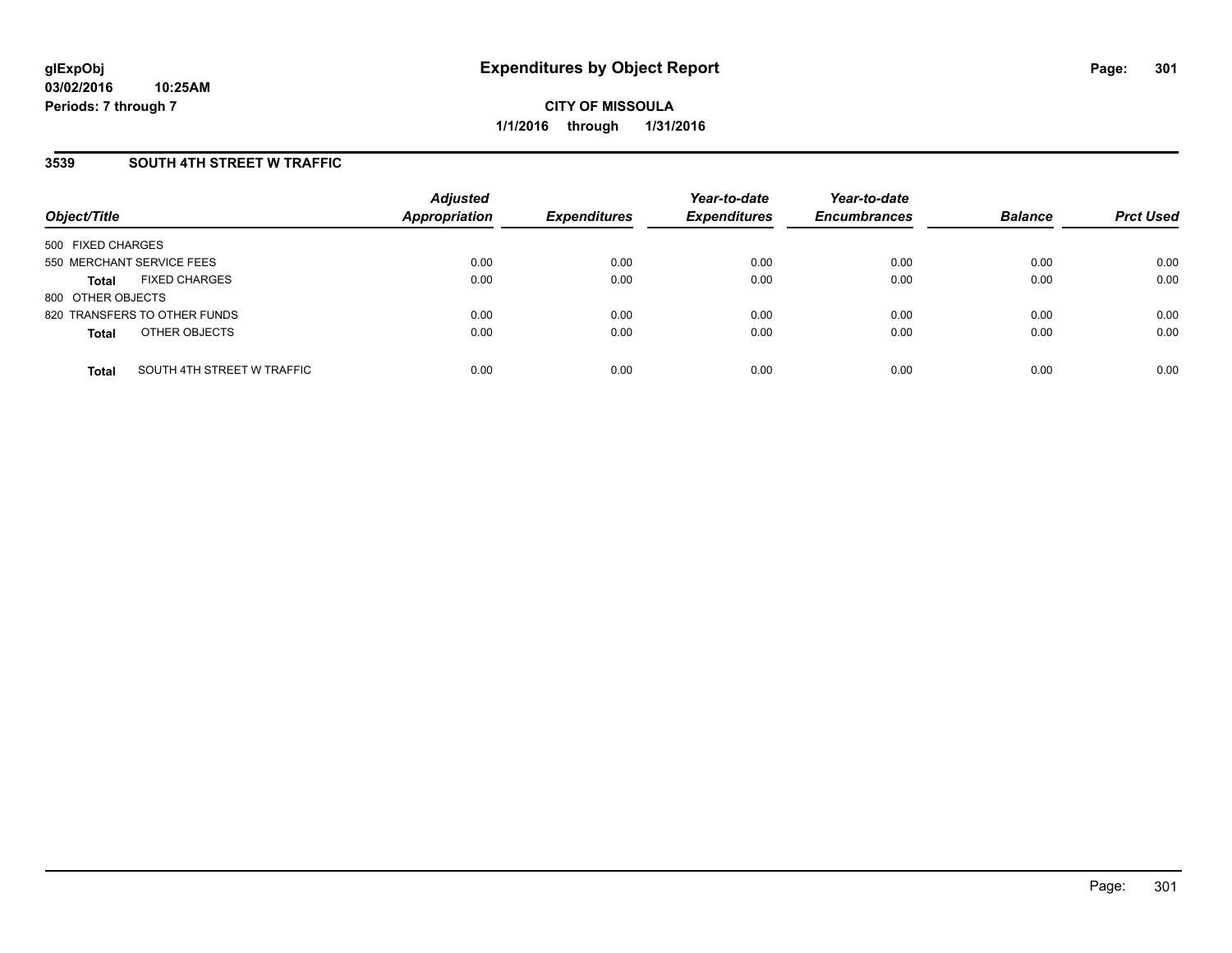#### **3540 SID 540 DEBT SERVICE FUND**

|                                      | <b>Adjusted</b>      |                     | Year-to-date        | Year-to-date        |                |                  |
|--------------------------------------|----------------------|---------------------|---------------------|---------------------|----------------|------------------|
| Object/Title                         | <b>Appropriation</b> | <b>Expenditures</b> | <b>Expenditures</b> | <b>Encumbrances</b> | <b>Balance</b> | <b>Prct Used</b> |
| 500 FIXED CHARGES                    |                      |                     |                     |                     |                |                  |
| 550 MERCHANT SERVICE FEES            | 0.00                 | 0.00                | 0.00                | 0.00                | 0.00           | 0.00             |
| <b>FIXED CHARGES</b><br><b>Total</b> | 0.00                 | 0.00                | 0.00                | 0.00                | 0.00           | 0.00             |
| 600 DEBT SERVICE                     |                      |                     |                     |                     |                |                  |
| 610 PRINCIPAL                        | 70.000.00            | 0.00                | 0.00                | 0.00                | 70.000.00      | 0.00             |
| 620 INTEREST / SERVICE FEES          | 49.192.00            | 0.00                | 24.771.25           | 0.00                | 24.420.75      | 50.36            |
| <b>DEBT SERVICE</b><br><b>Total</b>  | 119.192.00           | 0.00                | 24.771.25           | 0.00                | 94.420.75      | 20.78            |
| NON-DEPARTMENTAL<br><b>Total</b>     | 119.192.00           | 0.00                | 24.771.25           | 0.00                | 94.420.75      | 20.78            |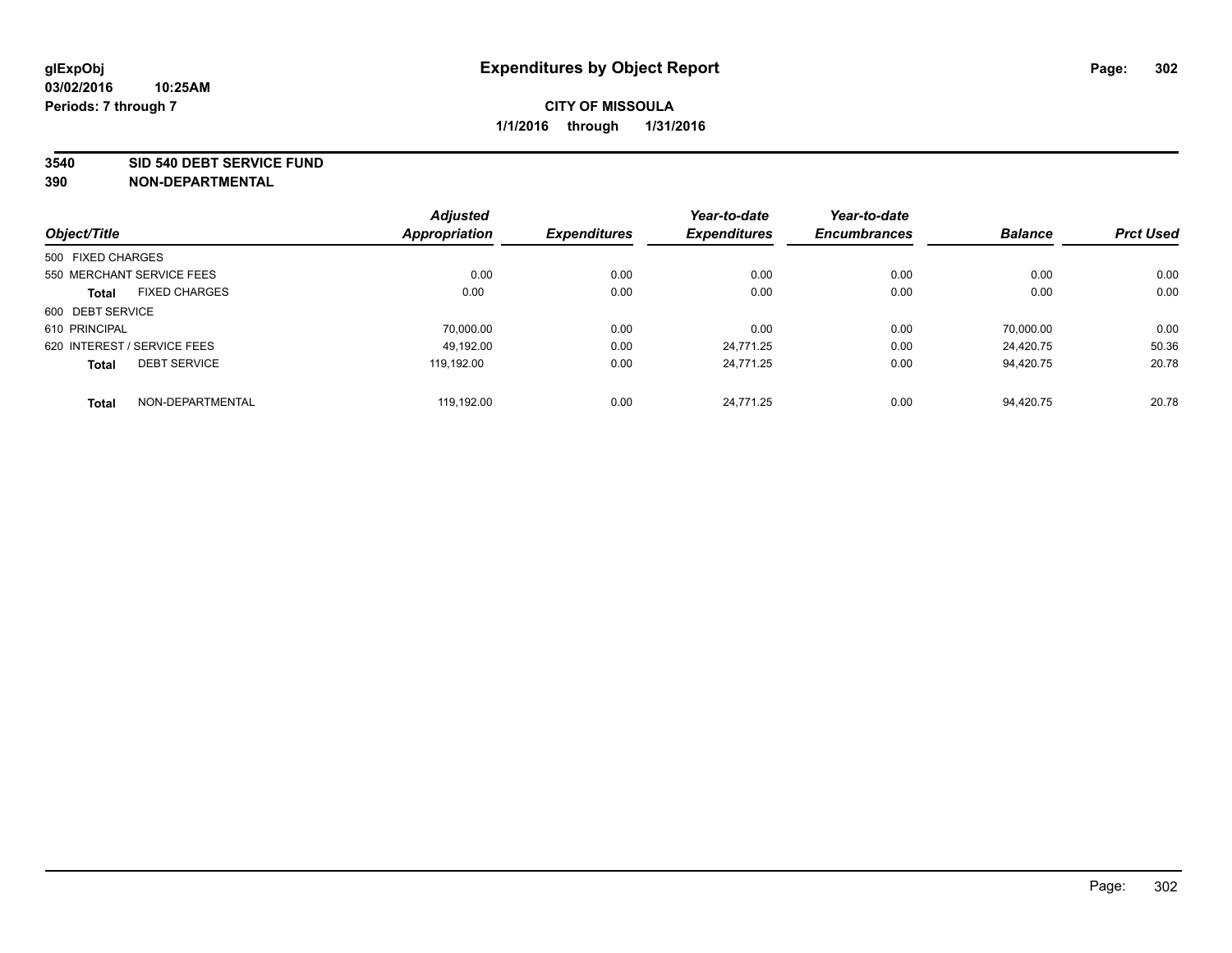#### **3540 SID 540 DEBT SERVICE FUND**

|                             |                           | <b>Adjusted</b> |                     | Year-to-date        | Year-to-date        |                |                  |
|-----------------------------|---------------------------|-----------------|---------------------|---------------------|---------------------|----------------|------------------|
| Object/Title                |                           | Appropriation   | <b>Expenditures</b> | <b>Expenditures</b> | <b>Encumbrances</b> | <b>Balance</b> | <b>Prct Used</b> |
| 500 FIXED CHARGES           |                           |                 |                     |                     |                     |                |                  |
| 550 MERCHANT SERVICE FEES   |                           | 0.00            | 0.00                | 0.00                | 0.00                | 0.00           | 0.00             |
| <b>Total</b>                | <b>FIXED CHARGES</b>      | 0.00            | 0.00                | 0.00                | 0.00                | 0.00           | 0.00             |
| 600 DEBT SERVICE            |                           |                 |                     |                     |                     |                |                  |
| 610 PRINCIPAL               |                           | 70,000.00       | 0.00                | 0.00                | 0.00                | 70,000.00      | 0.00             |
| 620 INTEREST / SERVICE FEES |                           | 49.192.00       | 0.00                | 24.771.25           | 0.00                | 24.420.75      | 50.36            |
| <b>Total</b>                | <b>DEBT SERVICE</b>       | 119.192.00      | 0.00                | 24.771.25           | 0.00                | 94.420.75      | 20.78            |
| <b>Total</b>                | SID 540 DEBT SERVICE FUND | 119.192.00      | 0.00                | 24.771.25           | 0.00                | 94.420.75      | 20.78            |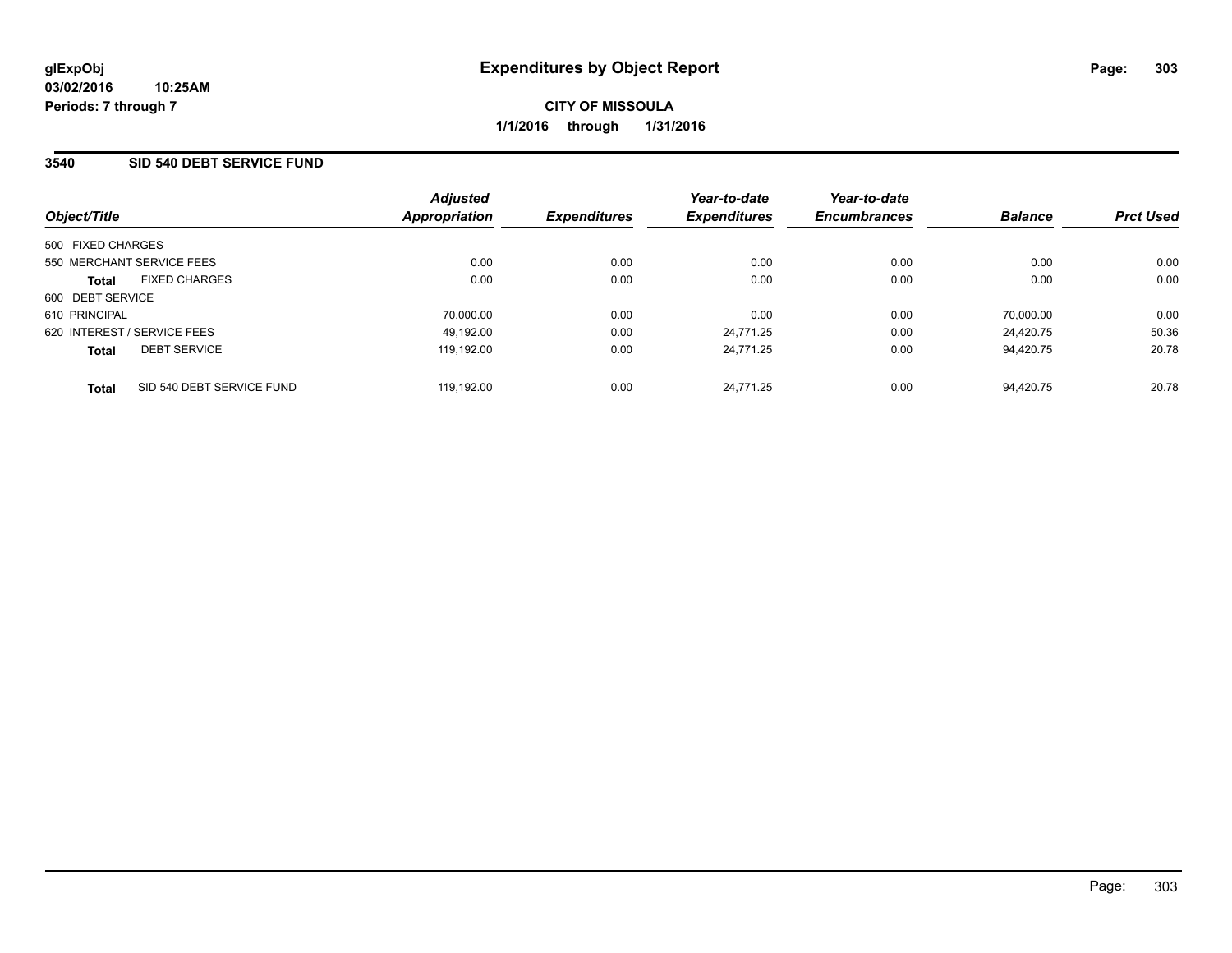#### **3541 SID 541 DEBT SERVICE**

| Object/Title                |                      | <b>Adjusted</b>      |                     | Year-to-date        | Year-to-date        |                |                  |
|-----------------------------|----------------------|----------------------|---------------------|---------------------|---------------------|----------------|------------------|
|                             |                      | <b>Appropriation</b> | <b>Expenditures</b> | <b>Expenditures</b> | <b>Encumbrances</b> | <b>Balance</b> | <b>Prct Used</b> |
| 500 FIXED CHARGES           |                      |                      |                     |                     |                     |                |                  |
| 550 MERCHANT SERVICE FEES   |                      | 0.00                 | 0.00                | 0.00                | 0.00                | 0.00           | 0.00             |
| <b>Total</b>                | <b>FIXED CHARGES</b> | 0.00                 | 0.00                | 0.00                | 0.00                | 0.00           | 0.00             |
| 600 DEBT SERVICE            |                      |                      |                     |                     |                     |                |                  |
| 610 PRINCIPAL               |                      | 30.000.00            | 0.00                | 0.00                | 0.00                | 30,000.00      | 0.00             |
| 620 INTEREST / SERVICE FEES |                      | 29,303.00            | 0.00                | 14.776.25           | 0.00                | 14.526.75      | 50.43            |
| <b>Total</b>                | <b>DEBT SERVICE</b>  | 59.303.00            | 0.00                | 14.776.25           | 0.00                | 44,526.75      | 24.92            |
| <b>Total</b>                | NON-DEPARTMENTAL     | 59,303.00            | 0.00                | 14.776.25           | 0.00                | 44.526.75      | 24.92            |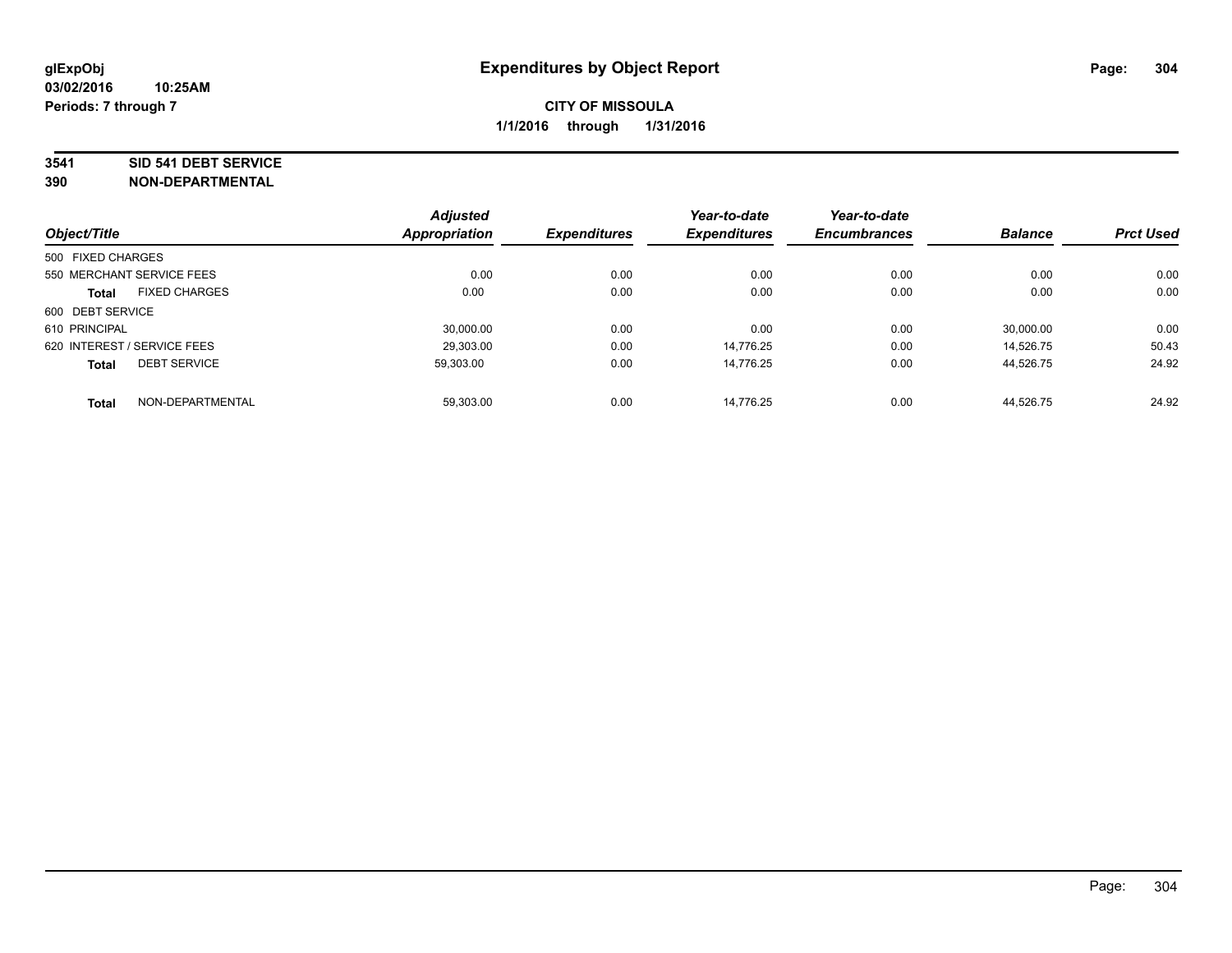## **3541 SID 541 DEBT SERVICE**

| Object/Title                         | <b>Adjusted</b><br>Appropriation | <b>Expenditures</b> | Year-to-date<br><b>Expenditures</b> | Year-to-date<br><b>Encumbrances</b> | <b>Balance</b> | <b>Prct Used</b> |
|--------------------------------------|----------------------------------|---------------------|-------------------------------------|-------------------------------------|----------------|------------------|
| 500 FIXED CHARGES                    |                                  |                     |                                     |                                     |                |                  |
| 550 MERCHANT SERVICE FEES            | 0.00                             | 0.00                | 0.00                                | 0.00                                | 0.00           | 0.00             |
| <b>FIXED CHARGES</b><br><b>Total</b> | 0.00                             | 0.00                | 0.00                                | 0.00                                | 0.00           | 0.00             |
| 600 DEBT SERVICE                     |                                  |                     |                                     |                                     |                |                  |
| 610 PRINCIPAL                        | 30.000.00                        | 0.00                | 0.00                                | 0.00                                | 30.000.00      | 0.00             |
| 620 INTEREST / SERVICE FEES          | 29.303.00                        | 0.00                | 14.776.25                           | 0.00                                | 14.526.75      | 50.43            |
| <b>DEBT SERVICE</b><br><b>Total</b>  | 59.303.00                        | 0.00                | 14.776.25                           | 0.00                                | 44.526.75      | 24.92            |
| SID 541 DEBT SERVICE<br><b>Total</b> | 59.303.00                        | 0.00                | 14.776.25                           | 0.00                                | 44.526.75      | 24.92            |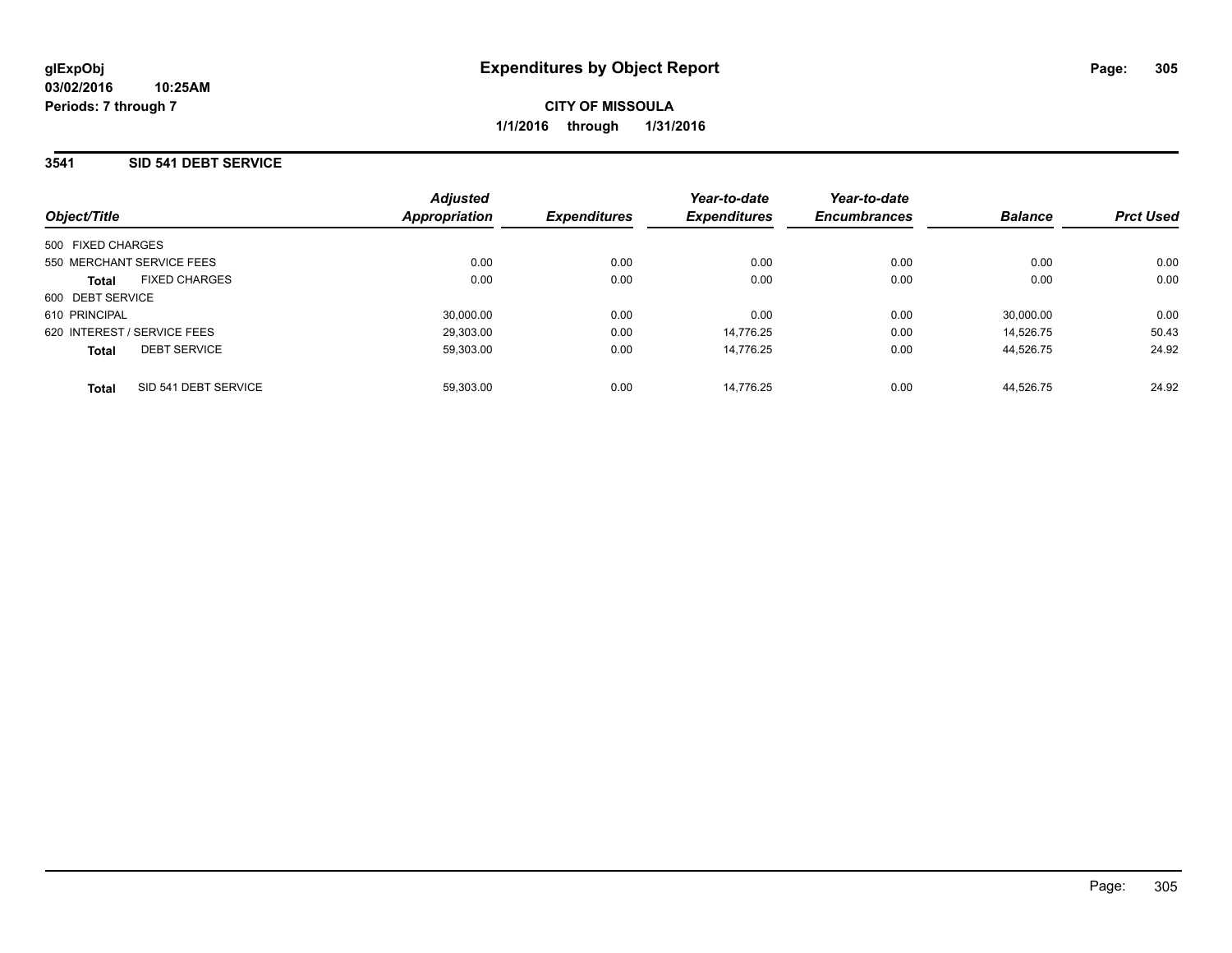#### **3543 SID 543 DEBT SERVICE**

| Object/Title                |                              | <b>Adjusted</b><br><b>Appropriation</b> | <b>Expenditures</b> | Year-to-date<br><b>Expenditures</b> | Year-to-date<br><b>Encumbrances</b> | <b>Balance</b> | <b>Prct Used</b> |
|-----------------------------|------------------------------|-----------------------------------------|---------------------|-------------------------------------|-------------------------------------|----------------|------------------|
|                             |                              |                                         |                     |                                     |                                     |                |                  |
| 500 FIXED CHARGES           |                              |                                         |                     |                                     |                                     |                |                  |
| 550 MERCHANT SERVICE FEES   |                              | 0.00                                    | 0.00                | 0.00                                | 0.00                                | 0.00           | 0.00             |
| <b>Total</b>                | <b>FIXED CHARGES</b>         | 0.00                                    | 0.00                | 0.00                                | 0.00                                | 0.00           | 0.00             |
| 600 DEBT SERVICE            |                              |                                         |                     |                                     |                                     |                |                  |
| 610 PRINCIPAL               |                              | 0.00                                    | 0.00                | 0.00                                | 0.00                                | 0.00           | 0.00             |
| 620 INTEREST / SERVICE FEES |                              | 0.00                                    | 0.00                | 0.00                                | 0.00                                | 0.00           | 0.00             |
| <b>Total</b>                | <b>DEBT SERVICE</b>          | 0.00                                    | 0.00                | 0.00                                | 0.00                                | 0.00           | 0.00             |
| 800 OTHER OBJECTS           |                              |                                         |                     |                                     |                                     |                |                  |
|                             | 820 TRANSFERS TO OTHER FUNDS | 0.00                                    | 0.00                | 0.00                                | 0.00                                | 0.00           | 0.00             |
| <b>Total</b>                | OTHER OBJECTS                | 0.00                                    | 0.00                | 0.00                                | 0.00                                | 0.00           | 0.00             |
|                             |                              |                                         |                     |                                     |                                     |                |                  |
| <b>Total</b>                | NON-DEPARTMENTAL             | 0.00                                    | 0.00                | 0.00                                | 0.00                                | 0.00           | 0.00             |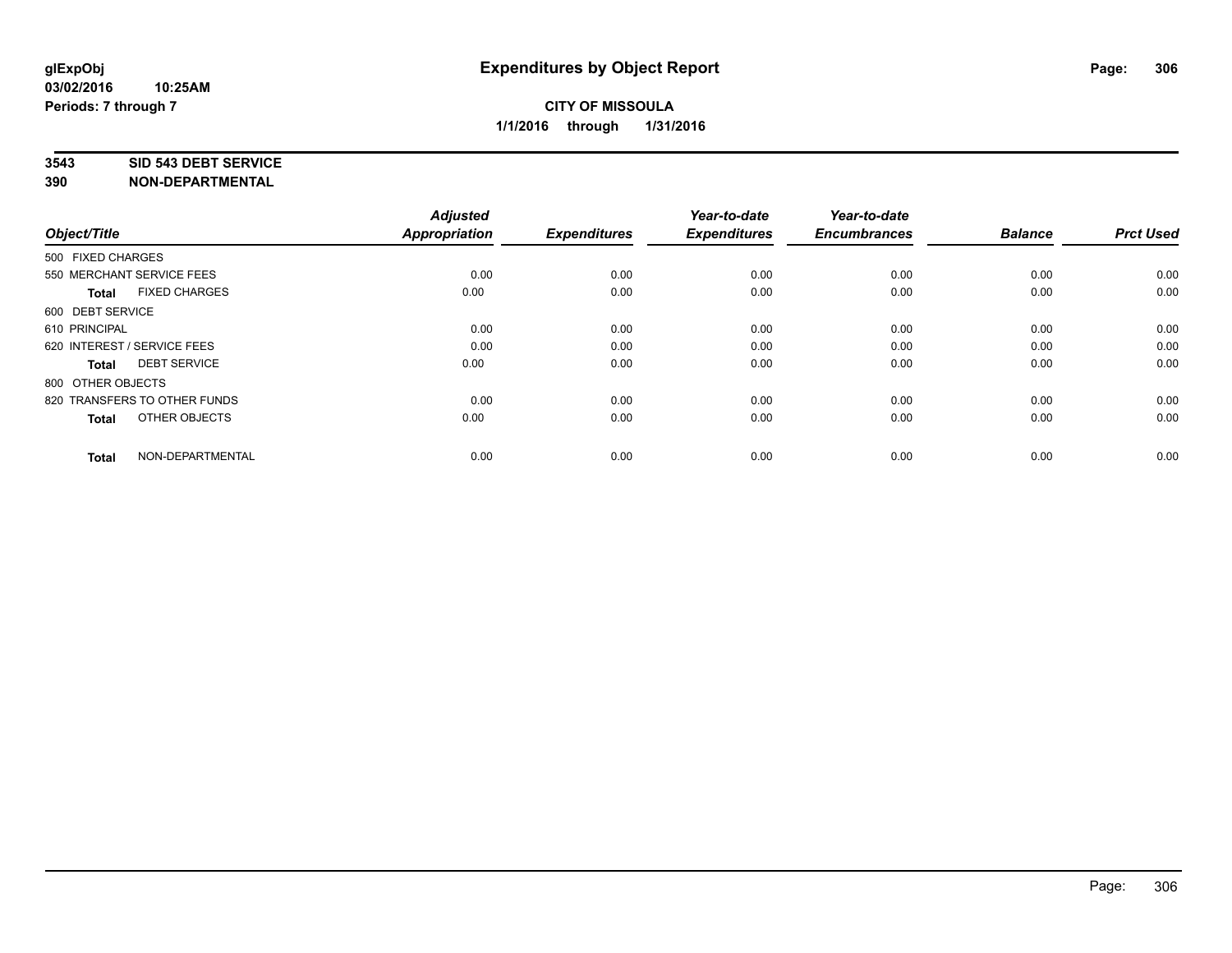### **3543 SID 543 DEBT SERVICE**

|                                      | <b>Adjusted</b>      |                     | Year-to-date        | Year-to-date        |                |                  |
|--------------------------------------|----------------------|---------------------|---------------------|---------------------|----------------|------------------|
| Object/Title                         | <b>Appropriation</b> | <b>Expenditures</b> | <b>Expenditures</b> | <b>Encumbrances</b> | <b>Balance</b> | <b>Prct Used</b> |
| 500 FIXED CHARGES                    |                      |                     |                     |                     |                |                  |
| 550 MERCHANT SERVICE FEES            | 0.00                 | 0.00                | 0.00                | 0.00                | 0.00           | 0.00             |
| <b>FIXED CHARGES</b><br><b>Total</b> | 0.00                 | 0.00                | 0.00                | 0.00                | 0.00           | 0.00             |
| 600 DEBT SERVICE                     |                      |                     |                     |                     |                |                  |
| 610 PRINCIPAL                        | 0.00                 | 0.00                | 0.00                | 0.00                | 0.00           | 0.00             |
| 620 INTEREST / SERVICE FEES          | 0.00                 | 0.00                | 0.00                | 0.00                | 0.00           | 0.00             |
| <b>DEBT SERVICE</b><br><b>Total</b>  | 0.00                 | 0.00                | 0.00                | 0.00                | 0.00           | 0.00             |
| 800 OTHER OBJECTS                    |                      |                     |                     |                     |                |                  |
| 820 TRANSFERS TO OTHER FUNDS         | 0.00                 | 0.00                | 0.00                | 0.00                | 0.00           | 0.00             |
| <b>OTHER OBJECTS</b><br><b>Total</b> | 0.00                 | 0.00                | 0.00                | 0.00                | 0.00           | 0.00             |
| SID 543 DEBT SERVICE<br><b>Total</b> | 0.00                 | 0.00                | 0.00                | 0.00                | 0.00           | 0.00             |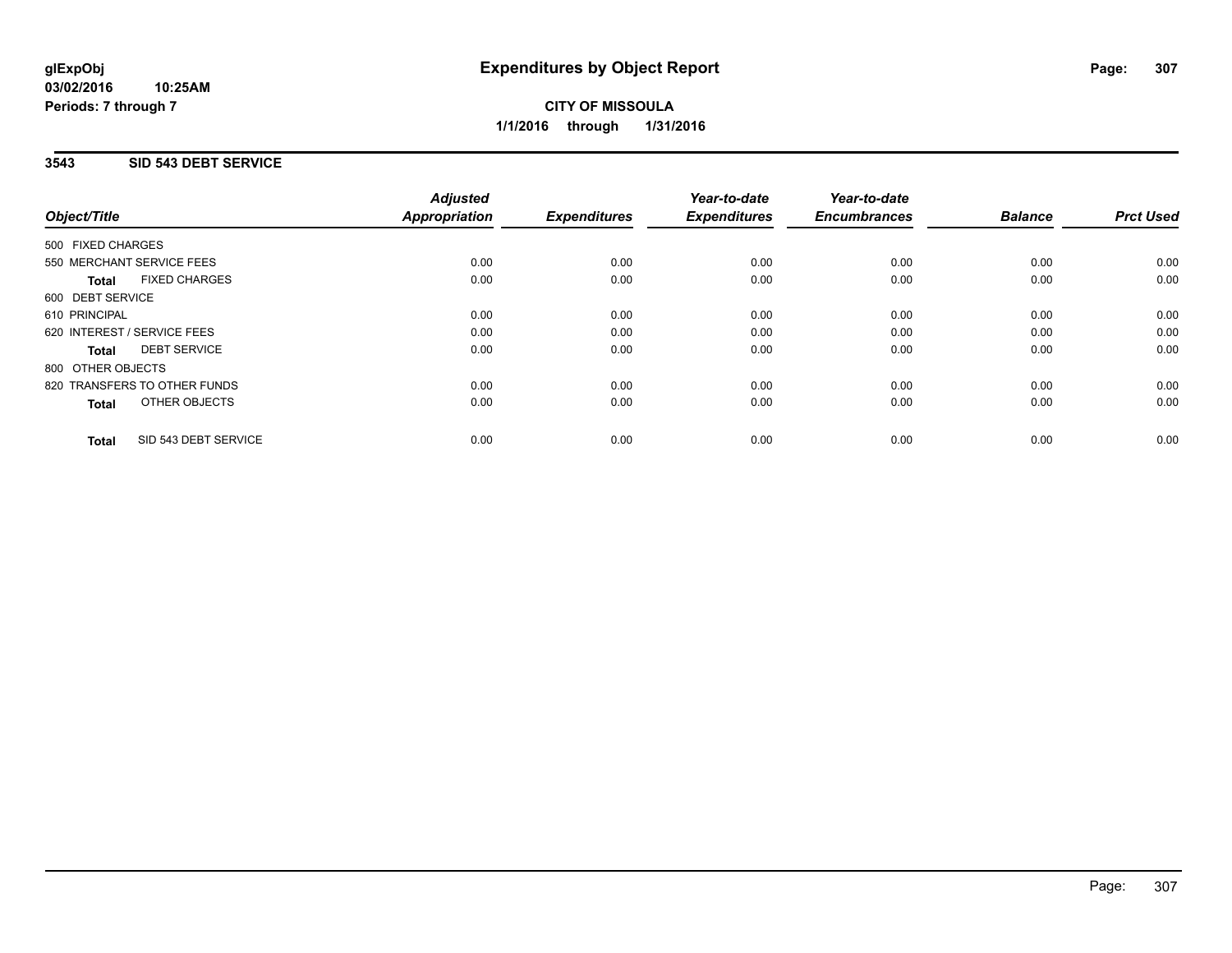#### **3544 SID 544 RATTLESNAKE DEBT SERVICE**

| Object/Title                        | <b>Adjusted</b><br>Appropriation | <b>Expenditures</b> | Year-to-date<br><b>Expenditures</b> | Year-to-date<br><b>Encumbrances</b> | <b>Balance</b> | <b>Prct Used</b> |
|-------------------------------------|----------------------------------|---------------------|-------------------------------------|-------------------------------------|----------------|------------------|
| 600 DEBT SERVICE                    |                                  |                     |                                     |                                     |                |                  |
| 610 PRINCIPAL                       | 67,000.00                        | 0.00                | 33,000.00                           | 0.00                                | 34,000.00      | 49.25            |
| 620 INTEREST / SERVICE FEES         | 49.181.00                        | 0.00                | 25,340.63                           | 0.00                                | 23.840.37      | 51.53            |
| <b>DEBT SERVICE</b><br><b>Total</b> | 116.181.00                       | 0.00                | 58.340.63                           | 0.00                                | 57.840.37      | 50.22            |
| NON-DEPARTMENTAL<br><b>Total</b>    | 116,181.00                       | 0.00                | 58,340.63                           | 0.00                                | 57,840.37      | 50.22            |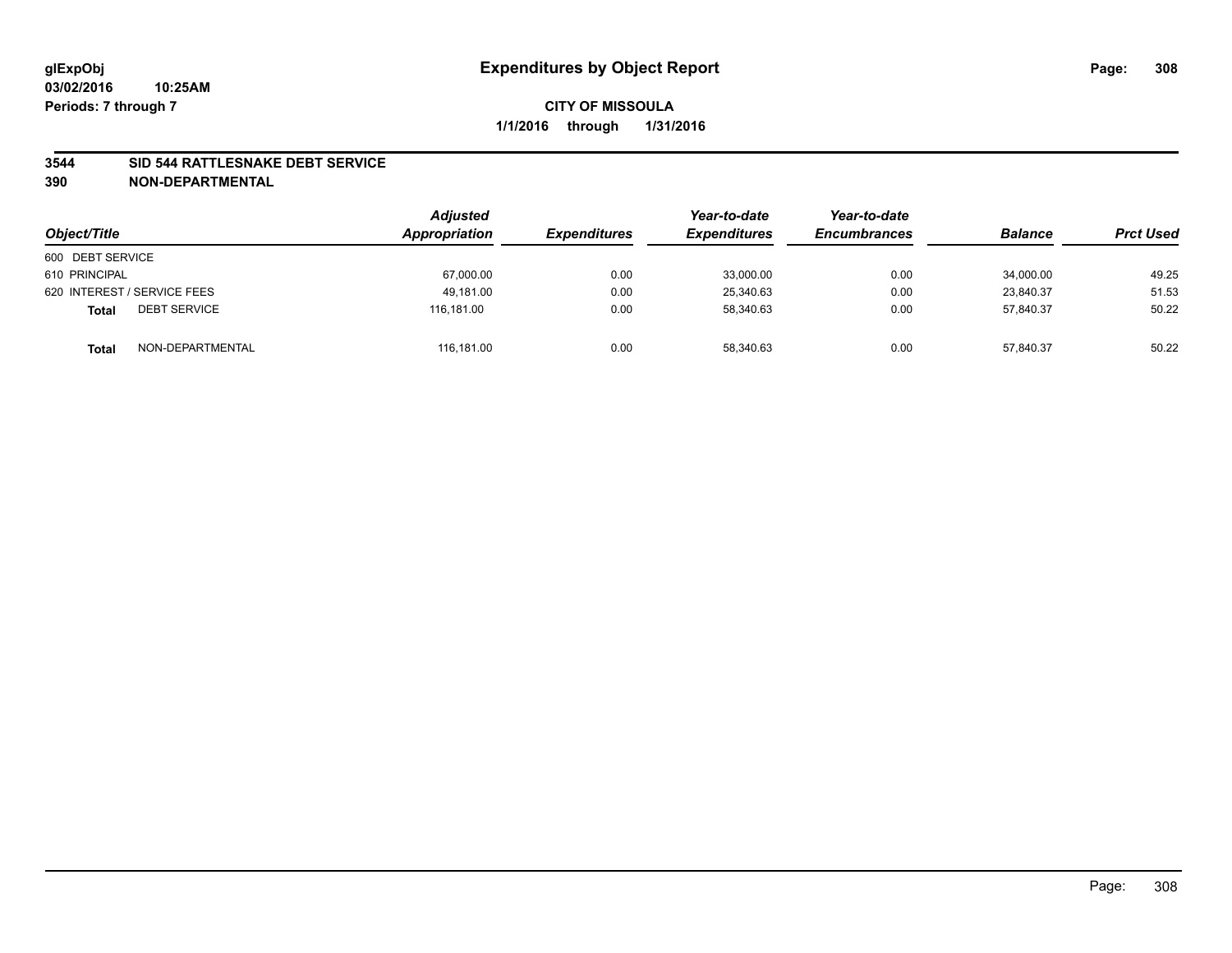### **3544 SID 544 RATTLESNAKE DEBT SERVICE**

**550 SID 544 PROJECT**

| Object/Title                        | Adjusted<br>Appropriation | <b>Expenditures</b> | Year-to-date<br><b>Expenditures</b> | Year-to-date<br><b>Encumbrances</b> | <b>Balance</b> | <b>Prct Used</b> |
|-------------------------------------|---------------------------|---------------------|-------------------------------------|-------------------------------------|----------------|------------------|
| 600 DEBT SERVICE                    |                           |                     |                                     |                                     |                |                  |
| 610 PRINCIPAL                       | 16,000.00                 | 0.00                | 8,000.00                            | 0.00                                | 8,000.00       | 50.00            |
| 620 INTEREST / SERVICE FEES         | 4.830.00                  | 0.00                | 2,450.00                            | 0.00                                | 2,380.00       | 50.72            |
| <b>DEBT SERVICE</b><br><b>Total</b> | 20.830.00                 | 0.00                | 10.450.00                           | 0.00                                | 10.380.00      | 50.17            |
| SID 544 PROJECT<br><b>Total</b>     | 20,830.00                 | 0.00                | 10,450.00                           | 0.00                                | 10,380.00      | 50.17            |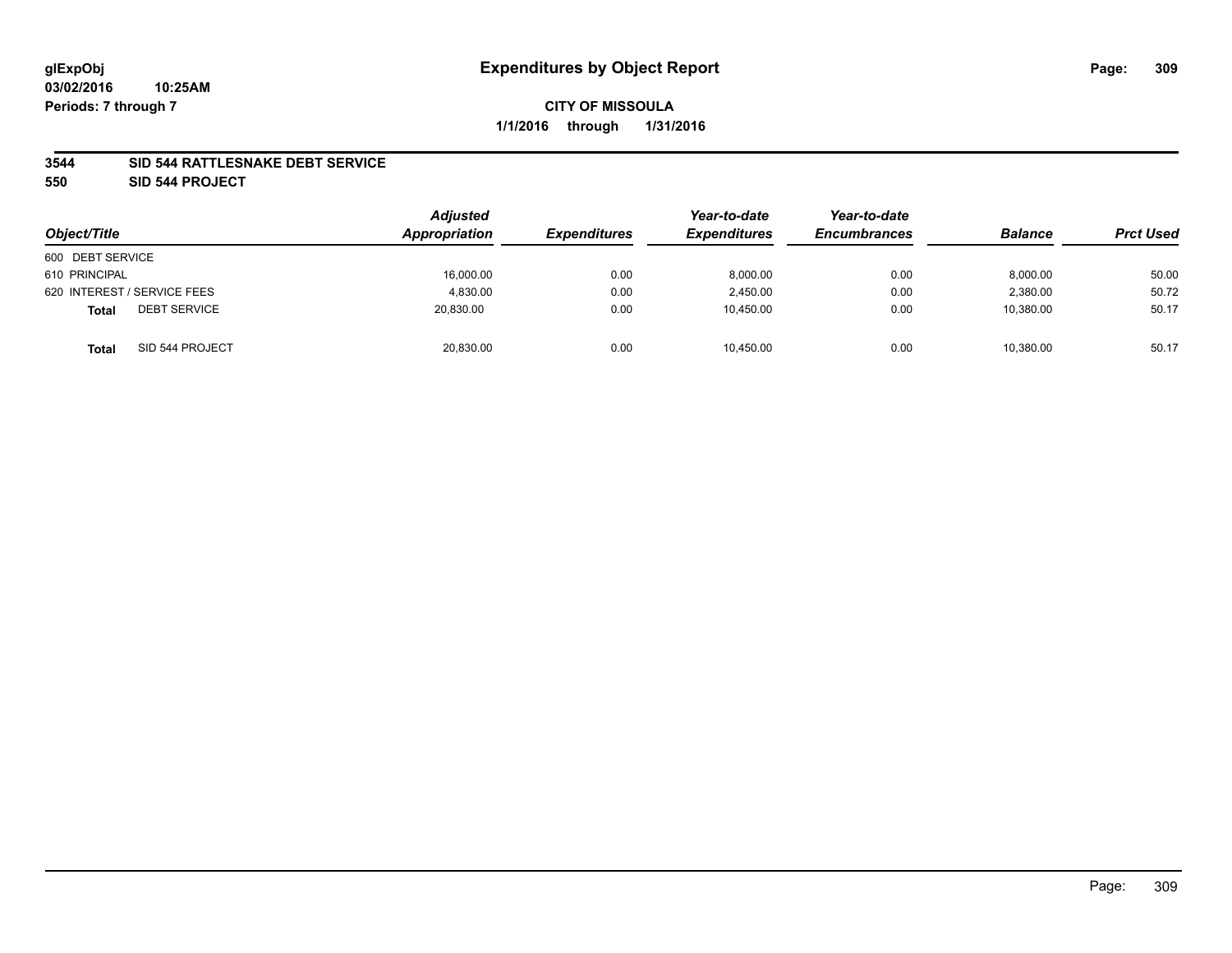#### **3544 SID 544 RATTLESNAKE DEBT SERVICE**

**555 LOLO STREET PROJECT**

|                                            | <b>Adjusted</b> |                     | Year-to-date        | Year-to-date        |                |                  |
|--------------------------------------------|-----------------|---------------------|---------------------|---------------------|----------------|------------------|
| Object/Title                               | Appropriation   | <b>Expenditures</b> | <b>Expenditures</b> | <b>Encumbrances</b> | <b>Balance</b> | <b>Prct Used</b> |
| 500 FIXED CHARGES                          |                 |                     |                     |                     |                |                  |
| 550 MERCHANT SERVICE FEES                  | 0.00            | 0.00                | 0.00                | 0.00                | 0.00           | 0.00             |
| <b>FIXED CHARGES</b><br><b>Total</b>       | 0.00            | 0.00                | 0.00                | 0.00                | 0.00           | 0.00             |
| 600 DEBT SERVICE                           |                 |                     |                     |                     |                |                  |
| 610 PRINCIPAL                              | 1,500.00        | 0.00                | 500.00              | 0.00                | 1,000.00       | 33.33            |
| 620 INTEREST / SERVICE FEES                | 872.00          | 0.00                | 0.00                | 0.00                | 872.00         | 0.00             |
| <b>DEBT SERVICE</b><br><b>Total</b>        | 2,372.00        | 0.00                | 500.00              | 0.00                | 1,872.00       | 21.08            |
| <b>LOLO STREET PROJECT</b><br><b>Total</b> | 2.372.00        | 0.00                | 500.00              | 0.00                | 1.872.00       | 21.08            |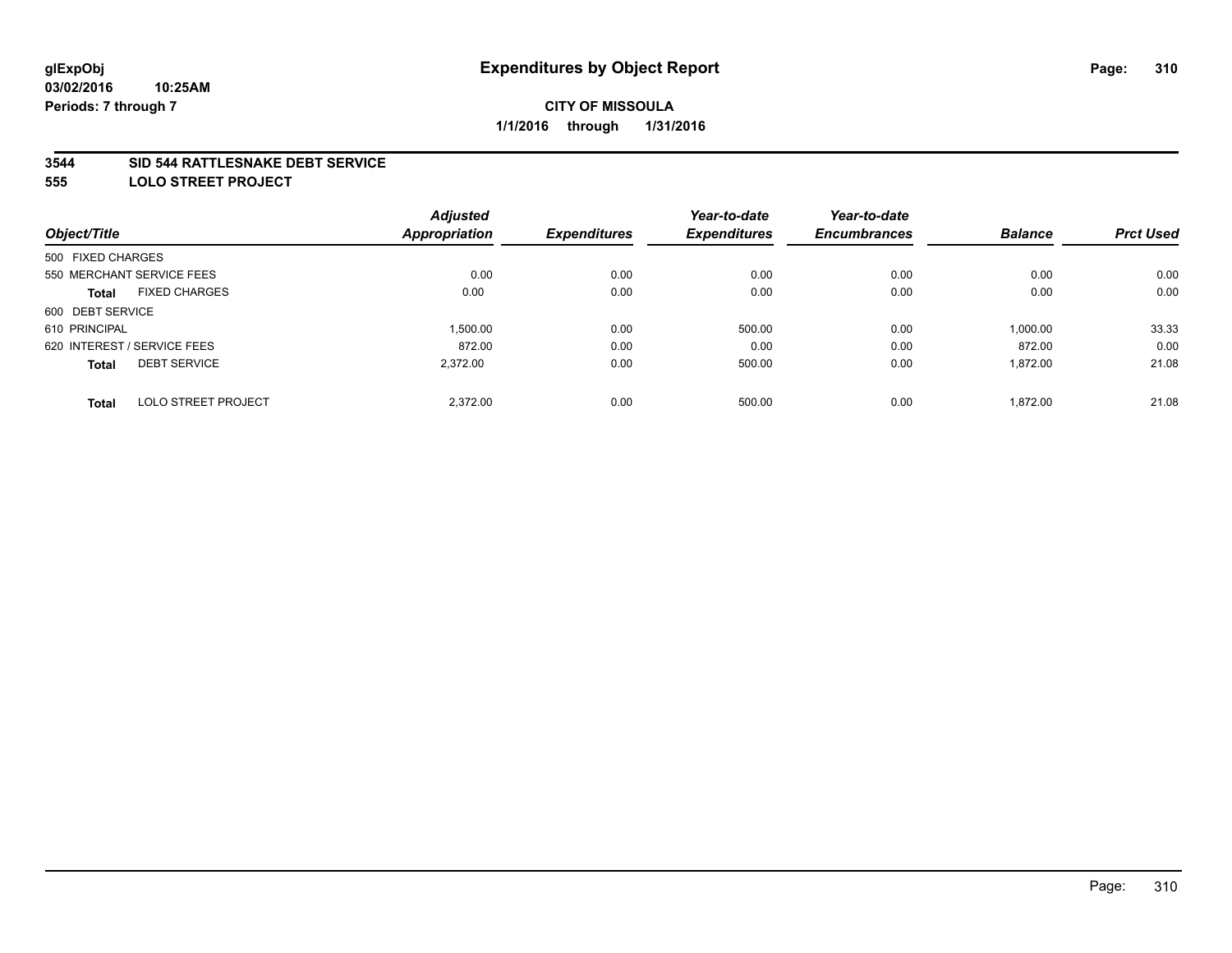## **3544 SID 544 RATTLESNAKE DEBT SERVICE**

| Object/Title      |                                  | <b>Adjusted</b><br><b>Appropriation</b> | <b>Expenditures</b> | Year-to-date<br><b>Expenditures</b> | Year-to-date<br><b>Encumbrances</b> | <b>Balance</b> | <b>Prct Used</b> |
|-------------------|----------------------------------|-----------------------------------------|---------------------|-------------------------------------|-------------------------------------|----------------|------------------|
| 500 FIXED CHARGES |                                  |                                         |                     |                                     |                                     |                |                  |
|                   | 550 MERCHANT SERVICE FEES        | 0.00                                    | 0.00                | 0.00                                | 0.00                                | 0.00           | 0.00             |
| <b>Total</b>      | <b>FIXED CHARGES</b>             | 0.00                                    | 0.00                | 0.00                                | 0.00                                | 0.00           | 0.00             |
| 600 DEBT SERVICE  |                                  |                                         |                     |                                     |                                     |                |                  |
| 610 PRINCIPAL     |                                  | 84.500.00                               | 0.00                | 41.500.00                           | 0.00                                | 43.000.00      | 49.11            |
|                   | 620 INTEREST / SERVICE FEES      | 54.883.00                               | 0.00                | 27.790.63                           | 0.00                                | 27.092.37      | 50.64            |
| <b>Total</b>      | <b>DEBT SERVICE</b>              | 139.383.00                              | 0.00                | 69.290.63                           | 0.00                                | 70.092.37      | 49.71            |
| <b>Total</b>      | SID 544 RATTLESNAKE DEBT SERVICE | 139,383.00                              | 0.00                | 69.290.63                           | 0.00                                | 70.092.37      | 49.71            |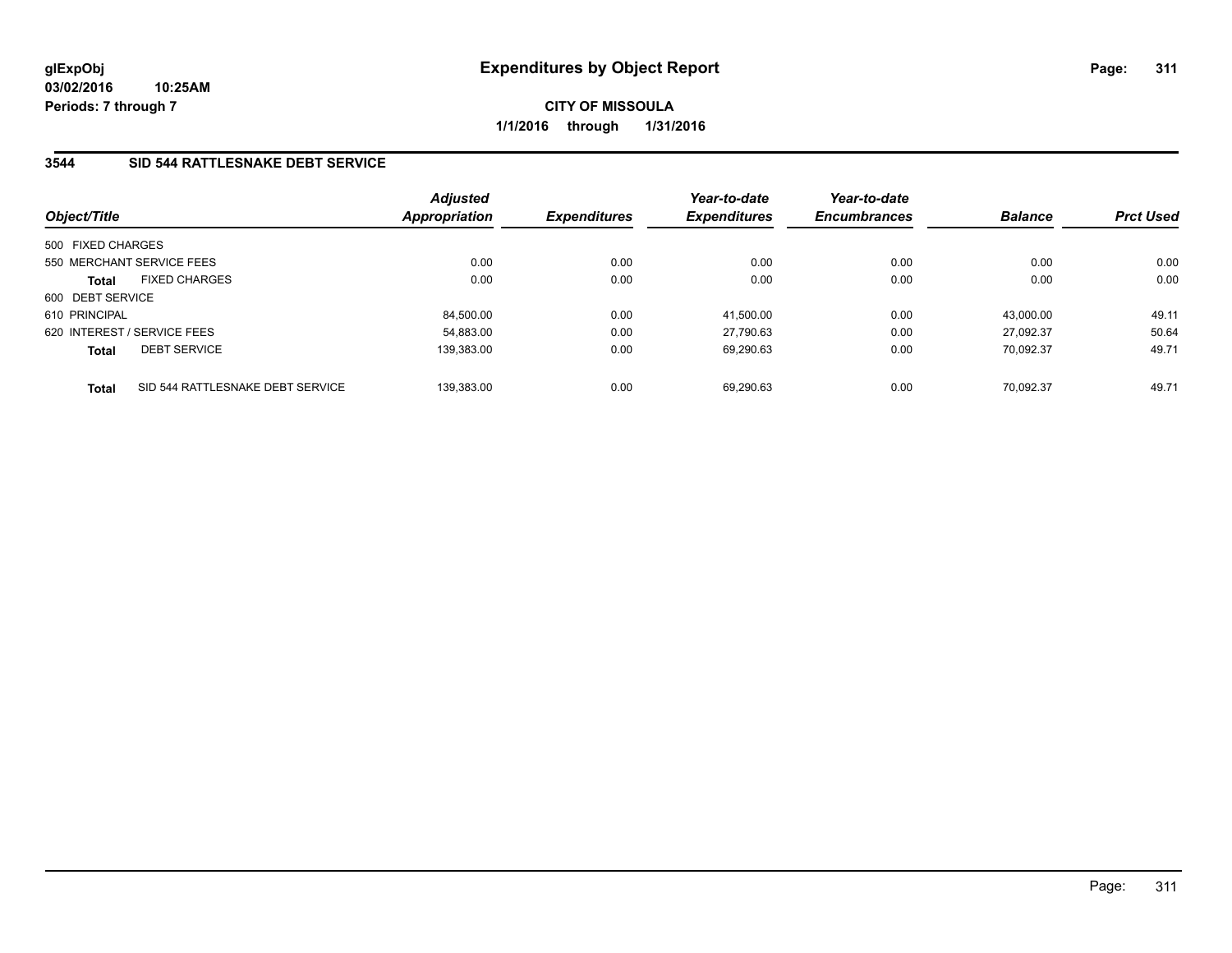#### **3545 SID 545 DEBT SERVICE**

| Object/Title                         | <b>Adjusted</b><br><b>Appropriation</b> | <b>Expenditures</b> | Year-to-date<br><b>Expenditures</b> | Year-to-date<br><b>Encumbrances</b> | <b>Balance</b> | <b>Prct Used</b> |
|--------------------------------------|-----------------------------------------|---------------------|-------------------------------------|-------------------------------------|----------------|------------------|
| 500 FIXED CHARGES                    |                                         |                     |                                     |                                     |                |                  |
| 550 MERCHANT SERVICE FEES            | 0.00                                    | 0.00                | 0.00                                | 0.00                                | 0.00           | 0.00             |
| <b>FIXED CHARGES</b><br><b>Total</b> | 0.00                                    | 0.00                | 0.00                                | 0.00                                | 0.00           | 0.00             |
| 600 DEBT SERVICE                     |                                         |                     |                                     |                                     |                |                  |
| 610 PRINCIPAL                        | 0.00                                    | 0.00                | 0.00                                | 0.00                                | 0.00           | 0.00             |
| 620 INTEREST / SERVICE FEES          | 0.00                                    | 0.00                | 0.00                                | 0.00                                | 0.00           | 0.00             |
| <b>DEBT SERVICE</b><br><b>Total</b>  | 0.00                                    | 0.00                | 0.00                                | 0.00                                | 0.00           | 0.00             |
| 800 OTHER OBJECTS                    |                                         |                     |                                     |                                     |                |                  |
| 820 TRANSFERS TO OTHER FUNDS         | 0.00                                    | 0.00                | 0.00                                | 0.00                                | 0.00           | 0.00             |
| OTHER OBJECTS<br><b>Total</b>        | 0.00                                    | 0.00                | 0.00                                | 0.00                                | 0.00           | 0.00             |
|                                      |                                         |                     |                                     |                                     |                |                  |
| NON-DEPARTMENTAL<br><b>Total</b>     | 0.00                                    | 0.00                | 0.00                                | 0.00                                | 0.00           | 0.00             |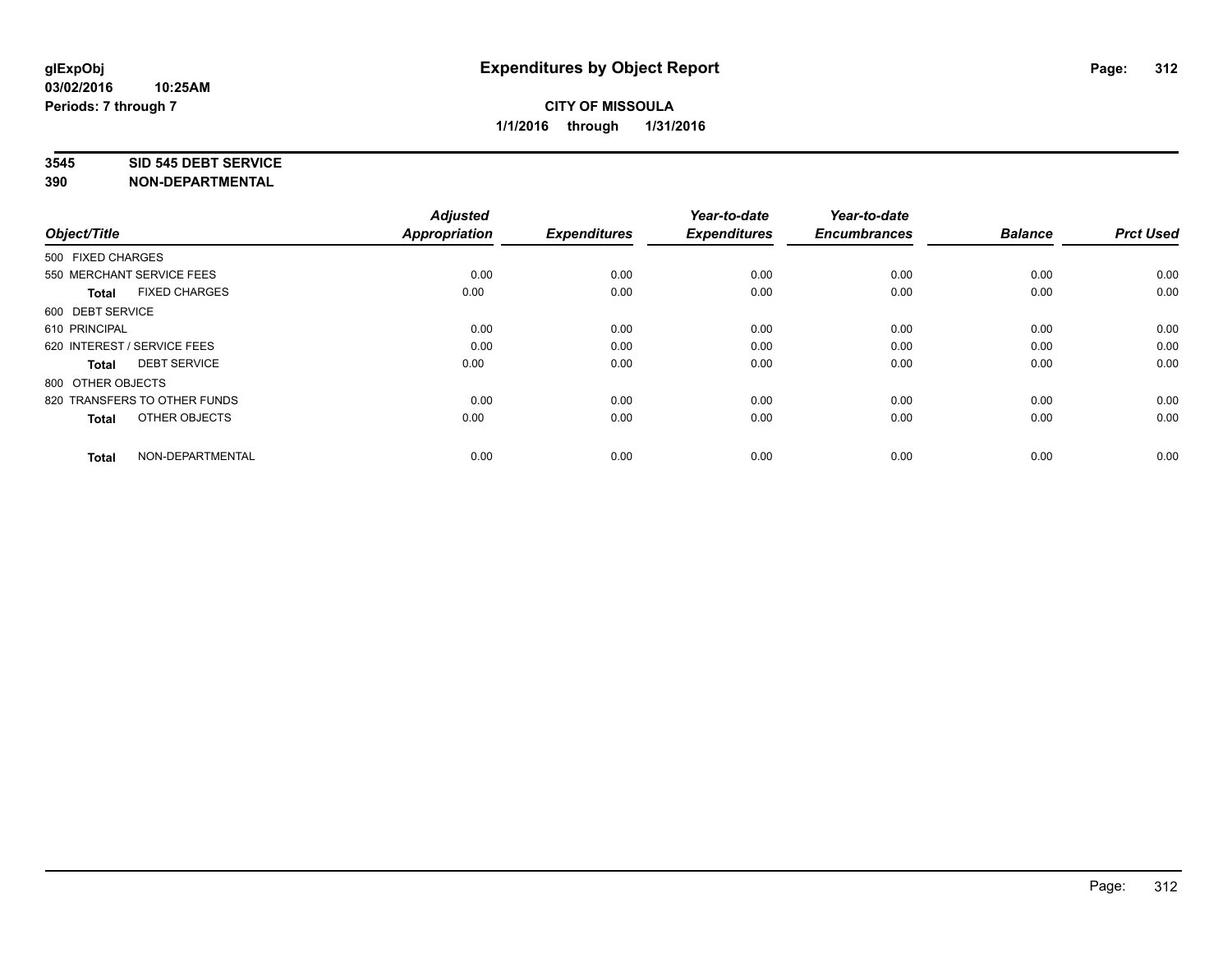## **3545 SID 545 DEBT SERVICE**

|                                      | <b>Adjusted</b>      |                     | Year-to-date        | Year-to-date<br><b>Encumbrances</b> | <b>Balance</b> | <b>Prct Used</b> |
|--------------------------------------|----------------------|---------------------|---------------------|-------------------------------------|----------------|------------------|
| Object/Title                         | <b>Appropriation</b> | <b>Expenditures</b> | <b>Expenditures</b> |                                     |                |                  |
| 500 FIXED CHARGES                    |                      |                     |                     |                                     |                |                  |
| 550 MERCHANT SERVICE FEES            | 0.00                 | 0.00                | 0.00                | 0.00                                | 0.00           | 0.00             |
| <b>FIXED CHARGES</b><br><b>Total</b> | 0.00                 | 0.00                | 0.00                | 0.00                                | 0.00           | 0.00             |
| 600 DEBT SERVICE                     |                      |                     |                     |                                     |                |                  |
| 610 PRINCIPAL                        | 0.00                 | 0.00                | 0.00                | 0.00                                | 0.00           | 0.00             |
| 620 INTEREST / SERVICE FEES          | 0.00                 | 0.00                | 0.00                | 0.00                                | 0.00           | 0.00             |
| <b>DEBT SERVICE</b><br><b>Total</b>  | 0.00                 | 0.00                | 0.00                | 0.00                                | 0.00           | 0.00             |
| 800 OTHER OBJECTS                    |                      |                     |                     |                                     |                |                  |
| 820 TRANSFERS TO OTHER FUNDS         | 0.00                 | 0.00                | 0.00                | 0.00                                | 0.00           | 0.00             |
| <b>OTHER OBJECTS</b><br><b>Total</b> | 0.00                 | 0.00                | 0.00                | 0.00                                | 0.00           | 0.00             |
| SID 545 DEBT SERVICE<br><b>Total</b> | 0.00                 | 0.00                | 0.00                | 0.00                                | 0.00           | 0.00             |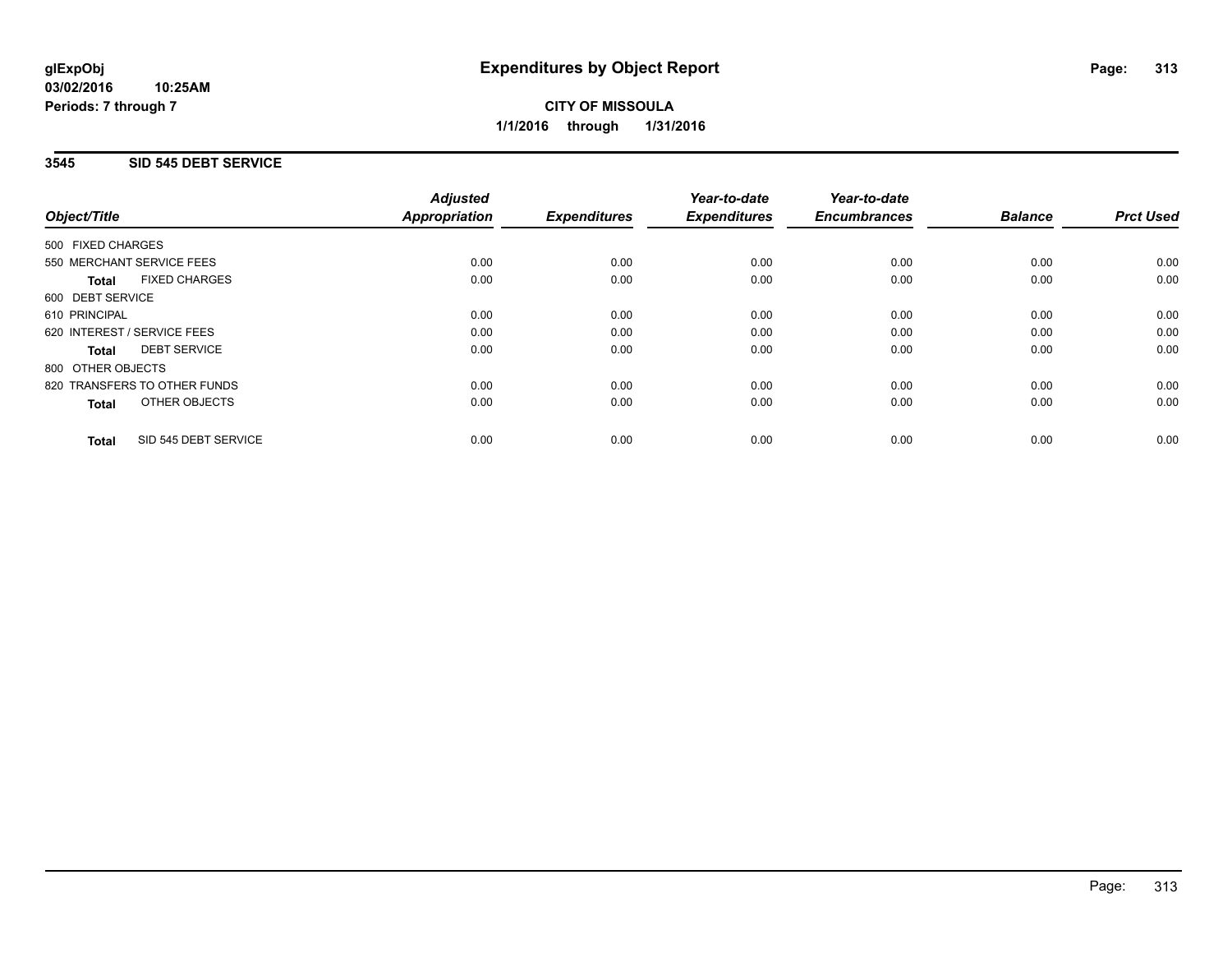#### **3546 SID 546 DEBT SERVICE**

| Object/Title                         | <b>Adjusted</b><br><b>Appropriation</b> | <b>Expenditures</b> | Year-to-date<br><b>Expenditures</b> | Year-to-date<br><b>Encumbrances</b> | <b>Balance</b> | <b>Prct Used</b> |
|--------------------------------------|-----------------------------------------|---------------------|-------------------------------------|-------------------------------------|----------------|------------------|
| 500 FIXED CHARGES                    |                                         |                     |                                     |                                     |                |                  |
| 550 MERCHANT SERVICE FEES            | 0.00                                    | 0.00                | 0.00                                | 0.00                                | 0.00           | 0.00             |
| <b>FIXED CHARGES</b><br><b>Total</b> | 0.00                                    | 0.00                | 0.00                                | 0.00                                | 0.00           | 0.00             |
| 600 DEBT SERVICE                     |                                         |                     |                                     |                                     |                |                  |
| 610 PRINCIPAL                        | 0.00                                    | 0.00                | 0.00                                | 0.00                                | 0.00           | 0.00             |
| 620 INTEREST / SERVICE FEES          | 0.00                                    | 0.00                | 0.00                                | 0.00                                | 0.00           | 0.00             |
| <b>DEBT SERVICE</b><br><b>Total</b>  | 0.00                                    | 0.00                | 0.00                                | 0.00                                | 0.00           | 0.00             |
| 800 OTHER OBJECTS                    |                                         |                     |                                     |                                     |                |                  |
| 820 TRANSFERS TO OTHER FUNDS         | 0.00                                    | 0.00                | 0.00                                | 0.00                                | 0.00           | 0.00             |
| OTHER OBJECTS<br><b>Total</b>        | 0.00                                    | 0.00                | 0.00                                | 0.00                                | 0.00           | 0.00             |
|                                      |                                         |                     |                                     |                                     |                |                  |
| NON-DEPARTMENTAL<br><b>Total</b>     | 0.00                                    | 0.00                | 0.00                                | 0.00                                | 0.00           | 0.00             |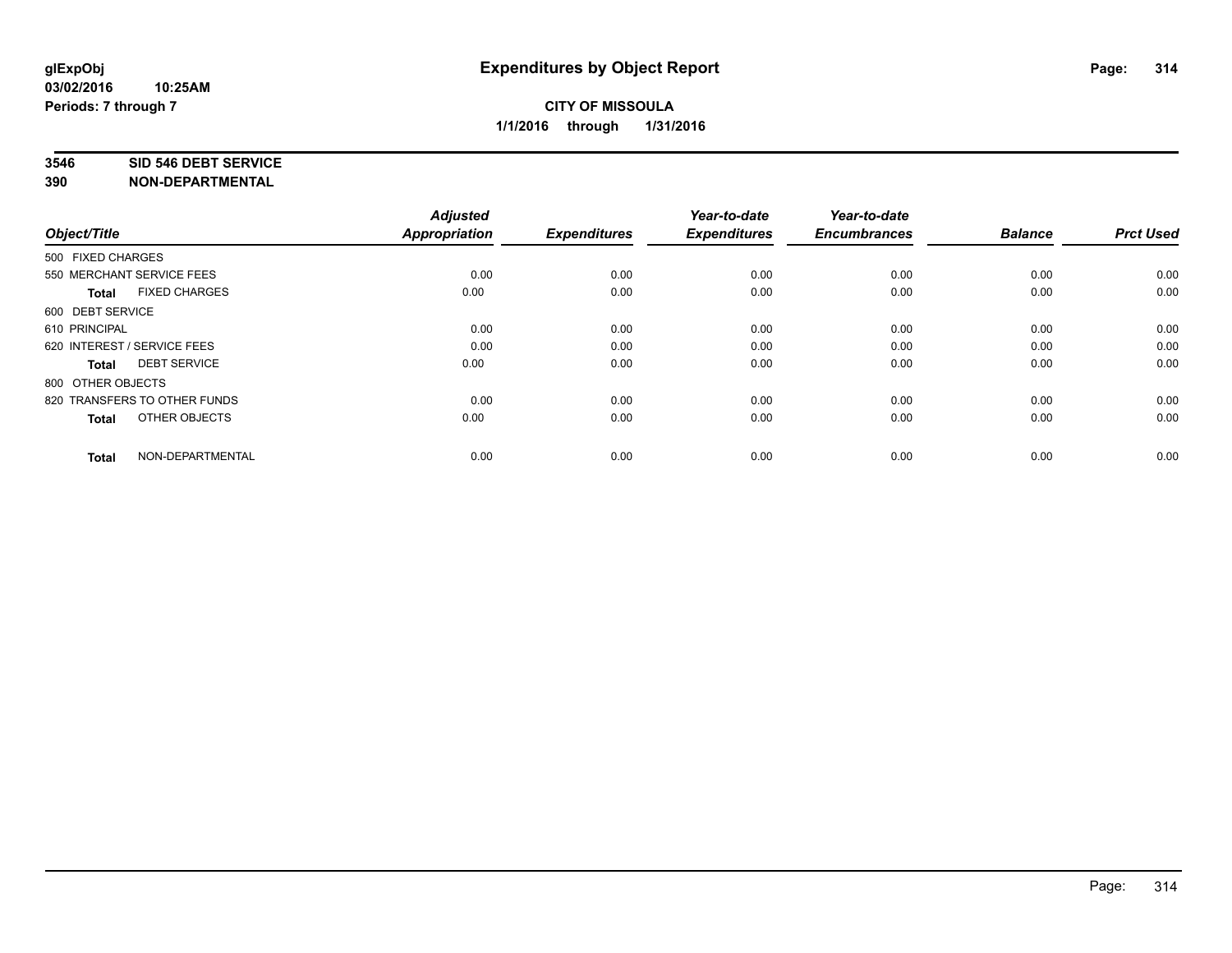#### **03/02/2016 10:25AM Periods: 7 through 7**

**CITY OF MISSOULA 1/1/2016 through 1/31/2016**

### **3546 SID 546 DEBT SERVICE**

|                                      | <b>Adjusted</b>      |                     | Year-to-date        | Year-to-date        |                |                  |
|--------------------------------------|----------------------|---------------------|---------------------|---------------------|----------------|------------------|
| Object/Title                         | <b>Appropriation</b> | <b>Expenditures</b> | <b>Expenditures</b> | <b>Encumbrances</b> | <b>Balance</b> | <b>Prct Used</b> |
| 500 FIXED CHARGES                    |                      |                     |                     |                     |                |                  |
| 550 MERCHANT SERVICE FEES            | 0.00                 | 0.00                | 0.00                | 0.00                | 0.00           | 0.00             |
| <b>FIXED CHARGES</b><br><b>Total</b> | 0.00                 | 0.00                | 0.00                | 0.00                | 0.00           | 0.00             |
| 600 DEBT SERVICE                     |                      |                     |                     |                     |                |                  |
| 610 PRINCIPAL                        | 0.00                 | 0.00                | 0.00                | 0.00                | 0.00           | 0.00             |
| 620 INTEREST / SERVICE FEES          | 0.00                 | 0.00                | 0.00                | 0.00                | 0.00           | 0.00             |
| <b>DEBT SERVICE</b><br><b>Total</b>  | 0.00                 | 0.00                | 0.00                | 0.00                | 0.00           | 0.00             |
| 800 OTHER OBJECTS                    |                      |                     |                     |                     |                |                  |
| 820 TRANSFERS TO OTHER FUNDS         | 0.00                 | 0.00                | 0.00                | 0.00                | 0.00           | 0.00             |
| <b>OTHER OBJECTS</b><br><b>Total</b> | 0.00                 | 0.00                | 0.00                | 0.00                | 0.00           | 0.00             |
| SID 546 DEBT SERVICE<br><b>Total</b> | 0.00                 | 0.00                | 0.00                | 0.00                | 0.00           | 0.00             |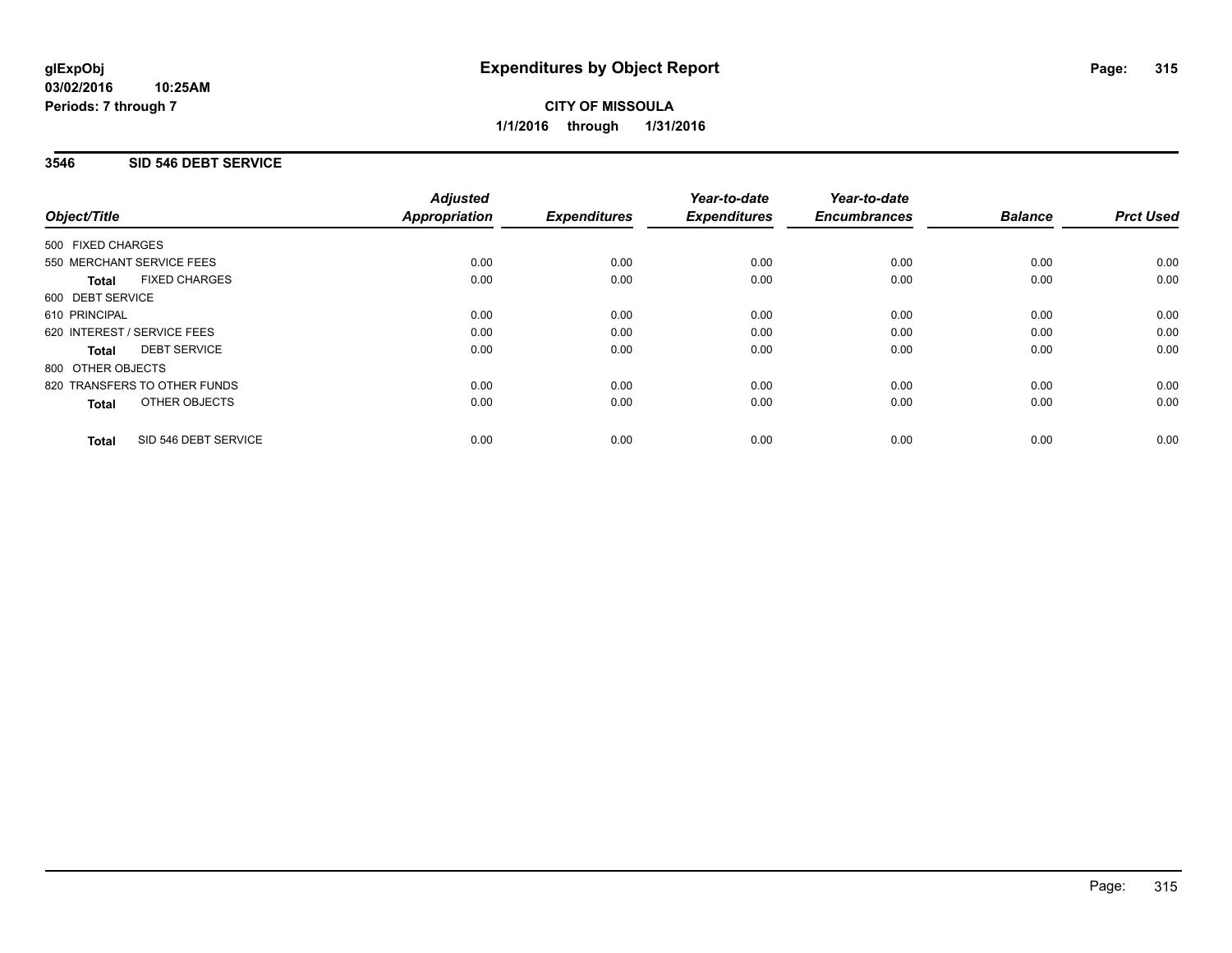**3548 SID 548-5TH, 6TH & ARTHUR**

|                                      | <b>Adjusted</b> |                     | Year-to-date        | Year-to-date        |                |                  |
|--------------------------------------|-----------------|---------------------|---------------------|---------------------|----------------|------------------|
| Object/Title                         | Appropriation   | <b>Expenditures</b> | <b>Expenditures</b> | <b>Encumbrances</b> | <b>Balance</b> | <b>Prct Used</b> |
| 500 FIXED CHARGES                    |                 |                     |                     |                     |                |                  |
| 550 MERCHANT SERVICE FEES            | 0.00            | 0.00                | 0.00                | 0.00                | 0.00           | 0.00             |
| <b>FIXED CHARGES</b><br><b>Total</b> | 0.00            | 0.00                | 0.00                | 0.00                | 0.00           | 0.00             |
| 600 DEBT SERVICE                     |                 |                     |                     |                     |                |                  |
| 610 PRINCIPAL                        | 65,000.00       | 0.00                | 0.00                | 0.00                | 65,000.00      | 0.00             |
| 620 INTEREST / SERVICE FEES          | 46.525.00       | 0.00                | 23.437.50           | 0.00                | 23.087.50      | 50.38            |
| <b>DEBT SERVICE</b><br><b>Total</b>  | 111.525.00      | 0.00                | 23.437.50           | 0.00                | 88.087.50      | 21.02            |
| NON-DEPARTMENTAL<br><b>Total</b>     | 111.525.00      | 0.00                | 23.437.50           | 0.00                | 88.087.50      | 21.02            |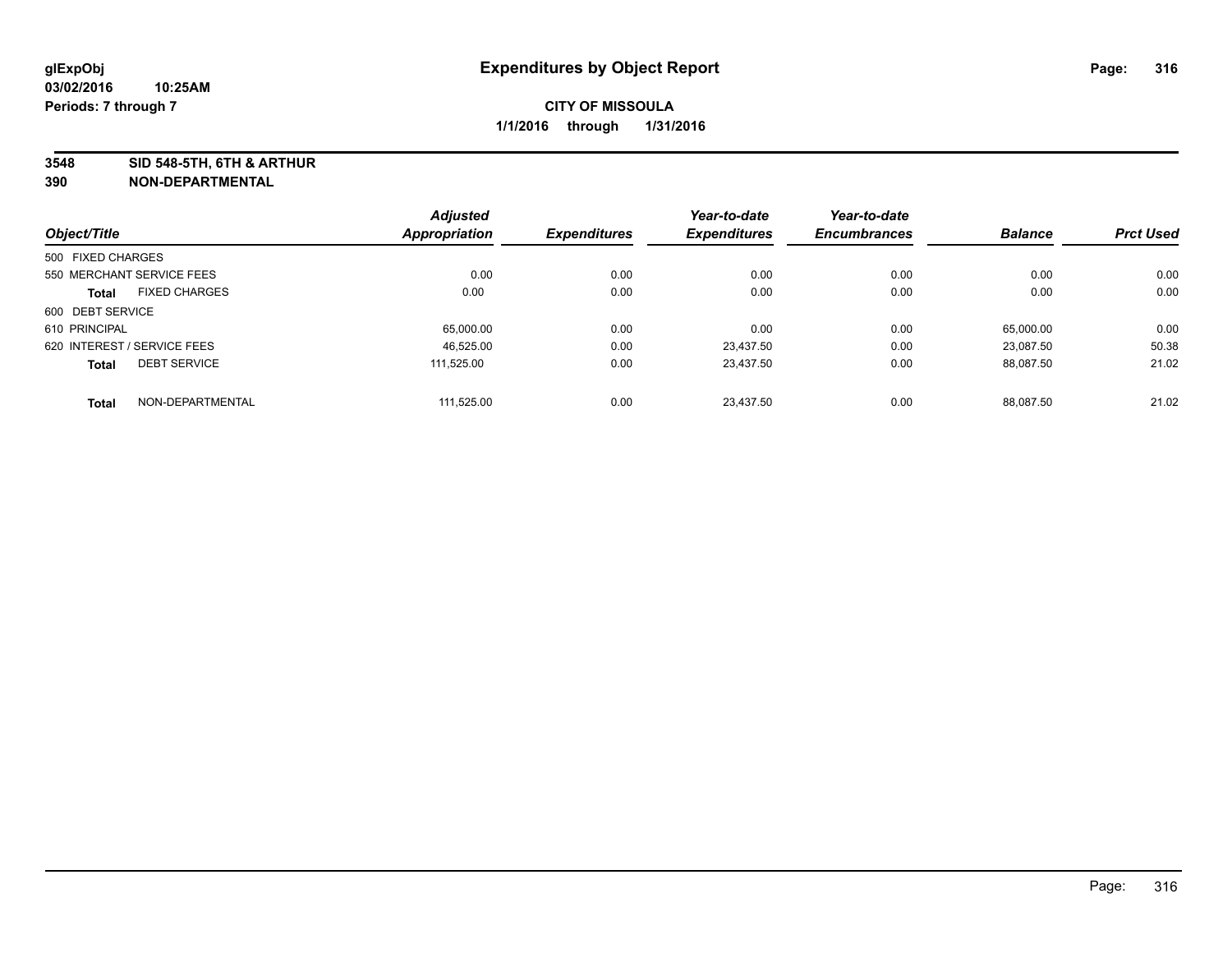#### **3548 SID 548-5TH, 6TH & ARTHUR**

| Object/Title                |                           | <b>Adjusted</b><br>Appropriation | <b>Expenditures</b> | Year-to-date<br><b>Expenditures</b> | Year-to-date<br><b>Encumbrances</b> | <b>Balance</b> | <b>Prct Used</b> |
|-----------------------------|---------------------------|----------------------------------|---------------------|-------------------------------------|-------------------------------------|----------------|------------------|
| 500 FIXED CHARGES           |                           |                                  |                     |                                     |                                     |                |                  |
| 550 MERCHANT SERVICE FEES   |                           | 0.00                             | 0.00                | 0.00                                | 0.00                                | 0.00           | 0.00             |
| <b>Total</b>                | <b>FIXED CHARGES</b>      | 0.00                             | 0.00                | 0.00                                | 0.00                                | 0.00           | 0.00             |
| 600 DEBT SERVICE            |                           |                                  |                     |                                     |                                     |                |                  |
| 610 PRINCIPAL               |                           | 65.000.00                        | 0.00                | 0.00                                | 0.00                                | 65.000.00      | 0.00             |
| 620 INTEREST / SERVICE FEES |                           | 46.525.00                        | 0.00                | 23.437.50                           | 0.00                                | 23.087.50      | 50.38            |
| <b>Total</b>                | <b>DEBT SERVICE</b>       | 111,525.00                       | 0.00                | 23.437.50                           | 0.00                                | 88.087.50      | 21.02            |
| <b>Total</b>                | SID 548-5TH, 6TH & ARTHUR | 111,525.00                       | 0.00                | 23.437.50                           | 0.00                                | 88.087.50      | 21.02            |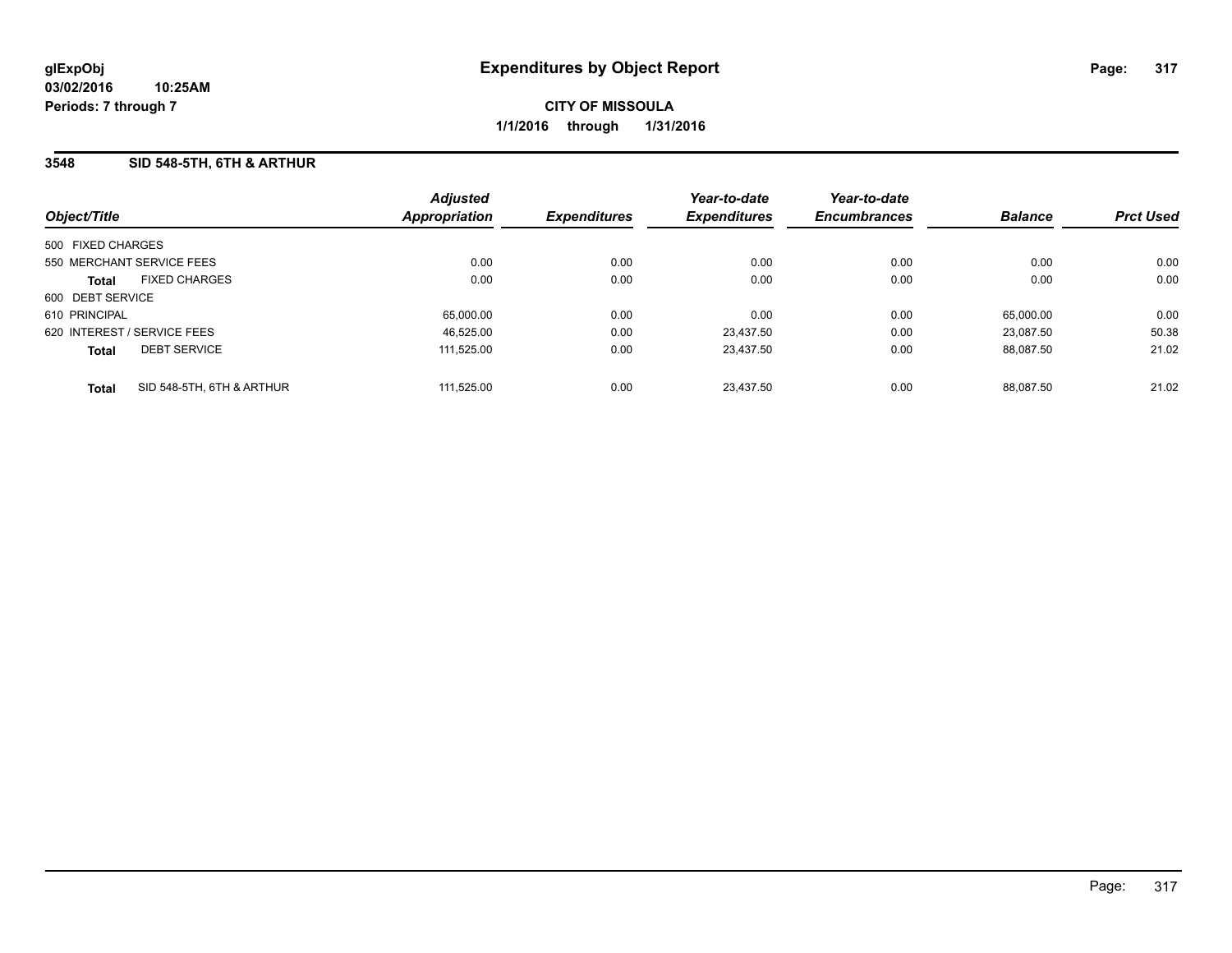### **3549 SID 549 HILLVIEW WAY**

| Object/Title                        | <b>Adjusted</b><br>Appropriation | <b>Expenditures</b> | Year-to-date<br><b>Expenditures</b> | Year-to-date<br><b>Encumbrances</b> | <b>Balance</b> | <b>Prct Used</b> |
|-------------------------------------|----------------------------------|---------------------|-------------------------------------|-------------------------------------|----------------|------------------|
| 600 DEBT SERVICE                    |                                  |                     |                                     |                                     |                |                  |
| 610 PRINCIPAL                       | 0.00                             | 0.00                | 0.00                                | 0.00                                | 0.00           | 0.00             |
| 620 INTEREST / SERVICE FEES         | 0.00                             | 0.00                | 0.00                                | 0.00                                | 0.00           | 0.00             |
| <b>DEBT SERVICE</b><br><b>Total</b> | 0.00                             | 0.00                | 0.00                                | 0.00                                | 0.00           | 0.00             |
| NON-DEPARTMENTAL<br><b>Total</b>    | 0.00                             | 0.00                | 0.00                                | 0.00                                | 0.00           | 0.00             |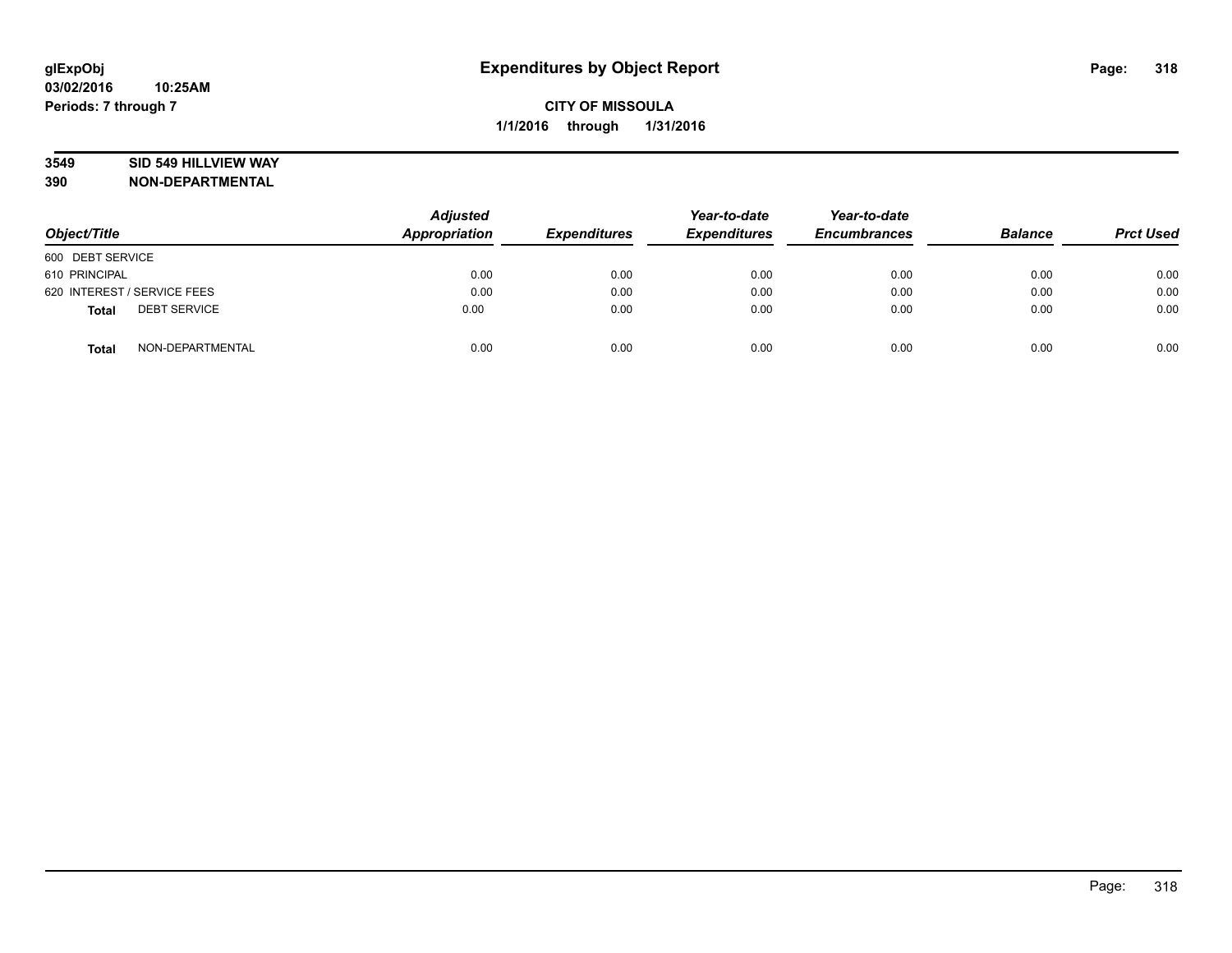### **3549 SID 549 HILLVIEW WAY**

| Object/Title                |                      | <b>Adjusted</b><br>Appropriation | <b>Expenditures</b> | Year-to-date<br><b>Expenditures</b> | Year-to-date<br><b>Encumbrances</b> | <b>Balance</b> | <b>Prct Used</b> |
|-----------------------------|----------------------|----------------------------------|---------------------|-------------------------------------|-------------------------------------|----------------|------------------|
| 600 DEBT SERVICE            |                      |                                  |                     |                                     |                                     |                |                  |
| 610 PRINCIPAL               |                      | 0.00                             | 0.00                | 0.00                                | 0.00                                | 0.00           | 0.00             |
| 620 INTEREST / SERVICE FEES |                      | 0.00                             | 0.00                | 0.00                                | 0.00                                | 0.00           | 0.00             |
| <b>Total</b>                | <b>DEBT SERVICE</b>  | 0.00                             | 0.00                | 0.00                                | 0.00                                | 0.00           | 0.00             |
| <b>Total</b>                | SID 549 HILLVIEW WAY | 0.00                             | 0.00                | 0.00                                | 0.00                                | 0.00           | 0.00             |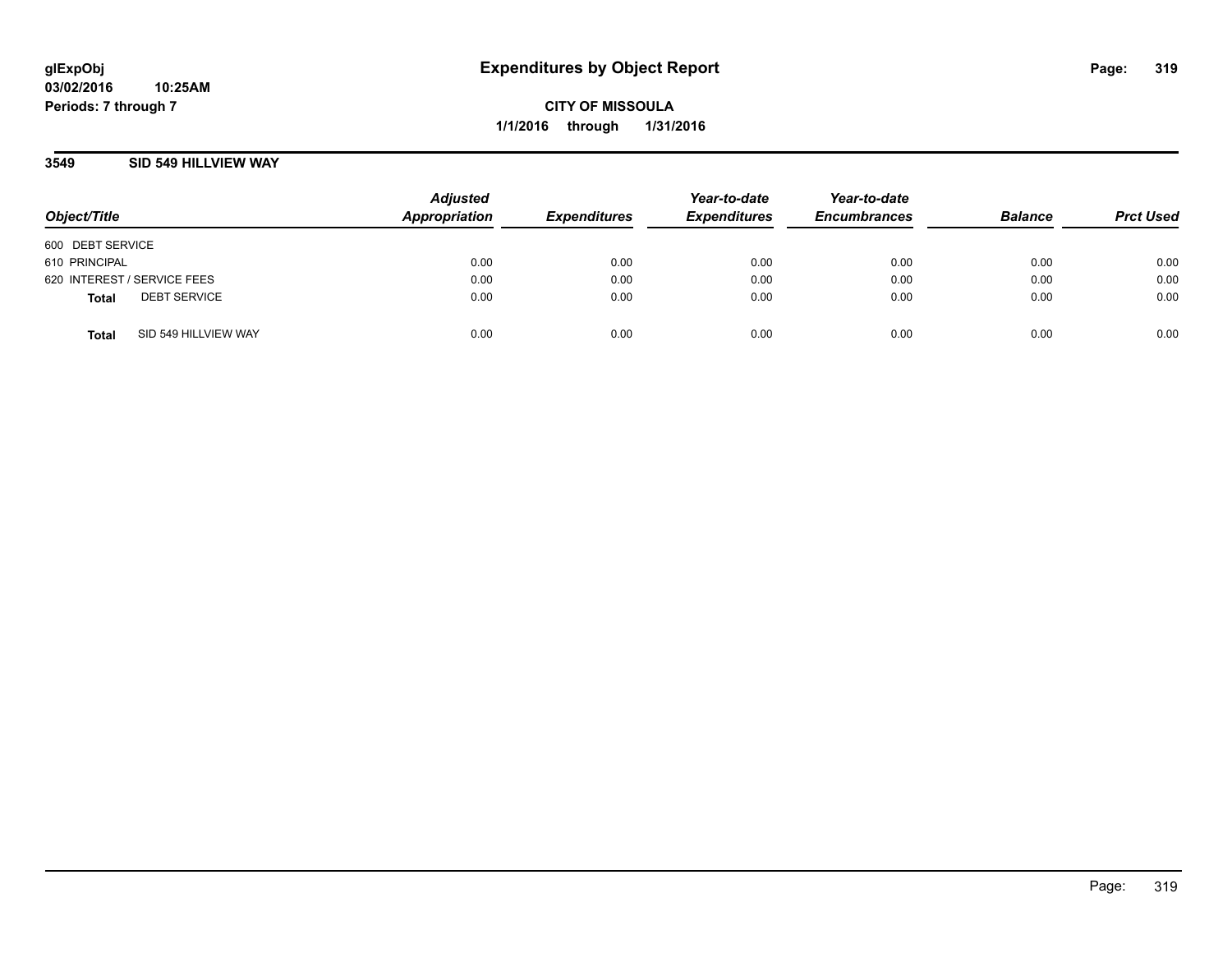# **glExpObj Expenditures by Object Report Page: 320**

### **CITY OF MISSOULA 1/1/2016 through 1/31/2016**

#### **4060 CAPITAL IMPROVEMENT PROGRAM FUND**

**360 \*\*\* Title Not Found \*\*\***

| Object/Title                            | <b>Adjusted</b><br><b>Appropriation</b> | <i><b>Expenditures</b></i> | Year-to-date<br><b>Expenditures</b> | Year-to-date<br><b>Encumbrances</b> | <b>Balance</b> | <b>Prct Used</b> |
|-----------------------------------------|-----------------------------------------|----------------------------|-------------------------------------|-------------------------------------|----------------|------------------|
| 900 CAPITAL OUTLAY                      |                                         |                            |                                     |                                     |                |                  |
| 941 DUI DIGITAL EQUIPMENT               | 0.00                                    | 0.00                       | 0.00                                | 0.00                                | 0.00           | 0.00             |
| <b>CAPITAL OUTLAY</b><br>Total          | 0.00                                    | 0.00                       | 0.00                                | 0.00                                | 0.00           | 0.00             |
| *** Title Not Found ***<br><b>Total</b> | 0.00                                    | 0.00                       | 0.00                                | 0.00                                | 0.00           | 0.00             |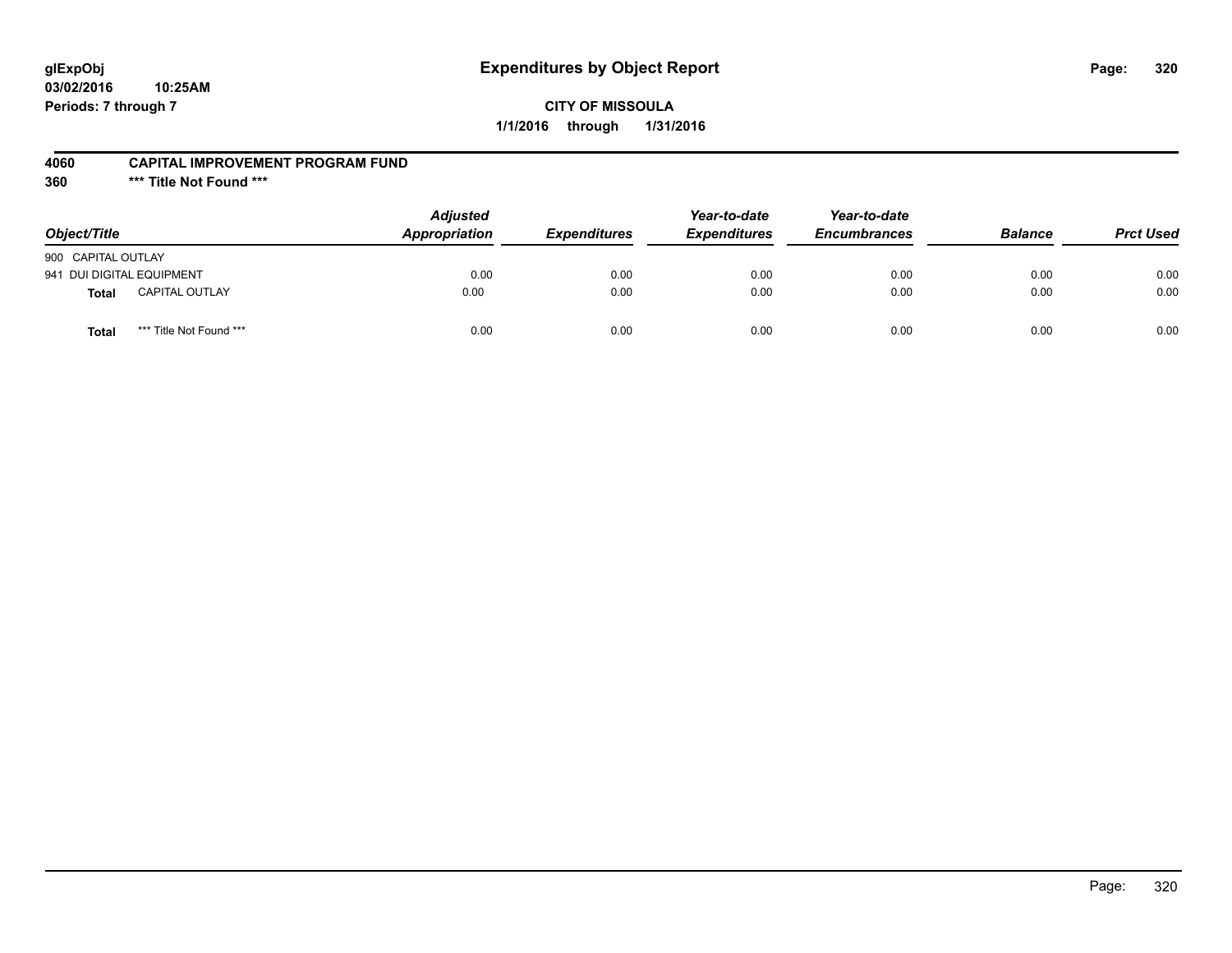### **4060 CAPITAL IMPROVEMENT PROGRAM FUND**

|                           |                                   | <b>Adjusted</b>      |                     | Year-to-date        | Year-to-date        |                |                  |
|---------------------------|-----------------------------------|----------------------|---------------------|---------------------|---------------------|----------------|------------------|
| Object/Title              |                                   | <b>Appropriation</b> | <b>Expenditures</b> | <b>Expenditures</b> | <b>Encumbrances</b> | <b>Balance</b> | <b>Prct Used</b> |
| 100 PERSONAL SERVICES     |                                   |                      |                     |                     |                     |                |                  |
| 110 SALARIES AND WAGES    |                                   | 0.00                 | 0.00                | 0.00                | 0.00                | 0.00           | 0.00             |
|                           | <b>140 EMPLOYER CONTRIBUTIONS</b> | 0.00                 | 0.00                | 0.00                | 0.00                | 0.00           | 0.00             |
| <b>Total</b>              | PERSONAL SERVICES                 | 0.00                 | 0.00                | 0.00                | 0.00                | 0.00           | 0.00             |
| 300 PURCHASED SERVICES    |                                   |                      |                     |                     |                     |                |                  |
|                           | 350 PROFESSIONAL SERVICES         | 0.00                 | 0.00                | 0.00                | 0.00                | 0.00           | 0.00             |
| <b>Total</b>              | PURCHASED SERVICES                | 0.00                 | 0.00                | 0.00                | 0.00                | 0.00           | 0.00             |
| 500 FIXED CHARGES         |                                   |                      |                     |                     |                     |                |                  |
|                           | 550 MERCHANT SERVICE FEES         | 0.00                 | 0.00                | 0.00                | 0.00                | 0.00           | 0.00             |
| <b>Total</b>              | <b>FIXED CHARGES</b>              | 0.00                 | 0.00                | 0.00                | 0.00                | 0.00           | 0.00             |
| 600 DEBT SERVICE          |                                   |                      |                     |                     |                     |                |                  |
| 610 PRINCIPAL             |                                   | 828,684.00           | 0.00                | 187,912.37          | 0.00                | 640,771.63     | 22.68            |
|                           | 620 INTEREST / SERVICE FEES       | 235.881.00           | 350.00              | 145,411.69          | 0.00                | 90,469.31      | 61.65            |
| <b>Total</b>              | <b>DEBT SERVICE</b>               | 1,064,565.00         | 350.00              | 333,324.06          | 0.00                | 731,240.94     | 31.31            |
| 800 OTHER OBJECTS         |                                   |                      |                     |                     |                     |                |                  |
|                           | 820 TRANSFERS TO OTHER FUNDS      | 0.00                 | 0.00                | 0.00                | 0.00                | 0.00           | 0.00             |
| <b>Total</b>              | OTHER OBJECTS                     | 0.00                 | 0.00                | 0.00                | 0.00                | 0.00           | 0.00             |
| 900 CAPITAL OUTLAY        |                                   |                      |                     |                     |                     |                |                  |
| 930 IMPROVEMENTS          |                                   | 0.00                 | 36,027.77           | 67,406.41           | 0.00                | $-67.406.41$   | 0.00             |
|                           | 940 MACHINERY & EQUIPMENT         | 20,000.00            | 17,488.25           | 481,105.28          | 0.00                | $-461, 105.28$ | 2,405.53         |
| 941 DUI DIGITAL EQUIPMENT |                                   | 0.00                 | 981.02              | 15,915.05           | 0.00                | $-15,915.05$   | 0.00             |
| <b>Total</b>              | <b>CAPITAL OUTLAY</b>             | 20,000.00            | 54,497.04           | 564,426.74          | 0.00                | $-544,426.74$  | 2,822.13         |
| <b>Total</b>              | NON-DEPARTMENTAL                  | 1,084,565.00         | 54,847.04           | 897,750.80          | 0.00                | 186,814.20     | 82.78            |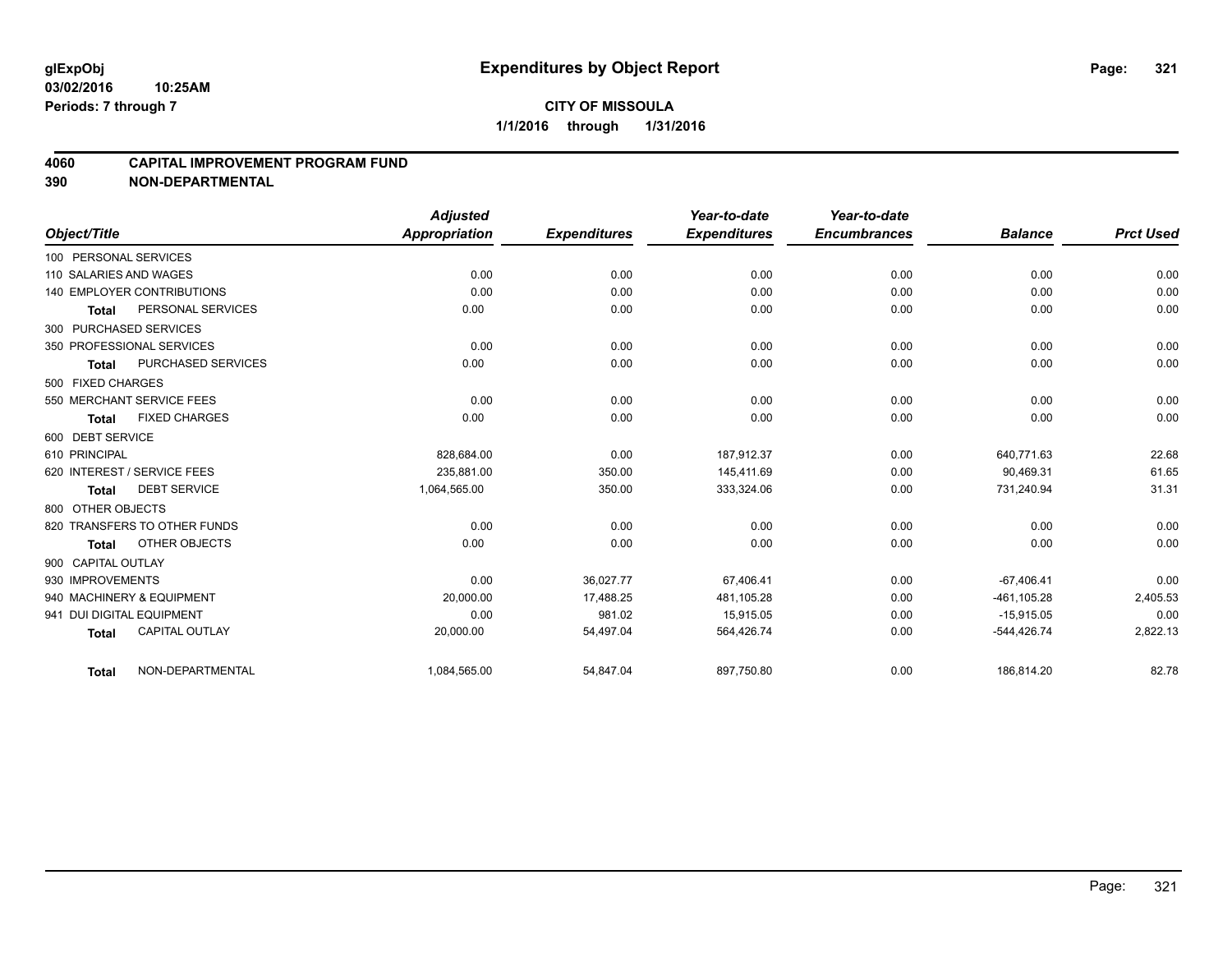#### **4060 CAPITAL IMPROVEMENT PROGRAM FUND**

**391 ENERGY PERFORMANCE PROJ.**

| Object/Title       |                                 | <b>Adjusted</b><br><b>Appropriation</b> | <b>Expenditures</b> | Year-to-date<br><b>Expenditures</b> | Year-to-date<br><b>Encumbrances</b> | <b>Balance</b> | <b>Prct Used</b> |
|--------------------|---------------------------------|-----------------------------------------|---------------------|-------------------------------------|-------------------------------------|----------------|------------------|
|                    | 300 PURCHASED SERVICES          |                                         |                     |                                     |                                     |                |                  |
|                    | 350 PROFESSIONAL SERVICES       | 0.00                                    | 0.00                | 0.00                                | 0.00                                | 0.00           | 0.00             |
| <b>Total</b>       | <b>PURCHASED SERVICES</b>       | 0.00                                    | 0.00                | 0.00                                | 0.00                                | 0.00           | 0.00             |
| 500 FIXED CHARGES  |                                 |                                         |                     |                                     |                                     |                |                  |
|                    | 550 MERCHANT SERVICE FEES       | 0.00                                    | 0.00                | 0.00                                | 0.00                                | 0.00           | 0.00             |
| Total              | <b>FIXED CHARGES</b>            | 0.00                                    | 0.00                | 0.00                                | 0.00                                | 0.00           | 0.00             |
| 900 CAPITAL OUTLAY |                                 |                                         |                     |                                     |                                     |                |                  |
| 930 IMPROVEMENTS   |                                 | 0.00                                    | 0.00                | 0.00                                | 0.00                                | 0.00           | 0.00             |
| Total              | <b>CAPITAL OUTLAY</b>           | 0.00                                    | 0.00                | 0.00                                | 0.00                                | 0.00           | 0.00             |
| <b>Total</b>       | <b>ENERGY PERFORMANCE PROJ.</b> | 0.00                                    | 0.00                | 0.00                                | 0.00                                | 0.00           | 0.00             |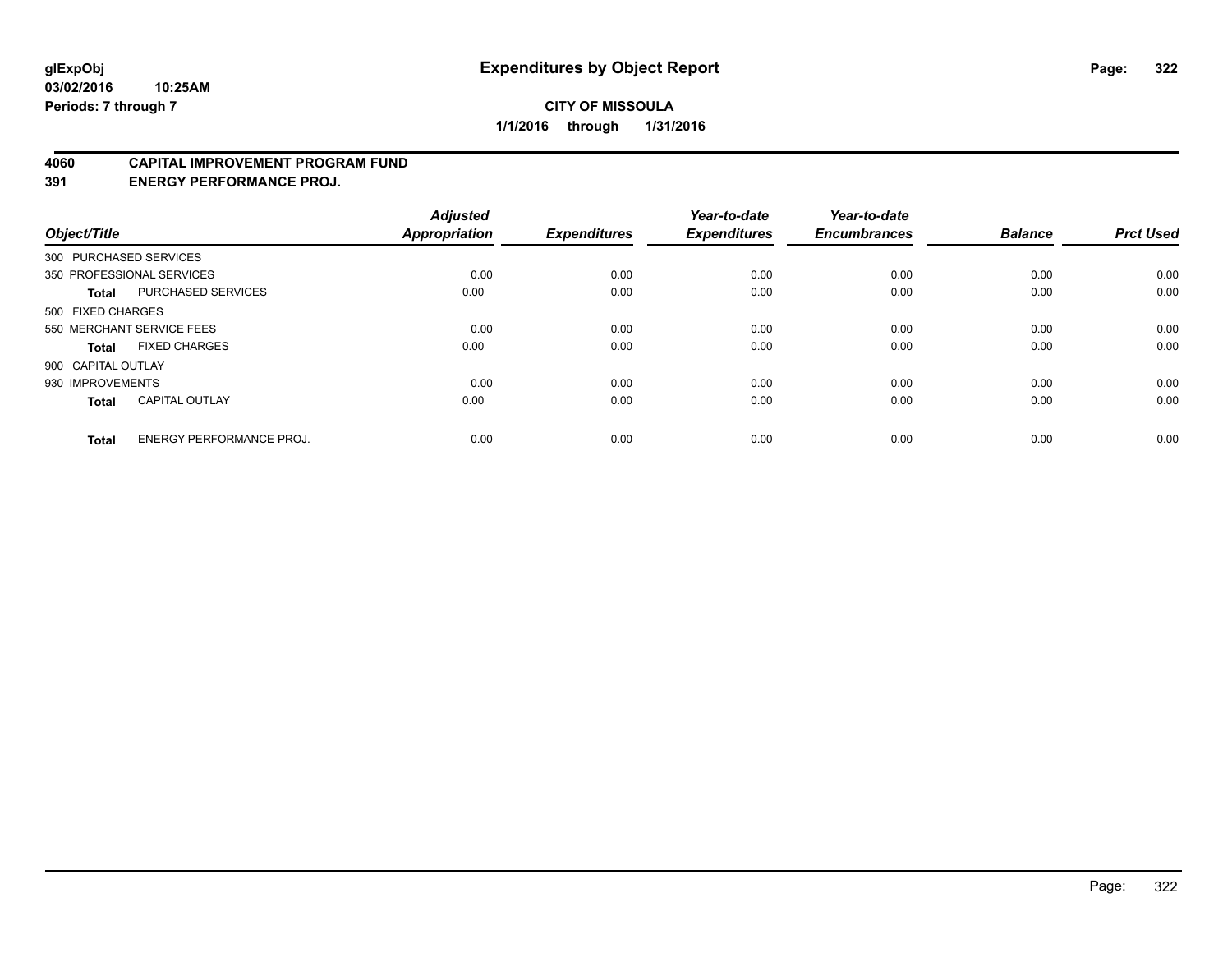**03/02/2016 10:25AM Periods: 7 through 7**

### **4060 CAPITAL IMPROVEMENT PROGRAM FUND**

| Object/Title              |                                   | <b>Adjusted</b><br><b>Appropriation</b> | <b>Expenditures</b> | Year-to-date<br><b>Expenditures</b> | Year-to-date<br><b>Encumbrances</b> | <b>Balance</b> | <b>Prct Used</b> |
|---------------------------|-----------------------------------|-----------------------------------------|---------------------|-------------------------------------|-------------------------------------|----------------|------------------|
|                           |                                   |                                         |                     |                                     |                                     |                |                  |
| 100 PERSONAL SERVICES     |                                   |                                         |                     |                                     |                                     |                |                  |
| 110 SALARIES AND WAGES    |                                   | 0.00                                    | 0.00                | 0.00                                | 0.00                                | 0.00           | 0.00             |
|                           | <b>140 EMPLOYER CONTRIBUTIONS</b> | 0.00                                    | 0.00                | 0.00                                | 0.00                                | 0.00           | 0.00             |
| <b>Total</b>              | PERSONAL SERVICES                 | 0.00                                    | 0.00                | 0.00                                | 0.00                                | 0.00           | 0.00             |
| 300 PURCHASED SERVICES    |                                   |                                         |                     |                                     |                                     |                |                  |
|                           | 350 PROFESSIONAL SERVICES         | 0.00                                    | 0.00                | 0.00                                | 0.00                                | 0.00           | 0.00             |
| <b>Total</b>              | <b>PURCHASED SERVICES</b>         | 0.00                                    | 0.00                | 0.00                                | 0.00                                | 0.00           | 0.00             |
| 500 FIXED CHARGES         |                                   |                                         |                     |                                     |                                     |                |                  |
|                           | 550 MERCHANT SERVICE FEES         | 0.00                                    | 0.00                | 0.00                                | 0.00                                | 0.00           | 0.00             |
| <b>Total</b>              | <b>FIXED CHARGES</b>              | 0.00                                    | 0.00                | 0.00                                | 0.00                                | 0.00           | 0.00             |
| 600 DEBT SERVICE          |                                   |                                         |                     |                                     |                                     |                |                  |
| 610 PRINCIPAL             |                                   | 828,684.00                              | 0.00                | 187,912.37                          | 0.00                                | 640,771.63     | 22.68            |
|                           | 620 INTEREST / SERVICE FEES       | 235.881.00                              | 350.00              | 145.411.69                          | 0.00                                | 90,469.31      | 61.65            |
| <b>Total</b>              | <b>DEBT SERVICE</b>               | 1,064,565.00                            | 350.00              | 333,324.06                          | 0.00                                | 731,240.94     | 31.31            |
| 800 OTHER OBJECTS         |                                   |                                         |                     |                                     |                                     |                |                  |
|                           | 820 TRANSFERS TO OTHER FUNDS      | 0.00                                    | 0.00                | 0.00                                | 0.00                                | 0.00           | 0.00             |
| <b>Total</b>              | OTHER OBJECTS                     | 0.00                                    | 0.00                | 0.00                                | 0.00                                | 0.00           | 0.00             |
| 900 CAPITAL OUTLAY        |                                   |                                         |                     |                                     |                                     |                |                  |
| 930 IMPROVEMENTS          |                                   | 0.00                                    | 36,027.77           | 67,406.41                           | 0.00                                | $-67,406.41$   | 0.00             |
|                           | 940 MACHINERY & EQUIPMENT         | 20,000.00                               | 17,488.25           | 481,105.28                          | 0.00                                | $-461, 105.28$ | 2,405.53         |
| 941 DUI DIGITAL EQUIPMENT |                                   | 0.00                                    | 981.02              | 15,915.05                           | 0.00                                | $-15,915.05$   | 0.00             |
| <b>Total</b>              | <b>CAPITAL OUTLAY</b>             | 20,000.00                               | 54,497.04           | 564,426.74                          | 0.00                                | -544,426.74    | 2,822.13         |
| <b>Total</b>              | CAPITAL IMPROVEMENT PROGRAM FUN   | 1,084,565.00                            | 54,847.04           | 897,750.80                          | 0.00                                | 186,814.20     | 82.78            |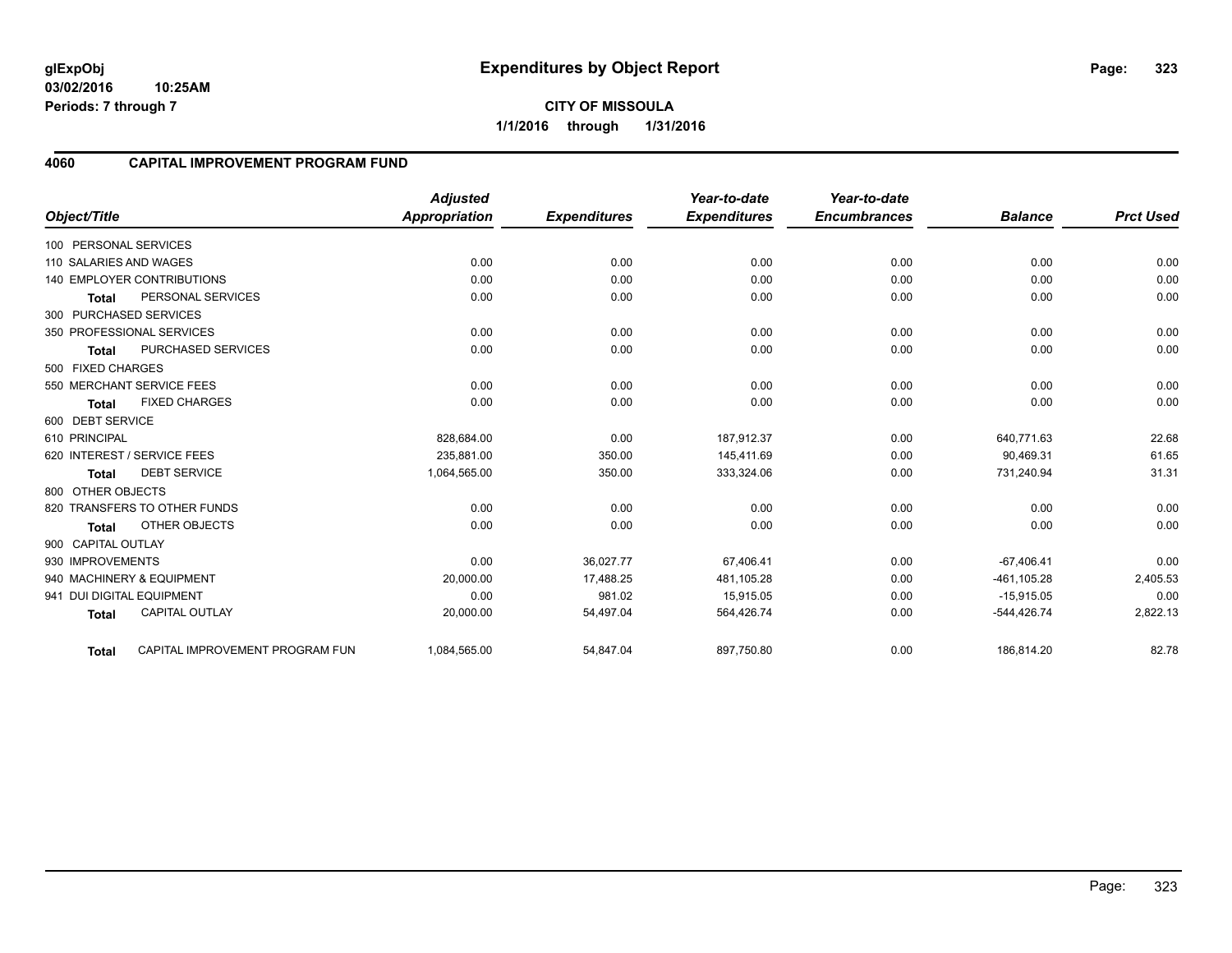#### **4130 1997 G O BOND OPEN SPACE PURCHASE FUND**

| Object/Title                          | <b>Adjusted</b><br><b>Appropriation</b> | <b>Expenditures</b> | Year-to-date<br><b>Expenditures</b> | Year-to-date<br><b>Encumbrances</b> | <b>Balance</b> | <b>Prct Used</b> |
|---------------------------------------|-----------------------------------------|---------------------|-------------------------------------|-------------------------------------|----------------|------------------|
| 500 FIXED CHARGES                     |                                         |                     |                                     |                                     |                |                  |
| 550 MERCHANT SERVICE FEES             | 0.00                                    | 0.00                | 0.00                                | 0.00                                | 0.00           | 0.00             |
| <b>FIXED CHARGES</b><br><b>Total</b>  | 0.00                                    | 0.00                | 0.00                                | 0.00                                | 0.00           | 0.00             |
| 800 OTHER OBJECTS                     |                                         |                     |                                     |                                     |                |                  |
| 820 TRANSFERS TO OTHER FUNDS          | 0.00                                    | 0.00                | 0.00                                | 0.00                                | 0.00           | 0.00             |
| OTHER OBJECTS<br>Total                | 0.00                                    | 0.00                | 0.00                                | 0.00                                | 0.00           | 0.00             |
| 900 CAPITAL OUTLAY                    |                                         |                     |                                     |                                     |                |                  |
| 930 IMPROVEMENTS                      | 375.602.00                              | 0.00                | 0.00                                | 0.00                                | 375.602.00     | 0.00             |
| <b>CAPITAL OUTLAY</b><br><b>Total</b> | 375.602.00                              | 0.00                | 0.00                                | 0.00                                | 375,602.00     | 0.00             |
| NON-DEPARTMENTAL<br><b>Total</b>      | 375,602.00                              | 0.00                | 0.00                                | 0.00                                | 375,602.00     | 0.00             |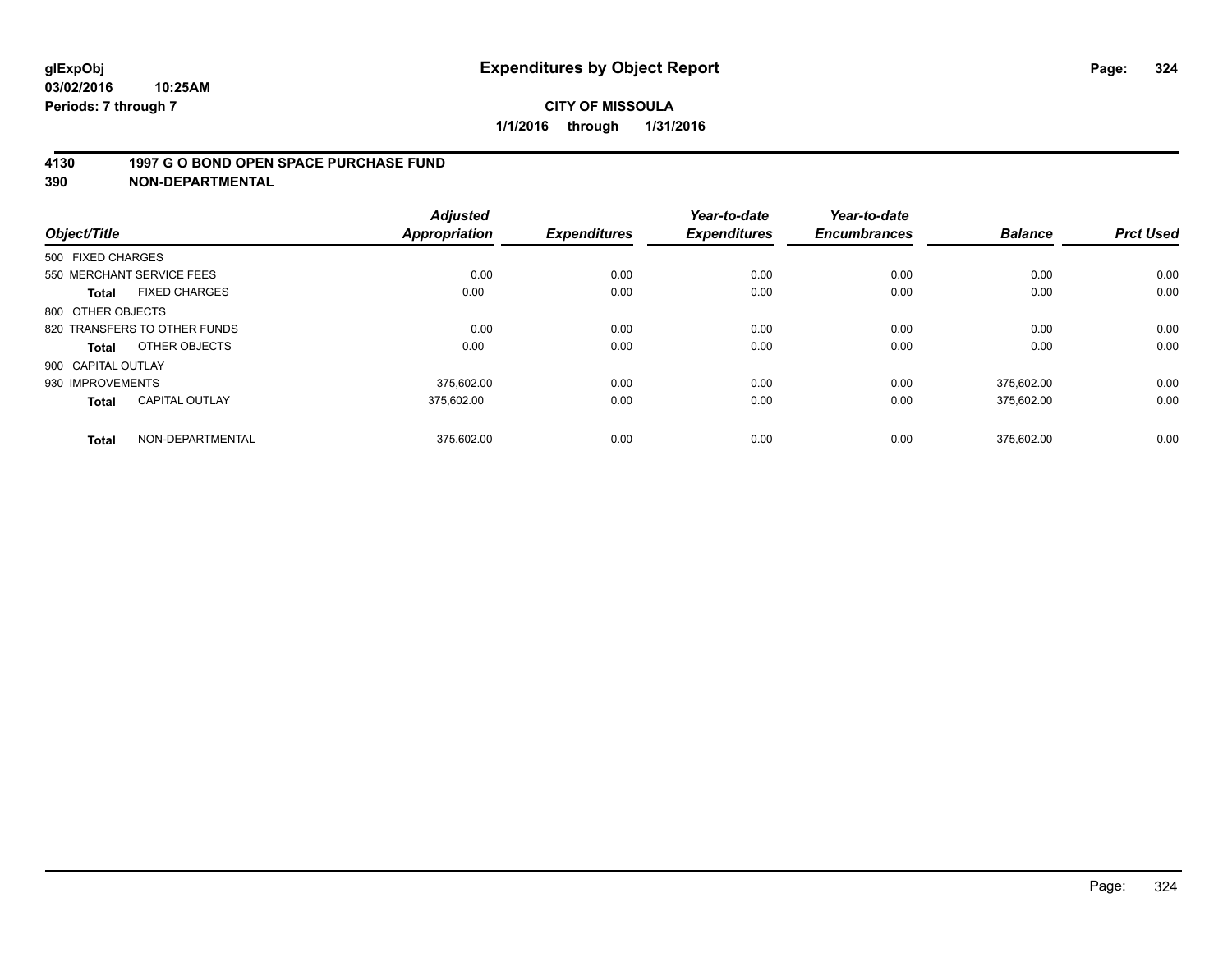**03/02/2016 10:25AM Periods: 7 through 7**

**CITY OF MISSOULA 1/1/2016 through 1/31/2016**

## **4130 1997 G O BOND OPEN SPACE PURCHASE FUND**

| Object/Title       |                                   | <b>Adjusted</b><br><b>Appropriation</b> | <b>Expenditures</b> | Year-to-date<br><b>Expenditures</b> | Year-to-date<br><b>Encumbrances</b> | <b>Balance</b> | <b>Prct Used</b> |
|--------------------|-----------------------------------|-----------------------------------------|---------------------|-------------------------------------|-------------------------------------|----------------|------------------|
| 500 FIXED CHARGES  |                                   |                                         |                     |                                     |                                     |                |                  |
|                    | 550 MERCHANT SERVICE FEES         | 0.00                                    | 0.00                | 0.00                                | 0.00                                | 0.00           | 0.00             |
| <b>Total</b>       | <b>FIXED CHARGES</b>              | 0.00                                    | 0.00                | 0.00                                | 0.00                                | 0.00           | 0.00             |
| 800 OTHER OBJECTS  |                                   |                                         |                     |                                     |                                     |                |                  |
|                    | 820 TRANSFERS TO OTHER FUNDS      | 0.00                                    | 0.00                | 0.00                                | 0.00                                | 0.00           | 0.00             |
| <b>Total</b>       | OTHER OBJECTS                     | 0.00                                    | 0.00                | 0.00                                | 0.00                                | 0.00           | 0.00             |
| 900 CAPITAL OUTLAY |                                   |                                         |                     |                                     |                                     |                |                  |
| 930 IMPROVEMENTS   |                                   | 375,602.00                              | 0.00                | 0.00                                | 0.00                                | 375.602.00     | 0.00             |
| <b>Total</b>       | <b>CAPITAL OUTLAY</b>             | 375,602.00                              | 0.00                | 0.00                                | 0.00                                | 375,602.00     | 0.00             |
| <b>Total</b>       | 1997 G O BOND OPEN SPACE PURCHASI | 375.602.00                              | 0.00                | 0.00                                | 0.00                                | 375.602.00     | 0.00             |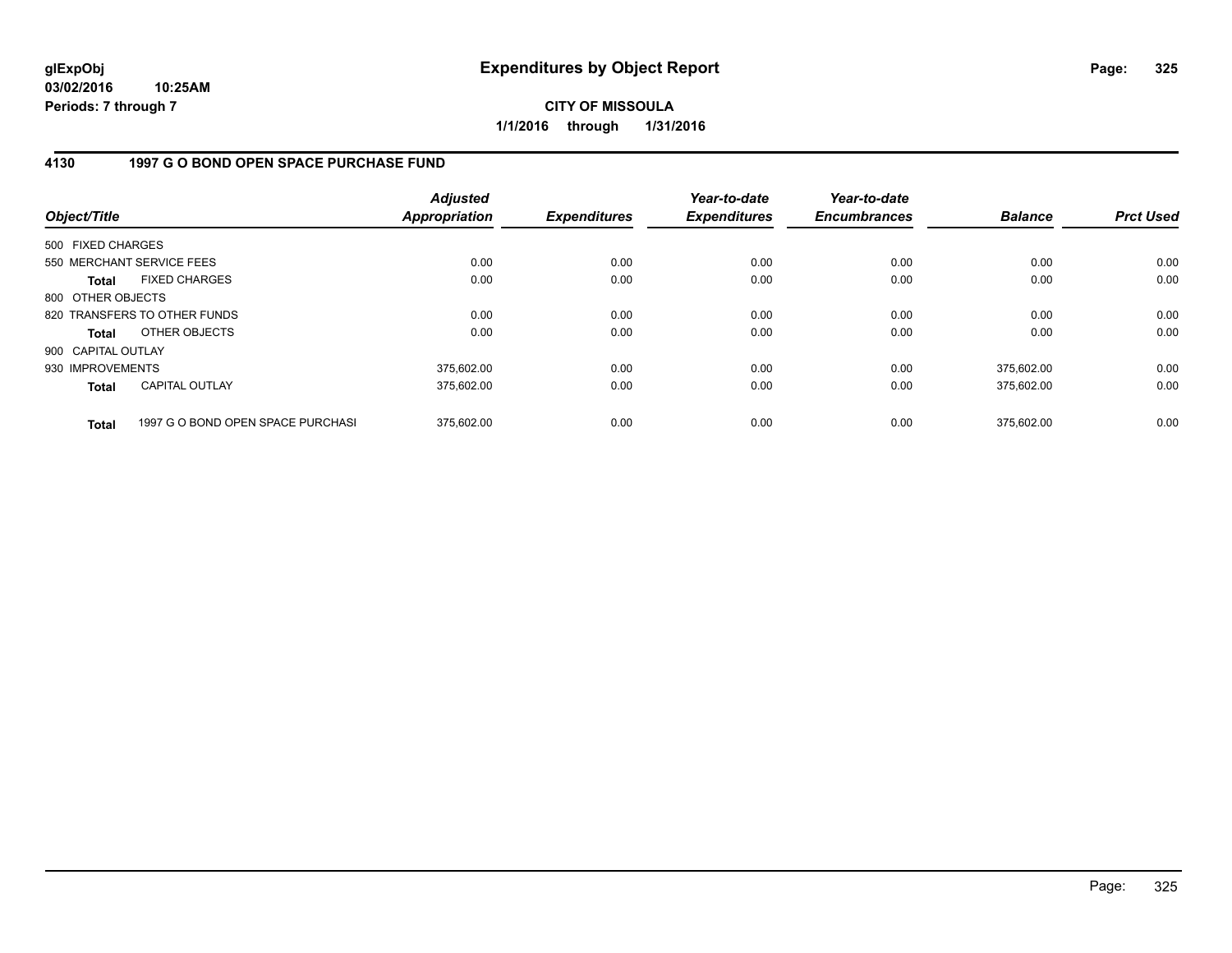#### **4196 NEW FIRE STATION GO BOND**

**300 FIRE**

| Object/Title       |                              | <b>Adjusted</b><br><b>Appropriation</b> | <b>Expenditures</b> | Year-to-date        | Year-to-date<br><b>Encumbrances</b> | <b>Balance</b> | <b>Prct Used</b> |
|--------------------|------------------------------|-----------------------------------------|---------------------|---------------------|-------------------------------------|----------------|------------------|
|                    |                              |                                         |                     | <b>Expenditures</b> |                                     |                |                  |
| 500 FIXED CHARGES  |                              |                                         |                     |                     |                                     |                |                  |
|                    | 550 MERCHANT SERVICE FEES    | 0.00                                    | 0.00                | 0.00                | 0.00                                | 0.00           | 0.00             |
| <b>Total</b>       | <b>FIXED CHARGES</b>         | 0.00                                    | 0.00                | 0.00                | 0.00                                | 0.00           | 0.00             |
| 800 OTHER OBJECTS  |                              |                                         |                     |                     |                                     |                |                  |
|                    | 820 TRANSFERS TO OTHER FUNDS | 0.00                                    | 0.00                | 0.00                | 0.00                                | 0.00           | 0.00             |
| <b>Total</b>       | OTHER OBJECTS                | 0.00                                    | 0.00                | 0.00                | 0.00                                | 0.00           | 0.00             |
| 900 CAPITAL OUTLAY |                              |                                         |                     |                     |                                     |                |                  |
| 920 BUILDINGS      |                              | 0.00                                    | 0.00                | 0.00                | 0.00                                | 0.00           | 0.00             |
| 930 IMPROVEMENTS   |                              | 0.00                                    | 0.00                | 0.00                | 0.00                                | 0.00           | 0.00             |
|                    | 940 MACHINERY & EQUIPMENT    | 0.00                                    | 0.00                | 0.00                | 0.00                                | 0.00           | 0.00             |
| <b>Total</b>       | <b>CAPITAL OUTLAY</b>        | 0.00                                    | 0.00                | 0.00                | 0.00                                | 0.00           | 0.00             |
| <b>Total</b>       | <b>FIRE</b>                  | 0.00                                    | 0.00                | 0.00                | 0.00                                | 0.00           | 0.00             |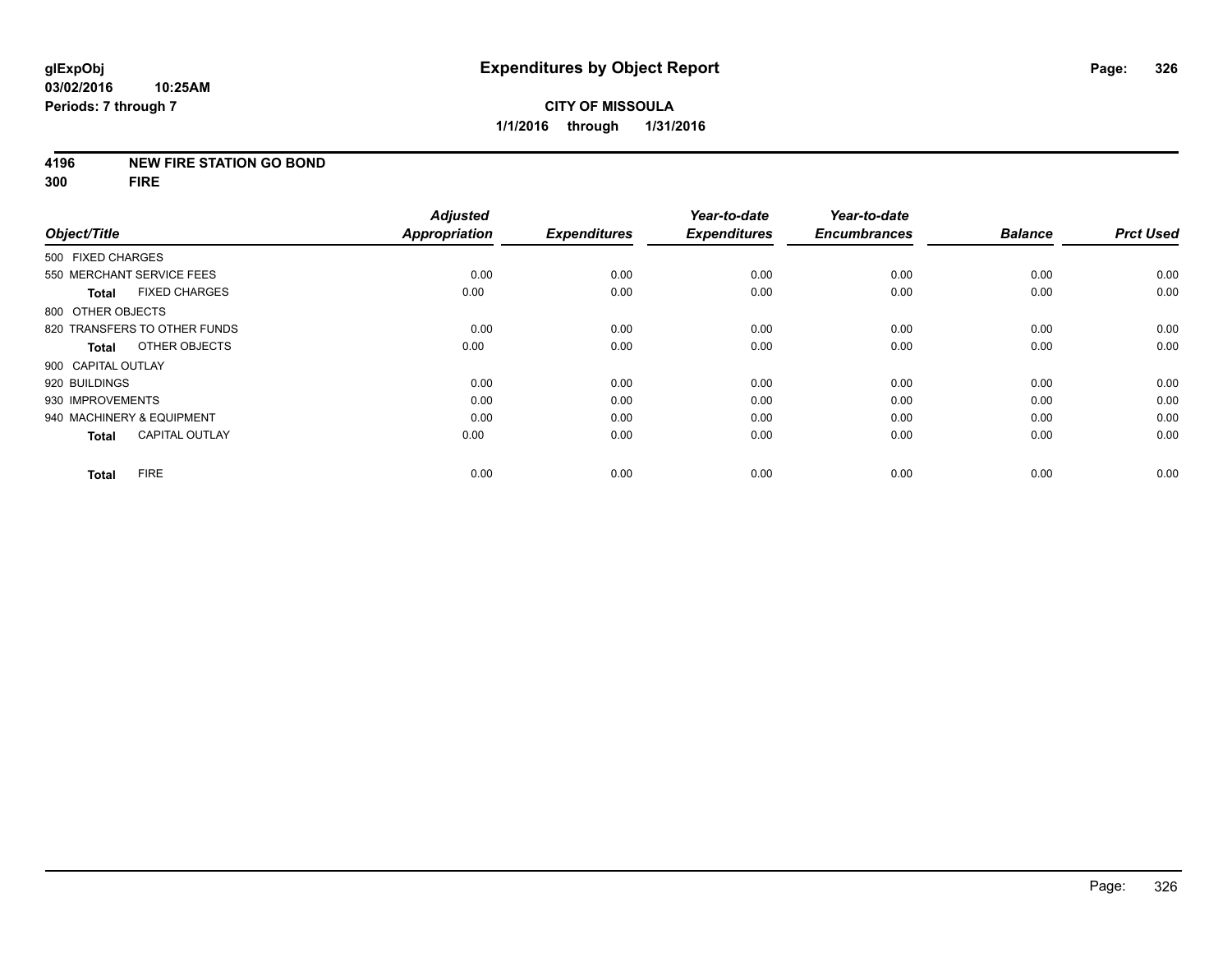# **4196 NEW FIRE STATION GO BOND**

| Object/Title              |                              | <b>Adjusted</b><br><b>Appropriation</b> | <b>Expenditures</b> | Year-to-date<br><b>Expenditures</b> | Year-to-date<br><b>Encumbrances</b> | <b>Balance</b> | <b>Prct Used</b> |
|---------------------------|------------------------------|-----------------------------------------|---------------------|-------------------------------------|-------------------------------------|----------------|------------------|
|                           |                              |                                         |                     |                                     |                                     |                |                  |
| 500 FIXED CHARGES         |                              |                                         |                     |                                     |                                     |                |                  |
| 550 MERCHANT SERVICE FEES |                              | 0.00                                    | 0.00                | 0.00                                | 0.00                                | 0.00           | 0.00             |
| <b>Total</b>              | <b>FIXED CHARGES</b>         | 0.00                                    | 0.00                | 0.00                                | 0.00                                | 0.00           | 0.00             |
| 800 OTHER OBJECTS         |                              |                                         |                     |                                     |                                     |                |                  |
|                           | 820 TRANSFERS TO OTHER FUNDS | 0.00                                    | 0.00                | 0.00                                | 0.00                                | 0.00           | 0.00             |
| <b>Total</b>              | OTHER OBJECTS                | 0.00                                    | 0.00                | 0.00                                | 0.00                                | 0.00           | 0.00             |
| 900 CAPITAL OUTLAY        |                              |                                         |                     |                                     |                                     |                |                  |
| 920 BUILDINGS             |                              | 0.00                                    | 0.00                | 0.00                                | 0.00                                | 0.00           | 0.00             |
| 930 IMPROVEMENTS          |                              | 0.00                                    | 0.00                | 0.00                                | 0.00                                | 0.00           | 0.00             |
| 940 MACHINERY & EQUIPMENT |                              | 0.00                                    | 0.00                | 0.00                                | 0.00                                | 0.00           | 0.00             |
| <b>Total</b>              | <b>CAPITAL OUTLAY</b>        | 0.00                                    | 0.00                | 0.00                                | 0.00                                | 0.00           | 0.00             |
| <b>Total</b>              | NEW FIRE STATION GO BOND     | 0.00                                    | 0.00                | 0.00                                | 0.00                                | 0.00           | 0.00             |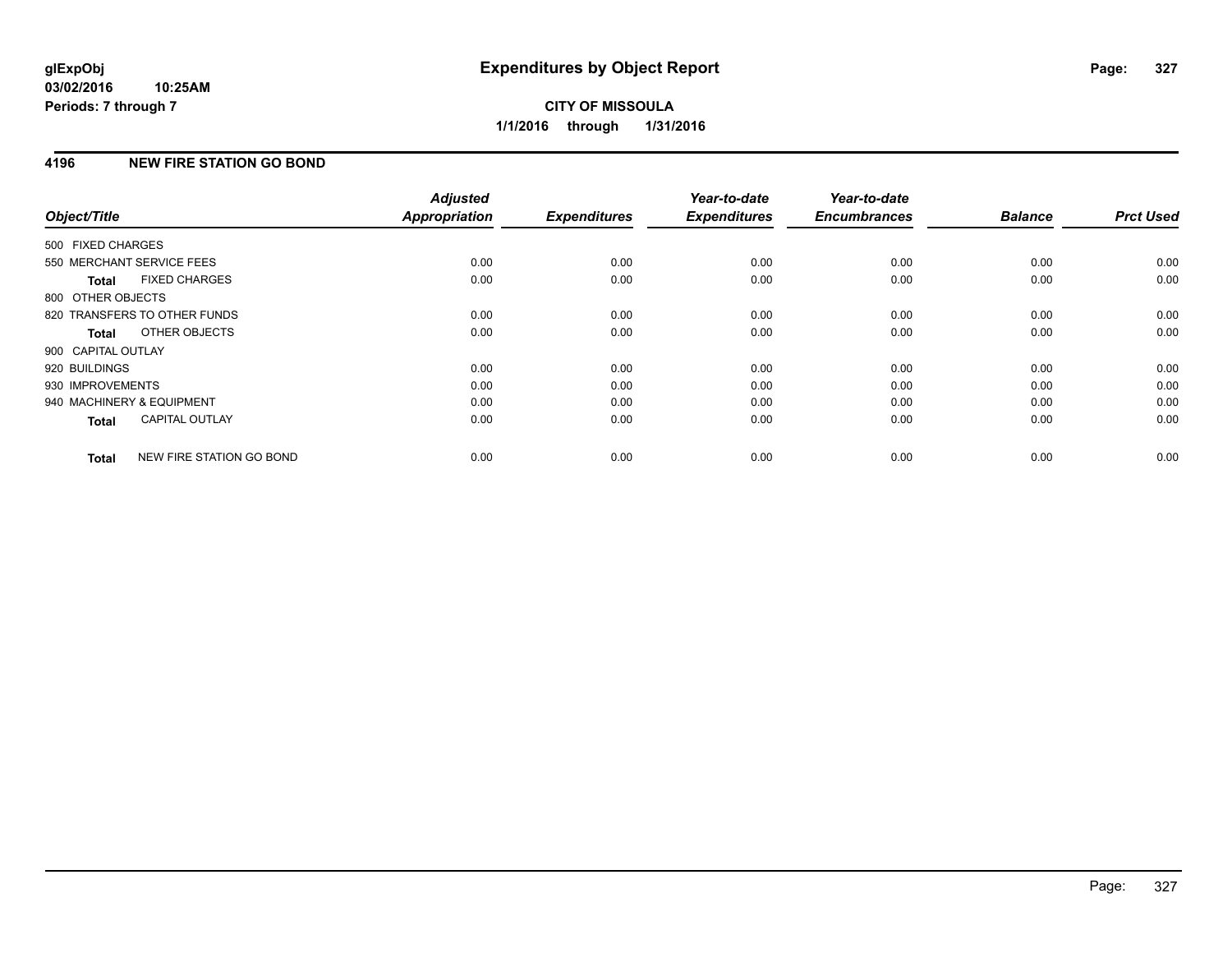#### **4450 S/C CONSTRUCTION FUND FOR FY06**

| Object/Title                            | <b>Adjusted</b><br><b>Appropriation</b> | <b>Expenditures</b> | Year-to-date<br><b>Expenditures</b> | Year-to-date<br><b>Encumbrances</b> | <b>Balance</b> | <b>Prct Used</b> |
|-----------------------------------------|-----------------------------------------|---------------------|-------------------------------------|-------------------------------------|----------------|------------------|
| 500 FIXED CHARGES                       |                                         |                     |                                     |                                     |                |                  |
| 550 MERCHANT SERVICE FEES               | 0.00                                    | 0.00                | 0.00                                | 0.00                                | 0.00           | 0.00             |
| <b>FIXED CHARGES</b><br><b>Total</b>    | 0.00                                    | 0.00                | 0.00                                | 0.00                                | 0.00           | 0.00             |
| 800 OTHER OBJECTS                       |                                         |                     |                                     |                                     |                |                  |
| 820 TRANSFERS TO OTHER FUNDS            | 0.00                                    | 0.00                | 0.00                                | 0.00                                | 0.00           | 0.00             |
| OTHER OBJECTS<br><b>Total</b>           | 0.00                                    | 0.00                | 0.00                                | 0.00                                | 0.00           | 0.00             |
| PUBLIC WORKS OPERATIONS<br><b>Total</b> | 0.00                                    | 0.00                | 0.00                                | 0.00                                | 0.00           | 0.00             |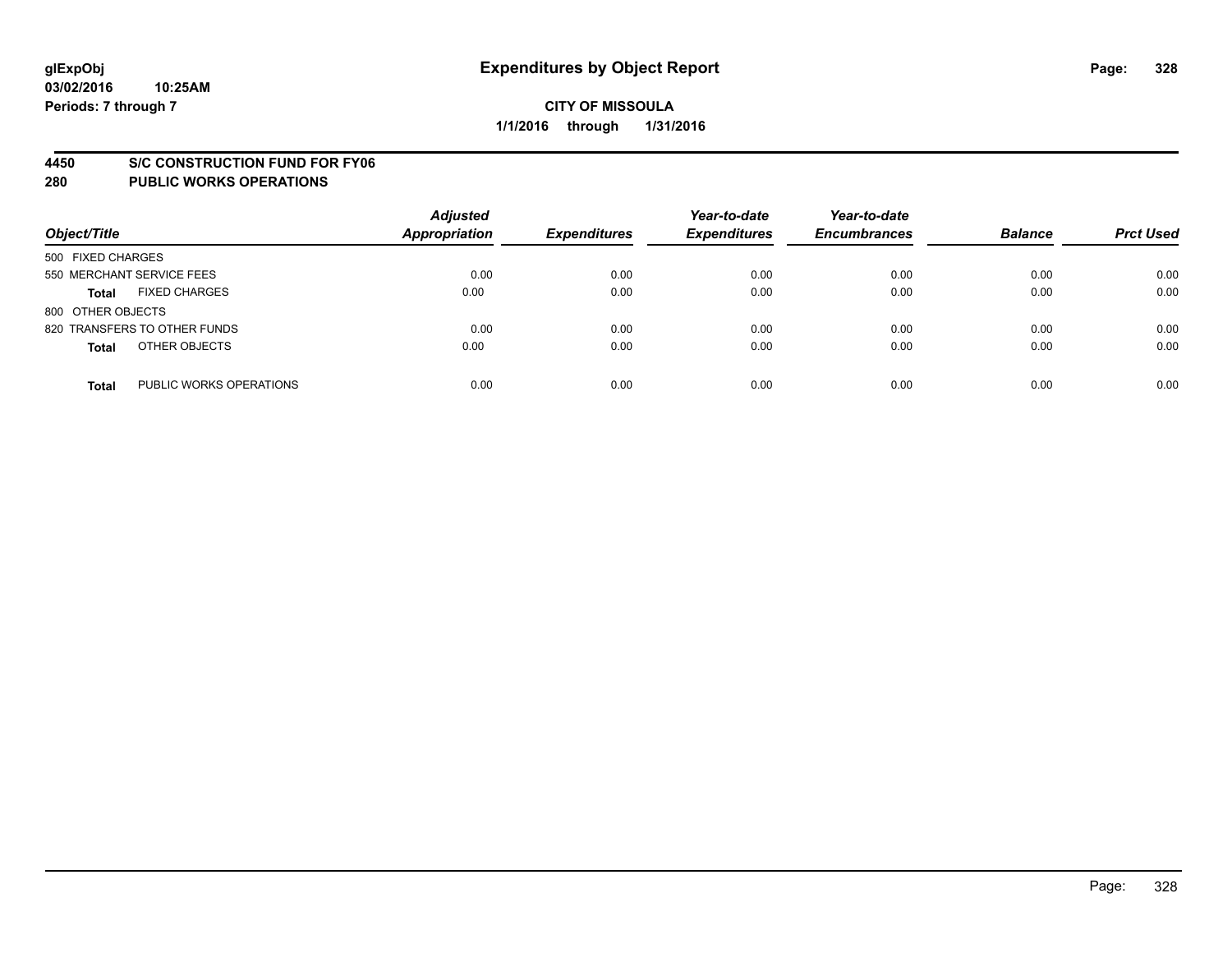## **4450 S/C CONSTRUCTION FUND FOR FY06**

| Object/Title                         |                                | <b>Adjusted</b><br><b>Appropriation</b> | <b>Expenditures</b> | Year-to-date<br><b>Expenditures</b> | Year-to-date<br><b>Encumbrances</b> | <b>Balance</b> | <b>Prct Used</b> |
|--------------------------------------|--------------------------------|-----------------------------------------|---------------------|-------------------------------------|-------------------------------------|----------------|------------------|
| 500 FIXED CHARGES                    |                                |                                         |                     |                                     |                                     |                |                  |
| 550 MERCHANT SERVICE FEES            |                                | 0.00                                    | 0.00                | 0.00                                | 0.00                                | 0.00           | 0.00             |
| <b>FIXED CHARGES</b><br><b>Total</b> |                                | 0.00                                    | 0.00                | 0.00                                | 0.00                                | 0.00           | 0.00             |
| 800 OTHER OBJECTS                    |                                |                                         |                     |                                     |                                     |                |                  |
| 820 TRANSFERS TO OTHER FUNDS         |                                | 0.00                                    | 0.00                | 0.00                                | 0.00                                | 0.00           | 0.00             |
| OTHER OBJECTS<br><b>Total</b>        |                                | 0.00                                    | 0.00                | 0.00                                | 0.00                                | 0.00           | 0.00             |
| <b>Total</b>                         | S/C CONSTRUCTION FUND FOR FY06 | 0.00                                    | 0.00                | 0.00                                | 0.00                                | 0.00           | 0.00             |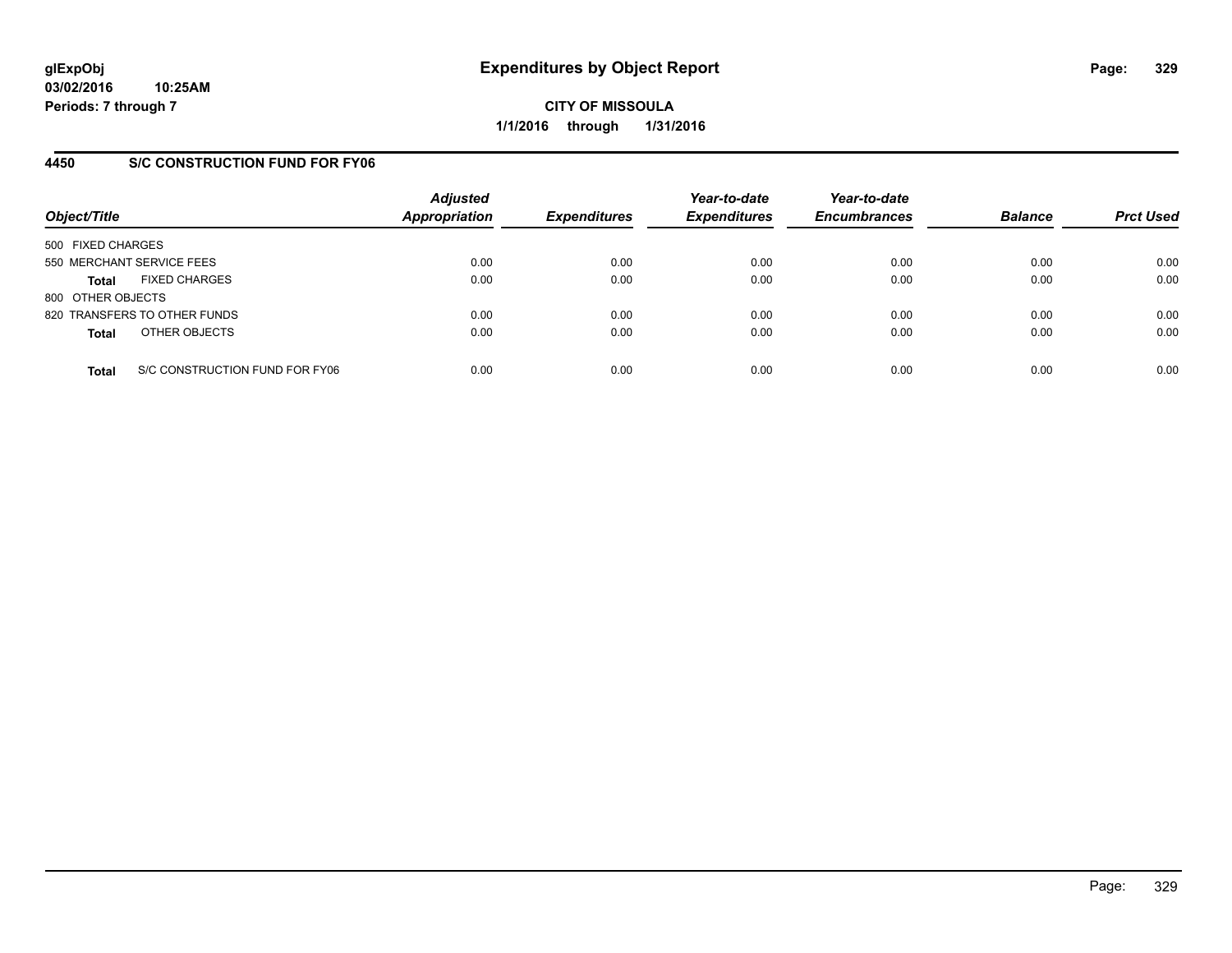#### **4451 FY07 S/C BOND FUND**

| Object/Title                            | <b>Adjusted</b><br><b>Appropriation</b> | <b>Expenditures</b> | Year-to-date<br><b>Expenditures</b> | Year-to-date<br><b>Encumbrances</b> | <b>Balance</b> | <b>Prct Used</b> |
|-----------------------------------------|-----------------------------------------|---------------------|-------------------------------------|-------------------------------------|----------------|------------------|
| 500 FIXED CHARGES                       |                                         |                     |                                     |                                     |                |                  |
| 550 MERCHANT SERVICE FEES               | 0.00                                    | 0.00                | 0.00                                | 0.00                                | 0.00           | 0.00             |
| <b>FIXED CHARGES</b><br><b>Total</b>    | 0.00                                    | 0.00                | 0.00                                | 0.00                                | 0.00           | 0.00             |
| 800 OTHER OBJECTS                       |                                         |                     |                                     |                                     |                |                  |
| 820 TRANSFERS TO OTHER FUNDS            | 0.00                                    | 0.00                | 0.00                                | 0.00                                | 0.00           | 0.00             |
| OTHER OBJECTS<br><b>Total</b>           | 0.00                                    | 0.00                | 0.00                                | 0.00                                | 0.00           | 0.00             |
| PUBLIC WORKS OPERATIONS<br><b>Total</b> | 0.00                                    | 0.00                | 0.00                                | 0.00                                | 0.00           | 0.00             |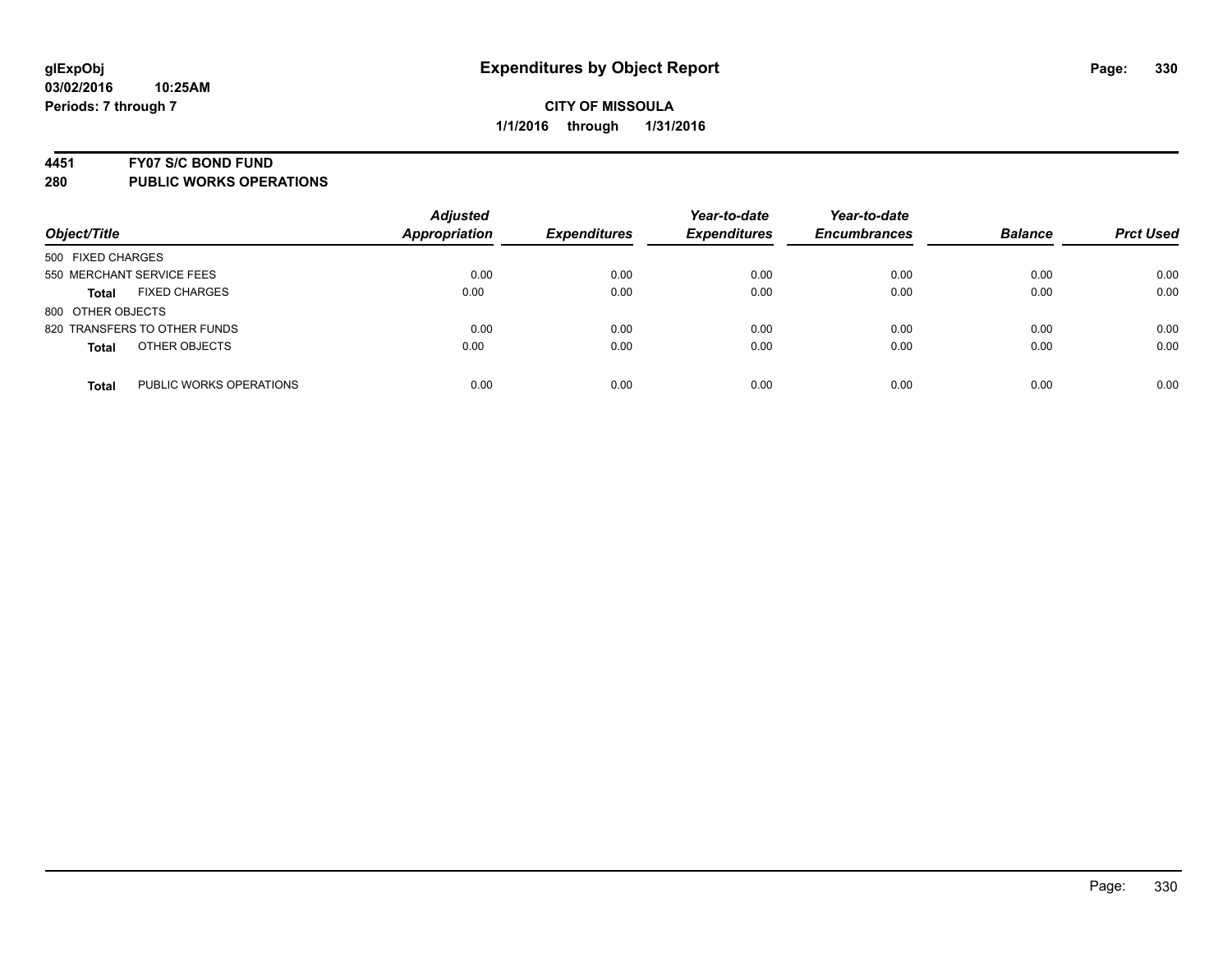## **4451 FY07 S/C BOND FUND**

| Object/Title                         | <b>Adjusted</b><br>Appropriation | <b>Expenditures</b> | Year-to-date<br><b>Expenditures</b> | Year-to-date<br><b>Encumbrances</b> | <b>Balance</b> | <b>Prct Used</b> |
|--------------------------------------|----------------------------------|---------------------|-------------------------------------|-------------------------------------|----------------|------------------|
| 500 FIXED CHARGES                    |                                  |                     |                                     |                                     |                |                  |
| 550 MERCHANT SERVICE FEES            | 0.00                             | 0.00                | 0.00                                | 0.00                                | 0.00           | 0.00             |
| <b>FIXED CHARGES</b><br><b>Total</b> | 0.00                             | 0.00                | 0.00                                | 0.00                                | 0.00           | 0.00             |
| 800 OTHER OBJECTS                    |                                  |                     |                                     |                                     |                |                  |
| 820 TRANSFERS TO OTHER FUNDS         | 0.00                             | 0.00                | 0.00                                | 0.00                                | 0.00           | 0.00             |
| OTHER OBJECTS<br><b>Total</b>        | 0.00                             | 0.00                | 0.00                                | 0.00                                | 0.00           | 0.00             |
| FY07 S/C BOND FUND<br>Total          | 0.00                             | 0.00                | 0.00                                | 0.00                                | 0.00           | 0.00             |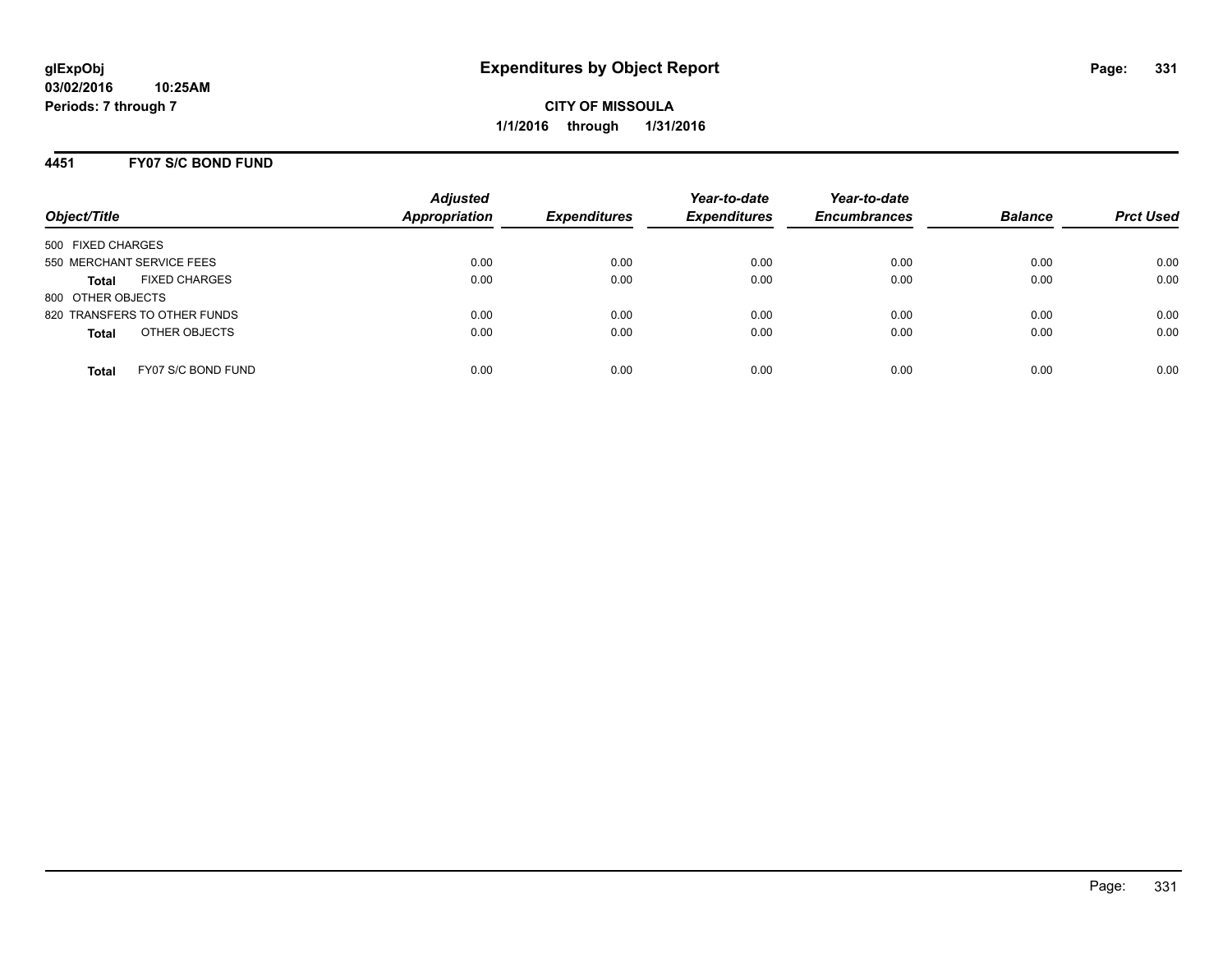#### **4452 S/C CONSTRUCTION FUND FOR FY 08 BOND SAL**

| Object/Title       |                           | <b>Adjusted</b><br><b>Appropriation</b> | <b>Expenditures</b> | Year-to-date<br><b>Expenditures</b> | Year-to-date<br><b>Encumbrances</b> | <b>Balance</b> | <b>Prct Used</b> |
|--------------------|---------------------------|-----------------------------------------|---------------------|-------------------------------------|-------------------------------------|----------------|------------------|
| 500 FIXED CHARGES  |                           |                                         |                     |                                     |                                     |                |                  |
|                    | 550 MERCHANT SERVICE FEES | 0.00                                    | 0.00                | 0.00                                | 0.00                                | 0.00           | 0.00             |
| <b>Total</b>       | <b>FIXED CHARGES</b>      | 0.00                                    | 0.00                | 0.00                                | 0.00                                | 0.00           | 0.00             |
| 900 CAPITAL OUTLAY |                           |                                         |                     |                                     |                                     |                |                  |
| 930 IMPROVEMENTS   |                           | 0.00                                    | 0.00                | 0.00                                | 0.00                                | 0.00           | 0.00             |
| <b>Total</b>       | <b>CAPITAL OUTLAY</b>     | 0.00                                    | 0.00                | 0.00                                | 0.00                                | 0.00           | 0.00             |
| <b>Total</b>       | PUBLIC WORKS OPERATIONS   | 0.00                                    | 0.00                | 0.00                                | 0.00                                | 0.00           | 0.00             |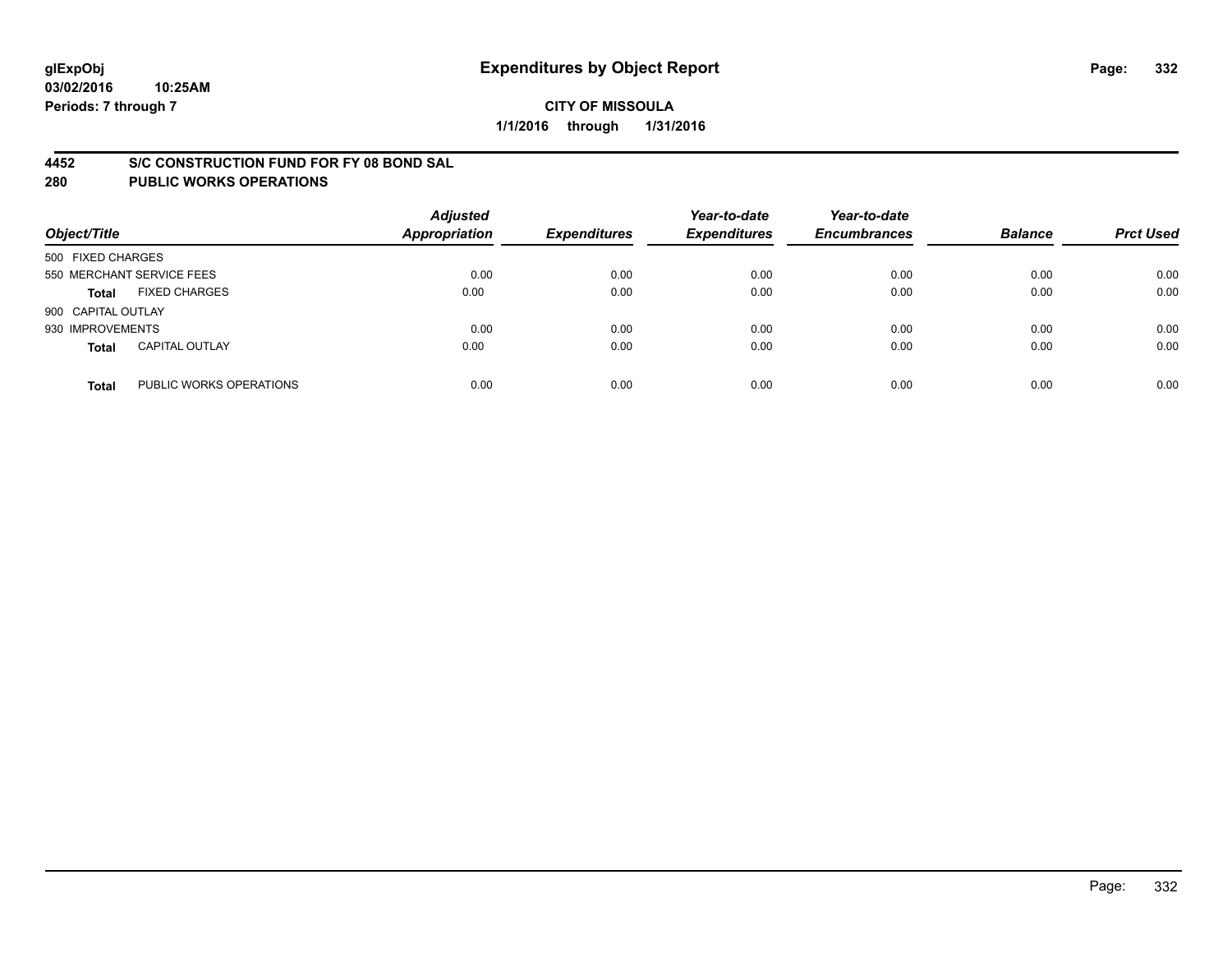**03/02/2016 10:25AM Periods: 7 through 7**

**CITY OF MISSOULA 1/1/2016 through 1/31/2016**

## **4452 S/C CONSTRUCTION FUND FOR FY 08 BOND SAL**

| Object/Title       |                                    | <b>Adjusted</b><br>Appropriation | <b>Expenditures</b> | Year-to-date<br><b>Expenditures</b> | Year-to-date<br><b>Encumbrances</b> | <b>Balance</b> | <b>Prct Used</b> |
|--------------------|------------------------------------|----------------------------------|---------------------|-------------------------------------|-------------------------------------|----------------|------------------|
| 500 FIXED CHARGES  |                                    |                                  |                     |                                     |                                     |                |                  |
|                    | 550 MERCHANT SERVICE FEES          | 0.00                             | 0.00                | 0.00                                | 0.00                                | 0.00           | 0.00             |
| <b>Total</b>       | <b>FIXED CHARGES</b>               | 0.00                             | 0.00                | 0.00                                | 0.00                                | 0.00           | 0.00             |
| 900 CAPITAL OUTLAY |                                    |                                  |                     |                                     |                                     |                |                  |
| 930 IMPROVEMENTS   |                                    | 0.00                             | 0.00                | 0.00                                | 0.00                                | 0.00           | 0.00             |
| <b>Total</b>       | <b>CAPITAL OUTLAY</b>              | 0.00                             | 0.00                | 0.00                                | 0.00                                | 0.00           | 0.00             |
| <b>Total</b>       | S/C CONSTRUCTION FUND FOR FY 08 BO | 0.00                             | 0.00                | 0.00                                | 0.00                                | 0.00           | 0.00             |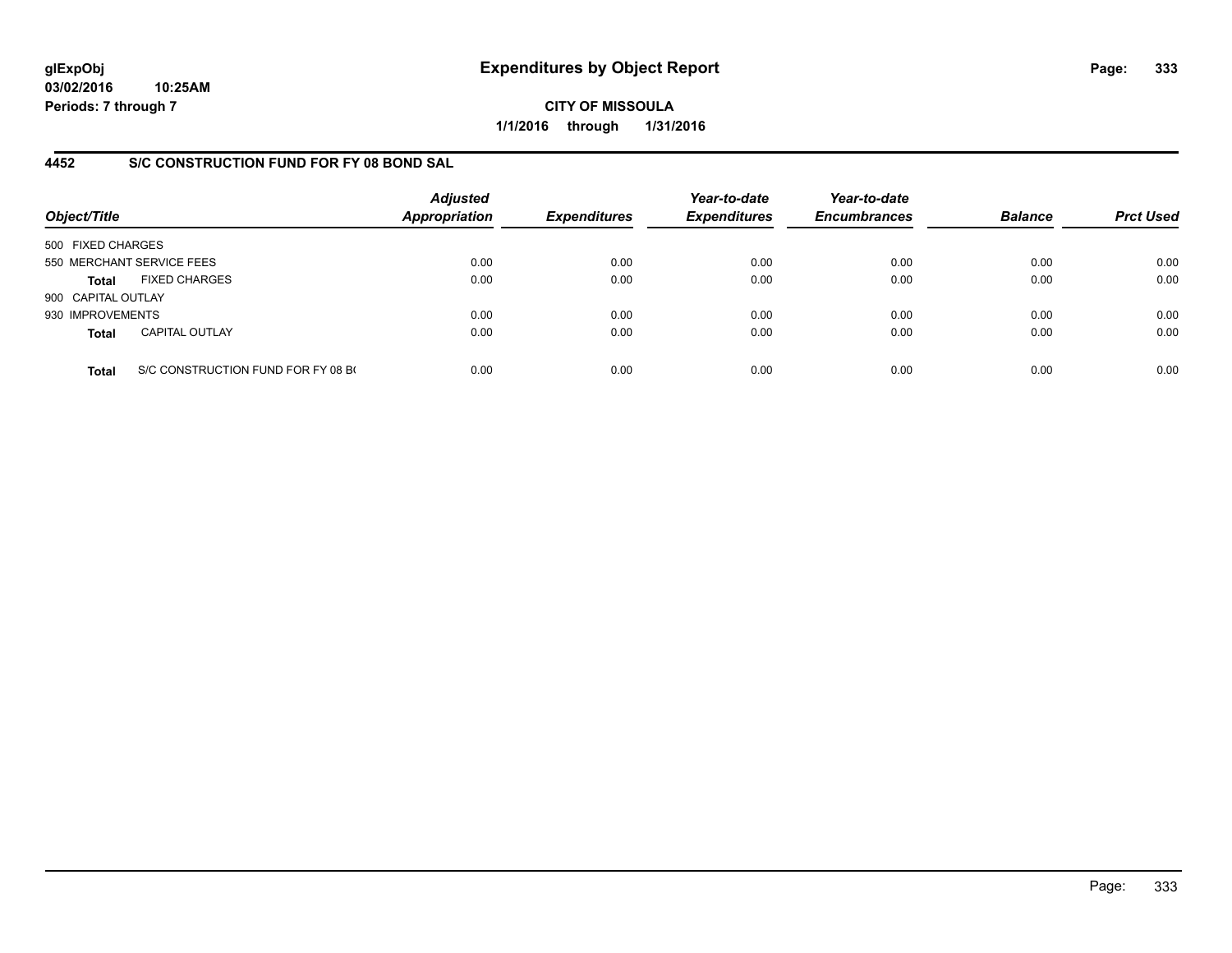#### **03/02/2016 10:25AM Periods: 7 through 7**

## **CITY OF MISSOULA 1/1/2016 through 1/31/2016**

#### **4453 S/C CONSTRUCTION FUND FY09 BOND**

| Object/Title       |                              | <b>Adjusted</b><br><b>Appropriation</b> | <b>Expenditures</b> | Year-to-date<br><b>Expenditures</b> | Year-to-date<br><b>Encumbrances</b> | <b>Balance</b> | <b>Prct Used</b> |
|--------------------|------------------------------|-----------------------------------------|---------------------|-------------------------------------|-------------------------------------|----------------|------------------|
| 500 FIXED CHARGES  |                              |                                         |                     |                                     |                                     |                |                  |
|                    | 550 MERCHANT SERVICE FEES    | 0.00                                    | 0.00                | 0.00                                | 0.00                                | 0.00           | 0.00             |
| <b>Total</b>       | <b>FIXED CHARGES</b>         | 0.00                                    | 0.00                | 0.00                                | 0.00                                | 0.00           | 0.00             |
| 800 OTHER OBJECTS  |                              |                                         |                     |                                     |                                     |                |                  |
|                    | 820 TRANSFERS TO OTHER FUNDS | 0.00                                    | 0.00                | 0.00                                | 0.00                                | 0.00           | 0.00             |
| Total              | OTHER OBJECTS                | 0.00                                    | 0.00                | 0.00                                | 0.00                                | 0.00           | 0.00             |
| 900 CAPITAL OUTLAY |                              |                                         |                     |                                     |                                     |                |                  |
| 930 IMPROVEMENTS   |                              | 0.00                                    | 0.00                | 0.00                                | 0.00                                | 0.00           | 0.00             |
| Total              | <b>CAPITAL OUTLAY</b>        | 0.00                                    | 0.00                | 0.00                                | 0.00                                | 0.00           | 0.00             |
| <b>Total</b>       | PUBLIC WORKS OPERATIONS      | 0.00                                    | 0.00                | 0.00                                | 0.00                                | 0.00           | 0.00             |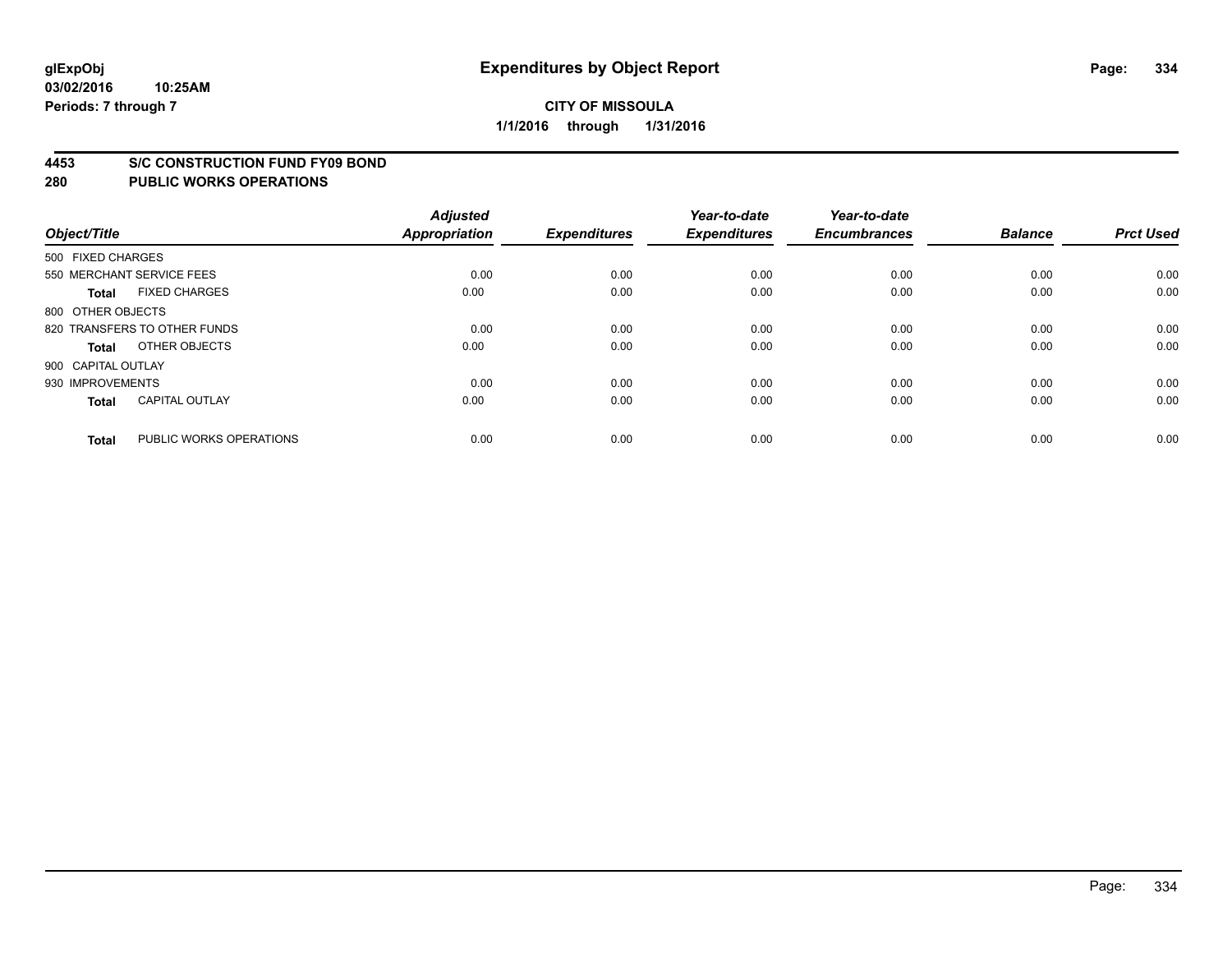#### **4453 S/C CONSTRUCTION FUND FY09 BOND**

**390 NON-DEPARTMENTAL**

| Object/Title                  | <b>Adjusted</b><br>Appropriation | <b>Expenditures</b> | Year-to-date<br><b>Expenditures</b> | Year-to-date<br><b>Encumbrances</b> | <b>Balance</b> | <b>Prct Used</b> |
|-------------------------------|----------------------------------|---------------------|-------------------------------------|-------------------------------------|----------------|------------------|
| 500 FIXED CHARGES             |                                  |                     |                                     |                                     |                |                  |
| 500 FIXED CHARGES             | 0.00                             | 0.00                | 0.00                                | 0.00                                | 0.00           | 0.00             |
| 550 MERCHANT SERVICE FEES     | 0.00                             | 0.00                | 0.00                                | 0.00                                | 0.00           | 0.00             |
| <b>FIXED CHARGES</b><br>Total | 0.00                             | 0.00                | 0.00                                | 0.00                                | 0.00           | 0.00             |
| NON-DEPARTMENTAL<br>Total     | 0.00                             | 0.00                | 0.00                                | 0.00                                | 0.00           | 0.00             |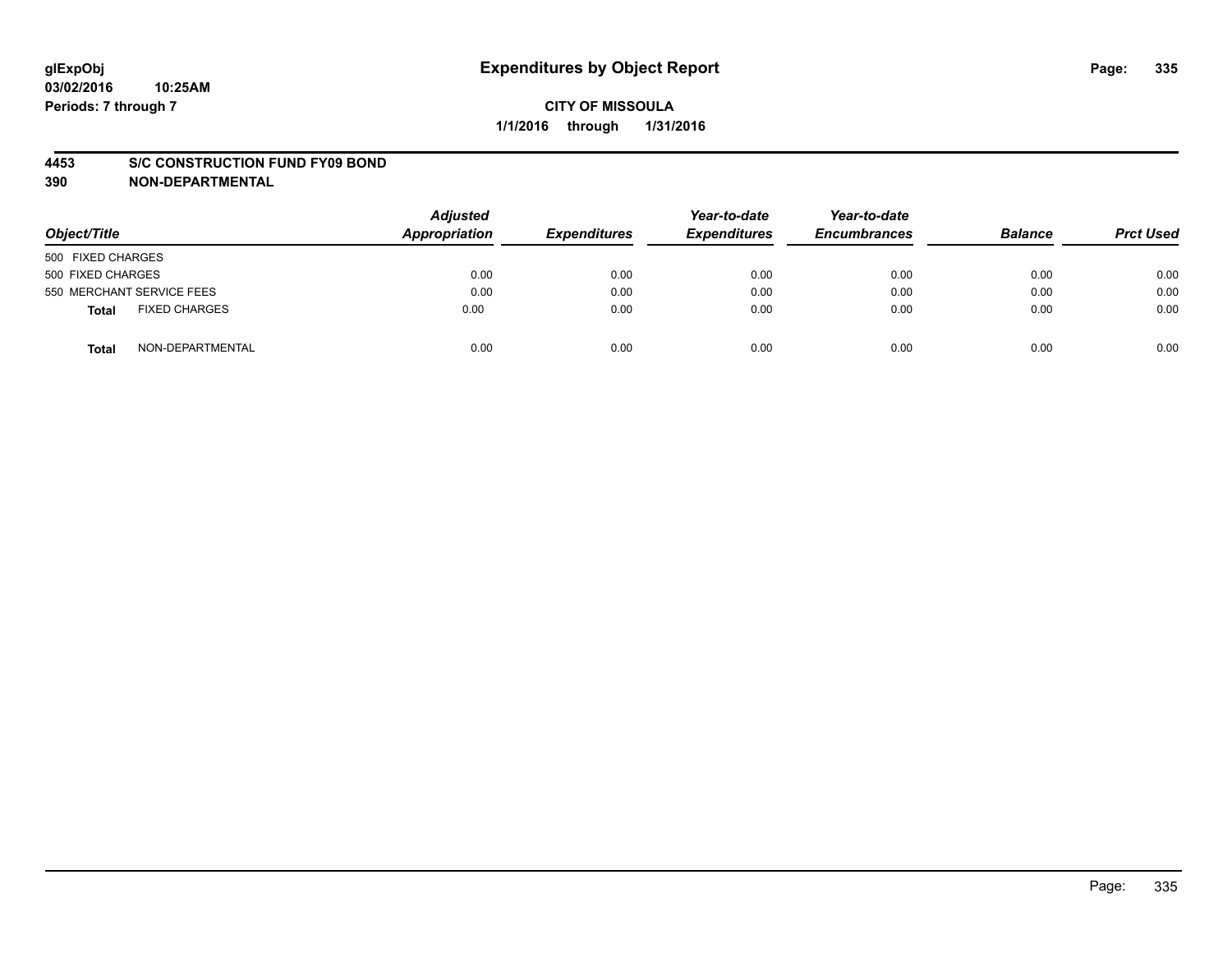**03/02/2016 10:25AM Periods: 7 through 7**

**CITY OF MISSOULA 1/1/2016 through 1/31/2016**

## **4453 S/C CONSTRUCTION FUND FY09 BOND**

| Object/Title       |                                 | <b>Adjusted</b><br><b>Appropriation</b> | <b>Expenditures</b> | Year-to-date<br><b>Expenditures</b> | Year-to-date<br><b>Encumbrances</b> | <b>Balance</b> | <b>Prct Used</b> |
|--------------------|---------------------------------|-----------------------------------------|---------------------|-------------------------------------|-------------------------------------|----------------|------------------|
| 500 FIXED CHARGES  |                                 |                                         |                     |                                     |                                     |                |                  |
| 500 FIXED CHARGES  |                                 | 0.00                                    | 0.00                | 0.00                                | 0.00                                | 0.00           | 0.00             |
|                    | 550 MERCHANT SERVICE FEES       | 0.00                                    | 0.00                | 0.00                                | 0.00                                | 0.00           | 0.00             |
| <b>Total</b>       | <b>FIXED CHARGES</b>            | 0.00                                    | 0.00                | 0.00                                | 0.00                                | 0.00           | 0.00             |
| 800 OTHER OBJECTS  |                                 |                                         |                     |                                     |                                     |                |                  |
|                    | 820 TRANSFERS TO OTHER FUNDS    | 0.00                                    | 0.00                | 0.00                                | 0.00                                | 0.00           | 0.00             |
| Total              | OTHER OBJECTS                   | 0.00                                    | 0.00                | 0.00                                | 0.00                                | 0.00           | 0.00             |
| 900 CAPITAL OUTLAY |                                 |                                         |                     |                                     |                                     |                |                  |
| 930 IMPROVEMENTS   |                                 | 0.00                                    | 0.00                | 0.00                                | 0.00                                | 0.00           | 0.00             |
| <b>Total</b>       | <b>CAPITAL OUTLAY</b>           | 0.00                                    | 0.00                | 0.00                                | 0.00                                | 0.00           | 0.00             |
| <b>Total</b>       | S/C CONSTRUCTION FUND FY09 BOND | 0.00                                    | 0.00                | 0.00                                | 0.00                                | 0.00           | 0.00             |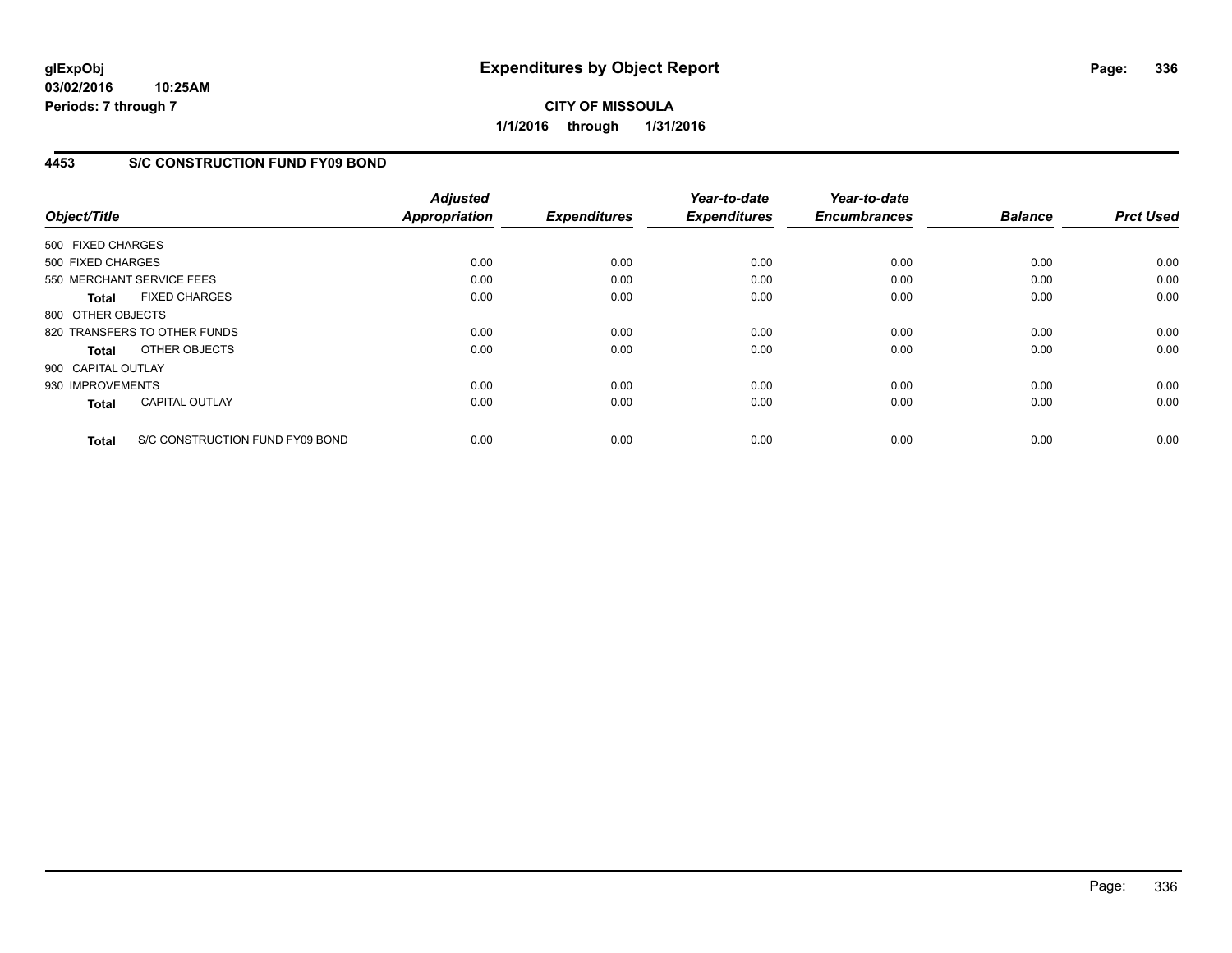#### **4454 S/C CONSTRUCTION FUND FOR FY10**

| Object/Title       |                           | <b>Adjusted</b><br><b>Appropriation</b> | <b>Expenditures</b> | Year-to-date<br><b>Expenditures</b> | Year-to-date<br><b>Encumbrances</b> | <b>Balance</b> | <b>Prct Used</b> |
|--------------------|---------------------------|-----------------------------------------|---------------------|-------------------------------------|-------------------------------------|----------------|------------------|
| 500 FIXED CHARGES  |                           |                                         |                     |                                     |                                     |                |                  |
|                    | 550 MERCHANT SERVICE FEES | 0.00                                    | 0.00                | 0.00                                | 0.00                                | 0.00           | 0.00             |
| <b>Total</b>       | <b>FIXED CHARGES</b>      | 0.00                                    | 0.00                | 0.00                                | 0.00                                | 0.00           | 0.00             |
| 900 CAPITAL OUTLAY |                           |                                         |                     |                                     |                                     |                |                  |
| 930 IMPROVEMENTS   |                           | 0.00                                    | 0.00                | 0.00                                | 0.00                                | 0.00           | 0.00             |
| <b>Total</b>       | <b>CAPITAL OUTLAY</b>     | 0.00                                    | 0.00                | 0.00                                | 0.00                                | 0.00           | 0.00             |
| <b>Total</b>       | PUBLIC WORKS OPERATIONS   | 0.00                                    | 0.00                | 0.00                                | 0.00                                | 0.00           | 0.00             |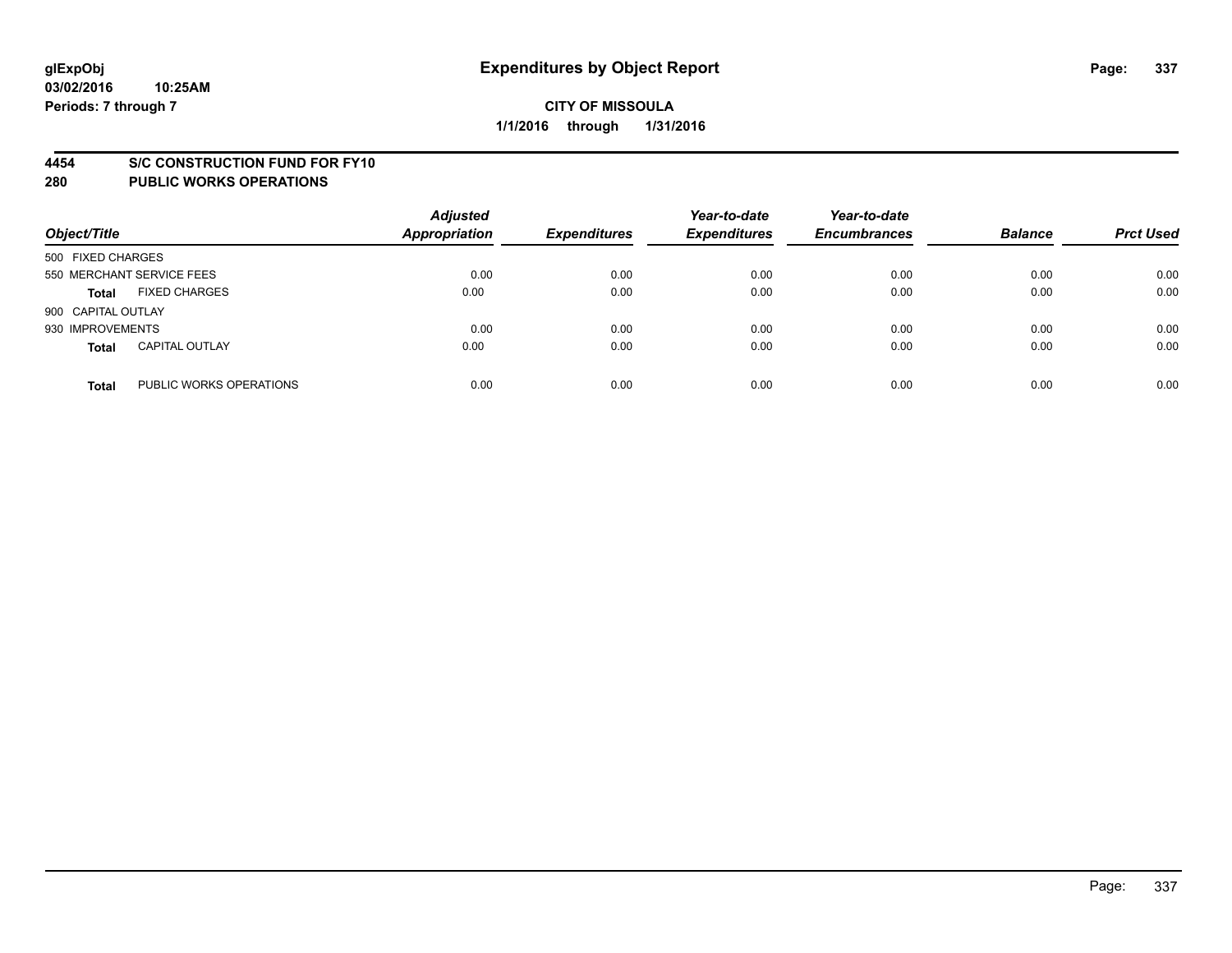## **4454 S/C CONSTRUCTION FUND FOR FY10**

| Object/Title       |                                | <b>Adjusted</b><br><b>Appropriation</b> | <b>Expenditures</b> | Year-to-date<br><b>Expenditures</b> | Year-to-date<br><b>Encumbrances</b> | <b>Balance</b> | <b>Prct Used</b> |
|--------------------|--------------------------------|-----------------------------------------|---------------------|-------------------------------------|-------------------------------------|----------------|------------------|
| 500 FIXED CHARGES  |                                |                                         |                     |                                     |                                     |                |                  |
|                    | 550 MERCHANT SERVICE FEES      | 0.00                                    | 0.00                | 0.00                                | 0.00                                | 0.00           | 0.00             |
| <b>Total</b>       | <b>FIXED CHARGES</b>           | 0.00                                    | 0.00                | 0.00                                | 0.00                                | 0.00           | 0.00             |
| 900 CAPITAL OUTLAY |                                |                                         |                     |                                     |                                     |                |                  |
| 930 IMPROVEMENTS   |                                | 0.00                                    | 0.00                | 0.00                                | 0.00                                | 0.00           | 0.00             |
| <b>Total</b>       | <b>CAPITAL OUTLAY</b>          | 0.00                                    | 0.00                | 0.00                                | 0.00                                | 0.00           | 0.00             |
| <b>Total</b>       | S/C CONSTRUCTION FUND FOR FY10 | 0.00                                    | 0.00                | 0.00                                | 0.00                                | 0.00           | 0.00             |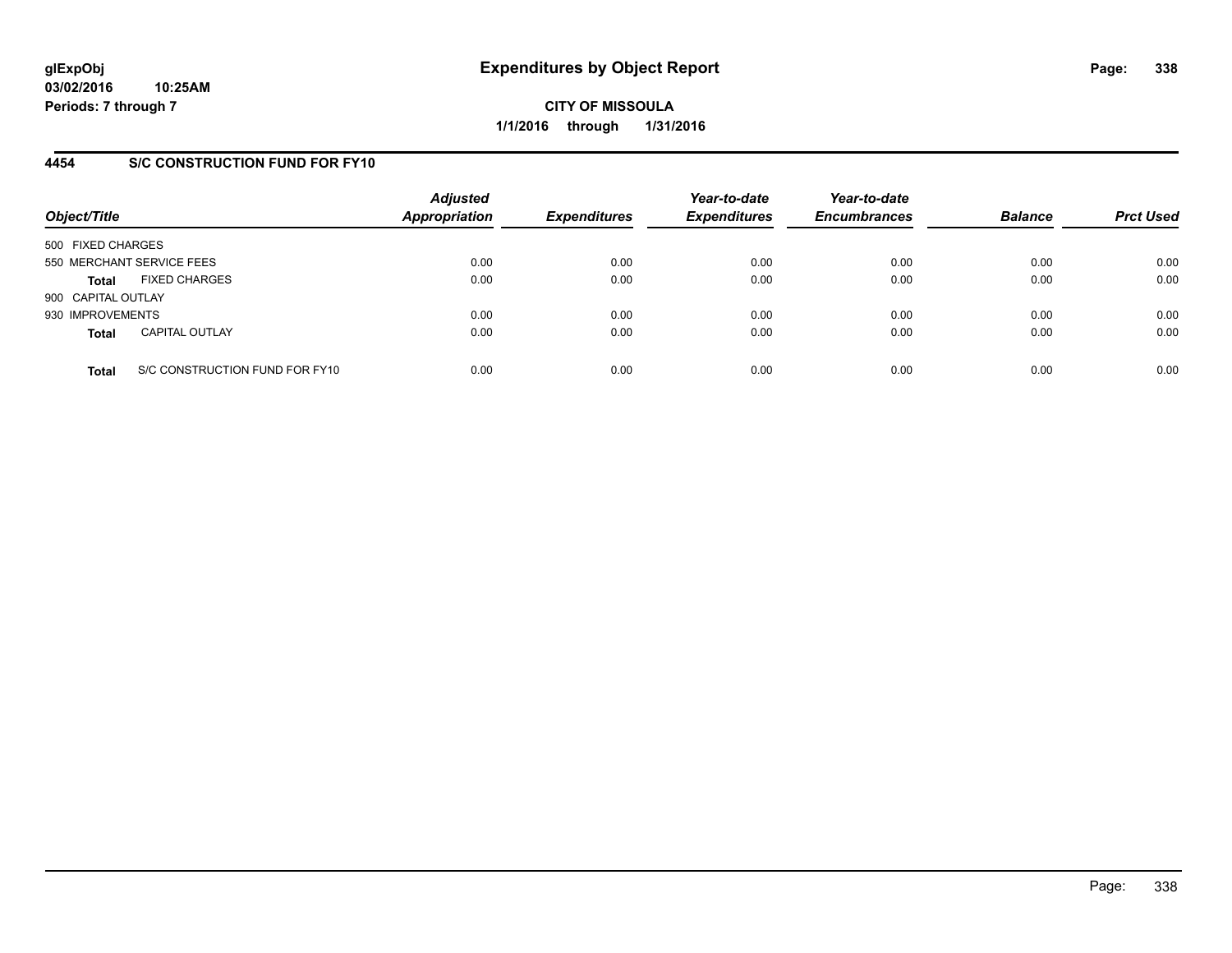**4455 FY11 S/C CONSTRUCTION FUND**

| Object/Title              |                         | <b>Adjusted</b><br><b>Appropriation</b> | <b>Expenditures</b> | Year-to-date<br><b>Expenditures</b> | Year-to-date<br><b>Encumbrances</b> | <b>Balance</b> | <b>Prct Used</b> |
|---------------------------|-------------------------|-----------------------------------------|---------------------|-------------------------------------|-------------------------------------|----------------|------------------|
| 500 FIXED CHARGES         |                         |                                         |                     |                                     |                                     |                |                  |
| 550 MERCHANT SERVICE FEES |                         | 0.00                                    | 0.00                | 0.00                                | 0.00                                | 0.00           | 0.00             |
| <b>Total</b>              | <b>FIXED CHARGES</b>    | 0.00                                    | 0.00                | 0.00                                | 0.00                                | 0.00           | 0.00             |
| 900 CAPITAL OUTLAY        |                         |                                         |                     |                                     |                                     |                |                  |
| 930 IMPROVEMENTS          |                         | 0.00                                    | 0.00                | 0.00                                | 0.00                                | 0.00           | 0.00             |
| <b>Total</b>              | <b>CAPITAL OUTLAY</b>   | 0.00                                    | 0.00                | 0.00                                | 0.00                                | 0.00           | 0.00             |
| <b>Total</b>              | PUBLIC WORKS OPERATIONS | 0.00                                    | 0.00                | 0.00                                | 0.00                                | 0.00           | 0.00             |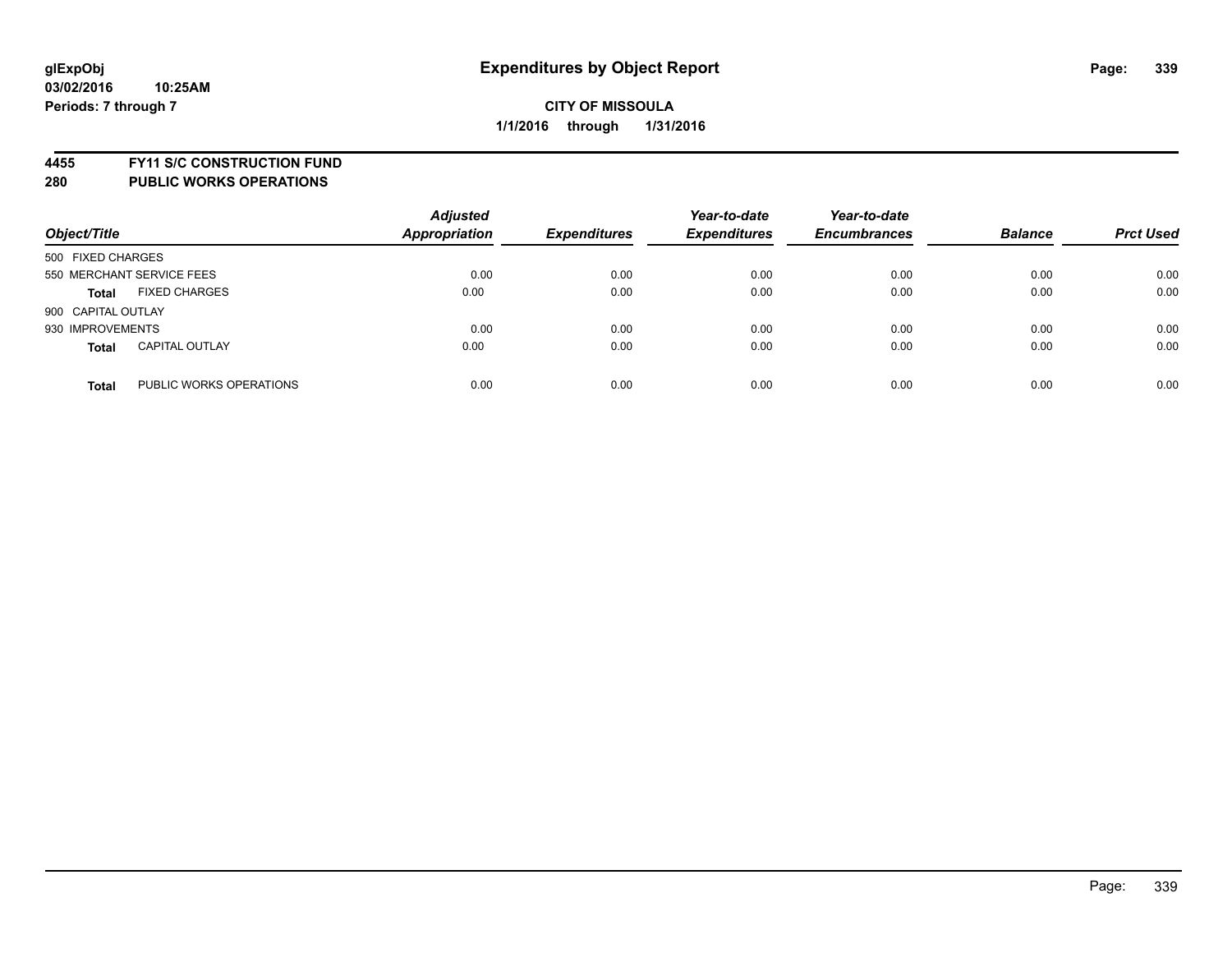## **4455 FY11 S/C CONSTRUCTION FUND**

| Object/Title       |                                   | <b>Adjusted</b><br><b>Appropriation</b> | <b>Expenditures</b> | Year-to-date<br><b>Expenditures</b> | Year-to-date<br><b>Encumbrances</b> | <b>Balance</b> | <b>Prct Used</b> |
|--------------------|-----------------------------------|-----------------------------------------|---------------------|-------------------------------------|-------------------------------------|----------------|------------------|
| 500 FIXED CHARGES  |                                   |                                         |                     |                                     |                                     |                |                  |
|                    | 550 MERCHANT SERVICE FEES         | 0.00                                    | 0.00                | 0.00                                | 0.00                                | 0.00           | 0.00             |
| <b>Total</b>       | <b>FIXED CHARGES</b>              | 0.00                                    | 0.00                | 0.00                                | 0.00                                | 0.00           | 0.00             |
| 900 CAPITAL OUTLAY |                                   |                                         |                     |                                     |                                     |                |                  |
| 930 IMPROVEMENTS   |                                   | 0.00                                    | 0.00                | 0.00                                | 0.00                                | 0.00           | 0.00             |
| <b>Total</b>       | <b>CAPITAL OUTLAY</b>             | 0.00                                    | 0.00                | 0.00                                | 0.00                                | 0.00           | 0.00             |
| <b>Total</b>       | <b>FY11 S/C CONSTRUCTION FUND</b> | 0.00                                    | 0.00                | 0.00                                | 0.00                                | 0.00           | 0.00             |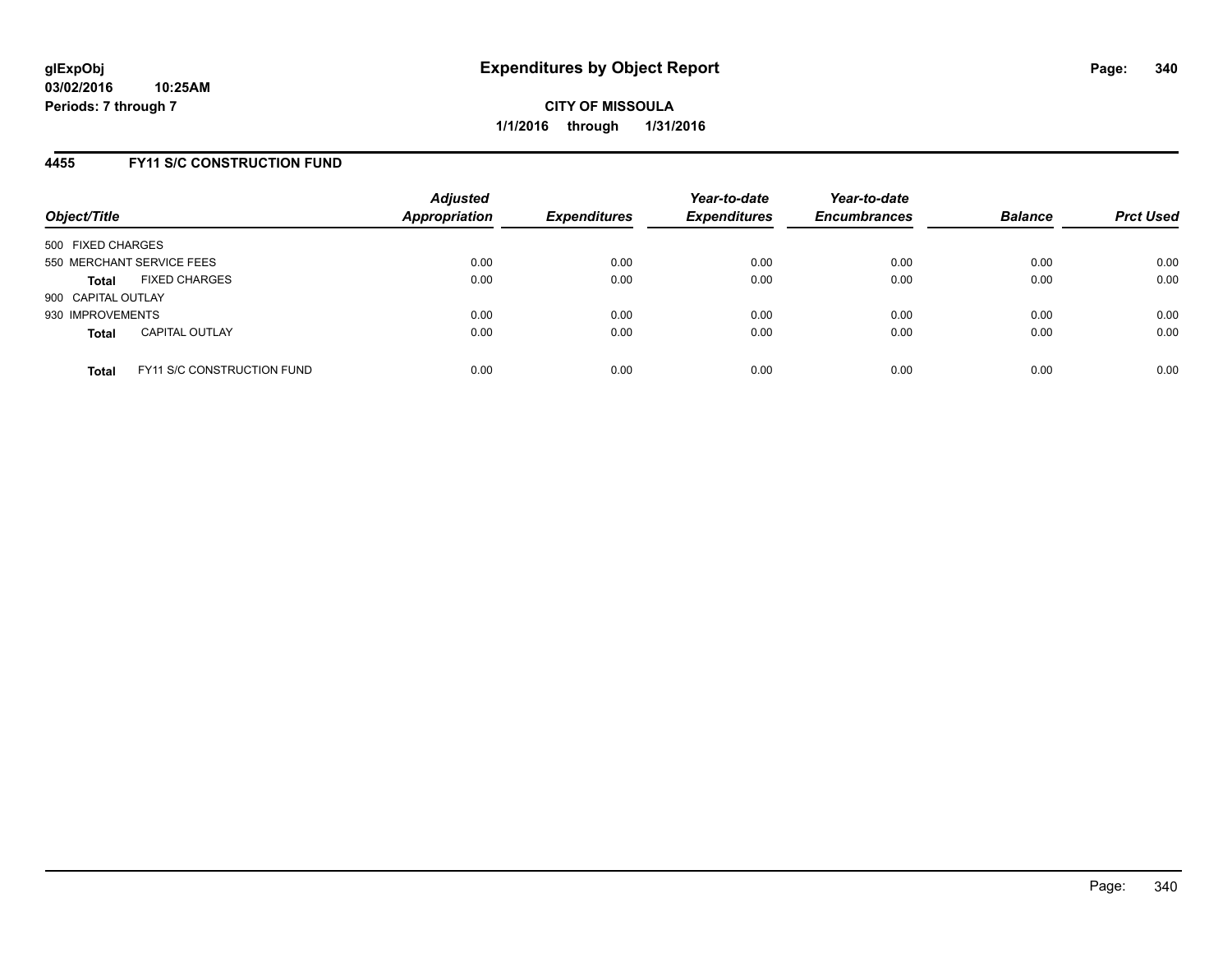**4456 FY12 S/C CONSTRUCTION FUND**

|                    |                              | <b>Adjusted</b> |                     | Year-to-date        | Year-to-date        |                |                  |
|--------------------|------------------------------|-----------------|---------------------|---------------------|---------------------|----------------|------------------|
| Object/Title       |                              | Appropriation   | <b>Expenditures</b> | <b>Expenditures</b> | <b>Encumbrances</b> | <b>Balance</b> | <b>Prct Used</b> |
| 500 FIXED CHARGES  |                              |                 |                     |                     |                     |                |                  |
|                    | 550 MERCHANT SERVICE FEES    | 0.00            | 0.00                | 0.00                | 0.00                | 0.00           | 0.00             |
| <b>Total</b>       | <b>FIXED CHARGES</b>         | 0.00            | 0.00                | 0.00                | 0.00                | 0.00           | 0.00             |
| 800 OTHER OBJECTS  |                              |                 |                     |                     |                     |                |                  |
|                    | 820 TRANSFERS TO OTHER FUNDS | 0.00            | 0.00                | 0.00                | 0.00                | 0.00           | 0.00             |
| <b>Total</b>       | OTHER OBJECTS                | 0.00            | 0.00                | 0.00                | 0.00                | 0.00           | 0.00             |
| 900 CAPITAL OUTLAY |                              |                 |                     |                     |                     |                |                  |
| 930 IMPROVEMENTS   |                              | 0.00            | 0.00                | 0.00                | 0.00                | 0.00           | 0.00             |
| <b>Total</b>       | <b>CAPITAL OUTLAY</b>        | 0.00            | 0.00                | 0.00                | 0.00                | 0.00           | 0.00             |
| <b>Total</b>       | PUBLIC WORKS OPERATIONS      | 0.00            | 0.00                | 0.00                | 0.00                | 0.00           | 0.00             |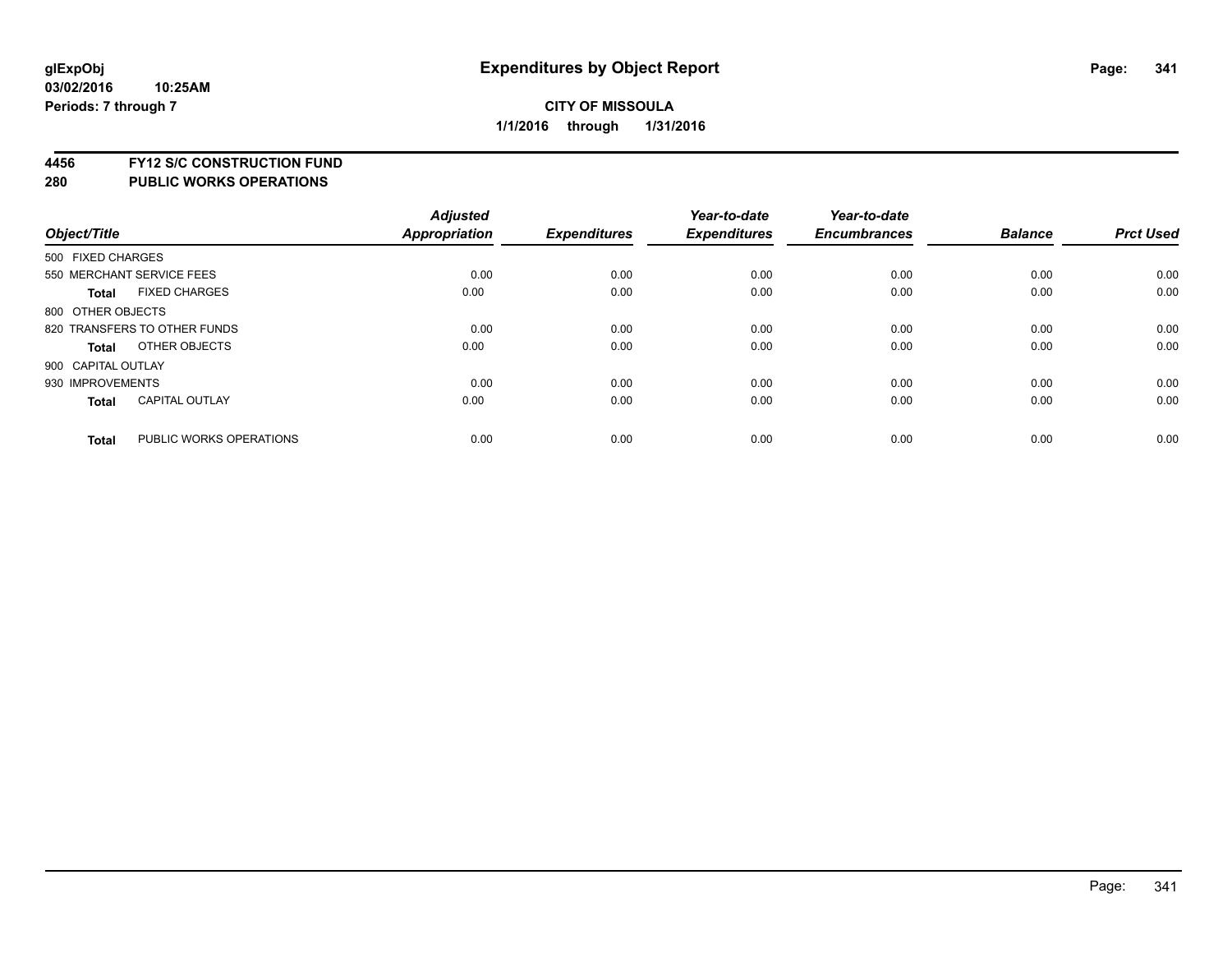## **4456 FY12 S/C CONSTRUCTION FUND**

| Object/Title       |                                   | <b>Adjusted</b><br><b>Appropriation</b> | <b>Expenditures</b> | Year-to-date<br><b>Expenditures</b> | Year-to-date<br><b>Encumbrances</b> | <b>Balance</b> | <b>Prct Used</b> |
|--------------------|-----------------------------------|-----------------------------------------|---------------------|-------------------------------------|-------------------------------------|----------------|------------------|
| 500 FIXED CHARGES  |                                   |                                         |                     |                                     |                                     |                |                  |
|                    | 550 MERCHANT SERVICE FEES         | 0.00                                    | 0.00                | 0.00                                | 0.00                                | 0.00           | 0.00             |
| <b>Total</b>       | <b>FIXED CHARGES</b>              | 0.00                                    | 0.00                | 0.00                                | 0.00                                | 0.00           | 0.00             |
| 800 OTHER OBJECTS  |                                   |                                         |                     |                                     |                                     |                |                  |
|                    | 820 TRANSFERS TO OTHER FUNDS      | 0.00                                    | 0.00                | 0.00                                | 0.00                                | 0.00           | 0.00             |
| <b>Total</b>       | OTHER OBJECTS                     | 0.00                                    | 0.00                | 0.00                                | 0.00                                | 0.00           | 0.00             |
| 900 CAPITAL OUTLAY |                                   |                                         |                     |                                     |                                     |                |                  |
| 930 IMPROVEMENTS   |                                   | 0.00                                    | 0.00                | 0.00                                | 0.00                                | 0.00           | 0.00             |
| Total              | <b>CAPITAL OUTLAY</b>             | 0.00                                    | 0.00                | 0.00                                | 0.00                                | 0.00           | 0.00             |
| <b>Total</b>       | <b>FY12 S/C CONSTRUCTION FUND</b> | 0.00                                    | 0.00                | 0.00                                | 0.00                                | 0.00           | 0.00             |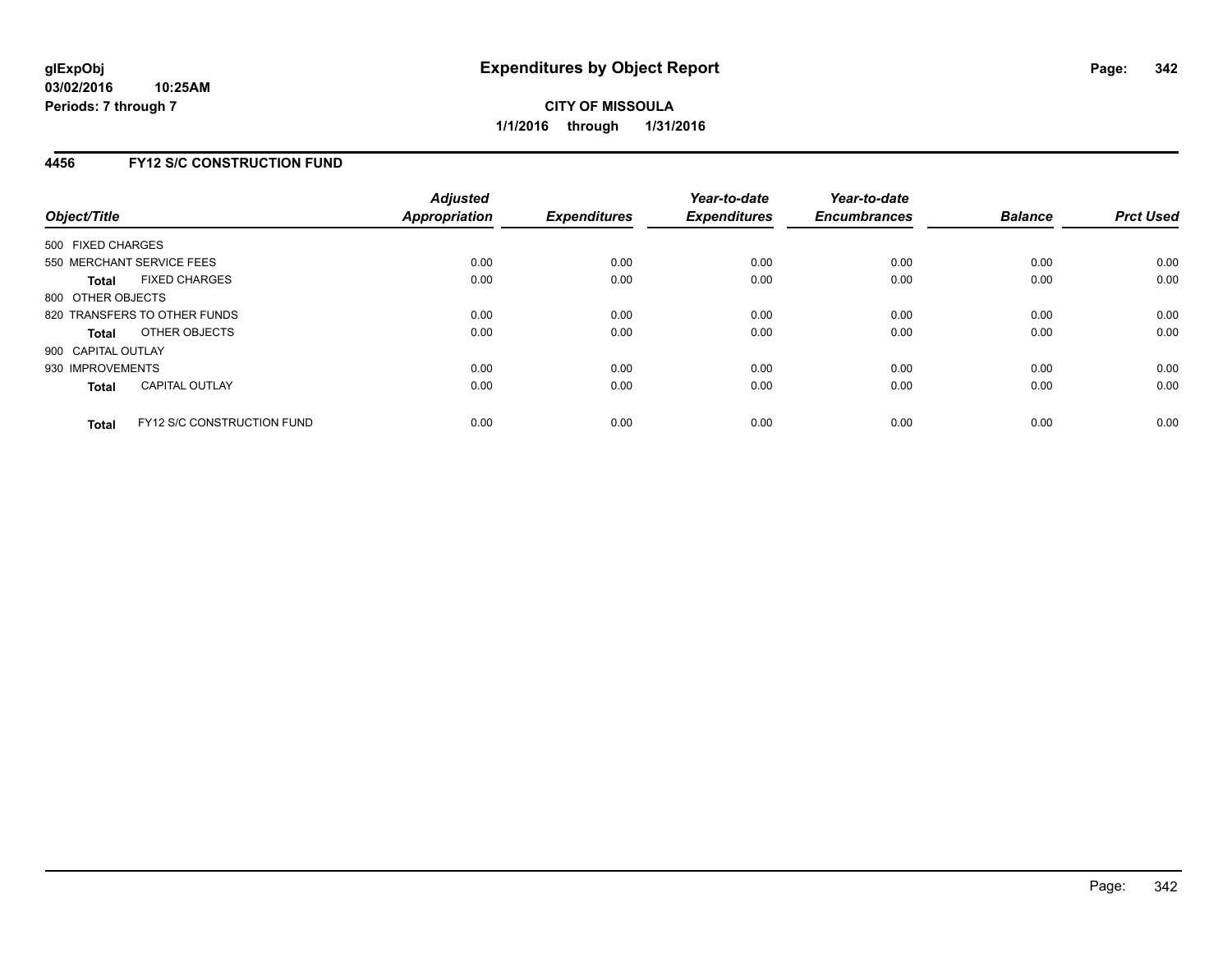#### **03/02/2016 10:25AM Periods: 7 through 7**

## **CITY OF MISSOULA 1/1/2016 through 1/31/2016**

#### **4457 FY13 SIDEWALK/CURB CONSTRUCTION**

| Object/Title       |                              | <b>Adjusted</b><br>Appropriation | <b>Expenditures</b> | Year-to-date<br><b>Expenditures</b> | Year-to-date<br><b>Encumbrances</b> | <b>Balance</b> | <b>Prct Used</b> |
|--------------------|------------------------------|----------------------------------|---------------------|-------------------------------------|-------------------------------------|----------------|------------------|
|                    |                              |                                  |                     |                                     |                                     |                |                  |
|                    | 300 PURCHASED SERVICES       |                                  |                     |                                     |                                     |                |                  |
|                    | 350 PROFESSIONAL SERVICES    | 0.00                             | 0.00                | 0.00                                | 0.00                                | 0.00           | 0.00             |
| <b>Total</b>       | PURCHASED SERVICES           | 0.00                             | 0.00                | 0.00                                | 0.00                                | 0.00           | 0.00             |
| 500 FIXED CHARGES  |                              |                                  |                     |                                     |                                     |                |                  |
|                    | 550 MERCHANT SERVICE FEES    | 0.00                             | 0.00                | 0.00                                | 0.00                                | 0.00           | 0.00             |
| <b>Total</b>       | <b>FIXED CHARGES</b>         | 0.00                             | 0.00                | 0.00                                | 0.00                                | 0.00           | 0.00             |
| 800 OTHER OBJECTS  |                              |                                  |                     |                                     |                                     |                |                  |
|                    | 820 TRANSFERS TO OTHER FUNDS | 0.00                             | 0.00                | 0.00                                | 0.00                                | 0.00           | 0.00             |
| Total              | OTHER OBJECTS                | 0.00                             | 0.00                | 0.00                                | 0.00                                | 0.00           | 0.00             |
| 900 CAPITAL OUTLAY |                              |                                  |                     |                                     |                                     |                |                  |
| 930 IMPROVEMENTS   |                              | 0.00                             | 0.00                | 0.00                                | 0.00                                | 0.00           | 0.00             |
| <b>Total</b>       | <b>CAPITAL OUTLAY</b>        | 0.00                             | 0.00                | 0.00                                | 0.00                                | 0.00           | 0.00             |
| <b>Total</b>       | PUBLIC WORKS OPERATIONS      | 0.00                             | 0.00                | 0.00                                | 0.00                                | 0.00           | 0.00             |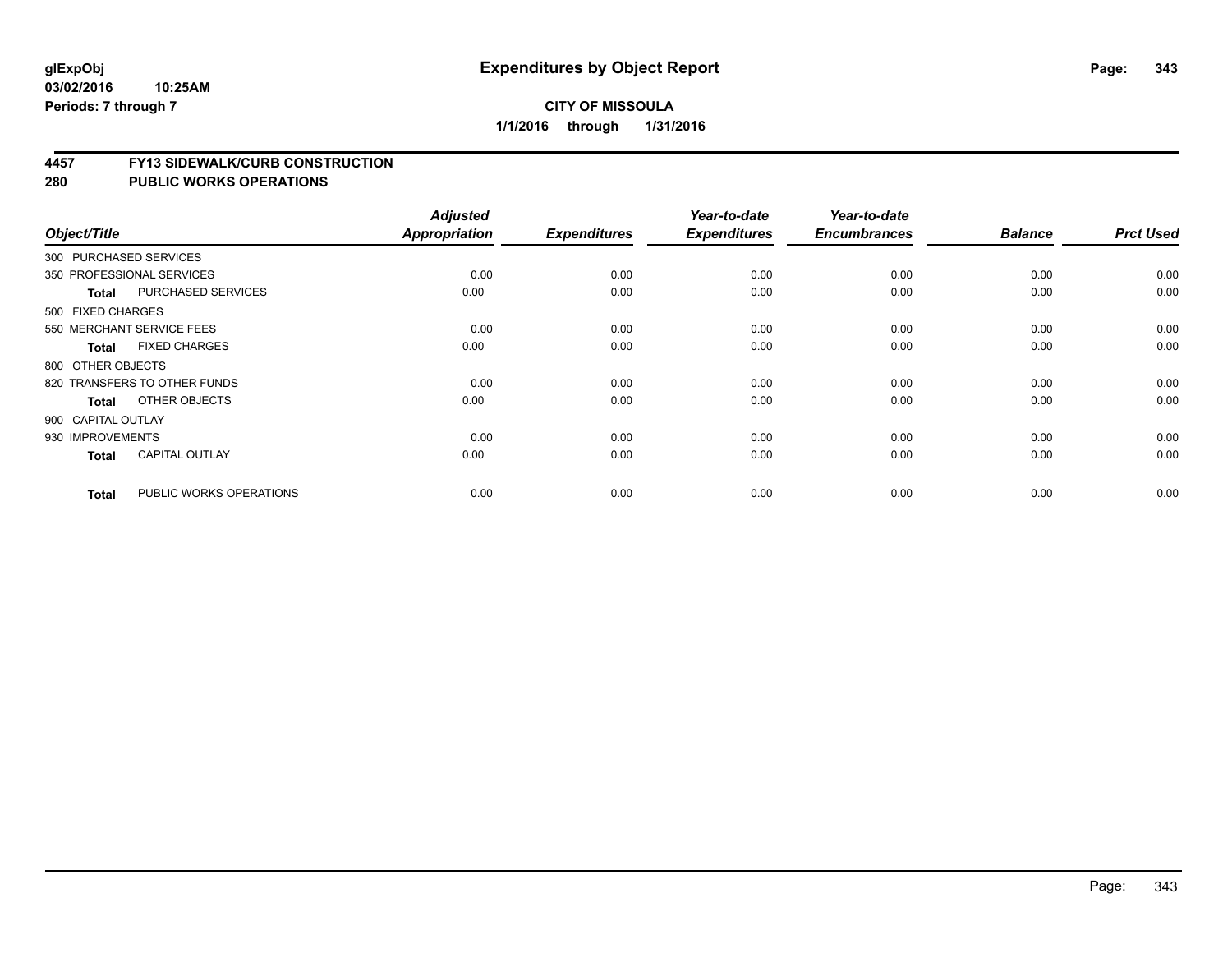# **4457 FY13 SIDEWALK/CURB CONSTRUCTION**

| Object/Title           |                                 | <b>Adjusted</b><br><b>Appropriation</b> | <b>Expenditures</b> | Year-to-date<br><b>Expenditures</b> | Year-to-date<br><b>Encumbrances</b> | <b>Balance</b> | <b>Prct Used</b> |
|------------------------|---------------------------------|-----------------------------------------|---------------------|-------------------------------------|-------------------------------------|----------------|------------------|
| 300 PURCHASED SERVICES |                                 |                                         |                     |                                     |                                     |                |                  |
|                        | 350 PROFESSIONAL SERVICES       | 0.00                                    | 0.00                | 0.00                                | 0.00                                | 0.00           | 0.00             |
| <b>Total</b>           | PURCHASED SERVICES              | 0.00                                    | 0.00                | 0.00                                | 0.00                                | 0.00           | 0.00             |
| 500 FIXED CHARGES      |                                 |                                         |                     |                                     |                                     |                |                  |
|                        | 550 MERCHANT SERVICE FEES       | 0.00                                    | 0.00                | 0.00                                | 0.00                                | 0.00           | 0.00             |
| <b>Total</b>           | <b>FIXED CHARGES</b>            | 0.00                                    | 0.00                | 0.00                                | 0.00                                | 0.00           | 0.00             |
| 800 OTHER OBJECTS      |                                 |                                         |                     |                                     |                                     |                |                  |
|                        | 820 TRANSFERS TO OTHER FUNDS    | 0.00                                    | 0.00                | 0.00                                | 0.00                                | 0.00           | 0.00             |
| Total                  | OTHER OBJECTS                   | 0.00                                    | 0.00                | 0.00                                | 0.00                                | 0.00           | 0.00             |
| 900 CAPITAL OUTLAY     |                                 |                                         |                     |                                     |                                     |                |                  |
| 930 IMPROVEMENTS       |                                 | 0.00                                    | 0.00                | 0.00                                | 0.00                                | 0.00           | 0.00             |
| <b>Total</b>           | <b>CAPITAL OUTLAY</b>           | 0.00                                    | 0.00                | 0.00                                | 0.00                                | 0.00           | 0.00             |
| <b>Total</b>           | FY13 SIDEWALK/CURB CONSTRUCTION | 0.00                                    | 0.00                | 0.00                                | 0.00                                | 0.00           | 0.00             |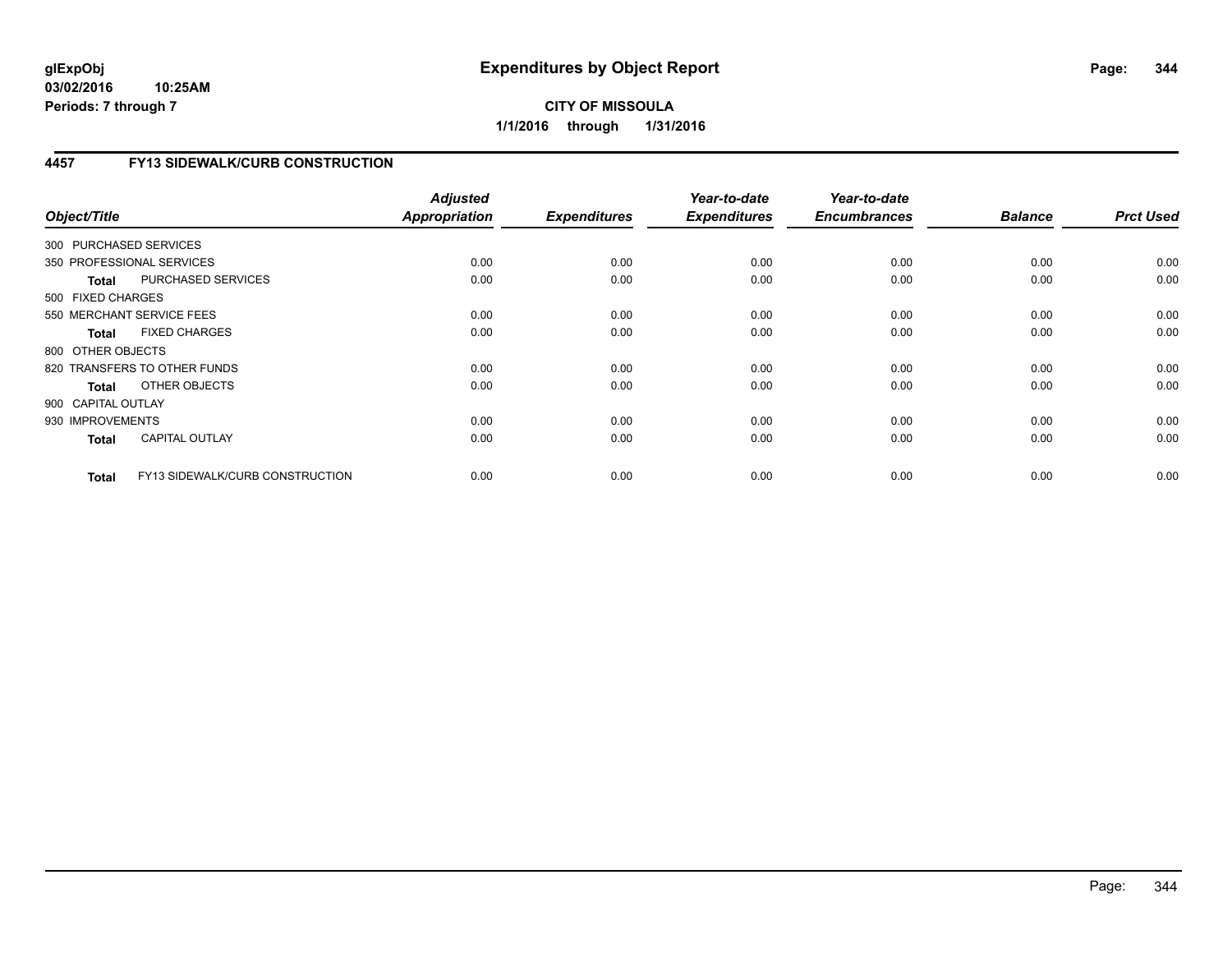#### **4458 FY14 SIDEWALK & CURB CONSTRUCTION**

| Object/Title       |                              | <b>Adjusted</b><br><b>Appropriation</b> | <b>Expenditures</b> | Year-to-date<br><b>Expenditures</b> | Year-to-date<br><b>Encumbrances</b> | <b>Balance</b> | <b>Prct Used</b> |
|--------------------|------------------------------|-----------------------------------------|---------------------|-------------------------------------|-------------------------------------|----------------|------------------|
| 500 FIXED CHARGES  |                              |                                         |                     |                                     |                                     |                |                  |
|                    | 550 MERCHANT SERVICE FEES    | 0.00                                    | 0.00                | 0.00                                | 0.00                                | 0.00           | 0.00             |
| <b>Total</b>       | <b>FIXED CHARGES</b>         | 0.00                                    | 0.00                | 0.00                                | 0.00                                | 0.00           | 0.00             |
| 800 OTHER OBJECTS  |                              |                                         |                     |                                     |                                     |                |                  |
|                    | 820 TRANSFERS TO OTHER FUNDS | 0.00                                    | 0.00                | 0.00                                | 0.00                                | 0.00           | 0.00             |
| Total              | OTHER OBJECTS                | 0.00                                    | 0.00                | 0.00                                | 0.00                                | 0.00           | 0.00             |
| 900 CAPITAL OUTLAY |                              |                                         |                     |                                     |                                     |                |                  |
| 930 IMPROVEMENTS   |                              | 0.00                                    | 0.00                | 0.00                                | 0.00                                | 0.00           | 0.00             |
| <b>Total</b>       | <b>CAPITAL OUTLAY</b>        | 0.00                                    | 0.00                | 0.00                                | 0.00                                | 0.00           | 0.00             |
| <b>Total</b>       | PUBLIC WORKS OPERATIONS      | 0.00                                    | 0.00                | 0.00                                | 0.00                                | 0.00           | 0.00             |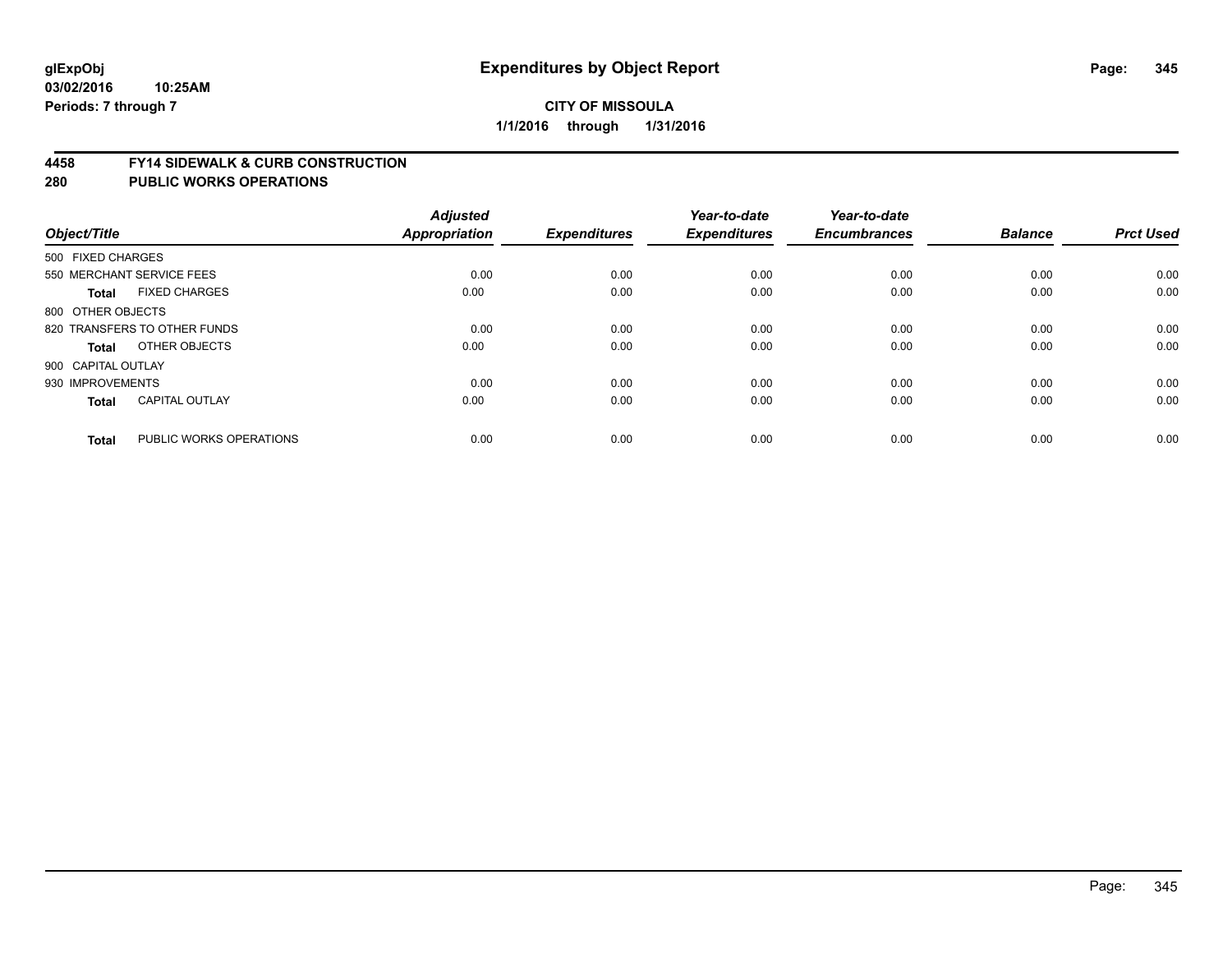# **4458 FY14 SIDEWALK & CURB CONSTRUCTION**

| Object/Title       |                                              | <b>Adjusted</b><br>Appropriation | <b>Expenditures</b> | Year-to-date<br><b>Expenditures</b> | Year-to-date<br><b>Encumbrances</b> | <b>Balance</b> | <b>Prct Used</b> |
|--------------------|----------------------------------------------|----------------------------------|---------------------|-------------------------------------|-------------------------------------|----------------|------------------|
| 500 FIXED CHARGES  |                                              |                                  |                     |                                     |                                     |                |                  |
|                    | 550 MERCHANT SERVICE FEES                    | 0.00                             | 0.00                | 0.00                                | 0.00                                | 0.00           | 0.00             |
| <b>Total</b>       | <b>FIXED CHARGES</b>                         | 0.00                             | 0.00                | 0.00                                | 0.00                                | 0.00           | 0.00             |
| 800 OTHER OBJECTS  |                                              |                                  |                     |                                     |                                     |                |                  |
|                    | 820 TRANSFERS TO OTHER FUNDS                 | 0.00                             | 0.00                | 0.00                                | 0.00                                | 0.00           | 0.00             |
| <b>Total</b>       | OTHER OBJECTS                                | 0.00                             | 0.00                | 0.00                                | 0.00                                | 0.00           | 0.00             |
| 900 CAPITAL OUTLAY |                                              |                                  |                     |                                     |                                     |                |                  |
| 930 IMPROVEMENTS   |                                              | 0.00                             | 0.00                | 0.00                                | 0.00                                | 0.00           | 0.00             |
| Total              | <b>CAPITAL OUTLAY</b>                        | 0.00                             | 0.00                | 0.00                                | 0.00                                | 0.00           | 0.00             |
| <b>Total</b>       | <b>FY14 SIDEWALK &amp; CURB CONSTRUCTIOL</b> | 0.00                             | 0.00                | 0.00                                | 0.00                                | 0.00           | 0.00             |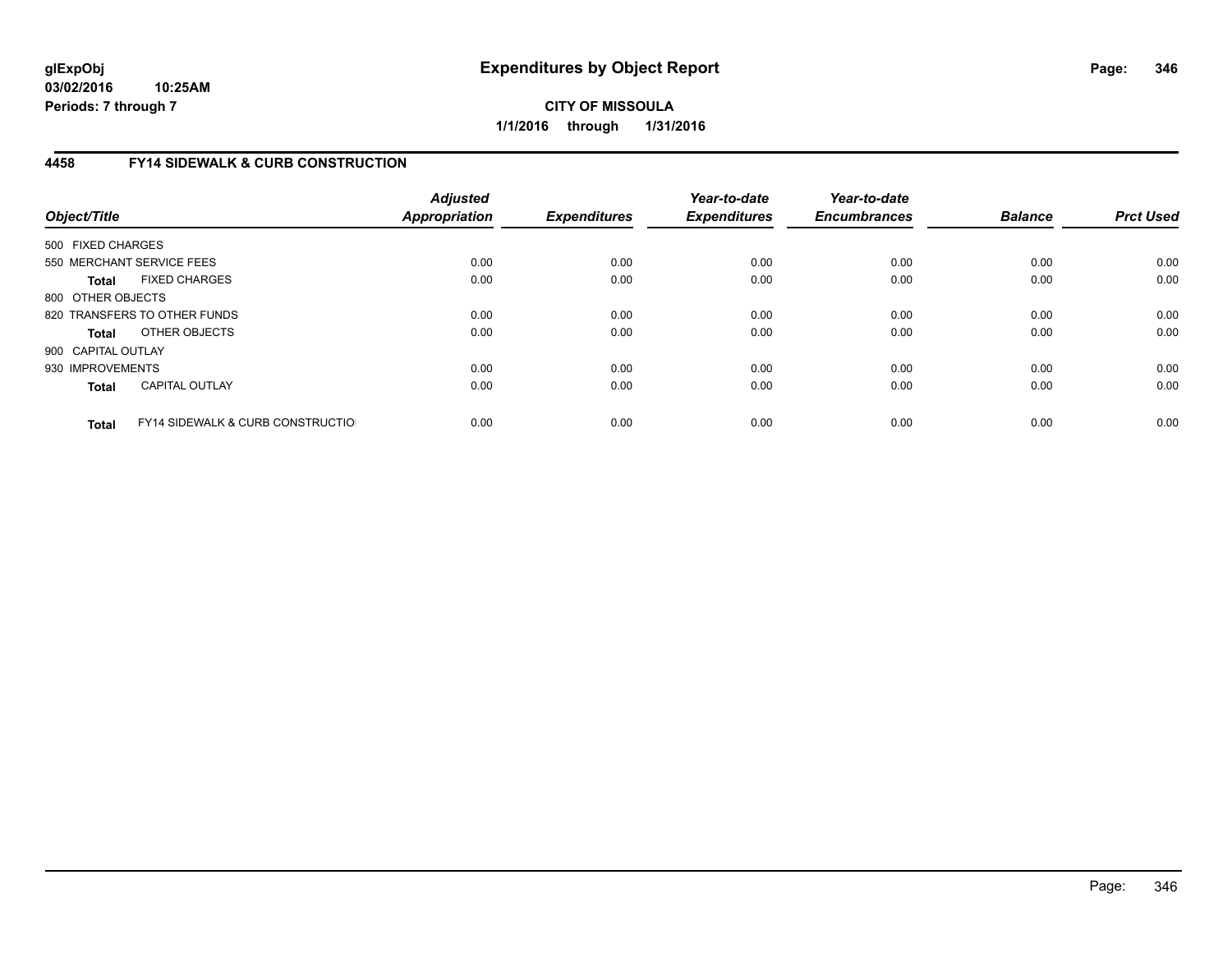#### **4459 FY15 SIDEWALK/CURB CONSTRUCTION**

| Object/Title       |                              | <b>Adjusted</b><br><b>Appropriation</b> | <b>Expenditures</b> | Year-to-date<br><b>Expenditures</b> | Year-to-date<br><b>Encumbrances</b> | <b>Balance</b> | <b>Prct Used</b> |
|--------------------|------------------------------|-----------------------------------------|---------------------|-------------------------------------|-------------------------------------|----------------|------------------|
|                    |                              |                                         |                     |                                     |                                     |                |                  |
| 500 FIXED CHARGES  |                              |                                         |                     |                                     |                                     |                |                  |
|                    | 550 MERCHANT SERVICE FEES    | 0.00                                    | 0.00                | 0.00                                | 0.00                                | 0.00           | 0.00             |
| <b>Total</b>       | <b>FIXED CHARGES</b>         | 0.00                                    | 0.00                | 0.00                                | 0.00                                | 0.00           | 0.00             |
| 800 OTHER OBJECTS  |                              |                                         |                     |                                     |                                     |                |                  |
|                    | 820 TRANSFERS TO OTHER FUNDS | 0.00                                    | 0.00                | 29,930.00                           | 0.00                                | $-29.930.00$   | 0.00             |
| Total              | OTHER OBJECTS                | 0.00                                    | 0.00                | 29,930.00                           | 0.00                                | $-29,930.00$   | 0.00             |
| 900 CAPITAL OUTLAY |                              |                                         |                     |                                     |                                     |                |                  |
| 930 IMPROVEMENTS   |                              | 0.00                                    | 0.00                | 0.00                                | 0.00                                | 0.00           | 0.00             |
| <b>Total</b>       | <b>CAPITAL OUTLAY</b>        | 0.00                                    | 0.00                | 0.00                                | 0.00                                | 0.00           | 0.00             |
| <b>Total</b>       | PUBLIC WORKS OPERATIONS      | 0.00                                    | 0.00                | 29,930.00                           | 0.00                                | $-29,930.00$   | 0.00             |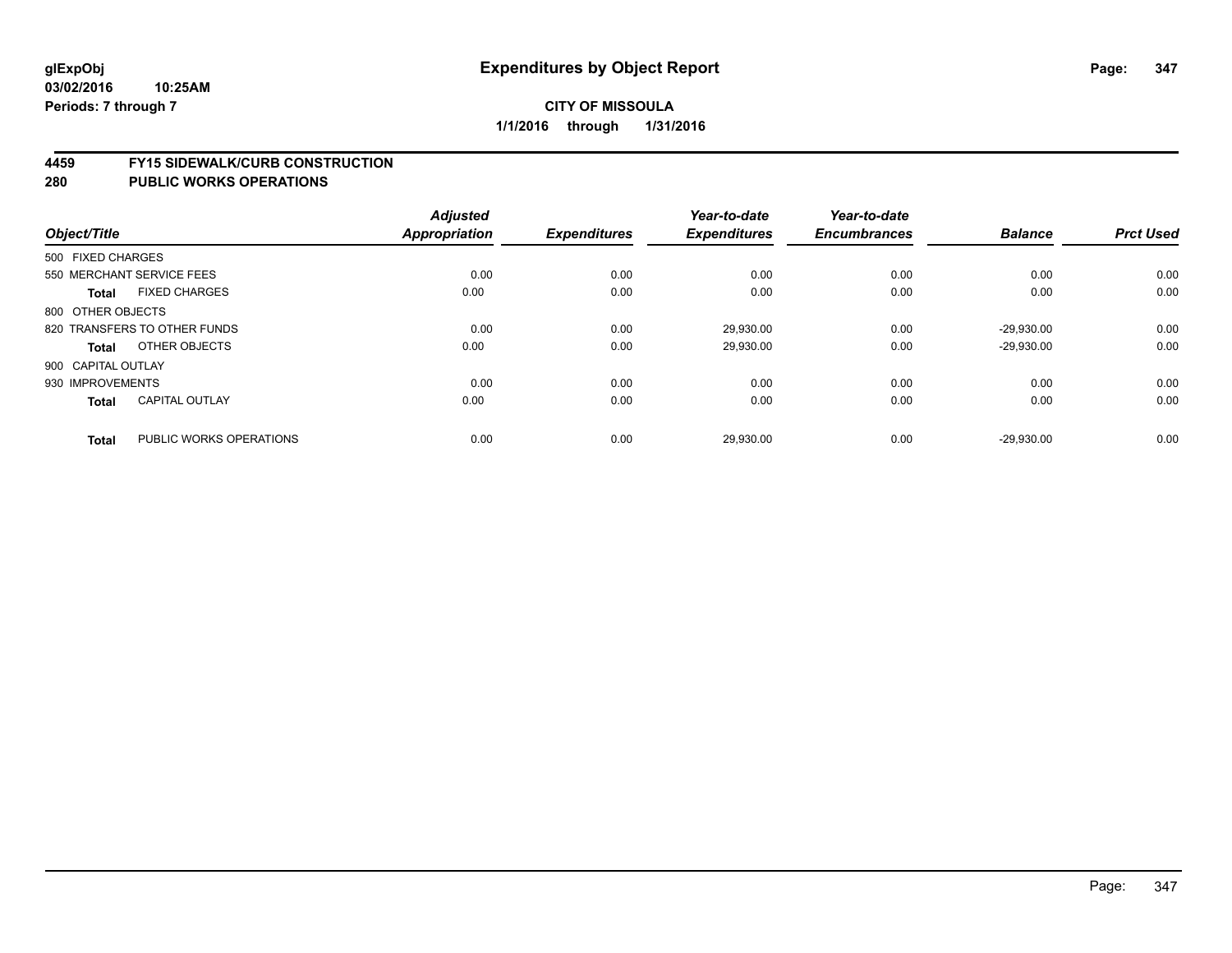# **4459 FY15 SIDEWALK/CURB CONSTRUCTION**

| Object/Title       |                                        | <b>Adjusted</b><br>Appropriation | <b>Expenditures</b> | Year-to-date<br><b>Expenditures</b> | Year-to-date<br><b>Encumbrances</b> | <b>Balance</b> | <b>Prct Used</b> |
|--------------------|----------------------------------------|----------------------------------|---------------------|-------------------------------------|-------------------------------------|----------------|------------------|
| 500 FIXED CHARGES  |                                        |                                  |                     |                                     |                                     |                |                  |
|                    | 550 MERCHANT SERVICE FEES              | 0.00                             | 0.00                | 0.00                                | 0.00                                | 0.00           | 0.00             |
| <b>Total</b>       | <b>FIXED CHARGES</b>                   | 0.00                             | 0.00                | 0.00                                | 0.00                                | 0.00           | 0.00             |
| 800 OTHER OBJECTS  |                                        |                                  |                     |                                     |                                     |                |                  |
|                    | 820 TRANSFERS TO OTHER FUNDS           | 0.00                             | 0.00                | 29,930.00                           | 0.00                                | $-29,930.00$   | 0.00             |
| <b>Total</b>       | OTHER OBJECTS                          | 0.00                             | 0.00                | 29,930.00                           | 0.00                                | $-29,930.00$   | 0.00             |
| 900 CAPITAL OUTLAY |                                        |                                  |                     |                                     |                                     |                |                  |
| 930 IMPROVEMENTS   |                                        | 0.00                             | 0.00                | 0.00                                | 0.00                                | 0.00           | 0.00             |
| <b>Total</b>       | <b>CAPITAL OUTLAY</b>                  | 0.00                             | 0.00                | 0.00                                | 0.00                                | 0.00           | 0.00             |
| <b>Total</b>       | <b>FY15 SIDEWALK/CURB CONSTRUCTION</b> | 0.00                             | 0.00                | 29,930.00                           | 0.00                                | $-29.930.00$   | 0.00             |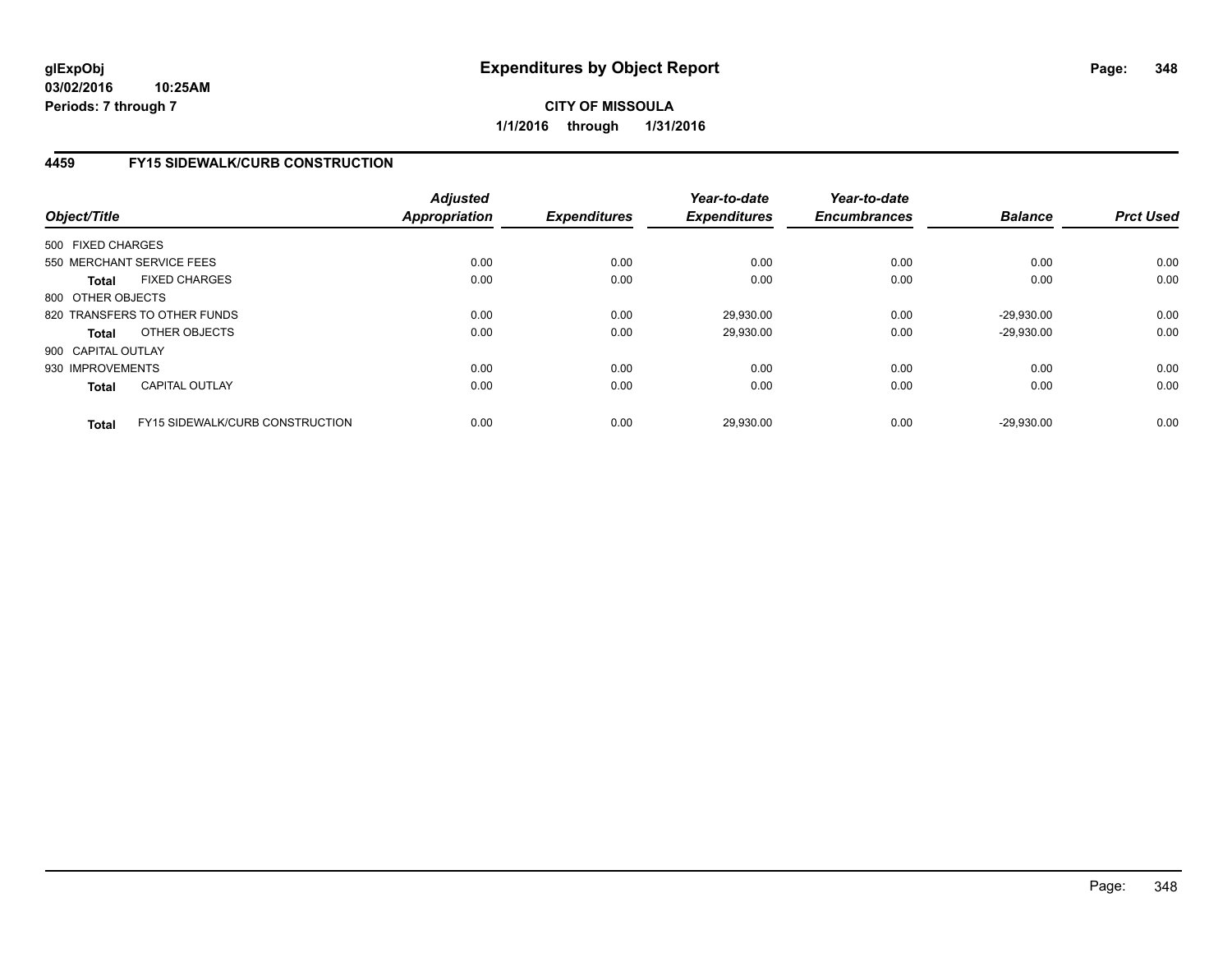#### **4460 FY16 SIDEWALK/CURB CONSTRUCTION**

| Object/Title                            | <b>Adjusted</b><br>Appropriation | <b>Expenditures</b> | Year-to-date<br><b>Expenditures</b> | Year-to-date<br><b>Encumbrances</b> | <b>Balance</b> | <b>Prct Used</b> |
|-----------------------------------------|----------------------------------|---------------------|-------------------------------------|-------------------------------------|----------------|------------------|
| 500 FIXED CHARGES                       |                                  |                     |                                     |                                     |                |                  |
| 550 MERCHANT SERVICE FEES               | 0.00                             | 0.00                | 0.00                                | 0.00                                | 0.00           | 0.00             |
| <b>FIXED CHARGES</b><br><b>Total</b>    | 0.00                             | 0.00                | 0.00                                | 0.00                                | 0.00           | 0.00             |
| 900 CAPITAL OUTLAY                      |                                  |                     |                                     |                                     |                |                  |
| 930 IMPROVEMENTS                        | 0.00                             | -487.229.51         | 86.803.79                           | 0.00                                | -86.803.79     | 0.00             |
| <b>CAPITAL OUTLAY</b><br><b>Total</b>   | 0.00                             | -487.229.51         | 86,803.79                           | 0.00                                | -86.803.79     | 0.00             |
| PUBLIC WORKS OPERATIONS<br><b>Total</b> | 0.00                             | -487.229.51         | 86.803.79                           | 0.00                                | -86.803.79     | 0.00             |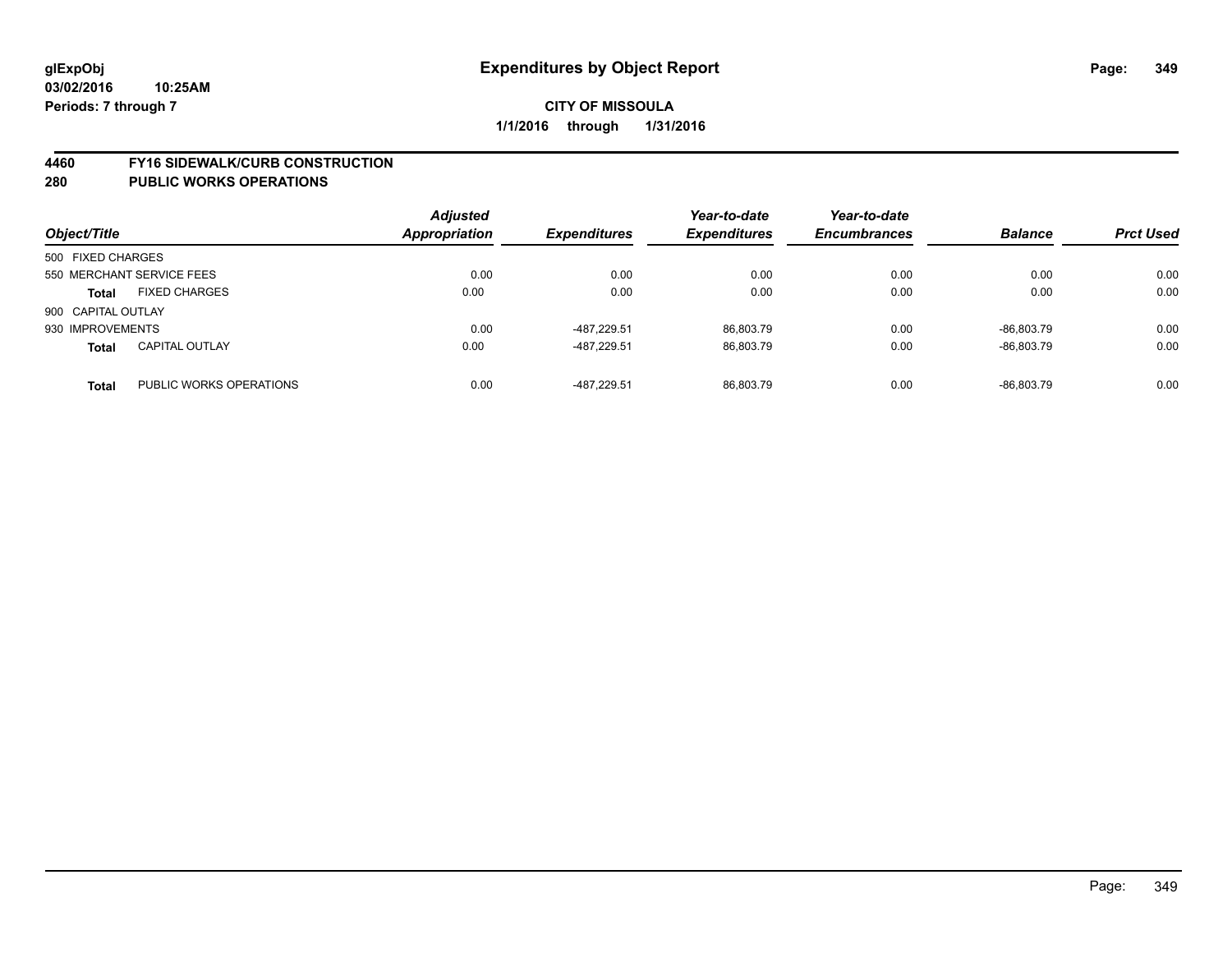## **4460 FY16 SIDEWALK/CURB CONSTRUCTION**

| Object/Title                                           | <b>Adjusted</b><br>Appropriation | <b>Expenditures</b> | Year-to-date<br><b>Expenditures</b> | Year-to-date<br><b>Encumbrances</b> | <b>Balance</b> | <b>Prct Used</b> |
|--------------------------------------------------------|----------------------------------|---------------------|-------------------------------------|-------------------------------------|----------------|------------------|
| 500 FIXED CHARGES                                      |                                  |                     |                                     |                                     |                |                  |
| 550 MERCHANT SERVICE FEES                              | 0.00                             | 0.00                | 0.00                                | 0.00                                | 0.00           | 0.00             |
| <b>FIXED CHARGES</b><br><b>Total</b>                   | 0.00                             | 0.00                | 0.00                                | 0.00                                | 0.00           | 0.00             |
| 900 CAPITAL OUTLAY                                     |                                  |                     |                                     |                                     |                |                  |
| 930 IMPROVEMENTS                                       | 0.00                             | -487.229.51         | 86.803.79                           | 0.00                                | -86.803.79     | 0.00             |
| <b>CAPITAL OUTLAY</b><br><b>Total</b>                  | 0.00                             | -487.229.51         | 86,803.79                           | 0.00                                | -86,803.79     | 0.00             |
| <b>FY16 SIDEWALK/CURB CONSTRUCTION</b><br><b>Total</b> | 0.00                             | -487.229.51         | 86.803.79                           | 0.00                                | $-86.803.79$   | 0.00             |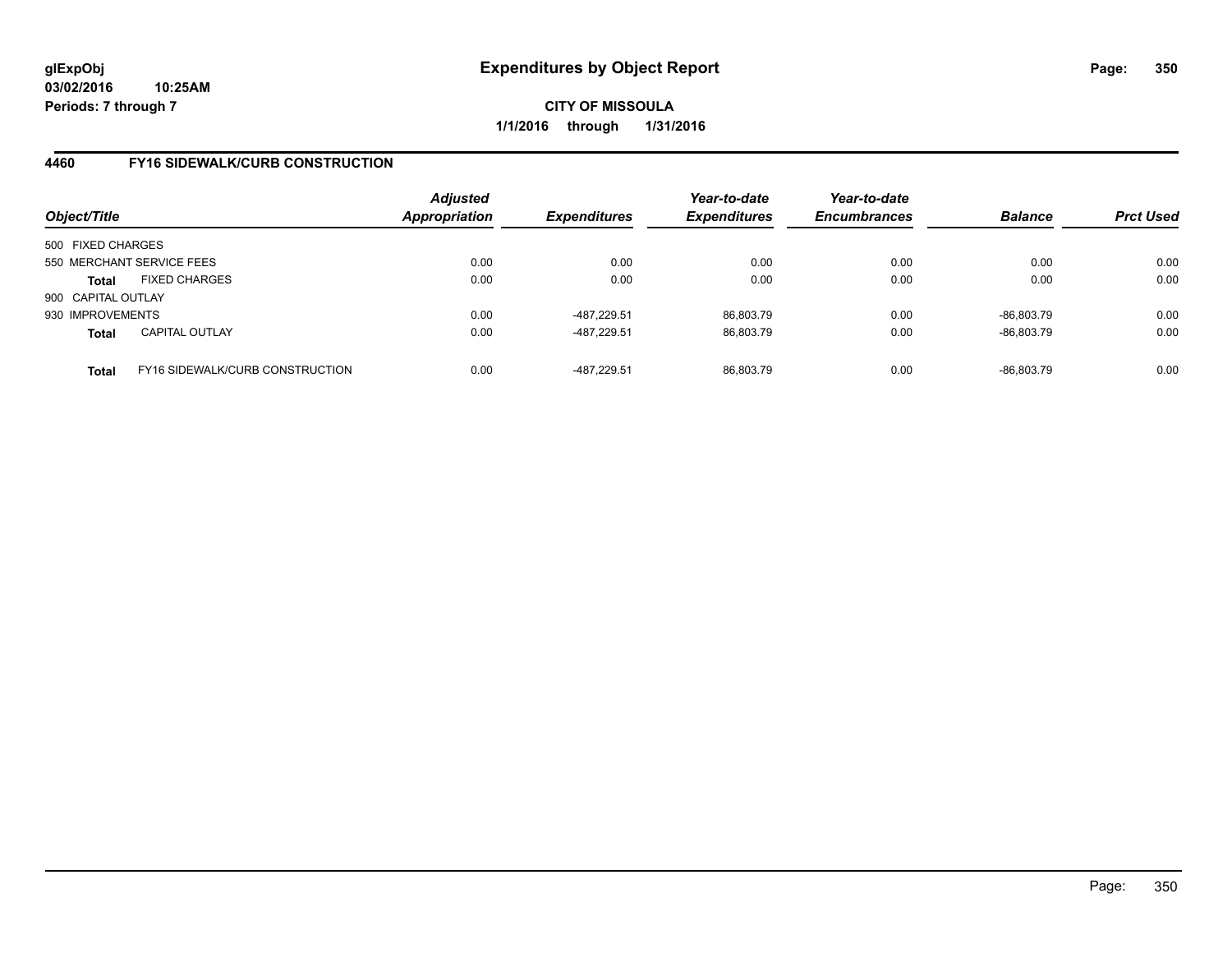#### **4461 FY17 SIDEWALK/CURB CONSTRUCTION**

| Object/Title              |                         | <b>Adjusted</b><br><b>Appropriation</b> | <b>Expenditures</b> | Year-to-date<br><b>Expenditures</b> | Year-to-date<br><b>Encumbrances</b> | <b>Balance</b> | <b>Prct Used</b> |
|---------------------------|-------------------------|-----------------------------------------|---------------------|-------------------------------------|-------------------------------------|----------------|------------------|
| 500 FIXED CHARGES         |                         |                                         |                     |                                     |                                     |                |                  |
| 550 MERCHANT SERVICE FEES |                         | 0.00                                    | 0.00                | 0.00                                | 0.00                                | 0.00           | 0.00             |
| <b>Total</b>              | <b>FIXED CHARGES</b>    | 0.00                                    | 0.00                | 0.00                                | 0.00                                | 0.00           | 0.00             |
| 900 CAPITAL OUTLAY        |                         |                                         |                     |                                     |                                     |                |                  |
| 930 IMPROVEMENTS          |                         | 0.00                                    | 0.00                | 0.00                                | 0.00                                | 0.00           | 0.00             |
| <b>Total</b>              | <b>CAPITAL OUTLAY</b>   | 0.00                                    | 0.00                | 0.00                                | 0.00                                | 0.00           | 0.00             |
| <b>Total</b>              | PUBLIC WORKS OPERATIONS | 0.00                                    | 0.00                | 0.00                                | 0.00                                | 0.00           | 0.00             |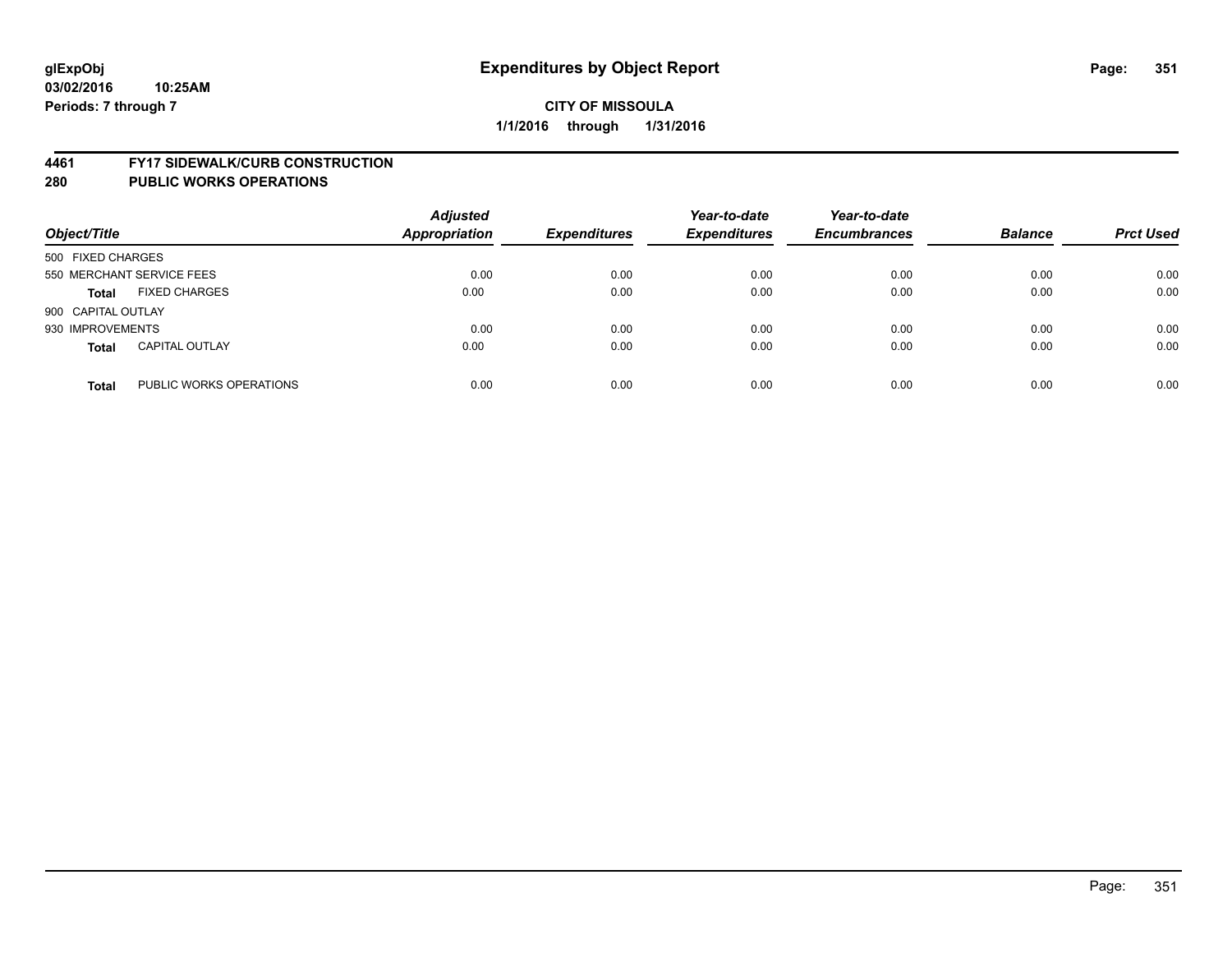# **4461 FY17 SIDEWALK/CURB CONSTRUCTION**

| Object/Title       |                                        | <b>Adjusted</b><br>Appropriation | <b>Expenditures</b> | Year-to-date<br><b>Expenditures</b> | Year-to-date<br><b>Encumbrances</b> | <b>Balance</b> | <b>Prct Used</b> |
|--------------------|----------------------------------------|----------------------------------|---------------------|-------------------------------------|-------------------------------------|----------------|------------------|
| 500 FIXED CHARGES  |                                        |                                  |                     |                                     |                                     |                |                  |
|                    | 550 MERCHANT SERVICE FEES              | 0.00                             | 0.00                | 0.00                                | 0.00                                | 0.00           | 0.00             |
| <b>Total</b>       | <b>FIXED CHARGES</b>                   | 0.00                             | 0.00                | 0.00                                | 0.00                                | 0.00           | 0.00             |
| 900 CAPITAL OUTLAY |                                        |                                  |                     |                                     |                                     |                |                  |
| 930 IMPROVEMENTS   |                                        | 0.00                             | 0.00                | 0.00                                | 0.00                                | 0.00           | 0.00             |
| <b>Total</b>       | <b>CAPITAL OUTLAY</b>                  | 0.00                             | 0.00                | 0.00                                | 0.00                                | 0.00           | 0.00             |
| <b>Total</b>       | <b>FY17 SIDEWALK/CURB CONSTRUCTION</b> | 0.00                             | 0.00                | 0.00                                | 0.00                                | 0.00           | 0.00             |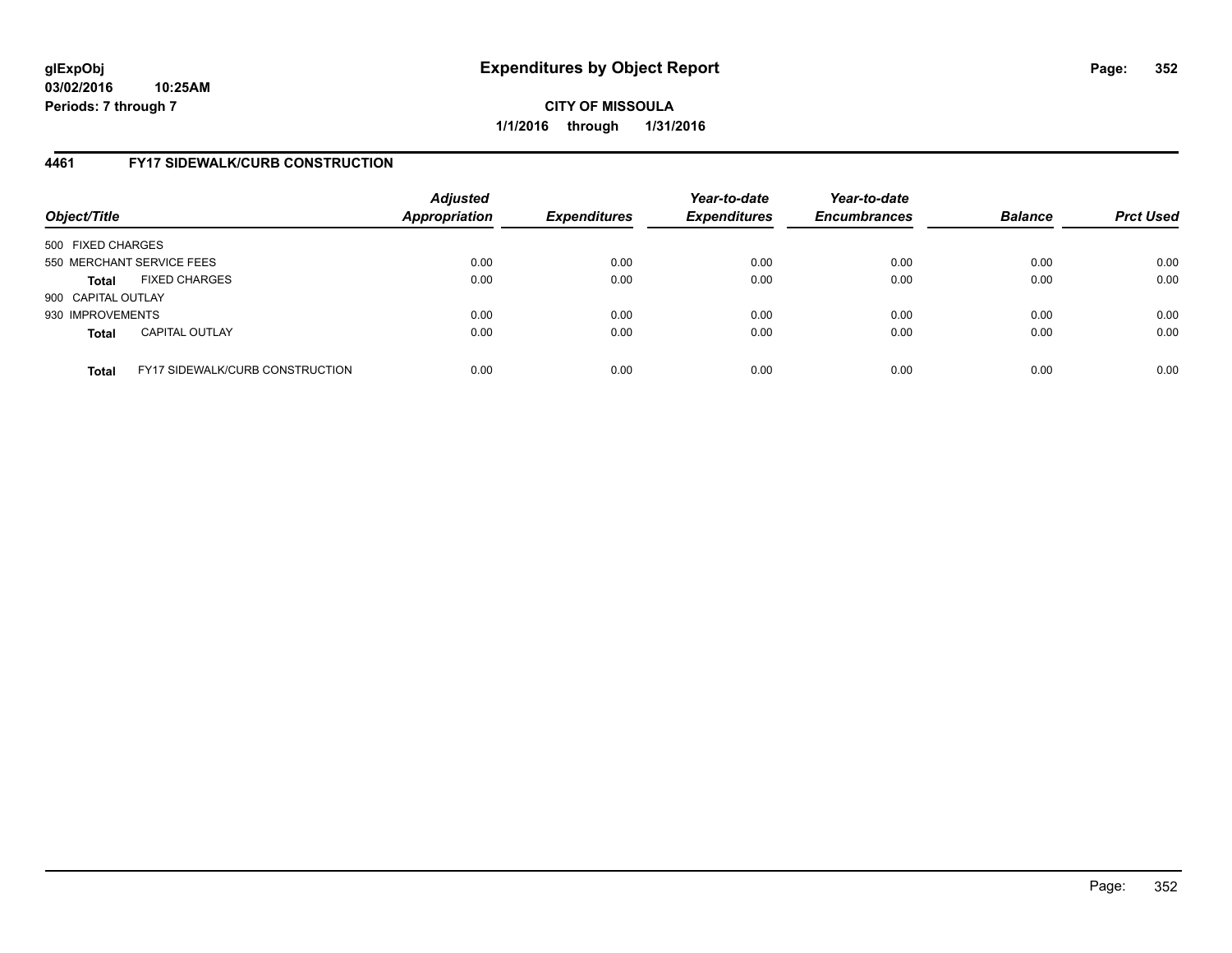**4531 SID 531 TRAFFIC CALMING**

**000 \*\*\* Title Not Found \*\*\***

| Object/Title                            | <b>Adjusted</b><br><b>Appropriation</b> | <b>Expenditures</b> | Year-to-date<br><b>Expenditures</b> | Year-to-date<br><b>Encumbrances</b> | <b>Balance</b> | <b>Prct Used</b> |
|-----------------------------------------|-----------------------------------------|---------------------|-------------------------------------|-------------------------------------|----------------|------------------|
| 500 FIXED CHARGES                       |                                         |                     |                                     |                                     |                |                  |
| 550 MERCHANT SERVICE FEES               | 0.00                                    | 0.00                | 0.00                                | 0.00                                | 0.00           | 0.00             |
| <b>FIXED CHARGES</b><br><b>Total</b>    | 0.00                                    | 0.00                | 0.00                                | 0.00                                | 0.00           | 0.00             |
| 600 DEBT SERVICE                        |                                         |                     |                                     |                                     |                |                  |
| 620 INTEREST / SERVICE FEES             | 0.00                                    | 0.00                | 0.00                                | 0.00                                | 0.00           | 0.00             |
| <b>DEBT SERVICE</b><br><b>Total</b>     | 0.00                                    | 0.00                | 0.00                                | 0.00                                | 0.00           | 0.00             |
| *** Title Not Found ***<br><b>Total</b> | 0.00                                    | 0.00                | 0.00                                | 0.00                                | 0.00           | 0.00             |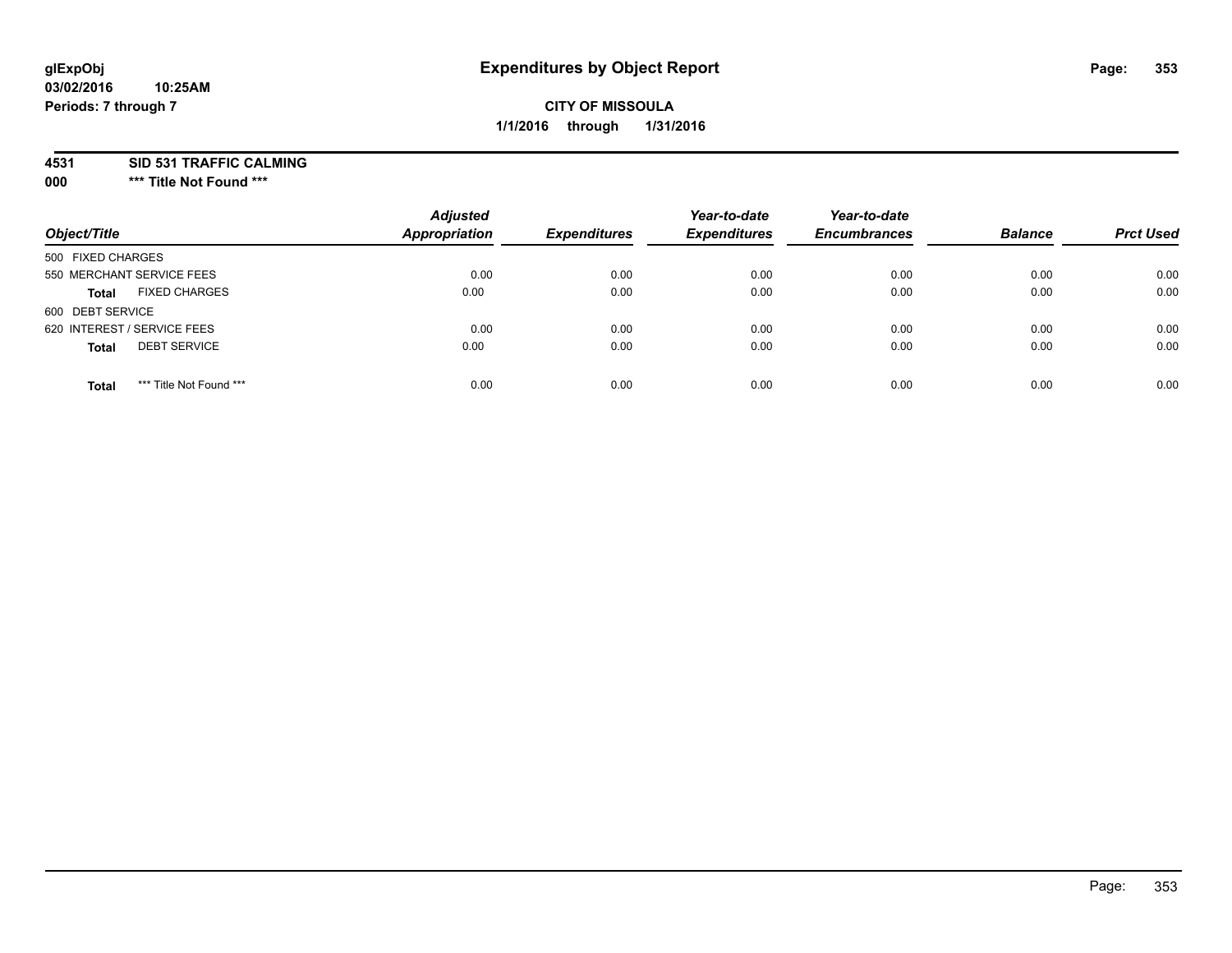# **4531 SID 531 TRAFFIC CALMING**

**390 NON-DEPARTMENTAL**

| Object/Title              |                       | <b>Adjusted</b><br><b>Appropriation</b> | <b>Expenditures</b> | Year-to-date<br><b>Expenditures</b> | Year-to-date<br><b>Encumbrances</b> | <b>Balance</b> | <b>Prct Used</b> |
|---------------------------|-----------------------|-----------------------------------------|---------------------|-------------------------------------|-------------------------------------|----------------|------------------|
| 500 FIXED CHARGES         |                       |                                         |                     |                                     |                                     |                |                  |
| 550 MERCHANT SERVICE FEES |                       | 0.00                                    | 0.00                | 0.00                                | 0.00                                | 0.00           | 0.00             |
| <b>Total</b>              | <b>FIXED CHARGES</b>  | 0.00                                    | 0.00                | 0.00                                | 0.00                                | 0.00           | 0.00             |
| 900 CAPITAL OUTLAY        |                       |                                         |                     |                                     |                                     |                |                  |
| 930 IMPROVEMENTS          |                       | 0.00                                    | 0.00                | 0.00                                | 0.00                                | 0.00           | 0.00             |
| <b>Total</b>              | <b>CAPITAL OUTLAY</b> | 0.00                                    | 0.00                | 0.00                                | 0.00                                | 0.00           | 0.00             |
| <b>Total</b>              | NON-DEPARTMENTAL      | 0.00                                    | 0.00                | 0.00                                | 0.00                                | 0.00           | 0.00             |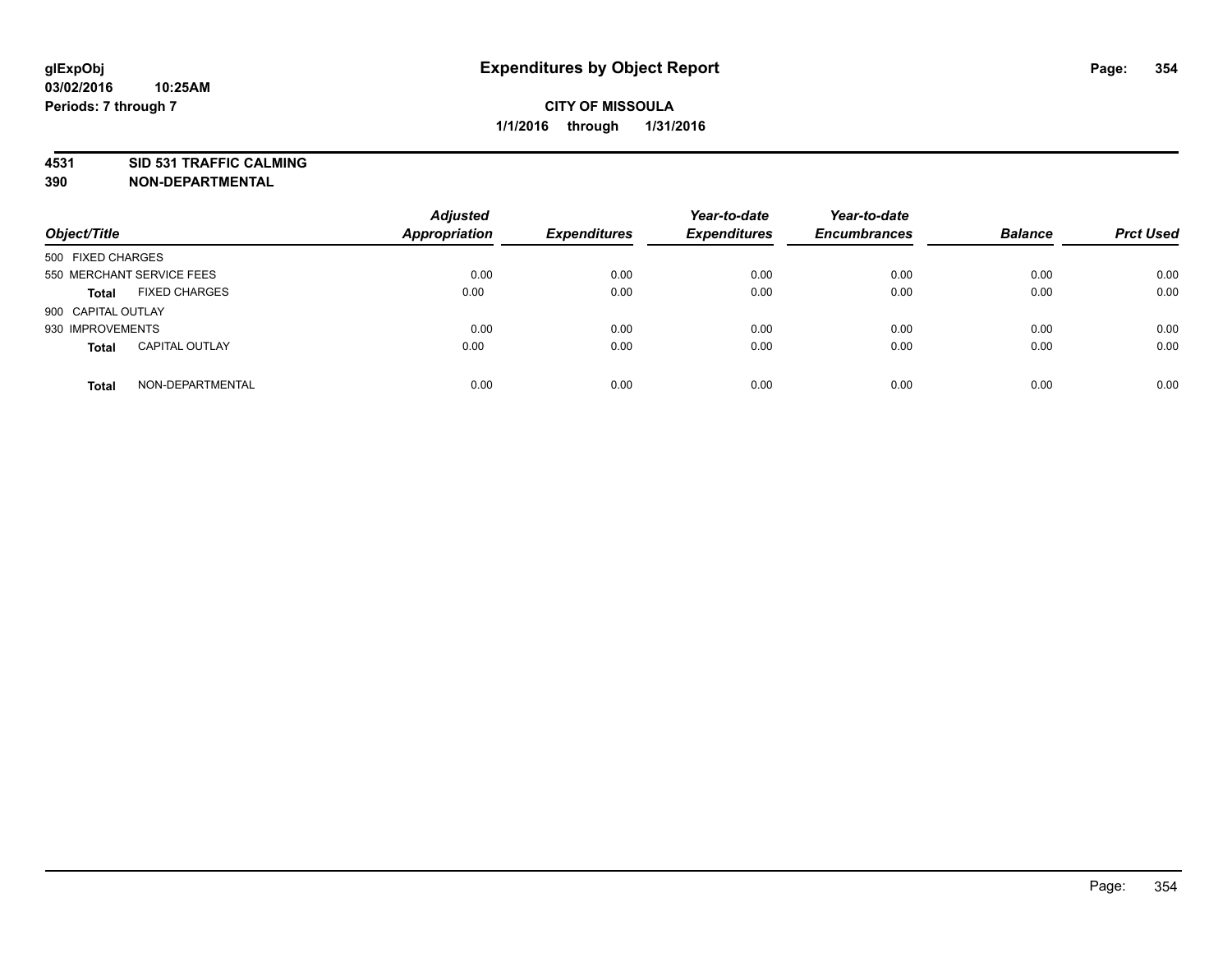# **4531 SID 531 TRAFFIC CALMING**

| Object/Title                |                           | <b>Adjusted</b><br>Appropriation | <b>Expenditures</b> | Year-to-date<br><b>Expenditures</b> | Year-to-date<br><b>Encumbrances</b> | <b>Balance</b> | <b>Prct Used</b> |
|-----------------------------|---------------------------|----------------------------------|---------------------|-------------------------------------|-------------------------------------|----------------|------------------|
| 500 FIXED CHARGES           |                           |                                  |                     |                                     |                                     |                |                  |
|                             | 550 MERCHANT SERVICE FEES | 0.00                             | 0.00                | 0.00                                | 0.00                                | 0.00           | 0.00             |
| <b>Total</b>                | <b>FIXED CHARGES</b>      | 0.00                             | 0.00                | 0.00                                | 0.00                                | 0.00           | 0.00             |
| 600 DEBT SERVICE            |                           |                                  |                     |                                     |                                     |                |                  |
| 620 INTEREST / SERVICE FEES |                           | 0.00                             | 0.00                | 0.00                                | 0.00                                | 0.00           | 0.00             |
| <b>Total</b>                | <b>DEBT SERVICE</b>       | 0.00                             | 0.00                | 0.00                                | 0.00                                | 0.00           | 0.00             |
| 900 CAPITAL OUTLAY          |                           |                                  |                     |                                     |                                     |                |                  |
| 930 IMPROVEMENTS            |                           | 0.00                             | 0.00                | 0.00                                | 0.00                                | 0.00           | 0.00             |
| <b>Total</b>                | <b>CAPITAL OUTLAY</b>     | 0.00                             | 0.00                | 0.00                                | 0.00                                | 0.00           | 0.00             |
| <b>Total</b>                | SID 531 TRAFFIC CALMING   | 0.00                             | 0.00                | 0.00                                | 0.00                                | 0.00           | 0.00             |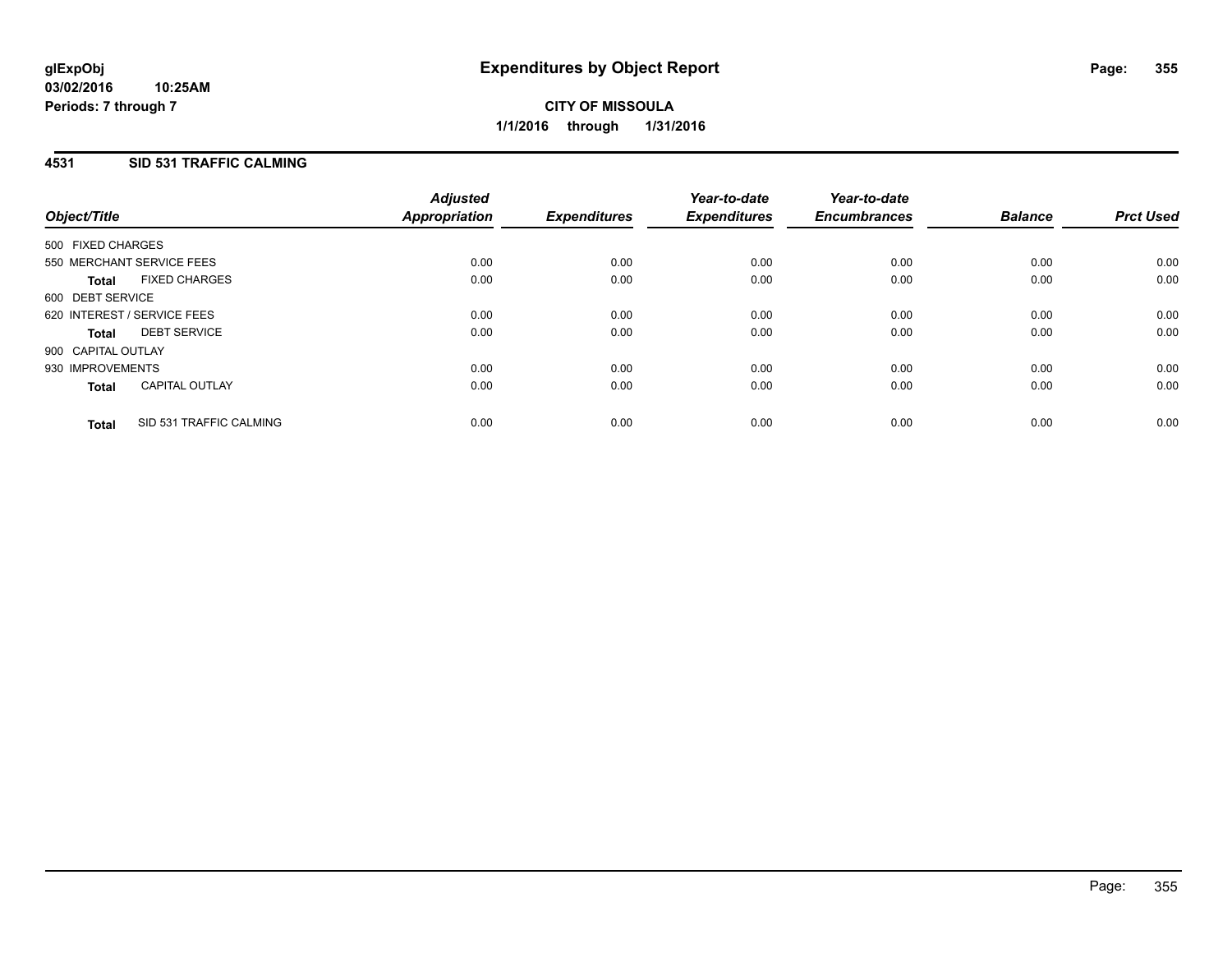#### **4532 MALONEY RANCH SID**

**390 NON-DEPARTMENTAL**

| Object/Title              |                       | <b>Adjusted</b><br>Appropriation | <b>Expenditures</b> | Year-to-date<br><b>Expenditures</b> | Year-to-date<br><b>Encumbrances</b> | <b>Balance</b> | <b>Prct Used</b> |
|---------------------------|-----------------------|----------------------------------|---------------------|-------------------------------------|-------------------------------------|----------------|------------------|
| 500 FIXED CHARGES         |                       |                                  |                     |                                     |                                     |                |                  |
| 550 MERCHANT SERVICE FEES |                       | 0.00                             | 0.00                | 0.00                                | 0.00                                | 0.00           | 0.00             |
| <b>Total</b>              | <b>FIXED CHARGES</b>  | 0.00                             | 0.00                | 0.00                                | 0.00                                | 0.00           | 0.00             |
| 900 CAPITAL OUTLAY        |                       |                                  |                     |                                     |                                     |                |                  |
| 930 IMPROVEMENTS          |                       | 0.00                             | 0.00                | 0.00                                | 0.00                                | 0.00           | 0.00             |
| <b>Total</b>              | <b>CAPITAL OUTLAY</b> | 0.00                             | 0.00                | 0.00                                | 0.00                                | 0.00           | 0.00             |
| <b>Total</b>              | NON-DEPARTMENTAL      | 0.00                             | 0.00                | 0.00                                | 0.00                                | 0.00           | 0.00             |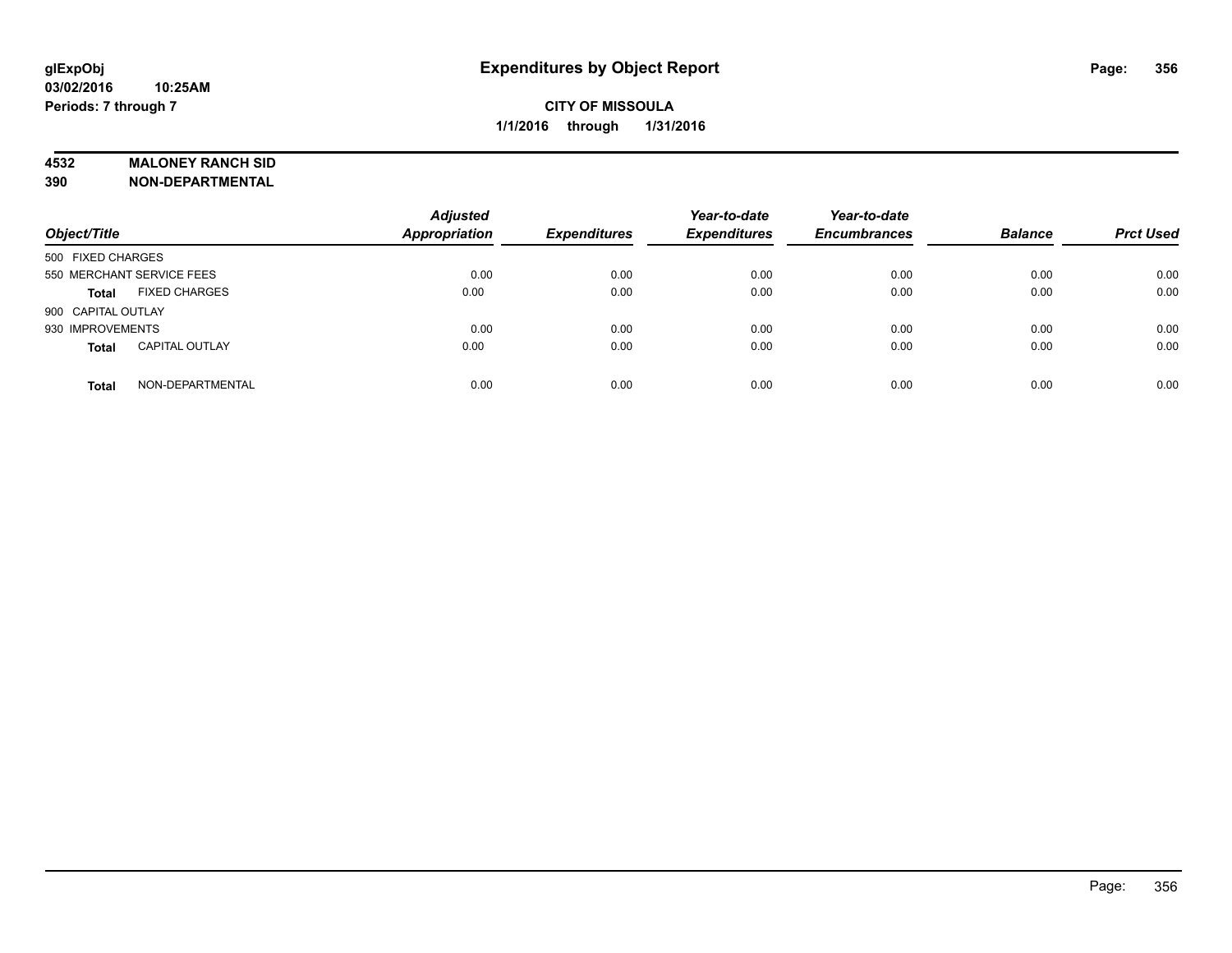## **4532 MALONEY RANCH SID**

| Object/Title                             | <b>Adjusted</b><br><b>Appropriation</b> | <b>Expenditures</b> | Year-to-date<br><b>Expenditures</b> | Year-to-date<br><b>Encumbrances</b> | <b>Balance</b> | <b>Prct Used</b> |
|------------------------------------------|-----------------------------------------|---------------------|-------------------------------------|-------------------------------------|----------------|------------------|
| 500 FIXED CHARGES                        |                                         |                     |                                     |                                     |                |                  |
| 550 MERCHANT SERVICE FEES                | 0.00                                    | 0.00                | 0.00                                | 0.00                                | 0.00           | 0.00             |
| <b>FIXED CHARGES</b><br><b>Total</b>     | 0.00                                    | 0.00                | 0.00                                | 0.00                                | 0.00           | 0.00             |
| 900 CAPITAL OUTLAY                       |                                         |                     |                                     |                                     |                |                  |
| 930 IMPROVEMENTS                         | 0.00                                    | 0.00                | 0.00                                | 0.00                                | 0.00           | 0.00             |
| <b>CAPITAL OUTLAY</b><br><b>Total</b>    | 0.00                                    | 0.00                | 0.00                                | 0.00                                | 0.00           | 0.00             |
| <b>MALONEY RANCH SID</b><br><b>Total</b> | 0.00                                    | 0.00                | 0.00                                | 0.00                                | 0.00           | 0.00             |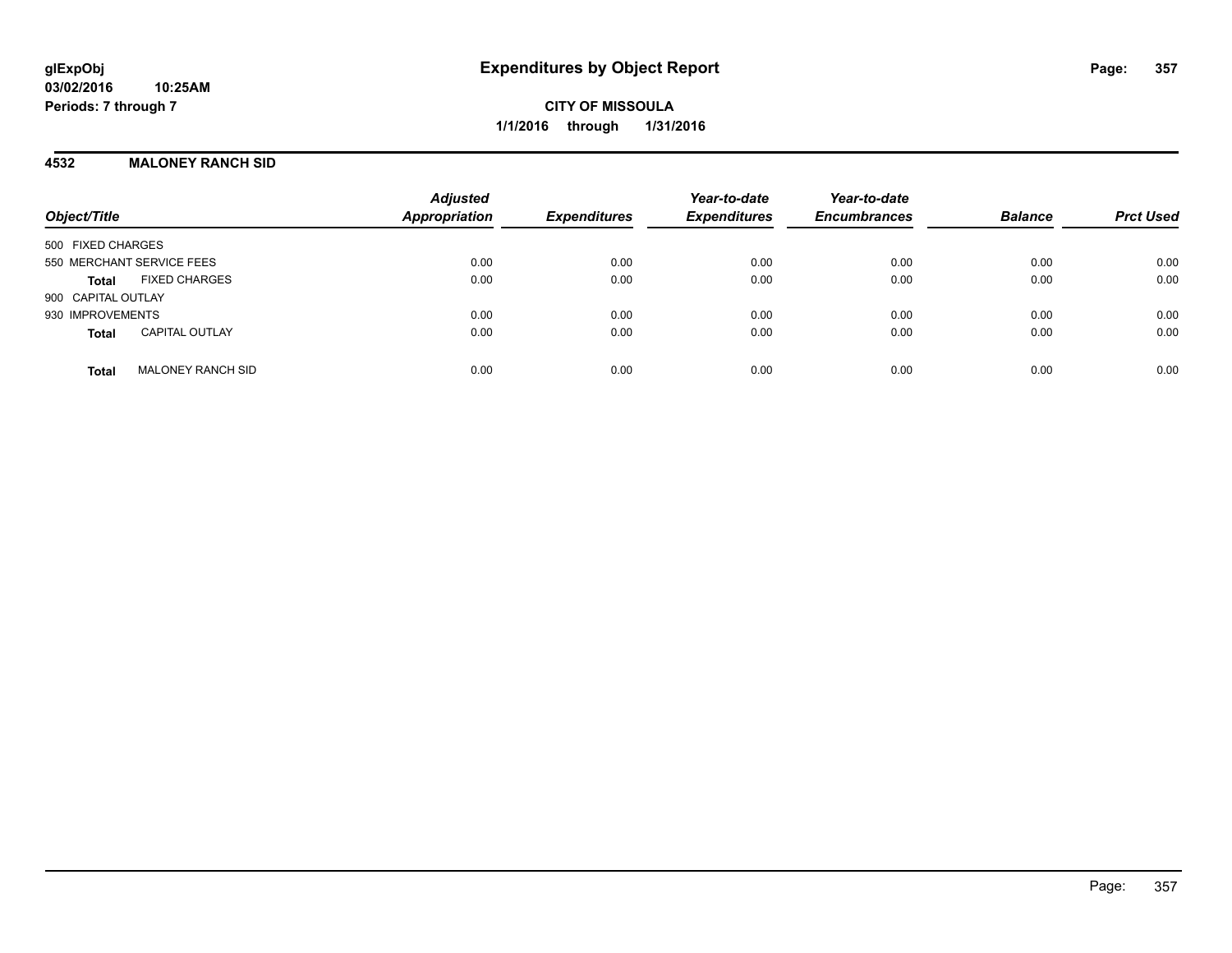**4533 RATTLESNAKE SEWER SID**

**390 NON-DEPARTMENTAL**

| Object/Title                  | <b>Adjusted</b><br>Appropriation | <b>Expenditures</b> | Year-to-date<br><b>Expenditures</b> | Year-to-date<br><b>Encumbrances</b> | <b>Balance</b> | <b>Prct Used</b> |
|-------------------------------|----------------------------------|---------------------|-------------------------------------|-------------------------------------|----------------|------------------|
| 500 FIXED CHARGES             |                                  |                     |                                     |                                     |                |                  |
| 550 MERCHANT SERVICE FEES     | 0.00                             | 0.00                | 0.00                                | 0.00                                | 0.00           | 0.00             |
| <b>FIXED CHARGES</b><br>Total | 0.00                             | 0.00                | 0.00                                | 0.00                                | 0.00           | 0.00             |
| NON-DEPARTMENTAL<br>Tota      | 0.00                             | 0.00                | 0.00                                | 0.00                                | 0.00           | 0.00             |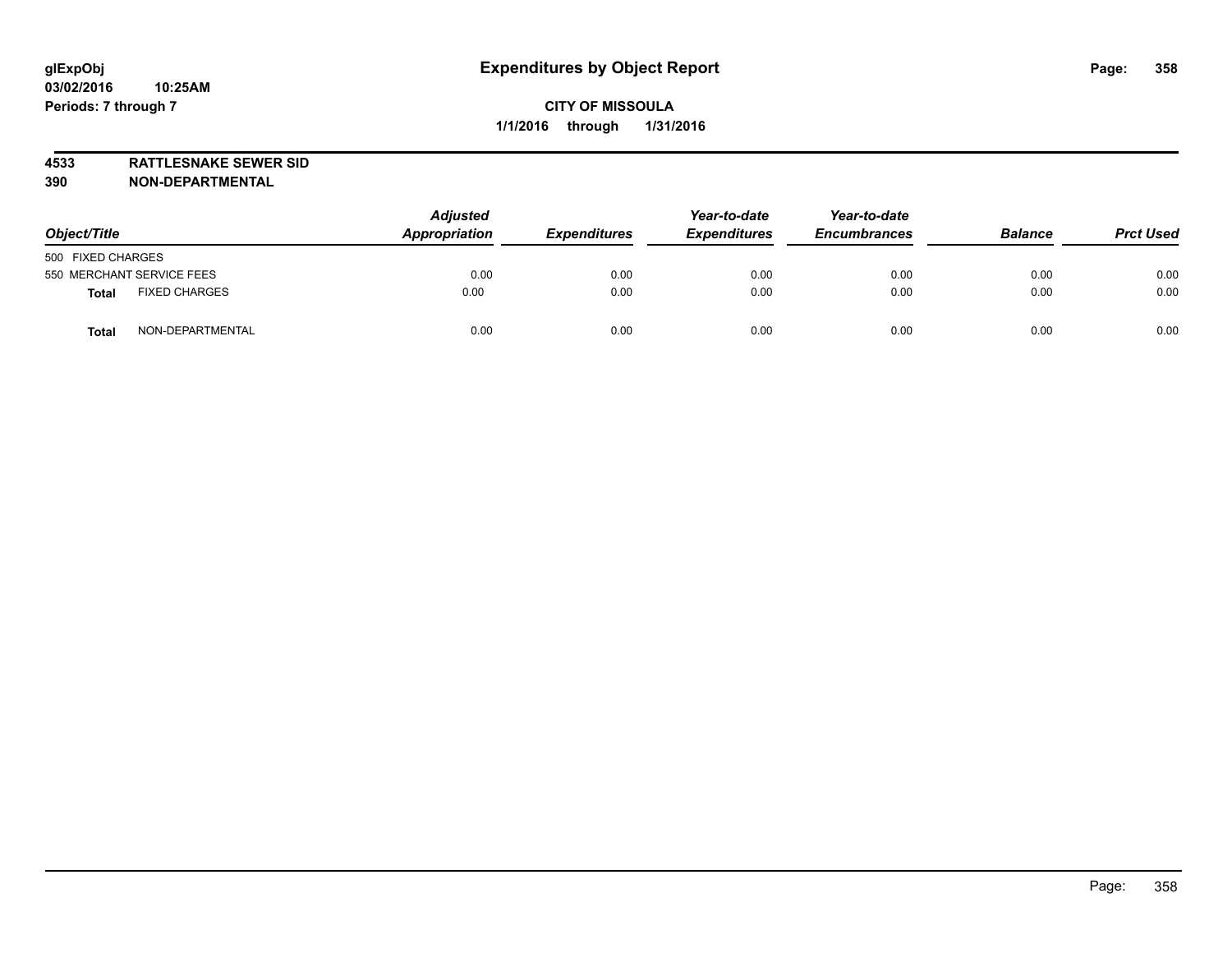## **4533 RATTLESNAKE SEWER SID**

| Object/Title                         | <b>Adjusted</b><br>Appropriation | <b>Expenditures</b> | Year-to-date<br><b>Expenditures</b> | Year-to-date<br><b>Encumbrances</b> | <b>Balance</b> | <b>Prct Used</b> |
|--------------------------------------|----------------------------------|---------------------|-------------------------------------|-------------------------------------|----------------|------------------|
| 500 FIXED CHARGES                    |                                  |                     |                                     |                                     |                |                  |
| 550 MERCHANT SERVICE FEES            | 0.00                             | 0.00                | 0.00                                | 0.00                                | 0.00           | 0.00             |
| <b>FIXED CHARGES</b><br><b>Total</b> | 0.00                             | 0.00                | 0.00                                | 0.00                                | 0.00           | 0.00             |
| RATTLESNAKE SEWER SID<br>Total       | 0.00                             | 0.00                | 0.00                                | 0.00                                | 0.00           | 0.00             |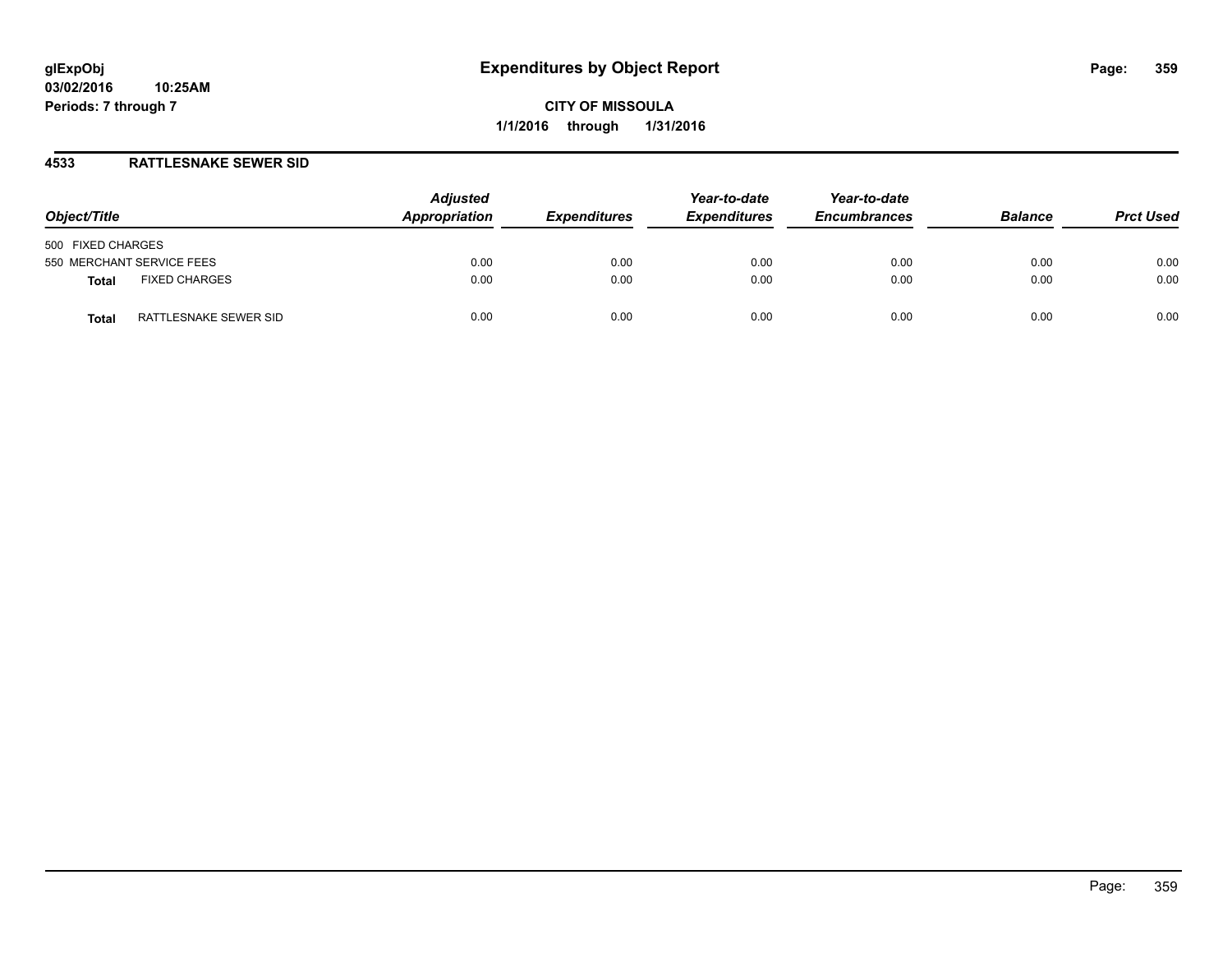## **4534 SID 534 LINCOLNWOOD**

**390 NON-DEPARTMENTAL**

| Object/Title                         | <b>Adjusted</b><br>Appropriation | <b>Expenditures</b> | Year-to-date<br><b>Expenditures</b> | Year-to-date<br><b>Encumbrances</b> | <b>Balance</b> | <b>Prct Used</b> |
|--------------------------------------|----------------------------------|---------------------|-------------------------------------|-------------------------------------|----------------|------------------|
| 500 FIXED CHARGES                    |                                  |                     |                                     |                                     |                |                  |
| 550 MERCHANT SERVICE FEES            | 0.00                             | 0.00                | 0.00                                | 0.00                                | 0.00           | 0.00             |
| <b>FIXED CHARGES</b><br><b>Total</b> | 0.00                             | 0.00                | 0.00                                | 0.00                                | 0.00           | 0.00             |
| 800 OTHER OBJECTS                    |                                  |                     |                                     |                                     |                |                  |
| 820 TRANSFERS TO OTHER FUNDS         | 0.00                             | 0.00                | 0.00                                | 0.00                                | 0.00           | 0.00             |
| OTHER OBJECTS<br><b>Total</b>        | 0.00                             | 0.00                | 0.00                                | 0.00                                | 0.00           | 0.00             |
| NON-DEPARTMENTAL<br><b>Total</b>     | 0.00                             | 0.00                | 0.00                                | 0.00                                | 0.00           | 0.00             |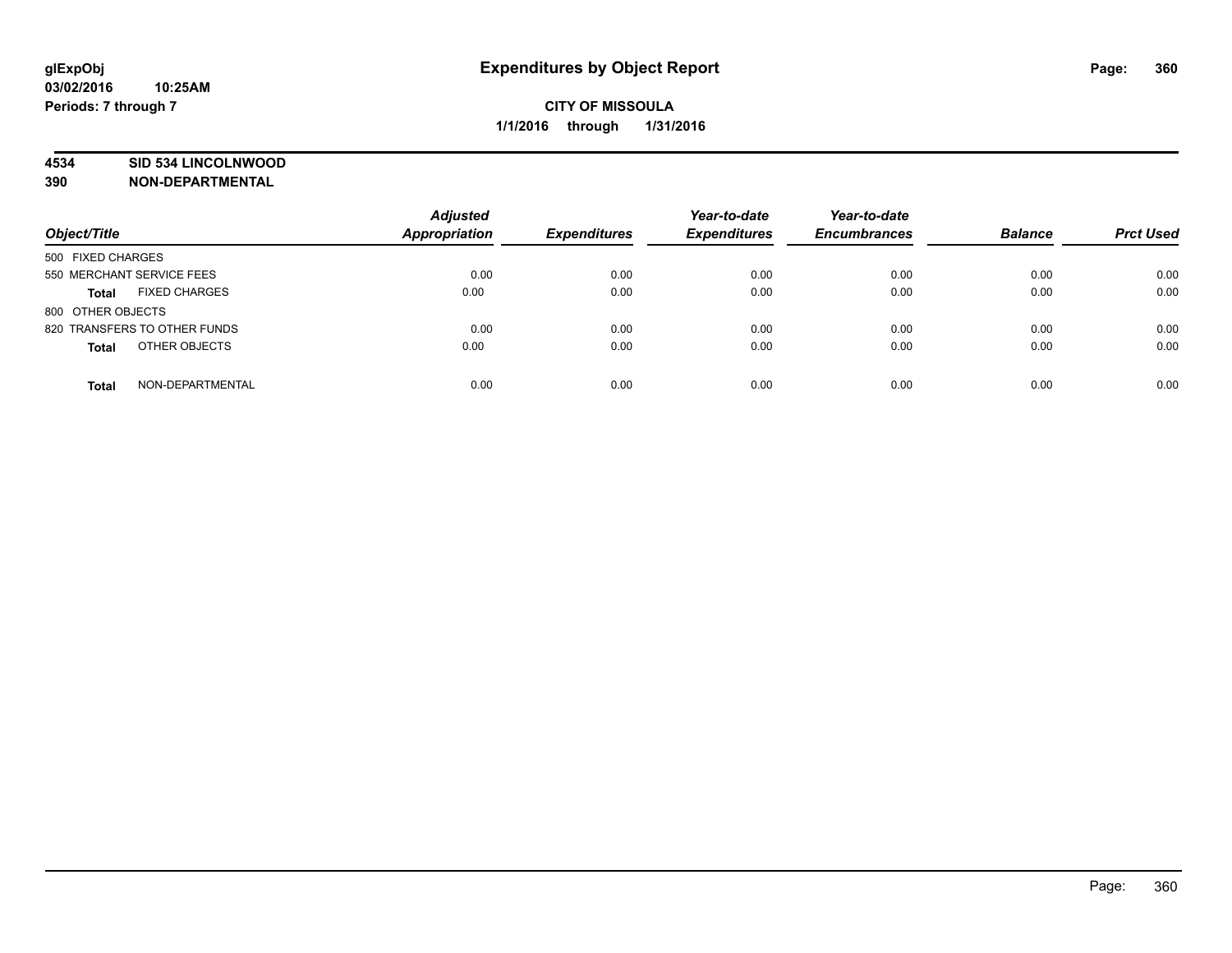## **4534 SID 534 LINCOLNWOOD**

| Object/Title                         | <b>Adjusted</b><br><b>Appropriation</b> | <b>Expenditures</b> | Year-to-date<br><b>Expenditures</b> | Year-to-date<br><b>Encumbrances</b> | <b>Balance</b> | <b>Prct Used</b> |
|--------------------------------------|-----------------------------------------|---------------------|-------------------------------------|-------------------------------------|----------------|------------------|
| 500 FIXED CHARGES                    |                                         |                     |                                     |                                     |                |                  |
| 550 MERCHANT SERVICE FEES            | 0.00                                    | 0.00                | 0.00                                | 0.00                                | 0.00           | 0.00             |
| <b>FIXED CHARGES</b><br><b>Total</b> | 0.00                                    | 0.00                | 0.00                                | 0.00                                | 0.00           | 0.00             |
| 800 OTHER OBJECTS                    |                                         |                     |                                     |                                     |                |                  |
| 820 TRANSFERS TO OTHER FUNDS         | 0.00                                    | 0.00                | 0.00                                | 0.00                                | 0.00           | 0.00             |
| OTHER OBJECTS<br><b>Total</b>        | 0.00                                    | 0.00                | 0.00                                | 0.00                                | 0.00           | 0.00             |
| SID 534 LINCOLNWOOD<br><b>Total</b>  | 0.00                                    | 0.00                | 0.00                                | 0.00                                | 0.00           | 0.00             |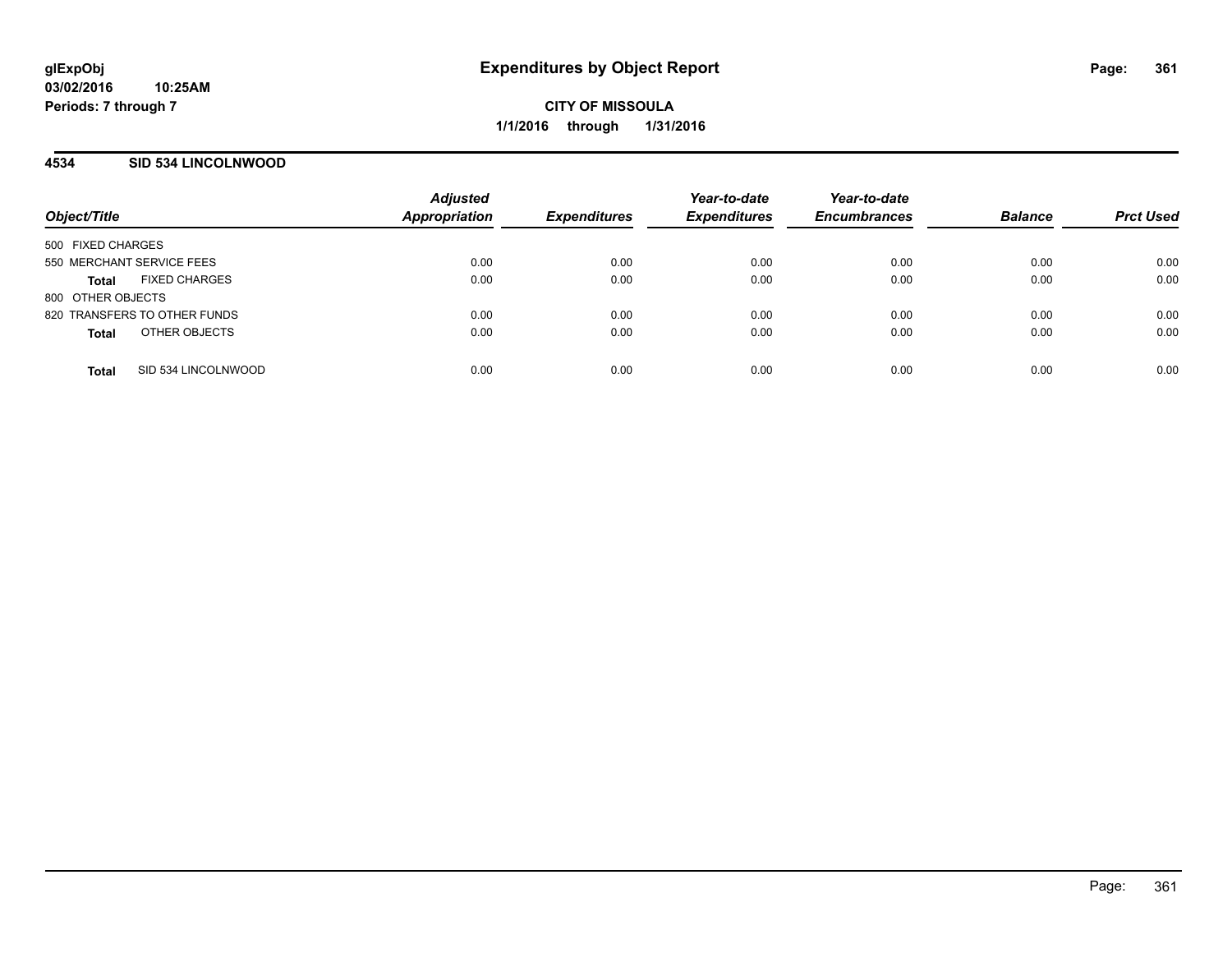## **CITY OF MISSOULA 1/1/2016 through 1/31/2016**

#### **4535 SLANT STREET TRAFFIC CALMING**

**000 \*\*\* Title Not Found \*\*\***

| Object/Title                            | <b>Adjusted</b><br><b>Appropriation</b> | <b>Expenditures</b> | Year-to-date<br><b>Expenditures</b> | Year-to-date<br><b>Encumbrances</b> | <b>Balance</b> | <b>Prct Used</b> |
|-----------------------------------------|-----------------------------------------|---------------------|-------------------------------------|-------------------------------------|----------------|------------------|
| 500 FIXED CHARGES                       |                                         |                     |                                     |                                     |                |                  |
| 550 MERCHANT SERVICE FEES               | 0.00                                    | 0.00                | 0.00                                | 0.00                                | 0.00           | 0.00             |
| <b>FIXED CHARGES</b><br><b>Total</b>    | 0.00                                    | 0.00                | 0.00                                | 0.00                                | 0.00           | 0.00             |
| 600 DEBT SERVICE                        |                                         |                     |                                     |                                     |                |                  |
| 620 INTEREST / SERVICE FEES             | 0.00                                    | 0.00                | 0.00                                | 0.00                                | 0.00           | 0.00             |
| <b>DEBT SERVICE</b><br><b>Total</b>     | 0.00                                    | 0.00                | 0.00                                | 0.00                                | 0.00           | 0.00             |
| *** Title Not Found ***<br><b>Total</b> | 0.00                                    | 0.00                | 0.00                                | 0.00                                | 0.00           | 0.00             |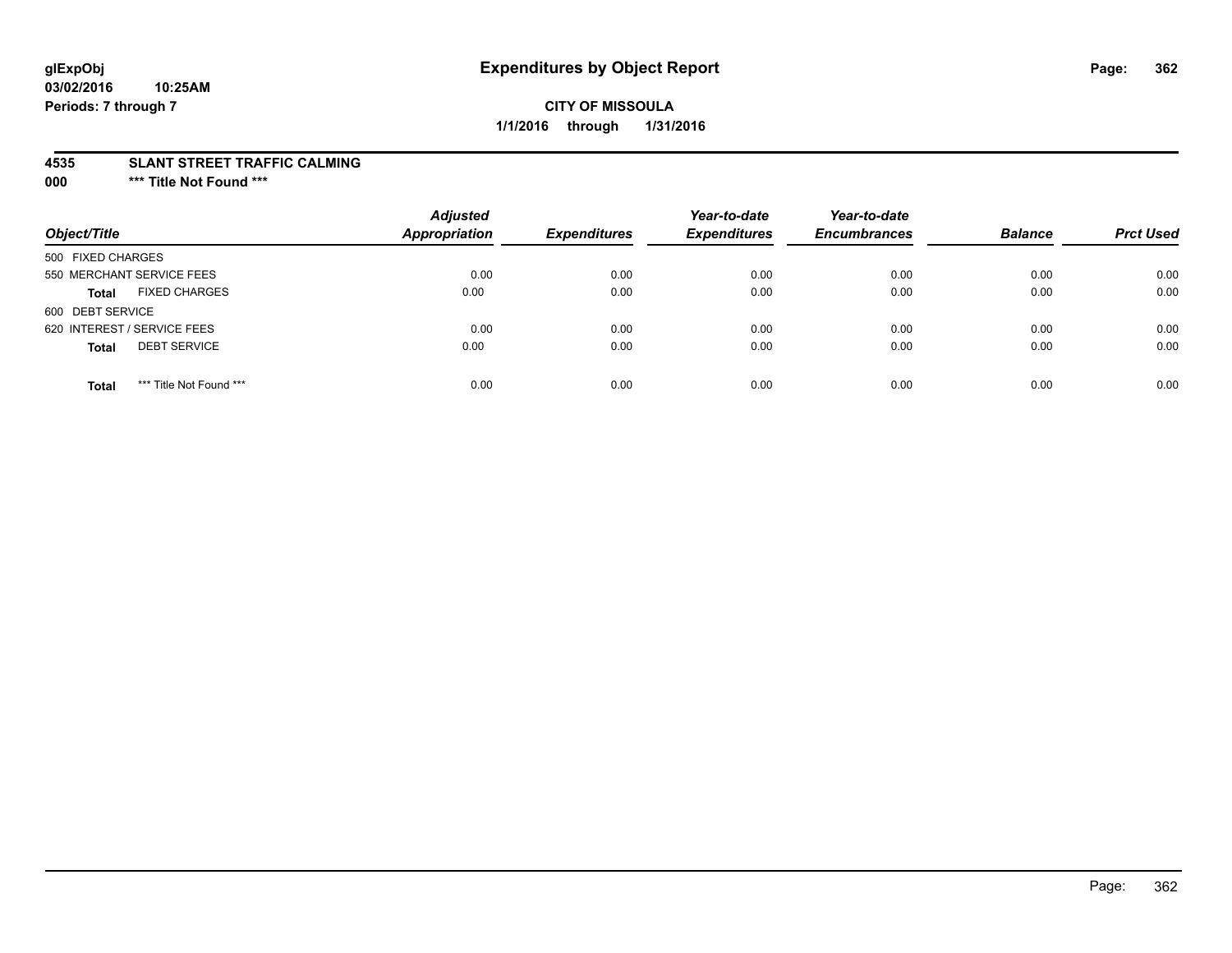## **4535 SLANT STREET TRAFFIC CALMING**

| Object/Title                |                              | <b>Adjusted</b><br><b>Appropriation</b> | <b>Expenditures</b> | Year-to-date<br><b>Expenditures</b> | Year-to-date<br><b>Encumbrances</b> | <b>Balance</b> | <b>Prct Used</b> |
|-----------------------------|------------------------------|-----------------------------------------|---------------------|-------------------------------------|-------------------------------------|----------------|------------------|
| 500 FIXED CHARGES           |                              |                                         |                     |                                     |                                     |                |                  |
| 550 MERCHANT SERVICE FEES   |                              | 0.00                                    | 0.00                | 0.00                                | 0.00                                | 0.00           | 0.00             |
| <b>Total</b>                | <b>FIXED CHARGES</b>         | 0.00                                    | 0.00                | 0.00                                | 0.00                                | 0.00           | 0.00             |
| 600 DEBT SERVICE            |                              |                                         |                     |                                     |                                     |                |                  |
| 620 INTEREST / SERVICE FEES |                              | 0.00                                    | 0.00                | 0.00                                | 0.00                                | 0.00           | 0.00             |
| <b>Total</b>                | <b>DEBT SERVICE</b>          | 0.00                                    | 0.00                | 0.00                                | 0.00                                | 0.00           | 0.00             |
| <b>Total</b>                | SLANT STREET TRAFFIC CALMING | 0.00                                    | 0.00                | 0.00                                | 0.00                                | 0.00           | 0.00             |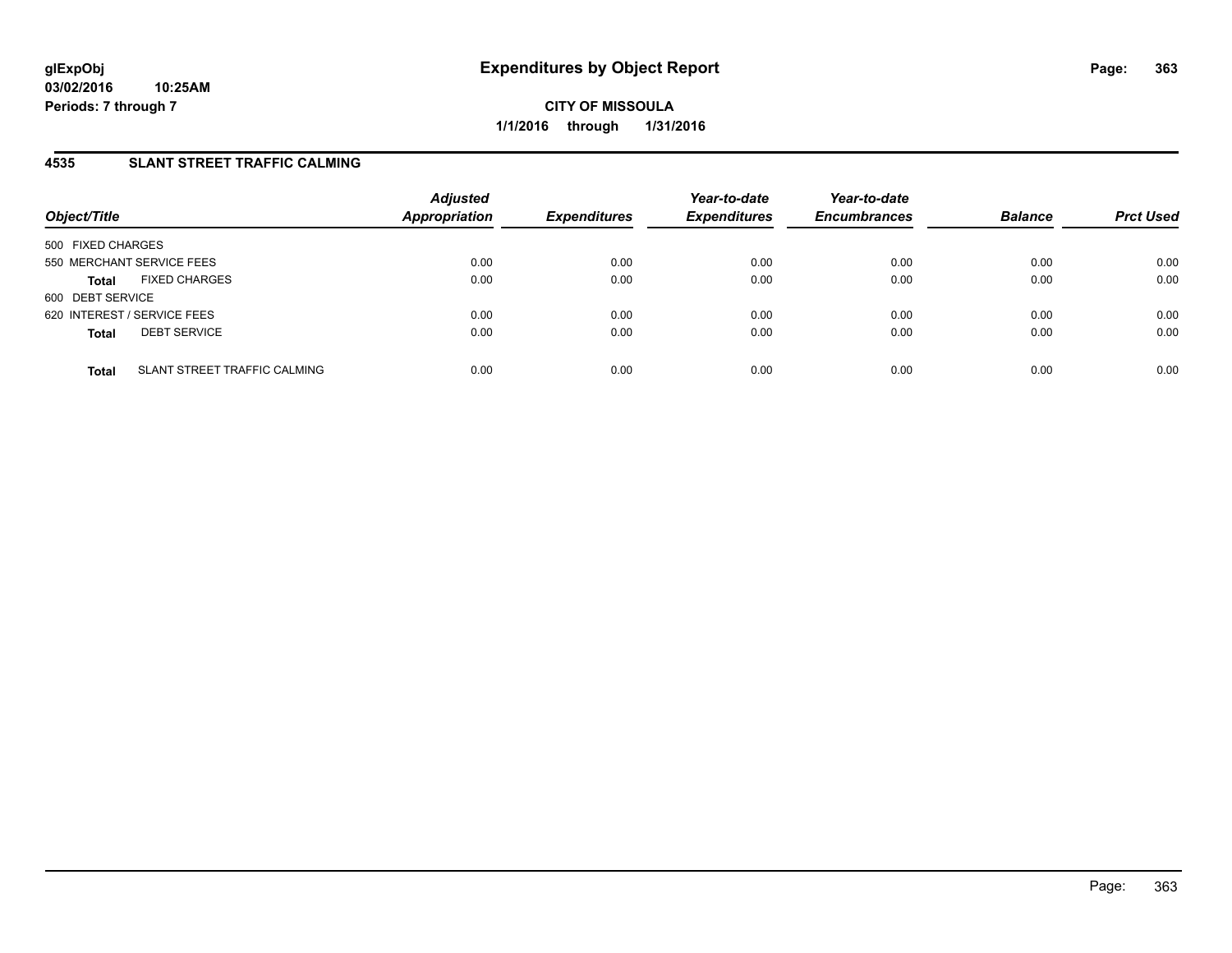#### **4536 SID536 LINCOLNWOOD SWR PH2**

| Object/Title                         | <b>Adjusted</b><br>Appropriation | <b>Expenditures</b> | Year-to-date<br><b>Expenditures</b> | Year-to-date<br><b>Encumbrances</b> | <b>Balance</b> | <b>Prct Used</b> |
|--------------------------------------|----------------------------------|---------------------|-------------------------------------|-------------------------------------|----------------|------------------|
| 500 FIXED CHARGES                    |                                  |                     |                                     |                                     |                |                  |
| 550 MERCHANT SERVICE FEES            | 0.00                             | 0.00                | 0.00                                | 0.00                                | 0.00           | 0.00             |
| <b>FIXED CHARGES</b><br><b>Total</b> | 0.00                             | 0.00                | 0.00                                | 0.00                                | 0.00           | 0.00             |
| NON-DEPARTMENTAL<br><b>Total</b>     | 0.00                             | 0.00                | 0.00                                | 0.00                                | 0.00           | 0.00             |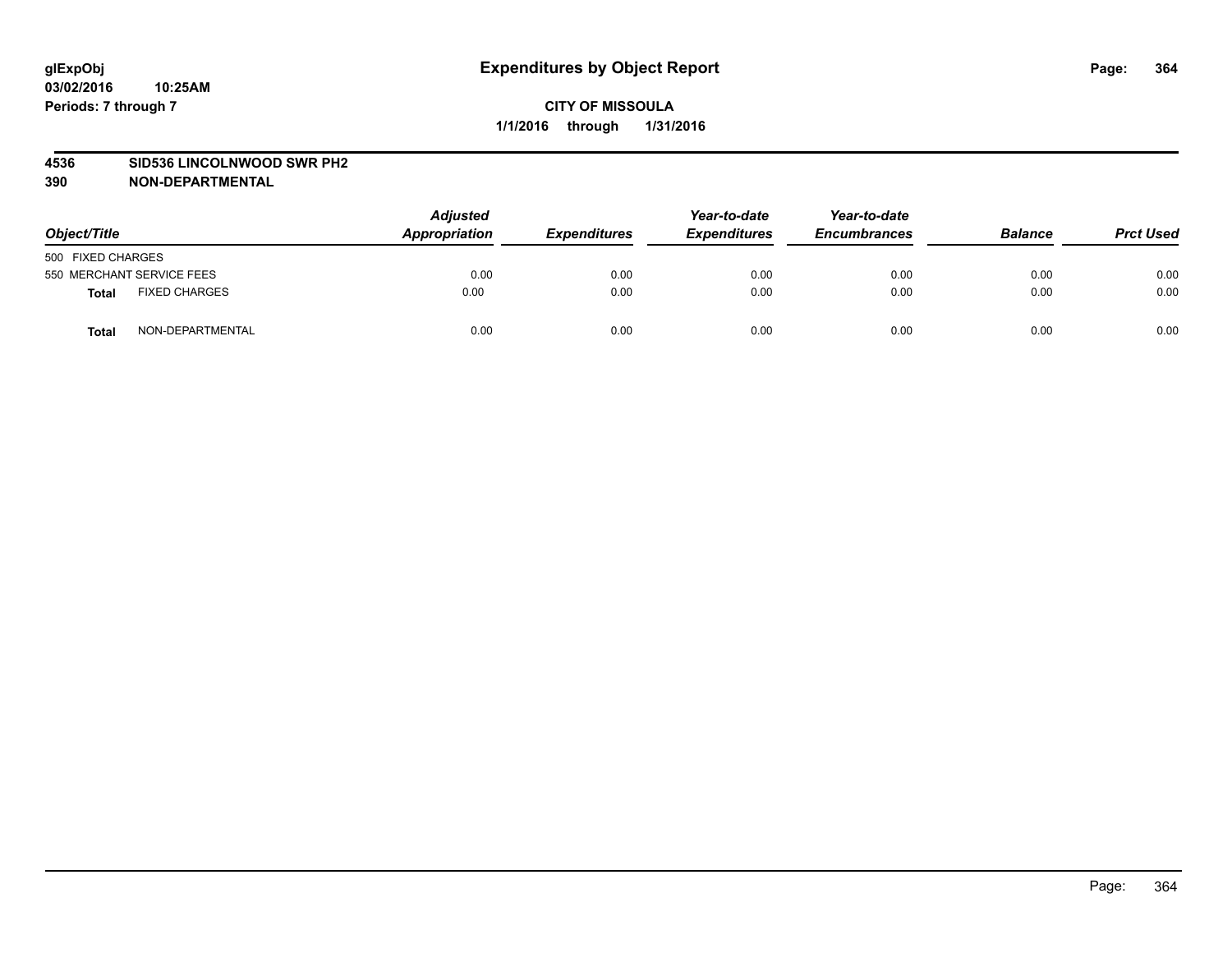### **4536 SID536 LINCOLNWOOD SWR PH2**

| Object/Title                               | <b>Adjusted</b><br>Appropriation | <i><b>Expenditures</b></i> | Year-to-date<br><b>Expenditures</b> | Year-to-date<br><b>Encumbrances</b> | <b>Balance</b> | <b>Prct Used</b> |
|--------------------------------------------|----------------------------------|----------------------------|-------------------------------------|-------------------------------------|----------------|------------------|
| 500 FIXED CHARGES                          |                                  |                            |                                     |                                     |                |                  |
| 550 MERCHANT SERVICE FEES                  | 0.00                             | 0.00                       | 0.00                                | 0.00                                | 0.00           | 0.00             |
| <b>FIXED CHARGES</b><br>Total              | 0.00                             | 0.00                       | 0.00                                | 0.00                                | 0.00           | 0.00             |
| SID536 LINCOLNWOOD SWR PH2<br><b>Total</b> | 0.00                             | 0.00                       | 0.00                                | 0.00                                | 0.00           | 0.00             |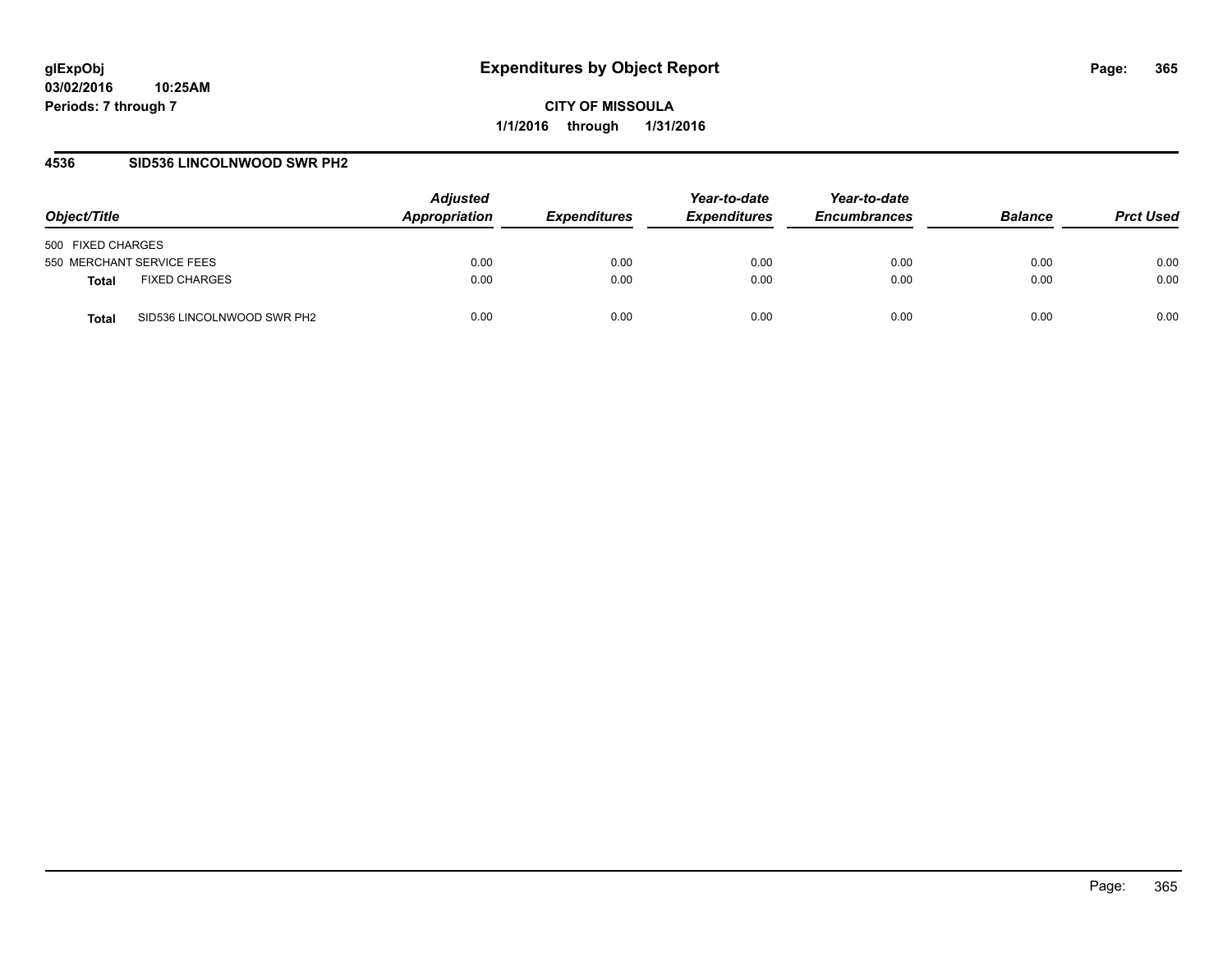### **4539 SID 539 4th STREET**

**000 \*\*\* Title Not Found \*\*\***

| Object/Title                            | <b>Adjusted</b><br><b>Appropriation</b> | <b>Expenditures</b> | Year-to-date<br><b>Expenditures</b> | Year-to-date<br><b>Encumbrances</b> | <b>Balance</b> | <b>Prct Used</b> |
|-----------------------------------------|-----------------------------------------|---------------------|-------------------------------------|-------------------------------------|----------------|------------------|
| 500 FIXED CHARGES                       |                                         |                     |                                     |                                     |                |                  |
| 550 MERCHANT SERVICE FEES               | 0.00                                    | 0.00                | 0.00                                | 0.00                                | 0.00           | 0.00             |
| <b>FIXED CHARGES</b><br><b>Total</b>    | 0.00                                    | 0.00                | 0.00                                | 0.00                                | 0.00           | 0.00             |
| 600 DEBT SERVICE                        |                                         |                     |                                     |                                     |                |                  |
| 620 INTEREST / SERVICE FEES             | 0.00                                    | 0.00                | 0.00                                | 0.00                                | 0.00           | 0.00             |
| <b>DEBT SERVICE</b><br><b>Total</b>     | 0.00                                    | 0.00                | 0.00                                | 0.00                                | 0.00           | 0.00             |
| *** Title Not Found ***<br><b>Total</b> | 0.00                                    | 0.00                | 0.00                                | 0.00                                | 0.00           | 0.00             |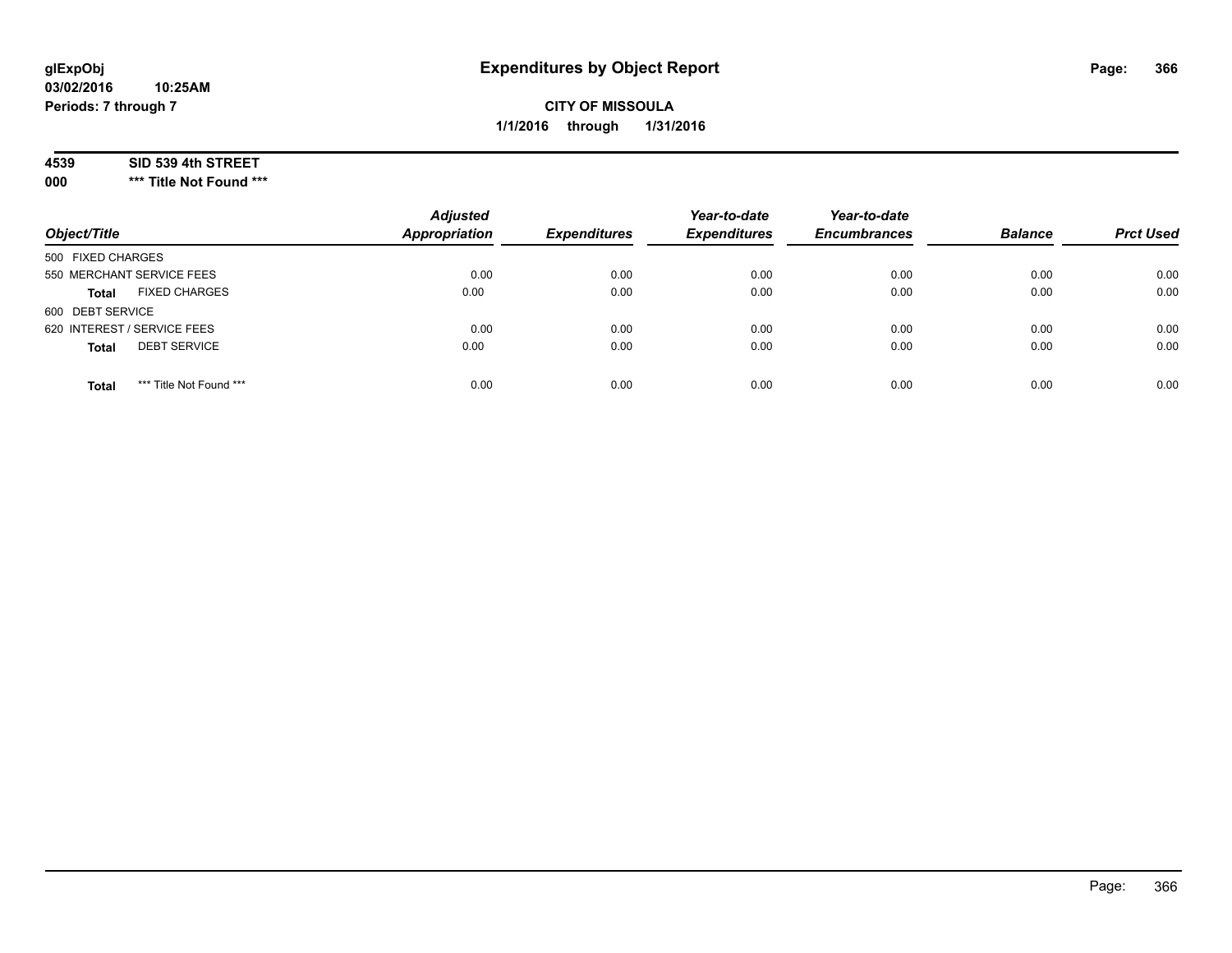## **4539 SID 539 4th STREET**

| Object/Title                         | <b>Adjusted</b><br><b>Appropriation</b> | <b>Expenditures</b> | Year-to-date<br><b>Expenditures</b> | Year-to-date<br><b>Encumbrances</b> | <b>Balance</b> | <b>Prct Used</b> |
|--------------------------------------|-----------------------------------------|---------------------|-------------------------------------|-------------------------------------|----------------|------------------|
| 500 FIXED CHARGES                    |                                         |                     |                                     |                                     |                |                  |
| 550 MERCHANT SERVICE FEES            | 0.00                                    | 0.00                | 0.00                                | 0.00                                | 0.00           | 0.00             |
| <b>FIXED CHARGES</b><br><b>Total</b> | 0.00                                    | 0.00                | 0.00                                | 0.00                                | 0.00           | 0.00             |
| 600 DEBT SERVICE                     |                                         |                     |                                     |                                     |                |                  |
| 620 INTEREST / SERVICE FEES          | 0.00                                    | 0.00                | 0.00                                | 0.00                                | 0.00           | 0.00             |
| <b>DEBT SERVICE</b><br><b>Total</b>  | 0.00                                    | 0.00                | 0.00                                | 0.00                                | 0.00           | 0.00             |
| SID 539 4th STREET<br>Total          | 0.00                                    | 0.00                | 0.00                                | 0.00                                | 0.00           | 0.00             |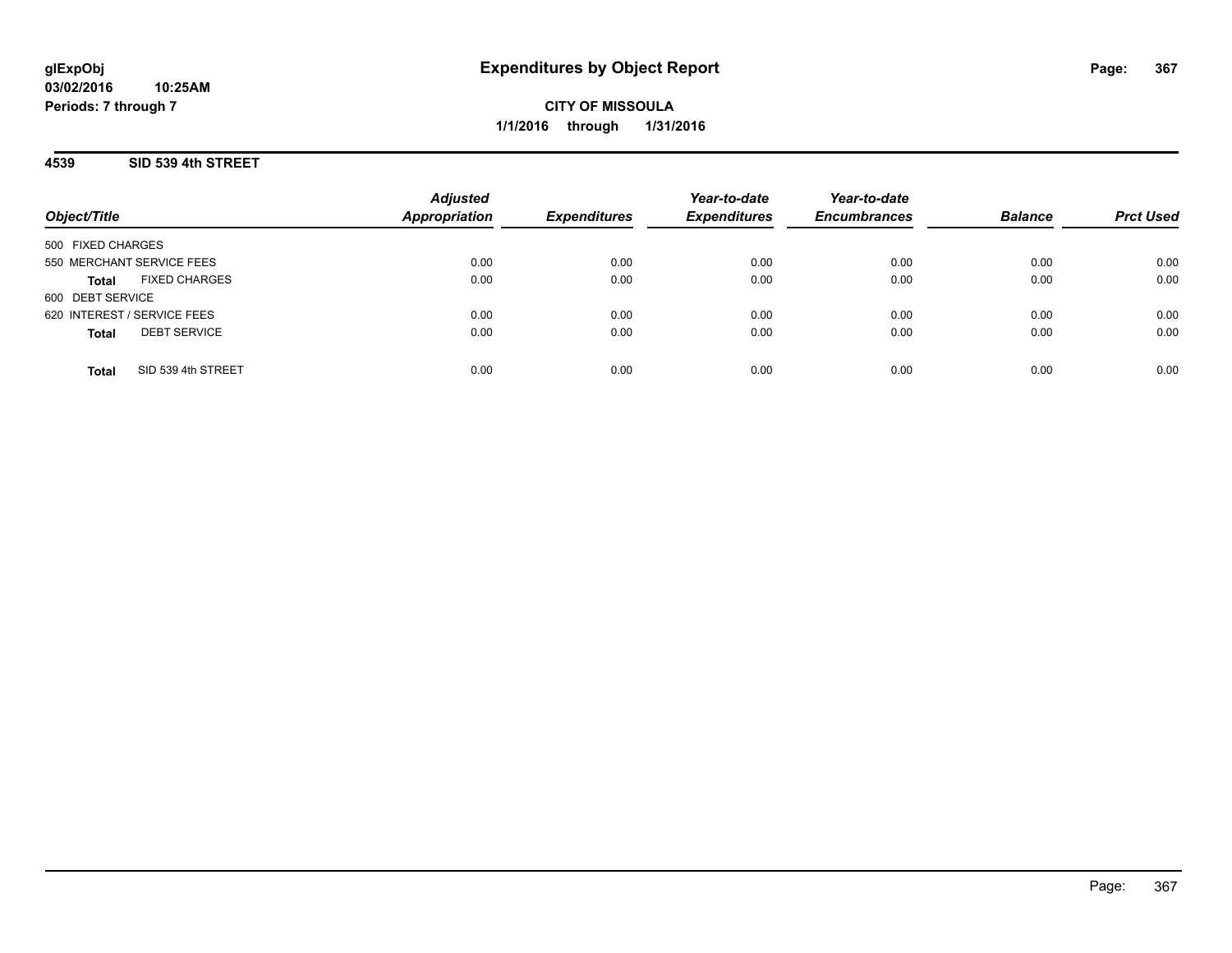#### **4540 SID 540 ENGLAND BLVD**

| Object/Title                         | <b>Adjusted</b><br>Appropriation | <b>Expenditures</b> | Year-to-date<br><b>Expenditures</b> | Year-to-date<br><b>Encumbrances</b> | <b>Balance</b> | <b>Prct Used</b> |
|--------------------------------------|----------------------------------|---------------------|-------------------------------------|-------------------------------------|----------------|------------------|
| 500 FIXED CHARGES                    |                                  |                     |                                     |                                     |                |                  |
| 550 MERCHANT SERVICE FEES            | 0.00                             | 0.00                | 0.00                                | 0.00                                | 0.00           | 0.00             |
| <b>FIXED CHARGES</b><br><b>Total</b> | 0.00                             | 0.00                | 0.00                                | 0.00                                | 0.00           | 0.00             |
| 800 OTHER OBJECTS                    |                                  |                     |                                     |                                     |                |                  |
| 820 TRANSFERS TO OTHER FUNDS         | 0.00                             | 0.00                | 0.00                                | 0.00                                | 0.00           | 0.00             |
| OTHER OBJECTS<br><b>Total</b>        | 0.00                             | 0.00                | 0.00                                | 0.00                                | 0.00           | 0.00             |
| NON-DEPARTMENTAL<br><b>Total</b>     | 0.00                             | 0.00                | 0.00                                | 0.00                                | 0.00           | 0.00             |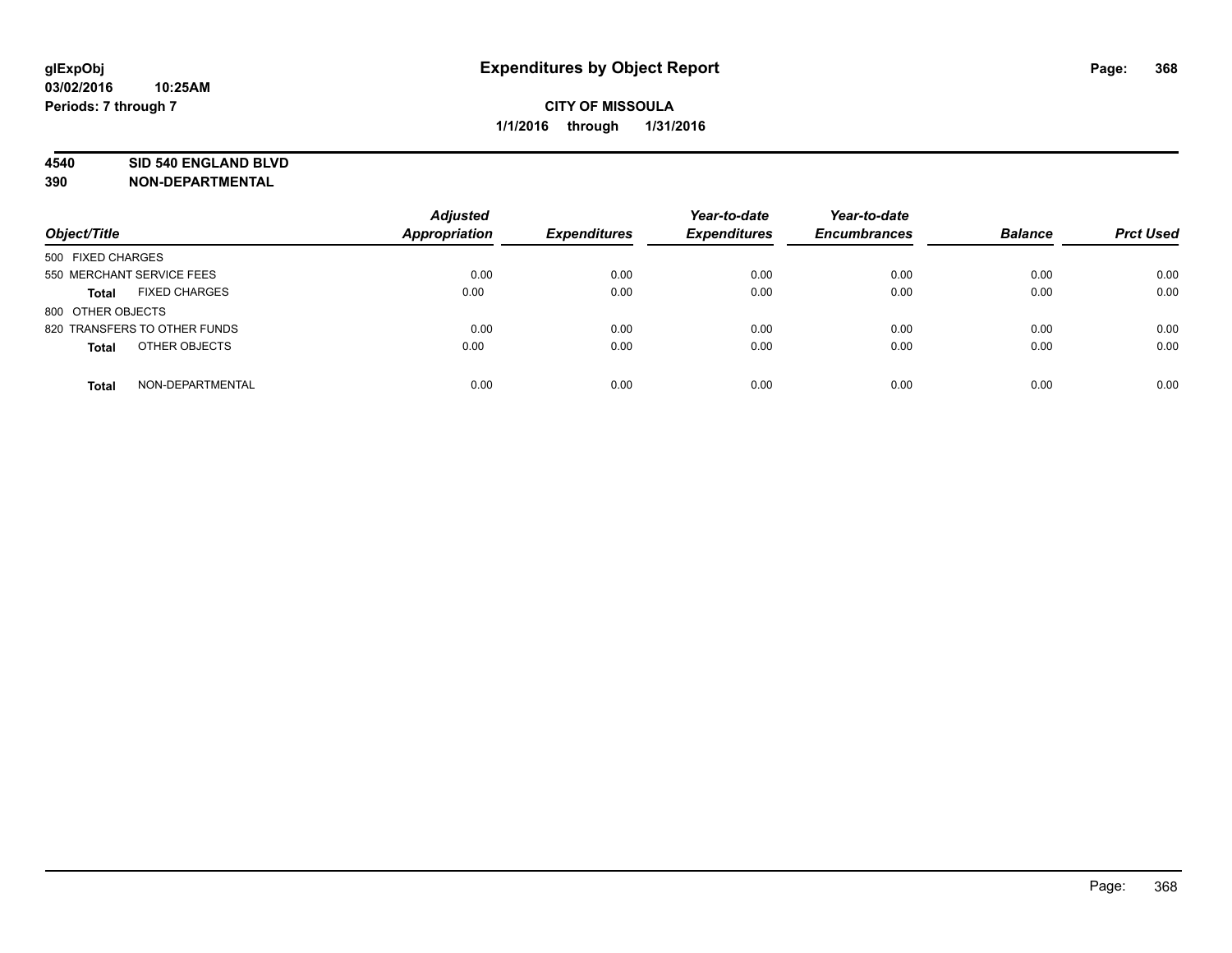## **4540 SID 540 ENGLAND BLVD**

| Object/Title              |                              | <b>Adjusted</b><br><b>Appropriation</b> | <b>Expenditures</b> | Year-to-date<br><b>Expenditures</b> | Year-to-date<br><b>Encumbrances</b> | <b>Balance</b> | <b>Prct Used</b> |
|---------------------------|------------------------------|-----------------------------------------|---------------------|-------------------------------------|-------------------------------------|----------------|------------------|
| 500 FIXED CHARGES         |                              |                                         |                     |                                     |                                     |                |                  |
| 550 MERCHANT SERVICE FEES |                              | 0.00                                    | 0.00                | 0.00                                | 0.00                                | 0.00           | 0.00             |
| Total                     | <b>FIXED CHARGES</b>         | 0.00                                    | 0.00                | 0.00                                | 0.00                                | 0.00           | 0.00             |
| 800 OTHER OBJECTS         |                              |                                         |                     |                                     |                                     |                |                  |
|                           | 820 TRANSFERS TO OTHER FUNDS | 0.00                                    | 0.00                | 0.00                                | 0.00                                | 0.00           | 0.00             |
| <b>Total</b>              | OTHER OBJECTS                | 0.00                                    | 0.00                | 0.00                                | 0.00                                | 0.00           | 0.00             |
| <b>Total</b>              | SID 540 ENGLAND BLVD         | 0.00                                    | 0.00                | 0.00                                | 0.00                                | 0.00           | 0.00             |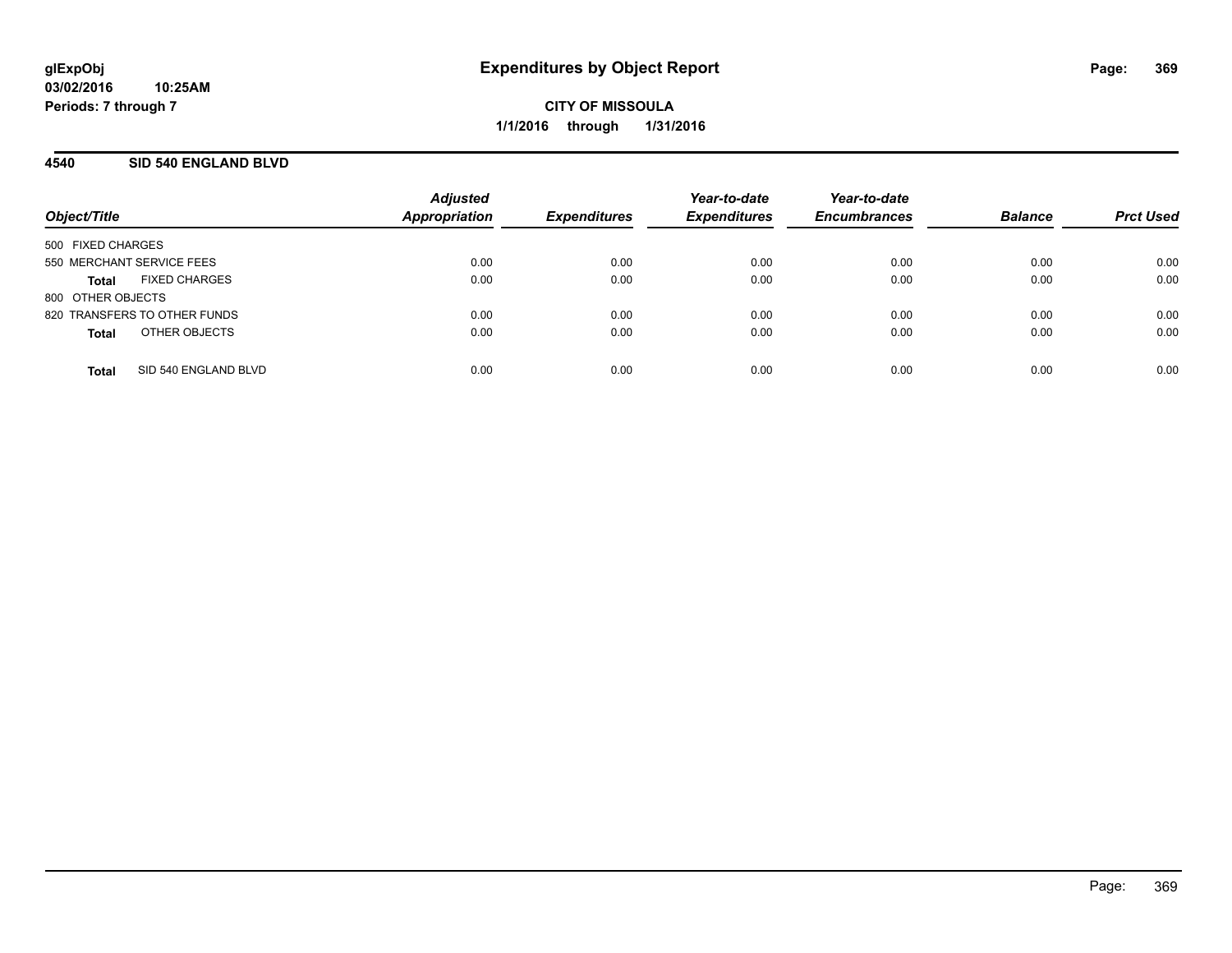#### **4541 SID 541 PINEVIEW PARK**

|                                       | <b>Adjusted</b>      | <b>Expenditures</b> | Year-to-date<br><b>Expenditures</b> | Year-to-date        |                |                  |
|---------------------------------------|----------------------|---------------------|-------------------------------------|---------------------|----------------|------------------|
| Object/Title                          | <b>Appropriation</b> |                     |                                     | <b>Encumbrances</b> | <b>Balance</b> | <b>Prct Used</b> |
| 500 FIXED CHARGES                     |                      |                     |                                     |                     |                |                  |
| 500 FIXED CHARGES                     | 0.00                 | 0.00                | 0.00                                | 0.00                | 0.00           | 0.00             |
| 550 MERCHANT SERVICE FEES             | 0.00                 | 0.00                | 0.00                                | 0.00                | 0.00           | 0.00             |
| <b>FIXED CHARGES</b><br>Total         | 0.00                 | 0.00                | 0.00                                | 0.00                | 0.00           | 0.00             |
| 900 CAPITAL OUTLAY                    |                      |                     |                                     |                     |                |                  |
| 930 IMPROVEMENTS                      | 0.00                 | 0.00                | 0.00                                | 0.00                | 0.00           | 0.00             |
| <b>CAPITAL OUTLAY</b><br><b>Total</b> | 0.00                 | 0.00                | 0.00                                | 0.00                | 0.00           | 0.00             |
| NON-DEPARTMENTAL<br><b>Total</b>      | 0.00                 | 0.00                | 0.00                                | 0.00                | 0.00           | 0.00             |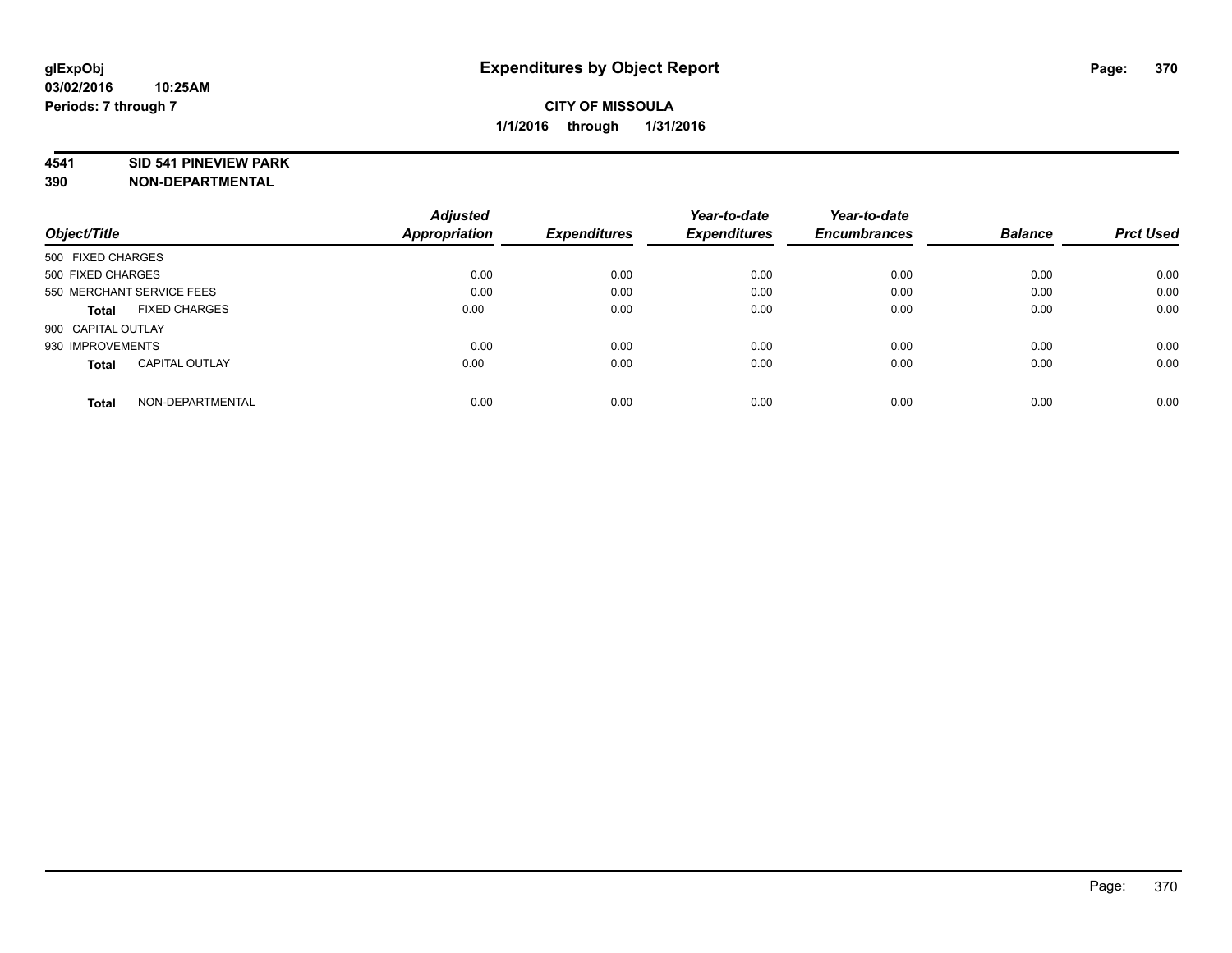## **4541 SID 541 PINEVIEW PARK**

| Object/Title              |                       | <b>Adjusted</b><br><b>Appropriation</b> | <b>Expenditures</b> | Year-to-date<br><b>Expenditures</b> | Year-to-date<br><b>Encumbrances</b> | <b>Balance</b> | <b>Prct Used</b> |
|---------------------------|-----------------------|-----------------------------------------|---------------------|-------------------------------------|-------------------------------------|----------------|------------------|
| 500 FIXED CHARGES         |                       |                                         |                     |                                     |                                     |                |                  |
| 500 FIXED CHARGES         |                       | 0.00                                    | 0.00                | 0.00                                | 0.00                                | 0.00           | 0.00             |
| 550 MERCHANT SERVICE FEES |                       | 0.00                                    | 0.00                | 0.00                                | 0.00                                | 0.00           | 0.00             |
| <b>Total</b>              | <b>FIXED CHARGES</b>  | 0.00                                    | 0.00                | 0.00                                | 0.00                                | 0.00           | 0.00             |
| 900 CAPITAL OUTLAY        |                       |                                         |                     |                                     |                                     |                |                  |
| 930 IMPROVEMENTS          |                       | 0.00                                    | 0.00                | 0.00                                | 0.00                                | 0.00           | 0.00             |
| <b>Total</b>              | <b>CAPITAL OUTLAY</b> | 0.00                                    | 0.00                | 0.00                                | 0.00                                | 0.00           | 0.00             |
| <b>Total</b>              | SID 541 PINEVIEW PARK | 0.00                                    | 0.00                | 0.00                                | 0.00                                | 0.00           | 0.00             |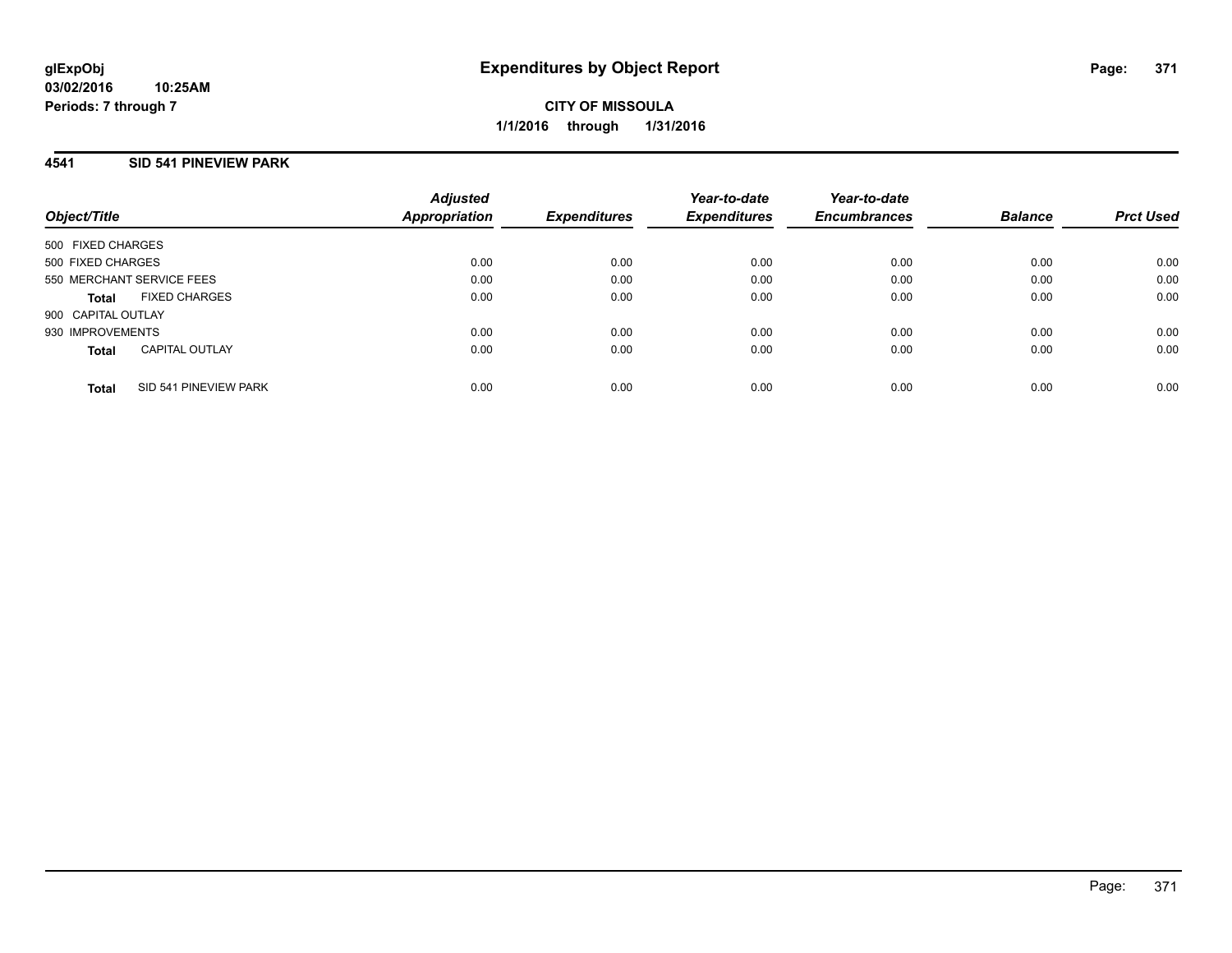### **4542 SID 542 HILLVIEW WAY**

| Object/Title       |                           | <b>Adjusted</b><br><b>Appropriation</b> | <b>Expenditures</b> | Year-to-date<br><b>Expenditures</b> | Year-to-date<br><b>Encumbrances</b> | <b>Balance</b> | <b>Prct Used</b> |
|--------------------|---------------------------|-----------------------------------------|---------------------|-------------------------------------|-------------------------------------|----------------|------------------|
|                    | 300 PURCHASED SERVICES    |                                         |                     |                                     |                                     |                |                  |
|                    | 350 PROFESSIONAL SERVICES | 0.00                                    | 0.00                | 0.00                                | 0.00                                | 0.00           | 0.00             |
| <b>Total</b>       | <b>PURCHASED SERVICES</b> | 0.00                                    | 0.00                | 0.00                                | 0.00                                | 0.00           | 0.00             |
| 500 FIXED CHARGES  |                           |                                         |                     |                                     |                                     |                |                  |
|                    | 550 MERCHANT SERVICE FEES | 0.00                                    | 0.00                | 0.00                                | 0.00                                | 0.00           | 0.00             |
| Total              | <b>FIXED CHARGES</b>      | 0.00                                    | 0.00                | 0.00                                | 0.00                                | 0.00           | 0.00             |
| 900 CAPITAL OUTLAY |                           |                                         |                     |                                     |                                     |                |                  |
| 930 IMPROVEMENTS   |                           | 0.00                                    | 0.00                | 0.00                                | 0.00                                | 0.00           | 0.00             |
| Total              | <b>CAPITAL OUTLAY</b>     | 0.00                                    | 0.00                | 0.00                                | 0.00                                | 0.00           | 0.00             |
| <b>Total</b>       | NON-DEPARTMENTAL          | 0.00                                    | 0.00                | 0.00                                | 0.00                                | 0.00           | 0.00             |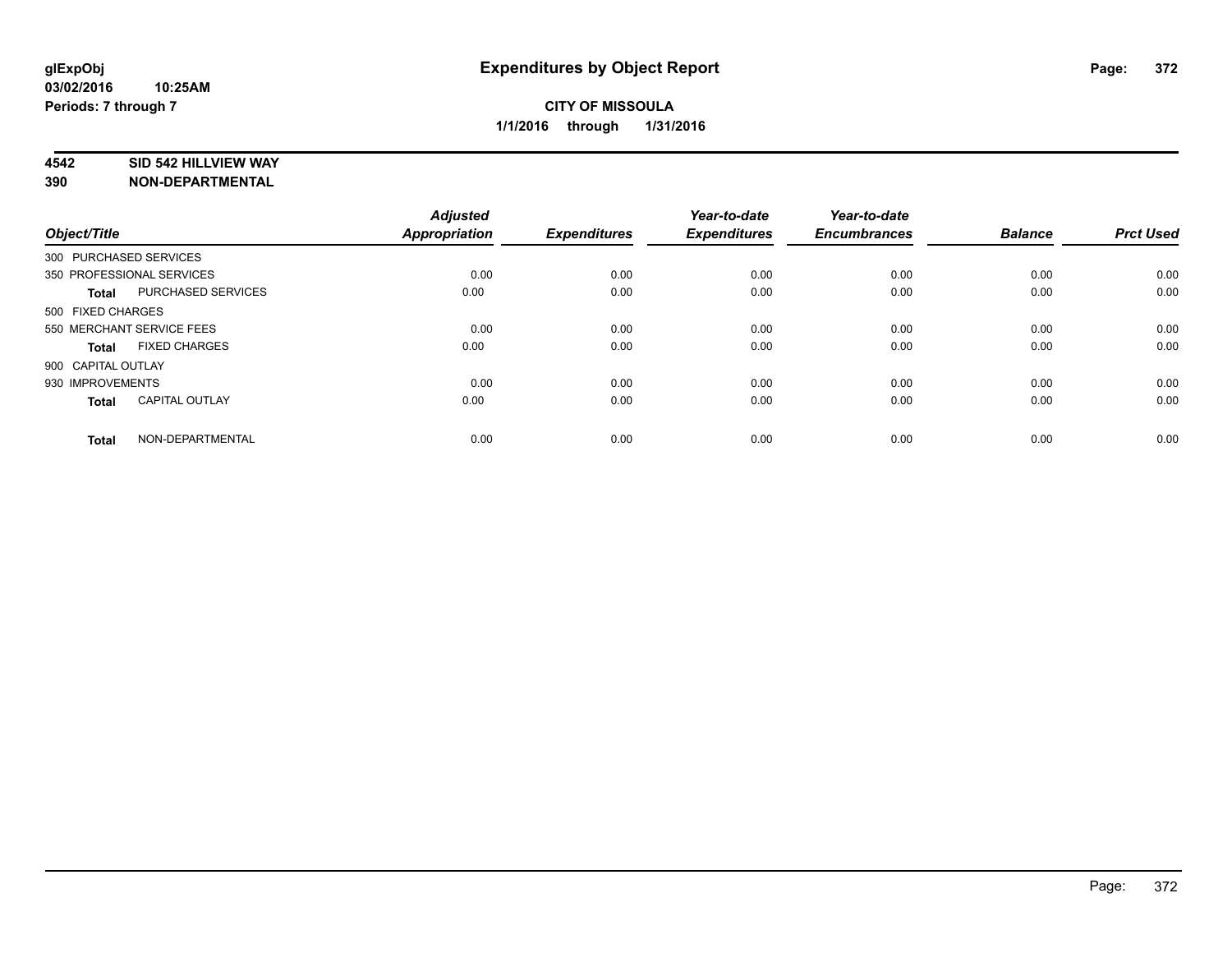## **4542 SID 542 HILLVIEW WAY**

| Object/Title                          | <b>Adjusted</b><br>Appropriation | <b>Expenditures</b> | Year-to-date<br><b>Expenditures</b> | Year-to-date<br><b>Encumbrances</b> | <b>Balance</b> | <b>Prct Used</b> |
|---------------------------------------|----------------------------------|---------------------|-------------------------------------|-------------------------------------|----------------|------------------|
| 300 PURCHASED SERVICES                |                                  |                     |                                     |                                     |                |                  |
| 350 PROFESSIONAL SERVICES             | 0.00                             | 0.00                | 0.00                                | 0.00                                | 0.00           | 0.00             |
| PURCHASED SERVICES<br><b>Total</b>    | 0.00                             | 0.00                | 0.00                                | 0.00                                | 0.00           | 0.00             |
| 500 FIXED CHARGES                     |                                  |                     |                                     |                                     |                |                  |
| 550 MERCHANT SERVICE FEES             | 0.00                             | 0.00                | 0.00                                | 0.00                                | 0.00           | 0.00             |
| <b>FIXED CHARGES</b><br>Total         | 0.00                             | 0.00                | 0.00                                | 0.00                                | 0.00           | 0.00             |
| 900 CAPITAL OUTLAY                    |                                  |                     |                                     |                                     |                |                  |
| 930 IMPROVEMENTS                      | 0.00                             | 0.00                | 0.00                                | 0.00                                | 0.00           | 0.00             |
| <b>CAPITAL OUTLAY</b><br><b>Total</b> | 0.00                             | 0.00                | 0.00                                | 0.00                                | 0.00           | 0.00             |
| SID 542 HILLVIEW WAY<br><b>Total</b>  | 0.00                             | 0.00                | 0.00                                | 0.00                                | 0.00           | 0.00             |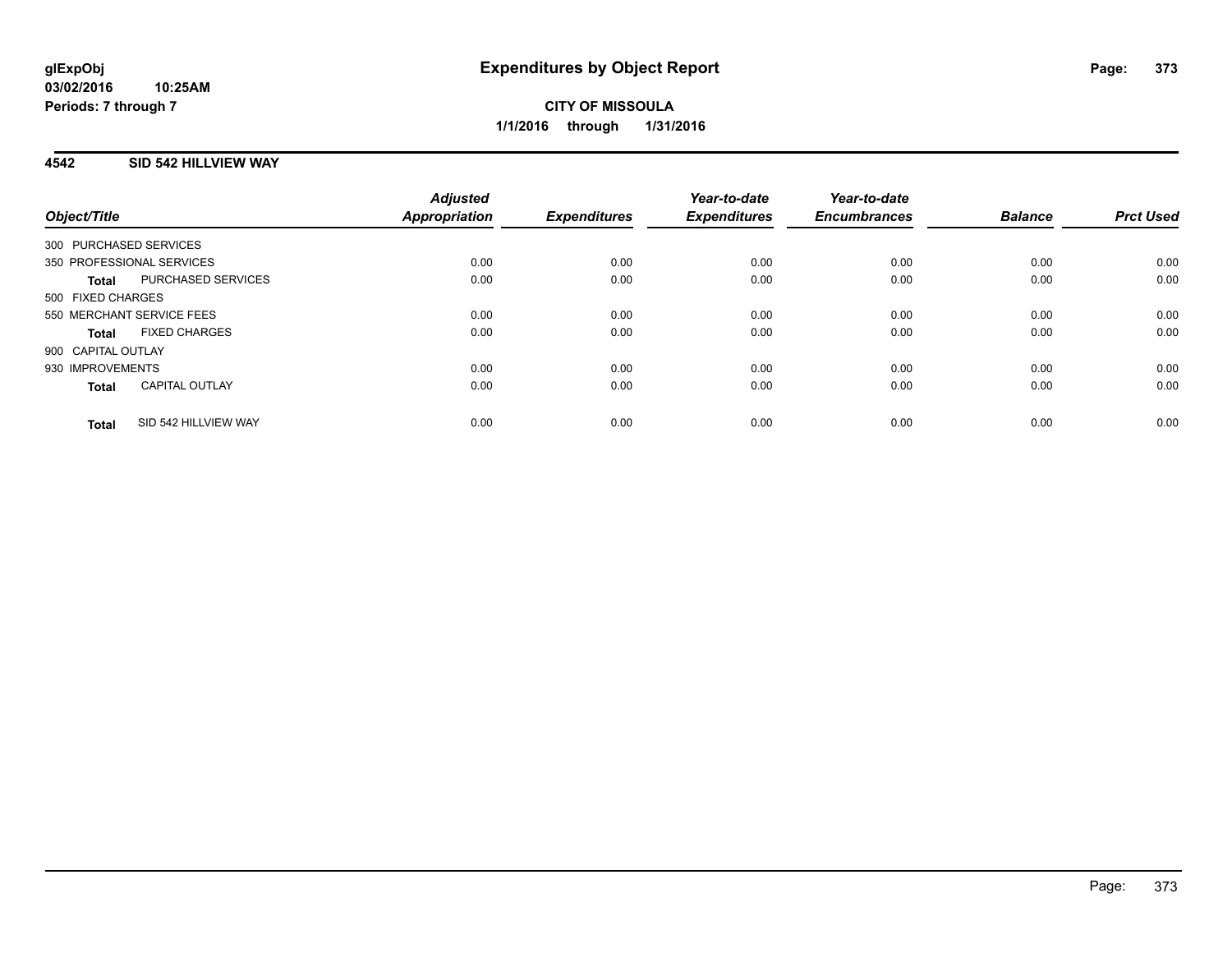**4543 SID 543 TRAFFIC CALMING**

**000 \*\*\* Title Not Found \*\*\***

| Object/Title                            | <b>Adjusted</b><br>Appropriation | <b>Expenditures</b> | Year-to-date<br><b>Expenditures</b> | Year-to-date<br><b>Encumbrances</b> | <b>Balance</b> | <b>Prct Used</b> |
|-----------------------------------------|----------------------------------|---------------------|-------------------------------------|-------------------------------------|----------------|------------------|
| 500 FIXED CHARGES                       |                                  |                     |                                     |                                     |                |                  |
| 550 MERCHANT SERVICE FEES               | 0.00                             | 0.00                | 0.00                                | 0.00                                | 0.00           | 0.00             |
| <b>FIXED CHARGES</b><br><b>Total</b>    | 0.00                             | 0.00                | 0.00                                | 0.00                                | 0.00           | 0.00             |
| 600 DEBT SERVICE                        |                                  |                     |                                     |                                     |                |                  |
| 620 INTEREST / SERVICE FEES             | 0.00                             | 0.00                | 0.00                                | 0.00                                | 0.00           | 0.00             |
| <b>DEBT SERVICE</b><br><b>Total</b>     | 0.00                             | 0.00                | 0.00                                | 0.00                                | 0.00           | 0.00             |
| *** Title Not Found ***<br><b>Total</b> | 0.00                             | 0.00                | 0.00                                | 0.00                                | 0.00           | 0.00             |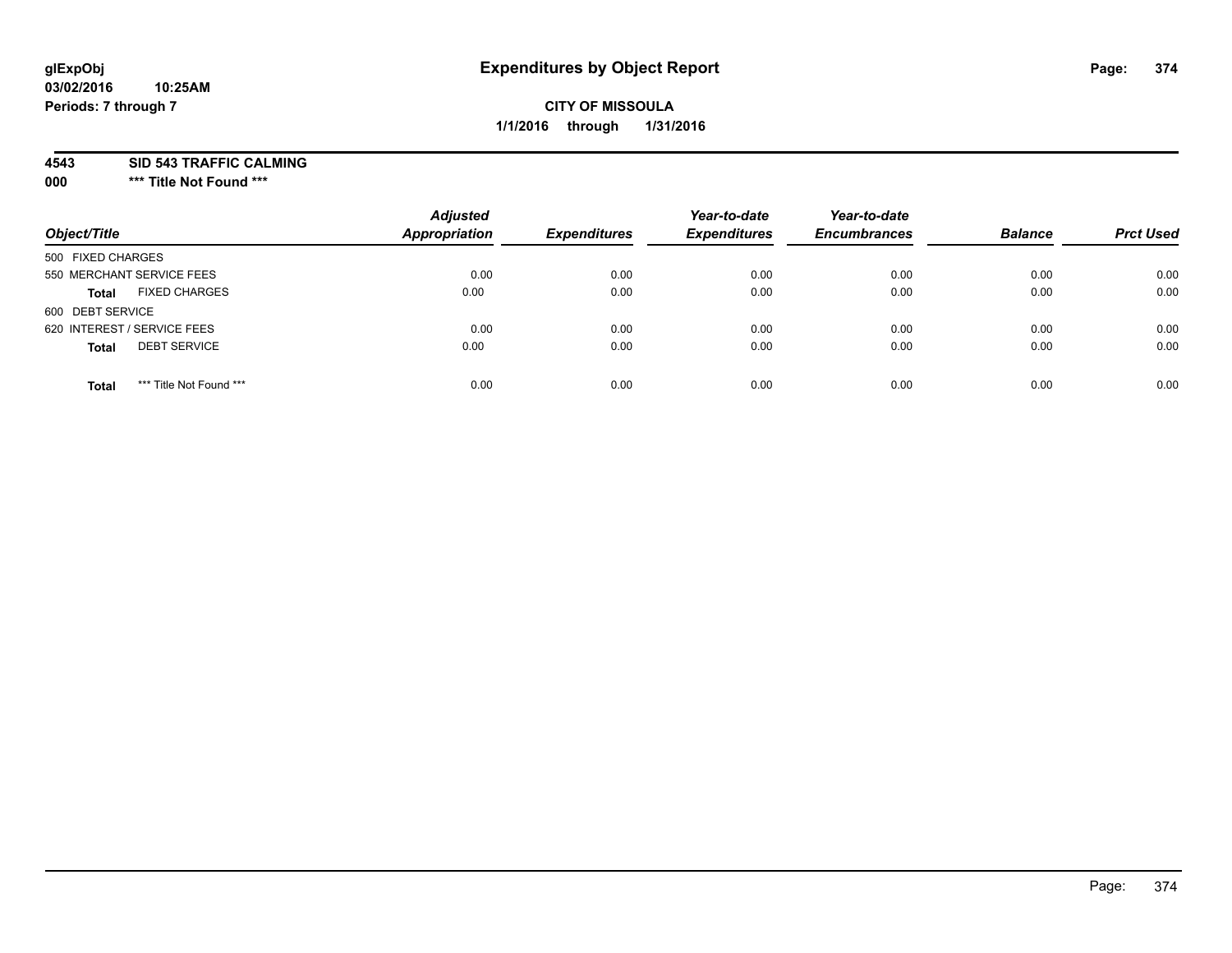**4543 SID 543 TRAFFIC CALMING**

| Object/Title       |                           | <b>Adjusted</b><br><b>Appropriation</b> | <b>Expenditures</b> | Year-to-date<br><b>Expenditures</b> | Year-to-date<br><b>Encumbrances</b> | <b>Balance</b> | <b>Prct Used</b> |
|--------------------|---------------------------|-----------------------------------------|---------------------|-------------------------------------|-------------------------------------|----------------|------------------|
|                    | 300 PURCHASED SERVICES    |                                         |                     |                                     |                                     |                |                  |
|                    | 350 PROFESSIONAL SERVICES | 0.00                                    | 0.00                | 0.00                                | 0.00                                | 0.00           | 0.00             |
| <b>Total</b>       | <b>PURCHASED SERVICES</b> | 0.00                                    | 0.00                | 0.00                                | 0.00                                | 0.00           | 0.00             |
| 500 FIXED CHARGES  |                           |                                         |                     |                                     |                                     |                |                  |
|                    | 550 MERCHANT SERVICE FEES | 0.00                                    | 0.00                | 0.00                                | 0.00                                | 0.00           | 0.00             |
| Total              | <b>FIXED CHARGES</b>      | 0.00                                    | 0.00                | 0.00                                | 0.00                                | 0.00           | 0.00             |
| 900 CAPITAL OUTLAY |                           |                                         |                     |                                     |                                     |                |                  |
| 930 IMPROVEMENTS   |                           | 0.00                                    | 0.00                | 0.00                                | 0.00                                | 0.00           | 0.00             |
| Total              | <b>CAPITAL OUTLAY</b>     | 0.00                                    | 0.00                | 0.00                                | 0.00                                | 0.00           | 0.00             |
| <b>Total</b>       | NON-DEPARTMENTAL          | 0.00                                    | 0.00                | 0.00                                | 0.00                                | 0.00           | 0.00             |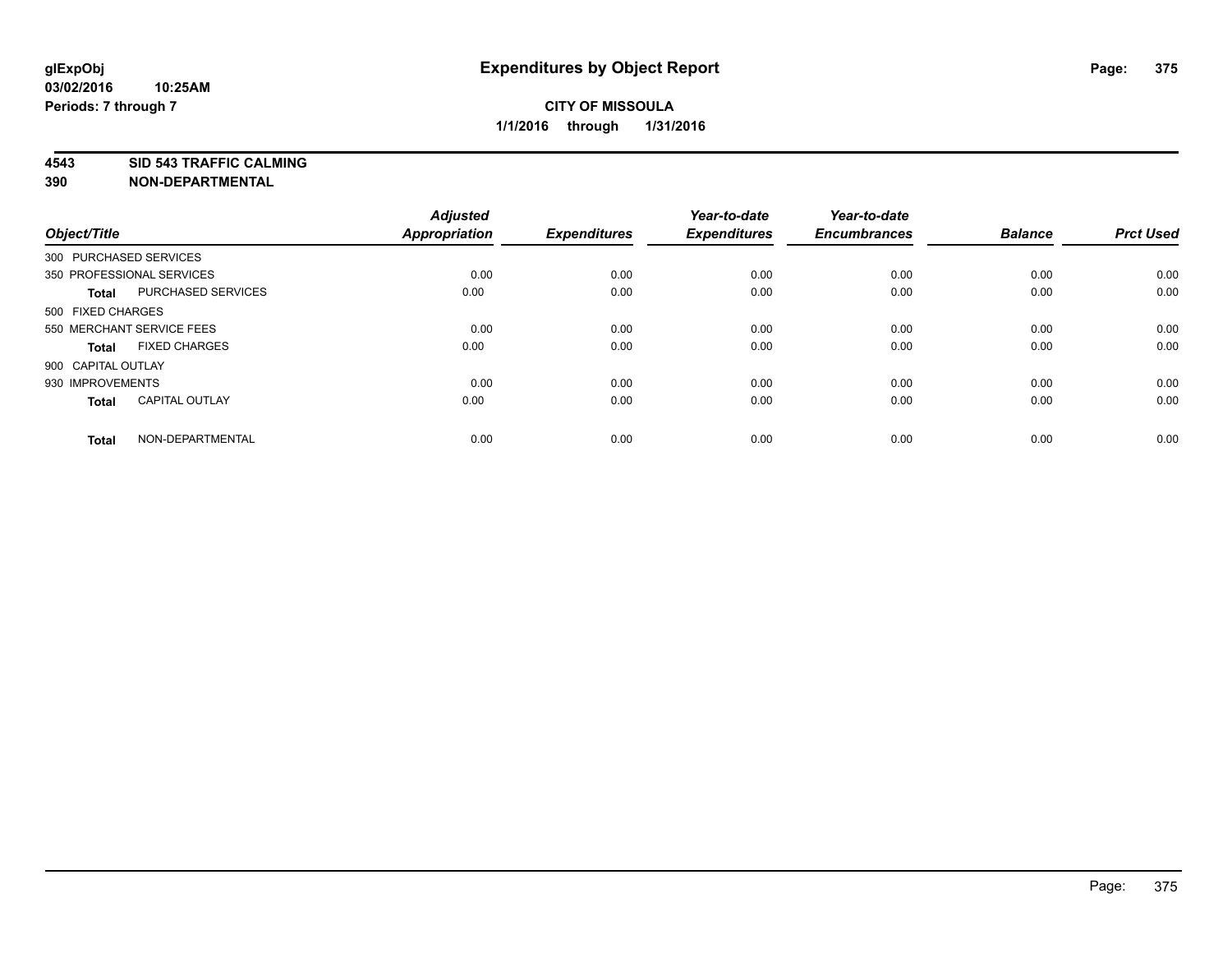## **4543 SID 543 TRAFFIC CALMING**

| Object/Title           |                             | <b>Adjusted</b><br>Appropriation | <b>Expenditures</b> | Year-to-date<br><b>Expenditures</b> | Year-to-date<br><b>Encumbrances</b> | <b>Balance</b> | <b>Prct Used</b> |
|------------------------|-----------------------------|----------------------------------|---------------------|-------------------------------------|-------------------------------------|----------------|------------------|
| 300 PURCHASED SERVICES |                             |                                  |                     |                                     |                                     |                |                  |
|                        | 350 PROFESSIONAL SERVICES   | 0.00                             | 0.00                | 0.00                                | 0.00                                | 0.00           | 0.00             |
| <b>Total</b>           | PURCHASED SERVICES          | 0.00                             | 0.00                | 0.00                                | 0.00                                | 0.00           | 0.00             |
| 500 FIXED CHARGES      |                             |                                  |                     |                                     |                                     |                |                  |
|                        | 550 MERCHANT SERVICE FEES   | 0.00                             | 0.00                | 0.00                                | 0.00                                | 0.00           | 0.00             |
| <b>Total</b>           | <b>FIXED CHARGES</b>        | 0.00                             | 0.00                | 0.00                                | 0.00                                | 0.00           | 0.00             |
| 600 DEBT SERVICE       |                             |                                  |                     |                                     |                                     |                |                  |
|                        | 620 INTEREST / SERVICE FEES | 0.00                             | 0.00                | 0.00                                | 0.00                                | 0.00           | 0.00             |
| Total                  | <b>DEBT SERVICE</b>         | 0.00                             | 0.00                | 0.00                                | 0.00                                | 0.00           | 0.00             |
| 900 CAPITAL OUTLAY     |                             |                                  |                     |                                     |                                     |                |                  |
| 930 IMPROVEMENTS       |                             | 0.00                             | 0.00                | 0.00                                | 0.00                                | 0.00           | 0.00             |
| <b>Total</b>           | <b>CAPITAL OUTLAY</b>       | 0.00                             | 0.00                | 0.00                                | 0.00                                | 0.00           | 0.00             |
| <b>Total</b>           | SID 543 TRAFFIC CALMING     | 0.00                             | 0.00                | 0.00                                | 0.00                                | 0.00           | 0.00             |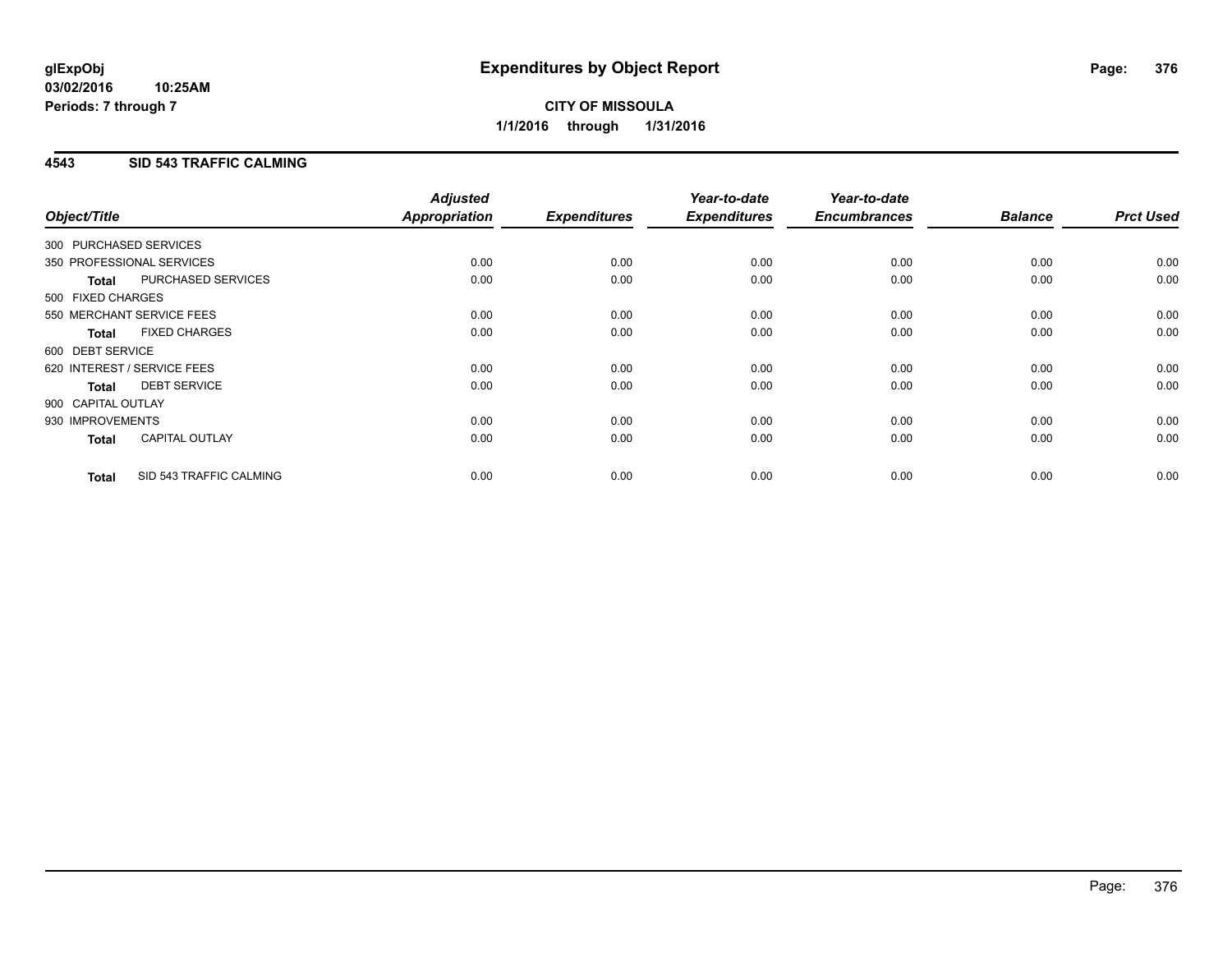#### **4544 MILLER CREEK MITIGATION FUND**

| Object/Title                          | <b>Adjusted</b><br><b>Appropriation</b> | <b>Expenditures</b> | Year-to-date<br><b>Expenditures</b> | Year-to-date<br><b>Encumbrances</b> | <b>Balance</b> | <b>Prct Used</b> |
|---------------------------------------|-----------------------------------------|---------------------|-------------------------------------|-------------------------------------|----------------|------------------|
| 500 FIXED CHARGES                     |                                         |                     |                                     |                                     |                |                  |
| 550 MERCHANT SERVICE FEES             | 0.00                                    | 0.00                | 0.00                                | 0.00                                | 0.00           | 0.00             |
| <b>FIXED CHARGES</b><br><b>Total</b>  | 0.00                                    | 0.00                | 0.00                                | 0.00                                | 0.00           | 0.00             |
| 900 CAPITAL OUTLAY                    |                                         |                     |                                     |                                     |                |                  |
| 930 IMPROVEMENTS                      | 0.00                                    | 0.00                | 0.00                                | 0.00                                | 0.00           | 0.00             |
| <b>CAPITAL OUTLAY</b><br><b>Total</b> | 0.00                                    | 0.00                | 0.00                                | 0.00                                | 0.00           | 0.00             |
| NON-DEPARTMENTAL<br><b>Total</b>      | 0.00                                    | 0.00                | 0.00                                | 0.00                                | 0.00           | 0.00             |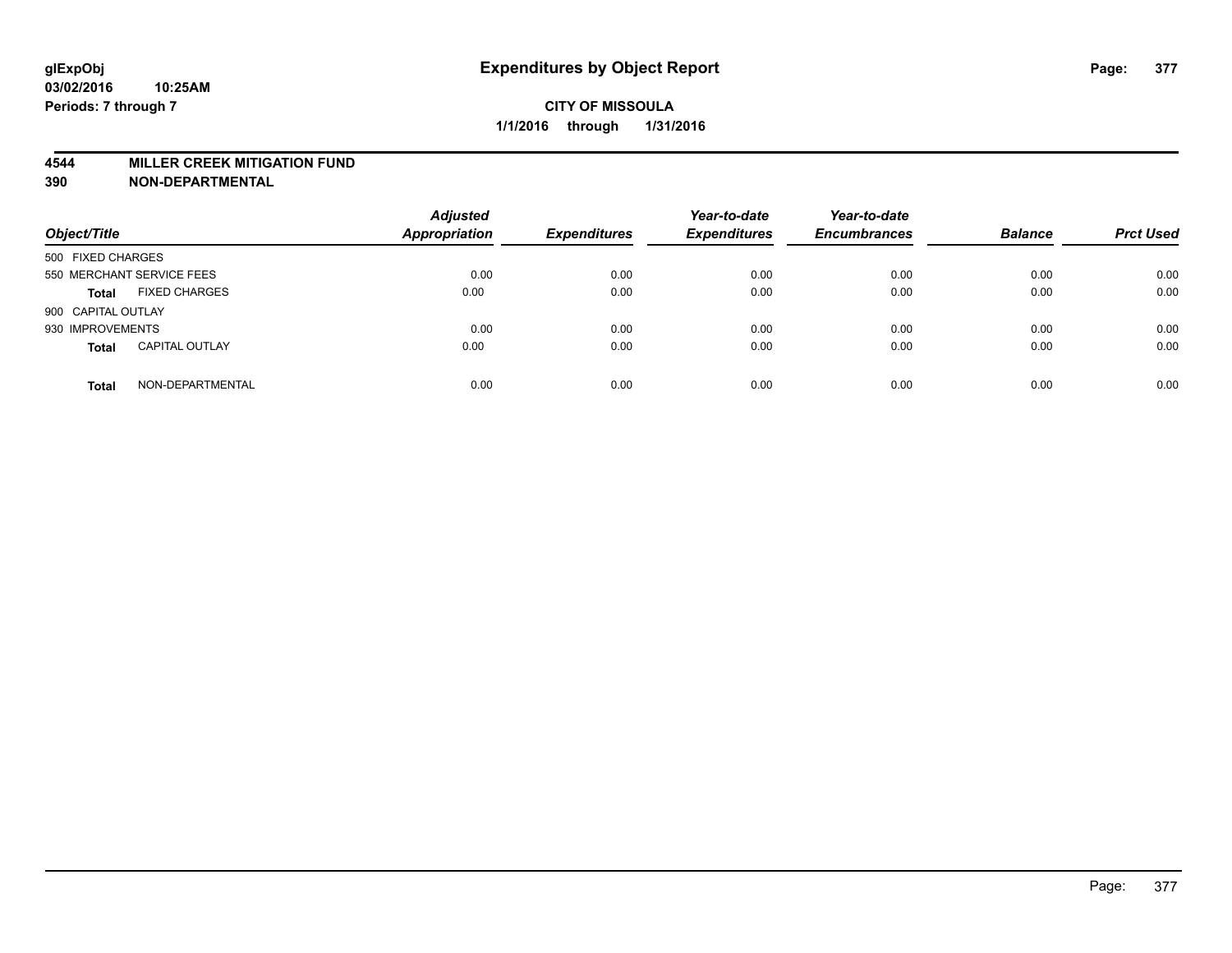## **4544 MILLER CREEK MITIGATION FUND**

| Object/Title              |                              | <b>Adjusted</b><br>Appropriation | <b>Expenditures</b> | Year-to-date<br><b>Expenditures</b> | Year-to-date<br><b>Encumbrances</b> | <b>Balance</b> | <b>Prct Used</b> |
|---------------------------|------------------------------|----------------------------------|---------------------|-------------------------------------|-------------------------------------|----------------|------------------|
| 500 FIXED CHARGES         |                              |                                  |                     |                                     |                                     |                |                  |
| 550 MERCHANT SERVICE FEES |                              | 0.00                             | 0.00                | 0.00                                | 0.00                                | 0.00           | 0.00             |
| <b>Total</b>              | <b>FIXED CHARGES</b>         | 0.00                             | 0.00                | 0.00                                | 0.00                                | 0.00           | 0.00             |
| 900 CAPITAL OUTLAY        |                              |                                  |                     |                                     |                                     |                |                  |
| 930 IMPROVEMENTS          |                              | 0.00                             | 0.00                | 0.00                                | 0.00                                | 0.00           | 0.00             |
| <b>Total</b>              | <b>CAPITAL OUTLAY</b>        | 0.00                             | 0.00                | 0.00                                | 0.00                                | 0.00           | 0.00             |
| <b>Total</b>              | MILLER CREEK MITIGATION FUND | 0.00                             | 0.00                | 0.00                                | 0.00                                | 0.00           | 0.00             |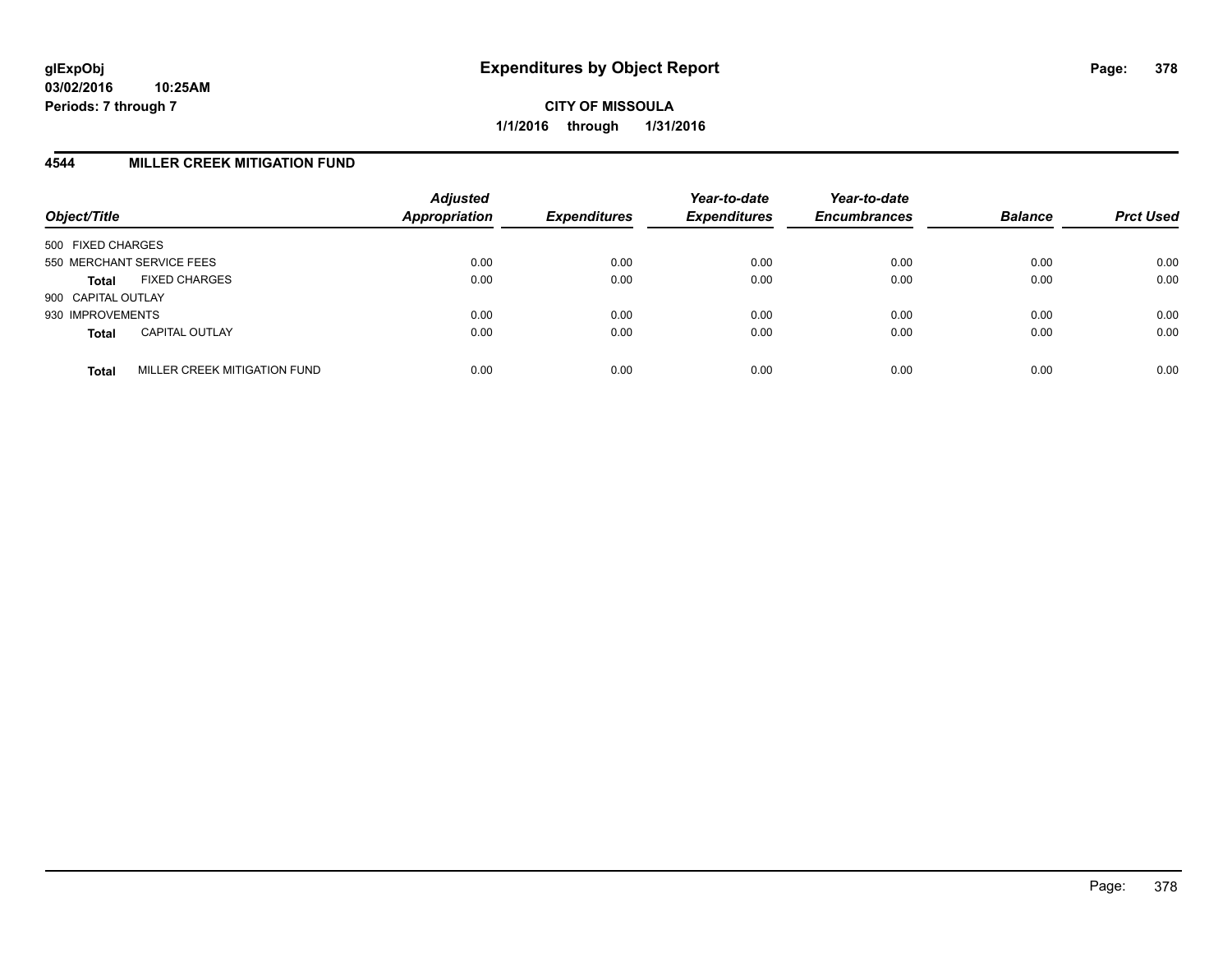## **CITY OF MISSOULA 1/1/2016 through 1/31/2016**

#### **4545 MILLER CREEK TWITE CONSTRUCTION**

| Object/Title       |                           | <b>Adjusted</b><br><b>Appropriation</b> | <b>Expenditures</b> | Year-to-date<br><b>Expenditures</b> | Year-to-date<br><b>Encumbrances</b> | <b>Balance</b> | <b>Prct Used</b> |
|--------------------|---------------------------|-----------------------------------------|---------------------|-------------------------------------|-------------------------------------|----------------|------------------|
|                    | 300 PURCHASED SERVICES    |                                         |                     |                                     |                                     |                |                  |
|                    | 350 PROFESSIONAL SERVICES | 0.00                                    | 0.00                | 0.00                                | 0.00                                | 0.00           | 0.00             |
| <b>Total</b>       | <b>PURCHASED SERVICES</b> | 0.00                                    | 0.00                | 0.00                                | 0.00                                | 0.00           | 0.00             |
| 500 FIXED CHARGES  |                           |                                         |                     |                                     |                                     |                |                  |
|                    | 550 MERCHANT SERVICE FEES | 0.00                                    | 0.00                | 0.00                                | 0.00                                | 0.00           | 0.00             |
| Total              | <b>FIXED CHARGES</b>      | 0.00                                    | 0.00                | 0.00                                | 0.00                                | 0.00           | 0.00             |
| 900 CAPITAL OUTLAY |                           |                                         |                     |                                     |                                     |                |                  |
| 930 IMPROVEMENTS   |                           | 0.00                                    | 0.00                | 0.00                                | 0.00                                | 0.00           | 0.00             |
| Total              | <b>CAPITAL OUTLAY</b>     | 0.00                                    | 0.00                | 0.00                                | 0.00                                | 0.00           | 0.00             |
| <b>Total</b>       | NON-DEPARTMENTAL          | 0.00                                    | 0.00                | 0.00                                | 0.00                                | 0.00           | 0.00             |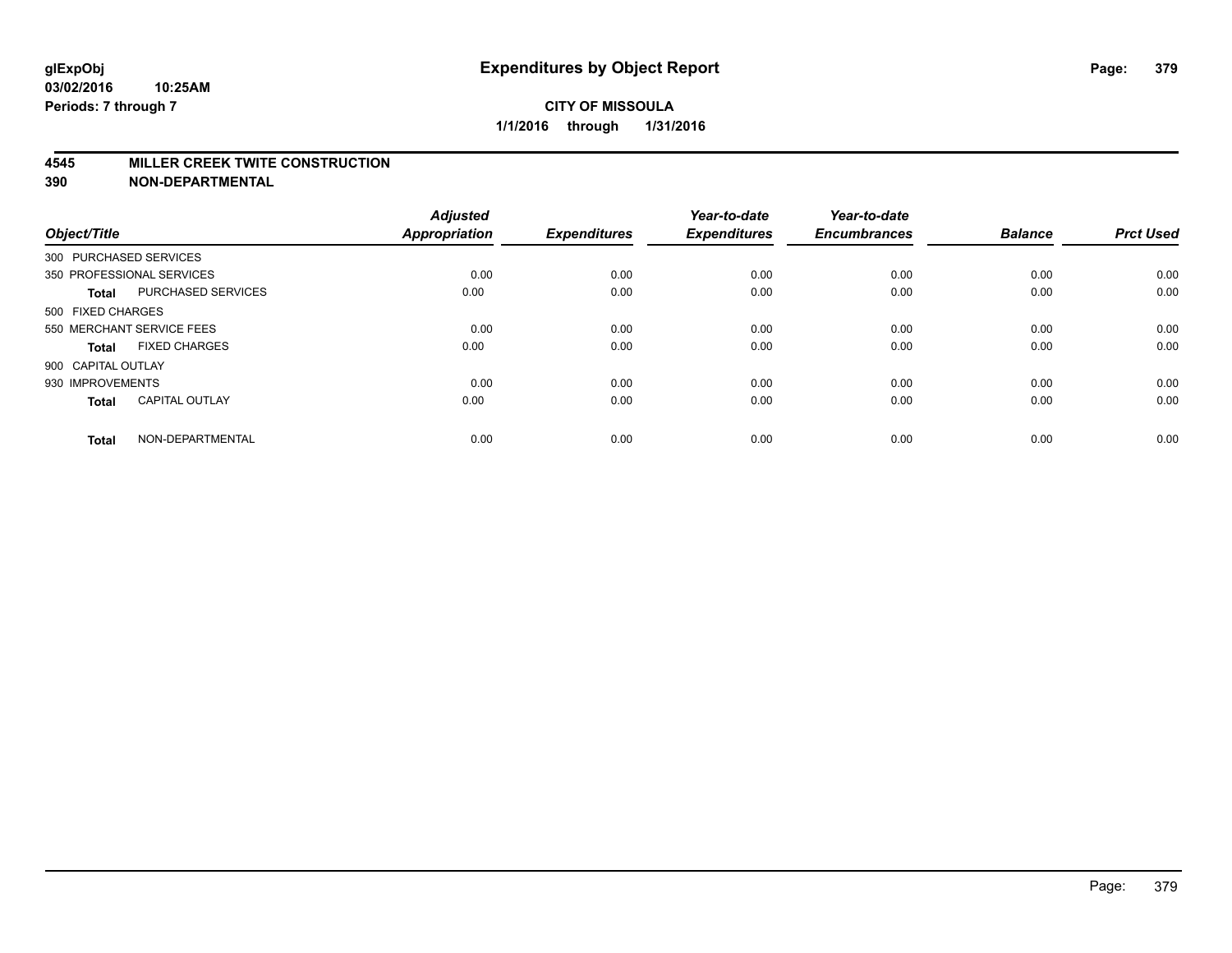## **4545 MILLER CREEK TWITE CONSTRUCTION**

| Object/Title           |                                 | <b>Adjusted</b><br><b>Appropriation</b> | <b>Expenditures</b> | Year-to-date<br><b>Expenditures</b> | Year-to-date<br><b>Encumbrances</b> | <b>Balance</b> | <b>Prct Used</b> |
|------------------------|---------------------------------|-----------------------------------------|---------------------|-------------------------------------|-------------------------------------|----------------|------------------|
| 300 PURCHASED SERVICES |                                 |                                         |                     |                                     |                                     |                |                  |
|                        | 350 PROFESSIONAL SERVICES       | 0.00                                    | 0.00                | 0.00                                | 0.00                                | 0.00           | 0.00             |
| Total                  | <b>PURCHASED SERVICES</b>       | 0.00                                    | 0.00                | 0.00                                | 0.00                                | 0.00           | 0.00             |
| 500 FIXED CHARGES      |                                 |                                         |                     |                                     |                                     |                |                  |
|                        | 550 MERCHANT SERVICE FEES       | 0.00                                    | 0.00                | 0.00                                | 0.00                                | 0.00           | 0.00             |
| Total                  | <b>FIXED CHARGES</b>            | 0.00                                    | 0.00                | 0.00                                | 0.00                                | 0.00           | 0.00             |
| 900 CAPITAL OUTLAY     |                                 |                                         |                     |                                     |                                     |                |                  |
| 930 IMPROVEMENTS       |                                 | 0.00                                    | 0.00                | 0.00                                | 0.00                                | 0.00           | 0.00             |
| <b>Total</b>           | <b>CAPITAL OUTLAY</b>           | 0.00                                    | 0.00                | 0.00                                | 0.00                                | 0.00           | 0.00             |
| <b>Total</b>           | MILLER CREEK TWITE CONSTRUCTION | 0.00                                    | 0.00                | 0.00                                | 0.00                                | 0.00           | 0.00             |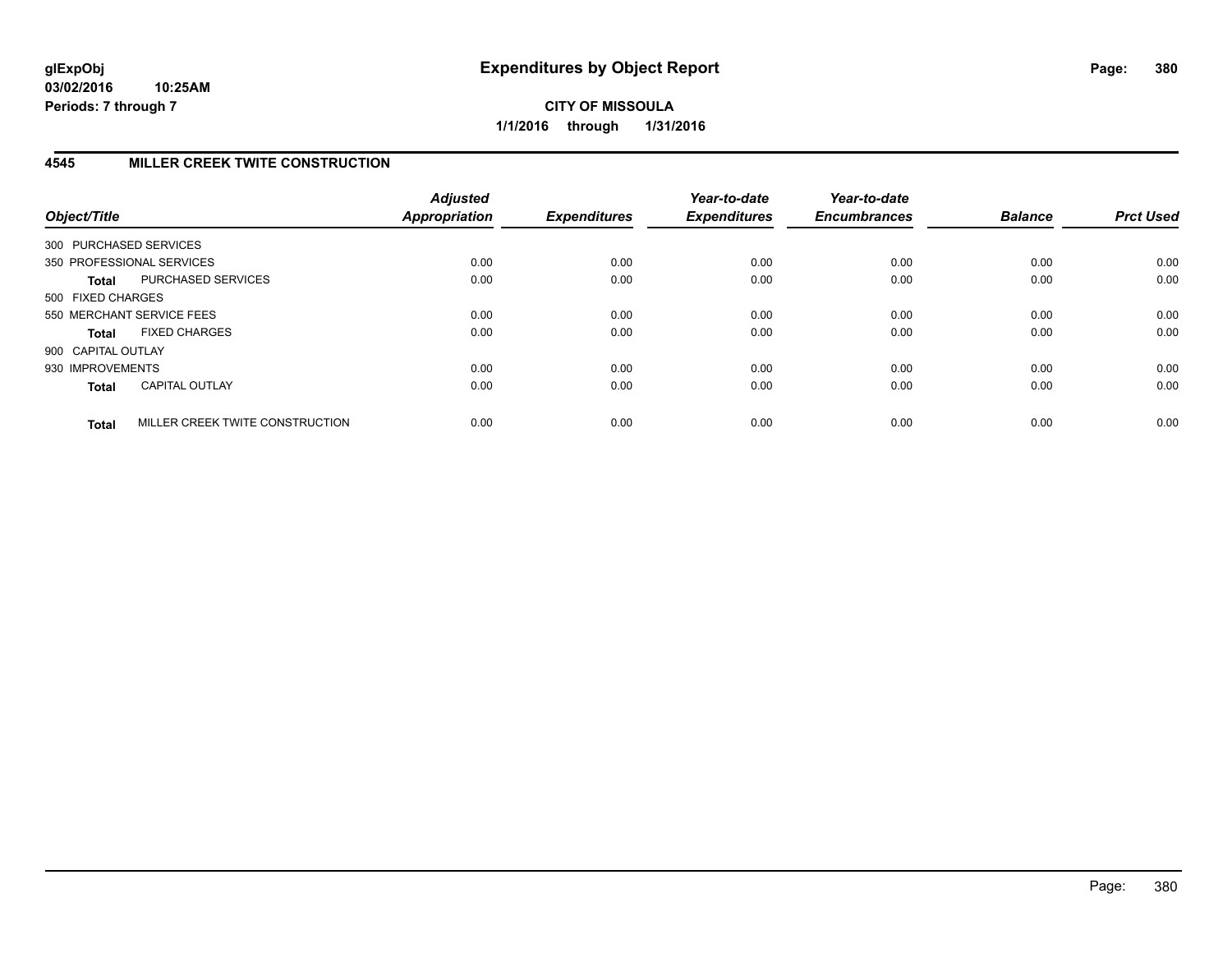## **4546 MILLER CREEK MALOHNEY CONSTRUCTION**

| Object/Title       |                           | <b>Adjusted</b><br><b>Appropriation</b> | <b>Expenditures</b> | Year-to-date<br><b>Expenditures</b> | Year-to-date<br><b>Encumbrances</b> | <b>Balance</b> | <b>Prct Used</b> |
|--------------------|---------------------------|-----------------------------------------|---------------------|-------------------------------------|-------------------------------------|----------------|------------------|
|                    | 300 PURCHASED SERVICES    |                                         |                     |                                     |                                     |                |                  |
|                    | 350 PROFESSIONAL SERVICES | 0.00                                    | 0.00                | 0.00                                | 0.00                                | 0.00           | 0.00             |
| <b>Total</b>       | <b>PURCHASED SERVICES</b> | 0.00                                    | 0.00                | 0.00                                | 0.00                                | 0.00           | 0.00             |
| 500 FIXED CHARGES  |                           |                                         |                     |                                     |                                     |                |                  |
|                    | 550 MERCHANT SERVICE FEES | 0.00                                    | 0.00                | 0.00                                | 0.00                                | 0.00           | 0.00             |
| Total              | <b>FIXED CHARGES</b>      | 0.00                                    | 0.00                | 0.00                                | 0.00                                | 0.00           | 0.00             |
| 900 CAPITAL OUTLAY |                           |                                         |                     |                                     |                                     |                |                  |
| 930 IMPROVEMENTS   |                           | 0.00                                    | 0.00                | 0.00                                | 0.00                                | 0.00           | 0.00             |
| Total              | <b>CAPITAL OUTLAY</b>     | 0.00                                    | 0.00                | 0.00                                | 0.00                                | 0.00           | 0.00             |
| <b>Total</b>       | NON-DEPARTMENTAL          | 0.00                                    | 0.00                | 0.00                                | 0.00                                | 0.00           | 0.00             |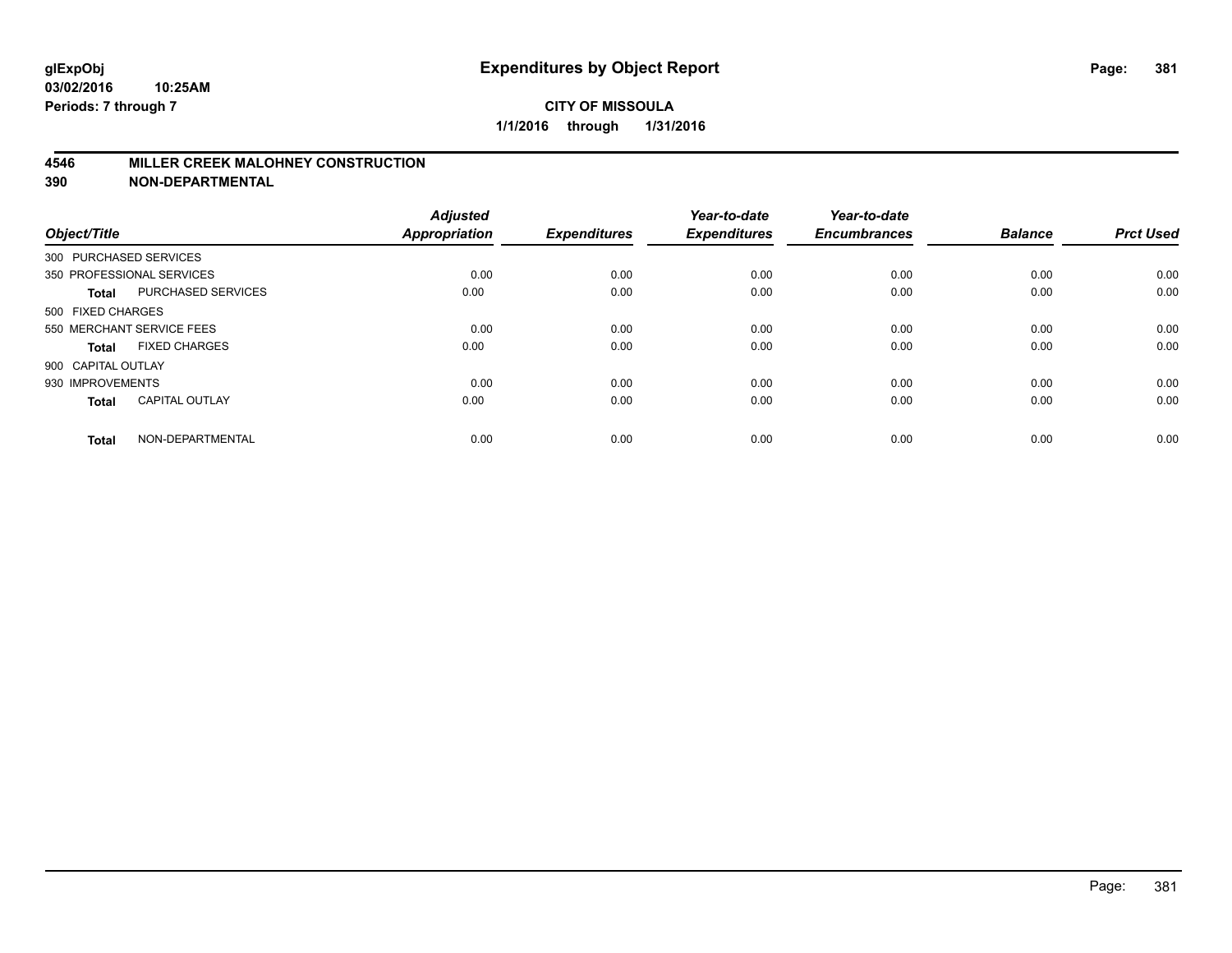**CITY OF MISSOULA 1/1/2016 through 1/31/2016**

## **4546 MILLER CREEK MALOHNEY CONSTRUCTION**

| Object/Title           |                                 | <b>Adjusted</b><br><b>Appropriation</b> | <b>Expenditures</b> | Year-to-date<br><b>Expenditures</b> | Year-to-date<br><b>Encumbrances</b> | <b>Balance</b> | <b>Prct Used</b> |
|------------------------|---------------------------------|-----------------------------------------|---------------------|-------------------------------------|-------------------------------------|----------------|------------------|
| 300 PURCHASED SERVICES |                                 |                                         |                     |                                     |                                     |                |                  |
|                        | 350 PROFESSIONAL SERVICES       | 0.00                                    | 0.00                | 0.00                                | 0.00                                | 0.00           | 0.00             |
| <b>Total</b>           | PURCHASED SERVICES              | 0.00                                    | 0.00                | 0.00                                | 0.00                                | 0.00           | 0.00             |
| 500 FIXED CHARGES      |                                 |                                         |                     |                                     |                                     |                |                  |
|                        | 550 MERCHANT SERVICE FEES       | 0.00                                    | 0.00                | 0.00                                | 0.00                                | 0.00           | 0.00             |
| <b>Total</b>           | <b>FIXED CHARGES</b>            | 0.00                                    | 0.00                | 0.00                                | 0.00                                | 0.00           | 0.00             |
| 900 CAPITAL OUTLAY     |                                 |                                         |                     |                                     |                                     |                |                  |
| 930 IMPROVEMENTS       |                                 | 0.00                                    | 0.00                | 0.00                                | 0.00                                | 0.00           | 0.00             |
| <b>Total</b>           | <b>CAPITAL OUTLAY</b>           | 0.00                                    | 0.00                | 0.00                                | 0.00                                | 0.00           | 0.00             |
| <b>Total</b>           | MILLER CREEK MALOHNEY CONSTRUCT | 0.00                                    | 0.00                | 0.00                                | 0.00                                | 0.00           | 0.00             |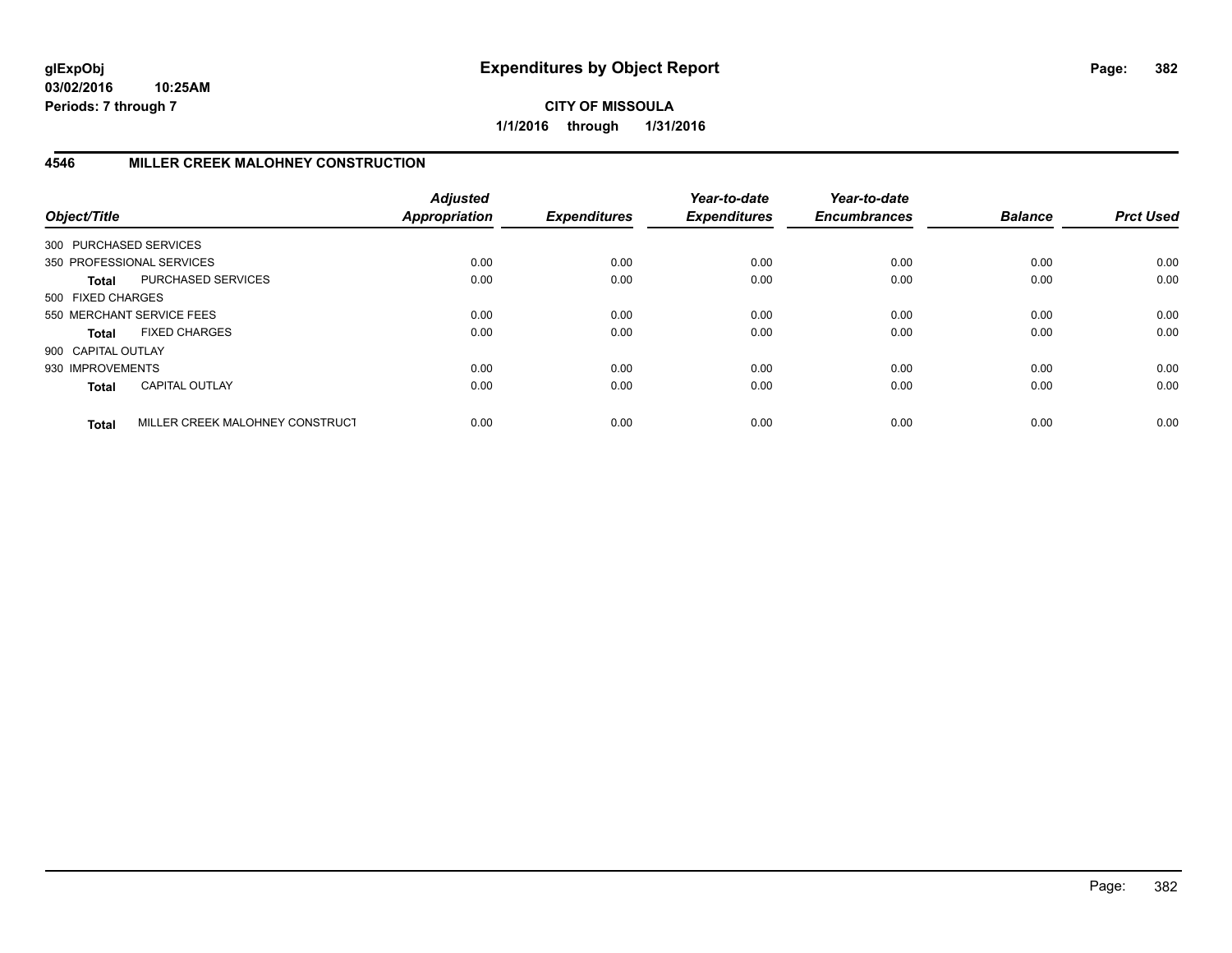#### **4547 MILLER CREEK MCCARTHY CONSTRUCTION**

| Object/Title       |                           | <b>Adjusted</b><br><b>Appropriation</b> | <b>Expenditures</b> | Year-to-date<br><b>Expenditures</b> | Year-to-date<br><b>Encumbrances</b> | <b>Balance</b> | <b>Prct Used</b> |
|--------------------|---------------------------|-----------------------------------------|---------------------|-------------------------------------|-------------------------------------|----------------|------------------|
|                    | 300 PURCHASED SERVICES    |                                         |                     |                                     |                                     |                |                  |
|                    | 350 PROFESSIONAL SERVICES | 0.00                                    | 0.00                | 0.00                                | 0.00                                | 0.00           | 0.00             |
| <b>Total</b>       | <b>PURCHASED SERVICES</b> | 0.00                                    | 0.00                | 0.00                                | 0.00                                | 0.00           | 0.00             |
| 500 FIXED CHARGES  |                           |                                         |                     |                                     |                                     |                |                  |
|                    | 550 MERCHANT SERVICE FEES | 0.00                                    | 0.00                | 0.00                                | 0.00                                | 0.00           | 0.00             |
| Total              | <b>FIXED CHARGES</b>      | 0.00                                    | 0.00                | 0.00                                | 0.00                                | 0.00           | 0.00             |
| 900 CAPITAL OUTLAY |                           |                                         |                     |                                     |                                     |                |                  |
| 930 IMPROVEMENTS   |                           | 0.00                                    | 0.00                | 0.00                                | 0.00                                | 0.00           | 0.00             |
| Total              | <b>CAPITAL OUTLAY</b>     | 0.00                                    | 0.00                | 0.00                                | 0.00                                | 0.00           | 0.00             |
| <b>Total</b>       | NON-DEPARTMENTAL          | 0.00                                    | 0.00                | 0.00                                | 0.00                                | 0.00           | 0.00             |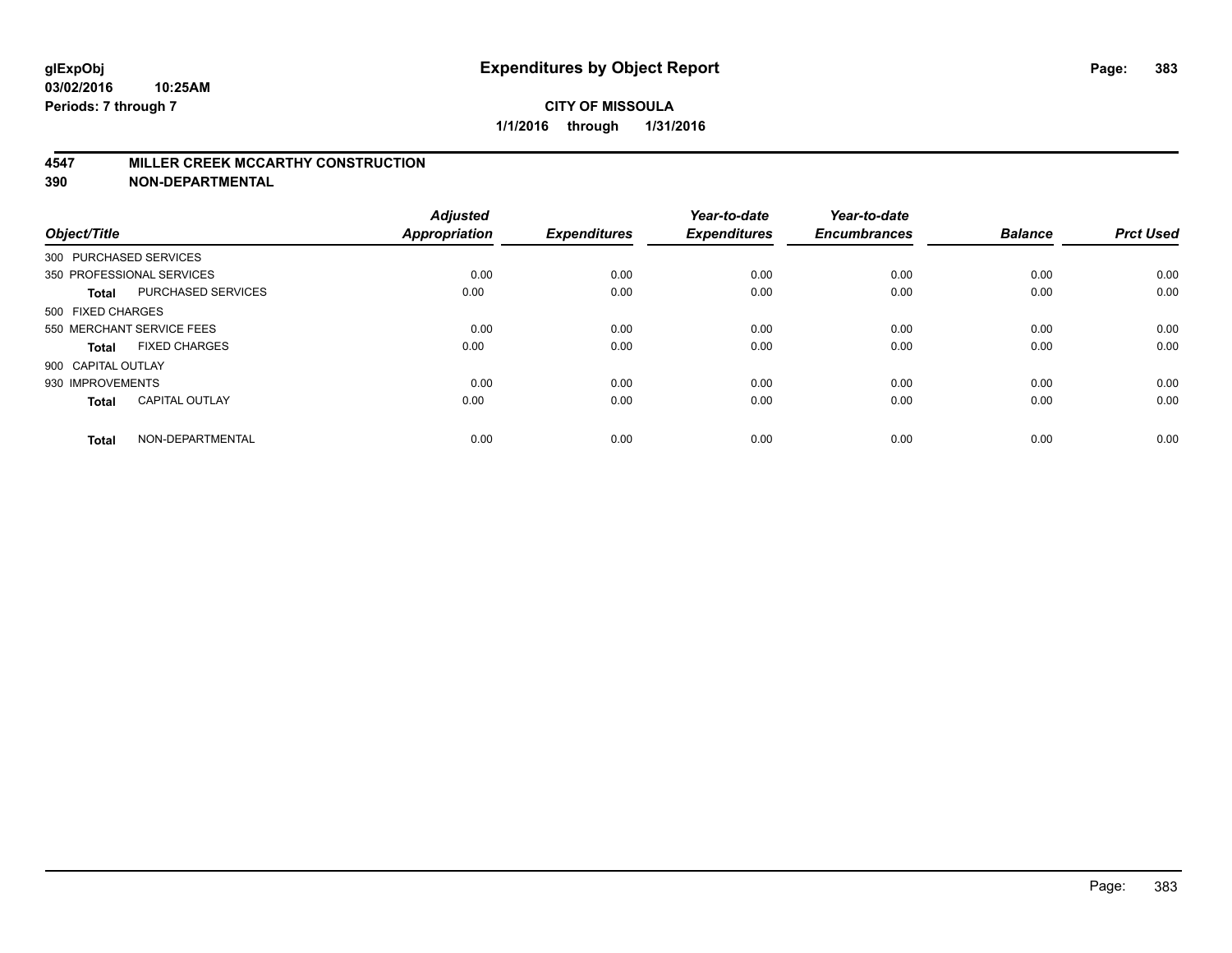**CITY OF MISSOULA 1/1/2016 through 1/31/2016**

## **4547 MILLER CREEK MCCARTHY CONSTRUCTION**

| Object/Title           |                                 | <b>Adjusted</b><br><b>Appropriation</b> | <b>Expenditures</b> | Year-to-date<br><b>Expenditures</b> | Year-to-date<br><b>Encumbrances</b> | <b>Balance</b> | <b>Prct Used</b> |
|------------------------|---------------------------------|-----------------------------------------|---------------------|-------------------------------------|-------------------------------------|----------------|------------------|
| 300 PURCHASED SERVICES |                                 |                                         |                     |                                     |                                     |                |                  |
|                        | 350 PROFESSIONAL SERVICES       | 0.00                                    | 0.00                | 0.00                                | 0.00                                | 0.00           | 0.00             |
| <b>Total</b>           | PURCHASED SERVICES              | 0.00                                    | 0.00                | 0.00                                | 0.00                                | 0.00           | 0.00             |
| 500 FIXED CHARGES      |                                 |                                         |                     |                                     |                                     |                |                  |
|                        | 550 MERCHANT SERVICE FEES       | 0.00                                    | 0.00                | 0.00                                | 0.00                                | 0.00           | 0.00             |
| <b>Total</b>           | <b>FIXED CHARGES</b>            | 0.00                                    | 0.00                | 0.00                                | 0.00                                | 0.00           | 0.00             |
| 900 CAPITAL OUTLAY     |                                 |                                         |                     |                                     |                                     |                |                  |
| 930 IMPROVEMENTS       |                                 | 0.00                                    | 0.00                | 0.00                                | 0.00                                | 0.00           | 0.00             |
| <b>Total</b>           | <b>CAPITAL OUTLAY</b>           | 0.00                                    | 0.00                | 0.00                                | 0.00                                | 0.00           | 0.00             |
| <b>Total</b>           | MILLER CREEK MCCARTHY CONSTRUCT | 0.00                                    | 0.00                | 0.00                                | 0.00                                | 0.00           | 0.00             |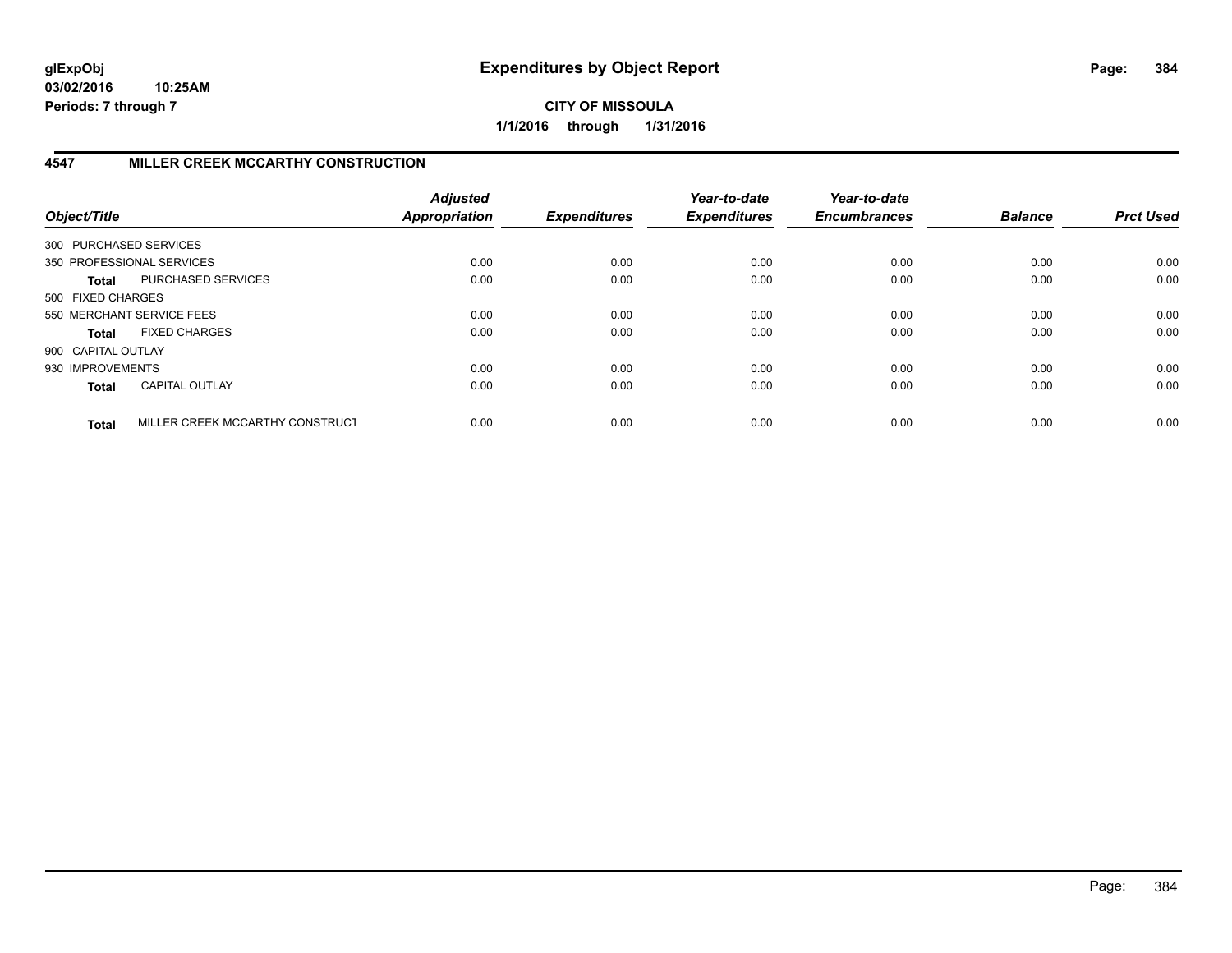#### **4548 5TH,6TH & ARTHUR ROAD IMPROVEMENTS**

| Object/Title              |                              | <b>Adjusted</b><br><b>Appropriation</b> | <b>Expenditures</b> | Year-to-date<br><b>Expenditures</b> | Year-to-date<br><b>Encumbrances</b> | <b>Balance</b> | <b>Prct Used</b> |
|---------------------------|------------------------------|-----------------------------------------|---------------------|-------------------------------------|-------------------------------------|----------------|------------------|
| 300 PURCHASED SERVICES    |                              |                                         |                     |                                     |                                     |                |                  |
| 350 PROFESSIONAL SERVICES |                              | 0.00                                    | 0.00                | 0.00                                | 0.00                                | 0.00           | 0.00             |
| <b>Total</b>              | PURCHASED SERVICES           | 0.00                                    | 0.00                | 0.00                                | 0.00                                | 0.00           | 0.00             |
| 500 FIXED CHARGES         |                              |                                         |                     |                                     |                                     |                |                  |
|                           | 550 MERCHANT SERVICE FEES    | 0.00                                    | 0.00                | 0.00                                | 0.00                                | 0.00           | 0.00             |
| <b>Total</b>              | <b>FIXED CHARGES</b>         | 0.00                                    | 0.00                | 0.00                                | 0.00                                | 0.00           | 0.00             |
| 800 OTHER OBJECTS         |                              |                                         |                     |                                     |                                     |                |                  |
|                           | 820 TRANSFERS TO OTHER FUNDS | 0.00                                    | 0.00                | 0.00                                | 0.00                                | 0.00           | 0.00             |
| <b>Total</b>              | OTHER OBJECTS                | 0.00                                    | 0.00                | 0.00                                | 0.00                                | 0.00           | 0.00             |
| 900 CAPITAL OUTLAY        |                              |                                         |                     |                                     |                                     |                |                  |
| 930 IMPROVEMENTS          |                              | 0.00                                    | 0.00                | 0.00                                | 0.00                                | 0.00           | 0.00             |
| <b>Total</b>              | <b>CAPITAL OUTLAY</b>        | 0.00                                    | 0.00                | 0.00                                | 0.00                                | 0.00           | 0.00             |
| <b>Total</b>              | NON-DEPARTMENTAL             | 0.00                                    | 0.00                | 0.00                                | 0.00                                | 0.00           | 0.00             |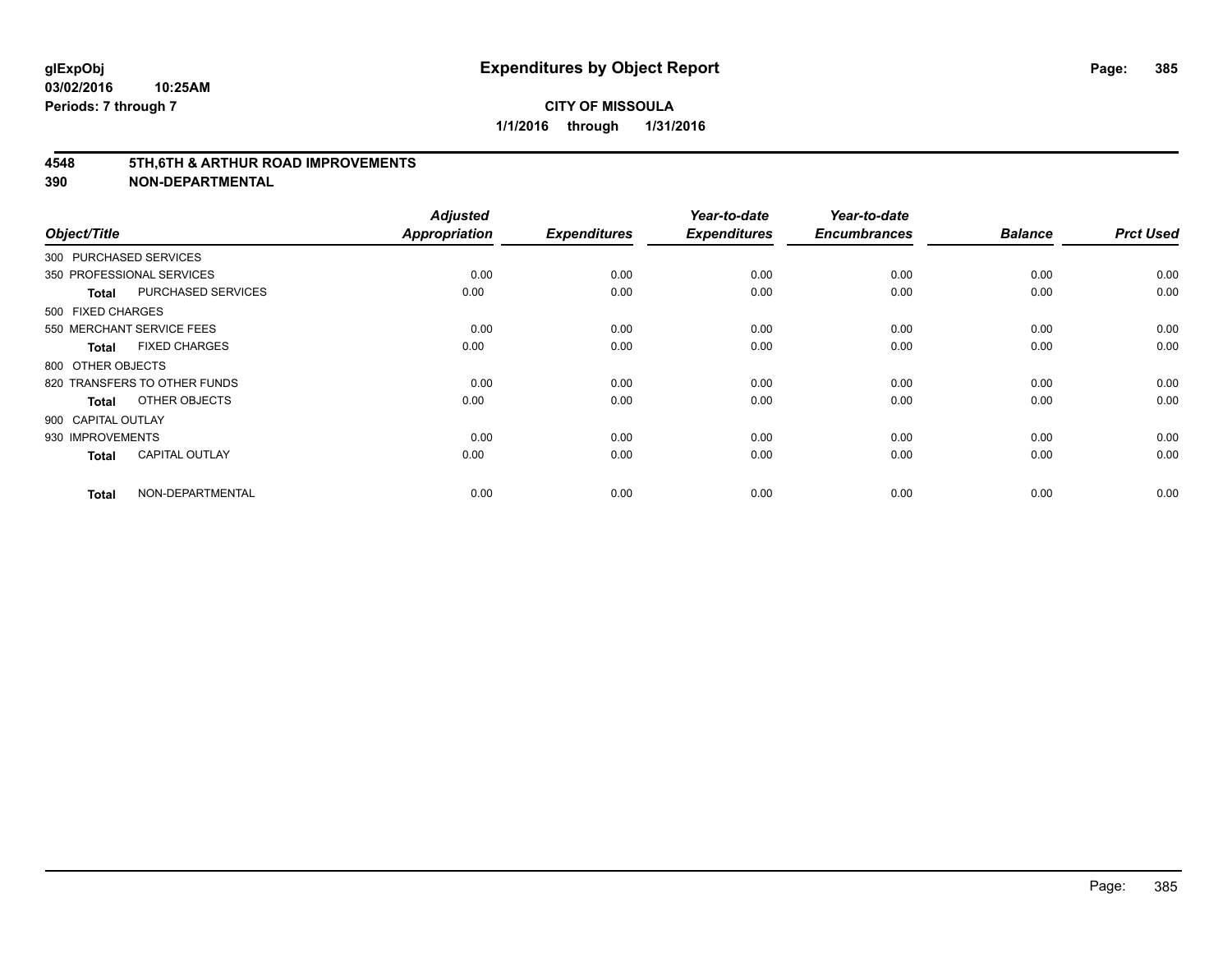**CITY OF MISSOULA 1/1/2016 through 1/31/2016**

## **4548 5TH,6TH & ARTHUR ROAD IMPROVEMENTS**

| Object/Title           |                                  | <b>Adjusted</b><br><b>Appropriation</b> | <b>Expenditures</b> | Year-to-date<br><b>Expenditures</b> | Year-to-date<br><b>Encumbrances</b> | <b>Balance</b> | <b>Prct Used</b> |
|------------------------|----------------------------------|-----------------------------------------|---------------------|-------------------------------------|-------------------------------------|----------------|------------------|
| 300 PURCHASED SERVICES |                                  |                                         |                     |                                     |                                     |                |                  |
|                        | 350 PROFESSIONAL SERVICES        | 0.00                                    | 0.00                | 0.00                                | 0.00                                | 0.00           | 0.00             |
| <b>Total</b>           | PURCHASED SERVICES               | 0.00                                    | 0.00                | 0.00                                | 0.00                                | 0.00           | 0.00             |
| 500 FIXED CHARGES      |                                  |                                         |                     |                                     |                                     |                |                  |
|                        | 550 MERCHANT SERVICE FEES        | 0.00                                    | 0.00                | 0.00                                | 0.00                                | 0.00           | 0.00             |
| <b>Total</b>           | <b>FIXED CHARGES</b>             | 0.00                                    | 0.00                | 0.00                                | 0.00                                | 0.00           | 0.00             |
| 800 OTHER OBJECTS      |                                  |                                         |                     |                                     |                                     |                |                  |
|                        | 820 TRANSFERS TO OTHER FUNDS     | 0.00                                    | 0.00                | 0.00                                | 0.00                                | 0.00           | 0.00             |
| <b>Total</b>           | OTHER OBJECTS                    | 0.00                                    | 0.00                | 0.00                                | 0.00                                | 0.00           | 0.00             |
| 900 CAPITAL OUTLAY     |                                  |                                         |                     |                                     |                                     |                |                  |
| 930 IMPROVEMENTS       |                                  | 0.00                                    | 0.00                | 0.00                                | 0.00                                | 0.00           | 0.00             |
| <b>Total</b>           | <b>CAPITAL OUTLAY</b>            | 0.00                                    | 0.00                | 0.00                                | 0.00                                | 0.00           | 0.00             |
| <b>Total</b>           | 5TH.6TH & ARTHUR ROAD IMPROVEMEN | 0.00                                    | 0.00                | 0.00                                | 0.00                                | 0.00           | 0.00             |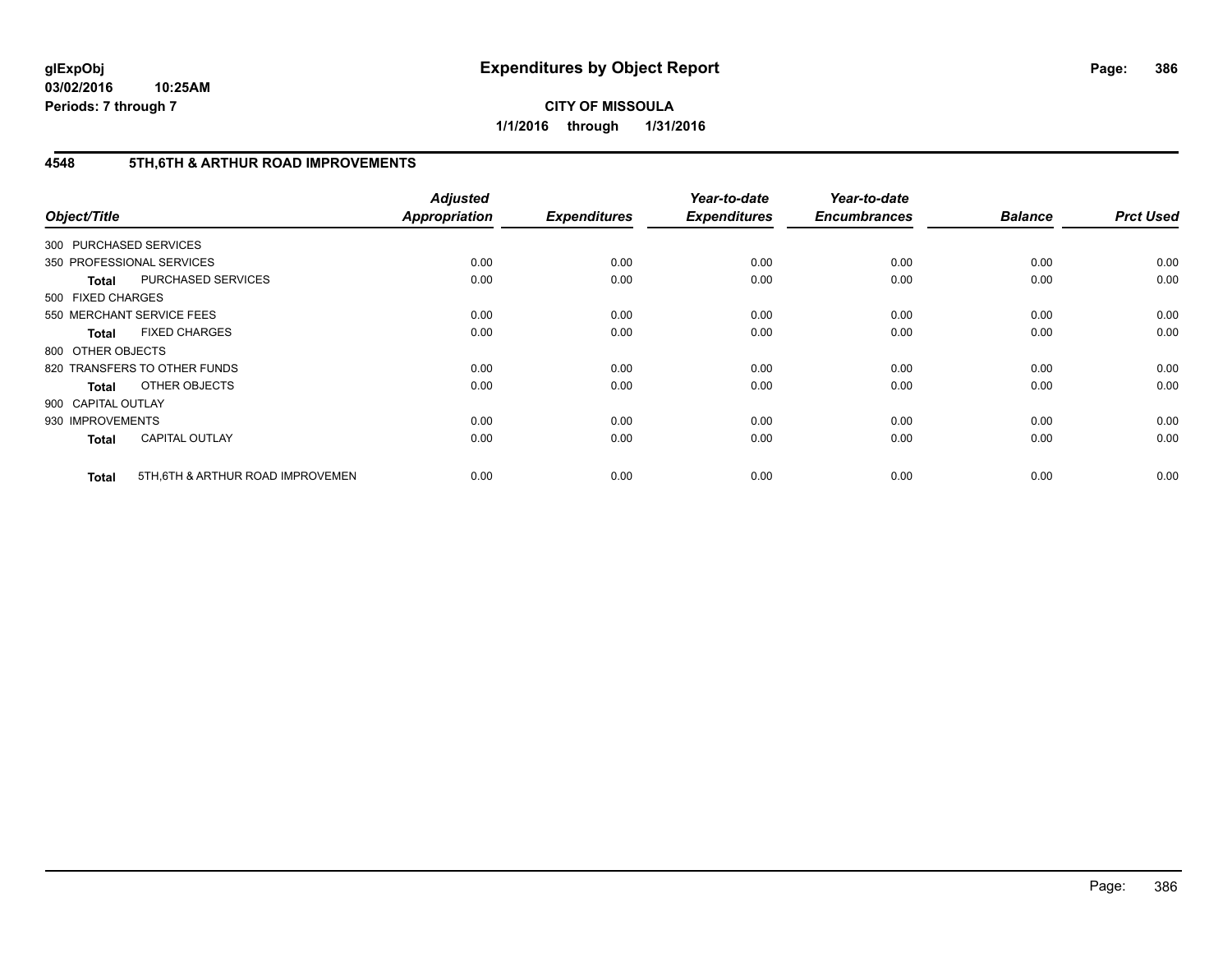## **CITY OF MISSOULA 1/1/2016 through 1/31/2016**

## **4745 MALONEY/TWITE MILLER CR \$1.2M CONTRIB**

| Object/Title           |                              | <b>Adjusted</b><br><b>Appropriation</b> | <b>Expenditures</b> | Year-to-date<br><b>Expenditures</b> | Year-to-date<br><b>Encumbrances</b> | <b>Balance</b> | <b>Prct Used</b> |
|------------------------|------------------------------|-----------------------------------------|---------------------|-------------------------------------|-------------------------------------|----------------|------------------|
| 300 PURCHASED SERVICES |                              |                                         |                     |                                     |                                     |                |                  |
|                        | 350 PROFESSIONAL SERVICES    | 0.00                                    | 0.00                | 0.00                                | 0.00                                | 0.00           | 0.00             |
| <b>Total</b>           | <b>PURCHASED SERVICES</b>    | 0.00                                    | 0.00                | 0.00                                | 0.00                                | 0.00           | 0.00             |
| 500 FIXED CHARGES      |                              |                                         |                     |                                     |                                     |                |                  |
|                        | 550 MERCHANT SERVICE FEES    | 0.00                                    | 0.00                | 0.00                                | 0.00                                | 0.00           | 0.00             |
| <b>Total</b>           | <b>FIXED CHARGES</b>         | 0.00                                    | 0.00                | 0.00                                | 0.00                                | 0.00           | 0.00             |
| 800 OTHER OBJECTS      |                              |                                         |                     |                                     |                                     |                |                  |
|                        | 820 TRANSFERS TO OTHER FUNDS | 0.00                                    | 0.00                | 0.00                                | 0.00                                | 0.00           | 0.00             |
| Total                  | OTHER OBJECTS                | 0.00                                    | 0.00                | 0.00                                | 0.00                                | 0.00           | 0.00             |
| 900 CAPITAL OUTLAY     |                              |                                         |                     |                                     |                                     |                |                  |
| 930 IMPROVEMENTS       |                              | 0.00                                    | 0.00                | 0.00                                | 0.00                                | 0.00           | 0.00             |
| <b>Total</b>           | <b>CAPITAL OUTLAY</b>        | 0.00                                    | 0.00                | 0.00                                | 0.00                                | 0.00           | 0.00             |
| <b>Total</b>           | NON-DEPARTMENTAL             | 0.00                                    | 0.00                | 0.00                                | 0.00                                | 0.00           | 0.00             |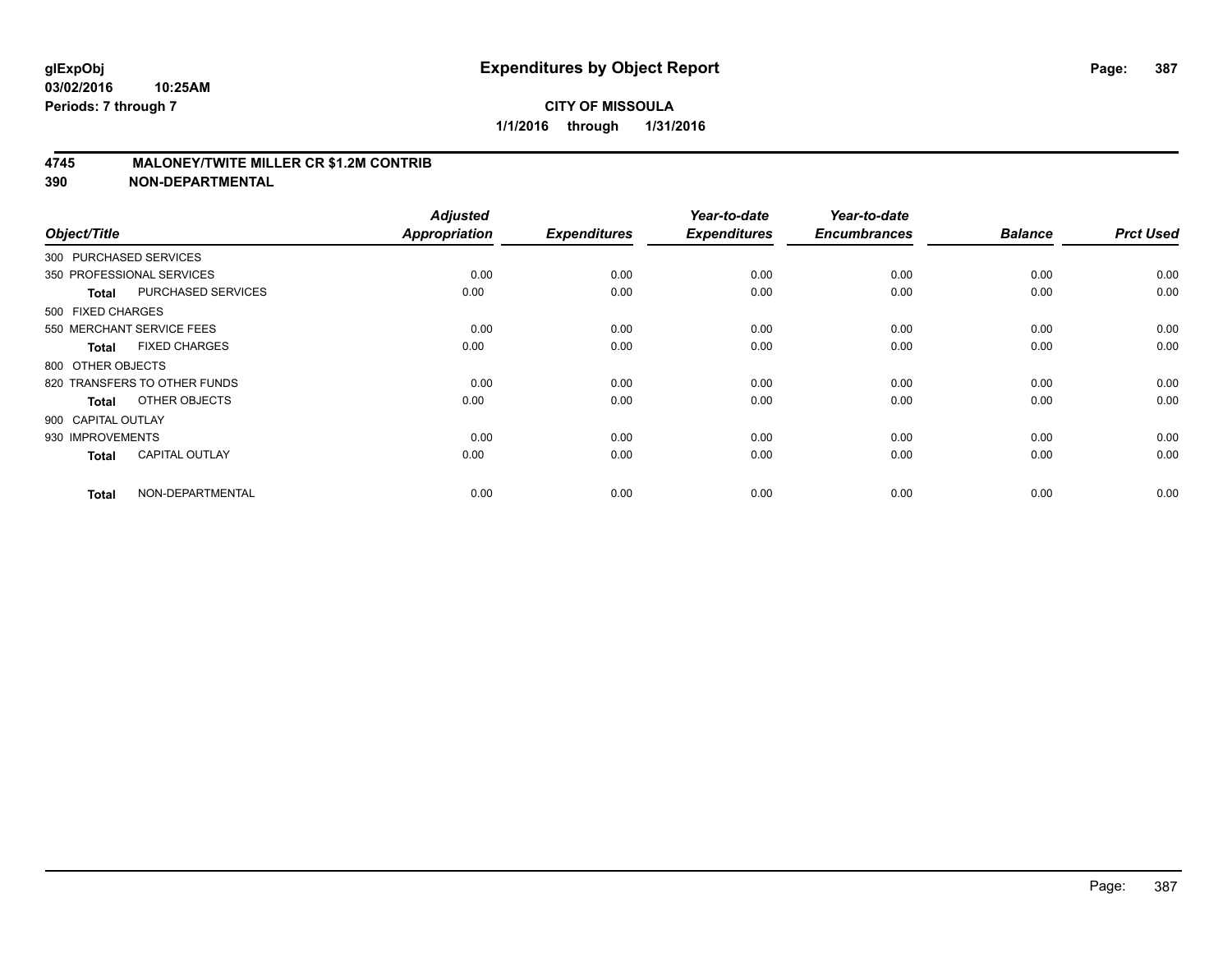## **CITY OF MISSOULA 1/1/2016 through 1/31/2016**

# **4745 MALONEY/TWITE MILLER CR \$1.2M CONTRIB**

| Object/Title              |                                    | <b>Adjusted</b><br><b>Appropriation</b> | <b>Expenditures</b> | Year-to-date<br><b>Expenditures</b> | Year-to-date<br><b>Encumbrances</b> | <b>Balance</b> | <b>Prct Used</b> |
|---------------------------|------------------------------------|-----------------------------------------|---------------------|-------------------------------------|-------------------------------------|----------------|------------------|
| 300 PURCHASED SERVICES    |                                    |                                         |                     |                                     |                                     |                |                  |
| 350 PROFESSIONAL SERVICES |                                    | 0.00                                    | 0.00                | 0.00                                | 0.00                                | 0.00           | 0.00             |
| <b>Total</b>              | PURCHASED SERVICES                 | 0.00                                    | 0.00                | 0.00                                | 0.00                                | 0.00           | 0.00             |
| 500 FIXED CHARGES         |                                    |                                         |                     |                                     |                                     |                |                  |
| 550 MERCHANT SERVICE FEES |                                    | 0.00                                    | 0.00                | 0.00                                | 0.00                                | 0.00           | 0.00             |
| <b>Total</b>              | <b>FIXED CHARGES</b>               | 0.00                                    | 0.00                | 0.00                                | 0.00                                | 0.00           | 0.00             |
| 800 OTHER OBJECTS         |                                    |                                         |                     |                                     |                                     |                |                  |
|                           | 820 TRANSFERS TO OTHER FUNDS       | 0.00                                    | 0.00                | 0.00                                | 0.00                                | 0.00           | 0.00             |
| Total                     | <b>OTHER OBJECTS</b>               | 0.00                                    | 0.00                | 0.00                                | 0.00                                | 0.00           | 0.00             |
| 900 CAPITAL OUTLAY        |                                    |                                         |                     |                                     |                                     |                |                  |
| 930 IMPROVEMENTS          |                                    | 0.00                                    | 0.00                | 0.00                                | 0.00                                | 0.00           | 0.00             |
| <b>Total</b>              | <b>CAPITAL OUTLAY</b>              | 0.00                                    | 0.00                | 0.00                                | 0.00                                | 0.00           | 0.00             |
| <b>Total</b>              | MALONEY/TWITE MILLER CR \$1.2M CON | 0.00                                    | 0.00                | 0.00                                | 0.00                                | 0.00           | 0.00             |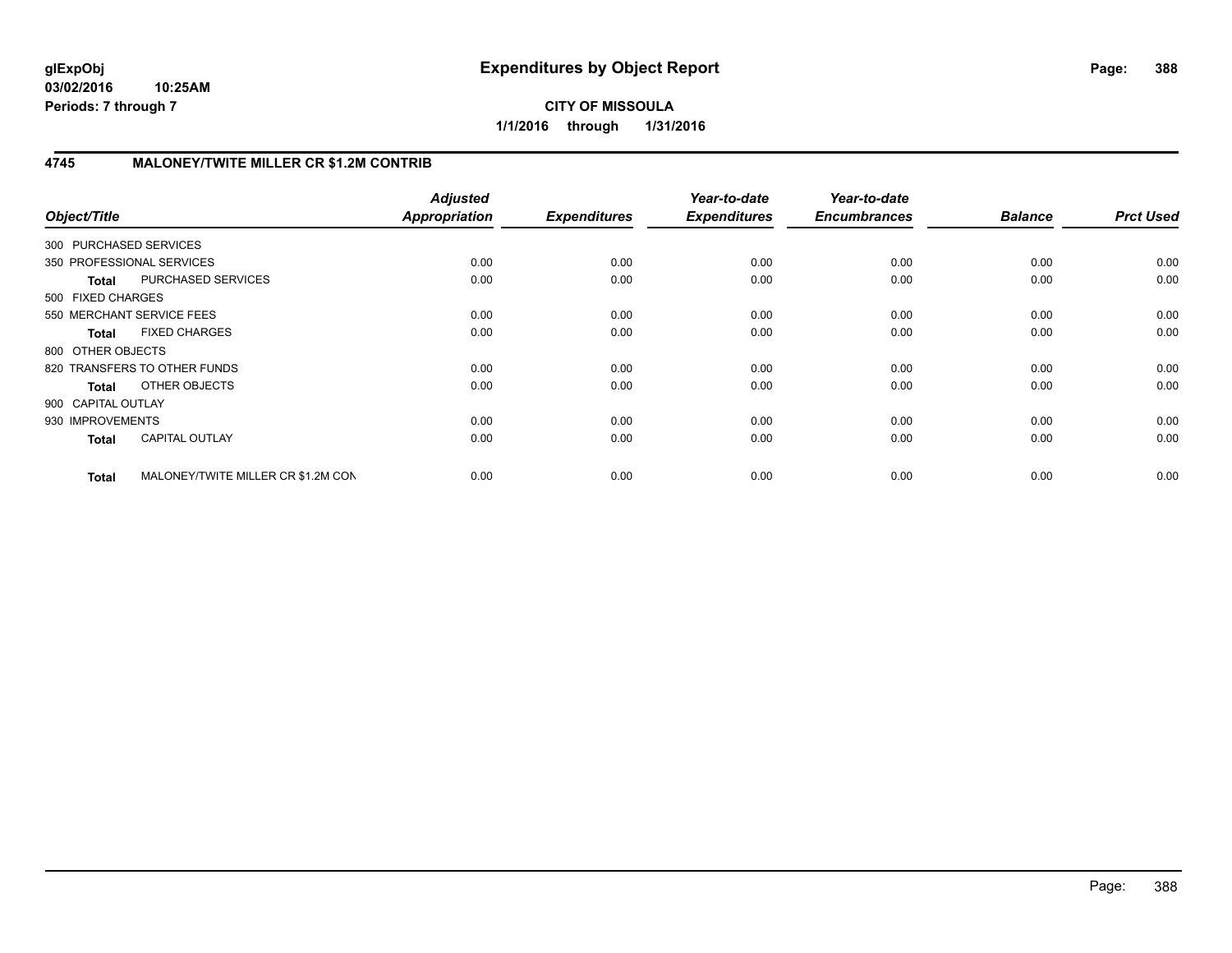# **4941 HILLVIEW WAY CONSTRUCTION**

#### **280 PUBLIC WORKS OPERATIONS**

| Object/Title        |                            | <b>Adjusted</b><br>Appropriation | <b>Expenditures</b> | Year-to-date<br><b>Expenditures</b> | Year-to-date<br><b>Encumbrances</b> | <b>Balance</b> | <b>Prct Used</b> |
|---------------------|----------------------------|----------------------------------|---------------------|-------------------------------------|-------------------------------------|----------------|------------------|
| 200 SUPPLIES        |                            |                                  |                     |                                     |                                     |                |                  |
| 210 OFFICE SUPPLIES |                            | 0.00                             | 0.00                | 0.00                                | 0.00                                | 0.00           | 0.00             |
| Total               | <b>SUPPLIES</b>            | 0.00                             | 0.00                | 0.00                                | 0.00                                | 0.00           | 0.00             |
|                     | 300 PURCHASED SERVICES     |                                  |                     |                                     |                                     |                |                  |
| 310 COMMUNICATIONS  |                            | 0.00                             | 0.00                | 0.00                                | 0.00                                | 0.00           | 0.00             |
|                     | 320 PRINTING & DUPLICATING | 0.00                             | 0.00                | 0.00                                | 0.00                                | 0.00           | 0.00             |
|                     | 350 PROFESSIONAL SERVICES  | 0.00                             | 0.00                | 60,509.83                           | 0.00                                | $-60,509.83$   | 0.00             |
| Total               | PURCHASED SERVICES         | 0.00                             | 0.00                | 60,509.83                           | 0.00                                | $-60,509.83$   | 0.00             |
| 500 FIXED CHARGES   |                            |                                  |                     |                                     |                                     |                |                  |
|                     | 550 MERCHANT SERVICE FEES  | 0.00                             | 0.00                | 0.00                                | 0.00                                | 0.00           | 0.00             |
| Total               | <b>FIXED CHARGES</b>       | 0.00                             | 0.00                | 0.00                                | 0.00                                | 0.00           | 0.00             |
| 900 CAPITAL OUTLAY  |                            |                                  |                     |                                     |                                     |                |                  |
| 930 IMPROVEMENTS    |                            | 0.00                             | 0.00                | 0.00                                | 0.00                                | 0.00           | 0.00             |
| Total               | <b>CAPITAL OUTLAY</b>      | 0.00                             | 0.00                | 0.00                                | 0.00                                | 0.00           | 0.00             |
| <b>Total</b>        | PUBLIC WORKS OPERATIONS    | 0.00                             | 0.00                | 60,509.83                           | 0.00                                | $-60,509.83$   | 0.00             |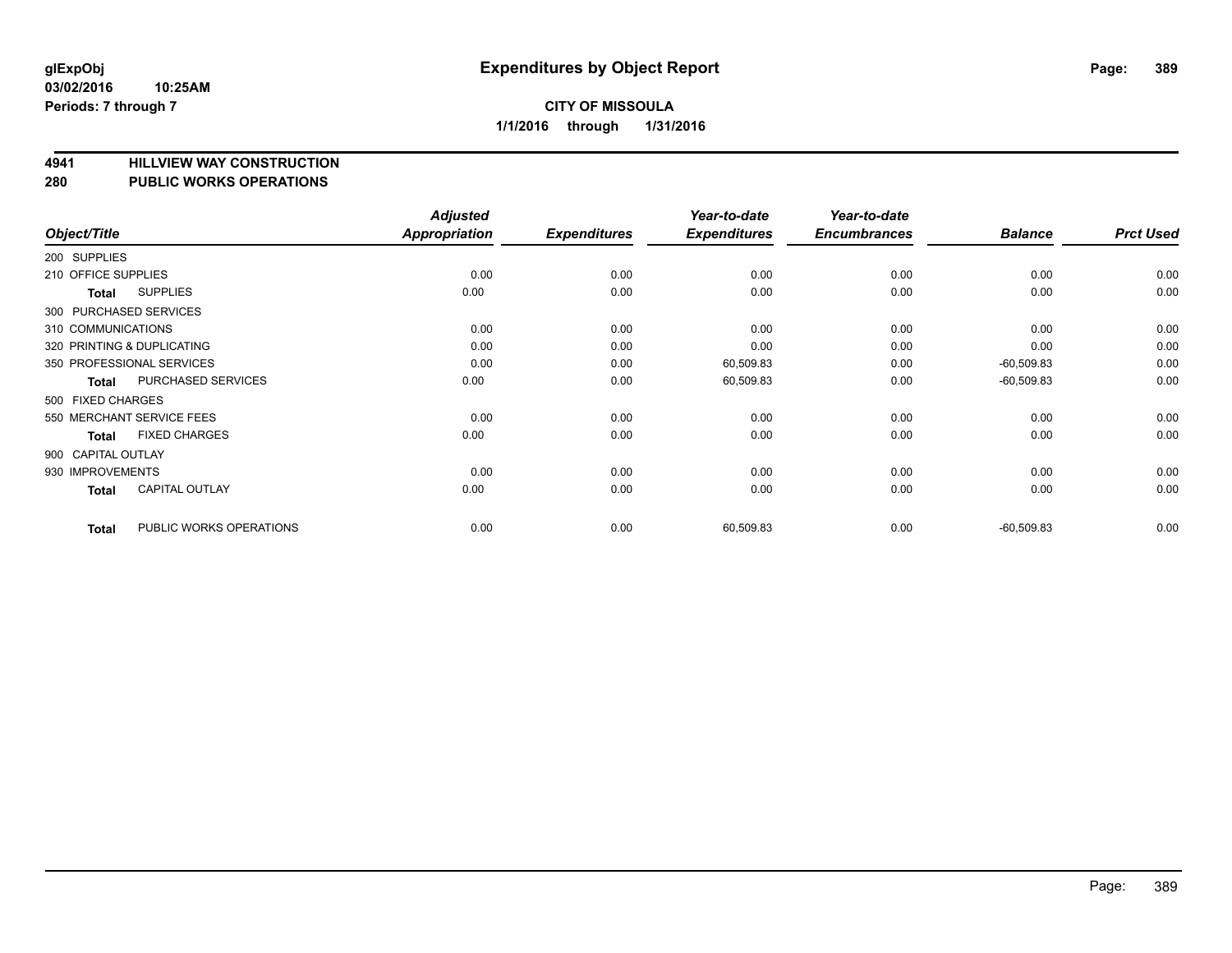# **CITY OF MISSOULA 1/1/2016 through 1/31/2016**

## **4941 HILLVIEW WAY CONSTRUCTION**

|                        |                                  | <b>Adjusted</b>      |                     | Year-to-date        | Year-to-date        |                |                  |
|------------------------|----------------------------------|----------------------|---------------------|---------------------|---------------------|----------------|------------------|
| Object/Title           |                                  | <b>Appropriation</b> | <b>Expenditures</b> | <b>Expenditures</b> | <b>Encumbrances</b> | <b>Balance</b> | <b>Prct Used</b> |
| 200 SUPPLIES           |                                  |                      |                     |                     |                     |                |                  |
| 210 OFFICE SUPPLIES    |                                  | 0.00                 | 0.00                | 0.00                | 0.00                | 0.00           | 0.00             |
| Total                  | <b>SUPPLIES</b>                  | 0.00                 | 0.00                | 0.00                | 0.00                | 0.00           | 0.00             |
| 300 PURCHASED SERVICES |                                  |                      |                     |                     |                     |                |                  |
| 310 COMMUNICATIONS     |                                  | 0.00                 | 0.00                | 0.00                | 0.00                | 0.00           | 0.00             |
|                        | 320 PRINTING & DUPLICATING       | 0.00                 | 0.00                | 0.00                | 0.00                | 0.00           | 0.00             |
|                        | 350 PROFESSIONAL SERVICES        | 0.00                 | 0.00                | 60,509.83           | 0.00                | $-60,509.83$   | 0.00             |
| <b>Total</b>           | PURCHASED SERVICES               | 0.00                 | 0.00                | 60,509.83           | 0.00                | $-60,509.83$   | 0.00             |
| 500 FIXED CHARGES      |                                  |                      |                     |                     |                     |                |                  |
|                        | 550 MERCHANT SERVICE FEES        | 0.00                 | 0.00                | 0.00                | 0.00                | 0.00           | 0.00             |
| <b>Total</b>           | <b>FIXED CHARGES</b>             | 0.00                 | 0.00                | 0.00                | 0.00                | 0.00           | 0.00             |
| 900 CAPITAL OUTLAY     |                                  |                      |                     |                     |                     |                |                  |
| 930 IMPROVEMENTS       |                                  | 0.00                 | 0.00                | 0.00                | 0.00                | 0.00           | 0.00             |
| <b>Total</b>           | <b>CAPITAL OUTLAY</b>            | 0.00                 | 0.00                | 0.00                | 0.00                | 0.00           | 0.00             |
| <b>Total</b>           | <b>HILLVIEW WAY CONSTRUCTION</b> | 0.00                 | 0.00                | 60,509.83           | 0.00                | $-60,509.83$   | 0.00             |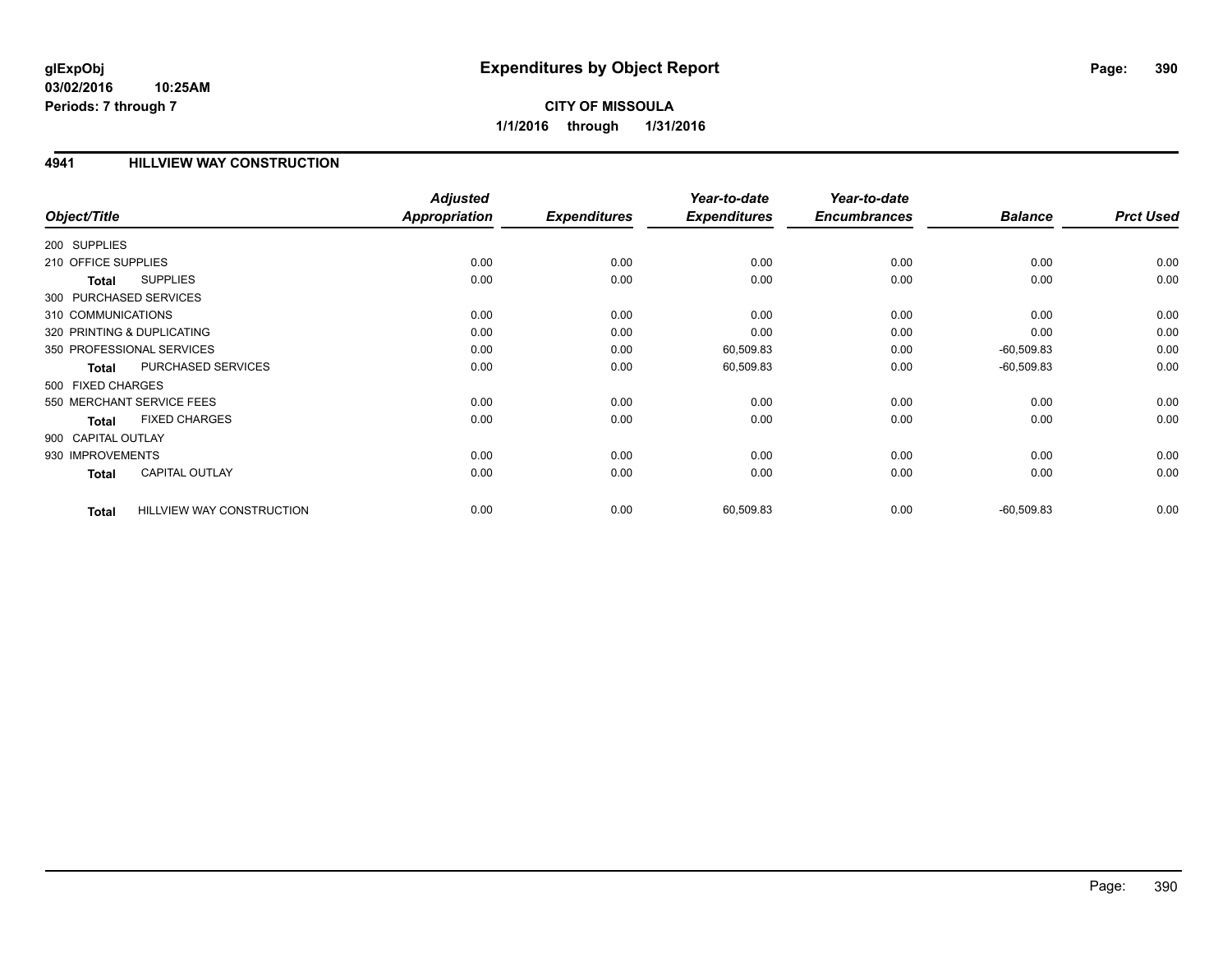## **4944 RATTLESNAKE SEWER COLLECTION (544)**

**000 \*\*\* Title Not Found \*\*\***

| Object/Title              |                         | <b>Adjusted</b><br><b>Appropriation</b> | <i><b>Expenditures</b></i> | Year-to-date<br><b>Expenditures</b> | Year-to-date<br><b>Encumbrances</b> | <b>Balance</b> | <b>Prct Used</b> |
|---------------------------|-------------------------|-----------------------------------------|----------------------------|-------------------------------------|-------------------------------------|----------------|------------------|
| 500 FIXED CHARGES         |                         |                                         |                            |                                     |                                     |                |                  |
| 550 MERCHANT SERVICE FEES |                         | 0.00                                    | 0.00                       | 0.00                                | 0.00                                | 0.00           | 0.00             |
| <b>Total</b>              | <b>FIXED CHARGES</b>    | 0.00                                    | 0.00                       | 0.00                                | 0.00                                | 0.00           | 0.00             |
| Total                     | *** Title Not Found *** | 0.00                                    | 0.00                       | 0.00                                | 0.00                                | 0.00           | 0.00             |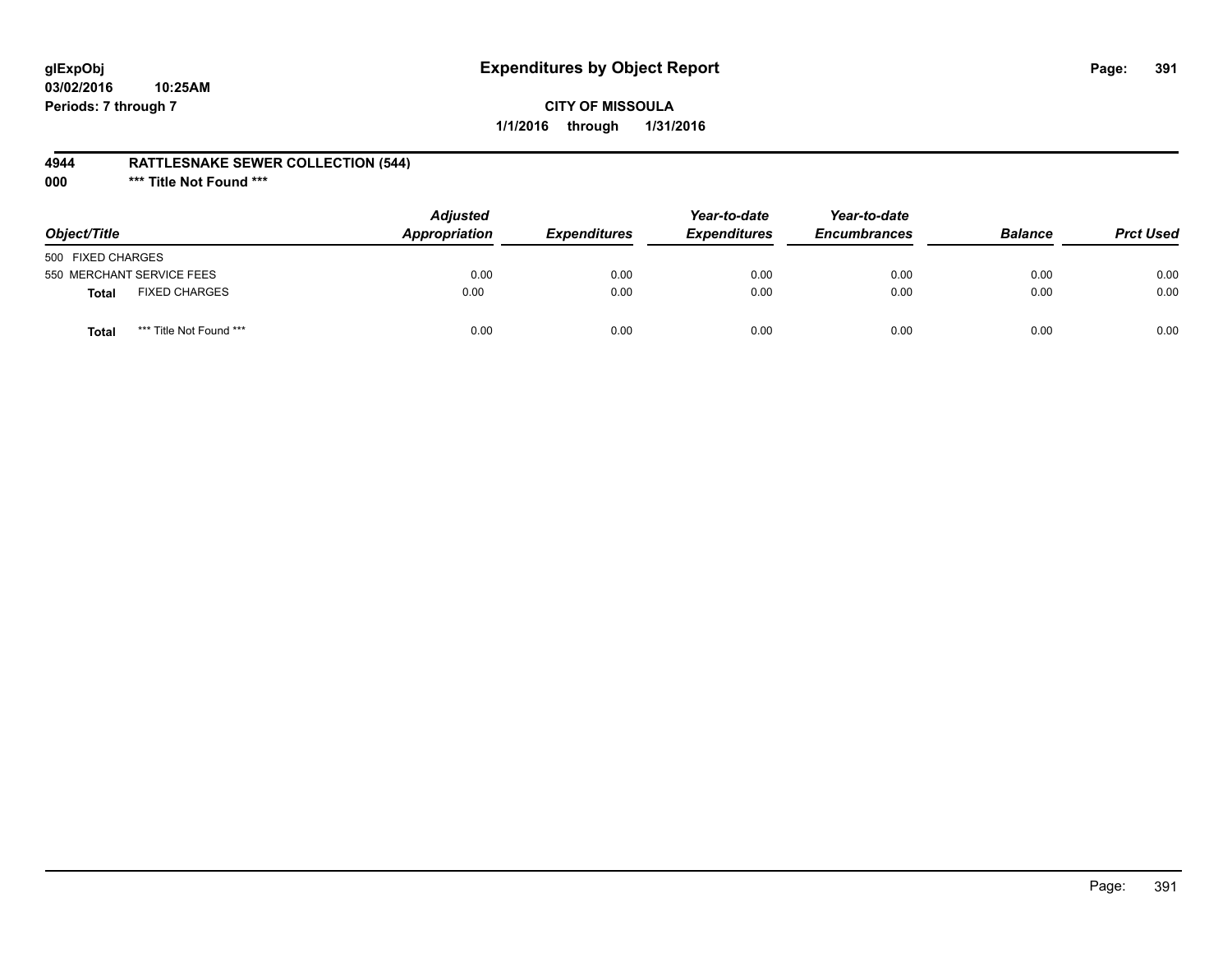## **CITY OF MISSOULA 1/1/2016 through 1/31/2016**

## **4944 RATTLESNAKE SEWER COLLECTION (544)**

| Object/Title           |                           | <b>Adjusted</b><br>Appropriation | <b>Expenditures</b> | Year-to-date<br><b>Expenditures</b> | Year-to-date<br><b>Encumbrances</b> | <b>Balance</b> | <b>Prct Used</b> |
|------------------------|---------------------------|----------------------------------|---------------------|-------------------------------------|-------------------------------------|----------------|------------------|
| 300 PURCHASED SERVICES |                           |                                  |                     |                                     |                                     |                |                  |
|                        | 350 PROFESSIONAL SERVICES | 0.00                             | 0.00                | 0.00                                | 0.00                                | 0.00           | 0.00             |
| Total                  | PURCHASED SERVICES        | 0.00                             | 0.00                | 0.00                                | 0.00                                | 0.00           | 0.00             |
| 500 FIXED CHARGES      |                           |                                  |                     |                                     |                                     |                |                  |
|                        | 550 MERCHANT SERVICE FEES | 0.00                             | 0.00                | 0.00                                | 0.00                                | 0.00           | 0.00             |
| Total                  | <b>FIXED CHARGES</b>      | 0.00                             | 0.00                | 0.00                                | 0.00                                | 0.00           | 0.00             |
| 600 DEBT SERVICE       |                           |                                  |                     |                                     |                                     |                |                  |
| 610 PRINCIPAL          |                           | 0.00                             | 0.00                | 0.00                                | 0.00                                | 0.00           | 0.00             |
| <b>Total</b>           | <b>DEBT SERVICE</b>       | 0.00                             | 0.00                | 0.00                                | 0.00                                | 0.00           | 0.00             |
| 900 CAPITAL OUTLAY     |                           |                                  |                     |                                     |                                     |                |                  |
| 930 IMPROVEMENTS       |                           | 0.00                             | 0.00                | 0.00                                | 0.00                                | 0.00           | 0.00             |
| <b>Total</b>           | <b>CAPITAL OUTLAY</b>     | 0.00                             | 0.00                | 0.00                                | 0.00                                | 0.00           | 0.00             |
| <b>Total</b>           | NON-DEPARTMENTAL          | 0.00                             | 0.00                | 0.00                                | 0.00                                | 0.00           | 0.00             |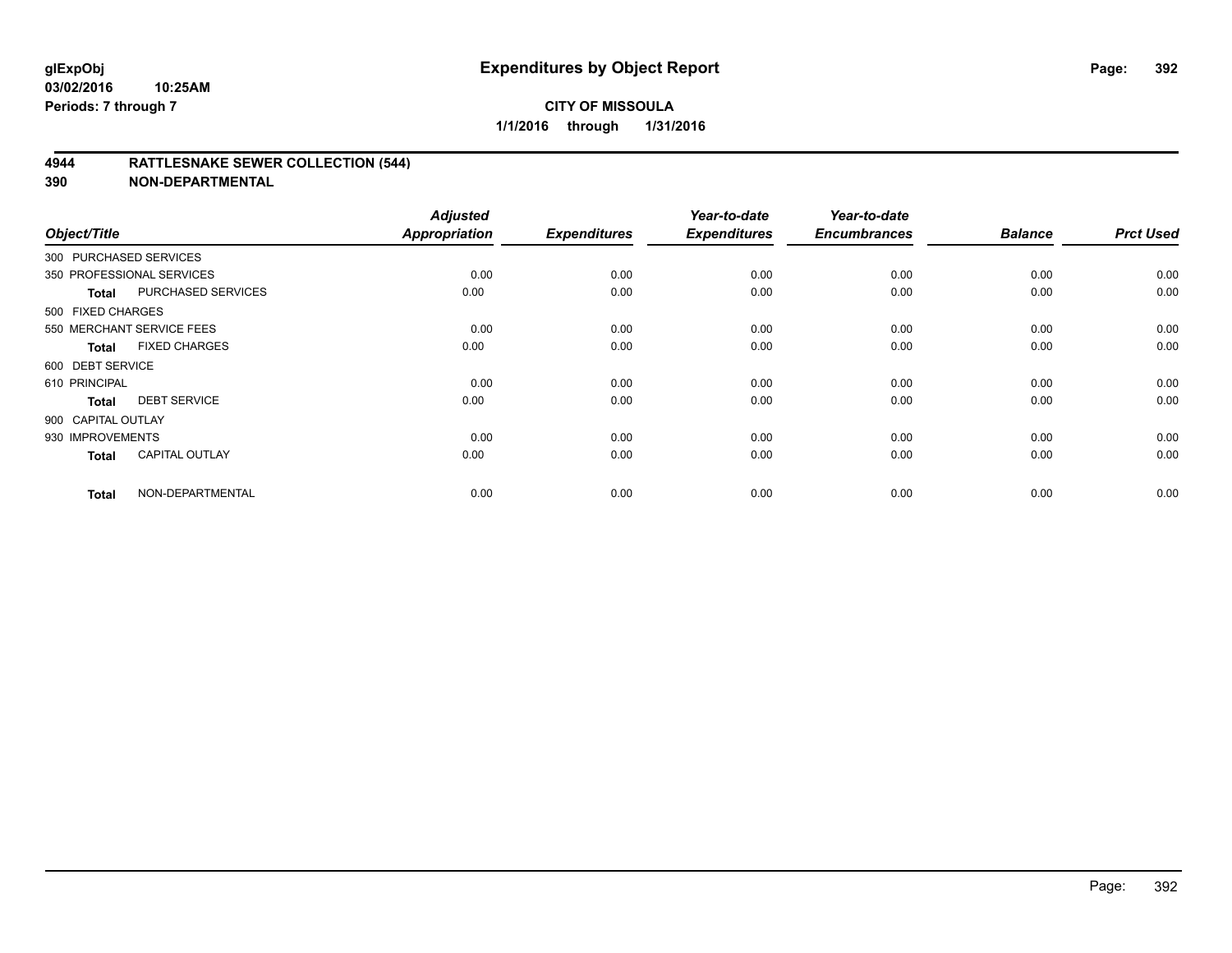## **CITY OF MISSOULA 1/1/2016 through 1/31/2016**

## **4944 RATTLESNAKE SEWER COLLECTION (544)**

**550 SID 544 PROJECT**

| Object/Title                              | <b>Adjusted</b><br>Appropriation | <b>Expenditures</b> | Year-to-date<br><b>Expenditures</b> | Year-to-date<br><b>Encumbrances</b> | <b>Balance</b> | <b>Prct Used</b> |
|-------------------------------------------|----------------------------------|---------------------|-------------------------------------|-------------------------------------|----------------|------------------|
|                                           |                                  |                     |                                     |                                     |                |                  |
| 300 PURCHASED SERVICES                    |                                  |                     |                                     |                                     |                |                  |
| 350 PROFESSIONAL SERVICES                 | 0.00                             | 0.00                | 0.00                                | 0.00                                | 0.00           | 0.00             |
| <b>PURCHASED SERVICES</b><br><b>Total</b> | 0.00                             | 0.00                | 0.00                                | 0.00                                | 0.00           | 0.00             |
| 500 FIXED CHARGES                         |                                  |                     |                                     |                                     |                |                  |
| 550 MERCHANT SERVICE FEES                 | 0.00                             | 0.00                | 0.00                                | 0.00                                | 0.00           | 0.00             |
| <b>FIXED CHARGES</b><br><b>Total</b>      | 0.00                             | 0.00                | 0.00                                | 0.00                                | 0.00           | 0.00             |
| 900 CAPITAL OUTLAY                        |                                  |                     |                                     |                                     |                |                  |
| 915 EASEMENTS                             | 0.00                             | 0.00                | 0.00                                | 0.00                                | 0.00           | 0.00             |
| 930 IMPROVEMENTS                          | 0.00                             | 0.00                | 0.00                                | 0.00                                | 0.00           | 0.00             |
| 960 CAPITAL CONTINGENCY                   | 0.00                             | 0.00                | 0.00                                | 0.00                                | 0.00           | 0.00             |
| <b>CAPITAL OUTLAY</b><br><b>Total</b>     | 0.00                             | 0.00                | 0.00                                | 0.00                                | 0.00           | 0.00             |
| SID 544 PROJECT<br><b>Total</b>           | 0.00                             | 0.00                | 0.00                                | 0.00                                | 0.00           | 0.00             |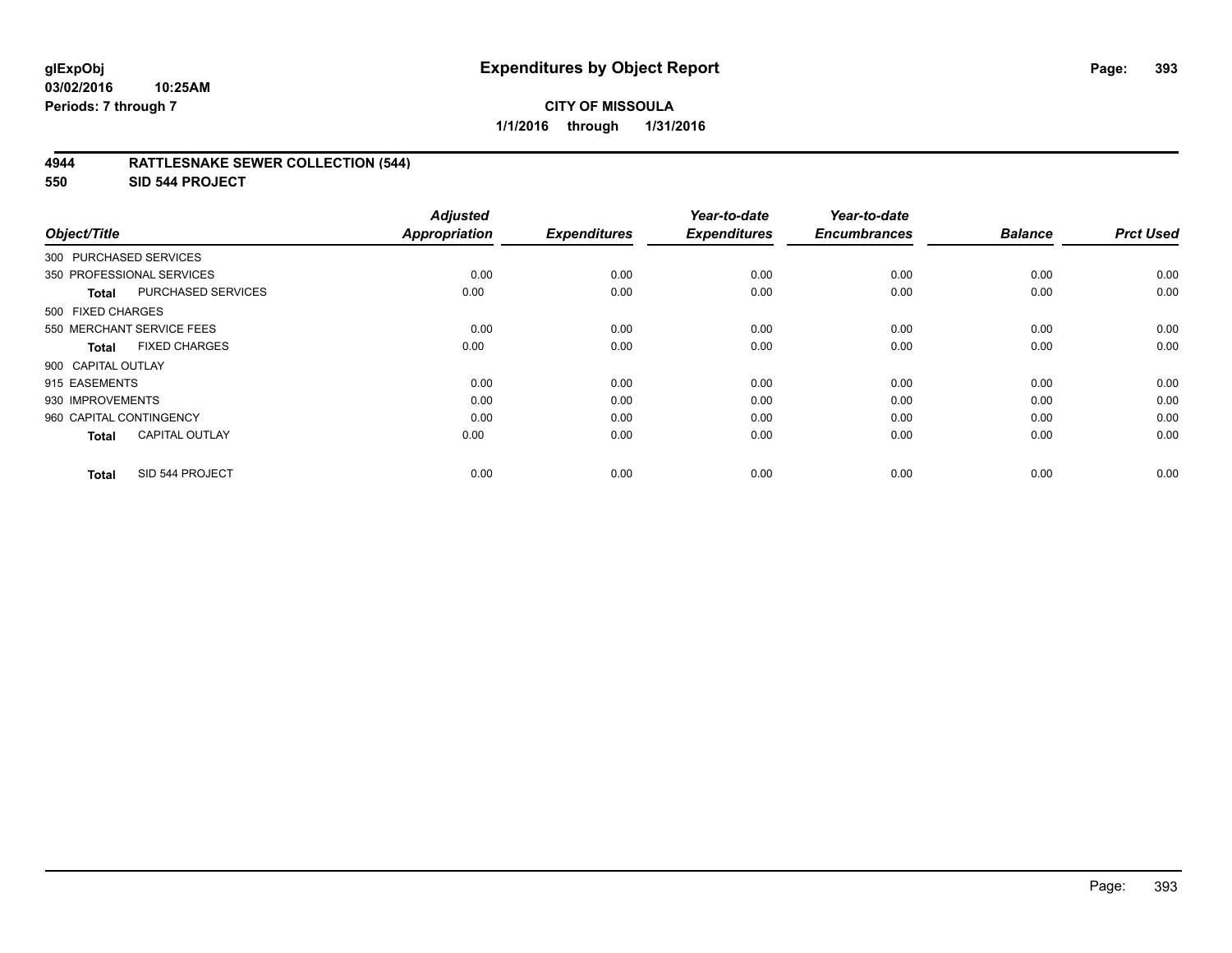## **4944 RATTLESNAKE SEWER COLLECTION (544)**

**555 LOLO STREET PROJECT**

|                                            | <b>Adjusted</b>      |                     | Year-to-date        | Year-to-date        |                |                  |
|--------------------------------------------|----------------------|---------------------|---------------------|---------------------|----------------|------------------|
| Object/Title                               | <b>Appropriation</b> | <b>Expenditures</b> | <b>Expenditures</b> | <b>Encumbrances</b> | <b>Balance</b> | <b>Prct Used</b> |
| 500 FIXED CHARGES                          |                      |                     |                     |                     |                |                  |
| 550 MERCHANT SERVICE FEES                  | 0.00                 | 0.00                | 0.00                | 0.00                | 0.00           | 0.00             |
| <b>FIXED CHARGES</b><br><b>Total</b>       | 0.00                 | 0.00                | 0.00                | 0.00                | 0.00           | 0.00             |
| 900 CAPITAL OUTLAY                         |                      |                     |                     |                     |                |                  |
| 930 IMPROVEMENTS                           | 0.00                 | 0.00                | 0.00                | 0.00                | 0.00           | 0.00             |
| 960 CAPITAL CONTINGENCY                    | 0.00                 | 0.00                | 0.00                | 0.00                | 0.00           | 0.00             |
| <b>CAPITAL OUTLAY</b><br><b>Total</b>      | 0.00                 | 0.00                | 0.00                | 0.00                | 0.00           | 0.00             |
| <b>LOLO STREET PROJECT</b><br><b>Total</b> | 0.00                 | 0.00                | 0.00                | 0.00                | 0.00           | 0.00             |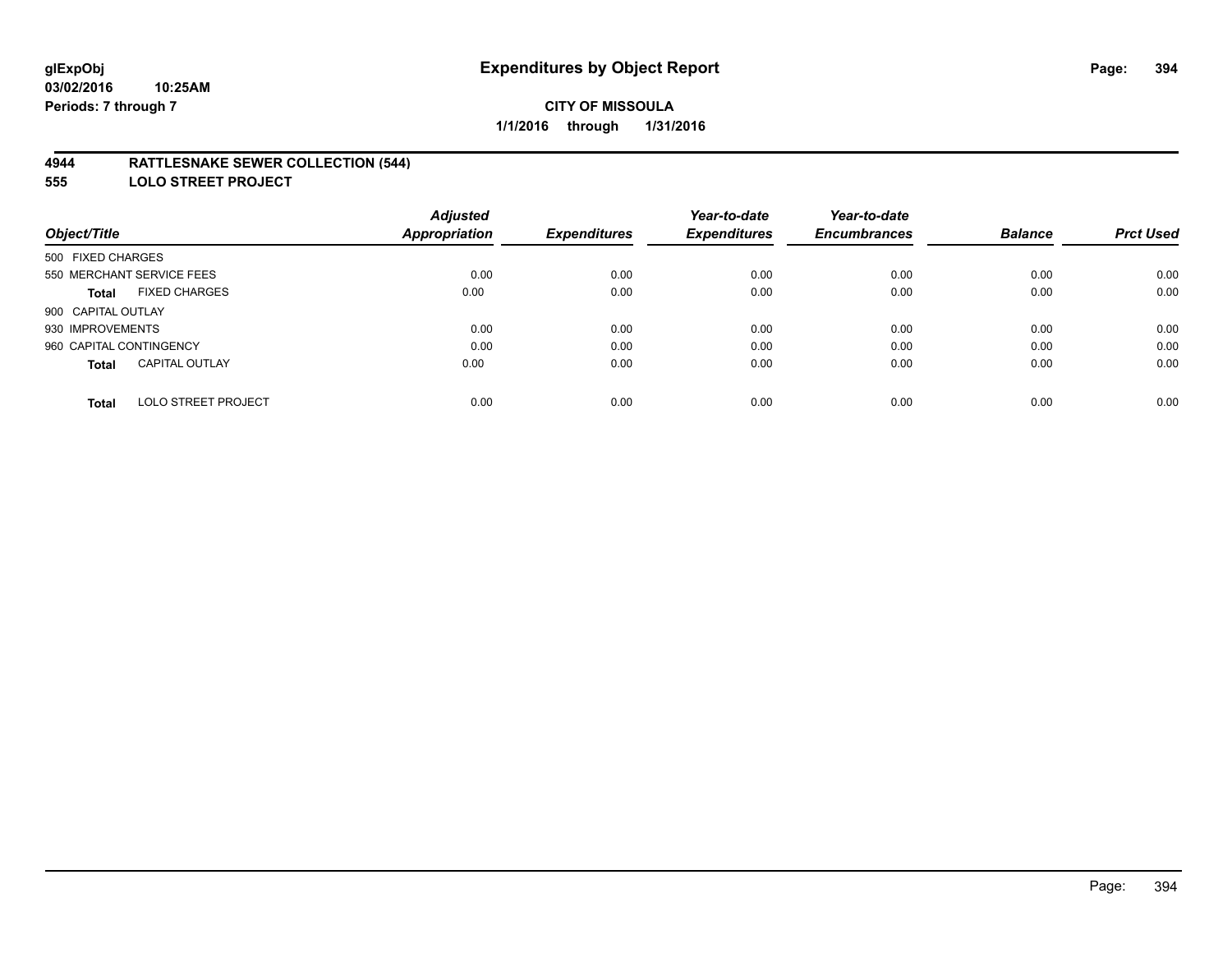# **4944 RATTLESNAKE SEWER COLLECTION (544)**

| Object/Title            |                                  | <b>Adjusted</b><br><b>Appropriation</b> | <b>Expenditures</b> | Year-to-date<br><b>Expenditures</b> | Year-to-date<br><b>Encumbrances</b> | <b>Balance</b> | <b>Prct Used</b> |
|-------------------------|----------------------------------|-----------------------------------------|---------------------|-------------------------------------|-------------------------------------|----------------|------------------|
| 300 PURCHASED SERVICES  |                                  |                                         |                     |                                     |                                     |                |                  |
|                         | 350 PROFESSIONAL SERVICES        | 0.00                                    | 0.00                | 0.00                                | 0.00                                | 0.00           | 0.00             |
| <b>Total</b>            | PURCHASED SERVICES               | 0.00                                    | 0.00                | 0.00                                | 0.00                                | 0.00           | 0.00             |
| 500 FIXED CHARGES       |                                  |                                         |                     |                                     |                                     |                |                  |
|                         | 550 MERCHANT SERVICE FEES        | 0.00                                    | 0.00                | 0.00                                | 0.00                                | 0.00           | 0.00             |
| <b>Total</b>            | <b>FIXED CHARGES</b>             | 0.00                                    | 0.00                | 0.00                                | 0.00                                | 0.00           | 0.00             |
| 600 DEBT SERVICE        |                                  |                                         |                     |                                     |                                     |                |                  |
| 610 PRINCIPAL           |                                  | 0.00                                    | 0.00                | 0.00                                | 0.00                                | 0.00           | 0.00             |
| <b>Total</b>            | <b>DEBT SERVICE</b>              | 0.00                                    | 0.00                | 0.00                                | 0.00                                | 0.00           | 0.00             |
| 900 CAPITAL OUTLAY      |                                  |                                         |                     |                                     |                                     |                |                  |
| 915 EASEMENTS           |                                  | 0.00                                    | 0.00                | 0.00                                | 0.00                                | 0.00           | 0.00             |
| 930 IMPROVEMENTS        |                                  | 0.00                                    | 0.00                | 0.00                                | 0.00                                | 0.00           | 0.00             |
| 960 CAPITAL CONTINGENCY |                                  | 0.00                                    | 0.00                | 0.00                                | 0.00                                | 0.00           | 0.00             |
| <b>Total</b>            | <b>CAPITAL OUTLAY</b>            | 0.00                                    | 0.00                | 0.00                                | 0.00                                | 0.00           | 0.00             |
| <b>Total</b>            | RATTLESNAKE SEWER COLLECTION (54 | 0.00                                    | 0.00                | 0.00                                | 0.00                                | 0.00           | 0.00             |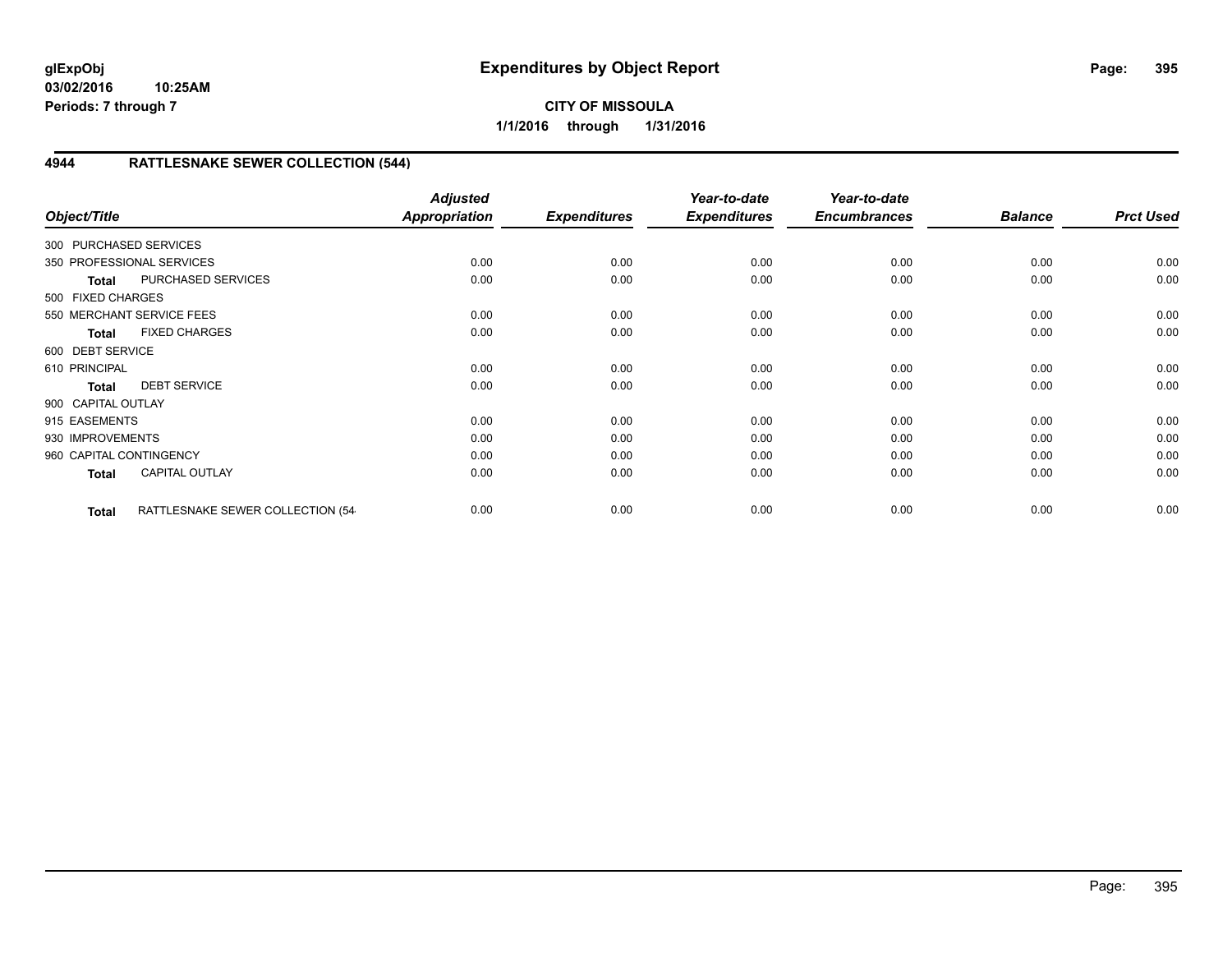## **CITY OF MISSOULA 1/1/2016 through 1/31/2016**

#### **4945 PHILLIPS ST TRAFFIC CALMING**

**000 \*\*\* Title Not Found \*\*\***

| Object/Title                            | <b>Adjusted</b><br><b>Appropriation</b> | <b>Expenditures</b> | Year-to-date<br><b>Expenditures</b> | Year-to-date<br><b>Encumbrances</b> | <b>Balance</b> | <b>Prct Used</b> |
|-----------------------------------------|-----------------------------------------|---------------------|-------------------------------------|-------------------------------------|----------------|------------------|
| 500 FIXED CHARGES                       |                                         |                     |                                     |                                     |                |                  |
| 550 MERCHANT SERVICE FEES               | 0.00                                    | 0.00                | 0.00                                | 0.00                                | 0.00           | 0.00             |
| <b>FIXED CHARGES</b><br><b>Total</b>    | 0.00                                    | 0.00                | 0.00                                | 0.00                                | 0.00           | 0.00             |
| 600 DEBT SERVICE                        |                                         |                     |                                     |                                     |                |                  |
| 620 INTEREST / SERVICE FEES             | 0.00                                    | 0.00                | 0.00                                | 0.00                                | 0.00           | 0.00             |
| <b>DEBT SERVICE</b><br><b>Total</b>     | 0.00                                    | 0.00                | 0.00                                | 0.00                                | 0.00           | 0.00             |
| *** Title Not Found ***<br><b>Total</b> | 0.00                                    | 0.00                | 0.00                                | 0.00                                | 0.00           | 0.00             |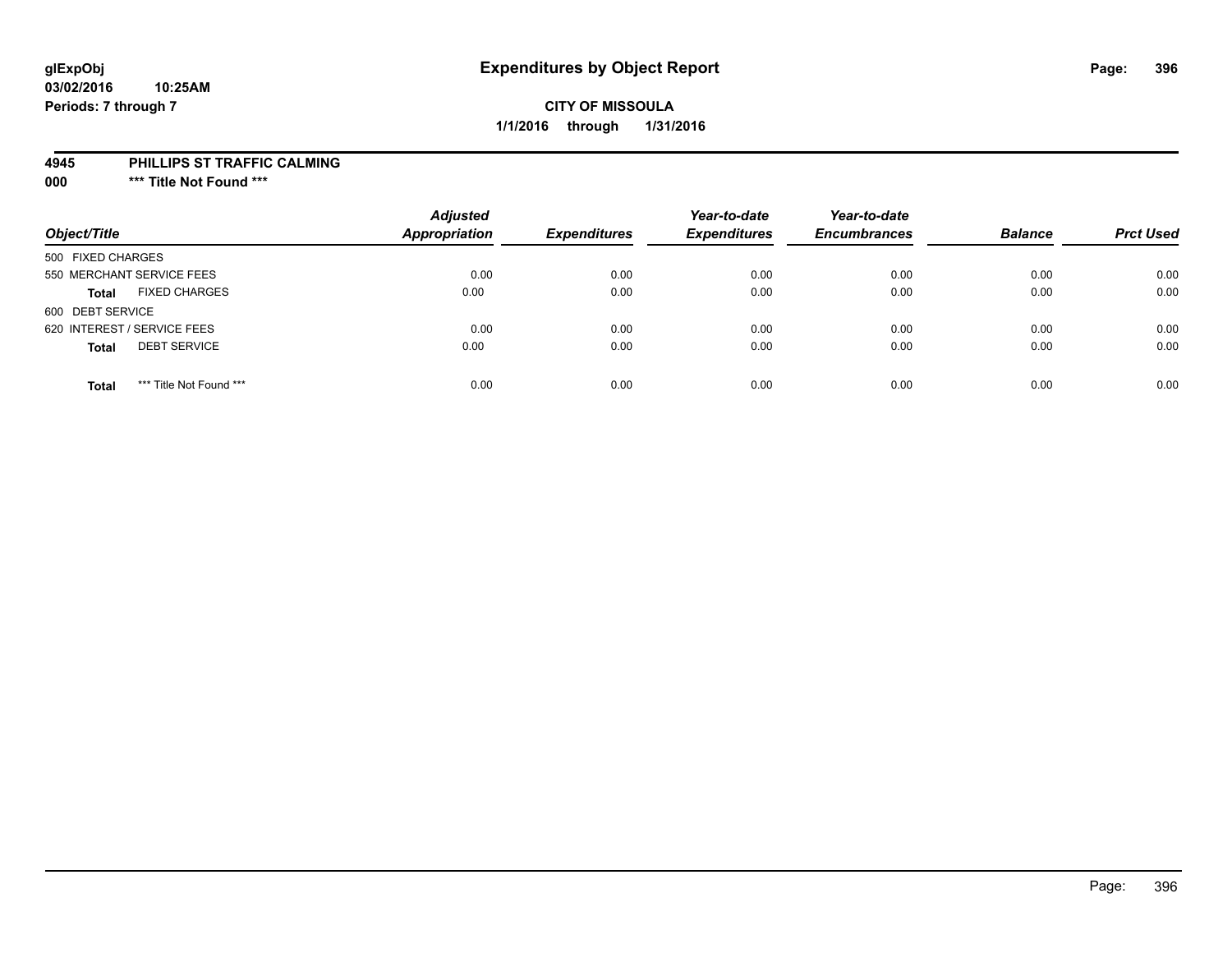### **4945 PHILLIPS ST TRAFFIC CALMING**

| Object/Title                |                             | <b>Adjusted</b><br><b>Appropriation</b> | <b>Expenditures</b> | Year-to-date<br><b>Expenditures</b> | Year-to-date<br><b>Encumbrances</b> | <b>Balance</b> | <b>Prct Used</b> |
|-----------------------------|-----------------------------|-----------------------------------------|---------------------|-------------------------------------|-------------------------------------|----------------|------------------|
| 500 FIXED CHARGES           |                             |                                         |                     |                                     |                                     |                |                  |
| 550 MERCHANT SERVICE FEES   |                             | 0.00                                    | 0.00                | 0.00                                | 0.00                                | 0.00           | 0.00             |
| <b>Total</b>                | <b>FIXED CHARGES</b>        | 0.00                                    | 0.00                | 0.00                                | 0.00                                | 0.00           | 0.00             |
| 600 DEBT SERVICE            |                             |                                         |                     |                                     |                                     |                |                  |
| 620 INTEREST / SERVICE FEES |                             | 0.00                                    | 0.00                | 0.00                                | 0.00                                | 0.00           | 0.00             |
| <b>Total</b>                | <b>DEBT SERVICE</b>         | 0.00                                    | 0.00                | 0.00                                | 0.00                                | 0.00           | 0.00             |
| <b>Total</b>                | PHILLIPS ST TRAFFIC CALMING | 0.00                                    | 0.00                | 0.00                                | 0.00                                | 0.00           | 0.00             |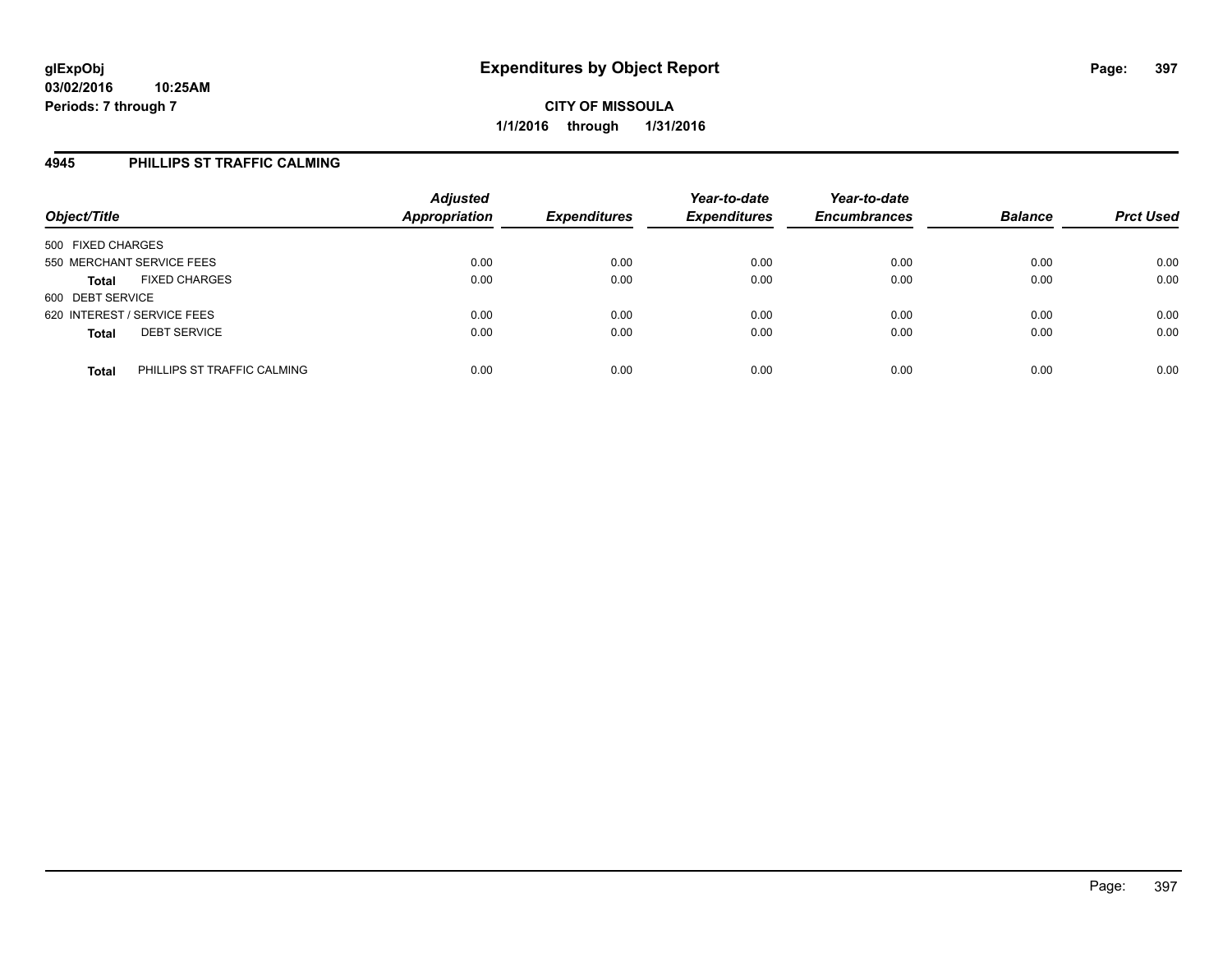### **CITY OF MISSOULA 1/1/2016 through 1/31/2016**

#### **4946 PATTEE CREEK DR. TRAFFIC CALMING**

**000 \*\*\* Title Not Found \*\*\***

| Object/Title                            | <b>Adjusted</b><br><b>Appropriation</b> | <b>Expenditures</b> | Year-to-date<br><b>Expenditures</b> | Year-to-date<br><b>Encumbrances</b> | <b>Balance</b> | <b>Prct Used</b> |
|-----------------------------------------|-----------------------------------------|---------------------|-------------------------------------|-------------------------------------|----------------|------------------|
| 500 FIXED CHARGES                       |                                         |                     |                                     |                                     |                |                  |
| 550 MERCHANT SERVICE FEES               | 0.00                                    | 0.00                | 0.00                                | 0.00                                | 0.00           | 0.00             |
| <b>FIXED CHARGES</b><br><b>Total</b>    | 0.00                                    | 0.00                | 0.00                                | 0.00                                | 0.00           | 0.00             |
| 600 DEBT SERVICE                        |                                         |                     |                                     |                                     |                |                  |
| 620 INTEREST / SERVICE FEES             | 0.00                                    | 0.00                | 0.00                                | 0.00                                | 0.00           | 0.00             |
| <b>DEBT SERVICE</b><br><b>Total</b>     | 0.00                                    | 0.00                | 0.00                                | 0.00                                | 0.00           | 0.00             |
| *** Title Not Found ***<br><b>Total</b> | 0.00                                    | 0.00                | 0.00                                | 0.00                                | 0.00           | 0.00             |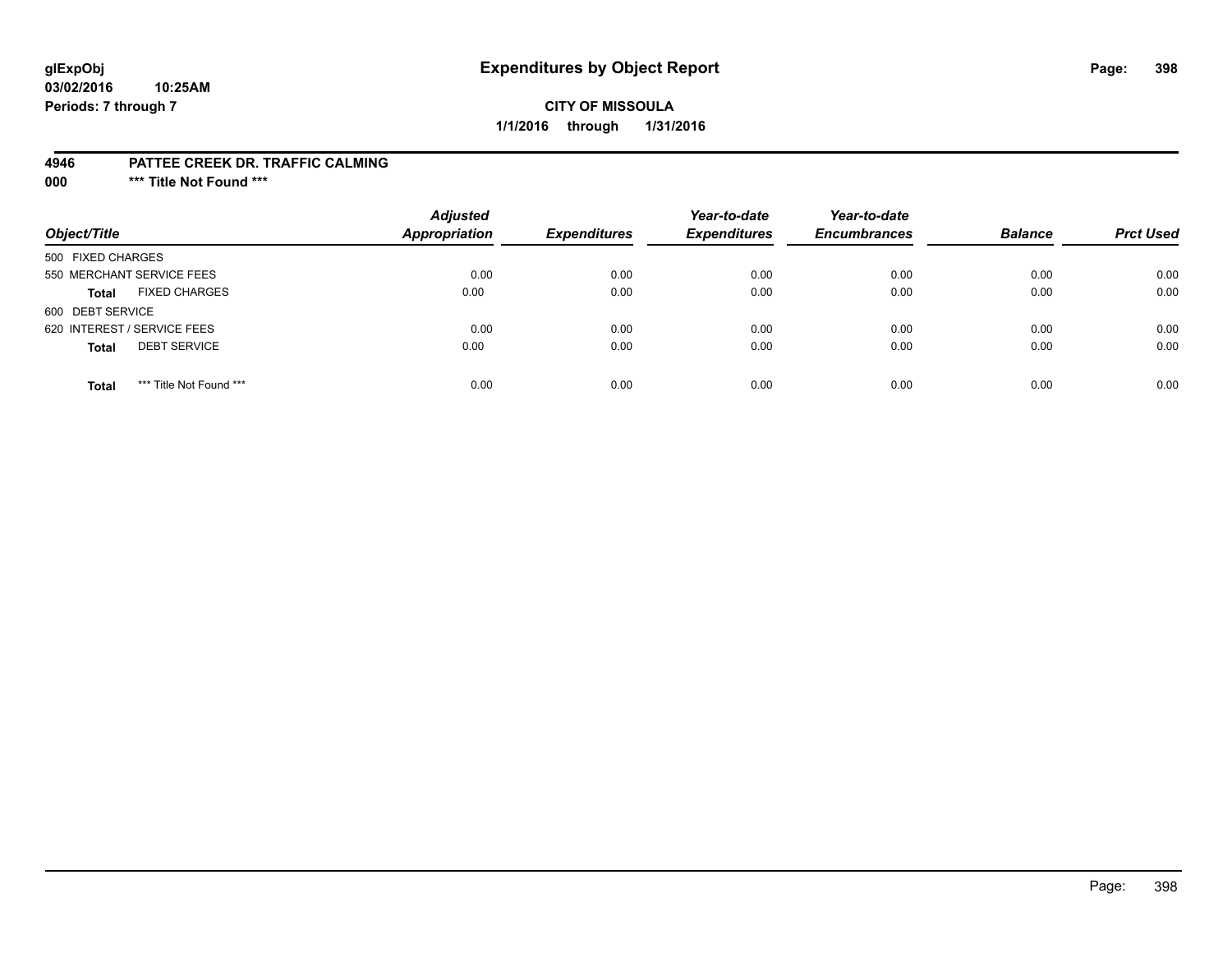### **CITY OF MISSOULA 1/1/2016 through 1/31/2016**

#### **4946 PATTEE CREEK DR. TRAFFIC CALMING**

**390 NON-DEPARTMENTAL**

| Object/Title           |                           | <b>Adjusted</b><br><b>Appropriation</b> | <b>Expenditures</b> | Year-to-date<br><b>Expenditures</b> | Year-to-date<br><b>Encumbrances</b> | <b>Balance</b> | <b>Prct Used</b> |
|------------------------|---------------------------|-----------------------------------------|---------------------|-------------------------------------|-------------------------------------|----------------|------------------|
| 300 PURCHASED SERVICES |                           |                                         |                     |                                     |                                     |                |                  |
|                        | 350 PROFESSIONAL SERVICES | 0.00                                    | 0.00                | 0.00                                | 0.00                                | 0.00           | 0.00             |
| <b>Total</b>           | <b>PURCHASED SERVICES</b> | 0.00                                    | 0.00                | 0.00                                | 0.00                                | 0.00           | 0.00             |
| 500 FIXED CHARGES      |                           |                                         |                     |                                     |                                     |                |                  |
|                        | 550 MERCHANT SERVICE FEES | 0.00                                    | 0.00                | 0.00                                | 0.00                                | 0.00           | 0.00             |
| Total                  | <b>FIXED CHARGES</b>      | 0.00                                    | 0.00                | 0.00                                | 0.00                                | 0.00           | 0.00             |
| 900 CAPITAL OUTLAY     |                           |                                         |                     |                                     |                                     |                |                  |
| 930 IMPROVEMENTS       |                           | 0.00                                    | 0.00                | 0.00                                | 0.00                                | 0.00           | 0.00             |
| Total                  | <b>CAPITAL OUTLAY</b>     | 0.00                                    | 0.00                | 0.00                                | 0.00                                | 0.00           | 0.00             |
| <b>Total</b>           | NON-DEPARTMENTAL          | 0.00                                    | 0.00                | 0.00                                | 0.00                                | 0.00           | 0.00             |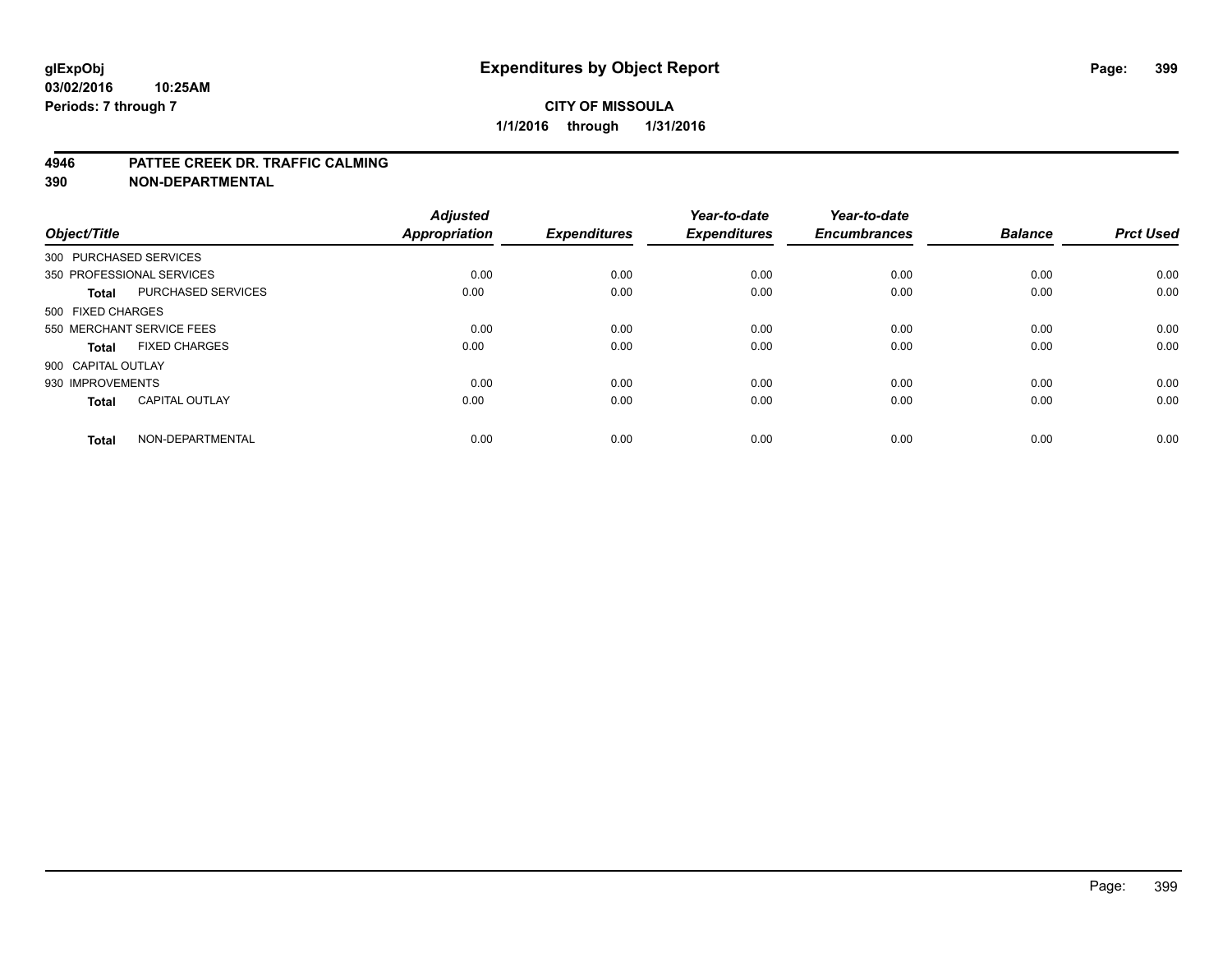### **CITY OF MISSOULA 1/1/2016 through 1/31/2016**

### **4946 PATTEE CREEK DR. TRAFFIC CALMING**

| Object/Title                |                                  | <b>Adjusted</b><br><b>Appropriation</b> | <b>Expenditures</b> | Year-to-date<br><b>Expenditures</b> | Year-to-date<br><b>Encumbrances</b> | <b>Balance</b> | <b>Prct Used</b> |
|-----------------------------|----------------------------------|-----------------------------------------|---------------------|-------------------------------------|-------------------------------------|----------------|------------------|
| 300 PURCHASED SERVICES      |                                  |                                         |                     |                                     |                                     |                |                  |
| 350 PROFESSIONAL SERVICES   |                                  | 0.00                                    | 0.00                | 0.00                                | 0.00                                | 0.00           | 0.00             |
| <b>Total</b>                | PURCHASED SERVICES               | 0.00                                    | 0.00                | 0.00                                | 0.00                                | 0.00           | 0.00             |
| 500 FIXED CHARGES           |                                  |                                         |                     |                                     |                                     |                |                  |
|                             | 550 MERCHANT SERVICE FEES        | 0.00                                    | 0.00                | 0.00                                | 0.00                                | 0.00           | 0.00             |
| <b>Total</b>                | <b>FIXED CHARGES</b>             | 0.00                                    | 0.00                | 0.00                                | 0.00                                | 0.00           | 0.00             |
| 600 DEBT SERVICE            |                                  |                                         |                     |                                     |                                     |                |                  |
| 620 INTEREST / SERVICE FEES |                                  | 0.00                                    | 0.00                | 0.00                                | 0.00                                | 0.00           | 0.00             |
| Total                       | <b>DEBT SERVICE</b>              | 0.00                                    | 0.00                | 0.00                                | 0.00                                | 0.00           | 0.00             |
| 900 CAPITAL OUTLAY          |                                  |                                         |                     |                                     |                                     |                |                  |
| 930 IMPROVEMENTS            |                                  | 0.00                                    | 0.00                | 0.00                                | 0.00                                | 0.00           | 0.00             |
| <b>Total</b>                | <b>CAPITAL OUTLAY</b>            | 0.00                                    | 0.00                | 0.00                                | 0.00                                | 0.00           | 0.00             |
| <b>Total</b>                | PATTEE CREEK DR. TRAFFIC CALMING | 0.00                                    | 0.00                | 0.00                                | 0.00                                | 0.00           | 0.00             |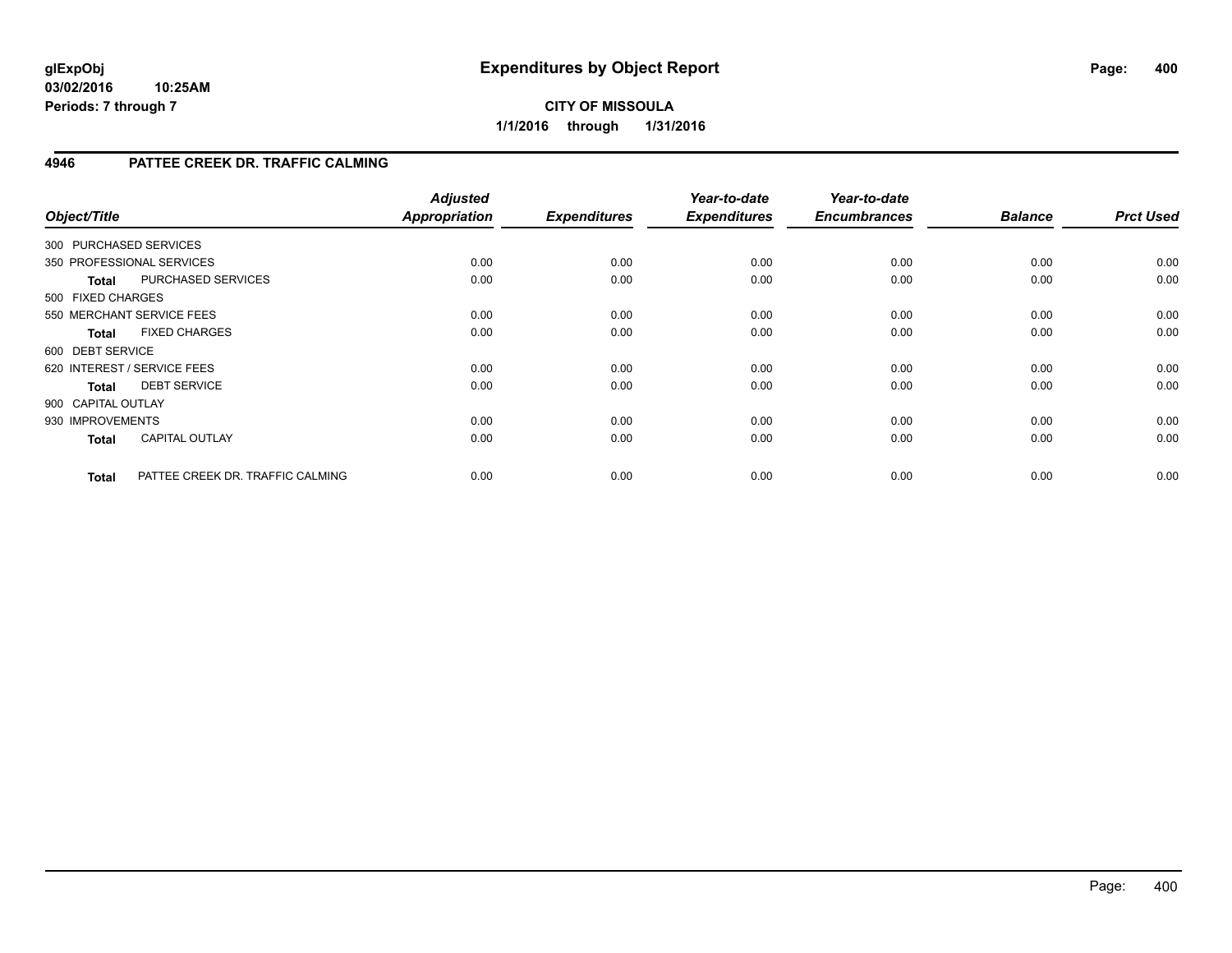#### **4948 STORMWATER OUTFALL RETROFITS**

**390 NON-DEPARTMENTAL**

| Object/Title                         | <b>Adjusted</b><br><b>Appropriation</b> | <b>Expenditures</b> | Year-to-date<br><b>Expenditures</b> | Year-to-date<br><b>Encumbrances</b> | <b>Balance</b> | <b>Prct Used</b> |
|--------------------------------------|-----------------------------------------|---------------------|-------------------------------------|-------------------------------------|----------------|------------------|
| 300 PURCHASED SERVICES               |                                         |                     |                                     |                                     |                |                  |
| 350 PROFESSIONAL SERVICES            | 0.00                                    | 0.00                | 0.00                                | 0.00                                | 0.00           | 0.00             |
| PURCHASED SERVICES<br><b>Total</b>   | 0.00                                    | 0.00                | 0.00                                | 0.00                                | 0.00           | 0.00             |
| 500 FIXED CHARGES                    |                                         |                     |                                     |                                     |                |                  |
| 550 MERCHANT SERVICE FEES            | 0.00                                    | 0.00                | 0.00                                | 0.00                                | 0.00           | 0.00             |
| <b>FIXED CHARGES</b><br><b>Total</b> | 0.00                                    | 0.00                | 0.00                                | 0.00                                | 0.00           | 0.00             |
| NON-DEPARTMENTAL<br><b>Total</b>     | 0.00                                    | 0.00                | 0.00                                | 0.00                                | 0.00           | 0.00             |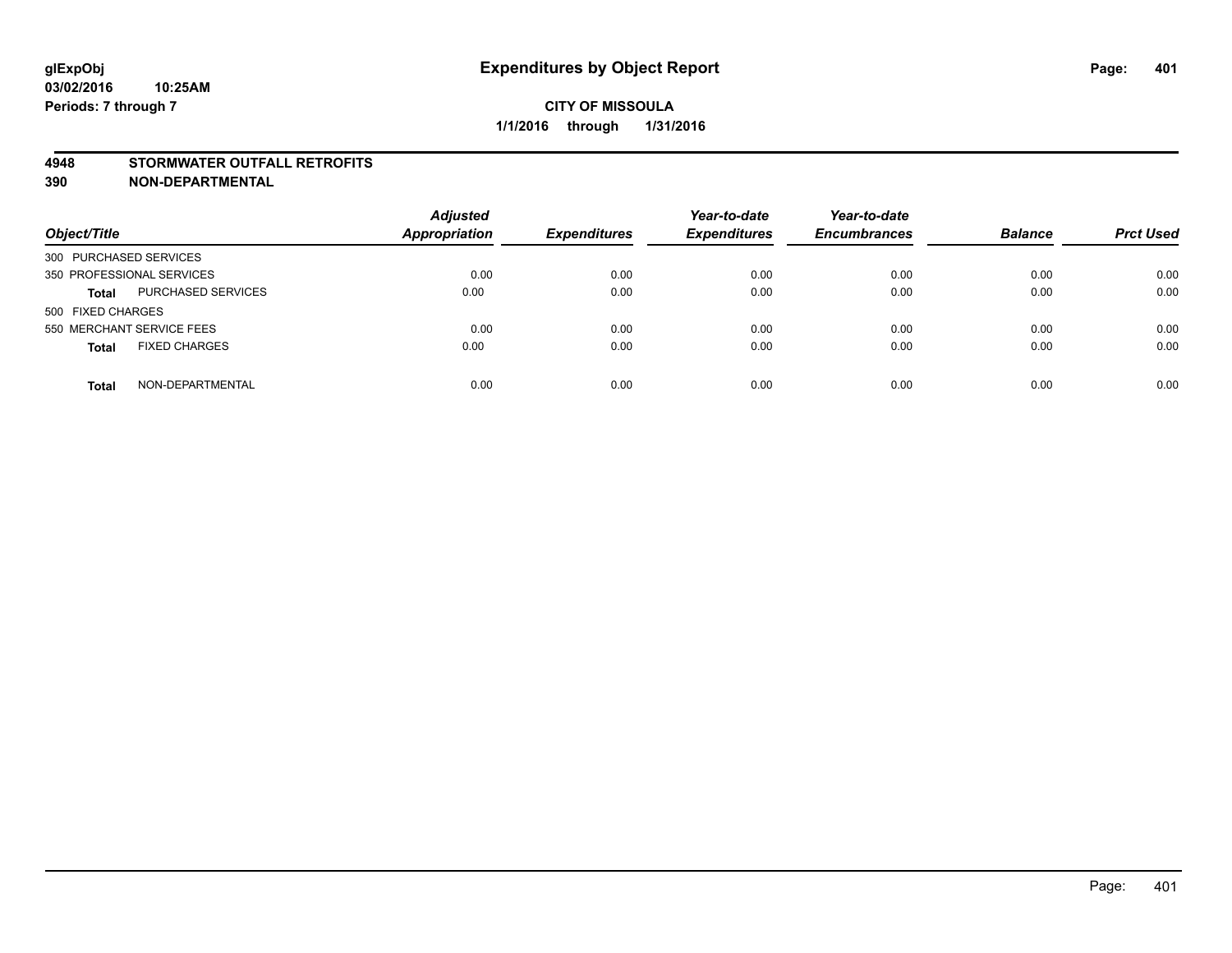### **4948 STORMWATER OUTFALL RETROFITS**

| Object/Title              |                              | <b>Adjusted</b><br><b>Appropriation</b> | <b>Expenditures</b> | Year-to-date<br><b>Expenditures</b> | Year-to-date<br><b>Encumbrances</b> | <b>Balance</b> | <b>Prct Used</b> |
|---------------------------|------------------------------|-----------------------------------------|---------------------|-------------------------------------|-------------------------------------|----------------|------------------|
| 300 PURCHASED SERVICES    |                              |                                         |                     |                                     |                                     |                |                  |
| 350 PROFESSIONAL SERVICES |                              | 0.00                                    | 0.00                | 0.00                                | 0.00                                | 0.00           | 0.00             |
| <b>Total</b>              | PURCHASED SERVICES           | 0.00                                    | 0.00                | 0.00                                | 0.00                                | 0.00           | 0.00             |
| 500 FIXED CHARGES         |                              |                                         |                     |                                     |                                     |                |                  |
| 550 MERCHANT SERVICE FEES |                              | 0.00                                    | 0.00                | 0.00                                | 0.00                                | 0.00           | 0.00             |
| <b>Total</b>              | <b>FIXED CHARGES</b>         | 0.00                                    | 0.00                | 0.00                                | 0.00                                | 0.00           | 0.00             |
| <b>Total</b>              | STORMWATER OUTFALL RETROFITS | 0.00                                    | 0.00                | 0.00                                | 0.00                                | 0.00           | 0.00             |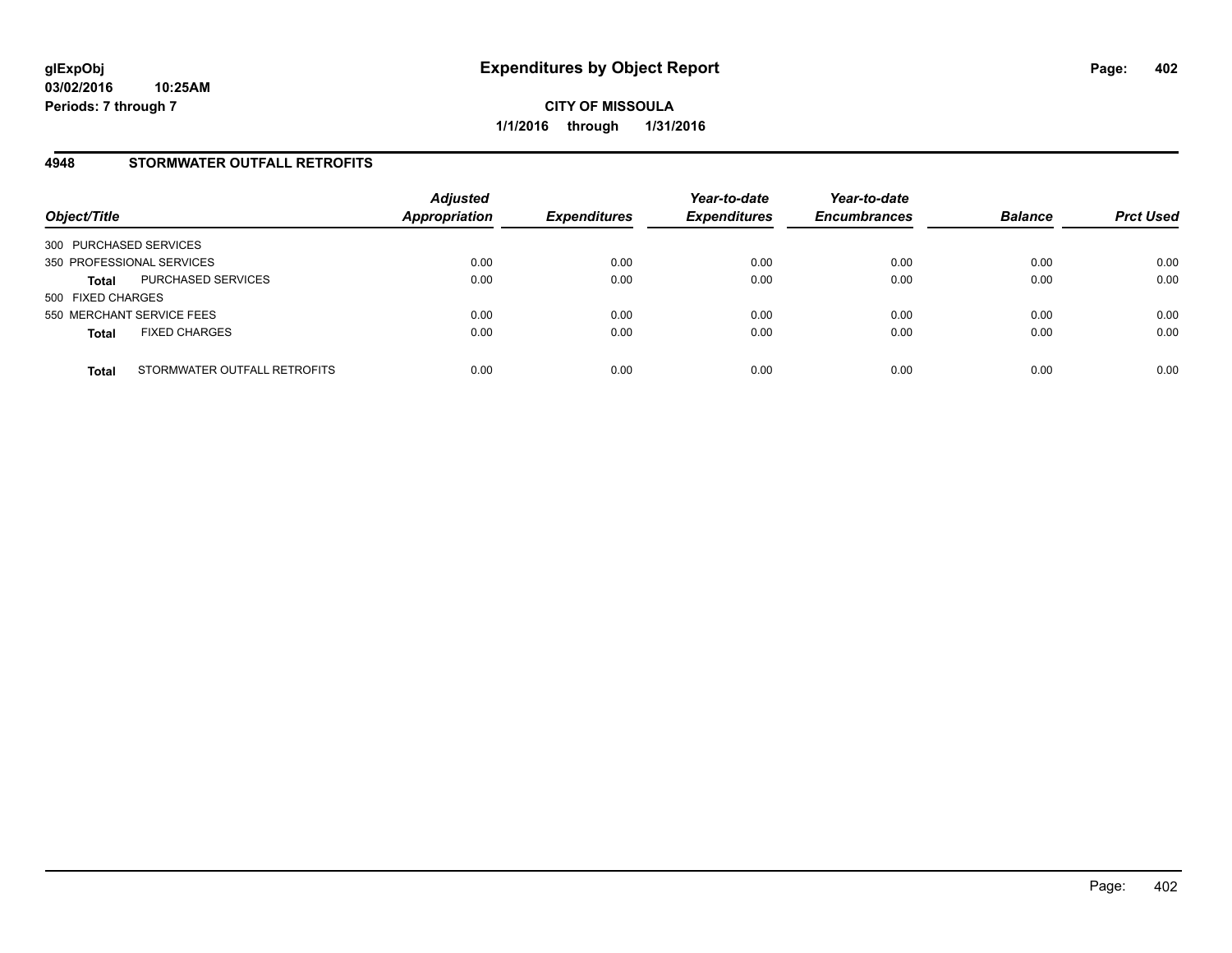#### **4949 WAYFINDING PROJECT**

**390 NON-DEPARTMENTAL**

|                        |                                   | <b>Adjusted</b>      |                     | Year-to-date        | Year-to-date        |                |                  |
|------------------------|-----------------------------------|----------------------|---------------------|---------------------|---------------------|----------------|------------------|
| Object/Title           |                                   | <b>Appropriation</b> | <b>Expenditures</b> | <b>Expenditures</b> | <b>Encumbrances</b> | <b>Balance</b> | <b>Prct Used</b> |
| 100 PERSONAL SERVICES  |                                   |                      |                     |                     |                     |                |                  |
| 110 SALARIES AND WAGES |                                   | 0.00                 | 0.00                | 0.00                | 0.00                | 0.00           | 0.00             |
|                        | <b>140 EMPLOYER CONTRIBUTIONS</b> | 0.00                 | 0.00                | 0.00                | 0.00                | 0.00           | 0.00             |
| <b>Total</b>           | PERSONAL SERVICES                 | 0.00                 | 0.00                | 0.00                | 0.00                | 0.00           | 0.00             |
| 200 SUPPLIES           |                                   |                      |                     |                     |                     |                |                  |
| 210 OFFICE SUPPLIES    |                                   | 0.00                 | 0.00                | 0.00                | 0.00                | 0.00           | 0.00             |
| <b>Total</b>           | <b>SUPPLIES</b>                   | 0.00                 | 0.00                | 0.00                | 0.00                | 0.00           | 0.00             |
|                        | 300 PURCHASED SERVICES            |                      |                     |                     |                     |                |                  |
|                        | 350 PROFESSIONAL SERVICES         | 0.00                 | 0.00                | 2,380.00            | 0.00                | $-2,380.00$    | 0.00             |
|                        | 360 REPAIR & MAINTENANCE          | 0.00                 | 0.00                | 0.00                | 0.00                | 0.00           | 0.00             |
| <b>Total</b>           | PURCHASED SERVICES                | 0.00                 | 0.00                | 2,380.00            | 0.00                | $-2,380.00$    | 0.00             |
| 500 FIXED CHARGES      |                                   |                      |                     |                     |                     |                |                  |
|                        | 550 MERCHANT SERVICE FEES         | 0.00                 | 0.00                | 0.00                | 0.00                | 0.00           | 0.00             |
| <b>Total</b>           | <b>FIXED CHARGES</b>              | 0.00                 | 0.00                | 0.00                | 0.00                | 0.00           | 0.00             |
| 900 CAPITAL OUTLAY     |                                   |                      |                     |                     |                     |                |                  |
| 930 IMPROVEMENTS       |                                   | 0.00                 | 0.00                | 0.00                | 0.00                | 0.00           | 0.00             |
|                        | 940 MACHINERY & EQUIPMENT         | 0.00                 | 0.00                | 0.00                | 0.00                | 0.00           | 0.00             |
| <b>Total</b>           | <b>CAPITAL OUTLAY</b>             | 0.00                 | 0.00                | 0.00                | 0.00                | 0.00           | 0.00             |
| <b>Total</b>           | NON-DEPARTMENTAL                  | 0.00                 | 0.00                | 2,380.00            | 0.00                | $-2,380.00$    | 0.00             |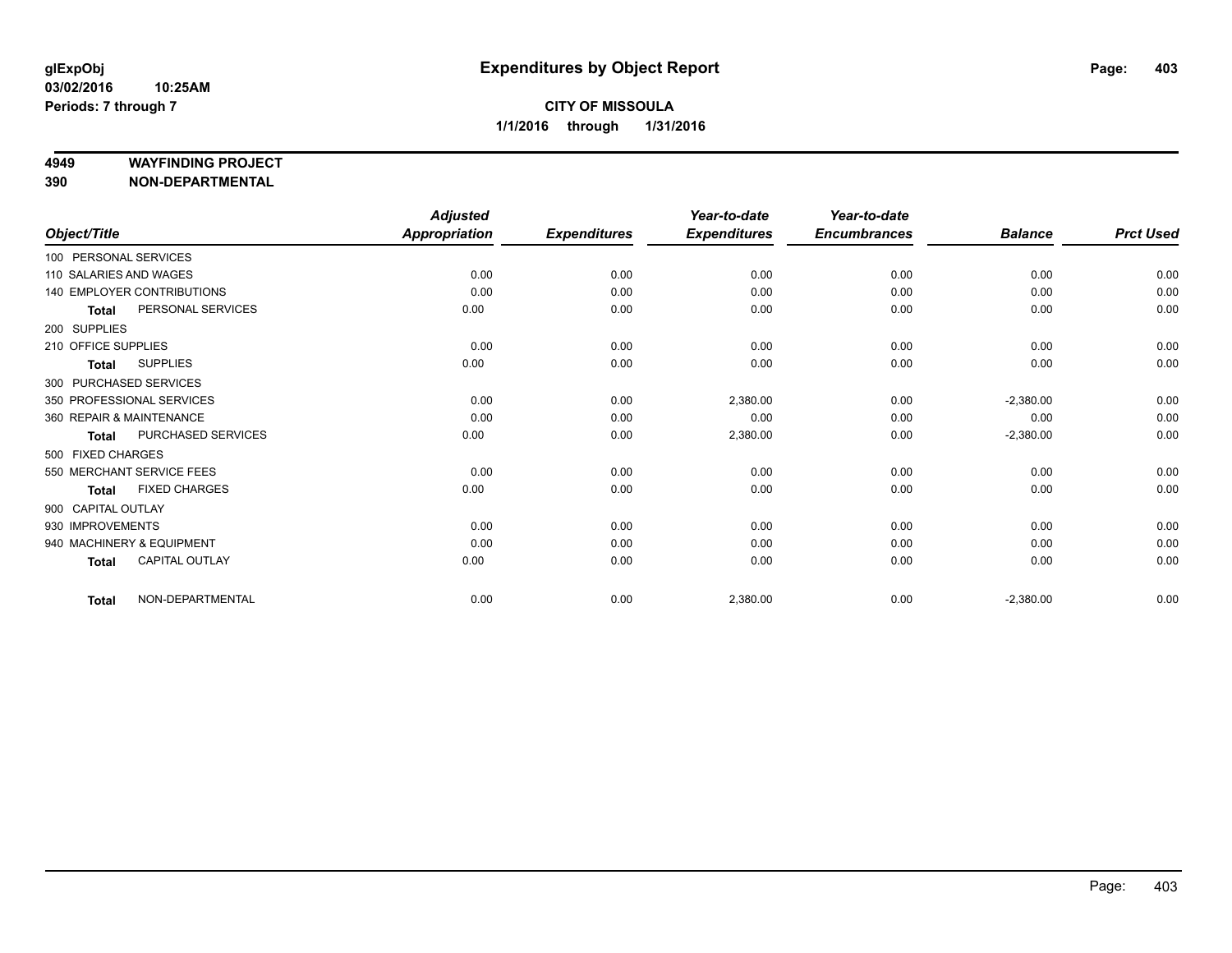### **CITY OF MISSOULA 1/1/2016 through 1/31/2016**

### **4949 WAYFINDING PROJECT**

|                          |                            | <b>Adjusted</b>      |                     | Year-to-date        | Year-to-date        |                |                  |
|--------------------------|----------------------------|----------------------|---------------------|---------------------|---------------------|----------------|------------------|
| Object/Title             |                            | <b>Appropriation</b> | <b>Expenditures</b> | <b>Expenditures</b> | <b>Encumbrances</b> | <b>Balance</b> | <b>Prct Used</b> |
| 100 PERSONAL SERVICES    |                            |                      |                     |                     |                     |                |                  |
| 110 SALARIES AND WAGES   |                            | 0.00                 | 0.00                | 0.00                | 0.00                | 0.00           | 0.00             |
|                          | 140 EMPLOYER CONTRIBUTIONS | 0.00                 | 0.00                | 0.00                | 0.00                | 0.00           | 0.00             |
| <b>Total</b>             | PERSONAL SERVICES          | 0.00                 | 0.00                | 0.00                | 0.00                | 0.00           | 0.00             |
| 200 SUPPLIES             |                            |                      |                     |                     |                     |                |                  |
| 210 OFFICE SUPPLIES      |                            | 0.00                 | 0.00                | 0.00                | 0.00                | 0.00           | 0.00             |
| <b>Total</b>             | <b>SUPPLIES</b>            | 0.00                 | 0.00                | 0.00                | 0.00                | 0.00           | 0.00             |
| 300 PURCHASED SERVICES   |                            |                      |                     |                     |                     |                |                  |
|                          | 350 PROFESSIONAL SERVICES  | 0.00                 | 0.00                | 2,380.00            | 0.00                | $-2,380.00$    | 0.00             |
| 360 REPAIR & MAINTENANCE |                            | 0.00                 | 0.00                | 0.00                | 0.00                | 0.00           | 0.00             |
| <b>Total</b>             | PURCHASED SERVICES         | 0.00                 | 0.00                | 2,380.00            | 0.00                | $-2,380.00$    | 0.00             |
| 500 FIXED CHARGES        |                            |                      |                     |                     |                     |                |                  |
|                          | 550 MERCHANT SERVICE FEES  | 0.00                 | 0.00                | 0.00                | 0.00                | 0.00           | 0.00             |
| <b>Total</b>             | <b>FIXED CHARGES</b>       | 0.00                 | 0.00                | 0.00                | 0.00                | 0.00           | 0.00             |
| 900 CAPITAL OUTLAY       |                            |                      |                     |                     |                     |                |                  |
| 930 IMPROVEMENTS         |                            | 0.00                 | 0.00                | 0.00                | 0.00                | 0.00           | 0.00             |
|                          | 940 MACHINERY & EQUIPMENT  | 0.00                 | 0.00                | 0.00                | 0.00                | 0.00           | 0.00             |
| <b>Total</b>             | CAPITAL OUTLAY             | 0.00                 | 0.00                | 0.00                | 0.00                | 0.00           | 0.00             |
| <b>Total</b>             | <b>WAYFINDING PROJECT</b>  | 0.00                 | 0.00                | 2,380.00            | 0.00                | $-2,380.00$    | 0.00             |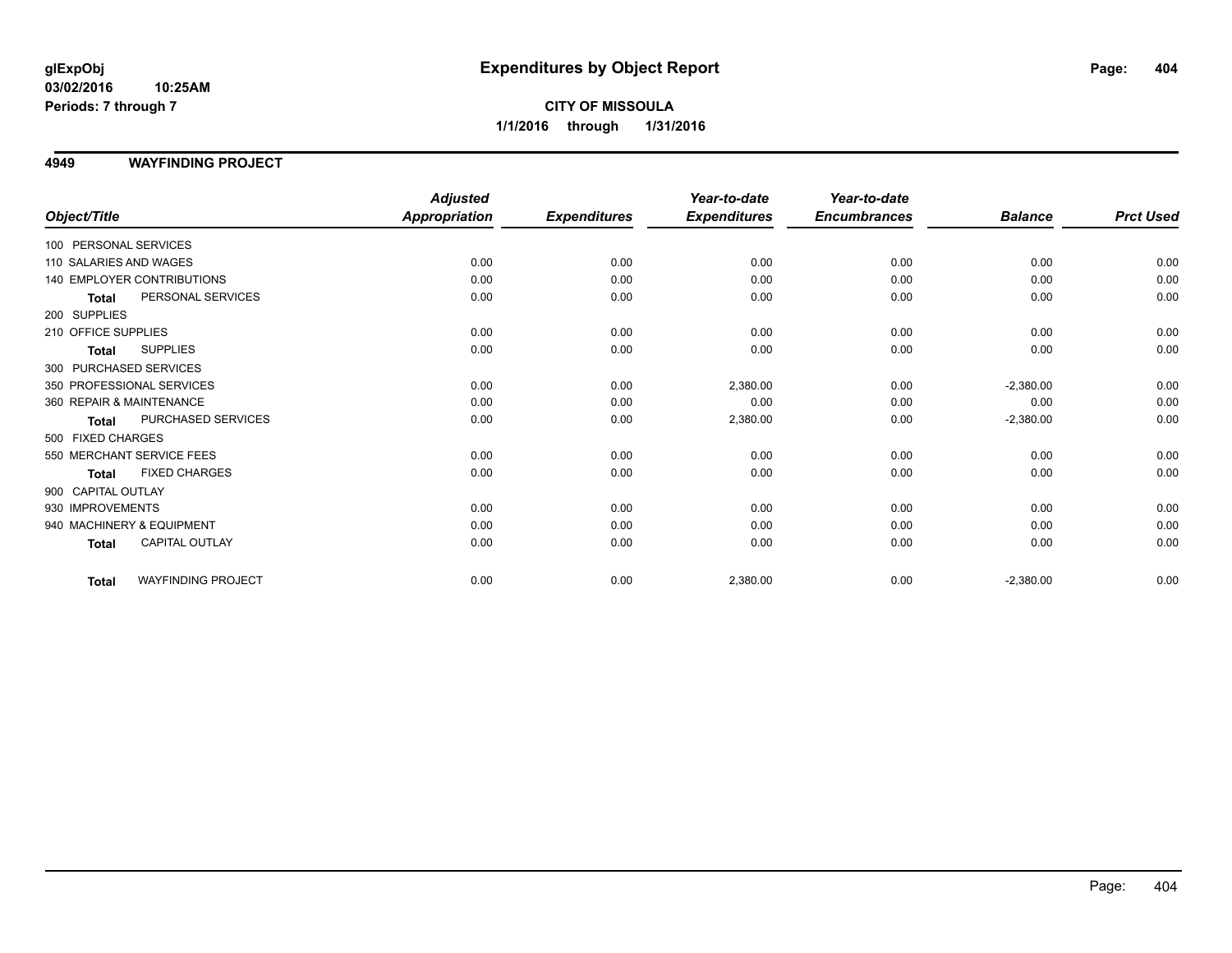#### **4990 ARRA ENHANCEMENTS**

**500 N HIGGINS STREETSCAPE**

| Object/Title       |                           | <b>Adjusted</b><br>Appropriation | <b>Expenditures</b> | Year-to-date<br><b>Expenditures</b> | Year-to-date<br><b>Encumbrances</b> | <b>Balance</b> | <b>Prct Used</b> |
|--------------------|---------------------------|----------------------------------|---------------------|-------------------------------------|-------------------------------------|----------------|------------------|
| 500 FIXED CHARGES  |                           |                                  |                     |                                     |                                     |                |                  |
|                    | 550 MERCHANT SERVICE FEES | 0.00                             | 0.00                | 0.00                                | 0.00                                | 0.00           | 0.00             |
| <b>Total</b>       | <b>FIXED CHARGES</b>      | 0.00                             | 0.00                | 0.00                                | 0.00                                | 0.00           | 0.00             |
| 900 CAPITAL OUTLAY |                           |                                  |                     |                                     |                                     |                |                  |
| 930 IMPROVEMENTS   |                           | 0.00                             | 0.00                | 0.00                                | 0.00                                | 0.00           | 0.00             |
| <b>Total</b>       | <b>CAPITAL OUTLAY</b>     | 0.00                             | 0.00                | 0.00                                | 0.00                                | 0.00           | 0.00             |
| <b>Total</b>       | N HIGGINS STREETSCAPE     | 0.00                             | 0.00                | 0.00                                | 0.00                                | 0.00           | 0.00             |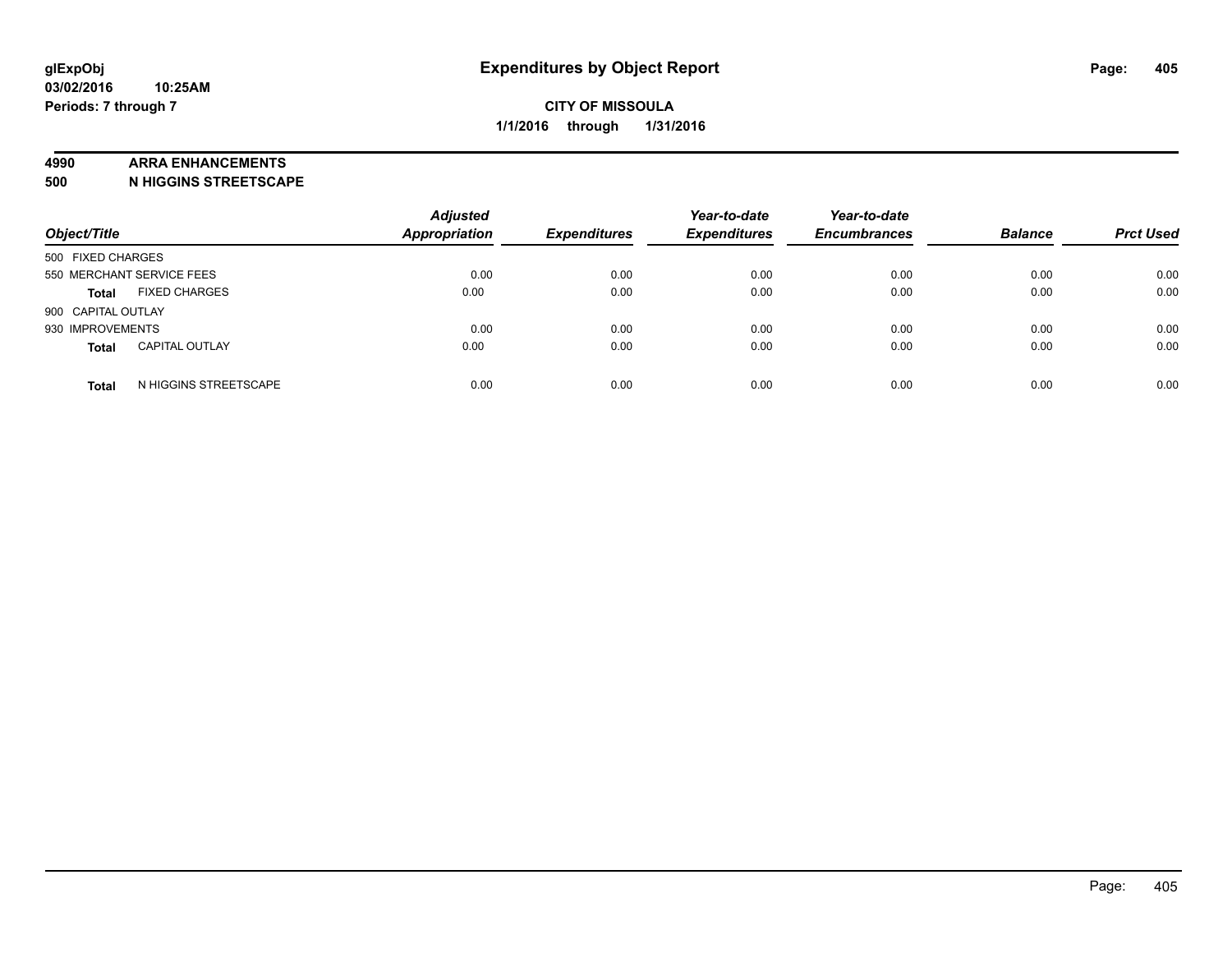**4990 ARRA ENHANCEMENTS**

**510 CURB RAMPS**

| Object/Title       |                           | <b>Adjusted</b><br><b>Appropriation</b> | <b>Expenditures</b> | Year-to-date<br><b>Expenditures</b> | Year-to-date<br><b>Encumbrances</b> | <b>Balance</b> | <b>Prct Used</b> |
|--------------------|---------------------------|-----------------------------------------|---------------------|-------------------------------------|-------------------------------------|----------------|------------------|
| 500 FIXED CHARGES  |                           |                                         |                     |                                     |                                     |                |                  |
|                    | 550 MERCHANT SERVICE FEES | 0.00                                    | 0.00                | 0.00                                | 0.00                                | 0.00           | 0.00             |
| <b>Total</b>       | <b>FIXED CHARGES</b>      | 0.00                                    | 0.00                | 0.00                                | 0.00                                | 0.00           | 0.00             |
| 900 CAPITAL OUTLAY |                           |                                         |                     |                                     |                                     |                |                  |
| 930 IMPROVEMENTS   |                           | 0.00                                    | 0.00                | 0.00                                | 0.00                                | 0.00           | 0.00             |
| <b>Total</b>       | <b>CAPITAL OUTLAY</b>     | 0.00                                    | 0.00                | 0.00                                | 0.00                                | 0.00           | 0.00             |
| <b>Total</b>       | <b>CURB RAMPS</b>         | 0.00                                    | 0.00                | 0.00                                | 0.00                                | 0.00           | 0.00             |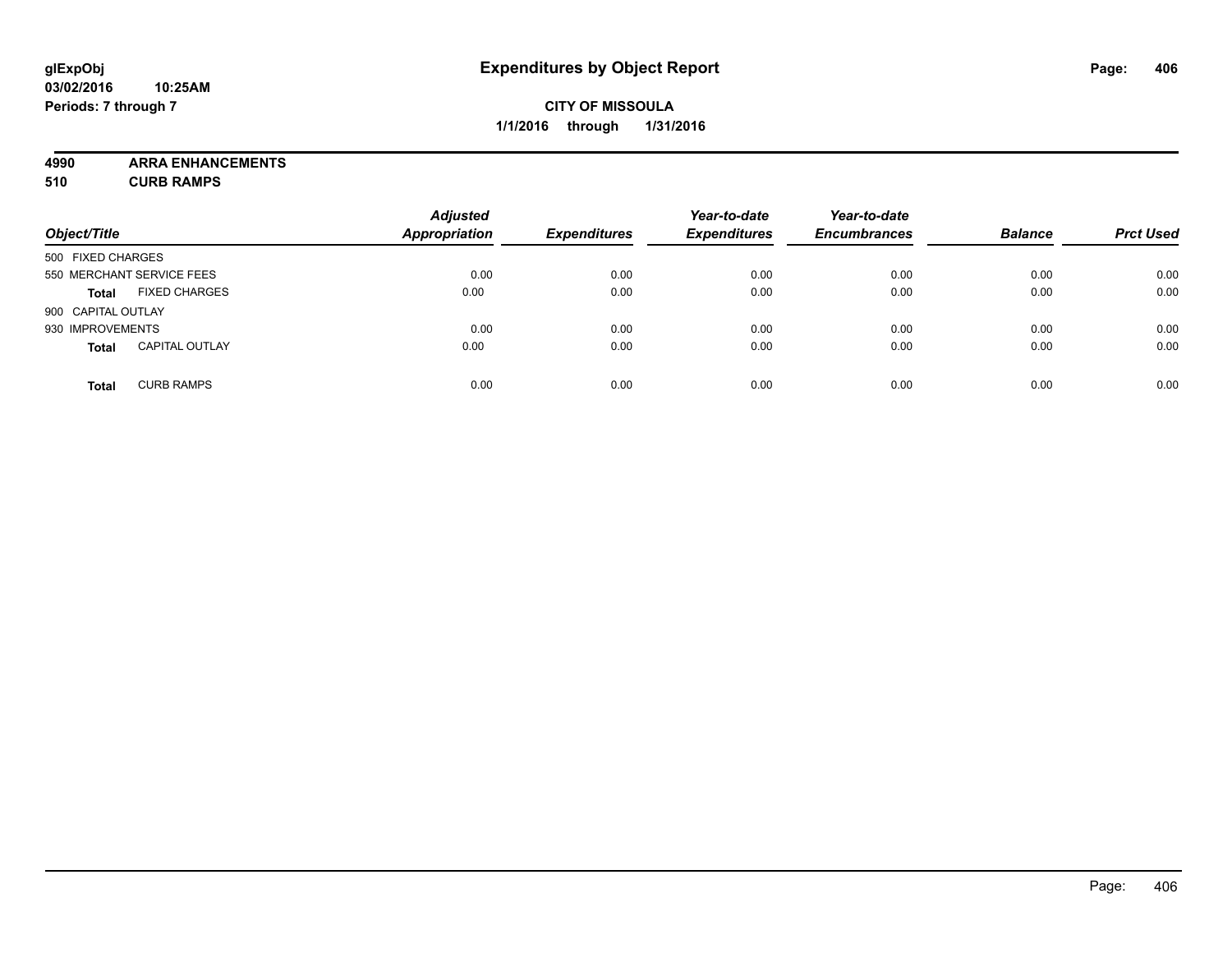### **CITY OF MISSOULA 1/1/2016 through 1/31/2016**

#### **4990 ARRA ENHANCEMENTS**

**515 RSNAKE GATEWAY GREENOUGH DRIVE**

| Object/Title       |                                | <b>Adjusted</b><br><b>Appropriation</b> | <b>Expenditures</b> | Year-to-date<br><b>Expenditures</b> | Year-to-date<br><b>Encumbrances</b> | <b>Balance</b> | <b>Prct Used</b> |
|--------------------|--------------------------------|-----------------------------------------|---------------------|-------------------------------------|-------------------------------------|----------------|------------------|
| 500 FIXED CHARGES  |                                |                                         |                     |                                     |                                     |                |                  |
|                    | 550 MERCHANT SERVICE FEES      | 0.00                                    | 0.00                | 0.00                                | 0.00                                | 0.00           | 0.00             |
| <b>Total</b>       | <b>FIXED CHARGES</b>           | 0.00                                    | 0.00                | 0.00                                | 0.00                                | 0.00           | 0.00             |
| 900 CAPITAL OUTLAY |                                |                                         |                     |                                     |                                     |                |                  |
| 930 IMPROVEMENTS   |                                | 0.00                                    | 0.00                | 0.00                                | 0.00                                | 0.00           | 0.00             |
| <b>Total</b>       | <b>CAPITAL OUTLAY</b>          | 0.00                                    | 0.00                | 0.00                                | 0.00                                | 0.00           | 0.00             |
| <b>Total</b>       | RSNAKE GATEWAY GREENOUGH DRIVE | 0.00                                    | 0.00                | 0.00                                | 0.00                                | 0.00           | 0.00             |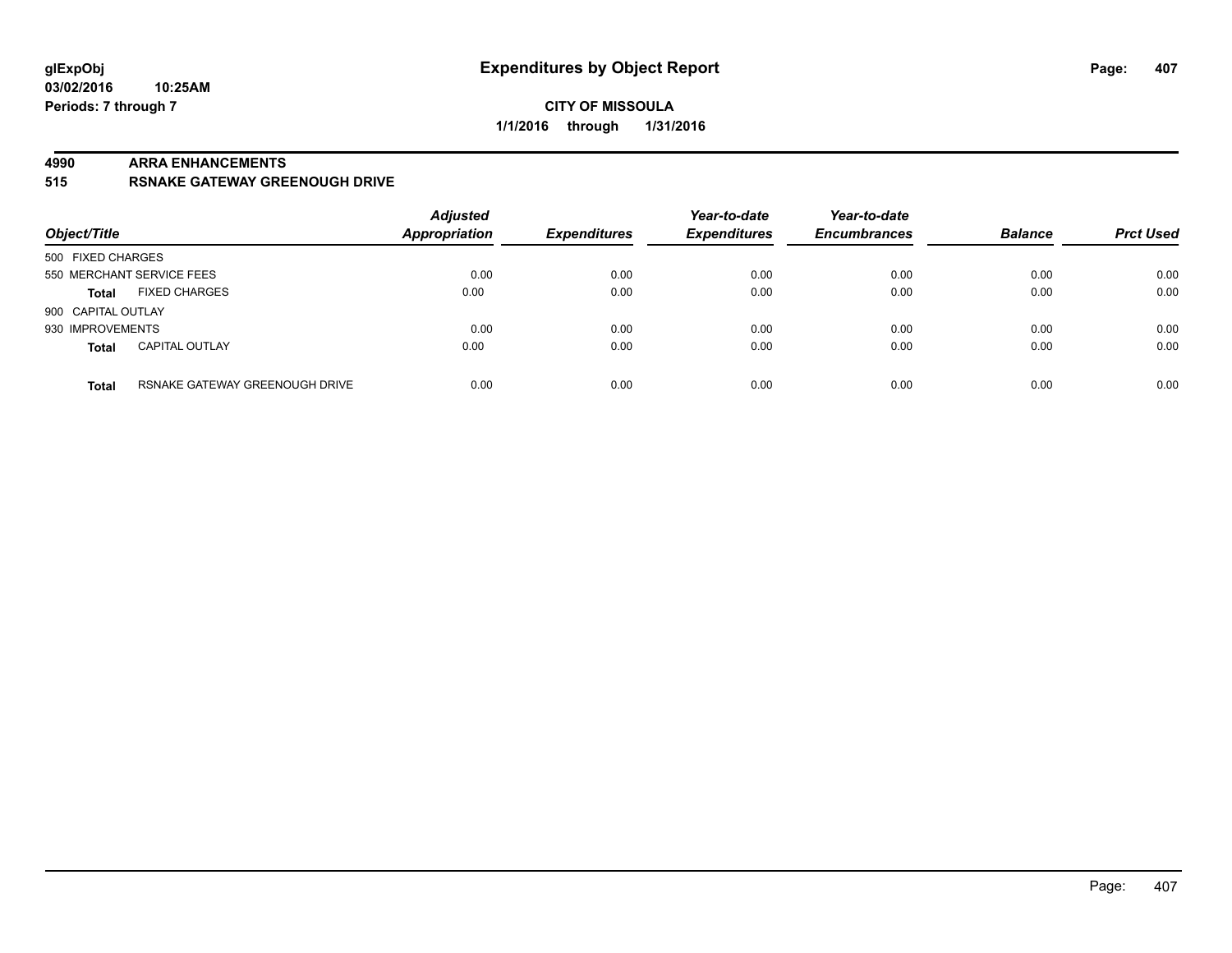### **4990 ARRA ENHANCEMENTS**

| Object/Title                             | <b>Adjusted</b><br>Appropriation | <b>Expenditures</b> | Year-to-date<br><b>Expenditures</b> | Year-to-date<br><b>Encumbrances</b> | <b>Balance</b> | <b>Prct Used</b> |
|------------------------------------------|----------------------------------|---------------------|-------------------------------------|-------------------------------------|----------------|------------------|
| 500 FIXED CHARGES                        |                                  |                     |                                     |                                     |                |                  |
| 550 MERCHANT SERVICE FEES                | 0.00                             | 0.00                | 0.00                                | 0.00                                | 0.00           | 0.00             |
| <b>FIXED CHARGES</b><br><b>Total</b>     | 0.00                             | 0.00                | 0.00                                | 0.00                                | 0.00           | 0.00             |
| 900 CAPITAL OUTLAY                       |                                  |                     |                                     |                                     |                |                  |
| 930 IMPROVEMENTS                         | 0.00                             | 0.00                | 0.00                                | 0.00                                | 0.00           | 0.00             |
| <b>CAPITAL OUTLAY</b><br><b>Total</b>    | 0.00                             | 0.00                | 0.00                                | 0.00                                | 0.00           | 0.00             |
| <b>ARRA ENHANCEMENTS</b><br><b>Total</b> | 0.00                             | 0.00                | 0.00                                | 0.00                                | 0.00           | 0.00             |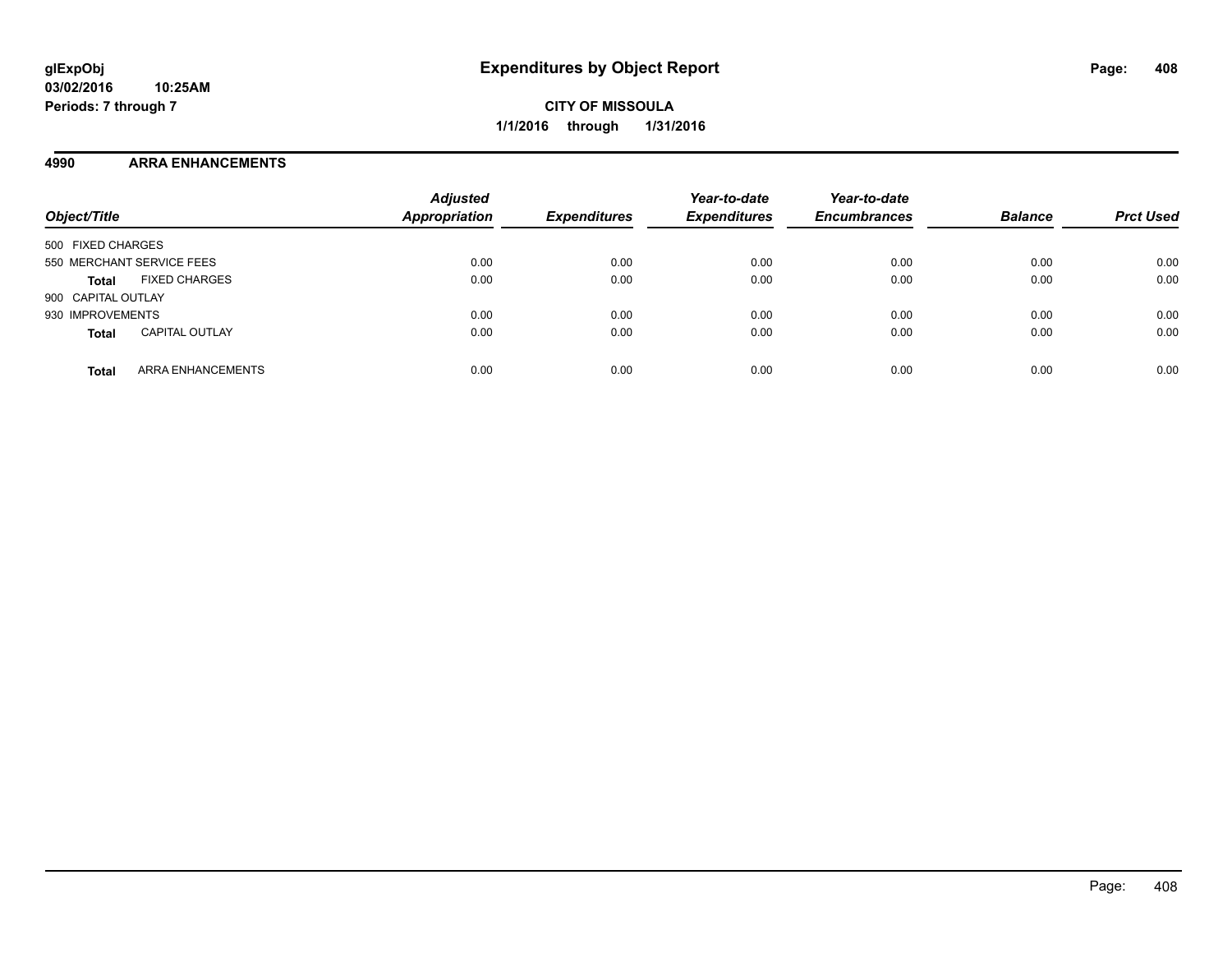#### **4991 ARRA HB645**

**500 N HIGGINS STREETSCAPE**

| Object/Title       |                           | <b>Adjusted</b><br><b>Appropriation</b> | <b>Expenditures</b> | Year-to-date<br><b>Expenditures</b> | Year-to-date<br><b>Encumbrances</b> | <b>Balance</b> | <b>Prct Used</b> |
|--------------------|---------------------------|-----------------------------------------|---------------------|-------------------------------------|-------------------------------------|----------------|------------------|
| 500 FIXED CHARGES  |                           |                                         |                     |                                     |                                     |                |                  |
|                    | 550 MERCHANT SERVICE FEES | 0.00                                    | 0.00                | 0.00                                | 0.00                                | 0.00           | 0.00             |
| <b>Total</b>       | <b>FIXED CHARGES</b>      | 0.00                                    | 0.00                | 0.00                                | 0.00                                | 0.00           | 0.00             |
| 900 CAPITAL OUTLAY |                           |                                         |                     |                                     |                                     |                |                  |
| 930 IMPROVEMENTS   |                           | 0.00                                    | 0.00                | 0.00                                | 0.00                                | 0.00           | 0.00             |
| <b>Total</b>       | <b>CAPITAL OUTLAY</b>     | 0.00                                    | 0.00                | 0.00                                | 0.00                                | 0.00           | 0.00             |
| <b>Total</b>       | N HIGGINS STREETSCAPE     | 0.00                                    | 0.00                | 0.00                                | 0.00                                | 0.00           | 0.00             |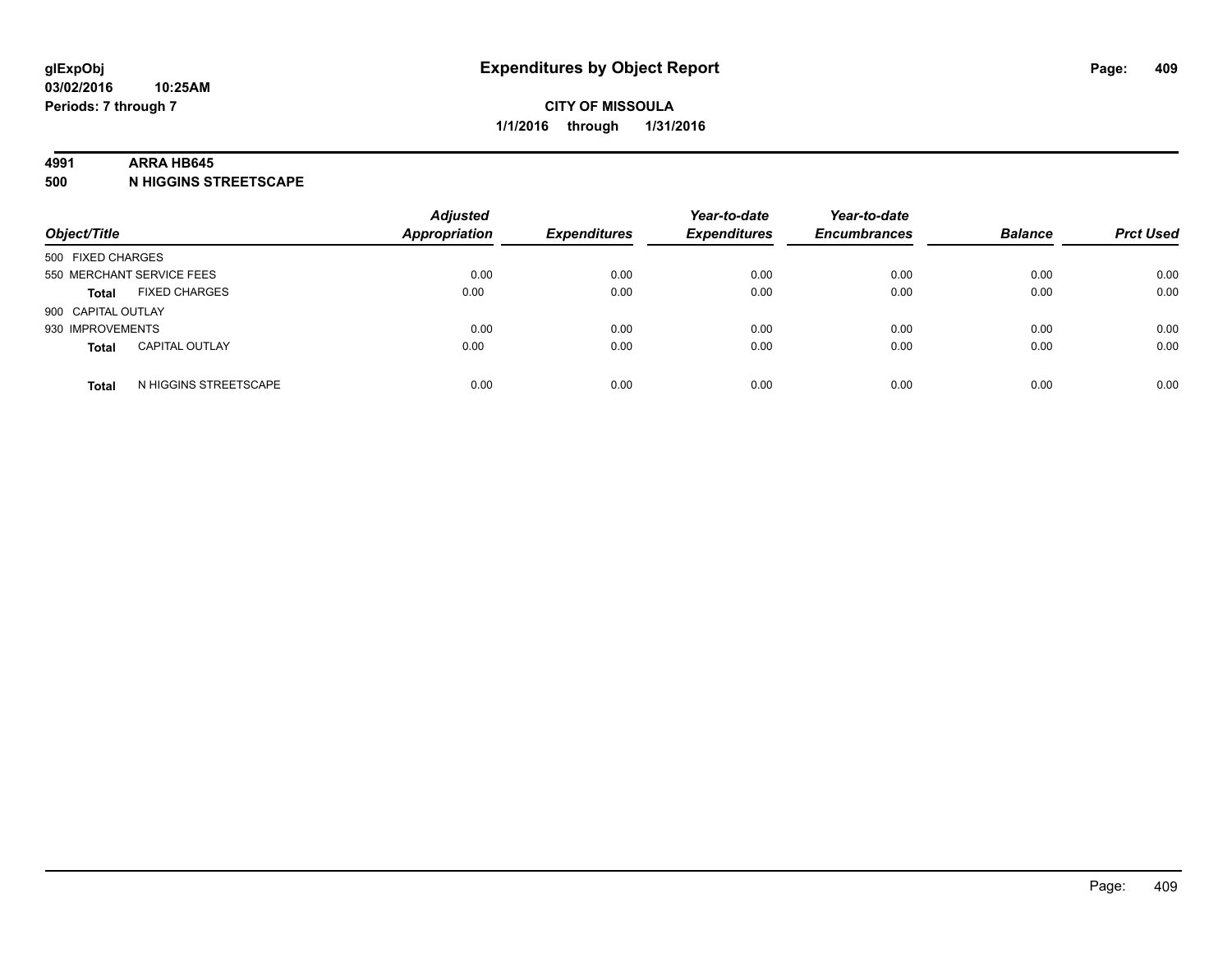### **4991 ARRA HB645**

**520 N HIGGINS PAVING**

| Object/Title       |                           | <b>Adjusted</b><br><b>Appropriation</b> | <b>Expenditures</b> | Year-to-date<br><b>Expenditures</b> | Year-to-date<br><b>Encumbrances</b> | <b>Balance</b> | <b>Prct Used</b> |
|--------------------|---------------------------|-----------------------------------------|---------------------|-------------------------------------|-------------------------------------|----------------|------------------|
| 500 FIXED CHARGES  |                           |                                         |                     |                                     |                                     |                |                  |
|                    | 550 MERCHANT SERVICE FEES | 0.00                                    | 0.00                | 0.00                                | 0.00                                | 0.00           | 0.00             |
| <b>Total</b>       | <b>FIXED CHARGES</b>      | 0.00                                    | 0.00                | 0.00                                | 0.00                                | 0.00           | 0.00             |
| 900 CAPITAL OUTLAY |                           |                                         |                     |                                     |                                     |                |                  |
| 930 IMPROVEMENTS   |                           | 0.00                                    | 0.00                | 0.00                                | 0.00                                | 0.00           | 0.00             |
| <b>Total</b>       | <b>CAPITAL OUTLAY</b>     | 0.00                                    | 0.00                | 0.00                                | 0.00                                | 0.00           | 0.00             |
| <b>Total</b>       | N HIGGINS PAVING          | 0.00                                    | 0.00                | 0.00                                | 0.00                                | 0.00           | 0.00             |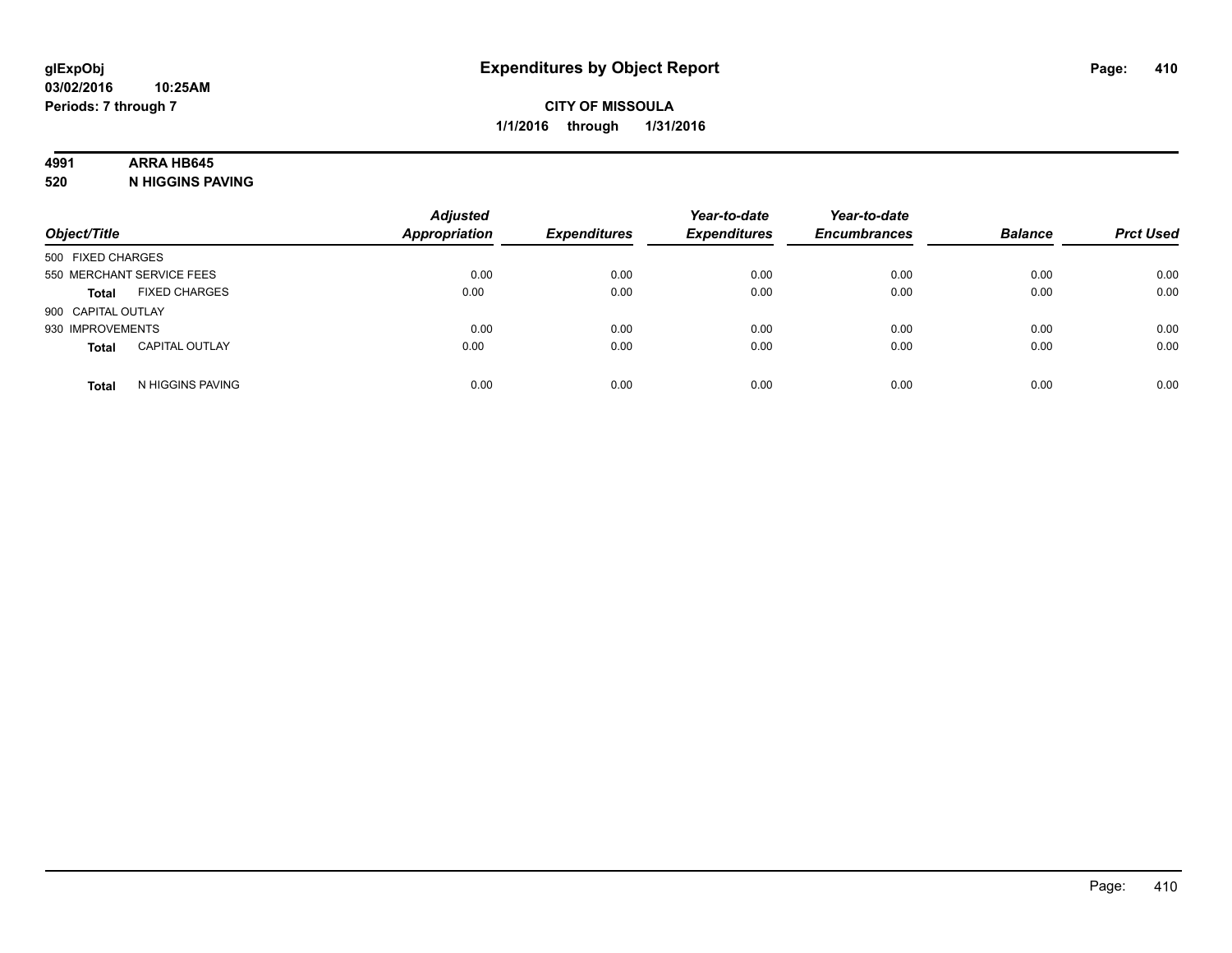### **CITY OF MISSOULA 1/1/2016 through 1/31/2016**

#### **4991 ARRA HB645**

**525 BROOKS ST CURB & SW IMPROVEMENTS**

| Object/Title       |                                 | <b>Adjusted</b><br><b>Appropriation</b> | <b>Expenditures</b> | Year-to-date<br><b>Expenditures</b> | Year-to-date<br><b>Encumbrances</b> | <b>Balance</b> | <b>Prct Used</b> |
|--------------------|---------------------------------|-----------------------------------------|---------------------|-------------------------------------|-------------------------------------|----------------|------------------|
| 500 FIXED CHARGES  |                                 |                                         |                     |                                     |                                     |                |                  |
|                    | 550 MERCHANT SERVICE FEES       | 0.00                                    | 0.00                | 0.00                                | 0.00                                | 0.00           | 0.00             |
| <b>Total</b>       | <b>FIXED CHARGES</b>            | 0.00                                    | 0.00                | 0.00                                | 0.00                                | 0.00           | 0.00             |
| 900 CAPITAL OUTLAY |                                 |                                         |                     |                                     |                                     |                |                  |
| 930 IMPROVEMENTS   |                                 | 0.00                                    | 0.00                | 0.00                                | 0.00                                | 0.00           | 0.00             |
| <b>Total</b>       | <b>CAPITAL OUTLAY</b>           | 0.00                                    | 0.00                | 0.00                                | 0.00                                | 0.00           | 0.00             |
| <b>Total</b>       | BROOKS ST CURB & SW IMPROVEMENT | 0.00                                    | 0.00                | 0.00                                | 0.00                                | 0.00           | 0.00             |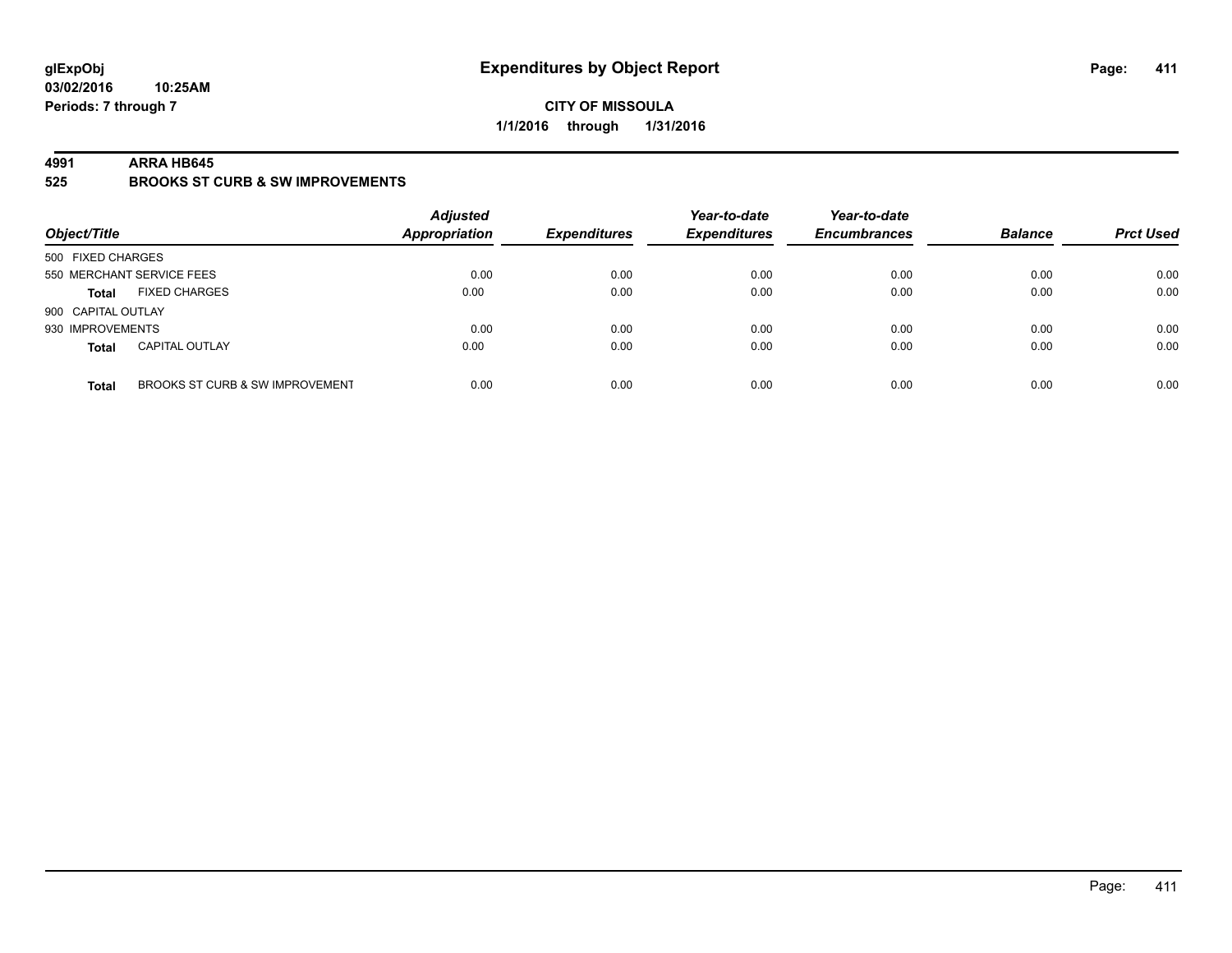# **4991 ARRA HB645**

**530 CURB RAMPS**

|              |                                       | <b>Adjusted</b> |                     | Year-to-date        | Year-to-date        |                |                  |
|--------------|---------------------------------------|-----------------|---------------------|---------------------|---------------------|----------------|------------------|
| Object/Title |                                       | Appropriation   | <b>Expenditures</b> | <b>Expenditures</b> | <b>Encumbrances</b> | <b>Balance</b> | <b>Prct Used</b> |
|              | 100 PERSONAL SERVICES                 |                 |                     |                     |                     |                |                  |
|              | 140 EMPLOYER CONTRIBUTIONS            | 0.00            | 0.00                | 0.00                | 0.00                | 0.00           | 0.00             |
|              | PERSONAL SERVICES<br><b>Total</b>     | 0.00            | 0.00                | 0.00                | 0.00                | 0.00           | 0.00             |
|              | 500 FIXED CHARGES                     |                 |                     |                     |                     |                |                  |
|              | 550 MERCHANT SERVICE FEES             | 0.00            | 0.00                | 0.00                | 0.00                | 0.00           | 0.00             |
|              | <b>FIXED CHARGES</b><br><b>Total</b>  | 0.00            | 0.00                | 0.00                | 0.00                | 0.00           | 0.00             |
|              | 900 CAPITAL OUTLAY                    |                 |                     |                     |                     |                |                  |
|              | 930 IMPROVEMENTS                      | 0.00            | 0.00                | 0.00                | 0.00                | 0.00           | 0.00             |
|              | <b>CAPITAL OUTLAY</b><br><b>Total</b> | 0.00            | 0.00                | 0.00                | 0.00                | 0.00           | 0.00             |
|              | <b>CURB RAMPS</b><br><b>Total</b>     | 0.00            | 0.00                | 0.00                | 0.00                | 0.00           | 0.00             |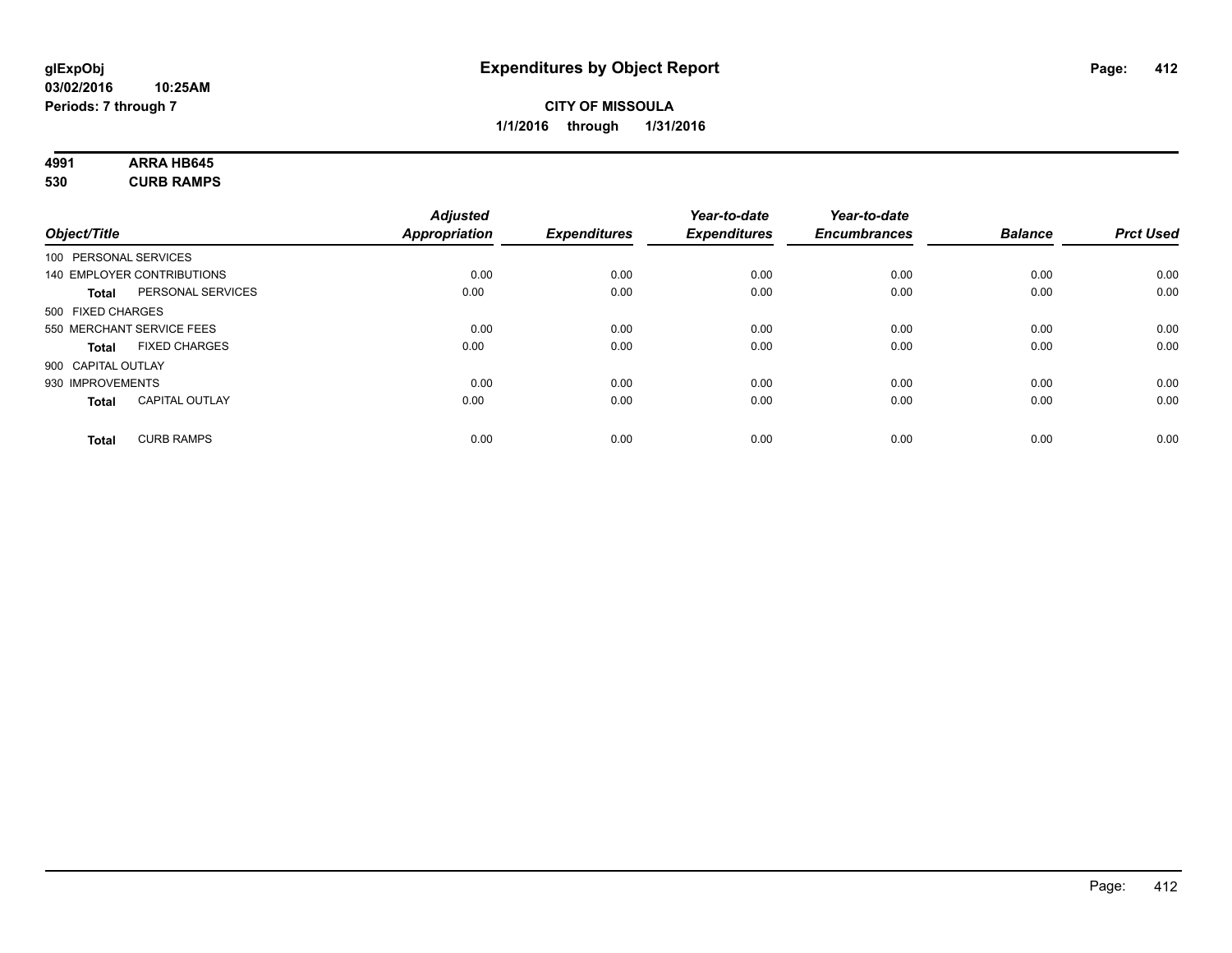#### **4991 ARRA HB645**

**535 PARKS PLAYGROUND INSTALLS**

| Object/Title              |                                   | <b>Adjusted</b><br><b>Appropriation</b> | <b>Expenditures</b> | Year-to-date<br><b>Expenditures</b> | Year-to-date<br><b>Encumbrances</b> | <b>Balance</b> | <b>Prct Used</b> |
|---------------------------|-----------------------------------|-----------------------------------------|---------------------|-------------------------------------|-------------------------------------|----------------|------------------|
|                           |                                   |                                         |                     |                                     |                                     |                |                  |
| 100 PERSONAL SERVICES     |                                   |                                         |                     |                                     |                                     |                |                  |
| 110 SALARIES AND WAGES    |                                   | 0.00                                    | 0.00                | 0.00                                | 0.00                                | 0.00           | 0.00             |
| 120 OVERTIME/TERMINATION  |                                   | 0.00                                    | 0.00                | 0.00                                | 0.00                                | 0.00           | 0.00             |
|                           | <b>140 EMPLOYER CONTRIBUTIONS</b> | 0.00                                    | 0.00                | 0.00                                | 0.00                                | 0.00           | 0.00             |
| <b>Total</b>              | PERSONAL SERVICES                 | 0.00                                    | 0.00                | 0.00                                | 0.00                                | 0.00           | 0.00             |
| 500 FIXED CHARGES         |                                   |                                         |                     |                                     |                                     |                |                  |
| 550 MERCHANT SERVICE FEES |                                   | 0.00                                    | 0.00                | 0.00                                | 0.00                                | 0.00           | 0.00             |
| <b>Total</b>              | <b>FIXED CHARGES</b>              | 0.00                                    | 0.00                | 0.00                                | 0.00                                | 0.00           | 0.00             |
| 900 CAPITAL OUTLAY        |                                   |                                         |                     |                                     |                                     |                |                  |
| 930 IMPROVEMENTS          |                                   | 0.00                                    | 0.00                | 0.00                                | 0.00                                | 0.00           | 0.00             |
| <b>Total</b>              | <b>CAPITAL OUTLAY</b>             | 0.00                                    | 0.00                | 0.00                                | 0.00                                | 0.00           | 0.00             |
| <b>Total</b>              | PARKS PLAYGROUND INSTALLS         | 0.00                                    | 0.00                | 0.00                                | 0.00                                | 0.00           | 0.00             |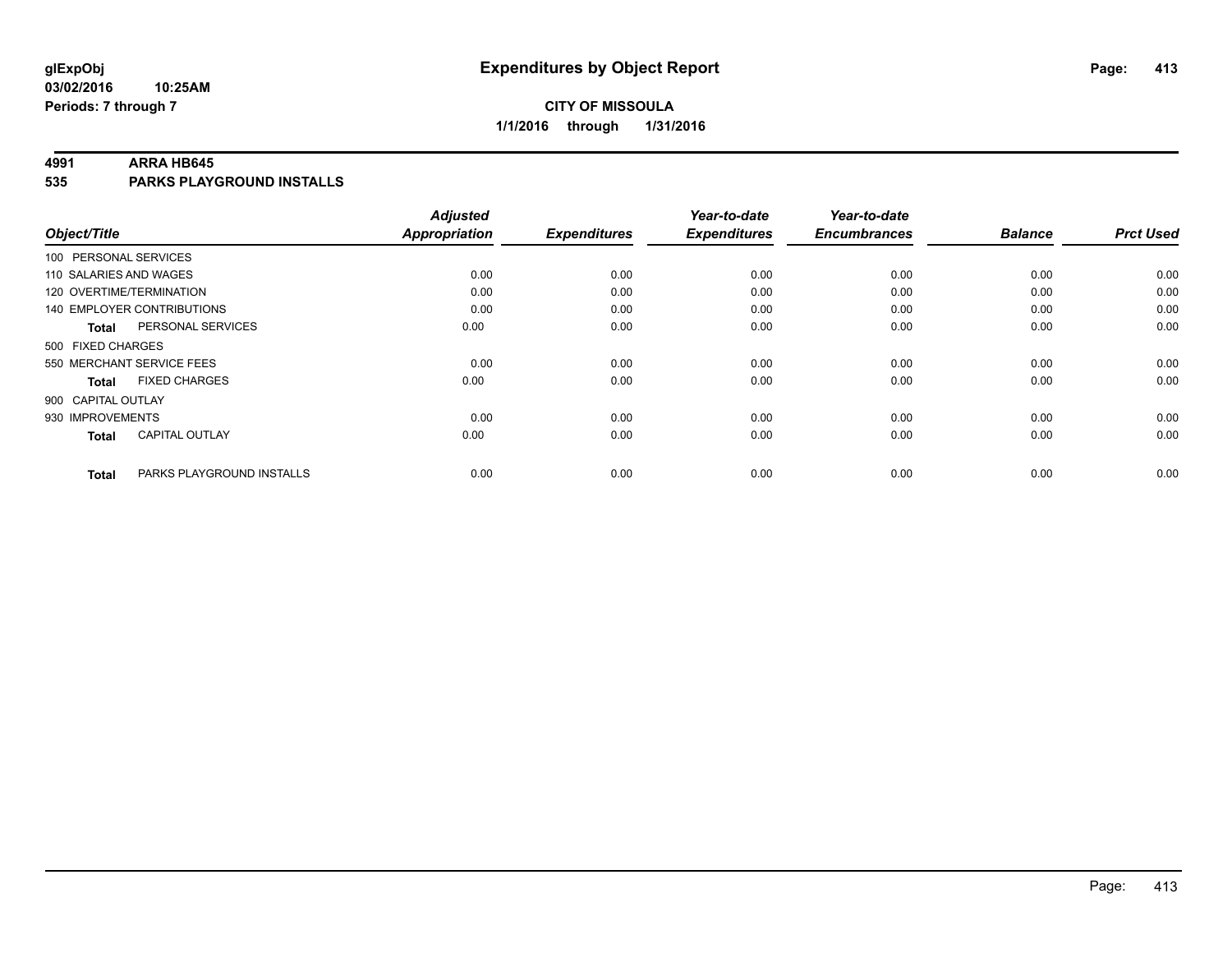#### **4991 ARRA HB645**

**540 GREENOUGH PARK BRIDGE**

|                    |                              | <b>Adjusted</b>      |                     | Year-to-date        | Year-to-date        |                |                  |
|--------------------|------------------------------|----------------------|---------------------|---------------------|---------------------|----------------|------------------|
| Object/Title       |                              | <b>Appropriation</b> | <b>Expenditures</b> | <b>Expenditures</b> | <b>Encumbrances</b> | <b>Balance</b> | <b>Prct Used</b> |
|                    | 100 PERSONAL SERVICES        |                      |                     |                     |                     |                |                  |
|                    | 120 OVERTIME/TERMINATION     | 0.00                 | 0.00                | 0.00                | 0.00                | 0.00           | 0.00             |
|                    | 140 EMPLOYER CONTRIBUTIONS   | 0.00                 | 0.00                | 0.00                | 0.00                | 0.00           | 0.00             |
| <b>Total</b>       | PERSONAL SERVICES            | 0.00                 | 0.00                | 0.00                | 0.00                | 0.00           | 0.00             |
| 500 FIXED CHARGES  |                              |                      |                     |                     |                     |                |                  |
|                    | 550 MERCHANT SERVICE FEES    | 0.00                 | 0.00                | 0.00                | 0.00                | 0.00           | 0.00             |
| <b>Total</b>       | <b>FIXED CHARGES</b>         | 0.00                 | 0.00                | 0.00                | 0.00                | 0.00           | 0.00             |
| 900 CAPITAL OUTLAY |                              |                      |                     |                     |                     |                |                  |
| 930 IMPROVEMENTS   |                              | 0.00                 | 0.00                | 0.00                | 0.00                | 0.00           | 0.00             |
| <b>Total</b>       | <b>CAPITAL OUTLAY</b>        | 0.00                 | 0.00                | 0.00                | 0.00                | 0.00           | 0.00             |
|                    |                              |                      |                     |                     |                     |                |                  |
| <b>Total</b>       | <b>GREENOUGH PARK BRIDGE</b> | 0.00                 | 0.00                | 0.00                | 0.00                | 0.00           | 0.00             |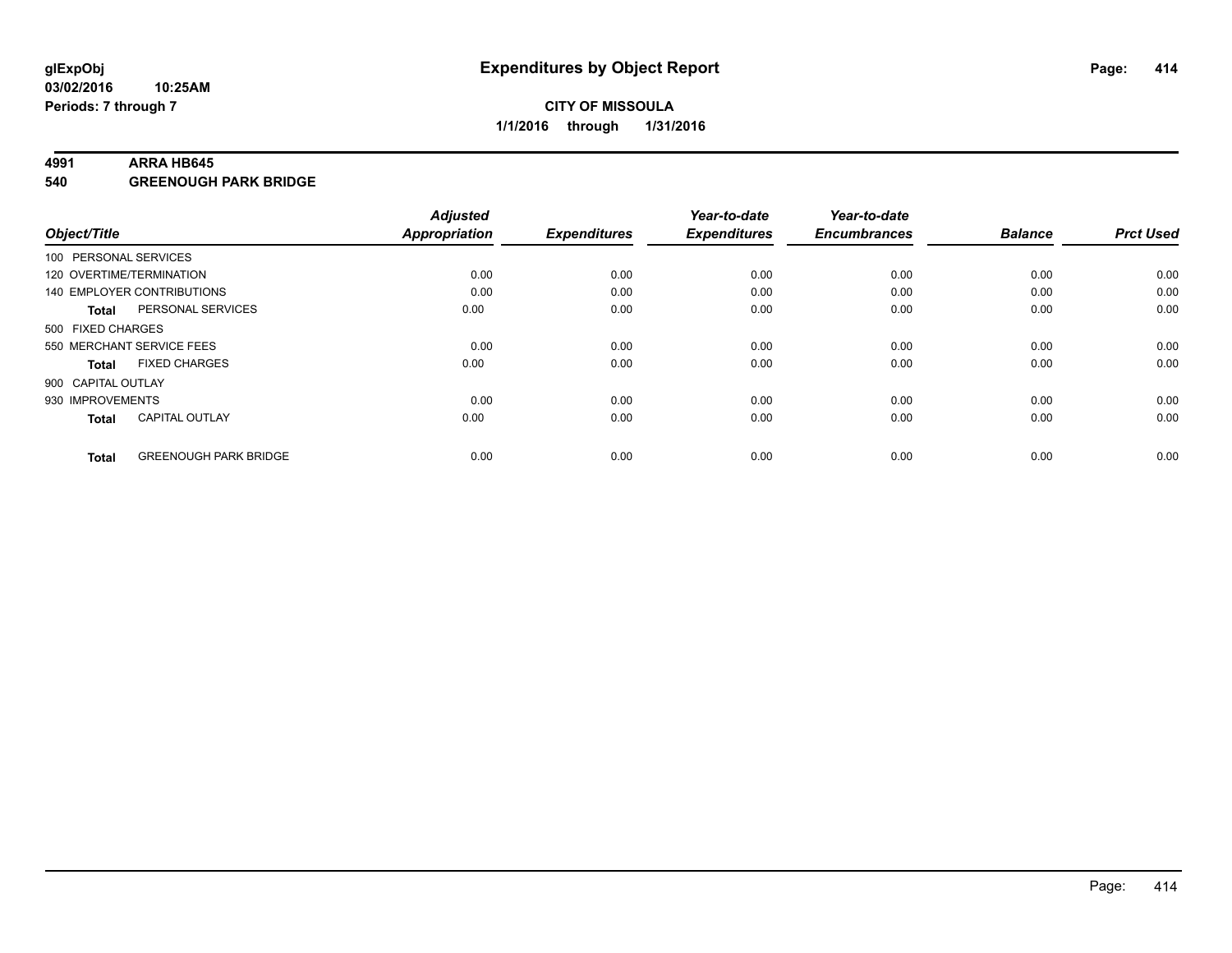**4991 ARRA HB645**

|                                       | <b>Adjusted</b> |                     | Year-to-date        | Year-to-date        |                |                  |
|---------------------------------------|-----------------|---------------------|---------------------|---------------------|----------------|------------------|
| Object/Title                          | Appropriation   | <b>Expenditures</b> | <b>Expenditures</b> | <b>Encumbrances</b> | <b>Balance</b> | <b>Prct Used</b> |
| 100 PERSONAL SERVICES                 |                 |                     |                     |                     |                |                  |
| 110 SALARIES AND WAGES                | 0.00            | 0.00                | 0.00                | 0.00                | 0.00           | 0.00             |
| 120 OVERTIME/TERMINATION              | 0.00            | 0.00                | 0.00                | 0.00                | 0.00           | 0.00             |
| <b>140 EMPLOYER CONTRIBUTIONS</b>     | 0.00            | 0.00                | 0.00                | 0.00                | 0.00           | 0.00             |
| PERSONAL SERVICES<br><b>Total</b>     | 0.00            | 0.00                | 0.00                | 0.00                | 0.00           | 0.00             |
| 500 FIXED CHARGES                     |                 |                     |                     |                     |                |                  |
| 550 MERCHANT SERVICE FEES             | 0.00            | 0.00                | 0.00                | 0.00                | 0.00           | 0.00             |
| <b>FIXED CHARGES</b><br><b>Total</b>  | 0.00            | 0.00                | 0.00                | 0.00                | 0.00           | 0.00             |
| 900 CAPITAL OUTLAY                    |                 |                     |                     |                     |                |                  |
| 930 IMPROVEMENTS                      | 0.00            | 0.00                | 0.00                | 0.00                | 0.00           | 0.00             |
| <b>CAPITAL OUTLAY</b><br><b>Total</b> | 0.00            | 0.00                | 0.00                | 0.00                | 0.00           | 0.00             |
| ARRA HB645<br>Total                   | 0.00            | 0.00                | 0.00                | 0.00                | 0.00           | 0.00             |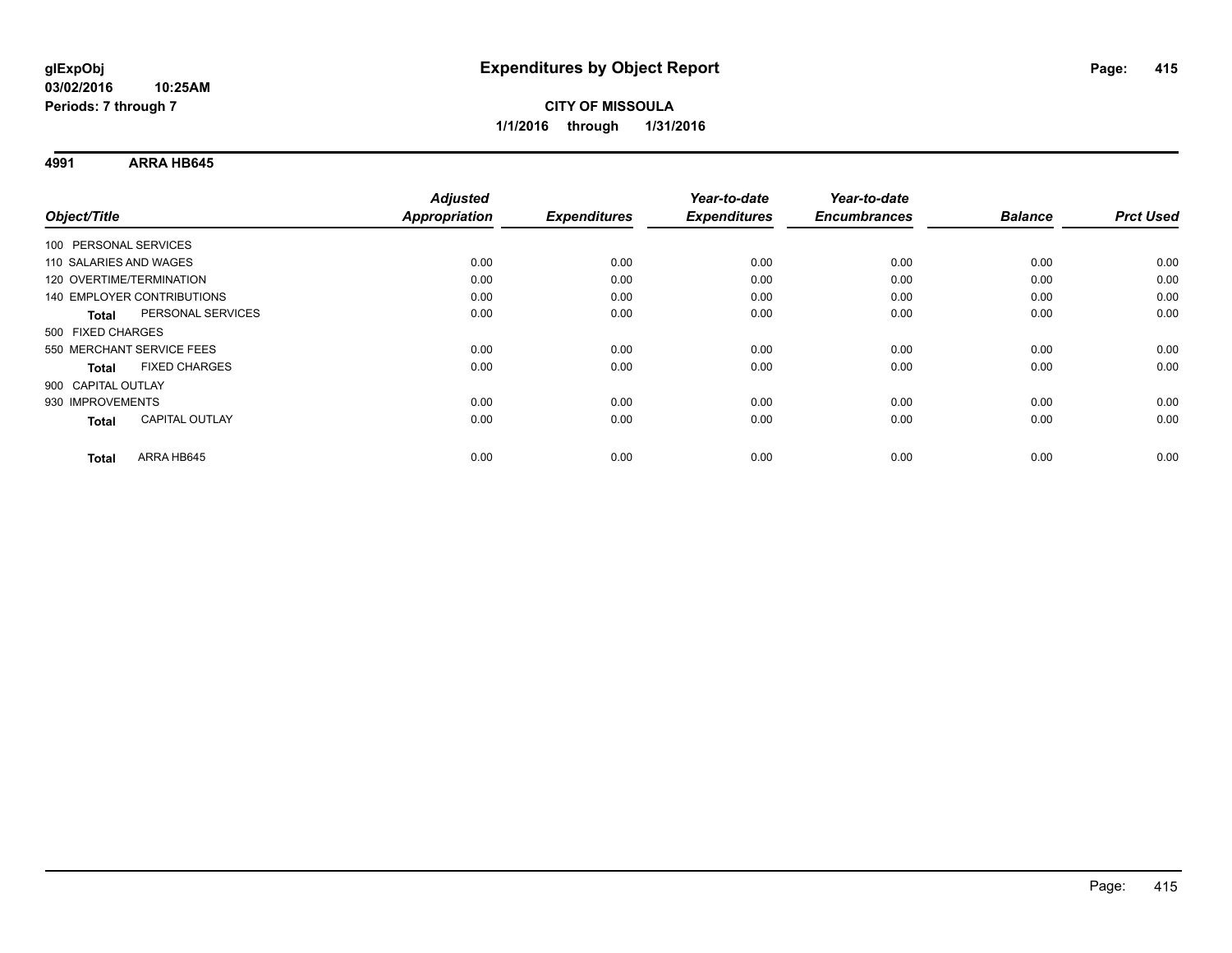**4992 WFL MILLER CREEK ROAD**

**390 NON-DEPARTMENTAL**

| Object/Title                          | <b>Adjusted</b><br><b>Appropriation</b> | <b>Expenditures</b> | Year-to-date<br><b>Expenditures</b> | Year-to-date<br><b>Encumbrances</b> | <b>Balance</b> | <b>Prct Used</b> |
|---------------------------------------|-----------------------------------------|---------------------|-------------------------------------|-------------------------------------|----------------|------------------|
| 500 FIXED CHARGES                     |                                         |                     |                                     |                                     |                |                  |
| 550 MERCHANT SERVICE FEES             | 0.00                                    | 0.00                | 0.00                                | 0.00                                | 0.00           | 0.00             |
| <b>FIXED CHARGES</b><br><b>Total</b>  | 0.00                                    | 0.00                | 0.00                                | 0.00                                | 0.00           | 0.00             |
| 900 CAPITAL OUTLAY                    |                                         |                     |                                     |                                     |                |                  |
| 930 IMPROVEMENTS                      | 0.00                                    | 0.00                | 0.00                                | 0.00                                | 0.00           | 0.00             |
| <b>CAPITAL OUTLAY</b><br><b>Total</b> | 0.00                                    | 0.00                | 0.00                                | 0.00                                | 0.00           | 0.00             |
| NON-DEPARTMENTAL<br><b>Total</b>      | 0.00                                    | 0.00                | 0.00                                | 0.00                                | 0.00           | 0.00             |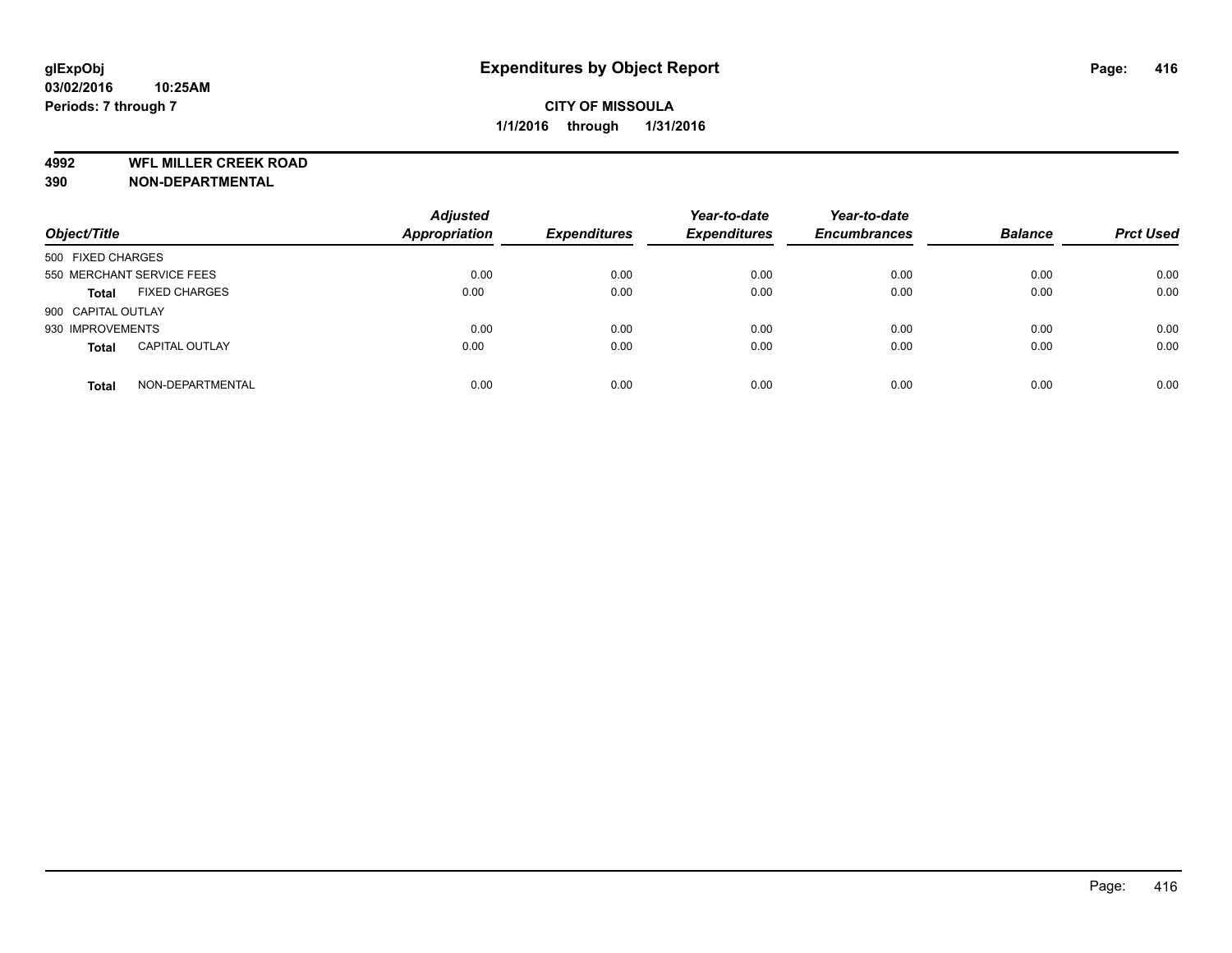### **4992 WFL MILLER CREEK ROAD**

| Object/Title                          | <b>Adjusted</b><br>Appropriation | <b>Expenditures</b> | Year-to-date<br><b>Expenditures</b> | Year-to-date<br><b>Encumbrances</b> | <b>Balance</b> | <b>Prct Used</b> |
|---------------------------------------|----------------------------------|---------------------|-------------------------------------|-------------------------------------|----------------|------------------|
| 500 FIXED CHARGES                     |                                  |                     |                                     |                                     |                |                  |
| 550 MERCHANT SERVICE FEES             | 0.00                             | 0.00                | 0.00                                | 0.00                                | 0.00           | 0.00             |
| <b>FIXED CHARGES</b><br><b>Total</b>  | 0.00                             | 0.00                | 0.00                                | 0.00                                | 0.00           | 0.00             |
| 900 CAPITAL OUTLAY                    |                                  |                     |                                     |                                     |                |                  |
| 930 IMPROVEMENTS                      | 0.00                             | 0.00                | 0.00                                | 0.00                                | 0.00           | 0.00             |
| <b>CAPITAL OUTLAY</b><br><b>Total</b> | 0.00                             | 0.00                | 0.00                                | 0.00                                | 0.00           | 0.00             |
| WFL MILLER CREEK ROAD<br><b>Total</b> | 0.00                             | 0.00                | 0.00                                | 0.00                                | 0.00           | 0.00             |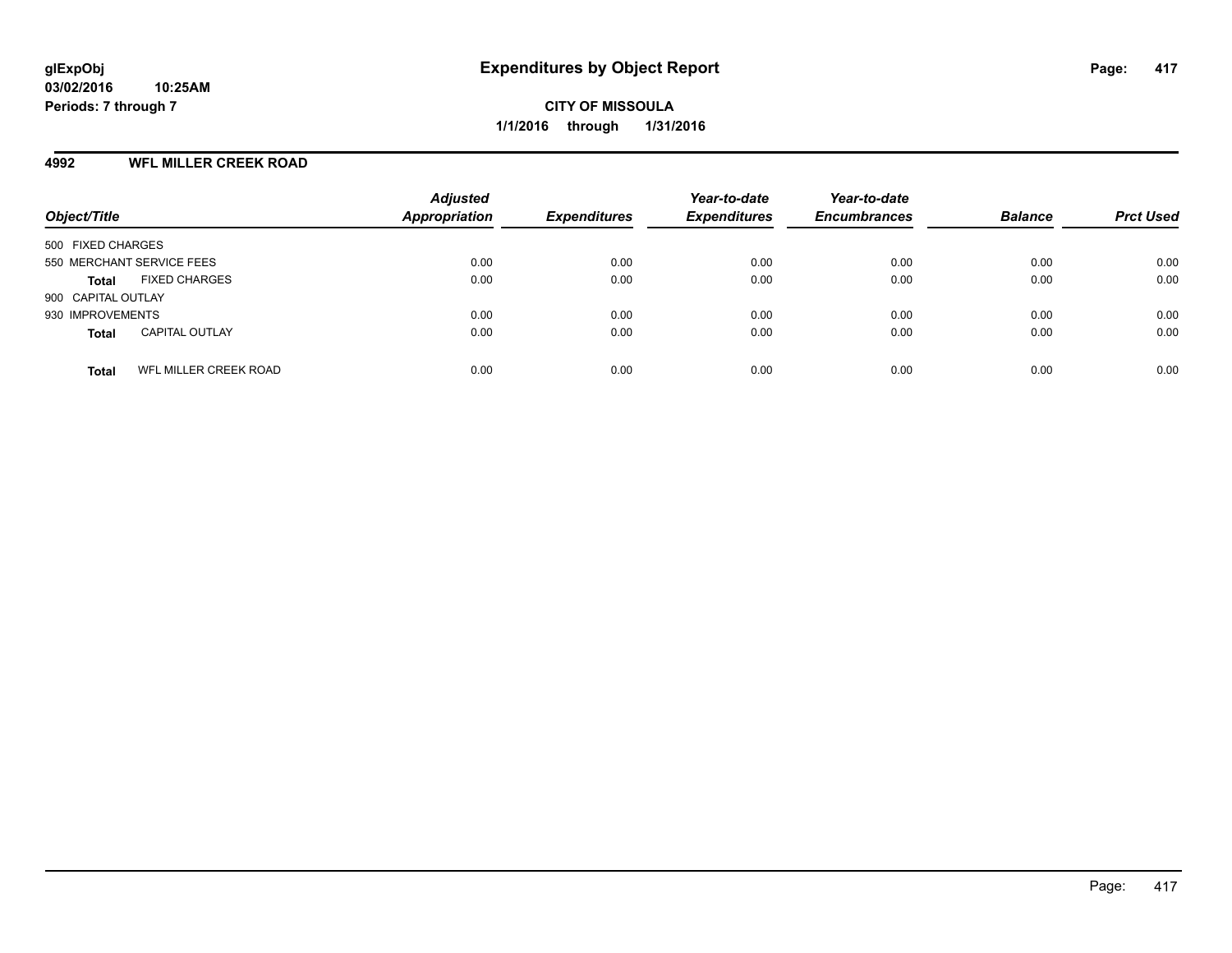#### **4993 WESTERN FEDERAL LANDS**

#### **280 PUBLIC WORKS OPERATIONS**

| Object/Title           |                                   | <b>Adjusted</b><br><b>Appropriation</b> | <b>Expenditures</b> | Year-to-date<br><b>Expenditures</b> | Year-to-date<br><b>Encumbrances</b> | <b>Balance</b> | <b>Prct Used</b> |
|------------------------|-----------------------------------|-----------------------------------------|---------------------|-------------------------------------|-------------------------------------|----------------|------------------|
| 100 PERSONAL SERVICES  |                                   |                                         |                     |                                     |                                     |                |                  |
| 110 SALARIES AND WAGES |                                   | 0.00                                    | 0.00                | 0.00                                | 0.00                                | 0.00           | 0.00             |
|                        |                                   |                                         |                     |                                     |                                     |                |                  |
|                        | <b>140 EMPLOYER CONTRIBUTIONS</b> | 0.00                                    | 0.00                | 0.00                                | 0.00                                | 0.00           | 0.00             |
| <b>Total</b>           | PERSONAL SERVICES                 | 0.00                                    | 0.00                | 0.00                                | 0.00                                | 0.00           | 0.00             |
| 300 PURCHASED SERVICES |                                   |                                         |                     |                                     |                                     |                |                  |
|                        | 350 PROFESSIONAL SERVICES         | 0.00                                    | 0.00                | 0.00                                | 0.00                                | 0.00           | 0.00             |
| <b>Total</b>           | <b>PURCHASED SERVICES</b>         | 0.00                                    | 0.00                | 0.00                                | 0.00                                | 0.00           | 0.00             |
| 500 FIXED CHARGES      |                                   |                                         |                     |                                     |                                     |                |                  |
|                        | 550 MERCHANT SERVICE FEES         | 0.00                                    | 0.00                | 0.00                                | 0.00                                | 0.00           | 0.00             |
| <b>Total</b>           | <b>FIXED CHARGES</b>              | 0.00                                    | 0.00                | 0.00                                | 0.00                                | 0.00           | 0.00             |
| 900 CAPITAL OUTLAY     |                                   |                                         |                     |                                     |                                     |                |                  |
| 930 IMPROVEMENTS       |                                   | 0.00                                    | 0.00                | 24,994.77                           | 0.00                                | $-24,994.77$   | 0.00             |
| <b>Total</b>           | CAPITAL OUTLAY                    | 0.00                                    | 0.00                | 24,994.77                           | 0.00                                | $-24,994.77$   | 0.00             |
| <b>Total</b>           | PUBLIC WORKS OPERATIONS           | 0.00                                    | 0.00                | 24,994.77                           | 0.00                                | $-24,994.77$   | 0.00             |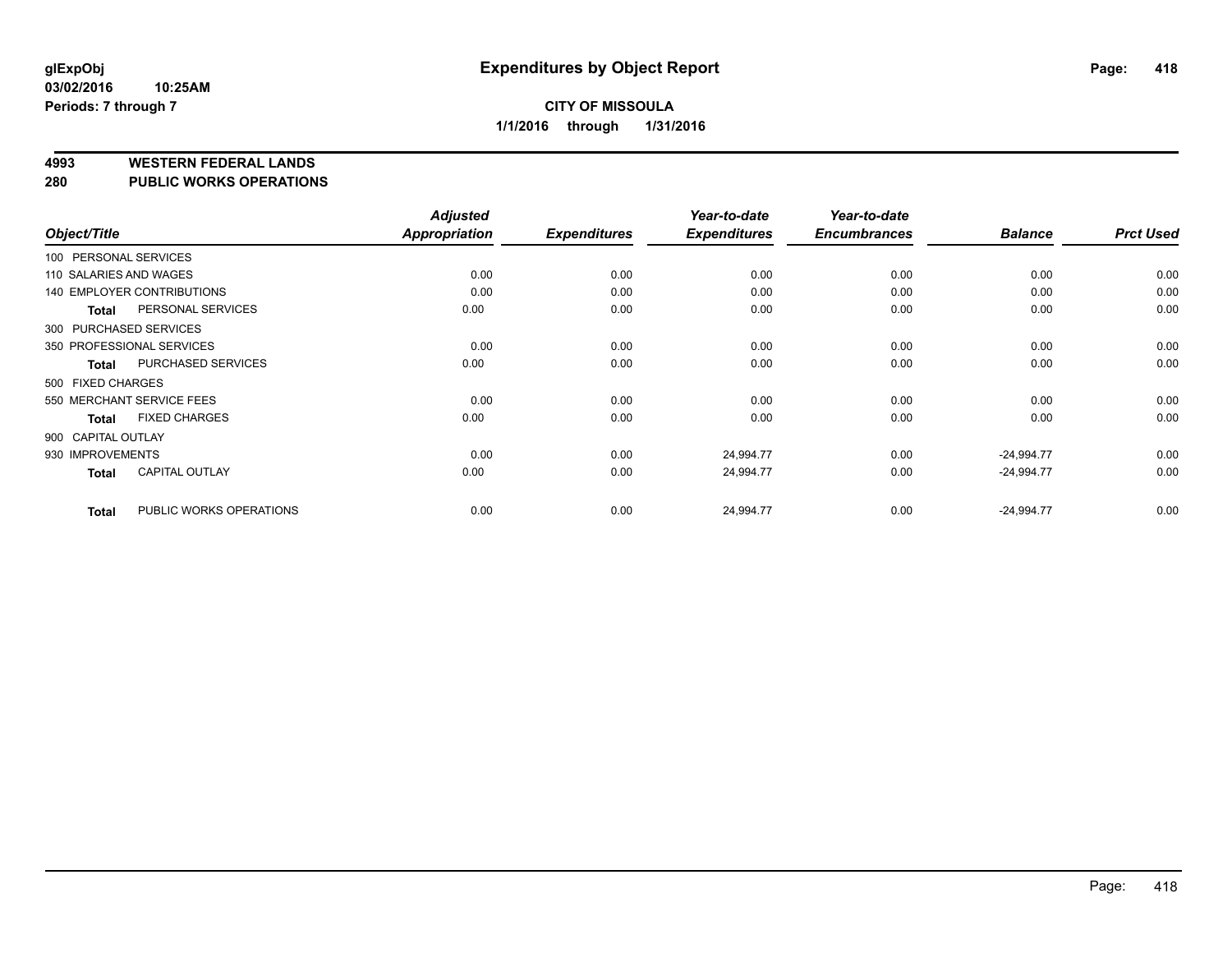### **CITY OF MISSOULA 1/1/2016 through 1/31/2016**

### **4993 WESTERN FEDERAL LANDS**

| Object/Title           |                                   | <b>Adjusted</b><br>Appropriation | <b>Expenditures</b> | Year-to-date<br><b>Expenditures</b> | Year-to-date<br><b>Encumbrances</b> | <b>Balance</b> | <b>Prct Used</b> |
|------------------------|-----------------------------------|----------------------------------|---------------------|-------------------------------------|-------------------------------------|----------------|------------------|
| 100 PERSONAL SERVICES  |                                   |                                  |                     |                                     |                                     |                |                  |
| 110 SALARIES AND WAGES |                                   | 0.00                             | 0.00                | 0.00                                | 0.00                                | 0.00           | 0.00             |
|                        | <b>140 EMPLOYER CONTRIBUTIONS</b> | 0.00                             | 0.00                | 0.00                                | 0.00                                | 0.00           | 0.00             |
| <b>Total</b>           | PERSONAL SERVICES                 | 0.00                             | 0.00                | 0.00                                | 0.00                                | 0.00           | 0.00             |
| 300 PURCHASED SERVICES |                                   |                                  |                     |                                     |                                     |                |                  |
|                        | 350 PROFESSIONAL SERVICES         | 0.00                             | 0.00                | 0.00                                | 0.00                                | 0.00           | 0.00             |
| <b>Total</b>           | PURCHASED SERVICES                | 0.00                             | 0.00                | 0.00                                | 0.00                                | 0.00           | 0.00             |
| 500 FIXED CHARGES      |                                   |                                  |                     |                                     |                                     |                |                  |
|                        | 550 MERCHANT SERVICE FEES         | 0.00                             | 0.00                | 0.00                                | 0.00                                | 0.00           | 0.00             |
| <b>Total</b>           | <b>FIXED CHARGES</b>              | 0.00                             | 0.00                | 0.00                                | 0.00                                | 0.00           | 0.00             |
| 900 CAPITAL OUTLAY     |                                   |                                  |                     |                                     |                                     |                |                  |
| 930 IMPROVEMENTS       |                                   | 0.00                             | 0.00                | 24,994.77                           | 0.00                                | $-24,994.77$   | 0.00             |
| Total                  | <b>CAPITAL OUTLAY</b>             | 0.00                             | 0.00                | 24,994.77                           | 0.00                                | $-24,994.77$   | 0.00             |
| <b>Total</b>           | <b>WESTERN FEDERAL LANDS</b>      | 0.00                             | 0.00                | 24,994.77                           | 0.00                                | $-24,994.77$   | 0.00             |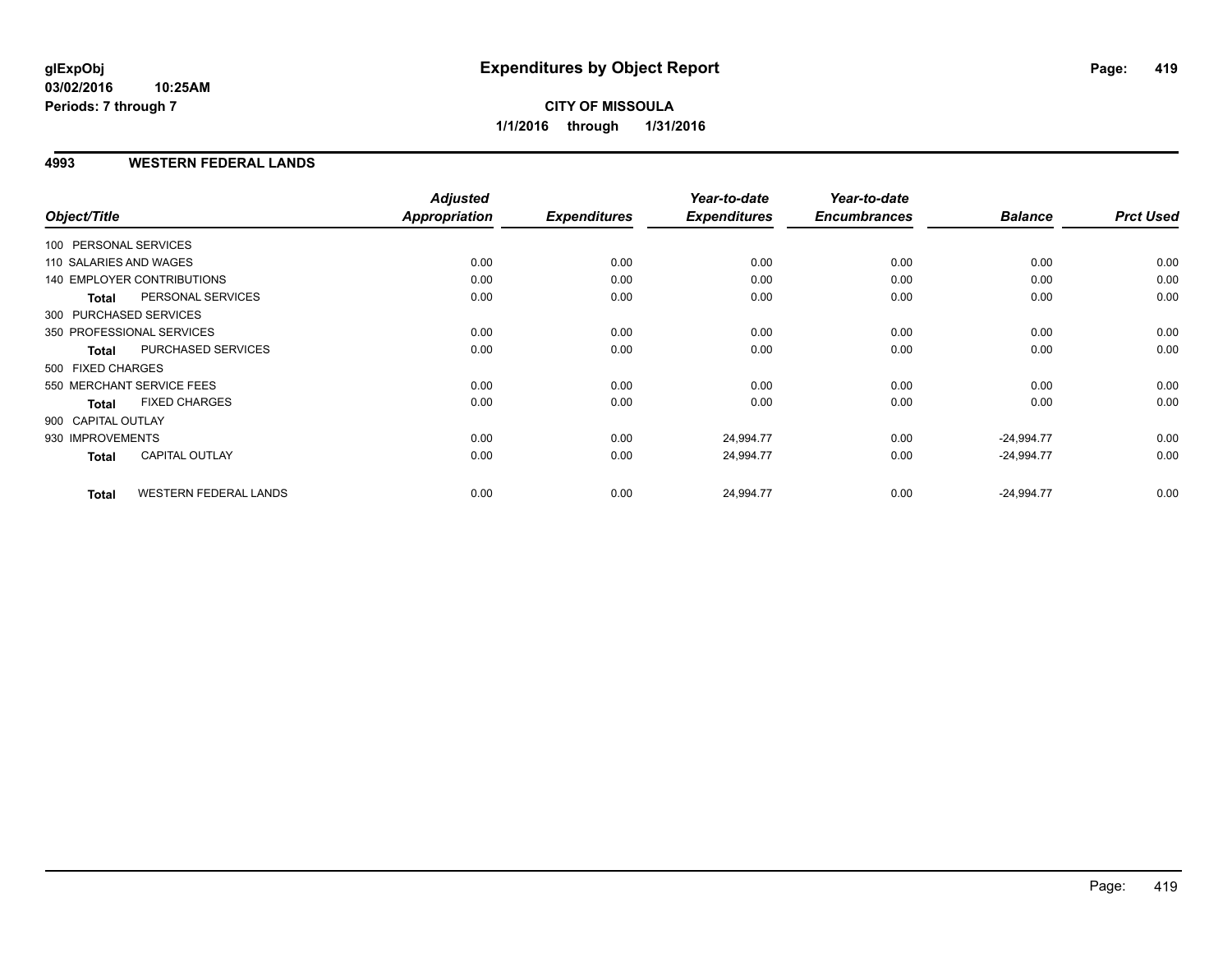#### **5020 CIVIC STADIUM**

**395 PARKING COMMISSION**

| Object/Title      |                             | <b>Adjusted</b><br><b>Appropriation</b> | <b>Expenditures</b> | Year-to-date<br><b>Expenditures</b> | Year-to-date<br><b>Encumbrances</b> | <b>Balance</b> | <b>Prct Used</b> |
|-------------------|-----------------------------|-----------------------------------------|---------------------|-------------------------------------|-------------------------------------|----------------|------------------|
|                   |                             |                                         |                     |                                     |                                     |                |                  |
| 500 FIXED CHARGES |                             |                                         |                     |                                     |                                     |                |                  |
| 500 FIXED CHARGES |                             | 3,000.00                                | 0.00                | 0.00                                | 0.00                                | 3,000.00       | 0.00             |
|                   | 550 MERCHANT SERVICE FEES   | 0.00                                    | 0.00                | 0.00                                | 0.00                                | 0.00           | 0.00             |
| <b>Total</b>      | <b>FIXED CHARGES</b>        | 3,000.00                                | 0.00                | 0.00                                | 0.00                                | 3,000.00       | 0.00             |
| 600 DEBT SERVICE  |                             |                                         |                     |                                     |                                     |                |                  |
| 610 PRINCIPAL     |                             | 33,420.00                               | 0.00                | 0.00                                | 0.00                                | 33,420.00      | 0.00             |
|                   | 620 INTEREST / SERVICE FEES | 83,580.00                               | 0.00                | 0.00                                | 0.00                                | 83,580.00      | 0.00             |
| <b>Total</b>      | <b>DEBT SERVICE</b>         | 117,000.00                              | 0.00                | 0.00                                | 0.00                                | 117,000.00     | 0.00             |
| 800 OTHER OBJECTS |                             |                                         |                     |                                     |                                     |                |                  |
| 830 DEPRECIATION  |                             | 0.00                                    | 0.00                | 0.00                                | 0.00                                | 0.00           | 0.00             |
| <b>Total</b>      | OTHER OBJECTS               | 0.00                                    | 0.00                | 0.00                                | 0.00                                | 0.00           | 0.00             |
| <b>Total</b>      | PARKING COMMISSION          | 120,000.00                              | 0.00                | 0.00                                | 0.00                                | 120,000.00     | 0.00             |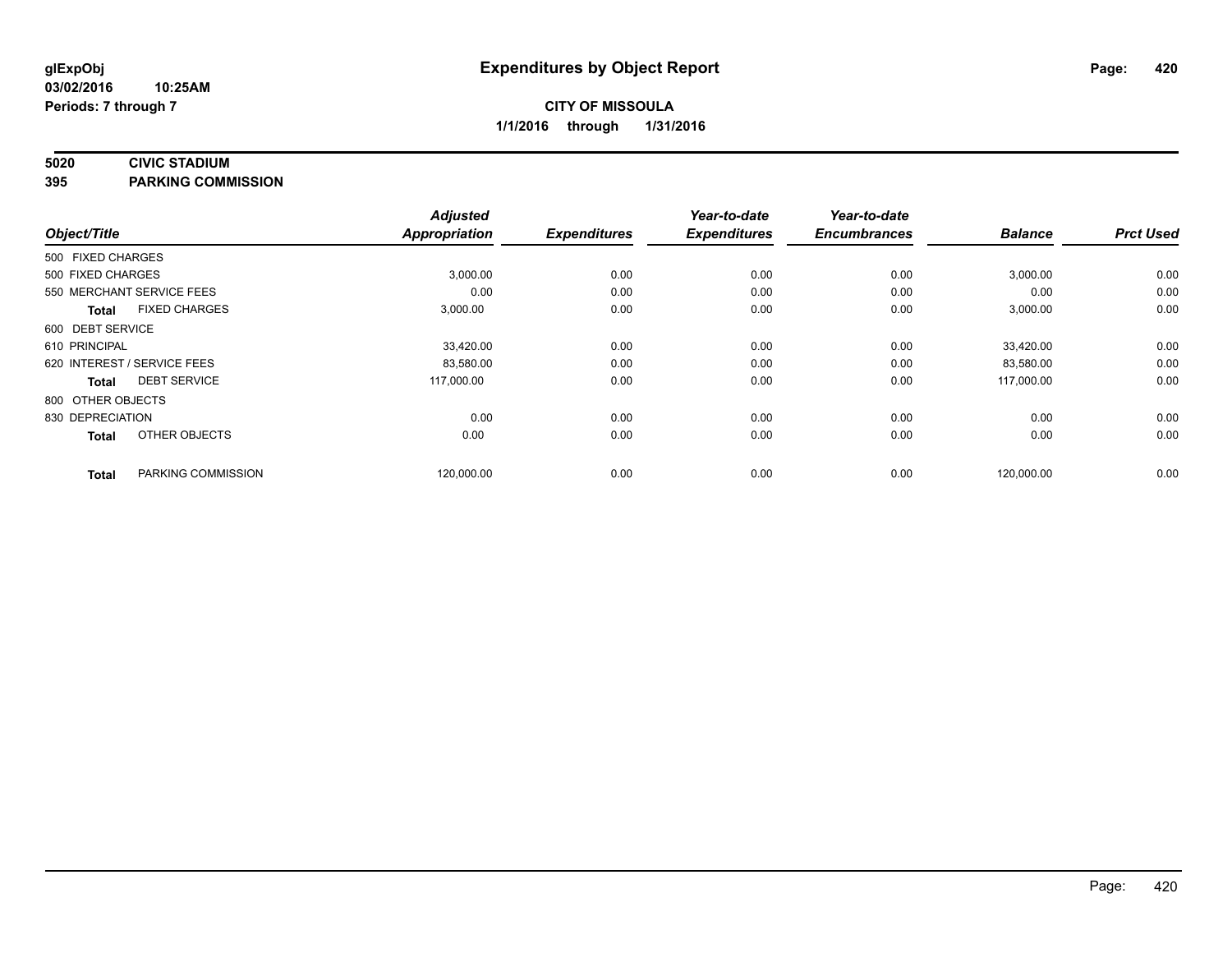**5020 CIVIC STADIUM**

|                                      | <b>Adjusted</b> |                     | Year-to-date<br><b>Expenditures</b> | Year-to-date<br><b>Encumbrances</b> |                |                  |
|--------------------------------------|-----------------|---------------------|-------------------------------------|-------------------------------------|----------------|------------------|
| Object/Title                         | Appropriation   | <b>Expenditures</b> |                                     |                                     | <b>Balance</b> | <b>Prct Used</b> |
| 500 FIXED CHARGES                    |                 |                     |                                     |                                     |                |                  |
| 500 FIXED CHARGES                    | 3,000.00        | 0.00                | 0.00                                | 0.00                                | 3,000.00       | 0.00             |
| 550 MERCHANT SERVICE FEES            | 0.00            | 0.00                | 0.00                                | 0.00                                | 0.00           | 0.00             |
| <b>FIXED CHARGES</b><br><b>Total</b> | 3,000.00        | 0.00                | 0.00                                | 0.00                                | 3,000.00       | 0.00             |
| 600 DEBT SERVICE                     |                 |                     |                                     |                                     |                |                  |
| 610 PRINCIPAL                        | 33,420.00       | 0.00                | 0.00                                | 0.00                                | 33.420.00      | 0.00             |
| 620 INTEREST / SERVICE FEES          | 83,580.00       | 0.00                | 0.00                                | 0.00                                | 83,580.00      | 0.00             |
| <b>DEBT SERVICE</b><br>Total         | 117,000.00      | 0.00                | 0.00                                | 0.00                                | 117,000.00     | 0.00             |
| 800 OTHER OBJECTS                    |                 |                     |                                     |                                     |                |                  |
| 830 DEPRECIATION                     | 0.00            | 0.00                | 0.00                                | 0.00                                | 0.00           | 0.00             |
| OTHER OBJECTS<br><b>Total</b>        | 0.00            | 0.00                | 0.00                                | 0.00                                | 0.00           | 0.00             |
| <b>CIVIC STADIUM</b><br><b>Total</b> | 120,000.00      | 0.00                | 0.00                                | 0.00                                | 120,000.00     | 0.00             |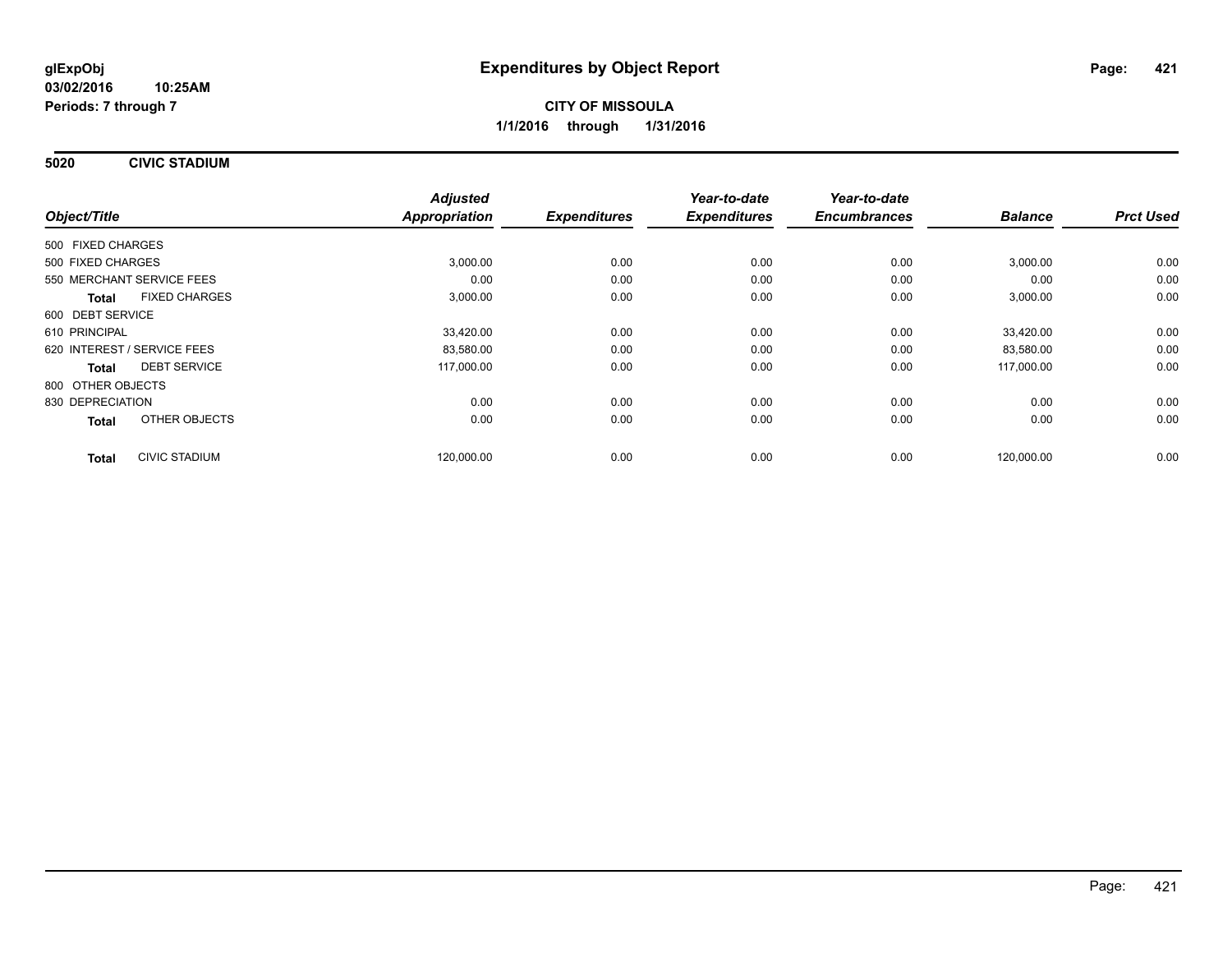## **5210 WATER**

|                           |                              | <b>Adjusted</b>      |                     | Year-to-date        | Year-to-date        |                 |                  |
|---------------------------|------------------------------|----------------------|---------------------|---------------------|---------------------|-----------------|------------------|
| Object/Title              |                              | <b>Appropriation</b> | <b>Expenditures</b> | <b>Expenditures</b> | <b>Encumbrances</b> | <b>Balance</b>  | <b>Prct Used</b> |
| 300 PURCHASED SERVICES    |                              |                      |                     |                     |                     |                 |                  |
| 350 PROFESSIONAL SERVICES |                              | 0.00                 | 379,014.71          | 1,663,223.53        | 0.00                | $-1,663,223.53$ | 0.00             |
|                           | 390 OTHER PURCHASED SERVICES | 0.00                 | 0.00                | 0.00                | 0.00                | 0.00            | 0.00             |
| Total                     | <b>PURCHASED SERVICES</b>    | 0.00                 | 379,014.71          | 1,663,223.53        | 0.00                | $-1,663,223.53$ | 0.00             |
| 500 FIXED CHARGES         |                              |                      |                     |                     |                     |                 |                  |
| 550 MERCHANT SERVICE FEES |                              | 0.00                 | 0.00                | 0.00                | 0.00                | 0.00            | 0.00             |
| <b>Total</b>              | <b>FIXED CHARGES</b>         | 0.00                 | 0.00                | 0.00                | 0.00                | 0.00            | 0.00             |
| 900 CAPITAL OUTLAY        |                              |                      |                     |                     |                     |                 |                  |
| 910 LAND                  |                              | 0.00                 | 0.00                | 0.00                | 0.00                | 0.00            | 0.00             |
| 920 BUILDINGS             |                              | 0.00                 | 0.00                | 0.00                | 0.00                | 0.00            | 0.00             |
| 930 IMPROVEMENTS          |                              | 0.00                 | 0.00                | 0.00                | 0.00                | 0.00            | 0.00             |
| 940 MACHINERY & EQUIPMENT |                              | 0.00                 | 0.00                | 0.00                | 0.00                | 0.00            | 0.00             |
| <b>Total</b>              | <b>CAPITAL OUTLAY</b>        | 0.00                 | 0.00                | 0.00                | 0.00                | 0.00            | 0.00             |
| <b>Total</b>              | <b>WATER</b>                 | 0.00                 | 379,014.71          | 1,663,223.53        | 0.00                | $-1,663,223.53$ | 0.00             |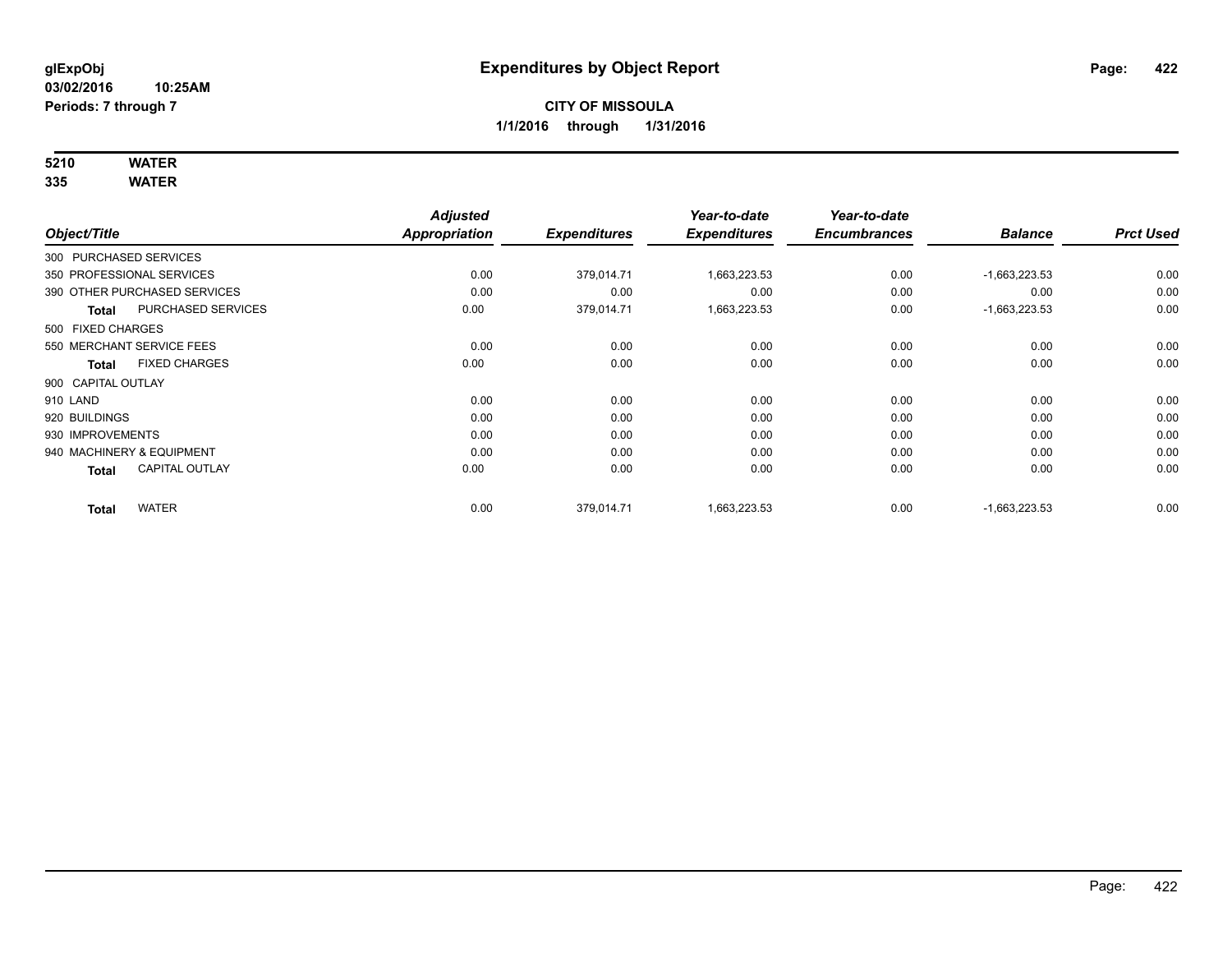|                           |                              | <b>Adjusted</b> |                     | Year-to-date        | Year-to-date        |                 |                  |
|---------------------------|------------------------------|-----------------|---------------------|---------------------|---------------------|-----------------|------------------|
| Object/Title              |                              | Appropriation   | <b>Expenditures</b> | <b>Expenditures</b> | <b>Encumbrances</b> | <b>Balance</b>  | <b>Prct Used</b> |
| 300 PURCHASED SERVICES    |                              |                 |                     |                     |                     |                 |                  |
| 350 PROFESSIONAL SERVICES |                              | 0.00            | 379,014.71          | 1,663,223.53        | 0.00                | $-1,663,223.53$ | 0.00             |
|                           | 390 OTHER PURCHASED SERVICES | 0.00            | 0.00                | 0.00                | 0.00                | 0.00            | 0.00             |
| <b>Total</b>              | PURCHASED SERVICES           | 0.00            | 379,014.71          | 1,663,223.53        | 0.00                | $-1,663,223.53$ | 0.00             |
| 500 FIXED CHARGES         |                              |                 |                     |                     |                     |                 |                  |
|                           | 550 MERCHANT SERVICE FEES    | 0.00            | 0.00                | 0.00                | 0.00                | 0.00            | 0.00             |
| <b>Total</b>              | <b>FIXED CHARGES</b>         | 0.00            | 0.00                | 0.00                | 0.00                | 0.00            | 0.00             |
| 900 CAPITAL OUTLAY        |                              |                 |                     |                     |                     |                 |                  |
| 910 LAND                  |                              | 0.00            | 0.00                | 0.00                | 0.00                | 0.00            | 0.00             |
| 920 BUILDINGS             |                              | 0.00            | 0.00                | 0.00                | 0.00                | 0.00            | 0.00             |
| 930 IMPROVEMENTS          |                              | 0.00            | 0.00                | 0.00                | 0.00                | 0.00            | 0.00             |
| 940 MACHINERY & EQUIPMENT |                              | 0.00            | 0.00                | 0.00                | 0.00                | 0.00            | 0.00             |
| Total                     | <b>CAPITAL OUTLAY</b>        | 0.00            | 0.00                | 0.00                | 0.00                | 0.00            | 0.00             |
| <b>Total</b>              | <b>WATER</b>                 | 0.00            | 379,014.71          | 1,663,223.53        | 0.00                | $-1,663,223.53$ | 0.00             |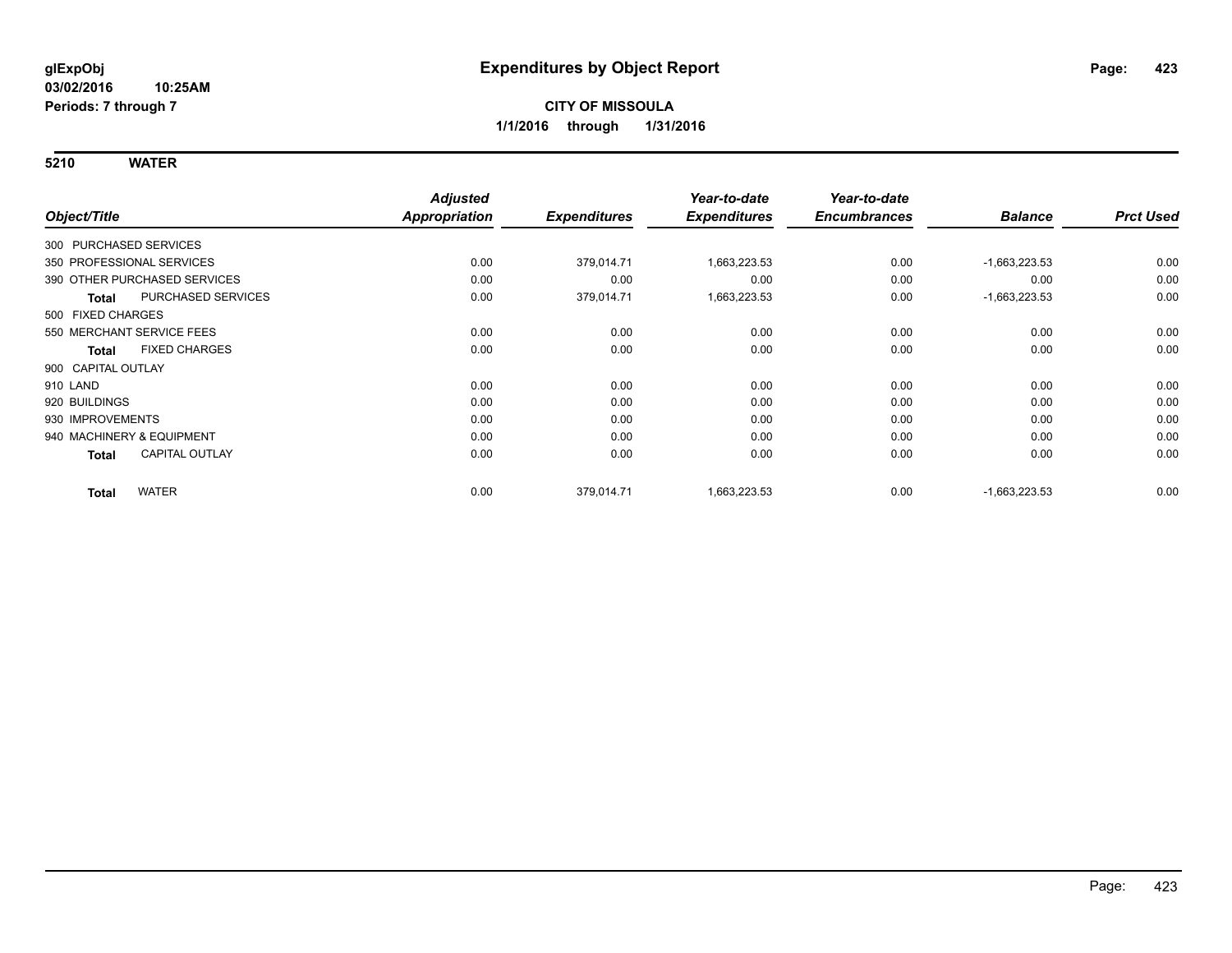### **CITY OF MISSOULA 1/1/2016 through 1/31/2016**

### **5211 WATER REVENUE COLLECTION & CLEARING**

|                                      | <b>Adjusted</b>      |                     | Year-to-date        | Year-to-date        |                |                  |
|--------------------------------------|----------------------|---------------------|---------------------|---------------------|----------------|------------------|
| Object/Title                         | <b>Appropriation</b> | <b>Expenditures</b> | <b>Expenditures</b> | <b>Encumbrances</b> | <b>Balance</b> | <b>Prct Used</b> |
| 500 FIXED CHARGES                    |                      |                     |                     |                     |                |                  |
| 500 FIXED CHARGES                    | 0.00                 | 0.00                | 0.00                | 0.00                | 0.00           | 0.00             |
| 550 MERCHANT SERVICE FEES            | 0.00                 | 0.00                | 0.00                | 0.00                | 0.00           | 0.00             |
| <b>FIXED CHARGES</b><br><b>Total</b> | 0.00                 | 0.00                | 0.00                | 0.00                | 0.00           | 0.00             |
| 800 OTHER OBJECTS                    |                      |                     |                     |                     |                |                  |
| 820 TRANSFERS TO OTHER FUNDS         | 0.00                 | 0.00                | 0.00                | 0.00                | 0.00           | 0.00             |
| OTHER OBJECTS<br><b>Total</b>        | 0.00                 | 0.00                | 0.00                | 0.00                | 0.00           | 0.00             |
| <b>WATER</b><br>Total                | 0.00                 | 0.00                | 0.00                | 0.00                | 0.00           | 0.00             |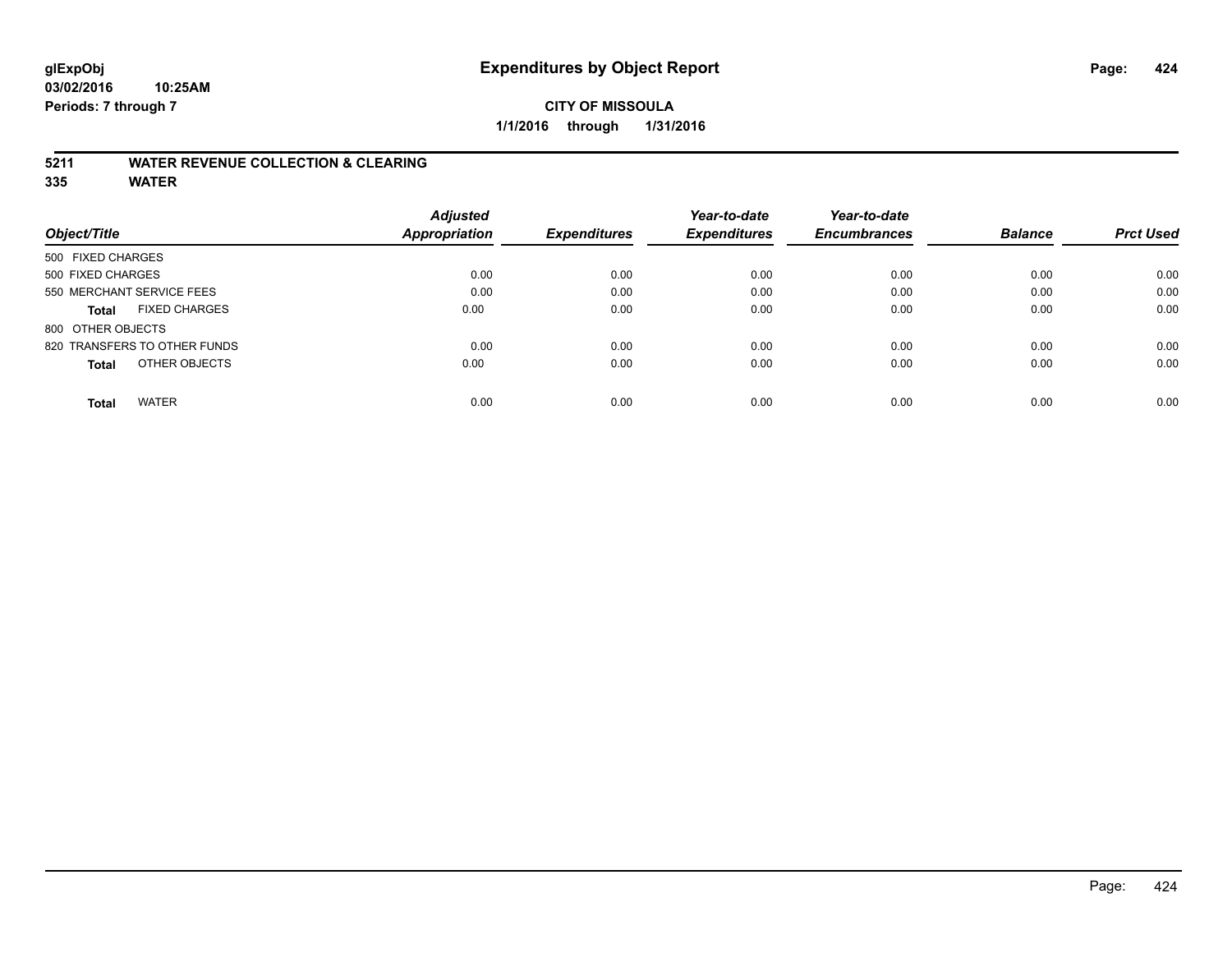**CITY OF MISSOULA 1/1/2016 through 1/31/2016**

### **5211 WATER REVENUE COLLECTION & CLEARING**

| Object/Title              |                                  | <b>Adjusted</b><br><b>Appropriation</b> | <b>Expenditures</b> | Year-to-date<br><b>Expenditures</b> | Year-to-date<br><b>Encumbrances</b> | <b>Balance</b> | <b>Prct Used</b> |
|---------------------------|----------------------------------|-----------------------------------------|---------------------|-------------------------------------|-------------------------------------|----------------|------------------|
| 500 FIXED CHARGES         |                                  |                                         |                     |                                     |                                     |                |                  |
| 500 FIXED CHARGES         |                                  | 0.00                                    | 0.00                | 0.00                                | 0.00                                | 0.00           | 0.00             |
| 550 MERCHANT SERVICE FEES |                                  | 0.00                                    | 0.00                | 0.00                                | 0.00                                | 0.00           | 0.00             |
| <b>Total</b>              | <b>FIXED CHARGES</b>             | 0.00                                    | 0.00                | 0.00                                | 0.00                                | 0.00           | 0.00             |
| 800 OTHER OBJECTS         |                                  |                                         |                     |                                     |                                     |                |                  |
|                           | 820 TRANSFERS TO OTHER FUNDS     | 0.00                                    | 0.00                | 0.00                                | 0.00                                | 0.00           | 0.00             |
| Total                     | OTHER OBJECTS                    | 0.00                                    | 0.00                | 0.00                                | 0.00                                | 0.00           | 0.00             |
| <b>Total</b>              | WATER REVENUE COLLECTION & CLEAF | 0.00                                    | 0.00                | 0.00                                | 0.00                                | 0.00           | 0.00             |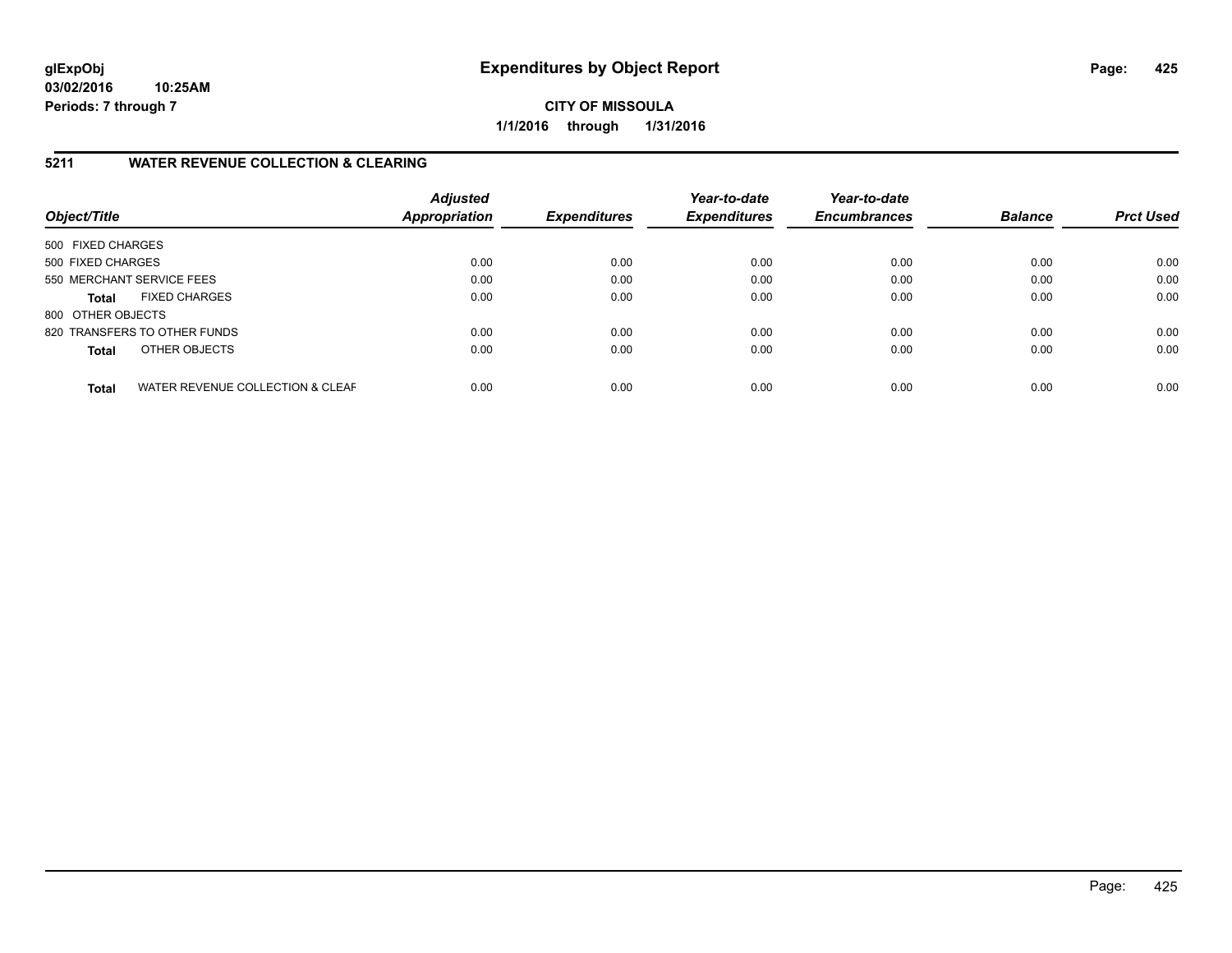## **5215 WATER LOAN FUND**

| Object/Title                         | <b>Adjusted</b><br><b>Appropriation</b> | <b>Expenditures</b> | Year-to-date<br><b>Expenditures</b> | Year-to-date<br><b>Encumbrances</b> | <b>Balance</b> | <b>Prct Used</b> |
|--------------------------------------|-----------------------------------------|---------------------|-------------------------------------|-------------------------------------|----------------|------------------|
| 500 FIXED CHARGES                    |                                         |                     |                                     |                                     |                |                  |
| 550 MERCHANT SERVICE FEES            | 0.00                                    | 0.00                | 0.00                                | 0.00                                | 0.00           | 0.00             |
| <b>FIXED CHARGES</b><br><b>Total</b> | 0.00                                    | 0.00                | 0.00                                | 0.00                                | 0.00           | 0.00             |
| 800 OTHER OBJECTS                    |                                         |                     |                                     |                                     |                |                  |
| 820 TRANSFERS TO OTHER FUNDS         | 0.00                                    | 0.00                | 0.00                                | 0.00                                | 0.00           | 0.00             |
| OTHER OBJECTS<br><b>Total</b>        | 0.00                                    | 0.00                | 0.00                                | 0.00                                | 0.00           | 0.00             |
| <b>WATER</b><br><b>Total</b>         | 0.00                                    | 0.00                | 0.00                                | 0.00                                | 0.00           | 0.00             |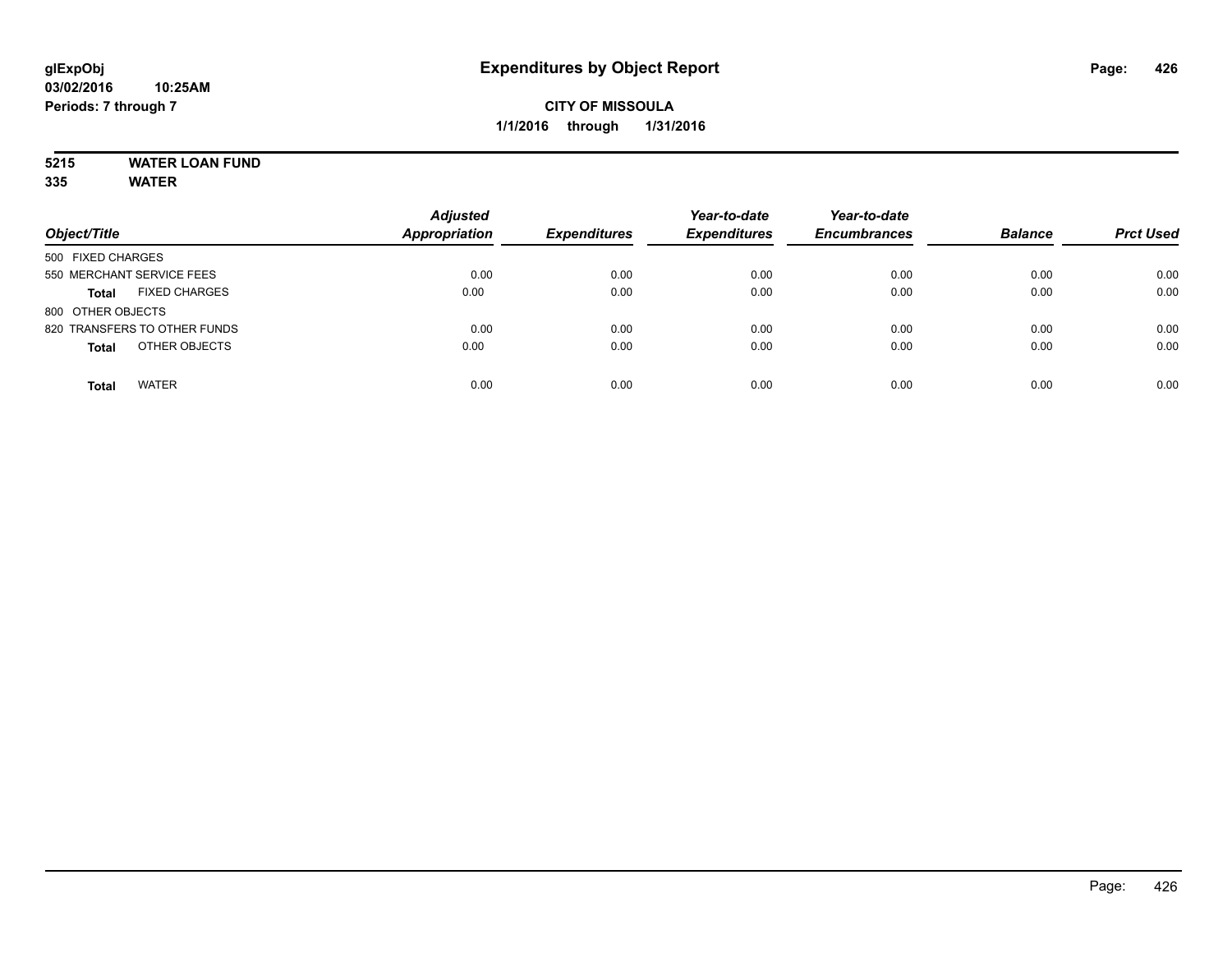### **5215 WATER LOAN FUND**

| Object/Title                           | <b>Adjusted</b><br><b>Appropriation</b> | <b>Expenditures</b> | Year-to-date<br><b>Expenditures</b> | Year-to-date<br><b>Encumbrances</b> | <b>Balance</b> | <b>Prct Used</b> |
|----------------------------------------|-----------------------------------------|---------------------|-------------------------------------|-------------------------------------|----------------|------------------|
|                                        |                                         |                     |                                     |                                     |                |                  |
| 500 FIXED CHARGES                      |                                         |                     |                                     |                                     |                |                  |
| 550 MERCHANT SERVICE FEES              | 0.00                                    | 0.00                | 0.00                                | 0.00                                | 0.00           | 0.00             |
| <b>FIXED CHARGES</b><br><b>Total</b>   | 0.00                                    | 0.00                | 0.00                                | 0.00                                | 0.00           | 0.00             |
| 800 OTHER OBJECTS                      |                                         |                     |                                     |                                     |                |                  |
| 820 TRANSFERS TO OTHER FUNDS           | 0.00                                    | 0.00                | 0.00                                | 0.00                                | 0.00           | 0.00             |
| OTHER OBJECTS<br><b>Total</b>          | 0.00                                    | 0.00                | 0.00                                | 0.00                                | 0.00           | 0.00             |
| <b>WATER LOAN FUND</b><br><b>Total</b> | 0.00                                    | 0.00                | 0.00                                | 0.00                                | 0.00           | 0.00             |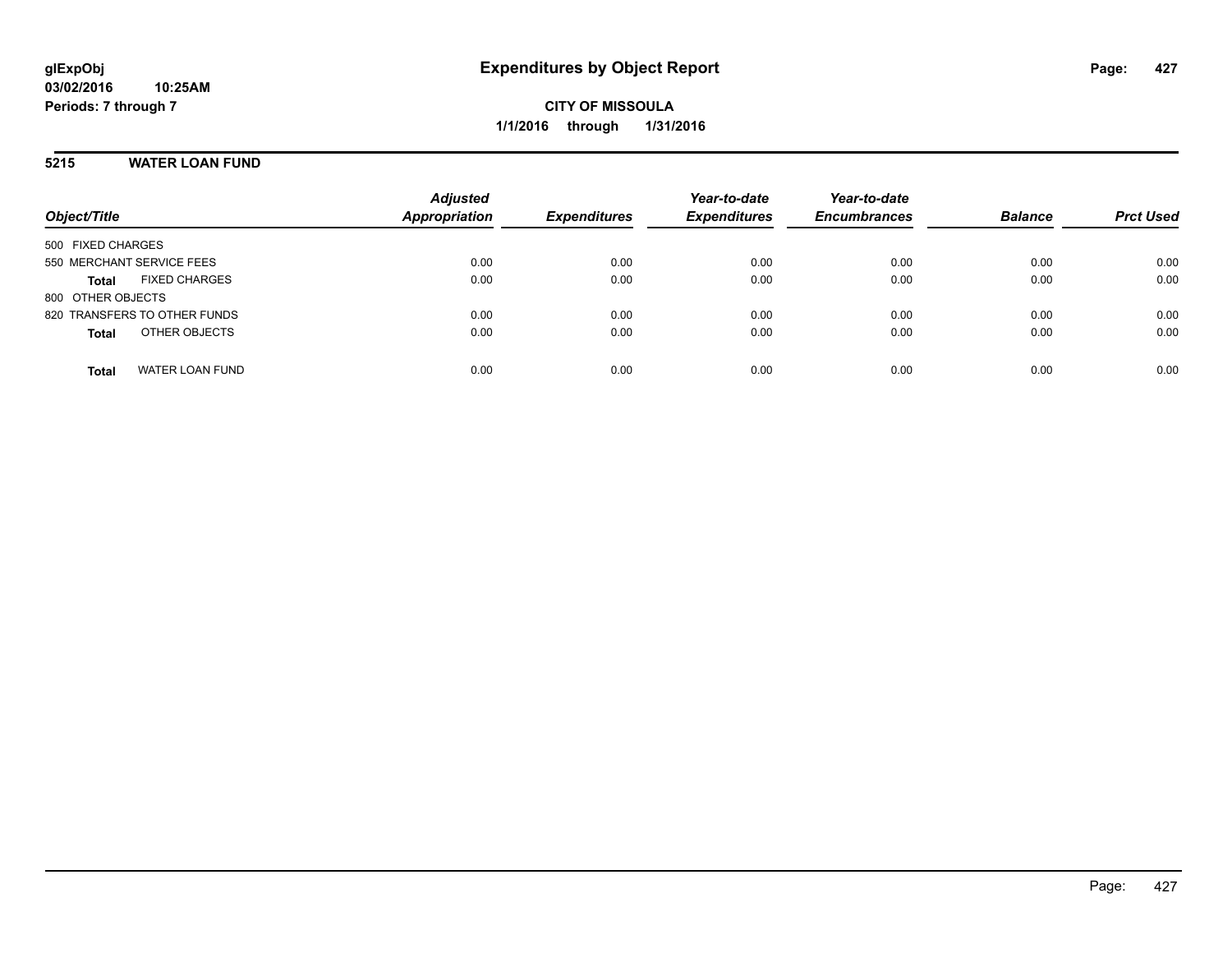**5220 WATER R&D FUND**

|                                      | <b>Adjusted</b> |                     | Year-to-date        | Year-to-date        |                |                  |
|--------------------------------------|-----------------|---------------------|---------------------|---------------------|----------------|------------------|
| Object/Title                         | Appropriation   | <b>Expenditures</b> | <b>Expenditures</b> | <b>Encumbrances</b> | <b>Balance</b> | <b>Prct Used</b> |
| 200 SUPPLIES                         |                 |                     |                     |                     |                |                  |
| 210 OFFICE SUPPLIES                  | 0.00            | 0.00                | 0.00                | 0.00                | 0.00           | 0.00             |
| <b>SUPPLIES</b><br><b>Total</b>      | 0.00            | 0.00                | 0.00                | 0.00                | 0.00           | 0.00             |
| 500 FIXED CHARGES                    |                 |                     |                     |                     |                |                  |
| 550 MERCHANT SERVICE FEES            | 0.00            | 0.00                | 0.00                | 0.00                | 0.00           | 0.00             |
| <b>FIXED CHARGES</b><br><b>Total</b> | 0.00            | 0.00                | 0.00                | 0.00                | 0.00           | 0.00             |
| 600 DEBT SERVICE                     |                 |                     |                     |                     |                |                  |
| 610 PRINCIPAL                        | 0.00            | 0.00                | 0.00                | 0.00                | 0.00           | 0.00             |
| 620 INTEREST / SERVICE FEES          | 0.00            | 0.00                | 0.00                | 0.00                | 0.00           | 0.00             |
| <b>DEBT SERVICE</b><br><b>Total</b>  | 0.00            | 0.00                | 0.00                | 0.00                | 0.00           | 0.00             |
| 800 OTHER OBJECTS                    |                 |                     |                     |                     |                |                  |
| 820 TRANSFERS TO OTHER FUNDS         | 0.00            | 0.00                | 0.00                | 0.00                | 0.00           | 0.00             |
| OTHER OBJECTS<br><b>Total</b>        | 0.00            | 0.00                | 0.00                | 0.00                | 0.00           | 0.00             |
| <b>WATER</b><br><b>Total</b>         | 0.00            | 0.00                | 0.00                | 0.00                | 0.00           | 0.00             |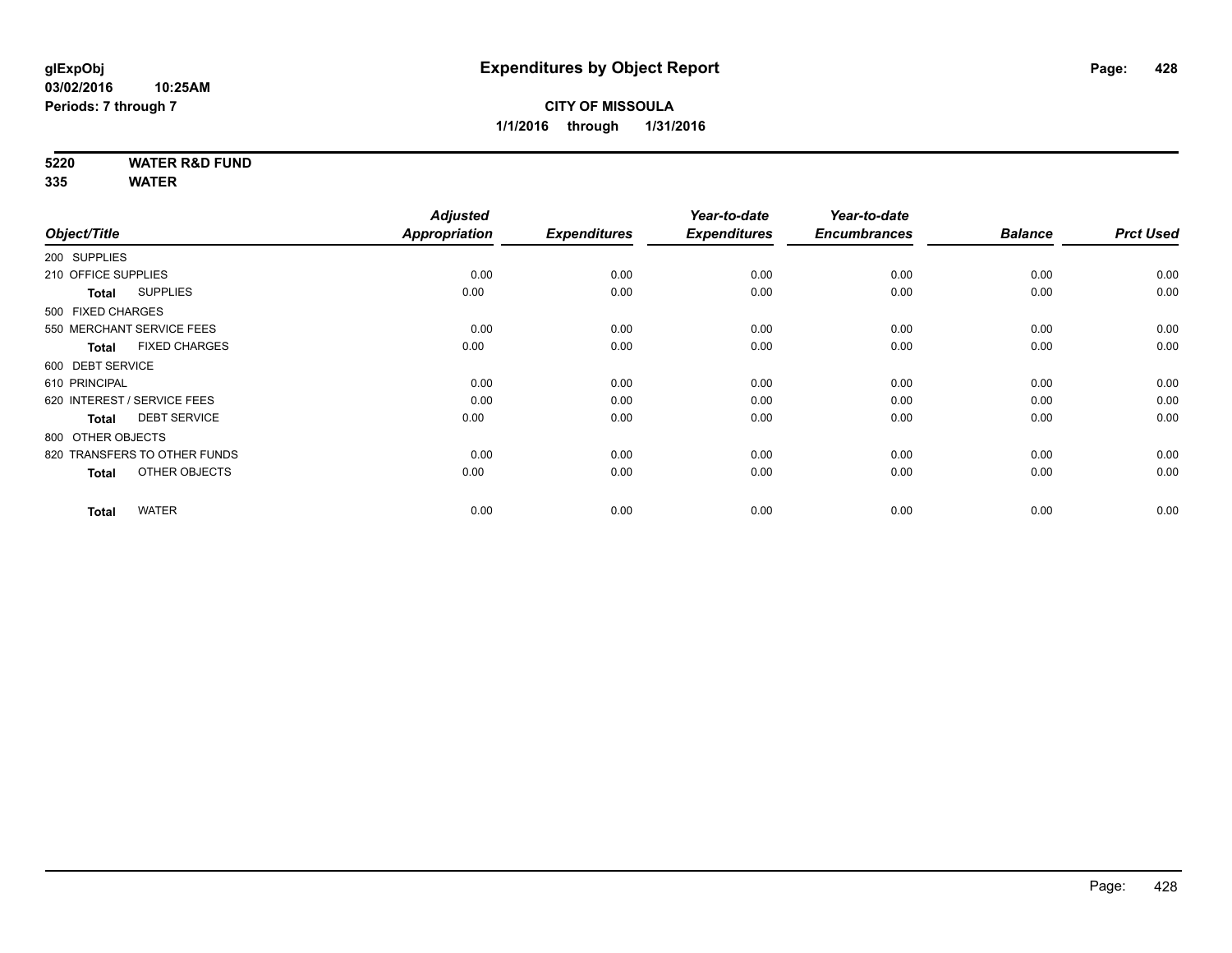### **5220 WATER R&D FUND**

| Object/Title                              | <b>Adjusted</b><br><b>Appropriation</b> | <b>Expenditures</b> | Year-to-date<br><b>Expenditures</b> | Year-to-date<br><b>Encumbrances</b> | <b>Balance</b> | <b>Prct Used</b> |
|-------------------------------------------|-----------------------------------------|---------------------|-------------------------------------|-------------------------------------|----------------|------------------|
|                                           |                                         |                     |                                     |                                     |                |                  |
| 200 SUPPLIES                              |                                         |                     |                                     |                                     |                |                  |
| 210 OFFICE SUPPLIES                       | 0.00                                    | 0.00                | 0.00                                | 0.00                                | 0.00           | 0.00             |
| <b>SUPPLIES</b><br>Total                  | 0.00                                    | 0.00                | 0.00                                | 0.00                                | 0.00           | 0.00             |
| 500 FIXED CHARGES                         |                                         |                     |                                     |                                     |                |                  |
| 550 MERCHANT SERVICE FEES                 | 0.00                                    | 0.00                | 0.00                                | 0.00                                | 0.00           | 0.00             |
| <b>FIXED CHARGES</b><br>Total             | 0.00                                    | 0.00                | 0.00                                | 0.00                                | 0.00           | 0.00             |
| 600 DEBT SERVICE                          |                                         |                     |                                     |                                     |                |                  |
| 610 PRINCIPAL                             | 0.00                                    | 0.00                | 0.00                                | 0.00                                | 0.00           | 0.00             |
| 620 INTEREST / SERVICE FEES               | 0.00                                    | 0.00                | 0.00                                | 0.00                                | 0.00           | 0.00             |
| <b>DEBT SERVICE</b><br><b>Total</b>       | 0.00                                    | 0.00                | 0.00                                | 0.00                                | 0.00           | 0.00             |
| 800 OTHER OBJECTS                         |                                         |                     |                                     |                                     |                |                  |
| 820 TRANSFERS TO OTHER FUNDS              | 0.00                                    | 0.00                | 0.00                                | 0.00                                | 0.00           | 0.00             |
| <b>OTHER OBJECTS</b><br>Total             | 0.00                                    | 0.00                | 0.00                                | 0.00                                | 0.00           | 0.00             |
|                                           |                                         |                     |                                     |                                     |                |                  |
| <b>WATER R&amp;D FUND</b><br><b>Total</b> | 0.00                                    | 0.00                | 0.00                                | 0.00                                | 0.00           | 0.00             |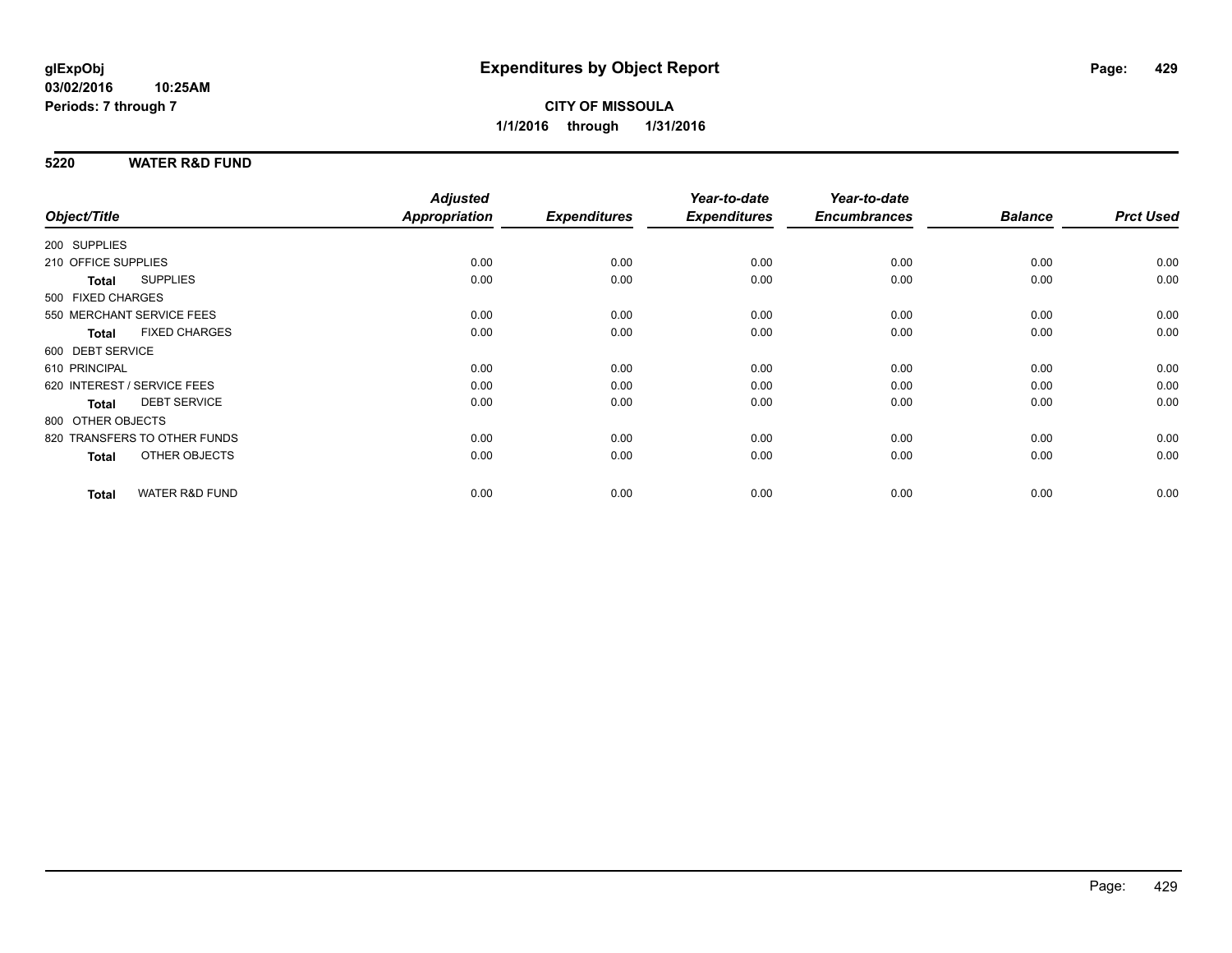### **5240 WATER CONSTRUCTION FUND**

| Object/Title              |                      | <b>Adjusted</b><br>Appropriation | <b>Expenditures</b> | Year-to-date<br><b>Expenditures</b> | Year-to-date<br><b>Encumbrances</b> | <b>Balance</b> | <b>Prct Used</b> |
|---------------------------|----------------------|----------------------------------|---------------------|-------------------------------------|-------------------------------------|----------------|------------------|
| 500 FIXED CHARGES         |                      |                                  |                     |                                     |                                     |                |                  |
| 550 MERCHANT SERVICE FEES |                      | 0.00                             | 0.00                | 0.00                                | 0.00                                | 0.00           | 0.00             |
| Total                     | <b>FIXED CHARGES</b> | 0.00                             | 0.00                | 0.00                                | 0.00                                | 0.00           | 0.00             |
| Total                     | <b>WATER</b>         | 0.00                             | 0.00                | 0.00                                | 0.00                                | 0.00           | 0.00             |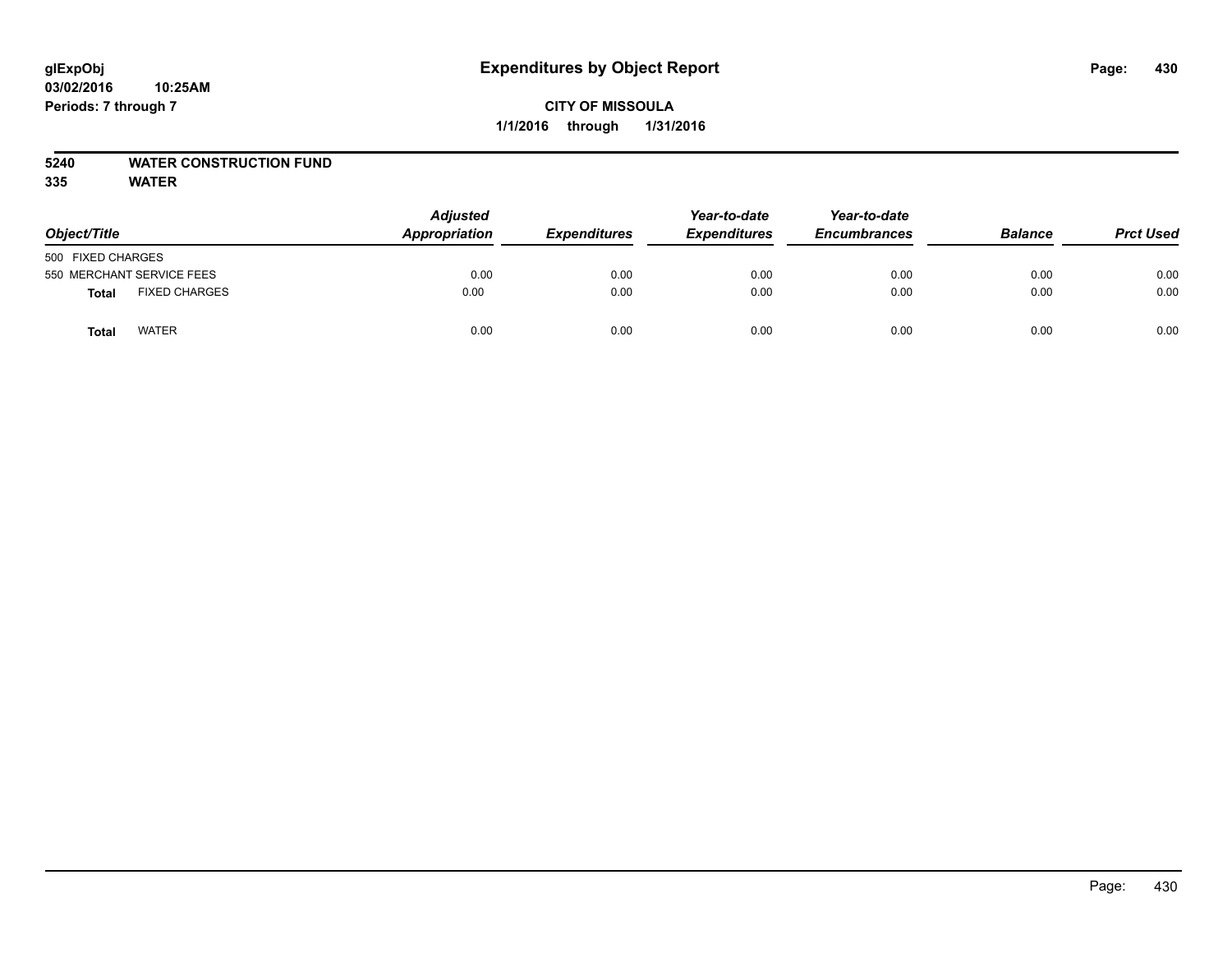### **5240 WATER CONSTRUCTION FUND**

| Object/Title                     | <b>Adjusted</b><br>Appropriation | <b>Expenditures</b> | Year-to-date<br><b>Expenditures</b> | Year-to-date<br><b>Encumbrances</b> | <b>Balance</b> | <b>Prct Used</b> |
|----------------------------------|----------------------------------|---------------------|-------------------------------------|-------------------------------------|----------------|------------------|
| 500 FIXED CHARGES                |                                  |                     |                                     |                                     |                |                  |
| 550 MERCHANT SERVICE FEES        | 0.00                             | 0.00                | 0.00                                | 0.00                                | 0.00           | 0.00             |
| <b>FIXED CHARGES</b><br>Total    | 0.00                             | 0.00                | 0.00                                | 0.00                                | 0.00           | 0.00             |
| WATER CONSTRUCTION FUND<br>Total | 0.00                             | 0.00                | 0.00                                | 0.00                                | 0.00           | 0.00             |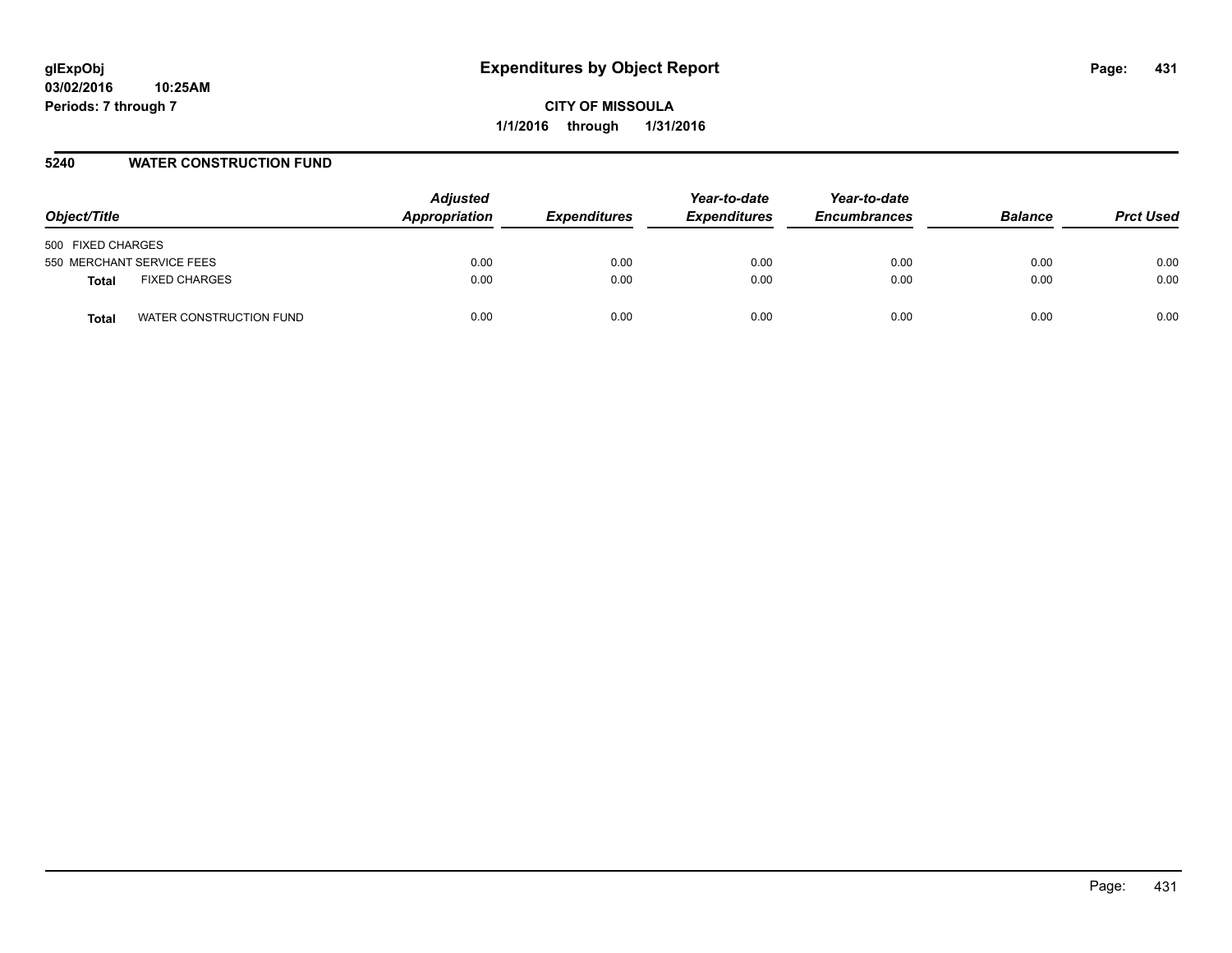### **5250 WATER PURCHASE LOAN**

**330 WASTEWATER**

|                                      | <b>Adjusted</b>      |                     | Year-to-date        | Year-to-date        |                |                  |
|--------------------------------------|----------------------|---------------------|---------------------|---------------------|----------------|------------------|
| Object/Title                         | <b>Appropriation</b> | <b>Expenditures</b> | <b>Expenditures</b> | <b>Encumbrances</b> | <b>Balance</b> | <b>Prct Used</b> |
| 500 FIXED CHARGES                    |                      |                     |                     |                     |                |                  |
| 550 MERCHANT SERVICE FEES            | 0.00                 | 0.00                | 0.00                | 0.00                | 0.00           | 0.00             |
| <b>FIXED CHARGES</b><br><b>Total</b> | 0.00                 | 0.00                | 0.00                | 0.00                | 0.00           | 0.00             |
| 600 DEBT SERVICE                     |                      |                     |                     |                     |                |                  |
| 610 PRINCIPAL                        | 0.00                 | 0.00                | 0.00                | 0.00                | 0.00           | 0.00             |
| 620 INTEREST / SERVICE FEES          | 0.00                 | 0.00                | 0.00                | 0.00                | 0.00           | 0.00             |
| <b>DEBT SERVICE</b><br><b>Total</b>  | 0.00                 | 0.00                | 0.00                | 0.00                | 0.00           | 0.00             |
| <b>WASTEWATER</b><br>Total           | 0.00                 | 0.00                | 0.00                | 0.00                | 0.00           | 0.00             |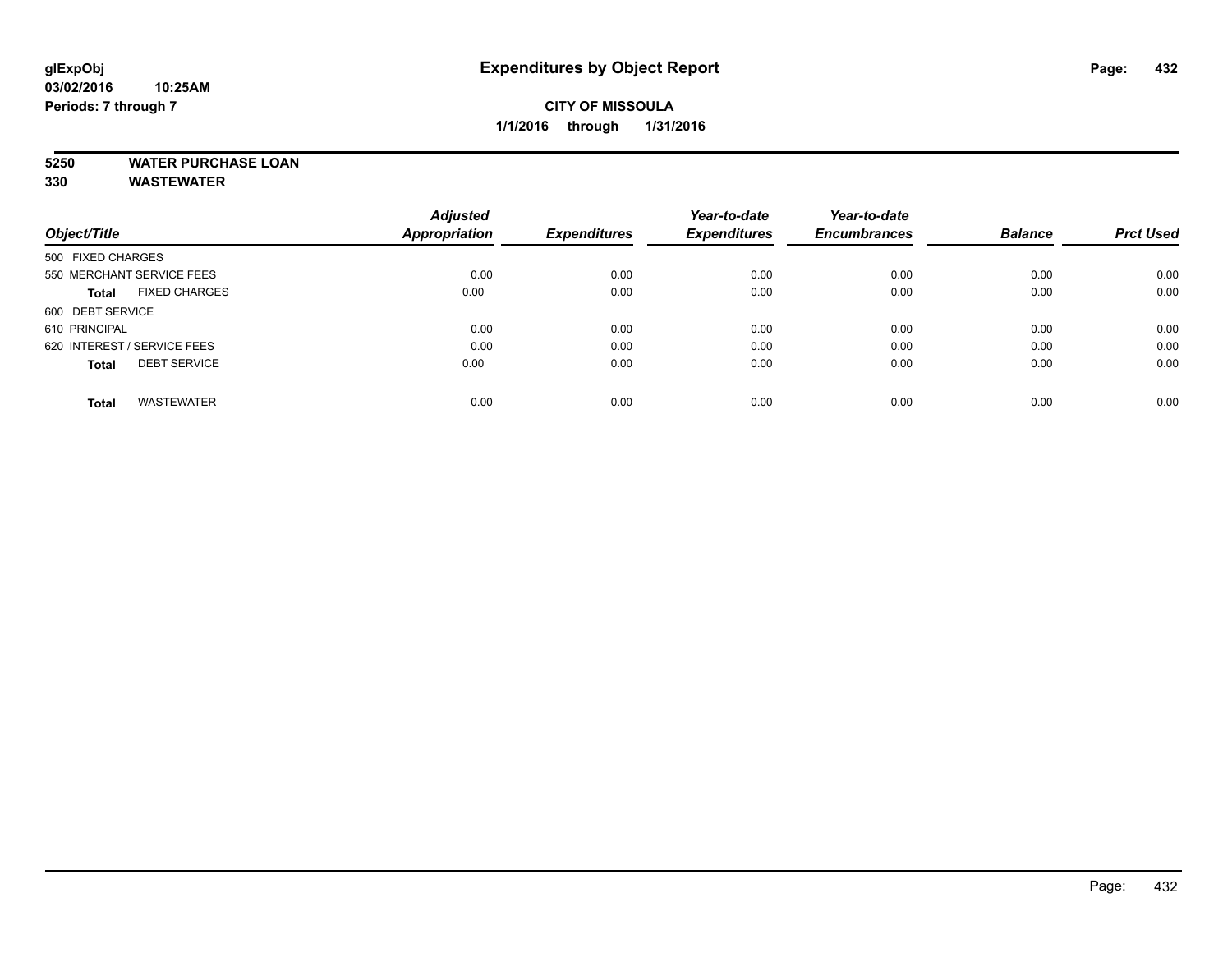### **5250 WATER PURCHASE LOAN**

| Object/Title                               | <b>Adjusted</b><br><b>Appropriation</b> | <b>Expenditures</b> | Year-to-date<br><b>Expenditures</b> | Year-to-date<br><b>Encumbrances</b> | <b>Balance</b> | <b>Prct Used</b> |
|--------------------------------------------|-----------------------------------------|---------------------|-------------------------------------|-------------------------------------|----------------|------------------|
| 500 FIXED CHARGES                          |                                         |                     |                                     |                                     |                |                  |
| 550 MERCHANT SERVICE FEES                  | 0.00                                    | 0.00                | 0.00                                | 0.00                                | 0.00           | 0.00             |
| <b>FIXED CHARGES</b><br><b>Total</b>       | 0.00                                    | 0.00                | 0.00                                | 0.00                                | 0.00           | 0.00             |
| 600 DEBT SERVICE                           |                                         |                     |                                     |                                     |                |                  |
| 610 PRINCIPAL                              | 0.00                                    | 0.00                | 0.00                                | 0.00                                | 0.00           | 0.00             |
| 620 INTEREST / SERVICE FEES                | 0.00                                    | 0.00                | 0.00                                | 0.00                                | 0.00           | 0.00             |
| <b>DEBT SERVICE</b><br><b>Total</b>        | 0.00                                    | 0.00                | 0.00                                | 0.00                                | 0.00           | 0.00             |
| <b>WATER PURCHASE LOAN</b><br><b>Total</b> | 0.00                                    | 0.00                | 0.00                                | 0.00                                | 0.00           | 0.00             |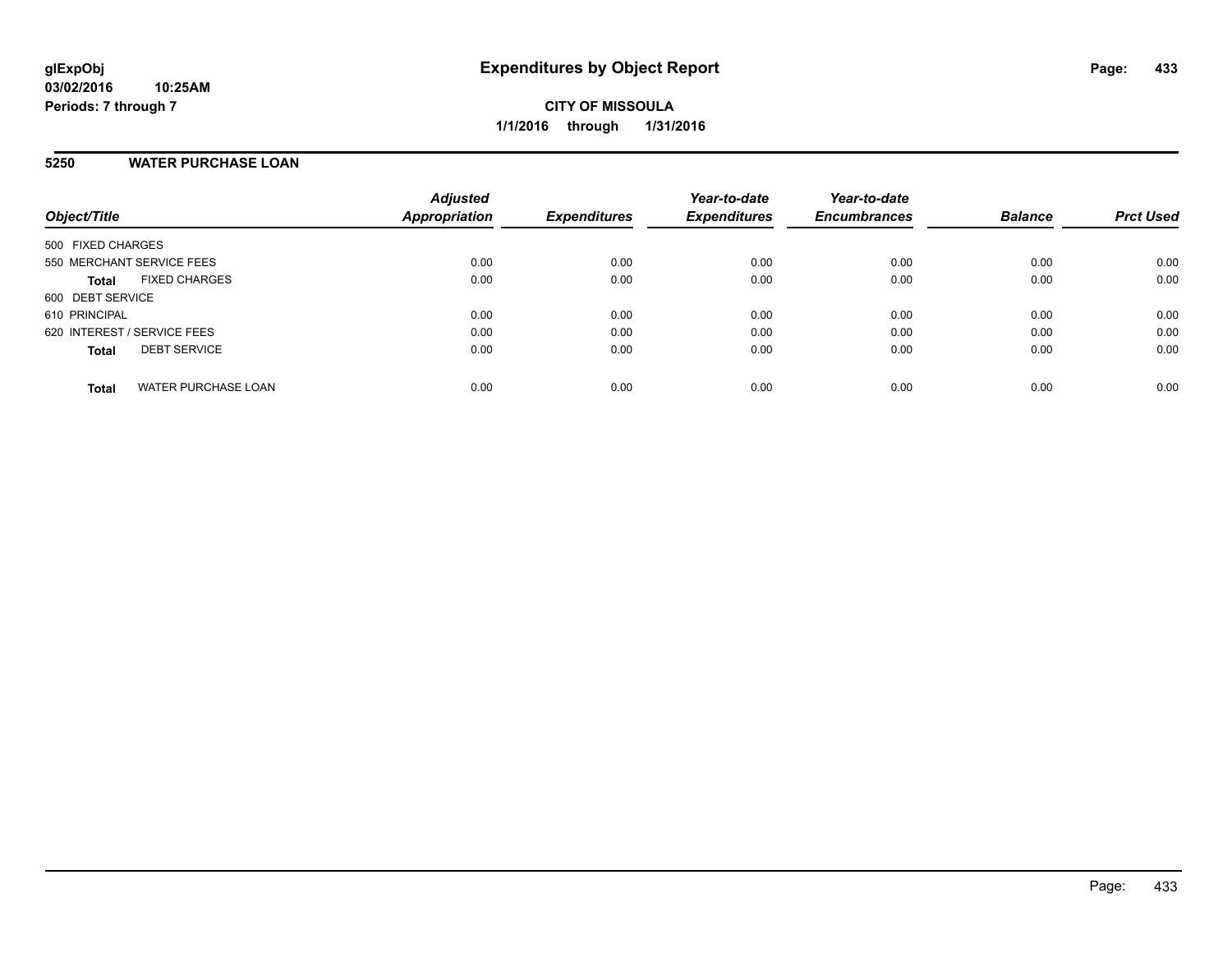### **5310 SEWER OPERATING BUDGET FUND**

|                                           | <b>Adjusted</b> |                     | Year-to-date        | Year-to-date        |                |                  |
|-------------------------------------------|-----------------|---------------------|---------------------|---------------------|----------------|------------------|
| Object/Title                              | Appropriation   | <b>Expenditures</b> | <b>Expenditures</b> | <b>Encumbrances</b> | <b>Balance</b> | <b>Prct Used</b> |
| 100 PERSONAL SERVICES                     |                 |                     |                     |                     |                |                  |
| 110 SALARIES AND WAGES                    | 1,248,521.00    | 95,569.85           | 689,055.44          | 0.00                | 559,465.56     | 55.19            |
| 115 SALARIES/HEALTH INSURANCE BENEFIT     | 0.00            | 0.00                | 0.00                | 0.00                | 0.00           | 0.00             |
| 120 OVERTIME/TERMINATION                  | 19,000.00       | 1,036.07            | 14,530.26           | 0.00                | 4,469.74       | 76.48            |
| 130 OTHER                                 | 14,640.00       | 0.00                | 0.00                | 0.00                | 14,640.00      | 0.00             |
| 135 OPEB EXPENSE                          | 0.00            | 0.00                | 0.00                | 0.00                | 0.00           | 0.00             |
| 140 EMPLOYER CONTRIBUTIONS                | 498,888.00      | 38,369.71           | 286,712.11          | 0.00                | 212,175.89     | 57.47            |
| <b>141 STATE RETIREMENT CONTRIBUTIONS</b> | 0.00            | 2.30                | 456.48              | 0.00                | $-456.48$      | 0.00             |
| 145 OPEB CONTRIBUTION                     | 0.00            | 0.00                | 0.00                | 0.00                | 0.00           | 0.00             |
| 190 PENSION EXPENSE                       | 0.00            | 0.00                | 0.00                | 0.00                | 0.00           | 0.00             |
| PERSONAL SERVICES<br><b>Total</b>         | 1,781,049.00    | 134,977.93          | 990,754.29          | 0.00                | 790,294.71     | 55.63            |
| 200 SUPPLIES                              |                 |                     |                     |                     |                |                  |
| 210 OFFICE SUPPLIES                       | 3,400.00        | 153.73              | 726.18              | 0.00                | 2,673.82       | 21.36            |
| 220 OPERATING SUPPLIES                    | 204,170.00      | 23,604.52           | 161,565.38          | 0.00                | 42,604.62      | 79.13            |
| 230 REPAIR/MAINTENANCE                    | 180,050.00      | 14,371.59           | 118,424.06          | 0.00                | 61,625.94      | 65.77            |
| 231 GASOLINE                              | 60,000.00       | 0.00                | 14,360.73           | 0.00                | 45,639.27      | 23.93            |
| 240 OTHER SUPPLIES                        | 4,000.00        | 0.00                | 757.32              | 0.00                | 3,242.68       | 18.93            |
| <b>SUPPLIES</b><br>Total                  | 451,620.00      | 38,129.84           | 295,833.67          | 0.00                | 155,786.33     | 65.50            |
| 300 PURCHASED SERVICES                    |                 |                     |                     |                     |                |                  |
| 310 COMMUNICATIONS                        | 3,570.00        | 449.53              | 8,295.61            | 0.00                | $-4,725.61$    | 232.37           |
| 320 PRINTING & DUPLICATING                | 1,000.00        | 0.00                | 1,100.06            | 0.00                | $-100.06$      | 110.01           |
| 330 PUBLICITY, SUBSCRIPTIONS & DUES       | 3,000.00        | 110.00              | 7.770.58            | 0.00                | $-4,770.58$    | 259.02           |
| 341 ELECTRICITY & NATURAL GAS             | 648,468.00      | 77,633.57           | 300,881.94          | 0.00                | 347,586.06     | 46.40            |
| 343 WATER CHARGES                         | 10,248.00       | 677.35              | 4,374.12            | 0.00                | 5,873.88       | 42.68            |
| 344 TELEPHONE SERVICE                     | 16,337.00       | 1,217.20            | 11,555.79           | 0.00                | 4,781.21       | 70.73            |
| 345 GARBAGE                               | 20,804.00       | 2,174.30            | 13,810.70           | 0.00                | 6,993.30       | 66.38            |
| 350 PROFESSIONAL SERVICES                 | 70,000.00       | 6,957.11            | 60,088.55           | 0.00                | 9,911.45       | 85.84            |
| 360 REPAIR & MAINTENANCE                  | 339,154.00      | $-4,695.25$         | 181,836.08          | 0.00                | 157,317.92     | 53.61            |
| 370 TRAVEL                                | 12,500.00       | 0.00                | 2,520.73            | 0.00                | 9,979.27       | 20.17            |
| 380 TRAINING                              | 7,600.00        | 525.00              | 6,931.38            | 0.00                | 668.62         | 91.20            |
| 390 OTHER PURCHASED SERVICES              | 432,900.00      | 35,640.60           | 196,118.80          | 0.00                | 236,781.20     | 45.30            |
| PURCHASED SERVICES<br><b>Total</b>        | 1,565,581.00    | 120,689.41          | 795,284.34          | 0.00                | 770,296.66     | 50.80            |
| 500 FIXED CHARGES                         |                 |                     |                     |                     |                |                  |
| 500 FIXED CHARGES                         | 1,332,202.00    | 200.00              | 591,749.95          | 0.00                | 740,452.05     | 44.42            |
|                                           |                 |                     |                     |                     |                |                  |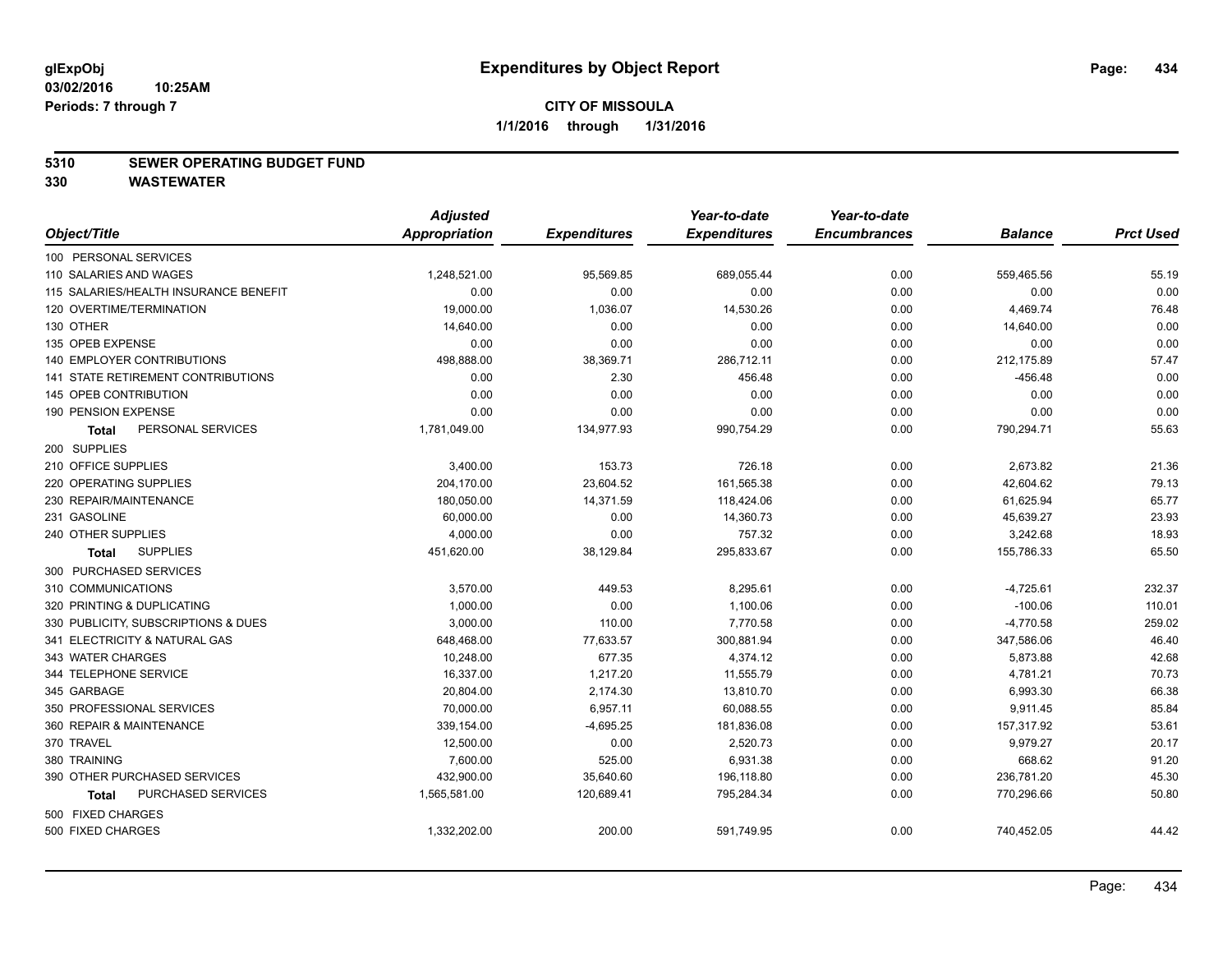### **5310 SEWER OPERATING BUDGET FUND**

|                              |                                   | <b>Adjusted</b>      |                     | Year-to-date        | Year-to-date        |                |                  |
|------------------------------|-----------------------------------|----------------------|---------------------|---------------------|---------------------|----------------|------------------|
| Object/Title                 |                                   | <b>Appropriation</b> | <b>Expenditures</b> | <b>Expenditures</b> | <b>Encumbrances</b> | <b>Balance</b> | <b>Prct Used</b> |
| 550 MERCHANT SERVICE FEES    |                                   | 0.00                 | 0.00                | 0.00                | 0.00                | 0.00           | 0.00             |
| <b>Total</b>                 | <b>FIXED CHARGES</b>              | 1,332,202.00         | 200.00              | 591,749.95          | 0.00                | 740,452.05     | 44.42            |
| 600 DEBT SERVICE             |                                   |                      |                     |                     |                     |                |                  |
| 610 PRINCIPAL                |                                   | 0.00                 | 0.00                | 7,866.21            | 0.00                | $-7,866.21$    | 0.00             |
| 620 INTEREST / SERVICE FEES  |                                   | 0.00                 | 0.00                | 39.09               | 0.00                | $-39.09$       | 0.00             |
| Total                        | <b>DEBT SERVICE</b>               | 0.00                 | 0.00                | 7,905.30            | 0.00                | $-7,905.30$    | 0.00             |
| 700 GRANTS & CONTRIBUTIONS   |                                   |                      |                     |                     |                     |                |                  |
| 700 GRANTS & CONTRIBUTIONS   |                                   | 1,500.00             | 0.00                | 0.00                | 0.00                | 1,500.00       | 0.00             |
| Total                        | <b>GRANTS &amp; CONTRIBUTIONS</b> | 1,500.00             | 0.00                | 0.00                | 0.00                | 1,500.00       | 0.00             |
| 800 OTHER OBJECTS            |                                   |                      |                     |                     |                     |                |                  |
| 820 TRANSFERS TO OTHER FUNDS |                                   | 0.00                 | 0.00                | 0.00                | 0.00                | 0.00           | 0.00             |
| 830 DEPRECIATION             |                                   | 0.00                 | 0.00                | 0.00                | 0.00                | 0.00           | 0.00             |
| <b>Total</b>                 | OTHER OBJECTS                     | 0.00                 | 0.00                | 0.00                | 0.00                | 0.00           | 0.00             |
| 900 CAPITAL OUTLAY           |                                   |                      |                     |                     |                     |                |                  |
| 900 CAPITAL OUTLAY           |                                   | 0.00                 | 0.00                | 0.00                | 0.00                | 0.00           | 0.00             |
| 930 IMPROVEMENTS             |                                   | 0.00                 | 0.00                | 0.00                | 0.00                | 0.00           | 0.00             |
| 940 MACHINERY & EQUIPMENT    |                                   | 0.00                 | 0.00                | 0.00                | 0.00                | 0.00           | 0.00             |
| <b>Total</b>                 | <b>CAPITAL OUTLAY</b>             | 0.00                 | 0.00                | 0.00                | 0.00                | 0.00           | 0.00             |
| <b>Total</b>                 | <b>WASTEWATER</b>                 | 5,131,952.00         | 293,997.18          | 2,681,527.55        | 0.00                | 2,450,424.45   | 52.25            |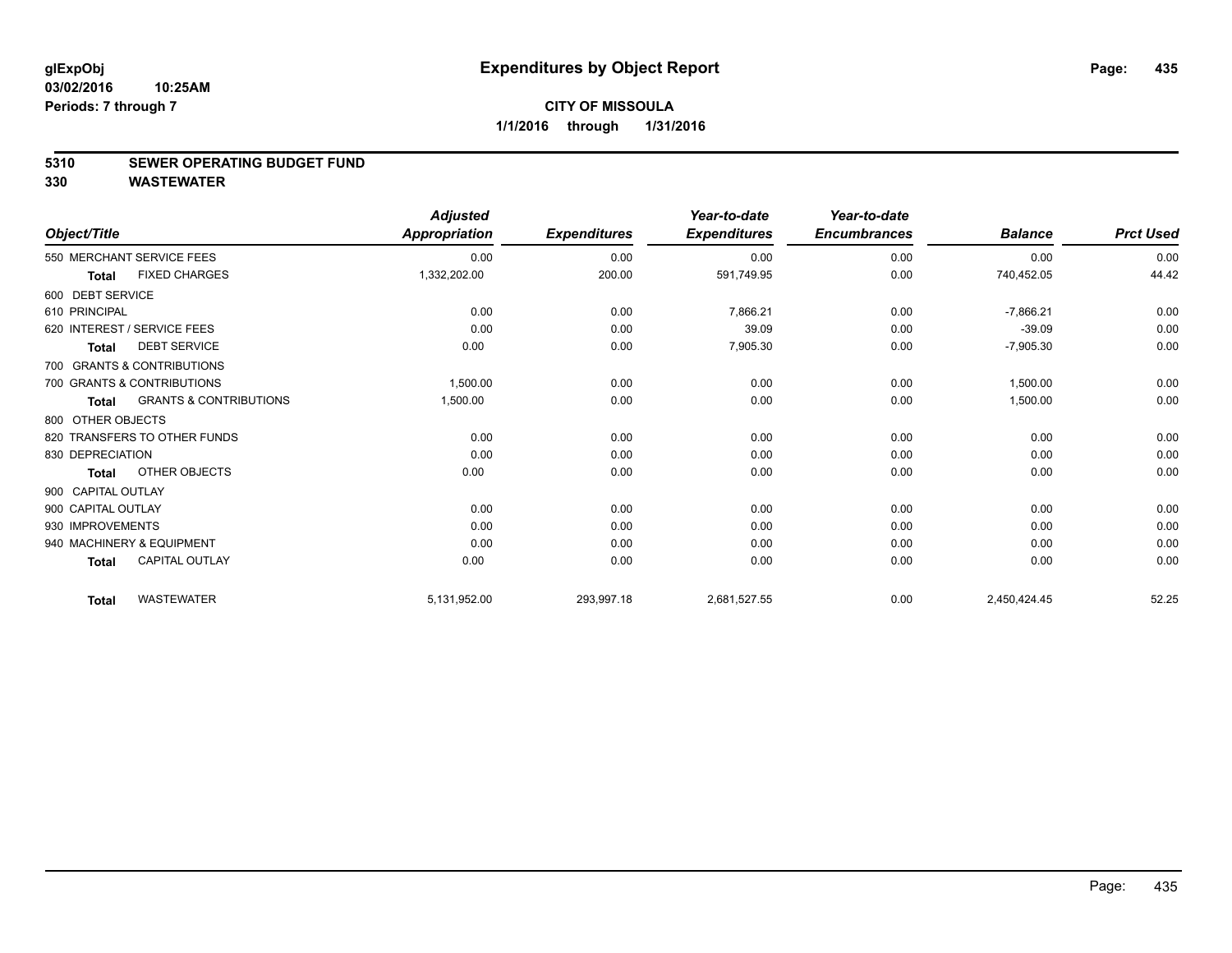#### **5310 SEWER OPERATING BUDGET FUND**

**900 DEPRECIATION**

| Object/Title      |                     | <b>Adjusted</b><br>Appropriation | <b>Expenditures</b> | Year-to-date<br><b>Expenditures</b> | Year-to-date<br><b>Encumbrances</b> | <b>Balance</b> | <b>Prct Used</b> |
|-------------------|---------------------|----------------------------------|---------------------|-------------------------------------|-------------------------------------|----------------|------------------|
| 800 OTHER OBJECTS |                     |                                  |                     |                                     |                                     |                |                  |
| 830 DEPRECIATION  |                     | 0.00                             | 0.00                | 0.00                                | 0.00                                | 0.00           | 0.00             |
| <b>Total</b>      | OTHER OBJECTS       | 0.00                             | 0.00                | 0.00                                | 0.00                                | 0.00           | 0.00             |
| Total             | <b>DEPRECIATION</b> | 0.00                             | 0.00                | 0.00                                | 0.00                                | 0.00           | 0.00             |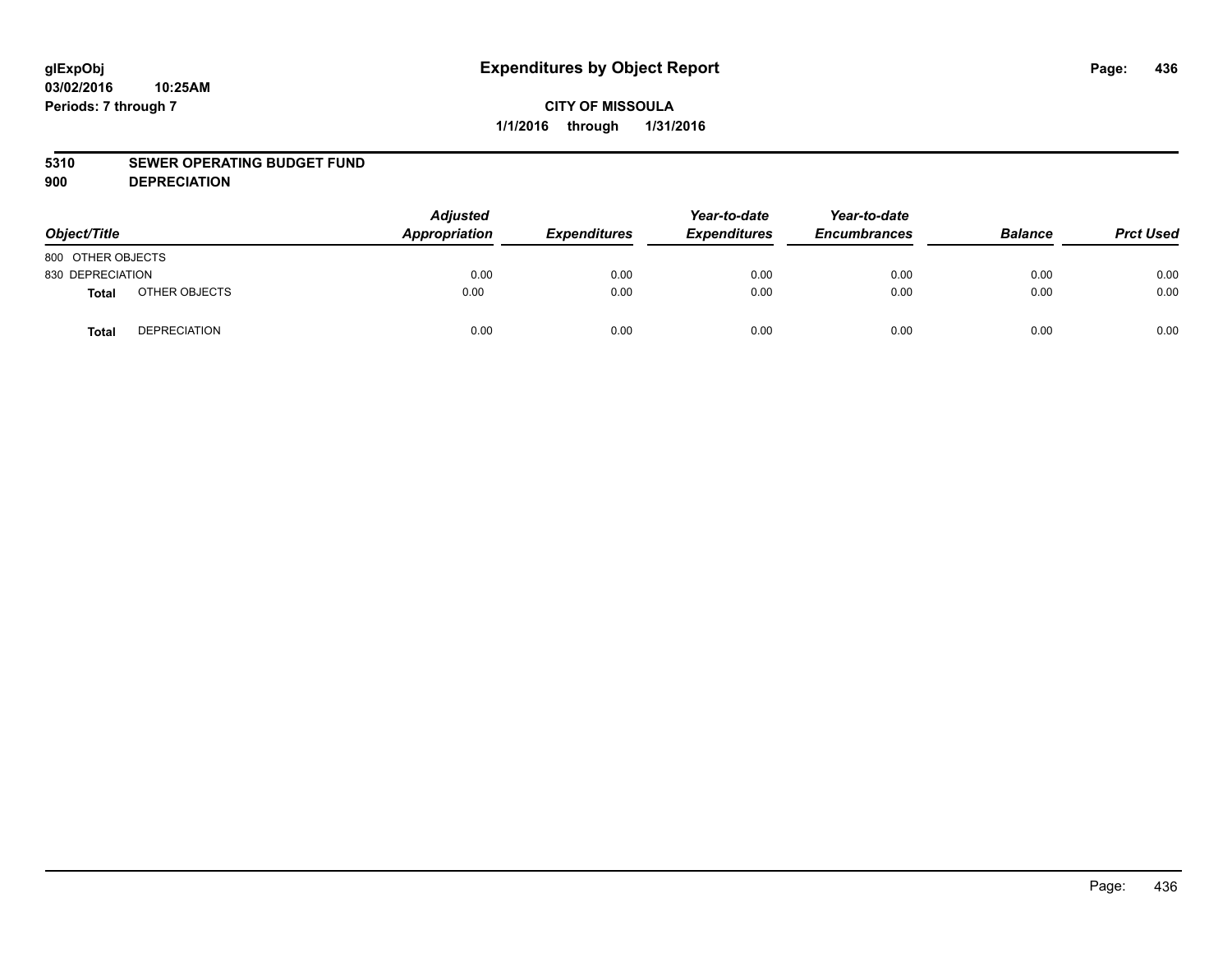## **CITY OF MISSOULA 1/1/2016 through 1/31/2016**

## **5310 SEWER OPERATING BUDGET FUND**

| <b>Adjusted</b><br>Object/Title<br><b>Appropriation</b><br><b>Expenditures</b><br><b>Expenditures</b><br><b>Encumbrances</b><br><b>Balance</b><br>100 PERSONAL SERVICES<br>110 SALARIES AND WAGES<br>1,248,521.00<br>95,569.85<br>689,055.44<br>0.00<br>559,465.56 | <b>Prct Used</b><br>55.19<br>0.00<br>76.48<br>0.00<br>0.00 |
|--------------------------------------------------------------------------------------------------------------------------------------------------------------------------------------------------------------------------------------------------------------------|------------------------------------------------------------|
|                                                                                                                                                                                                                                                                    |                                                            |
|                                                                                                                                                                                                                                                                    |                                                            |
|                                                                                                                                                                                                                                                                    |                                                            |
| 115 SALARIES/HEALTH INSURANCE BENEFIT<br>0.00<br>0.00<br>0.00<br>0.00<br>0.00                                                                                                                                                                                      |                                                            |
| 120 OVERTIME/TERMINATION<br>19,000.00<br>1,036.07<br>14,530.26<br>0.00<br>4,469.74                                                                                                                                                                                 |                                                            |
| 130 OTHER<br>14,640.00<br>0.00<br>0.00<br>0.00<br>14,640.00                                                                                                                                                                                                        |                                                            |
| 135 OPEB EXPENSE<br>0.00<br>0.00<br>0.00<br>0.00<br>0.00                                                                                                                                                                                                           |                                                            |
| 38,369.71<br>212,175.89<br>140 EMPLOYER CONTRIBUTIONS<br>498,888.00<br>286,712.11<br>0.00                                                                                                                                                                          | 57.47                                                      |
| <b>141 STATE RETIREMENT CONTRIBUTIONS</b><br>2.30<br>$-456.48$<br>0.00<br>456.48<br>0.00                                                                                                                                                                           | 0.00                                                       |
| 145 OPEB CONTRIBUTION<br>0.00<br>0.00<br>0.00<br>0.00<br>0.00                                                                                                                                                                                                      | 0.00                                                       |
| 190 PENSION EXPENSE<br>0.00<br>0.00<br>0.00<br>0.00<br>0.00                                                                                                                                                                                                        | 0.00                                                       |
| PERSONAL SERVICES<br>0.00<br>1,781,049.00<br>134,977.93<br>990,754.29<br>790,294.71<br>Total                                                                                                                                                                       | 55.63                                                      |
| 200 SUPPLIES                                                                                                                                                                                                                                                       |                                                            |
| 210 OFFICE SUPPLIES<br>153.73<br>0.00<br>2,673.82<br>3,400.00<br>726.18                                                                                                                                                                                            | 21.36                                                      |
| 220 OPERATING SUPPLIES<br>204,170.00<br>23,604.52<br>161,565.38<br>0.00<br>42,604.62                                                                                                                                                                               | 79.13                                                      |
| 230 REPAIR/MAINTENANCE<br>180,050.00<br>14,371.59<br>118,424.06<br>0.00<br>61,625.94                                                                                                                                                                               | 65.77                                                      |
| 231 GASOLINE<br>60,000.00<br>0.00<br>14,360.73<br>0.00<br>45,639.27                                                                                                                                                                                                | 23.93                                                      |
| 240 OTHER SUPPLIES<br>0.00<br>4,000.00<br>757.32<br>0.00<br>3,242.68                                                                                                                                                                                               | 18.93                                                      |
| <b>SUPPLIES</b><br>38,129.84<br>295,833.67<br>0.00<br>155,786.33<br>451,620.00<br>Total                                                                                                                                                                            | 65.50                                                      |
| 300 PURCHASED SERVICES                                                                                                                                                                                                                                             |                                                            |
| 310 COMMUNICATIONS<br>3,570.00<br>449.53<br>8,295.61<br>0.00<br>$-4,725.61$                                                                                                                                                                                        | 232.37                                                     |
| 1,000.00<br>0.00<br>$-100.06$<br>320 PRINTING & DUPLICATING<br>1,100.06<br>0.00                                                                                                                                                                                    | 110.01                                                     |
| 3,000.00<br>110.00<br>7,770.58<br>330 PUBLICITY, SUBSCRIPTIONS & DUES<br>0.00<br>$-4,770.58$                                                                                                                                                                       | 259.02                                                     |
| 341 ELECTRICITY & NATURAL GAS<br>648,468.00<br>77,633.57<br>300,881.94<br>347,586.06<br>0.00                                                                                                                                                                       | 46.40                                                      |
| 677.35<br>343 WATER CHARGES<br>10,248.00<br>4,374.12<br>5,873.88<br>0.00                                                                                                                                                                                           | 42.68                                                      |
| 344 TELEPHONE SERVICE<br>16,337.00<br>1,217.20<br>11,555.79<br>4,781.21<br>0.00                                                                                                                                                                                    | 70.73                                                      |
| 345 GARBAGE<br>20,804.00<br>2,174.30<br>13,810.70<br>6,993.30<br>0.00                                                                                                                                                                                              | 66.38                                                      |
| 350 PROFESSIONAL SERVICES<br>70,000.00<br>6,957.11<br>60,088.55<br>0.00<br>9,911.45                                                                                                                                                                                | 85.84                                                      |
| 360 REPAIR & MAINTENANCE<br>339,154.00<br>$-4,695.25$<br>181,836.08<br>0.00<br>157,317.92                                                                                                                                                                          | 53.61                                                      |
| 370 TRAVEL<br>12,500.00<br>0.00<br>2,520.73<br>0.00<br>9,979.27                                                                                                                                                                                                    | 20.17                                                      |
| 380 TRAINING<br>7,600.00<br>525.00<br>6,931.38<br>0.00<br>668.62                                                                                                                                                                                                   | 91.20                                                      |
| 236,781.20<br>390 OTHER PURCHASED SERVICES<br>432,900.00<br>35,640.60<br>196,118.80<br>0.00                                                                                                                                                                        | 45.30                                                      |
| PURCHASED SERVICES<br>1,565,581.00<br>120,689.41<br>795,284.34<br>0.00<br>770,296.66<br><b>Total</b>                                                                                                                                                               | 50.80                                                      |
| 500 FIXED CHARGES                                                                                                                                                                                                                                                  |                                                            |
| 500 FIXED CHARGES<br>200.00<br>591,749.95<br>740,452.05<br>1,332,202.00<br>0.00                                                                                                                                                                                    | 44.42                                                      |
| 0.00<br>550 MERCHANT SERVICE FEES<br>0.00<br>0.00<br>0.00<br>0.00                                                                                                                                                                                                  | 0.00                                                       |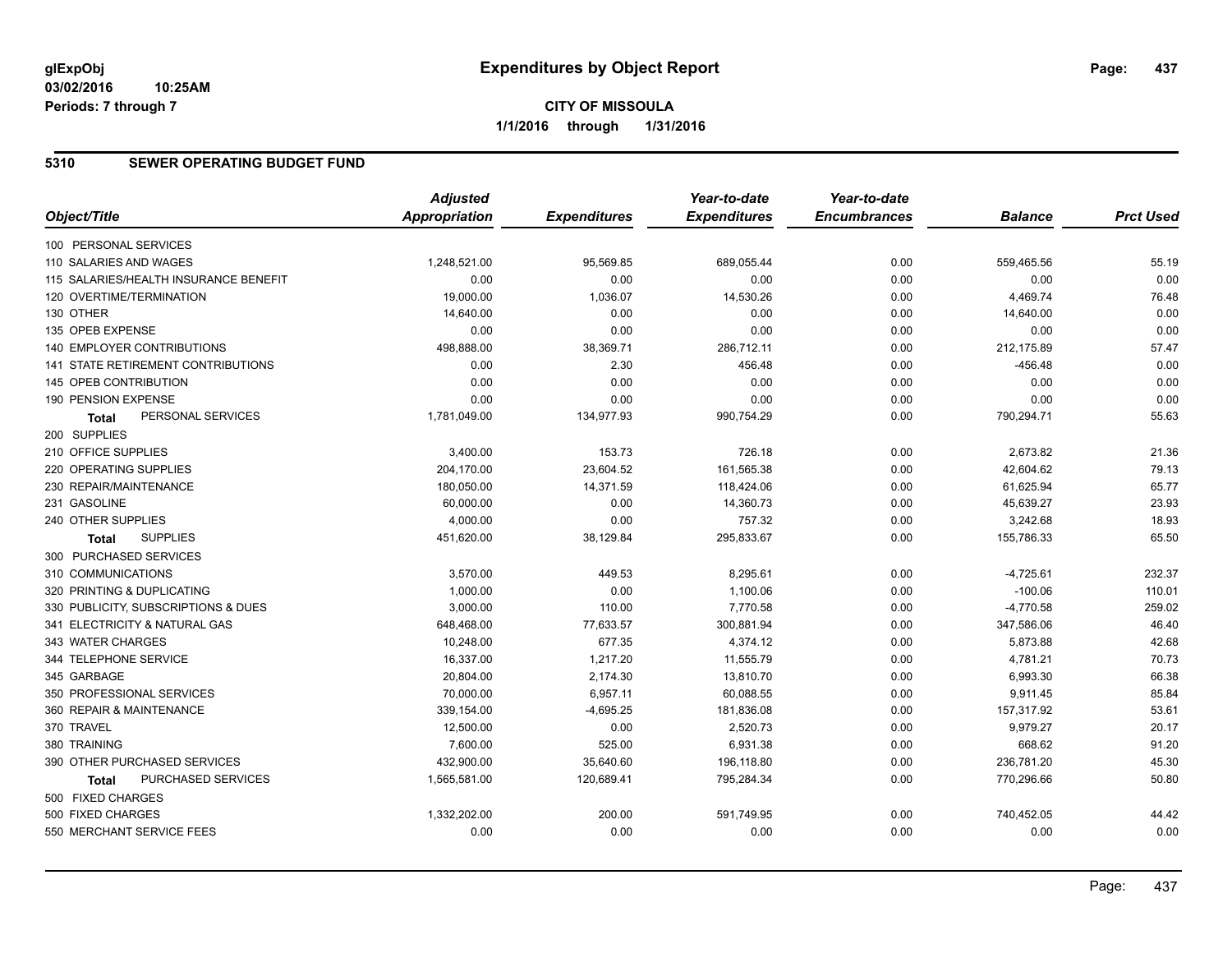## **CITY OF MISSOULA 1/1/2016 through 1/31/2016**

## **5310 SEWER OPERATING BUDGET FUND**

|                    |                                   | <b>Adjusted</b>      |                     | Year-to-date        | Year-to-date        |                |                  |
|--------------------|-----------------------------------|----------------------|---------------------|---------------------|---------------------|----------------|------------------|
| Object/Title       |                                   | <b>Appropriation</b> | <b>Expenditures</b> | <b>Expenditures</b> | <b>Encumbrances</b> | <b>Balance</b> | <b>Prct Used</b> |
| <b>Total</b>       | <b>FIXED CHARGES</b>              | 1,332,202.00         | 200.00              | 591,749.95          | 0.00                | 740,452.05     | 44.42            |
| 600 DEBT SERVICE   |                                   |                      |                     |                     |                     |                |                  |
| 610 PRINCIPAL      |                                   | 0.00                 | 0.00                | 7,866.21            | 0.00                | $-7,866.21$    | 0.00             |
|                    | 620 INTEREST / SERVICE FEES       | 0.00                 | 0.00                | 39.09               | 0.00                | $-39.09$       | 0.00             |
| <b>Total</b>       | <b>DEBT SERVICE</b>               | 0.00                 | 0.00                | 7,905.30            | 0.00                | $-7,905.30$    | 0.00             |
|                    | 700 GRANTS & CONTRIBUTIONS        |                      |                     |                     |                     |                |                  |
|                    | 700 GRANTS & CONTRIBUTIONS        | 1,500.00             | 0.00                | 0.00                | 0.00                | 1,500.00       | 0.00             |
| Total              | <b>GRANTS &amp; CONTRIBUTIONS</b> | 1,500.00             | 0.00                | 0.00                | 0.00                | 1,500.00       | 0.00             |
| 800 OTHER OBJECTS  |                                   |                      |                     |                     |                     |                |                  |
|                    | 820 TRANSFERS TO OTHER FUNDS      | 0.00                 | 0.00                | 0.00                | 0.00                | 0.00           | 0.00             |
| 830 DEPRECIATION   |                                   | 0.00                 | 0.00                | 0.00                | 0.00                | 0.00           | 0.00             |
| <b>Total</b>       | <b>OTHER OBJECTS</b>              | 0.00                 | 0.00                | 0.00                | 0.00                | 0.00           | 0.00             |
| 900 CAPITAL OUTLAY |                                   |                      |                     |                     |                     |                |                  |
| 900 CAPITAL OUTLAY |                                   | 0.00                 | 0.00                | 0.00                | 0.00                | 0.00           | 0.00             |
| 930 IMPROVEMENTS   |                                   | 0.00                 | 0.00                | 0.00                | 0.00                | 0.00           | 0.00             |
|                    | 940 MACHINERY & EQUIPMENT         | 0.00                 | 0.00                | 0.00                | 0.00                | 0.00           | 0.00             |
| Total              | CAPITAL OUTLAY                    | 0.00                 | 0.00                | 0.00                | 0.00                | 0.00           | 0.00             |
| <b>Total</b>       | SEWER OPERATING BUDGET FUND       | 5,131,952.00         | 293,997.18          | 2,681,527.55        | 0.00                | 2,450,424.45   | 52.25            |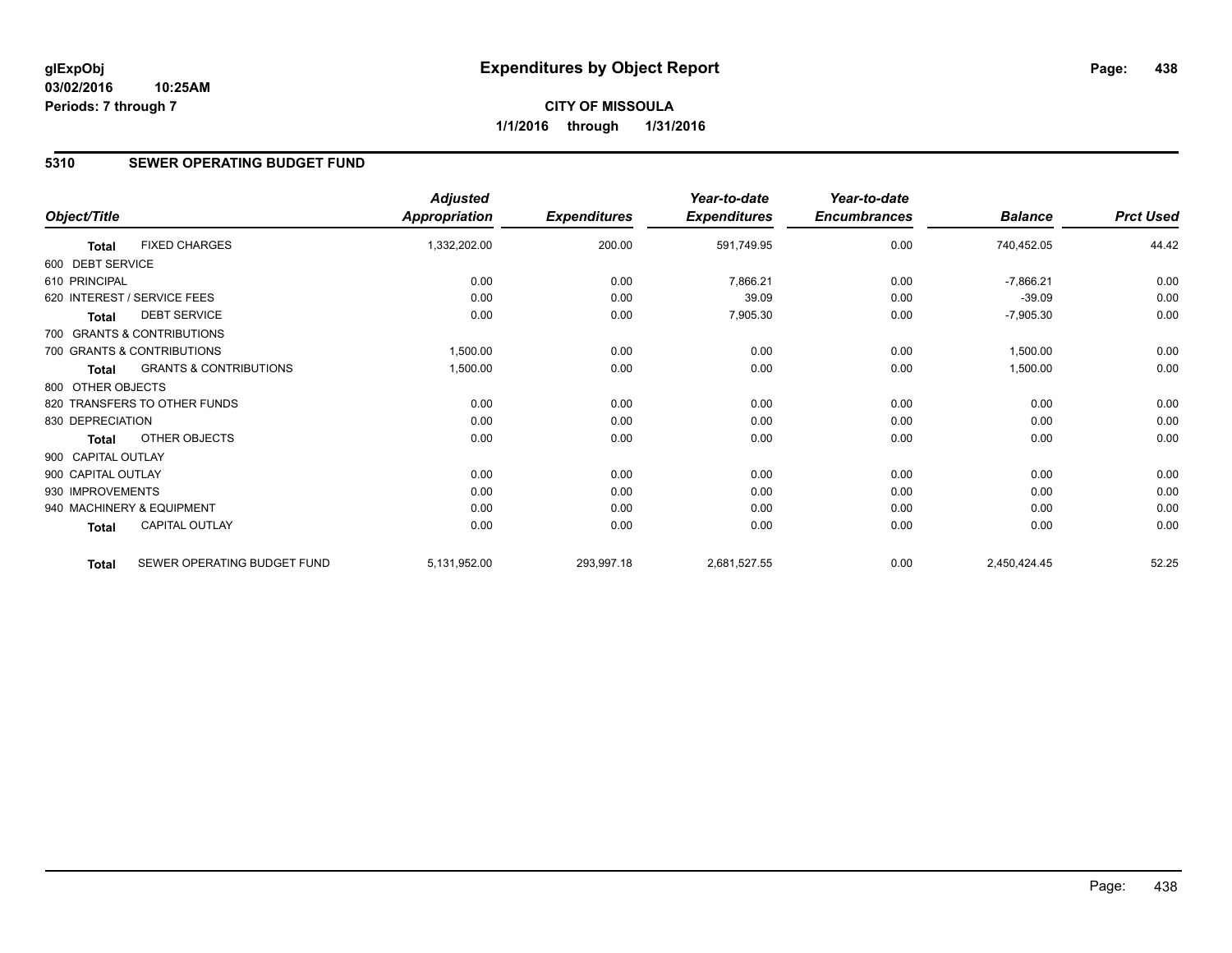## **CITY OF MISSOULA 1/1/2016 through 1/31/2016**

## **5311 SEWER REVENUE COLLECTION & CLEARING FUND**

| Object/Title                         | <b>Adjusted</b><br><b>Appropriation</b> | <b>Expenditures</b> | Year-to-date<br><b>Expenditures</b> | Year-to-date<br><b>Encumbrances</b> | <b>Balance</b> | <b>Prct Used</b> |
|--------------------------------------|-----------------------------------------|---------------------|-------------------------------------|-------------------------------------|----------------|------------------|
| 500 FIXED CHARGES                    |                                         |                     |                                     |                                     |                |                  |
| 500 FIXED CHARGES                    | 0.00                                    | 0.00                | 0.00                                | 0.00                                | 0.00           | 0.00             |
| 550 MERCHANT SERVICE FEES            | 0.00                                    | 0.00                | 0.00                                | 0.00                                | 0.00           | 0.00             |
| <b>FIXED CHARGES</b><br><b>Total</b> | 0.00                                    | 0.00                | 0.00                                | 0.00                                | 0.00           | 0.00             |
| 600 DEBT SERVICE                     |                                         |                     |                                     |                                     |                |                  |
| 620 INTEREST / SERVICE FEES          | 0.00                                    | 0.00                | 0.00                                | 0.00                                | 0.00           | 0.00             |
| <b>DEBT SERVICE</b><br><b>Total</b>  | 0.00                                    | 0.00                | 0.00                                | 0.00                                | 0.00           | 0.00             |
| 800 OTHER OBJECTS                    |                                         |                     |                                     |                                     |                |                  |
| 800 OTHER OBJECTS                    | 0.00                                    | 0.00                | 0.00                                | 0.00                                | 0.00           | 0.00             |
| 820 TRANSFERS TO OTHER FUNDS         | 7,391,083.00                            | 0.00                | 0.00                                | 0.00                                | 7,391,083.00   | 0.00             |
| OTHER OBJECTS<br><b>Total</b>        | 7,391,083.00                            | 0.00                | 0.00                                | 0.00                                | 7,391,083.00   | 0.00             |
| <b>WASTEWATER</b><br><b>Total</b>    | 7,391,083.00                            | 0.00                | 0.00                                | 0.00                                | 7.391.083.00   | 0.00             |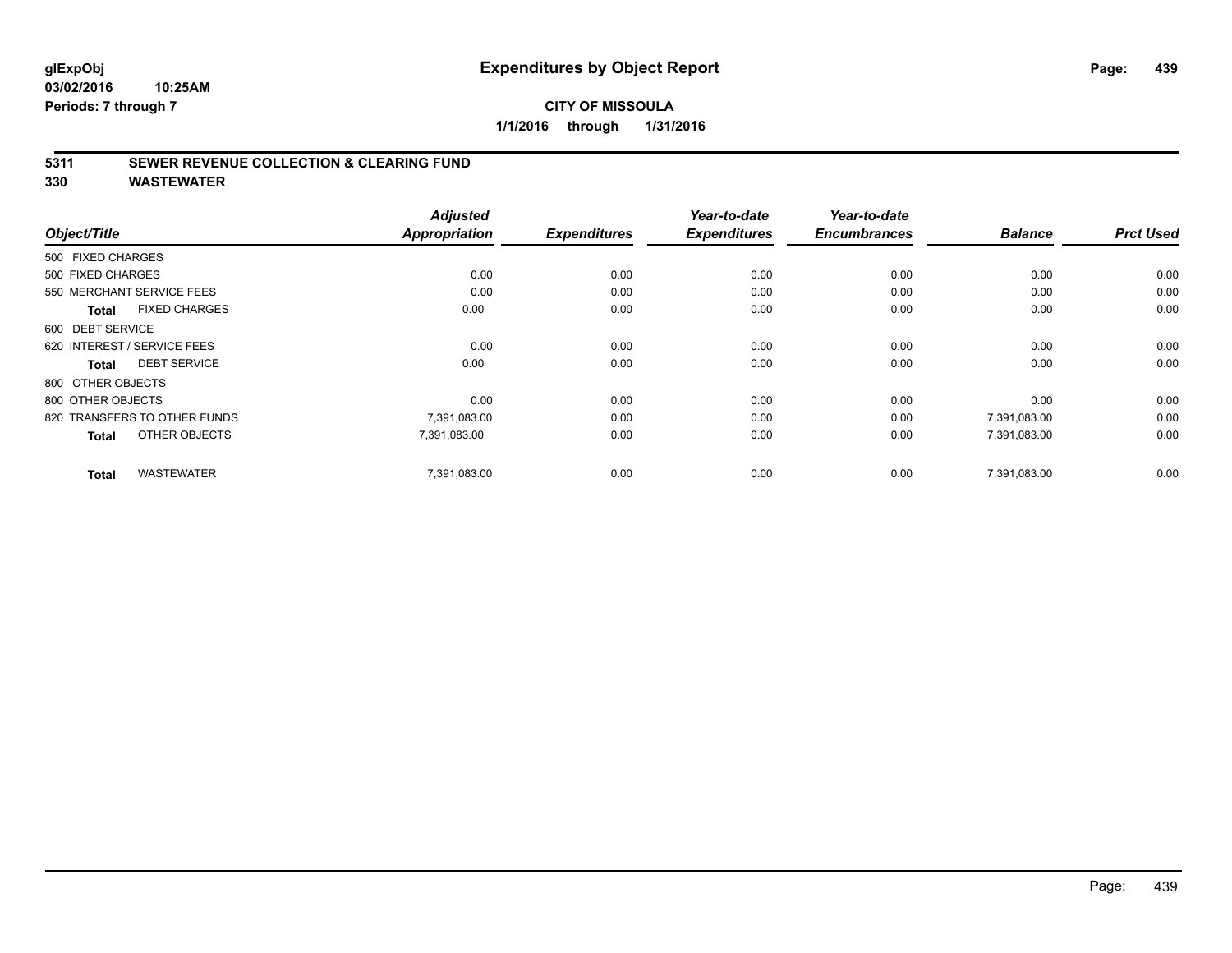## **5311 SEWER REVENUE COLLECTION & CLEARING FUND**

|                   |                                  | <b>Adjusted</b>      |                     | Year-to-date        | Year-to-date        |                |                  |
|-------------------|----------------------------------|----------------------|---------------------|---------------------|---------------------|----------------|------------------|
| Object/Title      |                                  | <b>Appropriation</b> | <b>Expenditures</b> | <b>Expenditures</b> | <b>Encumbrances</b> | <b>Balance</b> | <b>Prct Used</b> |
| 500 FIXED CHARGES |                                  |                      |                     |                     |                     |                |                  |
| 500 FIXED CHARGES |                                  | 0.00                 | 0.00                | 0.00                | 0.00                | 0.00           | 0.00             |
|                   | 550 MERCHANT SERVICE FEES        | 0.00                 | 0.00                | 0.00                | 0.00                | 0.00           | 0.00             |
| <b>Total</b>      | <b>FIXED CHARGES</b>             | 0.00                 | 0.00                | 0.00                | 0.00                | 0.00           | 0.00             |
| 600 DEBT SERVICE  |                                  |                      |                     |                     |                     |                |                  |
|                   | 620 INTEREST / SERVICE FEES      | 0.00                 | 0.00                | 0.00                | 0.00                | 0.00           | 0.00             |
| Total             | <b>DEBT SERVICE</b>              | 0.00                 | 0.00                | 0.00                | 0.00                | 0.00           | 0.00             |
| 800 OTHER OBJECTS |                                  |                      |                     |                     |                     |                |                  |
| 800 OTHER OBJECTS |                                  | 0.00                 | 0.00                | 0.00                | 0.00                | 0.00           | 0.00             |
|                   | 820 TRANSFERS TO OTHER FUNDS     | 7,391,083.00         | 0.00                | 0.00                | 0.00                | 7,391,083.00   | 0.00             |
| <b>Total</b>      | OTHER OBJECTS                    | 7,391,083.00         | 0.00                | 0.00                | 0.00                | 7,391,083.00   | 0.00             |
| <b>Total</b>      | SEWER REVENUE COLLECTION & CLEAF | 7.391.083.00         | 0.00                | 0.00                | 0.00                | 7.391.083.00   | 0.00             |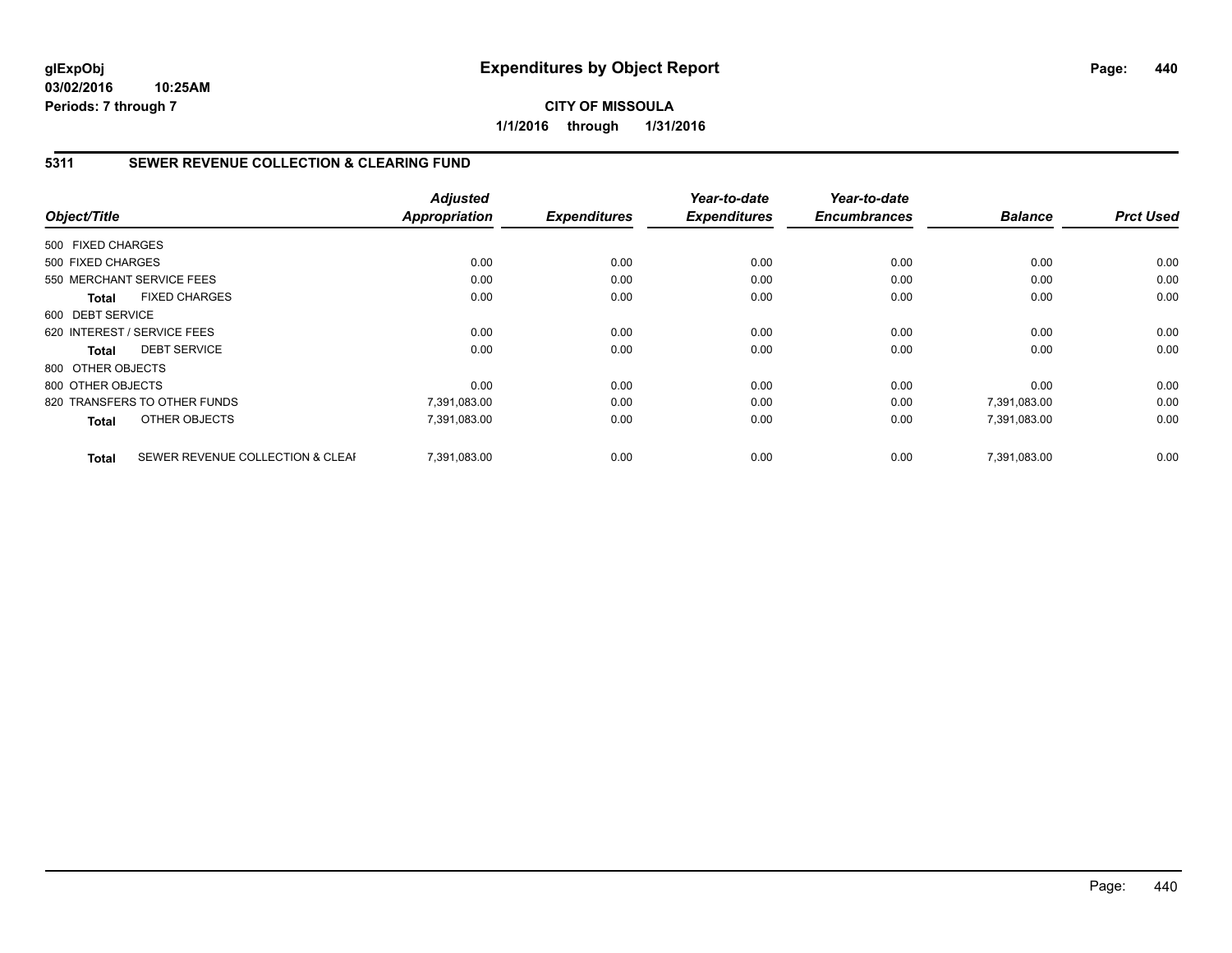# **5315 SEWER LOAN FUND**

|                        |                              | <b>Adjusted</b>      |                     | Year-to-date        | Year-to-date        |                |                  |
|------------------------|------------------------------|----------------------|---------------------|---------------------|---------------------|----------------|------------------|
| Object/Title           |                              | <b>Appropriation</b> | <b>Expenditures</b> | <b>Expenditures</b> | <b>Encumbrances</b> | <b>Balance</b> | <b>Prct Used</b> |
| 300 PURCHASED SERVICES |                              |                      |                     |                     |                     |                |                  |
|                        | 390 OTHER PURCHASED SERVICES | 0.00                 | 0.00                | 0.00                | 0.00                | 0.00           | 0.00             |
| <b>Total</b>           | <b>PURCHASED SERVICES</b>    | 0.00                 | 0.00                | 0.00                | 0.00                | 0.00           | 0.00             |
| 500 FIXED CHARGES      |                              |                      |                     |                     |                     |                |                  |
|                        | 550 MERCHANT SERVICE FEES    | 0.00                 | 0.00                | 0.00                | 0.00                | 0.00           | 0.00             |
| Total                  | <b>FIXED CHARGES</b>         | 0.00                 | 0.00                | 0.00                | 0.00                | 0.00           | 0.00             |
| 600 DEBT SERVICE       |                              |                      |                     |                     |                     |                |                  |
|                        | 620 INTEREST / SERVICE FEES  | 0.00                 | 0.00                | 0.00                | 0.00                | 0.00           | 0.00             |
| <b>Total</b>           | <b>DEBT SERVICE</b>          | 0.00                 | 0.00                | 0.00                | 0.00                | 0.00           | 0.00             |
| 800 OTHER OBJECTS      |                              |                      |                     |                     |                     |                |                  |
|                        | 820 TRANSFERS TO OTHER FUNDS | 20,000.00            | 0.00                | 0.00                | 0.00                | 20,000.00      | 0.00             |
| 845 CONTINGENCY        |                              | 0.00                 | 0.00                | 0.00                | 0.00                | 0.00           | 0.00             |
| <b>Total</b>           | OTHER OBJECTS                | 20,000.00            | 0.00                | 0.00                | 0.00                | 20,000.00      | 0.00             |
| <b>Total</b>           | <b>WASTEWATER</b>            | 20,000.00            | 0.00                | 0.00                | 0.00                | 20,000.00      | 0.00             |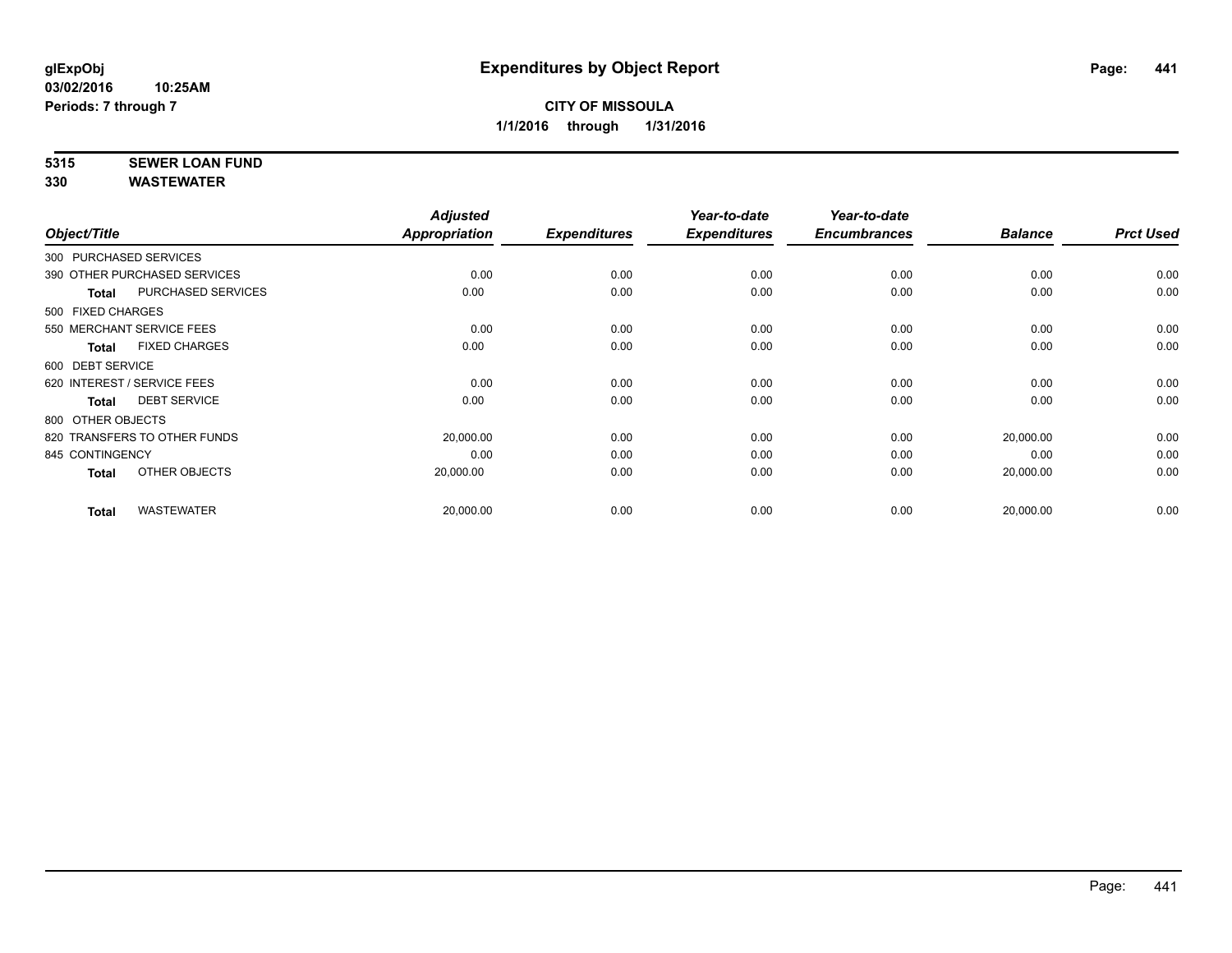## **5315 SEWER LOAN FUND**

|                                           | <b>Adjusted</b> |                     | Year-to-date        | Year-to-date        |                |                  |
|-------------------------------------------|-----------------|---------------------|---------------------|---------------------|----------------|------------------|
| Object/Title                              | Appropriation   | <b>Expenditures</b> | <b>Expenditures</b> | <b>Encumbrances</b> | <b>Balance</b> | <b>Prct Used</b> |
| 300 PURCHASED SERVICES                    |                 |                     |                     |                     |                |                  |
| 390 OTHER PURCHASED SERVICES              | 0.00            | 0.00                | 0.00                | 0.00                | 0.00           | 0.00             |
| <b>PURCHASED SERVICES</b><br><b>Total</b> | 0.00            | 0.00                | 0.00                | 0.00                | 0.00           | 0.00             |
| 500 FIXED CHARGES                         |                 |                     |                     |                     |                |                  |
| 550 MERCHANT SERVICE FEES                 | 0.00            | 0.00                | 0.00                | 0.00                | 0.00           | 0.00             |
| <b>FIXED CHARGES</b><br><b>Total</b>      | 0.00            | 0.00                | 0.00                | 0.00                | 0.00           | 0.00             |
| 600 DEBT SERVICE                          |                 |                     |                     |                     |                |                  |
| 620 INTEREST / SERVICE FEES               | 0.00            | 0.00                | 0.00                | 0.00                | 0.00           | 0.00             |
| <b>DEBT SERVICE</b><br><b>Total</b>       | 0.00            | 0.00                | 0.00                | 0.00                | 0.00           | 0.00             |
| 800 OTHER OBJECTS                         |                 |                     |                     |                     |                |                  |
| 820 TRANSFERS TO OTHER FUNDS              | 20,000.00       | 0.00                | 0.00                | 0.00                | 20,000.00      | 0.00             |
| 845 CONTINGENCY                           | 0.00            | 0.00                | 0.00                | 0.00                | 0.00           | 0.00             |
| OTHER OBJECTS<br>Total                    | 20,000.00       | 0.00                | 0.00                | 0.00                | 20,000.00      | 0.00             |
| <b>SEWER LOAN FUND</b><br><b>Total</b>    | 20,000.00       | 0.00                | 0.00                | 0.00                | 20,000.00      | 0.00             |
|                                           |                 |                     |                     |                     |                |                  |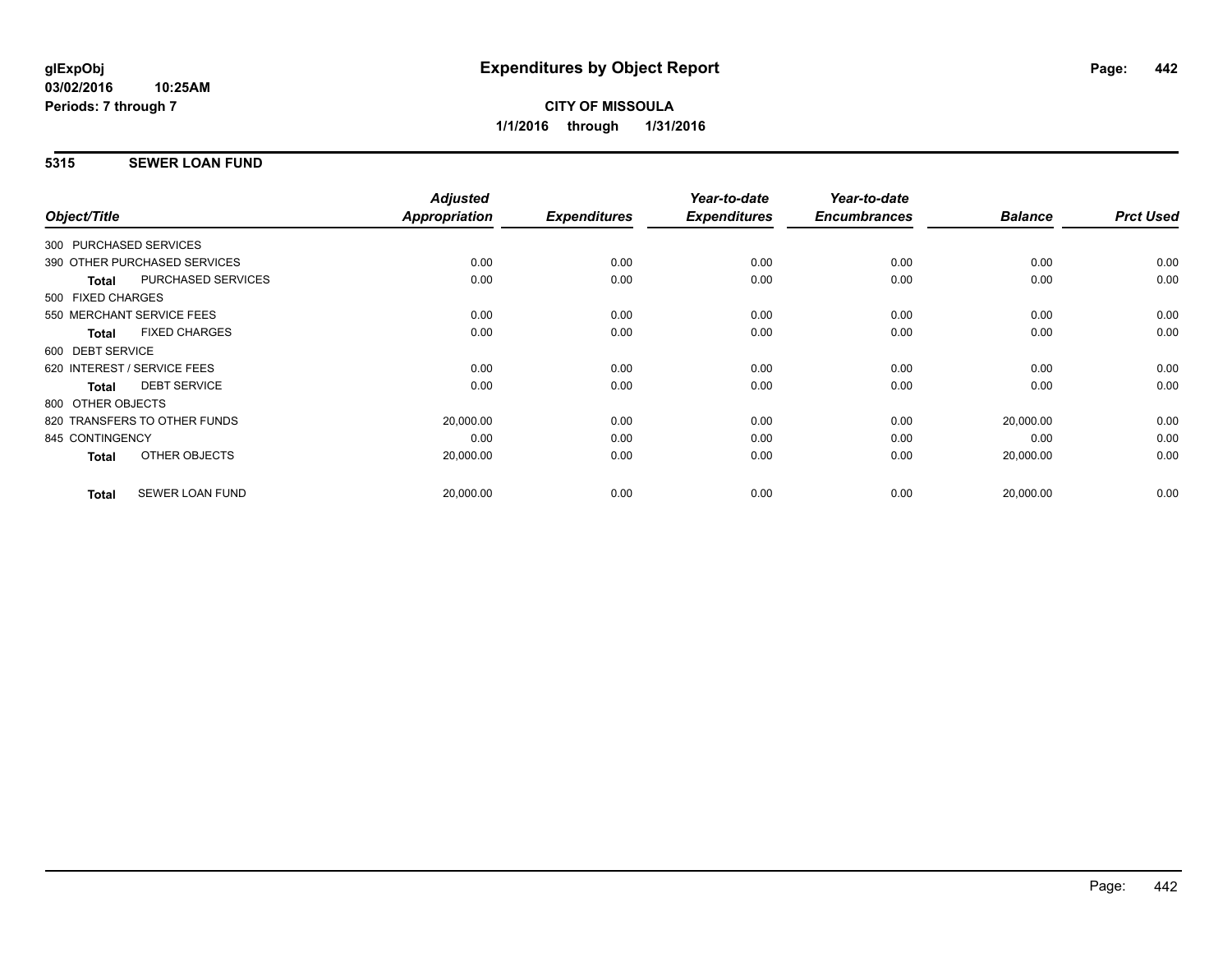### **5320 SEWER REPLACEMENT & DEPRECIATION FUND**

|                              |                       | <b>Adjusted</b>      |                     | Year-to-date        | Year-to-date        |                |                  |
|------------------------------|-----------------------|----------------------|---------------------|---------------------|---------------------|----------------|------------------|
| Object/Title                 |                       | <b>Appropriation</b> | <b>Expenditures</b> | <b>Expenditures</b> | <b>Encumbrances</b> | <b>Balance</b> | <b>Prct Used</b> |
| 300 PURCHASED SERVICES       |                       |                      |                     |                     |                     |                |                  |
| 350 PROFESSIONAL SERVICES    |                       | 0.00                 | 0.00                | 0.00                | 0.00                | 0.00           | 0.00             |
| 360 REPAIR & MAINTENANCE     |                       | 424,000.00           | 21,560.54           | 154,221.20          | 0.00                | 269,778.80     | 36.37            |
| Total                        | PURCHASED SERVICES    | 424,000.00           | 21,560.54           | 154,221.20          | 0.00                | 269,778.80     | 36.37            |
| 500 FIXED CHARGES            |                       |                      |                     |                     |                     |                |                  |
| 550 MERCHANT SERVICE FEES    |                       | 0.00                 | 0.00                | 0.00                | 0.00                | 0.00           | 0.00             |
| <b>Total</b>                 | <b>FIXED CHARGES</b>  | 0.00                 | 0.00                | 0.00                | 0.00                | 0.00           | 0.00             |
| 600 DEBT SERVICE             |                       |                      |                     |                     |                     |                |                  |
| 610 PRINCIPAL                |                       | 83,015.00            | 0.00                | 34,513.60           | 0.00                | 48,501.40      | 41.58            |
| 620 INTEREST / SERVICE FEES  |                       | 6,363.00             | 0.00                | 2,269.69            | 0.00                | 4,093.31       | 35.67            |
| Total                        | <b>DEBT SERVICE</b>   | 89,378.00            | 0.00                | 36,783.29           | 0.00                | 52,594.71      | 41.15            |
| 800 OTHER OBJECTS            |                       |                      |                     |                     |                     |                |                  |
| 820 TRANSFERS TO OTHER FUNDS |                       | 0.00                 | 0.00                | 0.00                | 0.00                | 0.00           | 0.00             |
| 830 DEPRECIATION             |                       | 0.00                 | 0.00                | 0.00                | 0.00                | 0.00           | 0.00             |
| <b>Total</b>                 | OTHER OBJECTS         | 0.00                 | 0.00                | 0.00                | 0.00                | 0.00           | 0.00             |
| 900 CAPITAL OUTLAY           |                       |                      |                     |                     |                     |                |                  |
| 900 CAPITAL OUTLAY           |                       | 0.00                 | 0.00                | 0.00                | 0.00                | 0.00           | 0.00             |
| 910 LAND                     |                       | 0.00                 | 0.00                | 0.00                | 0.00                | 0.00           | 0.00             |
| 930 IMPROVEMENTS             |                       | 0.00                 | 9,256.55            | 31,622.88           | 0.00                | $-31,622.88$   | 0.00             |
| 940 MACHINERY & EQUIPMENT    |                       | 100,000.00           | 0.00                | 9,590.70            | 0.00                | 90,409.30      | 9.59             |
| <b>Total</b>                 | <b>CAPITAL OUTLAY</b> | 100,000.00           | 9,256.55            | 41,213.58           | 0.00                | 58,786.42      | 41.21            |
| <b>Total</b>                 | <b>WASTEWATER</b>     | 613,378.00           | 30,817.09           | 232,218.07          | 0.00                | 381,159.93     | 37.86            |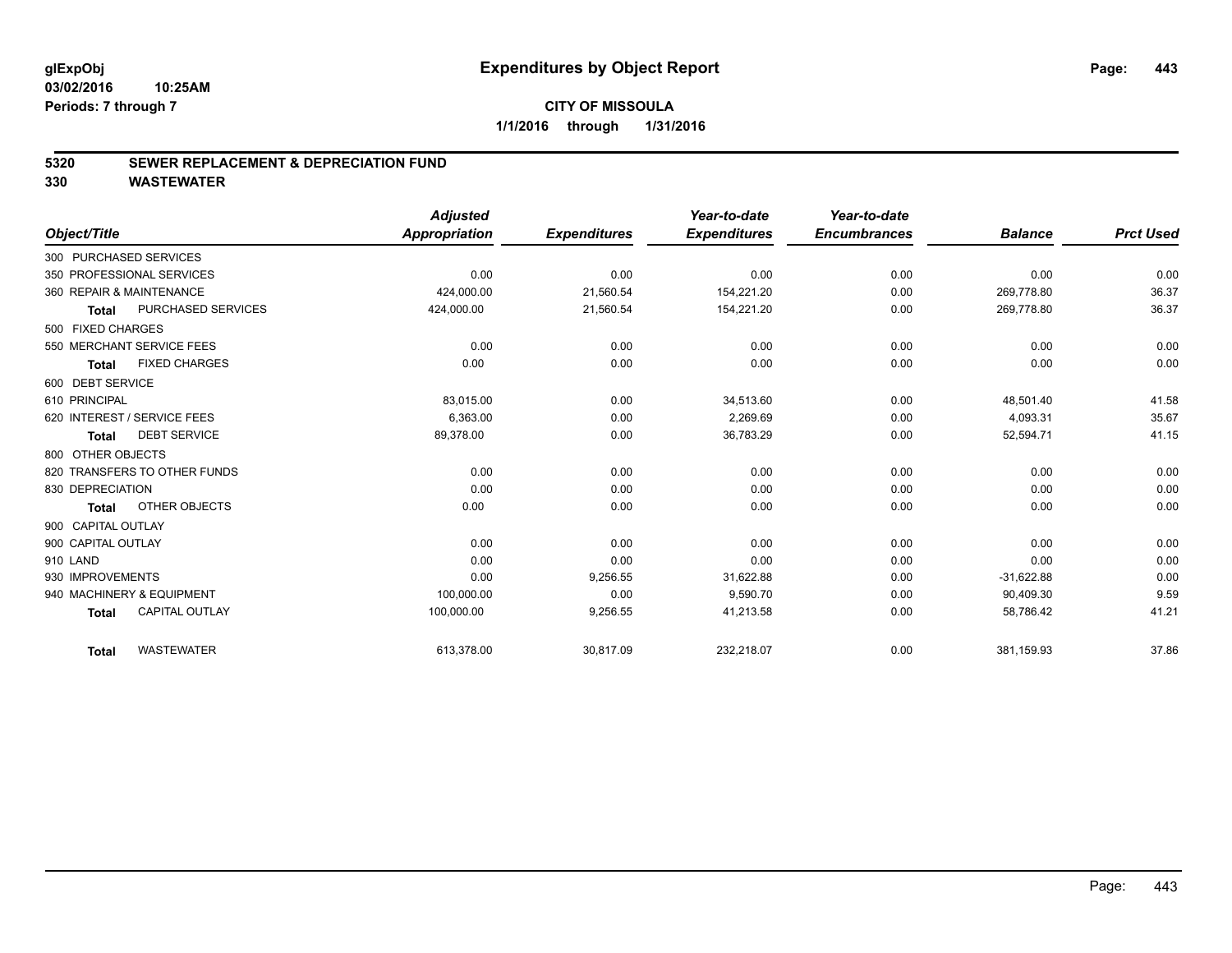## **CITY OF MISSOULA 1/1/2016 through 1/31/2016**

## **5320 SEWER REPLACEMENT & DEPRECIATION FUND**

|                        |                                  | <b>Adjusted</b>      |                     | Year-to-date        | Year-to-date        |                |                  |
|------------------------|----------------------------------|----------------------|---------------------|---------------------|---------------------|----------------|------------------|
| Object/Title           |                                  | <b>Appropriation</b> | <b>Expenditures</b> | <b>Expenditures</b> | <b>Encumbrances</b> | <b>Balance</b> | <b>Prct Used</b> |
| 300 PURCHASED SERVICES |                                  |                      |                     |                     |                     |                |                  |
|                        | 350 PROFESSIONAL SERVICES        | 0.00                 | 0.00                | 0.00                | 0.00                | 0.00           | 0.00             |
|                        | 360 REPAIR & MAINTENANCE         | 424,000.00           | 21,560.54           | 154,221.20          | 0.00                | 269.778.80     | 36.37            |
| <b>Total</b>           | <b>PURCHASED SERVICES</b>        | 424,000.00           | 21,560.54           | 154,221.20          | 0.00                | 269.778.80     | 36.37            |
| 500 FIXED CHARGES      |                                  |                      |                     |                     |                     |                |                  |
|                        | 550 MERCHANT SERVICE FEES        | 0.00                 | 0.00                | 0.00                | 0.00                | 0.00           | 0.00             |
| <b>Total</b>           | <b>FIXED CHARGES</b>             | 0.00                 | 0.00                | 0.00                | 0.00                | 0.00           | 0.00             |
| 600 DEBT SERVICE       |                                  |                      |                     |                     |                     |                |                  |
| 610 PRINCIPAL          |                                  | 83,015.00            | 0.00                | 34,513.60           | 0.00                | 48,501.40      | 41.58            |
|                        | 620 INTEREST / SERVICE FEES      | 6,363.00             | 0.00                | 2,269.69            | 0.00                | 4,093.31       | 35.67            |
| <b>Total</b>           | <b>DEBT SERVICE</b>              | 89,378.00            | 0.00                | 36,783.29           | 0.00                | 52,594.71      | 41.15            |
| 800 OTHER OBJECTS      |                                  |                      |                     |                     |                     |                |                  |
|                        | 820 TRANSFERS TO OTHER FUNDS     | 0.00                 | 0.00                | 0.00                | 0.00                | 0.00           | 0.00             |
| 830 DEPRECIATION       |                                  | 0.00                 | 0.00                | 0.00                | 0.00                | 0.00           | 0.00             |
| <b>Total</b>           | OTHER OBJECTS                    | 0.00                 | 0.00                | 0.00                | 0.00                | 0.00           | 0.00             |
| 900 CAPITAL OUTLAY     |                                  |                      |                     |                     |                     |                |                  |
| 900 CAPITAL OUTLAY     |                                  | 0.00                 | 0.00                | 0.00                | 0.00                | 0.00           | 0.00             |
| 910 LAND               |                                  | 0.00                 | 0.00                | 0.00                | 0.00                | 0.00           | 0.00             |
| 930 IMPROVEMENTS       |                                  | 0.00                 | 9,256.55            | 31,622.88           | 0.00                | $-31,622.88$   | 0.00             |
|                        | 940 MACHINERY & EQUIPMENT        | 100,000.00           | 0.00                | 9,590.70            | 0.00                | 90,409.30      | 9.59             |
| <b>Total</b>           | <b>CAPITAL OUTLAY</b>            | 100,000.00           | 9,256.55            | 41,213.58           | 0.00                | 58,786.42      | 41.21            |
| <b>Total</b>           | SEWER REPLACEMENT & DEPRECIATION | 613,378.00           | 30,817.09           | 232,218.07          | 0.00                | 381,159.93     | 37.86            |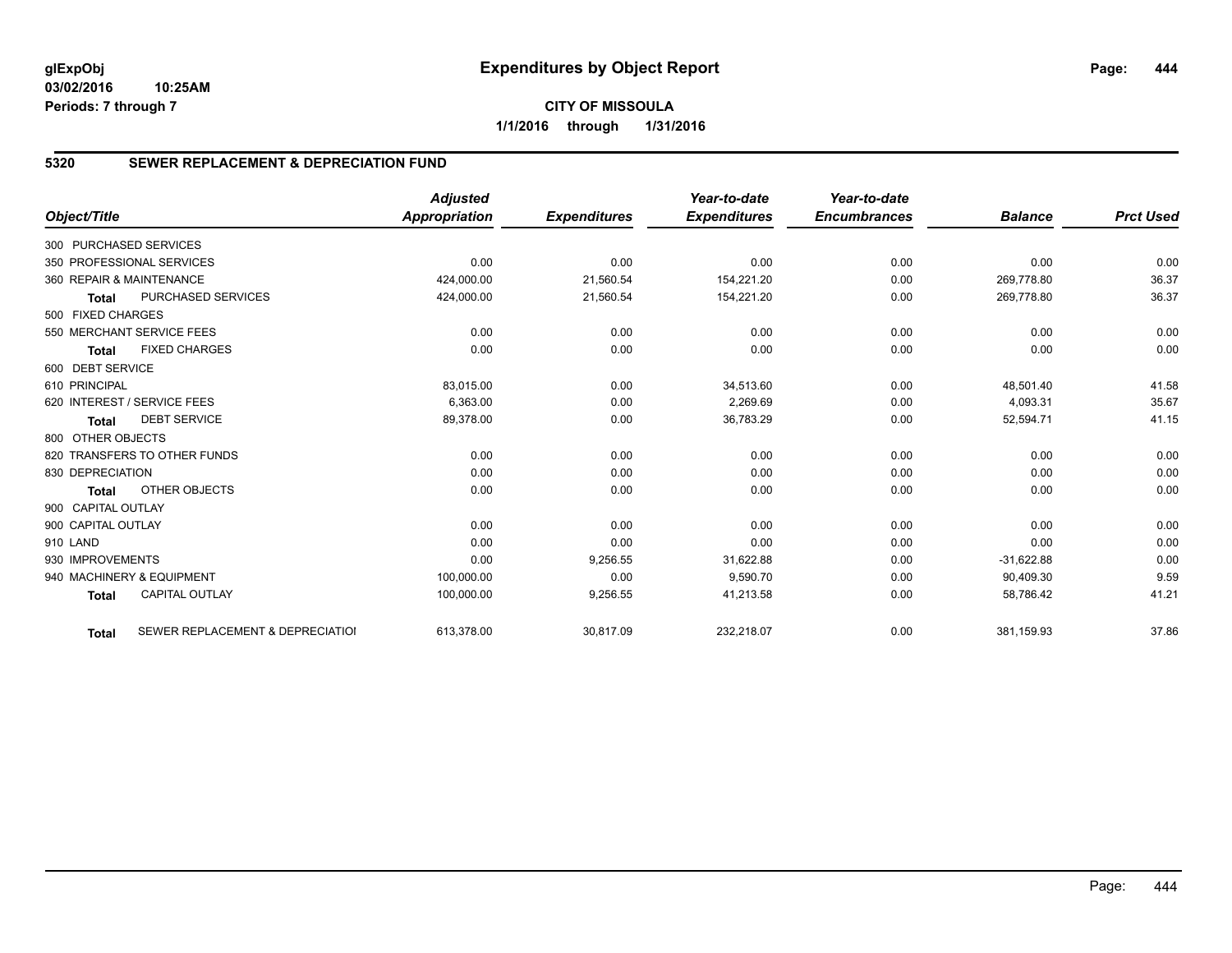### **5325 SEWER DEVELOPMENT FEE FUND**

|                    |                              | <b>Adjusted</b>      |                     | Year-to-date        | Year-to-date        |                |                  |
|--------------------|------------------------------|----------------------|---------------------|---------------------|---------------------|----------------|------------------|
| Object/Title       |                              | <b>Appropriation</b> | <b>Expenditures</b> | <b>Expenditures</b> | <b>Encumbrances</b> | <b>Balance</b> | <b>Prct Used</b> |
|                    | 300 PURCHASED SERVICES       |                      |                     |                     |                     |                |                  |
|                    | 350 PROFESSIONAL SERVICES    | 0.00                 | 0.00                | 0.00                | 0.00                | 0.00           | 0.00             |
|                    | 360 REPAIR & MAINTENANCE     | 0.00                 | 0.00                | 0.00                | 0.00                | 0.00           | 0.00             |
| <b>Total</b>       | PURCHASED SERVICES           | 0.00                 | 0.00                | 0.00                | 0.00                | 0.00           | 0.00             |
| 500 FIXED CHARGES  |                              |                      |                     |                     |                     |                |                  |
|                    | 550 MERCHANT SERVICE FEES    | 0.00                 | 0.00                | 0.00                | 0.00                | 0.00           | 0.00             |
| <b>Total</b>       | <b>FIXED CHARGES</b>         | 0.00                 | 0.00                | 0.00                | 0.00                | 0.00           | 0.00             |
| 600 DEBT SERVICE   |                              |                      |                     |                     |                     |                |                  |
| 610 PRINCIPAL      |                              | 0.00                 | 0.00                | 0.00                | 0.00                | 0.00           | 0.00             |
|                    | 620 INTEREST / SERVICE FEES  | 0.00                 | 0.00                | 0.00                | 0.00                | 0.00           | 0.00             |
| <b>Total</b>       | <b>DEBT SERVICE</b>          | 0.00                 | 0.00                | 0.00                | 0.00                | 0.00           | 0.00             |
| 800 OTHER OBJECTS  |                              |                      |                     |                     |                     |                |                  |
|                    | 820 TRANSFERS TO OTHER FUNDS | 0.00                 | 0.00                | 0.00                | 0.00                | 0.00           | 0.00             |
| Total              | OTHER OBJECTS                | 0.00                 | 0.00                | 0.00                | 0.00                | 0.00           | 0.00             |
| 900 CAPITAL OUTLAY |                              |                      |                     |                     |                     |                |                  |
| 900 CAPITAL OUTLAY |                              | 0.00                 | 0.00                | 0.00                | 0.00                | 0.00           | 0.00             |
| 910 LAND           |                              | 0.00                 | 0.00                | 0.00                | 0.00                | 0.00           | 0.00             |
| 920 BUILDINGS      |                              | 0.00                 | 0.00                | 0.00                | 0.00                | 0.00           | 0.00             |
| 930 IMPROVEMENTS   |                              | 247,118.00           | 16,792.93           | 151,699.61          | 0.00                | 95,418.39      | 61.39            |
| <b>Total</b>       | <b>CAPITAL OUTLAY</b>        | 247,118.00           | 16,792.93           | 151,699.61          | 0.00                | 95,418.39      | 61.39            |
| <b>Total</b>       | <b>WASTEWATER</b>            | 247,118.00           | 16,792.93           | 151,699.61          | 0.00                | 95,418.39      | 61.39            |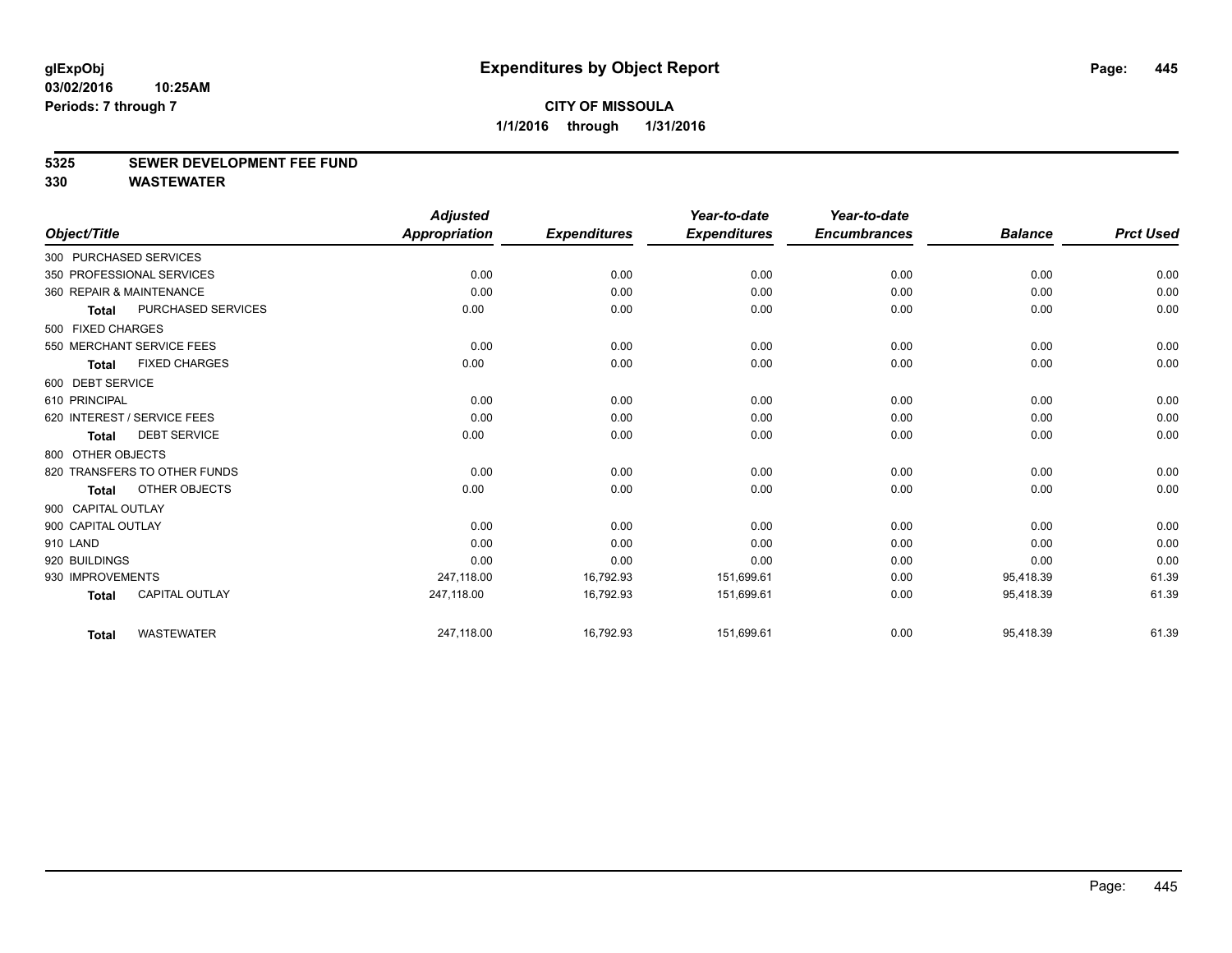## **5325 SEWER DEVELOPMENT FEE FUND**

|                        |                              | <b>Adjusted</b>      |                     | Year-to-date        | Year-to-date        |                |                  |
|------------------------|------------------------------|----------------------|---------------------|---------------------|---------------------|----------------|------------------|
| Object/Title           |                              | <b>Appropriation</b> | <b>Expenditures</b> | <b>Expenditures</b> | <b>Encumbrances</b> | <b>Balance</b> | <b>Prct Used</b> |
| 300 PURCHASED SERVICES |                              |                      |                     |                     |                     |                |                  |
|                        | 350 PROFESSIONAL SERVICES    | 0.00                 | 0.00                | 0.00                | 0.00                | 0.00           | 0.00             |
|                        | 360 REPAIR & MAINTENANCE     | 0.00                 | 0.00                | 0.00                | 0.00                | 0.00           | 0.00             |
| <b>Total</b>           | <b>PURCHASED SERVICES</b>    | 0.00                 | 0.00                | 0.00                | 0.00                | 0.00           | 0.00             |
| 500 FIXED CHARGES      |                              |                      |                     |                     |                     |                |                  |
|                        | 550 MERCHANT SERVICE FEES    | 0.00                 | 0.00                | 0.00                | 0.00                | 0.00           | 0.00             |
| <b>Total</b>           | <b>FIXED CHARGES</b>         | 0.00                 | 0.00                | 0.00                | 0.00                | 0.00           | 0.00             |
| 600 DEBT SERVICE       |                              |                      |                     |                     |                     |                |                  |
| 610 PRINCIPAL          |                              | 0.00                 | 0.00                | 0.00                | 0.00                | 0.00           | 0.00             |
|                        | 620 INTEREST / SERVICE FEES  | 0.00                 | 0.00                | 0.00                | 0.00                | 0.00           | 0.00             |
| <b>Total</b>           | <b>DEBT SERVICE</b>          | 0.00                 | 0.00                | 0.00                | 0.00                | 0.00           | 0.00             |
| 800 OTHER OBJECTS      |                              |                      |                     |                     |                     |                |                  |
|                        | 820 TRANSFERS TO OTHER FUNDS | 0.00                 | 0.00                | 0.00                | 0.00                | 0.00           | 0.00             |
| <b>Total</b>           | <b>OTHER OBJECTS</b>         | 0.00                 | 0.00                | 0.00                | 0.00                | 0.00           | 0.00             |
| 900 CAPITAL OUTLAY     |                              |                      |                     |                     |                     |                |                  |
| 900 CAPITAL OUTLAY     |                              | 0.00                 | 0.00                | 0.00                | 0.00                | 0.00           | 0.00             |
| 910 LAND               |                              | 0.00                 | 0.00                | 0.00                | 0.00                | 0.00           | 0.00             |
| 920 BUILDINGS          |                              | 0.00                 | 0.00                | 0.00                | 0.00                | 0.00           | 0.00             |
| 930 IMPROVEMENTS       |                              | 247.118.00           | 16,792.93           | 151,699.61          | 0.00                | 95,418.39      | 61.39            |
| <b>Total</b>           | <b>CAPITAL OUTLAY</b>        | 247,118.00           | 16,792.93           | 151,699.61          | 0.00                | 95,418.39      | 61.39            |
| <b>Total</b>           | SEWER DEVELOPMENT FEE FUND   | 247,118.00           | 16,792.93           | 151,699.61          | 0.00                | 95,418.39      | 61.39            |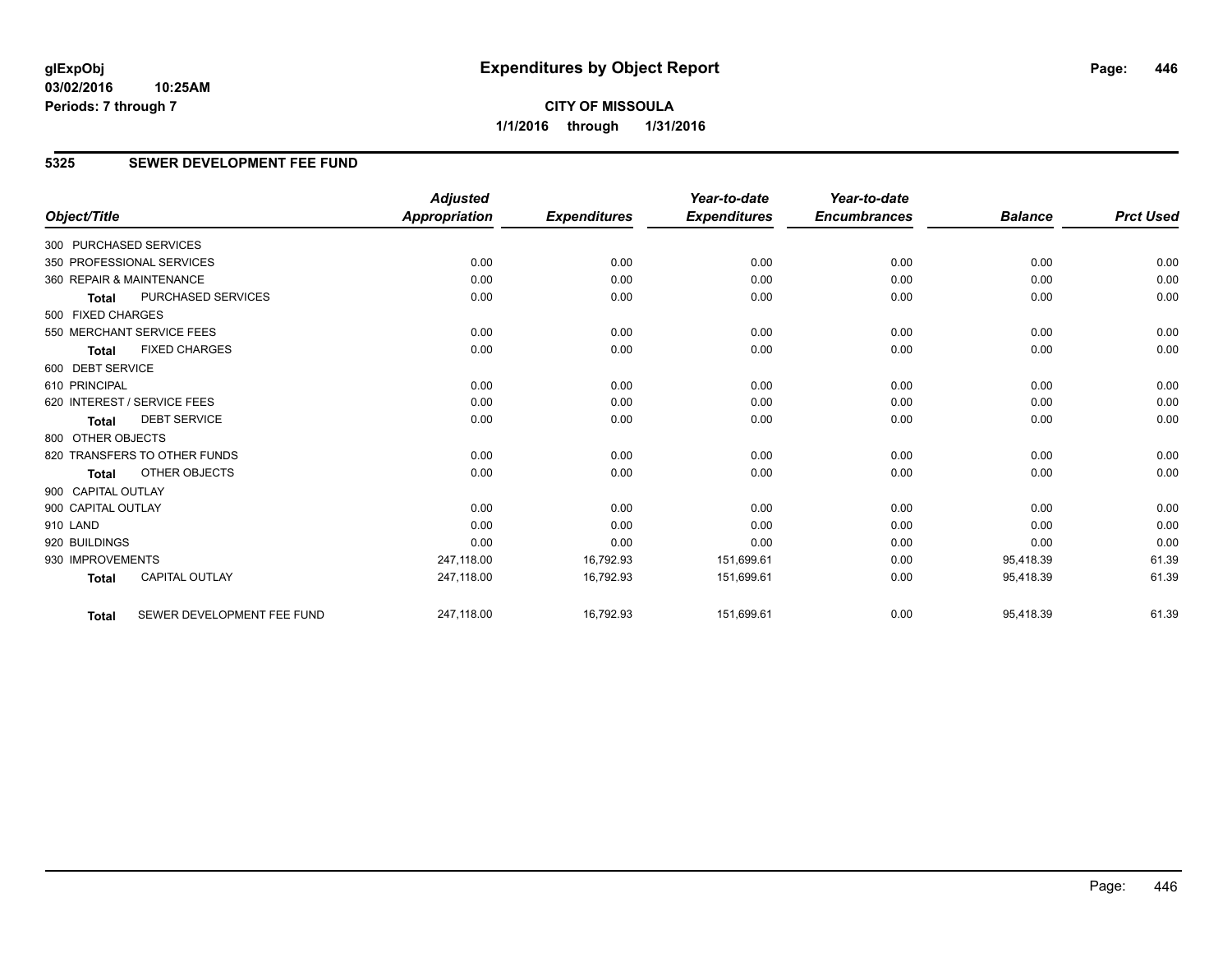### **5340 SEWER CONSTRUCTION FUND**

|                    |                              | <b>Adjusted</b> |                     | Year-to-date        | Year-to-date        |                |                  |
|--------------------|------------------------------|-----------------|---------------------|---------------------|---------------------|----------------|------------------|
| Object/Title       |                              | Appropriation   | <b>Expenditures</b> | <b>Expenditures</b> | <b>Encumbrances</b> | <b>Balance</b> | <b>Prct Used</b> |
|                    | 300 PURCHASED SERVICES       |                 |                     |                     |                     |                |                  |
|                    | 350 PROFESSIONAL SERVICES    | 0.00            | 0.00                | 0.00                | 0.00                | 0.00           | 0.00             |
| <b>Total</b>       | PURCHASED SERVICES           | 0.00            | 0.00                | 0.00                | 0.00                | 0.00           | 0.00             |
| 500 FIXED CHARGES  |                              |                 |                     |                     |                     |                |                  |
|                    | 550 MERCHANT SERVICE FEES    | 0.00            | 0.00                | 0.00                | 0.00                | 0.00           | 0.00             |
| Total              | <b>FIXED CHARGES</b>         | 0.00            | 0.00                | 0.00                | 0.00                | 0.00           | 0.00             |
| 800 OTHER OBJECTS  |                              |                 |                     |                     |                     |                |                  |
|                    | 820 TRANSFERS TO OTHER FUNDS | 0.00            | 0.00                | 0.00                | 0.00                | 0.00           | 0.00             |
| Total              | OTHER OBJECTS                | 0.00            | 0.00                | 0.00                | 0.00                | 0.00           | 0.00             |
| 900 CAPITAL OUTLAY |                              |                 |                     |                     |                     |                |                  |
| 930 IMPROVEMENTS   |                              | 3,496,300.00    | 0.00                | 544,956.71          | 0.00                | 2,951,343.29   | 15.59            |
|                    | 940 MACHINERY & EQUIPMENT    | 0.00            | 0.00                | 0.00                | 0.00                | 0.00           | 0.00             |
| Total              | <b>CAPITAL OUTLAY</b>        | 3,496,300.00    | 0.00                | 544,956.71          | 0.00                | 2,951,343.29   | 15.59            |
| <b>Total</b>       | <b>WASTEWATER</b>            | 3,496,300.00    | 0.00                | 544,956.71          | 0.00                | 2,951,343.29   | 15.59            |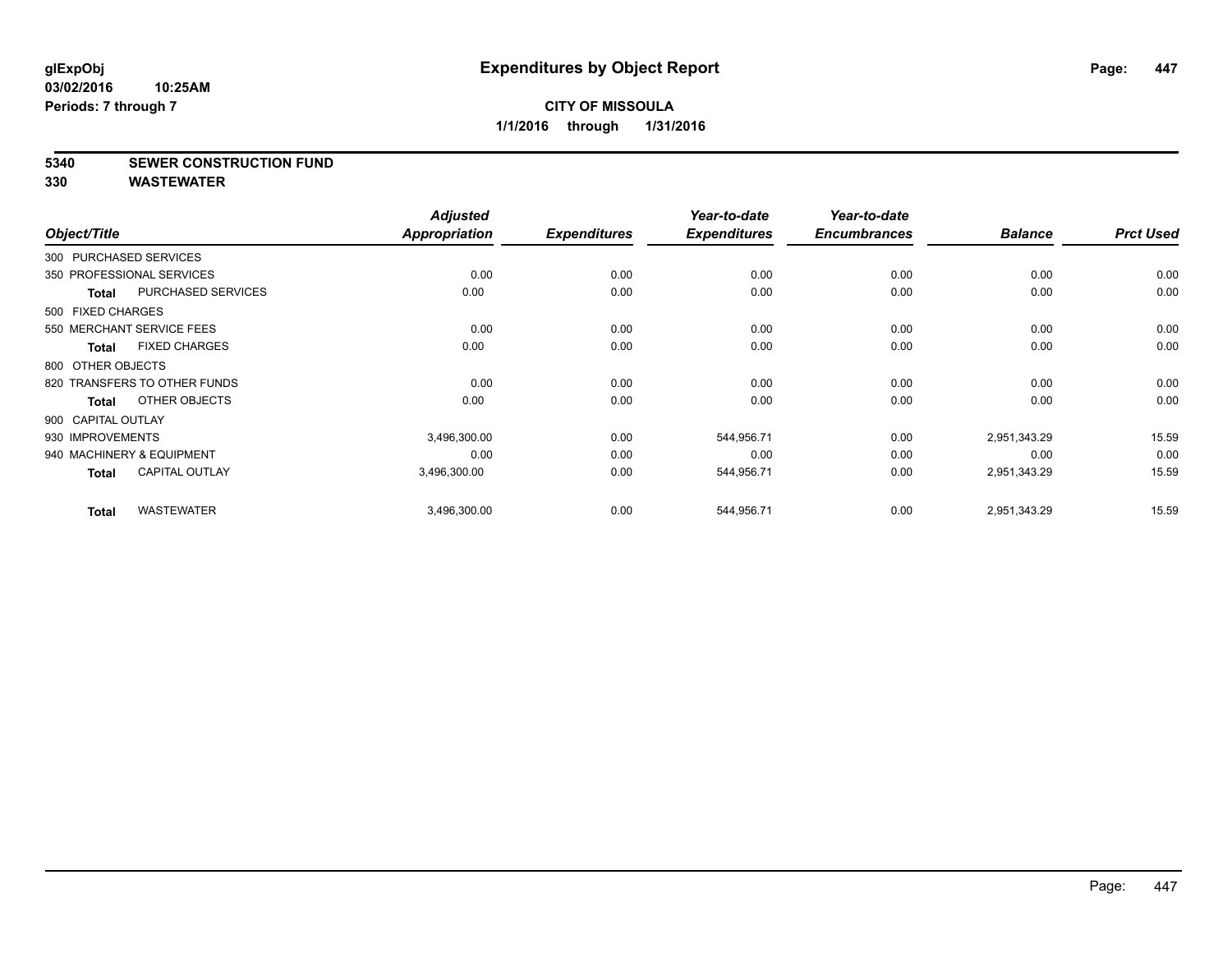### **5340 SEWER CONSTRUCTION FUND**

**390 NON-DEPARTMENTAL**

| Object/Title       |                       | <b>Adjusted</b><br>Appropriation | <b>Expenditures</b> | Year-to-date<br><b>Expenditures</b> | Year-to-date<br><b>Encumbrances</b> | <b>Balance</b> | <b>Prct Used</b> |
|--------------------|-----------------------|----------------------------------|---------------------|-------------------------------------|-------------------------------------|----------------|------------------|
| 900 CAPITAL OUTLAY |                       |                                  |                     |                                     |                                     |                |                  |
| 930 IMPROVEMENTS   |                       | 0.00                             | 0.00                | 826.70                              | 0.00                                | $-826.70$      | 0.00             |
| Total              | <b>CAPITAL OUTLAY</b> | 0.00                             | 0.00                | 826.70                              | 0.00                                | $-826.70$      | 0.00             |
| <b>Total</b>       | NON-DEPARTMENTAL      | 0.00                             | 0.00                | 826.70                              | 0.00                                | $-826.70$      | 0.00             |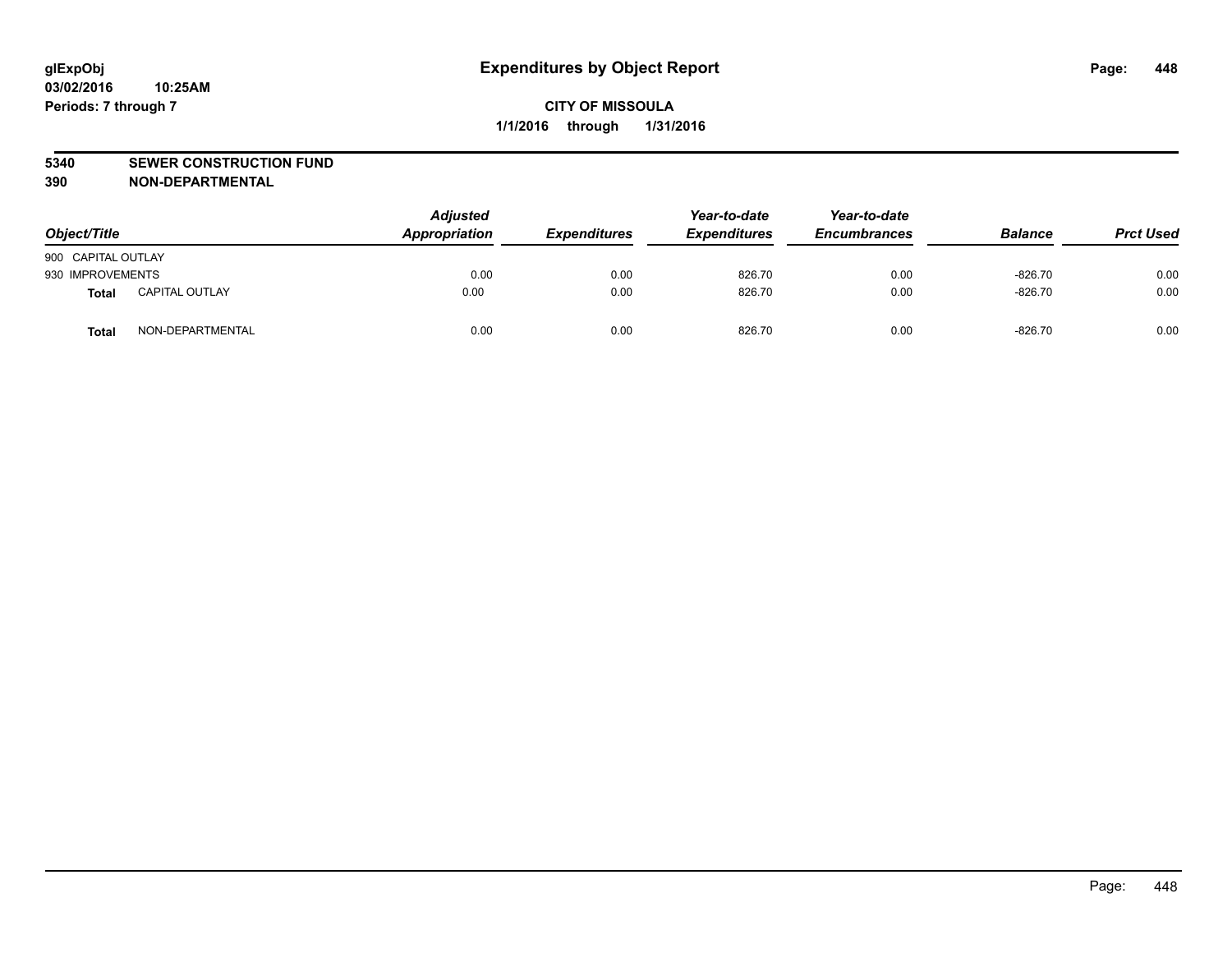## **CITY OF MISSOULA 1/1/2016 through 1/31/2016**

## **5340 SEWER CONSTRUCTION FUND**

| Object/Title           |                              | <b>Adjusted</b><br>Appropriation | <b>Expenditures</b> | Year-to-date<br><b>Expenditures</b> | Year-to-date<br><b>Encumbrances</b> | <b>Balance</b> | <b>Prct Used</b> |
|------------------------|------------------------------|----------------------------------|---------------------|-------------------------------------|-------------------------------------|----------------|------------------|
|                        |                              |                                  |                     |                                     |                                     |                |                  |
| 300 PURCHASED SERVICES |                              |                                  |                     |                                     |                                     |                |                  |
|                        | 350 PROFESSIONAL SERVICES    | 0.00                             | 0.00                | 0.00                                | 0.00                                | 0.00           | 0.00             |
| <b>Total</b>           | PURCHASED SERVICES           | 0.00                             | 0.00                | 0.00                                | 0.00                                | 0.00           | 0.00             |
| 500 FIXED CHARGES      |                              |                                  |                     |                                     |                                     |                |                  |
|                        | 550 MERCHANT SERVICE FEES    | 0.00                             | 0.00                | 0.00                                | 0.00                                | 0.00           | 0.00             |
| <b>Total</b>           | <b>FIXED CHARGES</b>         | 0.00                             | 0.00                | 0.00                                | 0.00                                | 0.00           | 0.00             |
| 800 OTHER OBJECTS      |                              |                                  |                     |                                     |                                     |                |                  |
|                        | 820 TRANSFERS TO OTHER FUNDS | 0.00                             | 0.00                | 0.00                                | 0.00                                | 0.00           | 0.00             |
| <b>Total</b>           | <b>OTHER OBJECTS</b>         | 0.00                             | 0.00                | 0.00                                | 0.00                                | 0.00           | 0.00             |
| 900 CAPITAL OUTLAY     |                              |                                  |                     |                                     |                                     |                |                  |
| 930 IMPROVEMENTS       |                              | 3,496,300.00                     | 0.00                | 545,783.41                          | 0.00                                | 2,950,516.59   | 15.61            |
|                        | 940 MACHINERY & EQUIPMENT    | 0.00                             | 0.00                | 0.00                                | 0.00                                | 0.00           | 0.00             |
| <b>Total</b>           | <b>CAPITAL OUTLAY</b>        | 3,496,300.00                     | 0.00                | 545,783.41                          | 0.00                                | 2,950,516.59   | 15.61            |
| <b>Total</b>           | SEWER CONSTRUCTION FUND      | 3,496,300.00                     | 0.00                | 545,783.41                          | 0.00                                | 2,950,516.59   | 15.61            |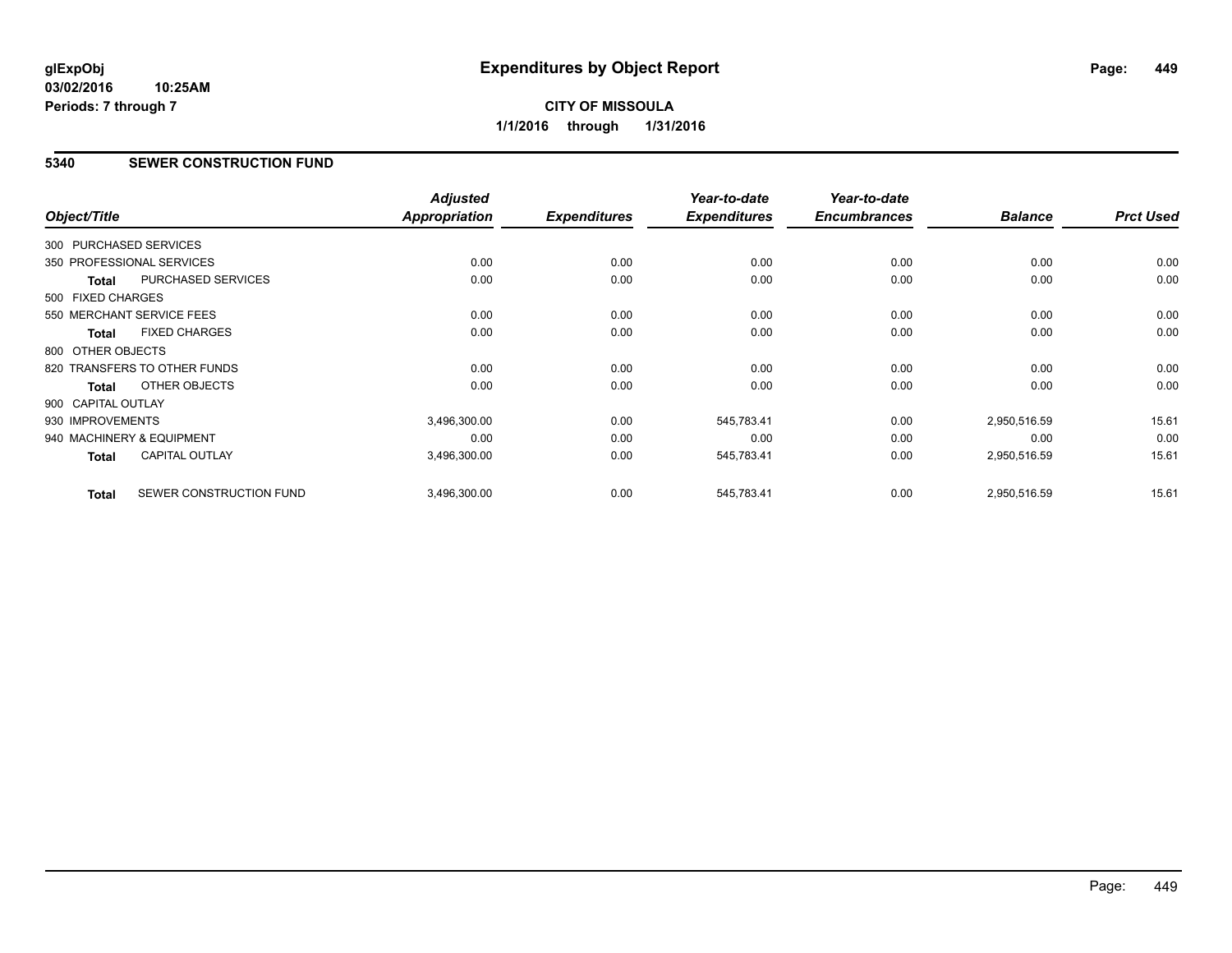#### **5361 2001 SEWER REVENUE BONDS-DEBT SERVICE**

|                   |                             | <b>Adjusted</b>      |                     | Year-to-date        | Year-to-date        |                |                  |
|-------------------|-----------------------------|----------------------|---------------------|---------------------|---------------------|----------------|------------------|
| Object/Title      |                             | <b>Appropriation</b> | <b>Expenditures</b> | <b>Expenditures</b> | <b>Encumbrances</b> | <b>Balance</b> | <b>Prct Used</b> |
| 500 FIXED CHARGES |                             |                      |                     |                     |                     |                |                  |
|                   | 550 MERCHANT SERVICE FEES   | 0.00                 | 0.00                | 0.00                | 0.00                | 0.00           | 0.00             |
| <b>Total</b>      | <b>FIXED CHARGES</b>        | 0.00                 | 0.00                | 0.00                | 0.00                | 0.00           | 0.00             |
| 600 DEBT SERVICE  |                             |                      |                     |                     |                     |                |                  |
| 610 PRINCIPAL     |                             | 28,000.00            | 0.00                | 14.000.00           | 0.00                | 14.000.00      | 50.00            |
|                   | 620 INTEREST / SERVICE FEES | 3.040.00             | 0.00                | 1,590.00            | 0.00                | 1,450.00       | 52.30            |
| <b>Total</b>      | <b>DEBT SERVICE</b>         | 31.040.00            | 0.00                | 15.590.00           | 0.00                | 15,450.00      | 50.23            |
| <b>Total</b>      | <b>WASTEWATER</b>           | 31,040.00            | 0.00                | 15.590.00           | 0.00                | 15.450.00      | 50.23            |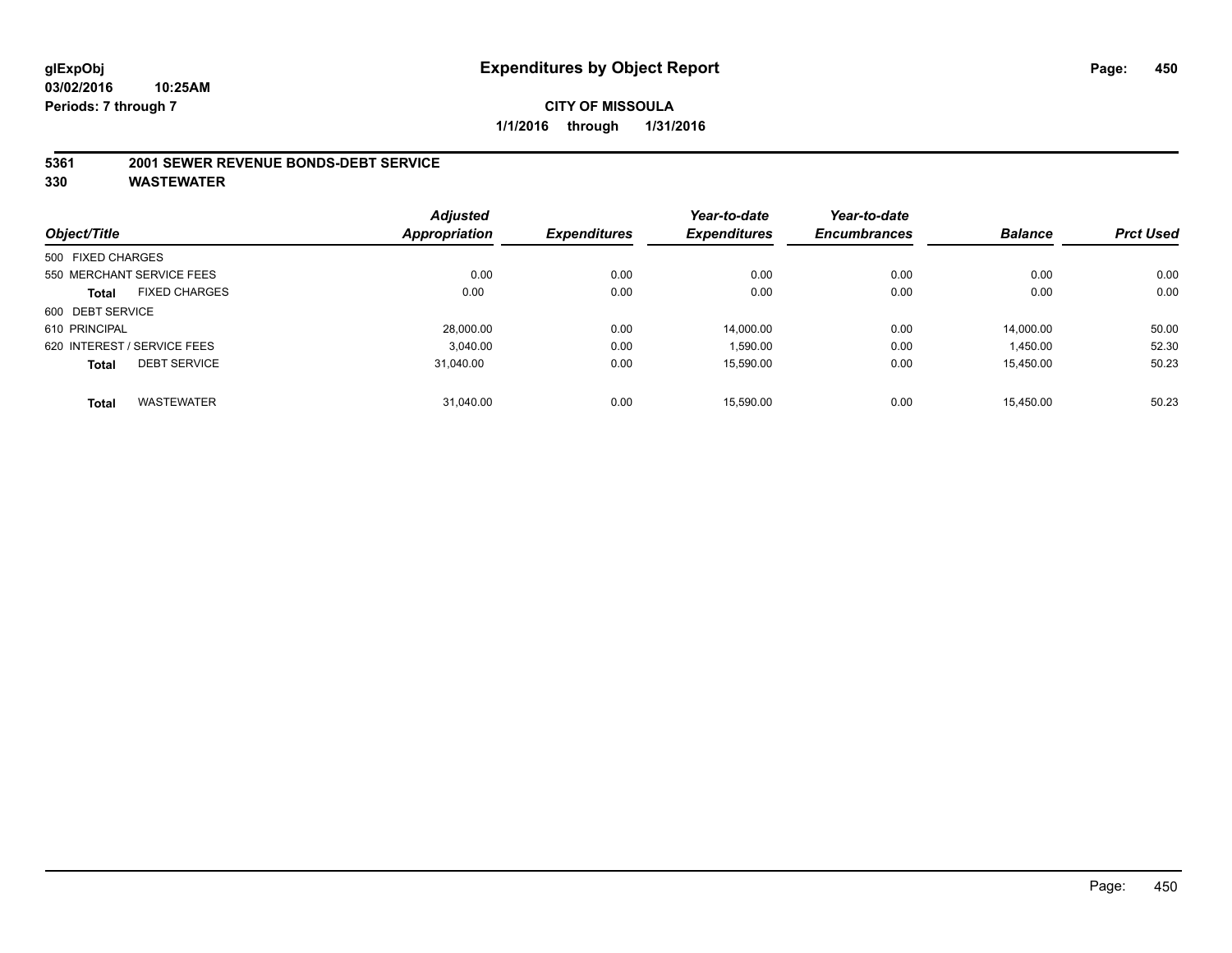**CITY OF MISSOULA 1/1/2016 through 1/31/2016**

### **5361 2001 SEWER REVENUE BONDS-DEBT SERVICE**

| Object/Title      |                                  | Adjusted<br><b>Appropriation</b> | <b>Expenditures</b> | Year-to-date<br><b>Expenditures</b> | Year-to-date<br><b>Encumbrances</b> | <b>Balance</b> | <b>Prct Used</b> |
|-------------------|----------------------------------|----------------------------------|---------------------|-------------------------------------|-------------------------------------|----------------|------------------|
| 500 FIXED CHARGES |                                  |                                  |                     |                                     |                                     |                |                  |
|                   | 550 MERCHANT SERVICE FEES        | 0.00                             | 0.00                | 0.00                                | 0.00                                | 0.00           | 0.00             |
| <b>Total</b>      | <b>FIXED CHARGES</b>             | 0.00                             | 0.00                | 0.00                                | 0.00                                | 0.00           | 0.00             |
| 600 DEBT SERVICE  |                                  |                                  |                     |                                     |                                     |                |                  |
| 610 PRINCIPAL     |                                  | 28.000.00                        | 0.00                | 14.000.00                           | 0.00                                | 14,000.00      | 50.00            |
|                   | 620 INTEREST / SERVICE FEES      | 3.040.00                         | 0.00                | 1.590.00                            | 0.00                                | 1.450.00       | 52.30            |
| <b>Total</b>      | <b>DEBT SERVICE</b>              | 31.040.00                        | 0.00                | 15.590.00                           | 0.00                                | 15.450.00      | 50.23            |
| <b>Total</b>      | 2001 SEWER REVENUE BONDS-DEBT SE | 31.040.00                        | 0.00                | 15.590.00                           | 0.00                                | 15.450.00      | 50.23            |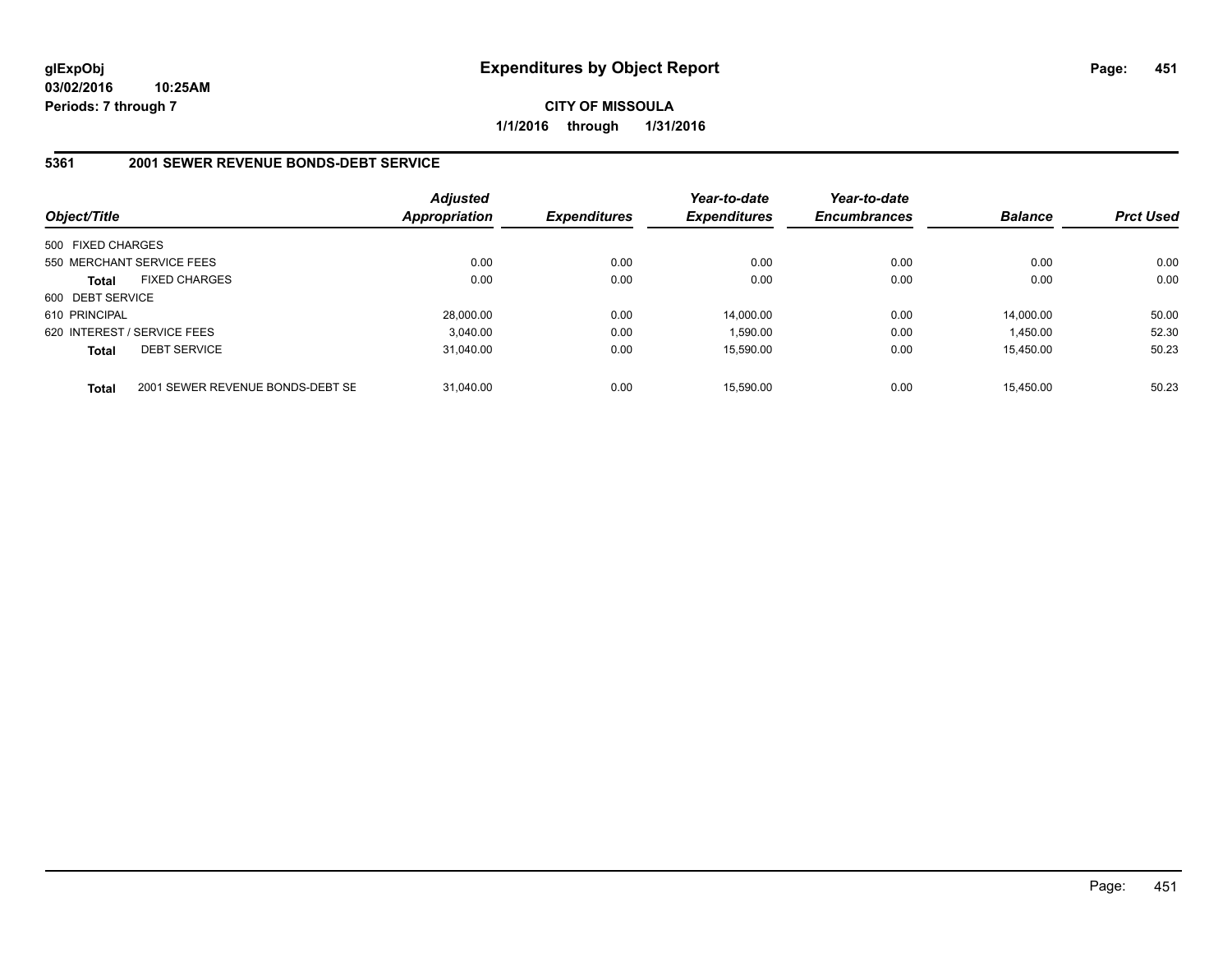### **5362 00 SEWER REVENUE BOND - SERIES B DEBT SE**

| Object/Title                         | <b>Adjusted</b><br><b>Appropriation</b> | <b>Expenditures</b> | Year-to-date<br><b>Expenditures</b> | Year-to-date<br><b>Encumbrances</b> | <b>Balance</b> | <b>Prct Used</b> |
|--------------------------------------|-----------------------------------------|---------------------|-------------------------------------|-------------------------------------|----------------|------------------|
| 500 FIXED CHARGES                    |                                         |                     |                                     |                                     |                |                  |
|                                      |                                         |                     |                                     |                                     |                |                  |
| 550 MERCHANT SERVICE FEES            | 0.00                                    | 0.00                | 0.00                                | 0.00                                | 0.00           | 0.00             |
| <b>FIXED CHARGES</b><br><b>Total</b> | 0.00                                    | 0.00                | 0.00                                | 0.00                                | 0.00           | 0.00             |
| 600 DEBT SERVICE                     |                                         |                     |                                     |                                     |                |                  |
| 610 PRINCIPAL                        | 44,000.00                               | 0.00                | 22,000.00                           | 0.00                                | 22,000.00      | 50.00            |
| 620 INTEREST / SERVICE FEES          | 4,360.00                                | 0.00                | 2,290.00                            | 0.00                                | 2,070.00       | 52.52            |
| <b>DEBT SERVICE</b><br><b>Total</b>  | 48,360.00                               | 0.00                | 24,290.00                           | 0.00                                | 24,070.00      | 50.23            |
| 800 OTHER OBJECTS                    |                                         |                     |                                     |                                     |                |                  |
| 820 TRANSFERS TO OTHER FUNDS         | 0.00                                    | 0.00                | 0.00                                | 0.00                                | 0.00           | 0.00             |
| OTHER OBJECTS<br><b>Total</b>        | 0.00                                    | 0.00                | 0.00                                | 0.00                                | 0.00           | 0.00             |
|                                      |                                         |                     |                                     |                                     |                | 50.23            |
| <b>WASTEWATER</b><br><b>Total</b>    | 48,360.00                               | 0.00                | 24,290.00                           | 0.00                                | 24,070.00      |                  |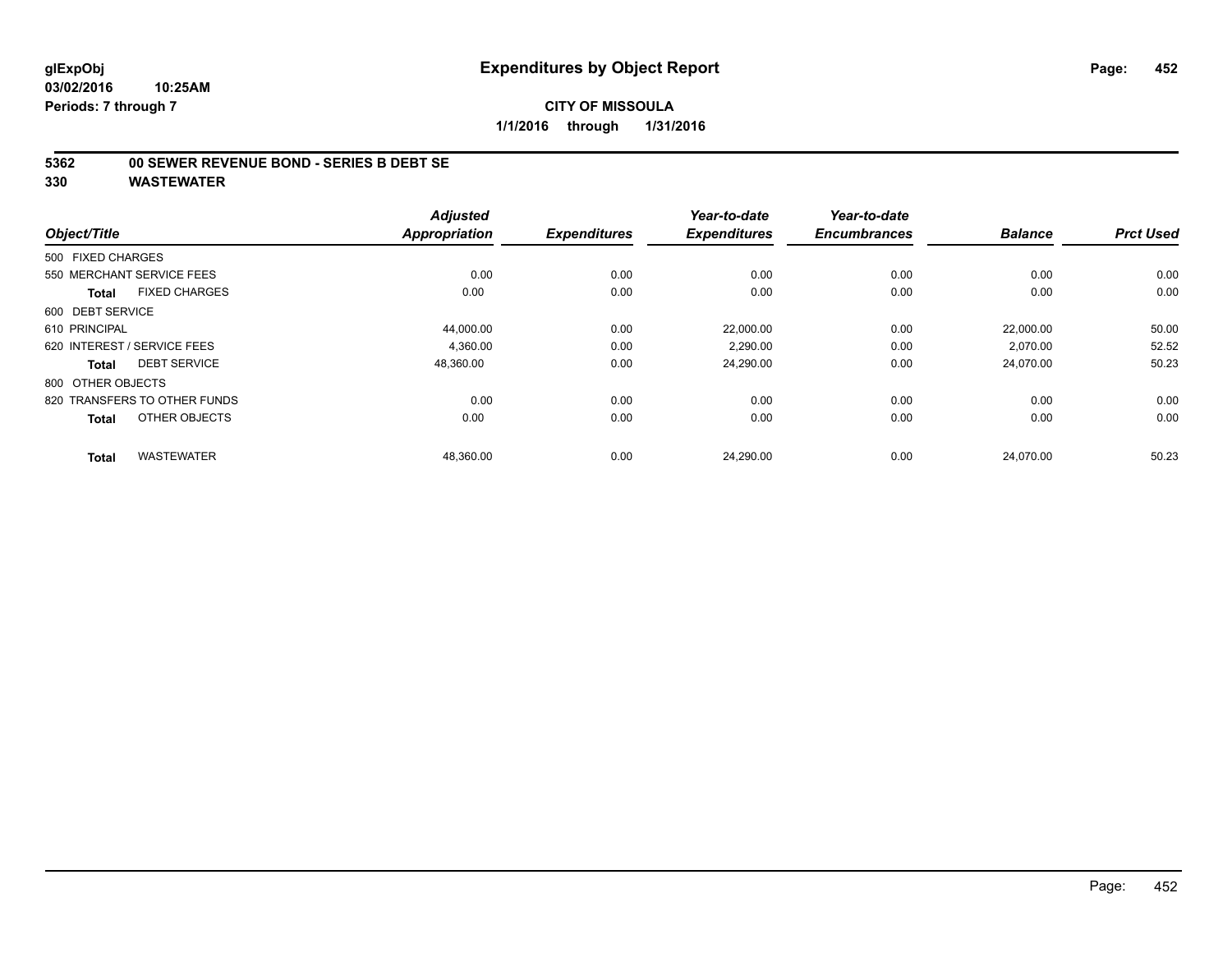**CITY OF MISSOULA 1/1/2016 through 1/31/2016**

## **5362 00 SEWER REVENUE BOND - SERIES B DEBT SE**

|                   |                                    | <b>Adjusted</b> |                     | Year-to-date        | Year-to-date        |                |                  |
|-------------------|------------------------------------|-----------------|---------------------|---------------------|---------------------|----------------|------------------|
| Object/Title      |                                    | Appropriation   | <b>Expenditures</b> | <b>Expenditures</b> | <b>Encumbrances</b> | <b>Balance</b> | <b>Prct Used</b> |
| 500 FIXED CHARGES |                                    |                 |                     |                     |                     |                |                  |
|                   | 550 MERCHANT SERVICE FEES          | 0.00            | 0.00                | 0.00                | 0.00                | 0.00           | 0.00             |
| <b>Total</b>      | <b>FIXED CHARGES</b>               | 0.00            | 0.00                | 0.00                | 0.00                | 0.00           | 0.00             |
| 600 DEBT SERVICE  |                                    |                 |                     |                     |                     |                |                  |
| 610 PRINCIPAL     |                                    | 44,000.00       | 0.00                | 22.000.00           | 0.00                | 22,000.00      | 50.00            |
|                   | 620 INTEREST / SERVICE FEES        | 4.360.00        | 0.00                | 2,290.00            | 0.00                | 2.070.00       | 52.52            |
| <b>Total</b>      | <b>DEBT SERVICE</b>                | 48,360.00       | 0.00                | 24,290.00           | 0.00                | 24,070.00      | 50.23            |
| 800 OTHER OBJECTS |                                    |                 |                     |                     |                     |                |                  |
|                   | 820 TRANSFERS TO OTHER FUNDS       | 0.00            | 0.00                | 0.00                | 0.00                | 0.00           | 0.00             |
| Total             | OTHER OBJECTS                      | 0.00            | 0.00                | 0.00                | 0.00                | 0.00           | 0.00             |
| <b>Total</b>      | 00 SEWER REVENUE BOND - SERIES B L | 48.360.00       | 0.00                | 24,290.00           | 0.00                | 24.070.00      | 50.23            |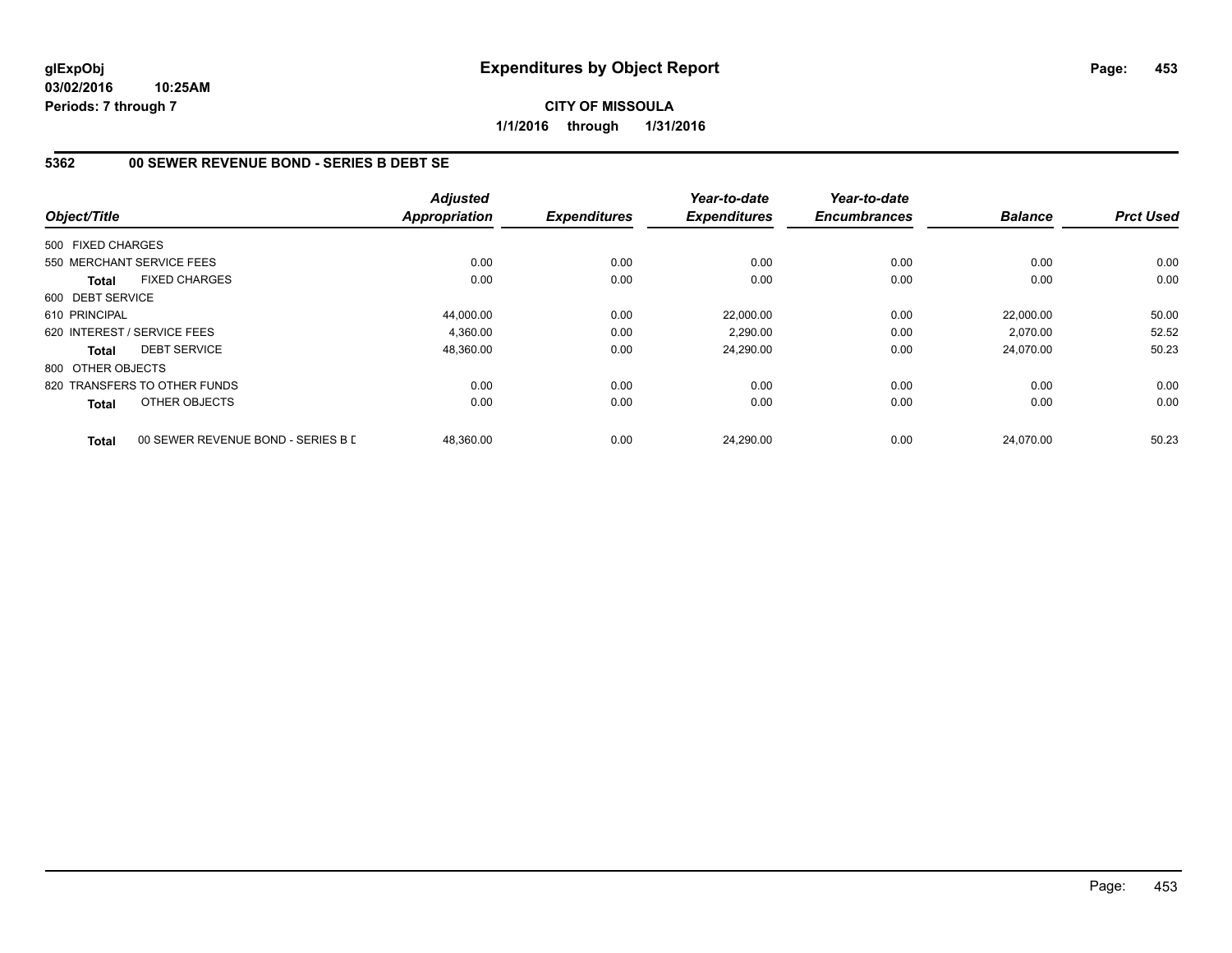## **CITY OF MISSOULA 1/1/2016 through 1/31/2016**

## **5363 92 SEWER REVENUE BOND SERIES A DEBT SERV**

| Object/Title                |                           | <b>Adjusted</b><br>Appropriation | <b>Expenditures</b> | Year-to-date<br><b>Expenditures</b> | Year-to-date<br><b>Encumbrances</b> | <b>Balance</b> | <b>Prct Used</b> |
|-----------------------------|---------------------------|----------------------------------|---------------------|-------------------------------------|-------------------------------------|----------------|------------------|
| 500 FIXED CHARGES           |                           |                                  |                     |                                     |                                     |                |                  |
|                             | 550 MERCHANT SERVICE FEES | 0.00                             | 0.00                | 0.00                                | 0.00                                | 0.00           | 0.00             |
| Total                       | <b>FIXED CHARGES</b>      | 0.00                             | 0.00                | 0.00                                | 0.00                                | 0.00           | 0.00             |
| 600 DEBT SERVICE            |                           |                                  |                     |                                     |                                     |                |                  |
| 610 PRINCIPAL               |                           | 0.00                             | 0.00                | 0.00                                | 0.00                                | 0.00           | 0.00             |
| 620 INTEREST / SERVICE FEES |                           | 0.00                             | 0.00                | 0.00                                | 0.00                                | 0.00           | 0.00             |
| <b>Total</b>                | <b>DEBT SERVICE</b>       | 0.00                             | 0.00                | 0.00                                | 0.00                                | 0.00           | 0.00             |
| <b>Total</b>                | <b>WASTEWATER</b>         | 0.00                             | 0.00                | 0.00                                | 0.00                                | 0.00           | 0.00             |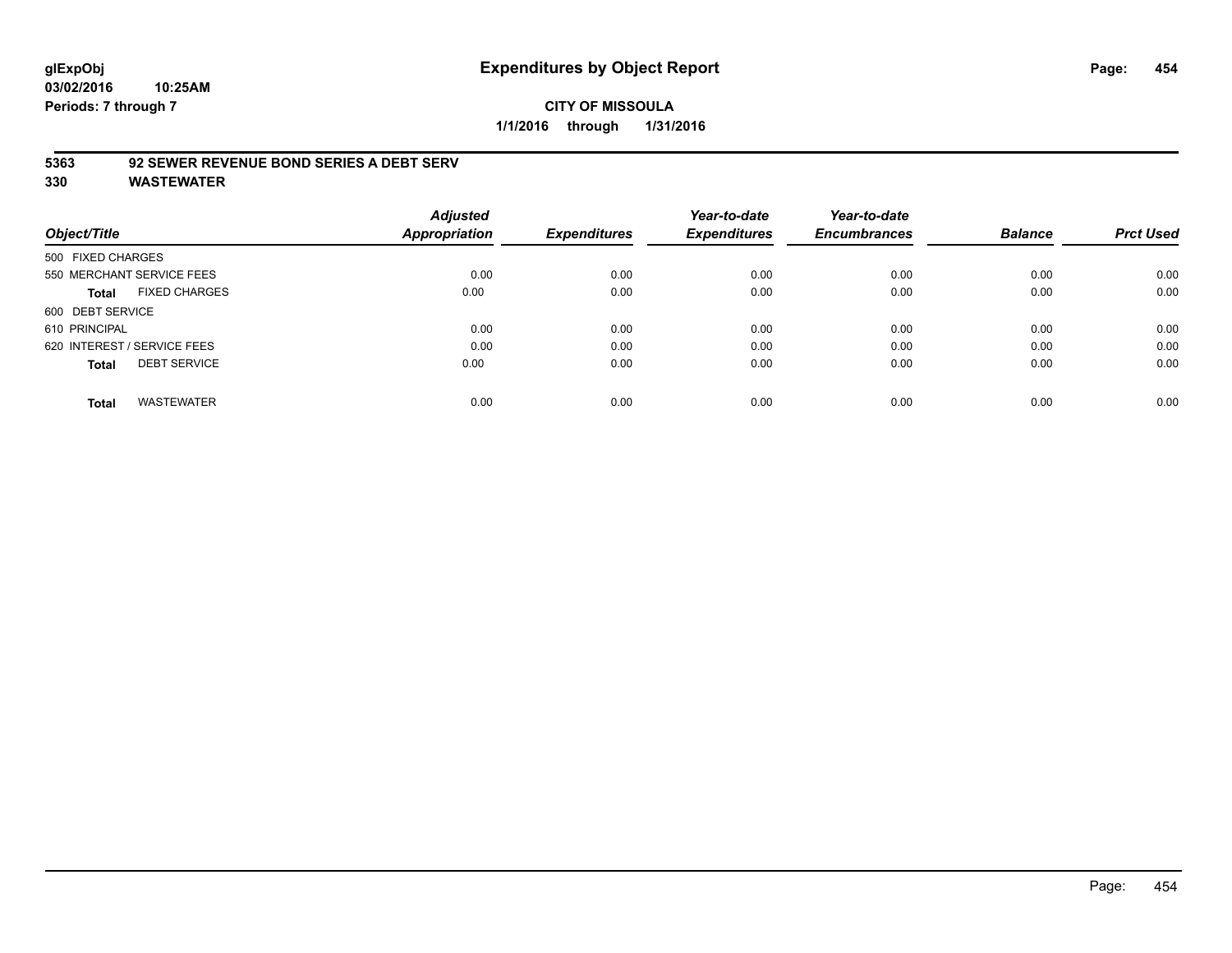**CITY OF MISSOULA 1/1/2016 through 1/31/2016**

## **5363 92 SEWER REVENUE BOND SERIES A DEBT SERV**

| Object/Title                |                                   | <b>Adjusted</b><br><b>Appropriation</b> | <b>Expenditures</b> | Year-to-date<br><b>Expenditures</b> | Year-to-date<br><b>Encumbrances</b> | <b>Balance</b> | <b>Prct Used</b> |
|-----------------------------|-----------------------------------|-----------------------------------------|---------------------|-------------------------------------|-------------------------------------|----------------|------------------|
| 500 FIXED CHARGES           |                                   |                                         |                     |                                     |                                     |                |                  |
| 550 MERCHANT SERVICE FEES   |                                   | 0.00                                    | 0.00                | 0.00                                | 0.00                                | 0.00           | 0.00             |
| <b>Total</b>                | <b>FIXED CHARGES</b>              | 0.00                                    | 0.00                | 0.00                                | 0.00                                | 0.00           | 0.00             |
| 600 DEBT SERVICE            |                                   |                                         |                     |                                     |                                     |                |                  |
| 610 PRINCIPAL               |                                   | 0.00                                    | 0.00                | 0.00                                | 0.00                                | 0.00           | 0.00             |
| 620 INTEREST / SERVICE FEES |                                   | 0.00                                    | 0.00                | 0.00                                | 0.00                                | 0.00           | 0.00             |
| <b>Total</b>                | <b>DEBT SERVICE</b>               | 0.00                                    | 0.00                | 0.00                                | 0.00                                | 0.00           | 0.00             |
| <b>Total</b>                | 92 SEWER REVENUE BOND SERIES A DE | 0.00                                    | 0.00                | 0.00                                | 0.00                                | 0.00           | 0.00             |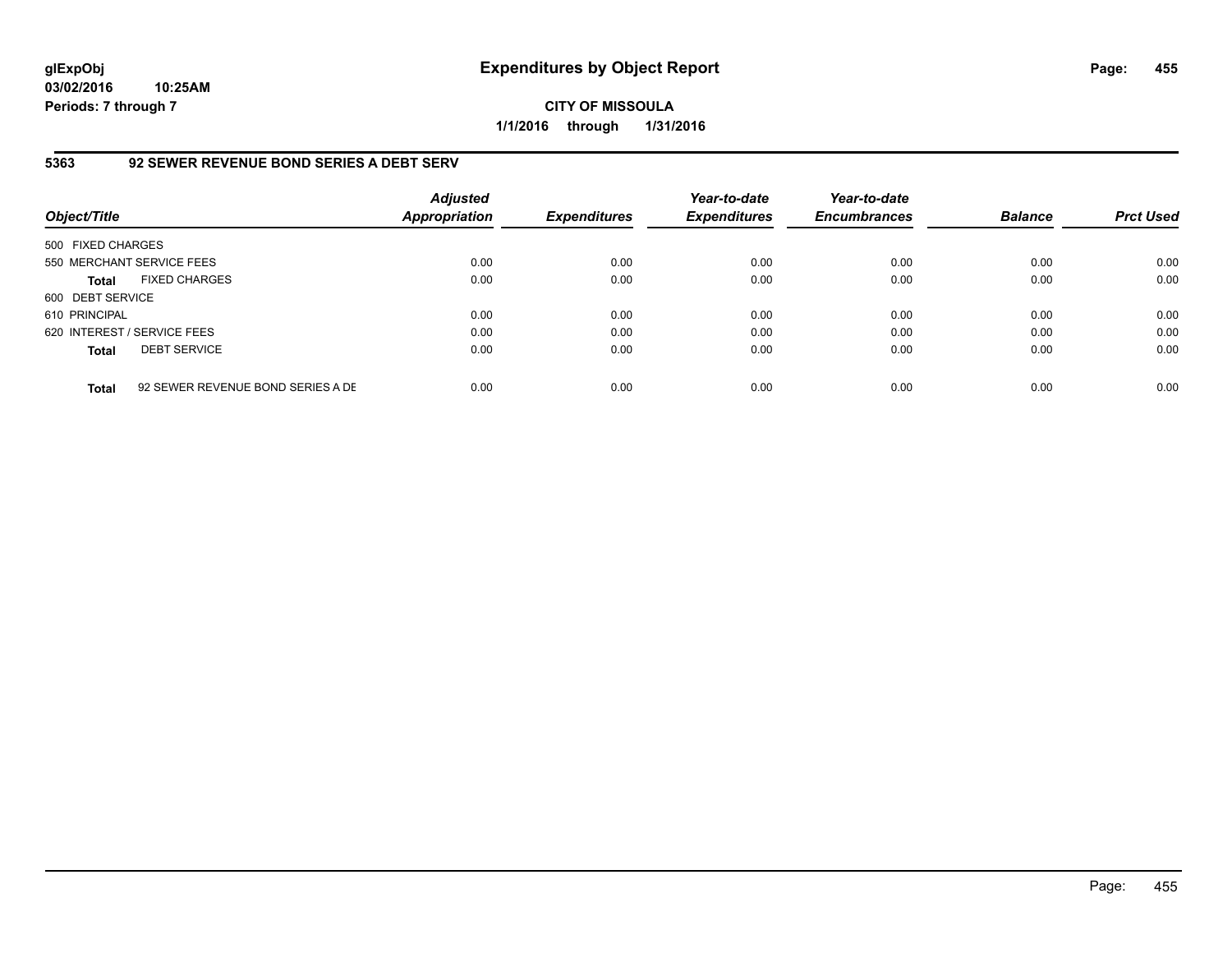### **CITY OF MISSOULA 1/1/2016 through 1/31/2016**

#### **5364 92 SEWER REVENUE BOND - SERIES B DEBT S**

| Object/Title                        | <b>Adjusted</b><br><b>Appropriation</b> | <b>Expenditures</b> | Year-to-date<br><b>Expenditures</b> | Year-to-date<br><b>Encumbrances</b> | <b>Balance</b> | <b>Prct Used</b> |
|-------------------------------------|-----------------------------------------|---------------------|-------------------------------------|-------------------------------------|----------------|------------------|
|                                     |                                         |                     |                                     |                                     |                |                  |
| 500 FIXED CHARGES                   |                                         |                     |                                     |                                     |                |                  |
| 550 MERCHANT SERVICE FEES           | 0.00                                    | 0.00                | 0.00                                | 0.00                                | 0.00           | 0.00             |
| <b>FIXED CHARGES</b><br>Total       | 0.00                                    | 0.00                | 0.00                                | 0.00                                | 0.00           | 0.00             |
| 600 DEBT SERVICE                    |                                         |                     |                                     |                                     |                |                  |
| 610 PRINCIPAL                       | 0.00                                    | 0.00                | 0.00                                | 0.00                                | 0.00           | 0.00             |
| 620 INTEREST / SERVICE FEES         | 0.00                                    | 0.00                | 0.00                                | 0.00                                | 0.00           | 0.00             |
| <b>DEBT SERVICE</b><br><b>Total</b> | 0.00                                    | 0.00                | 0.00                                | 0.00                                | 0.00           | 0.00             |
| <b>WASTEWATER</b><br><b>Total</b>   | 0.00                                    | 0.00                | 0.00                                | 0.00                                | 0.00           | 0.00             |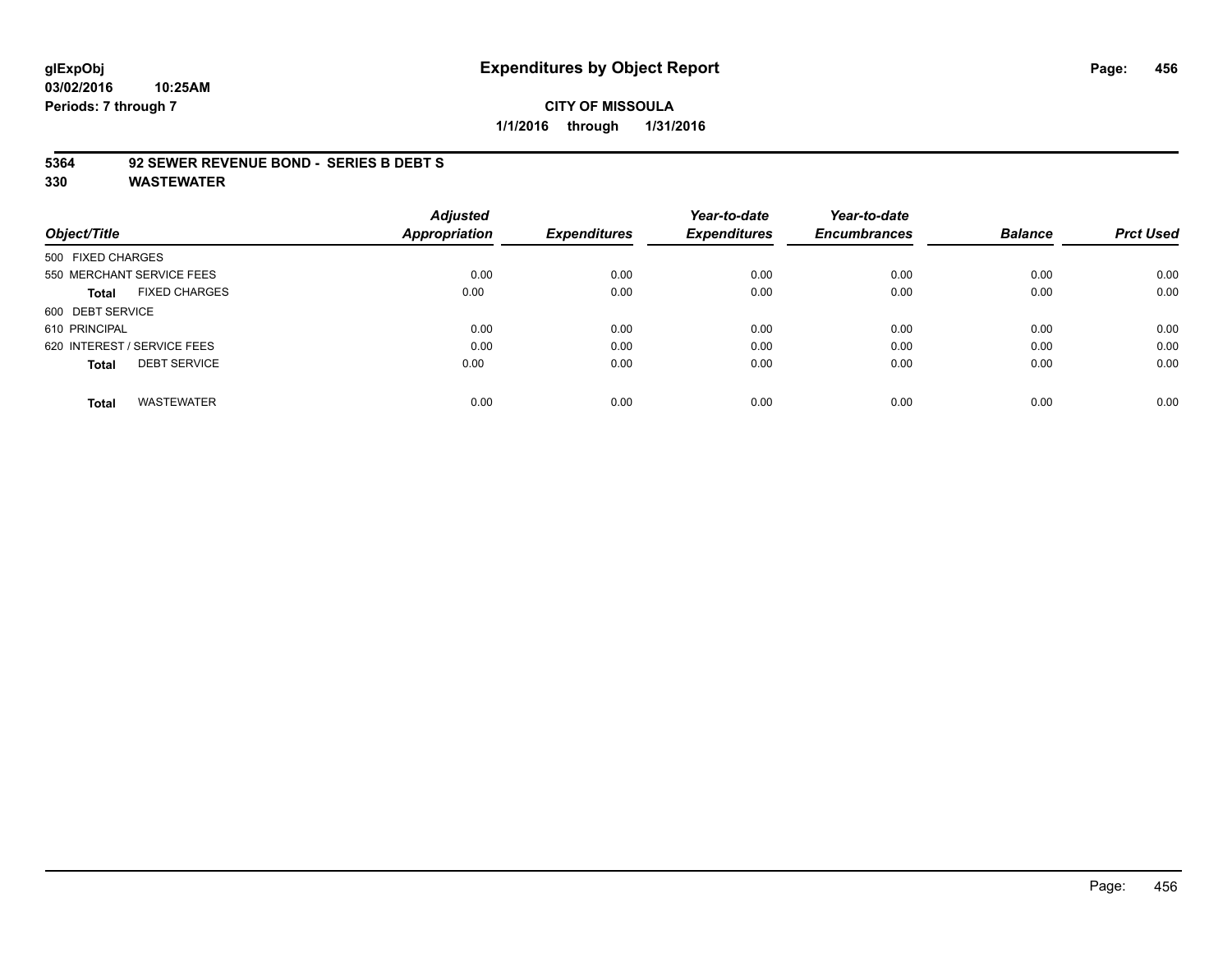**CITY OF MISSOULA 1/1/2016 through 1/31/2016**

### **5364 92 SEWER REVENUE BOND - SERIES B DEBT S**

| Object/Title                |                                    | <b>Adjusted</b><br><b>Appropriation</b> | <b>Expenditures</b> | Year-to-date<br><b>Expenditures</b> | Year-to-date<br><b>Encumbrances</b> | <b>Balance</b> | <b>Prct Used</b> |
|-----------------------------|------------------------------------|-----------------------------------------|---------------------|-------------------------------------|-------------------------------------|----------------|------------------|
| 500 FIXED CHARGES           |                                    |                                         |                     |                                     |                                     |                |                  |
| 550 MERCHANT SERVICE FEES   |                                    | 0.00                                    | 0.00                | 0.00                                | 0.00                                | 0.00           | 0.00             |
| <b>Total</b>                | <b>FIXED CHARGES</b>               | 0.00                                    | 0.00                | 0.00                                | 0.00                                | 0.00           | 0.00             |
| 600 DEBT SERVICE            |                                    |                                         |                     |                                     |                                     |                |                  |
| 610 PRINCIPAL               |                                    | 0.00                                    | 0.00                | 0.00                                | 0.00                                | 0.00           | 0.00             |
| 620 INTEREST / SERVICE FEES |                                    | 0.00                                    | 0.00                | 0.00                                | 0.00                                | 0.00           | 0.00             |
| <b>Total</b>                | <b>DEBT SERVICE</b>                | 0.00                                    | 0.00                | 0.00                                | 0.00                                | 0.00           | 0.00             |
| <b>Total</b>                | 92 SEWER REVENUE BOND - SERIES B I | 0.00                                    | 0.00                | 0.00                                | 0.00                                | 0.00           | 0.00             |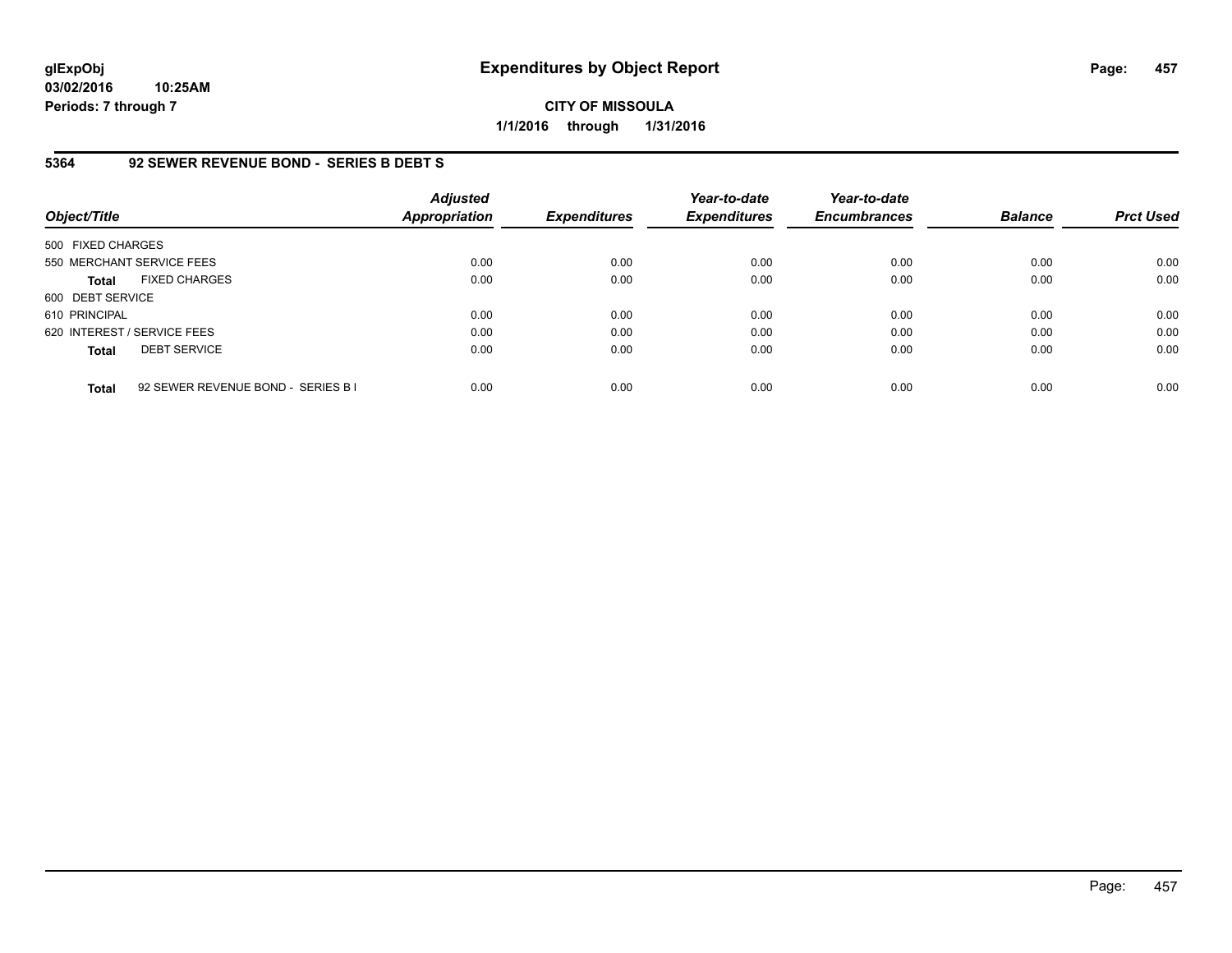## **CITY OF MISSOULA 1/1/2016 through 1/31/2016**

## **5365 99 SEWER REVENUE BONDS DEBT SERVICE FUND**

| Object/Title      |                             | <b>Adjusted</b><br>Appropriation | <b>Expenditures</b> | Year-to-date<br><b>Expenditures</b> | Year-to-date<br><b>Encumbrances</b> | <b>Balance</b> | <b>Prct Used</b> |
|-------------------|-----------------------------|----------------------------------|---------------------|-------------------------------------|-------------------------------------|----------------|------------------|
|                   |                             |                                  |                     |                                     |                                     |                |                  |
| 500 FIXED CHARGES |                             |                                  |                     |                                     |                                     |                |                  |
|                   | 550 MERCHANT SERVICE FEES   | 0.00                             | 0.00                | 0.00                                | 0.00                                | 0.00           | 0.00             |
| <b>Total</b>      | <b>FIXED CHARGES</b>        | 0.00                             | 0.00                | 0.00                                | 0.00                                | 0.00           | 0.00             |
| 600 DEBT SERVICE  |                             |                                  |                     |                                     |                                     |                |                  |
| 610 PRINCIPAL     |                             | 115,000.00                       | 0.00                | 57.000.00                           | 0.00                                | 58.000.00      | 49.57            |
|                   | 620 INTEREST / SERVICE FEES | 8.910.00                         | 0.00                | 4.740.00                            | 0.00                                | 4,170.00       | 53.20            |
| <b>Total</b>      | <b>DEBT SERVICE</b>         | 123.910.00                       | 0.00                | 61.740.00                           | 0.00                                | 62,170.00      | 49.83            |
| <b>Total</b>      | <b>WASTEWATER</b>           | 123.910.00                       | 0.00                | 61.740.00                           | 0.00                                | 62,170.00      | 49.83            |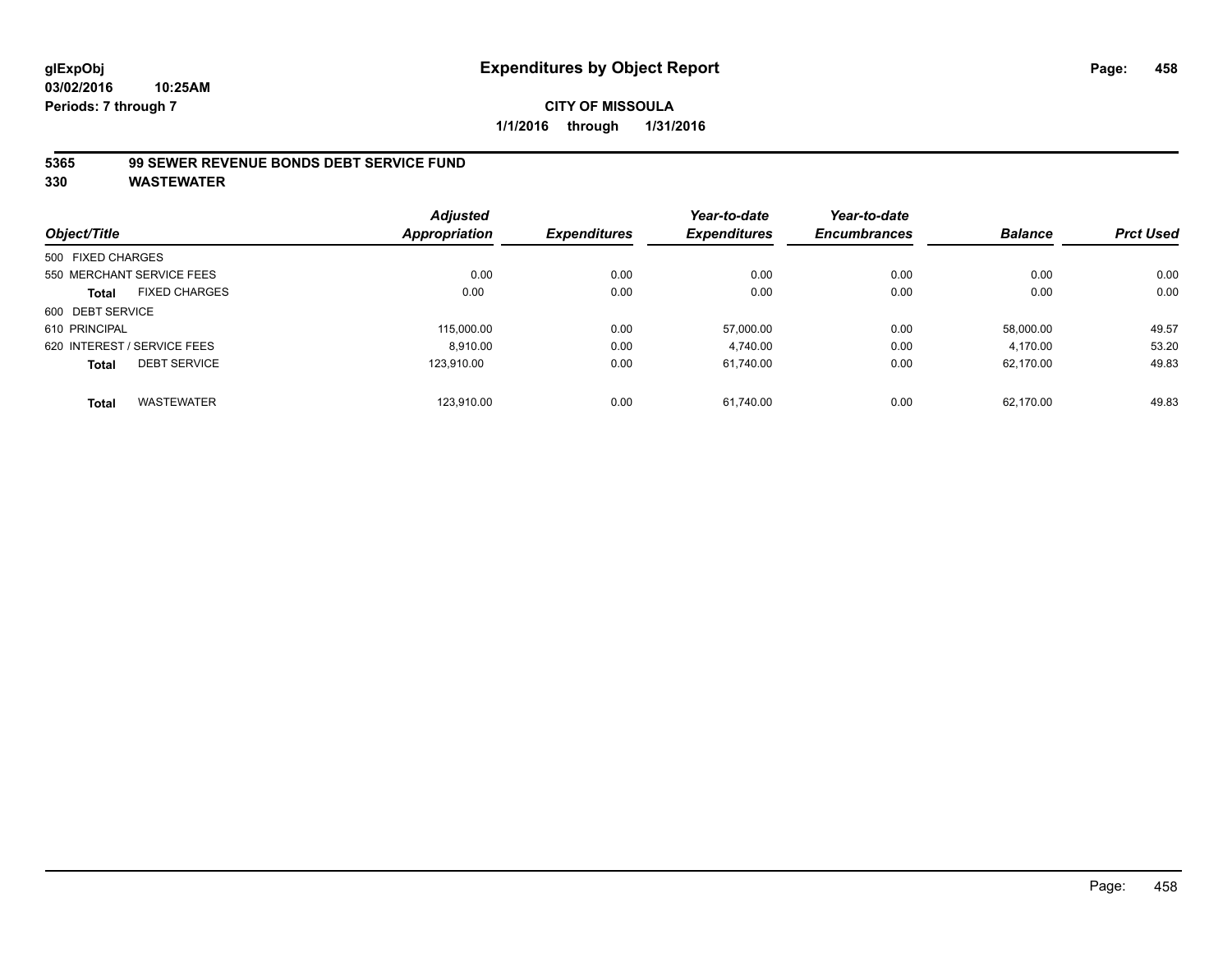**CITY OF MISSOULA 1/1/2016 through 1/31/2016**

## **5365 99 SEWER REVENUE BONDS DEBT SERVICE FUND**

| Object/Title                |                                  | Adjusted<br><b>Appropriation</b> | <b>Expenditures</b> | Year-to-date<br><b>Expenditures</b> | Year-to-date<br><b>Encumbrances</b> | <b>Balance</b> | <b>Prct Used</b> |
|-----------------------------|----------------------------------|----------------------------------|---------------------|-------------------------------------|-------------------------------------|----------------|------------------|
| 500 FIXED CHARGES           |                                  |                                  |                     |                                     |                                     |                |                  |
|                             | 550 MERCHANT SERVICE FEES        | 0.00                             | 0.00                | 0.00                                | 0.00                                | 0.00           | 0.00             |
| <b>Total</b>                | <b>FIXED CHARGES</b>             | 0.00                             | 0.00                | 0.00                                | 0.00                                | 0.00           | 0.00             |
| 600 DEBT SERVICE            |                                  |                                  |                     |                                     |                                     |                |                  |
| 610 PRINCIPAL               |                                  | 115,000.00                       | 0.00                | 57.000.00                           | 0.00                                | 58.000.00      | 49.57            |
| 620 INTEREST / SERVICE FEES |                                  | 8.910.00                         | 0.00                | 4.740.00                            | 0.00                                | 4.170.00       | 53.20            |
| <b>Total</b>                | <b>DEBT SERVICE</b>              | 123.910.00                       | 0.00                | 61.740.00                           | 0.00                                | 62.170.00      | 49.83            |
| <b>Total</b>                | 99 SEWER REVENUE BONDS DEBT SERN | 123.910.00                       | 0.00                | 61.740.00                           | 0.00                                | 62.170.00      | 49.83            |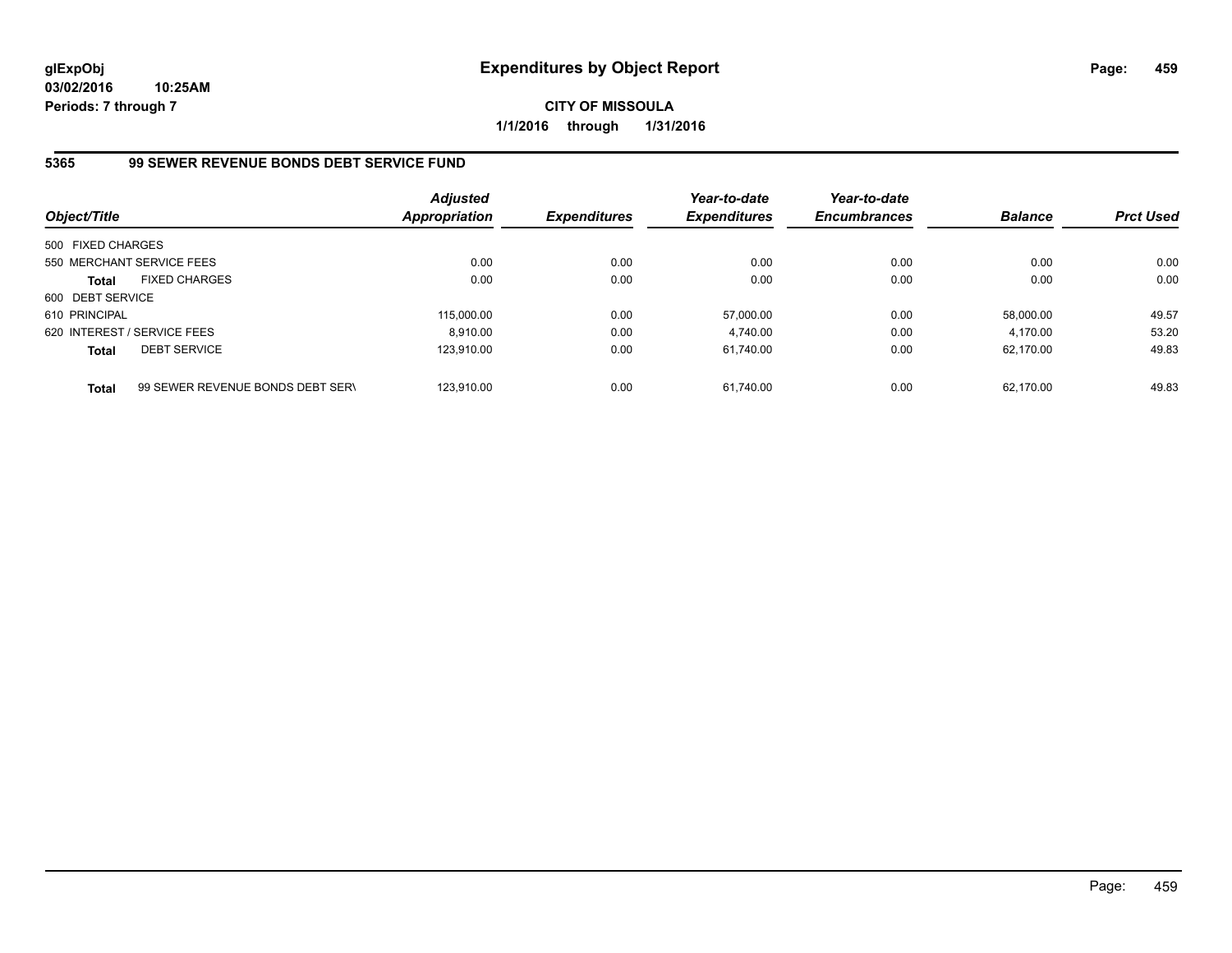#### **5366 92 SEWER REVENUE BOND - SERIES A BOND RE**

| Object/Title                         | <b>Adjusted</b><br><b>Appropriation</b> | <b>Expenditures</b> | Year-to-date<br><b>Expenditures</b> | Year-to-date<br><b>Encumbrances</b> | <b>Balance</b> | <b>Prct Used</b> |
|--------------------------------------|-----------------------------------------|---------------------|-------------------------------------|-------------------------------------|----------------|------------------|
| 500 FIXED CHARGES                    |                                         |                     |                                     |                                     |                |                  |
| 550 MERCHANT SERVICE FEES            | 0.00                                    | 0.00                | 0.00                                | 0.00                                | 0.00           | 0.00             |
| <b>FIXED CHARGES</b><br><b>Total</b> | 0.00                                    | 0.00                | 0.00                                | 0.00                                | 0.00           | 0.00             |
| 800 OTHER OBJECTS                    |                                         |                     |                                     |                                     |                |                  |
| 820 TRANSFERS TO OTHER FUNDS         | 0.00                                    | 0.00                | 0.00                                | 0.00                                | 0.00           | 0.00             |
| OTHER OBJECTS<br><b>Total</b>        | 0.00                                    | 0.00                | 0.00                                | 0.00                                | 0.00           | 0.00             |
| <b>WASTEWATER</b><br><b>Total</b>    | 0.00                                    | 0.00                | 0.00                                | 0.00                                | 0.00           | 0.00             |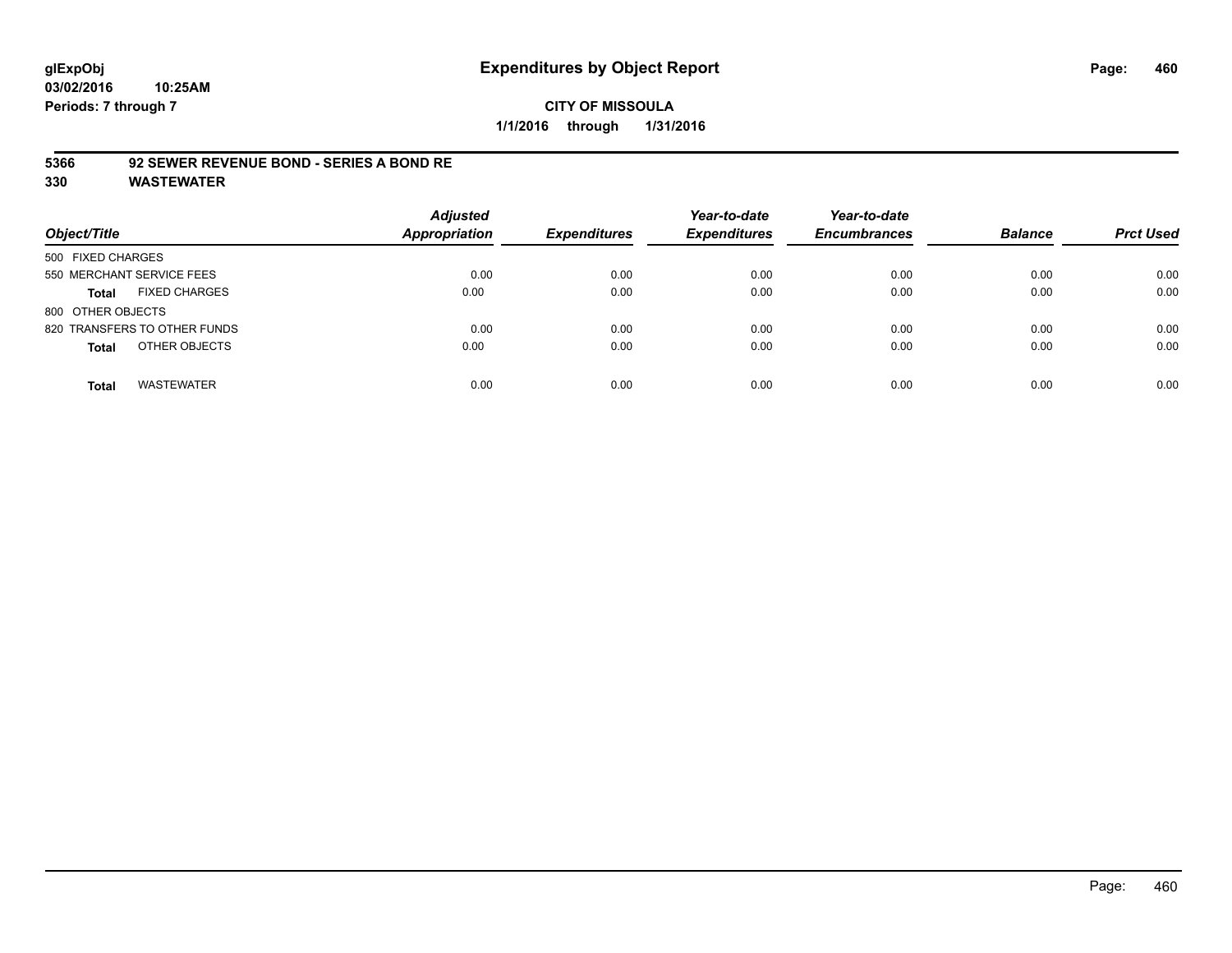**CITY OF MISSOULA 1/1/2016 through 1/31/2016**

#### **5366 92 SEWER REVENUE BOND - SERIES A BOND RE**

| Object/Title              |                                    | <b>Adjusted</b><br><b>Appropriation</b> | <b>Expenditures</b> | Year-to-date<br><b>Expenditures</b> | Year-to-date<br><b>Encumbrances</b> | <b>Balance</b> | <b>Prct Used</b> |
|---------------------------|------------------------------------|-----------------------------------------|---------------------|-------------------------------------|-------------------------------------|----------------|------------------|
| 500 FIXED CHARGES         |                                    |                                         |                     |                                     |                                     |                |                  |
| 550 MERCHANT SERVICE FEES |                                    | 0.00                                    | 0.00                | 0.00                                | 0.00                                | 0.00           | 0.00             |
| <b>Total</b>              | <b>FIXED CHARGES</b>               | 0.00                                    | 0.00                | 0.00                                | 0.00                                | 0.00           | 0.00             |
| 800 OTHER OBJECTS         |                                    |                                         |                     |                                     |                                     |                |                  |
|                           | 820 TRANSFERS TO OTHER FUNDS       | 0.00                                    | 0.00                | 0.00                                | 0.00                                | 0.00           | 0.00             |
| <b>Total</b>              | OTHER OBJECTS                      | 0.00                                    | 0.00                | 0.00                                | 0.00                                | 0.00           | 0.00             |
| <b>Total</b>              | 92 SEWER REVENUE BOND - SERIES A B | 0.00                                    | 0.00                | 0.00                                | 0.00                                | 0.00           | 0.00             |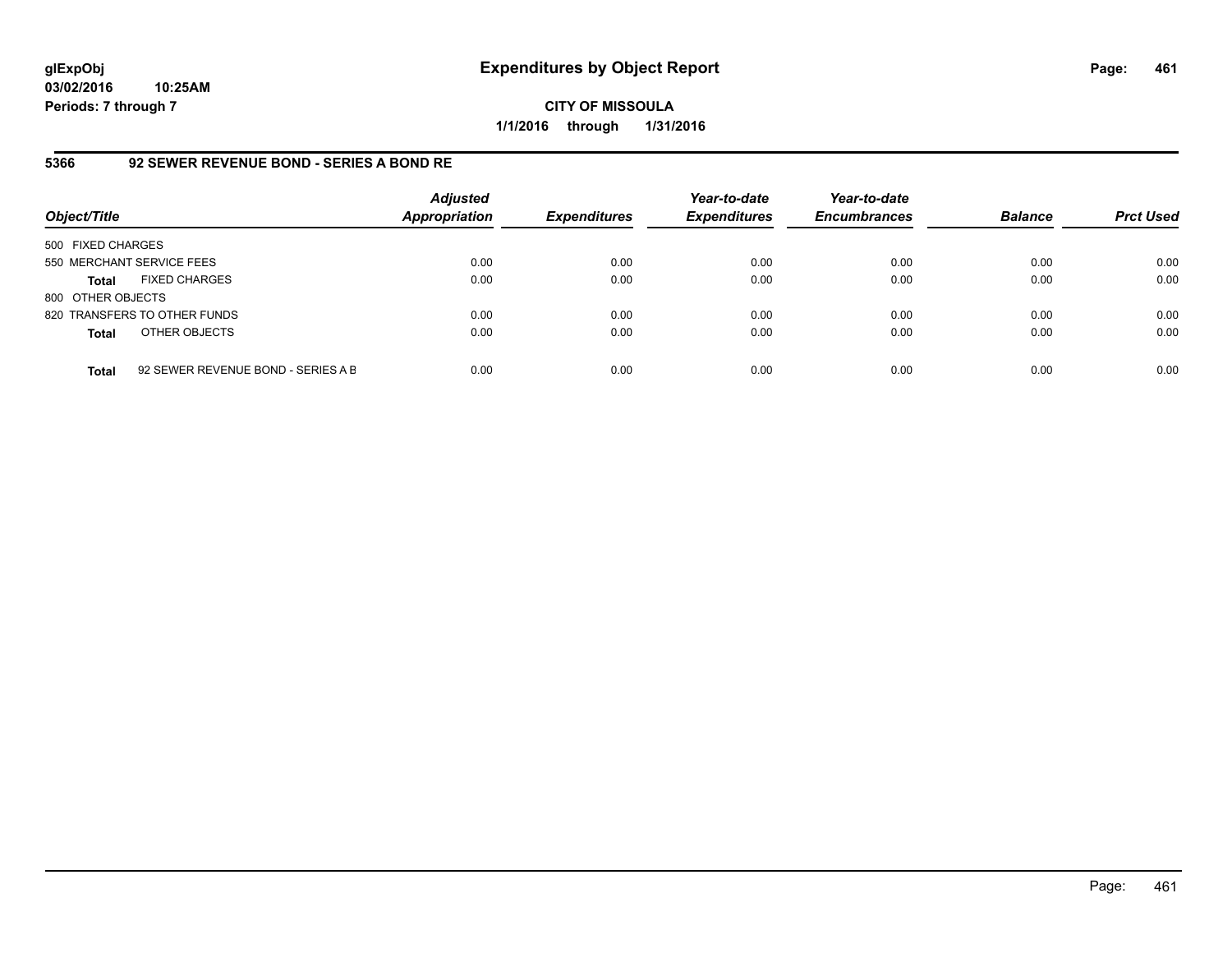### **5367 92 SEWER REVENUE BOND - SERIES B BOND RE**

| Object/Title                         | <b>Adjusted</b><br><b>Appropriation</b> | <b>Expenditures</b> | Year-to-date<br><b>Expenditures</b> | Year-to-date<br><b>Encumbrances</b> | <b>Balance</b> | <b>Prct Used</b> |
|--------------------------------------|-----------------------------------------|---------------------|-------------------------------------|-------------------------------------|----------------|------------------|
| 500 FIXED CHARGES                    |                                         |                     |                                     |                                     |                |                  |
| 550 MERCHANT SERVICE FEES            | 0.00                                    | 0.00                | 0.00                                | 0.00                                | 0.00           | 0.00             |
| <b>FIXED CHARGES</b><br><b>Total</b> | 0.00                                    | 0.00                | 0.00                                | 0.00                                | 0.00           | 0.00             |
| 800 OTHER OBJECTS                    |                                         |                     |                                     |                                     |                |                  |
| 820 TRANSFERS TO OTHER FUNDS         | 0.00                                    | 0.00                | 0.00                                | 0.00                                | 0.00           | 0.00             |
| OTHER OBJECTS<br><b>Total</b>        | 0.00                                    | 0.00                | 0.00                                | 0.00                                | 0.00           | 0.00             |
| <b>WASTEWATER</b><br>Total           | 0.00                                    | 0.00                | 0.00                                | 0.00                                | 0.00           | 0.00             |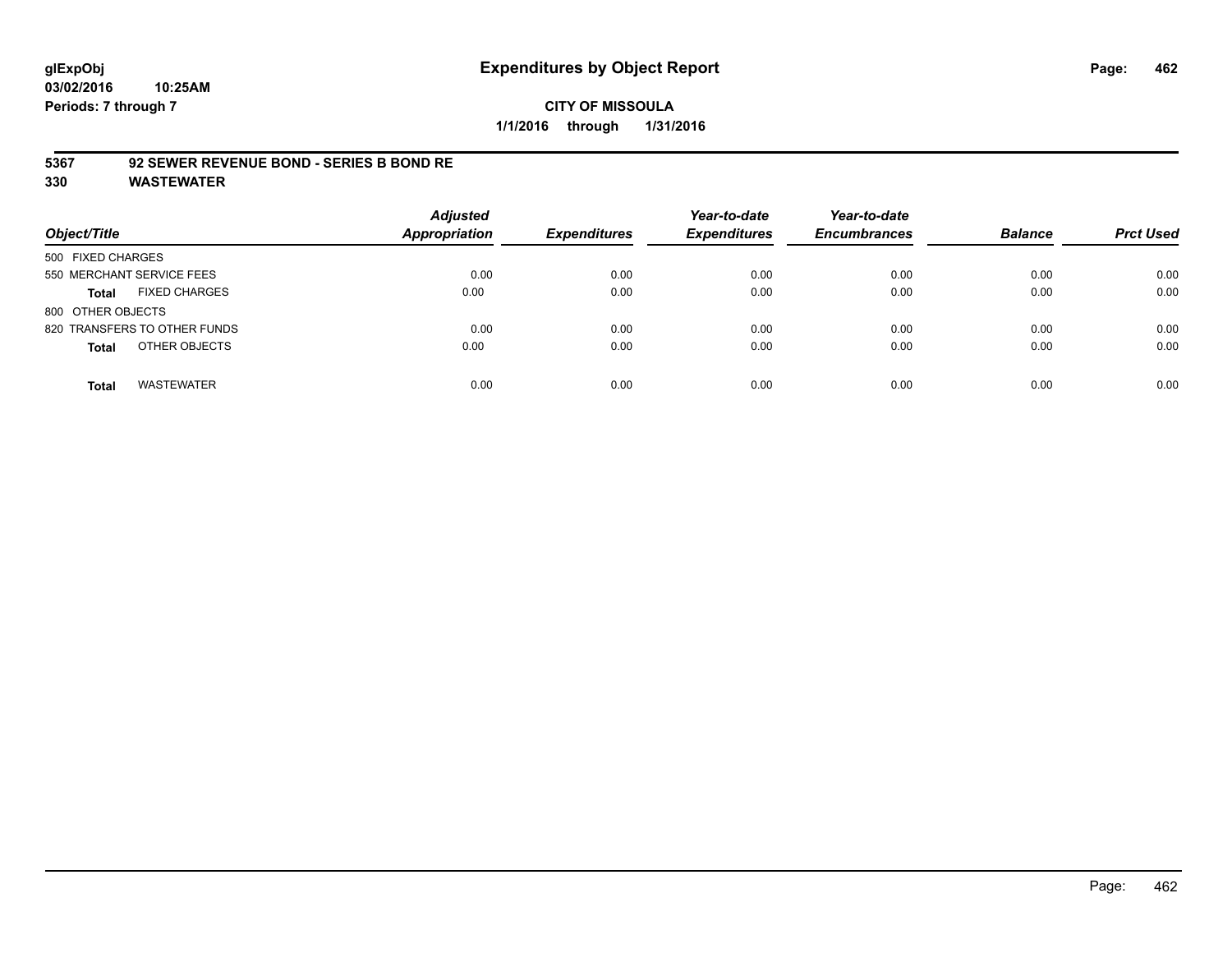**CITY OF MISSOULA 1/1/2016 through 1/31/2016**

## **5367 92 SEWER REVENUE BOND - SERIES B BOND RE**

| Object/Title              |                                    | <b>Adjusted</b><br><b>Appropriation</b> | <b>Expenditures</b> | Year-to-date<br><b>Expenditures</b> | Year-to-date<br><b>Encumbrances</b> | <b>Balance</b> | <b>Prct Used</b> |
|---------------------------|------------------------------------|-----------------------------------------|---------------------|-------------------------------------|-------------------------------------|----------------|------------------|
| 500 FIXED CHARGES         |                                    |                                         |                     |                                     |                                     |                |                  |
| 550 MERCHANT SERVICE FEES |                                    | 0.00                                    | 0.00                | 0.00                                | 0.00                                | 0.00           | 0.00             |
| <b>Total</b>              | <b>FIXED CHARGES</b>               | 0.00                                    | 0.00                | 0.00                                | 0.00                                | 0.00           | 0.00             |
| 800 OTHER OBJECTS         |                                    |                                         |                     |                                     |                                     |                |                  |
|                           | 820 TRANSFERS TO OTHER FUNDS       | 0.00                                    | 0.00                | 0.00                                | 0.00                                | 0.00           | 0.00             |
| <b>Total</b>              | OTHER OBJECTS                      | 0.00                                    | 0.00                | 0.00                                | 0.00                                | 0.00           | 0.00             |
| <b>Total</b>              | 92 SEWER REVENUE BOND - SERIES B E | 0.00                                    | 0.00                | 0.00                                | 0.00                                | 0.00           | 0.00             |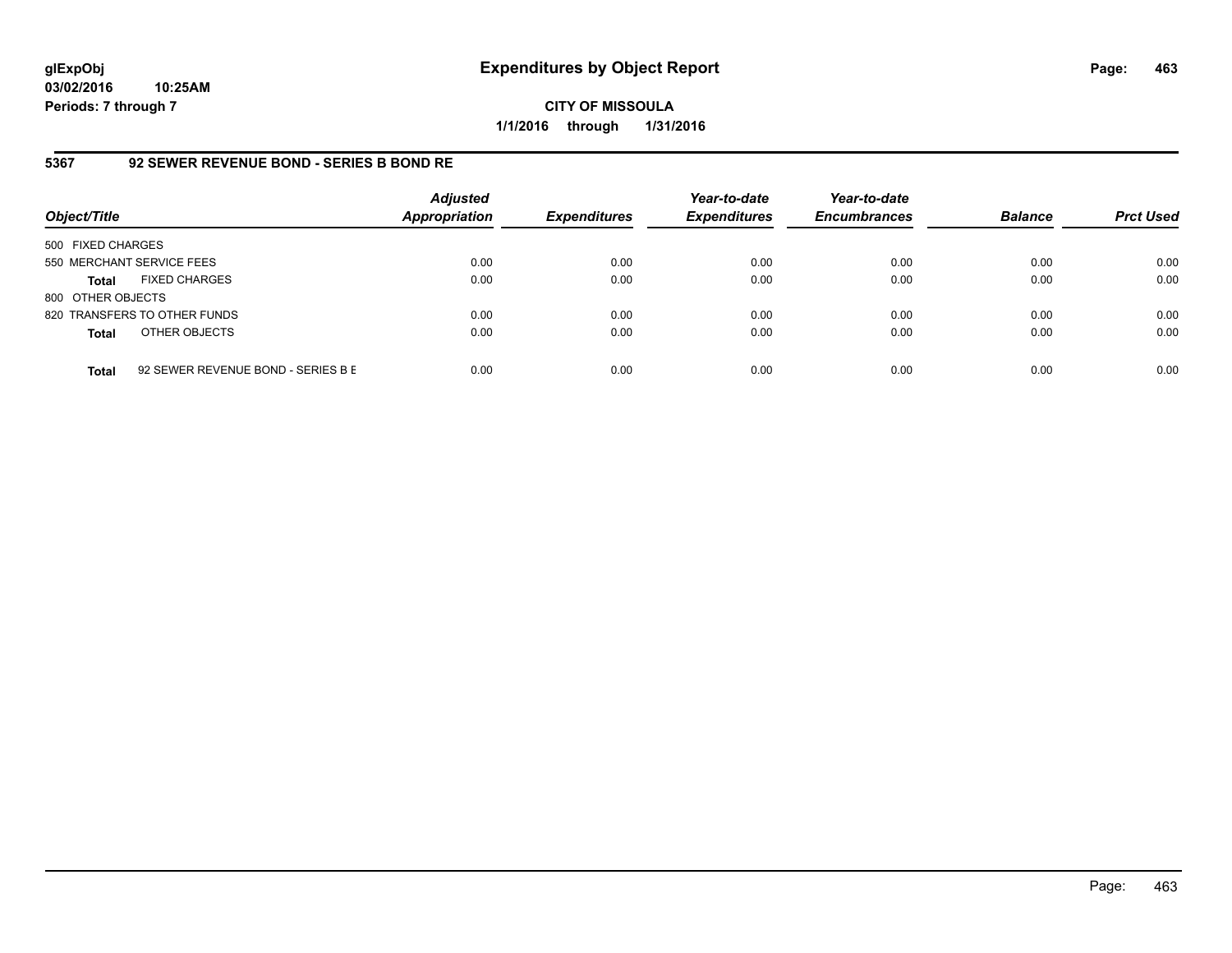## **CITY OF MISSOULA 1/1/2016 through 1/31/2016**

### **5368 00 SEWER REVENUE BOND RESERVE FUND**

| Object/Title                         | <b>Adjusted</b><br><b>Appropriation</b> | <b>Expenditures</b> | Year-to-date<br><b>Expenditures</b> | Year-to-date<br><b>Encumbrances</b> | <b>Balance</b> | <b>Prct Used</b> |
|--------------------------------------|-----------------------------------------|---------------------|-------------------------------------|-------------------------------------|----------------|------------------|
| 500 FIXED CHARGES                    |                                         |                     |                                     |                                     |                |                  |
| 550 MERCHANT SERVICE FEES            | 0.00                                    | 0.00                | 0.00                                | 0.00                                | 0.00           | 0.00             |
| <b>FIXED CHARGES</b><br><b>Total</b> | 0.00                                    | 0.00                | 0.00                                | 0.00                                | 0.00           | 0.00             |
| 800 OTHER OBJECTS                    |                                         |                     |                                     |                                     |                |                  |
| 820 TRANSFERS TO OTHER FUNDS         | 0.00                                    | 0.00                | 0.00                                | 0.00                                | 0.00           | 0.00             |
| OTHER OBJECTS<br><b>Total</b>        | 0.00                                    | 0.00                | 0.00                                | 0.00                                | 0.00           | 0.00             |
| <b>WASTEWATER</b><br><b>Total</b>    | 0.00                                    | 0.00                | 0.00                                | 0.00                                | 0.00           | 0.00             |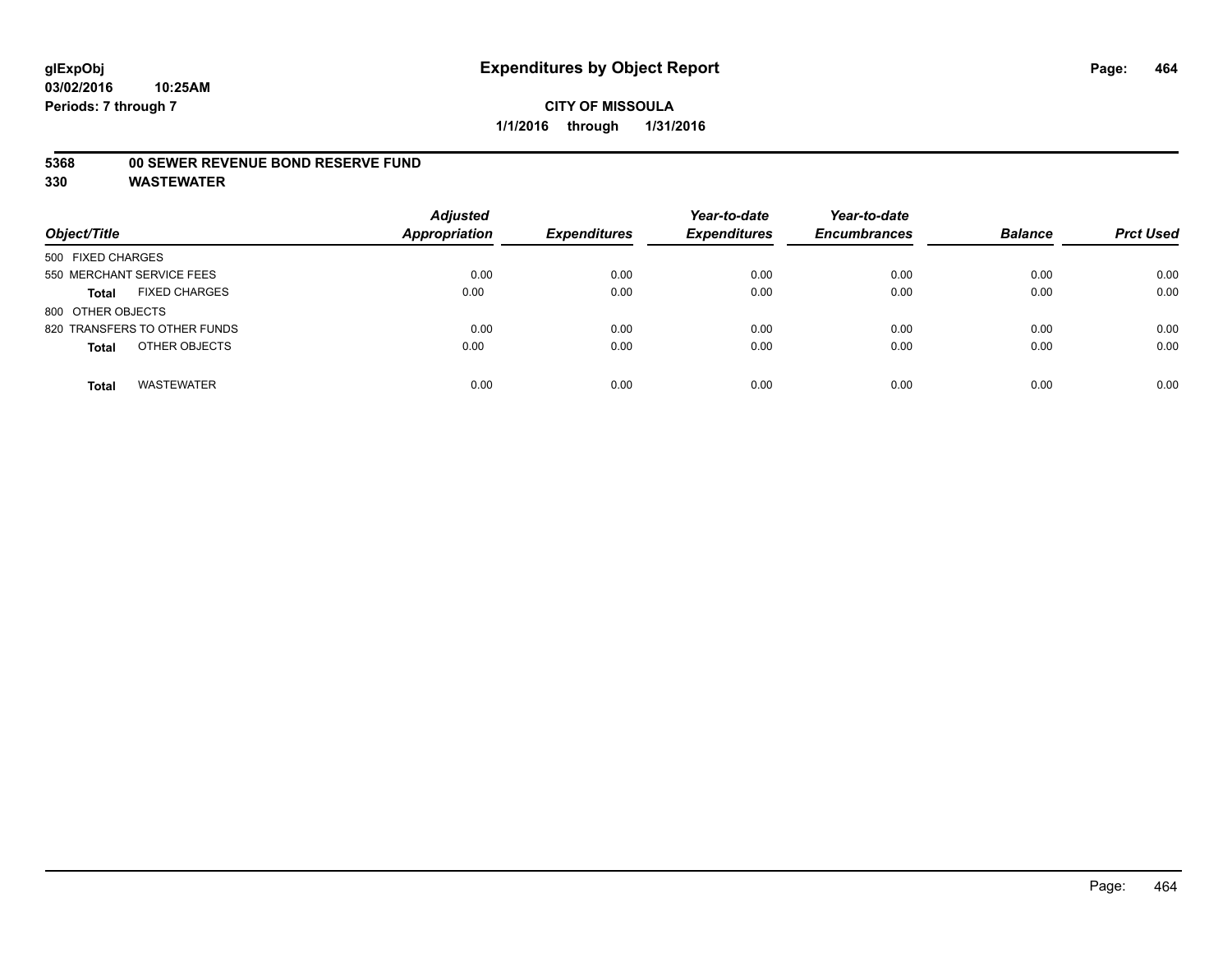**CITY OF MISSOULA 1/1/2016 through 1/31/2016**

#### **5368 00 SEWER REVENUE BOND RESERVE FUND**

| Object/Title              |                                  | <b>Adjusted</b><br><b>Appropriation</b> | <b>Expenditures</b> | Year-to-date<br><b>Expenditures</b> | Year-to-date<br><b>Encumbrances</b> | <b>Balance</b> | <b>Prct Used</b> |
|---------------------------|----------------------------------|-----------------------------------------|---------------------|-------------------------------------|-------------------------------------|----------------|------------------|
| 500 FIXED CHARGES         |                                  |                                         |                     |                                     |                                     |                |                  |
| 550 MERCHANT SERVICE FEES |                                  | 0.00                                    | 0.00                | 0.00                                | 0.00                                | 0.00           | 0.00             |
| <b>Total</b>              | <b>FIXED CHARGES</b>             | 0.00                                    | 0.00                | 0.00                                | 0.00                                | 0.00           | 0.00             |
| 800 OTHER OBJECTS         |                                  |                                         |                     |                                     |                                     |                |                  |
|                           | 820 TRANSFERS TO OTHER FUNDS     | 0.00                                    | 0.00                | 0.00                                | 0.00                                | 0.00           | 0.00             |
| <b>Total</b>              | OTHER OBJECTS                    | 0.00                                    | 0.00                | 0.00                                | 0.00                                | 0.00           | 0.00             |
| <b>Total</b>              | 00 SEWER REVENUE BOND RESERVE FL | 0.00                                    | 0.00                | 0.00                                | 0.00                                | 0.00           | 0.00             |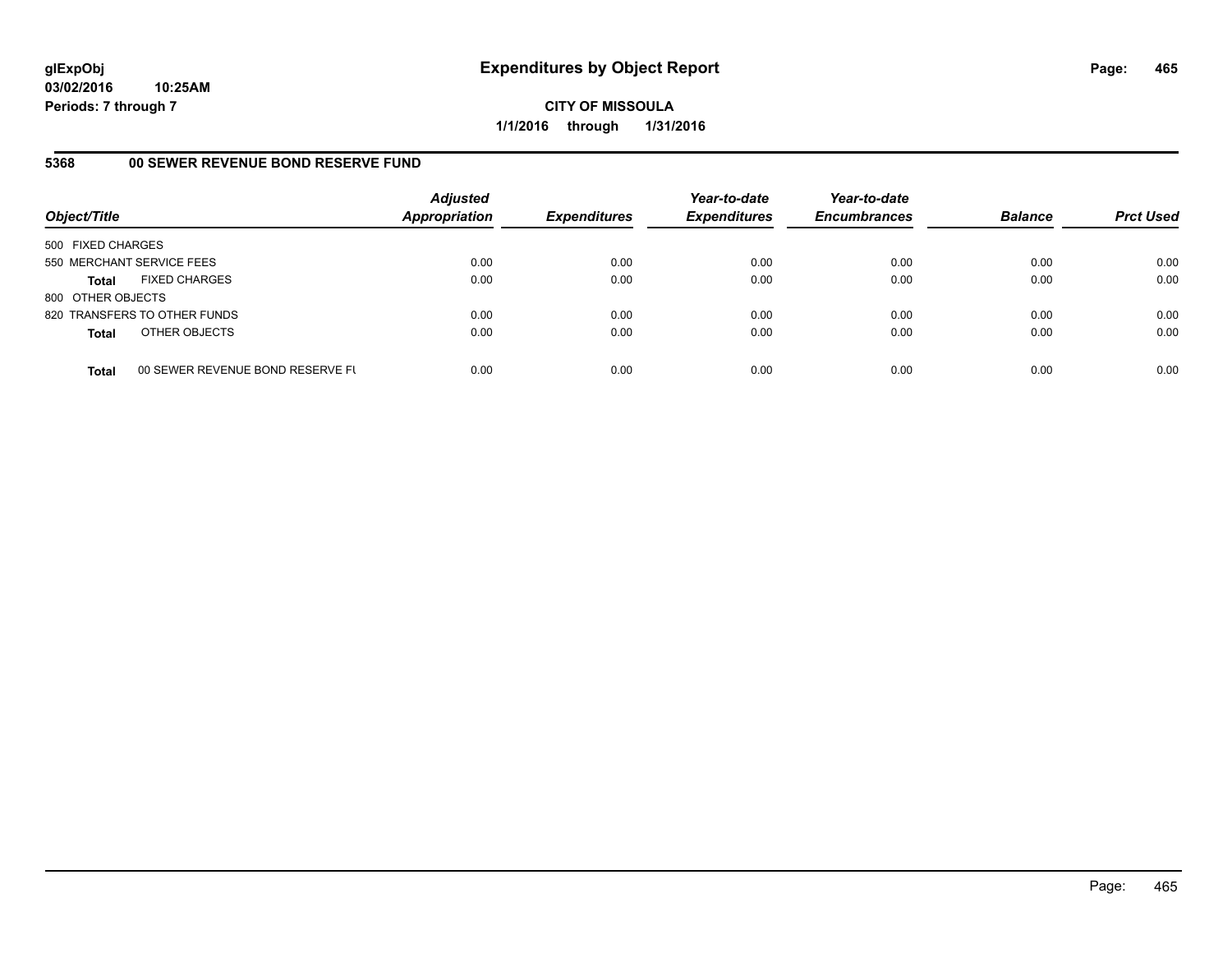#### **5369 2001 SEWER REVENUE BOND**

| Object/Title                         | <b>Adjusted</b><br><b>Appropriation</b> | <b>Expenditures</b> | Year-to-date<br><b>Expenditures</b> | Year-to-date<br><b>Encumbrances</b> | <b>Balance</b> | <b>Prct Used</b> |
|--------------------------------------|-----------------------------------------|---------------------|-------------------------------------|-------------------------------------|----------------|------------------|
| 500 FIXED CHARGES                    |                                         |                     |                                     |                                     |                |                  |
| 550 MERCHANT SERVICE FEES            | 0.00                                    | 0.00                | 0.00                                | 0.00                                | 0.00           | 0.00             |
| <b>FIXED CHARGES</b><br><b>Total</b> | 0.00                                    | 0.00                | 0.00                                | 0.00                                | 0.00           | 0.00             |
| 800 OTHER OBJECTS                    |                                         |                     |                                     |                                     |                |                  |
| 820 TRANSFERS TO OTHER FUNDS         | 30.00                                   | 0.00                | 0.00                                | 0.00                                | 30.00          | 0.00             |
| OTHER OBJECTS<br><b>Total</b>        | 30.00                                   | 0.00                | 0.00                                | 0.00                                | 30.00          | 0.00             |
|                                      |                                         |                     |                                     |                                     |                |                  |
| <b>WASTEWATER</b><br><b>Total</b>    | 30.00                                   | 0.00                | 0.00                                | 0.00                                | 30.00          | 0.00             |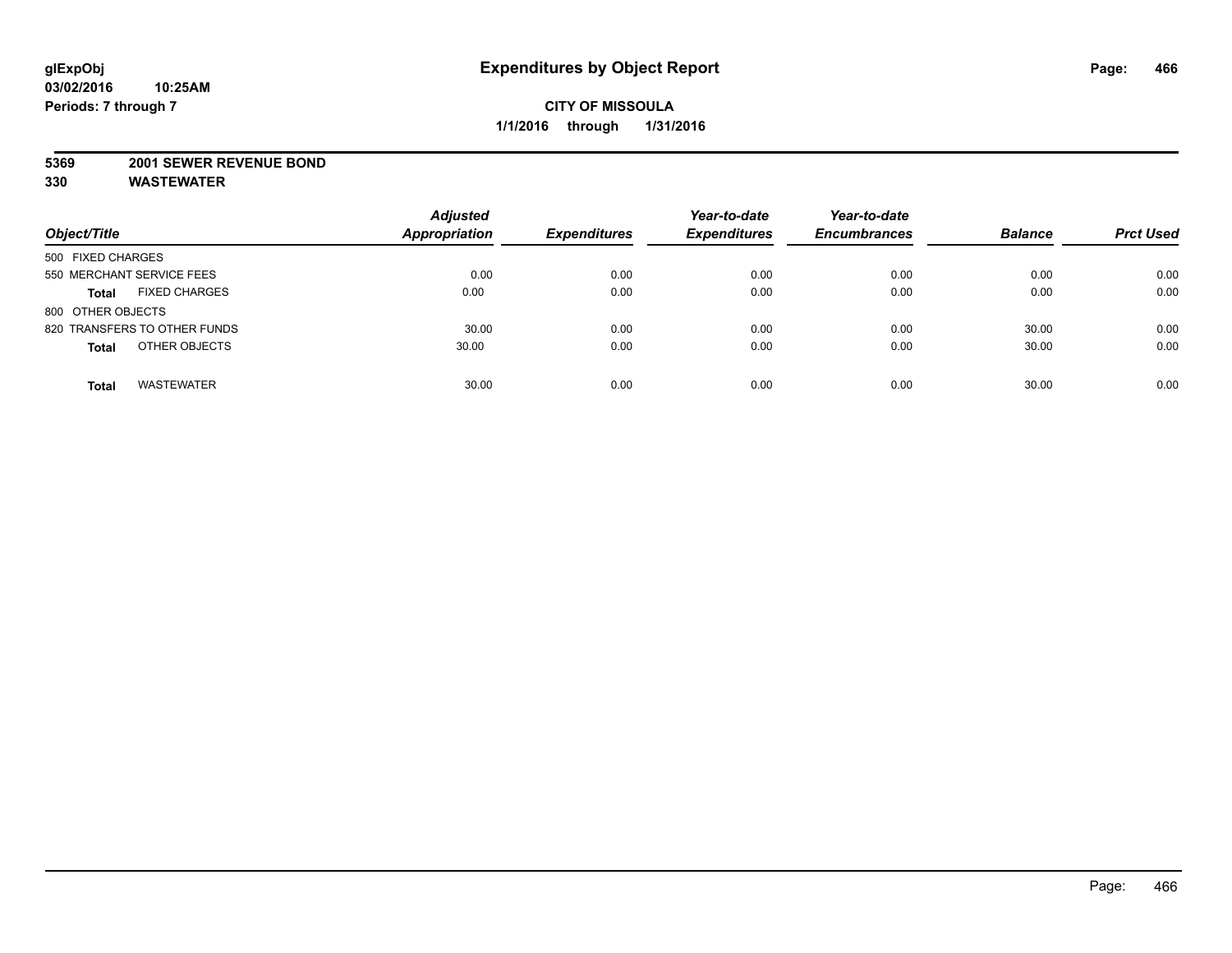#### **5369 2001 SEWER REVENUE BOND**

| Object/Title                            | <b>Adjusted</b><br><b>Appropriation</b> | <b>Expenditures</b> | Year-to-date<br><b>Expenditures</b> | Year-to-date<br><b>Encumbrances</b> | <b>Balance</b> | <b>Prct Used</b> |
|-----------------------------------------|-----------------------------------------|---------------------|-------------------------------------|-------------------------------------|----------------|------------------|
| 500 FIXED CHARGES                       |                                         |                     |                                     |                                     |                |                  |
| 550 MERCHANT SERVICE FEES               | 0.00                                    | 0.00                | 0.00                                | 0.00                                | 0.00           | 0.00             |
| <b>FIXED CHARGES</b><br><b>Total</b>    | 0.00                                    | 0.00                | 0.00                                | 0.00                                | 0.00           | 0.00             |
| 800 OTHER OBJECTS                       |                                         |                     |                                     |                                     |                |                  |
| 820 TRANSFERS TO OTHER FUNDS            | 30.00                                   | 0.00                | 0.00                                | 0.00                                | 30.00          | 0.00             |
| OTHER OBJECTS<br><b>Total</b>           | 30.00                                   | 0.00                | 0.00                                | 0.00                                | 30.00          | 0.00             |
| 2001 SEWER REVENUE BOND<br><b>Total</b> | 30.00                                   | 0.00                | 0.00                                | 0.00                                | 30.00          | 0.00             |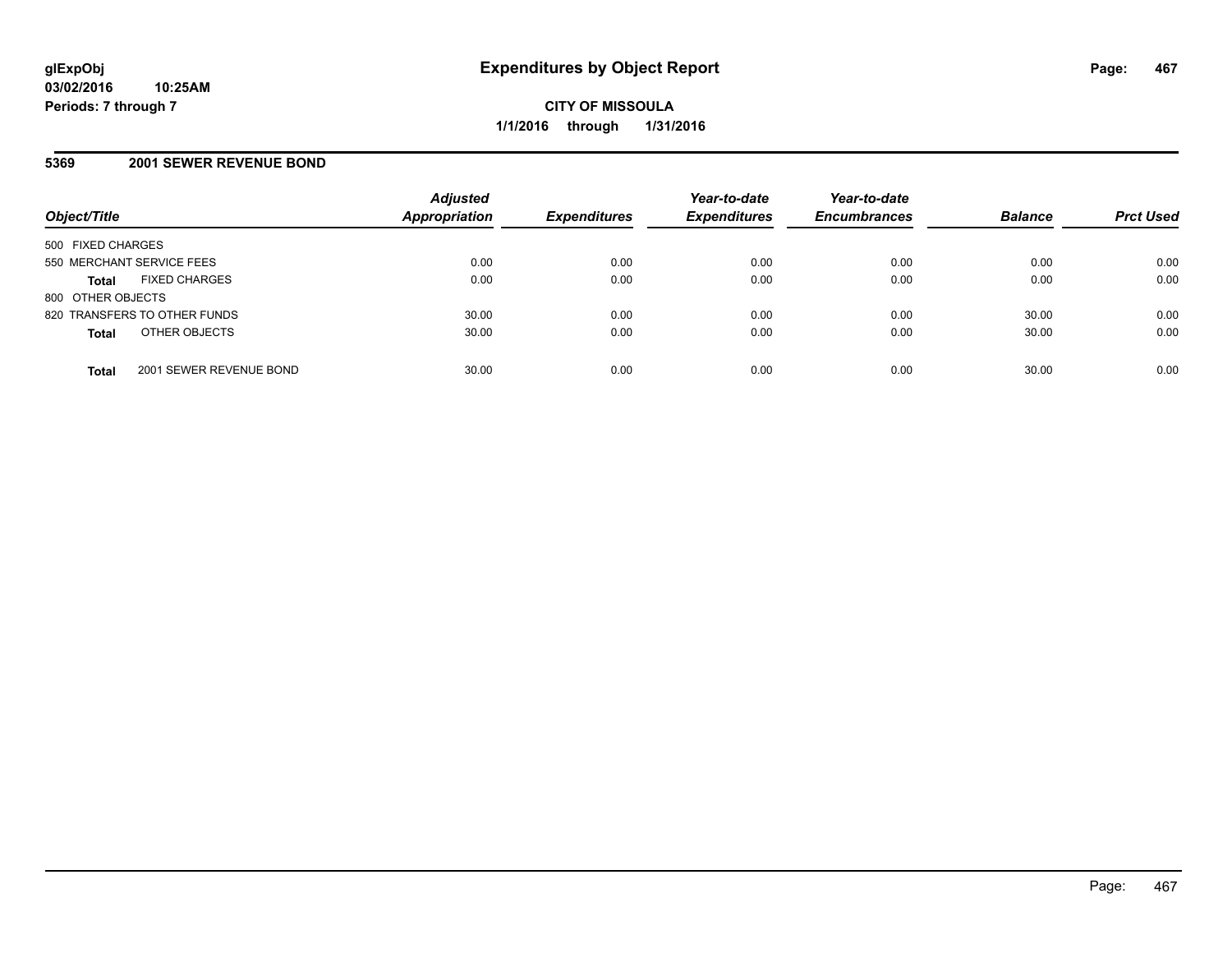## **CITY OF MISSOULA 1/1/2016 through 1/31/2016**

#### **5370 99 SEWER REVENUE BOND RESERVE FUND**

| Object/Title                         | <b>Adjusted</b><br><b>Appropriation</b> | <b>Expenditures</b> | Year-to-date<br><b>Expenditures</b> | Year-to-date<br><b>Encumbrances</b> | <b>Balance</b> | <b>Prct Used</b> |
|--------------------------------------|-----------------------------------------|---------------------|-------------------------------------|-------------------------------------|----------------|------------------|
| 500 FIXED CHARGES                    |                                         |                     |                                     |                                     |                |                  |
| 550 MERCHANT SERVICE FEES            | 0.00                                    | 0.00                | 0.00                                | 0.00                                | 0.00           | 0.00             |
| <b>FIXED CHARGES</b><br><b>Total</b> | 0.00                                    | 0.00                | 0.00                                | 0.00                                | 0.00           | 0.00             |
| 800 OTHER OBJECTS                    |                                         |                     |                                     |                                     |                |                  |
| 820 TRANSFERS TO OTHER FUNDS         | 790.00                                  | 0.00                | 0.00                                | 0.00                                | 790.00         | 0.00             |
| OTHER OBJECTS<br><b>Total</b>        | 790.00                                  | 0.00                | 0.00                                | 0.00                                | 790.00         | 0.00             |
| <b>WASTEWATER</b><br>Total           | 790.00                                  | 0.00                | 0.00                                | 0.00                                | 790.00         | 0.00             |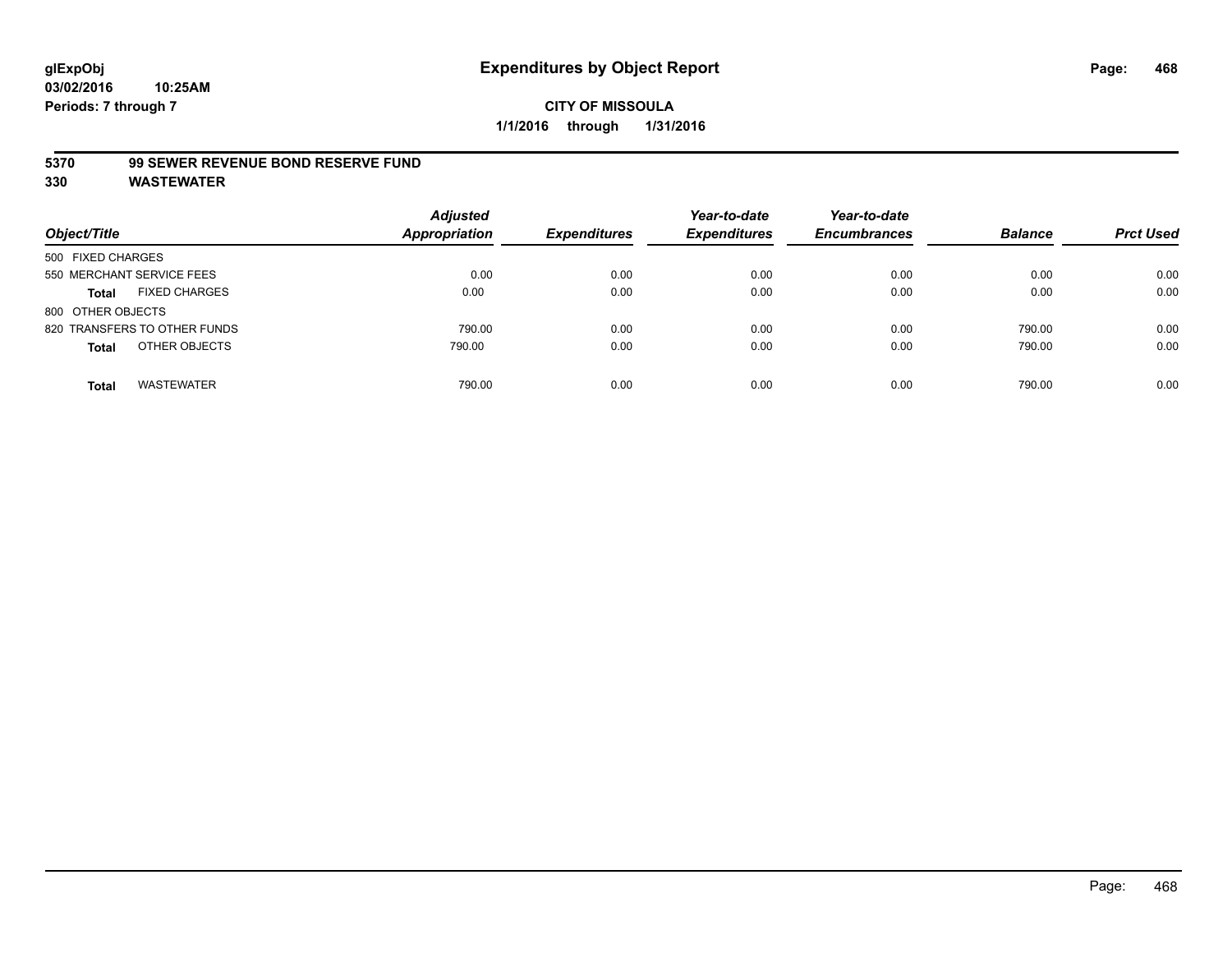**03/02/2016 10:25AM Periods: 7 through 7**

**CITY OF MISSOULA 1/1/2016 through 1/31/2016**

#### **5370 99 SEWER REVENUE BOND RESERVE FUND**

| Object/Title              |                                  | <b>Adjusted</b><br>Appropriation | <b>Expenditures</b> | Year-to-date<br><b>Expenditures</b> | Year-to-date<br><b>Encumbrances</b> | <b>Balance</b> | <b>Prct Used</b> |
|---------------------------|----------------------------------|----------------------------------|---------------------|-------------------------------------|-------------------------------------|----------------|------------------|
| 500 FIXED CHARGES         |                                  |                                  |                     |                                     |                                     |                |                  |
| 550 MERCHANT SERVICE FEES |                                  | 0.00                             | 0.00                | 0.00                                | 0.00                                | 0.00           | 0.00             |
| <b>Total</b>              | <b>FIXED CHARGES</b>             | 0.00                             | 0.00                | 0.00                                | 0.00                                | 0.00           | 0.00             |
| 800 OTHER OBJECTS         |                                  |                                  |                     |                                     |                                     |                |                  |
|                           | 820 TRANSFERS TO OTHER FUNDS     | 790.00                           | 0.00                | 0.00                                | 0.00                                | 790.00         | 0.00             |
| <b>Total</b>              | OTHER OBJECTS                    | 790.00                           | 0.00                | 0.00                                | 0.00                                | 790.00         | 0.00             |
| <b>Total</b>              | 99 SEWER REVENUE BOND RESERVE FL | 790.00                           | 0.00                | 0.00                                | 0.00                                | 790.00         | 0.00             |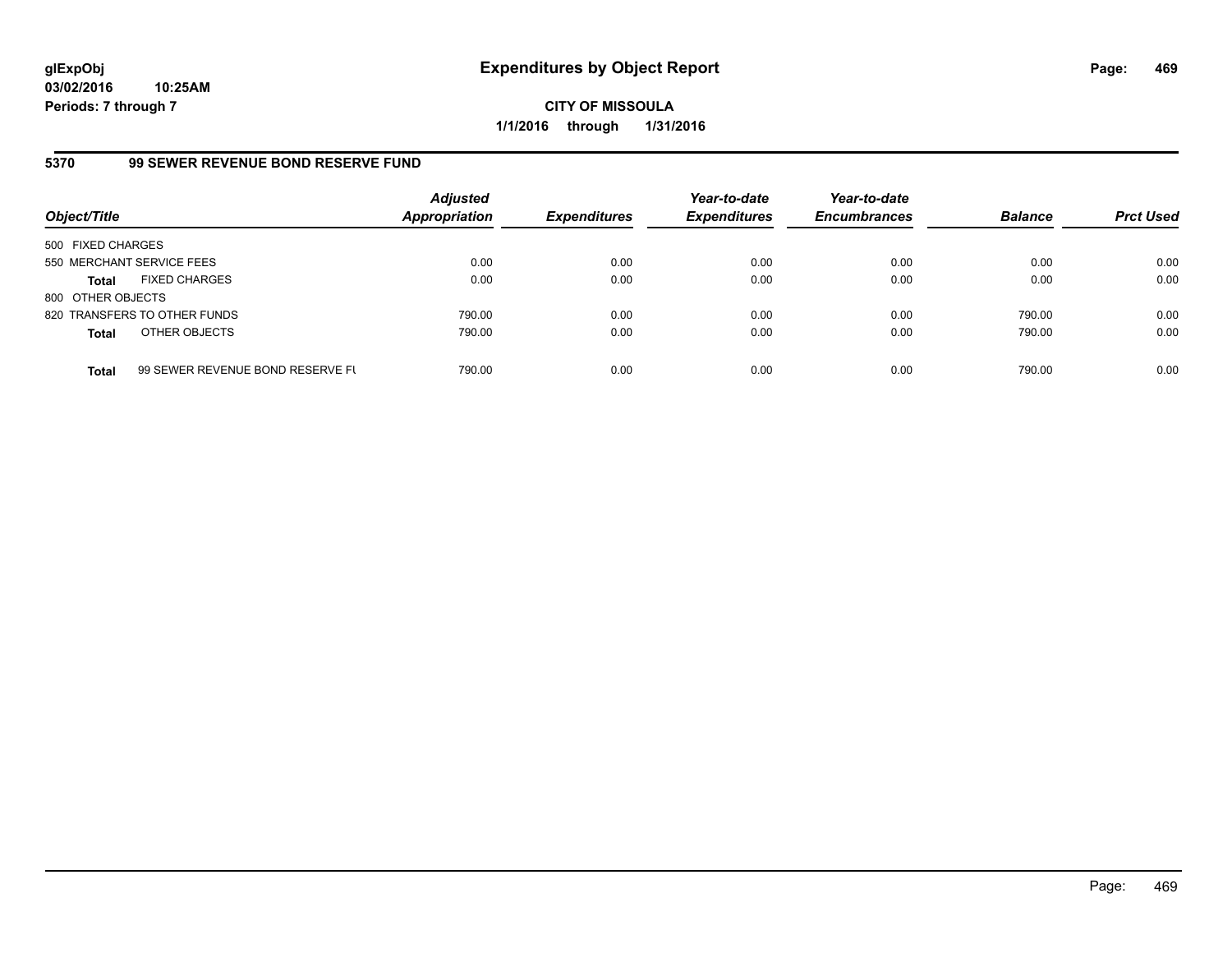# **5371 2002 SEWER BONDS**

|                                      | <b>Adjusted</b><br>Appropriation | <b>Expenditures</b> | Year-to-date        | Year-to-date<br><b>Encumbrances</b> | <b>Balance</b> | <b>Prct Used</b> |
|--------------------------------------|----------------------------------|---------------------|---------------------|-------------------------------------|----------------|------------------|
| Object/Title                         |                                  |                     | <b>Expenditures</b> |                                     |                |                  |
| 500 FIXED CHARGES                    |                                  |                     |                     |                                     |                |                  |
| 550 MERCHANT SERVICE FEES            | 0.00                             | 0.00                | 0.00                | 0.00                                | 0.00           | 0.00             |
| <b>FIXED CHARGES</b><br><b>Total</b> | 0.00                             | 0.00                | 0.00                | 0.00                                | 0.00           | 0.00             |
| 600 DEBT SERVICE                     |                                  |                     |                     |                                     |                |                  |
| 610 PRINCIPAL                        | 75.000.00                        | 0.00                | 37.000.00           | 0.00                                | 38.000.00      | 49.33            |
| 620 INTEREST / SERVICE FEES          | 9.930.00                         | 0.00                | 5,150.00            | 0.00                                | 4,780.00       | 51.86            |
| <b>DEBT SERVICE</b><br><b>Total</b>  | 84.930.00                        | 0.00                | 42,150.00           | 0.00                                | 42,780.00      | 49.63            |
| <b>WASTEWATER</b><br><b>Total</b>    | 84,930.00                        | 0.00                | 42.150.00           | 0.00                                | 42,780.00      | 49.63            |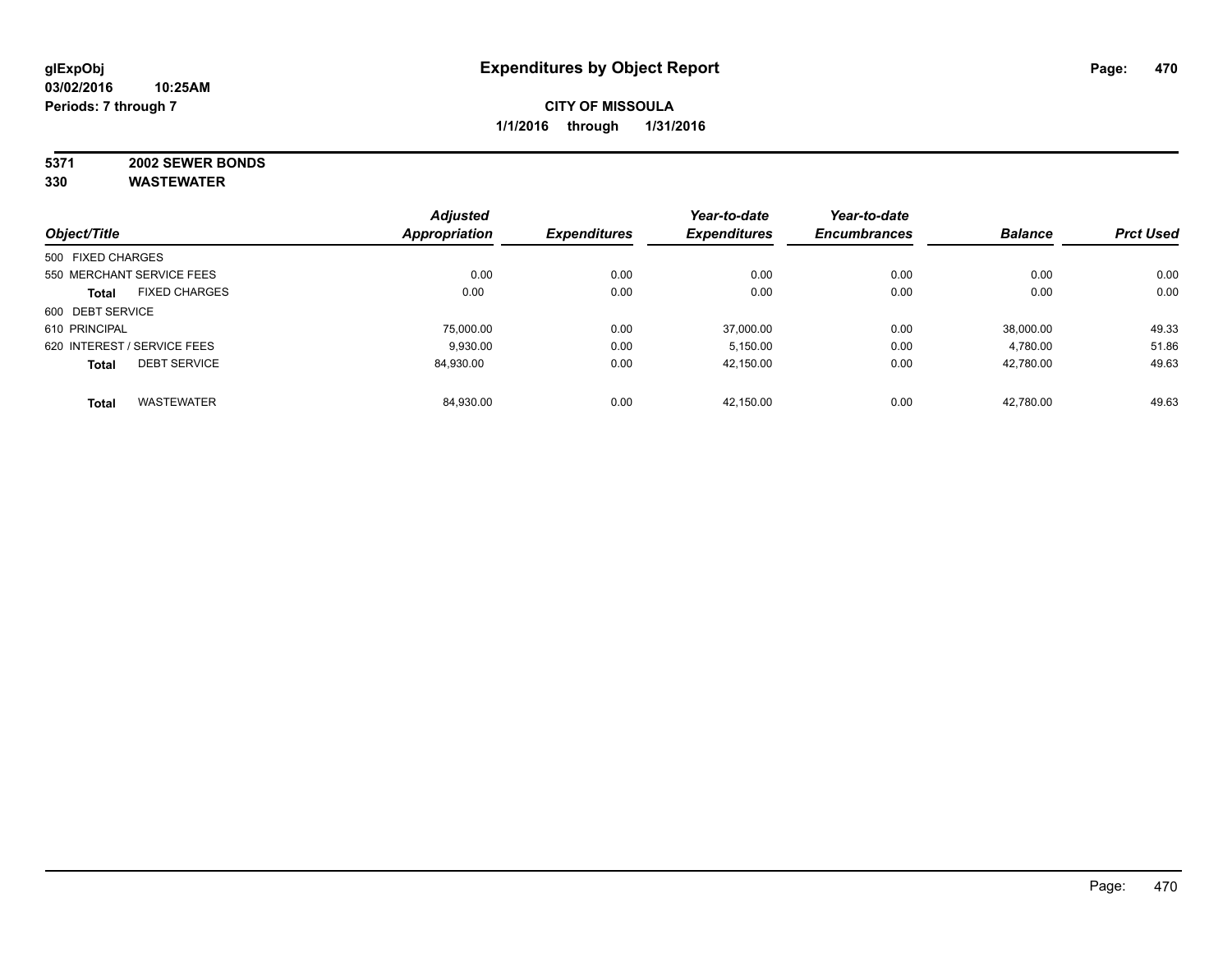#### **5371 2002 SEWER BONDS**

| Object/Title                         | <b>Adjusted</b><br>Appropriation | <b>Expenditures</b> | Year-to-date<br><b>Expenditures</b> | Year-to-date<br><b>Encumbrances</b> | <b>Balance</b> | <b>Prct Used</b> |
|--------------------------------------|----------------------------------|---------------------|-------------------------------------|-------------------------------------|----------------|------------------|
| 500 FIXED CHARGES                    |                                  |                     |                                     |                                     |                |                  |
| 550 MERCHANT SERVICE FEES            | 0.00                             | 0.00                | 0.00                                | 0.00                                | 0.00           | 0.00             |
| <b>FIXED CHARGES</b><br><b>Total</b> | 0.00                             | 0.00                | 0.00                                | 0.00                                | 0.00           | 0.00             |
| 600 DEBT SERVICE                     |                                  |                     |                                     |                                     |                |                  |
| 610 PRINCIPAL                        | 75.000.00                        | 0.00                | 37.000.00                           | 0.00                                | 38.000.00      | 49.33            |
| 620 INTEREST / SERVICE FEES          | 9.930.00                         | 0.00                | 5.150.00                            | 0.00                                | 4.780.00       | 51.86            |
| <b>DEBT SERVICE</b><br><b>Total</b>  | 84.930.00                        | 0.00                | 42.150.00                           | 0.00                                | 42,780.00      | 49.63            |
| 2002 SEWER BONDS<br><b>Total</b>     | 84,930.00                        | 0.00                | 42.150.00                           | 0.00                                | 42.780.00      | 49.63            |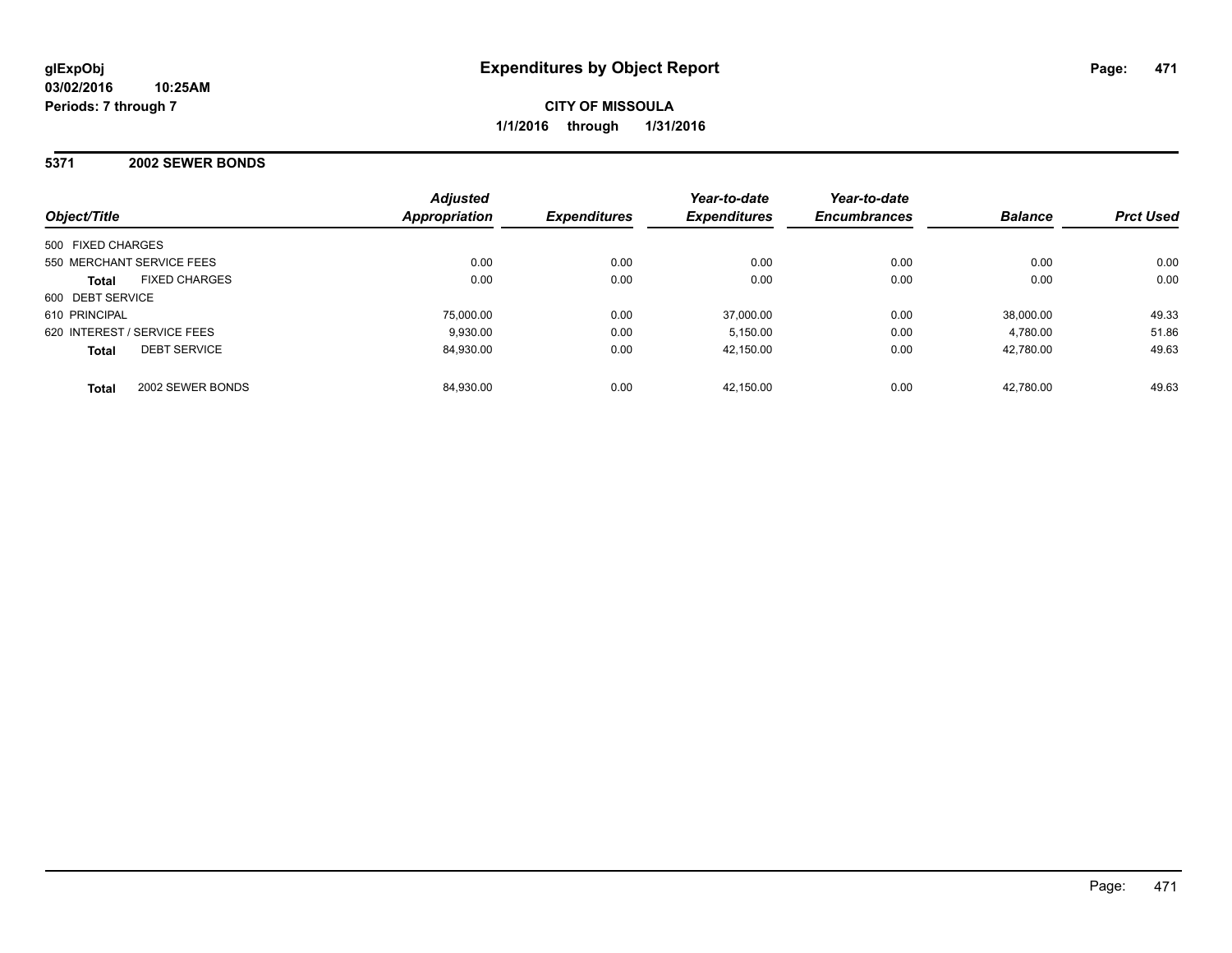#### **5372 2002 SEWER REVENUE BOND**

| Object/Title                         | <b>Adjusted</b><br><b>Appropriation</b> | <b>Expenditures</b> | Year-to-date<br><b>Expenditures</b> | Year-to-date<br><b>Encumbrances</b> | <b>Balance</b> | <b>Prct Used</b> |
|--------------------------------------|-----------------------------------------|---------------------|-------------------------------------|-------------------------------------|----------------|------------------|
| 500 FIXED CHARGES                    |                                         |                     |                                     |                                     |                |                  |
| 550 MERCHANT SERVICE FEES            | 0.00                                    | 0.00                | 0.00                                | 0.00                                | 0.00           | 0.00             |
| <b>FIXED CHARGES</b><br><b>Total</b> | 0.00                                    | 0.00                | 0.00                                | 0.00                                | 0.00           | 0.00             |
| 800 OTHER OBJECTS                    |                                         |                     |                                     |                                     |                |                  |
| 820 TRANSFERS TO OTHER FUNDS         | 0.00                                    | 0.00                | 0.00                                | 0.00                                | 0.00           | 0.00             |
| OTHER OBJECTS<br><b>Total</b>        | 0.00                                    | 0.00                | 0.00                                | 0.00                                | 0.00           | 0.00             |
| <b>WASTEWATER</b><br><b>Total</b>    | 0.00                                    | 0.00                | 0.00                                | 0.00                                | 0.00           | 0.00             |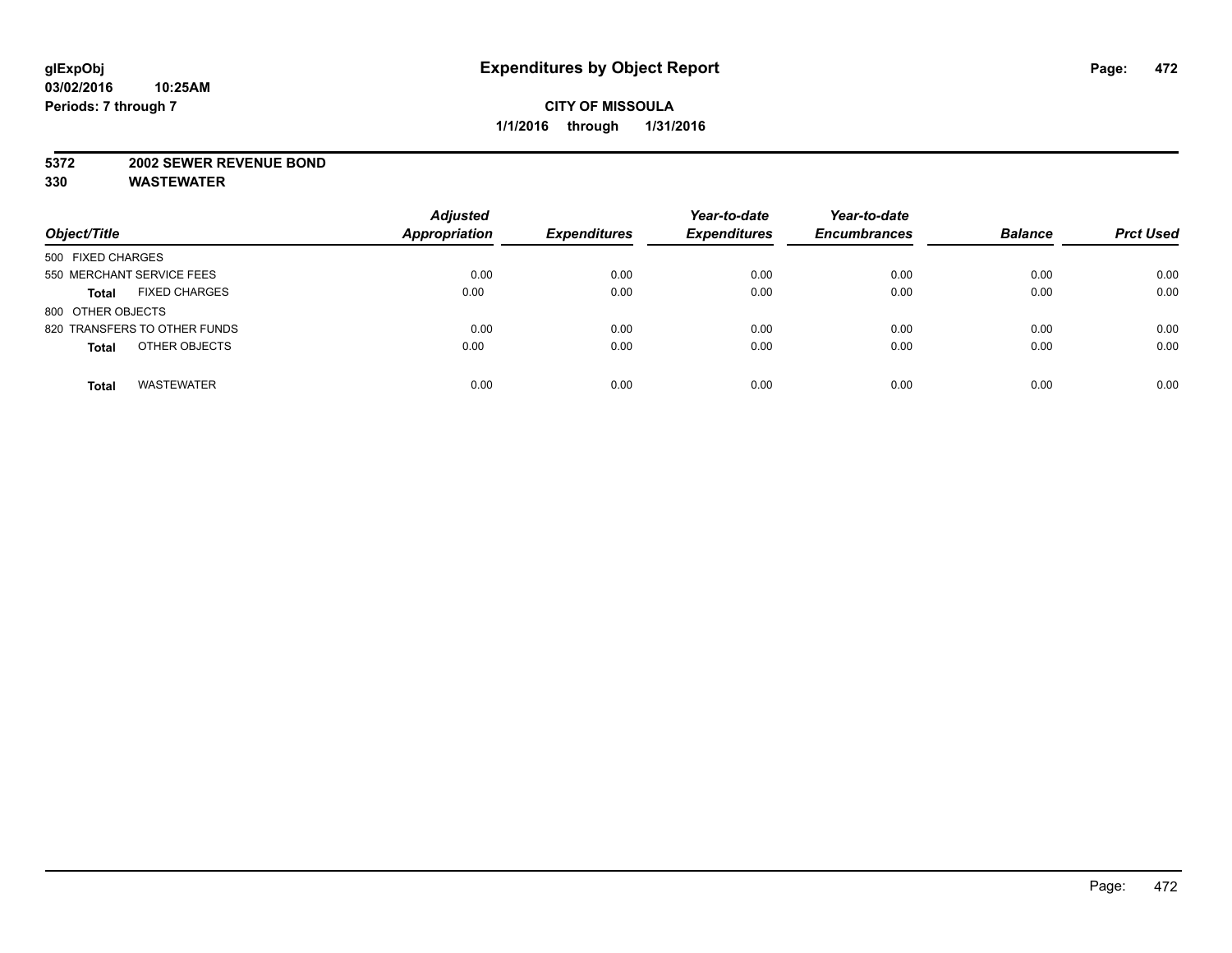#### **5372 2002 SEWER REVENUE BOND**

| Object/Title                            | <b>Adjusted</b><br><b>Appropriation</b> | <b>Expenditures</b> | Year-to-date<br><b>Expenditures</b> | Year-to-date<br><b>Encumbrances</b> | <b>Balance</b> | <b>Prct Used</b> |
|-----------------------------------------|-----------------------------------------|---------------------|-------------------------------------|-------------------------------------|----------------|------------------|
| 500 FIXED CHARGES                       |                                         |                     |                                     |                                     |                |                  |
| 550 MERCHANT SERVICE FEES               | 0.00                                    | 0.00                | 0.00                                | 0.00                                | 0.00           | 0.00             |
| <b>FIXED CHARGES</b><br><b>Total</b>    | 0.00                                    | 0.00                | 0.00                                | 0.00                                | 0.00           | 0.00             |
| 800 OTHER OBJECTS                       |                                         |                     |                                     |                                     |                |                  |
| 820 TRANSFERS TO OTHER FUNDS            | 0.00                                    | 0.00                | 0.00                                | 0.00                                | 0.00           | 0.00             |
| OTHER OBJECTS<br><b>Total</b>           | 0.00                                    | 0.00                | 0.00                                | 0.00                                | 0.00           | 0.00             |
| 2002 SEWER REVENUE BOND<br><b>Total</b> | 0.00                                    | 0.00                | 0.00                                | 0.00                                | 0.00           | 0.00             |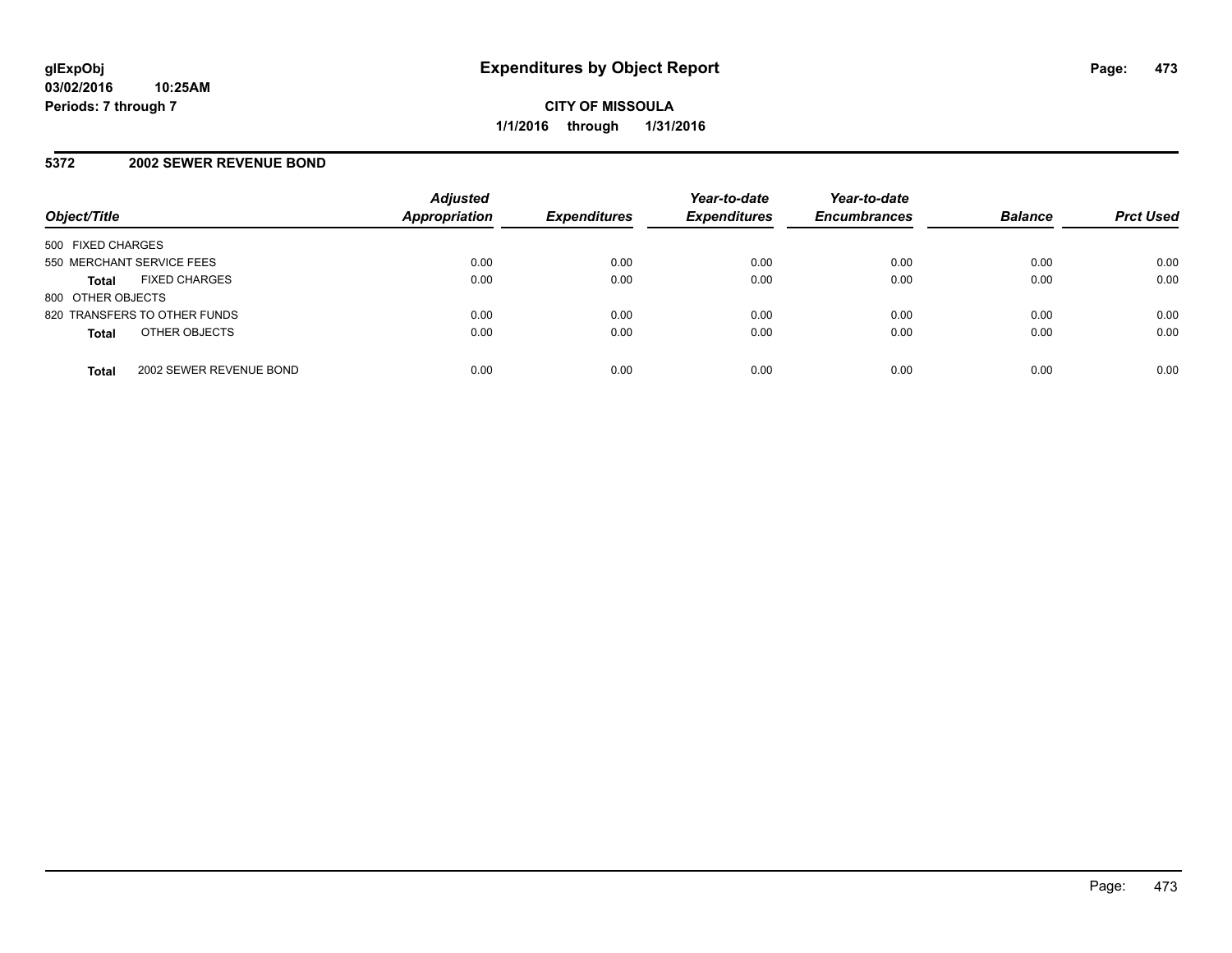#### **5373 2002 WWTP UPGRADE REVENUE BOND**

|                                      | <b>Adjusted</b> |                     | Year-to-date        | Year-to-date        |                |                  |
|--------------------------------------|-----------------|---------------------|---------------------|---------------------|----------------|------------------|
| Object/Title                         | Appropriation   | <b>Expenditures</b> | <b>Expenditures</b> | <b>Encumbrances</b> | <b>Balance</b> | <b>Prct Used</b> |
| 500 FIXED CHARGES                    |                 |                     |                     |                     |                |                  |
| 550 MERCHANT SERVICE FEES            | 0.00            | 0.00                | 0.00                | 0.00                | 0.00           | 0.00             |
| <b>FIXED CHARGES</b><br><b>Total</b> | 0.00            | 0.00                | 0.00                | 0.00                | 0.00           | 0.00             |
| 600 DEBT SERVICE                     |                 |                     |                     |                     |                |                  |
| 610 PRINCIPAL                        | 290,000.00      | 0.00                | 144,000.00          | 0.00                | 146.000.00     | 49.66            |
| 620 INTEREST / SERVICE FEES          | 41.640.00       | 0.00                | 21.540.00           | 0.00                | 20.100.00      | 51.73            |
| <b>DEBT SERVICE</b><br><b>Total</b>  | 331.640.00      | 0.00                | 165.540.00          | 0.00                | 166.100.00     | 49.92            |
| <b>WASTEWATER</b><br><b>Total</b>    | 331.640.00      | 0.00                | 165.540.00          | 0.00                | 166.100.00     | 49.92            |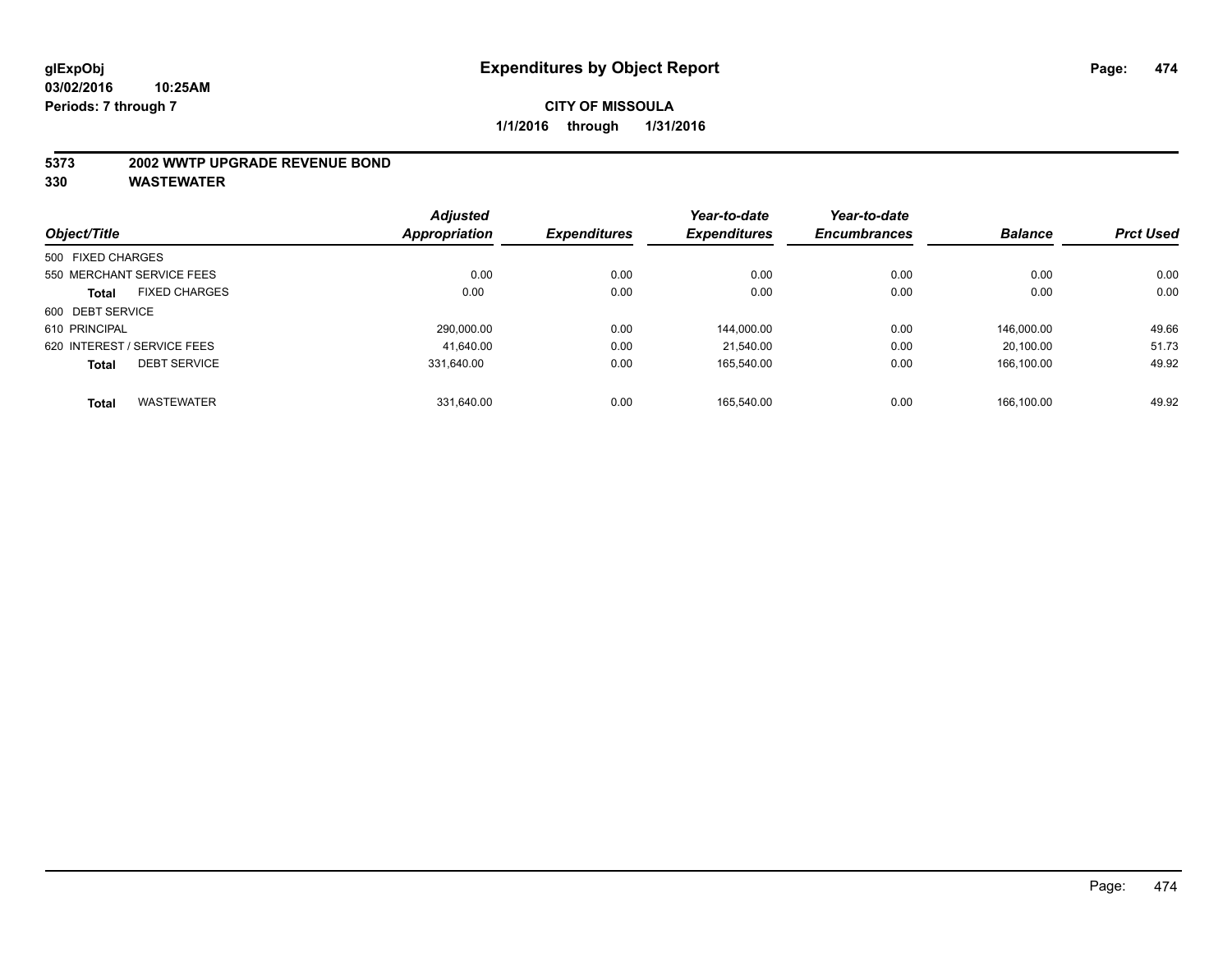### **5373 2002 WWTP UPGRADE REVENUE BOND**

| Object/Title                |                                | <b>Adjusted</b><br><b>Appropriation</b> | <b>Expenditures</b> | Year-to-date<br><b>Expenditures</b> | Year-to-date<br><b>Encumbrances</b> | <b>Balance</b> | <b>Prct Used</b> |
|-----------------------------|--------------------------------|-----------------------------------------|---------------------|-------------------------------------|-------------------------------------|----------------|------------------|
| 500 FIXED CHARGES           |                                |                                         |                     |                                     |                                     |                |                  |
| 550 MERCHANT SERVICE FEES   |                                | 0.00                                    | 0.00                | 0.00                                | 0.00                                | 0.00           | 0.00             |
| <b>Total</b>                | <b>FIXED CHARGES</b>           | 0.00                                    | 0.00                | 0.00                                | 0.00                                | 0.00           | 0.00             |
| 600 DEBT SERVICE            |                                |                                         |                     |                                     |                                     |                |                  |
| 610 PRINCIPAL               |                                | 290.000.00                              | 0.00                | 144.000.00                          | 0.00                                | 146.000.00     | 49.66            |
| 620 INTEREST / SERVICE FEES |                                | 41,640.00                               | 0.00                | 21.540.00                           | 0.00                                | 20.100.00      | 51.73            |
| <b>Total</b>                | <b>DEBT SERVICE</b>            | 331.640.00                              | 0.00                | 165.540.00                          | 0.00                                | 166.100.00     | 49.92            |
| <b>Total</b>                | 2002 WWTP UPGRADE REVENUE BOND | 331.640.00                              | 0.00                | 165.540.00                          | 0.00                                | 166.100.00     | 49.92            |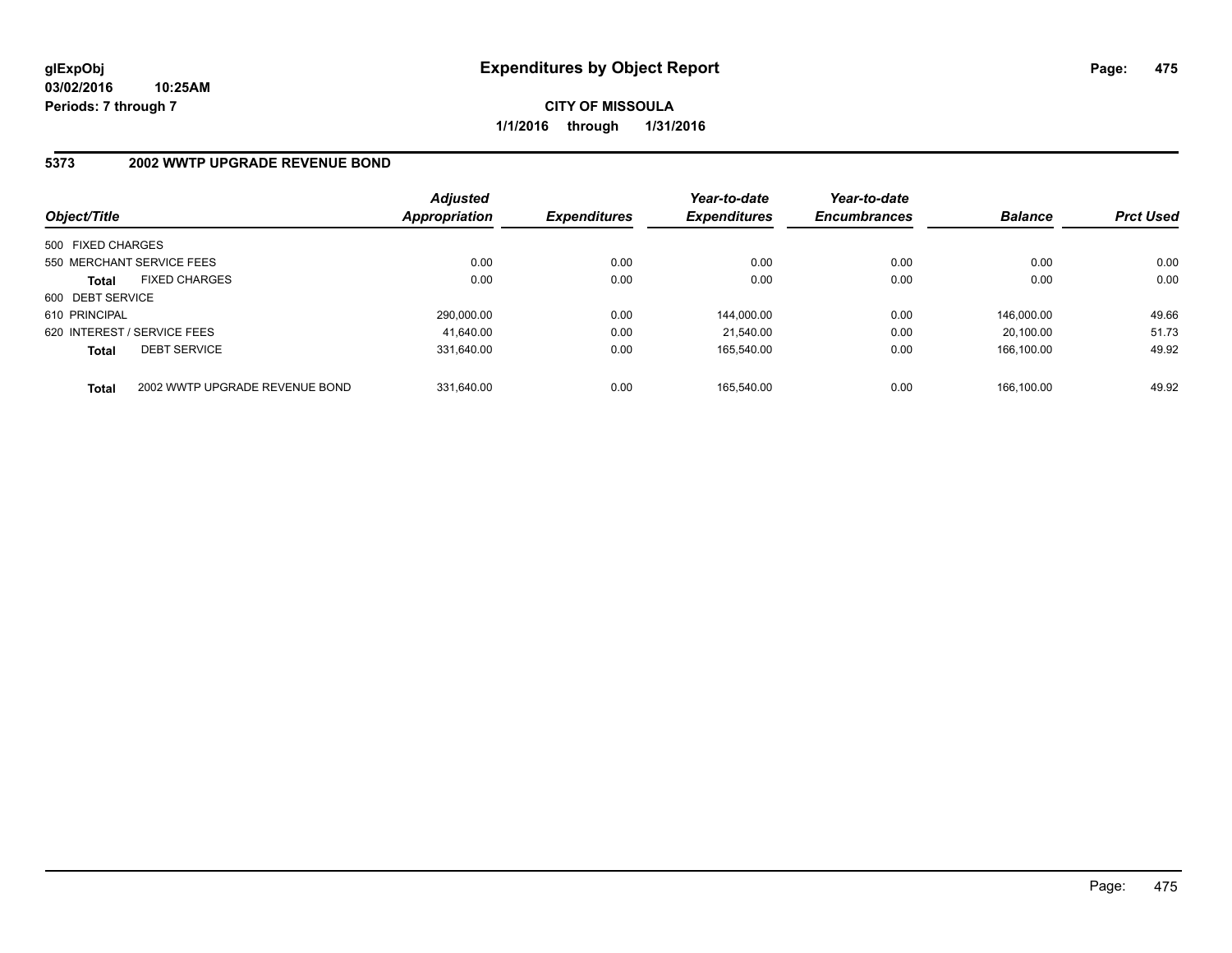#### **5374 2002 WWTP UPGRADE RESERVE**

| Object/Title                         | <b>Adjusted</b><br><b>Appropriation</b> | <b>Expenditures</b> | Year-to-date<br><b>Expenditures</b> | Year-to-date<br><b>Encumbrances</b> | <b>Balance</b> | <b>Prct Used</b> |
|--------------------------------------|-----------------------------------------|---------------------|-------------------------------------|-------------------------------------|----------------|------------------|
| 500 FIXED CHARGES                    |                                         |                     |                                     |                                     |                |                  |
| 550 MERCHANT SERVICE FEES            | 0.00                                    | 0.00                | 0.00                                | 0.00                                | 0.00           | 0.00             |
| <b>FIXED CHARGES</b><br><b>Total</b> | 0.00                                    | 0.00                | 0.00                                | 0.00                                | 0.00           | 0.00             |
| 600 DEBT SERVICE                     |                                         |                     |                                     |                                     |                |                  |
| 610 PRINCIPAL                        | 0.00                                    | 0.00                | 0.00                                | 0.00                                | 0.00           | 0.00             |
| 620 INTEREST / SERVICE FEES          | 0.00                                    | 0.00                | 0.00                                | 0.00                                | 0.00           | 0.00             |
| <b>DEBT SERVICE</b><br><b>Total</b>  | 0.00                                    | 0.00                | 0.00                                | 0.00                                | 0.00           | 0.00             |
| 800 OTHER OBJECTS                    |                                         |                     |                                     |                                     |                |                  |
| 820 TRANSFERS TO OTHER FUNDS         | 180.00                                  | 0.00                | 0.00                                | 0.00                                | 180.00         | 0.00             |
| OTHER OBJECTS<br><b>Total</b>        | 180.00                                  | 0.00                | 0.00                                | 0.00                                | 180.00         | 0.00             |
|                                      |                                         |                     |                                     |                                     |                |                  |
| <b>WASTEWATER</b><br><b>Total</b>    | 180.00                                  | 0.00                | 0.00                                | 0.00                                | 180.00         | 0.00             |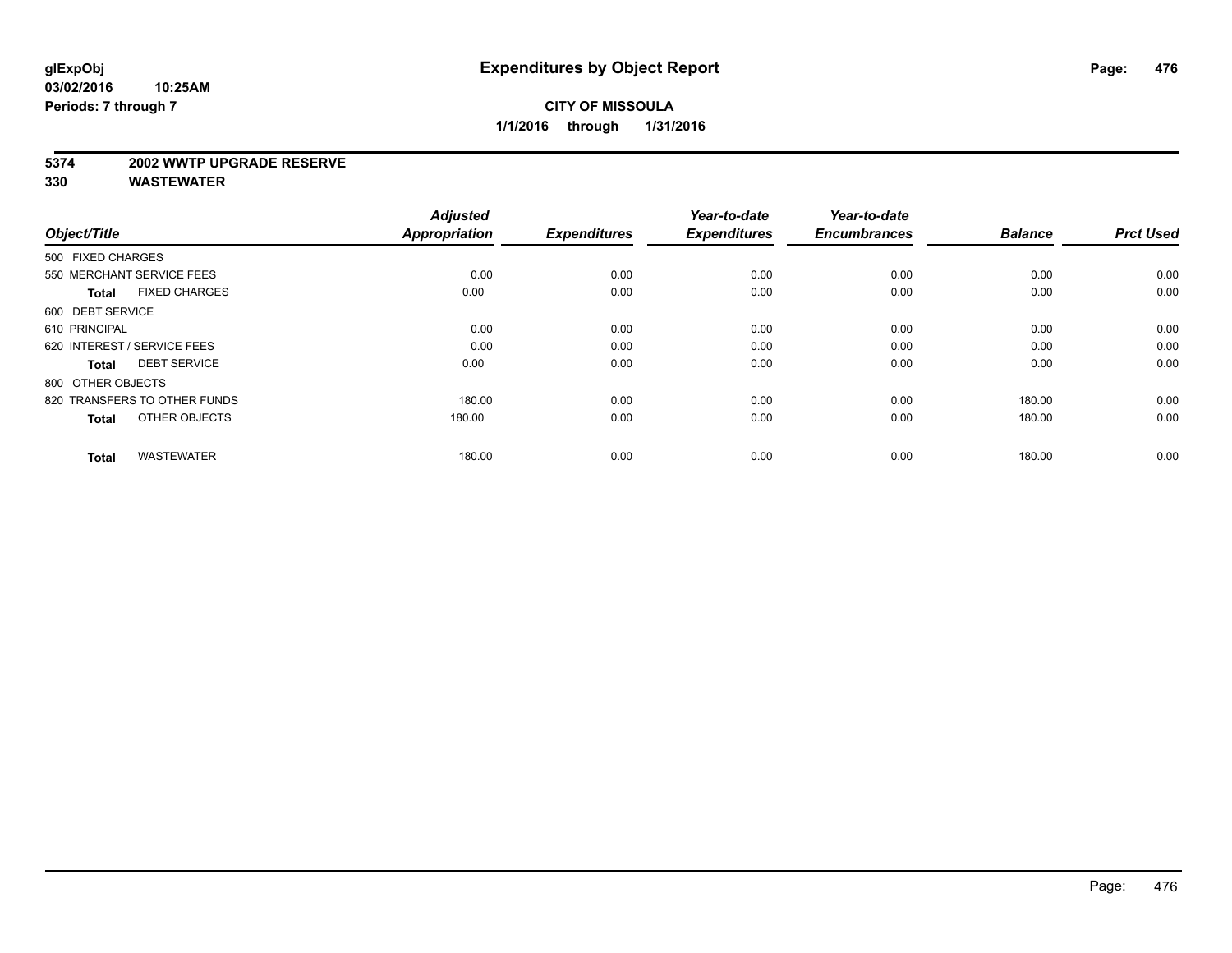#### **03/02/2016 10:25AM Periods: 7 through 7**

# **CITY OF MISSOULA 1/1/2016 through 1/31/2016**

#### **5374 2002 WWTP UPGRADE RESERVE**

| Object/Title      |                              | <b>Adjusted</b><br><b>Appropriation</b> | <b>Expenditures</b> | Year-to-date<br><b>Expenditures</b> | Year-to-date<br><b>Encumbrances</b> | <b>Balance</b> | <b>Prct Used</b> |
|-------------------|------------------------------|-----------------------------------------|---------------------|-------------------------------------|-------------------------------------|----------------|------------------|
| 500 FIXED CHARGES |                              |                                         |                     |                                     |                                     |                |                  |
|                   | 550 MERCHANT SERVICE FEES    | 0.00                                    | 0.00                | 0.00                                | 0.00                                | 0.00           | 0.00             |
| <b>Total</b>      | <b>FIXED CHARGES</b>         | 0.00                                    | 0.00                | 0.00                                | 0.00                                | 0.00           | 0.00             |
| 600 DEBT SERVICE  |                              |                                         |                     |                                     |                                     |                |                  |
| 610 PRINCIPAL     |                              | 0.00                                    | 0.00                | 0.00                                | 0.00                                | 0.00           | 0.00             |
|                   | 620 INTEREST / SERVICE FEES  | 0.00                                    | 0.00                | 0.00                                | 0.00                                | 0.00           | 0.00             |
| Total             | <b>DEBT SERVICE</b>          | 0.00                                    | 0.00                | 0.00                                | 0.00                                | 0.00           | 0.00             |
| 800 OTHER OBJECTS |                              |                                         |                     |                                     |                                     |                |                  |
|                   | 820 TRANSFERS TO OTHER FUNDS | 180.00                                  | 0.00                | 0.00                                | 0.00                                | 180.00         | 0.00             |
| <b>Total</b>      | OTHER OBJECTS                | 180.00                                  | 0.00                | 0.00                                | 0.00                                | 180.00         | 0.00             |
| <b>Total</b>      | 2002 WWTP UPGRADE RESERVE    | 180.00                                  | 0.00                | 0.00                                | 0.00                                | 180.00         | 0.00             |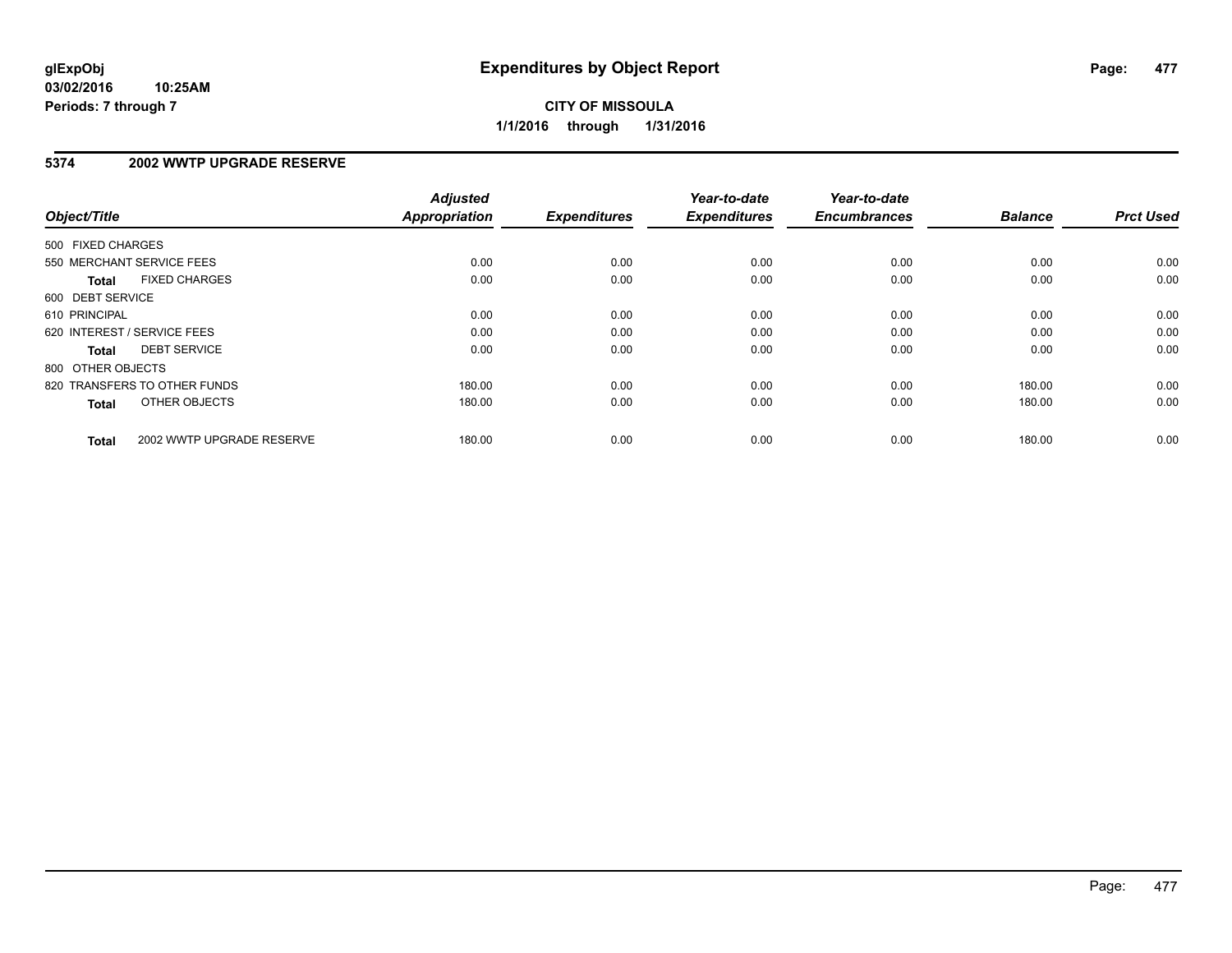#### **5375 2003 WWTP SRF \$3.8M EPA DEBT**

|                                      | <b>Adjusted</b> |                     | Year-to-date        | Year-to-date        |                |                  |
|--------------------------------------|-----------------|---------------------|---------------------|---------------------|----------------|------------------|
| Object/Title                         | Appropriation   | <b>Expenditures</b> | <b>Expenditures</b> | <b>Encumbrances</b> | <b>Balance</b> | <b>Prct Used</b> |
| 500 FIXED CHARGES                    |                 |                     |                     |                     |                |                  |
| 550 MERCHANT SERVICE FEES            | 0.00            | 0.00                | 0.00                | 0.00                | 0.00           | 0.00             |
| <b>FIXED CHARGES</b><br><b>Total</b> | 0.00            | 0.00                | 0.00                | 0.00                | 0.00           | 0.00             |
| 600 DEBT SERVICE                     |                 |                     |                     |                     |                |                  |
| 610 PRINCIPAL                        | 211,000.00      | 0.00                | 105,000.00          | 0.00                | 106.000.00     | 49.76            |
| 620 INTEREST / SERVICE FEES          | 39.926.00       | 0.00                | 20.553.75           | 0.00                | 19.372.25      | 51.48            |
| <b>DEBT SERVICE</b><br>Total         | 250.926.00      | 0.00                | 125.553.75          | 0.00                | 125.372.25     | 50.04            |
| <b>WASTEWATER</b><br><b>Total</b>    | 250.926.00      | 0.00                | 125.553.75          | 0.00                | 125.372.25     | 50.04            |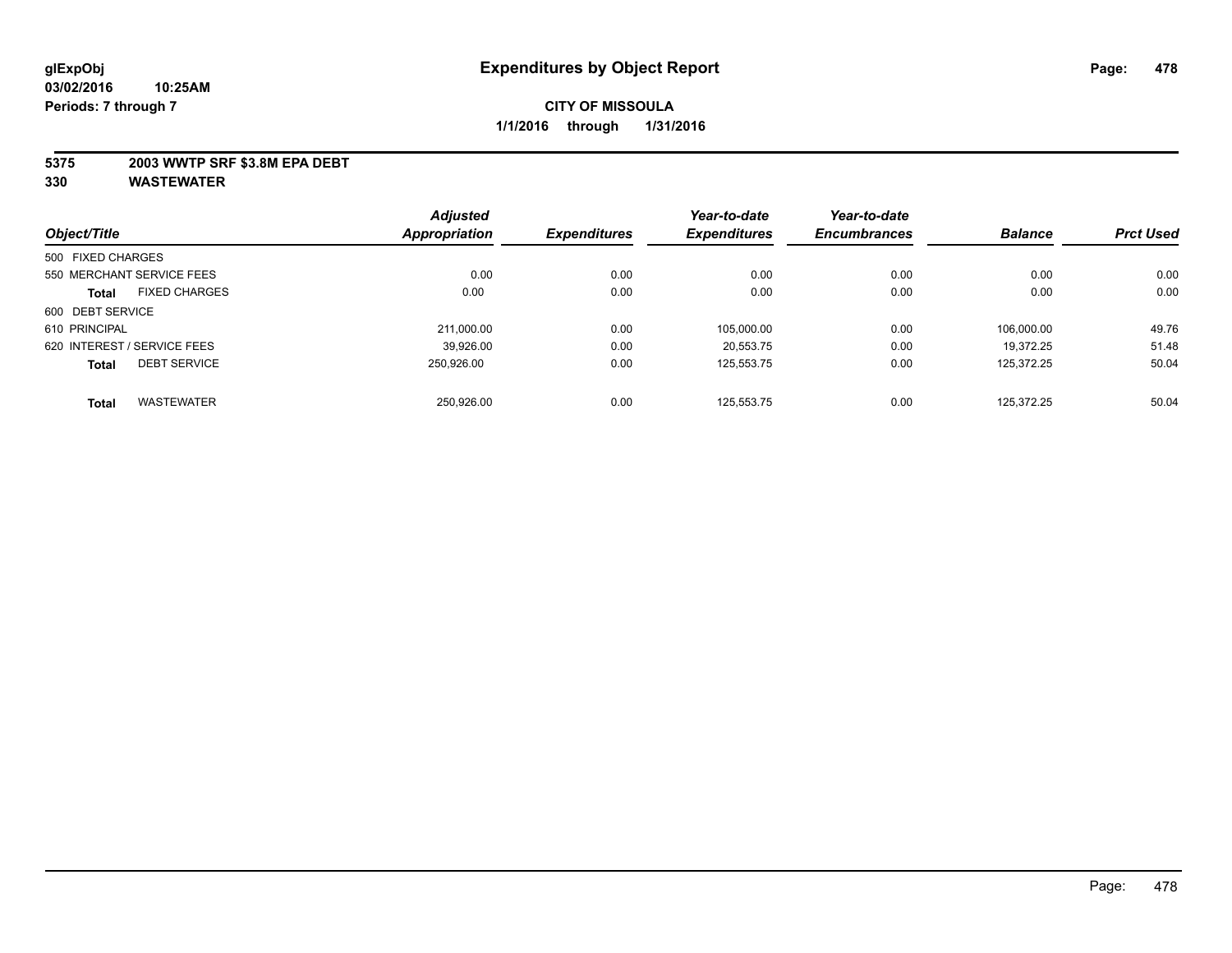#### **5375 2003 WWTP SRF \$3.8M EPA DEBT**

| Object/Title                                  | <b>Adjusted</b><br>Appropriation | <b>Expenditures</b> | Year-to-date<br><b>Expenditures</b> | Year-to-date<br><b>Encumbrances</b> | <b>Balance</b> | <b>Prct Used</b> |
|-----------------------------------------------|----------------------------------|---------------------|-------------------------------------|-------------------------------------|----------------|------------------|
| 500 FIXED CHARGES                             |                                  |                     |                                     |                                     |                |                  |
| 550 MERCHANT SERVICE FEES                     | 0.00                             | 0.00                | 0.00                                | 0.00                                | 0.00           | 0.00             |
| <b>FIXED CHARGES</b><br><b>Total</b>          | 0.00                             | 0.00                | 0.00                                | 0.00                                | 0.00           | 0.00             |
| 600 DEBT SERVICE                              |                                  |                     |                                     |                                     |                |                  |
| 610 PRINCIPAL                                 | 211.000.00                       | 0.00                | 105.000.00                          | 0.00                                | 106.000.00     | 49.76            |
| 620 INTEREST / SERVICE FEES                   | 39,926.00                        | 0.00                | 20.553.75                           | 0.00                                | 19.372.25      | 51.48            |
| <b>DEBT SERVICE</b><br><b>Total</b>           | 250.926.00                       | 0.00                | 125.553.75                          | 0.00                                | 125.372.25     | 50.04            |
| 2003 WWTP SRF \$3.8M EPA DEBT<br><b>Total</b> | 250.926.00                       | 0.00                | 125.553.75                          | 0.00                                | 125.372.25     | 50.04            |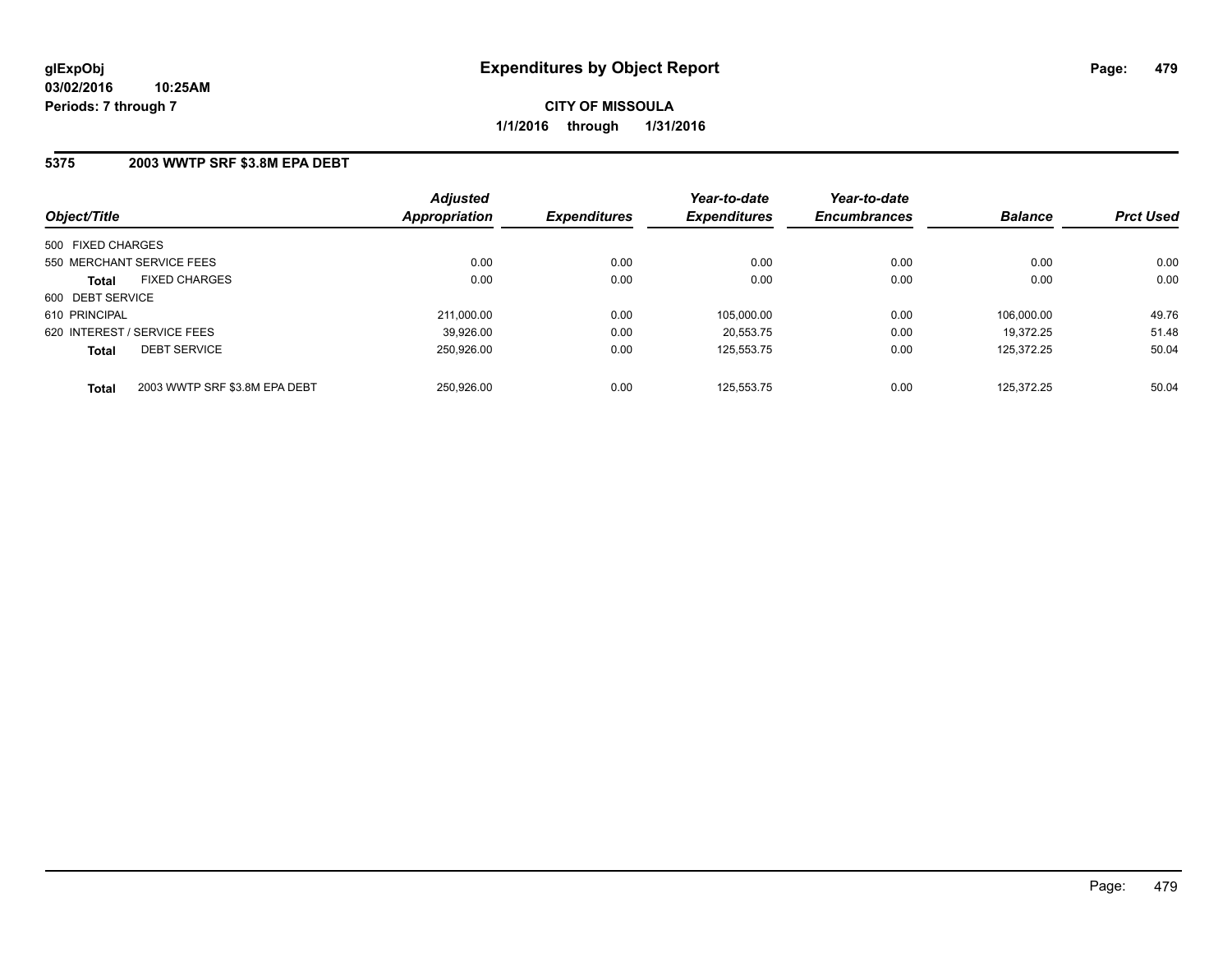#### **5376 2003 WWTP SRF \$3.8M EPA RESERVE**

| Object/Title                         | <b>Adjusted</b><br><b>Appropriation</b> | <b>Expenditures</b> | Year-to-date<br><b>Expenditures</b> | Year-to-date<br><b>Encumbrances</b> | <b>Balance</b> | <b>Prct Used</b> |
|--------------------------------------|-----------------------------------------|---------------------|-------------------------------------|-------------------------------------|----------------|------------------|
| 500 FIXED CHARGES                    |                                         |                     |                                     |                                     |                |                  |
| 550 MERCHANT SERVICE FEES            | 0.00                                    | 0.00                | 0.00                                | 0.00                                | 0.00           | 0.00             |
| <b>FIXED CHARGES</b><br><b>Total</b> | 0.00                                    | 0.00                | 0.00                                | 0.00                                | 0.00           | 0.00             |
| 800 OTHER OBJECTS                    |                                         |                     |                                     |                                     |                |                  |
| 820 TRANSFERS TO OTHER FUNDS         | 0.00                                    | 0.00                | 0.00                                | 0.00                                | 0.00           | 0.00             |
| OTHER OBJECTS<br><b>Total</b>        | 0.00                                    | 0.00                | 0.00                                | 0.00                                | 0.00           | 0.00             |
| <b>WASTEWATER</b><br><b>Total</b>    | 0.00                                    | 0.00                | 0.00                                | 0.00                                | 0.00           | 0.00             |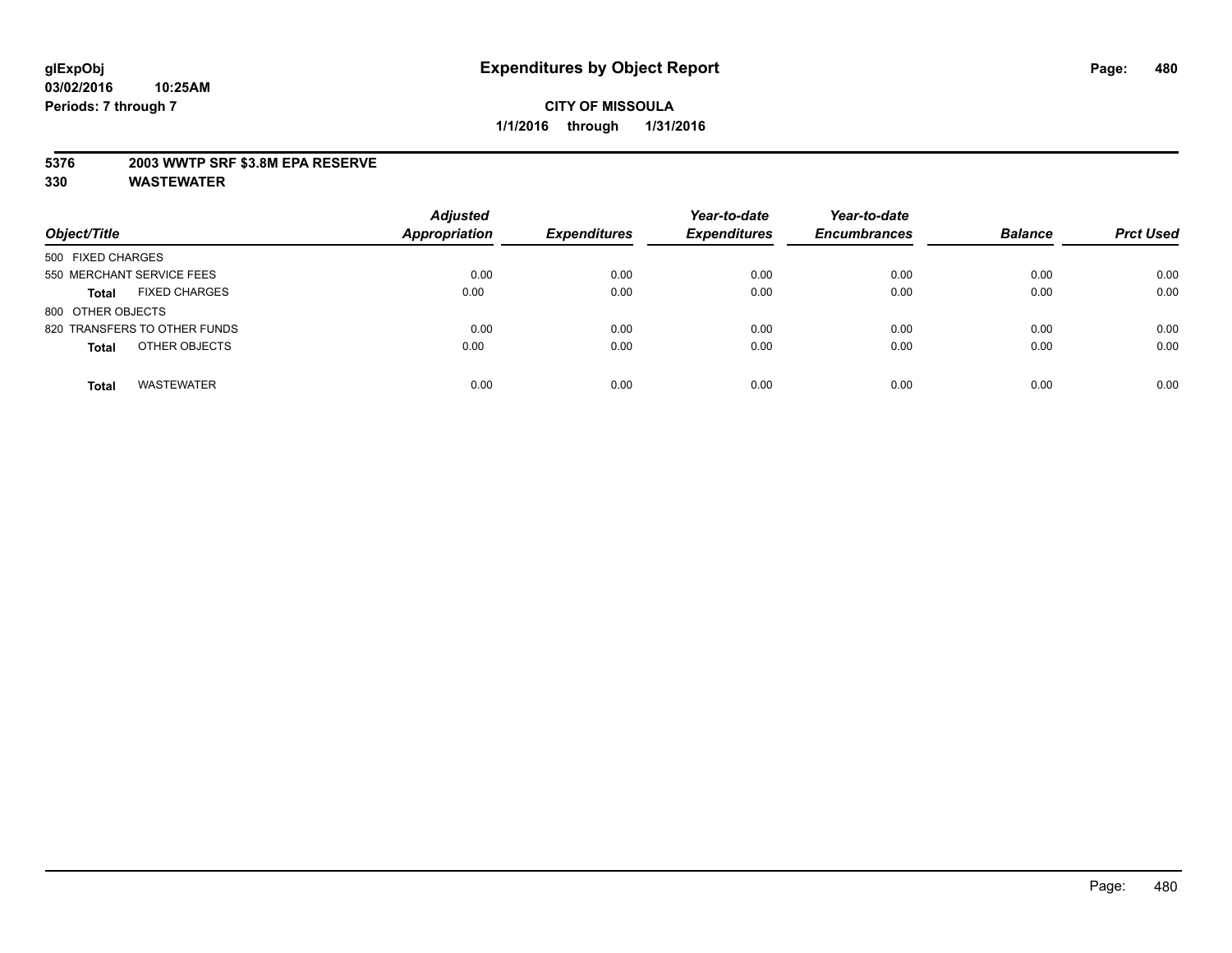### **5376 2003 WWTP SRF \$3.8M EPA RESERVE**

| Object/Title                                     | <b>Adjusted</b><br><b>Appropriation</b> | <b>Expenditures</b> | Year-to-date<br><b>Expenditures</b> | Year-to-date<br><b>Encumbrances</b> | <b>Balance</b> | <b>Prct Used</b> |
|--------------------------------------------------|-----------------------------------------|---------------------|-------------------------------------|-------------------------------------|----------------|------------------|
| 500 FIXED CHARGES                                |                                         |                     |                                     |                                     |                |                  |
| 550 MERCHANT SERVICE FEES                        | 0.00                                    | 0.00                | 0.00                                | 0.00                                | 0.00           | 0.00             |
| <b>FIXED CHARGES</b><br><b>Total</b>             | 0.00                                    | 0.00                | 0.00                                | 0.00                                | 0.00           | 0.00             |
| 800 OTHER OBJECTS                                |                                         |                     |                                     |                                     |                |                  |
| 820 TRANSFERS TO OTHER FUNDS                     | 0.00                                    | 0.00                | 0.00                                | 0.00                                | 0.00           | 0.00             |
| OTHER OBJECTS<br><b>Total</b>                    | 0.00                                    | 0.00                | 0.00                                | 0.00                                | 0.00           | 0.00             |
| 2003 WWTP SRF \$3.8M EPA RESERVE<br><b>Total</b> | 0.00                                    | 0.00                | 0.00                                | 0.00                                | 0.00           | 0.00             |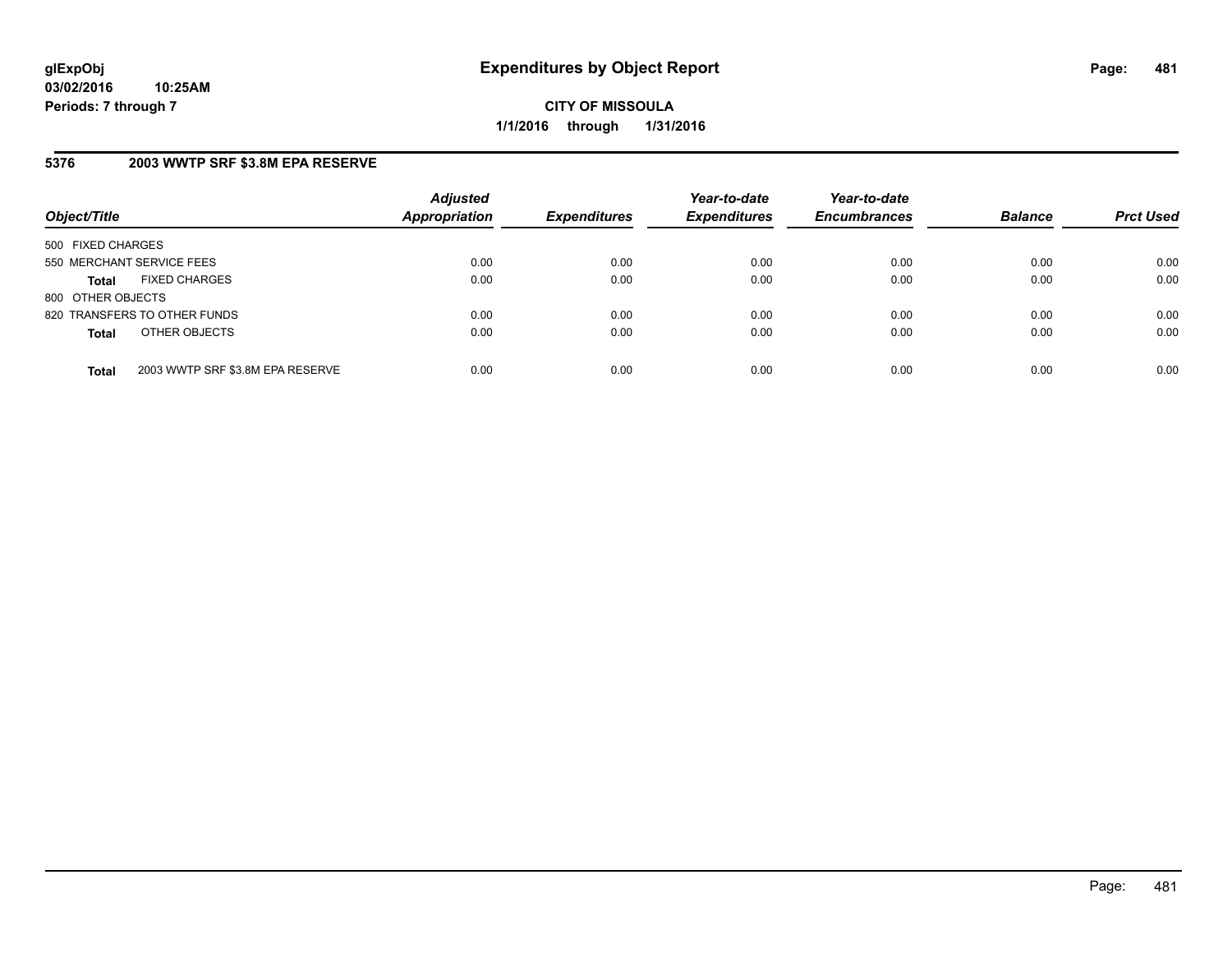#### **5377 2004 WWTP \$3.023 LOAN DEBT SERVICE**

|                             |                      | <b>Adjusted</b>      |                     | Year-to-date        | Year-to-date        |                |                  |
|-----------------------------|----------------------|----------------------|---------------------|---------------------|---------------------|----------------|------------------|
| Object/Title                |                      | <b>Appropriation</b> | <b>Expenditures</b> | <b>Expenditures</b> | <b>Encumbrances</b> | <b>Balance</b> | <b>Prct Used</b> |
| 500 FIXED CHARGES           |                      |                      |                     |                     |                     |                |                  |
| 550 MERCHANT SERVICE FEES   |                      | 0.00                 | 0.00                | 0.00                | 0.00                | 0.00           | 0.00             |
| <b>Total</b>                | <b>FIXED CHARGES</b> | 0.00                 | 0.00                | 0.00                | 0.00                | 0.00           | 0.00             |
| 600 DEBT SERVICE            |                      |                      |                     |                     |                     |                |                  |
| 610 PRINCIPAL               |                      | 203.000.00           | 0.00                | 101,000.00          | 0.00                | 102.000.00     | 49.75            |
| 620 INTEREST / SERVICE FEES |                      | 41,006.00            | 0.00                | 21.071.25           | 0.00                | 19.934.75      | 51.39            |
| <b>Total</b>                | <b>DEBT SERVICE</b>  | 244.006.00           | 0.00                | 122.071.25          | 0.00                | 121.934.75     | 50.03            |
| <b>Total</b>                | <b>WASTEWATER</b>    | 244,006.00           | 0.00                | 122.071.25          | 0.00                | 121.934.75     | 50.03            |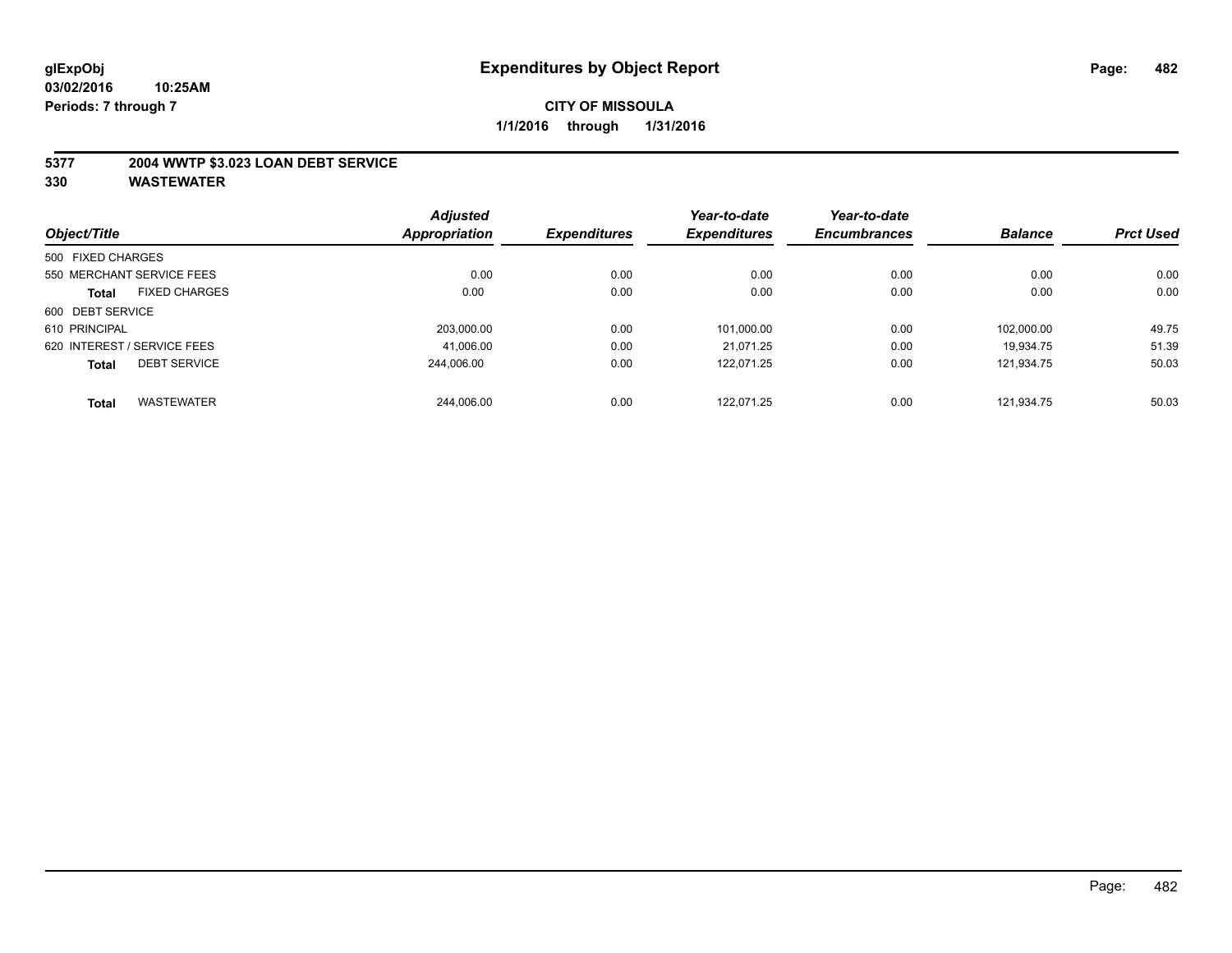#### **5377 2004 WWTP \$3.023 LOAN DEBT SERVICE**

| Object/Title      |                                     | <b>Adjusted</b><br><b>Appropriation</b> | <b>Expenditures</b> | Year-to-date<br><b>Expenditures</b> | Year-to-date<br><b>Encumbrances</b> | <b>Balance</b> | <b>Prct Used</b> |
|-------------------|-------------------------------------|-----------------------------------------|---------------------|-------------------------------------|-------------------------------------|----------------|------------------|
| 500 FIXED CHARGES |                                     |                                         |                     |                                     |                                     |                |                  |
|                   | 550 MERCHANT SERVICE FEES           | 0.00                                    | 0.00                | 0.00                                | 0.00                                | 0.00           | 0.00             |
| <b>Total</b>      | <b>FIXED CHARGES</b>                | 0.00                                    | 0.00                | 0.00                                | 0.00                                | 0.00           | 0.00             |
| 600 DEBT SERVICE  |                                     |                                         |                     |                                     |                                     |                |                  |
| 610 PRINCIPAL     |                                     | 203.000.00                              | 0.00                | 101.000.00                          | 0.00                                | 102.000.00     | 49.75            |
|                   | 620 INTEREST / SERVICE FEES         | 41.006.00                               | 0.00                | 21.071.25                           | 0.00                                | 19.934.75      | 51.39            |
| <b>Total</b>      | <b>DEBT SERVICE</b>                 | 244.006.00                              | 0.00                | 122.071.25                          | 0.00                                | 121.934.75     | 50.03            |
| <b>Total</b>      | 2004 WWTP \$3.023 LOAN DEBT SERVICE | 244.006.00                              | 0.00                | 122.071.25                          | 0.00                                | 121.934.75     | 50.03            |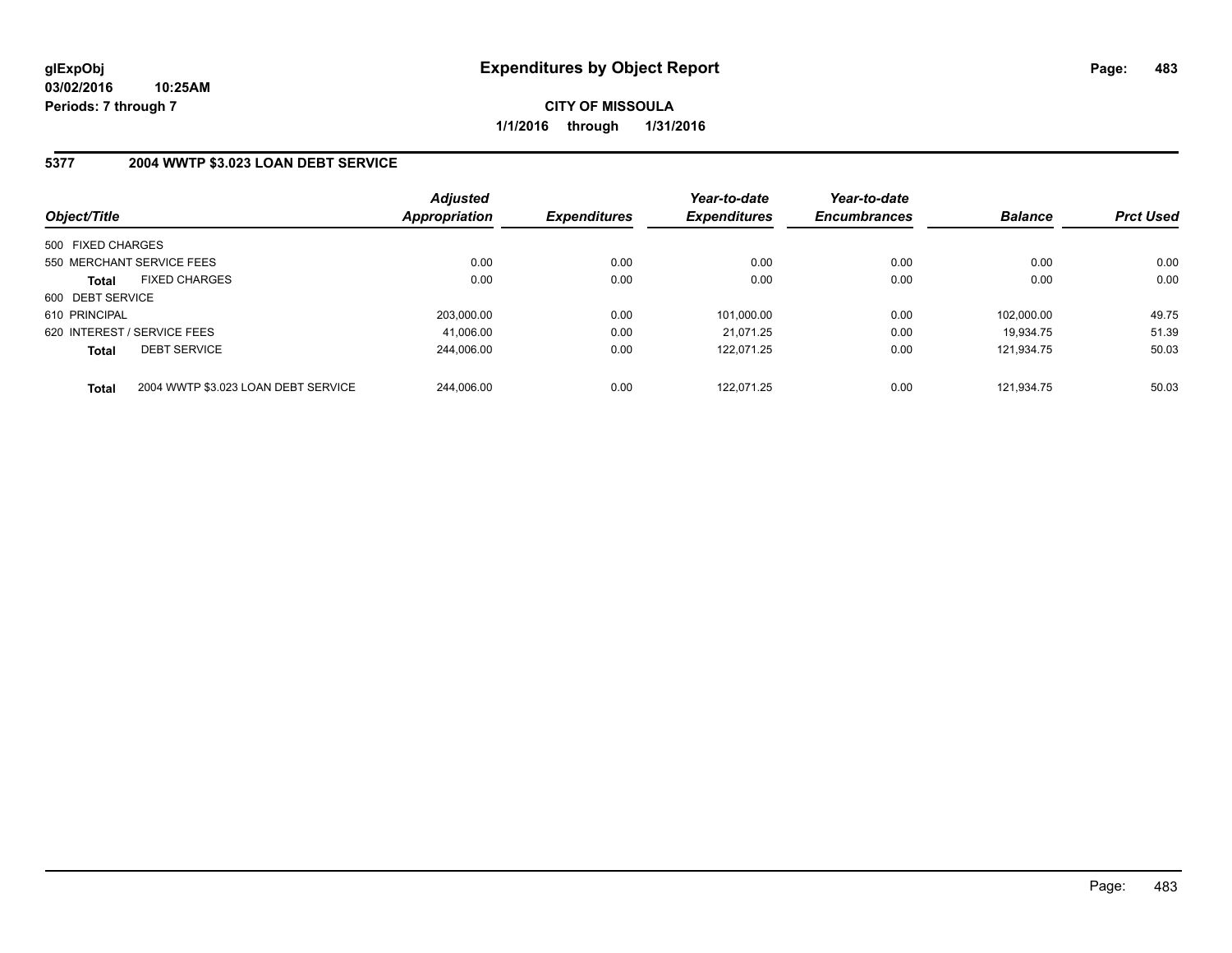#### **5378 2004 WWTP \$3.023 LOAN RESERVE**

| Object/Title                         | <b>Adjusted</b><br><b>Appropriation</b> | <b>Expenditures</b> | Year-to-date<br><b>Expenditures</b> | Year-to-date<br><b>Encumbrances</b> | <b>Balance</b> | <b>Prct Used</b> |
|--------------------------------------|-----------------------------------------|---------------------|-------------------------------------|-------------------------------------|----------------|------------------|
| 500 FIXED CHARGES                    |                                         |                     |                                     |                                     |                |                  |
| 550 MERCHANT SERVICE FEES            | 0.00                                    | 0.00                | 0.00                                | 0.00                                | 0.00           | 0.00             |
| <b>FIXED CHARGES</b><br><b>Total</b> | 0.00                                    | 0.00                | 0.00                                | 0.00                                | 0.00           | 0.00             |
| 800 OTHER OBJECTS                    |                                         |                     |                                     |                                     |                |                  |
| 820 TRANSFERS TO OTHER FUNDS         | 283.00                                  | 0.00                | 0.00                                | 0.00                                | 283.00         | 0.00             |
| OTHER OBJECTS<br><b>Total</b>        | 283.00                                  | 0.00                | 0.00                                | 0.00                                | 283.00         | 0.00             |
| <b>WASTEWATER</b><br><b>Total</b>    | 283.00                                  | 0.00                | 0.00                                | 0.00                                | 283.00         | 0.00             |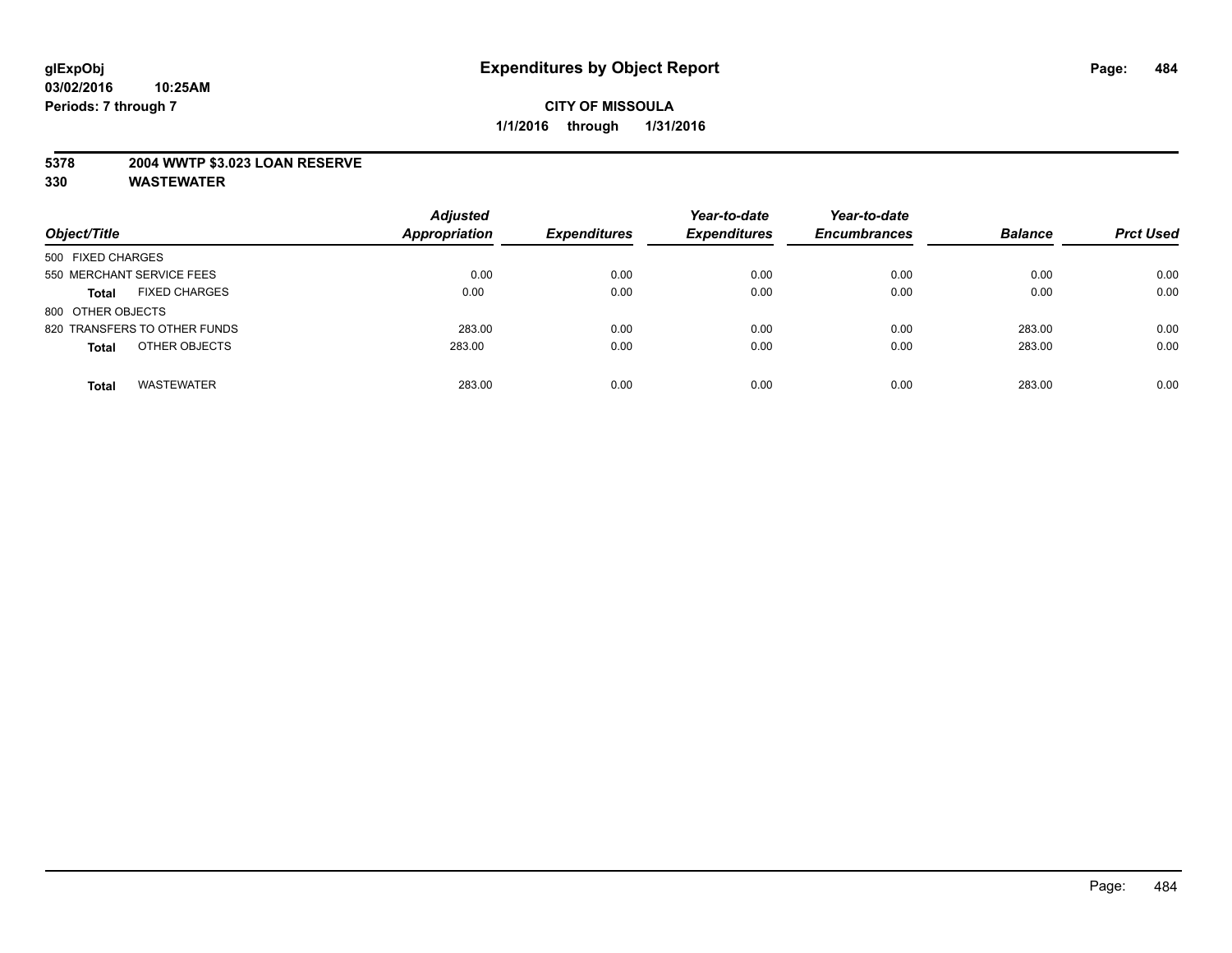### **5378 2004 WWTP \$3.023 LOAN RESERVE**

| Object/Title                 |                                | <b>Adjusted</b><br><b>Appropriation</b> | <b>Expenditures</b> | Year-to-date<br><b>Expenditures</b> | Year-to-date<br><b>Encumbrances</b> | <b>Balance</b> | <b>Prct Used</b> |
|------------------------------|--------------------------------|-----------------------------------------|---------------------|-------------------------------------|-------------------------------------|----------------|------------------|
| 500 FIXED CHARGES            |                                |                                         |                     |                                     |                                     |                |                  |
| 550 MERCHANT SERVICE FEES    |                                | 0.00                                    | 0.00                | 0.00                                | 0.00                                | 0.00           | 0.00             |
| <b>Total</b>                 | <b>FIXED CHARGES</b>           | 0.00                                    | 0.00                | 0.00                                | 0.00                                | 0.00           | 0.00             |
| 800 OTHER OBJECTS            |                                |                                         |                     |                                     |                                     |                |                  |
| 820 TRANSFERS TO OTHER FUNDS |                                | 283.00                                  | 0.00                | 0.00                                | 0.00                                | 283.00         | 0.00             |
| <b>Total</b>                 | OTHER OBJECTS                  | 283.00                                  | 0.00                | 0.00                                | 0.00                                | 283.00         | 0.00             |
|                              |                                |                                         |                     |                                     |                                     |                |                  |
| <b>Total</b>                 | 2004 WWTP \$3.023 LOAN RESERVE | 283.00                                  | 0.00                | 0.00                                | 0.00                                | 283.00         | 0.00             |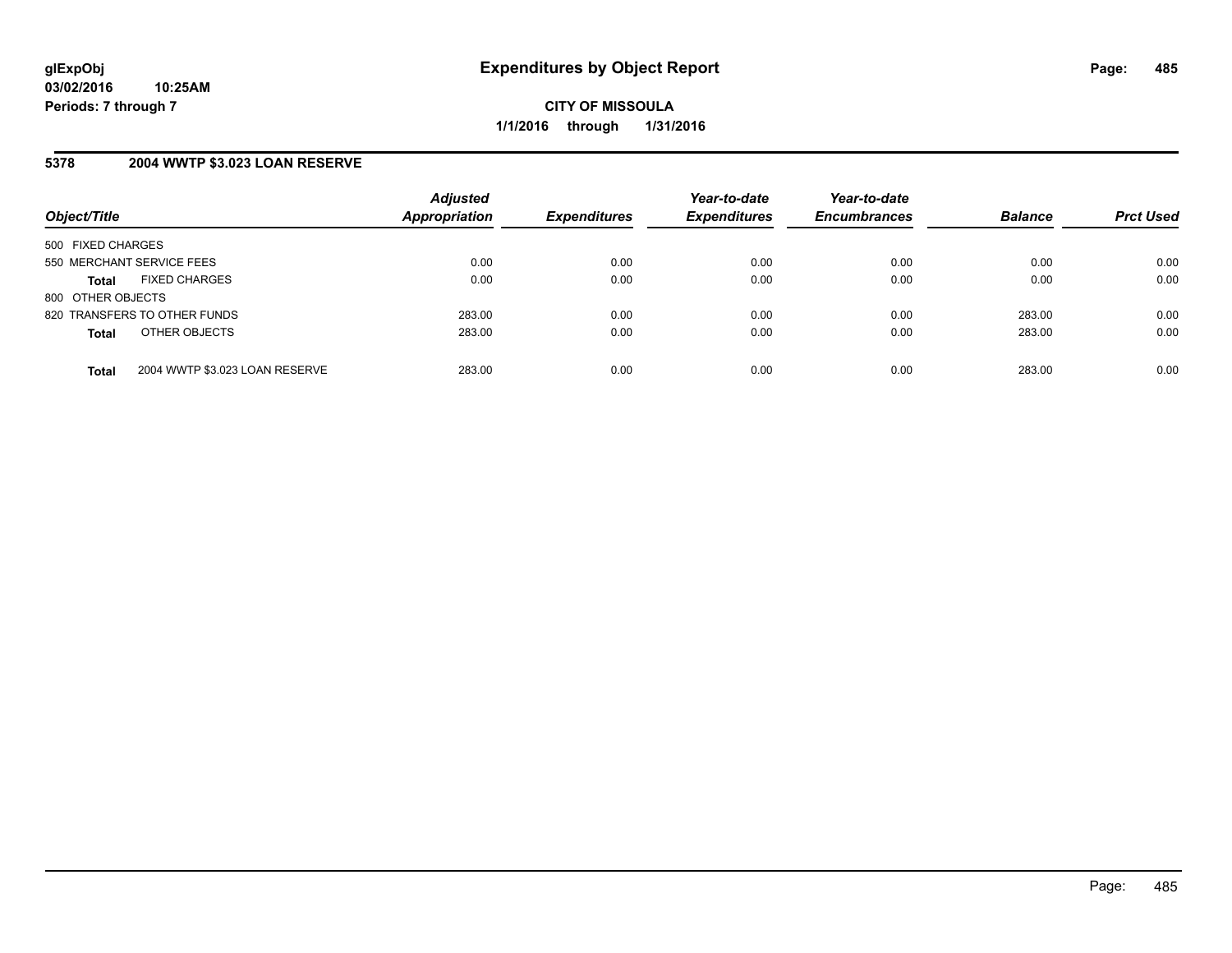#### **5379 2005 BRICH/BRDY/LIN/GIL SRF DEBT**

| Object/Title      |                              | <b>Adjusted</b><br><b>Appropriation</b> | <b>Expenditures</b> | Year-to-date<br><b>Expenditures</b> | Year-to-date<br><b>Encumbrances</b> | <b>Balance</b> | <b>Prct Used</b> |
|-------------------|------------------------------|-----------------------------------------|---------------------|-------------------------------------|-------------------------------------|----------------|------------------|
|                   |                              |                                         |                     |                                     |                                     |                |                  |
| 500 FIXED CHARGES |                              |                                         |                     |                                     |                                     |                |                  |
|                   | 550 MERCHANT SERVICE FEES    | 0.00                                    | 0.00                | 0.00                                | 0.00                                | 0.00           | 0.00             |
| <b>Total</b>      | <b>FIXED CHARGES</b>         | 0.00                                    | 0.00                | 0.00                                | 0.00                                | 0.00           | 0.00             |
| 600 DEBT SERVICE  |                              |                                         |                     |                                     |                                     |                |                  |
| 610 PRINCIPAL     |                              | 88,000.00                               | 0.00                | 44,000.00                           | 0.00                                | 44,000.00      | 50.00            |
|                   | 620 INTEREST / SERVICE FEES  | 21.443.00                               | 0.00                | 10,968.75                           | 0.00                                | 10.474.25      | 51.15            |
| <b>Total</b>      | <b>DEBT SERVICE</b>          | 109.443.00                              | 0.00                | 54,968.75                           | 0.00                                | 54,474.25      | 50.23            |
| 800 OTHER OBJECTS |                              |                                         |                     |                                     |                                     |                |                  |
|                   | 820 TRANSFERS TO OTHER FUNDS | 0.00                                    | 0.00                | 0.00                                | 0.00                                | 0.00           | 0.00             |
| <b>Total</b>      | OTHER OBJECTS                | 0.00                                    | 0.00                | 0.00                                | 0.00                                | 0.00           | 0.00             |
| <b>Total</b>      | <b>WASTEWATER</b>            | 109,443.00                              | 0.00                | 54,968.75                           | 0.00                                | 54,474.25      | 50.23            |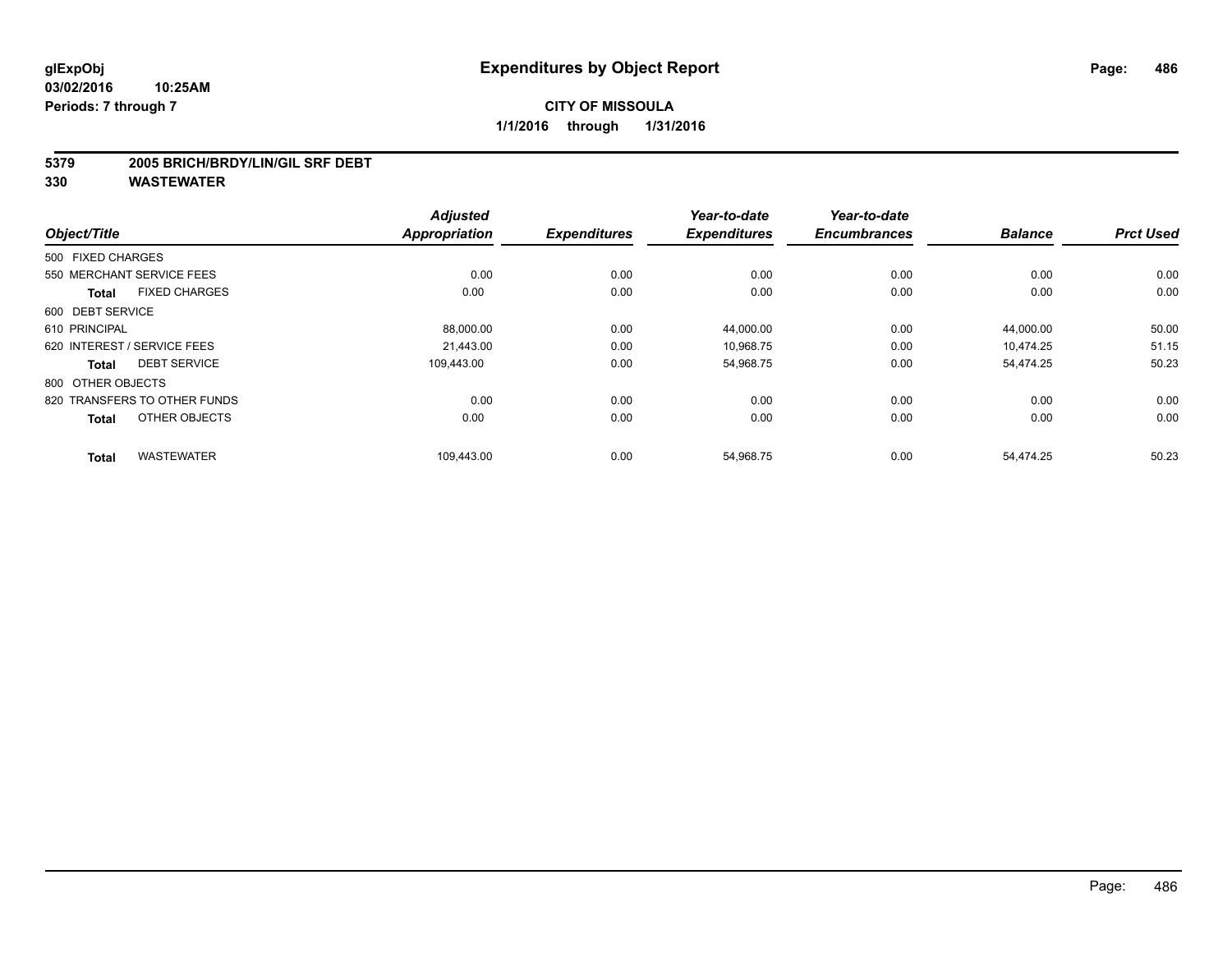#### **5379 2005 BRICH/BRDY/LIN/GIL SRF DEBT**

| Object/Title                |                                  | <b>Adjusted</b><br><b>Appropriation</b> | <b>Expenditures</b> | Year-to-date<br><b>Expenditures</b> | Year-to-date<br><b>Encumbrances</b> | <b>Balance</b> | <b>Prct Used</b> |
|-----------------------------|----------------------------------|-----------------------------------------|---------------------|-------------------------------------|-------------------------------------|----------------|------------------|
|                             |                                  |                                         |                     |                                     |                                     |                |                  |
| 500 FIXED CHARGES           |                                  |                                         |                     |                                     |                                     |                |                  |
| 550 MERCHANT SERVICE FEES   |                                  | 0.00                                    | 0.00                | 0.00                                | 0.00                                | 0.00           | 0.00             |
| <b>Total</b>                | <b>FIXED CHARGES</b>             | 0.00                                    | 0.00                | 0.00                                | 0.00                                | 0.00           | 0.00             |
| 600 DEBT SERVICE            |                                  |                                         |                     |                                     |                                     |                |                  |
| 610 PRINCIPAL               |                                  | 88,000.00                               | 0.00                | 44,000.00                           | 0.00                                | 44.000.00      | 50.00            |
| 620 INTEREST / SERVICE FEES |                                  | 21.443.00                               | 0.00                | 10,968.75                           | 0.00                                | 10.474.25      | 51.15            |
| <b>Total</b>                | <b>DEBT SERVICE</b>              | 109.443.00                              | 0.00                | 54,968.75                           | 0.00                                | 54,474.25      | 50.23            |
| 800 OTHER OBJECTS           |                                  |                                         |                     |                                     |                                     |                |                  |
|                             | 820 TRANSFERS TO OTHER FUNDS     | 0.00                                    | 0.00                | 0.00                                | 0.00                                | 0.00           | 0.00             |
| <b>Total</b>                | OTHER OBJECTS                    | 0.00                                    | 0.00                | 0.00                                | 0.00                                | 0.00           | 0.00             |
|                             |                                  |                                         |                     |                                     |                                     |                |                  |
| <b>Total</b>                | 2005 BRICH/BRDY/LIN/GIL SRF DEBT | 109,443.00                              | 0.00                | 54,968.75                           | 0.00                                | 54,474.25      | 50.23            |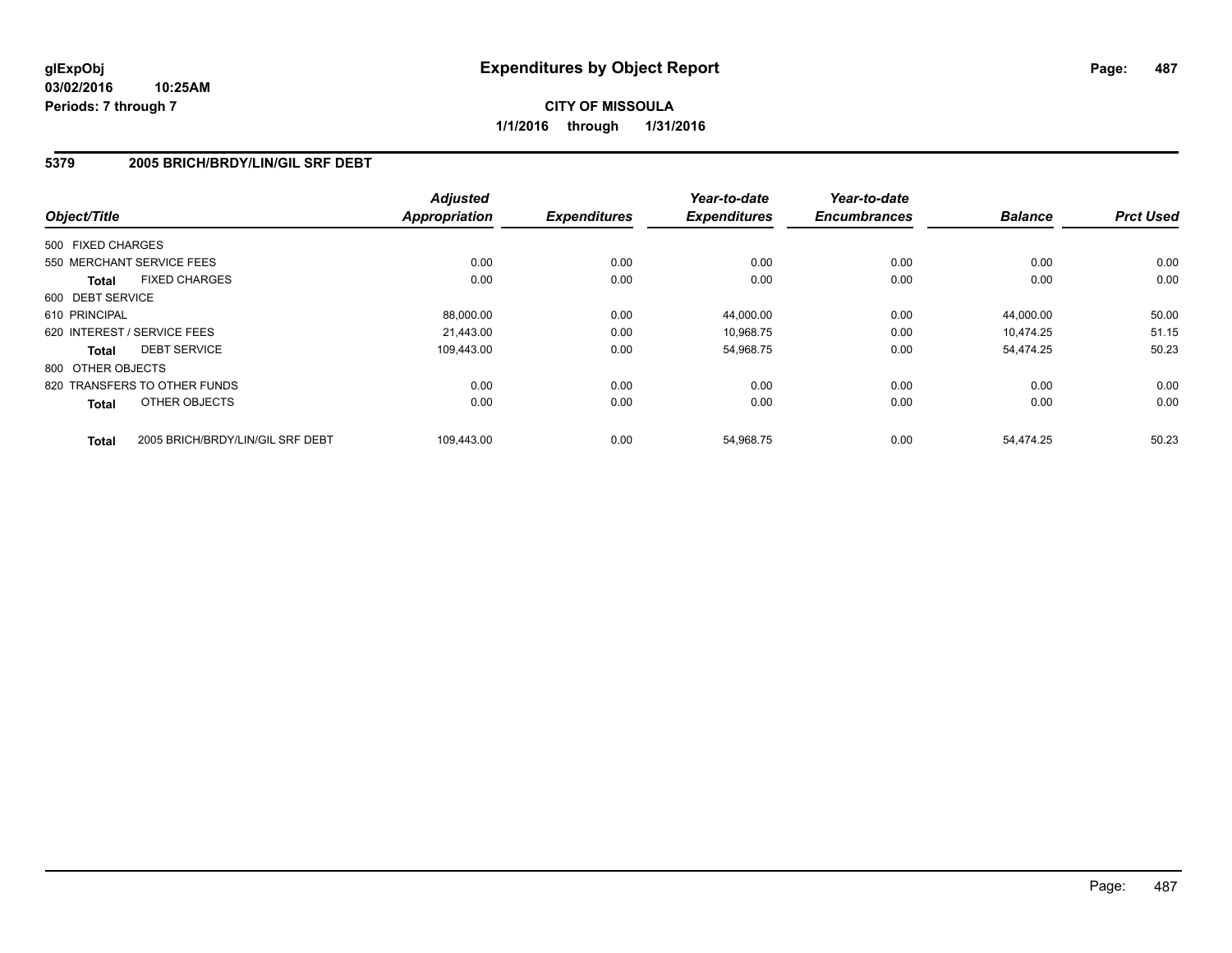#### **5380 BRDWY/BIRCH/GILBERT/LINCOLNWOOD**

| Object/Title                         | <b>Adjusted</b><br><b>Appropriation</b> | <b>Expenditures</b> | Year-to-date<br><b>Expenditures</b> | Year-to-date<br><b>Encumbrances</b> | <b>Balance</b> | <b>Prct Used</b> |
|--------------------------------------|-----------------------------------------|---------------------|-------------------------------------|-------------------------------------|----------------|------------------|
| 500 FIXED CHARGES                    |                                         |                     |                                     |                                     |                |                  |
| 550 MERCHANT SERVICE FEES            | 0.00                                    | 0.00                | 0.00                                | 0.00                                | 0.00           | 0.00             |
| <b>FIXED CHARGES</b><br><b>Total</b> | 0.00                                    | 0.00                | 0.00                                | 0.00                                | 0.00           | 0.00             |
| 600 DEBT SERVICE                     |                                         |                     |                                     |                                     |                |                  |
| 610 PRINCIPAL                        | 0.00                                    | 0.00                | 0.00                                | 0.00                                | 0.00           | 0.00             |
| 620 INTEREST / SERVICE FEES          | 0.00                                    | 0.00                | 0.00                                | 0.00                                | 0.00           | 0.00             |
| <b>DEBT SERVICE</b><br><b>Total</b>  | 0.00                                    | 0.00                | 0.00                                | 0.00                                | 0.00           | 0.00             |
| 800 OTHER OBJECTS                    |                                         |                     |                                     |                                     |                |                  |
| 820 TRANSFERS TO OTHER FUNDS         | 0.00                                    | 0.00                | 0.00                                | 0.00                                | 0.00           | 0.00             |
| OTHER OBJECTS<br><b>Total</b>        | 0.00                                    | 0.00                | 0.00                                | 0.00                                | 0.00           | 0.00             |
|                                      |                                         |                     |                                     |                                     |                |                  |
| <b>WASTEWATER</b><br><b>Total</b>    | 0.00                                    | 0.00                | 0.00                                | 0.00                                | 0.00           | 0.00             |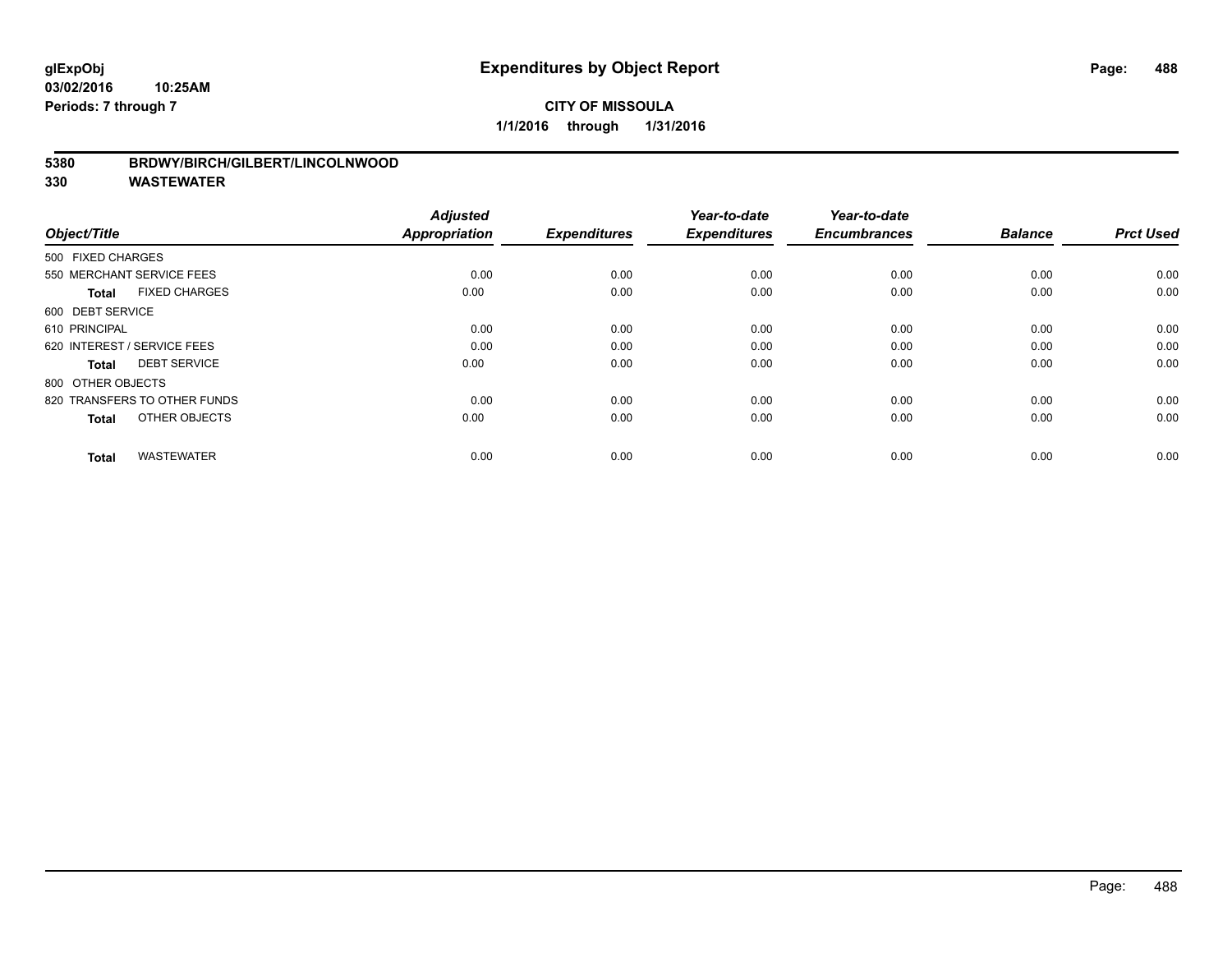**03/02/2016 10:25AM Periods: 7 through 7**

# **CITY OF MISSOULA 1/1/2016 through 1/31/2016**

#### **5380 BRDWY/BIRCH/GILBERT/LINCOLNWOOD**

| Object/Title      |                                 | <b>Adjusted</b><br><b>Appropriation</b> | <b>Expenditures</b> | Year-to-date<br><b>Expenditures</b> | Year-to-date<br><b>Encumbrances</b> | <b>Balance</b> | <b>Prct Used</b> |
|-------------------|---------------------------------|-----------------------------------------|---------------------|-------------------------------------|-------------------------------------|----------------|------------------|
| 500 FIXED CHARGES |                                 |                                         |                     |                                     |                                     |                |                  |
|                   | 550 MERCHANT SERVICE FEES       | 0.00                                    | 0.00                | 0.00                                | 0.00                                | 0.00           | 0.00             |
| Total             | <b>FIXED CHARGES</b>            | 0.00                                    | 0.00                | 0.00                                | 0.00                                | 0.00           | 0.00             |
| 600 DEBT SERVICE  |                                 |                                         |                     |                                     |                                     |                |                  |
| 610 PRINCIPAL     |                                 | 0.00                                    | 0.00                | 0.00                                | 0.00                                | 0.00           | 0.00             |
|                   | 620 INTEREST / SERVICE FEES     | 0.00                                    | 0.00                | 0.00                                | 0.00                                | 0.00           | 0.00             |
| Total             | <b>DEBT SERVICE</b>             | 0.00                                    | 0.00                | 0.00                                | 0.00                                | 0.00           | 0.00             |
| 800 OTHER OBJECTS |                                 |                                         |                     |                                     |                                     |                |                  |
|                   | 820 TRANSFERS TO OTHER FUNDS    | 0.00                                    | 0.00                | 0.00                                | 0.00                                | 0.00           | 0.00             |
| <b>Total</b>      | OTHER OBJECTS                   | 0.00                                    | 0.00                | 0.00                                | 0.00                                | 0.00           | 0.00             |
| <b>Total</b>      | BRDWY/BIRCH/GILBERT/LINCOLNWOOD | 0.00                                    | 0.00                | 0.00                                | 0.00                                | 0.00           | 0.00             |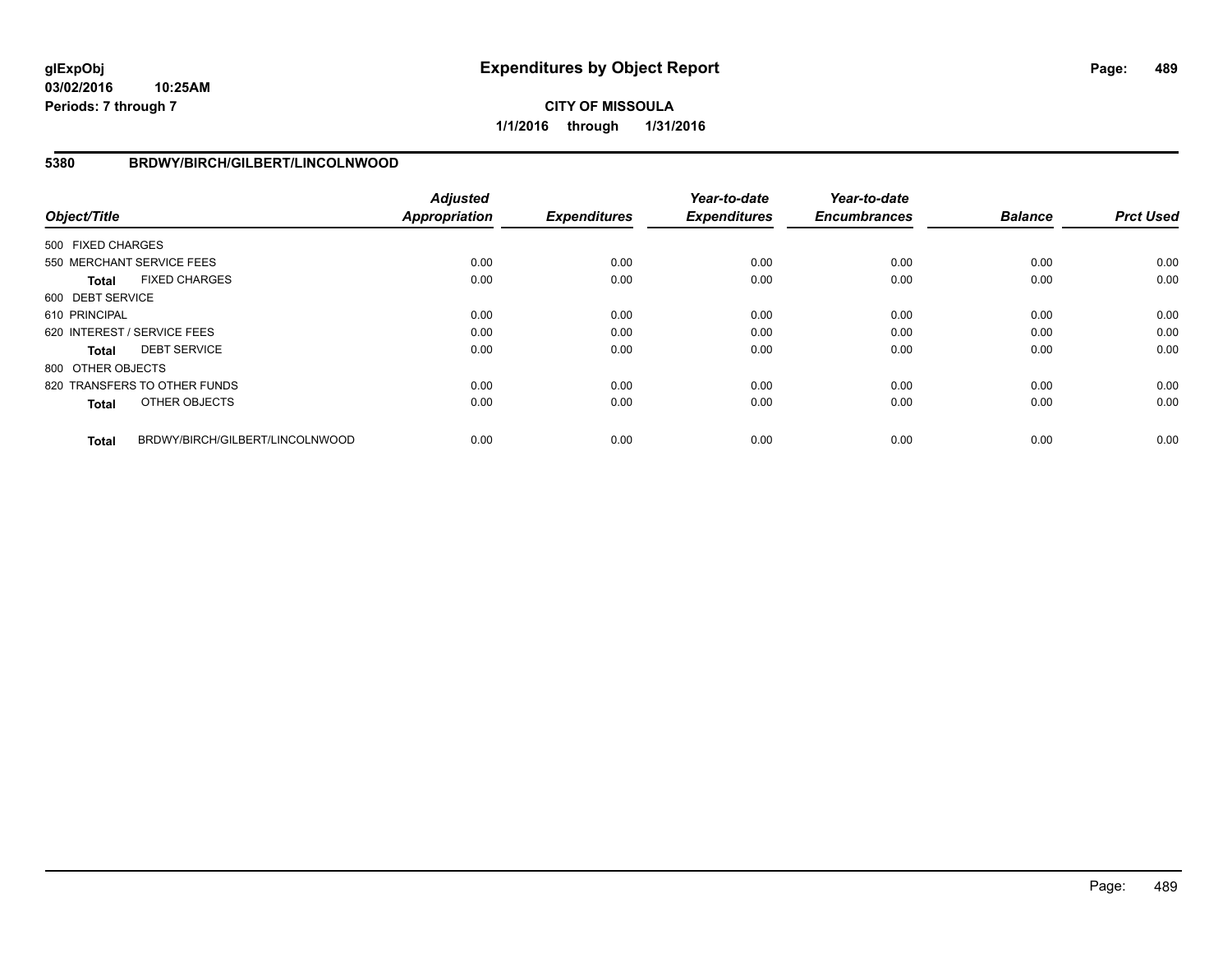#### **5381 LINCOLNWOOD PH2 DEBT SERVICE**

| Object/Title                         | <b>Adjusted</b><br><b>Appropriation</b> | <b>Expenditures</b> | Year-to-date<br><b>Expenditures</b> | Year-to-date<br><b>Encumbrances</b> | <b>Balance</b> | <b>Prct Used</b> |
|--------------------------------------|-----------------------------------------|---------------------|-------------------------------------|-------------------------------------|----------------|------------------|
| 500 FIXED CHARGES                    |                                         |                     |                                     |                                     |                |                  |
| 550 MERCHANT SERVICE FEES            | 0.00                                    | 0.00                | 0.00                                | 0.00                                | 0.00           | 0.00             |
| <b>FIXED CHARGES</b><br><b>Total</b> | 0.00                                    | 0.00                | 0.00                                | 0.00                                | 0.00           | 0.00             |
| 600 DEBT SERVICE                     |                                         |                     |                                     |                                     |                |                  |
| 610 PRINCIPAL                        | 0.00                                    | 0.00                | 0.00                                | 0.00                                | 0.00           | 0.00             |
| 620 INTEREST / SERVICE FEES          | 0.00                                    | 0.00                | 0.00                                | 0.00                                | 0.00           | 0.00             |
| <b>DEBT SERVICE</b><br><b>Total</b>  | 0.00                                    | 0.00                | 0.00                                | 0.00                                | 0.00           | 0.00             |
| 800 OTHER OBJECTS                    |                                         |                     |                                     |                                     |                |                  |
| 820 TRANSFERS TO OTHER FUNDS         | 0.00                                    | 0.00                | 0.00                                | 0.00                                | 0.00           | 0.00             |
| OTHER OBJECTS<br><b>Total</b>        | 0.00                                    | 0.00                | 0.00                                | 0.00                                | 0.00           | 0.00             |
|                                      |                                         |                     |                                     |                                     |                |                  |
| <b>WASTEWATER</b><br><b>Total</b>    | 0.00                                    | 0.00                | 0.00                                | 0.00                                | 0.00           | 0.00             |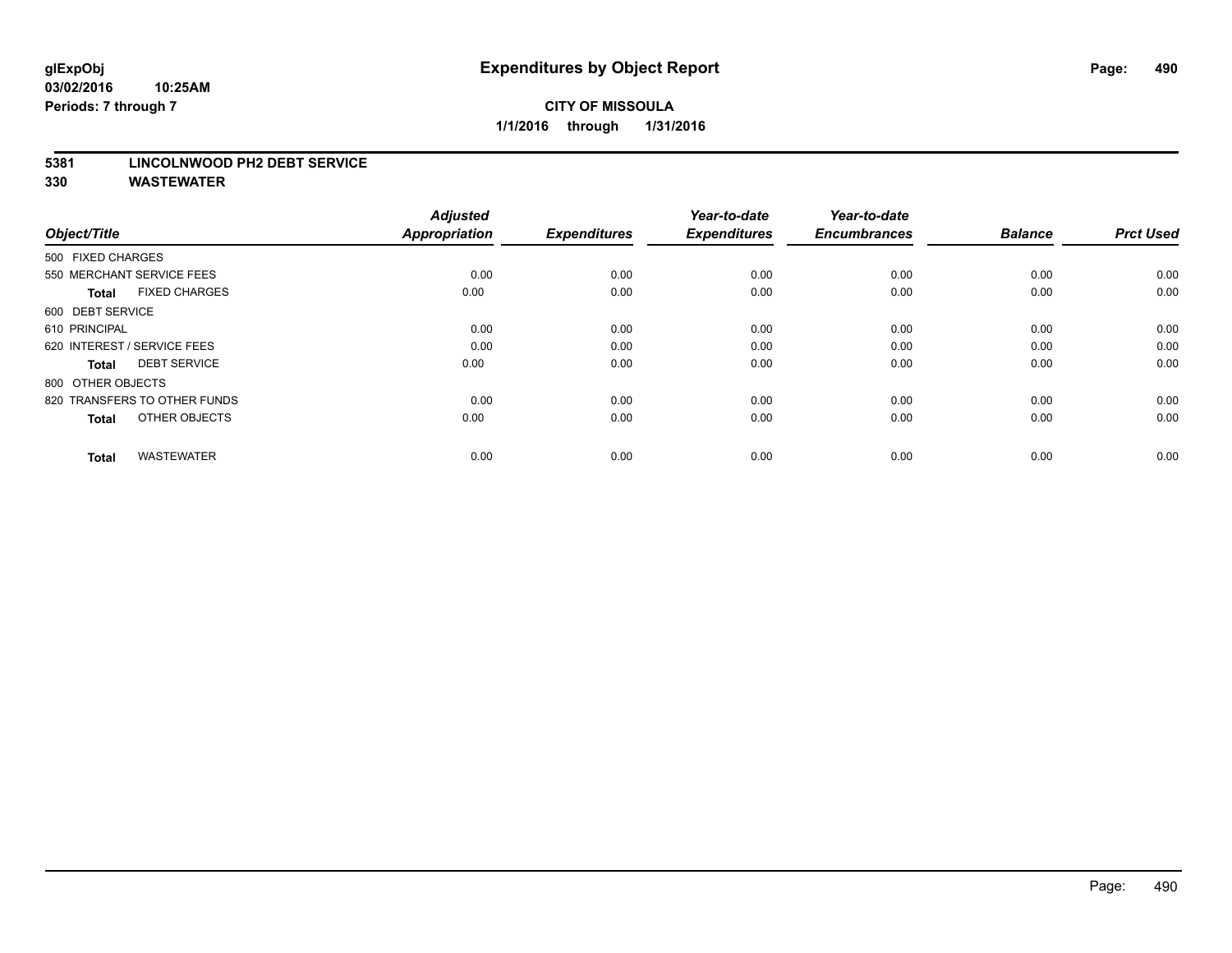# **5381 LINCOLNWOOD PH2 DEBT SERVICE**

| Object/Title      |                              | <b>Adjusted</b><br><b>Appropriation</b> | <b>Expenditures</b> | Year-to-date<br><b>Expenditures</b> | Year-to-date<br><b>Encumbrances</b> | <b>Balance</b> | <b>Prct Used</b> |
|-------------------|------------------------------|-----------------------------------------|---------------------|-------------------------------------|-------------------------------------|----------------|------------------|
| 500 FIXED CHARGES |                              |                                         |                     |                                     |                                     |                |                  |
|                   | 550 MERCHANT SERVICE FEES    | 0.00                                    | 0.00                | 0.00                                | 0.00                                | 0.00           | 0.00             |
| <b>Total</b>      | <b>FIXED CHARGES</b>         | 0.00                                    | 0.00                | 0.00                                | 0.00                                | 0.00           | 0.00             |
| 600 DEBT SERVICE  |                              |                                         |                     |                                     |                                     |                |                  |
| 610 PRINCIPAL     |                              | 0.00                                    | 0.00                | 0.00                                | 0.00                                | 0.00           | 0.00             |
|                   | 620 INTEREST / SERVICE FEES  | 0.00                                    | 0.00                | 0.00                                | 0.00                                | 0.00           | 0.00             |
| <b>Total</b>      | <b>DEBT SERVICE</b>          | 0.00                                    | 0.00                | 0.00                                | 0.00                                | 0.00           | 0.00             |
| 800 OTHER OBJECTS |                              |                                         |                     |                                     |                                     |                |                  |
|                   | 820 TRANSFERS TO OTHER FUNDS | 0.00                                    | 0.00                | 0.00                                | 0.00                                | 0.00           | 0.00             |
| <b>Total</b>      | OTHER OBJECTS                | 0.00                                    | 0.00                | 0.00                                | 0.00                                | 0.00           | 0.00             |
|                   |                              |                                         |                     |                                     |                                     |                |                  |
| <b>Total</b>      | LINCOLNWOOD PH2 DEBT SERVICE | 0.00                                    | 0.00                | 0.00                                | 0.00                                | 0.00           | 0.00             |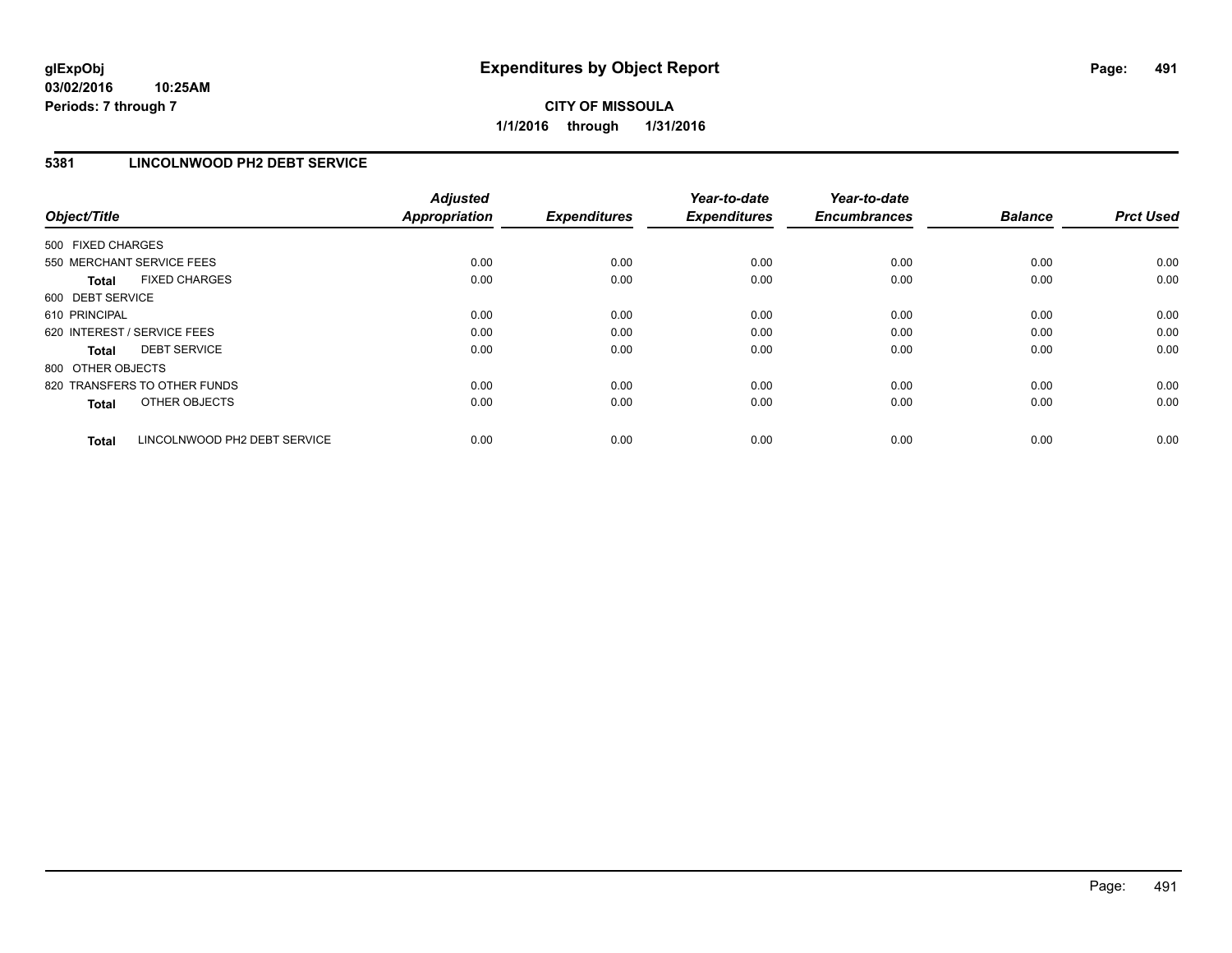#### **5382 LINCOLNWOOD PH2 RESERVE FUND**

| Object/Title                         | <b>Adjusted</b><br><b>Appropriation</b> | <b>Expenditures</b> | Year-to-date<br><b>Expenditures</b> | Year-to-date<br><b>Encumbrances</b> | <b>Balance</b> | <b>Prct Used</b> |
|--------------------------------------|-----------------------------------------|---------------------|-------------------------------------|-------------------------------------|----------------|------------------|
| 500 FIXED CHARGES                    |                                         |                     |                                     |                                     |                |                  |
| 550 MERCHANT SERVICE FEES            | 0.00                                    | 0.00                | 0.00                                | 0.00                                | 0.00           | 0.00             |
| <b>FIXED CHARGES</b><br><b>Total</b> | 0.00                                    | 0.00                | 0.00                                | 0.00                                | 0.00           | 0.00             |
| 600 DEBT SERVICE                     |                                         |                     |                                     |                                     |                |                  |
| 610 PRINCIPAL                        | 0.00                                    | 0.00                | 0.00                                | 0.00                                | 0.00           | 0.00             |
| 620 INTEREST / SERVICE FEES          | 0.00                                    | 0.00                | 0.00                                | 0.00                                | 0.00           | 0.00             |
| <b>DEBT SERVICE</b><br><b>Total</b>  | 0.00                                    | 0.00                | 0.00                                | 0.00                                | 0.00           | 0.00             |
| 800 OTHER OBJECTS                    |                                         |                     |                                     |                                     |                |                  |
| 820 TRANSFERS TO OTHER FUNDS         | 21,850.00                               | 0.00                | 0.00                                | 0.00                                | 21,850.00      | 0.00             |
| OTHER OBJECTS<br><b>Total</b>        | 21,850.00                               | 0.00                | 0.00                                | 0.00                                | 21,850.00      | 0.00             |
|                                      |                                         |                     |                                     |                                     |                |                  |
| <b>WASTEWATER</b><br><b>Total</b>    | 21,850.00                               | 0.00                | 0.00                                | 0.00                                | 21,850.00      | 0.00             |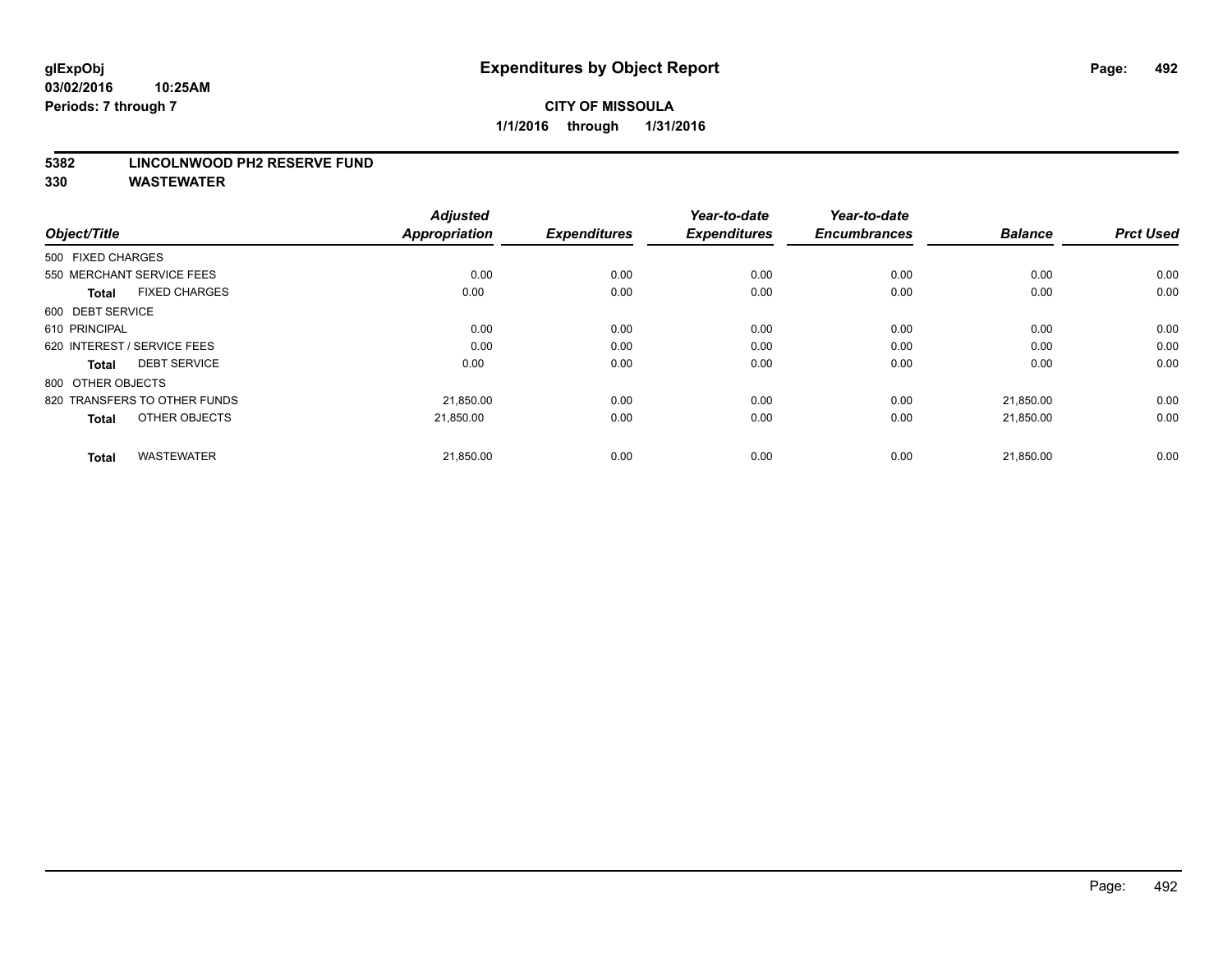# **5382 LINCOLNWOOD PH2 RESERVE FUND**

| Object/Title                                 | <b>Adjusted</b><br><b>Appropriation</b> | <b>Expenditures</b> | Year-to-date<br><b>Expenditures</b> | Year-to-date<br><b>Encumbrances</b> | <b>Balance</b> | <b>Prct Used</b> |
|----------------------------------------------|-----------------------------------------|---------------------|-------------------------------------|-------------------------------------|----------------|------------------|
| 500 FIXED CHARGES                            |                                         |                     |                                     |                                     |                |                  |
| 550 MERCHANT SERVICE FEES                    | 0.00                                    | 0.00                | 0.00                                | 0.00                                | 0.00           | 0.00             |
| <b>FIXED CHARGES</b><br><b>Total</b>         | 0.00                                    | 0.00                | 0.00                                | 0.00                                | 0.00           | 0.00             |
| 600 DEBT SERVICE                             |                                         |                     |                                     |                                     |                |                  |
| 610 PRINCIPAL                                | 0.00                                    | 0.00                | 0.00                                | 0.00                                | 0.00           | 0.00             |
| 620 INTEREST / SERVICE FEES                  | 0.00                                    | 0.00                | 0.00                                | 0.00                                | 0.00           | 0.00             |
| <b>DEBT SERVICE</b><br><b>Total</b>          | 0.00                                    | 0.00                | 0.00                                | 0.00                                | 0.00           | 0.00             |
| 800 OTHER OBJECTS                            |                                         |                     |                                     |                                     |                |                  |
| 820 TRANSFERS TO OTHER FUNDS                 | 21,850.00                               | 0.00                | 0.00                                | 0.00                                | 21.850.00      | 0.00             |
| OTHER OBJECTS<br><b>Total</b>                | 21,850.00                               | 0.00                | 0.00                                | 0.00                                | 21,850.00      | 0.00             |
| LINCOLNWOOD PH2 RESERVE FUND<br><b>Total</b> | 21,850.00                               | 0.00                | 0.00                                | 0.00                                | 21.850.00      | 0.00             |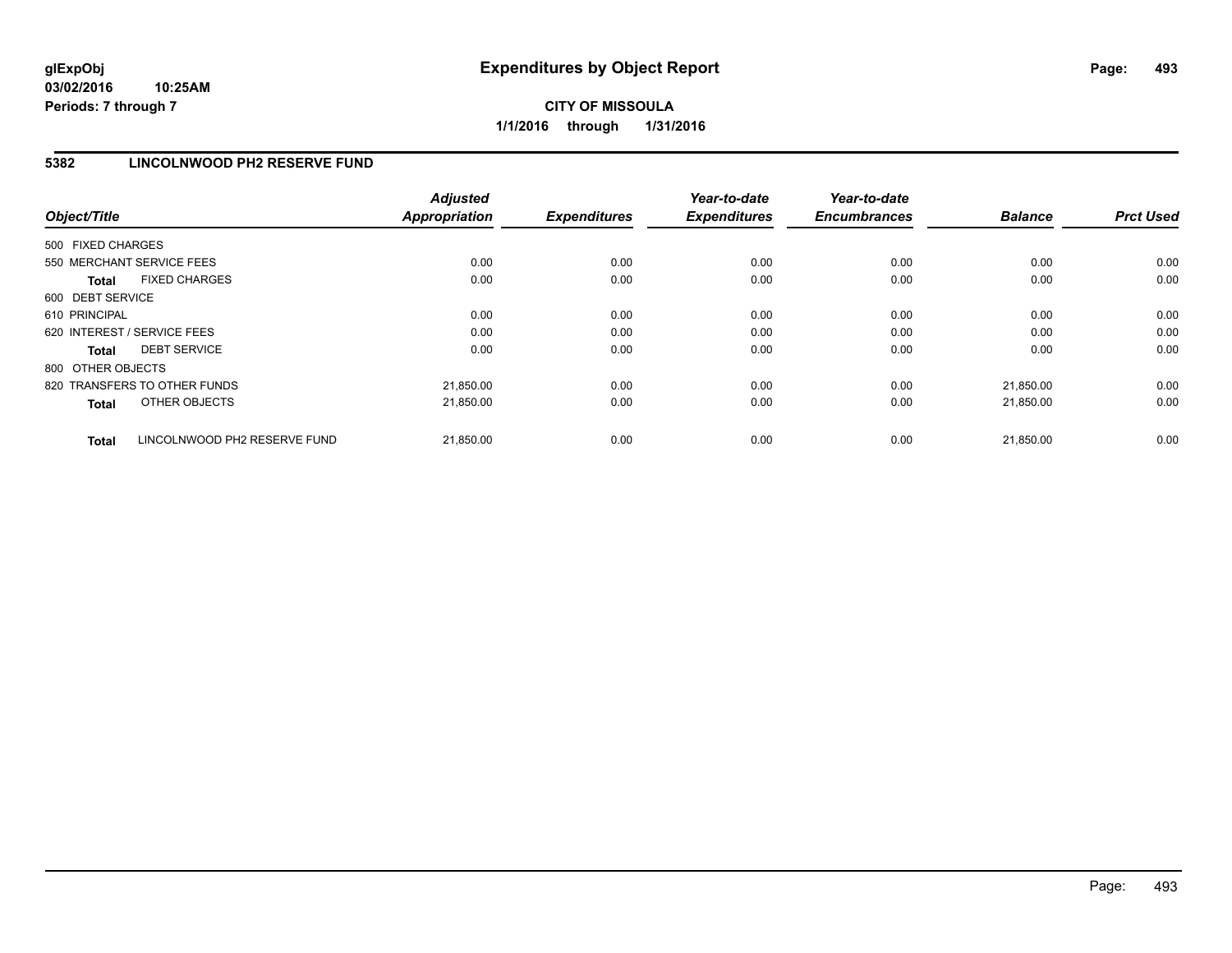#### **5383 FY09 RATTLESNAKE SEWER DEBT SVS**

| Object/Title                         | <b>Adjusted</b><br>Appropriation | <b>Expenditures</b> | Year-to-date<br><b>Expenditures</b> | Year-to-date<br><b>Encumbrances</b> | <b>Balance</b> | <b>Prct Used</b> |
|--------------------------------------|----------------------------------|---------------------|-------------------------------------|-------------------------------------|----------------|------------------|
| 500 FIXED CHARGES                    |                                  |                     |                                     |                                     |                |                  |
| 550 MERCHANT SERVICE FEES            | 0.00                             | 0.00                | 0.00                                | 0.00                                | 0.00           | 0.00             |
| <b>FIXED CHARGES</b><br><b>Total</b> | 0.00                             | 0.00                | 0.00                                | 0.00                                | 0.00           | 0.00             |
| 600 DEBT SERVICE                     |                                  |                     |                                     |                                     |                |                  |
| 610 PRINCIPAL                        | 0.00                             | 0.00                | 10,000.00                           | 0.00                                | $-10,000.00$   | 0.00             |
| 620 INTEREST / SERVICE FEES          | 0.00                             | 0.00                | 5,550.00                            | 0.00                                | $-5,550.00$    | 0.00             |
| <b>DEBT SERVICE</b><br><b>Total</b>  | 0.00                             | 0.00                | 15,550.00                           | 0.00                                | $-15,550.00$   | 0.00             |
| 800 OTHER OBJECTS                    |                                  |                     |                                     |                                     |                |                  |
| 820 TRANSFERS TO OTHER FUNDS         | 0.00                             | 0.00                | 0.00                                | 0.00                                | 0.00           | 0.00             |
| OTHER OBJECTS<br><b>Total</b>        | 0.00                             | 0.00                | 0.00                                | 0.00                                | 0.00           | 0.00             |
|                                      |                                  |                     |                                     |                                     |                |                  |
| <b>WASTEWATER</b><br><b>Total</b>    | 0.00                             | 0.00                | 15,550.00                           | 0.00                                | $-15,550.00$   | 0.00             |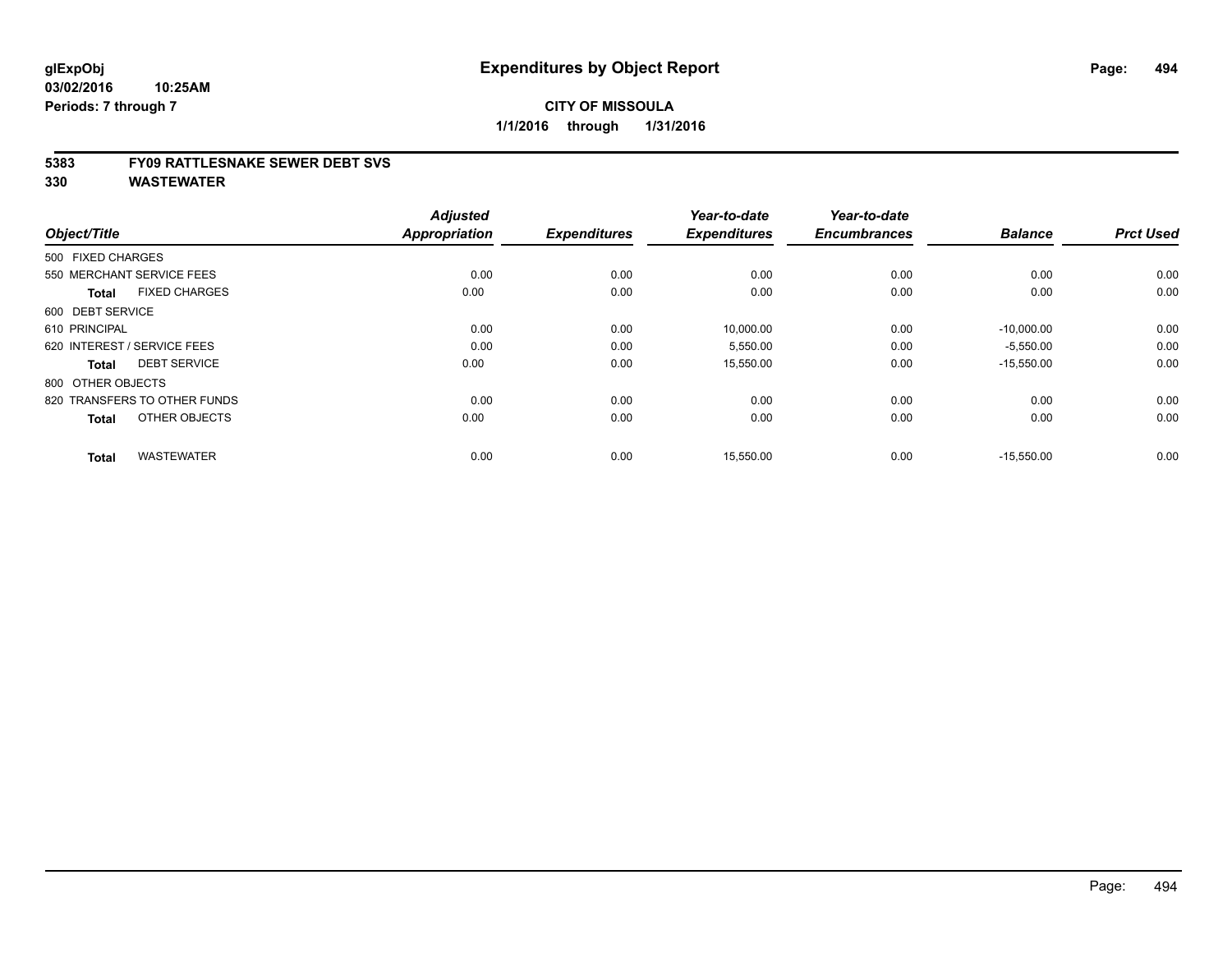#### **5383 FY09 RATTLESNAKE SEWER DEBT SVS**

**550 SID 544 PROJECT**

|                                      | <b>Adjusted</b> |                     | Year-to-date        | Year-to-date        |                |                  |
|--------------------------------------|-----------------|---------------------|---------------------|---------------------|----------------|------------------|
| Object/Title                         | Appropriation   | <b>Expenditures</b> | <b>Expenditures</b> | <b>Encumbrances</b> | <b>Balance</b> | <b>Prct Used</b> |
| 500 FIXED CHARGES                    |                 |                     |                     |                     |                |                  |
| 550 MERCHANT SERVICE FEES            | 0.00            | 0.00                | 0.00                | 0.00                | 0.00           | 0.00             |
| <b>FIXED CHARGES</b><br><b>Total</b> | 0.00            | 0.00                | 0.00                | 0.00                | 0.00           | 0.00             |
| 600 DEBT SERVICE                     |                 |                     |                     |                     |                |                  |
| 610 PRINCIPAL                        | 20,000.00       | 0.00                | 0.00                | 0.00                | 20.000.00      | 0.00             |
| 620 INTEREST / SERVICE FEES          | 10.950.00       | 0.00                | 0.00                | 0.00                | 10.950.00      | 0.00             |
| <b>DEBT SERVICE</b><br><b>Total</b>  | 30.950.00       | 0.00                | 0.00                | 0.00                | 30,950.00      | 0.00             |
| SID 544 PROJECT<br><b>Total</b>      | 30.950.00       | 0.00                | 0.00                | 0.00                | 30.950.00      | 0.00             |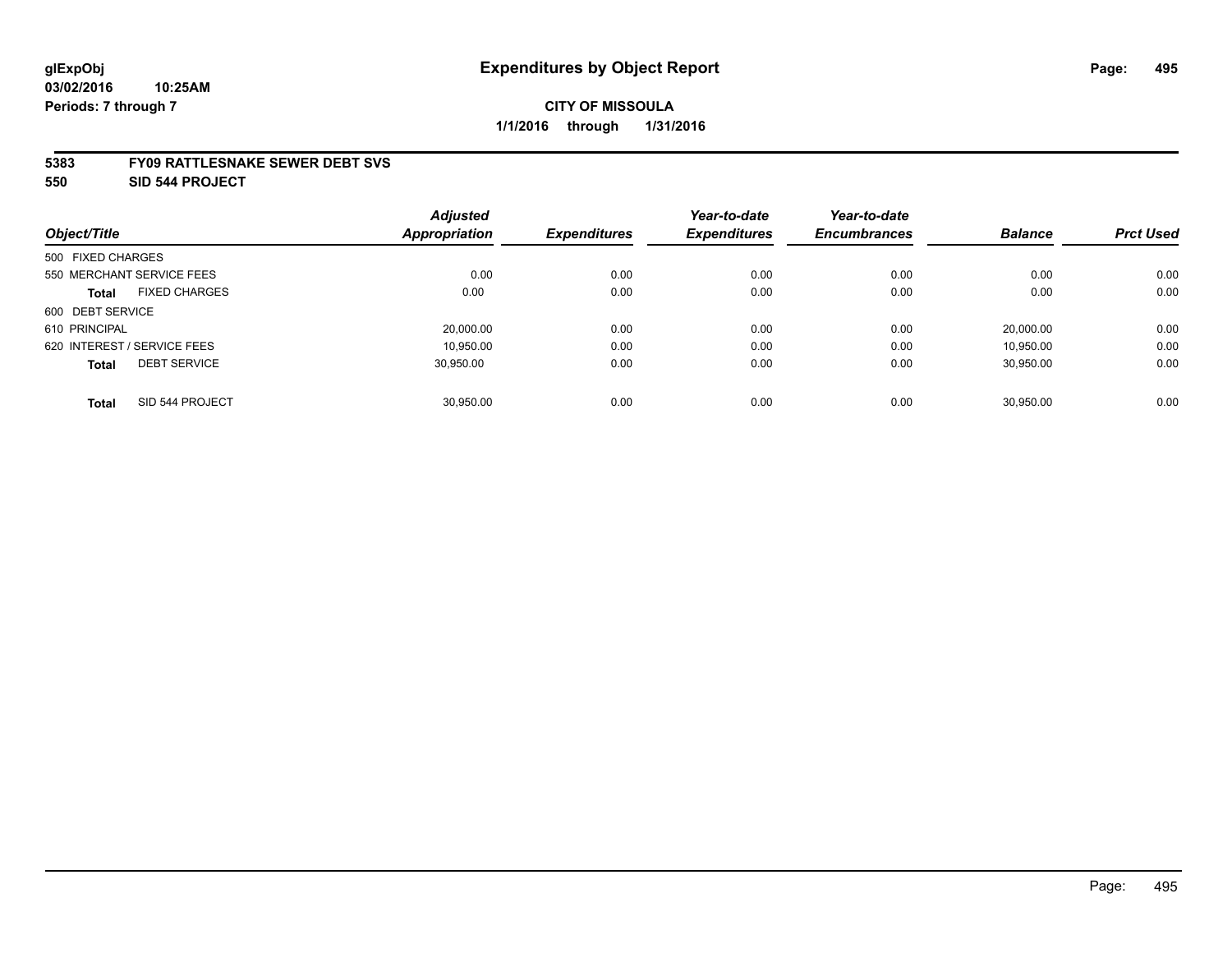**03/02/2016 10:25AM Periods: 7 through 7**

# **CITY OF MISSOULA 1/1/2016 through 1/31/2016**

# **5383 FY09 RATTLESNAKE SEWER DEBT SVS**

| Object/Title                                    | <b>Adjusted</b><br><b>Appropriation</b> | <b>Expenditures</b> | Year-to-date<br><b>Expenditures</b> | Year-to-date<br><b>Encumbrances</b> | <b>Balance</b> | <b>Prct Used</b> |
|-------------------------------------------------|-----------------------------------------|---------------------|-------------------------------------|-------------------------------------|----------------|------------------|
| 500 FIXED CHARGES                               |                                         |                     |                                     |                                     |                |                  |
| 550 MERCHANT SERVICE FEES                       | 0.00                                    | 0.00                | 0.00                                | 0.00                                | 0.00           | 0.00             |
| <b>FIXED CHARGES</b><br><b>Total</b>            | 0.00                                    | 0.00                | 0.00                                | 0.00                                | 0.00           | 0.00             |
| 600 DEBT SERVICE                                |                                         |                     |                                     |                                     |                |                  |
| 610 PRINCIPAL                                   | 20,000.00                               | 0.00                | 10,000.00                           | 0.00                                | 10.000.00      | 50.00            |
| 620 INTEREST / SERVICE FEES                     | 10,950.00                               | 0.00                | 5,550.00                            | 0.00                                | 5,400.00       | 50.68            |
| <b>DEBT SERVICE</b><br><b>Total</b>             | 30,950.00                               | 0.00                | 15,550.00                           | 0.00                                | 15,400.00      | 50.24            |
| 800 OTHER OBJECTS                               |                                         |                     |                                     |                                     |                |                  |
| 820 TRANSFERS TO OTHER FUNDS                    | 0.00                                    | 0.00                | 0.00                                | 0.00                                | 0.00           | 0.00             |
| <b>OTHER OBJECTS</b><br><b>Total</b>            | 0.00                                    | 0.00                | 0.00                                | 0.00                                | 0.00           | 0.00             |
| FY09 RATTLESNAKE SEWER DEBT SVS<br><b>Total</b> | 30.950.00                               | 0.00                | 15,550.00                           | 0.00                                | 15.400.00      | 50.24            |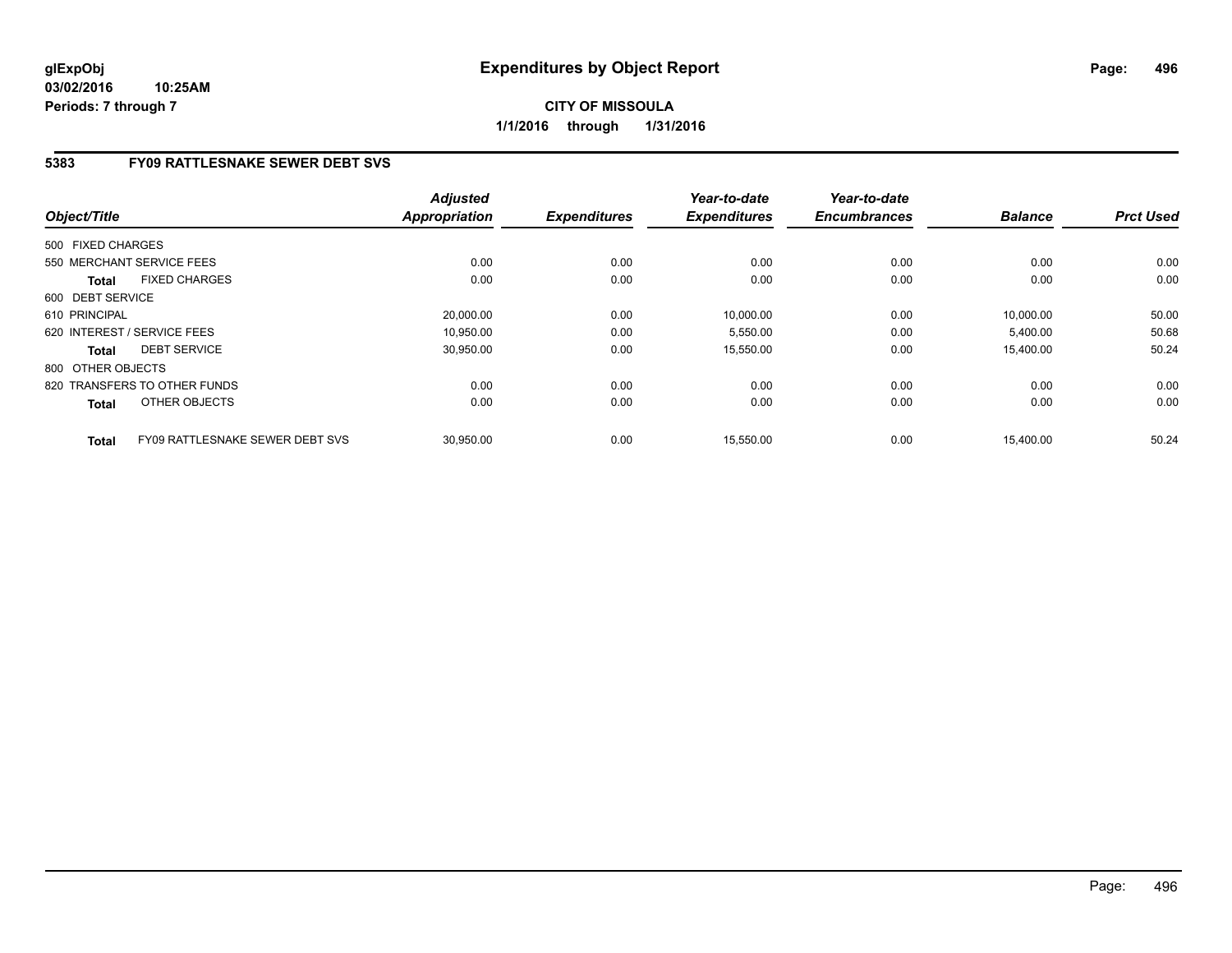**5384 09 LOLO BOND RESERVE**

| Object/Title                         | <b>Adjusted</b><br><b>Appropriation</b> | <b>Expenditures</b> | Year-to-date<br><b>Expenditures</b> | Year-to-date<br><b>Encumbrances</b> | <b>Balance</b> | <b>Prct Used</b> |
|--------------------------------------|-----------------------------------------|---------------------|-------------------------------------|-------------------------------------|----------------|------------------|
| 500 FIXED CHARGES                    |                                         |                     |                                     |                                     |                |                  |
| 550 MERCHANT SERVICE FEES            | 0.00                                    | 0.00                | 0.00                                | 0.00                                | 0.00           | 0.00             |
| <b>FIXED CHARGES</b><br><b>Total</b> | 0.00                                    | 0.00                | 0.00                                | 0.00                                | 0.00           | 0.00             |
| 800 OTHER OBJECTS                    |                                         |                     |                                     |                                     |                |                  |
| 820 TRANSFERS TO OTHER FUNDS         | 10,310.00                               | 0.00                | 0.00                                | 0.00                                | 10.310.00      | 0.00             |
| OTHER OBJECTS<br><b>Total</b>        | 10.310.00                               | 0.00                | 0.00                                | 0.00                                | 10.310.00      | 0.00             |
| <b>WASTEWATER</b><br><b>Total</b>    | 10,310.00                               | 0.00                | 0.00                                | 0.00                                | 10.310.00      | 0.00             |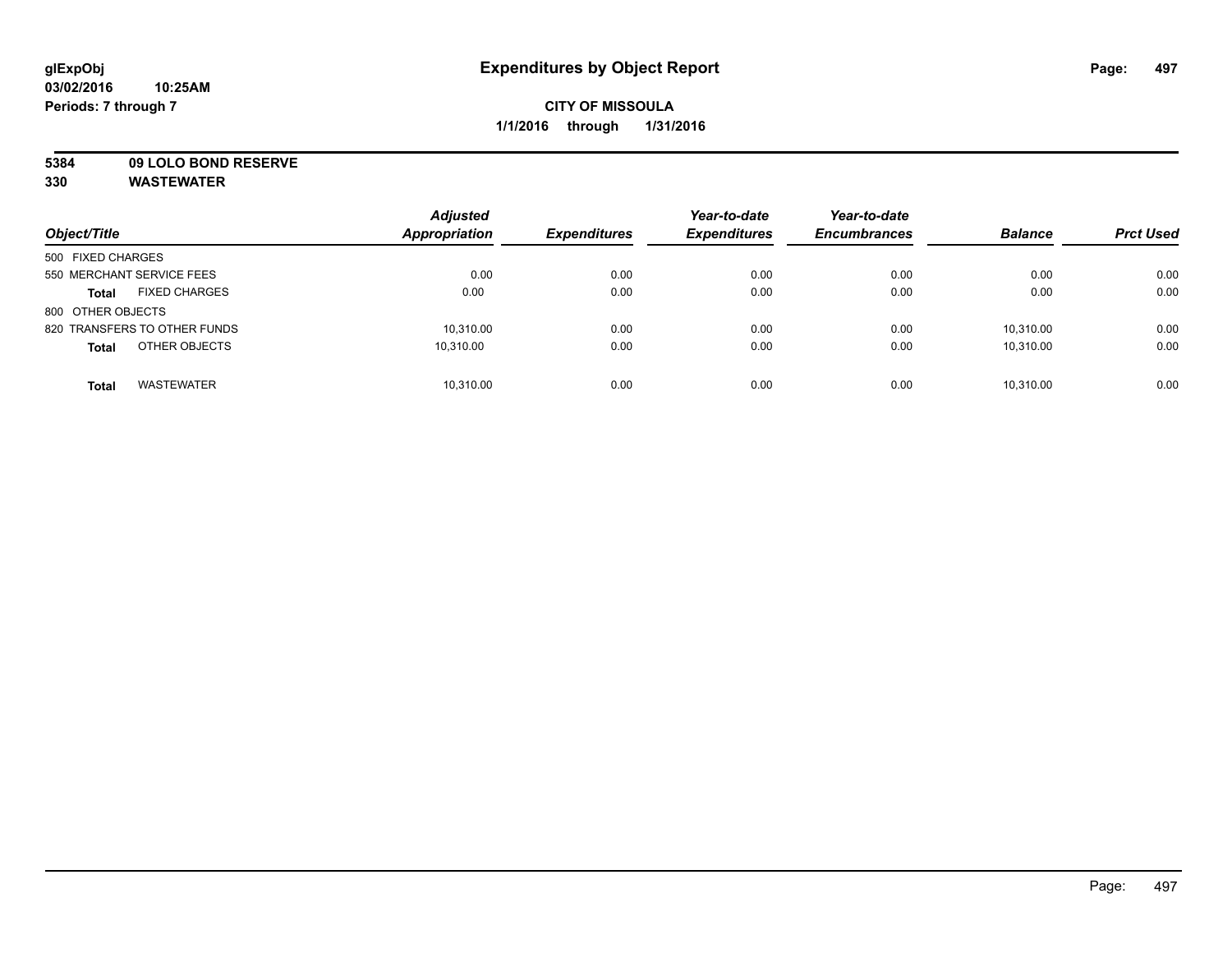#### **5384 09 LOLO BOND RESERVE**

| Object/Title                         | <b>Adjusted</b><br><b>Appropriation</b> | <b>Expenditures</b> | Year-to-date<br><b>Expenditures</b> | Year-to-date<br><b>Encumbrances</b> | <b>Balance</b> | <b>Prct Used</b> |
|--------------------------------------|-----------------------------------------|---------------------|-------------------------------------|-------------------------------------|----------------|------------------|
| 500 FIXED CHARGES                    |                                         |                     |                                     |                                     |                |                  |
| 550 MERCHANT SERVICE FEES            | 0.00                                    | 0.00                | 0.00                                | 0.00                                | 0.00           | 0.00             |
| <b>FIXED CHARGES</b><br><b>Total</b> | 0.00                                    | 0.00                | 0.00                                | 0.00                                | 0.00           | 0.00             |
| 800 OTHER OBJECTS                    |                                         |                     |                                     |                                     |                |                  |
| 820 TRANSFERS TO OTHER FUNDS         | 10,310.00                               | 0.00                | 0.00                                | 0.00                                | 10,310.00      | 0.00             |
| OTHER OBJECTS<br><b>Total</b>        | 10.310.00                               | 0.00                | 0.00                                | 0.00                                | 10.310.00      | 0.00             |
| 09 LOLO BOND RESERVE<br><b>Total</b> | 10,310.00                               | 0.00                | 0.00                                | 0.00                                | 10,310.00      | 0.00             |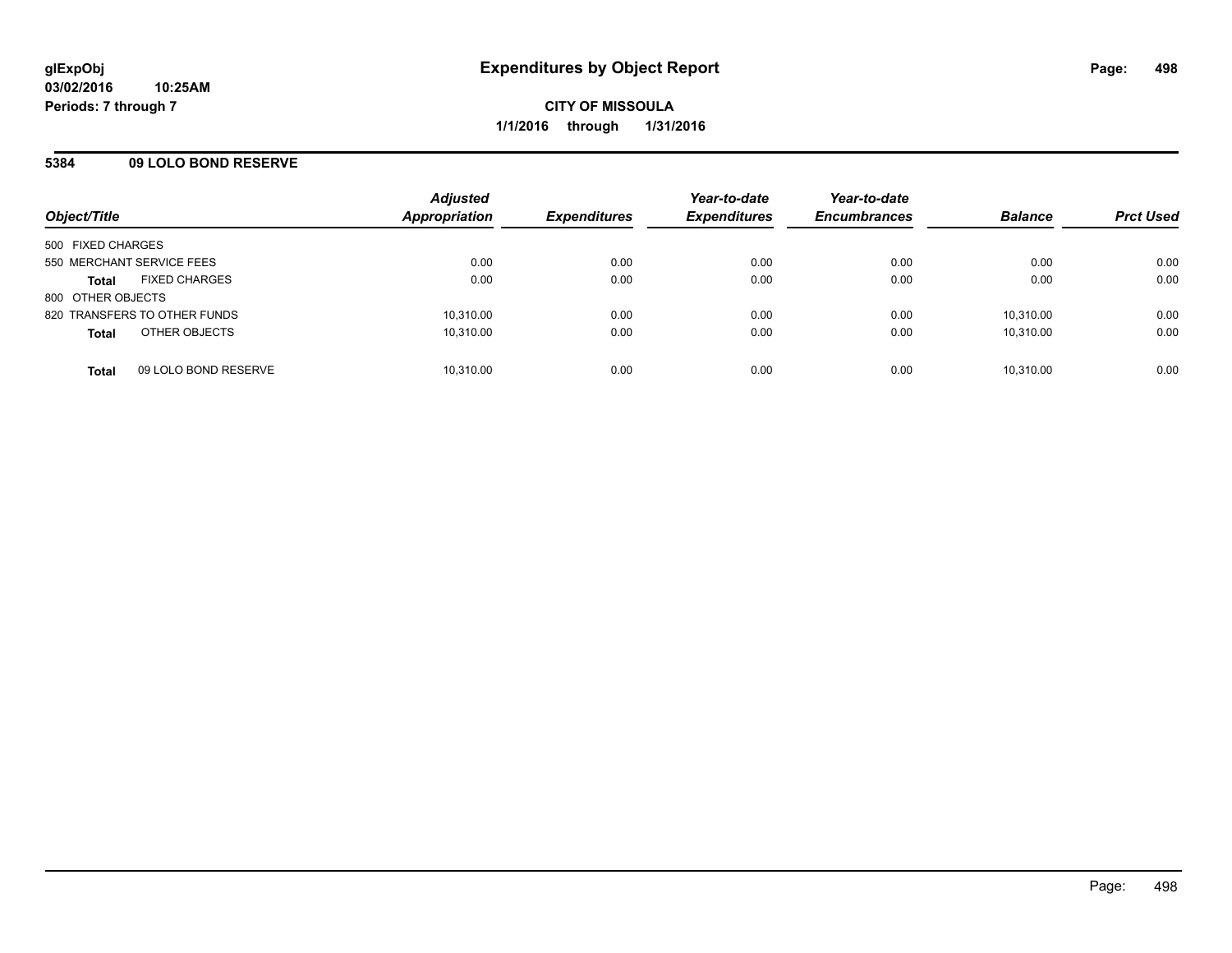#### **5385 HEADWORKS 2010 BOND RESERVE**

| Object/Title                 | <b>Adjusted</b><br>Appropriation | <b>Expenditures</b> | Year-to-date<br><i><b>Expenditures</b></i> | Year-to-date<br><b>Encumbrances</b> | <b>Balance</b> | <b>Prct Used</b> |
|------------------------------|----------------------------------|---------------------|--------------------------------------------|-------------------------------------|----------------|------------------|
| 800 OTHER OBJECTS            |                                  |                     |                                            |                                     |                |                  |
| 820 TRANSFERS TO OTHER FUNDS | 27,928.00                        | 0.00                | 0.00                                       | 0.00                                | 27.928.00      | 0.00             |
| OTHER OBJECTS<br>Total       | 27.928.00                        | 0.00                | 0.00                                       | 0.00                                | 27.928.00      | 0.00             |
| <b>WASTEWATER</b><br>Total   | 27,928.00                        | 0.00                | 0.00                                       | 0.00                                | 27,928.00      | 0.00             |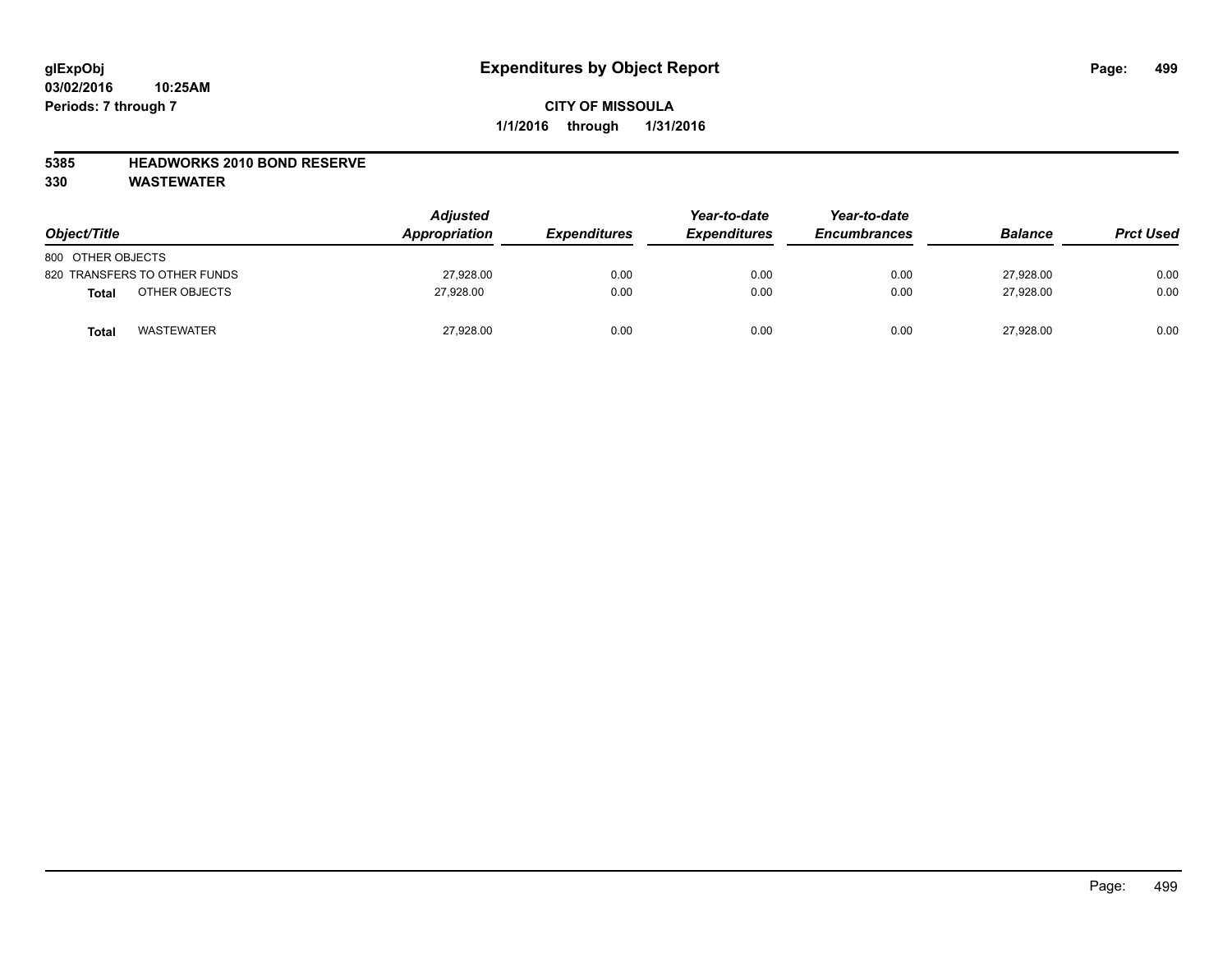#### **5385 HEADWORKS 2010 BOND RESERVE**

| Object/Title                                | <b>Adjusted</b><br>Appropriation | <i><b>Expenditures</b></i> | Year-to-date<br><b>Expenditures</b> | Year-to-date<br><b>Encumbrances</b> | <b>Balance</b> | <b>Prct Used</b> |
|---------------------------------------------|----------------------------------|----------------------------|-------------------------------------|-------------------------------------|----------------|------------------|
| 800 OTHER OBJECTS                           |                                  |                            |                                     |                                     |                |                  |
| 820 TRANSFERS TO OTHER FUNDS                | 27,928.00                        | 0.00                       | 0.00                                | 0.00                                | 27,928.00      | 0.00             |
| OTHER OBJECTS<br><b>Total</b>               | 27,928.00                        | 0.00                       | 0.00                                | 0.00                                | 27,928.00      | 0.00             |
| <b>HEADWORKS 2010 BOND RESERVE</b><br>Total | 27,928.00                        | 0.00                       | 0.00                                | 0.00                                | 27.928.00      | 0.00             |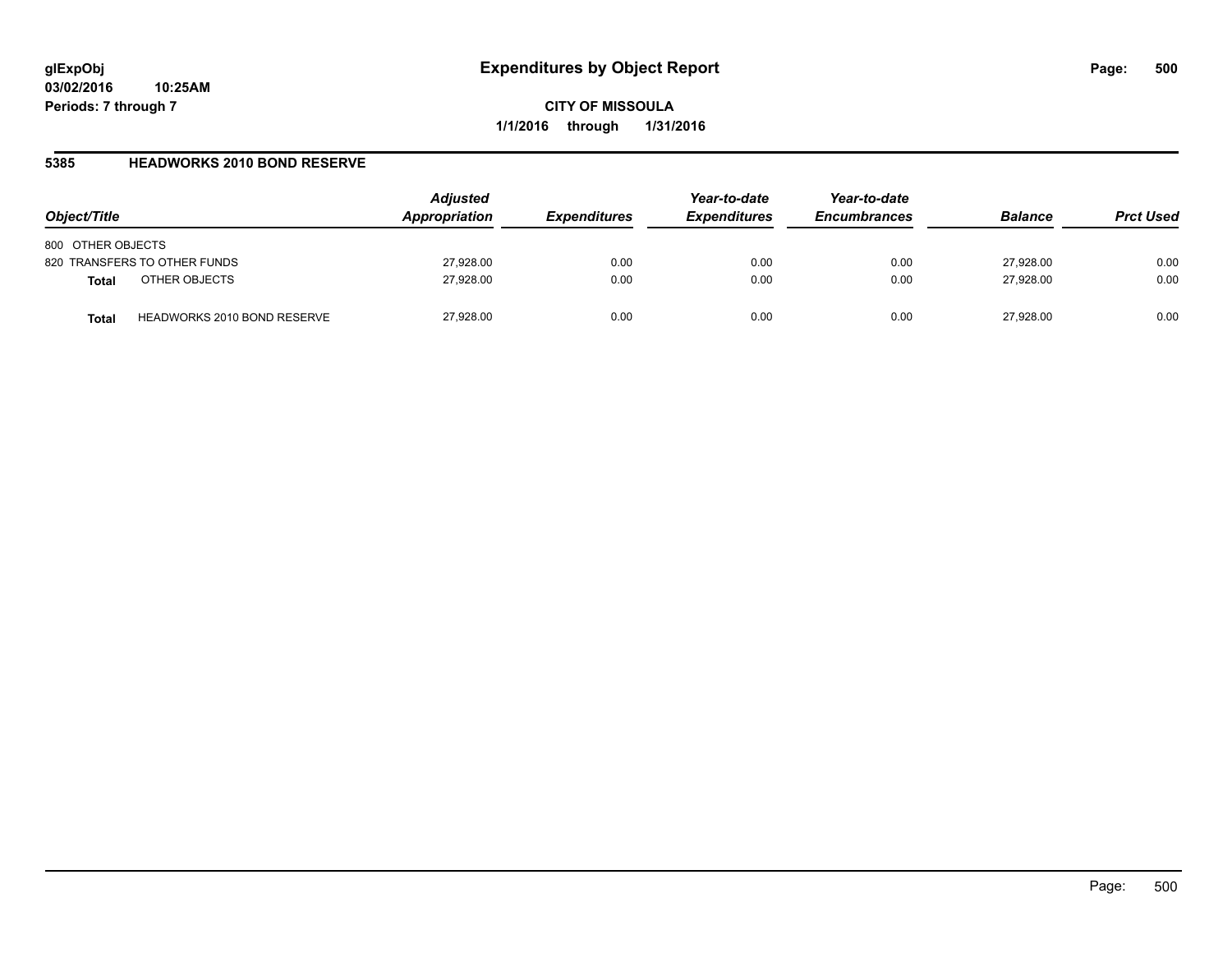#### **5386 FY10 HEADWORKS DEBT SERVICE**

|                             |                      | <b>Adjusted</b> |                     | Year-to-date        | Year-to-date        |                |                  |
|-----------------------------|----------------------|-----------------|---------------------|---------------------|---------------------|----------------|------------------|
| Object/Title                |                      | Appropriation   | <b>Expenditures</b> | <b>Expenditures</b> | <b>Encumbrances</b> | <b>Balance</b> | <b>Prct Used</b> |
| 500 FIXED CHARGES           |                      |                 |                     |                     |                     |                |                  |
| 550 MERCHANT SERVICE FEES   |                      | 0.00            | 0.00                | 0.00                | 0.00                | 0.00           | 0.00             |
| <b>Total</b>                | <b>FIXED CHARGES</b> | 0.00            | 0.00                | 0.00                | 0.00                | 0.00           | 0.00             |
| 600 DEBT SERVICE            |                      |                 |                     |                     |                     |                |                  |
| 610 PRINCIPAL               |                      | 135.000.00      | 0.00                | 0.00                | 0.00                | 135.000.00     | 0.00             |
| 620 INTEREST / SERVICE FEES |                      | 563.316.00      | 0.00                | 282,008.19          | 0.00                | 281.307.81     | 50.06            |
| <b>Total</b>                | <b>DEBT SERVICE</b>  | 698.316.00      | 0.00                | 282,008.19          | 0.00                | 416.307.81     | 40.38            |
| <b>Total</b>                | <b>WASTEWATER</b>    | 698.316.00      | 0.00                | 282.008.19          | 0.00                | 416.307.81     | 40.38            |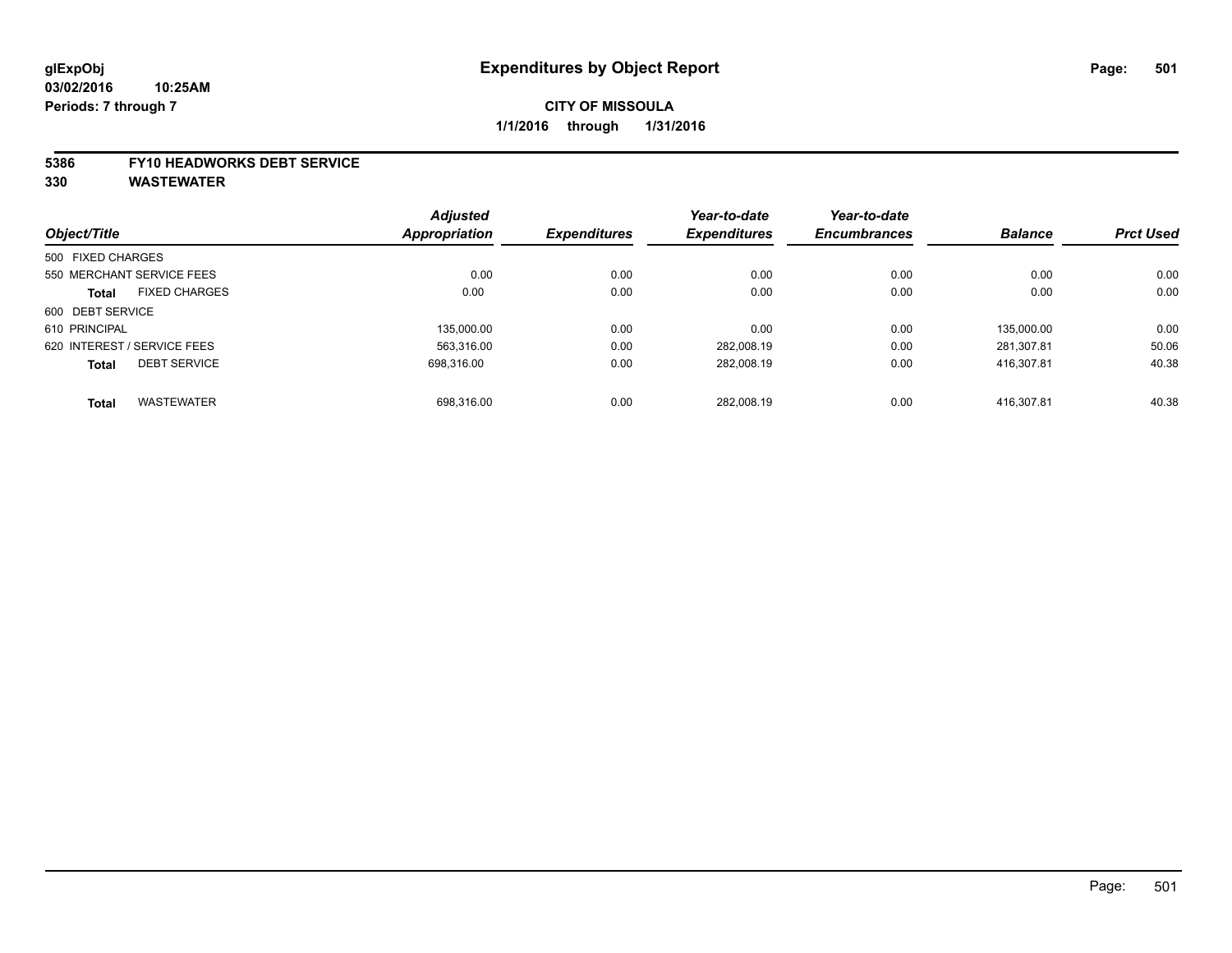#### **5386 FY10 HEADWORKS DEBT SERVICE**

| Object/Title                |                             | <b>Adjusted</b><br><b>Appropriation</b> | <b>Expenditures</b> | Year-to-date<br><b>Expenditures</b> | Year-to-date<br><b>Encumbrances</b> | <b>Balance</b> | <b>Prct Used</b> |
|-----------------------------|-----------------------------|-----------------------------------------|---------------------|-------------------------------------|-------------------------------------|----------------|------------------|
| 500 FIXED CHARGES           |                             |                                         |                     |                                     |                                     |                |                  |
| 550 MERCHANT SERVICE FEES   |                             | 0.00                                    | 0.00                | 0.00                                | 0.00                                | 0.00           | 0.00             |
| <b>Total</b>                | <b>FIXED CHARGES</b>        | 0.00                                    | 0.00                | 0.00                                | 0.00                                | 0.00           | 0.00             |
| 600 DEBT SERVICE            |                             |                                         |                     |                                     |                                     |                |                  |
| 610 PRINCIPAL               |                             | 135.000.00                              | 0.00                | 0.00                                | 0.00                                | 135.000.00     | 0.00             |
| 620 INTEREST / SERVICE FEES |                             | 563.316.00                              | 0.00                | 282.008.19                          | 0.00                                | 281.307.81     | 50.06            |
| <b>Total</b>                | <b>DEBT SERVICE</b>         | 698.316.00                              | 0.00                | 282.008.19                          | 0.00                                | 416.307.81     | 40.38            |
| <b>Total</b>                | FY10 HEADWORKS DEBT SERVICE | 698.316.00                              | 0.00                | 282.008.19                          | 0.00                                | 416.307.81     | 40.38            |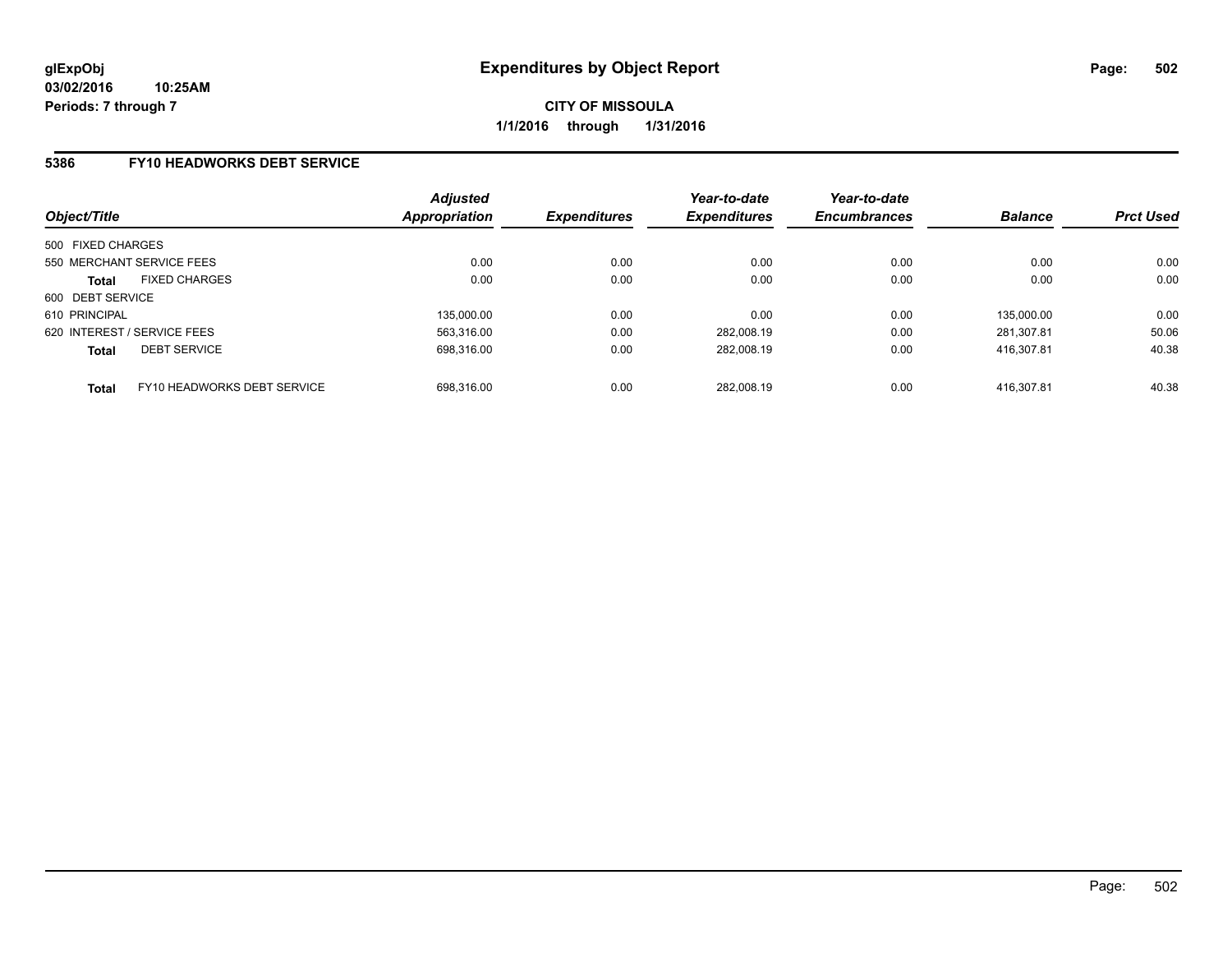#### **5387 FY11 SEWER \$1.29M BOND DEBT SERVICE**

| Object/Title      |                             | <b>Adjusted</b><br>Appropriation | <b>Expenditures</b> | Year-to-date<br><b>Expenditures</b> | Year-to-date<br><b>Encumbrances</b> | <b>Balance</b> | <b>Prct Used</b> |
|-------------------|-----------------------------|----------------------------------|---------------------|-------------------------------------|-------------------------------------|----------------|------------------|
|                   |                             |                                  |                     |                                     |                                     |                |                  |
| 500 FIXED CHARGES |                             |                                  |                     |                                     |                                     |                |                  |
|                   | 550 MERCHANT SERVICE FEES   | 0.00                             | 0.00                | 0.00                                | 0.00                                | 0.00           | 0.00             |
| <b>Total</b>      | <b>FIXED CHARGES</b>        | 0.00                             | 0.00                | 0.00                                | 0.00                                | 0.00           | 0.00             |
| 600 DEBT SERVICE  |                             |                                  |                     |                                     |                                     |                |                  |
| 610 PRINCIPAL     |                             | 45.000.00                        | 0.00                | 0.00                                | 0.00                                | 45.000.00      | 0.00             |
|                   | 620 INTEREST / SERVICE FEES | 57.080.00                        | 0.00                | 28,365.00                           | 0.00                                | 28,715.00      | 49.69            |
| <b>Total</b>      | <b>DEBT SERVICE</b>         | 102.080.00                       | 0.00                | 28,365.00                           | 0.00                                | 73,715.00      | 27.79            |
| <b>Total</b>      | <b>WASTEWATER</b>           | 102.080.00                       | 0.00                | 28.365.00                           | 0.00                                | 73.715.00      | 27.79            |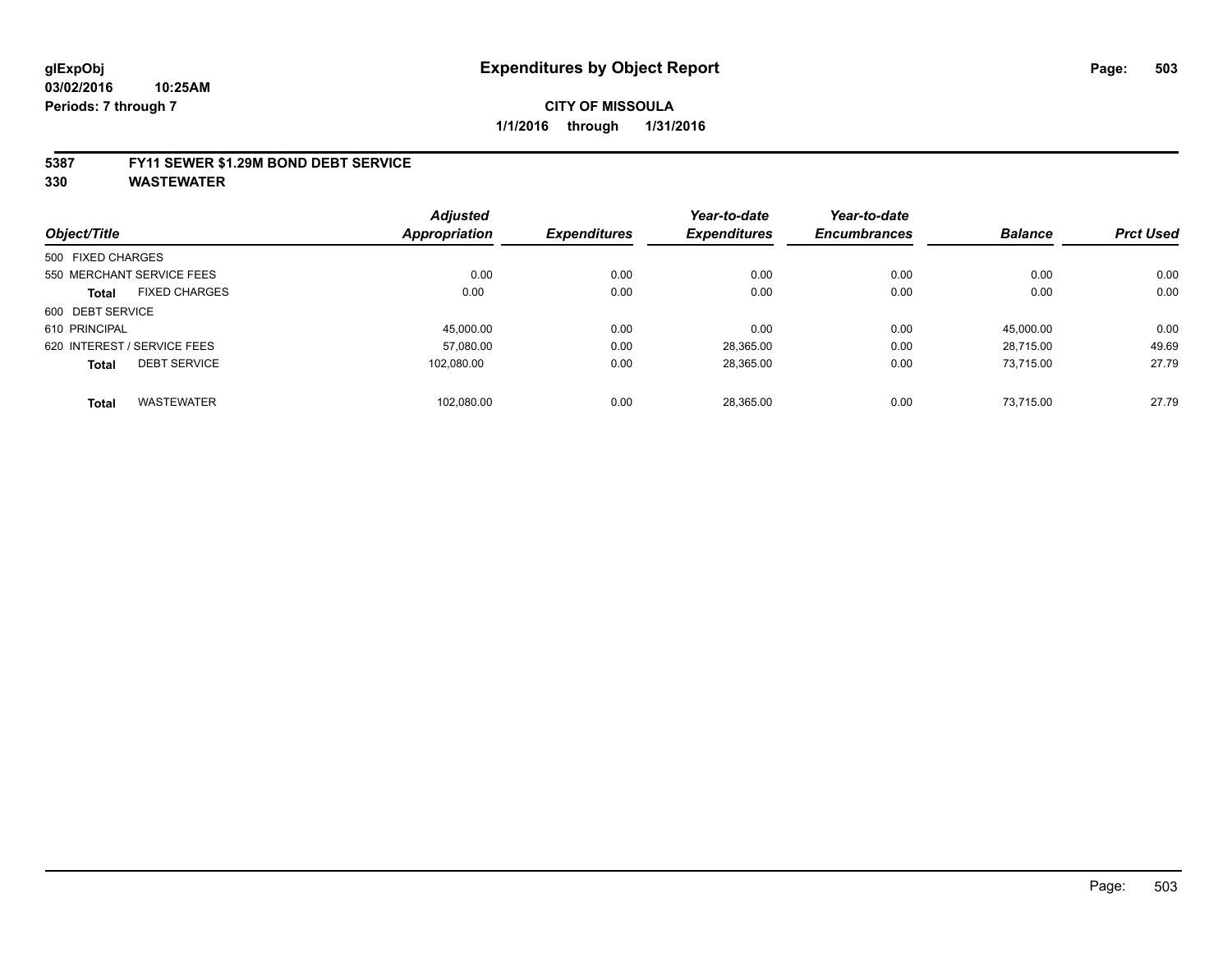### **5387 FY11 SEWER \$1.29M BOND DEBT SERVICE**

| Object/Title      |                                     | Adjusted<br>Appropriation | <b>Expenditures</b> | Year-to-date<br><b>Expenditures</b> | Year-to-date<br><b>Encumbrances</b> | <b>Balance</b> | <b>Prct Used</b> |
|-------------------|-------------------------------------|---------------------------|---------------------|-------------------------------------|-------------------------------------|----------------|------------------|
| 500 FIXED CHARGES |                                     |                           |                     |                                     |                                     |                |                  |
|                   | 550 MERCHANT SERVICE FEES           | 0.00                      | 0.00                | 0.00                                | 0.00                                | 0.00           | 0.00             |
| <b>Total</b>      | <b>FIXED CHARGES</b>                | 0.00                      | 0.00                | 0.00                                | 0.00                                | 0.00           | 0.00             |
| 600 DEBT SERVICE  |                                     |                           |                     |                                     |                                     |                |                  |
| 610 PRINCIPAL     |                                     | 45.000.00                 | 0.00                | 0.00                                | 0.00                                | 45.000.00      | 0.00             |
|                   | 620 INTEREST / SERVICE FEES         | 57.080.00                 | 0.00                | 28.365.00                           | 0.00                                | 28.715.00      | 49.69            |
| <b>Total</b>      | <b>DEBT SERVICE</b>                 | 102.080.00                | 0.00                | 28.365.00                           | 0.00                                | 73.715.00      | 27.79            |
| <b>Total</b>      | FY11 SEWER \$1.29M BOND DEBT SERVIC | 102.080.00                | 0.00                | 28.365.00                           | 0.00                                | 73.715.00      | 27.79            |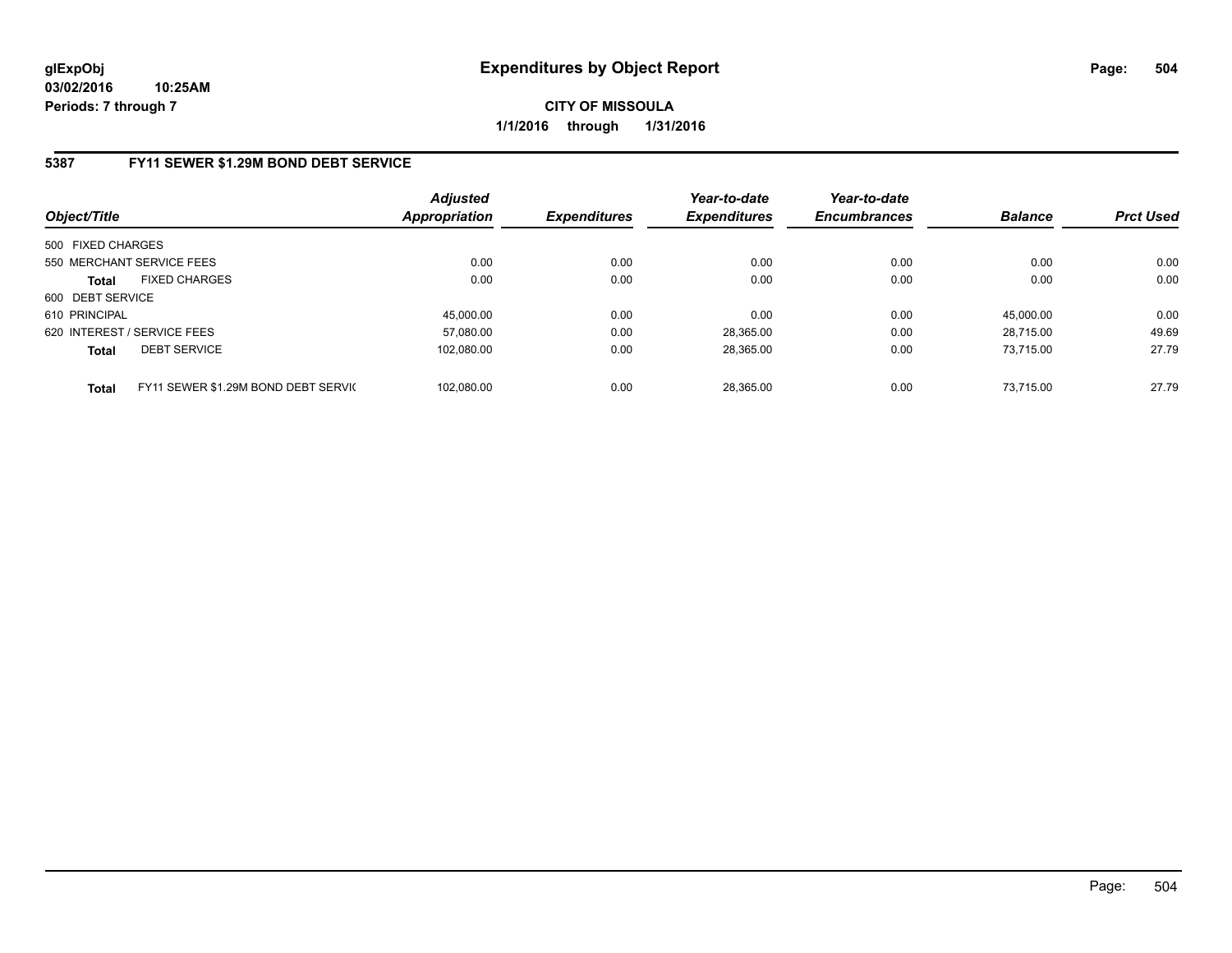#### **5388 FY11 \$1.29M SEWER BOND RESERVE**

**330 WASTEWATER**

| Object/Title                         | <b>Adjusted</b><br>Appropriation | <b>Expenditures</b> | Year-to-date<br><b>Expenditures</b> | Year-to-date<br><b>Encumbrances</b> | <b>Balance</b> | <b>Prct Used</b> |
|--------------------------------------|----------------------------------|---------------------|-------------------------------------|-------------------------------------|----------------|------------------|
| 500 FIXED CHARGES                    |                                  |                     |                                     |                                     |                |                  |
| 550 MERCHANT SERVICE FEES            | 0.00                             | 0.00                | 0.00                                | 0.00                                | 0.00           | 0.00             |
| <b>FIXED CHARGES</b><br><b>Total</b> | 0.00                             | 0.00                | 0.00                                | 0.00                                | 0.00           | 0.00             |
| 800 OTHER OBJECTS                    |                                  |                     |                                     |                                     |                |                  |
| 820 TRANSFERS TO OTHER FUNDS         | 3.025.00                         | 0.00                | 0.00                                | 0.00                                | 3.025.00       | 0.00             |
| OTHER OBJECTS<br><b>Total</b>        | 3.025.00                         | 0.00                | 0.00                                | 0.00                                | 3.025.00       | 0.00             |
| <b>WASTEWATER</b><br><b>Total</b>    | 3.025.00                         | 0.00                | 0.00                                | 0.00                                | 3.025.00       | 0.00             |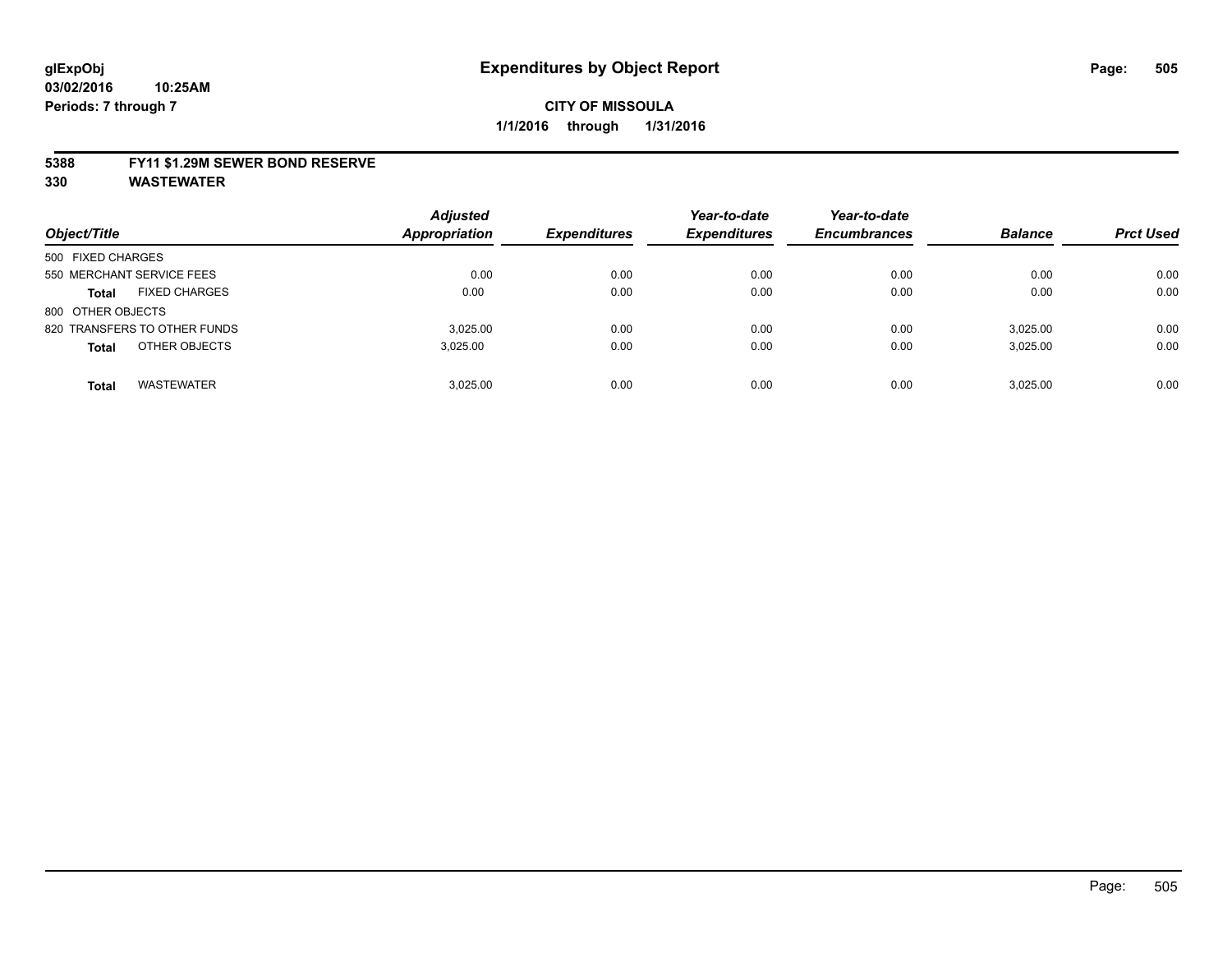# **5388 FY11 \$1.29M SEWER BOND RESERVE**

| Object/Title                                    | <b>Adjusted</b><br><b>Appropriation</b> | <b>Expenditures</b> | Year-to-date<br><b>Expenditures</b> | Year-to-date<br><b>Encumbrances</b> | <b>Balance</b> | <b>Prct Used</b> |
|-------------------------------------------------|-----------------------------------------|---------------------|-------------------------------------|-------------------------------------|----------------|------------------|
| 500 FIXED CHARGES                               |                                         |                     |                                     |                                     |                |                  |
| 550 MERCHANT SERVICE FEES                       | 0.00                                    | 0.00                | 0.00                                | 0.00                                | 0.00           | 0.00             |
| <b>FIXED CHARGES</b><br><b>Total</b>            | 0.00                                    | 0.00                | 0.00                                | 0.00                                | 0.00           | 0.00             |
| 800 OTHER OBJECTS                               |                                         |                     |                                     |                                     |                |                  |
| 820 TRANSFERS TO OTHER FUNDS                    | 3.025.00                                | 0.00                | 0.00                                | 0.00                                | 3,025.00       | 0.00             |
| OTHER OBJECTS<br><b>Total</b>                   | 3,025.00                                | 0.00                | 0.00                                | 0.00                                | 3,025.00       | 0.00             |
| FY11 \$1.29M SEWER BOND RESERVE<br><b>Total</b> | 3.025.00                                | 0.00                | 0.00                                | 0.00                                | 3,025.00       | 0.00             |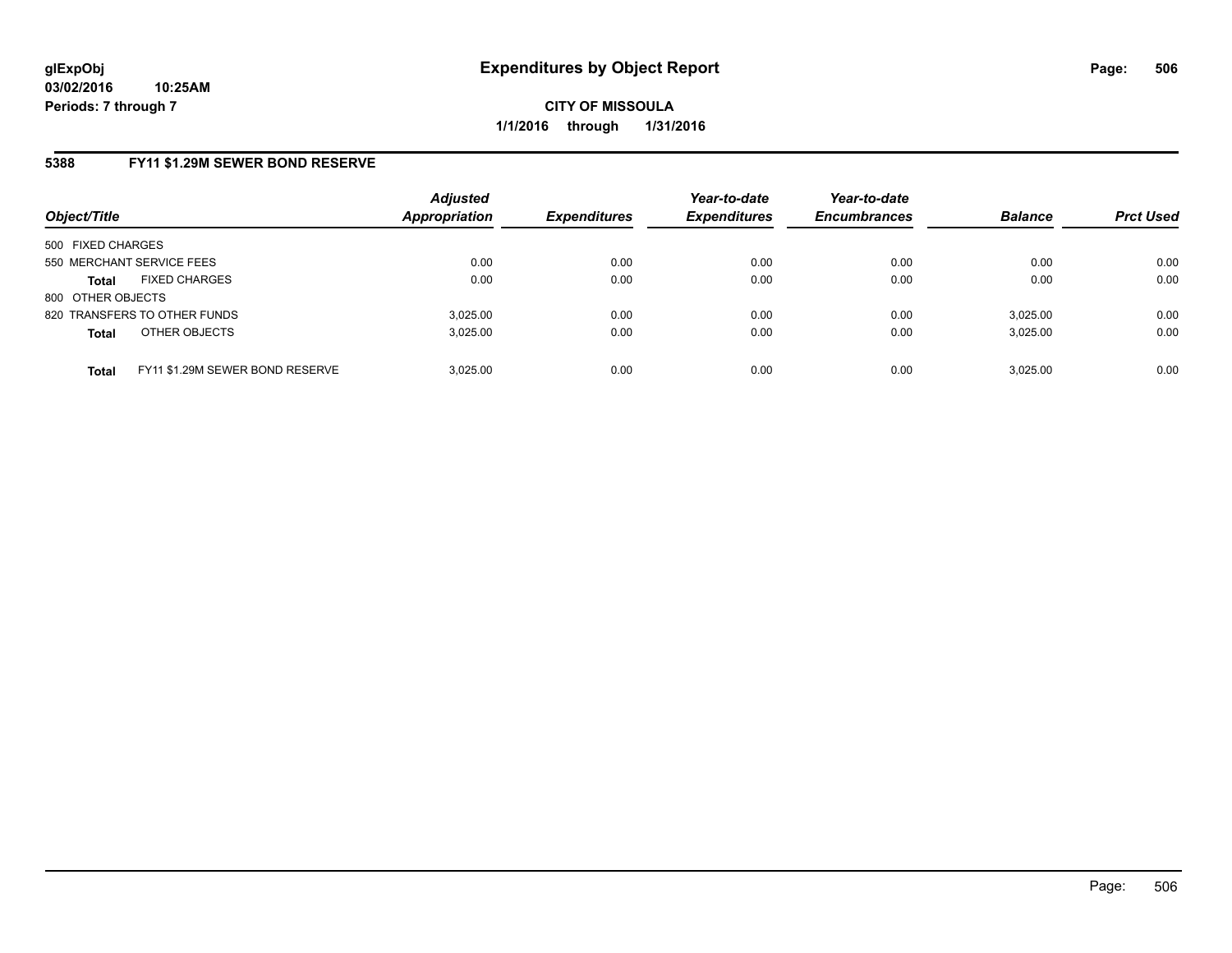#### **5389 FY15 SEWER REVENUE BOND DEBT SERVICE**

**330 WASTEWATER**

|                   |                             | <b>Adjusted</b> |                     | Year-to-date        | Year-to-date        |                |                  |
|-------------------|-----------------------------|-----------------|---------------------|---------------------|---------------------|----------------|------------------|
| Object/Title      |                             | Appropriation   | <b>Expenditures</b> | <b>Expenditures</b> | <b>Encumbrances</b> | <b>Balance</b> | <b>Prct Used</b> |
| 500 FIXED CHARGES |                             |                 |                     |                     |                     |                |                  |
|                   | 550 MERCHANT SERVICE FEES   | 0.00            | 0.00                | 0.00                | 0.00                | 0.00           | 0.00             |
| Total             | <b>FIXED CHARGES</b>        | 0.00            | 0.00                | 0.00                | 0.00                | 0.00           | 0.00             |
| 600 DEBT SERVICE  |                             |                 |                     |                     |                     |                |                  |
| 610 PRINCIPAL     |                             | 19.000.00       | 0.00                | 19,000.00           | 0.00                | 0.00           | 100.00           |
|                   | 620 INTEREST / SERVICE FEES | 17.074.30       | 0.00                | 2.459.73            | 0.00                | 14.614.57      | 14.41            |
| <b>Total</b>      | <b>DEBT SERVICE</b>         | 36,074.30       | 0.00                | 21,459.73           | 0.00                | 14,614.57      | 59.49            |
| <b>Total</b>      | <b>WASTEWATER</b>           | 36.074.30       | 0.00                | 21.459.73           | 0.00                | 14.614.57      | 59.49            |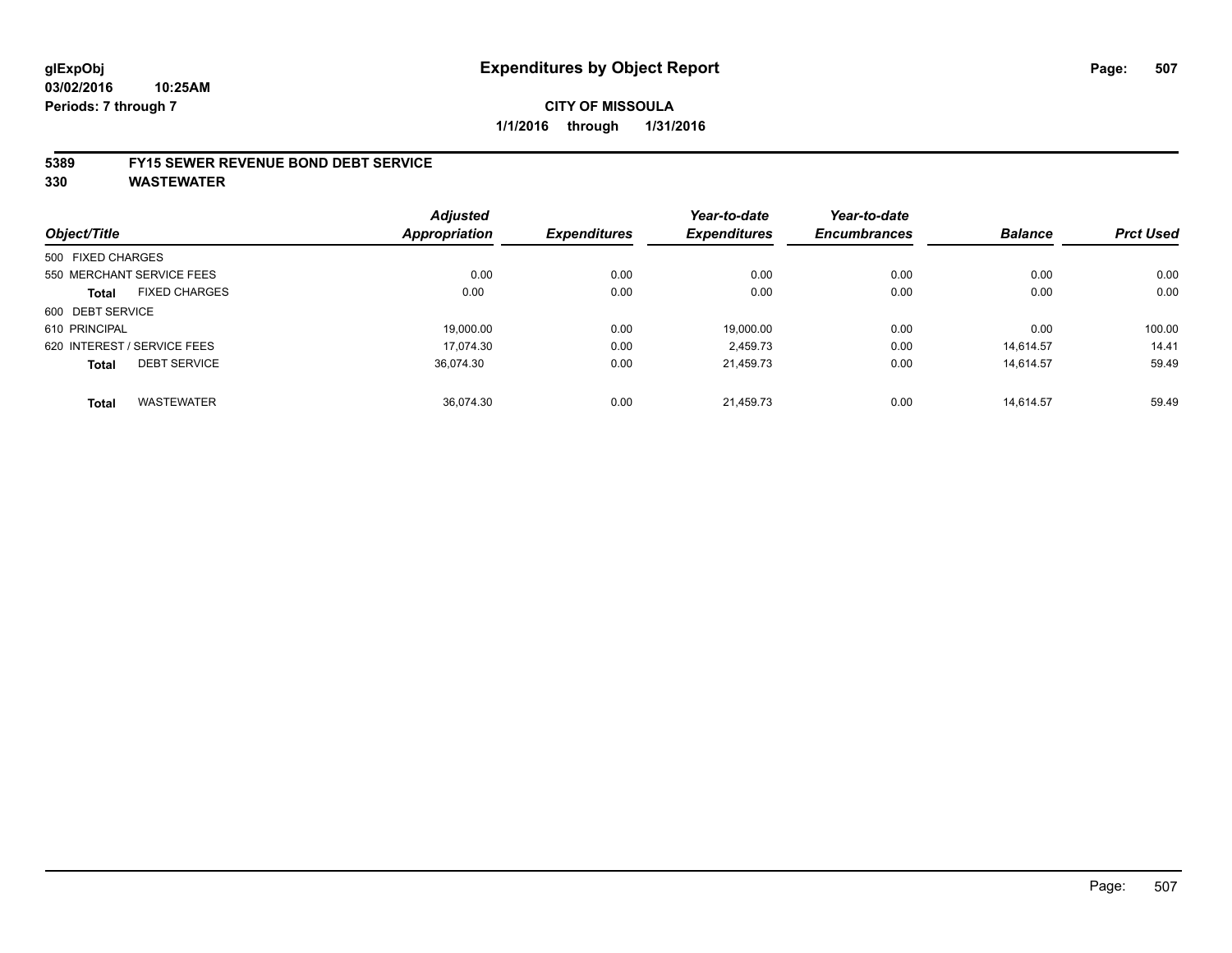## **5389 FY15 SEWER REVENUE BOND DEBT SERVICE**

| Object/Title                |                                  | <b>Adjusted</b><br><b>Appropriation</b> | <b>Expenditures</b> | Year-to-date<br><b>Expenditures</b> | Year-to-date<br><b>Encumbrances</b> | <b>Balance</b> | <b>Prct Used</b> |
|-----------------------------|----------------------------------|-----------------------------------------|---------------------|-------------------------------------|-------------------------------------|----------------|------------------|
| 500 FIXED CHARGES           |                                  |                                         |                     |                                     |                                     |                |                  |
| 550 MERCHANT SERVICE FEES   |                                  | 0.00                                    | 0.00                | 0.00                                | 0.00                                | 0.00           | 0.00             |
| <b>Total</b>                | <b>FIXED CHARGES</b>             | 0.00                                    | 0.00                | 0.00                                | 0.00                                | 0.00           | 0.00             |
| 600 DEBT SERVICE            |                                  |                                         |                     |                                     |                                     |                |                  |
| 610 PRINCIPAL               |                                  | 19,000.00                               | 0.00                | 19.000.00                           | 0.00                                | 0.00           | 100.00           |
| 620 INTEREST / SERVICE FEES |                                  | 17.074.30                               | 0.00                | 2.459.73                            | 0.00                                | 14.614.57      | 14.41            |
| <b>Total</b>                | <b>DEBT SERVICE</b>              | 36.074.30                               | 0.00                | 21.459.73                           | 0.00                                | 14.614.57      | 59.49            |
| <b>Total</b>                | FY15 SEWER REVENUE BOND DEBT SEF | 36.074.30                               | 0.00                | 21.459.73                           | 0.00                                | 14.614.57      | 59.49            |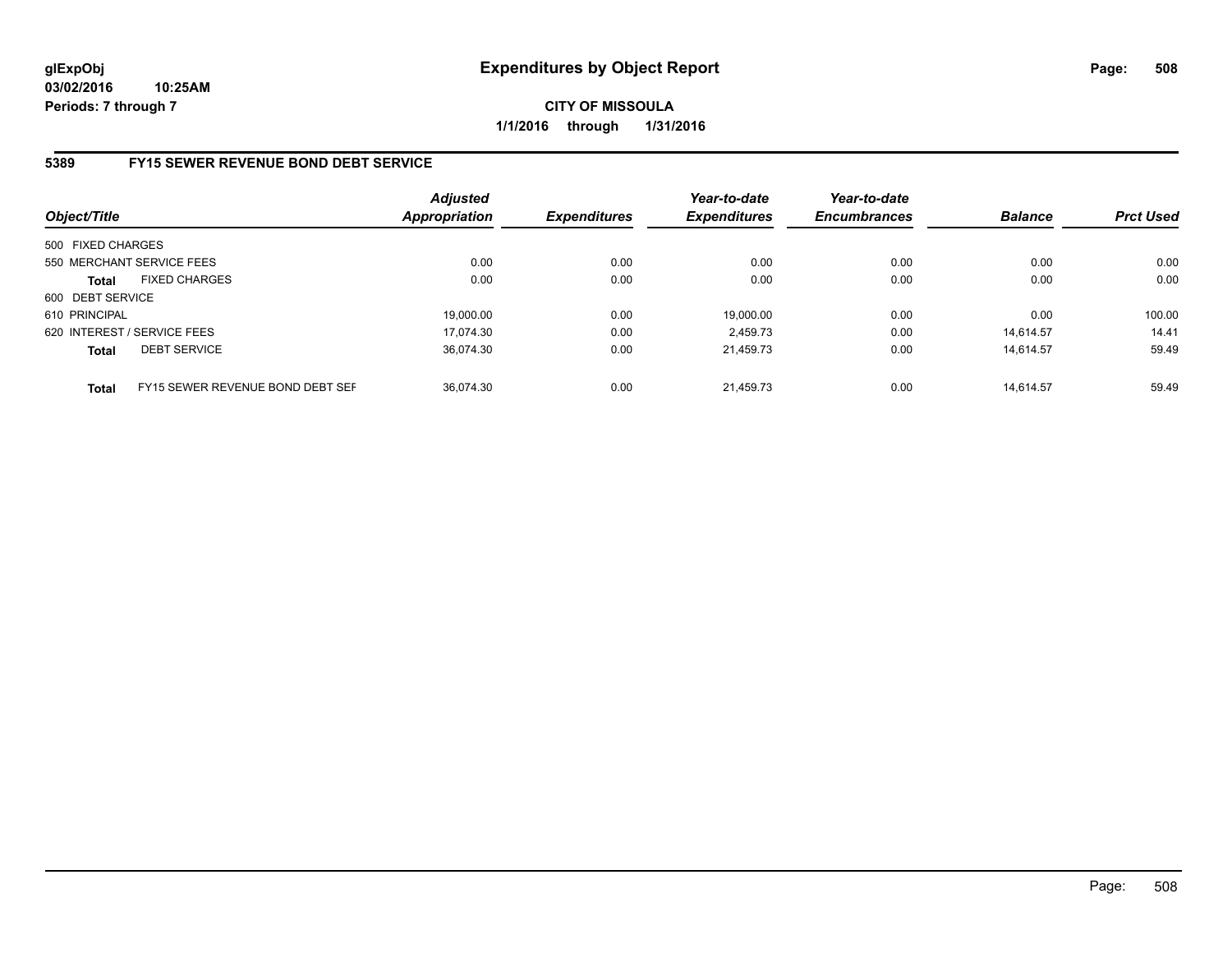#### **5390 FY15 SEWER BOND DEBT RESERVE**

**330 WASTEWATER**

| Object/Title                         | <b>Adjusted</b><br><b>Appropriation</b> | <b>Expenditures</b> | Year-to-date<br><b>Expenditures</b> | Year-to-date<br><b>Encumbrances</b> | <b>Balance</b> | <b>Prct Used</b> |
|--------------------------------------|-----------------------------------------|---------------------|-------------------------------------|-------------------------------------|----------------|------------------|
| 500 FIXED CHARGES                    |                                         |                     |                                     |                                     |                |                  |
| 550 MERCHANT SERVICE FEES            | 0.00                                    | 0.00                | 0.00                                | 0.00                                | 0.00           | 0.00             |
| <b>FIXED CHARGES</b><br><b>Total</b> | 0.00                                    | 0.00                | 0.00                                | 0.00                                | 0.00           | 0.00             |
| 800 OTHER OBJECTS                    |                                         |                     |                                     |                                     |                |                  |
| 820 TRANSFERS TO OTHER FUNDS         | 0.00                                    | 0.00                | 0.00                                | 0.00                                | 0.00           | 0.00             |
| OTHER OBJECTS<br><b>Total</b>        | 0.00                                    | 0.00                | 0.00                                | 0.00                                | 0.00           | 0.00             |
| <b>WASTEWATER</b><br><b>Total</b>    | 0.00                                    | 0.00                | 0.00                                | 0.00                                | 0.00           | 0.00             |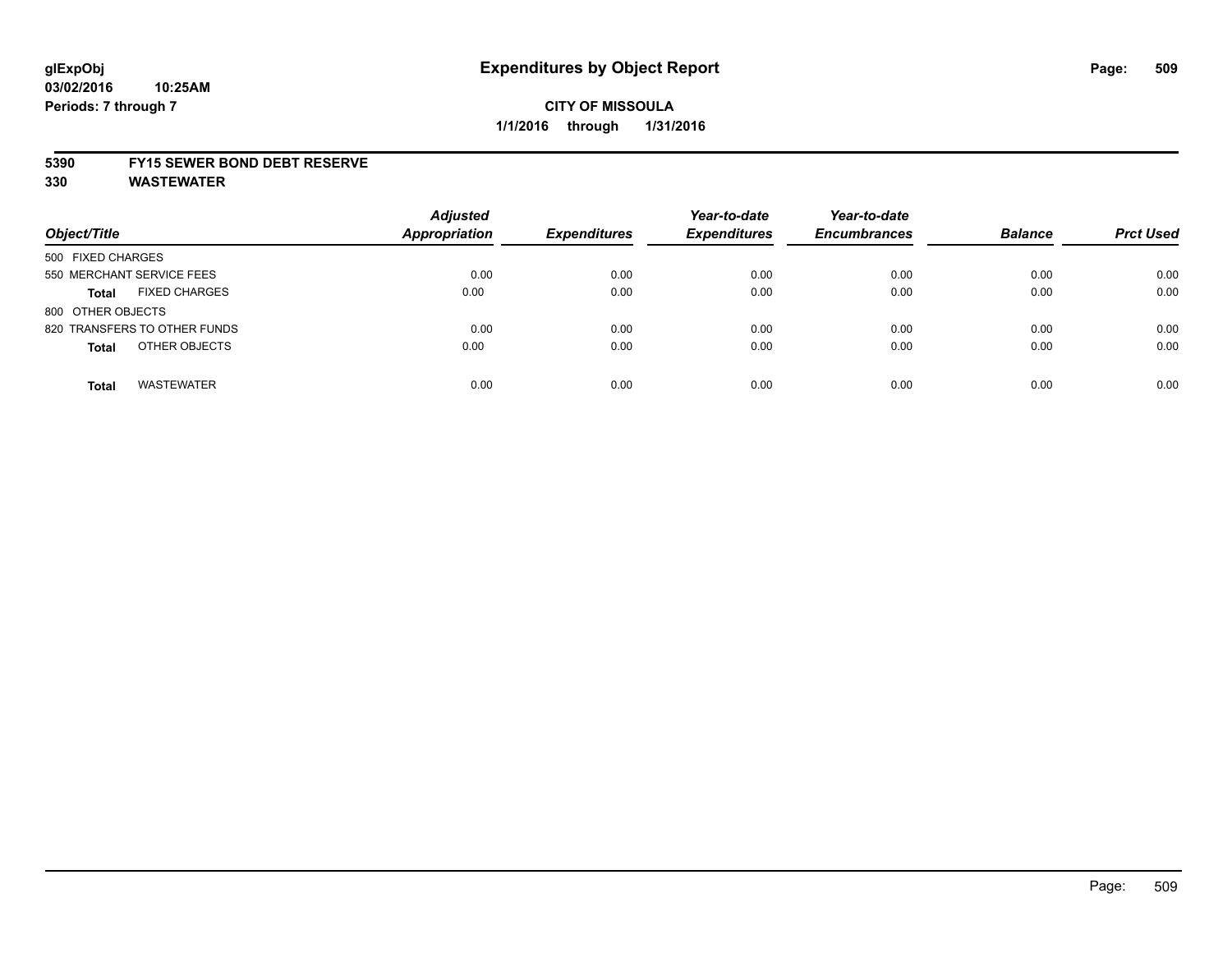## **5390 FY15 SEWER BOND DEBT RESERVE**

| Object/Title              |                              | <b>Adjusted</b><br>Appropriation | <b>Expenditures</b> | Year-to-date<br><b>Expenditures</b> | Year-to-date<br><b>Encumbrances</b> | <b>Balance</b> | <b>Prct Used</b> |
|---------------------------|------------------------------|----------------------------------|---------------------|-------------------------------------|-------------------------------------|----------------|------------------|
| 500 FIXED CHARGES         |                              |                                  |                     |                                     |                                     |                |                  |
| 550 MERCHANT SERVICE FEES |                              | 0.00                             | 0.00                | 0.00                                | 0.00                                | 0.00           | 0.00             |
| <b>Total</b>              | <b>FIXED CHARGES</b>         | 0.00                             | 0.00                | 0.00                                | 0.00                                | 0.00           | 0.00             |
| 800 OTHER OBJECTS         |                              |                                  |                     |                                     |                                     |                |                  |
|                           | 820 TRANSFERS TO OTHER FUNDS | 0.00                             | 0.00                | 0.00                                | 0.00                                | 0.00           | 0.00             |
| <b>Total</b>              | OTHER OBJECTS                | 0.00                             | 0.00                | 0.00                                | 0.00                                | 0.00           | 0.00             |
| <b>Total</b>              | FY15 SEWER BOND DEBT RESERVE | 0.00                             | 0.00                | 0.00                                | 0.00                                | 0.00           | 0.00             |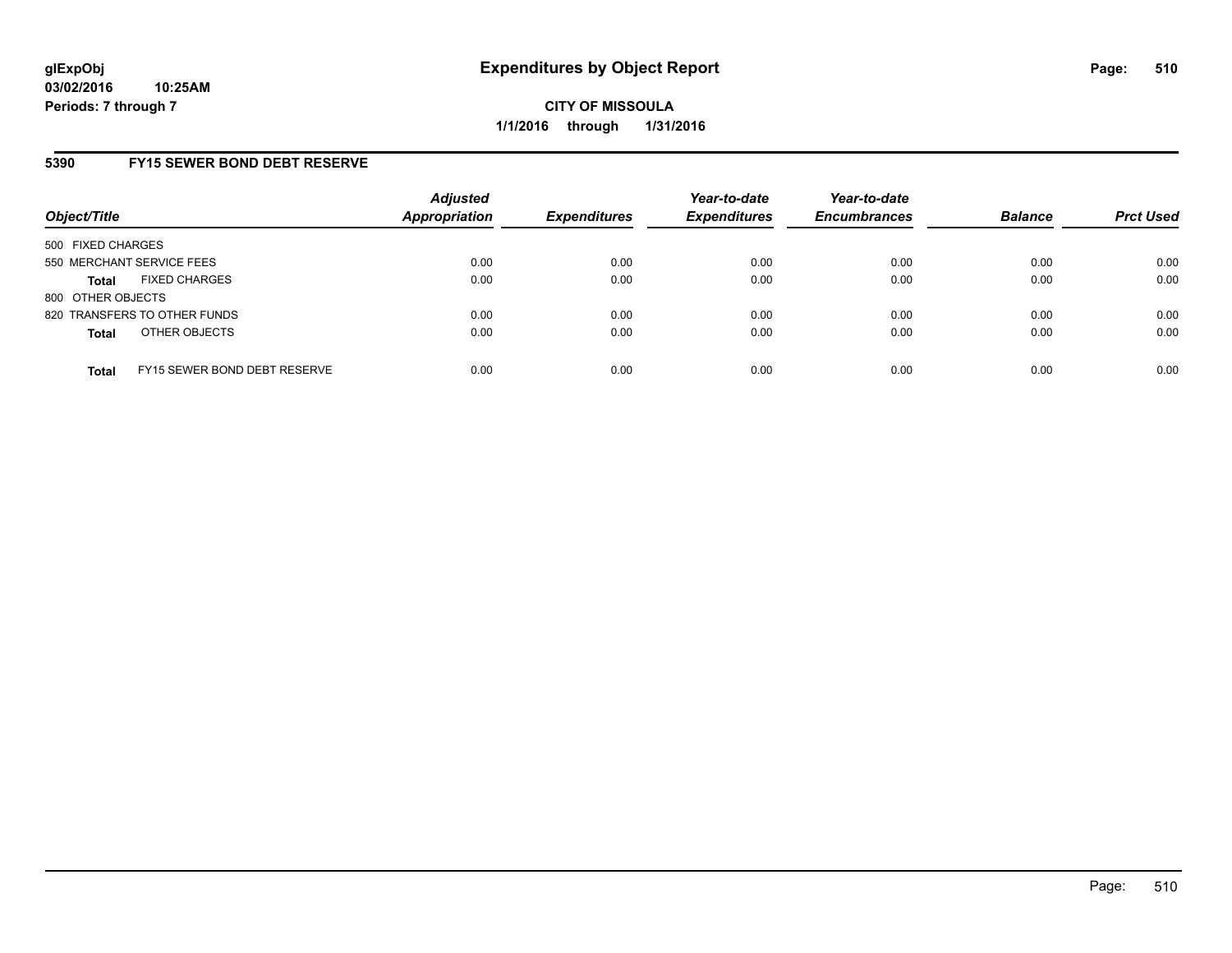#### **5711 AQUATICS**

**370 PARKS & RECREATION**

|                                           | <b>Adjusted</b>      |                     | Year-to-date        | Year-to-date        |                |                  |
|-------------------------------------------|----------------------|---------------------|---------------------|---------------------|----------------|------------------|
| Object/Title                              | <b>Appropriation</b> | <b>Expenditures</b> | <b>Expenditures</b> | <b>Encumbrances</b> | <b>Balance</b> | <b>Prct Used</b> |
| 100 PERSONAL SERVICES                     |                      |                     |                     |                     |                |                  |
| 110 SALARIES AND WAGES                    | 544,736.00           | 29,397.67           | 345,207.96          | 0.00                | 199,528.04     | 63.37            |
| 115 SALARIES/HEALTH INSURANCE BENEFIT     | 0.00                 | 0.00                | 0.00                | 0.00                | 0.00           | 0.00             |
| 120 OVERTIME/TERMINATION                  | 1,000.00             | 0.00                | 160.03              | 0.00                | 839.97         | 16.00            |
| 135 OPEB EXPENSE                          | 0.00                 | 0.00                | 0.00                | 0.00                | 0.00           | 0.00             |
| 140 EMPLOYER CONTRIBUTIONS                | 135,092.00           | 9,774.27            | 82,118.27           | 0.00                | 52,973.73      | 60.79            |
| <b>141 STATE RETIREMENT CONTRIBUTIONS</b> | 0.00                 | 95.57               | 511.50              | 0.00                | $-511.50$      | 0.00             |
| 145 OPEB CONTRIBUTION                     | 0.00                 | 0.00                | 0.00                | 0.00                | 0.00           | 0.00             |
| 190 PENSION EXPENSE                       | 0.00                 | 0.00                | 0.00                | 0.00                | 0.00           | 0.00             |
| PERSONAL SERVICES<br>Total                | 680,828.00           | 39,267.51           | 427,997.76          | 0.00                | 252,830.24     | 62.86            |
| 200 SUPPLIES                              |                      |                     |                     |                     |                |                  |
| 210 OFFICE SUPPLIES                       | 4,500.00             | 0.00                | 721.26              | 0.00                | 3,778.74       | 16.03            |
| 220 OPERATING SUPPLIES                    | 38,000.00            | 701.95              | 3,825.08            | 0.00                | 34,174.92      | 10.07            |
| 230 REPAIR/MAINTENANCE                    | 75,000.00            | 1,136.03            | 40,261.77           | 0.00                | 34,738.23      | 53.68            |
| 231 GASOLINE                              | 0.00                 | 0.00                | 0.00                | 0.00                | 0.00           | 0.00             |
| 240 OTHER SUPPLIES                        | 121,000.00           | 771.15              | 44,641.17           | 0.00                | 76,358.83      | 36.89            |
| 250 SUPPLIES FOR RESALE                   | 0.00                 | 0.00                | 0.00                | 0.00                | 0.00           | 0.00             |
| <b>SUPPLIES</b><br><b>Total</b>           | 238,500.00           | 2,609.13            | 89,449.28           | 0.00                | 149,050.72     | 37.50            |
| 300 PURCHASED SERVICES                    |                      |                     |                     |                     |                |                  |
| 310 COMMUNICATIONS                        | 500.00               | 0.00                | 3.39                | 0.00                | 496.61         | 0.68             |
| 320 PRINTING & DUPLICATING                | 10,500.00            | 136.75              | 770.48              | 0.00                | 9,729.52       | 7.34             |
| 330 PUBLICITY, SUBSCRIPTIONS & DUES       | 17.200.00            | 1,062.00            | 10,941.90           | 0.00                | 6,258.10       | 63.62            |
| 340 SEWER                                 | 10,275.00            | 7,456.18            | 10,178.61           | 0.00                | 96.39          | 99.06            |
| 341 ELECTRICITY & NATURAL GAS             | 191,000.00           | 693.51              | 79,901.57           | 0.00                | 111,098.43     | 41.83            |
| 343 WATER CHARGES                         | 13,644.00            | 0.00                | 7,872.25            | 0.00                | 5,771.75       | 57.70            |
| 344 TELEPHONE SERVICE                     | 7,540.00             | 394.42              | 4,268.53            | 0.00                | 3,271.47       | 56.61            |
| 345 GARBAGE                               | 4,651.00             | 190.01              | 1,643.49            | 0.00                | 3,007.51       | 35.34            |
| 350 PROFESSIONAL SERVICES                 | 40,000.00            | 27.50               | 11,292.98           | 0.00                | 28,707.02      | 28.23            |
| 360 REPAIR & MAINTENANCE                  | 20,500.00            | 4,436.12            | 18,618.61           | 0.00                | 1,881.39       | 90.82            |
| 370 TRAVEL                                | 2,000.00             | 0.00                | 453.65              | 0.00                | 1,546.35       | 22.68            |
| 380 TRAINING                              | 5,000.00             | 0.00                | 450.00              | 0.00                | 4,550.00       | 9.00             |
| 390 OTHER PURCHASED SERVICES              | 19,300.00            | 864.72              | 4,730.26            | 0.00                | 14,569.74      | 24.51            |
| PURCHASED SERVICES<br><b>Total</b>        | 342,110.00           | 15,261.21           | 151, 125.72         | 0.00                | 190,984.28     | 44.17            |
| 500 FIXED CHARGES                         |                      |                     |                     |                     |                |                  |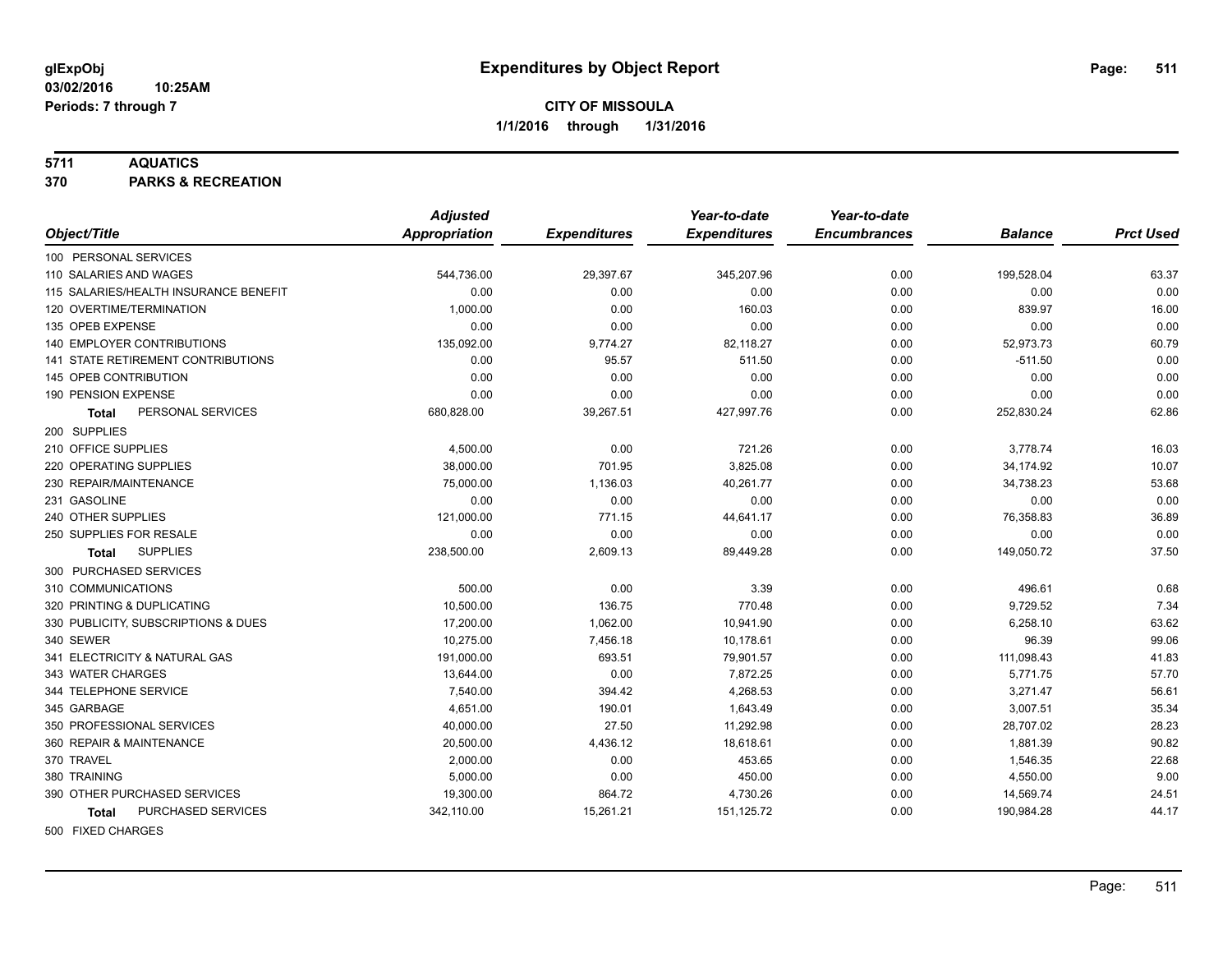### **5711 AQUATICS**

**370 PARKS & RECREATION**

|                    |                              | <b>Adjusted</b> |                     | Year-to-date        | Year-to-date        |                |                  |
|--------------------|------------------------------|-----------------|---------------------|---------------------|---------------------|----------------|------------------|
| Object/Title       |                              | Appropriation   | <b>Expenditures</b> | <b>Expenditures</b> | <b>Encumbrances</b> | <b>Balance</b> | <b>Prct Used</b> |
| 500 FIXED CHARGES  |                              | 4,512.00        | 0.00                | 2,256.00            | 0.00                | 2,256.00       | 50.00            |
|                    | 550 MERCHANT SERVICE FEES    | 14,000.00       | 0.00                | 0.00                | 0.00                | 14,000.00      | 0.00             |
| <b>Total</b>       | <b>FIXED CHARGES</b>         | 18,512.00       | 0.00                | 2,256.00            | 0.00                | 16,256.00      | 12.19            |
| 600 DEBT SERVICE   |                              |                 |                     |                     |                     |                |                  |
| 610 PRINCIPAL      |                              | 12,377.00       | 0.00                | 0.00                | 0.00                | 12,377.00      | 0.00             |
|                    | 620 INTEREST / SERVICE FEES  | 0.00            | 0.00                | 0.00                | 0.00                | 0.00           | 0.00             |
| Total              | <b>DEBT SERVICE</b>          | 12,377.00       | 0.00                | 0.00                | 0.00                | 12,377.00      | 0.00             |
| 800 OTHER OBJECTS  |                              |                 |                     |                     |                     |                |                  |
|                    | 820 TRANSFERS TO OTHER FUNDS | 0.00            | 0.00                | 0.00                | 0.00                | 0.00           | 0.00             |
| Total              | OTHER OBJECTS                | 0.00            | 0.00                | 0.00                | 0.00                | 0.00           | 0.00             |
| 900 CAPITAL OUTLAY |                              |                 |                     |                     |                     |                |                  |
| 920 BUILDINGS      |                              | 45,000.00       | 0.00                | 0.00                | 0.00                | 45,000.00      | 0.00             |
| 930 IMPROVEMENTS   |                              | 70,000.00       | 0.00                | 0.00                | 0.00                | 70,000.00      | 0.00             |
|                    | 940 MACHINERY & EQUIPMENT    | 20,000.00       | 0.00                | 0.00                | 0.00                | 20,000.00      | 0.00             |
| <b>Total</b>       | <b>CAPITAL OUTLAY</b>        | 135,000.00      | 0.00                | 0.00                | 0.00                | 135,000.00     | 0.00             |
| <b>Total</b>       | PARKS & RECREATION           | 1,427,327.00    | 57,137.85           | 670,828.76          | 0.00                | 756,498.24     | 47.00            |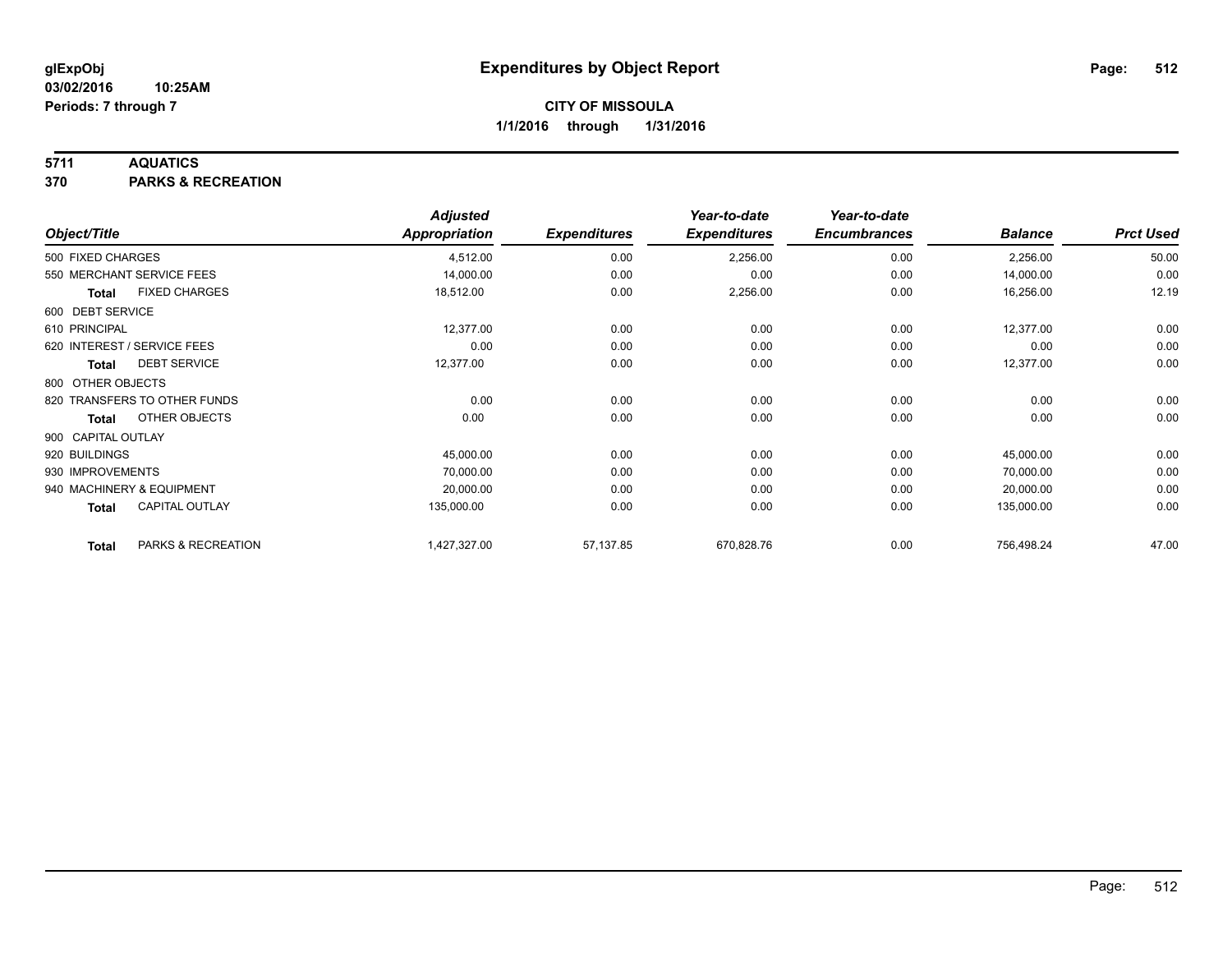### **5711 AQUATICS**

**371 AQUATICS SALARIES**

| Object/Title                             | <b>Adjusted</b><br><b>Appropriation</b> | <b>Expenditures</b> | Year-to-date<br><b>Expenditures</b> | Year-to-date<br><b>Encumbrances</b> | <b>Balance</b> | <b>Prct Used</b> |
|------------------------------------------|-----------------------------------------|---------------------|-------------------------------------|-------------------------------------|----------------|------------------|
| 100 PERSONAL SERVICES                    |                                         |                     |                                     |                                     |                |                  |
| 110 SALARIES AND WAGES                   | 0.00                                    | 0.00                | 0.00                                | 0.00                                | 0.00           | 0.00             |
| 120 OVERTIME/TERMINATION                 | 0.00                                    | 0.00                | 0.00                                | 0.00                                | 0.00           | 0.00             |
| 135 OPEB EXPENSE                         | 0.00                                    | 0.00                | 0.00                                | 0.00                                | 0.00           | 0.00             |
| 140 EMPLOYER CONTRIBUTIONS               | 0.00                                    | 0.00                | 0.00                                | 0.00                                | 0.00           | 0.00             |
| 141 STATE RETIREMENT CONTRIBUTIONS       | 0.00                                    | 0.00                | 0.00                                | 0.00                                | 0.00           | 0.00             |
| 145 OPEB CONTRIBUTION                    | 0.00                                    | 0.00                | 0.00                                | 0.00                                | 0.00           | 0.00             |
| PERSONAL SERVICES<br><b>Total</b>        | 0.00                                    | 0.00                | 0.00                                | 0.00                                | 0.00           | 0.00             |
| <b>AQUATICS SALARIES</b><br><b>Total</b> | 0.00                                    | 0.00                | 0.00                                | 0.00                                | 0.00           | 0.00             |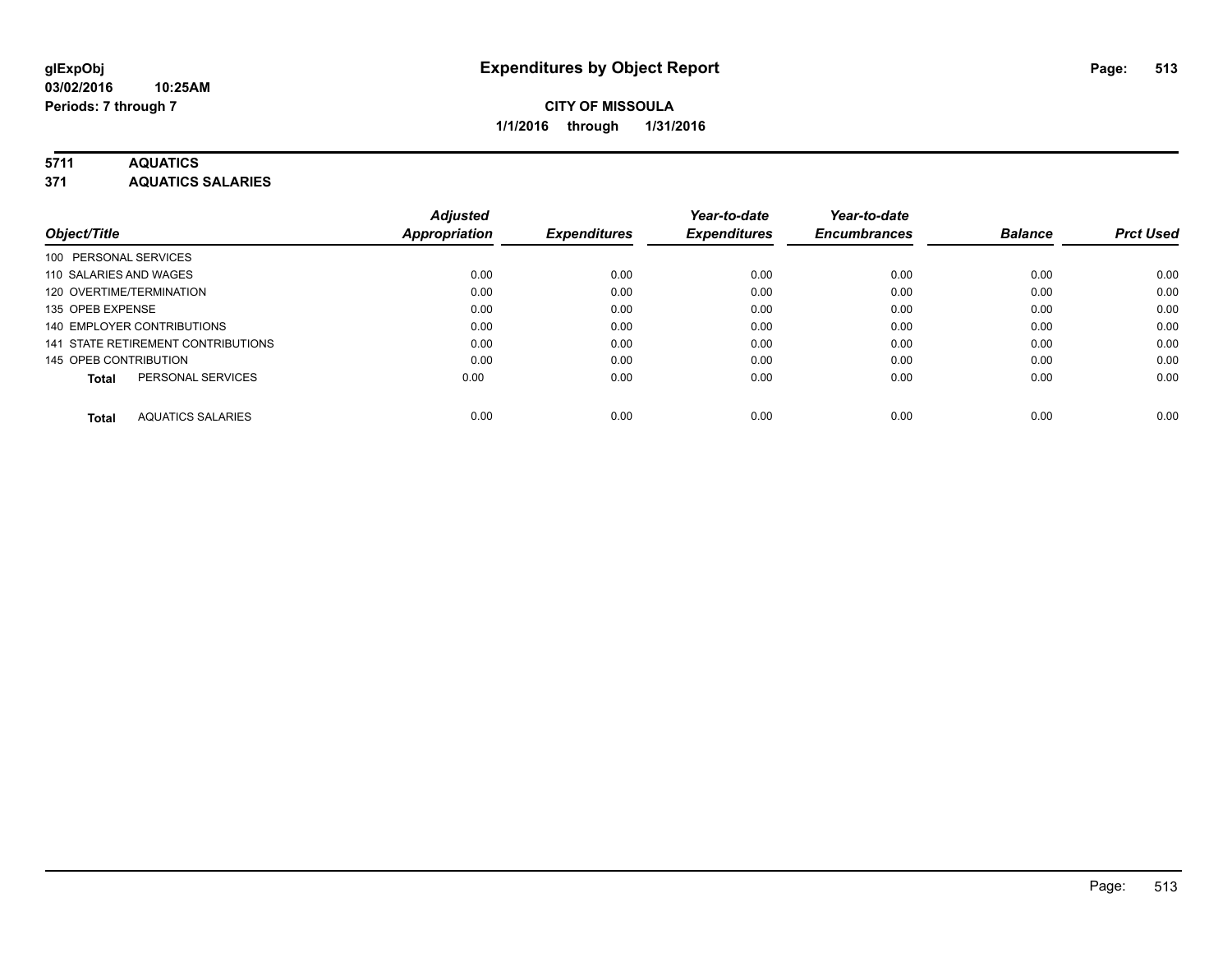### **5711 AQUATICS**

**390 NON-DEPARTMENTAL**

| Object/Title                          | <b>Adjusted</b><br><b>Appropriation</b> | <b>Expenditures</b> | Year-to-date<br><b>Expenditures</b> | Year-to-date<br><b>Encumbrances</b> | <b>Balance</b> | <b>Prct Used</b> |
|---------------------------------------|-----------------------------------------|---------------------|-------------------------------------|-------------------------------------|----------------|------------------|
| 800 OTHER OBJECTS                     |                                         |                     |                                     |                                     |                |                  |
| 830 DEPRECIATION                      | 0.00                                    | 0.00                | 0.00                                | 0.00                                | 0.00           | 0.00             |
| OTHER OBJECTS<br><b>Total</b>         | 0.00                                    | 0.00                | 0.00                                | 0.00                                | 0.00           | 0.00             |
| 900 CAPITAL OUTLAY                    |                                         |                     |                                     |                                     |                |                  |
| 900 CAPITAL OUTLAY                    | 0.00                                    | 0.00                | 0.00                                | 0.00                                | 0.00           | 0.00             |
| <b>CAPITAL OUTLAY</b><br><b>Total</b> | 0.00                                    | 0.00                | 0.00                                | 0.00                                | 0.00           | 0.00             |
| NON-DEPARTMENTAL<br><b>Total</b>      | 0.00                                    | 0.00                | 0.00                                | 0.00                                | 0.00           | 0.00             |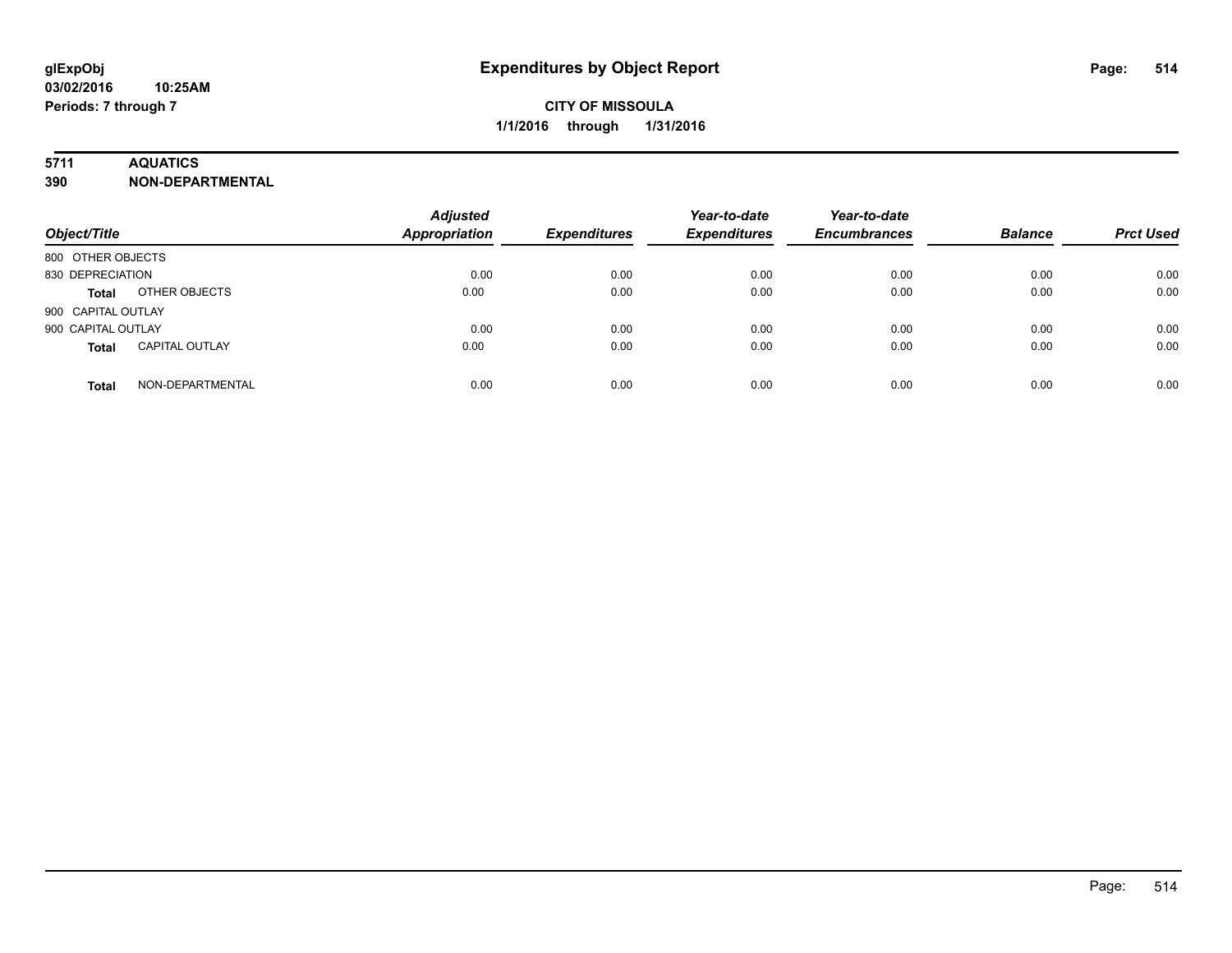**5711 AQUATICS**

|                                           | <b>Adjusted</b>      |                     | Year-to-date        | Year-to-date        |                |                  |
|-------------------------------------------|----------------------|---------------------|---------------------|---------------------|----------------|------------------|
| Object/Title                              | <b>Appropriation</b> | <b>Expenditures</b> | <b>Expenditures</b> | <b>Encumbrances</b> | <b>Balance</b> | <b>Prct Used</b> |
| 100 PERSONAL SERVICES                     |                      |                     |                     |                     |                |                  |
| 110 SALARIES AND WAGES                    | 544,736.00           | 29,397.67           | 345,207.96          | 0.00                | 199,528.04     | 63.37            |
| 115 SALARIES/HEALTH INSURANCE BENEFIT     | 0.00                 | 0.00                | 0.00                | 0.00                | 0.00           | 0.00             |
| 120 OVERTIME/TERMINATION                  | 1,000.00             | 0.00                | 160.03              | 0.00                | 839.97         | 16.00            |
| 135 OPEB EXPENSE                          | 0.00                 | 0.00                | 0.00                | 0.00                | 0.00           | 0.00             |
| 140 EMPLOYER CONTRIBUTIONS                | 135,092.00           | 9,774.27            | 82,118.27           | 0.00                | 52,973.73      | 60.79            |
| <b>141 STATE RETIREMENT CONTRIBUTIONS</b> | 0.00                 | 95.57               | 511.50              | 0.00                | $-511.50$      | 0.00             |
| 145 OPEB CONTRIBUTION                     | 0.00                 | 0.00                | 0.00                | 0.00                | 0.00           | 0.00             |
| 190 PENSION EXPENSE                       | 0.00                 | 0.00                | 0.00                | 0.00                | 0.00           | 0.00             |
| PERSONAL SERVICES<br><b>Total</b>         | 680,828.00           | 39,267.51           | 427,997.76          | 0.00                | 252,830.24     | 62.86            |
| 200 SUPPLIES                              |                      |                     |                     |                     |                |                  |
| 210 OFFICE SUPPLIES                       | 4,500.00             | 0.00                | 721.26              | 0.00                | 3,778.74       | 16.03            |
| 220 OPERATING SUPPLIES                    | 38,000.00            | 701.95              | 3,825.08            | 0.00                | 34,174.92      | 10.07            |
| 230 REPAIR/MAINTENANCE                    | 75,000.00            | 1,136.03            | 40,261.77           | 0.00                | 34,738.23      | 53.68            |
| 231 GASOLINE                              | 0.00                 | 0.00                | 0.00                | 0.00                | 0.00           | 0.00             |
| 240 OTHER SUPPLIES                        | 121,000.00           | 771.15              | 44,641.17           | 0.00                | 76,358.83      | 36.89            |
| 250 SUPPLIES FOR RESALE                   | 0.00                 | 0.00                | 0.00                | 0.00                | 0.00           | 0.00             |
| <b>SUPPLIES</b><br><b>Total</b>           | 238,500.00           | 2,609.13            | 89,449.28           | 0.00                | 149,050.72     | 37.50            |
| 300 PURCHASED SERVICES                    |                      |                     |                     |                     |                |                  |
| 310 COMMUNICATIONS                        | 500.00               | 0.00                | 3.39                | 0.00                | 496.61         | 0.68             |
| 320 PRINTING & DUPLICATING                | 10,500.00            | 136.75              | 770.48              | 0.00                | 9,729.52       | 7.34             |
| 330 PUBLICITY, SUBSCRIPTIONS & DUES       | 17,200.00            | 1,062.00            | 10,941.90           | 0.00                | 6,258.10       | 63.62            |
| 340 SEWER                                 | 10,275.00            | 7,456.18            | 10,178.61           | 0.00                | 96.39          | 99.06            |
| 341 ELECTRICITY & NATURAL GAS             | 191,000.00           | 693.51              | 79,901.57           | 0.00                | 111,098.43     | 41.83            |
| 343 WATER CHARGES                         | 13,644.00            | 0.00                | 7,872.25            | 0.00                | 5,771.75       | 57.70            |
| 344 TELEPHONE SERVICE                     | 7,540.00             | 394.42              | 4,268.53            | 0.00                | 3,271.47       | 56.61            |
| 345 GARBAGE                               | 4,651.00             | 190.01              | 1,643.49            | 0.00                | 3,007.51       | 35.34            |
| 350 PROFESSIONAL SERVICES                 | 40,000.00            | 27.50               | 11,292.98           | 0.00                | 28,707.02      | 28.23            |
| 360 REPAIR & MAINTENANCE                  | 20,500.00            | 4,436.12            | 18,618.61           | 0.00                | 1,881.39       | 90.82            |
| 370 TRAVEL                                | 2,000.00             | 0.00                | 453.65              | 0.00                | 1,546.35       | 22.68            |
| 380 TRAINING                              | 5,000.00             | 0.00                | 450.00              | 0.00                | 4,550.00       | 9.00             |
| 390 OTHER PURCHASED SERVICES              | 19,300.00            | 864.72              | 4,730.26            | 0.00                | 14,569.74      | 24.51            |
| <b>PURCHASED SERVICES</b><br><b>Total</b> | 342,110.00           | 15,261.21           | 151, 125.72         | 0.00                | 190,984.28     | 44.17            |
| 500 FIXED CHARGES                         |                      |                     |                     |                     |                |                  |
| 500 FIXED CHARGES                         | 4,512.00             | 0.00                | 2,256.00            | 0.00                | 2,256.00       | 50.00            |
|                                           |                      |                     |                     |                     |                |                  |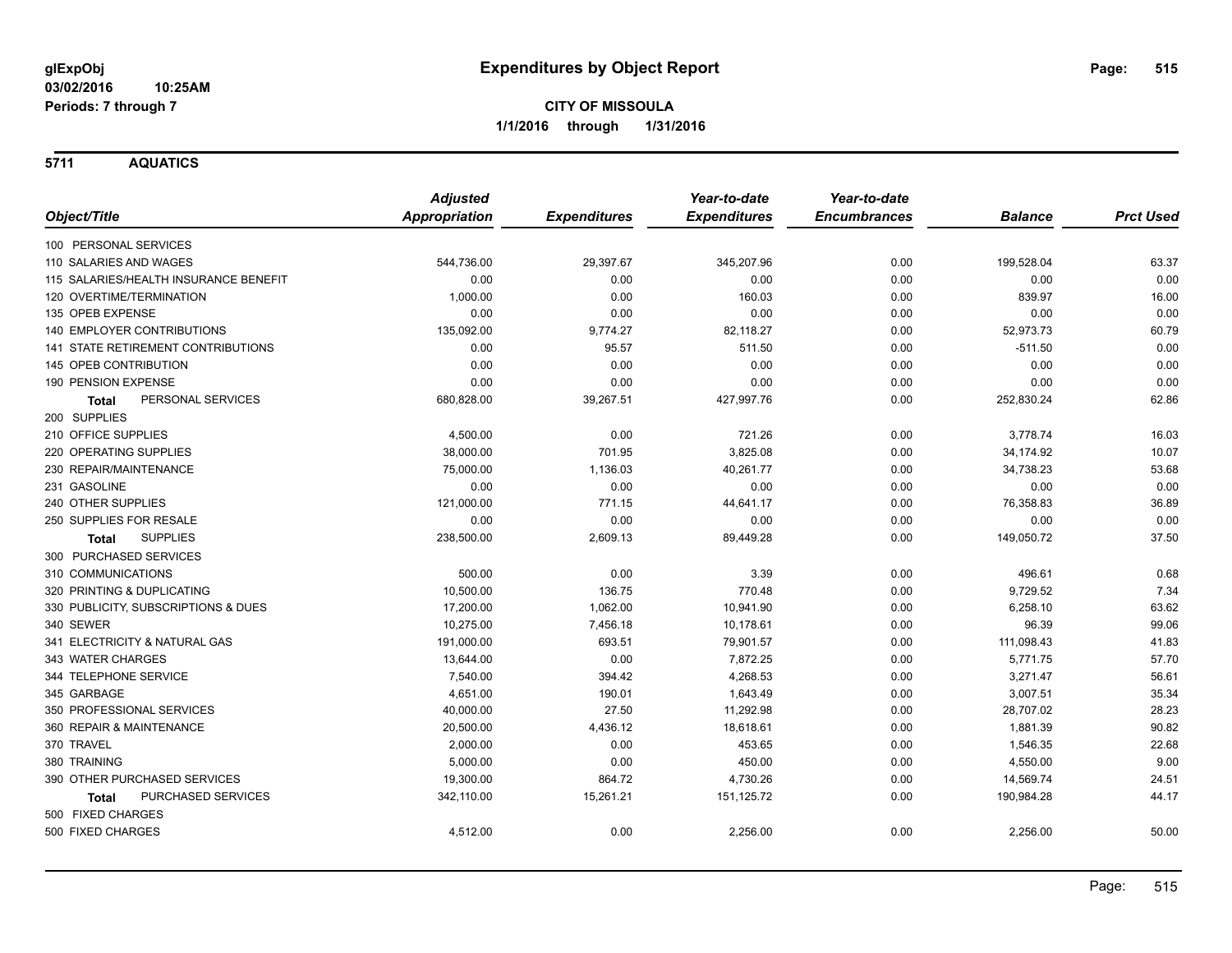**5711 AQUATICS**

|                                 | <b>Adjusted</b>      |                     | Year-to-date        | Year-to-date        |                |                  |
|---------------------------------|----------------------|---------------------|---------------------|---------------------|----------------|------------------|
| Object/Title                    | <b>Appropriation</b> | <b>Expenditures</b> | <b>Expenditures</b> | <b>Encumbrances</b> | <b>Balance</b> | <b>Prct Used</b> |
| 550 MERCHANT SERVICE FEES       | 14,000.00            | 0.00                | 0.00                | 0.00                | 14,000.00      | 0.00             |
| <b>FIXED CHARGES</b><br>Total   | 18,512.00            | 0.00                | 2,256.00            | 0.00                | 16,256.00      | 12.19            |
| 600 DEBT SERVICE                |                      |                     |                     |                     |                |                  |
| 610 PRINCIPAL                   | 12,377.00            | 0.00                | 0.00                | 0.00                | 12,377.00      | 0.00             |
| 620 INTEREST / SERVICE FEES     | 0.00                 | 0.00                | 0.00                | 0.00                | 0.00           | 0.00             |
| <b>DEBT SERVICE</b><br>Total    | 12,377.00            | 0.00                | 0.00                | 0.00                | 12,377.00      | 0.00             |
| 800 OTHER OBJECTS               |                      |                     |                     |                     |                |                  |
| 820 TRANSFERS TO OTHER FUNDS    | 0.00                 | 0.00                | 0.00                | 0.00                | 0.00           | 0.00             |
| 830 DEPRECIATION                | 0.00                 | 0.00                | 0.00                | 0.00                | 0.00           | 0.00             |
| OTHER OBJECTS<br>Total          | 0.00                 | 0.00                | 0.00                | 0.00                | 0.00           | 0.00             |
| 900 CAPITAL OUTLAY              |                      |                     |                     |                     |                |                  |
| 900 CAPITAL OUTLAY              | 0.00                 | 0.00                | 0.00                | 0.00                | 0.00           | 0.00             |
| 920 BUILDINGS                   | 45,000.00            | 0.00                | 0.00                | 0.00                | 45,000.00      | 0.00             |
| 930 IMPROVEMENTS                | 70,000.00            | 0.00                | 0.00                | 0.00                | 70,000.00      | 0.00             |
| 940 MACHINERY & EQUIPMENT       | 20,000.00            | 0.00                | 0.00                | 0.00                | 20,000.00      | 0.00             |
| <b>CAPITAL OUTLAY</b><br>Total  | 135,000.00           | 0.00                | 0.00                | 0.00                | 135,000.00     | 0.00             |
| <b>AQUATICS</b><br><b>Total</b> | 1,427,327.00         | 57,137.85           | 670,828.76          | 0.00                | 756,498.24     | 47.00            |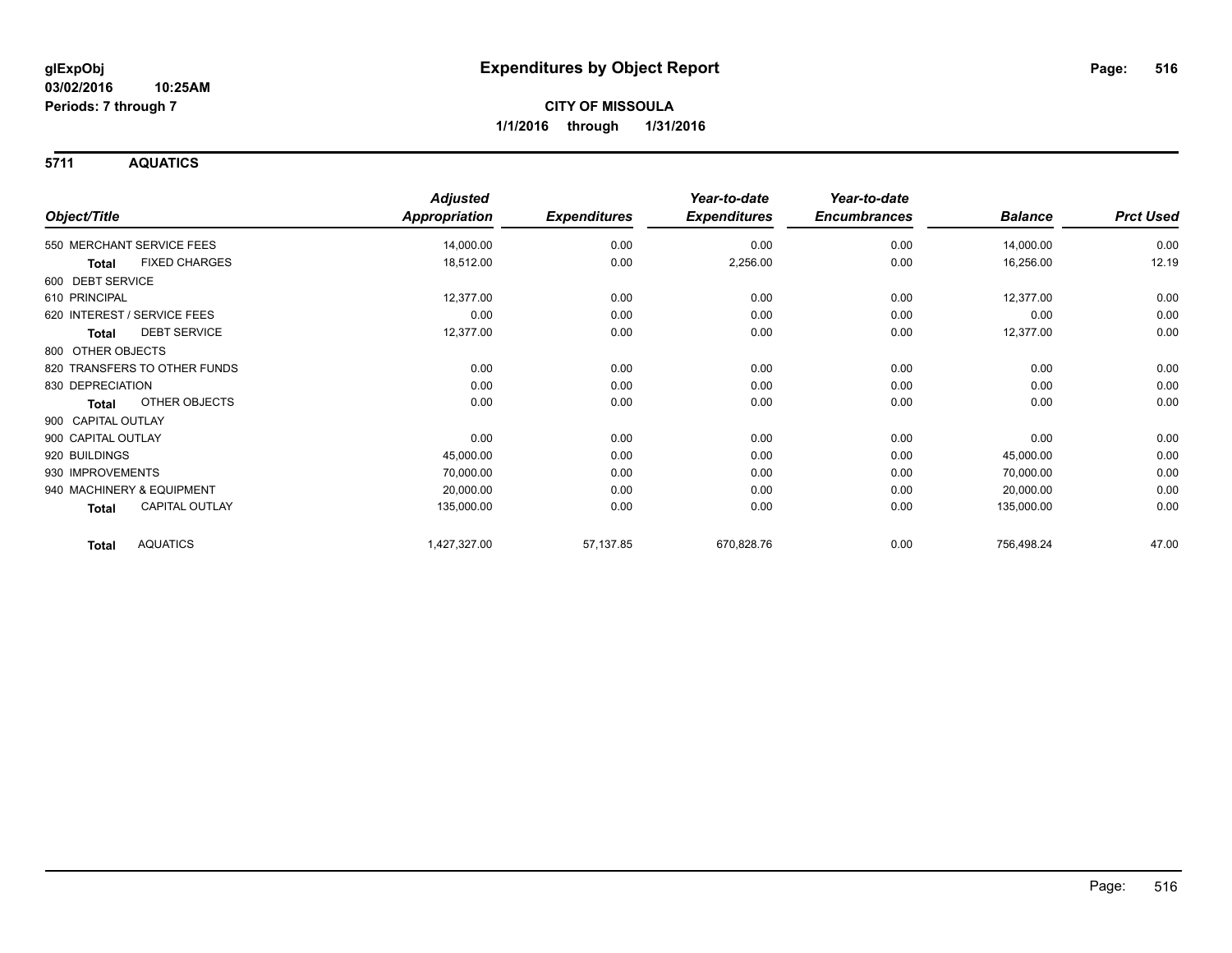#### **6050 EMPLOYEE BENEFIT PLAN FUND**

**390 NON-DEPARTMENTAL**

|                      |                                      | <b>Adjusted</b> |                     | Year-to-date        | Year-to-date        |                |                  |
|----------------------|--------------------------------------|-----------------|---------------------|---------------------|---------------------|----------------|------------------|
| Object/Title         |                                      | Appropriation   | <b>Expenditures</b> | <b>Expenditures</b> | <b>Encumbrances</b> | <b>Balance</b> | <b>Prct Used</b> |
|                      | 300 PURCHASED SERVICES               |                 |                     |                     |                     |                |                  |
|                      | 350 PROFESSIONAL SERVICES            | 50,340.00       | 2,564.00            | 9,952.95            | 0.00                | 40,387.05      | 19.77            |
| 351 INSURANCE CLAIMS |                                      | 5,156,229.00    | 275,264.54          | 2,197,144.18        | 0.00                | 2,959,084.82   | 42.61            |
| 352 HEALTH PROGRAMS  |                                      | 94,500.00       | 15,119.26           | 32,354.12           | 0.00                | 62,145.88      | 34.24            |
|                      | 353 ADMINISTRATION EXPENDITURES      | 757,888.00      | $-1,565.00$         | 392,864.87          | 0.00                | 365,023.13     | 51.84            |
|                      | 354 TRANSITIONAL REINSURANCE PROGRAM | 78,280.00       | 42,570.00           | 55,926.00           | 0.00                | 22,354.00      | 71.44            |
| <b>Total</b>         | PURCHASED SERVICES                   | 6,137,237.00    | 333,952.80          | 2,688,242.12        | 0.00                | 3,448,994.88   | 43.80            |
| 500 FIXED CHARGES    |                                      |                 |                     |                     |                     |                |                  |
|                      | 550 MERCHANT SERVICE FEES            | 0.00            | 0.00                | 0.00                | 0.00                | 0.00           | 0.00             |
| <b>Total</b>         | <b>FIXED CHARGES</b>                 | 0.00            | 0.00                | 0.00                | 0.00                | 0.00           | 0.00             |
|                      | 700 GRANTS & CONTRIBUTIONS           |                 |                     |                     |                     |                |                  |
|                      | 700 GRANTS & CONTRIBUTIONS           | 0.00            | 0.00                | 0.00                | 0.00                | 0.00           | 0.00             |
| <b>Total</b>         | <b>GRANTS &amp; CONTRIBUTIONS</b>    | 0.00            | 0.00                | 0.00                | 0.00                | 0.00           | 0.00             |
| 800 OTHER OBJECTS    |                                      |                 |                     |                     |                     |                |                  |
|                      | 820 TRANSFERS TO OTHER FUNDS         | 0.00            | 0.00                | 0.00                | 0.00                | 0.00           | 0.00             |
| <b>Total</b>         | <b>OTHER OBJECTS</b>                 | 0.00            | 0.00                | 0.00                | 0.00                | 0.00           | 0.00             |
| <b>Total</b>         | NON-DEPARTMENTAL                     | 6,137,237.00    | 333,952.80          | 2,688,242.12        | 0.00                | 3,448,994.88   | 43.80            |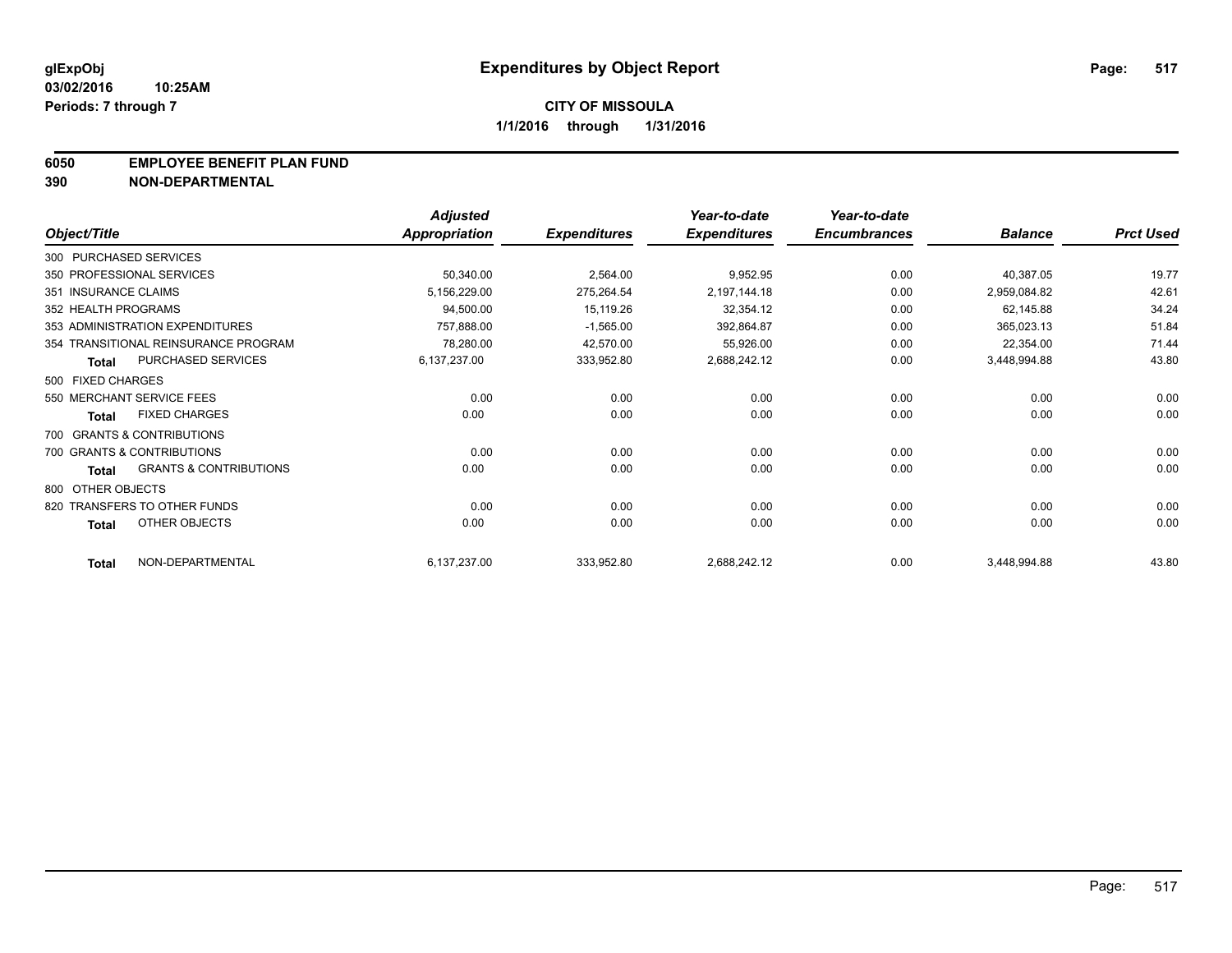#### **03/02/2016 10:25AM Periods: 7 through 7**

# **CITY OF MISSOULA 1/1/2016 through 1/31/2016**

## **6050 EMPLOYEE BENEFIT PLAN FUND**

|                        |                                      | <b>Adjusted</b>      |                     | Year-to-date        | Year-to-date        |                |                  |
|------------------------|--------------------------------------|----------------------|---------------------|---------------------|---------------------|----------------|------------------|
| Object/Title           |                                      | <b>Appropriation</b> | <b>Expenditures</b> | <b>Expenditures</b> | <b>Encumbrances</b> | <b>Balance</b> | <b>Prct Used</b> |
| 300 PURCHASED SERVICES |                                      |                      |                     |                     |                     |                |                  |
|                        | 350 PROFESSIONAL SERVICES            | 50,340.00            | 2,564.00            | 9,952.95            | 0.00                | 40,387.05      | 19.77            |
| 351 INSURANCE CLAIMS   |                                      | 5,156,229.00         | 275,264.54          | 2,197,144.18        | 0.00                | 2,959,084.82   | 42.61            |
| 352 HEALTH PROGRAMS    |                                      | 94,500.00            | 15,119.26           | 32,354.12           | 0.00                | 62,145.88      | 34.24            |
|                        | 353 ADMINISTRATION EXPENDITURES      | 757,888.00           | $-1,565.00$         | 392,864.87          | 0.00                | 365,023.13     | 51.84            |
|                        | 354 TRANSITIONAL REINSURANCE PROGRAM | 78,280.00            | 42,570.00           | 55,926.00           | 0.00                | 22,354.00      | 71.44            |
| <b>Total</b>           | PURCHASED SERVICES                   | 6,137,237.00         | 333,952.80          | 2,688,242.12        | 0.00                | 3,448,994.88   | 43.80            |
| 500 FIXED CHARGES      |                                      |                      |                     |                     |                     |                |                  |
|                        | 550 MERCHANT SERVICE FEES            | 0.00                 | 0.00                | 0.00                | 0.00                | 0.00           | 0.00             |
| <b>Total</b>           | <b>FIXED CHARGES</b>                 | 0.00                 | 0.00                | 0.00                | 0.00                | 0.00           | 0.00             |
|                        | 700 GRANTS & CONTRIBUTIONS           |                      |                     |                     |                     |                |                  |
|                        | 700 GRANTS & CONTRIBUTIONS           | 0.00                 | 0.00                | 0.00                | 0.00                | 0.00           | 0.00             |
| <b>Total</b>           | <b>GRANTS &amp; CONTRIBUTIONS</b>    | 0.00                 | 0.00                | 0.00                | 0.00                | 0.00           | 0.00             |
| 800 OTHER OBJECTS      |                                      |                      |                     |                     |                     |                |                  |
|                        | 820 TRANSFERS TO OTHER FUNDS         | 0.00                 | 0.00                | 0.00                | 0.00                | 0.00           | 0.00             |
| Total                  | OTHER OBJECTS                        | 0.00                 | 0.00                | 0.00                | 0.00                | 0.00           | 0.00             |
| <b>Total</b>           | EMPLOYEE BENEFIT PLAN FUND           | 6,137,237.00         | 333,952.80          | 2,688,242.12        | 0.00                | 3,448,994.88   | 43.80            |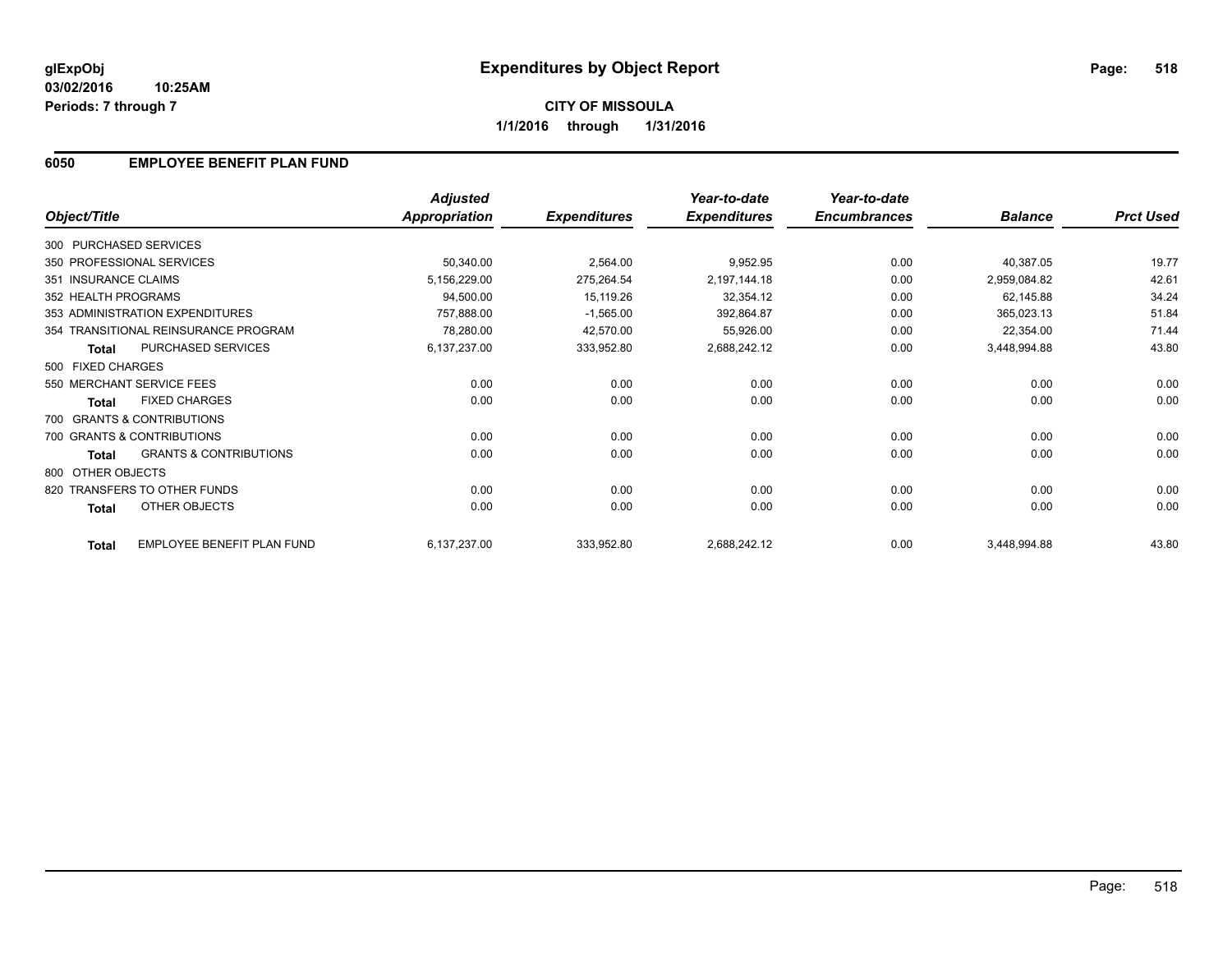**7370 PARKING COMMISSION FUND**

|                                           | <b>Adjusted</b> |                     | Year-to-date        | Year-to-date        |                |                  |
|-------------------------------------------|-----------------|---------------------|---------------------|---------------------|----------------|------------------|
| Object/Title                              | Appropriation   | <b>Expenditures</b> | <b>Expenditures</b> | <b>Encumbrances</b> | <b>Balance</b> | <b>Prct Used</b> |
| 100 PERSONAL SERVICES                     |                 |                     |                     |                     |                |                  |
| 110 SALARIES AND WAGES                    | 436,749.00      | 41,674.80           | 246,634.31          | 0.00                | 190,114.69     | 56.47            |
| 115 SALARIES/HEALTH INSURANCE BENEFIT     | 0.00            | 0.00                | 0.00                | 0.00                | 0.00           | 0.00             |
| 120 OVERTIME/TERMINATION                  | 7,234.00        | 4.32                | 183.74              | 0.00                | 7,050.26       | 2.54             |
| 130 OTHER                                 | 0.00            | 0.00                | 0.00                | 0.00                | 0.00           | 0.00             |
| 135 OPEB EXPENSE                          | 0.00            | 0.00                | 0.00                | 0.00                | 0.00           | 0.00             |
| 140 EMPLOYER CONTRIBUTIONS                | 197,972.00      | 14,641.37           | 113,512.71          | 0.00                | 84,459.29      | 57.34            |
| <b>141 STATE RETIREMENT CONTRIBUTIONS</b> | 0.00            | 29.40               | 223.35              | 0.00                | $-223.35$      | 0.00             |
| 145 OPEB CONTRIBUTION                     | 0.00            | 0.00                | 0.00                | 0.00                | 0.00           | 0.00             |
| PERSONAL SERVICES<br><b>Total</b>         | 641,955.00      | 56,349.89           | 360,554.11          | 0.00                | 281,400.89     | 56.17            |
| 200 SUPPLIES                              |                 |                     |                     |                     |                |                  |
| 210 OFFICE SUPPLIES                       | 5,400.00        | 337.48              | 2,610.49            | 0.00                | 2,789.51       | 48.34            |
| 220 OPERATING SUPPLIES                    | 15,000.00       | 72.17               | 2,518.61            | 0.00                | 12,481.39      | 16.79            |
| 230 REPAIR/MAINTENANCE                    | 18,000.00       | 0.00                | 671.37              | 0.00                | 17,328.63      | 3.73             |
| 231 GASOLINE                              | 8,000.00        | 0.00                | 1,276.66            | 0.00                | 6,723.34       | 15.96            |
| <b>SUPPLIES</b><br>Total                  | 46,400.00       | 409.65              | 7,077.13            | 0.00                | 39,322.87      | 15.25            |
| 300 PURCHASED SERVICES                    |                 |                     |                     |                     |                |                  |
| 310 COMMUNICATIONS                        | 17,338.00       | 498.58              | 4,070.02            | 0.00                | 13,267.98      | 23.47            |
| 320 PRINTING & DUPLICATING                | 10,000.00       | 672.36              | 3,191.10            | 0.00                | 6,808.90       | 31.91            |
| 330 PUBLICITY, SUBSCRIPTIONS & DUES       | 5,000.00        | 832.90              | 2,506.24            | 0.00                | 2,493.76       | 50.12            |
| 340 SEWER                                 | 137.00          | 72.03               | 142.28              | 0.00                | $-5.28$        | 103.85           |
| 341 ELECTRICITY & NATURAL GAS             | 36,440.00       | 3,926.24            | 17,708.33           | 0.00                | 18,731.67      | 48.60            |
| 343 WATER CHARGES                         | 4,000.00        | 588.36              | 5,959.58            | 0.00                | $-1,959.58$    | 148.99           |
| 344 TELEPHONE SERVICE                     | 5,200.00        | 7.08                | 2,028.78            | 0.00                | 3,171.22       | 39.02            |
| 345 GARBAGE                               | 3,000.00        | 399.91              | 2,769.16            | 0.00                | 230.84         | 92.31            |
| 350 PROFESSIONAL SERVICES                 | 61,250.00       | 3,871.00            | 26,908.46           | 0.00                | 34,341.54      | 43.93            |
| 360 REPAIR & MAINTENANCE                  | 72,500.00       | 226.25              | 18,079.45           | 0.00                | 54,420.55      | 24.94            |
| 370 TRAVEL                                | 1,600.00        | 131.38              | 2,031.68            | 0.00                | $-431.68$      | 126.98           |
| 380 TRAINING                              | 1,900.00        | 0.00                | 0.00                | 0.00                | 1,900.00       | 0.00             |
| 390 OTHER PURCHASED SERVICES              | 188,805.00      | 630.30              | 99,464.02           | 0.00                | 89,340.98      | 52.68            |
| PURCHASED SERVICES<br><b>Total</b>        | 407,170.00      | 11,856.39           | 184,859.10          | 0.00                | 222,310.90     | 45.40            |
| 400 BUILDING MATERIALS                    |                 |                     |                     |                     |                |                  |
| <b>400 BUILDING MATERIALS</b>             | 0.00            | 0.00                | 0.00                | 0.00                | 0.00           | 0.00             |
| <b>BUILDING MATERIALS</b><br>Total        | 0.00            | 0.00                | 0.00                | 0.00                | 0.00           | 0.00             |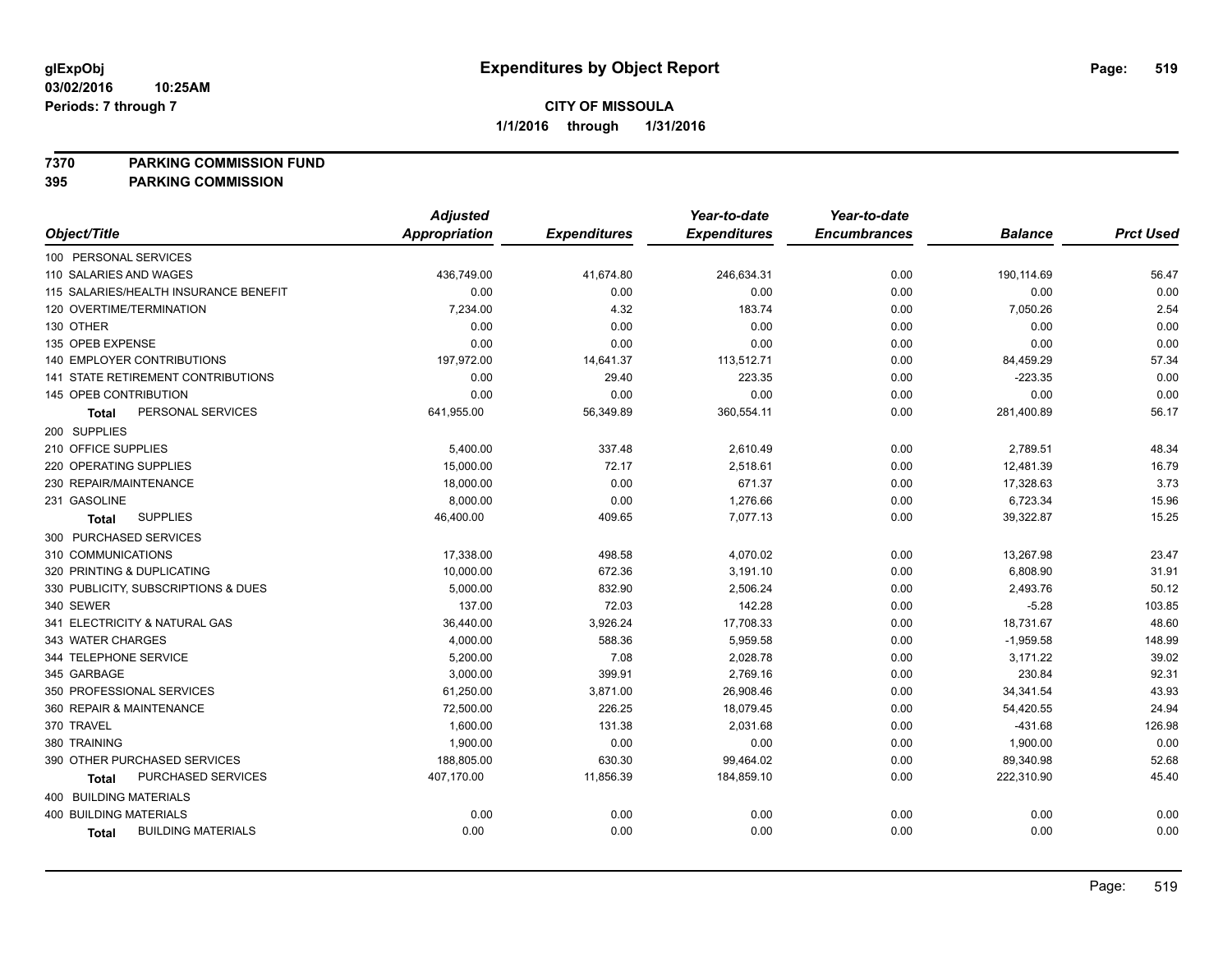### **7370 PARKING COMMISSION FUND**

|                    |                                   | <b>Adjusted</b> |                     | Year-to-date        | Year-to-date        |                |                  |
|--------------------|-----------------------------------|-----------------|---------------------|---------------------|---------------------|----------------|------------------|
| Object/Title       |                                   | Appropriation   | <b>Expenditures</b> | <b>Expenditures</b> | <b>Encumbrances</b> | <b>Balance</b> | <b>Prct Used</b> |
| 500 FIXED CHARGES  |                                   |                 |                     |                     |                     |                |                  |
| 500 FIXED CHARGES  |                                   | 168,621.00      | 11,186.00           | 25,246.92           | 0.00                | 143,374.08     | 14.97            |
|                    | 550 MERCHANT SERVICE FEES         | 21.500.00       | 0.00                | 0.00                | 0.00                | 21.500.00      | 0.00             |
| <b>Total</b>       | <b>FIXED CHARGES</b>              | 190,121.00      | 11,186.00           | 25,246.92           | 0.00                | 164,874.08     | 13.28            |
| 600 DEBT SERVICE   |                                   |                 |                     |                     |                     |                |                  |
| 610 PRINCIPAL      |                                   | 52.787.59       | 0.00                | 40,100.00           | 0.00                | 12.687.59      | 75.96            |
|                    | 620 INTEREST / SERVICE FEES       | 12.162.50       | 0.00                | 16,662.50           | 0.00                | $-4,500.00$    | 137.00           |
| <b>Total</b>       | <b>DEBT SERVICE</b>               | 64,950.09       | 0.00                | 56,762.50           | 0.00                | 8,187.59       | 87.39            |
|                    | 700 GRANTS & CONTRIBUTIONS        |                 |                     |                     |                     |                |                  |
|                    | 700 GRANTS & CONTRIBUTIONS        | 74.000.00       | 5,000.00            | 50,500.00           | 0.00                | 23.500.00      | 68.24            |
| <b>Total</b>       | <b>GRANTS &amp; CONTRIBUTIONS</b> | 74,000.00       | 5,000.00            | 50,500.00           | 0.00                | 23,500.00      | 68.24            |
| 800 OTHER OBJECTS  |                                   |                 |                     |                     |                     |                |                  |
|                    | 820 TRANSFERS TO OTHER FUNDS      | 311,194.00      | 26,036.25           | 173,058.75          | 0.00                | 138,135.25     | 55.61            |
| 845 CONTINGENCY    |                                   | 48,965.00       | 0.00                | 0.00                | 0.00                | 48,965.00      | 0.00             |
| <b>Total</b>       | OTHER OBJECTS                     | 360,159.00      | 26,036.25           | 173,058.75          | 0.00                | 187.100.25     | 48.05            |
| 900 CAPITAL OUTLAY |                                   |                 |                     |                     |                     |                |                  |
| 920 BUILDINGS      |                                   | 0.00            | 0.00                | 0.00                | 0.00                | 0.00           | 0.00             |
| 930 IMPROVEMENTS   |                                   | 0.00            | 0.00                | 0.00                | 0.00                | 0.00           | 0.00             |
|                    | 940 MACHINERY & EQUIPMENT         | 1,560,506.00    | 31,451.68           | 1,235,849.62        | 0.00                | 324,656.38     | 79.20            |
| <b>Total</b>       | <b>CAPITAL OUTLAY</b>             | 1,560,506.00    | 31,451.68           | 1,235,849.62        | 0.00                | 324,656.38     | 79.20            |
| <b>Total</b>       | PARKING COMMISSION                | 3,345,261.09    | 142,289.86          | 2,093,908.13        | 0.00                | 1,251,352.96   | 62.59            |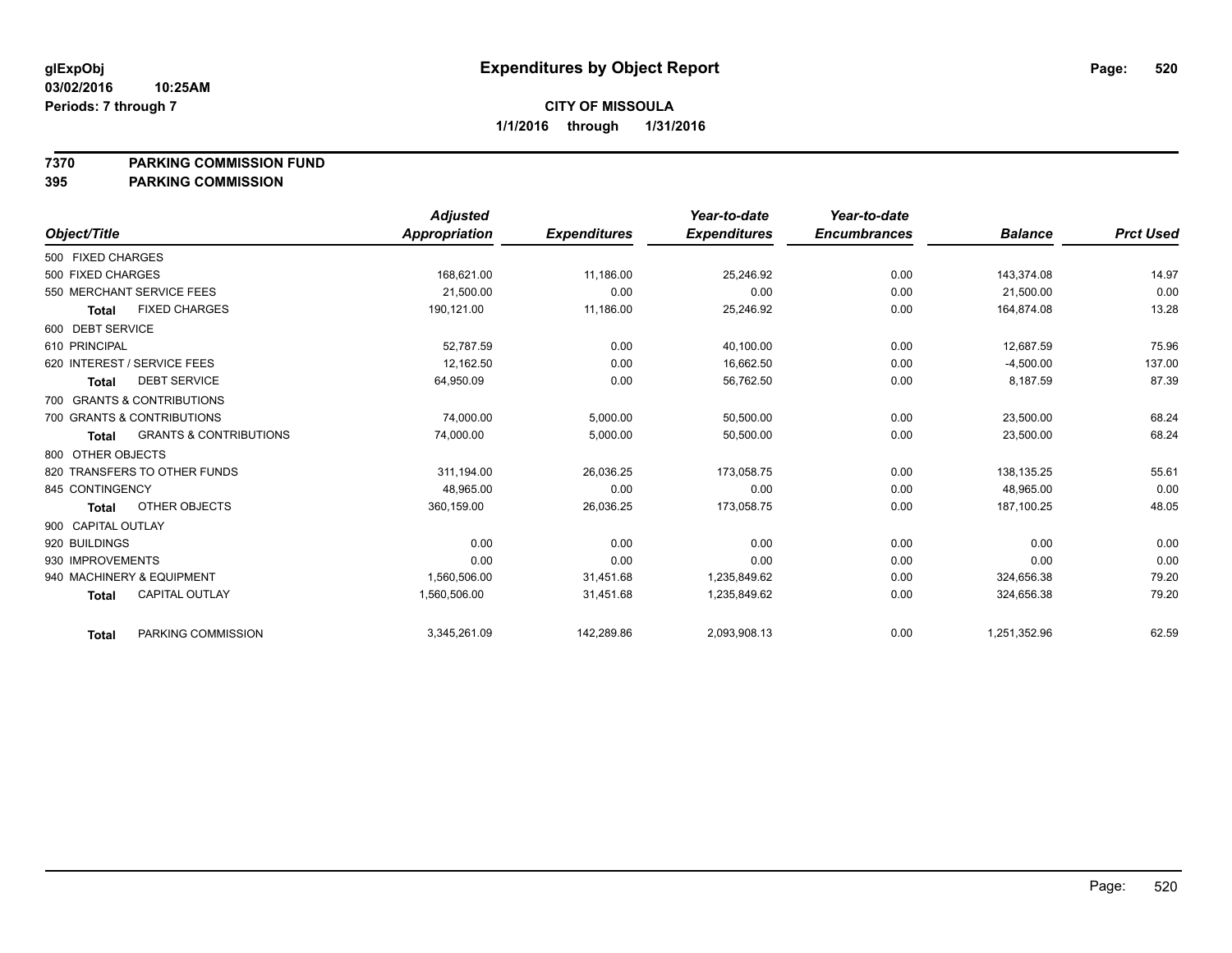### **7370 PARKING COMMISSION FUND**

**900 DEPRECIATION**

| Object/Title                          | <b>Adjusted</b><br><b>Appropriation</b> | <b>Expenditures</b> | Year-to-date<br><b>Expenditures</b> | Year-to-date<br><b>Encumbrances</b> | <b>Balance</b> | <b>Prct Used</b> |
|---------------------------------------|-----------------------------------------|---------------------|-------------------------------------|-------------------------------------|----------------|------------------|
| 800 OTHER OBJECTS                     |                                         |                     |                                     |                                     |                |                  |
| 830 DEPRECIATION                      | 0.00                                    | 0.00                | 0.00                                | 0.00                                | 0.00           | 0.00             |
| OTHER OBJECTS<br><b>Total</b>         | 0.00                                    | 0.00                | 0.00                                | 0.00                                | 0.00           | 0.00             |
| 900 CAPITAL OUTLAY                    |                                         |                     |                                     |                                     |                |                  |
| 940 MACHINERY & EQUIPMENT             | 0.00                                    | 0.00                | 0.00                                | 0.00                                | 0.00           | 0.00             |
| <b>CAPITAL OUTLAY</b><br><b>Total</b> | 0.00                                    | 0.00                | 0.00                                | 0.00                                | 0.00           | 0.00             |
| <b>DEPRECIATION</b><br><b>Total</b>   | 0.00                                    | 0.00                | 0.00                                | 0.00                                | 0.00           | 0.00             |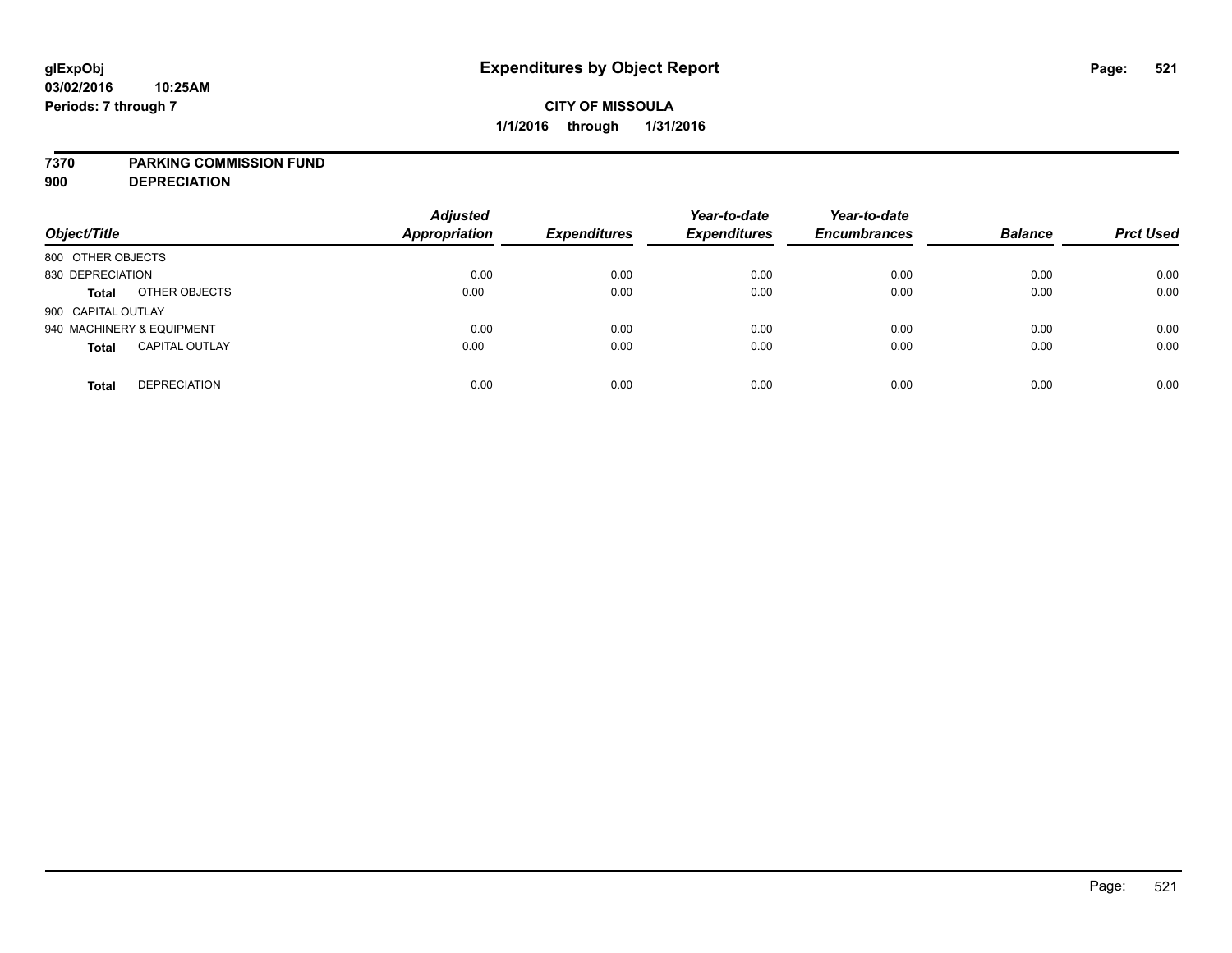#### **03/02/2016 10:25AM Periods: 7 through 7**

# **CITY OF MISSOULA 1/1/2016 through 1/31/2016**

### **7370 PARKING COMMISSION FUND**

|                                           | <b>Adjusted</b> |                     | Year-to-date        | Year-to-date        |                |                  |
|-------------------------------------------|-----------------|---------------------|---------------------|---------------------|----------------|------------------|
| Object/Title                              | Appropriation   | <b>Expenditures</b> | <b>Expenditures</b> | <b>Encumbrances</b> | <b>Balance</b> | <b>Prct Used</b> |
| 100 PERSONAL SERVICES                     |                 |                     |                     |                     |                |                  |
| 110 SALARIES AND WAGES                    | 436,749.00      | 41,674.80           | 246,634.31          | 0.00                | 190,114.69     | 56.47            |
| 115 SALARIES/HEALTH INSURANCE BENEFIT     | 0.00            | 0.00                | 0.00                | 0.00                | 0.00           | 0.00             |
| 120 OVERTIME/TERMINATION                  | 7,234.00        | 4.32                | 183.74              | 0.00                | 7,050.26       | 2.54             |
| 130 OTHER                                 | 0.00            | 0.00                | 0.00                | 0.00                | 0.00           | 0.00             |
| 135 OPEB EXPENSE                          | 0.00            | 0.00                | 0.00                | 0.00                | 0.00           | 0.00             |
| <b>140 EMPLOYER CONTRIBUTIONS</b>         | 197,972.00      | 14,641.37           | 113,512.71          | 0.00                | 84,459.29      | 57.34            |
| <b>141 STATE RETIREMENT CONTRIBUTIONS</b> | 0.00            | 29.40               | 223.35              | 0.00                | $-223.35$      | 0.00             |
| 145 OPEB CONTRIBUTION                     | 0.00            | 0.00                | 0.00                | 0.00                | 0.00           | 0.00             |
| PERSONAL SERVICES<br><b>Total</b>         | 641,955.00      | 56,349.89           | 360,554.11          | 0.00                | 281,400.89     | 56.17            |
| 200 SUPPLIES                              |                 |                     |                     |                     |                |                  |
| 210 OFFICE SUPPLIES                       | 5,400.00        | 337.48              | 2,610.49            | 0.00                | 2,789.51       | 48.34            |
| 220 OPERATING SUPPLIES                    | 15,000.00       | 72.17               | 2,518.61            | 0.00                | 12,481.39      | 16.79            |
| 230 REPAIR/MAINTENANCE                    | 18,000.00       | 0.00                | 671.37              | 0.00                | 17,328.63      | 3.73             |
| 231 GASOLINE                              | 8,000.00        | 0.00                | 1,276.66            | 0.00                | 6,723.34       | 15.96            |
| <b>SUPPLIES</b><br>Total                  | 46,400.00       | 409.65              | 7,077.13            | 0.00                | 39,322.87      | 15.25            |
| 300 PURCHASED SERVICES                    |                 |                     |                     |                     |                |                  |
| 310 COMMUNICATIONS                        | 17,338.00       | 498.58              | 4,070.02            | 0.00                | 13,267.98      | 23.47            |
| 320 PRINTING & DUPLICATING                | 10,000.00       | 672.36              | 3,191.10            | 0.00                | 6,808.90       | 31.91            |
| 330 PUBLICITY, SUBSCRIPTIONS & DUES       | 5,000.00        | 832.90              | 2,506.24            | 0.00                | 2,493.76       | 50.12            |
| 340 SEWER                                 | 137.00          | 72.03               | 142.28              | 0.00                | $-5.28$        | 103.85           |
| 341 ELECTRICITY & NATURAL GAS             | 36,440.00       | 3,926.24            | 17,708.33           | 0.00                | 18,731.67      | 48.60            |
| 343 WATER CHARGES                         | 4,000.00        | 588.36              | 5,959.58            | 0.00                | $-1,959.58$    | 148.99           |
| 344 TELEPHONE SERVICE                     | 5,200.00        | 7.08                | 2,028.78            | 0.00                | 3,171.22       | 39.02            |
| 345 GARBAGE                               | 3,000.00        | 399.91              | 2,769.16            | 0.00                | 230.84         | 92.31            |
| 350 PROFESSIONAL SERVICES                 | 61,250.00       | 3,871.00            | 26,908.46           | 0.00                | 34,341.54      | 43.93            |
| 360 REPAIR & MAINTENANCE                  | 72,500.00       | 226.25              | 18,079.45           | 0.00                | 54,420.55      | 24.94            |
| 370 TRAVEL                                | 1,600.00        | 131.38              | 2,031.68            | 0.00                | -431.68        | 126.98           |
| 380 TRAINING                              | 1,900.00        | 0.00                | 0.00                | 0.00                | 1,900.00       | 0.00             |
| 390 OTHER PURCHASED SERVICES              | 188,805.00      | 630.30              | 99,464.02           | 0.00                | 89,340.98      | 52.68            |
| PURCHASED SERVICES<br><b>Total</b>        | 407,170.00      | 11,856.39           | 184,859.10          | 0.00                | 222,310.90     | 45.40            |
| <b>400 BUILDING MATERIALS</b>             |                 |                     |                     |                     |                |                  |
| <b>400 BUILDING MATERIALS</b>             | 0.00            | 0.00                | 0.00                | 0.00                | 0.00           | 0.00             |
| <b>BUILDING MATERIALS</b><br><b>Total</b> | 0.00            | 0.00                | 0.00                | 0.00                | 0.00           | 0.00             |
| 500 FIXED CHARGES                         |                 |                     |                     |                     |                |                  |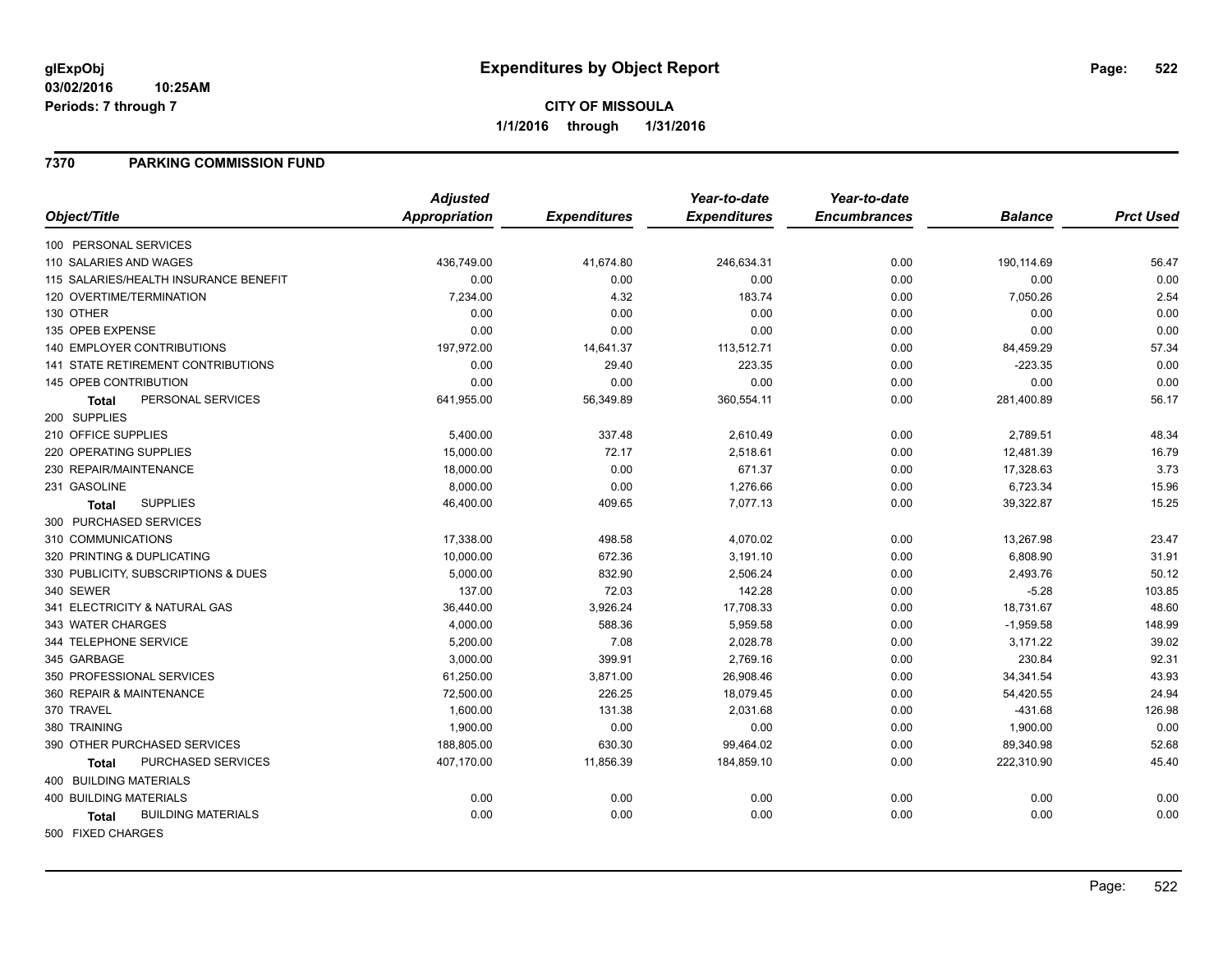### **7370 PARKING COMMISSION FUND**

|                                                   | <b>Adjusted</b>      |                     | Year-to-date        | Year-to-date        |                |                  |
|---------------------------------------------------|----------------------|---------------------|---------------------|---------------------|----------------|------------------|
| Object/Title                                      | <b>Appropriation</b> | <b>Expenditures</b> | <b>Expenditures</b> | <b>Encumbrances</b> | <b>Balance</b> | <b>Prct Used</b> |
| 500 FIXED CHARGES                                 | 168,621.00           | 11,186.00           | 25,246.92           | 0.00                | 143,374.08     | 14.97            |
| 550 MERCHANT SERVICE FEES                         | 21,500.00            | 0.00                | 0.00                | 0.00                | 21,500.00      | 0.00             |
| <b>FIXED CHARGES</b><br><b>Total</b>              | 190,121.00           | 11,186.00           | 25,246.92           | 0.00                | 164,874.08     | 13.28            |
| 600 DEBT SERVICE                                  |                      |                     |                     |                     |                |                  |
| 610 PRINCIPAL                                     | 52,787.59            | 0.00                | 40,100.00           | 0.00                | 12,687.59      | 75.96            |
| 620 INTEREST / SERVICE FEES                       | 12,162.50            | 0.00                | 16,662.50           | 0.00                | $-4,500.00$    | 137.00           |
| <b>DEBT SERVICE</b><br><b>Total</b>               | 64,950.09            | 0.00                | 56,762.50           | 0.00                | 8,187.59       | 87.39            |
| 700 GRANTS & CONTRIBUTIONS                        |                      |                     |                     |                     |                |                  |
| 700 GRANTS & CONTRIBUTIONS                        | 74,000.00            | 5,000.00            | 50,500.00           | 0.00                | 23,500.00      | 68.24            |
| <b>GRANTS &amp; CONTRIBUTIONS</b><br><b>Total</b> | 74,000.00            | 5,000.00            | 50,500.00           | 0.00                | 23,500.00      | 68.24            |
| 800 OTHER OBJECTS                                 |                      |                     |                     |                     |                |                  |
| 820 TRANSFERS TO OTHER FUNDS                      | 311,194.00           | 26,036.25           | 173,058.75          | 0.00                | 138.135.25     | 55.61            |
| 830 DEPRECIATION                                  | 0.00                 | 0.00                | 0.00                | 0.00                | 0.00           | 0.00             |
| 845 CONTINGENCY                                   | 48,965.00            | 0.00                | 0.00                | 0.00                | 48,965.00      | 0.00             |
| OTHER OBJECTS<br>Total                            | 360,159.00           | 26,036.25           | 173,058.75          | 0.00                | 187,100.25     | 48.05            |
| 900 CAPITAL OUTLAY                                |                      |                     |                     |                     |                |                  |
| 920 BUILDINGS                                     | 0.00                 | 0.00                | 0.00                | 0.00                | 0.00           | 0.00             |
| 930 IMPROVEMENTS                                  | 0.00                 | 0.00                | 0.00                | 0.00                | 0.00           | 0.00             |
| 940 MACHINERY & EQUIPMENT                         | 1,560,506.00         | 31,451.68           | 1,235,849.62        | 0.00                | 324,656.38     | 79.20            |
| <b>CAPITAL OUTLAY</b><br><b>Total</b>             | 1,560,506.00         | 31,451.68           | 1,235,849.62        | 0.00                | 324,656.38     | 79.20            |
| PARKING COMMISSION FUND<br>Total                  | 3,345,261.09         | 142,289.86          | 2,093,908.13        | 0.00                | 1,251,352.96   | 62.59            |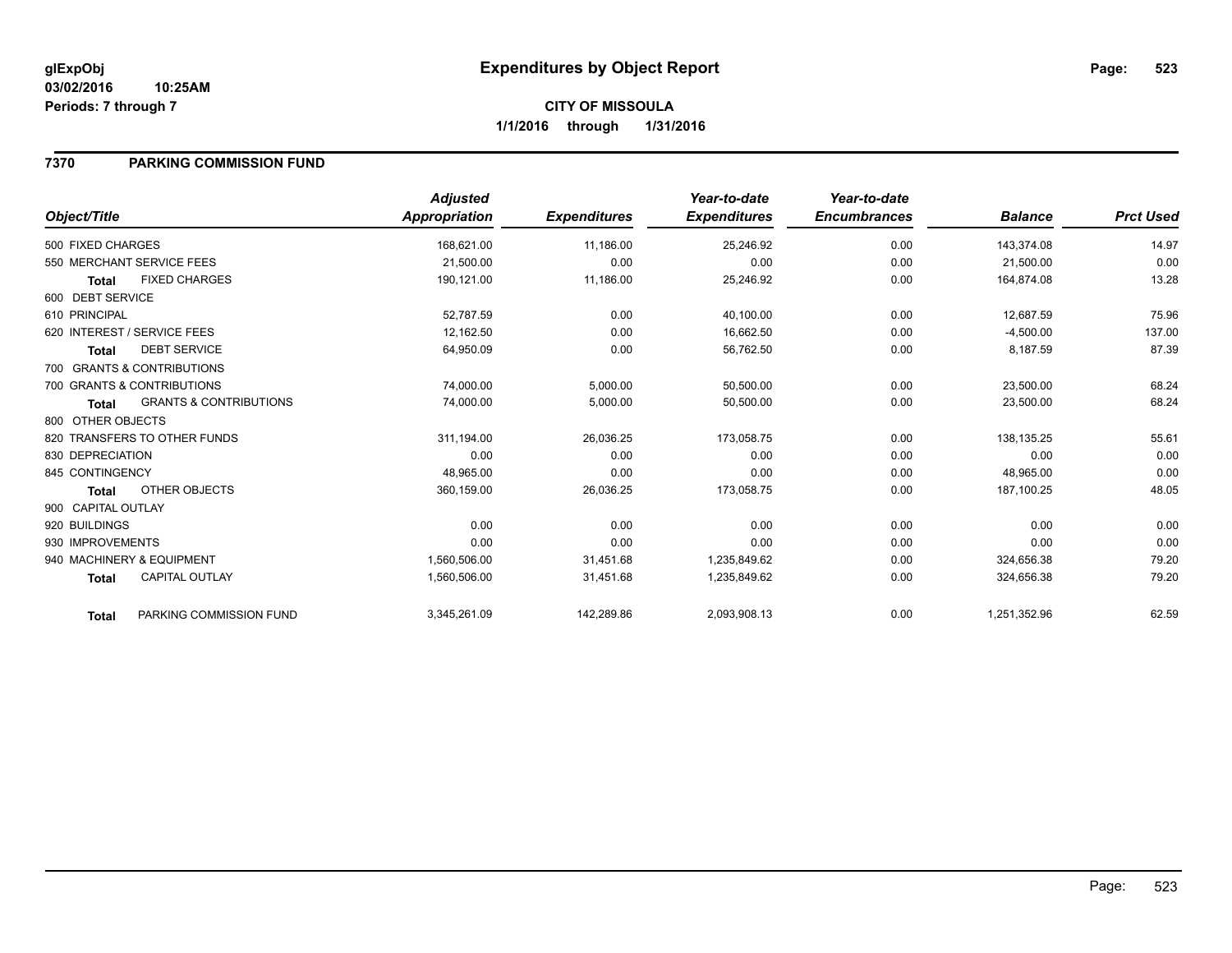#### **7371 FRONT STREET PARKING BONDS**

| Object/Title      |                              | <b>Adjusted</b><br><b>Appropriation</b> | <b>Expenditures</b> | Year-to-date<br><b>Expenditures</b> | Year-to-date<br><b>Encumbrances</b> | <b>Balance</b> | <b>Prct Used</b> |
|-------------------|------------------------------|-----------------------------------------|---------------------|-------------------------------------|-------------------------------------|----------------|------------------|
| 500 FIXED CHARGES |                              |                                         |                     |                                     |                                     |                |                  |
|                   | 550 MERCHANT SERVICE FEES    | 0.00                                    | 0.00                | 0.00                                | 0.00                                | 0.00           | 0.00             |
| <b>Total</b>      | <b>FIXED CHARGES</b>         | 0.00                                    | 0.00                | 0.00                                | 0.00                                | 0.00           | 0.00             |
| 600 DEBT SERVICE  |                              |                                         |                     |                                     |                                     |                |                  |
|                   | 620 INTEREST / SERVICE FEES  | 272.925.00                              | 0.00                | 69.360.16                           | 0.00                                | 203.564.84     | 25.41            |
| <b>Total</b>      | <b>DEBT SERVICE</b>          | 272.925.00                              | 0.00                | 69,360.16                           | 0.00                                | 203,564.84     | 25.41            |
| 800 OTHER OBJECTS |                              |                                         |                     |                                     |                                     |                |                  |
|                   | 820 TRANSFERS TO OTHER FUNDS | 0.00                                    | 0.00                | 0.00                                | 0.00                                | 0.00           | 0.00             |
| <b>Total</b>      | OTHER OBJECTS                | 0.00                                    | 0.00                | 0.00                                | 0.00                                | 0.00           | 0.00             |
| <b>Total</b>      | PARKING COMMISSION           | 272.925.00                              | 0.00                | 69.360.16                           | 0.00                                | 203.564.84     | 25.41            |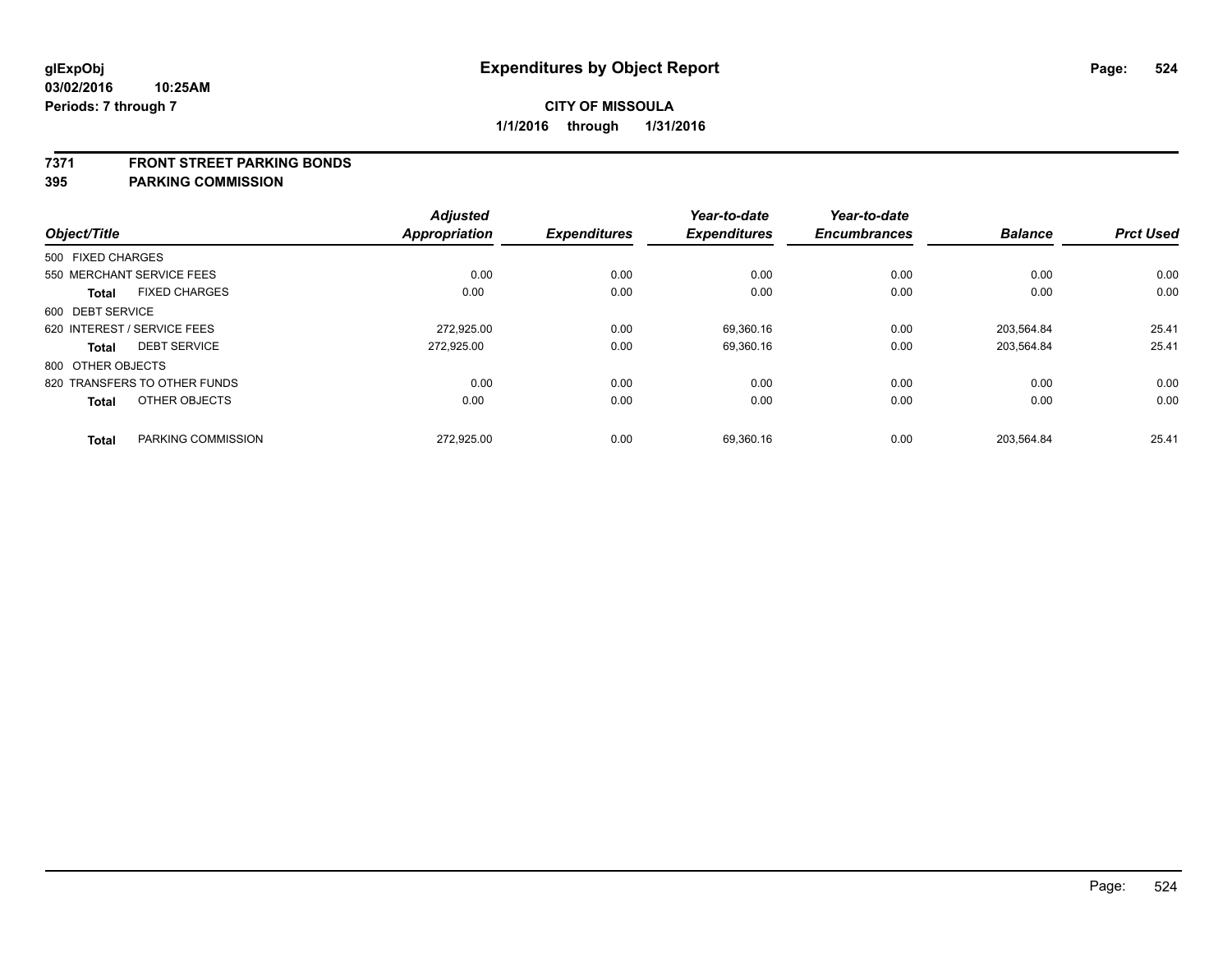### **7371 FRONT STREET PARKING BONDS**

| Object/Title      |                                   | <b>Adjusted</b><br><b>Appropriation</b> | <b>Expenditures</b> | Year-to-date<br><b>Expenditures</b> | Year-to-date<br><b>Encumbrances</b> | <b>Balance</b> | <b>Prct Used</b> |
|-------------------|-----------------------------------|-----------------------------------------|---------------------|-------------------------------------|-------------------------------------|----------------|------------------|
| 500 FIXED CHARGES |                                   |                                         |                     |                                     |                                     |                |                  |
|                   | 550 MERCHANT SERVICE FEES         | 0.00                                    | 0.00                | 0.00                                | 0.00                                | 0.00           | 0.00             |
| <b>Total</b>      | <b>FIXED CHARGES</b>              | 0.00                                    | 0.00                | 0.00                                | 0.00                                | 0.00           | 0.00             |
| 600 DEBT SERVICE  |                                   |                                         |                     |                                     |                                     |                |                  |
|                   | 620 INTEREST / SERVICE FEES       | 272.925.00                              | 0.00                | 69,360.16                           | 0.00                                | 203.564.84     | 25.41            |
| <b>Total</b>      | <b>DEBT SERVICE</b>               | 272,925.00                              | 0.00                | 69,360.16                           | 0.00                                | 203,564.84     | 25.41            |
| 800 OTHER OBJECTS |                                   |                                         |                     |                                     |                                     |                |                  |
|                   | 820 TRANSFERS TO OTHER FUNDS      | 0.00                                    | 0.00                | 0.00                                | 0.00                                | 0.00           | 0.00             |
| <b>Total</b>      | OTHER OBJECTS                     | 0.00                                    | 0.00                | 0.00                                | 0.00                                | 0.00           | 0.00             |
| <b>Total</b>      | <b>FRONT STREET PARKING BONDS</b> | 272.925.00                              | 0.00                | 69.360.16                           | 0.00                                | 203.564.84     | 25.41            |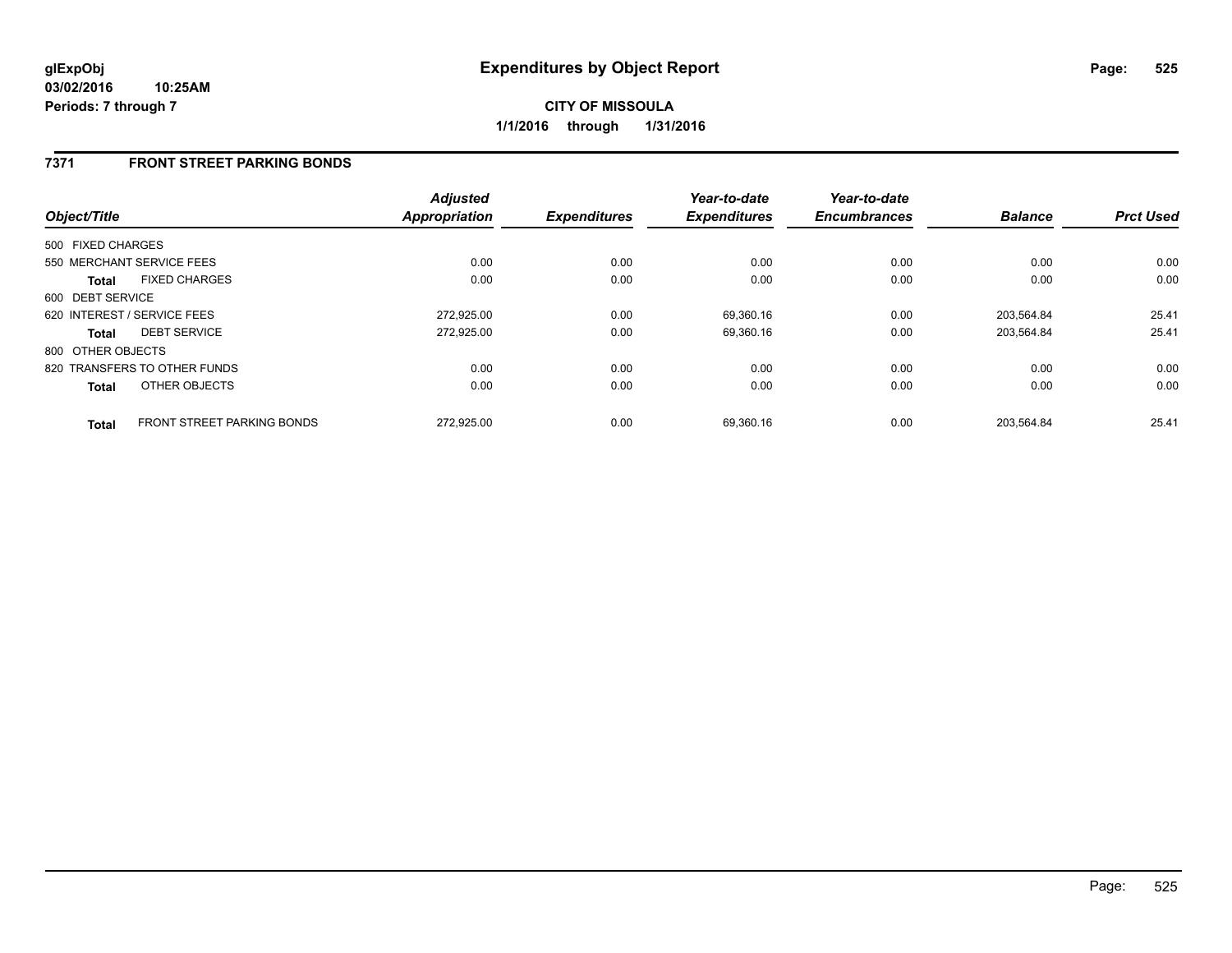#### **7372 SINKING FUND/FRONT ST PARKING BONDS**

|                   |                              | <b>Adjusted</b>      |                     | Year-to-date        | Year-to-date        |                |                  |
|-------------------|------------------------------|----------------------|---------------------|---------------------|---------------------|----------------|------------------|
| Object/Title      |                              | <b>Appropriation</b> | <b>Expenditures</b> | <b>Expenditures</b> | <b>Encumbrances</b> | <b>Balance</b> | <b>Prct Used</b> |
| 500 FIXED CHARGES |                              |                      |                     |                     |                     |                |                  |
|                   | 550 MERCHANT SERVICE FEES    | 0.00                 | 0.00                | 0.00                | 0.00                | 0.00           | 0.00             |
| <b>Total</b>      | <b>FIXED CHARGES</b>         | 0.00                 | 0.00                | 0.00                | 0.00                | 0.00           | 0.00             |
| 600 DEBT SERVICE  |                              |                      |                     |                     |                     |                |                  |
| 610 PRINCIPAL     |                              | 185,000.00           | 0.00                | 185,000.00          | 0.00                | 0.00           | 100.00           |
|                   | 620 INTEREST / SERVICE FEES  | 0.00                 | 0.00                | 0.00                | 0.00                | 0.00           | 0.00             |
| <b>Total</b>      | <b>DEBT SERVICE</b>          | 185,000.00           | 0.00                | 185,000.00          | 0.00                | 0.00           | 100.00           |
| 800 OTHER OBJECTS |                              |                      |                     |                     |                     |                |                  |
|                   | 820 TRANSFERS TO OTHER FUNDS | 0.00                 | 0.00                | 0.00                | 0.00                | 0.00           | 0.00             |
| <b>Total</b>      | OTHER OBJECTS                | 0.00                 | 0.00                | 0.00                | 0.00                | 0.00           | 0.00             |
|                   |                              |                      |                     |                     |                     |                |                  |
| <b>Total</b>      | PARKING COMMISSION           | 185,000.00           | 0.00                | 185,000.00          | 0.00                | 0.00           | 100.00           |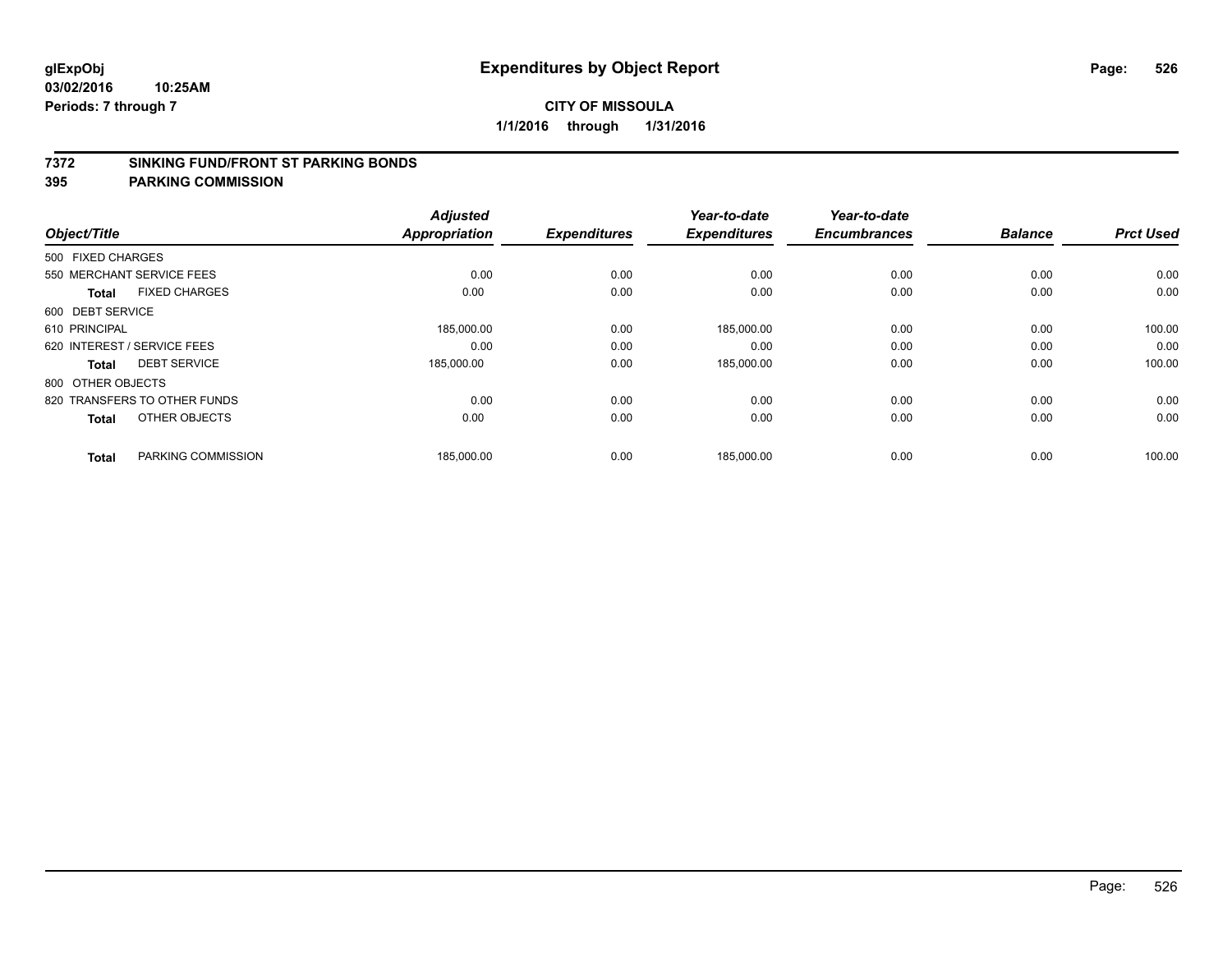**03/02/2016 10:25AM Periods: 7 through 7**

**CITY OF MISSOULA 1/1/2016 through 1/31/2016**

### **7372 SINKING FUND/FRONT ST PARKING BONDS**

|                   |                                   | <b>Adjusted</b>      |                     | Year-to-date        | Year-to-date        |                |                  |
|-------------------|-----------------------------------|----------------------|---------------------|---------------------|---------------------|----------------|------------------|
| Object/Title      |                                   | <b>Appropriation</b> | <b>Expenditures</b> | <b>Expenditures</b> | <b>Encumbrances</b> | <b>Balance</b> | <b>Prct Used</b> |
| 500 FIXED CHARGES |                                   |                      |                     |                     |                     |                |                  |
|                   | 550 MERCHANT SERVICE FEES         | 0.00                 | 0.00                | 0.00                | 0.00                | 0.00           | 0.00             |
| <b>Total</b>      | <b>FIXED CHARGES</b>              | 0.00                 | 0.00                | 0.00                | 0.00                | 0.00           | 0.00             |
| 600 DEBT SERVICE  |                                   |                      |                     |                     |                     |                |                  |
| 610 PRINCIPAL     |                                   | 185,000.00           | 0.00                | 185,000.00          | 0.00                | 0.00           | 100.00           |
|                   | 620 INTEREST / SERVICE FEES       | 0.00                 | 0.00                | 0.00                | 0.00                | 0.00           | 0.00             |
| Total             | <b>DEBT SERVICE</b>               | 185,000.00           | 0.00                | 185,000.00          | 0.00                | 0.00           | 100.00           |
| 800 OTHER OBJECTS |                                   |                      |                     |                     |                     |                |                  |
|                   | 820 TRANSFERS TO OTHER FUNDS      | 0.00                 | 0.00                | 0.00                | 0.00                | 0.00           | 0.00             |
| Total             | OTHER OBJECTS                     | 0.00                 | 0.00                | 0.00                | 0.00                | 0.00           | 0.00             |
| <b>Total</b>      | SINKING FUND/FRONT ST PARKING BON | 185,000.00           | 0.00                | 185.000.00          | 0.00                | 0.00           | 100.00           |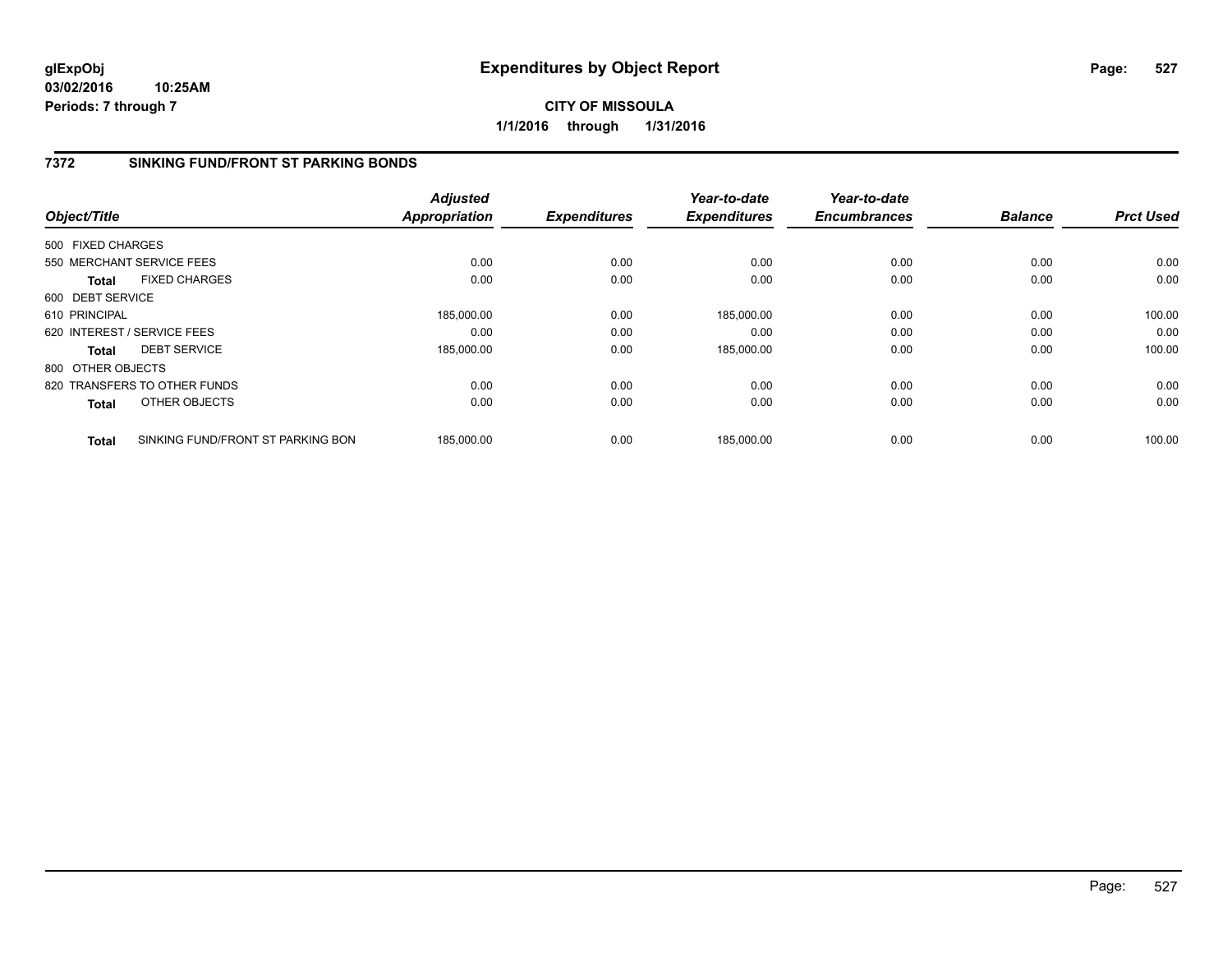#### **7373 MPC SERIES 2010B CONSTRUCTION**

|                                           | <b>Adjusted</b>      |                     | Year-to-date        | Year-to-date        |                |                  |
|-------------------------------------------|----------------------|---------------------|---------------------|---------------------|----------------|------------------|
| Object/Title                              | <b>Appropriation</b> | <b>Expenditures</b> | <b>Expenditures</b> | <b>Encumbrances</b> | <b>Balance</b> | <b>Prct Used</b> |
| 300 PURCHASED SERVICES                    |                      |                     |                     |                     |                |                  |
| 350 PROFESSIONAL SERVICES                 | 0.00                 | 0.00                | 0.00                | 0.00                | 0.00           | 0.00             |
| 390 OTHER PURCHASED SERVICES              | 0.00                 | 0.00                | 0.00                | 0.00                | 0.00           | 0.00             |
| <b>PURCHASED SERVICES</b><br><b>Total</b> | 0.00                 | 0.00                | 0.00                | 0.00                | 0.00           | 0.00             |
| 500 FIXED CHARGES                         |                      |                     |                     |                     |                |                  |
| 550 MERCHANT SERVICE FEES                 | 0.00                 | 0.00                | 0.00                | 0.00                | 0.00           | 0.00             |
| <b>FIXED CHARGES</b><br><b>Total</b>      | 0.00                 | 0.00                | 0.00                | 0.00                | 0.00           | 0.00             |
| 600 DEBT SERVICE                          |                      |                     |                     |                     |                |                  |
| 600 DEBT SERVICE                          | 0.00                 | 0.00                | 0.00                | 0.00                | 0.00           | 0.00             |
| 610 PRINCIPAL                             | 0.00                 | 0.00                | 0.00                | 0.00                | 0.00           | 0.00             |
| 620 INTEREST / SERVICE FEES               | 0.00                 | 0.00                | 0.00                | 0.00                | 0.00           | 0.00             |
| <b>DEBT SERVICE</b><br><b>Total</b>       | 0.00                 | 0.00                | 0.00                | 0.00                | 0.00           | 0.00             |
| 800 OTHER OBJECTS                         |                      |                     |                     |                     |                |                  |
| 820 TRANSFERS TO OTHER FUNDS              | 0.00                 | 0.00                | 0.00                | 0.00                | 0.00           | 0.00             |
| OTHER OBJECTS<br><b>Total</b>             | 0.00                 | 0.00                | 0.00                | 0.00                | 0.00           | 0.00             |
| 900 CAPITAL OUTLAY                        |                      |                     |                     |                     |                |                  |
| 900 CAPITAL OUTLAY                        | 0.00                 | 0.00                | 0.00                | 0.00                | 0.00           | 0.00             |
| 920 BUILDINGS                             | 0.00                 | 0.00                | 0.00                | 0.00                | 0.00           | 0.00             |
| 930 IMPROVEMENTS                          | 0.00                 | 0.00                | 0.00                | 0.00                | 0.00           | 0.00             |
| <b>CAPITAL OUTLAY</b><br><b>Total</b>     | 0.00                 | 0.00                | 0.00                | 0.00                | 0.00           | 0.00             |
| PARKING COMMISSION<br><b>Total</b>        | 0.00                 | 0.00                | 0.00                | 0.00                | 0.00           | 0.00             |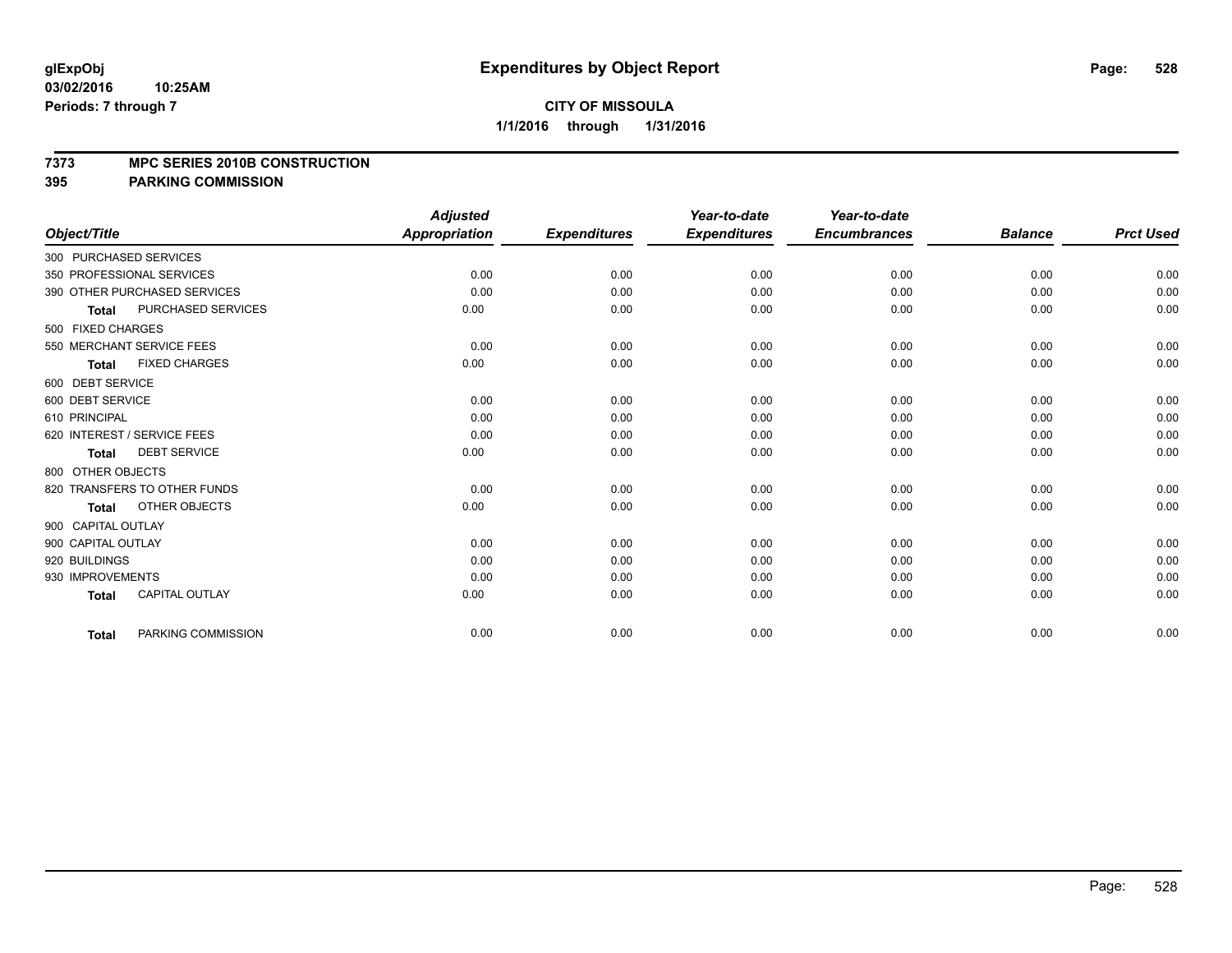#### **7373 MPC SERIES 2010B CONSTRUCTION**

**900 DEPRECIATION**

| Object/Title              |                      | <b>Adjusted</b><br><b>Appropriation</b> | <b>Expenditures</b> | Year-to-date<br><b>Expenditures</b> | Year-to-date<br><b>Encumbrances</b> | <b>Balance</b> | <b>Prct Used</b> |
|---------------------------|----------------------|-----------------------------------------|---------------------|-------------------------------------|-------------------------------------|----------------|------------------|
| 500 FIXED CHARGES         |                      |                                         |                     |                                     |                                     |                |                  |
| 550 MERCHANT SERVICE FEES |                      | 0.00                                    | 0.00                | 0.00                                | 0.00                                | 0.00           | 0.00             |
| <b>Total</b>              | <b>FIXED CHARGES</b> | 0.00                                    | 0.00                | 0.00                                | 0.00                                | 0.00           | 0.00             |
| 800 OTHER OBJECTS         |                      |                                         |                     |                                     |                                     |                |                  |
| 830 DEPRECIATION          |                      | 0.00                                    | 0.00                | 0.00                                | 0.00                                | 0.00           | 0.00             |
| <b>Total</b>              | OTHER OBJECTS        | 0.00                                    | 0.00                | 0.00                                | 0.00                                | 0.00           | 0.00             |
| <b>Total</b>              | <b>DEPRECIATION</b>  | 0.00                                    | 0.00                | 0.00                                | 0.00                                | 0.00           | 0.00             |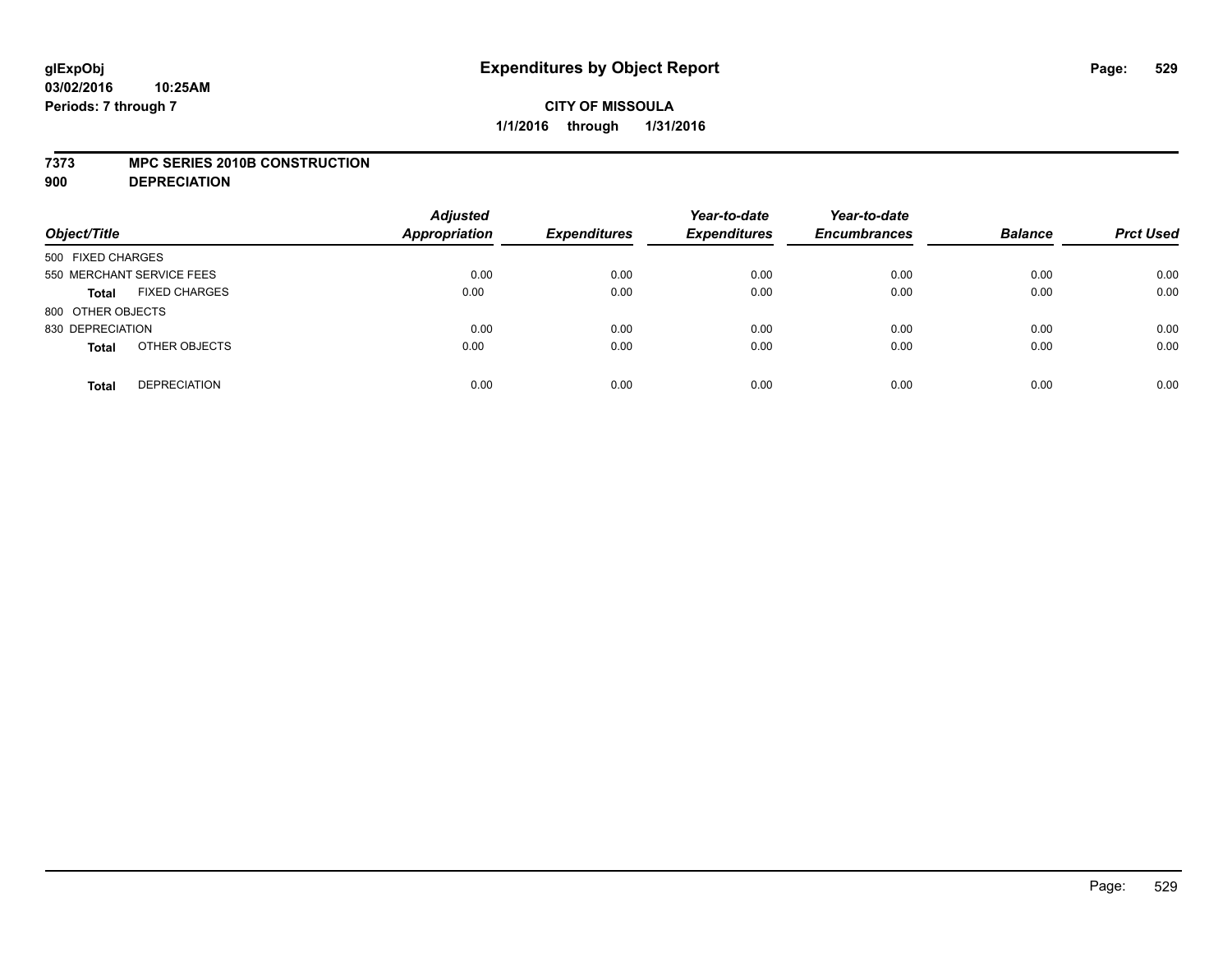#### **03/02/2016 10:25AM Periods: 7 through 7**

**CITY OF MISSOULA 1/1/2016 through 1/31/2016**

## **7373 MPC SERIES 2010B CONSTRUCTION**

|                                      |                               | <b>Adjusted</b>      |                     | Year-to-date        | Year-to-date        |                |                  |
|--------------------------------------|-------------------------------|----------------------|---------------------|---------------------|---------------------|----------------|------------------|
| Object/Title                         |                               | <b>Appropriation</b> | <b>Expenditures</b> | <b>Expenditures</b> | <b>Encumbrances</b> | <b>Balance</b> | <b>Prct Used</b> |
| 300 PURCHASED SERVICES               |                               |                      |                     |                     |                     |                |                  |
| 350 PROFESSIONAL SERVICES            |                               | 0.00                 | 0.00                | 0.00                | 0.00                | 0.00           | 0.00             |
| 390 OTHER PURCHASED SERVICES         |                               | 0.00                 | 0.00                | 0.00                | 0.00                | 0.00           | 0.00             |
| PURCHASED SERVICES<br><b>Total</b>   |                               | 0.00                 | 0.00                | 0.00                | 0.00                | 0.00           | 0.00             |
| 500 FIXED CHARGES                    |                               |                      |                     |                     |                     |                |                  |
| 550 MERCHANT SERVICE FEES            |                               | 0.00                 | 0.00                | 0.00                | 0.00                | 0.00           | 0.00             |
| <b>FIXED CHARGES</b><br><b>Total</b> |                               | 0.00                 | 0.00                | 0.00                | 0.00                | 0.00           | 0.00             |
| 600 DEBT SERVICE                     |                               |                      |                     |                     |                     |                |                  |
| 600 DEBT SERVICE                     |                               | 0.00                 | 0.00                | 0.00                | 0.00                | 0.00           | 0.00             |
| 610 PRINCIPAL                        |                               | 0.00                 | 0.00                | 0.00                | 0.00                | 0.00           | 0.00             |
| 620 INTEREST / SERVICE FEES          |                               | 0.00                 | 0.00                | 0.00                | 0.00                | 0.00           | 0.00             |
| <b>DEBT SERVICE</b><br><b>Total</b>  |                               | 0.00                 | 0.00                | 0.00                | 0.00                | 0.00           | 0.00             |
| 800 OTHER OBJECTS                    |                               |                      |                     |                     |                     |                |                  |
| 820 TRANSFERS TO OTHER FUNDS         |                               | 0.00                 | 0.00                | 0.00                | 0.00                | 0.00           | 0.00             |
| 830 DEPRECIATION                     |                               | 0.00                 | 0.00                | 0.00                | 0.00                | 0.00           | 0.00             |
| OTHER OBJECTS<br><b>Total</b>        |                               | 0.00                 | 0.00                | 0.00                | 0.00                | 0.00           | 0.00             |
| 900 CAPITAL OUTLAY                   |                               |                      |                     |                     |                     |                |                  |
| 900 CAPITAL OUTLAY                   |                               | 0.00                 | 0.00                | 0.00                | 0.00                | 0.00           | 0.00             |
| 920 BUILDINGS                        |                               | 0.00                 | 0.00                | 0.00                | 0.00                | 0.00           | 0.00             |
| 930 IMPROVEMENTS                     |                               | 0.00                 | 0.00                | 0.00                | 0.00                | 0.00           | 0.00             |
| CAPITAL OUTLAY<br><b>Total</b>       |                               | 0.00                 | 0.00                | 0.00                | 0.00                | 0.00           | 0.00             |
|                                      |                               |                      |                     |                     |                     |                | 0.00             |
| Total                                | MPC SERIES 2010B CONSTRUCTION | 0.00                 | 0.00                | 0.00                | 0.00                | 0.00           |                  |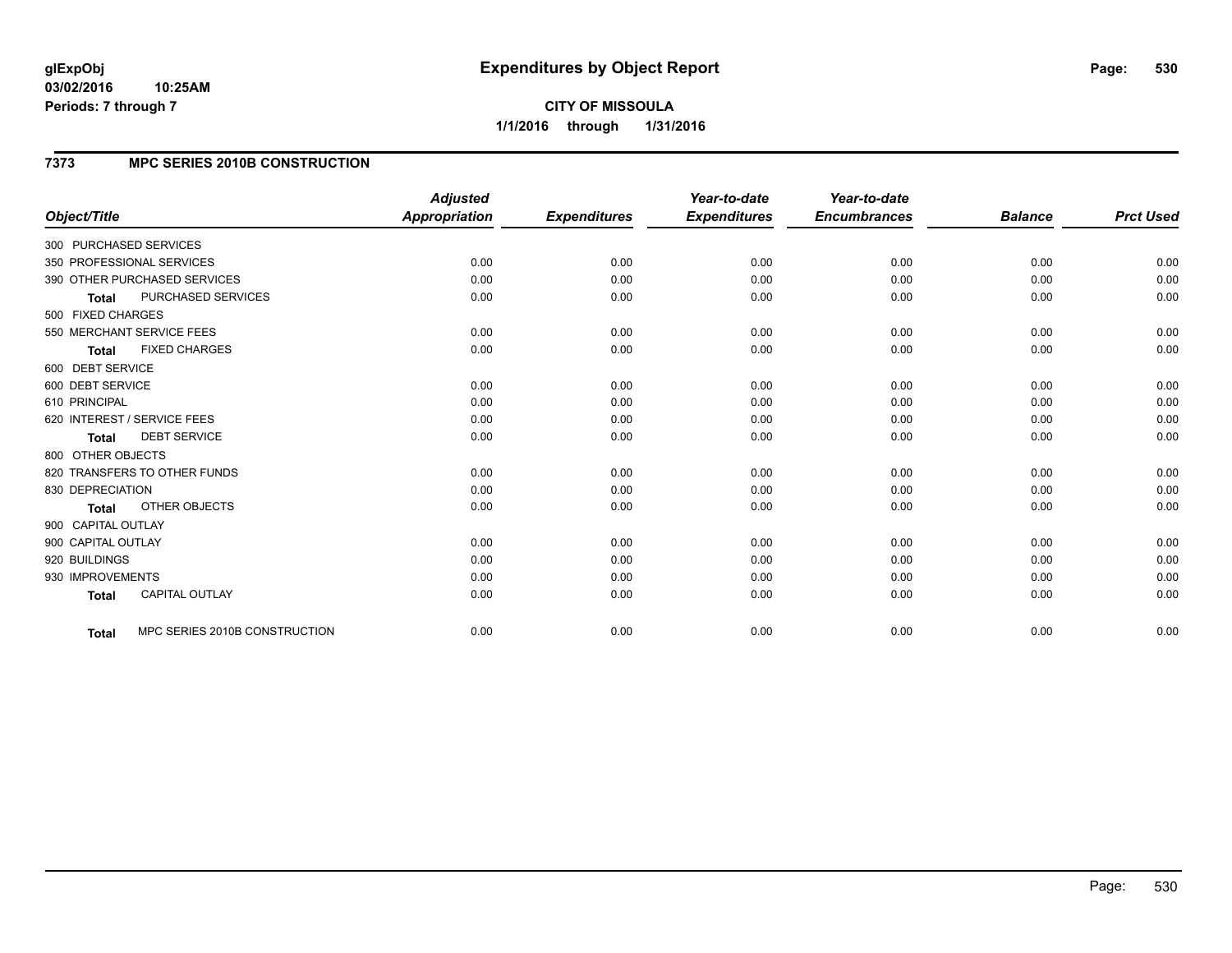### **7374 RESERVE FUND-PARKING BONDS**

|                                       | <b>Adjusted</b> |                     | Year-to-date        | Year-to-date        |                |                  |
|---------------------------------------|-----------------|---------------------|---------------------|---------------------|----------------|------------------|
| Object/Title                          | Appropriation   | <b>Expenditures</b> | <b>Expenditures</b> | <b>Encumbrances</b> | <b>Balance</b> | <b>Prct Used</b> |
| 500 FIXED CHARGES                     |                 |                     |                     |                     |                |                  |
| 550 MERCHANT SERVICE FEES             | 0.00            | 0.00                | 0.00                | 0.00                | 0.00           | 0.00             |
| <b>FIXED CHARGES</b><br>Total         | 0.00            | 0.00                | 0.00                | 0.00                | 0.00           | 0.00             |
| 900 CAPITAL OUTLAY                    |                 |                     |                     |                     |                |                  |
| 920 BUILDINGS                         | 0.00            | 0.00                | 0.00                | 0.00                | 0.00           | 0.00             |
| 930 IMPROVEMENTS                      | 0.00            | 0.00                | 0.00                | 0.00                | 0.00           | 0.00             |
| <b>CAPITAL OUTLAY</b><br><b>Total</b> | 0.00            | 0.00                | 0.00                | 0.00                | 0.00           | 0.00             |
| PARKING COMMISSION<br><b>Total</b>    | 0.00            | 0.00                | 0.00                | 0.00                | 0.00           | 0.00             |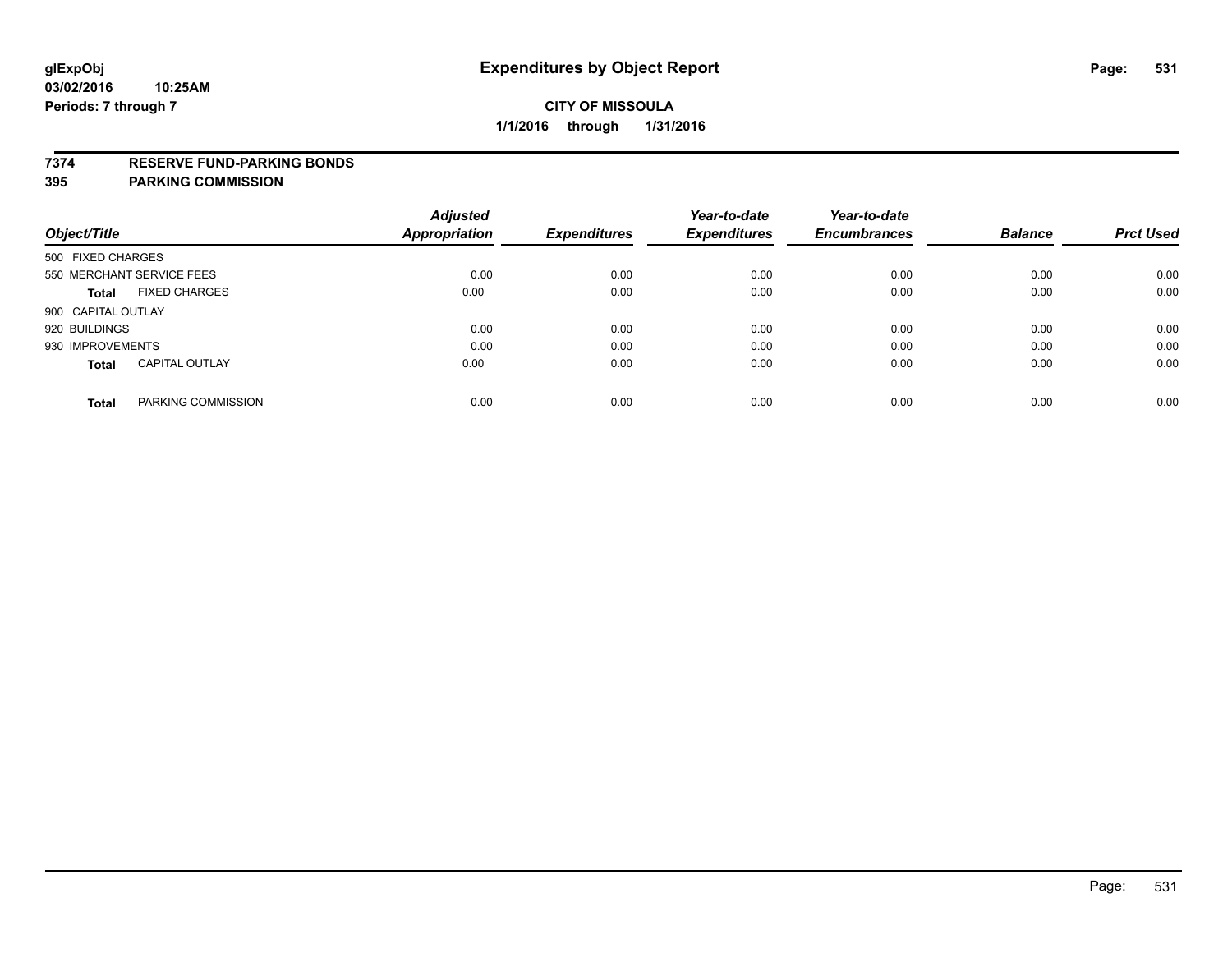### **7374 RESERVE FUND-PARKING BONDS**

| Object/Title       |                                   | <b>Adjusted</b><br>Appropriation | <b>Expenditures</b> | Year-to-date<br><b>Expenditures</b> | Year-to-date<br><b>Encumbrances</b> | <b>Balance</b> | <b>Prct Used</b> |
|--------------------|-----------------------------------|----------------------------------|---------------------|-------------------------------------|-------------------------------------|----------------|------------------|
| 500 FIXED CHARGES  |                                   |                                  |                     |                                     |                                     |                |                  |
|                    | 550 MERCHANT SERVICE FEES         | 0.00                             | 0.00                | 0.00                                | 0.00                                | 0.00           | 0.00             |
| <b>Total</b>       | <b>FIXED CHARGES</b>              | 0.00                             | 0.00                | 0.00                                | 0.00                                | 0.00           | 0.00             |
| 900 CAPITAL OUTLAY |                                   |                                  |                     |                                     |                                     |                |                  |
| 920 BUILDINGS      |                                   | 0.00                             | 0.00                | 0.00                                | 0.00                                | 0.00           | 0.00             |
| 930 IMPROVEMENTS   |                                   | 0.00                             | 0.00                | 0.00                                | 0.00                                | 0.00           | 0.00             |
| <b>Total</b>       | <b>CAPITAL OUTLAY</b>             | 0.00                             | 0.00                | 0.00                                | 0.00                                | 0.00           | 0.00             |
| <b>Total</b>       | <b>RESERVE FUND-PARKING BONDS</b> | 0.00                             | 0.00                | 0.00                                | 0.00                                | 0.00           | 0.00             |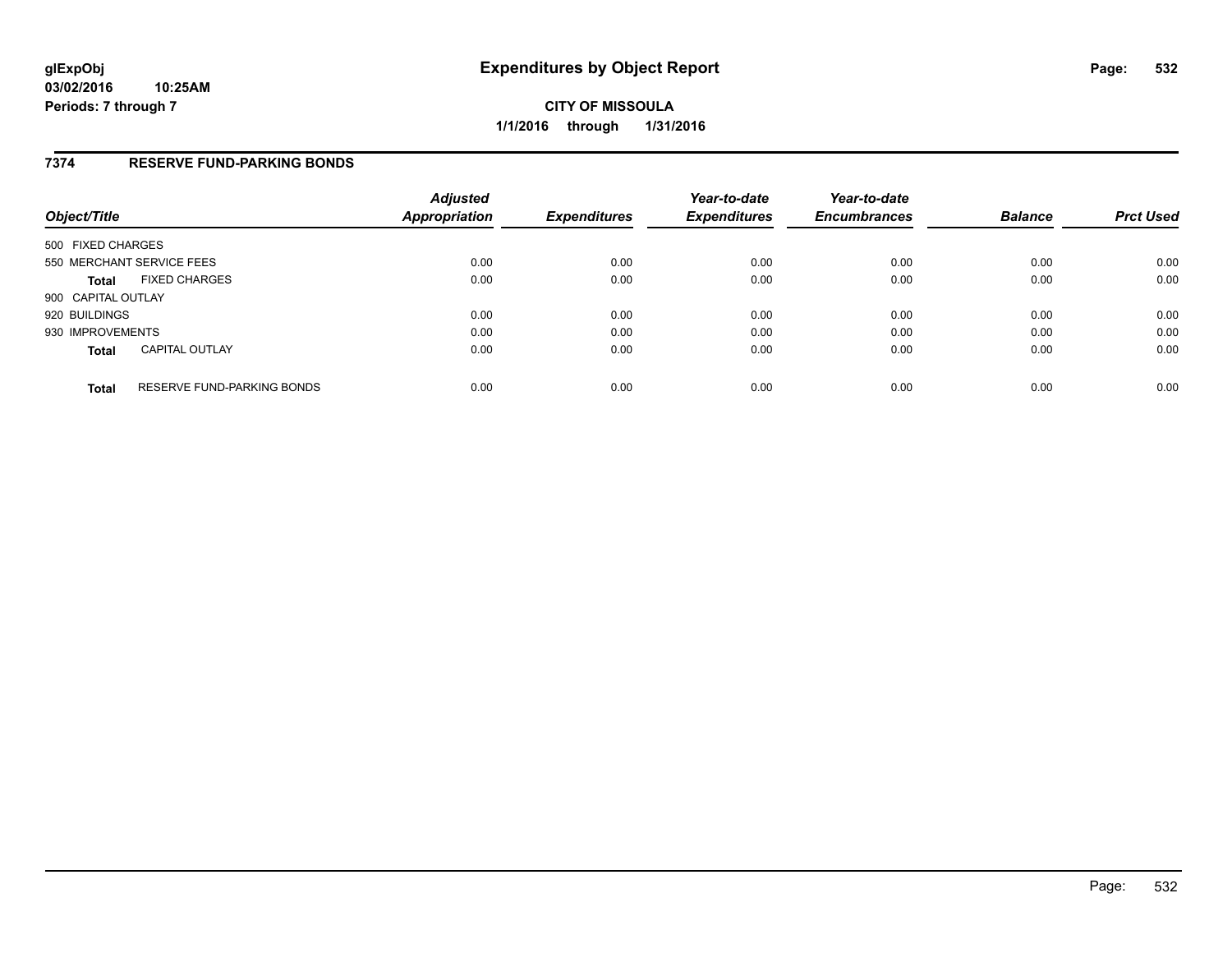#### **7375 PLEDGED TAX INCREMENT-2010B BOND**

| Object/Title           |                              | <b>Adjusted</b><br>Appropriation | <b>Expenditures</b> | Year-to-date<br><b>Expenditures</b> | Year-to-date<br><b>Encumbrances</b> | <b>Balance</b> | <b>Prct Used</b> |
|------------------------|------------------------------|----------------------------------|---------------------|-------------------------------------|-------------------------------------|----------------|------------------|
| 300 PURCHASED SERVICES |                              |                                  |                     |                                     |                                     |                |                  |
|                        | 390 OTHER PURCHASED SERVICES | 121.431.00                       | 0.00                | 0.00                                | 0.00                                | 121.431.00     | 0.00             |
| <b>Total</b>           | <b>PURCHASED SERVICES</b>    | 121,431.00                       | 0.00                | 0.00                                | 0.00                                | 121,431.00     | 0.00             |
| 500 FIXED CHARGES      |                              |                                  |                     |                                     |                                     |                |                  |
|                        | 550 MERCHANT SERVICE FEES    | 0.00                             | 0.00                | 0.00                                | 0.00                                | 0.00           | 0.00             |
| <b>Total</b>           | <b>FIXED CHARGES</b>         | 0.00                             | 0.00                | 0.00                                | 0.00                                | 0.00           | 0.00             |
| 800 OTHER OBJECTS      |                              |                                  |                     |                                     |                                     |                |                  |
|                        | 820 TRANSFERS TO OTHER FUNDS | 146.731.00                       | 0.00                | 0.00                                | 0.00                                | 146.731.00     | 0.00             |
| <b>Total</b>           | OTHER OBJECTS                | 146.731.00                       | 0.00                | 0.00                                | 0.00                                | 146.731.00     | 0.00             |
|                        |                              |                                  |                     |                                     |                                     |                |                  |
| <b>Total</b>           | PARKING COMMISSION           | 268,162.00                       | 0.00                | 0.00                                | 0.00                                | 268,162.00     | 0.00             |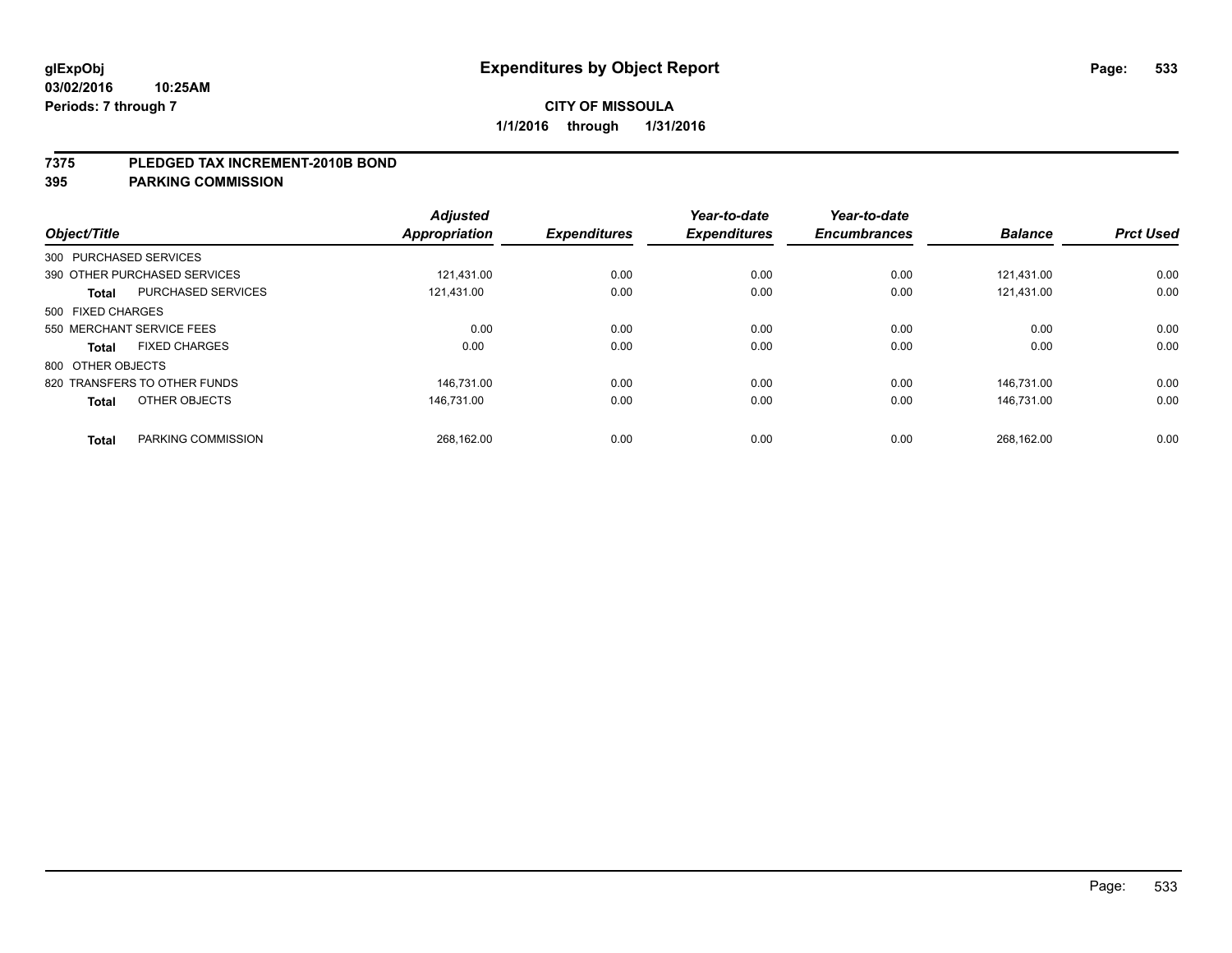## **7375 PLEDGED TAX INCREMENT-2010B BOND**

| Object/Title      |                                  | <b>Adjusted</b><br><b>Appropriation</b> | <b>Expenditures</b> | Year-to-date<br><b>Expenditures</b> | Year-to-date<br><b>Encumbrances</b> | <b>Balance</b> | <b>Prct Used</b> |
|-------------------|----------------------------------|-----------------------------------------|---------------------|-------------------------------------|-------------------------------------|----------------|------------------|
|                   | 300 PURCHASED SERVICES           |                                         |                     |                                     |                                     |                |                  |
|                   | 390 OTHER PURCHASED SERVICES     | 121.431.00                              | 0.00                | 0.00                                | 0.00                                | 121.431.00     | 0.00             |
| Total             | PURCHASED SERVICES               | 121.431.00                              | 0.00                | 0.00                                | 0.00                                | 121.431.00     | 0.00             |
| 500 FIXED CHARGES |                                  |                                         |                     |                                     |                                     |                |                  |
|                   | 550 MERCHANT SERVICE FEES        | 0.00                                    | 0.00                | 0.00                                | 0.00                                | 0.00           | 0.00             |
| Total             | <b>FIXED CHARGES</b>             | 0.00                                    | 0.00                | 0.00                                | 0.00                                | 0.00           | 0.00             |
| 800 OTHER OBJECTS |                                  |                                         |                     |                                     |                                     |                |                  |
|                   | 820 TRANSFERS TO OTHER FUNDS     | 146.731.00                              | 0.00                | 0.00                                | 0.00                                | 146.731.00     | 0.00             |
| <b>Total</b>      | OTHER OBJECTS                    | 146.731.00                              | 0.00                | 0.00                                | 0.00                                | 146.731.00     | 0.00             |
| <b>Total</b>      | PLEDGED TAX INCREMENT-2010B BOND | 268.162.00                              | 0.00                | 0.00                                | 0.00                                | 268.162.00     | 0.00             |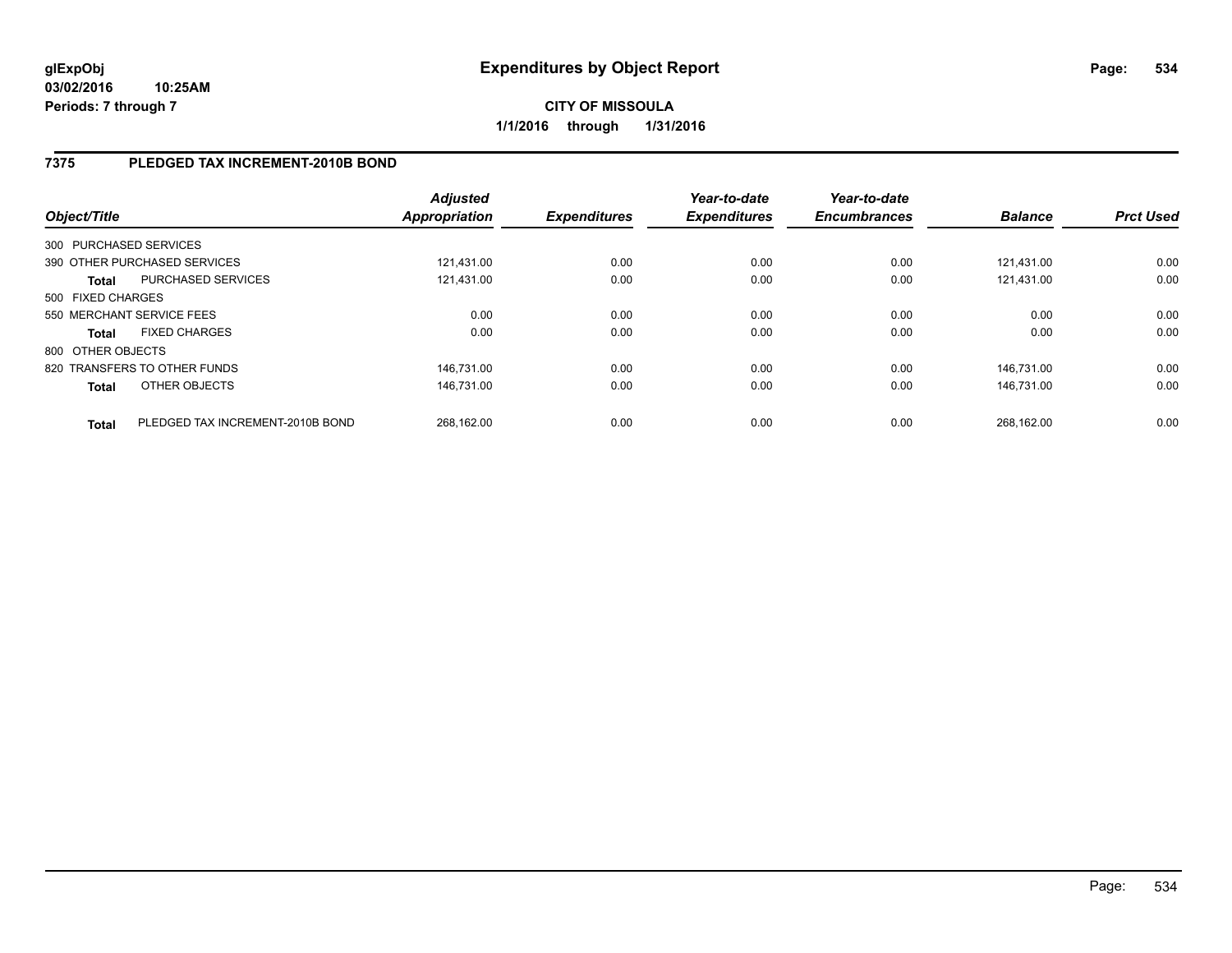#### **7376 MPC 2010A BONDS DEBT INTEREST**

|                                      | <b>Adjusted</b> |                     | Year-to-date        | Year-to-date        |                |                  |
|--------------------------------------|-----------------|---------------------|---------------------|---------------------|----------------|------------------|
| Object/Title                         | Appropriation   | <b>Expenditures</b> | <b>Expenditures</b> | <b>Encumbrances</b> | <b>Balance</b> | <b>Prct Used</b> |
| 500 FIXED CHARGES                    |                 |                     |                     |                     |                |                  |
| 550 MERCHANT SERVICE FEES            | 0.00            | 0.00                | 0.00                | 0.00                | 0.00           | 0.00             |
| <b>FIXED CHARGES</b><br><b>Total</b> | 0.00            | 0.00                | 0.00                | 0.00                | 0.00           | 0.00             |
| 600 DEBT SERVICE                     |                 |                     |                     |                     |                |                  |
| 620 INTEREST / SERVICE FEES          | 0.00            | 0.00                | 0.00                | 0.00                | 0.00           | 0.00             |
| <b>DEBT SERVICE</b><br><b>Total</b>  | 0.00            | 0.00                | 0.00                | 0.00                | 0.00           | 0.00             |
| 800 OTHER OBJECTS                    |                 |                     |                     |                     |                |                  |
| 820 TRANSFERS TO OTHER FUNDS         | 0.00            | 0.00                | 0.00                | 0.00                | 0.00           | 0.00             |
| OTHER OBJECTS<br><b>Total</b>        | 0.00            | 0.00                | 0.00                | 0.00                | 0.00           | 0.00             |
|                                      |                 |                     |                     |                     |                |                  |
| PARKING COMMISSION<br><b>Total</b>   | 0.00            | 0.00                | 0.00                | 0.00                | 0.00           | 0.00             |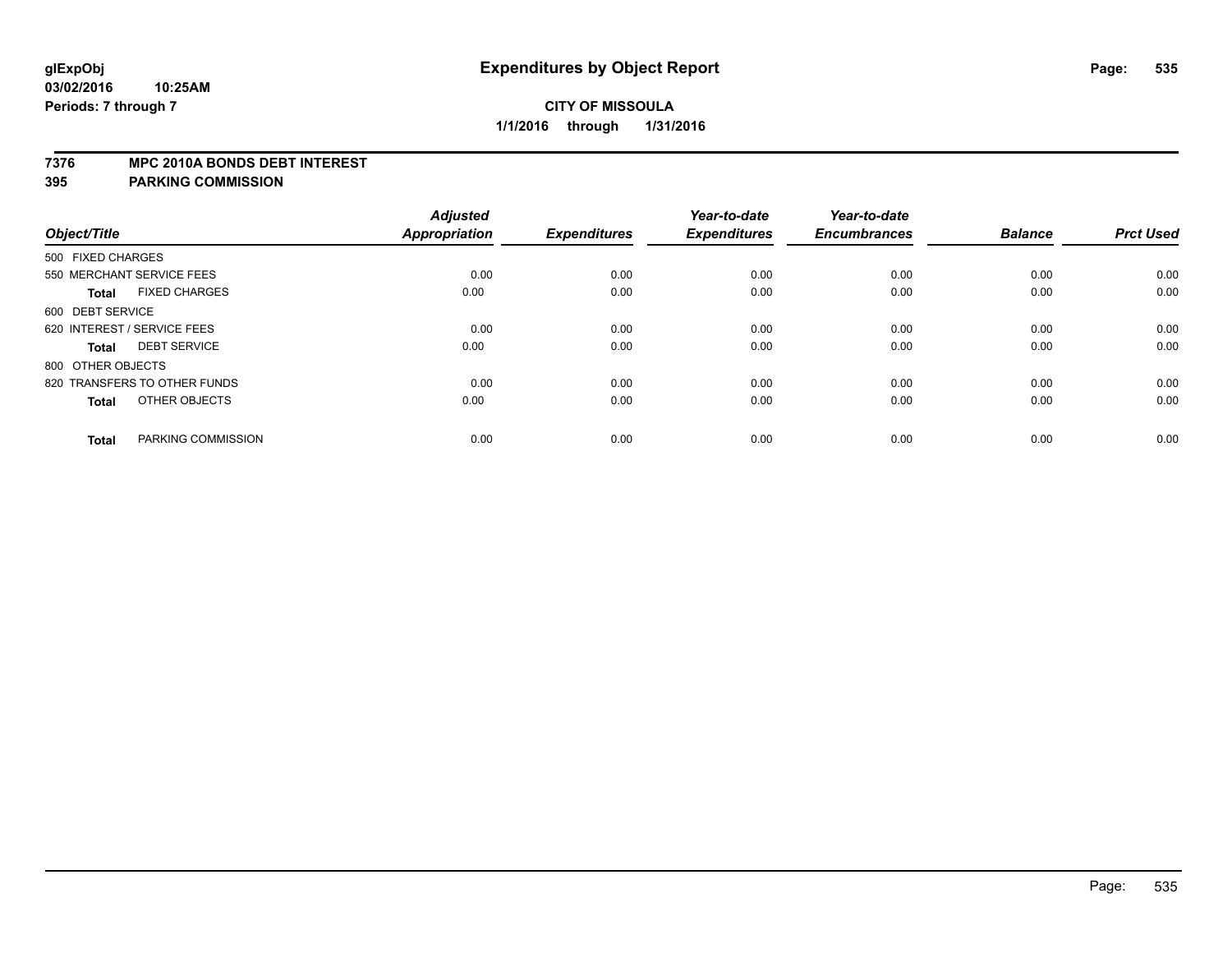# **7376 MPC 2010A BONDS DEBT INTEREST**

| Object/Title      |                               | <b>Adjusted</b><br><b>Appropriation</b> | <b>Expenditures</b> | Year-to-date<br><b>Expenditures</b> | Year-to-date<br><b>Encumbrances</b> | <b>Balance</b> | <b>Prct Used</b> |
|-------------------|-------------------------------|-----------------------------------------|---------------------|-------------------------------------|-------------------------------------|----------------|------------------|
| 500 FIXED CHARGES |                               |                                         |                     |                                     |                                     |                |                  |
|                   | 550 MERCHANT SERVICE FEES     | 0.00                                    | 0.00                | 0.00                                | 0.00                                | 0.00           | 0.00             |
| <b>Total</b>      | <b>FIXED CHARGES</b>          | 0.00                                    | 0.00                | 0.00                                | 0.00                                | 0.00           | 0.00             |
| 600 DEBT SERVICE  |                               |                                         |                     |                                     |                                     |                |                  |
|                   | 620 INTEREST / SERVICE FEES   | 0.00                                    | 0.00                | 0.00                                | 0.00                                | 0.00           | 0.00             |
| <b>Total</b>      | <b>DEBT SERVICE</b>           | 0.00                                    | 0.00                | 0.00                                | 0.00                                | 0.00           | 0.00             |
| 800 OTHER OBJECTS |                               |                                         |                     |                                     |                                     |                |                  |
|                   | 820 TRANSFERS TO OTHER FUNDS  | 0.00                                    | 0.00                | 0.00                                | 0.00                                | 0.00           | 0.00             |
| <b>Total</b>      | OTHER OBJECTS                 | 0.00                                    | 0.00                | 0.00                                | 0.00                                | 0.00           | 0.00             |
| <b>Total</b>      | MPC 2010A BONDS DEBT INTEREST | 0.00                                    | 0.00                | 0.00                                | 0.00                                | 0.00           | 0.00             |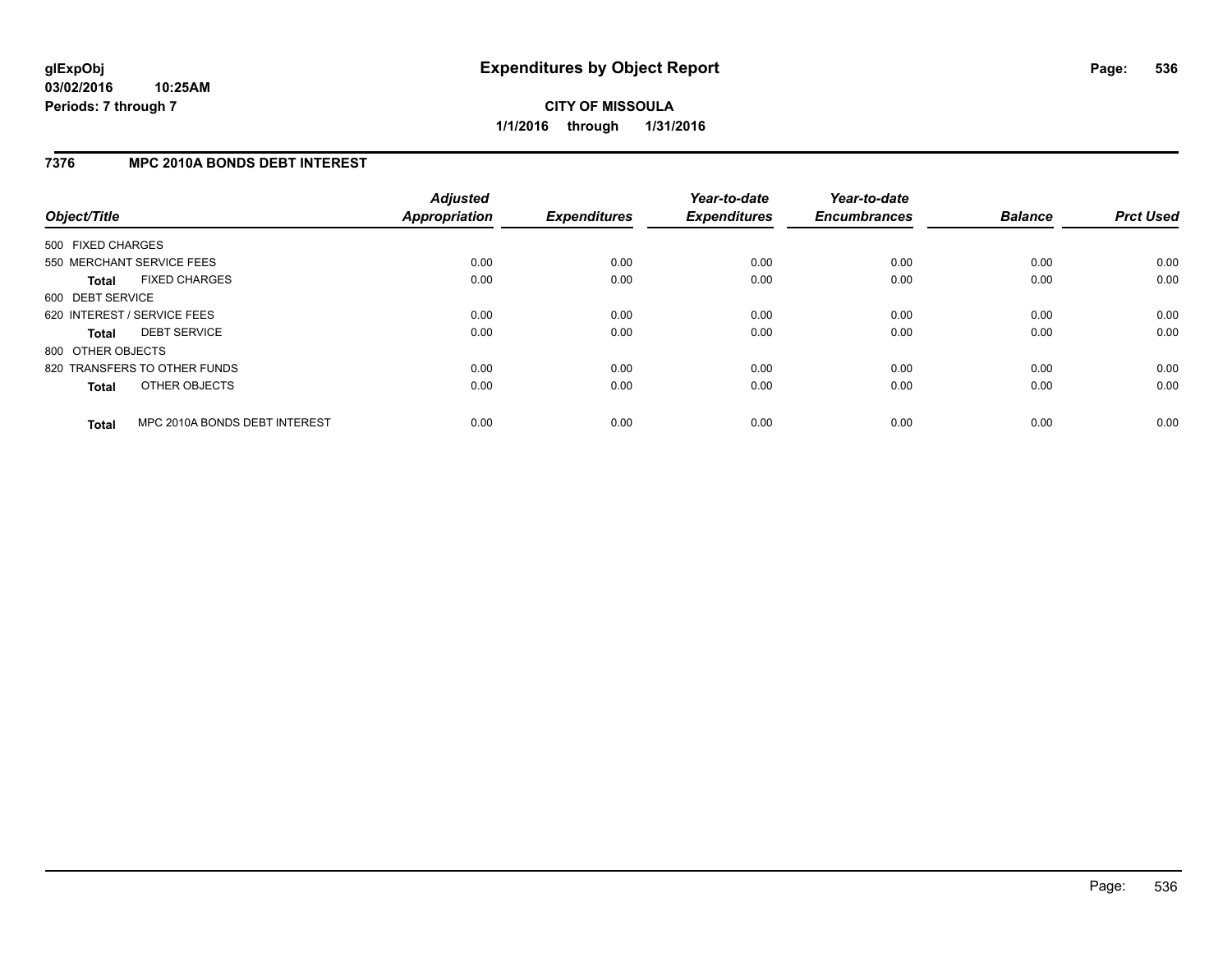#### **7377 MPC 2010A BONDS SINKING FUND**

| Object/Title                         | <b>Adjusted</b><br><b>Appropriation</b> | <b>Expenditures</b> | Year-to-date<br><b>Expenditures</b> | Year-to-date<br><b>Encumbrances</b> | <b>Balance</b> | <b>Prct Used</b> |
|--------------------------------------|-----------------------------------------|---------------------|-------------------------------------|-------------------------------------|----------------|------------------|
| 500 FIXED CHARGES                    |                                         |                     |                                     |                                     |                |                  |
| 550 MERCHANT SERVICE FEES            | 0.00                                    | 0.00                | 0.00                                | 0.00                                | 0.00           | 0.00             |
| <b>FIXED CHARGES</b><br><b>Total</b> | 0.00                                    | 0.00                | 0.00                                | 0.00                                | 0.00           | 0.00             |
| 600 DEBT SERVICE                     |                                         |                     |                                     |                                     |                |                  |
| 610 PRINCIPAL                        | 0.00                                    | 0.00                | 0.00                                | 0.00                                | 0.00           | 0.00             |
| 620 INTEREST / SERVICE FEES          | 0.00                                    | 0.00                | 0.00                                | 0.00                                | 0.00           | 0.00             |
| <b>DEBT SERVICE</b><br><b>Total</b>  | 0.00                                    | 0.00                | 0.00                                | 0.00                                | 0.00           | 0.00             |
| 800 OTHER OBJECTS                    |                                         |                     |                                     |                                     |                |                  |
| 820 TRANSFERS TO OTHER FUNDS         | 0.00                                    | 0.00                | 0.00                                | 0.00                                | 0.00           | 0.00             |
| OTHER OBJECTS<br><b>Total</b>        | 0.00                                    | 0.00                | 0.00                                | 0.00                                | 0.00           | 0.00             |
|                                      |                                         |                     |                                     |                                     |                |                  |
| PARKING COMMISSION<br><b>Total</b>   | 0.00                                    | 0.00                | 0.00                                | 0.00                                | 0.00           | 0.00             |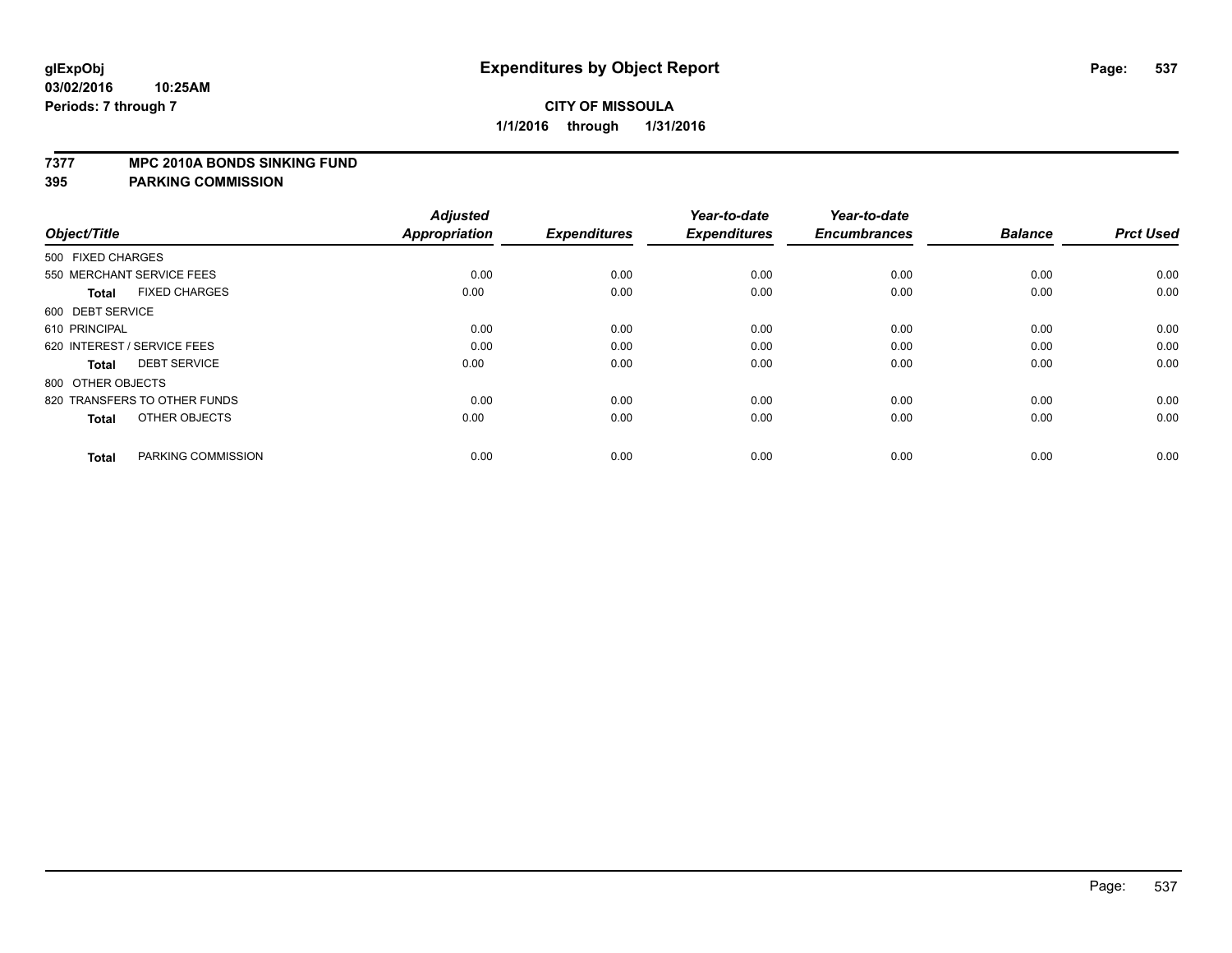## **7377 MPC 2010A BONDS SINKING FUND**

| Object/Title      |                              | <b>Adjusted</b><br>Appropriation | <b>Expenditures</b> | Year-to-date<br><b>Expenditures</b> | Year-to-date<br><b>Encumbrances</b> | <b>Balance</b> | <b>Prct Used</b> |
|-------------------|------------------------------|----------------------------------|---------------------|-------------------------------------|-------------------------------------|----------------|------------------|
| 500 FIXED CHARGES |                              |                                  |                     |                                     |                                     |                |                  |
|                   | 550 MERCHANT SERVICE FEES    | 0.00                             | 0.00                | 0.00                                | 0.00                                | 0.00           | 0.00             |
| <b>Total</b>      | <b>FIXED CHARGES</b>         | 0.00                             | 0.00                | 0.00                                | 0.00                                | 0.00           | 0.00             |
| 600 DEBT SERVICE  |                              |                                  |                     |                                     |                                     |                |                  |
| 610 PRINCIPAL     |                              | 0.00                             | 0.00                | 0.00                                | 0.00                                | 0.00           | 0.00             |
|                   | 620 INTEREST / SERVICE FEES  | 0.00                             | 0.00                | 0.00                                | 0.00                                | 0.00           | 0.00             |
| Total             | <b>DEBT SERVICE</b>          | 0.00                             | 0.00                | 0.00                                | 0.00                                | 0.00           | 0.00             |
| 800 OTHER OBJECTS |                              |                                  |                     |                                     |                                     |                |                  |
|                   | 820 TRANSFERS TO OTHER FUNDS | 0.00                             | 0.00                | 0.00                                | 0.00                                | 0.00           | 0.00             |
| <b>Total</b>      | OTHER OBJECTS                | 0.00                             | 0.00                | 0.00                                | 0.00                                | 0.00           | 0.00             |
| <b>Total</b>      | MPC 2010A BONDS SINKING FUND | 0.00                             | 0.00                | 0.00                                | 0.00                                | 0.00           | 0.00             |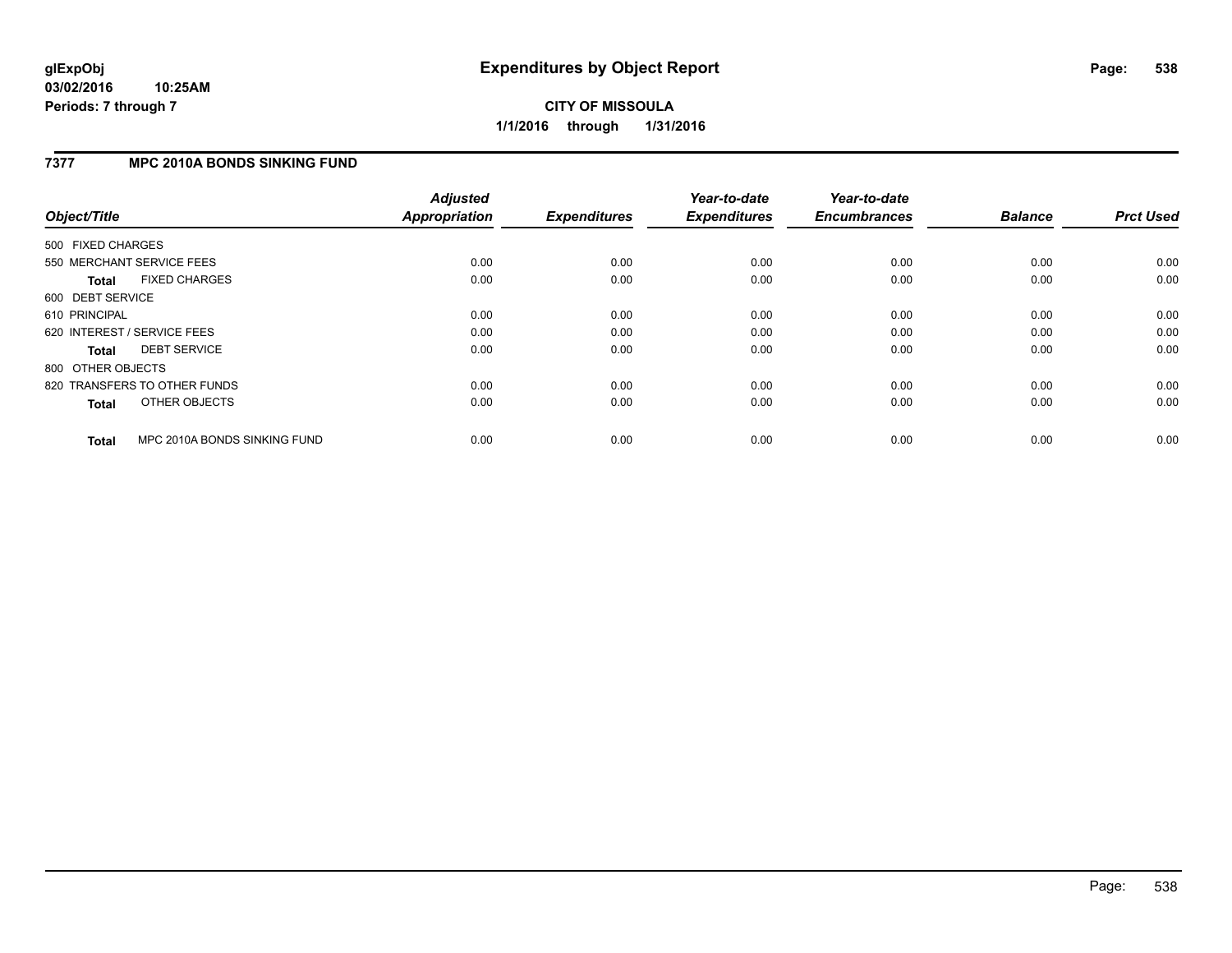**7378 MPC 2010A BOND RESERVE**

|                    |                              | <b>Adjusted</b>      |                     | Year-to-date        | Year-to-date        |                |                  |
|--------------------|------------------------------|----------------------|---------------------|---------------------|---------------------|----------------|------------------|
| Object/Title       |                              | <b>Appropriation</b> | <b>Expenditures</b> | <b>Expenditures</b> | <b>Encumbrances</b> | <b>Balance</b> | <b>Prct Used</b> |
| 500 FIXED CHARGES  |                              |                      |                     |                     |                     |                |                  |
|                    | 550 MERCHANT SERVICE FEES    | 0.00                 | 0.00                | 0.00                | 0.00                | 0.00           | 0.00             |
| <b>Total</b>       | <b>FIXED CHARGES</b>         | 0.00                 | 0.00                | 0.00                | 0.00                | 0.00           | 0.00             |
| 800 OTHER OBJECTS  |                              |                      |                     |                     |                     |                |                  |
|                    | 820 TRANSFERS TO OTHER FUNDS | 0.00                 | 0.00                | 0.00                | 0.00                | 0.00           | 0.00             |
| <b>Total</b>       | OTHER OBJECTS                | 0.00                 | 0.00                | 0.00                | 0.00                | 0.00           | 0.00             |
| 900 CAPITAL OUTLAY |                              |                      |                     |                     |                     |                |                  |
| 930 IMPROVEMENTS   |                              | 0.00                 | 0.00                | 0.00                | 0.00                | 0.00           | 0.00             |
| <b>Total</b>       | <b>CAPITAL OUTLAY</b>        | 0.00                 | 0.00                | 0.00                | 0.00                | 0.00           | 0.00             |
| <b>Total</b>       | PARKING COMMISSION           | 0.00                 | 0.00                | 0.00                | 0.00                | 0.00           | 0.00             |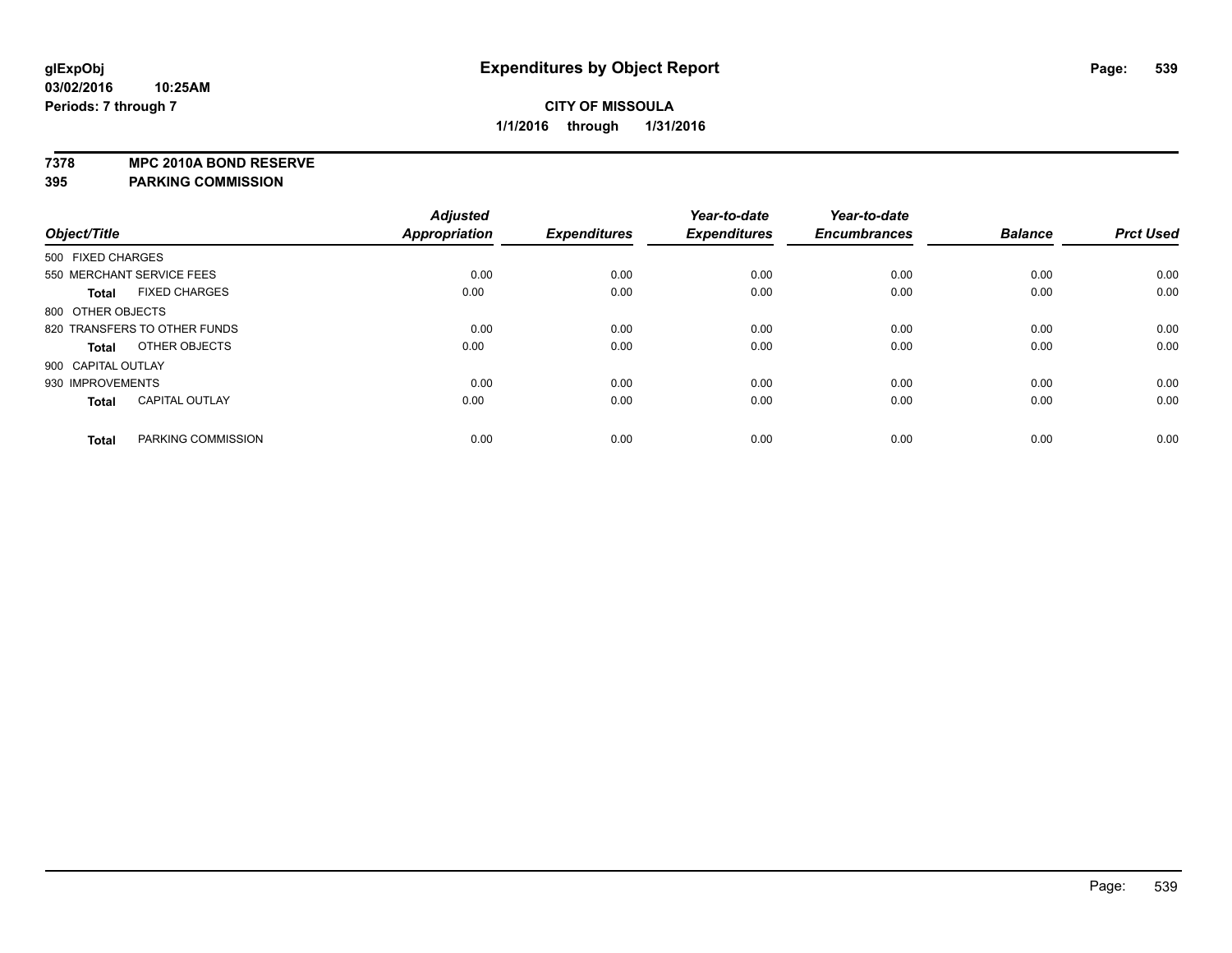### **03/02/2016 10:25AM Periods: 7 through 7**

# **CITY OF MISSOULA 1/1/2016 through 1/31/2016**

## **7378 MPC 2010A BOND RESERVE**

| Object/Title       |                              | <b>Adjusted</b><br>Appropriation | <b>Expenditures</b> | Year-to-date<br><b>Expenditures</b> | Year-to-date<br><b>Encumbrances</b> | <b>Balance</b> | <b>Prct Used</b> |
|--------------------|------------------------------|----------------------------------|---------------------|-------------------------------------|-------------------------------------|----------------|------------------|
| 500 FIXED CHARGES  |                              |                                  |                     |                                     |                                     |                |                  |
|                    | 550 MERCHANT SERVICE FEES    | 0.00                             | 0.00                | 0.00                                | 0.00                                | 0.00           | 0.00             |
| <b>Total</b>       | <b>FIXED CHARGES</b>         | 0.00                             | 0.00                | 0.00                                | 0.00                                | 0.00           | 0.00             |
| 800 OTHER OBJECTS  |                              |                                  |                     |                                     |                                     |                |                  |
|                    | 820 TRANSFERS TO OTHER FUNDS | 0.00                             | 0.00                | 0.00                                | 0.00                                | 0.00           | 0.00             |
| Total              | OTHER OBJECTS                | 0.00                             | 0.00                | 0.00                                | 0.00                                | 0.00           | 0.00             |
| 900 CAPITAL OUTLAY |                              |                                  |                     |                                     |                                     |                |                  |
| 930 IMPROVEMENTS   |                              | 0.00                             | 0.00                | 0.00                                | 0.00                                | 0.00           | 0.00             |
| <b>Total</b>       | <b>CAPITAL OUTLAY</b>        | 0.00                             | 0.00                | 0.00                                | 0.00                                | 0.00           | 0.00             |
| <b>Total</b>       | MPC 2010A BOND RESERVE       | 0.00                             | 0.00                | 0.00                                | 0.00                                | 0.00           | 0.00             |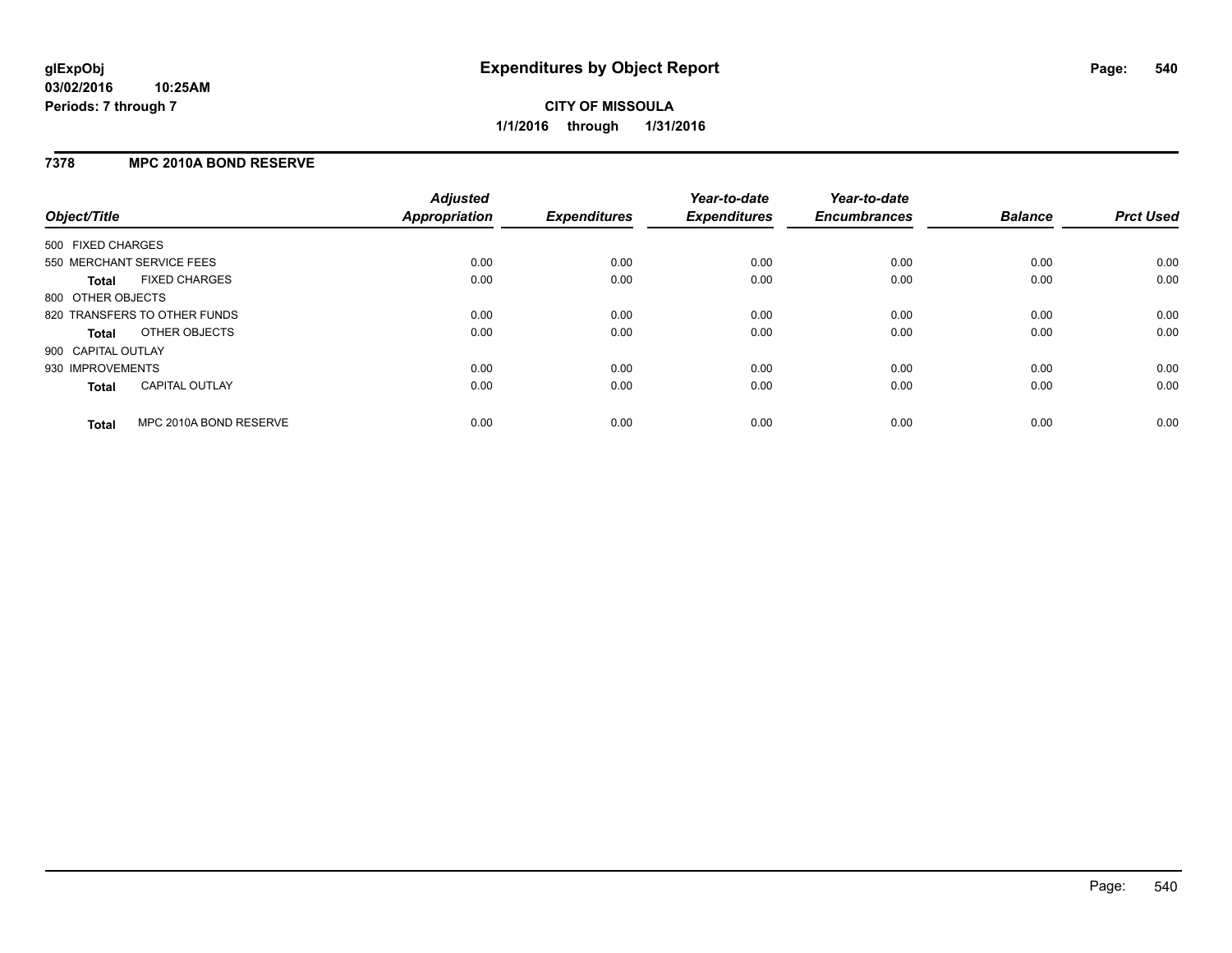#### **7380 BUSINESS IMPROVEMENT DISTRICT**

**375 BUSINESS IMPROVEMENT DISTRICT**

| Object/Title      |                                      | <b>Adjusted</b><br><b>Appropriation</b> | <b>Expenditures</b> | Year-to-date<br><b>Expenditures</b> | Year-to-date<br><b>Encumbrances</b> | <b>Balance</b> | <b>Prct Used</b> |
|-------------------|--------------------------------------|-----------------------------------------|---------------------|-------------------------------------|-------------------------------------|----------------|------------------|
|                   | 300 PURCHASED SERVICES               |                                         |                     |                                     |                                     |                |                  |
|                   | 350 PROFESSIONAL SERVICES            | 439,800.00                              | 150,000.00          | 350,000.00                          | 0.00                                | 89,800.00      | 79.58            |
| <b>Total</b>      | PURCHASED SERVICES                   | 439.800.00                              | 150.000.00          | 350,000.00                          | 0.00                                | 89.800.00      | 79.58            |
| 500 FIXED CHARGES |                                      |                                         |                     |                                     |                                     |                |                  |
|                   | 550 MERCHANT SERVICE FEES            | 0.00                                    | 0.00                | 0.00                                | 0.00                                | 0.00           | 0.00             |
| <b>Total</b>      | <b>FIXED CHARGES</b>                 | 0.00                                    | 0.00                | 0.00                                | 0.00                                | 0.00           | 0.00             |
| 800 OTHER OBJECTS |                                      |                                         |                     |                                     |                                     |                |                  |
| 845 CONTINGENCY   |                                      | 0.00                                    | 0.00                | 0.00                                | 0.00                                | 0.00           | 0.00             |
| <b>Total</b>      | OTHER OBJECTS                        | 0.00                                    | 0.00                | 0.00                                | 0.00                                | 0.00           | 0.00             |
| <b>Total</b>      | <b>BUSINESS IMPROVEMENT DISTRICT</b> | 439,800.00                              | 150.000.00          | 350,000.00                          | 0.00                                | 89,800.00      | 79.58            |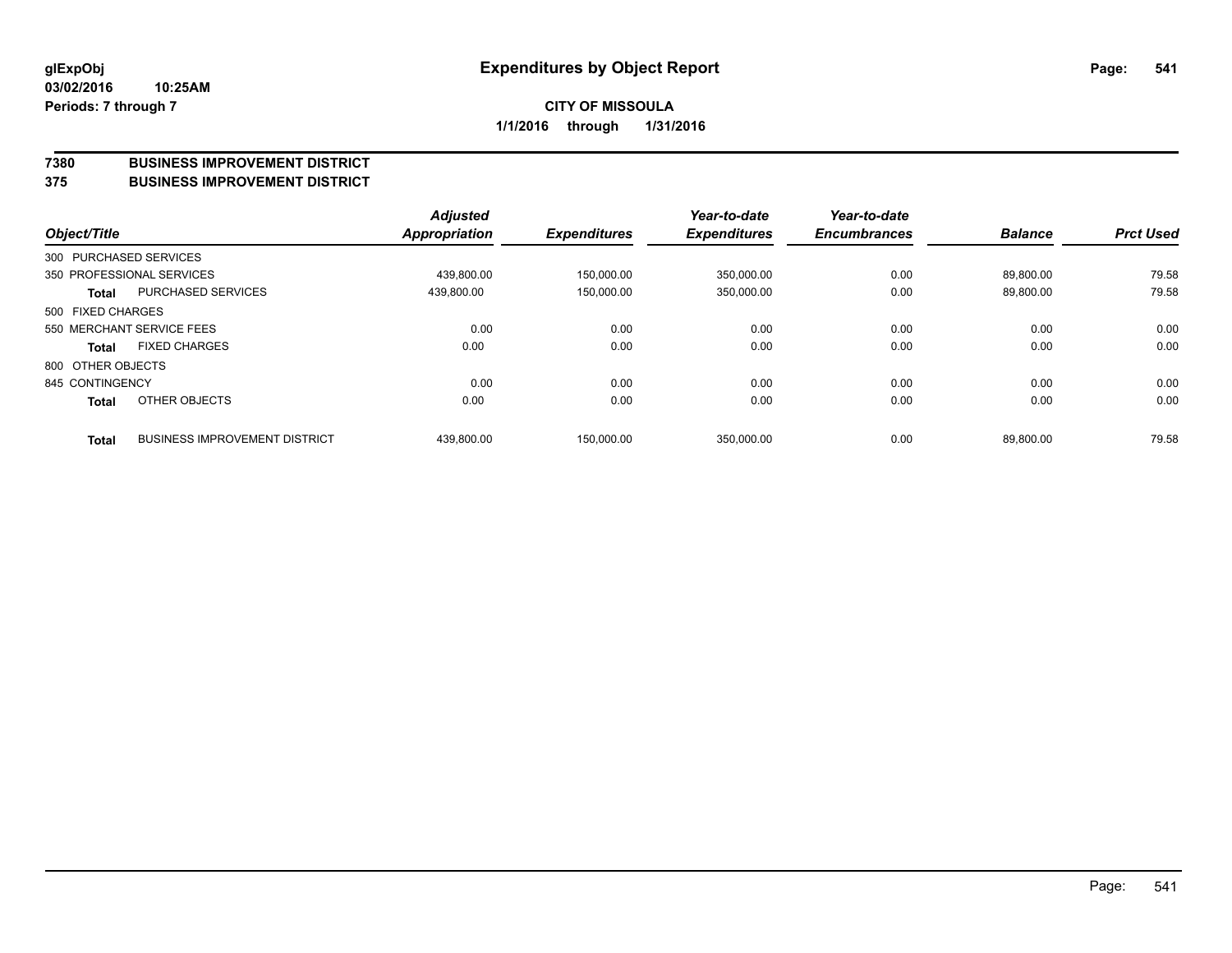#### **7380 BUSINESS IMPROVEMENT DISTRICT**

| Object/Title      |                                      | <b>Adjusted</b><br><b>Appropriation</b> | <b>Expenditures</b> | Year-to-date<br><b>Expenditures</b> | Year-to-date<br><b>Encumbrances</b> | <b>Balance</b> | <b>Prct Used</b> |
|-------------------|--------------------------------------|-----------------------------------------|---------------------|-------------------------------------|-------------------------------------|----------------|------------------|
|                   | 300 PURCHASED SERVICES               |                                         |                     |                                     |                                     |                |                  |
|                   | 350 PROFESSIONAL SERVICES            | 439,800.00                              | 150.000.00          | 350,000.00                          | 0.00                                | 89.800.00      | 79.58            |
| <b>Total</b>      | <b>PURCHASED SERVICES</b>            | 439,800.00                              | 150,000.00          | 350,000.00                          | 0.00                                | 89,800.00      | 79.58            |
| 500 FIXED CHARGES |                                      |                                         |                     |                                     |                                     |                |                  |
|                   | 550 MERCHANT SERVICE FEES            | 0.00                                    | 0.00                | 0.00                                | 0.00                                | 0.00           | 0.00             |
| <b>Total</b>      | <b>FIXED CHARGES</b>                 | 0.00                                    | 0.00                | 0.00                                | 0.00                                | 0.00           | 0.00             |
| 800 OTHER OBJECTS |                                      |                                         |                     |                                     |                                     |                |                  |
| 845 CONTINGENCY   |                                      | 0.00                                    | 0.00                | 0.00                                | 0.00                                | 0.00           | 0.00             |
| <b>Total</b>      | OTHER OBJECTS                        | 0.00                                    | 0.00                | 0.00                                | 0.00                                | 0.00           | 0.00             |
| <b>Total</b>      | <b>BUSINESS IMPROVEMENT DISTRICT</b> | 439.800.00                              | 150.000.00          | 350.000.00                          | 0.00                                | 89.800.00      | 79.58            |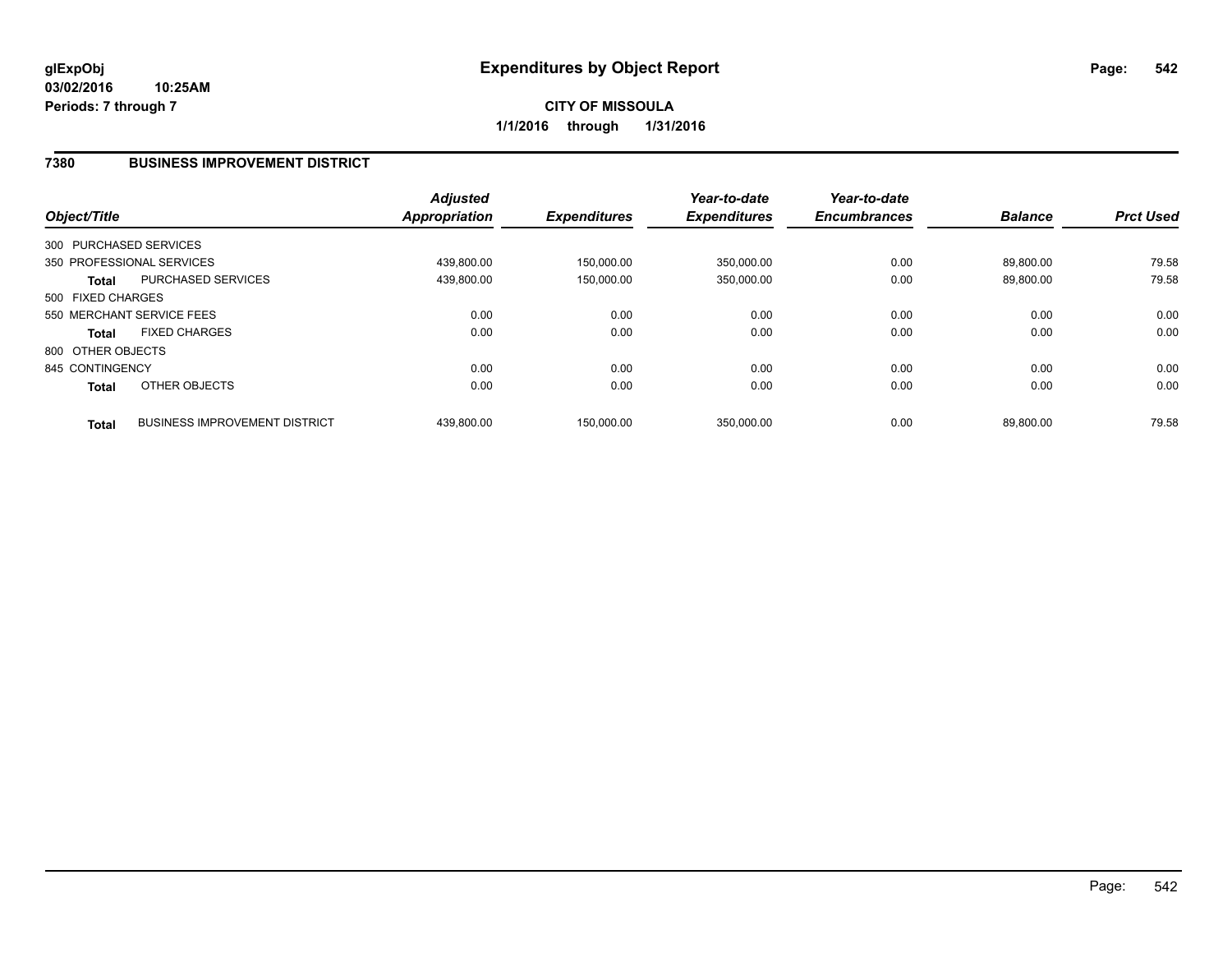#### **7381 TOURISM BUSINESS IMPROVEMENT DISTRICT**

#### **375 BUSINESS IMPROVEMENT DISTRICT**

| Object/Title                              |                                      | <b>Adjusted</b><br><b>Appropriation</b> | <b>Expenditures</b> | Year-to-date<br><b>Expenditures</b> | Year-to-date<br><b>Encumbrances</b> | <b>Balance</b> | <b>Prct Used</b> |
|-------------------------------------------|--------------------------------------|-----------------------------------------|---------------------|-------------------------------------|-------------------------------------|----------------|------------------|
| 300 PURCHASED SERVICES                    |                                      |                                         |                     |                                     |                                     |                |                  |
| 390 OTHER PURCHASED SERVICES              |                                      | 680.350.00                              | 0.00                | 0.00                                | 0.00                                | 680.350.00     | 0.00             |
| <b>PURCHASED SERVICES</b><br><b>Total</b> |                                      | 680,350.00                              | 0.00                | 0.00                                | 0.00                                | 680,350.00     | 0.00             |
| 500 FIXED CHARGES                         |                                      |                                         |                     |                                     |                                     |                |                  |
| 550 MERCHANT SERVICE FEES                 |                                      | 0.00                                    | 0.00                | 0.00                                | 0.00                                | 0.00           | 0.00             |
| <b>FIXED CHARGES</b><br><b>Total</b>      |                                      | 0.00                                    | 0.00                | 0.00                                | 0.00                                | 0.00           | 0.00             |
| <b>Total</b>                              | <b>BUSINESS IMPROVEMENT DISTRICT</b> | 680,350.00                              | 0.00                | 0.00                                | 0.00                                | 680.350.00     | 0.00             |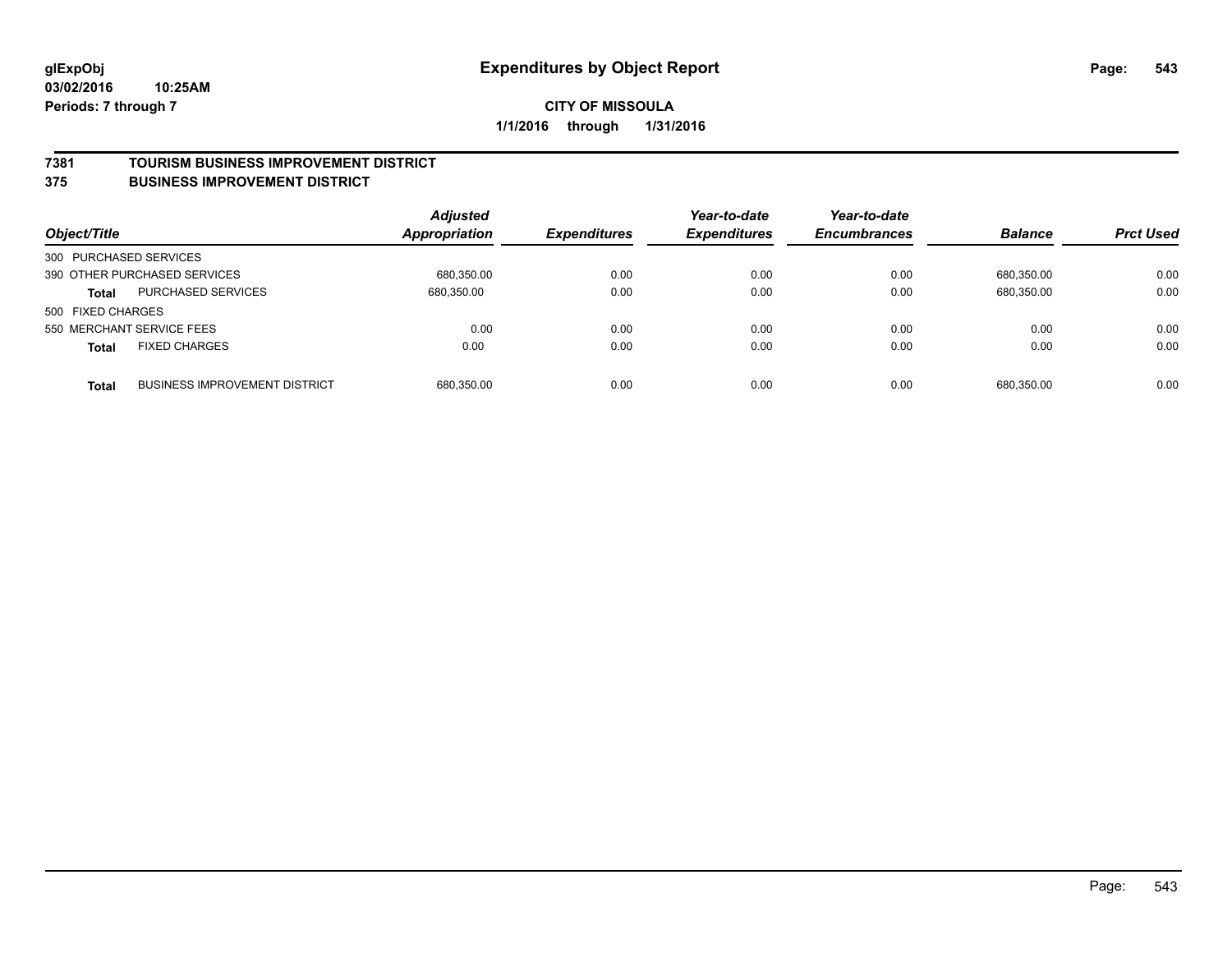#### **7381 TOURISM BUSINESS IMPROVEMENT DISTRICT**

| Object/Title           |                                  | <b>Adjusted</b><br><b>Appropriation</b> | <b>Expenditures</b> | Year-to-date<br><b>Expenditures</b> | Year-to-date<br><b>Encumbrances</b> | <b>Balance</b> | <b>Prct Used</b> |
|------------------------|----------------------------------|-----------------------------------------|---------------------|-------------------------------------|-------------------------------------|----------------|------------------|
| 300 PURCHASED SERVICES |                                  |                                         |                     |                                     |                                     |                |                  |
|                        | 390 OTHER PURCHASED SERVICES     | 680,350.00                              | 0.00                | 0.00                                | 0.00                                | 680.350.00     | 0.00             |
| Total                  | <b>PURCHASED SERVICES</b>        | 680,350.00                              | 0.00                | 0.00                                | 0.00                                | 680,350.00     | 0.00             |
| 500 FIXED CHARGES      |                                  |                                         |                     |                                     |                                     |                |                  |
|                        | 550 MERCHANT SERVICE FEES        | 0.00                                    | 0.00                | 0.00                                | 0.00                                | 0.00           | 0.00             |
| <b>Total</b>           | <b>FIXED CHARGES</b>             | 0.00                                    | 0.00                | 0.00                                | 0.00                                | 0.00           | 0.00             |
| <b>Total</b>           | TOURISM BUSINESS IMPROVEMENT DIS | 680,350.00                              | 0.00                | 0.00                                | 0.00                                | 680,350.00     | 0.00             |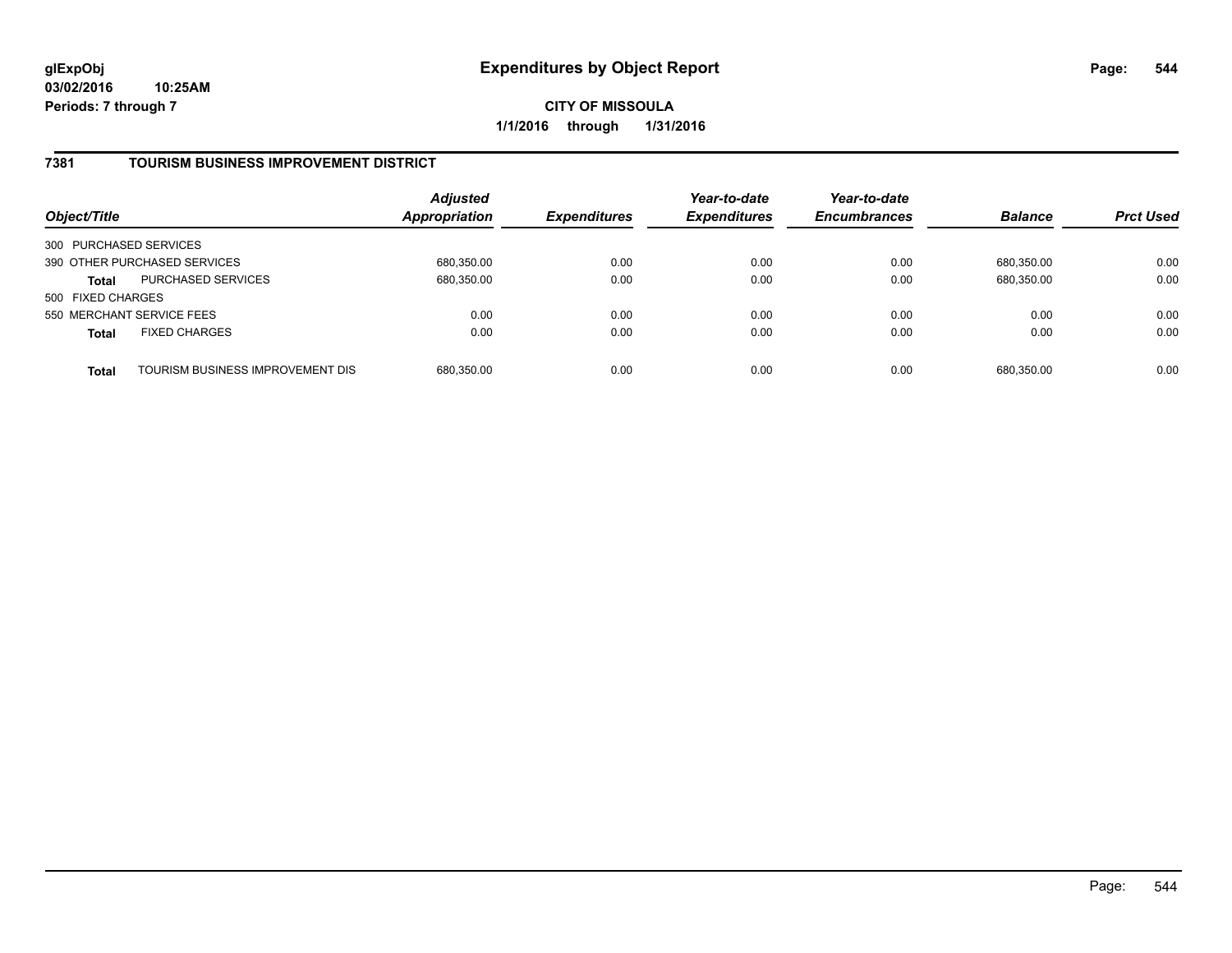# **7382 5.75M TIF RESERVE**

**390 NON-DEPARTMENTAL**

| Object/Title                 |                  | <b>Adjusted</b><br>Appropriation | <b>Expenditures</b> | Year-to-date<br><b>Expenditures</b> | Year-to-date<br><b>Encumbrances</b> | <b>Balance</b> | <b>Prct Used</b> |
|------------------------------|------------------|----------------------------------|---------------------|-------------------------------------|-------------------------------------|----------------|------------------|
| 800 OTHER OBJECTS            |                  |                                  |                     |                                     |                                     |                |                  |
| 820 TRANSFERS TO OTHER FUNDS |                  | 0.00                             | 0.00                | 0.00                                | 0.00                                | 0.00           | 0.00             |
| <b>Total</b>                 | OTHER OBJECTS    | 0.00                             | 0.00                | 0.00                                | 0.00                                | 0.00           | 0.00             |
| <b>Total</b>                 | NON-DEPARTMENTAL | 0.00                             | 0.00                | 0.00                                | 0.00                                | 0.00           | 0.00             |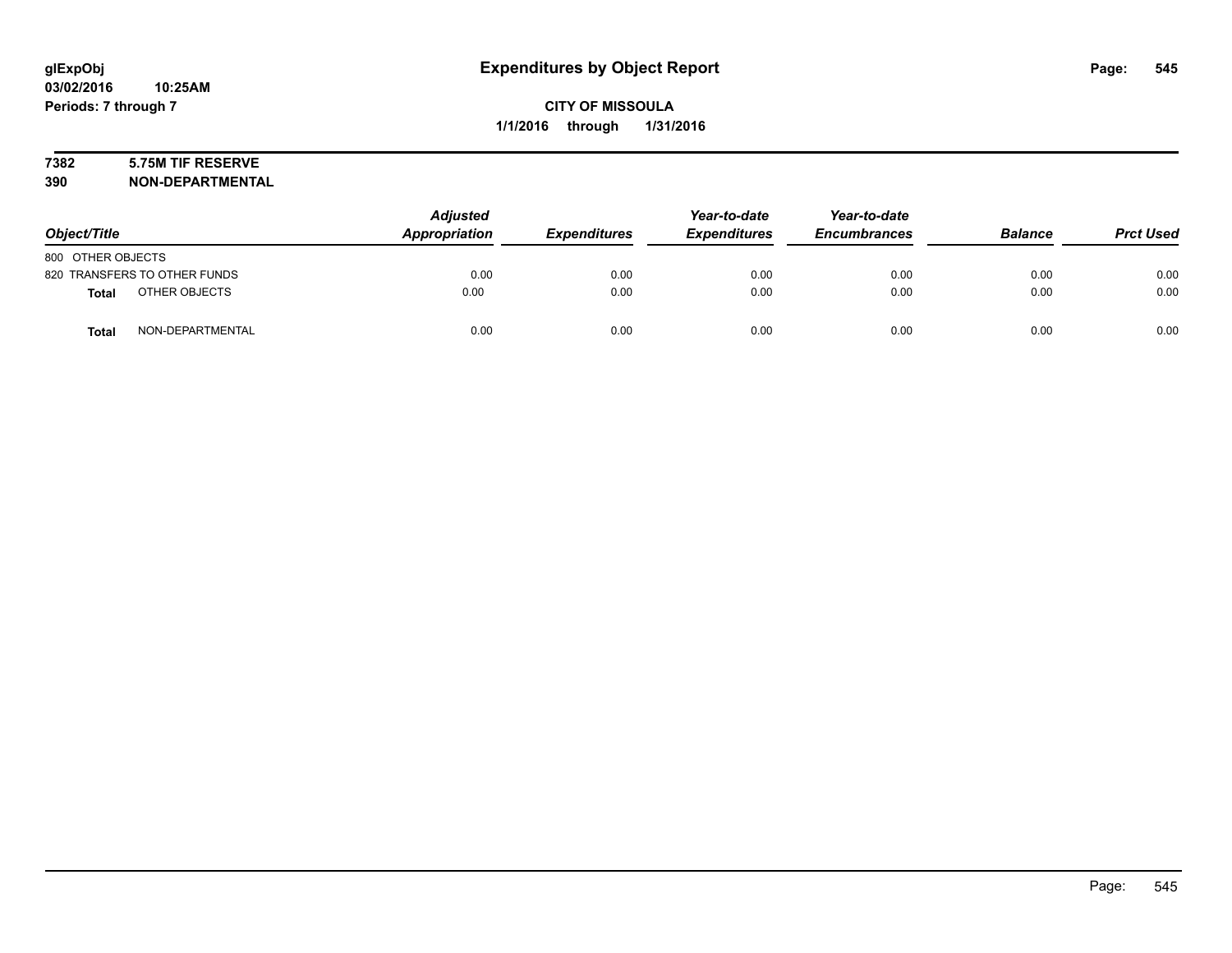#### **7382 5.75M TIF RESERVE**

| Object/Title                      | <b>Adjusted</b><br>Appropriation | <b>Expenditures</b> | Year-to-date<br><b>Expenditures</b> | Year-to-date<br><b>Encumbrances</b> | <b>Balance</b> | <b>Prct Used</b> |
|-----------------------------------|----------------------------------|---------------------|-------------------------------------|-------------------------------------|----------------|------------------|
| 800 OTHER OBJECTS                 |                                  |                     |                                     |                                     |                |                  |
| 820 TRANSFERS TO OTHER FUNDS      | 0.00                             | 0.00                | 0.00                                | 0.00                                | 0.00           | 0.00             |
| OTHER OBJECTS<br><b>Total</b>     | 0.00                             | 0.00                | 0.00                                | 0.00                                | 0.00           | 0.00             |
| 5.75M TIF RESERVE<br><b>Total</b> | 0.00                             | 0.00                | 0.00                                | 0.00                                | 0.00           | 0.00             |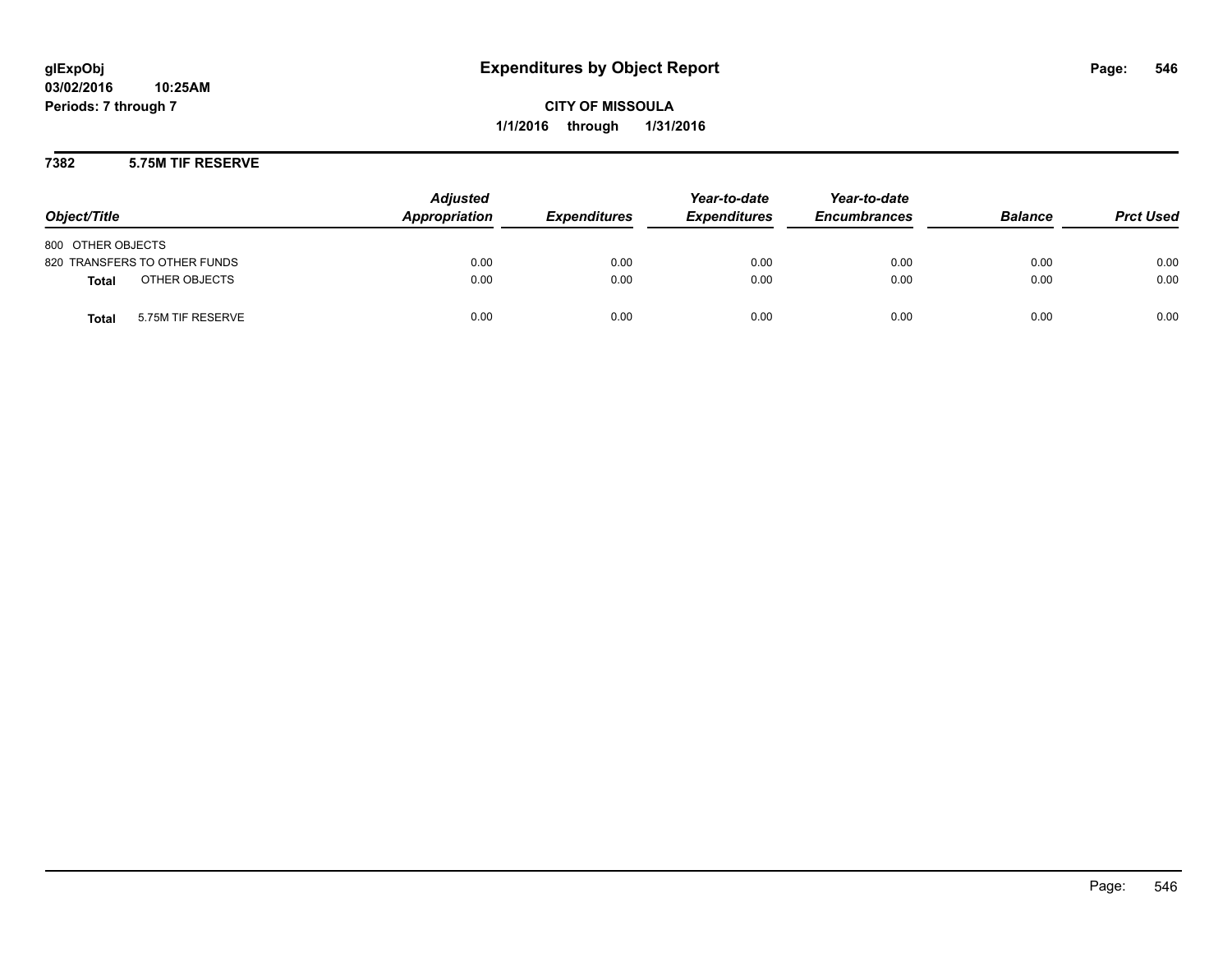#### **7383 RIVERFRONT TRIANGLE URD**

|                 |                                                   | <b>Adjusted</b> |                     | Year-to-date        | Year-to-date        |                |                  |
|-----------------|---------------------------------------------------|-----------------|---------------------|---------------------|---------------------|----------------|------------------|
| Object/Title    |                                                   | Appropriation   | <b>Expenditures</b> | <b>Expenditures</b> | <b>Encumbrances</b> | <b>Balance</b> | <b>Prct Used</b> |
|                 | 300 PURCHASED SERVICES                            |                 |                     |                     |                     |                |                  |
|                 | 350 PROFESSIONAL SERVICES                         | 0.00            | 0.00                | 0.00                | 0.00                | 0.00           | 0.00             |
|                 | <b>PURCHASED SERVICES</b><br><b>Total</b>         | 0.00            | 0.00                | 0.00                | 0.00                | 0.00           | 0.00             |
|                 | 500 FIXED CHARGES                                 |                 |                     |                     |                     |                |                  |
|                 | 550 MERCHANT SERVICE FEES                         | 0.00            | 0.00                | 0.00                | 0.00                | 0.00           | 0.00             |
|                 | <b>FIXED CHARGES</b><br><b>Total</b>              | 0.00            | 0.00                | 0.00                | 0.00                | 0.00           | 0.00             |
|                 | 700 GRANTS & CONTRIBUTIONS                        |                 |                     |                     |                     |                |                  |
|                 | 700 GRANTS & CONTRIBUTIONS                        | 15,000.00       | 0.00                | 0.00                | 0.00                | 15,000.00      | 0.00             |
|                 | <b>GRANTS &amp; CONTRIBUTIONS</b><br><b>Total</b> | 15,000.00       | 0.00                | 0.00                | 0.00                | 15,000.00      | 0.00             |
|                 | 800 OTHER OBJECTS                                 |                 |                     |                     |                     |                |                  |
|                 | 820 TRANSFERS TO OTHER FUNDS                      | 0.00            | 0.00                | 0.00                | 0.00                | 0.00           | 0.00             |
| 845 CONTINGENCY |                                                   | 11,862.00       | 0.00                | 0.00                | 0.00                | 11,862.00      | 0.00             |
|                 | OTHER OBJECTS<br><b>Total</b>                     | 11,862.00       | 0.00                | 0.00                | 0.00                | 11,862.00      | 0.00             |
|                 | <b>MRA</b><br><b>Total</b>                        | 26,862.00       | 0.00                | 0.00                | 0.00                | 26,862.00      | 0.00             |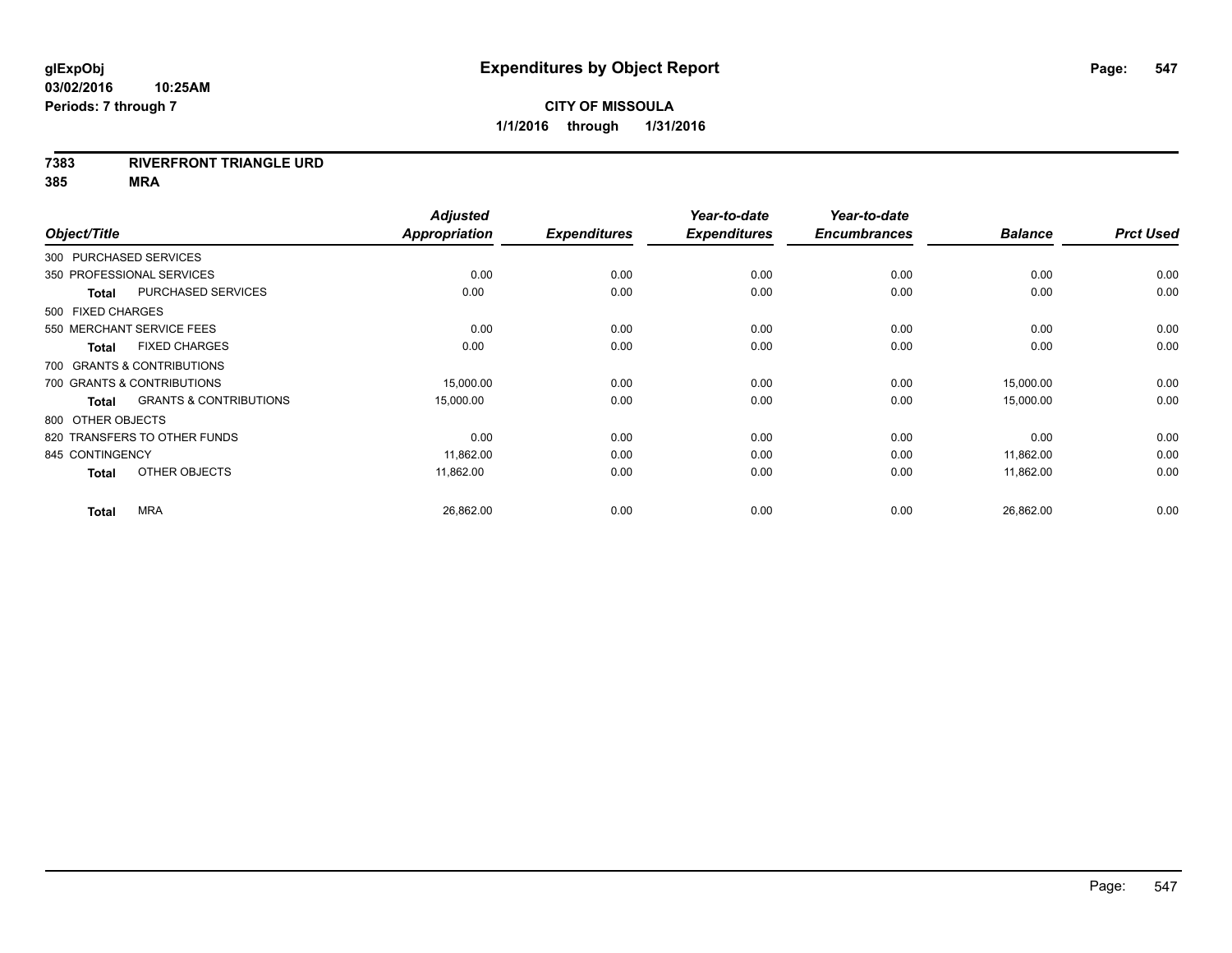#### **03/02/2016 10:25AM Periods: 7 through 7**

# **CITY OF MISSOULA 1/1/2016 through 1/31/2016**

#### **7383 RIVERFRONT TRIANGLE URD**

| Object/Title      |                                   | <b>Adjusted</b><br>Appropriation | <b>Expenditures</b> | Year-to-date<br><b>Expenditures</b> | Year-to-date<br><b>Encumbrances</b> | <b>Balance</b> | <b>Prct Used</b> |
|-------------------|-----------------------------------|----------------------------------|---------------------|-------------------------------------|-------------------------------------|----------------|------------------|
|                   |                                   |                                  |                     |                                     |                                     |                |                  |
|                   | 300 PURCHASED SERVICES            |                                  |                     |                                     |                                     |                |                  |
|                   | 350 PROFESSIONAL SERVICES         | 0.00                             | 0.00                | 0.00                                | 0.00                                | 0.00           | 0.00             |
| <b>Total</b>      | PURCHASED SERVICES                | 0.00                             | 0.00                | 0.00                                | 0.00                                | 0.00           | 0.00             |
| 500 FIXED CHARGES |                                   |                                  |                     |                                     |                                     |                |                  |
|                   | 550 MERCHANT SERVICE FEES         | 0.00                             | 0.00                | 0.00                                | 0.00                                | 0.00           | 0.00             |
| <b>Total</b>      | <b>FIXED CHARGES</b>              | 0.00                             | 0.00                | 0.00                                | 0.00                                | 0.00           | 0.00             |
|                   | 700 GRANTS & CONTRIBUTIONS        |                                  |                     |                                     |                                     |                |                  |
|                   | 700 GRANTS & CONTRIBUTIONS        | 15,000.00                        | 0.00                | 0.00                                | 0.00                                | 15,000.00      | 0.00             |
| <b>Total</b>      | <b>GRANTS &amp; CONTRIBUTIONS</b> | 15,000.00                        | 0.00                | 0.00                                | 0.00                                | 15,000.00      | 0.00             |
| 800 OTHER OBJECTS |                                   |                                  |                     |                                     |                                     |                |                  |
|                   | 820 TRANSFERS TO OTHER FUNDS      | 0.00                             | 0.00                | 0.00                                | 0.00                                | 0.00           | 0.00             |
| 845 CONTINGENCY   |                                   | 11,862.00                        | 0.00                | 0.00                                | 0.00                                | 11,862.00      | 0.00             |
| <b>Total</b>      | OTHER OBJECTS                     | 11,862.00                        | 0.00                | 0.00                                | 0.00                                | 11,862.00      | 0.00             |
| <b>Total</b>      | RIVERFRONT TRIANGLE URD           | 26,862.00                        | 0.00                | 0.00                                | 0.00                                | 26,862.00      | 0.00             |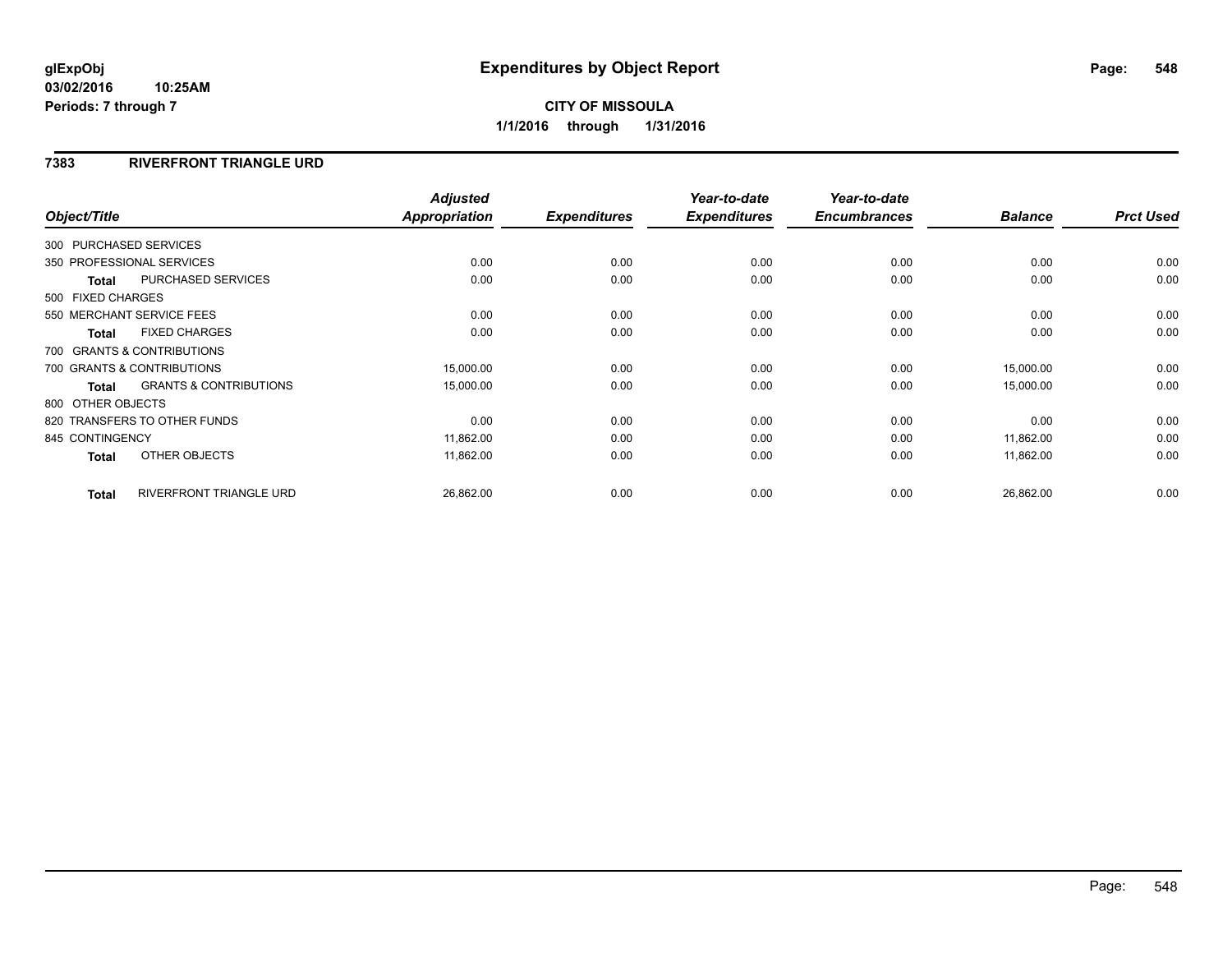#### **7384 NRSS DEBT SERVICE CLEARING**

| Object/Title                 | <b>Adjusted</b><br>Appropriation | <b>Expenditures</b> | Year-to-date<br><b>Expenditures</b> | Year-to-date<br><b>Encumbrances</b> | <b>Balance</b> | <b>Prct Used</b> |
|------------------------------|----------------------------------|---------------------|-------------------------------------|-------------------------------------|----------------|------------------|
| 800 OTHER OBJECTS            |                                  |                     |                                     |                                     |                |                  |
| 820 TRANSFERS TO OTHER FUNDS | 0.00                             | 0.00                | 0.00                                | 0.00                                | 0.00           | 0.00             |
| OTHER OBJECTS<br>Total       | 0.00                             | 0.00                | 0.00                                | 0.00                                | 0.00           | 0.00             |
| <b>MRA</b><br><b>Total</b>   | 0.00                             | 0.00                | 0.00                                | 0.00                                | 0.00           | 0.00             |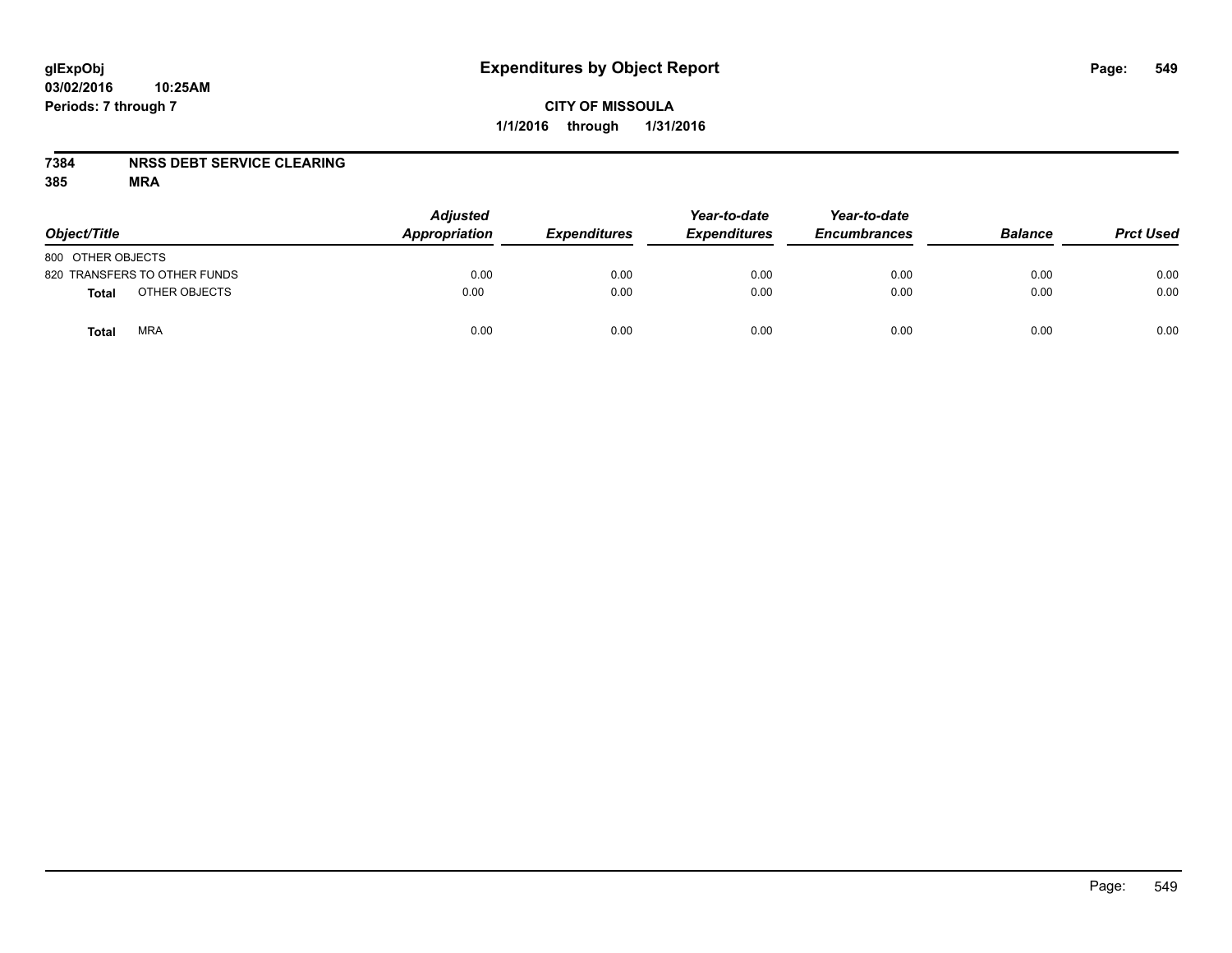#### **7384 NRSS DEBT SERVICE CLEARING**

| Object/Title                        | <b>Adjusted</b><br>Appropriation | <i><b>Expenditures</b></i> | Year-to-date<br><b>Expenditures</b> | Year-to-date<br><b>Encumbrances</b> | <b>Balance</b> | <b>Prct Used</b> |
|-------------------------------------|----------------------------------|----------------------------|-------------------------------------|-------------------------------------|----------------|------------------|
| 800 OTHER OBJECTS                   |                                  |                            |                                     |                                     |                |                  |
| 820 TRANSFERS TO OTHER FUNDS        | 0.00                             | 0.00                       | 0.00                                | 0.00                                | 0.00           | 0.00             |
| OTHER OBJECTS<br><b>Total</b>       | 0.00                             | 0.00                       | 0.00                                | 0.00                                | 0.00           | 0.00             |
| NRSS DEBT SERVICE CLEARING<br>Total | 0.00                             | 0.00                       | 0.00                                | 0.00                                | 0.00           | 0.00             |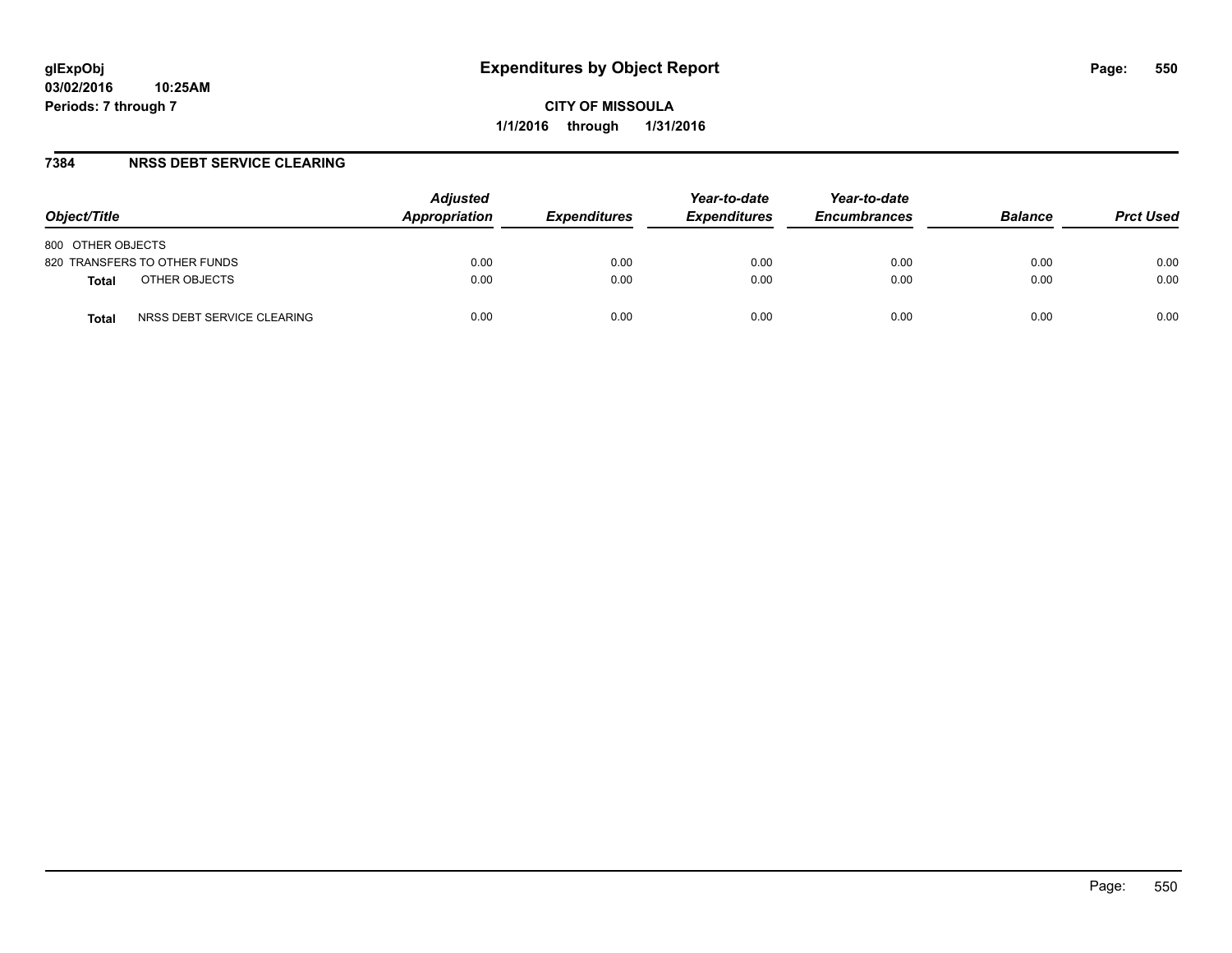# **7385 FRONT STREET URD**

|                    |                                   | <b>Adjusted</b>      |                     | Year-to-date        | Year-to-date        |                |                  |
|--------------------|-----------------------------------|----------------------|---------------------|---------------------|---------------------|----------------|------------------|
| Object/Title       |                                   | <b>Appropriation</b> | <b>Expenditures</b> | <b>Expenditures</b> | <b>Encumbrances</b> | <b>Balance</b> | <b>Prct Used</b> |
|                    | 300 PURCHASED SERVICES            |                      |                     |                     |                     |                |                  |
|                    | 350 PROFESSIONAL SERVICES         | 2,168.00             | 0.00                | 0.00                | 0.00                | 2,168.00       | 0.00             |
| Total              | PURCHASED SERVICES                | 2,168.00             | 0.00                | 0.00                | 0.00                | 2,168.00       | 0.00             |
| 500 FIXED CHARGES  |                                   |                      |                     |                     |                     |                |                  |
|                    | 550 MERCHANT SERVICE FEES         | 0.00                 | 0.00                | 0.00                | 0.00                | 0.00           | 0.00             |
| Total              | <b>FIXED CHARGES</b>              | 0.00                 | 0.00                | 0.00                | 0.00                | 0.00           | 0.00             |
|                    | 700 GRANTS & CONTRIBUTIONS        |                      |                     |                     |                     |                |                  |
|                    | 700 GRANTS & CONTRIBUTIONS        | 174,560.00           | 0.00                | 25,000.00           | 0.00                | 149,560.00     | 14.32            |
| Total              | <b>GRANTS &amp; CONTRIBUTIONS</b> | 174,560.00           | 0.00                | 25,000.00           | 0.00                | 149,560.00     | 14.32            |
| 800 OTHER OBJECTS  |                                   |                      |                     |                     |                     |                |                  |
| 845 CONTINGENCY    |                                   | 353,524.00           | 0.00                | 0.00                | 0.00                | 353,524.00     | 0.00             |
| <b>Total</b>       | OTHER OBJECTS                     | 353,524.00           | 0.00                | 0.00                | 0.00                | 353,524.00     | 0.00             |
| 900 CAPITAL OUTLAY |                                   |                      |                     |                     |                     |                |                  |
| 930 IMPROVEMENTS   |                                   | 0.00                 | 0.00                | 0.00                | 0.00                | 0.00           | 0.00             |
| <b>Total</b>       | <b>CAPITAL OUTLAY</b>             | 0.00                 | 0.00                | 0.00                | 0.00                | 0.00           | 0.00             |
| <b>Total</b>       | <b>MRA</b>                        | 530,252.00           | 0.00                | 25,000.00           | 0.00                | 505,252.00     | 4.71             |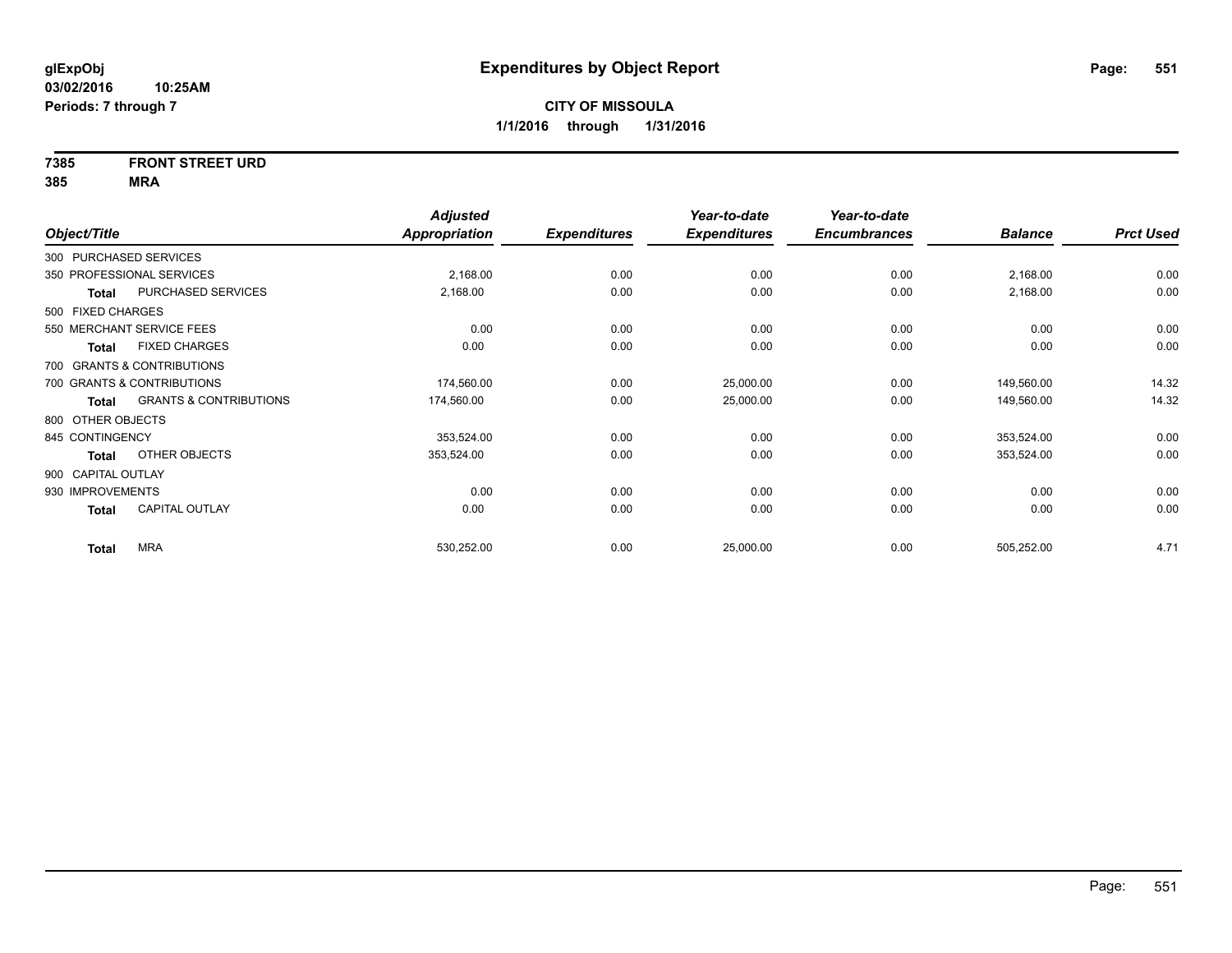#### **7385 FRONT STREET URD**

|                        |                                   | <b>Adjusted</b> |                     | Year-to-date        | Year-to-date        |                |                  |
|------------------------|-----------------------------------|-----------------|---------------------|---------------------|---------------------|----------------|------------------|
| Object/Title           |                                   | Appropriation   | <b>Expenditures</b> | <b>Expenditures</b> | <b>Encumbrances</b> | <b>Balance</b> | <b>Prct Used</b> |
| 300 PURCHASED SERVICES |                                   |                 |                     |                     |                     |                |                  |
|                        | 350 PROFESSIONAL SERVICES         | 2,168.00        | 0.00                | 0.00                | 0.00                | 2,168.00       | 0.00             |
| Total                  | PURCHASED SERVICES                | 2,168.00        | 0.00                | 0.00                | 0.00                | 2,168.00       | 0.00             |
| 500 FIXED CHARGES      |                                   |                 |                     |                     |                     |                |                  |
|                        | 550 MERCHANT SERVICE FEES         | 0.00            | 0.00                | 0.00                | 0.00                | 0.00           | 0.00             |
| <b>Total</b>           | <b>FIXED CHARGES</b>              | 0.00            | 0.00                | 0.00                | 0.00                | 0.00           | 0.00             |
|                        | 700 GRANTS & CONTRIBUTIONS        |                 |                     |                     |                     |                |                  |
|                        | 700 GRANTS & CONTRIBUTIONS        | 174,560.00      | 0.00                | 25,000.00           | 0.00                | 149,560.00     | 14.32            |
| Total                  | <b>GRANTS &amp; CONTRIBUTIONS</b> | 174,560.00      | 0.00                | 25,000.00           | 0.00                | 149,560.00     | 14.32            |
| 800 OTHER OBJECTS      |                                   |                 |                     |                     |                     |                |                  |
| 845 CONTINGENCY        |                                   | 353,524.00      | 0.00                | 0.00                | 0.00                | 353,524.00     | 0.00             |
| <b>Total</b>           | OTHER OBJECTS                     | 353,524.00      | 0.00                | 0.00                | 0.00                | 353,524.00     | 0.00             |
| 900 CAPITAL OUTLAY     |                                   |                 |                     |                     |                     |                |                  |
| 930 IMPROVEMENTS       |                                   | 0.00            | 0.00                | 0.00                | 0.00                | 0.00           | 0.00             |
| Total                  | CAPITAL OUTLAY                    | 0.00            | 0.00                | 0.00                | 0.00                | 0.00           | 0.00             |
| <b>Total</b>           | FRONT STREET URD                  | 530,252.00      | 0.00                | 25,000.00           | 0.00                | 505,252.00     | 4.71             |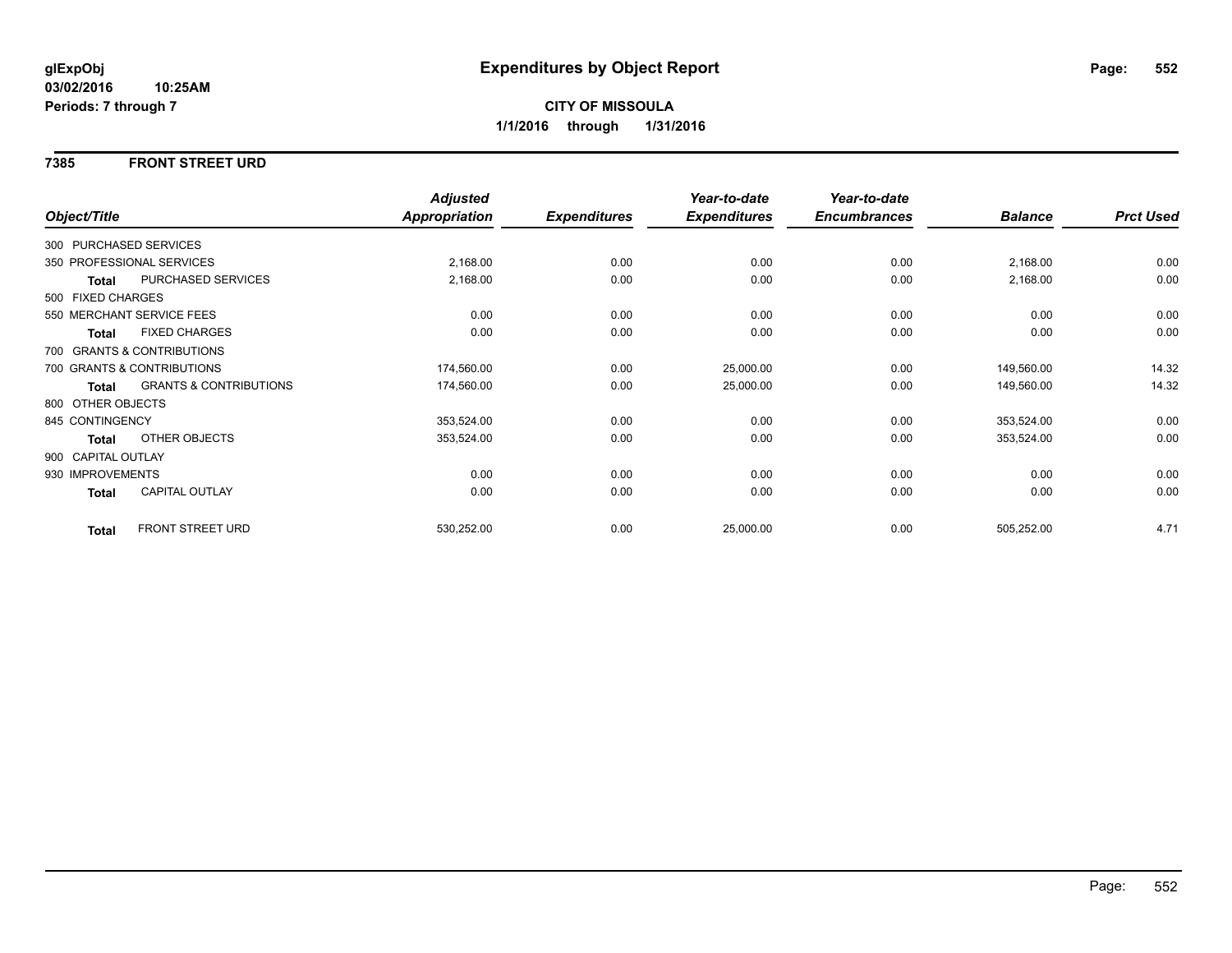#### **7386 DEBT SERVICE-SAFEWAY/ST PAT 1.5M**

| Object/Title               |                       | <b>Adjusted</b><br><b>Appropriation</b> | <b>Expenditures</b> | Year-to-date<br><b>Expenditures</b> | Year-to-date<br><b>Encumbrances</b> | <b>Balance</b> | <b>Prct Used</b> |
|----------------------------|-----------------------|-----------------------------------------|---------------------|-------------------------------------|-------------------------------------|----------------|------------------|
| 500 FIXED CHARGES          |                       |                                         |                     |                                     |                                     |                |                  |
| 550 MERCHANT SERVICE FEES  |                       | 0.00                                    | 0.00                | 0.00                                | 0.00                                | 0.00           | 0.00             |
| <b>Total</b>               | <b>FIXED CHARGES</b>  | 0.00                                    | 0.00                | 0.00                                | 0.00                                | 0.00           | 0.00             |
| 900 CAPITAL OUTLAY         |                       |                                         |                     |                                     |                                     |                |                  |
| 930 IMPROVEMENTS           |                       | 0.00                                    | 0.00                | 0.00                                | 0.00                                | 0.00           | 0.00             |
| <b>Total</b>               | <b>CAPITAL OUTLAY</b> | 0.00                                    | 0.00                | 0.00                                | 0.00                                | 0.00           | 0.00             |
| <b>MRA</b><br><b>Total</b> |                       | 0.00                                    | 0.00                | 0.00                                | 0.00                                | 0.00           | 0.00             |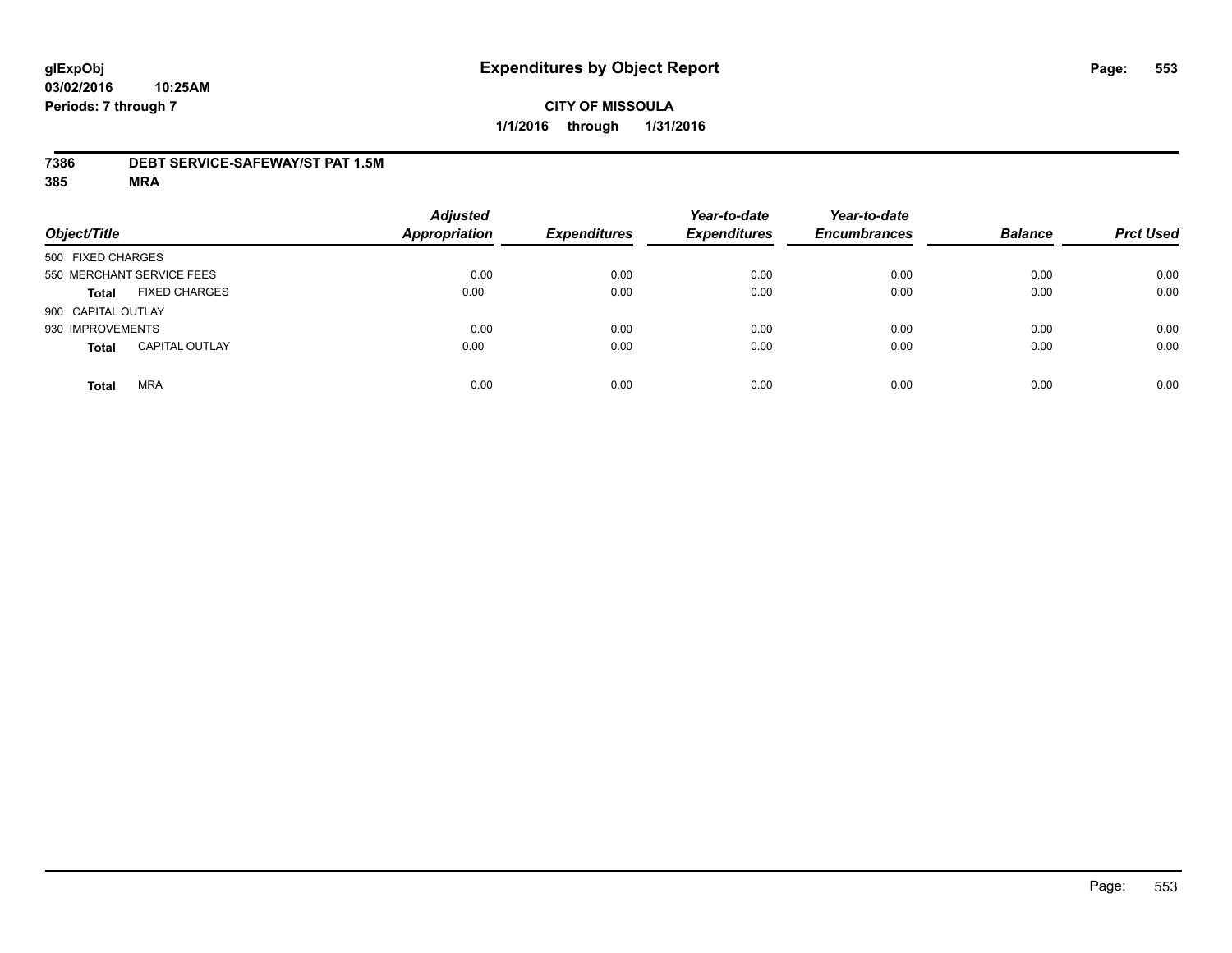#### **7386 DEBT SERVICE-SAFEWAY/ST PAT 1.5M**

**390 NON-DEPARTMENTAL**

|                   |                             | <b>Adjusted</b> |                     | Year-to-date        | Year-to-date        |                |                  |
|-------------------|-----------------------------|-----------------|---------------------|---------------------|---------------------|----------------|------------------|
| Object/Title      |                             | Appropriation   | <b>Expenditures</b> | <b>Expenditures</b> | <b>Encumbrances</b> | <b>Balance</b> | <b>Prct Used</b> |
| 500 FIXED CHARGES |                             |                 |                     |                     |                     |                |                  |
|                   | 550 MERCHANT SERVICE FEES   | 0.00            | 0.00                | 0.00                | 0.00                | 0.00           | 0.00             |
| <b>Total</b>      | <b>FIXED CHARGES</b>        | 0.00            | 0.00                | 0.00                | 0.00                | 0.00           | 0.00             |
| 600 DEBT SERVICE  |                             |                 |                     |                     |                     |                |                  |
| 610 PRINCIPAL     |                             | 134.728.00      | 18.678.50           | 46.689.76           | 0.00                | 88.038.24      | 34.65            |
|                   | 620 INTEREST / SERVICE FEES | 21.147.00       | 44.827.50           | 91.773.75           | 0.00                | $-70.626.75$   | 433.98           |
| <b>Total</b>      | <b>DEBT SERVICE</b>         | 155.875.00      | 63,506.00           | 138.463.51          | 0.00                | 17.411.49      | 88.83            |
| <b>Total</b>      | NON-DEPARTMENTAL            | 155.875.00      | 63.506.00           | 138.463.51          | 0.00                | 17.411.49      | 88.83            |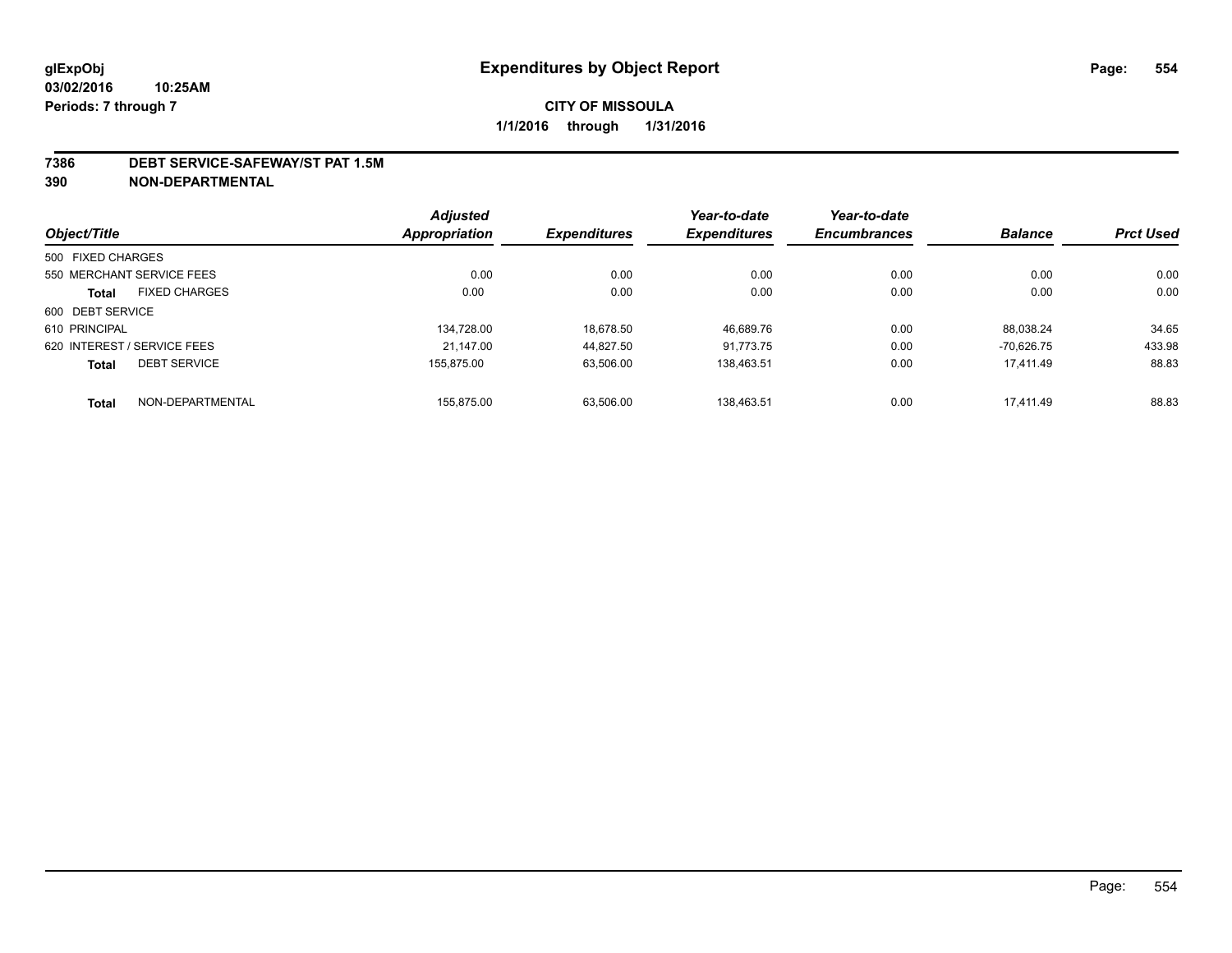# **7386 DEBT SERVICE-SAFEWAY/ST PAT 1.5M**

|                    |                                  | <b>Adjusted</b> |                     | Year-to-date        | Year-to-date        |                |                  |
|--------------------|----------------------------------|-----------------|---------------------|---------------------|---------------------|----------------|------------------|
| Object/Title       |                                  | Appropriation   | <b>Expenditures</b> | <b>Expenditures</b> | <b>Encumbrances</b> | <b>Balance</b> | <b>Prct Used</b> |
| 500 FIXED CHARGES  |                                  |                 |                     |                     |                     |                |                  |
|                    | 550 MERCHANT SERVICE FEES        | 0.00            | 0.00                | 0.00                | 0.00                | 0.00           | 0.00             |
| <b>Total</b>       | <b>FIXED CHARGES</b>             | 0.00            | 0.00                | 0.00                | 0.00                | 0.00           | 0.00             |
| 600 DEBT SERVICE   |                                  |                 |                     |                     |                     |                |                  |
| 610 PRINCIPAL      |                                  | 134,728.00      | 18,678.50           | 46,689.76           | 0.00                | 88,038.24      | 34.65            |
|                    | 620 INTEREST / SERVICE FEES      | 21.147.00       | 44,827.50           | 91.773.75           | 0.00                | $-70.626.75$   | 433.98           |
| <b>Total</b>       | <b>DEBT SERVICE</b>              | 155,875.00      | 63,506.00           | 138,463.51          | 0.00                | 17,411.49      | 88.83            |
| 900 CAPITAL OUTLAY |                                  |                 |                     |                     |                     |                |                  |
| 930 IMPROVEMENTS   |                                  | 0.00            | 0.00                | 0.00                | 0.00                | 0.00           | 0.00             |
| Total              | <b>CAPITAL OUTLAY</b>            | 0.00            | 0.00                | 0.00                | 0.00                | 0.00           | 0.00             |
| <b>Total</b>       | DEBT SERVICE-SAFEWAY/ST PAT 1.5M | 155.875.00      | 63.506.00           | 138.463.51          | 0.00                | 17.411.49      | 88.83            |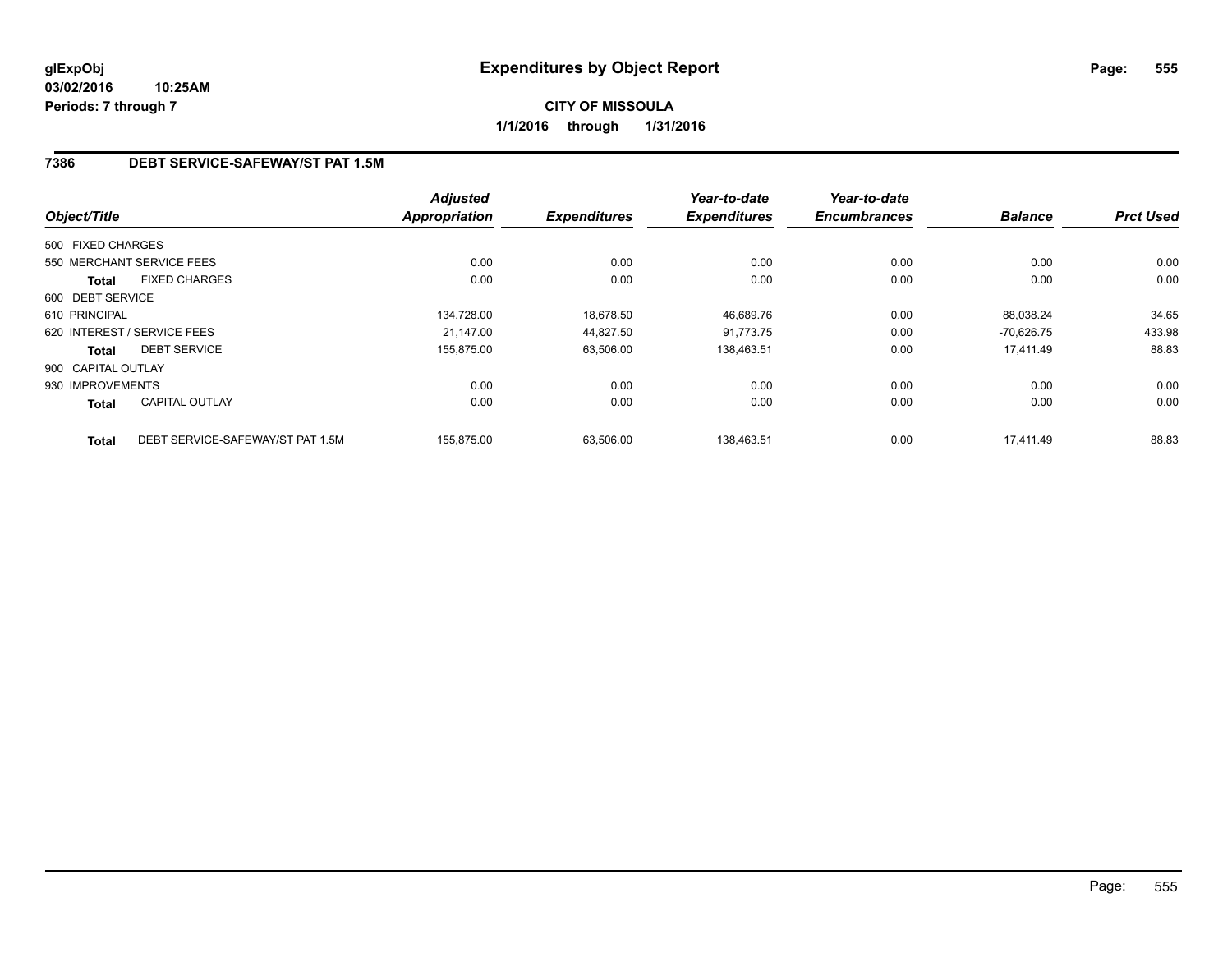#### **7387 DEBT SERVICE-BROWNFIELD RLF 1.125M**

**390 NON-DEPARTMENTAL**

| Object/Title                |                      | <b>Adjusted</b> |                     | Year-to-date        | Year-to-date        |                |                  |
|-----------------------------|----------------------|-----------------|---------------------|---------------------|---------------------|----------------|------------------|
|                             |                      | Appropriation   | <b>Expenditures</b> | <b>Expenditures</b> | <b>Encumbrances</b> | <b>Balance</b> | <b>Prct Used</b> |
| 500 FIXED CHARGES           |                      |                 |                     |                     |                     |                |                  |
| 550 MERCHANT SERVICE FEES   |                      | 0.00            | 0.00                | 0.00                | 0.00                | 0.00           | 0.00             |
| <b>Total</b>                | <b>FIXED CHARGES</b> | 0.00            | 0.00                | 0.00                | 0.00                | 0.00           | 0.00             |
| 600 DEBT SERVICE            |                      |                 |                     |                     |                     |                |                  |
| 610 PRINCIPAL               |                      | 26,625.00       | 0.00                | 0.00                | 0.00                | 26.625.00      | 0.00             |
| 620 INTEREST / SERVICE FEES |                      | 5.316.00        | 0.00                | 12.494.11           | 0.00                | $-7.178.11$    | 235.03           |
| <b>Total</b>                | <b>DEBT SERVICE</b>  | 31.941.00       | 0.00                | 12.494.11           | 0.00                | 19.446.89      | 39.12            |
| <b>Total</b>                | NON-DEPARTMENTAL     | 31.941.00       | 0.00                | 12.494.11           | 0.00                | 19.446.89      | 39.12            |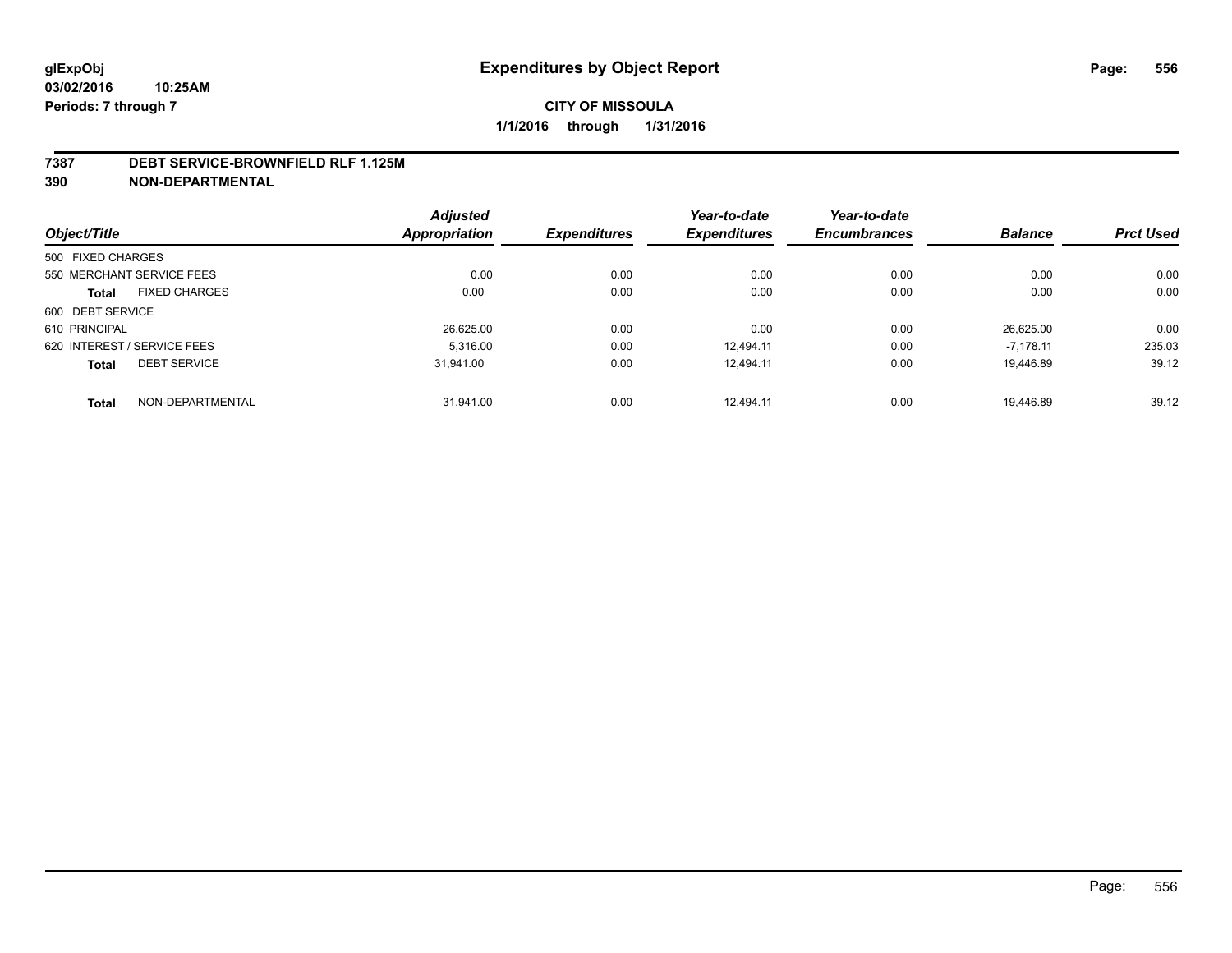#### **7387 DEBT SERVICE-BROWNFIELD RLF 1.125M**

| Object/Title                |                                    | <b>Adjusted</b><br>Appropriation | <b>Expenditures</b> | Year-to-date<br><b>Expenditures</b> | Year-to-date<br><b>Encumbrances</b> | <b>Balance</b> | <b>Prct Used</b> |
|-----------------------------|------------------------------------|----------------------------------|---------------------|-------------------------------------|-------------------------------------|----------------|------------------|
| 500 FIXED CHARGES           |                                    |                                  |                     |                                     |                                     |                |                  |
| 550 MERCHANT SERVICE FEES   |                                    | 0.00                             | 0.00                | 0.00                                | 0.00                                | 0.00           | 0.00             |
| <b>Total</b>                | <b>FIXED CHARGES</b>               | 0.00                             | 0.00                | 0.00                                | 0.00                                | 0.00           | 0.00             |
| 600 DEBT SERVICE            |                                    |                                  |                     |                                     |                                     |                |                  |
| 610 PRINCIPAL               |                                    | 26,625.00                        | 0.00                | 0.00                                | 0.00                                | 26.625.00      | 0.00             |
| 620 INTEREST / SERVICE FEES |                                    | 5.316.00                         | 0.00                | 12.494.11                           | 0.00                                | $-7.178.11$    | 235.03           |
| <b>Total</b>                | <b>DEBT SERVICE</b>                | 31.941.00                        | 0.00                | 12.494.11                           | 0.00                                | 19.446.89      | 39.12            |
| <b>Total</b>                | DEBT SERVICE-BROWNFIELD RLF 1.125M | 31.941.00                        | 0.00                | 12.494.11                           | 0.00                                | 19.446.89      | 39.12            |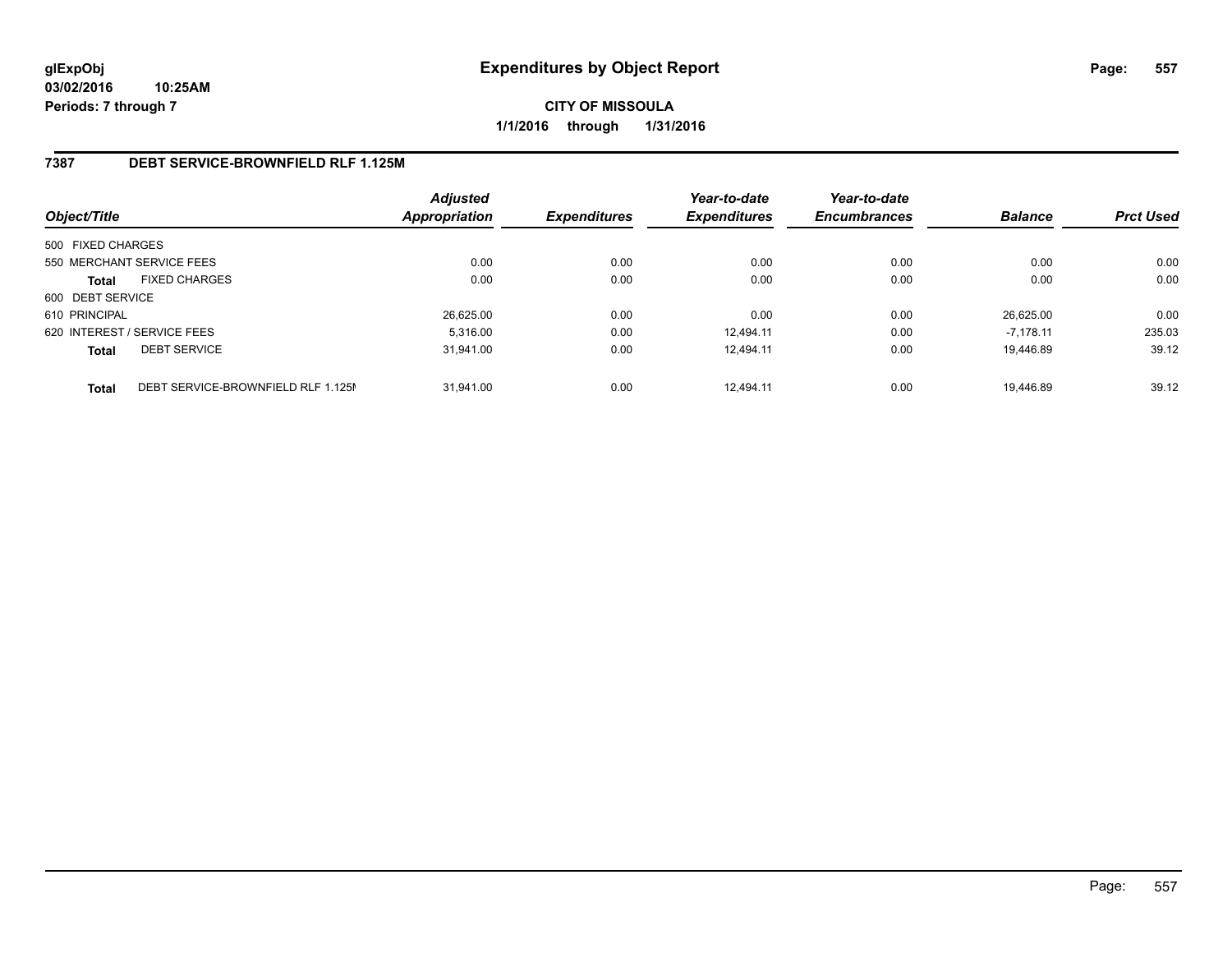# **7388 RESERVE-3.6m TIF**

**390 NON-DEPARTMENTAL**

| Object/Title                         | <b>Adjusted</b><br><b>Appropriation</b> | <b>Expenditures</b> | Year-to-date<br><b>Expenditures</b> | Year-to-date<br><b>Encumbrances</b> | <b>Balance</b> | <b>Prct Used</b> |
|--------------------------------------|-----------------------------------------|---------------------|-------------------------------------|-------------------------------------|----------------|------------------|
| 500 FIXED CHARGES                    |                                         |                     |                                     |                                     |                |                  |
| 550 MERCHANT SERVICE FEES            | 0.00                                    | 0.00                | 0.00                                | 0.00                                | 0.00           | 0.00             |
| <b>FIXED CHARGES</b><br><b>Total</b> | 0.00                                    | 0.00                | 0.00                                | 0.00                                | 0.00           | 0.00             |
| 800 OTHER OBJECTS                    |                                         |                     |                                     |                                     |                |                  |
| 820 TRANSFERS TO OTHER FUNDS         | 0.00                                    | 0.00                | 0.00                                | 0.00                                | 0.00           | 0.00             |
| OTHER OBJECTS<br><b>Total</b>        | 0.00                                    | 0.00                | 0.00                                | 0.00                                | 0.00           | 0.00             |
| NON-DEPARTMENTAL<br><b>Total</b>     | 0.00                                    | 0.00                | 0.00                                | 0.00                                | 0.00           | 0.00             |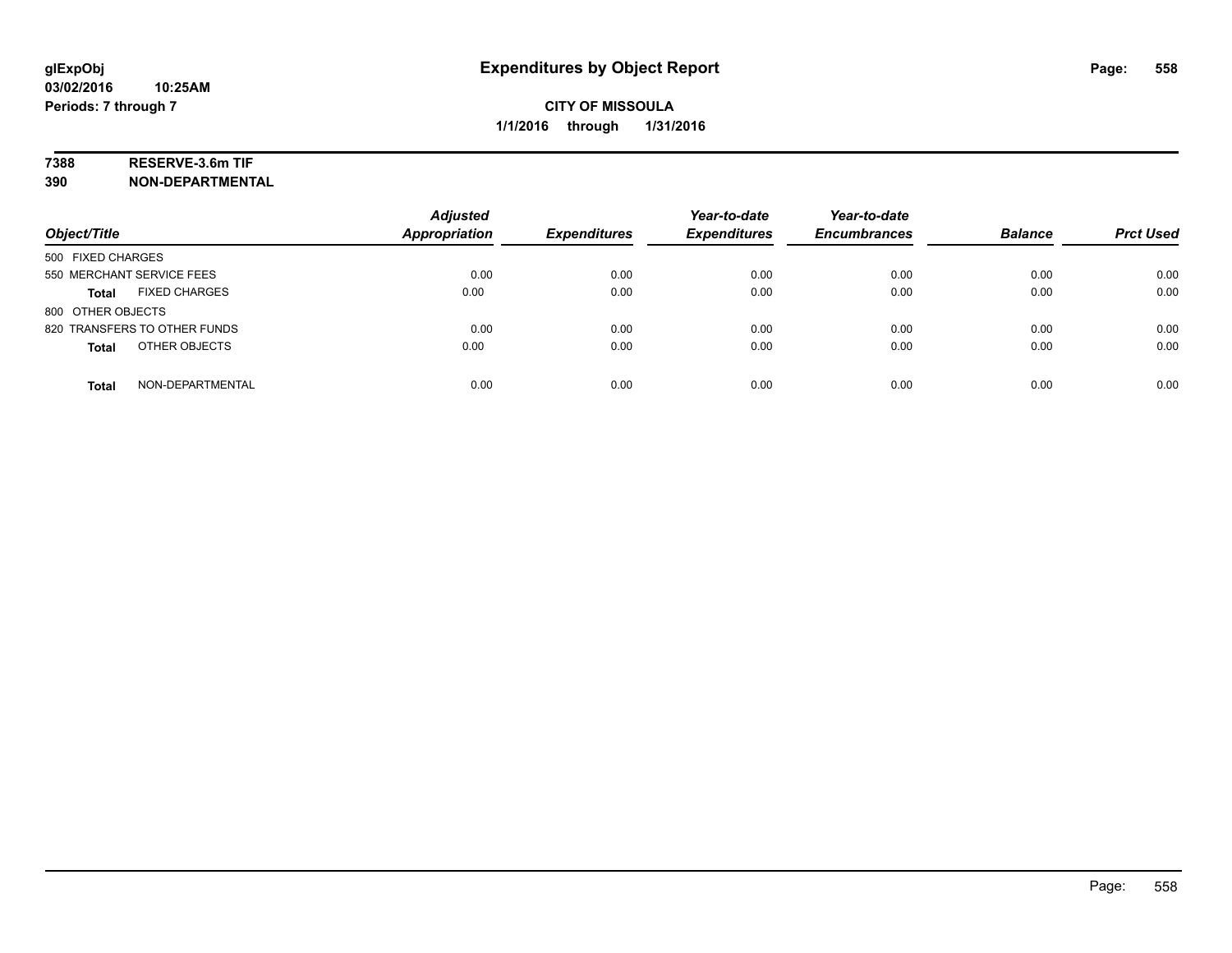**7388 RESERVE-3.6m TIF**

| Object/Title                         | <b>Adjusted</b><br>Appropriation | <b>Expenditures</b> | Year-to-date<br><b>Expenditures</b> | Year-to-date<br><b>Encumbrances</b> | <b>Balance</b> | <b>Prct Used</b> |
|--------------------------------------|----------------------------------|---------------------|-------------------------------------|-------------------------------------|----------------|------------------|
| 500 FIXED CHARGES                    |                                  |                     |                                     |                                     |                |                  |
| 550 MERCHANT SERVICE FEES            | 0.00                             | 0.00                | 0.00                                | 0.00                                | 0.00           | 0.00             |
| <b>FIXED CHARGES</b><br><b>Total</b> | 0.00                             | 0.00                | 0.00                                | 0.00                                | 0.00           | 0.00             |
| 800 OTHER OBJECTS                    |                                  |                     |                                     |                                     |                |                  |
| 820 TRANSFERS TO OTHER FUNDS         | 0.00                             | 0.00                | 0.00                                | 0.00                                | 0.00           | 0.00             |
| OTHER OBJECTS<br><b>Total</b>        | 0.00                             | 0.00                | 0.00                                | 0.00                                | 0.00           | 0.00             |
| RESERVE-3.6m TIF<br>Total            | 0.00                             | 0.00                | 0.00                                | 0.00                                | 0.00           | 0.00             |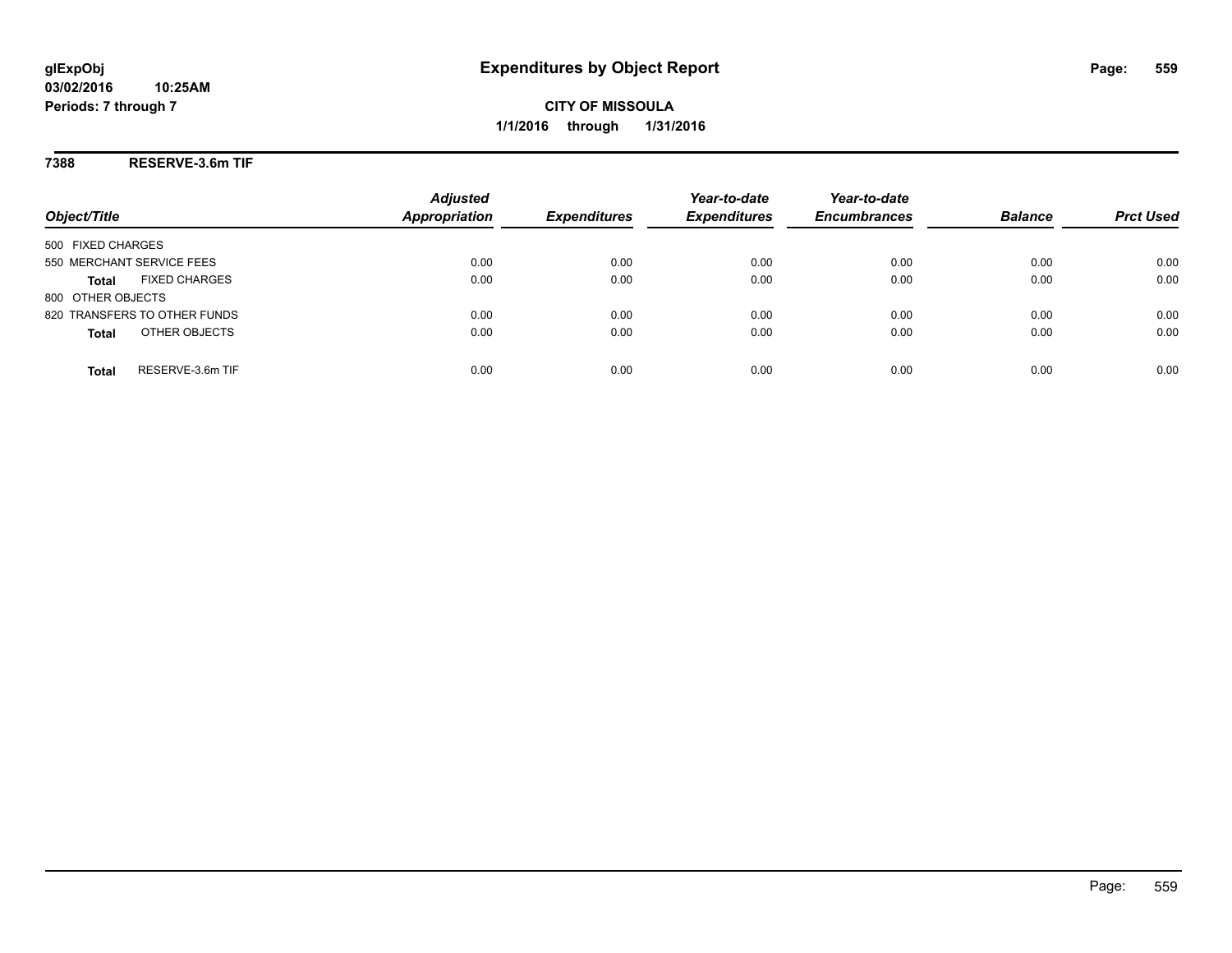#### **7389 DEBT SERVICE - 3.6M/5.75M**

| <b>Adjusted</b> |                      | Year-to-date        | Year-to-date        |            |                  |
|-----------------|----------------------|---------------------|---------------------|------------|------------------|
|                 |                      | <b>Expenditures</b> | <b>Encumbrances</b> |            | <b>Prct Used</b> |
|                 |                      |                     |                     |            |                  |
| 0.00            | 0.00                 | 0.00                | 0.00                | 0.00       | 0.00             |
| 0.00            | 0.00                 | 0.00                | 0.00                | 0.00       | 0.00             |
|                 |                      |                     |                     |            |                  |
| 500,000.00      | 0.00                 | 0.00                | 0.00                | 500,000.00 | 0.00             |
| 0.00            | 0.00                 | 0.00                | 0.00                | 0.00       | 0.00             |
| 500,000.00      | 0.00                 | 0.00                | 0.00                | 500,000.00 | 0.00             |
|                 |                      |                     |                     |            |                  |
| 0.00            | 0.00                 | 0.00                | 0.00                | 0.00       | 0.00             |
| 0.00            | 0.00                 | 0.00                | 0.00                | 0.00       | 0.00             |
| 500,000.00      | 0.00                 | 0.00                | 0.00                | 500,000.00 | 0.00             |
|                 | <b>Appropriation</b> | <b>Expenditures</b> |                     |            | <b>Balance</b>   |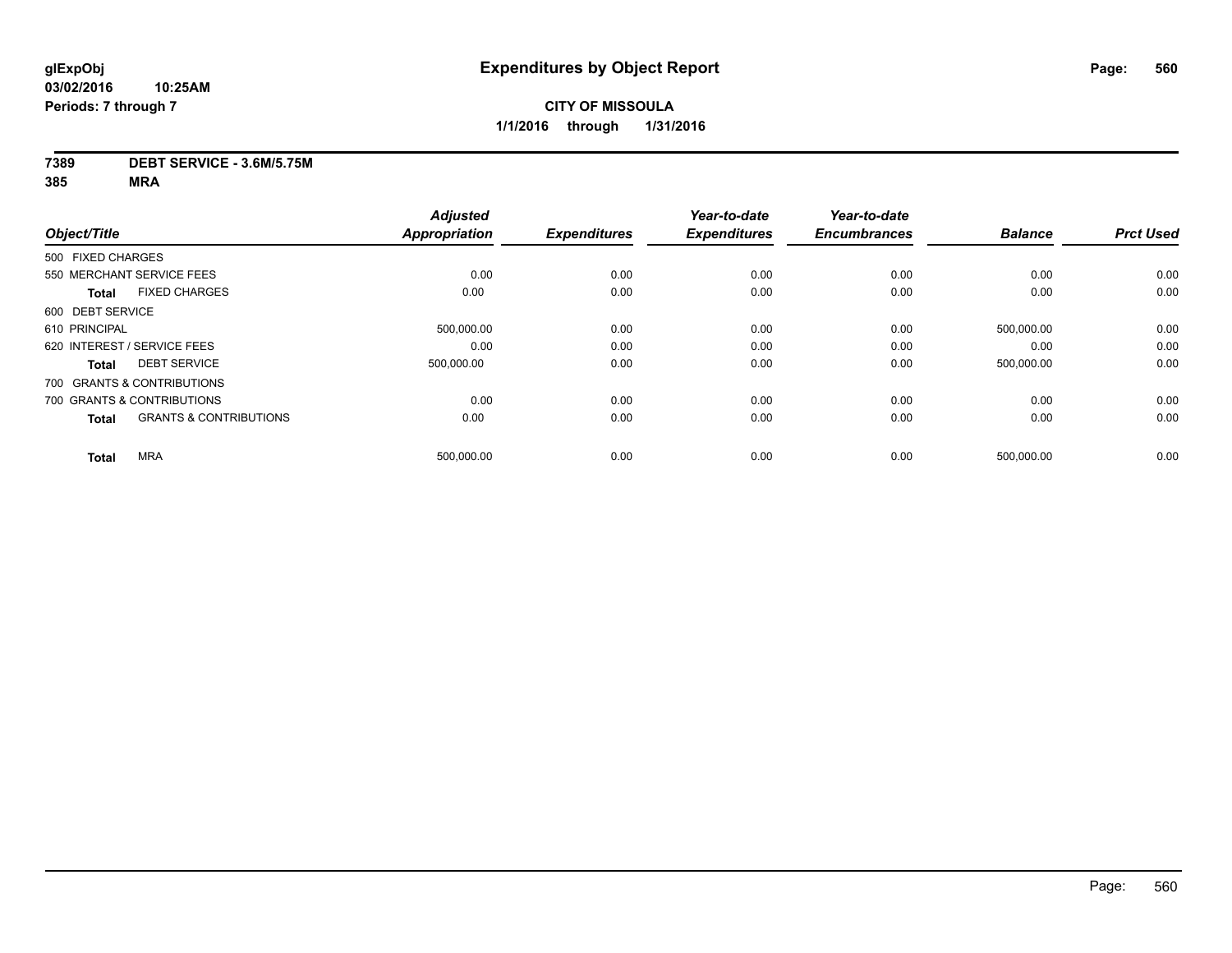**7389 DEBT SERVICE - 3.6M/5.75M**

**390 NON-DEPARTMENTAL**

|                             |                      | <b>Adjusted</b> |                     | Year-to-date        | Year-to-date        |                |                  |
|-----------------------------|----------------------|-----------------|---------------------|---------------------|---------------------|----------------|------------------|
| Object/Title                |                      | Appropriation   | <b>Expenditures</b> | <b>Expenditures</b> | <b>Encumbrances</b> | <b>Balance</b> | <b>Prct Used</b> |
| 500 FIXED CHARGES           |                      |                 |                     |                     |                     |                |                  |
| 550 MERCHANT SERVICE FEES   |                      | 0.00            | 0.00                | 0.00                | 0.00                | 0.00           | 0.00             |
| <b>Total</b>                | <b>FIXED CHARGES</b> | 0.00            | 0.00                | 0.00                | 0.00                | 0.00           | 0.00             |
| 600 DEBT SERVICE            |                      |                 |                     |                     |                     |                |                  |
| 610 PRINCIPAL               |                      | 362.000.00      | 0.00                | 129.000.00          | 0.00                | 233.000.00     | 35.64            |
| 620 INTEREST / SERVICE FEES |                      | 309.916.00      | 0.00                | 149.198.25          | 0.00                | 160.717.75     | 48.14            |
| <b>Total</b>                | <b>DEBT SERVICE</b>  | 671.916.00      | 0.00                | 278,198.25          | 0.00                | 393.717.75     | 41.40            |
| <b>Total</b>                | NON-DEPARTMENTAL     | 671.916.00      | 0.00                | 278.198.25          | 0.00                | 393.717.75     | 41.40            |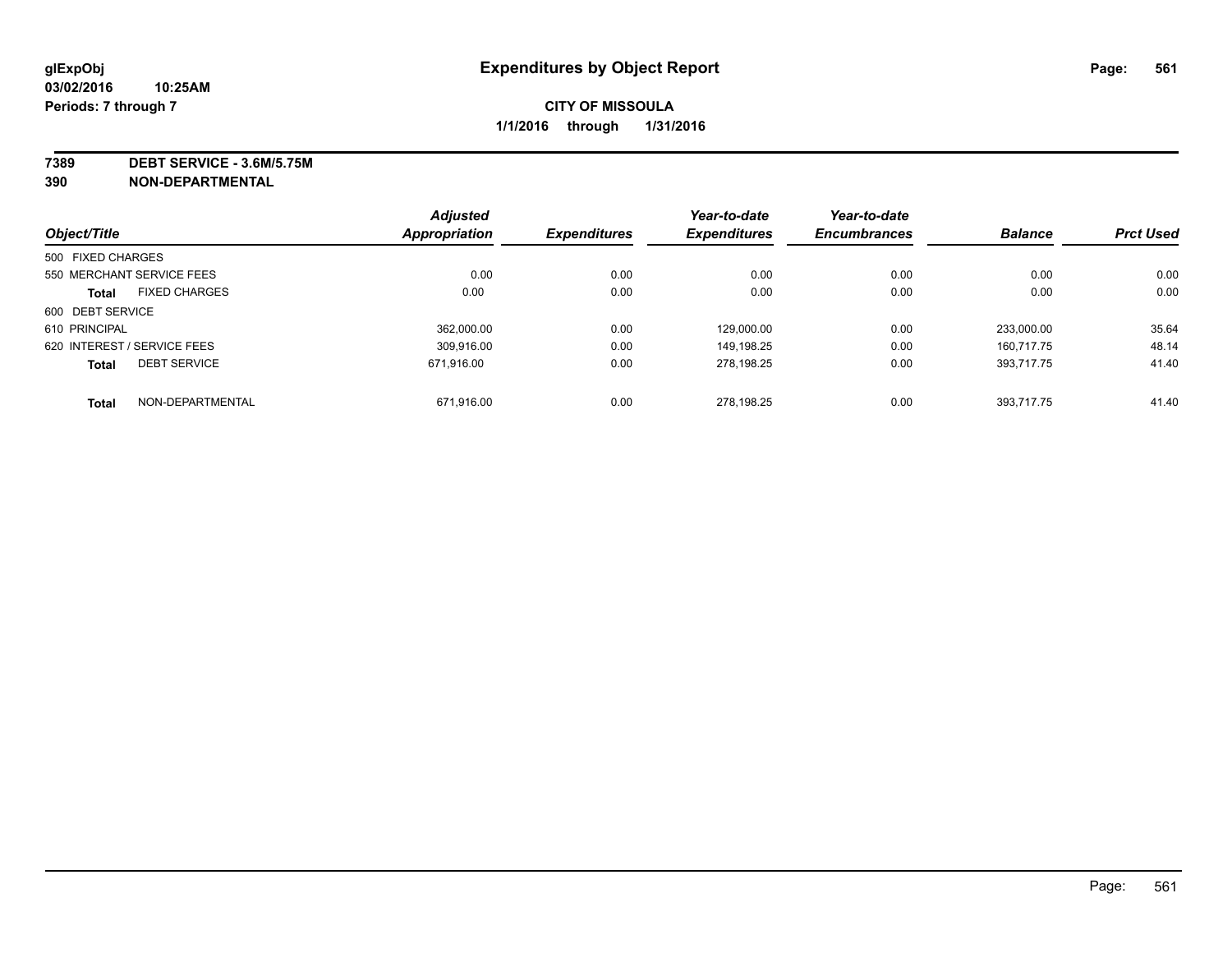#### **7389 DEBT SERVICE - 3.6M/5.75M**

|                   |                                   | <b>Adjusted</b>      |                     | Year-to-date        | Year-to-date        |                |                  |
|-------------------|-----------------------------------|----------------------|---------------------|---------------------|---------------------|----------------|------------------|
| Object/Title      |                                   | <b>Appropriation</b> | <b>Expenditures</b> | <b>Expenditures</b> | <b>Encumbrances</b> | <b>Balance</b> | <b>Prct Used</b> |
| 500 FIXED CHARGES |                                   |                      |                     |                     |                     |                |                  |
|                   | 550 MERCHANT SERVICE FEES         | 0.00                 | 0.00                | 0.00                | 0.00                | 0.00           | 0.00             |
| <b>Total</b>      | <b>FIXED CHARGES</b>              | 0.00                 | 0.00                | 0.00                | 0.00                | 0.00           | 0.00             |
| 600 DEBT SERVICE  |                                   |                      |                     |                     |                     |                |                  |
| 610 PRINCIPAL     |                                   | 862.000.00           | 0.00                | 129,000.00          | 0.00                | 733.000.00     | 14.97            |
|                   | 620 INTEREST / SERVICE FEES       | 309,916.00           | 0.00                | 149,198.25          | 0.00                | 160,717.75     | 48.14            |
| <b>Total</b>      | <b>DEBT SERVICE</b>               | 1,171,916.00         | 0.00                | 278,198.25          | 0.00                | 893,717.75     | 23.74            |
|                   | 700 GRANTS & CONTRIBUTIONS        |                      |                     |                     |                     |                |                  |
|                   | 700 GRANTS & CONTRIBUTIONS        | 0.00                 | 0.00                | 0.00                | 0.00                | 0.00           | 0.00             |
| <b>Total</b>      | <b>GRANTS &amp; CONTRIBUTIONS</b> | 0.00                 | 0.00                | 0.00                | 0.00                | 0.00           | 0.00             |
| <b>Total</b>      | DEBT SERVICE - 3.6M/5.75M         | 1.171.916.00         | 0.00                | 278.198.25          | 0.00                | 893.717.75     | 23.74            |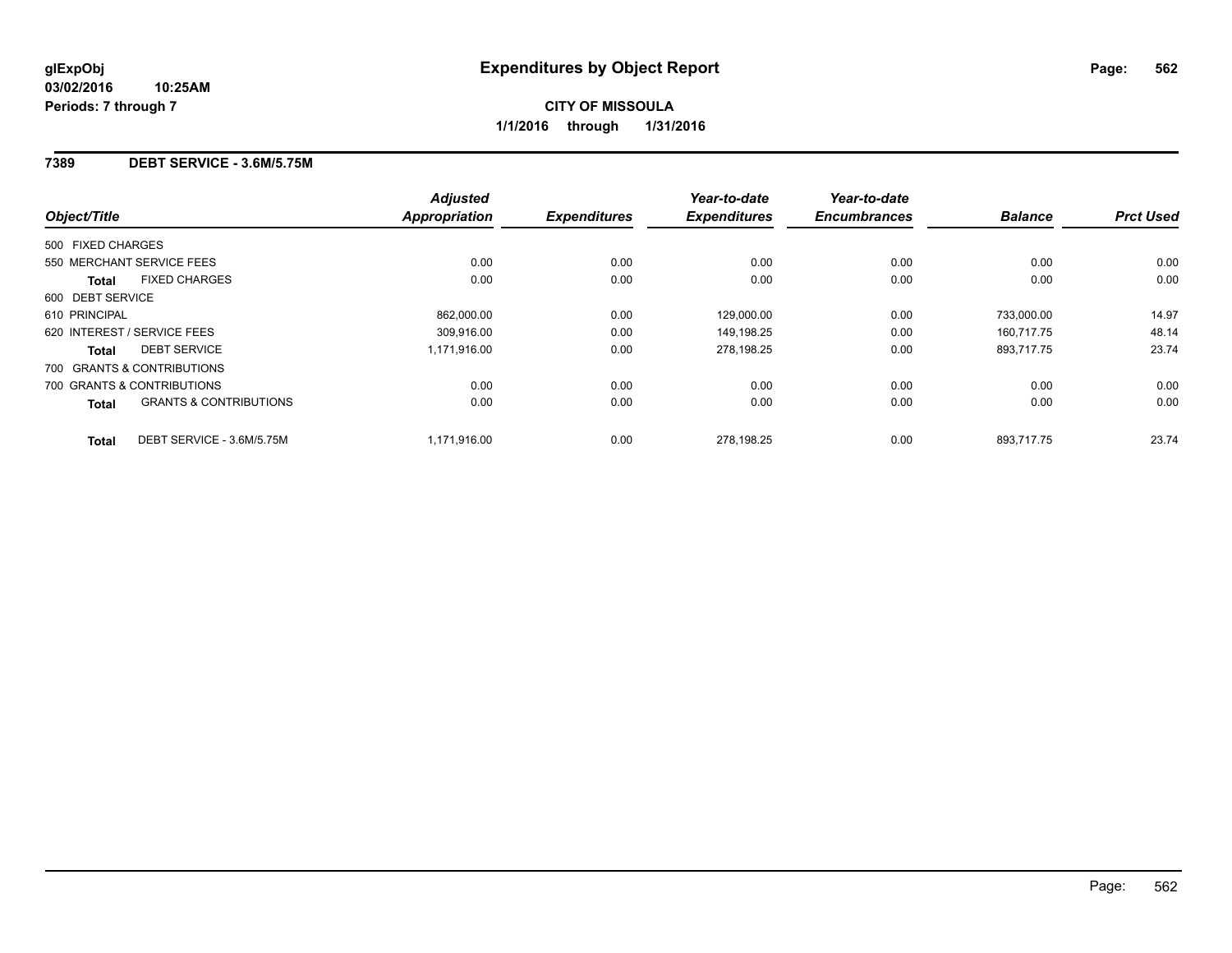# **7390 URDII CLEARING - 3.6M TIF**

| Object/Title                         | <b>Adjusted</b><br><b>Appropriation</b> | <b>Expenditures</b> | Year-to-date<br><b>Expenditures</b> | Year-to-date<br><b>Encumbrances</b> | <b>Balance</b> | <b>Prct Used</b> |
|--------------------------------------|-----------------------------------------|---------------------|-------------------------------------|-------------------------------------|----------------|------------------|
| 500 FIXED CHARGES                    |                                         |                     |                                     |                                     |                |                  |
| 550 MERCHANT SERVICE FEES            | 0.00                                    | 0.00                | 0.00                                | 0.00                                | 0.00           | 0.00             |
| <b>FIXED CHARGES</b><br><b>Total</b> | 0.00                                    | 0.00                | 0.00                                | 0.00                                | 0.00           | 0.00             |
| 800 OTHER OBJECTS                    |                                         |                     |                                     |                                     |                |                  |
| 820 TRANSFERS TO OTHER FUNDS         | 0.00                                    | 0.00                | 0.00                                | 0.00                                | 0.00           | 0.00             |
| OTHER OBJECTS<br><b>Total</b>        | 0.00                                    | 0.00                | 0.00                                | 0.00                                | 0.00           | 0.00             |
| <b>MRA</b><br><b>Total</b>           | 0.00                                    | 0.00                | 0.00                                | 0.00                                | 0.00           | 0.00             |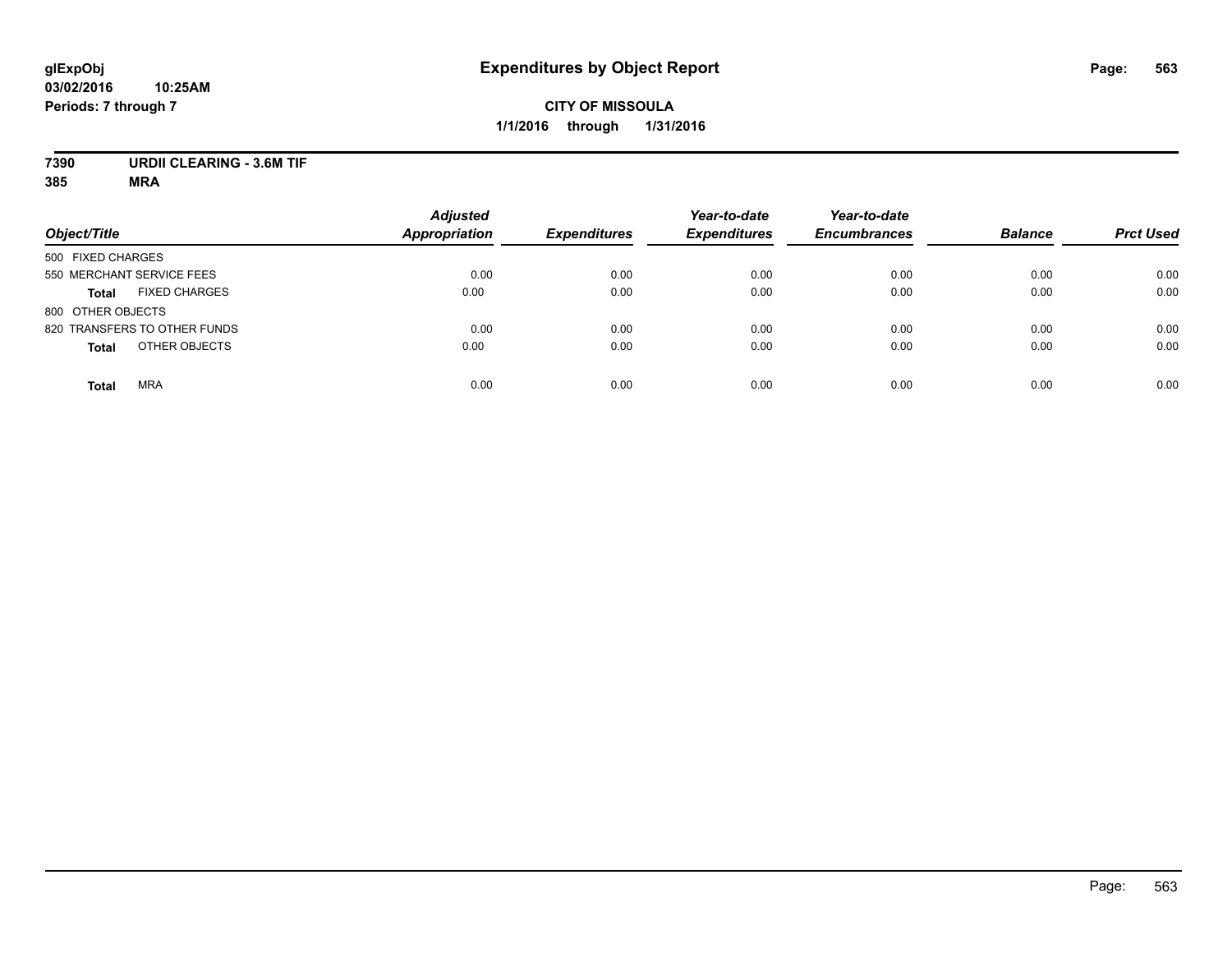**7390 URDII CLEARING - 3.6M TIF**

**390 NON-DEPARTMENTAL**

| Object/Title                         | <b>Adjusted</b><br>Appropriation | <b>Expenditures</b> | Year-to-date<br><b>Expenditures</b> | Year-to-date<br><b>Encumbrances</b> | <b>Balance</b> | <b>Prct Used</b> |
|--------------------------------------|----------------------------------|---------------------|-------------------------------------|-------------------------------------|----------------|------------------|
| 500 FIXED CHARGES                    |                                  |                     |                                     |                                     |                |                  |
| 550 MERCHANT SERVICE FEES            | 0.00                             | 0.00                | 0.00                                | 0.00                                | 0.00           | 0.00             |
| <b>FIXED CHARGES</b><br><b>Total</b> | 0.00                             | 0.00                | 0.00                                | 0.00                                | 0.00           | 0.00             |
| 800 OTHER OBJECTS                    |                                  |                     |                                     |                                     |                |                  |
| 820 TRANSFERS TO OTHER FUNDS         | 1,872,885.00                     | 0.00                | 0.00                                | 0.00                                | 1,872,885.00   | 0.00             |
| OTHER OBJECTS<br><b>Total</b>        | 1.872.885.00                     | 0.00                | 0.00                                | 0.00                                | 1,872,885.00   | 0.00             |
| NON-DEPARTMENTAL<br><b>Total</b>     | 1,872,885.00                     | 0.00                | 0.00                                | 0.00                                | 1,872,885.00   | 0.00             |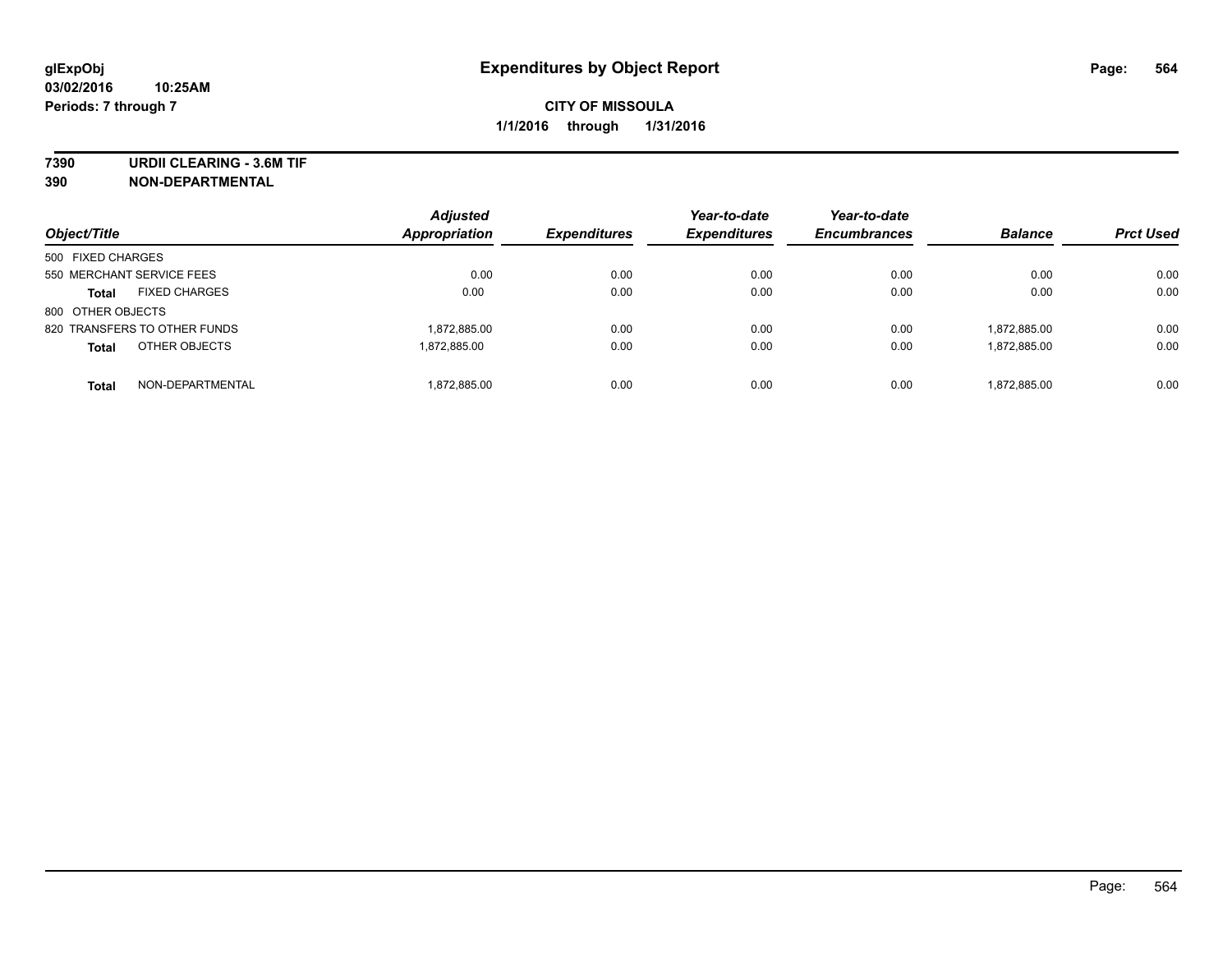#### **7390 URDII CLEARING - 3.6M TIF**

| Object/Title                              | <b>Adjusted</b><br>Appropriation | <b>Expenditures</b> | Year-to-date<br><b>Expenditures</b> | Year-to-date<br><b>Encumbrances</b> | <b>Balance</b> | <b>Prct Used</b> |
|-------------------------------------------|----------------------------------|---------------------|-------------------------------------|-------------------------------------|----------------|------------------|
| 500 FIXED CHARGES                         |                                  |                     |                                     |                                     |                |                  |
| 550 MERCHANT SERVICE FEES                 | 0.00                             | 0.00                | 0.00                                | 0.00                                | 0.00           | 0.00             |
| <b>FIXED CHARGES</b><br><b>Total</b>      | 0.00                             | 0.00                | 0.00                                | 0.00                                | 0.00           | 0.00             |
| 800 OTHER OBJECTS                         |                                  |                     |                                     |                                     |                |                  |
| 820 TRANSFERS TO OTHER FUNDS              | 1,872,885.00                     | 0.00                | 0.00                                | 0.00                                | 1,872,885.00   | 0.00             |
| OTHER OBJECTS<br><b>Total</b>             | 1,872,885.00                     | 0.00                | 0.00                                | 0.00                                | 1,872,885.00   | 0.00             |
| URDII CLEARING - 3.6M TIF<br><b>Total</b> | 1,872,885.00                     | 0.00                | 0.00                                | 0.00                                | 1,872,885.00   | 0.00             |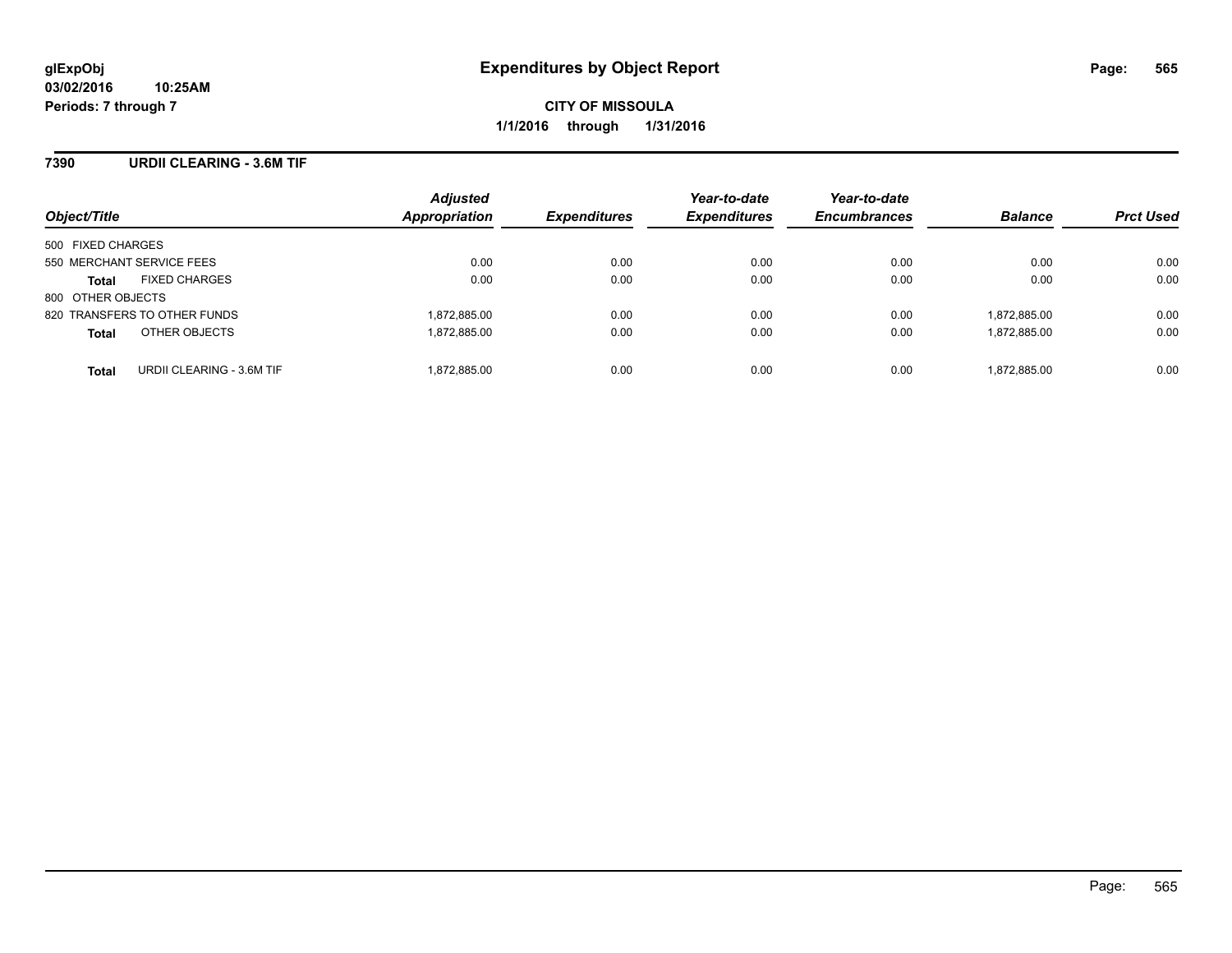#### **7391 MRA - URD I FUND 385 MRA**

| Object/Title      |                           | <b>Adjusted</b><br><b>Appropriation</b> | <b>Expenditures</b> | Year-to-date<br><b>Expenditures</b> | Year-to-date<br><b>Encumbrances</b> | <b>Balance</b> | <b>Prct Used</b> |
|-------------------|---------------------------|-----------------------------------------|---------------------|-------------------------------------|-------------------------------------|----------------|------------------|
| 500 FIXED CHARGES |                           |                                         |                     |                                     |                                     |                |                  |
|                   | 550 MERCHANT SERVICE FEES | 0.00                                    | 0.00                | 0.00                                | 0.00                                | 0.00           | 0.00             |
| <b>Total</b>      | <b>FIXED CHARGES</b>      | 0.00                                    | 0.00                | 0.00                                | 0.00                                | 0.00           | 0.00             |
| <b>Total</b>      | <b>MRA</b>                | 0.00                                    | 0.00                | 0.00                                | 0.00                                | 0.00           | 0.00             |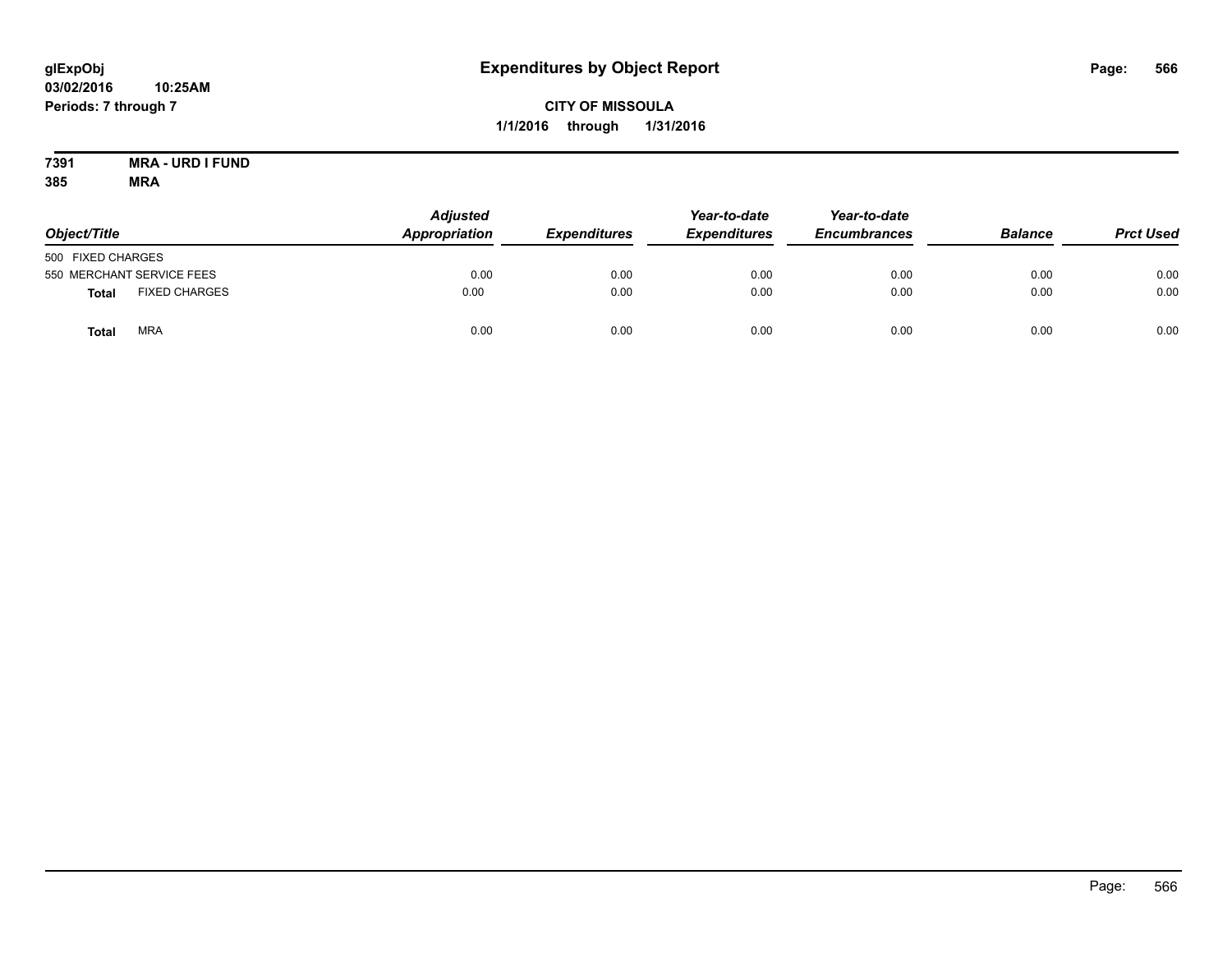# **7391 MRA - URD I FUND**

**900 DEPRECIATION**

|                   |                           | <b>Adjusted</b>     |                     | Year-to-date | Year-to-date<br><b>Encumbrances</b> | <b>Balance</b> | <b>Prct Used</b> |
|-------------------|---------------------------|---------------------|---------------------|--------------|-------------------------------------|----------------|------------------|
| Object/Title      | Appropriation             | <b>Expenditures</b> | <b>Expenditures</b> |              |                                     |                |                  |
| 500 FIXED CHARGES |                           |                     |                     |              |                                     |                |                  |
|                   | 550 MERCHANT SERVICE FEES | 0.00                | 0.00                | 0.00         | 0.00                                | 0.00           | 0.00             |
| <b>Total</b>      | <b>FIXED CHARGES</b>      | 0.00                | 0.00                | 0.00         | 0.00                                | 0.00           | 0.00             |
| <b>Total</b>      | <b>DEPRECIATION</b>       | 0.00                | 0.00                | 0.00         | 0.00                                | 0.00           | 0.00             |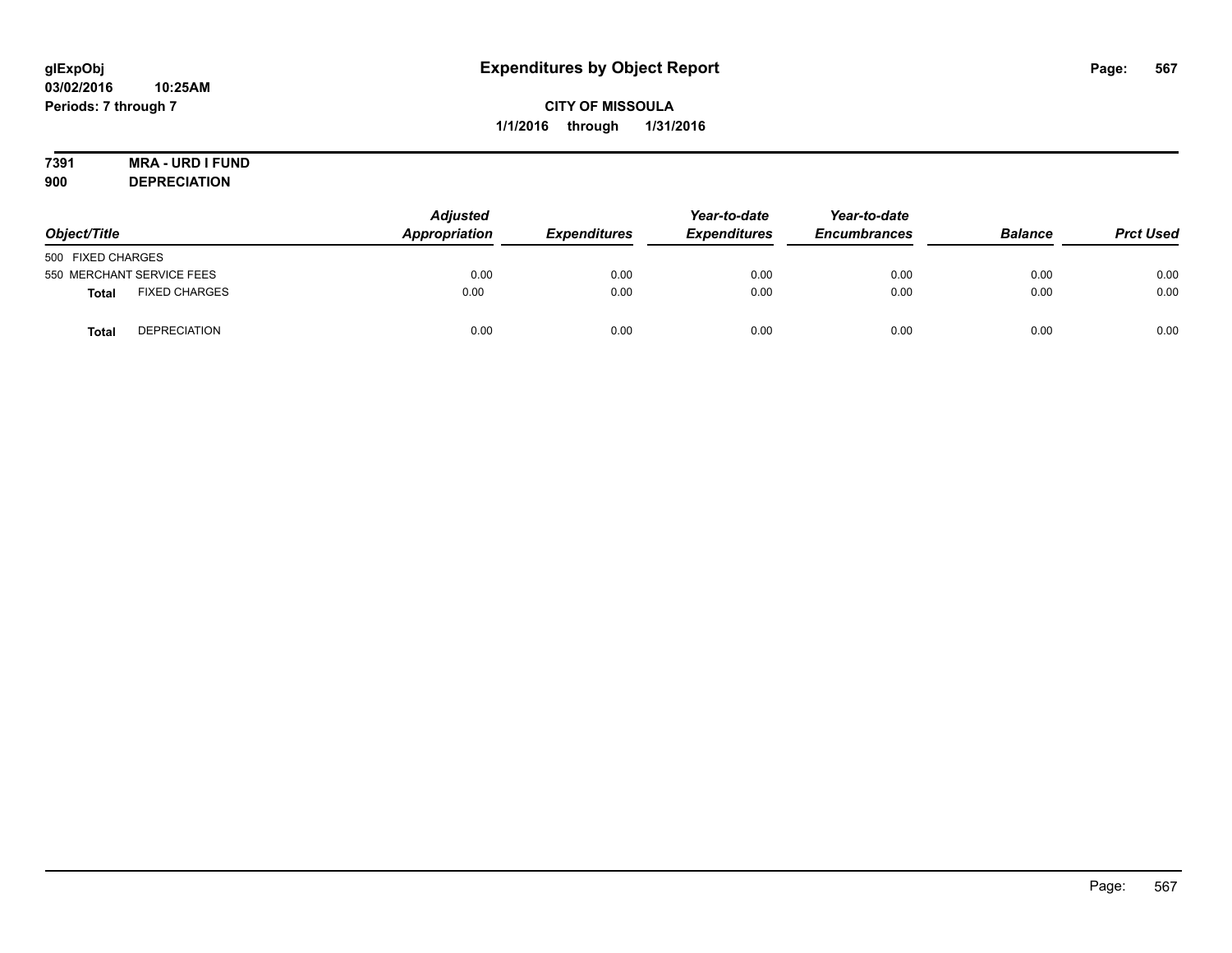**7391 MRA - URD I FUND**

| Object/Title                         | <b>Adjusted</b><br>Appropriation | <b>Expenditures</b> | Year-to-date<br><b>Expenditures</b> | Year-to-date<br><b>Encumbrances</b> | <b>Balance</b> | <b>Prct Used</b> |
|--------------------------------------|----------------------------------|---------------------|-------------------------------------|-------------------------------------|----------------|------------------|
| 500 FIXED CHARGES                    |                                  |                     |                                     |                                     |                |                  |
| 550 MERCHANT SERVICE FEES            | 0.00                             | 0.00                | 0.00                                | 0.00                                | 0.00           | 0.00             |
| <b>FIXED CHARGES</b><br><b>Total</b> | 0.00                             | 0.00                | 0.00                                | 0.00                                | 0.00           | 0.00             |
| MRA - URD I FUND<br><b>Total</b>     | 0.00                             | 0.00                | 0.00                                | 0.00                                | 0.00           | 0.00             |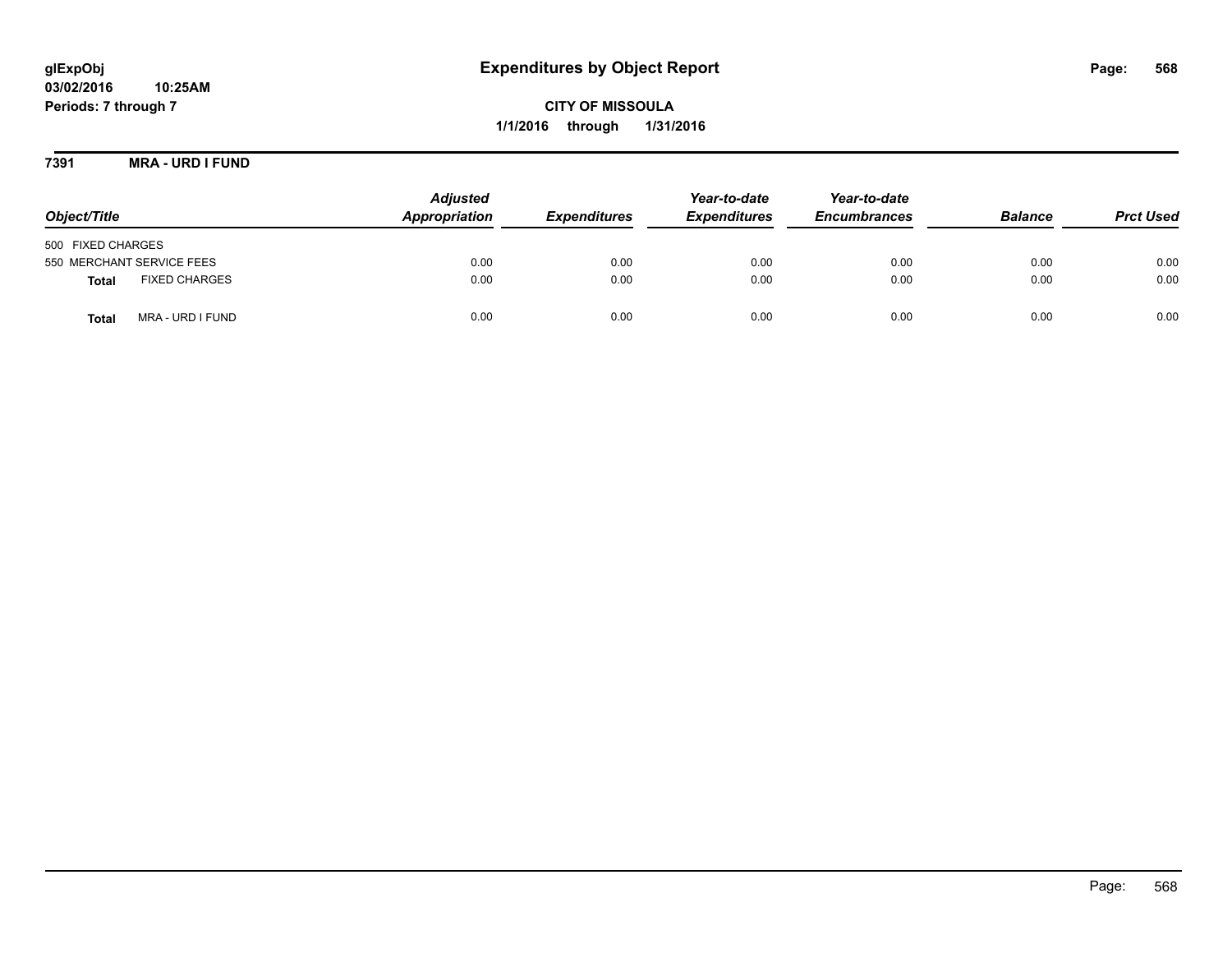**7392 MRA - URD II FUND**

|                        |                                   | <b>Adjusted</b>      |                     | Year-to-date        | Year-to-date        |                |                  |
|------------------------|-----------------------------------|----------------------|---------------------|---------------------|---------------------|----------------|------------------|
| Object/Title           |                                   | <b>Appropriation</b> | <b>Expenditures</b> | <b>Expenditures</b> | <b>Encumbrances</b> | <b>Balance</b> | <b>Prct Used</b> |
| 300 PURCHASED SERVICES |                                   |                      |                     |                     |                     |                |                  |
| 344 TELEPHONE SERVICE  |                                   | 0.00                 | 0.00                | 0.00                | 0.00                | 0.00           | 0.00             |
|                        | 350 PROFESSIONAL SERVICES         | 169,272.00           | 0.00                | 59,167.70           | 0.00                | 110.104.30     | 34.95            |
| <b>Total</b>           | <b>PURCHASED SERVICES</b>         | 169,272.00           | 0.00                | 59,167.70           | 0.00                | 110,104.30     | 34.95            |
| 500 FIXED CHARGES      |                                   |                      |                     |                     |                     |                |                  |
|                        | 550 MERCHANT SERVICE FEES         | 0.00                 | 0.00                | 0.00                | 0.00                | 0.00           | 0.00             |
| <b>Total</b>           | <b>FIXED CHARGES</b>              | 0.00                 | 0.00                | 0.00                | 0.00                | 0.00           | 0.00             |
|                        | 700 GRANTS & CONTRIBUTIONS        |                      |                     |                     |                     |                |                  |
|                        | 700 GRANTS & CONTRIBUTIONS        | 98.607.00            | 3,000.00            | 154,359.93          | 0.00                | $-55,752.93$   | 156.54           |
| <b>Total</b>           | <b>GRANTS &amp; CONTRIBUTIONS</b> | 98,607.00            | 3,000.00            | 154,359.93          | 0.00                | $-55,752.93$   | 156.54           |
| 800 OTHER OBJECTS      |                                   |                      |                     |                     |                     |                |                  |
|                        | 820 TRANSFERS TO OTHER FUNDS      | 250,000.00           | 0.00                | 0.00                | 0.00                | 250,000.00     | 0.00             |
| 845 CONTINGENCY        |                                   | 611,369.00           | 0.00                | 0.00                | 0.00                | 611,369.00     | 0.00             |
| <b>Total</b>           | OTHER OBJECTS                     | 861,369.00           | 0.00                | 0.00                | 0.00                | 861,369.00     | 0.00             |
| 900 CAPITAL OUTLAY     |                                   |                      |                     |                     |                     |                |                  |
| 910 LAND               |                                   | 0.00                 | 0.00                | 491.146.53          | 0.00                | -491.146.53    | 0.00             |
| 920 BUILDINGS          |                                   | 0.00                 | 0.00                | 0.00                | 0.00                | 0.00           | 0.00             |
| 930 IMPROVEMENTS       |                                   | 680,000.00           | 0.00                | 227,426.02          | 0.00                | 452,573.98     | 33.45            |
| <b>Total</b>           | <b>CAPITAL OUTLAY</b>             | 680,000.00           | 0.00                | 718,572.55          | 0.00                | $-38,572.55$   | 105.67           |
| <b>Total</b>           | <b>MRA</b>                        | 1,809,248.00         | 3,000.00            | 932,100.18          | 0.00                | 877,147.82     | 51.52            |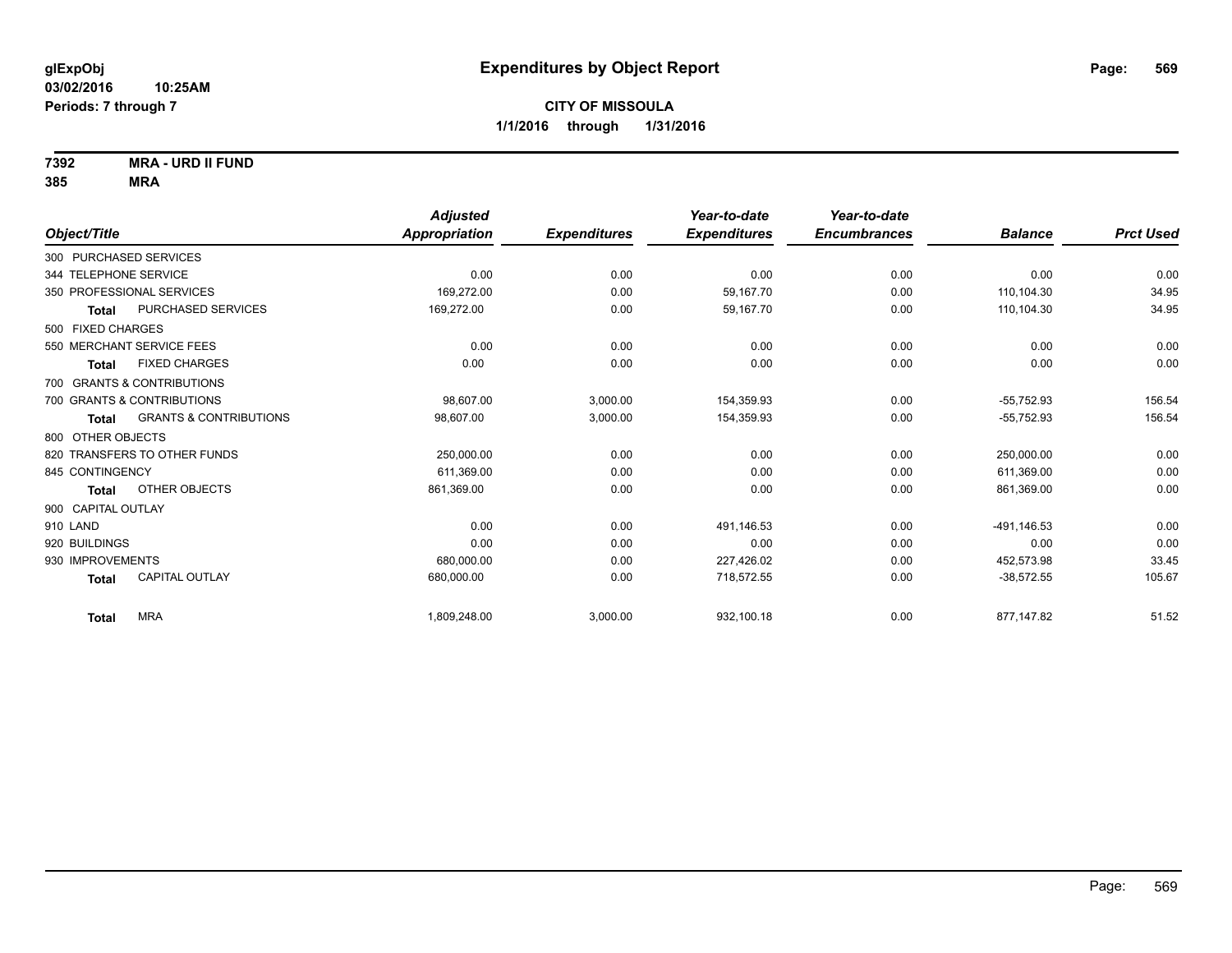#### **7392 MRA - URD II FUND**

|                                                   | <b>Adjusted</b> |                     | Year-to-date        | Year-to-date        |                |                  |
|---------------------------------------------------|-----------------|---------------------|---------------------|---------------------|----------------|------------------|
| Object/Title                                      | Appropriation   | <b>Expenditures</b> | <b>Expenditures</b> | <b>Encumbrances</b> | <b>Balance</b> | <b>Prct Used</b> |
| 300 PURCHASED SERVICES                            |                 |                     |                     |                     |                |                  |
| 344 TELEPHONE SERVICE                             | 0.00            | 0.00                | 0.00                | 0.00                | 0.00           | 0.00             |
| 350 PROFESSIONAL SERVICES                         | 169,272.00      | 0.00                | 59,167.70           | 0.00                | 110,104.30     | 34.95            |
| PURCHASED SERVICES<br><b>Total</b>                | 169,272.00      | 0.00                | 59,167.70           | 0.00                | 110,104.30     | 34.95            |
| 500 FIXED CHARGES                                 |                 |                     |                     |                     |                |                  |
| 550 MERCHANT SERVICE FEES                         | 0.00            | 0.00                | 0.00                | 0.00                | 0.00           | 0.00             |
| <b>FIXED CHARGES</b><br><b>Total</b>              | 0.00            | 0.00                | 0.00                | 0.00                | 0.00           | 0.00             |
| 700 GRANTS & CONTRIBUTIONS                        |                 |                     |                     |                     |                |                  |
| 700 GRANTS & CONTRIBUTIONS                        | 98,607.00       | 3,000.00            | 154,359.93          | 0.00                | $-55,752.93$   | 156.54           |
| <b>GRANTS &amp; CONTRIBUTIONS</b><br><b>Total</b> | 98,607.00       | 3,000.00            | 154,359.93          | 0.00                | $-55,752.93$   | 156.54           |
| 800 OTHER OBJECTS                                 |                 |                     |                     |                     |                |                  |
| 820 TRANSFERS TO OTHER FUNDS                      | 250,000.00      | 0.00                | 0.00                | 0.00                | 250,000.00     | 0.00             |
| 845 CONTINGENCY                                   | 611,369.00      | 0.00                | 0.00                | 0.00                | 611.369.00     | 0.00             |
| <b>OTHER OBJECTS</b><br><b>Total</b>              | 861,369.00      | 0.00                | 0.00                | 0.00                | 861,369.00     | 0.00             |
| 900 CAPITAL OUTLAY                                |                 |                     |                     |                     |                |                  |
| 910 LAND                                          | 0.00            | 0.00                | 491,146.53          | 0.00                | -491,146.53    | 0.00             |
| 920 BUILDINGS                                     | 0.00            | 0.00                | 0.00                | 0.00                | 0.00           | 0.00             |
| 930 IMPROVEMENTS                                  | 680,000.00      | 0.00                | 227,426.02          | 0.00                | 452,573.98     | 33.45            |
| <b>CAPITAL OUTLAY</b><br><b>Total</b>             | 680,000.00      | 0.00                | 718,572.55          | 0.00                | $-38,572.55$   | 105.67           |
| MRA - URD II FUND<br><b>Total</b>                 | 1,809,248.00    | 3,000.00            | 932,100.18          | 0.00                | 877,147.82     | 51.52            |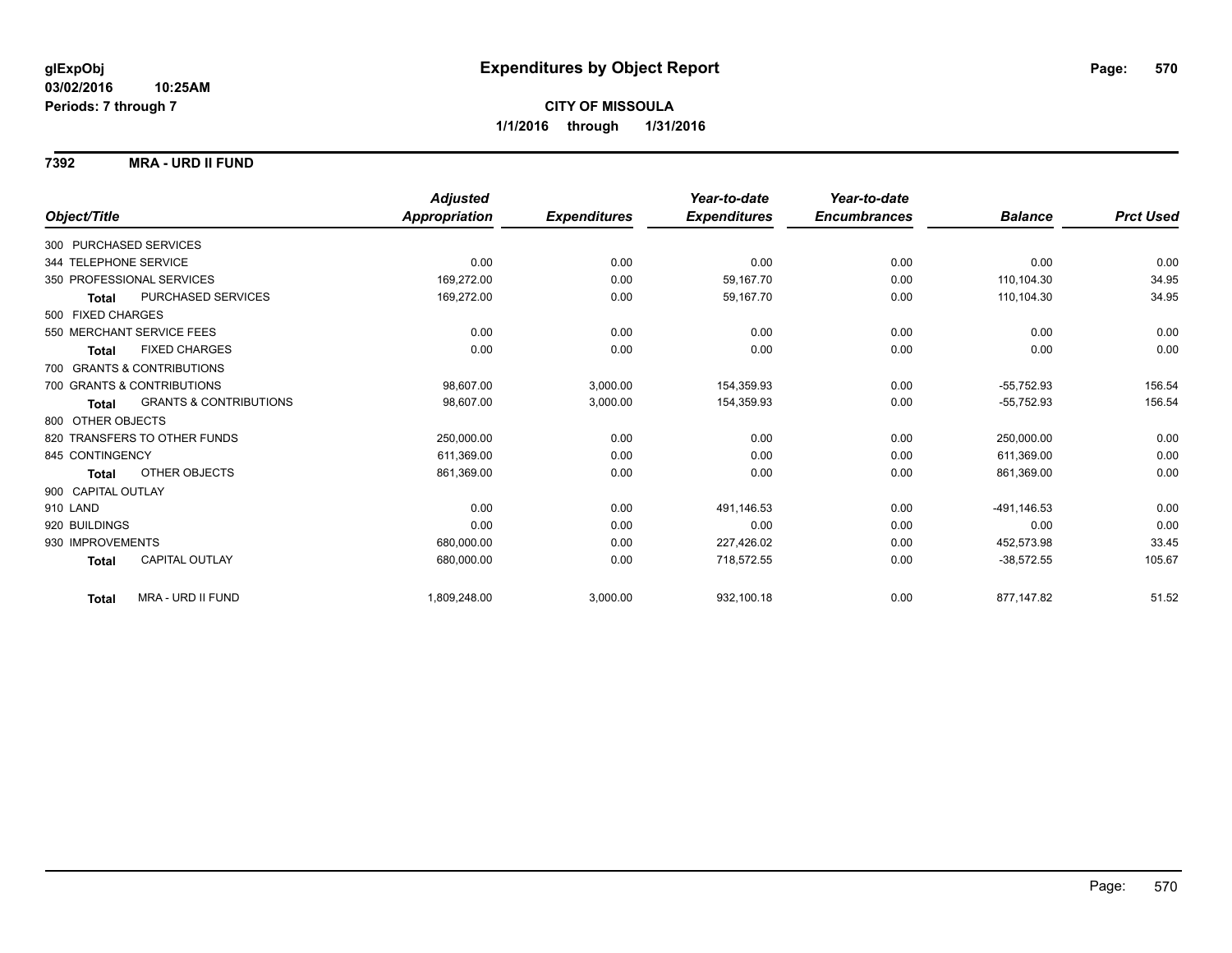**7393 MRA - URD III FUND**

|                                                   | <b>Adjusted</b> |                     | Year-to-date        | Year-to-date        |                |                  |
|---------------------------------------------------|-----------------|---------------------|---------------------|---------------------|----------------|------------------|
| Object/Title                                      | Appropriation   | <b>Expenditures</b> | <b>Expenditures</b> | <b>Encumbrances</b> | <b>Balance</b> | <b>Prct Used</b> |
| 100 PERSONAL SERVICES                             |                 |                     |                     |                     |                |                  |
| 110 SALARIES AND WAGES                            | 372,712.00      | 25,253.46           | 182,693.47          | 0.00                | 190,018.53     | 49.02            |
| 115 SALARIES/HEALTH INSURANCE BENEFIT             | 0.00            | 0.00                | 0.00                | 0.00                | 0.00           | 0.00             |
| 120 OVERTIME/TERMINATION                          | 5,000.00        | 0.00                | 144.37              | 0.00                | 4,855.63       | 2.89             |
| 140 EMPLOYER CONTRIBUTIONS                        | 123,117.00      | 8,250.16            | 61,439.86           | 0.00                | 61,677.14      | 49.90            |
| <b>141 STATE RETIREMENT CONTRIBUTIONS</b>         | 0.00            | 41.67               | 214.90              | 0.00                | $-214.90$      | 0.00             |
| 190 PENSION EXPENSE                               | 0.00            | 0.00                | 0.00                | 0.00                | 0.00           | 0.00             |
| PERSONAL SERVICES<br>Total                        | 500,829.00      | 33,545.29           | 244,492.60          | 0.00                | 256,336.40     | 48.82            |
| 200 SUPPLIES                                      |                 |                     |                     |                     |                |                  |
| 210 OFFICE SUPPLIES                               | 4,000.00        | 126.80              | 1,211.65            | 0.00                | 2,788.35       | 30.29            |
| 220 OPERATING SUPPLIES                            | 500.00          | 0.00                | 1,838.67            | 0.00                | $-1,338.67$    | 367.73           |
| 230 REPAIR/MAINTENANCE                            | 828.00          | 0.00                | 0.00                | 0.00                | 828.00         | 0.00             |
| 231 GASOLINE                                      | 400.00          | 0.00                | 122.58              | 0.00                | 277.42         | 30.65            |
| 240 OTHER SUPPLIES                                | 3,398.00        | 0.00                | 0.00                | 0.00                | 3,398.00       | 0.00             |
| <b>SUPPLIES</b><br>Total                          | 9,126.00        | 126.80              | 3,172.90            | 0.00                | 5,953.10       | 34.77            |
| 300 PURCHASED SERVICES                            |                 |                     |                     |                     |                |                  |
| 310 COMMUNICATIONS                                | 800.00          | 37.84               | 588.17              | 0.00                | 211.83         | 73.52            |
| 320 PRINTING & DUPLICATING                        | 3,000.00        | 519.34              | 1,205.08            | 0.00                | 1,794.92       | 40.17            |
| 330 PUBLICITY, SUBSCRIPTIONS & DUES               | 3,000.00        | 120.00              | 3,038.69            | 0.00                | $-38.69$       | 101.29           |
| 344 TELEPHONE SERVICE                             | 1,300.00        | 73.07               | 398.00              | 0.00                | 902.00         | 30.62            |
| 345 GARBAGE                                       | 565.00          | 15.33               | 273.84              | 0.00                | 291.16         | 48.47            |
| 350 PROFESSIONAL SERVICES                         | 506,863.00      | 26,672.06           | 690,203.11          | 0.00                | $-183,340.11$  | 136.17           |
| 360 REPAIR & MAINTENANCE                          | 6,990.00        | 0.00                | 3,895.37            | 0.00                | 3,094.63       | 55.73            |
| 370 TRAVEL                                        | 3,500.00        | 264.20              | 681.40              | 0.00                | 2,818.60       | 19.47            |
| 380 TRAINING                                      | 4,500.00        | 375.00              | 799.18              | 0.00                | 3,700.82       | 17.76            |
| 390 OTHER PURCHASED SERVICES                      | 500.00          | 0.00                | 0.00                | 0.00                | 500.00         | 0.00             |
| PURCHASED SERVICES<br>Total                       | 531,018.00      | 28,076.84           | 701,082.84          | 0.00                | $-170,064.84$  | 132.03           |
| 500 FIXED CHARGES                                 |                 |                     |                     |                     |                |                  |
| 550 MERCHANT SERVICE FEES                         | 0.00            | 0.00                | 0.00                | 0.00                | 0.00           | 0.00             |
| <b>FIXED CHARGES</b><br><b>Total</b>              | 0.00            | 0.00                | 0.00                | 0.00                | 0.00           | 0.00             |
| 700 GRANTS & CONTRIBUTIONS                        |                 |                     |                     |                     |                |                  |
| 700 GRANTS & CONTRIBUTIONS                        | 2,198,424.00    | 112,000.00          | 254,103.00          | 0.00                | 1,944,321.00   | 11.56            |
| <b>GRANTS &amp; CONTRIBUTIONS</b><br><b>Total</b> | 2,198,424.00    | 112,000.00          | 254,103.00          | 0.00                | 1,944,321.00   | 11.56            |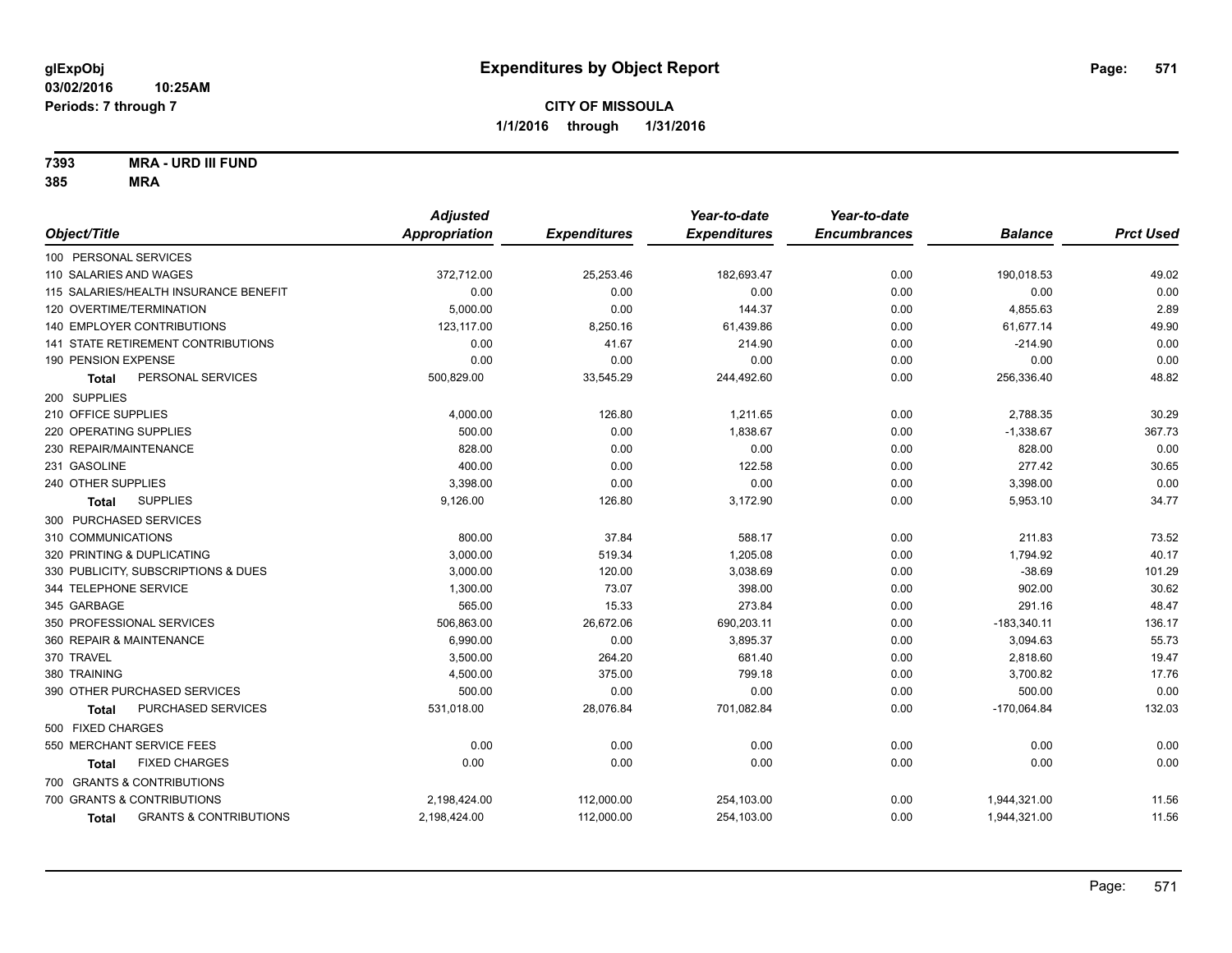**7393 MRA - URD III FUND**

|                              |                       | <b>Adjusted</b>      |                     | Year-to-date        | Year-to-date        |                |                  |
|------------------------------|-----------------------|----------------------|---------------------|---------------------|---------------------|----------------|------------------|
| Object/Title                 |                       | <b>Appropriation</b> | <b>Expenditures</b> | <b>Expenditures</b> | <b>Encumbrances</b> | <b>Balance</b> | <b>Prct Used</b> |
| 800 OTHER OBJECTS            |                       |                      |                     |                     |                     |                |                  |
| 820 TRANSFERS TO OTHER FUNDS |                       | 0.00                 | 0.00                | 0.00                | 0.00                | 0.00           | 0.00             |
| 845 CONTINGENCY              |                       | 784,332.00           | 0.00                | 0.00                | 0.00                | 784.332.00     | 0.00             |
| <b>Total</b>                 | OTHER OBJECTS         | 784.332.00           | 0.00                | 0.00                | 0.00                | 784.332.00     | 0.00             |
| 900 CAPITAL OUTLAY           |                       |                      |                     |                     |                     |                |                  |
| 930 IMPROVEMENTS             |                       | 2.115.956.00         | 0.00                | 188.592.64          | 0.00                | 1.927.363.36   | 8.91             |
| 940 MACHINERY & EQUIPMENT    |                       | 0.00                 | 0.00                | 0.00                | 0.00                | 0.00           | 0.00             |
| <b>Total</b>                 | <b>CAPITAL OUTLAY</b> | 2.115.956.00         | 0.00                | 188.592.64          | 0.00                | 1,927,363.36   | 8.91             |
| <b>MRA</b><br><b>Total</b>   |                       | 6,139,685.00         | 173.748.93          | 1.391.443.98        | 0.00                | 4.748.241.02   | 22.66            |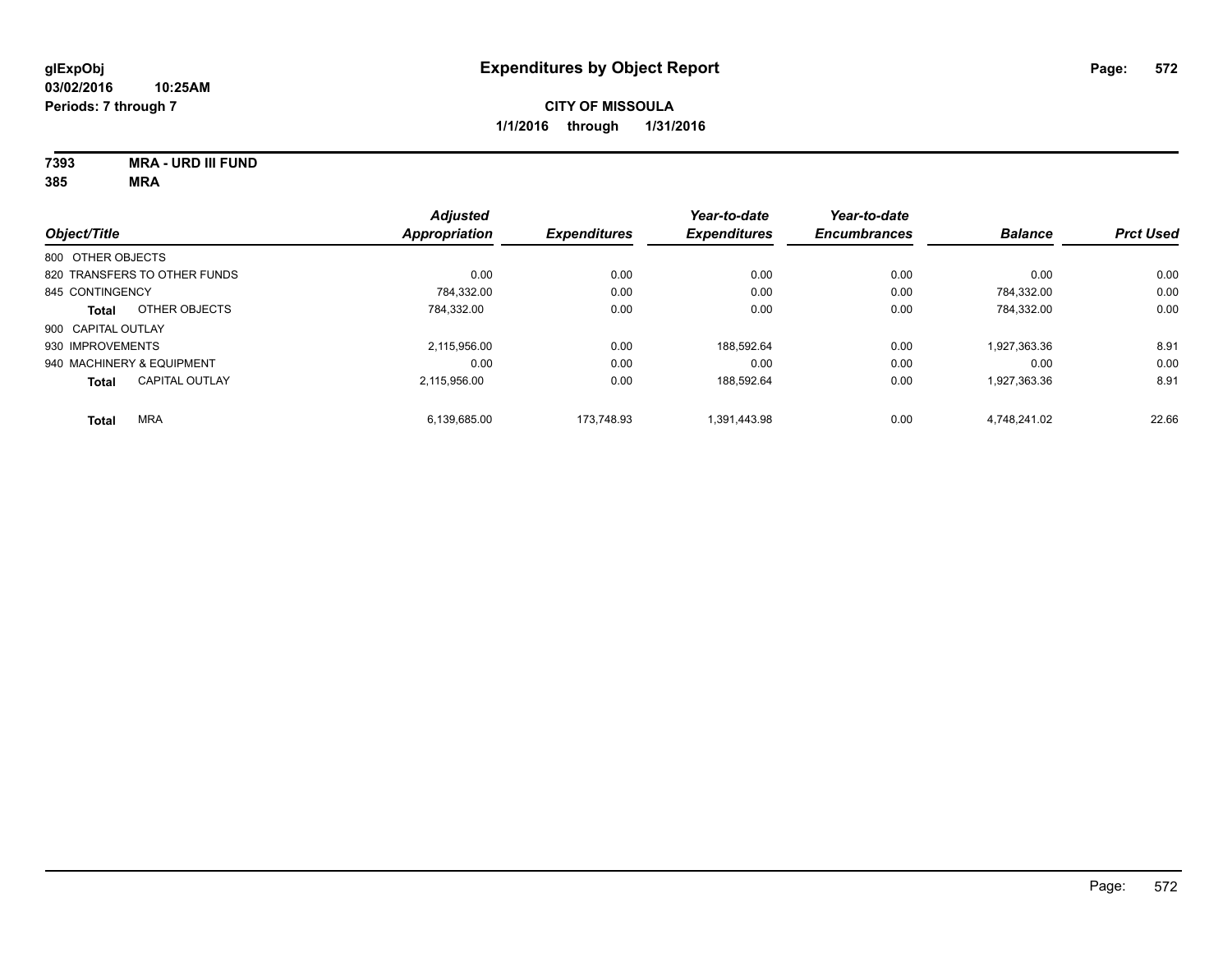# **7393 MRA - URD III FUND**

**900 DEPRECIATION**

| Object/Title                         | <b>Adjusted</b><br><b>Appropriation</b> | <b>Expenditures</b> | Year-to-date<br><b>Expenditures</b> | Year-to-date<br><b>Encumbrances</b> | <b>Balance</b> | <b>Prct Used</b> |
|--------------------------------------|-----------------------------------------|---------------------|-------------------------------------|-------------------------------------|----------------|------------------|
| 500 FIXED CHARGES                    |                                         |                     |                                     |                                     |                |                  |
| 550 MERCHANT SERVICE FEES            | 0.00                                    | 0.00                | 0.00                                | 0.00                                | 0.00           | 0.00             |
| <b>FIXED CHARGES</b><br><b>Total</b> | 0.00                                    | 0.00                | 0.00                                | 0.00                                | 0.00           | 0.00             |
| 800 OTHER OBJECTS                    |                                         |                     |                                     |                                     |                |                  |
| 830 DEPRECIATION                     | 0.00                                    | 0.00                | 0.00                                | 0.00                                | 0.00           | 0.00             |
| OTHER OBJECTS<br><b>Total</b>        | 0.00                                    | 0.00                | 0.00                                | 0.00                                | 0.00           | 0.00             |
| <b>DEPRECIATION</b><br><b>Total</b>  | 0.00                                    | 0.00                | 0.00                                | 0.00                                | 0.00           | 0.00             |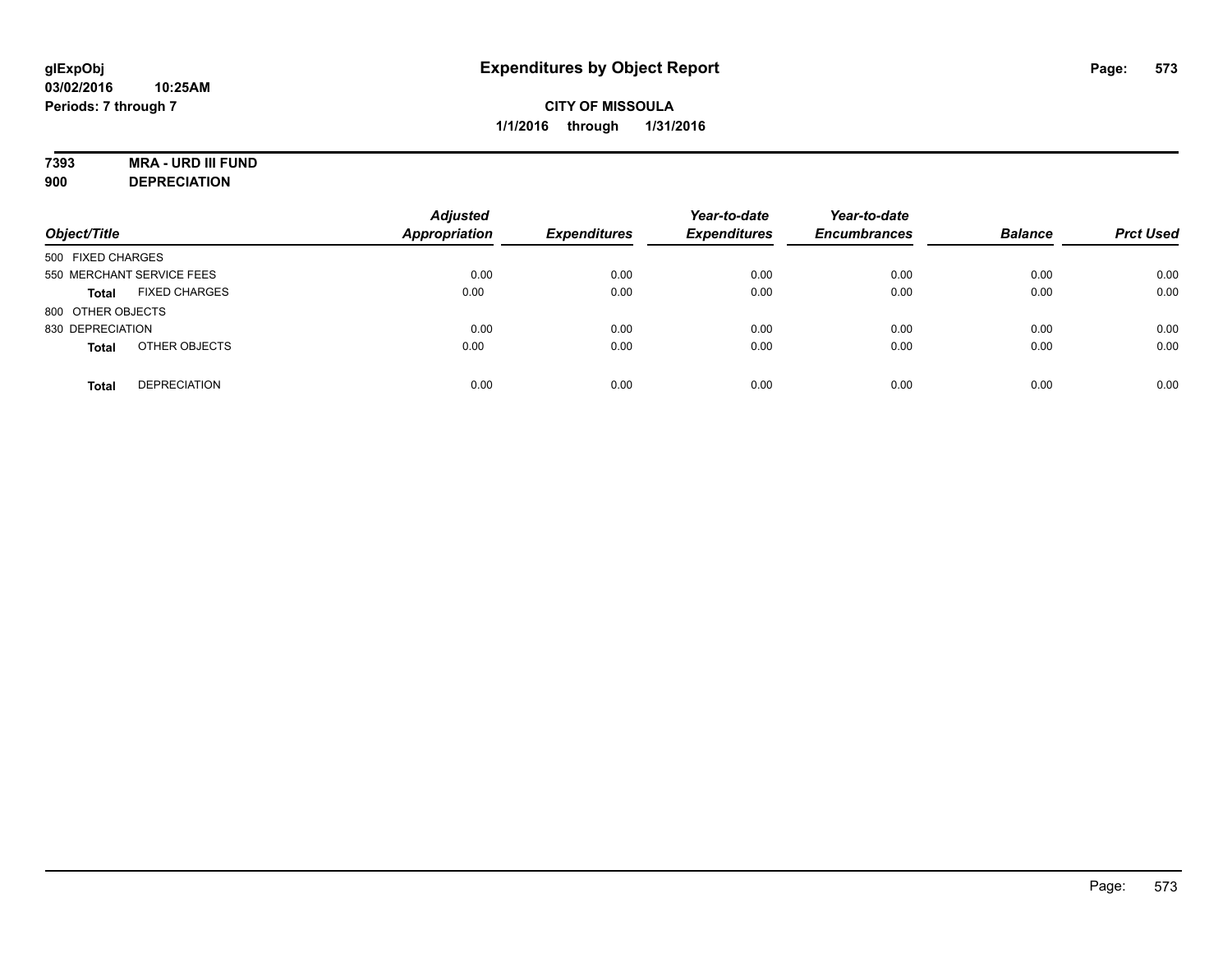#### **7393 MRA - URD III FUND**

|                                                   | <b>Adjusted</b> |                     | Year-to-date        | Year-to-date        |                |                  |
|---------------------------------------------------|-----------------|---------------------|---------------------|---------------------|----------------|------------------|
| Object/Title                                      | Appropriation   | <b>Expenditures</b> | <b>Expenditures</b> | <b>Encumbrances</b> | <b>Balance</b> | <b>Prct Used</b> |
| 100 PERSONAL SERVICES                             |                 |                     |                     |                     |                |                  |
| 110 SALARIES AND WAGES                            | 372,712.00      | 25,253.46           | 182,693.47          | 0.00                | 190,018.53     | 49.02            |
| 115 SALARIES/HEALTH INSURANCE BENEFIT             | 0.00            | 0.00                | 0.00                | 0.00                | 0.00           | 0.00             |
| 120 OVERTIME/TERMINATION                          | 5,000.00        | 0.00                | 144.37              | 0.00                | 4,855.63       | 2.89             |
| 140 EMPLOYER CONTRIBUTIONS                        | 123,117.00      | 8,250.16            | 61,439.86           | 0.00                | 61,677.14      | 49.90            |
| 141 STATE RETIREMENT CONTRIBUTIONS                | 0.00            | 41.67               | 214.90              | 0.00                | $-214.90$      | 0.00             |
| 190 PENSION EXPENSE                               | 0.00            | 0.00                | 0.00                | 0.00                | 0.00           | 0.00             |
| PERSONAL SERVICES<br><b>Total</b>                 | 500,829.00      | 33,545.29           | 244,492.60          | 0.00                | 256,336.40     | 48.82            |
| 200 SUPPLIES                                      |                 |                     |                     |                     |                |                  |
| 210 OFFICE SUPPLIES                               | 4,000.00        | 126.80              | 1,211.65            | 0.00                | 2,788.35       | 30.29            |
| 220 OPERATING SUPPLIES                            | 500.00          | 0.00                | 1,838.67            | 0.00                | $-1,338.67$    | 367.73           |
| 230 REPAIR/MAINTENANCE                            | 828.00          | 0.00                | 0.00                | 0.00                | 828.00         | 0.00             |
| 231 GASOLINE                                      | 400.00          | 0.00                | 122.58              | 0.00                | 277.42         | 30.65            |
| 240 OTHER SUPPLIES                                | 3,398.00        | 0.00                | 0.00                | 0.00                | 3,398.00       | 0.00             |
| <b>SUPPLIES</b><br>Total                          | 9,126.00        | 126.80              | 3,172.90            | 0.00                | 5,953.10       | 34.77            |
| 300 PURCHASED SERVICES                            |                 |                     |                     |                     |                |                  |
| 310 COMMUNICATIONS                                | 800.00          | 37.84               | 588.17              | 0.00                | 211.83         | 73.52            |
| 320 PRINTING & DUPLICATING                        | 3,000.00        | 519.34              | 1,205.08            | 0.00                | 1,794.92       | 40.17            |
| 330 PUBLICITY, SUBSCRIPTIONS & DUES               | 3,000.00        | 120.00              | 3,038.69            | 0.00                | $-38.69$       | 101.29           |
| 344 TELEPHONE SERVICE                             | 1,300.00        | 73.07               | 398.00              | 0.00                | 902.00         | 30.62            |
| 345 GARBAGE                                       | 565.00          | 15.33               | 273.84              | 0.00                | 291.16         | 48.47            |
| 350 PROFESSIONAL SERVICES                         | 506,863.00      | 26,672.06           | 690,203.11          | 0.00                | $-183,340.11$  | 136.17           |
| 360 REPAIR & MAINTENANCE                          | 6,990.00        | 0.00                | 3,895.37            | 0.00                | 3,094.63       | 55.73            |
| 370 TRAVEL                                        | 3,500.00        | 264.20              | 681.40              | 0.00                | 2,818.60       | 19.47            |
| 380 TRAINING                                      | 4,500.00        | 375.00              | 799.18              | 0.00                | 3,700.82       | 17.76            |
| 390 OTHER PURCHASED SERVICES                      | 500.00          | 0.00                | 0.00                | 0.00                | 500.00         | 0.00             |
| PURCHASED SERVICES<br><b>Total</b>                | 531,018.00      | 28,076.84           | 701,082.84          | 0.00                | $-170,064.84$  | 132.03           |
| 500 FIXED CHARGES                                 |                 |                     |                     |                     |                |                  |
| 550 MERCHANT SERVICE FEES                         | 0.00            | 0.00                | 0.00                | 0.00                | 0.00           | 0.00             |
| <b>FIXED CHARGES</b><br><b>Total</b>              | 0.00            | 0.00                | 0.00                | 0.00                | 0.00           | 0.00             |
| 700 GRANTS & CONTRIBUTIONS                        |                 |                     |                     |                     |                |                  |
| 700 GRANTS & CONTRIBUTIONS                        | 2,198,424.00    | 112,000.00          | 254,103.00          | 0.00                | 1,944,321.00   | 11.56            |
| <b>GRANTS &amp; CONTRIBUTIONS</b><br><b>Total</b> | 2,198,424.00    | 112,000.00          | 254,103.00          | 0.00                | 1,944,321.00   | 11.56            |
| 800 OTHER OBJECTS                                 |                 |                     |                     |                     |                |                  |
| 820 TRANSFERS TO OTHER FUNDS                      | 0.00            | 0.00                | 0.00                | 0.00                | 0.00           | 0.00             |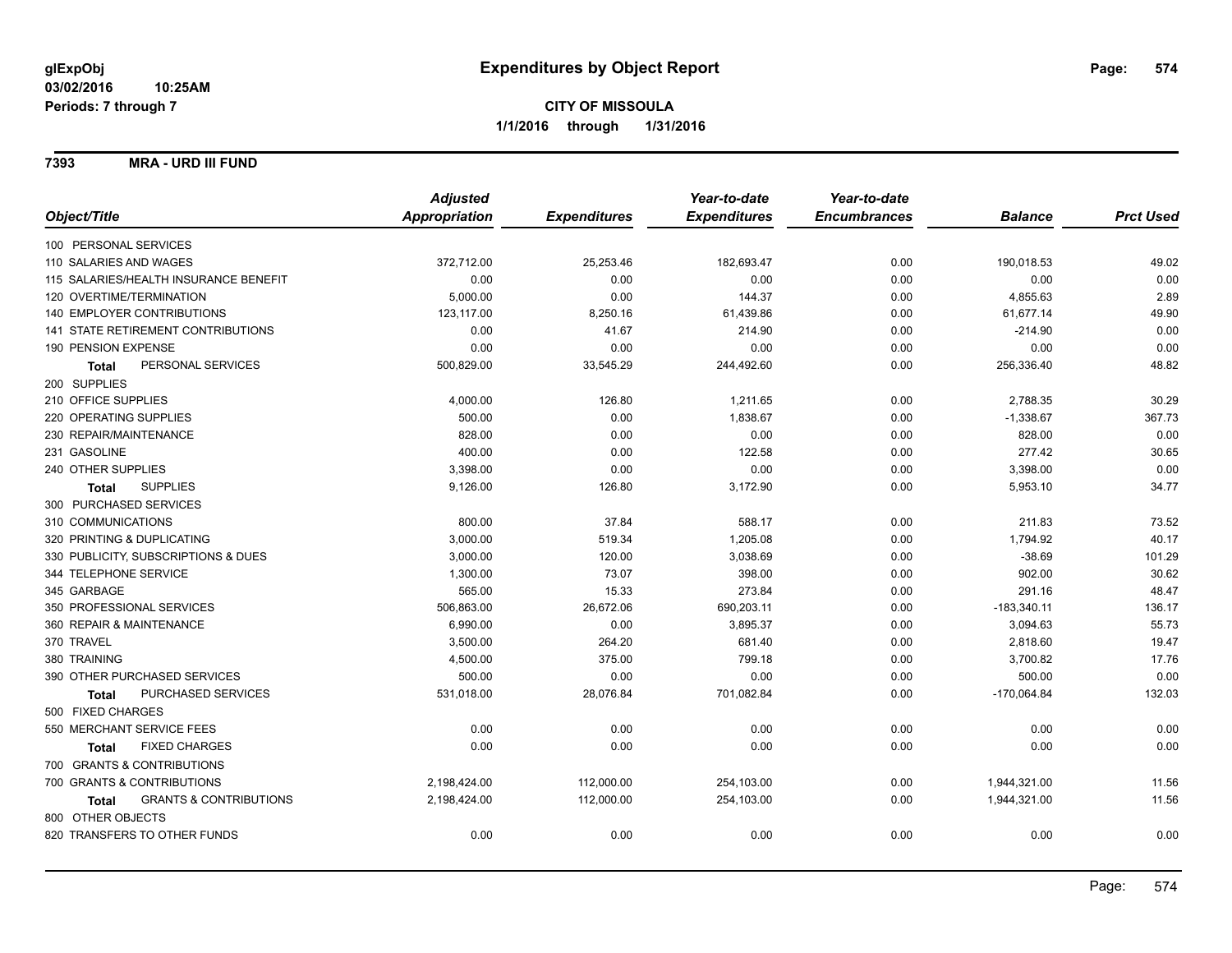#### **7393 MRA - URD III FUND**

| Object/Title                       | <b>Adjusted</b><br>Appropriation | <b>Expenditures</b> | Year-to-date<br><b>Expenditures</b> | Year-to-date<br><b>Encumbrances</b> | <b>Balance</b> | <b>Prct Used</b> |
|------------------------------------|----------------------------------|---------------------|-------------------------------------|-------------------------------------|----------------|------------------|
| 830 DEPRECIATION                   | 0.00                             | 0.00                | 0.00                                | 0.00                                | 0.00           | 0.00             |
| 845 CONTINGENCY                    | 784.332.00                       | 0.00                | 0.00                                | 0.00                                | 784.332.00     | 0.00             |
| OTHER OBJECTS<br><b>Total</b>      | 784.332.00                       | 0.00                | 0.00                                | 0.00                                | 784.332.00     | 0.00             |
| 900 CAPITAL OUTLAY                 |                                  |                     |                                     |                                     |                |                  |
| 930 IMPROVEMENTS                   | 2,115,956.00                     | 0.00                | 188.592.64                          | 0.00                                | 1,927,363.36   | 8.91             |
| 940 MACHINERY & EQUIPMENT          | 0.00                             | 0.00                | 0.00                                | 0.00                                | 0.00           | 0.00             |
| CAPITAL OUTLAY<br><b>Total</b>     | 2.115.956.00                     | 0.00                | 188.592.64                          | 0.00                                | 1,927,363.36   | 8.91             |
| MRA - URD III FUND<br><b>Total</b> | 6.139.685.00                     | 173.748.93          | 1.391.443.98                        | 0.00                                | 4.748.241.02   | 22.66            |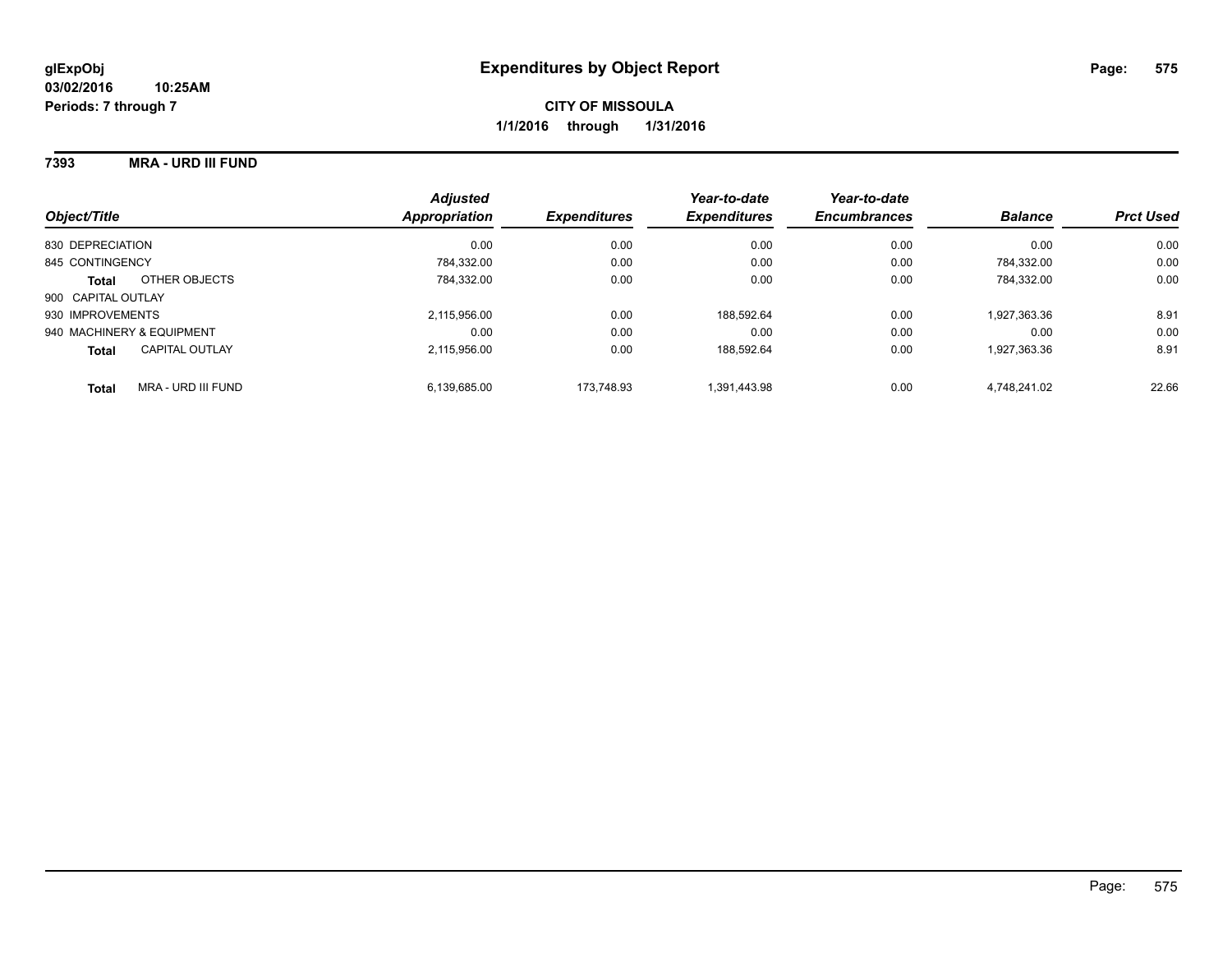#### **03/02/2016 10:25AM Periods: 7 through 7**

# **CITY OF MISSOULA 1/1/2016 through 1/31/2016**

#### **7394 MRA URD III TI DEBT CLEARING FUND**

| Object/Title                  | <b>Adjusted</b><br>Appropriation | <b>Expenditures</b> | Year-to-date<br><b>Expenditures</b> | Year-to-date<br><b>Encumbrances</b> | <b>Balance</b> | <b>Prct Used</b> |
|-------------------------------|----------------------------------|---------------------|-------------------------------------|-------------------------------------|----------------|------------------|
| 800 OTHER OBJECTS             |                                  |                     |                                     |                                     |                |                  |
| 820 TRANSFERS TO OTHER FUNDS  | 0.00                             | 0.00                | 0.00                                | 0.00                                | 0.00           | 0.00             |
| OTHER OBJECTS<br><b>Total</b> | 0.00                             | 0.00                | 0.00                                | 0.00                                | 0.00           | 0.00             |
| <b>MRA</b><br>Total           | 0.00                             | 0.00                | 0.00                                | 0.00                                | 0.00           | 0.00             |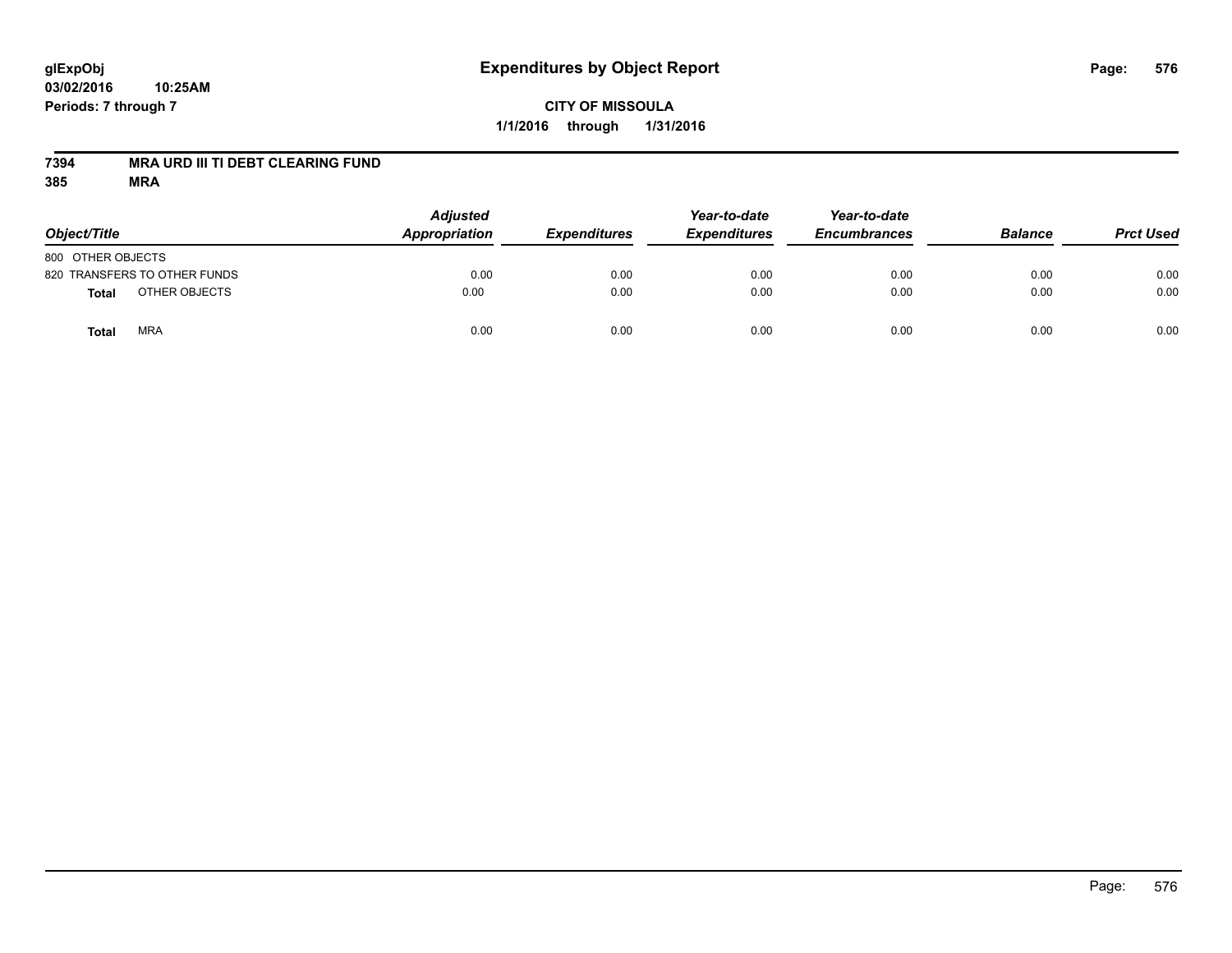**CITY OF MISSOULA 1/1/2016 through 1/31/2016**

## **7394 MRA URD III TI DEBT CLEARING FUND**

| Object/Title                                      | <b>Adjusted</b><br>Appropriation | <b>Expenditures</b> | Year-to-date<br><b>Expenditures</b> | Year-to-date<br><b>Encumbrances</b> | <b>Balance</b> | <b>Prct Used</b> |
|---------------------------------------------------|----------------------------------|---------------------|-------------------------------------|-------------------------------------|----------------|------------------|
| 800 OTHER OBJECTS                                 |                                  |                     |                                     |                                     |                |                  |
| 820 TRANSFERS TO OTHER FUNDS                      | 0.00                             | 0.00                | 0.00                                | 0.00                                | 0.00           | 0.00             |
| OTHER OBJECTS<br><b>Total</b>                     | 0.00                             | 0.00                | 0.00                                | 0.00                                | 0.00           | 0.00             |
| MRA URD III TI DEBT CLEARING FUND<br><b>Total</b> | 0.00                             | 0.00                | 0.00                                | 0.00                                | 0.00           | 0.00             |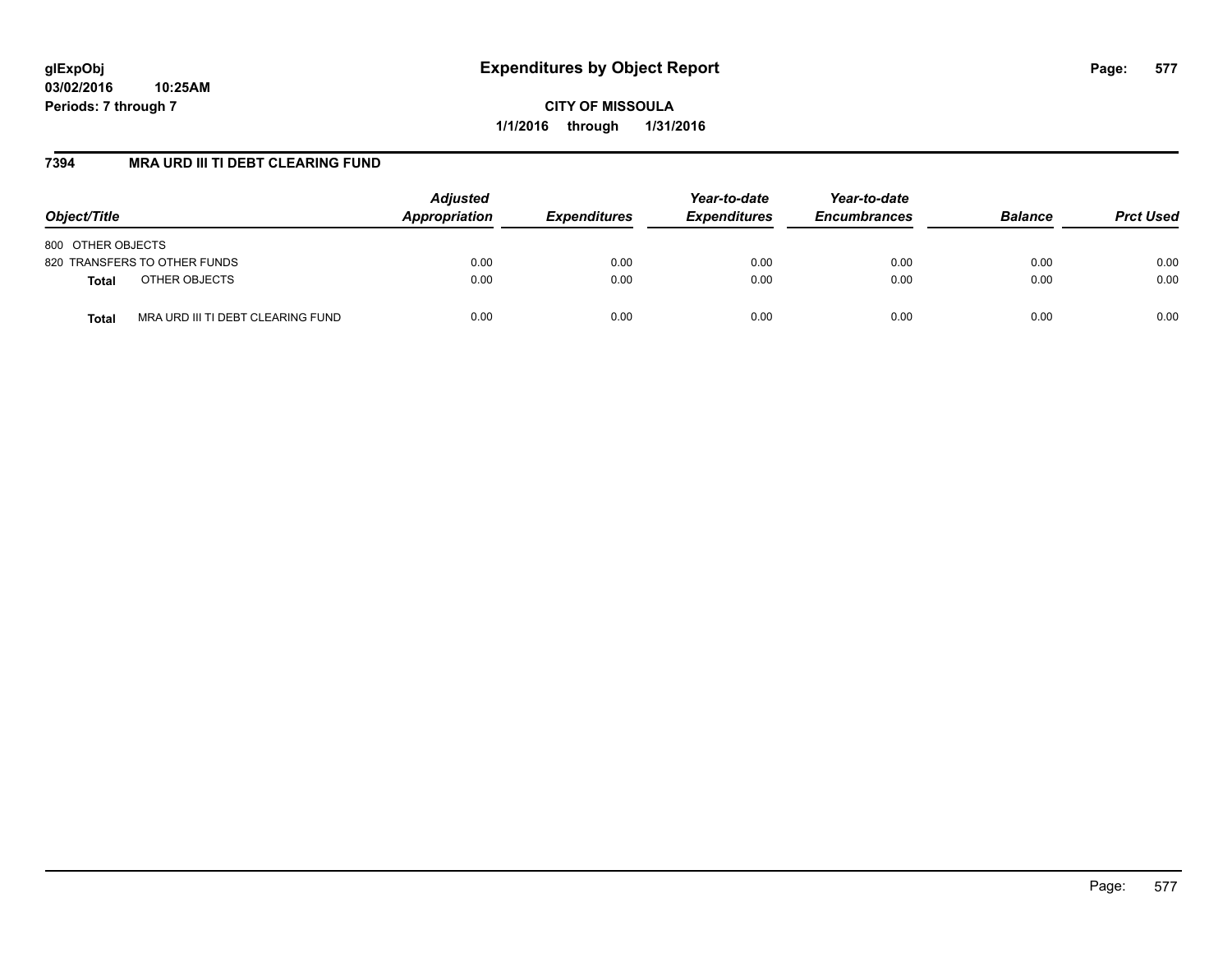# **CITY OF MISSOULA 1/1/2016 through 1/31/2016**

## **7395 MRA TAX INCREMENT DEBT SERVICE**

| Object/Title                        | <b>Adjusted</b><br>Appropriation | <b>Expenditures</b> | Year-to-date<br><b>Expenditures</b> | Year-to-date<br><b>Encumbrances</b> | <b>Balance</b> | <b>Prct Used</b> |
|-------------------------------------|----------------------------------|---------------------|-------------------------------------|-------------------------------------|----------------|------------------|
| 600 DEBT SERVICE                    |                                  |                     |                                     |                                     |                |                  |
| 610 PRINCIPAL                       | 0.00                             | 0.00                | 0.00                                | 0.00                                | 0.00           | 0.00             |
| 620 INTEREST / SERVICE FEES         | 0.00                             | 0.00                | 700.00                              | 0.00                                | $-700.00$      | 0.00             |
| <b>DEBT SERVICE</b><br><b>Total</b> | 0.00                             | 0.00                | 700.00                              | 0.00                                | $-700.00$      | 0.00             |
| <b>MRA</b><br><b>Total</b>          | 0.00                             | 0.00                | 700.00                              | 0.00                                | $-700.00$      | 0.00             |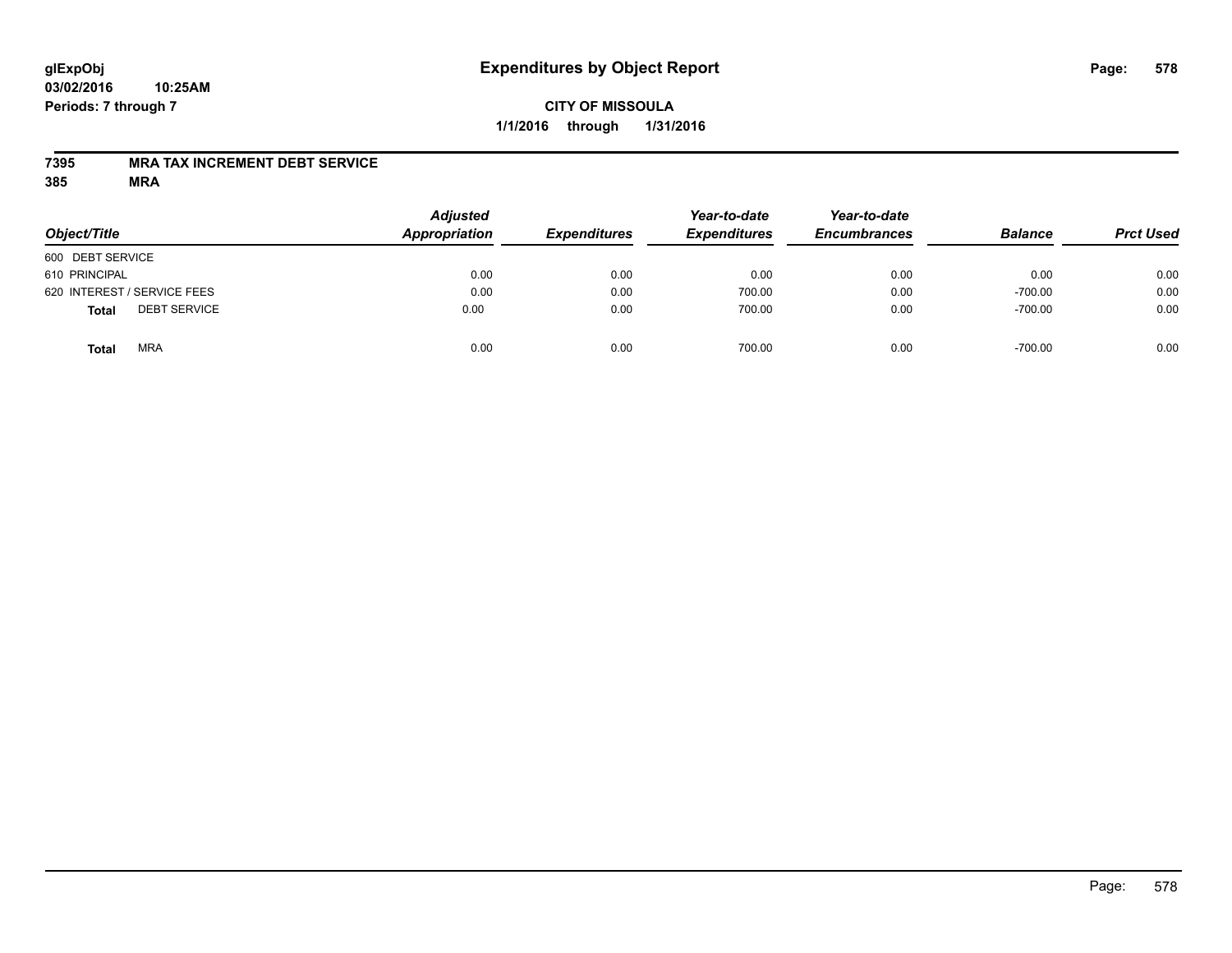**CITY OF MISSOULA 1/1/2016 through 1/31/2016**

# **7395 MRA TAX INCREMENT DEBT SERVICE**

| Object/Title                                   | <b>Adjusted</b><br>Appropriation | <b>Expenditures</b> | Year-to-date<br><b>Expenditures</b> | Year-to-date<br><b>Encumbrances</b> | <b>Balance</b> | <b>Prct Used</b> |
|------------------------------------------------|----------------------------------|---------------------|-------------------------------------|-------------------------------------|----------------|------------------|
| 600 DEBT SERVICE                               |                                  |                     |                                     |                                     |                |                  |
| 610 PRINCIPAL                                  | 0.00                             | 0.00                | 0.00                                | 0.00                                | 0.00           | 0.00             |
| 620 INTEREST / SERVICE FEES                    | 0.00                             | 0.00                | 700.00                              | 0.00                                | $-700.00$      | 0.00             |
| <b>DEBT SERVICE</b><br><b>Total</b>            | 0.00                             | 0.00                | 700.00                              | 0.00                                | $-700.00$      | 0.00             |
| MRA TAX INCREMENT DEBT SERVICE<br><b>Total</b> | 0.00                             | 0.00                | 700.00                              | 0.00                                | $-700.00$      | 0.00             |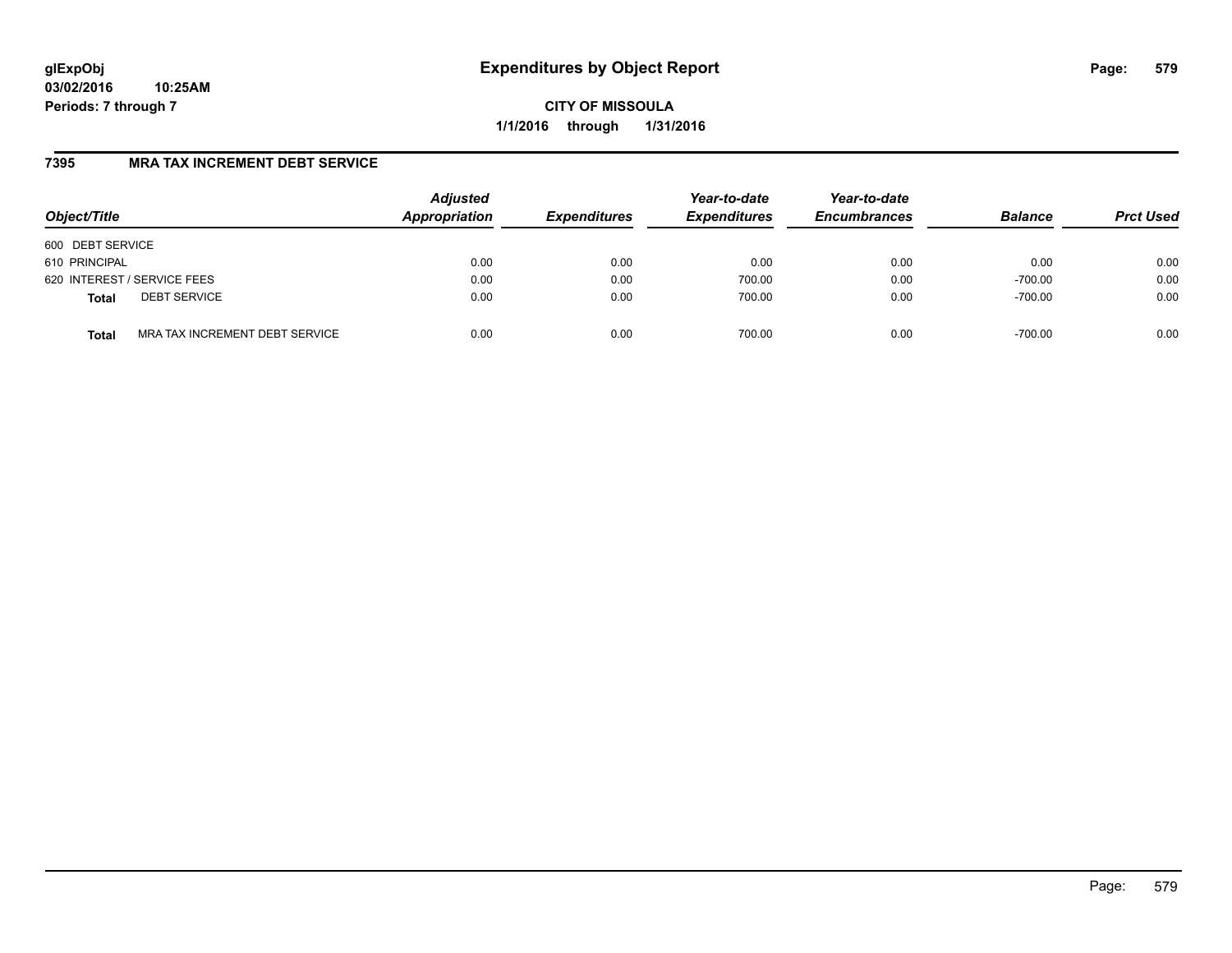### **7396 NRSS DEBT SERVICE SINKING FUND**

| Object/Title                        | <b>Adjusted</b><br><b>Appropriation</b> | <b>Expenditures</b> | Year-to-date<br><b>Expenditures</b> | Year-to-date<br><b>Encumbrances</b> | <b>Balance</b> | <b>Prct Used</b> |
|-------------------------------------|-----------------------------------------|---------------------|-------------------------------------|-------------------------------------|----------------|------------------|
| 600 DEBT SERVICE                    |                                         |                     |                                     |                                     |                |                  |
| 620 INTEREST / SERVICE FEES         | 0.00                                    | 0.00                | 0.00                                | 0.00                                | 0.00           | 0.00             |
| <b>DEBT SERVICE</b><br><b>Total</b> | 0.00                                    | 0.00                | 0.00                                | 0.00                                | 0.00           | 0.00             |
| 800 OTHER OBJECTS                   |                                         |                     |                                     |                                     |                |                  |
| 820 TRANSFERS TO OTHER FUNDS        | 0.00                                    | 0.00                | 0.00                                | 0.00                                | 0.00           | 0.00             |
| OTHER OBJECTS<br><b>Total</b>       | 0.00                                    | 0.00                | 0.00                                | 0.00                                | 0.00           | 0.00             |
| <b>MRA</b><br><b>Total</b>          | 0.00                                    | 0.00                | 0.00                                | 0.00                                | 0.00           | 0.00             |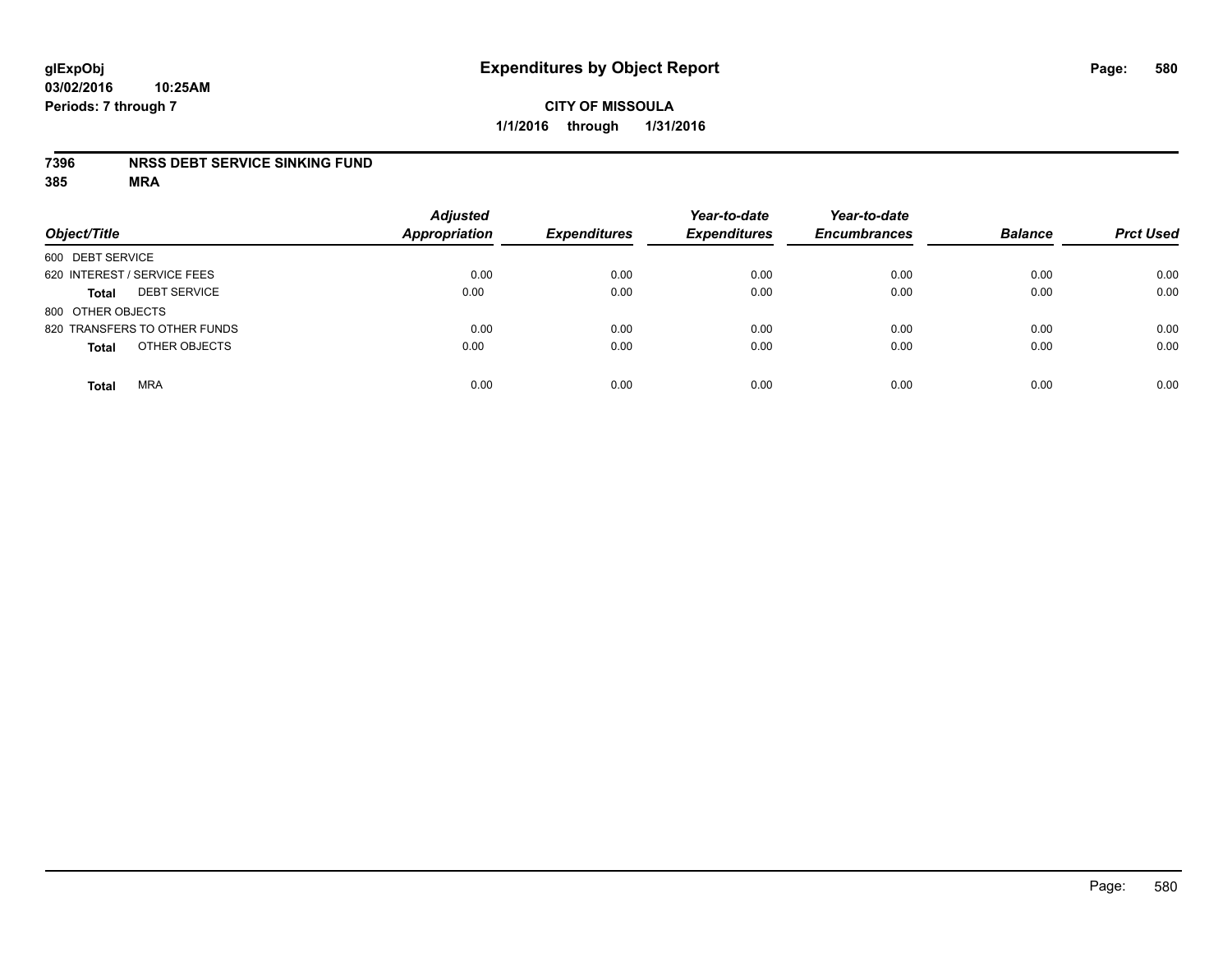#### **7396 NRSS DEBT SERVICE SINKING FUND**

**390 NON-DEPARTMENTAL**

| Object/Title     |                     | <b>Adjusted</b><br>Appropriation | <b>Expenditures</b> | Year-to-date<br><b>Expenditures</b> | Year-to-date<br><b>Encumbrances</b> | <b>Balance</b> | <b>Prct Used</b> |
|------------------|---------------------|----------------------------------|---------------------|-------------------------------------|-------------------------------------|----------------|------------------|
| 600 DEBT SERVICE |                     |                                  |                     |                                     |                                     |                |                  |
| 610 PRINCIPAL    |                     | 0.00                             | 0.00                | 0.00                                | 0.00                                | 0.00           | 0.00             |
| Total            | <b>DEBT SERVICE</b> | 0.00                             | 0.00                | 0.00                                | 0.00                                | 0.00           | 0.00             |
| Total            | NON-DEPARTMENTAL    | 0.00                             | 0.00                | 0.00                                | 0.00                                | 0.00           | 0.00             |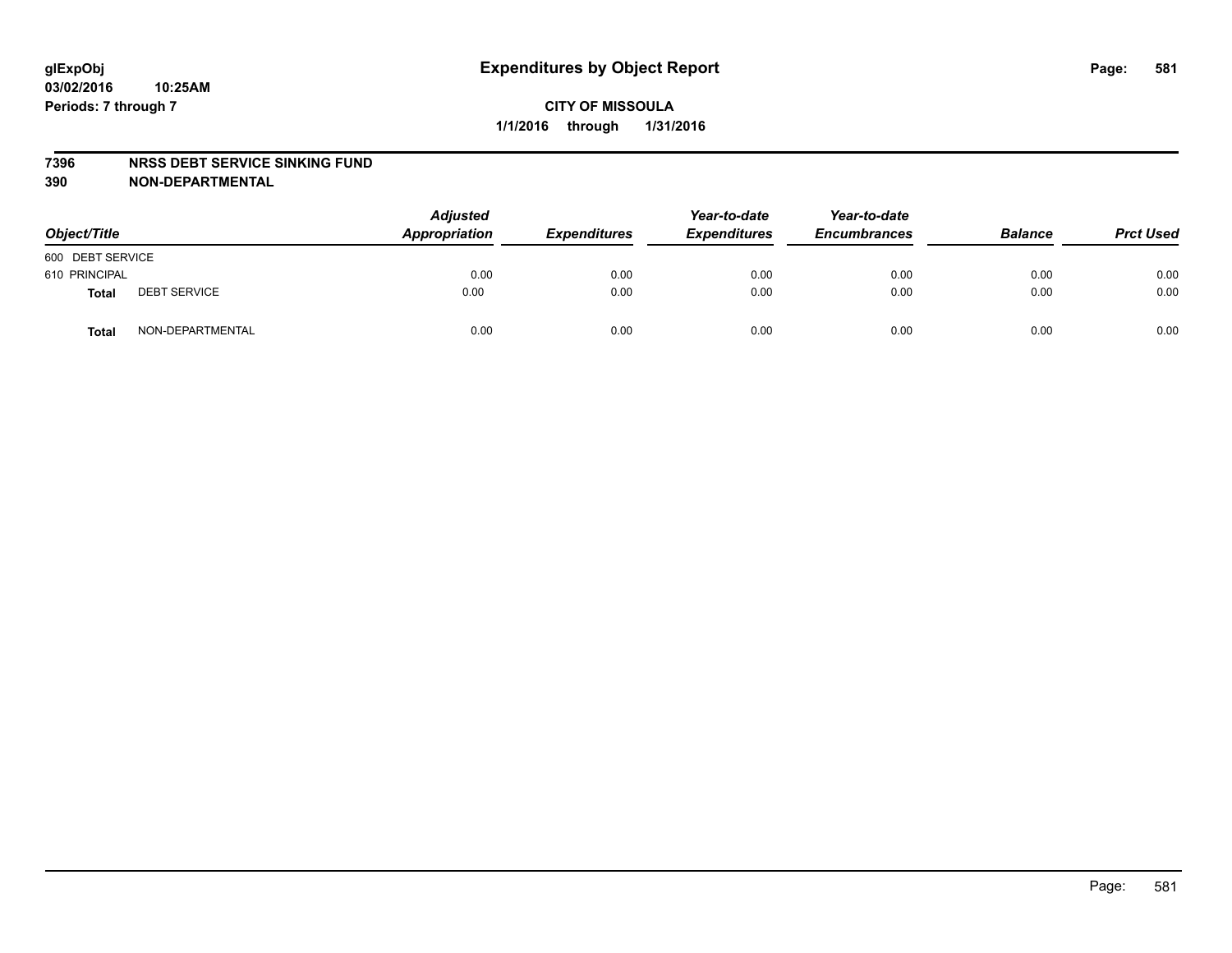## **7396 NRSS DEBT SERVICE SINKING FUND**

| Object/Title      |                                | <b>Adjusted</b><br>Appropriation | <b>Expenditures</b> | Year-to-date<br><b>Expenditures</b> | Year-to-date<br><b>Encumbrances</b> | <b>Balance</b> | <b>Prct Used</b> |
|-------------------|--------------------------------|----------------------------------|---------------------|-------------------------------------|-------------------------------------|----------------|------------------|
| 600 DEBT SERVICE  |                                |                                  |                     |                                     |                                     |                |                  |
| 610 PRINCIPAL     |                                | 0.00                             | 0.00                | 0.00                                | 0.00                                | 0.00           | 0.00             |
|                   | 620 INTEREST / SERVICE FEES    | 0.00                             | 0.00                | 0.00                                | 0.00                                | 0.00           | 0.00             |
| <b>Total</b>      | <b>DEBT SERVICE</b>            | 0.00                             | 0.00                | 0.00                                | 0.00                                | 0.00           | 0.00             |
| 800 OTHER OBJECTS |                                |                                  |                     |                                     |                                     |                |                  |
|                   | 820 TRANSFERS TO OTHER FUNDS   | 0.00                             | 0.00                | 0.00                                | 0.00                                | 0.00           | 0.00             |
| <b>Total</b>      | OTHER OBJECTS                  | 0.00                             | 0.00                | 0.00                                | 0.00                                | 0.00           | 0.00             |
| <b>Total</b>      | NRSS DEBT SERVICE SINKING FUND | 0.00                             | 0.00                | 0.00                                | 0.00                                | 0.00           | 0.00             |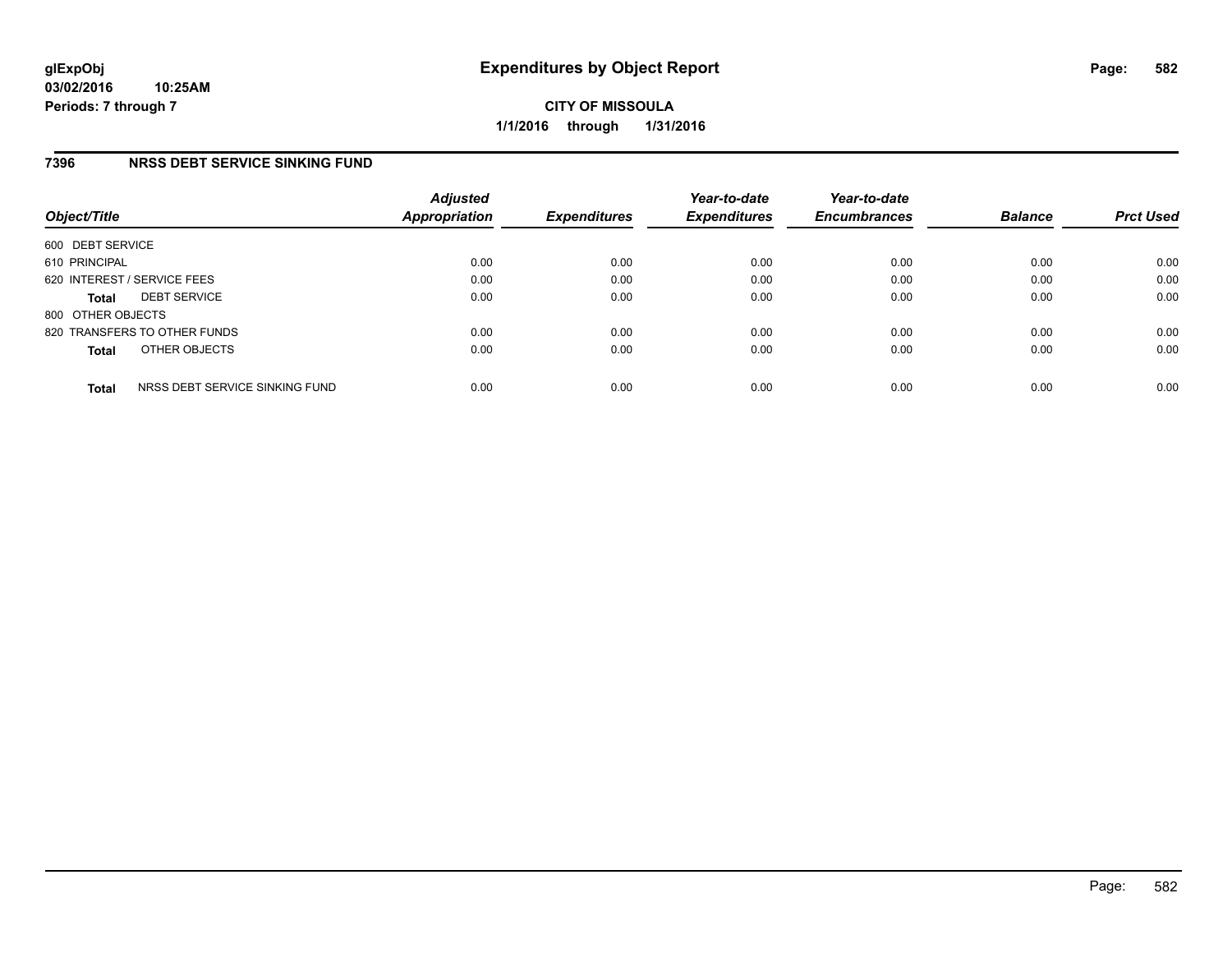### **7397 NORTH RESERVE/SCOTT ST URD**

|                          |                                     | <b>Adjusted</b>      |                     | Year-to-date        | Year-to-date        |                |                  |
|--------------------------|-------------------------------------|----------------------|---------------------|---------------------|---------------------|----------------|------------------|
| Object/Title             |                                     | <b>Appropriation</b> | <b>Expenditures</b> | <b>Expenditures</b> | <b>Encumbrances</b> | <b>Balance</b> | <b>Prct Used</b> |
| 100 PERSONAL SERVICES    |                                     |                      |                     |                     |                     |                |                  |
| 110 SALARIES AND WAGES   |                                     | 0.00                 | 0.00                | 0.00                | 0.00                | 0.00           | 0.00             |
| 120 OVERTIME/TERMINATION |                                     | 0.00                 | 0.00                | 0.00                | 0.00                | 0.00           | 0.00             |
|                          | 140 EMPLOYER CONTRIBUTIONS          | 0.00                 | 0.00                | 0.00                | 0.00                | 0.00           | 0.00             |
| Total                    | PERSONAL SERVICES                   | 0.00                 | 0.00                | 0.00                | 0.00                | 0.00           | 0.00             |
| 200 SUPPLIES             |                                     |                      |                     |                     |                     |                |                  |
| 210 OFFICE SUPPLIES      |                                     | 0.00                 | 0.00                | 0.00                | 0.00                | 0.00           | 0.00             |
| 220 OPERATING SUPPLIES   |                                     | 0.00                 | 0.00                | 0.00                | 0.00                | 0.00           | 0.00             |
| 230 REPAIR/MAINTENANCE   |                                     | 0.00                 | 0.00                | 0.00                | 0.00                | 0.00           | 0.00             |
| 231 GASOLINE             |                                     | 0.00                 | 0.00                | 0.00                | 0.00                | 0.00           | 0.00             |
| 240 OTHER SUPPLIES       |                                     | 0.00                 | 0.00                | 0.00                | 0.00                | 0.00           | 0.00             |
| Total                    | <b>SUPPLIES</b>                     | 0.00                 | 0.00                | 0.00                | 0.00                | 0.00           | 0.00             |
| 300 PURCHASED SERVICES   |                                     |                      |                     |                     |                     |                |                  |
| 310 COMMUNICATIONS       |                                     | 0.00                 | 0.00                | 0.00                | 0.00                | 0.00           | 0.00             |
|                          | 320 PRINTING & DUPLICATING          | 0.00                 | 0.00                | 0.00                | 0.00                | 0.00           | 0.00             |
|                          | 330 PUBLICITY, SUBSCRIPTIONS & DUES | 0.00                 | 0.00                | 0.00                | 0.00                | 0.00           | 0.00             |
| 344 TELEPHONE SERVICE    |                                     | 0.00                 | 0.00                | 0.00                | 0.00                | 0.00           | 0.00             |
| 345 GARBAGE              |                                     | 0.00                 | 0.00                | 0.00                | 0.00                | 0.00           | 0.00             |
|                          | 350 PROFESSIONAL SERVICES           | 0.00                 | 48,210.00           | 48,210.00           | 0.00                | $-48,210.00$   | 0.00             |
| 360 REPAIR & MAINTENANCE |                                     | 0.00                 | 0.00                | 0.00                | 0.00                | 0.00           | 0.00             |
| Total                    | PURCHASED SERVICES                  | 0.00                 | 48,210.00           | 48,210.00           | 0.00                | $-48,210.00$   | 0.00             |
| 500 FIXED CHARGES        |                                     |                      |                     |                     |                     |                |                  |
|                          | 550 MERCHANT SERVICE FEES           | 0.00                 | 0.00                | 0.00                | 0.00                | 0.00           | 0.00             |
| <b>Total</b>             | <b>FIXED CHARGES</b>                | 0.00                 | 0.00                | 0.00                | 0.00                | 0.00           | 0.00             |
|                          | 700 GRANTS & CONTRIBUTIONS          |                      |                     |                     |                     |                |                  |
|                          | 700 GRANTS & CONTRIBUTIONS          | 0.00                 | 114,582.00          | 114,582.00          | 0.00                | $-114,582.00$  | 0.00             |
| <b>Total</b>             | <b>GRANTS &amp; CONTRIBUTIONS</b>   | 0.00                 | 114,582.00          | 114,582.00          | 0.00                | $-114,582.00$  | 0.00             |
| 800 OTHER OBJECTS        |                                     |                      |                     |                     |                     |                |                  |
|                          | 820 TRANSFERS TO OTHER FUNDS        | 0.00                 | 0.00                | 0.00                | 0.00                | 0.00           | 0.00             |
| 845 CONTINGENCY          |                                     | 0.00                 | 0.00                | 0.00                | 0.00                | 0.00           | 0.00             |
| Total                    | OTHER OBJECTS                       | 0.00                 | 0.00                | 0.00                | 0.00                | 0.00           | 0.00             |
| <b>Total</b>             | <b>MRA</b>                          | 0.00                 | 162,792.00          | 162,792.00          | 0.00                | $-162,792.00$  | 0.00             |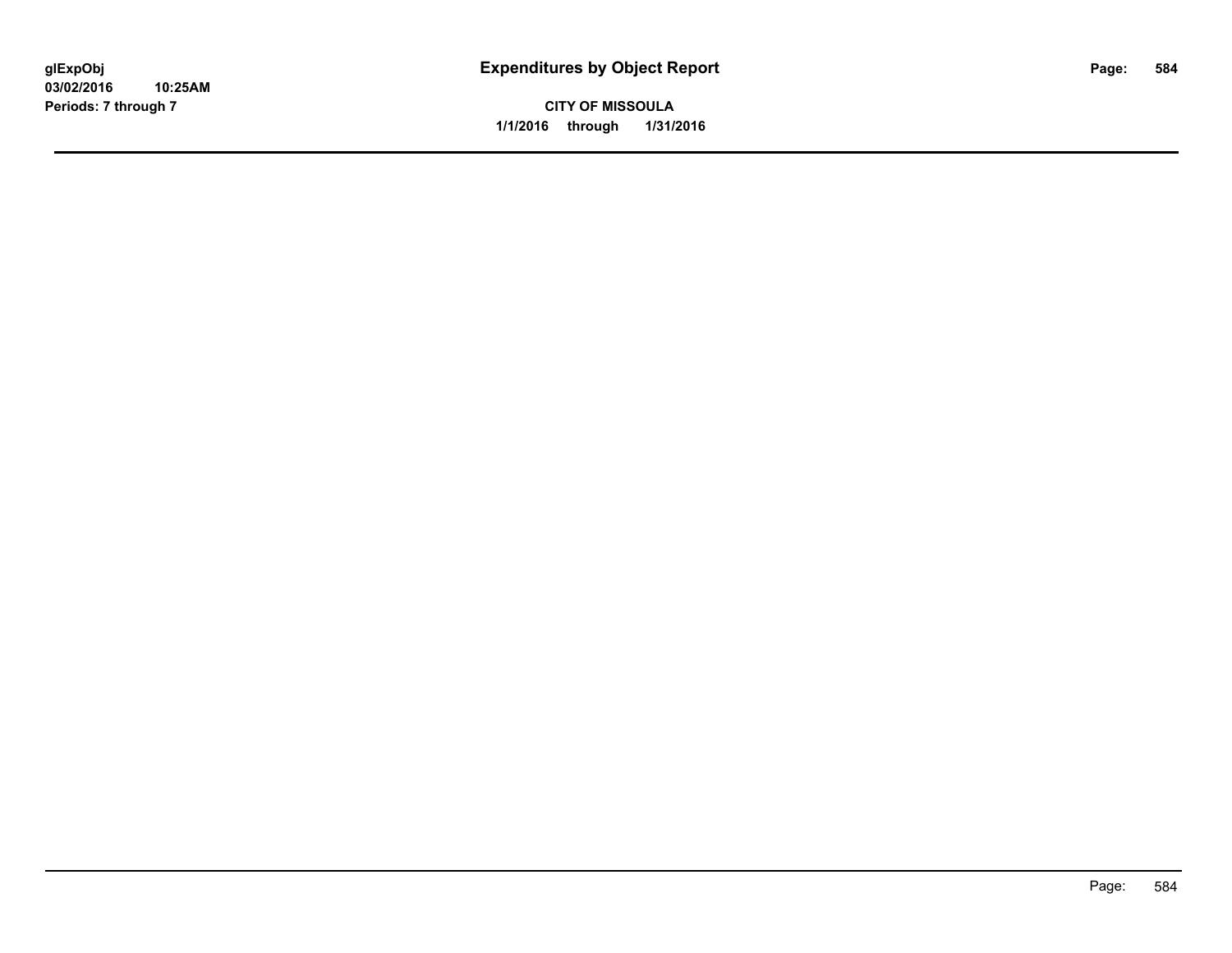# **7397 NORTH RESERVE/SCOTT ST URD**

|                                                   | <b>Adjusted</b>      |                     | Year-to-date        | Year-to-date        |                |                  |
|---------------------------------------------------|----------------------|---------------------|---------------------|---------------------|----------------|------------------|
| Object/Title                                      | <b>Appropriation</b> | <b>Expenditures</b> | <b>Expenditures</b> | <b>Encumbrances</b> | <b>Balance</b> | <b>Prct Used</b> |
| 100 PERSONAL SERVICES                             |                      |                     |                     |                     |                |                  |
| 110 SALARIES AND WAGES                            | 0.00                 | 0.00                | 0.00                | 0.00                | 0.00           | 0.00             |
| 120 OVERTIME/TERMINATION                          | 0.00                 | 0.00                | 0.00                | 0.00                | 0.00           | 0.00             |
| 140 EMPLOYER CONTRIBUTIONS                        | 0.00                 | 0.00                | 0.00                | 0.00                | 0.00           | 0.00             |
| PERSONAL SERVICES<br><b>Total</b>                 | 0.00                 | 0.00                | 0.00                | 0.00                | 0.00           | 0.00             |
| 200 SUPPLIES                                      |                      |                     |                     |                     |                |                  |
| 210 OFFICE SUPPLIES                               | 0.00                 | 0.00                | 0.00                | 0.00                | 0.00           | 0.00             |
| 220 OPERATING SUPPLIES                            | 0.00                 | 0.00                | 0.00                | 0.00                | 0.00           | 0.00             |
| 230 REPAIR/MAINTENANCE                            | 0.00                 | 0.00                | 0.00                | 0.00                | 0.00           | 0.00             |
| 231 GASOLINE                                      | 0.00                 | 0.00                | 0.00                | 0.00                | 0.00           | 0.00             |
| 240 OTHER SUPPLIES                                | 0.00                 | 0.00                | 0.00                | 0.00                | 0.00           | 0.00             |
| <b>SUPPLIES</b><br><b>Total</b>                   | 0.00                 | 0.00                | 0.00                | 0.00                | 0.00           | 0.00             |
| 300 PURCHASED SERVICES                            |                      |                     |                     |                     |                |                  |
| 310 COMMUNICATIONS                                | 0.00                 | 0.00                | 0.00                | 0.00                | 0.00           | 0.00             |
| 320 PRINTING & DUPLICATING                        | 0.00                 | 0.00                | 0.00                | 0.00                | 0.00           | 0.00             |
| 330 PUBLICITY, SUBSCRIPTIONS & DUES               | 0.00                 | 0.00                | 0.00                | 0.00                | 0.00           | 0.00             |
| 344 TELEPHONE SERVICE                             | 0.00                 | 0.00                | 0.00                | 0.00                | 0.00           | 0.00             |
| 345 GARBAGE                                       | 0.00                 | 0.00                | 0.00                | 0.00                | 0.00           | 0.00             |
| 350 PROFESSIONAL SERVICES                         | 0.00                 | 48,210.00           | 48,210.00           | 0.00                | $-48,210.00$   | 0.00             |
| 360 REPAIR & MAINTENANCE                          | 0.00                 | 0.00                | 0.00                | 0.00                | 0.00           | 0.00             |
| <b>PURCHASED SERVICES</b><br><b>Total</b>         | 0.00                 | 48,210.00           | 48,210.00           | 0.00                | $-48,210.00$   | 0.00             |
| 500 FIXED CHARGES                                 |                      |                     |                     |                     |                |                  |
| 550 MERCHANT SERVICE FEES                         | 0.00                 | 0.00                | 0.00                | 0.00                | 0.00           | 0.00             |
| <b>FIXED CHARGES</b><br>Total                     | 0.00                 | 0.00                | 0.00                | 0.00                | 0.00           | 0.00             |
| 700 GRANTS & CONTRIBUTIONS                        |                      |                     |                     |                     |                |                  |
| 700 GRANTS & CONTRIBUTIONS                        | 0.00                 | 114,582.00          | 114,582.00          | 0.00                | $-114,582.00$  | 0.00             |
| <b>GRANTS &amp; CONTRIBUTIONS</b><br><b>Total</b> | 0.00                 | 114,582.00          | 114,582.00          | 0.00                | $-114,582.00$  | 0.00             |
| 800 OTHER OBJECTS                                 |                      |                     |                     |                     |                |                  |
| 820 TRANSFERS TO OTHER FUNDS                      | 0.00                 | 0.00                | 0.00                | 0.00                | 0.00           | 0.00             |
| 845 CONTINGENCY                                   | 0.00                 | 0.00                | 0.00                | 0.00                | 0.00           | 0.00             |
| OTHER OBJECTS<br><b>Total</b>                     | 0.00                 | 0.00                | 0.00                | 0.00                | 0.00           | 0.00             |
| NORTH RESERVE/SCOTT ST URD<br>Total               | 0.00                 | 162,792.00          | 162,792.00          | 0.00                | $-162,792.00$  | 0.00             |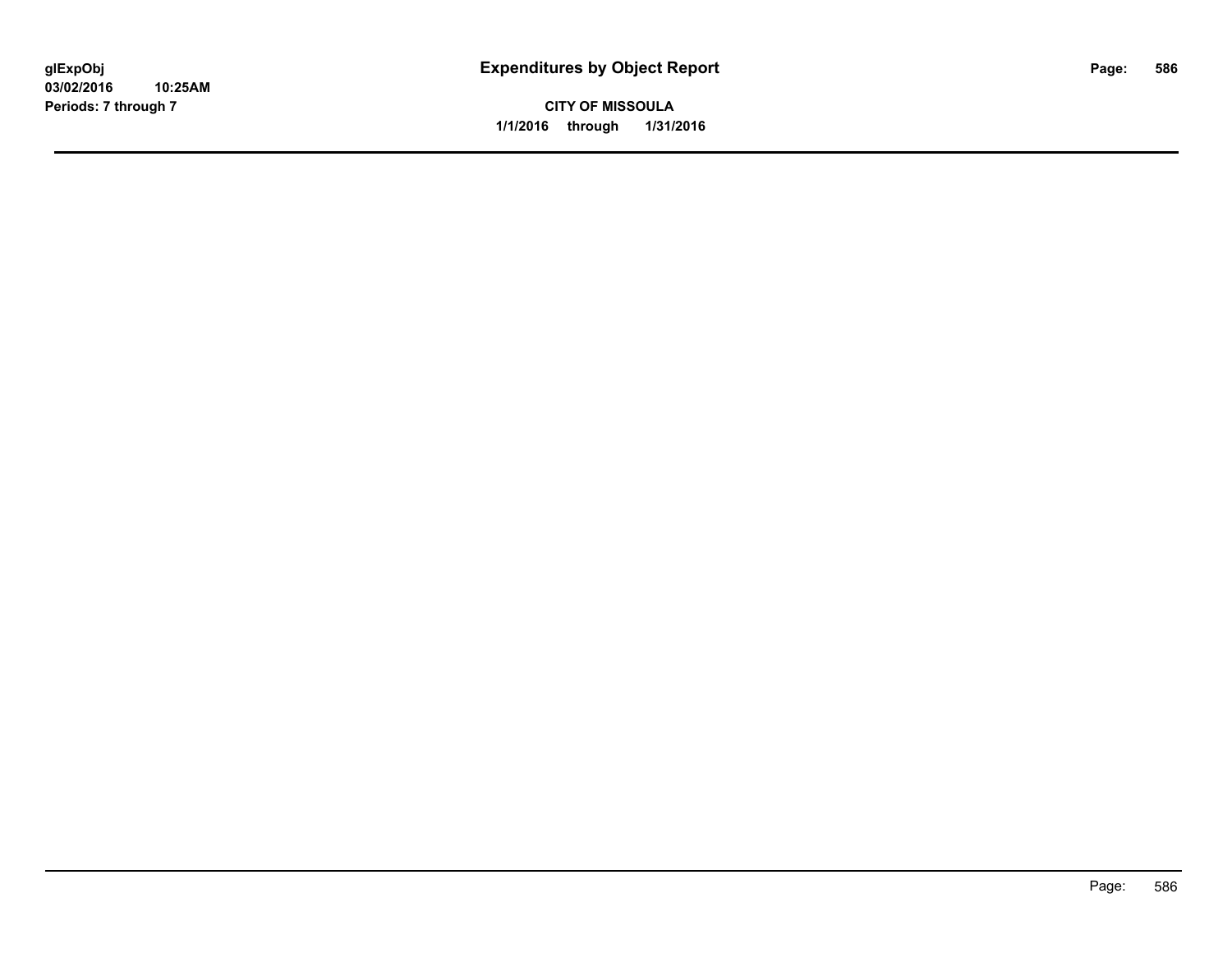**7398 HELLGATE URD**

|                    |                                   | <b>Adjusted</b> |                     | Year-to-date        | Year-to-date        |                |                  |
|--------------------|-----------------------------------|-----------------|---------------------|---------------------|---------------------|----------------|------------------|
| Object/Title       |                                   | Appropriation   | <b>Expenditures</b> | <b>Expenditures</b> | <b>Encumbrances</b> | <b>Balance</b> | <b>Prct Used</b> |
|                    | 300 PURCHASED SERVICES            |                 |                     |                     |                     |                |                  |
|                    | 350 PROFESSIONAL SERVICES         | 0.00            | 0.00                | 0.00                | 0.00                | 0.00           | 0.00             |
| <b>Total</b>       | PURCHASED SERVICES                | 0.00            | 0.00                | 0.00                | 0.00                | 0.00           | 0.00             |
|                    | 700 GRANTS & CONTRIBUTIONS        |                 |                     |                     |                     |                |                  |
|                    | 700 GRANTS & CONTRIBUTIONS        | 0.00            | 0.00                | 0.00                | 0.00                | 0.00           | 0.00             |
| <b>Total</b>       | <b>GRANTS &amp; CONTRIBUTIONS</b> | 0.00            | 0.00                | 0.00                | 0.00                | 0.00           | 0.00             |
| 800 OTHER OBJECTS  |                                   |                 |                     |                     |                     |                |                  |
| 845 CONTINGENCY    |                                   | 0.00            | 0.00                | 0.00                | 0.00                | 0.00           | 0.00             |
| <b>Total</b>       | OTHER OBJECTS                     | 0.00            | 0.00                | 0.00                | 0.00                | 0.00           | 0.00             |
| 900 CAPITAL OUTLAY |                                   |                 |                     |                     |                     |                |                  |
| 920 BUILDINGS      |                                   | 0.00            | 0.00                | 0.00                | 0.00                | 0.00           | 0.00             |
| 930 IMPROVEMENTS   |                                   | 0.00            | 0.00                | 0.00                | 0.00                | 0.00           | 0.00             |
| <b>Total</b>       | <b>CAPITAL OUTLAY</b>             | 0.00            | 0.00                | 0.00                | 0.00                | 0.00           | 0.00             |
| <b>Total</b>       | <b>MRA</b>                        | 0.00            | 0.00                | 0.00                | 0.00                | 0.00           | 0.00             |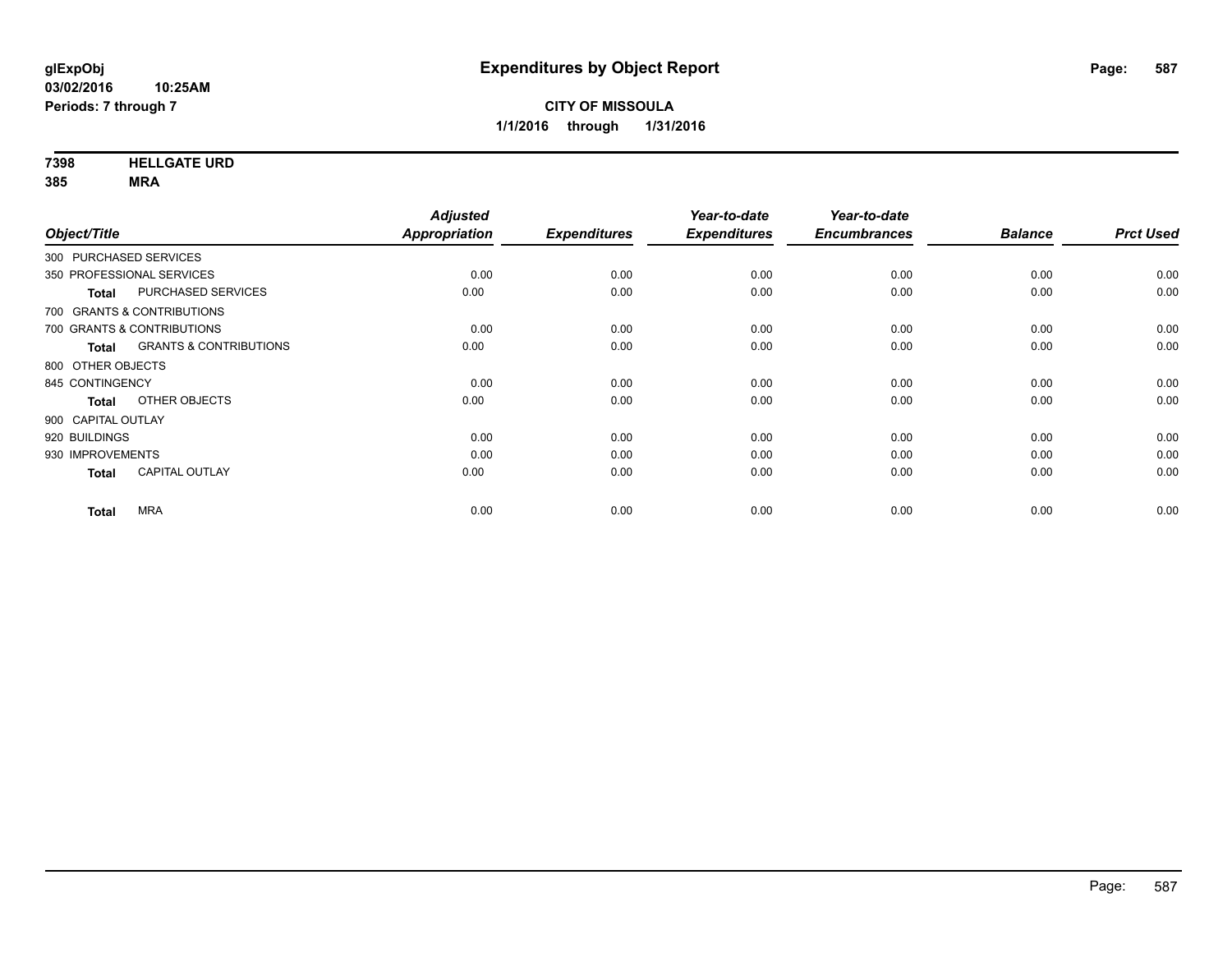### **7398 HELLGATE URD**

| Object/Title           |                                   | <b>Adjusted</b><br>Appropriation | <b>Expenditures</b> | Year-to-date<br><b>Expenditures</b> | Year-to-date<br><b>Encumbrances</b> | <b>Balance</b> | <b>Prct Used</b> |
|------------------------|-----------------------------------|----------------------------------|---------------------|-------------------------------------|-------------------------------------|----------------|------------------|
|                        |                                   |                                  |                     |                                     |                                     |                |                  |
| 300 PURCHASED SERVICES |                                   |                                  |                     |                                     |                                     |                |                  |
|                        | 350 PROFESSIONAL SERVICES         | 0.00                             | 0.00                | 0.00                                | 0.00                                | 0.00           | 0.00             |
| <b>Total</b>           | PURCHASED SERVICES                | 0.00                             | 0.00                | 0.00                                | 0.00                                | 0.00           | 0.00             |
|                        | 700 GRANTS & CONTRIBUTIONS        |                                  |                     |                                     |                                     |                |                  |
|                        | 700 GRANTS & CONTRIBUTIONS        | 0.00                             | 0.00                | 0.00                                | 0.00                                | 0.00           | 0.00             |
| Total                  | <b>GRANTS &amp; CONTRIBUTIONS</b> | 0.00                             | 0.00                | 0.00                                | 0.00                                | 0.00           | 0.00             |
| 800 OTHER OBJECTS      |                                   |                                  |                     |                                     |                                     |                |                  |
| 845 CONTINGENCY        |                                   | 0.00                             | 0.00                | 0.00                                | 0.00                                | 0.00           | 0.00             |
| <b>Total</b>           | OTHER OBJECTS                     | 0.00                             | 0.00                | 0.00                                | 0.00                                | 0.00           | 0.00             |
| 900 CAPITAL OUTLAY     |                                   |                                  |                     |                                     |                                     |                |                  |
| 920 BUILDINGS          |                                   | 0.00                             | 0.00                | 0.00                                | 0.00                                | 0.00           | 0.00             |
| 930 IMPROVEMENTS       |                                   | 0.00                             | 0.00                | 0.00                                | 0.00                                | 0.00           | 0.00             |
| <b>Total</b>           | <b>CAPITAL OUTLAY</b>             | 0.00                             | 0.00                | 0.00                                | 0.00                                | 0.00           | 0.00             |
|                        |                                   |                                  |                     |                                     |                                     |                |                  |
| <b>Total</b>           | <b>HELLGATE URD</b>               | 0.00                             | 0.00                | 0.00                                | 0.00                                | 0.00           | 0.00             |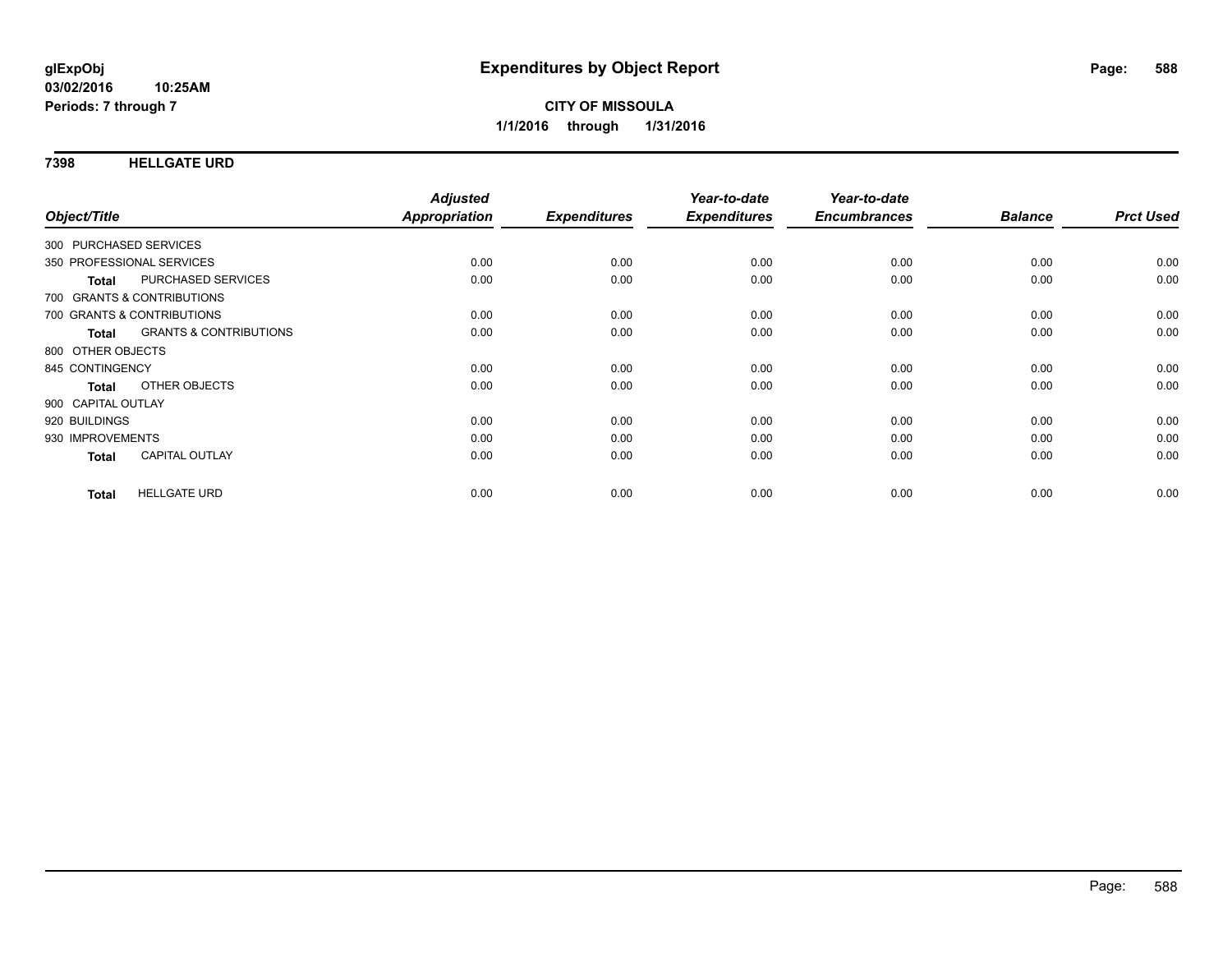#### **7399 INTERMOUNTAIN BOND DEBT SERVICE**

|                   |                             | <b>Adjusted</b> |                     | Year-to-date        | Year-to-date        |                |                  |
|-------------------|-----------------------------|-----------------|---------------------|---------------------|---------------------|----------------|------------------|
| Object/Title      |                             | Appropriation   | <b>Expenditures</b> | <b>Expenditures</b> | <b>Encumbrances</b> | <b>Balance</b> | <b>Prct Used</b> |
| 500 FIXED CHARGES |                             |                 |                     |                     |                     |                |                  |
|                   | 550 MERCHANT SERVICE FEES   | 0.00            | 0.00                | 0.00                | 0.00                | 0.00           | 0.00             |
| <b>Total</b>      | <b>FIXED CHARGES</b>        | 0.00            | 0.00                | 0.00                | 0.00                | 0.00           | 0.00             |
| 600 DEBT SERVICE  |                             |                 |                     |                     |                     |                |                  |
| 610 PRINCIPAL     |                             | 72.000.00       | 0.00                | 37,500.00           | 0.00                | 34.500.00      | 52.08            |
|                   | 620 INTEREST / SERVICE FEES | 73,769.00       | 0.00                | 36,331.88           | 0.00                | 37.437.12      | 49.25            |
| <b>Total</b>      | <b>DEBT SERVICE</b>         | 145.769.00      | 0.00                | 73.831.88           | 0.00                | 71.937.12      | 50.65            |
| <b>Total</b>      | <b>MRA</b>                  | 145.769.00      | 0.00                | 73.831.88           | 0.00                | 71.937.12      | 50.65            |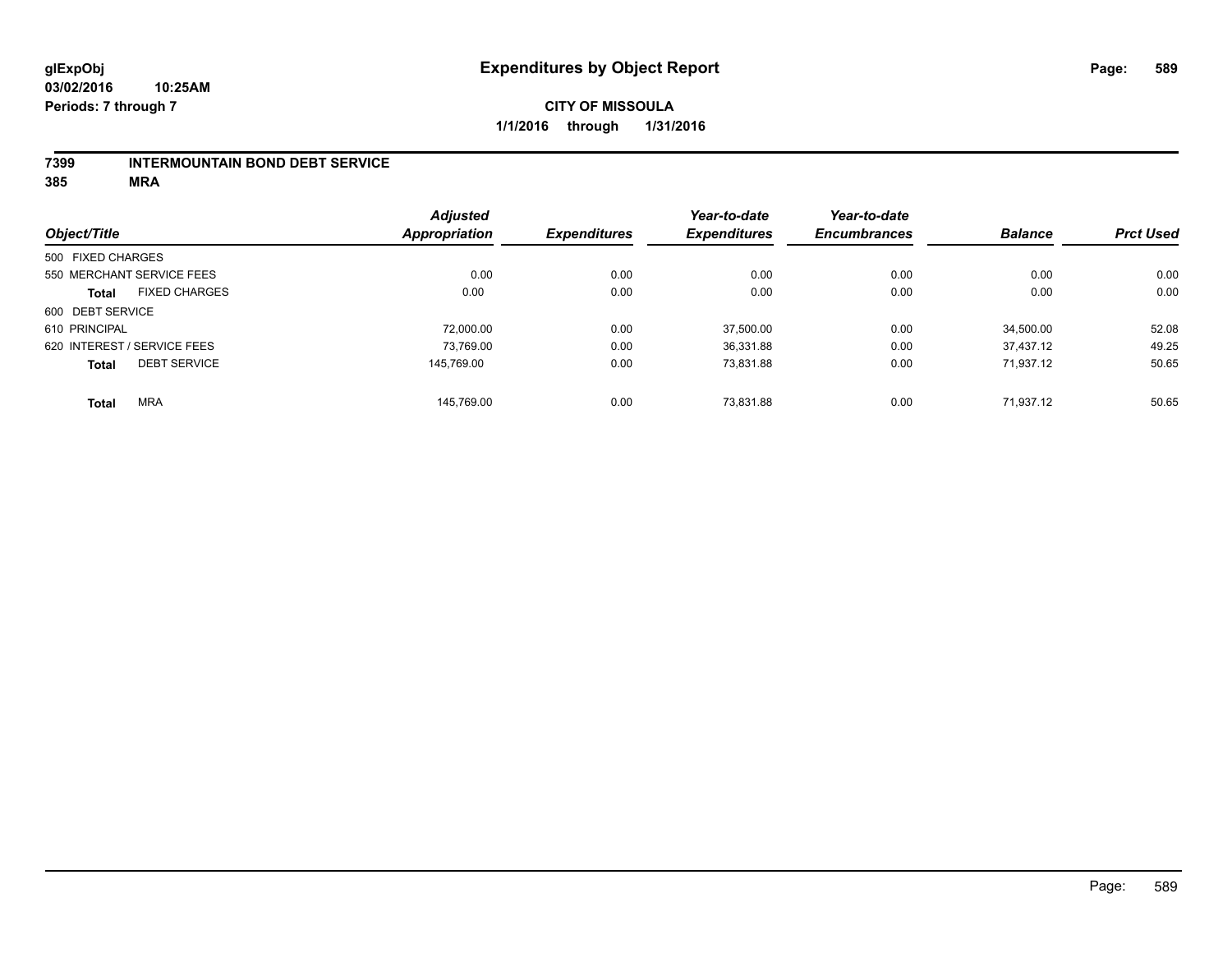#### **7399 INTERMOUNTAIN BOND DEBT SERVICE**

**390 NON-DEPARTMENTAL**

| Object/Title                     | <b>Adjusted</b><br>Appropriation | <b>Expenditures</b> | Year-to-date<br><b>Expenditures</b> | Year-to-date<br><b>Encumbrances</b> | <b>Balance</b> | <b>Prct Used</b> |
|----------------------------------|----------------------------------|---------------------|-------------------------------------|-------------------------------------|----------------|------------------|
| 800 OTHER OBJECTS                |                                  |                     |                                     |                                     |                |                  |
| 820 TRANSFERS TO OTHER FUNDS     | 0.00                             | 0.00                | 0.00                                | 0.00                                | 0.00           | 0.00             |
| OTHER OBJECTS<br><b>Total</b>    | 0.00                             | 0.00                | 0.00                                | 0.00                                | 0.00           | 0.00             |
| NON-DEPARTMENTAL<br><b>Total</b> | 0.00                             | 0.00                | 0.00                                | 0.00                                | 0.00           | 0.00             |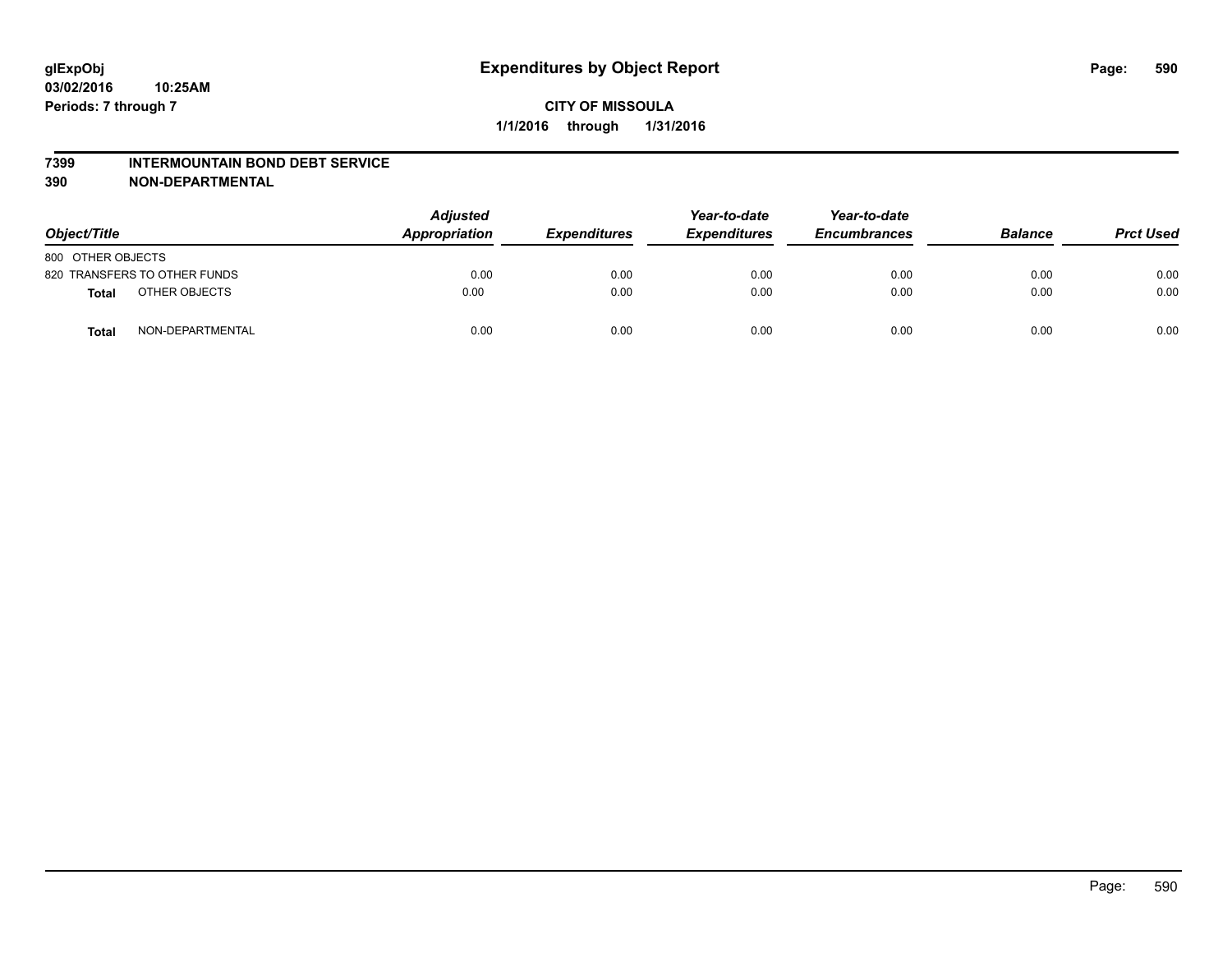# **7399 INTERMOUNTAIN BOND DEBT SERVICE**

| Object/Title                                           | <b>Adjusted</b><br><b>Appropriation</b> | <b>Expenditures</b> | Year-to-date<br><b>Expenditures</b> | Year-to-date<br><b>Encumbrances</b> | <b>Balance</b> | <b>Prct Used</b> |
|--------------------------------------------------------|-----------------------------------------|---------------------|-------------------------------------|-------------------------------------|----------------|------------------|
| 500 FIXED CHARGES                                      |                                         |                     |                                     |                                     |                |                  |
|                                                        |                                         |                     |                                     |                                     |                |                  |
| 550 MERCHANT SERVICE FEES                              | 0.00                                    | 0.00                | 0.00                                | 0.00                                | 0.00           | 0.00             |
| <b>FIXED CHARGES</b><br>Total                          | 0.00                                    | 0.00                | 0.00                                | 0.00                                | 0.00           | 0.00             |
| 600 DEBT SERVICE                                       |                                         |                     |                                     |                                     |                |                  |
| 610 PRINCIPAL                                          | 72,000.00                               | 0.00                | 37,500.00                           | 0.00                                | 34,500.00      | 52.08            |
| 620 INTEREST / SERVICE FEES                            | 73,769.00                               | 0.00                | 36,331.88                           | 0.00                                | 37,437.12      | 49.25            |
| <b>DEBT SERVICE</b><br>Total                           | 145.769.00                              | 0.00                | 73,831.88                           | 0.00                                | 71.937.12      | 50.65            |
| 800 OTHER OBJECTS                                      |                                         |                     |                                     |                                     |                |                  |
| 820 TRANSFERS TO OTHER FUNDS                           | 0.00                                    | 0.00                | 0.00                                | 0.00                                | 0.00           | 0.00             |
| OTHER OBJECTS<br>Total                                 | 0.00                                    | 0.00                | 0.00                                | 0.00                                | 0.00           | 0.00             |
| <b>INTERMOUNTAIN BOND DEBT SERVICE</b><br><b>Total</b> | 145,769.00                              | 0.00                | 73,831.88                           | 0.00                                | 71.937.12      | 50.65            |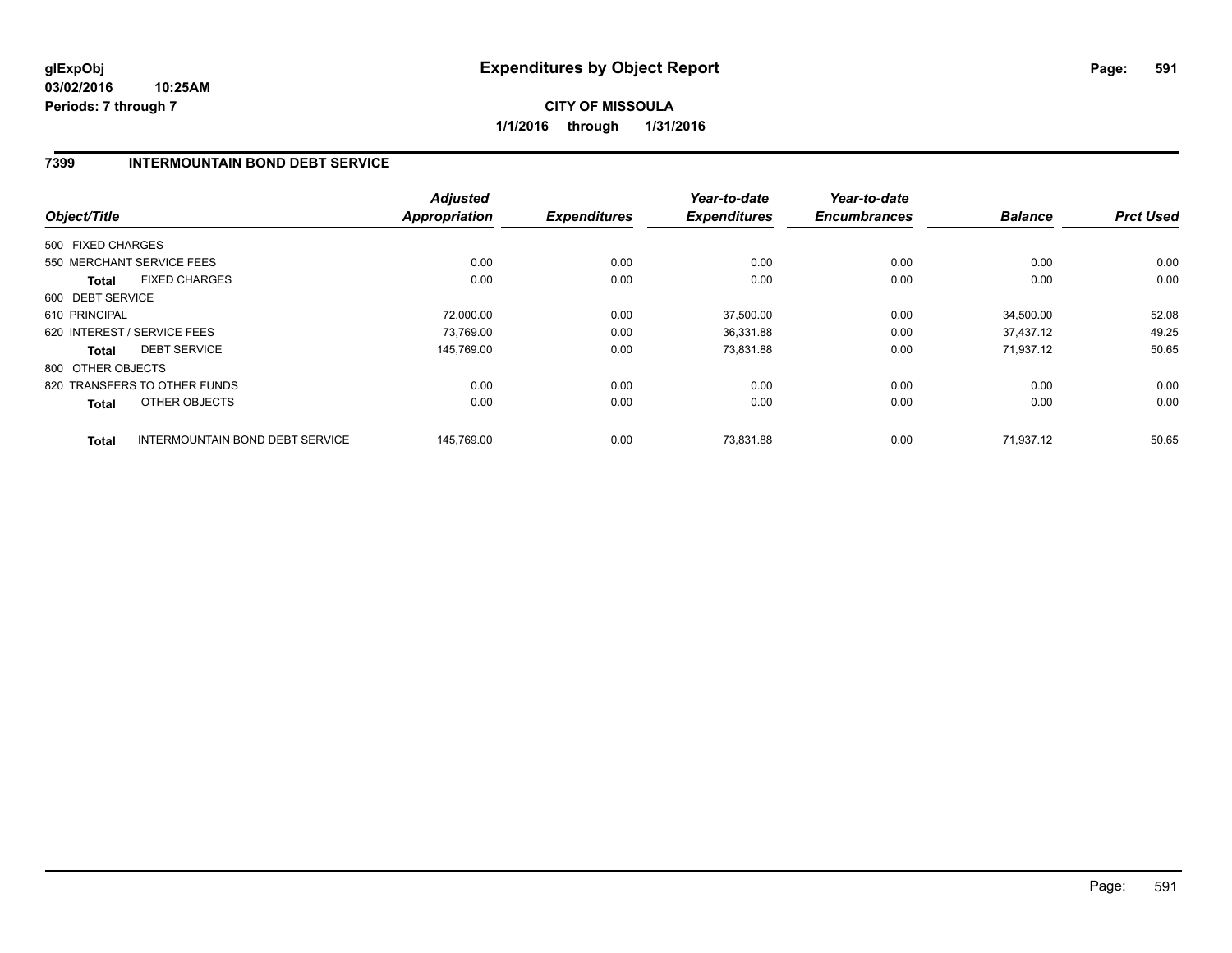#### **7400 FRONT ST BOND CLEARING**

|                   |                                   | <b>Adjusted</b>      |                     | Year-to-date        | Year-to-date        |                |                  |
|-------------------|-----------------------------------|----------------------|---------------------|---------------------|---------------------|----------------|------------------|
| Object/Title      |                                   | <b>Appropriation</b> | <b>Expenditures</b> | <b>Expenditures</b> | <b>Encumbrances</b> | <b>Balance</b> | <b>Prct Used</b> |
| 500 FIXED CHARGES |                                   |                      |                     |                     |                     |                |                  |
|                   | 550 MERCHANT SERVICE FEES         | 0.00                 | 0.00                | 0.00                | 0.00                | 0.00           | 0.00             |
| <b>Total</b>      | <b>FIXED CHARGES</b>              | 0.00                 | 0.00                | 0.00                | 0.00                | 0.00           | 0.00             |
|                   | 700 GRANTS & CONTRIBUTIONS        |                      |                     |                     |                     |                |                  |
|                   | 700 GRANTS & CONTRIBUTIONS        | 0.00                 | 0.00                | 0.00                | 0.00                | 0.00           | 0.00             |
| Total             | <b>GRANTS &amp; CONTRIBUTIONS</b> | 0.00                 | 0.00                | 0.00                | 0.00                | 0.00           | 0.00             |
| 800 OTHER OBJECTS |                                   |                      |                     |                     |                     |                |                  |
|                   | 820 TRANSFERS TO OTHER FUNDS      | 453.262.00           | 0.00                | 0.00                | 0.00                | 453.262.00     | 0.00             |
| <b>Total</b>      | OTHER OBJECTS                     | 453,262.00           | 0.00                | 0.00                | 0.00                | 453,262.00     | 0.00             |
| <b>Total</b>      | <b>MRA</b>                        | 453.262.00           | 0.00                | 0.00                | 0.00                | 453.262.00     | 0.00             |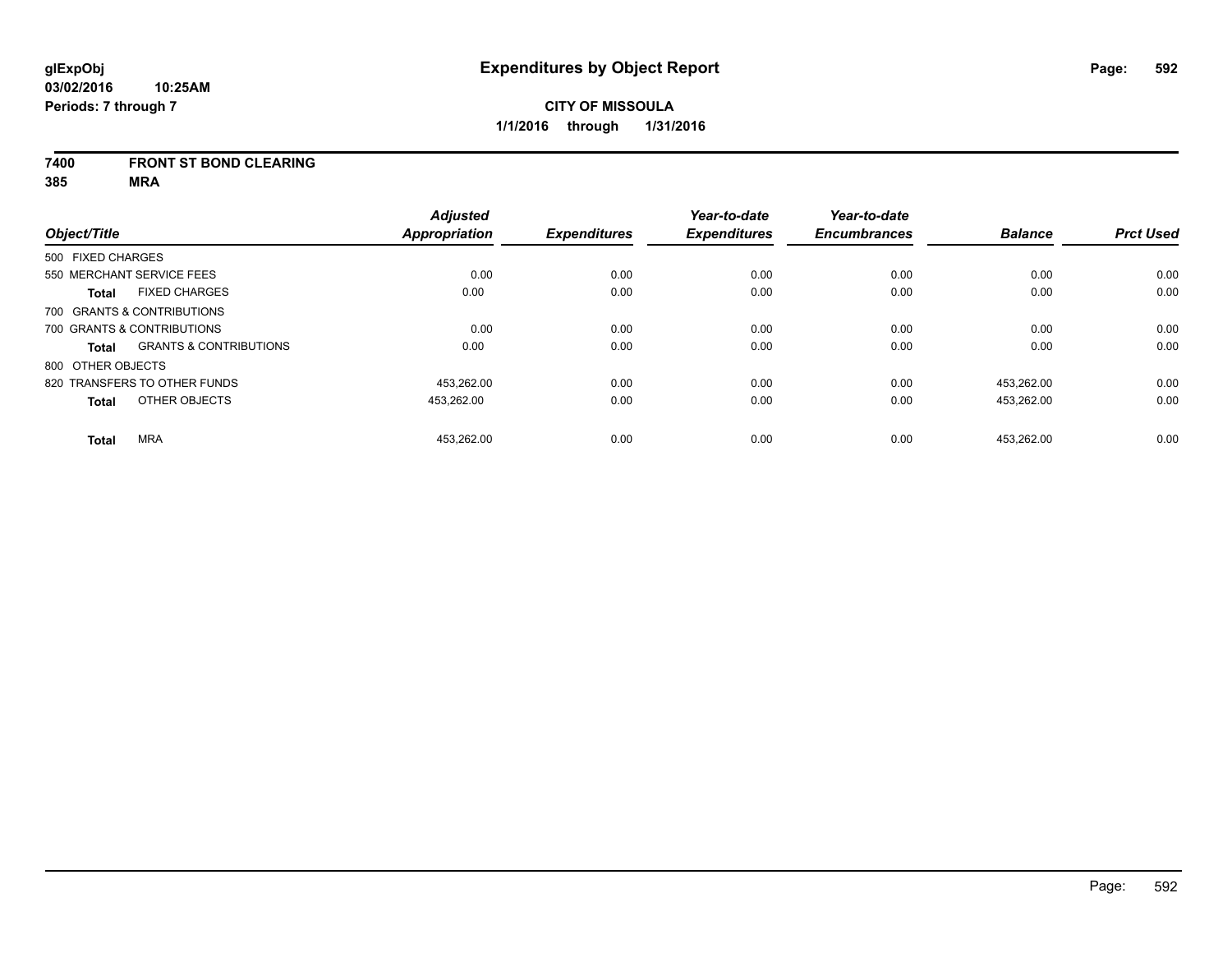# **7400 FRONT ST BOND CLEARING**

| Object/Title                                  | <b>Adjusted</b><br>Appropriation | <b>Expenditures</b> | Year-to-date<br><b>Expenditures</b> | Year-to-date<br><b>Encumbrances</b> | <b>Balance</b> | <b>Prct Used</b> |
|-----------------------------------------------|----------------------------------|---------------------|-------------------------------------|-------------------------------------|----------------|------------------|
| 500 FIXED CHARGES                             |                                  |                     |                                     |                                     |                |                  |
| 550 MERCHANT SERVICE FEES                     | 0.00                             | 0.00                | 0.00                                | 0.00                                | 0.00           | 0.00             |
| <b>FIXED CHARGES</b><br>Total                 | 0.00                             | 0.00                | 0.00                                | 0.00                                | 0.00           | 0.00             |
| 700 GRANTS & CONTRIBUTIONS                    |                                  |                     |                                     |                                     |                |                  |
| 700 GRANTS & CONTRIBUTIONS                    | 0.00                             | 0.00                | 0.00                                | 0.00                                | 0.00           | 0.00             |
| <b>GRANTS &amp; CONTRIBUTIONS</b><br>Total    | 0.00                             | 0.00                | 0.00                                | 0.00                                | 0.00           | 0.00             |
| 800 OTHER OBJECTS                             |                                  |                     |                                     |                                     |                |                  |
| 820 TRANSFERS TO OTHER FUNDS                  | 453.262.00                       | 0.00                | 0.00                                | 0.00                                | 453.262.00     | 0.00             |
| OTHER OBJECTS<br><b>Total</b>                 | 453.262.00                       | 0.00                | 0.00                                | 0.00                                | 453,262.00     | 0.00             |
| <b>FRONT ST BOND CLEARING</b><br><b>Total</b> | 453.262.00                       | 0.00                | 0.00                                | 0.00                                | 453.262.00     | 0.00             |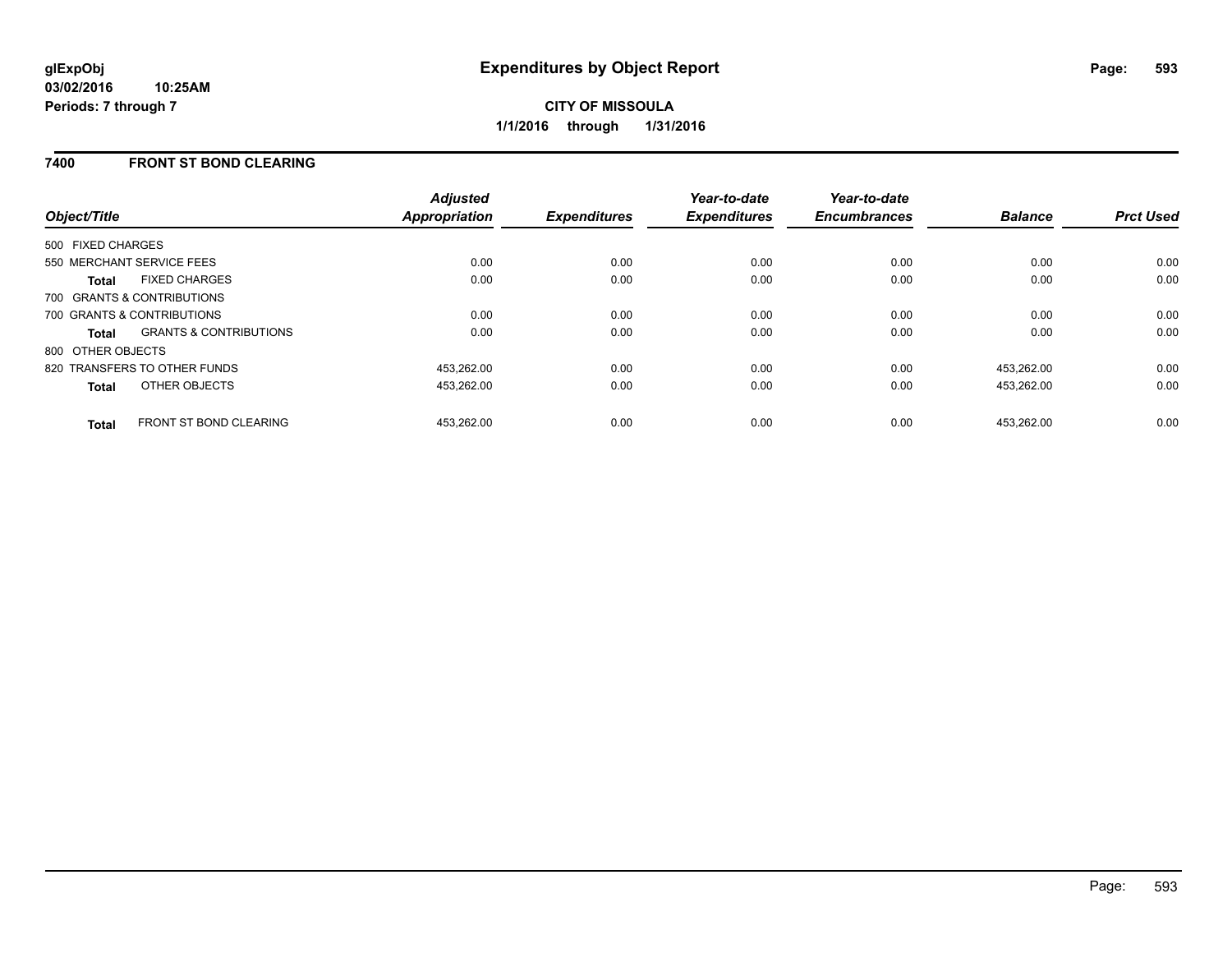#### **7401 FRONT ST PARKING STRUCTURE**

|                        |                              | <b>Adjusted</b> |                     | Year-to-date        | Year-to-date        |                |                  |
|------------------------|------------------------------|-----------------|---------------------|---------------------|---------------------|----------------|------------------|
| Object/Title           |                              | Appropriation   | <b>Expenditures</b> | <b>Expenditures</b> | <b>Encumbrances</b> | <b>Balance</b> | <b>Prct Used</b> |
| 300 PURCHASED SERVICES |                              |                 |                     |                     |                     |                |                  |
|                        | 390 OTHER PURCHASED SERVICES | 0.00            | 0.00                | 0.00                | 0.00                | 0.00           | 0.00             |
| <b>Total</b>           | PURCHASED SERVICES           | 0.00            | 0.00                | 0.00                | 0.00                | 0.00           | 0.00             |
| 500 FIXED CHARGES      |                              |                 |                     |                     |                     |                |                  |
|                        | 550 MERCHANT SERVICE FEES    | 116,134.00      | 0.00                | 0.00                | 0.00                | 116,134.00     | 0.00             |
| <b>Total</b>           | <b>FIXED CHARGES</b>         | 116,134.00      | 0.00                | 0.00                | 0.00                | 116,134.00     | 0.00             |
| 600 DEBT SERVICE       |                              |                 |                     |                     |                     |                |                  |
| 610 PRINCIPAL          |                              | 30,000.00       | 0.00                | 74,000.00           | 0.00                | $-44,000.00$   | 246.67           |
|                        | 620 INTEREST / SERVICE FEES  | 0.00            | 0.00                | 54,885.00           | 0.00                | $-54,885.00$   | 0.00             |
| <b>Total</b>           | <b>DEBT SERVICE</b>          | 30,000.00       | 0.00                | 128,885.00          | 0.00                | $-98,885.00$   | 429.62           |
| 800 OTHER OBJECTS      |                              |                 |                     |                     |                     |                |                  |
|                        | 820 TRANSFERS TO OTHER FUNDS | 0.00            | 0.00                | 0.00                | 0.00                | 0.00           | 0.00             |
| <b>Total</b>           | OTHER OBJECTS                | 0.00            | 0.00                | 0.00                | 0.00                | 0.00           | 0.00             |
| <b>Total</b>           | <b>MRA</b>                   | 146,134.00      | 0.00                | 128,885.00          | 0.00                | 17,249.00      | 88.20            |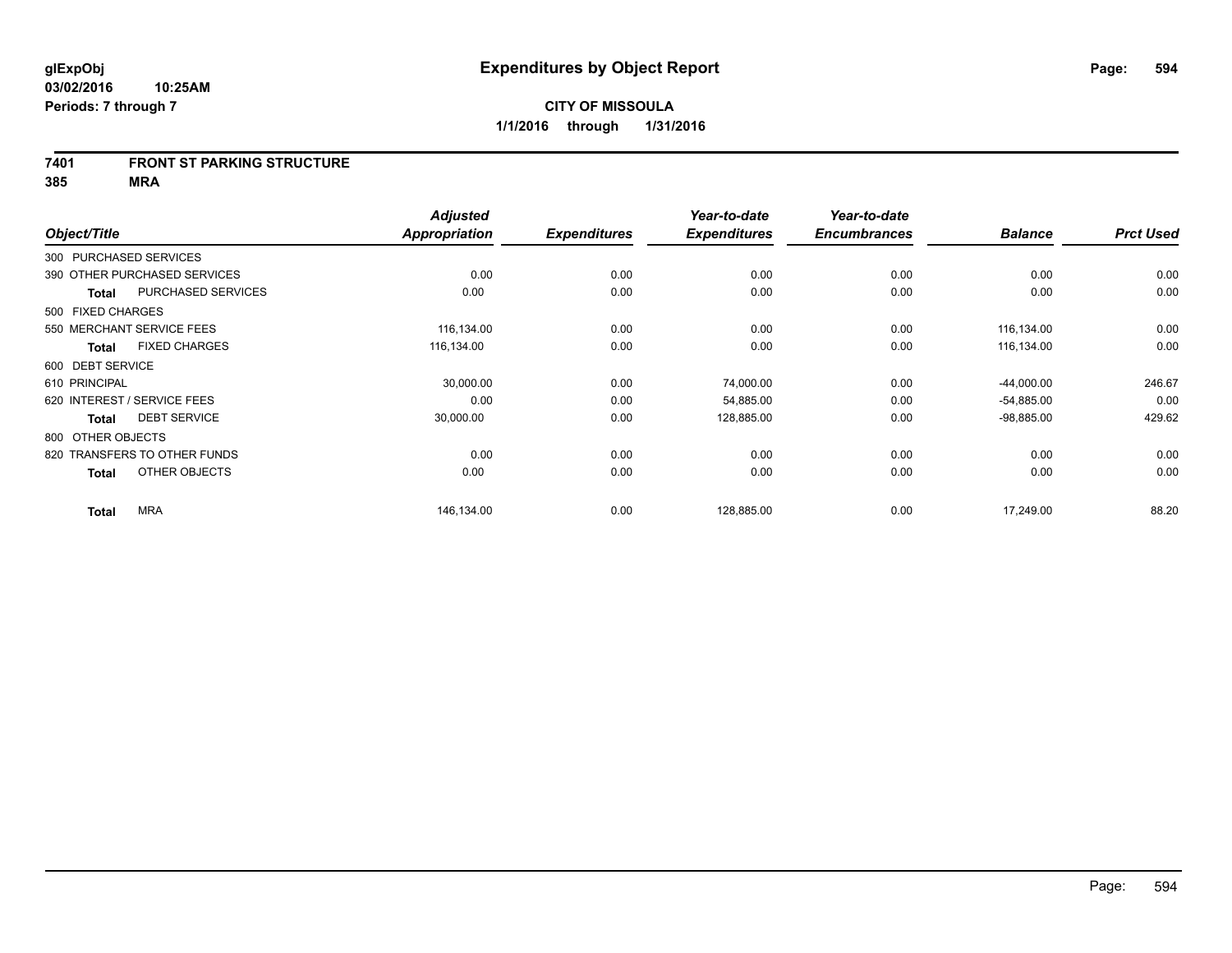**CITY OF MISSOULA 1/1/2016 through 1/31/2016**

## **7401 FRONT ST PARKING STRUCTURE**

|                   |                                   | <b>Adjusted</b> |                     | Year-to-date        | Year-to-date        |                |                  |
|-------------------|-----------------------------------|-----------------|---------------------|---------------------|---------------------|----------------|------------------|
| Object/Title      |                                   | Appropriation   | <b>Expenditures</b> | <b>Expenditures</b> | <b>Encumbrances</b> | <b>Balance</b> | <b>Prct Used</b> |
|                   | 300 PURCHASED SERVICES            |                 |                     |                     |                     |                |                  |
|                   | 390 OTHER PURCHASED SERVICES      | 0.00            | 0.00                | 0.00                | 0.00                | 0.00           | 0.00             |
| <b>Total</b>      | PURCHASED SERVICES                | 0.00            | 0.00                | 0.00                | 0.00                | 0.00           | 0.00             |
| 500 FIXED CHARGES |                                   |                 |                     |                     |                     |                |                  |
|                   | 550 MERCHANT SERVICE FEES         | 116,134.00      | 0.00                | 0.00                | 0.00                | 116,134.00     | 0.00             |
| <b>Total</b>      | <b>FIXED CHARGES</b>              | 116,134.00      | 0.00                | 0.00                | 0.00                | 116,134.00     | 0.00             |
| 600 DEBT SERVICE  |                                   |                 |                     |                     |                     |                |                  |
| 610 PRINCIPAL     |                                   | 30,000.00       | 0.00                | 74,000.00           | 0.00                | $-44,000.00$   | 246.67           |
|                   | 620 INTEREST / SERVICE FEES       | 0.00            | 0.00                | 54,885.00           | 0.00                | $-54,885.00$   | 0.00             |
| <b>Total</b>      | <b>DEBT SERVICE</b>               | 30,000.00       | 0.00                | 128,885.00          | 0.00                | $-98,885.00$   | 429.62           |
| 800 OTHER OBJECTS |                                   |                 |                     |                     |                     |                |                  |
|                   | 820 TRANSFERS TO OTHER FUNDS      | 0.00            | 0.00                | 0.00                | 0.00                | 0.00           | 0.00             |
| Total             | OTHER OBJECTS                     | 0.00            | 0.00                | 0.00                | 0.00                | 0.00           | 0.00             |
| <b>Total</b>      | <b>FRONT ST PARKING STRUCTURE</b> | 146,134.00      | 0.00                | 128,885.00          | 0.00                | 17,249.00      | 88.20            |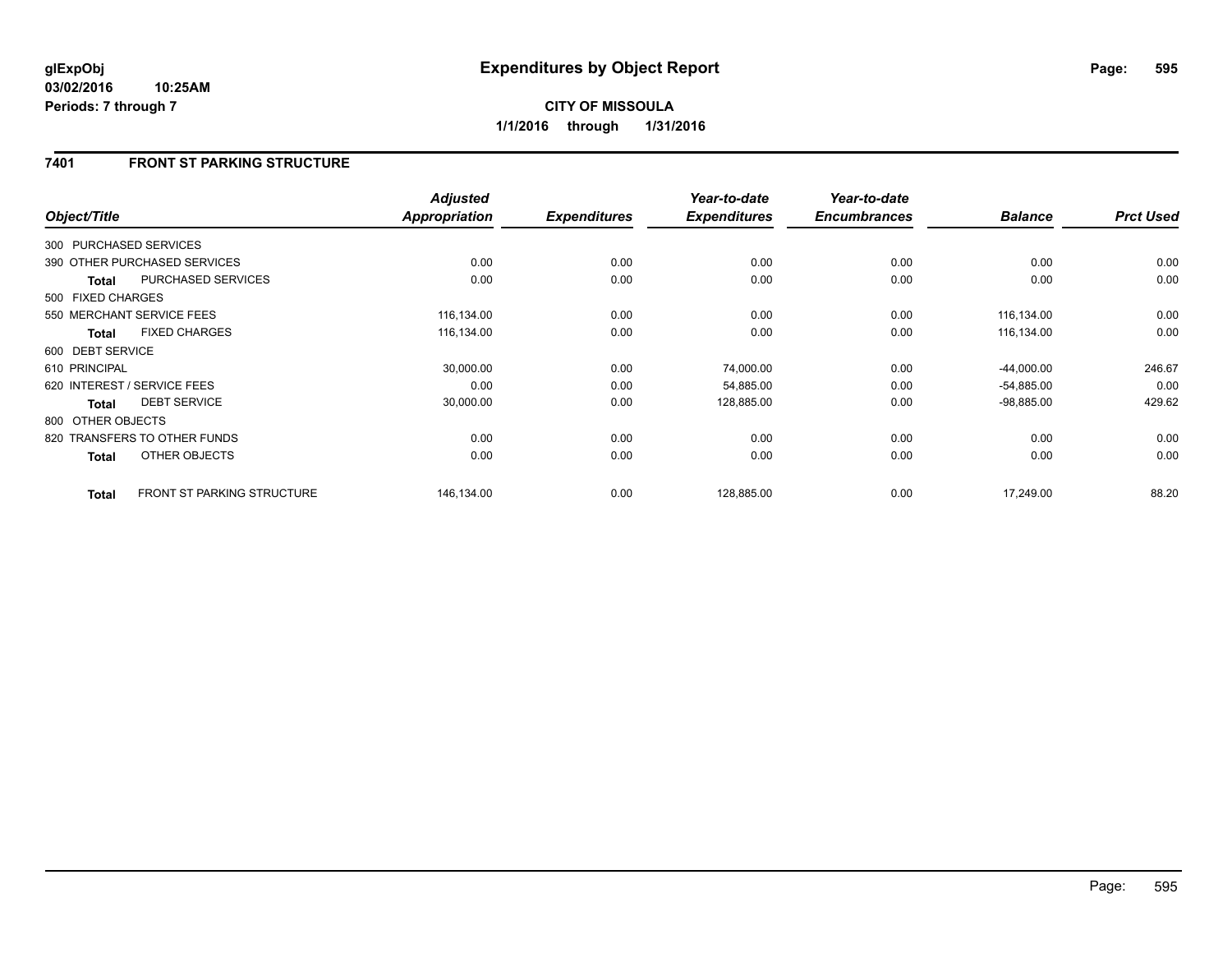#### **7402 FRONT ST SUBORDINATE LIEN NOTE**

|                   |                                   | <b>Adjusted</b>      |                     | Year-to-date        | Year-to-date        |                |                  |
|-------------------|-----------------------------------|----------------------|---------------------|---------------------|---------------------|----------------|------------------|
| Object/Title      |                                   | <b>Appropriation</b> | <b>Expenditures</b> | <b>Expenditures</b> | <b>Encumbrances</b> | <b>Balance</b> | <b>Prct Used</b> |
| 500 FIXED CHARGES |                                   |                      |                     |                     |                     |                |                  |
|                   | 550 MERCHANT SERVICE FEES         | 0.00                 | 0.00                | 0.00                | 0.00                | 0.00           | 0.00             |
| <b>Total</b>      | <b>FIXED CHARGES</b>              | 0.00                 | 0.00                | 0.00                | 0.00                | 0.00           | 0.00             |
| 600 DEBT SERVICE  |                                   |                      |                     |                     |                     |                |                  |
| 610 PRINCIPAL     |                                   | 67,309.00            | 0.00                | 34,929.89           | 0.00                | 32,379.11      | 51.89            |
|                   | 620 INTEREST / SERVICE FEES       | 99,248.00            | 0.00                | 48,724.64           | 0.00                | 50,523.36      | 49.09            |
| <b>Total</b>      | <b>DEBT SERVICE</b>               | 166,557.00           | 0.00                | 83,654.53           | 0.00                | 82,902.47      | 50.23            |
|                   | 700 GRANTS & CONTRIBUTIONS        |                      |                     |                     |                     |                |                  |
|                   | 700 GRANTS & CONTRIBUTIONS        | 0.00                 | 0.00                | 0.00                | 0.00                | 0.00           | 0.00             |
| <b>Total</b>      | <b>GRANTS &amp; CONTRIBUTIONS</b> | 0.00                 | 0.00                | 0.00                | 0.00                | 0.00           | 0.00             |
| 800 OTHER OBJECTS |                                   |                      |                     |                     |                     |                |                  |
|                   | 820 TRANSFERS TO OTHER FUNDS      | 0.00                 | 0.00                | 0.00                | 0.00                | 0.00           | 0.00             |
| <b>Total</b>      | OTHER OBJECTS                     | 0.00                 | 0.00                | 0.00                | 0.00                | 0.00           | 0.00             |
| <b>Total</b>      | <b>MRA</b>                        | 166,557.00           | 0.00                | 83,654.53           | 0.00                | 82,902.47      | 50.23            |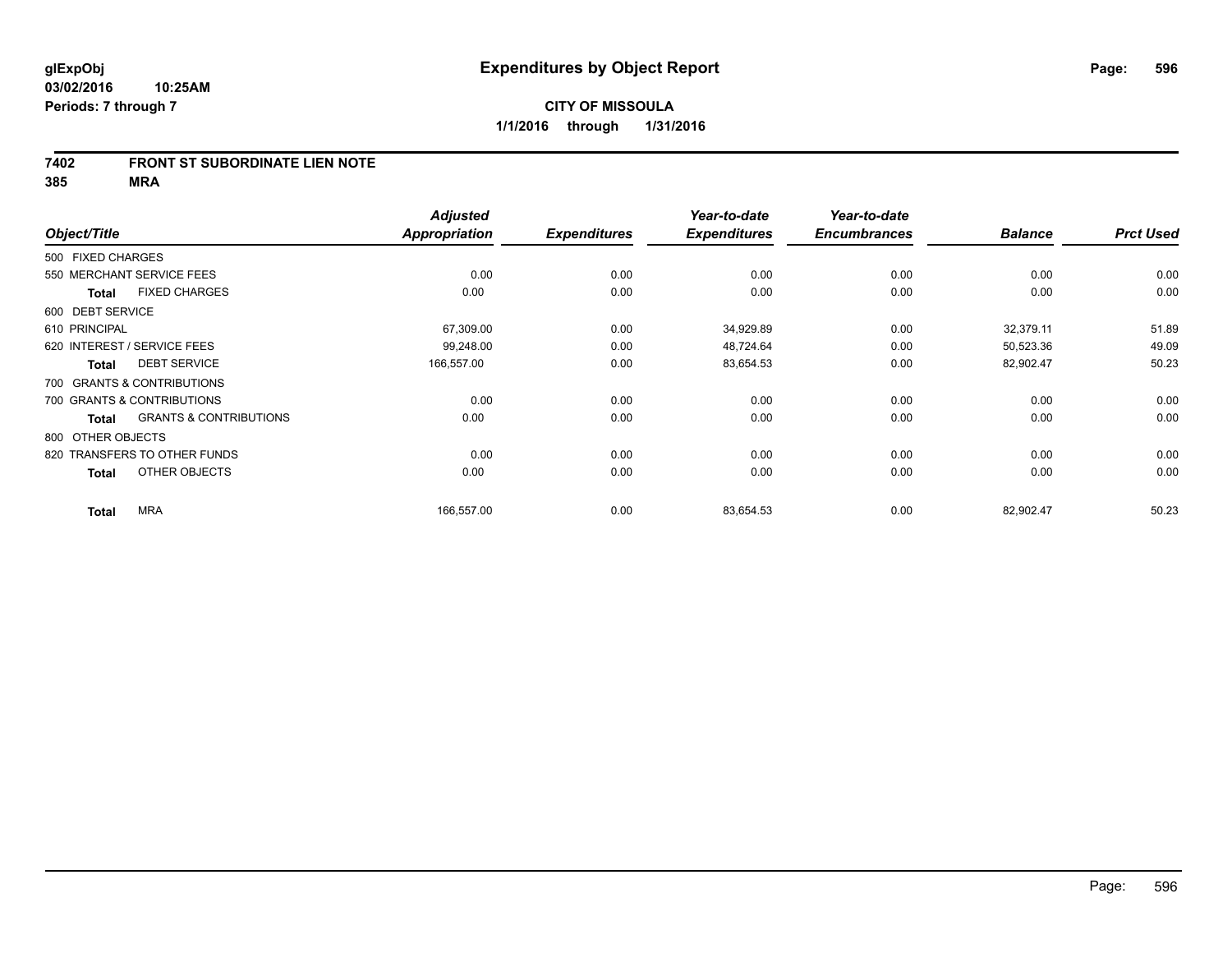# **7402 FRONT ST SUBORDINATE LIEN NOTE**

| Object/Title      |                                   | <b>Adjusted</b><br>Appropriation | <b>Expenditures</b> | Year-to-date<br><b>Expenditures</b> | Year-to-date<br><b>Encumbrances</b> | <b>Balance</b> | <b>Prct Used</b> |
|-------------------|-----------------------------------|----------------------------------|---------------------|-------------------------------------|-------------------------------------|----------------|------------------|
| 500 FIXED CHARGES |                                   |                                  |                     |                                     |                                     |                |                  |
|                   | 550 MERCHANT SERVICE FEES         | 0.00                             | 0.00                | 0.00                                | 0.00                                | 0.00           | 0.00             |
| <b>Total</b>      | <b>FIXED CHARGES</b>              | 0.00                             | 0.00                | 0.00                                | 0.00                                | 0.00           | 0.00             |
| 600 DEBT SERVICE  |                                   |                                  |                     |                                     |                                     |                |                  |
| 610 PRINCIPAL     |                                   | 67,309.00                        | 0.00                | 34,929.89                           | 0.00                                | 32,379.11      | 51.89            |
|                   | 620 INTEREST / SERVICE FEES       | 99,248.00                        | 0.00                | 48,724.64                           | 0.00                                | 50,523.36      | 49.09            |
| <b>Total</b>      | <b>DEBT SERVICE</b>               | 166,557.00                       | 0.00                | 83,654.53                           | 0.00                                | 82,902.47      | 50.23            |
|                   | 700 GRANTS & CONTRIBUTIONS        |                                  |                     |                                     |                                     |                |                  |
|                   | 700 GRANTS & CONTRIBUTIONS        | 0.00                             | 0.00                | 0.00                                | 0.00                                | 0.00           | 0.00             |
| <b>Total</b>      | <b>GRANTS &amp; CONTRIBUTIONS</b> | 0.00                             | 0.00                | 0.00                                | 0.00                                | 0.00           | 0.00             |
| 800 OTHER OBJECTS |                                   |                                  |                     |                                     |                                     |                |                  |
|                   | 820 TRANSFERS TO OTHER FUNDS      | 0.00                             | 0.00                | 0.00                                | 0.00                                | 0.00           | 0.00             |
| <b>Total</b>      | <b>OTHER OBJECTS</b>              | 0.00                             | 0.00                | 0.00                                | 0.00                                | 0.00           | 0.00             |
| <b>Total</b>      | FRONT ST SUBORDINATE LIEN NOTE    | 166,557.00                       | 0.00                | 83,654.53                           | 0.00                                | 82,902.47      | 50.23            |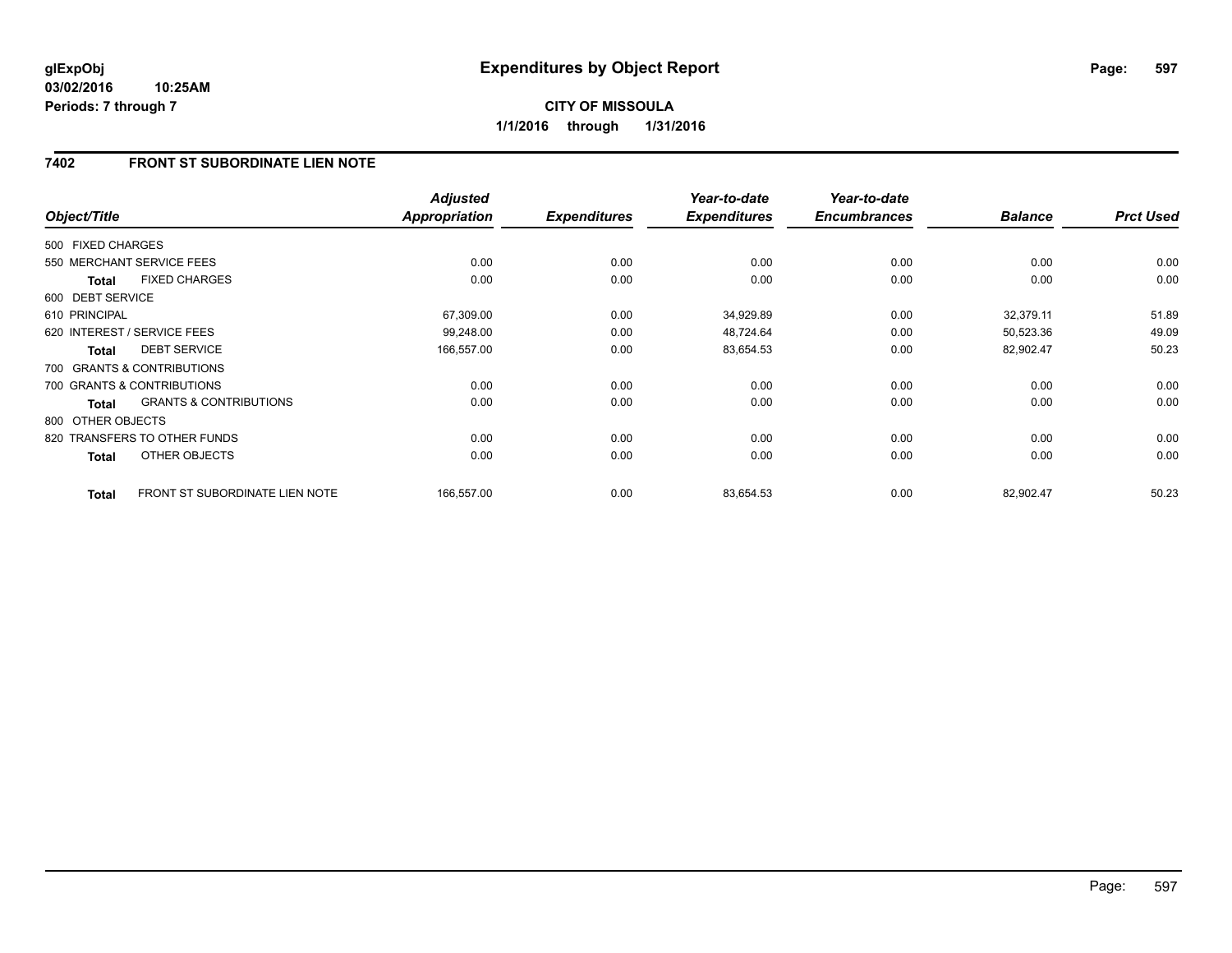#### **7447 COURT COLLECTED PARKING FINES**

**230 MUNICIPAL COURT**

| Object/Title                    | <b>Adjusted</b><br>Appropriation | <b>Expenditures</b> | Year-to-date<br><b>Expenditures</b> | Year-to-date<br><b>Encumbrances</b> | <b>Balance</b> | <b>Prct Used</b> |
|---------------------------------|----------------------------------|---------------------|-------------------------------------|-------------------------------------|----------------|------------------|
| 500 FIXED CHARGES               |                                  |                     |                                     |                                     |                |                  |
| 500 FIXED CHARGES               | 0.00                             | 0.00                | 0.00                                | 0.00                                | 0.00           | 0.00             |
| 550 MERCHANT SERVICE FEES       | 0.00                             | 0.00                | 0.00                                | 0.00                                | 0.00           | 0.00             |
| <b>FIXED CHARGES</b><br>Total   | 0.00                             | 0.00                | 0.00                                | 0.00                                | 0.00           | 0.00             |
| <b>MUNICIPAL COURT</b><br>Total | 0.00                             | 0.00                | 0.00                                | 0.00                                | 0.00           | 0.00             |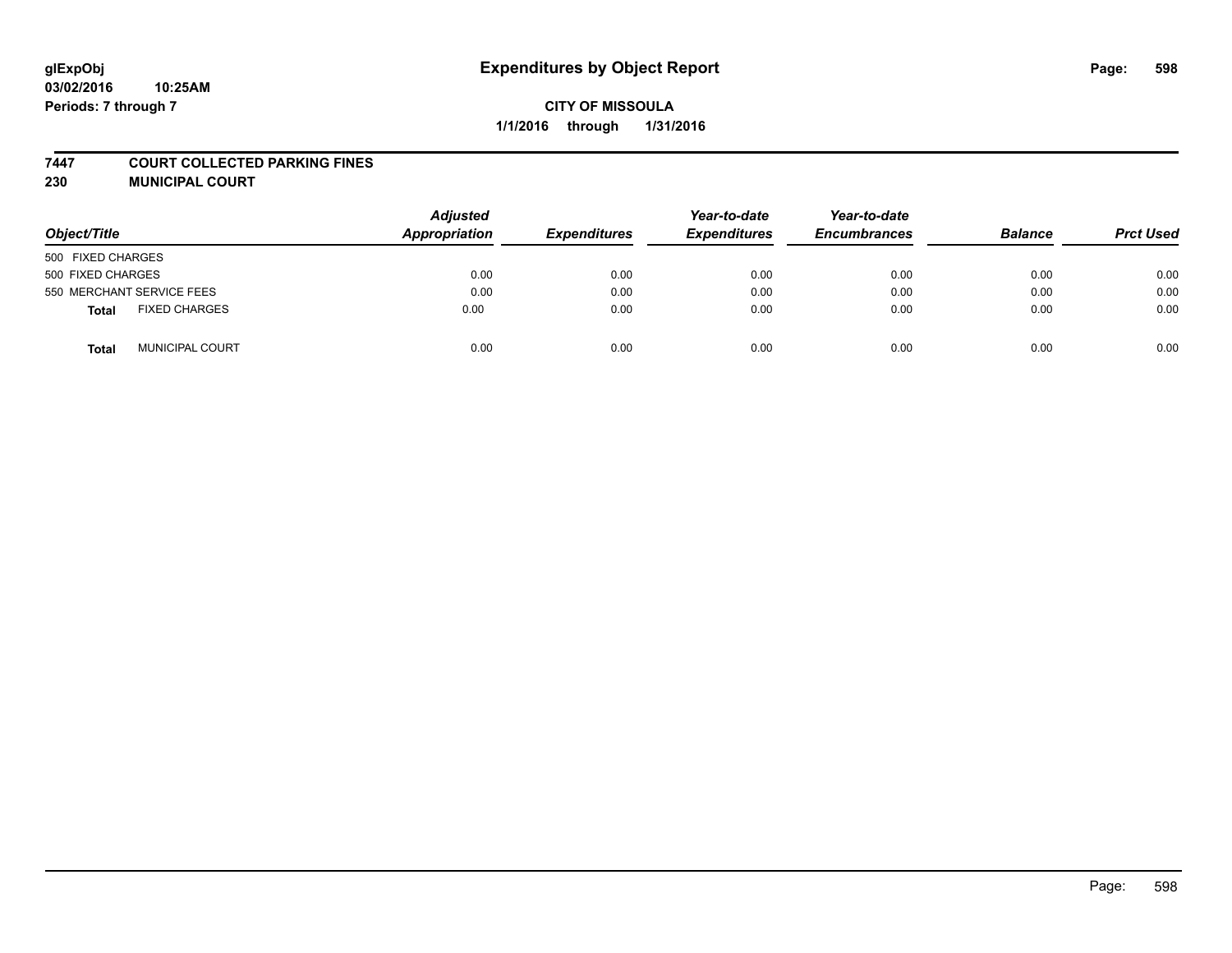**CITY OF MISSOULA 1/1/2016 through 1/31/2016**

# **7447 COURT COLLECTED PARKING FINES**

| Object/Title              |                                      | <b>Adjusted</b><br>Appropriation | <b>Expenditures</b> | Year-to-date<br><b>Expenditures</b> | Year-to-date<br><b>Encumbrances</b> | <b>Balance</b> | <b>Prct Used</b> |
|---------------------------|--------------------------------------|----------------------------------|---------------------|-------------------------------------|-------------------------------------|----------------|------------------|
| 500 FIXED CHARGES         |                                      |                                  |                     |                                     |                                     |                |                  |
| 500 FIXED CHARGES         |                                      | 0.00                             | 0.00                | 0.00                                | 0.00                                | 0.00           | 0.00             |
| 550 MERCHANT SERVICE FEES |                                      | 0.00                             | 0.00                | 0.00                                | 0.00                                | 0.00           | 0.00             |
| <b>Total</b>              | <b>FIXED CHARGES</b>                 | 0.00                             | 0.00                | 0.00                                | 0.00                                | 0.00           | 0.00             |
| <b>Total</b>              | <b>COURT COLLECTED PARKING FINES</b> | 0.00                             | 0.00                | 0.00                                | 0.00                                | 0.00           | 0.00             |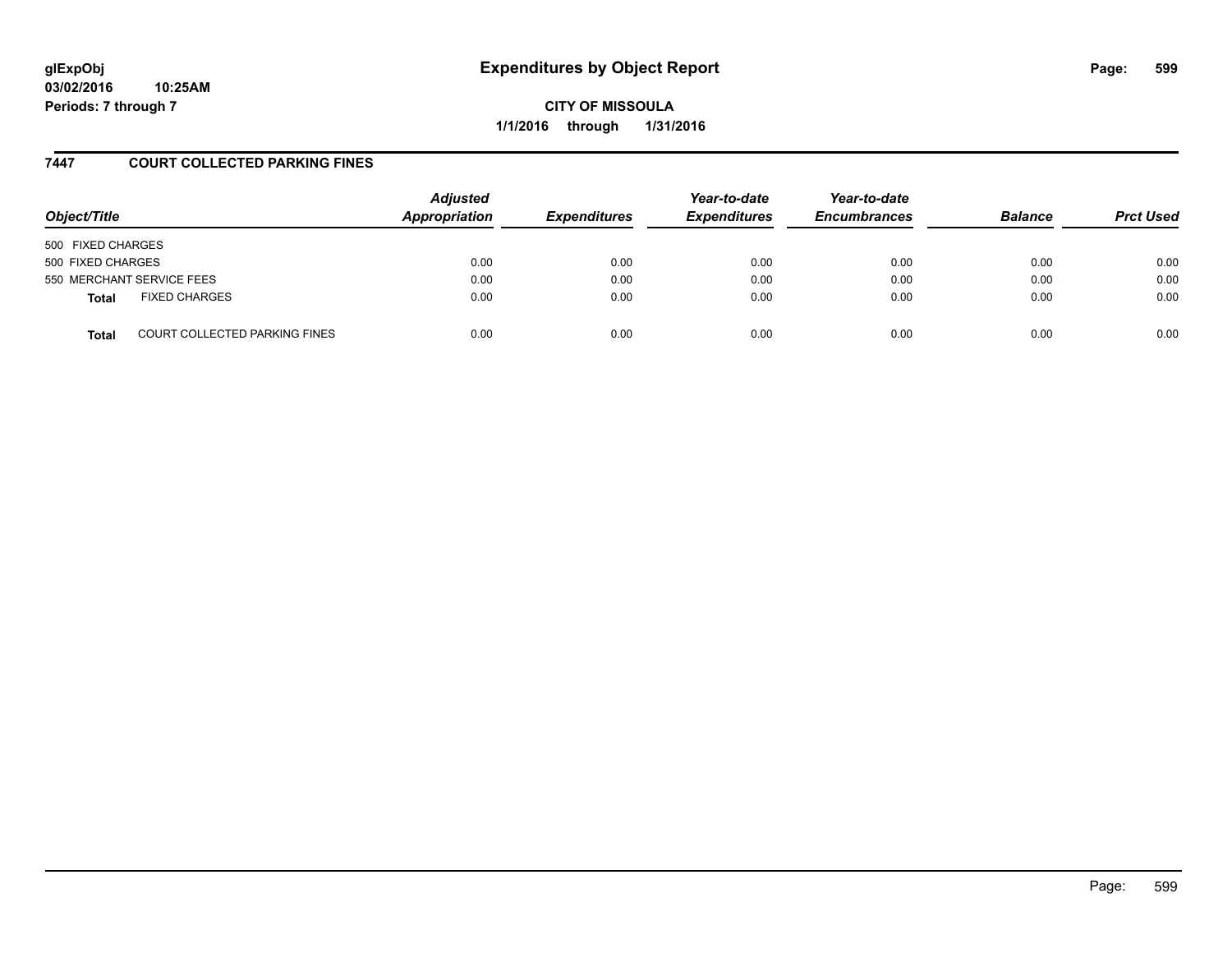#### **7458 COURT SURCHARGE**

**230 MUNICIPAL COURT**

| Object/Title                         | <b>Adjusted</b><br>Appropriation | <b>Expenditures</b> | Year-to-date<br><b>Expenditures</b> | Year-to-date<br><b>Encumbrances</b> | <b>Balance</b> | <b>Prct Used</b> |
|--------------------------------------|----------------------------------|---------------------|-------------------------------------|-------------------------------------|----------------|------------------|
| 500 FIXED CHARGES                    |                                  |                     |                                     |                                     |                |                  |
| 500 FIXED CHARGES                    | 0.00                             | 0.00                | 0.00                                | 0.00                                | 0.00           | 0.00             |
| 550 MERCHANT SERVICE FEES            | 0.00                             | 0.00                | 0.00                                | 0.00                                | 0.00           | 0.00             |
| <b>FIXED CHARGES</b><br><b>Total</b> | 0.00                             | 0.00                | 0.00                                | 0.00                                | 0.00           | 0.00             |
| <b>MUNICIPAL COURT</b><br>Total      | 0.00                             | 0.00                | 0.00                                | 0.00                                | 0.00           | 0.00             |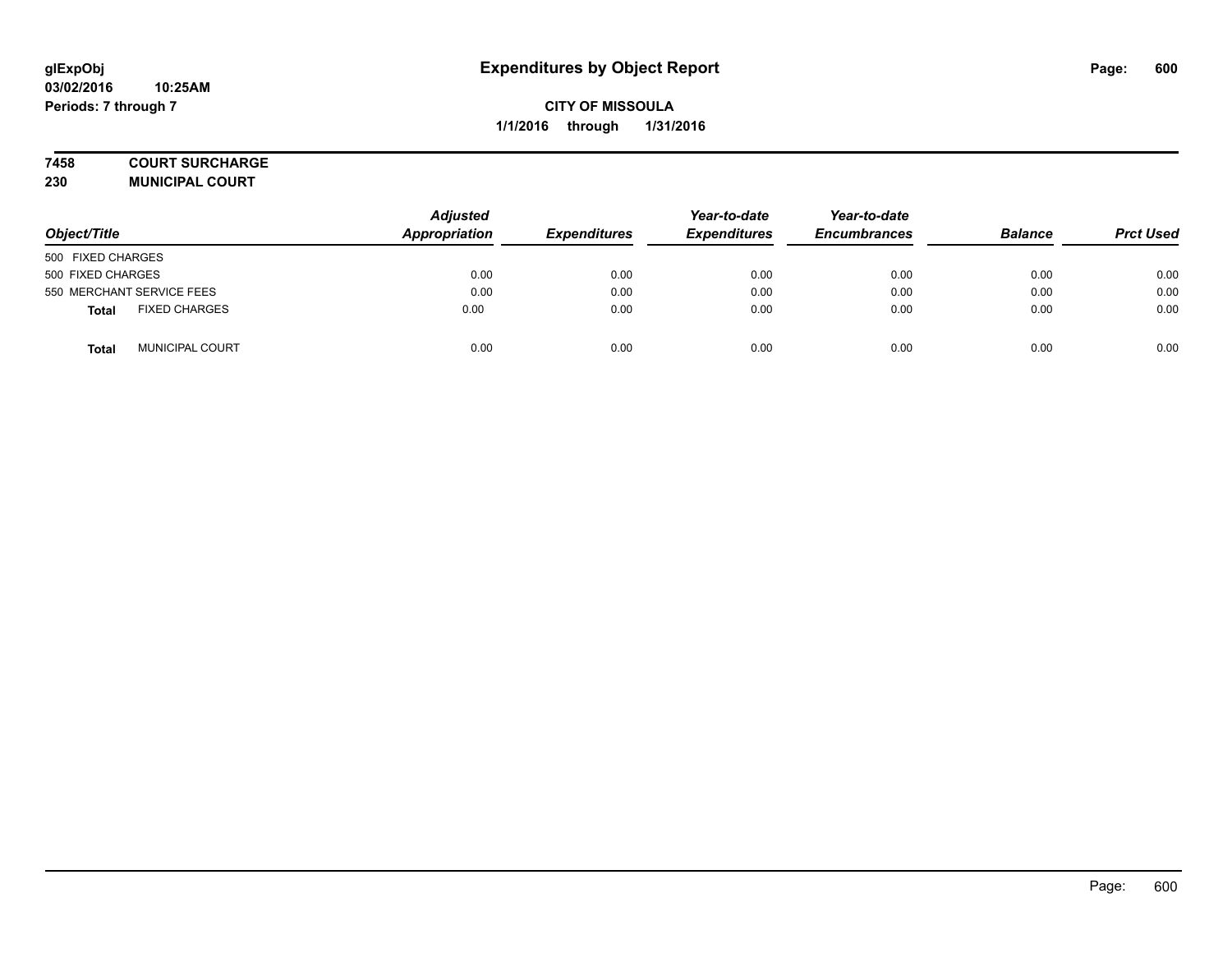### **7458 COURT SURCHARGE**

| Object/Title                           | <b>Adjusted</b><br>Appropriation | <b>Expenditures</b> | Year-to-date<br><b>Expenditures</b> | Year-to-date<br><b>Encumbrances</b> | <b>Balance</b> | <b>Prct Used</b> |
|----------------------------------------|----------------------------------|---------------------|-------------------------------------|-------------------------------------|----------------|------------------|
| 500 FIXED CHARGES                      |                                  |                     |                                     |                                     |                |                  |
| 500 FIXED CHARGES                      | 0.00                             | 0.00                | 0.00                                | 0.00                                | 0.00           | 0.00             |
| 550 MERCHANT SERVICE FEES              | 0.00                             | 0.00                | 0.00                                | 0.00                                | 0.00           | 0.00             |
| <b>FIXED CHARGES</b><br><b>Total</b>   | 0.00                             | 0.00                | 0.00                                | 0.00                                | 0.00           | 0.00             |
| <b>COURT SURCHARGE</b><br><b>Total</b> | 0.00                             | 0.00                | 0.00                                | 0.00                                | 0.00           | 0.00             |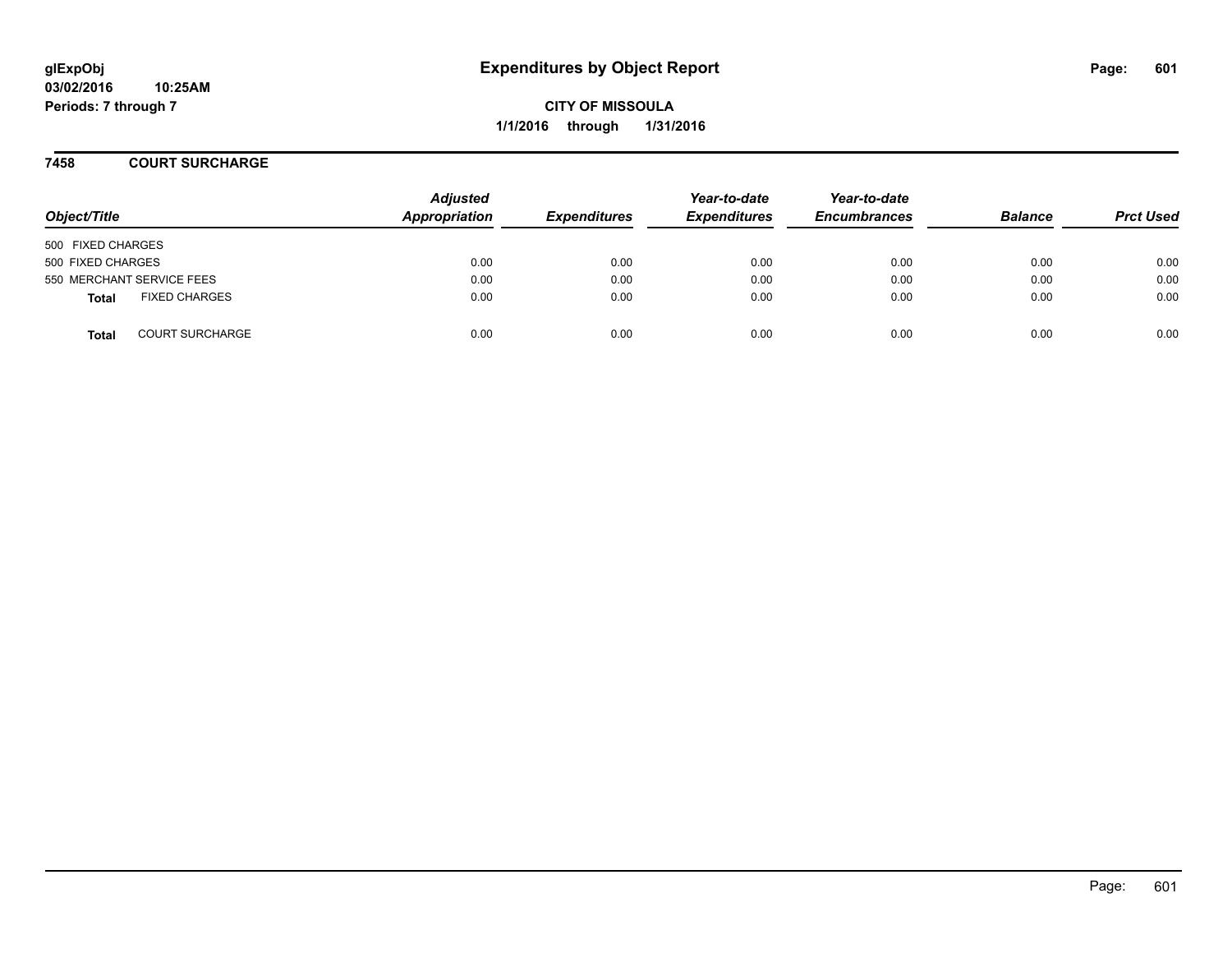# **CITY OF MISSOULA 1/1/2016 through 1/31/2016**

**7469 PUBLIC DEFENDER FEES 230 MUNICIPAL COURT**

| Object/Title                           | <b>Adjusted</b><br>Appropriation | <b>Expenditures</b> | Year-to-date<br><b>Expenditures</b> | Year-to-date<br><b>Encumbrances</b> | <b>Balance</b> | <b>Prct Used</b> |
|----------------------------------------|----------------------------------|---------------------|-------------------------------------|-------------------------------------|----------------|------------------|
| 500 FIXED CHARGES                      |                                  |                     |                                     |                                     |                |                  |
| 500 FIXED CHARGES                      | 0.00                             | 0.00                | 0.00                                | 0.00                                | 0.00           | 0.00             |
| 550 MERCHANT SERVICE FEES              | 0.00                             | 0.00                | 0.00                                | 0.00                                | 0.00           | 0.00             |
| <b>FIXED CHARGES</b><br><b>Total</b>   | 0.00                             | 0.00                | 0.00                                | 0.00                                | 0.00           | 0.00             |
| <b>MUNICIPAL COURT</b><br><b>Total</b> | 0.00                             | 0.00                | 0.00                                | 0.00                                | 0.00           | 0.00             |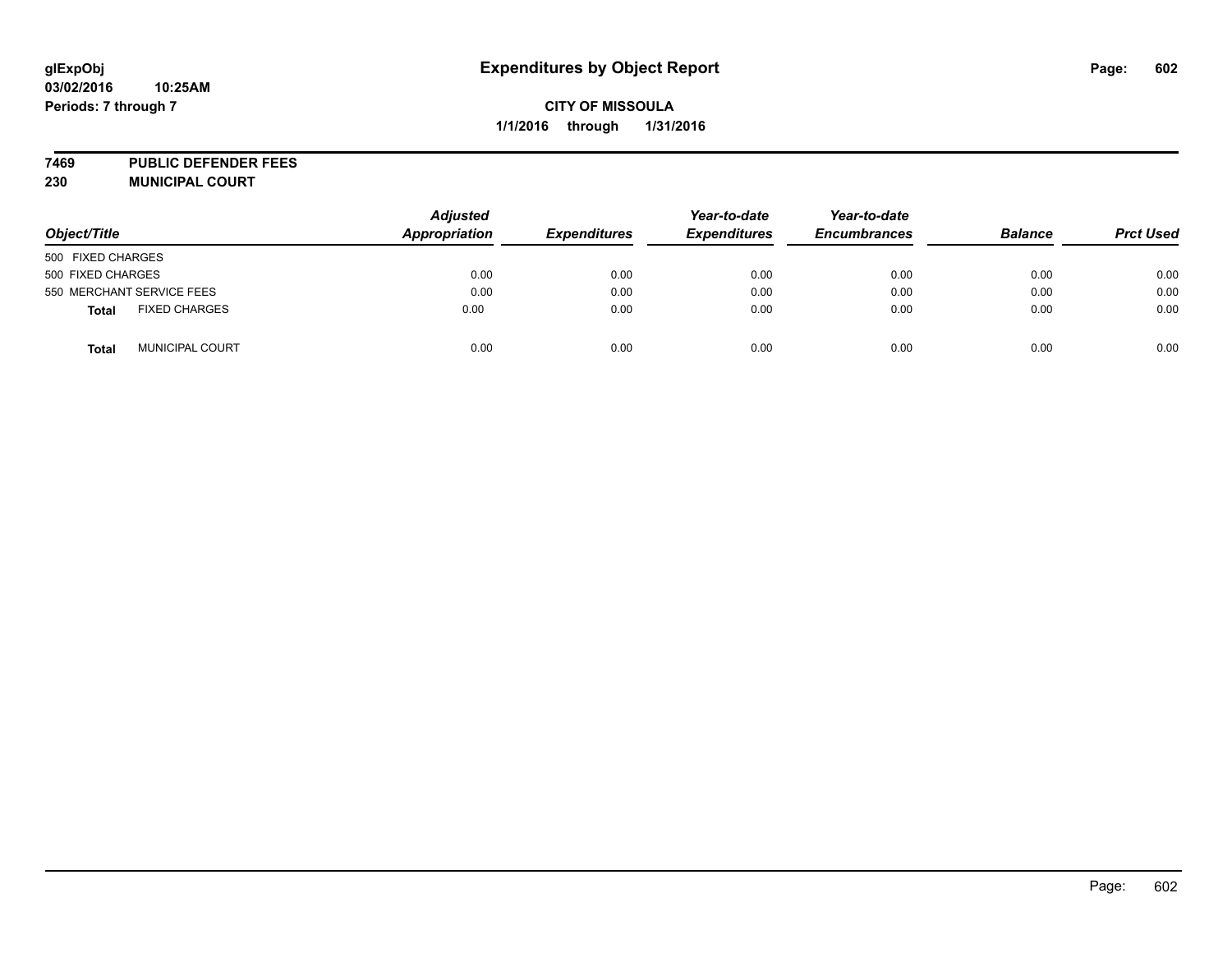#### **7469 PUBLIC DEFENDER FEES**

| Object/Title      |                           | <b>Adjusted</b><br>Appropriation | <b>Expenditures</b> | Year-to-date<br><b>Expenditures</b> | Year-to-date<br><b>Encumbrances</b> | <b>Balance</b> | <b>Prct Used</b> |
|-------------------|---------------------------|----------------------------------|---------------------|-------------------------------------|-------------------------------------|----------------|------------------|
| 500 FIXED CHARGES |                           |                                  |                     |                                     |                                     |                |                  |
| 500 FIXED CHARGES |                           | 0.00                             | 0.00                | 0.00                                | 0.00                                | 0.00           | 0.00             |
|                   | 550 MERCHANT SERVICE FEES | 0.00                             | 0.00                | 0.00                                | 0.00                                | 0.00           | 0.00             |
| <b>Total</b>      | <b>FIXED CHARGES</b>      | 0.00                             | 0.00                | 0.00                                | 0.00                                | 0.00           | 0.00             |
| <b>Total</b>      | PUBLIC DEFENDER FEES      | 0.00                             | 0.00                | 0.00                                | 0.00                                | 0.00           | 0.00             |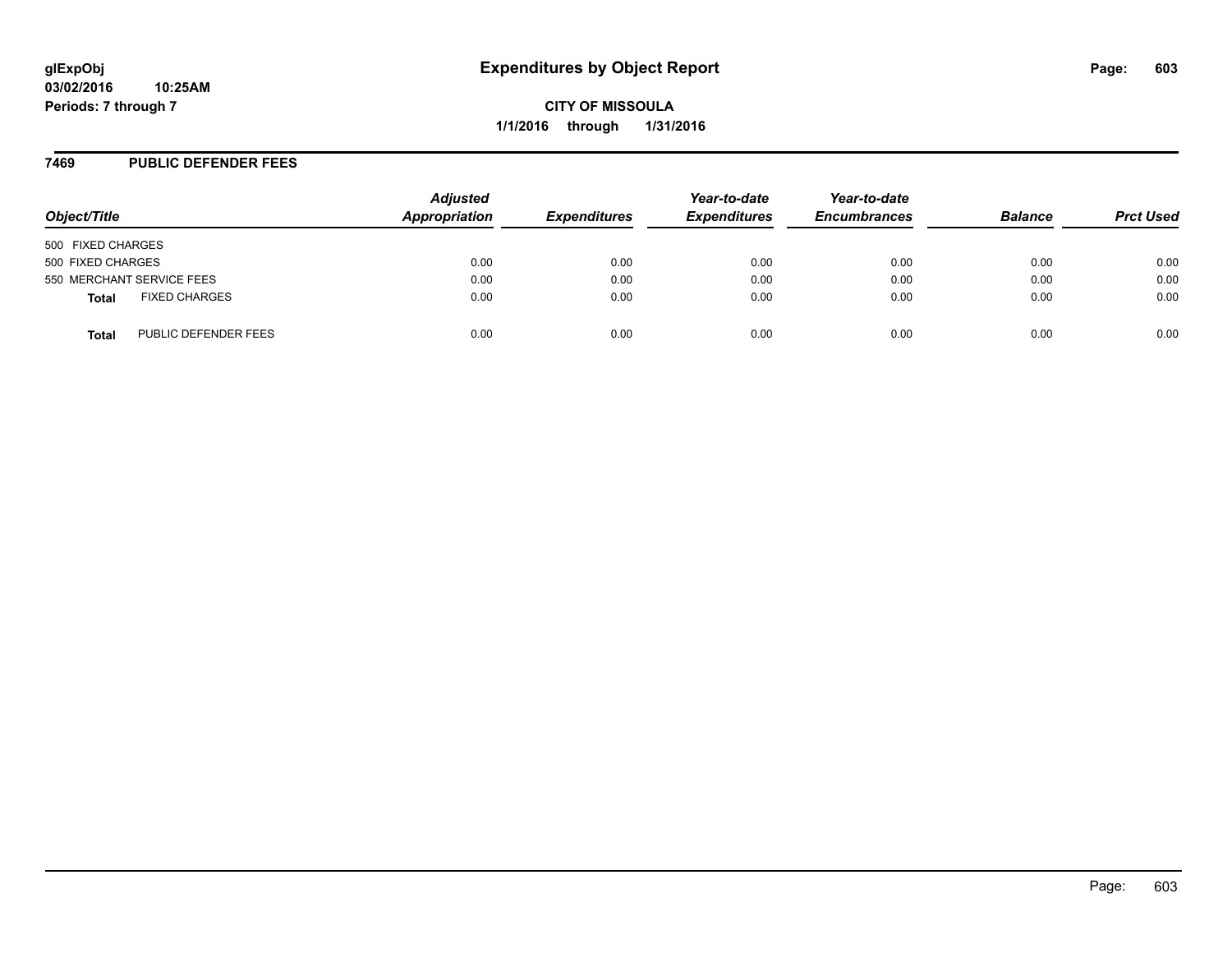# **7903 COUNTY CLEARING**

**390 NON-DEPARTMENTAL**

| Object/Title                         | <b>Adjusted</b><br><b>Appropriation</b> | <b>Expenditures</b> | Year-to-date<br><b>Expenditures</b> | Year-to-date<br><b>Encumbrances</b> | <b>Balance</b> | <b>Prct Used</b> |
|--------------------------------------|-----------------------------------------|---------------------|-------------------------------------|-------------------------------------|----------------|------------------|
| 500 FIXED CHARGES                    |                                         |                     |                                     |                                     |                |                  |
| 550 MERCHANT SERVICE FEES            | 0.00                                    | 0.00                | 0.00                                | 0.00                                | 0.00           | 0.00             |
| <b>FIXED CHARGES</b><br><b>Total</b> | 0.00                                    | 0.00                | 0.00                                | 0.00                                | 0.00           | 0.00             |
| 800 OTHER OBJECTS                    |                                         |                     |                                     |                                     |                |                  |
| 845 CONTINGENCY                      | 0.00                                    | 0.00                | 3.760.35                            | 0.00                                | $-3,760.35$    | 0.00             |
| OTHER OBJECTS<br><b>Total</b>        | 0.00                                    | 0.00                | 3.760.35                            | 0.00                                | $-3,760.35$    | 0.00             |
| NON-DEPARTMENTAL<br><b>Total</b>     | 0.00                                    | 0.00                | 3.760.35                            | 0.00                                | $-3,760.35$    | 0.00             |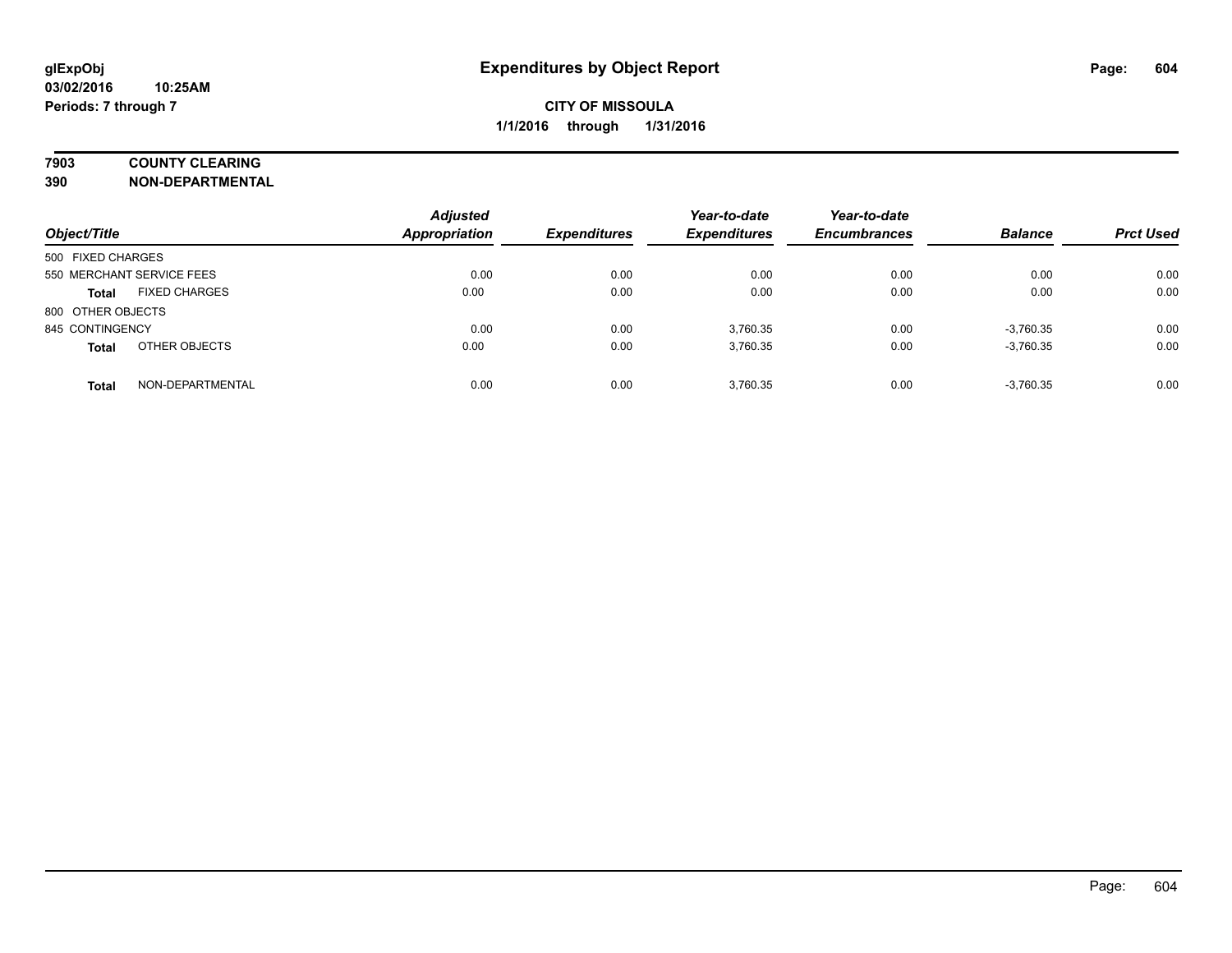## **7903 COUNTY CLEARING**

| Object/Title      |                           | <b>Adjusted</b><br><b>Appropriation</b> | <b>Expenditures</b> | Year-to-date<br><b>Expenditures</b> | Year-to-date<br><b>Encumbrances</b> | <b>Balance</b> | <b>Prct Used</b> |
|-------------------|---------------------------|-----------------------------------------|---------------------|-------------------------------------|-------------------------------------|----------------|------------------|
| 500 FIXED CHARGES |                           |                                         |                     |                                     |                                     |                |                  |
|                   | 550 MERCHANT SERVICE FEES | 0.00                                    | 0.00                | 0.00                                | 0.00                                | 0.00           | 0.00             |
|                   |                           |                                         |                     |                                     |                                     |                |                  |
| <b>Total</b>      | <b>FIXED CHARGES</b>      | 0.00                                    | 0.00                | 0.00                                | 0.00                                | 0.00           | 0.00             |
| 800 OTHER OBJECTS |                           |                                         |                     |                                     |                                     |                |                  |
| 845 CONTINGENCY   |                           | 0.00                                    | 0.00                | 3,760.35                            | 0.00                                | $-3,760.35$    | 0.00             |
| <b>Total</b>      | OTHER OBJECTS             | 0.00                                    | 0.00                | 3,760.35                            | 0.00                                | $-3,760.35$    | 0.00             |
|                   |                           |                                         |                     |                                     |                                     |                |                  |
| <b>Total</b>      | <b>COUNTY CLEARING</b>    | 0.00                                    | 0.00                | 3.760.35                            | 0.00                                | $-3,760.35$    | 0.00             |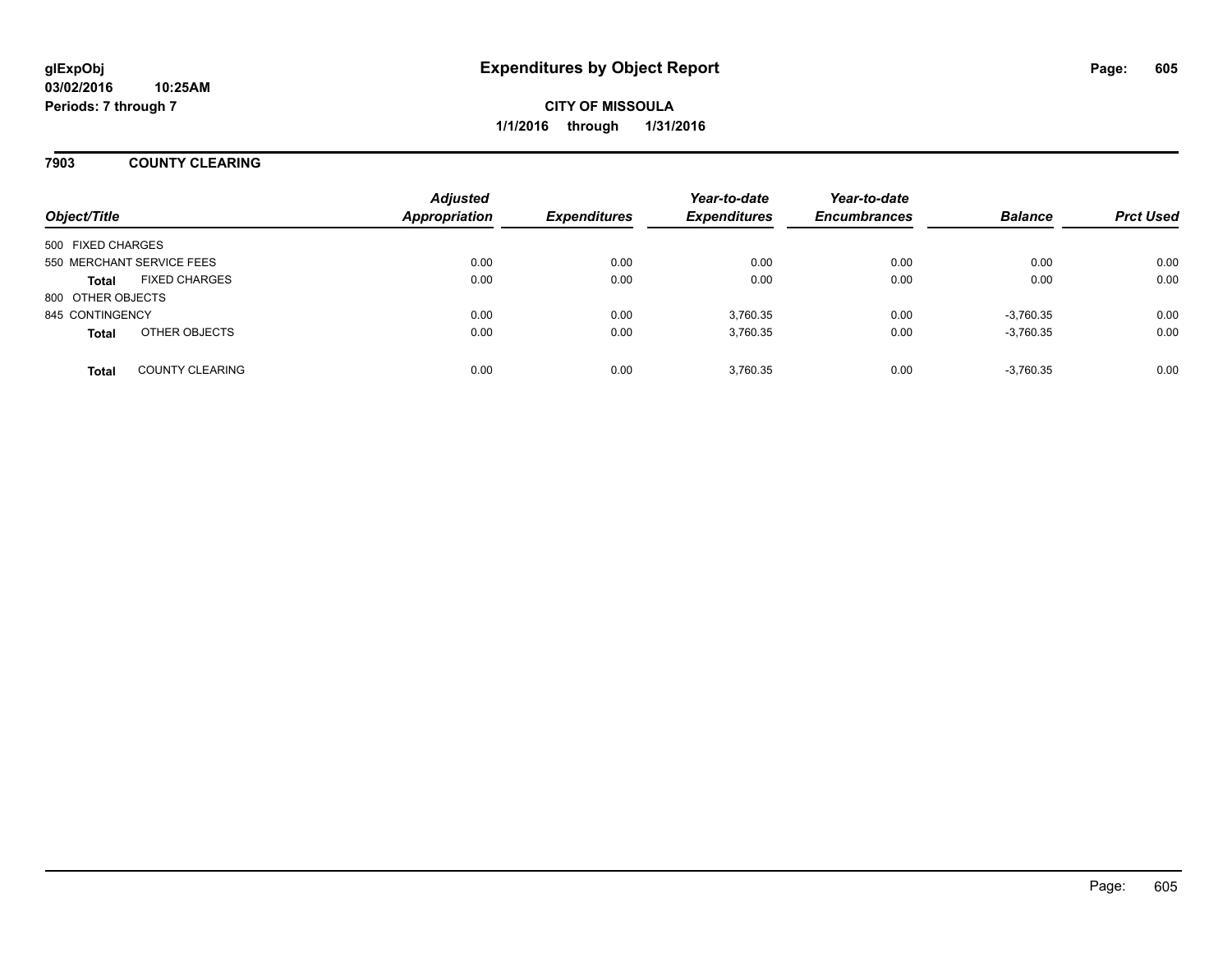#### **7904 SEWER REBATE**

**280 PUBLIC WORKS OPERATIONS**

|                                         | <b>Adjusted</b> |                     | Year-to-date        | Year-to-date        |                |                  |
|-----------------------------------------|-----------------|---------------------|---------------------|---------------------|----------------|------------------|
| Object/Title                            | Appropriation   | <b>Expenditures</b> | <b>Expenditures</b> | <b>Encumbrances</b> | <b>Balance</b> | <b>Prct Used</b> |
| 500 FIXED CHARGES                       |                 |                     |                     |                     |                |                  |
| 500 FIXED CHARGES                       | 0.00            | 0.00                | 0.00                | 0.00                | 0.00           | 0.00             |
| 550 MERCHANT SERVICE FEES               | 0.00            | 0.00                | 0.00                | 0.00                | 0.00           | 0.00             |
| <b>FIXED CHARGES</b><br><b>Total</b>    | 0.00            | 0.00                | 0.00                | 0.00                | 0.00           | 0.00             |
| 800 OTHER OBJECTS                       |                 |                     |                     |                     |                |                  |
| 820 TRANSFERS TO OTHER FUNDS            | 0.00            | 0.00                | 0.00                | 0.00                | 0.00           | 0.00             |
| OTHER OBJECTS<br><b>Total</b>           | 0.00            | 0.00                | 0.00                | 0.00                | 0.00           | 0.00             |
| PUBLIC WORKS OPERATIONS<br><b>Total</b> | 0.00            | 0.00                | 0.00                | 0.00                | 0.00           | 0.00             |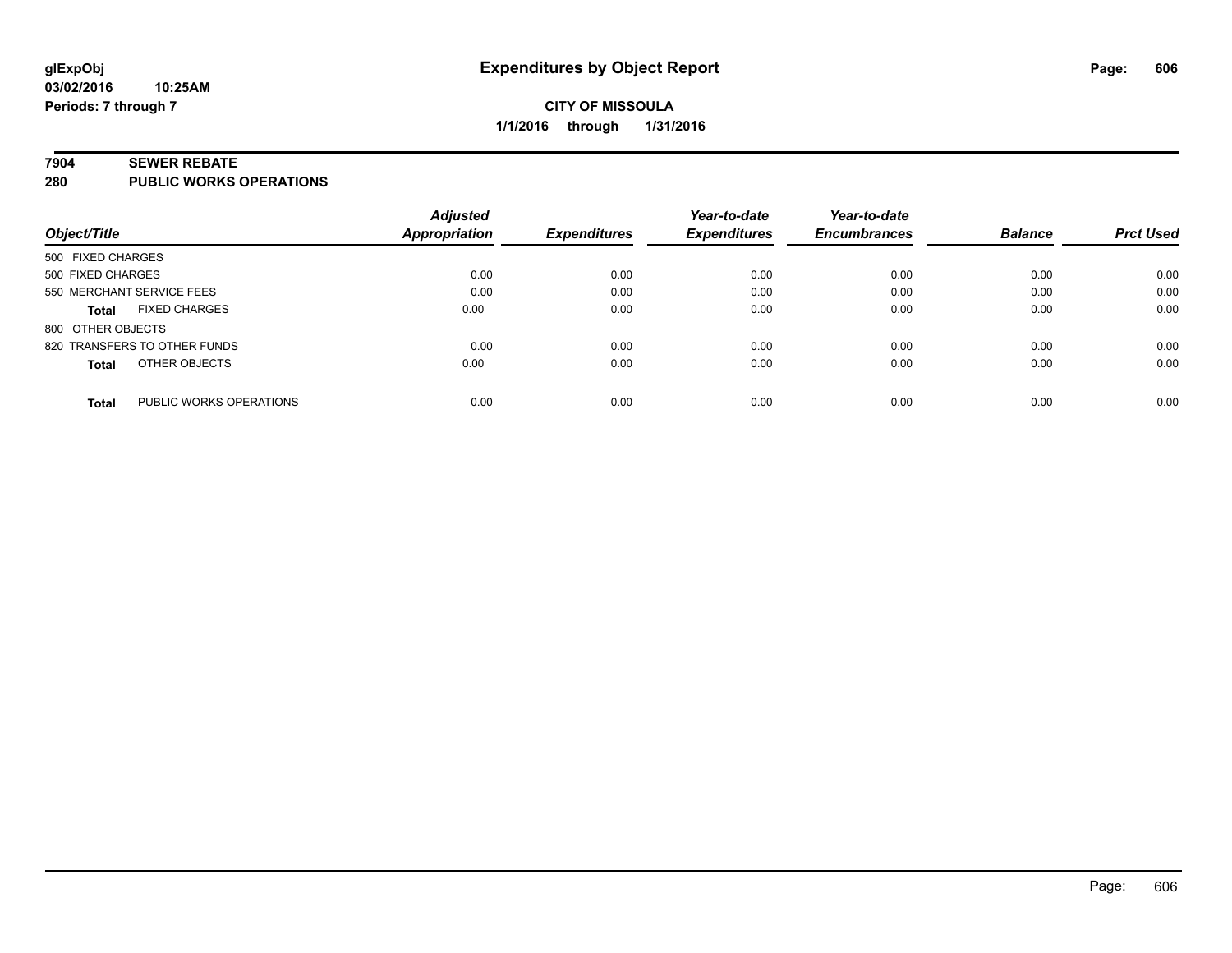## **7904 SEWER REBATE**

| Object/Title                         | <b>Adjusted</b><br>Appropriation | <b>Expenditures</b> | Year-to-date<br><b>Expenditures</b> | Year-to-date<br><b>Encumbrances</b> | <b>Balance</b> | <b>Prct Used</b> |
|--------------------------------------|----------------------------------|---------------------|-------------------------------------|-------------------------------------|----------------|------------------|
| 500 FIXED CHARGES                    |                                  |                     |                                     |                                     |                |                  |
| 500 FIXED CHARGES                    | 0.00                             | 0.00                | 0.00                                | 0.00                                | 0.00           | 0.00             |
| 550 MERCHANT SERVICE FEES            | 0.00                             | 0.00                | 0.00                                | 0.00                                | 0.00           | 0.00             |
| <b>FIXED CHARGES</b><br><b>Total</b> | 0.00                             | 0.00                | 0.00                                | 0.00                                | 0.00           | 0.00             |
| 800 OTHER OBJECTS                    |                                  |                     |                                     |                                     |                |                  |
| 820 TRANSFERS TO OTHER FUNDS         | 0.00                             | 0.00                | 0.00                                | 0.00                                | 0.00           | 0.00             |
| OTHER OBJECTS<br><b>Total</b>        | 0.00                             | 0.00                | 0.00                                | 0.00                                | 0.00           | 0.00             |
| <b>SEWER REBATE</b><br><b>Total</b>  | 0.00                             | 0.00                | 0.00                                | 0.00                                | 0.00           | 0.00             |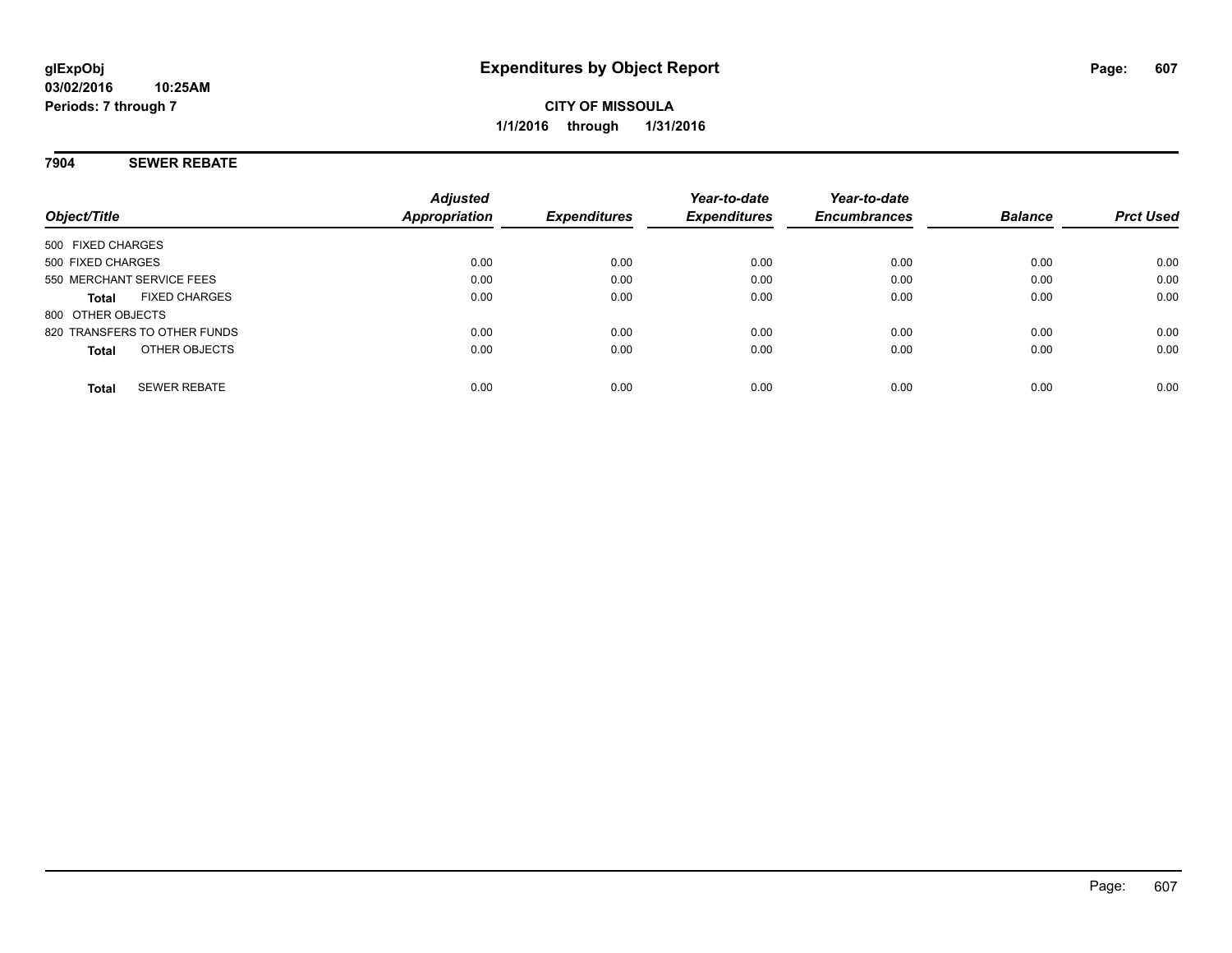#### **7905 WYE SEWER RSID 8489**

**280 PUBLIC WORKS OPERATIONS**

|                                         | <b>Adjusted</b> |                     | Year-to-date        | Year-to-date        |                |                  |
|-----------------------------------------|-----------------|---------------------|---------------------|---------------------|----------------|------------------|
| Object/Title                            | Appropriation   | <b>Expenditures</b> | <b>Expenditures</b> | <b>Encumbrances</b> | <b>Balance</b> | <b>Prct Used</b> |
| 500 FIXED CHARGES                       |                 |                     |                     |                     |                |                  |
| 500 FIXED CHARGES                       | 0.00            | 0.00                | 0.00                | 0.00                | 0.00           | 0.00             |
| 550 MERCHANT SERVICE FEES               | 0.00            | 0.00                | 0.00                | 0.00                | 0.00           | 0.00             |
| <b>FIXED CHARGES</b><br><b>Total</b>    | 0.00            | 0.00                | 0.00                | 0.00                | 0.00           | 0.00             |
| PUBLIC WORKS OPERATIONS<br><b>Total</b> | 0.00            | 0.00                | 0.00                | 0.00                | 0.00           | 0.00             |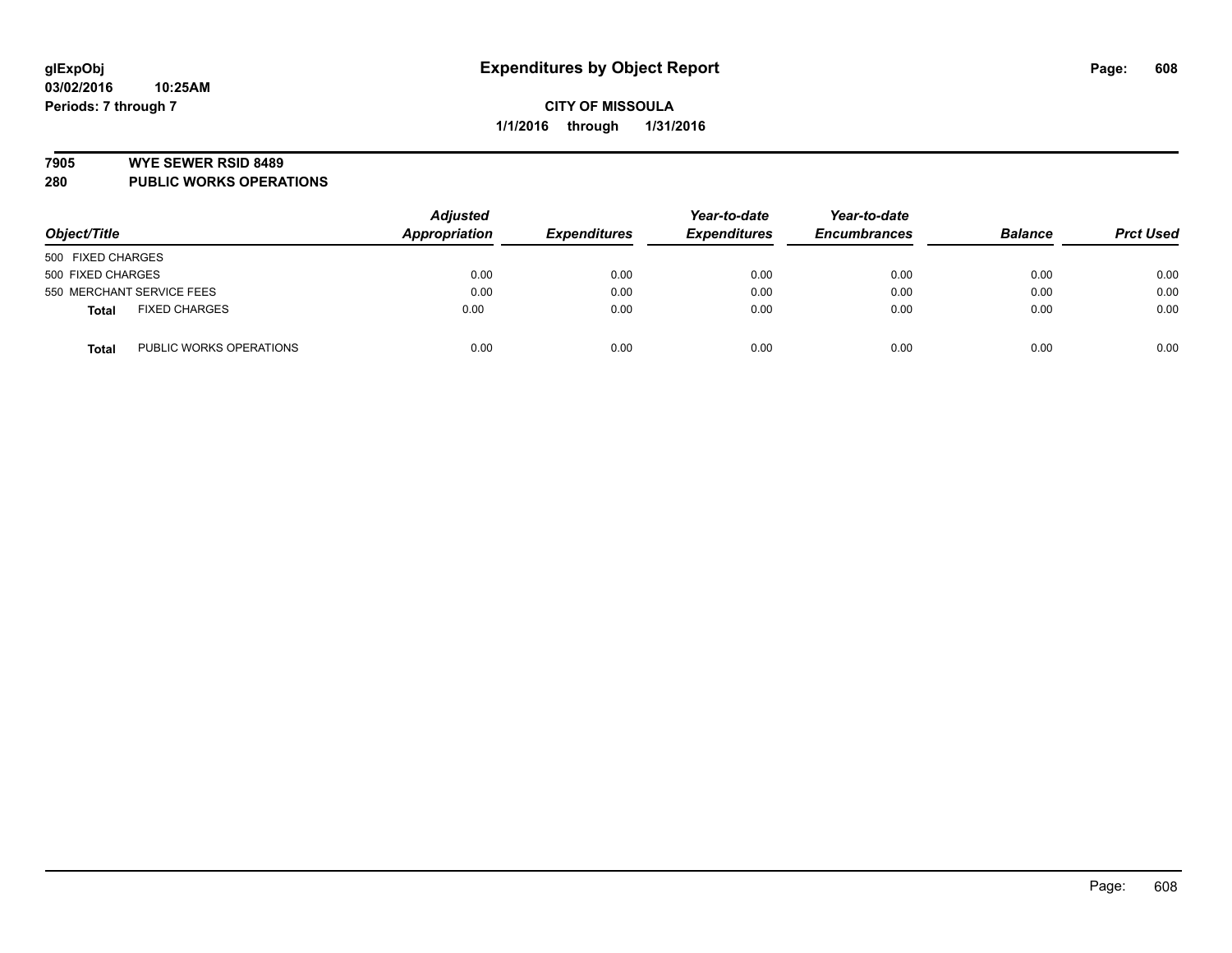### **7905 WYE SEWER RSID 8489**

| Object/Title                         | <b>Adjusted</b><br>Appropriation | <b>Expenditures</b> | Year-to-date<br><b>Expenditures</b> | Year-to-date<br><b>Encumbrances</b> | <b>Balance</b> | <b>Prct Used</b> |
|--------------------------------------|----------------------------------|---------------------|-------------------------------------|-------------------------------------|----------------|------------------|
| 500 FIXED CHARGES                    |                                  |                     |                                     |                                     |                |                  |
| 500 FIXED CHARGES                    | 0.00                             | 0.00                | 0.00                                | 0.00                                | 0.00           | 0.00             |
| 550 MERCHANT SERVICE FEES            | 0.00                             | 0.00                | 0.00                                | 0.00                                | 0.00           | 0.00             |
| <b>FIXED CHARGES</b><br><b>Total</b> | 0.00                             | 0.00                | 0.00                                | 0.00                                | 0.00           | 0.00             |
| WYE SEWER RSID 8489<br>Total         | 0.00                             | 0.00                | 0.00                                | 0.00                                | 0.00           | 0.00             |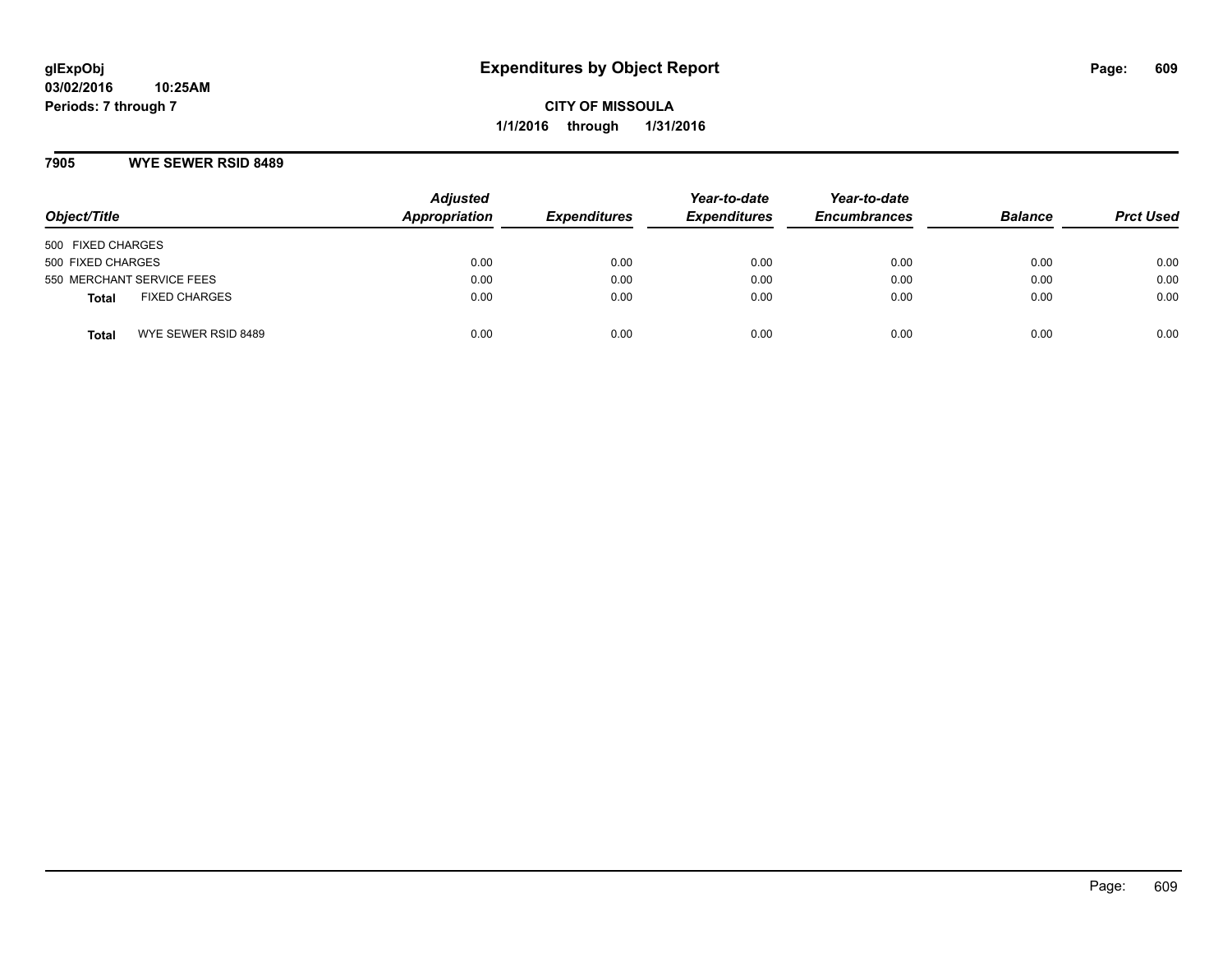#### **7911 RESIDENTIAL INSPECTION FUND**

**310 BUILDING INSPECTION**

| Object/Title                               | <b>Adjusted</b><br>Appropriation | <b>Expenditures</b> | Year-to-date<br><b>Expenditures</b> | Year-to-date<br><b>Encumbrances</b> | <b>Balance</b> | <b>Prct Used</b> |
|--------------------------------------------|----------------------------------|---------------------|-------------------------------------|-------------------------------------|----------------|------------------|
| 200 SUPPLIES                               |                                  |                     |                                     |                                     |                |                  |
| 220 OPERATING SUPPLIES                     | 0.00                             | 0.00                | 0.00                                | 0.00                                | 0.00           | 0.00             |
| 240 OTHER SUPPLIES                         | 0.00                             | 0.00                | 0.00                                | 0.00                                | 0.00           | 0.00             |
| <b>SUPPLIES</b><br>Total                   | 0.00                             | 0.00                | 0.00                                | 0.00                                | 0.00           | 0.00             |
| 300 PURCHASED SERVICES                     |                                  |                     |                                     |                                     |                |                  |
| 310 COMMUNICATIONS                         | 0.00                             | 0.00                | 0.00                                | 0.00                                | 0.00           | 0.00             |
| 320 PRINTING & DUPLICATING                 | 0.00                             | 0.00                | 0.00                                | 0.00                                | 0.00           | 0.00             |
| 330 PUBLICITY, SUBSCRIPTIONS & DUES        | 0.00                             | 0.00                | 0.00                                | 0.00                                | 0.00           | 0.00             |
| PURCHASED SERVICES<br><b>Total</b>         | 0.00                             | 0.00                | 0.00                                | 0.00                                | 0.00           | 0.00             |
| 500 FIXED CHARGES                          |                                  |                     |                                     |                                     |                |                  |
| 550 MERCHANT SERVICE FEES                  | 0.00                             | 0.00                | 0.00                                | 0.00                                | 0.00           | 0.00             |
| <b>FIXED CHARGES</b><br><b>Total</b>       | 0.00                             | 0.00                | 0.00                                | 0.00                                | 0.00           | 0.00             |
| <b>BUILDING INSPECTION</b><br><b>Total</b> | 0.00                             | 0.00                | 0.00                                | 0.00                                | 0.00           | 0.00             |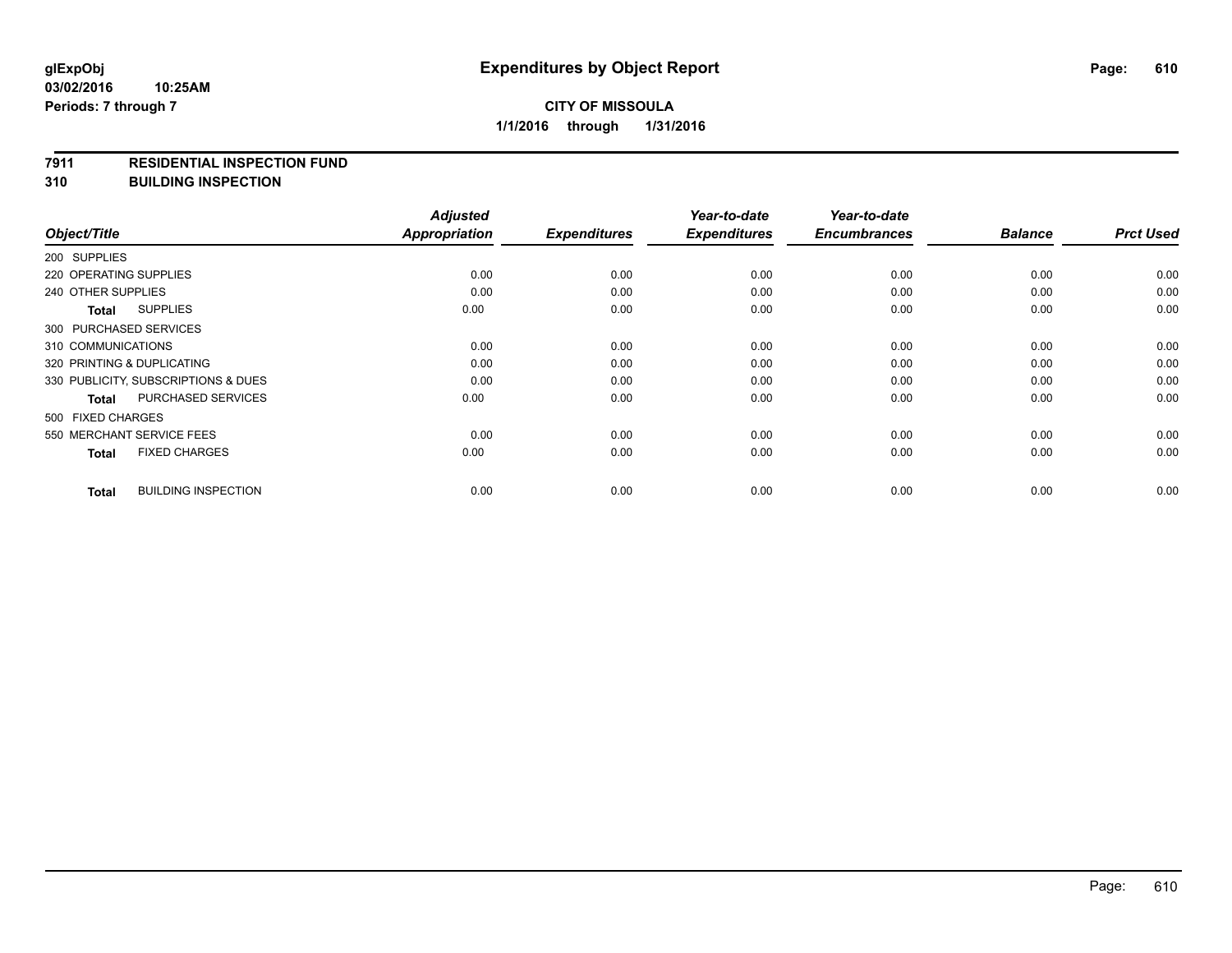# **CITY OF MISSOULA 1/1/2016 through 1/31/2016**

## **7911 RESIDENTIAL INSPECTION FUND**

| Object/Title                                       | <b>Adjusted</b><br>Appropriation | <b>Expenditures</b> | Year-to-date<br><b>Expenditures</b> | Year-to-date<br><b>Encumbrances</b> | <b>Balance</b> | <b>Prct Used</b> |
|----------------------------------------------------|----------------------------------|---------------------|-------------------------------------|-------------------------------------|----------------|------------------|
|                                                    |                                  |                     |                                     |                                     |                |                  |
| 200 SUPPLIES                                       |                                  |                     |                                     |                                     |                |                  |
| 220 OPERATING SUPPLIES                             | 0.00                             | 0.00                | 0.00                                | 0.00                                | 0.00           | 0.00             |
| 240 OTHER SUPPLIES                                 | 0.00                             | 0.00                | 0.00                                | 0.00                                | 0.00           | 0.00             |
| <b>SUPPLIES</b><br>Total                           | 0.00                             | 0.00                | 0.00                                | 0.00                                | 0.00           | 0.00             |
| 300 PURCHASED SERVICES                             |                                  |                     |                                     |                                     |                |                  |
| 310 COMMUNICATIONS                                 | 0.00                             | 0.00                | 0.00                                | 0.00                                | 0.00           | 0.00             |
| 320 PRINTING & DUPLICATING                         | 0.00                             | 0.00                | 0.00                                | 0.00                                | 0.00           | 0.00             |
| 330 PUBLICITY, SUBSCRIPTIONS & DUES                | 0.00                             | 0.00                | 0.00                                | 0.00                                | 0.00           | 0.00             |
| <b>PURCHASED SERVICES</b><br><b>Total</b>          | 0.00                             | 0.00                | 0.00                                | 0.00                                | 0.00           | 0.00             |
| 500 FIXED CHARGES                                  |                                  |                     |                                     |                                     |                |                  |
| 550 MERCHANT SERVICE FEES                          | 0.00                             | 0.00                | 0.00                                | 0.00                                | 0.00           | 0.00             |
| <b>FIXED CHARGES</b><br><b>Total</b>               | 0.00                             | 0.00                | 0.00                                | 0.00                                | 0.00           | 0.00             |
| <b>RESIDENTIAL INSPECTION FUND</b><br><b>Total</b> | 0.00                             | 0.00                | 0.00                                | 0.00                                | 0.00           | 0.00             |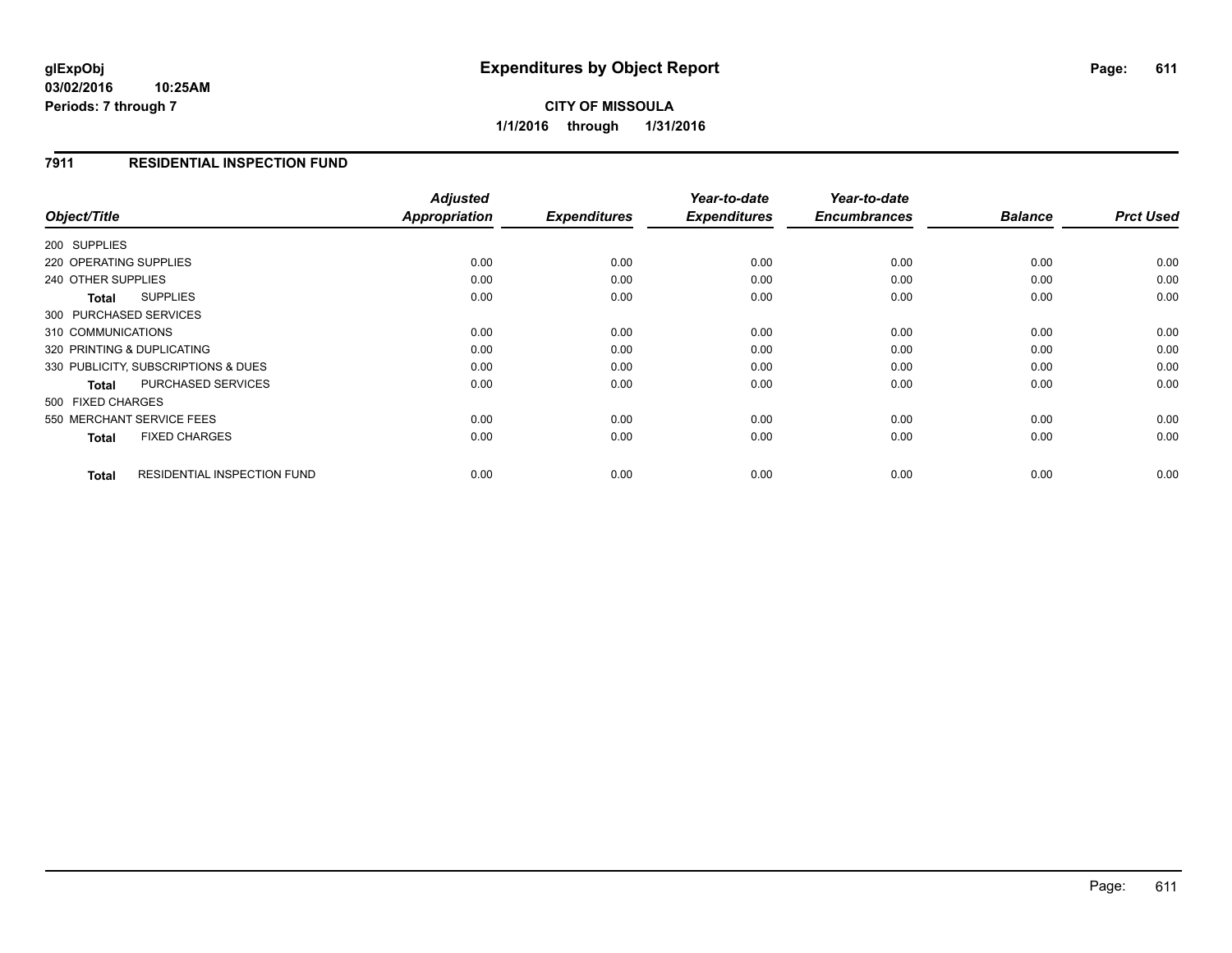## **CITY OF MISSOULA 1/1/2016 through 1/31/2016**

### **9000 GENERAL FIXED ASSETS ACCOUNT GROUP**

**900 DEPRECIATION**

| Object/Title       |                       | <b>Adjusted</b><br>Appropriation | <b>Expenditures</b> | Year-to-date<br><b>Expenditures</b> | Year-to-date<br><b>Encumbrances</b> | <b>Balance</b> | <b>Prct Used</b> |
|--------------------|-----------------------|----------------------------------|---------------------|-------------------------------------|-------------------------------------|----------------|------------------|
| 800 OTHER OBJECTS  |                       |                                  |                     |                                     |                                     |                |                  |
| 830 DEPRECIATION   |                       | 0.00                             | 0.00                | 0.00                                | 0.00                                | 0.00           | 0.00             |
| Total              | OTHER OBJECTS         | 0.00                             | 0.00                | 0.00                                | 0.00                                | 0.00           | 0.00             |
| 900 CAPITAL OUTLAY |                       |                                  |                     |                                     |                                     |                |                  |
| 900 CAPITAL OUTLAY |                       | 0.00                             | 0.00                | 0.00                                | 0.00                                | 0.00           | 0.00             |
| <b>Total</b>       | <b>CAPITAL OUTLAY</b> | 0.00                             | 0.00                | 0.00                                | 0.00                                | 0.00           | 0.00             |
| <b>Total</b>       | <b>DEPRECIATION</b>   | 0.00                             | 0.00                | 0.00                                | 0.00                                | 0.00           | 0.00             |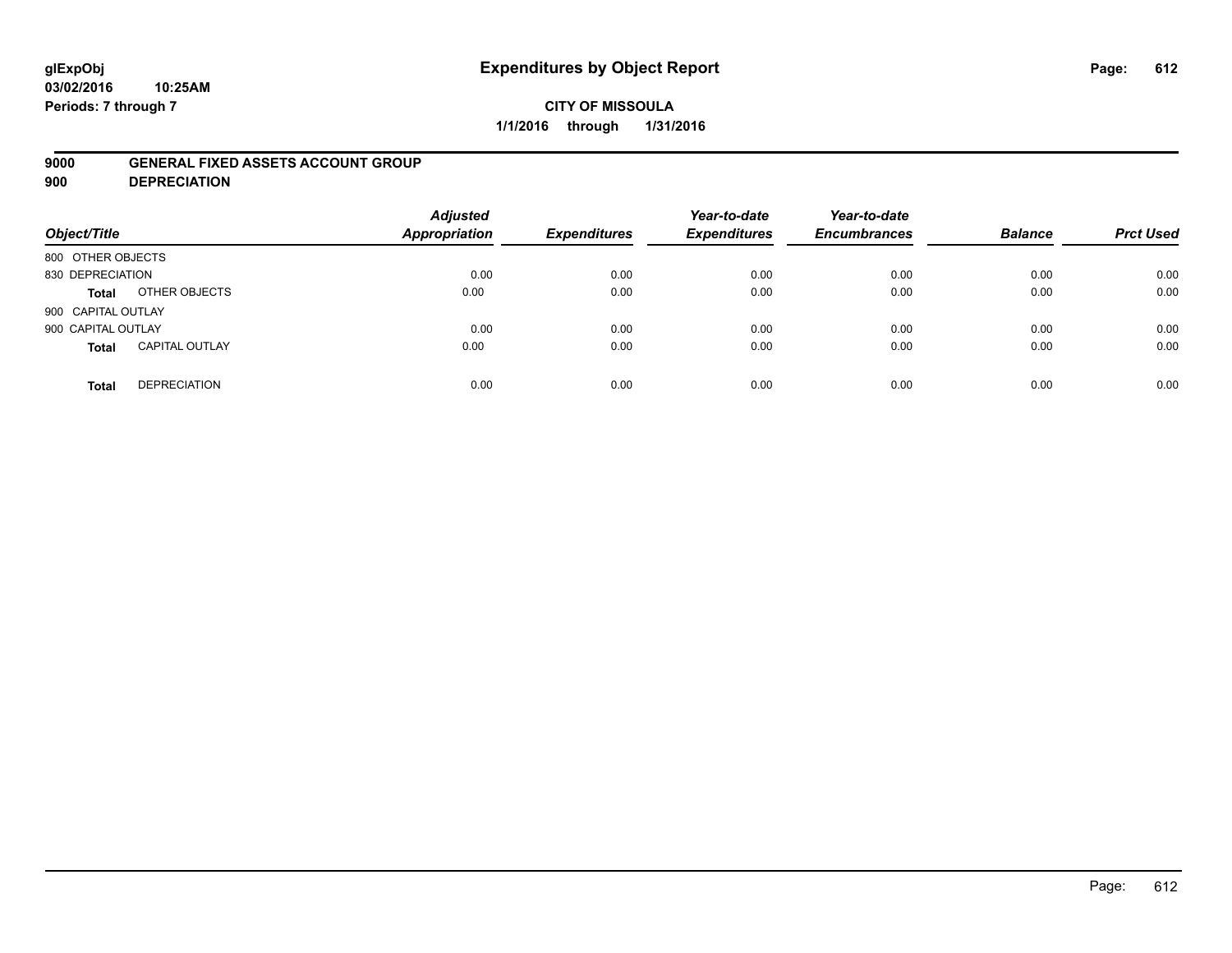**03/02/2016 10:25AM Periods: 7 through 7**

**CITY OF MISSOULA 1/1/2016 through 1/31/2016**

## **9000 GENERAL FIXED ASSETS ACCOUNT GROUP**

| Object/Title       |                                  | <b>Adjusted</b><br><b>Appropriation</b> | <b>Expenditures</b> | Year-to-date<br><b>Expenditures</b> | Year-to-date<br><b>Encumbrances</b> | <b>Balance</b> | <b>Prct Used</b> |
|--------------------|----------------------------------|-----------------------------------------|---------------------|-------------------------------------|-------------------------------------|----------------|------------------|
| 800 OTHER OBJECTS  |                                  |                                         |                     |                                     |                                     |                |                  |
| 830 DEPRECIATION   |                                  | 0.00                                    | 0.00                | 0.00                                | 0.00                                | 0.00           | 0.00             |
| <b>Total</b>       | OTHER OBJECTS                    | 0.00                                    | 0.00                | 0.00                                | 0.00                                | 0.00           | 0.00             |
| 900 CAPITAL OUTLAY |                                  |                                         |                     |                                     |                                     |                |                  |
| 900 CAPITAL OUTLAY |                                  | 0.00                                    | 0.00                | 0.00                                | 0.00                                | 0.00           | 0.00             |
| <b>Total</b>       | <b>CAPITAL OUTLAY</b>            | 0.00                                    | 0.00                | 0.00                                | 0.00                                | 0.00           | 0.00             |
| <b>Total</b>       | GENERAL FIXED ASSETS ACCOUNT GRC | 0.00                                    | 0.00                | 0.00                                | 0.00                                | 0.00           | 0.00             |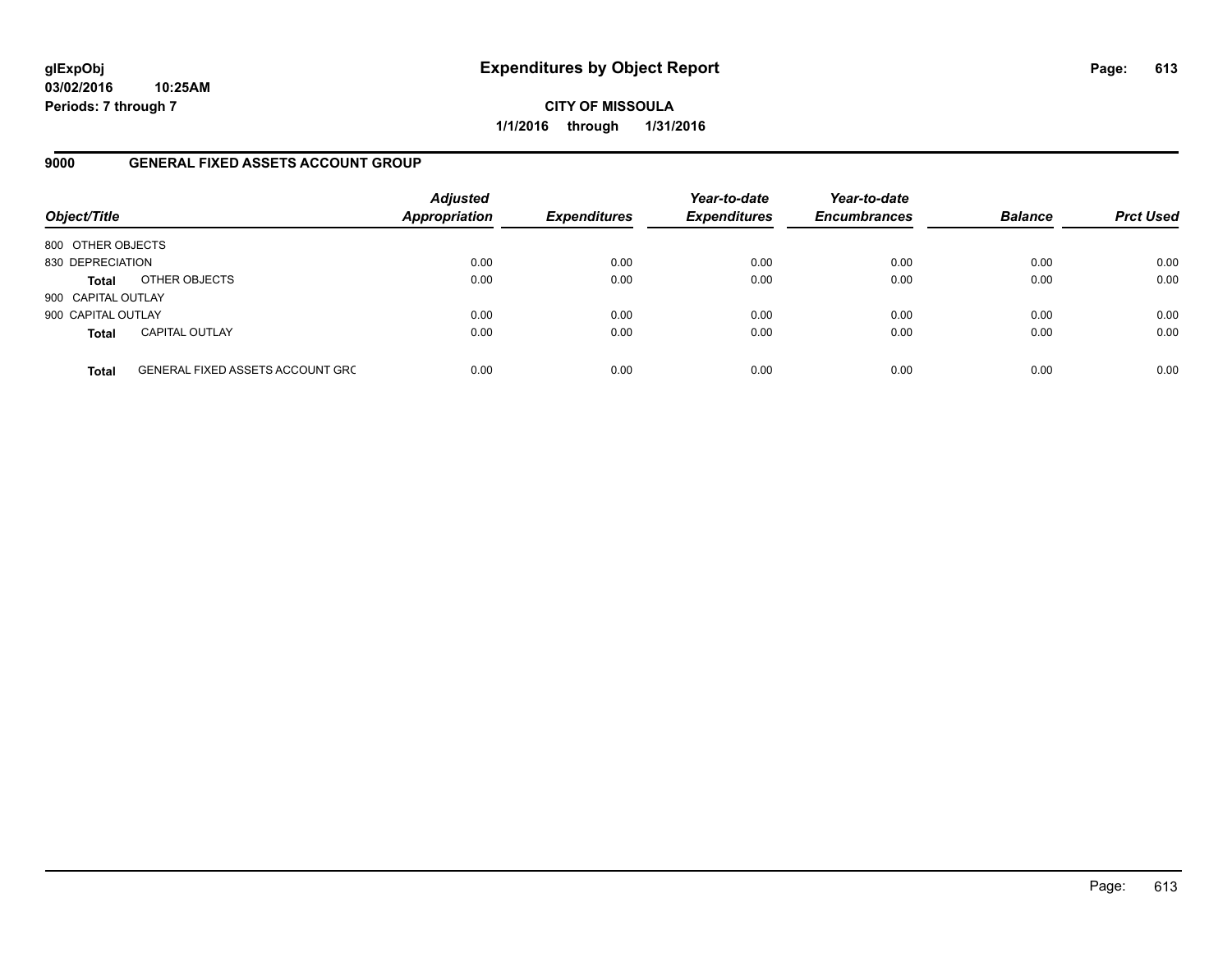**CITY OF MISSOULA 1/1/2016 through 1/31/2016**

## *Grand Totals*

|                                           | <b>Adjusted</b> |                     | Year-to-date        | Year-to-date        |                |                  |
|-------------------------------------------|-----------------|---------------------|---------------------|---------------------|----------------|------------------|
| Object/Title                              | Appropriation   | <b>Expenditures</b> | <b>Expenditures</b> | <b>Encumbrances</b> | <b>Balance</b> | <b>Prct User</b> |
| 100 PERSONAL SERVICES                     |                 |                     |                     |                     |                |                  |
| 110 SALARIES AND WAGES                    | 30, 184, 274.00 | 2,184,147.61        | 16,211,799.18       | 0.00                | 13,972,474.82  | 53.7             |
| 115 SALARIES/HEALTH INSURANCE BENEFIT     | 608,760.00      | 119,778.00          | 715,317.00          | 0.00                | $-106,557.00$  | 117.5            |
| 120 OVERTIME/TERMINATION                  | 782,022.00      | 37,479.48           | 865,552.01          | 0.00                | $-83,530.01$   | 110.6            |
| 121 OUTSIDE HIRE OVERTIME                 | 75,000.00       | 2,277.47            | 81,780.16           | 0.00                | $-6,780.16$    | 109.0            |
| 122 COURT OVERTIME                        | 2,675.00        | 2,107.40            | 13,174.97           | 0.00                | $-10,499.97$   | 492.5            |
| 130 OTHER                                 | 339,064.00      | 0.00                | 121,019.44          | 0.00                | 218,044.56     | 35.6             |
| 133 EDUCATION COMPENSATION                | 0.00            | 1,380.00            | 8,985.00            | 0.00                | $-8,985.00$    | 0.0              |
| 135 OPEB EXPENSE                          | 0.00            | 0.00                | 0.00                | 0.00                | 0.00           | 0.0              |
| <b>140 EMPLOYER CONTRIBUTIONS</b>         | 12,421,954.00   | 719,616.51          | 5,543,181.81        | 0.00                | 6,878,772.19   | 44.6             |
| <b>141 STATE RETIREMENT CONTRIBUTIONS</b> | 1,775,026.00    | 372,943.59          | 2,592,189.31        | 0.00                | $-817,163.31$  | 146.0            |
| 145 OPEB CONTRIBUTION                     | 0.00            | 0.00                | 0.00                | 0.00                | 0.00           | 0.0              |
| 190 PENSION EXPENSE                       | 0.00            | 0.00                | 0.00                | 0.00                | 0.00           | 0.0              |
| PERSONAL SERVICES<br><b>Total</b>         | 46,188,775.00   | 3,439,730.06        | 26, 152, 998.88     | 0.00                | 20,035,776.12  | 56.6             |
| 200 SUPPLIES                              |                 |                     |                     |                     |                |                  |
| 210 OFFICE SUPPLIES                       | 133,903.00      | 4,000.36            | 64,612.79           | 0.00                | 69,290.21      | 48.2             |
| 220 OPERATING SUPPLIES                    | 1,188,807.00    | 184,466.05          | 753,405.25          | 0.00                | 435,401.75     | 63.3             |
| 230 REPAIR/MAINTENANCE                    | 941,297.00      | 33,565.84           | 459,553.10          | 0.00                | 481,743.90     | 48.8             |
| 231 GASOLINE                              | 666,168.00      | 2,630.30            | 217,917.82          | 0.00                | 448,250.18     | 32.7             |
| 240 OTHER SUPPLIES                        | 222,801.00      | 1,401.91            | 71,011.90           | 0.00                | 151,789.10     | 31.8             |
| 250 SUPPLIES FOR RESALE                   | 500.00          | 0.00                | 0.00                | 0.00                | 500.00         | 0.0              |
| <b>SUPPLIES</b><br>Total                  | 3,153,476.00    | 226,064.46          | 1,566,500.86        | 0.00                | 1,586,975.14   | 49.6             |
| 300 PURCHASED SERVICES                    |                 |                     |                     |                     |                |                  |
| 310 COMMUNICATIONS                        | 135,269.00      | 18,465.91           | 101,890.66          | 0.00                | 33,378.34      | 75.3             |
| 320 PRINTING & DUPLICATING                | 101,251.00      | 2,048.88            | 28,340.38           | 0.00                | 72,910.62      | 27.9             |
| 330 PUBLICITY, SUBSCRIPTIONS & DUES       | 191,269.00      | 11,709.23           | 140,884.62          | 0.00                | 50,384.38      | 73.6             |
| 340 SEWER                                 | 16,689.00       | 9,084.86            | 14,086.83           | 0.00                | 2,602.17       | 84.4             |
| 341 ELECTRICITY & NATURAL GAS             | 1,763,993.00    | 124,318.36          | 815,315.68          | 0.00                | 948,677.32     | 46.2             |
| 343 WATER CHARGES                         | 227,492.00      | 4,173.89            | 190,995.19          | 0.00                | 36,496.81      | 83.9             |
| 344 TELEPHONE SERVICE                     | 301,632.00      | 16,840.95           | 143,394.93          | 0.00                | 158,237.07     | 47.5             |
|                                           |                 |                     |                     |                     |                |                  |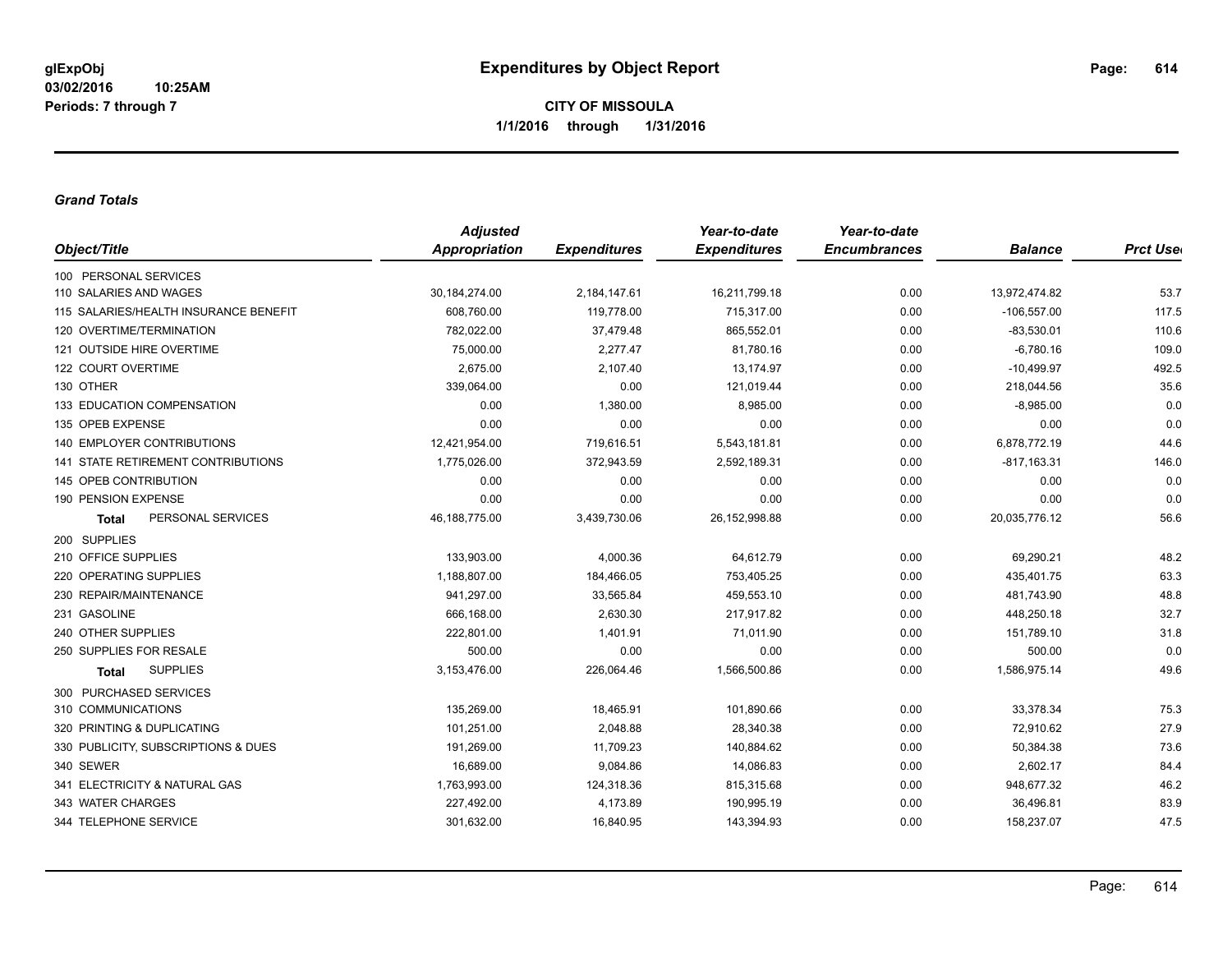## **CITY OF MISSOULA 1/1/2016 through 1/31/2016**

*Grand Totals [Continued]*

|                                                   | <b>Adjusted</b>      |                     | Year-to-date        | Year-to-date        |                |                  |
|---------------------------------------------------|----------------------|---------------------|---------------------|---------------------|----------------|------------------|
| Object/Title                                      | <b>Appropriation</b> | <b>Expenditures</b> | <b>Expenditures</b> | <b>Encumbrances</b> | <b>Balance</b> | <b>Prct Uset</b> |
| 345 GARBAGE                                       | 117,119.00           | 6,464.51            | 65,014.17           | 0.00                | 52,104.83      | 55.5             |
| 350 PROFESSIONAL SERVICES                         | 3,778,871.00         | 657,518.63          | 3,491,456.42        | 0.00                | 287,414.58     | 92.3             |
| 351 INSURANCE CLAIMS                              | 5,156,229.00         | 275,264.54          | 2,197,144.18        | 0.00                | 2,959,084.82   | 42.6             |
| 352 HEALTH PROGRAMS                               | 94,500.00            | 15,119.26           | 32,354.12           | 0.00                | 62,145.88      | 34.2             |
| 353 ADMINISTRATION EXPENDITURES                   | 757,888.00           | $-1,565.00$         | 392,864.87          | 0.00                | 365,023.13     | 51.8             |
| 354 TRANSITIONAL REINSURANCE PROGRAM              | 78,280.00            | 42,570.00           | 55,926.00           | 0.00                | 22,354.00      | 71.4             |
| 360 REPAIR & MAINTENANCE                          | 1,964,191.00         | 32,602.73           | 1,001,285.92        | 0.00                | 962,905.08     | 50.9             |
| 370 TRAVEL                                        | 178,445.00           | 7,419.70            | 73,609.26           | 0.00                | 104,835.74     | 41.2             |
| 380 TRAINING                                      | 175,591.00           | 12,802.50           | 69,411.37           | 0.00                | 106,179.63     | 39.5             |
| 390 OTHER PURCHASED SERVICES                      | 1,932,464.00         | 183,095.65          | 619,167.82          | 0.00                | 1,313,296.18   | 32.0             |
| 392 DONATIONS AND SALES                           | 0.00                 | 0.00                | 0.00                | 0.00                | 0.00           | 0.0              |
| PURCHASED SERVICES<br>Total                       | 16,971,173.00        | 1,417,934.60        | 9,433,142.42        | 0.00                | 7,538,030.58   | 55.5             |
| 400 BUILDING MATERIALS                            |                      |                     |                     |                     |                |                  |
| 400 BUILDING MATERIALS                            | 321,486.00           | 683.00              | 102,904.79          | 0.00                | 218,581.21     | 32.0             |
| <b>BUILDING MATERIALS</b><br><b>Total</b>         | 321,486.00           | 683.00              | 102,904.79          | 0.00                | 218,581.21     | 32.0             |
| 500 FIXED CHARGES                                 |                      |                     |                     |                     |                |                  |
| 500 FIXED CHARGES                                 | 3,161,542.00         | 46,208.71           | 1,684,367.73        | 0.00                | 1,477,174.27   | 53.2             |
| 530 EQUIPMENT RENTAL                              | 726.00               | 10.50               | 298.00              | 0.00                | 428.00         | 41.0             |
| 550 MERCHANT SERVICE FEES                         | 196,734.00           | 0.00                | 11,930.10           | 0.00                | 184,803.90     | 6.0              |
| <b>FIXED CHARGES</b><br><b>Total</b>              | 3,359,002.00         | 46,219.21           | 1,696,595.83        | 0.00                | 1,662,406.17   | 50.5             |
| 600 DEBT SERVICE                                  |                      |                     |                     |                     |                |                  |
| 600 DEBT SERVICE                                  | 0.00                 | 0.00                | 0.00                | 0.00                | 0.00           | 0.0              |
| 610 PRINCIPAL                                     | 11,041,379.59        | 18,678.50           | 2,652,390.04        | 0.00                | 8,388,989.55   | 24.0             |
| 615 JUDGMENT LEVY DEBT PAYMENT                    | 0.00                 | 0.00                | 0.00                | 0.00                | 0.00           | 0.0              |
| 620 INTEREST / SERVICE FEES                       | 2,692,532.80         | 49,868.79           | 1,464,409.51        | 0.00                | 1,228,123.29   | 54.3             |
| <b>DEBT SERVICE</b><br>Total                      | 13,733,912.39        | 68,547.29           | 4,116,799.55        | 0.00                | 9,617,112.84   | 29.9             |
| 700 GRANTS & CONTRIBUTIONS                        |                      |                     |                     |                     |                |                  |
| 700 GRANTS & CONTRIBUTIONS                        | 7,311,810.06         | 802,613.60          | 2,855,535.78        | 0.00                | 4,456,274.28   | 39.0             |
| 751 RECREATION SCHOLARSHIPS                       | 0.00                 | 0.00                | 0.00                | 0.00                | 0.00           | 0.0              |
| 780 INTERGOVERNMENTAL TRANSFER                    | 0.00                 | 0.00                | 0.00                | 0.00                | 0.00           | 0.0              |
| <b>GRANTS &amp; CONTRIBUTIONS</b><br><b>Total</b> | 7,311,810.06         | 802,613.60          | 2,855,535.78        | 0.00                | 4,456,274.28   | 39.0             |